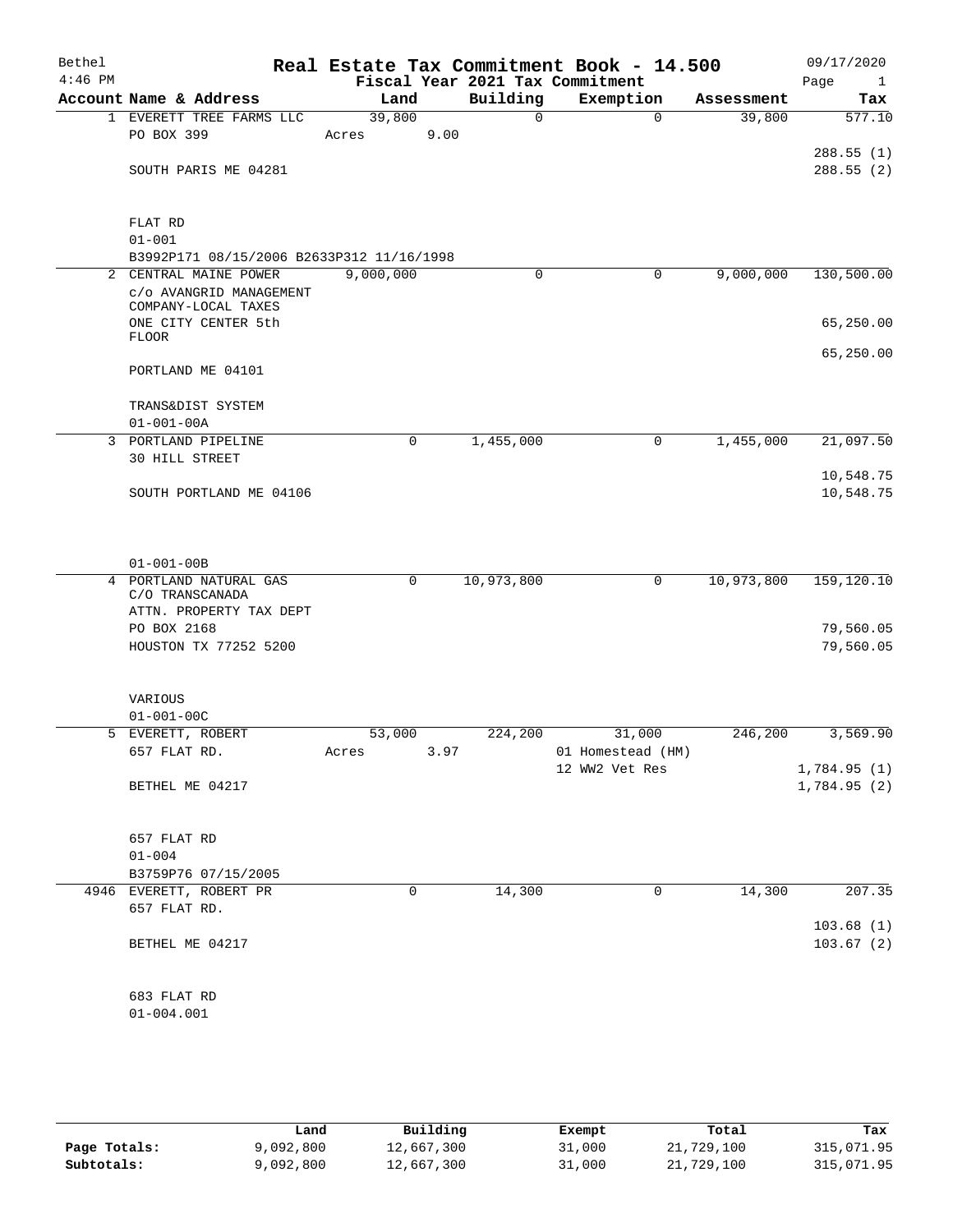| Bethel<br>$4:46$ PM |                                                      |       |        | Fiscal Year 2021 Tax Commitment | Real Estate Tax Commitment Book - 14.500 |            | 09/17/2020<br>Page<br>$\overline{\phantom{a}}^2$ |
|---------------------|------------------------------------------------------|-------|--------|---------------------------------|------------------------------------------|------------|--------------------------------------------------|
|                     | Account Name & Address                               |       | Land   | Building                        | Exemption                                | Assessment | Tax                                              |
|                     | 6 EVCO PROPERTIES, LLC                               |       | 3,000  | $\overline{0}$                  | $\Omega$                                 | 3,000      | 43.50                                            |
|                     | PO BOX 399                                           | Acres | 10.00  |                                 |                                          |            |                                                  |
|                     |                                                      |       |        |                                 |                                          |            | 21.75(1)                                         |
|                     | SOUTH PARIS ME 04281                                 |       |        |                                 |                                          |            | 21.75(2)                                         |
|                     |                                                      |       |        |                                 |                                          |            |                                                  |
|                     | FLAT RD                                              |       |        |                                 |                                          |            |                                                  |
|                     | $01 - 005$                                           |       |        |                                 |                                          |            |                                                  |
|                     | B5237P220 08/12/2015 B3695P196 04/04/2005            |       |        |                                 |                                          |            |                                                  |
|                     | 4753 EVCO PROPERTIES, LLC                            |       | 33,800 | $\Omega$                        | 0                                        | 33,800     | 490.10                                           |
|                     | PO BOX 399                                           | Acres | 1.06   |                                 |                                          |            |                                                  |
|                     |                                                      |       |        |                                 |                                          |            | 245.05(1)                                        |
|                     | SOUTH PARIS ME 04281                                 |       |        |                                 |                                          |            | 245.05 (2)                                       |
|                     |                                                      |       |        |                                 |                                          |            |                                                  |
|                     |                                                      |       |        |                                 |                                          |            |                                                  |
|                     | TALL PINES<br>$01 - 005 - 001$                       |       |        |                                 |                                          |            |                                                  |
|                     | B5237P220 08/12/2015 B3695P196                       |       |        |                                 |                                          |            |                                                  |
|                     | 4754 EVCO PROPERTIES, LLC                            |       | 33,600 | 0                               | $\mathbf 0$                              | 33,600     | 487.20                                           |
|                     | PO BOX 399                                           | Acres | 1.01   |                                 |                                          |            |                                                  |
|                     |                                                      |       |        |                                 |                                          |            | 243.60(1)                                        |
|                     | SOUTH PARIS ME 04281                                 |       |        |                                 |                                          |            | 243.60(2)                                        |
|                     |                                                      |       |        |                                 |                                          |            |                                                  |
|                     |                                                      |       |        |                                 |                                          |            |                                                  |
|                     | TALL PINES                                           |       |        |                                 |                                          |            |                                                  |
|                     | $01 - 005 - 002$<br>B3695P196                        |       |        |                                 |                                          |            |                                                  |
|                     | 4755 EVCO PROPERTIES, LLC                            |       | 34,600 | $\Omega$                        | $\mathbf 0$                              | 34,600     | 501.70                                           |
|                     | PO BOX 399                                           | Acres | 1.36   |                                 |                                          |            |                                                  |
|                     |                                                      |       |        |                                 |                                          |            | 250.85(1)                                        |
|                     | SOUTH PARIS ME 04281                                 |       |        |                                 |                                          |            | 250.85(2)                                        |
|                     |                                                      |       |        |                                 |                                          |            |                                                  |
|                     |                                                      |       |        |                                 |                                          |            |                                                  |
|                     | TALL PINES                                           |       |        |                                 |                                          |            |                                                  |
|                     | $01 - 005 - 003$<br>B5237P220 08/12/2015 B3695P196   |       |        |                                 |                                          |            |                                                  |
|                     | 4756 EVCO PROPERTIES, LLC                            |       | 100    | $\Omega$                        | $\mathbf 0$                              | 100        | 1.45                                             |
|                     | PO BOX 399                                           | Acres | 0.78   |                                 |                                          |            |                                                  |
|                     |                                                      |       |        |                                 |                                          |            | 0.73(1)                                          |
|                     | SOUTH PARIS ME 04281                                 |       |        |                                 |                                          |            | 0.72(2)                                          |
|                     |                                                      |       |        |                                 |                                          |            |                                                  |
|                     |                                                      |       |        |                                 |                                          |            |                                                  |
|                     | TALL PINES                                           |       |        |                                 |                                          |            |                                                  |
|                     | $01 - 005 - 004$                                     |       |        |                                 |                                          |            |                                                  |
|                     | B5237P220 08/12/2015 B3695P196<br>9 HARRINGTON, ANNE |       | 53,500 | 220,100                         | 0                                        | 273,600    | 3,967.20                                         |
|                     | DURANT, JOHN R                                       | Acres | 10.00  |                                 |                                          |            |                                                  |
|                     | <b>46 LINNAEAN ST</b>                                |       |        |                                 |                                          |            | 1,983.60(1)                                      |
|                     |                                                      |       |        |                                 |                                          |            | 1,983.60(2)                                      |
|                     | CAMBRIDGE MA 02148                                   |       |        |                                 |                                          |            |                                                  |
|                     |                                                      |       |        |                                 |                                          |            |                                                  |
|                     | 493 FLAT RD                                          |       |        |                                 |                                          |            |                                                  |
|                     | $01 - 008$                                           |       |        |                                 |                                          |            |                                                  |
|                     | B4988P342 05/24/2013 B3503P167 04/27/2004            |       |        |                                 |                                          |            |                                                  |
|                     |                                                      |       |        |                                 |                                          |            |                                                  |

|              | Land      | Building   | Exempt | Total      | Tax        |
|--------------|-----------|------------|--------|------------|------------|
| Page Totals: | 158,600   | 220,100    |        | 378,700    | 5,491.15   |
| Subtotals:   | 9,251,400 | 12,887,400 | 31,000 | 22,107,800 | 320,563.10 |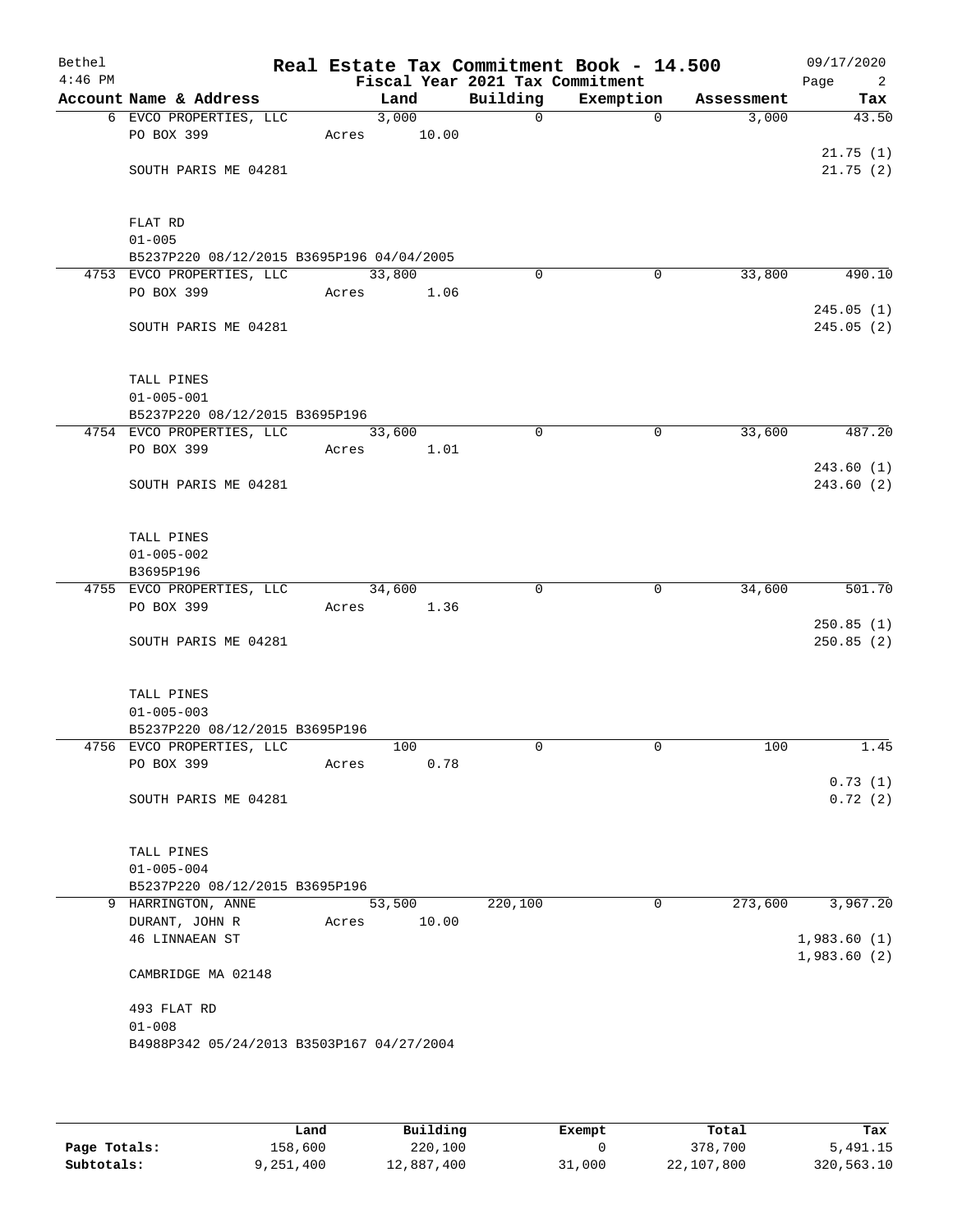| Bethel       |                                                                   |         |                |             | Real Estate Tax Commitment Book - 14.500 |            | 09/17/2020  |
|--------------|-------------------------------------------------------------------|---------|----------------|-------------|------------------------------------------|------------|-------------|
| $4:46$ PM    |                                                                   |         |                |             | Fiscal Year 2021 Tax Commitment          |            | Page<br>3   |
|              | Account Name & Address                                            |         | Land           | Building    | Exemption                                | Assessment | Tax         |
|              | 10 CARMICHAEL, JOHN<br>PO BOX 57                                  |         | 55,000<br>5.00 | 33,700      | $\Omega$                                 | 88,700     | 1,286.15    |
|              |                                                                   | Acres   |                |             |                                          |            | 643.08 (1)  |
|              | SAINT AGATHA ME 04772                                             |         |                |             |                                          |            | 643.07 (2)  |
|              | 0057                                                              |         |                |             |                                          |            |             |
|              |                                                                   |         |                |             |                                          |            |             |
|              |                                                                   |         |                |             |                                          |            |             |
|              | 517 FLAT RD                                                       |         |                |             |                                          |            |             |
|              | $01 - 008 - 00A$                                                  |         |                |             |                                          |            |             |
|              | B3136P98 07/15/2002                                               |         |                |             |                                          |            |             |
|              | 11 ERICKSON, JEFFREY B                                            |         | 65,600         | 144,700     | 25,000                                   | 185,300    | 2,686.85    |
|              | 471 FLAT RD                                                       | Acres   | 29.00          |             | 01 Homestead (HM)                        |            |             |
|              |                                                                   |         |                |             |                                          |            | 1,343.43(1) |
|              | BETHEL ME 04217                                                   |         |                |             |                                          |            | 1,343.42(2) |
|              |                                                                   |         |                |             |                                          |            |             |
|              |                                                                   |         |                |             |                                          |            |             |
|              | 471 FLAT RD                                                       |         |                |             |                                          |            |             |
|              | $01 - 009$<br>B5272P128 03/15/2016 B5066P262 11/25/2013 B4497P102 |         |                |             |                                          |            |             |
|              | 09/16/2009                                                        |         |                |             |                                          |            |             |
|              | 4870 JORGENSEN, CLAUS                                             |         | 44,400         | 211,300     | $\Omega$                                 | 255,700    | 3,707.65    |
|              | JORGENSEN, GAIL M.                                                | Acres   | 1.85           |             |                                          |            |             |
|              | 26 BELLIS ROAD                                                    |         |                |             |                                          |            | 1,853.83(1) |
|              |                                                                   |         |                |             |                                          |            | 1,853.82(2) |
|              | MILFORD NJ 08848                                                  |         |                |             |                                          |            |             |
|              |                                                                   |         |                |             |                                          |            |             |
|              | 14 THUNDER SNOW ROAD                                              |         |                |             |                                          |            |             |
|              | $01 - 010 - 001$                                                  |         |                |             |                                          |            |             |
|              | B5447P659 12/31/2018 B4714P158 05/02/2011 B4433P83                |         |                |             |                                          |            |             |
|              | 04/27/2009 B3962P119 06/30/2006<br>5113 BRUMMEL, DENISE D. &      |         | 47,300         | $\Omega$    | $\Omega$                                 | 47,300     | 685.85      |
|              | ROBERT J.                                                         |         |                |             |                                          |            |             |
|              | 1245 CHINA RD.                                                    | Acres   | 2.47           |             |                                          |            |             |
|              |                                                                   |         |                |             |                                          |            | 342.93(1)   |
|              | WINSLOW ME 04901                                                  |         |                |             |                                          |            | 342.92(2)   |
|              |                                                                   |         |                |             |                                          |            |             |
|              |                                                                   |         |                |             |                                          |            |             |
|              | WINTERPARK                                                        |         |                |             |                                          |            |             |
|              | $01 - 010 - 002$                                                  |         |                |             |                                          |            |             |
|              | B5509P501 03/02/2020 B5452P553 02/22/2019 B3962P119               |         |                | $\mathbf 0$ | $\mathbf 0$                              |            | 594.50      |
|              | 5106 VYDAS, SAUL D<br>BISBEE, BRYANNE E.                          | Acres   | 41,000         |             |                                          | 41,000     |             |
|              | 721 OAK POINT RD                                                  |         | 1.72           |             |                                          |            | 297.25(1)   |
|              |                                                                   |         |                |             |                                          |            | 297.25(2)   |
|              | TRENTON ME 04605                                                  |         |                |             |                                          |            |             |
|              |                                                                   |         |                |             |                                          |            |             |
|              |                                                                   |         |                |             |                                          |            |             |
|              | $01 - 010 - 003$                                                  |         |                |             |                                          |            |             |
|              | B5461P95 05/03/2019 B5452P553 02/22/2019 B3962P119                |         |                |             |                                          |            |             |
|              | 5107 VYDAS, SAUL D                                                |         | 42,100         | $\Omega$    | $\mathbf 0$                              | 42,100     | 610.45      |
|              | BISBEE, BRYANNE E.                                                | Acres   | 2.23           |             |                                          |            |             |
|              | 721 OAK POINT RD                                                  |         |                |             |                                          |            | 305.23(1)   |
|              |                                                                   |         |                |             |                                          |            | 305.22(2)   |
|              | TRENTON ME 04605                                                  |         |                |             |                                          |            |             |
|              |                                                                   |         |                |             |                                          |            |             |
|              | WINTERPARK                                                        |         |                |             |                                          |            |             |
|              | $01 - 010 - 004$                                                  |         |                |             |                                          |            |             |
|              | B5461P95 05/03/2019 B5452P553 02/22/2019 B3962P119                |         |                |             |                                          |            |             |
|              |                                                                   | Land    | Building       |             | Exempt                                   | Total      | Tax         |
| Page Totals: |                                                                   | 295,400 | 389,700        |             | 25,000                                   | 660,100    | 9,571.45    |
| Subtotals:   | 9,546,800                                                         |         | 13, 277, 100   |             | 56,000                                   | 22,767,900 | 330, 134.55 |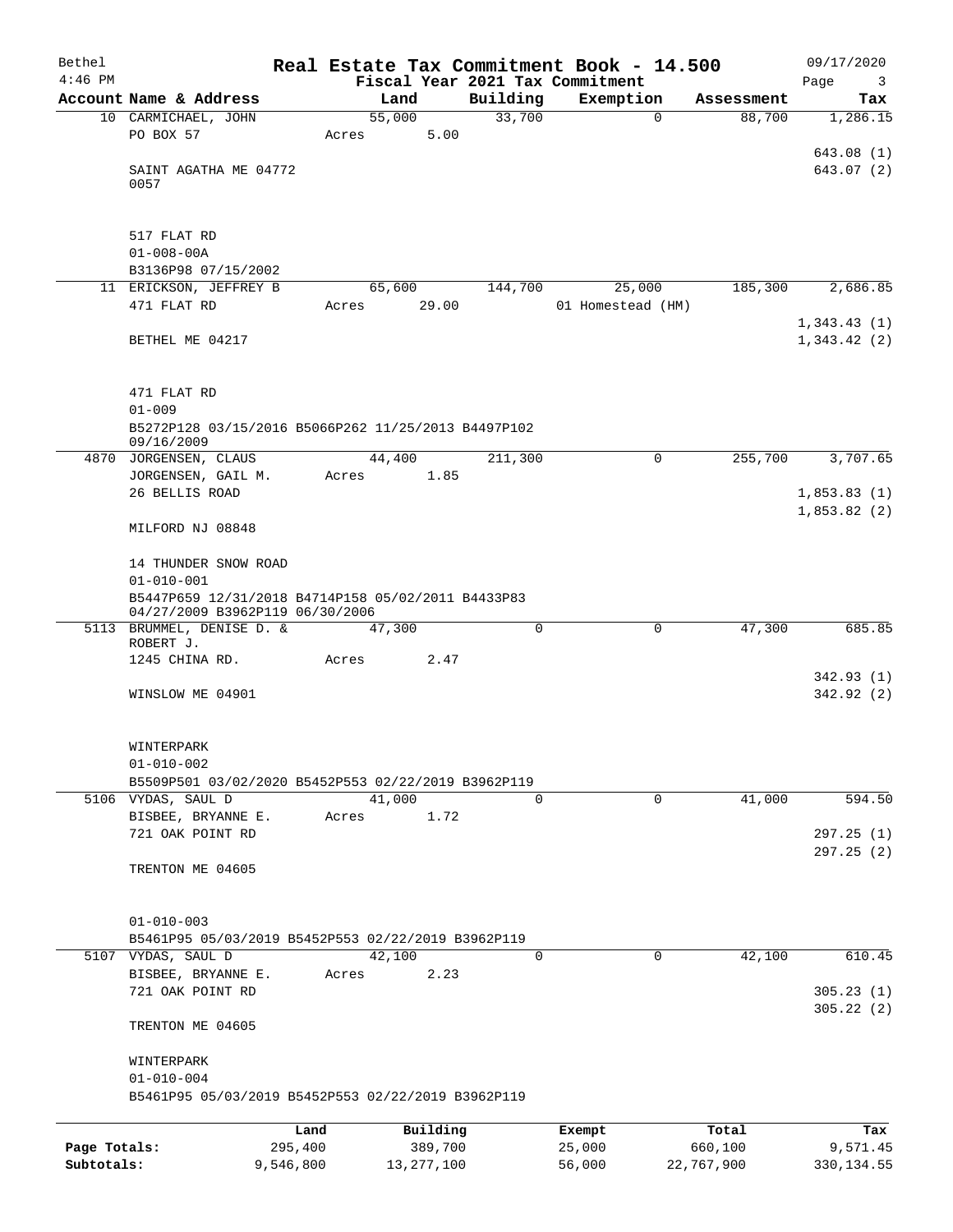| Bethel       |                                                                                     |       |          |             | Real Estate Tax Commitment Book - 14.500 |            | 09/17/2020                 |
|--------------|-------------------------------------------------------------------------------------|-------|----------|-------------|------------------------------------------|------------|----------------------------|
| $4:46$ PM    |                                                                                     |       |          |             | Fiscal Year 2021 Tax Commitment          |            | Page<br>4                  |
|              | Account Name & Address                                                              |       | Land     | Building    | Exemption                                | Assessment | Tax                        |
|              | 5108 GOCLOWSKI, BERNARD J                                                           |       | 41,600   | $\mathbf 0$ | $\mathbf 0$                              | 41,600     | 603.20                     |
|              | PO BOX 1023                                                                         | Acres | 1.95     |             |                                          |            | 301.60(1)                  |
|              | BETHEL ME 04217                                                                     |       |          |             |                                          |            | 301.60(2)                  |
|              |                                                                                     |       |          |             |                                          |            |                            |
|              | WINTERPARK                                                                          |       |          |             |                                          |            |                            |
|              | $01 - 010 - 005$                                                                    |       |          |             |                                          |            |                            |
|              | B5512P429 03/16/2020 B5452P553 02/22/2019 B3962P119                                 |       |          |             |                                          |            |                            |
|              | 5109 ROCHELEAU, MATHIEU &                                                           |       | 40,800   | $\Omega$    | 0                                        | 40,800     | 591.60                     |
|              | <b>SUZANNE</b>                                                                      |       |          |             |                                          |            |                            |
|              | 23 OYSTER SHELL LANE                                                                | Acres | 1.60     |             |                                          |            |                            |
|              | EAST FALMOUTH MA 02536                                                              |       |          |             |                                          |            | 295.80(1)<br>295.80(2)     |
|              |                                                                                     |       |          |             |                                          |            |                            |
|              | WINTERPARK                                                                          |       |          |             |                                          |            |                            |
|              | $01 - 010 - 006$<br>B5459P973 04/25/2019 B5452P553 02/22/2019 B3962P119             |       |          |             |                                          |            |                            |
|              | 5110 MAINE SKI HOLDINGS LLC                                                         |       | 48,500   | 262,100     | 0                                        | 310,600    | 4,503.70                   |
|              | PO BOX 508                                                                          | Acres | 1.27     |             |                                          |            |                            |
|              |                                                                                     |       |          |             |                                          |            | 2, 251.85 (1)              |
|              | BETHEL ME 04217                                                                     |       |          |             |                                          |            | 2, 251.85 (2)              |
|              |                                                                                     |       |          |             |                                          |            |                            |
|              | 18 GENTLE BEN LANE                                                                  |       |          |             |                                          |            |                            |
|              | $01 - 010 - 007$                                                                    |       |          |             |                                          |            |                            |
|              | B5452P553 02/22/2019 B3962P119                                                      |       |          |             |                                          |            |                            |
|              | 5111 PATTERSON, MICHAEL R                                                           |       | 53,500   | 235,200     | 31,000                                   | 257,700    | 3,736.65                   |
|              | PATTERSON, LATRA L                                                                  | Acres | 1.17     |             | 01 Homestead (HM)                        |            |                            |
|              | PO BOX 148                                                                          |       |          |             | 12 WW2 Vet Res                           |            | 1,868.33(1)                |
|              | BETHEL ME 04217                                                                     |       |          |             |                                          |            | 1,868.32(2)                |
|              | 24 GENTLE BEN LANE                                                                  |       |          |             |                                          |            |                            |
|              | $01 - 010 - 008$<br>B4524P107 11/09/2009 B4376P61 11/13/2008 B3962P119              |       |          |             |                                          |            |                            |
|              | 5112 BALLENTINE, SHARI L                                                            |       | 47,500   | 0           | $\mathbf{0}$                             | 47,500     | 688.75                     |
|              | BAKEN, JOHN L                                                                       | Acres | 2.56     |             |                                          |            |                            |
|              | PO BOX 1274                                                                         |       |          |             |                                          |            | 344.38(1)                  |
|              |                                                                                     |       |          |             |                                          |            | 344.37 (2)                 |
|              | BETHEL ME 04217                                                                     |       |          |             |                                          |            |                            |
|              | WINTERPARK                                                                          |       |          |             |                                          |            |                            |
|              | $01 - 010 - 009$                                                                    |       |          |             |                                          |            |                            |
|              | B5458P631 04/17/2019 B5452P553 02/22/2019 B3962P119                                 |       |          |             |                                          |            |                            |
|              | 13 STRUGATSKIY, ALEKSANDER<br>Α                                                     |       | 49,600   | 166,600     | 9,000                                    | 207,200    | 3,004.40                   |
|              | CHAMBERLIN, CHAMBERLIN, Acres<br>CATHERINE                                          |       | 7.50     |             | <b>68 SOLAR MODERATE</b>                 |            |                            |
|              | 81 DRAGON FLY DRIVE                                                                 |       |          |             |                                          |            | 1,502.20(1)<br>1,502.20(2) |
|              | BETHEL ME 04217                                                                     |       |          |             |                                          |            |                            |
|              | 81 DRAGON FLY DRIVE                                                                 |       |          |             |                                          |            |                            |
|              | $01 - 010 - 00A$<br>B5362P603 08/21/2017 B4872P76 07/31/2012 B1410P40<br>08/01/1986 |       |          |             |                                          |            |                            |
|              |                                                                                     |       |          |             |                                          |            |                            |
|              |                                                                                     | Land  | Building |             | Exempt                                   | Total      | Tax                        |
| Page Totals: | 281,500                                                                             |       | 663,900  |             | 40,000                                   | 905,400    | 13, 128.30                 |

**Subtotals:** 9,828,300 13,941,000 96,000 23,673,300 343,262.85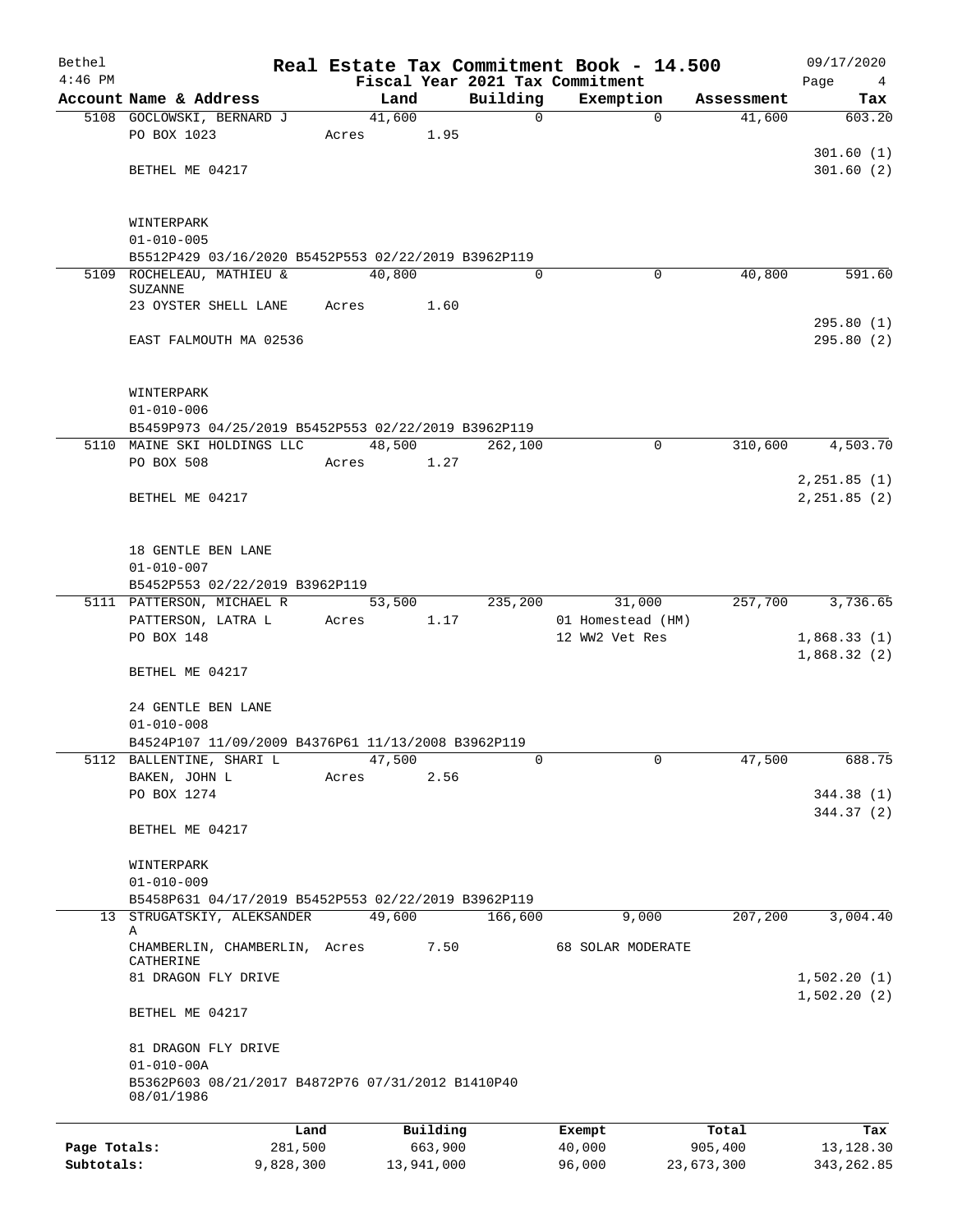|  | Account Name & Address<br>5105 BALLENTINE, SHARI L<br>BAKEN, JOHN L<br>PO BOX 1274           | Land<br>50,000<br>Acres |      | Fiscal Year 2021 Tax Commitment<br>Building<br>335,400 | Exemption<br>$\Omega$ | Assessment<br>385,400 | Page<br>5<br>Tax           |
|--|----------------------------------------------------------------------------------------------|-------------------------|------|--------------------------------------------------------|-----------------------|-----------------------|----------------------------|
|  |                                                                                              |                         |      |                                                        |                       |                       |                            |
|  |                                                                                              |                         | 1.85 |                                                        |                       |                       | 5,588.30                   |
|  |                                                                                              |                         |      |                                                        |                       |                       | 2,794.15(1)<br>2,794.15(2) |
|  | BETHEL ME 04217                                                                              |                         |      |                                                        |                       |                       |                            |
|  | 40 GENTLE BEN LANE<br>$01 - 010 - 010$                                                       |                         |      |                                                        |                       |                       |                            |
|  | B4344P19 08/28/2008                                                                          |                         |      |                                                        |                       |                       |                            |
|  | 5114 BROWN, PENNY L<br>P.O. BOX 192                                                          | 39,300<br>Acres         | 1.12 | 0                                                      | 0                     | 39,300                | 569.85                     |
|  | LIVERMORE FALLS ME<br>04254                                                                  |                         |      |                                                        |                       |                       | 284.93 (1)<br>284.92 (2)   |
|  | THUNDER SNOW ROAD<br>$01 - 010 - 011$<br>B5383P466 12/31/2017 B4459P214 06/23/2009 B3962P119 |                         |      |                                                        |                       |                       |                            |
|  | 5115 WHITMAN, MARK                                                                           | 39,300                  |      | $\mathbf 0$                                            | $\mathbf 0$           | 39,300                | 569.85                     |
|  | WHITMAN, NAOMI                                                                               | Acres                   | 1.12 |                                                        |                       |                       |                            |
|  | 93 TUCKER ROAD                                                                               |                         |      |                                                        |                       |                       | 284.93 (1)<br>284.92 (2)   |
|  | LIMINGTON ME 04049                                                                           |                         |      |                                                        |                       |                       |                            |
|  | WINTERPARK<br>$01 - 010 - 012$                                                               |                         |      |                                                        |                       |                       |                            |
|  | B5467P685 06/28/2019 B5452P553 02/22/2019 B3962P119                                          |                         |      |                                                        |                       |                       |                            |
|  | 5116 MAINE SKI HOLDINGS LLC                                                                  | 40,500                  |      | 0                                                      | 0                     | 40,500                | 587.25                     |
|  | PO BOX 508                                                                                   | Acres                   | 1.50 |                                                        |                       |                       |                            |
|  |                                                                                              |                         |      |                                                        |                       |                       | 293.63(1)                  |
|  | BETHEL ME 04217                                                                              |                         |      |                                                        |                       |                       | 293.62(2)                  |
|  | WINTERPARK                                                                                   |                         |      |                                                        |                       |                       |                            |
|  | $01 - 010 - 013$                                                                             |                         |      |                                                        |                       |                       |                            |
|  | B5452P553 02/22/2019 B3962P119                                                               |                         |      | 0                                                      | $\mathsf{O}$          |                       |                            |
|  | 5117 MAINE SKI HOLDINGS LLC<br>PO BOX 508                                                    | 42,300<br>Acres         | 2.35 |                                                        |                       | 42,300                | 613.35                     |
|  |                                                                                              |                         |      |                                                        |                       |                       | 306.68(1)                  |
|  | BETHEL ME 04217                                                                              |                         |      |                                                        |                       |                       | 306.67(2)                  |
|  | WINTERPARK                                                                                   |                         |      |                                                        |                       |                       |                            |
|  | $01 - 010 - 014$                                                                             |                         |      |                                                        |                       |                       |                            |
|  | B5452P553 02/22/2019 B3962P119                                                               |                         |      |                                                        |                       |                       | 3,607.60                   |
|  | 5118 MURLEY, RUSSELL D<br>PO BOX 1                                                           | 50,400<br>Acres         | 2.06 | 198,400                                                | $\mathbf 0$           | 248,800               |                            |
|  | WEST BETHEL ME 04286                                                                         |                         |      |                                                        |                       |                       | 1,803.80(1)<br>1,803.80(2) |
|  | 42 GENTLE BEN LANE                                                                           |                         |      |                                                        |                       |                       |                            |
|  | $01 - 010 - 015$<br>B5267P275 02/08/2016 B4597P173 06/16/2010                                |                         |      |                                                        |                       |                       |                            |
|  |                                                                                              |                         |      |                                                        |                       |                       |                            |

|              | Land       | Building   | Exempt | Total      | Tax        |
|--------------|------------|------------|--------|------------|------------|
| Page Totals: | 261,800    | 533,800    |        | 795,600    | 11,536.20  |
| Subtotals:   | 10,090,100 | 14,474,800 | 96,000 | 24,468,900 | 354,799.05 |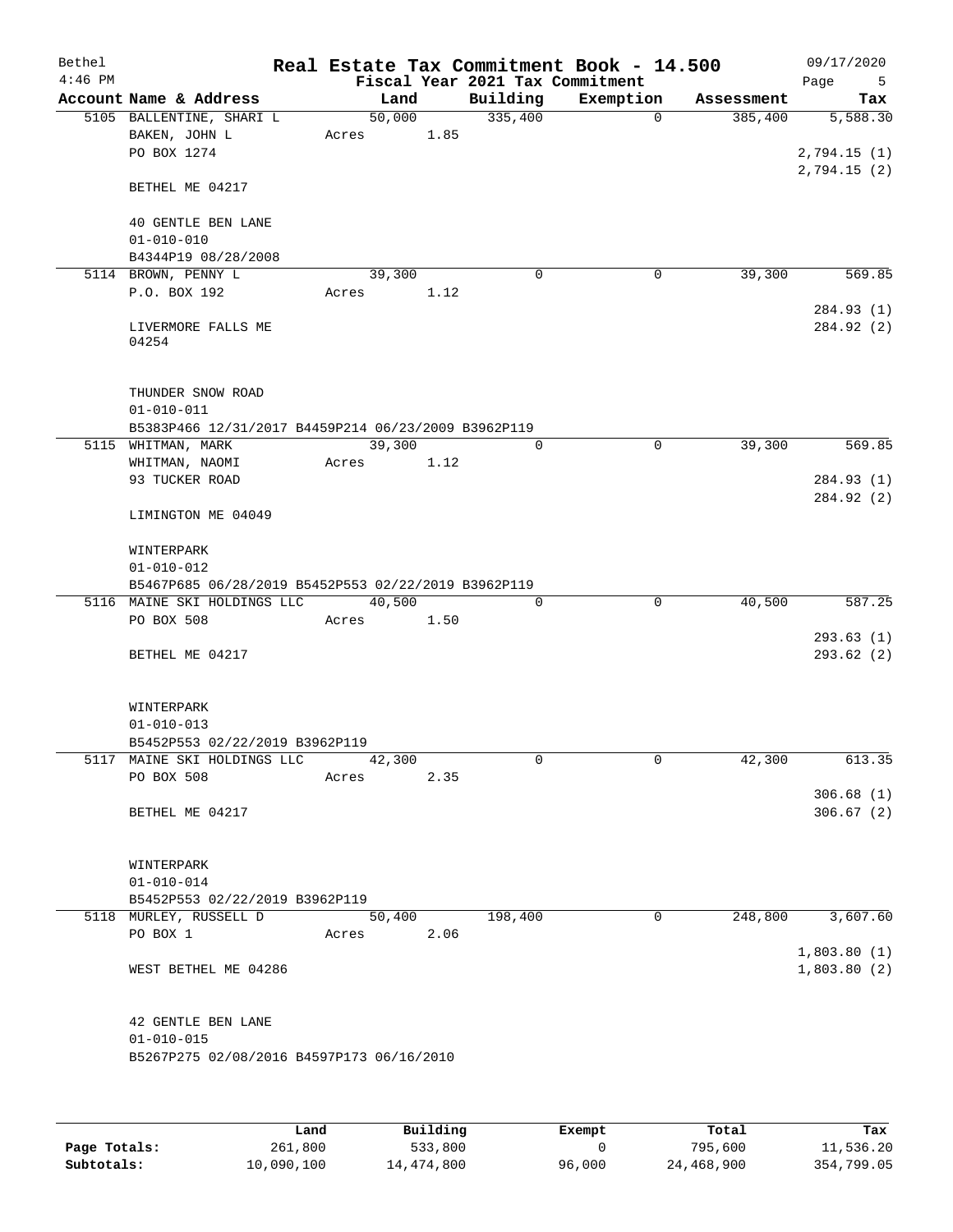| Bethel<br>$4:46$ PM |                                                                           |        |      | Fiscal Year 2021 Tax Commitment | Real Estate Tax Commitment Book - 14.500 |            | 09/17/2020<br>Page<br>6 |
|---------------------|---------------------------------------------------------------------------|--------|------|---------------------------------|------------------------------------------|------------|-------------------------|
|                     | Account Name & Address                                                    |        | Land | Building                        | Exemption                                | Assessment | Tax                     |
|                     | 5119 MAINE SKI HOLDINGS LLC                                               | 42,300 |      | $\mathsf{O}$                    | $\Omega$                                 | 42,300     | 613.35                  |
|                     | PO BOX 508                                                                | Acres  | 2.31 |                                 |                                          |            |                         |
|                     |                                                                           |        |      |                                 |                                          |            | 306.68(1)               |
|                     | BETHEL ME 04217                                                           |        |      |                                 |                                          |            | 306.67(2)               |
|                     | WINTERPARK                                                                |        |      |                                 |                                          |            |                         |
|                     | $01 - 010 - 016$                                                          |        |      |                                 |                                          |            |                         |
|                     | B5452P553 02/22/2019 B3962P119                                            |        |      |                                 |                                          |            |                         |
|                     | 5120 MAINE SKI HOLDINGS LLC                                               | 41,500 |      | $\Omega$                        | 0                                        | 41,500     | 601.75                  |
|                     | PO BOX 508                                                                | Acres  | 1.90 |                                 |                                          |            |                         |
|                     | BETHEL ME 04217                                                           |        |      |                                 |                                          |            | 300.88(1)<br>300.87 (2) |
|                     |                                                                           |        |      |                                 |                                          |            |                         |
|                     | WINTERPARK                                                                |        |      |                                 |                                          |            |                         |
|                     | $01 - 010 - 017$<br>B5452P553 02/22/2019 B3962P119                        |        |      |                                 |                                          |            |                         |
|                     | 5121 MAINE SKI HOLDINGS LLC                                               | 41,700 |      | $\mathbf 0$                     | $\mathbf 0$                              | 41,700     | 604.65                  |
|                     | PO BOX 508                                                                | Acres  | 2.03 |                                 |                                          |            |                         |
|                     |                                                                           |        |      |                                 |                                          |            | 302.33(1)               |
|                     | BETHEL ME 04217                                                           |        |      |                                 |                                          |            | 302.32(2)               |
|                     | WINTERPARK                                                                |        |      |                                 |                                          |            |                         |
|                     | $01 - 010 - 018$                                                          |        |      |                                 |                                          |            |                         |
|                     | B5452P553 02/22/2019 B3962P119                                            |        |      |                                 |                                          |            |                         |
|                     | 5123 SANBORN, CHARLES R                                                   | 42,100 |      | $\Omega$                        | 0                                        | 42,100     | 610.45                  |
|                     | 46 RANDALL FARM RD                                                        | Acres  | 2.24 |                                 |                                          |            |                         |
|                     |                                                                           |        |      |                                 |                                          |            | 305.23(1)<br>305.22(2)  |
|                     | NORTH CONWAY NH 03109                                                     |        |      |                                 |                                          |            |                         |
|                     | WINTERPARK                                                                |        |      |                                 |                                          |            |                         |
|                     | $01 - 010 - 019$                                                          |        |      |                                 |                                          |            |                         |
|                     | B5339P329 04/10/2017 B4816P79 02/21/2012 B3962P119<br>5122 FLAT ROAD, LLC | 38,800 |      | 0                               | 0                                        | 38,800     | 562.60                  |
|                     | 101 EAST INDUSTRIAL                                                       | Acres  | 3.22 |                                 |                                          |            |                         |
|                     | PARK DRIVE                                                                |        |      |                                 |                                          |            |                         |
|                     |                                                                           |        |      |                                 |                                          |            | 281.30(1)               |
|                     | MANCHESTER NH 03109                                                       |        |      |                                 |                                          |            | 281.30(2)               |
|                     | WINTERPARK                                                                |        |      |                                 |                                          |            |                         |
|                     | $01 - 010 - 020$                                                          |        |      |                                 |                                          |            |                         |
|                     | B3962P119                                                                 |        |      |                                 |                                          |            |                         |
|                     | 5124 MAINE SKI HOLDINGS LLC                                               | 36,400 |      | $\Omega$                        | $\mathbf 0$                              | 36,400     | 527.80                  |
|                     | PO BOX 508                                                                | Acres  | 1.69 |                                 |                                          |            | 263.90(1)               |
|                     | BETHEL ME 04217                                                           |        |      |                                 |                                          |            | 263.90(2)               |
|                     | WINTERPARK                                                                |        |      |                                 |                                          |            |                         |
|                     | $01 - 010 - 021$                                                          |        |      |                                 |                                          |            |                         |
|                     | B5452P553 02/22/2019 B3962P119                                            |        |      |                                 |                                          |            |                         |
|                     |                                                                           |        |      |                                 |                                          |            |                         |
|                     |                                                                           |        |      |                                 |                                          |            |                         |

|              | Land       | Building   | Exempt | Total      | Tax         |
|--------------|------------|------------|--------|------------|-------------|
| Page Totals: | 242,800    |            |        | 242,800    | 3,520.60    |
| Subtotals:   | 10,332,900 | 14,474,800 | 96,000 | 24,711,700 | 358, 319.65 |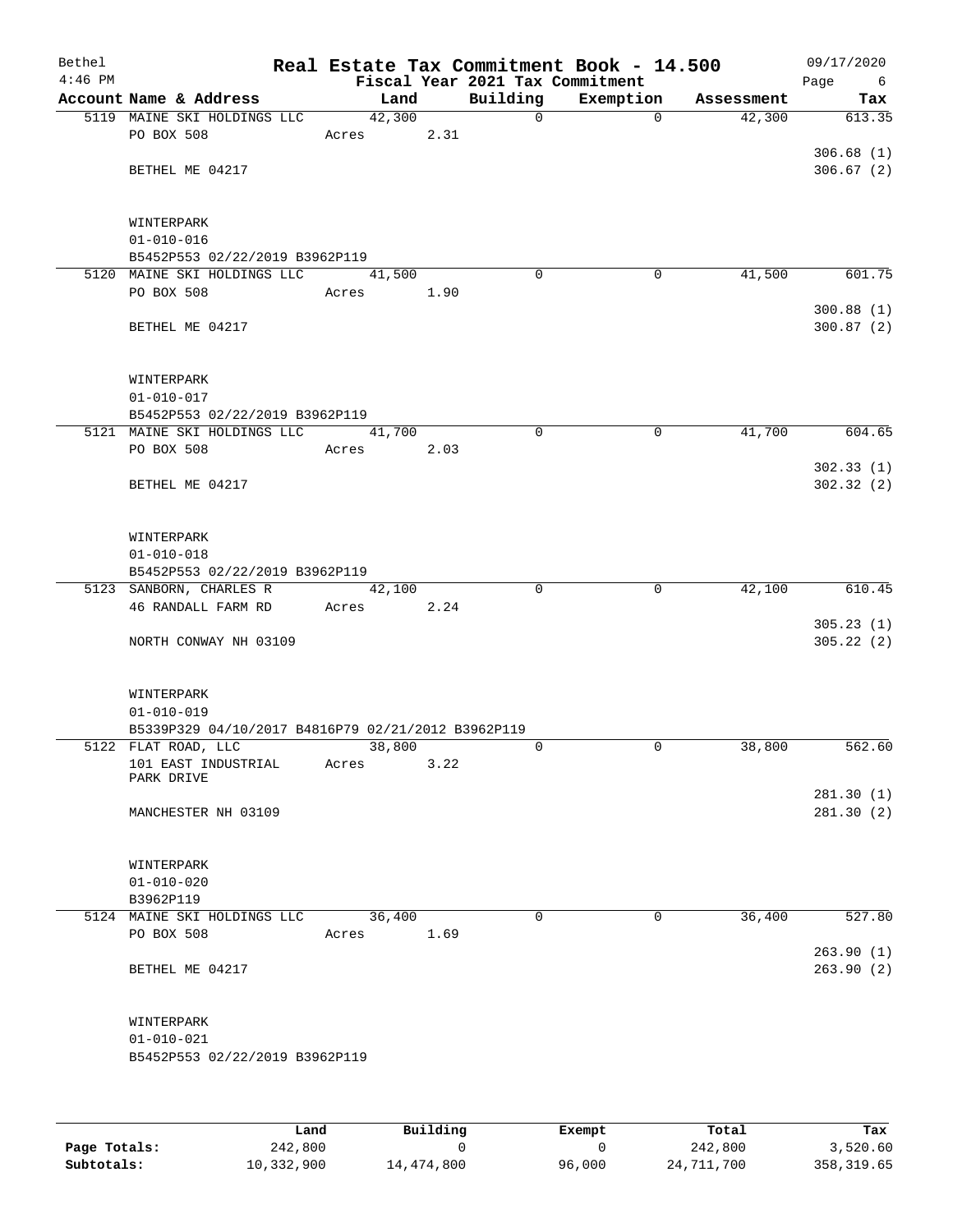| Bethel<br>$4:46$ PM |                                                                                                  |        |      | Fiscal Year 2021 Tax Commitment | Real Estate Tax Commitment Book - 14.500 |            | 09/17/2020<br>Page<br>$\overline{7}$ |
|---------------------|--------------------------------------------------------------------------------------------------|--------|------|---------------------------------|------------------------------------------|------------|--------------------------------------|
|                     | Account Name & Address                                                                           | Land   |      | Building                        | Exemption                                | Assessment | Tax                                  |
|                     | 5125 MAINE SKI HOLDINGS LLC                                                                      | 38,200 |      | $\mathbf 0$                     | $\mathbf 0$                              | 38,200     | 553.90                               |
|                     | PO BOX 508                                                                                       | Acres  | 2.70 |                                 |                                          |            |                                      |
|                     |                                                                                                  |        |      |                                 |                                          |            | 276.95(1)                            |
|                     | BETHEL ME 04217                                                                                  |        |      |                                 |                                          |            | 276.95(2)                            |
|                     | WINTERPARK                                                                                       |        |      |                                 |                                          |            |                                      |
|                     | $01 - 010 - 022$                                                                                 |        |      |                                 |                                          |            |                                      |
|                     | B5452P553 02/22/2019 B3962P119                                                                   |        |      |                                 |                                          |            |                                      |
|                     | 5126 PHIPPS, WILLIAM                                                                             | 45,700 |      | 264,900                         | $\mathbf 0$                              | 310,600    | 4,503.70                             |
|                     | PHIPPS, GABRIELLE                                                                                | Acres  | 2.59 |                                 |                                          |            |                                      |
|                     | 15 DOTY AVENUE                                                                                   |        |      |                                 |                                          |            | 2, 251.85 (1)                        |
|                     | DANVERS MA 01923                                                                                 |        |      |                                 |                                          |            | 2, 251.85 (2)                        |
|                     | 87 THUNDER SNOW RD                                                                               |        |      |                                 |                                          |            |                                      |
|                     | $01 - 010 - 023$                                                                                 |        |      |                                 |                                          |            |                                      |
|                     | B5398P396 03/21/2018 B3962P119 06/30/2006                                                        |        |      |                                 |                                          |            |                                      |
|                     | 5127 WHITMAN, MARK & NAOMI                                                                       | 38,100 |      | 0                               | 0                                        | 38,100     | 552.45                               |
|                     | 93 TUCKER ROAD                                                                                   | Acres  | 2.64 |                                 |                                          |            |                                      |
|                     |                                                                                                  |        |      |                                 |                                          |            | 276.23(1)                            |
|                     | LIMINGTON ME 04049                                                                               |        |      |                                 |                                          |            | 276.22(2)                            |
|                     | WINTERPARK                                                                                       |        |      |                                 |                                          |            |                                      |
|                     | $01 - 010 - 024$                                                                                 |        |      |                                 |                                          |            |                                      |
|                     | B5467P685 06/28/2019 B5452P553 02/22/2019 B4727P285<br>06/16/2011 B4466P330 07/07/2009 B3962P119 |        |      |                                 |                                          |            |                                      |
|                     | 5128 MAINE SKI HOLDINGS LLC                                                                      | 37,800 |      | 0                               | $\mathbf 0$                              | 37,800     | 548.10                               |
|                     | PO BOX 508                                                                                       | Acres  | 2.46 |                                 |                                          |            |                                      |
|                     |                                                                                                  |        |      |                                 |                                          |            | 274.05(1)                            |
|                     | BETHEL ME 04217                                                                                  |        |      |                                 |                                          |            | 274.05(2)                            |
|                     | WINTERPARK                                                                                       |        |      |                                 |                                          |            |                                      |
|                     | $01 - 010 - 025$                                                                                 |        |      |                                 |                                          |            |                                      |
|                     | B5452P553 02/22/2019 B3962P119                                                                   |        |      |                                 |                                          |            |                                      |
|                     | 5129 MAINE SKI HOLDINGS LLC                                                                      | 38,100 |      | 0                               | $\mathbf 0$                              | 38,100     | 552.45                               |
|                     | PO BOX 508                                                                                       | Acres  | 2.66 |                                 |                                          |            |                                      |
|                     | BETHEL ME 04217                                                                                  |        |      |                                 |                                          |            | 276.23(1)<br>276.22(2)               |
|                     |                                                                                                  |        |      |                                 |                                          |            |                                      |
|                     | WINTERPARK                                                                                       |        |      |                                 |                                          |            |                                      |
|                     | $01 - 010 - 026$                                                                                 |        |      |                                 |                                          |            |                                      |
|                     | B5452P553 02/22/2019 B3962P119                                                                   |        |      |                                 |                                          |            |                                      |
|                     | 5229 MAINE SKI HOLDINGS LLC 36,600<br>PO BOX 508                                                 | Acres  | 1.76 | $\Omega$                        | $\Omega$                                 | 36,600     | 530.70                               |
|                     |                                                                                                  |        |      |                                 |                                          |            | 265.35(1)                            |
|                     | BETHEL ME 04217                                                                                  |        |      |                                 |                                          |            | 265.35(2)                            |
|                     |                                                                                                  |        |      |                                 |                                          |            |                                      |
|                     | WINTERPARK<br>$01 - 010 - 027$                                                                   |        |      |                                 |                                          |            |                                      |
|                     | B5452P553 02/22/2019 B12P4567 10/29/2009                                                         |        |      |                                 |                                          |            |                                      |
|                     |                                                                                                  |        |      |                                 |                                          |            |                                      |
|                     |                                                                                                  |        |      |                                 |                                          |            |                                      |
|                     |                                                                                                  |        |      |                                 |                                          |            |                                      |

|              | Land       | Building   | Exempt | Total        | Tax        |
|--------------|------------|------------|--------|--------------|------------|
| Page Totals: | 234,500    | 264,900    |        | 499,400      | 7,241.30   |
| Subtotals:   | 10,567,400 | 14,739,700 | 96,000 | 25, 211, 100 | 365,560.95 |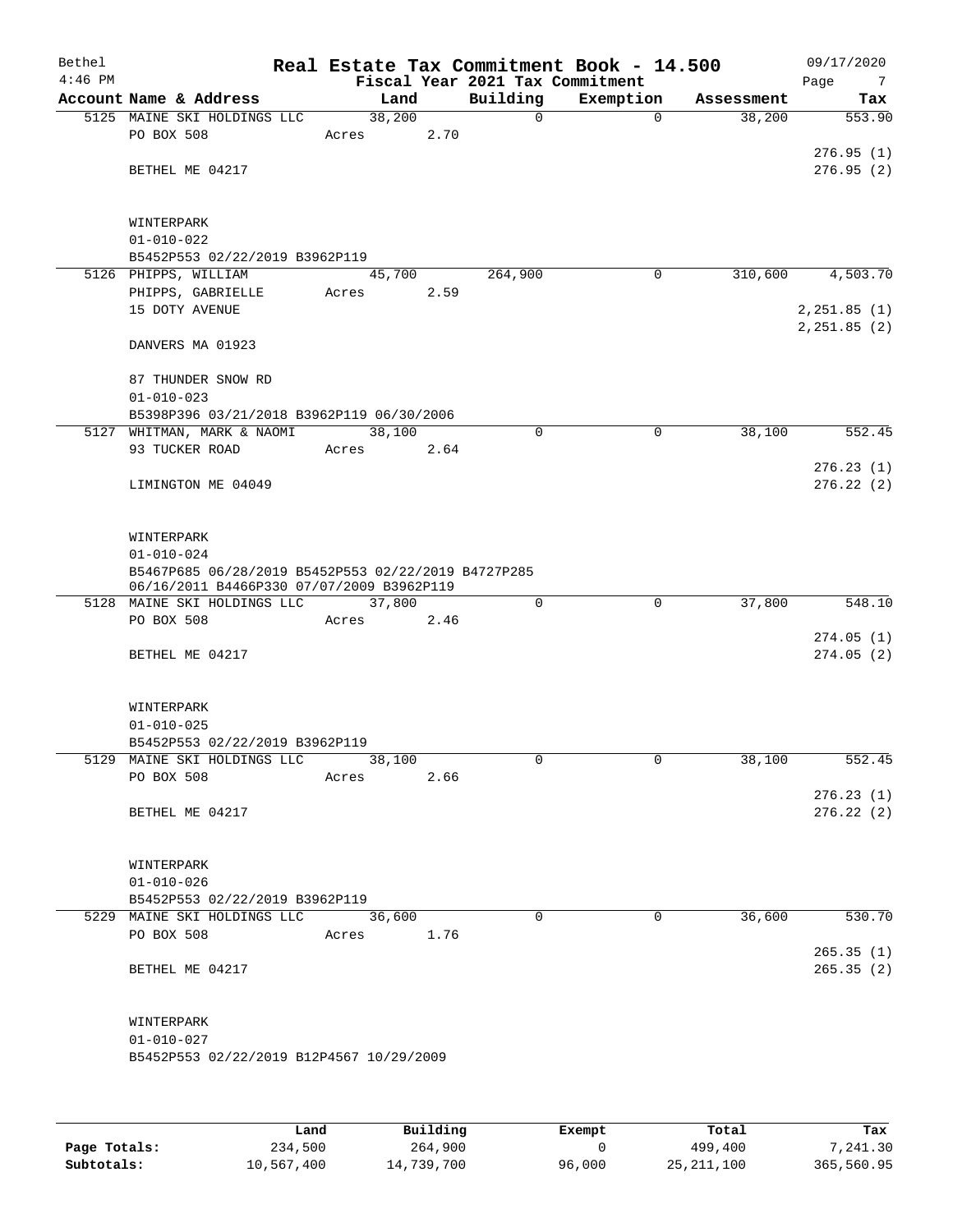| Bethel<br>$4:46$ PM |                                                                                   |        |      |              | Real Estate Tax Commitment Book - 14.500<br>Fiscal Year 2021 Tax Commitment |            | 09/17/2020<br>Page<br>8 |
|---------------------|-----------------------------------------------------------------------------------|--------|------|--------------|-----------------------------------------------------------------------------|------------|-------------------------|
|                     | Account Name & Address                                                            | Land   |      | Building     | Exemption                                                                   | Assessment | Tax                     |
|                     | 5230 MAINE SKI HOLDINGS LLC                                                       | 35,000 |      | $\mathsf{O}$ | $\Omega$                                                                    | 35,000     | 507.50                  |
|                     | PO BOX 508                                                                        | Acres  | 1.15 |              |                                                                             |            |                         |
|                     |                                                                                   |        |      |              |                                                                             |            | 253.75(1)               |
|                     | BETHEL ME 04217                                                                   |        |      |              |                                                                             |            | 253.75(2)               |
|                     |                                                                                   |        |      |              |                                                                             |            |                         |
|                     |                                                                                   |        |      |              |                                                                             |            |                         |
|                     | WINTERPARK                                                                        |        |      |              |                                                                             |            |                         |
|                     | $01 - 010 - 028$<br>B5452P553 02/22/2019 B12P4567 10/29/2009                      |        |      |              |                                                                             |            |                         |
|                     | 12 SHAPIRO, ANNE D                                                                | 49,600 |      | 152,500      | $\mathbf 0$                                                                 | 202,100    | 2,930.45                |
|                     | 34 TARBELL SPRING ROAD Acres                                                      |        | 5.33 |              |                                                                             |            |                         |
|                     |                                                                                   |        |      |              |                                                                             |            | 1,465.23(1)             |
|                     | CONCORD MA 01742                                                                  |        |      |              |                                                                             |            | 1,465.22(2)             |
|                     |                                                                                   |        |      |              |                                                                             |            |                         |
|                     |                                                                                   |        |      |              |                                                                             |            |                         |
|                     | 33 THUNDER SNOW ROAD                                                              |        |      |              |                                                                             |            |                         |
|                     | $01 - 010 - 029$                                                                  |        |      |              |                                                                             |            |                         |
|                     | B5272P224 03/15/2016 B4575P24 04/07/2010 B1285P232<br>5255 MAINE SKI HOLDINGS LLC | 35,800 |      | 0            | $\mathbf 0$                                                                 | 35,800     | 519.10                  |
|                     | PO BOX 508                                                                        | Acres  | 1.43 |              |                                                                             |            |                         |
|                     |                                                                                   |        |      |              |                                                                             |            | 259.55(1)               |
|                     | BETHEL ME 04217                                                                   |        |      |              |                                                                             |            | 259.55(2)               |
|                     |                                                                                   |        |      |              |                                                                             |            |                         |
|                     |                                                                                   |        |      |              |                                                                             |            |                         |
|                     | WINTERPARK                                                                        |        |      |              |                                                                             |            |                         |
|                     | $01 - 010 - 030$                                                                  |        |      |              |                                                                             |            |                         |
|                     | B5452P553 02/22/2019                                                              |        |      |              |                                                                             |            |                         |
|                     | 5256 MAINE SKI HOLDINGS LLC                                                       | 33,500 |      | 0            | 0                                                                           | 33,500     | 485.75                  |
|                     | PO BOX 508                                                                        | Acres  | 0.94 |              |                                                                             |            |                         |
|                     | BETHEL ME 04217                                                                   |        |      |              |                                                                             |            | 242.88(1)<br>242.87(2)  |
|                     |                                                                                   |        |      |              |                                                                             |            |                         |
|                     |                                                                                   |        |      |              |                                                                             |            |                         |
|                     | WINTERPARK                                                                        |        |      |              |                                                                             |            |                         |
|                     | $01 - 010 - 031$                                                                  |        |      |              |                                                                             |            |                         |
|                     | B5452P553 02/22/2019                                                              |        |      |              |                                                                             |            |                         |
|                     | 14 PARSONS, JEFF                                                                  | 34,200 |      | $\Omega$     | 0                                                                           | 34,200     | 495.90                  |
|                     | PARSONS, PATRICIA A                                                               | Acres  | 1.20 |              |                                                                             |            |                         |
|                     | 121 MAYVILLE RD                                                                   |        |      |              |                                                                             |            | 247.95(1)<br>247.95(2)  |
|                     | BETHEL ME 04217                                                                   |        |      |              |                                                                             |            |                         |
|                     |                                                                                   |        |      |              |                                                                             |            |                         |
|                     | 452 FLAT RD.                                                                      |        |      |              |                                                                             |            |                         |
|                     | $01 - 011$                                                                        |        |      |              |                                                                             |            |                         |
|                     | B5474P611 08/16/2019 B3049P207 01/03/2002                                         |        |      |              |                                                                             |            |                         |
|                     | 15 SWAN, DOROTHY                                                                  | 50,000 |      | 42,000       | 25,000                                                                      | 67,000     | 971.50                  |
|                     | 460 FLAT RD.                                                                      | Acres  | 1.80 |              | 01 Homestead (HM)                                                           |            |                         |
|                     |                                                                                   |        |      |              |                                                                             |            | 485.75 (1)              |
|                     | BETHEL ME 04217                                                                   |        |      |              |                                                                             |            | 485.75 (2)              |
|                     |                                                                                   |        |      |              |                                                                             |            |                         |
|                     | 460 FLAT RD                                                                       |        |      |              |                                                                             |            |                         |
|                     | $01 - 012$                                                                        |        |      |              |                                                                             |            |                         |
|                     | B1250P45 03/13/1984                                                               |        |      |              |                                                                             |            |                         |
|                     |                                                                                   |        |      |              |                                                                             |            |                         |
|                     |                                                                                   |        |      |              |                                                                             |            |                         |

|              | Land       | Building   | Exempt  | Total      | Tax          |
|--------------|------------|------------|---------|------------|--------------|
| Page Totals: | 238,100    | 194,500    | 25,000  | 407,600    | 5,910,20     |
| Subtotals:   | 10,805,500 | 14,934,200 | 121,000 | 25,618,700 | 371, 471, 15 |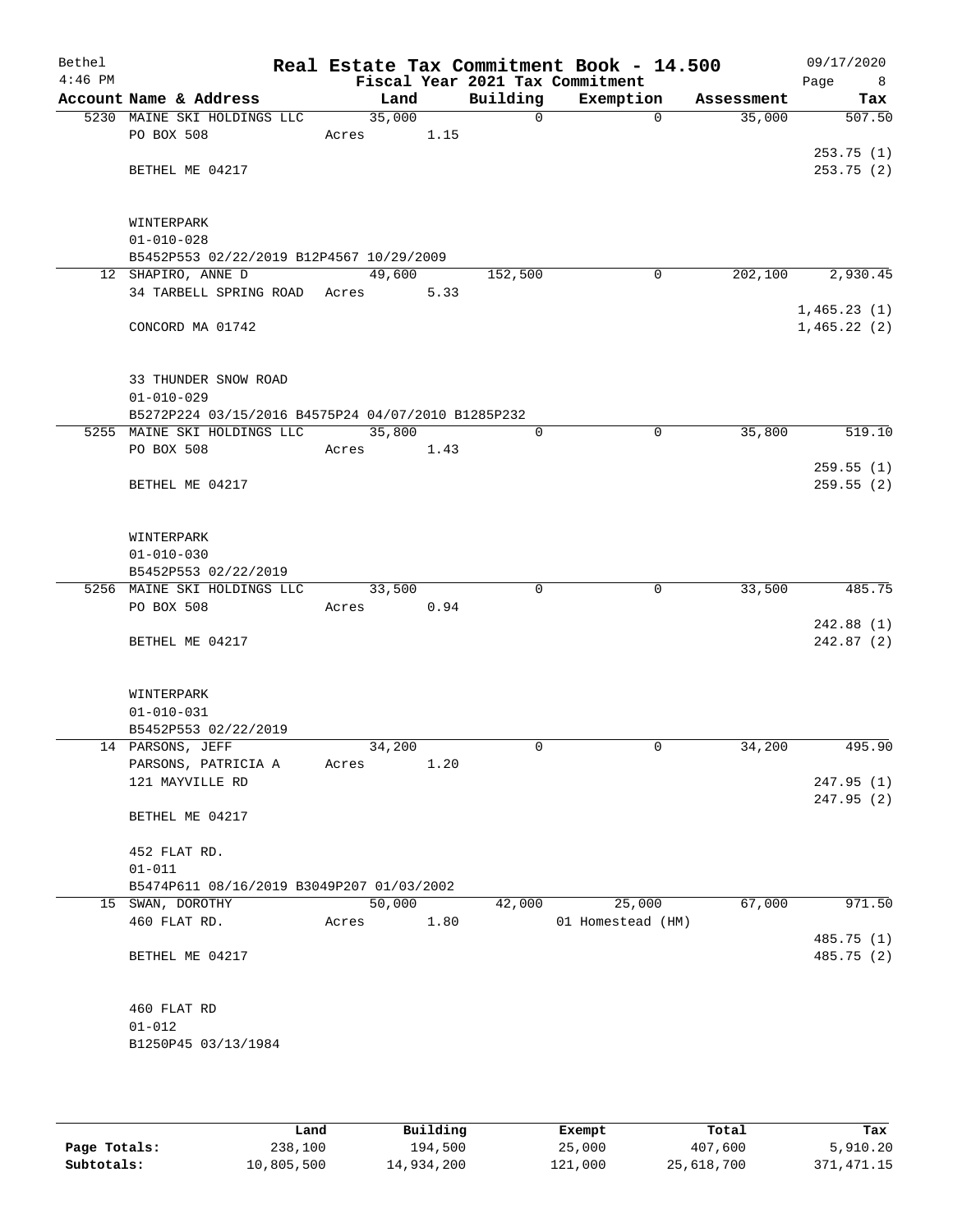| Bethel       |                                                                  |         |        |          |                                             | Real Estate Tax Commitment Book - 14.500 |            | 09/17/2020       |  |
|--------------|------------------------------------------------------------------|---------|--------|----------|---------------------------------------------|------------------------------------------|------------|------------------|--|
| $4:46$ PM    | Account Name & Address                                           |         | Land   |          | Fiscal Year 2021 Tax Commitment<br>Building | Exemption                                | Assessment | Page<br>9<br>Tax |  |
|              | 16 DELANEY, DOUGLAS                                              |         | 48,400 |          | 302,600                                     | $\mathbf 0$                              | 351,000    | 5,089.50         |  |
|              | DELANEY, JUDITH                                                  |         | Acres  | 4.15     |                                             |                                          |            |                  |  |
|              | PO BOX 956                                                       |         |        |          |                                             |                                          |            | 2,544.75(1)      |  |
|              |                                                                  |         |        |          |                                             |                                          |            | 2,544.75(2)      |  |
|              | BETHEL ME 04217                                                  |         |        |          |                                             |                                          |            |                  |  |
|              | 472 FLAT RD.                                                     |         |        |          |                                             |                                          |            |                  |  |
|              | $01 - 013$                                                       |         |        |          |                                             |                                          |            |                  |  |
|              | B2890P348 12/12/2000                                             |         |        |          |                                             |                                          |            |                  |  |
|              | 5441 DAVISON, BRIAN DENNIS                                       |         | 25,100 |          | 0                                           | 0                                        | 25,100     | 363.95           |  |
|              | 5 JUNIPER LN                                                     |         | Acres  | 1.55     |                                             |                                          |            |                  |  |
|              |                                                                  |         |        |          |                                             |                                          |            | 181.98 (1)       |  |
|              | FRAMINGHAM MA 01701                                              |         |        |          |                                             |                                          |            | 181.97(2)        |  |
|              | FLAT RD                                                          |         |        |          |                                             |                                          |            |                  |  |
|              | $01 - 014$                                                       |         |        |          |                                             |                                          |            |                  |  |
|              | B4864P284 07/09/2012 B4708P75 03/29/2011                         |         |        |          |                                             |                                          |            |                  |  |
|              | 17 WHITE, CATHERINE                                              |         | 33,600 |          | 249,900                                     | $\mathbf 0$                              | 283,500    | 4,110.75         |  |
|              | WHITE, SCOTT                                                     |         | Acres  | 1.46     |                                             |                                          |            |                  |  |
|              | 804 FLAT ROAD                                                    |         |        |          |                                             |                                          |            | 2,055.38(1)      |  |
|              |                                                                  |         |        |          |                                             |                                          |            | 2,055.37(2)      |  |
|              | ALBANY TWP ME 04217                                              |         |        |          |                                             |                                          |            |                  |  |
|              | 488 FLAT RD                                                      |         |        |          |                                             |                                          |            |                  |  |
|              | $01 - 014 - 001$                                                 |         |        |          |                                             |                                          |            |                  |  |
|              | B5392P191 02/05/2018 B4864P284 07/09/2012 B4708P75<br>03/29/2011 |         |        |          |                                             |                                          |            |                  |  |
|              | 18 WHITE, SCOTT A                                                |         | 46,700 |          | 108,200                                     | $\mathbf 0$                              | 154,900    | 2,246.05         |  |
|              | WHITE, CATHERINE A                                               |         | Acres  | 2.70     |                                             |                                          |            |                  |  |
|              | 804 FLAT ROAD                                                    |         |        |          |                                             |                                          |            | 1, 123.03(1)     |  |
|              | ALBANY TWP ME 04217                                              |         |        |          |                                             |                                          |            | 1, 123.02(2)     |  |
|              | 498 FLAT RD.                                                     |         |        |          |                                             |                                          |            |                  |  |
|              | $01 - 015$                                                       |         |        |          |                                             |                                          |            |                  |  |
|              | B5341P73 04/19/2017 B5218P191 04/21/2015 B1945P51<br>10/02/1992  |         |        |          |                                             |                                          |            |                  |  |
|              | 19 STANDLEY, STACY B                                             |         | 27,100 |          | 0                                           | 0                                        | 27,100     | 392.95           |  |
|              | STANDLEY, BRADFORD D                                             |         | Acres  | 1.20     |                                             |                                          |            |                  |  |
|              | 804 FLAT ROAD                                                    |         |        |          |                                             |                                          |            | 196.48(1)        |  |
|              | ALBANY TWP ME 04217                                              |         |        |          |                                             |                                          |            | 196.47(2)        |  |
|              | FLAT RD                                                          |         |        |          |                                             |                                          |            |                  |  |
|              | $01 - 016$                                                       |         |        |          |                                             |                                          |            |                  |  |
|              | B5341P73 04/19/2017 B5218P191 04/21/2015 B1945P51                |         |        |          |                                             |                                          |            |                  |  |
|              | 10/02/1992                                                       |         |        |          |                                             |                                          |            |                  |  |
|              | 20 BOSCHETTI, JAY                                                |         | 31,000 |          | 6,400                                       | 0                                        | 37,400     | 542.30           |  |
|              | 155 WEST BETHEL ROAD                                             |         | Acres  | 0.85     |                                             |                                          |            |                  |  |
|              |                                                                  |         |        |          |                                             |                                          |            | 271.15(1)        |  |
|              | BETHEL ME 04217                                                  |         |        |          |                                             |                                          |            | 271.15(2)        |  |
|              | 502 FLAT RD.                                                     |         |        |          |                                             |                                          |            |                  |  |
|              | $01 - 017$                                                       |         |        |          |                                             |                                          |            |                  |  |
|              | B1685P30 10/04/1989                                              |         |        |          |                                             |                                          |            |                  |  |
|              |                                                                  | Land    |        | Building |                                             | Exempt                                   | Total      | Tax              |  |
| Page Totals: |                                                                  | 211,900 |        | 667,100  |                                             | 0                                        | 879,000    | 12,745.50        |  |
|              |                                                                  |         |        |          |                                             |                                          |            |                  |  |

**Subtotals:** 11,017,400 15,601,300 121,000 26,497,700 384,216.65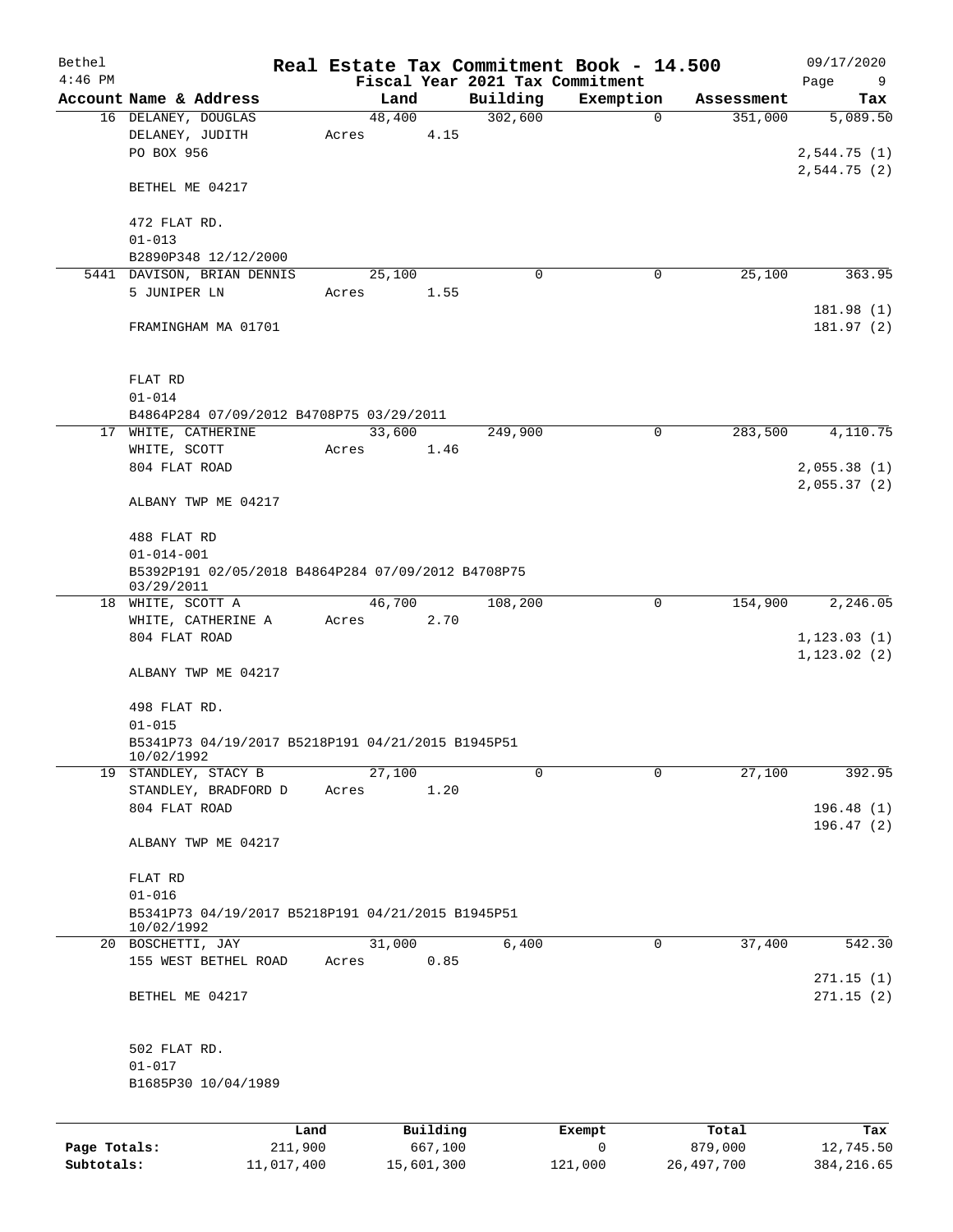| Bethel       |                                                                                      | Real Estate Tax Commitment Book - 14.500 |                                 |             |            | 09/17/2020             |
|--------------|--------------------------------------------------------------------------------------|------------------------------------------|---------------------------------|-------------|------------|------------------------|
| $4:46$ PM    |                                                                                      |                                          | Fiscal Year 2021 Tax Commitment |             |            | Page<br>10             |
|              | Account Name & Address                                                               | Land                                     | Building                        | Exemption   | Assessment | Tax                    |
|              | 21 KIRGIS, DANIEL P<br>KIRGIS, CYNTHIA L<br>SALISBURY                                | 38,100<br>1.75<br>Acres                  | 96,100                          | $\mathbf 0$ | 134,200    | 1,945.90               |
|              | 516 FLAT RD                                                                          |                                          |                                 |             |            | 972.95 (1)             |
|              | BETHEL ME 04217                                                                      |                                          |                                 |             |            | 972.95 (2)             |
|              | 516 FLAT RD.                                                                         |                                          |                                 |             |            |                        |
|              | $01 - 018$<br>B3806P69 09/23/2005                                                    |                                          |                                 |             |            |                        |
|              | 22 STAFFORD, JAMES A                                                                 | 31,900                                   | 7,000                           | $\mathbf 0$ | 38,900     | 564.05                 |
|              | STAFFORD, JUDITH I                                                                   | 1.70<br>Acres                            |                                 |             |            |                        |
|              | 114 MORSE PLACE                                                                      |                                          |                                 |             |            | 282.03(1)              |
|              | BURLINGTON VT 05401                                                                  |                                          |                                 |             |            | 282.02(2)              |
|              | 526 FLAT RD                                                                          |                                          |                                 |             |            |                        |
|              | $01 - 019$                                                                           |                                          |                                 |             |            |                        |
|              | B1151P3 03/03/1982                                                                   |                                          |                                 |             |            |                        |
|              | 23 HENNESSEY, JEREMIA<br><b>ROBERT</b>                                               | 33,600                                   | $\mathbf 0$                     | 0           | 33,600     | 487.20                 |
|              | <b>46 EVERGREEN ROAD</b>                                                             | 1.00<br>Acres                            |                                 |             |            | 243.60(1)              |
|              | NORTON MA 02766                                                                      |                                          |                                 |             |            | 243.60(2)              |
|              | DRAGON FLY DRIVE                                                                     |                                          |                                 |             |            |                        |
|              | $01 - 020$                                                                           |                                          |                                 |             |            |                        |
|              | B5327P1 01/17/2017 B5095P275 03/07/2014 B2917P271<br>03/14/2001 B1707P166 12/27/1989 |                                          |                                 |             |            |                        |
|              | 24 HENNESSEY, JEREMIA<br>ROBERT                                                      | 45,200                                   | 62,100                          | 0           | 107,300    | 1,555.85               |
|              | <b>46 EVERGREEN ROAD</b>                                                             | 1.80<br>Acres                            |                                 |             |            |                        |
|              | NORTON MA 02766                                                                      |                                          |                                 |             |            | 777.93(1)<br>777.92(2) |
|              | 60 DRAGON FLY DRIVE                                                                  |                                          |                                 |             |            |                        |
|              | $01 - 021$<br>B5327P1 01/17/2017 B5095P275 03/07/2014 B2917P271                      |                                          |                                 |             |            |                        |
|              | 03/14/2001                                                                           |                                          |                                 |             |            |                        |
|              | 25 WORCESTER, DENNIS A                                                               | 14,400                                   | 18,400                          | 0           | 32,800     | 475.60                 |
|              | LOW, LOW, CATHERINE<br>211 WALNUT HILL ROAD                                          | 1.30<br>Acres                            |                                 |             |            | 237.80(1)              |
|              | NORTH YARMOUTH ME 04097                                                              |                                          |                                 |             |            | 237.80(2)              |
|              | 528 FLAT RD                                                                          |                                          |                                 |             |            |                        |
|              | $01 - 022$                                                                           |                                          |                                 |             |            |                        |
|              | B3590P232 09/15/2004                                                                 |                                          |                                 |             |            |                        |
|              | 4468 WILSON, DENNIS<br>RR 1 BOX 566                                                  | 3,100<br>6.60<br>Acres                   | 0                               | $\mathbf 0$ | 3,100      | 44.95                  |
|              | BETHEL ME 04217                                                                      |                                          |                                 |             |            | 22.48(1)<br>22.47(2)   |
|              |                                                                                      |                                          |                                 |             |            |                        |
|              | FLAT RD.                                                                             |                                          |                                 |             |            |                        |
|              | $01 - 023$<br>B3459P140 02/05/2004                                                   |                                          |                                 |             |            |                        |
|              | Land                                                                                 | Building                                 |                                 | Exempt      | Total      | Tax                    |
| Page Totals: | 166,300                                                                              | 183,600                                  |                                 | 0           | 349,900    | 5,073.55               |
| Subtotals:   | 11, 183, 700                                                                         | 15,784,900                               |                                 | 121,000     | 26,847,600 | 389,290.20             |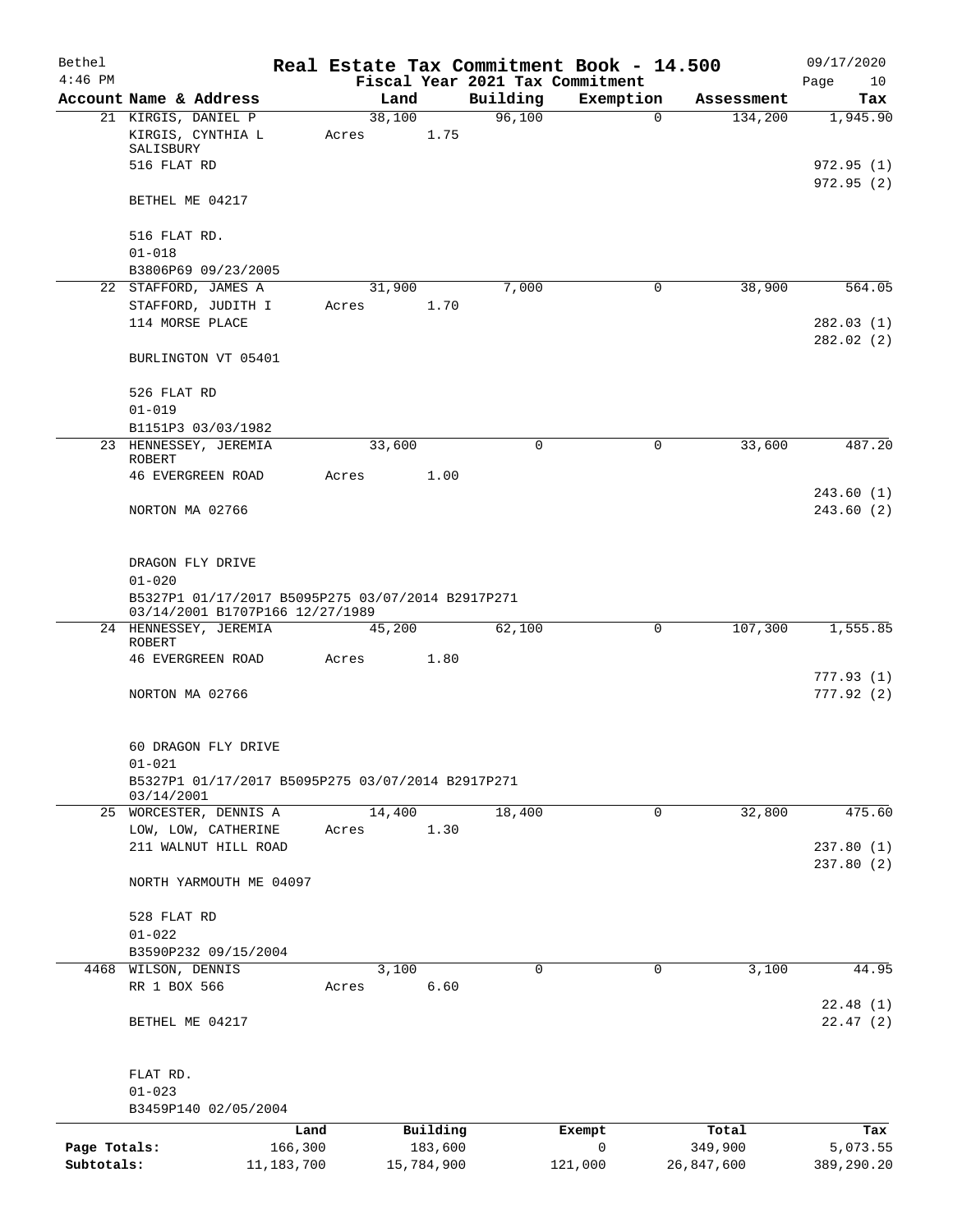| Bethel<br>$4:46$ PM |                                                                   |       |                 |             | Real Estate Tax Commitment Book - 14.500<br>Fiscal Year 2021 Tax Commitment |            | 09/17/2020<br>Page<br>11 |
|---------------------|-------------------------------------------------------------------|-------|-----------------|-------------|-----------------------------------------------------------------------------|------------|--------------------------|
|                     | Account Name & Address                                            |       | Land            | Building    | Exemption                                                                   | Assessment | Tax                      |
|                     | 26 WILSON, DENNIS                                                 |       | 3,800           | 0           | $\mathbf 0$                                                                 | 3,800      | 55.10                    |
|                     | RFD #1 BOX 566                                                    | Acres | 22.00           |             |                                                                             |            |                          |
|                     |                                                                   |       |                 |             |                                                                             |            | 27.55(1)                 |
|                     | BETHEL ME 04217                                                   |       |                 |             |                                                                             |            | 27.55(2)                 |
|                     | FLAT RD                                                           |       |                 |             |                                                                             |            |                          |
|                     | $01 - 024$                                                        |       |                 |             |                                                                             |            |                          |
|                     | B2888P117 12/04/2000                                              |       |                 |             |                                                                             |            |                          |
|                     | 27 RAMANAUSKAS, RAYMOND                                           |       | 38,900          | 0           | 0                                                                           | 38,900     | 564.05                   |
|                     | RAMANAUSKAS, EILEEN                                               | Acres | 7.00            |             |                                                                             |            |                          |
|                     | 22 MISTLER DRIVE                                                  |       |                 |             |                                                                             |            | 282.03(1)<br>282.02 (2)  |
|                     | CORNISH NH 03745                                                  |       |                 |             |                                                                             |            |                          |
|                     | $01 - 025$                                                        |       |                 |             |                                                                             |            |                          |
|                     | B2462P184 08/11/1997                                              |       |                 |             |                                                                             |            |                          |
|                     | 28 RAMANAUSKAS, RAYMOND                                           |       | 44,800          | $\mathbf 0$ | $\mathbf 0$                                                                 | 44,800     | 649.60                   |
|                     | RAMANAUSKAS, EILEEN                                               | Acres | 50.00           |             |                                                                             |            |                          |
|                     | 22 MISTLER DRIVE                                                  |       |                 |             |                                                                             |            | 324.80(1)                |
|                     | CORNISH NH 03745                                                  |       |                 |             |                                                                             |            | 324.80(2)                |
|                     | 624 FLAT RD.                                                      |       |                 |             |                                                                             |            |                          |
|                     | $01 - 026$                                                        |       |                 |             |                                                                             |            |                          |
|                     | B1377P266 03/18/1986                                              |       |                 |             |                                                                             |            |                          |
|                     | 29 ERVIN L. & SUSAN C. JOY                                        |       | 46,100          | 14,200      | 0                                                                           | 60,300     | 874.35                   |
|                     | JR                                                                |       |                 |             |                                                                             |            |                          |
|                     | 18 OUR ROAD                                                       | Acres | 12.00           |             |                                                                             |            |                          |
|                     | SABATTUS ME 04280                                                 |       |                 |             |                                                                             |            | 437.18 (1)<br>437.17 (2) |
|                     |                                                                   |       |                 |             |                                                                             |            |                          |
|                     | 1074 GROVER HILL                                                  |       |                 |             |                                                                             |            |                          |
|                     | $01 - 027$<br>B5462P761 05/17/2019 B4950P211 02/05/2013 B2405P281 |       |                 |             |                                                                             |            |                          |
|                     | 01/24/1997                                                        |       |                 |             |                                                                             |            |                          |
|                     | 30 PIAWLOCK, MICHAEL R<br>1027 GROVER HILL RD                     | Acres | 3,100<br>2.50   | 0           | 0                                                                           | 3,100      | 44.95                    |
|                     |                                                                   |       |                 |             |                                                                             |            | 22.48(1)                 |
|                     | BETHEL ME 04217 3408                                              |       |                 |             |                                                                             |            | 22.47(2)                 |
|                     |                                                                   |       |                 |             |                                                                             |            |                          |
|                     | GROVER HILL RD                                                    |       |                 |             |                                                                             |            |                          |
|                     | $01 - 028$                                                        |       |                 |             |                                                                             |            |                          |
|                     | B4112P336 04/06/2007                                              |       |                 |             |                                                                             |            |                          |
|                     | 31 PIAWLOCK, MICHAEL R                                            |       | 36,400          | 124,500     | 25,000                                                                      | 135,900    | 1,970.55                 |
|                     | 1027 GROVER HILL ROAD                                             | Acres | 1.40            |             | 01 Homestead (HM)                                                           |            |                          |
|                     |                                                                   |       |                 |             |                                                                             |            | 985.28 (1)               |
|                     | BETHEL ME 04217                                                   |       |                 |             |                                                                             |            | 985.27 (2)               |
|                     | 1027 GROVER HILL RD.                                              |       |                 |             |                                                                             |            |                          |
|                     | $01 - 028 - 001$                                                  |       |                 |             |                                                                             |            |                          |
|                     | B2675P115 03/05/1999 B2261P16 10/02/1995                          |       |                 |             |                                                                             |            |                          |
|                     |                                                                   |       |                 |             |                                                                             |            |                          |
|                     |                                                                   |       |                 |             |                                                                             |            |                          |
|                     |                                                                   |       | $D_{11}$ ilding |             | $P$ -- $\sim$ m $\sim$ +                                                    | $T - + -1$ | ш.,                      |

|              | Land       | Building   | Exempt  | Total      | Tax        |
|--------------|------------|------------|---------|------------|------------|
| Page Totals: | 173,100    | 138,700    | 25,000  | 286,800    | 4,158.60   |
| Subtotals:   | 11,356,800 | 15,923,600 | 146,000 | 27,134,400 | 393,448.80 |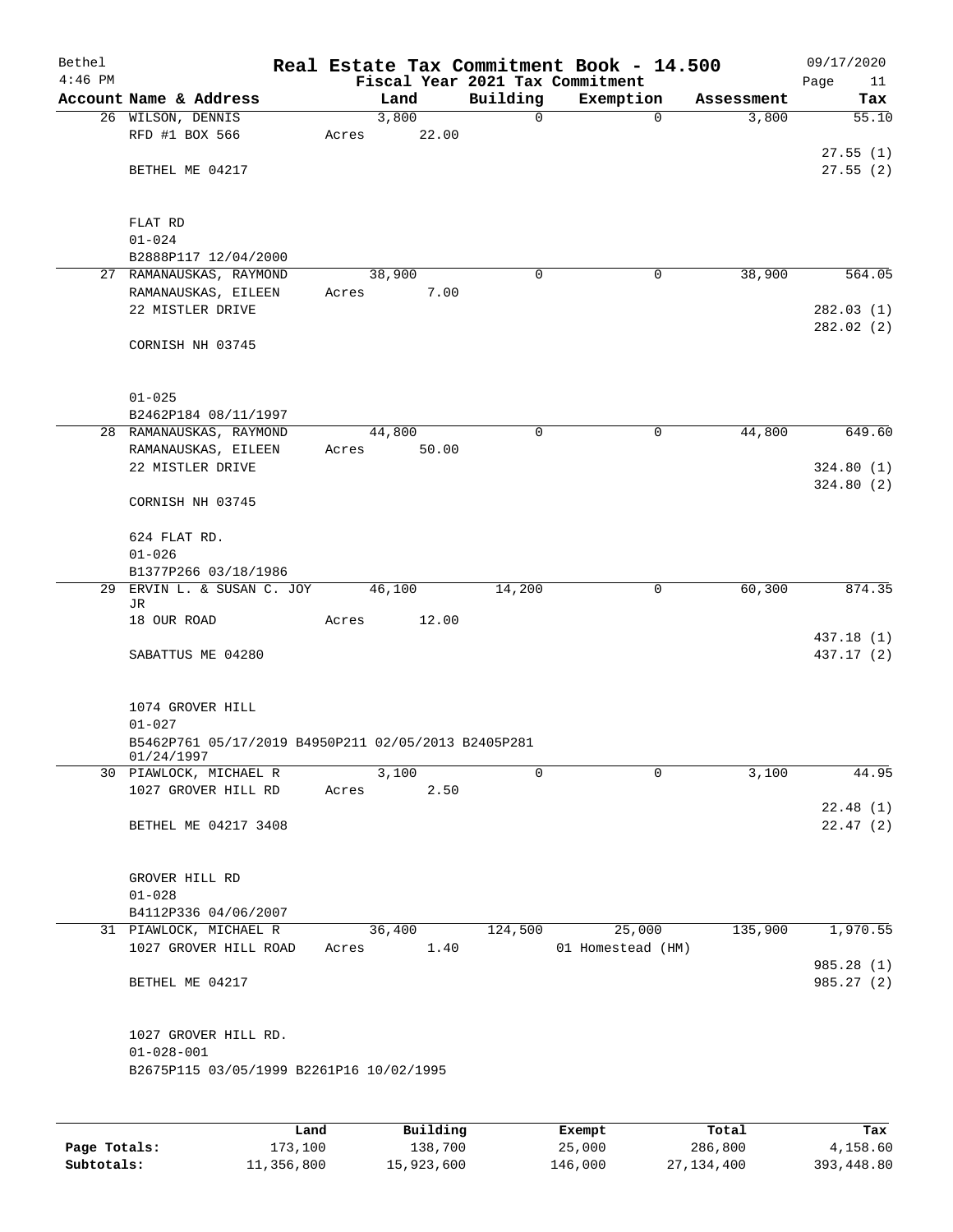| Bethel       |                                                                                        |       |                                 |             | Real Estate Tax Commitment Book - 14.500 |            | 09/17/2020 |
|--------------|----------------------------------------------------------------------------------------|-------|---------------------------------|-------------|------------------------------------------|------------|------------|
| $4:46$ PM    |                                                                                        |       | Fiscal Year 2021 Tax Commitment |             |                                          |            | Page<br>12 |
|              | Account Name & Address                                                                 |       | Land                            | Building    | Exemption                                | Assessment | Tax        |
|              | 32 PIAWLOCK, MICHAEL R                                                                 |       | 1,000                           | $\mathbf 0$ | $\mathbf 0$                              | 1,000      | 14.50      |
|              | 1027 Grover Hill Rd.                                                                   | Acres | 1.90                            |             |                                          |            |            |
|              |                                                                                        |       |                                 |             |                                          |            | 7.25(1)    |
|              | BETHEL ME 04217 3408                                                                   |       |                                 |             |                                          |            | 7.25(2)    |
|              | GROVER HILL RD                                                                         |       |                                 |             |                                          |            |            |
|              | $01 - 028 - 002$                                                                       |       |                                 |             |                                          |            |            |
|              | B2675P115 B2261P16 10/02/1995                                                          |       |                                 |             |                                          |            |            |
|              | 33 EVERETT TREE FARMS LLC                                                              |       | 4,600                           | $\Omega$    | 0                                        | 4,600      | 66.70      |
|              | PO BOX 399                                                                             | Acres | 24.00                           |             |                                          |            |            |
|              |                                                                                        |       |                                 |             |                                          |            | 33.35(1)   |
|              | SOUTH PARIS ME 04281                                                                   |       |                                 |             |                                          |            | 33.35(2)   |
|              | 1028 GROVER HILL RD.                                                                   |       |                                 |             |                                          |            |            |
|              | $01 - 029$                                                                             |       |                                 |             |                                          |            |            |
|              | B4918P258 11/13/2012 B3992P171 08/15/2006                                              |       |                                 |             |                                          |            |            |
|              | 34 FLETCHER, CRAIG                                                                     |       | 39,700                          | 85,400      | $\mathbf 0$                              | 125,100    | 1,813.95   |
|              | 12 BROADVIEW LANE                                                                      | Acres | 7.00                            |             |                                          |            |            |
|              |                                                                                        |       |                                 |             |                                          |            | 906.98(1)  |
|              | EAST WINDSOR CT 06088                                                                  |       |                                 |             |                                          |            | 906.97(2)  |
|              | 9639                                                                                   |       |                                 |             |                                          |            |            |
|              | 1054 GROVER HILL RD                                                                    |       |                                 |             |                                          |            |            |
|              | $01 - 030$                                                                             |       |                                 |             |                                          |            |            |
|              | B4994P113 06/06/2013 B4918P260 11/13/2012 B4918P256                                    |       |                                 |             |                                          |            |            |
|              | 11/13/2012 B1193P86 02/17/1983 B659P381 05/06/1967                                     |       |                                 |             |                                          |            |            |
|              | 35 MILLS, RYAN                                                                         |       | 86,900                          | 0           | $\mathbf 0$                              | 86,900     | 1,260.05   |
|              | 465 INTERVALE RD                                                                       | Acres | 283.00                          |             |                                          |            |            |
|              |                                                                                        |       |                                 |             |                                          |            | 630.03(1)  |
|              | BETHEL ME 04217                                                                        |       |                                 |             |                                          |            | 630.02(2)  |
|              | GROVER HILL RD.                                                                        |       |                                 |             |                                          |            |            |
|              | $01 - 031$                                                                             |       |                                 |             |                                          |            |            |
|              | B5478P776 09/09/2019 B669P149 03/25/1968                                               |       |                                 |             |                                          |            |            |
|              | 36 CHARLOTTE WHALEN, LLC                                                               |       | 43,700                          | 71,300      | 0                                        | 115,000    | 1,667.50   |
|              | 234 SCHOOL STREET                                                                      | Acres | 5.00                            |             |                                          |            |            |
|              |                                                                                        |       |                                 |             |                                          |            | 833.75 (1) |
|              | SOMERVILLE MA 02145                                                                    |       |                                 |             |                                          |            | 833.75 (2) |
|              | 960 GROVER HILL RD.                                                                    |       |                                 |             |                                          |            |            |
|              | $01 - 032$                                                                             |       |                                 |             |                                          |            |            |
|              | B5339P294 04/07/2017 B5332P337 02/24/2017 B4760P256<br>09/19/2011 B4648P348 10/20/2010 |       |                                 |             |                                          |            |            |
|              | 37 MASON PETER A.                                                                      |       | 24,500                          | 8,600       | 0                                        | 33,100     | 479.95     |
|              | DAVIS, LAWRENCE                                                                        | Acres | 1.00                            |             |                                          |            |            |
|              | PO BOX 24                                                                              |       |                                 |             |                                          |            | 239.98(1)  |
|              | WEST BETHEL ME 04286                                                                   |       |                                 |             |                                          |            | 239.97(2)  |
|              | 936 GROVER HILL RD.                                                                    |       |                                 |             |                                          |            |            |
|              | $01 - 033$                                                                             |       |                                 |             |                                          |            |            |
|              | B5258P537 12/15/2015 B1083P108 07/09/1980                                              |       |                                 |             |                                          |            |            |
|              |                                                                                        |       |                                 |             |                                          |            |            |
|              | Land                                                                                   |       | Building                        |             | Exempt                                   | Total      | Tax        |
| Page Totals: | 200,400                                                                                |       | 165,300                         |             | 0                                        | 365,700    | 5,302.65   |

**Subtotals:** 11,557,200 16,088,900 146,000 27,500,100 398,751.45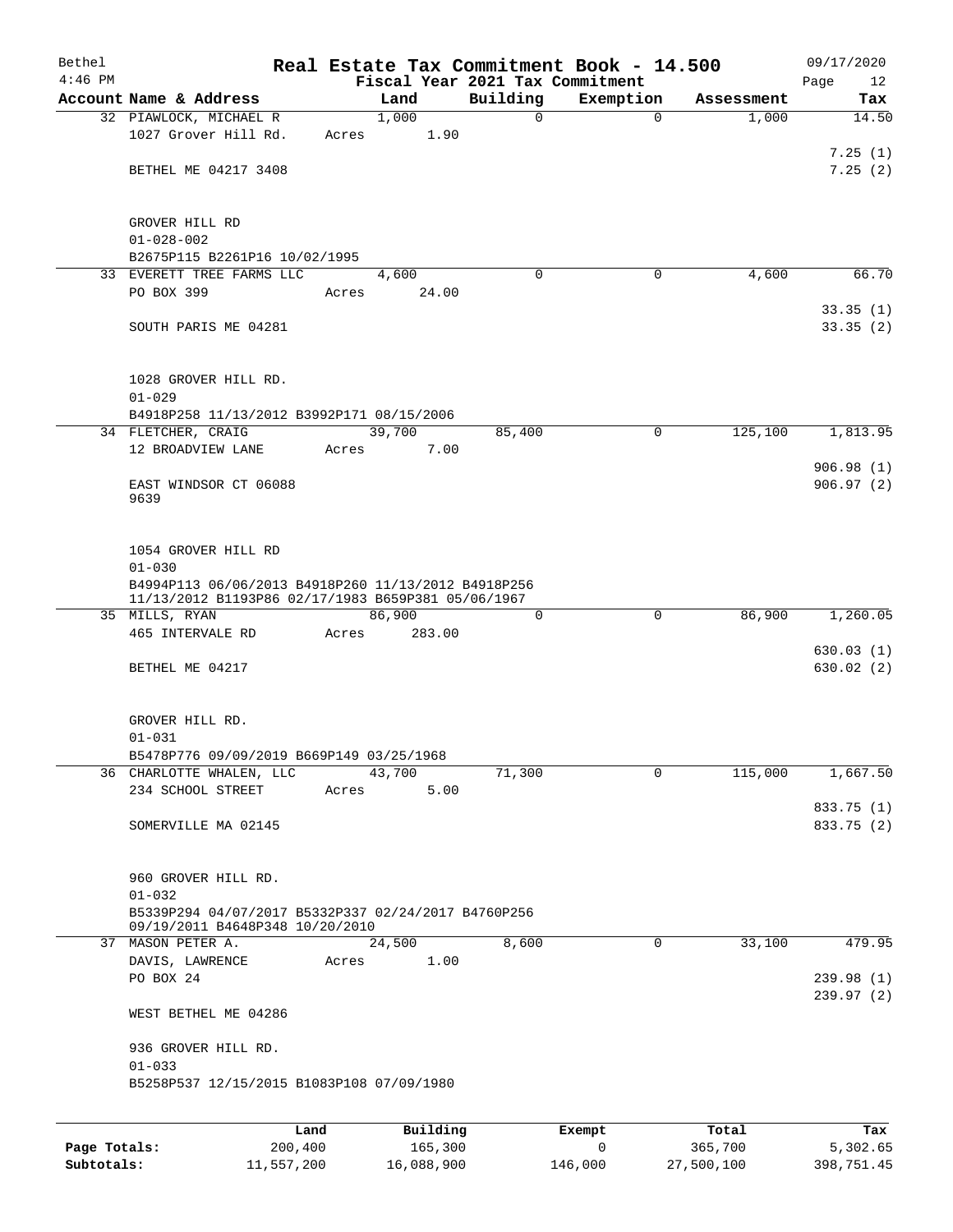| Bethel    |                                              |       |        |          | Real Estate Tax Commitment Book - 14.500     |            | 09/17/2020        |
|-----------|----------------------------------------------|-------|--------|----------|----------------------------------------------|------------|-------------------|
| $4:46$ PM | Account Name & Address                       |       | Land   | Building | Fiscal Year 2021 Tax Commitment<br>Exemption | Assessment | Page<br>13<br>Tax |
|           | 38 MILLS, RYAN                               |       | 9,600  | 0        | $\mathbf 0$                                  | 9,600      | 139.20            |
|           | 465 INTERVALE RD                             | Acres | 50.00  |          |                                              |            |                   |
|           |                                              |       |        |          |                                              |            | 69.60(1)          |
|           | BETHEL ME 04217                              |       |        |          |                                              |            | 69.60(2)          |
|           |                                              |       |        |          |                                              |            |                   |
|           |                                              |       |        |          |                                              |            |                   |
|           | GROVER HILL RD.                              |       |        |          |                                              |            |                   |
|           | $01 - 034$                                   |       |        |          |                                              |            |                   |
|           | B5478P776 09/09/2019                         |       |        |          |                                              |            |                   |
|           | 39 REMINGTON, DONNA G                        |       | 65,400 | 113,400  | 0                                            | 178,800    | 2,592.60          |
|           | 791 GROVER HILL ROAD                         | Acres | 85.40  |          |                                              |            |                   |
|           |                                              |       |        |          |                                              |            | 1, 296.30(1)      |
|           | BETHEL ME 04217                              |       |        |          |                                              |            | 1, 296.30(2)      |
|           | 791 GROVER HILL RD.                          |       |        |          |                                              |            |                   |
|           | $01 - 035$                                   |       |        |          |                                              |            |                   |
|           | B2135P237 06/29/1994 B1263P57 06/07/1984     |       |        |          |                                              |            |                   |
|           | 40 HUNT, THOMAS M                            |       | 40,600 | 148,400  | 0                                            | 189,000    | 2,740.50          |
|           | 1815 BLAKELEY ROAD                           | Acres | 2.10   |          |                                              |            |                   |
|           |                                              |       |        |          |                                              |            | 1,370.25(1)       |
|           | EAST AURORA NY 14052                         |       |        |          |                                              |            | 1,370.25(2)       |
|           | 857 GROVER HILL RD.                          |       |        |          |                                              |            |                   |
|           | $01 - 035 - 001$                             |       |        |          |                                              |            |                   |
|           | B5055P61 10/28/2013 B1611P168 10/20/1988     |       |        |          |                                              |            |                   |
|           | 42 BARNES, JAMES L                           |       | 52,500 | 273,800  | $\mathbf 0$                                  | 326,300    | 4,731.35          |
|           | PO BOX 30                                    | Acres | 19.00  |          |                                              |            |                   |
|           |                                              |       |        |          |                                              |            | 2,365.68(1)       |
|           | WEST BETHEL ME 04286                         |       |        |          |                                              |            | 2,365.67(2)       |
|           | 861 GROVER HILL RD.                          |       |        |          |                                              |            |                   |
|           | $01 - 035 - 003$                             |       |        |          |                                              |            |                   |
|           | 43 HUNT, THOMAS M                            |       | 30,700 | 0        | 0                                            | 30,700     | 445.15            |
|           | 1815 BLAKELEY RD                             | Acres | 7.68   |          |                                              |            |                   |
|           |                                              |       |        |          |                                              |            | 222.58(1)         |
|           | EAST AURORA NY 14052                         |       |        |          |                                              |            | 222.57(2)         |
|           | GROVER HILL RD.                              |       |        |          |                                              |            |                   |
|           | $01 - 035 - 004$                             |       |        |          |                                              |            |                   |
|           | B5055P61 10/28/2013 B2440P98 05/29/1997      |       |        |          |                                              |            |                   |
|           | 44 TORNROSE, RUSSELL T                       |       | 43,100 | 206,600  | 25,000                                       | 224,700    | 3,258.15          |
|           | PO BOX 95                                    | Acres | 4.40   |          | 01 Homestead (HM)                            |            |                   |
|           |                                              |       |        |          |                                              |            | 1,629.08(1)       |
|           | BETHEL ME 04217                              |       |        |          |                                              |            | 1,629.07(2)       |
|           |                                              |       |        |          |                                              |            |                   |
|           | 813 GROVER HILL RD.                          |       |        |          |                                              |            |                   |
|           | $01 - 035 - 005$                             |       |        |          |                                              |            |                   |
|           | BP B5410P568 06/01/2018 B3801P171 09/16/2005 |       |        |          |                                              |            |                   |
|           |                                              |       |        |          |                                              |            |                   |

|              | Land       | Building   | Exempt  | Total      | Tax        |
|--------------|------------|------------|---------|------------|------------|
| Page Totals: | 241,900    | 742,200    | 25,000  | 959,100    | 13,906.95  |
| Subtotals:   | 11,799,100 | 16,831,100 | 171,000 | 28,459,200 | 412,658.40 |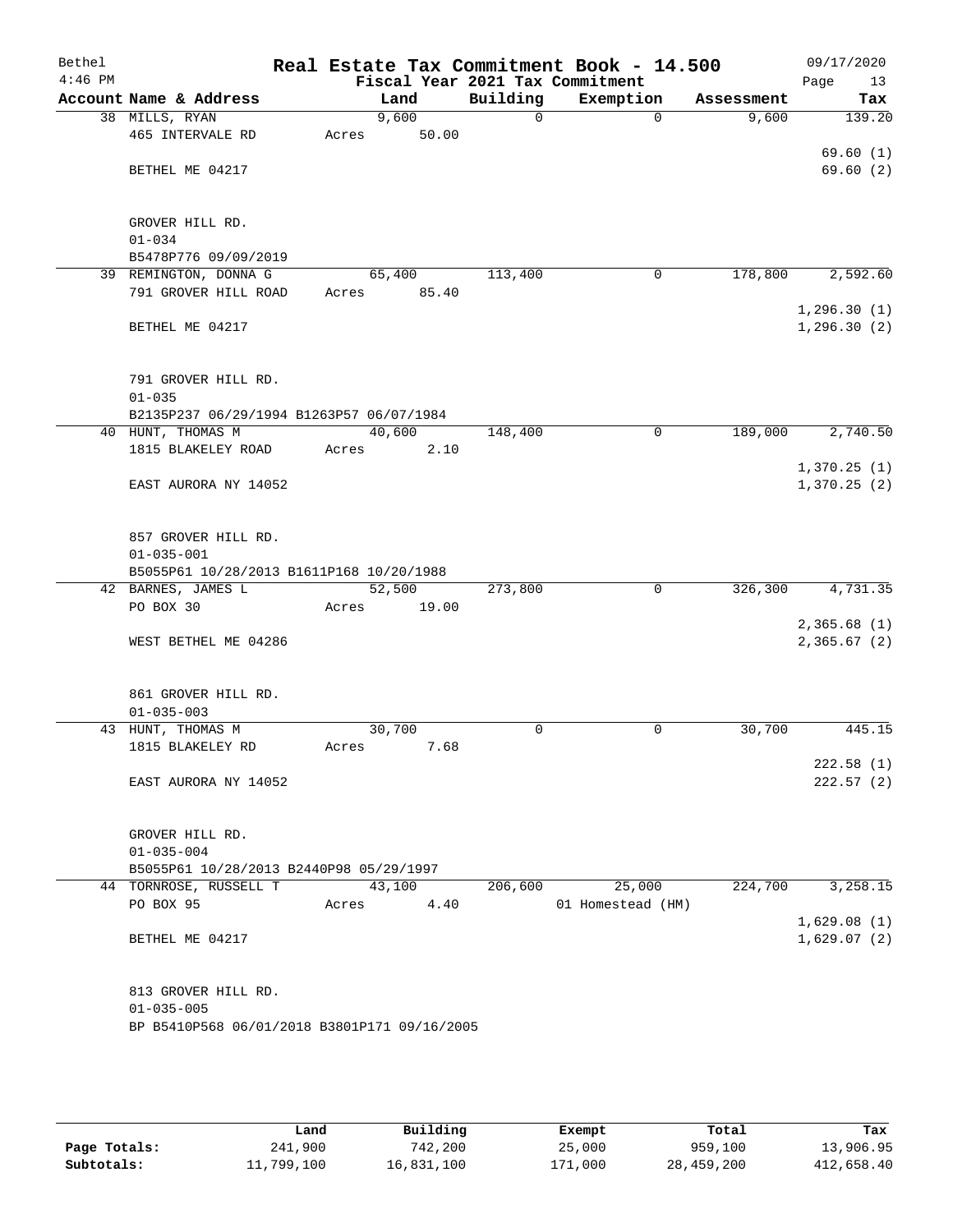| Bethel       |                                                    |       |        |          |          | Real Estate Tax Commitment Book - 14.500 |            | 09/17/2020  |  |
|--------------|----------------------------------------------------|-------|--------|----------|----------|------------------------------------------|------------|-------------|--|
| $4:46$ PM    |                                                    |       |        |          |          | Fiscal Year 2021 Tax Commitment          |            | Page<br>14  |  |
|              | Account Name & Address                             |       | Land   |          | Building | Exemption                                | Assessment | Tax         |  |
|              | 41 REUTER, JAMES R                                 |       | 34,400 |          | 0        | 0                                        | 34,400     | 498.80      |  |
|              | REUTER, JULIA                                      | Acres |        | 5.22     |          |                                          |            |             |  |
|              | 822 GROVER HILL RD                                 |       |        |          |          |                                          |            | 249.40(1)   |  |
|              |                                                    |       |        |          |          |                                          |            | 249.40(2)   |  |
|              | BETHEL ME 04217                                    |       |        |          |          |                                          |            |             |  |
|              |                                                    |       |        |          |          |                                          |            |             |  |
|              | GROVER HILL RD.                                    |       |        |          |          |                                          |            |             |  |
|              | $01 - 035 - 006$                                   |       |        |          |          |                                          |            |             |  |
|              | B5485P192 10/08/2019 B5009P294 07/10/2013          |       |        |          |          |                                          |            |             |  |
|              | 45 CHANDLER, STEPHEN                               |       | 35,200 |          | 9,900    | 6,000                                    | 39,100     | 566.95      |  |
|              | CHANDLER, LYNDA<br>PO BOX 974                      | Acres |        | 6.00     |          | 12 WW2 Vet Res                           |            |             |  |
|              |                                                    |       |        |          |          |                                          |            | 283.48 (1)  |  |
|              |                                                    |       |        |          |          |                                          |            | 283.47 (2)  |  |
|              | BETHEL ME 04217                                    |       |        |          |          |                                          |            |             |  |
|              |                                                    |       |        |          |          |                                          |            |             |  |
|              | 727 GROVER HILL RD.<br>$01 - 037$                  |       |        |          |          |                                          |            |             |  |
|              | B737P40 03/09/1972                                 |       |        |          |          |                                          |            |             |  |
|              | 46 BRYAN, SARAH C                                  |       | 54,000 |          | 90,800   | 25,000                                   | 119,800    | 1,737.10    |  |
|              | 707 GROVER HILL RD.                                | Acres |        | 6.90     |          | 01 Homestead (HM)                        |            |             |  |
|              |                                                    |       |        |          |          |                                          |            | 868.55(1)   |  |
|              | BETHEL ME 04217                                    |       |        |          |          |                                          |            | 868.55(2)   |  |
|              |                                                    |       |        |          |          |                                          |            |             |  |
|              |                                                    |       |        |          |          |                                          |            |             |  |
|              | 707 GROVER HILL RD.                                |       |        |          |          |                                          |            |             |  |
|              | $01 - 038$                                         |       |        |          |          |                                          |            |             |  |
|              | B5412P386 06/11/2018 B4516P55 10/23/2009           |       |        |          |          |                                          |            |             |  |
|              | 47 STRUGATSKIY, ALEXSANDR                          |       | 60,900 |          | $\Omega$ | 0                                        | 60,900     | 883.05      |  |
|              | Α                                                  |       |        |          |          |                                          |            |             |  |
|              | 81 DRAGON FLY DRIVE                                | Acres |        | 96.20    |          |                                          |            |             |  |
|              |                                                    |       |        |          |          |                                          |            | 441.53(1)   |  |
|              | BETHEL ME 04217                                    |       |        |          |          |                                          |            | 441.52 (2)  |  |
|              |                                                    |       |        |          |          |                                          |            |             |  |
|              |                                                    |       |        |          |          |                                          |            |             |  |
|              | GROVER HILL RD.                                    |       |        |          |          |                                          |            |             |  |
|              | $01 - 039$                                         |       |        |          |          |                                          |            |             |  |
|              | B5340P59 04/01/2017 B5179P329 11/04/2014 B4956P320 |       |        |          |          |                                          |            |             |  |
|              | 02/21/2013<br>3751 GREENWELL, JERI B               |       | 52,200 |          | 448,000  | $\mathbf 0$                              | 500,200    | 7,252.90    |  |
|              | PO BOX 4                                           | Acres |        | 5.00     |          |                                          |            |             |  |
|              |                                                    |       |        |          |          |                                          |            | 3,626.45(1) |  |
|              | BETHEL ME 04217                                    |       |        |          |          |                                          |            | 3,626.45(2) |  |
|              |                                                    |       |        |          |          |                                          |            |             |  |
|              |                                                    |       |        |          |          |                                          |            |             |  |
|              | 715 GROVER HILL RD.                                |       |        |          |          |                                          |            |             |  |
|              | $01 - 039 - 001$                                   |       |        |          |          |                                          |            |             |  |
|              | B5508P304 02/21/2020 B3634P215 12/01/2004          |       |        |          |          |                                          |            |             |  |
| 5011         | SIRACO, JANICE S.,                                 |       | 41,700 |          | 94,400   | $\mathbf 0$                              | 136,100    | 1,973.45    |  |
|              | LAWRENCE P. &                                      |       |        |          |          |                                          |            |             |  |
|              | WRIGHT, KATHLEEN E                                 | Acres |        | 3.00     |          |                                          |            |             |  |
|              | 438 FERRY ST, APT 2                                |       |        |          |          |                                          |            | 986.73 (1)  |  |
|              |                                                    |       |        |          |          |                                          |            | 986.72 (2)  |  |
|              | EVERETT MA 02149                                   |       |        |          |          |                                          |            |             |  |
|              |                                                    |       |        |          |          |                                          |            |             |  |
|              | 699 GROVER HILL ROAD                               |       |        |          |          |                                          |            |             |  |
|              | $01 - 039 - 002$                                   |       |        |          |          |                                          |            |             |  |
|              | B5364P326 08/29/2017 B4287P141 04/16/2009          |       |        |          |          |                                          |            |             |  |
|              |                                                    |       |        |          |          |                                          |            |             |  |
|              |                                                    | Land  |        | Building |          | Exempt                                   | Total      | Tax         |  |
| Page Totals: | 278,400                                            |       |        | 643,100  |          | 31,000                                   | 890,500    | 12,912.25   |  |
|              |                                                    |       |        |          |          |                                          |            |             |  |

**Subtotals:** 12,077,500 17,474,200 202,000 29,349,700 425,570.65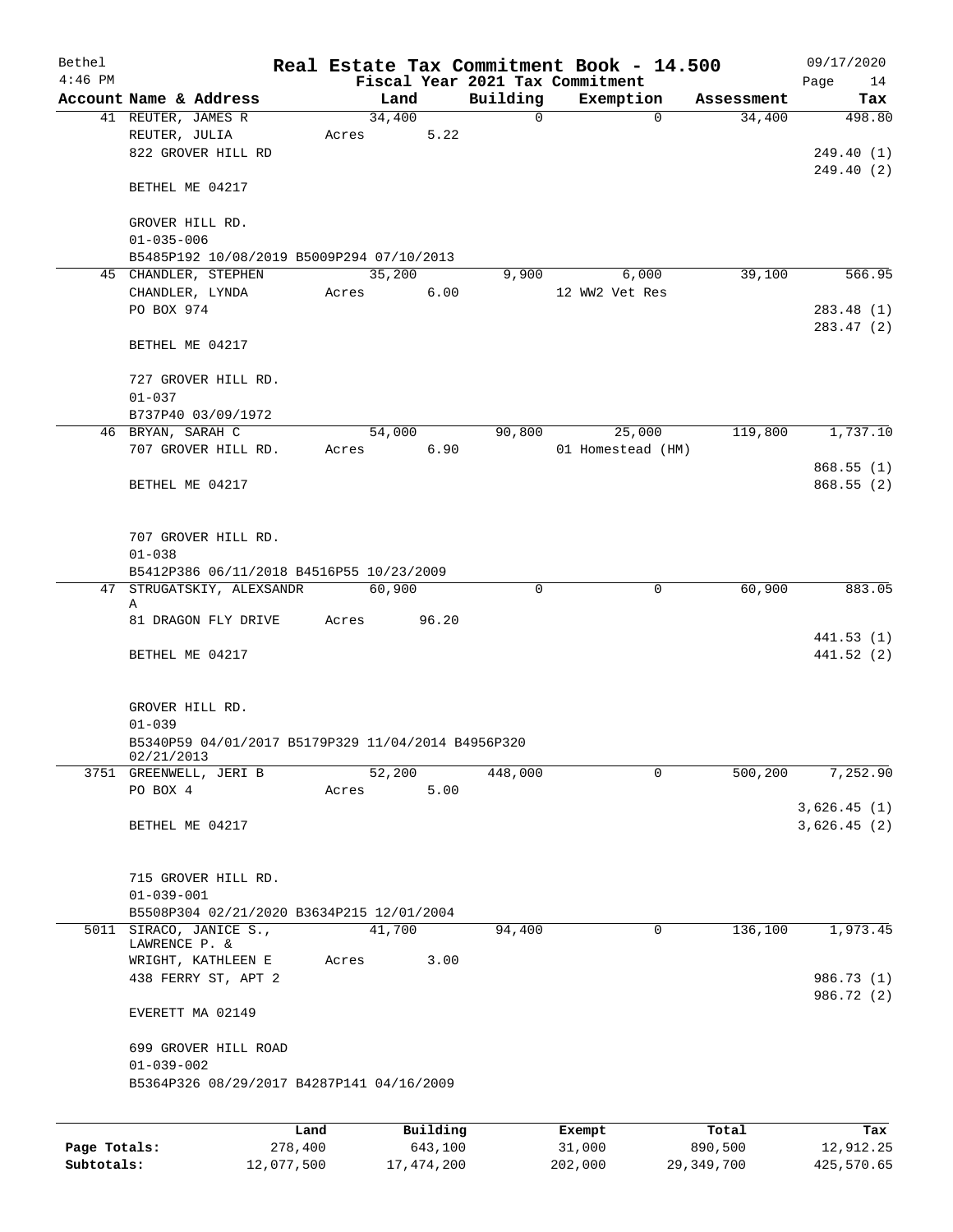| Bethel       |                                                                   |            |                                 |             | Real Estate Tax Commitment Book - 14.500 |            | 09/17/2020  |
|--------------|-------------------------------------------------------------------|------------|---------------------------------|-------------|------------------------------------------|------------|-------------|
| $4:46$ PM    |                                                                   |            | Fiscal Year 2021 Tax Commitment |             |                                          |            | Page<br>15  |
|              | Account Name & Address                                            |            | Land                            | Building    | Exemption                                | Assessment | Tax         |
|              | 5185 HUNT, THOMAS M                                               |            | 10,800                          | $\mathbf 0$ | $\mathbf 0$                              | 10,800     | 156.60      |
|              | HUNT, PATRICK                                                     | Acres      | 37.00                           |             |                                          |            |             |
|              | 1815 BLAKELEY RD                                                  |            |                                 |             |                                          |            | 78.30(1)    |
|              |                                                                   |            |                                 |             |                                          |            | 78.30(2)    |
|              | EAST AURORA NY 14052                                              |            |                                 |             |                                          |            |             |
|              |                                                                   |            |                                 |             |                                          |            |             |
|              | GROVER HILL RD                                                    |            |                                 |             |                                          |            |             |
|              | $01 - 039 - 003$                                                  |            |                                 |             |                                          |            |             |
|              | B5407P160 05/10/2018 B5375P453 10/30/2017 B4287P141<br>04/16/2009 |            |                                 |             |                                          |            |             |
|              | 5432 HUNT, THOMAS M                                               |            | 2,900                           | 0           | 0                                        | 2,900      | 42.05       |
|              | HUNT, PATRICK                                                     | Acres      | 10.00                           |             |                                          |            |             |
|              | 1815 BLAKELEY RD                                                  |            |                                 |             |                                          |            | 21.03(1)    |
|              |                                                                   |            |                                 |             |                                          |            | 21.02(2)    |
|              | EAST AURORA NY 14052                                              |            |                                 |             |                                          |            |             |
|              |                                                                   |            |                                 |             |                                          |            |             |
|              | 699 GROVER HILL ROAD                                              |            |                                 |             |                                          |            |             |
|              | $01 - 039 - 004$                                                  |            |                                 |             |                                          |            |             |
|              | B5375P453 10/30/2017 B4287P141 04/16/2009                         |            |                                 |             |                                          |            |             |
|              | 48 LOVEJOY, STEPHEN                                               |            | 51,200                          | 156,600     | 25,000                                   | 182,800    | 2,650.60    |
|              | LOVEJOY, LOUISE                                                   | Acres      | 18.00                           |             | 01 Homestead (HM)                        |            |             |
|              | 633 GROVER HILL RD                                                |            |                                 |             |                                          |            | 1,325.30(1) |
|              |                                                                   |            |                                 |             |                                          |            | 1,325.30(2) |
|              | BETHEL ME 04217                                                   |            |                                 |             |                                          |            |             |
|              |                                                                   |            |                                 |             |                                          |            |             |
|              | 633 GROVER HILL RD                                                |            |                                 |             |                                          |            |             |
|              | $01 - 040$                                                        |            |                                 |             |                                          |            |             |
|              | B1009P218 10/20/1978 B1009P217 10/20/1978                         |            |                                 |             |                                          |            |             |
|              | 49 KARG, RICHARD J                                                |            | 55,100                          | 246,200     | 0                                        | 301,300    | 4,368.85    |
|              | CHATFIELD, LESLIE ANN                                             | Acres      | 25.37                           |             |                                          |            |             |
|              | 596 GROVER HILL ROAD                                              |            |                                 |             |                                          |            | 2,184.43(1) |
|              |                                                                   |            |                                 |             |                                          |            | 2,184.42(2) |
|              | BETHEL ME 04217                                                   |            |                                 |             |                                          |            |             |
|              |                                                                   |            |                                 |             |                                          |            |             |
|              | 596 GROVER HILL RD.                                               |            |                                 |             |                                          |            |             |
|              | $01 - 041$                                                        |            |                                 |             |                                          |            |             |
|              | B4540P243 12/18/2009 B4540P225 12/18/2009 B4433P53                |            |                                 |             |                                          |            |             |
|              | 04/27/2009 B4328P145 07/25/2008 B1404P178 07/08/1986              |            |                                 |             |                                          |            |             |
|              | B1404P178                                                         |            |                                 | 0           | $\Omega$                                 |            |             |
| 5345         | GROVER HILL HOLDINGS<br>LLC                                       |            | 46,100                          |             |                                          | 46,100     | 668.45      |
|              | 294 VALLEY ROAD                                                   | Acres      | 5.69                            |             |                                          |            |             |
|              |                                                                   |            |                                 |             |                                          |            | 334.23(1)   |
|              | MIDDLETOWN RI 02842                                               |            |                                 |             |                                          |            | 334.22 (2)  |
|              |                                                                   |            |                                 |             |                                          |            |             |
|              |                                                                   |            |                                 |             |                                          |            |             |
|              | GROVER HILL ROAD                                                  |            |                                 |             |                                          |            |             |
|              | $01 - 041 - A - 001$                                              |            |                                 |             |                                          |            |             |
|              | B4696P226                                                         |            |                                 |             |                                          |            |             |
|              | 5346 LUKE, ROBERT                                                 |            | 43,400                          | 0           | 0                                        | 43,400     | 629.30      |
|              | LUKE, BARBARA                                                     | Acres      | 3.37                            |             |                                          |            |             |
|              | 45 KIRKWOOD ROAD                                                  |            |                                 |             |                                          |            | 314.65(1)   |
|              |                                                                   |            |                                 |             |                                          |            | 314.65(2)   |
|              | SCARBORO ME 04074                                                 |            |                                 |             |                                          |            |             |
|              |                                                                   |            |                                 |             |                                          |            |             |
|              | GROVER HILL ROAD                                                  |            |                                 |             |                                          |            |             |
|              | $01 - 041 - A - 002$                                              |            |                                 |             |                                          |            |             |
|              | B4763P111 09/15/2011 B4696P226                                    |            |                                 |             |                                          |            |             |
|              |                                                                   |            |                                 |             |                                          |            |             |
|              |                                                                   | Land       | Building                        |             | Exempt                                   | Total      | Tax         |
| Page Totals: |                                                                   | 209,500    | 402,800                         |             | 25,000                                   | 587,300    | 8,515.85    |
| Subtotals:   |                                                                   | 12,287,000 | 17,877,000                      |             | 227,000                                  | 29,937,000 | 434,086.50  |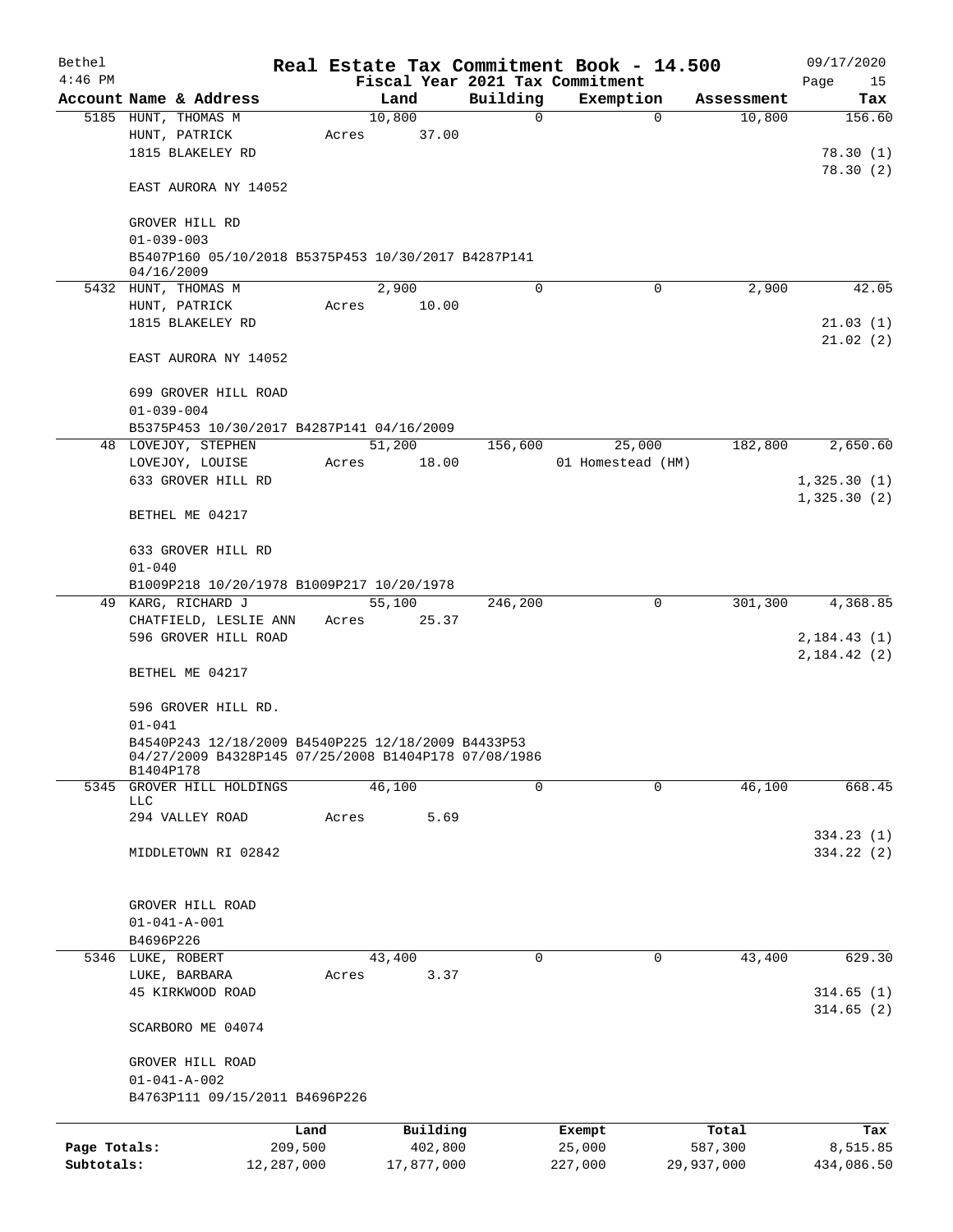| Bethel<br>$4:46$ PM |                                           |         |       |          |             | Real Estate Tax Commitment Book - 14.500     |            | 09/17/2020        |
|---------------------|-------------------------------------------|---------|-------|----------|-------------|----------------------------------------------|------------|-------------------|
|                     | Account Name & Address                    |         |       | Land     | Building    | Fiscal Year 2021 Tax Commitment<br>Exemption | Assessment | Page<br>16<br>Tax |
|                     | 5347 BRIDGES, REX                         |         |       | 43,200   | $\mathbf 0$ | $\mathbf 0$                                  | 43,200     | 626.40            |
|                     | BRIDGES, CLAUDIA                          |         | Acres | 3.23     |             |                                              |            |                   |
|                     | 26 BEAGLE DRIVE                           |         |       |          |             |                                              |            | 313.20(1)         |
|                     |                                           |         |       |          |             |                                              |            | 313.20(2)         |
|                     | MIDDLETOWN RI 02842                       |         |       |          |             |                                              |            |                   |
|                     | GROVER HILL RD                            |         |       |          |             |                                              |            |                   |
|                     | $01 - 041 - A - 003$                      |         |       |          |             |                                              |            |                   |
|                     | B4740P251                                 |         |       |          |             |                                              |            |                   |
|                     | 5348 BRIDGES, REX S II                    |         |       | 52,200   | 236,900     | 0                                            | 289,100    | 4,191.95          |
|                     | BRIDGES, CLAUDIA                          |         | Acres | 2.81     |             |                                              |            |                   |
|                     | 26 BEAGLE DR.                             |         |       |          |             |                                              |            | 2,095.98(1)       |
|                     |                                           |         |       |          |             |                                              |            | 2,095.97(2)       |
|                     | MIDDLETOWN RI 02842                       |         |       |          |             |                                              |            |                   |
|                     | 8 WILL'S WAY                              |         |       |          |             |                                              |            |                   |
|                     | $01 - 041 - A - 004$                      |         |       |          |             |                                              |            |                   |
|                     | B4765P58 09/19/2011                       |         |       |          |             |                                              |            |                   |
|                     | 5349 HODGES FAMILY TRUST                  |         |       | 42,200   | 0           | $\mathbf 0$                                  | 42,200     | 611.90            |
|                     | 106 ATLANTIC AVE                          |         | Acres | 2.55     |             |                                              |            |                   |
|                     |                                           |         |       |          |             |                                              |            | 305.95(1)         |
|                     | NORTH HAMPTON NH 03862                    |         |       |          |             |                                              |            | 305.95(2)         |
|                     |                                           |         |       |          |             |                                              |            |                   |
|                     | WILL'S WAY                                |         |       |          |             |                                              |            |                   |
|                     | $01 - 041 - A - 005$                      |         |       |          |             |                                              |            |                   |
|                     | B5375P486 10/30/2017 B4696P226 03/03/2011 |         |       |          |             |                                              |            |                   |
|                     | 5350 BARNES, CHRISTOPHER S                |         |       | 51,300   | 247,800     | 25,000                                       | 274,100    | 3,974.45          |
|                     | BARNES, KERRY L                           |         | Acres | 2.26     |             | 01 Homestead (HM)                            |            |                   |
|                     | PO BOX 1061                               |         |       |          |             |                                              |            | 1,987.23(1)       |
|                     | BETHEL ME 04217                           |         |       |          |             |                                              |            | 1,987.22(2)       |
|                     | 22 WILL'S WAY                             |         |       |          |             |                                              |            |                   |
|                     | $01 - 041 - A - 006$                      |         |       |          |             |                                              |            |                   |
|                     | B4921P263 11/19/2012                      |         |       |          |             |                                              |            |                   |
|                     | 5351 GROVER HILL HOLDINGS                 |         |       | 40,900   | 0           | 0                                            | 40,900     | 593.05            |
|                     | LLC                                       |         |       |          |             |                                              |            |                   |
|                     | 294 VALLEY ROAD                           |         | Acres | 1.90     |             |                                              |            |                   |
|                     |                                           |         |       |          |             |                                              |            | 296.53(1)         |
|                     | MIDDLETOWN RI 02842                       |         |       |          |             |                                              |            | 296.52(2)         |
|                     |                                           |         |       |          |             |                                              |            |                   |
|                     | WILL'S WAY                                |         |       |          |             |                                              |            |                   |
|                     | $01 - 041 - A - 007$                      |         |       |          |             |                                              |            |                   |
|                     | B4696P226                                 |         |       |          |             |                                              |            |                   |
| 5352                | GROVER HILL HOLDINGS                      |         |       | 42,600   | $\Omega$    | $\mathbf 0$                                  | 42,600     | 617.70            |
|                     | LLC<br>294 VALLEY ROAD                    |         | Acres | 2.82     |             |                                              |            |                   |
|                     |                                           |         |       |          |             |                                              |            | 308.85(1)         |
|                     | MIDDLETOWN RI 02842                       |         |       |          |             |                                              |            | 308.85(2)         |
|                     |                                           |         |       |          |             |                                              |            |                   |
|                     | WILL'S WAY                                |         |       |          |             |                                              |            |                   |
|                     | $01 - 041 - A - 008$<br>B4626P226         |         |       |          |             |                                              |            |                   |
|                     |                                           |         |       |          |             |                                              |            |                   |
|                     |                                           | Land    |       | Building |             | Exempt                                       | Total      | Tax               |
| Page Totals:        |                                           | 272,400 |       | 484,700  |             | 25,000                                       | 732,100    | 10,615.45         |
|                     |                                           |         |       |          |             |                                              |            |                   |

**Subtotals:** 12,559,400 18,361,700 252,000 30,669,100 444,701.95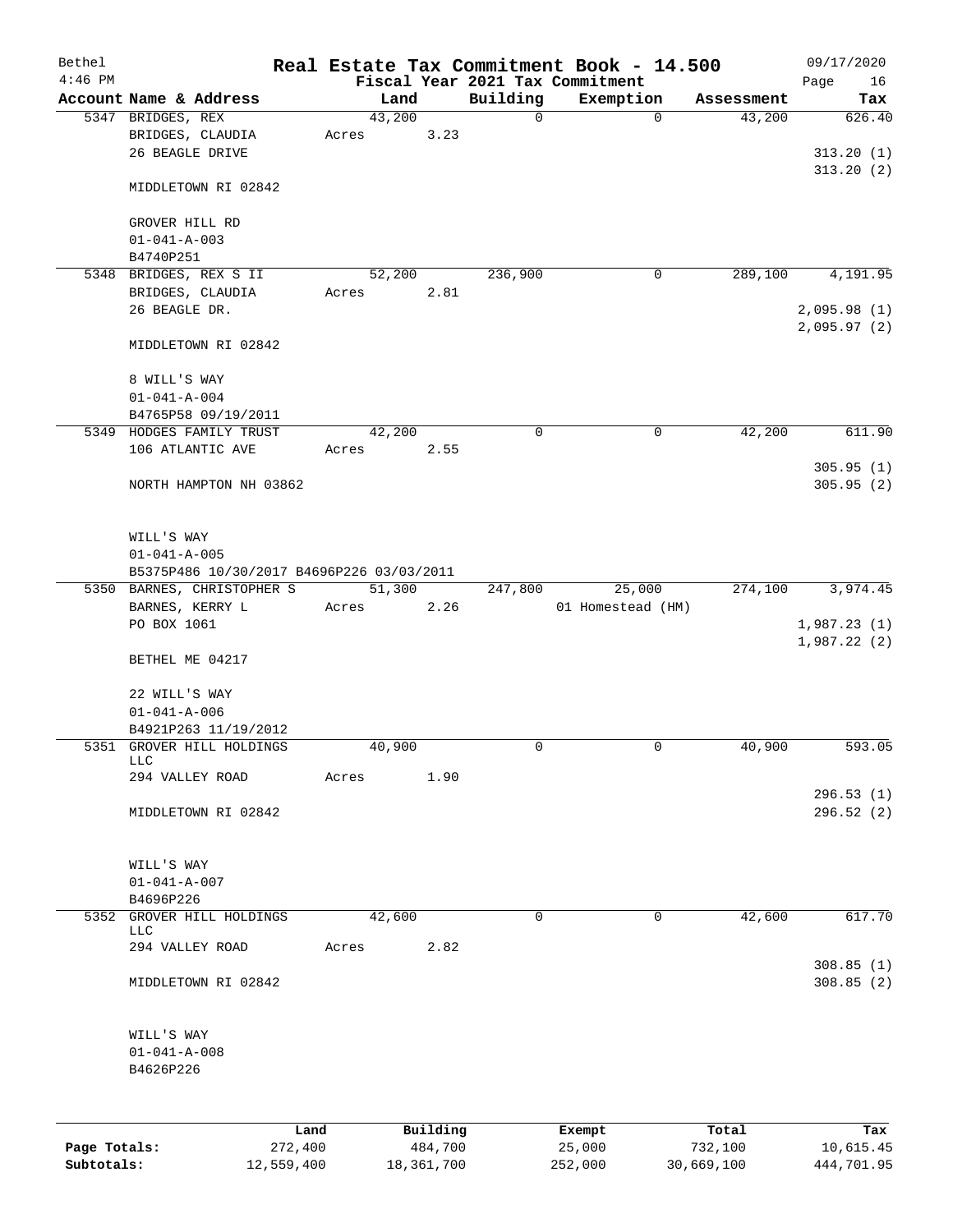| Bethel<br>$4:46$ PM |                                                                               |       |        |          | Real Estate Tax Commitment Book - 14.500<br>Fiscal Year 2021 Tax Commitment |            | 09/17/2020<br>Page<br>17 |
|---------------------|-------------------------------------------------------------------------------|-------|--------|----------|-----------------------------------------------------------------------------|------------|--------------------------|
|                     | Account Name & Address                                                        |       | Land   | Building | Exemption                                                                   | Assessment | Tax                      |
|                     | 5353 HADFIELD, ANDREA                                                         |       | 39,600 | 0        | $\mathbf 0$                                                                 | 39,600     | 574.20                   |
|                     | 9 RANGE ROAD                                                                  | Acres | 1.35   |          |                                                                             |            |                          |
|                     |                                                                               |       |        |          |                                                                             |            | 287.10(1)                |
|                     | DORCHESTER MA 02124                                                           |       |        |          |                                                                             |            | 287.10(2)                |
|                     |                                                                               |       |        |          |                                                                             |            |                          |
|                     |                                                                               |       |        |          |                                                                             |            |                          |
|                     | WILL'S WAY                                                                    |       |        |          |                                                                             |            |                          |
|                     | $01 - 041 - A - 009$                                                          |       |        |          |                                                                             |            |                          |
|                     | B5174P265 10/20/2014 B4771P137 10/04/2011 B4626P226<br>5354 HADFIELD, MATTHEW |       | 49,300 | 288,000  | 0                                                                           | 337,300    | 4,890.85                 |
|                     | 294 VALLEY ROAD                                                               | Acres | 1.41   |          |                                                                             |            |                          |
|                     |                                                                               |       |        |          |                                                                             |            | 2,445.43(1)              |
|                     | MIDDLETOWN RI 02842                                                           |       |        |          |                                                                             |            | 2,445.42(2)              |
|                     |                                                                               |       |        |          |                                                                             |            |                          |
|                     |                                                                               |       |        |          |                                                                             |            |                          |
|                     | 19 WILL'S WAY                                                                 |       |        |          |                                                                             |            |                          |
|                     | $01 - 041 - A - 010$                                                          |       |        |          |                                                                             |            |                          |
|                     | B4770P340 10/07/2011 B4326P226                                                |       |        |          |                                                                             |            |                          |
|                     | 5355 PETERSON, ERIC A                                                         |       | 49,100 | 228,700  | $\mathbf 0$                                                                 | 277,800    | 4,028.10                 |
|                     | PETERSON, ANN G                                                               | Acres | 1.33   |          |                                                                             |            |                          |
|                     | 29 DEERING RIDGE ROAD                                                         |       |        |          |                                                                             |            | 2,014.05(1)              |
|                     |                                                                               |       |        |          |                                                                             |            | 2,014.05(2)              |
|                     | HOLLIS CENTER ME 04042                                                        |       |        |          |                                                                             |            |                          |
|                     |                                                                               |       |        |          |                                                                             |            |                          |
|                     | WILL'S WAY                                                                    |       |        |          |                                                                             |            |                          |
|                     | $01 - 041 - A - 011$                                                          |       |        |          |                                                                             |            |                          |
|                     | B4772P216 10/14/2011<br>5213 GROVER HILL HOLDINGS                             |       | 31,300 | 0        | 0                                                                           | 31,300     | 453.85                   |
|                     | <b>LLC</b>                                                                    |       |        |          |                                                                             |            |                          |
|                     | 294 VALLEY ROAD                                                               | Acres | 102.00 |          |                                                                             |            |                          |
|                     |                                                                               |       |        |          |                                                                             |            | 226.93(1)                |
|                     | MIDDLETOWN RI 02842                                                           |       |        |          |                                                                             |            | 226.92(2)                |
|                     |                                                                               |       |        |          |                                                                             |            |                          |
|                     |                                                                               |       |        |          |                                                                             |            |                          |
|                     | GROVER HILL RD                                                                |       |        |          |                                                                             |            |                          |
|                     | $01 - 041 - A - 012$                                                          |       |        |          |                                                                             |            |                          |
|                     | B4696P226 03/03/2011                                                          |       |        |          |                                                                             |            |                          |
|                     | 50 LOVEJOY, STEPHEN                                                           |       | 38,500 | 6,500    | 0                                                                           | 45,000     | 652.50                   |
|                     | LOVEJOY, LOUISE<br>633 GROVER HILL RD                                         | Acres | 22.00  |          |                                                                             |            | 326.25(1)                |
|                     |                                                                               |       |        |          |                                                                             |            | 326.25(2)                |
|                     | BETHEL ME 04217                                                               |       |        |          |                                                                             |            |                          |
|                     |                                                                               |       |        |          |                                                                             |            |                          |
|                     | GROVER HILL RD                                                                |       |        |          |                                                                             |            |                          |
|                     | $01 - 042$                                                                    |       |        |          |                                                                             |            |                          |
|                     | B1009P217 10/20/1978                                                          |       |        |          |                                                                             |            |                          |
|                     | 51 CLARK, JONATHAN T                                                          |       | 35,900 | 0        | 0                                                                           | 35,900     | 520.55                   |
|                     | MUNSON, KELLY A                                                               | Acres | 122.00 |          |                                                                             |            |                          |
|                     | 395 EAST 7th AVE                                                              |       |        |          |                                                                             |            | 260.28(1)                |
|                     |                                                                               |       |        |          |                                                                             |            | 260.27(2)                |
|                     | CHICO CA 95926                                                                |       |        |          |                                                                             |            |                          |
|                     |                                                                               |       |        |          |                                                                             |            |                          |
|                     | GROVER HILL RD.                                                               |       |        |          |                                                                             |            |                          |
|                     | $01 - 043$                                                                    |       |        |          |                                                                             |            |                          |
|                     | B2941P306 05/16/2001                                                          |       |        |          |                                                                             |            |                          |
|                     |                                                                               |       |        |          |                                                                             |            |                          |
|                     |                                                                               |       |        |          |                                                                             |            |                          |
|                     |                                                                               |       |        |          |                                                                             |            |                          |

|              | Land       | Building   | Exempt  | Total      | Tax        |
|--------------|------------|------------|---------|------------|------------|
| Page Totals: | 243,700    | 523,200    |         | 766,900    | 11,120.05  |
| Subtotals:   | 12,803,100 | 18,884,900 | 252,000 | 31,436,000 | 455,822.00 |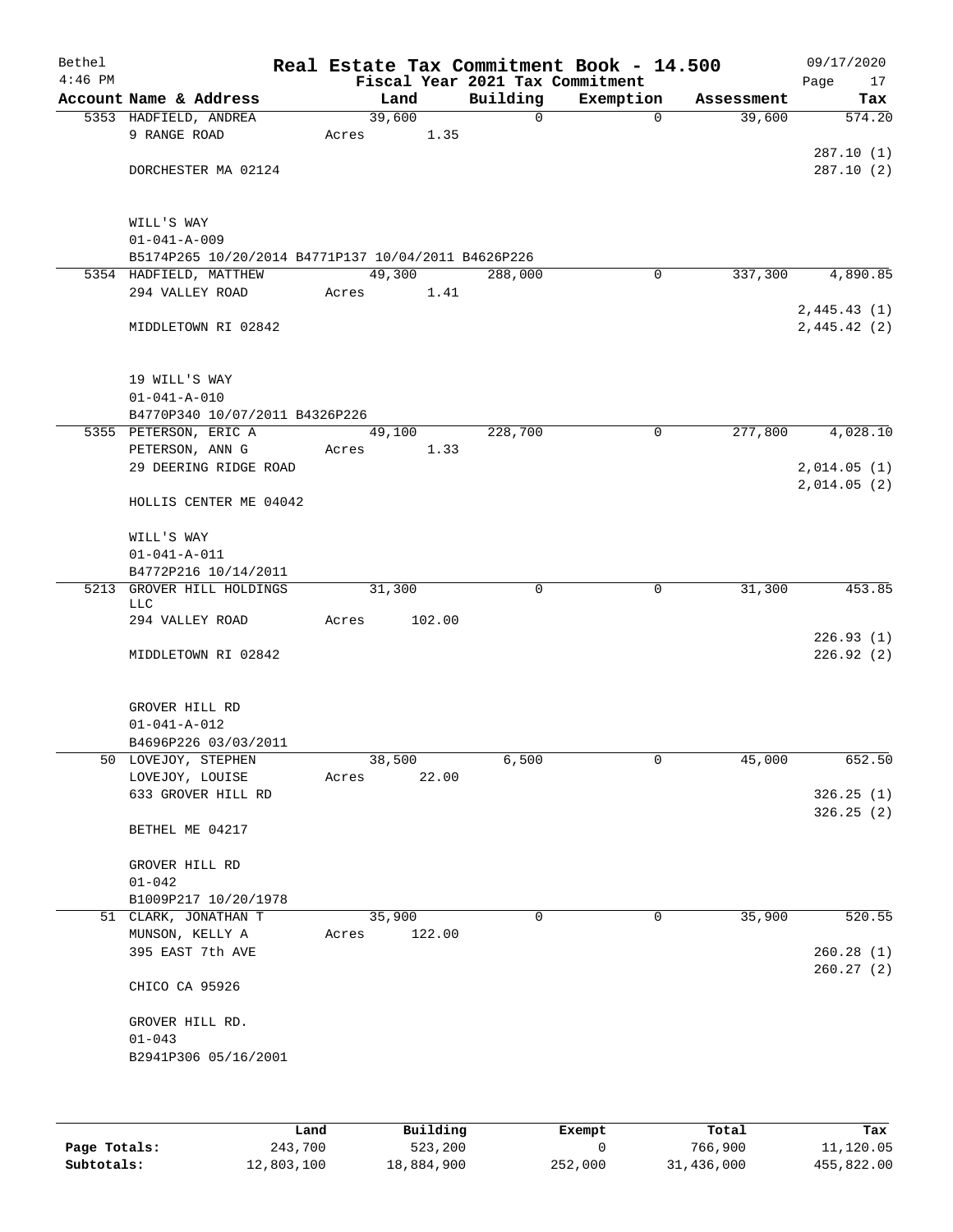| Bethel    |                                                                                                             |       |        |              |             | Real Estate Tax Commitment Book - 14.500 |             |            |      | 09/17/2020  |
|-----------|-------------------------------------------------------------------------------------------------------------|-------|--------|--------------|-------------|------------------------------------------|-------------|------------|------|-------------|
| $4:46$ PM |                                                                                                             |       |        |              |             | Fiscal Year 2021 Tax Commitment          |             |            | Page | 18          |
|           | Account Name & Address                                                                                      |       | Land   |              | Building    | Exemption                                |             | Assessment |      | Tax         |
|           | 5408 WARNER, COLLEEN M                                                                                      |       | 54,700 |              | $\mathbf 0$ |                                          | $\Omega$    | 54,700     |      | 793.15      |
|           | 684 GROVER HILL ROAD                                                                                        | Acres |        | 24.10        |             |                                          |             |            |      |             |
|           |                                                                                                             |       |        |              |             |                                          |             |            |      | 396.58(1)   |
|           | BETHEL ME 04217                                                                                             |       |        |              |             |                                          |             |            |      | 396.57(2)   |
|           |                                                                                                             |       |        |              |             |                                          |             |            |      |             |
|           | GROVER HILL RD.                                                                                             |       |        |              |             |                                          |             |            |      |             |
|           | $01 - 044$                                                                                                  |       |        |              |             |                                          |             |            |      |             |
|           | B5343P197 05/03/2017 B5179P329 11/04/2014 B4956P320                                                         |       |        |              |             |                                          |             |            |      |             |
|           | 02/21/2013 B4317P242 06/30/2008 B4317P240 06/30/2008<br>B4317P238 06/26/2008 B4317P232 06/30/2008 B3576P236 |       |        |              |             |                                          |             |            |      |             |
|           | 08/25/2004                                                                                                  |       |        |              |             |                                          |             |            |      |             |
|           | 5007 GREENWELL, JERI B                                                                                      |       | 38,300 |              | $\mathbf 0$ |                                          | 0           | 38,300     |      | 555.35      |
|           | PO BOX 4                                                                                                    | Acres |        | 1.00         |             |                                          |             |            |      |             |
|           |                                                                                                             |       |        |              |             |                                          |             |            |      | 277.68(1)   |
|           | BETHEL ME 04217                                                                                             |       |        |              |             |                                          |             |            |      | 277.67(2)   |
|           |                                                                                                             |       |        |              |             |                                          |             |            |      |             |
|           |                                                                                                             |       |        |              |             |                                          |             |            |      |             |
|           | GROVER HILL RD                                                                                              |       |        |              |             |                                          |             |            |      |             |
|           | $01 - 044 - 001$                                                                                            |       |        |              |             |                                          |             |            |      |             |
|           | B5508P299 02/21/2020 B4317P232 06/30/2008 B4125P81<br>05/02/2007                                            |       |        |              |             |                                          |             |            |      |             |
|           | 52 WARNER, COLLEEN M                                                                                        |       | 66,000 |              | 258,700     |                                          | $\mathbf 0$ | 324,700    |      | 4,708.15    |
|           | WARNER, GREGORY A                                                                                           | Acres |        | 1.90         |             |                                          |             |            |      |             |
|           | 684 GROVER HILL ROAD                                                                                        |       |        |              |             |                                          |             |            |      | 2,354.08(1) |
|           |                                                                                                             |       |        |              |             |                                          |             |            |      | 2,354.07(2) |
|           | BETHEL ME 04217                                                                                             |       |        |              |             |                                          |             |            |      |             |
|           | 684 GROVER HILL RD.                                                                                         |       |        |              |             |                                          |             |            |      |             |
|           | $01 - 044 - 002$                                                                                            |       |        |              |             |                                          |             |            |      |             |
|           | B5179P329 11/04/2014 B4956P320 02/21/2013 B4317P242                                                         |       |        |              |             |                                          |             |            |      |             |
|           | 06/30/2008 B4317P240 06/30/2008 B4317P238 06/26/2008                                                        |       |        |              |             |                                          |             |            |      |             |
|           | B4317P232 06/30/2008 B3576P236 08/25/2004                                                                   |       |        |              |             |                                          |             |            |      |             |
|           | 53 CHANDLER, LYNDA H                                                                                        |       | 42,900 |              | 59,600      |                                          | 0           | 102,500    |      | 1,486.25    |
|           | PO BOX 974                                                                                                  | Acres |        | 4.20         |             |                                          |             |            |      |             |
|           |                                                                                                             |       |        |              |             |                                          |             |            |      | 743.13 (1)  |
|           | BETHEL ME 04217                                                                                             |       |        |              |             |                                          |             |            |      | 743.12 (2)  |
|           |                                                                                                             |       |        |              |             |                                          |             |            |      |             |
|           | 728 GROVER HILL RD.                                                                                         |       |        |              |             |                                          |             |            |      |             |
|           | $01 - 045$                                                                                                  |       |        |              |             |                                          |             |            |      |             |
|           | B4032P275 10/13/2006 B1515P27                                                                               |       |        |              |             |                                          |             |            |      |             |
|           | 54 WHITMAN, DANIEL C                                                                                        |       | 68,900 |              | 97,700      | 31,000                                   |             | 135,600    |      | 1,966.20    |
|           | WHITMAN, THOMAS L                                                                                           |       |        | Acres 106.00 |             | 14 WW2 Vet Non                           |             |            |      |             |
|           | PO BOX 1153                                                                                                 |       |        |              |             | 01 Homestead (HM)                        |             |            |      | 983.10 (1)  |
|           |                                                                                                             |       |        |              |             |                                          |             |            |      | 983.10 (2)  |
|           | BETHEL ME 04217                                                                                             |       |        |              |             |                                          |             |            |      |             |
|           | 800 GROVER HILL RD                                                                                          |       |        |              |             |                                          |             |            |      |             |
|           | $01 - 046$                                                                                                  |       |        |              |             |                                          |             |            |      |             |
|           | B4569P38 03/19/2010 B2516P300 01/14/1998                                                                    |       |        |              |             |                                          |             |            |      |             |
|           |                                                                                                             |       |        |              |             |                                          |             |            |      |             |

|              | Land       | Building   | Exempt  | Total      | Tax         |
|--------------|------------|------------|---------|------------|-------------|
| Page Totals: | 270,800    | 416,000    | 31,000  | 655,800    | 9,509.10    |
| Subtotals:   | 13,073,900 | 19,300,900 | 283,000 | 32,091,800 | 465, 331.10 |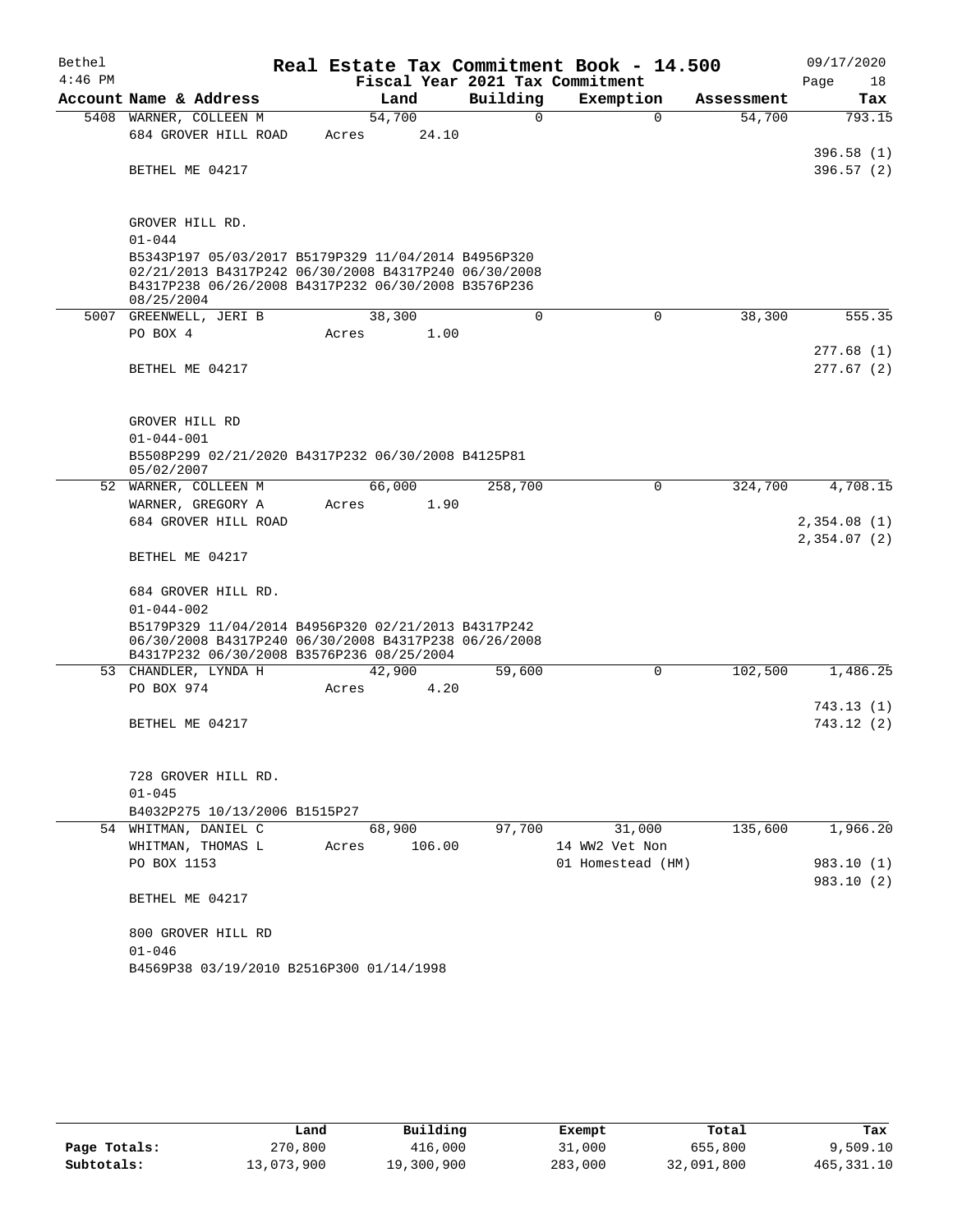| Bethel<br>$4:46$ PM |                                                    |                 |             | Real Estate Tax Commitment Book - 14.500<br>Fiscal Year 2021 Tax Commitment |            | 09/17/2020<br>Page<br>19 |
|---------------------|----------------------------------------------------|-----------------|-------------|-----------------------------------------------------------------------------|------------|--------------------------|
|                     | Account Name & Address                             | Land            | Building    | Exemption                                                                   | Assessment | Tax                      |
|                     | 4609 REUTER, JAMES R                               | 40,500          | 144,000     | 25,000                                                                      | 159,500    | 2,312.75                 |
|                     | REUTER, JULIA B                                    | 2.00<br>Acres   |             | 01 Homestead (HM)                                                           |            |                          |
|                     | 822 GROVER HILL ROAD                               |                 |             |                                                                             |            | 1, 156.38(1)             |
|                     |                                                    |                 |             |                                                                             |            | 1, 156.37(2)             |
|                     | BETHEL ME 04217                                    |                 |             |                                                                             |            |                          |
|                     | 822 GROVER HILL RD                                 |                 |             |                                                                             |            |                          |
|                     | $01 - 046 - 001$                                   |                 |             |                                                                             |            |                          |
|                     | B1908P237 06/17/1992                               |                 |             |                                                                             |            |                          |
|                     | 57 KORHONEN, TIMOTHY                               | 110,700         | 88,100      | 31,000                                                                      | 167,800    | 2,433.10                 |
|                     | KORHONEN, JO-ANN                                   | 210.00<br>Acres |             | 01 Homestead (HM)                                                           |            |                          |
|                     | 192 SKILLINGS ROAD                                 |                 |             | 12 WW2 Vet Res                                                              |            | 1,216.55(1)              |
|                     |                                                    |                 |             |                                                                             |            | 1,216.55(2)              |
|                     | BETHEL ME 04217                                    |                 |             |                                                                             |            |                          |
|                     | 192 SKILLINGS RD                                   |                 |             |                                                                             |            |                          |
|                     | $01 - 047$                                         |                 |             |                                                                             |            |                          |
|                     | B2900P298 01/16/2001                               |                 |             |                                                                             |            |                          |
|                     | 58 STEVENS, SALLY L                                | 58,800          | 153,200     | 0                                                                           | 212,000    | 3,074.00                 |
|                     | LEIGH, DAVID W                                     | 23.00<br>Acres  |             |                                                                             |            |                          |
|                     | PO BOX 41                                          |                 |             |                                                                             |            | 1,537.00(1)              |
|                     |                                                    |                 |             |                                                                             |            | 1,537.00(2)              |
|                     | LUMBERVILLE PA 18933                               |                 |             |                                                                             |            |                          |
|                     | 139 SKILLINGS ROAD                                 |                 |             |                                                                             |            |                          |
|                     | $01 - 048$                                         |                 |             |                                                                             |            |                          |
|                     | B3817P52 10/07/2005                                |                 |             |                                                                             |            |                          |
|                     | 59 MEISNER, VINCENT                                | 45,300          | $\mathbf 0$ | $\mathbf 0$                                                                 | 45,300     | 656.85                   |
|                     | MEISNER, EILEEN                                    | 17.00<br>Acres  |             |                                                                             |            |                          |
|                     | 214 SHAMROCK ROAD                                  |                 |             |                                                                             |            | 328.43(1)                |
|                     |                                                    |                 |             |                                                                             |            | 328.42(2)                |
|                     | ALBANY ME 04217                                    |                 |             |                                                                             |            |                          |
|                     | SKILLINGS RD.                                      |                 |             |                                                                             |            |                          |
|                     | $01 - 049$                                         |                 |             |                                                                             |            |                          |
|                     | B5232P546 07/16/2015 B5205P38 01/25/2015 B5107P222 |                 |             |                                                                             |            |                          |
|                     | 04/23/2014 B2023P274 07/06/1993                    |                 |             |                                                                             |            |                          |
|                     | 5431 DENMAN, JOHN E                                | 44,500          | 0           | 0                                                                           | 44,500     | 645.25                   |
|                     | DENMAN, DARYL A                                    | 17.70<br>Acres  |             |                                                                             |            |                          |
|                     | 11 FOREST DRIVE                                    |                 |             |                                                                             |            | 322.63(1)                |
|                     | EAST KINGSTON NH 03827                             |                 |             |                                                                             |            | 322.62(2)                |
|                     |                                                    |                 |             |                                                                             |            |                          |
|                     | SKILLINGS RD.                                      |                 |             |                                                                             |            |                          |
|                     | $01 - 049 - 1$                                     |                 |             |                                                                             |            |                          |
|                     | B5361P619 08/15/2017                               |                 |             |                                                                             |            |                          |
|                     | 63 ORINO, ROMEO J III                              | 45,200          | $\Omega$    | 0                                                                           | 45,200     | 655.40                   |
|                     | ORINO, WANDA J                                     | 17.80<br>Acres  |             |                                                                             |            |                          |
|                     | 18 SOUTH SHORE LANE                                |                 |             |                                                                             |            | 327.70 (1)               |
|                     | ALBANY TWP. ME 04217                               |                 |             |                                                                             |            | 327.70(2)                |
|                     |                                                    |                 |             |                                                                             |            |                          |
|                     | WHEELER ACRES                                      |                 |             |                                                                             |            |                          |
|                     | $01 - 050 - 007$                                   |                 |             |                                                                             |            |                          |
|                     | B2942P31 05/16/2001                                |                 |             |                                                                             |            |                          |
|                     |                                                    |                 |             |                                                                             |            |                          |
|                     |                                                    |                 |             |                                                                             |            |                          |
|                     |                                                    |                 |             |                                                                             |            |                          |

|              | Land       | Building   | Exempt  | Total      | Tax        |
|--------------|------------|------------|---------|------------|------------|
| Page Totals: | 345,000    | 385,300    | 56,000  | 674,300    | 9,777.35   |
| Subtotals:   | 13,418,900 | 19,686,200 | 339,000 | 32,766,100 | 475,108.45 |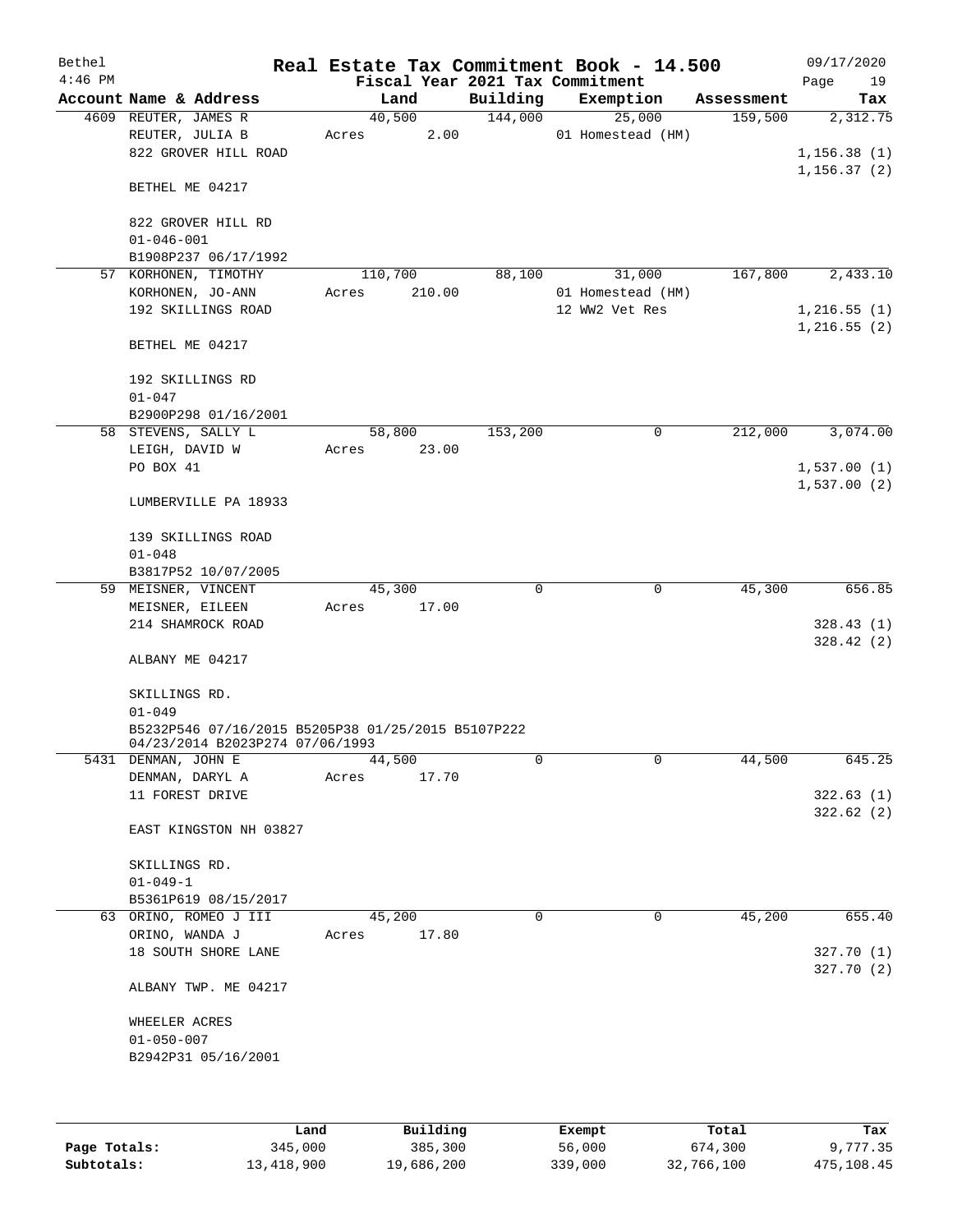| Bethel<br>$4:46$ PM |                                                                          |                 |       |             | Real Estate Tax Commitment Book - 14.500<br>Fiscal Year 2021 Tax Commitment |            | 09/17/2020<br>20<br>Page   |
|---------------------|--------------------------------------------------------------------------|-----------------|-------|-------------|-----------------------------------------------------------------------------|------------|----------------------------|
|                     | Account Name & Address                                                   | Land            |       | Building    | Exemption                                                                   | Assessment | Tax                        |
|                     | 64 SCHWARZ, LUCIA L<br>98 SKILLINGS ROAD                                 | 51,200<br>Acres | 13.00 | 175,200     | 25,000<br>01 Homestead (HM)                                                 | 201,400    | 2,920.30                   |
|                     | BETHEL ME 04217                                                          |                 |       |             |                                                                             |            | 1,460.15(1)<br>1,460.15(2) |
|                     | 98 SKILLINGS RD<br>$01 - 050 - 008$                                      |                 |       |             |                                                                             |            |                            |
|                     | B2750P350 09/28/1999<br>65 WHEELER, ROGER A                              | 40,800          |       | $\Omega$    | 0                                                                           | 40,800     | 591.60                     |
|                     | EST MARY E WHEELER<br>PO BOX 478                                         | Acres           | 12.20 |             |                                                                             |            | 295.80(1)<br>295.80(2)     |
|                     | BETHEL ME 04217                                                          |                 |       |             |                                                                             |            |                            |
|                     | WHEELER ACRES<br>$01 - 050 - 009$                                        |                 |       |             |                                                                             |            |                            |
|                     | B4822P72 03/07/2012 B2750P350                                            |                 |       |             |                                                                             |            |                            |
|                     | 60 WHEELER, ROGER A<br>EST MARY E WHEELER<br>PO BOX 478                  | 40,600<br>Acres | 12.00 | $\mathbf 0$ | $\mathbf 0$                                                                 | 40,600     | 588.70<br>294.35 (1)       |
|                     | BETHEL ME 04217                                                          |                 |       |             |                                                                             |            | 294.35(2)                  |
|                     | WHEELER ACRES<br>$01 - 050 - 010$                                        |                 |       |             |                                                                             |            |                            |
|                     | B4822P72 03/07/2012 B4544P139 12/29/2009 B768P243                        |                 |       |             |                                                                             |            |                            |
|                     | 61 WHEELER, ROGER A<br>EST MARY E WHEELER                                | 38,500<br>Acres | 10.00 | $\Omega$    | $\Omega$                                                                    | 38,500     | 558.25                     |
|                     | PO BOX 478<br>BETHEL ME 04217                                            |                 |       |             |                                                                             |            | 279.13(1)<br>279.12(2)     |
|                     | WHEELER ACRES                                                            |                 |       |             |                                                                             |            |                            |
|                     | $01 - 050 - 011$                                                         |                 |       |             |                                                                             |            |                            |
|                     | B4822P72 03/07/2012 B4544P139 12/29/2009 B768P243<br>62 WHEELER, ROGER A |                 |       | 0           | 0                                                                           | 38,500     | 558.25                     |
|                     | EST MARY E WHEELER                                                       | 38,500<br>Acres | 10.00 |             |                                                                             |            |                            |
|                     | PO BOX 478                                                               |                 |       |             |                                                                             |            | 279.13(1)<br>279.12(2)     |
|                     | BETHEL ME 04217                                                          |                 |       |             |                                                                             |            |                            |
|                     | WHEELER ACRES<br>$01 - 050 - 012$                                        |                 |       |             |                                                                             |            |                            |
|                     | B4822P72 03/07/2012 B4544P139 12/29/2009 B768P243                        |                 |       |             |                                                                             |            |                            |
|                     | 66 WHOLEY, JOHN B                                                        | 45,000          |       | 0           | $\mathbf 0$                                                                 | 45,000     | 652.50                     |
|                     | WHOLEY, JEANNE D                                                         | Acres           | 8.70  |             |                                                                             |            |                            |
|                     | PO BOX 437                                                               |                 |       |             |                                                                             |            | 326.25(1)<br>326.25(2)     |
|                     | BETHEL ME 04217                                                          |                 |       |             |                                                                             |            |                            |
|                     | WHEELER ACRES                                                            |                 |       |             |                                                                             |            |                            |
|                     | $01 - 051 - 001$                                                         |                 |       |             |                                                                             |            |                            |
|                     | B3729P3 05/27/2005                                                       |                 |       |             |                                                                             |            |                            |

|              | Land       | Building   | Exempt  | Total      | Tax        |
|--------------|------------|------------|---------|------------|------------|
| Page Totals: | 254,600    | 175,200    | 25,000  | 404,800    | 5,869.60   |
| Subtotals:   | 13,673,500 | 19,861,400 | 364,000 | 33,170,900 | 480,978.05 |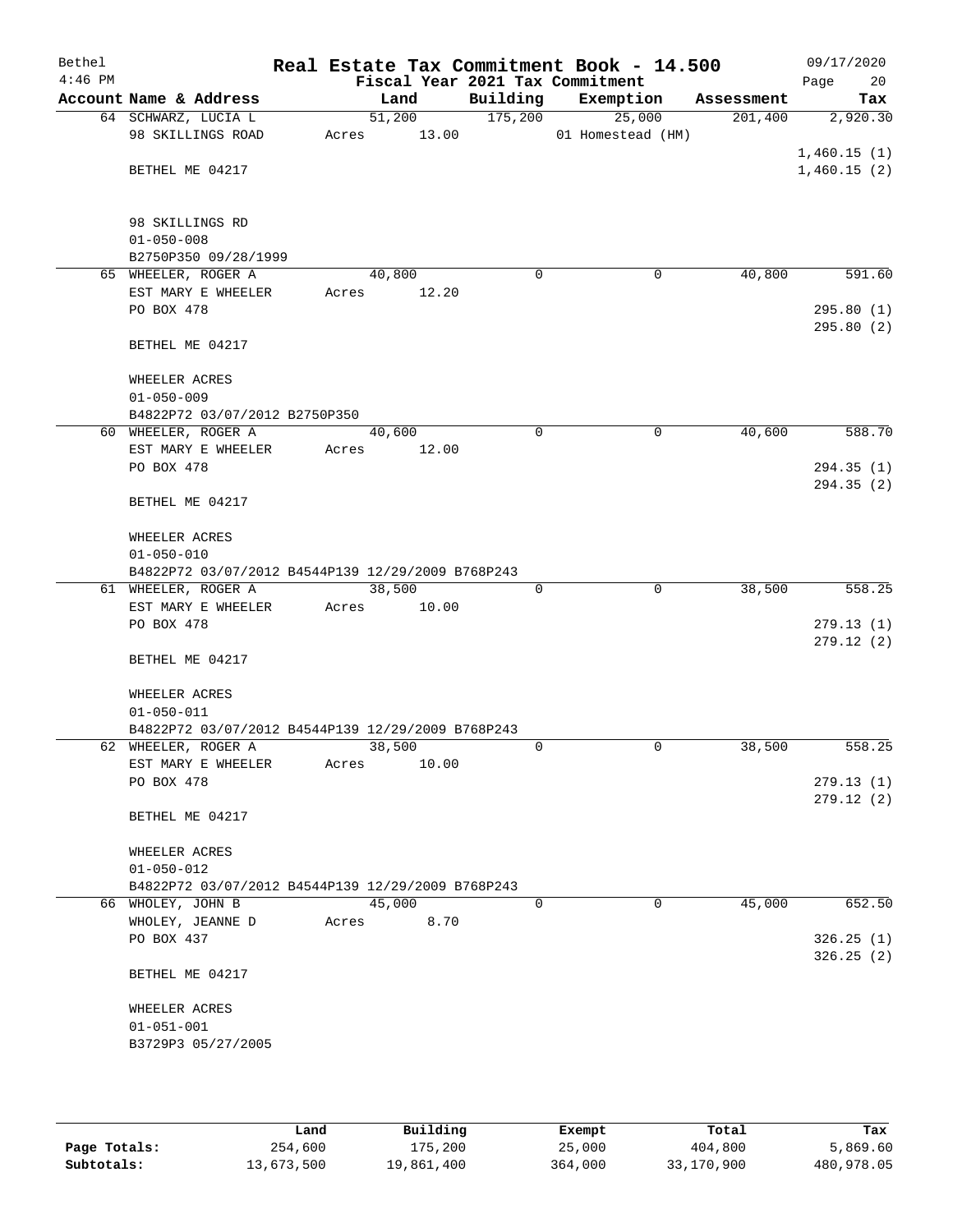| Bethel    |                                                                      |       |        |          | Real Estate Tax Commitment Book - 14.500 |            | 09/17/2020    |
|-----------|----------------------------------------------------------------------|-------|--------|----------|------------------------------------------|------------|---------------|
| $4:46$ PM |                                                                      |       |        |          | Fiscal Year 2021 Tax Commitment          |            | Page<br>21    |
|           | Account Name & Address                                               |       | Land   | Building | Exemption                                | Assessment | Tax           |
|           | 68 OLIVER, MARK D                                                    |       | 58,100 | 312,200  | $\Omega$                                 | 370,300    | 5,369.35      |
|           | OLIVER, SARA M                                                       | Acres | 12.70  |          |                                          |            |               |
|           | 5 HERON LANDING DRIVE                                                |       |        |          |                                          |            | 2,684.68(1)   |
|           | WELLS ME 04090                                                       |       |        |          |                                          |            | 2,684.67(2)   |
|           | 45 LYMAN WHEELER RD                                                  |       |        |          |                                          |            |               |
|           | $01 - 051 - 002$                                                     |       |        |          |                                          |            |               |
| 69        | B4783P44 11/14/2011 B4204P146 10/03/2007 B2750P350<br>WHOLEY, JOHN B |       | 53,800 | 231,700  | 0                                        | 285,500    | 4, 139.75     |
|           | WHOLEY, JEANNE D                                                     | Acres | 8.90   |          |                                          |            |               |
|           | PO BOX 437                                                           |       |        |          |                                          |            | 2,069.88(1)   |
|           |                                                                      |       |        |          |                                          |            | 2,069.87(2)   |
|           | BETHEL ME 04217                                                      |       |        |          |                                          |            |               |
|           | 26 LYMAN WHEELER RD                                                  |       |        |          |                                          |            |               |
|           | $01 - 051 - 003$                                                     |       |        |          |                                          |            |               |
|           | B3724P208 05/20/2005                                                 |       |        |          |                                          |            |               |
|           | 70 BAHR, PETER M. & CAROL<br>R, TRUSTEES                             |       | 57,300 | 167,200  | 0                                        | 224,500    | 3, 255.25     |
|           | 112 BAY VIEW RD                                                      | Acres | 12.00  |          |                                          |            |               |
|           |                                                                      |       |        |          |                                          |            | 1,627.63(1)   |
|           | DUXBURY MA 02332                                                     |       |        |          |                                          |            | 1,627.62(2)   |
|           | 29 LYMAN WHEELER RD.                                                 |       |        |          |                                          |            |               |
|           | $01 - 051 - 004$                                                     |       |        |          |                                          |            |               |
|           | B5189P272 12/04/2014                                                 |       |        |          |                                          |            |               |
|           | 71 WHITNEY, STEVEN M                                                 |       | 51,400 | 194,300  | 0                                        | 245,700    | 3,562.65      |
|           | WHITNEY, DONNA L                                                     | Acres | 8.60   |          |                                          |            |               |
|           | 105 SKILLINGS RD                                                     |       |        |          |                                          |            | 1,781.33(1)   |
|           | BETHEL ME 04217                                                      |       |        |          |                                          |            | 1,781.32 (2)  |
|           | 105 SKILLINGS ROAD                                                   |       |        |          |                                          |            |               |
|           | $01 - 051 - 005$                                                     |       |        |          |                                          |            |               |
|           | B3724P337 05/19/2005                                                 |       |        |          |                                          |            |               |
|           | 4528 MARTIN, JEFFREY M                                               |       | 47,500 | 164,100  | 31,000                                   | 180,600    | 2,618.70      |
|           | MARTIN, KATHLEEN F                                                   | Acres | 3.20   |          | 01 Homestead (HM)                        |            |               |
|           | 111 SKILLINGS RD                                                     |       |        |          | 12 WW2 Vet Res                           |            | 1,309.35(1)   |
|           | BETHEL ME 04217                                                      |       |        |          |                                          |            | 1,309.35(2)   |
|           | 111 SKILLINGS ROAD                                                   |       |        |          |                                          |            |               |
|           | $01 - 051 - 005 - 001$                                               |       |        |          |                                          |            |               |
|           | B3640P15 12/09/2004                                                  |       |        |          |                                          |            |               |
|           | 72 HIEBERT, CYNTHIA                                                  |       | 54,200 | 278,900  | 25,000                                   | 308,100    | 4,467.45      |
|           | HIEBERT, MARK                                                        | Acres | 10.10  |          | 01 Homestead (HM)                        |            |               |
|           | P.O. BOX 809                                                         |       |        |          |                                          |            | 2, 233.73(1)  |
|           | BETHEL ME 04217                                                      |       |        |          |                                          |            | 2, 233.72 (2) |
|           | 81 SKILLINGS ROAD                                                    |       |        |          |                                          |            |               |
|           | $01 - 051 - 006$                                                     |       |        |          |                                          |            |               |
|           | B2188P227 12/29/1994                                                 |       |        |          |                                          |            |               |
|           |                                                                      |       |        |          |                                          |            |               |
|           |                                                                      |       |        |          |                                          |            |               |
|           |                                                                      |       |        |          |                                          |            |               |

|              | Land       | Building   | Exempt  | Total      | Tax         |
|--------------|------------|------------|---------|------------|-------------|
| Page Totals: | 322,300    | 1,348,400  | 56,000  | 1,614,700  | 23, 413. 15 |
| Subtotals:   | 13,995,800 | 21,209,800 | 420,000 | 34,785,600 | 504,391.20  |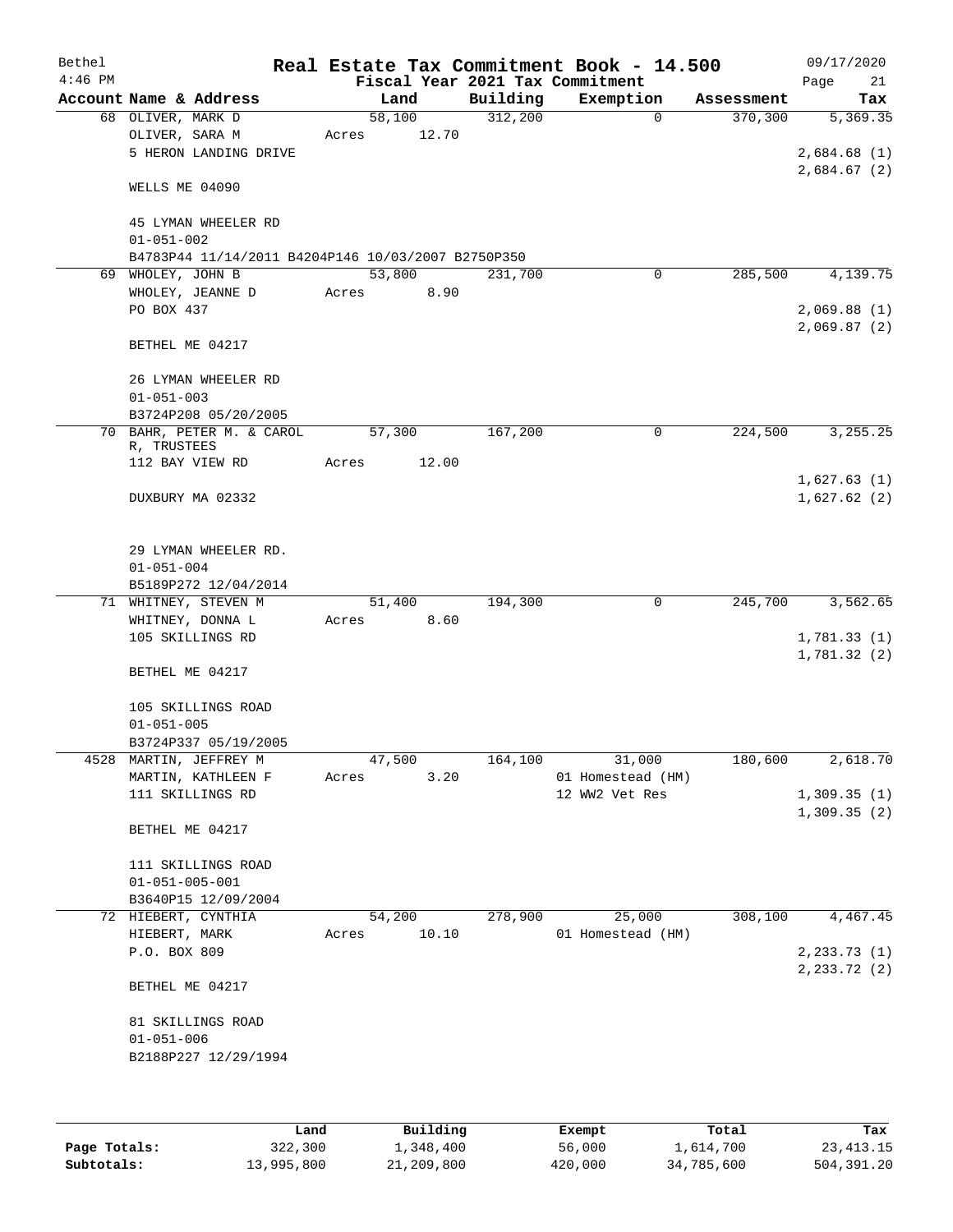| Bethel    |                                                                   | Real Estate Tax Commitment Book - 14.500 |                                 |             |            | 09/17/2020  |  |
|-----------|-------------------------------------------------------------------|------------------------------------------|---------------------------------|-------------|------------|-------------|--|
| $4:46$ PM |                                                                   |                                          | Fiscal Year 2021 Tax Commitment |             |            | Page 22     |  |
|           | Account Name & Address                                            | Land                                     | Building                        | Exemption   | Assessment | Tax         |  |
|           | 67 WHEELER, ROGER A., PR                                          | 40,800                                   | $\Omega$                        | $\Omega$    | 40,800     | 591.60      |  |
|           | EST MARY E WHEELER                                                | 5.00<br>Acres                            |                                 |             |            |             |  |
|           | PO BOX 478                                                        |                                          |                                 |             |            | 295.80(1)   |  |
|           | BETHEL ME 04217                                                   |                                          |                                 |             |            | 295.80(2)   |  |
|           | 43 SKILLINGS RD.                                                  |                                          |                                 |             |            |             |  |
|           | $01 - 051 - 013$                                                  |                                          |                                 |             |            |             |  |
|           | B4544P139 12/29/2009 B2750P350                                    |                                          |                                 |             |            |             |  |
|           | 73 CHADBOURNE TREE FARMS,                                         | 35,200                                   | 0                               | 0           | 35,200     | 510.40      |  |
|           | LLC                                                               |                                          |                                 |             |            |             |  |
|           | PO BOX 1750                                                       | Acres<br>121.00                          |                                 |             |            |             |  |
|           |                                                                   |                                          |                                 |             |            | 255.20(1)   |  |
|           | BETHEL ME 04217                                                   |                                          |                                 |             |            | 255.20(2)   |  |
|           | GROVER HILL RD.                                                   |                                          |                                 |             |            |             |  |
|           | $01 - 052$                                                        |                                          |                                 |             |            |             |  |
|           | 74 HUTCHINSON, THOMAS C                                           | 45,900                                   | 158,000                         | $\mathbf 0$ | 203,900    | 2,956.55    |  |
|           | C/O BETH WALKER                                                   | Acres 7.00                               |                                 |             |            |             |  |
|           | 104 SKILLINGS RD.                                                 |                                          |                                 |             |            | 1,478.28(1) |  |
|           | BETHEL ME 04217                                                   |                                          |                                 |             |            | 1,478.27(2) |  |
|           | 104 SKILLINGS RD                                                  |                                          |                                 |             |            |             |  |
|           | $01 - 053$<br>B5308P646 10/06/2016 B4626P317 08/27/2010 B4608P265 |                                          |                                 |             |            |             |  |
|           | 07/13/2010 B1321P24 06/11/1985                                    |                                          |                                 |             |            |             |  |
|           | 75 CHADBOURNE TREE FARMS, 20,100                                  |                                          | $\mathbf 0$                     | $\mathbf 0$ | 20,100     | 291.45      |  |
|           | LLC                                                               |                                          |                                 |             |            |             |  |
|           | PO BOX 1750                                                       | 70.00<br>Acres                           |                                 |             |            |             |  |
|           |                                                                   |                                          |                                 |             |            | 145.73(1)   |  |
|           | BETHEL ME 04217                                                   |                                          |                                 |             |            | 145.72(2)   |  |
|           |                                                                   |                                          |                                 |             |            |             |  |
|           | SONGO POND RD                                                     |                                          |                                 |             |            |             |  |
|           | $02 - 001$                                                        |                                          |                                 |             |            |             |  |
|           | B4239P182 12/18/2007 B2217P110 05/02/1995                         |                                          |                                 |             |            |             |  |
|           | 76 OBRIEN, CAROLYN C &<br>ROBERT E, TRUSTEES                      | 34,900                                   | $\Omega$                        | $\Omega$    | 34,900     | 506.05      |  |
|           | OF THE CAROLYN OBRIEN                                             | 140.00<br>Acres                          |                                 |             |            |             |  |
|           | LIVING TRUST                                                      |                                          |                                 |             |            |             |  |
|           | 2879 S. PONTE VEDRA<br>BLVD.                                      |                                          |                                 |             |            | 253.03 (1)  |  |
|           |                                                                   |                                          |                                 |             |            | 253.02 (2)  |  |
|           | PONTE VEDRA FL 32082<br>4529                                      |                                          |                                 |             |            |             |  |
|           | SONGO POND RD.                                                    |                                          |                                 |             |            |             |  |
|           | $02 - 002$                                                        |                                          |                                 |             |            |             |  |
|           | B3835P42 11/03/2005                                               |                                          |                                 |             |            |             |  |
|           |                                                                   |                                          |                                 |             |            |             |  |

|              | Land       | Building   | Exempt  | Total      | Tax        |
|--------------|------------|------------|---------|------------|------------|
| Page Totals: | 176,900    | 158,000    |         | 334,900    | 4,856.05   |
| Subtotals:   | 14,172,700 | 21,367,800 | 420,000 | 35,120,500 | 509,247.25 |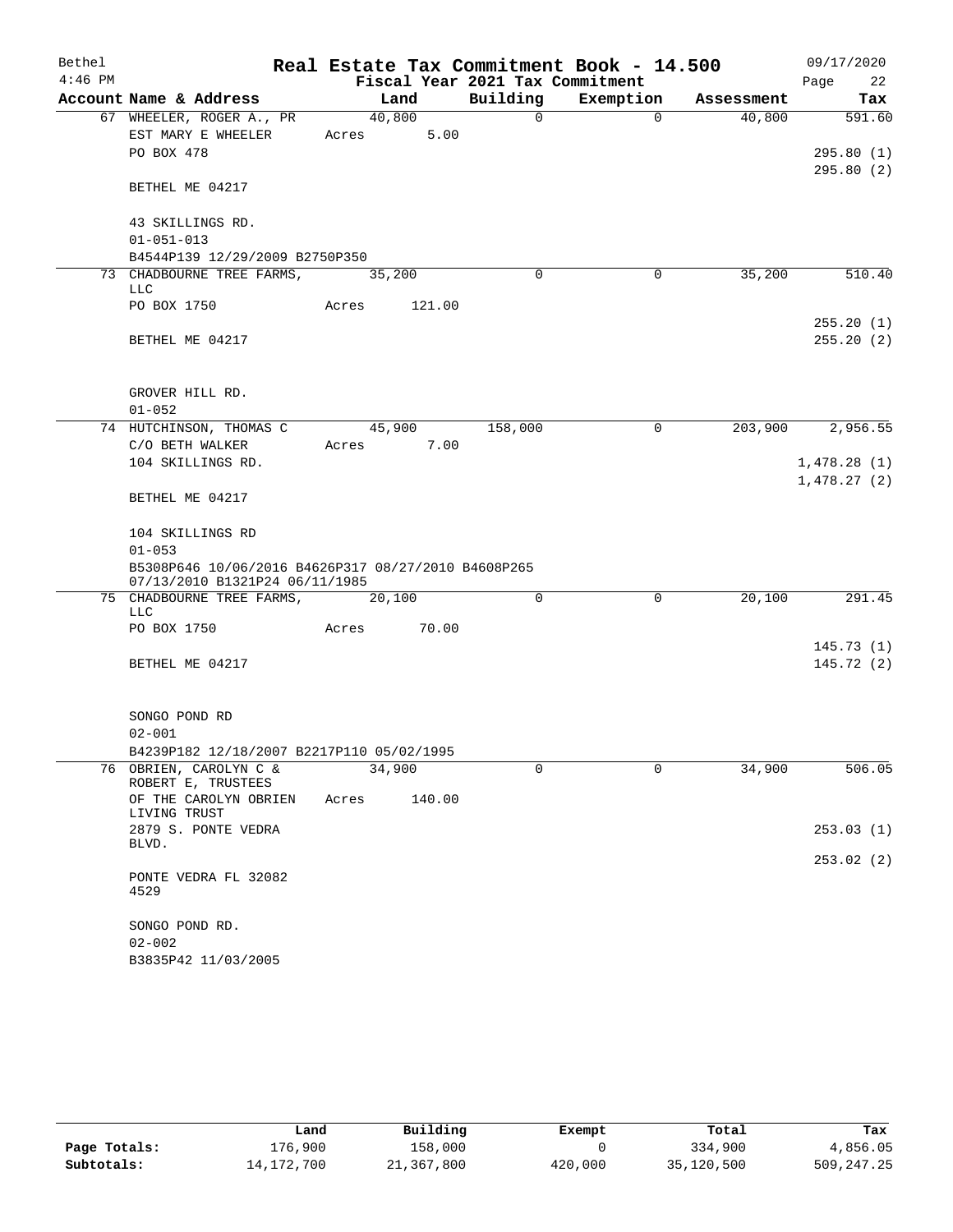| Bethel       |                                                                                       |       |          |             | Real Estate Tax Commitment Book - 14.500 |            | 09/17/2020               |
|--------------|---------------------------------------------------------------------------------------|-------|----------|-------------|------------------------------------------|------------|--------------------------|
| $4:46$ PM    |                                                                                       |       |          |             | Fiscal Year 2021 Tax Commitment          |            | Page<br>23               |
|              | Account Name & Address                                                                |       | Land     | Building    | Exemption                                | Assessment | Tax                      |
|              | 77 CROSS, WENDY M                                                                     |       | 50,200   | 87,000      | 25,000                                   | 112,200    | 1,626.90                 |
|              | PO BOX 47                                                                             | Acres | 12.00    |             | 01 Homestead (HM)                        |            |                          |
|              | BETHEL ME 04217                                                                       |       |          |             |                                          |            | 813.45(1)<br>813.45(2)   |
|              |                                                                                       |       |          |             |                                          |            |                          |
|              | 333 SONGO POND RD<br>$02 - 003$                                                       |       |          |             |                                          |            |                          |
|              | B2015P164 06/10/1993 B1146P183 12/22/1981                                             |       |          |             |                                          |            |                          |
|              | 78 PRIVE, KEVIN                                                                       |       | 38,400   | 600         | 0                                        | 39,000     | 565.50                   |
|              | PRIVE, PATRICIA                                                                       | Acres | 1.00     |             |                                          |            |                          |
|              | 14 FRANCESTOWN ROAD                                                                   |       |          |             |                                          |            | 282.75 (1)<br>282.75 (2) |
|              | BENNINGTON NH 03442                                                                   |       |          |             |                                          |            |                          |
|              | 313 SONGO POND RD                                                                     |       |          |             |                                          |            |                          |
|              | $02 - 003 - 001$                                                                      |       |          |             |                                          |            |                          |
|              | B5343P200 05/03/2017 B5260P406 12/23/2015 B5243P470<br>09/15/2015 B2622P19 10/16/1998 |       |          |             |                                          |            |                          |
|              | 79 HINDMAN, MARK                                                                      |       | 38,400   | 57,500      | 0                                        | 95,900     | 1,390.55                 |
|              | PO BOX 641                                                                            | Acres | 1.00     |             |                                          |            |                          |
|              |                                                                                       |       |          |             |                                          |            | 695.28(1)                |
|              | BETHEL ME 04217                                                                       |       |          |             |                                          |            | 695.27(2)                |
|              |                                                                                       |       |          |             |                                          |            |                          |
|              | 345 SONGO POND RD                                                                     |       |          |             |                                          |            |                          |
|              | $02 - 004$                                                                            |       |          |             |                                          |            |                          |
|              | B2411P264                                                                             |       |          |             |                                          |            |                          |
|              | 80 STEWARD, TABITHA                                                                   |       | 29,100   | 42,100      | 0                                        | 71,200     | 1,032.40                 |
|              | STEWARD, JOHN                                                                         | Acres | 0.46     |             |                                          |            |                          |
|              | PO BOX 636                                                                            |       |          |             |                                          |            | 516.20(1)<br>516.20(2)   |
|              | BETHEL ME 04217                                                                       |       |          |             |                                          |            |                          |
|              |                                                                                       |       |          |             |                                          |            |                          |
|              | 349 SONGO POND RD                                                                     |       |          |             |                                          |            |                          |
|              | $02 - 005$                                                                            |       |          |             |                                          |            |                          |
|              | B5177P41 10/27/2014 B3449P334 01/05/2004<br>81 CHADBOURNE TREE FARMS,                 |       | 62,100   | 0           | $\mathbf{0}$                             | 62,100     | 900.45                   |
|              | <b>LLC</b>                                                                            |       |          |             |                                          |            |                          |
|              | PO BOX 1750                                                                           | Acres | 104.00   |             |                                          |            |                          |
|              |                                                                                       |       |          |             |                                          |            | 450.23(1)                |
|              | BETHEL ME 04217                                                                       |       |          |             |                                          |            | 450.22 (2)               |
|              |                                                                                       |       |          |             |                                          |            |                          |
|              | SONGO POND RD.                                                                        |       |          |             |                                          |            |                          |
|              | $02 - 006$                                                                            |       |          |             |                                          |            |                          |
|              | B3652P43 12/29/2004 B2755P88                                                          |       |          |             |                                          |            |                          |
|              | 82 CHADBOURNE TREE FARMS,<br>LLC                                                      |       | 10,000   | $\mathbf 0$ | $\mathbf 0$                              | 10,000     | 145.00                   |
|              | PO BOX 1750                                                                           | Acres | 14.00    |             |                                          |            |                          |
|              |                                                                                       |       |          |             |                                          |            | 72.50(1)                 |
|              | BETHEL ME 04217                                                                       |       |          |             |                                          |            | 72.50(2)                 |
|              | SKILLINGS RD.                                                                         |       |          |             |                                          |            |                          |
|              | $02 - 006 - 00A$                                                                      |       |          |             |                                          |            |                          |
|              | B3652P43 12/29/2004 B2755P88                                                          |       |          |             |                                          |            |                          |
|              |                                                                                       |       |          |             |                                          |            |                          |
|              |                                                                                       | Land  | Building |             | Exempt                                   | Total      | Tax                      |
| Page Totals: | 228,200                                                                               |       | 187,200  |             | 25,000                                   | 390,400    | 5,660.80                 |

**Subtotals:** 14,400,900 21,555,000 445,000 35,510,900 514,908.05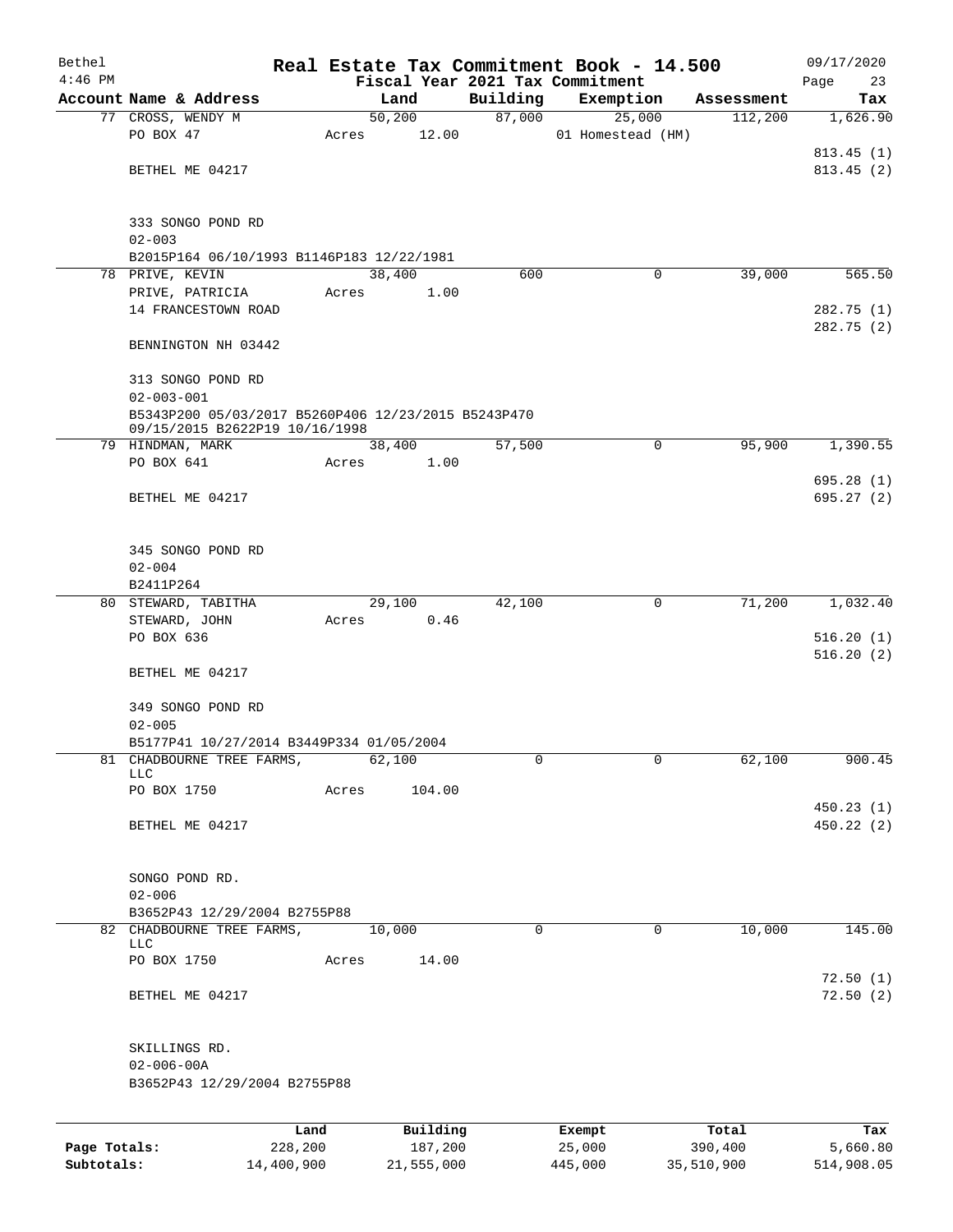| Bethel    |                                                     |       |        |      |          | Real Estate Tax Commitment Book - 14.500 |            | 09/17/2020   |
|-----------|-----------------------------------------------------|-------|--------|------|----------|------------------------------------------|------------|--------------|
| $4:46$ PM |                                                     |       |        |      |          | Fiscal Year 2021 Tax Commitment          |            | Page<br>24   |
|           | Account Name & Address                              |       | Land   |      | Building | Exemption                                | Assessment | Tax          |
|           | 83 NELSON, ROBERT H                                 |       | 38,400 |      | 38,700   | $\mathbf 0$                              | 77,100     | 1,117.95     |
|           | NELSON, BONNIE                                      | Acres |        | 1.00 |          |                                          |            |              |
|           | 23 ARROWSIC ROAD                                    |       |        |      |          |                                          |            | 558.98(1)    |
|           |                                                     |       |        |      |          |                                          |            | 558.97(2)    |
|           | ARROWSIC ME 04530                                   |       |        |      |          |                                          |            |              |
|           |                                                     |       |        |      |          |                                          |            |              |
|           | 369 SONGO POND RD                                   |       |        |      |          |                                          |            |              |
|           | $02 - 007$                                          |       |        |      |          |                                          |            |              |
|           |                                                     |       |        |      |          |                                          |            |              |
|           | B1068P282 03/04/1980                                |       |        |      |          |                                          |            |              |
|           | 84 SOUTHAM, PETER                                   |       | 46,900 |      | 220,100  | 25,000                                   | 242,000    | 3,509.00     |
|           | SOUTHAM, SARAH                                      | Acres |        | 8.00 |          | 01 Homestead (HM)                        |            |              |
|           | PO BOX 111                                          |       |        |      |          |                                          |            | 1,754.50(1)  |
|           |                                                     |       |        |      |          |                                          |            | 1,754.50(2)  |
|           | BETHEL ME 04217                                     |       |        |      |          |                                          |            |              |
|           |                                                     |       |        |      |          |                                          |            |              |
|           | 377 SONGO POND RD                                   |       |        |      |          |                                          |            |              |
|           | $02 - 008$                                          |       |        |      |          |                                          |            |              |
|           |                                                     |       |        |      |          |                                          |            |              |
|           | B1753P254 08/30/1990 B1340P287 09/10/1985           |       |        |      |          |                                          |            |              |
|           | 85 DUBOIS, SUZANNE L                                |       | 38,700 |      | 137,200  | 0                                        | 175,900    | 2,550.55     |
|           | 16 LEDGEFIELD CIRCLE                                | Acres |        | 1.10 |          |                                          |            |              |
|           |                                                     |       |        |      |          |                                          |            | 1, 275.28(1) |
|           | SOUTH PORTLAND ME 04106                             |       |        |      |          |                                          |            | 1, 275.27(2) |
|           |                                                     |       |        |      |          |                                          |            |              |
|           |                                                     |       |        |      |          |                                          |            |              |
|           | 385 SONGO POND RD.                                  |       |        |      |          |                                          |            |              |
|           | $02 - 009$                                          |       |        |      |          |                                          |            |              |
|           | B5376P404 11/03/2017 B5267P499 02/09/2016 B1118P181 |       |        |      |          |                                          |            |              |
|           | 05/15/1981                                          |       |        |      |          |                                          |            |              |
|           | 5157 ALGOZZINO, MICHAEL                             |       | 34,200 |      | 0        | 0                                        | 34,200     | 495.90       |
|           | ALGOZZINO, SUSETTE                                  | Acres |        | 1.21 |          |                                          |            |              |
|           | 122 SPINNEY RD                                      |       |        |      |          |                                          |            | 247.95(1)    |
|           |                                                     |       |        |      |          |                                          |            |              |
|           |                                                     |       |        |      |          |                                          |            | 247.95 (2)   |
|           | EAST QUOGUE NY 11942                                |       |        |      |          |                                          |            |              |
|           |                                                     |       |        |      |          |                                          |            |              |
|           | MOOSE LANE                                          |       |        |      |          |                                          |            |              |
|           | $02 - 010 - 001$                                    |       |        |      |          |                                          |            |              |
|           | B4700P251 03/14/2011                                |       |        |      |          |                                          |            |              |
|           | 5158 ALGOZZINO, MICHAEL                             |       | 44,600 |      | 229,700  | 0                                        | 274,300    | 3,977.35     |
|           | ALGOZZINO, SUSETTE                                  | Acres |        | 1.49 |          |                                          |            |              |
|           | 122 SPINNEY RD.                                     |       |        |      |          |                                          |            | 1,988.68(1)  |
|           |                                                     |       |        |      |          |                                          |            | 1,988.67(2)  |
|           | QUOGUE NY 11942                                     |       |        |      |          |                                          |            |              |
|           |                                                     |       |        |      |          |                                          |            |              |
|           |                                                     |       |        |      |          |                                          |            |              |
|           | 17 MOOSE LANE                                       |       |        |      |          |                                          |            |              |
|           | $02 - 010 - 002$                                    |       |        |      |          |                                          |            |              |
|           | B4523P304 11/09/2009                                |       |        |      |          |                                          |            |              |
|           | 5159 BARSHEVSKY, TANYA &                            |       | 43,300 |      | 169,500  | 0                                        | 212,800    | 3,085.60     |
|           | KRASKO FAMILY                                       | Acres |        | 1.03 |          |                                          |            |              |
|           | IRREVOCABLE TRUST                                   |       |        |      |          |                                          |            |              |
|           | 39 PEASLEE CIRCLE                                   |       |        |      |          |                                          |            | 1,542.80(1)  |
|           |                                                     |       |        |      |          |                                          |            | 1,542.80(2)  |
|           | MIDDLETON MA 01949 -250                             |       |        |      |          |                                          |            |              |
|           |                                                     |       |        |      |          |                                          |            |              |
|           | 21 MOOSE LANE                                       |       |        |      |          |                                          |            |              |
|           | $02 - 010 - 003$                                    |       |        |      |          |                                          |            |              |
|           |                                                     |       |        |      |          |                                          |            |              |
|           | B5124P323 06/10/2014 B4529P332 11/24/2009           |       |        |      |          |                                          |            |              |
|           |                                                     |       |        |      |          |                                          |            |              |
|           |                                                     |       |        |      |          |                                          |            |              |
|           |                                                     |       |        |      |          |                                          |            |              |

|              | Land       | Building   | Exempt  | Total      | Tax        |
|--------------|------------|------------|---------|------------|------------|
| Page Totals: | 246,100    | 795,200    | 25,000  | 1,016,300  | 14,736.35  |
| Subtotals:   | 14,647,000 | 22,350,200 | 470,000 | 36,527,200 | 529,644.40 |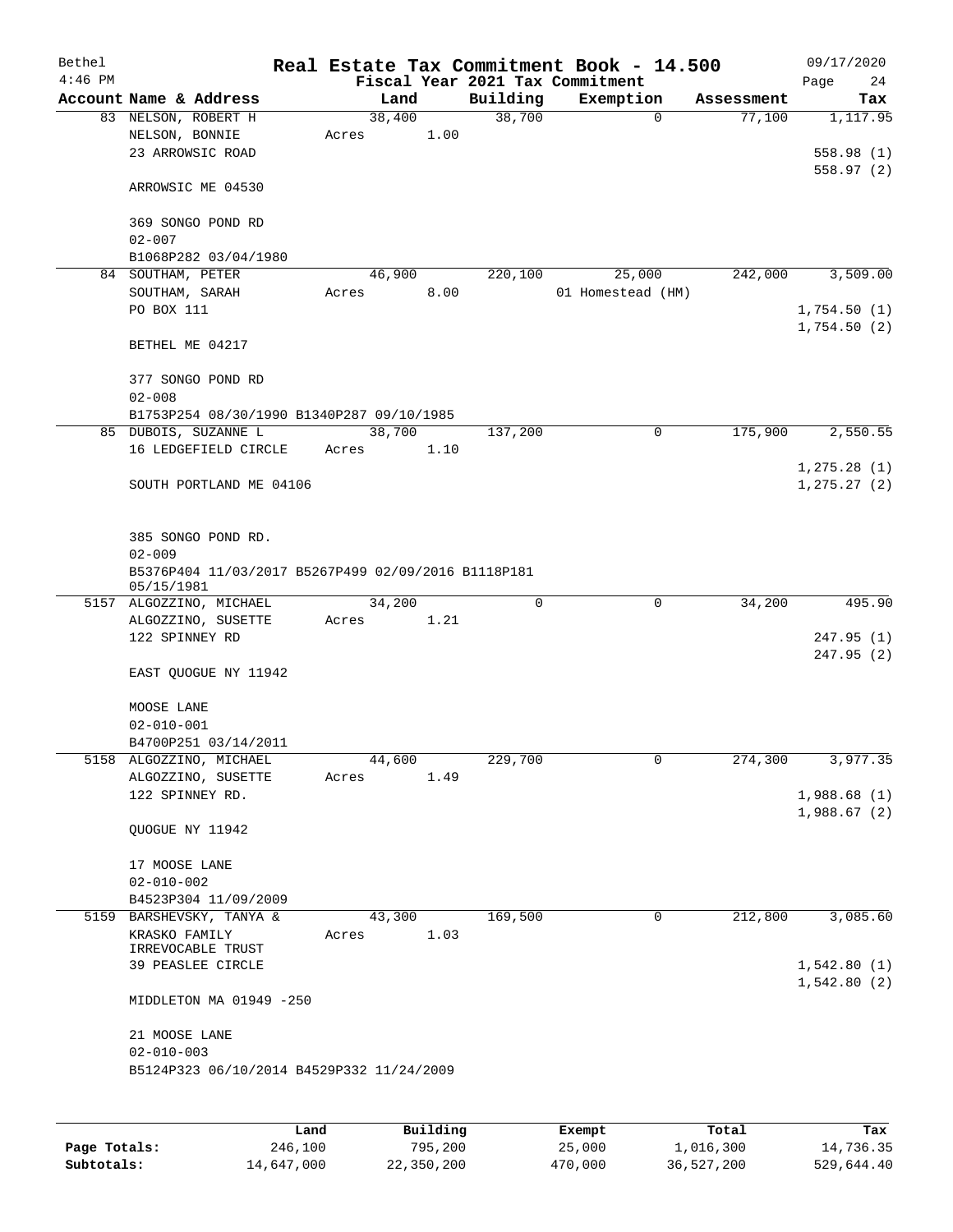| Bethel       |                                                                                      |                         |          | Real Estate Tax Commitment Book - 14.500 |                  | 09/17/2020                 |
|--------------|--------------------------------------------------------------------------------------|-------------------------|----------|------------------------------------------|------------------|----------------------------|
| $4:46$ PM    |                                                                                      |                         |          | Fiscal Year 2021 Tax Commitment          |                  | Page<br>25                 |
|              | Account Name & Address                                                               | Land                    | Building | Exemption                                | Assessment       | Tax                        |
|              | 5160 FORGET DEVELOPMENT, LLC<br>728 ORANGE AVE                                       | 34,500<br>1.30<br>Acres | 0        | $\mathbf 0$                              | 34,500           | 500.25                     |
|              | LOS ALTOS CA 94002 3948                                                              |                         |          |                                          |                  | 250.13(1)<br>250.12(2)     |
|              | MOOSE LANE<br>$02 - 010 - 004$                                                       |                         |          |                                          |                  |                            |
|              | B4867P62 07/16/2012 B4629P35 09/02/2010 B4522P239<br>11/05/2009 B3815P42             |                         |          |                                          |                  |                            |
|              | 5161 WHITE, MICHAEL P                                                                | 45,500                  | 219,400  | $\mathbf 0$                              | 264,900          | 3,841.05                   |
|              | WHITE, GALE A                                                                        | 1.96<br>Acres           |          |                                          |                  |                            |
|              | 217 JENNIE LANE                                                                      |                         |          |                                          |                  | 1,920.53(1)<br>1,920.52(2) |
|              | ELIOT ME 03903                                                                       |                         |          |                                          |                  |                            |
|              | 419 SONGO POND RD<br>$02 - 010 - 005$                                                |                         |          |                                          |                  |                            |
|              | B5260P208 12/23/2015 B4522P239 11/05/2009                                            |                         |          |                                          |                  |                            |
|              | 86 FRASER, KELLEY                                                                    | 44,900                  | 225,200  | $\mathbf 0$                              | 270,100          | 3,916.45                   |
|              | PO BOX 737                                                                           | 1.62<br>Acres           |          |                                          |                  |                            |
|              |                                                                                      |                         |          |                                          |                  | 1,958.23(1)                |
|              | BETHEL ME 04217                                                                      |                         |          |                                          |                  | 1,958.22(2)                |
|              | 411 SONGO POND RD<br>$02 - 010 - 006$                                                |                         |          |                                          |                  |                            |
|              | B4544P235 12/29/2009 B4522P239 11/05/2009 B3815P42<br>10/04/2005                     |                         |          |                                          |                  |                            |
|              | 5162 7 MOOSE LANE REALTY<br>TRUST                                                    | 41,500                  | 202,300  | 0                                        | 243,800          | 3,535.10                   |
|              | 240 CENTRAL ST                                                                       | 0.90<br>Acres           |          |                                          |                  |                            |
|              | HINGHAM MA 02043                                                                     |                         |          |                                          |                  | 1,767.55(1)<br>1,767.55(2) |
|              | 7 MOOSE LANE                                                                         |                         |          |                                          |                  |                            |
|              | $02 - 010 - 007$                                                                     |                         |          |                                          |                  |                            |
|              | B5119P133 05/27/2014 B4742P88 08/01/2011 B4629P35<br>09/02/2010 B4522P239 11/05/2009 |                         |          |                                          |                  |                            |
|              | 5163 SAVAGE LAND<br>DEVELOPMENT, LLC                                                 | 31,200                  | 0        | 0                                        | 31,200           | 452.40                     |
|              | PO BOX 358                                                                           | 0.86<br>Acres           |          |                                          |                  |                            |
|              | BETHEL ME 04217                                                                      |                         |          |                                          |                  | 226.20(1)<br>226.20(2)     |
|              | MOOSE LANE                                                                           |                         |          |                                          |                  |                            |
|              | $02 - 010 - 008$                                                                     |                         |          |                                          |                  |                            |
|              | B4522P239 11/05/2009                                                                 |                         |          |                                          |                  |                            |
|              | 87 KELLY, EUGENE L<br>KELLY, VIRGINIA                                                | 41,100<br>2.45<br>Acres | 117,800  | 31,000<br>01 Homestead (HM)              | 127,900          | 1,854.55                   |
|              | 15 SKILLINGS RD.                                                                     |                         |          | 12 WW2 Vet Res                           |                  | 927.28(1)<br>927.27(2)     |
|              | BETHEL ME 04217                                                                      |                         |          |                                          |                  |                            |
|              | 15 SKILLINGS RD                                                                      |                         |          |                                          |                  |                            |
|              | $02 - 011$                                                                           |                         |          |                                          |                  |                            |
|              | B971P268 01/17/1978                                                                  |                         |          |                                          |                  |                            |
| Page Totals: | Land<br>238,700                                                                      | Building<br>764,700     |          | Exempt<br>31,000                         | Total<br>972,400 | Tax<br>14,099.80           |
| Subtotals:   | 14,885,700                                                                           | 23, 114, 900            |          | 501,000                                  | 37,499,600       | 543,744.20                 |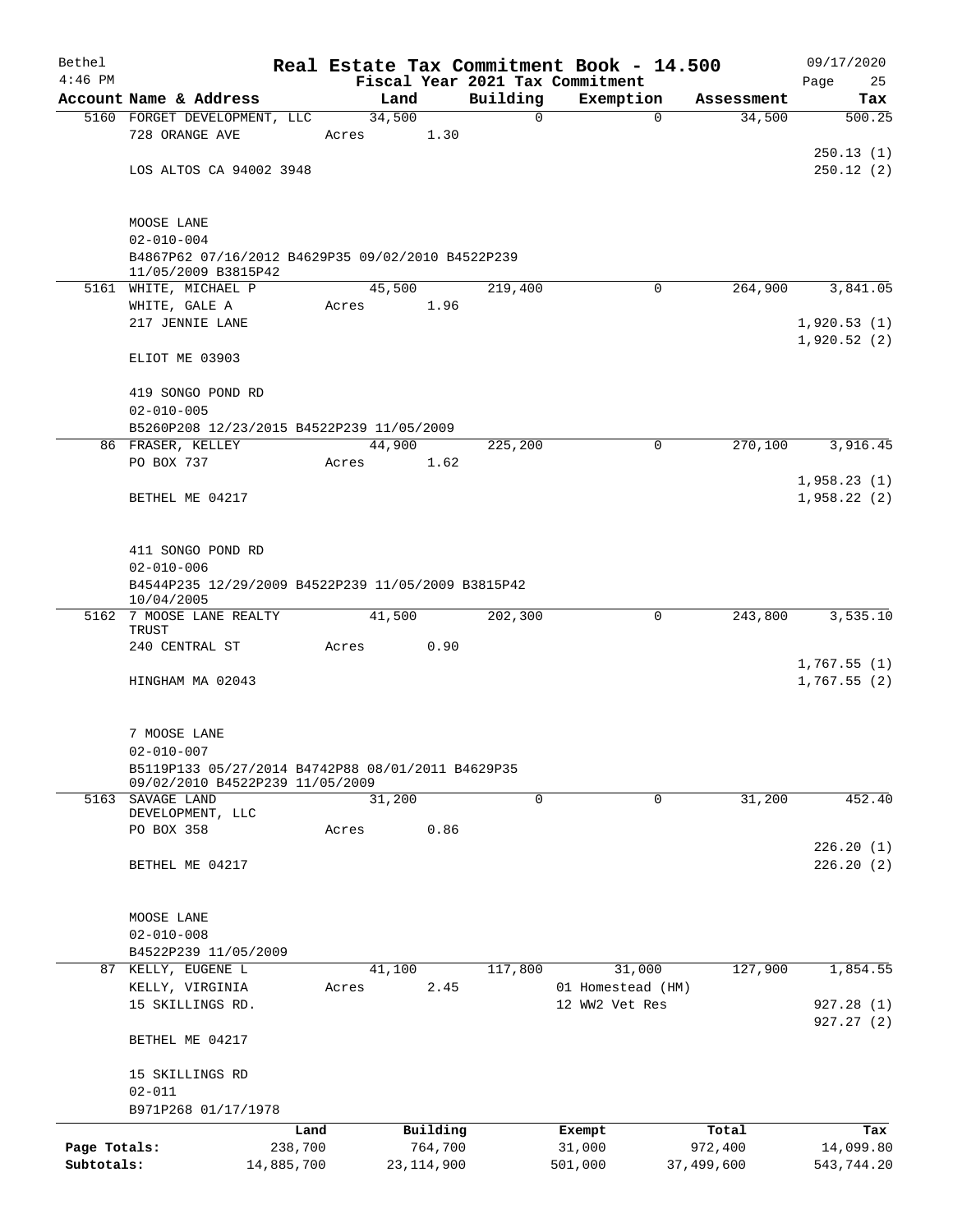| Bethel       |                                                     |       |        |              |          | Real Estate Tax Commitment Book - 14.500 |            | 09/17/2020           |
|--------------|-----------------------------------------------------|-------|--------|--------------|----------|------------------------------------------|------------|----------------------|
| $4:46$ PM    |                                                     |       |        |              |          | Fiscal Year 2021 Tax Commitment          |            | Page<br>26           |
|              | Account Name & Address                              |       | Land   |              | Building | Exemption                                | Assessment | Tax                  |
|              | 88 SNELL, STEPHANIE                                 |       | 44,700 |              | 56,100   | $\mathbf 0$                              | 100,800    | 1,461.60             |
|              | 11 SKILLINGS RD                                     | Acres |        | 5.92         |          |                                          |            |                      |
|              |                                                     |       |        |              |          |                                          |            | 730.80(1)            |
|              | BETHEL ME 04217                                     |       |        |              |          |                                          |            | 730.80(2)            |
|              |                                                     |       |        |              |          |                                          |            |                      |
|              | 11 SKILLINGS RD                                     |       |        |              |          |                                          |            |                      |
|              | $02 - 011 - 001$                                    |       |        |              |          |                                          |            |                      |
|              | B5414P14 06/19/2018 B4109P69 03/27/2007 B2319P15    |       |        |              |          |                                          |            |                      |
|              | 04/22/1996                                          |       |        |              |          |                                          |            |                      |
|              | 5235 KELLY, MICHAEL T                               |       | 29,600 |              | 2,500    | $\mathbf 0$                              | 32,100     | 465.45               |
|              | 5 GILBERT AVE                                       | Acres |        | 1.32         |          |                                          |            |                      |
|              |                                                     |       |        |              |          |                                          |            | 232.73(1)            |
|              | RUMFORD ME 04276                                    |       |        |              |          |                                          |            | 232.72 (2)           |
|              |                                                     |       |        |              |          |                                          |            |                      |
|              | SKILLINGS & SONGO POND                              |       |        |              |          |                                          |            |                      |
|              | $02 - 011 - 002$                                    |       |        |              |          |                                          |            |                      |
|              | B4570P69 03/23/2010                                 |       |        |              |          |                                          |            |                      |
|              | 90 HOPKINS, ALLISON N                               |       | 42,000 |              | 181,700  | 31,000                                   | 192,700    | 2,794.15             |
|              | 512 SONGO POND RD                                   | Acres |        | 3.24         |          | 01 Homestead (HM)                        |            |                      |
|              |                                                     |       |        |              |          | 12 WW2 Vet Res                           |            | 1,397.08(1)          |
|              | BETHEL ME 04217                                     |       |        |              |          |                                          |            | 1,397.07(2)          |
|              |                                                     |       |        |              |          |                                          |            |                      |
|              |                                                     |       |        |              |          |                                          |            |                      |
|              | 512 SONGO POND RD                                   |       |        |              |          |                                          |            |                      |
|              | $02 - 013$                                          |       |        |              |          |                                          |            |                      |
|              | B5267P157 02/08/2016 B3448P207 01/12/2004 B3015P112 |       |        |              |          |                                          |            |                      |
|              | 10/20/2001<br>91 TYLER, BERTHA                      |       | 9,800  |              | 0        | 0                                        | 9,800      | 142.10               |
|              | 5645 STAMFORD STREET                                | Acres |        | 0.46         |          |                                          |            |                      |
|              |                                                     |       |        |              |          |                                          |            | 71.05(1)             |
|              | MIMS FL 32754                                       |       |        |              |          |                                          |            | 71.05(2)             |
|              |                                                     |       |        |              |          |                                          |            |                      |
|              |                                                     |       |        |              |          |                                          |            |                      |
|              | SONGO POND RD.                                      |       |        |              |          |                                          |            |                      |
|              | $02 - 014$                                          |       |        |              |          |                                          |            |                      |
|              | B2396P228 12/15/1996                                |       |        |              |          |                                          |            |                      |
| 92           | HOWARD, TERESA, INMAN,                              |       | 40,500 |              | 79,500   | $\mathbf 0$                              | 120,000    | 1,740.00             |
|              | ANTHONY & MICHAEL<br>BUTTERS, RENITA                | Acres |        | 2.00         |          |                                          |            |                      |
|              | 12 BARTON RD.                                       |       |        |              |          |                                          |            | 870.00 (1)           |
|              |                                                     |       |        |              |          |                                          |            | 870.00 (2)           |
|              | ALBANY TOWNSHIP ME                                  |       |        |              |          |                                          |            |                      |
|              | 04217                                               |       |        |              |          |                                          |            |                      |
|              |                                                     |       |        |              |          |                                          |            |                      |
|              | 20 BAKER RD.                                        |       |        |              |          |                                          |            |                      |
|              | $02 - 015$                                          |       |        |              |          |                                          |            |                      |
|              | B3383P34 09/25/2003 B2650P222 12/23/1998            |       |        |              |          |                                          |            |                      |
|              | 93 PARSONS, PETER MORRIS                            |       | 10,000 |              | $\Omega$ | 0                                        | 10,000     | 145.00               |
|              | PO BOX 171                                          | Acres |        | 0.12         |          |                                          |            |                      |
|              | BETHEL ME 04217                                     |       |        |              |          |                                          |            | 72.50(1)<br>72.50(2) |
|              |                                                     |       |        |              |          |                                          |            |                      |
|              |                                                     |       |        |              |          |                                          |            |                      |
|              | BAKER RD                                            |       |        |              |          |                                          |            |                      |
|              | $02 - 015 - 001$                                    |       |        |              |          |                                          |            |                      |
|              | B4891P338 09/11/2012 B4715P245 05/06/2011 B2356P232 |       |        |              |          |                                          |            |                      |
|              | 08/08/1996                                          |       |        |              |          |                                          |            |                      |
|              |                                                     | Land  |        | Building     |          | Exempt                                   | Total      | Tax                  |
| Page Totals: | 176,600                                             |       |        | 319,800      |          | 31,000                                   | 465,400    | 6,748.30             |
| Subtotals:   | 15,062,300                                          |       |        | 23, 434, 700 |          | 532,000                                  | 37,965,000 | 550,492.50           |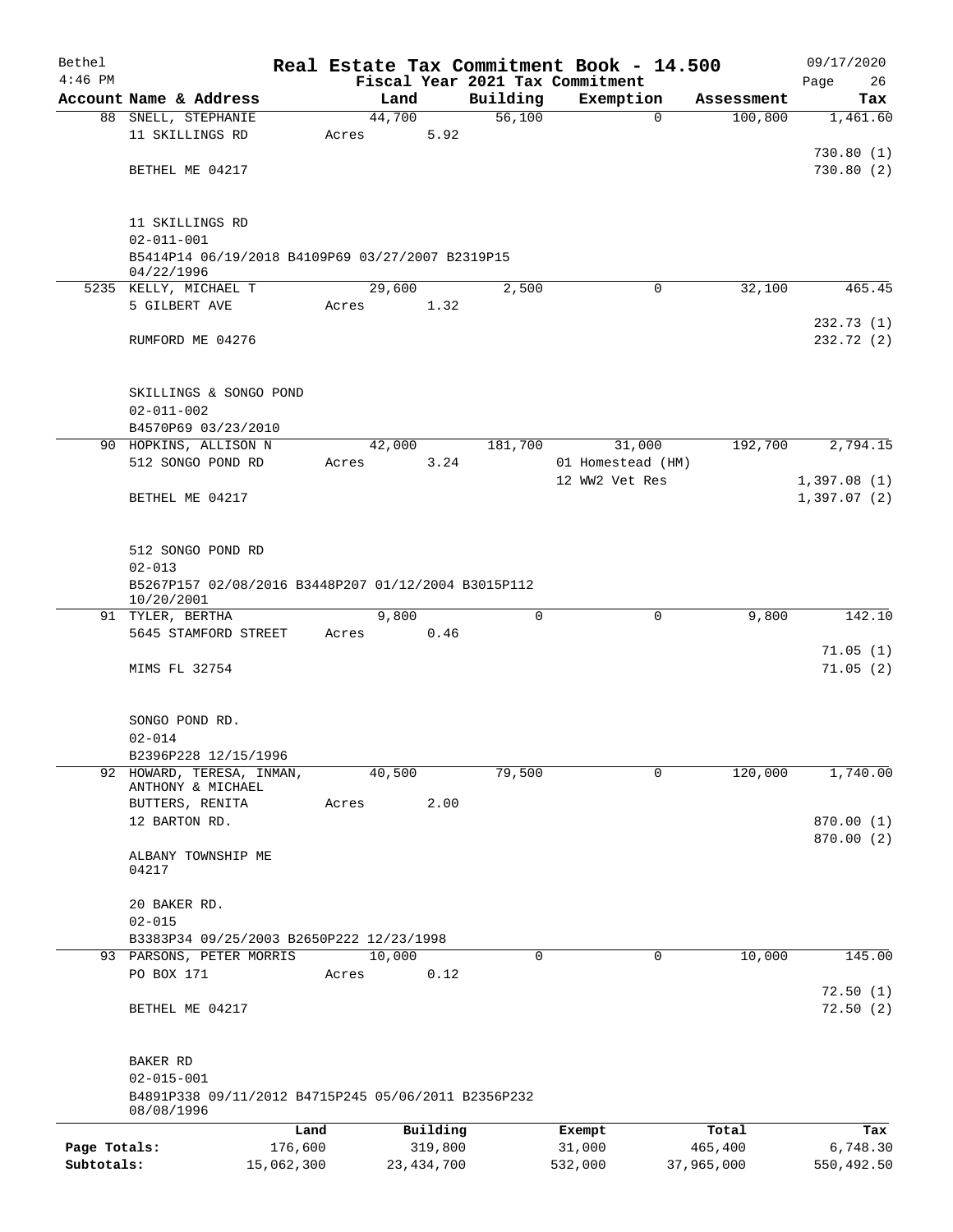| Bethel    |                                                                                        |        |        | Real Estate Tax Commitment Book - 14.500 |           |             |            | 09/17/2020  |            |
|-----------|----------------------------------------------------------------------------------------|--------|--------|------------------------------------------|-----------|-------------|------------|-------------|------------|
| $4:46$ PM |                                                                                        |        |        | Fiscal Year 2021 Tax Commitment          |           |             |            | Page        | 27         |
|           | Account Name & Address                                                                 | Land   |        | Building                                 | Exemption |             | Assessment |             | Tax        |
|           | 94 CURTIN, KEVIN D                                                                     | 39,400 |        | 318,800                                  |           | $\mathbf 0$ | 358,200    |             | 5,193.90   |
|           | CURTIN, MICHELLE LEA                                                                   | Acres  | 1.40   |                                          |           |             |            |             |            |
|           | 16 STOWECROFT DR.                                                                      |        |        |                                          |           |             |            | 2,596.95(1) |            |
|           | HAMPTON NH 03842                                                                       |        |        |                                          |           |             |            | 2,596.95(2) |            |
|           | 26 BAKER RD.                                                                           |        |        |                                          |           |             |            |             |            |
|           | $02 - 015 - 002$                                                                       |        |        |                                          |           |             |            |             |            |
|           | B4975P235 04/16/2013 B4850P125 06/01/2012 B3654P118<br>12/30/2004 B2902P200 01/22/2001 |        |        |                                          |           |             |            |             |            |
|           | 95 PARSONS, PETER MORRIS                                                               | 29,700 |        | 25,600                                   |           | 0           | 55,300     |             | 801.85     |
|           | PO BOX 171                                                                             | Acres  | 1.36   |                                          |           |             |            |             |            |
|           |                                                                                        |        |        |                                          |           |             |            |             | 400.93(1)  |
|           | BETHEL ME 04217                                                                        |        |        |                                          |           |             |            |             | 400.92(2)  |
|           | 42 BAKER RD                                                                            |        |        |                                          |           |             |            |             |            |
|           | $02 - 016$                                                                             |        |        |                                          |           |             |            |             |            |
|           | B4891P338 09/11/2012 B4715P245 05/06/2011 B1178P53<br>10/14/1982                       |        |        |                                          |           |             |            |             |            |
|           | 96 FOLEY, KATHERINE                                                                    | 36,000 |        | 97,200                                   |           | 0           | 133,200    |             | 1,931.40   |
|           | PARSONS, PETER MICHAEL                                                                 | Acres  | 2.10   |                                          |           |             |            |             |            |
|           | PO BOX 171                                                                             |        |        |                                          |           |             |            |             | 965.70(1)  |
|           | BETHEL ME 04217                                                                        |        |        |                                          |           |             |            |             | 965.70(2)  |
|           | 46 BAKER RD.                                                                           |        |        |                                          |           |             |            |             |            |
|           | $02 - 017$                                                                             |        |        |                                          |           |             |            |             |            |
|           | B4891P338 09/11/2012 B4715P245 05/06/2011 B4272P167<br>03/14/2008 B1017P88 12/12/1978  |        |        |                                          |           |             |            |             |            |
|           | 97 CHADBOURNE TREE FARMS                                                               | 39,800 |        | $\Omega$                                 |           | 0           | 39,800     |             | 577.10     |
|           | PO BOX 1750                                                                            | Acres  | 1.60   |                                          |           |             |            |             |            |
|           |                                                                                        |        |        |                                          |           |             |            |             | 288.55(1)  |
|           | BETHEL ME 04217                                                                        |        |        |                                          |           |             |            |             | 288.55 (2) |
|           |                                                                                        |        |        |                                          |           |             |            |             |            |
|           | 48 BAKER RD.                                                                           |        |        |                                          |           |             |            |             |            |
|           | $02 - 018$                                                                             |        |        |                                          |           |             |            |             |            |
|           | B4724P32 06/02/2011 B1397P51 05/08/1986                                                |        |        |                                          |           |             |            |             |            |
|           | 98 CHADBOURNE TREE FARMS,<br>LLC                                                       | 96,000 |        | 0                                        |           | 0           | 96,000     |             | 1,392.00   |
|           | PO BOX 1750                                                                            | Acres  | 220.00 |                                          |           |             |            |             |            |
|           |                                                                                        |        |        |                                          |           |             |            |             | 696.00(1)  |
|           | BETHEL ME 04217                                                                        |        |        |                                          |           |             |            |             | 696.00 (2) |
|           | SONGO POND RD.                                                                         |        |        |                                          |           |             |            |             |            |
|           | $02 - 019$                                                                             |        |        |                                          |           |             |            |             |            |

B3652P43 12/29/2004 B2755P88

|              | Land       | Building   | Exempt  | Total      | Tax        |
|--------------|------------|------------|---------|------------|------------|
| Page Totals: | 240,900    | 441,600    |         | 682,500    | 9,896.25   |
| Subtotals:   | 15,303,200 | 23,876,300 | 532,000 | 38,647,500 | 560,388.75 |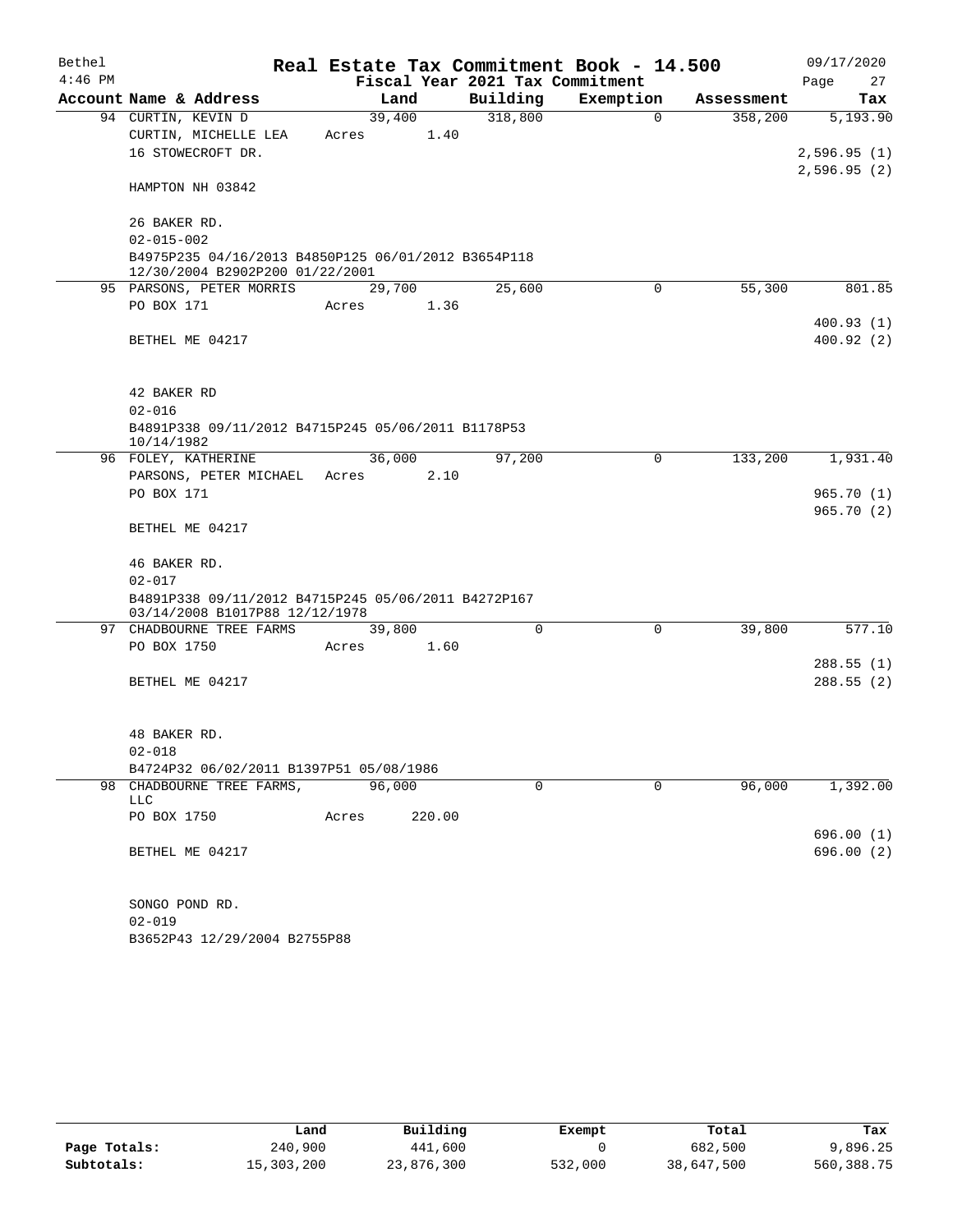| Bethel<br>$4:46$ PM |                                                                   | Fiscal Year 2021 Tax Commitment |          | Real Estate Tax Commitment Book - 14.500   |            | 09/17/2020<br>Page<br>28      |
|---------------------|-------------------------------------------------------------------|---------------------------------|----------|--------------------------------------------|------------|-------------------------------|
|                     | Account Name & Address                                            | Land                            | Building | Exemption                                  | Assessment | Tax                           |
|                     | 99 SALO, JOHN E.<br>291 MARLBOROUGH STREET, Acres 0.38            | 27,400                          | 48,700   | 0                                          | 76,100     | 1,103.45                      |
|                     | APT 2<br>BOSTON MA 02116                                          |                                 |          |                                            |            | 551.73(1)<br>551.72(2)        |
|                     | 344 SONGO POND RD<br>$02 - 020$                                   |                                 |          |                                            |            |                               |
|                     | B5505P327 02/03/2020 B4174P347 07/19/2007 B3383P239<br>08/28/2003 |                                 |          |                                            |            |                               |
|                     | 101 MCPHERSON, MARK A<br>MCPHERSON, COURTNEY D.                   | 41,700<br>Acres<br>2.95         | 103,300  | 25,000<br>01 Homestead (HM)                | 120,000    | 1,740.00                      |
|                     | PO BOX 692                                                        |                                 |          |                                            |            | 870.00 (1)<br>870.00 (2)      |
|                     | BETHEL ME 04217                                                   |                                 |          |                                            |            |                               |
|                     | 338 SONGO POND ROAD<br>$02 - 021$                                 |                                 |          |                                            |            |                               |
|                     | B5465P311 06/11/2019 B3611P1 10/22/2004                           |                                 |          |                                            |            |                               |
|                     | 100 MCDONNELL, CYNTHIA<br>60 SOUTH GROVE ST. #1                   | 41,700<br>3.00<br>Acres         | 200      | 0                                          | 41,900     | 607.55<br>303.78(1)           |
|                     | AUGUSTA ME 04334                                                  |                                 |          |                                            |            | 303.77(2)                     |
|                     | 336 SONGO POND ROAD<br>$02 - 021 - 001$                           |                                 |          |                                            |            |                               |
|                     | B2689P197 04/13/1999                                              | 102,900                         | 0        | 0                                          | 102,900    | 1,492.05                      |
|                     | 102 CHADBOURNE, ROBERT<br>P.O. BOX 1600                           | 214.00<br>Acres                 |          |                                            |            |                               |
|                     | BETHEL ME 04217                                                   |                                 |          |                                            |            | 746.03(1)<br>746.02(2)        |
|                     | SONGO POND RD.<br>$02 - 022$                                      |                                 |          |                                            |            |                               |
|                     | 103 CHADBOURNE TREE FARMS,<br>LLC                                 | 143,700                         | 0        | 0                                          | 143,700    | 2,083.65                      |
|                     | PO BOX 1750                                                       | Acres<br>511.00                 |          |                                            |            |                               |
|                     | BETHEL ME 04217                                                   |                                 |          |                                            |            | 1,041.83(1)<br>1,041.82(2)    |
|                     | PETER GROVER RD<br>$02 - 023$                                     |                                 |          |                                            |            |                               |
|                     | B3652P43 12/29/2004 B2468P349                                     |                                 |          |                                            |            |                               |
|                     | 104 GRAY, JOHN A JR<br>PO BOX 3                                   | Acres 43.00                     |          | 96,300 104,500 25,000<br>01 Homestead (HM) | 175,800    | $\overline{2,549.10}$         |
|                     | BETHEL ME 04217                                                   |                                 |          |                                            |            | 1, 274.55(1)<br>1, 274.55 (2) |
|                     | 331 PARADISE RD.<br>$02 - 024$                                    |                                 |          |                                            |            |                               |
|                     | B1024P243 02/26/1979 B873P249 10/08/1975                          |                                 |          |                                            |            |                               |
|                     |                                                                   |                                 |          |                                            |            |                               |

|              | Land       | Building   | Exempt  | Total      | Tax        |
|--------------|------------|------------|---------|------------|------------|
| Page Totals: | 453,700    | 256,700    | 50,000  | 660,400    | 9,575.80   |
| Subtotals:   | 15,756,900 | 24,133,000 | 582,000 | 39,307,900 | 569,964.55 |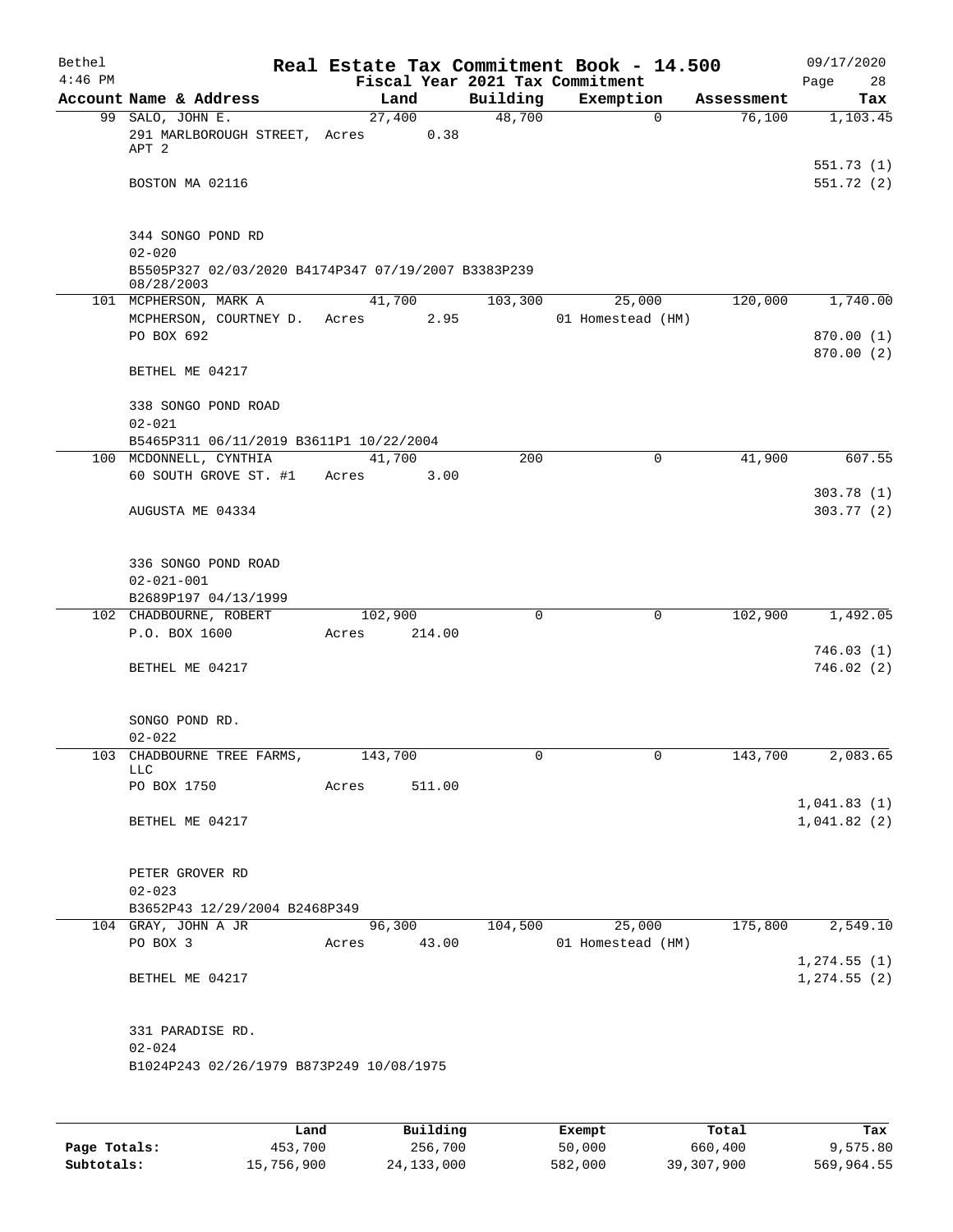| Bethel       |                                                                                                            |       |                |          | Real Estate Tax Commitment Book - 14.500 |            | 09/17/2020                             |  |  |
|--------------|------------------------------------------------------------------------------------------------------------|-------|----------------|----------|------------------------------------------|------------|----------------------------------------|--|--|
| $4:46$ PM    |                                                                                                            |       |                |          | Fiscal Year 2021 Tax Commitment          |            | Page<br>29                             |  |  |
|              | Account Name & Address                                                                                     |       | Land           | Building | Exemption                                | Assessment | Tax                                    |  |  |
|              | 4649 ADESSA, HELEN<br>LARGE, SCOTT M<br>351 PARADISE RD                                                    | Acres | 67,200<br>1.00 | 122,400  | $\mathbf 0$                              | 189,600    | 2,749.20<br>1,374.60(1)<br>1,374.60(2) |  |  |
|              | BETHEL ME 04217                                                                                            |       |                |          |                                          |            |                                        |  |  |
|              | 351 PARADISE ROAD<br>$02 - 025$                                                                            |       |                |          |                                          |            |                                        |  |  |
|              | B5367P555 09/14/2017 B4970P316 04/03/2013 B4970P314<br>04/03/2013 B3572P221 07/28/2004                     |       |                |          |                                          |            |                                        |  |  |
|              | 105 ROSS, JOHN J                                                                                           |       | 36,000         | 201,800  | $\mathbf 0$                              | 237,800    | 3,448.10                               |  |  |
|              | ROSS, TINA M                                                                                               | Acres | 1.13           |          |                                          |            |                                        |  |  |
|              | 37 TANANGER RD                                                                                             |       |                |          |                                          |            | 1,724.05(1)<br>1,724.05(2)             |  |  |
|              | PLYMOUTH MA 02360                                                                                          |       |                |          |                                          |            |                                        |  |  |
|              | 4 TILSON BURKE RD.<br>$02 - 025 - 001$                                                                     |       |                |          |                                          |            |                                        |  |  |
|              | B4812P340 02/07/2012 B3803P46 09/20/2005                                                                   |       |                |          |                                          |            |                                        |  |  |
| 4650         | JFS INVESTMENT TRUST                                                                                       |       | 36,400         | 185,300  | 0                                        | 221,700    | 3,214.65                               |  |  |
|              | PO BOX 149                                                                                                 | Acres | 1.13           |          |                                          |            |                                        |  |  |
|              |                                                                                                            |       |                |          |                                          |            | 1,607.33(1)                            |  |  |
|              | YARMOUTH PORT MA 02675                                                                                     |       |                |          |                                          |            | 1,607.32(2)                            |  |  |
|              | 32 TILSON BURKE RD<br>$02 - 025 - 002$                                                                     |       |                |          |                                          |            |                                        |  |  |
|              | B5343P233 05/03/2017 B3803P46 09/20/2005                                                                   |       |                |          |                                          |            |                                        |  |  |
|              | 4651 PRATT, TYLER W                                                                                        |       | 36,000         | 157,000  | 0                                        | 193,000    | 2,798.50                               |  |  |
|              | BONSANT, NORMAND J<br>11 SOUTH STREET                                                                      | Acres | 1.26           |          |                                          |            | 1,399.25(1)<br>1,399.25(2)             |  |  |
|              | OQUNQUIT ME 03907                                                                                          |       |                |          |                                          |            |                                        |  |  |
|              | 50 TILSON BURKE ROAD<br>$02 - 025 - 003$                                                                   |       |                |          |                                          |            |                                        |  |  |
|              | B5085P321 01/30/2014 B3803P46 09/20/2005                                                                   |       |                |          |                                          |            |                                        |  |  |
|              | 4652 PYENSON, MARK I                                                                                       |       | 36,000         | 121,100  | 0                                        | 157,100    | 2,277.95                               |  |  |
|              | PYENSON, LENA L                                                                                            | Acres | 1.24           |          |                                          |            |                                        |  |  |
|              | 24 TIMBERLINE ROAD                                                                                         |       |                |          |                                          |            | 1,138.98(1)<br>1, 138.97(2)            |  |  |
|              | MILLIS MA 02054                                                                                            |       |                |          |                                          |            |                                        |  |  |
|              | 72 TILSON BURKE ROAD<br>$02 - 025 - 004$                                                                   |       |                |          |                                          |            |                                        |  |  |
|              | B5294P106 07/22/2016 B4331P22 08/01/2008 B3803P46<br>09/20/2005                                            |       |                |          |                                          |            |                                        |  |  |
|              | 4653 SEBASTIANO, ARTHUR &                                                                                  |       | 36,000         | 157,700  | $\mathbf 0$                              | 193,700    | 2,808.65                               |  |  |
|              | LISA M., JR<br>18 ROCKDALE HILL CIRCLE Acres                                                               |       | 1.36           |          |                                          |            |                                        |  |  |
|              |                                                                                                            |       |                |          |                                          |            | 1,404.33(1)                            |  |  |
|              | UPTON MA 01568                                                                                             |       |                |          |                                          |            | 1,404.32(2)                            |  |  |
|              | 74 TILSON BURKE ROAD<br>$02 - 025 - 005$                                                                   |       |                |          |                                          |            |                                        |  |  |
|              | B5460P680 04/30/2019 B5398P586 03/22/2018 B5381P582<br>12/04/2017 B5031P174 08/28/2013 B3803P46 09/20/2005 |       |                |          |                                          |            |                                        |  |  |
|              |                                                                                                            | Land  | Building       |          | Exempt                                   | Total      | Tax                                    |  |  |
| Page Totals: | 247,600                                                                                                    |       | 945,300        |          | 0                                        | 1,192,900  | 17,297.05                              |  |  |
| Subtotals:   | 16,004,500                                                                                                 |       | 25,078,300     |          | 582,000                                  | 40,500,800 | 587,261.60                             |  |  |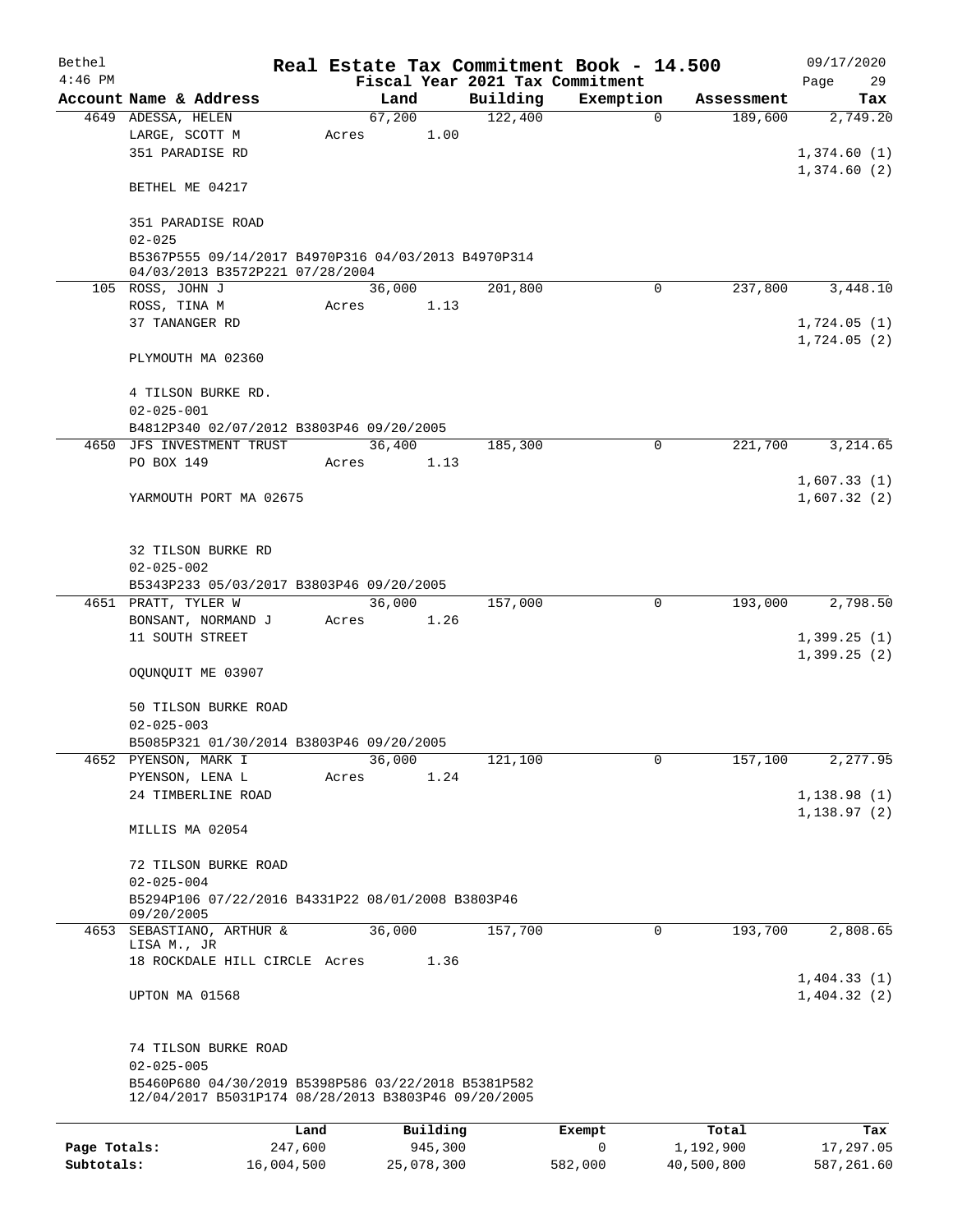| Bethel       |                                                                              |        |                       |          | Real Estate Tax Commitment Book - 14.500     |                    | 09/17/2020                 |
|--------------|------------------------------------------------------------------------------|--------|-----------------------|----------|----------------------------------------------|--------------------|----------------------------|
| $4:46$ PM    | Account Name & Address                                                       |        | Land                  | Building | Fiscal Year 2021 Tax Commitment<br>Exemption | Assessment         | Page<br>30<br>Tax          |
|              | 4654 CUMMINGS, SHEILA 2014                                                   | 36,000 |                       | 156,000  | 0                                            | 192,000            | 2,784.00                   |
|              | FAMILY TRUST                                                                 |        |                       |          |                                              |                    |                            |
|              | 74 JERICHO ROAD                                                              | Acres  | 1.32                  |          |                                              |                    |                            |
|              |                                                                              |        |                       |          |                                              |                    | 1,392.00(1)                |
|              | WESTON MA 02493                                                              |        |                       |          |                                              |                    | 1,392.00(2)                |
|              |                                                                              |        |                       |          |                                              |                    |                            |
|              | 73 TILSON BURKE ROAD<br>$02 - 025 - 006$                                     |        |                       |          |                                              |                    |                            |
|              | B5477P527 09/03/2019 B5434P521 10/03/2018 B5288P314                          |        |                       |          |                                              |                    |                            |
|              | 06/23/2016 B5058P341 11/05/2013 B3803P46 09/20/2005                          |        |                       |          |                                              |                    |                            |
|              | 4655 MILOSCIA, GARY T. &<br><b>JOAN</b>                                      | 36,000 |                       | 190,200  | 0                                            | 226,200            | 3,279.90                   |
|              | 4 HEIDI CIRCLE                                                               | Acres  | 1.11                  |          |                                              |                    |                            |
|              |                                                                              |        |                       |          |                                              |                    | 1,639.95(1)                |
|              | HOPKINTON MA 01748                                                           |        |                       |          |                                              |                    | 1,639.95(2)                |
|              | 63 TILSON BURKE ROAD                                                         |        |                       |          |                                              |                    |                            |
|              | $02 - 025 - 007$                                                             |        |                       |          |                                              |                    |                            |
|              | B5467P475 06/27/2019 B5190P338 12/08/2014 B3803P46<br>09/20/2005             |        |                       |          |                                              |                    |                            |
|              | 4656 BUCKLEY, KEVIN F                                                        | 37,300 |                       | 252,300  | 0                                            | 289,600            | 4,199.20                   |
|              | BUCKLEY, ELISE A                                                             | Acres  | 1.56                  |          |                                              |                    |                            |
|              | 8 BOURBEAU TERRACE                                                           |        |                       |          |                                              |                    | 2,099.60(1)                |
|              | NEWBURYPORT MA 01950                                                         |        |                       |          |                                              |                    | 2,099.60(2)                |
|              |                                                                              |        |                       |          |                                              |                    |                            |
|              | 23 TILSON BURKE RD                                                           |        |                       |          |                                              |                    |                            |
|              | $02 - 025 - 008$<br>B5260P409 12/23/2015                                     |        |                       |          |                                              |                    |                            |
|              | 4657 REPETTO, PHILIP III                                                     |        | 37,100                | 189,500  | 0                                            | 226,600            | 3,285.70                   |
|              | REPETTO, ELIZABETH                                                           | Acres  | 1.45                  |          |                                              |                    |                            |
|              | 9 TILSON BURKE ROAD                                                          |        |                       |          |                                              |                    | 1,642.85(1)                |
|              |                                                                              |        |                       |          |                                              |                    | 1,642.85(2)                |
|              | BETHEL ME 04217                                                              |        |                       |          |                                              |                    |                            |
|              | 9 TILSON BURKE ROAD                                                          |        |                       |          |                                              |                    |                            |
|              | $02 - 025 - 009$<br>B5425P205 08/17/2018 B4753P328 08/26/2011 B4702P143      |        |                       |          |                                              |                    |                            |
|              | 03/18/2011 B4348P227 09/08/2008 B3803P46 09/20/2005<br>106 YOUNG, LAWRENCE S | 44,200 |                       | 317,000  | 25,000                                       | 336,200            | 4,874.90                   |
|              | YOUNG, ADRIANA CAROSIO                                                       | Acres  | 5.39                  |          | 01 Homestead (HM)                            |                    |                            |
|              | PO BOX 110                                                                   |        |                       |          |                                              |                    | 2,437.45(1)                |
|              |                                                                              |        |                       |          |                                              |                    | 2,437.45(2)                |
|              | BETHEL ME 04217                                                              |        |                       |          |                                              |                    |                            |
|              | 421 PARADISE RD.                                                             |        |                       |          |                                              |                    |                            |
|              | $02 - 026$                                                                   |        |                       |          |                                              |                    |                            |
|              | B3581P345 08/20/2004                                                         |        |                       |          |                                              |                    |                            |
|              | 107 PRATT, SUSAN                                                             | 42,100 |                       | 128,700  | 25,000                                       | 145,800            | 2,114.10                   |
|              | 377 PARADISE RD                                                              | Acres  | 3.34                  |          | 01 Homestead (HM)                            |                    |                            |
|              | BETHEL ME 04217                                                              |        |                       |          |                                              |                    | 1,057.05(1)<br>1,057.05(2) |
|              |                                                                              |        |                       |          |                                              |                    |                            |
|              | 377 PARADISE RD                                                              |        |                       |          |                                              |                    |                            |
|              | $02 - 026 - 001$                                                             |        |                       |          |                                              |                    |                            |
|              | B2568P144 06/04/1998                                                         |        |                       |          |                                              |                    |                            |
| Page Totals: | Land<br>232,700                                                              |        | Building<br>1,233,700 |          | Exempt<br>50,000                             | Total<br>1,416,400 | Tax<br>20,537.80           |
| Subtotals:   | 16,237,200                                                                   |        | 26, 312, 000          |          | 632,000                                      | 41,917,200         | 607,799.40                 |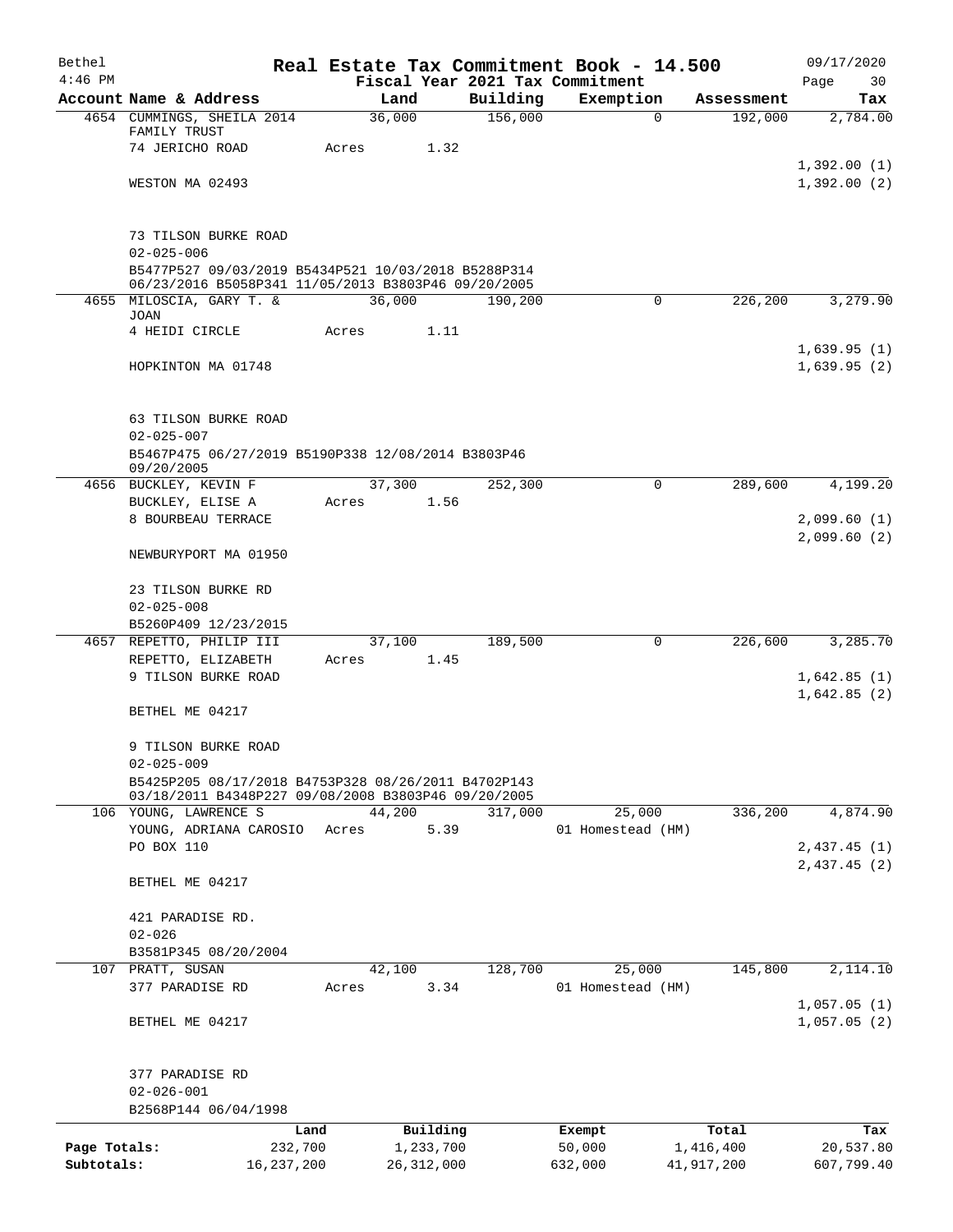| Bethel<br>$4:46$ PM |                                                                  |         |        |            | Fiscal Year 2021 Tax Commitment |         | Real Estate Tax Commitment Book - 14.500 |            | 09/17/2020<br>Page<br>31 |
|---------------------|------------------------------------------------------------------|---------|--------|------------|---------------------------------|---------|------------------------------------------|------------|--------------------------|
|                     | Account Name & Address                                           |         | Land   |            | Building                        |         | Exemption                                | Assessment | Tax                      |
|                     | 108 UNRUH-KEMP, STACEY A                                         |         | 40,000 |            | 91,400                          |         | 25,000                                   | 106,400    | 1,542.80                 |
|                     | MAILMAN, BILLY S.                                                | Acres   |        | 1.70       |                                 |         | 01 Homestead (HM)                        |            |                          |
|                     | 393 PARADISE ROAD                                                |         |        |            |                                 |         |                                          |            | 771.40(1)                |
|                     |                                                                  |         |        |            |                                 |         |                                          |            | 771.40(2)                |
|                     | BETHEL ME 04217                                                  |         |        |            |                                 |         |                                          |            |                          |
|                     |                                                                  |         |        |            |                                 |         |                                          |            |                          |
|                     | 393 PARADISE RD<br>$02 - 026 - 002$                              |         |        |            |                                 |         |                                          |            |                          |
|                     | B5428P463 09/05/2018 B5286P572 06/15/2016 B2257P82               |         |        |            |                                 |         |                                          |            |                          |
|                     | 09/19/1995                                                       |         |        |            |                                 |         |                                          |            |                          |
|                     | 109 LONG, CHERYLLE A                                             |         | 38,400 |            | 57,600                          |         | 25,000                                   | 71,000     | 1,029.50                 |
|                     | PO BOX 1193                                                      | Acres   |        | 1.00       |                                 |         | 01 Homestead (HM)                        |            |                          |
|                     |                                                                  |         |        |            |                                 |         |                                          |            | 514.75(1)                |
|                     | BETHEL ME 04217                                                  |         |        |            |                                 |         |                                          |            | 514.75(2)                |
|                     |                                                                  |         |        |            |                                 |         |                                          |            |                          |
|                     |                                                                  |         |        |            |                                 |         |                                          |            |                          |
|                     | 423 PARADISE RD                                                  |         |        |            |                                 |         |                                          |            |                          |
|                     | $02 - 026 - 003$                                                 |         |        |            |                                 |         |                                          |            |                          |
|                     | B3411P236 10/30/2003 B2521P229<br>4530 ZACE, LLC                 |         | 41,700 |            | 139,100                         |         | 0                                        | 180,800    | 2,621.60                 |
|                     | 178 TEBBETTS ROAD                                                | Acres   |        | 3.00       |                                 |         |                                          |            |                          |
|                     |                                                                  |         |        |            |                                 |         |                                          |            | 1,310.80(1)              |
|                     | ROCHESTER NH 03867                                               |         |        |            |                                 |         |                                          |            | 1,310.80(2)              |
|                     |                                                                  |         |        |            |                                 |         |                                          |            |                          |
|                     |                                                                  |         |        |            |                                 |         |                                          |            |                          |
|                     | 439 PARADISE RD                                                  |         |        |            |                                 |         |                                          |            |                          |
|                     | $02 - 026 - 003 - 001$                                           |         |        |            |                                 |         |                                          |            |                          |
|                     | B5265P27 01/25/2016 B4524P246 11/10/2009 B3800P8                 |         |        |            |                                 |         |                                          |            |                          |
|                     | 09/13/2005                                                       |         |        |            |                                 |         |                                          |            |                          |
|                     | 4617 PRATT, SUSAN T                                              |         | 31,400 |            | 0                               |         | 0                                        | 31,400     | 455.30                   |
|                     | 377 PARADISE RD                                                  | Acres   | 2.36   |            |                                 |         |                                          |            |                          |
|                     | BETHEL ME 04217                                                  |         |        |            |                                 |         |                                          |            | 227.65(1)<br>227.65(2)   |
|                     |                                                                  |         |        |            |                                 |         |                                          |            |                          |
|                     |                                                                  |         |        |            |                                 |         |                                          |            |                          |
|                     | PARADISE ROAD                                                    |         |        |            |                                 |         |                                          |            |                          |
|                     | $02 - 026 - 004$                                                 |         |        |            |                                 |         |                                          |            |                          |
|                     | B3587P139 08/24/2004                                             |         |        |            |                                 |         |                                          |            |                          |
|                     | 4618 UNRUH-KEMP, STACEY A                                        |         | 5,300  |            | 0                               |         | 0                                        | 5,300      | 76.85                    |
|                     | MAILMAN, BILLY S.                                                | Acres   |        | 5.03       |                                 |         |                                          |            |                          |
|                     | 393 PARADISE RD                                                  |         |        |            |                                 |         |                                          |            | 38.43(1)                 |
|                     |                                                                  |         |        |            |                                 |         |                                          |            | 38.42(2)                 |
|                     | BETHEL ME 04217                                                  |         |        |            |                                 |         |                                          |            |                          |
|                     |                                                                  |         |        |            |                                 |         |                                          |            |                          |
|                     | PARADISE ROAD                                                    |         |        |            |                                 |         |                                          |            |                          |
|                     | $02 - 026 - 005$                                                 |         |        |            |                                 |         |                                          |            |                          |
|                     | B5428P463 09/05/2018 B5286P572 06/15/2016 B3511P62<br>05/14/2004 |         |        |            |                                 |         |                                          |            |                          |
|                     | 4619 UNRUH-KEMP, STACEY A                                        |         | 4,500  |            | 0                               |         | 0                                        | 4,500      | 65.25                    |
|                     | MAILMAN, BILLY S.                                                | Acres   |        | 4.25       |                                 |         |                                          |            |                          |
|                     | 393 PARADISE RD                                                  |         |        |            |                                 |         |                                          |            | 32.63(1)                 |
|                     |                                                                  |         |        |            |                                 |         |                                          |            | 32.62(2)                 |
|                     | BETHEL ME 04217                                                  |         |        |            |                                 |         |                                          |            |                          |
|                     |                                                                  |         |        |            |                                 |         |                                          |            |                          |
|                     | PARADISE ROAD                                                    |         |        |            |                                 |         |                                          |            |                          |
|                     | $02 - 026 - 006$                                                 |         |        |            |                                 |         |                                          |            |                          |
|                     | B5428P463 09/05/2018 B5286P572 06/15/2016 B3511P62<br>05/14/2004 |         |        |            |                                 |         |                                          |            |                          |
|                     |                                                                  |         |        |            |                                 |         |                                          |            |                          |
|                     |                                                                  | Land    |        | Building   |                                 | Exempt  |                                          | Total      | Tax                      |
| Page Totals:        |                                                                  | 161,300 |        | 288,100    |                                 | 50,000  |                                          | 399,400    | 5,791.30                 |
| Subtotals:          | 16,398,500                                                       |         |        | 26,600,100 |                                 | 682,000 |                                          | 42,316,600 | 613,590.70               |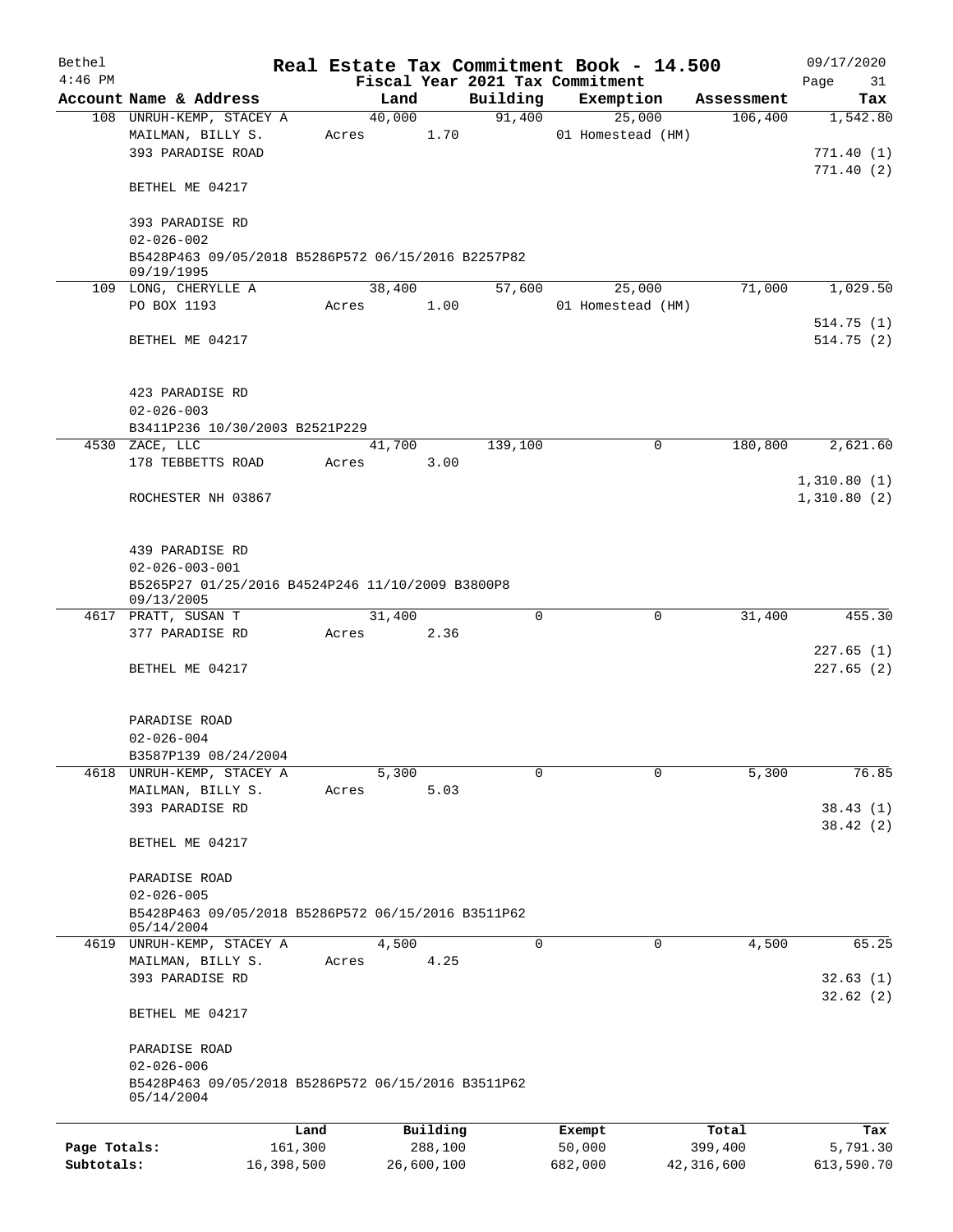| Bethel    |                                            |       |         |                                 | Real Estate Tax Commitment Book - 14.500 |            | 09/17/2020                 |
|-----------|--------------------------------------------|-------|---------|---------------------------------|------------------------------------------|------------|----------------------------|
| $4:46$ PM |                                            |       |         | Fiscal Year 2021 Tax Commitment |                                          |            | Page<br>32                 |
|           | Account Name & Address                     |       | Land    | Building                        | Exemption                                | Assessment | Tax                        |
|           | 110 BLAKE, CYNTHIA                         |       | 40,500  | 103, 100                        | $\mathbf 0$                              | 143,600    | 2,082.20                   |
|           | 107 INTERVALE ROAD                         | Acres | 2.00    |                                 |                                          |            |                            |
|           | BETHEL ME 04217                            |       |         |                                 |                                          |            | 1,041.10(1)<br>1,041.10(2) |
|           |                                            |       |         |                                 |                                          |            |                            |
|           | 422 PARADISE RD                            |       |         |                                 |                                          |            |                            |
|           | $02 - 027$                                 |       |         |                                 |                                          |            |                            |
|           | B4038P317 10/30/2006                       |       |         |                                 |                                          |            |                            |
|           | 111 SAVAGE LAND<br>DEVELOPMENT, LLC        |       | 29,300  | $\Omega$                        | 0                                        | 29,300     | 424.85                     |
|           | PO BOX 358                                 | Acres | 1.20    |                                 |                                          |            |                            |
|           |                                            |       |         |                                 |                                          |            | 212.43(1)                  |
|           | BETHEL ME 04217                            |       |         |                                 |                                          |            | 212.42(2)                  |
|           | 438 PARADISE RD.                           |       |         |                                 |                                          |            |                            |
|           | $02 - 027 - 001$                           |       |         |                                 |                                          |            |                            |
|           | B4503P191 09/29/2009                       |       |         |                                 |                                          |            |                            |
|           | 112 KIMBALL, CARRIE L. &<br>DEAN , LORI M. |       | 39,800  | 91,700                          | 25,000                                   | 106,500    | 1,544.25                   |
|           | C/O ANITA MASON                            | Acres | 1.60    |                                 | 01 Homestead (HM)                        |            |                            |
|           | <b>463 VERNON STREET</b>                   |       |         |                                 |                                          |            | 772.13(1)                  |
|           |                                            |       |         |                                 |                                          |            | 772.12(2)                  |
|           | BETHEL ME 04217                            |       |         |                                 |                                          |            |                            |
|           | 463 VERNON ST.                             |       |         |                                 |                                          |            |                            |
|           | $02 - 028$                                 |       |         |                                 |                                          |            |                            |
|           | B5285P647 06/09/2016 B689P288 01/06/1970   |       |         |                                 |                                          |            |                            |
|           | 113 SAVAGE LAND<br>DEVELOPMENT, LLC        |       | 491,200 | 0                               | $\mathbf 0$                              | 491,200    | 7,122.40                   |
|           | PO BOX 358                                 | Acres | 149.00  |                                 |                                          |            |                            |
|           |                                            |       |         |                                 |                                          |            | 3,561.20(1)                |
|           | BETHEL ME 04217                            |       |         |                                 |                                          |            | 3,561.20(2)                |
|           |                                            |       |         |                                 |                                          |            |                            |
|           | $02 - 029$                                 |       |         |                                 |                                          |            |                            |
|           | B3750P189 06/30/2005                       |       |         |                                 |                                          |            |                            |
| 114       | CROSS FAMILY                               |       | 35,500  | 0                               | 0                                        | 35,500     | 514.75                     |
|           | PARTNERSHIP                                |       |         |                                 |                                          |            |                            |
|           | 309 VERNON STREET                          | Acres | 29.00   |                                 |                                          |            |                            |
|           |                                            |       |         |                                 |                                          |            | 257.38(1)                  |
|           | BETHEL ME 04217                            |       |         |                                 |                                          |            | 257.37(2)                  |
|           | 222 VERNON ST.                             |       |         |                                 |                                          |            |                            |
|           | $03 - 001$                                 |       |         |                                 |                                          |            |                            |
|           | B2321P320 05/01/1996                       |       |         |                                 |                                          |            |                            |

|              | Land       | Building   | Exempt  | Total      | Tax          |
|--------------|------------|------------|---------|------------|--------------|
| Page Totals: | 636,300    | 194,800    | 25,000  | 806,100    | 11,688.45    |
| Subtotals:   | 17,034,800 | 26,794,900 | 707,000 | 43,122,700 | 625, 279. 15 |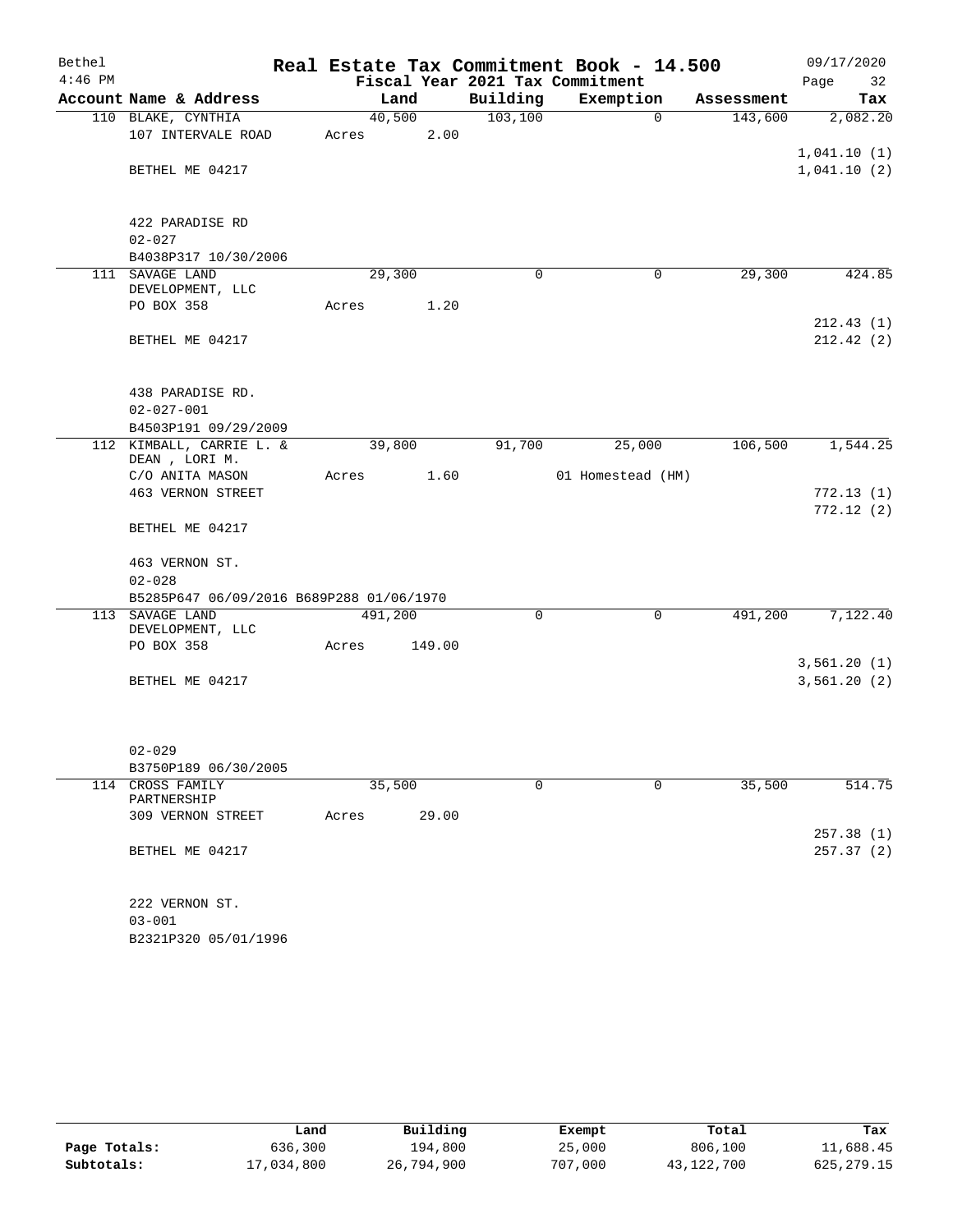| Bethel       |                                                                                                            |            |                |          | Real Estate Tax Commitment Book - 14.500 |            | 09/17/2020              |
|--------------|------------------------------------------------------------------------------------------------------------|------------|----------------|----------|------------------------------------------|------------|-------------------------|
| $4:46$ PM    |                                                                                                            |            |                |          | Fiscal Year 2021 Tax Commitment          |            | Page<br>33              |
|              | Account Name & Address                                                                                     |            | Land<br>40,600 | Building | Exemption<br>$\Omega$                    | Assessment | Tax                     |
|              | 115 CARVER, RITA H.,<br>TRUSTEE OF RITA H.<br>CARVER TRUST OF MAY,<br>2005                                 | Acres      | 3.00           | 30,600   |                                          | 71,200     | 1,032.40                |
|              | PO BOX 710                                                                                                 |            |                |          |                                          |            | 516.20(1)               |
|              | NORTH HAMPTON NH 03862                                                                                     |            |                |          |                                          |            | 516.20(2)               |
|              | 220 VERNON ST.<br>$03 - 001 - 001$                                                                         |            |                |          |                                          |            |                         |
|              | B3966P9 07/10/2006 B1499P261                                                                               |            |                |          |                                          |            |                         |
|              | 117 ADLEY FIVE, LLC                                                                                        |            | 500            | 0        | $\mathbf 0$                              | 500        | 7.25                    |
|              | 486 PROSPECT STREET                                                                                        | Acres      | 5.10           |          |                                          |            | 3.63(1)                 |
|              | RUMFORD ME 04276                                                                                           |            |                |          |                                          |            | 3.62(2)                 |
|              | VERNON ST.                                                                                                 |            |                |          |                                          |            |                         |
|              | $03 - 002$                                                                                                 |            |                |          |                                          |            |                         |
|              | B5272P429 03/17/2016 B5257P535 12/09/2015 B2322P305                                                        |            |                |          |                                          |            |                         |
|              | 118 ADLEY FIVE, LLC                                                                                        |            | 1,500          | $\Omega$ | $\Omega$                                 | 1,500      | 21.75                   |
|              | 486 PROSPECT ST                                                                                            | Acres      | 15.50          |          |                                          |            |                         |
|              | RUMFORD ME 04276                                                                                           |            |                |          |                                          |            | 10.88(1)<br>10.87(2)    |
|              | VERNON ST.                                                                                                 |            |                |          |                                          |            |                         |
|              | $03 - 003$                                                                                                 |            |                |          |                                          |            |                         |
|              | B5272P429 03/17/2016 B5257P535 12/09/2015 B2322P305                                                        |            |                |          |                                          |            |                         |
|              | 119 ADLEY, DAVID B                                                                                         |            | 23,400         | 63,800   | 0                                        | 87,200     | 1,264.40                |
|              | 236 VERNON ST                                                                                              | Acres      | 0.23           |          |                                          |            |                         |
|              | BETHEL ME 04217                                                                                            |            |                |          |                                          |            | 632.20(1)<br>632.20 (2) |
|              | 236 VERNON ST.                                                                                             |            |                |          |                                          |            |                         |
|              | $03 - 004$                                                                                                 |            |                |          |                                          |            |                         |
|              | B5293P456 07/20/2016 B5272P476 03/17/2016 B5257P541<br>12/09/2015 B4417P233 03/19/2009 B3869P62 01/06/2006 |            |                |          |                                          |            |                         |
|              | 120 TURGEON, DARA M                                                                                        |            | 37,400         | 119,700  | $\mathbf 0$                              | 157,100    | 2,277.95                |
|              | 250 VERNON ST                                                                                              | Acres      | 2.00           |          |                                          |            | 1,138.98(1)             |
|              | BETHEL ME 04217                                                                                            |            |                |          |                                          |            | 1,138.97(2)             |
|              | 250 VERNON ST.                                                                                             |            |                |          |                                          |            |                         |
|              | $03 - 004 - 001$<br>B4406P81 02/20/2009 B4370P182 10/29/2008 B3694P305<br>03/22/2005                       |            |                |          |                                          |            |                         |
|              | 4821 ADLEY FIVE, LLC                                                                                       |            | 35,600         | 76,200   | 0                                        | 111,800    | 1,621.10                |
|              | 486 PROSPECT ST                                                                                            | Acres      | 6.40           |          |                                          |            | 810.55(1)               |
|              | RUMFORD ME 04276                                                                                           |            |                |          |                                          |            | 810.55(2)               |
|              | 226 VERNON ST.<br>$03 - 004 - 001 - 001$                                                                   |            |                |          |                                          |            |                         |
|              | B5272P429 03/17/2016 B5257P533 12/09/2015 B4514P14<br>10/21/2009 B3694P305 04/04/2005                      |            |                |          |                                          |            |                         |
|              |                                                                                                            | Land       | Building       |          | Exempt                                   | Total      | Tax                     |
| Page Totals: |                                                                                                            | 139,000    | 290,300        |          | 0                                        | 429,300    | 6,224.85                |
| Subtotals:   |                                                                                                            | 17,173,800 | 27,085,200     |          | 707,000                                  | 43,552,000 | 631,504.00              |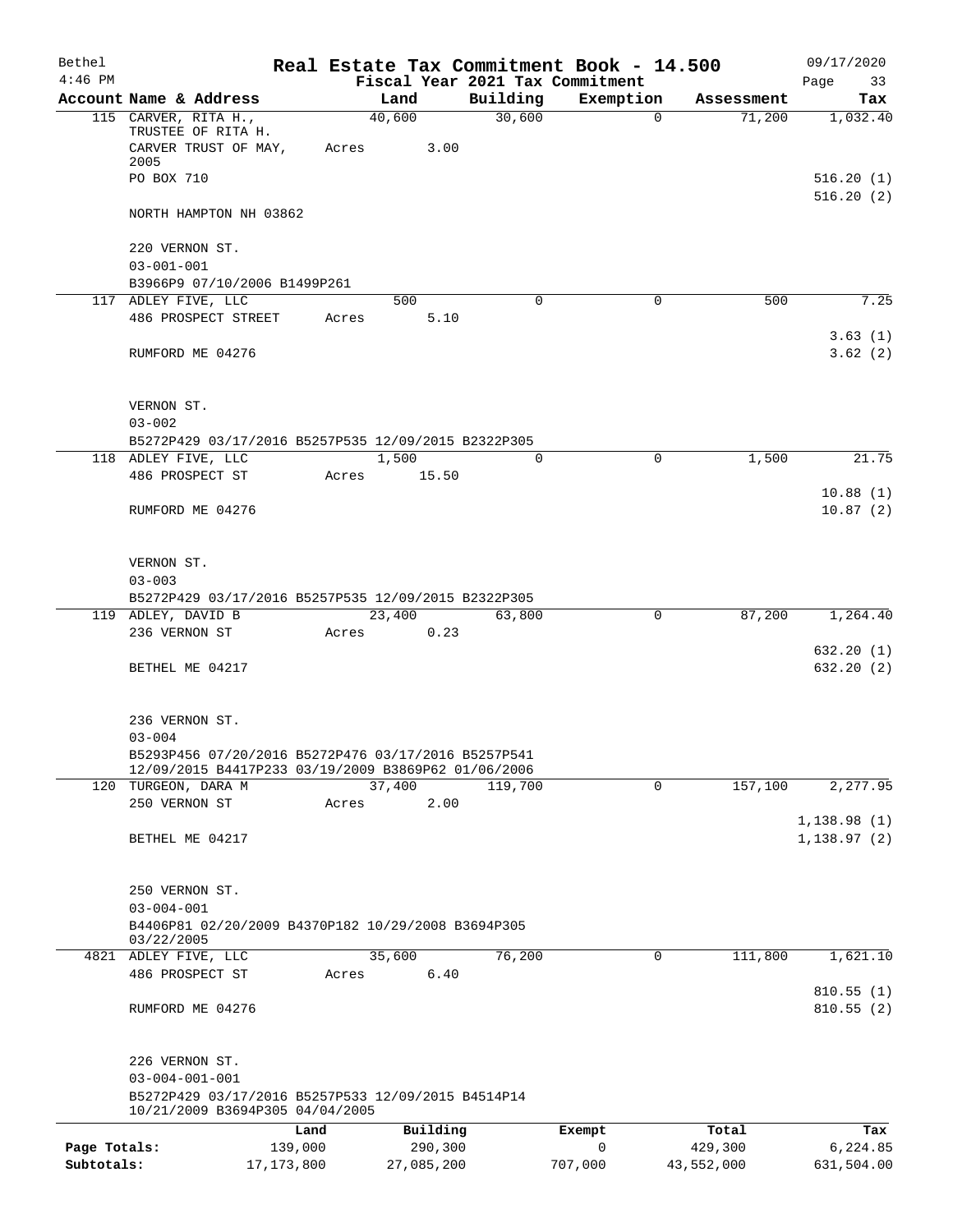| Bethel<br>$4:46$ PM |                                                                |        |      |          | Real Estate Tax Commitment Book - 14.500<br>Fiscal Year 2021 Tax Commitment |            | 09/17/2020<br>Page<br>34 |
|---------------------|----------------------------------------------------------------|--------|------|----------|-----------------------------------------------------------------------------|------------|--------------------------|
|                     | Account Name & Address                                         | Land   |      | Building | Exemption                                                                   | Assessment | Tax                      |
|                     | 121 BRIGGS, COREY RYAN                                         | 38,900 |      | 32,900   | $\Omega$                                                                    | 71,800     | 1,041.10                 |
|                     | C/O JANICE M. BRIGGS                                           | Acres  | 1.20 |          |                                                                             |            |                          |
|                     | 245A STONEYFORT ROAD                                           |        |      |          |                                                                             |            | 520.55(1)                |
|                     | WEST KINGSTON RI 02892                                         |        |      |          |                                                                             |            | 520.55(2)                |
|                     | 252 VERNON ST.                                                 |        |      |          |                                                                             |            |                          |
|                     | $03 - 005$                                                     |        |      |          |                                                                             |            |                          |
|                     | B4182P3 08/22/2007                                             |        |      |          |                                                                             |            |                          |
|                     | 122 KEANE, STEVEN                                              | 42,100 |      | 158,700  | 25,000                                                                      | 175,800    | 2,549.10                 |
|                     | KEANE, MARIE CORBIN                                            | Acres  | 3.40 |          | 01 Homestead (HM)                                                           |            |                          |
|                     | PO BOX 754                                                     |        |      |          |                                                                             |            | 1, 274.55(1)             |
|                     |                                                                |        |      |          |                                                                             |            | 1, 274.55(2)             |
|                     | BETHEL ME 04217                                                |        |      |          |                                                                             |            |                          |
|                     | 288 VERNON ST.                                                 |        |      |          |                                                                             |            |                          |
|                     | $03 - 006$                                                     |        |      |          |                                                                             |            |                          |
|                     | B1672P261 08/08/1989 B1533P322 12/21/1987                      |        |      |          |                                                                             |            |                          |
|                     | 123 RYERSON, JANE A                                            | 41,500 |      | 74,600   | 31,000                                                                      | 85,100     | 1,233.95                 |
|                     | RYERSON, CRAIG A                                               | Acres  | 2.80 |          | 01 Homestead (HM)                                                           |            |                          |
|                     | PO BOX 152                                                     |        |      |          | 12 WW2 Vet Res                                                              |            | 616.98(1)                |
|                     | BETHEL ME 04217                                                |        |      |          |                                                                             |            | 616.97(2)                |
|                     | 264 VERNON ST                                                  |        |      |          |                                                                             |            |                          |
|                     | $03 - 006 - 001$                                               |        |      |          |                                                                             |            |                          |
|                     | B5284P346 06/01/2016 B3727P319 05/20/2005                      |        |      |          |                                                                             |            |                          |
|                     | 124 KEANE, STEVEN                                              | 30,900 |      | 4,900    | 0                                                                           | 35,800     | 519.10                   |
|                     | KEANE, MARIE                                                   | Acres  | 2.00 |          |                                                                             |            |                          |
|                     | PO BOX 754                                                     |        |      |          |                                                                             |            | 259.55(1)                |
|                     |                                                                |        |      |          |                                                                             |            | 259.55(2)                |
|                     | BETHEL ME 04217                                                |        |      |          |                                                                             |            |                          |
|                     | VERNON ST                                                      |        |      |          |                                                                             |            |                          |
|                     | $03 - 006 - 002$                                               |        |      |          |                                                                             |            |                          |
|                     | 125 O'CONNOR, TIM                                              | 41,600 |      | 137,800  | 25,000                                                                      | 154,400    | 2,238.80                 |
|                     | O'CONNOR, TERESA                                               | Acres  | 2.87 |          | 01 Homestead (HM)                                                           |            |                          |
|                     | 326 VERNON ST.                                                 |        |      |          |                                                                             |            | 1, 119.40(1)             |
|                     | BETHEL ME 04217                                                |        |      |          |                                                                             |            | 1, 119.40(2)             |
|                     |                                                                |        |      |          |                                                                             |            |                          |
|                     | 326 VERNON ST.                                                 |        |      |          |                                                                             |            |                          |
|                     | $03 - 006 - 003$                                               |        |      |          |                                                                             |            |                          |
|                     | B2130P60 06/13/1994 B1701P284 12/05/1989<br>126 BELANGER, GARY | 40,500 |      | 24,900   | 0                                                                           | 65,400     | 948.30                   |
|                     | BELANGER, DIANE                                                | Acres  | 2.00 |          |                                                                             |            |                          |
|                     | 147 LINDEN ST.                                                 |        |      |          |                                                                             |            | 474.15(1)                |
|                     |                                                                |        |      |          |                                                                             |            | 474.15(2)                |
|                     | BERLIN MA 01503                                                |        |      |          |                                                                             |            |                          |
|                     | 336 VERNON ST.                                                 |        |      |          |                                                                             |            |                          |
|                     | $03 - 007$                                                     |        |      |          |                                                                             |            |                          |
|                     | B5467P297 06/26/2019 B1769P220 11/15/1990                      |        |      |          |                                                                             |            |                          |
|                     |                                                                |        |      |          |                                                                             |            |                          |

|              | Land       | Building   | Exempt  | Total      | Tax        |
|--------------|------------|------------|---------|------------|------------|
| Page Totals: | 235,500    | 433,800    | 81,000  | 588,300    | 8,530.35   |
| Subtotals:   | 17,409,300 | 27,519,000 | 788,000 | 44,140,300 | 640,034.35 |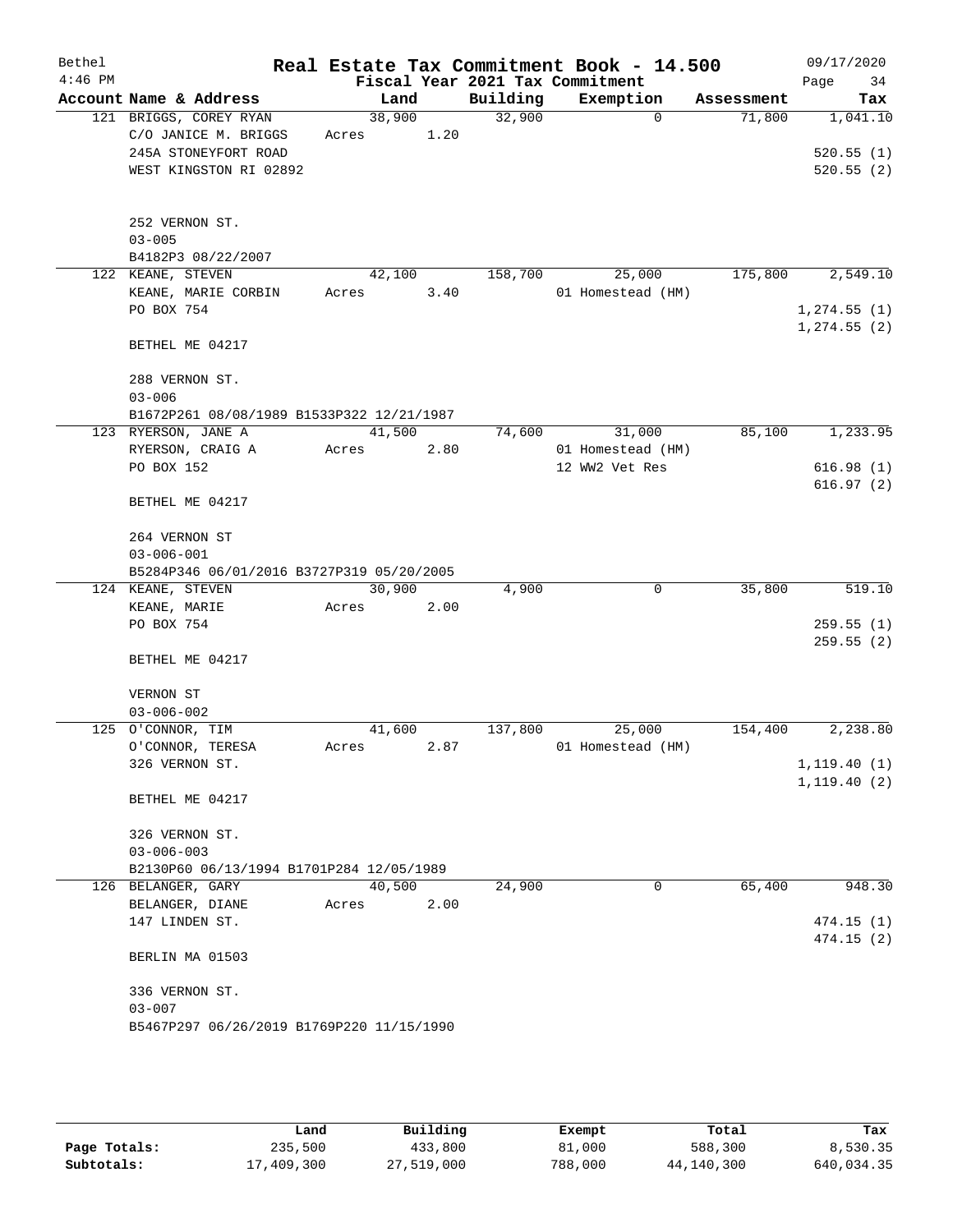| Bethel       |                                                                  |         |                 |                                 | Real Estate Tax Commitment Book - 14.500 |            | 09/17/2020           |
|--------------|------------------------------------------------------------------|---------|-----------------|---------------------------------|------------------------------------------|------------|----------------------|
| $4:46$ PM    |                                                                  |         |                 | Fiscal Year 2021 Tax Commitment |                                          |            | Page<br>35           |
|              | Account Name & Address                                           |         | Land            | Building<br>67,600              | Exemption<br>0                           | Assessment | Tax<br>1,661.70      |
|              | 127 HANLEY, KATHLEEN<br>HANLEY, BRIAN                            | Acres   | 47,000<br>19.00 |                                 |                                          | 114,600    |                      |
|              | <b>46 DAVENPORT ROAD</b>                                         |         |                 |                                 |                                          |            | 830.85 (1)           |
|              |                                                                  |         |                 |                                 |                                          |            | 830.85 (2)           |
|              | PLYMOUTH MA 02360                                                |         |                 |                                 |                                          |            |                      |
|              | 350 VERNON ST.                                                   |         |                 |                                 |                                          |            |                      |
|              | $03 - 008$                                                       |         |                 |                                 |                                          |            |                      |
|              | B2059P328 10/25/1993 B998P236 09/09/1978 B0P0                    |         |                 |                                 |                                          |            |                      |
| 128          | CROSS FAMILY                                                     |         | 1,200           | $\Omega$                        | $\Omega$                                 | 1,200      | 17.40                |
|              | PARTNERSHIP<br>309 VERNON STREET                                 | Acres   | 13.00           |                                 |                                          |            |                      |
|              |                                                                  |         |                 |                                 |                                          |            | 8.70(1)              |
|              | BETHEL ME 04217                                                  |         |                 |                                 |                                          |            | 8.70(2)              |
|              | VERNON ST.                                                       |         |                 |                                 |                                          |            |                      |
|              | $03 - 009$                                                       |         |                 |                                 |                                          |            |                      |
|              | B2321P320 05/01/1996                                             |         |                 |                                 |                                          |            |                      |
|              | 129 CARREIRO, RICHARD M                                          |         | 41,400          | 32,700                          | 0                                        | 74,100     | 1,074.45             |
|              | CARREIRO, DEBORAH S                                              | Acres   | 2.70            |                                 |                                          |            |                      |
|              | 502 CHACE STREET                                                 |         |                 |                                 |                                          |            | 537.23(1)            |
|              | SOMERSET MA 02726                                                |         |                 |                                 |                                          |            | 537.22(2)            |
|              |                                                                  |         |                 |                                 |                                          |            |                      |
|              | 364 VERNON ST.                                                   |         |                 |                                 |                                          |            |                      |
|              | $03 - 010$                                                       |         |                 |                                 |                                          |            |                      |
|              | B5423P479 08/08/2018 B5377P604 11/09/2017 B1232P21<br>10/28/1983 |         |                 |                                 |                                          |            |                      |
|              | 130 CHADBOURNE TREE FARMS,<br>LLC                                |         | 464,500         | 0                               | 0                                        | 464,500    | 6,735.25             |
|              | PO BOX 1750                                                      | Acres   | 1571.70         |                                 |                                          |            |                      |
|              |                                                                  |         |                 |                                 |                                          |            | 3,367.63(1)          |
|              | BETHEL ME 04217                                                  |         |                 |                                 |                                          |            | 3,367.62 (2)         |
|              |                                                                  |         |                 |                                 |                                          |            |                      |
|              | VERNON ST.                                                       |         |                 |                                 |                                          |            |                      |
|              | $03 - 011$                                                       |         |                 |                                 |                                          |            |                      |
|              | B3652P43 12/29/2004 B1232P21                                     |         |                 |                                 |                                          | 29,100     |                      |
|              | 131 MESSINA, ANTONIO W<br>MESSINA, LYNNE C                       | Acres   | 29,100<br>4.20  | $\Omega$                        | $\Omega$                                 |            | 421.95               |
|              | 4 REMINGTON CIRCLE                                               |         |                 |                                 |                                          |            | 210.98(1)            |
|              |                                                                  |         |                 |                                 |                                          |            | 210.97(2)            |
|              | NORTH SMITHFIELD RI                                              |         |                 |                                 |                                          |            |                      |
|              | 02896                                                            |         |                 |                                 |                                          |            |                      |
|              |                                                                  |         |                 |                                 |                                          |            |                      |
|              | VERNON ST.                                                       |         |                 |                                 |                                          |            |                      |
|              | $03 - 012$                                                       |         |                 |                                 |                                          |            |                      |
|              | B4544P89 12/28/2009 B3967P38 07/06/2006 B857P117                 |         |                 |                                 |                                          |            |                      |
|              | 132 MESSINA, ANTONIO                                             |         | 9,100           | $\mathbf 0$                     | 0                                        | 9,100      | 131.95               |
|              | 4 REMINGTON CIR                                                  | Acres   | 15.00           |                                 |                                          |            |                      |
|              | N SMITHFIELD RI 02895                                            |         |                 |                                 |                                          |            | 65.98(1)<br>65.97(2) |
|              |                                                                  |         |                 |                                 |                                          |            |                      |
|              | VERNON ST.<br>$03 - 013$                                         |         |                 |                                 |                                          |            |                      |
|              |                                                                  |         |                 |                                 |                                          |            |                      |
|              |                                                                  | Land    | Building        |                                 | Exempt                                   | Total      | Tax                  |
| Page Totals: |                                                                  | 592,300 | 100,300         |                                 | $\mathsf{O}$                             | 692,600    | 10,042.70            |

**Subtotals:** 18,001,600 27,619,300 788,000 44,832,900 650,077.05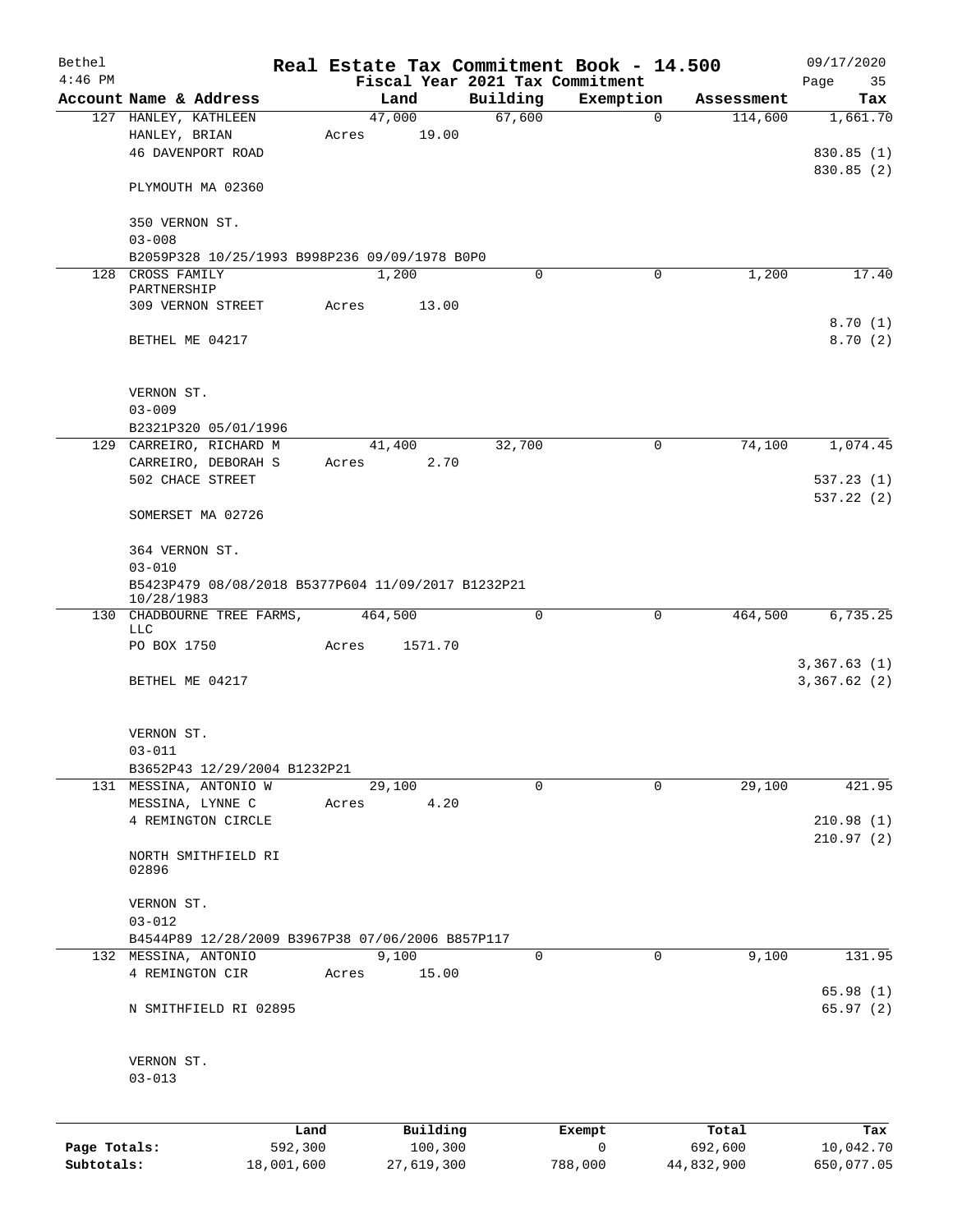| Bethel       |                                                                                       |              |       |                |                     | Real Estate Tax Commitment Book - 14.500 |                            | 09/17/2020                   |
|--------------|---------------------------------------------------------------------------------------|--------------|-------|----------------|---------------------|------------------------------------------|----------------------------|------------------------------|
| $4:46$ PM    |                                                                                       |              |       |                |                     | Fiscal Year 2021 Tax Commitment          |                            | Page<br>36                   |
|              | Account Name & Address<br>133 GERTZMAN, MARK I                                        |              |       | Land<br>36,400 | Building<br>119,600 | Exemption                                | Assessment<br>0<br>156,000 | Tax                          |
|              | DEVINE, DEVINE,<br>ADRIANNA                                                           |              | Acres | 10.47          |                     |                                          |                            | 2,262.00                     |
|              | 450 VERNON STREET                                                                     |              |       |                |                     |                                          |                            | 1,131.00(1)<br>1, 131.00(2)  |
|              | BETHEL ME 04217                                                                       |              |       |                |                     |                                          |                            |                              |
|              | 450 VERNON ST.<br>$03 - 014$                                                          |              |       |                |                     |                                          |                            |                              |
|              | B5375P499 10/30/2017 B4980P328 05/01/2013 B4468P66<br>07/10/2009 B3671P157 02/08/2005 |              |       |                |                     |                                          |                            |                              |
|              | 4952 MONTEIRO, GUILHERME                                                              |              |       | 30,100         | 135,000             |                                          | 0<br>165,100               | 2,393.95                     |
|              | MONTEIRO, MARCIA<br>15 BOLTON ST                                                      |              | Acres | 1.53           |                     |                                          |                            | 1, 196.98(1)<br>1, 196.97(2) |
|              | HUDSON MA 01749                                                                       |              |       |                |                     |                                          |                            |                              |
|              | 444 VERNON ST.                                                                        |              |       |                |                     |                                          |                            |                              |
|              | $03 - 014 - 001$                                                                      |              |       |                |                     |                                          |                            |                              |
|              | B4127P241 05/04/2007                                                                  |              |       |                |                     |                                          |                            |                              |
|              | 134 MESSINA, IANTONIO W                                                               |              |       | 10,600         | 0                   |                                          | 10,600<br>0                | 153.70                       |
|              | MESSINA, LYNNE C                                                                      |              | Acres | 23.00          |                     |                                          |                            |                              |
|              | 4 REMINGTON CIRCLE                                                                    |              |       |                |                     |                                          |                            | 76.85(1)                     |
|              | NORTH SMITHFIELD RI<br>02896                                                          |              |       |                |                     |                                          |                            | 76.85(2)                     |
|              | VERNON ST.<br>$03 - 015$                                                              |              |       |                |                     |                                          |                            |                              |
|              | B4544P89 12/28/2009 B3967P38 07/06/2006 B721P68                                       |              |       |                |                     |                                          |                            |                              |
|              | 135 CHADBOURNE TREE FARMS,                                                            |              |       | 260,600        | $\Omega$            |                                          | 260,600<br>0               | 3,778.70                     |
|              | <b>LLC</b><br>PO BOX 1750                                                             |              | Acres | 500.00         |                     |                                          |                            |                              |
|              | BETHEL ME 04217                                                                       |              |       |                |                     |                                          |                            | 1,889.35(1)<br>1,889.35(2)   |
|              | RABBIT RD                                                                             |              |       |                |                     |                                          |                            |                              |
|              | $03 - 016$                                                                            |              |       |                |                     |                                          |                            |                              |
|              | B3652P43 12/29/2004 B2826P44                                                          |              |       |                |                     |                                          |                            |                              |
|              | 136 CHADBOURNE TREE FARMS,<br>LLC                                                     |              |       | 16,800         | 0                   |                                          | 16,800<br>$\mathbf 0$      | 243.60                       |
|              | PO BOX 1750                                                                           |              | Acres | 57.00          |                     |                                          |                            | 121.80(1)                    |
|              | BETHEL ME 04217                                                                       |              |       |                |                     |                                          |                            | 121.80(2)                    |
|              | RABITT RD.                                                                            |              |       |                |                     |                                          |                            |                              |
|              | $03 - 017$                                                                            |              |       |                |                     |                                          |                            |                              |
|              | B3652P43 12/29/2004 B2826P44                                                          |              |       |                |                     |                                          |                            |                              |
|              | 137 HART, VICTOR B                                                                    |              |       | 8,200          | 4,900               |                                          | 13,100<br>0                | 189.95                       |
|              | 60 DEERFOOT RD                                                                        |              | Acres | 2.40           |                     |                                          |                            | 94.98 (1)                    |
|              | SOUTHBOROUGH MA 01772                                                                 |              |       |                |                     |                                          |                            | 94.97(2)                     |
|              | 35 EDDIES ROAD                                                                        |              |       |                |                     |                                          |                            |                              |
|              | $03 - 019$                                                                            |              |       |                |                     |                                          |                            |                              |
|              | B3220P332 12/30/2002                                                                  |              |       |                |                     |                                          |                            |                              |
|              |                                                                                       | Land         |       | Building       |                     | Exempt                                   | Total                      | Tax                          |
| Page Totals: |                                                                                       | 362,700      |       | 259,500        |                     | $\mathsf{O}$                             | 622,200                    | 9,021.90                     |
| Subtotals:   |                                                                                       | 18, 364, 300 |       | 27,878,800     |                     | 788,000                                  | 45, 455, 100               | 659,098.95                   |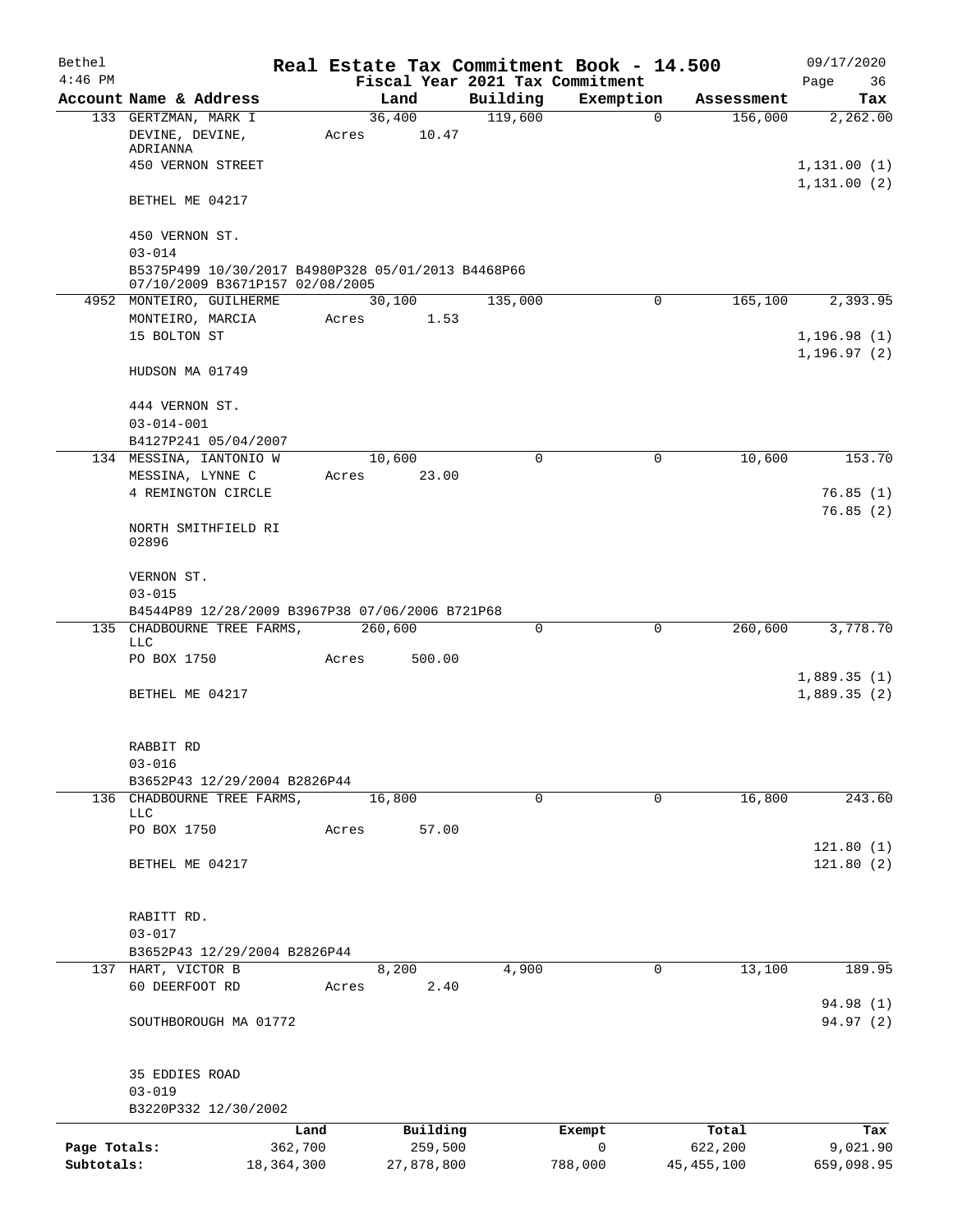| Bethel<br>$4:46$ PM |                                                  |             |         |                        | Real Estate Tax Commitment Book - 14.500<br>Fiscal Year 2021 Tax Commitment |            | 09/17/2020<br>Page<br>37 |
|---------------------|--------------------------------------------------|-------------|---------|------------------------|-----------------------------------------------------------------------------|------------|--------------------------|
|                     | Account Name & Address                           | Land        |         | Building               | Exemption                                                                   | Assessment | Tax                      |
|                     | 138 LITTLEFIELD, J RICHARD                       |             | 35,800  | 129,900                | 31,000                                                                      | 134,700    | 1,953.15                 |
|                     | LITTLEFIELD, NESTA                               | Acres       | 3.50    |                        | 01 Homestead (HM)                                                           |            |                          |
|                     | PO BOX 331                                       |             |         |                        | 12 WW2 Vet Res                                                              |            | 976.58(1)                |
|                     |                                                  |             |         |                        |                                                                             |            | 976.57(2)                |
|                     | BETHEL ME 04217                                  |             |         |                        |                                                                             |            |                          |
|                     |                                                  |             |         |                        |                                                                             |            |                          |
|                     | 39 RABBIT RD                                     |             |         |                        |                                                                             |            |                          |
|                     | $03 - 020$                                       |             |         |                        |                                                                             |            |                          |
|                     | B1169P277 08/14/1982<br>139 HANCOCK BETHEL LLC   |             | 148,200 |                        |                                                                             | 2,701,400  | 39,170.30                |
|                     | PO BOX 299                                       | Acres       | 70.00   | $\overline{2,553,200}$ | 0                                                                           |            |                          |
|                     |                                                  |             |         |                        |                                                                             |            | 19,585.15                |
|                     | CASCO ME 04015                                   |             |         |                        |                                                                             |            | 19,585.15                |
|                     |                                                  |             |         |                        |                                                                             |            |                          |
|                     |                                                  |             |         |                        |                                                                             |            |                          |
|                     | 639 WALKERS MILLS RD.                            |             |         |                        |                                                                             |            |                          |
|                     | $03 - 021$                                       |             |         |                        |                                                                             |            |                          |
|                     | B2866P47 09/26/2000                              |             |         |                        |                                                                             |            |                          |
|                     | 5493 CHADBOURNE TREE FARMS                       | 45,000      |         | 0                      | 0                                                                           | 45,000     | 652.50                   |
|                     | PO BOX 1750                                      | Acres 15.80 |         |                        |                                                                             |            |                          |
|                     |                                                  |             |         |                        |                                                                             |            | 326.25(1)                |
|                     | BETHEL ME 04217                                  |             |         |                        |                                                                             |            | 326.25(2)                |
|                     |                                                  |             |         |                        |                                                                             |            |                          |
|                     |                                                  |             |         |                        |                                                                             |            |                          |
|                     | WALKERS MILL RD                                  |             |         |                        |                                                                             |            |                          |
|                     | $03 - 021 - 001$                                 |             |         |                        |                                                                             |            |                          |
|                     | B3652P43                                         |             |         |                        |                                                                             |            |                          |
|                     | 141 ANDROSCOGGIN<br>PROPERTIES, LLC              | 40,700      |         | 208,800                | 0                                                                           | 249,500    | 3,617.75                 |
|                     | 14 INDUSTRIAL PARK                               | Acres       | 2.19    |                        |                                                                             |            |                          |
|                     | PLACE                                            |             |         |                        |                                                                             |            |                          |
|                     |                                                  |             |         |                        |                                                                             |            | 1,808.88(1)              |
|                     | MIDDLETOWN CT 06457                              |             |         |                        |                                                                             |            | 1,808.87(2)              |
|                     |                                                  |             |         |                        |                                                                             |            |                          |
|                     | 657 WALKERS MILLS RD.                            |             |         |                        |                                                                             |            |                          |
|                     | $03 - 021 - 002$                                 |             |         |                        |                                                                             |            |                          |
|                     | B5017P214 07/30/2013                             |             |         |                        |                                                                             |            |                          |
|                     | 483 HANCOCK LUMBER CO. INC.                      | 34,600      |         | 0                      | 0                                                                           | 34,600     | 501.70                   |
|                     | PO BOX 299                                       | Acres       | 5.40    |                        |                                                                             |            |                          |
|                     |                                                  |             |         |                        |                                                                             |            | 250.85(1)                |
|                     | CASCO ME 04015                                   |             |         |                        |                                                                             |            | 250.85(2)                |
|                     |                                                  |             |         |                        |                                                                             |            |                          |
|                     |                                                  |             |         |                        |                                                                             |            |                          |
|                     | WALKERS MILLS RD                                 |             |         |                        |                                                                             |            |                          |
|                     | $03 - 021 - 003$                                 |             |         |                        |                                                                             |            |                          |
|                     | B2866P47 09/26/2000                              |             |         |                        |                                                                             |            |                          |
|                     | 140 HANCOCK BETHEL LLC                           | 36,900      |         | 164,600                | $\mathbf 0$                                                                 | 201,500    | 2,921.75                 |
|                     | PO BOX 299                                       | Acres       | 3.00    |                        |                                                                             |            |                          |
|                     |                                                  |             |         |                        |                                                                             |            | 1,460.88(1)              |
|                     | CASCO ME 04015                                   |             |         |                        |                                                                             |            | 1,460.87(2)              |
|                     |                                                  |             |         |                        |                                                                             |            |                          |
|                     | 639 WALKERS MILLS RD.                            |             |         |                        |                                                                             |            |                          |
|                     | $03 - 021 - 004$                                 |             |         |                        |                                                                             |            |                          |
|                     | B5503P1 01/16/2020 B3652P43 12/29/2004 B1169P277 |             |         |                        |                                                                             |            |                          |
|                     |                                                  |             |         |                        |                                                                             |            |                          |
|                     |                                                  |             |         |                        |                                                                             |            |                          |
|                     |                                                  |             |         |                        |                                                                             |            |                          |

|              | Land       | Building   | Exempt  | Total      | Tax        |
|--------------|------------|------------|---------|------------|------------|
| Page Totals: | 341,200    | 3,056,500  | 31,000  | 3,366,700  | 48,817.15  |
| Subtotals:   | 18,705,500 | 30,935,300 | 819,000 | 48,821,800 | 707,916.10 |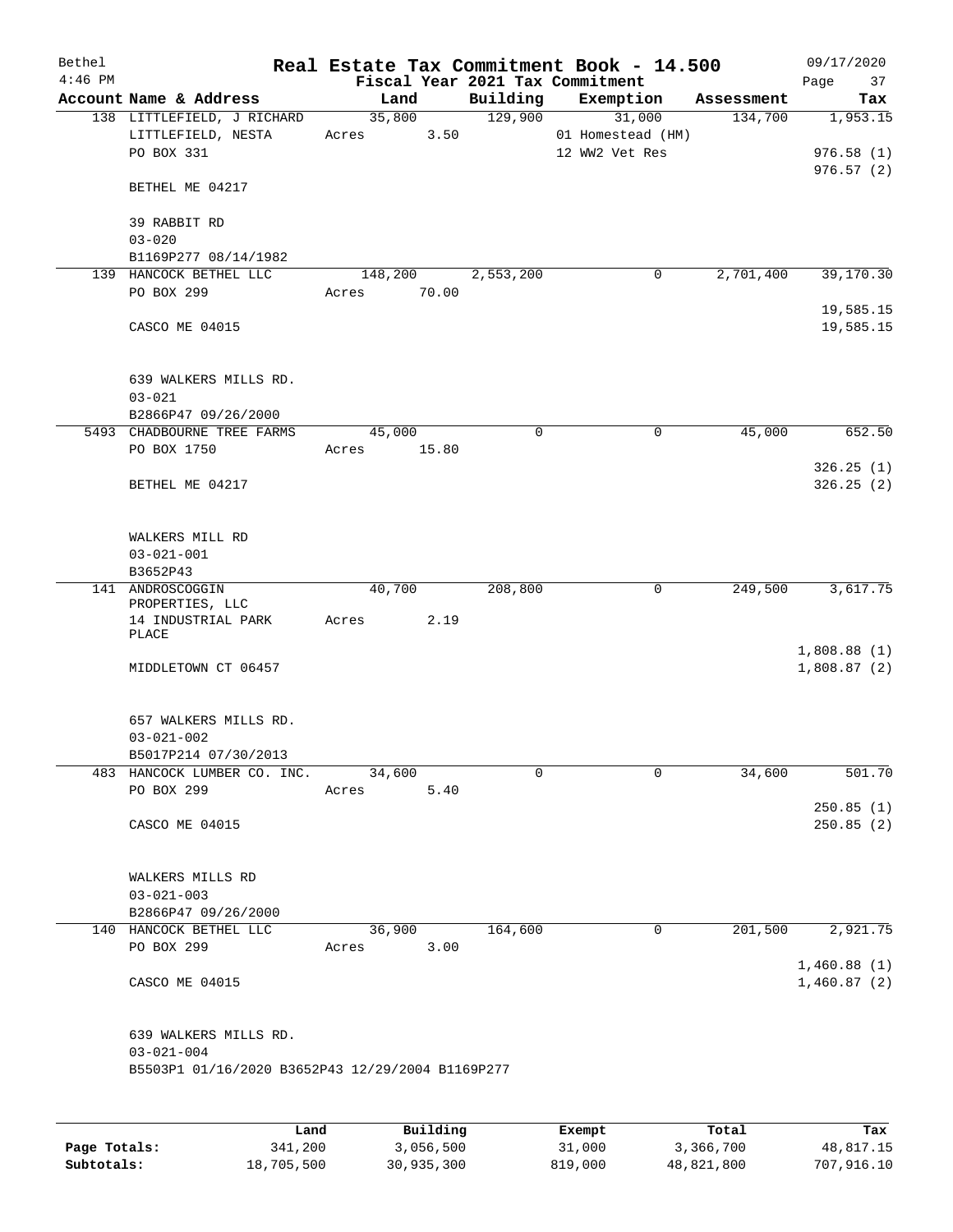| Bethel    |                                                                   |       |        |            |          | Real Estate Tax Commitment Book - 14.500 |                    | 09/17/2020             |
|-----------|-------------------------------------------------------------------|-------|--------|------------|----------|------------------------------------------|--------------------|------------------------|
| $4:46$ PM |                                                                   |       |        |            |          | Fiscal Year 2021 Tax Commitment          |                    | 38<br>Page             |
|           | Account Name & Address                                            |       | Land   |            | Building | Exemption                                | Assessment         | Tax                    |
|           | 142 GILBERT, DUANE L SR                                           |       | 24,300 |            | $\Omega$ |                                          | 24,300<br>$\Omega$ | 352.35                 |
|           | 911 SYCAMORE SHOALS DR                                            | Acres |        | 3.80       |          |                                          |                    |                        |
|           |                                                                   |       |        |            |          |                                          |                    | 176.18(1)              |
|           | ELIZABETHTON TN 37643<br>6727                                     |       |        |            |          |                                          |                    | 176.17(2)              |
|           |                                                                   |       |        |            |          |                                          |                    |                        |
|           | WALKERS MILLS RD.                                                 |       |        |            |          |                                          |                    |                        |
|           | $03 - 022$                                                        |       |        |            |          |                                          |                    |                        |
|           | B2270P325 10/31/1995                                              |       |        |            |          |                                          |                    |                        |
|           | 143 DEIULIO, ANTHONY, M.                                          |       | 29,300 |            | 70,600   |                                          | $\Omega$<br>99,900 | 1,448.55               |
|           | 5 RABBIT ROAD                                                     |       |        | Acres 0.74 |          |                                          |                    |                        |
|           |                                                                   |       |        |            |          |                                          |                    | 724.28(1)              |
|           | BETHEL ME 04217                                                   |       |        |            |          |                                          |                    | 724.27(2)              |
|           |                                                                   |       |        |            |          |                                          |                    |                        |
|           | 5 RABBIT ROAD                                                     |       |        |            |          |                                          |                    |                        |
|           | $03 - 023$                                                        |       |        |            |          |                                          |                    |                        |
|           | B4184P22 08/23/2007 B654P316                                      |       |        |            | $\Omega$ |                                          |                    |                        |
|           | 144 GILBERT, DUANE L SR                                           |       | 600    |            |          |                                          | 600<br>0           | 8.70                   |
|           | 911 SYCAMORE SHOALS<br>DRIVE                                      | Acres |        | 0.60       |          |                                          |                    |                        |
|           |                                                                   |       |        |            |          |                                          |                    | 4.35(1)                |
|           | ELIZABETHTON TN 37643                                             |       |        |            |          |                                          |                    | 4.35(2)                |
|           |                                                                   |       |        |            |          |                                          |                    |                        |
|           | RABBIT RD.                                                        |       |        |            |          |                                          |                    |                        |
|           | $03 - 024$                                                        |       |        |            |          |                                          |                    |                        |
|           | B2270P325 10/31/1995 B654P316                                     |       |        |            | 0        |                                          | $\mathbf 0$<br>300 | 4.35                   |
|           | 5165 CHADBOURNE TREE FARMS,<br>LLC                                |       | 300    |            |          |                                          |                    |                        |
|           | PO BOX 1750                                                       | Acres |        | 3.00       |          |                                          |                    |                        |
|           |                                                                   |       |        |            |          |                                          |                    | 2.18(1)                |
|           | BETHEL ME 04217                                                   |       |        |            |          |                                          |                    | 2.17(2)                |
|           |                                                                   |       |        |            |          |                                          |                    |                        |
|           | OFF VERNON ST.                                                    |       |        |            |          |                                          |                    |                        |
|           | $03 - 025$                                                        |       |        |            |          |                                          |                    |                        |
|           | B4372P56 10/31/2008 B1658P62 06/05/1989                           |       |        |            |          |                                          |                    |                        |
|           | 145 BOLEN, BENJAMIN &<br><b>JEREMIAH</b>                          |       | 47,300 |            | 110,700  | 25,000                                   | 133,000            | 1,928.50               |
|           | C/O YOUNG, CHERYL                                                 | Acres |        | 18.00      |          | 01 Homestead (HM)                        |                    |                        |
|           | 875 WALKERS MILLS ROAD                                            |       |        |            |          |                                          |                    | 964.25(1)<br>964.25(2) |
|           | BETHEL ME 04217                                                   |       |        |            |          |                                          |                    |                        |
|           | 875 WALKERS MILLS RD.                                             |       |        |            |          |                                          |                    |                        |
|           | $04 - 002$                                                        |       |        |            |          |                                          |                    |                        |
|           | B5307P407 09/29/2016 B2277P308 11/29/1995 B1912P338<br>06/30/1992 |       |        |            |          |                                          |                    |                        |

|              | Land       | Building   | Exempt  | Total      | Tax        |
|--------------|------------|------------|---------|------------|------------|
| Page Totals: | 101,800    | 181,300    | 25,000  | 258,100    | 3,742.45   |
| Subtotals:   | 18,807,300 | 31,116,600 | 844,000 | 49,079,900 | 711,658.55 |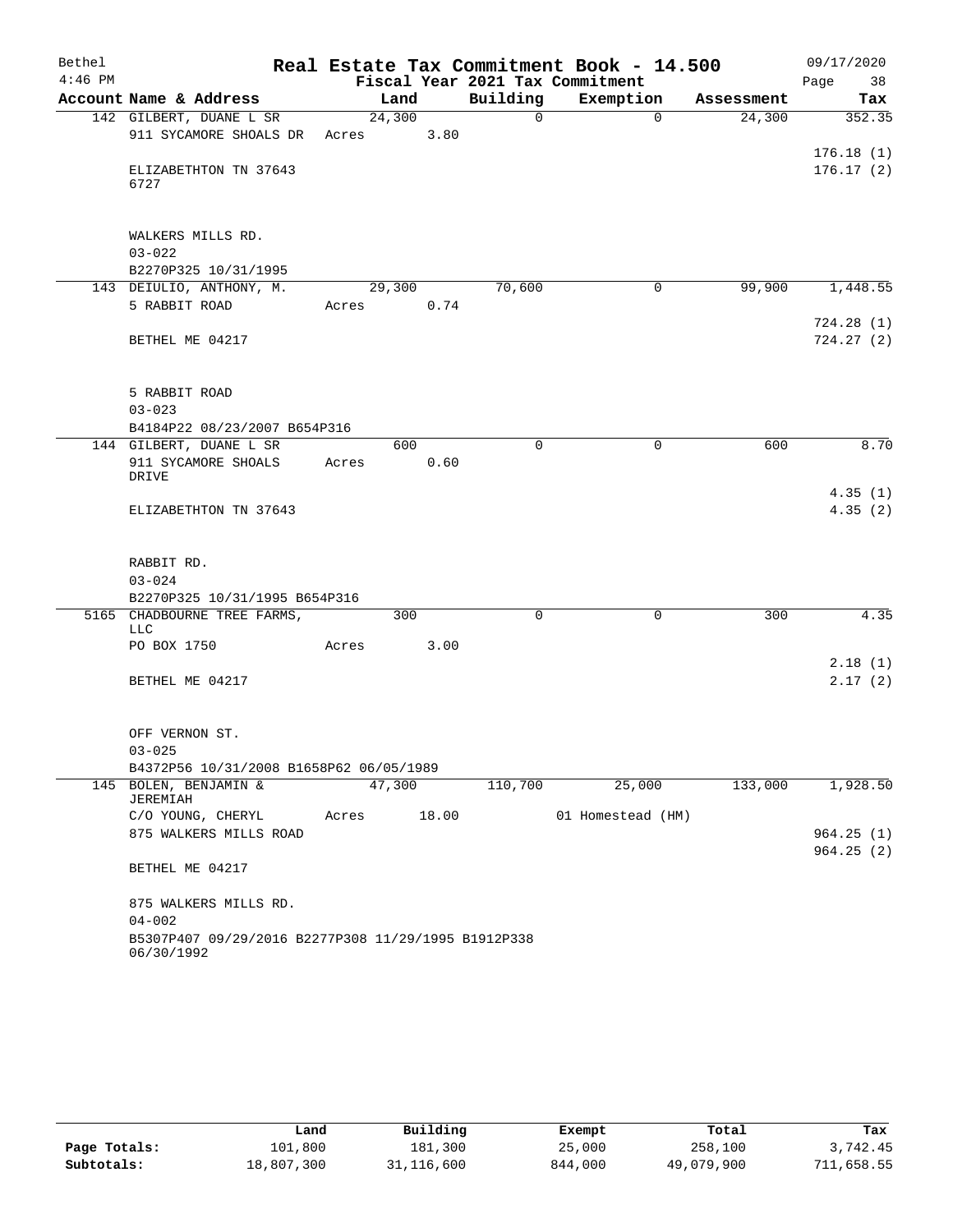| Bethel<br>$4:46$ PM        |                                                                                                             |        |                         |          | Real Estate Tax Commitment Book - 14.500<br>Fiscal Year 2021 Tax Commitment |          |                       | 09/17/2020<br>Page<br>39 |
|----------------------------|-------------------------------------------------------------------------------------------------------------|--------|-------------------------|----------|-----------------------------------------------------------------------------|----------|-----------------------|--------------------------|
|                            | Account Name & Address                                                                                      | Land   |                         | Building | Exemption                                                                   |          | Assessment            | Tax                      |
|                            | 146 CENTRAL MAINE POWER<br>c/o AVANGRID MANAGEMENT Acres<br>COMPANY-LOCAL TAXES                             | 4,200  | 4.00                    | 0        |                                                                             | $\Omega$ | 4,200                 | 60.90                    |
|                            | ONE CITY CENTER 5th<br><b>FLOOR</b>                                                                         |        |                         |          |                                                                             |          |                       | 30.45(1)                 |
|                            | PORTLAND ME 04101                                                                                           |        |                         |          |                                                                             |          |                       | 30.45(2)                 |
|                            | WALKERS MILLS RD.<br>$04 - 003$                                                                             |        |                         |          |                                                                             |          |                       |                          |
| 147                        | PALMER, FRANCIS W. &<br>LOUISE                                                                              | 32,600 |                         | 45,700   | 31,000                                                                      |          | 47,300                | 685.85                   |
|                            | KARAS, MELISSA L<br>933 WALKERS MILLS RD                                                                    | Acres  | 1.00                    |          | 22 WW2 Widow Res.<br>01 Homestead (HM)                                      |          |                       | 342.93 (1)<br>342.92 (2) |
|                            | BETHEL ME 04217                                                                                             |        |                         |          |                                                                             |          |                       |                          |
|                            | 933 WALKERS MILLS RD.<br>$04 - 004$                                                                         |        |                         |          |                                                                             |          |                       |                          |
|                            | B2296P190 01/26/1996<br>148 DOHERTY, JAMES F SR                                                             | 25,600 |                         | 56,800   |                                                                             | 0        | 82,400                | 1,194.80                 |
|                            | DOHERTY, PARI K                                                                                             | Acres  | 0.50                    |          |                                                                             |          |                       |                          |
|                            | 913 WALKERS MILLS RD                                                                                        |        |                         |          |                                                                             |          |                       | 597.40(1)<br>597.40(2)   |
|                            | BETHEL ME 04217                                                                                             |        |                         |          |                                                                             |          |                       |                          |
|                            | 913 WALKERS MILLS RD.<br>$04 - 005$                                                                         |        |                         |          |                                                                             |          |                       |                          |
|                            | B2874P308 10/23/2000                                                                                        |        |                         |          |                                                                             |          |                       |                          |
|                            | 149 CROCKETT, DALE                                                                                          | 19,400 |                         | 31,200   | 25,000                                                                      |          | 25,600                | 371.20                   |
|                            | PO BOX 4                                                                                                    | Acres  | 0.20                    |          | 01 Homestead (HM)                                                           |          |                       |                          |
|                            | GREENWOOD ME 04255                                                                                          |        |                         |          |                                                                             |          |                       | 185.60(1)<br>185.60(2)   |
|                            | 911 WALKERS MILLS RD.<br>$04 - 006$                                                                         |        |                         |          |                                                                             |          |                       |                          |
|                            | B2487P219 10/21/1997                                                                                        |        |                         |          |                                                                             |          |                       |                          |
|                            | 150 PROPERTY MANAGEMENT,<br><b>LLC</b>                                                                      | 25,600 |                         | 28,500   |                                                                             | 0        | 54,100                | 784.45                   |
|                            | 415B MAIN STREET                                                                                            | Acres  | 0.50                    |          |                                                                             |          |                       | 392.23(1)                |
|                            | WESTBROOK ME 04092                                                                                          |        |                         |          |                                                                             |          |                       | 392.22 (2)               |
|                            | 905 WALKERS MILLS RD.<br>$04 - 007$                                                                         |        |                         |          |                                                                             |          |                       |                          |
|                            | B5048P339 10/09/2013 B5007P211 07/05/2013 B4957P138<br>02/22/2013 B4534P254 12/07/2009 B3761P293 07/01/2005 |        |                         |          |                                                                             |          |                       |                          |
|                            | 151 BROWN, HERMAN F                                                                                         | 30,100 |                         | 52,400   |                                                                             | 0        | 82,500                | 1,196.25                 |
|                            | BROWN, TATUM B<br>63 BILLINGS HILL RD                                                                       | Acres  | 0.80                    |          |                                                                             |          |                       | 598.13 (1)               |
|                            | BRYANT POND ME 04219                                                                                        |        |                         |          |                                                                             |          |                       | 598.12 (2)               |
|                            | 901 WALKERS MILLS RD<br>$04 - 008$                                                                          |        |                         |          |                                                                             |          |                       |                          |
|                            | B4278P40 03/31/2008                                                                                         |        |                         |          |                                                                             |          |                       |                          |
|                            | Land                                                                                                        |        | Building                |          | Exempt                                                                      |          | Total                 | Tax                      |
| Page Totals:<br>Subtotals: | 137,500<br>18,944,800                                                                                       |        | 214,600<br>31, 331, 200 |          | 56,000<br>900,000                                                           |          | 296,100<br>49,376,000 | 4,293.45<br>715,952.00   |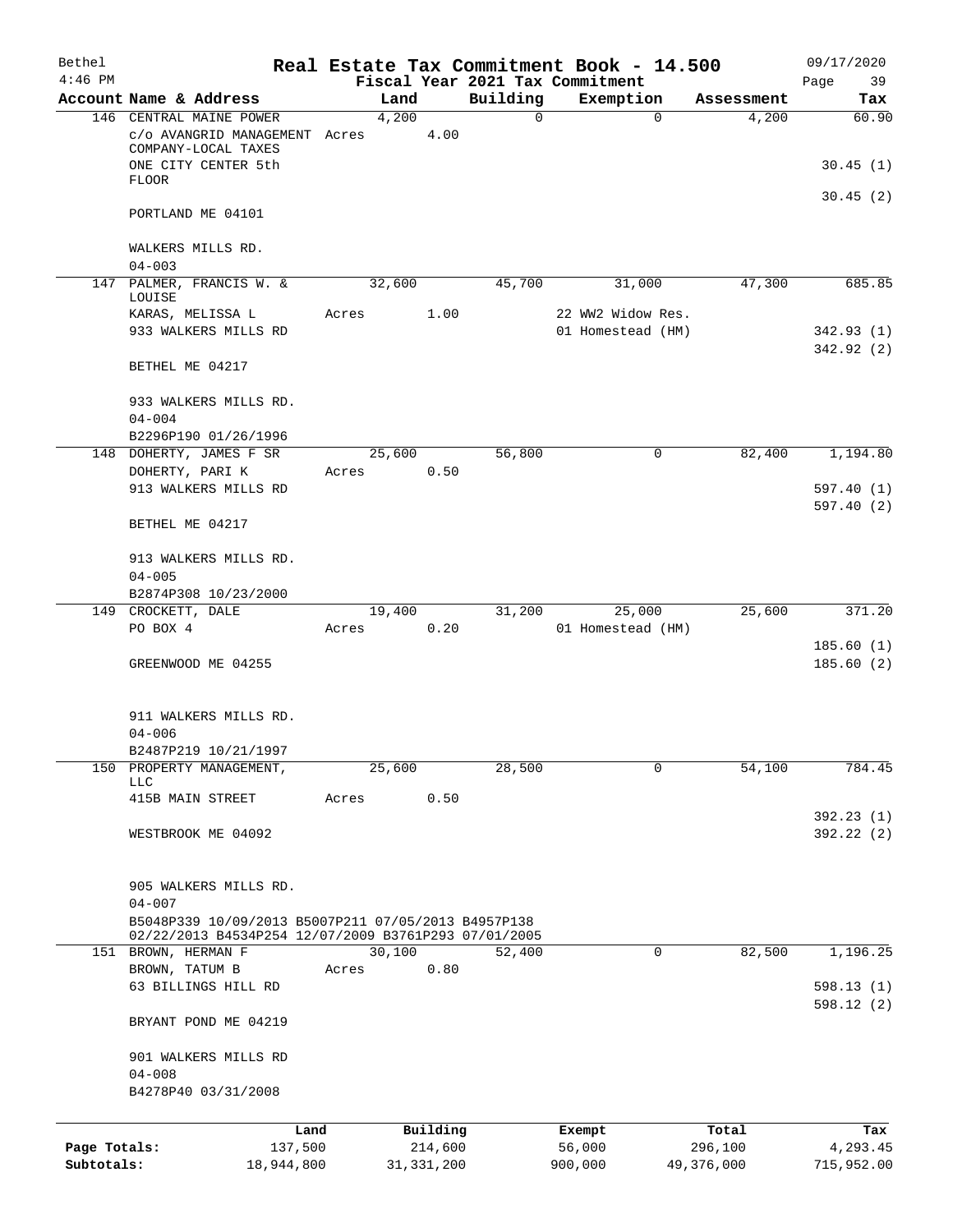| Bethel       |                                                                                                                           |       |            |          |          | Real Estate Tax Commitment Book - 14.500 |            | 09/17/2020             |
|--------------|---------------------------------------------------------------------------------------------------------------------------|-------|------------|----------|----------|------------------------------------------|------------|------------------------|
| $4:46$ PM    |                                                                                                                           |       |            |          |          | Fiscal Year 2021 Tax Commitment          |            | Page<br>40             |
|              | Account Name & Address                                                                                                    |       | Land       |          | Building | Exemption                                | Assessment | Tax                    |
|              | 152 BACHELDER, KENNETH E<br>BACHELDER, JANICE M<br>PO BOX 84                                                              | Acres | 21,800     | 0.30     | 43,400   | 25,000<br>01 Homestead (HM)              | 40,200     | 582.90<br>291.45(1)    |
|              | GREENWOOD ME 04255                                                                                                        |       |            |          |          |                                          |            | 291.45(2)              |
|              | 899 WALKERS MILLS RD.<br>$04 - 009$                                                                                       |       |            |          |          |                                          |            |                        |
|              | B1513P326 10/06/1987                                                                                                      |       |            |          |          |                                          |            |                        |
|              | 153 SCHOOLING, EWAN<br>40 CYPRESS CREEK<br>PARKWAY, APT 359                                                               | Acres | 45,900     | 15.00    | 37,600   | 0                                        | 83,500     | 1,210.75               |
|              | HOUSTON TX 04255                                                                                                          |       |            |          |          |                                          |            | 605.38(1)<br>605.37(2) |
|              | 869 WALKERS MILLS RD.<br>$04 - 010$                                                                                       |       |            |          |          |                                          |            |                        |
|              | B5440P319 11/01/2018 B5341P484 04/24/2017 B5311P91<br>10/17/2016 B624P490 03/30/1964                                      |       |            |          |          |                                          |            |                        |
|              | 154 FORTIN, SCOTT                                                                                                         |       | 13,500     |          | 1,500    | $\mathbf 0$                              | 15,000     | 217.50                 |
|              | 1859 CONGRESS ST                                                                                                          | Acres |            | 9.30     |          |                                          |            |                        |
|              | PORTLAND ME 04102                                                                                                         |       |            |          |          |                                          |            | 108.75(1)<br>108.75(2) |
|              | 849 WALKERS MILLS RD.<br>$04 - 011$<br>B5317P176 11/22/2016 B5028P322 08/23/2013 B4338P3<br>08/19/2008 B1167P4 04/29/1982 |       |            |          |          |                                          |            |                        |
|              | 155 BEAN, HOLDEN J                                                                                                        |       | 34,900     |          | 15,100   | 0                                        | 50,000     | 725.00                 |
|              | 817 WALKERS MILLS ROAD Acres                                                                                              |       |            | 2.50     |          |                                          |            |                        |
|              | BETHEL ME 04217                                                                                                           |       |            |          |          |                                          |            | 362.50(1)<br>362.50(2) |
|              | 817 WALKERS MILLS RD.<br>$04 - 012$                                                                                       |       |            |          |          |                                          |            |                        |
|              | B5190P172 12/08/2014 B5187P339 12/01/2014 B1480P152<br>05/29/1987 B822P259 11/30/1970                                     |       |            |          |          |                                          |            |                        |
|              | 156 WRIGHT, RICHARD<br>797 WALKERS MILLS ROAD                                                                             | Acres | 33,600     | 1.50     | 51,900   | 25,000<br>01 Homestead (HM)              | 60,500     | 877.25                 |
|              |                                                                                                                           |       |            |          |          |                                          |            | 438.63(1)              |
|              | BETHEL ME 04217                                                                                                           |       |            |          |          |                                          |            | 438.62 (2)             |
|              | 797 WALKERS MILLS RD.<br>$04 - 013$<br>B1167P4                                                                            |       |            |          |          |                                          |            |                        |
| 157          | MCALLISTER, JOYCE                                                                                                         |       | 33,300     |          | 51,700   | 25,000                                   | 60,000     | 870.00                 |
|              | P.O. BOX 626                                                                                                              | Acres |            | 1.30     |          | 01 Homestead (HM)                        |            | 435.00(1)              |
|              | BETHEL ME 04217                                                                                                           |       |            |          |          |                                          |            | 435.00 (2)             |
|              | 783 WALKERS MILLS RD.<br>$04 - 014$<br>B1961P45 12/01/1992 B1619P8                                                        |       |            |          |          |                                          |            |                        |
|              |                                                                                                                           | Land  |            | Building |          |                                          | Total      | Tax                    |
| Page Totals: | 183,000                                                                                                                   |       |            | 201,200  |          | Exempt<br>75,000                         | 309,200    | 4,483.40               |
| Subtotals:   | 19,127,800                                                                                                                |       | 31,532,400 |          |          | 975,000                                  | 49,685,200 | 720, 435.40            |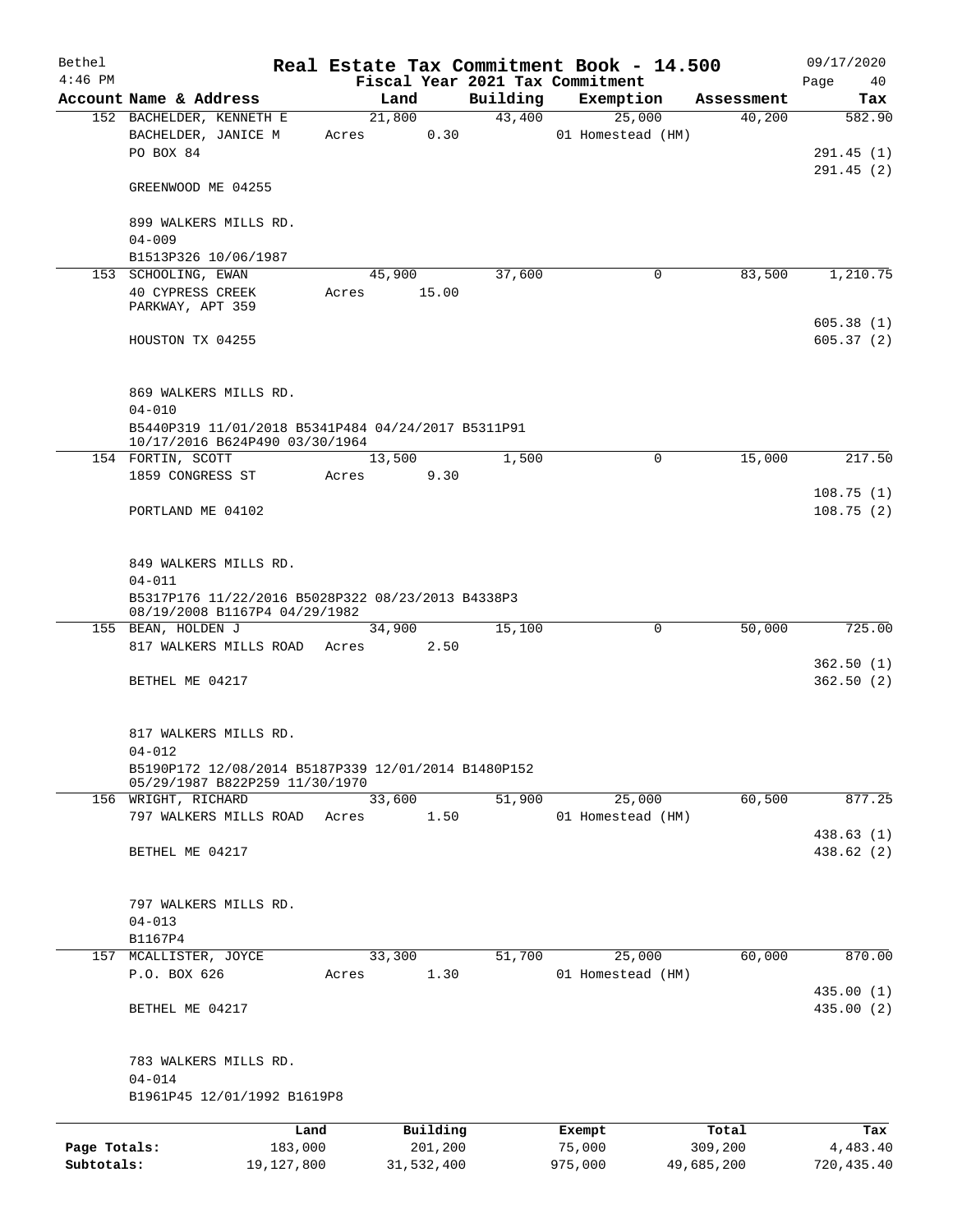| Bethel       |                                                                   |                 |            |                                 | Real Estate Tax Commitment Book - 14.500 |              | 09/17/2020             |
|--------------|-------------------------------------------------------------------|-----------------|------------|---------------------------------|------------------------------------------|--------------|------------------------|
| $4:46$ PM    |                                                                   |                 |            | Fiscal Year 2021 Tax Commitment |                                          |              | Page<br>41             |
|              | Account Name & Address                                            | Land            |            | Building                        | Exemption                                | Assessment   | Tax                    |
|              | 158 WILSON, DENNIS<br>RFD 1                                       | 17,000<br>Acres | 0.50       | 0                               | $\mathbf 0$                              | 17,000       | 246.50                 |
|              |                                                                   |                 |            |                                 |                                          |              | 123.25(1)              |
|              | BETHEL ME 04217                                                   |                 |            |                                 |                                          |              | 123.25(2)              |
|              |                                                                   |                 |            |                                 |                                          |              |                        |
|              | WALKERS MILLS RD.                                                 |                 |            |                                 |                                          |              |                        |
|              | $04 - 015$                                                        |                 |            |                                 |                                          |              |                        |
|              | B2882P37                                                          |                 |            |                                 |                                          |              |                        |
|              | 159 ALDER RIVER SELF                                              | 57,600          |            | 200,600                         | $\mathbf 0$                              | 258,200      | 3,743.90               |
|              | STORAGE INC.                                                      |                 |            |                                 |                                          |              |                        |
|              | PELLETIER/MURCH<br>PO BOX 119                                     | Acres           | 1.00       |                                 |                                          |              | 1,871.95(1)            |
|              |                                                                   |                 |            |                                 |                                          |              | 1,871.95(2)            |
|              | WATERFORD ME 04088                                                |                 |            |                                 |                                          |              |                        |
|              | 765 WALKERS MILLS RD.                                             |                 |            |                                 |                                          |              |                        |
|              | $04 - 015 - 001$                                                  |                 |            |                                 |                                          |              |                        |
|              | B2882P37 11/13/2000                                               |                 |            |                                 |                                          |              |                        |
|              | 4620 ALDER RIVER SELF                                             | 24,400          |            | 72,500                          | 0                                        | 96,900       | 1,405.05               |
|              | STORAGE, INC.                                                     |                 |            |                                 |                                          |              |                        |
|              | PELLETIER & MURCH                                                 | Acres           | 1.18       |                                 |                                          |              |                        |
|              | PO BOX 119                                                        |                 |            |                                 |                                          |              | 702.53(1)<br>702.52(2) |
|              | WATERFORD ME 04088                                                |                 |            |                                 |                                          |              |                        |
|              | WALKERS MILLS ROAD                                                |                 |            |                                 |                                          |              |                        |
|              | $04 - 015 - 002$                                                  |                 |            |                                 |                                          |              |                        |
|              | B3596P25 09/24/2004                                               |                 |            |                                 |                                          |              |                        |
|              | 160 GILBERT, DUANE L SR                                           | 32,800          |            | 0                               | 0                                        | 32,800       | 475.60                 |
|              | 911 SYCAMORE SHOALS<br>DRIVE                                      | Acres           | 14.00      |                                 |                                          |              |                        |
|              |                                                                   |                 |            |                                 |                                          |              | 237.80(1)              |
|              | ELIZABETHTON TN 37643                                             |                 |            |                                 |                                          |              | 237.80(2)              |
|              |                                                                   |                 |            |                                 |                                          |              |                        |
|              | WALKERS MILLS RD.                                                 |                 |            |                                 |                                          |              |                        |
|              | $04 - 016$<br>B2270P325 10/31/1995                                |                 |            |                                 |                                          |              |                        |
|              | 161 NICASTRO, JOANNE F.                                           | 32,600          |            | 14,900                          | 0                                        | 47,500       | 688.75                 |
|              | 425 FRANKLIN STREET,                                              | Acres           | 1.00       |                                 |                                          |              |                        |
|              | APT. 2                                                            |                 |            |                                 |                                          |              |                        |
|              |                                                                   |                 |            |                                 |                                          |              | 344.38 (1)             |
|              | RUMFORD ME 04276                                                  |                 |            |                                 |                                          |              | 344.37(2)              |
|              | 26 RABBIT RD.                                                     |                 |            |                                 |                                          |              |                        |
|              | $04 - 017$                                                        |                 |            |                                 |                                          |              |                        |
|              | B5481P633 09/23/2019 B4158P244 07/05/2007 B2882P37                |                 |            |                                 |                                          |              |                        |
|              | 162 DOUGLASS, GRACE T                                             | 86,900          |            | $\Omega$                        | 0                                        | 86,900       | 1,260.05               |
|              | 274 NORTH ROAD                                                    | Acres           | 68.00      |                                 |                                          |              |                        |
|              |                                                                   |                 |            |                                 |                                          |              | 630.03(1)              |
|              | BETHEL ME 04217                                                   |                 |            |                                 |                                          |              | 630.02 (2)             |
|              | EAST BETHEL RD.                                                   |                 |            |                                 |                                          |              |                        |
|              | $04 - 019$                                                        |                 |            |                                 |                                          |              |                        |
|              | B5252P258 11/04/2015 B5159P123 09/12/2014 B3725P302<br>05/20/2005 |                 |            |                                 |                                          |              |                        |
|              |                                                                   | Land            | Building   |                                 | Exempt                                   | Total        | Tax                    |
| Page Totals: | 251,300                                                           |                 | 288,000    |                                 | $\mathbf 0$                              | 539,300      | 7,819.85               |
| Subtotals:   | 19,379,100                                                        |                 | 31,820,400 |                                 | 975,000                                  | 50, 224, 500 | 728, 255.25            |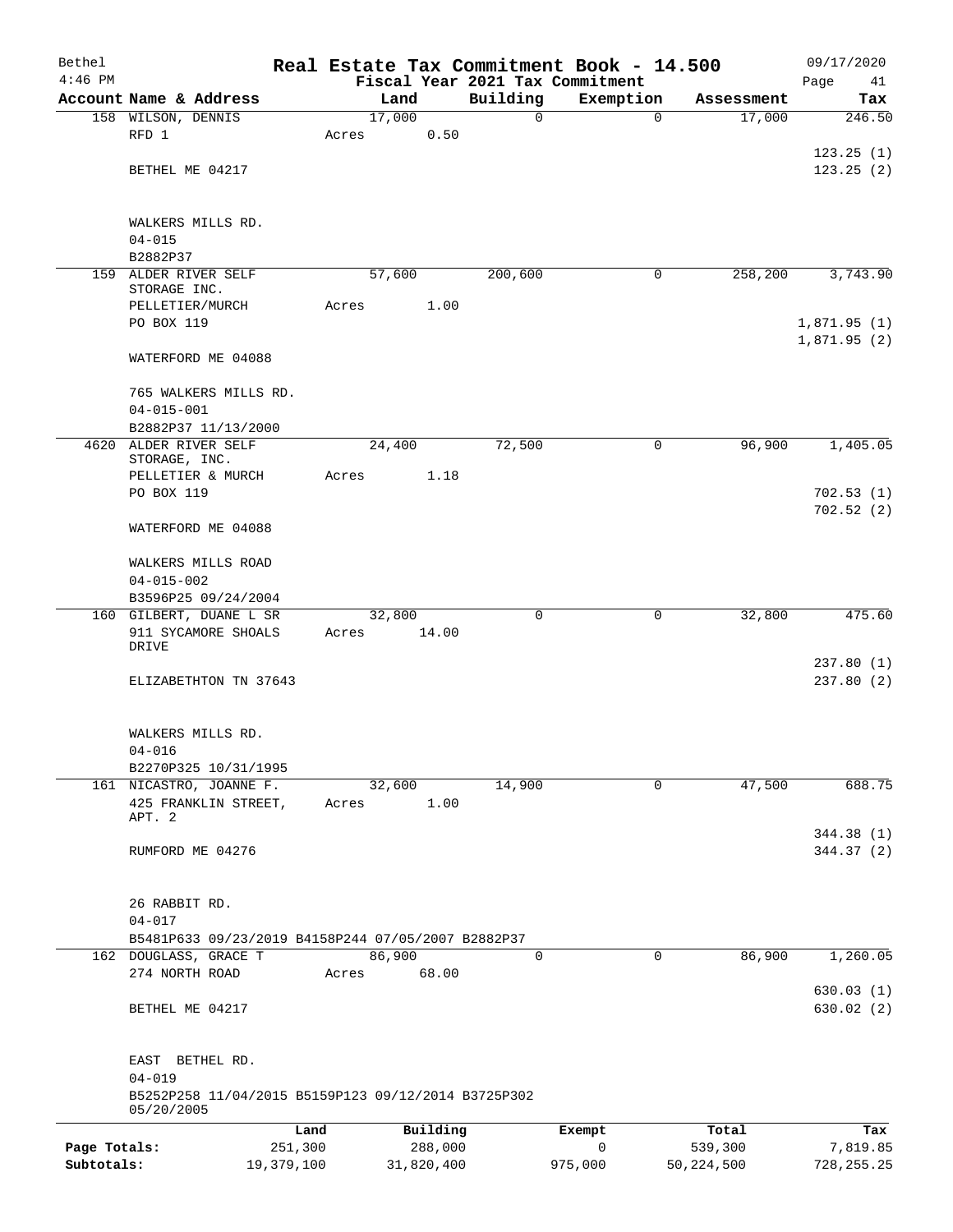| Bethel       |                                                     | Real Estate Tax Commitment Book - 14.500 |              |                   |                  | 09/17/2020             |  |  |  |  |  |
|--------------|-----------------------------------------------------|------------------------------------------|--------------|-------------------|------------------|------------------------|--|--|--|--|--|
| $4:46$ PM    |                                                     | Fiscal Year 2021 Tax Commitment          |              |                   |                  | Page<br>42             |  |  |  |  |  |
|              | Account Name & Address                              | Land                                     | Building     | Exemption         | Assessment       | Tax                    |  |  |  |  |  |
|              | 163 CHADBOURNE TREE FARMS,<br>LLC                   | 181,700                                  | $\mathsf{O}$ | $\mathbf 0$       | 181,700          | 2,634.65               |  |  |  |  |  |
|              | PO BOX 1750                                         | Acres<br>437.20                          |              |                   |                  |                        |  |  |  |  |  |
|              |                                                     |                                          |              |                   |                  | 1,317.33(1)            |  |  |  |  |  |
|              | BETHEL ME 04217                                     |                                          |              |                   |                  | 1,317.32(2)            |  |  |  |  |  |
|              |                                                     |                                          |              |                   |                  |                        |  |  |  |  |  |
|              | WALKERS MILLS RD.                                   |                                          |              |                   |                  |                        |  |  |  |  |  |
|              | $04 - 020$                                          |                                          |              |                   |                  |                        |  |  |  |  |  |
|              | B3652P43 12/29/2004                                 |                                          |              |                   |                  |                        |  |  |  |  |  |
|              | 165 OCHOA, KAYLA                                    | 34,700                                   | 64,700       | 0                 | 99,400           | 1,441.30               |  |  |  |  |  |
|              | STEVENSON, STEVENSON,<br>DENISE                     | 2.30<br>Acres                            |              |                   |                  |                        |  |  |  |  |  |
|              | 620 MEADOWBRIAR STREET                              |                                          |              |                   |                  | 720.65(1)              |  |  |  |  |  |
|              |                                                     |                                          |              |                   |                  | 720.65(2)              |  |  |  |  |  |
|              | LEAGUE CITY TX 77573                                |                                          |              |                   |                  |                        |  |  |  |  |  |
|              |                                                     |                                          |              |                   |                  |                        |  |  |  |  |  |
|              | 678 WALKERS MILLS RD.<br>$04 - 021$                 |                                          |              |                   |                  |                        |  |  |  |  |  |
|              | B5422P662 08/03/2018 B4977P240 04/23/2013 B4428P128 |                                          |              |                   |                  |                        |  |  |  |  |  |
|              | 02/17/2009                                          |                                          |              |                   |                  |                        |  |  |  |  |  |
|              | 166 WALKER, MRS GERALD                              | 41,200                                   | 46,800       | $\mathbf 0$       | 88,000           | 1,276.00               |  |  |  |  |  |
|              | C/O STEVEN WALKER<br>692 WALKERS MILLS ROAD         | 11.00<br>Acres                           |              |                   |                  | 638.00(1)              |  |  |  |  |  |
|              |                                                     |                                          |              |                   |                  | 638.00(2)              |  |  |  |  |  |
|              | BETHEL ME 04217                                     |                                          |              |                   |                  |                        |  |  |  |  |  |
|              | 688 WALKERS MILLS RD.                               |                                          |              |                   |                  |                        |  |  |  |  |  |
|              | $04 - 022$                                          |                                          |              |                   |                  |                        |  |  |  |  |  |
|              | B601P507 04/25/1961                                 |                                          |              |                   |                  |                        |  |  |  |  |  |
|              | 167 WALKER, STEVE                                   | $\Omega$                                 | 21,400       | $\mathbf 0$       | 21,400           | 310.30                 |  |  |  |  |  |
|              | 692 WALKERS MILLS ROAD                              |                                          |              |                   |                  |                        |  |  |  |  |  |
|              | BETHEL ME 04217                                     |                                          |              |                   |                  | 155.15(1)<br>155.15(2) |  |  |  |  |  |
|              |                                                     |                                          |              |                   |                  |                        |  |  |  |  |  |
|              |                                                     |                                          |              |                   |                  |                        |  |  |  |  |  |
|              | 692 WALKERS MILLS RD.                               |                                          |              |                   |                  |                        |  |  |  |  |  |
| 168          | 04-022.001<br>HART, EARL                            | 36,900                                   | 66,100       | 25,000            | 78,000           | 1,131.00               |  |  |  |  |  |
|              | HART, FREIDA                                        | 4.70<br>Acres                            |              | 01 Homestead (HM) |                  |                        |  |  |  |  |  |
|              | 706 WALKERS MILLS ROAD                              |                                          |              |                   |                  | 565.50(1)              |  |  |  |  |  |
|              |                                                     |                                          |              |                   |                  | 565.50(2)              |  |  |  |  |  |
|              | BETHEL ME 04217                                     |                                          |              |                   |                  |                        |  |  |  |  |  |
|              | 706 WALKERS MILLS RD.                               |                                          |              |                   |                  |                        |  |  |  |  |  |
|              | $04 - 023$                                          |                                          |              |                   |                  |                        |  |  |  |  |  |
|              | B2600P162 08/26/1998 B663P62 07/31/1967             |                                          |              |                   |                  |                        |  |  |  |  |  |
|              | 169 PEMBERTON, DOUGLAS R. &                         | 33,300                                   | 41,900       | 0                 | 75,200           | 1,090.40               |  |  |  |  |  |
|              | NANCY JR                                            |                                          |              |                   |                  |                        |  |  |  |  |  |
|              | 165 BURTON RD                                       | 1.30<br>Acres                            |              |                   |                  | 545.20(1)              |  |  |  |  |  |
|              | BEACON FALLS CT 06770                               |                                          |              |                   |                  | 545.20(2)              |  |  |  |  |  |
|              |                                                     |                                          |              |                   |                  |                        |  |  |  |  |  |
|              | 708 WALKERS MILLS RD.                               |                                          |              |                   |                  |                        |  |  |  |  |  |
|              | $04 - 024$                                          |                                          |              |                   |                  |                        |  |  |  |  |  |
|              | B5509P866 03/01/2020 B5483P965 10/02/2019 B5479P954 |                                          |              |                   |                  |                        |  |  |  |  |  |
|              | 09/13/2019 B5401P389 05/06/2018 B4227P30 11/21/2007 |                                          |              |                   |                  |                        |  |  |  |  |  |
|              | B3807P302 08/25/2005                                |                                          |              |                   |                  |                        |  |  |  |  |  |
| Page Totals: | Land<br>327,800                                     | Building<br>240,900                      |              | Exempt<br>25,000  | Total<br>543,700 | Tax<br>7,883.65        |  |  |  |  |  |
| Subtotals:   | 19,706,900                                          | 32,061,300                               |              | 1,000,000         | 50,768,200       | 736,138.90             |  |  |  |  |  |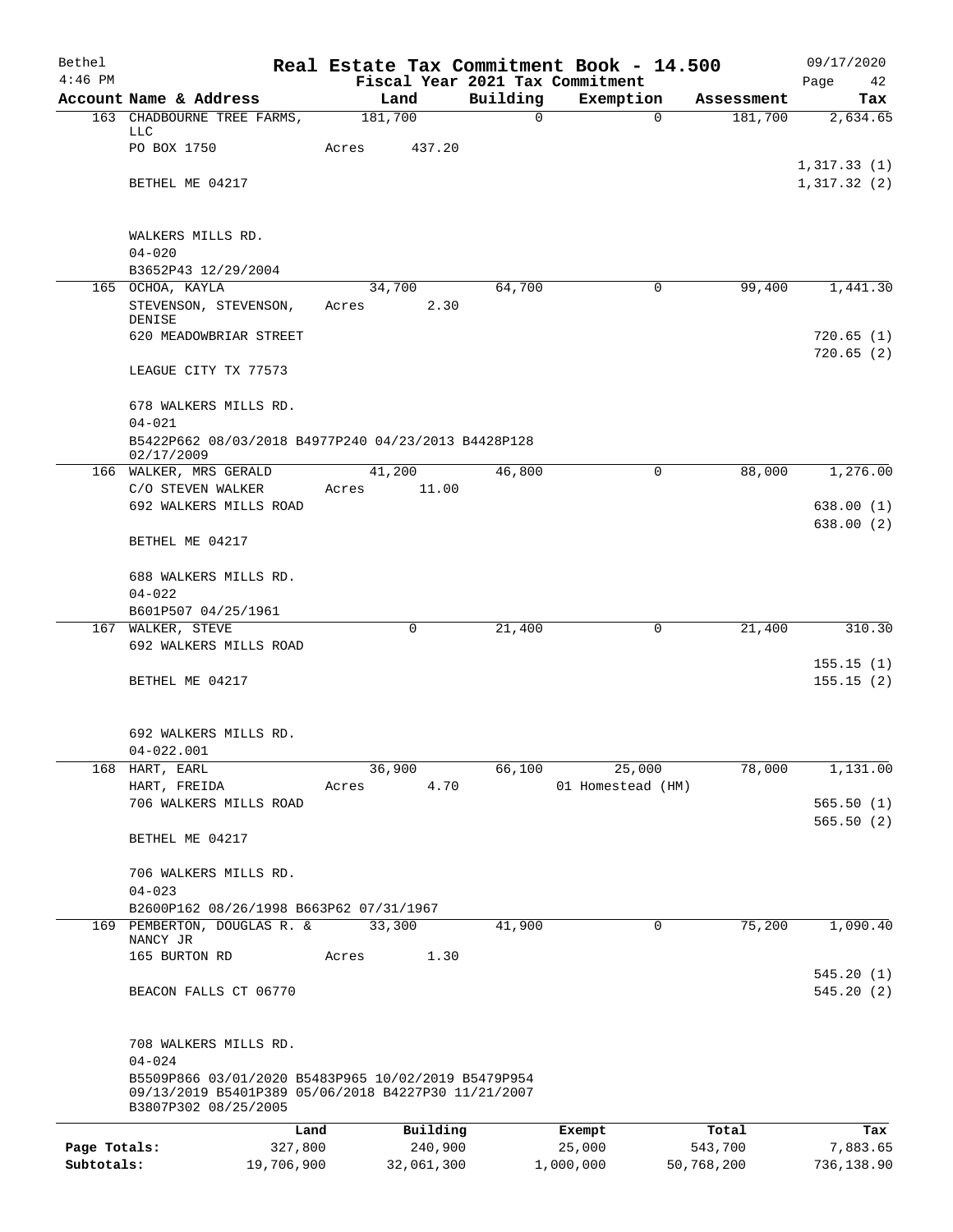| Bethel       |                                                           |       |        |            |          | Real Estate Tax Commitment Book - 14.500 |                |            | 09/17/2020              |
|--------------|-----------------------------------------------------------|-------|--------|------------|----------|------------------------------------------|----------------|------------|-------------------------|
| $4:46$ PM    |                                                           |       |        |            |          | Fiscal Year 2021 Tax Commitment          |                |            | Page<br>43              |
|              | Account Name & Address                                    |       | Land   |            | Building | Exemption                                |                | Assessment | Tax                     |
|              | 170 BUCK, ELIZABETH A.<br>PO BOX 491                      | Acres | 34,400 | 2.00       | 47,200   |                                          | $\overline{0}$ | 81,600     | 1,183.20                |
|              |                                                           |       |        |            |          |                                          |                |            | 591.60(1)               |
|              | BETHEL ME 04217                                           |       |        |            |          |                                          |                |            | 591.60(2)               |
|              |                                                           |       |        |            |          |                                          |                |            |                         |
|              |                                                           |       |        |            |          |                                          |                |            |                         |
|              | 718 WALKERS MILLS RD.<br>$04 - 025$                       |       |        |            |          |                                          |                |            |                         |
|              | B5497P815 12/16/2019 B4454P128 06/10/2009 B4454P126       |       |        |            |          |                                          |                |            |                         |
|              | 06/10/2009 B3951P36 06/07/2006 B3597P50 09/27/2004        |       |        |            |          |                                          |                |            |                         |
|              | 5243 ST. HILAIRE, JOHN                                    |       | 23,200 |            | 0        |                                          | 0              | 23,200     | 336.40                  |
|              | ST. HILAIRE, JEANNINE I Acres<br>252 GENERAL TURNER HILL  |       |        | 2.00       |          |                                          |                |            | 168.20(1)               |
|              | RD                                                        |       |        |            |          |                                          |                |            |                         |
|              |                                                           |       |        |            |          |                                          |                |            | 168.20(2)               |
|              | TURNER ME 04282                                           |       |        |            |          |                                          |                |            |                         |
|              |                                                           |       |        |            |          |                                          |                |            |                         |
|              | OFF WALKERS MILLS RD<br>$04 - 025 - A$                    |       |        |            |          |                                          |                |            |                         |
|              | B4454P128 06/10/2009 B3951P36 06/07/2006                  |       |        |            |          |                                          |                |            |                         |
|              | 171 GROSS, ALVIN JR                                       |       | 39,700 |            | 60,600   | 25,000                                   |                | 75,300     | 1,091.85                |
|              | LORD, CINDY                                               | Acres |        | 7.60       |          | 01 Homestead (HM)                        |                |            |                         |
|              | PO BOX 126                                                |       |        |            |          |                                          |                |            | 545.93(1)               |
|              |                                                           |       |        |            |          |                                          |                |            | 545.92(2)               |
|              | GREENWOOD ME 04255                                        |       |        |            |          |                                          |                |            |                         |
|              | 760 WALKERS MILLS RD.                                     |       |        |            |          |                                          |                |            |                         |
|              | $04 - 026$                                                |       |        |            |          |                                          |                |            |                         |
|              | B2791P161                                                 |       |        |            |          |                                          |                |            |                         |
|              | 172 MITCHELL, FREDERICK W                                 |       | 32,600 |            | 7,600    |                                          | 0              | 40,200     | 582.90                  |
|              | MITCHELL, KIMBERLY W                                      | Acres |        | 1.00       |          |                                          |                |            |                         |
|              | 379 ELM STREET                                            |       |        |            |          |                                          |                |            | 291.45 (1)<br>291.45(2) |
|              | MECHANICS FALLS ME                                        |       |        |            |          |                                          |                |            |                         |
|              | 04256                                                     |       |        |            |          |                                          |                |            |                         |
|              |                                                           |       |        |            |          |                                          |                |            |                         |
|              | 772 WALKERS MILLS RD.<br>$04 - 027$                       |       |        |            |          |                                          |                |            |                         |
|              | B5277P638 04/22/2016 B3762P288 07/22/2005                 |       |        |            |          |                                          |                |            |                         |
|              | 173 BEAN, HOLDEN J.                                       |       | 28,400 |            | 6,100    |                                          | $\mathbf 0$    | 34,500     | 500.25                  |
|              | 817 WALKERS MILLS RD                                      | Acres |        | 0.68       |          |                                          |                |            |                         |
|              |                                                           |       |        |            |          |                                          |                |            | 250.13(1)               |
|              | BETHEL ME 04217                                           |       |        |            |          |                                          |                |            | 250.12(2)               |
|              |                                                           |       |        |            |          |                                          |                |            |                         |
|              | 820 WALKERS MILLS RD.                                     |       |        |            |          |                                          |                |            |                         |
|              | $04 - 030$                                                |       |        |            |          |                                          |                |            |                         |
|              | B5501P410 01/07/2020 B5371P105 10/02/2017 B5190P173       |       |        |            |          |                                          |                |            |                         |
|              | 12/08/2014 B642P285 04/12/1966<br>174 BETHEL ROUTE 26 LLC |       | 40,000 |            | $\Omega$ |                                          | $\mathbf 0$    | 40,000     | 580.00                  |
|              | PO BOX 158                                                | Acres |        | 20.00      |          |                                          |                |            |                         |
|              |                                                           |       |        |            |          |                                          |                |            | 290.00(1)               |
|              | BETHEL ME 04217                                           |       |        |            |          |                                          |                |            | 290.00(2)               |
|              |                                                           |       |        |            |          |                                          |                |            |                         |
|              |                                                           |       |        |            |          |                                          |                |            |                         |
|              | WALKERS MILLS RD.<br>$04 - 031$                           |       |        |            |          |                                          |                |            |                         |
|              | B5505P246 02/03/2020 B5106P204 04/18/2014 B3728P167       |       |        |            |          |                                          |                |            |                         |
|              | 05/24/2005                                                |       |        |            |          |                                          |                |            |                         |
|              |                                                           | Land  |        | Building   |          | Exempt                                   |                | Total      | Tax                     |
| Page Totals: | 198,300                                                   |       |        | 121,500    |          | 25,000                                   |                | 294,800    | 4,274.60                |
| Subtotals:   | 19,905,200                                                |       |        | 32,182,800 |          | 1,025,000                                |                | 51,063,000 | 740, 413.50             |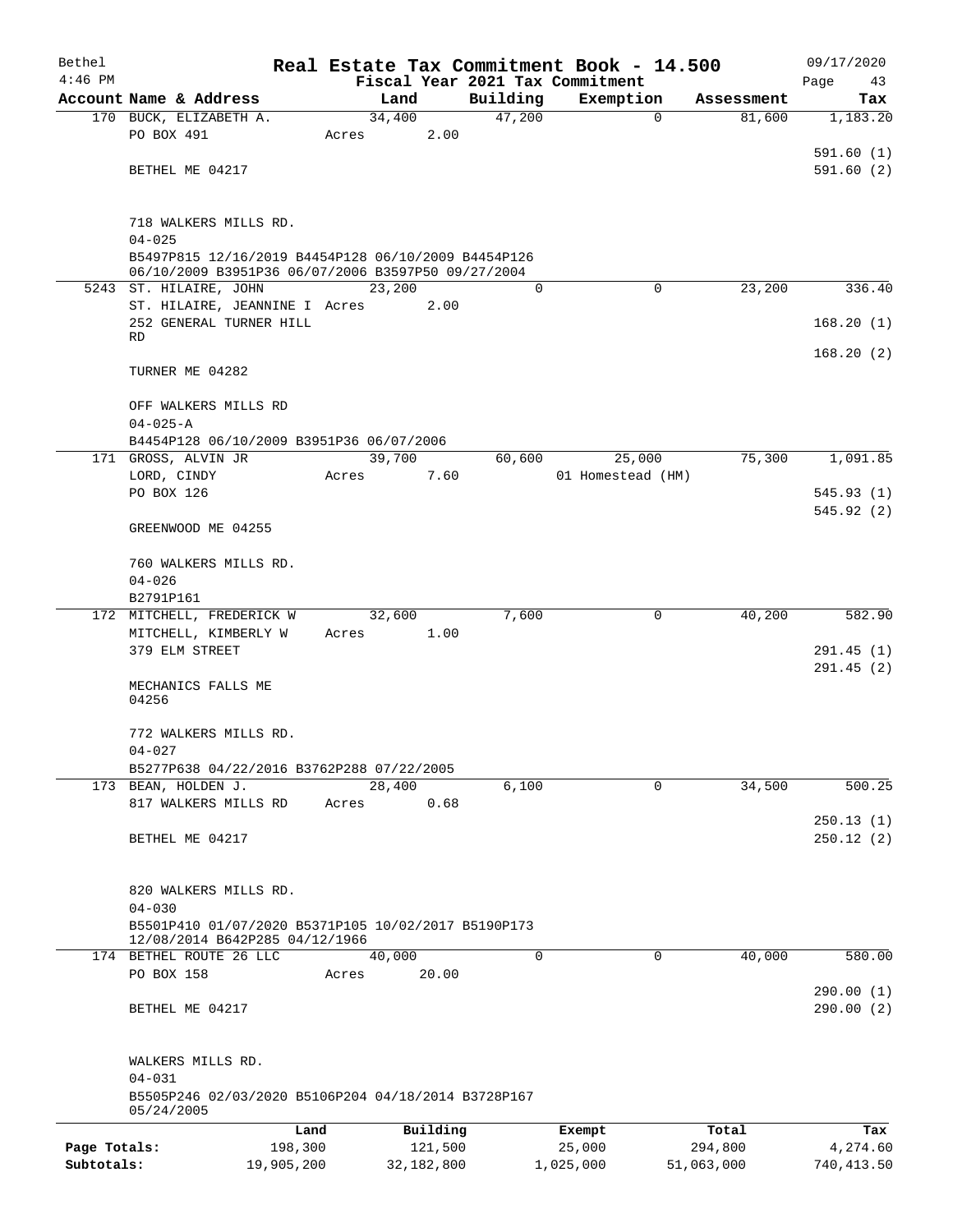| Bethel    |                                                    |       |       |          |       |          | Real Estate Tax Commitment Book - 14.500 |            | 09/17/2020 |
|-----------|----------------------------------------------------|-------|-------|----------|-------|----------|------------------------------------------|------------|------------|
| $4:46$ PM |                                                    |       |       |          |       |          | Fiscal Year 2021 Tax Commitment          |            | Page<br>44 |
|           | Account Name & Address                             |       |       | Land     |       | Building | Exemption                                | Assessment | Tax        |
|           | 175 HICKS, MICHAEL<br>P.O. BOX 577                 |       | Acres | 47,300   | 18.00 | 88,400   | 25,000<br>01 Homestead (HM)              | 110,700    | 1,605.15   |
|           |                                                    |       |       |          |       |          |                                          |            | 802.58(1)  |
|           | BETHEL ME 04217                                    |       |       |          |       |          |                                          |            | 802.57(2)  |
|           |                                                    |       |       |          |       |          |                                          |            |            |
|           | 850 WALKERS MILLS RD.                              |       |       |          |       |          |                                          |            |            |
|           | $04 - 031 - 001$                                   |       |       |          |       |          |                                          |            |            |
|           | B2716P307 06/24/1999 B2178P5 11/21/1994            |       |       |          |       |          |                                          |            |            |
|           | 176 A & B FORESTRY, INC                            |       |       | 19,900   |       | 0        | 0                                        | 19,900     | 288.55     |
|           | 6 MARTIN RD                                        |       | Acres |          | 2.70  |          |                                          |            |            |
|           |                                                    |       |       |          |       |          |                                          |            | 144.28(1)  |
|           | RUMFORD ME 04276                                   |       |       |          |       |          |                                          |            | 144.27 (2) |
|           | $04 - 031 - 002$                                   |       |       |          |       |          |                                          |            |            |
|           | B5486P645 10/16/2019 B5341P484 04/24/2017 B5311P91 |       |       |          |       |          |                                          |            |            |
|           | 10/17/2016 B1966P25 12/15/1992                     |       |       |          |       |          |                                          |            |            |
|           | 177 BONNEY, LARRY B                                |       |       | 29,500   |       | 53,900   | 25,000                                   | 58,400     | 846.80     |
|           | BONNEY, ELSIE                                      |       | Acres |          | 1.06  |          | 01 Homestead (HM)                        |            |            |
|           | 28 PARIS ROAD                                      |       |       |          |       |          |                                          |            | 423.40(1)  |
|           |                                                    |       |       |          |       |          |                                          |            | 423.40 (2) |
|           | BETHEL ME 04217                                    |       |       |          |       |          |                                          |            |            |
|           | 28 PARIS RD.                                       |       |       |          |       |          |                                          |            |            |
|           | $04 - 032$                                         |       |       |          |       |          |                                          |            |            |
|           | B4044P295 11/13/2006                               |       |       |          |       |          |                                          |            |            |
|           | 178 BROOKS, LILLIAN J                              |       |       | 24,100   |       | 83,900   | 25,000                                   | 83,000     | 1,203.50   |
|           | 43 PARIS ROAD                                      |       | Acres |          | 0.57  |          | 01 Homestead (HM)                        |            |            |
|           |                                                    |       |       |          |       |          |                                          |            | 601.75(1)  |
|           | BETHEL ME 04217                                    |       |       |          |       |          |                                          |            | 601.75(2)  |
|           | 43 PARIS RD.                                       |       |       |          |       |          |                                          |            |            |
|           | $04 - 033$                                         |       |       |          |       |          |                                          |            |            |
|           | B1646P58 04/13/1989                                |       |       |          |       |          |                                          |            |            |
|           | 179 A & B EQUIPMENT, INC.                          |       |       | 66,600   |       | 10,600   | $\overline{0}$                           | 77,200     | 1,119.40   |
|           | 6 MARTIN ROAD                                      |       | Acres |          | 26.00 |          |                                          |            |            |
|           |                                                    |       |       |          |       |          |                                          |            | 559.70 (1) |
|           | RUMFORD ME 04276                                   |       |       |          |       |          |                                          |            | 559.70 (2) |
|           | 57 PARIS RD.                                       |       |       |          |       |          |                                          |            |            |
|           | $04 - 035$                                         |       |       |          |       |          |                                          |            |            |
|           | B5348P447 06/05/2017 B2809P154 04/19/2000          |       |       |          |       |          |                                          |            |            |
|           | 180 BROOKS, LILLIAN J                              |       |       | 27,300   |       | $\Omega$ | $\overline{0}$                           | 27,300     | 395.85     |
|           | 43 PARIS ROAD                                      |       | Acres |          | 6.90  |          |                                          |            |            |
|           |                                                    |       |       |          |       |          |                                          |            | 197.93(1)  |
|           | BETHEL ME 04217                                    |       |       |          |       |          |                                          |            | 197.92(2)  |
|           | PARIS RD.                                          |       |       |          |       |          |                                          |            |            |
|           | $04 - 035 - 001$                                   |       |       |          |       |          |                                          |            |            |
|           | B4640P87 09/30/2010                                |       |       |          |       |          |                                          |            |            |
|           |                                                    |       |       |          |       |          |                                          |            |            |
|           |                                                    | Land. |       | Building |       |          | <b>Fromnt</b>                            | $T$ ctal   | Tav        |

|              | Land       | Building   | Exempt    | Total      | Tax        |
|--------------|------------|------------|-----------|------------|------------|
| Page Totals: | 214,700    | 236,800    | 75,000    | 376,500    | 5,459.25   |
| Subtotals:   | 20,119,900 | 32,419,600 | 1,100,000 | 51,439,500 | 745,872.75 |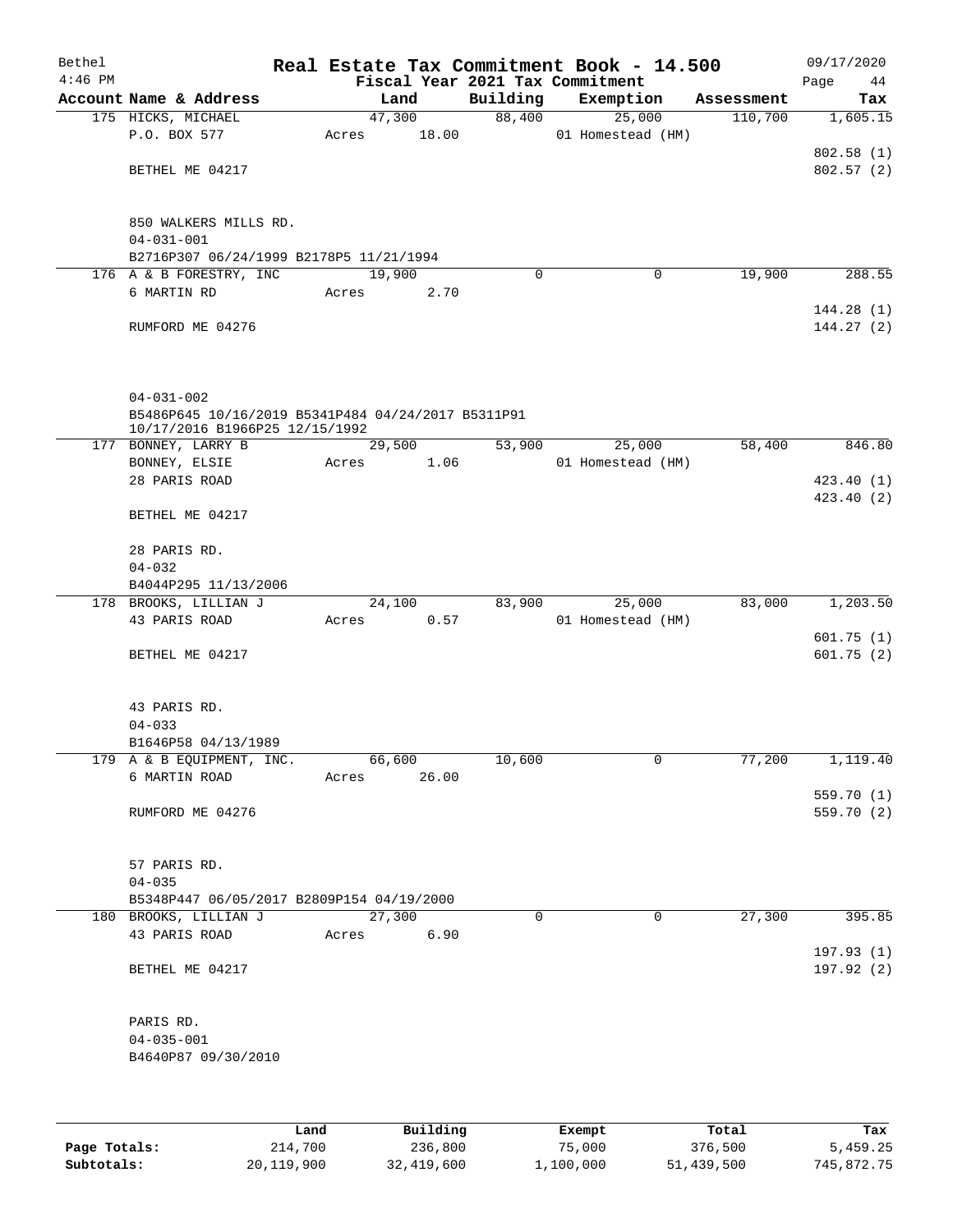| Bethel<br>$4:46$ PM |                                             |       |        | Fiscal Year 2021 Tax Commitment | Real Estate Tax Commitment Book - 14.500 |            | 09/17/2020<br>Page<br>45 |
|---------------------|---------------------------------------------|-------|--------|---------------------------------|------------------------------------------|------------|--------------------------|
|                     | Account Name & Address                      |       | Land   | Building                        | Exemption                                | Assessment | Tax                      |
|                     | 182 A & B EQUIPMENT                         |       | 24,900 | $\mathsf{O}$                    | $\mathbf 0$                              | 24,900     | 361.05                   |
|                     | 6 MARTIN ROAD                               | Acres | 11.70  |                                 |                                          |            |                          |
|                     |                                             |       |        |                                 |                                          |            | 180.53(1)                |
|                     | RUMFORD ME 04276                            |       |        |                                 |                                          |            | 180.52(2)                |
|                     |                                             |       |        |                                 |                                          |            |                          |
|                     |                                             |       |        |                                 |                                          |            |                          |
|                     | PARIS RD.<br>$04 - 035 - 002$               |       |        |                                 |                                          |            |                          |
|                     | B5330P93 02/07/2017                         |       |        |                                 |                                          |            |                          |
|                     | 181 BROOKS, LILLIAN J                       |       | 28,900 | 10,200                          | 0                                        | 39,100     | 566.95                   |
|                     | 43 PARIS RD.                                | Acres | 0.96   |                                 |                                          |            |                          |
|                     |                                             |       |        |                                 |                                          |            | 283.48 (1)               |
|                     | BETHEL ME 04217                             |       |        |                                 |                                          |            | 283.47 (2)               |
|                     |                                             |       |        |                                 |                                          |            |                          |
|                     |                                             |       |        |                                 |                                          |            |                          |
|                     | 60 PARIS RD.                                |       |        |                                 |                                          |            |                          |
|                     | $04 - 035 - 003$                            |       |        |                                 |                                          |            |                          |
|                     | B4640P87 09/30/2010<br>5409 A & B EQUIPMENT |       | 68,900 | $\mathbf 0$                     | $\mathbf 0$                              | 68,900     | 999.05                   |
|                     | 6 MARTIN ROAD                               | Acres | 32.00  |                                 |                                          |            |                          |
|                     |                                             |       |        |                                 |                                          |            | 499.53 (1)               |
|                     | RUMFORD ME 04276                            |       |        |                                 |                                          |            | 499.52 (2)               |
|                     |                                             |       |        |                                 |                                          |            |                          |
|                     |                                             |       |        |                                 |                                          |            |                          |
|                     | PARIS RD.                                   |       |        |                                 |                                          |            |                          |
|                     | $04 - 035 - 003$                            |       |        |                                 |                                          |            |                          |
|                     | B5285P147 06/06/2016                        |       |        |                                 |                                          |            |                          |
|                     | 183 CHADBOURNE TREE FARMS,<br>LLC           |       | 24,400 | $\mathbf 0$                     | $\mathbf 0$                              | 24,400     | 353.80                   |
|                     | PO BOX 1750                                 | Acres | 1.17   |                                 |                                          |            |                          |
|                     |                                             |       |        |                                 |                                          |            | 176.90(1)                |
|                     | BETHEL ME 04217                             |       |        |                                 |                                          |            | 176.90(2)                |
|                     |                                             |       |        |                                 |                                          |            |                          |
|                     |                                             |       |        |                                 |                                          |            |                          |
|                     | WALKERS MILLS RD.<br>$04 - 036$             |       |        |                                 |                                          |            |                          |
|                     | B3652P43 12/29/2004                         |       |        |                                 |                                          |            |                          |
|                     | 184 WILSON, DENNIS                          |       | 4,200  | 0                               | 0                                        | 4,200      | 60.90                    |
|                     | RR 1 BOX 566                                | Acres | 0.50   |                                 |                                          |            |                          |
|                     |                                             |       |        |                                 |                                          |            | 30.45(1)                 |
|                     | BETHEL ME 04217                             |       |        |                                 |                                          |            | 30.45(2)                 |
|                     |                                             |       |        |                                 |                                          |            |                          |
|                     |                                             |       |        |                                 |                                          |            |                          |
|                     | 918 WALKERS MILLS RD.<br>$04 - 037$         |       |        |                                 |                                          |            |                          |
|                     | B3736P186 06/10/2005                        |       |        |                                 |                                          |            |                          |
|                     | 3733 NEWKIRK, KELLY O.,                     |       | 29,300 | 131,500                         | 0                                        | 160,800    | 2,331.60                 |
|                     | C.P.A., P.C.                                |       |        |                                 |                                          |            |                          |
|                     | PO BOX 151                                  | Acres | 0.47   |                                 |                                          |            |                          |
|                     |                                             |       |        |                                 |                                          |            | 1,165.80(1)              |
|                     | BETHEL ME 04217                             |       |        |                                 |                                          |            | 1, 165.80(2)             |
|                     |                                             |       |        |                                 |                                          |            |                          |
|                     | 918 WALKERS MILLS ROAD                      |       |        |                                 |                                          |            |                          |
|                     | $04 - 037 - 001$                            |       |        |                                 |                                          |            |                          |
|                     | B4775P326 10/26/2011 B3697P245 03/31/2005   |       |        |                                 |                                          |            |                          |
|                     |                                             |       |        |                                 |                                          |            |                          |
|                     |                                             |       |        |                                 |                                          |            |                          |

|              | Land       | Building   | Exempt    | Total      | Tax        |
|--------------|------------|------------|-----------|------------|------------|
| Page Totals: | 180,600    | 141,700    |           | 322,300    | 4,673.35   |
| Subtotals:   | 20,300,500 | 32,561,300 | 1,100,000 | 51,761,800 | 750,546.10 |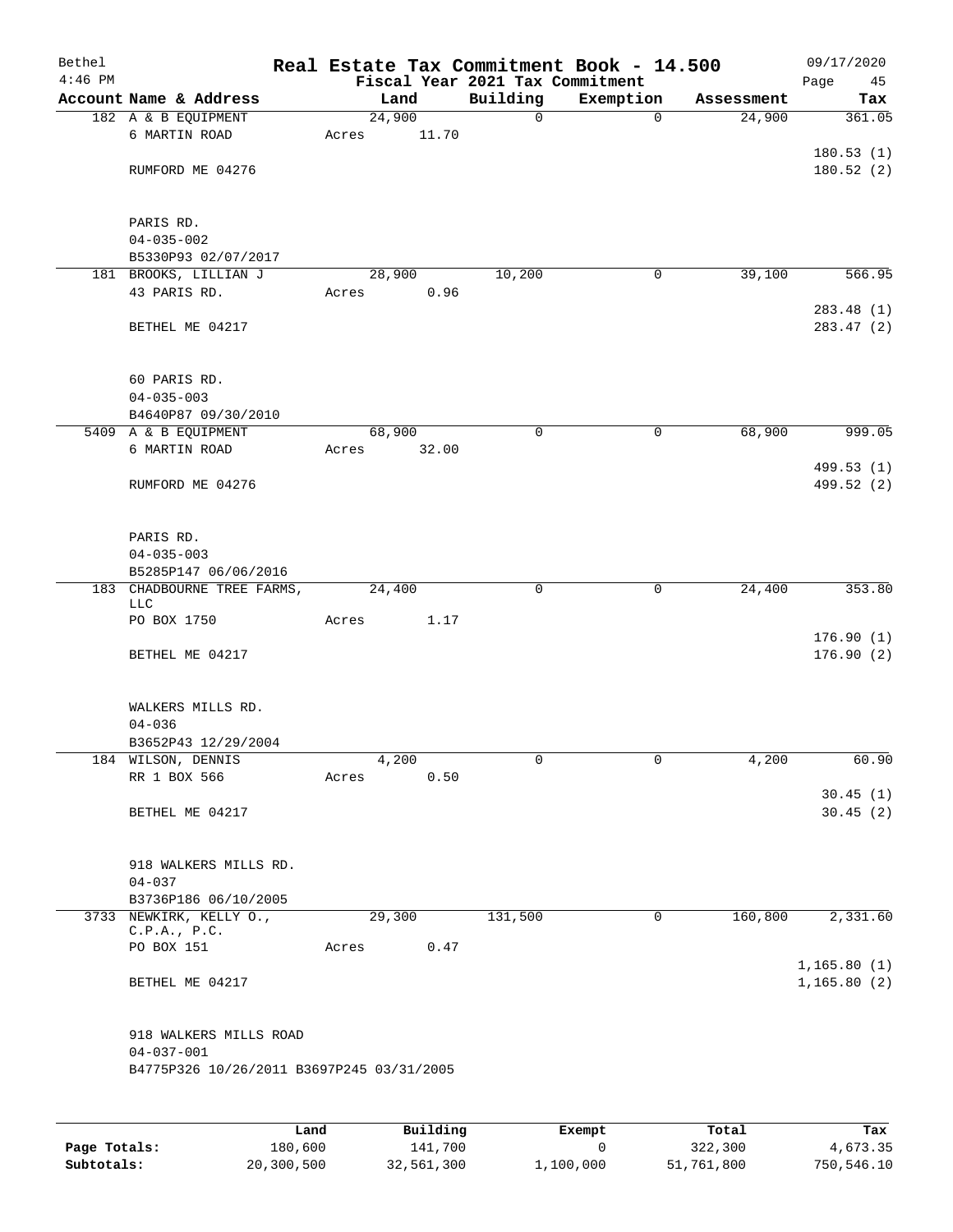| Bethel       |                                                                                      |            |       |                |                    | Real Estate Tax Commitment Book - 14.500 |            | 09/17/2020            |
|--------------|--------------------------------------------------------------------------------------|------------|-------|----------------|--------------------|------------------------------------------|------------|-----------------------|
| $4:46$ PM    |                                                                                      |            |       |                |                    | Fiscal Year 2021 Tax Commitment          |            | Page<br>46            |
|              | Account Name & Address<br>4752 ROBERTS, HOLLY J                                      |            |       | Land<br>30,000 | Building<br>60,200 | Exemption<br>$\mathbf 0$                 | Assessment | Tax                   |
|              | 2011 INTERVALE ROAD                                                                  |            | Acres | 0.50           |                    |                                          | 90,200     | 1,307.90<br>653.95(1) |
|              | BETHEL ME 04217                                                                      |            |       |                |                    |                                          |            | 653.95(2)             |
|              | 920 WALKERS MILLS RD<br>$04 - 037 - 002$                                             |            |       |                |                    |                                          |            |                       |
|              | B4601P15 06/23/2010 B3736P186 06/10/2005                                             |            |       |                |                    |                                          |            |                       |
|              | 185 CONWAY, SCOTT                                                                    |            |       | 34,900         | 82,800             | 0                                        | 117,700    | 1,706.65              |
|              | 19 ISABELL AVENUE                                                                    |            | Acres | 2.50           |                    |                                          |            | 853.33 (1)            |
|              | HOLBROOK MA 02343                                                                    |            |       |                |                    |                                          |            | 853.32 (2)            |
|              | 54 EAST BETHEL RD.<br>$04 - 038$                                                     |            |       |                |                    |                                          |            |                       |
|              | BP B5313P431 10/31/2016 B2376P322 10/17/1996                                         |            |       |                |                    |                                          |            |                       |
|              | 186 HD TOWERS, LLC                                                                   |            |       | 600            | 0                  | $\mathbf 0$                              | 600        | 8.70                  |
|              | 134 MCCRILLIS BROOK RD                                                               |            | Acres | 0.26           |                    |                                          |            | 4.35(1)               |
|              | BRYANT POND ME 04219                                                                 |            |       |                |                    |                                          |            | 4.35(2)               |
|              | EAST BETHEL RD.<br>$04 - 039$                                                        |            |       |                |                    |                                          |            |                       |
|              | B5500P794 01/02/2020 B2951P237 06/05/2001                                            |            |       |                |                    |                                          |            |                       |
|              | 187 EVERETT, JODI                                                                    |            |       | 40,000         | 199,700            | 25,000                                   | 214,700    | 3, 113. 15            |
|              | EVERETT, RALPH                                                                       |            | Acres | 8.00           |                    | 01 Homestead (HM)                        |            |                       |
|              | 78 EAST BETHEL RD                                                                    |            |       |                |                    |                                          |            | 1,556.58(1)           |
|              | BETHEL ME 04217                                                                      |            |       |                |                    |                                          |            | 1,556.57(2)           |
|              | 78 EAST BETHEL RD.                                                                   |            |       |                |                    |                                          |            |                       |
|              | $04 - 040$<br>B5388P224 01/09/2018 B971P38 01/10/1978                                |            |       |                |                    |                                          |            |                       |
|              | 188 KERNOZEK, KATIE L.                                                               |            |       | 38,200         | 145,600            | 0                                        | 183,800    | 2,665.10              |
|              | LLOYD, KATHY A.                                                                      |            | Acres | 6.10           |                    |                                          |            |                       |
|              | 17 FARM POND RD                                                                      |            |       |                |                    |                                          |            | 1,332.55(1)           |
|              |                                                                                      |            |       |                |                    |                                          |            | 1,332.55(2)           |
|              | NORTH STONINGTON CT<br>06359                                                         |            |       |                |                    |                                          |            |                       |
|              | 108 EAST BETHEL RD.                                                                  |            |       |                |                    |                                          |            |                       |
|              | $04 - 041 - 001$<br>B5448P668 01/10/2019 B5351P40 06/15/2017 B1723P141<br>04/09/1990 |            |       |                |                    |                                          |            |                       |
|              | 5458 A & B FORESTRY, INC                                                             |            |       | 26,700         | $\mathbf 0$        | $\mathbf 0$                              | 26,700     | 387.15                |
|              | 6 MARTIN RD                                                                          |            | Acres | 2.90           |                    |                                          |            | 193.58(1)             |
|              | RUMFORD ME 04276                                                                     |            |       |                |                    |                                          |            | 193.57(2)             |
|              | EAST BETHEL RD<br>$04 - 041 - 002$<br>B5445P679 12/12/2018                           |            |       |                |                    |                                          |            |                       |
|              |                                                                                      | Land       |       | Building       |                    | Exempt                                   | Total      | Tax                   |
| Page Totals: |                                                                                      | 170,400    |       | 488,300        |                    | 25,000                                   | 633,700    | 9,188.65              |
| Subtotals:   |                                                                                      | 20,470,900 |       | 33,049,600     |                    | 1,125,000                                | 52,395,500 | 759,734.75            |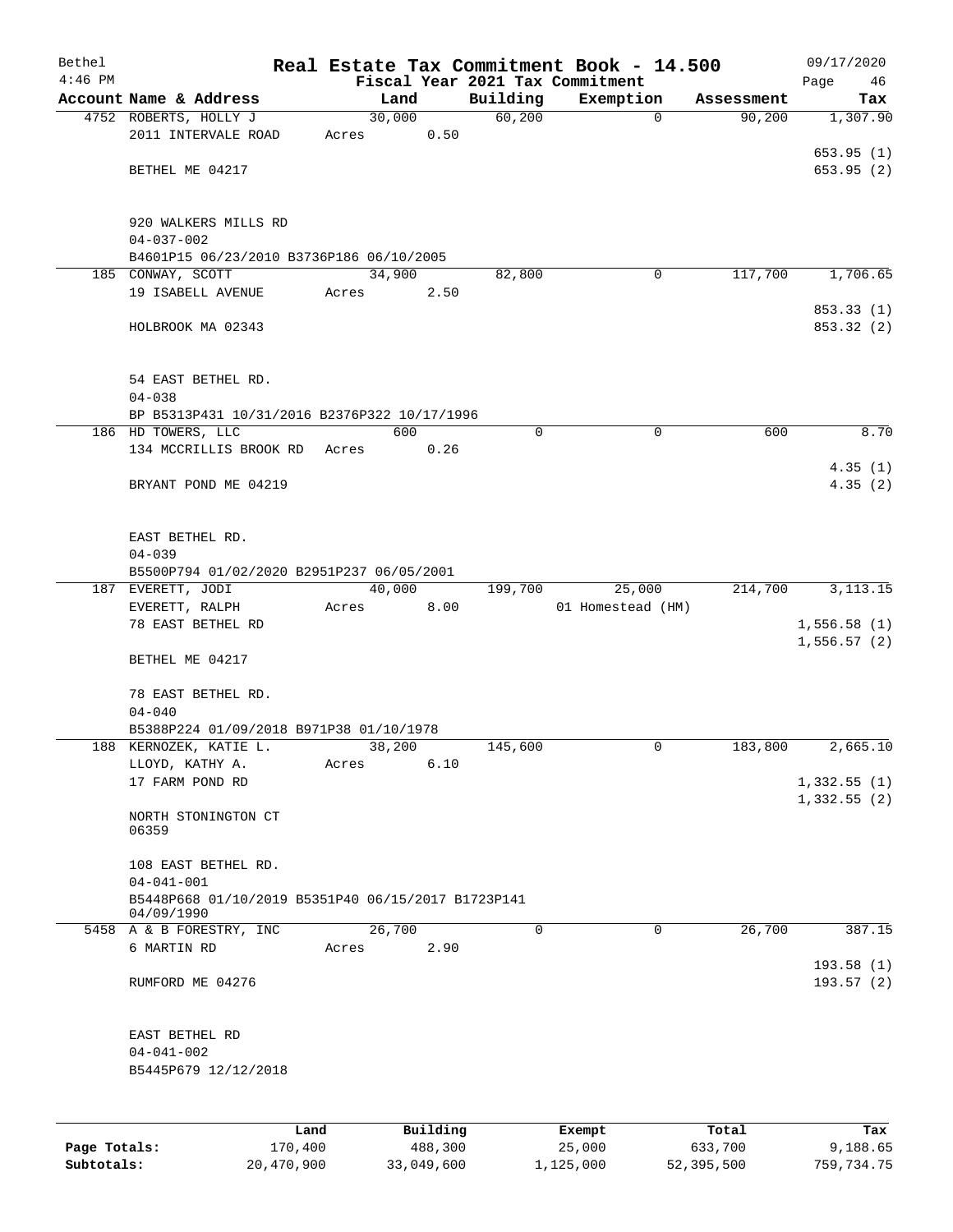| Bethel<br>$4:46$ PM |                                                                   |        |        |          | Real Estate Tax Commitment Book - 14.500<br>Fiscal Year 2021 Tax Commitment |            | 09/17/2020<br>Page<br>47 |
|---------------------|-------------------------------------------------------------------|--------|--------|----------|-----------------------------------------------------------------------------|------------|--------------------------|
|                     | Account Name & Address                                            |        | Land   | Building | Exemption                                                                   | Assessment | Tax                      |
|                     | 189 LOCKLIN, THOMAS P, JR                                         |        | 36,500 | 34,900   | $\overline{0}$                                                              | 71,400     | 1,035.30                 |
|                     | KNOX, JANIE M                                                     | Acres  | 4.30   |          |                                                                             |            |                          |
|                     | PO BOX 222                                                        |        |        |          |                                                                             |            | 517.65(1)                |
|                     |                                                                   |        |        |          |                                                                             |            | 517.65(2)                |
|                     | GREENWOOD ME 04255                                                |        |        |          |                                                                             |            |                          |
|                     |                                                                   |        |        |          |                                                                             |            |                          |
|                     | 164 EAST BETHEL RD                                                |        |        |          |                                                                             |            |                          |
|                     | $04 - 042$                                                        |        |        |          |                                                                             |            |                          |
|                     | B4320P34 07/03/2008 B1317P135 09/28/1985<br>190 LANDES, CHRISTINE | 33,800 |        |          |                                                                             |            |                          |
|                     | LANDES, TRAVIS W                                                  |        |        | 105,400  | 0                                                                           | 139,200    | 2,018.40                 |
|                     | PO BOX 512                                                        | Acres  | 1.63   |          |                                                                             |            | 1,009.20(1)              |
|                     |                                                                   |        |        |          |                                                                             |            | 1,009.20(2)              |
|                     | GARDINER ME 04345                                                 |        |        |          |                                                                             |            |                          |
|                     |                                                                   |        |        |          |                                                                             |            |                          |
|                     | 192 EAST BETHEL RD.                                               |        |        |          |                                                                             |            |                          |
|                     | $04 - 043$                                                        |        |        |          |                                                                             |            |                          |
|                     | B5274P155 03/25/2016 B1391P336 05/20/1986                         |        |        |          |                                                                             |            |                          |
|                     | 192 MORIN, GERALD                                                 |        | 32,900 | 92,500   | 0                                                                           | 125,400    | 1,818.30                 |
|                     | MORIN, ANGELA                                                     | Acres  | 1.10   |          |                                                                             |            |                          |
|                     | 204 EAST BETHEL RD.                                               |        |        |          |                                                                             |            | 909.15(1)                |
|                     |                                                                   |        |        |          |                                                                             |            | 909.15(2)                |
|                     | BETHEL ME 04217                                                   |        |        |          |                                                                             |            |                          |
|                     |                                                                   |        |        |          |                                                                             |            |                          |
|                     | 204 EAST BETHEL RD.                                               |        |        |          |                                                                             |            |                          |
|                     | $04 - 043 - 001 - 001$                                            |        |        |          |                                                                             |            |                          |
|                     | B2853P106 08/25/2000                                              |        |        |          |                                                                             |            |                          |
|                     | 193 YUMA ENTERPRISES                                              |        | 34,100 | 8,700    | $\mathbf 0$                                                                 | 42,800     | 620.60                   |
|                     | 1390 INTERVALE ROAD                                               | Acres  | 1.80   |          |                                                                             |            |                          |
|                     | BETHEL ME 04217                                                   |        |        |          |                                                                             |            | 310.30(1)<br>310.30(2)   |
|                     |                                                                   |        |        |          |                                                                             |            |                          |
|                     |                                                                   |        |        |          |                                                                             |            |                          |
|                     | 212 EAST BETHEL RD.                                               |        |        |          |                                                                             |            |                          |
|                     | $04 - 044$                                                        |        |        |          |                                                                             |            |                          |
|                     | B5166P54 09/29/2014 B2198P289                                     |        |        |          |                                                                             |            |                          |
|                     | 194 DANFORTH, BETHANY M                                           | 32,800 |        | 63,300   | 25,000                                                                      | 71,100     | 1,030.95                 |
|                     | 224 EAST BETHEL RD.                                               | Acres  | 2.70   |          | 01 Homestead (HM)                                                           |            |                          |
|                     |                                                                   |        |        |          |                                                                             |            | 515.48(1)                |
|                     | BETHEL ME 04217                                                   |        |        |          |                                                                             |            | 515.47(2)                |
|                     |                                                                   |        |        |          |                                                                             |            |                          |
|                     |                                                                   |        |        |          |                                                                             |            |                          |
|                     | 224 EAST BETHEL RD.                                               |        |        |          |                                                                             |            |                          |
|                     | $04 - 045$                                                        |        |        |          |                                                                             |            |                          |
|                     | B5064P174 11/19/2013 B3219P305 11/25/2002                         |        |        |          |                                                                             |            |                          |
|                     | 195 REAL ESTATE HOLDINGS,<br>LLC                                  | 30,200 |        | $\Omega$ | $\Omega$                                                                    | 30,200     | 437.90                   |
|                     | 200 NARRAGANSETT STREET Acres                                     |        | 12.00  |          |                                                                             |            |                          |
|                     |                                                                   |        |        |          |                                                                             |            | 218.95(1)                |
|                     | GORHAM ME 04038                                                   |        |        |          |                                                                             |            | 218.95(2)                |
|                     |                                                                   |        |        |          |                                                                             |            |                          |
|                     |                                                                   |        |        |          |                                                                             |            |                          |
|                     | EAST BETHEL RD.                                                   |        |        |          |                                                                             |            |                          |
|                     | $04 - 046$                                                        |        |        |          |                                                                             |            |                          |
|                     | B4265P224 02/27/2008 B2417P294                                    |        |        |          |                                                                             |            |                          |
|                     |                                                                   |        |        |          |                                                                             |            |                          |
|                     |                                                                   |        |        |          |                                                                             |            |                          |
|                     |                                                                   |        |        |          |                                                                             |            |                          |

|              | Land       | Building     | Exempt    | Total      | Tax        |
|--------------|------------|--------------|-----------|------------|------------|
| Page Totals: | 200,300    | 304,800      | 25,000    | 480,100    | 6,961.45   |
| Subtotals:   | 20,671,200 | 33, 354, 400 | 1,150,000 | 52,875,600 | 766,696.20 |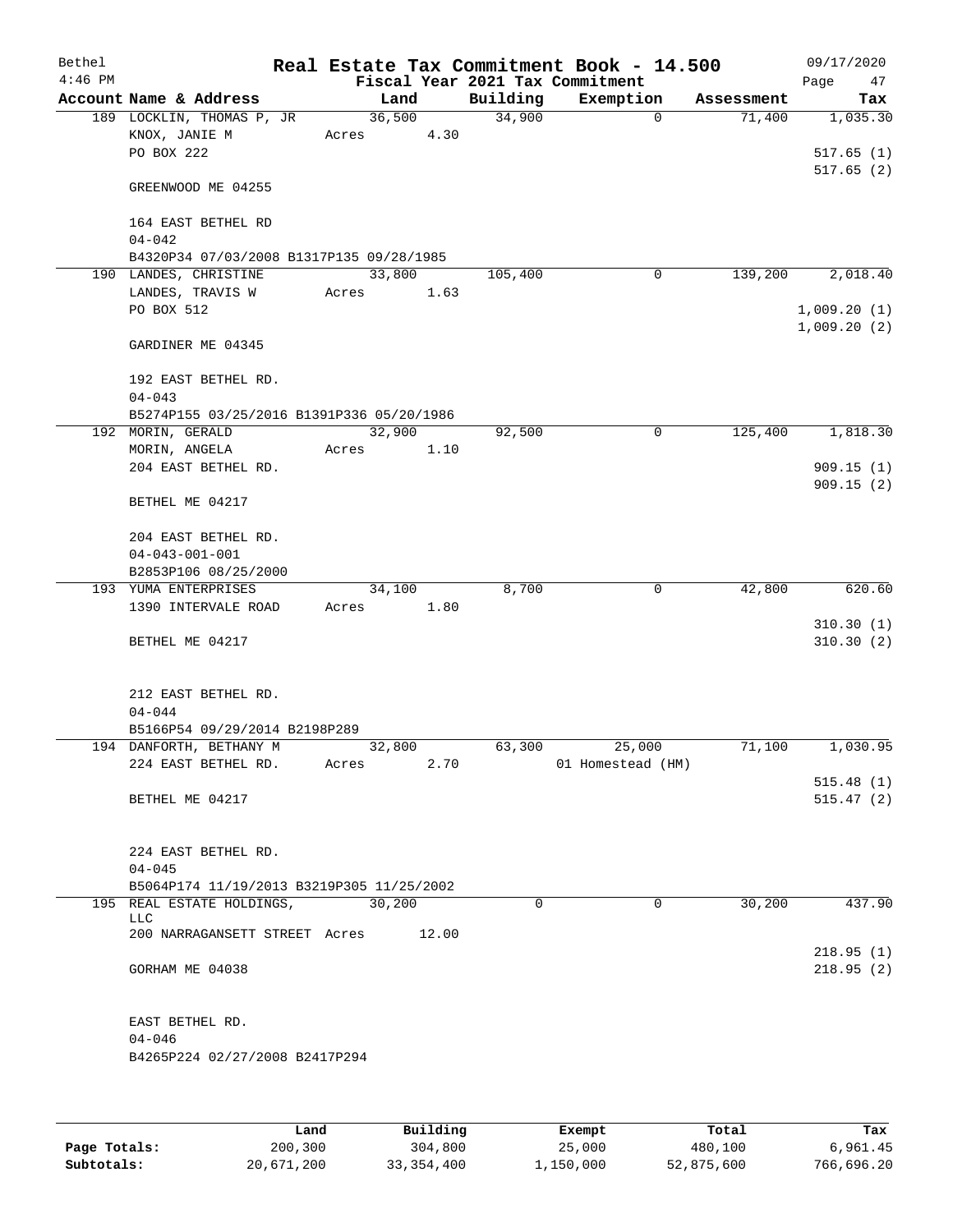| Bethel       |                                                                                       |         |                 |             | Real Estate Tax Commitment Book - 14.500 |            | 09/17/2020                   |
|--------------|---------------------------------------------------------------------------------------|---------|-----------------|-------------|------------------------------------------|------------|------------------------------|
| $4:46$ PM    |                                                                                       |         |                 |             | Fiscal Year 2021 Tax Commitment          |            | Page<br>48                   |
|              | Account Name & Address                                                                |         | Land            | Building    | Exemption                                | Assessment | Tax                          |
|              | 196 ULRICKSON, ROY<br>ULRICKSON, CHRISTINE<br>26 GOAT ISLAND WAY                      | Acres   | 45,200<br>29.10 | 0           | $\mathbf 0$                              | 45,200     | 655.40<br>327.70(1)          |
|              | NORWAY ME 04268 4553                                                                  |         |                 |             |                                          |            | 327.70(2)                    |
|              | EAST BETHEL RD.<br>$04 - 047$                                                         |         |                 |             |                                          |            |                              |
|              | B803P234                                                                              |         |                 |             |                                          |            |                              |
|              | 197 SAVAGE, RONALD W                                                                  |         | 51,400          | 26,100      | 0                                        | 77,500     | 1,123.75                     |
|              | PO BOX 358                                                                            | Acres   | 24.00           |             |                                          |            | 561.88(1)                    |
|              | BETHEL ME 04217                                                                       |         |                 |             |                                          |            | 561.87(2)                    |
|              | 204 EAST BETHEL RD.<br>$04 - 048$                                                     |         |                 |             |                                          |            |                              |
|              | B4899P256 09/27/2012 B1966P17 12/03/1992 B624P490<br>03/30/1964                       |         |                 |             |                                          |            |                              |
|              | 198 WALKER, JEFFREY G                                                                 |         | 33,300          | $\mathbf 0$ | 0                                        | 33,300     | 482.85                       |
|              | WALKER, ALISHA A                                                                      | Acres   | 10.00           |             |                                          |            |                              |
|              | PO BOX 111                                                                            |         |                 |             |                                          |            | 241.43 (1)                   |
|              | GREENWOOD ME 04255                                                                    |         |                 |             |                                          |            | 241.42(2)                    |
|              | $04 - 048 - 001$                                                                      |         |                 |             |                                          |            |                              |
|              | B5248P600 10/13/2015 B1966P19 12/15/1992 B624P490                                     |         |                 |             |                                          |            |                              |
|              | 199 WALKER, JEFF                                                                      |         | 38,100          | 50,800      | 0                                        | 88,900     | 1,289.05                     |
|              | PO BOX 111                                                                            | Acres   | 5.96            |             |                                          |            | 644.53(1)                    |
|              | GREENWOOD ME 04255                                                                    |         |                 |             |                                          |            | 644.52 (2)                   |
|              | 24 WALKER LANE                                                                        |         |                 |             |                                          |            |                              |
|              | $04 - 048 - 002$                                                                      |         |                 |             |                                          |            |                              |
|              | B624P490 B624P490 B624P490                                                            |         |                 |             |                                          |            |                              |
|              | 200 BERNIER, ANDRE                                                                    |         | 35,400          | 129,300     | 0                                        | 164,700    | 2,388.15                     |
|              | BERNIER, FLORENCE                                                                     | Acres   | 3.00            |             |                                          |            |                              |
|              | 100 SIERRA DRIVE                                                                      |         |                 |             |                                          |            | 1, 194.08(1)<br>1, 194.07(2) |
|              | MILTON TOWNSHIP ME<br>04219                                                           |         |                 |             |                                          |            |                              |
|              | 167 EAST BETHEL RD.<br>$04 - 049$                                                     |         |                 |             |                                          |            |                              |
|              | B5404P689 04/27/2018 B5392P356 02/07/2018 B2511P335<br>12/29/1997 B976P251 03/10/1978 |         |                 |             |                                          |            |                              |
|              | 201 BERNIER, ANDRE N<br>BERNIER, FLORENCE E                                           | Acres   | 32,600<br>1.00  | 87,000      | $\mathbf 0$                              | 119,600    | 1,734.20                     |
|              | 100 SIERRA DRIVE                                                                      |         |                 |             |                                          |            | 867.10(1)<br>867.10(2)       |
|              | BRYANT POND ME 04219                                                                  |         |                 |             |                                          |            |                              |
|              | 157 EAST BETHEL RD.<br>$04 - 050$                                                     |         |                 |             |                                          |            |                              |
|              | B5306P350 09/23/2016 B5305P440 09/19/2016 B3920P344<br>04/14/2006 B3303P347           |         |                 |             |                                          |            |                              |
|              |                                                                                       | Land    | Building        |             | Exempt                                   | Total      | Tax                          |
| Page Totals: |                                                                                       | 236,000 | 293,200         |             | 0                                        | 529,200    | 7,673.40                     |
| Subtotals:   | 20,907,200                                                                            |         | 33,647,600      |             | 1,150,000                                | 53,404,800 | 774,369.60                   |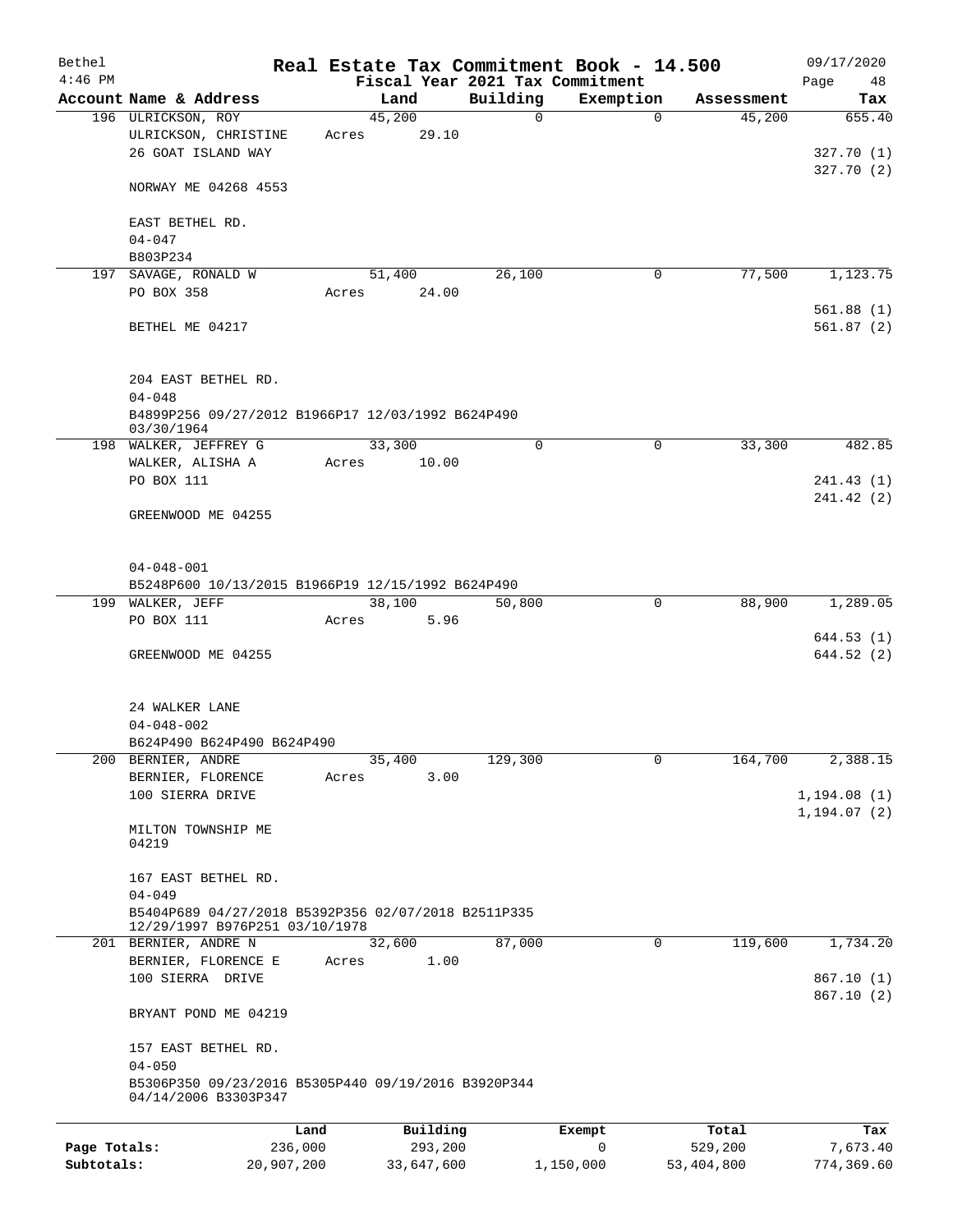| Bethel<br>$4:46$ PM |                                                                                       |         |        |          |          | Real Estate Tax Commitment Book - 14.500<br>Fiscal Year 2021 Tax Commitment |            | 09/17/2020<br>Page<br>49 |
|---------------------|---------------------------------------------------------------------------------------|---------|--------|----------|----------|-----------------------------------------------------------------------------|------------|--------------------------|
|                     | Account Name & Address                                                                |         | Land   |          | Building | Exemption                                                                   | Assessment | Tax                      |
|                     | 202 OLIVER, BRIAN                                                                     |         | 23,100 |          | 30,800   | $\mathbf 0$                                                                 | 53,900     | 781.55                   |
|                     | 37 ROYAL RD.                                                                          |         | Acres  | 0.48     |          |                                                                             |            |                          |
|                     |                                                                                       |         |        |          |          |                                                                             |            | 390.78 (1)               |
|                     | POWNAL ME 04069                                                                       |         |        |          |          |                                                                             |            | 390.77(2)                |
|                     |                                                                                       |         |        |          |          |                                                                             |            |                          |
|                     | 137 EAST BETHEL RD.                                                                   |         |        |          |          |                                                                             |            |                          |
|                     | $04 - 051$                                                                            |         |        |          |          |                                                                             |            |                          |
|                     | B907P280 08/10/1976 B623P338 07/12/1963                                               |         |        |          |          |                                                                             |            |                          |
|                     | 5402 RUSSELL, JAMIE L                                                                 |         | 29,600 |          | 39,700   | 0                                                                           | 69,300     | 1,004.85                 |
|                     | HOWARD, ANTHONY R                                                                     |         | Acres  | 0.93     |          |                                                                             |            |                          |
|                     | 147 EAST BETHEL RD                                                                    |         |        |          |          |                                                                             |            | 502.43(1)                |
|                     |                                                                                       |         |        |          |          |                                                                             |            | 502.42(2)                |
|                     | BETHEL ME 04217                                                                       |         |        |          |          |                                                                             |            |                          |
|                     | 147 EAST BETHEL RD.                                                                   |         |        |          |          |                                                                             |            |                          |
|                     | $04 - 051 - 001$                                                                      |         |        |          |          |                                                                             |            |                          |
|                     | B5295P92 07/28/2016                                                                   |         |        |          |          |                                                                             |            |                          |
|                     | 203 SCHIFANO, FRANK                                                                   |         | 32,600 |          | 49,800   | 0                                                                           | 82,400     | 1,194.80                 |
|                     | 825 E 24TH AVENUE                                                                     |         | Acres  | 1.00     |          |                                                                             |            |                          |
|                     |                                                                                       |         |        |          |          |                                                                             |            | 597.40(1)                |
|                     | NEW SMYRNA BEACH FL                                                                   |         |        |          |          |                                                                             |            | 597.40(2)                |
|                     | 32169                                                                                 |         |        |          |          |                                                                             |            |                          |
|                     |                                                                                       |         |        |          |          |                                                                             |            |                          |
|                     |                                                                                       |         |        |          |          |                                                                             |            |                          |
|                     | 129 EAST BETHEL RD.<br>$04 - 052$                                                     |         |        |          |          |                                                                             |            |                          |
|                     | B5486P917 10/18/2019 B907P280                                                         |         |        |          |          |                                                                             |            |                          |
|                     | 204 PELLETIER, LAURENCE                                                               |         | 33,300 |          | 24,200   | 0                                                                           | 57,500     | 833.75                   |
|                     | PELLETIER, GENEVA                                                                     |         | Acres  | 1.30     |          |                                                                             |            |                          |
|                     | KIMBALL                                                                               |         |        |          |          |                                                                             |            |                          |
|                     | 586 HOOKSET RD.                                                                       |         |        |          |          |                                                                             |            | 416.88(1)                |
|                     |                                                                                       |         |        |          |          |                                                                             |            | 416.87(2)                |
|                     | AUBURN NH 03022                                                                       |         |        |          |          |                                                                             |            |                          |
|                     | 115 EAST BETHEL RD.                                                                   |         |        |          |          |                                                                             |            |                          |
|                     | $04 - 053$                                                                            |         |        |          |          |                                                                             |            |                          |
|                     | B5342P206 09/21/2018 B1411P298 08/08/1986                                             |         |        |          |          |                                                                             |            |                          |
|                     | 205 CROCKETT, KENNETH                                                                 |         | 32,900 |          | 59,400   | 25,000                                                                      | 67,300     | 975.85                   |
|                     | CROCKETT, LAURIE                                                                      |         | Acres  | 1.10     |          | 01 Homestead (HM)                                                           |            |                          |
|                     | 111 EAST BETHEL ROAD                                                                  |         |        |          |          |                                                                             |            | 487.93 (1)               |
|                     |                                                                                       |         |        |          |          |                                                                             |            | 487.92 (2)               |
|                     | BETHEL ME 04217                                                                       |         |        |          |          |                                                                             |            |                          |
|                     |                                                                                       |         |        |          |          |                                                                             |            |                          |
|                     | 111 EAST BETHEL RD.<br>$04 - 054$                                                     |         |        |          |          |                                                                             |            |                          |
|                     | B689P125                                                                              |         |        |          |          |                                                                             |            |                          |
|                     | 5367 KIMBALL, JAMES P.                                                                |         | 50,000 |          | 84,300   | 25,000                                                                      | 109,300    | 1,584.85                 |
|                     | TUOMINEN, VELORA F.                                                                   |         | Acres  | 20.19    |          | 01 Homestead (HM)                                                           |            |                          |
|                     | PO BOX 1                                                                              |         |        |          |          |                                                                             |            | 792.43 (1)               |
|                     |                                                                                       |         |        |          |          |                                                                             |            | 792.42 (2)               |
|                     | GREENWOOD ME 04255                                                                    |         |        |          |          |                                                                             |            |                          |
|                     |                                                                                       |         |        |          |          |                                                                             |            |                          |
|                     | 91 EAST BETHEL RD.                                                                    |         |        |          |          |                                                                             |            |                          |
|                     | $04 - 056$                                                                            |         |        |          |          |                                                                             |            |                          |
|                     | B5472P230 08/02/2019 B3644P202 12/20/2004 B2820P199<br>05/23/2000 B1223P57 09/01/1983 |         |        |          |          |                                                                             |            |                          |
|                     |                                                                                       |         |        |          |          |                                                                             |            |                          |
|                     |                                                                                       |         |        |          |          |                                                                             |            |                          |
|                     |                                                                                       | Land    |        | Building |          | Exempt                                                                      | Total      | Tax                      |
| Page Totals:        |                                                                                       | 201,500 |        | 288,200  |          | 50,000                                                                      | 439,700    | 6,375.65                 |

**Subtotals:** 21,108,700 33,935,800 1,200,000 53,844,500 780,745.25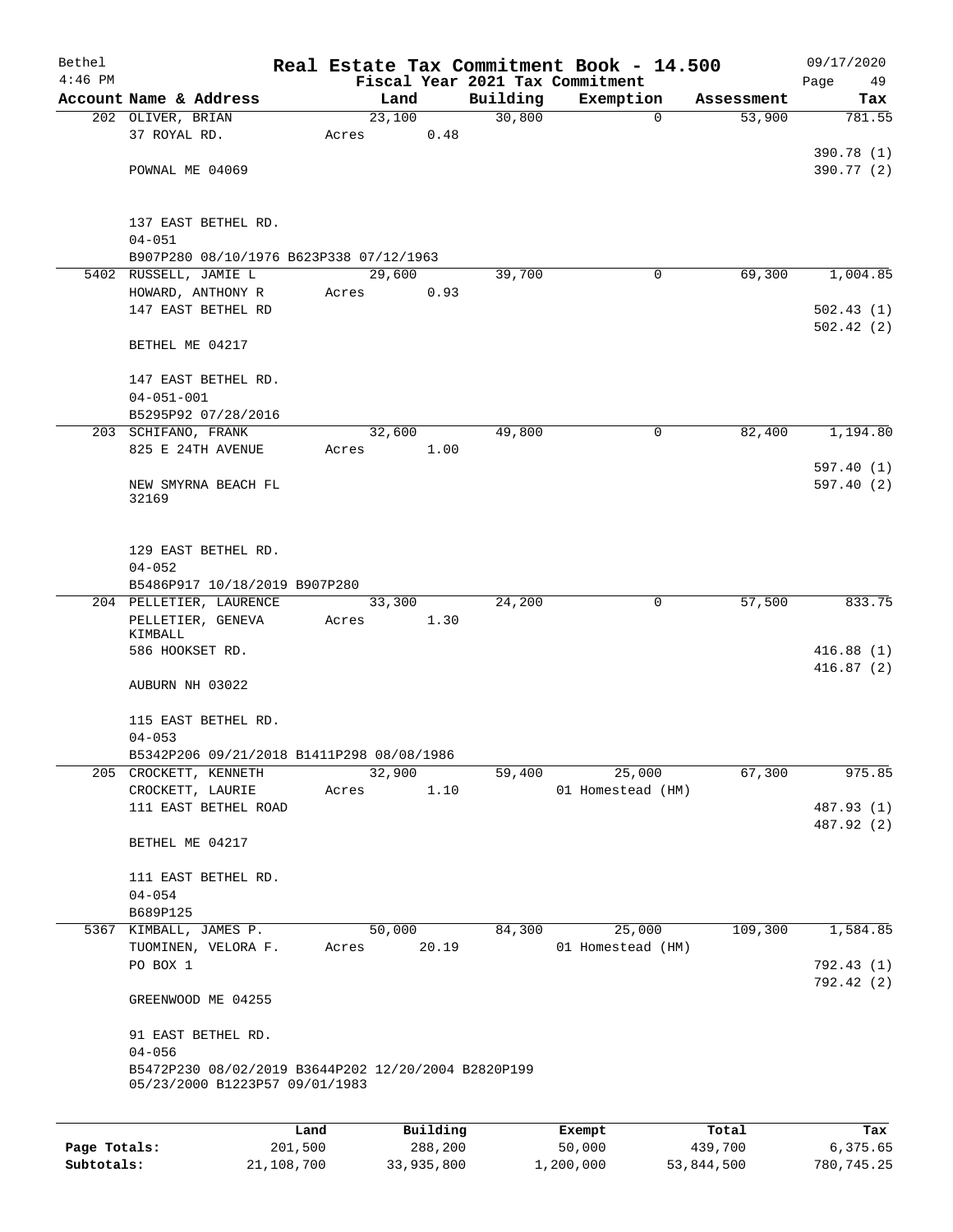| Bethel<br>$4:46$ PM |                                                   |        |       |             | Real Estate Tax Commitment Book - 14.500<br>Fiscal Year 2021 Tax Commitment |            | 09/17/2020<br>Page<br>50 |
|---------------------|---------------------------------------------------|--------|-------|-------------|-----------------------------------------------------------------------------|------------|--------------------------|
|                     | Account Name & Address                            |        | Land  | Building    | Exemption                                                                   | Assessment | Tax                      |
|                     | 207 JENNIFER R. SHAW                              | 33,300 |       | 83,800      | $\Omega$                                                                    | 117,100    | 1,697.95                 |
|                     | SHAW, LEONARD                                     | Acres  | 1.33  |             |                                                                             |            |                          |
|                     | 83 EAST BETHEL RD.                                |        |       |             |                                                                             |            | 848.98 (1)               |
|                     |                                                   |        |       |             |                                                                             |            | 848.97 (2)               |
|                     | BETHEL ME 04217                                   |        |       |             |                                                                             |            |                          |
|                     | 83 EAST BETHEL RD.                                |        |       |             |                                                                             |            |                          |
|                     | $04 - 056 - 001$                                  |        |       |             |                                                                             |            |                          |
|                     | B5478P240 09/06/2019 B4764P72 09/23/2011 B1223P57 |        |       |             |                                                                             |            |                          |
|                     | 08/30/1983                                        |        |       |             |                                                                             |            |                          |
|                     | 208 SLATTERY, WILLIAM D                           | 33,300 |       | 51,000      | 25,000                                                                      | 59,300     | 859.85                   |
|                     | 7 VAIL WAY                                        | Acres  | 1.30  |             | 01 Homestead (HM)                                                           |            |                          |
|                     |                                                   |        |       |             |                                                                             |            | 429.93 (1)               |
|                     | BETHEL ME 04217                                   |        |       |             |                                                                             |            | 429.92 (2)               |
|                     | 7 VAIL WAY                                        |        |       |             |                                                                             |            |                          |
|                     | $04 - 057 - 001$                                  |        |       |             |                                                                             |            |                          |
|                     | B5294P610 07/27/2016 B3867P345 01/04/2006         |        |       |             |                                                                             |            |                          |
|                     | 4623 KIMBALL, NANCY                               | 32,600 |       | 54,000      | 25,000                                                                      | 61,600     | 893.20                   |
|                     | 75 East Bethel Rd.                                | Acres  | 1.00  |             | 01 Homestead (HM)                                                           |            |                          |
|                     |                                                   |        |       |             |                                                                             |            | 446.60 (1)               |
|                     | Bethel ME 04217 5114                              |        |       |             |                                                                             |            | 446.60(2)                |
|                     |                                                   |        |       |             |                                                                             |            |                          |
|                     | 75 EAST BETHEL RD.                                |        |       |             |                                                                             |            |                          |
|                     | $04 - 057 - 001 - 001$                            |        |       |             |                                                                             |            |                          |
|                     | B3714P232 05/12/2005                              |        |       |             |                                                                             |            |                          |
|                     | 209 BERNIER, ANDRE                                | 44,000 |       | $\mathbf 0$ | $\mathbf 0$                                                                 | 44,000     | 638.00                   |
|                     | BERNIER, FLORENCE                                 | Acres  | 24.20 |             |                                                                             |            |                          |
|                     | 100 SIERRA DRIVE                                  |        |       |             |                                                                             |            | 319.00(1)                |
|                     |                                                   |        |       |             |                                                                             |            | 319.00(2)                |
|                     | BRYANT POND ME 04219                              |        |       |             |                                                                             |            |                          |
|                     |                                                   |        |       |             |                                                                             |            |                          |
|                     | $04 - 057 - 002$                                  |        |       |             |                                                                             |            |                          |
|                     | B2819P260                                         |        |       |             |                                                                             |            |                          |
|                     | 210 PELLETIER, LAURENCE                           | 43,600 |       | 0           | 0                                                                           | 43,600     | 632.20                   |
|                     | PELLETIER, GENEVA                                 | Acres  | 23.60 |             |                                                                             |            |                          |
|                     | 586 HOOKSET RD.                                   |        |       |             |                                                                             |            | 316.10(1)                |
|                     |                                                   |        |       |             |                                                                             |            | 316.10(2)                |
|                     | AUBURN NH 03022                                   |        |       |             |                                                                             |            |                          |
|                     | $04 - 057 - 003$                                  |        |       |             |                                                                             |            |                          |
|                     | B2819P263 05/22/2000                              |        |       |             |                                                                             |            |                          |
|                     | 211 YASKO, EDWARD J                               | 29,200 |       | 0           | 0                                                                           | 29,200     | 423.40                   |
|                     | 184 BIRD HILL ROAD                                | Acres  | 5.66  |             |                                                                             |            |                          |
|                     |                                                   |        |       |             |                                                                             |            | 211.70(1)                |
|                     | BETHEL ME 04217                                   |        |       |             |                                                                             |            | 211.70(2)                |
|                     |                                                   |        |       |             |                                                                             |            |                          |
|                     | $04 - 057 - 004$                                  |        |       |             |                                                                             |            |                          |
|                     | B4611P145 07/20/2010 B3645P10 12/16/2004          |        |       |             |                                                                             |            |                          |
|                     |                                                   |        |       |             |                                                                             |            |                          |
|                     |                                                   |        |       |             |                                                                             |            |                          |
|                     |                                                   |        |       |             |                                                                             |            |                          |

|              | Land       | Building     | Exempt    | Total      | Tax        |
|--------------|------------|--------------|-----------|------------|------------|
| Page Totals: | 216,000    | 188,800      | 50,000    | 354,800    | 5,144.60   |
| Subtotals:   | 21,324,700 | 34, 124, 600 | 1,250,000 | 54,199,300 | 785,889.85 |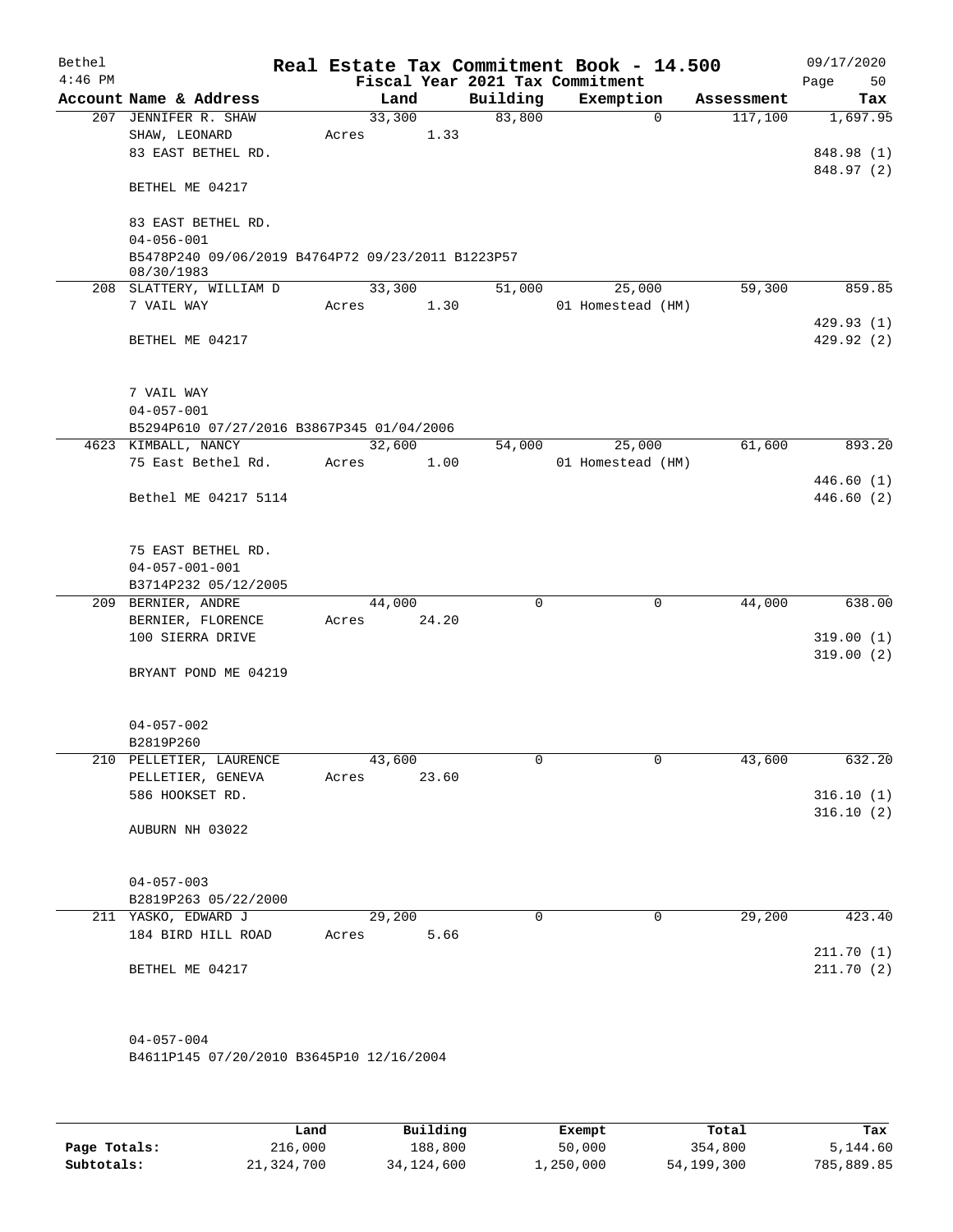| Bethel<br>$4:46$ PM |                                                                                        |       |               |             | Real Estate Tax Commitment Book - 14.500<br>Fiscal Year 2021 Tax Commitment |            | 09/17/2020<br>Page<br>51 |
|---------------------|----------------------------------------------------------------------------------------|-------|---------------|-------------|-----------------------------------------------------------------------------|------------|--------------------------|
|                     | Account Name & Address                                                                 |       | Land          | Building    | Exemption                                                                   | Assessment | Tax                      |
|                     | 4963 SILVA, CHRISTOPHER                                                                |       | 41,600        | 57,200      | $\mathbf 0$                                                                 | 98,800     | 1,432.60                 |
|                     | 131 LIVINGTONE AVE.                                                                    | Acres | 13.40         |             |                                                                             |            |                          |
|                     |                                                                                        |       |               |             |                                                                             |            | 716.30(1)                |
|                     | BEVERLY MA 01915                                                                       |       |               |             |                                                                             |            | 716.30(2)                |
|                     |                                                                                        |       |               |             |                                                                             |            |                          |
|                     |                                                                                        |       |               |             |                                                                             |            |                          |
|                     | 32 VAIL WAY                                                                            |       |               |             |                                                                             |            |                          |
|                     | $04 - 057 - 005$                                                                       |       |               |             |                                                                             |            |                          |
|                     | B5430P450 09/13/2018 B4746P239 09/09/2011 B3867P345<br>01/04/2006 B3810P266 09/27/2005 |       |               |             |                                                                             |            |                          |
|                     | 4814 YASKO, EDWARD J JR                                                                |       | 27,400        | $\mathbf 0$ | $\mathbf 0$                                                                 | 27,400     | 397.30                   |
|                     | 184 BIRD HILL ROAD                                                                     | Acres | 3.70          |             |                                                                             |            |                          |
|                     |                                                                                        |       |               |             |                                                                             |            | 198.65(1)                |
|                     | BETHEL ME 04217                                                                        |       |               |             |                                                                             |            | 198.65(2)                |
|                     |                                                                                        |       |               |             |                                                                             |            |                          |
|                     |                                                                                        |       |               |             |                                                                             |            |                          |
|                     |                                                                                        |       |               |             |                                                                             |            |                          |
|                     | $04 - 057 - 005 - 001$                                                                 |       |               |             |                                                                             |            |                          |
|                     | B3756P305 07/08/2005                                                                   |       |               |             |                                                                             |            |                          |
|                     | 212 VAIL, CHRISTOPHER L                                                                |       | 24,600        | $\mathbf 0$ | 0                                                                           | 24,600     | 356.70                   |
|                     | VAIL, SHERRIN M                                                                        | Acres | 1.30          |             |                                                                             |            |                          |
|                     | 1119 WASHINGTON AVE.                                                                   |       |               |             |                                                                             |            | 178.35(1)                |
|                     |                                                                                        |       |               |             |                                                                             |            | 178.35(2)                |
|                     | PORTLAND ME 04103                                                                      |       |               |             |                                                                             |            |                          |
|                     | 12 VAIL WAY                                                                            |       |               |             |                                                                             |            |                          |
|                     | $04 - 057 - 005 - 002$                                                                 |       |               |             |                                                                             |            |                          |
|                     | B4061P164 12/11/2006 B3867P345 01/04/2006                                              |       |               |             |                                                                             |            |                          |
|                     | 213 WHEELER, ROGER A                                                                   |       | 6,900         | $\Omega$    | $\mathbf 0$                                                                 | 6,900      | 100.05                   |
|                     | EST OF MARY WHEELER                                                                    | Acres | 7.14          |             |                                                                             |            |                          |
|                     | PO BOX 478                                                                             |       |               |             |                                                                             |            | 50.03(1)                 |
|                     |                                                                                        |       |               |             |                                                                             |            | 50.02(2)                 |
|                     | BETHEL ME 04217                                                                        |       |               |             |                                                                             |            |                          |
|                     |                                                                                        |       |               |             |                                                                             |            |                          |
|                     | EAST BETHEL RD                                                                         |       |               |             |                                                                             |            |                          |
|                     | $04 - 057 - 006$                                                                       |       |               |             |                                                                             |            |                          |
|                     | B4822P69 03/07/2012 B4544P139 12/29/2009 B3820P208                                     |       |               |             |                                                                             |            |                          |
|                     | 10/12/2005 B3098P39 04/18/2002<br>214 TIBBETTS, PAMELA A                               |       | 41,000        | 9,700       | $\mathbf 0$                                                                 | 50,700     | 735.15                   |
|                     | PO BOX 2681                                                                            | Acres | 8.97          |             |                                                                             |            |                          |
|                     |                                                                                        |       |               |             |                                                                             |            | 367.58(1)                |
|                     | S PORTLAND ME 04116                                                                    |       |               |             |                                                                             |            | 367.57(2)                |
|                     |                                                                                        |       |               |             |                                                                             |            |                          |
|                     |                                                                                        |       |               |             |                                                                             |            |                          |
|                     | 108 BIRD HILL ROAD                                                                     |       |               |             |                                                                             |            |                          |
|                     | $04 - 057 - 006 - 001$                                                                 |       |               |             |                                                                             |            |                          |
|                     | B4142P289 06/06/2007 B3232P69 12/22/2003                                               |       |               |             |                                                                             |            |                          |
|                     | 215 HOWLEY, DENISE ANN                                                                 |       | 30,100        | 94,800      | 0                                                                           | 124,900    | 1,811.05                 |
|                     | PO BOX 478                                                                             |       | 0.80<br>Acres |             |                                                                             |            |                          |
|                     |                                                                                        |       |               |             |                                                                             |            | 905.53(1)                |
|                     | BETHEL ME 04217                                                                        |       |               |             |                                                                             |            | 905.52(2)                |
|                     |                                                                                        |       |               |             |                                                                             |            |                          |
|                     | 67 EAST BETHEL RD.                                                                     |       |               |             |                                                                             |            |                          |
|                     | $04 - 058$                                                                             |       |               |             |                                                                             |            |                          |
|                     | B5396P455 02/23/2018 B4822P67 03/07/2012 B4544P139                                     |       |               |             |                                                                             |            |                          |
|                     | 12/29/2009 B2965P35 06/29/2001                                                         |       |               |             |                                                                             |            |                          |
|                     |                                                                                        |       |               |             |                                                                             |            |                          |
|                     |                                                                                        | Land  | Building      |             | Exempt                                                                      | Total      | Tax                      |
|                     |                                                                                        |       |               |             |                                                                             |            |                          |

|              | -------    | $-$        | -------   | ------     | ------     |
|--------------|------------|------------|-----------|------------|------------|
| Page Totals: | 171,600    | 161,700    |           | 333,300    | 4,832.85   |
| Subtotals:   | 21,496,300 | 34,286,300 | 1,250,000 | 54,532,600 | 790,722.70 |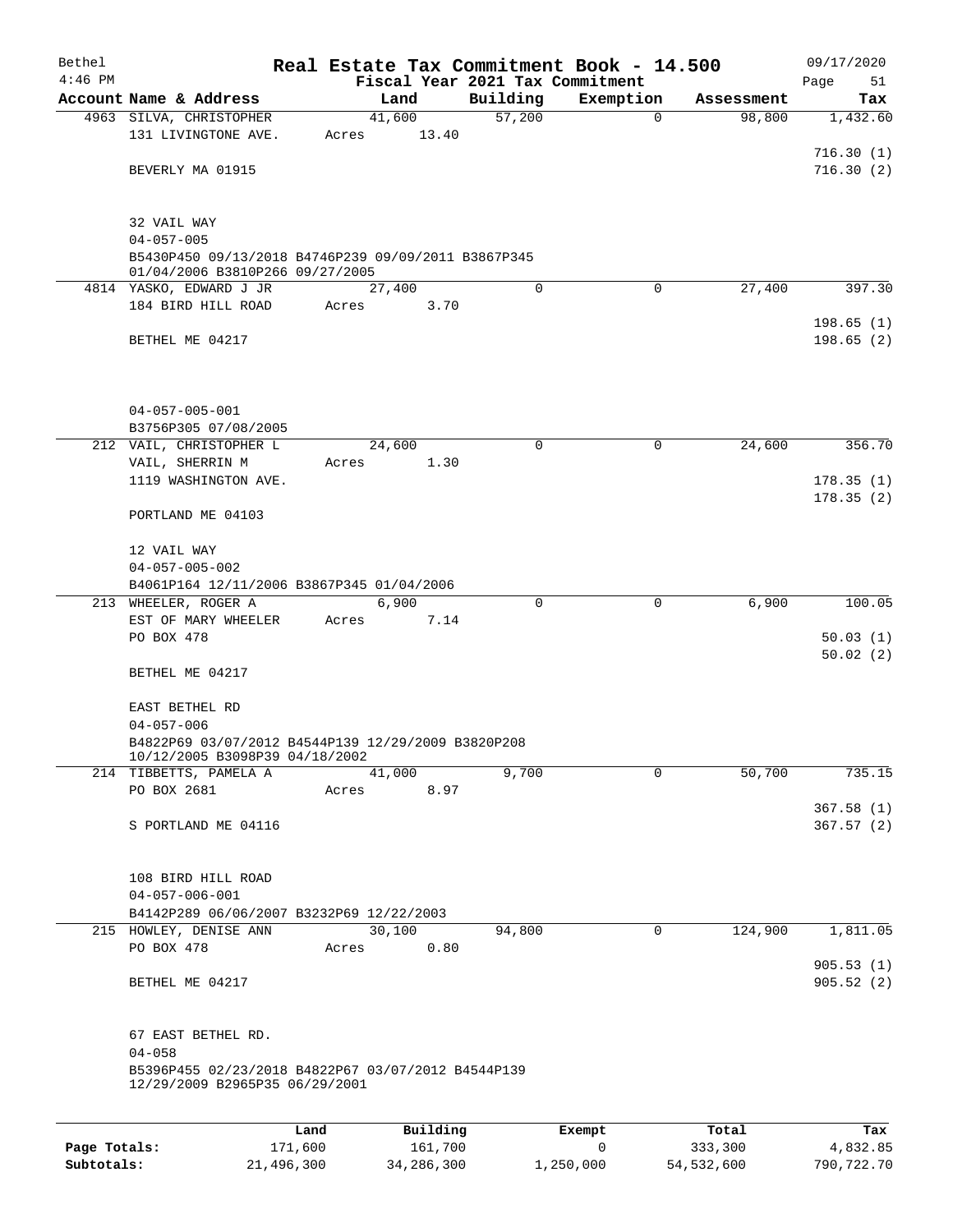| Bethel    |                                                                 |                |      |                                 | Real Estate Tax Commitment Book - 14.500 |                      | 09/17/2020    |
|-----------|-----------------------------------------------------------------|----------------|------|---------------------------------|------------------------------------------|----------------------|---------------|
| $4:46$ PM |                                                                 |                |      | Fiscal Year 2021 Tax Commitment |                                          |                      | Page<br>52    |
|           | Account Name & Address                                          | Land<br>17,100 |      | Building<br>$\mathbf 0$         | Exemption<br>$\mathbf 0$                 | Assessment<br>17,100 | Tax<br>247.95 |
|           | 5442 WHEELER, ROGER A<br>PO BOX 478                             | Acres          | 1.20 |                                 |                                          |                      |               |
|           |                                                                 |                |      |                                 |                                          |                      | 123.98(1)     |
|           | BETHEL ME 04217                                                 |                |      |                                 |                                          |                      | 123.97(2)     |
|           |                                                                 |                |      |                                 |                                          |                      |               |
|           | EAST BETHEL RD.                                                 |                |      |                                 |                                          |                      |               |
|           | $04 - 058 - 001$                                                |                |      |                                 |                                          |                      |               |
|           | B4822P67 03/07/2012 B4544P139 12/29/2009 B2965P35<br>06/29/2001 |                |      |                                 |                                          |                      |               |
|           | 216 CENTRAL MAINE POWER                                         | 26,300         |      | $\mathbf 0$                     | $\mathbf 0$                              | 26,300               | 381.35        |
|           | c/o AVANGRID MANAGEMENT Acres<br>COMPANY-LOCAL TAXES            |                | 2.50 |                                 |                                          |                      |               |
|           | ONE CITY CENTER 5th                                             |                |      |                                 |                                          |                      | 190.68(1)     |
|           | <b>FLOOR</b>                                                    |                |      |                                 |                                          |                      | 190.67(2)     |
|           | PORTLAND ME 04101                                               |                |      |                                 |                                          |                      |               |
|           | EAST BETHEL RD.                                                 |                |      |                                 |                                          |                      |               |
|           | $04 - 059$                                                      |                |      |                                 |                                          |                      |               |
|           | B2965P35                                                        |                |      |                                 |                                          |                      |               |
|           | 217 CENTRAL MAINE POWER                                         | 5,900          |      | 0                               | 0                                        | 5,900                | 85.55         |
|           | c/o AVANGRID MANAGEMENT Acres<br>COMPANY-LOCAL TAXES            |                | 0.06 |                                 |                                          |                      |               |
|           | ONE CITY CENTER 5th<br><b>FLOOR</b>                             |                |      |                                 |                                          |                      | 42.78 (1)     |
|           | PORTLAND ME 04101                                               |                |      |                                 |                                          |                      | 42.77 (2)     |
|           |                                                                 |                |      |                                 |                                          |                      |               |
|           | EAST BETHEL RD.                                                 |                |      |                                 |                                          |                      |               |
|           | $04 - 060$                                                      |                |      |                                 |                                          |                      |               |
|           | B2965P35                                                        |                |      |                                 |                                          |                      |               |
|           | 218 YORK, TRAVIS                                                | 9,000          |      | $\mathbf 0$                     | 0                                        | 9,000                | 130.50        |
|           | PO BOX 56                                                       | Acres          | 0.14 |                                 |                                          |                      | 65.25(1)      |
|           | GREENWOOD ME 04255                                              |                |      |                                 |                                          |                      | 65.25(2)      |
|           |                                                                 |                |      |                                 |                                          |                      |               |
|           | EAST BETHEL RD.                                                 |                |      |                                 |                                          |                      |               |
|           | $04 - 061$                                                      |                |      |                                 |                                          |                      |               |
|           | B3727P340 05/27/2005                                            |                |      |                                 |                                          |                      |               |
|           | 219 NOYES, BRANDON                                              | 17,100         |      | $\mathbf 0$                     | $\Omega$                                 | 17,100               | 247.95        |
|           | 62 1/2 EVERGREEN AVE.                                           | Acres          | 0.51 |                                 |                                          |                      |               |
|           |                                                                 |                |      |                                 |                                          |                      | 123.98(1)     |
|           | OLD ORCHARD BEACH ME<br>04064                                   |                |      |                                 |                                          |                      | 123.97(2)     |
|           | BIRD HILL RD.                                                   |                |      |                                 |                                          |                      |               |
|           | $04 - 062$                                                      |                |      |                                 |                                          |                      |               |
|           | B3538P294 06/16/2004                                            |                |      |                                 |                                          |                      |               |

|              | Land       | Building   | Exempt    | Total      | Tax        |
|--------------|------------|------------|-----------|------------|------------|
| Page Totals: | 75,400     |            |           | 75,400     | 1,093.30   |
| Subtotals:   | 21,571,700 | 34,286,300 | 1,250,000 | 54,608,000 | 791,816.00 |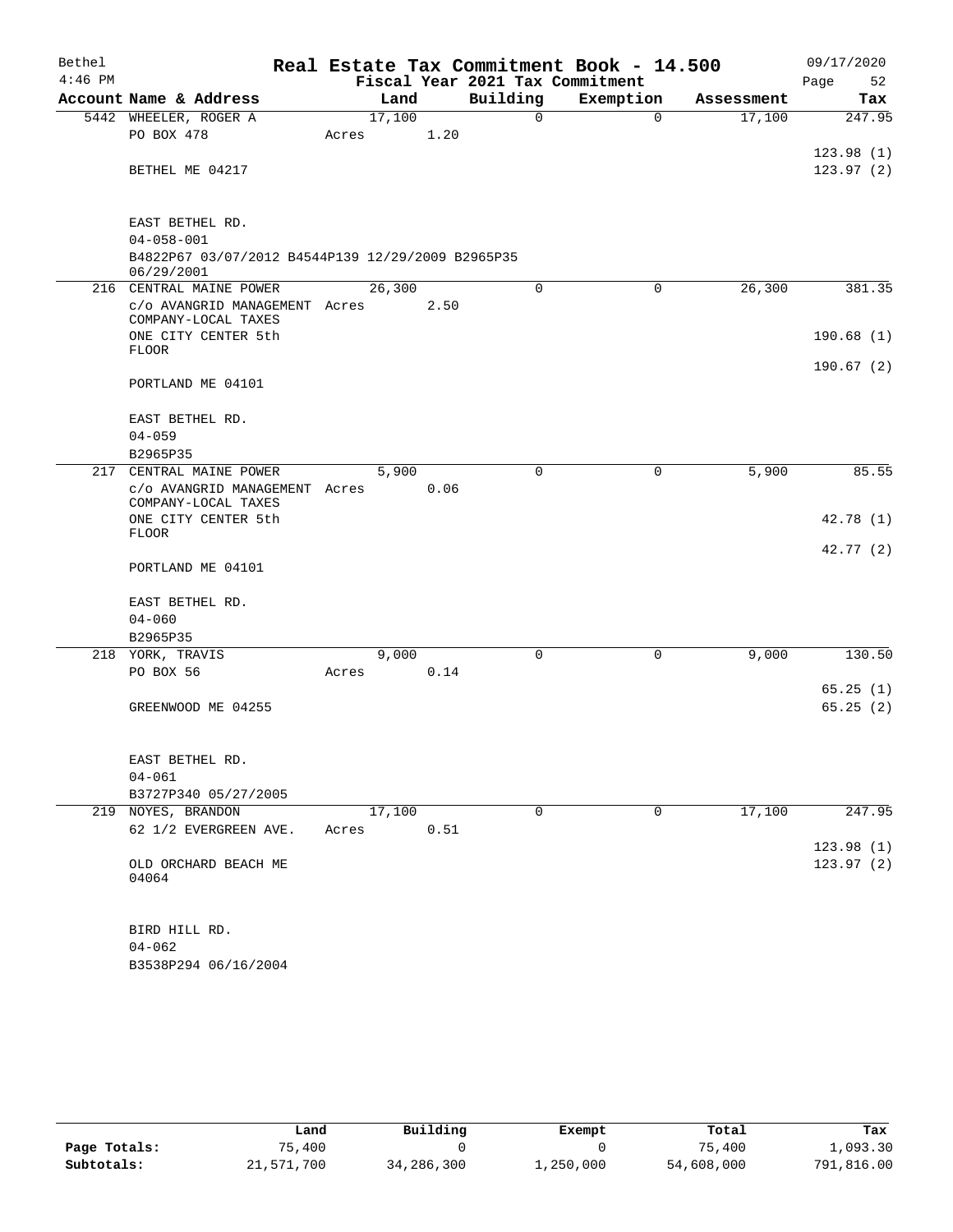| Bethel<br>$4:46$ PM |                                                          |       |        |        |           | Real Estate Tax Commitment Book - 14.500<br>Fiscal Year 2021 Tax Commitment |            | 09/17/2020<br>Page<br>53     |
|---------------------|----------------------------------------------------------|-------|--------|--------|-----------|-----------------------------------------------------------------------------|------------|------------------------------|
|                     | Account Name & Address                                   |       | Land   |        | Building  | Exemption                                                                   | Assessment | Tax                          |
|                     | 220 BARTLETT, KEITH JR<br>BARTLETT, LAURIE<br>PO BOX 527 | Acres | 27,200 | 3.53   | 0         | $\mathbf 0$                                                                 | 27,200     | 394.40<br>197.20(1)          |
|                     | CATAUMET MA 02534                                        |       |        |        |           |                                                                             |            | 197.20(2)                    |
|                     | BIRD HILL RD<br>$04 - 063$                               |       |        |        |           |                                                                             |            |                              |
|                     | B2840P139 07/18/2000                                     |       |        |        |           |                                                                             |            |                              |
|                     | 221 BLANTON, NICHOLAS W                                  |       | 33,200 |        | 165,300   | 25,000                                                                      | 173,500    | 2,515.75                     |
|                     | 114 BIRD HILL RD.                                        | Acres |        | 1.25   |           | 01 Homestead (HM)                                                           |            |                              |
|                     | BETHEL ME 04217                                          |       |        |        |           |                                                                             |            | 1, 257.88(1)<br>1, 257.87(2) |
|                     | 114 BIRD HILL RD.<br>$04 - 063 - 001$                    |       |        |        |           |                                                                             |            |                              |
|                     | B4630P95 09/08/2010                                      |       |        |        |           |                                                                             |            |                              |
|                     | 222 YASKO, EDWARD                                        |       | 59,000 |        | 1,369,700 | 25,000                                                                      | 1,403,700  | 20, 353.65                   |
|                     | ARROW-YASKO,<br>ARROW-YASKO, AMY                         | Acres |        | 3.84   |           | 01 Homestead (HM)                                                           |            |                              |
|                     | 184 BIRD HILL ROAD                                       |       |        |        |           |                                                                             |            | 10,176.83<br>10,176.82       |
|                     | BETHEL ME 04217                                          |       |        |        |           |                                                                             |            |                              |
|                     | 184 BIRD HILL RD.<br>$04 - 064 - 001$                    |       |        |        |           |                                                                             |            |                              |
|                     | B2638P60 11/25/1998                                      |       |        |        |           |                                                                             |            |                              |
|                     | 223 FOWLER, CHARLES A                                    |       | 57,000 |        | 114,300   | 0                                                                           | 171,300    | 2,483.85                     |
|                     | PREBLE, VANESSA L<br>9 PINE WOODS ROAD                   | Acres |        | 2.55   |           |                                                                             |            | 1, 241.93(1)                 |
|                     | EAST KINGSTON NH 03827                                   |       |        |        |           |                                                                             |            | 1, 241.92(2)                 |
|                     | 192 BIRD HILL RD.                                        |       |        |        |           |                                                                             |            |                              |
|                     | $04 - 064 - 002 - A$                                     |       |        |        |           |                                                                             |            |                              |
|                     | B5303P80 09/07/2016 B3402P316 10/23/2003                 |       |        |        |           |                                                                             |            |                              |
|                     | 224 NELSON, JOHN W<br>NELSON, BARBARA B                  | Acres | 26,600 | 2.84   | 0         | 0                                                                           | 26,600     | 385.70                       |
|                     | 178 MAIN STREET                                          |       |        |        |           |                                                                             |            | 192.85(1)                    |
|                     |                                                          |       |        |        |           |                                                                             |            | 192.85(2)                    |
|                     | SPRINGVALE ME 04083                                      |       |        |        |           |                                                                             |            |                              |
|                     | 204 BIRD HILL RD.                                        |       |        |        |           |                                                                             |            |                              |
|                     | $04 - 064 - 002 - B$                                     |       |        |        |           |                                                                             |            |                              |
|                     | B4995P117 06/07/2013 B3477P96 03/16/2004 B2638P60        |       |        |        |           |                                                                             |            |                              |
|                     | 225 CHADBOURNE TREE FARMS,<br><b>LLC</b>                 |       | 63,900 |        | $\Omega$  | $\Omega$                                                                    | 63,900     | 926.55                       |
|                     | PO BOX 1750                                              | Acres |        | 205.00 |           |                                                                             |            |                              |
|                     | BETHEL ME 04217                                          |       |        |        |           |                                                                             |            | 463.28(1)<br>463.27(2)       |
|                     | BIRD HILL RD.                                            |       |        |        |           |                                                                             |            |                              |
|                     | $04 - 065$                                               |       |        |        |           |                                                                             |            |                              |
|                     | B3652P43 12/29/2004 B1595P215                            |       |        |        |           |                                                                             |            |                              |
|                     |                                                          |       |        |        |           |                                                                             |            |                              |

|              | Land       | Building   | Exempt    | Total      | Tax        |
|--------------|------------|------------|-----------|------------|------------|
| Page Totals: | 266,900    | 1,649,300  | 50,000    | 1,866,200  | 27,059.90  |
| Subtotals:   | 21,838,600 | 35,935,600 | 1,300,000 | 56,474,200 | 818,875.90 |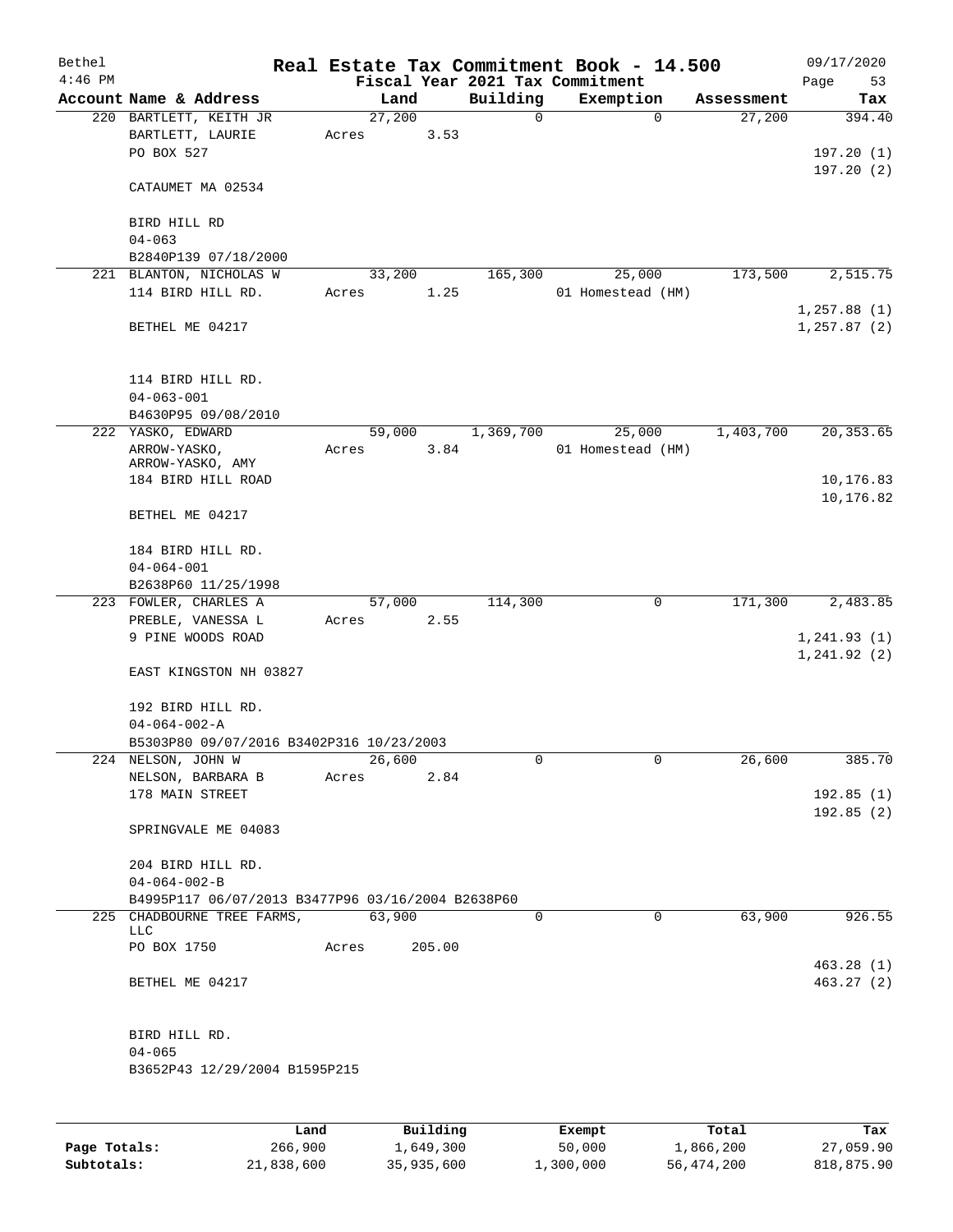| Bethel       |                                                    |       |                     |          | Real Estate Tax Commitment Book - 14.500     |                  | 09/17/2020               |
|--------------|----------------------------------------------------|-------|---------------------|----------|----------------------------------------------|------------------|--------------------------|
| $4:46$ PM    | Account Name & Address                             |       | Land                | Building | Fiscal Year 2021 Tax Commitment<br>Exemption | Assessment       | 54<br>Page               |
|              | 226 PERRY, KRISTIN A                               |       | 47,200              | 100,000  | 25,000                                       | 122,200          | Tax<br>1,771.90          |
|              | 298 BIRD HILL RD                                   | Acres | 16.00               |          | 01 Homestead (HM)                            |                  |                          |
|              |                                                    |       |                     |          |                                              |                  | 885.95 (1)               |
|              | BETHEL ME 04217                                    |       |                     |          |                                              |                  | 885.95 (2)               |
|              |                                                    |       |                     |          |                                              |                  |                          |
|              | 298 BIRD HILL RD                                   |       |                     |          |                                              |                  |                          |
|              | $04 - 067$                                         |       |                     |          |                                              |                  |                          |
|              | B5282P34 05/19/2016 B4318P15 07/01/2008 B1418P276  |       |                     |          |                                              |                  |                          |
| 5173         | BELLING, WENDY fka<br>MARCOLINI                    |       | 35,600              | $\Omega$ | 0                                            | 35,600           | 516.20                   |
|              | 530 MODIGLIANI DR.                                 | Acres | 12.40               |          |                                              |                  |                          |
|              |                                                    |       |                     |          |                                              |                  | 258.10(1)                |
|              | NOKOMIS FL 34275 4229                              |       |                     |          |                                              |                  | 258.10(2)                |
|              |                                                    |       |                     |          |                                              |                  |                          |
|              | BIRD HILL RD                                       |       |                     |          |                                              |                  |                          |
|              | $04 - 067 - 001$<br>B1418P276 09/06/1986           |       |                     |          |                                              |                  |                          |
| 227          | GEORGE, KATHRYN                                    |       | 45,200              | 57,700   | 0                                            | 102,900          | 1,492.05                 |
|              | SALLY ANNE DANTICO                                 | Acres | 39.00               |          |                                              |                  |                          |
|              | 2 STONELEIGH PARK                                  |       |                     |          |                                              |                  | 746.03(1)                |
|              |                                                    |       |                     |          |                                              |                  | 746.02(2)                |
|              | WESTFIELD NJ 07090                                 |       |                     |          |                                              |                  |                          |
|              | 340 BIRD HILL RD.                                  |       |                     |          |                                              |                  |                          |
|              | $04 - 068$                                         |       |                     |          |                                              |                  |                          |
|              | B2822P100 05/25/2000                               |       |                     |          |                                              |                  |                          |
|              | 228 ESSLINGER, DIANE L,<br>TRUSTEE                 |       | 32,500              | 6,000    | 0                                            | 38,500           | 558.25                   |
|              | DIANE L. ESSLINGER                                 | Acres | 10.00               |          |                                              |                  |                          |
|              | TRUST                                              |       |                     |          |                                              |                  |                          |
|              | 123 PLEASANT ST                                    |       |                     |          |                                              |                  | 279.13(1)<br>279.12(2)   |
|              | COHASSET MA 02025                                  |       |                     |          |                                              |                  |                          |
|              |                                                    |       |                     |          |                                              |                  |                          |
|              | BIRD HILL RD.<br>$04 - 069$                        |       |                     |          |                                              |                  |                          |
|              | B5279P390 05/04/2016 B4478P298 08/04/2009 B1612P91 |       |                     |          |                                              |                  |                          |
|              | 229 KOWALZYK, CHARLES                              |       | 34,400              | 0        | $\Omega$                                     | 34,400           | 498.80                   |
|              | 635 HANCOCK ST                                     | Acres | 12.00               |          |                                              |                  |                          |
|              | RUMFORD ME 04276                                   |       |                     |          |                                              |                  | 249.40 (1)<br>249.40 (2) |
|              |                                                    |       |                     |          |                                              |                  |                          |
|              |                                                    |       |                     |          |                                              |                  |                          |
|              | BIRD HILL RD.<br>$04 - 070$                        |       |                     |          |                                              |                  |                          |
|              | B1321P296                                          |       |                     |          |                                              |                  |                          |
|              | 230 BAYARDI, ARMAND                                |       | 41,400              | 0        | 0                                            | 41,400           | 600.30                   |
|              | BAYARDI, ELIZABETH                                 | Acres | 22.00               |          |                                              |                  |                          |
|              | PO BOX 50                                          |       |                     |          |                                              |                  | 300.15(1)                |
|              | PENNS PARK PA 18943                                |       |                     |          |                                              |                  | 300.15(2)                |
|              |                                                    |       |                     |          |                                              |                  |                          |
|              | BIRD HILL RD.                                      |       |                     |          |                                              |                  |                          |
|              | $04 - 071$                                         |       |                     |          |                                              |                  |                          |
|              | B1160P134                                          |       |                     |          |                                              |                  |                          |
|              |                                                    |       |                     |          |                                              |                  |                          |
| Page Totals: | Land<br>236,300                                    |       | Building<br>163,700 |          | Exempt<br>25,000                             | Total<br>375,000 | Tax<br>5,437.50          |
| Subtotals:   | 22,074,900                                         |       | 36,099,300          |          | 1,325,000                                    | 56,849,200       | 824, 313.40              |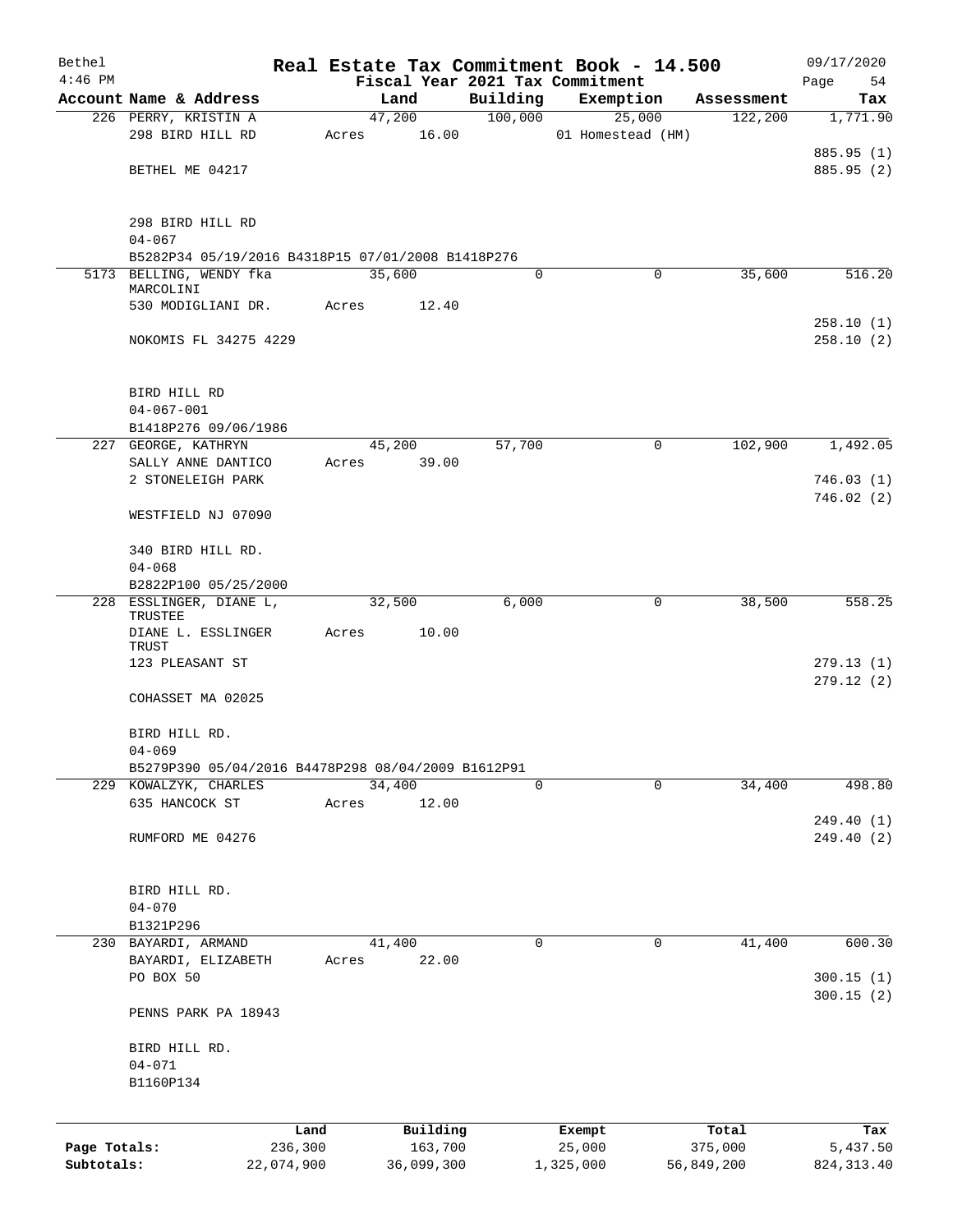| Bethel<br>$4:46$ PM |                                                     | Real Estate Tax Commitment Book - 14.500<br>Fiscal Year 2021 Tax Commitment |             |             |            | 09/17/2020<br>Page<br>55 |
|---------------------|-----------------------------------------------------|-----------------------------------------------------------------------------|-------------|-------------|------------|--------------------------|
|                     | Account Name & Address                              | Land                                                                        | Building    | Exemption   | Assessment | Tax                      |
|                     | 231 BROWN, HEIDI                                    | 95,700                                                                      | 0           | $\mathbf 0$ | 95,700     | 1,387.65                 |
|                     | 16 DACY STREET                                      | 148.70<br>Acres                                                             |             |             |            |                          |
|                     |                                                     |                                                                             |             |             |            | 693.83(1)                |
|                     | HYDE PARK MA 02136                                  |                                                                             |             |             |            | 693.82 (2)               |
|                     |                                                     |                                                                             |             |             |            |                          |
|                     |                                                     |                                                                             |             |             |            |                          |
|                     | EAST BETHEL RD.                                     |                                                                             |             |             |            |                          |
|                     | $04 - 073$                                          |                                                                             |             |             |            |                          |
|                     | B4478P299 07/30/2009 B2189P189 12/30/1994 B1036P262 |                                                                             |             |             |            |                          |
|                     | 232 HEAD, DAVID A                                   | 32,600                                                                      | 45,900      | 0           | 78,500     | 1,138.25                 |
|                     | HEAD, FRANCES M                                     | Acres<br>1.00                                                               |             |             |            |                          |
|                     | PO BOX 61                                           |                                                                             |             |             |            | 569.13(1)                |
|                     |                                                     |                                                                             |             |             |            | 569.12(2)                |
|                     | WEST BETHEL ME 04286                                |                                                                             |             |             |            |                          |
|                     |                                                     |                                                                             |             |             |            |                          |
|                     | 341 EAST BETHEL RD.                                 |                                                                             |             |             |            |                          |
|                     | $04 - 073 - 002$                                    |                                                                             |             |             |            |                          |
|                     | B5308P550 10/05/2016 B1007P216 10/07/1978           |                                                                             |             |             |            |                          |
|                     | 233 RING, KENNETH                                   | 4,400                                                                       | $\mathbf 0$ | $\mathbf 0$ | 4,400      | 63.80                    |
|                     | RING, AVERILL                                       | Acres<br>15.00                                                              |             |             |            |                          |
|                     | PO BOX 36                                           |                                                                             |             |             |            | 31.90(1)                 |
|                     |                                                     |                                                                             |             |             |            | 31.90(2)                 |
|                     | AMISSVILLE VA 20106                                 |                                                                             |             |             |            |                          |
|                     |                                                     |                                                                             |             |             |            |                          |
|                     | BIRD HILL RD.                                       |                                                                             |             |             |            |                          |
|                     | $04 - 074$                                          |                                                                             |             |             |            |                          |
|                     | B2865P51                                            |                                                                             |             |             |            |                          |
|                     | 234 BRADFORD, LAURA                                 | 14,700                                                                      | $\Omega$    | $\mathbf 0$ | 14,700     | 213.15                   |
|                     | 10183 N CONRAD PT                                   | 17.00<br>Acres                                                              |             |             |            |                          |
|                     |                                                     |                                                                             |             |             |            | 106.58(1)                |
|                     | CITRUS SPRINGS FL 34434                             |                                                                             |             |             |            | 106.57(2)                |
|                     |                                                     |                                                                             |             |             |            |                          |
|                     | BIRD HILL RD                                        |                                                                             |             |             |            |                          |
|                     | $04 - 075$                                          |                                                                             |             |             |            |                          |
|                     | B1242P286                                           |                                                                             |             |             |            |                          |
|                     | 235 HAYES IRREVOCABLE LAND                          | 1,200                                                                       | 0           | 0           | 1,200      | 17.40                    |
|                     | TRUST                                               |                                                                             |             |             |            |                          |
|                     | 449 BIRD HILL ROAD                                  | 3.90<br>Acres                                                               |             |             |            |                          |
|                     |                                                     |                                                                             |             |             |            | 8.70(1)                  |
|                     | BETHEL ME 04217                                     |                                                                             |             |             |            | 8.70(2)                  |
|                     |                                                     |                                                                             |             |             |            |                          |
|                     |                                                     |                                                                             |             |             |            |                          |
|                     | BIRD HILL RD.                                       |                                                                             |             |             |            |                          |
|                     | $04 - 076$                                          |                                                                             |             |             |            |                          |
|                     | B4862P4 07/02/2012 B4260P131 02/08/2008             |                                                                             |             |             |            |                          |
|                     | 236 PELLETIER, BETH                                 | 28,000                                                                      | $\mathbf 0$ | $\mathbf 0$ | 28,000     | 406.00                   |
|                     | PO BOX 97                                           | 4.40<br>Acres                                                               |             |             |            |                          |
|                     |                                                     |                                                                             |             |             |            | 203.00(1)                |
|                     | HANOVER ME 04237                                    |                                                                             |             |             |            | 203.00(2)                |
|                     |                                                     |                                                                             |             |             |            |                          |
|                     |                                                     |                                                                             |             |             |            |                          |
|                     | BIRD HILL RD                                        |                                                                             |             |             |            |                          |
|                     | $04 - 077$                                          |                                                                             |             |             |            |                          |
|                     | B971P110                                            |                                                                             |             |             |            |                          |
|                     |                                                     |                                                                             |             |             |            |                          |
|                     |                                                     |                                                                             |             |             |            |                          |
|                     |                                                     |                                                                             |             |             |            |                          |

|              | Land       | Building     | Exempt    | Total      | Tax        |
|--------------|------------|--------------|-----------|------------|------------|
| Page Totals: | 176,600    | 45,900       |           | 222,500    | 3, 226, 25 |
| Subtotals:   | 22,251,500 | 36, 145, 200 | 1,325,000 | 57,071,700 | 827,539.65 |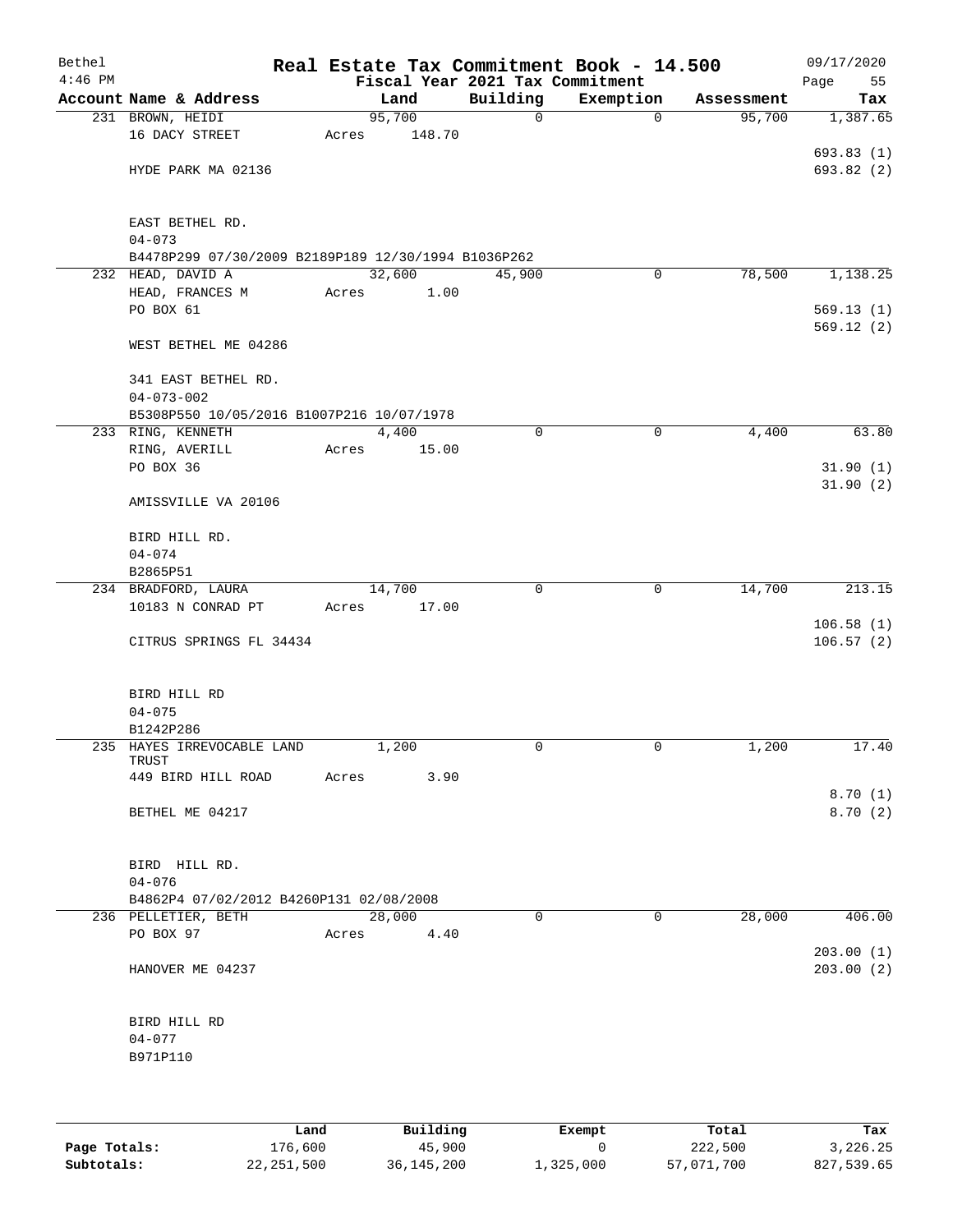| Bethel       |                                                                                   |              |       |            | Real Estate Tax Commitment Book - 14.500 |                   |          |            |             | 09/17/2020 |
|--------------|-----------------------------------------------------------------------------------|--------------|-------|------------|------------------------------------------|-------------------|----------|------------|-------------|------------|
| $4:46$ PM    |                                                                                   |              |       |            | Fiscal Year 2021 Tax Commitment          |                   |          |            | Page        | 56         |
|              | Account Name & Address                                                            |              |       | Land       | Building                                 | Exemption         |          | Assessment |             | Tax        |
|              | 237 WRIGHT, RICHARD                                                               |              |       | 36,600     | 129,700                                  |                   | 25,000   | 141,300    |             | 2,048.85   |
|              | WRIGHT, LEE ANN<br>344 BIRD HILL RD                                               |              | Acres | 4.40       |                                          | 01 Homestead (HM) |          |            | 1,024.43(1) |            |
|              |                                                                                   |              |       |            |                                          |                   |          |            | 1,024.42(2) |            |
|              | BETHEL ME 04217                                                                   |              |       |            |                                          |                   |          |            |             |            |
|              | 344 BIRD HILL RD.                                                                 |              |       |            |                                          |                   |          |            |             |            |
|              | $04 - 077 - 001$                                                                  |              |       |            |                                          |                   |          |            |             |            |
|              | B1974P149 12/31/1992 B971P110                                                     |              |       |            |                                          |                   |          |            |             |            |
|              | 238 HAYES IRREVOCABLE LAND                                                        |              |       | 52,000     | 230,600                                  |                   | 25,000   | 257,600    |             | 3,735.20   |
|              | TRUST                                                                             |              |       |            |                                          |                   |          |            |             |            |
|              | 449 BIRD HILL RD.                                                                 |              | Acres | 25.00      |                                          | 01 Homestead (HM) |          |            |             |            |
|              |                                                                                   |              |       |            |                                          |                   |          |            | 1,867.60(1) |            |
|              | BETHEL ME 04217                                                                   |              |       |            |                                          |                   |          |            | 1,867.60(2) |            |
|              | 449 BIRD HILL RD.                                                                 |              |       |            |                                          |                   |          |            |             |            |
|              | $04 - 078$                                                                        |              |       |            |                                          |                   |          |            |             |            |
|              | B4862P2 07/02/2012 B1366P252 01/07/1986 B1014P26<br>11/01/1978                    |              |       |            |                                          |                   |          |            |             |            |
|              | 239 HAYES IRREVOCABLE LAND<br>TRUST                                               |              |       | 27,600     | $\Omega$                                 |                   | 0        | 27,600     |             | 400.20     |
|              | 449 BIRD HILL ROAD                                                                |              | Acres | 13.00      |                                          |                   |          |            |             |            |
|              |                                                                                   |              |       |            |                                          |                   |          |            |             | 200.10(1)  |
|              | BETHEL ME 04217                                                                   |              |       |            |                                          |                   |          |            |             | 200.10(2)  |
|              | BIRD HILL RD                                                                      |              |       |            |                                          |                   |          |            |             |            |
|              | $04 - 080$                                                                        |              |       |            |                                          |                   |          |            |             |            |
|              | B4862P9 07/02/2012 B4446P286 05/26/2009 B4019P8<br>10/02/2006 B994P256 07/18/1978 |              |       |            |                                          |                   |          |            |             |            |
|              | 240 HAYES IRREVOCABLE LAND<br>TRUST                                               |              |       | 30,300     | $\Omega$                                 |                   | $\Omega$ | 30,300     |             | 439.35     |
|              | 449 BIRD HILL RD.                                                                 |              | Acres | 15.74      |                                          |                   |          |            |             |            |
|              |                                                                                   |              |       |            |                                          |                   |          |            |             | 219.68(1)  |
|              | BETHEL ME 04217                                                                   |              |       |            |                                          |                   |          |            |             | 219.67(2)  |
|              |                                                                                   |              |       |            |                                          |                   |          |            |             |            |
|              | BIRD HILL RD.<br>$04 - 081$                                                       |              |       |            |                                          |                   |          |            |             |            |
|              | B4862P5 07/02/2012 B2523P195 02/10/1998                                           |              |       |            |                                          |                   |          |            |             |            |
|              | 241 JOHNSTON, JEFFERY                                                             |              |       | 29,600     | 0                                        |                   | 0        | 29,600     |             | 429.20     |
|              | JOHNSTON, COREY                                                                   |              | Acres | 6.10       |                                          |                   |          |            |             |            |
|              | 198 UNION STREET                                                                  |              |       |            |                                          |                   |          |            |             | 214.60(1)  |
|              |                                                                                   |              |       |            |                                          |                   |          |            |             | 214.60(2)  |
|              | PORTSMOUTH NH 03801                                                               |              |       |            |                                          |                   |          |            |             |            |
|              | 309 BIRD HILL RD                                                                  |              |       |            |                                          |                   |          |            |             |            |
|              | $04 - 082$                                                                        |              |       |            |                                          |                   |          |            |             |            |
|              | B5382P563 12/07/2017 B4947P286 01/28/2013                                         |              |       |            |                                          |                   |          |            |             |            |
|              | 5358 GAUDET, LISA                                                                 |              |       | 27,600     | $\Omega$                                 |                   | $\Omega$ | 27,600     |             | 400.20     |
|              | 47 PLEASANT HILL RD                                                               |              | Acres | 4.00       |                                          |                   |          |            |             | 200.10(1)  |
|              | FREEPORT ME 04032 6441                                                            |              |       |            |                                          |                   |          |            |             | 200.10(2)  |
|              |                                                                                   |              |       |            |                                          |                   |          |            |             |            |
|              | BIRD HILL RD                                                                      |              |       |            |                                          |                   |          |            |             |            |
|              | $04 - 082 - 001$                                                                  |              |       |            |                                          |                   |          |            |             |            |
|              | B4748P19 08/08/2011                                                               |              |       |            |                                          |                   |          |            |             |            |
|              |                                                                                   | Land         |       | Building   |                                          | Exempt            |          | Total      |             | Tax        |
| Page Totals: |                                                                                   | 203,700      |       | 360,300    |                                          | 50,000            |          | 514,000    |             | 7,453.00   |
| Subtotals:   |                                                                                   | 22, 455, 200 |       | 36,505,500 |                                          | 1,375,000         |          | 57,585,700 |             | 834,992.65 |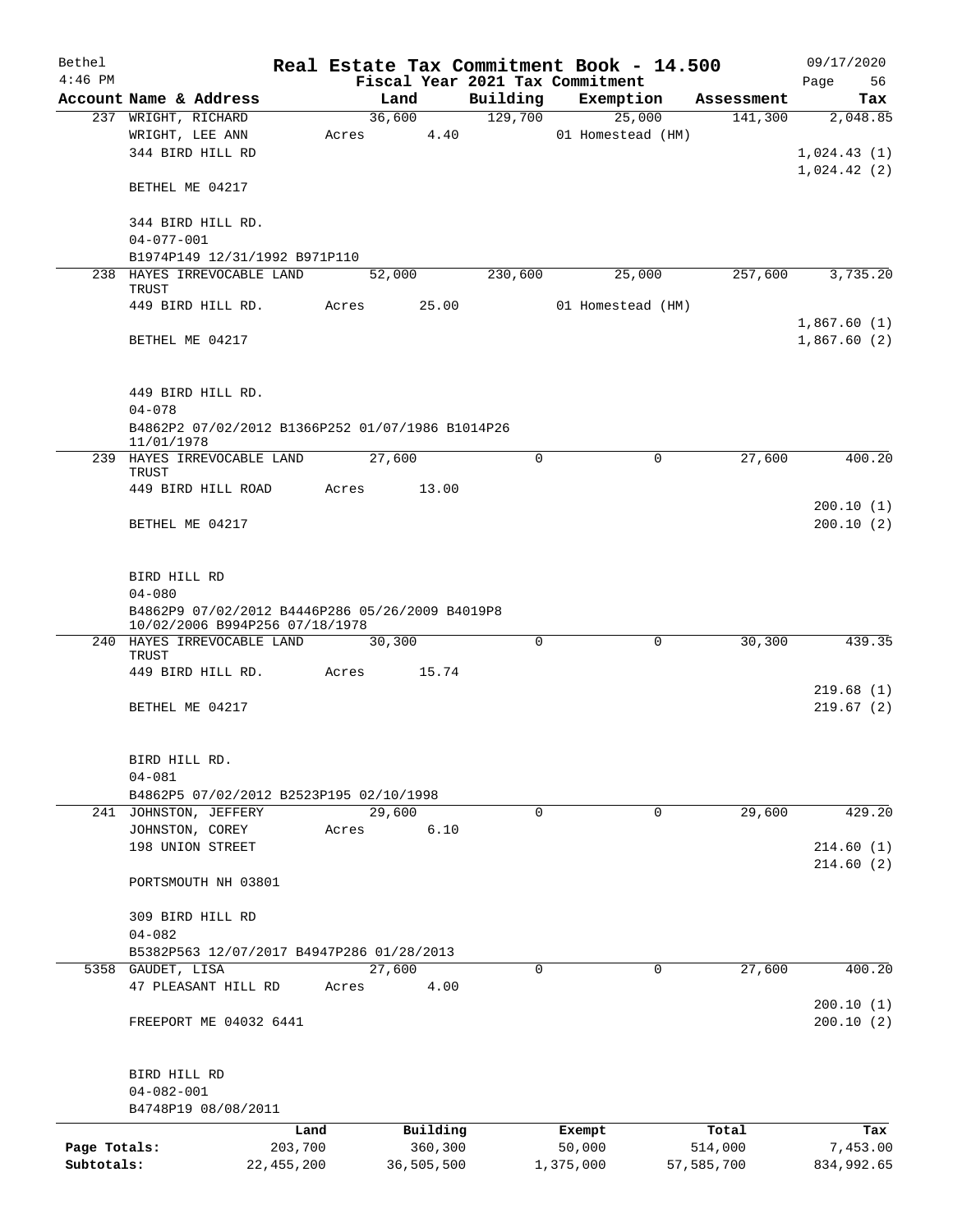| Bethel<br>$4:46$ PM |                                                              |        |      |          | Real Estate Tax Commitment Book - 14.500<br>Fiscal Year 2021 Tax Commitment |            | 09/17/2020<br>Page<br>57 |
|---------------------|--------------------------------------------------------------|--------|------|----------|-----------------------------------------------------------------------------|------------|--------------------------|
|                     | Account Name & Address                                       | Land   |      | Building | Exemption                                                                   | Assessment | Tax                      |
|                     | 5359 GAUDET, LISA M                                          | 28,700 |      | 0        | $\mathbf 0$                                                                 | 28,700     | 416.15                   |
|                     | 47 PLEASANT HILL RD                                          | Acres  | 5.18 |          |                                                                             |            |                          |
|                     |                                                              |        |      |          |                                                                             |            | 208.08(1)                |
|                     | FREEPORT ME 04032 6441                                       |        |      |          |                                                                             |            | 208.07(2)                |
|                     |                                                              |        |      |          |                                                                             |            |                          |
|                     |                                                              |        |      |          |                                                                             |            |                          |
|                     | BIRD HILL ROAD                                               |        |      |          |                                                                             |            |                          |
|                     | $04 - 082 - 002$<br>B5249P261 10/16/2015 B4751P60 08/09/2011 |        |      |          |                                                                             |            |                          |
|                     | 242 DECAROLIS, RICHARD                                       | 77,800 |      | 124,600  | 25,000                                                                      | 177,400    | 2,572.30                 |
|                     | DECAROLIS, KAREN                                             | Acres  | 5.61 |          | 01 Homestead (HM)                                                           |            |                          |
|                     | 17 HIGHLAND AVENUE                                           |        |      |          |                                                                             |            | 1,286.15(1)              |
|                     |                                                              |        |      |          |                                                                             |            | 1,286.15(2)              |
|                     | BETHEL ME 04217                                              |        |      |          |                                                                             |            |                          |
|                     |                                                              |        |      |          |                                                                             |            |                          |
|                     | 17 HIGHLAND AVE.                                             |        |      |          |                                                                             |            |                          |
|                     | $04 - 083 - 001$                                             |        |      |          |                                                                             |            |                          |
|                     | B1559P182                                                    |        |      |          |                                                                             |            |                          |
|                     | 252 PATEL, AKSHAY M                                          | 77,600 |      | 326,400  | 0                                                                           | 404,000    | 5,858.00                 |
|                     | PATEL, RAHUL M                                               | Acres  | 5.51 |          |                                                                             |            |                          |
|                     | 29 RUBBLEY RD.                                               |        |      |          |                                                                             |            | 2,929.00(1)              |
|                     |                                                              |        |      |          |                                                                             |            | 2,929.00(2)              |
|                     | WENHAM MA 01984                                              |        |      |          |                                                                             |            |                          |
|                     |                                                              |        |      |          |                                                                             |            |                          |
|                     | 25 HIGHLAND AVE.                                             |        |      |          |                                                                             |            |                          |
|                     | $04 - 083 - 002$<br>B3663P334 12/17/2004                     |        |      |          |                                                                             |            |                          |
|                     | 253 BURBANK, GREGORY S TTE                                   | 77,000 |      | 156,800  | 0                                                                           | 233,800    | 3,390.10                 |
|                     | 10 FOUNTAIN SPRING LANE Acres                                |        | 5.02 |          |                                                                             |            |                          |
|                     |                                                              |        |      |          |                                                                             |            | 1,695.05(1)              |
|                     | JOHNSTON RI 02919                                            |        |      |          |                                                                             |            | 1,695.05(2)              |
|                     |                                                              |        |      |          |                                                                             |            |                          |
|                     |                                                              |        |      |          |                                                                             |            |                          |
|                     | 39 HIGHLAND AVE.                                             |        |      |          |                                                                             |            |                          |
|                     | $04 - 083 - 003$                                             |        |      |          |                                                                             |            |                          |
|                     | B5447P439 12/28/2018 B5308P181 10/03/2016                    |        |      |          |                                                                             |            |                          |
|                     | 254 GREENE, REID                                             | 77,000 |      | 222,800  | 0                                                                           | 299,800    | 4,347.10                 |
|                     | 17 BARBERRY LANE                                             | Acres  | 5.01 |          |                                                                             |            |                          |
|                     |                                                              |        |      |          |                                                                             |            | 2, 173.55(1)             |
|                     | W NEWBURY MA 01985                                           |        |      |          |                                                                             |            | 2, 173.55(2)             |
|                     |                                                              |        |      |          |                                                                             |            |                          |
|                     | 49 HIGHLAND AVE.                                             |        |      |          |                                                                             |            |                          |
|                     | $04 - 083 - 004$                                             |        |      |          |                                                                             |            |                          |
|                     | B1641P161                                                    |        |      |          |                                                                             |            |                          |
|                     | 255 RISLEY, PERRY                                            | 77,200 |      | 402,300  | 25,000                                                                      | 454,500    | 6,590.25                 |
|                     | RISLEY, SHARON K                                             | Acres  | 5.11 |          | 01 Homestead (HM)                                                           |            |                          |
|                     | 57 HIGHLAND AVE                                              |        |      |          |                                                                             |            | 3, 295.13(1)             |
|                     |                                                              |        |      |          |                                                                             |            | 3, 295.12 (2)            |
|                     | BETHEL ME 04217                                              |        |      |          |                                                                             |            |                          |
|                     |                                                              |        |      |          |                                                                             |            |                          |
|                     | 57 HIGHLAND AVE.                                             |        |      |          |                                                                             |            |                          |
|                     | $04 - 083 - 005$                                             |        |      |          |                                                                             |            |                          |
|                     | B3512P187 05/13/2004                                         |        |      |          |                                                                             |            |                          |
|                     |                                                              |        |      |          |                                                                             |            |                          |
|                     |                                                              |        |      |          |                                                                             |            |                          |
|                     |                                                              |        |      |          |                                                                             |            |                          |

|              | Land       | Building   | Exempt    | Total      | Tax        |
|--------------|------------|------------|-----------|------------|------------|
| Page Totals: | 415,300    | 1,232,900  | 50,000    | 1,598,200  | 23,173.90  |
| Subtotals:   | 22,870,500 | 37,738,400 | 1,425,000 | 59,183,900 | 858,166.55 |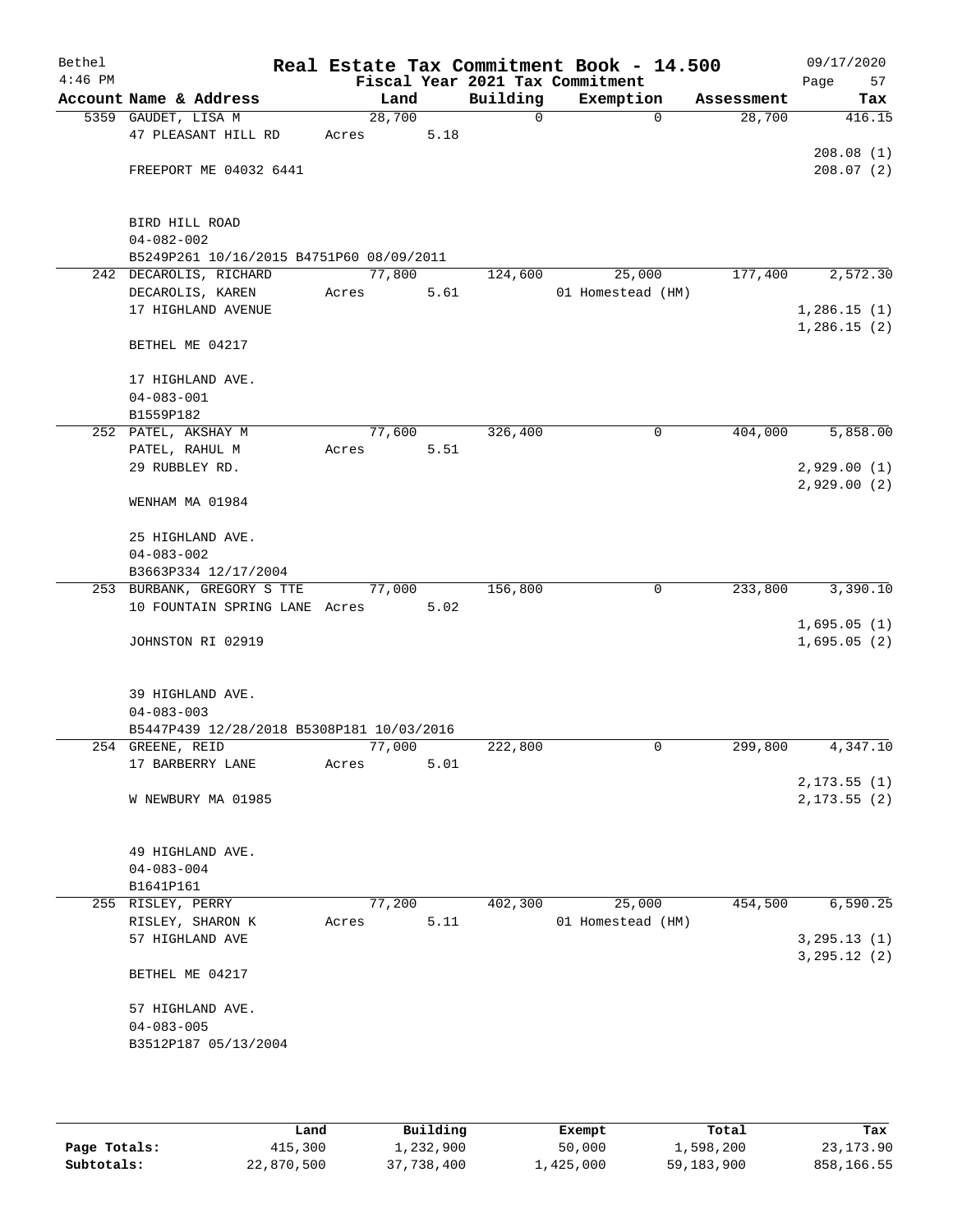| Bethel       |                                                     |       |                |             | Real Estate Tax Commitment Book - 14.500 |              | 09/17/2020                  |
|--------------|-----------------------------------------------------|-------|----------------|-------------|------------------------------------------|--------------|-----------------------------|
| $4:46$ PM    |                                                     |       |                |             | Fiscal Year 2021 Tax Commitment          |              | Page<br>58                  |
|              | Account Name & Address                              |       | Land           | Building    | Exemption                                | Assessment   | Tax                         |
|              | 256 AUSTIN, CLAY<br>PO BOX 276                      | Acres | 67,400<br>5.00 | $\mathbf 0$ | $\mathbf 0$                              | 67,400       | 977.30                      |
|              | GREENWOOD ME 04255                                  |       |                |             |                                          |              | 488.65 (1)<br>488.65(2)     |
|              | HIGHLAND AVE.                                       |       |                |             |                                          |              |                             |
|              | $04 - 083 - 006$                                    |       |                |             |                                          |              |                             |
|              | B5491P780 11/12/2019 B4117P311 04/17/2007 B2785P204 |       |                |             |                                          |              |                             |
|              | 257 BITTER, CRAIG A<br>160 FERN AVE                 |       | 77,000         | 203,200     | 0                                        | 280,200      | 4,062.90                    |
|              |                                                     | Acres | 5.00           |             |                                          |              | 2,031.45(1)                 |
|              | RYE NH 03870                                        |       |                |             |                                          |              | 2,031.45(2)                 |
|              | 79 HIGHLAND AVE.<br>$04 - 083 - 007$                |       |                |             |                                          |              |                             |
|              | B5508P638 02/24/2020 B3818P333 10/11/2005           |       |                |             |                                          |              |                             |
|              | 258 VINTON, ANN H. & BURKE,<br>SARAH K. TTEE OF THE |       | 77,000         | 120,700     | $\mathbf 0$                              | 197,700      | 2,866.65                    |
|              | <b>BURKE</b>                                        |       |                |             |                                          |              |                             |
|              | FAMILY TRUST                                        | Acres | 5.01           |             |                                          |              |                             |
|              | 36 KING ST                                          |       |                |             |                                          |              | 1,433.33(1)<br>1,433.32(2)  |
|              | NORFOLK MA 02056                                    |       |                |             |                                          |              |                             |
|              | 83 HIGHLAND AVE.                                    |       |                |             |                                          |              |                             |
|              | $04 - 083 - 008$                                    |       |                |             |                                          |              |                             |
|              | B4430P156 B1559P182                                 |       |                |             |                                          |              |                             |
|              | 259 TANGUAY, JOHN                                   |       | 77,000         | 331,600     | 25,000                                   | 383,600      | 5,562.20                    |
|              | SCHROEDER, SCHROEDER,                               | Acres | 5.01           |             | 01 Homestead (HM)                        |              |                             |
|              | MARILYN                                             |       |                |             |                                          |              |                             |
|              | 87 HIGHLAND AVE                                     |       |                |             |                                          |              | 2,781.10(1)<br>2,781.10 (2) |
|              | BETHEL ME 04217                                     |       |                |             |                                          |              |                             |
|              | 87 HIGHLAND AVE.<br>$04 - 083 - 009$                |       |                |             |                                          |              |                             |
|              | B5286P375 06/14/2016 B4682P324 01/14/2011           |       |                |             |                                          |              |                             |
|              | 260 TUCKER, WILLIS                                  |       | 37,000         | 8,300       | $\Omega$                                 | 45,300       | 656.85                      |
|              | 6 BELMONT ST                                        | Acres | 13.84          |             |                                          |              | 328.43(1)                   |
|              | BRUNSWICK ME 04011                                  |       |                |             |                                          |              | 328.42(2)                   |
|              | 163 BIRD HILL RD                                    |       |                |             |                                          |              |                             |
|              | $04 - 083 - 00B$                                    |       |                |             |                                          |              |                             |
|              | B1559P181                                           |       |                |             |                                          |              |                             |
|              | 261 NIVUS, DAVID                                    |       | 75,400         | 137,900     | 25,000                                   | 188,300      | 2,730.35                    |
|              | HALE-NIVUS, HALE-NIVUS, Acres                       |       | 3.81           |             | 01 Homestead (HM)                        |              |                             |
|              | HEATHER                                             |       |                |             |                                          |              |                             |
|              | PO BOX 467                                          |       |                |             |                                          |              | 1,365.18(1)<br>1,365.17(2)  |
|              | BETHEL ME 04217                                     |       |                |             |                                          |              |                             |
|              | 37 MURIEL LANE                                      |       |                |             |                                          |              |                             |
|              | $04 - 083 - 00D$<br>B3189P324 11/01/2002            |       |                |             |                                          |              |                             |
|              | Land                                                |       | Building       |             | Exempt                                   | Total        | Tax                         |
| Page Totals: | 410,800                                             |       | 801,700        |             | 50,000                                   | 1,162,500    | 16,856.25                   |
| Subtotals:   | 23, 281, 300                                        |       | 38,540,100     |             | 1,475,000                                | 60, 346, 400 | 875,022.80                  |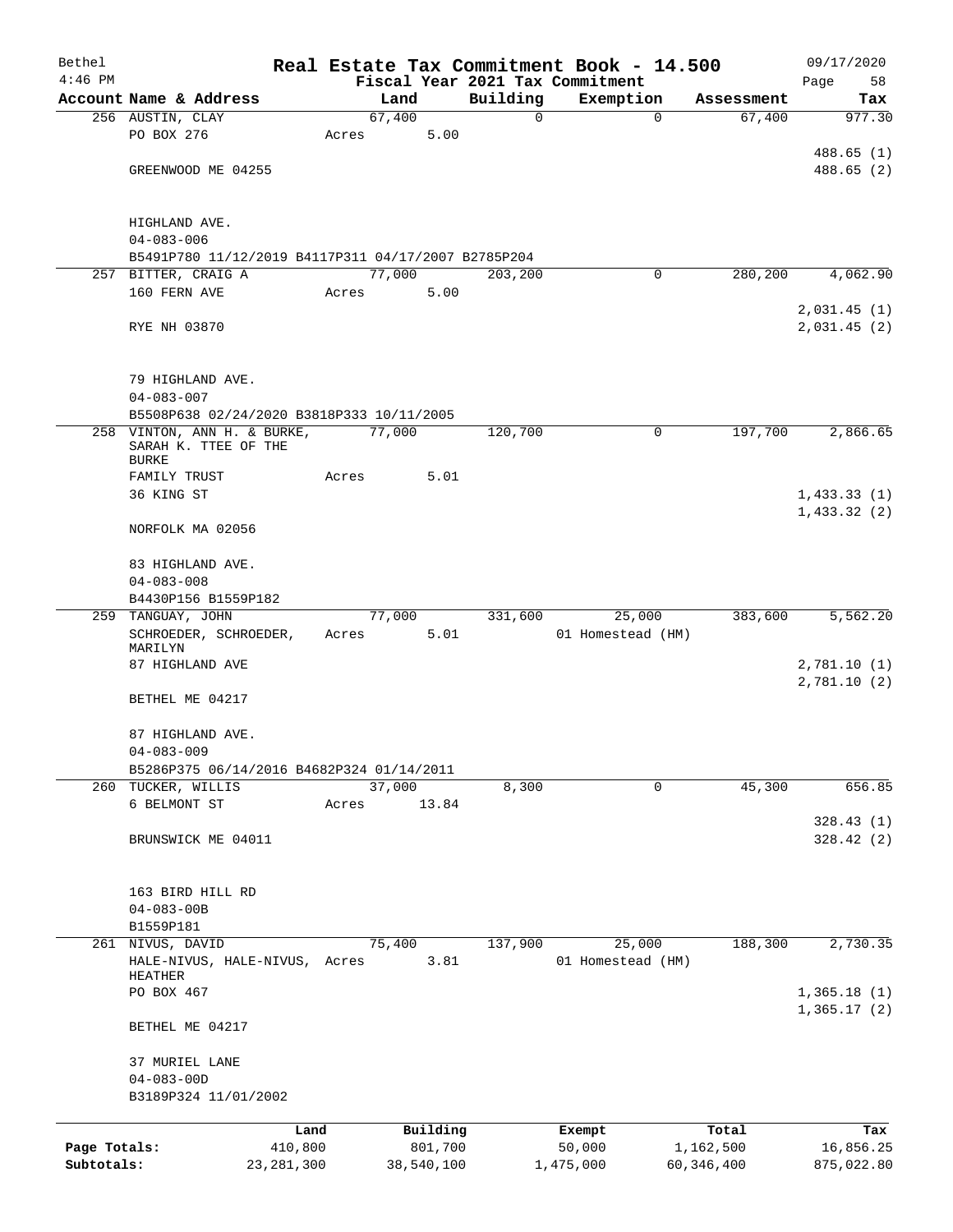| Bethel<br>$4:46$ PM |                                                    |        |       |             | Real Estate Tax Commitment Book - 14.500<br>Fiscal Year 2021 Tax Commitment |            | 09/17/2020<br>Page<br>59 |
|---------------------|----------------------------------------------------|--------|-------|-------------|-----------------------------------------------------------------------------|------------|--------------------------|
|                     | Account Name & Address                             |        | Land  | Building    | Exemption                                                                   | Assessment | Tax                      |
|                     | 262 CONTI, ROBERT                                  | 36,200 |       | 94,600      | $\mathbf 0$                                                                 | 130,800    | 1,896.60                 |
|                     | CONTI, MICHAEL                                     | Acres  | 4.00  |             |                                                                             |            |                          |
|                     | 44 LAWRENCE ST.                                    |        |       |             |                                                                             |            | 948.30(1)                |
|                     |                                                    |        |       |             |                                                                             |            | 948.30 (2)               |
|                     | NORFOLK MA 02056                                   |        |       |             |                                                                             |            |                          |
|                     | 253 BIRD HILL                                      |        |       |             |                                                                             |            |                          |
|                     | $04 - 083 - 00D - 001$                             |        |       |             |                                                                             |            |                          |
|                     | B1701P252                                          |        |       |             |                                                                             |            |                          |
|                     | 263 GIONET, MICHAEL                                | 72,200 |       | 114,900     | 0                                                                           | 187,100    | 2,712.95                 |
|                     | GIONET, NANCY                                      | Acres  | 2.29  |             |                                                                             |            |                          |
|                     | 20 MURIEL LANE                                     |        |       |             |                                                                             |            | 1,356.48(1)              |
|                     |                                                    |        |       |             |                                                                             |            | 1,356.47(2)              |
|                     | BETHEL ME 04217                                    |        |       |             |                                                                             |            |                          |
|                     | 20 MURIEL LANE                                     |        |       |             |                                                                             |            |                          |
|                     | $04 - 083 - 00D - 002$                             |        |       |             |                                                                             |            |                          |
|                     | B5434P479 10/03/2018 B1660P285                     |        |       |             |                                                                             |            |                          |
|                     | 264 BARTH, ALAN R                                  | 63,400 |       | $\mathbf 0$ | 0                                                                           | 63,400     | 919.30                   |
|                     | 365 ESSEX ST.                                      | Acres  | 2.63  |             |                                                                             |            |                          |
|                     |                                                    |        |       |             |                                                                             |            | 459.65(1)                |
|                     | SALEM MA 01970                                     |        |       |             |                                                                             |            | 459.65(2)                |
|                     |                                                    |        |       |             |                                                                             |            |                          |
|                     | MURIEL LANE                                        |        |       |             |                                                                             |            |                          |
|                     | $04 - 083 - 00D - 003$                             |        |       |             |                                                                             |            |                          |
|                     | B1660P285                                          |        |       |             |                                                                             |            |                          |
|                     | 265 ANTONIO, JOSEPH J                              | 88,600 |       | 333,600     | 0                                                                           | 422,200    | 6,121.90                 |
|                     | ANTONIO, LINDA L                                   | Acres  | 15.30 |             |                                                                             |            |                          |
|                     | 17 PARKMAN ST.                                     |        |       |             |                                                                             |            | 3,060.95(1)              |
|                     |                                                    |        |       |             |                                                                             |            | 3,060.95(2)              |
|                     | WESTBORO MA 01581                                  |        |       |             |                                                                             |            |                          |
|                     |                                                    |        |       |             |                                                                             |            |                          |
|                     | 52 MURIEL LANE                                     |        |       |             |                                                                             |            |                          |
|                     | $04 - 083 - 00E - 001$                             |        |       |             |                                                                             |            |                          |
|                     | B5391P88 01/22/2018 B3356P308 08/20/2003 B2743P104 |        |       |             |                                                                             |            |                          |
|                     | 09/07/1999                                         |        |       |             |                                                                             |            |                          |
|                     | 267 CRANE, ALLAN                                   | 87,100 |       | 0           | 0                                                                           | 87,100     | 1,262.95                 |
|                     | CRANE, MARY                                        | Acres  | 25.60 |             |                                                                             |            |                          |
|                     | 55 MURIEL LANE                                     |        |       |             |                                                                             |            | 631.48(1)<br>631.47 (2)  |
|                     | BETHEL ME 04217                                    |        |       |             |                                                                             |            |                          |
|                     |                                                    |        |       |             |                                                                             |            |                          |
|                     | MURIEL LANE                                        |        |       |             |                                                                             |            |                          |
|                     | $04 - 083 - 00E - 003$                             |        |       |             |                                                                             |            |                          |
|                     | B5391P90 01/22/2018 B2670P226 02/18/1999           |        |       |             |                                                                             |            |                          |
|                     | 268 CRANE, ALLAN                                   | 92,200 |       | 709,300     | 31,000                                                                      | 770,500    | 11, 172. 25              |
|                     | CRANE, MARY                                        | Acres  | 20.30 |             | 01 Homestead (HM)                                                           |            |                          |
|                     | 55 MURIEL LANE                                     |        |       |             | 12 WW2 Vet Res                                                              |            | 5,586.13(1)              |
|                     |                                                    |        |       |             |                                                                             |            | 5,586.12(2)              |
|                     | BETHEL ME 04217                                    |        |       |             |                                                                             |            |                          |
|                     | 55 MURIEL LANE                                     |        |       |             |                                                                             |            |                          |
|                     | $04 - 083 - 00E - 004$                             |        |       |             |                                                                             |            |                          |
|                     | B2670P226 02/18/1999                               |        |       |             |                                                                             |            |                          |
|                     |                                                    |        |       |             |                                                                             |            |                          |
|                     |                                                    |        |       |             |                                                                             |            |                          |
|                     |                                                    |        |       |             |                                                                             |            |                          |

|              | Land       | Building   | Exempt    | Total      | Tax        |
|--------------|------------|------------|-----------|------------|------------|
| Page Totals: | 439,700    | 1,252,400  | 31,000    | 1,661,100  | 24,085.95  |
| Subtotals:   | 23,721,000 | 39,792,500 | 1,506,000 | 62,007,500 | 899,108.75 |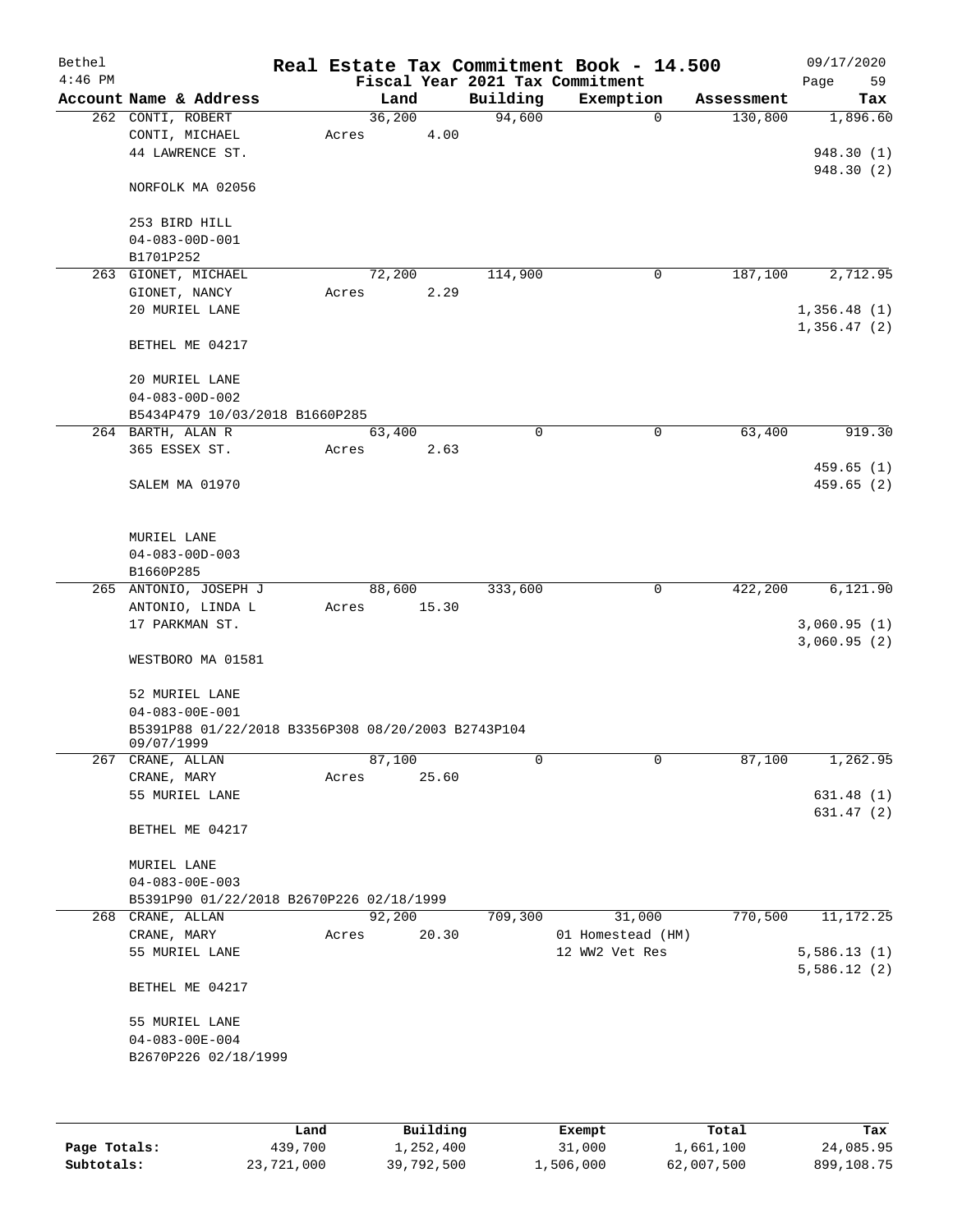| Bethel<br>$4:46$ PM |                                                    |        |      |          | Real Estate Tax Commitment Book - 14.500<br>Fiscal Year 2021 Tax Commitment |            | 09/17/2020<br>Page<br>60 |
|---------------------|----------------------------------------------------|--------|------|----------|-----------------------------------------------------------------------------|------------|--------------------------|
|                     | Account Name & Address                             | Land   |      | Building | Exemption                                                                   | Assessment | Tax                      |
|                     | 243 THOM, VALERIE                                  | 79,200 |      | 208, 200 | $\mathbf 0$                                                                 | 287,400    | 4,167.30                 |
|                     | 16 LUNAR AV                                        | Acres  | 6.73 |          |                                                                             |            |                          |
|                     |                                                    |        |      |          |                                                                             |            | 2,083.65(1)              |
|                     | BRAINTREE MA 02184                                 |        |      |          |                                                                             |            | 2,083.65(2)              |
|                     |                                                    |        |      |          |                                                                             |            |                          |
|                     |                                                    |        |      |          |                                                                             |            |                          |
|                     | 90 HIGHLAND AVE.                                   |        |      |          |                                                                             |            |                          |
|                     | $04 - 083 - 010$                                   |        |      |          |                                                                             |            |                          |
|                     | B1559P182                                          |        |      |          |                                                                             |            |                          |
|                     | 244 OKENQUIST, GARY R                              | 68,100 |      | 242,000  | 25,000                                                                      | 285,100    | 4,133.95                 |
|                     | OKENQUIST, EDITH D                                 | Acres  | 5.52 |          | 01 Homestead (HM)                                                           |            |                          |
|                     | 78 HIGHLAND AVENUE.                                |        |      |          |                                                                             |            | 2,066.98(1)              |
|                     |                                                    |        |      |          |                                                                             |            | 2,066.97(2)              |
|                     | BETHEL ME 04217 5902                               |        |      |          |                                                                             |            |                          |
|                     |                                                    |        |      |          |                                                                             |            |                          |
|                     | 78 HIGHLAND AVE.                                   |        |      |          |                                                                             |            |                          |
|                     | $04 - 083 - 011$                                   |        |      |          |                                                                             |            |                          |
|                     | B1559P182 12/09/1992                               |        |      |          |                                                                             |            |                          |
|                     | 245 HANNA, THOMAS                                  | 68,200 |      | 102,600  | 0                                                                           | 170,800    | 2,476.60                 |
|                     | #6 SEDGEWICK LANE                                  | Acres  | 5.60 |          |                                                                             |            |                          |
|                     |                                                    |        |      |          |                                                                             |            | 1,238.30(1)              |
|                     | SANDWICH MA 02563                                  |        |      |          |                                                                             |            | 1,238.30(2)              |
|                     |                                                    |        |      |          |                                                                             |            |                          |
|                     |                                                    |        |      |          |                                                                             |            |                          |
|                     | 70 HIGHLAND AVE.                                   |        |      |          |                                                                             |            |                          |
|                     | $04 - 083 - 012$                                   |        |      |          |                                                                             |            |                          |
|                     | B1559P182                                          |        |      |          |                                                                             |            |                          |
|                     | 246 MURPHY, MATTHEW                                | 77,200 |      | 155,400  | 25,000                                                                      | 207,600    | 3,010.20                 |
|                     | MURPHY, NANCY                                      | Acres  | 5.12 |          | 01 Homestead (HM)                                                           |            |                          |
|                     | 60 HIGHLAND AVE                                    |        |      |          |                                                                             |            | 1,505.10(1)              |
|                     |                                                    |        |      |          |                                                                             |            | 1,505.10(2)              |
|                     | BETHEL ME 04217 5902                               |        |      |          |                                                                             |            |                          |
|                     |                                                    |        |      |          |                                                                             |            |                          |
|                     | 60 HIGHLAND AVE.                                   |        |      |          |                                                                             |            |                          |
|                     | $04 - 083 - 013$                                   |        |      |          |                                                                             |            |                          |
|                     | B2129P217 06/10/1994                               |        |      |          |                                                                             |            |                          |
|                     | 247 AUSTIN, CLAY                                   | 77,100 |      | 198,200  | 0                                                                           | 275,300    | 3,991.85                 |
|                     | P.O. BOX 1                                         | Acres  | 5.05 |          |                                                                             |            |                          |
|                     |                                                    |        |      |          |                                                                             |            | 1,995.93(1)              |
|                     | LAUREL NY 11948                                    |        |      |          |                                                                             |            | 1,995.92(2)              |
|                     |                                                    |        |      |          |                                                                             |            |                          |
|                     |                                                    |        |      |          |                                                                             |            |                          |
|                     | 50 HIGHLAND AVE.                                   |        |      |          |                                                                             |            |                          |
|                     | $04 - 083 - 014$                                   |        |      |          |                                                                             |            |                          |
|                     | B5329P326 02/02/2017 B3411P232 11/05/2003 B2592P71 |        |      |          |                                                                             |            |                          |
|                     | 08/04/1998                                         |        |      |          |                                                                             |            |                          |
|                     | 248 DUPUIS, STEVEN W                               | 77,100 |      | 223,900  | 25,000                                                                      | 276,000    | 4,002.00                 |
|                     | DUPUIS, KIMBERLY Y                                 | Acres  | 5.04 |          | 01 Homestead (HM)                                                           |            |                          |
|                     | P.O. BOX 106                                       |        |      |          |                                                                             |            | 2,001.00(1)              |
|                     |                                                    |        |      |          |                                                                             |            | 2,001.00(2)              |
|                     | BETHEL ME 04217                                    |        |      |          |                                                                             |            |                          |
|                     |                                                    |        |      |          |                                                                             |            |                          |
|                     | 36 HIGHLAND AVE.                                   |        |      |          |                                                                             |            |                          |
|                     | $04 - 083 - 015$                                   |        |      |          |                                                                             |            |                          |
|                     | B4236P310 12/11/2007 B2597P257                     |        |      |          |                                                                             |            |                          |
|                     |                                                    |        |      |          |                                                                             |            |                          |
|                     |                                                    |        |      |          |                                                                             |            |                          |

|              | Land       | Building   | Exempt    | Total      | Tax        |
|--------------|------------|------------|-----------|------------|------------|
| Page Totals: | 446,900    | ⊥,130,300  | 75,000    | 1,502,200  | 21,781.90  |
| Subtotals:   | 24,167,900 | 40,922,800 | ⊥,581,000 | 63,509,700 | 920,890.65 |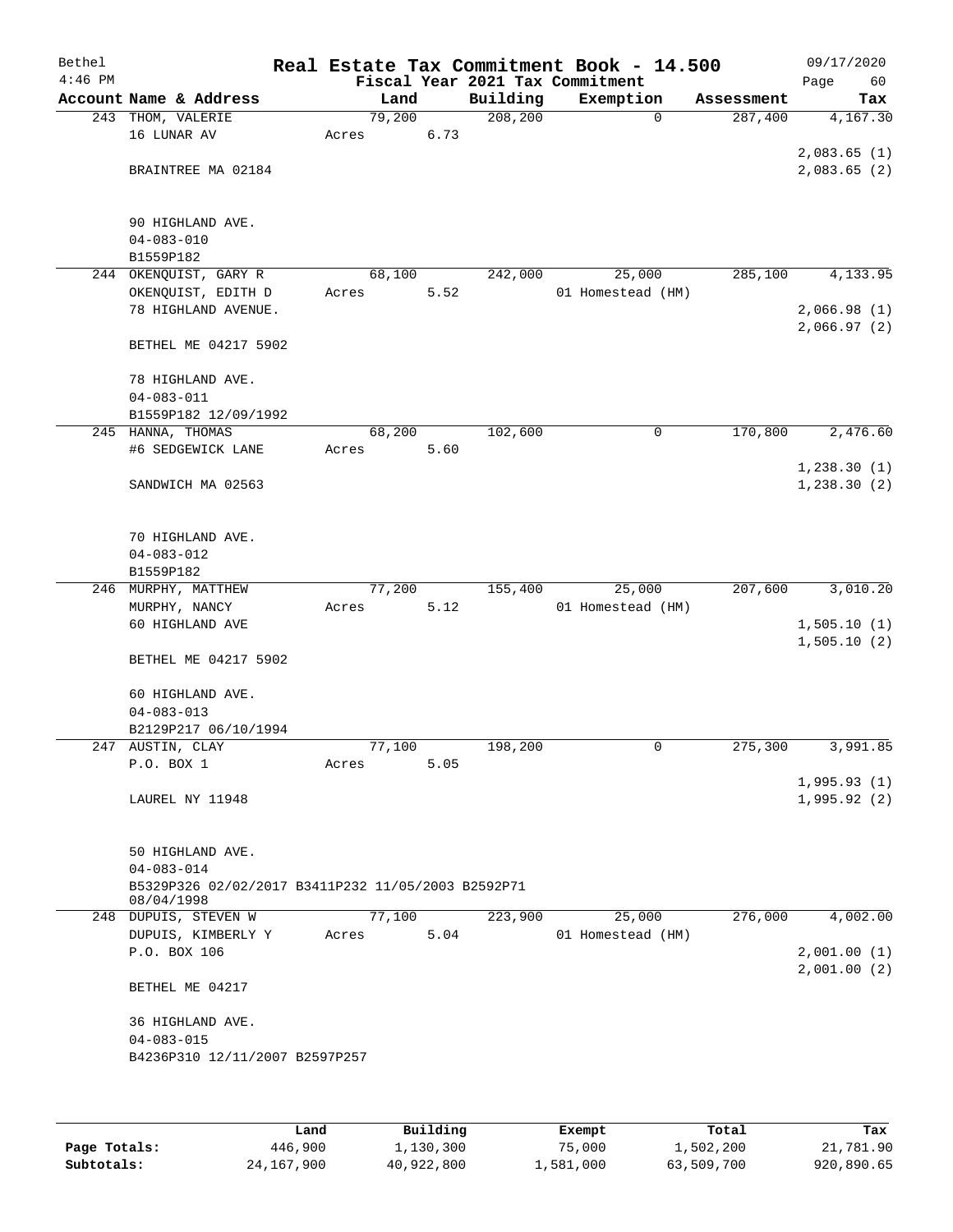| Bethel<br>$4:46$ PM |                                          |        |       |          | Real Estate Tax Commitment Book - 14.500<br>Fiscal Year 2021 Tax Commitment |            | 09/17/2020<br>Page<br>61 |
|---------------------|------------------------------------------|--------|-------|----------|-----------------------------------------------------------------------------|------------|--------------------------|
|                     | Account Name & Address                   | Land   |       | Building | Exemption                                                                   | Assessment | Tax                      |
|                     | 249 HILL, CHRISTOPHER                    | 77,000 |       | 112,600  | $\mathbf 0$                                                                 | 189,600    | 2,749.20                 |
|                     | HILL, DONNA                              | Acres  | 5.02  |          |                                                                             |            |                          |
|                     | 918 LUMBERTS HILL ROAD                   |        |       |          |                                                                             |            | 1,374.60(1)              |
|                     |                                          |        |       |          |                                                                             |            | 1,374.60(2)              |
|                     | MARSTONS MILLS MA 02648                  |        |       |          |                                                                             |            |                          |
|                     | 26 HIGHLAND AVE.                         |        |       |          |                                                                             |            |                          |
|                     | $04 - 083 - 016$                         |        |       |          |                                                                             |            |                          |
|                     | B1559P182                                |        |       |          |                                                                             |            |                          |
| 250                 | MAGUIRE, FREDERICK                       | 77,100 |       | 223,600  | 0                                                                           | 300,700    | 4,360.15                 |
|                     | MAGUIRE, SHEILA                          | Acres  | 5.08  |          |                                                                             |            |                          |
|                     | 4 JERICHO RD.                            |        |       |          |                                                                             |            | 2,180.08(1)              |
|                     |                                          |        |       |          |                                                                             |            | 2,180.07(2)              |
|                     | SCITUATE MA 02066                        |        |       |          |                                                                             |            |                          |
|                     | 22 HIGHLAND AVE.                         |        |       |          |                                                                             |            |                          |
|                     | $04 - 083 - 017$                         |        |       |          |                                                                             |            |                          |
|                     | B2330P26                                 |        |       |          |                                                                             |            |                          |
|                     | 251 ROY, RICHARD R                       | 77,000 |       | 178,200  | 0                                                                           | 255,200    | 3,700.40                 |
|                     | ROY, LISA B                              | Acres  | 5.00  |          |                                                                             |            |                          |
|                     | 1148 GOLDEN VALLEY                       |        |       |          |                                                                             |            | 1,850.20(1)              |
|                     | CHURCH ROAD                              |        |       |          |                                                                             |            |                          |
|                     | BOSTIC NC 28018                          |        |       |          |                                                                             |            | 1,850.20(2)              |
|                     |                                          |        |       |          |                                                                             |            |                          |
|                     | 12 HIGHLAND AVE.                         |        |       |          |                                                                             |            |                          |
|                     | $04 - 083 - 018$                         |        |       |          |                                                                             |            |                          |
|                     | B2226P211 06/08/1995                     |        |       |          |                                                                             |            |                          |
| 269                 | SMITH, JOHN E                            | 33,500 |       | 62,900   | 0                                                                           | 96,400     | 1,397.80                 |
|                     | 113 BIRD HILL RD.                        | Acres  | 1.40  |          |                                                                             |            |                          |
|                     |                                          |        |       |          |                                                                             |            | 698.90(1)                |
|                     | BETHEL ME 04217                          |        |       |          |                                                                             |            | 698.90 (2)               |
|                     | 113 BIRD HILL RD.                        |        |       |          |                                                                             |            |                          |
|                     | $04 - 084$                               |        |       |          |                                                                             |            |                          |
|                     | B4578P232 04/21/2010 B3049P36 12/26/2001 |        |       |          |                                                                             |            |                          |
|                     | 270 LORD, JOHN                           | 32,600 |       | 101,600  | 25,000                                                                      | 109,200    | 1,583.40                 |
|                     | 123 BIRD HILL RD.                        | Acres  | 1.00  |          | 01 Homestead (HM)                                                           |            |                          |
|                     |                                          |        |       |          |                                                                             |            | 791.70 (1)               |
|                     | BETHEL ME 04217                          |        |       |          |                                                                             |            | 791.70 (2)               |
|                     | 123 BIRD HILL RD                         |        |       |          |                                                                             |            |                          |
|                     | $04 - 085$                               |        |       |          |                                                                             |            |                          |
|                     | B2727P209 07/22/1999                     |        |       |          |                                                                             |            |                          |
|                     | 272 JOHNSON, EDWARD                      | 32,300 |       | 107,800  | 0                                                                           | 140,100    | 2,031.45                 |
|                     | JOHNSON, DEBORAH                         | Acres  | 15.00 |          |                                                                             |            |                          |
|                     | 2 QUIMBY ROAD                            |        |       |          |                                                                             |            | 1,015.73(1)              |
|                     |                                          |        |       |          |                                                                             |            | 1,015.72(2)              |
|                     | ATKINSON NH 03811 2186                   |        |       |          |                                                                             |            |                          |
|                     |                                          |        |       |          |                                                                             |            |                          |
|                     | 206 MCCRILLISS BROOK                     |        |       |          |                                                                             |            |                          |
|                     | $04 - 087$                               |        |       |          |                                                                             |            |                          |
|                     | B3871P1 01/06/2006                       |        |       |          |                                                                             |            |                          |
|                     |                                          |        |       |          |                                                                             |            |                          |
|                     |                                          |        |       |          |                                                                             |            |                          |
|                     |                                          |        |       |          |                                                                             |            |                          |

|              | Land       | Building   | Exempt    | Total      | Tax        |
|--------------|------------|------------|-----------|------------|------------|
| Page Totals: | 329,500    | 786,700    | 25,000    | 1,091,200  | 15,822.40  |
| Subtotals:   | 24,497,400 | 41,709,500 | 1,606,000 | 64,600,900 | 936,713.05 |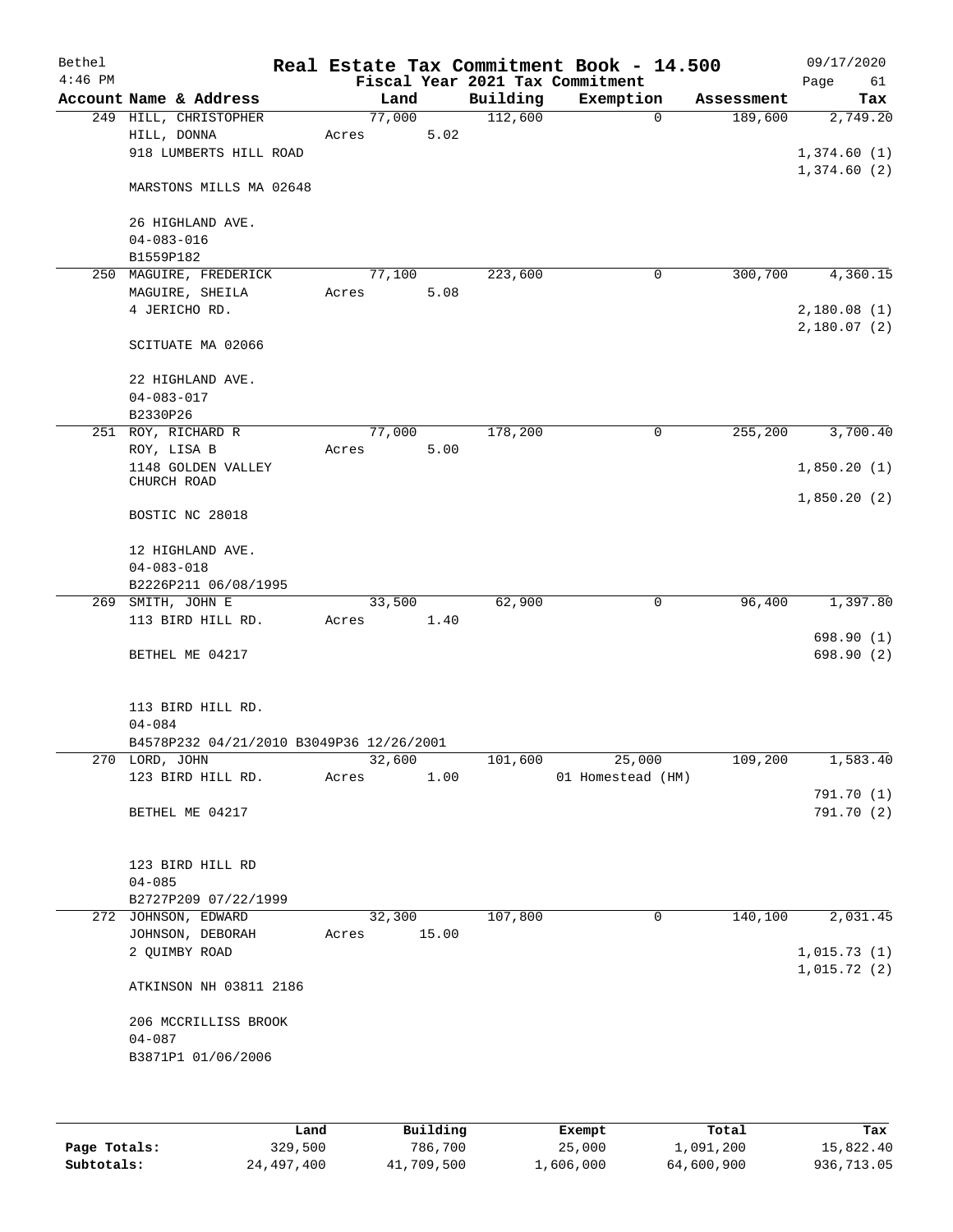| Bethel       |                                                                                        |                 |            |                                 | Real Estate Tax Commitment Book - 14.500 |            | 09/17/2020               |
|--------------|----------------------------------------------------------------------------------------|-----------------|------------|---------------------------------|------------------------------------------|------------|--------------------------|
| $4:46$ PM    |                                                                                        |                 |            | Fiscal Year 2021 Tax Commitment |                                          |            | Page<br>62               |
|              | Account Name & Address                                                                 | Land<br>24,200  |            | Building<br>6,600               | Exemption<br>$\mathbf 0$                 | Assessment | Tax<br>446.60            |
|              | 273 LAWRENCE, DONALD D<br>PO BOX 157                                                   | Acres           | 8.80       |                                 |                                          | 30,800     |                          |
|              | BRYANT POND ME 04219                                                                   |                 |            |                                 |                                          |            | 223.30(1)<br>223.30(2)   |
|              | 219 MCCRILLIS BROOK RD.<br>$04 - 087 - 001$                                            |                 |            |                                 |                                          |            |                          |
|              | B5365P251 09/05/2017 B5358P242 07/27/2017 B3394P277<br>10/09/2003 B3242P280 02/11/2003 |                 |            |                                 |                                          |            |                          |
|              | 274 FARRENKOPF, RICHARD R.<br>& SAMANTHA R. III                                        | 25,500          |            | 58,200                          | $\mathbf 0$                              | 83,700     | 1,213.65                 |
|              | 41 RIVERDALE SOUTH                                                                     | Acres           | 5.27       |                                 |                                          |            | 606.83(1)                |
|              | DENNIS MA 02660                                                                        |                 |            |                                 |                                          |            | 606.82(2)                |
|              | 174 MCCRILLIS BROOK RD.                                                                |                 |            |                                 |                                          |            |                          |
|              | $04 - 088$<br>B5512P756 03/01/2020 B5497P215 12/12/2019 B3873P281<br>01/17/2006        |                 |            |                                 |                                          |            |                          |
|              | 275 DUNHILL, MATTHEW M                                                                 | 25,300          |            | 23,900                          | 0                                        | 49,200     | 713.40                   |
|              | DUNHILL, ADELE D<br>16 SWAIN CIRCLE                                                    | Acres           | 3.30       |                                 |                                          |            | 356.70 (1)               |
|              | MASHPEE MA 02649                                                                       |                 |            |                                 |                                          |            | 356.70(2)                |
|              | 152 MCCRILLIS BROOK RD.<br>$04 - 088 - 001$                                            |                 |            |                                 |                                          |            |                          |
|              | B3037P27                                                                               |                 |            |                                 | $\mathbf 0$                              |            |                          |
|              | 276 SNOW, BENJAMIN D.<br>SNOW, DAVID A.                                                | 31,000<br>Acres | 6.71       | 32,600                          |                                          | 63,600     | 922.20                   |
|              | 86 MCCRILLIS BROOK RD                                                                  |                 |            |                                 |                                          |            | 461.10(1)<br>461.10(2)   |
|              | BRYANT POND ME 04219                                                                   |                 |            |                                 |                                          |            |                          |
|              | 86 MCCRILLIS BROOK RD.                                                                 |                 |            |                                 |                                          |            |                          |
|              | $04 - 089$<br>B5430P678 08/14/2018 B2317P31 04/12/1996                                 |                 |            |                                 |                                          |            |                          |
|              | 277 DEAN, ROBERT W. JR. &                                                              | 26,100          |            | 32,300                          | $\mathbf 0$                              | 58,400     | 846.80                   |
|              | DONNA M. ET AL<br>27 COLUMBIA RD.                                                      | Acres           | 1.00       |                                 |                                          |            |                          |
|              | PLYMOUTH MA 02360                                                                      |                 |            |                                 |                                          |            | 423.40 (1)<br>423.40 (2) |
|              |                                                                                        |                 |            |                                 |                                          |            |                          |
|              | 72 MCCRILLIS BROOK RD.<br>$04 - 089 - 001$                                             |                 |            |                                 |                                          |            |                          |
|              | B5422P76 08/01/2018 B3156P339 08/29/2002                                               |                 |            |                                 |                                          |            |                          |
|              | 278 STADNICKI, THOMAS                                                                  | 38,000          |            | 53,700                          | 0                                        | 91,700     | 1,329.65                 |
|              | 92 ROCKY HILL RD.                                                                      | Acres           | 26.68      |                                 |                                          |            | 664.83(1)                |
|              | REHBOTH MA 02769                                                                       |                 |            |                                 |                                          |            | 664.82 (2)               |
|              | 236 MCCRILLIS BROOK RD.<br>$04 - 089 - 002$<br>B2489P283                               |                 |            |                                 |                                          |            |                          |
|              | Land                                                                                   |                 | Building   |                                 | Exempt                                   | Total      | Tax                      |
| Page Totals: | 170,100                                                                                |                 | 207,300    |                                 | 0                                        | 377,400    | 5,472.30                 |
| Subtotals:   | 24,667,500                                                                             |                 | 41,916,800 |                                 | 1,606,000                                | 64,978,300 | 942, 185.35              |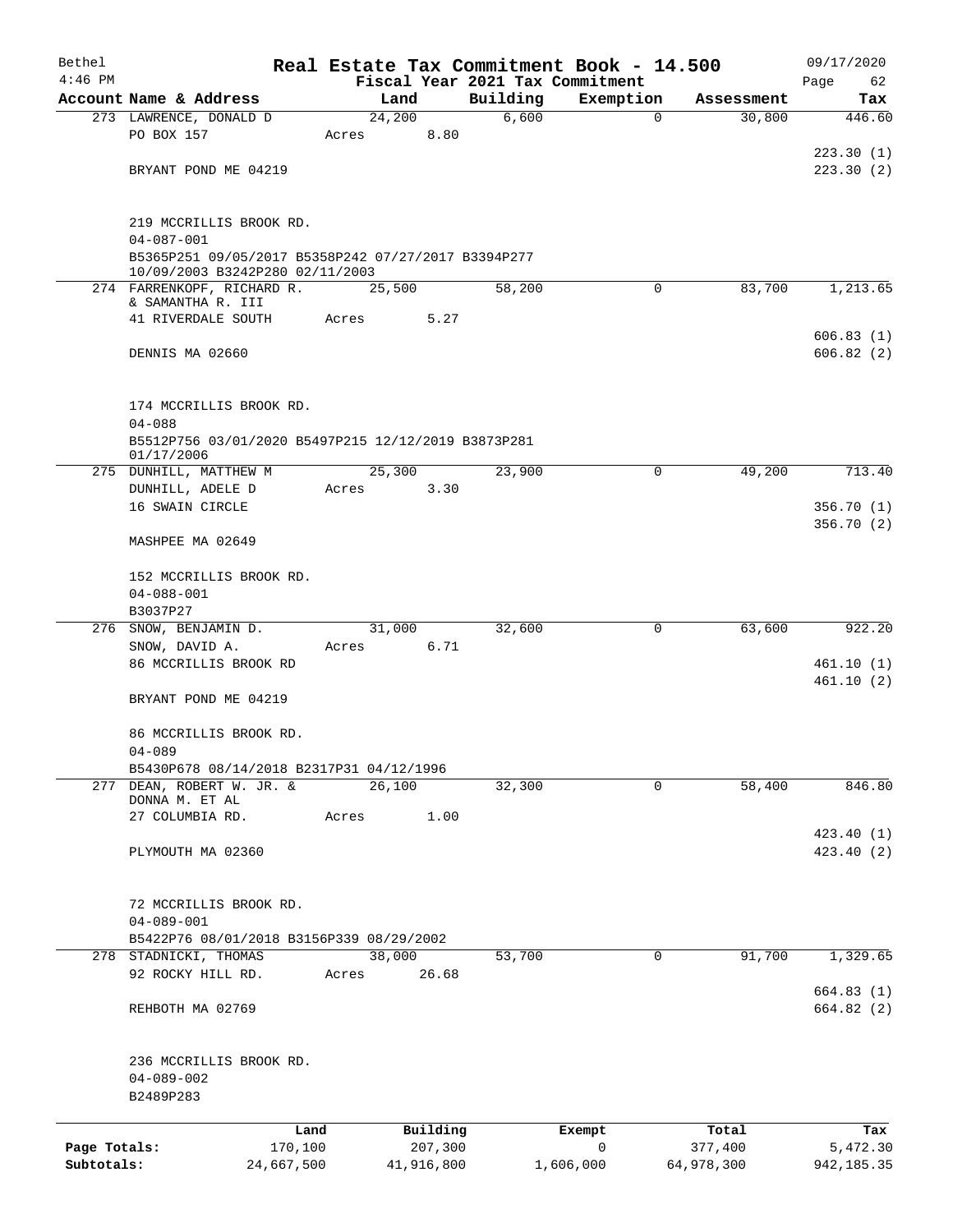| Bethel       |                                                                        | Real Estate Tax Commitment Book - 14.500 |          |                                 |            | 09/17/2020             |
|--------------|------------------------------------------------------------------------|------------------------------------------|----------|---------------------------------|------------|------------------------|
| $4:46$ PM    |                                                                        |                                          |          | Fiscal Year 2021 Tax Commitment |            | Page<br>63             |
|              | Account Name & Address                                                 | Land                                     | Building | Exemption                       | Assessment | Tax<br>977.30          |
|              | 271 MANGION, CHRISTOPHER<br>PAUL                                       | 45,400                                   | 22,000   | $\mathbf 0$                     | 67,400     |                        |
|              | MANGION, MARCY                                                         | 32.80<br>Acres                           |          |                                 |            |                        |
|              | 283 SOUTH MAIN ST                                                      |                                          |          |                                 |            | 488.65(1)              |
|              |                                                                        |                                          |          |                                 |            | 488.65 (2)             |
|              | ATTLEBORO MA 02703                                                     |                                          |          |                                 |            |                        |
|              | 104 MCCRILLIS BROOK RD.                                                |                                          |          |                                 |            |                        |
|              | $04 - 089 - 003$<br>B5383P122 12/11/2017 B4520P24 11/02/2009 B4058P188 |                                          |          |                                 |            |                        |
|              | 12/04/2006 B2965P8                                                     |                                          |          |                                 |            |                        |
|              | 4998 BRAGDON, ARTHUR P                                                 | 24,900                                   | 28,300   | 0                               | 53,200     | 771.40                 |
|              | BRAGDON, STEPHANIE K                                                   | Acres<br>3.00                            |          |                                 |            |                        |
|              | P.O. BOX 1051                                                          |                                          |          |                                 |            | 385.70 (1)             |
|              | Bethel ME 04217                                                        |                                          |          |                                 |            | 385.70 (2)             |
|              |                                                                        |                                          |          |                                 |            |                        |
|              | 108 MCCRILLIS BROOK RD.                                                |                                          |          |                                 |            |                        |
|              | $04 - 089 - 004$                                                       |                                          |          |                                 |            |                        |
|              | B4146P311 06/12/2007<br>5445 SKI TRACKS INC.                           | 30,500                                   | 23,200   | 0                               | 53,700     | 778.65                 |
|              | 4528 W 5750 S                                                          | 5.96<br>Acres                            |          |                                 |            |                        |
|              |                                                                        |                                          |          |                                 |            | 389.33(1)              |
|              | HOOPER UT 84315                                                        |                                          |          |                                 |            | 389.32 (2)             |
|              |                                                                        |                                          |          |                                 |            |                        |
|              | 86 MCCRILLIS BROOK RD.                                                 |                                          |          |                                 |            |                        |
|              | $04 - 089 - 005$<br>B2317P31 04/12/1996                                |                                          |          |                                 |            |                        |
|              | 280 BUCKMAN, ALAN                                                      | 28,300                                   | 100,400  | 25,000                          | 103,700    | 1,503.65               |
|              | BUCKMAN, SUSIE                                                         | 2.88<br>Acres                            |          | 01 Homestead (HM)               |            |                        |
|              | 144 MCCRILLIS BROOK                                                    |                                          |          |                                 |            | 751.83(1)              |
|              | ROAD                                                                   |                                          |          |                                 |            |                        |
|              | BRYANT POND ME 04219                                                   |                                          |          |                                 |            | 751.82(2)              |
|              |                                                                        |                                          |          |                                 |            |                        |
|              | 144 MCCRILLIS BROOK RD.                                                |                                          |          |                                 |            |                        |
|              | $04 - 090$                                                             |                                          |          |                                 |            |                        |
|              | B839P259                                                               |                                          |          |                                 |            |                        |
|              | 281 RODERICK, HEATHER A                                                | 26,100                                   | 124,200  | 25,000                          | 125,300    | 1,816.85               |
|              | 134 MCCRILLIS BROOK RD                                                 | 1.00<br>Acres                            |          | 01 Homestead (HM)               |            |                        |
|              | BRYANT POND ME 04219                                                   |                                          |          |                                 |            | 908.43(1)<br>908.42(2) |
|              |                                                                        |                                          |          |                                 |            |                        |
|              | 134 MCCRILLIS BROOK RD.                                                |                                          |          |                                 |            |                        |
|              | $04 - 090 - 001$                                                       |                                          |          |                                 |            |                        |
|              | B5075P36 12/19/2013 B5014P219 07/25/2013 B3548P260                     |                                          |          |                                 |            |                        |
|              | 07/08/2004<br>5276 SAUNDERS, ALFRED                                    | 15,400                                   | $\Omega$ | 0                               | 15,400     | 223.30                 |
|              | 463 MULLOCK RD                                                         | 2.00<br>Acres                            |          |                                 |            |                        |
|              |                                                                        |                                          |          |                                 |            | 111.65(1)              |
|              | PORT JERVIS NY 12771                                                   |                                          |          |                                 |            | 111.65(2)              |
|              | OFF MCRILLIS BROOK ROAD                                                |                                          |          |                                 |            |                        |
|              | $04 - 091$                                                             |                                          |          |                                 |            |                        |
|              | B1387P87 04/25/1986                                                    |                                          |          |                                 |            |                        |
|              | Land                                                                   | Building                                 |          | Exempt                          | Total      | Tax                    |
| Page Totals: | 170,600                                                                | 298,100                                  |          | 50,000                          | 418,700    | 6,071.15               |
| Subtotals:   | 24,838,100                                                             | 42, 214, 900                             |          | 1,656,000                       | 65,397,000 | 948,256.50             |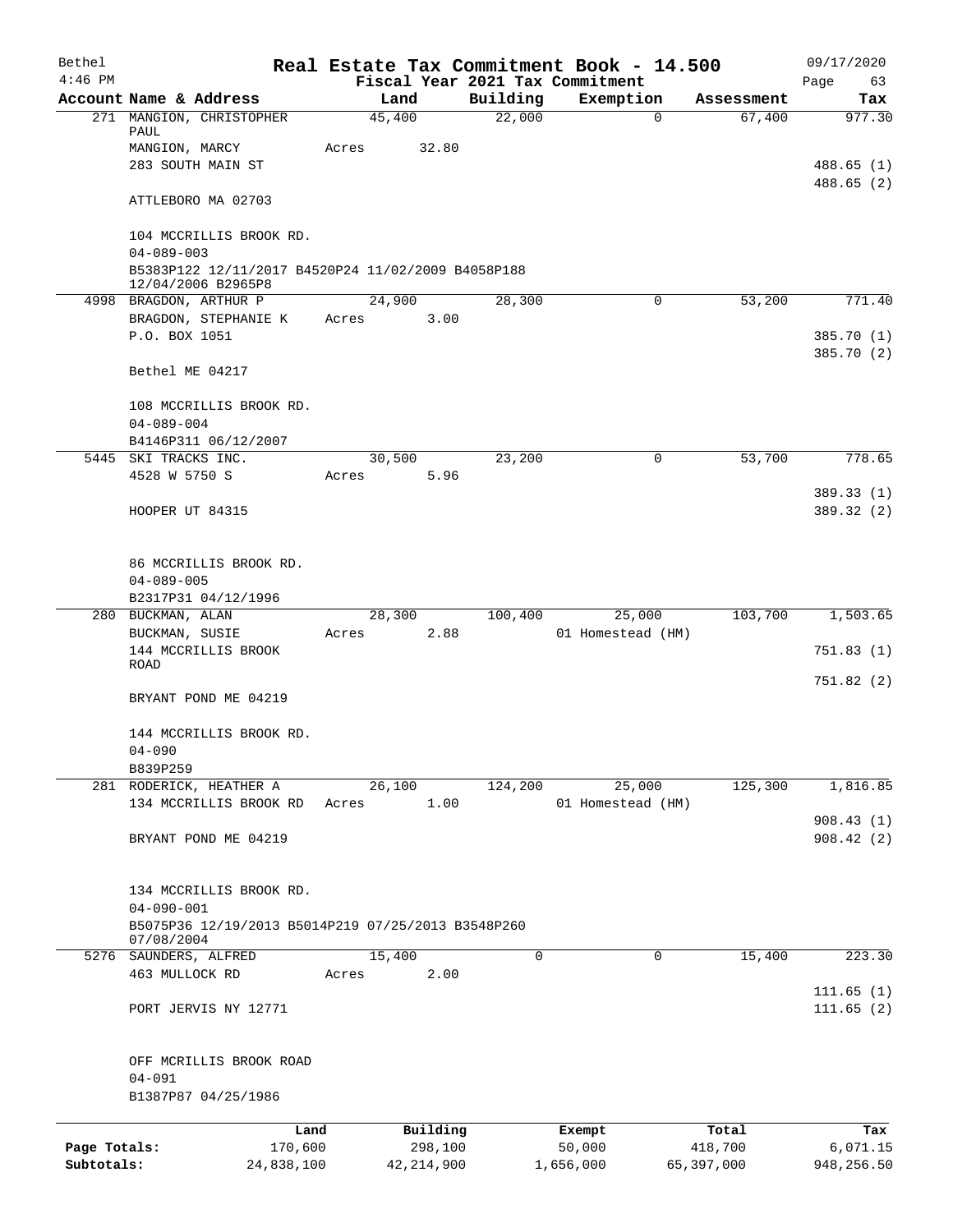| Bethel       |                                                                |                 |                     |             | Real Estate Tax Commitment Book - 14.500     |                  | 09/17/2020      |
|--------------|----------------------------------------------------------------|-----------------|---------------------|-------------|----------------------------------------------|------------------|-----------------|
| $4:46$ PM    | Account Name & Address                                         |                 | Land                | Building    | Fiscal Year 2021 Tax Commitment<br>Exemption | Assessment       | Page<br>64      |
|              | 5281 ZUROMSKI, DAVID                                           |                 | 7,900               | 0           | $\mathbf 0$                                  | 7,900            | Tax<br>114.55   |
|              | 58 EAST GLEN DRIVE                                             | Acres           | 35.00               |             |                                              |                  |                 |
|              |                                                                |                 |                     |             |                                              |                  | 57.28(1)        |
|              | TAUNTON MA 02780                                               |                 |                     |             |                                              |                  | 57.27(2)        |
|              |                                                                |                 |                     |             |                                              |                  |                 |
|              | MCCRILLIS BROOK ROAD                                           |                 |                     |             |                                              |                  |                 |
|              | $04 - 092$                                                     |                 |                     |             |                                              |                  |                 |
|              | B5211P35 03/03/2015 B4685P107 01/21/2011 B1044P5<br>07/20/1979 |                 |                     |             |                                              |                  |                 |
|              | 282 ZUROMSKI, DAVID                                            |                 | 26,600              | 99,400      | $\Omega$                                     | 126,000          | 1,827.00        |
|              | 58 EAST GLEN DRIVE                                             | Acres           | 5.20                |             |                                              |                  |                 |
|              |                                                                |                 |                     |             |                                              |                  | 913.50(1)       |
|              | TAUNTON MA 02780                                               |                 |                     |             |                                              |                  | 913.50(2)       |
|              |                                                                |                 |                     |             |                                              |                  |                 |
|              | 159 MCCRILLIS BROOK RD.                                        |                 |                     |             |                                              |                  |                 |
|              | $04 - 092 - A$                                                 |                 |                     |             |                                              |                  |                 |
|              | B5211P35 03/03/2015 B1044P5 07/24/1979                         |                 |                     |             |                                              |                  |                 |
|              | 283 DORMAN, RONALD                                             |                 | 30,300              | 65,700      | 25,000                                       | 71,000           | 1,029.50        |
|              | DORMAN, SUSAN<br>95 BIRD HILL RD.                              | Acres           | 5.71                |             | 01 Homestead (HM)                            |                  | 514.75(1)       |
|              |                                                                |                 |                     |             |                                              |                  | 514.75(2)       |
|              | BRYANT POND ME 04219                                           |                 |                     |             |                                              |                  |                 |
|              | 6118                                                           |                 |                     |             |                                              |                  |                 |
|              | 137 MCCRILLIS BROOK RD.                                        |                 |                     |             |                                              |                  |                 |
|              | $04 - 093 - 001$                                               |                 |                     |             |                                              |                  |                 |
|              | B2630P197                                                      |                 |                     |             |                                              |                  |                 |
|              | 284 GAGE, MARY P                                               |                 | 24,100              | $\mathbf 0$ | 0                                            | 24,100           | 349.45          |
|              | 119 MCCRILLIS BROOK<br><b>ROAD</b>                             | Acres           | 6.68                |             |                                              |                  |                 |
|              |                                                                |                 |                     |             |                                              |                  | 174.73(1)       |
|              | BRYANT POND ME 04219                                           |                 |                     |             |                                              |                  | 174.72(2)       |
|              | MCCRILLIS BROOK RD                                             |                 |                     |             |                                              |                  |                 |
|              | $04 - 093 - 002$                                               |                 |                     |             |                                              |                  |                 |
|              | B4015P244 09/26/2006 B1987P190                                 |                 |                     |             |                                              |                  |                 |
|              | 285 RISKO, LARRY                                               |                 | 29,900              | 151,300     | 25,000                                       | 156,200          | 2,264.90        |
|              | RISKO, MARY GAGE<br>119 MCCRILLIS BROOK                        | Acres           | 5.23                |             | 01 Homestead (HM)                            |                  | 1, 132.45(1)    |
|              | ROAD                                                           |                 |                     |             |                                              |                  |                 |
|              | BRYANT POND ME 04219                                           |                 |                     |             |                                              |                  | 1, 132.45(2)    |
|              |                                                                |                 |                     |             |                                              |                  |                 |
|              | 119 MCCRILLIS BROOK RD.                                        |                 |                     |             |                                              |                  |                 |
|              | $04 - 093 - 003$                                               |                 |                     |             |                                              |                  |                 |
|              | B1987P190 02/19/1993<br>286 BULLOCK, DAMON A                   |                 | 29,800              | 0           | 0                                            | 29,800           | 432.10          |
|              | MEEL-BULLOCK, DIANNA V                                         | Acres           | 5.03                |             |                                              |                  |                 |
|              | 67 PAT-REE DRIVE                                               |                 |                     |             |                                              |                  | 216.05(1)       |
|              | EAST TAUNTON MA 02718                                          |                 |                     |             |                                              |                  | 216.05(2)       |
|              |                                                                |                 |                     |             |                                              |                  |                 |
|              | MCCRILLIS BROOK RD<br>$04 - 093 - 004$                         |                 |                     |             |                                              |                  |                 |
|              | B5328P356 01/25/2017                                           |                 |                     |             |                                              |                  |                 |
|              |                                                                |                 |                     |             |                                              |                  |                 |
| Page Totals: |                                                                | Land<br>148,600 | Building<br>316,400 |             | Exempt<br>50,000                             | Total<br>415,000 | Tax<br>6,017.50 |
| Subtotals:   | 24,986,700                                                     |                 | 42,531,300          |             | 1,706,000                                    | 65,812,000       | 954, 274.00     |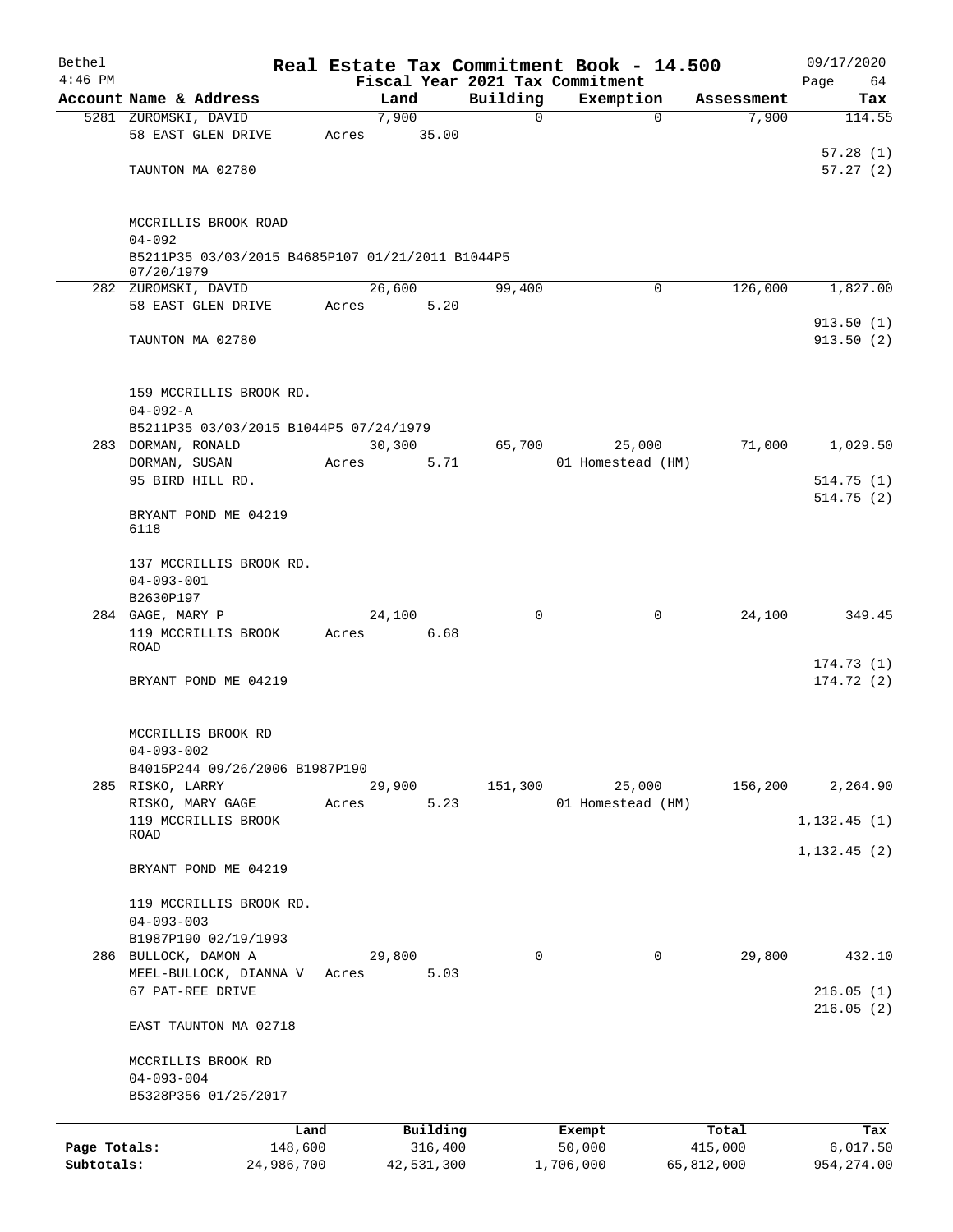| Bethel       |                                                                    |            |       |            |          |             | Real Estate Tax Commitment Book - 14.500 |            |            | 09/17/2020                       |
|--------------|--------------------------------------------------------------------|------------|-------|------------|----------|-------------|------------------------------------------|------------|------------|----------------------------------|
| $4:46$ PM    |                                                                    |            |       |            |          |             | Fiscal Year 2021 Tax Commitment          |            |            | Page<br>65                       |
|              | Account Name & Address                                             |            |       | Land       |          | Building    | Exemption                                |            | Assessment | Tax                              |
|              | 287 BULLOCK, DAMON A<br>MEEL-BULLOCK, DIANNA V<br>67 PAT-REE DRIVE |            | Acres | 22,800     | 5.03     | $\mathbf 0$ | $\mathbf 0$                              |            | 22,800     | 330.60<br>165.30(1)<br>165.30(2) |
|              | EAST TAUNTON MA 02718                                              |            |       |            |          |             |                                          |            |            |                                  |
|              | 85 MCCRILLIS BROOK RD<br>$04 - 093 - 005$                          |            |       |            |          |             |                                          |            |            |                                  |
|              | B5328P356 01/25/2017                                               |            |       |            |          |             |                                          |            |            |                                  |
|              | 288 MANETTA, MAXIMILLIAN                                           |            |       | 22,200     |          | 26,200      | 0                                        |            | 48,400     | 701.80                           |
|              | 463 FRANKLINVILLE RD                                               |            | Acres |            | 4.18     |             |                                          |            |            | 350.90(1)                        |
|              | SWEDESBORO NJ 08005<br>1833                                        |            |       |            |          |             |                                          |            |            | 350.90 (2)                       |
|              | 79 MCCRILLIS BROOK RD.<br>$04 - 094$                               |            |       |            |          |             |                                          |            |            |                                  |
|              | B3793P68 08/31/2005                                                |            |       |            |          |             |                                          |            |            |                                  |
|              | 289 DAY, LEROY                                                     |            |       | 30,200     |          | $\mathbf 0$ | $\mathbf 0$                              |            | 30,200     | 437.90                           |
|              | DAY, LOIS                                                          |            | Acres |            | 96.60    |             |                                          |            |            |                                  |
|              | 14 BIRD HILL RD.                                                   |            |       |            |          |             |                                          |            |            | 218.95(1)                        |
|              | BRYANT POND ME 04219<br>6118                                       |            |       |            |          |             |                                          |            |            | 218.95(2)                        |
|              | GORE RD.                                                           |            |       |            |          |             |                                          |            |            |                                  |
|              | $04 - 095$                                                         |            |       |            |          |             |                                          |            |            |                                  |
| 290          | B927P116<br>HAYES IRREVOCABLE LAND                                 |            |       | 11,500     |          | $\mathbf 0$ | $\mathbf 0$                              |            | 11,500     | 166.75                           |
|              | TRUST                                                              |            |       |            |          |             |                                          |            |            |                                  |
|              | 449 BIRD HILL RD.                                                  |            | Acres |            | 38.00    |             |                                          |            |            |                                  |
|              | BETHEL ME 04217                                                    |            |       |            |          |             |                                          |            |            | 83.38 (1)<br>83.37 (2)           |
|              | BIRD HILL RD.                                                      |            |       |            |          |             |                                          |            |            |                                  |
|              | $04 - 096$                                                         |            |       |            |          |             |                                          |            |            |                                  |
|              | B4862P1 07/02/2012 B2834P274 06/22/2000                            |            |       |            |          |             |                                          |            |            |                                  |
|              | 291 HURD, KATHRYN, & DAY,<br>ROBERT H. JR.                         |            |       | 28,500     |          | $\mathbf 0$ | $\Omega$                                 |            | 28,500     | 413.25                           |
|              | 284 GORE RD                                                        |            | Acres |            | 100.00   |             |                                          |            |            |                                  |
|              |                                                                    |            |       |            |          |             |                                          |            |            | 206.63(1)                        |
|              | BRYANT POND ME 04219                                               |            |       |            |          |             |                                          |            |            | 206.62(2)                        |
|              | GORE RD.                                                           |            |       |            |          |             |                                          |            |            |                                  |
|              | $05 - 001$                                                         |            |       |            |          |             |                                          |            |            |                                  |
|              | B4304P48 05/30/2008<br>292 LOWE, MICHAEL                           |            |       | 5,100      |          | 0           | 0                                        |            | 5,100      |                                  |
|              | 268 GORE RD.                                                       |            | Acres |            | 11.00    |             |                                          |            |            | 73.95                            |
|              |                                                                    |            |       |            |          |             |                                          |            |            | 36.98(1)                         |
|              | BRYANT POND ME 04219                                               |            |       |            |          |             |                                          |            |            | 36.97(2)                         |
|              | GORE RD                                                            |            |       |            |          |             |                                          |            |            |                                  |
|              | $05 - 002$                                                         |            |       |            |          |             |                                          |            |            |                                  |
|              | B2642P73 12/07/1998                                                |            |       |            |          |             |                                          |            |            |                                  |
|              |                                                                    | Land       |       |            | Building |             | Exempt                                   |            | Total      | Tax                              |
| Page Totals: |                                                                    | 120,300    |       |            | 26,200   |             | 0                                        | 146,500    |            | 2,124.25                         |
| Subtotals:   |                                                                    | 25,107,000 |       | 42,557,500 |          |             | 1,706,000                                | 65,958,500 |            | 956,398.25                       |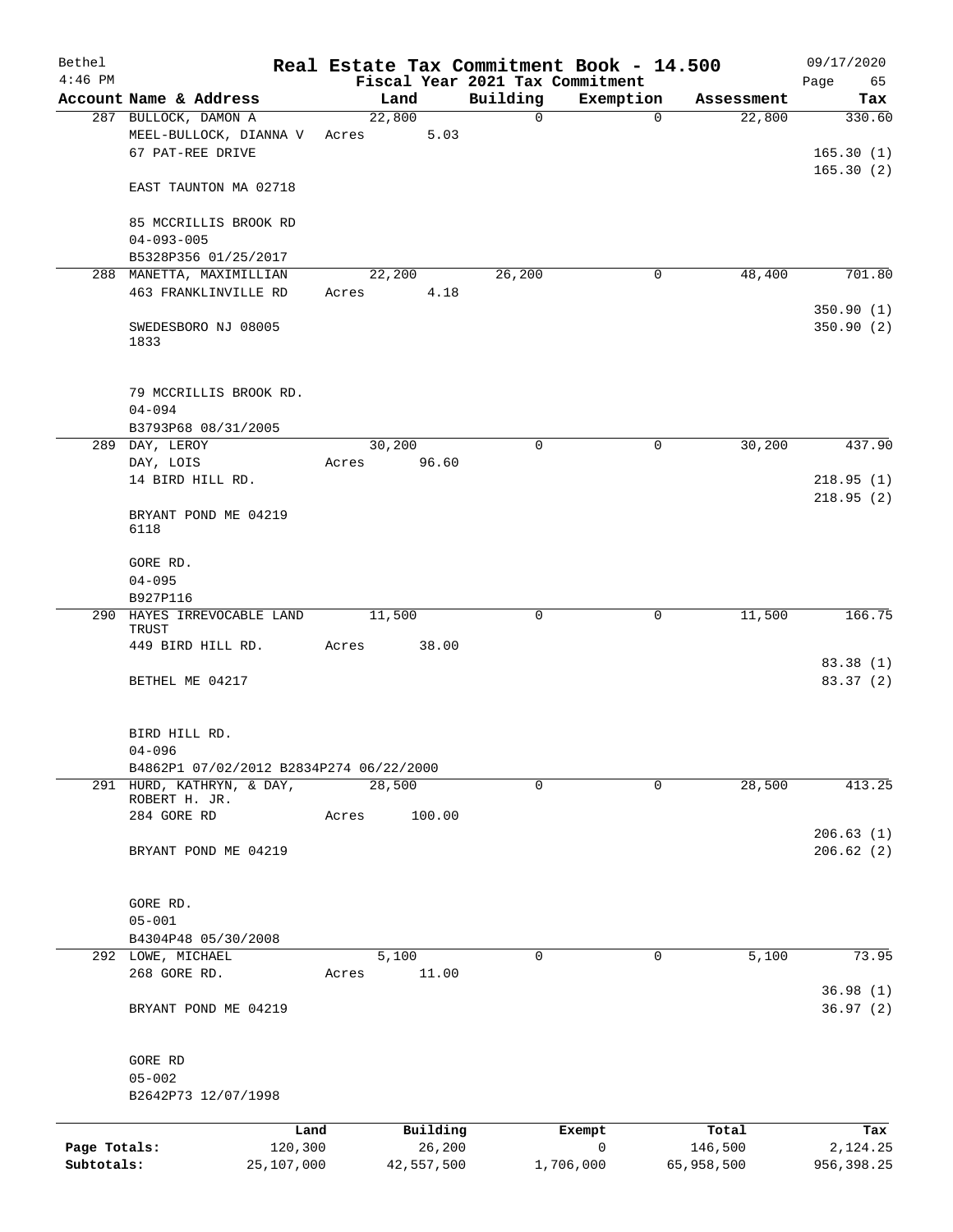| Bethel<br>$4:46$ PM |                                                   |       |                  |             | Real Estate Tax Commitment Book - 14.500<br>Fiscal Year 2021 Tax Commitment |            | 09/17/2020<br>Page<br>66 |
|---------------------|---------------------------------------------------|-------|------------------|-------------|-----------------------------------------------------------------------------|------------|--------------------------|
|                     | Account Name & Address                            |       | Land             | Building    | Exemption                                                                   | Assessment | Tax                      |
|                     | 293 BLAKE, E G & SON INC                          |       | 35,600           | $\mathbf 0$ | 0                                                                           | 35,600     | 516.20                   |
|                     | 107 INTERVALE ROAD                                | Acres | 118.00           |             |                                                                             |            |                          |
|                     |                                                   |       |                  |             |                                                                             |            | 258.10(1)                |
|                     | BETHEL ME 04217                                   |       |                  |             |                                                                             |            | 258.10(2)                |
|                     |                                                   |       |                  |             |                                                                             |            |                          |
|                     |                                                   |       |                  |             |                                                                             |            |                          |
|                     | GORE RD.<br>$05 - 003$                            |       |                  |             |                                                                             |            |                          |
|                     | B1270P6                                           |       |                  |             |                                                                             |            |                          |
|                     | 294 PIAWLOCK, MICHAEL G                           |       | 15,800           | 84,700      | 0                                                                           | 100,500    | 1,457.25                 |
|                     | 162 BONANZA DRIVE                                 | Acres | 1.00             |             |                                                                             |            |                          |
|                     |                                                   |       |                  |             |                                                                             |            | 728.63(1)                |
|                     | BRYANT POND ME 04219                              |       |                  |             |                                                                             |            | 728.62(2)                |
|                     |                                                   |       |                  |             |                                                                             |            |                          |
|                     |                                                   |       |                  |             |                                                                             |            |                          |
|                     | 162 BONANZA DRIVE<br>$05 - 004$                   |       |                  |             |                                                                             |            |                          |
|                     | B3165P241 09/17/2002                              |       |                  |             |                                                                             |            |                          |
|                     | 295 CHADBOURNE TREE FARMS,                        |       | 18,400           | 0           | 0                                                                           | 18,400     | 266.80                   |
|                     | <b>LLC</b>                                        |       |                  |             |                                                                             |            |                          |
|                     | PO BOX 1750                                       | Acres | 57.00            |             |                                                                             |            |                          |
|                     | BETHEL ME 04217                                   |       |                  |             |                                                                             |            | 133.40(1)<br>133.40(2)   |
|                     |                                                   |       |                  |             |                                                                             |            |                          |
|                     |                                                   |       |                  |             |                                                                             |            |                          |
|                     | GORE RD.                                          |       |                  |             |                                                                             |            |                          |
|                     | $05 - 005$                                        |       |                  |             |                                                                             |            |                          |
|                     | B3652P43 12/29/2004 B1270P6                       |       |                  |             |                                                                             |            |                          |
|                     | 296 MARKS, JANICE                                 |       | 13,000           | $\mathbf 0$ | 0                                                                           | 13,000     | 188.50                   |
|                     | MARKS, JURGEN<br>PO BOX 125                       | Acres | 46.00            |             |                                                                             |            | 94.25 (1)                |
|                     |                                                   |       |                  |             |                                                                             |            | 94.25(2)                 |
|                     | BETHEL ME 04217                                   |       |                  |             |                                                                             |            |                          |
|                     |                                                   |       |                  |             |                                                                             |            |                          |
|                     | GORE RD.                                          |       |                  |             |                                                                             |            |                          |
|                     | $05 - 006$                                        |       |                  |             |                                                                             |            |                          |
|                     | B4492P97 09/01/2009 B1408P297 07/28/1986 B985P266 |       |                  |             |                                                                             |            |                          |
|                     | 297 MILLS, RYAN<br>465 INTERVALE RD               | Acres | 53,200<br>180.00 | 0           | 0                                                                           | 53,200     | 771.40                   |
|                     |                                                   |       |                  |             |                                                                             |            | 385.70 (1)               |
|                     | BETHEL ME 04217                                   |       |                  |             |                                                                             |            | 385.70 (2)               |
|                     |                                                   |       |                  |             |                                                                             |            |                          |
|                     |                                                   |       |                  |             |                                                                             |            |                          |
|                     | GORE RD.                                          |       |                  |             |                                                                             |            |                          |
|                     | $05 - 007$<br>B5478P776 09/09/2019                |       |                  |             |                                                                             |            |                          |
|                     | 5239 COBB, JAMES P                                |       | 8,100            | $\Omega$    | $\Omega$                                                                    | 8,100      | 117.45                   |
|                     | COBB, MARY A                                      | Acres | 2.11             |             |                                                                             |            |                          |
|                     | 192 GORE RD.                                      |       |                  |             |                                                                             |            | 58.73 (1)                |
|                     |                                                   |       |                  |             |                                                                             |            | 58.72 (2)                |
|                     | WOODSTOCK ME 04291                                |       |                  |             |                                                                             |            |                          |
|                     |                                                   |       |                  |             |                                                                             |            |                          |
|                     | BONANZA RD<br>$05 - 007 - 001$                    |       |                  |             |                                                                             |            |                          |
|                     | B658P292                                          |       |                  |             |                                                                             |            |                          |
|                     |                                                   |       |                  |             |                                                                             |            |                          |
|                     |                                                   |       |                  |             |                                                                             |            |                          |
|                     |                                                   |       |                  |             |                                                                             |            |                          |
|                     | Land                                              |       | Building         |             | Exempt                                                                      | Total      | Tax                      |

|              | Land         | Building   | Exempt    | Total      | Tax        |
|--------------|--------------|------------|-----------|------------|------------|
| Page Totals: | 144,100      | 84,700     |           | 228,800    | 3,317.60   |
| Subtotals:   | 25, 251, 100 | 42,642,200 | 1,706,000 | 66,187,300 | 959,715.85 |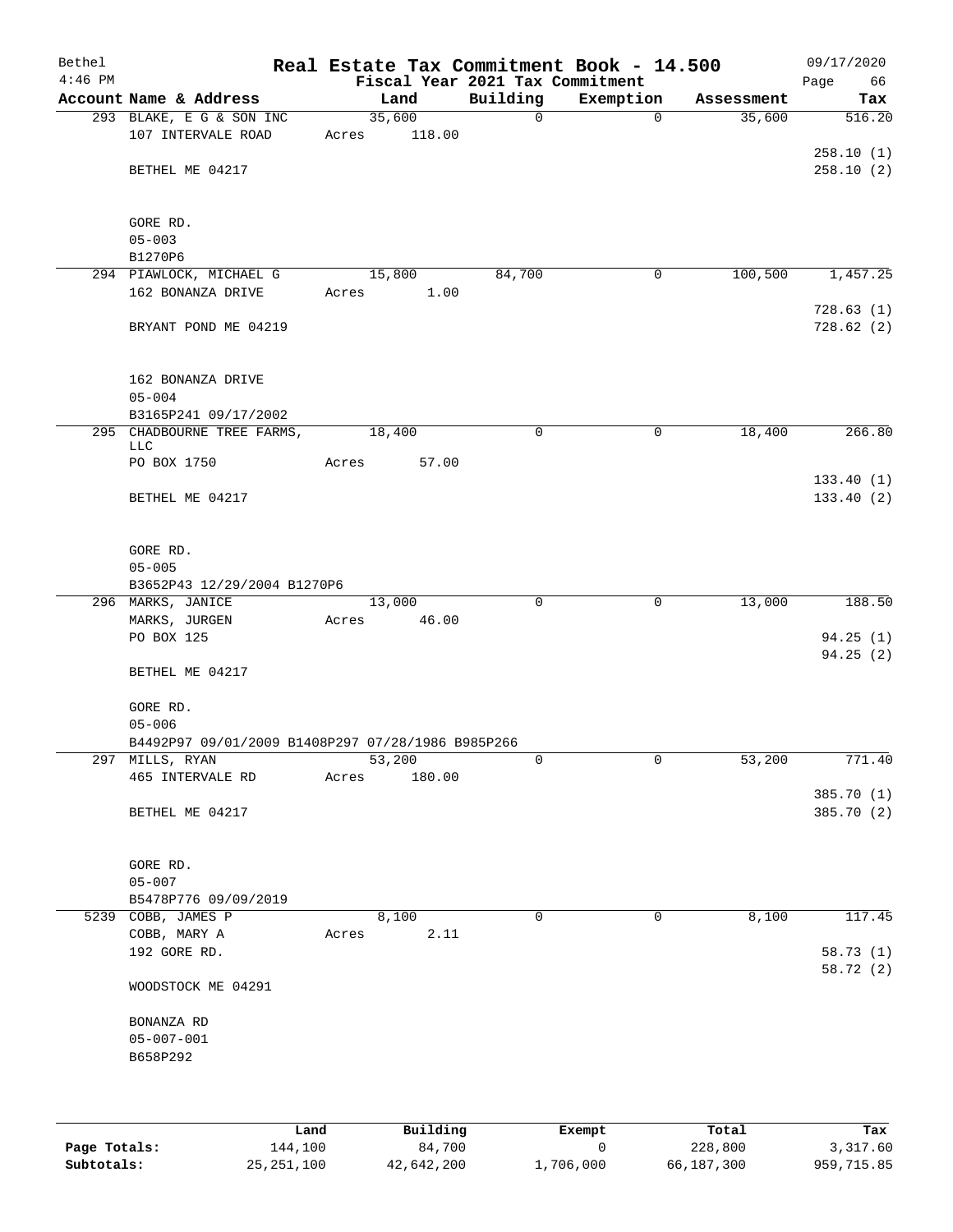| Bethel<br>$4:46$ PM |                                                  |       |         |        | Fiscal Year 2021 Tax Commitment | Real Estate Tax Commitment Book - 14.500 |            | 09/17/2020<br>Page<br>67 |
|---------------------|--------------------------------------------------|-------|---------|--------|---------------------------------|------------------------------------------|------------|--------------------------|
|                     | Account Name & Address                           |       | Land    |        | Building                        | Exemption                                | Assessment | Tax                      |
|                     | 298 WENTWORTH, MARY L                            |       | 1,300   |        | 0                               | $\mathbf 0$                              | 1,300      | 18.85                    |
|                     | 224 HANCOCK STREET                               | Acres |         | 1.31   |                                 |                                          |            |                          |
|                     |                                                  |       |         |        |                                 |                                          |            | 9.43(1)                  |
|                     | RUMFORD ME 04276                                 |       |         |        |                                 |                                          |            | 9.42(2)                  |
|                     |                                                  |       |         |        |                                 |                                          |            |                          |
|                     | 112 GORE RD.                                     |       |         |        |                                 |                                          |            |                          |
|                     | $05 - 008$                                       |       |         |        |                                 |                                          |            |                          |
|                     | B5298P434 08/16/2016 B2857P346 09/07/2000        |       |         |        |                                 |                                          |            |                          |
|                     | 299 WENTWORTH, MARC A                            |       | 100     |        | $\Omega$                        | 0                                        | 100        | 1.45                     |
|                     | 191 CUSHMAN RD                                   | Acres |         | 0.06   |                                 |                                          |            | 0.73(1)                  |
|                     | BRYANT POND ME 04219                             |       |         |        |                                 |                                          |            | 0.72(2)                  |
|                     |                                                  |       |         |        |                                 |                                          |            |                          |
|                     | 96 GORE RD<br>$05 - 008 - 001$                   |       |         |        |                                 |                                          |            |                          |
|                     | B1507P12                                         |       |         |        |                                 |                                          |            |                          |
|                     | 5242 RICHARDS, MICHAEL                           |       | 400     |        | 0                               | 0                                        | 400        | 5.80                     |
|                     | RICHARDS, SUZANNE                                | Acres |         | 0.46   |                                 |                                          |            |                          |
|                     | 4 MEADOWLARK RD                                  |       |         |        |                                 |                                          |            | 2.90(1)                  |
|                     | BRYANT POND ME 04219                             |       |         |        |                                 |                                          |            | 2.90(2)                  |
|                     | 4 MEADOWLARK RD                                  |       |         |        |                                 |                                          |            |                          |
|                     | $05 - 009 - A$                                   |       |         |        |                                 |                                          |            |                          |
|                     | B3279P256 04/28/2003                             |       |         |        |                                 |                                          |            |                          |
|                     | 5240 BROWN, MARY M                               |       | 100     |        | $\Omega$                        | $\mathbf 0$                              | 100        | 1.45                     |
|                     | C/O BETSY BROWN, NANCY<br>COFFIN, MALINDA SEAMES | Acres |         | 0.15   |                                 |                                          |            |                          |
|                     | 5 MEADOWLARK RD.                                 |       |         |        |                                 |                                          |            | 0.73(1)                  |
|                     | BRYANT POND ME 04219                             |       |         |        |                                 |                                          |            | 0.72(2)                  |
|                     | 5 MEADOWLARK RD.                                 |       |         |        |                                 |                                          |            |                          |
|                     | $05 - 009 - B$                                   |       |         |        |                                 |                                          |            |                          |
|                     | B5222P66 05/14/2015                              |       |         |        |                                 |                                          |            |                          |
|                     | 300 LUCE, GLENDON N JR<br>PO BOX 33              |       | 21,900  | 73.00  | 0                               | $\overline{0}$                           | 21,900     | 317.55                   |
|                     |                                                  | Acres |         |        |                                 |                                          |            | 158.78 (1)               |
|                     | TURNER ME 04282 0033                             |       |         |        |                                 |                                          |            | 158.77 (2)               |
|                     |                                                  |       |         |        |                                 |                                          |            |                          |
|                     | GORE RD.                                         |       |         |        |                                 |                                          |            |                          |
|                     | $05 - 010$                                       |       |         |        |                                 |                                          |            |                          |
|                     | B2820P283 05/23/2000                             |       |         |        |                                 |                                          |            |                          |
|                     | 301 COOPER, BETSEY                               |       | 112,100 | 236.00 | 138,900                         | 0                                        | 251,000    | 3,639.50                 |
|                     | COBURN, PETER<br>85 GORE RD                      | Acres |         |        |                                 |                                          |            | 1,819.75(1)              |
|                     |                                                  |       |         |        |                                 |                                          |            | 1,819.75(2)              |
|                     | BRYANT POND ME 04219                             |       |         |        |                                 |                                          |            |                          |
|                     | 85 GORE RD.                                      |       |         |        |                                 |                                          |            |                          |
|                     | $05 - 011$                                       |       |         |        |                                 |                                          |            |                          |
|                     | B5421P677 07/31/2018 B968P88 12/07/1977          |       |         |        |                                 |                                          |            |                          |
|                     |                                                  |       |         |        |                                 |                                          |            |                          |
|                     |                                                  |       |         |        |                                 |                                          |            |                          |
|                     |                                                  |       |         |        |                                 |                                          |            |                          |

|              | Land       | Building   | Exempt    | Total      | Tax        |
|--------------|------------|------------|-----------|------------|------------|
| Page Totals: | 135,900    | 138,900    |           | 274,800    | 3,984.60   |
| Subtotals:   | 25,387,000 | 42,781,100 | 1,706,000 | 66,462,100 | 963,700.45 |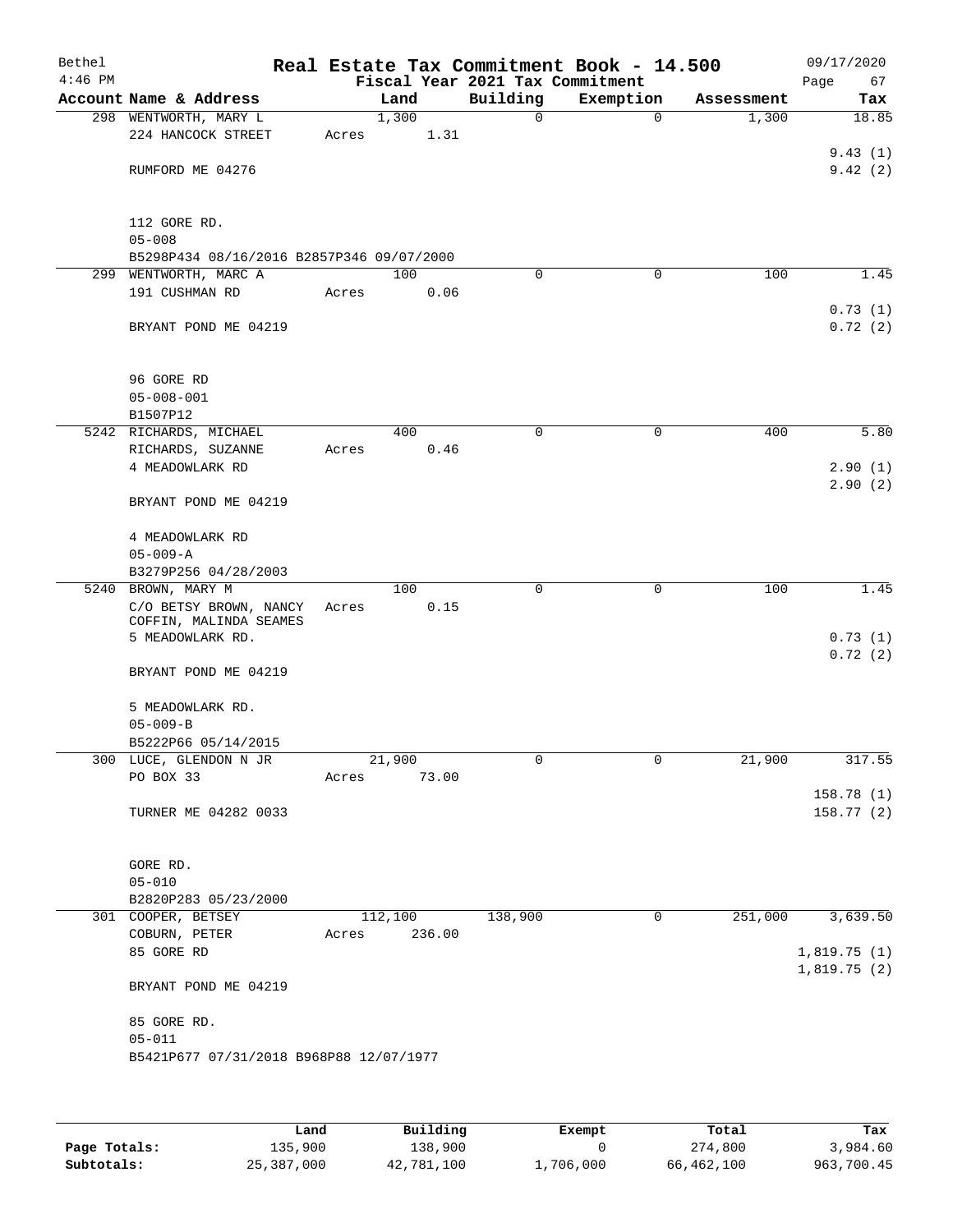| Bethel       |                                                                                       |        |                     |          | Real Estate Tax Commitment Book - 14.500 |                  | 09/17/2020             |
|--------------|---------------------------------------------------------------------------------------|--------|---------------------|----------|------------------------------------------|------------------|------------------------|
| $4:46$ PM    |                                                                                       |        |                     |          | Fiscal Year 2021 Tax Commitment          |                  | Page<br>68             |
|              | Account Name & Address                                                                | Land   |                     | Building | Exemption                                | Assessment       | Tax                    |
|              | 302 COOPER, BETSEY                                                                    | 26,500 |                     | 0        | $\mathbf 0$                              | 26,500           | 384.25                 |
|              | COBURN, PETER<br>85 GORE RD                                                           | Acres  | 2.70                |          |                                          |                  |                        |
|              |                                                                                       |        |                     |          |                                          |                  | 192.13(1)<br>192.12(2) |
|              | BRYANT POND ME 04219                                                                  |        |                     |          |                                          |                  |                        |
|              | 76 GORE RD.                                                                           |        |                     |          |                                          |                  |                        |
|              | $05 - 012$                                                                            |        |                     |          |                                          |                  |                        |
|              | B5471P110 07/25/2019 B5471P109 07/25/2019 B3953P230<br>06/05/2006 B872P257 09/29/1975 |        |                     |          |                                          |                  |                        |
|              | 5490 WILSON, TODD R                                                                   | 26,400 |                     | 0        | 0                                        | 26,400           | 382.80                 |
|              | WILSON, MARY                                                                          | Acres  | 2.60                |          |                                          |                  |                        |
|              | 57 GORE ROAD                                                                          |        |                     |          |                                          |                  | 191.40(1)              |
|              | BRYANT POND ME 04219                                                                  |        |                     |          |                                          |                  | 191.40 (2)             |
|              | GORE RD                                                                               |        |                     |          |                                          |                  |                        |
|              | $05 - 012 - 001$                                                                      |        |                     |          |                                          |                  |                        |
|              | B8257P259 08/09/2019                                                                  |        |                     |          |                                          |                  |                        |
|              | 303 WILSON, LILLIAN J. &                                                              | 34,600 |                     | 66,400   | 25,000                                   | 76,000           | 1,102.00               |
|              | ONDRIZEK, NELLIE I                                                                    | Acres  | 2.20                |          | 01 Homestead (HM)                        |                  |                        |
|              | 48 GORE ROAD                                                                          |        |                     |          |                                          |                  | 551.00(1)              |
|              | BRYANT POND ME 04219                                                                  |        |                     |          |                                          |                  | 551.00(2)              |
|              | 48 GORE RD.                                                                           |        |                     |          |                                          |                  |                        |
|              | $05 - 013$                                                                            |        |                     |          |                                          |                  |                        |
|              | B5320P17 12/07/2016 B3629P99 11/19/2004                                               |        |                     |          |                                          |                  |                        |
|              | 304 WILSON, TODD R                                                                    | 28,000 |                     | 7,400    | $\mathbf 0$                              | 35,400           | 513.30                 |
|              | 57 GORE ROAD                                                                          | Acres  | 5.30                |          |                                          |                  |                        |
|              |                                                                                       |        |                     |          |                                          |                  | 256.65(1)              |
|              | BRYANT POND ME 04219                                                                  |        |                     |          |                                          |                  | 256.65(2)              |
|              | 54 WILSON ROAD                                                                        |        |                     |          |                                          |                  |                        |
|              | $05 - 014$                                                                            |        |                     |          |                                          |                  |                        |
|              | B4646P161 10/14/2010 B2879P295                                                        |        |                     |          |                                          |                  |                        |
|              | 305 WILSON, TODD                                                                      | 37,300 |                     | 63,300   | 0                                        | 100,600          | 1,458.70               |
|              | WILSON, MARY                                                                          | Acres  | 5.10                |          |                                          |                  |                        |
|              | 57 GORE RD                                                                            |        |                     |          |                                          |                  | 729.35(1)              |
|              |                                                                                       |        |                     |          |                                          |                  | 729.35(2)              |
|              | BRYANT POND ME 04219<br>5713                                                          |        |                     |          |                                          |                  |                        |
|              | 57 GORE RD.                                                                           |        |                     |          |                                          |                  |                        |
|              | $05 - 015 - 001$                                                                      |        |                     |          |                                          |                  |                        |
|              | B2612P261                                                                             |        |                     |          |                                          |                  |                        |
|              | 306 BENNETT, DEENA                                                                    | 32,600 |                     | 29,100   | 25,000                                   | 36,700           | 532.15                 |
|              | PO BOX 143                                                                            | Acres  | 1.00                |          | 01 Homestead (HM)                        |                  | 266.08(1)              |
|              | BRYANT POND ME 04219                                                                  |        |                     |          |                                          |                  | 266.07(2)              |
|              | 3 OLD CART RD.                                                                        |        |                     |          |                                          |                  |                        |
|              | $05 - 015 - 002$                                                                      |        |                     |          |                                          |                  |                        |
|              | B3052P221 01/10/2002                                                                  |        |                     |          |                                          |                  |                        |
|              |                                                                                       |        |                     |          |                                          |                  |                        |
|              |                                                                                       |        |                     |          |                                          |                  |                        |
| Page Totals: | Land<br>185,400                                                                       |        | Building<br>166,200 |          | Exempt<br>50,000                         | Total<br>301,600 | Tax<br>4,373.20        |

**Subtotals:** 25,572,400 42,947,300 1,756,000 66,763,700 968,073.65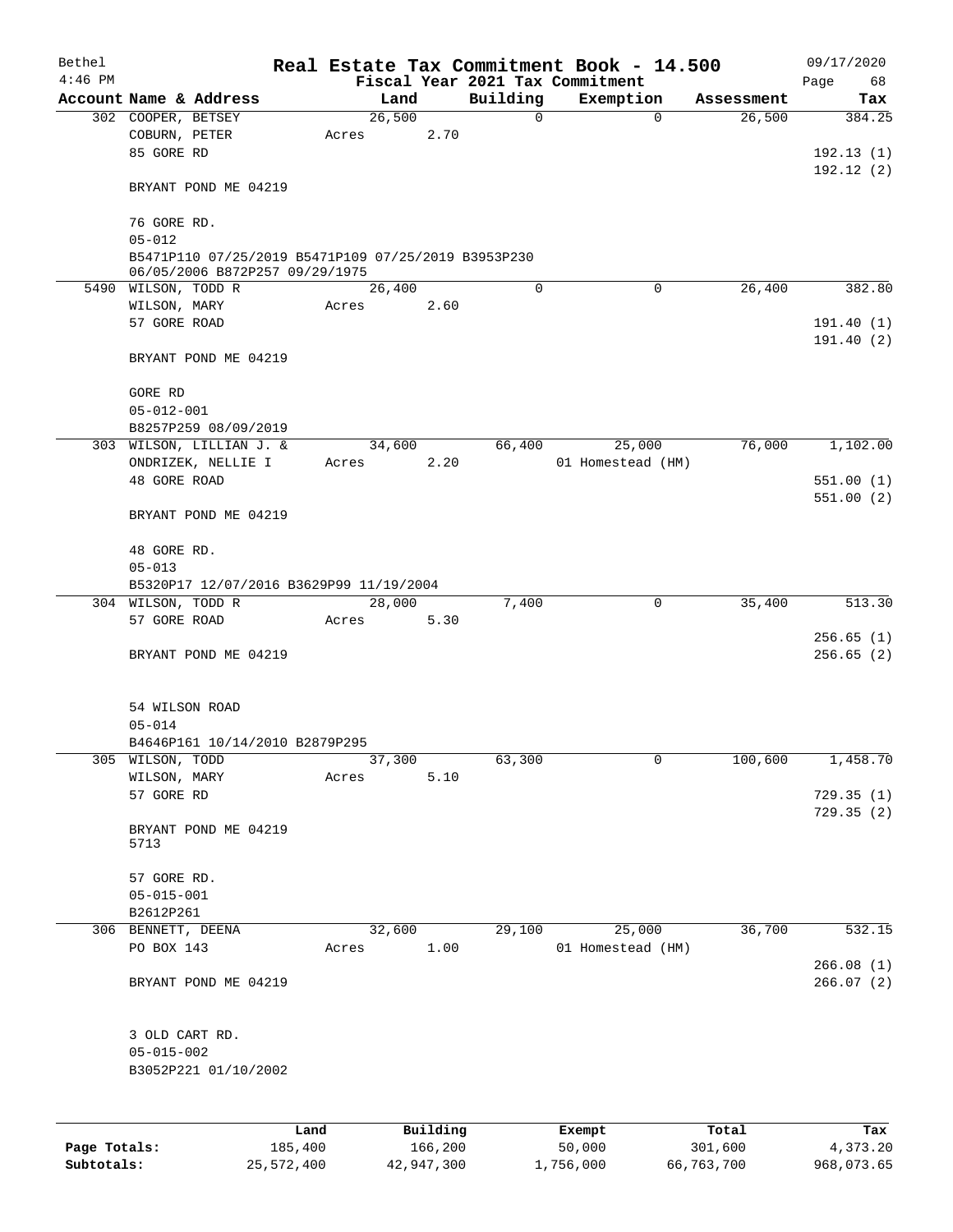| Bethel    |                                                    |       |        |             | Real Estate Tax Commitment Book - 14.500 |            | 09/17/2020   |
|-----------|----------------------------------------------------|-------|--------|-------------|------------------------------------------|------------|--------------|
| $4:46$ PM |                                                    |       |        |             | Fiscal Year 2021 Tax Commitment          |            | Page<br>69   |
|           | Account Name & Address                             |       | Land   | Building    | Exemption                                | Assessment | Tax          |
|           | 307 WILSON, TODD                                   |       | 76,900 | 1,000       | $\mathbf 0$                              | 77,900     | 1,129.55     |
|           | WILSON, MARY                                       | Acres | 250.00 |             |                                          |            |              |
|           | 57 GORE RD.                                        |       |        |             |                                          |            | 564.78 (1)   |
|           |                                                    |       |        |             |                                          |            | 564.77 (2)   |
|           | BRYANT POND ME 04219                               |       |        |             |                                          |            |              |
|           | GORE RD.                                           |       |        |             |                                          |            |              |
|           | $05 - 016$                                         |       |        |             |                                          |            |              |
|           | B5378P682 11/17/2017 B3587P118 09/14/2004          |       |        |             |                                          |            |              |
|           | 5226 WILSON, LUCILLE B                             |       | 31,300 | $\mathbf 0$ | 0                                        | 31,300     | 453.85       |
|           | WILSON, MARY & TODD                                | Acres | 11.70  |             |                                          |            |              |
|           | 57 GORE ROAD                                       |       |        |             |                                          |            | 226.93(1)    |
|           |                                                    |       |        |             |                                          |            | 226.92(2)    |
|           | BRYANT POND ME 04219                               |       |        |             |                                          |            |              |
|           |                                                    |       |        |             |                                          |            |              |
|           | OFF GORE RD                                        |       |        |             |                                          |            |              |
|           | $05 - 018$                                         |       |        |             |                                          |            |              |
|           | B1810P1 06/12/1991 B968P88 12/13/1977              |       |        |             |                                          |            |              |
|           | 309 POWERS, CHERYL                                 |       | 35,000 | 133,700     | 0                                        | 168,700    | 2,446.15     |
|           | TALBERT, TALBERT,                                  | Acres | 6.80   |             |                                          |            |              |
|           | JOSEPH                                             |       |        |             |                                          |            |              |
|           | 107 TURNER ST                                      |       |        |             |                                          |            | 1, 223.08(1) |
|           |                                                    |       |        |             |                                          |            | 1, 223.07(2) |
|           | BUCKFIELD ME 04220                                 |       |        |             |                                          |            |              |
|           |                                                    |       |        |             |                                          |            |              |
|           | 708 ROUTE 232                                      |       |        |             |                                          |            |              |
|           | $05 - 019$                                         |       |        |             |                                          |            |              |
|           | B5277P580 04/22/2016 B794P9 08/08/1973             |       |        |             |                                          |            |              |
|           | 310 LEE, CHRISTOPHER                               |       | 36,400 | 102,500     | 25,000                                   | 113,900    | 1,651.55     |
|           | LEE, ALICE                                         | Acres | 6.18   |             | 01 Homestead (HM)                        |            |              |
|           | PO BOX 727                                         |       |        |             |                                          |            | 825.78 (1)   |
|           |                                                    |       |        |             |                                          |            | 825.77 (2)   |
|           | BETHEL ME 04217                                    |       |        |             |                                          |            |              |
|           |                                                    |       |        |             |                                          |            |              |
|           | 724 ROUTE 232                                      |       |        |             |                                          |            |              |
|           | $05 - 020$                                         |       |        |             |                                          |            |              |
|           | B2444P182 07/16/1997 B965P136 11/21/1977           |       |        |             |                                          |            |              |
|           | 311 SAVAGE LAND<br>DEVELOPMENT, LLC                |       | 74,400 | 0           | $\mathbf{0}$                             | 74,400     | 1,078.80     |
|           | PO BOX 398                                         | Acres | 38.00  |             |                                          |            |              |
|           |                                                    |       |        |             |                                          |            | 539.40(1)    |
|           | BETHEL ME 04217                                    |       |        |             |                                          |            | 539.40(2)    |
|           |                                                    |       |        |             |                                          |            |              |
|           |                                                    |       |        |             |                                          |            |              |
|           | ROUTE 232                                          |       |        |             |                                          |            |              |
|           | $05 - 021$                                         |       |        |             |                                          |            |              |
|           | B5231P556 07/13/2015 B3314P120 06/19/2003 B2879P92 |       |        |             |                                          |            |              |
|           | 11/02/1998                                         |       |        |             |                                          |            |              |
|           | 313 VERRILL, HEIRS OF LEWIS                        |       | 29,200 | $\Omega$    | 0                                        | 29,200     | 423.40       |
|           | C/O DOROTHY HALE                                   | Acres | 5.70   |             |                                          |            |              |
|           | 264 BROADTURN RD.                                  |       |        |             |                                          |            | 211.70(1)    |
|           |                                                    |       |        |             |                                          |            | 211.70(2)    |
|           | SCARBOROUGH ME 04074                               |       |        |             |                                          |            |              |
|           |                                                    |       |        |             |                                          |            |              |
|           | ROUTE 232                                          |       |        |             |                                          |            |              |
|           | $05 - 022$                                         |       |        |             |                                          |            |              |
|           |                                                    |       |        |             |                                          |            |              |
|           |                                                    |       |        |             |                                          |            |              |
|           |                                                    |       |        |             |                                          |            |              |

|              | Land       | Building   | Exempt    | Total      | Tax        |
|--------------|------------|------------|-----------|------------|------------|
| Page Totals: | 283,200    | 237,200    | 25,000    | 495,400    | 7,183.30   |
| Subtotals:   | 25,855,600 | 43,184,500 | 1,781,000 | 67,259,100 | 975,256.95 |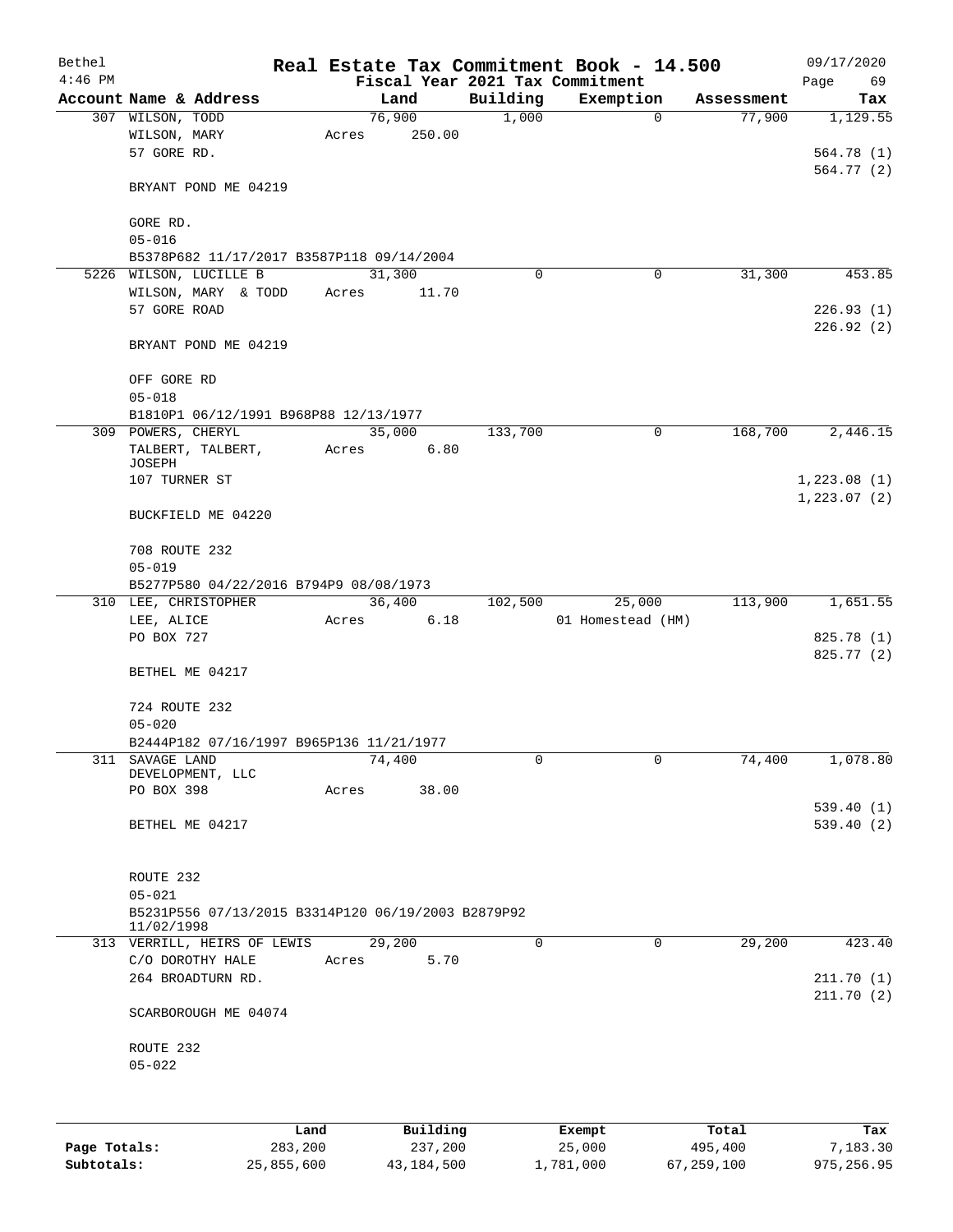| Bethel<br>$4:46$ PM |                              |                                                     |       |        |       | Real Estate Tax Commitment Book - 14.500<br>Fiscal Year 2021 Tax Commitment |           |             |            |      | 09/17/2020<br>70       |
|---------------------|------------------------------|-----------------------------------------------------|-------|--------|-------|-----------------------------------------------------------------------------|-----------|-------------|------------|------|------------------------|
|                     |                              | Account Name & Address                              |       | Land   |       | Building                                                                    | Exemption |             | Assessment | Page | Tax                    |
|                     | 314 POLAND, KENNETH          |                                                     |       | 6,500  |       | $\Omega$                                                                    |           | $\Omega$    | 6,500      |      | 94.25                  |
|                     | 96 HIGH STREET               |                                                     | Acres |        | 6.80  |                                                                             |           |             |            |      |                        |
|                     |                              |                                                     |       |        |       |                                                                             |           |             |            |      | 47.13(1)               |
|                     |                              | W PARIS ME 04289                                    |       |        |       |                                                                             |           |             |            |      | 47.12(2)               |
|                     |                              |                                                     |       |        |       |                                                                             |           |             |            |      |                        |
|                     |                              |                                                     |       |        |       |                                                                             |           |             |            |      |                        |
|                     | ROUTE 232                    |                                                     |       |        |       |                                                                             |           |             |            |      |                        |
|                     | $05 - 023$                   |                                                     |       |        |       |                                                                             |           |             |            |      |                        |
|                     | B635P1                       |                                                     |       |        |       |                                                                             |           |             |            |      |                        |
|                     | 316 POLAND, KENNETH          |                                                     |       | 42,700 |       | $\mathbf 0$                                                                 |           | $\mathbf 0$ | 42,700     |      | 619.15                 |
|                     |                              | BRADFORD, DANIEL R                                  | Acres |        | 32.50 |                                                                             |           |             |            |      |                        |
|                     | 96 HIGH STREET               |                                                     |       |        |       |                                                                             |           |             |            |      | 309.58(1)<br>309.57(2) |
|                     |                              | W PARIS ME 04289                                    |       |        |       |                                                                             |           |             |            |      |                        |
|                     |                              |                                                     |       |        |       |                                                                             |           |             |            |      |                        |
|                     | ROUTE 232                    |                                                     |       |        |       |                                                                             |           |             |            |      |                        |
|                     | $05 - 025$                   |                                                     |       |        |       |                                                                             |           |             |            |      |                        |
|                     |                              | B5081P231 12/16/2013 B4756P165 09/06/2011 B1637P213 |       |        |       |                                                                             |           |             |            |      |                        |
|                     | 10/31/1988                   |                                                     |       |        |       |                                                                             |           |             |            |      |                        |
|                     |                              | 317 HURD, KATHRYN, & DAY,                           |       | 44,700 |       | $\mathbf 0$                                                                 |           | $\mathbf 0$ | 44,700     |      | 648.15                 |
|                     | ROBERT H. JR.<br>284 GORE RD |                                                     |       |        | 28.00 |                                                                             |           |             |            |      |                        |
|                     |                              |                                                     | Acres |        |       |                                                                             |           |             |            |      | 324.08(1)              |
|                     |                              | BRYANT POND ME 04219                                |       |        |       |                                                                             |           |             |            |      | 324.07(2)              |
|                     |                              |                                                     |       |        |       |                                                                             |           |             |            |      |                        |
|                     |                              |                                                     |       |        |       |                                                                             |           |             |            |      |                        |
|                     | ROUTE 232                    |                                                     |       |        |       |                                                                             |           |             |            |      |                        |
|                     | $05 - 026$                   |                                                     |       |        |       |                                                                             |           |             |            |      |                        |
|                     |                              | B4290P297 05/01/2008 B4217P336 11/01/2007 B3931P72  |       |        |       |                                                                             |           |             |            |      |                        |
|                     | B1637P213                    |                                                     |       |        |       |                                                                             |           |             |            |      |                        |
|                     |                              | 4955 TIBBETTS, RICHARD                              |       | 52,000 |       | $\overline{0}$                                                              |           | 0           | 52,000     |      | 754.00                 |
|                     | 73 LONGVIEW DR               |                                                     | Acres |        | 41.00 |                                                                             |           |             |            |      |                        |
|                     |                              |                                                     |       |        |       |                                                                             |           |             |            |      | 377.00(1)<br>377.00(2) |
|                     | OXFORD ME 04270              |                                                     |       |        |       |                                                                             |           |             |            |      |                        |
|                     |                              |                                                     |       |        |       |                                                                             |           |             |            |      |                        |
|                     |                              |                                                     |       |        |       |                                                                             |           |             |            |      |                        |
|                     | $05 - 027 - 001$             |                                                     |       |        |       |                                                                             |           |             |            |      |                        |
|                     |                              | 319 LAWRENCE, DONALD                                |       | 28,900 |       | 93,600                                                                      |           | 0           | 122,500    |      | 1,776.25               |
|                     |                              | LAWRENCE, JOHANNA                                   | Acres |        | 0.71  |                                                                             |           |             |            |      |                        |
|                     | PO BOX 157                   |                                                     |       |        |       |                                                                             |           |             |            |      | 888.13 (1)             |
|                     |                              |                                                     |       |        |       |                                                                             |           |             |            |      | 888.12 (2)             |
|                     |                              | BRYANT POND ME 04219                                |       |        |       |                                                                             |           |             |            |      |                        |
|                     |                              |                                                     |       |        |       |                                                                             |           |             |            |      |                        |
|                     | 952 ROUTE 232                |                                                     |       |        |       |                                                                             |           |             |            |      |                        |
|                     | $05 - 028$                   |                                                     |       |        |       |                                                                             |           |             |            |      |                        |
|                     |                              | B5327P55 01/17/2017 B910P206 08/30/1976 B1748P96    |       |        |       |                                                                             |           |             |            |      |                        |
|                     | JOHANNA J.                   | 320 LAWRENCE, DONALD D.                             |       | 1,000  |       | 0                                                                           |           | 0           | 1,000      |      | 14.50                  |
|                     | PO BOX 157                   |                                                     | Acres |        | 1.00  |                                                                             |           |             |            |      |                        |
|                     |                              |                                                     |       |        |       |                                                                             |           |             |            |      | 7.25(1)                |
|                     |                              | BRYANT POND ME 04219                                |       |        |       |                                                                             |           |             |            |      | 7.25(2)                |
|                     |                              |                                                     |       |        |       |                                                                             |           |             |            |      |                        |
|                     |                              |                                                     |       |        |       |                                                                             |           |             |            |      |                        |
|                     |                              |                                                     |       |        |       |                                                                             |           |             |            |      |                        |
|                     | $05 - 028 - 001$             |                                                     |       |        |       |                                                                             |           |             |            |      |                        |

B5342P228 04/26/2017 B1748P96

|              | Land       | Building   | Exempt    | Total      | Tax        |
|--------------|------------|------------|-----------|------------|------------|
| Page Totals: | 175,800    | 93,600     |           | 269,400    | 3,906.30   |
| Subtotals:   | 26,031,400 | 43,278,100 | 1,781,000 | 67,528,500 | 979,163.25 |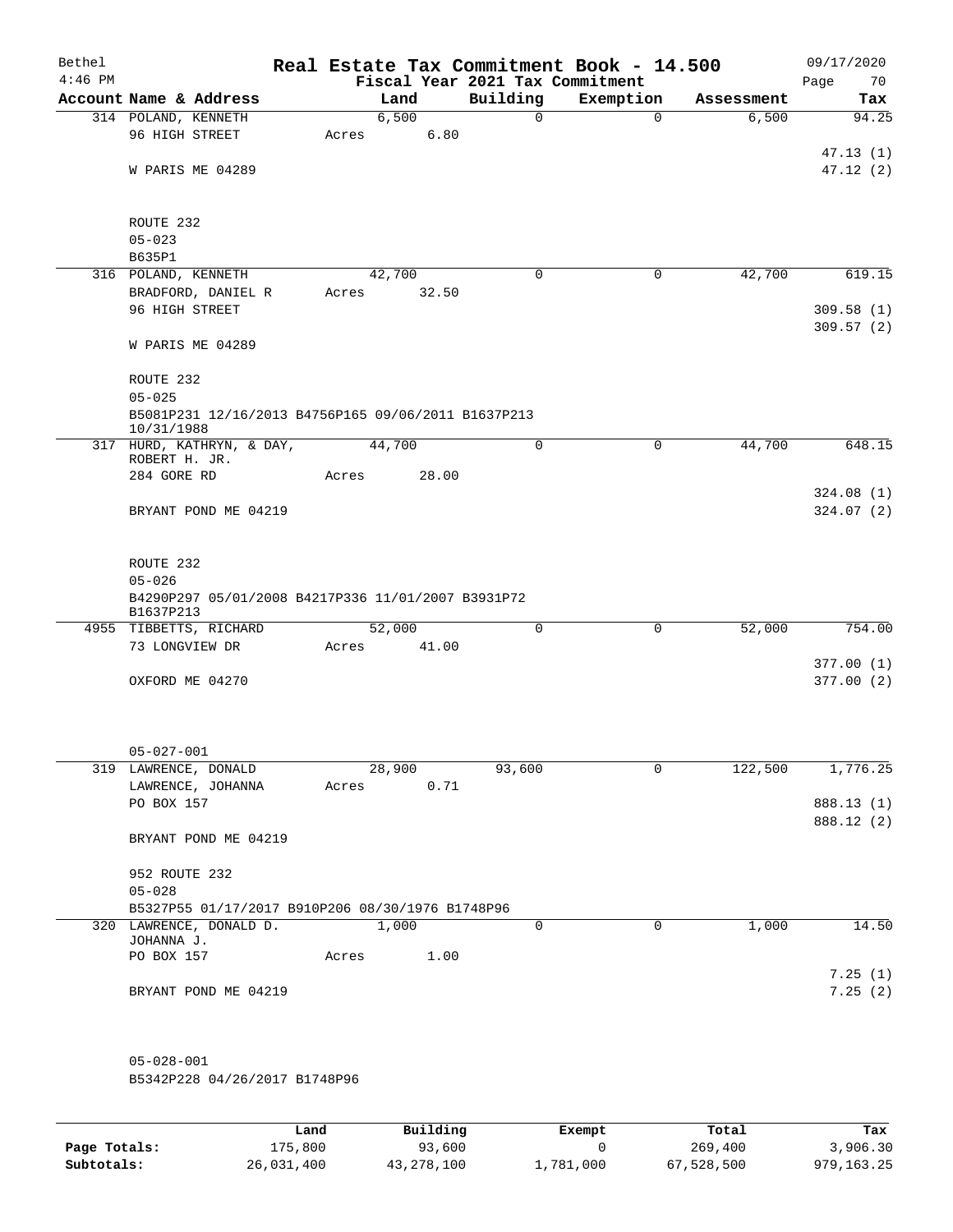| Bethel<br>$4:46$ PM |                                                                                        |       |                      |             | Real Estate Tax Commitment Book - 14.500<br>Fiscal Year 2021 Tax Commitment |            | 09/17/2020<br>Page<br>71 |
|---------------------|----------------------------------------------------------------------------------------|-------|----------------------|-------------|-----------------------------------------------------------------------------|------------|--------------------------|
|                     | Account Name & Address                                                                 |       | Land                 | Building    | Exemption                                                                   | Assessment | Tax                      |
|                     | 321 KELLY, DELIA C                                                                     |       | 34,400               | 86,200      | 25,000                                                                      | 95,600     | 1,386.20                 |
|                     | 954 RTE 232                                                                            | Acres | 2.00                 |             | 01 Homestead (HM)                                                           |            |                          |
|                     |                                                                                        |       |                      |             |                                                                             |            | 693.10(1)                |
|                     | BRYANT POND ME 04219                                                                   |       |                      |             |                                                                             |            | 693.10 (2)               |
|                     |                                                                                        |       |                      |             |                                                                             |            |                          |
|                     |                                                                                        |       |                      |             |                                                                             |            |                          |
|                     | 954 ROUTE 232                                                                          |       |                      |             |                                                                             |            |                          |
|                     | $05 - 029$                                                                             |       |                      |             |                                                                             |            |                          |
|                     | B3165P144 09/17/2002<br>323 WORMSTEAD, KEVIN F                                         |       | 26,400               | 39,700      | 0                                                                           | 66,100     | 958.45                   |
|                     | WORMSTEAD, PETER L                                                                     | Acres | 0.55                 |             |                                                                             |            |                          |
|                     | 43 CUSHING ROAD                                                                        |       |                      |             |                                                                             |            | 479.23(1)                |
|                     |                                                                                        |       |                      |             |                                                                             |            | 479.22 (2)               |
|                     | BRYANT POND ME 04219                                                                   |       |                      |             |                                                                             |            |                          |
|                     |                                                                                        |       |                      |             |                                                                             |            |                          |
|                     | 5 CUSHING RD.                                                                          |       |                      |             |                                                                             |            |                          |
|                     | $05 - 030$                                                                             |       |                      |             |                                                                             |            |                          |
|                     | B5379P216 11/21/2017 B3132P139 07/02/2002<br>324 WEBB, BERNARD                         |       | 33,800               | 89,400      | $\mathbf 0$                                                                 | 123,200    | 1,786.40                 |
|                     | 29 LAKE ROAD EAST                                                                      | Acres | 1.60                 |             |                                                                             |            |                          |
|                     |                                                                                        |       |                      |             |                                                                             |            | 893.20 (1)               |
|                     | WEST YARMOUTH MA 02673                                                                 |       |                      |             |                                                                             |            | 893.20 (2)               |
|                     |                                                                                        |       |                      |             |                                                                             |            |                          |
|                     |                                                                                        |       |                      |             |                                                                             |            |                          |
|                     | 11 CUSHING RD.                                                                         |       |                      |             |                                                                             |            |                          |
|                     | $05 - 031$                                                                             |       |                      |             |                                                                             |            |                          |
|                     | B5206P680 02/05/2015 B5155P273 09/03/2014 B5062P161<br>11/15/2013 B1017P187 12/15/1978 |       |                      |             |                                                                             |            |                          |
|                     | 325 WORMSTEAD, KEVIN F                                                                 |       | 30,900               | 122,100     | 25,000                                                                      | 128,000    | 1,856.00                 |
|                     | 43 CUSHING RD                                                                          | Acres | 5.60                 |             | 01 Homestead (HM)                                                           |            |                          |
|                     |                                                                                        |       |                      |             |                                                                             |            | 928.00(1)                |
|                     | BRYANT POND ME 04219                                                                   |       |                      |             |                                                                             |            | 928.00(2)                |
|                     |                                                                                        |       |                      |             |                                                                             |            |                          |
|                     | 43 CUSHING RD.                                                                         |       |                      |             |                                                                             |            |                          |
|                     | $05 - 032$                                                                             |       |                      |             |                                                                             |            |                          |
|                     | B5232P277 07/14/2015 B1668P65 07/20/1989 B1397P246                                     |       |                      |             |                                                                             |            |                          |
|                     | 06/11/1986                                                                             |       |                      |             |                                                                             |            |                          |
|                     | 326 DAVIS, TODD T<br>8 FARM HILL RD                                                    | Acres | 7,900<br>19.10       | 0           | 0                                                                           | 7,900      | 114.55                   |
|                     |                                                                                        |       |                      |             |                                                                             |            | 57.28(1)                 |
|                     | BETHEL ME 04217 4923                                                                   |       |                      |             |                                                                             |            | 57.27(2)                 |
|                     |                                                                                        |       |                      |             |                                                                             |            |                          |
|                     |                                                                                        |       |                      |             |                                                                             |            |                          |
|                     | ROUTE 232                                                                              |       |                      |             |                                                                             |            |                          |
|                     | $05 - 033$                                                                             |       |                      |             |                                                                             |            |                          |
|                     | B2740P178 08/31/1999                                                                   |       |                      | $\mathbf 0$ |                                                                             |            |                          |
|                     | 327 WORMSTEAD, KEVIN F<br>43 CUSHING RD                                                |       | 27,200<br>Acres 3.50 |             | 0                                                                           | 27,200     | 394.40                   |
|                     |                                                                                        |       |                      |             |                                                                             |            | 197.20(1)                |
|                     | BRYANT POND ME 04219                                                                   |       |                      |             |                                                                             |            | 197.20(2)                |
|                     |                                                                                        |       |                      |             |                                                                             |            |                          |
|                     |                                                                                        |       |                      |             |                                                                             |            |                          |
|                     | ROUTE 232                                                                              |       |                      |             |                                                                             |            |                          |
|                     | $05 - 034$                                                                             |       |                      |             |                                                                             |            |                          |
|                     | B5487P765 10/22/2019 B954P180 08/30/1977                                               |       |                      |             |                                                                             |            |                          |
|                     |                                                                                        |       |                      |             |                                                                             |            |                          |
|                     |                                                                                        |       |                      |             |                                                                             |            |                          |

|              | Land       | Building   | Exempt    | Total      | Tax        |
|--------------|------------|------------|-----------|------------|------------|
| Page Totals: | 160.600    | 337,400    | 50,000    | 448,000    | 6.496.00   |
| Subtotals:   | 26,192,000 | 43,615,500 | 1,831,000 | 67,976,500 | 985,659.25 |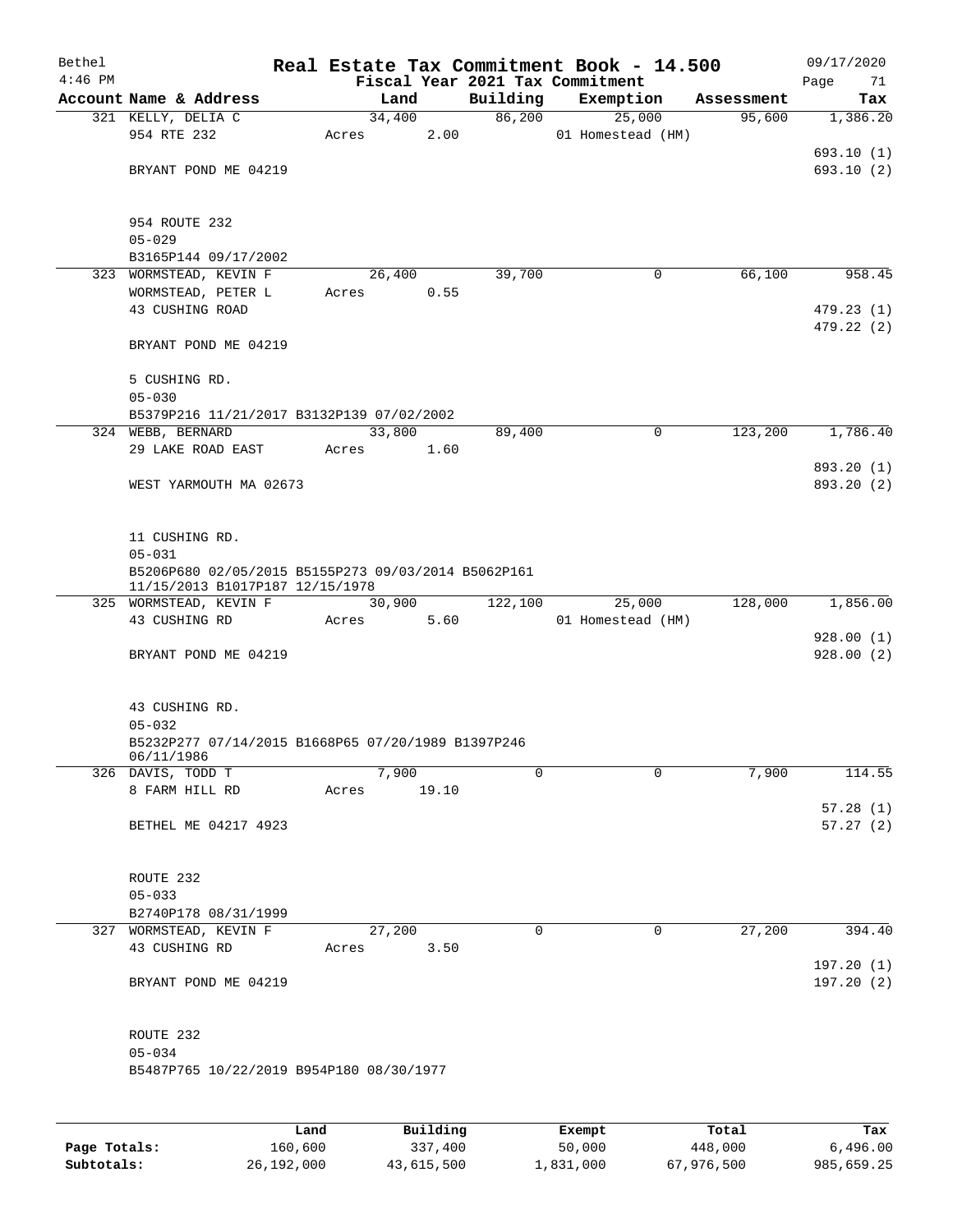| Bethel       |                                                                              |         |               |          | Real Estate Tax Commitment Book - 14.500 |                     | 09/17/2020                 |
|--------------|------------------------------------------------------------------------------|---------|---------------|----------|------------------------------------------|---------------------|----------------------------|
| $4:46$ PM    | Account Name & Address                                                       |         |               | Building | Fiscal Year 2021 Tax Commitment          |                     | Page<br>72                 |
|              | 328 PELLOCK, CHARLES                                                         |         | Land<br>8,700 | 0        | Exemption<br>$\mathbf 0$                 | Assessment<br>8,700 | Tax<br>126.15              |
|              | 15 VIA BACCHUS                                                               | Acres   | 3.50          |          |                                          |                     | 63.08(1)                   |
|              | ALISO VIEJO CA 92656<br>1600                                                 |         |               |          |                                          |                     | 63.07(2)                   |
|              | ROUTE 232<br>$05 - 035$                                                      |         |               |          |                                          |                     |                            |
|              | B926P241 01/25/1977                                                          |         |               |          |                                          |                     |                            |
|              | 329 HOUGHTON, JOSHUA                                                         |         | 12,300        | $\Omega$ | $\mathbf 0$                              | 12,300              | 178.35                     |
|              | LEVESQUE, LEVESQUE,<br>MICHELLE<br>156 CUMBERLAND AVE. #1                    | Acres   | 4.00          |          |                                          |                     | 89.18(1)                   |
|              | PORTLAND ME 04101                                                            |         |               |          |                                          |                     | 89.17(2)                   |
|              | ROUTE 232<br>$05 - 036$                                                      |         |               |          |                                          |                     |                            |
|              | B4595P188 06/08/2010 B3863P167 12/23/2005                                    |         |               |          |                                          |                     |                            |
|              | 331 MARTIN, BRADLEY                                                          |         | 21,300        | 51,500   | $\Omega$                                 | 72,800              | 1,055.60                   |
|              | MARTIN, WILLIAM A                                                            | Acres   | 0.28          |          |                                          |                     |                            |
|              | 968 RT. 232                                                                  |         |               |          |                                          |                     | 527.80(1)                  |
|              | BRYANT POND ME 04219                                                         |         |               |          |                                          |                     | 527.80(2)                  |
|              | 968 ROUTE 232<br>$05 - 037$                                                  |         |               |          |                                          |                     |                            |
|              | B5376P393 11/03/2017 B2035P134 08/11/1993                                    |         |               |          |                                          |                     |                            |
|              | 4827 WATERHOUSE, ROGER J                                                     |         | 20,600        | 9,900    | 0                                        | 30,500              | 442.25                     |
|              | 964 ROUTE 232                                                                | Acres   | 0.25          |          |                                          |                     |                            |
|              | BRYANT POND ME 04219                                                         |         |               |          |                                          |                     | 221.13(1)<br>221.12(2)     |
|              | 964 RT. 232<br>$05 - 038$                                                    |         |               |          |                                          |                     |                            |
|              | B4228P233 11/27/2007 B3863P167 12/23/2005                                    |         |               |          |                                          |                     |                            |
| 333          | BERRY, ROXANNE J                                                             |         | 24,600        | 122,300  | 0                                        | 146,900             | 2,130.05                   |
|              | BERRY, E SCOTT                                                               | Acres   | 0.44          |          |                                          |                     |                            |
|              | 21 COYOTE RIDGE ROAD                                                         |         |               |          |                                          |                     | 1,065.03(1)<br>1,065.02(2) |
|              | NEWRY ME 04261                                                               |         |               |          |                                          |                     |                            |
|              | 967 ROUTE 232<br>$05 - 039$                                                  |         |               |          |                                          |                     |                            |
|              | B5230P531 07/07/2015 B3122P242 06/14/2002                                    |         |               |          |                                          |                     |                            |
| 334          | SAVAGE AUTO REPAIR &                                                         |         | 19,000        | 28,900   | $\mathbf 0$                              | 47,900              | 694.55                     |
|              | TOWING, LLC                                                                  |         |               |          |                                          |                     |                            |
|              | 54 WEST BETHEL ROAD                                                          | Acres   | 0.63          |          |                                          |                     | 347.28(1)                  |
|              | BETHEL ME 04217                                                              |         |               |          |                                          |                     | 347.27(2)                  |
|              | ROUTE 232<br>$05 - 040$<br>B4595P15 06/07/2010 B4416P15 03/16/2009 B4359P151 |         |               |          |                                          |                     |                            |
|              | 10/02/2008 B4356P87 09/25/2008 B1438P238                                     |         |               |          |                                          |                     |                            |
|              |                                                                              | Land    | Building      |          | Exempt                                   | Total               | Tax                        |
| Page Totals: |                                                                              | 106,500 | 212,600       |          | 0                                        | 319,100             | 4,626.95                   |
| Subtotals:   | 26, 298, 500                                                                 |         | 43,828,100    |          | 1,831,000                                | 68,295,600          | 990,286.20                 |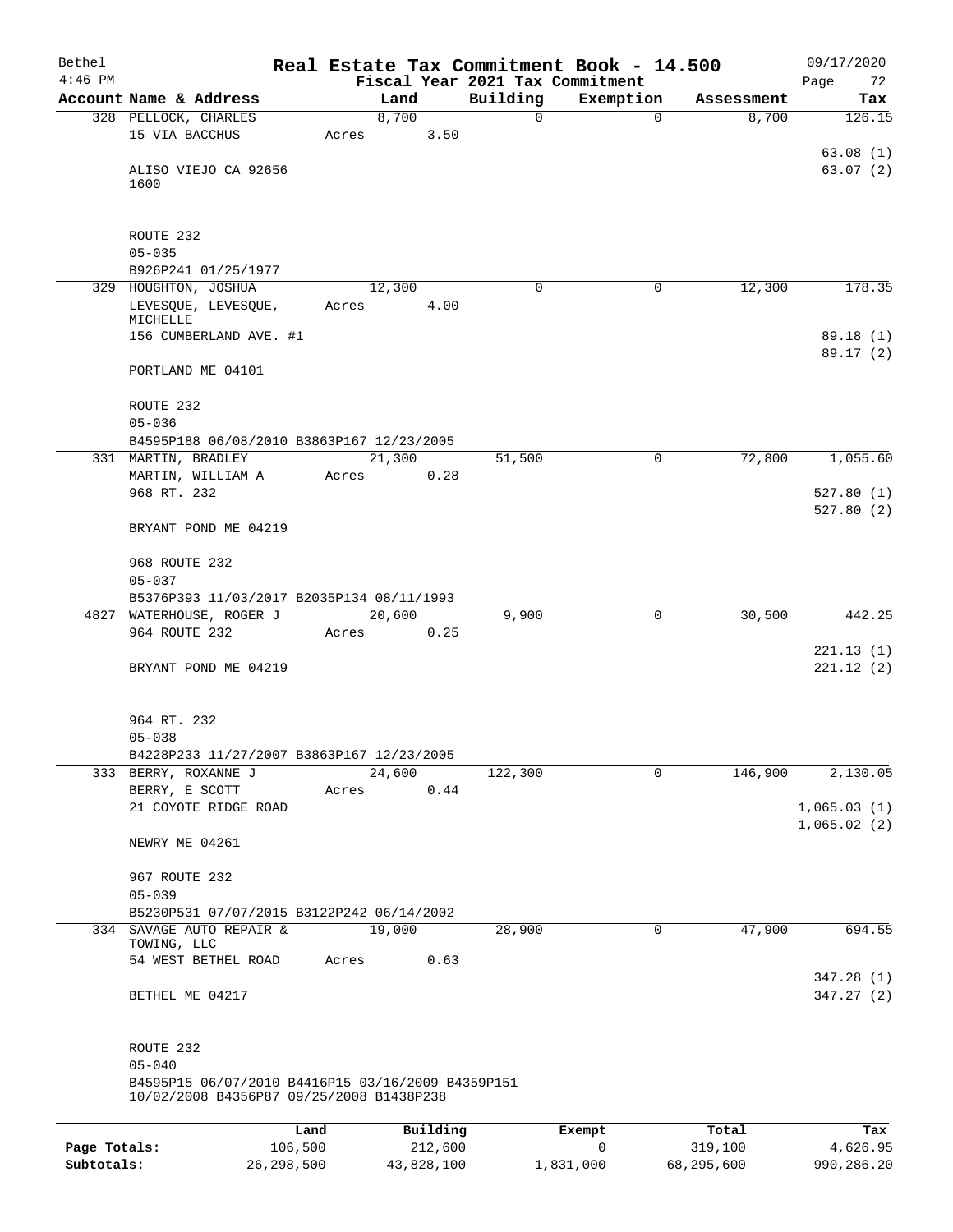| Bethel<br>$4:46$ PM |                                                                                        |        |        |             | Real Estate Tax Commitment Book - 14.500<br>Fiscal Year 2021 Tax Commitment |            | 09/17/2020<br>73<br>Page |
|---------------------|----------------------------------------------------------------------------------------|--------|--------|-------------|-----------------------------------------------------------------------------|------------|--------------------------|
|                     | Account Name & Address                                                                 |        | Land   | Building    | Exemption                                                                   | Assessment | Tax                      |
|                     | 335 SAVAGE, KEITH A                                                                    | 28,400 |        | 7,900       | $\Omega$                                                                    | 36,300     | 526.35                   |
|                     | SAVAGE, PENNY E                                                                        | Acres  | 0.68   |             |                                                                             |            |                          |
|                     | 100 ROCKY RD                                                                           |        |        |             |                                                                             |            | 263.18(1)                |
|                     | BRYANT POND ME 04219                                                                   |        |        |             |                                                                             |            | 263.17(2)                |
|                     | 951 ROUTE 232                                                                          |        |        |             |                                                                             |            |                          |
|                     | $05 - 041$                                                                             |        |        |             |                                                                             |            |                          |
|                     | B1579P279                                                                              |        |        |             |                                                                             |            |                          |
|                     | 336 FARNUM, DAVID P                                                                    | 31,500 |        | 45,900      | 25,000                                                                      | 52,400     | 759.80                   |
|                     | FARNUM, SANDRA                                                                         | Acres  | 0.91   |             | 01 Homestead (HM)                                                           |            |                          |
|                     | 923 ROUTE 232                                                                          |        |        |             |                                                                             |            | 379.90(1)                |
|                     | BRYANT POND ME 04219                                                                   |        |        |             |                                                                             |            | 379.90(2)                |
|                     | 923 ROUTE 232                                                                          |        |        |             |                                                                             |            |                          |
|                     | $05 - 042$                                                                             |        |        |             |                                                                             |            |                          |
|                     | B711P296                                                                               |        |        |             |                                                                             |            |                          |
|                     | 337 FARNUM, MARK                                                                       | 31,500 |        | 106,800     | 25,000                                                                      | 113,300    | 1,642.85                 |
|                     | FARNUM, SONDRA                                                                         | Acres  | 0.91   |             | 01 Homestead (HM)                                                           |            |                          |
|                     | 915 RT. 232                                                                            |        |        |             |                                                                             |            | 821.43 (1)               |
|                     |                                                                                        |        |        |             |                                                                             |            | 821.42 (2)               |
|                     | BRYANT POND ME 04219                                                                   |        |        |             |                                                                             |            |                          |
|                     | 915 ROUTE 232                                                                          |        |        |             |                                                                             |            |                          |
|                     | $05 - 042 - 001$                                                                       |        |        |             |                                                                             |            |                          |
|                     | B711P296                                                                               |        |        |             |                                                                             |            |                          |
|                     | 338 DILLON INVESTMENTS, LLC                                                            | 37,400 |        | $\mathbf 0$ | 0                                                                           | 37,400     | 542.30                   |
|                     | PO BOX 296                                                                             | Acres  | 128.00 |             |                                                                             |            |                          |
|                     |                                                                                        |        |        |             |                                                                             |            | 271.15(1)                |
|                     | ANSON ME 04911                                                                         |        |        |             |                                                                             |            | 271.15(2)                |
|                     |                                                                                        |        |        |             |                                                                             |            |                          |
|                     |                                                                                        |        |        |             |                                                                             |            |                          |
|                     | ROUTE 232                                                                              |        |        |             |                                                                             |            |                          |
|                     | $05 - 043$                                                                             |        |        |             |                                                                             |            |                          |
|                     | B5468P306 07/02/2019 B5468P304 07/02/2019 B4246P161<br>12/31/2007 B3879P208 01/27/2006 |        |        |             |                                                                             |            |                          |
|                     | 339 OMAN HUGHES, MARISSA L                                                             | 32,600 |        | 42,100      | $\mathsf{O}$                                                                | 74,700     | 1,083.15                 |
|                     | 231 MAIN STREET 3187                                                                   | Acres  | 1.00   |             |                                                                             |            |                          |
|                     |                                                                                        |        |        |             |                                                                             |            | 541.58(1)                |
|                     | NORWAY ME 04268                                                                        |        |        |             |                                                                             |            | 541.57(2)                |
|                     |                                                                                        |        |        |             |                                                                             |            |                          |
|                     |                                                                                        |        |        |             |                                                                             |            |                          |
|                     | 841 ROUTE 232                                                                          |        |        |             |                                                                             |            |                          |
|                     | $05 - 044$                                                                             |        |        |             |                                                                             |            |                          |
|                     | B5249P272 10/16/2015 B3256P163                                                         |        |        |             |                                                                             |            |                          |
|                     | 340 BAUMGARTEL, RICHARD T                                                              |        | 29,300 | 81,500      | 25,000                                                                      | 85,800     | 1,244.10                 |
|                     | BAUMGARTEL, LESLIE A                                                                   | Acres  | 0.74   |             | 01 Homestead (HM)                                                           |            |                          |
|                     | 839 RTE. 232                                                                           |        |        |             |                                                                             |            | 622.05(1)                |
|                     |                                                                                        |        |        |             |                                                                             |            | 622.05(2)                |
|                     | BRYANT POND ME 04219                                                                   |        |        |             |                                                                             |            |                          |
|                     |                                                                                        |        |        |             |                                                                             |            |                          |
|                     | 839 ROUTE 232                                                                          |        |        |             |                                                                             |            |                          |
|                     | $05 - 045$                                                                             |        |        |             |                                                                             |            |                          |
|                     | B1899P105 05/21/1992                                                                   |        |        |             |                                                                             |            |                          |
|                     |                                                                                        |        |        |             |                                                                             |            |                          |
|                     |                                                                                        |        |        |             |                                                                             |            |                          |

|              | Land       | Building   | Exempt    | Total      | Tax        |
|--------------|------------|------------|-----------|------------|------------|
| Page Totals: | 190,700    | 284,200    | 75,000    | 399,900    | 5,798.55   |
| Subtotals:   | 26,489,200 | 44,112,300 | ⊥,906,000 | 68,695,500 | 996,084.75 |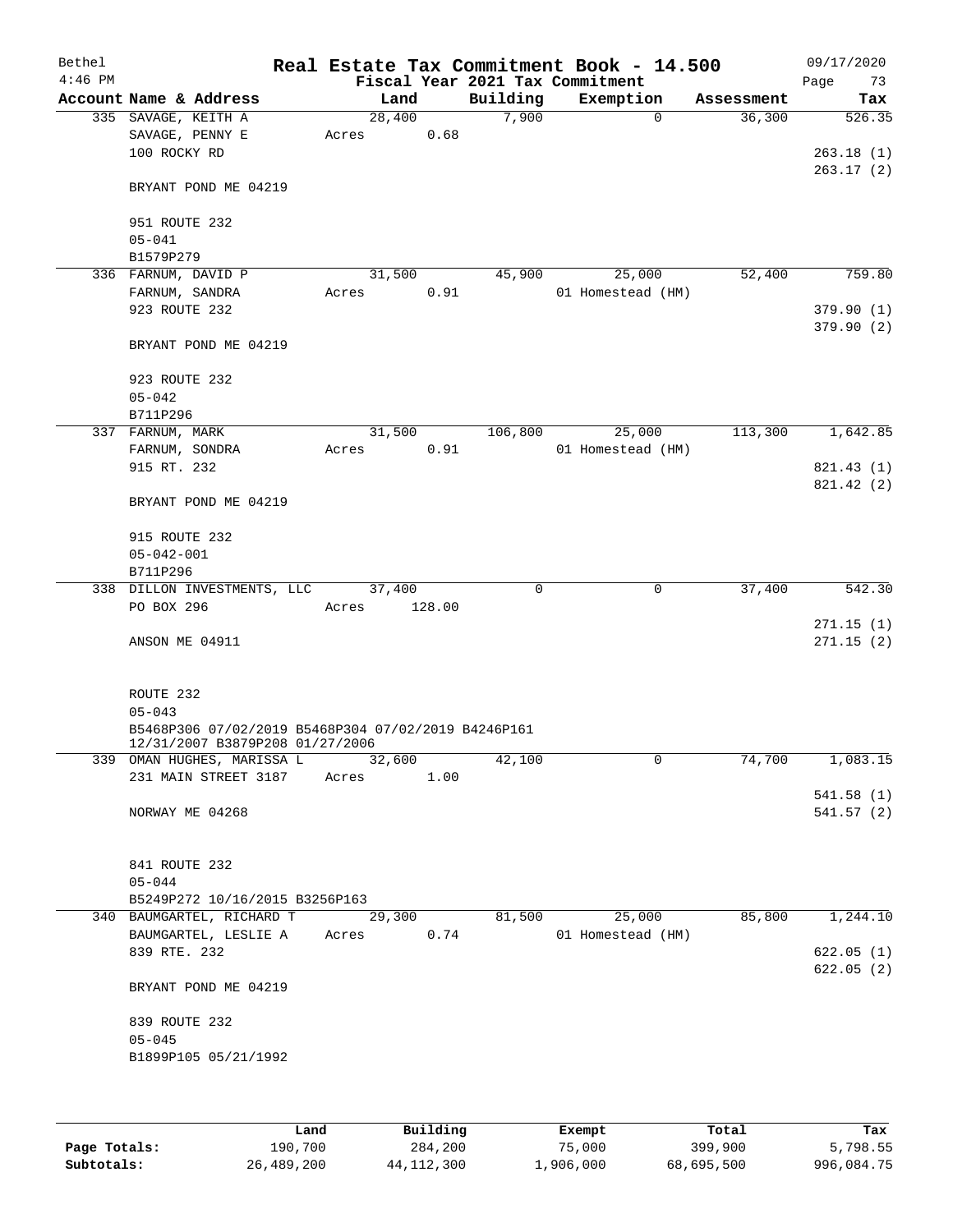| Bethel    |                                                                                      |       |        |                 | Real Estate Tax Commitment Book - 14.500 |                   |             |            | 09/17/2020                 |
|-----------|--------------------------------------------------------------------------------------|-------|--------|-----------------|------------------------------------------|-------------------|-------------|------------|----------------------------|
| $4:46$ PM |                                                                                      |       |        |                 | Fiscal Year 2021 Tax Commitment          |                   |             |            | Page<br>74                 |
|           | Account Name & Address                                                               |       | Land   |                 | Building                                 | Exemption         |             | Assessment | Tax                        |
|           | 341 POLAND, JOHN E                                                                   |       | 25,500 |                 | $\mathbf 0$                              |                   | $\mathbf 0$ | 25,500     | 369.75                     |
|           | 821 ROUTE 232                                                                        | Acres |        | 1.80            |                                          |                   |             |            |                            |
|           |                                                                                      |       |        |                 |                                          |                   |             |            | 184.88 (1)                 |
|           | BRYANT POND ME 04219                                                                 |       |        |                 |                                          |                   |             |            | 184.87(2)                  |
|           | ROUTE 232                                                                            |       |        |                 |                                          |                   |             |            |                            |
|           | $05 - 046$                                                                           |       |        |                 |                                          |                   |             |            |                            |
|           | B3203P264 11/27/2002                                                                 |       |        |                 |                                          |                   |             |            |                            |
|           | 342 POLAND, JOHN E                                                                   |       | 33,300 |                 | 83,000                                   |                   | 25,000      | 91,300     | 1,323.85                   |
|           | CASEY, CAROLINE A                                                                    | Acres |        | 1.30            |                                          | 01 Homestead (HM) |             |            |                            |
|           | RT 232 BOX 821                                                                       |       |        |                 |                                          |                   |             |            | 661.93(1)<br>661.92 (2)    |
|           | BRYANT POND ME 04219                                                                 |       |        |                 |                                          |                   |             |            |                            |
|           | 821 ROUTE 232                                                                        |       |        |                 |                                          |                   |             |            |                            |
|           | $05 - 047$                                                                           |       |        |                 |                                          |                   |             |            |                            |
|           | B5510P206 03/01/2020 B3203P264 11/26/2002                                            |       |        |                 |                                          |                   |             |            |                            |
|           | 343 DILLON INVESTMENTS, LLC                                                          |       | 38,600 |                 | 0                                        |                   | $\mathbf 0$ | 38,600     | 559.70                     |
|           | PO BOX 296                                                                           | Acres |        | 128.00          |                                          |                   |             |            |                            |
|           |                                                                                      |       |        |                 |                                          |                   |             |            | 279.85(1)                  |
|           | ANSON ME 04911                                                                       |       |        |                 |                                          |                   |             |            | 279.85(2)                  |
|           | ROUTE 232                                                                            |       |        |                 |                                          |                   |             |            |                            |
|           | $05 - 048$                                                                           |       |        |                 |                                          |                   |             |            |                            |
|           | B5468P306 07/02/2019 B5468P304 07/02/2019 B591P319                                   |       |        |                 |                                          |                   |             |            |                            |
|           | 344 VERRILL, CARROLL                                                                 |       | 24,000 |                 | 10,500                                   |                   | 0           | 34,500     | 500.25                     |
|           | C/O MICHAEL VERRILL                                                                  | Acres |        | 1.00            |                                          |                   |             |            |                            |
|           | 51 STEARN HILL LANE                                                                  |       |        |                 |                                          |                   |             |            | 250.13(1)<br>250.12(2)     |
|           | HANOVER ME 04237                                                                     |       |        |                 |                                          |                   |             |            |                            |
|           | 783 ROUTE 232                                                                        |       |        |                 |                                          |                   |             |            |                            |
|           | $05 - 049$                                                                           |       |        |                 |                                          |                   |             |            |                            |
|           | B1306P80 03/20/1985                                                                  |       |        |                 |                                          |                   |             |            |                            |
|           | 345 BUCK, LARRY O.                                                                   |       | 33,800 |                 | 104,200                                  |                   | 0           | 138,000    | 2,001.00                   |
|           | BUCK, SUE                                                                            | Acres |        | 1.60            |                                          |                   |             |            |                            |
|           | 765 ROUTE 232                                                                        |       |        |                 |                                          |                   |             |            | 1,000.50(1)<br>1,000.50(2) |
|           | BRYANT POND ME 04219                                                                 |       |        |                 |                                          |                   |             |            |                            |
|           | 765 ROUTE 232                                                                        |       |        |                 |                                          |                   |             |            |                            |
|           | $05 - 050 - 001$                                                                     |       |        |                 |                                          |                   |             |            |                            |
|           | B5496P386 12/06/2019 B4137P294 05/25/2007 B3598P329<br>09/30/2004                    |       |        |                 |                                          |                   |             |            |                            |
|           | 4986 HENSCHEL, ASHLEY N                                                              |       | 33,100 |                 | 127,700                                  |                   | 0           | 160,800    | 2,331.60                   |
|           | 165 OLD WATERFORD RD.                                                                | Acres |        | 1.20            |                                          |                   |             |            |                            |
|           | LOVELL ME 04051                                                                      |       |        |                 |                                          |                   |             |            | 1,165.80(1)<br>1,165.80(2) |
|           | 763 RTE 232                                                                          |       |        |                 |                                          |                   |             |            |                            |
|           | $05 - 050 - 002$                                                                     |       |        |                 |                                          |                   |             |            |                            |
|           | B5310P527 10/14/2016 B5211P265 03/05/2015 B5198P71<br>01/05/2015 B4773P67 10/18/2011 |       |        |                 |                                          |                   |             |            |                            |
|           |                                                                                      |       |        |                 |                                          |                   |             |            |                            |
|           | <b>Tand</b>                                                                          |       |        | $P_{11}$ ilding |                                          | $F$ vomnt         |             | $T$ otal   | mas                        |

|              | Land       | Building   | Exempt    | Total      | Tax          |
|--------------|------------|------------|-----------|------------|--------------|
| Page Totals: | 188,300    | 325,400    | 25,000    | 488,700    | 7,086.15     |
| Subtotals:   | 26,677,500 | 44,437,700 | 1,931,000 | 69,184,200 | 1,003,170.90 |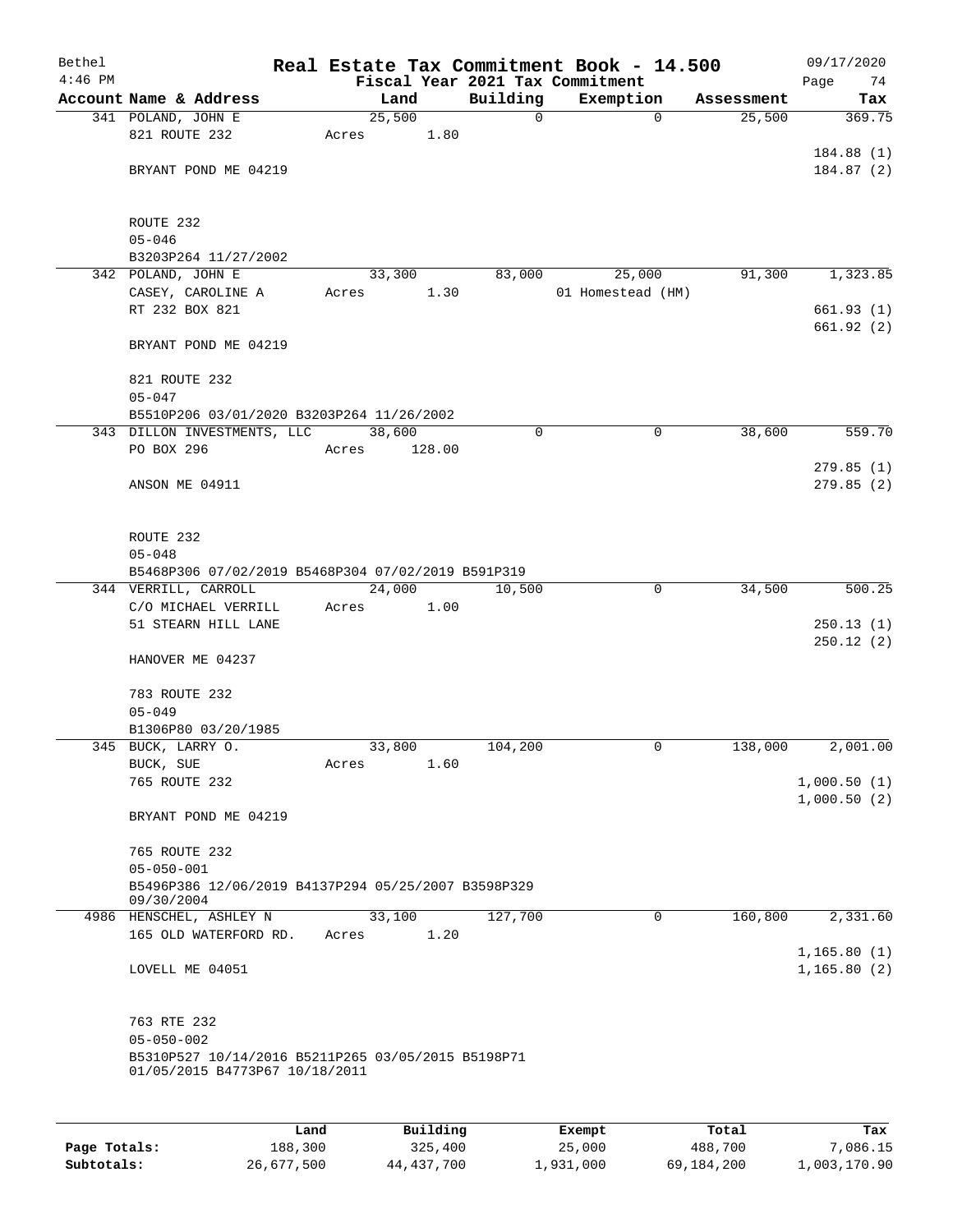| Bethel<br>$4:46$ PM |                                                                                       |       |             |          |          | Real Estate Tax Commitment Book - 14.500<br>Fiscal Year 2021 Tax Commitment |            | 09/17/2020<br>Page<br>75 |
|---------------------|---------------------------------------------------------------------------------------|-------|-------------|----------|----------|-----------------------------------------------------------------------------|------------|--------------------------|
|                     | Account Name & Address                                                                |       | Land        |          | Building | Exemption                                                                   | Assessment | Tax                      |
|                     | 4925 ALLEN, GREGORY S                                                                 |       | 33,900      |          | 138,500  | $\mathbf 0$                                                                 | 172,400    | 2,499.80                 |
|                     | ALLEN, DAWN M<br>17 WOODS RD                                                          | Acres |             | 1.70     |          |                                                                             |            | 1, 249.90(1)             |
|                     | WEST BROOKFIELD MA<br>01585                                                           |       |             |          |          |                                                                             |            | 1, 249.90(2)             |
|                     | 759 ROUTE 232<br>$05 - 050 - 003$                                                     |       |             |          |          |                                                                             |            |                          |
|                     | B3994P189 08/18/2006                                                                  |       |             |          |          |                                                                             |            |                          |
|                     | 346 ROY, SYLVIE M<br>ROY, DONALD J<br>PO BOX 1062                                     | Acres | 26,600      | 0.56     | 6,300    | $\mathbf 0$                                                                 | 32,900     | 477.05<br>238.53(1)      |
|                     | BETHEL ME 04217                                                                       |       |             |          |          |                                                                             |            | 238.52(2)                |
|                     | 743 ROUTE 232<br>$05 - 051$                                                           |       |             |          |          |                                                                             |            |                          |
|                     | B4532P129 12/01/2009 B4523P101 11/06/2009 B3291P275<br>04/23/2003 B2796P19 02/29/2000 |       |             |          |          |                                                                             |            |                          |
|                     | 4545 BISSON, JAMES R                                                                  |       | 19,500      |          | 900      | $\mathbf 0$                                                                 | 20,400     | 295.80                   |
|                     | 264 CROWLEY RD                                                                        | Acres |             | 0.66     |          |                                                                             |            |                          |
|                     | SABATTUS ME 04280 0193                                                                |       |             |          |          |                                                                             |            | 147.90(1)<br>147.90(2)   |
|                     | ROUTE 232<br>$05 - 051 - 001$                                                         |       |             |          |          |                                                                             |            |                          |
|                     | B3730P62 05/18/2005                                                                   |       |             |          |          |                                                                             |            |                          |
|                     | 348 WESTLEIGH, FRANCIS                                                                |       | 28,000      |          | 105,200  | 25,000                                                                      | 108,200    | 1,568.90                 |
|                     | RR 232 BOX 739                                                                        | Acres |             | 0.65     |          | 01 Homestead (HM)                                                           |            |                          |
|                     |                                                                                       |       |             |          |          |                                                                             |            | 784.45 (1)               |
|                     | BRYANT POND ME 04219                                                                  |       |             |          |          |                                                                             |            | 784.45 (2)               |
|                     | 739 ROUTE 232<br>$05 - 052$                                                           |       |             |          |          |                                                                             |            |                          |
|                     | B3088P348 03/28/2002                                                                  |       |             |          |          |                                                                             |            |                          |
|                     | 349 WESTLEIGH, FRANCIS                                                                |       | 28,400      |          | 0        | $\mathbf 0$                                                                 | 28,400     | 411.80                   |
|                     | WESTLEIGH, SALLY                                                                      | Acres |             | 0.68     |          |                                                                             |            |                          |
|                     | RR 232 BOX 739                                                                        |       |             |          |          |                                                                             |            | 205.90(1)<br>205.90(2)   |
|                     | BRYANT POND ME 04219                                                                  |       |             |          |          |                                                                             |            |                          |
|                     | ROUTE 232                                                                             |       |             |          |          |                                                                             |            |                          |
|                     | $05 - 053$                                                                            |       |             |          |          |                                                                             |            |                          |
|                     | B3088P348                                                                             |       |             |          |          |                                                                             |            |                          |
|                     | 352 FREIDAY, DAVID N                                                                  |       | 61,600      |          | 96,700   | 25,000                                                                      | 133,300    | 1,932.85                 |
|                     | P.O. BOX 884                                                                          |       | Acres 46.00 |          |          | 01 Homestead (HM)                                                           |            |                          |
|                     |                                                                                       |       |             |          |          |                                                                             |            | 966.43(1)                |
|                     | BETHEL ME 04217                                                                       |       |             |          |          |                                                                             |            | 966.42(2)                |
|                     | 723 ROUTE 232                                                                         |       |             |          |          |                                                                             |            |                          |
|                     | $05 - 054$                                                                            |       |             |          |          |                                                                             |            |                          |
|                     | B1937P233 09/08/1992                                                                  |       |             |          |          |                                                                             |            |                          |
|                     |                                                                                       | Land  |             | Building |          | Exempt                                                                      | Total      | Tax                      |

**Page Totals:** 198,000 347,600 50,000 495,600 7,186.20 **Subtotals:** 26,875,500 44,785,300 1,981,000 69,679,800 1,010,357.10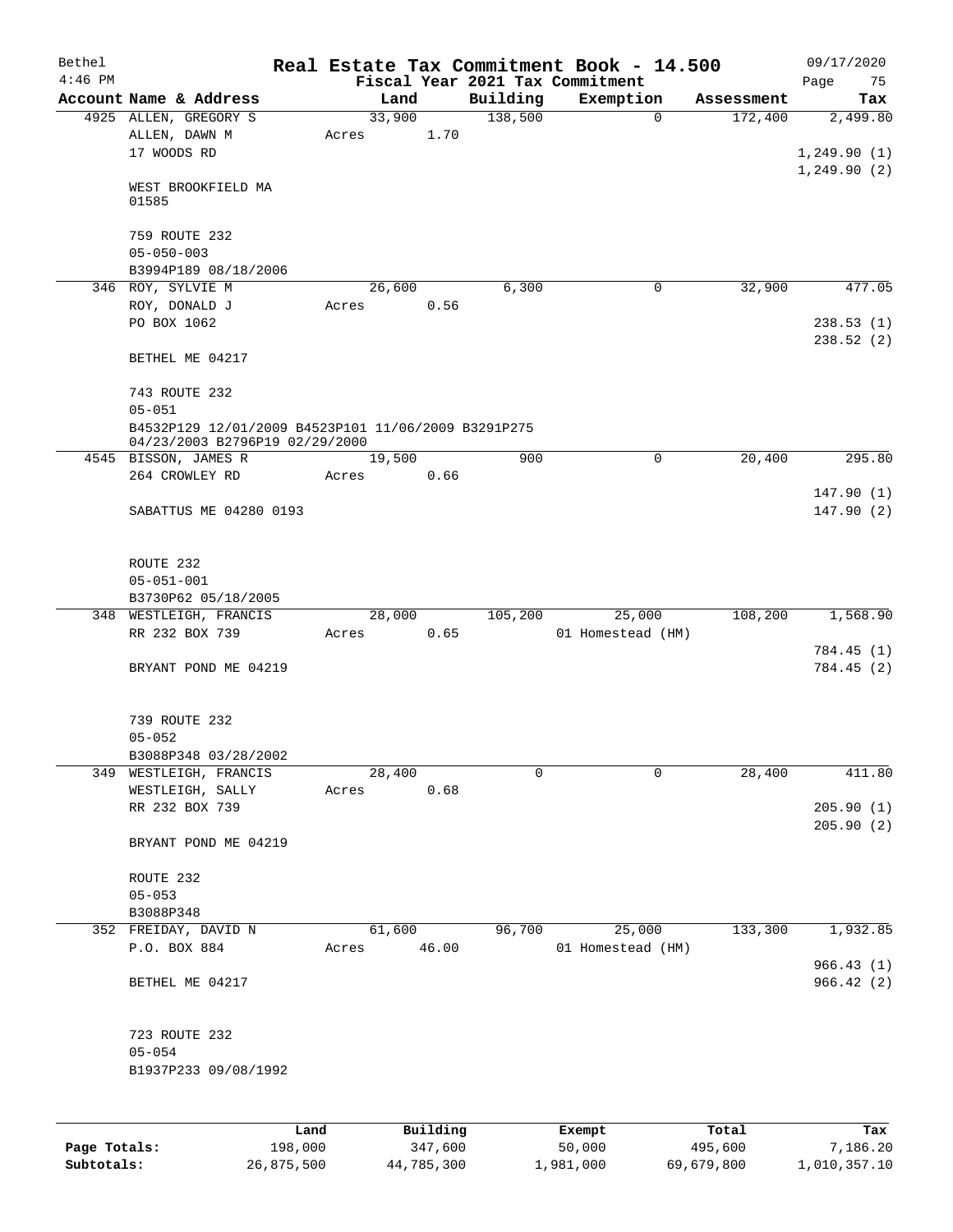| Bethel<br>$4:46$ PM |                                                                  | Real Estate Tax Commitment Book - 14.500<br>Fiscal Year 2021 Tax Commitment |          |                   |            | 09/17/2020<br>Page<br>76 |
|---------------------|------------------------------------------------------------------|-----------------------------------------------------------------------------|----------|-------------------|------------|--------------------------|
|                     | Account Name & Address                                           | Land                                                                        | Building | Exemption         | Assessment | Tax                      |
|                     | 350 BENNETT, DWAYNE R                                            | 41,100                                                                      | 105,800  | 25,000            | 121,900    | 1,767.55                 |
|                     | 149 WALKERS MILLS RD.                                            | 10.00<br>Acres                                                              |          | 01 Homestead (HM) |            |                          |
|                     |                                                                  |                                                                             |          |                   |            | 883.78 (1)               |
|                     | BETHEL ME 04217                                                  |                                                                             |          |                   |            | 883.77 (2)               |
|                     | 729 RTE 232                                                      |                                                                             |          |                   |            |                          |
|                     | $05 - 054 - 001$                                                 |                                                                             |          |                   |            |                          |
|                     | B3939P194 05/23/2006                                             |                                                                             |          |                   |            |                          |
|                     | 351 BENNETT, DWAYNE R                                            | 36,300                                                                      | 21,800   | 0                 | 58,100     | 842.45                   |
|                     | 149 WALKERS MILLS RD                                             | Acres<br>0.91                                                               |          |                   |            |                          |
|                     | BETHEL ME 04217                                                  |                                                                             |          |                   |            | 421.23(1)<br>421.22 (2)  |
|                     | 733 RTE 232<br>$05 - 054 - 002$                                  |                                                                             |          |                   |            |                          |
|                     | B5110P28 05/01/2014                                              |                                                                             |          |                   |            |                          |
|                     | 353 FEENEY, PATRICK                                              | 36,200                                                                      | 117,400  | 25,000            | 128,600    | 1,864.70                 |
|                     | FEENEY, CHRISTY                                                  | 4.00<br>Acres                                                               |          | 01 Homestead (HM) |            |                          |
|                     | 711 RTE. 232                                                     |                                                                             |          |                   |            | 932.35 (1)               |
|                     |                                                                  |                                                                             |          |                   |            | 932.35 (2)               |
|                     | BRYANT POND ME 04219                                             |                                                                             |          |                   |            |                          |
|                     | 711 ROUTE 232<br>$05 - 055$                                      |                                                                             |          |                   |            |                          |
|                     | B5036P170 09/13/2013 B3112P27 05/20/2002                         |                                                                             |          |                   |            |                          |
|                     | 354 PINETTE, RAYMOND D                                           | 29,300                                                                      | 38,400   | $\overline{0}$    | 67,700     | 981.65                   |
|                     | 7778 S FAST HORSE RD.                                            | Acres<br>2.06                                                               |          |                   |            |                          |
|                     |                                                                  |                                                                             |          |                   |            | 490.83 (1)               |
|                     | TUCSON AZ 85756 8515                                             |                                                                             |          |                   |            | 490.82 (2)               |
|                     | 44 GORE RD                                                       |                                                                             |          |                   |            |                          |
|                     | $05 - 056$                                                       |                                                                             |          |                   |            |                          |
|                     | B1713P276 02/12/1990 B1611P273 11/01/1988                        |                                                                             |          |                   |            |                          |
|                     | 5241 MARTIN, DEAN M                                              | 100                                                                         | $\Omega$ | 0                 | 100        | 1.45                     |
|                     | ANDERSON, KAREN L                                                | 0.77<br>Acres                                                               |          |                   |            |                          |
|                     | 21 HIGH STREET<br>EXTENSION                                      |                                                                             |          |                   |            | 0.73(1)                  |
|                     |                                                                  |                                                                             |          |                   |            | 0.72(2)                  |
|                     | LANCASTER MA 01523                                               |                                                                             |          |                   |            |                          |
|                     | GORE RD                                                          |                                                                             |          |                   |            |                          |
|                     | $05 - 057$                                                       |                                                                             |          |                   |            |                          |
|                     | B4640P276 10/01/2010 B4601P148 06/24/2010 B4078P91<br>01/17/2007 |                                                                             |          |                   |            |                          |
|                     | 355 STONE, JENNIFER                                              | 44,600                                                                      | 11,100   | 0                 | 55,700     | 807.65                   |
|                     | C/O JOYCE MCALLISTER                                             | 1.50<br>Acres                                                               |          |                   |            |                          |
|                     | PO BOX 626                                                       |                                                                             |          |                   |            | 403.83(1)<br>403.82(2)   |
|                     | BETHEL ME 04217                                                  |                                                                             |          |                   |            |                          |
|                     | 425 FLAT RD.<br>$06 - 001$                                       |                                                                             |          |                   |            |                          |
|                     | B4947P218 01/28/2013 B2202P3 02/22/1995                          |                                                                             |          |                   |            |                          |
|                     |                                                                  |                                                                             |          |                   |            |                          |
|                     |                                                                  |                                                                             |          |                   |            |                          |
|                     |                                                                  |                                                                             |          |                   |            |                          |

|              | Land       | Building   | Exempt    | Total      | Tax          |
|--------------|------------|------------|-----------|------------|--------------|
| Page Totals: | 187,600    | 294,500    | 50,000    | 432,100    | 6.265.45     |
| Subtotals:   | 27,063,100 | 45,079,800 | 2,031,000 | 70,111,900 | 1,016,622.55 |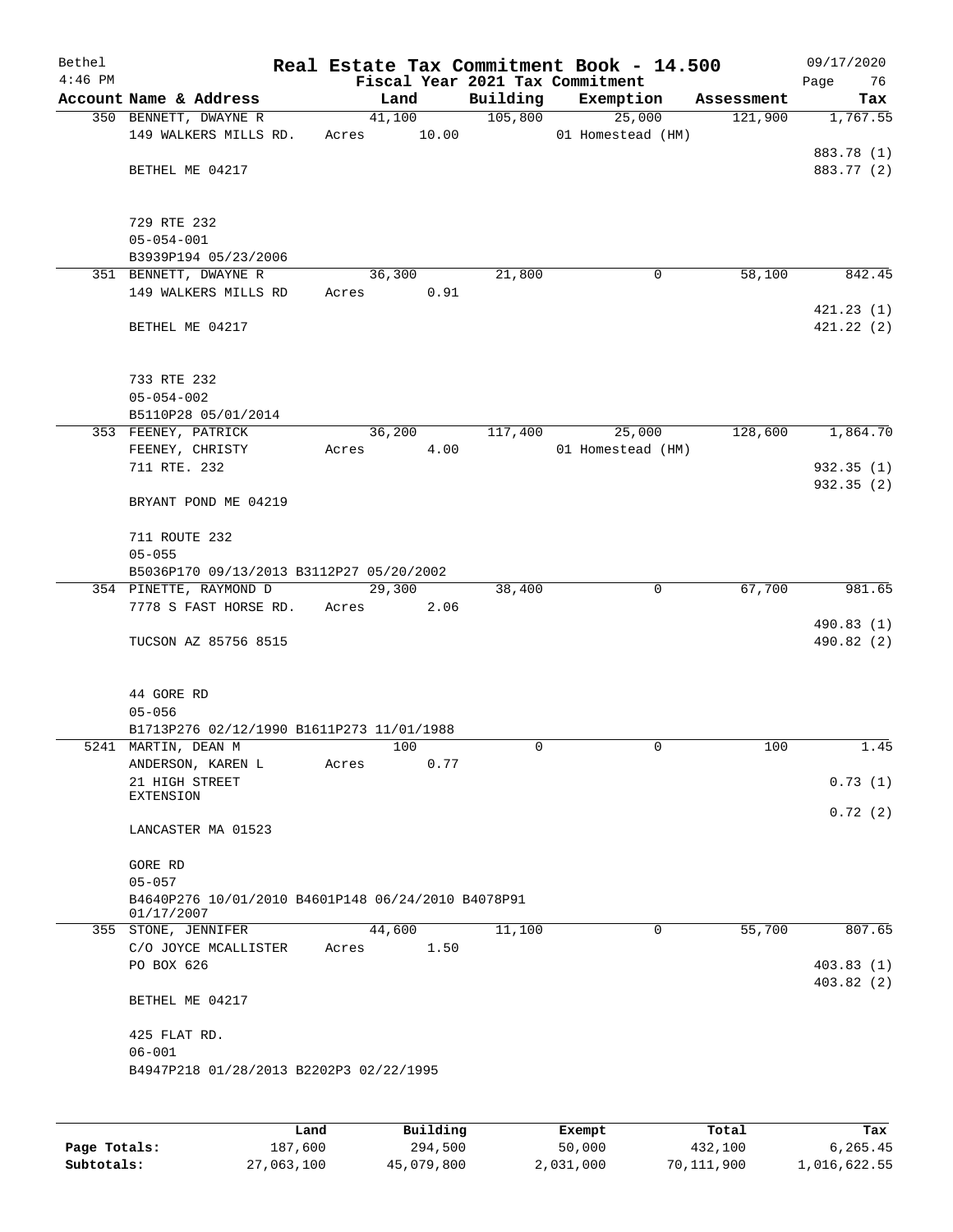| Bethel       |                                                     |         |                |                     | Real Estate Tax Commitment Book - 14.500 |                       | 09/17/2020                 |
|--------------|-----------------------------------------------------|---------|----------------|---------------------|------------------------------------------|-----------------------|----------------------------|
| $4:46$ PM    | Account Name & Address                              |         |                |                     | Fiscal Year 2021 Tax Commitment          |                       | 77<br>Page                 |
|              | 356 LOVEJOY, CATHRYN ET AL                          |         | Land<br>35,200 | Building<br>110,000 | Exemption<br>31,000                      | Assessment<br>114,200 | Tax<br>1,655.90            |
|              | 415 FLAT ROAD                                       |         | 2.75<br>Acres  |                     | 01 Homestead (HM)                        |                       |                            |
|              |                                                     |         |                |                     | 12 WW2 Vet Res                           |                       | 827.95 (1)                 |
|              | BETHEL ME 04217                                     |         |                |                     |                                          |                       | 827.95(2)                  |
|              |                                                     |         |                |                     |                                          |                       |                            |
|              | 415 FLAT RD.                                        |         |                |                     |                                          |                       |                            |
|              | $06 - 002$                                          |         |                |                     |                                          |                       |                            |
|              | B4760P58 09/16/2011 B1818P222 09/10/1991            |         |                |                     |                                          |                       |                            |
|              | 358 HEDDEN, PETER                                   |         | 51,000         | 74,100              | 0                                        | 125,100               | 1,813.95                   |
|              | WILKERSON, TRACEY K                                 |         | Acres 30.00    |                     |                                          |                       |                            |
|              | PO BOX 134                                          |         |                |                     |                                          |                       | 906.98(1)                  |
|              | BETHEL ME 04217                                     |         |                |                     |                                          |                       | 906.97(2)                  |
|              | 391 FLAT RD.                                        |         |                |                     |                                          |                       |                            |
|              | $06 - 004$                                          |         |                |                     |                                          |                       |                            |
|              | B5441P55 11/06/2018 B3493P127 04/09/2004            |         |                |                     |                                          |                       |                            |
|              | 359 GABLE, JOAN CLARK                               |         | 52,100         | 0                   | $\mathbf 0$                              | 52,100                | 755.45                     |
|              | 853 FLAT RD.                                        | Acres   | 33.00          |                     |                                          |                       |                            |
|              |                                                     |         |                |                     |                                          |                       | 377.73(1)                  |
|              | ALBANY TOWNSHIP ME                                  |         |                |                     |                                          |                       | 377.72 (2)                 |
|              | 04217                                               |         |                |                     |                                          |                       |                            |
|              | FLAT RD.                                            |         |                |                     |                                          |                       |                            |
|              | $06 - 005$                                          |         |                |                     |                                          |                       |                            |
|              | B2858P283                                           |         |                |                     |                                          |                       |                            |
|              | 360 BRENNAN, JR., MICHAEL                           |         | 44,400         | 89,700              | 0                                        | 134,100               | 1,944.45                   |
|              | Ρ.                                                  |         |                |                     |                                          |                       |                            |
|              | 72 SEACOAST SHORES BLVD Acres 1.40                  |         |                |                     |                                          |                       |                            |
|              |                                                     |         |                |                     |                                          |                       | 972.23(1)                  |
|              | EAST FALMOUTH MA 02536                              |         |                |                     |                                          |                       | 972.22(2)                  |
|              | 353 FLAT RD.                                        |         |                |                     |                                          |                       |                            |
|              | $06 - 006$                                          |         |                |                     |                                          |                       |                            |
|              | B5383P166 12/11/2017 B5383P164 12/11/2017 B4972P215 |         |                |                     |                                          |                       |                            |
|              | 04/09/2013 B2797P327 03/03/2000                     |         |                |                     |                                          |                       |                            |
|              | 361 SMITH, IAN MATTHEW                              |         | 44,100         | 0                   | 0                                        | 44,100                | 639.45                     |
|              | 321 BLANCHARD RD                                    | Acres   | 121.00         |                     |                                          |                       |                            |
|              |                                                     |         |                |                     |                                          |                       | 319.73(1)                  |
|              | CUMBERLAND ME 04021                                 |         |                |                     |                                          |                       | 319.72(2)                  |
|              |                                                     |         |                |                     |                                          |                       |                            |
|              | SMITH FARM RD.<br>$06 - 007$                        |         |                |                     |                                          |                       |                            |
|              | B5371P589 10/06/2017 B2744P131 09/09/1999           |         |                |                     |                                          |                       |                            |
|              | 362 LIST, ERIC                                      |         | 49,900         | 168,200             | 25,000                                   | 193,100               | 2,799.95                   |
|              | TREFETHEN, TREFETHEN,                               | Acres   | 5.64           |                     | 01 Homestead (HM)                        |                       |                            |
|              | CHRISTINE                                           |         |                |                     |                                          |                       |                            |
|              | P.O. BOX 667                                        |         |                |                     |                                          |                       | 1,399.98(1)<br>1,399.97(2) |
|              | BETHEL ME 04217                                     |         |                |                     |                                          |                       |                            |
|              | 343 FLAT RD.                                        |         |                |                     |                                          |                       |                            |
|              | $06 - 007 - 001$                                    |         |                |                     |                                          |                       |                            |
|              | B2463P129 08/11/1997                                |         |                |                     |                                          |                       |                            |
|              |                                                     | Land    | Building       |                     | Exempt                                   | Total                 | Tax                        |
| Page Totals: |                                                     | 276,700 | 442,000        |                     | 56,000                                   | 662,700               | 9,609.15                   |
| Subtotals:   | 27,339,800                                          |         | 45,521,800     |                     | 2,087,000                                | 70, 774, 600          | 1,026,231.70               |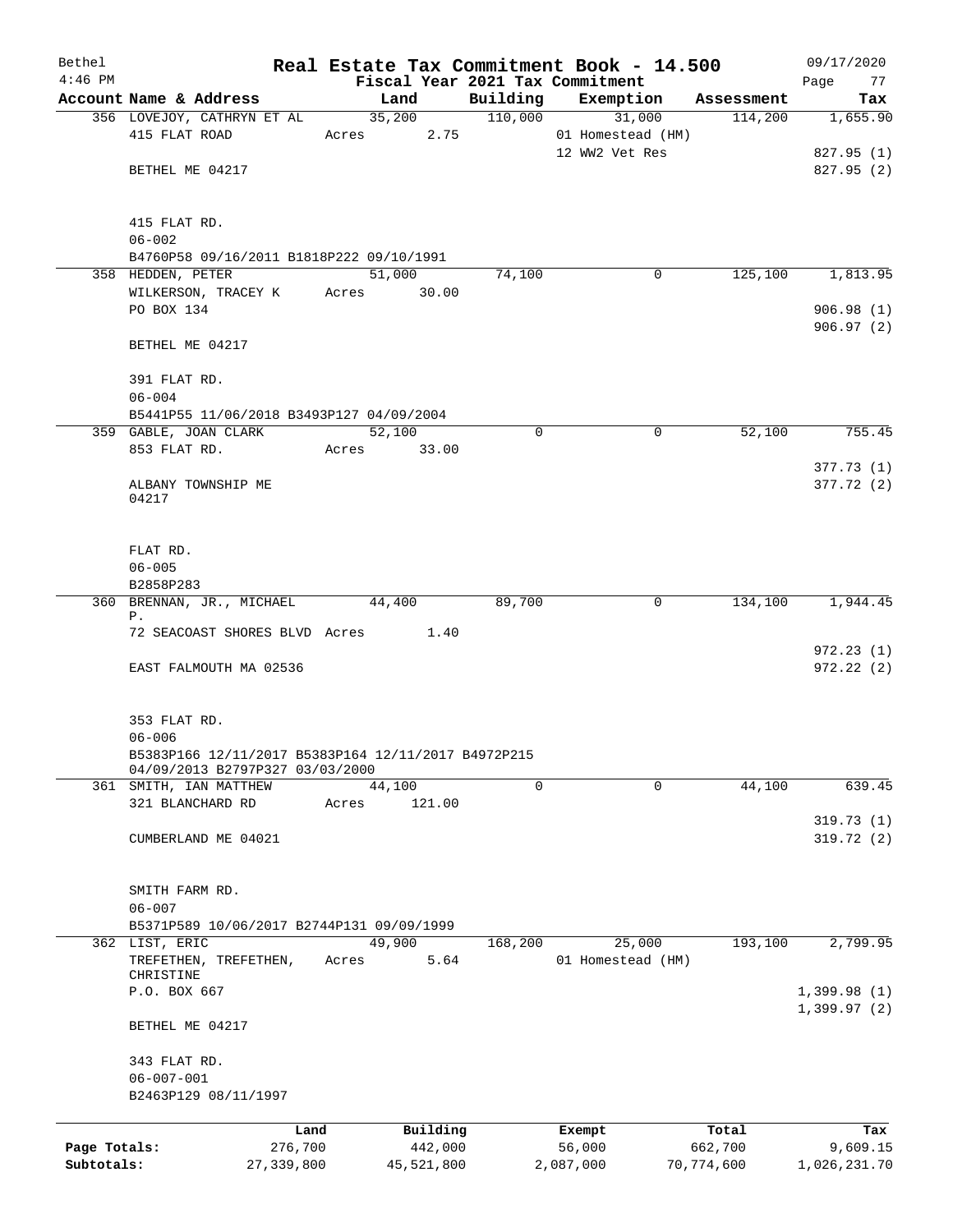| Bethel    |                                                  |       |        |          |          | Real Estate Tax Commitment Book - 14.500 |   |            | 09/17/2020           |
|-----------|--------------------------------------------------|-------|--------|----------|----------|------------------------------------------|---|------------|----------------------|
| $4:46$ PM |                                                  |       |        |          |          | Fiscal Year 2021 Tax Commitment          |   |            | 78<br>Page           |
|           | Account Name & Address                           |       | Land   |          | Building | Exemption                                |   | Assessment | Tax                  |
|           | 363 MERRILL, JAMES C                             |       | 54,900 |          | 120,000  | 25,000                                   |   | 149,900    | 2,173.55             |
|           | MERRILL, MARY F<br>306 FLAT ROAD                 | Acres |        | 14.00    |          | 01 Homestead (HM)                        |   |            | 1,086.78(1)          |
|           |                                                  |       |        |          |          |                                          |   |            | 1,086.77(2)          |
|           | BETHEL ME 04217                                  |       |        |          |          |                                          |   |            |                      |
|           | 333 FLAT RD.                                     |       |        |          |          |                                          |   |            |                      |
|           | $06 - 008$                                       |       |        |          |          |                                          |   |            |                      |
|           | B3204P278 12/02/2002                             |       |        |          |          |                                          |   |            |                      |
|           | 364 THOMPSON, BOYD                               |       | 56,500 |          | 100,100  |                                          | 0 | 156,600    | 2,270.70             |
|           | UBER, VALERIE                                    | Acres |        | 37.00    |          |                                          |   |            |                      |
|           | 4 BURR STREET                                    |       |        |          |          |                                          |   |            | 1, 135.35(1)         |
|           | JAMAICA PLAIN MA 02130                           |       |        |          |          |                                          |   |            | 1, 135.35(2)         |
|           |                                                  |       |        |          |          |                                          |   |            |                      |
|           | 253 FLAT RD                                      |       |        |          |          |                                          |   |            |                      |
|           | $06 - 009$                                       |       |        |          |          |                                          |   |            |                      |
|           | B569P45                                          |       |        |          |          |                                          |   |            |                      |
|           | 365 THOMPSON, BOYD                               |       | 2,400  |          | 0        |                                          | 0 | 2,400      | 34.80                |
|           | 4 BURR ST                                        | Acres |        | 5.00     |          |                                          |   |            |                      |
|           | JAMAICA PLAIN MA 02130                           |       |        |          |          |                                          |   |            | 17.40(1)<br>17.40(2) |
|           |                                                  |       |        |          |          |                                          |   |            |                      |
|           | FLAT RD.                                         |       |        |          |          |                                          |   |            |                      |
|           | $06 - 010$                                       |       |        |          |          |                                          |   |            |                      |
|           | B569P45                                          |       |        |          |          |                                          |   |            |                      |
|           | 366 MOWERY, JOSHUA A                             |       | 47,900 |          | 117,600  |                                          | 0 | 165,500    | 2,399.75             |
|           | MOWERY, ERIN E                                   | Acres |        | 25.80    |          |                                          |   |            |                      |
|           | 191 FLAT RD                                      |       |        |          |          |                                          |   |            | 1,199.88(1)          |
|           | BETHEL ME 04217                                  |       |        |          |          |                                          |   |            | 1, 199.87(2)         |
|           | 191 FLAT RD.                                     |       |        |          |          |                                          |   |            |                      |
|           | $06 - 011$                                       |       |        |          |          |                                          |   |            |                      |
|           | B5079P44 01/02/2014 B5079P42 01/02/2014 B5079P40 |       |        |          |          |                                          |   |            |                      |
|           | 01/02/2014 B4235P234 12/10/2007                  |       | 46,900 |          |          | 25,000                                   |   |            |                      |
|           | 367 MORRILL-DREHER, GEMMA<br>PO BOX 267          | Acres |        | 2.84     | 117,400  | 01 Homestead (HM)                        |   | 139,300    | 2,019.85             |
|           |                                                  |       |        |          |          |                                          |   |            | 1,009.93(1)          |
|           | BETHEL ME 04217                                  |       |        |          |          |                                          |   |            | 1,009.92(2)          |
|           | 163 FLAT RD.                                     |       |        |          |          |                                          |   |            |                      |
|           | $06 - 012$                                       |       |        |          |          |                                          |   |            |                      |
|           | B1583P281 07/18/1988                             |       |        |          |          |                                          |   |            |                      |
|           | 368 BUINISKAS, FRANK, JR.<br>ET AL               |       | 38,700 |          | 37,000   | 31,000                                   |   | 44,700     | 648.15               |
|           | 157 FLAT RD                                      | Acres |        | 0.75     |          | 01 Homestead (HM)                        |   |            |                      |
|           |                                                  |       |        |          |          | 12 WW2 Vet Res                           |   |            | 324.08(1)            |
|           | BETHEL ME 04217                                  |       |        |          |          |                                          |   |            | 324.07(2)            |
|           | 157 FLAT RD.                                     |       |        |          |          |                                          |   |            |                      |
|           | $06 - 013$                                       |       |        |          |          |                                          |   |            |                      |
|           | B2367P14 09/12/1996                              |       |        |          |          |                                          |   |            |                      |
|           |                                                  |       |        |          |          |                                          |   |            |                      |
|           | Land                                             |       |        | Building |          | Exempt                                   |   | Total      | Tax                  |

|              | Land       | Building   | Exempt    | Total      | Tax          |
|--------------|------------|------------|-----------|------------|--------------|
| Page Totals: | 247,300    | 492,100    | 81,000    | 658,400    | 9,546.80     |
| Subtotals:   | 27,587,100 | 46,013,900 | 2,168,000 | 71,433,000 | 1,035,778.50 |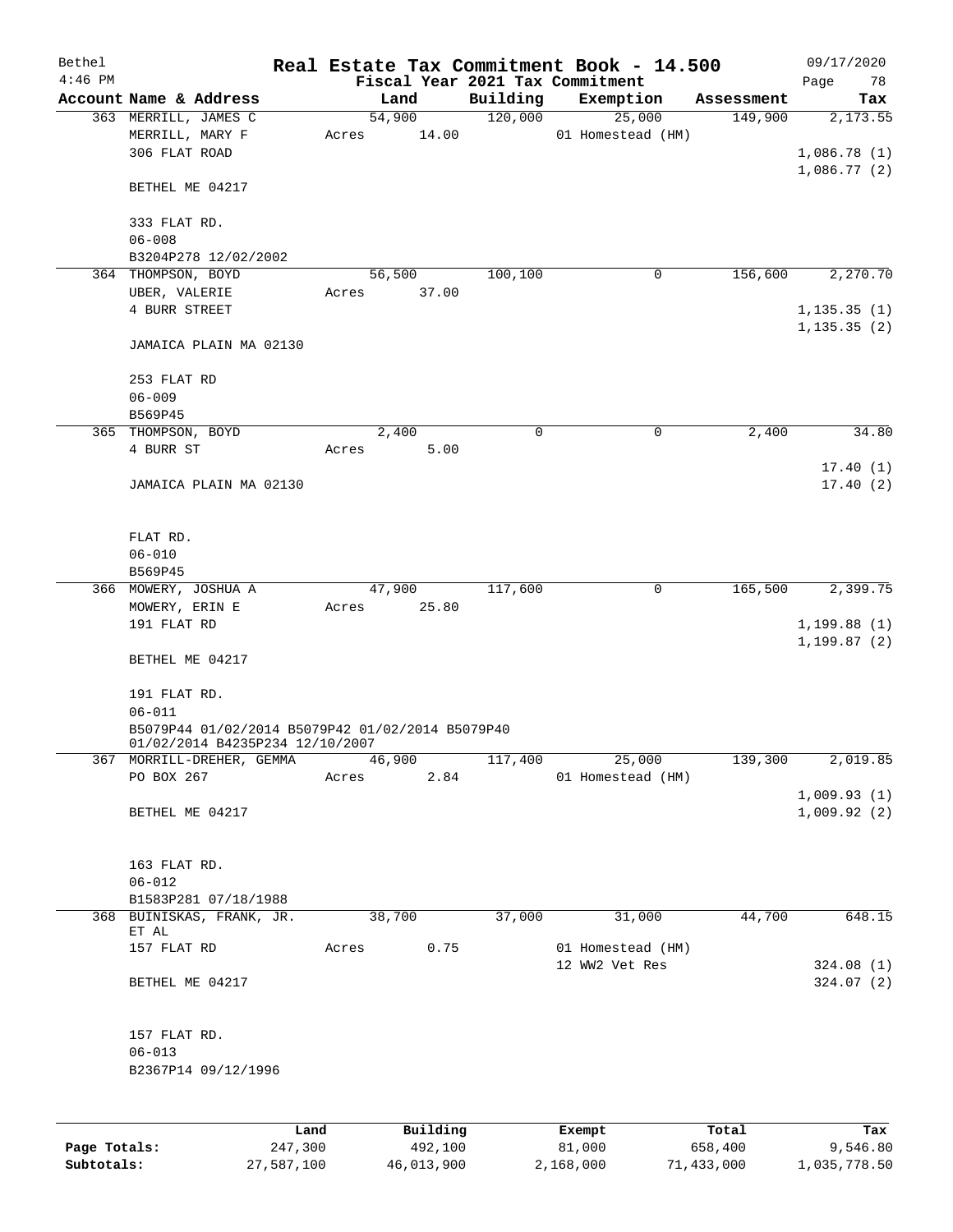| Bethel       |                                                     |            |       |            |                | Real Estate Tax Commitment Book - 14.500 |            | 09/17/2020             |  |  |  |  |
|--------------|-----------------------------------------------------|------------|-------|------------|----------------|------------------------------------------|------------|------------------------|--|--|--|--|
| $4:46$ PM    |                                                     |            |       |            |                | Fiscal Year 2021 Tax Commitment          |            | Page<br>79             |  |  |  |  |
|              | Account Name & Address                              |            |       | Land       | Building       | Exemption                                | Assessment | Tax                    |  |  |  |  |
|              | 369 CROCKETT, LOLA B.                               |            |       | 26,600     | $\mathsf{O}$   | $\mathbf 0$                              | 26,600     | 385.70                 |  |  |  |  |
|              | CROCKETT, CLYDE<br>PO BOX 420                       |            | Acres | 37.00      |                |                                          |            |                        |  |  |  |  |
|              |                                                     |            |       |            |                |                                          |            | 192.85(1)<br>192.85(2) |  |  |  |  |
|              | BETHEL ME 04217                                     |            |       |            |                |                                          |            |                        |  |  |  |  |
|              | FLAT RD.                                            |            |       |            |                |                                          |            |                        |  |  |  |  |
|              | $06 - 014$                                          |            |       |            |                |                                          |            |                        |  |  |  |  |
|              | B5460P176 04/26/2019 B1020P232 01/11/1979           |            |       |            |                |                                          |            |                        |  |  |  |  |
|              | 370 LAURENDEAU, THOMAS &                            |            |       | 48,600     | 136,700        | 0                                        | 185,300    | 2,686.85               |  |  |  |  |
|              | <b>DIANE</b>                                        |            |       |            |                |                                          |            |                        |  |  |  |  |
|              | 362 EAST SHORE DRIVE                                |            | Acres | 4.36       |                |                                          |            |                        |  |  |  |  |
|              |                                                     |            |       |            |                |                                          |            | 1,343.43(1)            |  |  |  |  |
|              | ACTON ME 04001                                      |            |       |            |                |                                          |            | 1,343.42(2)            |  |  |  |  |
|              |                                                     |            |       |            |                |                                          |            |                        |  |  |  |  |
|              |                                                     |            |       |            |                |                                          |            |                        |  |  |  |  |
|              | 5 MOZEE'S WAY                                       |            |       |            |                |                                          |            |                        |  |  |  |  |
|              | $06 - 015$                                          |            |       |            |                |                                          |            |                        |  |  |  |  |
|              | B5451P663 02/12/2019 B4945P44 01/18/2013 B3184P302  |            |       |            |                |                                          |            |                        |  |  |  |  |
|              | 3734 GUNTHER, ANDREA MAE                            |            |       | 46,600     | 159,700        | $\mathbf 0$                              | 206,300    | 2,991.35               |  |  |  |  |
|              | 560 WALKERS MILL RD                                 |            | Acres | 2.60       |                |                                          |            |                        |  |  |  |  |
|              |                                                     |            |       |            |                |                                          |            | 1,495.68(1)            |  |  |  |  |
|              | BETHEL ME 04217                                     |            |       |            |                |                                          |            | 1,495.67(2)            |  |  |  |  |
|              |                                                     |            |       |            |                |                                          |            |                        |  |  |  |  |
|              |                                                     |            |       |            |                |                                          |            |                        |  |  |  |  |
|              | 24 MOZEE'S WAY                                      |            |       |            |                |                                          |            |                        |  |  |  |  |
|              | $06 - 015 - 1$                                      |            |       |            |                |                                          |            |                        |  |  |  |  |
|              | B5322P362 12/19/2016 B3923P229 04/24/2006 B3184P302 |            |       |            |                |                                          |            |                        |  |  |  |  |
|              | 10/23/2002 B0P0                                     |            |       |            |                |                                          |            |                        |  |  |  |  |
|              | 5457 DAMON, PETER                                   |            |       | 37,700     | $\overline{0}$ | 6,000                                    | 31,700     | 459.65                 |  |  |  |  |
|              | PO BOX 27                                           |            | Acres | 3.14       |                | 12 WW2 Vet Res                           |            |                        |  |  |  |  |
|              |                                                     |            |       |            |                |                                          |            | 229.83(1)              |  |  |  |  |
|              | WEST BETHEL ME 04286                                |            |       |            |                |                                          |            | 229.82(2)              |  |  |  |  |
|              |                                                     |            |       |            |                |                                          |            |                        |  |  |  |  |
|              |                                                     |            |       |            |                |                                          |            |                        |  |  |  |  |
|              | MOZEE'S WAY<br>$06 - 015 - 2$                       |            |       |            |                |                                          |            |                        |  |  |  |  |
|              | B5480P397 09/16/2019                                |            |       |            |                |                                          |            |                        |  |  |  |  |
|              | 371 HUBBARD, JEFFREY L                              |            |       | 56,200     | 373,300        | 0                                        | 429,500    | 6,227.75               |  |  |  |  |
|              | HUBBARD, PURVI SEVAK                                |            | Acres | 6.00       |                |                                          |            |                        |  |  |  |  |
|              | 4126 27TH ST, APT 5D                                |            |       |            |                |                                          |            | 3, 113.88(1)           |  |  |  |  |
|              |                                                     |            |       |            |                |                                          |            | 3, 113.87 (2)          |  |  |  |  |
|              | LONG ISLAND CITY NY                                 |            |       |            |                |                                          |            |                        |  |  |  |  |
|              | 11101                                               |            |       |            |                |                                          |            |                        |  |  |  |  |
|              |                                                     |            |       |            |                |                                          |            |                        |  |  |  |  |
|              | 92 PINE BLUFF RD.                                   |            |       |            |                |                                          |            |                        |  |  |  |  |
|              | $06 - 016 - 001$                                    |            |       |            |                |                                          |            |                        |  |  |  |  |
|              | B3300P306 05/29/2003                                |            |       |            |                |                                          |            |                        |  |  |  |  |
|              | 373 HUBBARD, JEFFREY L                              |            |       | 45,400     | 0              | 0                                        | 45,400     | 658.30                 |  |  |  |  |
|              | HUBBARD, PURVI SEVAK                                |            | Acres | 5.00       |                |                                          |            |                        |  |  |  |  |
|              | 4126 27TH ST, APT 5D                                |            |       |            |                |                                          |            | 329.15(1)              |  |  |  |  |
|              |                                                     |            |       |            |                |                                          |            | 329.15(2)              |  |  |  |  |
|              | LONG ISLAND CITY NY                                 |            |       |            |                |                                          |            |                        |  |  |  |  |
|              | 11101                                               |            |       |            |                |                                          |            |                        |  |  |  |  |
|              |                                                     |            |       |            |                |                                          |            |                        |  |  |  |  |
|              | PINE BLUFF RD.                                      |            |       |            |                |                                          |            |                        |  |  |  |  |
|              | $06 - 016 - 002$                                    |            |       |            |                |                                          |            |                        |  |  |  |  |
|              |                                                     |            |       |            |                |                                          |            |                        |  |  |  |  |
|              |                                                     | Land       |       | Building   |                | Exempt                                   | Total      | Tax                    |  |  |  |  |
| Page Totals: |                                                     | 261,100    |       | 669,700    |                | 6,000                                    | 924,800    | 13,409.60              |  |  |  |  |
| Subtotals:   |                                                     | 27,848,200 |       | 46,683,600 |                | 2,174,000                                | 72,357,800 | 1,049,188.10           |  |  |  |  |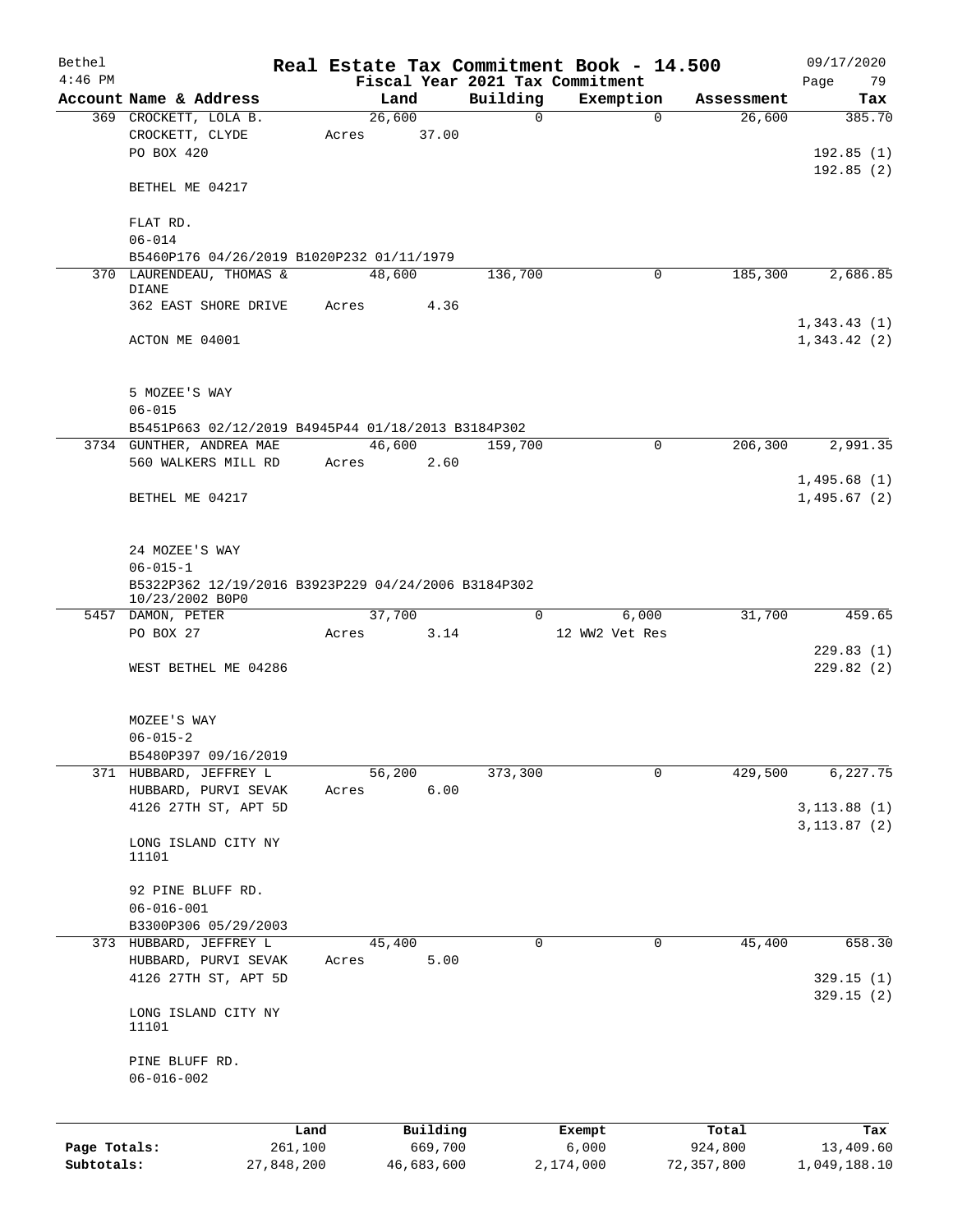| Bethel       |                                                    |              |       |            |          | Real Estate Tax Commitment Book - 14.500 |            | 09/17/2020             |
|--------------|----------------------------------------------------|--------------|-------|------------|----------|------------------------------------------|------------|------------------------|
| $4:46$ PM    |                                                    |              |       |            |          | Fiscal Year 2021 Tax Commitment          |            | Page<br>80             |
|              | Account Name & Address                             |              |       | Land       | Building | Exemption                                | Assessment | Tax                    |
|              | 374 CASTALDO, KAROLYN                              |              |       | 56,000     | 128,800  | $\mathbf 0$                              | 184,800    | 2,679.60               |
|              | TOWLE, GREGORY                                     |              | Acres | 5.80       |          |                                          |            |                        |
|              | 131 WEST BETHEL RD                                 |              |       |            |          |                                          |            | 1,339.80(1)            |
|              | BETHEL ME 04217                                    |              |       |            |          |                                          |            | 1,339.80(2)            |
|              | 72 PINE BLUFF ROAD                                 |              |       |            |          |                                          |            |                        |
|              | $06 - 016 - 003$                                   |              |       |            |          |                                          |            |                        |
|              | B5458P828 04/17/2019 B4289P63 04/25/2008 B3685P273 |              |       |            |          |                                          |            |                        |
|              | 03/09/2005                                         |              |       |            |          |                                          |            |                        |
|              | 375 SIMONDS, JULIA                                 |              |       | 48,600     | 0        | $\mathbf 0$                              | 48,600     | 704.70                 |
|              | 74 LITTLEFIELD ST                                  |              | Acres | 7.60       |          |                                          |            |                        |
|              | QUINCY MA 02169                                    |              |       |            |          |                                          |            | 352.35(1)<br>352.35(2) |
|              | PINE BLUFF RD.                                     |              |       |            |          |                                          |            |                        |
|              | $06 - 016 - 004$                                   |              |       |            |          |                                          |            |                        |
|              | B1739P91 06/25/1990                                |              |       |            |          |                                          |            |                        |
|              | 376 SCANLON, NEIL A                                |              |       | 57,200     | 177,000  | 25,000                                   | 209, 200   | 3,033.40               |
|              | SCANLON, MARY E                                    |              | Acres | 6.80       |          | 01 Homestead (HM)                        |            |                        |
|              | PO BOX 1314                                        |              |       |            |          |                                          |            | 1,516.70(1)            |
|              |                                                    |              |       |            |          |                                          |            | 1,516.70(2)            |
|              | BETHEL ME 04217                                    |              |       |            |          |                                          |            |                        |
|              | 45 PINE BLUFF RD.                                  |              |       |            |          |                                          |            |                        |
|              | $06 - 016 - 005$                                   |              |       |            |          |                                          |            |                        |
|              | B5105P261 04/16/2014 B3134P176 07/03/2002          |              |       |            |          |                                          |            |                        |
|              | 377 FARRELL, ELKE                                  |              |       | 45,500     | 12,900   | 0                                        | 58,400     | 846.80                 |
|              | FARRELL, BRIAN                                     |              | Acres | 5.10       |          |                                          |            |                        |
|              | PO BOX 917                                         |              |       |            |          |                                          |            | 423.40 (1)             |
|              |                                                    |              |       |            |          |                                          |            | 423.40(2)              |
|              | WEST TISBURY MA 02575                              |              |       |            |          |                                          |            |                        |
|              | 0917                                               |              |       |            |          |                                          |            |                        |
|              |                                                    |              |       |            |          |                                          |            |                        |
|              | 56 PINE BLUFF RD.                                  |              |       |            |          |                                          |            |                        |
|              | $06 - 016 - 006$                                   |              |       |            |          |                                          |            |                        |
|              | B5234P136 07/27/2015 B3134P176 08/21/2003          |              |       |            |          |                                          |            |                        |
| 378          | KENNIE, LEE ANN & JAMES                            |              |       | 46,000     | 7,500    | $\mathbf 0$                              | 53,500     | 775.75                 |
|              | W. III, TRUSTEES<br>18 MEADOWCREEK LANE            |              | Acres | 5.50       |          |                                          |            |                        |
|              |                                                    |              |       |            |          |                                          |            | 387.88 (1)             |
|              | NORTH YARMOUTH ME 04097                            |              |       |            |          |                                          |            | 387.87 (2)             |
|              |                                                    |              |       |            |          |                                          |            |                        |
|              |                                                    |              |       |            |          |                                          |            |                        |
|              | 8 PINE BLUFF RD.                                   |              |       |            |          |                                          |            |                        |
|              | $06 - 016 - 007$                                   |              |       |            |          |                                          |            |                        |
|              | B3396P132 10/09/2003                               |              |       |            |          |                                          |            |                        |
|              | 379 COLE, TODD C                                   |              |       | 47,000     | 0        | 0                                        | 47,000     | 681.50                 |
|              | COLE, VIRGINIA B                                   |              | Acres | 6.30       |          |                                          |            |                        |
|              | 22 WINTER DRIVE                                    |              |       |            |          |                                          |            | 340.75 (1)             |
|              |                                                    |              |       |            |          |                                          |            | 340.75 (2)             |
|              | SEEKONK MA 02771                                   |              |       |            |          |                                          |            |                        |
|              | PINE BLUFF RD.                                     |              |       |            |          |                                          |            |                        |
|              | $06 - 016 - 008$                                   |              |       |            |          |                                          |            |                        |
|              | B3134P176                                          |              |       |            |          |                                          |            |                        |
|              |                                                    |              |       |            |          |                                          |            |                        |
|              |                                                    | Land         |       | Building   |          |                                          | Total      | Tax                    |
| Page Totals: |                                                    | 300,300      |       | 326,200    |          | Exempt<br>25,000                         | 601,500    | 8,721.75               |
| Subtotals:   |                                                    | 28, 148, 500 |       | 47,009,800 |          | 2,199,000                                | 72,959,300 | 1,057,909.85           |
|              |                                                    |              |       |            |          |                                          |            |                        |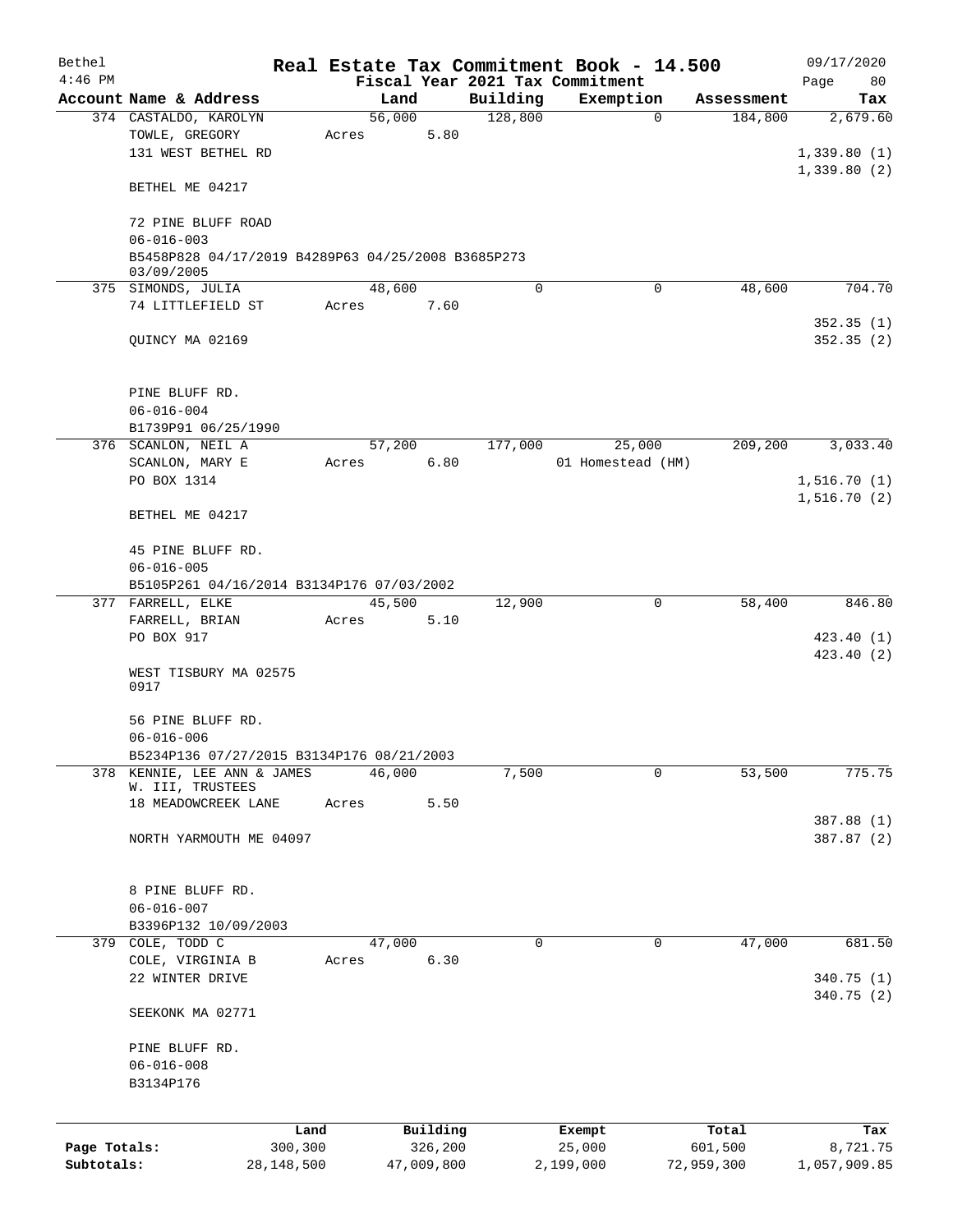| Bethel<br>$4:46$ PM |                                                                |                 |       |          | Real Estate Tax Commitment Book - 14.500<br>Fiscal Year 2021 Tax Commitment |            | 09/17/2020<br>Page<br>81   |
|---------------------|----------------------------------------------------------------|-----------------|-------|----------|-----------------------------------------------------------------------------|------------|----------------------------|
|                     | Account Name & Address                                         | Land            |       | Building | Exemption                                                                   | Assessment | Tax                        |
|                     | 380 DEVIVO, JOHN M<br>DEVIVO, AMY E<br>184 WESTWOODS ROAD      | 55,700<br>Acres | 5.60  | 230, 200 | 25,000<br>01 Homestead (HM)                                                 | 260,900    | 3,783.05<br>1,891.53(1)    |
|                     | BETHEL ME 04217 3071                                           |                 |       |          |                                                                             |            | 1,891.52(2)                |
|                     | 184 WESTWOODS ROAD<br>$06 - 016 - 009$<br>B3531P131 06/14/2004 |                 |       |          |                                                                             |            |                            |
|                     | 372 BROOKS, THERESA D                                          | 46,700          |       | $\Omega$ | 0                                                                           | 46,700     | 677.15                     |
|                     | BROOKS, JOSEPH R<br>16 AMHERST STREET                          | Acres           | 6.10  |          |                                                                             |            | 338.58(1)<br>338.57(2)     |
|                     | BIDDEFORD ME 04005                                             |                 |       |          |                                                                             |            |                            |
|                     | PINE BLUFF RD.<br>$06 - 016 - 010$                             |                 |       |          |                                                                             |            |                            |
|                     | B3361P39 08/26/2003                                            |                 |       |          |                                                                             |            |                            |
|                     | 381 SHORTSLEEVES, FRANCIS                                      | 18,500          |       | 0        | $\mathbf 0$                                                                 | 18,500     | 268.25                     |
|                     | SHORTSLEEVES, MARIE<br>PO BOX 95                               | Acres           | 29.00 |          |                                                                             |            | 134.13(1)<br>134.12(2)     |
|                     | WAKEFIELD MA 01880 0195                                        |                 |       |          |                                                                             |            |                            |
|                     | SPARROWHAWK MT RD.<br>$06 - 017$<br>B1467P75                   |                 |       |          |                                                                             |            |                            |
|                     | 382 SHORTSLEEVES, FRANCIS                                      | 75,200          |       | 200,600  | $\mathbf 0$                                                                 | 275,800    | 3,999.10                   |
|                     | SHORTSLEEVES, MARIE                                            | Acres           | 28.00 |          |                                                                             |            |                            |
|                     | PO BOX 95                                                      |                 |       |          |                                                                             |            | 1,999.55(1)                |
|                     | WAKEFIELD MA 01880 0195                                        |                 |       |          |                                                                             |            | 1,999.55(2)                |
|                     | 121 SPARROWHAWK MT RD<br>$06 - 017 - 001$                      |                 |       |          |                                                                             |            |                            |
|                     | B1651P120                                                      |                 |       |          |                                                                             |            |                            |
|                     | 383 BODEN, GARY<br>BODEN, CAROL L                              | 56,100<br>Acres | 5.90  | 169,700  | 25,000<br>01 Homestead (HM)                                                 | 200,800    | 2,911.60                   |
|                     | 133 SPARROWHAWK MT. RD.                                        |                 |       |          |                                                                             |            | 1,455.80(1)<br>1,455.80(2) |
|                     | BETHEL ME 04217                                                |                 |       |          |                                                                             |            |                            |
|                     | 133 SPARROWHAWK MT RD<br>$06 - 018 - 001$                      |                 |       |          |                                                                             |            |                            |
|                     | B3788P314 08/15/2005<br>385 MORRISON, ROBERT                   | 58,000          |       | 137,300  | $\mathbf 0$                                                                 | 195,300    | 2,831.85                   |
|                     | MORRISON, EMILY                                                | Acres           | 7.40  |          |                                                                             |            |                            |
|                     | 18 WELLINGTON ST.                                              |                 |       |          |                                                                             |            | 1,415.93(1)<br>1,415.92(2) |
|                     | ARLINGTON MA 02476                                             |                 |       |          |                                                                             |            |                            |
|                     | 119 SPARROWHAWK MT RD<br>$06 - 018 - 002$<br>B2817P329         |                 |       |          |                                                                             |            |                            |
|                     |                                                                |                 |       |          |                                                                             |            |                            |

|              | Land       | Building   | Exempt    | Total      | Tax          |
|--------------|------------|------------|-----------|------------|--------------|
| Page Totals: | 310,200    | 737,800    | 50,000    | 998,000    | 14,471.00    |
| Subtotals:   | 28,458,700 | 47,747,600 | 2,249,000 | 73,957,300 | 1,072,380.85 |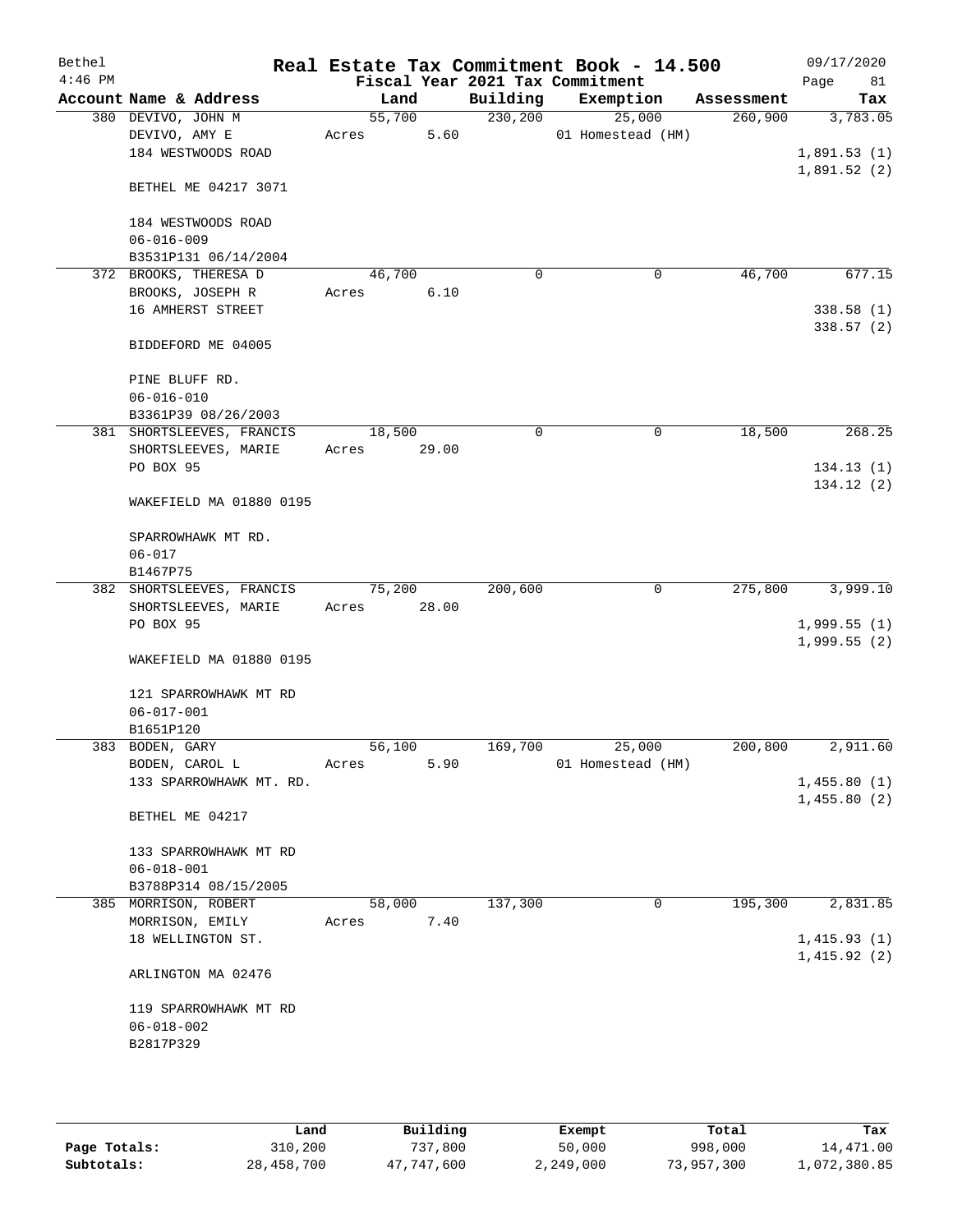| Bethel<br>$4:46$ PM |                         |        |      |             | Real Estate Tax Commitment Book - 14.500<br>Fiscal Year 2021 Tax Commitment |            | 09/17/2020<br>Page<br>82 |
|---------------------|-------------------------|--------|------|-------------|-----------------------------------------------------------------------------|------------|--------------------------|
|                     | Account Name & Address  | Land   |      | Building    | Exemption                                                                   | Assessment | Tax                      |
|                     | 386 LYON, SEABURY A III | 55,800 |      | 121,300     | 25,000                                                                      | 152,100    | 2,205.45                 |
|                     | LYON, SHARON B          | Acres  | 5.70 |             | 01 Homestead (HM)                                                           |            |                          |
|                     | 99 SPARROWHAWK MTN. RD. |        |      |             |                                                                             |            | 1, 102.73(1)             |
|                     | BETHEL ME 04217         |        |      |             |                                                                             |            | 1, 102.72(2)             |
|                     |                         |        |      |             |                                                                             |            |                          |
|                     | 99 SPARROWHAWK MT RD    |        |      |             |                                                                             |            |                          |
|                     | $06 - 018 - 003$        |        |      |             |                                                                             |            |                          |
|                     | B2884P264               |        |      |             |                                                                             |            |                          |
|                     | 387 AREY, TIMOTHY M     | 55,700 |      | 124,100     | 0                                                                           | 179,800    | 2,607.10                 |
|                     | AREY, KAREN M AUGER     | Acres  | 5.60 |             |                                                                             |            |                          |
|                     | 89 BELLE AVE            |        |      |             |                                                                             |            | 1,303.55(1)              |
|                     |                         |        |      |             |                                                                             |            | 1,303.55(2)              |
|                     | MEDFORD MA 02155 1346   |        |      |             |                                                                             |            |                          |
|                     | 69 SPARROWHAWK MT RD.   |        |      |             |                                                                             |            |                          |
|                     | $06 - 018 - 004$        |        |      |             |                                                                             |            |                          |
|                     | B5256P528 12/02/2015    |        |      |             |                                                                             |            |                          |
|                     | 388 CORCORAN, LOUIS T   | 55,600 |      | 205,900     | $\mathsf{O}$                                                                | 261,500    | 3,791.75                 |
|                     | CORCORAN, KAREN         | Acres  | 5.50 |             |                                                                             |            |                          |
|                     | 12 SWEETSER ST          |        |      |             |                                                                             |            | 1,895.88(1)              |
|                     |                         |        |      |             |                                                                             |            | 1,895.87(2)              |
|                     | WAKEFIELD MA 01880      |        |      |             |                                                                             |            |                          |
|                     | 67 SPARROWHAWK MT RD.   |        |      |             |                                                                             |            |                          |
|                     | $06 - 018 - 005$        |        |      |             |                                                                             |            |                          |
|                     | B1493P137 07/21/1987    |        |      |             |                                                                             |            |                          |
|                     | 389 ONEIL, FRANCIS      | 55,500 |      | 167,100     | 0                                                                           | 222,600    | 3,227.70                 |
|                     | ONEIL, PATRICIA         | Acres  | 5.40 |             |                                                                             |            |                          |
|                     | 49 SUMMER ST.           |        |      |             |                                                                             |            | 1,613.85(1)              |
|                     |                         |        |      |             |                                                                             |            | 1,613.85(2)              |
|                     | ANDOVER MA 01810        |        |      |             |                                                                             |            |                          |
|                     | 37 SPARROW HAWK         |        |      |             |                                                                             |            |                          |
|                     | $06 - 018 - 006$        |        |      |             |                                                                             |            |                          |
|                     | B2620P298               |        |      |             |                                                                             |            |                          |
|                     | 390 GAGNE, STEPHEN J    | 45,900 |      | 0           | 0                                                                           | 45,900     | 665.55                   |
|                     | GAGNE, CHRISTOPHER      | Acres  | 5.40 |             |                                                                             |            |                          |
|                     | 320 SALEM RD            |        |      |             |                                                                             |            | 332.78 (1)               |
|                     |                         |        |      |             |                                                                             |            | 332.77 (2)               |
|                     | DRACUT MA 01826         |        |      |             |                                                                             |            |                          |
|                     | SPARROWHAWK MT RD.      |        |      |             |                                                                             |            |                          |
|                     | $06 - 018 - 007$        |        |      |             |                                                                             |            |                          |
|                     | B1779P179               |        |      |             |                                                                             |            |                          |
|                     | 391 BLAISDELL, BRENDA   | 47,000 |      | $\mathbf 0$ | 0                                                                           | 47,000     | 681.50                   |
|                     | 186 FLAT ROAD           | Acres  | 6.29 |             |                                                                             |            |                          |
|                     |                         |        |      |             |                                                                             |            | 340.75(1)                |
|                     | BETHEL ME 04217         |        |      |             |                                                                             |            | 340.75(2)                |
|                     |                         |        |      |             |                                                                             |            |                          |
|                     | SPARROWHAWK MT RD.      |        |      |             |                                                                             |            |                          |
|                     | $06 - 018 - 008$        |        |      |             |                                                                             |            |                          |
|                     | B1474P45                |        |      |             |                                                                             |            |                          |
|                     |                         |        |      |             |                                                                             |            |                          |
|                     |                         |        |      |             |                                                                             |            |                          |

|              | Land       | Building   | Exempt    | Total      | Tax          |
|--------------|------------|------------|-----------|------------|--------------|
| Page Totals: | 315,500    | 618,400    | 25,000    | 908,900    | 13,179.05    |
| Subtotals:   | 28,774,200 | 48,366,000 | 2,274,000 | 74,866,200 | 1,085,559.90 |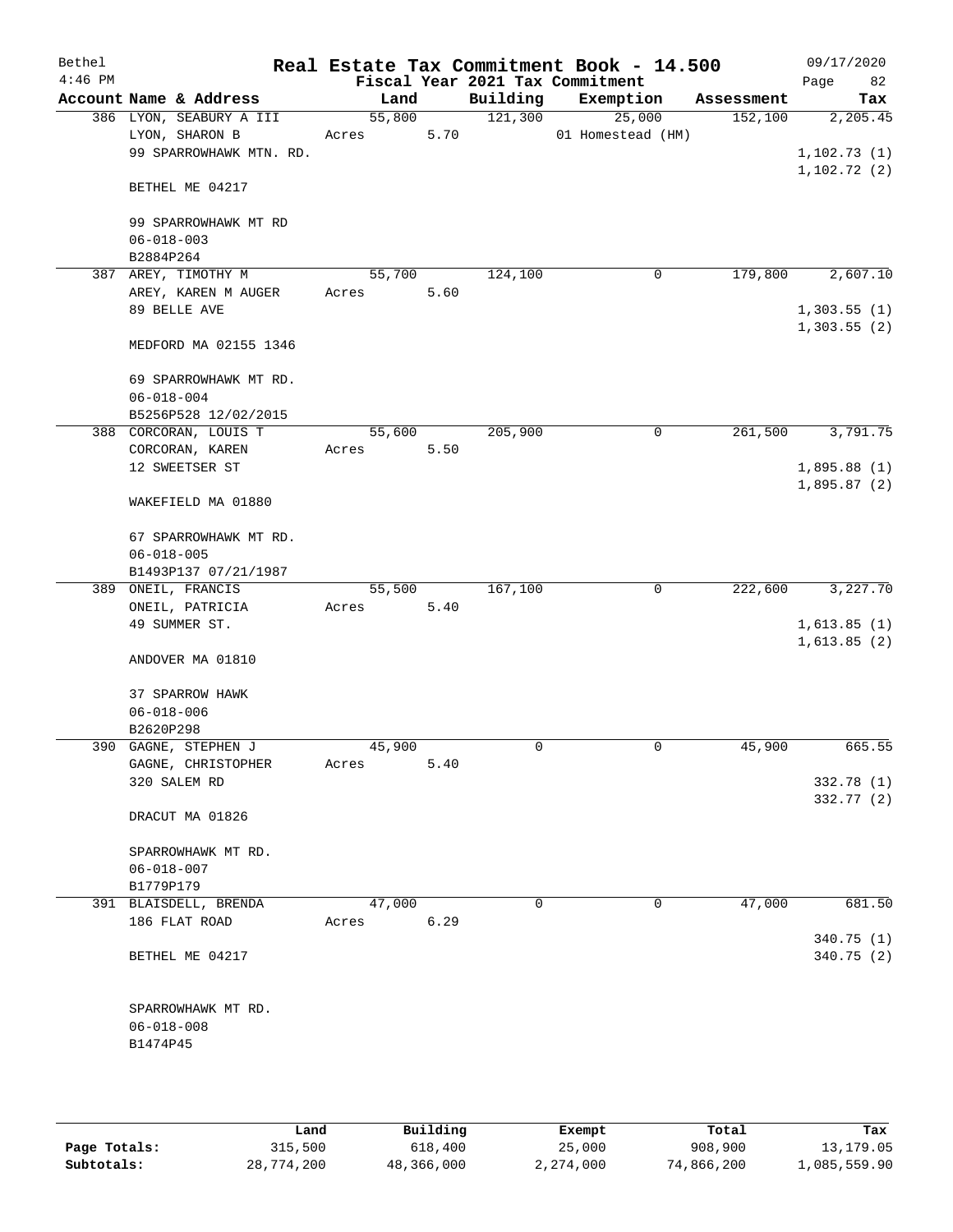| Bethel<br>$4:46$ PM |                                                                                        |       |       |        |          |          | Real Estate Tax Commitment Book - 14.500<br>Fiscal Year 2021 Tax Commitment |            | 09/17/2020<br>Page<br>83    |
|---------------------|----------------------------------------------------------------------------------------|-------|-------|--------|----------|----------|-----------------------------------------------------------------------------|------------|-----------------------------|
|                     | Account Name & Address                                                                 |       |       | Land   |          | Building | Exemption                                                                   | Assessment | Tax                         |
|                     | 392 MALATESTA, ROBERT P JR                                                             |       |       | 55,100 |          | 149,500  | 25,000                                                                      | 179,600    | 2,604.20                    |
|                     | AYR, LAURA J<br>PO BOX 84                                                              |       | Acres |        | 5.10     |          | 01 Homestead (HM)                                                           |            | 1,302.10(1)                 |
|                     | WEST BETHEL ME 04286                                                                   |       |       |        |          |          |                                                                             |            | 1,302.10(2)                 |
|                     | 74 SPARROWHAWK MT RD.<br>$06 - 018 - 009$                                              |       |       |        |          |          |                                                                             |            |                             |
|                     | B4292P332 05/05/2008 B1460P354                                                         |       |       |        |          |          |                                                                             |            |                             |
|                     | 384 PARKER, MARY E                                                                     |       |       | 55,200 |          | 192,800  | 0                                                                           | 248,000    | 3,596.00                    |
|                     | PO BOX 1913                                                                            |       | Acres |        | 5.20     |          |                                                                             |            |                             |
|                     | BETHEL ME 04217                                                                        |       |       |        |          |          |                                                                             |            | 1,798.00(1)<br>1,798.00(2)  |
|                     | 124 SPARROWHAWK MT RD<br>$06 - 018 - 010$                                              |       |       |        |          |          |                                                                             |            |                             |
|                     | B1462P102                                                                              |       |       |        |          |          |                                                                             |            |                             |
|                     | 393 BLAISDELL, BRENDA                                                                  |       |       | 56,400 |          | 35,700   | 25,000                                                                      | 67,100     | 972.95                      |
|                     | 186 FLAT ROAD                                                                          |       | Acres |        | 2.76     |          | 01 Homestead (HM)                                                           |            | 486.48 (1)                  |
|                     | BETHEL ME 04217                                                                        |       |       |        |          |          |                                                                             |            | 486.47 (2)                  |
|                     | 186 FLAT RD.<br>$06 - 019$                                                             |       |       |        |          |          |                                                                             |            |                             |
|                     | B4094P226 02/13/2007                                                                   |       |       |        |          |          |                                                                             |            |                             |
|                     | 4927 MALLOY, MICHAEL                                                                   |       |       | 43,500 |          | 258,400  | 0                                                                           | 301,900    | $\overline{4,}377.55$       |
|                     | MALLOY, BETH ANN                                                                       |       | Acres |        | 1.09     |          |                                                                             |            |                             |
|                     | 190 LUMBER STREET                                                                      |       |       |        |          |          |                                                                             |            | 2,188.78 (1)<br>2,188.77(2) |
|                     | HOPKINGTON MA 01748                                                                    |       |       |        |          |          |                                                                             |            |                             |
|                     | 11 LEDGE CIRCLE                                                                        |       |       |        |          |          |                                                                             |            |                             |
|                     | $06 - 020 - 001$                                                                       |       |       |        |          |          |                                                                             |            |                             |
|                     | B5274P256 03/28/2016 B4229P64 11/28/2007 B4020P1<br>09/28/2006                         |       |       |        |          |          |                                                                             |            |                             |
|                     | 4993 KIMBALL, RYAN                                                                     |       |       | 33,600 |          | 0        | $\mathbf 0$                                                                 | 33,600     | 487.20                      |
|                     | KIMBALL, KARA                                                                          |       | Acres |        | 1.01     |          |                                                                             |            |                             |
|                     | PO BOX 758                                                                             |       |       |        |          |          |                                                                             |            | 243.60(1)<br>243.60(2)      |
|                     | BETHEL ME 04217                                                                        |       |       |        |          |          |                                                                             |            |                             |
|                     | 14 LEDGE CIRCLE                                                                        |       |       |        |          |          |                                                                             |            |                             |
|                     | $06 - 020 - 002$                                                                       |       |       |        |          |          |                                                                             |            |                             |
|                     | B5378P113 11/13/2017 B5279P216 05/03/2016 B5274P344<br>03/28/2016 B4235P216 12/10/2007 |       |       |        |          |          |                                                                             |            |                             |
|                     | 4992 MCLAUGHLIN, JAMES E III                                                           |       |       | 43,200 |          | 164,700  | 25,000                                                                      | 182,900    | 2,652.05                    |
|                     | PO BOX 729                                                                             |       | Acres |        | 1.01     |          | 01 Homestead (HM)                                                           |            |                             |
|                     |                                                                                        |       |       |        |          |          |                                                                             |            | 1,326.03(1)                 |
|                     | BETHEL ME 04217                                                                        |       |       |        |          |          |                                                                             |            | 1,326.02(2)                 |
|                     | 15 LEDGE CIRCLE                                                                        |       |       |        |          |          |                                                                             |            |                             |
|                     | $06 - 020 - 003$                                                                       |       |       |        |          |          |                                                                             |            |                             |
|                     | B4576P259 10/28/2009 B4259P65 02/04/2008                                               |       |       |        |          |          |                                                                             |            |                             |
|                     |                                                                                        |       |       |        |          |          |                                                                             |            |                             |
|                     |                                                                                        | Land, |       |        | Building |          | <b>Exempt</b>                                                               | Total      | Tax                         |

|              | Land       | Building   | Exempt    | Total      | Tax          |
|--------------|------------|------------|-----------|------------|--------------|
| Page Totals: | 287,000    | 801,100    | 75,000    | 1,013,100  | 14,689.95    |
| Subtotals:   | 29,061,200 | 49,167,100 | 2,349,000 | 75,879,300 | 1,100,249.85 |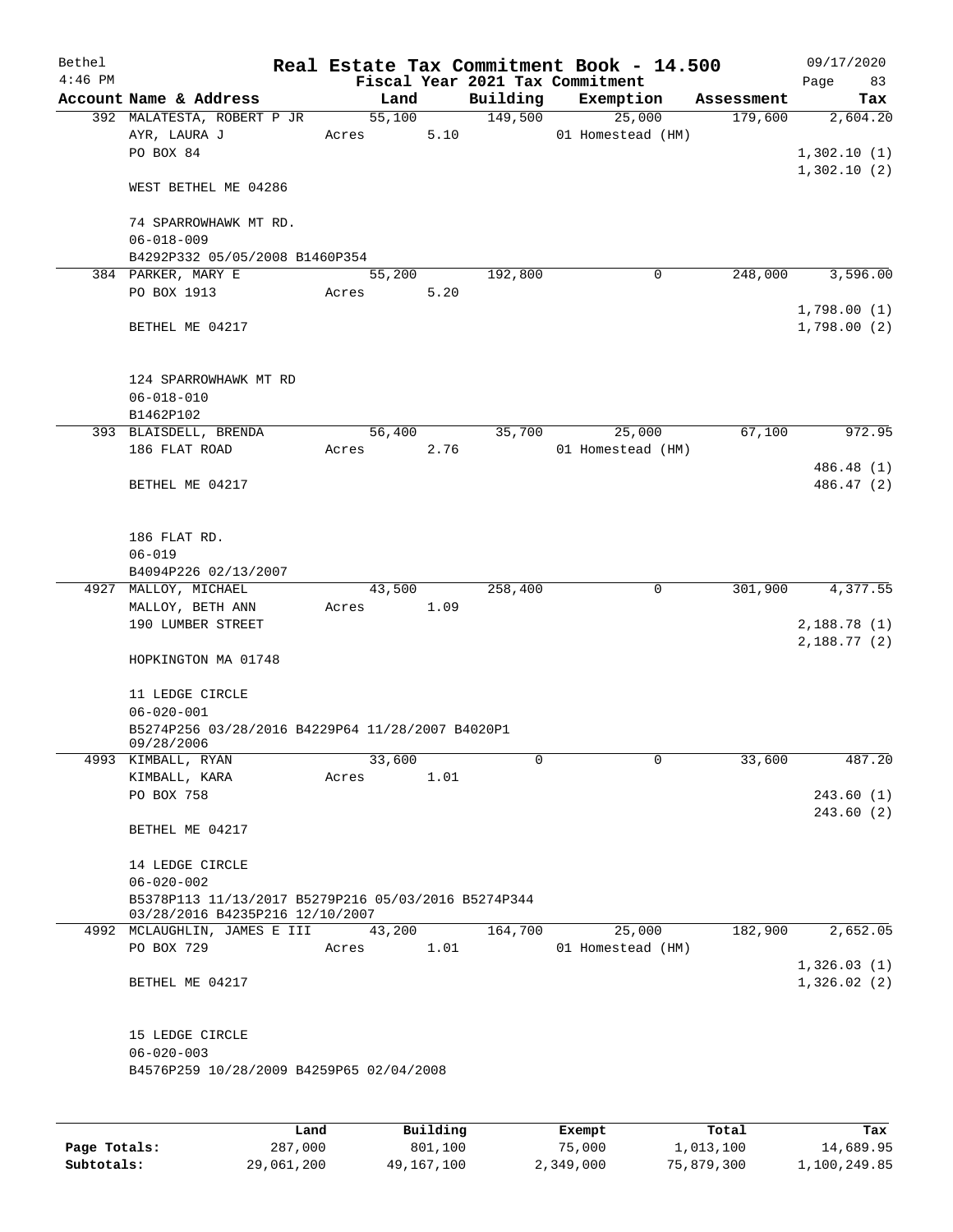| Bethel       |                                                   |        |            |             | Real Estate Tax Commitment Book - 14.500 |            | 09/17/2020   |
|--------------|---------------------------------------------------|--------|------------|-------------|------------------------------------------|------------|--------------|
| $4:46$ PM    |                                                   |        |            |             | Fiscal Year 2021 Tax Commitment          |            | Page<br>84   |
|              | Account Name & Address                            | Land   |            | Building    | Exemption                                | Assessment | Tax          |
|              | 394 KIMBALL, RYAN                                 | 43,200 |            | 167,700     | 25,000                                   | 185,900    | 2,695.55     |
|              | KIMBALL, KARA                                     | Acres  | 1.01       |             | 01 Homestead (HM)                        |            |              |
|              | PO BOX 758                                        |        |            |             |                                          |            | 1,347.78(1)  |
|              |                                                   |        |            |             |                                          |            | 1,347.77(2)  |
|              | BETHEL ME 04217                                   |        |            |             |                                          |            |              |
|              |                                                   |        |            |             |                                          |            |              |
|              | 12 LEDGE CIRCLE<br>$06 - 020 - 004$               |        |            |             |                                          |            |              |
|              | B5378P113 11/13/2017 B4191P141 09/06/2007 B3954P3 |        |            |             |                                          |            |              |
|              | B3221P170                                         |        |            |             |                                          |            |              |
|              | 395 HOEFER, DEBRA                                 | 54,000 |            | 178,700     | 0                                        | 232,700    | 3,374.15     |
|              | HOEFER, RICHARD G JR                              | Acres  | 9.50       |             |                                          |            |              |
|              | 22 RESERVOIR PARK                                 |        |            |             |                                          |            | 1,687.08(1)  |
|              | DRIVE, UNIT 2                                     |        |            |             |                                          |            |              |
|              |                                                   |        |            |             |                                          |            | 1,687.07(2)  |
|              | ROCKLAND MA 02370                                 |        |            |             |                                          |            |              |
|              |                                                   |        |            |             |                                          |            |              |
|              | 206 FLAT RD.                                      |        |            |             |                                          |            |              |
|              | $06 - 021$                                        |        |            |             |                                          |            |              |
|              | B3204P289 12/02/2002                              |        |            |             |                                          |            |              |
|              | 396 CHADBOURNE TREE FARMS,<br>LLC                 | 16,200 |            | $\Omega$    | $\mathbf 0$                              | 16,200     | 234.90       |
|              | PO BOX 1750                                       | Acres  | 54.30      |             |                                          |            |              |
|              |                                                   |        |            |             |                                          |            | 117.45(1)    |
|              | BETHEL ME 04217                                   |        |            |             |                                          |            | 117.45(2)    |
|              |                                                   |        |            |             |                                          |            |              |
|              |                                                   |        |            |             |                                          |            |              |
|              | FLAT RD.                                          |        |            |             |                                          |            |              |
|              | $06 - 022$                                        |        |            |             |                                          |            |              |
|              | B3652P43 12/29/2004                               |        |            |             |                                          |            |              |
|              | 397 SHORTSLEEVES, FRANCIS                         | 8,500  |            | $\Omega$    | 0                                        | 8,500      | 123.25       |
|              | SHORTSLEEVES, MARIE                               | Acres  | 29.00      |             |                                          |            |              |
|              | PO BOX 95                                         |        |            |             |                                          |            | 61.63(1)     |
|              |                                                   |        |            |             |                                          |            | 61.62(2)     |
|              | WAKEFIELD MA 01880 0195                           |        |            |             |                                          |            |              |
|              |                                                   |        |            |             |                                          |            |              |
|              | FLAT RD.                                          |        |            |             |                                          |            |              |
|              | $06 - 023$                                        |        |            |             |                                          |            |              |
|              | B1934P86 08/26/1992 B659P187 03/28/1967           |        |            |             |                                          |            |              |
|              | 398 THOMPSON, BOYD                                | 38,000 |            | $\mathbf 0$ | 0                                        | 38,000     | 551.00       |
|              | UBER, VALERIE                                     | Acres  | 3.40       |             |                                          |            |              |
|              | 4 BURR STREET                                     |        |            |             |                                          |            | 275.50(1)    |
|              |                                                   |        |            |             |                                          |            | 275.50(2)    |
|              | JAMAICA PLAIN MA 02130                            |        |            |             |                                          |            |              |
|              |                                                   |        |            |             |                                          |            |              |
|              | FLAT RD.                                          |        |            |             |                                          |            |              |
|              | $06 - 024$<br>B656P187                            |        |            |             |                                          |            |              |
|              | 399 THOMPSON, BOYD                                | 38,600 |            | 0           | 0                                        | 38,600     | 559.70       |
|              | UBER, VALERIE                                     | Acres  | 4.00       |             |                                          |            |              |
|              | 4 BURR STREET                                     |        |            |             |                                          |            | 279.85(1)    |
|              |                                                   |        |            |             |                                          |            | 279.85 (2)   |
|              | JAMAICA PLAIN MA 02130                            |        |            |             |                                          |            |              |
|              |                                                   |        |            |             |                                          |            |              |
|              | FLAT RD.                                          |        |            |             |                                          |            |              |
|              | $06 - 025$                                        |        |            |             |                                          |            |              |
|              | B656P187                                          |        |            |             |                                          |            |              |
|              |                                                   |        |            |             |                                          |            |              |
|              |                                                   |        |            |             |                                          |            |              |
|              | Land                                              |        | Building   |             | Exempt                                   | Total      | Tax          |
| Page Totals: | 198,500                                           |        | 346,400    |             | 25,000                                   | 519,900    | 7,538.55     |
| Subtotals:   | 29, 259, 700                                      |        | 49,513,500 |             | 2,374,000                                | 76,399,200 | 1,107,788.40 |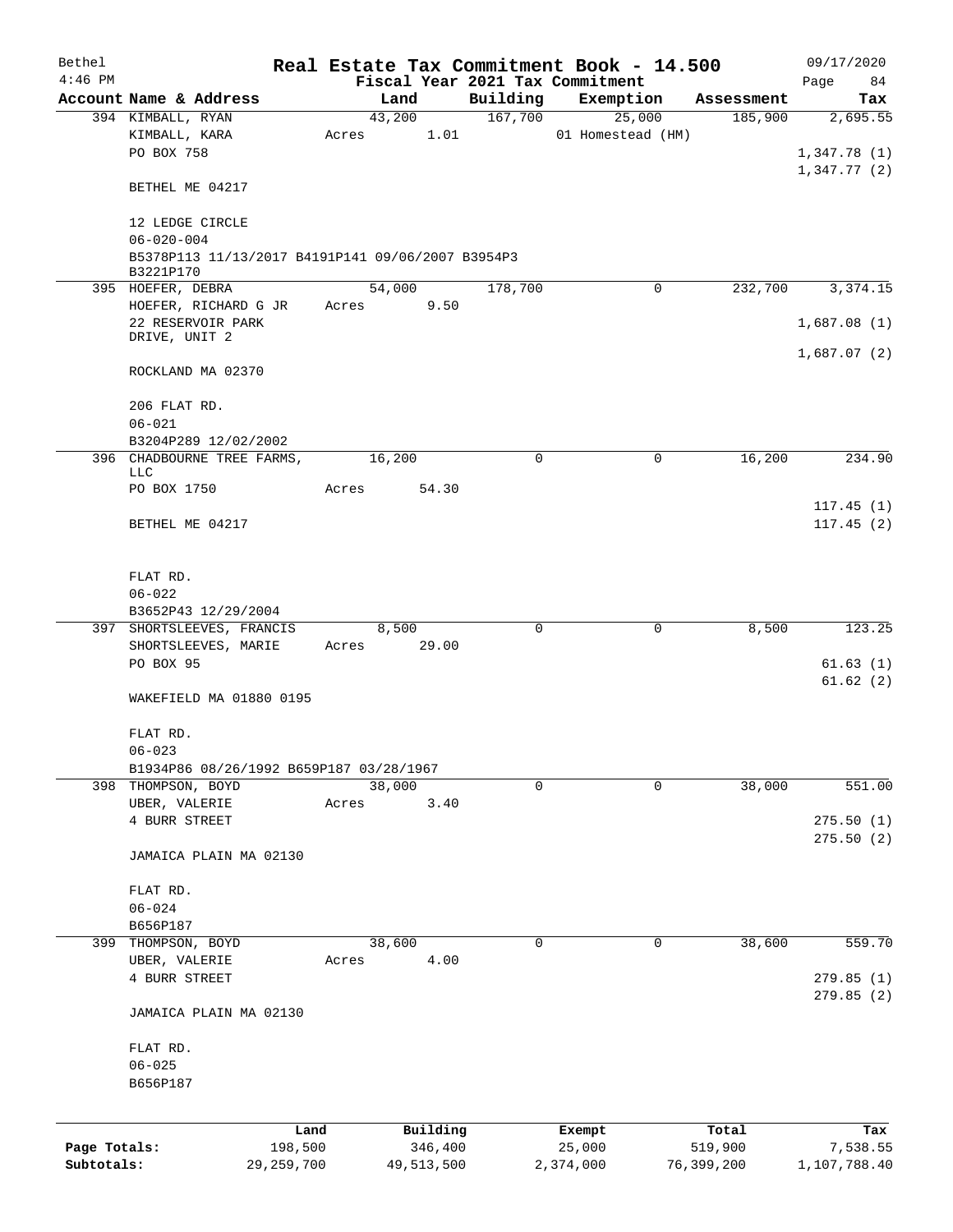| Bethel       |                                                                                                     |         |        |           |          | Real Estate Tax Commitment Book - 14.500 |            | 09/17/2020    |
|--------------|-----------------------------------------------------------------------------------------------------|---------|--------|-----------|----------|------------------------------------------|------------|---------------|
| $4:46$ PM    |                                                                                                     |         |        |           |          | Fiscal Year 2021 Tax Commitment          |            | Page<br>85    |
|              | Account Name & Address                                                                              |         | Land   |           | Building | Exemption                                | Assessment | Tax           |
|              | 400 HADDOCK, DOUGLAS<br>1275 WINSTED RD, UNIT<br>319                                                | Acres   | 49,400 | 5.10      | 72,000   | 0                                        | 121,400    | 1,760.30      |
|              |                                                                                                     |         |        |           |          |                                          |            | 880.15 (1)    |
|              | TORRINGTON CT 06790                                                                                 |         |        |           |          |                                          |            | 880.15(2)     |
|              | 272 FLAT RD.                                                                                        |         |        |           |          |                                          |            |               |
|              | $06 - 026$<br>B5459P601 04/24/2019 B5348P609 06/05/2017 B5236P354<br>08/07/2015 B1349P67 10/22/1985 |         |        |           |          |                                          |            |               |
|              | 401 WEGGE, PAMELA                                                                                   |         | 46,500 |           | 240,500  | 25,000                                   | 262,000    | 3,799.00      |
|              | PO BOX 43                                                                                           | Acres   |        | 5.90      |          | 01 Homestead (HM)                        |            |               |
|              |                                                                                                     |         |        |           |          |                                          |            | 1,899.50(1)   |
|              | W BETHEL ME 04286                                                                                   |         |        |           |          |                                          |            | 1,899.50(2)   |
|              | 36 CHESTNUT KNOLL LANE<br>$06 - 027 - 001$                                                          |         |        |           |          |                                          |            |               |
|              | B1608P20 10/18/1988                                                                                 |         |        |           |          |                                          |            |               |
|              | 409 DONAHUE, JOHN B                                                                                 |         | 55,300 |           | 244,800  | $\mathbf 0$                              | 300,100    | 4,351.45      |
|              | DONAHUE, WENDY                                                                                      | Acres   |        | 5.30      |          |                                          |            |               |
|              | 34 CLARK ROAD                                                                                       |         |        |           |          |                                          |            | 2, 175.73 (1) |
|              | LOVELL MA 01852                                                                                     |         |        |           |          |                                          |            | 2, 175.72(2)  |
|              | 4 VINCENT ST.                                                                                       |         |        |           |          |                                          |            |               |
|              | $06 - 027 - 002$                                                                                    |         |        |           |          |                                          |            |               |
|              | B1608P70                                                                                            |         |        |           |          |                                          |            |               |
|              | 410 GILL, MARK S                                                                                    |         | 55,300 |           | 200,400  | 0                                        | 255,700    | 3,707.65      |
|              | 61 WHITTIER ROAD                                                                                    | Acres   |        | 5.30      |          |                                          |            |               |
|              |                                                                                                     |         |        |           |          |                                          |            | 1,853.83(1)   |
|              | WELLESLEY MA 02481                                                                                  |         |        |           |          |                                          |            | 1,853.82(2)   |
|              | 22 VINCENT STREET                                                                                   |         |        |           |          |                                          |            |               |
|              | $06 - 027 - 003$                                                                                    |         |        |           |          |                                          |            |               |
|              | B1608P70                                                                                            |         |        |           |          |                                          |            |               |
|              | 411 BUKER, GARY E                                                                                   |         | 58,300 |           | 268,300  | 31,000                                   | 295,600    | 4,286.20      |
|              | 76 CHESTNUT KNOLL LANE                                                                              | Acres   |        | 7.70      |          | 01 Homestead (HM)                        |            |               |
|              |                                                                                                     |         |        |           |          | 12 WW2 Vet Res                           |            | 2, 143.10(1)  |
|              | BETHEL ME 04217                                                                                     |         |        |           |          |                                          |            | 2, 143.10 (2) |
|              | 76 CHESTNUT KNOLL LANE                                                                              |         |        |           |          |                                          |            |               |
|              | $06 - 027 - 004$                                                                                    |         |        |           |          |                                          |            |               |
|              | B4727P107 06/14/2011 B1757P208 09/14/1990                                                           |         |        |           |          |                                          |            |               |
|              | 412 GILLIS, JOHN                                                                                    |         | 56,000 |           | 259,200  | 25,000                                   | 290,200    | 4,207.90      |
|              | GILLIS, DONNA                                                                                       | Acres   |        | 5.80      |          | 01 Homestead (HM)                        |            |               |
|              | 27 CHESTNUT KNOLL                                                                                   |         |        |           |          |                                          |            | 2,103.95(1)   |
|              | BETHEL ME 04217                                                                                     |         |        |           |          |                                          |            | 2,103.95(2)   |
|              | 27 CHESTNUT KNOLL LANE                                                                              |         |        |           |          |                                          |            |               |
|              | $06 - 027 - 005$<br>B2345P187 07/08/1996                                                            |         |        |           |          |                                          |            |               |
|              |                                                                                                     |         |        |           |          |                                          |            |               |
|              |                                                                                                     |         |        |           |          |                                          |            |               |
|              |                                                                                                     | Land    |        | Building  |          | Exempt                                   | Total      | Tax           |
| Page Totals: |                                                                                                     | 320,800 |        | 1,285,200 |          | 81,000                                   | 1,525,000  | 22, 112.50    |

**Subtotals:** 29,580,500 50,798,700 2,455,000 77,924,200 1,129,900.90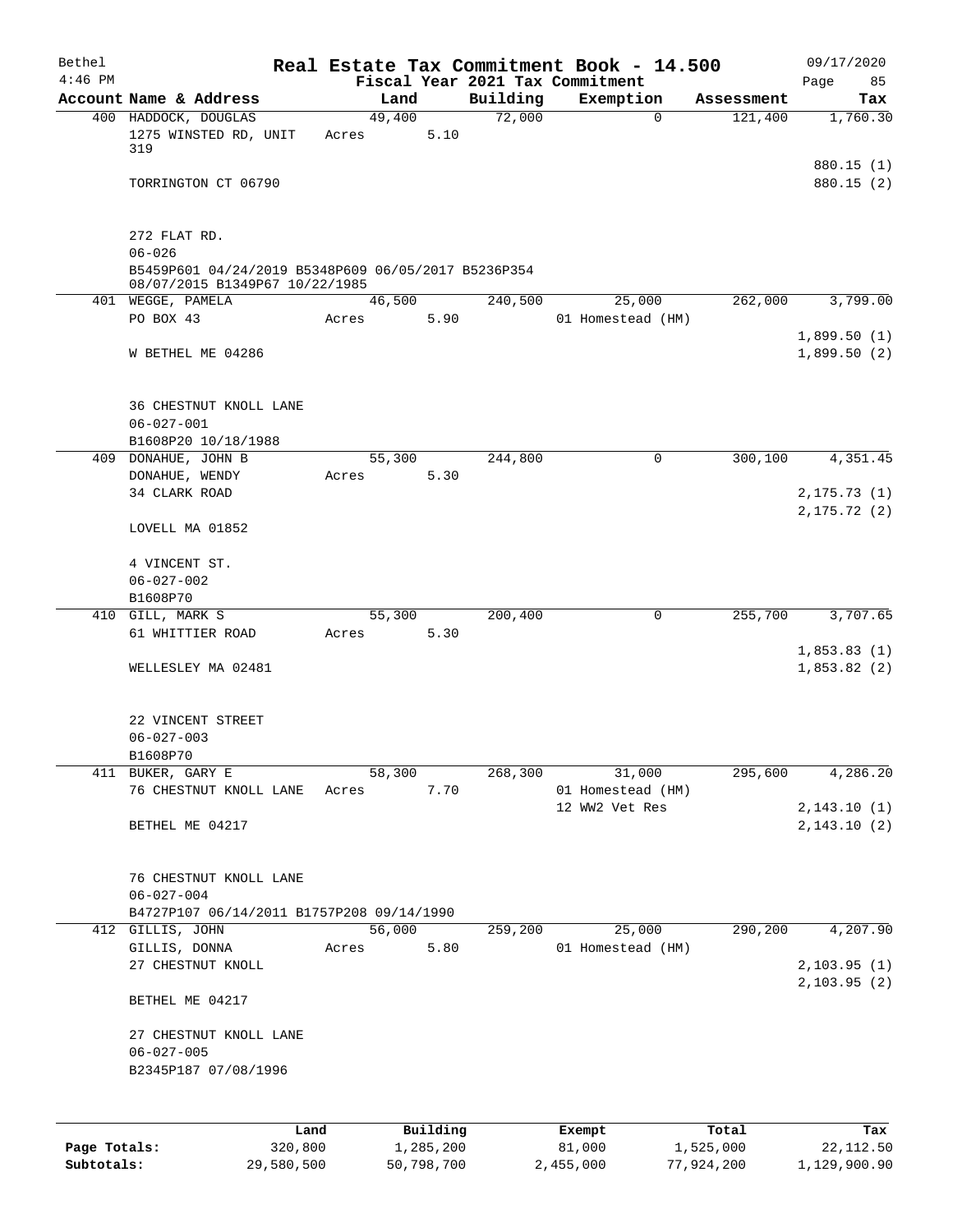| Bethel<br>$4:46$ PM |                                                     |        |      |          | Real Estate Tax Commitment Book - 14.500<br>Fiscal Year 2021 Tax Commitment |            | 09/17/2020<br>Page<br>86 |
|---------------------|-----------------------------------------------------|--------|------|----------|-----------------------------------------------------------------------------|------------|--------------------------|
|                     | Account Name & Address                              | Land   |      | Building | Exemption                                                                   | Assessment | Tax                      |
|                     | 413 BRANDON, FRENCH L III                           | 56,600 |      | 105,800  | $\Omega$                                                                    | 162,400    | 2,354.80                 |
|                     | BRANDON, LINDA R                                    | Acres  | 6.30 |          |                                                                             |            |                          |
|                     | 46 MILE LANE                                        |        |      |          |                                                                             |            | 1, 177.40(1)             |
|                     | IPSWICH MA 01938 1153                               |        |      |          |                                                                             |            | 1, 177.40(2)             |
|                     |                                                     |        |      |          |                                                                             |            |                          |
|                     | 25 CHESTNUT KNOLL LANE                              |        |      |          |                                                                             |            |                          |
|                     | $06 - 027 - 006$                                    |        |      |          |                                                                             |            |                          |
|                     | B4455P262 06/15/2009 B1710P128                      |        |      |          |                                                                             |            |                          |
|                     | 414 DOBLE, GLENN                                    | 46,600 |      | $\Omega$ | 0                                                                           | 46,600     | 675.70                   |
|                     | 12 AIKEN ST                                         | Acres  | 6.00 |          |                                                                             |            |                          |
|                     | DERRY NH 03038                                      |        |      |          |                                                                             |            | 337.85(1)<br>337.85(2)   |
|                     | CHESTNUT KNOLL LANE                                 |        |      |          |                                                                             |            |                          |
|                     | $06 - 027 - 007$                                    |        |      |          |                                                                             |            |                          |
|                     | B4154P253 06/28/2007 B3195P17                       |        |      |          |                                                                             |            |                          |
|                     | 415 MCEVOY, MICHAEL                                 | 56,700 |      | 127,000  | 31,000                                                                      | 152,700    | 2,214.15                 |
|                     | 114 CHESTNUT KNOLL LN                               | Acres  | 6.40 |          | 14 WW2 Vet Non                                                              |            |                          |
|                     |                                                     |        |      |          | 01 Homestead (HM)                                                           |            | 1, 107.08(1)             |
|                     | BETHEL ME 04217                                     |        |      |          |                                                                             |            | 1,107.07(2)              |
|                     | 114 CHESTNUT KNOLL LANE                             |        |      |          |                                                                             |            |                          |
|                     | $06 - 027 - 008$                                    |        |      |          |                                                                             |            |                          |
|                     | B2989P347 08/29/2001                                |        |      |          |                                                                             |            |                          |
|                     | 416 LOUPE, CAROLINE M                               | 56,100 |      | 118,400  | 0                                                                           | 174,500    | 2,530.25                 |
|                     | 3 WILDWOOD CIRCLE                                   | Acres  | 5.90 |          |                                                                             |            |                          |
|                     |                                                     |        |      |          |                                                                             |            | 1,265.13(1)              |
|                     | PORTLAND ME 04103                                   |        |      |          |                                                                             |            | 1, 265.12(2)             |
|                     | 63 CHESTNUT KNOLL LANE                              |        |      |          |                                                                             |            |                          |
|                     | $06 - 027 - 009$                                    |        |      |          |                                                                             |            |                          |
|                     | B5510P873 03/09/2020 B4687P342 01/31/2011 B3070P304 |        |      |          |                                                                             |            |                          |
|                     | 402 FLYNN, BRIAN                                    | 46,100 |      | 0        | 0                                                                           | 46,100     | 668.45                   |
|                     | FLYNN, CARIE A                                      | Acres  | 5.60 |          |                                                                             |            |                          |
|                     | 1309 85TH CT NW STREET                              |        |      |          |                                                                             |            | 334.23(1)                |
|                     | BRADENTON FL 34209                                  |        |      |          |                                                                             |            | 334.22 (2)               |
|                     | CHESTNUT KNOLL LANE                                 |        |      |          |                                                                             |            |                          |
|                     | $06 - 027 - 010$                                    |        |      |          |                                                                             |            |                          |
|                     | B1608P20                                            |        |      |          |                                                                             |            |                          |
|                     | 403 DIRAGO, MARK                                    | 56,300 |      | 254,400  | 25,000                                                                      | 285,700    | 4,142.65                 |
|                     | DIRAGO, KATHLEEN                                    | Acres  | 6.10 |          | 01 Homestead (HM)                                                           |            |                          |
|                     | 181 CHESTNUT KNOLL RD.                              |        |      |          |                                                                             |            | 2,071.33(1)              |
|                     | BETHEL ME 04217                                     |        |      |          |                                                                             |            | 2,071.32(2)              |
|                     |                                                     |        |      |          |                                                                             |            |                          |
|                     | 181 CHESTNUT KNOLL LANE<br>$06 - 027 - 011$         |        |      |          |                                                                             |            |                          |
|                     | B2927P316 04/10/2001                                |        |      |          |                                                                             |            |                          |
|                     |                                                     |        |      |          |                                                                             |            |                          |

|              | Land       | Building   | Exempt    | Total      | Tax          |
|--------------|------------|------------|-----------|------------|--------------|
| Page Totals: | 318,400    | 605,600    | 56,000    | 868,000    | 12,586.00    |
| Subtotals:   | 29,898,900 | 51,404,300 | 2,511,000 | 78,792,200 | 1,142,486.90 |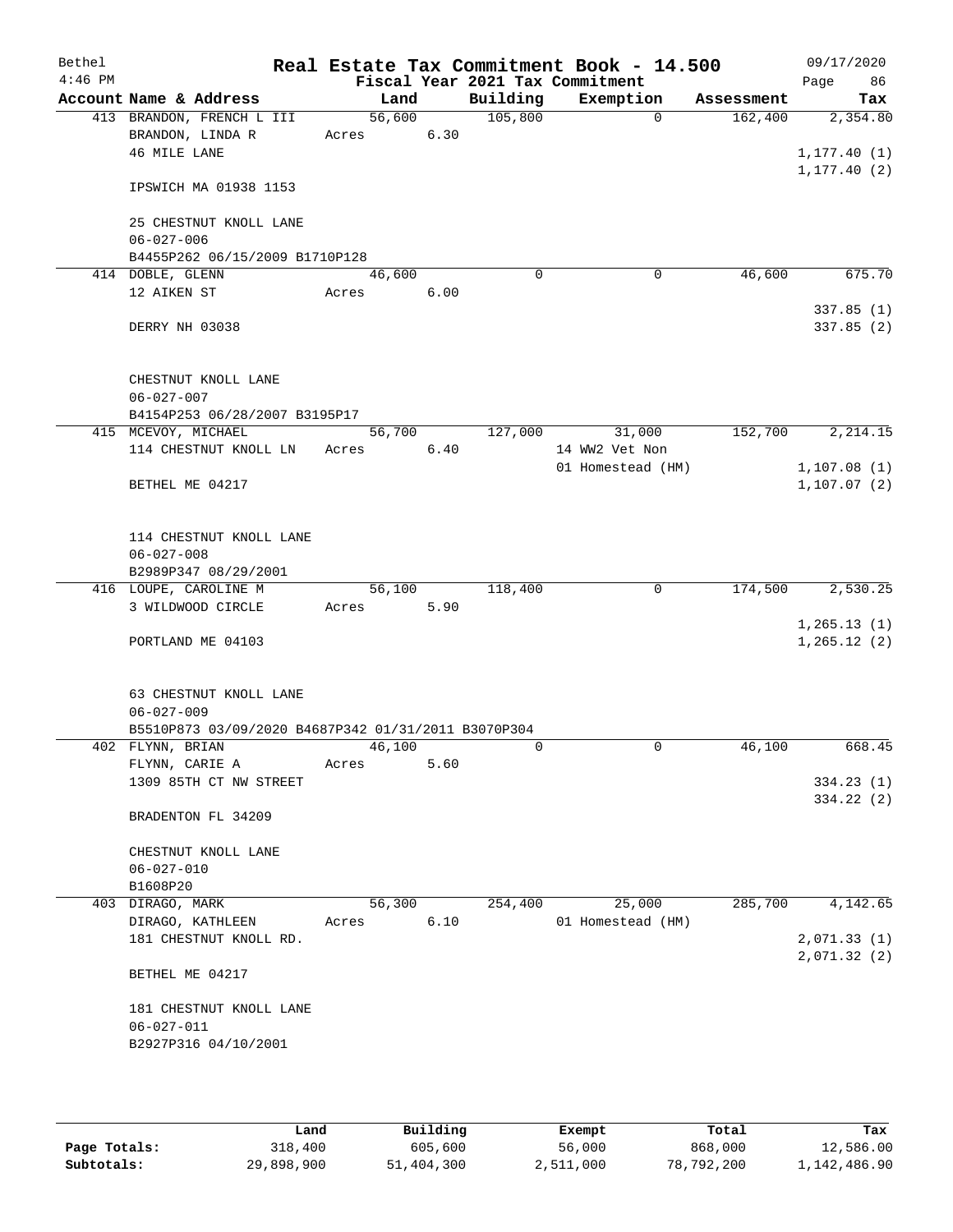| Bethel       |                                                                |        |                     |          | Real Estate Tax Commitment Book - 14.500 |                    | 09/17/2020       |
|--------------|----------------------------------------------------------------|--------|---------------------|----------|------------------------------------------|--------------------|------------------|
| $4:46$ PM    |                                                                |        |                     |          | Fiscal Year 2021 Tax Commitment          |                    | Page<br>87       |
|              | Account Name & Address                                         | Land   |                     | Building | Exemption                                | Assessment         | Tax              |
|              | 404 MCLAUGHLIN, LUCILLE                                        | 55,600 |                     | 120,700  | 31,000                                   | 145,300            | 2,106.85         |
|              | MCLAUGHLIN, LOUIS                                              | Acres  | 5.52                |          | 01 Homestead (HM)                        |                    |                  |
|              | 189 CHESTNUT KNOLL RD.                                         |        |                     |          | 12 WW2 Vet Res                           |                    | 1,053.43(1)      |
|              |                                                                |        |                     |          |                                          |                    | 1,053.42(2)      |
|              | BETHEL ME 04217                                                |        |                     |          |                                          |                    |                  |
|              |                                                                |        |                     |          |                                          |                    |                  |
|              | 189 CHESTNUT KNOLL LANE                                        |        |                     |          |                                          |                    |                  |
|              | $06 - 027 - 012$                                               |        |                     |          |                                          |                    |                  |
|              | B2945P104 05/22/2001                                           |        |                     |          |                                          |                    |                  |
|              | 405 STANDARD, JOHN K                                           | 45,900 |                     | 0        | 0                                        | 45,900             | 665.55           |
|              | STANDARD, SEONA M                                              | Acres  | 5.46                |          |                                          |                    |                  |
|              | 430 HIGH ROCK ST.                                              |        |                     |          |                                          |                    | 332.78 (1)       |
|              |                                                                |        |                     |          |                                          |                    | 332.77 (2)       |
|              | NEEDHAM MA 02492                                               |        |                     |          |                                          |                    |                  |
|              |                                                                |        |                     |          |                                          |                    |                  |
|              | CHESTNUT KNOLL LANE                                            |        |                     |          |                                          |                    |                  |
|              | $06 - 027 - 013$                                               |        |                     |          |                                          |                    |                  |
|              | B3188P59                                                       |        |                     |          |                                          |                    |                  |
|              | 406 GREENWOOD, TRACY L. &                                      | 55,600 |                     | 266,000  | 0                                        | 321,600            | 4,663.20         |
|              | JOSEPH H. JR                                                   |        |                     |          |                                          |                    |                  |
|              | 15 MAPLE STREET                                                | Acres  | 5.50                |          |                                          |                    |                  |
|              |                                                                |        |                     |          |                                          |                    | 2,331.60(1)      |
|              | DANVERS MA 01983                                               |        |                     |          |                                          |                    | 2,331.60(2)      |
|              |                                                                |        |                     |          |                                          |                    |                  |
|              |                                                                |        |                     |          |                                          |                    |                  |
|              | 194 CHESTNUT KNOLL LANE                                        |        |                     |          |                                          |                    |                  |
|              | $06 - 027 - 014$                                               |        |                     |          |                                          |                    |                  |
|              | B5464P801 06/06/2019 B2415P30 02/28/1997<br>407 OCHTERA, JON M |        |                     |          |                                          |                    | 2,124.25         |
|              |                                                                | 57,000 |                     | 114,500  | 25,000                                   | 146,500            |                  |
|              | ANDREWS, WILLOW                                                | Acres  | 6.60                |          | 01 Homestead (HM)                        |                    |                  |
|              | PO BOX 1792                                                    |        |                     |          |                                          |                    | 1,062.13(1)      |
|              |                                                                |        |                     |          |                                          |                    | 1,062.12(2)      |
|              | BETHEL ME 04217                                                |        |                     |          |                                          |                    |                  |
|              |                                                                |        |                     |          |                                          |                    |                  |
|              | 182 CHESTNUT KNOLL LANE<br>$06 - 027 - 015$                    |        |                     |          |                                          |                    |                  |
|              | B4320P63 07/03/2008                                            |        |                     |          |                                          |                    |                  |
|              | 408 LEBLOND, MARC L                                            | 59,800 |                     | 222,600  | 31,000                                   | 251,400            | 3,645.30         |
|              |                                                                |        | 8.88                |          | 01 Homestead (HM)                        |                    |                  |
|              | LEBLOND, KELLY D<br>180 CHESTNUT KNOLL LANE                    | Acres  |                     |          | 12 WW2 Vet Res                           |                    | 1,822.65(1)      |
|              |                                                                |        |                     |          |                                          |                    | 1,822.65(2)      |
|              | BETHEL ME 04217                                                |        |                     |          |                                          |                    |                  |
|              |                                                                |        |                     |          |                                          |                    |                  |
|              | 180 CHESTNUT KNOLL LANE                                        |        |                     |          |                                          |                    |                  |
|              | $06 - 027 - 016$                                               |        |                     |          |                                          |                    |                  |
|              | B4914P280 11/01/2012 B4864P219 07/09/2012 B1608P70             |        |                     |          |                                          |                    |                  |
|              | 10/18/1988                                                     |        |                     |          |                                          |                    |                  |
|              | 417 MERRILL, RUSSELL,                                          | 54,000 |                     | 124,300  | 25,000                                   | 153,300            | 2,222.85         |
|              | SAMANTHA & JAMES                                               |        |                     |          |                                          |                    |                  |
|              | C/O MERRILL, EMERSON &                                         | Acres  | 4.20                |          | 01 Homestead (HM)                        |                    |                  |
|              | LORETTA                                                        |        |                     |          |                                          |                    |                  |
|              | 11 MERRILL DR                                                  |        |                     |          |                                          |                    | 1, 111.43(1)     |
|              |                                                                |        |                     |          |                                          |                    | 1, 111.42(2)     |
|              | BETHEL ME 04217                                                |        |                     |          |                                          |                    |                  |
|              |                                                                |        |                     |          |                                          |                    |                  |
|              | 11 MERRILL DRIVE                                               |        |                     |          |                                          |                    |                  |
|              | $06 - 028$                                                     |        |                     |          |                                          |                    |                  |
|              | B5296P193 08/03/2016 B3897P103 03/06/2006                      |        |                     |          |                                          |                    |                  |
|              |                                                                |        |                     |          |                                          |                    |                  |
| Page Totals: | Land<br>327,900                                                |        | Building<br>848,100 |          | Exempt<br>112,000                        | Total<br>1,064,000 | Tax<br>15,428.00 |
|              |                                                                |        |                     |          |                                          |                    |                  |

**Subtotals:** 30,226,800 52,252,400 2,623,000 79,856,200 1,157,914.90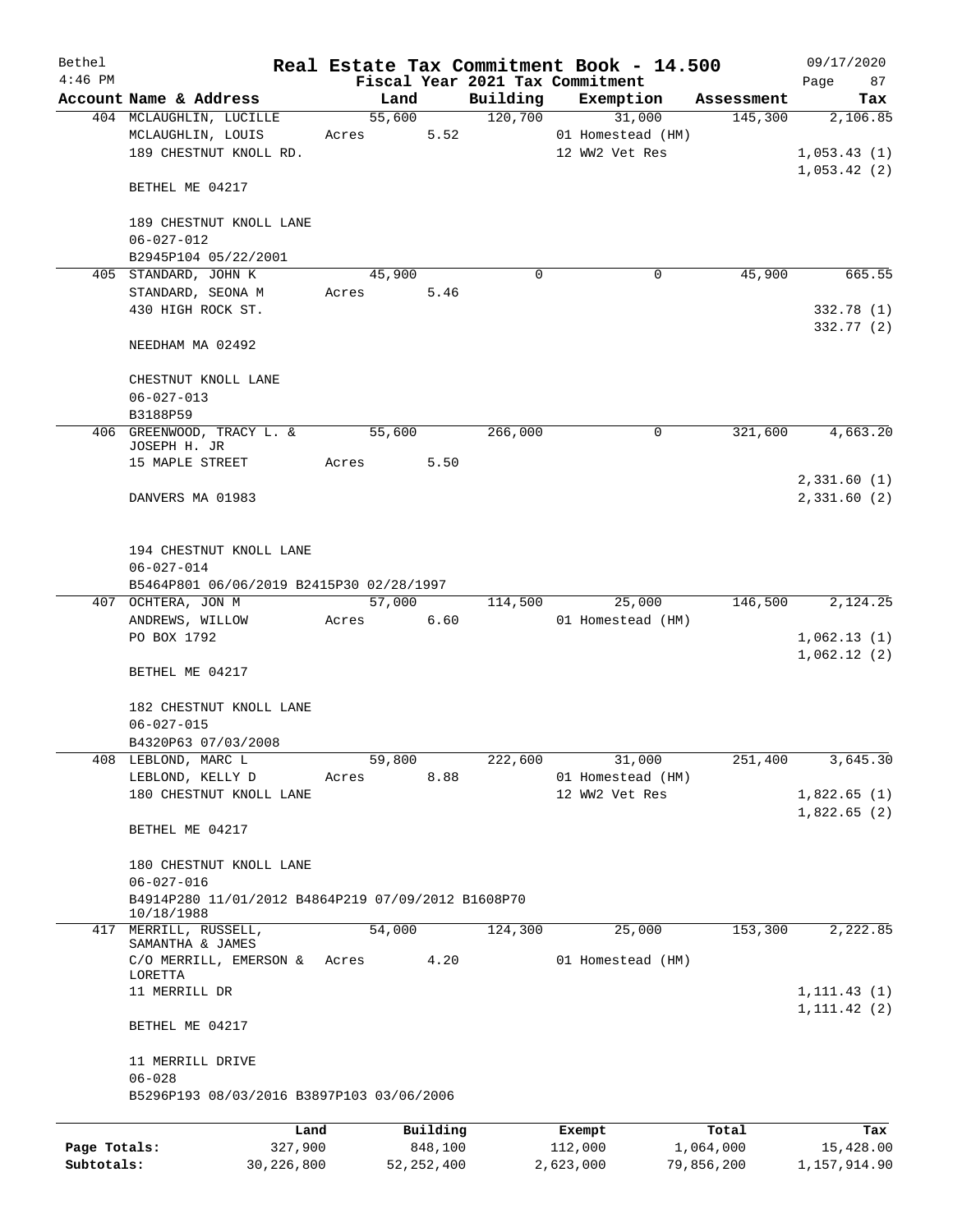| Bethel    |                                                                   |       |        |       |             | Real Estate Tax Commitment Book - 14.500 |          |            | 09/17/2020  |        |
|-----------|-------------------------------------------------------------------|-------|--------|-------|-------------|------------------------------------------|----------|------------|-------------|--------|
| $4:46$ PM |                                                                   |       |        |       |             | Fiscal Year 2021 Tax Commitment          |          |            | Page        | 88     |
|           | Account Name & Address                                            |       | Land   |       | Building    | Exemption                                |          | Assessment |             | Tax    |
|           | 418 GEIGER, RAY                                                   |       | 45,600 |       | 70,600      |                                          | $\Omega$ | 116,200    | 1,684.90    |        |
|           | YOUMANS, YOUMANS, WENDY Acres                                     |       |        | 2.00  |             |                                          |          |            |             |        |
|           | PO BOX 322                                                        |       |        |       |             |                                          |          |            | 842.45 (1)  |        |
|           |                                                                   |       |        |       |             |                                          |          |            | 842.45 (2)  |        |
|           | BETHEL ME 04217                                                   |       |        |       |             |                                          |          |            |             |        |
|           | 292 FLAT RD.                                                      |       |        |       |             |                                          |          |            |             |        |
|           | $06 - 028 - 001$                                                  |       |        |       |             |                                          |          |            |             |        |
|           | B4952P300 02/12/2013 B4844P339 05/14/2012 B2348P113<br>07/17/1996 |       |        |       |             |                                          |          |            |             |        |
|           | 419 CARD, BETHANY A                                               |       | 46,800 |       | 108,800     |                                          | $\Omega$ | 155,600    | 2,256.20    |        |
|           | ALTIERI, ALTIERI,<br>MICHAEL                                      | Acres |        | 2.75  |             |                                          |          |            |             |        |
|           | 18 SHIP ST                                                        |       |        |       |             |                                          |          |            | 1,128.10(1) |        |
|           |                                                                   |       |        |       |             |                                          |          |            | 1,128.10(2) |        |
|           | NEWBURYPORT MA 01950                                              |       |        |       |             |                                          |          |            |             |        |
|           | 12 MERRILL DRIVE                                                  |       |        |       |             |                                          |          |            |             |        |
|           | $06 - 028 - 002$                                                  |       |        |       |             |                                          |          |            |             |        |
|           | B4126P265 04/27/2007 B3349P345 B2348P113                          |       |        |       |             |                                          |          |            |             |        |
|           | 4843 MERRILL, RUSSELL E                                           |       | 44,600 |       | 175,400     | 25,000                                   |          | 195,000    | 2,827.50    |        |
|           | 10 MERRILL DRIVE                                                  | Acres |        | 1.50  |             | 01 Homestead (HM)                        |          |            |             |        |
|           |                                                                   |       |        |       |             |                                          |          |            | 1,413.75(1) |        |
|           | BETHEL ME 04217                                                   |       |        |       |             |                                          |          |            | 1,413.75(2) |        |
|           |                                                                   |       |        |       |             |                                          |          |            |             |        |
|           | 10 MERRILL DRIVE                                                  |       |        |       |             |                                          |          |            |             |        |
|           | $06 - 028 - 003$                                                  |       |        |       |             |                                          |          |            |             |        |
|           | B3897P103 03/06/2006                                              |       |        |       |             |                                          |          |            |             |        |
|           | 420 MERRILL, RUSSELL &<br>JAMES                                   |       | 30,700 |       | $\mathbf 0$ |                                          | 0        | 30,700     |             | 445.15 |
|           | C/O MERRILL, EMERSON &<br>LORETTA                                 | Acres |        | 71.00 |             |                                          |          |            |             |        |
|           | 11 MERRILL DR                                                     |       |        |       |             |                                          |          |            | 222.58(1)   |        |
|           |                                                                   |       |        |       |             |                                          |          |            | 222.57(2)   |        |
|           | BETHEL ME 04217                                                   |       |        |       |             |                                          |          |            |             |        |
|           | FLAT RD.                                                          |       |        |       |             |                                          |          |            |             |        |
|           | $06 - 029$                                                        |       |        |       |             |                                          |          |            |             |        |
|           | B5296P199 08/03/2016 B3203P82 11/27/2002                          |       |        |       |             |                                          |          |            |             |        |
| 421       | GILBERT, REGINALD                                                 |       | 43,500 |       | 103,500     | 25,000                                   |          | 122,000    | 1,769.00    |        |
|           | DONCASTER, DONCASTER,<br>REBECCA                                  | Acres |        | 8.60  |             | 01 Homestead (HM)                        |          |            |             |        |
|           | 352 FLAT ROAD                                                     |       |        |       |             |                                          |          |            | 884.50 (1)  |        |
|           |                                                                   |       |        |       |             |                                          |          |            | 884.50 (2)  |        |
|           | BETHEL ME 04217                                                   |       |        |       |             |                                          |          |            |             |        |
|           | 352 FLAT RD.                                                      |       |        |       |             |                                          |          |            |             |        |
|           | $06 - 030$                                                        |       |        |       |             |                                          |          |            |             |        |
|           | B955P174                                                          |       |        |       |             |                                          |          |            |             |        |

|              | Land       | Building   | Exempt    | Total        | Tax          |
|--------------|------------|------------|-----------|--------------|--------------|
| Page Totals: | 211,200    | 458,300    | 50,000    | 619,500      | 8,982.75     |
| Subtotals:   | 30,438,000 | 52,710,700 | 2,673,000 | 80, 475, 700 | 1,166,897.65 |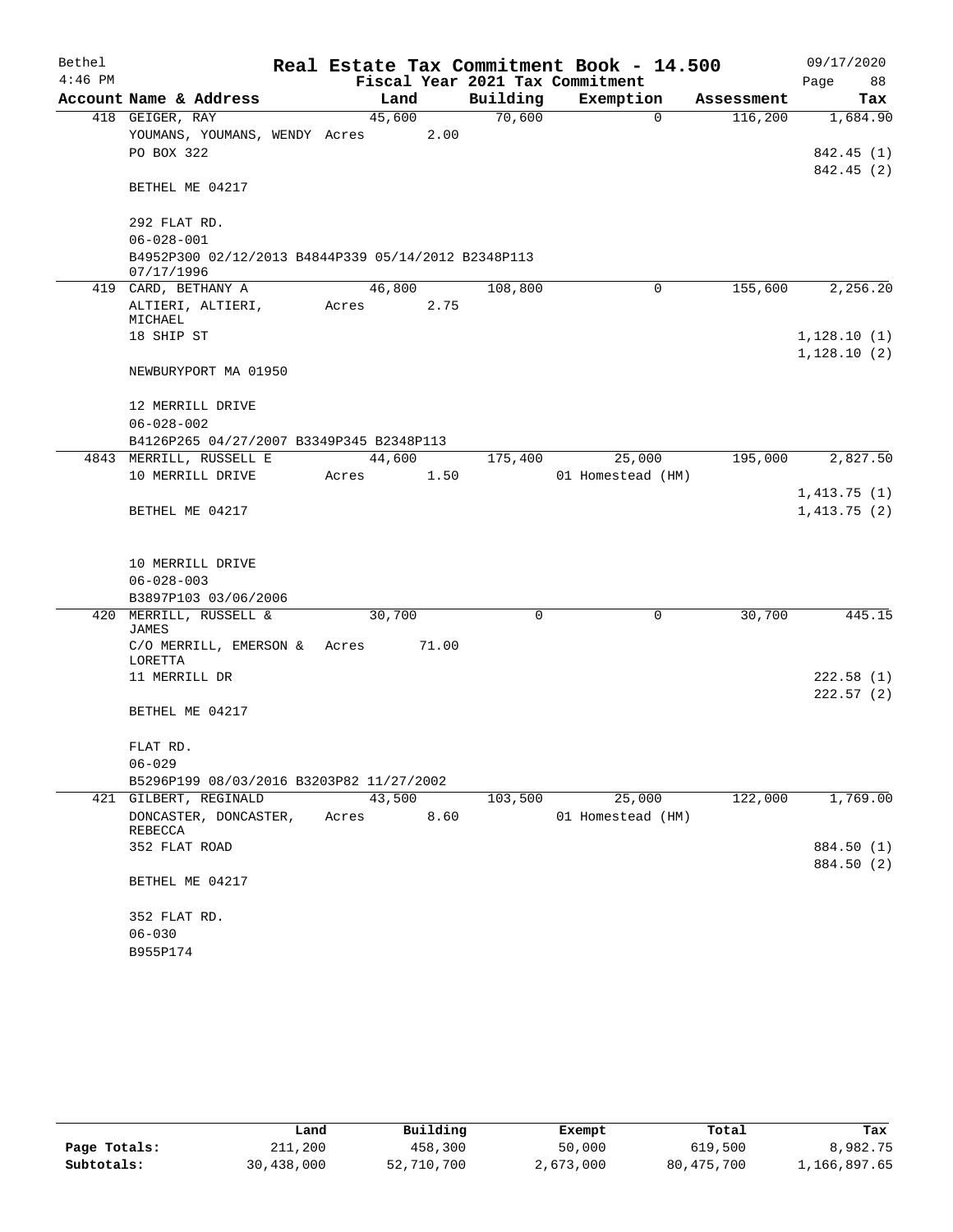| Bethel<br>$4:46$ PM |                                                                         |      |       |                 | Fiscal Year 2021 Tax Commitment | Real Estate Tax Commitment Book - 14.500 |            | 09/17/2020<br>Page<br>89 |
|---------------------|-------------------------------------------------------------------------|------|-------|-----------------|---------------------------------|------------------------------------------|------------|--------------------------|
|                     | Account Name & Address                                                  |      |       | Land            | Building                        | Exemption                                | Assessment | Tax                      |
|                     | 422 HEDDEN, PETER W<br>HEDDEN, TRACEY                                   |      | Acres | 55,900<br>19.00 | 268,000                         | $\mathbf 0$                              | 323,900    | 4,696.55                 |
|                     | WILKERSON<br>PO BOX 134                                                 |      |       |                 |                                 |                                          |            | 2,348.28(1)              |
|                     | BETHEL ME 04217                                                         |      |       |                 |                                 |                                          |            | 2,348.27(2)              |
|                     | 386 FLAT RD.                                                            |      |       |                 |                                 |                                          |            |                          |
|                     | $06 - 031$<br>B955P174                                                  |      |       |                 |                                 |                                          |            |                          |
|                     | 423 HEDDEN, PETER W                                                     |      |       | 69,800          | 105,700                         | 0                                        | 175,500    | 2,544.75                 |
|                     | WILKERSON, TRACY K<br>PO BOX 134                                        |      | Acres | 82.00           |                                 |                                          |            | 1,272.38(1)              |
|                     | BETHEL ME 04217                                                         |      |       |                 |                                 |                                          |            | 1, 272.37(2)             |
|                     | 402 FLAT RD<br>$06 - 032$                                               |      |       |                 |                                 |                                          |            |                          |
|                     | B4780P213 11/07/2011 B966P168 11/29/1977                                |      |       |                 |                                 |                                          |            |                          |
|                     | 425 KELLY, MERYL A                                                      |      |       | 44,100          | 53,800                          | 0                                        | 97,900     | 1,419.55                 |
|                     | LENBERG, BRIAN<br>575 GROVER HILL ROAD                                  |      | Acres | 5.31            |                                 |                                          |            | 709.78 (1)<br>709.77(2)  |
|                     | BETHEL ME 04217                                                         |      |       |                 |                                 |                                          |            |                          |
|                     | 575 GROVER HILL RD.<br>$06 - 033 - 001$                                 |      |       |                 |                                 |                                          |            |                          |
|                     | B5358P555 07/31/2017 B2970P279 07/13/2001                               |      |       |                 |                                 |                                          |            |                          |
|                     | 426 BARRETT, BRUCE W<br>294 HUTCHINSON POND RD                          |      | Acres | 32,900<br>13.20 | 0                               | $\mathbf 0$                              | 32,900     | 477.05                   |
|                     | ALBANY TWP. ME 04217                                                    |      |       |                 |                                 |                                          |            | 238.53(1)<br>238.52(2)   |
|                     | GROVER HILL RD.<br>$06 - 033 - 002$                                     |      |       |                 |                                 |                                          |            |                          |
|                     | B2984P185 08/17/2001                                                    |      |       |                 |                                 |                                          |            |                          |
| 427                 | CHADBOURNE TREE FARMS,<br>LLC                                           |      |       | 57,900          | 0                               | 0                                        | 57,900     | 839.55                   |
|                     | PO BOX 1750                                                             |      | Acres | 194.00          |                                 |                                          |            |                          |
|                     | BETHEL ME 04217                                                         |      |       |                 |                                 |                                          |            | 419.78 (1)<br>419.77 (2) |
|                     | FLAT RD.                                                                |      |       |                 |                                 |                                          |            |                          |
|                     | $06 - 034$                                                              |      |       |                 |                                 |                                          |            |                          |
|                     | B5311P166 12/14/2016 B3652P43 12/29/2004<br>5179 SANDERS, ROBERT C. JR. |      |       | 28,000          | 0                               | 0                                        | 28,000     | 406.00                   |
|                     | PACE-SANDERS, DENISE<br>72 DECKER ROAD                                  |      | Acres | 94.90           |                                 |                                          |            | 203.00(1)                |
|                     | FLEMINGTON NJ 08822                                                     |      |       |                 |                                 |                                          |            | 203.00(2)                |
|                     | GROVER HILL ROAD<br>$06 - 035$                                          |      |       |                 |                                 |                                          |            |                          |
|                     | B5454P227 03/11/2019 B5449P780 01/22/2019 B4362P205<br>10/08/2008       |      |       |                 |                                 |                                          |            |                          |
|                     |                                                                         | Land |       | Building        |                                 | Exempt                                   | Total      | Tax                      |
|                     |                                                                         |      |       |                 |                                 |                                          |            |                          |

|              | nana       | <b>DULLULLY</b> | <b>BACILDL</b> | TOLAT      | ⊥a∧          |
|--------------|------------|-----------------|----------------|------------|--------------|
| Page Totals: | 288,600    | 427,500         |                | 716,100    | 10,383.45    |
| Subtotals:   | 30,726,600 | 53,138,200      | 2,673,000      | 81,191,800 | 1,177,281.10 |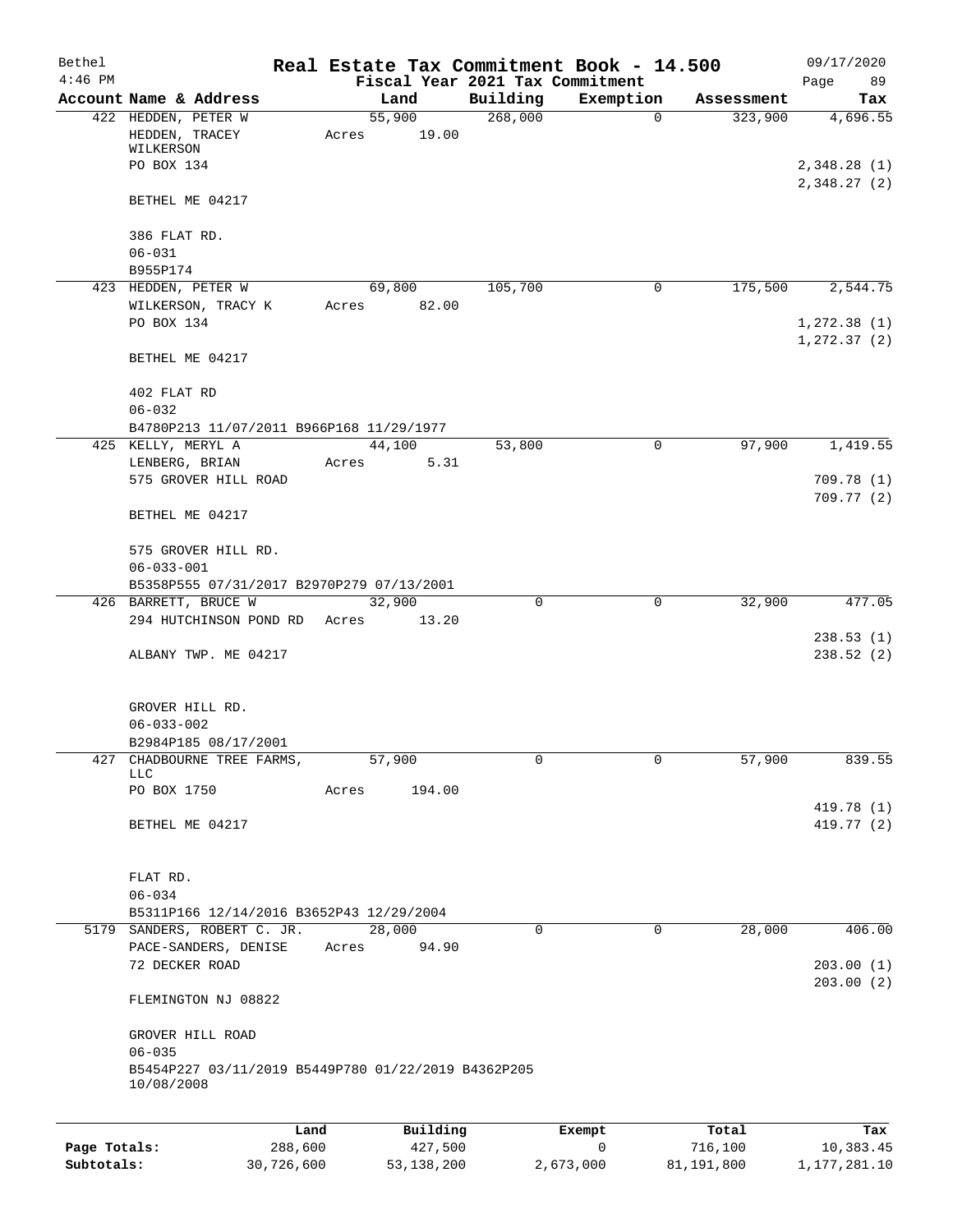| Bethel<br>$4:46$ PM |                                                                                     |       |        |              |             | Real Estate Tax Commitment Book - 14.500<br>Fiscal Year 2021 Tax Commitment |            | 09/17/2020<br>Page<br>90 |
|---------------------|-------------------------------------------------------------------------------------|-------|--------|--------------|-------------|-----------------------------------------------------------------------------|------------|--------------------------|
|                     | Account Name & Address                                                              |       | Land   |              | Building    | Exemption                                                                   | Assessment | Tax                      |
|                     | 428 INNELLA, MICHAEL A.,                                                            |       | 41,600 |              | 40,700      | $\mathbf 0$                                                                 | 82,300     | 1,193.35                 |
|                     | ELIZABETH, GERALD                                                                   |       |        |              |             |                                                                             |            |                          |
|                     | 622 WEST SIDNEY ROAD                                                                | Acres |        | 12.00        |             |                                                                             |            |                          |
|                     |                                                                                     |       |        |              |             |                                                                             |            | 596.68(1)                |
|                     | PITTSTOWN NJ 08867                                                                  |       |        |              |             |                                                                             |            | 596.67(2)                |
|                     | 453 GROVER HILL RD                                                                  |       |        |              |             |                                                                             |            |                          |
|                     | $06 - 035 - 001$                                                                    |       |        |              |             |                                                                             |            |                          |
|                     | B4816P76 02/21/2012 B4362P205 10/08/2008 B4203P6<br>10/02/2007 B2817P348 05/11/2000 |       |        |              |             |                                                                             |            |                          |
|                     | 5388 WHEELER, ROGER A                                                               |       | 40,600 |              | 0           | 0                                                                           | 40,600     | 588.70                   |
|                     | P.O. BOX 478                                                                        | Acres |        | 2.10         |             |                                                                             |            |                          |
|                     |                                                                                     |       |        |              |             |                                                                             |            | 294.35(1)                |
|                     | BETHEL ME 04217                                                                     |       |        |              |             |                                                                             |            | 294.35(2)                |
|                     | GROVER HILL RD                                                                      |       |        |              |             |                                                                             |            |                          |
|                     | $06 - 035 - 002$                                                                    |       |        |              |             |                                                                             |            |                          |
|                     | B5253P11 10/29/2015                                                                 |       |        |              |             |                                                                             |            |                          |
|                     | 5463 Frascaria, John R                                                              |       | 41,200 |              | 53,900      | 0                                                                           | 95,100     | 1,378.95                 |
|                     | 437 Grover Hill Rd                                                                  | Acres |        | 2.50         |             |                                                                             |            |                          |
|                     |                                                                                     |       |        |              |             |                                                                             |            | 689.48 (1)               |
|                     | Bethel ME 04217                                                                     |       |        |              |             |                                                                             |            | 689.47 (2)               |
|                     | 437 GROVER HILL RD                                                                  |       |        |              |             |                                                                             |            |                          |
|                     | $06 - 035 - 002 - 001$                                                              |       |        |              |             |                                                                             |            |                          |
|                     | B5415P618 06/29/2018                                                                |       |        |              |             |                                                                             |            |                          |
|                     | 5492 INDICIANI, CARLENE &                                                           |       | 30,000 |              | $\mathbf 0$ | 0                                                                           | 30,000     | 435.00                   |
|                     | MARIO                                                                               |       |        | 1.50         |             |                                                                             |            |                          |
|                     | 7 MILL POND RD                                                                      | Acres |        |              |             |                                                                             |            | 217.50(1)                |
|                     | NORTH ANDOVER MA 01845                                                              |       |        |              |             |                                                                             |            | 217.50(2)                |
|                     |                                                                                     |       |        |              |             |                                                                             |            |                          |
|                     | GROVER HILL RD                                                                      |       |        |              |             |                                                                             |            |                          |
|                     | $06 - 035 - 002 - 002$                                                              |       |        |              |             |                                                                             |            |                          |
|                     | B5492P634 11/04/2019                                                                |       |        |              |             |                                                                             |            |                          |
|                     | 429 WHEELER, ROGER A                                                                |       | 48,200 |              | $\Omega$    | 0                                                                           | 48,200     | 698.90                   |
|                     | PO BOX 478                                                                          | Acres |        | 159.00       |             |                                                                             |            |                          |
|                     | BETHEL ME 04217                                                                     |       |        |              |             |                                                                             |            | 349.45(1)<br>349.45(2)   |
|                     |                                                                                     |       |        |              |             |                                                                             |            |                          |
|                     | GROVER HILL RD.                                                                     |       |        |              |             |                                                                             |            |                          |
|                     | $06 - 036$                                                                          |       |        |              |             |                                                                             |            |                          |
|                     | B4822P72 03/07/2012 B4544P139 12/29/2009 B696P254<br>03/28/1971                     |       |        |              |             |                                                                             |            |                          |
|                     | 430 CHADBOURNE TREE FARMS,<br><b>LLC</b>                                            |       | 54,900 |              | $\mathbf 0$ | 0                                                                           | 54,900     | 796.05                   |
|                     | PO BOX 1750                                                                         | Acres |        | 182.00       |             |                                                                             |            |                          |
|                     |                                                                                     |       |        |              |             |                                                                             |            | 398.03(1)                |
|                     | BETHEL ME 04217                                                                     |       |        |              |             |                                                                             |            | 398.02 (2)               |
|                     |                                                                                     |       |        |              |             |                                                                             |            |                          |
|                     | GROVER HILL RD.<br>$06 - 037$                                                       |       |        |              |             |                                                                             |            |                          |
|                     | B3652P43 12/29/2004 B696P254                                                        |       |        |              |             |                                                                             |            |                          |
|                     |                                                                                     | Land  |        | Building     |             | Exempt                                                                      | Total      | Tax                      |
| Page Totals:        | 256,500                                                                             |       |        | 94,600       |             | $\mathsf{O}$                                                                | 351,100    | 5,090.95                 |
| Subtotals:          | 30,983,100                                                                          |       |        | 53, 232, 800 |             | 2,673,000                                                                   | 81,542,900 | 1,182,372.05             |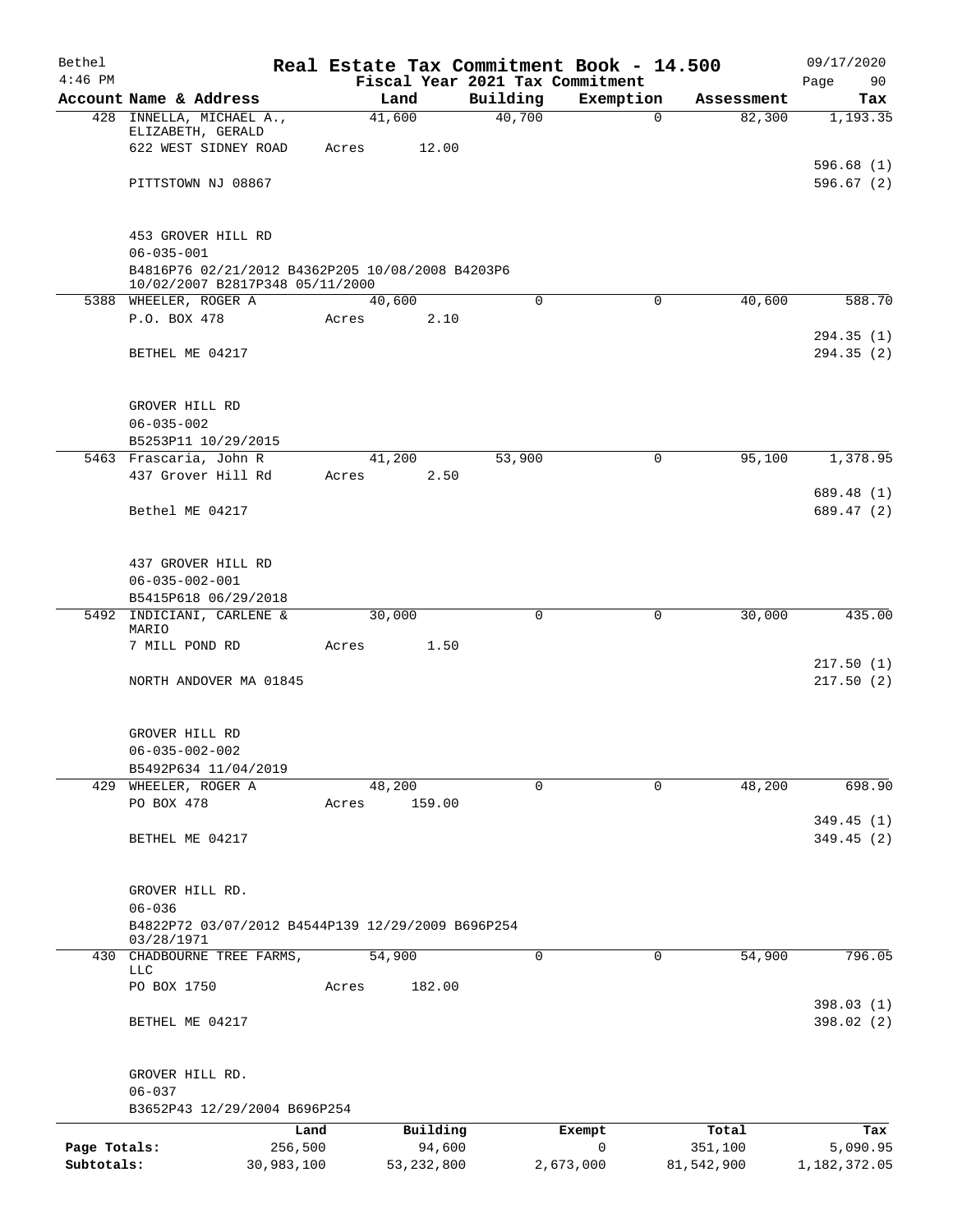| Bethel<br>$4:46$ PM |                                                                      |         |                |             | Real Estate Tax Commitment Book - 14.500<br>Fiscal Year 2021 Tax Commitment |            | 09/17/2020<br>Page<br>91   |
|---------------------|----------------------------------------------------------------------|---------|----------------|-------------|-----------------------------------------------------------------------------|------------|----------------------------|
|                     | Account Name & Address                                               |         | Land           | Building    | Exemption                                                                   | Assessment | Tax                        |
|                     | 431 CHADBOURNE TREE FARMS,                                           |         | 253,400        | $\mathbf 0$ | $\Omega$                                                                    | 253,400    | 3,674.30                   |
|                     | LLC                                                                  |         |                |             |                                                                             |            |                            |
|                     | PO BOX 1750                                                          | Acres   | 534.00         |             |                                                                             |            |                            |
|                     | BETHEL ME 04217                                                      |         |                |             |                                                                             |            | 1,837.15(1)<br>1,837.15(2) |
|                     |                                                                      |         |                |             |                                                                             |            |                            |
|                     |                                                                      |         |                |             |                                                                             |            |                            |
|                     | CROUSE RD.                                                           |         |                |             |                                                                             |            |                            |
|                     | $06 - 038$                                                           |         |                |             |                                                                             |            |                            |
|                     | B3652P43 12/29/2004 B696P254<br>432 CARVER, BARRY D                  |         | 54,800         | 248,000     | 25,000                                                                      | 277,800    | 4,028.10                   |
|                     | CARVER, CLAIRE M                                                     | Acres   | 17.30          |             | 01 Homestead (HM)                                                           |            |                            |
|                     | 420 GROVER HILL ROAD                                                 |         |                |             |                                                                             |            | 2,014.05(1)                |
|                     |                                                                      |         |                |             |                                                                             |            | 2,014.05(2)                |
|                     | BETHEL ME 04217                                                      |         |                |             |                                                                             |            |                            |
|                     |                                                                      |         |                |             |                                                                             |            |                            |
|                     | 420 GROVER HILL RD.                                                  |         |                |             |                                                                             |            |                            |
|                     | $06 - 039$                                                           |         |                |             |                                                                             |            |                            |
|                     | B1230P121 10/18/1983<br>433 MARSH, DWAYNE A                          |         | 2,500          | $\mathbf 0$ | 0                                                                           | 2,500      | 36.25                      |
|                     | MARSH, KATHLEEN F                                                    | Acres   | 8.71           |             |                                                                             |            |                            |
|                     | 17 PULASKI RD                                                        |         |                |             |                                                                             |            | 18.13(1)                   |
|                     |                                                                      |         |                |             |                                                                             |            | 18.12(2)                   |
|                     | WHITEHOUSE STATION NJ                                                |         |                |             |                                                                             |            |                            |
|                     | 08889                                                                |         |                |             |                                                                             |            |                            |
|                     | GROVER HILL RD.                                                      |         |                |             |                                                                             |            |                            |
|                     | $06 - 040$                                                           |         |                |             |                                                                             |            |                            |
|                     | B5324P804 12/27/2016 B4303P5 10/02/2007 B2638P239                    |         |                |             |                                                                             |            |                            |
|                     | 434 MARSH, DWAYNE A                                                  |         | 50,600         | 86,600      | $\mathsf{O}$                                                                | 137,200    | 1,989.40                   |
|                     | MARSH, KATHLEEN F                                                    | Acres   | 25.33          |             |                                                                             |            |                            |
|                     | 17 PULASKI ROAD                                                      |         |                |             |                                                                             |            | 994.70 (1)                 |
|                     | WHITEHOUSE STATION NJ                                                |         |                |             |                                                                             |            | 994.70 (2)                 |
|                     | 08889                                                                |         |                |             |                                                                             |            |                            |
|                     |                                                                      |         |                |             |                                                                             |            |                            |
|                     | 460 GROVER HILL RD.                                                  |         |                |             |                                                                             |            |                            |
|                     | $06 - 041$                                                           |         |                |             |                                                                             |            |                            |
|                     | B4979P289 04/21/2014 B3423P104                                       |         |                |             | 0                                                                           |            |                            |
|                     | 435 HUNT, BRADFORD P<br>HURLEY, KATHLEEN M                           | Acres   | 41,100<br>6.50 | 231,400     |                                                                             | 272,500    | 3,951.25                   |
|                     | PO BOX 111                                                           |         |                |             |                                                                             |            | 1,975.63(1)                |
|                     |                                                                      |         |                |             |                                                                             |            | 1,975.62(2)                |
|                     | READINGTON NJ 08870                                                  |         |                |             |                                                                             |            |                            |
|                     |                                                                      |         |                |             |                                                                             |            |                            |
|                     | 504 GROVER HILL RD.                                                  |         |                |             |                                                                             |            |                            |
|                     | $06 - 042$                                                           |         |                |             |                                                                             |            |                            |
|                     | B5372P24 10/06/2017 B4203P5 10/02/2007 B1470P278<br>436 BLAKE, LEE J |         | 13,800         | 3,900       | 0                                                                           | 17,700     | 256.65                     |
|                     | 1129 WEEKS MILLS ROAD                                                | Acres   | 48.00          |             |                                                                             |            |                            |
|                     |                                                                      |         |                |             |                                                                             |            | 128.33(1)                  |
|                     | AUGUSTA ME 04330                                                     |         |                |             |                                                                             |            | 128.32(2)                  |
|                     |                                                                      |         |                |             |                                                                             |            |                            |
|                     |                                                                      |         |                |             |                                                                             |            |                            |
|                     | HALL RD                                                              |         |                |             |                                                                             |            |                            |
|                     | $07 - 001$<br>B1065P120                                              |         |                |             |                                                                             |            |                            |
|                     |                                                                      |         |                |             |                                                                             |            |                            |
|                     |                                                                      |         |                |             |                                                                             |            |                            |
|                     |                                                                      | Land    | Building       |             | Exempt                                                                      | Total      | Tax                        |
| Page Totals:        |                                                                      | 416,200 | 569,900        |             | 25,000                                                                      | 961,100    | 13,935.95                  |

**Subtotals:** 31,399,300 53,802,700 2,698,000 82,504,000 1,196,308.00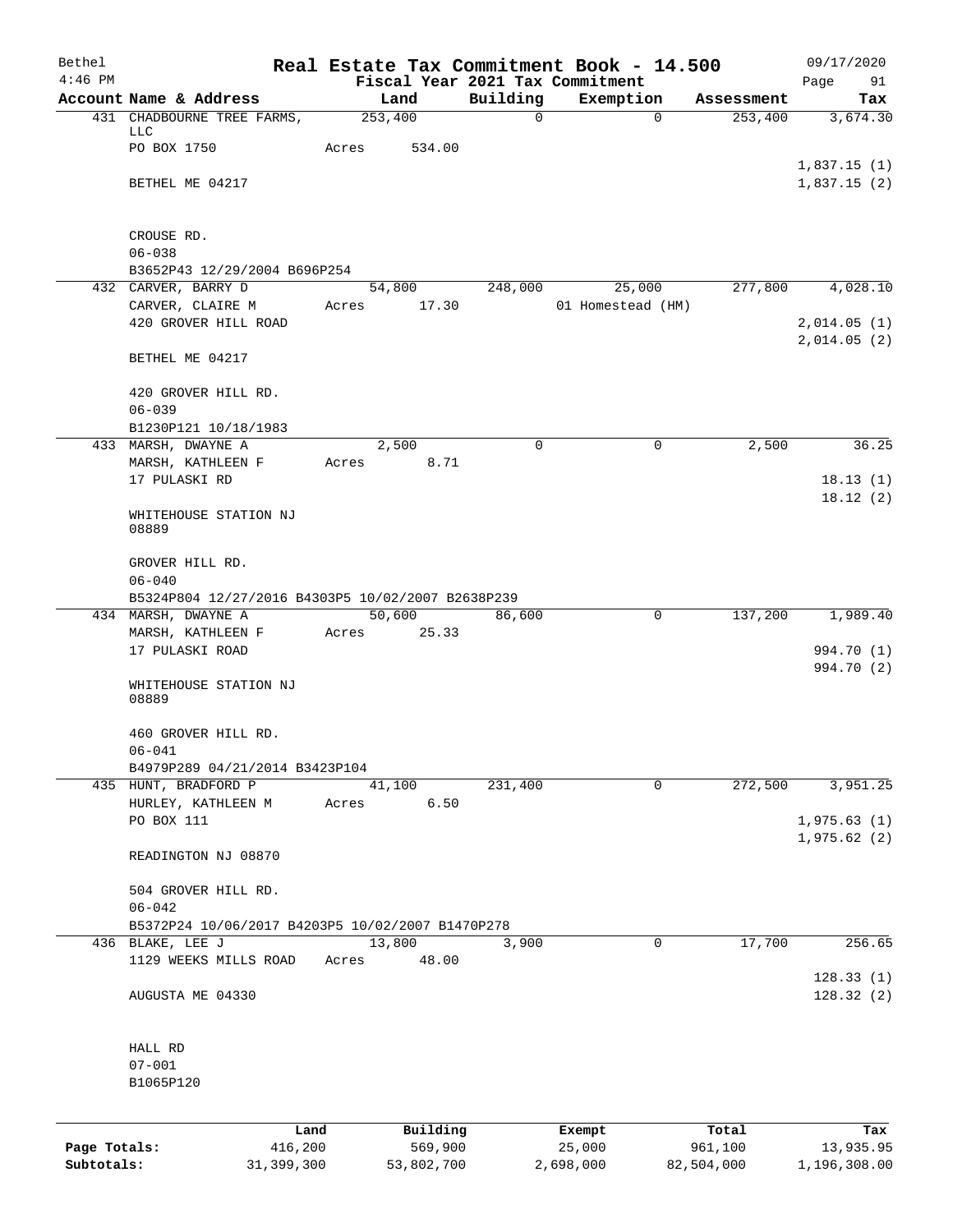| Bethel<br>$4:46$ PM |                                                   | Real Estate Tax Commitment Book - 14.500 | Fiscal Year 2021 Tax Commitment |                   |            | 09/17/2020<br>Page<br>92 |
|---------------------|---------------------------------------------------|------------------------------------------|---------------------------------|-------------------|------------|--------------------------|
|                     | Account Name & Address                            | Land                                     | Building                        | Exemption         | Assessment | Tax                      |
|                     | 4531 DERING, IRMGARD                              | 35,900                                   | $\mathbf 0$                     | $\Omega$          | 35,900     | 520.55                   |
|                     | PO BOX 903                                        | 6.66<br>Acres                            |                                 |                   |            |                          |
|                     |                                                   |                                          |                                 |                   |            | 260.28(1)                |
|                     | BRUNSWICK ME 04011 0903                           |                                          |                                 |                   |            | 260.27(2)                |
|                     |                                                   |                                          |                                 |                   |            |                          |
|                     |                                                   |                                          |                                 |                   |            |                          |
|                     | GROVER HILL                                       |                                          |                                 |                   |            |                          |
|                     | $07 - 001 - 001$                                  |                                          |                                 |                   |            |                          |
|                     | B3536P239 06/21/2004                              |                                          |                                 |                   |            |                          |
|                     | 437 ROBERTS, DAVID                                | 47,200                                   | 108,200                         | 0                 | 155,400    | 2,253.30                 |
|                     | PO BOX 673                                        | 8.30<br>Acres                            |                                 |                   |            |                          |
|                     |                                                   |                                          |                                 |                   |            | 1,126.65(1)              |
|                     | BETHEL ME 04217                                   |                                          |                                 |                   |            | 1, 126.65(2)             |
|                     |                                                   |                                          |                                 |                   |            |                          |
|                     |                                                   |                                          |                                 |                   |            |                          |
|                     | 41 HALL RD.                                       |                                          |                                 |                   |            |                          |
|                     | $07 - 002.001$                                    |                                          |                                 |                   |            |                          |
|                     | B2561P93 05/20/1998 B2018P241 B489P191 01/11/3194 |                                          |                                 |                   |            |                          |
|                     | 438 BLAKE, ROBERT                                 | 7,700                                    | 0                               | 0                 | 7,700      | 111.65                   |
|                     | 107 INTERVALE ROAD                                | Acres<br>33.00                           |                                 |                   |            |                          |
|                     | BETHEL ME 04217                                   |                                          |                                 |                   |            | 55.83(1)<br>55.82(2)     |
|                     |                                                   |                                          |                                 |                   |            |                          |
|                     |                                                   |                                          |                                 |                   |            |                          |
|                     | HALL RD E/S                                       |                                          |                                 |                   |            |                          |
|                     | $07 - 003$                                        |                                          |                                 |                   |            |                          |
|                     | B1065P120                                         |                                          |                                 |                   |            |                          |
|                     | 439 MCLELLAN, EDWARD C III                        | 54,500                                   | 0                               | 0                 | 54,500     | 790.25                   |
|                     | 17 WASHINGTON WAY                                 | 33.00<br>Acres                           |                                 |                   |            |                          |
|                     |                                                   |                                          |                                 |                   |            | 395.13(1)                |
|                     | KINGSTON NH 03848                                 |                                          |                                 |                   |            | 395.12(2)                |
|                     |                                                   |                                          |                                 |                   |            |                          |
|                     |                                                   |                                          |                                 |                   |            |                          |
|                     | HALL RD E/S                                       |                                          |                                 |                   |            |                          |
|                     | $07 - 004$                                        |                                          |                                 |                   |            |                          |
|                     | B3117P181 B3117P181                               |                                          |                                 |                   |            |                          |
|                     | 440 WHITE, CAROL                                  | 38,700                                   | 117,300                         | 25,000            | 131,000    | 1,899.50                 |
|                     | 228 GROVER HILL RD.                               | 1.10<br>Acres                            |                                 | 01 Homestead (HM) |            |                          |
|                     |                                                   |                                          |                                 |                   |            | 949.75 (1)               |
|                     | BETHEL ME 04217                                   |                                          |                                 |                   |            | 949.75 (2)               |
|                     |                                                   |                                          |                                 |                   |            |                          |
|                     |                                                   |                                          |                                 |                   |            |                          |
|                     | 228 GROVER HILL RD.<br>$07 - 005$                 |                                          |                                 |                   |            |                          |
|                     | B2410P36 02/10/1997                               |                                          |                                 |                   |            |                          |
|                     | 441 TRUMAN, PATTI                                 | 15,500                                   | $\mathbf 0$                     | 0                 | 15,500     | 224.75                   |
|                     | PO BOX 769                                        | 2.06<br>Acres                            |                                 |                   |            |                          |
|                     |                                                   |                                          |                                 |                   |            | 112.38(1)                |
|                     | BETHEL ME 04217                                   |                                          |                                 |                   |            | 112.37(2)                |
|                     |                                                   |                                          |                                 |                   |            |                          |
|                     |                                                   |                                          |                                 |                   |            |                          |
|                     | GROVER HILL S/S                                   |                                          |                                 |                   |            |                          |
|                     | $07 - 006$                                        |                                          |                                 |                   |            |                          |
|                     | B2801P348 03/21/2000                              |                                          |                                 |                   |            |                          |
|                     |                                                   |                                          |                                 |                   |            |                          |
|                     |                                                   |                                          |                                 |                   |            |                          |
|                     |                                                   |                                          |                                 |                   |            |                          |

|              | Land       | Building   | Exempt    | Total      | Tax          |
|--------------|------------|------------|-----------|------------|--------------|
| Page Totals: | 199,500    | 225,500    | 25,000    | 400,000    | 5,800.00     |
| Subtotals:   | 31,598,800 | 54,028,200 | 2,723,000 | 82,904,000 | 1,202,108.00 |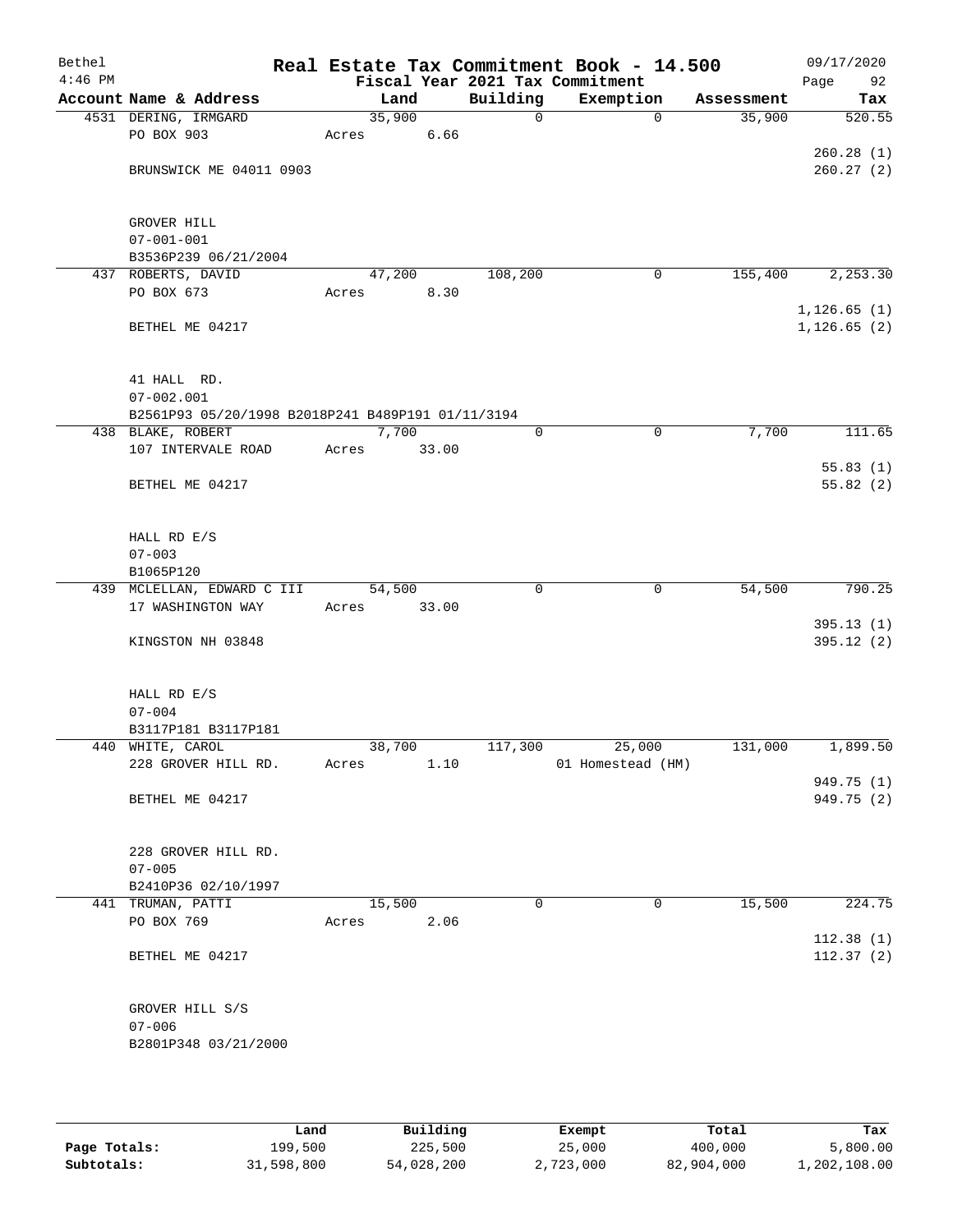| Bethel       |                                                                                                             |         |                |                    | Real Estate Tax Commitment Book - 14.500 |                      | 09/17/2020                 |
|--------------|-------------------------------------------------------------------------------------------------------------|---------|----------------|--------------------|------------------------------------------|----------------------|----------------------------|
| $4:46$ PM    |                                                                                                             |         |                |                    | Fiscal Year 2021 Tax Commitment          |                      | Page<br>93                 |
|              | Account Name & Address<br>442 SWEATT, MARTHA                                                                |         | Land<br>40,400 | Building<br>14,200 | Exemption<br>25,000                      | Assessment<br>29,600 | Tax<br>429.20              |
|              | BONNEY, LINDA G, PR                                                                                         |         | 6.70<br>Acres  |                    | 01 Homestead (HM)                        |                      |                            |
|              | PO BOX 184                                                                                                  |         |                |                    |                                          |                      | 214.60(1)                  |
|              |                                                                                                             |         |                |                    |                                          |                      | 214.60(2)                  |
|              | BETHEL ME 04217                                                                                             |         |                |                    |                                          |                      |                            |
|              | 194 GROVER HILL RD                                                                                          |         |                |                    |                                          |                      |                            |
|              | $07 - 007$                                                                                                  |         |                |                    |                                          |                      |                            |
|              | B5457P745 04/11/2019 B806P93                                                                                |         |                |                    |                                          |                      |                            |
|              | 443 TRUMAN, PATTI                                                                                           |         | 57,100         | 120,800            | 25,000                                   | 152,900              | 2,217.05                   |
|              | P.O. BOX 769                                                                                                | Acres   | 33.00          |                    | 01 Homestead (HM)                        |                      |                            |
|              | BETHEL ME 04217                                                                                             |         |                |                    |                                          |                      | 1,108.53(1)<br>1,108.52(2) |
|              | 208 GROVER HILL RD.                                                                                         |         |                |                    |                                          |                      |                            |
|              | $07 - 008$                                                                                                  |         |                |                    |                                          |                      |                            |
|              | B1859P261 01/13/1992 B1155P171 04/22/1982                                                                   |         |                |                    |                                          |                      |                            |
|              | 444 WILSON, DENNIS                                                                                          |         | 37,200         | 0                  | 0                                        | 37,200               | 539.40                     |
|              | RFD#1 BOX 566                                                                                               | Acres   | 21.00          |                    |                                          |                      |                            |
|              |                                                                                                             |         |                |                    |                                          |                      | 269.70(1)                  |
|              | BETHEL ME 04217                                                                                             |         |                |                    |                                          |                      | 269.70(2)                  |
|              | GROVER HILL S/S                                                                                             |         |                |                    |                                          |                      |                            |
|              | $07 - 009$                                                                                                  |         |                |                    |                                          |                      |                            |
|              | B2888P117                                                                                                   |         |                |                    |                                          |                      |                            |
|              | 445 CHADBOURNE TREE FARMS,<br>LLC                                                                           |         | 83,900         | 0                  | 0                                        | 83,900               | 1,216.55                   |
|              | PO BOX 1750                                                                                                 | Acres   | 135.00         |                    |                                          |                      |                            |
|              | BETHEL ME 04217                                                                                             |         |                |                    |                                          |                      | 608.28(1)<br>608.27(2)     |
|              |                                                                                                             |         |                |                    |                                          |                      |                            |
|              | GROVER HILL RD S/S<br>$07 - 010$                                                                            |         |                |                    |                                          |                      |                            |
|              | B3652P43 12/29/2004 B2888P117                                                                               |         |                |                    |                                          |                      |                            |
| 446          | NEWELL, MATTHEW ISAIAH                                                                                      |         | 40,100         | 107,100            | 25,000                                   | 122,200              | 1,771.90                   |
|              | AND                                                                                                         |         |                |                    |                                          |                      |                            |
|              | AMBER LEE                                                                                                   | Acres   | 1.75           |                    | 01 Homestead (HM)                        |                      |                            |
|              | PO BOX 1763                                                                                                 |         |                |                    |                                          |                      | 885.95 (1)<br>885.95 (2)   |
|              | BETHEL ME 04217                                                                                             |         |                |                    |                                          |                      |                            |
|              | 96 GROVER HILL RD.                                                                                          |         |                |                    |                                          |                      |                            |
|              | $07 - 011 - 001$                                                                                            |         |                |                    |                                          |                      |                            |
|              | B5352P515 06/23/2017 B5347P221 05/26/2017 B5342P470<br>04/28/2017 B2987P199 08/24/2001 B2164P118 10/03/1994 |         |                |                    |                                          |                      |                            |
|              | 5426 JOHN MAROTTA<br>CONSTRUCTION CORP                                                                      |         | 29,200         | 0                  | $\mathbf 0$                              | 29,200               | 423.40                     |
|              | PO BOX 44                                                                                                   | Acres   | 1.14           |                    |                                          |                      |                            |
|              |                                                                                                             |         |                |                    |                                          |                      | 211.70(1)                  |
|              | NEWRY ME 04261                                                                                              |         |                |                    |                                          |                      | 211.70(2)                  |
|              | 84 GROVER HILL RD.                                                                                          |         |                |                    |                                          |                      |                            |
|              | $07 - 011 - 002$<br>B5347P221 05/26/2017 B5342P470 04/28/2017 B2987P199<br>08/24/2001 B2164P118 10/03/1994  |         |                |                    |                                          |                      |                            |
|              |                                                                                                             | Land    | Building       |                    | Exempt                                   | Total                | Tax                        |
| Page Totals: |                                                                                                             | 287,900 | 242,100        |                    | 75,000                                   | 455,000              | 6,597.50                   |
| Subtotals:   | 31,886,700                                                                                                  |         | 54, 270, 300   |                    | 2,798,000                                | 83, 359, 000         | 1,208,705.50               |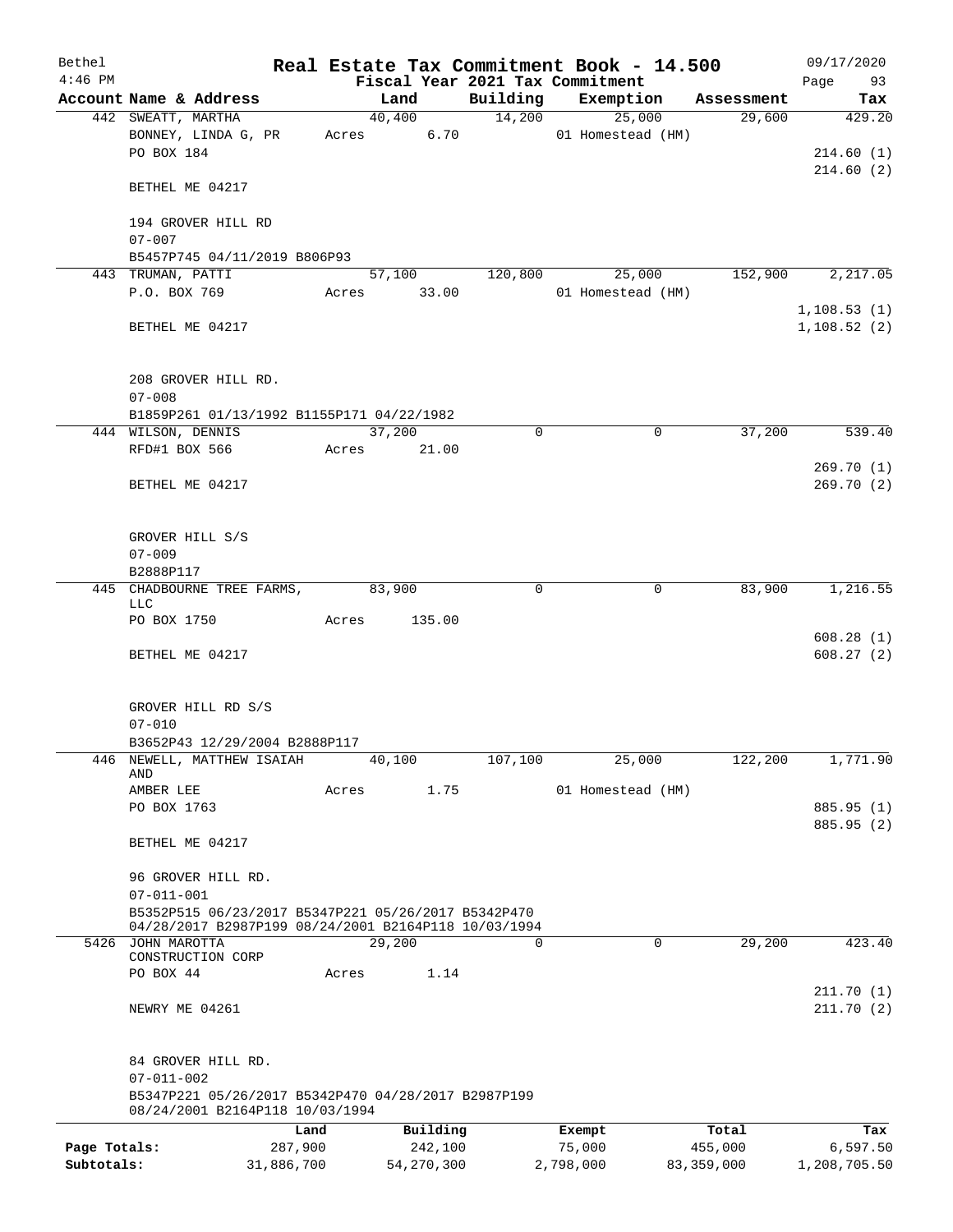| Bethel    |                                                                                                             |        |      |      | Real Estate Tax Commitment Book - 14.500 |           |             |            | 09/17/2020  |           |
|-----------|-------------------------------------------------------------------------------------------------------------|--------|------|------|------------------------------------------|-----------|-------------|------------|-------------|-----------|
| $4:46$ PM |                                                                                                             |        |      |      | Fiscal Year 2021 Tax Commitment          |           |             |            | Page        | 94        |
|           | Account Name & Address                                                                                      |        | Land |      | Building                                 | Exemption |             | Assessment |             | Tax       |
|           | 5427 S & M REAL ESTATE<br>HOLDINGS LLC                                                                      | 39,600 |      |      | 240,500                                  |           | $\Omega$    | 280,100    |             | 4,061.45  |
|           | 3216 RIVERSIDE AVE.                                                                                         | Acres  |      | 1.50 |                                          |           |             |            |             |           |
|           |                                                                                                             |        |      |      |                                          |           |             |            | 2,030.73(1) |           |
|           | SOMERSET MA 02726                                                                                           |        |      |      |                                          |           |             |            | 2,030.72(2) |           |
|           | 80 GROVER HILL RD.<br>$07 - 011 - 003$                                                                      |        |      |      |                                          |           |             |            |             |           |
|           | B5449P785 01/22/2019 B5347P221 05/26/2017 B5342P470<br>04/28/2017 B2987P199 08/24/2001 B2164P118 10/03/1994 |        |      |      |                                          |           |             |            |             |           |
|           | 5428 LACEY, PETER                                                                                           | 39,300 |      |      | 235,000                                  |           | $\mathbf 0$ | 274,300    |             | 3,977.35  |
|           | 7 POND STREET                                                                                               | Acres  |      | 1.36 |                                          |           |             |            |             |           |
|           |                                                                                                             |        |      |      |                                          |           |             |            | 1,988.68(1) |           |
|           | NEWBURYPORT MA 01950                                                                                        |        |      |      |                                          |           |             |            | 1,988.67(2) |           |
|           | 74 GROVER HILL RD.                                                                                          |        |      |      |                                          |           |             |            |             |           |
|           | $07 - 011 - 004$                                                                                            |        |      |      |                                          |           |             |            |             |           |
|           | B5436P364 10/15/2018 B5347P221 05/26/2017 B5342P470<br>04/28/2017 B2987P199 08/24/2001 B2164P118 10/03/1994 |        |      |      |                                          |           |             |            |             |           |
|           | 5429 JOHN MAROTTA<br>CONSTRUCTION CORP                                                                      | 29,700 |      |      | 0                                        |           | $\Omega$    | 29,700     |             | 430.65    |
|           | PO BOX 44                                                                                                   | Acres  |      | 1.36 |                                          |           |             |            |             |           |
|           |                                                                                                             |        |      |      |                                          |           |             |            |             | 215.33(1) |
|           | NEWRY ME 04261                                                                                              |        |      |      |                                          |           |             |            |             | 215.32(2) |
|           | GROVER HILL RD.                                                                                             |        |      |      |                                          |           |             |            |             |           |
|           | $07 - 011 - 005$                                                                                            |        |      |      |                                          |           |             |            |             |           |
|           | B5347P221 05/26/2017 B5342P470 04/28/2017 B2987P199<br>08/24/2001 B2164P118 10/03/1994                      |        |      |      |                                          |           |             |            |             |           |
|           | 5430 MAROTTA, JAKE                                                                                          | 40,200 |      |      | 167,000                                  |           | 0           | 207,200    |             | 3,004.40  |
|           | 78 TIMBERLINE DRIVE                                                                                         | Acres  |      | 2.79 |                                          |           |             |            |             |           |
|           |                                                                                                             |        |      |      |                                          |           |             |            | 1,502.20(1) |           |
|           | NEWRY ME 04261                                                                                              |        |      |      |                                          |           |             |            | 1,502.20(2) |           |
|           | 66 GROVER HILL RD.                                                                                          |        |      |      |                                          |           |             |            |             |           |
|           | $07 - 011 - 006$                                                                                            |        |      |      |                                          |           |             |            |             |           |
|           | B5395P161 02/27/2018 B5347P221 05/26/2017 B5342P470<br>04/28/2017 B2987P199 08/24/2001 B2164P118 10/03/1994 |        |      |      |                                          |           |             |            |             |           |
| 448       | KINLAW, WILLIAM B III                                                                                       | 35,800 |      |      | 212,200                                  |           | 0           | 248,000    |             | 3,596.00  |
|           | KINLAW, SARAH<br><b>BRISSENDEN</b>                                                                          | Acres  |      | 0.83 |                                          |           |             |            |             |           |
|           | 37 LARAMIE RD                                                                                               |        |      |      |                                          |           |             |            | 1,798.00(1) |           |
|           | ETNA NH 03750                                                                                               |        |      |      |                                          |           |             |            | 1,798.00(2) |           |
|           | 16 GROVER HILL RD.                                                                                          |        |      |      |                                          |           |             |            |             |           |
|           | $07 - 013$                                                                                                  |        |      |      |                                          |           |             |            |             |           |
|           | B4472P16 07/17/2009 B4214P164 10/17/2007 B3921P38<br>04/13/2006 B3709P133 04/28/2005                        |        |      |      |                                          |           |             |            |             |           |

|              | Land       | Building   | Exempt    | Total      | Tax          |
|--------------|------------|------------|-----------|------------|--------------|
| Page Totals: | 184,600    | 854,700    |           | 1,039,300  | 15,069.85    |
| Subtotals:   | 32,071,300 | 55,125,000 | 2,798,000 | 84,398,300 | 1,223,775.35 |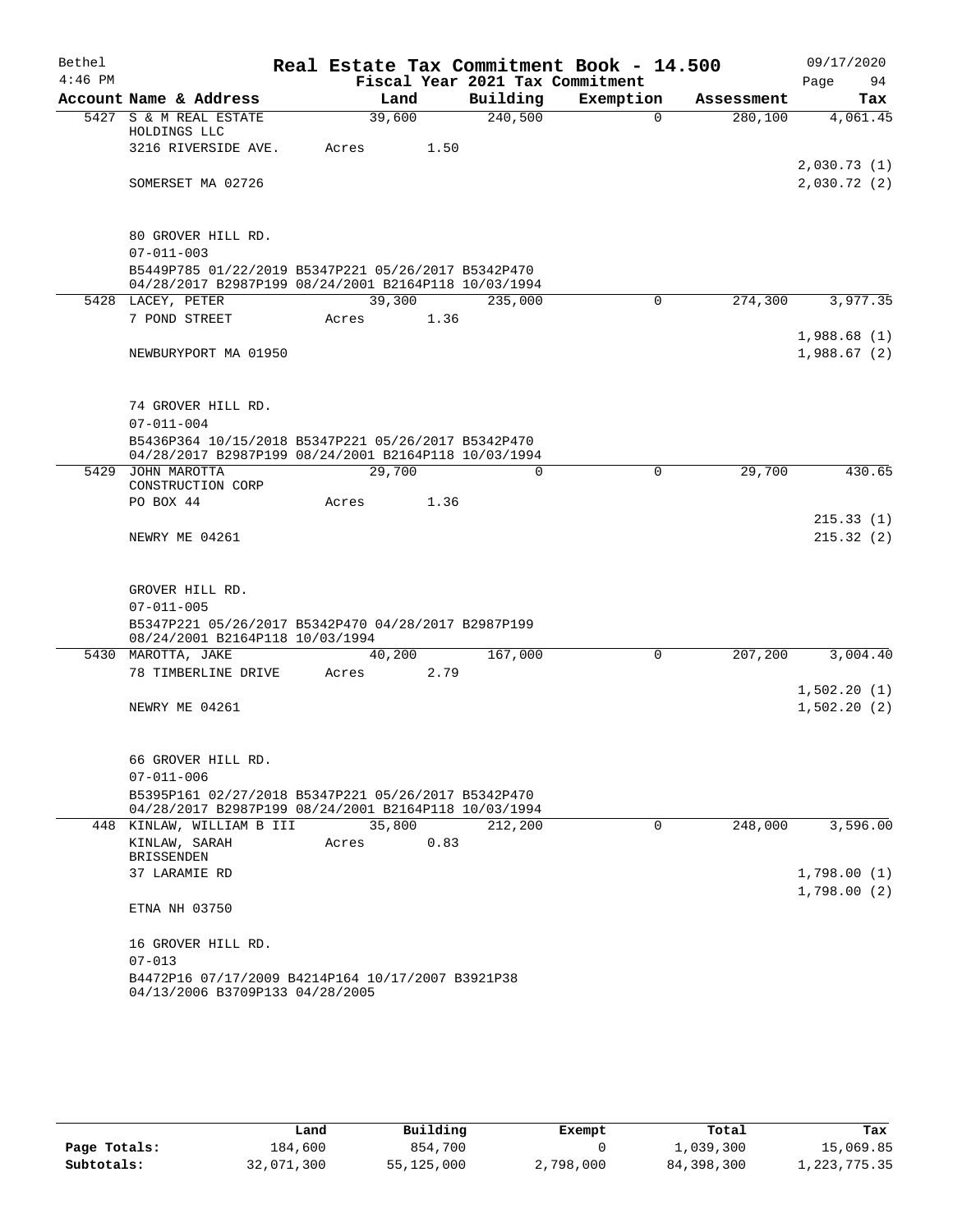| Bethel       |                                                                                      |       |                |                     | Real Estate Tax Commitment Book - 14.500 |                       | 09/17/2020      |
|--------------|--------------------------------------------------------------------------------------|-------|----------------|---------------------|------------------------------------------|-----------------------|-----------------|
| $4:46$ PM    | Account Name & Address                                                               |       |                |                     | Fiscal Year 2021 Tax Commitment          |                       | Page<br>95      |
|              | 449 COLE, RAY                                                                        |       | Land<br>30,000 | Building<br>128,000 | Exemption<br>25,000                      | Assessment<br>133,000 | Tax<br>1,928.50 |
|              | COLE, JOAN                                                                           | Acres | 0.50           |                     |                                          |                       |                 |
|              | PO BOX 1356                                                                          |       |                |                     |                                          |                       | 964.25(1)       |
|              |                                                                                      |       |                |                     |                                          |                       | 964.25(2)       |
|              | BETHEL ME 04217                                                                      |       |                |                     |                                          |                       |                 |
|              | 6 GROVER HILL RD.                                                                    |       |                |                     |                                          |                       |                 |
|              | $07 - 015$                                                                           |       |                |                     |                                          |                       |                 |
|              | B3004P6 09/28/2001                                                                   |       |                |                     |                                          |                       |                 |
|              | 450 MATSON, DAVID P                                                                  |       | 22,500         | 132,600             | 0                                        | 155,100               | 2,248.95        |
|              | 124 RATTLESNAKE HILL RD Acres                                                        |       | 0.20           |                     |                                          |                       |                 |
|              |                                                                                      |       |                |                     |                                          |                       | 1, 124.48(1)    |
|              | ANDOVER MA 01810 6045                                                                |       |                |                     |                                          |                       | 1, 124.47 (2)   |
|              | 1 SONGO POND RD                                                                      |       |                |                     |                                          |                       |                 |
|              | $07 - 016$                                                                           |       |                |                     |                                          |                       |                 |
|              | B4684P173 01/20/2011 B3019P78                                                        |       |                |                     |                                          |                       |                 |
|              | 451 BYE, STEPHEN A                                                                   |       | 30,000         | 94,900              | $\mathbf 0$                              | 124,900               | 1,811.05        |
|              | 3 SONGO POND RD                                                                      | Acres | 0.50           |                     |                                          |                       |                 |
|              |                                                                                      |       |                |                     |                                          |                       | 905.53(1)       |
|              | BETHEL ME 04217                                                                      |       |                |                     |                                          |                       | 905.52(2)       |
|              |                                                                                      |       |                |                     |                                          |                       |                 |
|              |                                                                                      |       |                |                     |                                          |                       |                 |
|              | 3 SONGO POND RD                                                                      |       |                |                     |                                          |                       |                 |
|              | $07 - 017$                                                                           |       |                |                     |                                          |                       |                 |
|              | B5189P179 12/04/2014 B3587P348 09/15/2004 B689P385<br>02/24/1970                     |       |                |                     |                                          |                       |                 |
|              | 4951 ALLISON, JEFFREY                                                                |       | 26,700         | $\mathbf 0$         | $\mathbf 0$                              | 26,700                | 387.15          |
|              | 14 EATON CT                                                                          | Acres | 0.86           |                     |                                          |                       |                 |
|              |                                                                                      |       |                |                     |                                          |                       | 193.58(1)       |
|              | WELLESLEY MA 02481                                                                   |       |                |                     |                                          |                       | 193.57(2)       |
|              |                                                                                      |       |                |                     |                                          |                       |                 |
|              |                                                                                      |       |                |                     |                                          |                       |                 |
|              | OFF SONGO POND RD                                                                    |       |                |                     |                                          |                       |                 |
|              | $07 - 018 - 001$                                                                     |       |                |                     |                                          |                       |                 |
|              | B3964P60 06/30/2006                                                                  |       |                |                     | $\overline{0}$                           |                       |                 |
|              | 452 CASTALDO, CARMINE A<br>CASTALDO, DONNA L                                         |       | 14,400         | 83,200              |                                          | 97,600                | 1,415.20        |
|              | 558 NEW DAM RD                                                                       |       |                |                     |                                          |                       | 707.60(1)       |
|              |                                                                                      |       |                |                     |                                          |                       | 707.60(2)       |
|              | NORTH WATERBORO ME                                                                   |       |                |                     |                                          |                       |                 |
|              | 04021                                                                                |       |                |                     |                                          |                       |                 |
|              |                                                                                      |       |                |                     |                                          |                       |                 |
|              | 9 SONGO POND RD, UNIT 1                                                              |       |                |                     |                                          |                       |                 |
|              | $07 - 018 - U1$                                                                      |       |                |                     |                                          |                       |                 |
|              | B5287P144 06/01/2016 B5177P347 10/29/2014 B3964P60<br>06/30/2006 B1500P49 08/14/1987 |       |                |                     |                                          |                       |                 |
|              | 5405 9 SONGO POND ROAD, LLC                                                          |       | 14,400         | 62,900              | 0                                        | 77,300                | 1,120.85        |
|              | C/O CHRIS CASTALDO                                                                   |       |                |                     |                                          |                       |                 |
|              | 51 SACO STREET                                                                       |       |                |                     |                                          |                       | 560.43(1)       |
|              |                                                                                      |       |                |                     |                                          |                       | 560.42(2)       |
|              | SCARBOROUGH ME 04074                                                                 |       |                |                     |                                          |                       |                 |
|              | 9 SONGO POND RD, UNIT 2                                                              |       |                |                     |                                          |                       |                 |
|              | $07 - 018 - U2$                                                                      |       |                |                     |                                          |                       |                 |
|              | B5177P347 10/29/2014 B3964P60 06/30/2006 B1500P49<br>08/14/1987                      |       |                |                     |                                          |                       |                 |
|              | Land                                                                                 |       | Building       |                     | Exempt                                   | Total                 | Tax             |
| Page Totals: | 138,000                                                                              |       | 501,600        |                     | 25,000                                   | 614,600               | 8,911.70        |

**Subtotals:** 32,209,300 55,626,600 2,823,000 85,012,900 1,232,687.05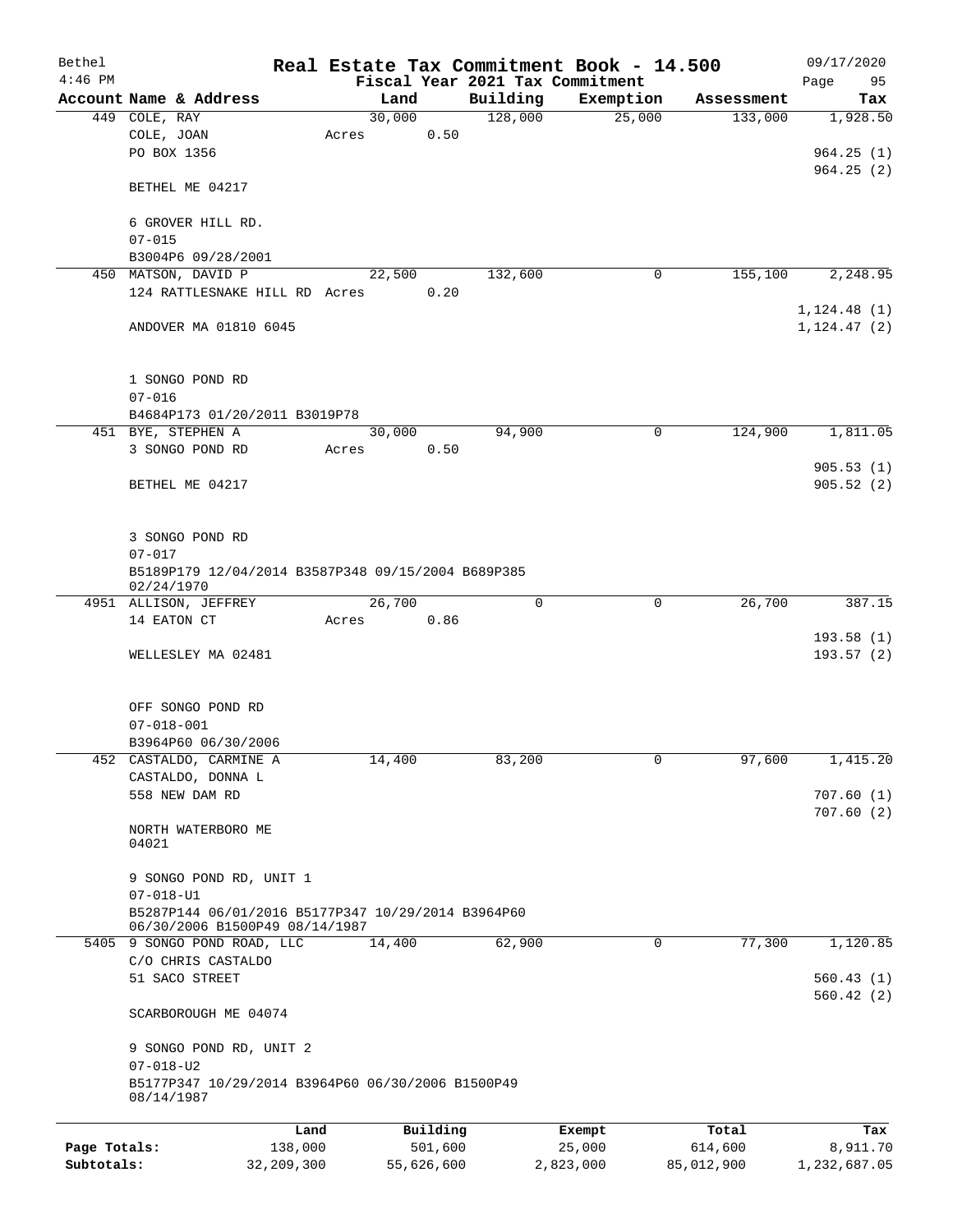| Bethel       |                                                                                        |               |          |          | Real Estate Tax Commitment Book - 14.500 |            | 09/17/2020             |
|--------------|----------------------------------------------------------------------------------------|---------------|----------|----------|------------------------------------------|------------|------------------------|
| $4:46$ PM    |                                                                                        |               |          |          | Fiscal Year 2021 Tax Commitment          |            | Page<br>96             |
|              | Account Name & Address                                                                 | Land          |          | Building | Exemption                                | Assessment | Tax                    |
|              | 5406 9 SONGO POND ROAD, LLC<br>C/O CHRIS CASTALDO<br>51 SACO STREET                    | 14,400        |          | 49,900   | $\mathbf 0$                              | 64,300     | 932.35<br>466.18(1)    |
|              | SCARBOROUGH ME 04074                                                                   |               |          |          |                                          |            | 466.17(2)              |
|              | 9 SONGO POND RD, UNIT 3<br>$07 - 018 - U3$                                             |               |          |          |                                          |            |                        |
|              | B5318P344 11/21/2016                                                                   |               |          |          |                                          |            |                        |
|              | 453 LANE, DAVID & ANDREA                                                               | 30,000        |          | 14,900   | 0                                        | 44,900     | 651.05                 |
|              | 25 NORTHERN LIGHTS FARM Acres<br><b>ROAD</b>                                           |               | 0.50     |          |                                          |            |                        |
|              | UPTON ME 04261                                                                         |               |          |          |                                          |            | 325.53(1)<br>325.52(2) |
|              | 15 SONGO POND RD<br>$07 - 019$                                                         |               |          |          |                                          |            |                        |
|              | B5469P574 07/15/2019 B1336P140 08/15/1985                                              |               |          |          |                                          |            |                        |
|              | 454 WILLIAMS, LELA                                                                     | 34,500        |          | 91,300   | 0                                        | 125,800    | 1,824.10               |
|              | 142 PORT ROAD                                                                          | Acres         | 0.75     |          |                                          |            |                        |
|              | KENNEBUNKPORT ME 04043                                                                 |               |          |          |                                          |            | 912.05(1)<br>912.05(2) |
|              | 23 SONGO POND ROAD<br>$07 - 020$<br>B5183P226 11/17/2014 B4889P149 09/06/2012 B4528P98 |               |          |          |                                          |            |                        |
|              | 12/14/2009 B3770P1 07/28/2005<br>455 PEASE, KENNETH                                    | 30,000        |          | 25,100   | 25,000                                   | 30,100     | 436.45                 |
|              | 27 SONGO POND ROAD                                                                     | 0.50<br>Acres |          |          | 01 Homestead (HM)                        |            |                        |
|              |                                                                                        |               |          |          |                                          |            | 218.23(1)              |
|              | BETHEL ME 04217                                                                        |               |          |          |                                          |            | 218.22(2)              |
|              | 27 SONGO POND RD                                                                       |               |          |          |                                          |            |                        |
|              | $07 - 021$                                                                             |               |          |          |                                          |            |                        |
|              | B677P246 01/31/1969                                                                    |               |          |          |                                          |            |                        |
|              | 456 OWEN, JEAN K                                                                       | 37,100        |          | 93,400   | 25,000<br>01 Homestead (HM)              | 105,500    | 1,529.75               |
|              | PO BOX 481                                                                             | Acres         | 0.91     |          |                                          |            | 764.88 (1)             |
|              | BETHEL ME 04217                                                                        |               |          |          |                                          |            | 764.87(2)              |
|              | 33 SONGO POND ROAD<br>$07 - 022$<br>B677P246                                           |               |          |          |                                          |            |                        |
| 457          | THORNTON, JAMES J                                                                      | 38,400        |          | 171,400  | 25,000                                   | 184,800    | 2,679.60               |
|              | NASTA, PATRICIA M<br>43 SONGO POND ROAD                                                | Acres         | 1.00     |          | 01 Homestead (HM)                        |            | 1,339.80(1)            |
|              |                                                                                        |               |          |          |                                          |            | 1,339.80(2)            |
|              | BETHEL ME 04217                                                                        |               |          |          |                                          |            |                        |
|              | 43 SONGO POND ROAD<br>$07 - 023$                                                       |               |          |          |                                          |            |                        |
|              | B3253P174                                                                              |               |          |          |                                          |            |                        |
|              |                                                                                        |               |          |          |                                          |            |                        |
|              |                                                                                        |               |          |          |                                          |            |                        |
|              | Land                                                                                   |               | Building |          | Exempt                                   | Total      | Tax                    |
| Page Totals: | 184,400                                                                                |               | 446,000  |          | 75,000                                   | 555,400    | 8,053.30               |

**Subtotals:** 32,393,700 56,072,600 2,898,000 85,568,300 1,240,740.35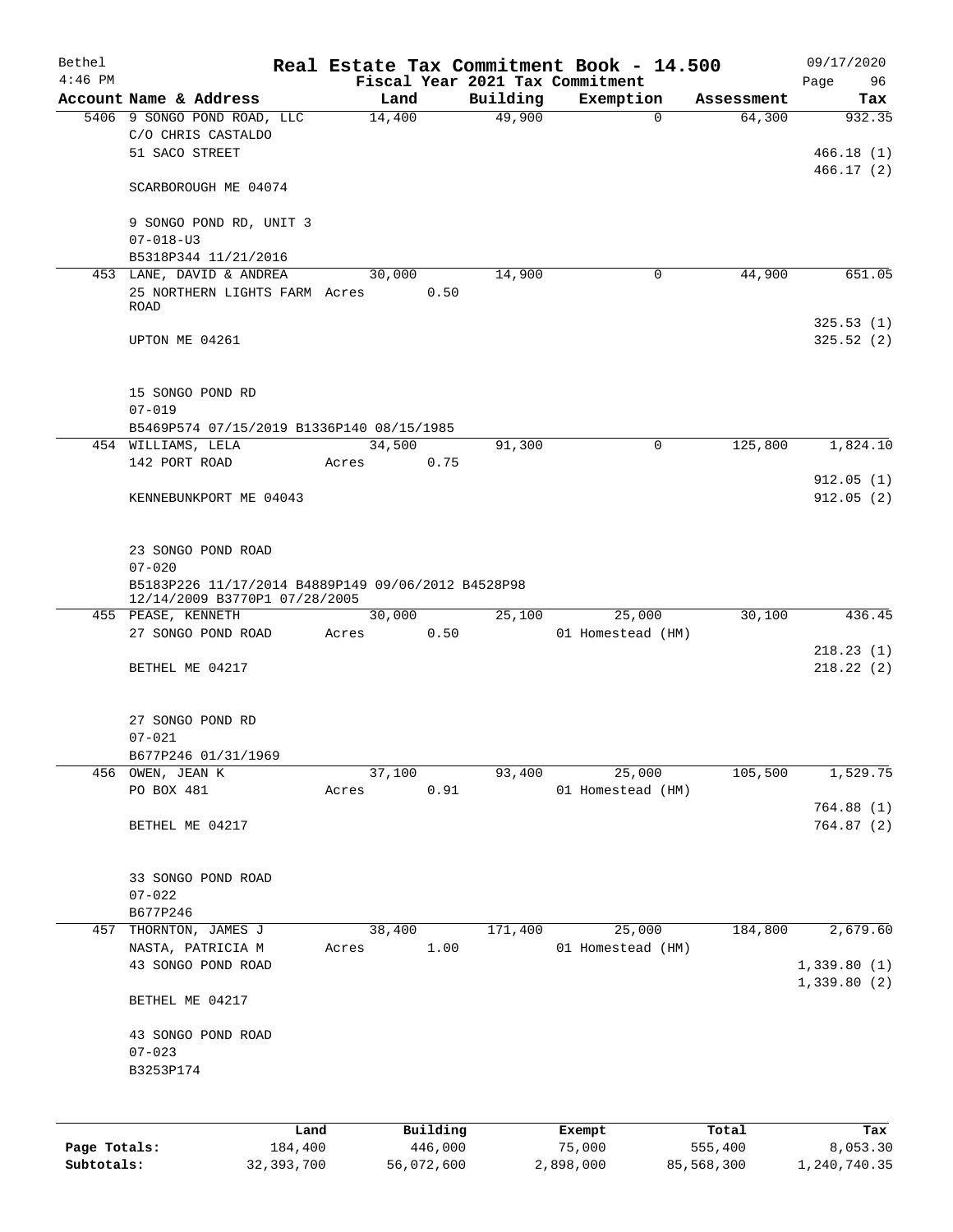| Bethel       |                                                                                        |                 |        |                     |             | Real Estate Tax Commitment Book - 14.500 |                  | 09/17/2020                 |
|--------------|----------------------------------------------------------------------------------------|-----------------|--------|---------------------|-------------|------------------------------------------|------------------|----------------------------|
| $4:46$ PM    |                                                                                        |                 |        |                     |             | Fiscal Year 2021 Tax Commitment          |                  | Page<br>97                 |
|              | Account Name & Address                                                                 |                 |        | Land                | Building    | Exemption                                | Assessment       | Tax                        |
|              | 458 HEAD, DAVID                                                                        |                 |        | 38,400              | 135,100     | 25,000                                   | 148,500          | 2,153.25                   |
|              | HEAD, FRANCES                                                                          |                 |        | Acres 1.00          |             | 01 Homestead (HM)                        |                  |                            |
|              | PO BOX 61                                                                              |                 |        |                     |             |                                          |                  | 1,076.63(1)<br>1,076.62(2) |
|              | WEST BETHEL ME 04286                                                                   |                 |        |                     |             |                                          |                  |                            |
|              | 53 SONGO POND ROAD<br>$07 - 024$                                                       |                 |        |                     |             |                                          |                  |                            |
|              | B4331P145 08/04/2008 B918P245 11/03/1976                                               |                 |        |                     |             |                                          |                  |                            |
|              | 459 HEATH, JAMES A.                                                                    |                 | 26,100 |                     | 72,100      | 0                                        | 98,200           | 1,423.90                   |
|              | 413 SAWIN HILL RD                                                                      |                 | Acres  | 0.33                |             |                                          |                  |                            |
|              |                                                                                        |                 |        |                     |             |                                          |                  | 711.95(1)                  |
|              | ALBNAY TWP ME 04217                                                                    |                 |        |                     |             |                                          |                  | 711.95(2)                  |
|              | 61 SONGO POND ROAD                                                                     |                 |        |                     |             |                                          |                  |                            |
|              | $07 - 025$                                                                             |                 |        |                     |             |                                          |                  |                            |
|              | B5477P112 08/30/2019 B5457P745 04/11/2019 B1314P95<br>460 BOULDER CONSTRUCTION, 49,800 |                 |        |                     | 0           | 0                                        | 49,800           | 722.10                     |
|              | LLC<br>P.O. BOX 44                                                                     |                 | Acres  | 62.19               |             |                                          |                  |                            |
|              |                                                                                        |                 |        |                     |             |                                          |                  | 361.05(1)                  |
|              | NEWRY ME 04261                                                                         |                 |        |                     |             |                                          |                  | 361.05(2)                  |
|              | SONGO POND RD                                                                          |                 |        |                     |             |                                          |                  |                            |
|              | $07 - 026$                                                                             |                 |        |                     |             |                                          |                  |                            |
|              | B1724P104 04/12/1990 B1153P24 03/23/1982                                               |                 |        |                     |             |                                          |                  |                            |
|              | 5472 BOULDER CONSTRUCTION,                                                             |                 | 24,000 |                     | 0           | 0                                        | 24,000           | 348.00                     |
|              | LLC                                                                                    |                 |        |                     |             |                                          |                  |                            |
|              | P.O. BOX 44                                                                            |                 |        | Acres 1.23          |             |                                          |                  |                            |
|              | NEWRY ME 04261                                                                         |                 |        |                     |             |                                          |                  | 174.00(1)<br>174.00(2)     |
|              |                                                                                        |                 |        |                     |             |                                          |                  |                            |
|              | SONGO POND RD (SUB LOT<br>$07 - 026 - 001$                                             |                 |        |                     |             |                                          |                  |                            |
|              | B5470P930 07/24/2019                                                                   |                 |        |                     |             |                                          |                  |                            |
| 5473         | BOULDER CONSTRUCTION,                                                                  |                 | 24,000 |                     | $\mathbf 0$ | 0                                        | 24,000           | 348.00                     |
|              | LLC                                                                                    |                 |        |                     |             |                                          |                  |                            |
|              | P.O. BOX 44                                                                            |                 | Acres  | 1.02                |             |                                          |                  |                            |
|              | NEWRY ME 04261                                                                         |                 |        |                     |             |                                          |                  | 174.00(1)<br>174.00(2)     |
|              | SONGO POND RD (SUB LOT                                                                 |                 |        |                     |             |                                          |                  |                            |
|              | $07 - 026 - 002$                                                                       |                 |        |                     |             |                                          |                  |                            |
|              | B5470P930 07/24/2019                                                                   |                 |        |                     |             |                                          |                  |                            |
|              | 5474 BOULDER CONSTRUCTION,                                                             |                 | 24,100 |                     | 0           | 0                                        | 24,100           | 349.45                     |
|              | <b>LLC</b>                                                                             |                 |        |                     |             |                                          |                  |                            |
|              | P.O. BOX 44                                                                            |                 | Acres  | 1.06                |             |                                          |                  |                            |
|              | NEWRY ME 04261                                                                         |                 |        |                     |             |                                          |                  | 174.73 (1)<br>174.72(2)    |
|              |                                                                                        |                 |        |                     |             |                                          |                  |                            |
|              | SONGO POND RD (SUB LOT<br>$07 - 026 - 003$                                             |                 |        |                     |             |                                          |                  |                            |
|              | B5470P930 07/24/2019                                                                   |                 |        |                     |             |                                          |                  |                            |
| Page Totals: |                                                                                        | Land<br>186,400 |        | Building<br>207,200 |             | Exempt<br>25,000                         | Total<br>368,600 | Tax<br>5,344.70            |
| Subtotals:   |                                                                                        | 32,580,100      |        | 56,279,800          |             | 2,923,000                                | 85,936,900       | 1,246,085.05               |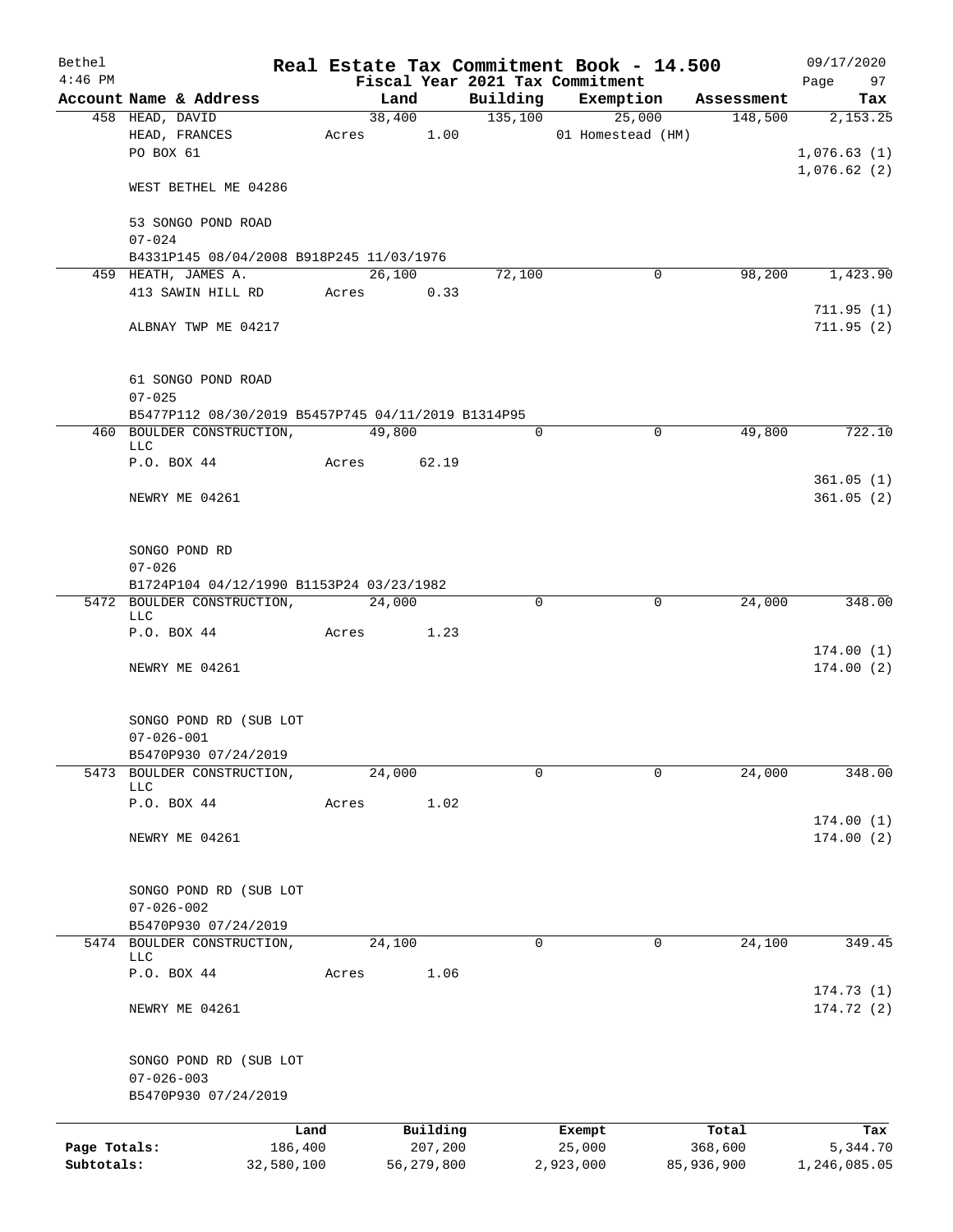| Bethel    |                                           |        |      |                                 | Real Estate Tax Commitment Book - 14.500 |            | 09/17/2020 |
|-----------|-------------------------------------------|--------|------|---------------------------------|------------------------------------------|------------|------------|
| $4:46$ PM |                                           |        |      | Fiscal Year 2021 Tax Commitment |                                          |            | Page<br>98 |
|           | Account Name & Address                    | Land   |      | Building                        | Exemption                                | Assessment | Tax        |
|           | 5475 BOULDER CONSTRUCTION,<br>LLC         | 24,200 |      | $\mathsf{O}$                    | $\overline{0}$                           | 24,200     | 350.90     |
|           | P.O. BOX 44                               | Acres  | 1.10 |                                 |                                          |            |            |
|           |                                           |        |      |                                 |                                          |            | 175.45(1)  |
|           | NEWRY ME 04261                            |        |      |                                 |                                          |            | 175.45(2)  |
|           |                                           |        |      |                                 |                                          |            |            |
|           |                                           |        |      |                                 |                                          |            |            |
|           | SONGO POND RD (LOT 4)<br>$07 - 026 - 004$ |        |      |                                 |                                          |            |            |
|           | B5470P930 07/24/2019                      |        |      |                                 |                                          |            |            |
|           | 5476 BOULDER CONSTRUCTION,                | 24,300 |      | $\Omega$                        | 0                                        | 24,300     | 352.35     |
|           | LLC                                       |        |      |                                 |                                          |            |            |
|           | P.O. BOX 44                               | Acres  | 1.12 |                                 |                                          |            |            |
|           |                                           |        |      |                                 |                                          |            | 176.18(1)  |
|           | NEWRY ME 04261                            |        |      |                                 |                                          |            | 176.17(2)  |
|           |                                           |        |      |                                 |                                          |            |            |
|           | SONGO POND RD (LOT 5)                     |        |      |                                 |                                          |            |            |
|           | $07 - 026 - 005$                          |        |      |                                 |                                          |            |            |
|           | B5470P930 07/24/2019                      |        |      |                                 |                                          |            |            |
|           | 5477 BOULDER CONSTRUCTION,                | 24,300 |      | $\mathbf 0$                     | $\mathbf 0$                              | 24,300     | 352.35     |
|           | <b>LLC</b><br>P.O. BOX 44                 | Acres  | 1.13 |                                 |                                          |            |            |
|           |                                           |        |      |                                 |                                          |            | 176.18(1)  |
|           | NEWRY ME 04261                            |        |      |                                 |                                          |            | 176.17(2)  |
|           |                                           |        |      |                                 |                                          |            |            |
|           |                                           |        |      |                                 |                                          |            |            |
|           | SONGO POND RD (LOT 6)                     |        |      |                                 |                                          |            |            |
|           | $07 - 026 - 006$<br>B5470P930 07/24/2019  |        |      |                                 |                                          |            |            |
|           | 5478 BOULDER CONSTRUCTION,                | 25,100 |      | $\mathbf 0$                     | 0                                        | 25,100     | 363.95     |
|           | <b>LLC</b>                                |        |      |                                 |                                          |            |            |
|           | P.O. BOX 44                               | Acres  | 1.57 |                                 |                                          |            |            |
|           |                                           |        |      |                                 |                                          |            | 181.98 (1) |
|           | NEWRY ME 04261                            |        |      |                                 |                                          |            | 181.97(2)  |
|           |                                           |        |      |                                 |                                          |            |            |
|           | SONGO POND RD (SUB LOT                    |        |      |                                 |                                          |            |            |
|           | $07 - 026 - 007$                          |        |      |                                 |                                          |            |            |
|           | B5470P930 07/24/2019                      |        |      |                                 |                                          |            |            |
| 5479      | BOULDER CONSTRUCTION,                     | 24,400 |      | $\mathbf 0$                     | $\mathbf 0$                              | 24,400     | 353.80     |
|           | LLC<br>P.O. BOX 44                        | Acres  | 1.20 |                                 |                                          |            |            |
|           |                                           |        |      |                                 |                                          |            | 176.90(1)  |
|           | NEWRY ME 04261                            |        |      |                                 |                                          |            | 176.90(2)  |
|           |                                           |        |      |                                 |                                          |            |            |
|           |                                           |        |      |                                 |                                          |            |            |
|           | SONGO POND RD (LOT 8)<br>$07 - 026 - 008$ |        |      |                                 |                                          |            |            |
|           | B5470P930 07/24/2019                      |        |      |                                 |                                          |            |            |
|           |                                           |        |      |                                 |                                          |            |            |

|              | úand       | Building   | Exempt    | Total      | Tax          |
|--------------|------------|------------|-----------|------------|--------------|
| Page Totals: | 122,300    |            |           | 122,300    | 1,773.35     |
| Subtotals:   | 32,702,400 | 56,279,800 | 2,923,000 | 86,059,200 | 1,247,858.40 |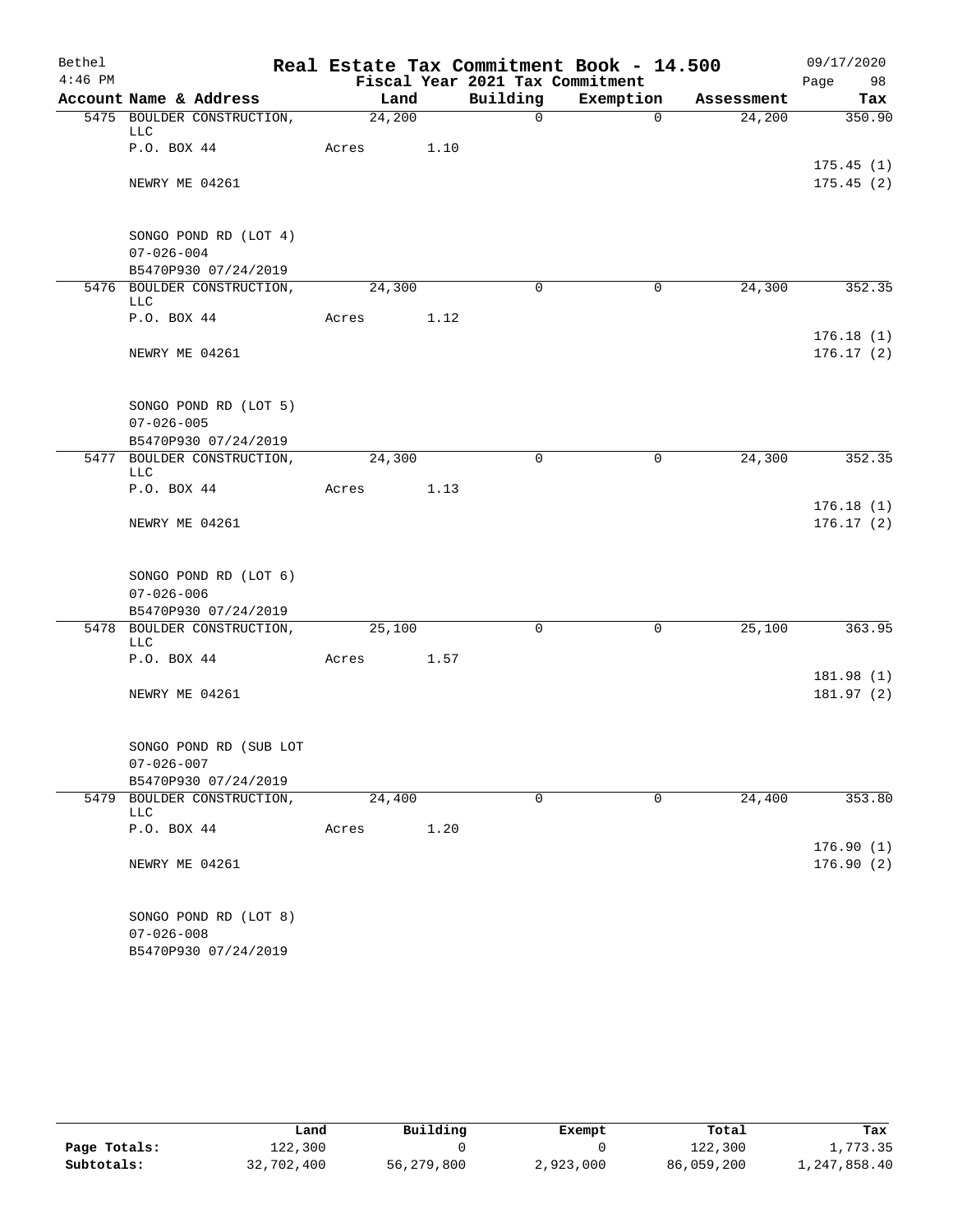| Bethel    |                           |                                                    |        |      |                                 | Real Estate Tax Commitment Book - 14.500 |            | 09/17/2020                  |
|-----------|---------------------------|----------------------------------------------------|--------|------|---------------------------------|------------------------------------------|------------|-----------------------------|
| $4:46$ PM |                           |                                                    |        |      | Fiscal Year 2021 Tax Commitment |                                          |            | Page<br>99                  |
|           |                           | Account Name & Address                             | Land   |      | Building                        | Exemption                                | Assessment | Tax                         |
|           | LLC                       | 5480 BOULDER CONSTRUCTION,                         | 24,500 |      | $\mathsf{O}$                    | $\overline{0}$                           | 24,500     | 355.25                      |
|           | P.O. BOX 44               |                                                    | Acres  | 1.24 |                                 |                                          |            | 177.63(1)                   |
|           | NEWRY ME 04261            |                                                    |        |      |                                 |                                          |            | 177.62(2)                   |
|           |                           | 103 SONGO POND RD                                  |        |      |                                 |                                          |            |                             |
|           | $07 - 026 - 009$          | B5470P930 07/24/2019                               |        |      |                                 |                                          |            |                             |
|           |                           | 5481 BOULDER CONSTRUCTION,                         | 33,000 |      | 271,700                         | 0                                        | 304,700    | 4,418.15                    |
|           | <b>LLC</b><br>P.O. BOX 44 |                                                    | Acres  | 1.17 |                                 |                                          |            |                             |
|           | NEWRY ME 04261            |                                                    |        |      |                                 |                                          |            | 2,209.08(1)<br>2, 209.07(2) |
|           |                           |                                                    |        |      |                                 |                                          |            |                             |
|           |                           | 99 SONGO POND RD (LOT                              |        |      |                                 |                                          |            |                             |
|           | $07 - 026 - 010$          | B5470P930 07/24/2019                               |        |      |                                 |                                          |            |                             |
|           | <b>LLC</b>                | 5482 BOULDER CONSTRUCTION,                         | 24,400 |      | $\mathbf 0$                     | $\mathbf 0$                              | 24,400     | 353.80                      |
|           | P.O. BOX 44               |                                                    | Acres  | 1.18 |                                 |                                          |            |                             |
|           | NEWRY ME 04261            |                                                    |        |      |                                 |                                          |            | 176.90(1)<br>176.90(2)      |
|           |                           | SONGO POND RD (LOT 11)                             |        |      |                                 |                                          |            |                             |
|           | $07 - 026 - 011$          |                                                    |        |      |                                 |                                          |            |                             |
|           |                           | B5470P930 07/24/2019<br>5483 BOULDER CONSTRUCTION, | 24,300 |      | $\mathbf 0$                     | 0                                        | 24,300     | 352.35                      |
|           | <b>LLC</b>                |                                                    |        |      |                                 |                                          |            |                             |
|           | P.O. BOX 44               |                                                    | Acres  | 1.15 |                                 |                                          |            | 176.18(1)                   |
|           | NEWRY ME 04261            |                                                    |        |      |                                 |                                          |            | 176.17(2)                   |
|           |                           | SONGO POND RD (SUB LOT                             |        |      |                                 |                                          |            |                             |
|           | $07 - 026 - 012$          |                                                    |        |      |                                 |                                          |            |                             |
|           |                           | B5470P930 07/24/2019<br>5484 BOULDER CONSTRUCTION, |        |      | $\mathbf 0$                     | $\mathbf 0$                              |            | 369.75                      |
|           | LLC                       |                                                    | 25,500 |      |                                 |                                          | 25,500     |                             |
|           | P.O. BOX 44               |                                                    | Acres  | 2.22 |                                 |                                          |            | 184.88 (1)                  |
|           | NEWRY ME 04261            |                                                    |        |      |                                 |                                          |            | 184.87(2)                   |
|           |                           | SONGO POND RD (SUB LOT                             |        |      |                                 |                                          |            |                             |
|           | $07 - 026 - 013$          | B5470P930 07/24/2019                               |        |      |                                 |                                          |            |                             |

|              | Land       | Building   | Exempt    | Total      | Tax          |
|--------------|------------|------------|-----------|------------|--------------|
| Page Totals: | 131,700    | 271,700    |           | 403,400    | 5,849.30     |
| Subtotals:   | 32,834,100 | 56,551,500 | 2,923,000 | 86,462,600 | 1,253,707.70 |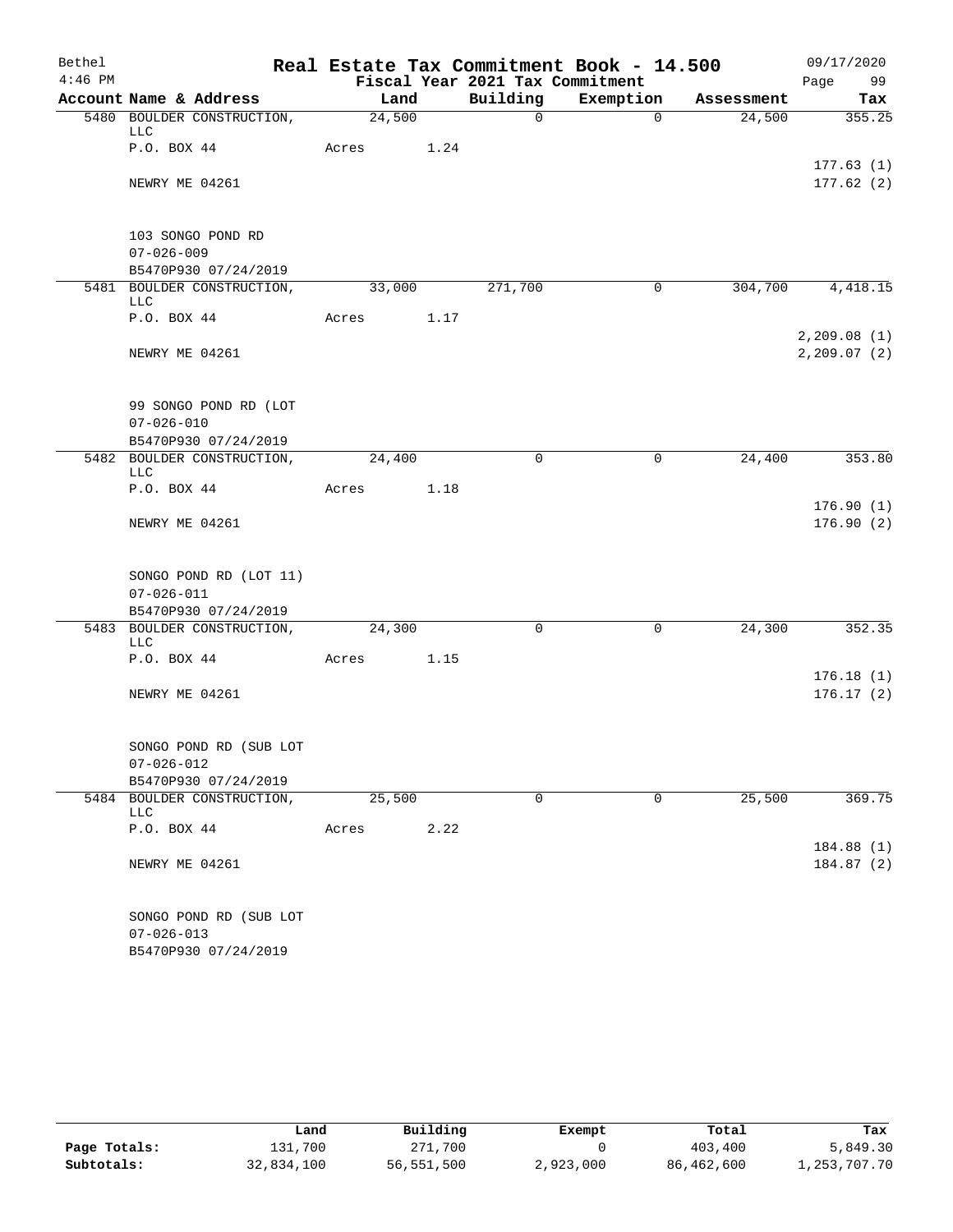| Bethel    |                  |                                                     |             |         |        |                                 | Real Estate Tax Commitment Book - 14.500 |            | 09/17/2020   |
|-----------|------------------|-----------------------------------------------------|-------------|---------|--------|---------------------------------|------------------------------------------|------------|--------------|
| $4:46$ PM |                  |                                                     |             |         |        | Fiscal Year 2021 Tax Commitment |                                          |            | Page<br>100  |
|           |                  | Account Name & Address                              |             | Land    |        | Building                        | Exemption                                | Assessment | Tax          |
|           | LLC              | 5485 BOULDER CONSTRUCTION,                          |             | 24,100  |        | $\Omega$                        | $\Omega$                                 | 24,100     | 349.45       |
|           | P.O. BOX 44      |                                                     | Acres       |         | 1.03   |                                 |                                          |            |              |
|           |                  |                                                     |             |         |        |                                 |                                          |            | 174.73(1)    |
|           | NEWRY ME 04261   |                                                     |             |         |        |                                 |                                          |            | 174.72(2)    |
|           |                  |                                                     |             |         |        |                                 |                                          |            |              |
|           |                  | SONGO POND RD (SUB LOT                              |             |         |        |                                 |                                          |            |              |
|           | $07 - 026 - 014$ |                                                     |             |         |        |                                 |                                          |            |              |
|           |                  | B5470P930 07/24/2019                                |             |         |        |                                 |                                          |            |              |
|           |                  | 462 HARVEST TABLE LLC                               |             | 46,100  |        | 31,200                          | 0                                        | 77,300     | 1,120.85     |
|           | 16 BAILEY RD     |                                                     | Acres 19.00 |         |        |                                 |                                          |            |              |
|           |                  |                                                     |             |         |        |                                 |                                          |            | 560.43(1)    |
|           | BETHEL ME 04217  |                                                     |             |         |        |                                 |                                          |            | 560.42(2)    |
|           |                  |                                                     |             |         |        |                                 |                                          |            |              |
|           | SONGO POND ROAD  |                                                     |             |         |        |                                 |                                          |            |              |
|           | $07 - 027$       |                                                     |             |         |        |                                 |                                          |            |              |
|           |                  | B5439P530 10/29/2018 B873P180                       |             |         |        |                                 |                                          |            |              |
|           | 463 BETHEL INN   |                                                     |             |         |        | 1,861,800 2,718,900             | $\mathbf 0$                              | 4,580,700  | 66,420.15    |
|           | PO BOX 49        |                                                     | Acres       |         | 156.86 |                                 |                                          |            |              |
|           |                  |                                                     |             |         |        |                                 |                                          |            | 33, 210.08   |
|           | BETHEL ME 04217  |                                                     |             |         |        |                                 |                                          |            | 33, 210.07   |
|           |                  |                                                     |             |         |        |                                 |                                          |            |              |
|           | 21 BROAD STREET  |                                                     |             |         |        |                                 |                                          |            |              |
|           | $07 - 028$       |                                                     |             |         |        |                                 |                                          |            |              |
|           |                  | B4648P125 10/19/2010                                |             |         |        |                                 |                                          |            |              |
|           | 4621 SAVAGE LAND |                                                     |             | 290,500 |        | 0                               | $\mathbf 0$                              | 290,500    | 4,212.25     |
|           | PO BOX 358       | DEVELOPMENT, LLC                                    | Acres       |         | 27.30  |                                 |                                          |            |              |
|           |                  |                                                     |             |         |        |                                 |                                          |            | 2, 106.13(1) |
|           | BETHEL ME 04217  |                                                     |             |         |        |                                 |                                          |            | 2,106.12(2)  |
|           |                  |                                                     |             |         |        |                                 |                                          |            |              |
|           |                  |                                                     |             |         |        |                                 |                                          |            |              |
|           |                  |                                                     |             |         |        |                                 |                                          |            |              |
|           | $07 - 028 - 001$ |                                                     |             |         |        |                                 |                                          |            |              |
|           | 4575 BETHEL INN  | B3609P27 10/15/2004                                 |             | 56,400  |        | 159,400                         | 0                                        | 215,800    | 3,129.10     |
|           | TIMESHARE UNIT   |                                                     |             |         |        |                                 |                                          |            |              |
|           | PO BOX 49        |                                                     |             |         |        |                                 |                                          |            | 1,564.55(1)  |
|           |                  |                                                     |             |         |        |                                 |                                          |            | 1,564.55(2)  |
|           | BETHEL ME 04217  |                                                     |             |         |        |                                 |                                          |            |              |
|           |                  |                                                     |             |         |        |                                 |                                          |            |              |
|           |                  | 114 FAIRWAY ROAD                                    |             |         |        |                                 |                                          |            |              |
|           | $07 - 028 - 500$ | 516 DOLAN, MICHAEL J                                |             | 33,600  |        | 131,700                         | $\mathbf 0$                              | 165,300    | 2,396.85     |
|           | PO BOX 1507      |                                                     |             |         |        |                                 |                                          |            |              |
|           |                  |                                                     |             |         |        |                                 |                                          |            | 1, 198.43(1) |
|           | BETHEL ME 04217  |                                                     |             |         |        |                                 |                                          |            | 1, 198.42(2) |
|           |                  |                                                     |             |         |        |                                 |                                          |            |              |
|           |                  |                                                     |             |         |        |                                 |                                          |            |              |
|           |                  | 114 FAIRWAY ROAD                                    |             |         |        |                                 |                                          |            |              |
|           | $07 - 028 - 502$ | B5265P595 01/29/2016 B5240P212 08/27/2015 B1868P218 |             |         |        |                                 |                                          |            |              |
|           | 02/18/1992       |                                                     |             |         |        |                                 |                                          |            |              |
|           |                  |                                                     |             |         |        |                                 |                                          |            |              |
|           |                  |                                                     |             |         |        |                                 |                                          |            |              |
|           |                  |                                                     |             |         |        |                                 |                                          |            |              |

|              | Land       | Building   | Exempt    | Total      | Tax          |
|--------------|------------|------------|-----------|------------|--------------|
| Page Totals: | 2,312,500  | 3,041,200  |           | 5,353,700  | 77,628.65    |
| Subtotals:   | 35,146,600 | 59,592,700 | 2,923,000 | 91,816,300 | 1,331,336.35 |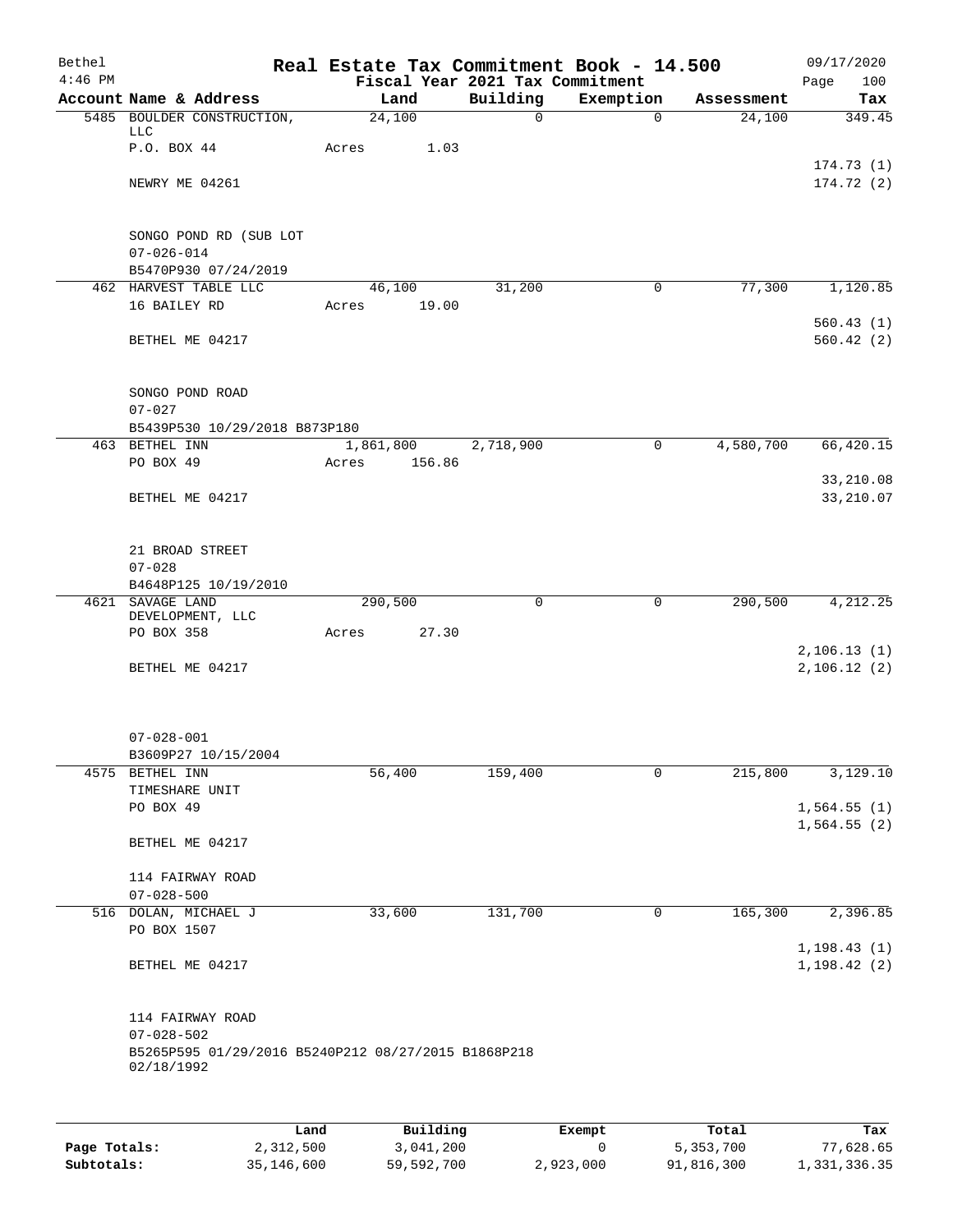| Bethel    |                                          |        |                                 | Real Estate Tax Commitment Book - 14.500 |            | 09/17/2020   |
|-----------|------------------------------------------|--------|---------------------------------|------------------------------------------|------------|--------------|
| $4:46$ PM |                                          |        | Fiscal Year 2021 Tax Commitment |                                          |            | Page<br>101  |
|           | Account Name & Address                   | Land   | Building                        | Exemption                                | Assessment | Tax          |
|           | 4576 BETHEL INN                          | 56,400 | 159,400                         | $\mathbf 0$                              | 215,800    | 3,129.10     |
|           | TIMESHARE UNIT                           |        |                                 |                                          |            |              |
|           | PO BOX 49                                |        |                                 |                                          |            | 1,564.55(1)  |
|           |                                          |        |                                 |                                          |            | 1,564.55(2)  |
|           | BETHEL ME 04217                          |        |                                 |                                          |            |              |
|           | 114 FAIRWAY ROAD                         |        |                                 |                                          |            |              |
|           | $07 - 028 - 504$                         |        |                                 |                                          |            |              |
| 4577      | BETHEL INN                               | 56,400 | 159,400                         | 0                                        | 215,800    | 3,129.10     |
|           | TIMESHARE UNIT                           |        |                                 |                                          |            |              |
|           | PO BOX 49                                |        |                                 |                                          |            | 1,564.55(1)  |
|           |                                          |        |                                 |                                          |            | 1,564.55(2)  |
|           | BETHEL ME 04217                          |        |                                 |                                          |            |              |
|           | 114 FAIRWAY ROAD                         |        |                                 |                                          |            |              |
|           | $07 - 028 - 506$                         |        |                                 |                                          |            |              |
|           | 4578 BETHEL INN                          | 56,400 | 159,400                         | 0                                        | 215,800    | 3,129.10     |
|           | TIMESHARE UNIT                           |        |                                 |                                          |            |              |
|           | PO BOX 49                                |        |                                 |                                          |            | 1,564.55(1)  |
|           |                                          |        |                                 |                                          |            | 1,564.55(2)  |
|           | BETHEL ME 04217                          |        |                                 |                                          |            |              |
|           | 114 FAIRWAY ROAD                         |        |                                 |                                          |            |              |
|           | $07 - 028 - 508$                         |        |                                 |                                          |            |              |
| 670       | MORGAN, GWYNNE ELLEN                     | 33,600 | 131,700                         | 0                                        | 165,300    | 2,396.85     |
|           | TRUST 2007                               |        |                                 |                                          |            |              |
|           | MORGAN, GWYNNE                           |        |                                 |                                          |            |              |
|           | 52 RICHWOOD ST                           |        |                                 |                                          |            | 1, 198.43(1) |
|           | WEST ROXBURY MA 02132                    |        |                                 |                                          |            | 1, 198.42(2) |
|           |                                          |        |                                 |                                          |            |              |
|           | 114 FAIRWAY ROAD                         |        |                                 |                                          |            |              |
|           | $07 - 028 - 510$                         |        |                                 |                                          |            |              |
|           | B5380P464 11/28/2017 B1553P92 03/18/1988 |        |                                 |                                          |            |              |
|           | 4579 BETHEL INN                          | 56,400 | 159,400                         | 0                                        | 215,800    | 3,129.10     |
|           | TIMESHARE UNIT                           |        |                                 |                                          |            |              |
|           | PO BOX 49                                |        |                                 |                                          |            | 1,564.55(1)  |
|           |                                          |        |                                 |                                          |            | 1,564.55(2)  |
|           | BETHEL ME 04217                          |        |                                 |                                          |            |              |
|           | 114 FAIRWAY ROAD                         |        |                                 |                                          |            |              |
|           | $07 - 028 - 512$                         |        |                                 |                                          |            |              |
|           | 722 QUINLAN, RICHARD M                   | 33,600 | 131,700                         | 0                                        | 165,300    | 2,396.85     |
|           | QUINLAN, MELINDA K                       |        |                                 |                                          |            |              |
|           | PO BOX 602                               |        |                                 |                                          |            | 1,198.43(1)  |
|           |                                          |        |                                 |                                          |            | 1, 198.42(2) |
|           | HUMAROCK MA 02047                        |        |                                 |                                          |            |              |
|           | 114 FAIRWAY ROAD                         |        |                                 |                                          |            |              |
|           | $07 - 028 - 514$                         |        |                                 |                                          |            |              |
|           | B3837P51 10/12/2005                      |        |                                 |                                          |            |              |

|              | Land       | Building   | Exempt    | Total      | Tax          |
|--------------|------------|------------|-----------|------------|--------------|
| Page Totals: | 292,800    | 901,000    |           | 1,193,800  | 17,310.10    |
| Subtotals:   | 35,439,400 | 60,493,700 | 2,923,000 | 93,010,100 | 1,348,646.45 |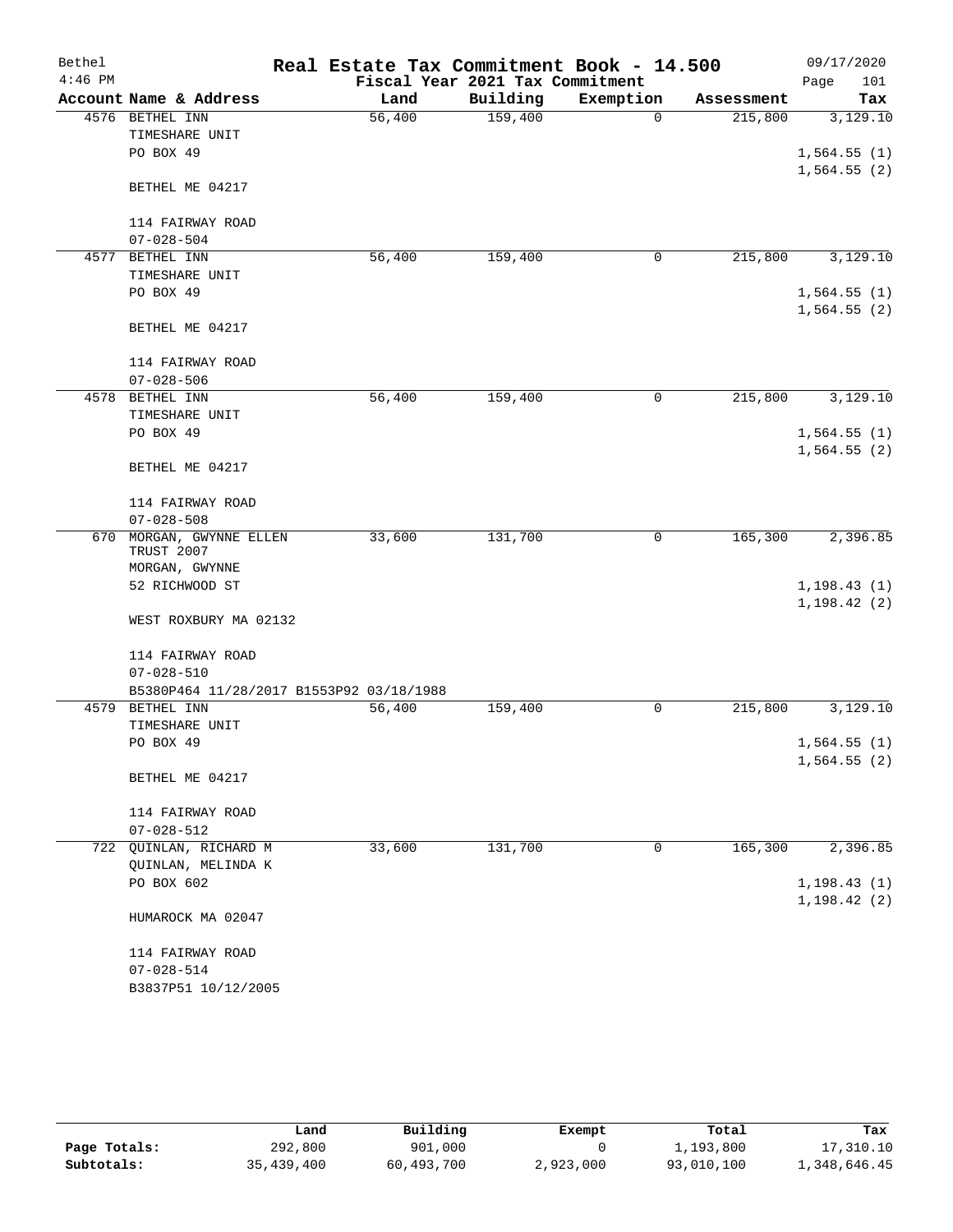| Bethel    |                        | Real Estate Tax Commitment Book - 14.500 |                                 |             |            | 09/17/2020   |
|-----------|------------------------|------------------------------------------|---------------------------------|-------------|------------|--------------|
| $4:46$ PM |                        |                                          | Fiscal Year 2021 Tax Commitment |             |            | 102<br>Page  |
|           | Account Name & Address | Land                                     | Building                        | Exemption   | Assessment | Tax          |
| 4580      | BETHEL INN             | 56,400                                   | 159,400                         | $\mathbf 0$ | 215,800    | 3,129.10     |
|           | TIMESHARE UNIT         |                                          |                                 |             |            |              |
|           | PO BOX 49              |                                          |                                 |             |            | 1,564.55(1)  |
|           | BETHEL ME 04217        |                                          |                                 |             |            | 1,564.55(2)  |
|           |                        |                                          |                                 |             |            |              |
|           | 114 FAIRWAY ROAD       |                                          |                                 |             |            |              |
|           | $07 - 028 - 516$       |                                          |                                 |             |            |              |
| 4581      | BETHEL INN             | 56,400                                   | 159,400                         | 0           | 215,800    | 3,129.10     |
|           | TIMESHARE UNIT         |                                          |                                 |             |            |              |
|           | PO BOX 49              |                                          |                                 |             |            | 1,564.55(1)  |
|           | BETHEL ME 04217        |                                          |                                 |             |            | 1,564.55(2)  |
|           |                        |                                          |                                 |             |            |              |
|           | 114 FAIRWAY ROAD       |                                          |                                 |             |            |              |
|           | $07 - 028 - 518$       |                                          |                                 |             |            |              |
| 4582      | BETHEL INN             | 56,400                                   | 159,400                         | 0           | 215,800    | 3,129.10     |
|           | TIMESHARE UNIT         |                                          |                                 |             |            |              |
|           | PO BOX 49              |                                          |                                 |             |            | 1,564.55(1)  |
|           | BETHEL ME 04217        |                                          |                                 |             |            | 1,564.55(2)  |
|           | 100 FAIRWAY ROAD       |                                          |                                 |             |            |              |
|           | $07 - 028 - 520$       |                                          |                                 |             |            |              |
| 876       | JACOBS, DAVID          | 33,600                                   | 131,700                         | 0           | 165,300    | 2,396.85     |
|           | JACOBS, DANIELLE       |                                          |                                 |             |            |              |
|           | 91 POND ST.            |                                          |                                 |             |            | 1, 198.43(1) |
|           |                        |                                          |                                 |             |            | 1, 198.42(2) |
|           | MARBLEHEAD MA 01945    |                                          |                                 |             |            |              |
|           | 100 FAIRWAY ROAD       |                                          |                                 |             |            |              |
|           | $07 - 028 - 522$       |                                          |                                 |             |            |              |
|           | B2455P277              |                                          |                                 |             |            |              |
|           | 877 BALASCHAK, JAMES   | 33,600                                   | 131,700                         | 0           | 165,300    | 2,396.85     |
|           | 36575 N 100th WAY      |                                          |                                 |             |            |              |
|           |                        |                                          |                                 |             |            | 1, 198.43(1) |
|           | SCOTTSDALE AZ 85262    |                                          |                                 |             |            | 1, 198.42(2) |
|           | 100 FAIRWAY ROAD       |                                          |                                 |             |            |              |
|           | $07 - 028 - 524$       |                                          |                                 |             |            |              |
|           | 4583 BETHEL INN        | 56,400                                   | 159,400                         | 0           | 215,800    | 3,129.10     |
|           | TIMESHARE UNIT         |                                          |                                 |             |            |              |
|           | PO BOX 49              |                                          |                                 |             |            | 1,564.55(1)  |
|           |                        |                                          |                                 |             |            | 1,564.55(2)  |
|           | BETHEL ME 04217        |                                          |                                 |             |            |              |
|           | 100 FAIRWAY ROAD       |                                          |                                 |             |            |              |
|           | $07 - 028 - 526$       |                                          |                                 |             |            |              |

|              | Land       | Building   | Exempt    | Total      | Tax          |
|--------------|------------|------------|-----------|------------|--------------|
| Page Totals: | 292,800    | 901,000    |           | 1,193,800  | 17,310.10    |
| Subtotals:   | 35,732,200 | 61,394,700 | 2,923,000 | 94,203,900 | 1,365,956.55 |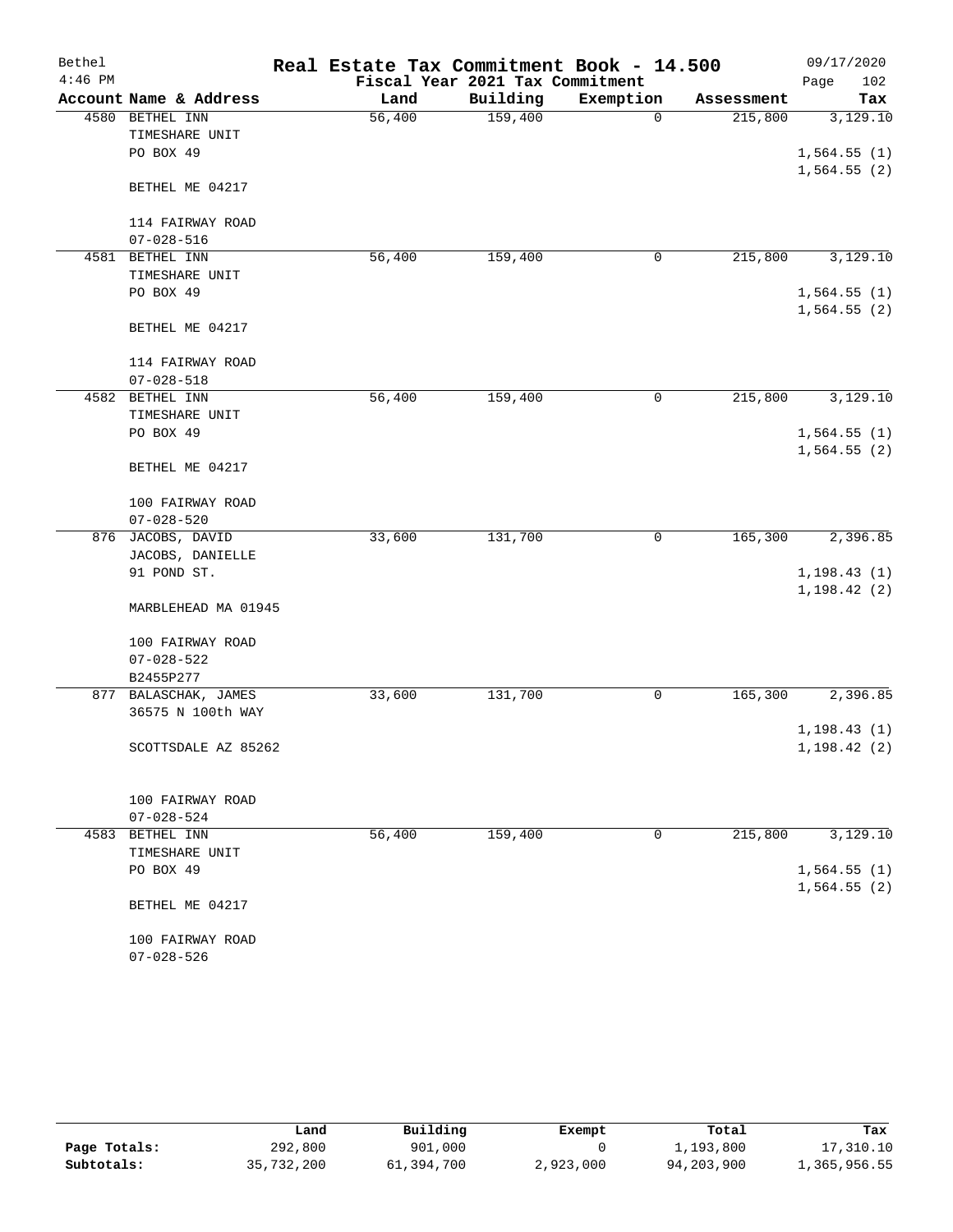| Bethel    |                                                | Real Estate Tax Commitment Book - 14.500 |                                 |             |            | 09/17/2020                   |
|-----------|------------------------------------------------|------------------------------------------|---------------------------------|-------------|------------|------------------------------|
| $4:46$ PM |                                                |                                          | Fiscal Year 2021 Tax Commitment |             |            | 103<br>Page                  |
|           | Account Name & Address                         | Land                                     | Building                        | Exemption   | Assessment | Tax                          |
|           | 929 O'CONNELL, CANDICE M<br>O'CONNELL, BRENDAN | 33,600                                   | 131,700                         | $\mathbf 0$ | 165,300    | 2,396.85                     |
|           | 18 DEERFIELD STREET                            |                                          |                                 |             |            | 1, 198.43(1)                 |
|           |                                                |                                          |                                 |             |            | 1, 198.42(2)                 |
|           | QUINCY MA 02171                                |                                          |                                 |             |            |                              |
|           | 100 FAIRWAY ROAD                               |                                          |                                 |             |            |                              |
|           | $07 - 028 - 528$                               |                                          |                                 |             |            |                              |
|           | B5354P223 07/05/2017 B3433P6 12/10/2003        |                                          |                                 |             |            |                              |
|           | 4584 BETHEL INN                                | 56,400                                   | 159,400                         | 0           | 215,800    | 3,129.10                     |
|           | TIMESHARE UNIT                                 |                                          |                                 |             |            |                              |
|           | PO BOX 49                                      |                                          |                                 |             |            | 1,564.55(1)                  |
|           | BETHEL ME 04217                                |                                          |                                 |             |            | 1,564.55(2)                  |
|           | 100 FAIRWAY ROAD                               |                                          |                                 |             |            |                              |
|           | $07 - 028 - 530$                               |                                          |                                 |             |            |                              |
|           | 981 CLAPP, WILLIAM K                           | 33,600                                   | 131,700                         | 0           | 165,300    | 2,396.85                     |
|           | CLAPP, CYNTHIA R                               |                                          |                                 |             |            |                              |
|           | 86 NORTH RIDGE RD.                             |                                          |                                 |             |            | 1, 198.43(1)                 |
|           | IPSWICH MA 01938                               |                                          |                                 |             |            | 1,198.42(2)                  |
|           | 100 FAIRWAY ROAD                               |                                          |                                 |             |            |                              |
|           | $07 - 028 - 532$                               |                                          |                                 |             |            |                              |
|           | B3130P291                                      |                                          |                                 |             |            |                              |
|           | 982 THEODORES, MATTHEW L                       | 33,600                                   | 131,700                         | 0           | 165,300    | 2,396.85                     |
|           | THEODORES, ELLEN H                             |                                          |                                 |             |            |                              |
|           | 11 LANTERN LANE                                |                                          |                                 |             |            | 1, 198.43(1)<br>1, 198.42(2) |
|           | CUMBERLAND FORESIDE ME<br>04110                |                                          |                                 |             |            |                              |
|           | 100 FAIRWAY ROAD                               |                                          |                                 |             |            |                              |
|           | $07 - 028 - 534$                               |                                          |                                 |             |            |                              |
|           | B4537P47 12/10/2009 B3338P299 07/24/2003       |                                          |                                 |             |            |                              |
|           | 983 CZOTTER, THEODORE V                        | 33,600                                   | 131,700                         | 0           | 165,300    | 2,396.85                     |
|           | CZOTTER, SUE ANN M<br>1375 WASHINGTON STREET   |                                          |                                 |             |            | 1, 198.43(1)                 |
|           |                                                |                                          |                                 |             |            | 1, 198.42(2)                 |
|           | HOLLISTON MA 01746                             |                                          |                                 |             |            |                              |
|           | 100 FAIRWAY ROAD                               |                                          |                                 |             |            |                              |
|           | $07 - 028 - 536$                               |                                          |                                 |             |            |                              |
|           | B3686P242 03/11/2005                           |                                          |                                 |             |            |                              |
|           | 4585 BETHEL INN                                | 56,400                                   | 159,400                         | 0           | 215,800    | 3,129.10                     |
|           | TIMESHARE UNIT                                 |                                          |                                 |             |            |                              |
|           | PO BOX 49                                      |                                          |                                 |             |            | 1,564.55(1)                  |
|           | BETHEL ME 04217                                |                                          |                                 |             |            | 1,564.55(2)                  |
|           | 100 FAIRWAY ROAD                               |                                          |                                 |             |            |                              |
|           | $07 - 028 - 538$                               |                                          |                                 |             |            |                              |
|           |                                                |                                          |                                 |             |            |                              |

|              | Land       | Building     | Exempt    | Total      | Tax          |
|--------------|------------|--------------|-----------|------------|--------------|
| Page Totals: | 247,200    | 845,600      |           | 1,092,800  | 15,845.60    |
| Subtotals:   | 35,979,400 | 62, 240, 300 | 2,923,000 | 95,296,700 | 1,381,802.15 |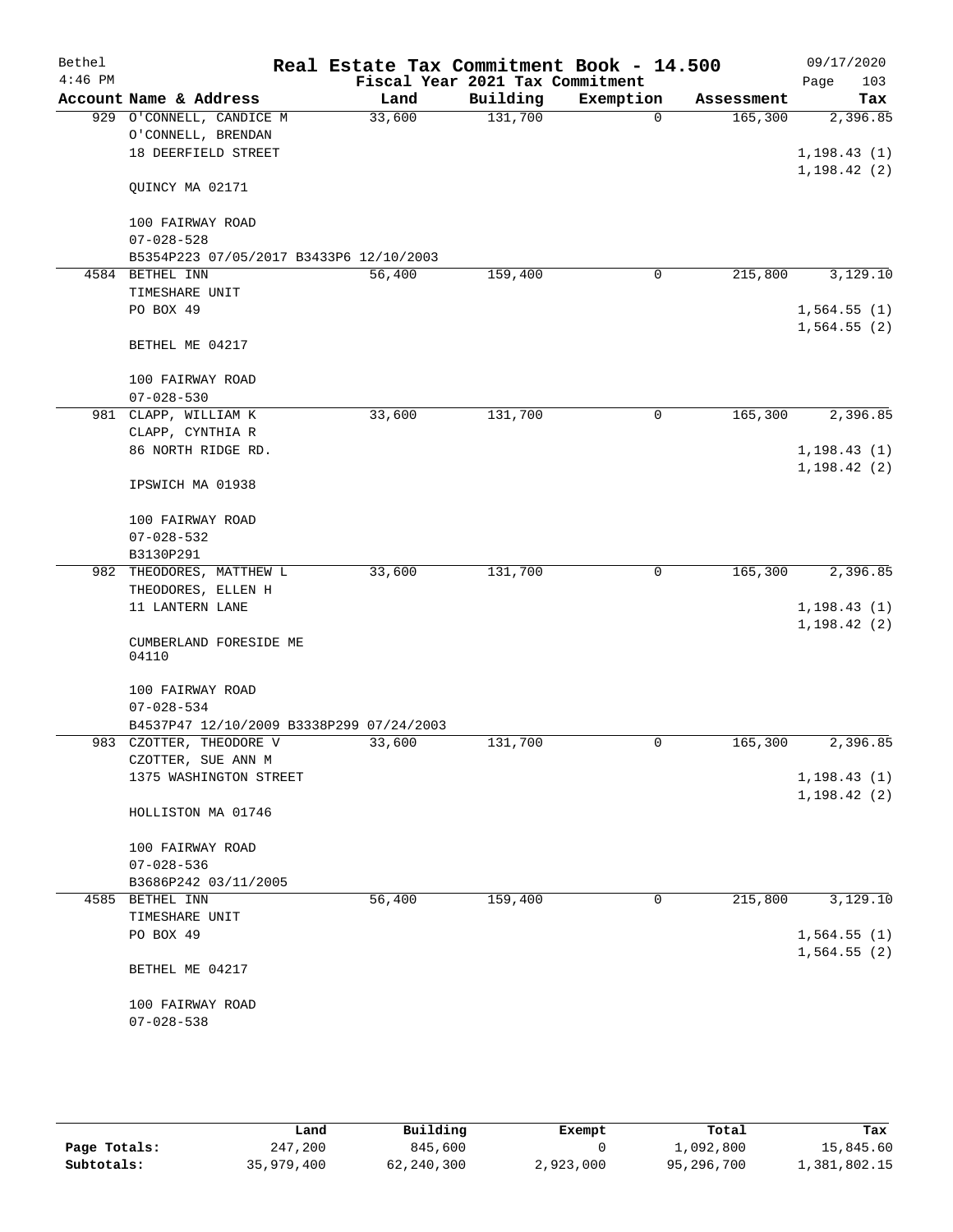| Bethel    |                                                                                       | Real Estate Tax Commitment Book - 14.500 |                                 |             |            | 09/17/2020   |
|-----------|---------------------------------------------------------------------------------------|------------------------------------------|---------------------------------|-------------|------------|--------------|
| $4:46$ PM |                                                                                       |                                          | Fiscal Year 2021 Tax Commitment |             |            | Page<br>104  |
|           | Account Name & Address                                                                | Land                                     | Building                        | Exemption   | Assessment | Tax          |
|           | 1035 CIMMINO, MICHAEL                                                                 | 33,600                                   | 131,700                         | 0           | 165,300    | 2,396.85     |
|           | 31 COUNTRY CLUB WAY                                                                   |                                          |                                 |             |            |              |
|           |                                                                                       |                                          |                                 |             |            | 1, 198.43(1) |
|           | IPSWICH MA 01938                                                                      |                                          |                                 |             |            | 1, 198.42(2) |
|           |                                                                                       |                                          |                                 |             |            |              |
|           |                                                                                       |                                          |                                 |             |            |              |
|           | 88 FAIRWAY ROAD<br>$07 - 028 - 540$                                                   |                                          |                                 |             |            |              |
|           | B4717P324 05/16/2011 B3670P29 02/01/2005                                              |                                          |                                 |             |            |              |
|           | 1036 BUNN, ROSEMARY S                                                                 | 33,600                                   | 131,700                         | 0           | 165,300    | 2,396.85     |
|           | PO BOX 15                                                                             |                                          |                                 |             |            |              |
|           |                                                                                       |                                          |                                 |             |            | 1, 198.43(1) |
|           | BETHEL ME 04217                                                                       |                                          |                                 |             |            | 1, 198.42(2) |
|           |                                                                                       |                                          |                                 |             |            |              |
|           |                                                                                       |                                          |                                 |             |            |              |
|           | 88 FAIRWAY ROAD                                                                       |                                          |                                 |             |            |              |
|           | $07 - 028 - 542$                                                                      |                                          |                                 |             |            |              |
|           | B2664P83 02/01/1999                                                                   |                                          |                                 |             |            |              |
|           | 1037 PETTIT, DONALD R                                                                 | 33,600                                   | 131,700                         | 0           | 165,300    | 2,396.85     |
|           | 3 RAVEN LANE                                                                          |                                          |                                 |             |            |              |
|           |                                                                                       |                                          |                                 |             |            | 1, 198.43(1) |
|           | GLOUCESTER MA 01930                                                                   |                                          |                                 |             |            | 1, 198.42(2) |
|           | 4177                                                                                  |                                          |                                 |             |            |              |
|           |                                                                                       |                                          |                                 |             |            |              |
|           |                                                                                       |                                          |                                 |             |            |              |
|           | 88 FAIRWAY ROAD                                                                       |                                          |                                 |             |            |              |
|           | $07 - 028 - 544$                                                                      |                                          |                                 |             |            |              |
|           | 1038 STANTON, PAT                                                                     | 33,600                                   | 131,700                         | $\mathbf 0$ | 165,300    | 2,396.85     |
|           | STANTON, JAMES                                                                        |                                          |                                 |             |            |              |
|           | 26 ANNAPOLIS WAY                                                                      |                                          |                                 |             |            | 1, 198.43(1) |
|           | NEWBURY MA 01951 2004                                                                 |                                          |                                 |             |            | 1, 198.42(2) |
|           |                                                                                       |                                          |                                 |             |            |              |
|           | 88 FAIRWAY ROAD                                                                       |                                          |                                 |             |            |              |
|           | $07 - 028 - 546$                                                                      |                                          |                                 |             |            |              |
|           | 1039 MENICI, MARK                                                                     | 33,600                                   | 131,700                         | 0           | 165,300    | 2,396.85     |
|           | 28 ABINGTON ROAD                                                                      |                                          |                                 |             |            |              |
|           |                                                                                       |                                          |                                 |             |            | 1, 198.43(1) |
|           | DANVERS MA 01923                                                                      |                                          |                                 |             |            | 1, 198.42(2) |
|           |                                                                                       |                                          |                                 |             |            |              |
|           |                                                                                       |                                          |                                 |             |            |              |
|           | 88 FAIRWAY ROAD                                                                       |                                          |                                 |             |            |              |
|           | $07 - 028 - 548$                                                                      |                                          |                                 |             |            |              |
|           | B2719P168                                                                             |                                          |                                 |             |            |              |
| 1040      | GRAHAM, MICHAEL G                                                                     | 33,600                                   | 131,700                         | 0           | 165,300    | 2,396.85     |
|           | GRAHAM, NOREEN                                                                        |                                          |                                 |             |            |              |
|           | 62 PINEHURST ROAD                                                                     |                                          |                                 |             |            | 1,198.43(1)  |
|           |                                                                                       |                                          |                                 |             |            | 1,198.42(2)  |
|           | MARSHFIELD MA 02050                                                                   |                                          |                                 |             |            |              |
|           |                                                                                       |                                          |                                 |             |            |              |
|           | 88 FAIRWAY ROAD                                                                       |                                          |                                 |             |            |              |
|           | $07 - 028 - 550$                                                                      |                                          |                                 |             |            |              |
|           | B5464P857 06/06/2019 B5464P855 06/06/2019 B5390P569<br>01/29/2018 B5155P80 09/02/2014 |                                          |                                 |             |            |              |
|           |                                                                                       |                                          |                                 |             |            |              |
|           |                                                                                       |                                          |                                 |             |            |              |

|              | Land       | Building   | Exempt    | Total      | Tax          |
|--------------|------------|------------|-----------|------------|--------------|
| Page Totals: | 201,600    | 790,200    |           | 991,800    | 14,381.10    |
| Subtotals:   | 36,181,000 | 63,030,500 | 2,923,000 | 96,288,500 | 1,396,183.25 |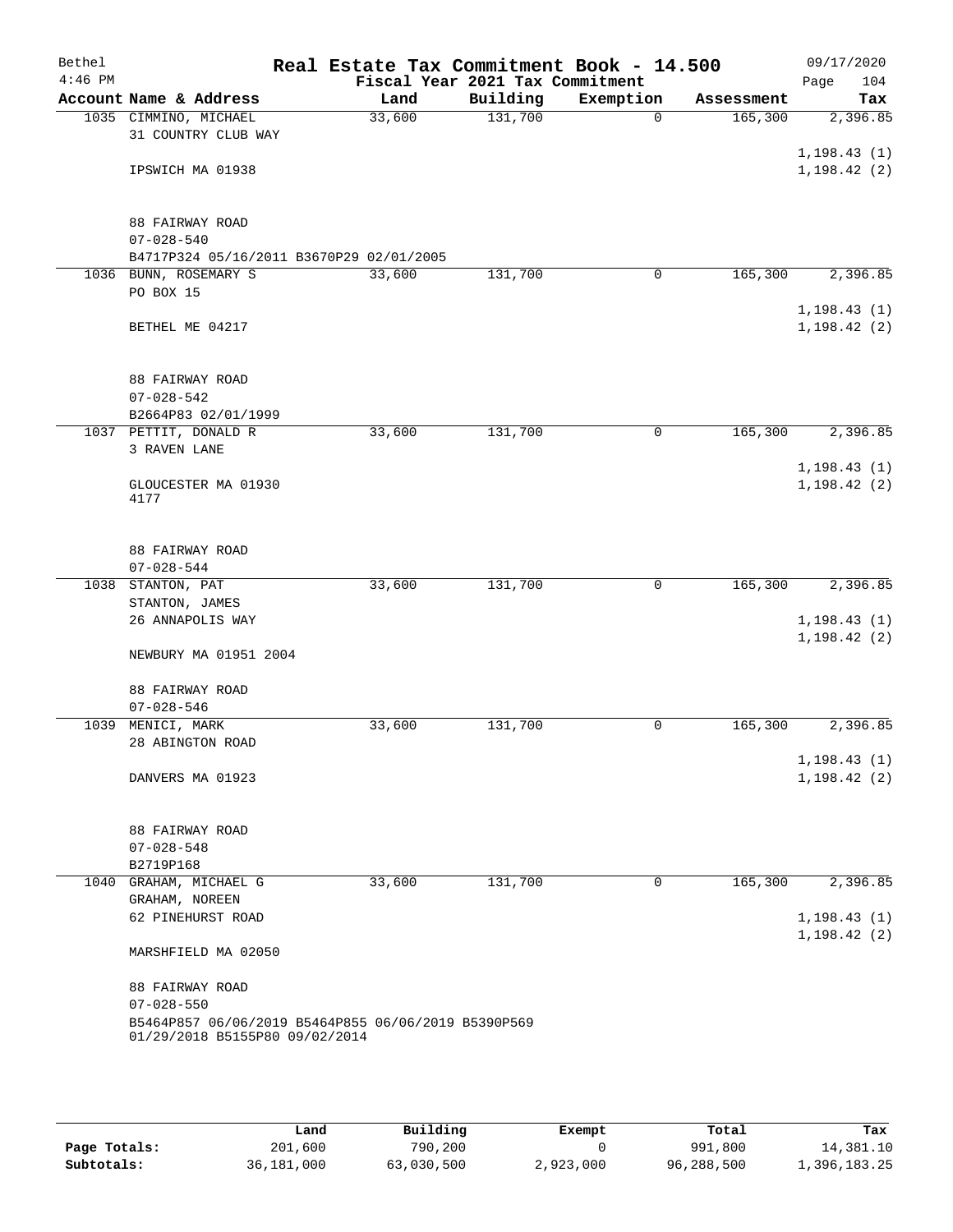| Bethel    |                                                                   |        |      | Real Estate Tax Commitment Book - 14.500 |           |            |      | 09/17/2020                   |
|-----------|-------------------------------------------------------------------|--------|------|------------------------------------------|-----------|------------|------|------------------------------|
| $4:46$ PM |                                                                   |        |      | Fiscal Year 2021 Tax Commitment          |           |            | Page | 105                          |
|           | Account Name & Address                                            |        | Land | Building                                 | Exemption | Assessment |      | Tax                          |
|           | 1041 CIMMINO, MICHAEL                                             | 33,600 |      | 131,700                                  | 0         | 165,300    |      | 2,396.85                     |
|           | SMITH, SMITH, JEANNE                                              |        |      |                                          |           |            |      |                              |
|           | 31 COUNTRY CLUB WAY                                               |        |      |                                          |           |            |      | 1,198.43(1)<br>1, 198.42(2)  |
|           | IPSWICH MA 01938                                                  |        |      |                                          |           |            |      |                              |
|           | 88 FAIRWAY ROAD                                                   |        |      |                                          |           |            |      |                              |
|           | $07 - 028 - 552$                                                  |        |      |                                          |           |            |      |                              |
|           | B5384P617 12/19/2017 B5332P513 02/27/2017 B1545P115<br>02/05/1988 |        |      |                                          |           |            |      |                              |
|           | 4586 BETHEL INN                                                   | 56,400 |      | 159,400                                  | 0         | 215,800    |      | 3,129.10                     |
|           | TIMESHARE UNIT                                                    |        |      |                                          |           |            |      |                              |
|           | PO BOX 49                                                         |        |      |                                          |           |            |      | 1,564.55(1)                  |
|           |                                                                   |        |      |                                          |           |            |      | 1,564.55(2)                  |
|           | BETHEL ME 04217                                                   |        |      |                                          |           |            |      |                              |
|           | 88 FAIRWAY ROAD                                                   |        |      |                                          |           |            |      |                              |
|           | $07 - 028 - 554$                                                  |        |      |                                          |           |            |      |                              |
|           | 4587 BETHEL INN                                                   | 56,400 |      | 159,400                                  | 0         | 215,800    |      | 3,129.10                     |
|           | TIMESHARE UNIT                                                    |        |      |                                          |           |            |      |                              |
|           | PO BOX 49                                                         |        |      |                                          |           |            |      | 1,564.55(1)                  |
|           | BETHEL ME 04217                                                   |        |      |                                          |           |            |      | 1,564.55(2)                  |
|           |                                                                   |        |      |                                          |           |            |      |                              |
|           | 88 FAIRWAY ROAD                                                   |        |      |                                          |           |            |      |                              |
|           | $07 - 028 - 556$                                                  |        |      |                                          |           |            |      |                              |
|           | 1094 BROWN, JAMES FRANCIS                                         | 33,600 |      | 131,700                                  | 0         | 165,300    |      | 2,396.85                     |
|           | BROWN, MARY                                                       |        |      |                                          |           |            |      |                              |
|           | 2 HOWE ROAD                                                       |        |      |                                          |           |            |      | 1, 198.43(1)                 |
|           | NAHANT MA 01908                                                   |        |      |                                          |           |            |      | 1, 198.42(2)                 |
|           |                                                                   |        |      |                                          |           |            |      |                              |
|           | 88 FAIRWAY ROAD- Unit                                             |        |      |                                          |           |            |      |                              |
|           | $07 - 028 - 558$                                                  |        |      |                                          |           |            |      |                              |
|           | B4974P42 04/09/2013                                               |        |      |                                          |           |            |      |                              |
|           | 1095 CAREY, DENNIS                                                | 33,600 |      | 131,700                                  | 0         | 165,300    |      | 2,396.85                     |
|           | 1179 ROSEWOOD DR. N.E.                                            |        |      |                                          |           |            |      |                              |
|           | ATLANTA GA 30306 3554                                             |        |      |                                          |           |            |      | 1, 198.43(1)<br>1, 198.42(2) |
|           |                                                                   |        |      |                                          |           |            |      |                              |
|           | 74 FAIRWAY ROAD                                                   |        |      |                                          |           |            |      |                              |
|           | $07 - 028 - 560$                                                  |        |      |                                          |           |            |      |                              |
|           | 1096 BROWN, GARY A                                                | 33,600 |      | 131,700                                  | 0         | 165,300    |      | 2,396.85                     |
|           | ANN, ANN, TTE                                                     |        |      |                                          |           |            |      |                              |
|           | 44 SAW MILL RD.                                                   |        |      |                                          |           |            |      | 1, 198.43(1)                 |
|           |                                                                   |        |      |                                          |           |            |      | 1, 198.42(2)                 |
|           | CONCORD MA 01742                                                  |        |      |                                          |           |            |      |                              |
|           | 74 FAIRWAY ROAD                                                   |        |      |                                          |           |            |      |                              |
|           | $07 - 028 - 562$                                                  |        |      |                                          |           |            |      |                              |
|           | B5301P473 08/31/2016 B2334P026 06/07/1996                         |        |      |                                          |           |            |      |                              |
|           |                                                                   |        |      |                                          |           |            |      |                              |

|              | Land       | Building   | Exempt    | Total      | Tax          |
|--------------|------------|------------|-----------|------------|--------------|
| Page Totals: | 247,200    | 845,600    |           | 1,092,800  | 15,845.60    |
| Subtotals:   | 36,428,200 | 63,876,100 | 2,923,000 | 97,381,300 | 1,412,028.85 |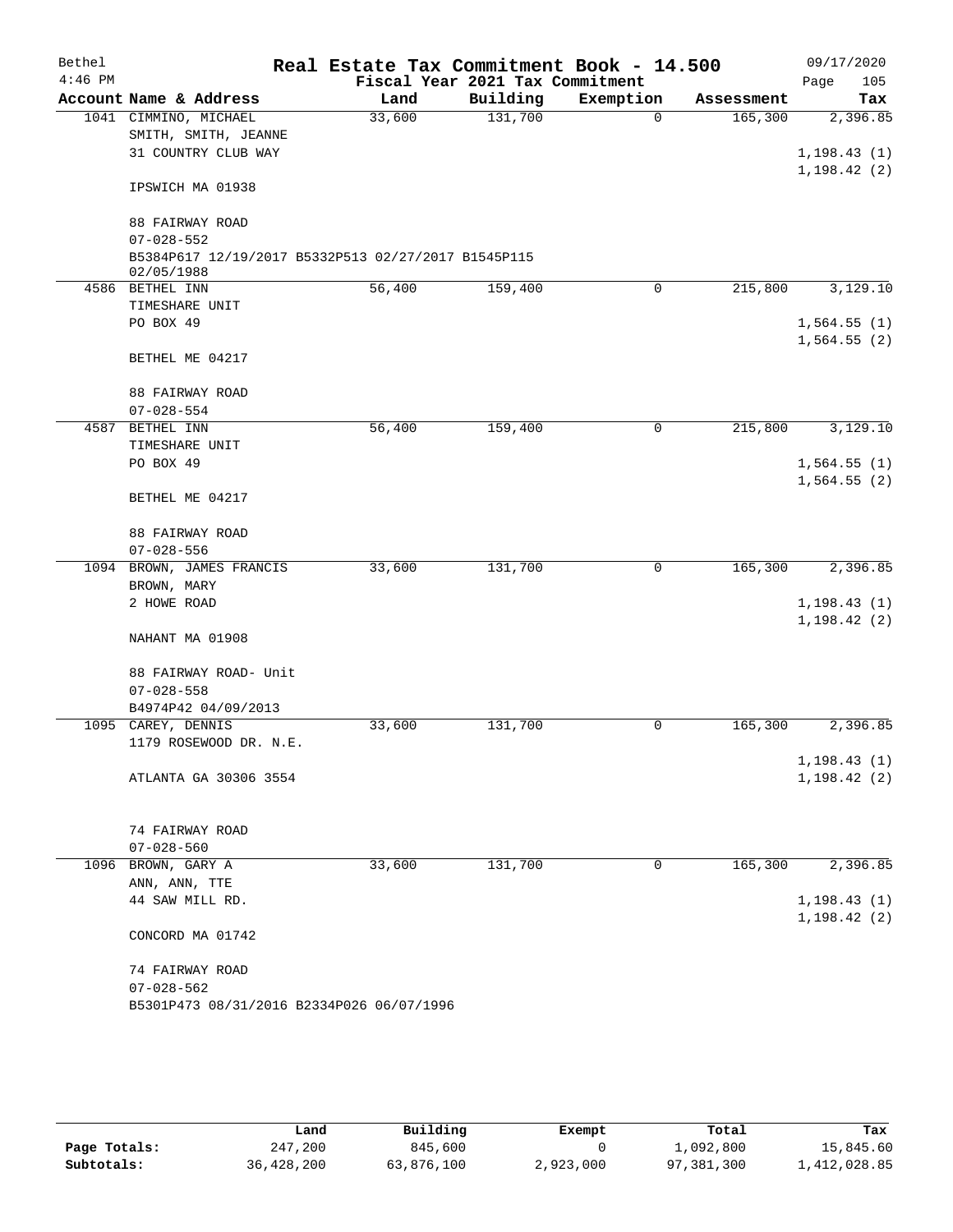| Bethel    |                                           | Real Estate Tax Commitment Book - 14.500 |          |             |            | 09/17/2020                   |
|-----------|-------------------------------------------|------------------------------------------|----------|-------------|------------|------------------------------|
| $4:46$ PM |                                           | Fiscal Year 2021 Tax Commitment          |          |             |            | 106<br>Page                  |
|           | Account Name & Address                    | Land                                     | Building | Exemption   | Assessment | Tax                          |
|           | 1097 BETHEL INN (TIMESHARE)<br>PO BOX 49  | 56,400                                   | 159,400  | $\mathbf 0$ | 215,800    | 3,129.10                     |
|           |                                           |                                          |          |             |            | 1,564.55(1)                  |
|           | BETHEL ME 04217                           |                                          |          |             |            | 1,564.55(2)                  |
|           | 74 FAIRWAY ROAD                           |                                          |          |             |            |                              |
|           | $07 - 028 - 564$                          |                                          |          |             |            |                              |
|           | B3441P68 12/17/2003                       |                                          |          |             |            |                              |
|           | 1098 FERREIRA, DENNIS                     | 33,600                                   | 131,700  | 0           | 165,300    | 2,396.85                     |
|           | FERREIRA, YVONNE                          |                                          |          |             |            |                              |
|           | 734 ADAMS STREET                          |                                          |          |             |            | 1, 198.43(1)<br>1, 198.42(2) |
|           | HOLLISTON MA 01746                        |                                          |          |             |            |                              |
|           | 74 FAIRWAY ROAD                           |                                          |          |             |            |                              |
|           | $07 - 028 - 566$                          |                                          |          |             |            |                              |
|           | B3670P2 02/02/2005                        |                                          |          |             |            |                              |
|           | 1099 JESSE, SANDRA<br>148 SCHOOL ST       | 33,600                                   | 131,700  | 0           | 165,300    | 2,396.85                     |
|           |                                           |                                          |          |             |            | 1, 198.43(1)                 |
|           | MANCHESTER BY THE SEA<br>MA 01944 1235    |                                          |          |             |            | 1,198.42(2)                  |
|           | 74 FAIRWAY ROAD                           |                                          |          |             |            |                              |
|           | $07 - 028 - 568$                          |                                          |          |             |            |                              |
|           | B3712P298 05/06/2005                      |                                          |          |             |            |                              |
|           | 1100 GREELY, JOHN, TRUSTEE                | 33,600                                   | 131,700  | 0           | 165,300    | 2,396.85                     |
|           | 7 WHALE COVE ROAD                         |                                          |          |             |            |                              |
|           |                                           |                                          |          |             |            | 1, 198.43(1)                 |
|           | ROCKPORT MA 01966 1921                    |                                          |          |             |            | 1, 198.42(2)                 |
|           | 74 FAIRWAY ROAD                           |                                          |          |             |            |                              |
|           | $07 - 028 - 570$                          |                                          |          |             |            |                              |
|           | B5459P876 04/24/2019 B2187P50 12/22/1994  |                                          |          |             |            |                              |
|           | 1101 CARLETON, WESTON G                   | 33,600                                   | 131,700  | 0           | 165,300    | 2,396.85                     |
|           | PO BOX 388                                |                                          |          |             |            | 1, 198.43(1)                 |
|           | BETHEL ME 04217                           |                                          |          |             |            | 1, 198.42(2)                 |
|           | 74 FAIRWAY ROAD                           |                                          |          |             |            |                              |
|           | $07 - 028 - 572$                          |                                          |          |             |            |                              |
|           | B5256P102 12/01/2015 B3765P263 07/25/2005 |                                          |          |             |            |                              |
|           | 4588 BETHEL INN                           | 56,400                                   | 159,400  | 0           | 215,800    | 3,129.10                     |
|           | TIMESHARE UNIT                            |                                          |          |             |            |                              |
|           | PO BOX 49                                 |                                          |          |             |            | 1,564.55(1)                  |
|           | BETHEL ME 04217                           |                                          |          |             |            | 1,564.55(2)                  |
|           |                                           |                                          |          |             |            |                              |
|           | 74 FAIRWAY ROAD                           |                                          |          |             |            |                              |
|           | $07 - 028 - 574$                          |                                          |          |             |            |                              |
|           |                                           |                                          |          |             |            |                              |

|              | Land       | Building   | Exempt    | Total      | Tax          |
|--------------|------------|------------|-----------|------------|--------------|
| Page Totals: | 247,200    | 845,600    |           | ⊥,092,800  | 15,845.60    |
| Subtotals:   | 36,675,400 | 64,721,700 | 2,923,000 | 98,474,100 | l,427,874.45 |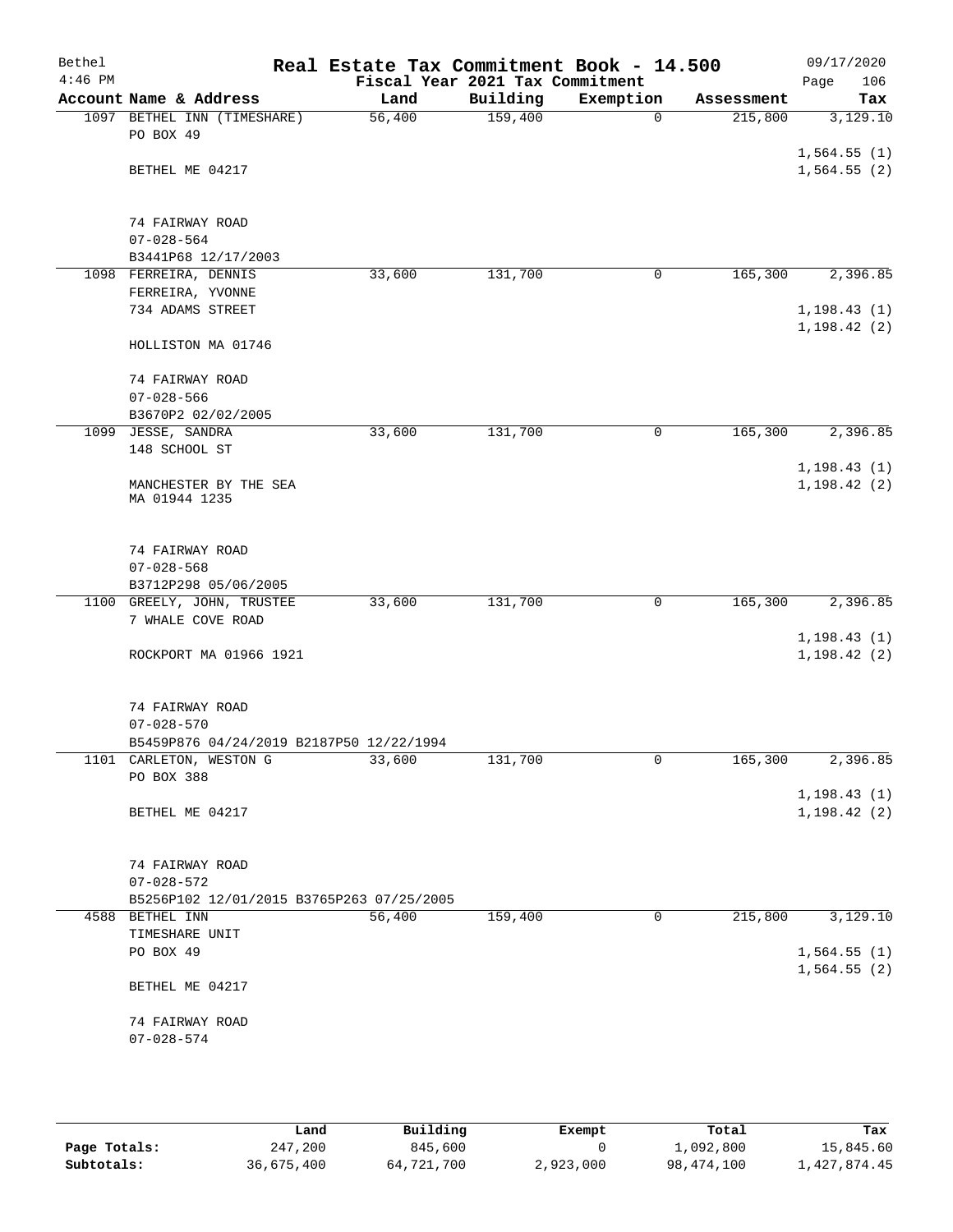| Bethel                     |                                                                   |                       | Real Estate Tax Commitment Book - 14.500 |                     |                          |                       | 09/17/2020                  |
|----------------------------|-------------------------------------------------------------------|-----------------------|------------------------------------------|---------------------|--------------------------|-----------------------|-----------------------------|
| $4:46$ PM                  |                                                                   |                       | Fiscal Year 2021 Tax Commitment          |                     |                          |                       | 107<br>Page                 |
|                            | Account Name & Address<br>4589 BETHEL INN                         |                       | Land<br>56,400                           | Building<br>159,400 | Exemption<br>$\mathbf 0$ | Assessment<br>215,800 | Tax<br>3,129.10             |
|                            | TIMESHARE UNIT                                                    |                       |                                          |                     |                          |                       |                             |
|                            | PO BOX 49                                                         |                       |                                          |                     |                          |                       | 1,564.55(1)                 |
|                            |                                                                   |                       |                                          |                     |                          |                       | 1,564.55(2)                 |
|                            | BETHEL ME 04217                                                   |                       |                                          |                     |                          |                       |                             |
|                            | 74 FAIRWAY ROAD                                                   |                       |                                          |                     |                          |                       |                             |
|                            | $07 - 028 - 576$                                                  |                       |                                          |                     |                          |                       |                             |
| 4590                       | BETHEL INN                                                        |                       | 56,400                                   | 159,400             | 0                        | 215,800               | 3,129.10                    |
|                            | TIMESHARE UNIT                                                    |                       |                                          |                     |                          |                       |                             |
|                            | PO BOX 49                                                         |                       |                                          |                     |                          |                       | 1,564.55(1)                 |
|                            | BETHEL ME 04217                                                   |                       |                                          |                     |                          |                       | 1,564.55(2)                 |
|                            | 74 FAIRWAY ROAD                                                   |                       |                                          |                     |                          |                       |                             |
|                            | $07 - 028 - 578$                                                  |                       |                                          |                     |                          |                       |                             |
|                            | 1203 BETHEL INN CORPORATION                                       |                       | 43,700                                   | 254,400             | 0                        | 298,100               | 4,322.45                    |
|                            | P.O. BOX 49                                                       |                       |                                          |                     |                          |                       |                             |
|                            |                                                                   |                       |                                          |                     |                          |                       | 2,161.23(1)                 |
|                            | BETHEL ME 04217                                                   |                       |                                          |                     |                          |                       | 2,161.22(2)                 |
|                            |                                                                   |                       |                                          |                     |                          |                       |                             |
|                            | 46 MILL HILL RD. #<br>$07 - 028 - 578 - 600 - 01$                 |                       |                                          |                     |                          |                       |                             |
|                            | B5260P442 12/24/2015 B4792P160 12/09/2011 B3132P316               |                       |                                          |                     |                          |                       |                             |
|                            | 07/01/2002<br>1205 THE BETHEL INN                                 |                       | 43,700                                   | 254,400             | 0                        | 298,100               | 4,322.45                    |
|                            | CORPORATION                                                       |                       |                                          |                     |                          |                       |                             |
|                            | PO BOX 49                                                         |                       |                                          |                     |                          |                       |                             |
|                            |                                                                   |                       |                                          |                     |                          |                       | 2,161.23(1)                 |
|                            | BETHEL ME 04217                                                   |                       |                                          |                     |                          |                       | 2,161.22(2)                 |
|                            | 46 MILL HILL RD.                                                  |                       |                                          |                     |                          |                       |                             |
|                            | $07 - 028 - 578 - 602 - 3$                                        |                       |                                          |                     |                          |                       |                             |
|                            | B5279P106 05/02/2016 B3142P2 07/29/2002                           |                       |                                          |                     |                          |                       |                             |
| 1207                       | MENICI FAMILY TRUST                                               |                       | 43,700                                   | 254,400             | 0                        | 298,100               | 4,322.45                    |
|                            | DATED APRIL 26, 2017                                              |                       |                                          |                     |                          |                       |                             |
|                            | 14B KENNEDY RD                                                    |                       |                                          |                     |                          |                       | 2,161.23(1)                 |
|                            | MAGNOLIA MA 01930                                                 |                       |                                          |                     |                          |                       | 2,161.22(2)                 |
|                            |                                                                   |                       |                                          |                     |                          |                       |                             |
|                            | 46 MILL HILL RD.                                                  |                       |                                          |                     |                          |                       |                             |
|                            | $07 - 028 - 578 - 604 - 05$                                       |                       |                                          |                     |                          |                       |                             |
|                            | B5473P590 08/12/2019 B5324P8695 01/04/2017 B3410P75<br>11/03/2003 |                       |                                          |                     |                          |                       |                             |
|                            | 1209 SKRZYPCZAK, CASIMIR                                          |                       | 43,700                                   | 254,400             | $\mathbf 0$              | 298,100               | 4,322.45                    |
|                            | SKRZYPCZAK, GRACE                                                 |                       |                                          |                     |                          |                       |                             |
|                            | 90 OXFORD RD                                                      |                       |                                          |                     |                          |                       | 2,161.23(1)<br>2,161.22(2)  |
|                            | ROCKVILLE CENTER NY<br>11570                                      |                       |                                          |                     |                          |                       |                             |
|                            | 46 MILL HILL RD.                                                  |                       |                                          |                     |                          |                       |                             |
|                            | $07 - 028 - 578 - 606 - 07$                                       |                       |                                          |                     |                          |                       |                             |
|                            | B3124P270                                                         |                       |                                          |                     |                          |                       |                             |
|                            |                                                                   |                       |                                          |                     |                          |                       |                             |
|                            |                                                                   | Land                  | Building                                 |                     | Exempt<br>$\mathsf{O}$   | Total<br>1,624,000    | Tax                         |
| Page Totals:<br>Subtotals: |                                                                   | 287,600<br>36,963,000 | 1,336,400<br>66,058,100                  |                     | 2,923,000                | 100,098,100           | 23,548.00<br>1, 451, 422.45 |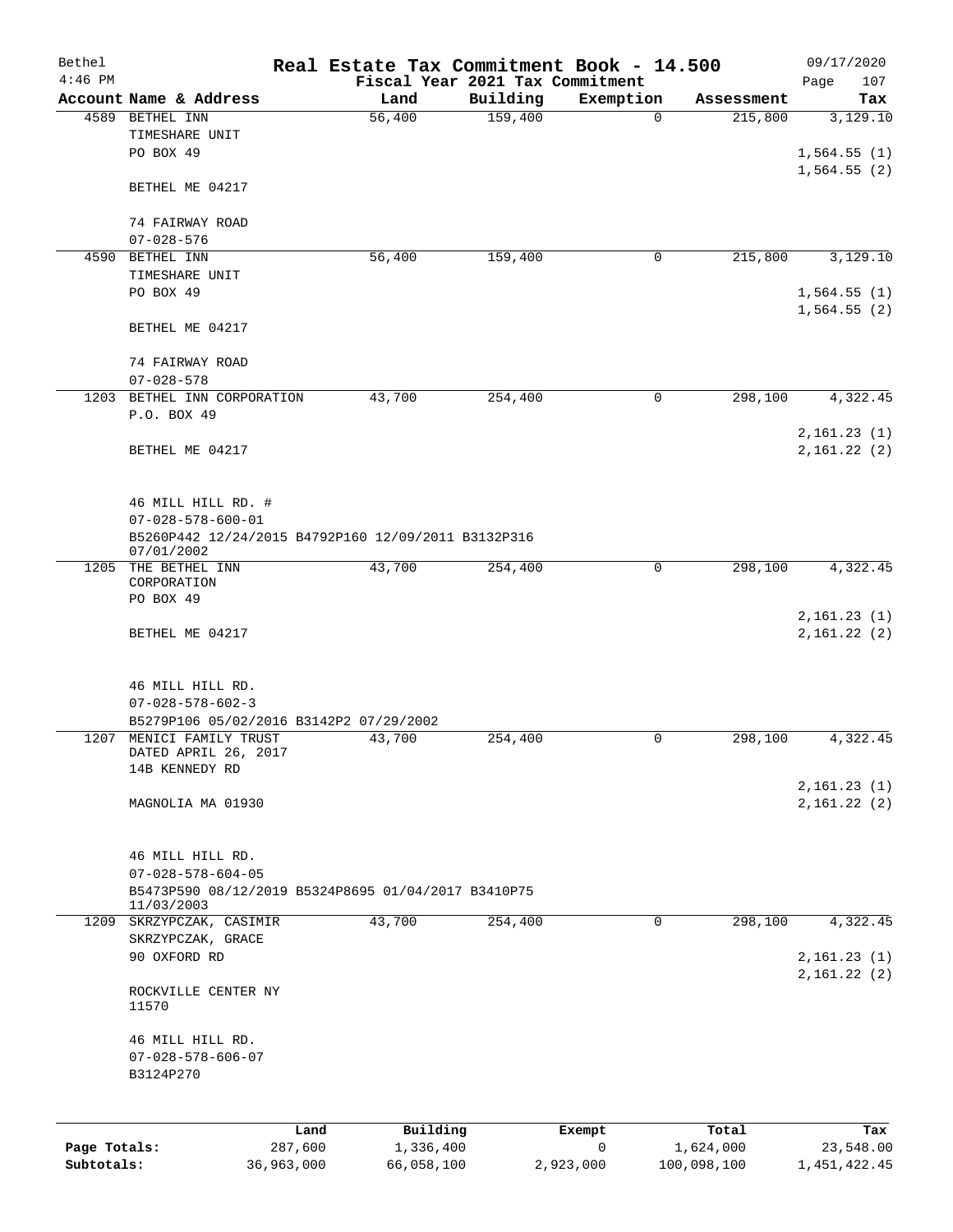| Bethel    |                                        | Real Estate Tax Commitment Book - 14.500 |                                 |             |            | 09/17/2020                 |
|-----------|----------------------------------------|------------------------------------------|---------------------------------|-------------|------------|----------------------------|
| $4:46$ PM |                                        |                                          | Fiscal Year 2021 Tax Commitment |             |            | Page<br>108                |
|           | Account Name & Address                 | Land                                     | Building                        | Exemption   | Assessment | Tax                        |
|           | 4591 BETHEL INN                        | 50,400                                   | 188,400                         | $\mathbf 0$ | 238,800    | 3,462.60                   |
|           | MILLBROOK TIMESHARE                    |                                          |                                 |             |            |                            |
|           | PO BOX 49                              |                                          |                                 |             |            | 1,731.30(1)<br>1,731.30(2) |
|           | BETHEL ME 04217                        |                                          |                                 |             |            |                            |
|           | 38 MILL HILL RD.                       |                                          |                                 |             |            |                            |
|           | $07 - 028 - 578 - 608$                 |                                          |                                 |             |            |                            |
| 4595      | BETHEL INN                             | 4,200                                    | 73,700                          | 0           | 77,900     | 1,129.55                   |
|           | MILLBROOK TIMESHARE<br>LOCKOUT         |                                          |                                 |             |            |                            |
|           | PO BOX 49                              |                                          |                                 |             |            | 564.78(1)                  |
|           |                                        |                                          |                                 |             |            | 564.77 (2)                 |
|           | BETHEL ME 04217                        |                                          |                                 |             |            |                            |
|           | 38 MILL HILL RD.                       |                                          |                                 |             |            |                            |
|           | $07 - 028 - 578 - 609$                 |                                          |                                 |             |            |                            |
|           | 4592 BETHEL INN                        | 50,400                                   | 188,400                         | 0           | 238,800    | 3,462.60                   |
|           | MILLBROOK TIMESHARE                    |                                          |                                 |             |            |                            |
|           | PO BOX 49                              |                                          |                                 |             |            | 1,731.30(1)                |
|           | BETHEL ME 04217                        |                                          |                                 |             |            | 1,731.30(2)                |
|           |                                        |                                          |                                 |             |            |                            |
|           | 38 MILL HILL RD.                       |                                          |                                 |             |            |                            |
|           | $07 - 028 - 578 - 610$                 |                                          |                                 |             |            |                            |
|           | 4596 BETHEL INN<br>MILLBROOK TIMESHARE | 4,200                                    | 73,700                          | 0           | 77,900     | 1,129.55                   |
|           | LOCKOUT                                |                                          |                                 |             |            |                            |
|           | PO BOX 49                              |                                          |                                 |             |            | 564.78 (1)                 |
|           |                                        |                                          |                                 |             |            | 564.77 (2)                 |
|           | BETHEL ME 04217                        |                                          |                                 |             |            |                            |
|           | 38 MILL HILL RD.                       |                                          |                                 |             |            |                            |
|           | $07 - 028 - 578 - 611$                 |                                          |                                 |             |            |                            |
| 4593      | BETHEL INN                             | 50,400                                   | 188,400                         | 0           | 238,800    | 3,462.60                   |
|           | MILLBROOK TIMESHARE                    |                                          |                                 |             |            |                            |
|           | PO BOX 49                              |                                          |                                 |             |            | 1,731.30(1)                |
|           |                                        |                                          |                                 |             |            | 1,731.30(2)                |
|           | BETHEL ME 04217                        |                                          |                                 |             |            |                            |
|           | 38 MILL HILL RD.                       |                                          |                                 |             |            |                            |
|           | $07 - 028 - 578 - 612$                 |                                          |                                 |             |            |                            |
|           | 4597 BETHEL INN                        | 4,200                                    | 73,700                          | 0           | 77,900     | 1,129.55                   |
|           | MILLBROOK TIMESHARE                    |                                          |                                 |             |            |                            |
|           | LOCKOUT                                |                                          |                                 |             |            |                            |
|           | PO BOX 49                              |                                          |                                 |             |            | 564.78 (1)                 |
|           | BETHEL ME 04217                        |                                          |                                 |             |            | 564.77 (2)                 |
|           |                                        |                                          |                                 |             |            |                            |
|           | 38 MILL HILL RD.                       |                                          |                                 |             |            |                            |
|           | $07 - 028 - 578 - 613$                 |                                          |                                 |             |            |                            |

|              | Land       | Building   | Exempt    | Total       | Tax          |
|--------------|------------|------------|-----------|-------------|--------------|
| Page Totals: | 163,800    | 786,300    |           | 950,100     | 13,776.45    |
| Subtotals:   | 37,126,800 | 66,844,400 | 2,923,000 | 101,048,200 | 1,465,198.90 |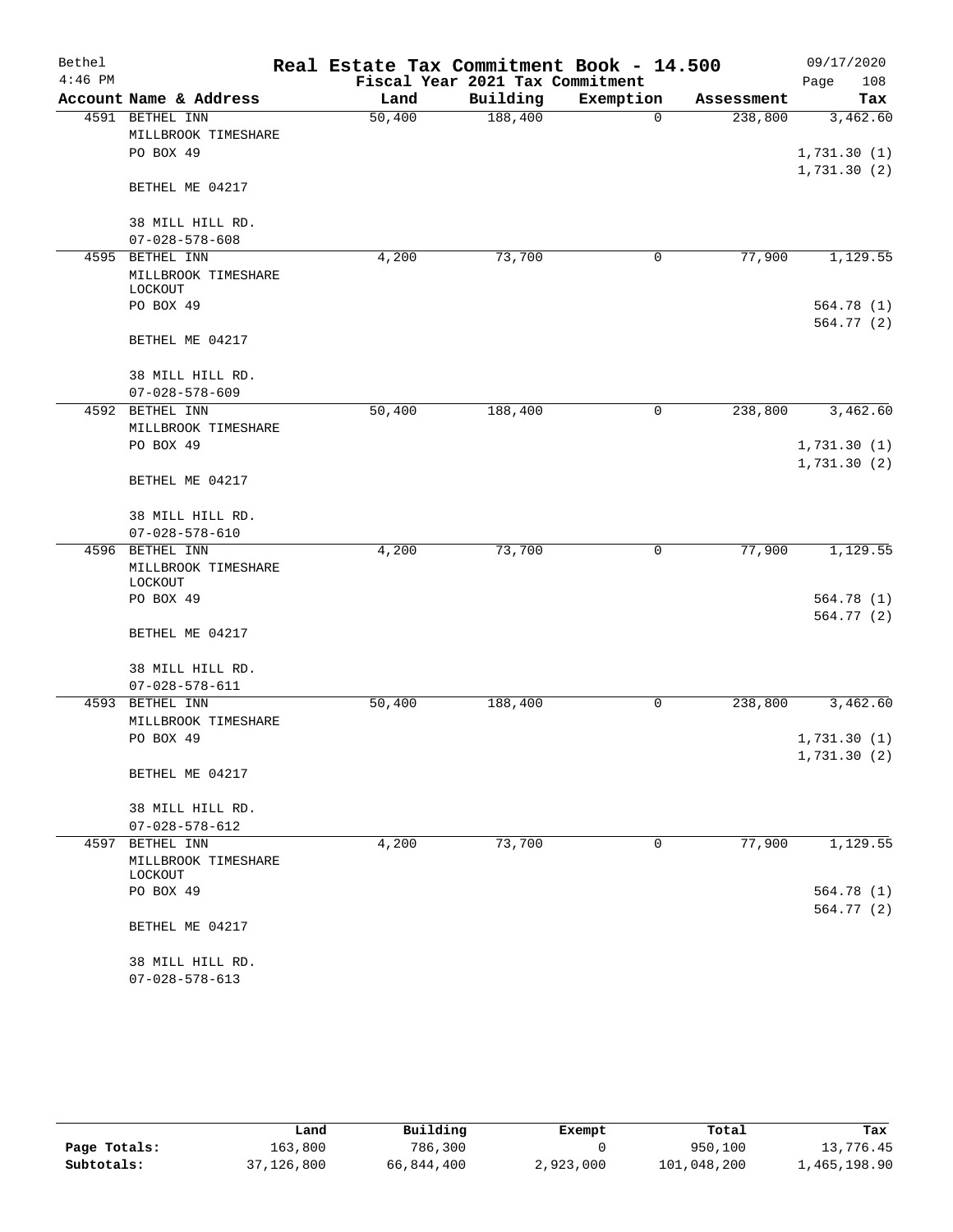| Bethel                     |                                            |                         | Real Estate Tax Commitment Book - 14.500 |          |                |                          | 09/17/2020                 |
|----------------------------|--------------------------------------------|-------------------------|------------------------------------------|----------|----------------|--------------------------|----------------------------|
| $4:46$ PM                  | Account Name & Address                     |                         | Fiscal Year 2021 Tax Commitment<br>Land  | Building | Exemption      | Assessment               | 109<br>Page<br>Tax         |
|                            | 4594 BETHEL INN                            |                         | 50,400                                   | 188,400  | $\mathbf 0$    | 238,800                  | 3,462.60                   |
|                            | MILLBROOK TIMESHARE<br>PO BOX 49           |                         |                                          |          |                |                          | 1,731.30(1)<br>1,731.30(2) |
|                            | BETHEL ME 04217                            |                         |                                          |          |                |                          |                            |
|                            | 38 MILL HILL RD.<br>$07 - 028 - 578 - 614$ |                         |                                          |          |                |                          |                            |
| 4598                       | BETHEL INN                                 |                         | 4,200                                    | 73,700   | 0              | 77,900                   | 1,129.55                   |
|                            | MILLBROOK TIMESHARE<br>LOCK OUT            |                         |                                          |          |                |                          |                            |
|                            | PO BOX 49                                  |                         |                                          |          |                |                          | 564.78 (1)                 |
|                            | BETHEL ME 04217                            |                         |                                          |          |                |                          | 564.77 (2)                 |
|                            | 38 MILL HILL RD.<br>$07 - 028 - 578 - 615$ |                         |                                          |          |                |                          |                            |
|                            | 4900 BETHEL INN CORP.                      |                         | 50,400                                   | 207,500  | 0              | 257,900                  | 3,739.55                   |
|                            | PO BOX 49                                  |                         |                                          |          |                |                          |                            |
|                            | BETHEL ME 04217                            |                         |                                          |          |                |                          | 1,869.78(1)<br>1,869.77(2) |
|                            | MILL HILL CONDO 616<br>$07 - 028 - 616$    |                         |                                          |          |                |                          |                            |
|                            | 4907 BETHEL INN CORP.                      |                         | 4,200                                    | 71,000   | 0              | 75,200                   | 1,090.40                   |
|                            | PO BOX 49                                  |                         |                                          |          |                |                          |                            |
|                            | BETHEL ME 04217                            |                         |                                          |          |                |                          | 545.20(1)<br>545.20(2)     |
|                            | MILL HILL CONDO 617<br>$07 - 028 - 617$    |                         |                                          |          |                |                          |                            |
|                            | 4905 BETHEL INN CORP.                      |                         | 4,200                                    | 71,000   | 0              | 75,200                   | 1,090.40                   |
|                            | PO BOX 49                                  |                         |                                          |          |                |                          | 545.20(1)                  |
|                            | BETHEL ME 04217                            |                         |                                          |          |                |                          | 545.20 (2)                 |
|                            | MILL HILL CONDO 619<br>$07 - 028 - 619$    |                         |                                          |          |                |                          |                            |
|                            | 4899 BETHEL INN CORP.                      |                         | 50,400                                   | 207,500  | 0              | 257,900                  | 3,739.55                   |
|                            | PO BOX 49                                  |                         |                                          |          |                |                          | 1,869.78(1)                |
|                            | BETHEL ME 04217                            |                         |                                          |          |                |                          | 1,869.77(2)                |
|                            | MILL HILL CONDO 620<br>$07 - 028 - 620$    |                         |                                          |          |                |                          |                            |
|                            | 4904 BETHEL INN CORP.                      |                         | 4,200                                    | 71,000   | 0              | 75,200                   | 1,090.40                   |
|                            | PO BOX 49                                  |                         |                                          |          |                |                          |                            |
|                            | BETHEL ME 04217                            |                         |                                          |          |                |                          | 545.20(1)<br>545.20 (2)    |
|                            | MILL HILL CONDO 621                        |                         |                                          |          |                |                          |                            |
|                            | $07 - 028 - 621$                           |                         |                                          |          |                |                          |                            |
|                            |                                            | Land                    | Building                                 |          | Exempt         | Total                    | Tax                        |
| Page Totals:<br>Subtotals: |                                            | 168,000<br>37, 294, 800 | 890,100<br>67,734,500                    |          | 0<br>2,923,000 | 1,058,100<br>102,106,300 | 15, 342.45<br>1,480,541.35 |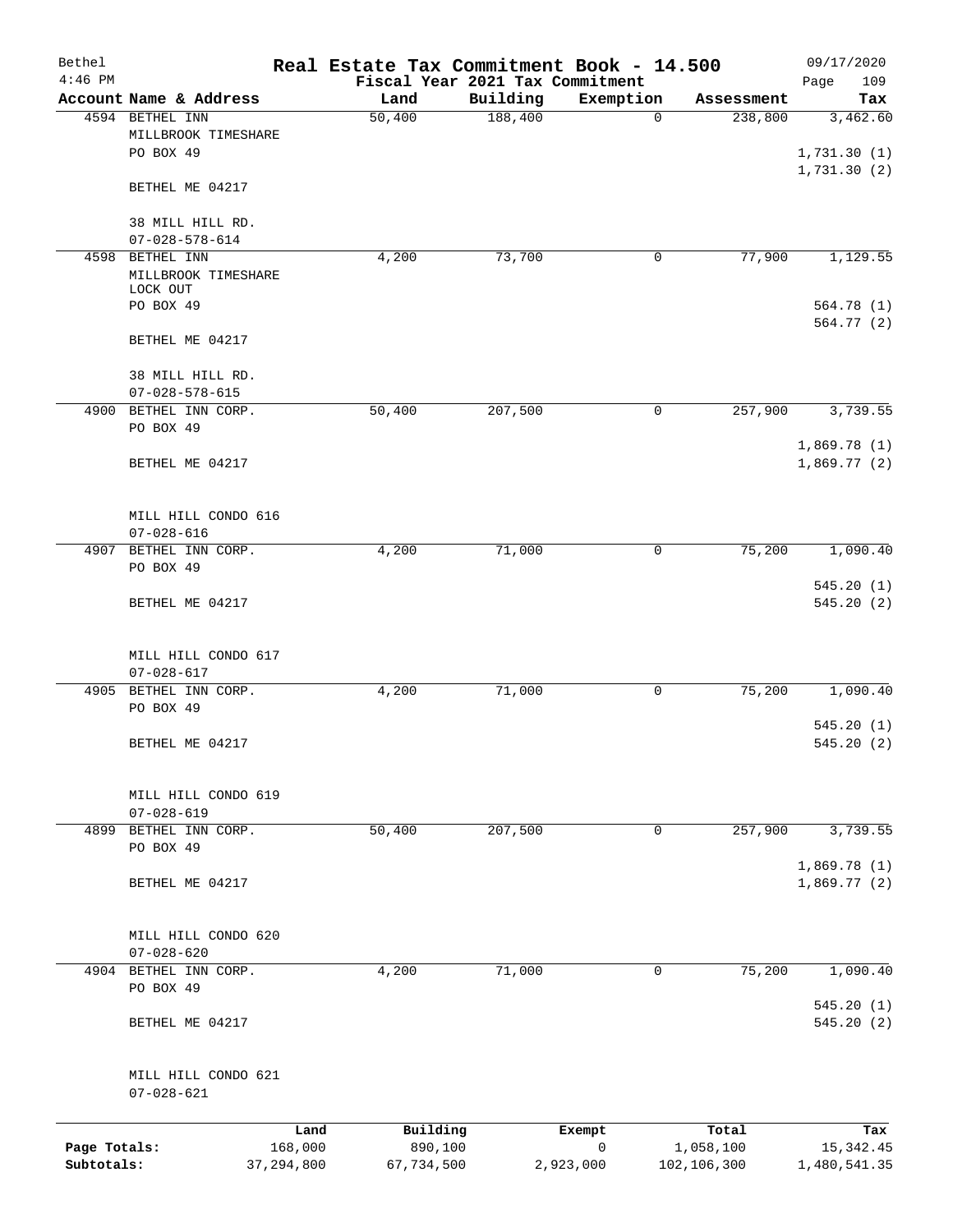| Bethel    |                                                    | Real Estate Tax Commitment Book - 14.500 |                                 |             |            | 09/17/2020   |
|-----------|----------------------------------------------------|------------------------------------------|---------------------------------|-------------|------------|--------------|
| $4:46$ PM |                                                    |                                          | Fiscal Year 2021 Tax Commitment |             |            | Page<br>110  |
|           | Account Name & Address                             | Land                                     | Building                        | Exemption   | Assessment | Tax          |
|           | 4903 BETHEL INN CORP.                              | 4,200                                    | 71,000                          | $\Omega$    | 75,200     | 1,090.40     |
|           | PO BOX 49                                          |                                          |                                 |             |            |              |
|           |                                                    |                                          |                                 |             |            | 545.20(1)    |
|           | BETHEL ME 04217                                    |                                          |                                 |             |            | 545.20(2)    |
|           |                                                    |                                          |                                 |             |            |              |
|           | MILL HILL CONDO 623                                |                                          |                                 |             |            |              |
|           | $07 - 028 - 623$                                   |                                          |                                 |             |            |              |
|           | 4852 BETHEL INN CORPORATION                        | 47,000                                   | 293,100                         | 0           | 340,100    | 4,931.45     |
|           | PO BOX 49                                          |                                          |                                 |             |            |              |
|           |                                                    |                                          |                                 |             |            | 2,465.73(1)  |
|           | BETHEL ME 04217                                    |                                          |                                 |             |            | 2,465.72 (2) |
|           |                                                    |                                          |                                 |             |            |              |
|           |                                                    |                                          |                                 |             |            |              |
|           | 46 MILL HILL RD#624,                               |                                          |                                 |             |            |              |
|           | $07 - 028 - 624$                                   |                                          |                                 |             |            |              |
|           | B5077P269 12/27/2013 B4793P160 12/15/2011 B4011P36 |                                          |                                 |             |            |              |
|           | 09/18/2006<br>4845 BETHEL INN CORP.                | 50,400                                   | 207,500                         | $\mathbf 0$ | 257,900    | 3,739.55     |
|           | PO BOX 49                                          |                                          |                                 |             |            |              |
|           |                                                    |                                          |                                 |             |            | 1,869.78(1)  |
|           | BETHEL ME 04217                                    |                                          |                                 |             |            | 1,869.77(2)  |
|           |                                                    |                                          |                                 |             |            |              |
|           |                                                    |                                          |                                 |             |            |              |
|           | MILL HILL CONDO 632                                |                                          |                                 |             |            |              |
|           | $07 - 028 - 632$                                   |                                          |                                 |             |            |              |
|           | 4902 BETHEL INN CORP.                              | 4,200                                    | 71,000                          | $\mathbf 0$ | 75,200     | 1,090.40     |
|           | PO BOX 49                                          |                                          |                                 |             |            |              |
|           |                                                    |                                          |                                 |             |            | 545.20(1)    |
|           | BETHEL ME 04217                                    |                                          |                                 |             |            | 545.20(2)    |
|           |                                                    |                                          |                                 |             |            |              |
|           |                                                    |                                          |                                 |             |            |              |
|           | MILL HILL CONDO 633<br>$07 - 028 - 633$            |                                          |                                 |             |            |              |
|           | 4901 BETHEL INN CORP.                              | 4,200                                    | 71,000                          | 0           | 75,200     | 1,090.40     |
|           | PO BOX 49                                          |                                          |                                 |             |            |              |
|           |                                                    |                                          |                                 |             |            | 545.20(1)    |
|           | BETHEL ME 04217                                    |                                          |                                 |             |            | 545.20(2)    |
|           |                                                    |                                          |                                 |             |            |              |
|           |                                                    |                                          |                                 |             |            |              |
|           | MILL HILL CONDO 635                                |                                          |                                 |             |            |              |
|           | $07 - 028 - 635$                                   |                                          |                                 |             |            |              |
|           | 4851 DEAN, KAREN                                   | 47,000                                   | 293,100                         | 0           | 340,100    | 4,931.45     |
|           | DEAN, DANIEL G                                     |                                          |                                 |             |            |              |
|           | 2 BLUEBERRY PATH                                   |                                          |                                 |             |            | 2,465.73(1)  |
|           |                                                    |                                          |                                 |             |            | 2,465.72(2)  |
|           | ACTON MA 01720                                     |                                          |                                 |             |            |              |
|           |                                                    |                                          |                                 |             |            |              |
|           | MILL HILL 628, 629, 631<br>$07 - 028 - C628$       |                                          |                                 |             |            |              |
|           | B3979P286 07/24/2006                               |                                          |                                 |             |            |              |
|           |                                                    |                                          |                                 |             |            |              |

|              | Land       | Building   | Exempt    | Total       | Tax          |
|--------------|------------|------------|-----------|-------------|--------------|
| Page Totals: | 157,000    | 1,006,700  |           | 1,163,700   | 16,873.65    |
| Subtotals:   | 37,451,800 | 68,741,200 | 2,923,000 | 103,270,000 | 1,497,415.00 |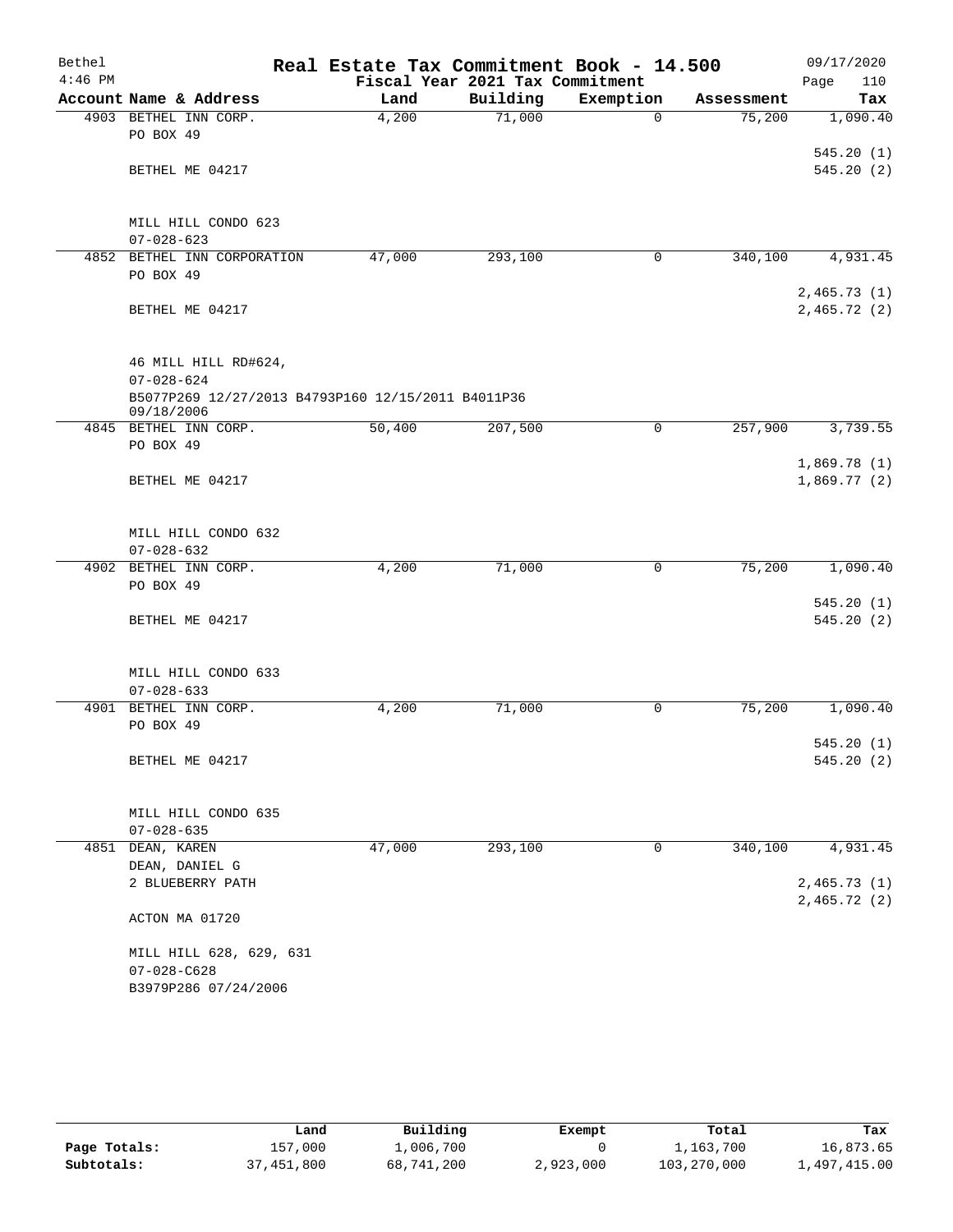| Bethel<br>$4:46$ PM |                                                                                       |       |                |             | Real Estate Tax Commitment Book - 14.500<br>Fiscal Year 2021 Tax Commitment |            | 09/17/2020<br>Page<br>111 |
|---------------------|---------------------------------------------------------------------------------------|-------|----------------|-------------|-----------------------------------------------------------------------------|------------|---------------------------|
|                     | Account Name & Address                                                                |       | Land           | Building    | Exemption                                                                   | Assessment | Tax                       |
|                     | 5381 NORTHEAST WIRELESS<br>NETWORKS, LLC<br>243 MOUNT AUBURN AVE,<br>SUITE C          |       | $\mathbf 0$    | 90,000      | 0                                                                           | 90,000     | 1,305.00                  |
|                     | AUBURN ME 04210                                                                       |       |                |             |                                                                             |            | 652.50(1)<br>652.50 (2)   |
|                     | FAIRWAY RD<br>$07 - 028 - ON$                                                         |       |                |             |                                                                             |            |                           |
|                     | 1223 STIFLER, LAWRENCE T P                                                            |       | 39,500         | 30,300      | 0                                                                           | 69,800     | 1,012.10                  |
|                     | STIFLER,<br>100 CODMAN RD                                                             | Acres | 7.41           |             |                                                                             |            | 506.05(1)<br>506.05(2)    |
|                     | BROOKLINE MA 02445                                                                    |       |                |             |                                                                             |            |                           |
|                     | 14 WEST BETHEL RD.<br>$07 - 030$<br>B4856P88 06/18/2012 B4714P288 04/28/2011 B3929P17 |       |                |             |                                                                             |            |                           |
|                     | B3888P59 02/14/2006<br>5344 SWEATT, MARY L                                            |       | 20,400         | $\mathbf 0$ | $\mathbf 0$                                                                 | 20,400     | 295.80                    |
|                     | 755 WEST BETHEL RD.                                                                   | Acres | 0.50           |             |                                                                             |            |                           |
|                     | Bethel ME 04217                                                                       |       |                |             |                                                                             |            | 147.90(1)<br>147.90(2)    |
|                     | LOVERS LANE<br>$07 - 030 - 001$<br>B4714P288 05/03/2011 B3929P17 05/03/2006           |       |                |             |                                                                             |            |                           |
|                     | 1225 PARENT, HELEN                                                                    |       | 31,900         | 109,700     | 25,000                                                                      | 116,600    | 1,690.70                  |
|                     | PO BOX 208                                                                            | Acres | 0.60           |             | 01 Homestead (HM)                                                           |            |                           |
|                     | BETHEL ME 04217                                                                       |       |                |             |                                                                             |            | 845.35 (1)<br>845.35 (2)  |
|                     | 110 LOVERS LANE<br>$07 - 032$                                                         |       |                |             |                                                                             |            |                           |
|                     | B3181P197 10/16/2002                                                                  |       |                |             |                                                                             |            |                           |
|                     | 1226 YOUNG, JAMES<br>YOUNG, NANCY                                                     | Acres | 35,400<br>0.80 | 86,900      | 25,000<br>01 Homestead (HM)                                                 | 97,300     | 1,410.85                  |
|                     | PO BOX 531                                                                            |       |                |             |                                                                             |            | 705.43(1)                 |
|                     | BETHEL ME 04217                                                                       |       |                |             |                                                                             |            | 705.42(2)                 |
|                     | 126 LOVERS LANE<br>$07 - 033$                                                         |       |                |             |                                                                             |            |                           |
|                     | B1079P117 06/16/1980                                                                  |       |                |             |                                                                             |            |                           |
|                     | 1227 C.N. BROWN COMPANY                                                               |       | 49,300         | 117,000     | 0                                                                           | 166,300    | 2,411.35                  |
|                     | 164 MAIN ST.                                                                          | Acres | 1.40           |             |                                                                             |            | 1,205.68(1)               |
|                     | SOUTH PARIS ME 04281                                                                  |       |                |             |                                                                             |            | 1, 205.67 (2)             |
|                     | 38 WEST BETHEL RD.<br>$07 - 034$                                                      |       |                |             |                                                                             |            |                           |
|                     | B2710P305 06/09/1999                                                                  |       |                |             |                                                                             |            |                           |
|                     |                                                                                       | Land  | Building       |             | Exempt                                                                      | Total      | Tax                       |

**Page Totals:** 176,500 433,900 50,000 560,400 8,125.80 **Subtotals:** 37,628,300 69,175,100 2,973,000 103,830,400 1,505,540.80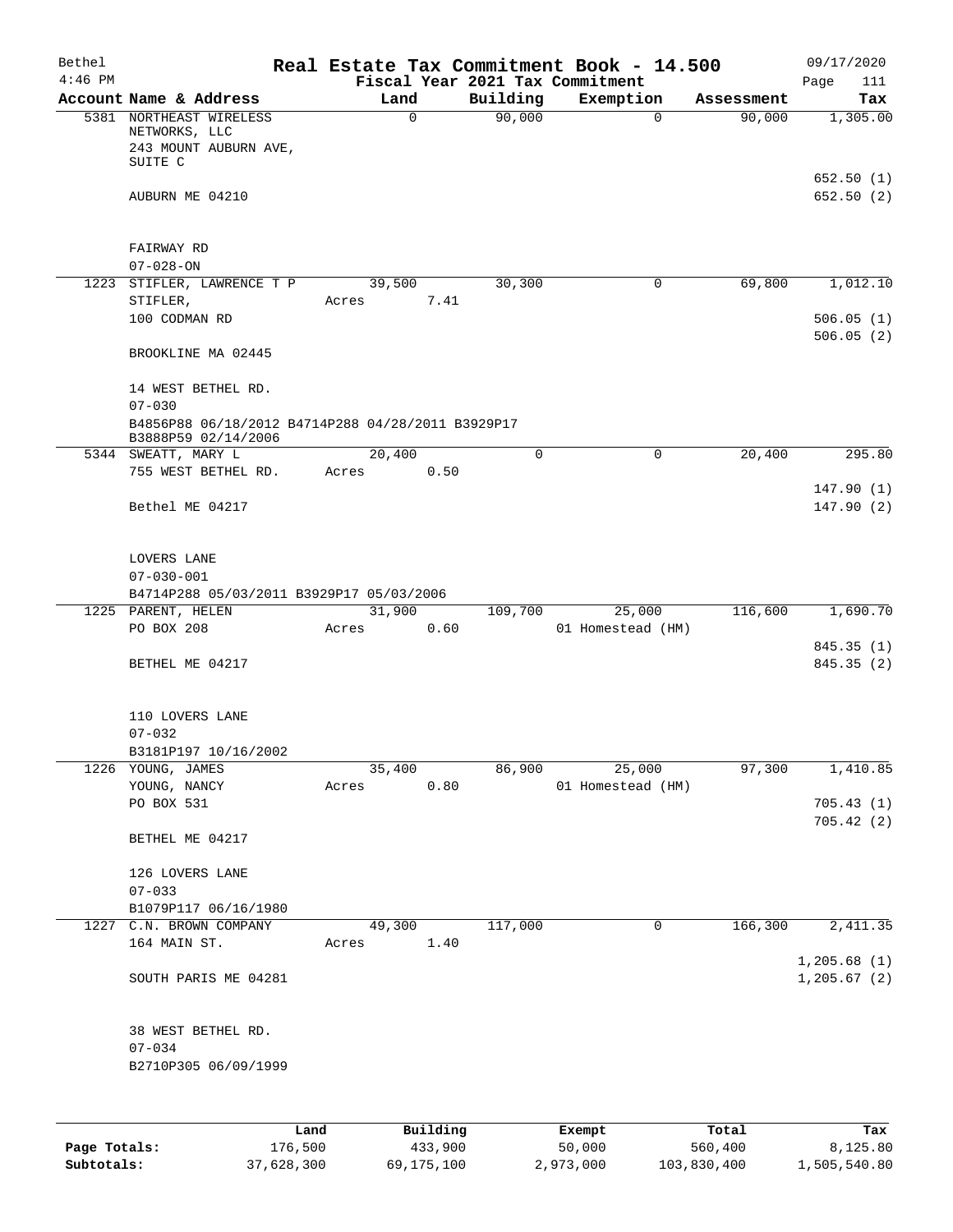| Bethel    |                                                      |       |        |      |          | Real Estate Tax Commitment Book - 14.500 |          |            |             | 09/17/2020               |
|-----------|------------------------------------------------------|-------|--------|------|----------|------------------------------------------|----------|------------|-------------|--------------------------|
| $4:46$ PM |                                                      |       |        |      |          | Fiscal Year 2021 Tax Commitment          |          |            | Page        | 112                      |
|           | Account Name & Address                               |       | Land   |      | Building | Exemption                                |          | Assessment |             | Tax                      |
| 1229      | <b>GOULD ACADEMY</b>                                 |       | 26,100 |      | 53,300   |                                          | $\Omega$ | 79,400     |             | 1,151.30                 |
|           | ATTN: BUSINESS OFFICE,                               | Acres |        | 0.33 |          |                                          |          |            |             |                          |
|           | BETH MCWILLIAMS, CFO<br>PO BOX 860                   |       |        |      |          |                                          |          |            |             | 575.65(1)                |
|           |                                                      |       |        |      |          |                                          |          |            |             | 575.65(2)                |
|           | BETHEL ME 04217                                      |       |        |      |          |                                          |          |            |             |                          |
|           | 62 LOVERS LANE                                       |       |        |      |          |                                          |          |            |             |                          |
|           | $07 - 036$                                           |       |        |      |          |                                          |          |            |             |                          |
|           | B4817P18 02/23/2012 B4775P309 10/26/2011 B620P358    |       |        |      |          |                                          |          |            |             |                          |
|           | 05/09/1963                                           |       |        |      |          |                                          |          |            |             |                          |
| 1230      | DAVIS, JAMES RUSSELL,                                |       | 38,400 |      | 82,900   |                                          | 0        | 121,300    |             | 1,758.85                 |
|           | JR.<br>831 PLUM AVE.                                 | Acres |        | 1.00 |          |                                          |          |            |             |                          |
|           |                                                      |       |        |      |          |                                          |          |            |             |                          |
|           | NEW SMYRNA FL 32168                                  |       |        |      |          |                                          |          |            |             | 879.43 (1)<br>879.42 (2) |
|           |                                                      |       |        |      |          |                                          |          |            |             |                          |
|           |                                                      |       |        |      |          |                                          |          |            |             |                          |
|           | 26 LOVERS LANE                                       |       |        |      |          |                                          |          |            |             |                          |
|           | $07 - 037$                                           |       |        |      |          |                                          |          |            |             |                          |
|           | B5066P49 11/22/2013 B5012P332 07/19/2013 B3659P111   |       |        |      |          |                                          |          |            |             |                          |
|           | 12/17/2004                                           |       |        |      |          |                                          |          |            |             |                          |
|           | 1231 COCHRAN, WILLIAM R. &                           |       | 28,900 |      | 272,100  |                                          | 0        | 301,000    |             | 4,364.50                 |
|           | MARILYN R.                                           |       |        |      |          |                                          |          |            |             |                          |
|           | 44 RIVER ROAD                                        | Acres |        | 0.45 |          |                                          |          |            |             |                          |
|           |                                                      |       |        |      |          |                                          |          |            |             | 2,182.25(1)              |
|           | ANDOVER MA 01810                                     |       |        |      |          |                                          |          |            |             | 2,182.25(2)              |
|           |                                                      |       |        |      |          |                                          |          |            |             |                          |
|           | 18 LOVERS LANE                                       |       |        |      |          |                                          |          |            |             |                          |
|           | $07 - 037 - 001$                                     |       |        |      |          |                                          |          |            |             |                          |
|           | B5504P474 01/27/2020 B5303P388 09/08/2016 B5255P408  |       |        |      |          |                                          |          |            |             |                          |
|           | 11/23/2015 B5012P332 07/19/2013 B3659P111 12/17/2004 |       |        |      |          |                                          |          |            |             |                          |
|           | 1233 MONZO, MICHAEL JR                               |       | 38,400 |      | 135,900  |                                          | 25,000   | 149,300    |             | 2,164.85                 |
|           | C/O JEAN MONZO                                       | Acres |        | 1.00 |          | 01 Homestead (HM)                        |          |            |             |                          |
|           | 201 GROVER HILL ROAD                                 |       |        |      |          |                                          |          |            | 1,082.43(1) |                          |
|           | BETHEL ME 04217                                      |       |        |      |          |                                          |          |            |             | 1,082.42(2)              |
|           |                                                      |       |        |      |          |                                          |          |            |             |                          |
|           |                                                      |       |        |      |          |                                          |          |            |             |                          |
|           | 201 GROVER HILL RD.                                  |       |        |      |          |                                          |          |            |             |                          |
|           | $07 - 039$                                           |       |        |      |          |                                          |          |            |             |                          |
|           | B4988P281 05/23/2013 B4974P42 04/12/2013 B3495P329   |       |        |      |          |                                          |          |            |             |                          |
|           | 04/16/2004                                           |       |        |      |          |                                          |          |            |             | 448.05                   |
|           | 1235 GIBSON, THERESA                                 | Acres | 38,400 | 1.00 | 17,500   | 01 Homestead (HM)                        | 25,000   | 30,900     |             |                          |
|           | MILLS, MILLS, DUSTIN<br>197 GROVER HILL RD           |       |        |      |          |                                          |          |            |             |                          |
|           |                                                      |       |        |      |          |                                          |          |            |             | 224.03(1)                |
|           | BETHEL ME 04217                                      |       |        |      |          |                                          |          |            |             | 224.02 (2)               |
|           |                                                      |       |        |      |          |                                          |          |            |             |                          |
|           | 197 GROVER HILL RD.                                  |       |        |      |          |                                          |          |            |             |                          |
|           | $07 - 040 - 001$                                     |       |        |      |          |                                          |          |            |             |                          |
|           | B4962P166 03/11/2013 B3769P253 08/01/2005            |       |        |      |          |                                          |          |            |             |                          |
|           |                                                      |       |        |      |          |                                          |          |            |             |                          |

|              | Land       | Building   | Exempt    | Total       | Tax          |
|--------------|------------|------------|-----------|-------------|--------------|
| Page Totals: | 170,200    | 561,700    | 50,000    | 681,900     | 9,887.55     |
| Subtotals:   | 37,798,500 | 69,736,800 | 3,023,000 | 104,512,300 | 1,515,428.35 |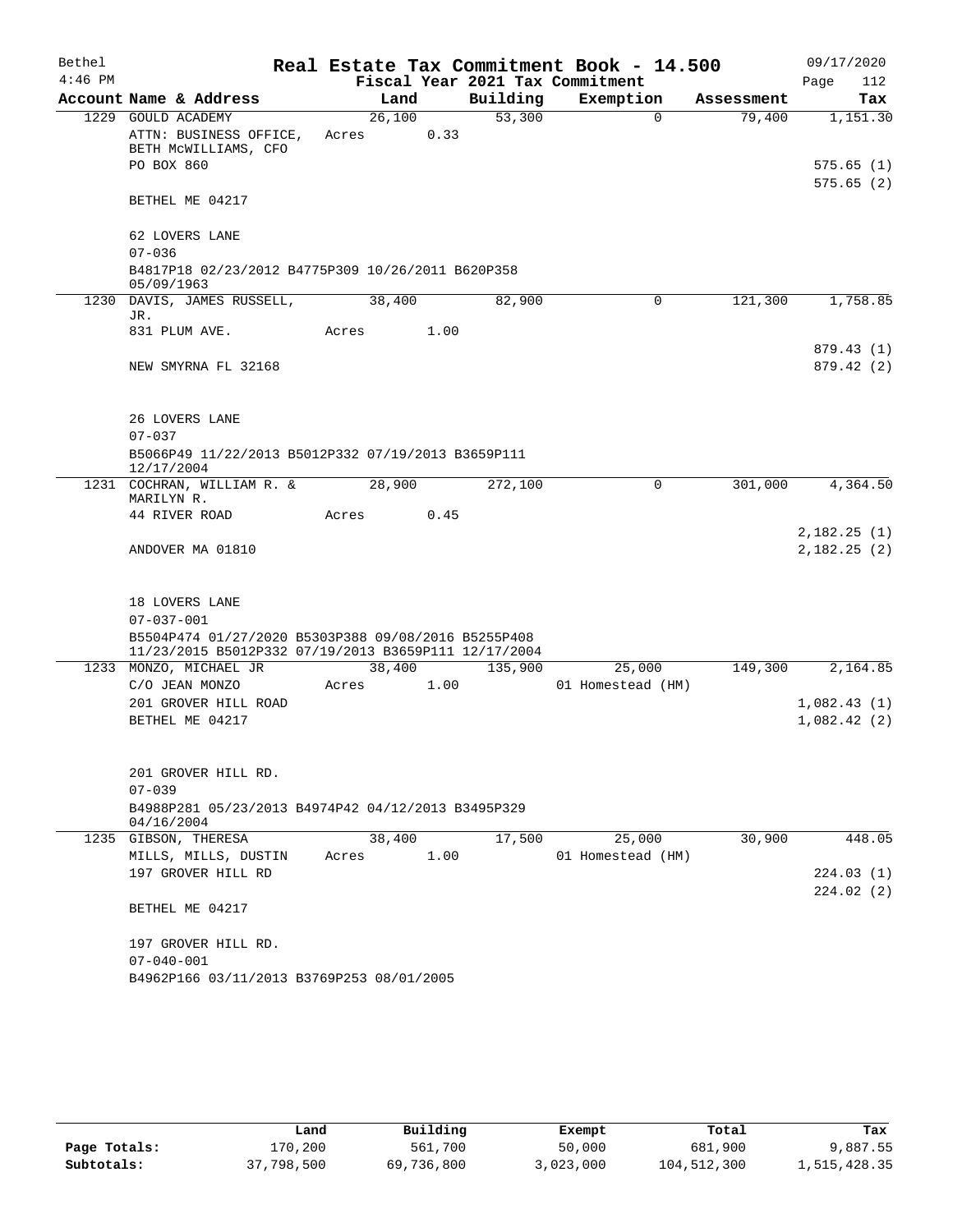| Bethel       |                                                                   |       |                |             | Real Estate Tax Commitment Book - 14.500 |             | 09/17/2020   |
|--------------|-------------------------------------------------------------------|-------|----------------|-------------|------------------------------------------|-------------|--------------|
| $4:46$ PM    |                                                                   |       |                |             | Fiscal Year 2021 Tax Commitment          |             | Page<br>113  |
|              | Account Name & Address                                            |       | Land           | Building    | Exemption                                | Assessment  | Tax          |
|              | 1236 KENDALL, MARK<br>PO BOX 443                                  | Acres | 36,700<br>8.30 | $\mathbf 0$ | $\mathbf 0$                              | 36,700      | 532.15       |
|              |                                                                   |       |                |             |                                          |             | 266.08(1)    |
|              | BETHEL ME 04217 0443                                              |       |                |             |                                          |             | 266.07(2)    |
|              |                                                                   |       |                |             |                                          |             |              |
|              | GROVER HILL RD.                                                   |       |                |             |                                          |             |              |
|              | $07 - 040 - 002$                                                  |       |                |             |                                          |             |              |
|              | B2624P131                                                         |       |                |             |                                          |             |              |
|              | 1237 KENDALL, MARK                                                |       | 38,900         | 227,800     | 0                                        | 266,700     | 3,867.15     |
|              | RAND-MAINES,<br>RAND-MAINES, BRENDA                               | Acres | 1.20           |             |                                          |             |              |
|              | PO BOX 443                                                        |       |                |             |                                          |             | 1,933.58(1)  |
|              |                                                                   |       |                |             |                                          |             | 1,933.57(2)  |
|              | BETHEL ME 04217 0443                                              |       |                |             |                                          |             |              |
|              | 221 GROVER HILL RD.                                               |       |                |             |                                          |             |              |
|              | $07 - 040 - 002 - 001$                                            |       |                |             |                                          |             |              |
|              | B5302P480 09/06/2016 B2710P175 06/08/1999 B2624P131<br>10/23/1998 |       |                |             |                                          |             |              |
|              | 4622 KLAESIUS, WARREN A                                           |       | 39,800         | 130,000     | 0                                        | 169,800     | 2,462.10     |
|              | LICITRA, LOUIS E                                                  | Acres | 1.63           |             |                                          |             |              |
|              | 29162 BOUGAINVILLEA                                               |       |                |             |                                          |             | 1,231.05(1)  |
|              | LANE                                                              |       |                |             |                                          |             | 1,231.05(2)  |
|              | BIG PINE KEY FL 33043                                             |       |                |             |                                          |             |              |
|              | 10 COBBLESTONE FARM RD.                                           |       |                |             |                                          |             |              |
|              | $07 - 040 - 003$                                                  |       |                |             |                                          |             |              |
|              | B5386P315 01/02/2018 B3531P18 06/14/2004                          |       |                |             |                                          |             |              |
|              | 4803 KLAESIUS, WARREN A                                           |       | 13,400         | $\Omega$    | 0                                        | 13,400      | 194.30       |
|              | LICITRA, LOUIS E<br>29162 BOUGAINVILLEA                           | Acres | 1.51           |             |                                          |             | 97.15(1)     |
|              | LANE                                                              |       |                |             |                                          |             |              |
|              |                                                                   |       |                |             |                                          |             | 97.15(2)     |
|              | BIG PINE KEY FL 33043                                             |       |                |             |                                          |             |              |
|              | COBBLESTONE FARM                                                  |       |                |             |                                          |             |              |
|              | $07 - 040 - 003 - 001$                                            |       |                |             |                                          |             |              |
|              | B5386P315 01/02/2018 B3531P18 06/15/2004                          |       |                |             |                                          |             |              |
|              | 4624 GIBSON, THERESA                                              |       | 41,400         | 0           | $\mathbf 0$                              | 41,400      | 600.30       |
|              | MILLS, MILLS, DUSTIN                                              | Acres | 11.89          |             |                                          |             |              |
|              | 197 GROVER HILL RD                                                |       |                |             |                                          |             | 300.15(1)    |
|              | BETHEL ME 04217                                                   |       |                |             |                                          |             | 300.15(2)    |
|              |                                                                   |       |                |             |                                          |             |              |
|              | GROVER HILL                                                       |       |                |             |                                          |             |              |
|              | $07 - 040 - 004$                                                  |       |                |             |                                          |             |              |
|              | B4962P166 03/11/2013 B3769P253 08/01/2005                         |       |                |             |                                          |             |              |
|              | 4804 LOCKE SUMMIT ESTATES,<br>LLC                                 |       | 13,100         | 0           | 0                                        | 13,100      | 189.95       |
|              | 29 INDUSTRIAL PARK ROAD Acres                                     |       | 1.28           |             |                                          |             |              |
|              |                                                                   |       |                |             |                                          |             | 94.98 (1)    |
|              | RUMFORD ME 04276                                                  |       |                |             |                                          |             | 94.97 (2)    |
|              | COBBLESTONE FARM                                                  |       |                |             |                                          |             |              |
|              | $07 - 040 - 005$                                                  |       |                |             |                                          |             |              |
|              | B4734P331 07/07/2011 B3767P272 07/28/2005                         |       |                |             |                                          |             |              |
|              | Land                                                              |       | Building       |             | Exempt                                   | Total       | Tax          |
| Page Totals: | 183,300                                                           |       | 357,800        |             | 0                                        | 541,100     | 7,845.95     |
| Subtotals:   | 37,981,800                                                        |       | 70,094,600     |             | 3,023,000                                | 105,053,400 | 1,523,274.30 |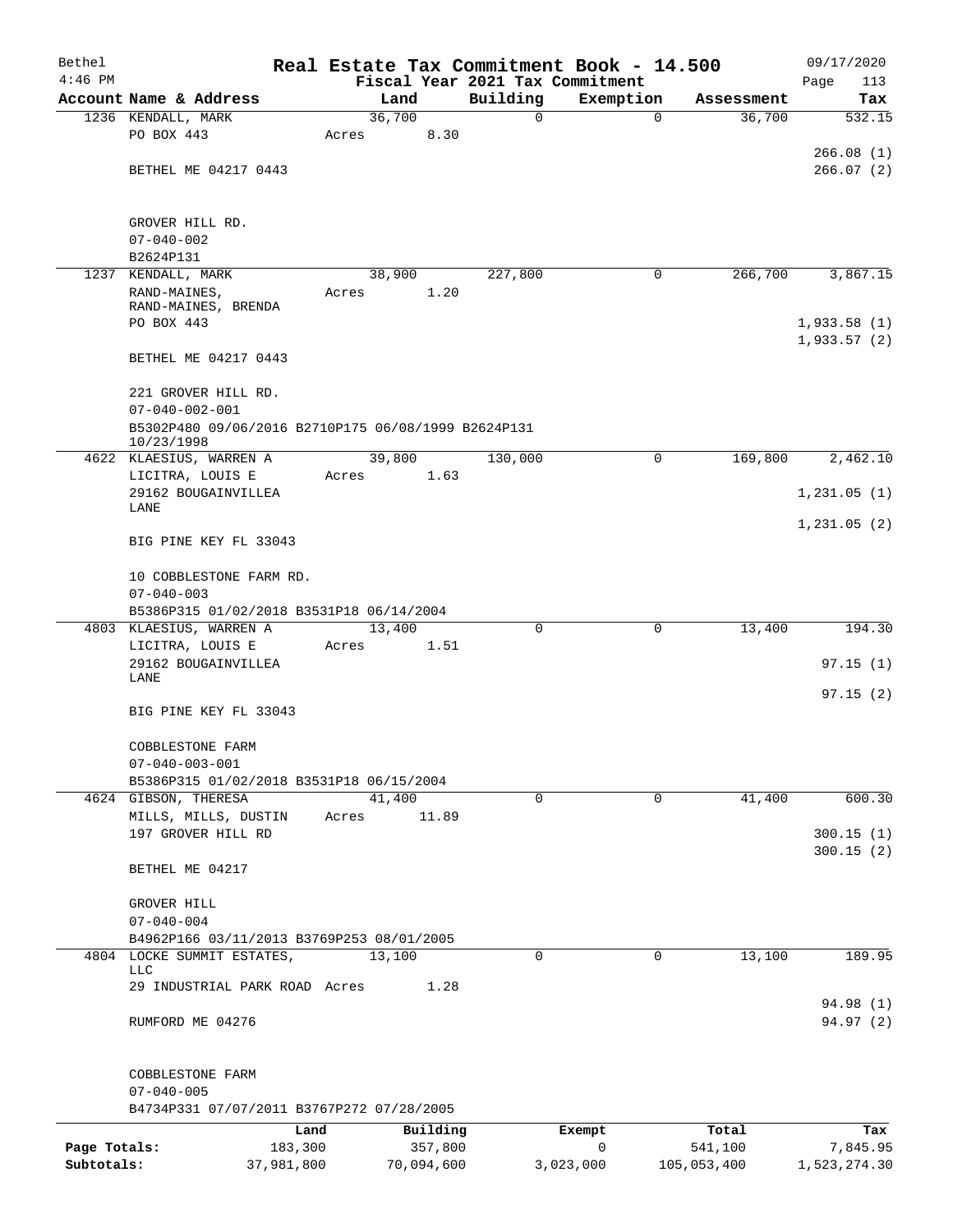| Bethel<br>$4:46$ PM |                                                                  |                 |      | Fiscal Year 2021 Tax Commitment | Real Estate Tax Commitment Book - 14.500 |            | 09/17/2020<br>Page<br>114 |
|---------------------|------------------------------------------------------------------|-----------------|------|---------------------------------|------------------------------------------|------------|---------------------------|
|                     | Account Name & Address                                           | Land            |      | Building                        | Exemption                                | Assessment | Tax                       |
|                     | 1234 D'AMBOISE, PATRICK<br>D'AMBOISE, DENISE<br>169 TOWN FARM RD | 28,000<br>Acres | 1.16 | 67,900                          | $\mathbf 0$                              | 95,900     | 1,390.55<br>695.28(1)     |
|                     | NEW GLOUCESTER ME 04260                                          |                 |      |                                 |                                          |            | 695.27(2)                 |
|                     | 223 GROVER HILL ROAD<br>$07 - 040 - 006$                         |                 |      |                                 |                                          |            |                           |
|                     | B3745P202 06/22/2005                                             |                 |      |                                 |                                          |            |                           |
|                     | 4805 RAND REAL ESTATE, LLC                                       | 13,100          |      | $\Omega$                        | $\mathbf 0$                              | 13,100     | 189.95                    |
|                     | 11 PRESIDENTIAL DRIVE<br>GRAY ME 04039                           | Acres           | 1.31 |                                 |                                          |            | 94.98 (1)<br>94.97 (2)    |
|                     | <b>COBBLESTONE FARM</b><br>$07 - 040 - 007$                      |                 |      |                                 |                                          |            |                           |
|                     | B5411P425 06/05/2018 B4241P72 12/21/2007 B3755P197<br>07/06/2005 |                 |      |                                 |                                          |            |                           |
|                     | 4806 D'AMBOISE, PATRICK                                          | 12,700          |      | $\mathbf 0$                     | $\mathbf 0$                              | 12,700     | 184.15                    |
|                     | D'AMBOISE, DENISE                                                | Acres           | 1.04 |                                 |                                          |            |                           |
|                     | 169 TOWN FARM ROAD                                               |                 |      |                                 |                                          |            | 92.08(1)                  |
|                     | NEW GLOUCESTER ME 04260                                          |                 |      |                                 |                                          |            | 92.07(2)                  |
|                     | COBBLESTONE FARM<br>$07 - 040 - 008$                             |                 |      |                                 |                                          |            |                           |
|                     | B3754P174 07/06/2005                                             |                 |      |                                 |                                          |            |                           |
|                     | 4807 LOCKE SUMMIT ESTATES,                                       | 16,200          |      | 0                               | 0                                        | 16,200     | 234.90                    |
|                     | LLC<br>29 INDUSTRIAL PARK                                        | Acres           | 4.78 |                                 |                                          |            |                           |
|                     |                                                                  |                 |      |                                 |                                          |            | 117.45(1)                 |
|                     | RUMFORD ME 04276                                                 |                 |      |                                 |                                          |            | 117.45(2)                 |
|                     | <b>COBBLESTONE FARM</b><br>$07 - 040 - 009$                      |                 |      |                                 |                                          |            |                           |
|                     | B3912P245 04/27/2006 B3595P277                                   |                 |      |                                 |                                          |            |                           |
|                     | 4808 LOCKE SUMMIT ESTATES                                        | 12,700          |      | $\mathbf 0$                     | $\mathbf 0$                              | 12,700     | 184.15                    |
|                     | 29 INDUSTRIAL PARK ROAD Acres                                    |                 | 1.06 |                                 |                                          |            | 92.08(1)                  |
|                     | RUMFORD ME 04276                                                 |                 |      |                                 |                                          |            | 92.07(2)                  |
|                     | COBBLESTONE FARM LOT 4                                           |                 |      |                                 |                                          |            |                           |
|                     | $07 - 040 - 010$                                                 |                 |      |                                 |                                          |            |                           |
|                     | B4734P331 07/07/2011 B3767P270 07/28/2005<br>4809 HANSON, JOHN   | 12,700          |      | 0                               | $\mathbf 0$                              | 12,700     | 184.15                    |
|                     | HANSON, NANCY                                                    | Acres           | 1.05 |                                 |                                          |            |                           |
|                     | 353 CARRIAGE SHOP RD                                             |                 |      |                                 |                                          |            | 92.08(1)<br>92.07(2)      |
|                     | EAST FALMOUTH MA 02536                                           |                 |      |                                 |                                          |            |                           |
|                     | COBBLESTONE FARM LOT 3                                           |                 |      |                                 |                                          |            |                           |
|                     | $07 - 040 - 011$<br>B4885P339 08/31/2012 B3843P257 11/15/2005    |                 |      |                                 |                                          |            |                           |
|                     |                                                                  |                 |      |                                 |                                          |            |                           |
|                     |                                                                  |                 |      |                                 |                                          |            |                           |

|              | Land       | Building   | Exempt    | Total       | Tax          |
|--------------|------------|------------|-----------|-------------|--------------|
| Page Totals: | 95,400     | 67,900     |           | 163,300     | 2,367.85     |
| Subtotals:   | 38,077,200 | 70,162,500 | 3,023,000 | 105,216,700 | 1,525,642.15 |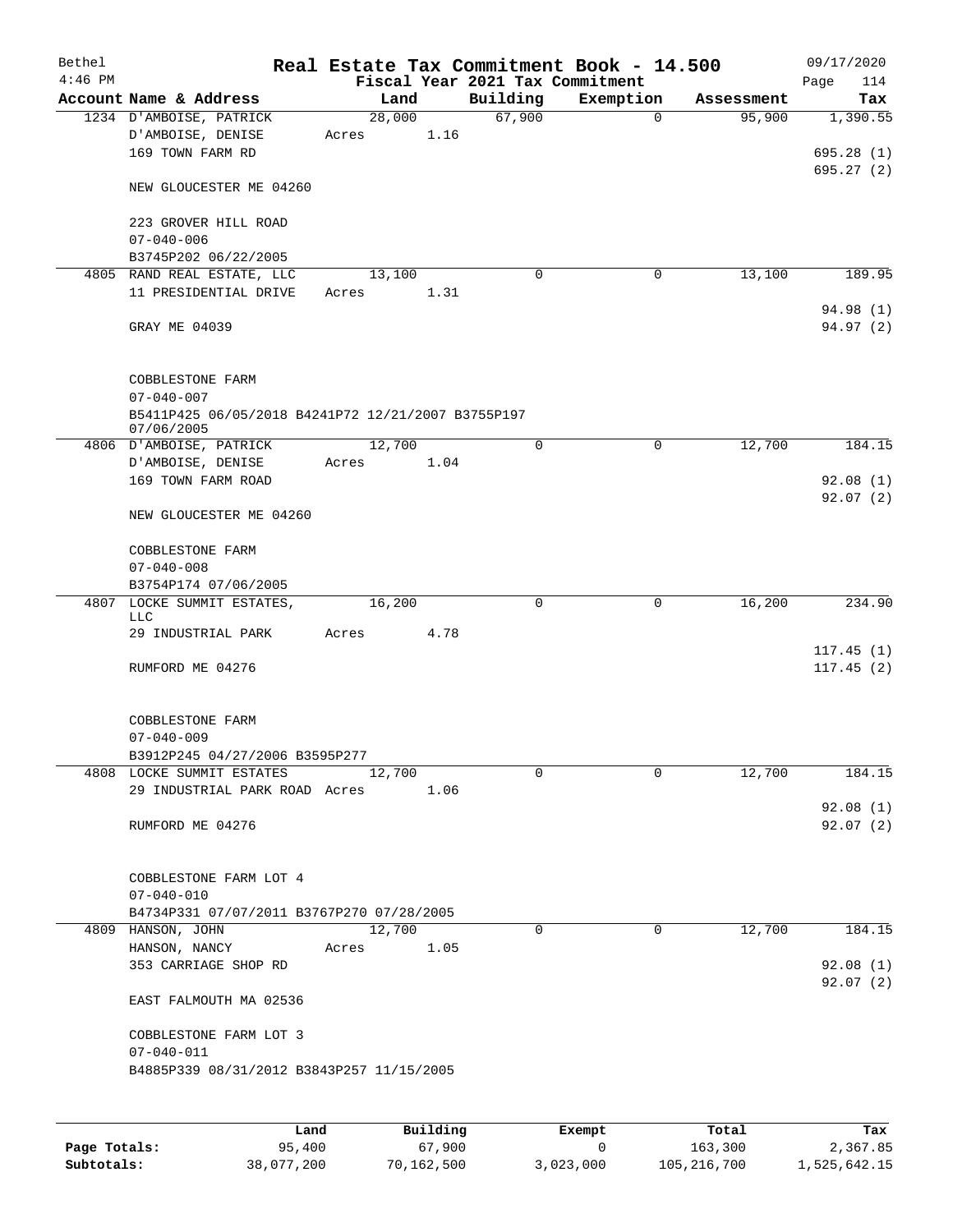| Fiscal Year 2021 Tax Commitment<br>Building<br>Account Name & Address<br>Exemption<br>Land<br>Assessment<br>Tax<br>34,500<br>31,900<br>66,400<br>1238 LEE, CALEIGH THIELBAR<br>$\mathbf 0$<br>243 GROVER HILL ROAD<br>0.75<br>Acres<br>BETHEL ME 04217<br>243 GROVER HILL RD.<br>$07 - 041$<br>B5494P776 11/27/2019 B5298P57 08/11/2016 B693P95<br>09/25/1970<br>$\Omega$<br>$\mathbf 0$<br>30,900<br>1239 CHADBOURNE TREE FARMS,<br>30,900<br>LLC<br>PO BOX 1750<br>74.00<br>Acres<br>BETHEL ME 04217<br>GROVER HILL RD N/S<br>$07 - 042$<br>B3652P43 12/29/2004<br>1240 SWAIN, MAUREEN W., PR<br>$\Omega$<br>$\Omega$<br>84,200<br>84,200<br>SWAIN, RUEL E. SWAIN,<br>102.57<br>Acres<br>SR. ESTATE OF<br>185 WEST BETHEL ROAD<br>BETHEL ME 04217<br>OLD GROVER HILL S/S<br>$07 - 043$<br>24,400<br>24,400<br>1241 CARVER, JUSTINE L<br>$\mathbf 0$<br>$\mathbf 0$<br>BROOKS, TRAVIS G<br>36.00<br>Acres<br>120 SUNDAY RIVER ROAD<br>BETHEL ME 04217<br>OLD GROVER HILL N/S<br>$07 - 044$<br>B5151P125 08/22/2014 B2188P215 09/10/1992<br>0<br>$\mathbf 0$<br>36,000<br>ANNIS, SCOTT E<br>36,000<br>1242<br>ANNIS, WENDY E<br>8.70<br>Acres<br>PO BOX 112<br>GREENWOOD ME 04219<br>ANNIS RD.<br>$07 - 045$<br>B5110P261 05/02/2014 B4982P188 05/06/2013 B595P123<br>06/02/1960<br>141,600<br>ANNIS, SCOTT<br>48,000<br>93,600<br>0<br>1243<br>9.00<br>ANNIS, WENDY<br>Acres<br>PO BOX 112<br>GREENWOOD ME 04255<br>104 ANNIS RD.<br>$07 - 046$<br>B3678P95 02/22/2005<br>Building<br>Total<br>Land<br>Exempt<br>125,500<br>Page Totals:<br>258,000<br>0<br>383,500 | Bethel    |  |  | Real Estate Tax Commitment Book - 14.500 | 09/17/2020  |
|----------------------------------------------------------------------------------------------------------------------------------------------------------------------------------------------------------------------------------------------------------------------------------------------------------------------------------------------------------------------------------------------------------------------------------------------------------------------------------------------------------------------------------------------------------------------------------------------------------------------------------------------------------------------------------------------------------------------------------------------------------------------------------------------------------------------------------------------------------------------------------------------------------------------------------------------------------------------------------------------------------------------------------------------------------------------------------------------------------------------------------------------------------------------------------------------------------------------------------------------------------------------------------------------------------------------------------------------------------------------------------------------------------------------------------------------------------------------------------------------------------------------------------------------------------------------|-----------|--|--|------------------------------------------|-------------|
| 962.80                                                                                                                                                                                                                                                                                                                                                                                                                                                                                                                                                                                                                                                                                                                                                                                                                                                                                                                                                                                                                                                                                                                                                                                                                                                                                                                                                                                                                                                                                                                                                               | $4:46$ PM |  |  |                                          | 115<br>Page |
| Tax                                                                                                                                                                                                                                                                                                                                                                                                                                                                                                                                                                                                                                                                                                                                                                                                                                                                                                                                                                                                                                                                                                                                                                                                                                                                                                                                                                                                                                                                                                                                                                  |           |  |  |                                          |             |
| 481.40 (1)<br>481.40 (2)<br>224.03(1)<br>224.02(2)<br>353.80<br>522.00<br>261.00(1)<br>2,053.20<br>1,026.60(1)<br>1,026.60(2)<br>5,560.75                                                                                                                                                                                                                                                                                                                                                                                                                                                                                                                                                                                                                                                                                                                                                                                                                                                                                                                                                                                                                                                                                                                                                                                                                                                                                                                                                                                                                            |           |  |  |                                          |             |
|                                                                                                                                                                                                                                                                                                                                                                                                                                                                                                                                                                                                                                                                                                                                                                                                                                                                                                                                                                                                                                                                                                                                                                                                                                                                                                                                                                                                                                                                                                                                                                      |           |  |  |                                          |             |
|                                                                                                                                                                                                                                                                                                                                                                                                                                                                                                                                                                                                                                                                                                                                                                                                                                                                                                                                                                                                                                                                                                                                                                                                                                                                                                                                                                                                                                                                                                                                                                      |           |  |  |                                          |             |
|                                                                                                                                                                                                                                                                                                                                                                                                                                                                                                                                                                                                                                                                                                                                                                                                                                                                                                                                                                                                                                                                                                                                                                                                                                                                                                                                                                                                                                                                                                                                                                      |           |  |  |                                          |             |
|                                                                                                                                                                                                                                                                                                                                                                                                                                                                                                                                                                                                                                                                                                                                                                                                                                                                                                                                                                                                                                                                                                                                                                                                                                                                                                                                                                                                                                                                                                                                                                      |           |  |  |                                          |             |
|                                                                                                                                                                                                                                                                                                                                                                                                                                                                                                                                                                                                                                                                                                                                                                                                                                                                                                                                                                                                                                                                                                                                                                                                                                                                                                                                                                                                                                                                                                                                                                      |           |  |  |                                          |             |
|                                                                                                                                                                                                                                                                                                                                                                                                                                                                                                                                                                                                                                                                                                                                                                                                                                                                                                                                                                                                                                                                                                                                                                                                                                                                                                                                                                                                                                                                                                                                                                      |           |  |  |                                          |             |
|                                                                                                                                                                                                                                                                                                                                                                                                                                                                                                                                                                                                                                                                                                                                                                                                                                                                                                                                                                                                                                                                                                                                                                                                                                                                                                                                                                                                                                                                                                                                                                      |           |  |  |                                          | 448.05      |
|                                                                                                                                                                                                                                                                                                                                                                                                                                                                                                                                                                                                                                                                                                                                                                                                                                                                                                                                                                                                                                                                                                                                                                                                                                                                                                                                                                                                                                                                                                                                                                      |           |  |  |                                          |             |
|                                                                                                                                                                                                                                                                                                                                                                                                                                                                                                                                                                                                                                                                                                                                                                                                                                                                                                                                                                                                                                                                                                                                                                                                                                                                                                                                                                                                                                                                                                                                                                      |           |  |  |                                          |             |
|                                                                                                                                                                                                                                                                                                                                                                                                                                                                                                                                                                                                                                                                                                                                                                                                                                                                                                                                                                                                                                                                                                                                                                                                                                                                                                                                                                                                                                                                                                                                                                      |           |  |  |                                          |             |
|                                                                                                                                                                                                                                                                                                                                                                                                                                                                                                                                                                                                                                                                                                                                                                                                                                                                                                                                                                                                                                                                                                                                                                                                                                                                                                                                                                                                                                                                                                                                                                      |           |  |  |                                          |             |
|                                                                                                                                                                                                                                                                                                                                                                                                                                                                                                                                                                                                                                                                                                                                                                                                                                                                                                                                                                                                                                                                                                                                                                                                                                                                                                                                                                                                                                                                                                                                                                      |           |  |  |                                          |             |
|                                                                                                                                                                                                                                                                                                                                                                                                                                                                                                                                                                                                                                                                                                                                                                                                                                                                                                                                                                                                                                                                                                                                                                                                                                                                                                                                                                                                                                                                                                                                                                      |           |  |  |                                          |             |
|                                                                                                                                                                                                                                                                                                                                                                                                                                                                                                                                                                                                                                                                                                                                                                                                                                                                                                                                                                                                                                                                                                                                                                                                                                                                                                                                                                                                                                                                                                                                                                      |           |  |  |                                          | 1,220.90    |
|                                                                                                                                                                                                                                                                                                                                                                                                                                                                                                                                                                                                                                                                                                                                                                                                                                                                                                                                                                                                                                                                                                                                                                                                                                                                                                                                                                                                                                                                                                                                                                      |           |  |  |                                          |             |
|                                                                                                                                                                                                                                                                                                                                                                                                                                                                                                                                                                                                                                                                                                                                                                                                                                                                                                                                                                                                                                                                                                                                                                                                                                                                                                                                                                                                                                                                                                                                                                      |           |  |  |                                          | 610.45(1)   |
|                                                                                                                                                                                                                                                                                                                                                                                                                                                                                                                                                                                                                                                                                                                                                                                                                                                                                                                                                                                                                                                                                                                                                                                                                                                                                                                                                                                                                                                                                                                                                                      |           |  |  |                                          | 610.45(2)   |
|                                                                                                                                                                                                                                                                                                                                                                                                                                                                                                                                                                                                                                                                                                                                                                                                                                                                                                                                                                                                                                                                                                                                                                                                                                                                                                                                                                                                                                                                                                                                                                      |           |  |  |                                          |             |
|                                                                                                                                                                                                                                                                                                                                                                                                                                                                                                                                                                                                                                                                                                                                                                                                                                                                                                                                                                                                                                                                                                                                                                                                                                                                                                                                                                                                                                                                                                                                                                      |           |  |  |                                          |             |
|                                                                                                                                                                                                                                                                                                                                                                                                                                                                                                                                                                                                                                                                                                                                                                                                                                                                                                                                                                                                                                                                                                                                                                                                                                                                                                                                                                                                                                                                                                                                                                      |           |  |  |                                          |             |
|                                                                                                                                                                                                                                                                                                                                                                                                                                                                                                                                                                                                                                                                                                                                                                                                                                                                                                                                                                                                                                                                                                                                                                                                                                                                                                                                                                                                                                                                                                                                                                      |           |  |  |                                          |             |
|                                                                                                                                                                                                                                                                                                                                                                                                                                                                                                                                                                                                                                                                                                                                                                                                                                                                                                                                                                                                                                                                                                                                                                                                                                                                                                                                                                                                                                                                                                                                                                      |           |  |  |                                          | 176.90(1)   |
|                                                                                                                                                                                                                                                                                                                                                                                                                                                                                                                                                                                                                                                                                                                                                                                                                                                                                                                                                                                                                                                                                                                                                                                                                                                                                                                                                                                                                                                                                                                                                                      |           |  |  |                                          | 176.90(2)   |
|                                                                                                                                                                                                                                                                                                                                                                                                                                                                                                                                                                                                                                                                                                                                                                                                                                                                                                                                                                                                                                                                                                                                                                                                                                                                                                                                                                                                                                                                                                                                                                      |           |  |  |                                          |             |
|                                                                                                                                                                                                                                                                                                                                                                                                                                                                                                                                                                                                                                                                                                                                                                                                                                                                                                                                                                                                                                                                                                                                                                                                                                                                                                                                                                                                                                                                                                                                                                      |           |  |  |                                          |             |
|                                                                                                                                                                                                                                                                                                                                                                                                                                                                                                                                                                                                                                                                                                                                                                                                                                                                                                                                                                                                                                                                                                                                                                                                                                                                                                                                                                                                                                                                                                                                                                      |           |  |  |                                          |             |
|                                                                                                                                                                                                                                                                                                                                                                                                                                                                                                                                                                                                                                                                                                                                                                                                                                                                                                                                                                                                                                                                                                                                                                                                                                                                                                                                                                                                                                                                                                                                                                      |           |  |  |                                          |             |
|                                                                                                                                                                                                                                                                                                                                                                                                                                                                                                                                                                                                                                                                                                                                                                                                                                                                                                                                                                                                                                                                                                                                                                                                                                                                                                                                                                                                                                                                                                                                                                      |           |  |  |                                          |             |
|                                                                                                                                                                                                                                                                                                                                                                                                                                                                                                                                                                                                                                                                                                                                                                                                                                                                                                                                                                                                                                                                                                                                                                                                                                                                                                                                                                                                                                                                                                                                                                      |           |  |  |                                          |             |
|                                                                                                                                                                                                                                                                                                                                                                                                                                                                                                                                                                                                                                                                                                                                                                                                                                                                                                                                                                                                                                                                                                                                                                                                                                                                                                                                                                                                                                                                                                                                                                      |           |  |  |                                          | 261.00(2)   |
|                                                                                                                                                                                                                                                                                                                                                                                                                                                                                                                                                                                                                                                                                                                                                                                                                                                                                                                                                                                                                                                                                                                                                                                                                                                                                                                                                                                                                                                                                                                                                                      |           |  |  |                                          |             |
|                                                                                                                                                                                                                                                                                                                                                                                                                                                                                                                                                                                                                                                                                                                                                                                                                                                                                                                                                                                                                                                                                                                                                                                                                                                                                                                                                                                                                                                                                                                                                                      |           |  |  |                                          |             |
|                                                                                                                                                                                                                                                                                                                                                                                                                                                                                                                                                                                                                                                                                                                                                                                                                                                                                                                                                                                                                                                                                                                                                                                                                                                                                                                                                                                                                                                                                                                                                                      |           |  |  |                                          |             |
|                                                                                                                                                                                                                                                                                                                                                                                                                                                                                                                                                                                                                                                                                                                                                                                                                                                                                                                                                                                                                                                                                                                                                                                                                                                                                                                                                                                                                                                                                                                                                                      |           |  |  |                                          |             |
|                                                                                                                                                                                                                                                                                                                                                                                                                                                                                                                                                                                                                                                                                                                                                                                                                                                                                                                                                                                                                                                                                                                                                                                                                                                                                                                                                                                                                                                                                                                                                                      |           |  |  |                                          |             |
|                                                                                                                                                                                                                                                                                                                                                                                                                                                                                                                                                                                                                                                                                                                                                                                                                                                                                                                                                                                                                                                                                                                                                                                                                                                                                                                                                                                                                                                                                                                                                                      |           |  |  |                                          |             |
|                                                                                                                                                                                                                                                                                                                                                                                                                                                                                                                                                                                                                                                                                                                                                                                                                                                                                                                                                                                                                                                                                                                                                                                                                                                                                                                                                                                                                                                                                                                                                                      |           |  |  |                                          |             |
|                                                                                                                                                                                                                                                                                                                                                                                                                                                                                                                                                                                                                                                                                                                                                                                                                                                                                                                                                                                                                                                                                                                                                                                                                                                                                                                                                                                                                                                                                                                                                                      |           |  |  |                                          |             |
|                                                                                                                                                                                                                                                                                                                                                                                                                                                                                                                                                                                                                                                                                                                                                                                                                                                                                                                                                                                                                                                                                                                                                                                                                                                                                                                                                                                                                                                                                                                                                                      |           |  |  |                                          |             |
|                                                                                                                                                                                                                                                                                                                                                                                                                                                                                                                                                                                                                                                                                                                                                                                                                                                                                                                                                                                                                                                                                                                                                                                                                                                                                                                                                                                                                                                                                                                                                                      |           |  |  |                                          |             |
|                                                                                                                                                                                                                                                                                                                                                                                                                                                                                                                                                                                                                                                                                                                                                                                                                                                                                                                                                                                                                                                                                                                                                                                                                                                                                                                                                                                                                                                                                                                                                                      |           |  |  |                                          |             |
|                                                                                                                                                                                                                                                                                                                                                                                                                                                                                                                                                                                                                                                                                                                                                                                                                                                                                                                                                                                                                                                                                                                                                                                                                                                                                                                                                                                                                                                                                                                                                                      |           |  |  |                                          |             |
|                                                                                                                                                                                                                                                                                                                                                                                                                                                                                                                                                                                                                                                                                                                                                                                                                                                                                                                                                                                                                                                                                                                                                                                                                                                                                                                                                                                                                                                                                                                                                                      |           |  |  |                                          |             |

**Subtotals:** 38,335,200 70,288,000 3,023,000 105,600,200 1,531,202.90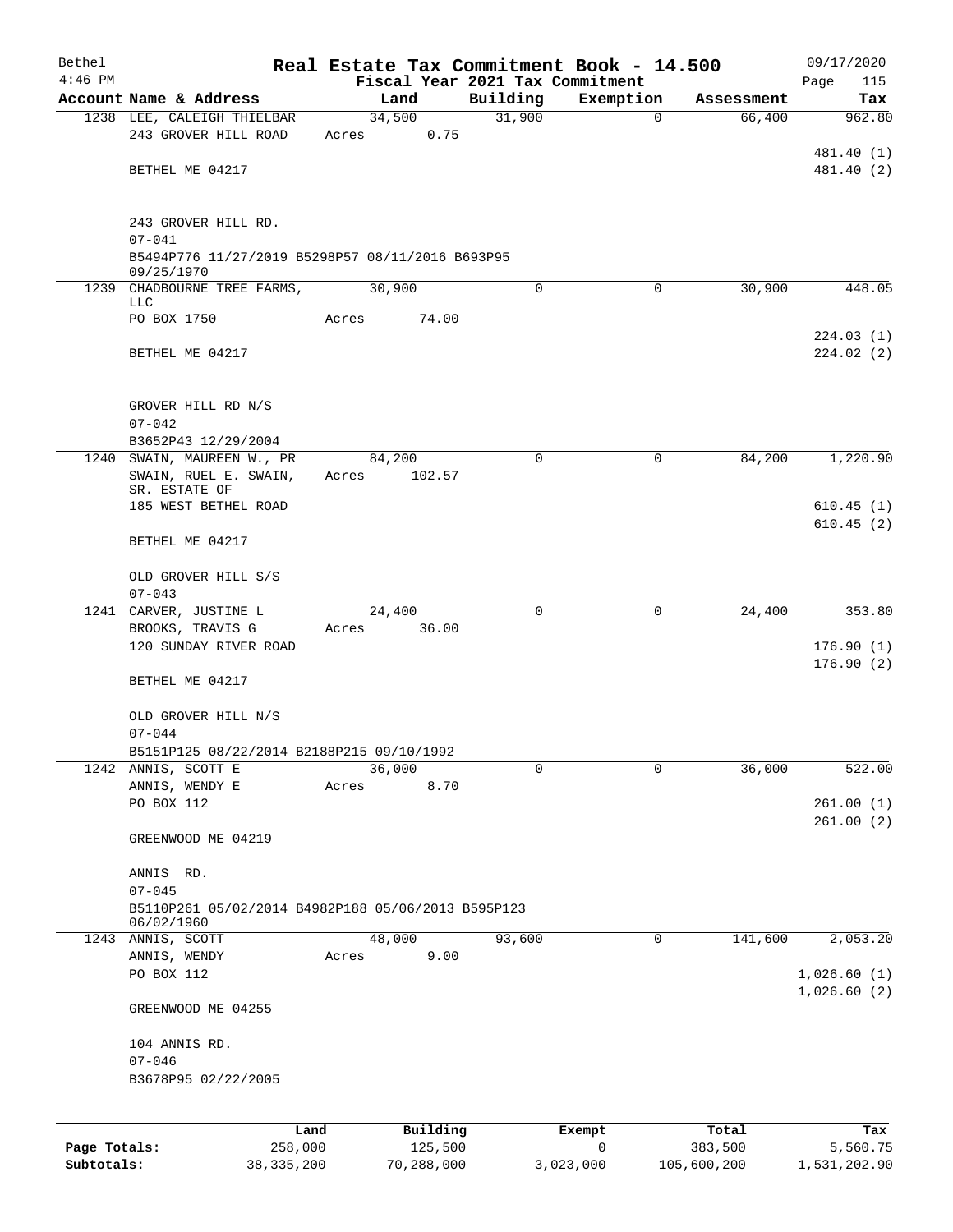| Bethel<br>$4:46$ PM |                                        |        |      |          | Real Estate Tax Commitment Book - 14.500<br>Fiscal Year 2021 Tax Commitment |            | 09/17/2020<br>Page<br>116 |
|---------------------|----------------------------------------|--------|------|----------|-----------------------------------------------------------------------------|------------|---------------------------|
|                     | Account Name & Address                 | Land   |      | Building | Exemption                                                                   | Assessment | Tax                       |
|                     | 1244 ANNIS, SCOTT<br>C/O ROLAND ANNIS  | 4,800  |      | 6,500    | $\mathbf 0$                                                                 | 11,300     | 163.85                    |
|                     | PO BOX 112                             |        |      |          |                                                                             |            | 81.93(1)<br>81.92(2)      |
|                     | GREENWOOD ME 04255                     |        |      |          |                                                                             |            |                           |
|                     | 92 ANNIS RD.<br>$07 - 046 - 001$       |        |      |          |                                                                             |            |                           |
|                     | B2924P109                              |        |      |          |                                                                             |            |                           |
| 1245                | SWAIN, MAUREEN W., PR                  | 41,400 |      | 43,000   | 0                                                                           | 84,400     | 1,223.80                  |
|                     | SWAIN, RUEL E. SWAIN,<br>SR. ESTATE OF | Acres  | 2.67 |          |                                                                             |            |                           |
|                     | 185 WEST BETHEL ROAD                   |        |      |          |                                                                             |            | 611.90(1)<br>611.90(2)    |
|                     | BETHEL ME 04217                        |        |      |          |                                                                             |            |                           |
|                     | 66 ANNIS ROAD<br>$07 - 047$            |        |      |          |                                                                             |            |                           |
|                     | B2924P109                              |        |      |          |                                                                             |            |                           |
| 1247                | SWEETSER, LLOYD W                      | 41,300 |      | 105,100  | 25,000                                                                      | 121,400    | 1,760.30                  |
|                     | 54 ANNIS ROAD                          | Acres  | 2.60 |          | 01 Homestead (HM)                                                           |            |                           |
|                     | BETHEL ME 04217                        |        |      |          |                                                                             |            | 880.15 (1)<br>880.15 (2)  |
|                     | 54 ANNIS RD.<br>$07 - 048$             |        |      |          |                                                                             |            |                           |
|                     | B3192P260 11/07/2002                   |        |      |          |                                                                             |            |                           |
|                     | 1248 DOOEN, GAYLAND                    | 44,200 |      | 80,400   | 31,000                                                                      | 93,600     | 1,357.20                  |
|                     | DOOEN, MARY                            | Acres  | 5.43 |          | 01 Homestead (HM)                                                           |            |                           |
|                     | PO BOX 176                             |        |      |          | 12 WW2 Vet Res                                                              |            | 678.60(1)                 |
|                     | BETHEL ME 04217                        |        |      |          |                                                                             |            | 678.60(2)                 |
|                     | 34 ANNIS RD.<br>$07 - 050$             |        |      |          |                                                                             |            |                           |
|                     | B837P157 09/26/1974                    |        |      |          |                                                                             |            |                           |
|                     | 1249 DOOEN, GAYLAND                    | 36,200 |      | 18,200   | 0                                                                           | 54,400     | 788.80                    |
|                     | DOOEN, MARY                            | Acres  | 0.85 |          |                                                                             |            |                           |
|                     | P.O. BOX 176                           |        |      |          |                                                                             |            | 394.40 (1)                |
|                     | BETHEL ME 04217                        |        |      |          |                                                                             |            | 394.40(2)                 |
|                     | 26 ANNIS RD.                           |        |      |          |                                                                             |            |                           |
|                     | $07 - 051$                             |        |      |          |                                                                             |            |                           |
|                     | B677P86                                |        |      |          |                                                                             |            |                           |
|                     | 5279 DOOEN, SHERI                      | 31,300 |      | 102,900  | 0                                                                           | 134,200    | 1,945.90                  |
|                     | PO BOX 176                             | Acres  | 0.57 |          |                                                                             |            |                           |
|                     | BETHEL ME 04217                        |        |      |          |                                                                             |            | 972.95 (1)<br>972.95(2)   |
|                     | 22 ANNIS ROAD<br>$07 - 052$            |        |      |          |                                                                             |            |                           |
|                     | B4629P105 09/03/2010                   |        |      |          |                                                                             |            |                           |
|                     |                                        |        |      |          |                                                                             |            |                           |

|              | Land       | Building   | Exempt    | Total       | Tax          |
|--------------|------------|------------|-----------|-------------|--------------|
| Page Totals: | 199,200    | 356,100    | 56,000    | 499,300     | 7,239.85     |
| Subtotals:   | 38,534,400 | 70,644,100 | 3,079,000 | 106,099,500 | 1,538,442.75 |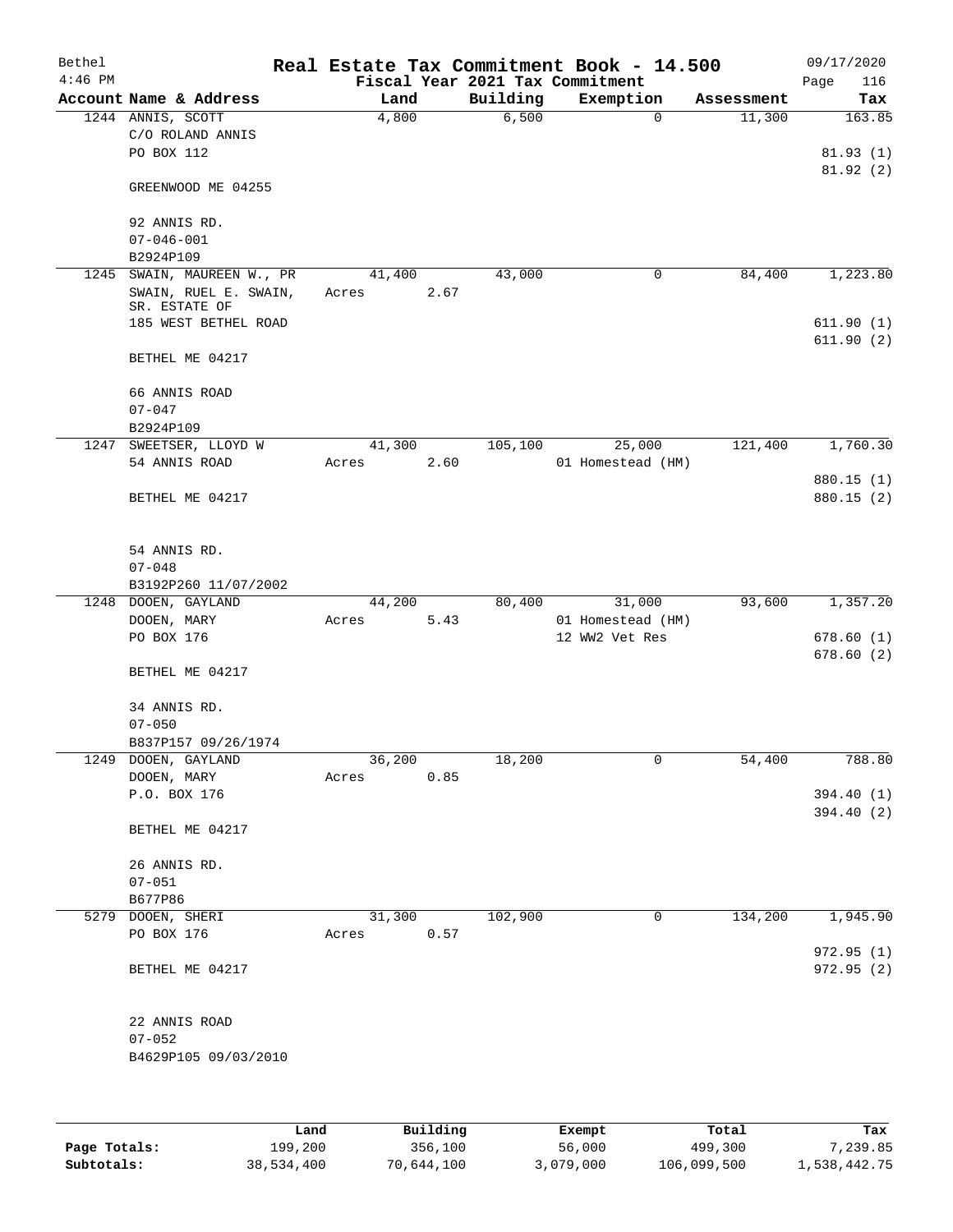| Bethel    |                                                                   |       |        |        |             | Real Estate Tax Commitment Book - 14.500 |            | 09/17/2020             |
|-----------|-------------------------------------------------------------------|-------|--------|--------|-------------|------------------------------------------|------------|------------------------|
| $4:46$ PM |                                                                   |       |        |        |             | Fiscal Year 2021 Tax Commitment          |            | 117<br>Page            |
|           | Account Name & Address                                            |       |        | Land   | Building    | Exemption                                | Assessment | Tax                    |
|           | 1250 WITTER, MICHAEL                                              |       | 39,600 |        | 91,000      | 25,000                                   | 105,600    | 1,531.20               |
|           | WITTER, GAIL                                                      | Acres |        | 1.51   |             | 01 Homestead (HM)                        |            |                        |
|           | 16 ANNIS ROAD                                                     |       |        |        |             |                                          |            | 765.60(1)              |
|           |                                                                   |       |        |        |             |                                          |            | 765.60(2)              |
|           | BETHEL ME 04217                                                   |       |        |        |             |                                          |            |                        |
|           |                                                                   |       |        |        |             |                                          |            |                        |
|           | 16 ANNIS RD.                                                      |       |        |        |             |                                          |            |                        |
|           | $07 - 053$<br>B844P2 12/10/1974                                   |       |        |        |             |                                          |            |                        |
|           | 1251 MACMUNN, ELEANOR EST.                                        |       | 31,400 |        | 80,600      | 0                                        | 112,000    | 1,624.00               |
|           | OF/BRUCE MACMUNN, PR                                              |       |        |        |             |                                          |            |                        |
|           | 723 ALLEN POND RD.                                                | Acres |        | 0.90   |             |                                          |            |                        |
|           |                                                                   |       |        |        |             |                                          |            | 812.00(1)              |
|           | GREENE ME 04236                                                   |       |        |        |             |                                          |            | 812.00(2)              |
|           |                                                                   |       |        |        |             |                                          |            |                        |
|           |                                                                   |       |        |        |             |                                          |            |                        |
|           | 188 WEST BETHEL RD.                                               |       |        |        |             |                                          |            |                        |
|           | $07 - 054$                                                        |       |        |        |             |                                          |            |                        |
|           | B3709P43 05/02/2005<br>1252 SWAIN, RUEL E JR                      |       | 23,900 |        | $\mathbf 0$ | 0                                        | 23,900     | 346.55                 |
|           | 3 ANNIS ROAD                                                      | Acres |        | 0.99   |             |                                          |            |                        |
|           |                                                                   |       |        |        |             |                                          |            | 173.28(1)              |
|           | BETHEL ME 04217                                                   |       |        |        |             |                                          |            | 173.27(2)              |
|           |                                                                   |       |        |        |             |                                          |            |                        |
|           |                                                                   |       |        |        |             |                                          |            |                        |
|           | RTE 2 S/S                                                         |       |        |        |             |                                          |            |                        |
|           | $07 - 055$                                                        |       |        |        |             |                                          |            |                        |
|           | B4604P70 06/30/2010 B4558P287 02/10/2010 B1516P279                |       |        |        |             |                                          |            |                        |
|           | 1253 WITTER, MICHAEL                                              |       |        | 71,200 | 34,000      | $\mathbf 0$                              | 105,200    | 1,525.40               |
|           | 16 ANNIS ROAD                                                     | Acres |        | 56.00  |             |                                          |            |                        |
|           | BETHEL ME 04217                                                   |       |        |        |             |                                          |            | 762.70(1)<br>762.70(2) |
|           |                                                                   |       |        |        |             |                                          |            |                        |
|           |                                                                   |       |        |        |             |                                          |            |                        |
|           | 172 WEST BETHEL RD                                                |       |        |        |             |                                          |            |                        |
|           | $07 - 056$                                                        |       |        |        |             |                                          |            |                        |
|           | B1554P151                                                         |       |        |        |             |                                          |            |                        |
|           | 1254 HUTCHINS, JEFFREY                                            |       |        | 1,000  | 0           | 0                                        | 1,000      | 14.50                  |
|           | 1329 NORTH ROAD                                                   | Acres |        | 4.80   |             |                                          |            |                        |
|           |                                                                   |       |        |        |             |                                          |            | 7.25(1)                |
|           | GILEAD ME 04217                                                   |       |        |        |             |                                          |            | 7.25(2)                |
|           |                                                                   |       |        |        |             |                                          |            |                        |
|           | RTE 2 S/S                                                         |       |        |        |             |                                          |            |                        |
|           | $07 - 057$                                                        |       |        |        |             |                                          |            |                        |
|           | B1094P100 10/08/1980 B575P63                                      |       |        |        |             |                                          |            |                        |
|           | 1255 GOBEL, JOHN A                                                |       | 48,400 |        | 106,400     | 0                                        | 154,800    | 2, 244.60              |
|           | 34 JACOBS WAY                                                     | Acres |        | 1.10   |             |                                          |            |                        |
|           |                                                                   |       |        |        |             |                                          |            | 1, 122.30(1)           |
|           | GORHAM ME 04038                                                   |       |        |        |             |                                          |            | 1, 122.30(2)           |
|           |                                                                   |       |        |        |             |                                          |            |                        |
|           |                                                                   |       |        |        |             |                                          |            |                        |
|           | 160 WEST BETHEL RD.                                               |       |        |        |             |                                          |            |                        |
|           | $07 - 058$<br>B5398P296 03/21/2018 B5220P170 05/04/2015 B4866P127 |       |        |        |             |                                          |            |                        |
|           | 07/12/2012 B4291P251 05/01/2008 B2396P106 12/13/1996              |       |        |        |             |                                          |            |                        |
|           |                                                                   |       |        |        |             |                                          |            |                        |
|           |                                                                   |       |        |        |             |                                          |            |                        |

|              | Land       | Building   | Exempt    | Total       | Tax          |
|--------------|------------|------------|-----------|-------------|--------------|
| Page Totals: | 215,500    | 312,000    | 25,000    | 502,500     | 7,286.25     |
| Subtotals:   | 38,749,900 | 70,956,100 | 3,104,000 | 106,602,000 | 1,545,729.00 |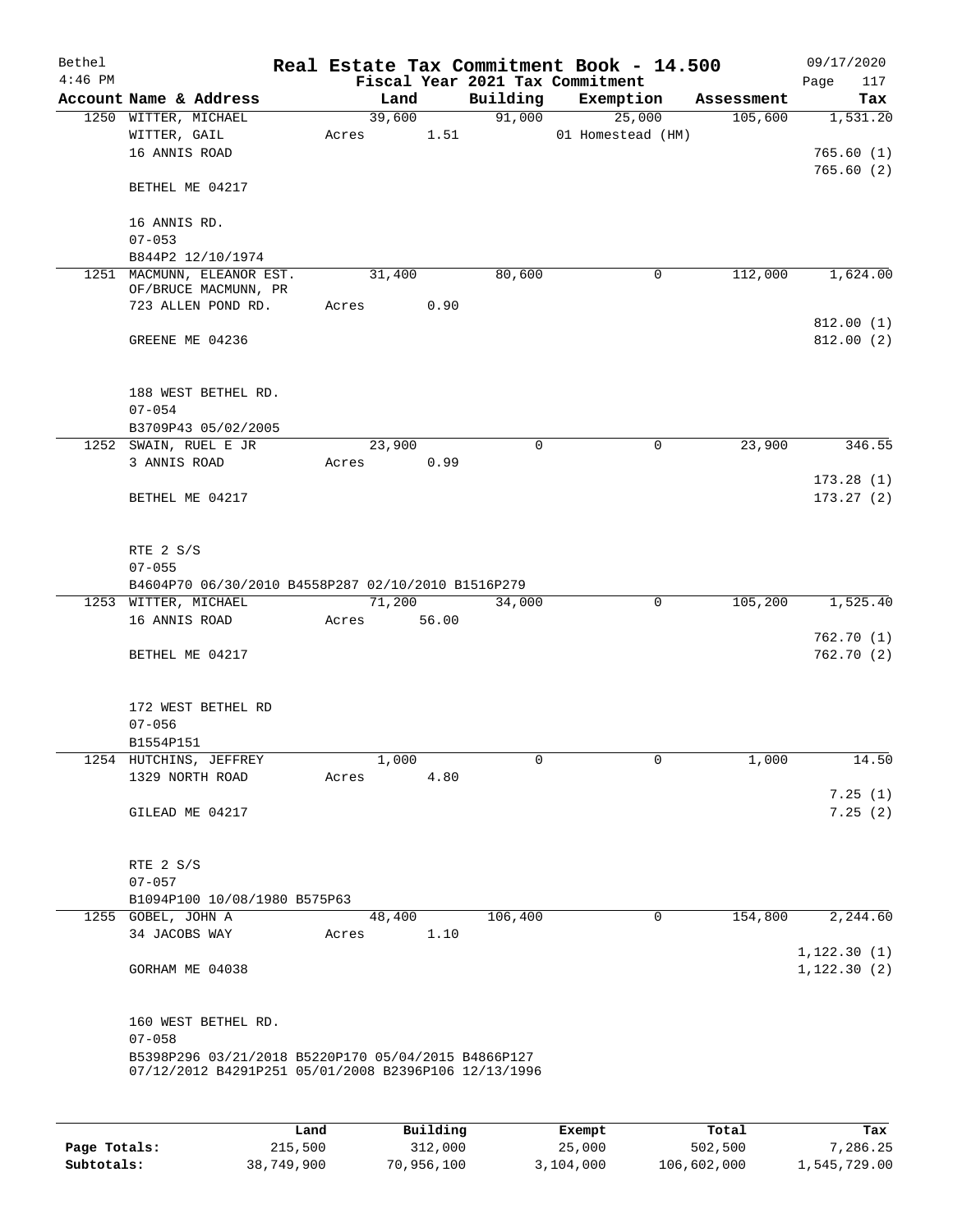| Bethel       |                                                                                                          |         |                                 |                    | Real Estate Tax Commitment Book - 14.500 |                      | 09/17/2020    |
|--------------|----------------------------------------------------------------------------------------------------------|---------|---------------------------------|--------------------|------------------------------------------|----------------------|---------------|
| $4:46$ PM    | Account Name & Address                                                                                   |         | Fiscal Year 2021 Tax Commitment |                    |                                          |                      | Page<br>118   |
|              |                                                                                                          |         | Land<br>34,200                  | Building<br>51,300 | Exemption<br>25,000                      | Assessment<br>60,500 | Tax<br>877.25 |
|              | 1256 MARIN, RICHARD<br>PO BOX 606                                                                        | Acres   | 1.90                            |                    | 01 Homestead (HM)                        |                      |               |
|              |                                                                                                          |         |                                 |                    |                                          |                      | 438.63(1)     |
|              | BETHEL ME 04217                                                                                          |         |                                 |                    |                                          |                      | 438.62 (2)    |
|              |                                                                                                          |         |                                 |                    |                                          |                      |               |
|              | 150 WEST BETHEL ROAD                                                                                     |         |                                 |                    |                                          |                      |               |
|              | $07 - 059$                                                                                               |         |                                 |                    |                                          |                      |               |
|              | B1761P205 10/09/1990                                                                                     |         |                                 | $\Omega$           |                                          |                      |               |
|              | 1257 TAYLOR, SALLY<br>TAYLOR, RICHARD                                                                    | Acres   | 42,700<br>24.00                 |                    | 0                                        | 42,700               | 619.15        |
|              | PO BOX 16                                                                                                |         |                                 |                    |                                          |                      | 309.58(1)     |
|              |                                                                                                          |         |                                 |                    |                                          |                      | 309.57(2)     |
|              | BETHEL ME 04217                                                                                          |         |                                 |                    |                                          |                      |               |
|              | RTE 2 S/S                                                                                                |         |                                 |                    |                                          |                      |               |
|              | $07 - 060$                                                                                               |         |                                 |                    |                                          |                      |               |
|              | B2553P333 05/05/1998                                                                                     |         |                                 |                    |                                          |                      |               |
|              | 1258 MARCHAND, KENNETH                                                                                   |         | 17,900                          | 32,200             | 0                                        | 50,100               | 726.45        |
|              | MARCHAND, SALLY                                                                                          | Acres   | 0.15                            |                    |                                          |                      |               |
|              | PO BOX 1310                                                                                              |         |                                 |                    |                                          |                      | 363.23(1)     |
|              |                                                                                                          |         |                                 |                    |                                          |                      | 363.22(2)     |
|              | YORK HARBOR ME 03911                                                                                     |         |                                 |                    |                                          |                      |               |
|              | 134 WEST BETHEL RD.                                                                                      |         |                                 |                    |                                          |                      |               |
|              | $07 - 061$                                                                                               |         |                                 |                    |                                          |                      |               |
|              | B5276P134 04/08/2016 B5269P390 02/24/2016 B3712P300<br>05/05/2005                                        |         |                                 |                    |                                          |                      |               |
|              | 1259 CONNORS, JARRETT                                                                                    |         | 20,200                          | 45,200             | 0                                        | 65,400               | 948.30        |
|              | 17 RIVERBANK RD                                                                                          | Acres   | 0.23                            |                    |                                          |                      |               |
|              |                                                                                                          |         |                                 |                    |                                          |                      | 474.15(1)     |
|              | NEWRY ME 04261                                                                                           |         |                                 |                    |                                          |                      | 474.15(2)     |
|              |                                                                                                          |         |                                 |                    |                                          |                      |               |
|              | 128 WEST BETHEL RD.                                                                                      |         |                                 |                    |                                          |                      |               |
|              | $07 - 062$                                                                                               |         |                                 |                    |                                          |                      |               |
|              | B5056P329 10/30/2013 B4997P81 06/13/2013 B4978P273<br>04/25/2013 B4926P106 08/09/2012 B3695P4 03/30/2005 |         |                                 |                    |                                          |                      |               |
|              | 1260 PETERSON, BRIAN                                                                                     |         | 20, 200                         | 23,000             | $\mathbf 0$                              | 43,200               | 626.40        |
|              | PETERSON, SHELLEY                                                                                        | Acres   | 0.23                            |                    |                                          |                      |               |
|              | PO BOX 132                                                                                               |         |                                 |                    |                                          |                      | 313.20(1)     |
|              |                                                                                                          |         |                                 |                    |                                          |                      | 313.20(2)     |
|              | BETHEL ME 04217                                                                                          |         |                                 |                    |                                          |                      |               |
|              | 124 WEST BETHEL ROAD                                                                                     |         |                                 |                    |                                          |                      |               |
|              | $07 - 063$                                                                                               |         |                                 |                    |                                          |                      |               |
|              | B5438P616 10/25/2018 B5407P408 05/14/2018 B5235P15                                                       |         |                                 |                    |                                          |                      |               |
|              | 07/30/2015 B3800P296 08/25/2005<br>1261 PETERSON, BRIAN                                                  |         | 18,500                          | 84,800             | 0                                        | 103,300              | 1,497.85      |
|              | PETERSON, SHELLEY                                                                                        | Acres   | 0.17                            |                    |                                          |                      |               |
|              | PO BOX 132                                                                                               |         |                                 |                    |                                          |                      | 748.93(1)     |
|              |                                                                                                          |         |                                 |                    |                                          |                      | 748.92(2)     |
|              | BETHEL ME 04217                                                                                          |         |                                 |                    |                                          |                      |               |
|              | 122 WEST BETHEL RD.                                                                                      |         |                                 |                    |                                          |                      |               |
|              | $07 - 064$                                                                                               |         |                                 |                    |                                          |                      |               |
|              | B5438P616 10/25/2018 B5407P408 05/14/2018 B5235P15<br>07/30/2015 B1544P21                                |         |                                 |                    |                                          |                      |               |
|              |                                                                                                          | Land    | Building                        |                    | Exempt                                   | Total                | Tax           |
| Page Totals: |                                                                                                          | 153,700 | 236,500                         |                    | 25,000                                   | 365,200              | 5,295.40      |

**Subtotals:** 38,903,600 71,192,600 3,129,000 106,967,200 1,551,024.40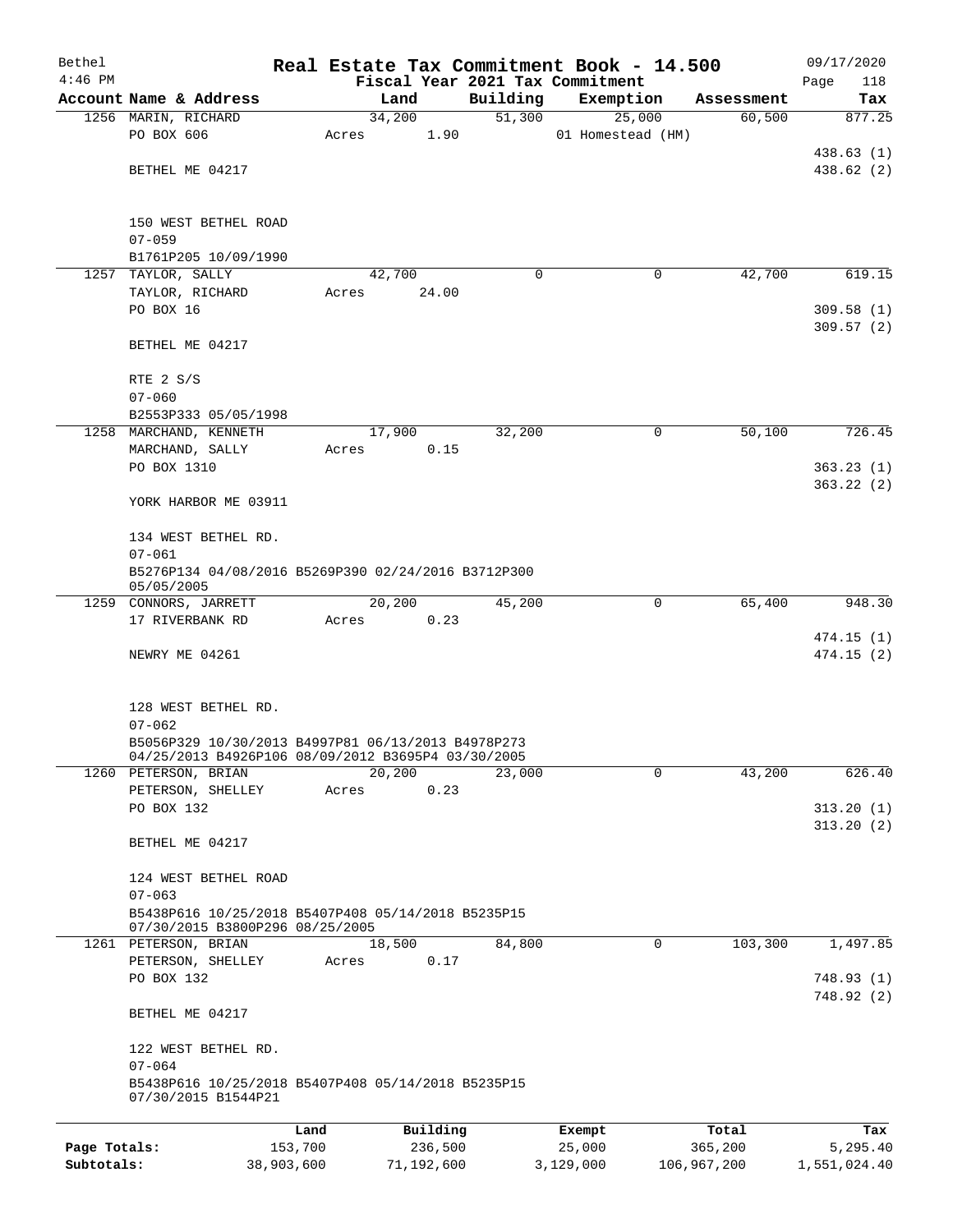| Bethel<br>$4:46$ PM |                                                     |        |       |             | Real Estate Tax Commitment Book - 14.500<br>Fiscal Year 2021 Tax Commitment |            | 09/17/2020<br>Page<br>119 |
|---------------------|-----------------------------------------------------|--------|-------|-------------|-----------------------------------------------------------------------------|------------|---------------------------|
|                     | Account Name & Address                              | Land   |       | Building    | Exemption                                                                   | Assessment | Tax                       |
|                     | 1262 BERUBE, RALPH                                  | 20,600 |       | 85,700      | $\mathbf 0$                                                                 | 106,300    | 1,541.35                  |
|                     | 42 COLES GROVE RD.                                  | Acres  | 0.25  |             |                                                                             |            |                           |
|                     |                                                     |        |       |             |                                                                             |            | 770.68(1)                 |
|                     | DERRY NH 03038                                      |        |       |             |                                                                             |            | 770.67(2)                 |
|                     |                                                     |        |       |             |                                                                             |            |                           |
|                     | 116 WEST BETHEL RD.                                 |        |       |             |                                                                             |            |                           |
|                     | $07 - 065$                                          |        |       |             |                                                                             |            |                           |
|                     | B3492P253 04/12/2004                                |        |       |             |                                                                             |            |                           |
|                     | 1263 DOYLE, DEBORAH M                               | 20,600 |       | 82,000      | 0                                                                           | 102,600    | 1,487.70                  |
|                     | 42 COLES GROVE RD.                                  | Acres  | 0.25  |             |                                                                             |            |                           |
|                     |                                                     |        |       |             |                                                                             |            | 743.85(1)                 |
|                     | DERRY NH 03038                                      |        |       |             |                                                                             |            | 743.85(2)                 |
|                     |                                                     |        |       |             |                                                                             |            |                           |
|                     |                                                     |        |       |             |                                                                             |            |                           |
|                     | 120 WEST BETHEL RD.<br>$07 - 065 - 001$             |        |       |             |                                                                             |            |                           |
|                     | B5495P964 12/05/2019 B5325P650 01/09/2017 B5325P645 |        |       |             |                                                                             |            |                           |
|                     | 01/09/2017 B3015P151 10/23/2001                     |        |       |             |                                                                             |            |                           |
|                     | 1264 BROWN, OWEN J                                  | 22,500 |       | 49,300      | 25,000                                                                      | 46,800     | 678.60                    |
|                     | BROWN, DEBRA A                                      | Acres  | 0.68  |             | 01 Homestead (HM)                                                           |            |                           |
|                     | 110 WEST BETHEL RD.                                 |        |       |             |                                                                             |            | 339.30(1)                 |
|                     |                                                     |        |       |             |                                                                             |            | 339.30(2)                 |
|                     | BETHEL ME 04217                                     |        |       |             |                                                                             |            |                           |
|                     | 110 WEST BETHEL RD.                                 |        |       |             |                                                                             |            |                           |
|                     | $07 - 066$                                          |        |       |             |                                                                             |            |                           |
|                     | B4653P286 11/02/2010 B3718P122 05/02/2005           |        |       |             |                                                                             |            |                           |
|                     | 1265 JODREY, ELEANOR                                | 67,000 |       | $\mathbf 0$ | $\mathbf 0$                                                                 | 67,000     | 971.50                    |
|                     | 75 VERNON ST                                        | Acres  | 91.00 |             |                                                                             |            |                           |
|                     |                                                     |        |       |             |                                                                             |            | 485.75 (1)                |
|                     | BETHEL ME 04217                                     |        |       |             |                                                                             |            | 485.75 (2)                |
|                     |                                                     |        |       |             |                                                                             |            |                           |
|                     | RTE 2 S/S                                           |        |       |             |                                                                             |            |                           |
|                     | $07 - 067$                                          |        |       |             |                                                                             |            |                           |
|                     | B3571P223 08/04/2004                                |        |       |             |                                                                             |            |                           |
|                     | 1266 DAVIS, JEFF                                    | 29,600 |       | 0           | 0                                                                           | 29,600     | 429.20                    |
|                     | LOWELL, LOWELL, DAVID                               | Acres  | 6.10  |             |                                                                             |            |                           |
|                     | 2989 US HIGHWAY 2                                   |        |       |             |                                                                             |            | 214.60(1)                 |
|                     |                                                     |        |       |             |                                                                             |            | 214.60(2)                 |
|                     | HANOVER ME 04237                                    |        |       |             |                                                                             |            |                           |
|                     | WEST BETHEL RD. - HOWE                              |        |       |             |                                                                             |            |                           |
|                     | $07 - 068$                                          |        |       |             |                                                                             |            |                           |
|                     | B4547P323 01/07/2010 B1567P267                      |        |       |             |                                                                             |            |                           |
|                     | 1267 DAVIS, JEFF                                    | 3,900  |       | $\Omega$    | 0                                                                           | 3,900      | 56.55                     |
|                     | 2989 US HIGHWAY 2                                   | Acres  | 0.27  |             |                                                                             |            |                           |
|                     |                                                     |        |       |             |                                                                             |            | 28.28(1)                  |
|                     | HANOVER ME 04237                                    |        |       |             |                                                                             |            | 28.27(2)                  |
|                     |                                                     |        |       |             |                                                                             |            |                           |
|                     |                                                     |        |       |             |                                                                             |            |                           |
|                     | WEST BETHEL RD. - HOWE<br>$07 - 069$                |        |       |             |                                                                             |            |                           |
|                     | B1545P272                                           |        |       |             |                                                                             |            |                           |
|                     |                                                     |        |       |             |                                                                             |            |                           |
|                     |                                                     |        |       |             |                                                                             |            |                           |
|                     |                                                     |        |       |             |                                                                             |            |                           |

|              | Land       | Building   | Exempt    | Total         | Tax          |
|--------------|------------|------------|-----------|---------------|--------------|
| Page Totals: | 164,200    | 217,000    | 25,000    | 356,200       | 5,164.90     |
| Subtotals:   | 39,067,800 | 71,409,600 | 3,154,000 | 107, 323, 400 | 1,556,189.30 |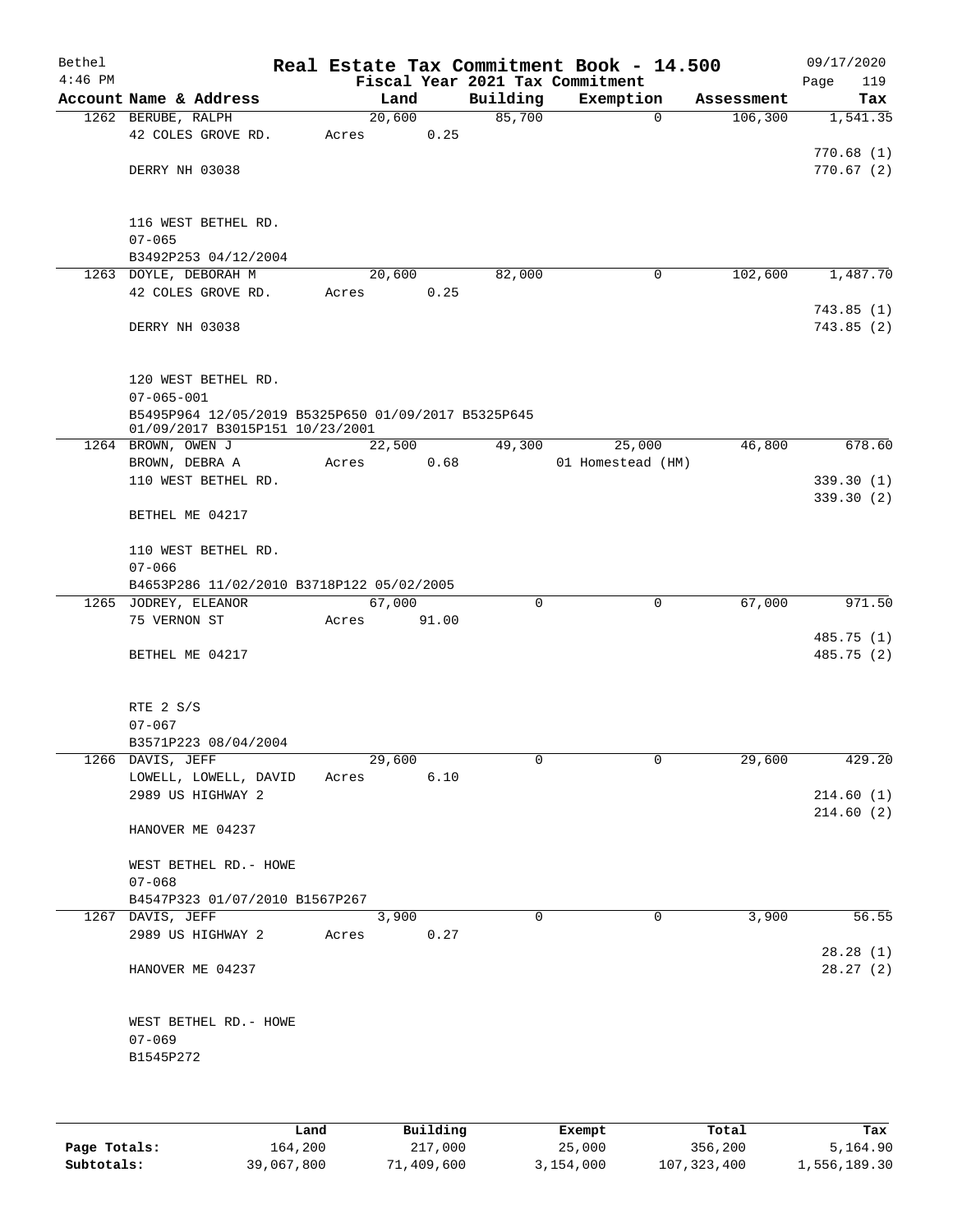| Bethel    |                                                                                        |        |      |          | Real Estate Tax Commitment Book - 14.500 |            | 09/17/2020                 |
|-----------|----------------------------------------------------------------------------------------|--------|------|----------|------------------------------------------|------------|----------------------------|
| $4:46$ PM |                                                                                        |        |      |          | Fiscal Year 2021 Tax Commitment          |            | 120<br>Page                |
|           | Account Name & Address                                                                 | Land   |      | Building | Exemption                                | Assessment | Tax                        |
|           | 1268 SAVAGE AUTO REPAIR &<br>TOWING                                                    | 21,300 |      | 37,600   | $\Omega$                                 | 58,900     | 854.05                     |
|           | 54 WEST BETHEL ROAD                                                                    | Acres  | 0.28 |          |                                          |            | 427.03 (1)                 |
|           | BETHEL ME 04217                                                                        |        |      |          |                                          |            | 427.02(2)                  |
|           | 68 WEST BETHEL RD.                                                                     |        |      |          |                                          |            |                            |
|           | $07 - 070$                                                                             |        |      |          |                                          |            |                            |
|           | B5406P297 05/07/2018 B5402P543 04/17/2018 B5326P596<br>01/13/2017 B3664P325 01/24/2005 |        |      |          |                                          |            |                            |
|           | 1269 SAVAGE AUTO REPAIR &<br>TOWING LLC                                                | 25,800 |      | 58,300   | 0                                        | 84,100     | 1,219.45                   |
|           | 54 WEST BETHEL RD                                                                      | Acres  | 0.51 |          |                                          |            |                            |
|           | BETHEL ME 04217                                                                        |        |      |          |                                          |            | 609.73 (1)<br>609.72 (2)   |
|           |                                                                                        |        |      |          |                                          |            |                            |
|           | 64 WEST BETHEL RD.                                                                     |        |      |          |                                          |            |                            |
|           | $07 - 071$                                                                             |        |      |          |                                          |            |                            |
|           | B5209P97 02/19/2015 B5158P52 09/10/2014 B3344P152<br>08/01/2003 B2320P133              |        |      |          |                                          |            |                            |
|           | 1271 SAVAGE AUTO REPAIR &<br>TOWING, LLC                                               | 48,700 |      | 196,300  | $\mathbf 0$                              | 245,000    | 3,552.50                   |
|           | 54 WEST BETHEL RD                                                                      | Acres  | 1.20 |          |                                          |            |                            |
|           | BETHEL ME 04217                                                                        |        |      |          |                                          |            | 1,776.25(1)<br>1,776.25(2) |
|           |                                                                                        |        |      |          |                                          |            |                            |
|           | 52 WEST BETHEL RD.<br>$07 - 073$                                                       |        |      |          |                                          |            |                            |
|           | B4595P17 06/07/2010 B4318P333 07/02/2008 B2620P58                                      |        |      |          |                                          |            |                            |
|           | 1272 GIBBS, JOSHEPH                                                                    | 30,000 |      | 110,400  | 25,000                                   | 115,400    | 1,673.30                   |
|           | HUTCHINS, HUTCHINS,<br><b>BURLEIGH</b>                                                 | Acres  | 0.79 |          | 01 Homestead (HM)                        |            |                            |
|           | 113 WEST BETHEL ROAD                                                                   |        |      |          |                                          |            | 836.65(1)                  |
|           | BETHEL ME 04217                                                                        |        |      |          |                                          |            | 836.65(2)                  |
|           |                                                                                        |        |      |          |                                          |            |                            |
|           | 113 WEST BETHEL RD.                                                                    |        |      |          |                                          |            |                            |
|           | $07 - 075$                                                                             |        |      |          |                                          |            |                            |
|           | B5273P533 03/23/2016 B3922P1 04/05/2006 B2814P31<br>1273 WINKLER, RICHARD T            | 17,000 |      | 36,000   | $\Omega$                                 | 53,000     | 768.50                     |
|           | 1316 WESTBROOK ST                                                                      | Acres  | 0.12 |          |                                          |            |                            |
|           |                                                                                        |        |      |          |                                          |            | 384.25(1)                  |
|           | PORTLAND ME 04102                                                                      |        |      |          |                                          |            | 384.25(2)                  |
|           |                                                                                        |        |      |          |                                          |            |                            |
|           | 119 WEST BETHEL RD.<br>$07 - 075 - 001$                                                |        |      |          |                                          |            |                            |

B5190P292 12/08/2014 B2814P31

|              | Land       | Building   | Exempt    | Total       | Tax          |
|--------------|------------|------------|-----------|-------------|--------------|
| Page Totals: | 142,800    | 438,600    | 25,000    | 556,400     | 8.067.80     |
| Subtotals:   | 39,210,600 | 71,848,200 | 3,179,000 | 107,879,800 | 1,564,257.10 |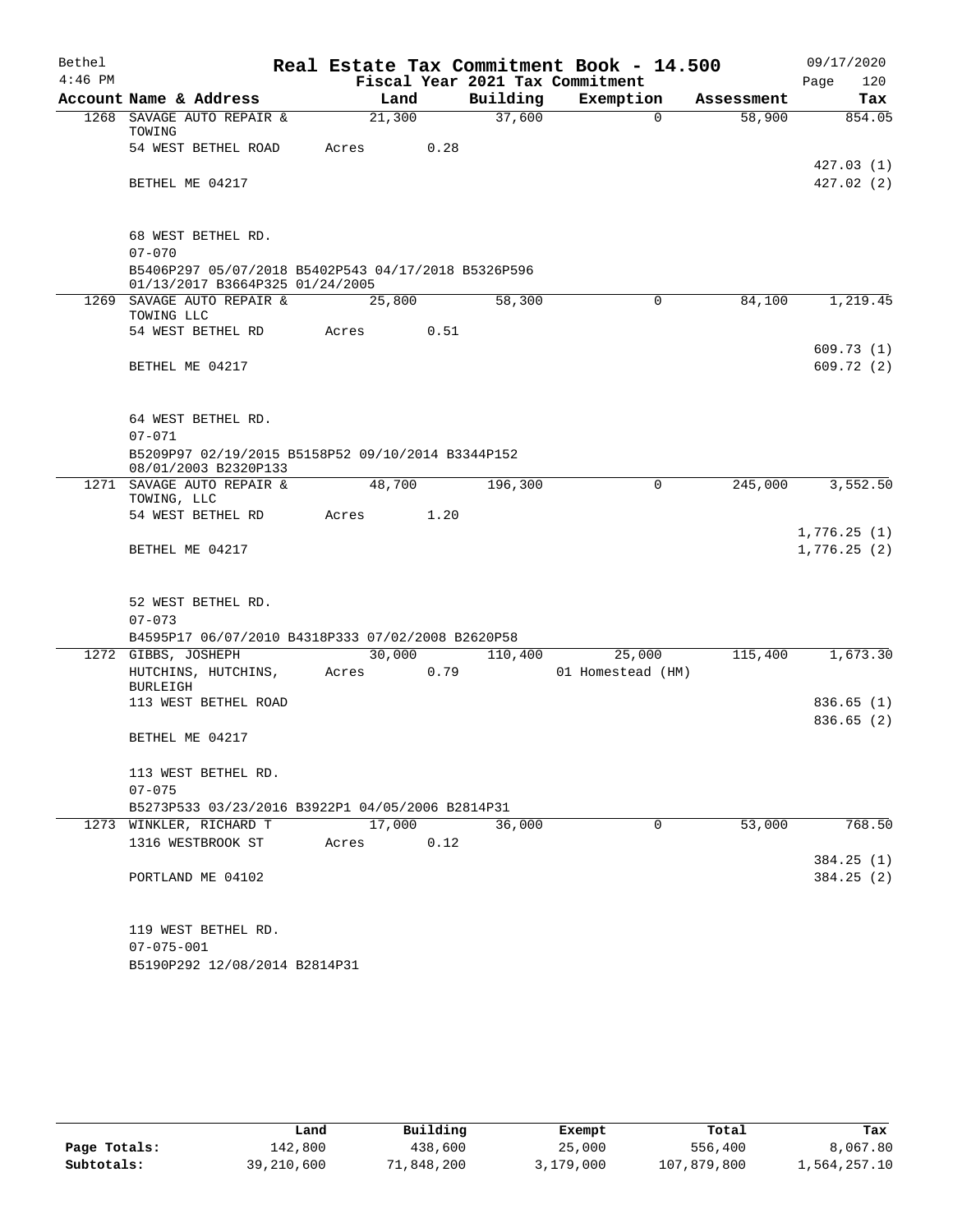| Bethel    |                                                     |       |                |          | Real Estate Tax Commitment Book - 14.500 |            | 09/17/2020  |
|-----------|-----------------------------------------------------|-------|----------------|----------|------------------------------------------|------------|-------------|
| $4:46$ PM |                                                     |       |                |          | Fiscal Year 2021 Tax Commitment          |            | Page<br>121 |
|           | Account Name & Address                              |       | Land           | Building | Exemption                                | Assessment | Tax         |
|           | 1274 ROBERTS, GREGG T                               |       | 18,500         | 60,000   | $\mathbf 0$                              | 78,500     | 1,138.25    |
|           | ROBERTS, DAWN M                                     | Acres | 0.17           |          |                                          |            |             |
|           | <b>48 BUTTERS ROW</b>                               |       |                |          |                                          |            | 569.13(1)   |
|           |                                                     |       |                |          |                                          |            | 569.12(2)   |
|           | WILMINGTON MA 01887                                 |       |                |          |                                          |            |             |
|           |                                                     |       |                |          |                                          |            |             |
|           | 125 WEST BETHEL RD.                                 |       |                |          |                                          |            |             |
|           | $07 - 076$                                          |       |                |          |                                          |            |             |
|           | B3687P204 03/11/2005                                |       |                |          |                                          |            |             |
| 1275      | TOWLE, GREGORY J                                    |       | 23,600         | 66,900   | 0                                        | 90,500     | 1,312.25    |
|           | 131 WEST BETHEL RD                                  | Acres | 0.39           |          |                                          |            |             |
|           |                                                     |       |                |          |                                          |            | 656.13 (1)  |
|           | BETHEL ME 04217                                     |       |                |          |                                          |            | 656.12(2)   |
|           |                                                     |       |                |          |                                          |            |             |
|           |                                                     |       |                |          |                                          |            |             |
|           | 131 WEST BETHEL RD.                                 |       |                |          |                                          |            |             |
|           | $07 - 077$                                          |       |                |          |                                          |            |             |
|           | B5185P285 11/21/2014 B5146P218 08/11/2014 B2556P125 |       |                |          |                                          |            |             |
|           | 05/08/1998<br>1276 MCDONOUGH, PETER                 |       | 18,500         | 30,300   | 25,000                                   | 23,800     | 345.10      |
|           | 135 WEST BETHEL ROAD                                | Acres | 0.17           |          | 01 Homestead (HM)                        |            |             |
|           |                                                     |       |                |          |                                          |            | 172.55(1)   |
|           | BETHEL ME 04217                                     |       |                |          |                                          |            | 172.55(2)   |
|           |                                                     |       |                |          |                                          |            |             |
|           |                                                     |       |                |          |                                          |            |             |
|           | 135 WEST BETHEL RD.                                 |       |                |          |                                          |            |             |
|           | $07 - 078$                                          |       |                |          |                                          |            |             |
|           | B1628P134 01/10/1989                                |       |                |          |                                          |            |             |
|           | 1277 CHABOT, DAVID                                  |       | 23,800         | 72,800   | 0                                        | 96,600     | 1,400.70    |
|           | 242 PINE HILL ROAD                                  | Acres | 0.40           |          |                                          |            |             |
|           |                                                     |       |                |          |                                          |            | 700.35(1)   |
|           | CROYDON NH 03773                                    |       |                |          |                                          |            | 700.35(2)   |
|           |                                                     |       |                |          |                                          |            |             |
|           |                                                     |       |                |          |                                          |            |             |
|           | 139 WEST BETHEL RD.                                 |       |                |          |                                          |            |             |
|           | $07 - 079$                                          |       |                |          |                                          |            |             |
|           | B5361P49 08/09/2017 B4904P158 10/09/2012 B4774P191  |       |                |          |                                          |            |             |
|           | 10/24/2011 B3877P146 01/23/2006                     |       |                |          |                                          |            |             |
|           | 1278 BOSCHETTI, JAY                                 |       | 30,100         | 93,500   | 25,000                                   | 98,600     | 1,429.70    |
|           | 155 WEST BETHEL ROAD                                | Acres | 0.80           |          | 01 Homestead (HM)                        |            |             |
|           |                                                     |       |                |          |                                          |            | 714.85(1)   |
|           | BETHEL ME 04217                                     |       |                |          |                                          |            | 714.85(2)   |
|           |                                                     |       |                |          |                                          |            |             |
|           |                                                     |       |                |          |                                          |            |             |
|           | 155 WEST BETHEL RD.                                 |       |                |          |                                          |            |             |
|           | $07 - 080$                                          |       |                |          |                                          |            |             |
|           | B3417P295 10/02/2003                                |       |                |          |                                          |            |             |
|           | 1279 CARVER, LLOYD D                                |       | 46,000         | 153,000  | 25,000                                   | 174,000    | 2,523.00    |
|           | CARVER, MELANIE T                                   |       | 33.00<br>Acres |          | 01 Homestead (HM)                        |            |             |
|           | 14 CARVER RD.                                       |       |                |          |                                          |            | 1,261.50(1) |
|           |                                                     |       |                |          |                                          |            | 1,261.50(2) |
|           | BETHEL ME 04217                                     |       |                |          |                                          |            |             |
|           |                                                     |       |                |          |                                          |            |             |
|           | 14 CARVER RD.                                       |       |                |          |                                          |            |             |
|           | $07 - 081$                                          |       |                |          |                                          |            |             |
|           | B2256P330 09/18/1995                                |       |                |          |                                          |            |             |
|           |                                                     |       |                |          |                                          |            |             |
|           |                                                     |       |                |          |                                          |            |             |
|           |                                                     | Land  | Building       |          | Exempt                                   | Total      | Tax         |

**Page Totals:** 160,500 476,500 75,000 562,000 8,149.00 **Subtotals:** 39,371,100 72,324,700 3,254,000 108,441,800 1,572,406.10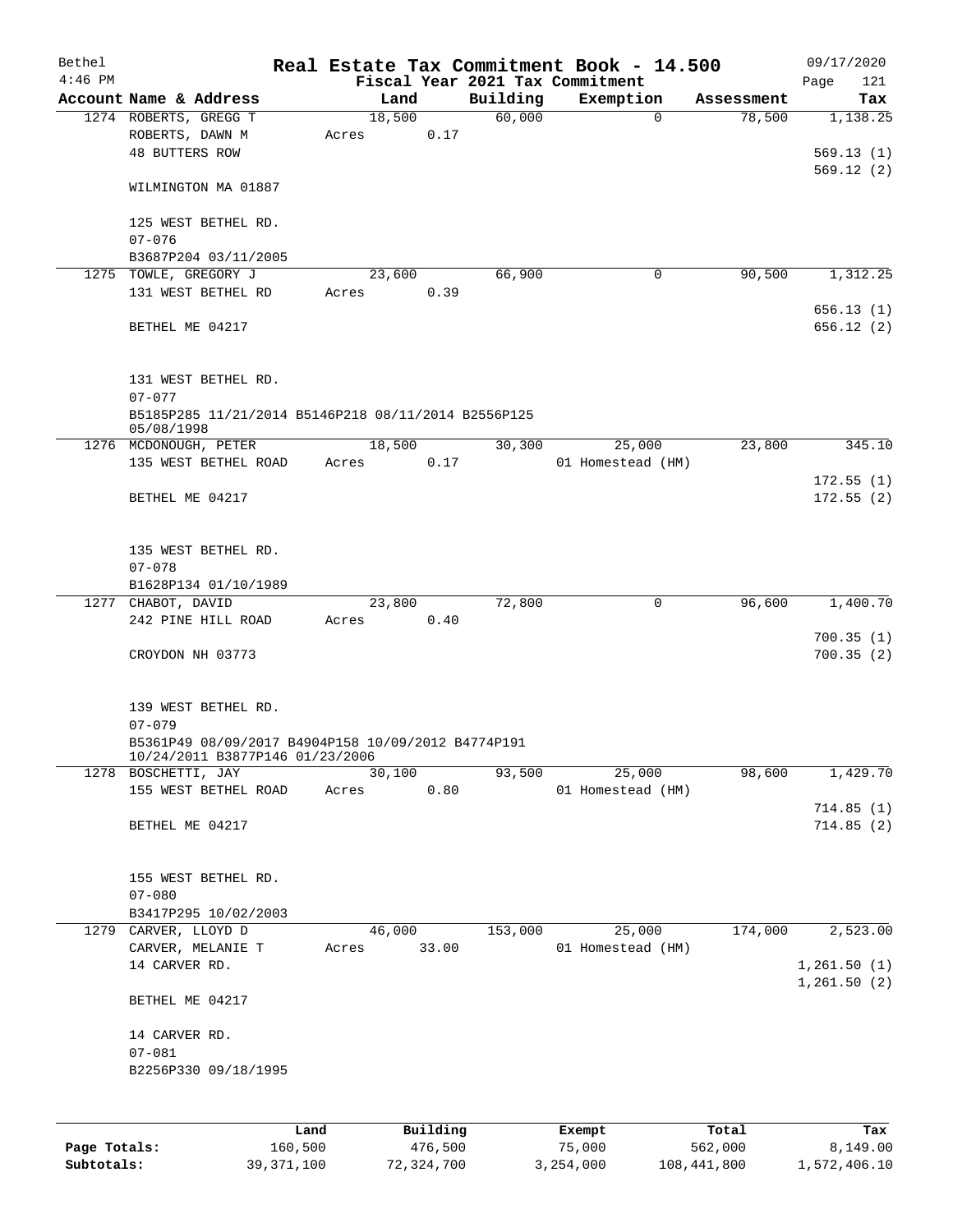| Bethel<br>$4:46$ PM |                                                     |        |             | Fiscal Year 2021 Tax Commitment | Real Estate Tax Commitment Book - 14.500 |            | 09/17/2020<br>Page<br>122 |
|---------------------|-----------------------------------------------------|--------|-------------|---------------------------------|------------------------------------------|------------|---------------------------|
|                     | Account Name & Address                              | Land   |             | Building                        | Exemption                                | Assessment | Tax                       |
|                     | 1280 CARVER, HAROLD                                 | 26,800 |             | 500                             | $\Omega$                                 | 27,300     | 395.85                    |
|                     | 14 CARVER RD.                                       | Acres  | 3.00        |                                 |                                          |            |                           |
|                     |                                                     |        |             |                                 |                                          |            | 197.93(1)                 |
|                     | BETHEL ME 04217                                     |        |             |                                 |                                          |            | 197.92 (2)                |
|                     |                                                     |        |             |                                 |                                          |            |                           |
|                     |                                                     |        |             |                                 |                                          |            |                           |
|                     | WEST BETHEL RD.                                     |        |             |                                 |                                          |            |                           |
|                     | $07 - 081 - 001$                                    |        |             |                                 |                                          |            |                           |
| 4822                | MCCRUM LAND, LLC<br>PO BOX 660                      | 65,100 |             | $\mathbf 0$                     | 0                                        | 65,100     | 943.95                    |
|                     | INDUSTRIAL ST                                       | Acres  | 69.18       |                                 |                                          |            |                           |
|                     |                                                     |        |             |                                 |                                          |            | 471.98 (1)                |
|                     | MARS HILL ME 04758                                  |        |             |                                 |                                          |            | 471.97 (2)                |
|                     |                                                     |        |             |                                 |                                          |            |                           |
|                     | JONATHAN CLARK LN                                   |        |             |                                 |                                          |            |                           |
|                     | $07 - 082$                                          |        |             |                                 |                                          |            |                           |
|                     | B4932P273 12/19/2012 B4742P296 09/01/2011 B3708P128 |        |             |                                 |                                          |            |                           |
|                     | 05/02/2005                                          |        |             |                                 |                                          |            |                           |
|                     | 5499 HELMS, ALEX                                    |        | $\mathbf 0$ | 6,000                           | 0                                        | 6,000      | 87.00                     |
|                     | PO BOX 44                                           |        |             |                                 |                                          |            |                           |
|                     |                                                     |        |             |                                 |                                          |            | 43.50(1)                  |
|                     | BRYANT POND ME 04219                                |        |             |                                 |                                          |            | 43.50(2)                  |
|                     |                                                     |        |             |                                 |                                          |            |                           |
|                     |                                                     |        |             |                                 |                                          |            |                           |
|                     | 5 WHITE COURT                                       |        |             |                                 |                                          |            |                           |
|                     | $07 - 082 - 5$ ON                                   |        |             |                                 |                                          |            |                           |
|                     | 1281 SAVAGE, KEITH A JR                             | 37,700 | 5.60        | 150,300                         | 0                                        | 188,000    | 2,726.00                  |
|                     | SAVAGE, ALYSSA M<br>1 JONATHAN CLARK LANE           | Acres  |             |                                 |                                          |            | 1,363.00(1)               |
|                     |                                                     |        |             |                                 |                                          |            | 1,363.00(2)               |
|                     | BETHEL ME 04217                                     |        |             |                                 |                                          |            |                           |
|                     |                                                     |        |             |                                 |                                          |            |                           |
|                     | 9 JONATHAN CLARK LANE                               |        |             |                                 |                                          |            |                           |
|                     | $07 - 082 - A$                                      |        |             |                                 |                                          |            |                           |
|                     | B5305P307 09/19/2016 B5105P202 04/15/2014 B5067P84  |        |             |                                 |                                          |            |                           |
|                     | 11/27/2013 B3708P128 04/22/2005                     |        |             |                                 |                                          |            |                           |
|                     | 5500 LAWRENCE, DONALD                               |        | 0           | 13,500                          | 0                                        | 13,500     | 195.75                    |
|                     | LAWRENCE, JOHANNA                                   |        |             |                                 |                                          |            |                           |
|                     | PO BOX 157                                          |        |             |                                 |                                          |            | 97.88(1)                  |
|                     |                                                     |        |             |                                 |                                          |            | 97.87(2)                  |
|                     | BRYANT POND ME 04219                                |        |             |                                 |                                          |            |                           |
|                     | 5 BLUE COURT                                        |        |             |                                 |                                          |            |                           |
|                     | $07 - 082 - B$                                      |        |             |                                 |                                          |            |                           |
|                     | 5357 LAWRENCE, DONALD D                             | 71,400 |             | $\Omega$                        | 0                                        | 71,400     | 1,035.30                  |
|                     | LAWRENCE, JOHANNA                                   | Acres  | 4.40        |                                 |                                          |            |                           |
|                     | PO BOX 157                                          |        |             |                                 |                                          |            | 517.65(1)                 |
|                     |                                                     |        |             |                                 |                                          |            | 517.65(2)                 |
|                     | BRYANT POND ME 04219                                |        |             |                                 |                                          |            |                           |
|                     |                                                     |        |             |                                 |                                          |            |                           |
|                     | 30 JONATHON CLARK LN                                |        |             |                                 |                                          |            |                           |
|                     | $07 - 082 - B$                                      |        |             |                                 |                                          |            |                           |
|                     | B4756P117 09/06/2011                                |        |             |                                 |                                          |            |                           |
|                     |                                                     |        |             |                                 |                                          |            |                           |
|                     |                                                     |        |             |                                 |                                          |            |                           |

|              | Land       | Building   | Exempt    | Total       | Tax          |
|--------------|------------|------------|-----------|-------------|--------------|
| Page Totals: | 201,000    | 170,300    |           | 371,300     | 5,383.85     |
| Subtotals:   | 39,572,100 | 72,495,000 | 3,254,000 | 108,813,100 | 1,577,789.95 |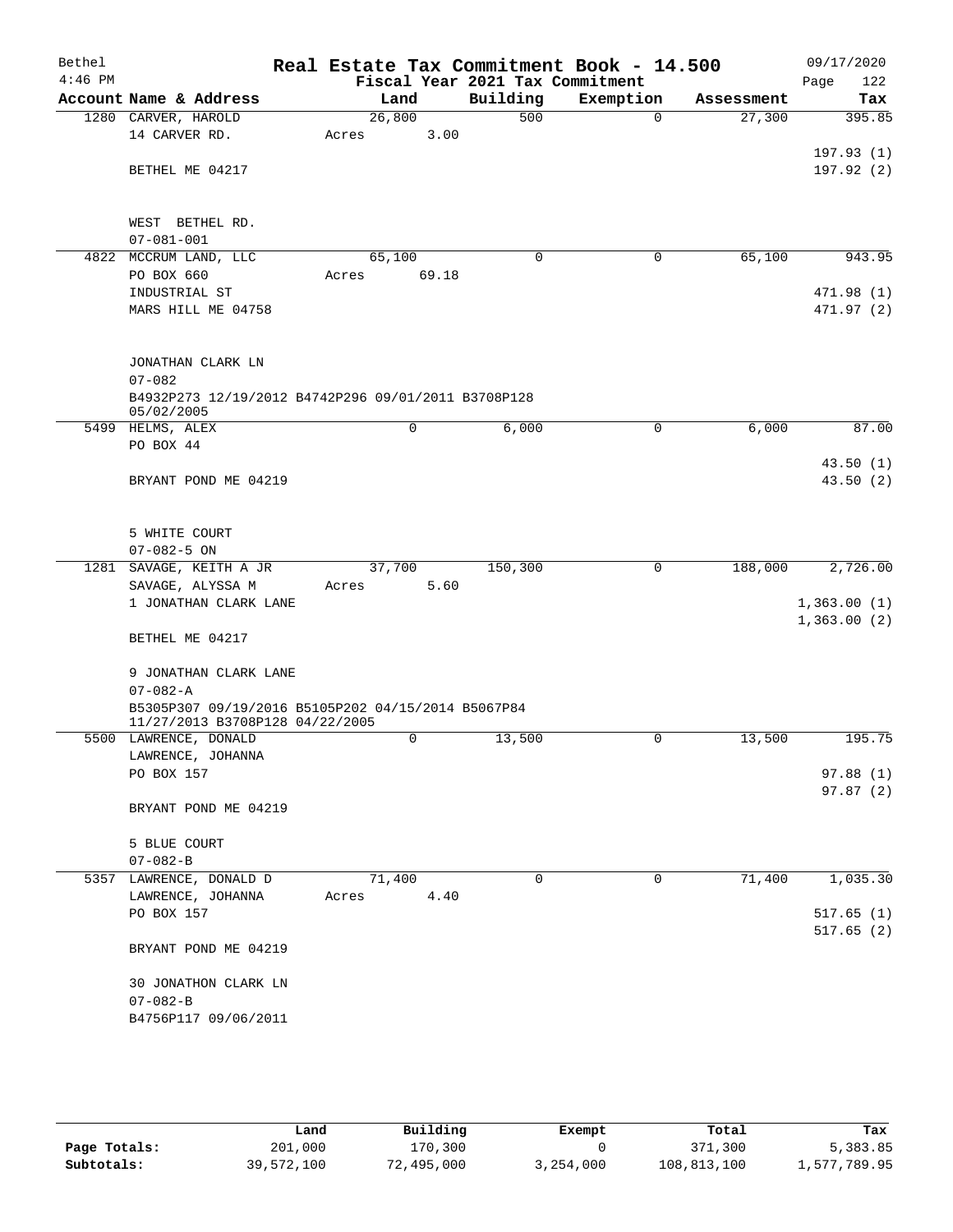| Bethel       |                         |                        | Real Estate Tax Commitment Book - 14.500    |             |                     | 09/17/2020             |
|--------------|-------------------------|------------------------|---------------------------------------------|-------------|---------------------|------------------------|
| $4:46$ PM    | Account Name & Address  | Land                   | Fiscal Year 2021 Tax Commitment<br>Building | Exemption   |                     | Page<br>123            |
|              | 5340 KELLEY, MATTHEW J  | $\mathbf 0$            | 8,200                                       | $\mathbf 0$ | Assessment<br>8,200 | Tax<br>118.90          |
|              | PO BOX 221              |                        |                                             |             |                     |                        |
|              | BETHEL ME 04217         |                        |                                             |             |                     | 59.45(1)<br>59.45(2)   |
|              |                         |                        |                                             |             |                     |                        |
|              | 1 WHITE COURT           |                        |                                             |             |                     |                        |
|              | $07 - 082 - B - ON$     |                        |                                             |             |                     |                        |
| 5447         | LAWRENCE, DONALD D      | 0                      | 15,000                                      | 0           | 15,000              | 217.50                 |
|              | LAWRENCE, JOHANNA       |                        |                                             |             |                     |                        |
|              | PO BOX 157              |                        |                                             |             |                     | 108.75(1)<br>108.75(2) |
|              | BRYANT POND ME 04219    |                        |                                             |             |                     |                        |
|              | 4 RED COURT             |                        |                                             |             |                     |                        |
|              | $07 - 082 - B - ON$     |                        |                                             |             |                     |                        |
|              | 5448 KELLY, MATTHEW     | 0                      | 12,000                                      | 0           | 12,000              | 174.00                 |
|              | PO BOX 221              |                        |                                             |             |                     | 87.00(1)               |
|              | BETHEL ME 04217         |                        |                                             |             |                     | 87.00(2)               |
|              |                         |                        |                                             |             |                     |                        |
|              | 4 WHITE COURT           |                        |                                             |             |                     |                        |
|              | $07 - 082 - B - ON$     |                        |                                             |             |                     |                        |
|              | 1282 LAWRENCE, DONALD D | 0                      | 12,000                                      | 0           | 12,000              | 174.00                 |
|              | LAWRENCE, JOHANNA       |                        |                                             |             |                     |                        |
|              | PO BOX 157              |                        |                                             |             |                     | 87.00(1)<br>87.00(2)   |
|              | BRYANT POND ME 04219    |                        |                                             |             |                     |                        |
|              | 2 RED COURT             |                        |                                             |             |                     |                        |
|              | $07 - 082 - B - ON$     |                        |                                             |             |                     |                        |
| 1283         | HATSTAT, REBECCA        | 0                      | 9,400                                       | 0           | 9,400               | 136.30                 |
|              | OWENS, OWENS, ROBERT    |                        |                                             |             |                     |                        |
|              | PO BOX 1186             |                        |                                             |             |                     | 68.15(1)               |
|              | BETHEL ME 04217 3435    |                        |                                             |             |                     | 68.15(2)               |
|              | 1 BLUE COURT            |                        |                                             |             |                     |                        |
|              | $07 - 082 - B - ON$     |                        |                                             |             |                     |                        |
|              | B4590P331 05/24/2010    |                        |                                             |             |                     |                        |
|              | 1284 DAVIS, VERNON      | $\mathbf 0$            | 15,000                                      | 0           | 15,000              | 217.50                 |
|              | PO BOX 561              |                        |                                             |             |                     |                        |
|              | BETHEL ME 04217         |                        |                                             |             |                     | 108.75(1)<br>108.75(2) |
|              |                         |                        |                                             |             |                     |                        |
|              | 3 RED COURT             |                        |                                             |             |                     |                        |
|              | $07 - 082 - B - ON$     |                        |                                             |             |                     |                        |
| 1290         | GARDNER, JOHANNA        | 0                      | 7,000                                       | 0           | 7,000               | 101.50                 |
|              | 30 JONATHAN CLARK LANE  |                        |                                             |             |                     | 50.75(1)               |
|              | BETHEL ME 04217         |                        |                                             |             |                     | 50.75(2)               |
|              | 30 JONATHAN CLARK LANE  |                        |                                             |             |                     |                        |
|              | $07 - 082 - B - ON$     |                        |                                             |             |                     |                        |
|              |                         | Building<br>Land       | Exempt                                      |             | Total               | Tax                    |
| Page Totals: |                         | $\mathsf{O}$<br>78,600 | $\mathbf 0$                                 |             | 78,600              | 1,139.70               |
| Subtotals:   | 39,572,100              | 72,573,600             | 3,254,000                                   |             | 108,891,700         | 1,578,929.65           |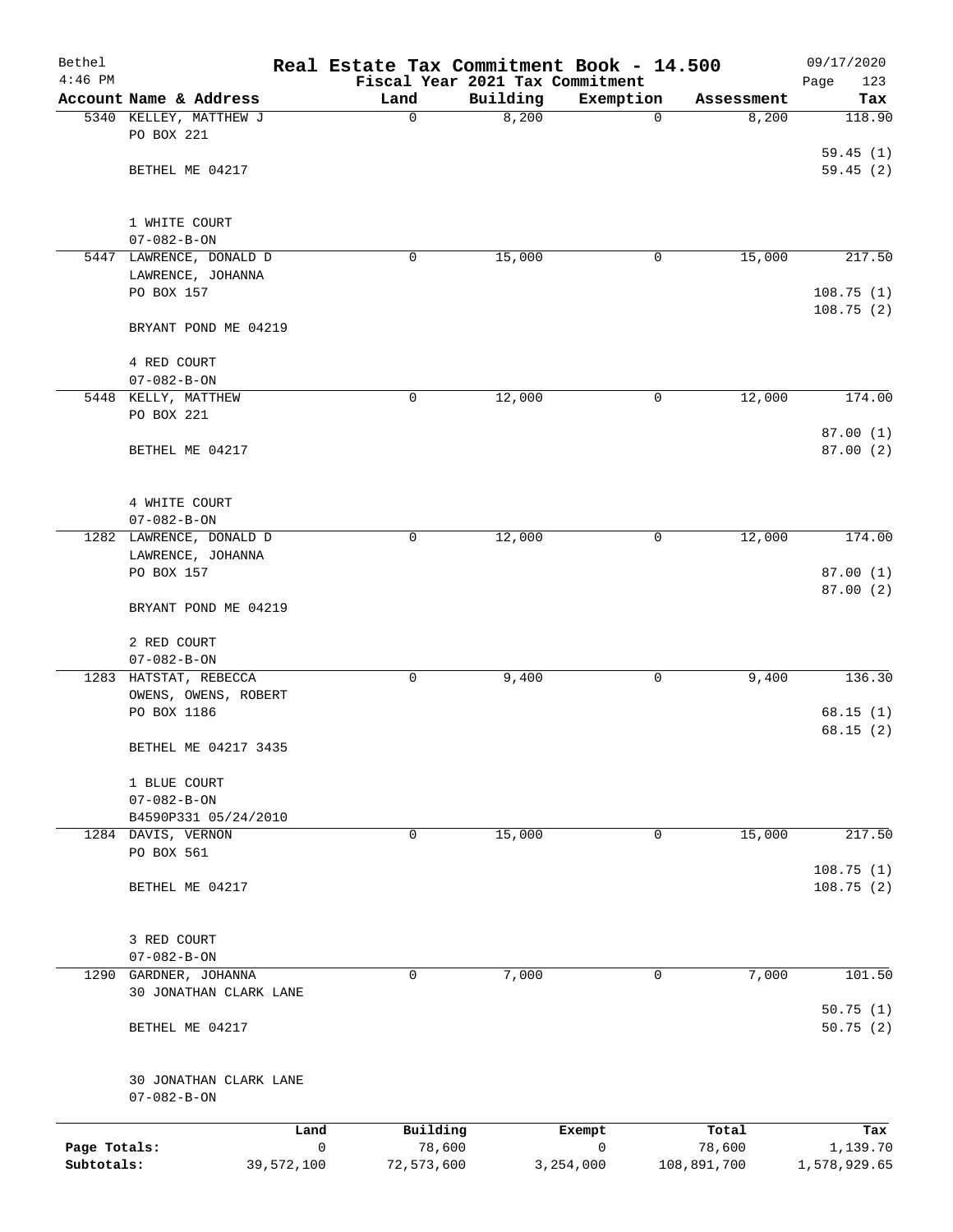| Bethel<br>$4:46$ PM |                                                                        |       |              |             | Real Estate Tax Commitment Book - 14.500<br>Fiscal Year 2021 Tax Commitment |            | 09/17/2020<br>124<br>Page |
|---------------------|------------------------------------------------------------------------|-------|--------------|-------------|-----------------------------------------------------------------------------|------------|---------------------------|
|                     | Account Name & Address                                                 |       | Land         | Building    | Exemption                                                                   | Assessment | Tax                       |
|                     | 490 LAWRENCE, DONALD D<br>LAWRENCE, JOHANNA<br>PO BOX 157              |       | $\mathsf{O}$ | 18,000      | $\Omega$                                                                    | 18,000     | 261.00<br>130.50(1)       |
|                     | BRYANT POND ME 04219                                                   |       |              |             |                                                                             |            | 130.50(2)                 |
|                     | 8 RED COURT<br>$07 - 082 - B - ON$                                     |       |              |             |                                                                             |            |                           |
|                     | 1292 CHADBOURNE TREE FARMS,<br><b>LLC</b>                              |       | 5,100        | 0           | 0                                                                           | 5,100      | 73.95                     |
|                     | PO BOX 1750                                                            | Acres | 20.00        |             |                                                                             |            | 36.98(1)                  |
|                     | BETHEL ME 04217                                                        |       |              |             |                                                                             |            | 36.97(2)                  |
|                     | RTE 26<br>$08 - 001$                                                   |       |              |             |                                                                             |            |                           |
|                     | B4372P56 10/31/2008 B1658P62 06/05/1989<br>1293 CHADBOURNE TREE FARMS, |       | 5,900        | $\mathbf 0$ | $\mathbf 0$                                                                 | 5,900      | 85.55                     |
|                     | LLC                                                                    |       |              |             |                                                                             |            |                           |
|                     | PO BOX 1750                                                            | Acres | 14.00        |             |                                                                             |            | 42.78(1)                  |
|                     | BETHEL ME 04217                                                        |       |              |             |                                                                             |            | 42.77 (2)                 |
|                     | GREENWOOD RD                                                           |       |              |             |                                                                             |            |                           |
|                     | $08 - 002$<br>B4372P56 10/31/2008 B1658P62 06/05/1989                  |       |              |             |                                                                             |            |                           |
|                     | 1294 CHADBOURNE TREE FARMS,<br>LLC                                     |       | 22,900       | 0           | $\mathbf{0}$                                                                | 22,900     | 332.05                    |
|                     | PO BOX 1750                                                            | Acres | 70.80        |             |                                                                             |            |                           |
|                     | BETHEL ME 04217                                                        |       |              |             |                                                                             |            | 166.03(1)<br>166.02(2)    |
|                     | RTE 26                                                                 |       |              |             |                                                                             |            |                           |
|                     | $08 - 005$<br>B3652P43 12/29/2004 B1658P62                             |       |              |             |                                                                             |            |                           |
|                     | 1295 BENNETT, DWAYNE R                                                 |       | 45,500       | 137,100     | 0                                                                           | 182,600    | 2,647.70                  |
|                     | 149 WALKERS MILLS RD.                                                  | Acres | 6.70         |             |                                                                             |            |                           |
|                     |                                                                        |       |              |             |                                                                             |            | 1,323.85(1)               |
|                     | BETHEL ME 04217                                                        |       |              |             |                                                                             |            | 1,323.85(2)               |
|                     | 149 WALKERS MILLS RD.<br>$08 - 006$                                    |       |              |             |                                                                             |            |                           |
|                     | B2841P191                                                              |       |              |             |                                                                             |            |                           |
|                     | 1296 CONROY, ROBERT S                                                  |       | 51,000       | 153,300     | 25,000                                                                      | 179,300    | 2,599.85                  |
|                     | CONROY, MICHELLE A<br>P.O. BOX 748                                     | Acres | 2.10         |             | 01 Homestead (HM)                                                           |            | 1, 299.93(1)              |
|                     | BETHEL ME 04217                                                        |       |              |             |                                                                             |            | 1, 299.92(2)              |
|                     | 12 FOREST DR.<br>$08 - 006 - 001$                                      |       |              |             |                                                                             |            |                           |
|                     | B4670P322 12/14/2010 B3810P279 09/30/2005                              |       |              |             |                                                                             |            |                           |
|                     |                                                                        |       |              |             |                                                                             |            |                           |
|                     |                                                                        | Land, | Building     |             | <b>Exempt</b>                                                               | Total      | Tax                       |

|              | Land       | Building   | Exempt    | Total       | Tax          |
|--------------|------------|------------|-----------|-------------|--------------|
| Page Totals: | 130,400    | 308,400    | 25,000    | 413,800     | 6,000.10     |
| Subtotals:   | 39,702,500 | 72,882,000 | 3,279,000 | 109,305,500 | 1,584,929.75 |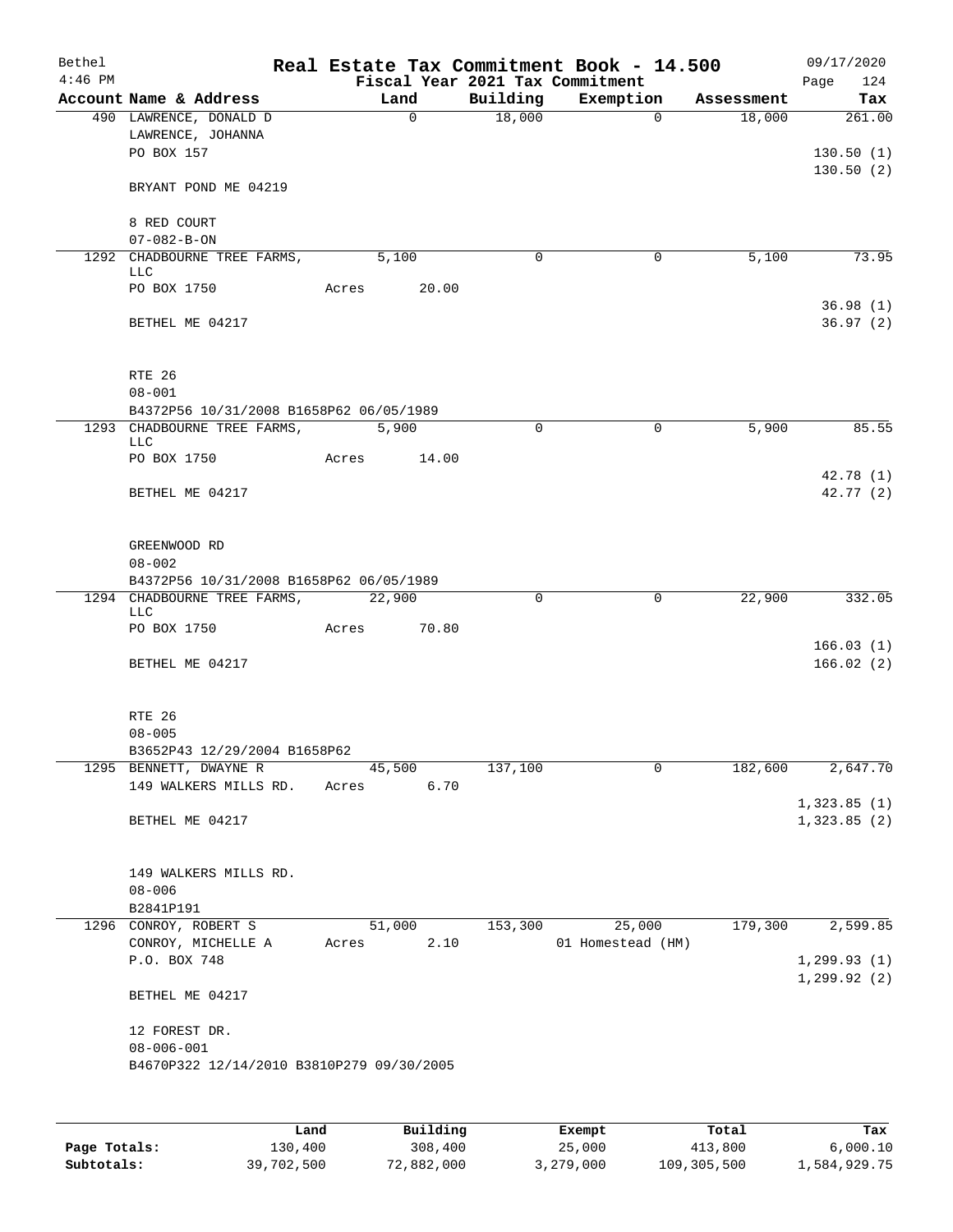| Bethel       |                                                                                       |            |                 |              |                     | Real Estate Tax Commitment Book - 14.500 |                                      | 09/17/2020                 |
|--------------|---------------------------------------------------------------------------------------|------------|-----------------|--------------|---------------------|------------------------------------------|--------------------------------------|----------------------------|
| $4:46$ PM    |                                                                                       |            |                 |              |                     | Fiscal Year 2021 Tax Commitment          |                                      | Page<br>125                |
|              | Account Name & Address<br>1302 YASKO, AMY                                             |            | 51,000          | Land         | Building<br>324,400 | Exemption                                | Assessment<br>$\mathbf 0$<br>375,400 | Tax<br>5,443.30            |
|              | ESTATE OF GLORIA JUNE<br>ARROW                                                        |            | Acres           | 2.10         |                     |                                          |                                      |                            |
|              | 184 BIRD HILL RD                                                                      |            |                 |              |                     |                                          |                                      | 2,721.65(1)                |
|              | BETHEL ME 04217                                                                       |            |                 |              |                     |                                          |                                      | 2,721.65(2)                |
|              | 16 FOREST DR.                                                                         |            |                 |              |                     |                                          |                                      |                            |
|              | $08 - 006 - 002$<br>B4947P309 01/28/2013 B4500P175 09/22/2009 B2733P230               |            |                 |              |                     |                                          |                                      |                            |
|              | 1303 EASLEY, ERIC M                                                                   |            | 50,300          |              | 312,900             |                                          | 0<br>363,200                         | 5,266.40                   |
|              | EASLEY, JENNIFER P                                                                    |            | Acres           | 1.80         |                     |                                          |                                      |                            |
|              | 30-B WINDING OAKS WAY                                                                 |            |                 |              |                     |                                          |                                      | 2,633.20(1)<br>2,633.20(2) |
|              | BOXFORD MA 01921                                                                      |            |                 |              |                     |                                          |                                      |                            |
|              | 32 FOREST DR                                                                          |            |                 |              |                     |                                          |                                      |                            |
|              | $08 - 006 - 003$                                                                      |            |                 |              |                     |                                          |                                      |                            |
|              | B4628P304 09/02/2010 B4160P190 07/10/2007 B3522P98<br>05/21/2004                      |            |                 |              |                     |                                          |                                      |                            |
|              | 1304 BENJAMIN, RONALD C., JR<br>10 POND ROAD                                          |            | 39,700<br>Acres | 1.40         | $\Omega$            |                                          | 0<br>39,700                          | 575.65                     |
|              |                                                                                       |            |                 |              |                     |                                          |                                      | 287.83(1)                  |
|              | GLOUCESTER MA 01930                                                                   |            |                 |              |                     |                                          |                                      | 287.82(2)                  |
|              | ROUTE 26                                                                              |            |                 |              |                     |                                          |                                      |                            |
|              | $08 - 006 - 004$                                                                      |            |                 |              |                     |                                          |                                      |                            |
|              | B5396P587 03/12/2018 B4381P58 12/01/2008                                              |            |                 |              |                     |                                          |                                      |                            |
|              | 1305 WILSON, GARY G                                                                   |            |                 | 55,100       | 145,300             |                                          | 200,400<br>0                         | 2,905.80                   |
|              | WILSON, MARY J<br>PO BOX 52                                                           |            | Acres           | 5.20         |                     |                                          |                                      | 1,452.90(1)                |
|              | 52 FOREST DRIVE                                                                       |            |                 |              |                     |                                          |                                      | 1,452.90(2)                |
|              | BETHEL ME 04217                                                                       |            |                 |              |                     |                                          |                                      |                            |
|              | 52 FOREST DR.                                                                         |            |                 |              |                     |                                          |                                      |                            |
|              | $08 - 006 - 005$                                                                      |            |                 |              |                     |                                          |                                      |                            |
|              | B5268P569 02/18/2016 B2707P166 06/01/1999 B2440P30<br>06/03/1997 B2201P200 02/21/1995 |            |                 |              |                     |                                          |                                      |                            |
|              | 1306 WALKER, DEAN                                                                     |            | 56,500          |              | 225,300             | 31,000                                   | 250,800                              | 3,636.60                   |
|              | WALKER, PRISCILLA                                                                     |            | Acres           | 6.40         |                     | 01 Homestead (HM)                        |                                      |                            |
|              | 60 FORSET DRIVE                                                                       |            |                 |              |                     | 12 WW2 Vet Res                           |                                      | 1,818.30(1)                |
|              | BETHEL ME 04217                                                                       |            |                 |              |                     |                                          |                                      | 1,818.30(2)                |
|              | 60 FOREST DR.                                                                         |            |                 |              |                     |                                          |                                      |                            |
|              | $08 - 006 - 006$                                                                      |            |                 |              |                     |                                          |                                      |                            |
|              | B2832P15 06/26/2000                                                                   |            |                 |              |                     |                                          |                                      |                            |
|              | 1307 ZEOLI, MICHAEL T                                                                 |            | 53,500          |              | 225,900             |                                          | 0<br>279,400                         | 4,051.30                   |
|              | ZEOLI, EWA I                                                                          |            | Acres           | 3.80         |                     |                                          |                                      |                            |
|              | 3213 SUTTON PLACE, NW.<br>APT B                                                       |            |                 |              |                     |                                          |                                      | 2,025.65(1)                |
|              | WASHINGTON DC 20016                                                                   |            |                 |              |                     |                                          |                                      | 2,025.65(2)                |
|              | 53 FOREST DR.                                                                         |            |                 |              |                     |                                          |                                      |                            |
|              | $08 - 006 - 007$<br>B5424P102 08/13/2018 B4566P40 03/05/2010 B3625P257                |            |                 |              |                     |                                          |                                      |                            |
|              | 11/01/2004                                                                            | Land       |                 | Building     |                     | Exempt                                   | Total                                | Tax                        |
| Page Totals: |                                                                                       | 306,100    |                 | 1,233,800    |                     | 31,000                                   | 1,508,900                            | 21,879.05                  |
| Subtotals:   |                                                                                       | 40,008,600 |                 | 74, 115, 800 |                     | 3,310,000                                | 110,814,400                          | 1,606,808.80               |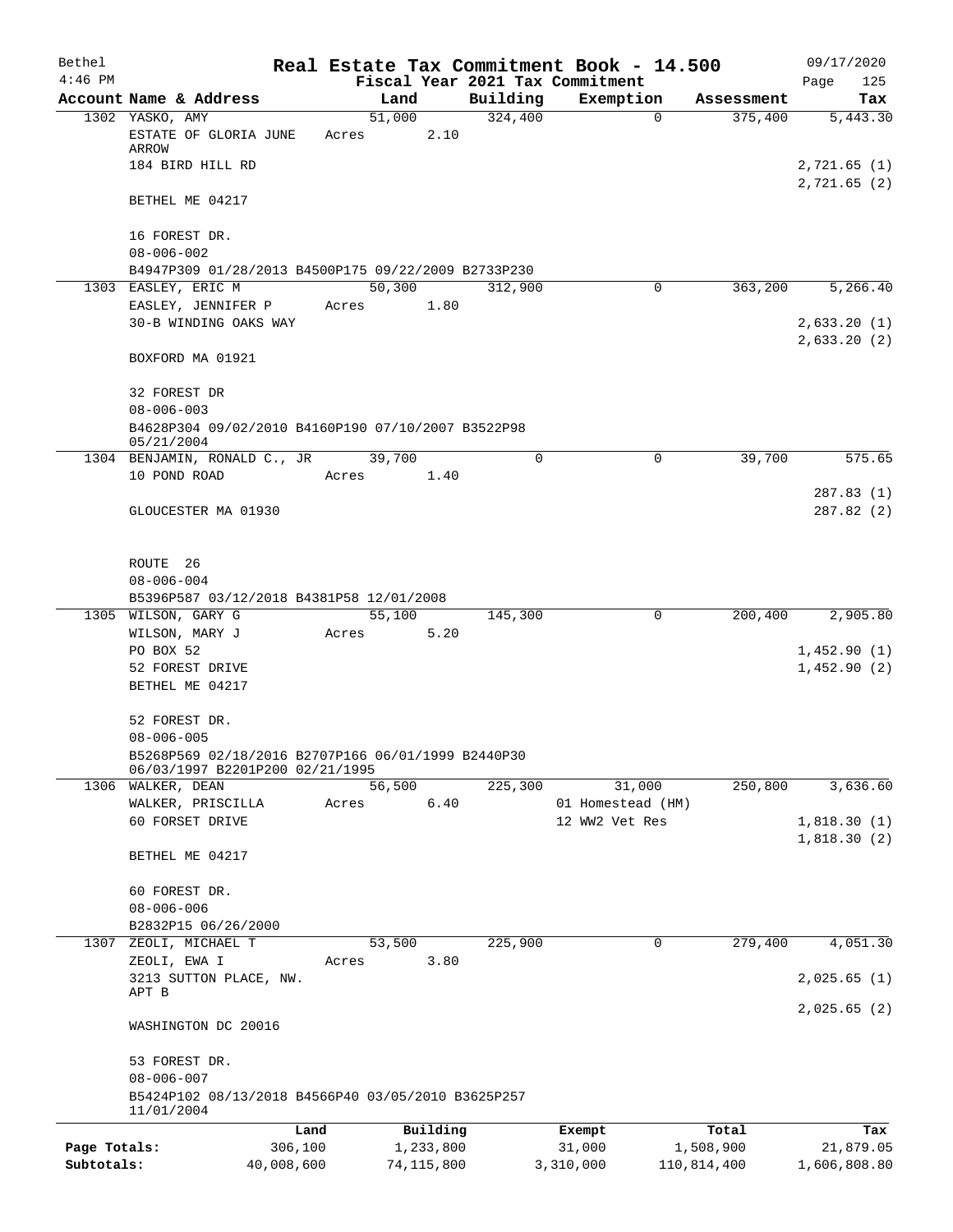| Bethel    |                                                                                               |       |        |      | Real Estate Tax Commitment Book - 14.500 |             |            |      | 09/17/2020   |
|-----------|-----------------------------------------------------------------------------------------------|-------|--------|------|------------------------------------------|-------------|------------|------|--------------|
| $4:46$ PM |                                                                                               |       |        |      | Fiscal Year 2021 Tax Commitment          |             |            | Page | 126          |
|           | Account Name & Address                                                                        |       | Land   |      | Building                                 | Exemption   | Assessment |      | Tax          |
|           | 1308 FULTZ, AARON                                                                             |       | 52,000 |      | 226,100                                  | $\Omega$    | 278,100    |      | 4,032.45     |
|           | FULTZ, CYNTHIA                                                                                | Acres |        | 2.70 |                                          |             |            |      |              |
|           | 9 FOREST DRIVE                                                                                |       |        |      |                                          |             |            |      | 2,016.23(1)  |
|           | BETHEL ME 04217 4856                                                                          |       |        |      |                                          |             |            |      | 2,016.22(2)  |
|           | 9 FOREST DR.                                                                                  |       |        |      |                                          |             |            |      |              |
|           | $08 - 006 - 008$                                                                              |       |        |      |                                          |             |            |      |              |
|           | B4326P199 07/21/2008 B4267P186 03/03/2008 B3930P88                                            |       |        |      |                                          |             |            |      |              |
|           | 05/02/2006 B2611P13                                                                           |       |        |      |                                          |             |            |      |              |
|           | 1309 EVERETT LEASING, LLC                                                                     |       | 42,900 |      | 163,900                                  | $\Omega$    | 206,800    |      | 2,998.60     |
|           | 1 EVERETT DRIVE                                                                               |       | Acres  | 4.25 |                                          |             |            |      |              |
|           |                                                                                               |       |        |      |                                          |             |            |      | 1,499.30(1)  |
|           | WEST PARIS ME 04289                                                                           |       |        |      |                                          |             |            |      | 1,499.30(2)  |
|           |                                                                                               |       |        |      |                                          |             |            |      |              |
|           |                                                                                               |       |        |      |                                          |             |            |      |              |
|           | 175 WALKERS MILLS RD.                                                                         |       |        |      |                                          |             |            |      |              |
|           | $08 - 006 - 009$                                                                              |       |        |      |                                          |             |            |      |              |
|           | B5424P253 08/13/2018 B4480P315 08/10/2009 B2098P321                                           |       |        |      |                                          |             |            |      |              |
|           | 1310 REUTS CORP.                                                                              |       | 39,200 |      | 269,900                                  | 0           | 309,100    |      | 4,481.95     |
|           | PO BOX 311                                                                                    | Acres |        | 1.30 |                                          |             |            |      |              |
|           |                                                                                               |       |        |      |                                          |             |            |      | 2,240.98(1)  |
|           | NORWAY ME 04268                                                                               |       |        |      |                                          |             |            |      | 2, 240.97(2) |
|           |                                                                                               |       |        |      |                                          |             |            |      |              |
|           |                                                                                               |       |        |      |                                          |             |            |      |              |
|           | 179 WALKERS MILLS RD.                                                                         |       |        |      |                                          |             |            |      |              |
|           | $08 - 006 - 009 - 001$                                                                        |       |        |      |                                          |             |            |      |              |
|           | B2426P218                                                                                     |       |        |      |                                          |             |            |      |              |
|           | 5221 REUTS CORPORATION                                                                        |       | 29,900 |      | $\mathbf 0$                              | $\mathbf 0$ | 29,900     |      | 433.55       |
|           | P.O. BOX 311                                                                                  | Acres |        | 1.46 |                                          |             |            |      |              |
|           |                                                                                               |       |        |      |                                          |             |            |      | 216.78(1)    |
|           | NORWAY ME 04268                                                                               |       |        |      |                                          |             |            |      | 216.77(2)    |
|           |                                                                                               |       |        |      |                                          |             |            |      |              |
|           | WALKERS MILLS RD                                                                              |       |        |      |                                          |             |            |      |              |
|           | $08 - 006 - 009 - A$                                                                          |       |        |      |                                          |             |            |      |              |
|           | B4534P180 12/04/2009 B4480P315 08/10/2009                                                     |       |        |      |                                          |             |            |      |              |
|           | 1297 GENTILI, PAUL T.                                                                         |       | 51,300 |      | 269,900                                  | 0           | 321,200    |      | 4,657.40     |
|           | GENTILI, MARY E.                                                                              | Acres |        | 2.30 |                                          |             |            |      |              |
|           | 27 STANWOOD DRIVE                                                                             |       |        |      |                                          |             |            |      | 2,328.70(1)  |
|           |                                                                                               |       |        |      |                                          |             |            |      | 2,328.70(2)  |
|           | FRANKILN MA 02038                                                                             |       |        |      |                                          |             |            |      |              |
|           |                                                                                               |       |        |      |                                          |             |            |      |              |
|           | 21 FOREST DRIVE                                                                               |       |        |      |                                          |             |            |      |              |
|           | $08 - 006 - 010$                                                                              |       |        |      |                                          |             |            |      |              |
|           | B5456P929 04/03/2019 B5146P135 08/08/2014                                                     |       |        |      |                                          |             |            |      |              |
|           | 1298 GREGORY, NIKOLAS K                                                                       |       | 41,700 |      | 187,200                                  | 0           | 228,900    |      | 3,319.05     |
|           | GREGORY, LAURA M                                                                              | Acres |        | 3.00 |                                          |             |            |      |              |
|           | 5 EMBASSY LANE                                                                                |       |        |      |                                          |             |            |      | 1,659.53(1)  |
|           |                                                                                               |       |        |      |                                          |             |            |      | 1,659.52(2)  |
|           | ANDOVER MA 01810                                                                              |       |        |      |                                          |             |            |      |              |
|           |                                                                                               |       |        |      |                                          |             |            |      |              |
|           | 203 WALKERS MILLS RD                                                                          |       |        |      |                                          |             |            |      |              |
|           | $08 - 006 - 011$                                                                              |       |        |      |                                          |             |            |      |              |
|           | B4783P84 11/14/2011 B4406P86 02/20/2009 B4314P234<br>06/23/2008 B3363P215 08/27/2003 B2549P47 |       |        |      |                                          |             |            |      |              |
|           |                                                                                               |       |        |      |                                          |             |            |      |              |
|           |                                                                                               |       |        |      |                                          |             |            |      |              |
|           |                                                                                               |       |        |      |                                          |             |            |      |              |

|              | Land       | Building   | Exempt    | Total       | Tax          |
|--------------|------------|------------|-----------|-------------|--------------|
| Page Totals: | 257,000    | 1,117,000  |           | 1,374,000   | 19,923.00    |
| Subtotals:   | 40,265,600 | 75,232,800 | 3,310,000 | 112,188,400 | 1,626,731.80 |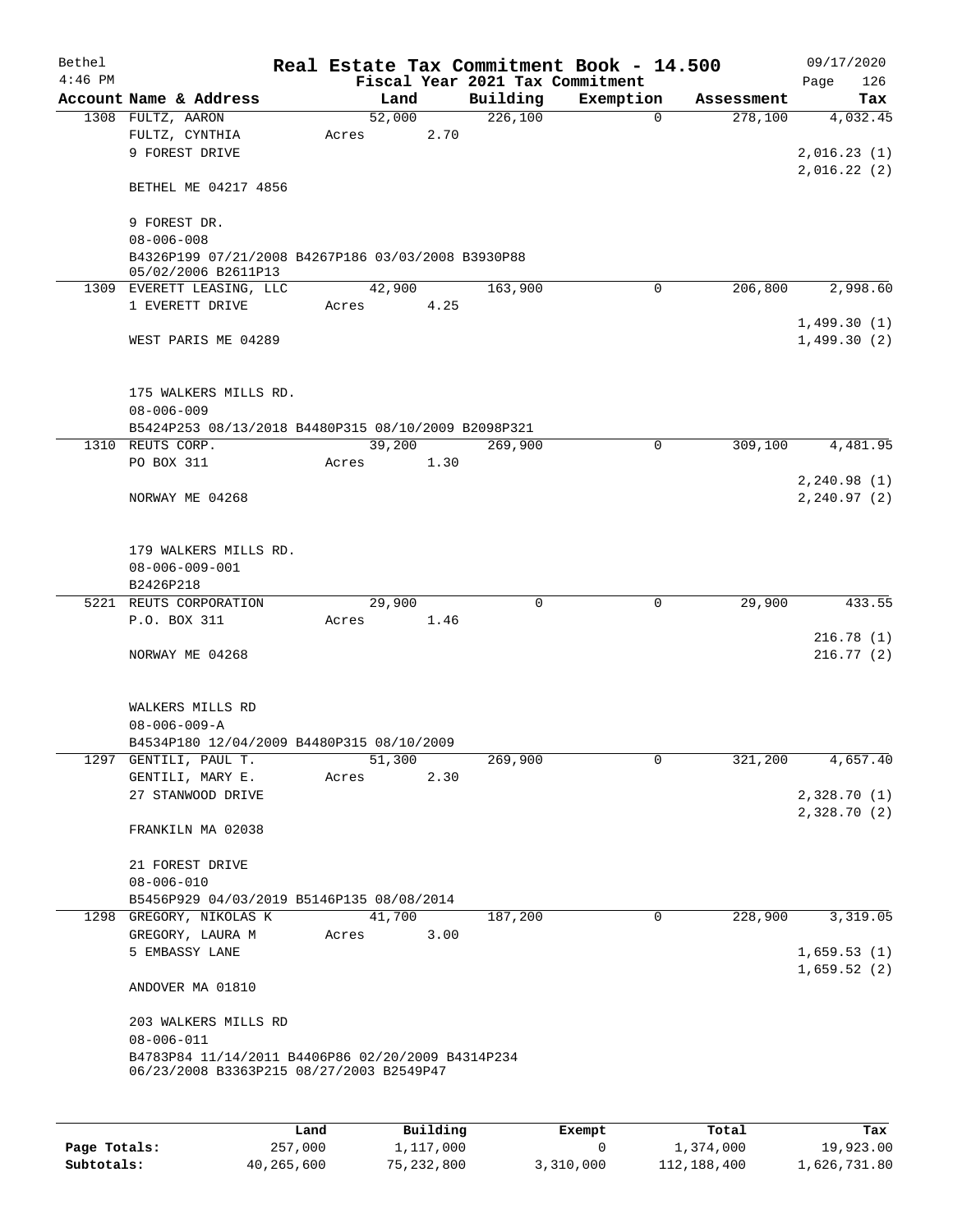| Bethel    |                                                                            |       |             |      |                | Real Estate Tax Commitment Book - 14.500 |            | 09/17/2020  |
|-----------|----------------------------------------------------------------------------|-------|-------------|------|----------------|------------------------------------------|------------|-------------|
| $4:46$ PM |                                                                            |       |             |      |                | Fiscal Year 2021 Tax Commitment          |            | 127<br>Page |
|           | Account Name & Address                                                     |       | Land        |      | Building       | Exemption                                | Assessment | Tax         |
|           | 1299 YASKO, AMY                                                            |       | 3,600       |      | 0              | $\mathbf 0$                              | 3,600      | 52.20       |
|           | 184 BIRD HILL RD                                                           | Acres |             | 3.10 |                |                                          |            |             |
|           |                                                                            |       |             |      |                |                                          |            | 26.10(1)    |
|           | BETHEL ME 04217                                                            |       |             |      |                |                                          |            | 26.10(2)    |
|           |                                                                            |       |             |      |                |                                          |            |             |
|           |                                                                            |       |             |      |                |                                          |            |             |
|           |                                                                            |       |             |      |                |                                          |            |             |
|           | $08 - 006 - 012$                                                           |       |             |      |                |                                          |            |             |
|           | B4947P311 01/28/2013 B4500P175 09/23/2009 B3324P157<br>07/01/2003 B2549P47 |       |             |      |                |                                          |            |             |
|           | 1300 EASLEY, ERIC M                                                        |       | 4,500       |      | 0              | $\Omega$                                 | 4,500      | 65.25       |
|           | EASLEY, JENNIFER P                                                         | Acres |             | 3.90 |                |                                          |            |             |
|           | 30-B WINDING OAKS WAY                                                      |       |             |      |                |                                          |            | 32.63(1)    |
|           |                                                                            |       |             |      |                |                                          |            | 32.62(2)    |
|           | BOXFORD MA 01921                                                           |       |             |      |                |                                          |            |             |
|           |                                                                            |       |             |      |                |                                          |            |             |
|           |                                                                            |       |             |      |                |                                          |            |             |
|           | $08 - 006 - 013$                                                           |       |             |      |                |                                          |            |             |
|           | B4628P304 10/02/2010 B3522P98 04/01/2004                                   |       |             |      |                |                                          |            |             |
|           | 1301 BENJAMIN, RONALD C., JR                                               |       | 4,300       |      | 0              | $\mathbf 0$                              | 4,300      | 62.35       |
|           | 10 POND ROAD                                                               | Acres |             | 3.70 |                |                                          |            |             |
|           |                                                                            |       |             |      |                |                                          |            | 31.18(1)    |
|           | GLOUCESTER MA 01930                                                        |       |             |      |                |                                          |            | 31.17(2)    |
|           |                                                                            |       |             |      |                |                                          |            |             |
|           |                                                                            |       |             |      |                |                                          |            |             |
|           |                                                                            |       |             |      |                |                                          |            |             |
|           | $08 - 006 - 014$                                                           |       |             |      |                |                                          |            |             |
|           | B5396P587 03/12/2018 B4381P58 12/01/2008                                   |       |             |      |                |                                          |            |             |
|           | 1311 LOWELL, ROBERT L                                                      |       | 34,500      |      | 0              | $\mathbf 0$                              | 34,500     | 500.25      |
|           | 241 WALKERS MILLS RD                                                       | Acres |             | 0.75 |                |                                          |            |             |
|           |                                                                            |       |             |      |                |                                          |            | 250.13(1)   |
|           | BETHEL ME 04217                                                            |       |             |      |                |                                          |            | 250.12(2)   |
|           |                                                                            |       |             |      |                |                                          |            |             |
|           |                                                                            |       |             |      |                |                                          |            |             |
|           | 233 WALKERS MILLS RD.                                                      |       |             |      |                |                                          |            |             |
|           | $08 - 008$                                                                 |       |             |      |                |                                          |            |             |
|           | B5007P306 07/08/2013 B4990P214 05/30/2013 B529P358<br>04/29/1953           |       |             |      |                |                                          |            |             |
|           | 1312 LOWELL, ROBERT                                                        |       |             |      | 58,900 100,200 | 31,000                                   | 128,100    | 1,857.45    |
|           | CROSS, SUSAN                                                               |       | Acres 24.00 |      |                | 01 Homestead (HM)                        |            |             |
|           | 241 WALKERS MILLS ROAD                                                     |       |             |      |                | 12 WW2 Vet Res                           |            | 928.73(1)   |
|           |                                                                            |       |             |      |                |                                          |            | 928.72(2)   |
|           | BETHEL ME 04217                                                            |       |             |      |                |                                          |            |             |
|           |                                                                            |       |             |      |                |                                          |            |             |
|           | 241 WALKERS MILLS RD.                                                      |       |             |      |                |                                          |            |             |
|           | $08 - 009$                                                                 |       |             |      |                |                                          |            |             |
|           | B2426P218                                                                  |       |             |      |                |                                          |            |             |
|           | 1313 LOWELL, ROBERT                                                        |       | 0           |      | 11,200         | 0                                        | 11,200     | 162.40      |
|           | 241 WAKERS MILLS ROAD                                                      |       |             |      |                |                                          |            |             |
|           |                                                                            |       |             |      |                |                                          |            | 81.20(1)    |
|           | BETHEL ME 04217                                                            |       |             |      |                |                                          |            | 81.20(2)    |
|           |                                                                            |       |             |      |                |                                          |            |             |
|           |                                                                            |       |             |      |                |                                          |            |             |
|           |                                                                            |       |             |      |                |                                          |            |             |
|           | $08 - 009.001$                                                             |       |             |      |                |                                          |            |             |
|           |                                                                            |       |             |      |                |                                          |            |             |

|              | Land       | Building   | Exempt    | Total       | Tax          |
|--------------|------------|------------|-----------|-------------|--------------|
| Page Totals: | 105,800    | 111,400    | 31,000    | 186,200     | 2,699.90     |
| Subtotals:   | 40,371,400 | 75,344,200 | 3,341,000 | 112,374,600 | 1,629,431.70 |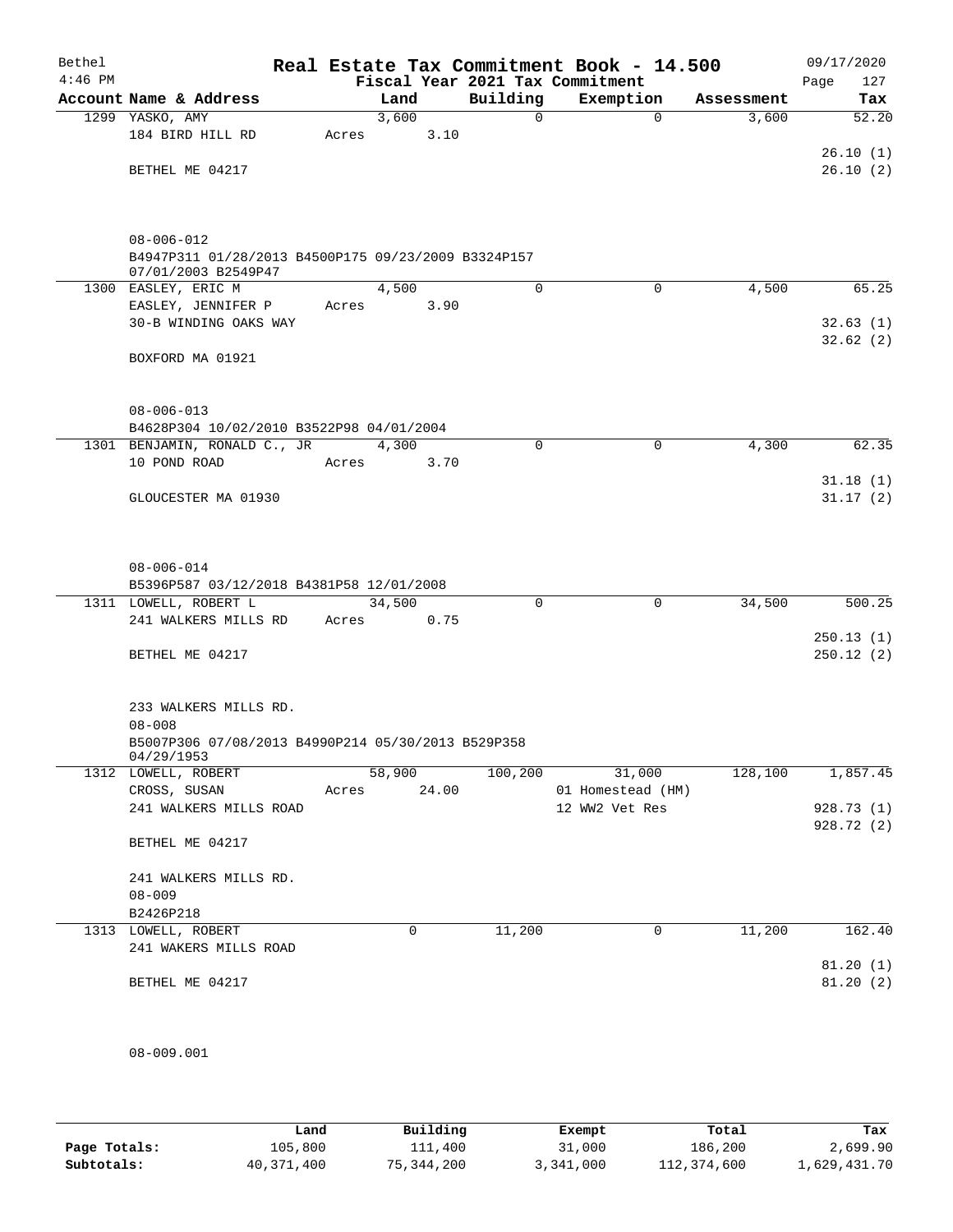| Bethel       |                                                              |       |                |          | Real Estate Tax Commitment Book - 14.500 |                      | 09/17/2020      |
|--------------|--------------------------------------------------------------|-------|----------------|----------|------------------------------------------|----------------------|-----------------|
| $4:46$ PM    | Account Name & Address                                       |       |                | Building | Fiscal Year 2021 Tax Commitment          |                      | 128<br>Page     |
|              | 1316 EARTH DESIGN ASSOC                                      |       | Land<br>42,100 | 39,000   | Exemption<br>$\Omega$                    | Assessment<br>81,100 | Tax<br>1,175.95 |
|              | C/O DAVID FREIDAY                                            | Acres | 3.38           |          |                                          |                      |                 |
|              | PO BOX 884                                                   |       |                |          |                                          |                      | 587.98 (1)      |
|              |                                                              |       |                |          |                                          |                      | 587.97 (2)      |
|              | BETHEL ME 04217                                              |       |                |          |                                          |                      |                 |
|              | 279 WALKERS MILLS RD.                                        |       |                |          |                                          |                      |                 |
|              | $08 - 012$                                                   |       |                |          |                                          |                      |                 |
|              | B2932P135                                                    |       |                |          |                                          |                      |                 |
| 1317         | WALKERS MILLS PLACE LLC                                      |       | 39,400         | 329,700  | 0                                        | 369,100              | 5,351.95        |
|              | 279 WALKERS MILLS ROAD                                       | Acres | 1.42           |          |                                          |                      |                 |
|              |                                                              |       |                |          |                                          |                      | 2,675.98(1)     |
|              | BETHEL ME 04217                                              |       |                |          |                                          |                      | 2,675.97(2)     |
|              | 281 WALKERS MILLS RD.<br>$08 - 012 - 001$                    |       |                |          |                                          |                      |                 |
|              | B4143P10 03/06/2007 B2932P135                                |       |                |          |                                          |                      |                 |
|              | 1318 YORK, ROLAND                                            |       | 39,800         | 83,300   | 25,000                                   | 98,100               | 1,422.45        |
|              | 291 WALKERS MILLS ROAD                                       | Acres | 1.63           |          | 01 Homestead (HM)                        |                      |                 |
|              |                                                              |       |                |          |                                          |                      | 711.23(1)       |
|              | BETHEL ME 04217                                              |       |                |          |                                          |                      | 711.22(2)       |
|              |                                                              |       |                |          |                                          |                      |                 |
|              | 291 WALKERS MILLS RD.                                        |       |                |          |                                          |                      |                 |
|              | $08 - 013$                                                   |       |                |          |                                          |                      |                 |
|              | B2618P234 10/07/1998                                         |       |                |          |                                          |                      |                 |
|              | 1319 PINE TREE WASTE                                         |       | 40,500         | 118,600  | 0                                        | 159,100              | 2,306.95        |
|              | SERVICES OF MAINE                                            |       |                |          |                                          |                      |                 |
|              | c/o HARDING & CARBONE                                        | Acres | 2.00           |          |                                          |                      |                 |
|              | 3903 BELLAIRE BLVD                                           |       |                |          |                                          |                      | 1, 153.48(1)    |
|              |                                                              |       |                |          |                                          |                      | 1, 153.47(2)    |
|              | HOUSTON TX 77025                                             |       |                |          |                                          |                      |                 |
|              | 299 WALKERS MILLS RD.                                        |       |                |          |                                          |                      |                 |
|              | $08 - 014$                                                   |       |                |          |                                          |                      |                 |
|              | B2750P276                                                    |       |                |          |                                          |                      |                 |
|              | 1320 BUCK, ANNA M                                            |       | 43,000         | 13,900   | 25,000                                   | 31,900               | 462.55          |
|              | PO BOX 702                                                   | Acres | 4.30           |          | 01 Homestead (HM)                        |                      |                 |
|              |                                                              |       |                |          |                                          |                      | 231.28(1)       |
|              | BETHEL ME 04217                                              |       |                |          |                                          |                      | 231.27(2)       |
|              |                                                              |       |                |          |                                          |                      |                 |
|              | 307 WALKERS MILLS RD.                                        |       |                |          |                                          |                      |                 |
|              | $08 - 015$                                                   |       |                |          |                                          |                      |                 |
|              | B1275P84 08/28/1984                                          |       |                |          |                                          |                      |                 |
|              | 1321 CHADBOURNE TREE FARMS,                                  |       | 11,200         | 12,600   | 0                                        | 23,800               | 345.10          |
|              | LLC                                                          |       |                |          |                                          |                      |                 |
|              | PO BOX 1750                                                  | Acres | 25.00          |          |                                          |                      | 172.55(1)       |
|              | BETHEL ME 04217                                              |       |                |          |                                          |                      | 172.55(2)       |
|              | RTE 26 S/S                                                   |       |                |          |                                          |                      |                 |
|              | $08 - 016$                                                   |       |                |          |                                          |                      |                 |
|              | B3652P43 12/29/2004 B3652P43 12/29/2004 B1275P84<br>B1275P84 |       |                |          |                                          |                      |                 |
|              |                                                              |       |                |          |                                          |                      |                 |
|              | Land                                                         |       | Building       |          | Exempt                                   | Total                | Tax             |
| Page Totals: | 216,000                                                      |       | 597,100        |          | 50,000                                   | 763,100              | 11,064.95       |

**Subtotals:** 40,587,400 75,941,300 3,391,000 113,137,700 1,640,496.65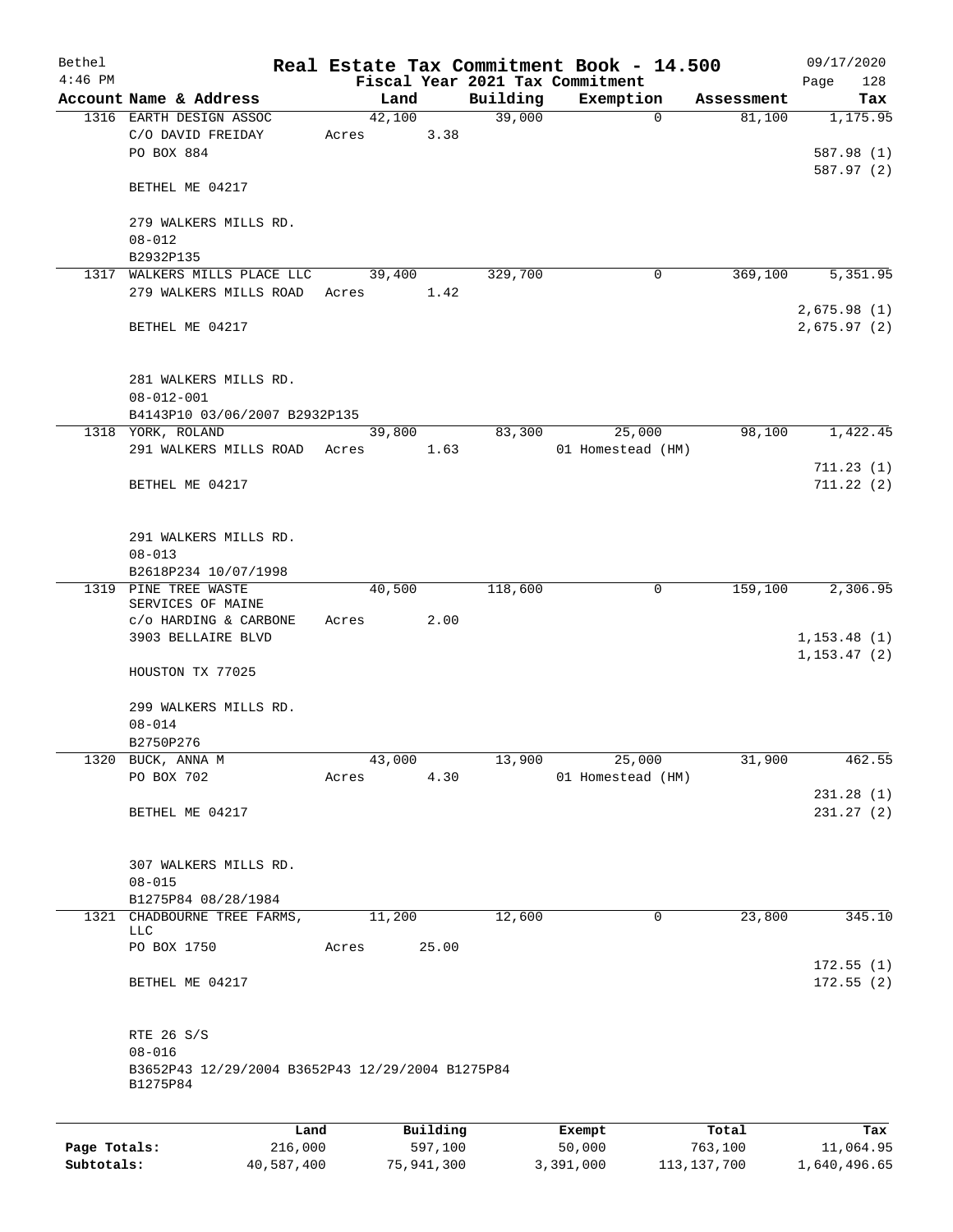| Bethel       |                                                    |       |          |             | Real Estate Tax Commitment Book - 14.500 |            | 09/17/2020  |
|--------------|----------------------------------------------------|-------|----------|-------------|------------------------------------------|------------|-------------|
| $4:46$ PM    |                                                    |       |          |             | Fiscal Year 2021 Tax Commitment          |            | 129<br>Page |
|              | Account Name & Address                             |       | Land     | Building    | Exemption                                | Assessment | Tax         |
|              | 1322 BLAKE, BRIAN C                                |       | 57,500   | $\mathbf 0$ | $\mathbf 0$                              | 57,500     | 833.75      |
|              | BLAKE, CHRISTINE M<br>384 WALKERS MILLS ROAD       | Acres | 40.00    |             |                                          |            | 416.88(1)   |
|              |                                                    |       |          |             |                                          |            | 416.87(2)   |
|              | BETHEL ME 04217                                    |       |          |             |                                          |            |             |
|              | RTE 26 S/S                                         |       |          |             |                                          |            |             |
|              | $08 - 017$                                         |       |          |             |                                          |            |             |
|              | B5157P195 09/08/2014 B1035P206                     |       |          |             |                                          |            |             |
|              | 1323 FRONTIER VISION                               |       | 0        | 16,500      | 0                                        | 16,500     | 239.25      |
|              | OPERATING PTNRS.<br>TIME WARNER NY CABLE           |       |          |             |                                          |            |             |
|              | PO Box 7467                                        |       |          |             |                                          |            | 119.63(1)   |
|              |                                                    |       |          |             |                                          |            | 119.62(2)   |
|              | CHARLOTTE NC 28241 7467                            |       |          |             |                                          |            |             |
|              | 383 WALKERS MILLS RD.                              |       |          |             |                                          |            |             |
|              | $08 - 017 - 001$                                   |       |          |             |                                          |            |             |
| 1324         | CHADBOURNE TREE FARMS,                             |       | 5,900    | $\mathbf 0$ | 0                                        | 5,900      | 85.55       |
|              | LLC                                                |       |          |             |                                          |            |             |
|              | PO BOX 1750                                        | Acres | 29.00    |             |                                          |            | 42.78 (1)   |
|              | BETHEL ME 04217                                    |       |          |             |                                          |            | 42.77(2)    |
|              |                                                    |       |          |             |                                          |            |             |
|              | RTE 26 S/S                                         |       |          |             |                                          |            |             |
|              | $08 - 018$                                         |       |          |             |                                          |            |             |
|              | B3652P43 12/29/2004 B939P243                       |       |          |             |                                          |            |             |
|              | 1325 BLAKE, BRIAN C                                |       | 5,800    | $\mathbf 0$ | $\mathbf 0$                              | 5,800      | 84.10       |
|              | BLAKE, CHRISTINE M                                 | Acres | 12.00    |             |                                          |            |             |
|              | 384 WALKERS MILLS ROAD                             |       |          |             |                                          |            | 42.05(1)    |
|              |                                                    |       |          |             |                                          |            | 42.05(2)    |
|              | BETHEL ME 04217                                    |       |          |             |                                          |            |             |
|              | RTE 26 S/S                                         |       |          |             |                                          |            |             |
|              | $08 - 019$                                         |       |          |             |                                          |            |             |
|              | B5157P195 09/08/2014 B1035P206                     |       |          |             |                                          |            |             |
|              | 1326 CHADBOURNE TREE FARMS,                        |       | 1,600    | 0           | 0                                        | 1,600      | 23.20       |
|              | LLC                                                |       |          |             |                                          |            |             |
|              | PO BOX 1750                                        | Acres | 9.00     |             |                                          |            | 11.60(1)    |
|              | BETHEL ME 04217                                    |       |          |             |                                          |            | 11.60(2)    |
|              |                                                    |       |          |             |                                          |            |             |
|              | RTE 26 S/S                                         |       |          |             |                                          |            |             |
|              | $08 - 020$                                         |       |          |             |                                          |            |             |
|              | B3652P43 12/29/2004 B995P130                       |       |          |             |                                          |            |             |
|              | 1327 HEAD, DAVID A                                 |       | 32,000   | $\mathbf 0$ | $\mathbf 0$                              | 32,000     | 464.00      |
|              | HEAD, FRANCES M                                    | Acres | 8.60     |             |                                          |            |             |
|              | PO BOX 61                                          |       |          |             |                                          |            | 232.00(1)   |
|              | WEST BETHEL ME 04286                               |       |          |             |                                          |            | 232.00 (2)  |
|              |                                                    |       |          |             |                                          |            |             |
|              | RTE 26 S/S<br>$08 - 022$                           |       |          |             |                                          |            |             |
|              | B5273P176 03/21/2016 B4603P47 06/28/2010 B3855P303 |       |          |             |                                          |            |             |
|              | 12/12/2005                                         |       |          |             |                                          |            |             |
|              |                                                    |       |          |             |                                          |            |             |
|              | Land                                               |       | Building |             | Exempt                                   | Total      | Tax         |
| Page Totals: | 102,800                                            |       | 16,500   |             | 0                                        | 119,300    | 1,729.85    |

**Subtotals:** 40,690,200 75,957,800 3,391,000 113,257,000 1,642,226.50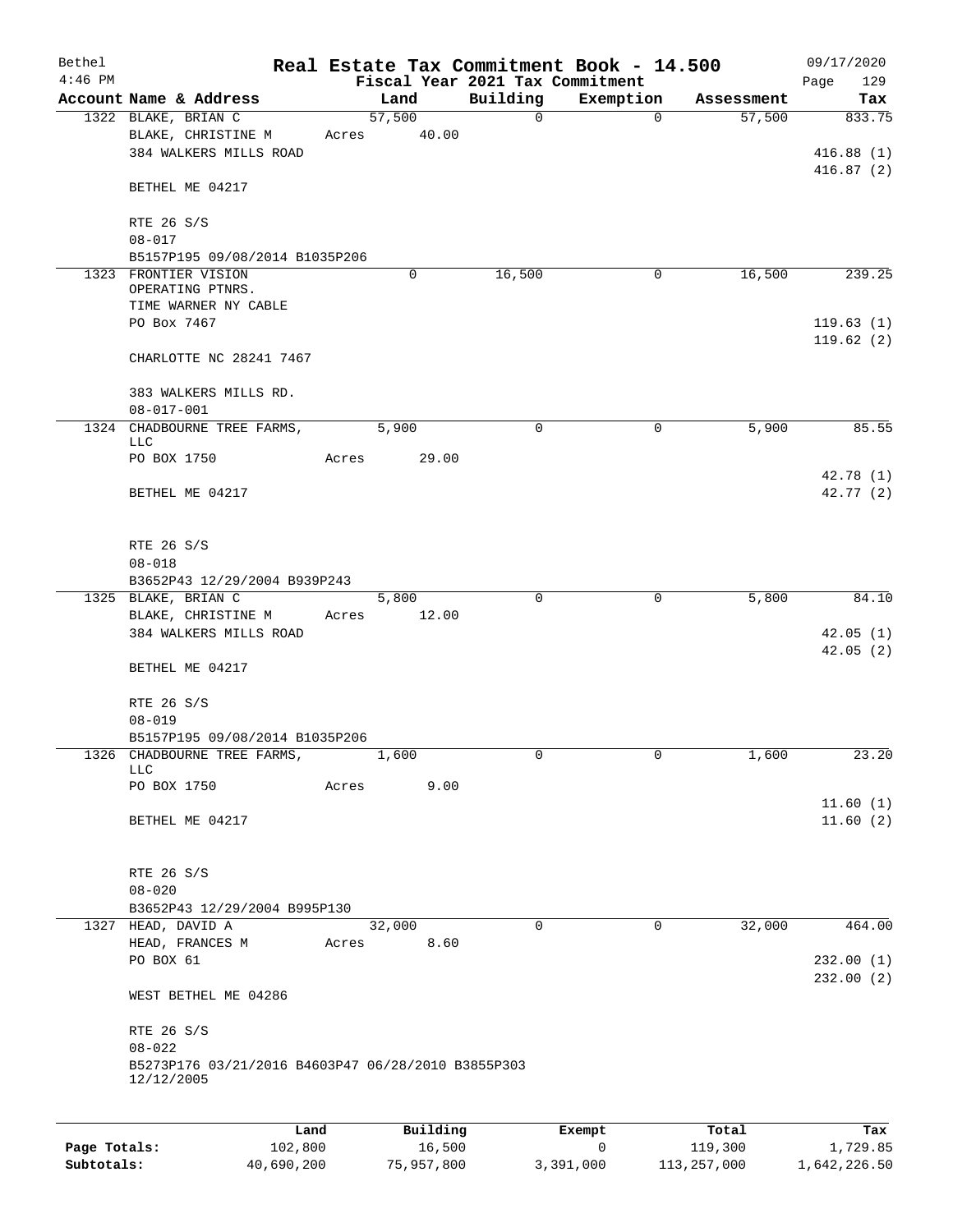| Bethel<br>$4:46$ PM |                                                    |        |      |          | Real Estate Tax Commitment Book - 14.500<br>Fiscal Year 2021 Tax Commitment |            | 09/17/2020<br>130<br>Page |
|---------------------|----------------------------------------------------|--------|------|----------|-----------------------------------------------------------------------------|------------|---------------------------|
|                     | Account Name & Address                             | Land   |      | Building | Exemption                                                                   | Assessment | Tax                       |
|                     | 1328 HAMEL, KEITH                                  | 34,600 |      | 128,600  | $\mathbf 0$                                                                 | 163,200    | 2,366.40                  |
|                     | HAMEL, MARILYN                                     | Acres  | 2.20 |          |                                                                             |            |                           |
|                     | 112 BAYSIDE RD                                     |        |      |          |                                                                             |            | 1,183.20(1)               |
|                     |                                                    |        |      |          |                                                                             |            | 1,183.20(2)               |
|                     | ELLSWORTH ME 04605                                 |        |      |          |                                                                             |            |                           |
|                     |                                                    |        |      |          |                                                                             |            |                           |
|                     | 507 WALKERS MILLS RD.                              |        |      |          |                                                                             |            |                           |
|                     | $08 - 023$                                         |        |      |          |                                                                             |            |                           |
|                     | B3253P169 03/05/2003                               |        |      |          |                                                                             |            |                           |
|                     | 1329 KISSEL, RANDALL A                             | 29,700 |      | 169,600  | 0                                                                           | 199,300    | 2,889.85                  |
|                     | BALLARD, MEGAN A                                   | Acres  | 1.38 |          |                                                                             |            |                           |
|                     | PO BOX 181                                         |        |      |          |                                                                             |            | 1,444.93(1)               |
|                     |                                                    |        |      |          |                                                                             |            | 1,444.92(2)               |
|                     | GREENWOOD ME 02455                                 |        |      |          |                                                                             |            |                           |
|                     |                                                    |        |      |          |                                                                             |            |                           |
|                     | 513 WALKERS MILLS RD.                              |        |      |          |                                                                             |            |                           |
|                     | $08 - 023 - 001$                                   |        |      |          |                                                                             |            |                           |
|                     | B4781P232 11/08/2011 B3664P195 12/23/2004          |        |      |          |                                                                             |            |                           |
|                     | 1330 ANGEVINE, RICHARD E.,                         | 26,600 |      | 0        | $\mathbf 0$                                                                 | 26,600     | 385.70                    |
|                     | SR.                                                |        |      |          |                                                                             |            |                           |
|                     | 400 NORTH RD.                                      | Acres  | 2.80 |          |                                                                             |            |                           |
|                     |                                                    |        |      |          |                                                                             |            | 192.85(1)                 |
|                     | BETHEL ME 04217                                    |        |      |          |                                                                             |            | 192.85(2)                 |
|                     |                                                    |        |      |          |                                                                             |            |                           |
|                     |                                                    |        |      |          |                                                                             |            |                           |
|                     | RTE 26 S/S                                         |        |      |          |                                                                             |            |                           |
|                     | $08 - 024$                                         |        |      |          |                                                                             |            |                           |
|                     | B5043P293 09/25/2013 B4913P284 10/31/2012 B585P409 |        |      |          |                                                                             |            |                           |
|                     | 1331 DAY, JOHN C                                   | 34,800 | 2.40 | 48,500   | 25,000<br>01 Homestead (HM)                                                 | 58,300     | 845.35                    |
|                     | DAY, SUSAN                                         | Acres  |      |          |                                                                             |            |                           |
|                     | 531 WALKERS MILLS ROAD                             |        |      |          |                                                                             |            | 422.68(1)<br>422.67(2)    |
|                     | BETHEL ME 04217                                    |        |      |          |                                                                             |            |                           |
|                     |                                                    |        |      |          |                                                                             |            |                           |
|                     | 531 WALKERS MILLS RD.                              |        |      |          |                                                                             |            |                           |
|                     | $08 - 025$                                         |        |      |          |                                                                             |            |                           |
|                     | B1011P22                                           |        |      |          |                                                                             |            |                           |
|                     | 1332 BUCKMAN, FRANCIS E                            | 30,000 |      | 60,000   | 25,000                                                                      | 65,000     | 942.50                    |
|                     | BUCKMAN, MARY F                                    | Acres  | 6.48 |          | 01 Homestead (HM)                                                           |            |                           |
|                     | 549 WALKERS MILLS ROAD                             |        |      |          |                                                                             |            | 471.25(1)                 |
|                     |                                                    |        |      |          |                                                                             |            | 471.25(2)                 |
|                     | BETHEL ME 04217                                    |        |      |          |                                                                             |            |                           |
|                     |                                                    |        |      |          |                                                                             |            |                           |
|                     | 549 WALKERS MILLS RD.                              |        |      |          |                                                                             |            |                           |
|                     | $08 - 026$                                         |        |      |          |                                                                             |            |                           |
|                     | B1116P51 04/29/1981                                |        |      |          |                                                                             |            |                           |
|                     | 1333 HART, BARBARA                                 | 28,100 |      | 10,200   | 25,000                                                                      | 13,300     | 192.85                    |
|                     | 561 WALKERS MILLS ROAD                             | Acres  | 0.66 |          | 01 Homestead (HM)                                                           |            |                           |
|                     |                                                    |        |      |          |                                                                             |            | 96.43(1)                  |
|                     | BETHEL ME 04217                                    |        |      |          |                                                                             |            | 96.42(2)                  |
|                     |                                                    |        |      |          |                                                                             |            |                           |
|                     |                                                    |        |      |          |                                                                             |            |                           |
|                     | 561 WALKERS MILLS RD.                              |        |      |          |                                                                             |            |                           |
|                     | $08 - 027$                                         |        |      |          |                                                                             |            |                           |
|                     | B1116P52 04/29/1981 B659P579 07/12/1967            |        |      |          |                                                                             |            |                           |
|                     |                                                    |        |      |          |                                                                             |            |                           |
|                     |                                                    |        |      |          |                                                                             |            |                           |
|                     |                                                    |        |      |          |                                                                             |            |                           |

|              | Land       | Building   | Exempt    | Total       | Tax          |
|--------------|------------|------------|-----------|-------------|--------------|
| Page Totals: | 183,800    | 416,900    | 75,000    | 525,700     | 7,622.65     |
| Subtotals:   | 40,874,000 | 76,374,700 | 3,466,000 | 113,782,700 | 1,649,849.15 |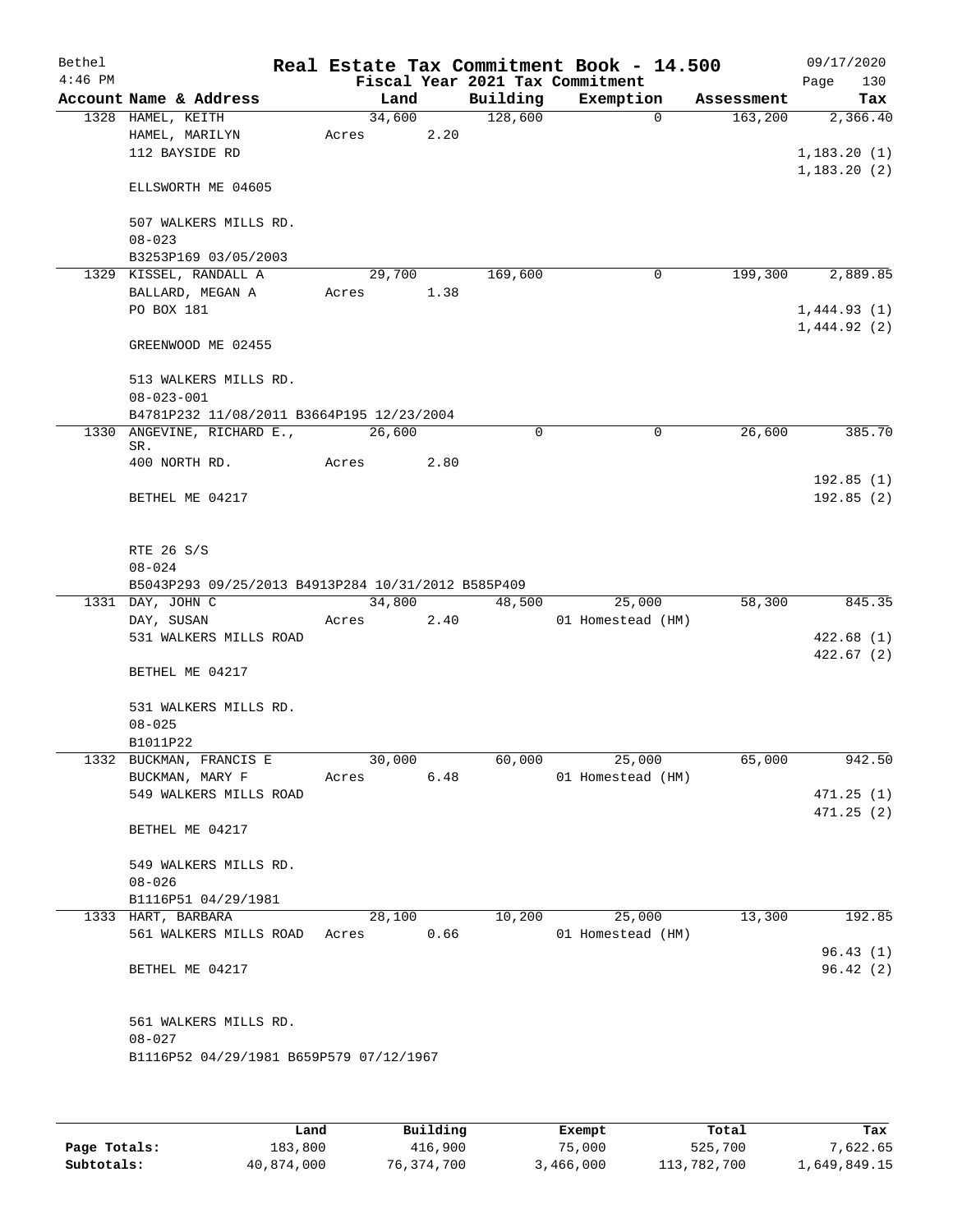| Bethel       |                                                                                        |                 |          |          | Real Estate Tax Commitment Book - 14.500 |            | 09/17/2020               |
|--------------|----------------------------------------------------------------------------------------|-----------------|----------|----------|------------------------------------------|------------|--------------------------|
| $4:46$ PM    |                                                                                        |                 |          |          | Fiscal Year 2021 Tax Commitment          |            | Page<br>131              |
|              | Account Name & Address                                                                 | Land            |          | Building | Exemption                                | Assessment | Tax                      |
|              | 1334 TUTTLE, MARGUERITE<br>PO BOX 146                                                  | 32,600<br>Acres | 1.00     | 46,500   | 25,000<br>01 Homestead (HM)              | 54,100     | 784.45                   |
|              |                                                                                        |                 |          |          |                                          |            | 392.23(1)                |
|              | GREENWOOD ME 04255                                                                     |                 |          |          |                                          |            | 392.22 (2)               |
|              |                                                                                        |                 |          |          |                                          |            |                          |
|              | 576 WALKERS MILLS RD.                                                                  |                 |          |          |                                          |            |                          |
|              | $08 - 028$                                                                             |                 |          |          |                                          |            |                          |
|              | B908P68 08/12/1976 B753P32 07/24/1972                                                  |                 |          |          |                                          |            |                          |
|              | 1335 BENNETT, GREGORY                                                                  | 25,800          |          | 34,900   | 0                                        | 60,700     | 880.15                   |
|              | PO 282                                                                                 | Acres           | 0.51     |          |                                          |            |                          |
|              | STANDISH ME 04084                                                                      |                 |          |          |                                          |            | 440.08 (1)<br>440.07 (2) |
|              | 566 WALKERS MILLS RD.                                                                  |                 |          |          |                                          |            |                          |
|              | $08 - 029$                                                                             |                 |          |          |                                          |            |                          |
|              | B5490P291 11/04/2019 B5397P447 03/16/2018 B5324P653<br>01/03/2017 B1024P198 02/23/1979 |                 |          |          |                                          |            |                          |
|              | 1336 GAUDREAU, GEOFFREY                                                                | 44,900          |          | 140,700  | 25,000                                   | 160,600    | 2,328.70                 |
|              | 554 WALKERS MILLS ROAD Acres                                                           |                 | 14.00    |          | 01 Homestead (HM)                        |            |                          |
|              |                                                                                        |                 |          |          |                                          |            | 1, 164.35(1)             |
|              | BETHEL ME 04217                                                                        |                 |          |          |                                          |            | 1, 164.35(2)             |
|              |                                                                                        |                 |          |          |                                          |            |                          |
|              | 554 WALKERS MILLS RD.<br>$08 - 030$                                                    |                 |          |          |                                          |            |                          |
|              | B785P194                                                                               |                 |          |          |                                          |            |                          |
|              | 1337 GAUDREAU, GEOFFREY G                                                              | 25,800          |          | 61,000   | 25,000                                   | 61,800     | 896.10                   |
|              | 560 WALKERS MILLS ROAD                                                                 | Acres           | 0.51     |          | 01 Homestead (HM)                        |            |                          |
|              |                                                                                        |                 |          |          |                                          |            | 448.05 (1)               |
|              | BETHEL ME 04217                                                                        |                 |          |          |                                          |            | 448.05(2)                |
|              | 560 WALKERS MILLS RD.                                                                  |                 |          |          |                                          |            |                          |
|              | $08 - 031$                                                                             |                 |          |          |                                          |            |                          |
|              | B5281P696 05/19/2016 B673P401 08/06/1968 B669P39<br>01/31/1968                         |                 |          |          |                                          |            |                          |
| 1338         | GAUDREAU, GEOFFREY                                                                     | 22,600          |          | 6,200    | 0                                        | 28,800     | 417.60                   |
|              | 554 WALKERS MILLS RD.                                                                  | Acres           | 0.34     |          |                                          |            |                          |
|              | BETHEL ME 04217                                                                        |                 |          |          |                                          |            | 208.80(1)<br>208.80(2)   |
|              |                                                                                        |                 |          |          |                                          |            |                          |
|              | 548 WALKERS MILLS RD.                                                                  |                 |          |          |                                          |            |                          |
|              | $08 - 032$                                                                             |                 |          |          |                                          |            |                          |
|              | B2618P302 10/08/1998                                                                   |                 |          |          |                                          |            |                          |
|              | 1339 SWEETSER, TOMMY I                                                                 | 36,900          |          | 68,200   | 25,000                                   | 80,100     | 1,161.45                 |
|              | 544 WALKERS MILLS ROAD                                                                 | Acres           | 4.70     |          | 01 Homestead (HM)                        |            | 580.73 (1)               |
|              | BETHEL ME 04217                                                                        |                 |          |          |                                          |            | 580.72 (2)               |
|              |                                                                                        |                 |          |          |                                          |            |                          |
|              | 544 WALKERS MILLS RD.                                                                  |                 |          |          |                                          |            |                          |
|              | $08 - 033$                                                                             |                 |          |          |                                          |            |                          |
|              | B3086P122                                                                              |                 |          |          |                                          |            |                          |
|              |                                                                                        |                 |          |          |                                          |            |                          |
|              |                                                                                        |                 |          |          |                                          |            |                          |
|              | Land                                                                                   |                 | Building |          | Exempt                                   | Total      | Tax                      |
| Page Totals: | 188,600                                                                                |                 | 357,500  |          | 100,000                                  | 446,100    | 6,468.45                 |

**Subtotals:** 41,062,600 76,732,200 3,566,000 114,228,800 1,656,317.60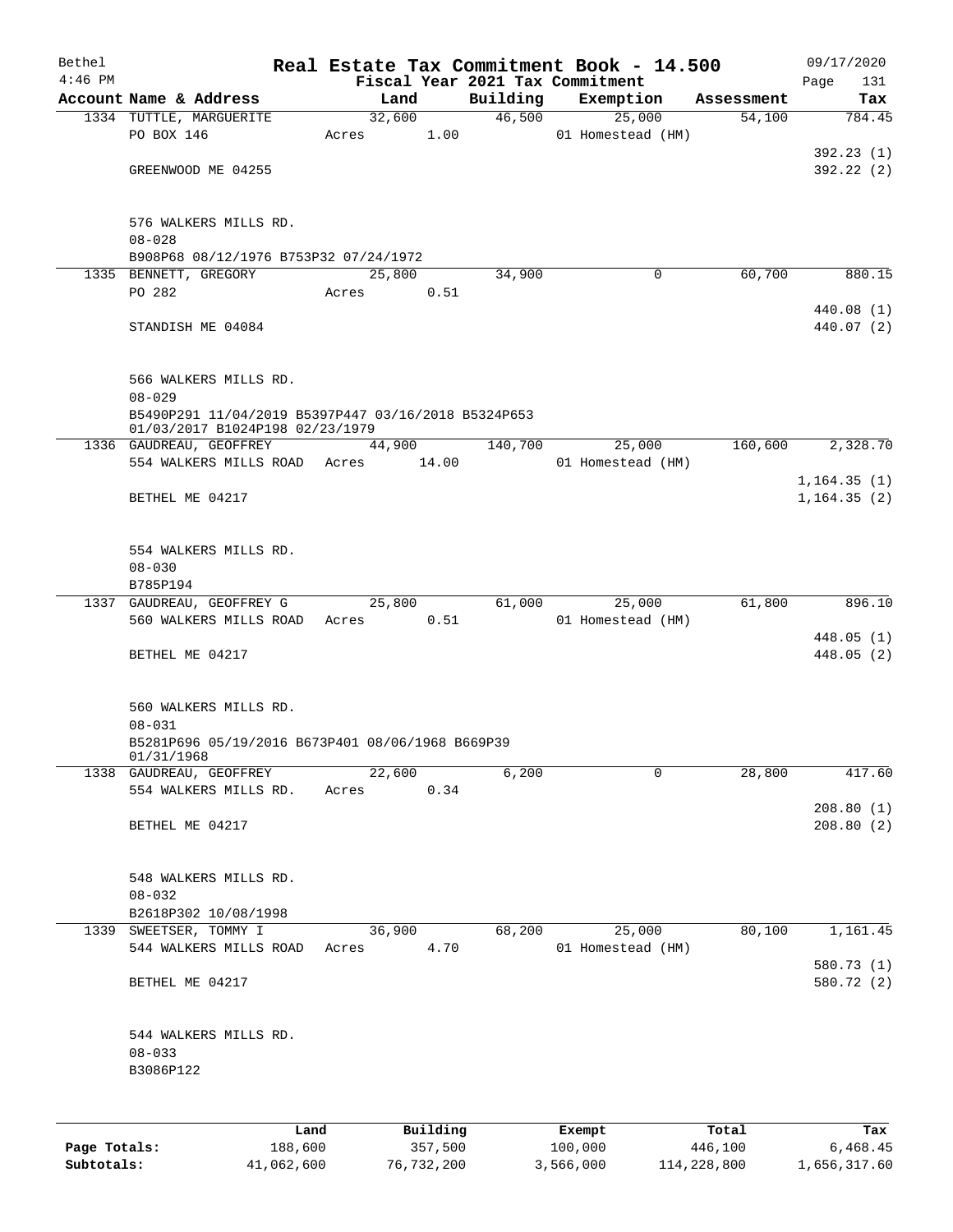| Bethel<br>$4:46$ PM |                                                                            |             |        | Fiscal Year 2021 Tax Commitment | Real Estate Tax Commitment Book - 14.500 |            | 09/17/2020<br>132<br>Page |
|---------------------|----------------------------------------------------------------------------|-------------|--------|---------------------------------|------------------------------------------|------------|---------------------------|
|                     | Account Name & Address                                                     |             | Land   | Building                        | Exemption                                | Assessment | Tax                       |
|                     | 1340 BAILEY, JACK E                                                        |             | 35,200 | 69,600                          | $\mathbf 0$                              | 104,800    | 1,519.60                  |
|                     | 44 PARADISE ROAD                                                           | Acres       | 2.79   |                                 |                                          |            |                           |
|                     |                                                                            |             |        |                                 |                                          |            | 759.80(1)                 |
|                     | BETHEL ME 04217                                                            |             |        |                                 |                                          |            | 759.80(2)                 |
|                     | 530 WALKERS MILLS RD.<br>$08 - 034$                                        |             |        |                                 |                                          |            |                           |
|                     | B5330P104 02/07/2017 B5246P686 09/30/2015 B693P43<br>09/01/1970            |             |        |                                 |                                          |            |                           |
|                     | 1341 BAILEY, JACK E                                                        |             | 24,600 | 0                               | $\mathbf 0$                              | 24,600     | 356.70                    |
|                     | 44 PARADISE RD                                                             | Acres       | 1.30   |                                 |                                          |            |                           |
|                     | BETHEL ME 04217                                                            |             |        |                                 |                                          |            | 178.35(1)<br>178.35(2)    |
|                     | RTE 26 N/S<br>$08 - 035$                                                   |             |        |                                 |                                          |            |                           |
|                     | B5330P104 02/07/2017 B5246P686 09/30/2015 B4122P213<br>04/26/2007 B757P195 |             |        |                                 |                                          |            |                           |
|                     | 1342 KIMBALL, JULIE A                                                      |             | 48,300 | 84,900                          | $\mathbf 0$                              | 133,200    | 1,931.40                  |
|                     | P.O. BOX 334                                                               | Acres       | 36.00  |                                 |                                          |            |                           |
|                     | BETHEL ME 04217                                                            |             |        |                                 |                                          |            | 965.70(1)<br>965.70(2)    |
|                     | 512 WALKERS MILLS RD.<br>$08 - 036$                                        |             |        |                                 |                                          |            |                           |
|                     | B2945P197<br>1343 GAUDREAU, GEOFFREY                                       |             | 42,100 | $\mathbf 0$                     | 0                                        | 42,100     | 610.45                    |
|                     | 560 WALKERS MILLS RD.                                                      | Acres       | 23.00  |                                 |                                          |            |                           |
|                     |                                                                            |             |        |                                 |                                          |            | 305.23(1)                 |
|                     | BETHEL ME 04217                                                            |             |        |                                 |                                          |            | 305.22(2)                 |
|                     | RTE 26 N/S                                                                 |             |        |                                 |                                          |            |                           |
|                     | $08 - 037$                                                                 |             |        |                                 |                                          |            |                           |
|                     | B2864P121<br>1344 GARVEY, DANIEL                                           |             | 22,800 | 0                               | $\mathbf 0$                              |            |                           |
|                     | 20 REMICKS LANE                                                            | Acres 36.00 |        |                                 |                                          | 22,800     | 330.60                    |
|                     |                                                                            |             |        |                                 |                                          |            | 165.30(1)                 |
|                     | KITTERY ME 03904                                                           |             |        |                                 |                                          |            | 165.30(2)                 |
|                     | RTE 26 N/S                                                                 |             |        |                                 |                                          |            |                           |
|                     | $08 - 038$                                                                 |             |        |                                 |                                          |            |                           |
|                     | B1493P323                                                                  |             |        |                                 |                                          |            |                           |
|                     | 4625 SIMPLY MAINE LAND, LLC 67,100<br>134 SOLITUDE ACRES RD. Acres 127.00  |             |        | $\mathbf 0$                     | 0                                        | 67,100     | 972.95                    |
|                     |                                                                            |             |        |                                 |                                          |            | 486.48 (1)                |
|                     | OXFORD ME 04270                                                            |             |        |                                 |                                          |            | 486.47 (2)                |
|                     |                                                                            |             |        |                                 |                                          |            |                           |
|                     | $08 - 039$                                                                 |             |        |                                 |                                          |            |                           |
|                     | B5445P861 12/17/2018 B5358P680 08/01/2017                                  |             |        |                                 |                                          |            |                           |

|              | Land       | Building   | Exempt    | Total       | Tax          |
|--------------|------------|------------|-----------|-------------|--------------|
| Page Totals: | 240,100    | 154,500    |           | 394,600     | 5,721.70     |
| Subtotals:   | 41,302,700 | 76,886,700 | 3,566,000 | 114,623,400 | 1,662,039.30 |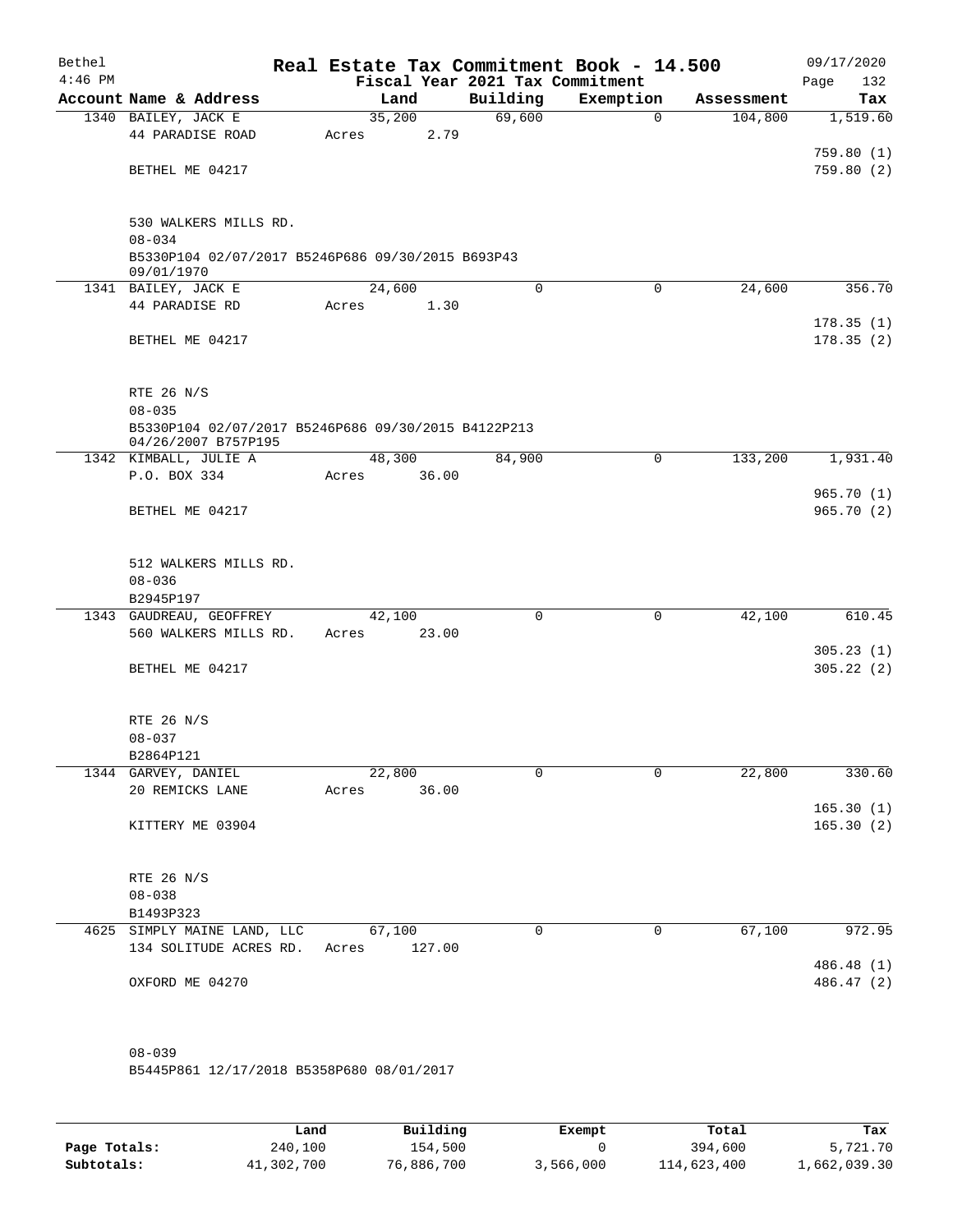| Bethel<br>$4:46$ PM |                                                             | Real Estate Tax Commitment Book - 14.500<br>Fiscal Year 2021 Tax Commitment |             |                                     |            | 09/17/2020<br>133<br>Page |
|---------------------|-------------------------------------------------------------|-----------------------------------------------------------------------------|-------------|-------------------------------------|------------|---------------------------|
|                     | Account Name & Address                                      | Land                                                                        | Building    | Exemption                           | Assessment | Tax                       |
|                     | 5467 SIMPLY MAINE LAND, LLC                                 | 18,700                                                                      | 0           | $\mathbf 0$                         | 18,700     | 271.15                    |
|                     | 134 SOLITUDE ACRES RD.                                      | 2.90<br>Acres                                                               |             |                                     |            |                           |
|                     |                                                             |                                                                             |             |                                     |            | 135.58(1)                 |
|                     | OXFORD ME 04270                                             |                                                                             |             |                                     |            | 135.57(2)                 |
|                     |                                                             |                                                                             |             |                                     |            |                           |
|                     |                                                             |                                                                             |             |                                     |            |                           |
|                     | DEER RUN LOT 1                                              |                                                                             |             |                                     |            |                           |
|                     | $08 - 039 - 1$<br>B5445P861 12/17/2018 B5358P680 08/01/2017 |                                                                             |             |                                     |            |                           |
|                     | 5468 SIMPLY MAINE LAND, LLC                                 | 17,600                                                                      | $\Omega$    | 0                                   | 17,600     | 255.20                    |
|                     | 134 SOLITUDE ACRES RD.                                      | Acres<br>1.60                                                               |             |                                     |            |                           |
|                     |                                                             |                                                                             |             |                                     |            | 127.60(1)                 |
|                     | OXFORD ME 04270                                             |                                                                             |             |                                     |            | 127.60(2)                 |
|                     |                                                             |                                                                             |             |                                     |            |                           |
|                     |                                                             |                                                                             |             |                                     |            |                           |
|                     | DEER RUN LOT 2                                              |                                                                             |             |                                     |            |                           |
|                     | $08 - 039 - 2$                                              |                                                                             |             |                                     |            |                           |
|                     | B5445P861 12/17/2018 B5358P680 08/01/2017                   |                                                                             |             |                                     |            |                           |
|                     | 5469 SIMPLY MAINE LAND, LLC                                 | 20,000                                                                      | $\mathbf 0$ | $\mathbf 0$                         | 20,000     | 290.00                    |
|                     | 134 SOLITUDE ACRES RD.                                      | Acres<br>5.00                                                               |             |                                     |            |                           |
|                     |                                                             |                                                                             |             |                                     |            | 145.00(1)                 |
|                     | OXFORD ME 04270                                             |                                                                             |             |                                     |            | 145.00(2)                 |
|                     |                                                             |                                                                             |             |                                     |            |                           |
|                     | DEER RUN LOT 3                                              |                                                                             |             |                                     |            |                           |
|                     | $08 - 039 - 3$                                              |                                                                             |             |                                     |            |                           |
|                     | B5445P861 12/17/2018 B5358P680 08/01/2017                   |                                                                             |             |                                     |            |                           |
|                     | 5470 SIMPLY MAINE LAND, LLC                                 | 20,600                                                                      | $\Omega$    | $\Omega$                            | 20,600     | 298.70                    |
|                     | 134 SOLITUDE ACRES RD.                                      | Acres<br>5.90                                                               |             |                                     |            |                           |
|                     |                                                             |                                                                             |             |                                     |            | 149.35(1)                 |
|                     | OXFORD ME 04270                                             |                                                                             |             |                                     |            | 149.35(2)                 |
|                     |                                                             |                                                                             |             |                                     |            |                           |
|                     |                                                             |                                                                             |             |                                     |            |                           |
|                     | DEER RUN LOT 4                                              |                                                                             |             |                                     |            |                           |
|                     | $08 - 039 - 4$<br>B5445P861 12/17/2018 B5358P680 08/01/2017 |                                                                             |             |                                     |            |                           |
|                     | 1345 ROBERTSON, DENNIS                                      | 59,600                                                                      | $\Omega$    | 0                                   | 59,600     | 864.20                    |
|                     | 104 BEACON CREST                                            | 50.00<br>Acres                                                              |             |                                     |            |                           |
|                     |                                                             |                                                                             |             |                                     |            | 432.10 (1)                |
|                     | NEWNAN GA 30265                                             |                                                                             |             |                                     |            | 432.10 (2)                |
|                     |                                                             |                                                                             |             |                                     |            |                           |
|                     |                                                             |                                                                             |             |                                     |            |                           |
|                     | CHANDLER HILL E/S                                           |                                                                             |             |                                     |            |                           |
|                     | $08 - 040$                                                  |                                                                             |             |                                     |            |                           |
|                     | B658P35 07/18/1966                                          |                                                                             |             |                                     |            |                           |
|                     | 1347 ANDERSON, PETER G                                      | 38,900                                                                      | 61,100      | 31,000                              | 69,000     | 1,000.50                  |
|                     | ANDERSON, NANCY J<br>PO BOX 102                             | 1.20<br>Acres                                                               |             | 01 Homestead (HM)<br>12 WW2 Vet Res |            | 500.25(1)                 |
|                     |                                                             |                                                                             |             |                                     |            | 500.25(2)                 |
|                     | BETHEL ME 04217                                             |                                                                             |             |                                     |            |                           |
|                     |                                                             |                                                                             |             |                                     |            |                           |
|                     | 244 CHANDLER HILL ROAD                                      |                                                                             |             |                                     |            |                           |
|                     | $08 - 041 - 001$                                            |                                                                             |             |                                     |            |                           |
|                     | B5076P74 12/20/2013                                         |                                                                             |             |                                     |            |                           |
|                     |                                                             |                                                                             |             |                                     |            |                           |
|                     |                                                             |                                                                             |             |                                     |            |                           |

|              | Land       | Building   | Exempt    | Total       | Tax          |
|--------------|------------|------------|-----------|-------------|--------------|
| Page Totals: | 175,400    | 61,100     | 31,000    | 205,500     | 2,979.75     |
| Subtotals:   | 41,478,100 | 76,947,800 | 3,597,000 | 114,828,900 | 1,665,019.05 |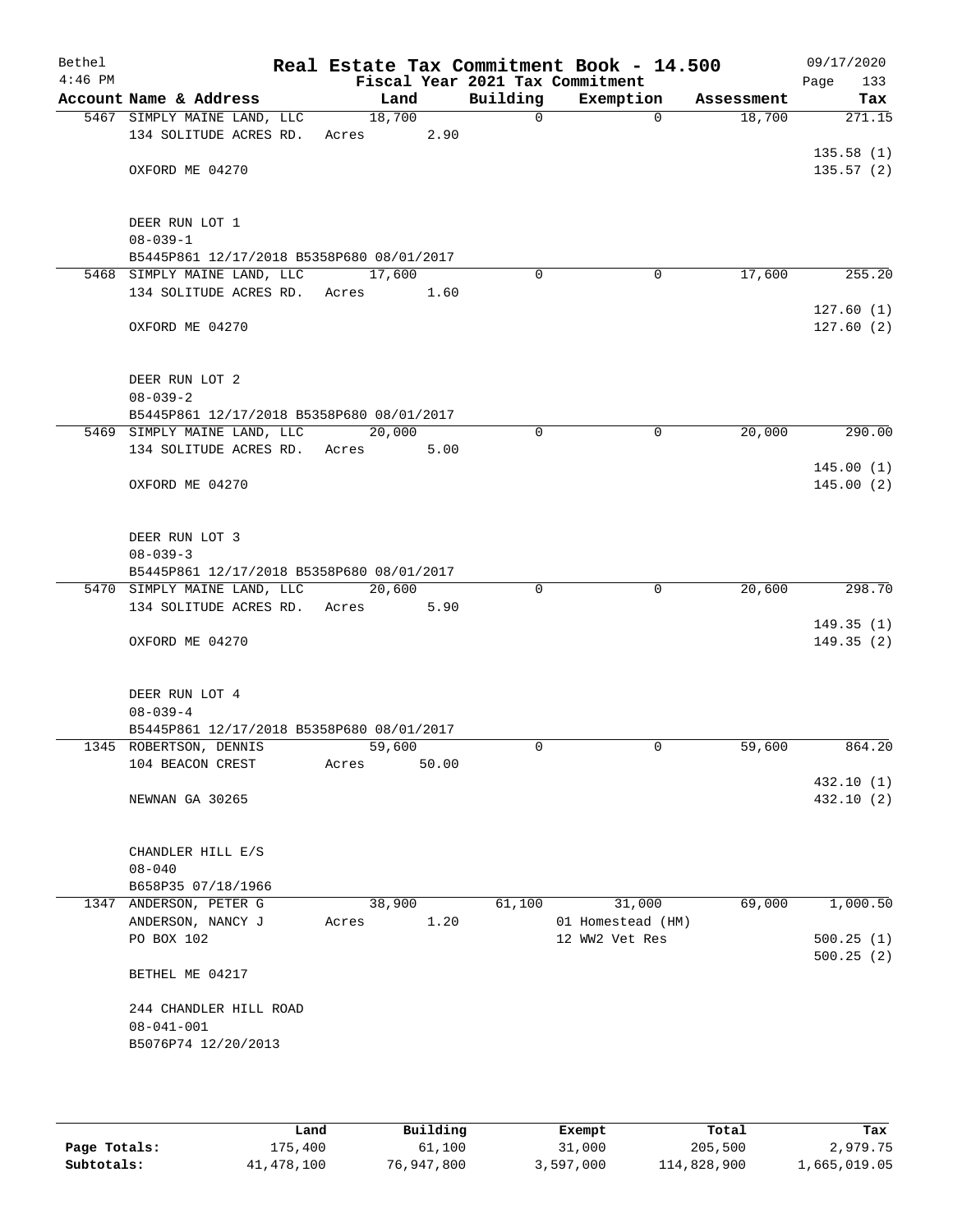| Bethel    |                                                                                                |       |                  |                                 | Real Estate Tax Commitment Book - 14.500 |            | 09/17/2020                 |
|-----------|------------------------------------------------------------------------------------------------|-------|------------------|---------------------------------|------------------------------------------|------------|----------------------------|
| $4:46$ PM |                                                                                                |       |                  | Fiscal Year 2021 Tax Commitment |                                          |            | Page<br>134                |
|           | Account Name & Address                                                                         |       | Land             | Building                        | Exemption                                | Assessment | Tax                        |
|           | 1348 SHABLOM, NANCY E, TTEE<br>HAROLD C. SHABLOM JR.<br>LIVING TRUST<br>18 PHOEBE'S WAY        | Acres | 92,400<br>121.52 | $\Omega$                        | $\Omega$                                 | 92,400     | 1,339.80<br>669.90(1)      |
|           | CAPE ELIZABETH ME 04107                                                                        |       |                  |                                 |                                          |            | 669.90(2)                  |
|           | OFF CHANDLER HILL<br>$08 - 041 - 002$                                                          |       |                  |                                 |                                          |            |                            |
|           | B4840P201 05/01/2012 B3540P226 06/18/2004                                                      |       |                  |                                 |                                          |            |                            |
|           | 471 BOUCHER, SHARON L                                                                          |       | 36,900           | 189,800                         | $\Omega$                                 | 226,700    | 3,287.15                   |
|           | BOUCHER, PETER F                                                                               | Acres | 1.47             |                                 |                                          |            |                            |
|           | 7 SOUTH STREET                                                                                 |       |                  |                                 |                                          |            | 1,643.58(1)                |
|           |                                                                                                |       |                  |                                 |                                          |            | 1,643.57(2)                |
|           | BROOKLYN CT 06234                                                                              |       |                  |                                 |                                          |            |                            |
|           | 3 THAYER WAY                                                                                   |       |                  |                                 |                                          |            |                            |
|           | $08 - 041 - 002 - 001$                                                                         |       |                  |                                 |                                          |            |                            |
|           | B5327P449 01/20/2017 B4840P201 05/01/2012                                                      |       |                  |                                 |                                          |            |                            |
|           | 472 SHABLOM, NANCY E, TTEE                                                                     |       | 27,100           | 0                               | $\mathbf 0$                              | 27,100     | 392.95                     |
|           | HAROLD C. SHABLOM JR.<br>LIVING TRUST                                                          | Acres | 1.30             |                                 |                                          |            |                            |
|           | 18 PHOEBE'S WAY                                                                                |       |                  |                                 |                                          |            | 196.48(1)                  |
|           |                                                                                                |       |                  |                                 |                                          |            | 196.47(2)                  |
|           | CAPE ELIZABETH ME 04107                                                                        |       |                  |                                 |                                          |            |                            |
|           | THAYER WAY                                                                                     |       |                  |                                 |                                          |            |                            |
|           | $08 - 041 - 002 - 002$                                                                         |       |                  |                                 |                                          |            |                            |
|           | B4840P201 05/01/2012                                                                           |       |                  |                                 |                                          |            |                            |
|           | 473 SHABLOM, NANCY E, TTEE                                                                     |       | 29,100           | $\Omega$                        | $\mathbf 0$                              | 29,100     | 421.95                     |
|           | HAROLD C. SHABLOM JR.<br>LIVING TRUST                                                          | Acres | 2.67             |                                 |                                          |            |                            |
|           | 18 PHOEBE'S WAY                                                                                |       |                  |                                 |                                          |            | 210.98(1)                  |
|           | CAPE ELIZABETH ME 04107                                                                        |       |                  |                                 |                                          |            | 210.97(2)                  |
|           | THAYER WAY                                                                                     |       |                  |                                 |                                          |            |                            |
|           | $08 - 041 - 002 - 003$                                                                         |       |                  |                                 |                                          |            |                            |
|           | B4840P201 05/01/2012                                                                           |       |                  |                                 |                                          |            |                            |
|           | 474 FORTIN CONSTRUCTION,<br>INC.                                                               |       | 38,300           | 230,900                         | 0                                        | 269,200    | 3,903.40                   |
|           | 35 MARKARLYN STREET                                                                            | Acres | 2.35             |                                 |                                          |            |                            |
|           | AUBURN ME 04210                                                                                |       |                  |                                 |                                          |            | 1,951.70(1)<br>1,951.70(2) |
|           | 41 THAYER WAY<br>$08 - 041 - 002 - 004$<br>B5471P206 07/26/2019 B5471P205 07/26/2019 B5470P395 |       |                  |                                 |                                          |            |                            |

07/18/2019 B4840P201 05/12/2012

|              | Land       | Building   | Exempt    | Total       | Tax          |
|--------------|------------|------------|-----------|-------------|--------------|
| Page Totals: | 223,800    | 420,700    |           | 644,500     | 9,345.25     |
| Subtotals:   | 41,701,900 | 77,368,500 | 3,597,000 | 115,473,400 | l,674,364.30 |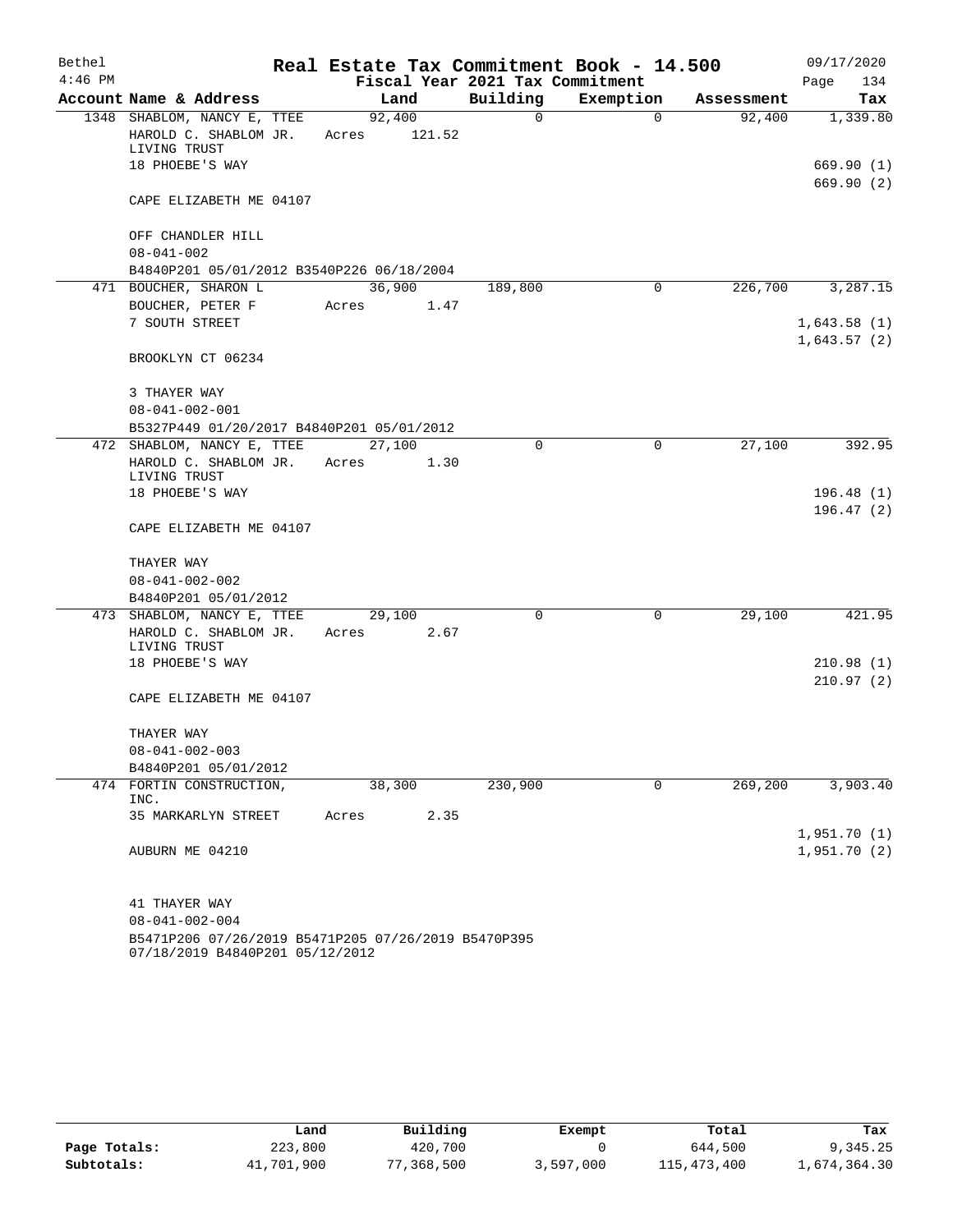| Bethel    |                                                                |         |      |                                 | Real Estate Tax Commitment Book - 14.500 |            | 09/17/2020                 |
|-----------|----------------------------------------------------------------|---------|------|---------------------------------|------------------------------------------|------------|----------------------------|
| $4:46$ PM |                                                                |         |      | Fiscal Year 2021 Tax Commitment |                                          |            | Page<br>135                |
|           | Account Name & Address                                         | Land    |      | Building                        | Exemption                                | Assessment | Tax                        |
|           | 475 SHABLOM, NANCY E, TTEE                                     | 28, 200 |      | 0                               | $\mathbf 0$                              | 28,200     | 408.90                     |
|           | HAROLD C. SHABLOM JR.                                          | Acres   | 1.91 |                                 |                                          |            |                            |
|           | LIVING TRUST<br>18 PHOEBE'S WAY                                |         |      |                                 |                                          |            | 204.45(1)                  |
|           |                                                                |         |      |                                 |                                          |            | 204.45(2)                  |
|           | CAPE ELIZABETH ME 04107                                        |         |      |                                 |                                          |            |                            |
|           | THAYER WAY                                                     |         |      |                                 |                                          |            |                            |
|           | $08 - 041 - 002 - 005$                                         |         |      |                                 |                                          |            |                            |
|           | B4840P201 05/01/2012                                           |         |      |                                 |                                          |            |                            |
|           | 476 JACQUES, BEAU                                              | 36,800  |      | 219,600                         | 0                                        | 256,400    | 3,717.80                   |
|           | JACQUES, ERIKA                                                 | Acres   | 1.40 |                                 |                                          |            |                            |
|           | 56 THAYER WAY                                                  |         |      |                                 |                                          |            | 1,858.90(1)<br>1,858.90(2) |
|           | BETHEL ME 04217                                                |         |      |                                 |                                          |            |                            |
|           | 56 THAYER WAY                                                  |         |      |                                 |                                          |            |                            |
|           | $08 - 041 - 002 - 006$                                         |         |      |                                 |                                          |            |                            |
|           | B5343P75 05/02/2017 B5180P4 11/04/2014 B4840P201<br>05/01/2012 |         |      |                                 |                                          |            |                            |
|           | 477 SHABLOM, NANCY E, TTEE                                     | 27,100  |      | $\Omega$                        | $\mathbf 0$                              | 27,100     | 392.95                     |
|           | HAROLD C. SHABLOM JR.<br>LIVING TRUST                          | Acres   | 1.32 |                                 |                                          |            |                            |
|           | 18 PHOEBE'S WAY                                                |         |      |                                 |                                          |            | 196.48(1)                  |
|           |                                                                |         |      |                                 |                                          |            | 196.47(2)                  |
|           | CAPE ELIZABETH ME 04107                                        |         |      |                                 |                                          |            |                            |
|           | THAYER WAY                                                     |         |      |                                 |                                          |            |                            |
|           | $08 - 041 - 002 - 007$                                         |         |      |                                 |                                          |            |                            |
|           | B4840P201 05/01/2012                                           |         |      |                                 |                                          |            |                            |
|           | 478 SHABLOM, NANCY E, TTEE                                     | 27,100  |      | 0                               | 0                                        | 27,100     | 392.95                     |
|           | HAROLD C. SHABLOM JR.                                          | Acres   | 1.32 |                                 |                                          |            |                            |
|           | LIVING TRUST                                                   |         |      |                                 |                                          |            |                            |
|           | 18 PHOEBE'S WAY                                                |         |      |                                 |                                          |            | 196.48(1)                  |
|           | CAPE ELIZABETH ME 04107                                        |         |      |                                 |                                          |            | 196.47(2)                  |
|           |                                                                |         |      |                                 |                                          |            |                            |
|           | THAYER WAY<br>$08 - 041 - 002 - 008$                           |         |      |                                 |                                          |            |                            |
|           | B4840P201 05/01/2012                                           |         |      |                                 |                                          |            |                            |
| 479       | SHABLOM, NANCY E, TTEE                                         | 27,000  |      | $\mathbf 0$                     | $\mathbf 0$                              | 27,000     | 391.50                     |
|           | HAROLD C. SHABLOM JR.<br>LIVING TRUST                          | Acres   | 1.27 |                                 |                                          |            |                            |
|           | 18 PHOEBE'S WAY                                                |         |      |                                 |                                          |            | 195.75(1)                  |
|           |                                                                |         |      |                                 |                                          |            | 195.75(2)                  |
|           | CAPE ELIZABETH ME 04107                                        |         |      |                                 |                                          |            |                            |
|           | THAYER WAY                                                     |         |      |                                 |                                          |            |                            |
|           | $08 - 041 - 002 - 009$                                         |         |      |                                 |                                          |            |                            |
|           | B4840P201 05/01/2012                                           |         |      |                                 |                                          |            |                            |

|              | Land       | Building   | Exempt    | Total       | Tax          |
|--------------|------------|------------|-----------|-------------|--------------|
| Page Totals: | 146,200    | 219,600    |           | 365,800     | 5,304.10     |
| Subtotals:   | 41,848,100 | 77,588,100 | 3,597,000 | 115,839,200 | 1,679,668.40 |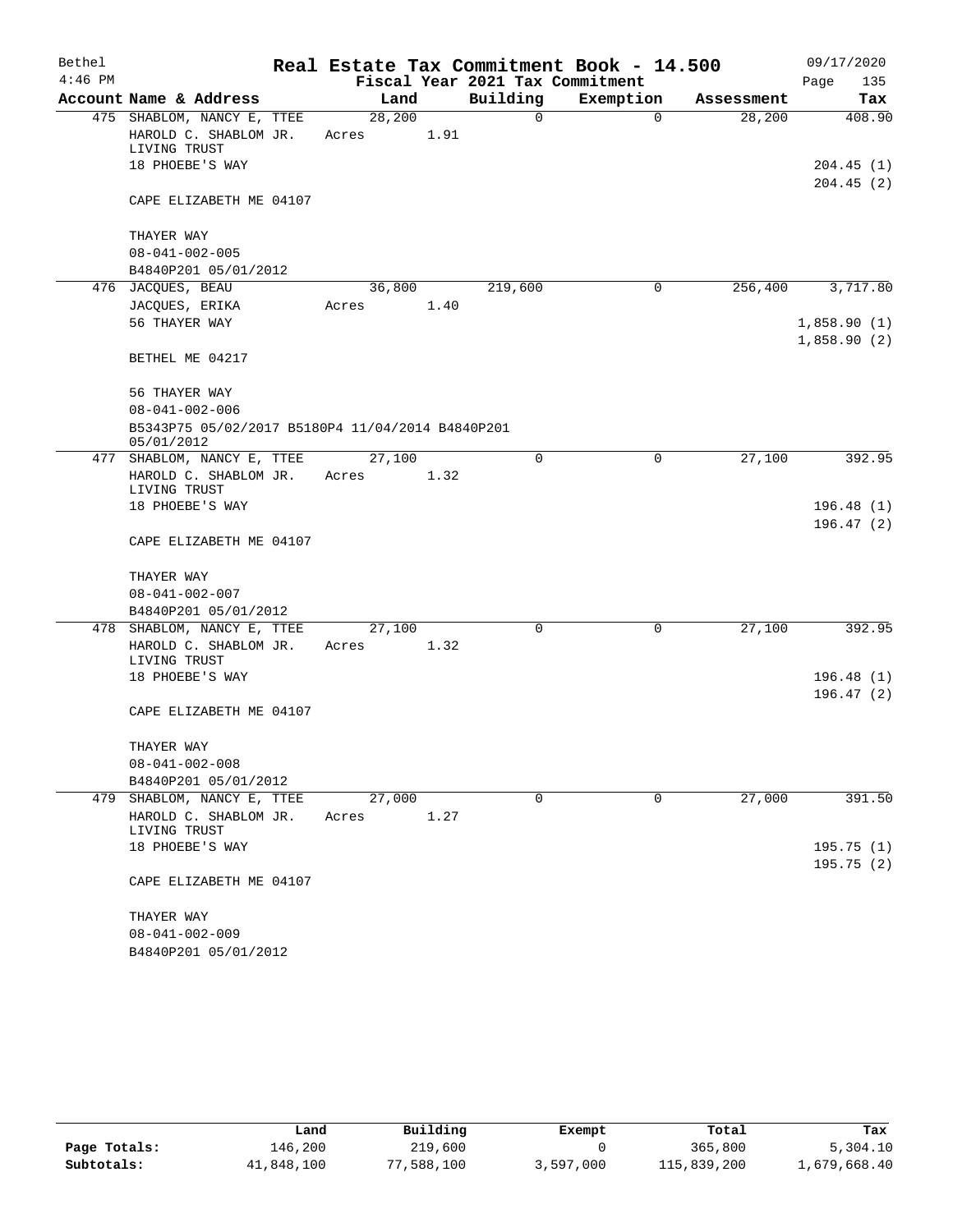| Bethel<br>$4:46$ PM |                                                            |            |                 |            | Fiscal Year 2021 Tax Commitment | Real Estate Tax Commitment Book - 14.500 |             | 09/17/2020<br>136<br>Page |
|---------------------|------------------------------------------------------------|------------|-----------------|------------|---------------------------------|------------------------------------------|-------------|---------------------------|
|                     | Account Name & Address                                     |            | Land            |            | Building                        | Exemption                                | Assessment  | Tax                       |
|                     | 480 SHABLOM, NANCY E, TTEE<br>HAROLD C. SHABLOM JR.        |            | 27,100<br>Acres | 1.30       | 0                               | $\mathbf 0$                              | 27,100      | 392.95                    |
|                     | LIVING TRUST<br>18 PHOEBE'S WAY                            |            |                 |            |                                 |                                          |             | 196.48(1)                 |
|                     | CAPE ELIZABETH ME 04107                                    |            |                 |            |                                 |                                          |             | 196.47(2)                 |
|                     | THAYER WAY                                                 |            |                 |            |                                 |                                          |             |                           |
|                     | $08 - 041 - 002 - 010$                                     |            |                 |            |                                 |                                          |             |                           |
|                     | B4840P201 05/01/2012                                       |            |                 |            |                                 |                                          |             |                           |
|                     | 481 SHABLOM, NANCY E, TTEE<br>HAROLD C. SHABLOM JR.        |            | 28,300<br>Acres | 1.99       | $\Omega$                        | $\mathbf 0$                              | 28,300      | 410.35                    |
|                     | LIVING TRUST                                               |            |                 |            |                                 |                                          |             |                           |
|                     | 18 PHOEBE'S WAY                                            |            |                 |            |                                 |                                          |             | 205.18(1)<br>205.17(2)    |
|                     | CAPE ELIZABETH ME 04107                                    |            |                 |            |                                 |                                          |             |                           |
|                     | THAYER WAY                                                 |            |                 |            |                                 |                                          |             |                           |
|                     | $08 - 041 - 002 - 011$<br>B4840P201 05/01/2012             |            |                 |            |                                 |                                          |             |                           |
|                     | 482 SHABLOM, NANCY E, TTEE                                 |            | 28,200          |            | $\Omega$                        | 0                                        | 28,200      | 408.90                    |
|                     | HAROLD C. SHABLOM JR.                                      |            | Acres           | 1.93       |                                 |                                          |             |                           |
|                     | LIVING TRUST                                               |            |                 |            |                                 |                                          |             |                           |
|                     | 18 PHOEBE'S WAY                                            |            |                 |            |                                 |                                          |             | 204.45(1)                 |
|                     | CAPE ELIZABETH ME 04107                                    |            |                 |            |                                 |                                          |             | 204.45(2)                 |
|                     |                                                            |            |                 |            |                                 |                                          |             |                           |
|                     | THAYER WAY                                                 |            |                 |            |                                 |                                          |             |                           |
|                     | $08 - 041 - 002 - 012$                                     |            |                 |            |                                 |                                          |             |                           |
|                     | B4840P201 05/01/2012                                       |            |                 |            |                                 |                                          |             |                           |
|                     | 3735 MARTIN, RACHARD                                       |            | 41,200          |            | $\Omega$                        | 0                                        | 41,200      | 597.40                    |
|                     | MARTIN, TINA                                               |            | Acres           | 2.00       |                                 |                                          |             |                           |
|                     | ZANI-MARTIN<br>PO BOX 722                                  |            |                 |            |                                 |                                          |             | 298.70 (1)                |
|                     |                                                            |            |                 |            |                                 |                                          |             | 298.70 (2)                |
|                     | RINDGE NH 03461                                            |            |                 |            |                                 |                                          |             |                           |
|                     |                                                            |            |                 |            |                                 |                                          |             |                           |
|                     | $08 - 041 - 002 - B$                                       |            |                 |            |                                 |                                          |             |                           |
|                     | B3115P54                                                   |            |                 |            |                                 |                                          |             |                           |
|                     | 4672 RIES, PETER M.                                        |            | 46,600          |            | 145,700                         | 0                                        | 192,300     | 2,788.35                  |
|                     | RIES, LAUREN M.                                            |            | Acres           | 0.93       |                                 |                                          |             |                           |
|                     | 17 DEWEY STREET, APT. 2                                    |            |                 |            |                                 |                                          |             | 1,394.18(1)               |
|                     | WATERTOWN MA 02472                                         |            |                 |            |                                 |                                          |             | 1,394.17(2)               |
|                     |                                                            |            |                 |            |                                 |                                          |             |                           |
|                     | 14 HIDE-A-WAY LANE                                         |            |                 |            |                                 |                                          |             |                           |
|                     | $08 - 041 - 003 - 001$                                     |            |                 |            |                                 |                                          |             |                           |
|                     | B5427P171 08/29/2018 B4906P336 10/15/2012 B4459P24         |            |                 |            |                                 |                                          |             |                           |
|                     | 06/22/2009 B3928P23 04/28/2006<br>4673 BEAUREGARD, CRAIG R |            | 48,000          |            | 135,400                         | 0                                        | 183,400     | 2,659.30                  |
|                     | BEAUREGARD, LORI A                                         |            | Acres           | 1.00       |                                 |                                          |             |                           |
|                     | 36 WINDING BROOK LANE N                                    |            |                 |            |                                 |                                          |             | 1,329.65(1)               |
|                     |                                                            |            |                 |            |                                 |                                          |             | 1,329.65(2)               |
|                     | WELLS ME 04090                                             |            |                 |            |                                 |                                          |             |                           |
|                     | 11 HIDE-A-WAY LANE                                         |            |                 |            |                                 |                                          |             |                           |
|                     | $08 - 041 - 003 - 002$                                     |            |                 |            |                                 |                                          |             |                           |
|                     | B4167P236 07/24/2007                                       |            |                 |            |                                 |                                          |             |                           |
|                     |                                                            | Land       |                 | Building   |                                 | Exempt                                   | Total       | Tax                       |
| Page Totals:        |                                                            | 219,400    |                 | 281,100    |                                 | $\mathbf 0$                              | 500,500     | 7,257.25                  |
| Subtotals:          |                                                            | 42,067,500 |                 | 77,869,200 |                                 | 3,597,000                                | 116,339,700 | 1,686,925.65              |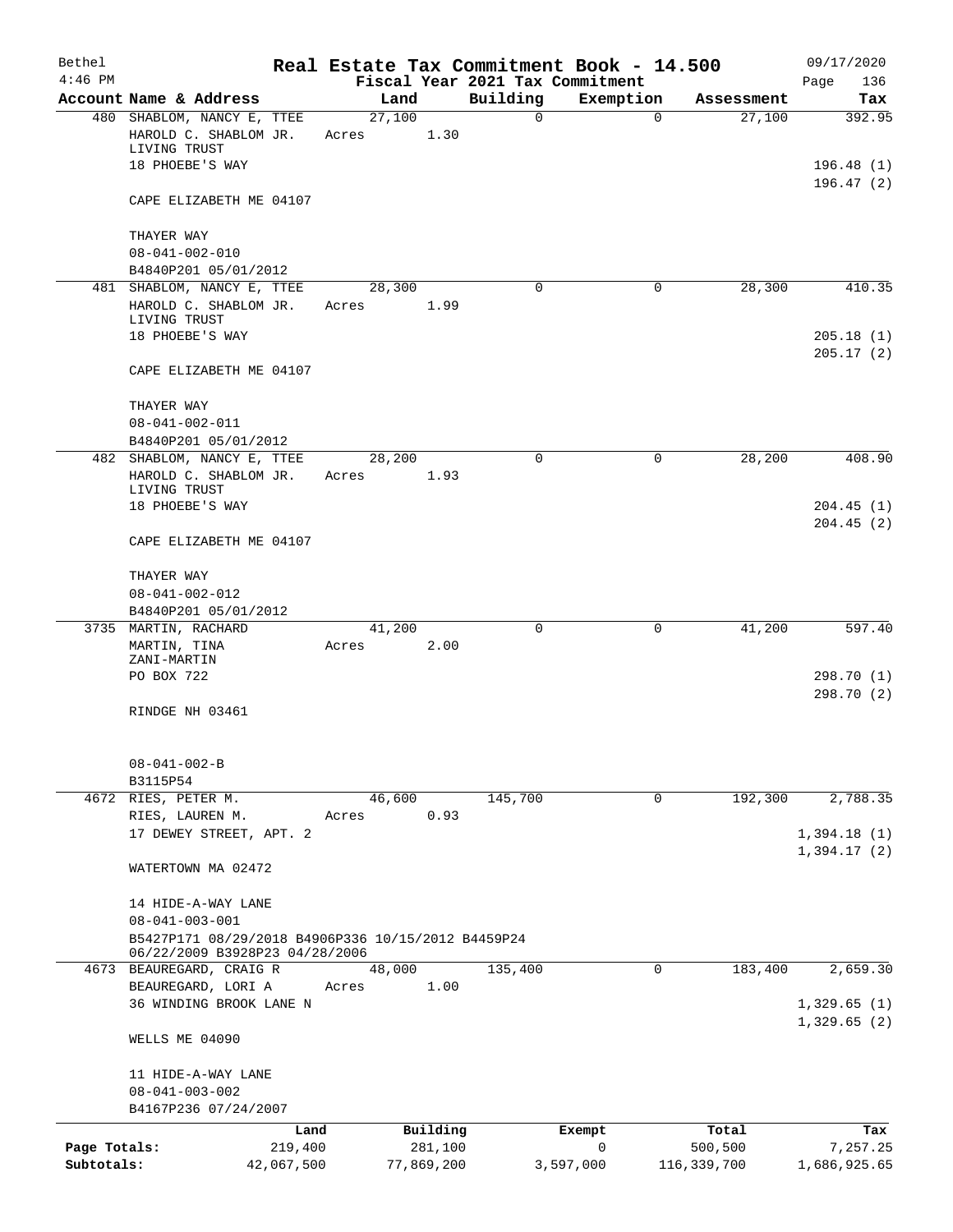| Bethel       |                                                     |            |       |            |         |          | Real Estate Tax Commitment Book - 14.500 |             |             |      | 09/17/2020               |
|--------------|-----------------------------------------------------|------------|-------|------------|---------|----------|------------------------------------------|-------------|-------------|------|--------------------------|
| $4:46$ PM    |                                                     |            |       |            |         |          | Fiscal Year 2021 Tax Commitment          |             |             | Page | 137                      |
|              | Account Name & Address                              |            |       | Land       |         | Building | Exemption                                |             | Assessment  |      | Tax                      |
|              | 4674 BARRAZA, MAURICIO<br>17 HILLSIDE AVENUE        |            | Acres | 46,600     | 0.93    | 169,500  |                                          | $\mathbf 0$ | 216,100     |      | 3, 133.45                |
|              |                                                     |            |       |            |         |          |                                          |             |             |      | 1,566.73(1)              |
|              | MELROSE MA 02176                                    |            |       |            |         |          |                                          |             |             |      | 1,566.72(2)              |
|              |                                                     |            |       |            |         |          |                                          |             |             |      |                          |
|              | 26 HIDE-A-WAY LANE                                  |            |       |            |         |          |                                          |             |             |      |                          |
|              | $08 - 041 - 003 - 003$                              |            |       |            |         |          |                                          |             |             |      |                          |
|              | B5501P679 01/07/2020 B4177P1 08/09/2007             |            |       |            |         |          |                                          |             |             |      |                          |
|              | 4675 OSMECKI, JACEK                                 |            |       | 39,800     |         | $\Omega$ |                                          | 0           | 39,800      |      | 577.10                   |
|              | 3 ANNIE TERRACE DRIVE                               |            | Acres |            | 1.43    |          |                                          |             |             |      |                          |
|              |                                                     |            |       |            |         |          |                                          |             |             |      | 288.55(1)                |
|              | HUDSON MA 01749                                     |            |       |            |         |          |                                          |             |             |      | 288.55(2)                |
|              |                                                     |            |       |            |         |          |                                          |             |             |      |                          |
|              | 19 HIDE-A-WAY LANE<br>$08 - 041 - 003 - 004$        |            |       |            |         |          |                                          |             |             |      |                          |
|              | B5382P247 12/06/2017 B4581P343 04/29/2010 B4499P97  |            |       |            |         |          |                                          |             |             |      |                          |
|              | 09/21/2009 B4477P116 07/30/2009                     |            |       |            |         |          |                                          |             |             |      |                          |
|              | 4676 RIGG, DONNA M                                  |            |       | 46,600     |         | 211,400  |                                          | 0           | 258,000     |      | 3,741.00                 |
|              | KOENIG, KOENIG, GERHARD Acres                       |            |       |            | 0.93    |          |                                          |             |             |      |                          |
|              | 1662 COMM. AVE                                      |            |       |            |         |          |                                          |             |             |      | 1,870.50(1)              |
|              | NEWTON MA 02465                                     |            |       |            |         |          |                                          |             |             |      | 1,870.50(2)              |
|              | 34 HIDE-A-WAY LANE                                  |            |       |            |         |          |                                          |             |             |      |                          |
|              | $08 - 041 - 003 - 005$                              |            |       |            |         |          |                                          |             |             |      |                          |
|              | B4555P91 02/01/2010 B4553P172 01/26/2010 B4499P105  |            |       |            |         |          |                                          |             |             |      |                          |
|              | 09/21/2009 B4477P116 07/30/2009                     |            |       |            |         |          |                                          |             |             |      |                          |
|              | 4677 WADE, ADAM                                     |            |       | 49,200     |         | 144,100  |                                          | 0           | 193,300     |      | 2,802.85                 |
|              | LABAN, MEREDITH                                     |            | Acres |            | 1.36    |          |                                          |             |             |      |                          |
|              | 36 ANN VINAL RD                                     |            |       |            |         |          |                                          |             |             |      | 1,401.43(1)              |
|              |                                                     |            |       |            |         |          |                                          |             |             |      | 1,401.42(2)              |
|              | SCITUATE MA 02066                                   |            |       |            |         |          |                                          |             |             |      |                          |
|              | 25 HIDE-A-WAY LANE                                  |            |       |            |         |          |                                          |             |             |      |                          |
|              | $08 - 041 - 003 - 006$                              |            |       |            |         |          |                                          |             |             |      |                          |
|              | B5493P116 11/18/2019 B4380P59 11/25/2008 B4378P271  |            |       |            |         |          |                                          |             |             |      |                          |
|              | 11/21/2008                                          |            |       |            |         |          |                                          |             |             |      |                          |
|              | 4678 BUTLER, EDMUND J JR                            |            |       | 48,700     |         | 219,200  |                                          | 0           | 267,900     |      | 3,884.55                 |
|              | BUTLER, BEVERLY A                                   |            | Acres |            | 1.19    |          |                                          |             |             |      |                          |
|              | 2 FAIRWAY VIEW LANE                                 |            |       |            |         |          |                                          |             |             |      | 1,942.28(1)              |
|              | NORTON MA 02766                                     |            |       |            |         |          |                                          |             |             |      | 1,942.27(2)              |
|              | 35 HIDE-A-WAY LANE                                  |            |       |            |         |          |                                          |             |             |      |                          |
|              | $08 - 041 - 003 - 007$                              |            |       |            |         |          |                                          |             |             |      |                          |
|              | B4621P132 08/16/2010 B4573P285 04/05/2010 B4477P116 |            |       |            |         |          |                                          |             |             |      |                          |
|              | 07/30/2009                                          |            |       |            |         |          |                                          |             |             |      |                          |
|              | 1350 ROMANS, CHARLES                                |            |       | 84,400     |         | 35,600   |                                          | 0           | 120,000     |      | 1,740.00                 |
|              | 44 HIDE-A-WAY LANE                                  |            | Acres |            | 48.00   |          |                                          |             |             |      |                          |
|              | BETHEL ME 04217                                     |            |       |            |         |          |                                          |             |             |      | 870.00 (1)<br>870.00 (2) |
|              |                                                     |            |       |            |         |          |                                          |             |             |      |                          |
|              | 44 HIDE-A-WAY LANE                                  |            |       |            |         |          |                                          |             |             |      |                          |
|              | $08 - 041 - 003 - 008$                              |            |       |            |         |          |                                          |             |             |      |                          |
|              | B4554P93 01/28/2010 B4460P143 06/18/2009 B3150P13   |            |       |            |         |          |                                          |             |             |      |                          |
|              |                                                     | Land       |       | Building   |         |          | Exempt                                   |             | Total       |      | Tax                      |
| Page Totals: |                                                     | 315,300    |       |            | 779,800 |          | 0                                        |             | 1,095,100   |      | 15,878.95                |
| Subtotals:   |                                                     | 42,382,800 |       | 78,649,000 |         |          | 3,597,000                                |             | 117,434,800 |      | 1,702,804.60             |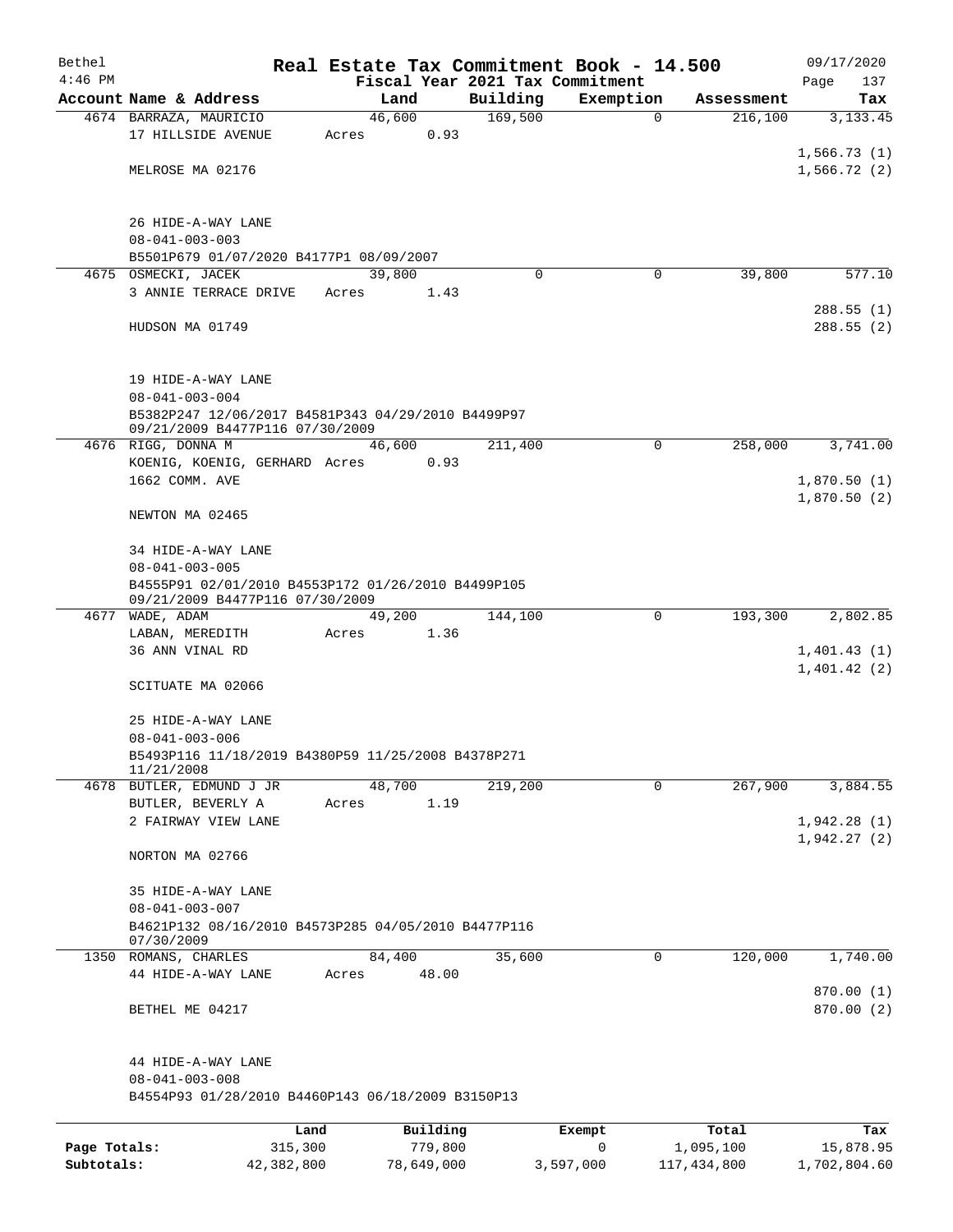| Bethel       |                                                                   |        |            |          | Real Estate Tax Commitment Book - 14.500 |               | 09/17/2020   |
|--------------|-------------------------------------------------------------------|--------|------------|----------|------------------------------------------|---------------|--------------|
| $4:46$ PM    |                                                                   |        |            |          | Fiscal Year 2021 Tax Commitment          |               | Page<br>138  |
|              | Account Name & Address                                            |        | Land       | Building | Exemption                                | Assessment    | Tax          |
|              | 1351 BENNETT, JAMES                                               | 62,200 |            | 170,600  | 25,000                                   | 207,800       | 3,013.10     |
|              | BENNETT, ROBIN                                                    | Acres  | 45.28      |          | 01 Homestead (HM)                        |               |              |
|              | 89 HIDE-A-WAY LANE                                                |        |            |          |                                          |               | 1,506.55(1)  |
|              |                                                                   |        |            |          |                                          |               | 1,506.55(2)  |
|              | BETHEL ME 04217                                                   |        |            |          |                                          |               |              |
|              |                                                                   |        |            |          |                                          |               |              |
|              | 89 HIDE-A-WAY LANE                                                |        |            |          |                                          |               |              |
|              | $08 - 041 - 004$                                                  |        |            |          |                                          |               |              |
|              | B3150P7 08/15/2002                                                |        |            |          |                                          |               |              |
|              | 1352 POLAND, LLOYD L                                              | 60,000 |            | $\Omega$ | 0                                        | 60,000        | 870.00       |
|              | 134 SOLITUDE ACRES RD                                             | Acres  | 45.27      |          |                                          |               |              |
|              |                                                                   |        |            |          |                                          |               | 435.00 (1)   |
|              | OXFORD ME 04270                                                   |        |            |          |                                          |               | 435.00 (2)   |
|              |                                                                   |        |            |          |                                          |               |              |
|              |                                                                   |        |            |          |                                          |               |              |
|              |                                                                   |        |            |          |                                          |               |              |
|              | $08 - 041 - 005$                                                  |        |            |          |                                          |               |              |
|              | B5358P680 08/01/2017 B3150P7 08/15/2002                           |        |            |          |                                          |               |              |
|              | 1353 ANDERSON, PETER                                              | 41,500 |            | 0        | 0                                        | 41,500        | 601.75       |
|              | ANDERSON, NANCY                                                   | Acres  | 2.80       |          |                                          |               |              |
|              | PO BOX 102                                                        |        |            |          |                                          |               | 300.88(1)    |
|              |                                                                   |        |            |          |                                          |               | 300.87(2)    |
|              | BETHEL ME 04217                                                   |        |            |          |                                          |               |              |
|              |                                                                   |        |            |          |                                          |               |              |
|              | 242 CHANDLER HILL ROAD                                            |        |            |          |                                          |               |              |
|              | $08 - 041 - 005 - 001$                                            |        |            |          |                                          |               |              |
|              | B2688P164                                                         |        |            |          |                                          |               |              |
|              | 1354 PROBERT, RANDALL                                             | 40,000 |            | 70,000   | 25,000                                   | 85,000        | 1,232.50     |
|              | PO BOX 862                                                        | Acres  | 1.70       |          | 01 Homestead (HM)                        |               |              |
|              |                                                                   |        |            |          |                                          |               | 616.25(1)    |
|              | BETHEL ME 04217                                                   |        |            |          |                                          |               | 616.25(2)    |
|              |                                                                   |        |            |          |                                          |               |              |
|              |                                                                   |        |            |          |                                          |               |              |
|              | 218 CHANDLER HILL RD.                                             |        |            |          |                                          |               |              |
|              | $08 - 041 - 005 - 002$                                            |        |            |          |                                          |               |              |
|              | B2943P264                                                         |        |            |          |                                          |               |              |
|              | 1355 COWAN, JON                                                   | 49,900 |            | 166,000  | 25,000                                   | 190,900       | 2,768.05     |
|              | SCHUBERT-COWAN, JULIA D Acres                                     |        | 10.88      |          | 01 Homestead (HM)                        |               |              |
|              | 246 CHANDLER HILL RD.                                             |        |            |          |                                          |               | 1,384.03(1)  |
|              |                                                                   |        |            |          |                                          |               | 1,384.02(2)  |
|              | BETHEL ME 04217 4925                                              |        |            |          |                                          |               |              |
|              |                                                                   |        |            |          |                                          |               |              |
|              | 246 CHANDLER HILL RD.                                             |        |            |          |                                          |               |              |
|              | $08 - 041 - 006$                                                  |        |            |          |                                          |               |              |
|              | B3552P93 07/15/2004                                               |        |            |          |                                          |               |              |
|              | 1349 OVERWETER, NICOLE                                            | 41,100 |            | 193,700  | 0                                        | 234,800       | 3,404.60     |
|              | OVERWETER, PETER H. DE                                            | Acres  | 2.44       |          |                                          |               |              |
|              | BLAAK, AARTJE VAN                                                 |        |            |          |                                          |               |              |
|              | BEETHOVEN ST #51                                                  |        |            |          |                                          |               | 1,702.30(1)  |
|              | ST. MAARTEN                                                       |        |            |          |                                          |               | 1,702.30(2)  |
|              | NETHERLAND ANTILLES                                               |        |            |          |                                          |               |              |
|              |                                                                   |        |            |          |                                          |               |              |
|              | 110 CHANDLER HILL RD                                              |        |            |          |                                          |               |              |
|              | $08 - 041 - 007$                                                  |        |            |          |                                          |               |              |
|              | B5333P640 03/06/2017 B5333P638 03/06/2017 B5198P43                |        |            |          |                                          |               |              |
|              | 01/02/2015 B3923P250 04/21/2006 B3306P192 06/07/2003<br>B2753P233 |        |            |          |                                          |               |              |
|              |                                                                   |        |            |          |                                          |               |              |
|              |                                                                   |        |            |          |                                          |               |              |
|              |                                                                   | Land   | Building   |          | Exempt                                   | Total         | Tax          |
| Page Totals: | 294,700                                                           |        | 600,300    |          | 75,000                                   | 820,000       | 11,890.00    |
| Subtotals:   | 42,677,500                                                        |        | 79,249,300 |          | 3,672,000                                | 118, 254, 800 | 1,714,694.60 |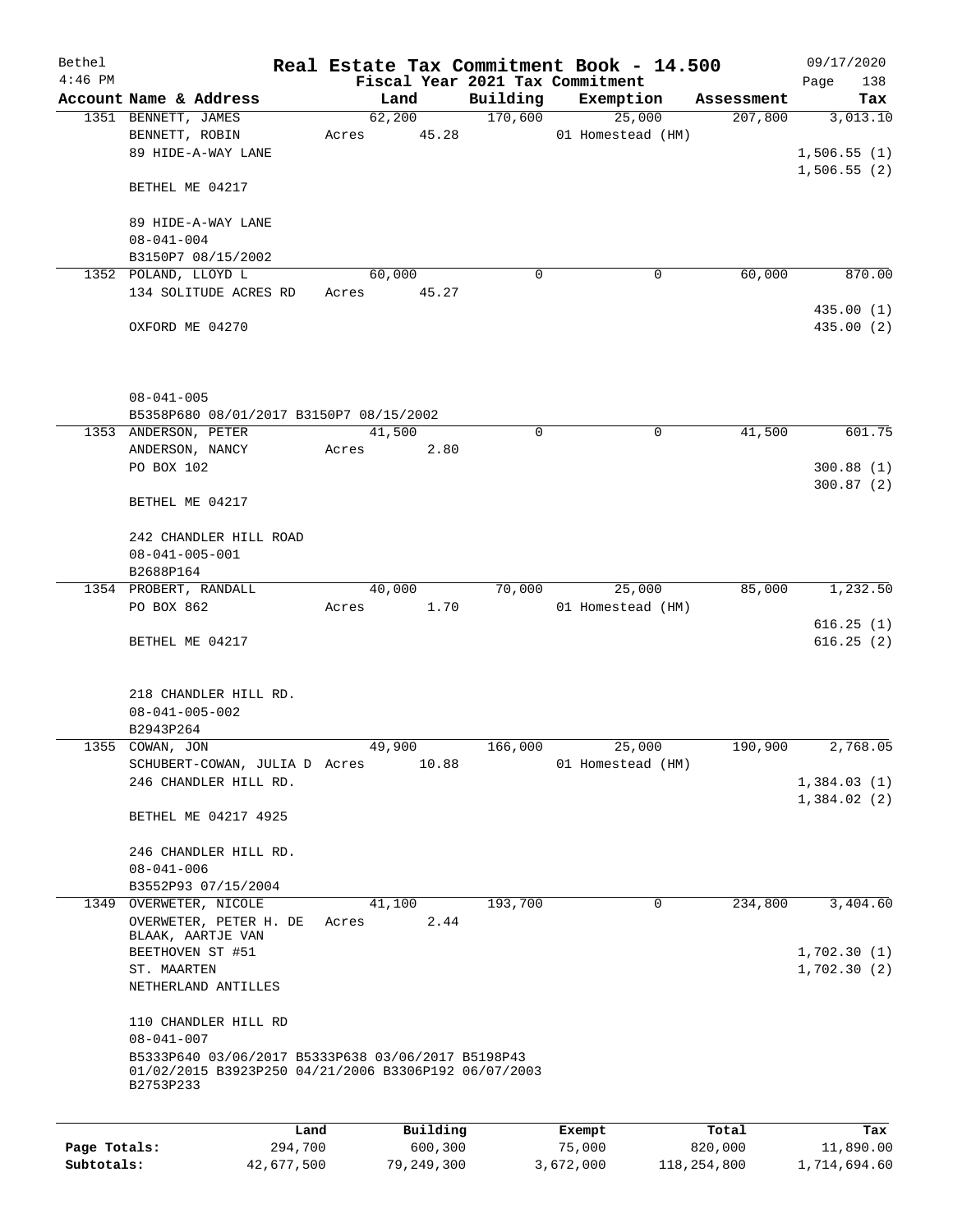| Bethel<br>$4:46$ PM |                                                 |                                         |          | Real Estate Tax Commitment Book - 14.500 |                       | 09/17/2020                  |
|---------------------|-------------------------------------------------|-----------------------------------------|----------|------------------------------------------|-----------------------|-----------------------------|
|                     | Account Name & Address                          | Fiscal Year 2021 Tax Commitment<br>Land | Building | Exemption                                |                       | Page<br>139                 |
|                     |                                                 | 41,400                                  | 124,400  | 25,000                                   | Assessment<br>140,800 | Tax<br>2,041.60             |
|                     | 4868 LOWELL, PATRICIA M<br>104 CHANDLER HILL RD | 2.73<br>Acres                           |          | 01 Homestead (HM)                        |                       |                             |
|                     |                                                 |                                         |          |                                          |                       | 1,020.80(1)                 |
|                     | BETHEL ME 04217                                 |                                         |          |                                          |                       | 1,020.80(2)                 |
|                     |                                                 |                                         |          |                                          |                       |                             |
|                     |                                                 |                                         |          |                                          |                       |                             |
|                     | 104 CHANDLER HILL                               |                                         |          |                                          |                       |                             |
|                     | $08 - 041 - 008$                                |                                         |          |                                          |                       |                             |
|                     | B4771P125 10/12/2011                            |                                         |          |                                          |                       |                             |
|                     | 1356 BLAKE, HARLAN R                            | 65,100                                  | $\Omega$ | 0                                        | 65,100                | 943.95                      |
|                     | 10 CHANDLER HILL RD                             | Acres<br>57.53                          |          |                                          |                       |                             |
|                     |                                                 |                                         |          |                                          |                       | 471.98 (1)                  |
|                     | BETHEL ME 04217                                 |                                         |          |                                          |                       | 471.97 (2)                  |
|                     |                                                 |                                         |          |                                          |                       |                             |
|                     |                                                 |                                         |          |                                          |                       |                             |
|                     | RTE 26 N/S                                      |                                         |          |                                          |                       |                             |
|                     | $08 - 042$                                      |                                         |          |                                          |                       |                             |
|                     | B5157P200 09/08/2014 B2344P276                  |                                         |          |                                          |                       |                             |
|                     | 1358 BLAKE, BRIAN C                             | 82,100                                  | 132,600  | 25,000                                   | 189,700               | 2,750.65                    |
|                     | BLAKE, CHRISTINE M<br>384 WALKERS MILLS ROAD    | 74.00<br>Acres                          |          | 01 Homestead (HM)                        |                       |                             |
|                     |                                                 |                                         |          |                                          |                       | 1,375.33(1)<br>1,375.32(2)  |
|                     | BETHEL ME 04217                                 |                                         |          |                                          |                       |                             |
|                     |                                                 |                                         |          |                                          |                       |                             |
|                     | 384 WALKERS MILLS RD.                           |                                         |          |                                          |                       |                             |
|                     | $08 - 042 - 001$                                |                                         |          |                                          |                       |                             |
|                     | B1715P219 02/26/1990                            |                                         |          |                                          |                       |                             |
|                     | 1357 BLAKE, HARLAN                              | 39,500                                  | 136,400  | 25,000                                   | 150,900               | 2,188.05                    |
|                     | 10 CHANDLER HILL RD.                            | Acres<br>1.45                           |          | 01 Homestead (HM)                        |                       |                             |
|                     |                                                 |                                         |          |                                          |                       | 1,094.03(1)                 |
|                     | BETHEL ME 04217                                 |                                         |          |                                          |                       | 1,094.02(2)                 |
|                     |                                                 |                                         |          |                                          |                       |                             |
|                     |                                                 |                                         |          |                                          |                       |                             |
|                     | 10 CHANDLER HILL RD.                            |                                         |          |                                          |                       |                             |
|                     | $08 - 042 - 002$                                |                                         |          |                                          |                       |                             |
|                     | B2140P38 07/12/1994                             |                                         |          |                                          |                       |                             |
|                     | 1359 WHEELER, TODD                              | 40,300                                  | 140,100  | 25,000                                   | 155,400               | 2,253.30                    |
|                     | WHEELER, AMY<br>25 FARM HILL RD                 | 1.90<br>Acres                           |          | 01 Homestead (HM)                        |                       |                             |
|                     |                                                 |                                         |          |                                          |                       | 1,126.65(1)<br>1, 126.65(2) |
|                     | BETHEL ME 04217                                 |                                         |          |                                          |                       |                             |
|                     |                                                 |                                         |          |                                          |                       |                             |
|                     | 25 FARM HILL RD.                                |                                         |          |                                          |                       |                             |
|                     | $08 - 042 - 003$                                |                                         |          |                                          |                       |                             |
|                     | B2344P276 07/03/1996                            |                                         |          |                                          |                       |                             |
|                     | 4546 DAVIS, TODD T                              | 40,500                                  | 196,800  | 25,000                                   | 212,300               | 3,078.35                    |
|                     | DAVIS, NIKKI L                                  | 2.02<br>Acres                           |          | 01 Homestead (HM)                        |                       |                             |
|                     | 8 FARM HILL ROAD                                |                                         |          |                                          |                       | 1,539.18(1)                 |
|                     |                                                 |                                         |          |                                          |                       | 1,539.17(2)                 |
|                     | BETHEL ME 04217                                 |                                         |          |                                          |                       |                             |
|                     |                                                 |                                         |          |                                          |                       |                             |
|                     | 8 FARM HILL RD.                                 |                                         |          |                                          |                       |                             |
|                     | $08 - 042 - 004$                                |                                         |          |                                          |                       |                             |
|                     | B3442P203 12/10/2003                            |                                         |          |                                          |                       |                             |
|                     |                                                 |                                         |          |                                          |                       |                             |
|                     |                                                 |                                         |          |                                          |                       |                             |

|              | Land       | Building   | Exempt    | Total       | Tax          |
|--------------|------------|------------|-----------|-------------|--------------|
| Page Totals: | 308,900    | 730,300    | 125,000   | 914,200     | 13,255.90    |
| Subtotals:   | 42,986,400 | 79,979,600 | 3,797,000 | 119,169,000 | 1,727,950.50 |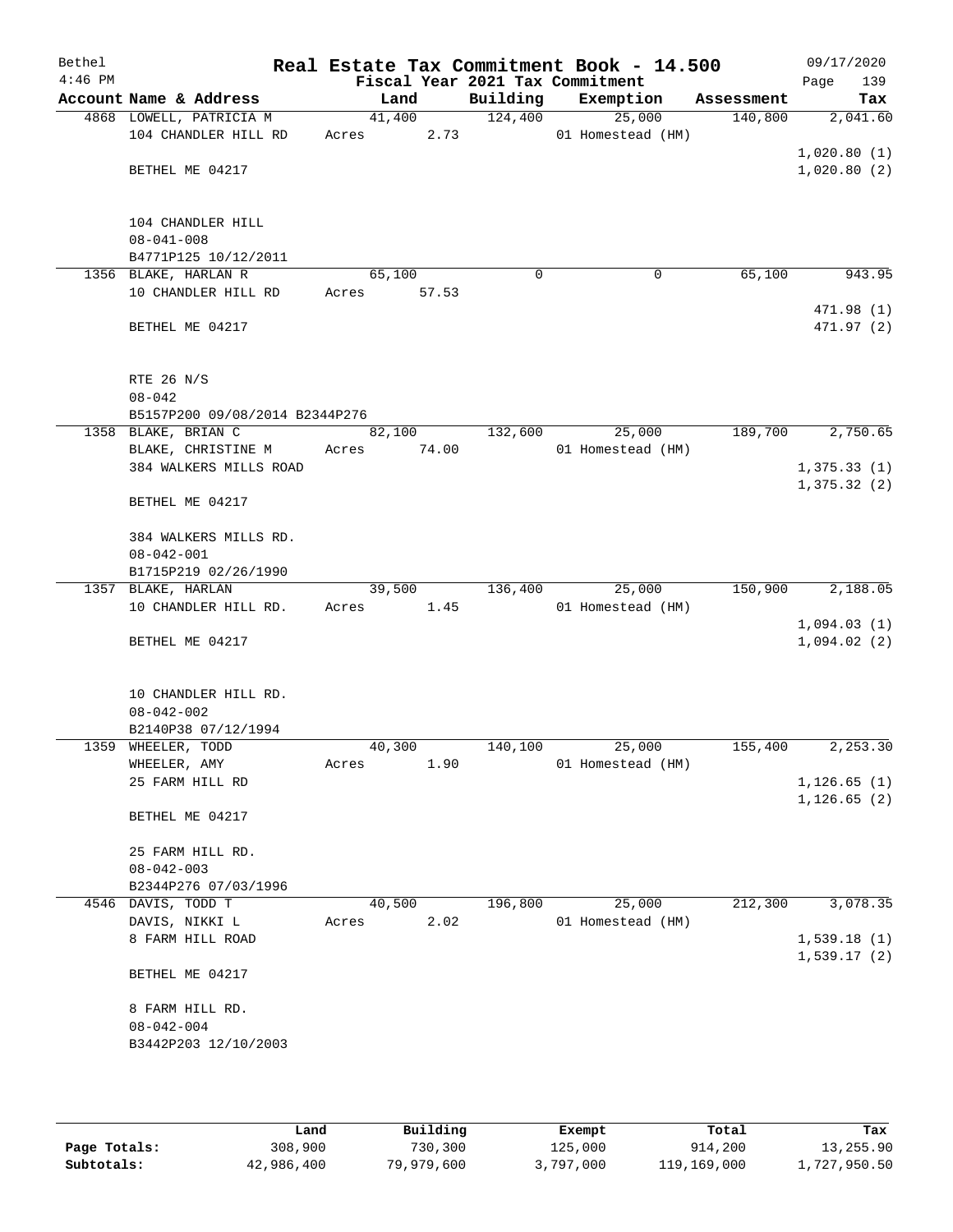| Bethel<br>$4:46$ PM |                                                                  | Real Estate Tax Commitment Book - 14.500<br>Fiscal Year 2021 Tax Commitment |          |                   |            | 09/17/2020<br>140<br>Page    |
|---------------------|------------------------------------------------------------------|-----------------------------------------------------------------------------|----------|-------------------|------------|------------------------------|
|                     | Account Name & Address                                           | Land                                                                        | Building | Exemption         | Assessment | Tax                          |
|                     | 1360 ROBERGE, LUCIEN G                                           | 39,800                                                                      | 70,900   | 25,000            | 85,700     | 1,242.65                     |
|                     | ROBERGE, TINA M                                                  | 1.60<br>Acres                                                               |          | 01 Homestead (HM) |            |                              |
|                     | 368 WALKERS MILLS ROAD                                           |                                                                             |          |                   |            | 621.33(1)                    |
|                     |                                                                  |                                                                             |          |                   |            | 621.32(2)                    |
|                     | BETHEL ME 04217                                                  |                                                                             |          |                   |            |                              |
|                     | 368 WALKERS MILLS RD.                                            |                                                                             |          |                   |            |                              |
|                     | $08 - 043$                                                       |                                                                             |          |                   |            |                              |
|                     | B3822P123 10/14/2005                                             |                                                                             |          |                   |            |                              |
|                     | 1361 BAILEY, CAROL ANNE                                          | 40,500                                                                      | 150,200  | 0                 | 190,700    | 2,765.15                     |
|                     | 372 WALKERS MILLS RD.                                            | 2.00<br>Acres                                                               |          |                   |            |                              |
|                     |                                                                  |                                                                             |          |                   |            | 1,382.58(1)                  |
|                     | BETHEL ME 04217                                                  |                                                                             |          |                   |            | 1,382.57(2)                  |
|                     |                                                                  |                                                                             |          |                   |            |                              |
|                     |                                                                  |                                                                             |          |                   |            |                              |
|                     | 372 WALKERS MILLS RD.                                            |                                                                             |          |                   |            |                              |
|                     | $08 - 043 - 001$                                                 |                                                                             |          |                   |            |                              |
|                     | B2999P28<br>1362 CHADBOURNE TREE FARMS                           | 31,300                                                                      | 0        | 0                 | 31,300     | 453.85                       |
|                     | PO BOX 1750                                                      | 2.30<br>Acres                                                               |          |                   |            |                              |
|                     |                                                                  |                                                                             |          |                   |            | 226.93(1)                    |
|                     | BETHEL ME 04217                                                  |                                                                             |          |                   |            | 226.92(2)                    |
|                     |                                                                  |                                                                             |          |                   |            |                              |
|                     |                                                                  |                                                                             |          |                   |            |                              |
|                     | RTE 26 N/S                                                       |                                                                             |          |                   |            |                              |
|                     | $08 - 044$                                                       |                                                                             |          |                   |            |                              |
|                     | B5266P520 02/04/2016 B2999P28                                    |                                                                             |          |                   |            |                              |
|                     | 1363 CHADBOURNE TREE FARMS                                       | 13,000                                                                      | 0        | 0                 | 13,000     | 188.50                       |
|                     | PO BOX 1750                                                      | Acres<br>41.00                                                              |          |                   |            |                              |
|                     |                                                                  |                                                                             |          |                   |            | 94.25(1)                     |
|                     | BETHEL ME 04217                                                  |                                                                             |          |                   |            | 94.25(2)                     |
|                     |                                                                  |                                                                             |          |                   |            |                              |
|                     |                                                                  |                                                                             |          |                   |            |                              |
|                     | RTE 26 N/S                                                       |                                                                             |          |                   |            |                              |
|                     | $08 - 045$                                                       |                                                                             |          |                   |            |                              |
|                     | B4922P326 11/20/2012 B3152P251 06/24/2002<br>1364 HANLEY, ERIN A | 38,700                                                                      | 195,600  | 0                 | 234,300    | 3,397.35                     |
|                     | HANLEY, ERIN A                                                   | 1.10<br>Acres                                                               |          |                   |            |                              |
|                     | PO BOX 1083                                                      |                                                                             |          |                   |            | 1,698.68(1)                  |
|                     |                                                                  |                                                                             |          |                   |            | 1,698.67(2)                  |
|                     | BETHEL ME 04217                                                  |                                                                             |          |                   |            |                              |
|                     |                                                                  |                                                                             |          |                   |            |                              |
|                     | 340 WALKERS MILLS RD.                                            |                                                                             |          |                   |            |                              |
|                     | $08 - 046$                                                       |                                                                             |          |                   |            |                              |
|                     | B5368P522 09/20/2017 B3441P274 12/24/2003 B3421P319              |                                                                             |          |                   |            |                              |
|                     | B989P225                                                         |                                                                             |          |                   |            |                              |
|                     | 1365 CHADBOURNE TREE FARMS                                       | 50,200                                                                      | 120,100  | 0                 | 170,300    | 2,469.35                     |
|                     | PO BOX 1750                                                      | 12.00<br>Acres                                                              |          |                   |            |                              |
|                     | BETHEL ME 04217                                                  |                                                                             |          |                   |            | 1,234.68(1)<br>1, 234.67 (2) |
|                     |                                                                  |                                                                             |          |                   |            |                              |
|                     |                                                                  |                                                                             |          |                   |            |                              |
|                     | 324 WALKERS MILLS RD.                                            |                                                                             |          |                   |            |                              |
|                     | $08 - 047$                                                       |                                                                             |          |                   |            |                              |
|                     | B5266P520 02/04/2016 B2388P218 11/19/1996                        |                                                                             |          |                   |            |                              |
|                     |                                                                  |                                                                             |          |                   |            |                              |
|                     |                                                                  |                                                                             |          |                   |            |                              |
|                     |                                                                  |                                                                             |          |                   |            |                              |

|              | Land       | Building   | Exempt    | Total       | Tax          |
|--------------|------------|------------|-----------|-------------|--------------|
| Page Totals: | 213,500    | 536,800    | 25,000    | 725,300     | 10,516.85    |
| Subtotals:   | 43,199,900 | 80,516,400 | 3,822,000 | 119,894,300 | 1,738,467.35 |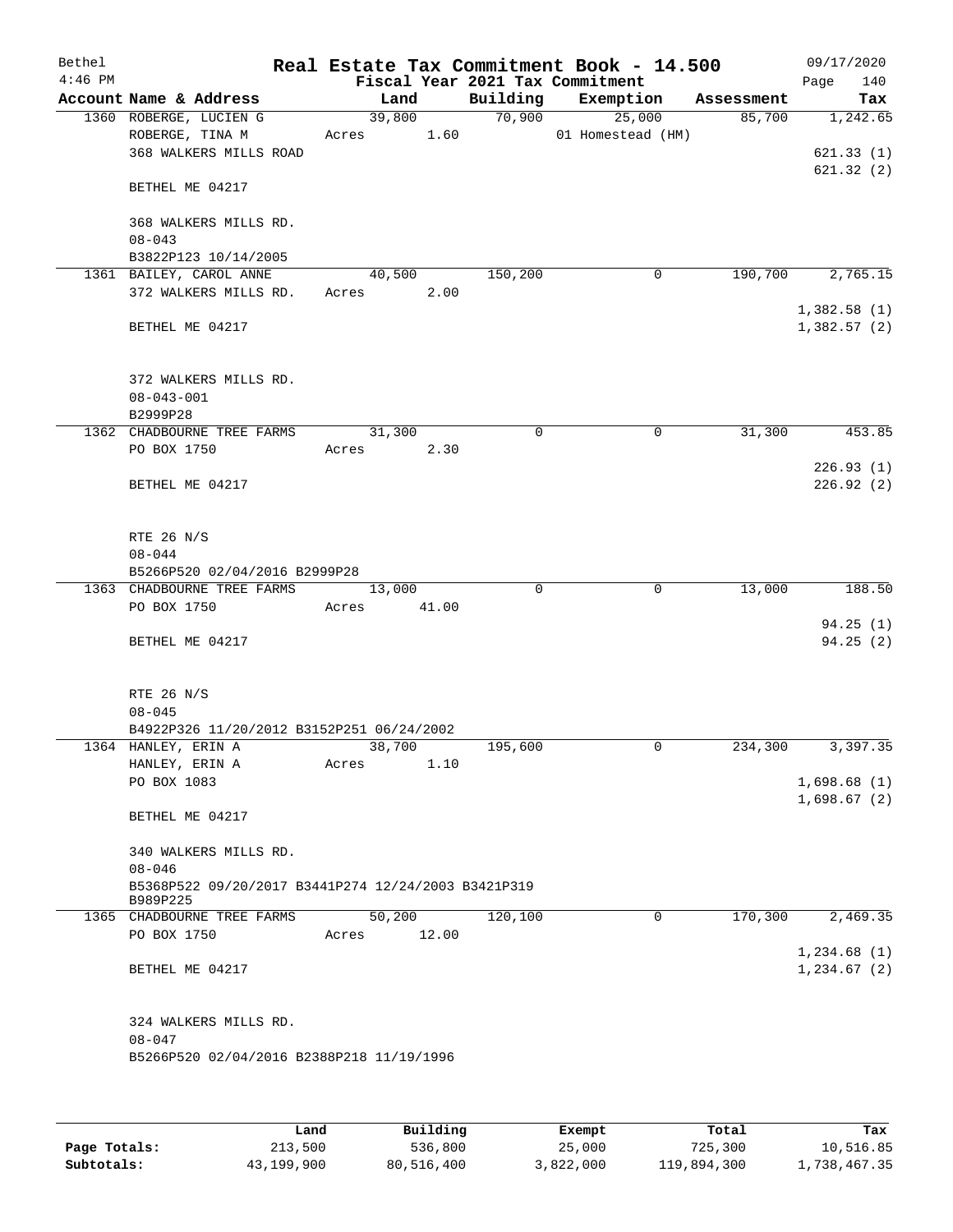| Bethel       |                                                                             |         |       |          |          | Real Estate Tax Commitment Book - 14.500 |            | 09/17/2020                 |
|--------------|-----------------------------------------------------------------------------|---------|-------|----------|----------|------------------------------------------|------------|----------------------------|
| $4:46$ PM    |                                                                             |         |       |          |          | Fiscal Year 2021 Tax Commitment          |            | Page<br>141                |
|              | Account Name & Address                                                      |         |       | Land     | Building | Exemption                                | Assessment | Tax                        |
|              | 1367 GAMBLE, LESLIE B                                                       |         |       | 39,100   | 142,500  | 25,000                                   | 156,600    | 2,270.70                   |
|              | GAMBLE, LINDA C<br>248 WALKERS MILLS ROAD                                   |         | Acres | 1.26     |          | 01 Homestead (HM)                        |            | 1, 135.35(1)               |
|              |                                                                             |         |       |          |          |                                          |            | 1, 135.35(2)               |
|              | BETHEL ME 04217                                                             |         |       |          |          |                                          |            |                            |
|              | 248 WALKERS MILLS RD.                                                       |         |       |          |          |                                          |            |                            |
|              | $08 - 050$                                                                  |         |       |          |          |                                          |            |                            |
|              | B1625P142 12/26/1988                                                        |         |       |          |          |                                          |            |                            |
|              | 1368 WILSON, DANNA R.                                                       |         |       | 42,200   | 106,000  | 0                                        | 148,200    | 2,148.90                   |
|              | LOUISON, ZACHARY                                                            |         | Acres | 3.49     |          |                                          |            |                            |
|              | PO BOX 635                                                                  |         |       |          |          |                                          |            | 1,074.45(1)<br>1,074.45(2) |
|              | BETHEL ME 04217                                                             |         |       |          |          |                                          |            |                            |
|              | 238 WALKERS MILLS RD.<br>$08 - 051$                                         |         |       |          |          |                                          |            |                            |
|              | B5456P618 04/01/2019 B5032P117 08/30/2013 B4464P330<br>07/01/2009 B1625P142 |         |       |          |          |                                          |            |                            |
|              | 1369 CROCKETT, CLAYTON                                                      |         |       | 41,000   | 111,200  | 31,000                                   | 121,200    | 1,757.40                   |
|              | CROCKETT, GLORIA                                                            |         | Acres | 2.40     |          | 01 Homestead (HM)                        |            |                            |
|              | PO BOX 420                                                                  |         |       |          |          | 12 WW2 Vet Res                           |            | 878.70 (1)                 |
|              | BETHEL ME 04217                                                             |         |       |          |          |                                          |            | 878.70 (2)                 |
|              | 208 WALKERS MILLS RD.                                                       |         |       |          |          |                                          |            |                            |
|              | $08 - 052$                                                                  |         |       |          |          |                                          |            |                            |
|              | B5460P174 04/26/2019 B561P229 03/28/1957                                    |         |       |          |          |                                          |            |                            |
|              | 1370 TYLER-NETHERLAND, LLC                                                  |         |       | 41,700   | 178,200  | $\mathbf 0$                              | 219,900    | 3,188.55                   |
|              | PO BOX 731                                                                  |         | Acres | 3.00     |          |                                          |            |                            |
|              |                                                                             |         |       |          |          |                                          |            | 1,594.28(1)                |
|              | BETHEL ME 04217                                                             |         |       |          |          |                                          |            | 1,594.27(2)                |
|              | 196 WALKERS MILLS RD.                                                       |         |       |          |          |                                          |            |                            |
|              | $08 - 053$                                                                  |         |       |          |          |                                          |            |                            |
|              | B3640P70 12/07/2004                                                         |         |       |          |          |                                          |            |                            |
|              | 1371 MARSHALL, PAUL C                                                       |         |       | 48,000   | 130,400  | 0                                        | 178,400    | 2,586.80                   |
|              | MARSHALL, DANIELLE                                                          |         | Acres | 1.00     |          |                                          |            |                            |
|              | LAROCHE<br>7 BAILEY RD.                                                     |         |       |          |          |                                          |            | 1, 293.40(1)               |
|              |                                                                             |         |       |          |          |                                          |            | 1, 293.40(2)               |
|              | BETHEL ME 04217                                                             |         |       |          |          |                                          |            |                            |
|              | 7 BAILEY RD.                                                                |         |       |          |          |                                          |            |                            |
|              | $08 - 053 - 001$                                                            |         |       |          |          |                                          |            |                            |
|              | B4860P241 06/28/2012 B3387P24 09/30/2003 B2717P2                            |         |       |          |          |                                          |            |                            |
|              | 1372 FADEYEV, CHRISTOPHER                                                   |         |       | 48,000   | 198,500  | $\mathbf 0$                              | 246,500    | 3,574.25                   |
|              | FADEYEV, KAREN                                                              |         | Acres | 1.00     |          |                                          |            |                            |
|              | 387 NORTH 9th STREET                                                        |         |       |          |          |                                          |            | 1,787.13(1)                |
|              | SURF CITY NJ 08008                                                          |         |       |          |          |                                          |            | 1,787.12(2)                |
|              | 11 BAILEY RD.                                                               |         |       |          |          |                                          |            |                            |
|              | $08 - 053 - 001 - 001$                                                      |         |       |          |          |                                          |            |                            |
|              | B5144P340 08/04/2014 B4809P90 11/25/2011 B2634P218<br>11/17/1998            |         |       |          |          |                                          |            |                            |
|              |                                                                             |         |       |          |          |                                          |            |                            |
|              |                                                                             | Land    |       | Building |          | Exempt                                   | Total      | Tax                        |
| Page Totals: |                                                                             | 260,000 |       | 866,800  |          | 56,000                                   | 1,070,800  | 15,526.60                  |

**Subtotals:** 43,459,900 81,383,200 3,878,000 120,965,100 1,753,993.95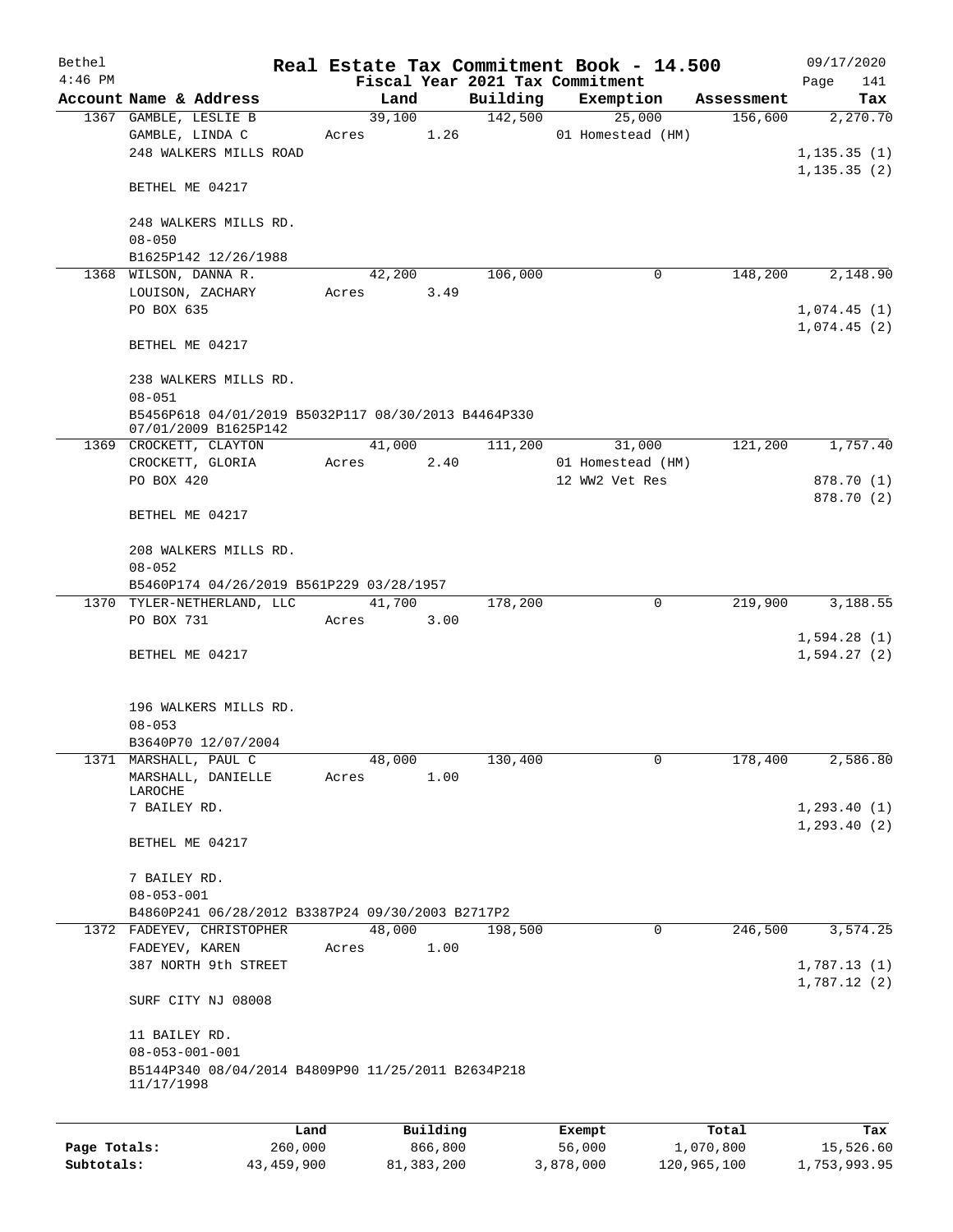| Bethel    |                                                                                                                                    |       |       |                |      |                                 | Real Estate Tax Commitment Book - 14.500 |                       | 09/17/2020                 |
|-----------|------------------------------------------------------------------------------------------------------------------------------------|-------|-------|----------------|------|---------------------------------|------------------------------------------|-----------------------|----------------------------|
| $4:46$ PM |                                                                                                                                    |       |       |                |      | Fiscal Year 2021 Tax Commitment |                                          |                       | 142<br>Page                |
|           | Account Name & Address                                                                                                             |       |       | Land<br>51,300 |      | Building<br>143,800             | Exemption<br>$\mathbf 0$                 | Assessment<br>195,100 | Tax<br>2,828.95            |
|           | 1373 GUNTHER, H SCOTT<br>TRUSTEE OF ERIC GUNTHER Acres                                                                             |       |       |                | 2.30 |                                 |                                          |                       |                            |
|           | TRUST                                                                                                                              |       |       |                |      |                                 |                                          |                       |                            |
|           | 27 BAILEY RD.                                                                                                                      |       |       |                |      |                                 |                                          |                       | 1,414.48(1)                |
|           | BETHEL ME 04217                                                                                                                    |       |       |                |      |                                 |                                          |                       | 1,414.47(2)                |
|           | 27 BAILEY RD.                                                                                                                      |       |       |                |      |                                 |                                          |                       |                            |
|           | $08 - 054$                                                                                                                         |       |       |                |      |                                 |                                          |                       |                            |
|           | B5094P233 03/04/2014 B5092P342 02/27/2014 B4992P180<br>05/22/2013 B3475P253 03/12/2004 B1675P349 06/30/1989<br>B991P165 06/27/1978 |       |       |                |      |                                 |                                          |                       |                            |
|           | 1375 AKERS, EVAN M                                                                                                                 |       |       | 39,400         |      | 0                               | $\mathbf 0$                              | 39,400                | 571.30                     |
|           | AKERS, TIMOTHY P                                                                                                                   |       | Acres |                | 1.30 |                                 |                                          |                       |                            |
|           | 179 TREMONT ST                                                                                                                     |       |       |                |      |                                 |                                          |                       | 285.65 (1)                 |
|           |                                                                                                                                    |       |       |                |      |                                 |                                          |                       | 285.65(2)                  |
|           | REHOBOTH MA 02769                                                                                                                  |       |       |                |      |                                 |                                          |                       |                            |
|           | BAILEY RD                                                                                                                          |       |       |                |      |                                 |                                          |                       |                            |
|           | $08 - 055 - 001$                                                                                                                   |       |       |                |      |                                 |                                          |                       |                            |
|           | B1459P228 02/17/1987 B1413P228 08/06/1986                                                                                          |       |       |                |      |                                 |                                          |                       |                            |
|           | 1382 HATCH, WALTER H                                                                                                               |       |       | 57,000         |      | 263,100                         | 31,000                                   | 289,100               | 4,191.95                   |
|           | HATCH, CAROLYN                                                                                                                     |       | Acres |                | 6.60 |                                 | 01 Homestead (HM)                        |                       |                            |
|           | 70 BAILEY ROAD                                                                                                                     |       |       |                |      |                                 | 12 WW2 Vet Res                           |                       | 2,095.98(1)<br>2,095.97(2) |
|           | BETHEL ME 04217                                                                                                                    |       |       |                |      |                                 |                                          |                       |                            |
|           | 70 BAILEY RD.                                                                                                                      |       |       |                |      |                                 |                                          |                       |                            |
|           | $08 - 055 - 002$                                                                                                                   |       |       |                |      |                                 |                                          |                       |                            |
|           | B1420P155 09/17/1986                                                                                                               |       |       |                |      |                                 |                                          |                       |                            |
|           | 1383 MESSIER, HENRY E                                                                                                              |       |       | 55,500         |      | 138,800                         | 31,000                                   | 163,300               | 2,367.85                   |
|           | 65 BAILEY RD.                                                                                                                      |       | Acres |                | 5.40 |                                 | 01 Homestead (HM)                        |                       |                            |
|           |                                                                                                                                    |       |       |                |      |                                 | 12 WW2 Vet Res                           |                       | 1,183.93(1)                |
|           | BETHEL ME 04217                                                                                                                    |       |       |                |      |                                 |                                          |                       | 1,183.92(2)                |
|           | 65 BAILEY RD.                                                                                                                      |       |       |                |      |                                 |                                          |                       |                            |
|           | $08 - 055 - 003$                                                                                                                   |       |       |                |      |                                 |                                          |                       |                            |
|           | B5264P252 01/20/2016 B2742P34 09/03/1999                                                                                           |       |       |                |      |                                 |                                          |                       |                            |
|           | 1384 HATCH, WALTER H                                                                                                               |       |       | 43,400         |      | $\Omega$                        | $\Omega$                                 | 43,400                | 629.30                     |
|           | HATCH, CAROLYN                                                                                                                     |       | Acres |                | 3.40 |                                 |                                          |                       |                            |
|           | 70 BAILEY ROAD                                                                                                                     |       |       |                |      |                                 |                                          |                       | 314.65(1)                  |
|           |                                                                                                                                    |       |       |                |      |                                 |                                          |                       | 314.65(2)                  |
|           | BETHEL ME 04217                                                                                                                    |       |       |                |      |                                 |                                          |                       |                            |
|           | BAILEY RD                                                                                                                          |       |       |                |      |                                 |                                          |                       |                            |
|           | $08 - 055 - 004$                                                                                                                   |       |       |                |      |                                 |                                          |                       |                            |
|           | B1486P80 05/23/1987                                                                                                                |       |       |                |      |                                 |                                          |                       |                            |
|           | 1385 COBB, JAMES A                                                                                                                 |       |       | 50,300         |      | 133,700                         | 0                                        | 184,000               | 2,668.00                   |
|           | 194 GORE ROAD                                                                                                                      |       | Acres |                | 1.80 |                                 |                                          |                       |                            |
|           |                                                                                                                                    |       |       |                |      |                                 |                                          |                       | 1,334.00(1)                |
|           | BRYANT POND ME 04219                                                                                                               |       |       |                |      |                                 |                                          |                       | 1,334.00(2)                |
|           | 83 BAILEY RD.                                                                                                                      |       |       |                |      |                                 |                                          |                       |                            |
|           | $08 - 055 - 005$                                                                                                                   |       |       |                |      |                                 |                                          |                       |                            |
|           | B5255P216 11/20/2015 B4143P178 06/07/2007 B2617P30                                                                                 |       |       |                |      |                                 |                                          |                       |                            |
|           |                                                                                                                                    |       |       |                |      |                                 |                                          |                       |                            |
|           |                                                                                                                                    | Land. |       | Building       |      |                                 | $F$ vemnt                                | $T$ ctal              | Tav                        |

|              | Land       | Building   | Exempt    | Total       | Tax          |
|--------------|------------|------------|-----------|-------------|--------------|
| Page Totals: | 296,900    | 679,400    | 62,000    | 914,300     | 13,257.35    |
| Subtotals:   | 43,756,800 | 82,062,600 | 3,940,000 | 121,879,400 | 1,767,251.30 |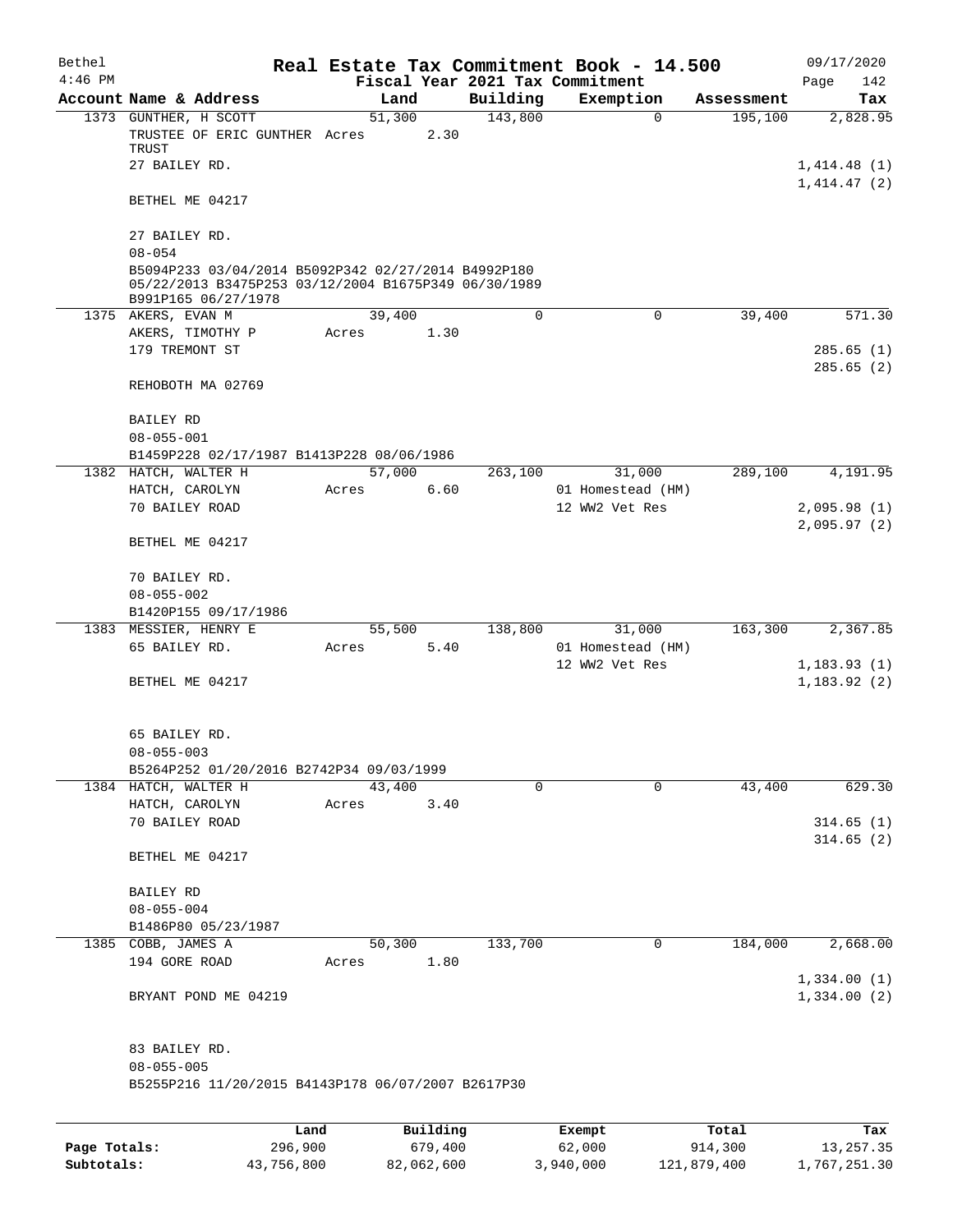| Bethel    |                                                                             |       |               |             | Real Estate Tax Commitment Book - 14.500 |            | 09/17/2020                 |
|-----------|-----------------------------------------------------------------------------|-------|---------------|-------------|------------------------------------------|------------|----------------------------|
| $4:46$ PM |                                                                             |       |               |             | Fiscal Year 2021 Tax Commitment          |            | Page<br>143                |
|           | Account Name & Address                                                      |       | Land          | Building    | Exemption                                | Assessment | Tax                        |
|           | 1386 DENNIS, SCOTT A                                                        |       | 50, 300       | 200, 300    | 25,000                                   | 225,600    | 3,271.20                   |
|           | DENNIS, SANDRA K                                                            | Acres | 1.80          |             | 01 Homestead (HM)                        |            |                            |
|           | 91 BAILEY ROAD                                                              |       |               |             |                                          |            | 1,635.60(1)                |
|           | BETHEL ME 04217                                                             |       |               |             |                                          |            | 1,635.60(2)                |
|           |                                                                             |       |               |             |                                          |            |                            |
|           | 91 BAILEY RD.                                                               |       |               |             |                                          |            |                            |
|           | $08 - 055 - 006$                                                            |       |               |             |                                          |            |                            |
|           | B1524P183 11/17/1987                                                        |       |               |             |                                          |            |                            |
|           | 1387 INGLESIDE PROPERTIES                                                   |       | 50,300        | 208,700     | 0                                        | 259,000    | 3,755.50                   |
|           | NORTH, LLC                                                                  |       |               |             |                                          |            |                            |
|           | 99 BAILEY RD                                                                | Acres | 1.80          |             |                                          |            |                            |
|           | BETHEL ME 04217                                                             |       |               |             |                                          |            | 1,877.75(1)<br>1,877.75(2) |
|           |                                                                             |       |               |             |                                          |            |                            |
|           |                                                                             |       |               |             |                                          |            |                            |
|           | 99 BAILEY RD.                                                               |       |               |             |                                          |            |                            |
|           | $08 - 055 - 007$                                                            |       |               |             |                                          |            |                            |
|           | B4447P169 05/27/2009 B4131P348 05/09/2007 B3406P261<br>10/27/2003 B2760P332 |       |               |             |                                          |            |                            |
|           | 1388 MCMANUS, EDWARD J                                                      |       | 50,800        | 140,600     | $\mathbf 0$                              | 191,400    | 2,775.30                   |
|           | MCMANUS, JUDY E                                                             |       | 2.00<br>Acres |             |                                          |            |                            |
|           | 21 ORCHARD ST                                                               |       |               |             |                                          |            | 1,387.65(1)                |
|           |                                                                             |       |               |             |                                          |            | 1,387.65(2)                |
|           | N. QUINCY MA 02171                                                          |       |               |             |                                          |            |                            |
|           | 90 BAILEY RD.                                                               |       |               |             |                                          |            |                            |
|           | $08 - 055 - 008$                                                            |       |               |             |                                          |            |                            |
|           | B1602P13 09/23/1988                                                         |       |               |             |                                          |            |                            |
|           | 1389 ROBERTS, RICHARD F                                                     |       | 40,900        | $\mathbf 0$ | $\mathbf 0$                              | 40,900     | 593.05                     |
|           | ROBERTS, CHERYL T                                                           |       | 1.90<br>Acres |             |                                          |            |                            |
|           | 99 BAILEY RD                                                                |       |               |             |                                          |            | 296.53(1)                  |
|           |                                                                             |       |               |             |                                          |            | 296.52(2)                  |
|           | BETHEL ME 04217                                                             |       |               |             |                                          |            |                            |
|           | BAILEY RD                                                                   |       |               |             |                                          |            |                            |
|           | $08 - 055 - 009$                                                            |       |               |             |                                          |            |                            |
|           | B5300P275 08/24/2016 B1482P205 06/09/1987                                   |       |               |             |                                          |            |                            |
|           | 5385 TUCKER, SARAH S                                                        |       | 8,800         | 0           | $\mathbf 0$                              | 8,800      | 127.60                     |
|           | 129 BAILEY RD                                                               | Acres | 22.90         |             |                                          |            |                            |
|           |                                                                             |       |               |             |                                          |            | 63.80(1)                   |
|           | BETHEL ME 04217                                                             |       |               |             |                                          |            | 63.80(2)                   |
|           |                                                                             |       |               |             |                                          |            |                            |
|           | <b>BAILEY RD</b>                                                            |       |               |             |                                          |            |                            |
|           | $08 - 055 - 00A$                                                            |       |               |             |                                          |            |                            |
|           | B5259P230 12/18/2016 B5264P255 01/20/2016                                   |       |               |             |                                          |            |                            |
|           | 5438 GRIBBON, CELINE L. &                                                   |       | 49,100        | 0           | $\mathbf 0$                              | 49,100     | 711.95                     |
|           | CLARK, WILLIAM R.                                                           | Acres | 18.60         |             |                                          |            |                            |
|           | 3 DRUMMER LANE                                                              |       |               |             |                                          |            | 355.98(1)                  |
|           |                                                                             |       |               |             |                                          |            | 355.97(2)                  |
|           | CHELMFSORD MA 01824                                                         |       |               |             |                                          |            |                            |
|           | BAILEY RD                                                                   |       |               |             |                                          |            |                            |
|           | $08 - 055 - 00B$                                                            |       |               |             |                                          |            |                            |
|           | B5485P253 10/09/2019 B5274P654 03/28/2016                                   |       |               |             |                                          |            |                            |
|           |                                                                             |       |               |             |                                          |            |                            |
|           |                                                                             |       |               |             |                                          |            |                            |
|           |                                                                             | Land  | Building      |             | Exempt                                   | Total      | Tax                        |

**Page Totals:** 250,200 549,600 25,000 774,800 11,234.60 **Subtotals:** 44,007,000 82,612,200 3,965,000 122,654,200 1,778,485.90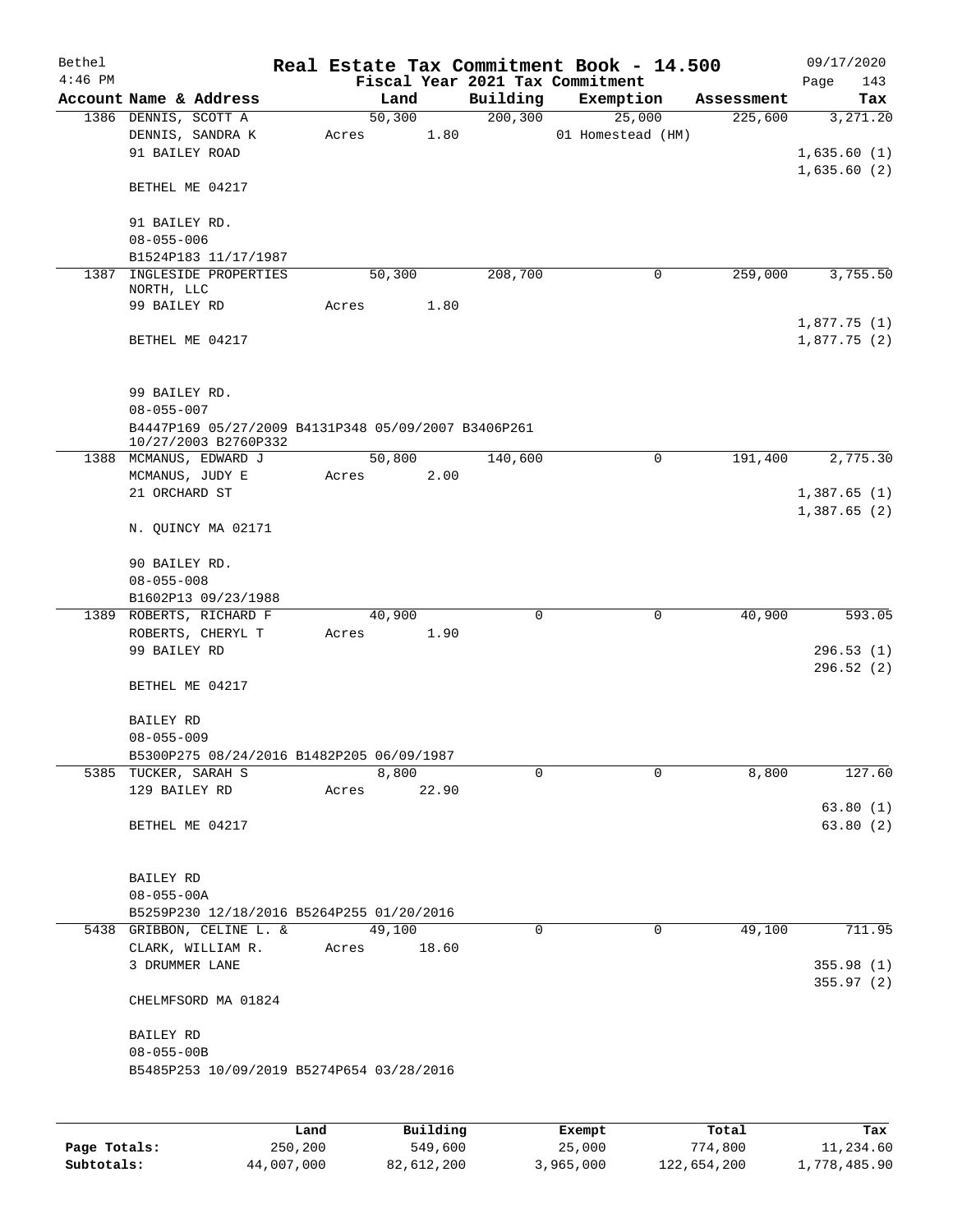| Bethel       |                                                                                |       |            |          | Real Estate Tax Commitment Book - 14.500 |             | 09/17/2020                  |
|--------------|--------------------------------------------------------------------------------|-------|------------|----------|------------------------------------------|-------------|-----------------------------|
| $4:46$ PM    |                                                                                |       |            |          | Fiscal Year 2021 Tax Commitment          |             | 144<br>Page                 |
|              | Account Name & Address                                                         |       | Land       | Building | Exemption                                | Assessment  | Tax                         |
|              | 5384 GRIBBON, CELINE L. &<br>CLARK, WILLIAM R                                  |       | 55,100     | 270,100  | $\mathbf 0$                              | 325,200     | 4,715.40                    |
|              | 3 DRUMMER LANE                                                                 | Acres | 5.10       |          |                                          |             | 2,357.70(1)                 |
|              |                                                                                |       |            |          |                                          |             | 2,357.70(2)                 |
|              | CHELMFSORD MA 01824                                                            |       |            |          |                                          |             |                             |
|              |                                                                                |       |            |          |                                          |             |                             |
|              | 115 BAILEY RD<br>$08 - 055 - 00B - 001$                                        |       |            |          |                                          |             |                             |
|              | B5385P237 12/20/2017 B5274P654 03/28/2016                                      |       |            |          |                                          |             |                             |
|              | 1376 POST, THOMAS & ELENA                                                      |       | 51,300     | 209,600  | 0                                        | 260,900     | 3,783.05                    |
|              | IRREVOCABLE TRUST                                                              |       |            |          |                                          |             |                             |
|              | 124 BAILEY RD                                                                  | Acres | 2.30       |          |                                          |             |                             |
|              |                                                                                |       |            |          |                                          |             | 1,891.53(1)                 |
|              | BETHEL ME 04217                                                                |       |            |          |                                          |             | 1,891.52(2)                 |
|              |                                                                                |       |            |          |                                          |             |                             |
|              |                                                                                |       |            |          |                                          |             |                             |
|              | 124 BAILEY RD.                                                                 |       |            |          |                                          |             |                             |
|              | $08 - 055 - 010$                                                               |       |            |          |                                          |             |                             |
|              | B5463P786 05/29/2019 B2755P217 10/13/1999                                      |       |            |          |                                          |             |                             |
| 1377         | TUCKER, SARAH S                                                                |       | 51,300     | 123,700  | 25,000                                   | 150,000     | 2,175.00                    |
|              | 129 BAILEY RD.                                                                 | Acres | 2.30       |          | 01 Homestead (HM)                        |             |                             |
|              |                                                                                |       |            |          |                                          |             | 1,087.50(1)                 |
|              | BETHEL ME 04217                                                                |       |            |          |                                          |             | 1,087.50(2)                 |
|              |                                                                                |       |            |          |                                          |             |                             |
|              |                                                                                |       |            |          |                                          |             |                             |
|              | 129 BAILEY RD                                                                  |       |            |          |                                          |             |                             |
|              | $08 - 055 - 011$                                                               |       |            |          |                                          |             |                             |
|              | B5229P510 06/30/2015 B3092P1 04/05/2002 B1923P334                              |       |            |          |                                          |             |                             |
|              | 07/28/1992 B1903P286 06/04/1992 B1492P65 07/15/1987<br>1378 ROSENBERG, JASON R |       | 50,200     | 268,300  | $\mathbf 0$                              | 318,500     | 4,618.25                    |
|              | ROSENBERG, ANGELA M                                                            | Acres | 1.75       |          |                                          |             |                             |
|              | 138 BAILEY ROAD                                                                |       |            |          |                                          |             | 2,309.13(1)                 |
|              |                                                                                |       |            |          |                                          |             | 2,309.12(2)                 |
|              | BETHEL ME 04217                                                                |       |            |          |                                          |             |                             |
|              |                                                                                |       |            |          |                                          |             |                             |
|              | 138 BAILEY RD                                                                  |       |            |          |                                          |             |                             |
|              | $08 - 055 - 012$                                                               |       |            |          |                                          |             |                             |
|              | B5034P12 09/06/2013 B4637P175 09/24/2010 B2385P146                             |       |            |          |                                          |             |                             |
|              | 11/06/1996                                                                     |       |            |          |                                          |             |                             |
|              | 1379 LYNG, THOMAS P. &                                                         |       | 50,000     | 117,800  | 0                                        | 167,800     | 2,433.10                    |
|              | KIMBERLEY S.                                                                   |       |            |          |                                          |             |                             |
|              | 333 NEW CASTLE AVE                                                             | Acres | 1.65       |          |                                          |             |                             |
|              |                                                                                |       |            |          |                                          |             | 1,216.55(1)<br>1, 216.55(2) |
|              | PORTSMOUTH NH 03801                                                            |       |            |          |                                          |             |                             |
|              |                                                                                |       |            |          |                                          |             |                             |
|              | 143 BAILEY RD                                                                  |       |            |          |                                          |             |                             |
|              | $08 - 055 - 013$                                                               |       |            |          |                                          |             |                             |
|              | B5477P186 B4910P294 10/23/2012 B2178P229 11/22/1994                            |       |            |          |                                          |             |                             |
|              | B1799P97 05/07/1991 B1504P271 09/01/1987                                       |       |            |          |                                          |             |                             |
|              | 1380 MATTHEWS, DAVID J                                                         |       | 49,800     | 125,100  | 0                                        | 174,900     | 2,536.05                    |
|              | MATTHEWS, GINA F                                                               | Acres | 1.57       |          |                                          |             |                             |
|              | 15 FLEETWOOD DRIVE                                                             |       |            |          |                                          |             | 1,268.03(1)                 |
|              |                                                                                |       |            |          |                                          |             | 1,268.02(2)                 |
|              | NORFOLK MA 02056                                                               |       |            |          |                                          |             |                             |
|              |                                                                                |       |            |          |                                          |             |                             |
|              | 150 BAILEY RD                                                                  |       |            |          |                                          |             |                             |
|              | $08 - 055 - 014$                                                               |       |            |          |                                          |             |                             |
|              | B5129P19 06/23/2014 B3651P320 12/17/2004                                       |       |            |          |                                          |             |                             |
|              |                                                                                | Land  | Building   |          | Exempt                                   | Total       | Tax                         |
| Page Totals: | 307,700                                                                        |       | 1,114,600  |          | 25,000                                   | 1,397,300   | 20,260.85                   |
| Subtotals:   | 44, 314, 700                                                                   |       | 83,726,800 |          | 3,990,000                                | 124,051,500 | 1,798,746.75                |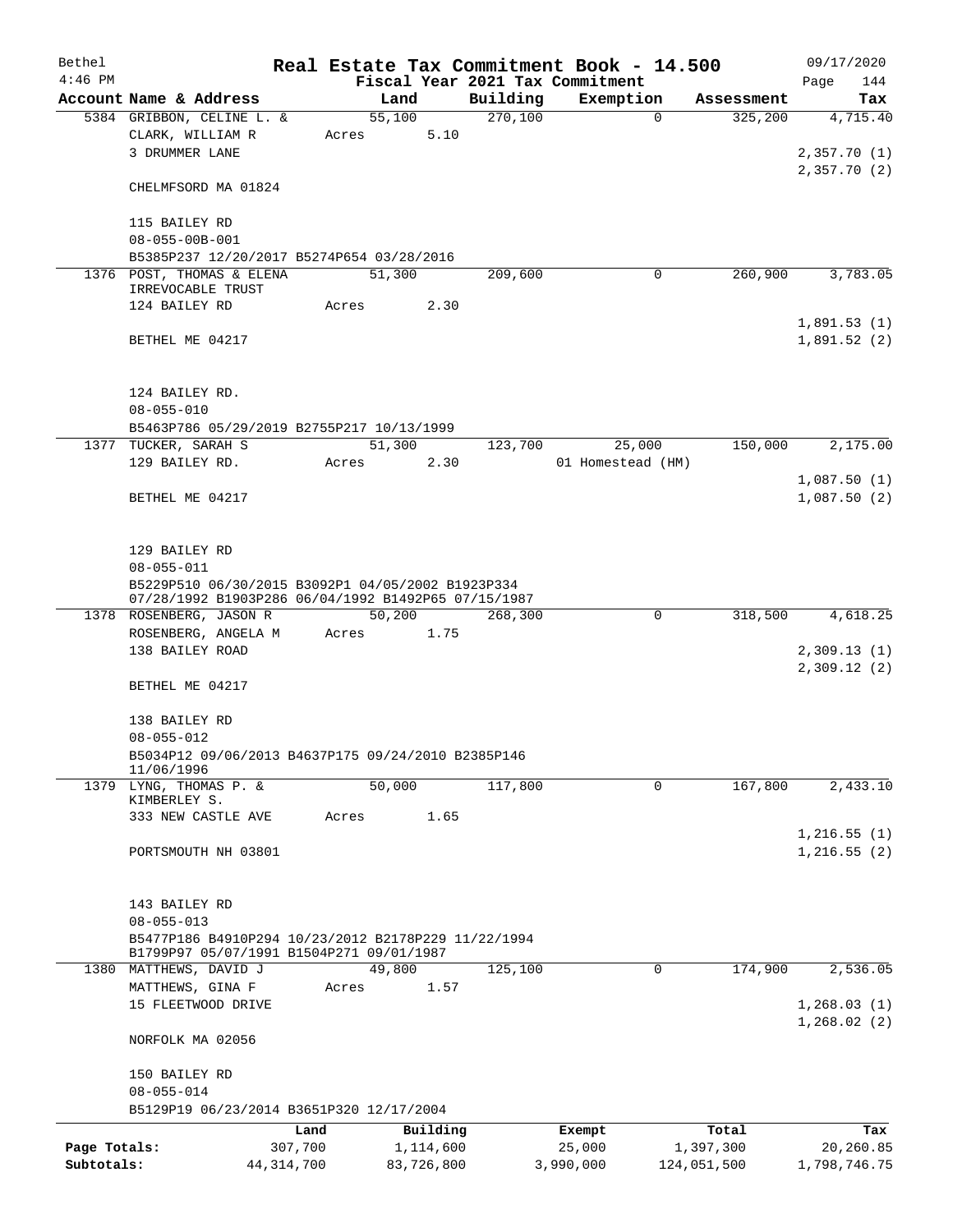| Bethel<br>$4:46$ PM |                                                                 |       |            |      |          | Real Estate Tax Commitment Book - 14.500<br>Fiscal Year 2021 Tax Commitment |            | 09/17/2020<br>Page<br>145  |
|---------------------|-----------------------------------------------------------------|-------|------------|------|----------|-----------------------------------------------------------------------------|------------|----------------------------|
|                     | Account Name & Address                                          |       | Land       |      | Building | Exemption                                                                   | Assessment | Tax                        |
|                     | 1381 GROVE, ANN C. REVOCABLE                                    |       | 40,400     |      | 0        | $\mathbf 0$                                                                 | 40,400     | 585.80                     |
|                     | TRUST                                                           |       |            |      |          |                                                                             |            |                            |
|                     | 884 HANLON WAY                                                  | Acres |            | 1.65 |          |                                                                             |            | 292.90 (1)                 |
|                     | BENICIA CA 94510                                                |       |            |      |          |                                                                             |            | 292.90 (2)                 |
|                     |                                                                 |       |            |      |          |                                                                             |            |                            |
|                     |                                                                 |       |            |      |          |                                                                             |            |                            |
|                     | BAILEY RD                                                       |       |            |      |          |                                                                             |            |                            |
|                     | $08 - 055 - 015$                                                |       |            |      |          |                                                                             |            |                            |
|                     | B5210P607 03/02/2015 B1493P333 07/22/1987                       |       |            |      |          |                                                                             |            |                            |
|                     | 4633 DONOHUE, BARRY J<br>DONOHUE, KATHLEEN M                    | Acres | 40,500     | 1.69 | 0        | 0                                                                           | 40,500     | 587.25                     |
|                     | 154 BAILEY ROAD                                                 |       |            |      |          |                                                                             |            | 293.63(1)                  |
|                     |                                                                 |       |            |      |          |                                                                             |            | 293.62 (2)                 |
|                     | BETHEL ME 04217                                                 |       |            |      |          |                                                                             |            |                            |
|                     |                                                                 |       |            |      |          |                                                                             |            |                            |
|                     | 154 BAILEY ROAD<br>$08 - 055 - 016$                             |       |            |      |          |                                                                             |            |                            |
|                     | B3645P13 12/17/2004                                             |       |            |      |          |                                                                             |            |                            |
|                     | 4634 RILEY, CRAIG J                                             |       | 50,000     |      | 286,100  | $\mathsf{O}$                                                                | 336,100    | 4,873.45                   |
|                     | 447 BAY LANE                                                    | Acres |            | 1.65 |          |                                                                             |            |                            |
|                     |                                                                 |       |            |      |          |                                                                             |            | 2,436.73(1)                |
|                     | CENTERVILLE MA 02632                                            |       |            |      |          |                                                                             |            | 2,436.72(2)                |
|                     |                                                                 |       |            |      |          |                                                                             |            |                            |
|                     | 159 BAILEY ROAD                                                 |       |            |      |          |                                                                             |            |                            |
|                     | $08 - 055 - 017$                                                |       |            |      |          |                                                                             |            |                            |
|                     | B5327P3 01/17/2017 B4239P131 12/18/2007 B3724P145<br>05/20/2005 |       |            |      |          |                                                                             |            |                            |
|                     | 1390 REMINGTON, THOMAS                                          |       | 55,800     |      | 59,900   | 0                                                                           | 115,700    | 1,677.65                   |
|                     | REMINGTON, MELINDA                                              | Acres |            | 5.70 |          |                                                                             |            |                            |
|                     | 1071 DONEGAN ROAD #313                                          |       |            |      |          |                                                                             |            | 838.83 (1)                 |
|                     | LARGO FL 33771                                                  |       |            |      |          |                                                                             |            | 838.82 (2)                 |
|                     |                                                                 |       |            |      |          |                                                                             |            |                            |
|                     | 16 BAILEY RD.                                                   |       |            |      |          |                                                                             |            |                            |
|                     | $08 - 056$                                                      |       |            |      |          |                                                                             |            |                            |
|                     | B1389P320                                                       |       |            |      |          |                                                                             |            |                            |
|                     | 1391 GORDET, RICHARD E                                          |       | 41,200     |      | 149,800  | 0                                                                           | 191,000    | 2,769.50                   |
|                     | 192 WREN ST.                                                    | Acres |            | 2.50 |          |                                                                             |            |                            |
|                     | WEST ROXBURY MA 02132                                           |       |            |      |          |                                                                             |            | 1,384.75(1)<br>1,384.75(2) |
|                     |                                                                 |       |            |      |          |                                                                             |            |                            |
|                     |                                                                 |       |            |      |          |                                                                             |            |                            |
|                     | 170 WALKERS MILLS RD.<br>$08 - 056 - 001$                       |       |            |      |          |                                                                             |            |                            |
|                     | B3353P293 08/15/2003 B2620P156                                  |       |            |      |          |                                                                             |            |                            |
|                     | 1392 COOLIDGE, WILFRED T                                        |       | 42,900     |      | 67,700   | 25,000                                                                      | 85,600     | 1,241.20                   |
|                     | COOLIDGE, CHRISTINE K                                           |       | Acres 0.75 |      |          | 01 Homestead (HM)                                                           |            |                            |
|                     | 64 SUNSET ROAD                                                  |       |            |      |          |                                                                             |            | 620.60(1)                  |
|                     |                                                                 |       |            |      |          |                                                                             |            | 620.60(2)                  |
|                     | BETHEL ME 04217                                                 |       |            |      |          |                                                                             |            |                            |
|                     | 64 SUNSET RD.                                                   |       |            |      |          |                                                                             |            |                            |
|                     | $08 - 057$                                                      |       |            |      |          |                                                                             |            |                            |
|                     | B5237P33 08/11/2015 B3334P294 07/18/2003 B658P77                |       |            |      |          |                                                                             |            |                            |
|                     |                                                                 |       |            |      |          |                                                                             |            |                            |
|                     |                                                                 |       |            |      |          |                                                                             |            |                            |

|              | Land       | Building   | Exempt    | Total       | Tax          |
|--------------|------------|------------|-----------|-------------|--------------|
| Page Totals: | 270,800    | 563,500    | 25,000    | 809,300     | 11,734.85    |
| Subtotals:   | 44,585,500 | 84,290,300 | 4,015,000 | 124,860,800 | 1,810,481.60 |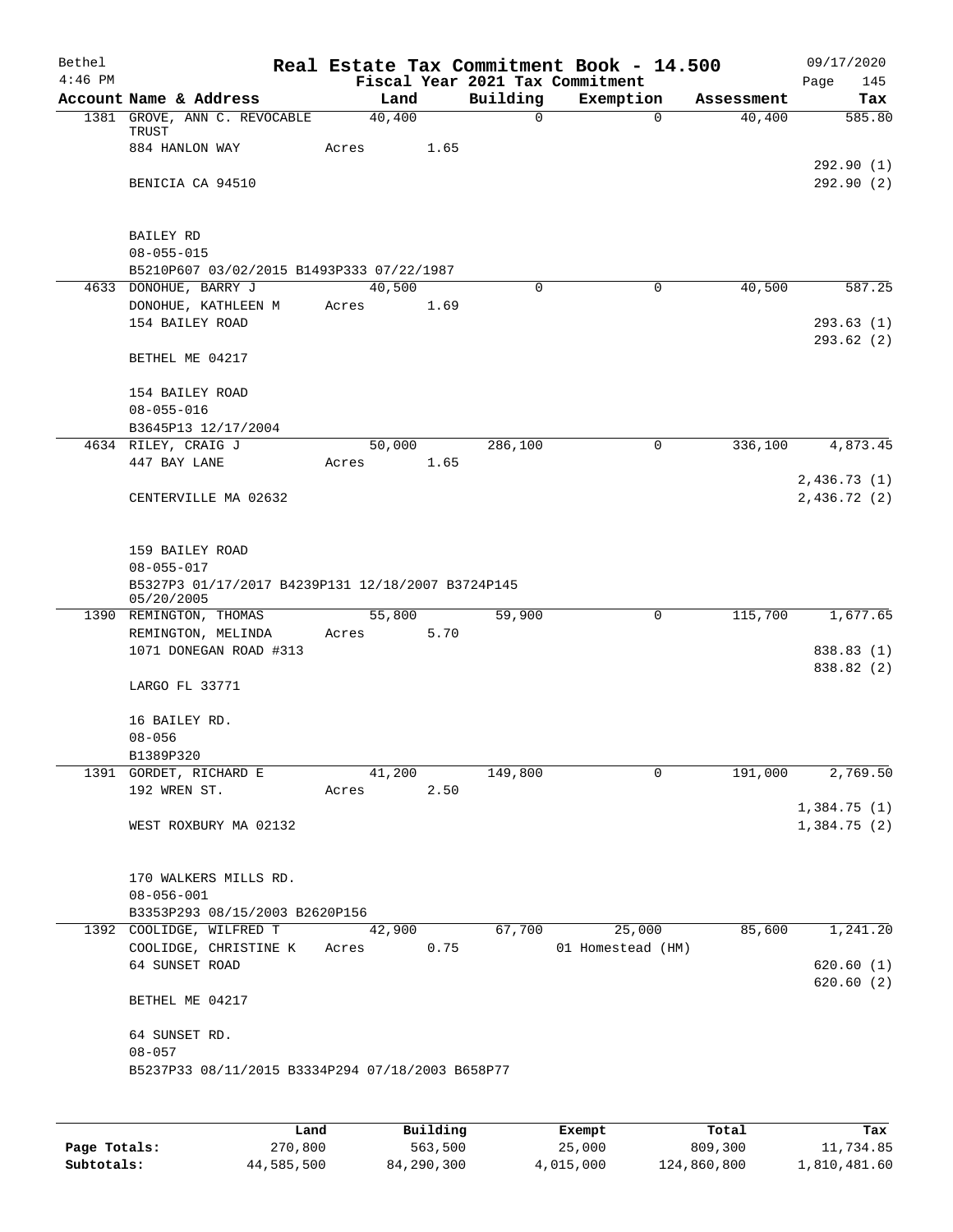| Bethel       |                                                                   |            |       |        |            |                                 | Real Estate Tax Commitment Book - 14.500 |             | 09/17/2020               |
|--------------|-------------------------------------------------------------------|------------|-------|--------|------------|---------------------------------|------------------------------------------|-------------|--------------------------|
| $4:46$ PM    |                                                                   |            |       |        |            | Fiscal Year 2021 Tax Commitment |                                          |             | Page<br>146              |
|              | Account Name & Address                                            |            |       | Land   |            | Building                        | Exemption                                | Assessment  | Tax                      |
|              | 1394 ANDREWS, ANTHONY V<br>THURSTON, CHERYL F<br>28 SUNSET RD.    |            | Acres | 49,000 | 1.30       | 160,900                         | $\mathbf 0$                              | 209,900     | 3,043.55<br>1,521.78(1)  |
|              | BETHEL ME 04217                                                   |            |       |        |            |                                 |                                          |             | 1,521.77(2)              |
|              | 28 SUNSET RD.<br>$08 - 059$                                       |            |       |        |            |                                 |                                          |             |                          |
|              | B5272P542 01/18/2016                                              |            |       |        |            |                                 |                                          |             |                          |
|              | 1395 RUNDLE, JILL                                                 |            |       | 54,400 |            | $\Omega$                        | $\mathbf 0$                              | 54,400      | 788.80                   |
|              | 4553 OLD CARRIAGE TRAIL Acres 12.97                               |            |       |        |            |                                 |                                          |             |                          |
|              | OVIEDO FL 32765                                                   |            |       |        |            |                                 |                                          |             | 394.40 (1)<br>394.40 (2) |
|              | SUNSET HILL SUB<br>$08 - 060$                                     |            |       |        |            |                                 |                                          |             |                          |
|              | B3769P162 07/29/2005                                              |            |       |        |            |                                 |                                          |             |                          |
|              | 4532 SHEPLEY, LORRAINE E TTE                                      |            |       | 44,400 |            | 0                               | $\mathbf 0$                              | 44,400      | 643.80                   |
|              | PO BOX 420                                                        |            | Acres |        | 4.26       |                                 |                                          |             |                          |
|              | W. HYANNISPORT MA 02672<br>0420                                   |            |       |        |            |                                 |                                          |             | 321.90(1)<br>321.90(2)   |
|              | SUNSET HILL SUB<br>$08 - 060 - 001$                               |            |       |        |            |                                 |                                          |             |                          |
|              | B5438P610 10/25/2018 B3820P218 10/10/2005<br>4533 IVANOV, MARK N  |            |       | 48,000 |            | 330,800                         | 0                                        | 378,800     | 5,492.60                 |
|              | VICENS-IVANOV, MARIA D Acres                                      |            |       |        | 1.00       |                                 |                                          |             |                          |
|              | 31 RIVER RD.                                                      |            |       |        |            |                                 |                                          |             | 2,746.30(1)              |
|              |                                                                   |            |       |        |            |                                 |                                          |             | 2,746.30(2)              |
|              | IPSWICH MA 01938                                                  |            |       |        |            |                                 |                                          |             |                          |
|              | 11 Merriman Road                                                  |            |       |        |            |                                 |                                          |             |                          |
|              | $08 - 060 - 002$                                                  |            |       |        |            |                                 |                                          |             |                          |
|              | B4499P103 09/21/2009 B4420P248 03/26/2009 B3535P254<br>06/04/2004 |            |       |        |            |                                 |                                          |             |                          |
|              | 4534 FOLSOM STREET, LLC                                           |            |       | 41,300 |            | 0                               | 0                                        | 41,300      | 598.85                   |
|              | PO BOX 505                                                        |            | Acres |        | 2.05       |                                 |                                          |             |                          |
|              | BETHEL ME 04217                                                   |            |       |        |            |                                 |                                          |             | 299.43 (1)<br>299.42 (2) |
|              |                                                                   |            |       |        |            |                                 |                                          |             |                          |
|              |                                                                   |            |       |        |            |                                 |                                          |             |                          |
|              | SUNSET HILL SUB<br>$08 - 060 - 003$                               |            |       |        |            |                                 |                                          |             |                          |
|              | B5513P624 03/01/2020 B3460P339 02/06/2004                         |            |       |        |            |                                 |                                          |             |                          |
|              | 4535 FOLSOM STREET, LLC                                           |            |       | 39,300 |            | $\mathbf 0$                     | $\mathbf 0$                              | 39,300      | 569.85                   |
|              | PO BOX 505                                                        |            | Acres |        | 1.26       |                                 |                                          |             |                          |
|              | BETHEL ME 04217                                                   |            |       |        |            |                                 |                                          |             | 284.93 (1)<br>284.92 (2) |
|              |                                                                   |            |       |        |            |                                 |                                          |             |                          |
|              | SUNSET HILL SUB<br>$08 - 060 - 004$                               |            |       |        |            |                                 |                                          |             |                          |
|              | B5507P98 02/01/2020 B4737P24 07/15/2011 B3452P241<br>12/11/2003   |            |       |        |            |                                 |                                          |             |                          |
|              |                                                                   | Land       |       |        | Building   |                                 | Exempt                                   | Total       | Tax                      |
| Page Totals: |                                                                   | 276,400    |       |        | 491,700    |                                 | $\mathbf 0$                              | 768,100     | 11, 137.45               |
| Subtotals:   |                                                                   | 44,861,900 |       |        | 84,782,000 |                                 | 4,015,000                                | 125,628,900 | 1,821,619.05             |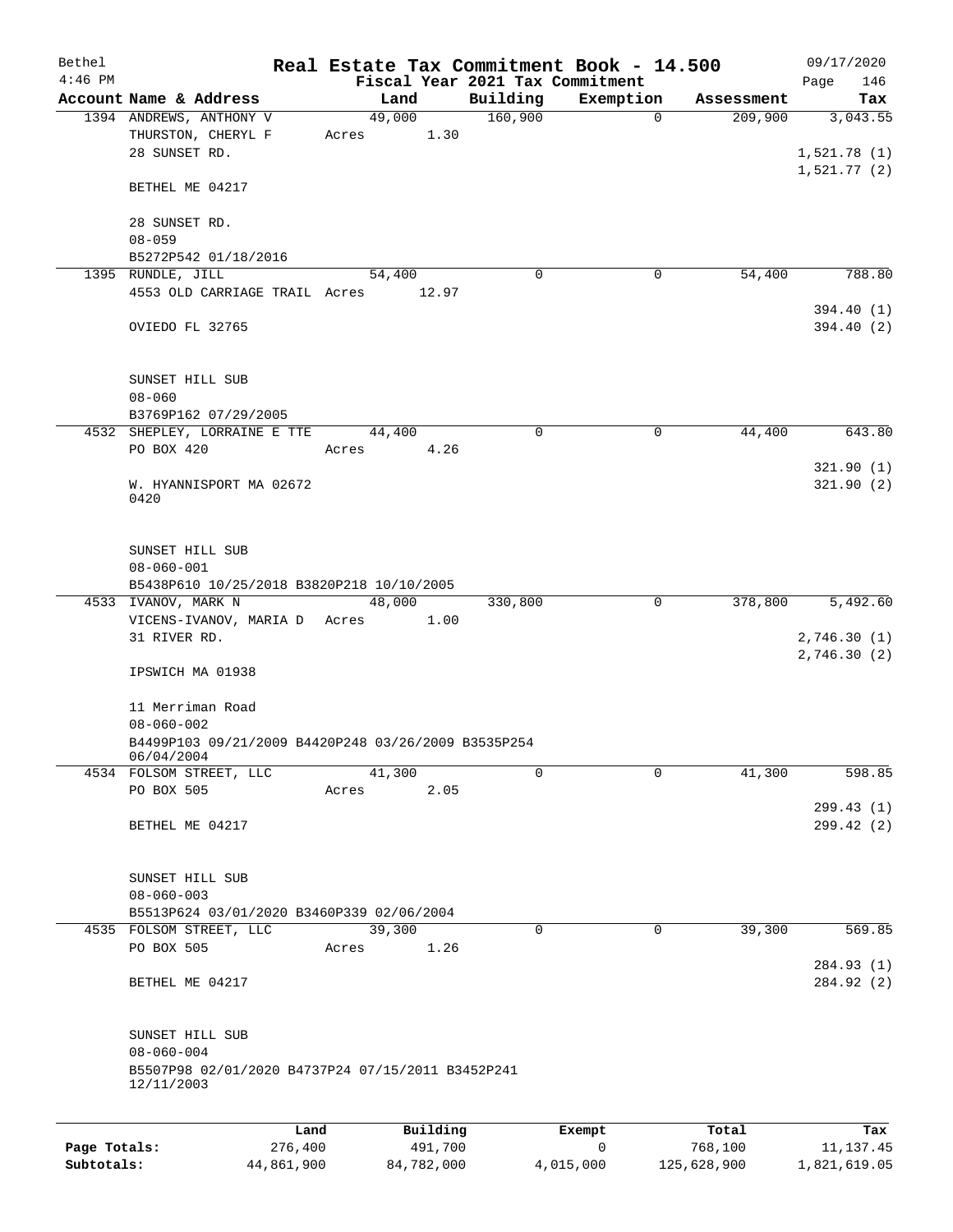| Bethel<br>$4:46$ PM |                                                     |        |            |                                             | Real Estate Tax Commitment Book - 14.500 |             | 09/17/2020              |
|---------------------|-----------------------------------------------------|--------|------------|---------------------------------------------|------------------------------------------|-------------|-------------------------|
|                     | Account Name & Address                              | Land   |            | Fiscal Year 2021 Tax Commitment<br>Building | Exemption                                | Assessment  | 147<br>Page<br>Tax      |
|                     | 4536 LANE, POK SUN                                  | 41,600 |            | 0                                           | $\mathbf 0$                              | 41,600      | 603.20                  |
|                     | PO BOX 807                                          | Acres  | 2.24       |                                             |                                          |             |                         |
|                     |                                                     |        |            |                                             |                                          |             | 301.60(1)               |
|                     | BETHEL ME 04217                                     |        |            |                                             |                                          |             | 301.60(2)               |
|                     |                                                     |        |            |                                             |                                          |             |                         |
|                     |                                                     |        |            |                                             |                                          |             |                         |
|                     | SUNSET HILL SUB<br>$08 - 060 - 005$                 |        |            |                                             |                                          |             |                         |
|                     | B3705P187 04/19/2005                                |        |            |                                             |                                          |             |                         |
|                     | 4537 MCMANMON, JAMES P                              | 40,700 |            | $\Omega$                                    | 0                                        | 40,700      | 590.15                  |
|                     | 755 METHUEN STREET                                  | Acres  | 1.78       |                                             |                                          |             |                         |
|                     |                                                     |        |            |                                             |                                          |             | 295.08(1)               |
|                     | DRACUT MA 01826                                     |        |            |                                             |                                          |             | 295.07(2)               |
|                     | SUNSET HILL SUB                                     |        |            |                                             |                                          |             |                         |
|                     | $08 - 060 - 006$                                    |        |            |                                             |                                          |             |                         |
|                     | B3702P193 04/13/2005                                |        |            |                                             |                                          |             |                         |
|                     | 4538 WILSON, CHRISTOPHER M                          | 48,300 |            | 410,100                                     | 0                                        | 458,400     | 6,646.80                |
|                     | TSAO, TSAO, JOANNE                                  | Acres  | 1.07       |                                             |                                          |             |                         |
|                     | 127 COMMONWEALTH AVE                                |        |            |                                             |                                          |             | 3,323.40(1)             |
|                     |                                                     |        |            |                                             |                                          |             | 3,323.40(2)             |
|                     | CHESTNUT HILL MA 02467<br>1004                      |        |            |                                             |                                          |             |                         |
|                     | 67 MERRIMAN ROAD                                    |        |            |                                             |                                          |             |                         |
|                     | $08 - 060 - 007$                                    |        |            |                                             |                                          |             |                         |
|                     | B4606P129 07/02/2010 B3795P202 09/01/2005           |        |            |                                             |                                          |             |                         |
|                     | 4539 WILSON, CHRISTOPHER M                          | 38,400 |            | 0                                           | 0                                        | 38,400      | 556.80                  |
|                     | TSAO, TSAO, JOANNE                                  | Acres  | 1.00       |                                             |                                          |             |                         |
|                     | 170 EAST 87TH STREET                                |        |            |                                             |                                          |             | 278.40(1)<br>278.40 (2) |
|                     | NEW YORK NY 10128                                   |        |            |                                             |                                          |             |                         |
|                     | SUNSET HILL SUB                                     |        |            |                                             |                                          |             |                         |
|                     | $08 - 060 - 008$                                    |        |            |                                             |                                          |             |                         |
|                     | B4606P129 07/02/2010                                |        |            |                                             |                                          |             |                         |
|                     | 4540 TERRA PINE, LLC                                | 51,400 |            | 198,800                                     | 0                                        | 250,200     | 3,627.90                |
|                     | 11 ISLAND POND ROAD                                 | Acres  | 2.36       |                                             |                                          |             | 1,813.95(1)             |
|                     | CUMBERLAND FORESIDE ME                              |        |            |                                             |                                          |             | 1,813.95(2)             |
|                     | 04110                                               |        |            |                                             |                                          |             |                         |
|                     | 72 MERRIMAN ROAD                                    |        |            |                                             |                                          |             |                         |
|                     | $08 - 060 - 009$                                    |        |            |                                             |                                          |             |                         |
|                     | B5421P75 07/26/2018 B5380P242 11/28/2017 B4406P216  |        |            |                                             |                                          |             |                         |
|                     | 02/23/2009 B4191P125 09/07/2007 B3697P96 04/01/2005 |        |            |                                             |                                          |             |                         |
|                     | 4541 SJM REAL ESTATE TRUST                          | 42,100 |            | $\Omega$                                    | $\Omega$                                 | 42,100      | 610.45                  |
|                     | MORISSETTE, GARRY &<br>SARAH TTS                    | Acres  | 2.49       |                                             |                                          |             |                         |
|                     | 33 WESTWIND RD                                      |        |            |                                             |                                          |             | 305.23(1)               |
|                     | ANDOVER MA 01810                                    |        |            |                                             |                                          |             | 305.22(2)               |
|                     | SUNSET HILL SUB                                     |        |            |                                             |                                          |             |                         |
|                     | $08 - 060 - 010$                                    |        |            |                                             |                                          |             |                         |
|                     | B4181P156 12/07/1982 B3713P66 04/26/2005            |        |            |                                             |                                          |             |                         |
|                     | Land                                                |        | Building   |                                             | Exempt                                   | Total       | Tax                     |
| Page Totals:        | 262,500                                             |        | 608,900    |                                             | 0                                        | 871,400     | 12,635.30               |
| Subtotals:          | 45, 124, 400                                        |        | 85,390,900 |                                             | 4,015,000                                | 126,500,300 | 1,834,254.35            |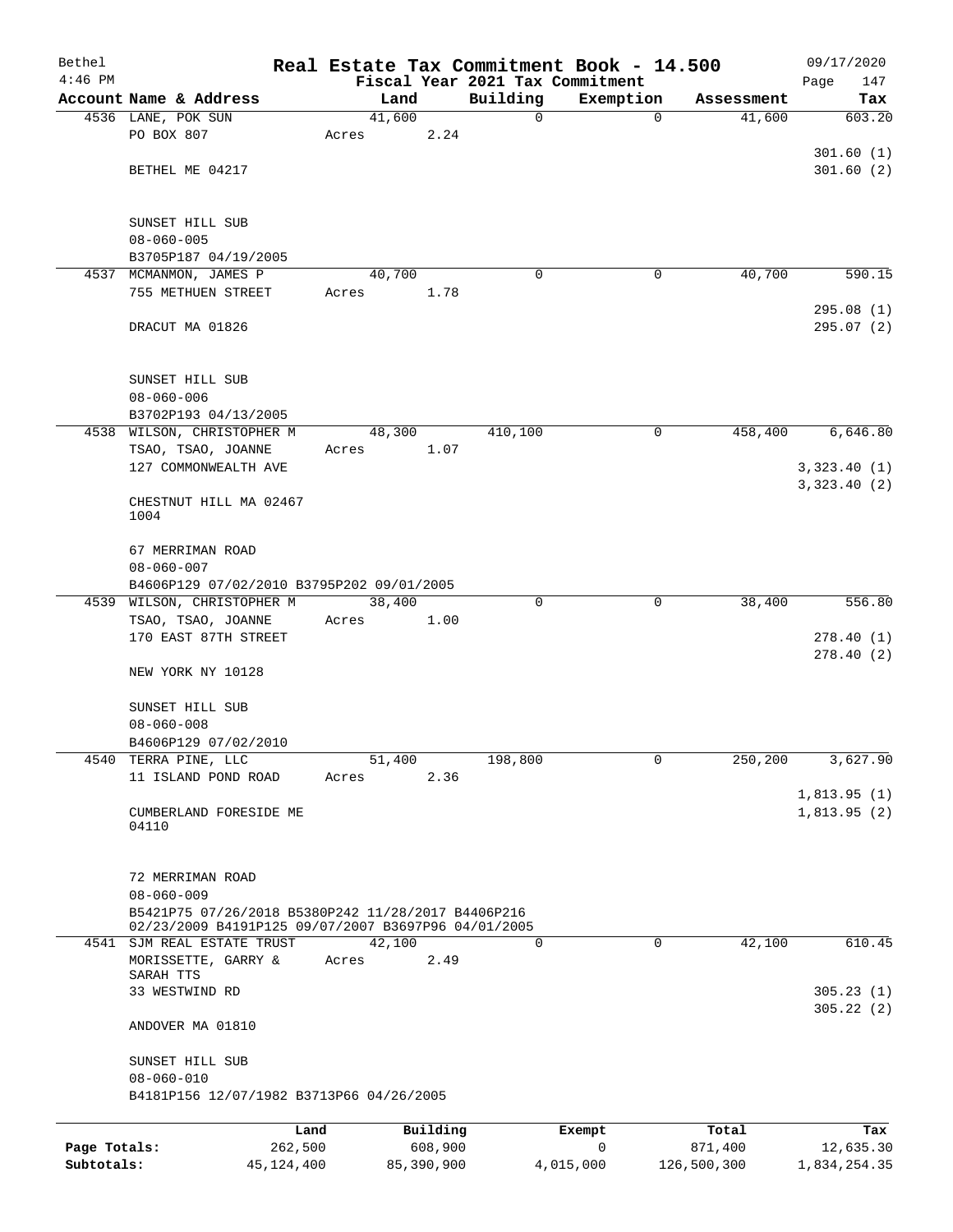| Bethel                     |                                                                                       |        |                       |                                             | Real Estate Tax Commitment Book - 14.500 |                          | 09/17/2020                |
|----------------------------|---------------------------------------------------------------------------------------|--------|-----------------------|---------------------------------------------|------------------------------------------|--------------------------|---------------------------|
| $4:46$ PM                  | Account Name & Address                                                                | Land   |                       | Fiscal Year 2021 Tax Commitment<br>Building | Exemption                                | Assessment               | 148<br>Page<br>Tax        |
|                            | 4542 WALSH, OLIVIA- TRUSTEE                                                           | 40,600 |                       | $\Omega$                                    | $\Omega$                                 | 40,600                   | 588.70                    |
|                            | OF OLIVIA WALSH TRUST                                                                 |        |                       |                                             |                                          |                          |                           |
|                            | 105 BEECHNUT STREET                                                                   | Acres  | 1.73                  |                                             |                                          |                          |                           |
|                            |                                                                                       |        |                       |                                             |                                          |                          | 294.35(1)                 |
|                            | WESTWOOD MA 02090                                                                     |        |                       |                                             |                                          |                          | 294.35 (2)                |
|                            |                                                                                       |        |                       |                                             |                                          |                          |                           |
|                            | SUNSET HILL SUB                                                                       |        |                       |                                             |                                          |                          |                           |
|                            | $08 - 060 - 011$                                                                      |        |                       |                                             |                                          |                          |                           |
|                            | B3530P79 06/04/2004                                                                   |        |                       |                                             |                                          |                          |                           |
|                            | 4543 MARATHON, DEBORA                                                                 | 39,700 |                       | $\Omega$                                    | $\Omega$                                 | 39,700                   | 575.65                    |
|                            | PO BOX 781                                                                            | Acres  | 1.39                  |                                             |                                          |                          | 287.83 (1)                |
|                            | OGUNQUIT ME 03907                                                                     |        |                       |                                             |                                          |                          | 287.82 (2)                |
|                            |                                                                                       |        |                       |                                             |                                          |                          |                           |
|                            |                                                                                       |        |                       |                                             |                                          |                          |                           |
|                            | SUNSET HILL SUB                                                                       |        |                       |                                             |                                          |                          |                           |
|                            | $08 - 060 - 012$                                                                      |        |                       |                                             |                                          |                          |                           |
|                            | B4271P256 03/13/2008 B3452P243 12/19/2003<br>4636 NEVEU, MARK                         | 54,700 |                       |                                             | 0                                        | 400,600                  | 5,808.70                  |
|                            | BLANCO, RICARDO DE                                                                    | Acres  | 4.90                  | 345,900                                     |                                          |                          |                           |
|                            | JESUS                                                                                 |        |                       |                                             |                                          |                          |                           |
|                            | 70 BEHARRELL STREET,                                                                  |        |                       |                                             |                                          |                          | 2,904.35(1)               |
|                            | APT 209                                                                               |        |                       |                                             |                                          |                          | 2,904.35(2)               |
|                            | CONCORD MA 01742                                                                      |        |                       |                                             |                                          |                          |                           |
|                            |                                                                                       |        |                       |                                             |                                          |                          |                           |
|                            | 44 MERRIMAN ROAD                                                                      |        |                       |                                             |                                          |                          |                           |
|                            | $08 - 060 - 013$                                                                      |        |                       |                                             |                                          |                          |                           |
|                            | B4426P278 04/08/2009 B3769P163 07/29/2005<br>3736 RUNDLE, JILL C                      | 46,700 |                       | $\Omega$                                    | 0                                        | 46,700                   | 677.15                    |
|                            | 4553 OLD CARRIAGE TRAIL Acres                                                         |        | 6.23                  |                                             |                                          |                          |                           |
|                            |                                                                                       |        |                       |                                             |                                          |                          | 338.58(1)                 |
|                            | OVIEDO FL 32765                                                                       |        |                       |                                             |                                          |                          | 338.57(2)                 |
|                            |                                                                                       |        |                       |                                             |                                          |                          |                           |
|                            |                                                                                       |        |                       |                                             |                                          |                          |                           |
|                            | $08 - 060 - 015$                                                                      |        |                       |                                             |                                          |                          |                           |
|                            | B3769P156 05/16/2005                                                                  |        |                       |                                             |                                          |                          |                           |
|                            | 5459 WHITNEY, ANDREW                                                                  | 44,800 |                       | $\Omega$                                    | 0                                        | 44,800                   | 649.60                    |
|                            | PO BOX 356                                                                            | Acres  | 4.60                  |                                             |                                          |                          |                           |
|                            |                                                                                       |        |                       |                                             |                                          |                          | 324.80(1)                 |
|                            | BETHEL ME 04217                                                                       |        |                       |                                             |                                          |                          | 324.80(2)                 |
|                            |                                                                                       |        |                       |                                             |                                          |                          |                           |
|                            |                                                                                       |        |                       |                                             |                                          |                          |                           |
|                            | $08 - 060 - 015 - 001$                                                                |        |                       |                                             |                                          |                          |                           |
|                            | B5447P535 12/18/2018                                                                  |        |                       |                                             |                                          |                          |                           |
|                            | 1396 BLEST, DANIEL                                                                    | 40,000 |                       | 114,000                                     | 0                                        | 154,000                  | 2,233.00                  |
|                            | MOAK-BLEST, HAYLEY<br>15 RAWSTON AVENUE                                               | Acres  | 1.70                  |                                             |                                          |                          | 1, 116.50(1)              |
|                            |                                                                                       |        |                       |                                             |                                          |                          | 1, 116.50(2)              |
|                            | NEWBURYPORT MA 01950                                                                  |        |                       |                                             |                                          |                          |                           |
|                            |                                                                                       |        |                       |                                             |                                          |                          |                           |
|                            | 59 INTERVALE RD.                                                                      |        |                       |                                             |                                          |                          |                           |
|                            | $08 - 061$                                                                            |        |                       |                                             |                                          |                          |                           |
|                            | B5486P307 10/15/2019 B5174P280 10/20/2014 B4265P164<br>02/26/2008 B3893P46 02/27/2006 |        |                       |                                             |                                          |                          |                           |
|                            |                                                                                       |        |                       |                                             |                                          |                          |                           |
|                            | Land                                                                                  |        | Building              |                                             | Exempt                                   | Total                    | Tax                       |
| Page Totals:<br>Subtotals: | 266,500<br>45,390,900                                                                 |        | 459,900<br>85,850,800 |                                             | $\mathsf{O}$<br>4,015,000                | 726,400<br>127, 226, 700 | 10,532.80<br>1,844,787.15 |
|                            |                                                                                       |        |                       |                                             |                                          |                          |                           |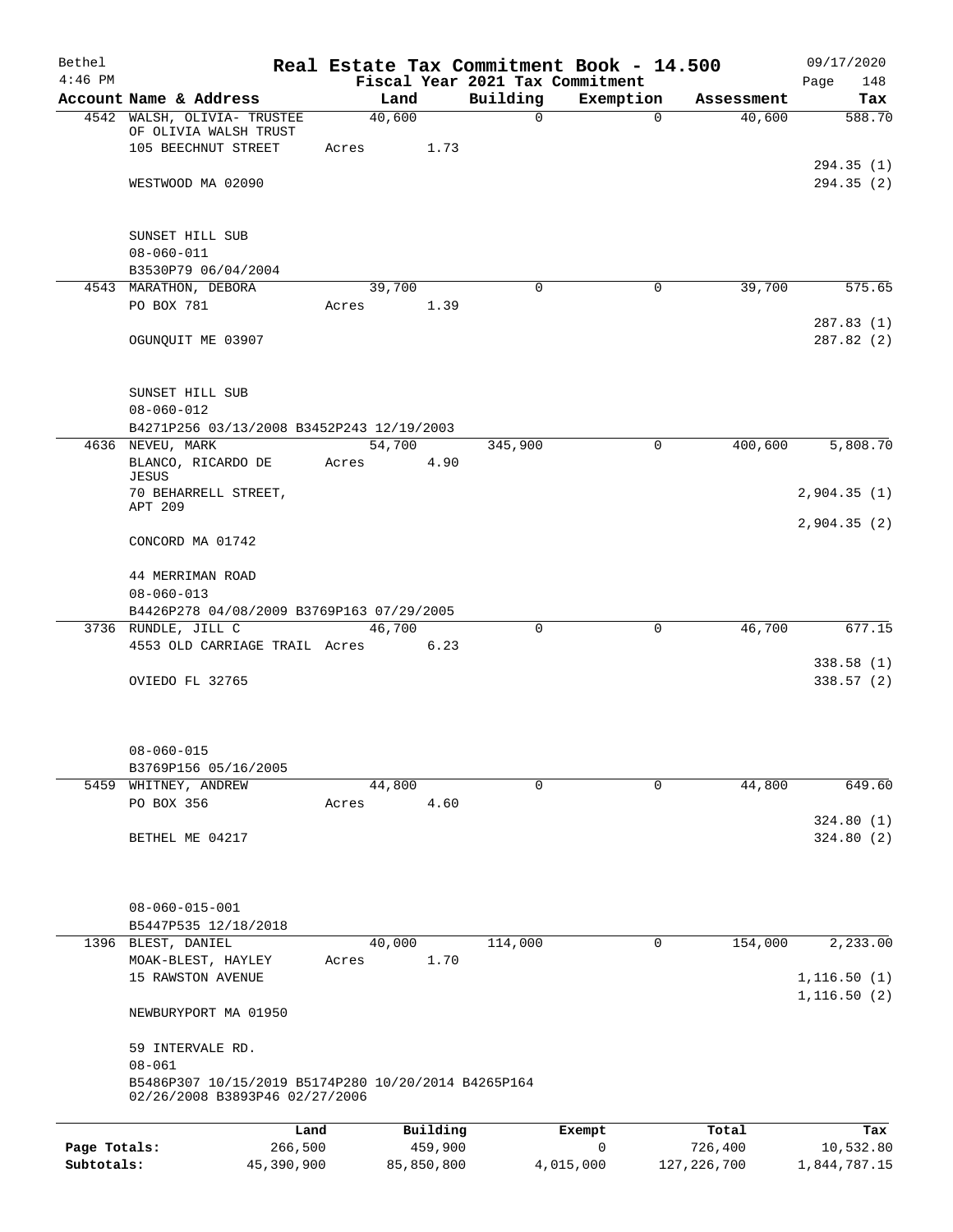| Bethel       |                                                                                                                                                                                                                        |         |                |             | Real Estate Tax Commitment Book - 14.500 |                       | 09/17/2020                     |
|--------------|------------------------------------------------------------------------------------------------------------------------------------------------------------------------------------------------------------------------|---------|----------------|-------------|------------------------------------------|-----------------------|--------------------------------|
| $4:46$ PM    |                                                                                                                                                                                                                        |         |                |             | Fiscal Year 2021 Tax Commitment          |                       | Page<br>149                    |
|              | Account Name & Address                                                                                                                                                                                                 |         | Land           | Building    | Exemption<br>$\mathbf 0$                 | Assessment<br>232,500 | Tax                            |
|              | 4829 TREADWELL, JAN N<br>TREADWELL, WILLIAM G<br>17 TOASTIE WALK                                                                                                                                                       | Acres   | 38,400<br>1.00 | 194,100     |                                          |                       | 3,371.25<br>1,685.63(1)        |
|              | BRUNSWICK ME 04011                                                                                                                                                                                                     |         |                |             |                                          |                       | 1,685.62(2)                    |
|              | 67 INTERVALE ROAD<br>$08 - 061 - 001$                                                                                                                                                                                  |         |                |             |                                          |                       |                                |
|              | B5042P327 09/27/2013 B5014P113 07/24/2013 B4558P327<br>02/10/2010 B4551P100 01/19/2010 B4551P99 01/12/2010<br>B4549P201 01/12/2010 B4468P68 07/10/2009 B4265P162<br>02/26/2008 B4133P4 05/11/2007 B3864P326 12/28/2005 |         |                |             |                                          |                       |                                |
|              | 1397 BLAKE, ROBERT                                                                                                                                                                                                     |         | 70,700         | $\mathbf 0$ | $\mathbf 0$                              | 70,700                | 1,025.15                       |
|              | BLAKE, CYNTHIA                                                                                                                                                                                                         | Acres   | 35.15          |             |                                          |                       |                                |
|              | 107 INTERVALE RD                                                                                                                                                                                                       |         |                |             |                                          |                       | 512.58(1)                      |
|              | BETHEL ME 04217                                                                                                                                                                                                        |         |                |             |                                          |                       | 512.57(2)                      |
|              | BLAKE RD.<br>$08 - 062$                                                                                                                                                                                                |         |                |             |                                          |                       |                                |
|              | B4151P60 06/13/2007                                                                                                                                                                                                    |         |                |             |                                          |                       |                                |
|              | 1398 SCHEIDEGGER, BRIAN<br>SCHEIDEGGER, LAURA                                                                                                                                                                          | Acres   | 52,500<br>3.00 | 111,500     | 25,000<br>01 Homestead (HM)              | 139,000               | 2,015.50                       |
|              | PO BOX 622                                                                                                                                                                                                             |         |                |             |                                          |                       | 1,007.75(1)                    |
|              | BETHEL ME 04217                                                                                                                                                                                                        |         |                |             |                                          |                       | 1,007.75(2)                    |
|              | 6 BLAKE RD.<br>$08 - 062 - 001$                                                                                                                                                                                        |         |                |             |                                          |                       |                                |
|              | B3169P271 09/24/2002 B1975P281 01/05/1993                                                                                                                                                                              |         |                |             |                                          |                       |                                |
| 4547         | GANDEE, KEVIN C                                                                                                                                                                                                        |         | 52,100         | 174,100     | $\mathbf 0$                              | 226,200               | 3,279.90                       |
|              | GANDEE, COURTNEY M                                                                                                                                                                                                     | Acres   | 2.79           |             |                                          |                       |                                |
|              | 18 BLAKE RD                                                                                                                                                                                                            |         |                |             |                                          |                       | 1,639.95(1)                    |
|              | BETHEL ME 04217                                                                                                                                                                                                        |         |                |             |                                          |                       | 1,639.95(2)                    |
|              | 18 BLAKE RD<br>$08 - 062 - 003$                                                                                                                                                                                        |         |                |             |                                          |                       |                                |
|              | B5395P640 03/05/2018 B5229P555 B3294P22 05/16/2003                                                                                                                                                                     |         |                |             |                                          |                       |                                |
|              | 4637 GINGRAS FAMILY TRUST                                                                                                                                                                                              |         | 51,800         | 261,200     | $\Omega$                                 | 313,000               | 4,538.50                       |
|              | 25 BLAKE RD                                                                                                                                                                                                            | Acres   | 2.57           |             |                                          |                       |                                |
|              | BETHEL ME 04217                                                                                                                                                                                                        |         |                |             |                                          |                       | 2, 269.25 (1)<br>2, 269.25 (2) |
|              | 25 BLAKE RD.<br>$08 - 062 - 004$                                                                                                                                                                                       |         |                |             |                                          |                       |                                |
|              | B5344P453 05/10/2017 B3612P13 10/22/2004                                                                                                                                                                               |         |                |             |                                          |                       |                                |
|              | 4823 DONOHUE, BARRY J                                                                                                                                                                                                  |         | 57,000         | 449,000     | 25,000                                   | 481,000               | 6,974.50                       |
|              | DONOHUE, KATHLEEN M<br>154 BAILEY ROAD                                                                                                                                                                                 | Acres   | 6.64           |             | 01 Homestead (HM)                        |                       | 3,487.25(1)                    |
|              | BETHEL ME 04217                                                                                                                                                                                                        |         |                |             |                                          |                       | 3,487.25(2)                    |
|              | BAILEY ROAD                                                                                                                                                                                                            |         |                |             |                                          |                       |                                |
|              | $08 - 062 - 005$                                                                                                                                                                                                       |         |                |             |                                          |                       |                                |
|              | B3775P146 08/11/2005                                                                                                                                                                                                   |         |                |             |                                          |                       |                                |
|              |                                                                                                                                                                                                                        |         |                |             |                                          |                       |                                |
|              |                                                                                                                                                                                                                        | Land    | Building       |             | Exempt                                   | Total                 | Tax                            |
| Page Totals: |                                                                                                                                                                                                                        | 322,500 | 1,189,900      |             | 50,000                                   | 1,462,400             | 21,204.80                      |
| Subtotals:   | 45,713,400                                                                                                                                                                                                             |         | 87,040,700     |             | 4,065,000                                | 128,689,100           | 1,865,991.95                   |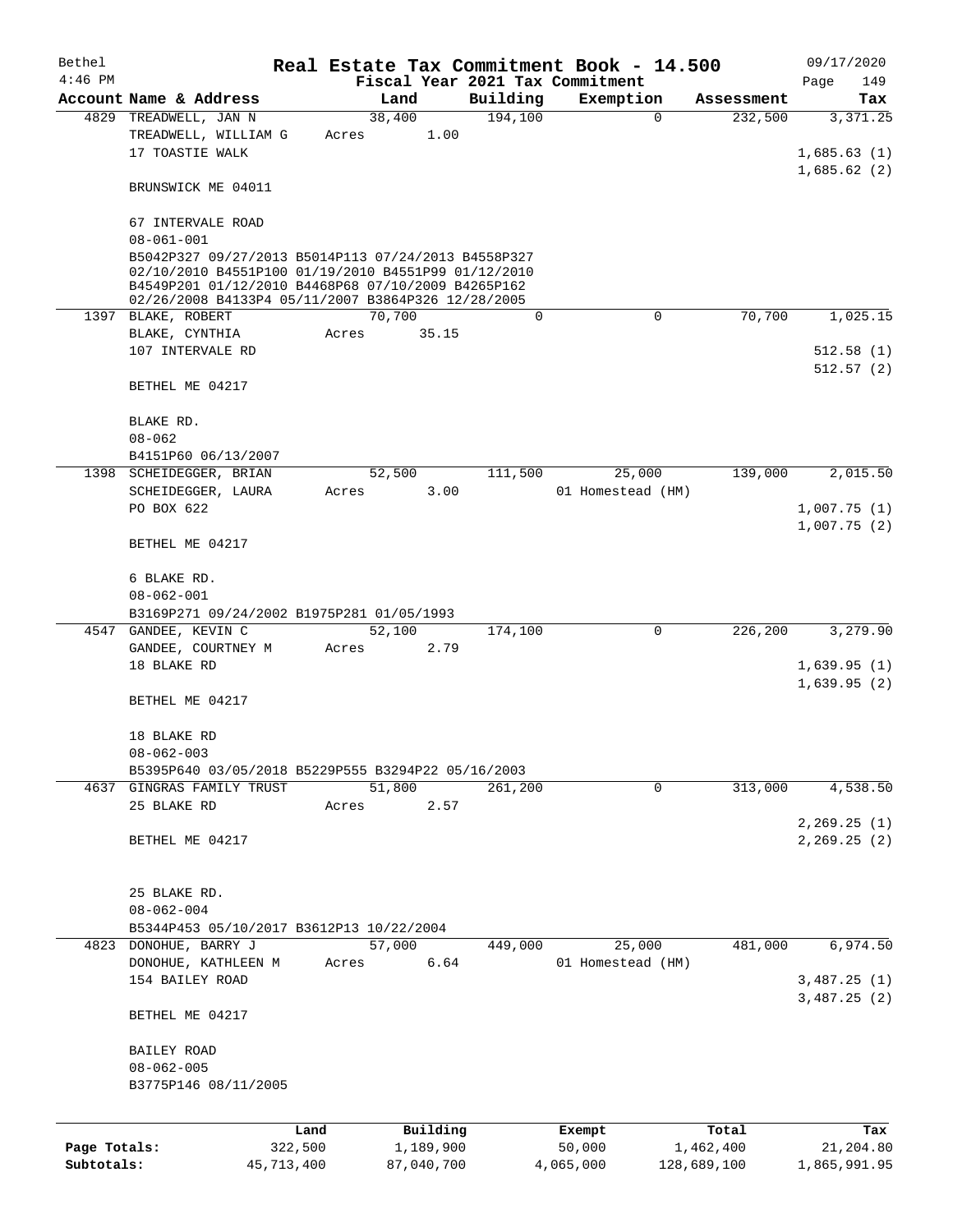| Bethel    |                                                                  |        |        | Real Estate Tax Commitment Book - 14.500 |             |            | 09/17/2020  |
|-----------|------------------------------------------------------------------|--------|--------|------------------------------------------|-------------|------------|-------------|
| $4:46$ PM |                                                                  |        |        | Fiscal Year 2021 Tax Commitment          |             |            | 150<br>Page |
|           | Account Name & Address                                           |        | Land   | Building                                 | Exemption   | Assessment | Tax         |
|           | 1400 SHEPLEY, LORRAINE E TTE                                     |        | 84,500 | 644,600                                  | $\Omega$    | 729,100    | 10,571.95   |
|           | SHEPLEY, LORRAINE E                                              | Acres  | 18.00  |                                          |             |            |             |
|           | PO BOX 420                                                       |        |        |                                          |             |            | 5,285.98(1) |
|           |                                                                  |        |        |                                          |             |            | 5,285.97(2) |
|           | W. HYANNISPORT MA 02672<br>0420                                  |        |        |                                          |             |            |             |
|           |                                                                  |        |        |                                          |             |            |             |
|           | 46 INTERVALE RD.                                                 |        |        |                                          |             |            |             |
|           | $08 - 063$                                                       |        |        |                                          |             |            |             |
|           | B5438P610 10/25/2018 B3696P72 04/04/2005                         |        |        |                                          |             |            |             |
|           | 1403 GUNDERSEN, ROBERT                                           | 38,900 |        | 64,500                                   | $\Omega$    | 103,400    | 1,499.30    |
|           | GUNDERSEN, ROBIN                                                 | Acres  | 1.20   |                                          |             |            |             |
|           | 14 OLD GORE RD.                                                  |        |        |                                          |             |            | 749.65(1)   |
|           |                                                                  |        |        |                                          |             |            | 749.65(2)   |
|           | BRYANT POND ME 04219                                             |        |        |                                          |             |            |             |
|           |                                                                  |        |        |                                          |             |            |             |
|           | 55 SUNSET RD.                                                    |        |        |                                          |             |            |             |
|           | $08 - 066$                                                       |        |        |                                          |             |            |             |
|           | B2686P257 04/05/1999                                             |        |        |                                          |             |            |             |
|           | 1404 MURPHY, JAMES D. &<br>JILLAINE V.                           |        | 38,700 | 71,500                                   | 0           | 110,200    | 1,597.90    |
|           | 213 N 200W                                                       | Acres  | 1.10   |                                          |             |            |             |
|           |                                                                  |        |        |                                          |             |            | 798.95 (1)  |
|           | LEHI UT 84043                                                    |        |        |                                          |             |            | 798.95 (2)  |
|           |                                                                  |        |        |                                          |             |            |             |
|           |                                                                  |        |        |                                          |             |            |             |
|           | 67 SUNSET RD.                                                    |        |        |                                          |             |            |             |
|           | $08 - 067$                                                       |        |        |                                          |             |            |             |
|           | B5458P541 04/16/2019 B5323P186 12/22/2016 B3101P43               |        |        |                                          |             |            |             |
|           | 07/22/2003<br>1406 CHADBOURNE TREE FARMS                         | 44,200 |        | $\Omega$                                 | $\mathbf 0$ | 44,200     | 640.90      |
|           | P.O. BOX 1750                                                    | Acres  | 125.00 |                                          |             |            |             |
|           |                                                                  |        |        |                                          |             |            | 320.45(1)   |
|           | BETHEL ME 04217                                                  |        |        |                                          |             |            | 320.45(2)   |
|           |                                                                  |        |        |                                          |             |            |             |
|           |                                                                  |        |        |                                          |             |            |             |
|           | RTE 26 N/S                                                       |        |        |                                          |             |            |             |
|           | $08 - 069$                                                       |        |        |                                          |             |            |             |
|           | B5191P255 12/10/2014 B3835P42 11/03/2005                         |        |        |                                          |             |            |             |
|           | 1407 SHANE, ADAM M                                               | 41,500 |        | 290,300                                  | 0           | 331,800    | 4,811.10    |
|           | SWANK, SWANK,<br>CHRISTOPHER                                     | Acres  | 2.81   |                                          |             |            |             |
|           | 100 E. BROOKLINE                                                 |        |        |                                          |             |            | 2,405.55(1) |
|           | STREET, APT. 1                                                   |        |        |                                          |             |            |             |
|           |                                                                  |        |        |                                          |             |            | 2,405.55(2) |
|           | BOSTON MA 02118                                                  |        |        |                                          |             |            |             |
|           |                                                                  |        |        |                                          |             |            |             |
|           | 145 CHANDLER HILL                                                |        |        |                                          |             |            |             |
|           | $08 - 070 - 001$                                                 |        |        |                                          |             |            |             |
|           | B5397P19 03/13/2018 B4938P151 01/03/2013 B3151P199<br>08/13/2002 |        |        |                                          |             |            |             |

|              | Land       | Building   | Exempt    | Total       | Tax          |
|--------------|------------|------------|-----------|-------------|--------------|
| Page Totals: | 247,800    | 1,070,900  |           | 1,318,700   | 19,121.15    |
| Subtotals:   | 45,961,200 | 88,111,600 | 4,065,000 | 130,007,800 | 1,885,113.10 |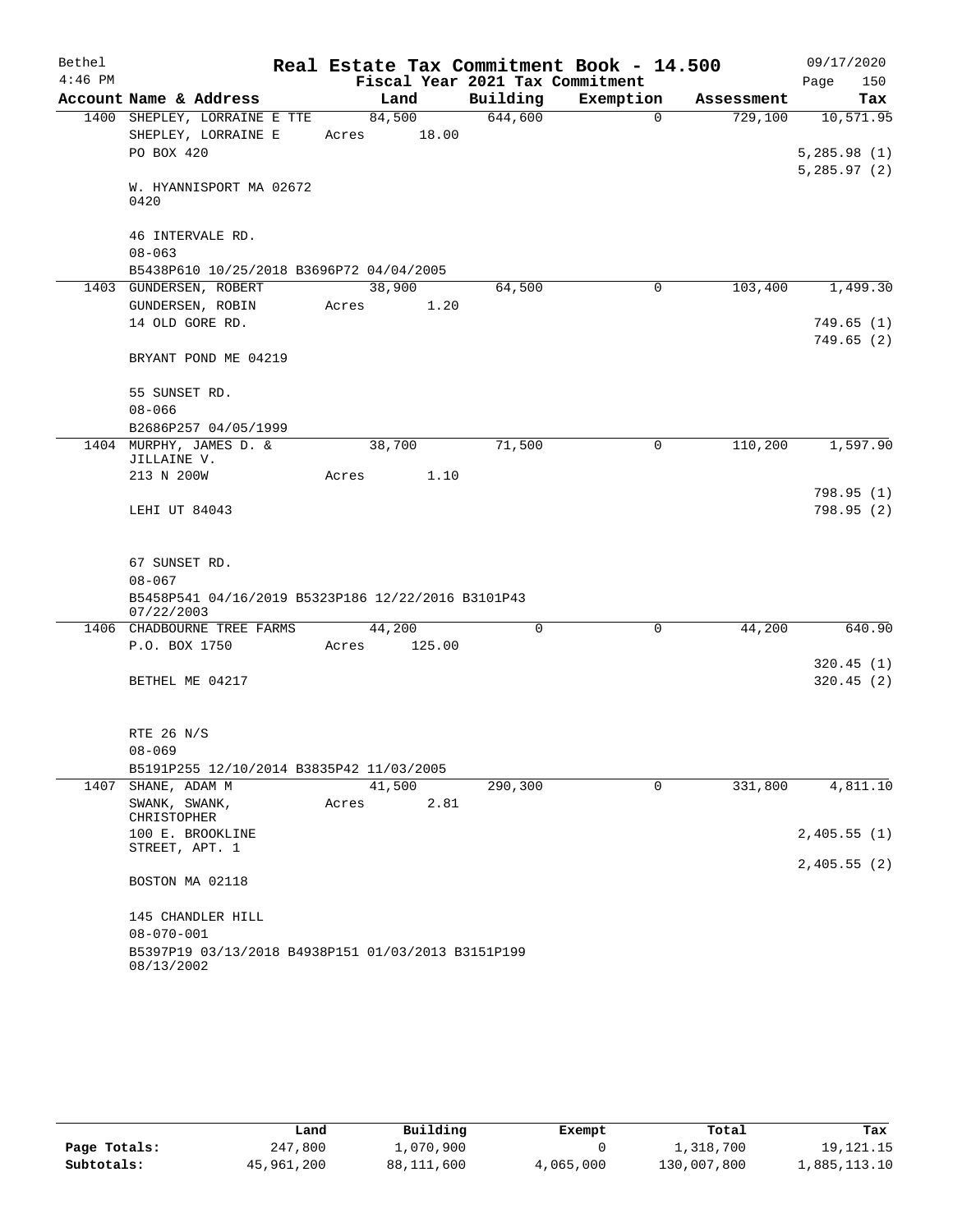| Bethel       |                                                                                                            |       |        |            |          | Real Estate Tax Commitment Book - 14.500 |             | 09/17/2020                 |
|--------------|------------------------------------------------------------------------------------------------------------|-------|--------|------------|----------|------------------------------------------|-------------|----------------------------|
| $4:46$ PM    |                                                                                                            |       |        |            |          | Fiscal Year 2021 Tax Commitment          |             | Page<br>151                |
|              | Account Name & Address                                                                                     |       | Land   |            | Building | Exemption                                | Assessment  | Tax                        |
|              | 1408 WESTFALL, ROBERT E                                                                                    |       | 41,500 |            | 205, 200 | 25,000                                   | 221,700     | 3,214.65                   |
|              | WESTFALL, JOAN A                                                                                           | Acres |        | 2.79       |          | 01 Homestead (HM)                        |             |                            |
|              | 135 CHANDLER HILL RD.                                                                                      |       |        |            |          |                                          |             | 1,607.33(1)                |
|              | BETHEL ME 04217                                                                                            |       |        |            |          |                                          |             | 1,607.32(2)                |
|              | 135 CHANDLER HILL RD.<br>$08 - 070 - 002$                                                                  |       |        |            |          |                                          |             |                            |
|              | B4204P129 10/03/2007 B3151P200                                                                             |       |        |            |          |                                          |             |                            |
| 1409         | WARREN, ROBERT P                                                                                           |       | 41,000 |            | 192,400  | 0                                        | 233,400     | 3,384.30                   |
|              | WARREN, JULIA                                                                                              | Acres |        | 2.36       |          |                                          |             |                            |
|              | 3 MERGANSER RD                                                                                             |       |        |            |          |                                          |             | 1,692.15(1)                |
|              |                                                                                                            |       |        |            |          |                                          |             | 1,692.15(2)                |
|              | IPSWICH MA 01938                                                                                           |       |        |            |          |                                          |             |                            |
|              | 125 CHANDLER HILL RD.                                                                                      |       |        |            |          |                                          |             |                            |
|              | $08 - 070 - 003$                                                                                           |       |        |            |          |                                          |             |                            |
|              | B4357P311 09/30/2008                                                                                       |       |        |            |          |                                          |             |                            |
| 1410         | HEBERT, SR, MICHAEL E &<br>DAWN A                                                                          |       | 41,600 |            | 130,600  | 0                                        | 172,200     | 2,496.90                   |
|              | 43 KINSMAN STREET                                                                                          | Acres |        | 2.84       |          |                                          |             |                            |
|              |                                                                                                            |       |        |            |          |                                          |             | 1,248.45(1)                |
|              | CUMBERLAND RI 02864                                                                                        |       |        |            |          |                                          |             | 1,248.45(2)                |
|              | 119 CHANDLER HILL RD.                                                                                      |       |        |            |          |                                          |             |                            |
|              | $08 - 070 - 004$                                                                                           |       |        |            |          |                                          |             |                            |
|              | B4368P18 10/22/2008 B3488P130 02/25/2004 B2331P188                                                         |       |        |            |          |                                          |             |                            |
|              | 1411 MORIN, ANTHONY                                                                                        |       | 40,900 |            | 86,700   | 25,000                                   | 102,600     | 1,487.70                   |
|              | MORIN, TRACY                                                                                               | Acres |        | 2.30       |          | 01 Homestead (HM)                        |             |                            |
|              | 115 CHANDLER HILL ROAD                                                                                     |       |        |            |          |                                          |             | 743.85(1)                  |
|              | BETHEL ME 04217 4929                                                                                       |       |        |            |          |                                          |             | 743.85 (2)                 |
|              | 115 CHANDLER HILL RD.                                                                                      |       |        |            |          |                                          |             |                            |
|              | $08 - 070 - 005$                                                                                           |       |        |            |          |                                          |             |                            |
|              | B2275P34 11/09/1995                                                                                        |       |        |            |          |                                          |             |                            |
|              | 1412 LANE, DAVID L                                                                                         |       | 40,800 |            | 93,700   | 0                                        | 134,500     | 1,950.25                   |
|              | LANE, ANDREA J                                                                                             | Acres |        | 2.21       |          |                                          |             |                            |
|              | 25 NORTHERN LIGHTS FARM                                                                                    |       |        |            |          |                                          |             | 975.13(1)                  |
|              | ROAD                                                                                                       |       |        |            |          |                                          |             | 975.12(2)                  |
|              | UPTON ME 04261                                                                                             |       |        |            |          |                                          |             |                            |
|              | 107 CHANDLER HILL RD.                                                                                      |       |        |            |          |                                          |             |                            |
|              | $08 - 070 - 006$                                                                                           |       |        |            |          |                                          |             |                            |
|              | B5375P627 10/31/2017 B2251P327 09/07/1995                                                                  |       |        |            |          |                                          |             |                            |
|              | 1413 MCMAHON, ELLEN                                                                                        |       | 40,900 |            | 103,500  | $\mathbf 0$                              | 144,400     | 2,093.80                   |
|              | GOFF, ARIK                                                                                                 | Acres |        | 2.28       |          |                                          |             |                            |
|              | 44 VILLA DRIVE                                                                                             |       |        |            |          |                                          |             | 1,046.90(1)<br>1,046.90(2) |
|              | VINEYARDHAVEN MA 02568                                                                                     |       |        |            |          |                                          |             |                            |
|              | 105 CHANDLER HILL RD.                                                                                      |       |        |            |          |                                          |             |                            |
|              | $08 - 070 - 007$                                                                                           |       |        |            |          |                                          |             |                            |
|              | B5479P718 09/13/2019 B5442P646 11/20/2018 B5139P234<br>07/16/2014 B5119P66 05/27/2014 B4746P238 08/09/2011 |       |        |            |          |                                          |             |                            |
|              | B4546P267 01/04/2010 B4462P142 06/26/2009 B3415P273                                                        |       |        |            |          |                                          |             |                            |
|              | 11/07/2003 B2851P275 B0P0                                                                                  |       |        |            |          |                                          |             |                            |
|              |                                                                                                            | Land  |        | Building   |          | Exempt                                   | Total       | Tax                        |
| Page Totals: | 246,700                                                                                                    |       |        | 812,100    |          | 50,000                                   | 1,008,800   | 14,627.60                  |
| Subtotals:   | 46,207,900                                                                                                 |       |        | 88,923,700 |          | 4,115,000                                | 131,016,600 | 1,899,740.70               |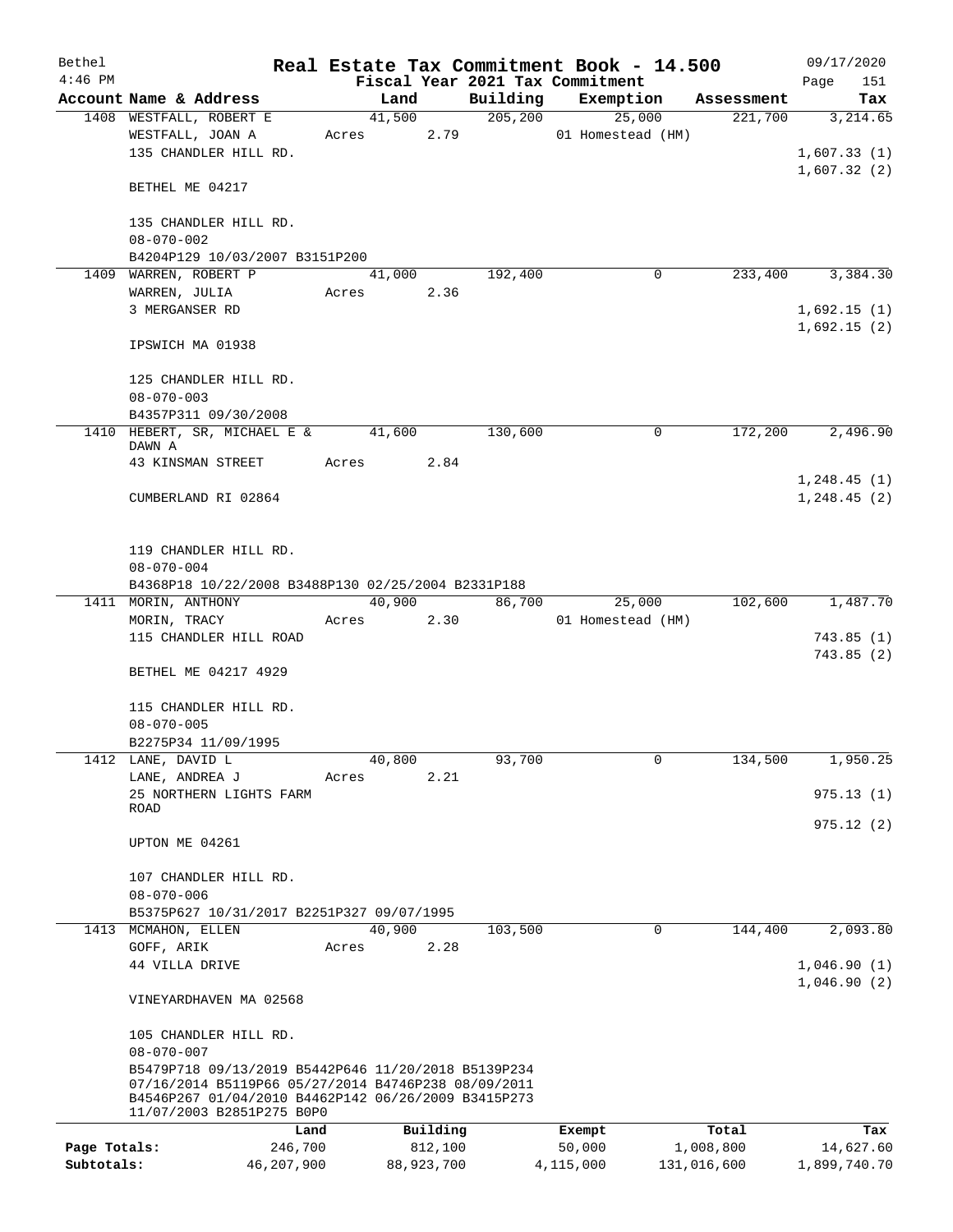| Bethel<br>$4:46$ PM |                                                                         |       |          |          | Real Estate Tax Commitment Book - 14.500<br>Fiscal Year 2021 Tax Commitment |            | 09/17/2020             |
|---------------------|-------------------------------------------------------------------------|-------|----------|----------|-----------------------------------------------------------------------------|------------|------------------------|
|                     | Account Name & Address                                                  |       | Land     | Building | Exemption                                                                   | Assessment | Page<br>152<br>Tax     |
|                     | 1414 MADMACS'S LLC                                                      |       | 40,900   | 51,000   | $\mathbf 0$                                                                 | 91,900     | 1,332.55               |
|                     | PO BOX 896                                                              | Acres | 2.30     |          |                                                                             |            |                        |
|                     |                                                                         |       |          |          |                                                                             |            | 666.28(1)              |
|                     | BETHEL ME 04217                                                         |       |          |          |                                                                             |            | 666.27(2)              |
|                     |                                                                         |       |          |          |                                                                             |            |                        |
|                     |                                                                         |       |          |          |                                                                             |            |                        |
|                     | 93 CHANDLER HILL RD.                                                    |       |          |          |                                                                             |            |                        |
|                     | $08 - 070 - 008$<br>B5178P218 10/30/2014 B5133P196 07/02/2014 B4543P278 |       |          |          |                                                                             |            |                        |
|                     | 12/28/2009 B3819P317 10/11/2005                                         |       |          |          |                                                                             |            |                        |
|                     | 1415 OAKES, EDWARD FINLEY                                               |       | 83,800   | 76,800   | $\mathbf 0$                                                                 | 160,600    | 2,328.70               |
|                     | MAINE REALTY TRUST                                                      | Acres | 242.00   |          |                                                                             |            |                        |
|                     | 428 RICHMOND RD                                                         |       |          |          |                                                                             |            | 1, 164.35(1)           |
|                     |                                                                         |       |          |          |                                                                             |            | 1,164.35(2)            |
|                     | TROY NH 03465                                                           |       |          |          |                                                                             |            |                        |
|                     | 116 CHASE ROAD                                                          |       |          |          |                                                                             |            |                        |
|                     | $09 - 001$                                                              |       |          |          |                                                                             |            |                        |
|                     | B5197P71 12/30/2014 B4441P268 05/18/2009 B3955P45                       |       |          |          |                                                                             |            |                        |
|                     | 03/31/2006 B623P231                                                     |       |          |          |                                                                             |            |                        |
|                     | 1416 MASON, JOHN                                                        |       | 39,400   | $\Omega$ | 0                                                                           | 39,400     | 571.30                 |
|                     | MASON, TRACY                                                            | Acres | 19.00    |          |                                                                             |            |                        |
|                     | PO BOX 570                                                              |       |          |          |                                                                             |            | 285.65(1)<br>285.65(2) |
|                     | BETHEL ME 04217                                                         |       |          |          |                                                                             |            |                        |
|                     |                                                                         |       |          |          |                                                                             |            |                        |
|                     | TAYLOR SMITH RD                                                         |       |          |          |                                                                             |            |                        |
|                     | $09 - 002$                                                              |       |          |          |                                                                             |            |                        |
|                     | B4134P343 05/18/2007                                                    |       |          |          |                                                                             |            |                        |
|                     | 1417 BEBKO, JAMES J                                                     |       | 52,400   | 152,400  | 25,000                                                                      | 179,800    | 2,607.10               |
|                     | BEBKO, RUTH J                                                           | Acres | 2.66     |          | 01 Homestead (HM)                                                           |            |                        |
|                     | 140 TAYLOR SMITH RD                                                     |       |          |          |                                                                             |            | 1,303.55(1)            |
|                     | BETHEL ME 04217                                                         |       |          |          |                                                                             |            | 1,303.55(2)            |
|                     |                                                                         |       |          |          |                                                                             |            |                        |
|                     | 140 TAYLOR SMITH ROAD                                                   |       |          |          |                                                                             |            |                        |
|                     | $09 - 003$                                                              |       |          |          |                                                                             |            |                        |
|                     | B4733P79 07/01/2011                                                     |       |          |          |                                                                             |            |                        |
|                     | 1418 TAYLOR, ROBERTA M                                                  |       | 52,900   | 51,400   | 25,000                                                                      | 79,300     | 1,149.85               |
|                     | P.O. BOX 1068                                                           | Acres | 2.90     |          | 01 Homestead (HM)                                                           |            |                        |
|                     |                                                                         |       |          |          |                                                                             |            | 574.93(1)              |
|                     | BETHEL ME 04217                                                         |       |          |          |                                                                             |            | 574.92(2)              |
|                     |                                                                         |       |          |          |                                                                             |            |                        |
|                     | 132 TAYLOR SMITH ROAD                                                   |       |          |          |                                                                             |            |                        |
|                     | $09 - 004$                                                              |       |          |          |                                                                             |            |                        |
|                     | B1381P261                                                               |       |          |          |                                                                             |            |                        |
|                     | 4691 BOUCHARD, BRIAN P                                                  |       | 81,000   | 188,200  | 0                                                                           | 269,200    | 3,903.40               |
|                     | BOUCHARD, REBECCA L                                                     | Acres | 2.62     |          |                                                                             |            |                        |
|                     | 105 STRATHMORE ST.                                                      |       |          |          |                                                                             |            | 1,951.70(1)            |
|                     | NARRAGANSETT RI 02882                                                   |       |          |          |                                                                             |            | 1,951.70(2)            |
|                     |                                                                         |       |          |          |                                                                             |            |                        |
|                     | 14 MOUNTAIN VALLEY ROAD                                                 |       |          |          |                                                                             |            |                        |
|                     | $09 - 005 - 001$                                                        |       |          |          |                                                                             |            |                        |
|                     | B3862P141 12/21/2005                                                    |       |          |          |                                                                             |            |                        |
|                     |                                                                         |       |          |          |                                                                             |            |                        |
|                     |                                                                         |       |          |          |                                                                             |            |                        |
|                     |                                                                         | Land  | Building |          | Exempt                                                                      | Total      | Tax                    |
| Page Totals:        | 350,400                                                                 |       | 519,800  |          | 50,000                                                                      | 820,200    | 11,892.90              |

**Subtotals:** 46,558,300 89,443,500 4,165,000 131,836,800 1,911,633.60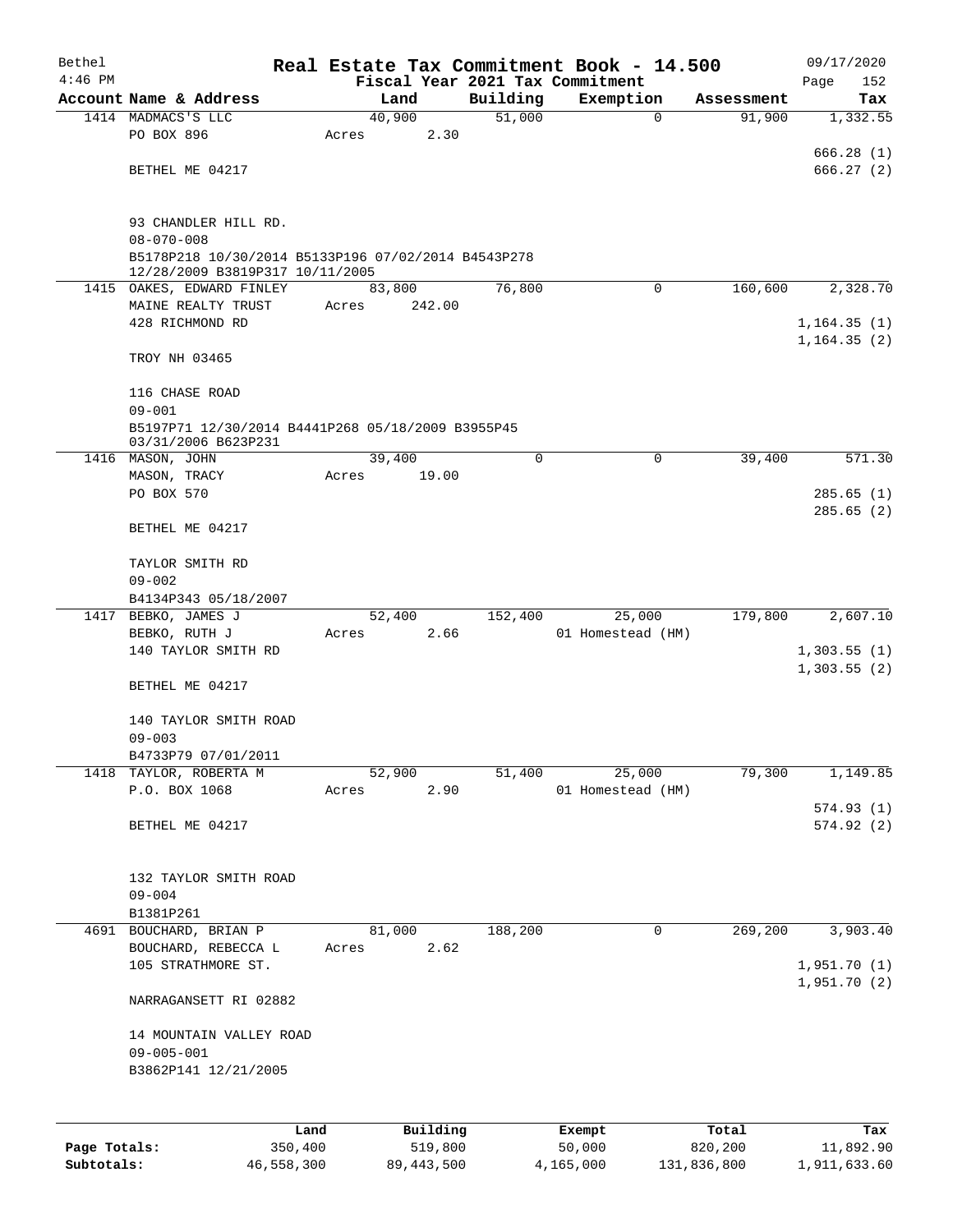| Bethel       |                                                                   | Real Estate Tax Commitment Book - 14.500 |                     |                          |                       | 09/17/2020        |
|--------------|-------------------------------------------------------------------|------------------------------------------|---------------------|--------------------------|-----------------------|-------------------|
| $4:46$ PM    |                                                                   | Fiscal Year 2021 Tax Commitment          |                     |                          |                       | Page<br>153       |
|              | Account Name & Address<br>4692 HOFFMAN, JOSHUA                    | Land<br>80,300                           | Building<br>263,000 | Exemption<br>$\mathbf 0$ | Assessment<br>343,300 | Tax<br>4,977.85   |
|              | HOFFMAN, BRYAN                                                    | 2.38<br>Acres                            |                     |                          |                       |                   |
|              | 28 Mountain Valley Rd                                             |                                          |                     |                          |                       | 2,488.93(1)       |
|              |                                                                   |                                          |                     |                          |                       | 2,488.92 (2)      |
|              | Bethel ME 04217                                                   |                                          |                     |                          |                       |                   |
|              | 28 MOUNTAIN VALLEY ROAD                                           |                                          |                     |                          |                       |                   |
|              | $09 - 005 - 002$                                                  |                                          |                     |                          |                       |                   |
|              | B5425P602 08/22/2018 B3735P181 06/03/2005                         |                                          |                     |                          |                       |                   |
|              | 4693 SECREST, MICHAEL L.                                          | 87,400                                   | 280,400             | 0                        | 367,800               | 5,333.10          |
|              | GIRARD, KIMBERLY R                                                | Acres<br>2.17                            |                     |                          |                       |                   |
|              | 131 TEMPLE AVE., UNIT<br>40                                       |                                          |                     |                          |                       | 2,666.55(1)       |
|              |                                                                   |                                          |                     |                          |                       | 2,666.55(2)       |
|              | OLD ORCHARD BEACH ME                                              |                                          |                     |                          |                       |                   |
|              | 04064                                                             |                                          |                     |                          |                       |                   |
|              | 36 MOUNTAIN VALLEY ROAD                                           |                                          |                     |                          |                       |                   |
|              | $09 - 005 - 003$                                                  |                                          |                     |                          |                       |                   |
|              | B5497P290 12/13/2019 B4842P9 05/03/2012                           |                                          |                     |                          |                       |                   |
|              | 4694 DEWHURST, ERICA                                              | 88,000                                   | 240,500             | $\Omega$                 | 328,500               | 4,763.25          |
|              | DEWHURST, JEFFREY S                                               | 2.33<br>Acres                            |                     |                          |                       |                   |
|              | 62 MOUNTAIN VALLEY ROAD                                           |                                          |                     |                          |                       | 2,381.63(1)       |
|              |                                                                   |                                          |                     |                          |                       | 2,381.62(2)       |
|              | BETHEL ME 04217                                                   |                                          |                     |                          |                       |                   |
|              | 62 MOUNTAIN VALLEY ROAD                                           |                                          |                     |                          |                       |                   |
|              | $09 - 005 - 004$                                                  |                                          |                     |                          |                       |                   |
|              | B5440P948 11/05/2018 B3735P181 06/03/2005                         |                                          |                     |                          |                       |                   |
|              | 4695 NOONAN, JOHN F                                               | 87,900                                   | 281,000             | 0                        | 368,900               | 5,349.05          |
|              | NOONAN, LOIS A                                                    | 2.31<br>Acres                            |                     |                          |                       |                   |
|              | 47 MILK ST.                                                       |                                          |                     |                          |                       | 2,674.53(1)       |
|              |                                                                   |                                          |                     |                          |                       | 2,674.52(2)       |
|              | NEWBURYPORT MA 01950                                              |                                          |                     |                          |                       |                   |
|              |                                                                   |                                          |                     |                          |                       |                   |
|              | 70 MOUNTAIN VALLEY ROAD                                           |                                          |                     |                          |                       |                   |
|              | $09 - 005 - 005$                                                  |                                          |                     |                          |                       |                   |
| 4696         | B5281P162 05/13/2016 B4316P269 06/20/2008<br>GRIESMER, TIMOTHY J. | 84,700                                   | 182,000             | 0                        | 266,700               | 3,867.15          |
|              | JR.                                                               |                                          |                     |                          |                       |                   |
|              | LIBERATI, GIA M.                                                  | 1.52<br>Acres                            |                     |                          |                       |                   |
|              | 3 SANDALWOOD DRIVE                                                |                                          |                     |                          |                       | 1,933.58(1)       |
|              |                                                                   |                                          |                     |                          |                       | 1,933.57(2)       |
|              | KENNEBUNK ME 04043                                                |                                          |                     |                          |                       |                   |
|              | 82 MOUNTAIN VALLEY ROAD                                           |                                          |                     |                          |                       |                   |
|              | $09 - 005 - 006$                                                  |                                          |                     |                          |                       |                   |
|              | B5497P690 12/16/2019 B3843P347 11/18/2005                         |                                          |                     |                          |                       |                   |
|              | 4697 YERXA, PETER S                                               | 73,700                                   | 0                   | 0                        | 73,700                | 1,068.65          |
|              | YERXA, CAROL                                                      | 1.27<br>Acres                            |                     |                          |                       |                   |
|              | SULIDIES-YERXA                                                    |                                          |                     |                          |                       |                   |
|              | 9 HOMER SANDS DRIVE                                               |                                          |                     |                          |                       | 534.33(1)         |
|              |                                                                   |                                          |                     |                          |                       | 534.32 (2)        |
|              | SCARBOROUGH ME 04074                                              |                                          |                     |                          |                       |                   |
|              | MOUNTAIN VALLEY                                                   |                                          |                     |                          |                       |                   |
|              | $09 - 005 - 007$                                                  |                                          |                     |                          |                       |                   |
|              | B3843P347 11/18/2005                                              |                                          |                     |                          |                       |                   |
|              |                                                                   | Building                                 |                     |                          |                       |                   |
| Page Totals: | Land<br>502,000                                                   | 1,246,900                                |                     | Exempt<br>0              | Total<br>1,748,900    | Tax<br>25, 359.05 |
| Subtotals:   | 47,060,300                                                        | 90,690,400                               |                     | 4,165,000                | 133,585,700           | 1,936,992.65      |
|              |                                                                   |                                          |                     |                          |                       |                   |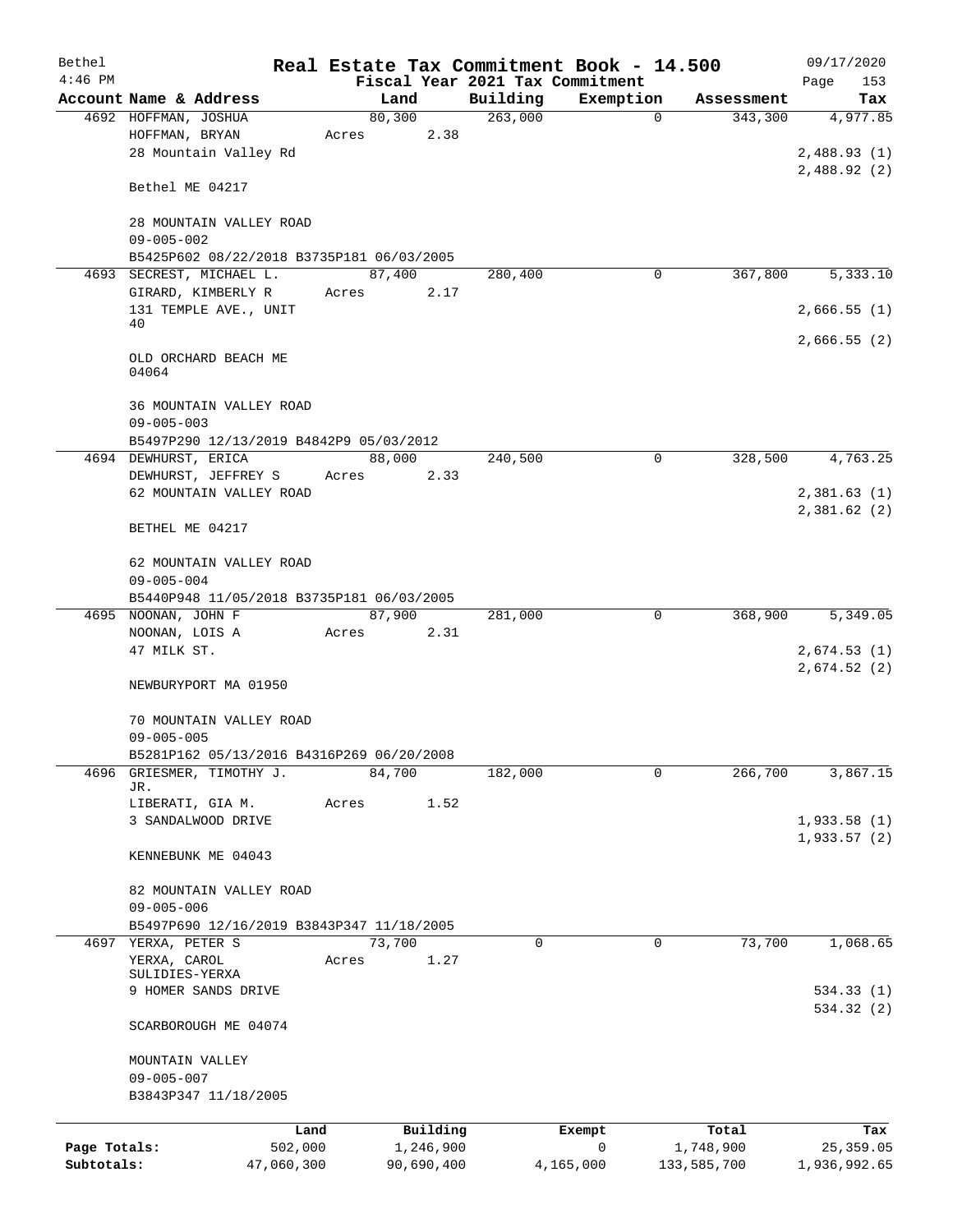| Bethel<br>$4:46$ PM |                                                                   |       |        |      | Fiscal Year 2021 Tax Commitment | Real Estate Tax Commitment Book - 14.500 |            | 09/17/2020<br>Page<br>154  |
|---------------------|-------------------------------------------------------------------|-------|--------|------|---------------------------------|------------------------------------------|------------|----------------------------|
|                     | Account Name & Address                                            |       | Land   |      | Building                        | Exemption                                | Assessment | Tax                        |
|                     | 4698 FENNELL, JOHN W<br>FENNELL, NANCY O'NEILL<br>FENNELL         | Acres | 87,800 | 2.29 | 242,300                         | $\mathbf 0$                              | 330,100    | 4,786.45                   |
|                     | 54 GRAPE VINE RD                                                  |       |        |      |                                 |                                          |            | 2,393.23(1)<br>2,393.22(2) |
|                     | BEDFORD NH 03110                                                  |       |        |      |                                 |                                          |            |                            |
|                     | 103 MOUNTAIN VALLEY<br>$09 - 005 - 008$                           |       |        |      |                                 |                                          |            |                            |
|                     | B3881P46 01/31/2006                                               |       |        |      |                                 |                                          |            |                            |
|                     | 4699 FOLEY, EDWARD J                                              |       | 72,600 |      | 0                               | $\mathbf 0$                              | 72,600     | 1,052.70                   |
|                     | FOLEY, KAREN NADINA                                               | Acres |        | 1.09 |                                 |                                          |            |                            |
|                     | 35 LANCASHIRE DR                                                  |       |        |      |                                 |                                          |            | 526.35(1)<br>526.35(2)     |
|                     | MANSFIELD MA 02048 1766                                           |       |        |      |                                 |                                          |            |                            |
|                     | MOUNTAIN VALLEY<br>$09 - 005 - 009$                               |       |        |      |                                 |                                          |            |                            |
|                     | B3820P215 10/13/2005                                              |       |        |      |                                 |                                          |            |                            |
|                     | 4700 HITCHINGS, MARK T                                            |       | 84,400 |      | 269,500                         | 0                                        | 353,900    | 5,131.55                   |
|                     | HITCHINGS, COLLEEN A                                              | Acres |        | 1.47 |                                 |                                          |            |                            |
|                     | 91 HOLLY HILLS LANE                                               |       |        |      |                                 |                                          |            | 2,565.78(1)                |
|                     |                                                                   |       |        |      |                                 |                                          |            | 2,565.77(2)                |
|                     | SAUNDERSTOWN RI 02874                                             |       |        |      |                                 |                                          |            |                            |
|                     | 83 MOUNTAIN VALLEY ROAD<br>$09 - 005 - 010$                       |       |        |      |                                 |                                          |            |                            |
|                     | B4611P149 07/20/2010                                              |       |        |      |                                 |                                          |            |                            |
|                     | 4701 KELLY, BRIAN                                                 |       | 74,800 |      | 0                               | 0                                        | 74,800     | 1,084.60                   |
|                     | KELLY, CYNTHIA J                                                  | Acres |        | 1.47 |                                 |                                          |            |                            |
|                     | 241 MEADOWS END RD                                                |       |        |      |                                 |                                          |            | 542.30(1)                  |
|                     |                                                                   |       |        |      |                                 |                                          |            | 542.30(2)                  |
|                     | MONROE CT 06468                                                   |       |        |      |                                 |                                          |            |                            |
|                     | MOUNTAIN VALLEY SUB/LOT<br>$09 - 005 - 011$                       |       |        |      |                                 |                                          |            |                            |
|                     | B3823P107 10/19/2005                                              |       |        |      |                                 |                                          |            |                            |
|                     | 4702 GRAF, OWEN D                                                 |       | 88,000 |      | 233,000                         | 0                                        | 321,000    | 4,654.50                   |
|                     | GRAF, EDITH B                                                     | Acres |        | 2.34 |                                 |                                          |            |                            |
|                     | 110 OLD BASS RIVER RD                                             |       |        |      |                                 |                                          |            | 2,327.25(1)                |
|                     |                                                                   |       |        |      |                                 |                                          |            | 2,327.25(2)                |
|                     | SOUTH DENNIS MA 02660                                             |       |        |      |                                 |                                          |            |                            |
|                     | 51 MOUNTAIN VALLEY road<br>$09 - 005 - 012$                       |       |        |      |                                 |                                          |            |                            |
|                     | B4852P107 06/07/2012 B4694P321 02/25/2011 B3879P329<br>01/30/2006 |       |        |      |                                 |                                          |            |                            |
|                     | 4703 OBERY, CURTIS                                                |       | 91,400 |      | 299,200                         | 0                                        | 390,600    | 5,663.70                   |
|                     | OBERY, LISA                                                       | Acres |        | 3.60 |                                 |                                          |            |                            |
|                     | 88 ROCK RIDGE ROAD                                                |       |        |      |                                 |                                          |            | 2,831.85(1)                |
|                     | CUMBERLAND ME 04021                                               |       |        |      |                                 |                                          |            | 2,831.85(2)                |
|                     | 43 MOUNTAIN VALLEY ROAD                                           |       |        |      |                                 |                                          |            |                            |
|                     | $09 - 005 - 013$                                                  |       |        |      |                                 |                                          |            |                            |
|                     | B3979P121 07/31/2006 B3868P62 01/04/2006                          |       |        |      |                                 |                                          |            |                            |
|                     |                                                                   |       |        |      |                                 |                                          |            |                            |

|              | Land       | Building   | Exempt    | Total         | Tax          |
|--------------|------------|------------|-----------|---------------|--------------|
| Page Totals: | 499,000    | 1,044,000  |           | 1,543,000     | 22,373.50    |
| Subtotals:   | 47,559,300 | 91,734,400 | 4,165,000 | 135, 128, 700 | 1,959,366.15 |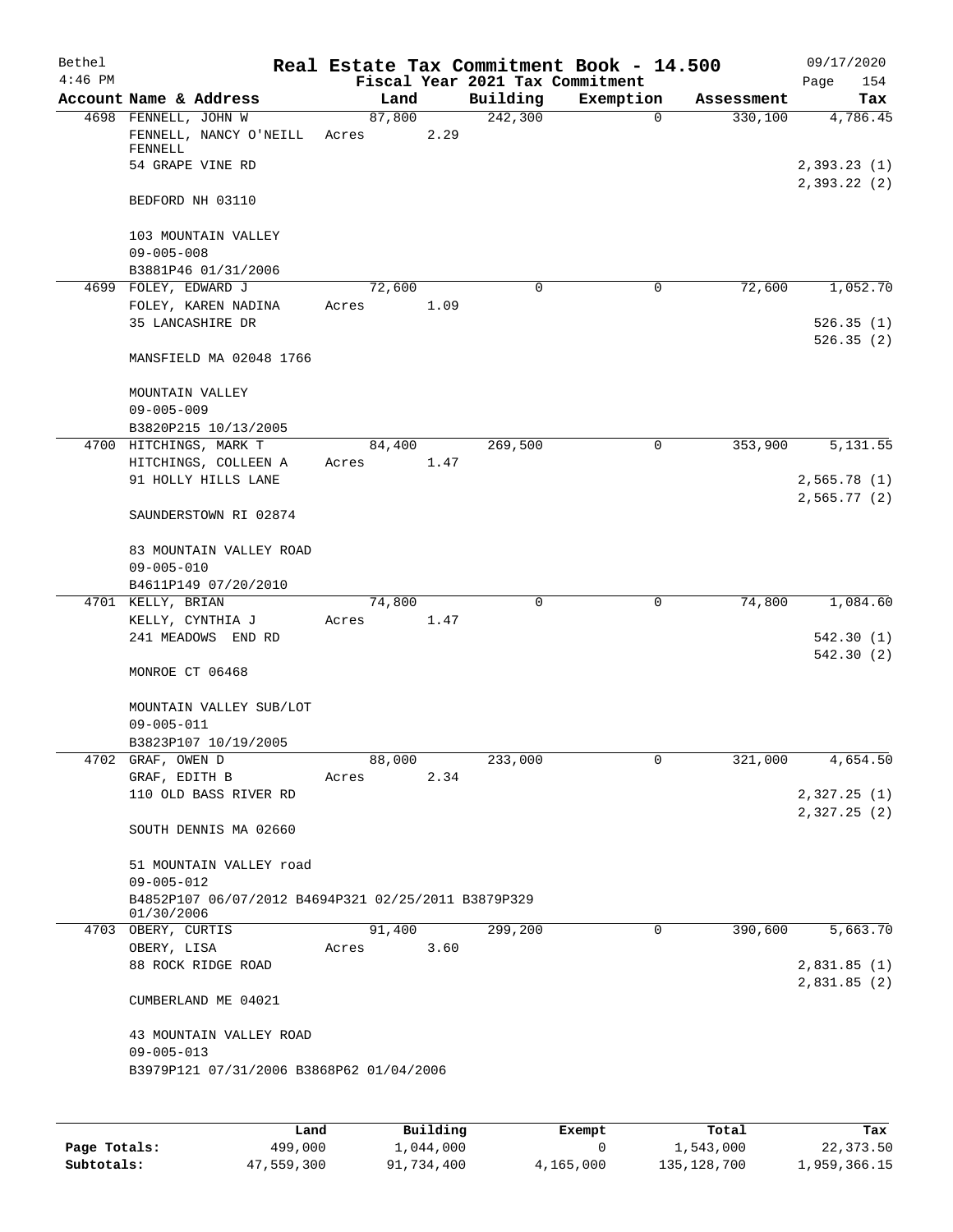| Bethel    |                                           |        |      |                                 | Real Estate Tax Commitment Book - 14.500 |            | 09/17/2020             |
|-----------|-------------------------------------------|--------|------|---------------------------------|------------------------------------------|------------|------------------------|
| $4:46$ PM |                                           |        |      | Fiscal Year 2021 Tax Commitment |                                          |            | Page<br>155            |
|           | Account Name & Address                    | Land   |      | Building                        | Exemption                                | Assessment | Tax                    |
|           | 4704 HOTOPP, KENNETH P                    | 78,700 |      | 215,600                         | $\mathbf 0$                              | 294,300    | 4,267.35               |
|           | HOTOPP, MARY R GORRELL                    | Acres  | 1.90 |                                 |                                          |            |                        |
|           | PO BOX 1298                               |        |      |                                 |                                          |            | 2, 133.68(1)           |
|           | BETHEL ME 04217                           |        |      |                                 |                                          |            | 2, 133.67 (2)          |
|           |                                           |        |      |                                 |                                          |            |                        |
|           | 15 MOUNTAIN VALLEY ROAD                   |        |      |                                 |                                          |            |                        |
|           | $09 - 005 - 014$                          |        |      |                                 |                                          |            |                        |
|           | B3887P246 02/14/2006                      |        |      |                                 |                                          |            |                        |
|           | 3740 CAMERON, CATHERINE M                 | 60,400 |      | 387,200                         | $\mathbf 0$                              | 447,600    | 6,490.20               |
|           | CAMERON, IAN J                            | Acres  | 5.00 |                                 |                                          |            |                        |
|           | 105 LEEUWARDEN RD                         |        |      |                                 |                                          |            | 3, 245.10 (1)          |
|           |                                           |        |      |                                 |                                          |            | 3, 245.10 (2)          |
|           | DARIEN CT 06820                           |        |      |                                 |                                          |            |                        |
|           | 208 TAYLOR SMITH ROAD                     |        |      |                                 |                                          |            |                        |
|           | $09 - 006 - 001 - 001$                    |        |      |                                 |                                          |            |                        |
|           | B4983P250 05/10/2013 B3605P216 10/01/2004 |        |      |                                 |                                          |            |                        |
|           | 5305 DUMONT ENTERPRISES,                  | 13,800 |      | 0                               | 0                                        | 13,800     | 200.10                 |
|           | INC.                                      |        |      |                                 |                                          |            |                        |
|           | 11377 North Shore Line Acres              |        | 2.47 |                                 |                                          |            |                        |
|           | Court                                     |        |      |                                 |                                          |            |                        |
|           | Hideout UT 84036                          |        |      |                                 |                                          |            | 100.05(1)<br>100.05(2) |
|           |                                           |        |      |                                 |                                          |            |                        |
|           |                                           |        |      |                                 |                                          |            |                        |
|           | MOUNTAIN VALLEY RD EXT                    |        |      |                                 |                                          |            |                        |
|           | $09 - 006 - 001 - 015$                    |        |      |                                 |                                          |            |                        |
|           | B13P4643 05/21/2010                       |        |      |                                 |                                          |            |                        |
|           | 5306 DUMONT ENTERPRISES,<br>INC.          | 13,500 |      | 0                               | 0                                        | 13,500     | 195.75                 |
|           | 11377 North Shore Line Acres              |        | 1.93 |                                 |                                          |            |                        |
|           | Court                                     |        |      |                                 |                                          |            |                        |
|           |                                           |        |      |                                 |                                          |            | 97.88 (1)              |
|           | Hideout UT 84036                          |        |      |                                 |                                          |            | 97.87 (2)              |
|           |                                           |        |      |                                 |                                          |            |                        |
|           |                                           |        |      |                                 |                                          |            |                        |
|           | MOUNTAIN VALLEY RD EXT                    |        |      |                                 |                                          |            |                        |
|           | $09 - 006 - 001 - 016$                    |        |      |                                 |                                          |            |                        |
|           | B13P4643 05/21/2010                       |        |      | 0                               | 0                                        | 13,900     |                        |
| 5307      | DUMONT ENTERPRISES,<br>INC.               | 13,900 |      |                                 |                                          |            | 201.55                 |
|           | 11377 North Shore Line                    | Acres  | 2.73 |                                 |                                          |            |                        |
|           | Court                                     |        |      |                                 |                                          |            |                        |
|           |                                           |        |      |                                 |                                          |            | 100.78(1)              |
|           | Hideout UT 84036                          |        |      |                                 |                                          |            | 100.77(2)              |
|           |                                           |        |      |                                 |                                          |            |                        |
|           | MOUNTAIN VALLEY RD EXT                    |        |      |                                 |                                          |            |                        |
|           | $09 - 006 - 001 - 017$                    |        |      |                                 |                                          |            |                        |
|           | B13P4643 05/21/2010                       |        |      |                                 |                                          |            |                        |

|              | Land       | Building   | Exempt    | Total       | Tax          |
|--------------|------------|------------|-----------|-------------|--------------|
| Page Totals: | 180,300    | 602,800    |           | 783,100     | 11,354.95    |
| Subtotals:   | 47,739,600 | 92,337,200 | 4,165,000 | 135,911,800 | 1,970,721.10 |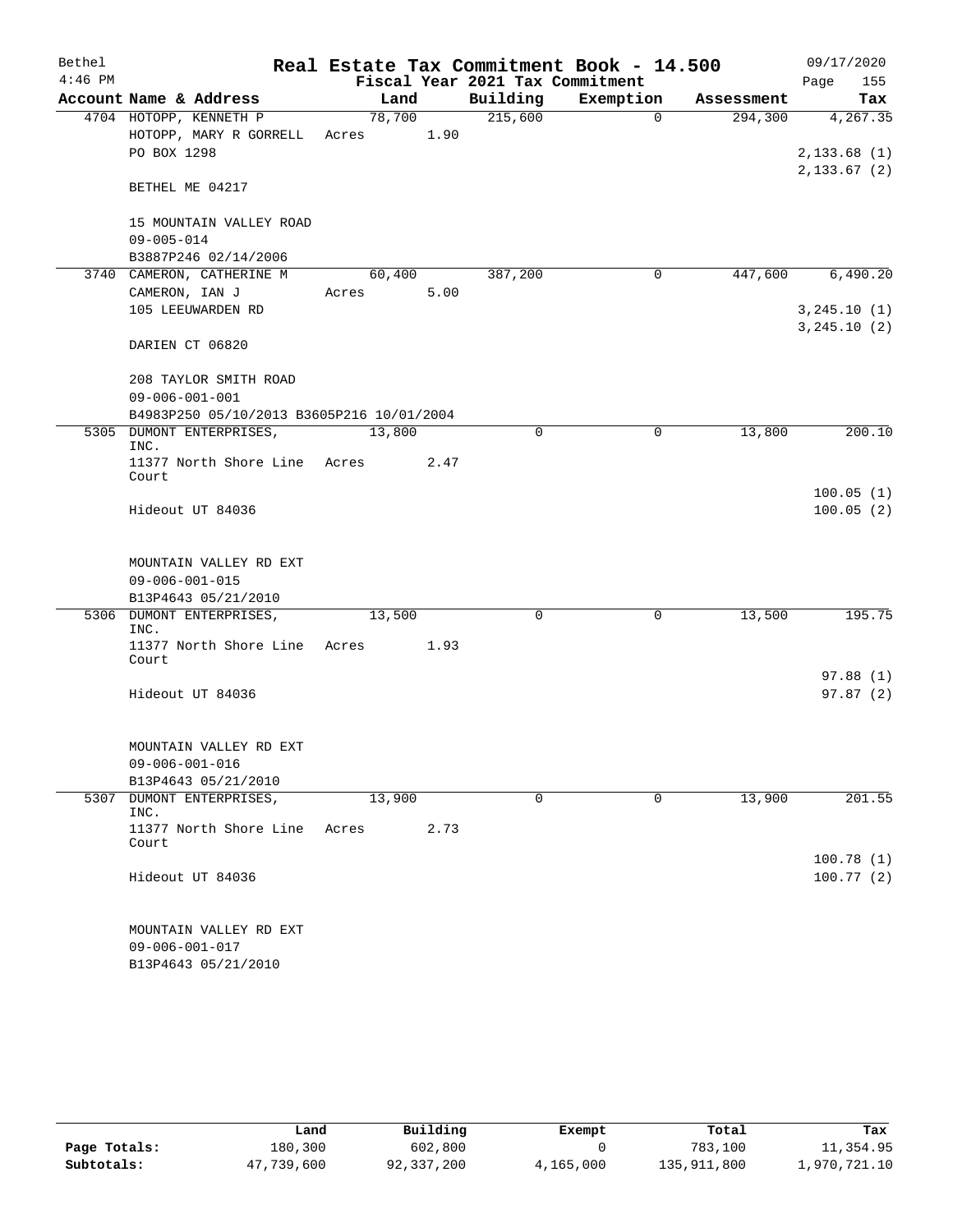| Bethel    |                                                                          |        |      | Real Estate Tax Commitment Book - 14.500 |             |            | 09/17/2020             |
|-----------|--------------------------------------------------------------------------|--------|------|------------------------------------------|-------------|------------|------------------------|
| $4:46$ PM |                                                                          |        |      | Fiscal Year 2021 Tax Commitment          |             |            | 156<br>Page            |
|           | Account Name & Address                                                   | Land   |      | Building                                 | Exemption   | Assessment | Tax                    |
|           | 5309 DUMONT ENTERPRISES,<br>INC.                                         | 13,000 |      | 0                                        | $\Omega$    | 13,000     | 188.50                 |
|           | 11377 North Shore Line<br>Court                                          | Acres  | 1.38 |                                          |             |            |                        |
|           | Hideout UT 84036                                                         |        |      |                                          |             |            | 94.25(1)<br>94.25(2)   |
|           | MOUNTAIN VALLEY RD EXT<br>$09 - 006 - 001 - 018$<br>B13P4643 05/21/2010  |        |      |                                          |             |            |                        |
|           | 5308 DUMONT ENTERPRISES,                                                 | 12,500 |      | $\mathbf 0$                              | 0           | 12,500     | 181.25                 |
|           | INC.<br>11377 North Shore Line<br>Court                                  | Acres  | 0.99 |                                          |             |            |                        |
|           | Hideout UT 84036                                                         |        |      |                                          |             |            | 90.63(1)<br>90.62(2)   |
|           | MOUINTAIN VALLEY RD EXT<br>$09 - 006 - 001 - 019$<br>B13P4643 05/21/2010 |        |      |                                          |             |            |                        |
|           | 5310 DUMONT ENTERPRISES,                                                 | 12,800 |      | 0                                        | $\mathbf 0$ | 12,800     | 185.60                 |
|           | INC.<br>11377 North Shore Line<br>Court                                  | Acres  | 1.13 |                                          |             |            |                        |
|           | Hideout UT 84036                                                         |        |      |                                          |             |            | 92.80(1)<br>92.80(2)   |
|           | MOUNTAIN VALLEY RD EXT<br>$09 - 006 - 001 - 020$<br>B13P4643 05/21/2010  |        |      |                                          |             |            |                        |
|           | 5311 DUMONT ENTERPRISES,                                                 | 13,200 |      | 0                                        | 0           | 13,200     | 191.40                 |
|           | INC.<br>11377 North Shore Line<br>Court                                  | Acres  | 1.58 |                                          |             |            |                        |
|           | Hideout UT 84036                                                         |        |      |                                          |             |            | 95.70(1)<br>95.70(2)   |
|           | MOUNTAIN VALLEY RD EXT<br>$09 - 006 - 001 - 021$<br>B13P4643 05/21/2010  |        |      |                                          |             |            |                        |
|           | 5312 DUMONT ENTERPRISES,                                                 | 13,900 |      | 0                                        | 0           | 13,900     | 201.55                 |
|           | INC.<br>11377 North Shore Line<br>Court                                  | Acres  | 2.72 |                                          |             |            |                        |
|           | Hideout UT 84036                                                         |        |      |                                          |             |            | 100.78(1)<br>100.77(2) |
|           | MOUNTAIN VALLEY RD EXT<br>$09 - 006 - 001 - 022$<br>B13P4643 05/21/2010  |        |      |                                          |             |            |                        |

|              | Land       | Building   | Exempt    | Total       | Tax          |
|--------------|------------|------------|-----------|-------------|--------------|
| Page Totals: | 65,400     |            |           | 65,400      | 948.30       |
| Subtotals:   | 47,805,000 | 92,337,200 | 4,165,000 | 135,977,200 | 1,971,669.40 |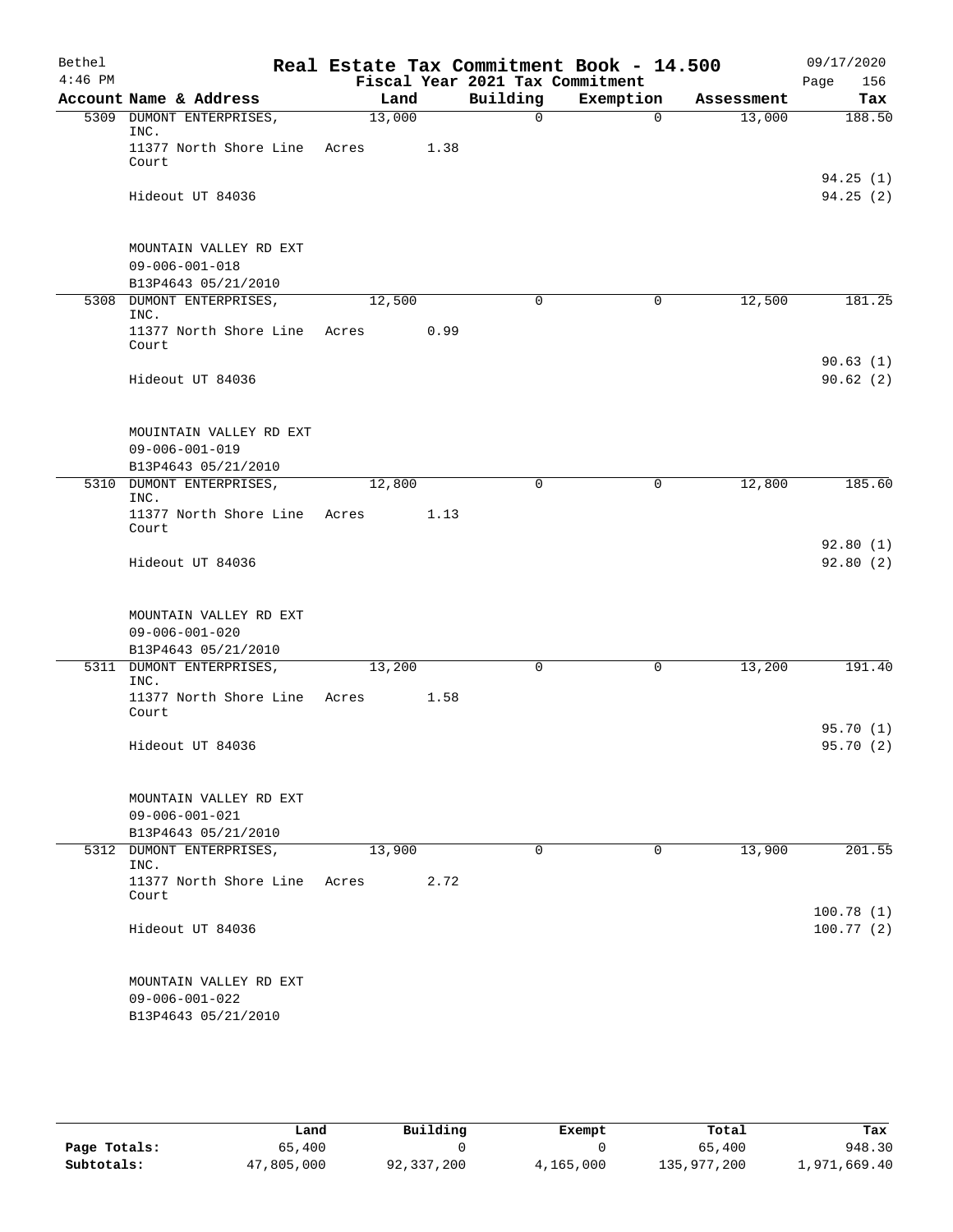| Bethel    |                                                  |        |      |                                             | Real Estate Tax Commitment Book - 14.500 |            | 09/17/2020         |
|-----------|--------------------------------------------------|--------|------|---------------------------------------------|------------------------------------------|------------|--------------------|
| $4:46$ PM | Account Name & Address                           | Land   |      | Fiscal Year 2021 Tax Commitment<br>Building | Exemption                                | Assessment | Page<br>157<br>Tax |
|           | 5313 DUMONT ENTERPRISES,                         | 14,300 |      | $\mathbf 0$                                 | $\Omega$                                 | 14,300     | 207.35             |
|           | INC.<br>11377 North Shore Line Acres             |        | 3.64 |                                             |                                          |            |                    |
|           | Court                                            |        |      |                                             |                                          |            | 103.68(1)          |
|           | Hideout UT 84036                                 |        |      |                                             |                                          |            | 103.67(2)          |
|           | MOUNTAIN VALLEY RD EXT                           |        |      |                                             |                                          |            |                    |
|           | $09 - 006 - 001 - 023$<br>B13P4643 05/21/2010    |        |      |                                             |                                          |            |                    |
|           | 5314 DUMONT ENTERPRISES,                         | 14,300 |      | $\mathbf 0$                                 | 0                                        | 14,300     | 207.35             |
|           | INC.<br>11377 North Shore Line                   | Acres  | 3.58 |                                             |                                          |            |                    |
|           | Court                                            |        |      |                                             |                                          |            | 103.68(1)          |
|           | Hideout UT 84036                                 |        |      |                                             |                                          |            | 103.67(2)          |
|           | MOUNTAIN VALLEY RD EXT                           |        |      |                                             |                                          |            |                    |
|           | $09 - 006 - 001 - 024$                           |        |      |                                             |                                          |            |                    |
|           | B13P4643 05/21/2010<br>5315 DUMONT ENTERPRISES,  | 14,100 |      | $\Omega$                                    | 0                                        | 14,100     | 204.45             |
|           | INC.                                             |        |      |                                             |                                          |            |                    |
|           | 11377 North Shore Line Acres<br>Court            |        | 2.99 |                                             |                                          |            | 102.23(1)          |
|           | Hideout UT 84036                                 |        |      |                                             |                                          |            | 102.22(2)          |
|           | MOUNTAIN VALLEY RD EXT                           |        |      |                                             |                                          |            |                    |
|           | $09 - 006 - 001 - 025$<br>B13P4643 05/21/2010    |        |      |                                             |                                          |            |                    |
|           | 5316 DUMONT ENTERPRISES,                         | 14,100 |      | 0                                           | 0                                        | 14,100     | 204.45             |
|           | INC.<br>11377 North Shore Line<br>Court          | Acres  | 3.18 |                                             |                                          |            |                    |
|           |                                                  |        |      |                                             |                                          |            | 102.23(1)          |
|           | Hideout UT 84036                                 |        |      |                                             |                                          |            | 102.22(2)          |
|           | MOUNTAIN VALLEY RD EXT                           |        |      |                                             |                                          |            |                    |
|           | $09 - 006 - 001 - 026$                           |        |      |                                             |                                          |            |                    |
|           | B13P4643 05/21/2010<br>5317 DUMONT ENTERPRISES,  | 13,100 |      | 0                                           | 0                                        | 13,100     | 189.95             |
|           | INC.                                             |        |      |                                             |                                          |            |                    |
|           | 11377 North Shore Line<br>Court                  | Acres  | 1.42 |                                             |                                          |            | 94.98 (1)          |
|           | Hideout UT 84036                                 |        |      |                                             |                                          |            | 94.97(2)           |
|           | MOUNTAIN VALLEY RD EXT<br>$09 - 006 - 001 - 027$ |        |      |                                             |                                          |            |                    |
|           | B13P4643 05/21/2010                              |        |      |                                             |                                          |            |                    |

|              | Land       | Building   | Exempt    | Total       | Tax          |
|--------------|------------|------------|-----------|-------------|--------------|
| Page Totals: | 69,900     |            |           | 69,900      | 1,013.55     |
| Subtotals:   | 47,874,900 | 92,337,200 | 4,165,000 | 136,047,100 | 1,972,682.95 |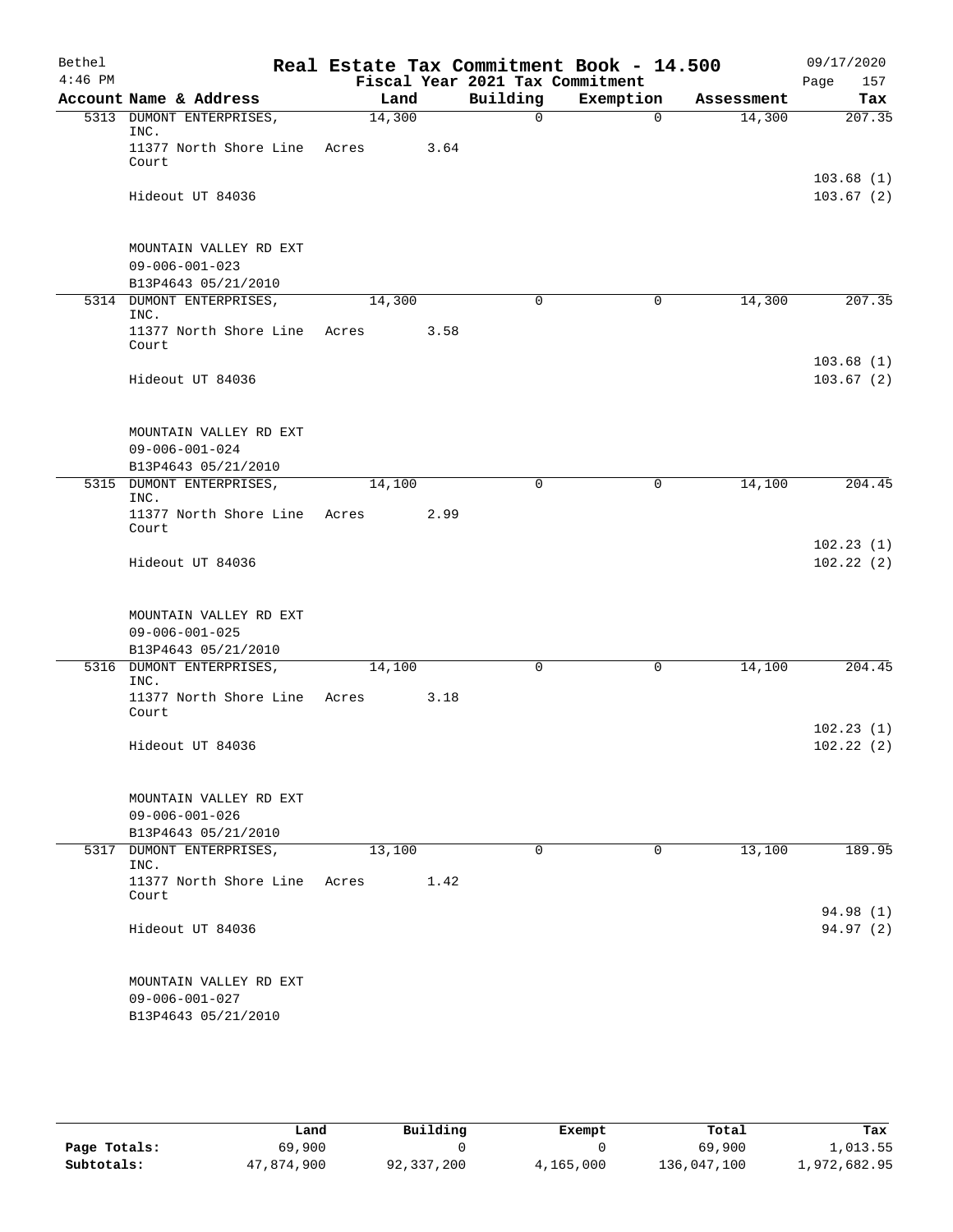| Bethel       |                                                                   |       |                |               | Real Estate Tax Commitment Book - 14.500 |               | 09/17/2020                 |
|--------------|-------------------------------------------------------------------|-------|----------------|---------------|------------------------------------------|---------------|----------------------------|
| $4:46$ PM    |                                                                   |       |                |               | Fiscal Year 2021 Tax Commitment          |               | Page<br>158                |
|              | Account Name & Address                                            |       | Land<br>13,800 | Building<br>0 | Exemption<br>$\mathbf 0$                 | Assessment    | Tax                        |
|              | 5318 DUMONT ENTERPRISES,<br>INC.                                  |       |                |               |                                          | 13,800        | 200.10                     |
|              | 11377 North Shore Line Acres<br>Court                             |       | 2.43           |               |                                          |               |                            |
|              |                                                                   |       |                |               |                                          |               | 100.05(1)                  |
|              | Hideout UT 84036                                                  |       |                |               |                                          |               | 100.05(2)                  |
|              | MOUNTAIN VALLEY RD EXT<br>$09 - 006 - 001 - 028$                  |       |                |               |                                          |               |                            |
|              | B13P4643 05/21/2010                                               |       |                |               |                                          |               |                            |
|              | 3741 DIPLACIDO, RICHARD F                                         |       | 76,200         | 0             | 0                                        | 76,200        | 1,104.90                   |
|              | 25 SKYVIEW DR                                                     | Acres | 39.39          |               |                                          |               | 552.45(1)                  |
|              | BETHEL ME 04217                                                   |       |                |               |                                          |               | 552.45(2)                  |
|              | NEVEL ROAD                                                        |       |                |               |                                          |               |                            |
|              | $09 - 006 - 002$                                                  |       |                |               |                                          |               |                            |
|              | B1344P287                                                         |       |                |               |                                          |               |                            |
|              | 3742 CROSS, JACK                                                  |       | 77,400         | 335,000       | 25,000                                   | 387,400       | 5,617.30                   |
|              | CROSS, SUSAN                                                      | Acres | 65.29          |               | 01 Homestead (HM)                        |               |                            |
|              | 250 TAYLOR SMITH RD                                               |       |                |               |                                          |               | 2,808.65(1)                |
|              | BETHEL ME 04217                                                   |       |                |               |                                          |               | 2,808.65(2)                |
|              | 250 TAYLOR SMITH ROAD                                             |       |                |               |                                          |               |                            |
|              | $09 - 006 - 002 - 001$                                            |       |                |               |                                          |               |                            |
|              | B4561P141 02/16/2010 B3245P65 07/03/2003 B3245P65<br>07/03/2003   |       |                |               |                                          |               |                            |
|              | 5211 EVANS, STEPHEN G                                             |       | 49,000         | 222,900       | 0                                        | 271,900       | 3,942.55                   |
|              | EVANS, KELLY ANNE                                                 | Acres | 0.83           |               |                                          |               |                            |
|              | 5 MCTEE DRIVE                                                     |       |                |               |                                          |               | 1,971.28(1)<br>1,971.27(2) |
|              | NORTON MA 02776                                                   |       |                |               |                                          |               |                            |
|              | 13 NEVEL RD                                                       |       |                |               |                                          |               |                            |
|              | $09 - 006 - 002 - A$                                              |       |                |               |                                          |               |                            |
|              | B4557P276 02/05/2010 B4502P227 09/29/2009<br>5212 TONRA, JAMES E  |       | 32,600         | 219,500       | 0                                        | 252,100       | 3,655.45                   |
|              | TONRA, ELIZABETH A                                                | Acres | 1.00           |               |                                          |               |                            |
|              | 13 PRESDINTIAL DRIVE                                              |       |                |               |                                          |               | 1,827.73(1)                |
|              |                                                                   |       |                |               |                                          |               | 1,827.72(2)                |
|              | WILMINGTON MA 01887                                               |       |                |               |                                          |               |                            |
|              | 9565                                                              |       |                |               |                                          |               |                            |
|              | 257 TAYLOR SMITH RD<br>$09 - 006 - 002 - B$                       |       |                |               |                                          |               |                            |
|              | B5288P194 06/22/2016 B4510P293 10/13/2009 B4473P122<br>07/21/2009 |       |                |               |                                          |               |                            |
|              | 3743 ANDREWS, BRUCE                                               |       | 86,300         | 66,200        | $\mathbf 0$                              | 152,500       | 2, 211.25                  |
|              | 37 BRUCE ROAD                                                     | Acres | 43.70          |               |                                          |               |                            |
|              |                                                                   |       |                |               |                                          |               | 1, 105.63(1)               |
|              | BETHEL ME 04217                                                   |       |                |               |                                          |               | 1, 105.62(2)               |
|              | 37 BRUCE ROAD                                                     |       |                |               |                                          |               |                            |
|              | $09 - 006 - 003$                                                  |       |                |               |                                          |               |                            |
|              | B3281P283 04/28/2003                                              |       |                |               |                                          |               |                            |
|              |                                                                   | Land  | Building       |               | Exempt                                   | Total         | Tax                        |
| Page Totals: | 335,300                                                           |       | 843,600        |               | 25,000                                   | 1,153,900     | 16,731.55                  |
| Subtotals:   | 48, 210, 200                                                      |       | 93,180,800     |               | 4,190,000                                | 137, 201, 000 | 1,989,414.50               |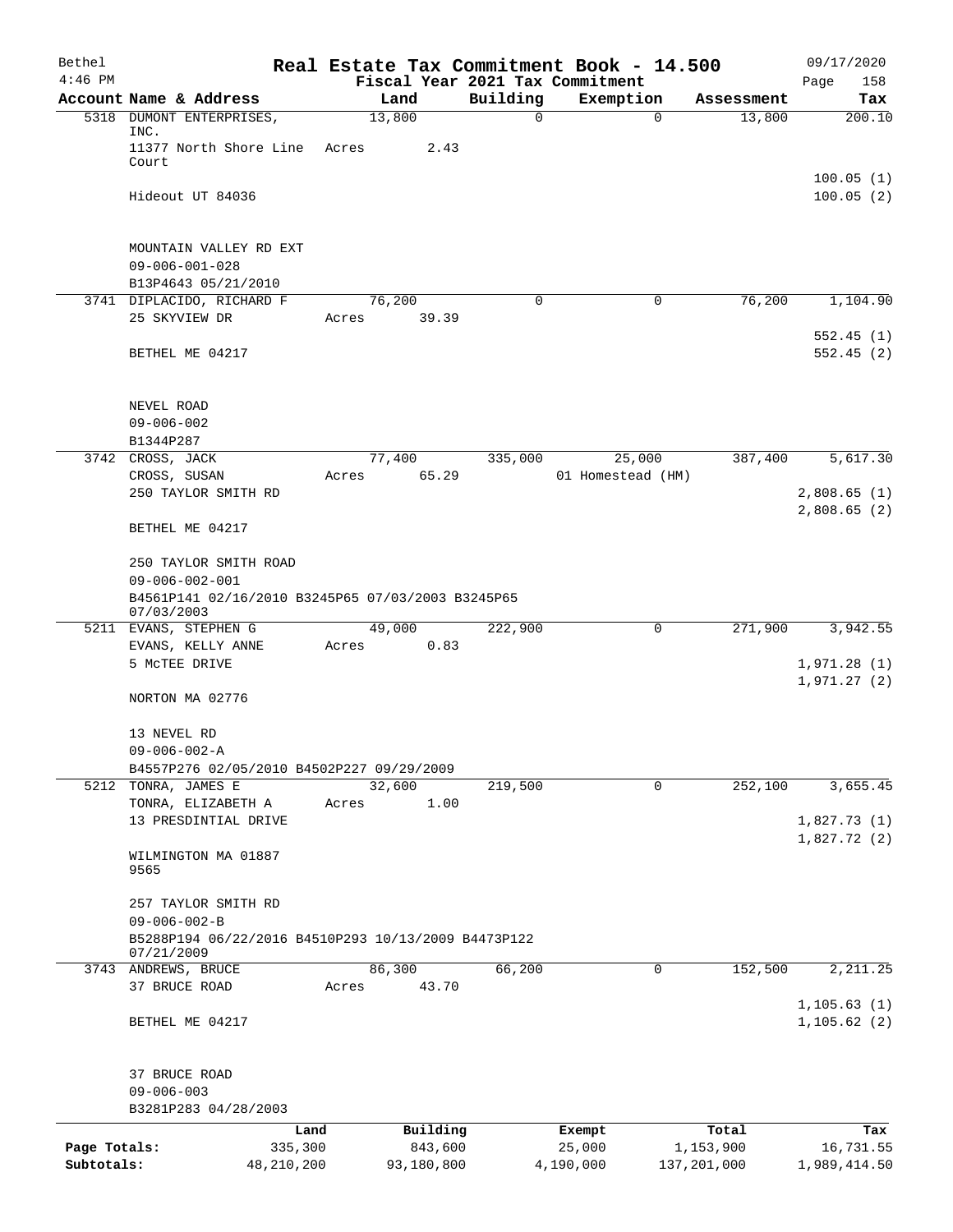| Bethel    |                                                                 |      |       |                |          |                     | Real Estate Tax Commitment Book - 14.500 |                        | 09/17/2020             |
|-----------|-----------------------------------------------------------------|------|-------|----------------|----------|---------------------|------------------------------------------|------------------------|------------------------|
| $4:46$ PM |                                                                 |      |       |                |          |                     | Fiscal Year 2021 Tax Commitment          |                        | Page<br>159            |
|           | Account Name & Address                                          |      |       | Land<br>39,800 |          | Building<br>178,800 | Exemption<br>25,000                      | Assessment<br>193,600  | Tax                    |
|           | 5383 LEPICH, JAMES<br>LEPICH, SHARON                            |      | Acres |                | 1.00     |                     | 01 Homestead (HM)                        |                        | 2,807.20               |
|           | 10 BRUCE ROAD                                                   |      |       |                |          |                     |                                          |                        | 1,403.60(1)            |
|           |                                                                 |      |       |                |          |                     |                                          |                        | 1,403.60(2)            |
|           | BETHEL ME 04217                                                 |      |       |                |          |                     |                                          |                        |                        |
|           |                                                                 |      |       |                |          |                     |                                          |                        |                        |
|           | 10 BRUCE ROAD                                                   |      |       |                |          |                     |                                          |                        |                        |
|           | $09 - 006 - 003 - 001$                                          |      |       |                |          |                     |                                          |                        |                        |
|           | B5232P420 07/15/2015                                            |      |       |                |          |                     |                                          |                        |                        |
|           | 3744 DIPLACIDO, BARBARA A                                       |      |       | 41,900         |          | $\Omega$            |                                          | 41,900<br>0            | 607.55                 |
|           | SKYVIEW DR                                                      |      | Acres |                | 41.00    |                     |                                          |                        |                        |
|           |                                                                 |      |       |                |          |                     |                                          |                        | 303.78(1)<br>303.77(2) |
|           | BETHEL ME 04217                                                 |      |       |                |          |                     |                                          |                        |                        |
|           |                                                                 |      |       |                |          |                     |                                          |                        |                        |
|           |                                                                 |      |       |                |          |                     |                                          |                        |                        |
|           | $09 - 006 - 004$                                                |      |       |                |          |                     |                                          |                        |                        |
|           | B3267P268 04/03/2003                                            |      |       |                |          |                     |                                          |                        |                        |
|           | 3745 ANDREWS, BRUCE                                             |      |       | 52,300         |          | 0                   |                                          | 0<br>52,300            | 758.35                 |
|           | 37 BRUCE ROAD                                                   |      | Acres |                | 44.80    |                     |                                          |                        |                        |
|           |                                                                 |      |       |                |          |                     |                                          |                        | 379.18(1)              |
|           | BETHEL ME 04217                                                 |      |       |                |          |                     |                                          |                        | 379.17(2)              |
|           |                                                                 |      |       |                |          |                     |                                          |                        |                        |
|           |                                                                 |      |       |                |          |                     |                                          |                        |                        |
|           | $09 - 006 - 005$                                                |      |       |                |          |                     |                                          |                        |                        |
|           | B3245P65                                                        |      |       |                |          |                     |                                          |                        |                        |
|           | 3746 DIPLACIDO, RICHARD F                                       |      |       | 60,100         |          | $\mathbf 0$         |                                          | 60,100<br>$\mathbf 0$  | 871.45                 |
|           | 25 SKYVIEW DR                                                   |      | Acres |                | 91.00    |                     |                                          |                        |                        |
|           |                                                                 |      |       |                |          |                     |                                          |                        | 435.73 (1)             |
|           | BETHEL ME 04217                                                 |      |       |                |          |                     |                                          |                        | 435.72 (2)             |
|           |                                                                 |      |       |                |          |                     |                                          |                        |                        |
|           |                                                                 |      |       |                |          |                     |                                          |                        |                        |
|           | TAYLOR SMITH ROAD                                               |      |       |                |          |                     |                                          |                        |                        |
|           | $09 - 006 - 006$                                                |      |       |                |          |                     |                                          |                        |                        |
|           | B3469P117 03/02/2004<br>5244 MARK, CHARTIER A.                  |      |       | 53,800         |          | 274,400             |                                          | 0<br>328,200           | 4,758.90               |
|           | 34 WINNIFRED ROAD                                               |      | Acres |                | 1.25     |                     |                                          |                        |                        |
|           |                                                                 |      |       |                |          |                     |                                          |                        | 2,379.45 (1)           |
|           | BROCKTON MA 02301                                               |      |       |                |          |                     |                                          |                        | 2,379.45(2)            |
|           |                                                                 |      |       |                |          |                     |                                          |                        |                        |
|           |                                                                 |      |       |                |          |                     |                                          |                        |                        |
|           | 18 QUAIL RUN                                                    |      |       |                |          |                     |                                          |                        |                        |
|           | $09 - 006 - 006 - 001$                                          |      |       |                |          |                     |                                          |                        |                        |
|           | B5469P782 07/16/2019 B5255P66 11/19/2015 B4640P344              |      |       |                |          |                     |                                          |                        |                        |
|           | 10/01/2010 B12P4549 08/14/2009<br>5245 RODRIGUES, GERRICK J     |      |       | 52,800         |          | 309,200             |                                          | $\mathbf 0$<br>362,000 | 5,249.00               |
|           | RODRIGUES, LAURIE-SUE                                           |      | Acres |                | 1.00     |                     |                                          |                        |                        |
|           | 11 GRANT RD.                                                    |      |       |                |          |                     |                                          |                        | 2,624.50(1)            |
|           |                                                                 |      |       |                |          |                     |                                          |                        | 2,624.50(2)            |
|           | MARBLEHEAD MA 01945                                             |      |       |                |          |                     |                                          |                        |                        |
|           |                                                                 |      |       |                |          |                     |                                          |                        |                        |
|           | 26 QUAIL RUN                                                    |      |       |                |          |                     |                                          |                        |                        |
|           | $09 - 006 - 006 - 002$                                          |      |       |                |          |                     |                                          |                        |                        |
|           | B5312P528 10/26/2016 B4705P62 03/29/2011 B12P4549<br>08/14/2009 |      |       |                |          |                     |                                          |                        |                        |
|           |                                                                 |      |       |                |          |                     |                                          |                        |                        |
|           |                                                                 |      |       |                |          |                     |                                          |                        |                        |
|           |                                                                 | Land |       |                | Building |                     | Exempt                                   | Total                  | Tax                    |

|              | Land       | Building   | Exempt    | Total       | Tax          |
|--------------|------------|------------|-----------|-------------|--------------|
| Page Totals: | 300,700    | 762,400    | 25,000    | 1,038,100   | 15,052.45    |
| Subtotals:   | 48,510,900 | 93,943,200 | 4,215,000 | 138,239,100 | 2,004,466.95 |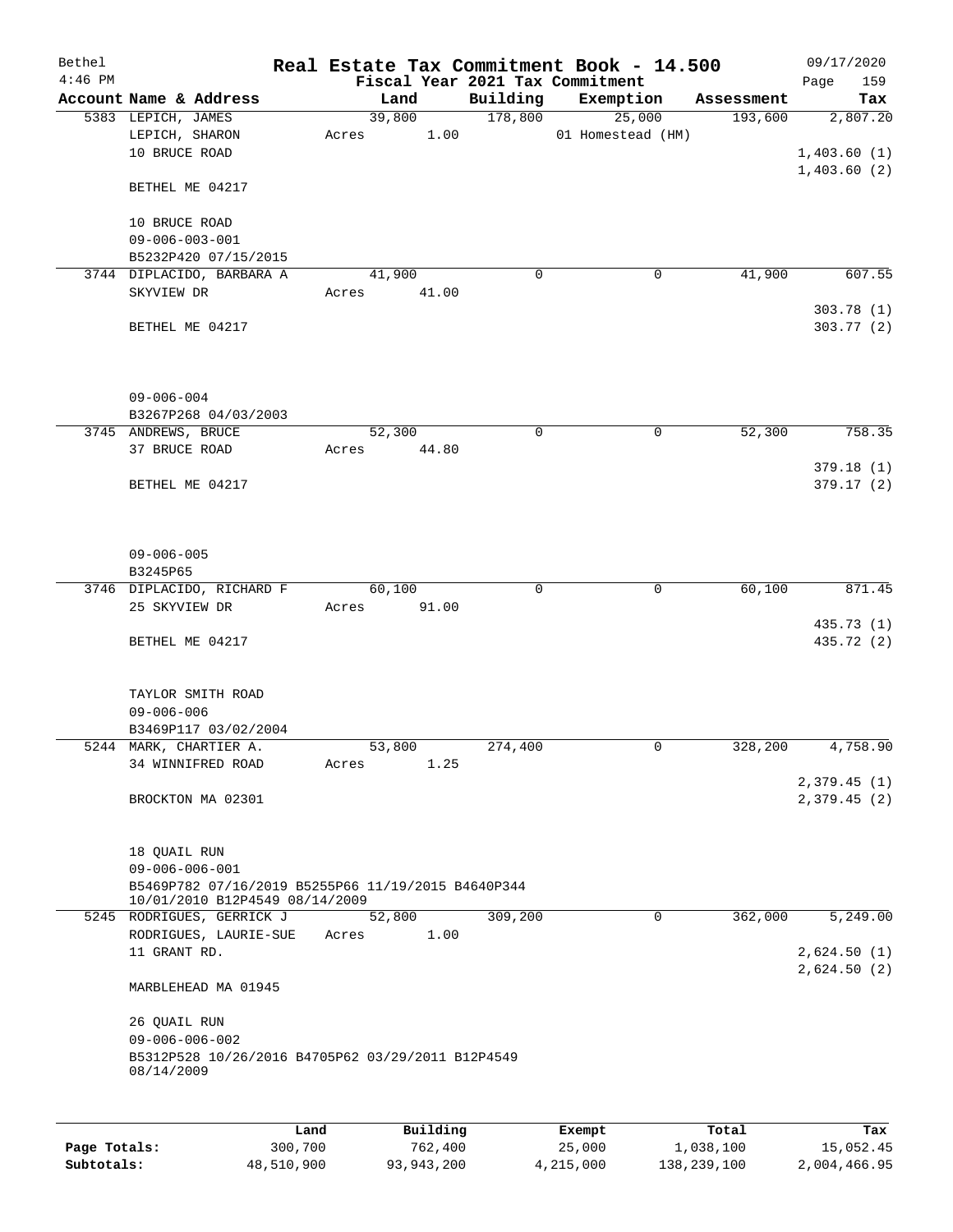| Bethel    |                                                                     |       |        |                 |                                 | Real Estate Tax Commitment Book - 14.500 |            | 09/17/2020                   |
|-----------|---------------------------------------------------------------------|-------|--------|-----------------|---------------------------------|------------------------------------------|------------|------------------------------|
| $4:46$ PM |                                                                     |       |        |                 | Fiscal Year 2021 Tax Commitment |                                          |            | 160<br>Page                  |
|           | Account Name & Address                                              |       | Land   |                 | Building                        | Exemption                                | Assessment | Tax                          |
|           | 5246 PYLE, DAVID ALLEN<br>PYLE, STEPHANIE A<br>26 VAN DYKE ROAD     | Acres | 52,800 | 1.00            | 296,000                         | 0                                        | 348,800    | 5,057.60<br>2,528.80(1)      |
|           | HOLLIS NH 03049                                                     |       |        |                 |                                 |                                          |            | 2,528.80(2)                  |
|           | 28 QUAIL RUN<br>$09 - 006 - 006 - 003$                              |       |        |                 |                                 |                                          |            |                              |
|           | B5412P470 06/12/2018 B5221P200 05/11/2015 B12P4549<br>08/14/2009    |       |        |                 |                                 |                                          |            |                              |
|           | 5247 WILSON, DANIEL R                                               |       | 52,900 |                 | 261,100                         | 0                                        | 314,000    | 4,553.00                     |
|           | WILSON, LORIE A                                                     | Acres |        | 1.03            |                                 |                                          |            |                              |
|           | 14 BURNHAM RD                                                       |       |        |                 |                                 |                                          |            | 2, 276.50(1)<br>2, 276.50(2) |
|           | LOWELL MA 01852                                                     |       |        |                 |                                 |                                          |            |                              |
|           | 34 QUAIL RUN                                                        |       |        |                 |                                 |                                          |            |                              |
|           | $09 - 006 - 006 - 004$                                              |       |        |                 |                                 |                                          |            |                              |
|           | B5108P310 04/28/2014 B12P4549 08/14/2009<br>5248 GOULDING, STEVEN P |       | 53,200 |                 |                                 | 0                                        | 302,800    | 4,390.60                     |
|           | GOULDING, CLAIRE M                                                  |       |        | 1.09            | 249,600                         |                                          |            |                              |
|           | 18 ACORN PATH                                                       | Acres |        |                 |                                 |                                          |            | 2, 195.30(1)                 |
|           |                                                                     |       |        |                 |                                 |                                          |            | 2, 195.30(2)                 |
|           | GROTON MA 01450                                                     |       |        |                 |                                 |                                          |            |                              |
|           | 36 QUAIL RUN<br>$09 - 006 - 006 - 005$                              |       |        |                 |                                 |                                          |            |                              |
|           | B4660P45 11/16/2010 B12P4549 08/14/2009                             |       |        |                 |                                 |                                          |            |                              |
|           | 5249 DIPLACIDO, RICHARD F                                           |       | 45,800 |                 | 0                               | $\mathbf 0$                              | 45,800     | 664.10                       |
|           | 25 SKYVIEW DR                                                       | Acres |        | 1.79            |                                 |                                          |            |                              |
|           | BETHEL ME 04217                                                     |       |        |                 |                                 |                                          |            | 332.05(1)<br>332.05(2)       |
|           | QUAIL RUN                                                           |       |        |                 |                                 |                                          |            |                              |
|           | $09 - 006 - 006 - 006$                                              |       |        |                 |                                 |                                          |            |                              |
|           | B12P4549 08/14/2009                                                 |       |        |                 |                                 |                                          |            |                              |
|           | 5250 MITCHELL, JOSEPH F                                             |       | 58,300 |                 | 215,900                         | 0                                        | 274,200    | 3,975.90                     |
|           | DIAS-MITCHELL, LAURIE A Acres                                       |       |        | 3.29            |                                 |                                          |            |                              |
|           | 1612 C DRIFT ROAD                                                   |       |        |                 |                                 |                                          |            | 1,987.95(1)                  |
|           |                                                                     |       |        |                 |                                 |                                          |            | 1,987.95(2)                  |
|           | WESTPORT MA 02790                                                   |       |        |                 |                                 |                                          |            |                              |
|           | 25 QUAIL RUN                                                        |       |        |                 |                                 |                                          |            |                              |
|           | $09 - 006 - 006 - 007$                                              |       |        |                 |                                 |                                          |            |                              |
|           | B4676P138 12/28/2010 B12P4549 08/14/2009                            |       |        |                 |                                 |                                          |            |                              |
|           | 5251 DIPLACIDO, RICHARD F                                           |       | 44,200 |                 | $\Omega$                        | $\mathbf 0$                              | 44,200     | 640.90                       |
|           | 25 SKYVIEW DR                                                       |       | Acres  | 1.25            |                                 |                                          |            | 320.45(1)                    |
|           | BETHEL ME 04217                                                     |       |        |                 |                                 |                                          |            | 320.45(2)                    |
|           | TAYLOR SMITH RD                                                     |       |        |                 |                                 |                                          |            |                              |
|           | $09 - 006 - 006 - 008$<br>B12P4549 08/14/2009                       |       |        |                 |                                 |                                          |            |                              |
|           |                                                                     |       |        |                 |                                 |                                          |            |                              |
|           |                                                                     |       |        | <b>Dec 2014</b> |                                 |                                          |            |                              |

|              | Land       | Building   | Exempt    | Total       | Tax          |
|--------------|------------|------------|-----------|-------------|--------------|
| Page Totals: | 307,200    | 1,022,600  |           | 1,329,800   | 19,282.10    |
| Subtotals:   | 48,818,100 | 94,965,800 | 4,215,000 | 139,568,900 | 2,023,749.05 |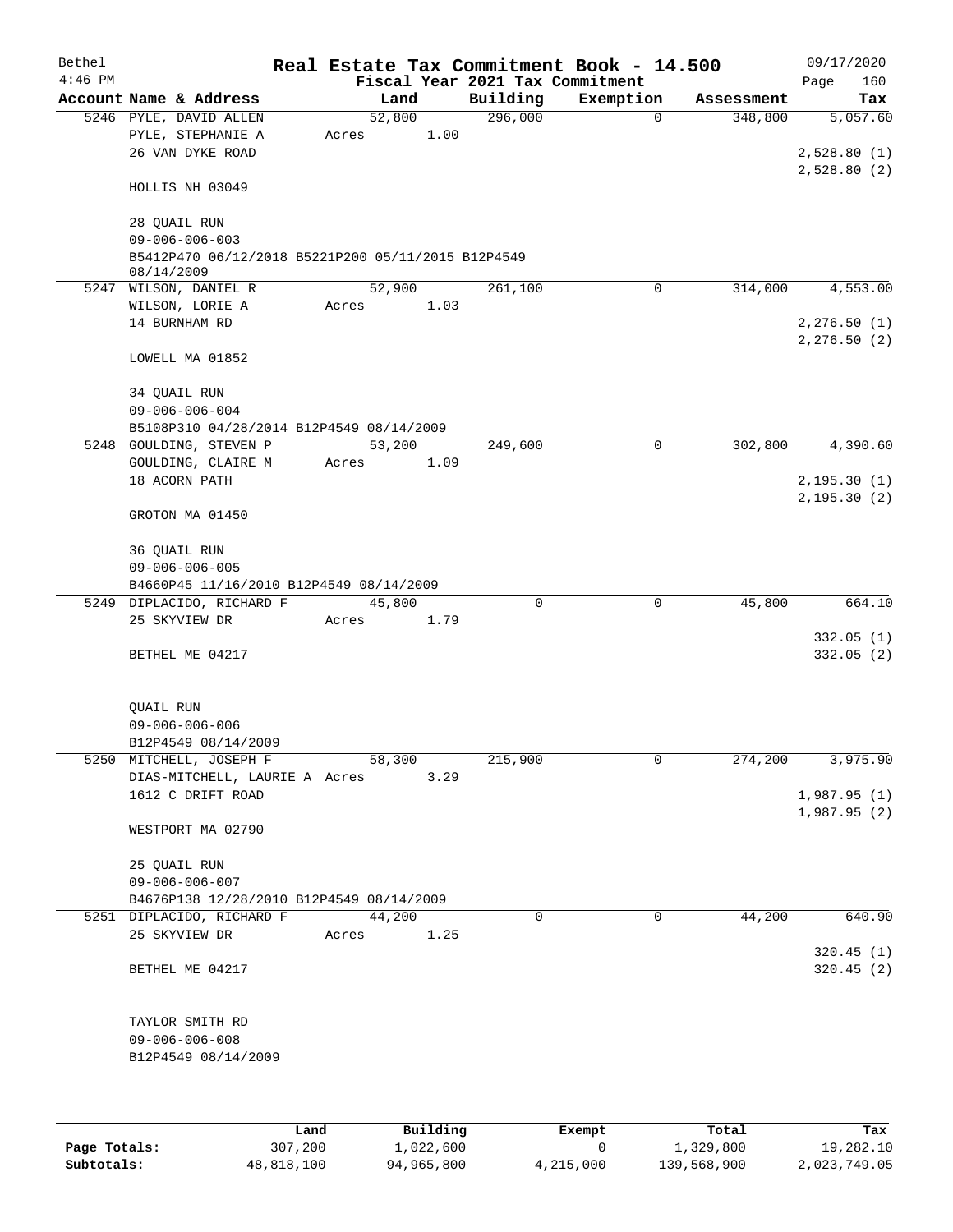| Bethel<br>$4:46$ PM |                                                                                        |        |       |          | Real Estate Tax Commitment Book - 14.500<br>Fiscal Year 2021 Tax Commitment |            | 09/17/2020<br>161<br>Page |
|---------------------|----------------------------------------------------------------------------------------|--------|-------|----------|-----------------------------------------------------------------------------|------------|---------------------------|
|                     | Account Name & Address                                                                 | Land   |       | Building | Exemption                                                                   | Assessment | Tax                       |
|                     | 5252 DIPLACIDO, RICHARD F                                                              | 44,100 |       | 0        | $\mathbf 0$                                                                 | 44,100     | 639.45                    |
|                     | 25 SKYVIEW DR                                                                          | Acres  | 1.24  |          |                                                                             |            |                           |
|                     |                                                                                        |        |       |          |                                                                             |            | 319.73(1)                 |
|                     | BETHEL ME 04217                                                                        |        |       |          |                                                                             |            | 319.72(2)                 |
|                     |                                                                                        |        |       |          |                                                                             |            |                           |
|                     |                                                                                        |        |       |          |                                                                             |            |                           |
|                     | TAYLOR SMITH RD                                                                        |        |       |          |                                                                             |            |                           |
|                     | $09 - 006 - 006 - 009$                                                                 |        |       |          |                                                                             |            |                           |
|                     | B12P4549 08/14/2009                                                                    |        |       |          |                                                                             |            |                           |
|                     | 3739 DUPUY, JON-LUC & JAMIE<br>М.                                                      | 62,400 |       | 403,600  | 0                                                                           | 466,000    | 6,757.00                  |
|                     | 11 TRENTON STREET                                                                      | Acres  | 6.77  |          |                                                                             |            |                           |
|                     |                                                                                        |        |       |          |                                                                             |            | 3,378.50(1)               |
|                     | CHARLESTOWN MA 02129                                                                   |        |       |          |                                                                             |            | 3,378.50(2)               |
|                     |                                                                                        |        |       |          |                                                                             |            |                           |
|                     |                                                                                        |        |       |          |                                                                             |            |                           |
|                     | 31 SKY VIEW DRIVE                                                                      |        |       |          |                                                                             |            |                           |
|                     | $09 - 006 - 006 - 010$                                                                 |        |       |          |                                                                             |            |                           |
|                     | B5493P668 11/21/2019 B4783P213 11/30/2011 B4730P177<br>06/24/2011 B4031P189 10/18/2006 |        |       |          |                                                                             |            |                           |
|                     | 5253 DIPLACIDO, RICHARD F                                                              | 58,600 |       | 422,500  | 25,000                                                                      | 456,100    | 6,613.45                  |
|                     | DIPLACIDO, BARBARA                                                                     | Acres  | 3.54  |          | 01 Homestead (HM)                                                           |            |                           |
|                     | 25 SKYVIEW DR                                                                          |        |       |          |                                                                             |            | 3,306.73(1)               |
|                     |                                                                                        |        |       |          |                                                                             |            | 3,306.72(2)               |
|                     | BETHEL ME 04217                                                                        |        |       |          |                                                                             |            |                           |
|                     | 25 SKY VIEW DR                                                                         |        |       |          |                                                                             |            |                           |
|                     | $09 - 006 - 006 - 011$                                                                 |        |       |          |                                                                             |            |                           |
|                     | B5250P458 10/27/2015                                                                   |        |       |          |                                                                             |            |                           |
|                     | 5254 DIPLACIDO, RICHARD F                                                              | 11,100 |       | 0        | $\mathbf 0$                                                                 | 11,100     | 160.95                    |
|                     | 25 SKYVIEW DR                                                                          | Acres  | 1.37  |          |                                                                             |            |                           |
|                     |                                                                                        |        |       |          |                                                                             |            | 80.48(1)                  |
|                     | BETHEL ME 04217                                                                        |        |       |          |                                                                             |            | 80.47(2)                  |
|                     |                                                                                        |        |       |          |                                                                             |            |                           |
|                     |                                                                                        |        |       |          |                                                                             |            |                           |
|                     | SKYVIEW DR<br>$09 - 006 - 006 - 012$                                                   |        |       |          |                                                                             |            |                           |
|                     | B12P4549 08/14/2009                                                                    |        |       |          |                                                                             |            |                           |
|                     | 3749 ALLEN, WILLIAM                                                                    | 55,200 |       | 238,800  | 0                                                                           | 294,000    | 4,263.00                  |
|                     | 1 HENLEY ST.                                                                           | Acres  | 1.71  |          |                                                                             |            |                           |
|                     |                                                                                        |        |       |          |                                                                             |            | 2,131.50(1)               |
|                     | CHARLESTOWN MA 02129                                                                   |        |       |          |                                                                             |            | 2,131.50(2)               |
|                     |                                                                                        |        |       |          |                                                                             |            |                           |
|                     |                                                                                        |        |       |          |                                                                             |            |                           |
|                     | 227 TAYLOR SMITH RD                                                                    |        |       |          |                                                                             |            |                           |
|                     | $09 - 006 - 006 - 013$                                                                 |        |       |          |                                                                             |            |                           |
|                     | B4923P38 11/20/2012<br>3747 DIPLACIDO, RICHARD F                                       | 16,600 |       | 0        | $\mathbf 0$                                                                 | 16,600     | 240.70                    |
|                     | 25 SKYVIEW DR                                                                          | Acres  | 74.80 |          |                                                                             |            |                           |
|                     |                                                                                        |        |       |          |                                                                             |            | 120.35(1)                 |
|                     | BETHEL ME 04217                                                                        |        |       |          |                                                                             |            | 120.35(2)                 |
|                     |                                                                                        |        |       |          |                                                                             |            |                           |
|                     |                                                                                        |        |       |          |                                                                             |            |                           |
|                     |                                                                                        |        |       |          |                                                                             |            |                           |
|                     | $09 - 006 - 007$                                                                       |        |       |          |                                                                             |            |                           |
|                     | B3469P117 02/26/2004 B3245P65                                                          |        |       |          |                                                                             |            |                           |
|                     |                                                                                        |        |       |          |                                                                             |            |                           |

|              | Land       | Building   | Exempt    | Total       | Tax          |
|--------------|------------|------------|-----------|-------------|--------------|
| Page Totals: | 248,000    | 1,064,900  | 25,000    | 1,287,900   | 18,674.55    |
| Subtotals:   | 49,066,100 | 96,030,700 | 4,240,000 | 140,856,800 | 2,042,423.60 |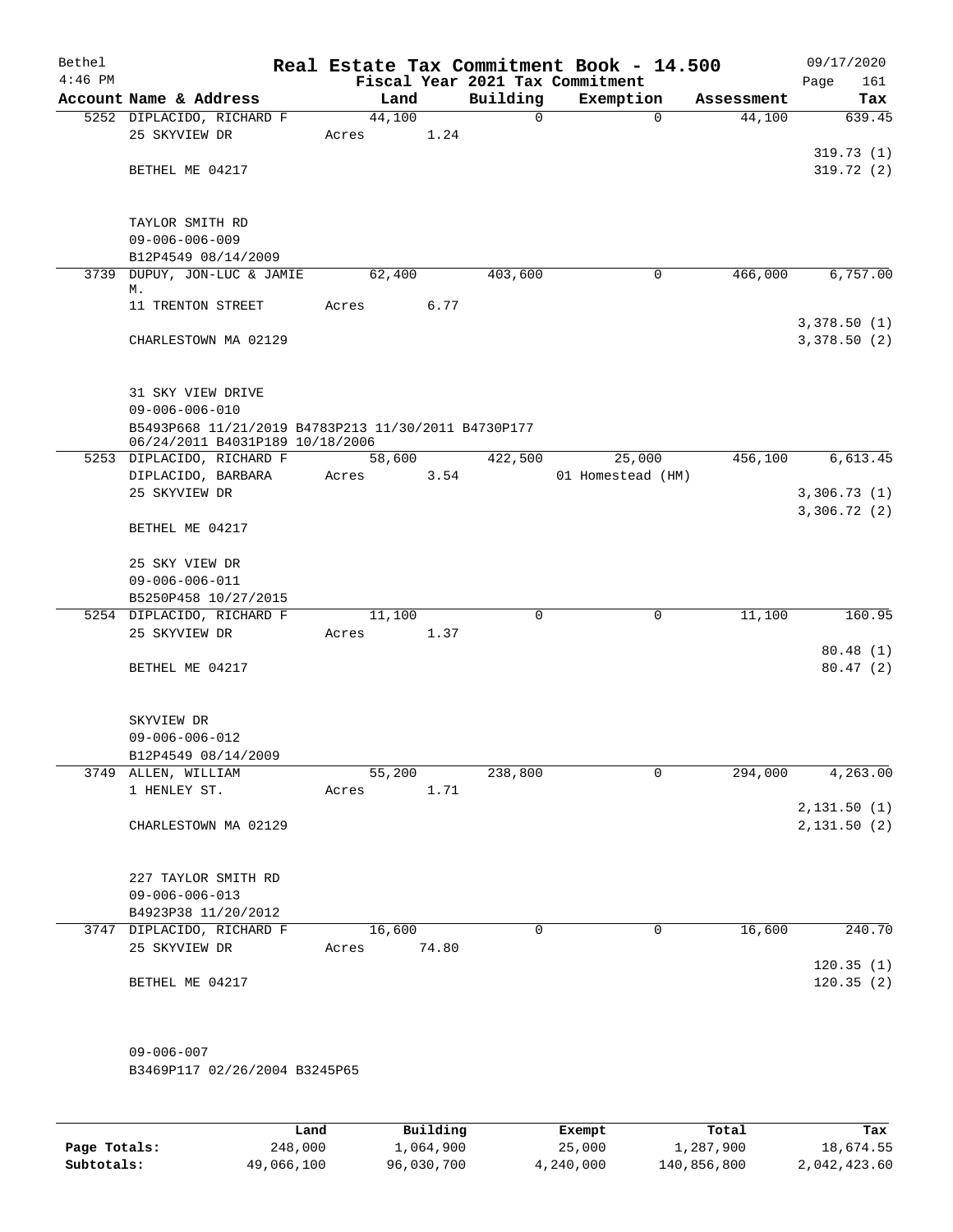| Bethel    |                                           |       |          |             | Real Estate Tax Commitment Book - 14.500 |            | 09/17/2020                 |
|-----------|-------------------------------------------|-------|----------|-------------|------------------------------------------|------------|----------------------------|
| $4:46$ PM |                                           |       |          |             | Fiscal Year 2021 Tax Commitment          |            | Page<br>162                |
|           | Account Name & Address                    |       | Land     | Building    | Exemption                                | Assessment | Tax                        |
|           | 3748 BURGESS, RICHARD E                   |       | 61,000   | 228,600     | $\Omega$                                 | 289,600    | 4,199.20                   |
|           | BURGESS, BETH A                           | Acres | 5.50     |             |                                          |            |                            |
|           | 130 OLD ESSEX RD                          |       |          |             |                                          |            | 2,099.60(1)<br>2,099.60(2) |
|           | MANCHESTER MA 01944                       |       |          |             |                                          |            |                            |
|           | 251 TAYLOR SMITH RD                       |       |          |             |                                          |            |                            |
|           | $09 - 006 - 008$                          |       |          |             |                                          |            |                            |
|           | B3245P65                                  |       |          |             |                                          |            |                            |
|           | 1421 MURRAY, JESSICA                      |       | 53,300   | $\mathbf 0$ | $\mathbf 0$                              | 53,300     | 772.85                     |
|           | PO BOX 121084                             | Acres | 40.00    |             |                                          |            |                            |
|           |                                           |       |          |             |                                          |            | 386.43 (1)                 |
|           | BOSTON MA 02112                           |       |          |             |                                          |            | 386.42 (2)                 |
|           |                                           |       |          |             |                                          |            |                            |
|           | $09 - 007$                                |       |          |             |                                          |            |                            |
|           | B5489P862 10/31/2019 B3908P282 03/27/2006 |       |          |             |                                          |            |                            |
|           | 1422 HYNEK, SCOTT                         |       | 74,600   | 257,000     | 25,000                                   | 306,600    | 4,445.70                   |
|           | PO BOX 1144                               | Acres | 29.50    |             | 01 Homestead (HM)                        |            |                            |
|           |                                           |       |          |             |                                          |            | 2,222.85(1)                |
|           | BETHEL ME 04217                           |       |          |             |                                          |            | 2, 222.85 (2)              |
|           | 23 GOSS POND RD.                          |       |          |             |                                          |            |                            |
|           | $09 - 007 - 001$                          |       |          |             |                                          |            |                            |
|           | B2519P295 B2519P295                       |       |          |             |                                          |            |                            |
|           | 1478 WHITE, PAULINE G                     |       | 29,000   | $\mathbf 0$ | $\mathbf 0$                              | 29,000     | 420.50                     |
|           | 301 LINDEN PONDS WAY,                     | Acres | 1.09     |             |                                          |            |                            |
|           | APT #BC206                                |       |          |             |                                          |            |                            |
|           |                                           |       |          |             |                                          |            | 210.25(1)                  |
|           | HINGHAM MA 02043                          |       |          |             |                                          |            | 210.25(2)                  |
|           | 5 GOSS POND RD.                           |       |          |             |                                          |            |                            |
|           | $09 - 007 - 001 - 003$                    |       |          |             |                                          |            |                            |
|           | B3794P83 08/31/2005                       |       |          |             |                                          |            |                            |
|           | 1479 OAKES, DONALD E                      |       | 48,700   | 171,900     | $\mathbf 0$                              | 220,600    | 3,198.70                   |
|           | 176 FORESIDE RD                           | Acres | 1.20     |             |                                          |            |                            |
|           |                                           |       |          |             |                                          |            | 1,599.35(1)                |
|           | FALMOUTH ME 04105 1719                    |       |          |             |                                          |            | 1,599.35(2)                |
|           |                                           |       |          |             |                                          |            |                            |
|           | 11 GOSS POND RD.                          |       |          |             |                                          |            |                            |
|           | $09 - 007 - 001 - 004$                    |       |          |             |                                          |            |                            |
|           | B3569P138 08/12/2004 B3235P151            |       |          |             |                                          |            |                            |
|           | 1480 SCANLON, DEBORAH E                   |       | 48,700   | 151,000     | 0                                        | 199,700    | 2,895.65                   |
|           | SCANLON, JOHN J                           | Acres | 1.20     |             |                                          |            |                            |
|           | 50 NIGHTINGALE ROAD,<br>APT 11            |       |          |             |                                          |            | 1,447.83(1)                |
|           | PLYMOUTH MA 02360                         |       |          |             |                                          |            | 1,447.82(2)                |
|           | 15 GOSS POND RD.                          |       |          |             |                                          |            |                            |
|           | $09 - 007 - 001 - 005$                    |       |          |             |                                          |            |                            |
|           | B3608P246 10/08/2004 B2071P239            |       |          |             |                                          |            |                            |
|           |                                           |       |          |             |                                          |            |                            |
|           | Land                                      |       | Building |             | <b>Exempt</b>                            | Total      | Tax                        |

|              | Land       | Building   | Exempt    | Total       | Tax          |
|--------------|------------|------------|-----------|-------------|--------------|
| Page Totals: | 315,300    | 808,500    | 25,000    | 1,098,800   | 15,932.60    |
| Subtotals:   | 49,381,400 | 96,839,200 | 4,265,000 | 141,955,600 | 2,058,356.20 |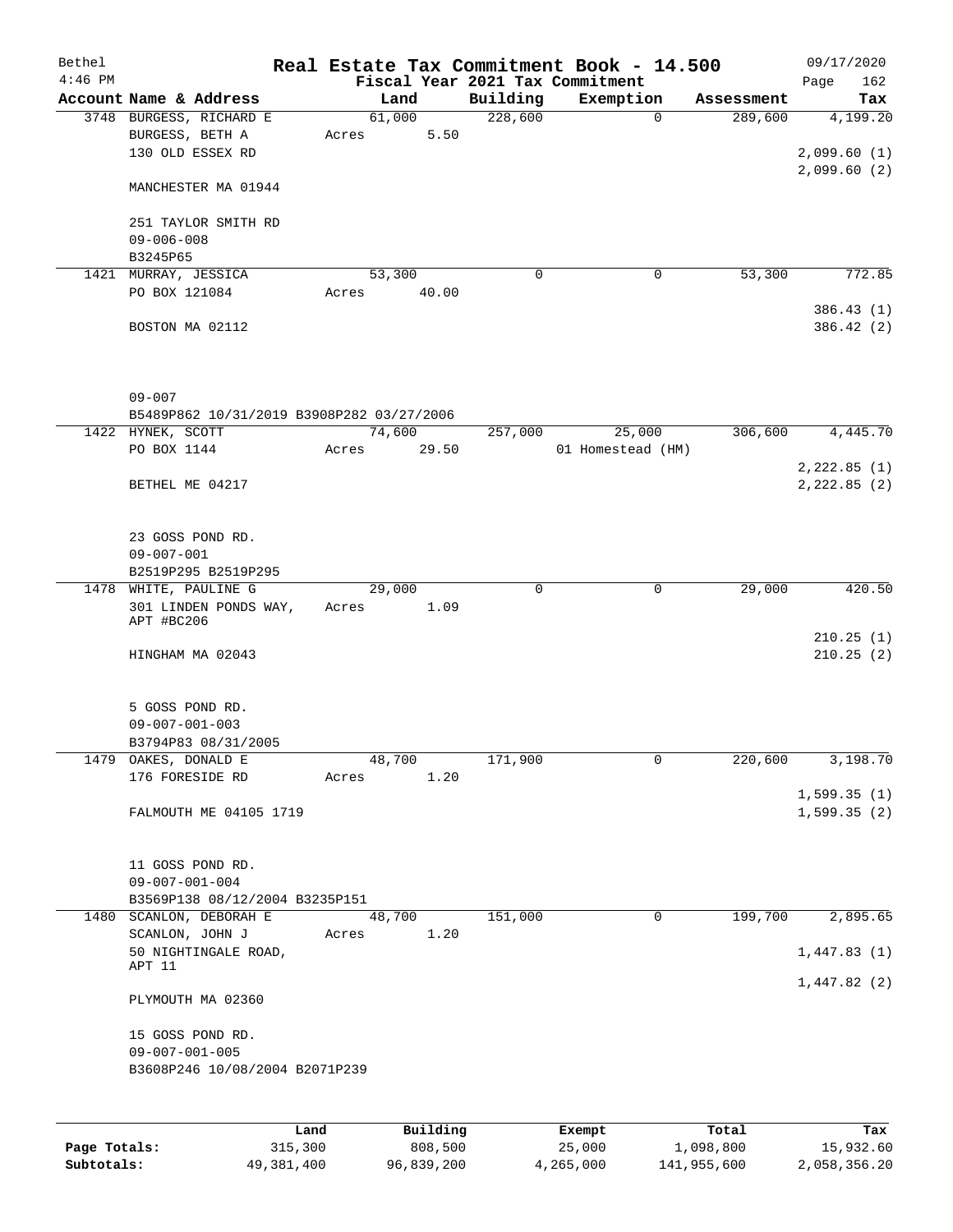| Bethel       |                                                                         |        |             |          | Real Estate Tax Commitment Book - 14.500 |             | 09/17/2020   |  |  |  |  |  |
|--------------|-------------------------------------------------------------------------|--------|-------------|----------|------------------------------------------|-------------|--------------|--|--|--|--|--|
| $4:46$ PM    |                                                                         |        |             |          | Fiscal Year 2021 Tax Commitment          |             | 163<br>Page  |  |  |  |  |  |
|              | Account Name & Address                                                  |        | Land        | Building | Exemption                                | Assessment  | Tax          |  |  |  |  |  |
|              | 1481 DOUGLASS, ROGER L                                                  | 38,800 |             | 0        | $\mathbf 0$                              | 38,800      | 562.60       |  |  |  |  |  |
|              | LINDA A, LINDA A., III<br>5 VINCENT AVE                                 | Acres  | 1.12        |          |                                          |             | 281.30(1)    |  |  |  |  |  |
|              |                                                                         |        |             |          |                                          |             | 281.30(2)    |  |  |  |  |  |
|              | BIDDEFORD ME 04005                                                      |        |             |          |                                          |             |              |  |  |  |  |  |
|              | 19 GOSS POND RD.<br>$09 - 007 - 001 - 006$                              |        |             |          |                                          |             |              |  |  |  |  |  |
|              | B4131P192 05/11/2007 B3701P296 04/11/2005                               |        |             |          |                                          |             |              |  |  |  |  |  |
|              | 1424 GIBSON, KRISTIN H                                                  | 32,800 |             | 82,200   | 0                                        | 115,000     | 1,667.50     |  |  |  |  |  |
|              | PO BOX 1055                                                             | Acres  | 1.09        |          |                                          |             |              |  |  |  |  |  |
|              |                                                                         |        |             |          |                                          |             | 833.75 (1)   |  |  |  |  |  |
|              | BETHEL ME 04217                                                         |        |             |          |                                          |             | 833.75 (2)   |  |  |  |  |  |
|              | 400 EAST BETHEL RD.                                                     |        |             |          |                                          |             |              |  |  |  |  |  |
|              | $09 - 009$                                                              |        |             |          |                                          |             |              |  |  |  |  |  |
|              | B4784P169 11/17/2011 B908P31 06/09/1976 B713P98                         |        |             |          |                                          |             |              |  |  |  |  |  |
|              | 07/14/1971<br>1425 WALKER, TERESA & DONALD                              | 53,800 |             | 66,500   | 25,000                                   | 95,300      | 1,381.85     |  |  |  |  |  |
|              | COOLIDGE, RUBY                                                          | Acres  | 4.05        |          | 01 Homestead (HM)                        |             |              |  |  |  |  |  |
|              | 434 EAST BETHEL ROAD                                                    |        |             |          |                                          |             | 690.93(1)    |  |  |  |  |  |
|              |                                                                         |        |             |          |                                          |             | 690.92 (2)   |  |  |  |  |  |
|              | BETHEL ME 04217                                                         |        |             |          |                                          |             |              |  |  |  |  |  |
|              | 434 EAST BETHEL RD.                                                     |        |             |          |                                          |             |              |  |  |  |  |  |
|              | $09 - 010$                                                              |        |             |          |                                          |             |              |  |  |  |  |  |
|              | B5444P583 12/06/2018 B1978P334 01/15/1993 B1585P106<br>07/25/1988       |        |             |          |                                          |             |              |  |  |  |  |  |
|              | 1428 COOLIDGE, RUBY                                                     |        | $\mathbf 0$ | 19,100   | 19,100                                   | $\Omega$    | 0.00         |  |  |  |  |  |
|              | 434 EAST BETHEL RD.                                                     |        |             |          | 01 Homestead (HM)                        |             |              |  |  |  |  |  |
|              | BETHEL ME 04217                                                         |        |             |          |                                          |             |              |  |  |  |  |  |
|              |                                                                         |        |             |          |                                          |             |              |  |  |  |  |  |
|              | 434 EAST BETHEL RD.                                                     |        |             |          |                                          |             |              |  |  |  |  |  |
|              | 09-010.001                                                              |        |             |          |                                          |             |              |  |  |  |  |  |
|              | 1427 CROCKETT, JARROD S                                                 | 49,900 |             |          | U                                        | 49,900      | 723.55       |  |  |  |  |  |
|              | CROCKETT, CROCKETT,                                                     | Acres  | 9.00        |          |                                          |             |              |  |  |  |  |  |
|              | GORDON<br>PO BOX 701                                                    |        |             |          |                                          |             | 361.78(1)    |  |  |  |  |  |
|              |                                                                         |        |             |          |                                          |             | 361.77(2)    |  |  |  |  |  |
|              | BETHEL ME 04217                                                         |        |             |          |                                          |             |              |  |  |  |  |  |
|              | EAST BETHEL RD.                                                         |        |             |          |                                          |             |              |  |  |  |  |  |
|              | $09 - 010 - 001$<br>B5085P163 01/28/2014 B4830P117 03/28/2012 B4385P286 |        |             |          |                                          |             |              |  |  |  |  |  |
|              | 12/16/2008 B1736P165 06/11/1990                                         |        |             |          |                                          |             |              |  |  |  |  |  |
| 1429         | WELSH, CAROL S. LIVING                                                  | 85,000 |             | 122,300  | 25,000                                   | 182,300     | 2,643.35     |  |  |  |  |  |
|              | TRUST                                                                   |        |             |          |                                          |             |              |  |  |  |  |  |
|              | 86 EGYPT MOUNTAIN ROAD                                                  | Acres  | 83.70       |          | 01 Homestead (HM)                        |             | 1,321.68(1)  |  |  |  |  |  |
|              | BETHEL ME 04217                                                         |        |             |          |                                          |             | 1,321.67(2)  |  |  |  |  |  |
|              | 81 EGYPT MTN RD.                                                        |        |             |          |                                          |             |              |  |  |  |  |  |
|              | $09 - 011$                                                              |        |             |          |                                          |             |              |  |  |  |  |  |
|              | B3908P280 03/27/2006 B3231P172 B1480P336                                |        |             |          |                                          |             |              |  |  |  |  |  |
|              | Land                                                                    |        | Building    |          | Exempt                                   | Total       | Tax          |  |  |  |  |  |
| Page Totals: | 260,300                                                                 |        | 290,100     |          | 69,100                                   | 481,300     | 6,978.85     |  |  |  |  |  |
| Subtotals:   | 49,641,700                                                              |        | 97,129,300  |          | 4,334,100                                | 142,436,900 | 2,065,335.05 |  |  |  |  |  |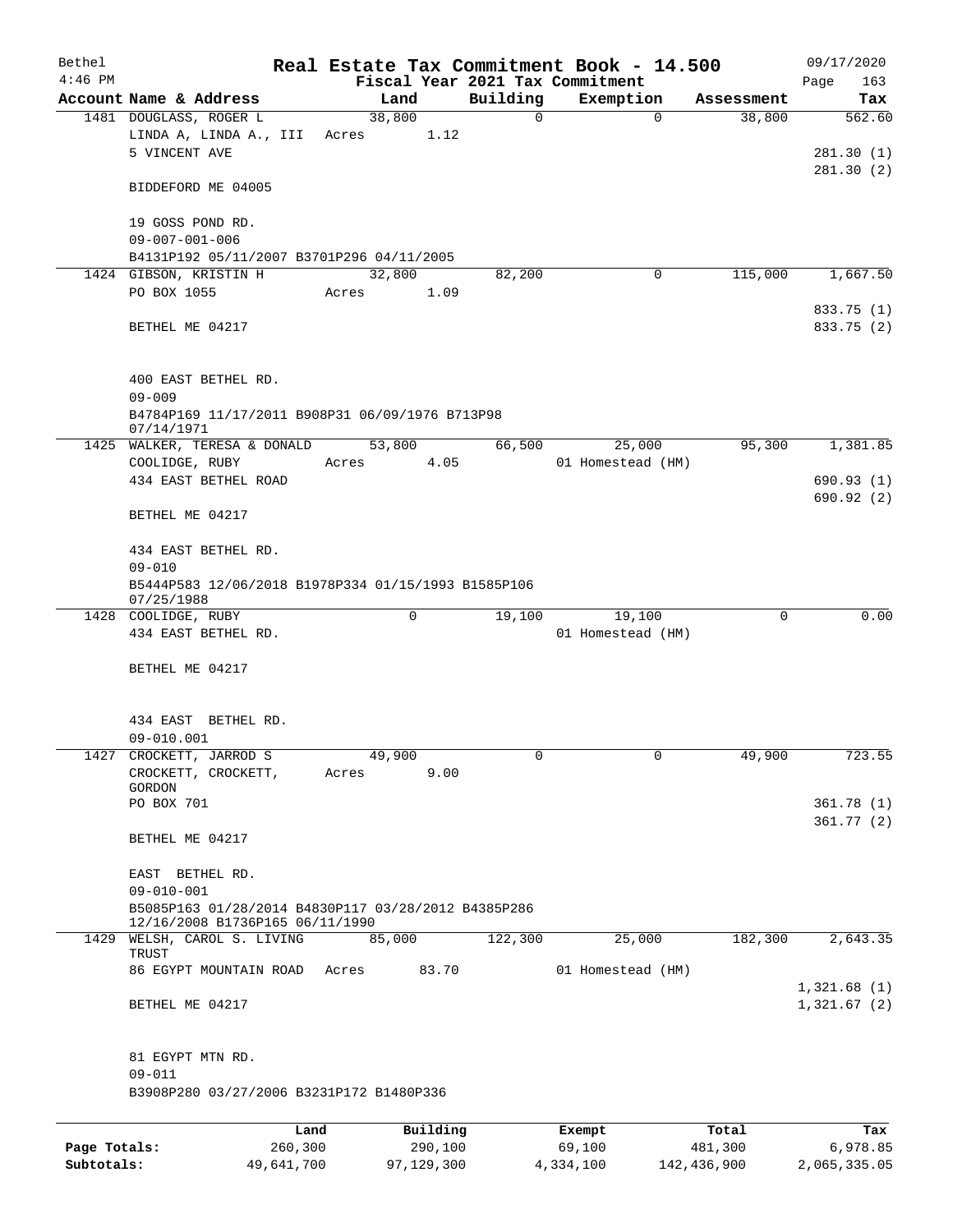| Bethel<br>$4:46$ PM        |                                                                                                |                       |       |            |          |             | Real Estate Tax Commitment Book - 14.500     |                          |         | 09/17/2020                 |
|----------------------------|------------------------------------------------------------------------------------------------|-----------------------|-------|------------|----------|-------------|----------------------------------------------|--------------------------|---------|----------------------------|
|                            | Account Name & Address                                                                         |                       |       | Land       |          | Building    | Fiscal Year 2021 Tax Commitment<br>Exemption | Assessment               |         | 164<br>Page<br>Tax         |
|                            | 1430 BLUMENSTOCK, DAVID A II                                                                   |                       |       | 16,200     |          | 0           |                                              | $\Omega$                 | 16,200  | 234.90                     |
|                            | DUBE, DANIEL & KRISTEN<br>50 WEST STREET                                                       |                       | Acres |            | 48.00    |             |                                              |                          |         | 117.45(1)                  |
|                            | WESTFORD MA 01886                                                                              |                       |       |            |          |             |                                              |                          |         | 117.45(2)                  |
|                            | $09 - 011 - 001$                                                                               |                       |       |            |          |             |                                              |                          |         |                            |
|                            | B2812P53                                                                                       |                       |       |            |          |             |                                              |                          |         |                            |
|                            | 4824 RIPPE, ROBERT & MARY<br>ALICE FAMILY TRUST                                                |                       |       | 29,700     |          | $\mathbf 0$ |                                              | 0                        | 29,700  | 430.65                     |
|                            | 5305 MAPLE LANE                                                                                |                       | Acres |            | 6.24     |             |                                              |                          |         | 215.33(1)                  |
|                            | COLLEYVILLE TX 76034                                                                           |                       |       |            |          |             |                                              |                          |         | 215.32(2)                  |
|                            | EAST BETHEL RD<br>$09 - 011 - 002$                                                             |                       |       |            |          |             |                                              |                          |         |                            |
|                            | B5364P539 08/30/2017 B5182P85 11/04/2014 B3710P8<br>05/03/2005                                 |                       |       |            |          |             |                                              |                          |         |                            |
|                            | 1431 RIPPE, ROBERT & MARY<br>ALICE FAMILY TRUST                                                |                       |       | 52,500     |          | 150,500     |                                              | 0                        | 203,000 | 2,943.50                   |
|                            | 5305 MAPLE LANE                                                                                |                       | Acres |            | 3.00     |             |                                              |                          |         |                            |
|                            | COLLEYVILLE TX 76034                                                                           |                       |       |            |          |             |                                              |                          |         | 1,471.75(1)<br>1,471.75(2) |
|                            | 28 EGYPT MTN RD.<br>$09 - 011 - 002 - 001$<br>B5364P539 08/30/2017 B5182P85 11/12/2014 B3710P8 |                       |       |            |          |             |                                              |                          |         |                            |
|                            | 04/18/2005 B0P0<br>1432 BEZANSON, ANDREW W                                                     |                       |       | 54,400     |          | 129,600     |                                              | $\Omega$                 | 184,000 | 2,668.00                   |
|                            | EAVES, SUSAN D                                                                                 |                       | Acres |            | 4.60     |             |                                              |                          |         |                            |
|                            | 171 RIVER ROAD W.                                                                              |                       |       |            |          |             |                                              |                          |         | 1,334.00(1)<br>1,334.00(2) |
|                            | BERLIN MA 01503                                                                                |                       |       |            |          |             |                                              |                          |         |                            |
|                            | 60 EGYPT MTN RD                                                                                |                       |       |            |          |             |                                              |                          |         |                            |
|                            | $09 - 011 - 003$<br>B3134P182                                                                  |                       |       |            |          |             |                                              |                          |         |                            |
|                            | 1434 ANNIS, SCOTT                                                                              |                       |       | 37,400     |          | 186,200     | 25,000                                       |                          | 198,600 | 2,879.70                   |
|                            | ANNIS, WENDY                                                                                   |                       | Acres |            | 5.20     |             | 01 Homestead (HM)                            |                          |         |                            |
|                            | PO BOX 112                                                                                     |                       |       |            |          |             |                                              |                          |         | 1,439.85(1)                |
|                            | GREENWOOD ME 04255                                                                             |                       |       |            |          |             |                                              |                          |         | 1,439.85(2)                |
|                            | 504 EAST BETHEL RD.<br>$09 - 012$                                                              |                       |       |            |          |             |                                              |                          |         |                            |
|                            | B952P71 08/12/1977                                                                             |                       |       |            |          |             |                                              |                          |         |                            |
| 1435                       | LEIGHTON, AMANDA                                                                               |                       |       | 34,700     |          | 79,300      | 25,000                                       |                          | 89,000  | 1,290.50                   |
|                            | LEIGHTON, TOBY<br>PO BOX 774                                                                   |                       | Acres |            | 2.29     |             | 01 Homestead (HM)                            |                          |         | 645.25(1)                  |
|                            | BETHEL ME 04217                                                                                |                       |       |            |          |             |                                              |                          |         | 645.25(2)                  |
|                            | 504 EAST BETHEL RD.<br>$09 - 012 - 001$                                                        |                       |       |            |          |             |                                              |                          |         |                            |
|                            | B2880P26                                                                                       |                       |       |            |          |             |                                              |                          |         |                            |
|                            |                                                                                                | Land                  |       |            | Building |             | Exempt                                       | Total                    |         | Tax                        |
| Page Totals:<br>Subtotals: |                                                                                                | 224,900<br>49,866,600 |       | 97,674,900 | 545,600  |             | 50,000<br>4,384,100                          | 720,500<br>143, 157, 400 |         | 10,447.25<br>2,075,782.30  |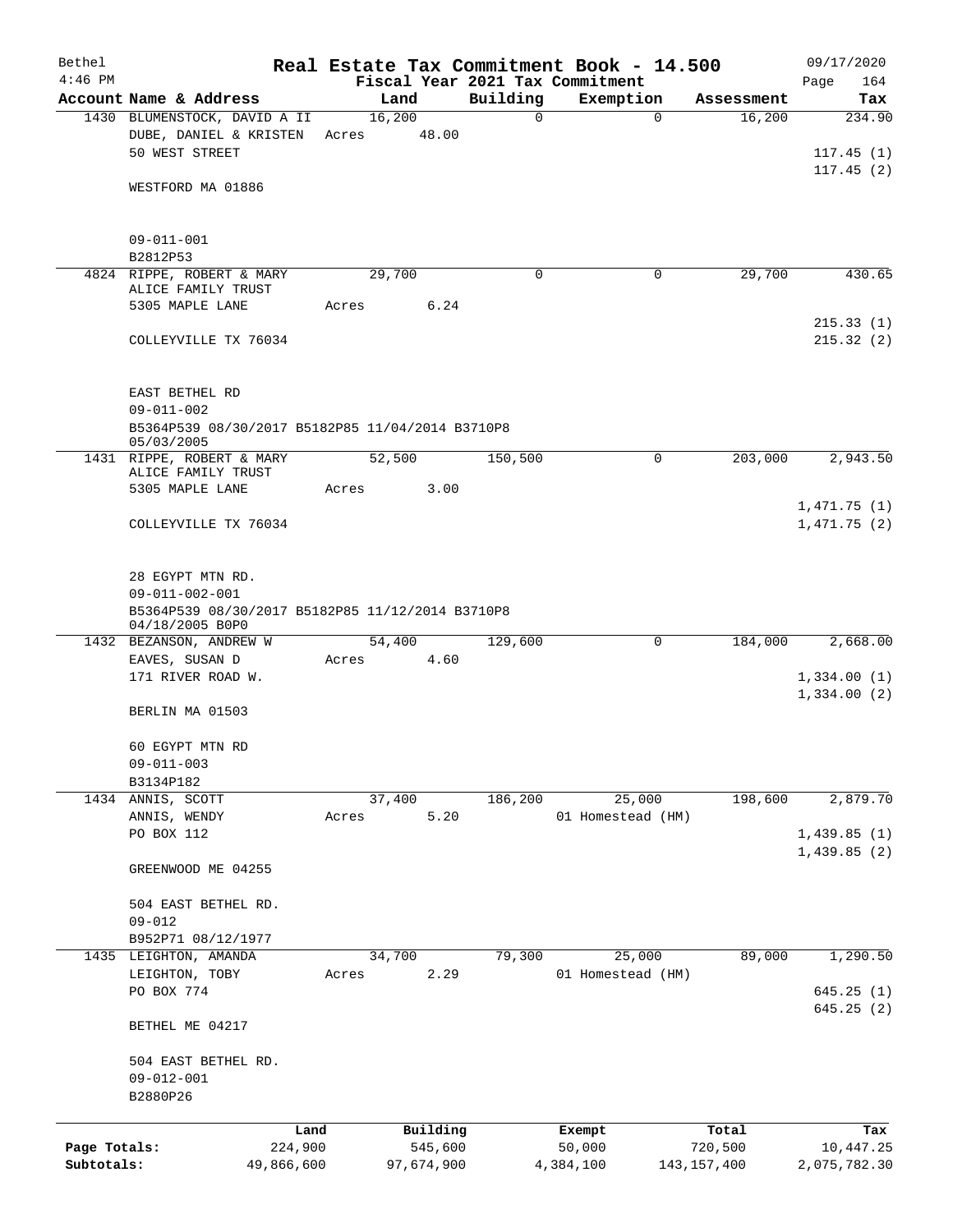| Bethel<br>$4:46$ PM |                                                                               |        |       |          | Real Estate Tax Commitment Book - 14.500<br>Fiscal Year 2021 Tax Commitment |            | 09/17/2020<br>165      |
|---------------------|-------------------------------------------------------------------------------|--------|-------|----------|-----------------------------------------------------------------------------|------------|------------------------|
|                     | Account Name & Address                                                        | Land   |       | Building | Exemption                                                                   | Assessment | Page<br>Tax            |
|                     | 4950 ANNIS, AXEL                                                              | 28,300 |       | 0        | $\mathbf 0$                                                                 | 28,300     | 410.35                 |
|                     | 73 ROUTE 232                                                                  | Acres  | 4.80  |          |                                                                             |            |                        |
|                     |                                                                               |        |       |          |                                                                             |            | 205.18(1)              |
|                     | RUMFORD ME 04276                                                              |        |       |          |                                                                             |            | 205.17(2)              |
|                     |                                                                               |        |       |          |                                                                             |            |                        |
|                     | $09 - 012 - 002$                                                              |        |       |          |                                                                             |            |                        |
|                     | B3950P310 06/06/2006                                                          |        |       |          |                                                                             |            |                        |
|                     | 1436 PIAWLOCK, BRIAN                                                          | 35,600 |       | 27,500   | 25,000                                                                      | 38,100     | 552.45                 |
|                     | 502 EAST BETHEL RD                                                            | Acres  | 3.20  |          | 01 Homestead (HM)                                                           |            |                        |
|                     |                                                                               |        |       |          |                                                                             |            | 276.23(1)              |
|                     | BETHEL ME 04217                                                               |        |       |          |                                                                             |            | 276.22(2)              |
|                     | 502 EAST BETHEL RD.                                                           |        |       |          |                                                                             |            |                        |
|                     | $09 - 013$                                                                    |        |       |          |                                                                             |            |                        |
|                     | B1211P54                                                                      |        |       |          |                                                                             |            |                        |
|                     | 1437 CHARETTE, ANTHONY P SR                                                   | 39,500 |       | 84,600   | 0                                                                           | 124,100    | 1,799.45               |
|                     | CHARETTE, SANDRA<br>930 MILLVILLE RD                                          | Acres  | 7.45  |          |                                                                             |            | 899.73 (1)             |
|                     |                                                                               |        |       |          |                                                                             |            | 899.72 (2)             |
|                     | UXBRIDGE MA 01569                                                             |        |       |          |                                                                             |            |                        |
|                     | 538 EAST BETHEL RD.                                                           |        |       |          |                                                                             |            |                        |
|                     | $09 - 015$<br>B5114P67 05/12/2014 B5052P92 10/18/2013 B3867P306<br>12/29/2005 |        |       |          |                                                                             |            |                        |
|                     | 5374 TOOLEY, JENNIFER ELAINE                                                  | 33,500 |       | 156,600  | $\mathbf 0$                                                                 | 190,100    | 2,756.45               |
|                     | 5 SIMONTON ROAD                                                               | Acres  | 1.42  |          |                                                                             |            |                        |
|                     |                                                                               |        |       |          |                                                                             |            | 1,378.23(1)            |
|                     | CAMDEN ME 04843                                                               |        |       |          |                                                                             |            | 1,378.22(2)            |
|                     | 514 EAST BETHEL RD.                                                           |        |       |          |                                                                             |            |                        |
|                     | $09 - 015 - 001$                                                              |        |       |          |                                                                             |            |                        |
|                     | B5370P93 09/28/2017 B5114P70 05/12/2014                                       |        |       |          |                                                                             |            |                        |
|                     | 1438 DOYLE, JAMES Q                                                           | 42,400 |       | 160,600  | $\overline{0}$                                                              | 203,000    | 2,943.50               |
|                     | DOYLE, JENNIFER S<br>PO BOX 840                                               | Acres  | 11.30 |          |                                                                             |            | 1,471.75(1)            |
|                     |                                                                               |        |       |          |                                                                             |            | 1,471.75(2)            |
|                     | WEST TISBURY MA 02575                                                         |        |       |          |                                                                             |            |                        |
|                     | 558 EAST BETHEL RD.<br>$09 - 016$                                             |        |       |          |                                                                             |            |                        |
|                     | B5355P665 07/13/2017 B4769P326 10/07/2011 B2484P308<br>10/10/1997             |        |       |          |                                                                             |            |                        |
|                     | 1439 ANNIS, WENDY E                                                           | 73,600 |       | 0        | 0                                                                           | 73,600     | 1,067.20               |
|                     | ANNIS, SCOTT E                                                                | Acres  | 93.00 |          |                                                                             |            |                        |
|                     | PO BOX 112                                                                    |        |       |          |                                                                             |            | 533.60(1)<br>533.60(2) |
|                     | GREENWOOD ME 04255                                                            |        |       |          |                                                                             |            |                        |
|                     | EAST BETHEL RD.<br>$09 - 017$                                                 |        |       |          |                                                                             |            |                        |
|                     | B4998P248 06/17/2013 B2539P295 03/26/1998                                     |        |       |          |                                                                             |            |                        |
|                     |                                                                               |        |       |          |                                                                             |            |                        |

|              | Land       | Building   | Exempt    | Total       | Tax          |
|--------------|------------|------------|-----------|-------------|--------------|
| Page Totals: | 252,900    | 429,300    | 25,000    | 657,200     | 9,529.40     |
| Subtotals:   | 50,119,500 | 98,104,200 | 4,409,100 | 143,814,600 | 2,085,311.70 |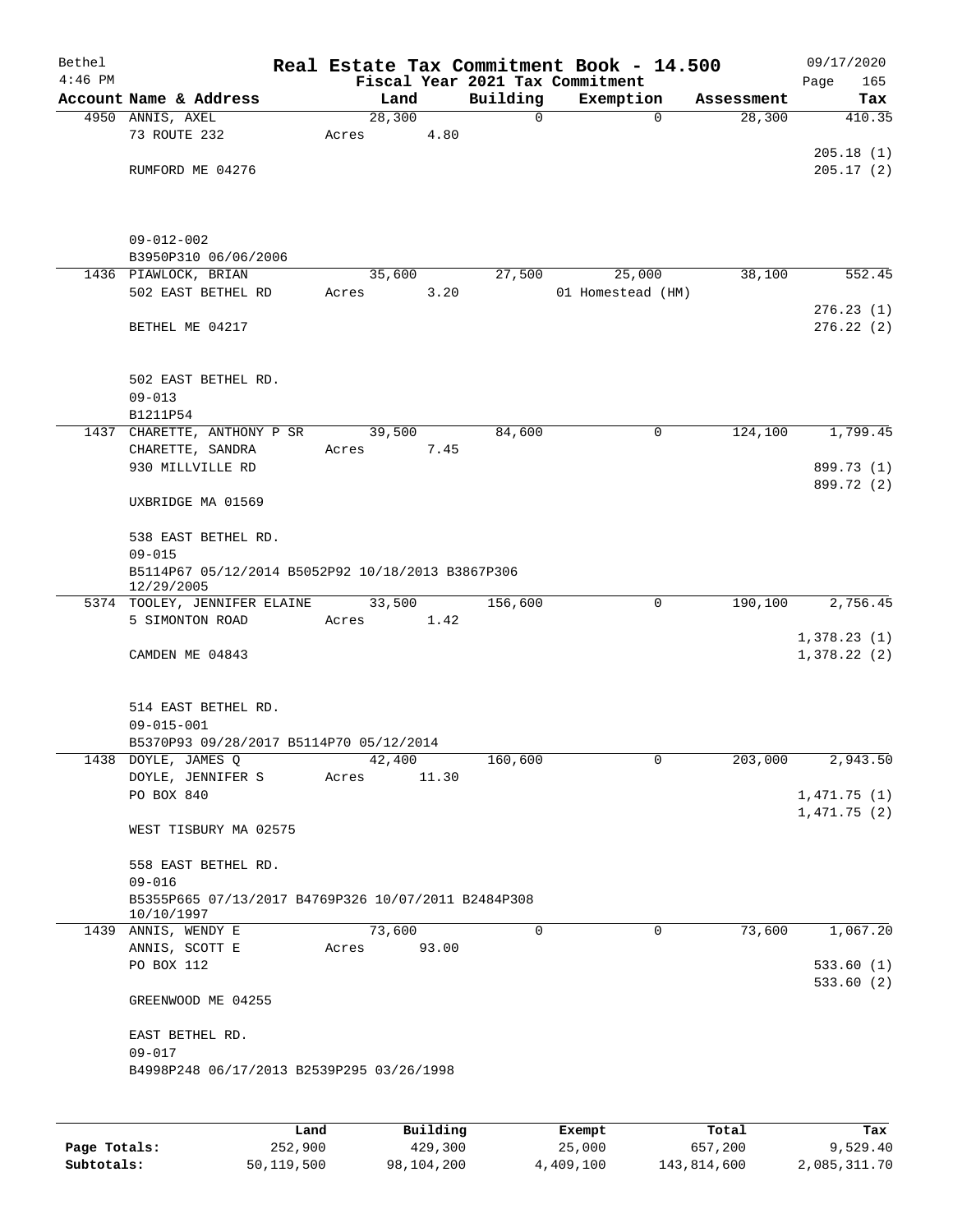| Bethel       |                                                                         |       |            |          | Real Estate Tax Commitment Book - 14.500 |             | 09/17/2020           |  |  |  |
|--------------|-------------------------------------------------------------------------|-------|------------|----------|------------------------------------------|-------------|----------------------|--|--|--|
| $4:46$ PM    |                                                                         |       |            |          | Fiscal Year 2021 Tax Commitment          |             | Page<br>166          |  |  |  |
|              | Account Name & Address                                                  |       | Land       | Building | Exemption                                | Assessment  | Tax                  |  |  |  |
|              | 1440 NORTH, DAVID G                                                     |       | 2,700      | 0        | 0                                        | 2,700       | 39.15                |  |  |  |
|              | PO BOX 207                                                              | Acres | 3.87       |          |                                          |             |                      |  |  |  |
|              | CENTER CONWAY NH 03109                                                  |       |            |          |                                          |             | 19.58(1)<br>19.57(2) |  |  |  |
|              |                                                                         |       |            |          |                                          |             |                      |  |  |  |
|              |                                                                         |       |            |          |                                          |             |                      |  |  |  |
|              | OTTER BROOK                                                             |       |            |          |                                          |             |                      |  |  |  |
|              | $09 - 018$                                                              |       |            |          |                                          |             |                      |  |  |  |
|              | B4891P349 09/12/2012 B4427P212 04/09/2009 B1900P247                     |       |            |          |                                          |             |                      |  |  |  |
| 5258         | CASKIE, WALTER A                                                        |       | 33,200     | 171,400  | 0                                        | 204,600     | 2,966.70             |  |  |  |
|              | CASKIE, ELLEN M                                                         | Acres | 1.27       |          |                                          |             |                      |  |  |  |
|              | 101 OAKWOOD DRIVE                                                       |       |            |          |                                          |             | 1,483.35(1)          |  |  |  |
|              | WADING RIVER NY 11792                                                   |       |            |          |                                          |             | 1,483.35(2)          |  |  |  |
|              |                                                                         |       |            |          |                                          |             |                      |  |  |  |
|              | 12 OTTER BROOK                                                          |       |            |          |                                          |             |                      |  |  |  |
|              | $09 - 018 - 001$                                                        |       |            |          |                                          |             |                      |  |  |  |
|              | B5388P389 01/16/2018 B4891P349 09/12/2012 B4427P212                     |       |            |          |                                          |             |                      |  |  |  |
|              | 04/08/2009                                                              |       |            |          |                                          |             |                      |  |  |  |
|              | 5259 MASON, PETER L.                                                    |       | 34,500     | 149,100  | 0                                        | 183,600     | 2,662.20             |  |  |  |
|              | 190 BRIDGE ST., APT<br>4110                                             | Acres | 2.12       |          |                                          |             |                      |  |  |  |
|              |                                                                         |       |            |          |                                          |             | 1,331.10(1)          |  |  |  |
|              | SALEM MA 01970                                                          |       |            |          |                                          |             | 1,331.10(2)          |  |  |  |
|              |                                                                         |       |            |          |                                          |             |                      |  |  |  |
|              |                                                                         |       |            |          |                                          |             |                      |  |  |  |
|              | 7 OTTER BROOK                                                           |       |            |          |                                          |             |                      |  |  |  |
|              | $09 - 018 - 002$<br>B5460P515 04/29/2019 B4891P349 09/12/2012 B4427P212 |       |            |          |                                          |             |                      |  |  |  |
|              | 04/08/2009                                                              |       |            |          |                                          |             |                      |  |  |  |
|              | 5260 MAIKATH, KYLE K                                                    |       | 34,700     | 148,000  | 0                                        | 182,700     | 2,649.15             |  |  |  |
|              | FISHER, ANNIE P                                                         | Acres | 2.24       |          |                                          |             |                      |  |  |  |
|              | 54 LANGDON AVE                                                          |       |            |          |                                          |             | 1,324.58(1)          |  |  |  |
|              |                                                                         |       |            |          |                                          |             | 1,324.57(2)          |  |  |  |
|              | WATERTOWN MA 02472-1404                                                 |       |            |          |                                          |             |                      |  |  |  |
|              | 650 EAST BETHEL ROAD                                                    |       |            |          |                                          |             |                      |  |  |  |
|              | $09 - 018 - 003$                                                        |       |            |          |                                          |             |                      |  |  |  |
|              | B5280P332 05/09/2016 B4891P349 09/12/2012 B4427P212                     |       |            |          |                                          |             |                      |  |  |  |
|              | 04/08/2009                                                              |       |            |          |                                          |             |                      |  |  |  |
|              | 5261 MAIKATH, KYLE K                                                    |       | 26,000     | 0        | $\mathsf{O}$                             | 26,000      | 377.00               |  |  |  |
|              | FISHER, ANNIE P<br>54 LANGDON AVE                                       | Acres | 2.48       |          |                                          |             | 188.50(1)            |  |  |  |
|              |                                                                         |       |            |          |                                          |             | 188.50(2)            |  |  |  |
|              | WATERTOWN MA 02472                                                      |       |            |          |                                          |             |                      |  |  |  |
|              |                                                                         |       |            |          |                                          |             |                      |  |  |  |
|              | OTTER BROOK                                                             |       |            |          |                                          |             |                      |  |  |  |
|              | $09 - 018 - 004$                                                        |       |            |          |                                          |             |                      |  |  |  |
|              | B5280P332 05/09/2016 B4891P349 09/12/2012 B4427P212<br>04/08/2009       |       |            |          |                                          |             |                      |  |  |  |
|              | 5262 NORTH, DAVID G                                                     |       | 33,100     | 18,300   | 0                                        | 51,400      | 745.30               |  |  |  |
|              | PO BOX 207                                                              | Acres | 13.36      |          |                                          |             |                      |  |  |  |
|              |                                                                         |       |            |          |                                          |             | 372.65(1)            |  |  |  |
|              | CENTER CONWAY NH 03109                                                  |       |            |          |                                          |             | 372.65(2)            |  |  |  |
|              |                                                                         |       |            |          |                                          |             |                      |  |  |  |
|              |                                                                         |       |            |          |                                          |             |                      |  |  |  |
|              | OTTER BROOK                                                             |       |            |          |                                          |             |                      |  |  |  |
|              | $09 - 018 - 005$<br>B4891P349 09/12/2012 B4427P212 04/08/2009           |       |            |          |                                          |             |                      |  |  |  |
|              | Land                                                                    |       | Building   |          | Exempt                                   | Total       | Tax                  |  |  |  |
| Page Totals: | 164,200                                                                 |       | 486,800    |          | 0                                        | 651,000     | 9,439.50             |  |  |  |
| Subtotals:   | 50, 283, 700                                                            |       | 98,591,000 |          | 4,409,100                                | 144,465,600 | 2,094,751.20         |  |  |  |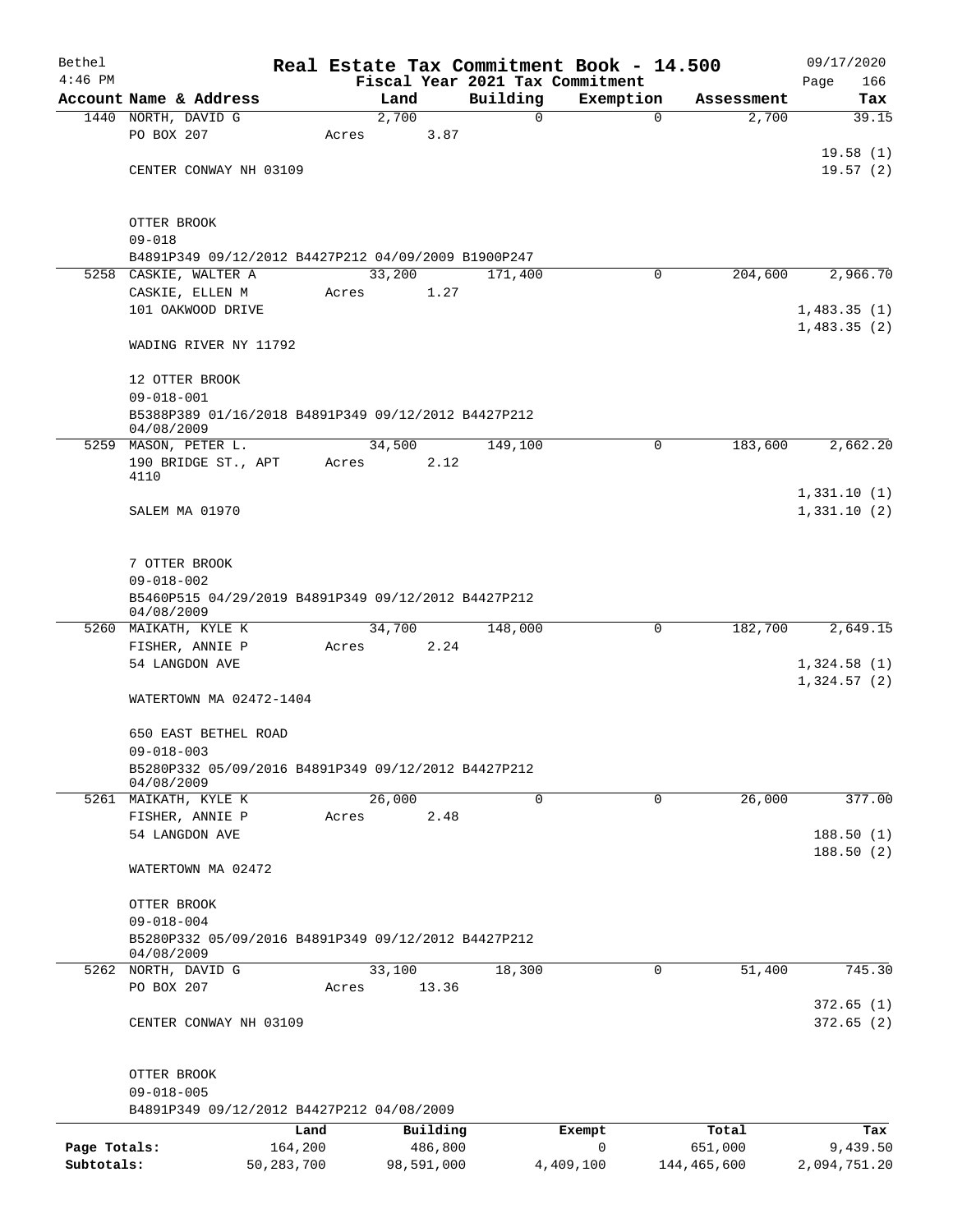| Bethel    |                                                                  |       |        |      |             | Real Estate Tax Commitment Book - 14.500 |            | 09/17/2020             |  |  |
|-----------|------------------------------------------------------------------|-------|--------|------|-------------|------------------------------------------|------------|------------------------|--|--|
| $4:46$ PM |                                                                  |       |        |      |             | Fiscal Year 2021 Tax Commitment          |            | 167<br>Page            |  |  |
|           | Account Name & Address                                           |       | Land   |      | Building    | Exemption                                | Assessment | Tax                    |  |  |
|           | 5263 NORTH, DAVID G                                              |       | 24,300 |      | 0           | $\mathbf 0$                              | 24,300     | 352.35                 |  |  |
|           | PO BOX 207                                                       | Acres |        | 1.80 |             |                                          |            |                        |  |  |
|           |                                                                  |       |        |      |             |                                          |            | 176.18(1)<br>176.17(2) |  |  |
|           | CENTER CONWAY NH 03109                                           |       |        |      |             |                                          |            |                        |  |  |
|           | OTTER BROOK                                                      |       |        |      |             |                                          |            |                        |  |  |
|           | $09 - 018 - 006$                                                 |       |        |      |             |                                          |            |                        |  |  |
|           | B4891P349 09/12/2012 B4427P212 04/08/2009                        |       |        |      |             |                                          |            |                        |  |  |
|           | 5264 NORTH, DAVID G                                              |       | 25,800 |      | 0           | 0                                        | 25,800     | 374.10                 |  |  |
|           | PO BOX 207                                                       | Acres |        | 2.42 |             |                                          |            |                        |  |  |
|           |                                                                  |       |        |      |             |                                          |            | 187.05(1)              |  |  |
|           | CENTER CONWAY NH 03109                                           |       |        |      |             |                                          |            | 187.05(2)              |  |  |
|           | OTTER BROOK                                                      |       |        |      |             |                                          |            |                        |  |  |
|           | $09 - 018 - 007$                                                 |       |        |      |             |                                          |            |                        |  |  |
|           | B4891P349 09/12/2012 B4427P212 04/08/2009                        |       |        |      |             |                                          |            |                        |  |  |
|           | 5265 CASKIE, WALTER A                                            |       | 26,300 |      | 0           | $\mathbf 0$                              | 26,300     | 381.35                 |  |  |
|           | CASKIE, ELLEN M                                                  | Acres |        | 3.29 |             |                                          |            |                        |  |  |
|           | 101 OAKWOOD DRIVE                                                |       |        |      |             |                                          |            | 190.68(1)              |  |  |
|           |                                                                  |       |        |      |             |                                          |            | 190.67(2)              |  |  |
|           | WADING RIVER NY 11792                                            |       |        |      |             |                                          |            |                        |  |  |
|           | OTTER BROOK                                                      |       |        |      |             |                                          |            |                        |  |  |
|           | $09 - 018 - 008$                                                 |       |        |      |             |                                          |            |                        |  |  |
|           | B5468P3 07/01/2019 B4891P349 09/12/2012 B4427P212<br>04/08/2009  |       |        |      |             |                                          |            |                        |  |  |
|           | 5266 NORTH, DAVID G                                              |       | 28,300 |      | $\mathbf 0$ | 0                                        | 28,300     | 410.35                 |  |  |
|           | PO BOX 207                                                       | Acres |        | 4.94 |             |                                          |            |                        |  |  |
|           |                                                                  |       |        |      |             |                                          |            | 205.18(1)              |  |  |
|           | CENTER CONWAY NH 03109                                           |       |        |      |             |                                          |            | 205.17(2)              |  |  |
|           |                                                                  |       |        |      |             |                                          |            |                        |  |  |
|           |                                                                  |       |        |      |             |                                          |            |                        |  |  |
|           | OTTER BROOK                                                      |       |        |      |             |                                          |            |                        |  |  |
|           | $09 - 018 - 009$                                                 |       |        |      |             |                                          |            |                        |  |  |
|           | B4891P349 09/12/2012 B4427P212 04/08/2009                        |       |        |      |             |                                          |            |                        |  |  |
|           | 5267 NORTH, DAVID G                                              |       | 26,900 |      | 0           | $\mathbf{0}$                             | 26,900     | 390.05                 |  |  |
|           | PO BOX 207                                                       | Acres |        | 3.83 |             |                                          |            |                        |  |  |
|           | CENTER CONWAY NH 03109                                           |       |        |      |             |                                          |            | 195.03(1)<br>195.02(2) |  |  |
|           |                                                                  |       |        |      |             |                                          |            |                        |  |  |
|           |                                                                  |       |        |      |             |                                          |            |                        |  |  |
|           | OTTER BROOK                                                      |       |        |      |             |                                          |            |                        |  |  |
|           | $09 - 018 - 010$                                                 |       |        |      |             |                                          |            |                        |  |  |
|           | B4891P349 09/12/2012 B4427P212 04/08/2009                        |       |        |      |             |                                          |            |                        |  |  |
|           | 5268 NORTH, STEFFAN                                              |       | 25,200 |      | $\Omega$    | $\mathbf 0$                              | 25,200     | 365.40                 |  |  |
|           | NORTH, SARAH PARKER                                              | Acres |        | 3.27 |             |                                          |            |                        |  |  |
|           | 28 PARADISE ROAD                                                 |       |        |      |             |                                          |            | 182.70 (1)             |  |  |
|           |                                                                  |       |        |      |             |                                          |            | 182.70(2)              |  |  |
|           | BETHEL ME 04217                                                  |       |        |      |             |                                          |            |                        |  |  |
|           | OTTER BROOK                                                      |       |        |      |             |                                          |            |                        |  |  |
|           | $09 - 018 - 011$                                                 |       |        |      |             |                                          |            |                        |  |  |
|           | B5466P86 06/18/2019 B4891P349 09/12/2012 B4427P212<br>04/08/2009 |       |        |      |             |                                          |            |                        |  |  |
|           |                                                                  |       |        |      |             |                                          |            |                        |  |  |
|           |                                                                  |       |        |      |             |                                          |            |                        |  |  |
|           |                                                                  |       |        |      |             |                                          |            |                        |  |  |

|              | Land       | Building   | Exempt    | Total       | Tax          |
|--------------|------------|------------|-----------|-------------|--------------|
| Page Totals: | 156,800    |            |           | 156.800     | 2,273.60     |
| Subtotals:   | 50,440,500 | 98,591,000 | 4,409,100 | 144,622,400 | 2,097,024.80 |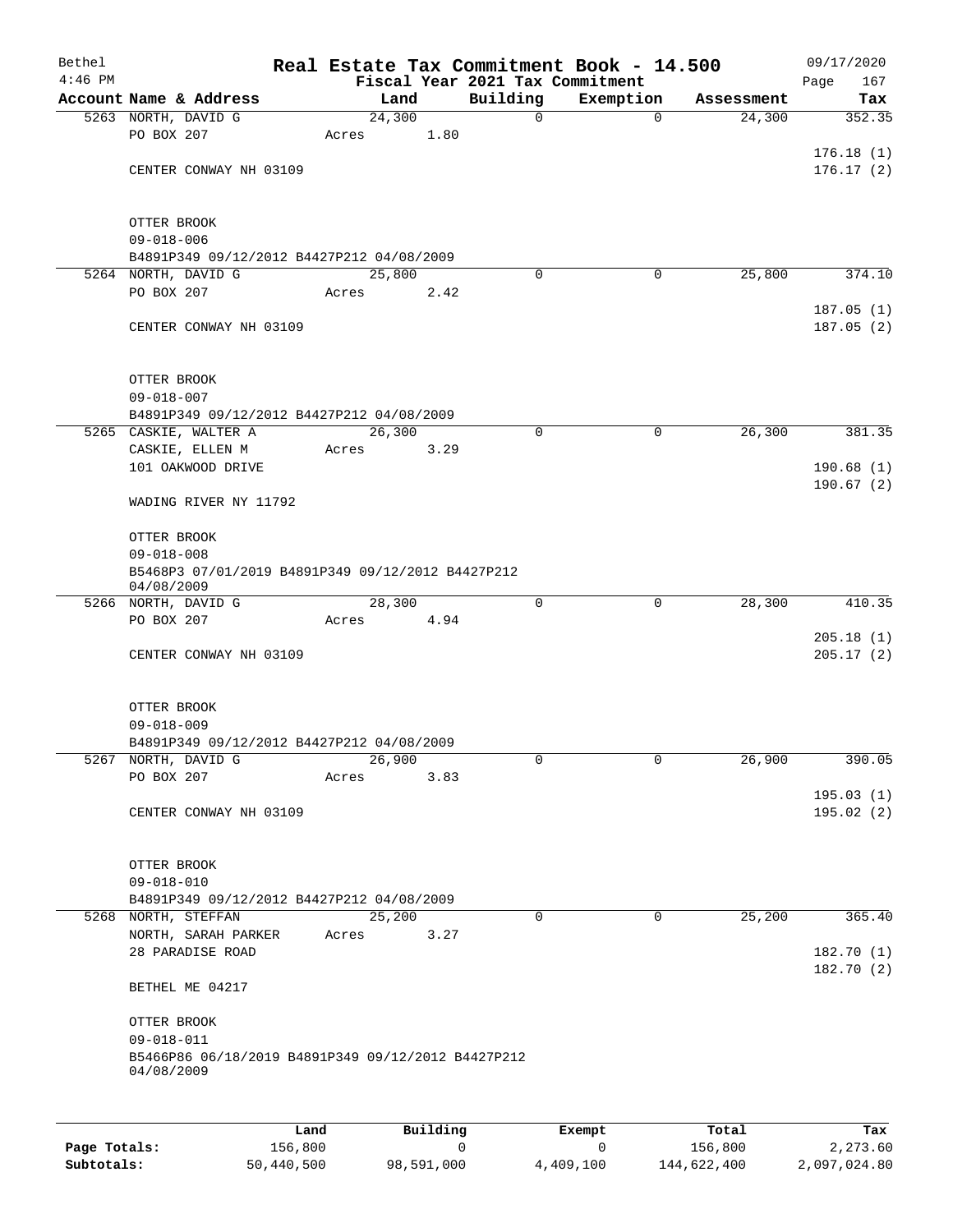| Bethel<br>$4:46$ PM |                                                                                                            |  |        |      |          | Real Estate Tax Commitment Book - 14.500<br>Fiscal Year 2021 Tax Commitment |             |            | 09/17/2020<br>Page<br>168   |  |  |
|---------------------|------------------------------------------------------------------------------------------------------------|--|--------|------|----------|-----------------------------------------------------------------------------|-------------|------------|-----------------------------|--|--|
|                     | Account Name & Address                                                                                     |  | Land   |      | Building | Exemption                                                                   |             | Assessment | Tax                         |  |  |
|                     | 5269 NORTH, MEGAN M                                                                                        |  | 27,000 |      |          | 0                                                                           | $\mathbf 0$ | 27,000     | 391.50                      |  |  |
|                     | 1 ESTATE DRIVE                                                                                             |  | Acres  | 6.05 |          |                                                                             |             |            |                             |  |  |
|                     |                                                                                                            |  |        |      |          |                                                                             |             |            | 195.75(1)                   |  |  |
|                     | MANCHESTER NH 03104                                                                                        |  |        |      |          |                                                                             |             |            | 195.75(2)                   |  |  |
|                     | OTTER BROOK                                                                                                |  |        |      |          |                                                                             |             |            |                             |  |  |
|                     | $09 - 018 - 012$                                                                                           |  |        |      |          |                                                                             |             |            |                             |  |  |
|                     | B5466P88 06/18/2019 B4891P349 09/12/2012 B4427P212<br>04/08/2009                                           |  |        |      |          |                                                                             |             |            |                             |  |  |
|                     | 5270 NORTH, DEREK M.                                                                                       |  | 28,000 |      |          | $\mathbf 0$                                                                 | $\mathbf 0$ | 28,000     | 406.00                      |  |  |
|                     | 30 WASHINGTON ST.                                                                                          |  | Acres  | 4.38 |          |                                                                             |             |            |                             |  |  |
|                     | METHUEN MA 01844                                                                                           |  |        |      |          |                                                                             |             |            | 203.00(1)<br>203.00(2)      |  |  |
|                     |                                                                                                            |  |        |      |          |                                                                             |             |            |                             |  |  |
|                     | OTTER BROOK<br>$09 - 018 - 013$                                                                            |  |        |      |          |                                                                             |             |            |                             |  |  |
|                     | B5466P90 06/18/2019 B4891P349 09/12/2012 B4427P212                                                         |  |        |      |          |                                                                             |             |            |                             |  |  |
|                     | 04/08/2009                                                                                                 |  |        |      |          |                                                                             |             |            |                             |  |  |
|                     | 5277 THE VON SACKEN FAMILY<br>REV TRUST                                                                    |  | 25,800 |      | 140,800  |                                                                             | $\Omega$    | 166,600    | 2,415.70                    |  |  |
|                     | VON SACKEN, PAUL,<br>TRUSTEE                                                                               |  | Acres  | 2.10 |          |                                                                             |             |            |                             |  |  |
|                     | 15 HUNT POND RD                                                                                            |  |        |      |          |                                                                             |             |            | 1,207.85(1)<br>1, 207.85(2) |  |  |
|                     | SANDOWN NH 03873                                                                                           |  |        |      |          |                                                                             |             |            |                             |  |  |
|                     | 33 OTTER BROOK RD.                                                                                         |  |        |      |          |                                                                             |             |            |                             |  |  |
|                     | $09 - 018 - 014$<br>B5378P385 11/15/2017 B4891P349 09/12/2012 B4427P212<br>04/08/2009                      |  |        |      |          |                                                                             |             |            |                             |  |  |
|                     | 1441 WALKER, CASEY J                                                                                       |  | 28,400 |      | 10,100   | 25,000                                                                      |             | 13,500     | 195.75                      |  |  |
|                     | WALKER, WALKER, MATTHEW Acres                                                                              |  |        | 0.68 |          | 01 Homestead (HM)                                                           |             |            |                             |  |  |
|                     | 646 EAST BETHEL ROAD                                                                                       |  |        |      |          |                                                                             |             |            | 97.88(1)                    |  |  |
|                     | BETHEL ME 04217                                                                                            |  |        |      |          |                                                                             |             |            | 97.87 (2)                   |  |  |
|                     |                                                                                                            |  |        |      |          |                                                                             |             |            |                             |  |  |
|                     | 646 EAST BETHEL RD.                                                                                        |  |        |      |          |                                                                             |             |            |                             |  |  |
|                     | $09 - 019$                                                                                                 |  |        |      |          |                                                                             |             |            |                             |  |  |
|                     | B5297P99 08/08/2016 B4566P42 03/05/2010                                                                    |  |        |      |          |                                                                             |             |            |                             |  |  |
|                     | 1442 ANDERSON, CHARLES                                                                                     |  | 20,200 |      | 35,800   |                                                                             | 0           | 56,000     | 812.00                      |  |  |
|                     | 66 ELLERY AVE                                                                                              |  | Acres  | 0.23 |          |                                                                             |             |            |                             |  |  |
|                     |                                                                                                            |  |        |      |          |                                                                             |             |            | 406.00(1)                   |  |  |
|                     | MIDDLETOWN RI 02842                                                                                        |  |        |      |          |                                                                             |             |            | 406.00(2)                   |  |  |
|                     | 656 EAST BETHEL RD                                                                                         |  |        |      |          |                                                                             |             |            |                             |  |  |
|                     | $09 - 020$                                                                                                 |  |        |      |          |                                                                             |             |            |                             |  |  |
|                     | B5505P325 02/03/2020 B5501P727 01/08/2020 B5505P323<br>02/03/2020 B5501P930 01/09/2020 B883P142 01/14/1976 |  |        |      |          |                                                                             |             |            |                             |  |  |

|              | Land       | Building   | Exempt    | Total       | Tax          |
|--------------|------------|------------|-----------|-------------|--------------|
| Page Totals: | 129,400    | 186.700    | 25,000    | 291,100     | 4,220.95     |
| Subtotals:   | 50,569,900 | 98,777,700 | 4,434,100 | 144,913,500 | 2,101,245.75 |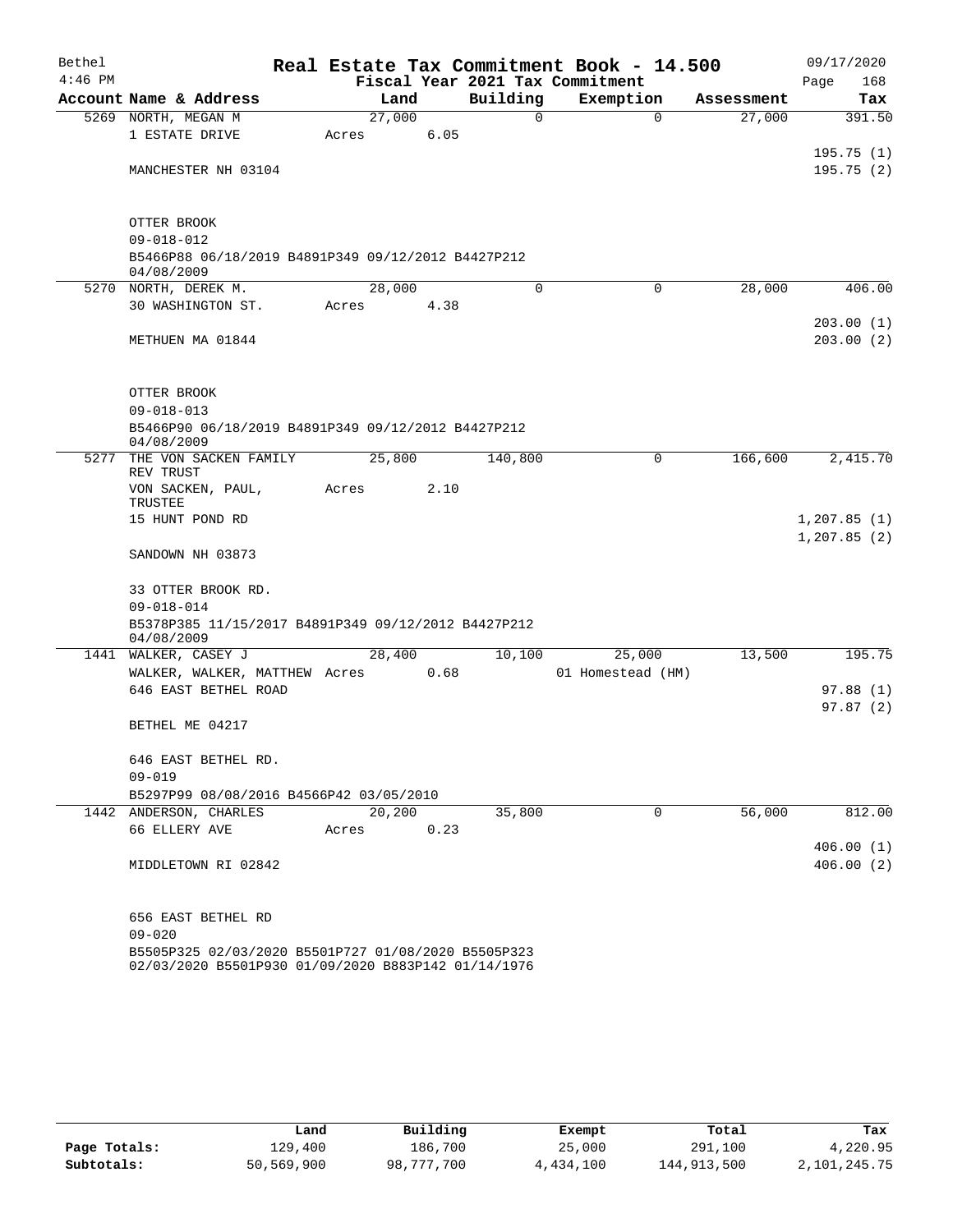| Bethel    |                                                     |       |         |          | Real Estate Tax Commitment Book - 14.500 |            | 09/17/2020  |
|-----------|-----------------------------------------------------|-------|---------|----------|------------------------------------------|------------|-------------|
| $4:46$ PM |                                                     |       |         |          | Fiscal Year 2021 Tax Commitment          |            | 169<br>Page |
|           | Account Name & Address                              |       | Land    | Building | Exemption                                | Assessment | Tax         |
|           | 1443 LONG, DANNY JR                                 |       | 35,900  | 10,800   | $\mathbf 0$                              | 46,700     | 677.15      |
|           | PO BOX 507                                          | Acres | 8.00    |          |                                          |            |             |
|           |                                                     |       |         |          |                                          |            | 338.58(1)   |
|           | BETHEL ME 04217                                     |       |         |          |                                          |            | 338.57(2)   |
|           |                                                     |       |         |          |                                          |            |             |
|           |                                                     |       |         |          |                                          |            |             |
|           | 654 EAST BETHEL ROAD                                |       |         |          |                                          |            |             |
|           | $09 - 021$                                          |       |         |          |                                          |            |             |
|           | B2406P63 01/27/1997                                 |       |         |          |                                          |            |             |
|           | 1444 HOLT, HEIDI                                    |       | 48,900  | 77,100   | 25,000                                   | 101,000    | 1,464.50    |
|           | 688 EAST BETHEL ROAD                                | Acres | 31.64   |          | 01 Homestead (HM)                        |            |             |
|           |                                                     |       |         |          |                                          |            | 732.25(1)   |
|           | BETHEL ME 04217                                     |       |         |          |                                          |            | 732.25(2)   |
|           |                                                     |       |         |          |                                          |            |             |
|           |                                                     |       |         |          |                                          |            |             |
|           | 688 EAST BETHEL RD.                                 |       |         |          |                                          |            |             |
|           | $09 - 022$                                          |       |         |          |                                          |            |             |
|           | B5443P701 11/28/2018 B2813P10 05/03/2000            |       |         |          |                                          |            |             |
|           | 1446 GAINEY, CHRISTINA K                            |       | 48,500  | 175,700  | 0                                        | 224,200    | 3,250.90    |
|           | GAINEY, CLINT E                                     | Acres | 36.00   |          |                                          |            |             |
|           | 672 EAST BETHEL RD                                  |       |         |          |                                          |            | 1,625.45(1) |
|           |                                                     |       |         |          |                                          |            | 1,625.45(2) |
|           | BETHEL ME 04217                                     |       |         |          |                                          |            |             |
|           |                                                     |       |         |          |                                          |            |             |
|           | 672 EAST BETHEL RD.                                 |       |         |          |                                          |            |             |
|           | $09 - 023$                                          |       |         |          |                                          |            |             |
|           | B5329P586 02/06/2017 B5307P304 09/28/2016 B1395P31  |       |         |          |                                          |            |             |
|           | 06/04/1986                                          |       |         |          |                                          |            |             |
|           | 1447 NEVEL, ROBIN                                   |       | 112,000 | 136,400  | 25,000                                   | 223,400    | 3,239.30    |
|           | NEVEL, BARRY                                        | Acres | 100.00  |          | 01 Homestead (HM)                        |            |             |
|           | PO BOX 573                                          |       |         |          |                                          |            | 1,619.65(1) |
|           |                                                     |       |         |          |                                          |            | 1,619.65(2) |
|           | BETHEL ME 04217                                     |       |         |          |                                          |            |             |
|           |                                                     |       |         |          |                                          |            |             |
|           | 148 NEVEL RD.                                       |       |         |          |                                          |            |             |
|           | $09 - 024$                                          |       |         |          |                                          |            |             |
|           | B2484P295 10/14/1997                                |       |         |          |                                          |            |             |
|           | 1448 GAINEY, CHRISTINA K                            |       | 45,200  | 0        | $\overline{0}$                           | 45,200     | 655.40      |
|           | GAINEY, CLINT E                                     | Acres | 151.00  |          |                                          |            |             |
|           | 672 EAST BETHEL RD                                  |       |         |          |                                          |            | 327.70(1)   |
|           |                                                     |       |         |          |                                          |            | 327.70(2)   |
|           | BETHEL ME 04217                                     |       |         |          |                                          |            |             |
|           |                                                     |       |         |          |                                          |            |             |
|           | LOCKE MILLS/E BETHEL                                |       |         |          |                                          |            |             |
|           | $09 - 025$                                          |       |         |          |                                          |            |             |
|           | B5329P586 02/06/2017 B5307P304 09/28/2016 B2821P350 |       |         |          |                                          |            |             |
|           | 05/25/2000                                          |       |         |          |                                          |            |             |
|           | 1449 BENDER, DENISE                                 |       | 7,000   | 0        | 0                                        | 7,000      | 101.50      |
|           | FOSTER, DAVID                                       | Acres | 28.00   |          |                                          |            |             |
|           | 21 WILTON COURT                                     |       |         |          |                                          |            | 50.75(1)    |
|           |                                                     |       |         |          |                                          |            | 50.75(2)    |
|           | MADISON WI 53704                                    |       |         |          |                                          |            |             |
|           |                                                     |       |         |          |                                          |            |             |
|           | LOCKE MILLS/E BETHEL                                |       |         |          |                                          |            |             |
|           | $09 - 026$                                          |       |         |          |                                          |            |             |
|           | B5466P930 06/25/2019 B1900P247 05/26/1992           |       |         |          |                                          |            |             |
|           |                                                     |       |         |          |                                          |            |             |
|           |                                                     |       |         |          |                                          |            |             |
|           |                                                     |       |         |          |                                          |            |             |

|              | Land       | Building   | Exempt    | Total       | Tax          |
|--------------|------------|------------|-----------|-------------|--------------|
| Page Totals: | 297,500    | 400,000    | 50,000    | 647,500     | 9,388.75     |
| Subtotals:   | 50,867,400 | 99,177,700 | 4,484,100 | 145,561,000 | 2,110,634.50 |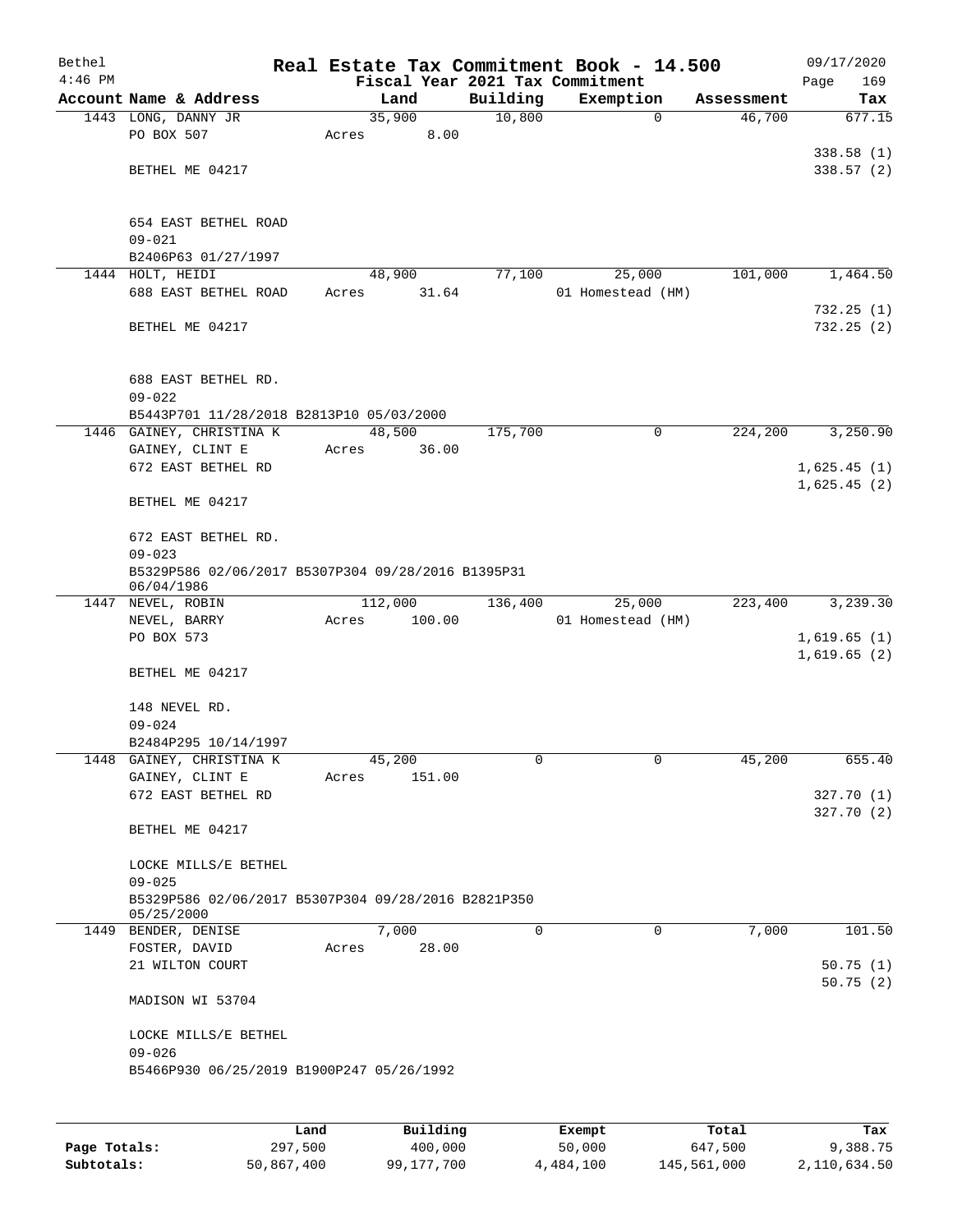| Bethel<br>$4:46$ PM |                                                                                                           |       |                 |          | Real Estate Tax Commitment Book - 14.500<br>Fiscal Year 2021 Tax Commitment |            | 09/17/2020<br>Page<br>170  |
|---------------------|-----------------------------------------------------------------------------------------------------------|-------|-----------------|----------|-----------------------------------------------------------------------------|------------|----------------------------|
|                     | Account Name & Address                                                                                    |       | Land            | Building | Exemption                                                                   | Assessment | Tax                        |
|                     | 1451 HARLOW, KENT E<br>KIBBE, JANIS PRESCOTT                                                              | Acres | 46,600<br>15.24 | 246, 400 | 25,000<br>01 Homestead (HM)                                                 | 268,000    | 3,886.00                   |
|                     | 740 EAST BETHEL RD                                                                                        |       |                 |          |                                                                             |            | 1,943.00(1)<br>1,943.00(2) |
|                     | BETHEL ME 04217                                                                                           |       |                 |          |                                                                             |            |                            |
|                     | 740 EAST BETHEL RD.<br>$09 - 028$                                                                         |       |                 |          |                                                                             |            |                            |
|                     | B5443P698 11/21/2018 B4551P3 01/19/2010 B1047P48<br>08/10/1979                                            |       |                 |          |                                                                             |            |                            |
|                     | 1452 KITTREDGE, PENNY B                                                                                   |       | 39,000          | 62,700   | 0                                                                           | 101,700    | 1,474.65                   |
|                     | C/O PENNY KITTREDGE, PR Acres                                                                             |       | 1.90            |          |                                                                             |            |                            |
|                     | 7 ROYAL GRANT WAY                                                                                         |       |                 |          |                                                                             |            | 737.33 (1)<br>737.32(2)    |
|                     | WESTBROOK ME 04092                                                                                        |       |                 |          |                                                                             |            |                            |
|                     | 748 EAST BETHEL RD.                                                                                       |       |                 |          |                                                                             |            |                            |
|                     | $09 - 029$<br>B5357P328 07/24/2017 B5310P402 10/13/2016                                                   |       |                 |          |                                                                             |            |                            |
|                     | 1453 OLSON, NEIL                                                                                          |       | 33,300          | 180,800  | 25,000                                                                      | 189,100    | 2,741.95                   |
|                     | OLSON, LINDA                                                                                              | Acres | 1.30            |          | 01 Homestead (HM)                                                           |            |                            |
|                     | 760 EAST BETHEL ROAD                                                                                      |       |                 |          |                                                                             |            | 1,370.98(1)                |
|                     |                                                                                                           |       |                 |          |                                                                             |            | 1,370.97(2)                |
|                     | BETHEL ME 04217                                                                                           |       |                 |          |                                                                             |            |                            |
|                     | 760 EAST BETHEL RD.                                                                                       |       |                 |          |                                                                             |            |                            |
|                     | $09 - 031$                                                                                                |       |                 |          |                                                                             |            |                            |
|                     | 1454 HOLT, SCOTT J                                                                                        |       | 65,600          | 135,200  | 0                                                                           | 200,800    | 2,911.60                   |
|                     | HOLT, PAMELA A<br>PO BOX 118                                                                              | Acres | 36.00           |          |                                                                             |            |                            |
|                     |                                                                                                           |       |                 |          |                                                                             |            | 1,455.80(1)<br>1,455.80(2) |
|                     | GREENWOOD ME 04255                                                                                        |       |                 |          |                                                                             |            |                            |
|                     | 47 TOOTIE LANE                                                                                            |       |                 |          |                                                                             |            |                            |
|                     | $09 - 032$                                                                                                |       |                 |          |                                                                             |            |                            |
|                     | B3536P66 06/22/2004 B3536P66 06/22/2004                                                                   |       |                 |          |                                                                             |            |                            |
|                     | 1455 HOLT, JEROME A                                                                                       |       | 49,600          | 385,800  | 25,000                                                                      | 410,400    | 5,950.80                   |
|                     | 691 EAST BETHEL ROAD                                                                                      | Acres | 19.60           |          | 01 Homestead (HM)                                                           |            |                            |
|                     | BETHEL ME 04217                                                                                           |       |                 |          |                                                                             |            | 2,975.40(1)<br>2,975.40(2) |
|                     | 691 EAST BETHEL RD.                                                                                       |       |                 |          |                                                                             |            |                            |
|                     | $09 - 032 - 001$                                                                                          |       |                 |          |                                                                             |            |                            |
|                     | B5324P616 12/28/2016 B5117P50 05/19/2014 B5104P340<br>04/14/2014 B4539P47 12/16/2009 B3195P224 11/13/2002 |       |                 |          |                                                                             |            |                            |
|                     | 1456 DUMONT, BARBARA B                                                                                    |       | 39,800          | 52,100   | 25,000                                                                      | 66,900     | 970.05                     |
|                     | DUMONT, FRANCIS G. &<br>FELICIA K.                                                                        | Acres | 7.78            |          | 01 Homestead (HM)                                                           |            |                            |
|                     | PO BOX 1071                                                                                               |       |                 |          |                                                                             |            | 485.03 (1)                 |
|                     |                                                                                                           |       |                 |          |                                                                             |            | 485.02 (2)                 |
|                     | BETHEL ME 04217                                                                                           |       |                 |          |                                                                             |            |                            |
|                     | 663 EAST BETHEL RD.                                                                                       |       |                 |          |                                                                             |            |                            |
|                     | $09 - 033$                                                                                                |       |                 |          |                                                                             |            |                            |
|                     | B5324P618 12/28/2016 B1260P53                                                                             |       |                 |          |                                                                             |            |                            |
|                     |                                                                                                           |       |                 |          |                                                                             |            |                            |
|                     |                                                                                                           |       |                 |          |                                                                             |            |                            |

|              | Land       | Building    | Exempt    | Total       | Tax          |
|--------------|------------|-------------|-----------|-------------|--------------|
| Page Totals: | 273,900    | 1,063,000   | 100,000   | 1,236,900   | 17,935.05    |
| Subtotals:   | 51,141,300 | 100,240,700 | 4,584,100 | 146,797,900 | 2,128,569.55 |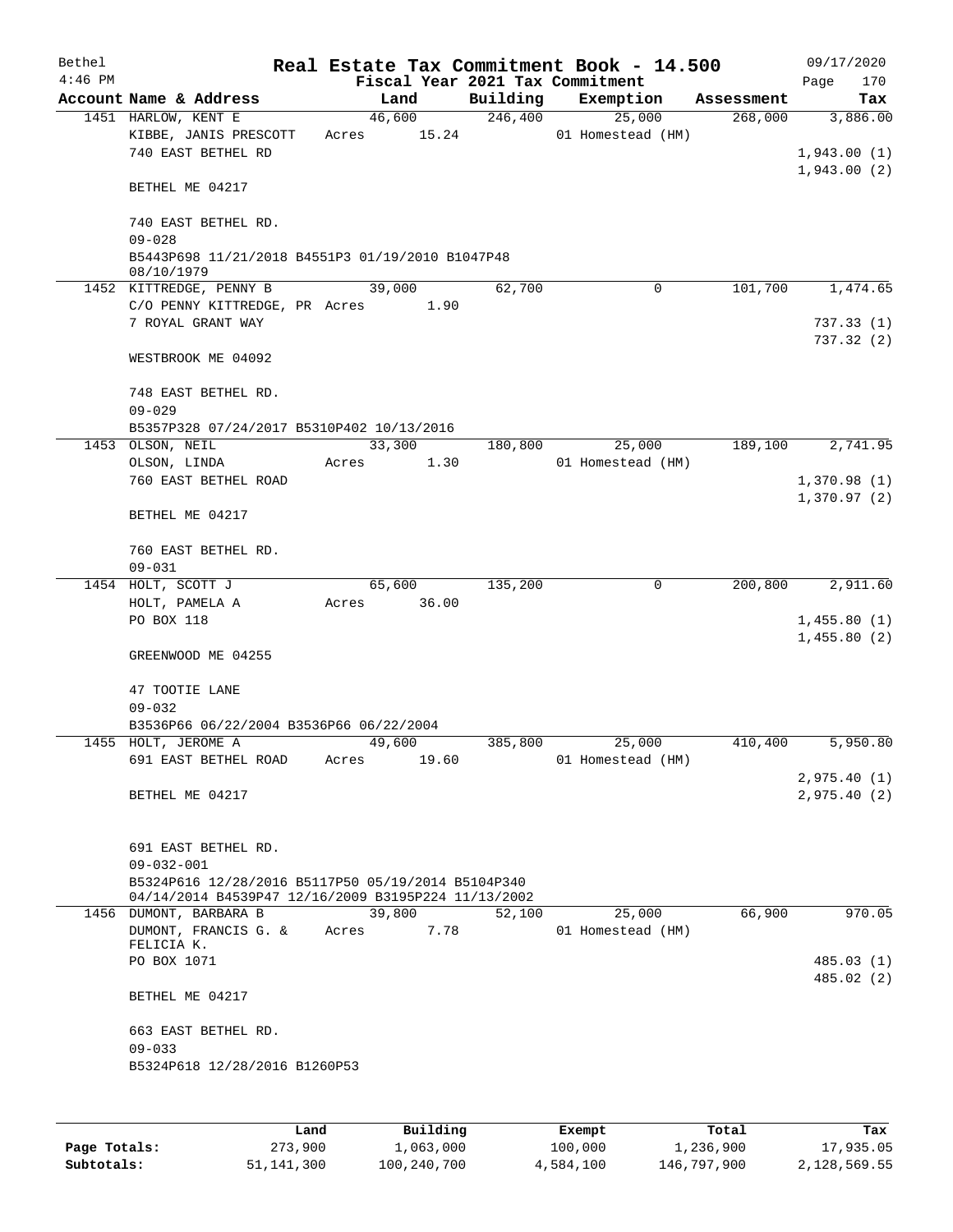| Bethel                     |                                                                  |       |                       |          | Real Estate Tax Commitment Book - 14.500 |                        | 09/17/2020                 |
|----------------------------|------------------------------------------------------------------|-------|-----------------------|----------|------------------------------------------|------------------------|----------------------------|
| $4:46$ PM                  |                                                                  |       |                       |          | Fiscal Year 2021 Tax Commitment          |                        | Page<br>171                |
|                            | Account Name & Address                                           |       | Land                  | Building | Exemption                                | Assessment             | Tax                        |
|                            | 1457 ROTHROCK, STEVEN H                                          |       | 35,000                | 61,000   | $\mathbf 0$                              | 96,000                 | 1,392.00                   |
|                            | ROTHROCK, EILEEN                                                 | Acres | 2.53                  |          |                                          |                        |                            |
|                            | 619 EAST BETHEL RD                                               |       |                       |          |                                          |                        | 696.00(1)                  |
|                            | BETHEL ME 04217                                                  |       |                       |          |                                          |                        | 696.00(2)                  |
|                            | 619 EAST BETHEL RD.                                              |       |                       |          |                                          |                        |                            |
|                            | $09 - 034$                                                       |       |                       |          |                                          |                        |                            |
|                            | B4560P342 02/18/2010 B4427P212 04/09/2009 B1900P247              |       |                       |          |                                          |                        |                            |
|                            | 5320 ALI, BRUCE R                                                |       | 34,800                | $\Omega$ | 0                                        | 34,800                 | 504.60                     |
|                            | ALI, LISA G                                                      | Acres | 11.52                 |          |                                          |                        |                            |
|                            | 878 HOPEVILLE RD                                                 |       |                       |          |                                          |                        | 252.30(1)                  |
|                            | JEWETT CITY CT 06351                                             |       |                       |          |                                          |                        | 252.30(2)                  |
|                            | NORDY HILL                                                       |       |                       |          |                                          |                        |                            |
|                            | $09 - 034 - 001$                                                 |       |                       |          |                                          |                        |                            |
|                            | B5110P269 05/02/2014                                             |       |                       |          |                                          |                        |                            |
|                            | 5322 SINDELIR, ANTHINY                                           |       | 24,700                | 0        | $\mathbf 0$                              | 24,700                 | 358.15                     |
|                            | SINDELIR, JENNIFER L                                             | Acres | 3.81                  |          |                                          |                        |                            |
|                            | 42 UPPER SHORE ROAD                                              |       |                       |          |                                          |                        | 179.08(1)                  |
|                            |                                                                  |       |                       |          |                                          |                        | 179.07(2)                  |
|                            | CASCO ME 04015                                                   |       |                       |          |                                          |                        |                            |
|                            | NORDY HILL                                                       |       |                       |          |                                          |                        |                            |
|                            | $09 - 034 - 004$                                                 |       |                       |          |                                          |                        |                            |
|                            | B5387P85 01/05/2018 B5319P480 12/05/2016 B13P4636<br>04/27/2010  |       |                       |          |                                          |                        |                            |
|                            | 470 SINDELIR, ANTHONY C                                          |       | 28,500                | 0        | $\mathbf 0$                              | 28,500                 | 413.25                     |
|                            | SINDELIR, JENNIFER L                                             | Acres | 7.83                  |          |                                          |                        |                            |
|                            | 42 UPPER SHORE ROAD                                              |       |                       |          |                                          |                        | 206.63(1)                  |
|                            | CASCO ME 04015                                                   |       |                       |          |                                          |                        | 206.62(2)                  |
|                            |                                                                  |       |                       |          |                                          |                        |                            |
|                            | NORDY HILL                                                       |       |                       |          |                                          |                        |                            |
|                            | $09 - 034 - 005$                                                 |       |                       |          |                                          |                        |                            |
|                            | B5387P85 01/05/2018 B5319P480 12/05/2016 B13P4636<br>04/27/2010  |       |                       |          |                                          |                        |                            |
| 5323                       | EGAN, ROBERT &                                                   |       | 40,800                | 0        | $\mathbf 0$                              | 40,800                 | 591.60                     |
|                            | ELIZABETH                                                        |       |                       |          |                                          |                        |                            |
|                            | 11 FOREST HILL LANE                                              | Acres | 19.33                 |          |                                          |                        | 295.80(1)                  |
|                            | KENNEBUNK ME 04043                                               |       |                       |          |                                          |                        | 295.80(2)                  |
|                            |                                                                  |       |                       |          |                                          |                        |                            |
|                            | NORDY HILL                                                       |       |                       |          |                                          |                        |                            |
|                            | $09 - 034 - 006$                                                 |       |                       |          |                                          |                        |                            |
|                            | B5461P966 05/10/2019 B5319P480 12/05/2016 B13P4636<br>04/27/2010 |       |                       |          |                                          |                        |                            |
|                            | 5332 SINDELIR, ANTHONY C                                         |       | 22,600                | $\Omega$ | 0                                        | 22,600                 | 327.70                     |
|                            | SINDELIR, JENNIFER L                                             | Acres | 47.15                 |          |                                          |                        |                            |
|                            | 42 UPPER SHORE DRIVE                                             |       |                       |          |                                          |                        | 163.85(1)                  |
|                            | CASCO ME 04015                                                   |       |                       |          |                                          |                        | 163.85(2)                  |
|                            |                                                                  |       |                       |          |                                          |                        |                            |
|                            | NORDY HILL<br>$09 - 034 - 015$                                   |       |                       |          |                                          |                        |                            |
|                            | B5298P662 08/17/2016 B5298P659 08/17/2016 B5235P154              |       |                       |          |                                          |                        |                            |
|                            | 07/31/2015 B4876P230 08/10/2012 B3546P194 06/29/2004             |       |                       |          |                                          |                        |                            |
|                            | Land                                                             |       | Building              |          | Exempt                                   | Total                  | Tax                        |
| Page Totals:<br>Subtotals: | 186,400<br>51, 327, 700                                          |       | 61,000<br>100,301,700 |          | $\mathbf 0$<br>4,584,100                 | 247,400<br>147,045,300 | 3,587.30<br>2, 132, 156.85 |
|                            |                                                                  |       |                       |          |                                          |                        |                            |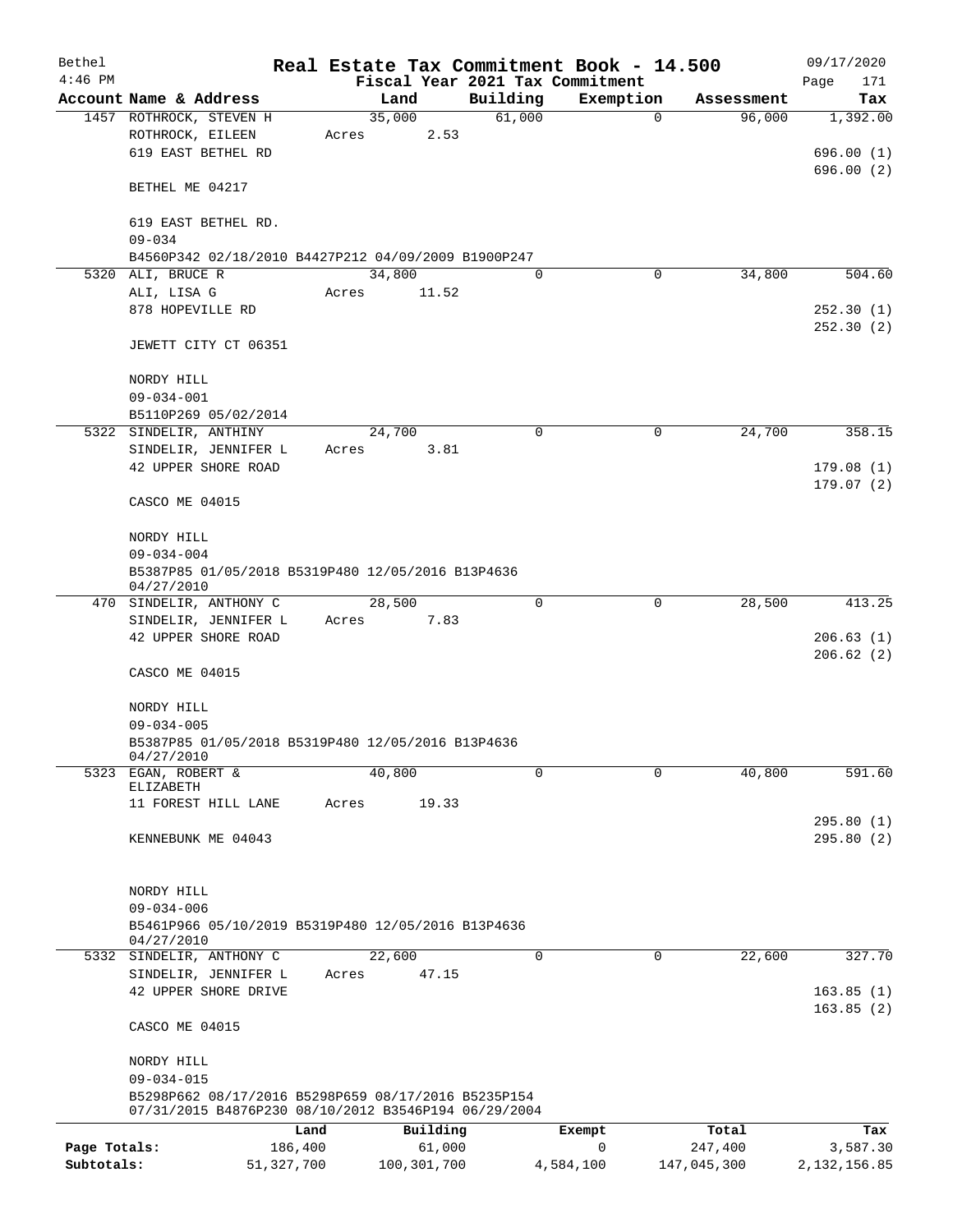| Bethel    |                                                                                                             | Real Estate Tax Commitment Book - 14.500 |             |                   |            | 09/17/2020  |
|-----------|-------------------------------------------------------------------------------------------------------------|------------------------------------------|-------------|-------------------|------------|-------------|
| $4:46$ PM |                                                                                                             | Fiscal Year 2021 Tax Commitment          |             |                   |            | Page<br>172 |
|           | Account Name & Address                                                                                      | Land                                     | Building    | Exemption         | Assessment | Tax         |
|           | 1458 CHAPPIE, TRICIA M                                                                                      | 46,000                                   | 70,100      | $\mathbf 0$       | 116,100    | 1,683.45    |
|           | 110 SOUTH RUMFORD ROAD                                                                                      | 16.00<br>Acres                           |             |                   |            | 841.73 (1)  |
|           | RUMFORD ME 04276                                                                                            |                                          |             |                   |            | 841.72 (2)  |
|           |                                                                                                             |                                          |             |                   |            |             |
|           |                                                                                                             |                                          |             |                   |            |             |
|           | 571 EAST BETHEL RD.                                                                                         |                                          |             |                   |            |             |
|           | $09 - 035$                                                                                                  |                                          |             |                   |            |             |
|           | B5463P121 05/21/2019 B5282P567 05/23/2016 B3402P288                                                         |                                          |             |                   |            |             |
|           | 10/17/2003 B3402P288 10/17/2003<br>4561 BURKE, VIRGINIA A                                                   | 34,400                                   | 120,800     | 25,000            | 130,200    | 1,887.90    |
|           | NELLIS, JEREMY                                                                                              | 2.00<br>Acres                            |             | 01 Homestead (HM) |            |             |
|           | 577 EAST BETHEL RD                                                                                          |                                          |             |                   |            | 943.95 (1)  |
|           |                                                                                                             |                                          |             |                   |            | 943.95 (2)  |
|           | BETHEL ME 04217                                                                                             |                                          |             |                   |            |             |
|           |                                                                                                             |                                          |             |                   |            |             |
|           | 577 EAST BETHEL RD                                                                                          |                                          |             |                   |            |             |
|           | $09 - 035 - 001$                                                                                            |                                          |             |                   |            |             |
|           | B4001P158 09/01/2006 B3402P288 10/17/2003                                                                   |                                          |             |                   |            |             |
| 1459      | SINDELIR, ANTHONY C<br>SINDELIR, JENNIFER L                                                                 | 56,400<br>200.90                         | $\mathbf 0$ | $\mathbf 0$       | 56,400     | 817.80      |
|           | 42 UPPER SHORE DRIVE                                                                                        | Acres                                    |             |                   |            | 408.90(1)   |
|           |                                                                                                             |                                          |             |                   |            | 408.90(2)   |
|           | CASCO ME 04015                                                                                              |                                          |             |                   |            |             |
|           |                                                                                                             |                                          |             |                   |            |             |
|           | LOCKE MILLS/E BETHEL                                                                                        |                                          |             |                   |            |             |
|           | $09 - 036$                                                                                                  |                                          |             |                   |            |             |
|           | B5298P662 08/17/2016 B5298P659 08/17/2016 B5235P154<br>07/31/2015 B4876P230 08/10/2012 B3546P194 06/29/2004 |                                          |             |                   |            |             |
|           | 1460 FITZMORRIS, LOUISE                                                                                     | 38,100                                   | 59,800      | 25,000            | 72,900     | 1,057.05    |
|           | WHEATLEY, LISA M. &                                                                                         | Acres<br>2.10                            |             | 01 Homestead (HM) |            |             |
|           | TYLER, LAURA J.                                                                                             |                                          |             |                   |            |             |
|           | 549 EAST BETHEL RD.                                                                                         |                                          |             |                   |            | 528.53(1)   |
|           |                                                                                                             |                                          |             |                   |            | 528.52(2)   |
|           | BETHEL ME 04217                                                                                             |                                          |             |                   |            |             |
|           | 549 EAST BETHEL RD.                                                                                         |                                          |             |                   |            |             |
|           | $09 - 037$                                                                                                  |                                          |             |                   |            |             |
|           | B4978P341 04/25/2013 B1716P160 02/28/1990 B1063P122                                                         |                                          |             |                   |            |             |
|           | 11/29/1979 B638P362 04/01/1965                                                                              |                                          |             |                   |            |             |
|           | 1468 BEAR MOUNTAIN HOLDINGS,<br><b>LLC</b>                                                                  | 38,900                                   | 8,500       | 0                 | 47,400     | 687.30      |
|           | PO BOX 701                                                                                                  | 8.27<br>Acres                            |             |                   |            |             |
|           |                                                                                                             |                                          |             |                   |            | 343.65(1)   |
|           | BETHEL ME 04217                                                                                             |                                          |             |                   |            | 343.65(2)   |
|           |                                                                                                             |                                          |             |                   |            |             |
|           |                                                                                                             |                                          |             |                   |            |             |
|           | 32 THOMPSON MOUNTAIN                                                                                        |                                          |             |                   |            |             |
|           | $09 - 038$<br>B5337P619 03/30/2017 B5220P471 05/07/2015 B4596P176                                           |                                          |             |                   |            |             |
|           | 06/11/2010 B4549P128 12/04/2009 B3043P14 11/27/2001                                                         |                                          |             |                   |            |             |

|              | Land       | Building    | Exempt    | Total       | Tax          |
|--------------|------------|-------------|-----------|-------------|--------------|
| Page Totals: | 213,800    | 259,200     | 50,000    | 423,000     | 6.133.50     |
| Subtotals:   | 51,541,500 | 100,560,900 | 4,634,100 | 147,468,300 | 2,138,290.35 |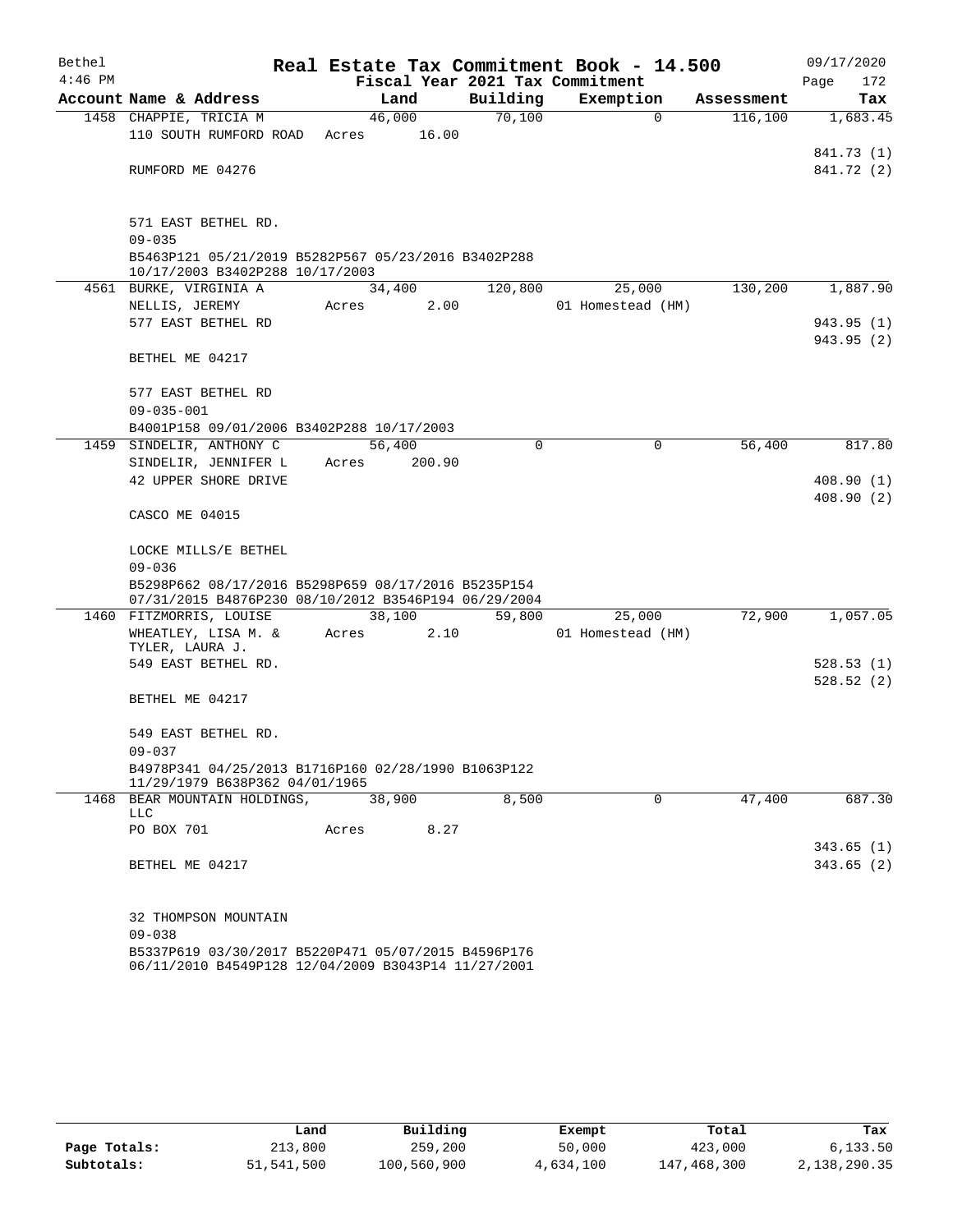| Bethel       |                                                     |                 |             |          | Real Estate Tax Commitment Book - 14.500 |             |             | 09/17/2020             |
|--------------|-----------------------------------------------------|-----------------|-------------|----------|------------------------------------------|-------------|-------------|------------------------|
| $4:46$ PM    |                                                     |                 |             |          | Fiscal Year 2021 Tax Commitment          |             |             | 173<br>Page            |
|              | Account Name & Address                              | Land            |             | Building | Exemption                                |             | Assessment  | Tax                    |
|              | 1463 HICINBOTHEM, TORI<br>409 EAST BETHEL RD.       | 33,300<br>Acres | 1.30        | 120, 100 |                                          | $\mathbf 0$ | 153,400     | 2,224.30               |
|              |                                                     |                 |             |          |                                          |             |             | 1, 112.15(1)           |
|              | BETHEL ME 04217                                     |                 |             |          |                                          |             |             | 1,112.15(2)            |
|              | 409 EAST BETHEL RD.                                 |                 |             |          |                                          |             |             |                        |
|              | $09 - 038 - 001$                                    |                 |             |          |                                          |             |             |                        |
|              | B4272P64 03/14/2008 B3602P1 10/04/2004              |                 |             |          |                                          |             |             |                        |
|              | 1464 OJEDA, HERIBERTO                               | 33,900          |             | 79,600   | 25,000                                   |             | 88,500      | 1,283.25               |
|              | OJEDA, MERRIE L<br>PO BOX 714                       | Acres           | 1.70        |          | 01 Homestead (HM)                        |             |             | 641.63(1)              |
|              |                                                     |                 |             |          |                                          |             |             | 641.62(2)              |
|              | BETHEL ME 04217                                     |                 |             |          |                                          |             |             |                        |
|              | 401 EAST BETHEL RD.                                 |                 |             |          |                                          |             |             |                        |
|              | $09 - 038 - 002$                                    |                 |             |          |                                          |             |             |                        |
|              | B2243P347 08/11/1995                                |                 |             |          |                                          |             |             |                        |
|              | 1465 CURRIER, IVORY S JR                            | 34,500          |             | 13,200   |                                          | 0           | 47,700      | 691.65                 |
|              | CURRIER, PRISCILLA M                                | Acres           | 2.10        |          |                                          |             |             |                        |
|              | PO BOX 11                                           |                 |             |          |                                          |             |             | 345.83(1)<br>345.82(2) |
|              | BETHEL ME 04217                                     |                 |             |          |                                          |             |             |                        |
|              | 391 EAST BETHEL RD.                                 |                 |             |          |                                          |             |             |                        |
|              | $09 - 038 - 003$                                    |                 |             |          |                                          |             |             |                        |
|              | B2263P245 10/12/1995                                |                 |             |          |                                          |             |             |                        |
|              | 1466 BEAR MOUNTAIN HOLDINGS                         | 33,900          |             | 9,700    |                                          | 0           | 43,600      | 632.20                 |
|              | PO BOX 701                                          | Acres           | 1.70        |          |                                          |             |             |                        |
|              |                                                     |                 |             |          |                                          |             |             | 316.10(1)              |
|              | BETHEL ME 04217                                     |                 |             |          |                                          |             |             | 316.10(2)              |
|              | 377 EAST BETHEL ROAD                                |                 |             |          |                                          |             |             |                        |
|              | $09 - 038 - 004$                                    |                 |             |          |                                          |             |             |                        |
|              | B5149P111 08/19/2014 B2035P340 08/03/1993           |                 |             |          |                                          |             |             |                        |
|              | 5177 STOPPINI, MARY ANN,<br>TRUSTEE OF THE PROSTOP  | 35,400          |             | 516,600  |                                          | 0           | 552,000     | 8,004.00               |
|              | TRUST<br>100 ELIZABETH ST                           | Acres           | 3.00        |          |                                          |             |             |                        |
|              |                                                     |                 |             |          |                                          |             |             | 4,002.00(1)            |
|              | ELMHURST TOWNSHIP PA<br>18444                       |                 |             |          |                                          |             |             | 4,002.00(2)            |
|              |                                                     |                 |             |          |                                          |             |             |                        |
|              | EAST BETHEL ROAD                                    |                 |             |          |                                          |             |             |                        |
|              | $09 - 038 - 005$                                    |                 |             |          |                                          |             |             |                        |
|              | B5109P252 05/01/2014 B4326P210 06/21/2008           |                 |             |          |                                          |             |             |                        |
|              | 1467 STOPPINI, GABRIELE                             | 34,400          |             | 151,800  |                                          | 0           | 186,200     | 2,699.90               |
|              | 421 EAST BETHEL ROAD                                | Acres           | 2.00        |          |                                          |             |             | 1,349.95(1)            |
|              | BETHEL ME 04217                                     |                 |             |          |                                          |             |             | 1,349.95(2)            |
|              |                                                     |                 |             |          |                                          |             |             |                        |
|              | 421 EAST BETHEL RD.<br>$09 - 038 - 005 - 001$       |                 |             |          |                                          |             |             |                        |
|              | B5467P507 06/27/2019 B5109P252 05/01/2014 B4663P168 |                 |             |          |                                          |             |             |                        |
|              | 11/24/2010 B4212P123 10/22/2007 B3905P66 03/21/2006 |                 |             |          |                                          |             |             |                        |
|              | Land                                                |                 | Building    |          | Exempt                                   |             | Total       | Tax                    |
| Page Totals: | 205,400                                             |                 | 891,000     |          | 25,000                                   |             | 1,071,400   | 15,535.30              |
| Subtotals:   | 51,746,900                                          |                 | 101,451,900 |          | 4,659,100                                |             | 148,539,700 | 2,153,825.65           |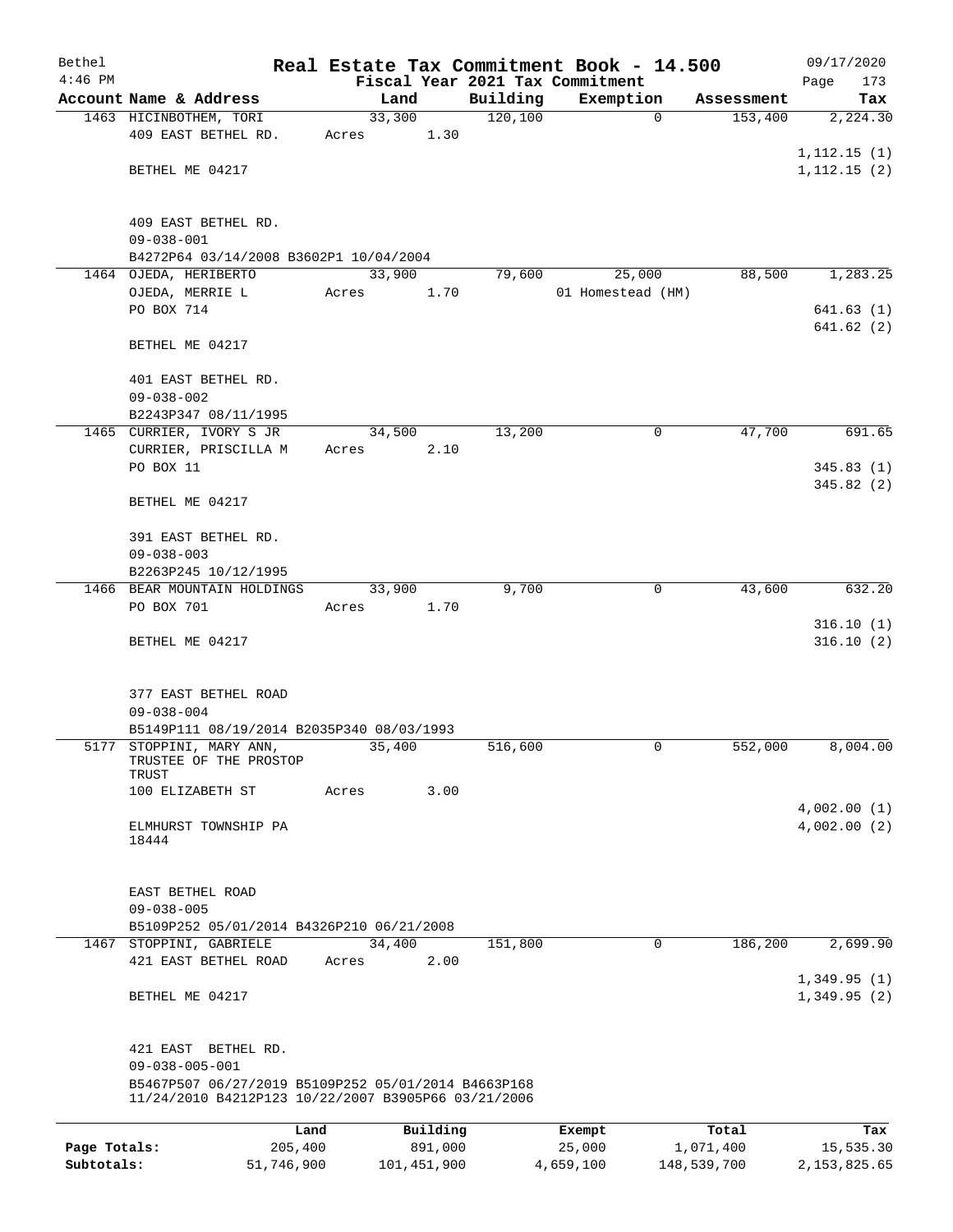| Bethel    |                                                                 |                 |        | Real Estate Tax Commitment Book - 14.500 |           |            | 09/17/2020  |
|-----------|-----------------------------------------------------------------|-----------------|--------|------------------------------------------|-----------|------------|-------------|
| $4:46$ PM |                                                                 |                 |        | Fiscal Year 2021 Tax Commitment          |           |            | 174<br>Page |
|           | Account Name & Address                                          | Land            |        | Building                                 | Exemption | Assessment | Tax         |
|           | 1469 CROCKETT, GORDON                                           | 37,500          |        | 0                                        | $\Omega$  | 37,500     | 543.75      |
|           | CROCKETT, JARROD S                                              | Acres           | 5.33   |                                          |           |            |             |
|           | PO BOX 701                                                      |                 |        |                                          |           |            | 271.88(1)   |
|           | BETHEL ME 04217                                                 |                 |        |                                          |           |            | 271.87(2)   |
|           |                                                                 |                 |        |                                          |           |            |             |
|           | EAST BETHEL RD.                                                 |                 |        |                                          |           |            |             |
|           | $09 - 038 - 007$                                                |                 |        |                                          |           |            |             |
|           | B5170P145 10/07/2014 B1523P70 10/13/1987                        |                 |        |                                          |           |            |             |
|           | 1470 O'ROURKE, MICHAEL S                                        | 33,900          |        | 116,800                                  | 0         | 150,700    | 2,185.15    |
|           | 545 EAST BETHEL RD                                              | Acres           | 1.70   |                                          |           |            |             |
|           |                                                                 |                 |        |                                          |           |            | 1,092.58(1) |
|           | BETHEL ME 04217                                                 |                 |        |                                          |           |            | 1,092.57(2) |
|           |                                                                 |                 |        |                                          |           |            |             |
|           |                                                                 |                 |        |                                          |           |            |             |
|           | 545 EAST BETHEL RD.                                             |                 |        |                                          |           |            |             |
|           | $09 - 039$                                                      |                 |        |                                          |           |            |             |
|           | B5269P682 02/26/2016 B638P341 03/31/1965 B602P137<br>07/07/1961 |                 |        |                                          |           |            |             |
|           | 3750 TYLER, QUENTIN                                             | 80,600          |        | $\mathbf 0$                              | 0         | 80,600     | 1,168.70    |
|           | 517 EAST BETHEL RD.                                             | Acres           | 100.40 |                                          |           |            |             |
|           |                                                                 |                 |        |                                          |           |            | 584.35(1)   |
|           | BETHEL ME 04217                                                 |                 |        |                                          |           |            | 584.35(2)   |
|           |                                                                 |                 |        |                                          |           |            |             |
|           |                                                                 |                 |        |                                          |           |            |             |
|           | EAST BETHEL ROAD                                                |                 |        |                                          |           |            |             |
|           | $09 - 041$                                                      |                 |        |                                          |           |            |             |
|           | B1338P62 08/27/1985                                             |                 |        |                                          |           |            |             |
|           | 1471 TYLER, QUENTIN                                             | 41,100          |        | 57,300                                   | 0         | 98,400     | 1,426.80    |
|           | TYLER, LAURA                                                    | Acres           | 4.10   |                                          |           |            |             |
|           | 517 EAST BETHEL RD.                                             |                 |        |                                          |           |            | 713.40(1)   |
|           |                                                                 |                 |        |                                          |           |            | 713.40(2)   |
|           | BETHEL ME 04217                                                 |                 |        |                                          |           |            |             |
|           | 517 EAST BETHEL RD.                                             |                 |        |                                          |           |            |             |
|           | $09 - 041 - 001$                                                |                 |        |                                          |           |            |             |
|           | B3137P341 07/18/2002 B1338P62 08/27/1985                        |                 |        |                                          |           |            |             |
|           | 5501 MASON, TONY                                                |                 | 0      | 6,900                                    | 0         | 6,900      | 100.05      |
|           | 487 EAST BETHEL RD                                              |                 |        |                                          |           |            |             |
|           |                                                                 |                 |        |                                          |           |            | 50.03(1)    |
|           | BETHEL ME 04217                                                 |                 |        |                                          |           |            | 50.02(2)    |
|           |                                                                 |                 |        |                                          |           |            |             |
|           |                                                                 |                 |        |                                          |           |            |             |
|           | EAST BETHEL RD                                                  |                 |        |                                          |           |            |             |
|           | $09 - 041 - 001 - ON$<br>4995 LAWRENCE, DONALD D                |                 |        | 8,900                                    | 0         | 42,700     | 619.15      |
|           | PO BOX 157                                                      | 33,800<br>Acres | 1.60   |                                          |           |            |             |
|           |                                                                 |                 |        |                                          |           |            | 309.58(1)   |
|           | BRYANT POND ME 04219                                            |                 |        |                                          |           |            | 309.57(2)   |
|           |                                                                 |                 |        |                                          |           |            |             |
|           |                                                                 |                 |        |                                          |           |            |             |
|           | 505 EAST BETHEL RD.                                             |                 |        |                                          |           |            |             |
|           | $09 - 041 - 001 - A$                                            |                 |        |                                          |           |            |             |
|           | B5108P345 04/29/2014 B4222P289 11/13/2007                       |                 |        |                                          |           |            |             |
|           |                                                                 |                 |        |                                          |           |            |             |

|              | Land       | Building    | Exempt    | Total       | Tax          |
|--------------|------------|-------------|-----------|-------------|--------------|
| Page Totals: | 226,900    | 189,900     |           | 416,800     | 6.043.60     |
| Subtotals:   | 51,973,800 | 101,641,800 | 4,659,100 | 148,956,500 | 2,159,869.25 |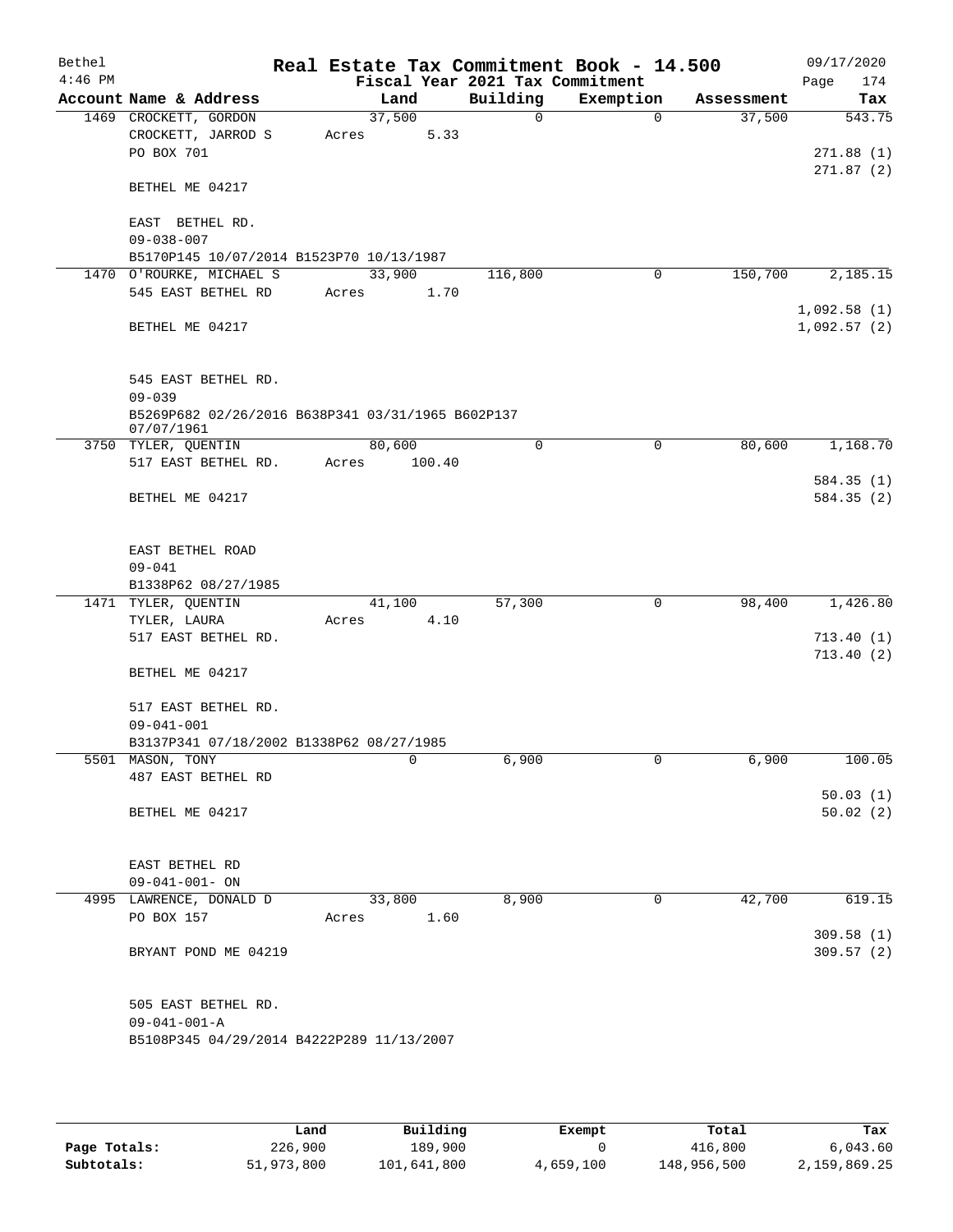| Bethel    |                                                                                                                                                          |                 |      |          | Real Estate Tax Commitment Book - 14.500 |            | 09/17/2020               |
|-----------|----------------------------------------------------------------------------------------------------------------------------------------------------------|-----------------|------|----------|------------------------------------------|------------|--------------------------|
| $4:46$ PM |                                                                                                                                                          |                 |      |          | Fiscal Year 2021 Tax Commitment          |            | Page<br>175              |
|           | Account Name & Address                                                                                                                                   | Land            |      | Building | Exemption                                | Assessment | Tax                      |
|           | 5237 CROCKETT, GORDON D<br>CROCKETT, CROCKETT<br>JARROD S. JT                                                                                            | 28,300<br>Acres | 4.78 | $\Omega$ | $\Omega$                                 | 28,300     | 410.35                   |
|           | 439 EAST BETHEL ROAD                                                                                                                                     |                 |      |          |                                          |            | 205.18 (1)<br>205.17(2)  |
|           | BETHEL ME 04217                                                                                                                                          |                 |      |          |                                          |            |                          |
|           | EAST BETHEL ROAD<br>$09 - 041 - 002$                                                                                                                     |                 |      |          |                                          |            |                          |
|           | B5337P622 03/30/2017 B5316P673 11/10/2016 B4774P24<br>09/08/2011 B4573P62 03/19/2010                                                                     |                 |      |          |                                          |            |                          |
|           | 1473 HEAD, DAVID A                                                                                                                                       | 41,300          |      | 116,800  | $\mathbf 0$                              | 158,100    | 2,292.45                 |
|           | HEAD, FRANCES M<br>PO BOX 61                                                                                                                             | Acres           | 1.00 |          |                                          |            | 1, 146.23(1)             |
|           | WEST BETHEL ME 04286                                                                                                                                     |                 |      |          |                                          |            | 1,146.22(2)              |
|           | 487 EAST BETHEL RD.                                                                                                                                      |                 |      |          |                                          |            |                          |
|           | $09 - 042$                                                                                                                                               |                 |      |          |                                          |            |                          |
|           | B5319P123 12/01/2016 B5319P120 12/01/2016 B5319P117<br>12/01/2016 B5220P446 05/07/2015 B5099P214 03/21/2014<br>B4981P317 05/03/2012 B3613P226 11/25/2004 |                 |      |          |                                          |            |                          |
|           | 4949 BEAR MOUNTAIN HOLDINGS,<br>LLC                                                                                                                      | 32,000          |      | 97,400   | $\mathbf 0$                              | 129,400    | 1,876.30                 |
|           | PO BOX 701                                                                                                                                               | Acres           | 0.95 |          |                                          |            |                          |
|           | BETHEL ME 04217                                                                                                                                          |                 |      |          |                                          |            | 938.15(1)<br>938.15(2)   |
|           |                                                                                                                                                          |                 |      |          |                                          |            |                          |
|           | 489 EAST BETHEL RD BACK<br>$09 - 042 - 001$                                                                                                              |                 |      |          |                                          |            |                          |
|           | B5465P903 06/18/2019 B5461P964 05/10/2019 B5461P962                                                                                                      |                 |      |          |                                          |            |                          |
|           | 05/10/2019 B5444P767 12/06/2018 B5444P759 12/06/2018<br>B4930P103 12/13/2012 B4818P36 02/28/2012 B3776P171<br>08/12/2005                                 |                 |      |          |                                          |            |                          |
|           | 1474 CROCKETT, GORDON &<br><b>ROSEANN</b>                                                                                                                | 38,300          |      | 136,600  | 31,000                                   | 143,900    | 2,086.55                 |
|           | C/O CROCKETT, JARROD S. Acres                                                                                                                            |                 | 6.20 |          | 01 Homestead (HM)                        |            |                          |
|           | PO BOX 701                                                                                                                                               |                 |      |          | 12 WW2 Vet Res                           |            | 1,043.28(1)              |
|           | BETHEL ME 04217                                                                                                                                          |                 |      |          |                                          |            | 1,043.27(2)              |
|           |                                                                                                                                                          |                 |      |          |                                          |            |                          |
|           | 461 EAST BETHEL RD.                                                                                                                                      |                 |      |          |                                          |            |                          |
|           | $09 - 045$                                                                                                                                               |                 |      |          |                                          |            |                          |
|           | B5003P13 06/26/2013 B785P99 03/30/1973<br>1475 BEAR MOUNTAIN HOLDINGS                                                                                    | 34,500          |      | 40,500   | 0                                        | 75,000     | 1,087.50                 |
|           | PO BOX 701                                                                                                                                               | Acres           | 2.10 |          |                                          |            |                          |
|           | BETHEL ME 04217                                                                                                                                          |                 |      |          |                                          |            | 543.75 (1)<br>543.75 (2) |
|           | 449 EAST BETHEL RD.                                                                                                                                      |                 |      |          |                                          |            |                          |
|           | $09 - 046$<br>B5331P190 02/15/2017 B1521P135 11/04/1987 B915P152<br>10/05/1976                                                                           |                 |      |          |                                          |            |                          |
|           |                                                                                                                                                          |                 |      |          |                                          |            |                          |

|              | Land       | Building    | Exempt    | Total       | Tax          |
|--------------|------------|-------------|-----------|-------------|--------------|
| Page Totals: | L74,400    | 391,300     | 31,000    | 534,700     | 7,753.15     |
| Subtotals:   | 52,148,200 | 102,033,100 | 4,690,100 | 149,491,200 | 2,167,622.40 |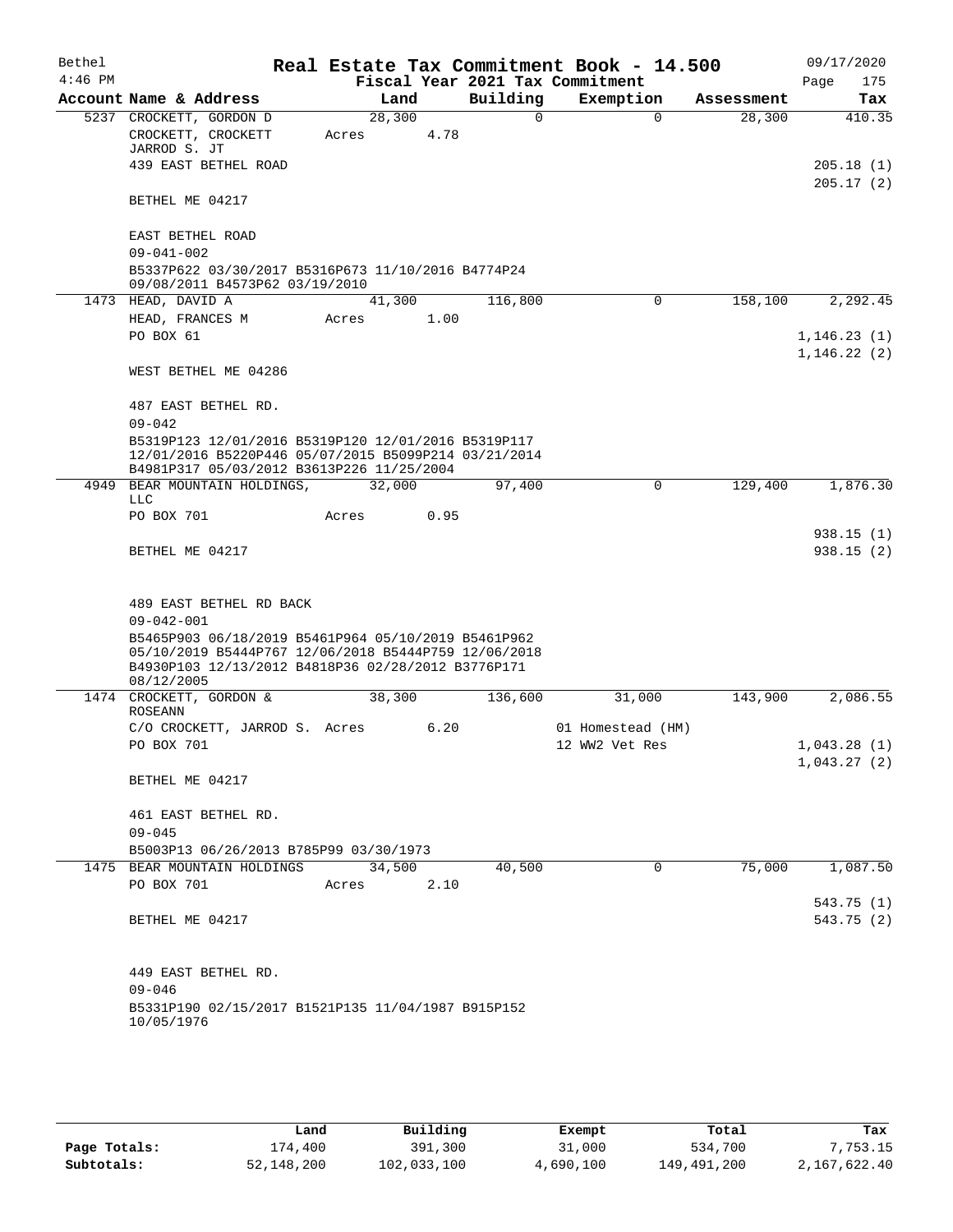| Bethel    |                                                                                      |       |                         |          | Real Estate Tax Commitment Book - 14.500 |            | 09/17/2020               |
|-----------|--------------------------------------------------------------------------------------|-------|-------------------------|----------|------------------------------------------|------------|--------------------------|
| $4:46$ PM |                                                                                      |       |                         |          | Fiscal Year 2021 Tax Commitment          |            | 176<br>Page              |
|           | Account Name & Address                                                               |       | Land                    | Building | Exemption                                | Assessment | Tax                      |
|           | 1476 CROCKETT, JARROD S<br>CROCKETT, PAIGE D<br>PO BOX 701                           |       | 33,500<br>1.40<br>Acres | 129,600  | 25,000<br>01 Homestead (HM)              | 138,100    | 2,002.45<br>1,001.23(1)  |
|           | BETHEL ME 04217                                                                      |       |                         |          |                                          |            | 1,001.22(2)              |
|           | 439 EAST BETHEL RD.<br>$09 - 047$                                                    |       |                         |          |                                          |            |                          |
|           | B4989P107 05/24/2013 B4226P328 11/21/2007 B2786P219                                  |       |                         |          |                                          |            |                          |
|           | 1477 DEMAIO, TODD S                                                                  |       | 34,200                  | 12,800   | 0                                        | 47,000     | 681.50                   |
|           | DEMAIO, ELLEN A                                                                      |       | Acres 1.90              |          |                                          |            |                          |
|           | 435 EAST BETHEL RD                                                                   |       |                         |          |                                          |            | 340.75 (1)<br>340.75 (2) |
|           | BETHEL ME 04217                                                                      |       |                         |          |                                          |            |                          |
|           | 435 EAST BETHEL RD.<br>$09 - 048$                                                    |       |                         |          |                                          |            |                          |
|           | B5263P282 01/12/2016 B1497P52                                                        |       |                         |          |                                          |            |                          |
|           | 1482 MILLS, RYAN                                                                     |       | 9,700                   | $\Omega$ | 0                                        | 9,700      | 140.65                   |
|           | 465 INTERVALE RD                                                                     | Acres | 33.00                   |          |                                          |            |                          |
|           | BETHEL ME 04217                                                                      |       |                         |          |                                          |            | 70.33(1)<br>70.32(2)     |
|           |                                                                                      |       |                         |          |                                          |            |                          |
|           | EAST BETHEL RD E/S                                                                   |       |                         |          |                                          |            |                          |
|           | $10 - 001$                                                                           |       |                         |          |                                          |            |                          |
|           | B5478P776 09/09/2019 B951P194                                                        |       |                         |          |                                          |            |                          |
|           | 1483 LES BOIS CARTHAGE, INC.                                                         |       | 422,600                 | $\Omega$ | 0                                        | 422,600    | 6,127.70                 |
|           | 103 RUSSELL ROAD                                                                     | Acres | 1403.00                 |          |                                          |            | 3,063.85(1)              |
|           | MADISON ME 04920                                                                     |       |                         |          |                                          |            | 3,063.85(2)              |
|           |                                                                                      |       |                         |          |                                          |            |                          |
|           | KIMBALL HILL RD                                                                      |       |                         |          |                                          |            |                          |
|           | $10 - 002$                                                                           |       |                         |          |                                          |            |                          |
|           | B3569P173 08/06/2004 B2383P50                                                        |       |                         |          |                                          |            |                          |
|           | 1484 HAINES, LISA M                                                                  |       | 45,700<br>2.80          | 157,300  | 0                                        | 203,000    | 2,943.50                 |
|           | 168 KIMBALL HILL ROAD                                                                | Acres |                         |          |                                          |            | 1,471.75(1)              |
|           | BETHEL ME 04217                                                                      |       |                         |          |                                          |            | 1,471.75(2)              |
|           |                                                                                      |       |                         |          |                                          |            |                          |
|           | 168 KIMBALL HILL RD.                                                                 |       |                         |          |                                          |            |                          |
|           | $10 - 003$                                                                           |       |                         |          |                                          |            |                          |
|           | B5400P248 03/30/2018 B5400P248 03/27/2018 B5359P459<br>08/03/2017 B763P32 10/16/1972 |       |                         |          |                                          |            |                          |
|           | 5444 HAINES, JAMES L                                                                 |       | 95,800                  | $\Omega$ | 0                                        | 95,800     | 1,389.10                 |
|           | 1968 INTERVALE RD                                                                    | Acres | 190.00                  |          |                                          |            |                          |
|           | BETHEL ME 04217                                                                      |       |                         |          |                                          |            | 694.55(1)<br>694.55 (2)  |
|           |                                                                                      |       |                         |          |                                          |            |                          |
|           | 168 KIMBALL HILL RD.                                                                 |       |                         |          |                                          |            |                          |
|           | $10 - 003 - 001$                                                                     |       |                         |          |                                          |            |                          |
|           | B5400P262 03/30/2018 B5359P459 08/03/2017 B763P32<br>10/16/1972                      |       |                         |          |                                          |            |                          |
|           |                                                                                      |       |                         |          |                                          |            |                          |
|           |                                                                                      | Land  | Building                |          | Exempt                                   | Total      | Tax                      |

|              | -------    |             | -------   | ------      | ------       |
|--------------|------------|-------------|-----------|-------------|--------------|
| Page Totals: | 641,500    | 299,700     | 25,000    | 916,200     | 13,284.90    |
| Subtotals:   | 52,789,700 | 102,332,800 | 4,715,100 | 150,407,400 | 2,180,907.30 |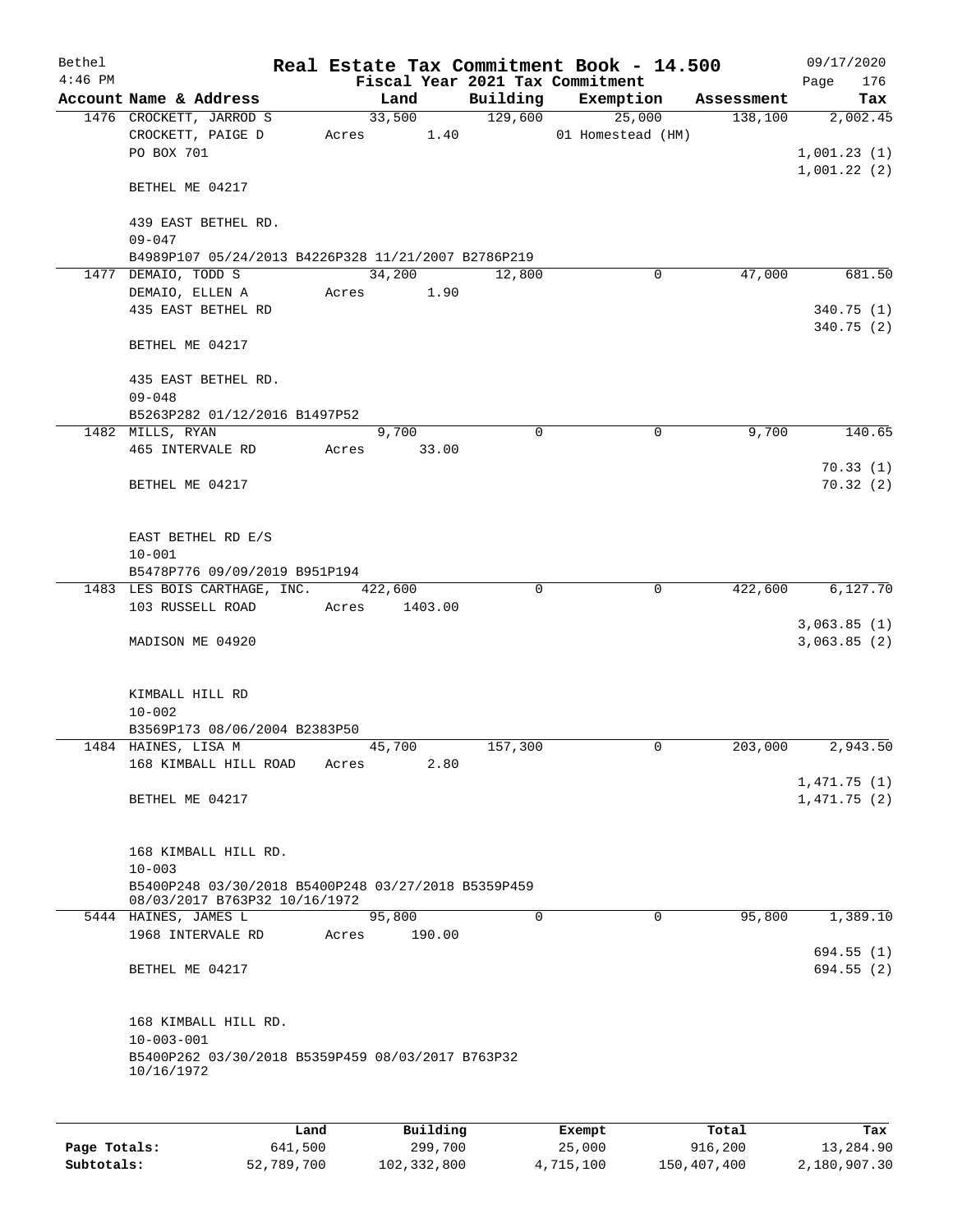| Bethel<br>$4:46$ PM |                                                                 |                 |        | Fiscal Year 2021 Tax Commitment | Real Estate Tax Commitment Book - 14.500 |            | 09/17/2020<br>Page<br>177 |
|---------------------|-----------------------------------------------------------------|-----------------|--------|---------------------------------|------------------------------------------|------------|---------------------------|
|                     | Account Name & Address                                          | Land            |        | Building                        | Exemption                                | Assessment | Tax                       |
|                     | 1485 HARRINGTON, RALPH B                                        | 37,300          |        | 8,300                           | $\mathbf 0$                              | 45,600     | 661.20                    |
|                     | 91 MONKEY BROOK ROAD                                            | Acres           | 130.00 |                                 |                                          |            |                           |
|                     |                                                                 |                 |        |                                 |                                          |            | 330.60(1)                 |
|                     | NEWRY ME 04261                                                  |                 |        |                                 |                                          |            | 330.60(2)                 |
|                     | KIMBALL HILL RD E/S                                             |                 |        |                                 |                                          |            |                           |
|                     | $10 - 004$                                                      |                 |        |                                 |                                          |            |                           |
|                     | B5104P265 04/11/2014 B4956P172 02/20/2013 B763P32               |                 |        |                                 |                                          |            |                           |
|                     | 1486 HAINES, JAMES L                                            | 29,800          |        | $\mathbf 0$                     | 0                                        | 29,800     | 432.10                    |
|                     | HAINES, GEORGE K                                                | Acres           | 103.00 |                                 |                                          |            |                           |
|                     | 1968 INVERVALE ROAD                                             |                 |        |                                 |                                          |            | 216.05(1)                 |
|                     |                                                                 |                 |        |                                 |                                          |            | 216.05(2)                 |
|                     | BETHEL ME 04217                                                 |                 |        |                                 |                                          |            |                           |
|                     | RT 232 N/S                                                      |                 |        |                                 |                                          |            |                           |
|                     | $10 - 005$                                                      |                 |        |                                 |                                          |            |                           |
|                     | B4904P75 09/07/2012 B4829P169 03/28/2012 B743P194<br>05/15/1972 |                 |        |                                 |                                          |            |                           |
|                     | 1487 SCRIBNER, WENDELL B                                        | 30,700          |        | $\mathbf 0$                     | $\mathbf 0$                              | 30,700     | 445.15                    |
|                     | SCRIBNER, RACHEL M                                              | Acres           | 102.00 |                                 |                                          |            |                           |
|                     | 190 HASKELL HILL RD.                                            |                 |        |                                 |                                          |            | 222.58(1)                 |
|                     | HARRISON ME 04040 3720                                          |                 |        |                                 |                                          |            | 222.57(2)                 |
|                     | RTE 232 N/S                                                     |                 |        |                                 |                                          |            |                           |
|                     | $10 - 006$                                                      |                 |        |                                 |                                          |            |                           |
|                     | B1521P110 10/30/1987 B1099P11 09/17/1980                        |                 |        |                                 |                                          |            |                           |
|                     | 1488 SCRIBNER, RACHEL E                                         | 46,700          |        | 0                               | 0                                        | 46,700     | 677.15                    |
|                     | 190 HASKELL HILL RD.                                            | Acres           | 155.00 |                                 |                                          |            |                           |
|                     |                                                                 |                 |        |                                 |                                          |            | 338.58(1)                 |
|                     | HARRISON ME 04040 3720                                          |                 |        |                                 |                                          |            | 338.57(2)                 |
|                     |                                                                 |                 |        |                                 |                                          |            |                           |
|                     | RTE 232 N/S                                                     |                 |        |                                 |                                          |            |                           |
|                     | $10 - 007$                                                      |                 |        |                                 |                                          |            |                           |
|                     | 1489 HUTCHINS, KRISTIE<br>1023 ROUTE 232                        | 8,000           |        | 0                               | 0                                        | 8,000      | 116.00                    |
|                     |                                                                 | Acres           | 21.00  |                                 |                                          |            |                           |
|                     | MILTON TOWNSHIP ME                                              |                 |        |                                 |                                          |            | 58.00(1)<br>58.00(2)      |
|                     | 04219                                                           |                 |        |                                 |                                          |            |                           |
|                     |                                                                 |                 |        |                                 |                                          |            |                           |
|                     | RTE 232 N/S                                                     |                 |        |                                 |                                          |            |                           |
|                     | $10 - 008$                                                      |                 |        |                                 |                                          |            |                           |
|                     | B4216P109 10/30/2007 B3931P72 B827P108                          |                 |        | $\Omega$                        | $\Omega$                                 | 57,300     | 830.85                    |
|                     | 1490 KIMBALL, RODNEY E<br>NATTN: KRISTEN CANNELL                | 57,300<br>Acres | 52.00  |                                 |                                          |            |                           |
|                     | 172 PARSONS RD                                                  |                 |        |                                 |                                          |            | 415.43(1)                 |
|                     |                                                                 |                 |        |                                 |                                          |            | 415.42(2)                 |
|                     | NORWAY ME 04268                                                 |                 |        |                                 |                                          |            |                           |
|                     |                                                                 |                 |        |                                 |                                          |            |                           |
|                     | RTE 2 S/S                                                       |                 |        |                                 |                                          |            |                           |
|                     | $11 - 001$                                                      |                 |        |                                 |                                          |            |                           |
|                     |                                                                 |                 |        |                                 |                                          |            |                           |

|              | Land       | Building    | Exempt    | Total       | Tax          |
|--------------|------------|-------------|-----------|-------------|--------------|
| Page Totals: | 209,800    | 8,300       |           | 218,100     | 3,162.45     |
| Subtotals:   | 52,999,500 | 102,341,100 | 4,715,100 | 150,625,500 | 2,184,069.75 |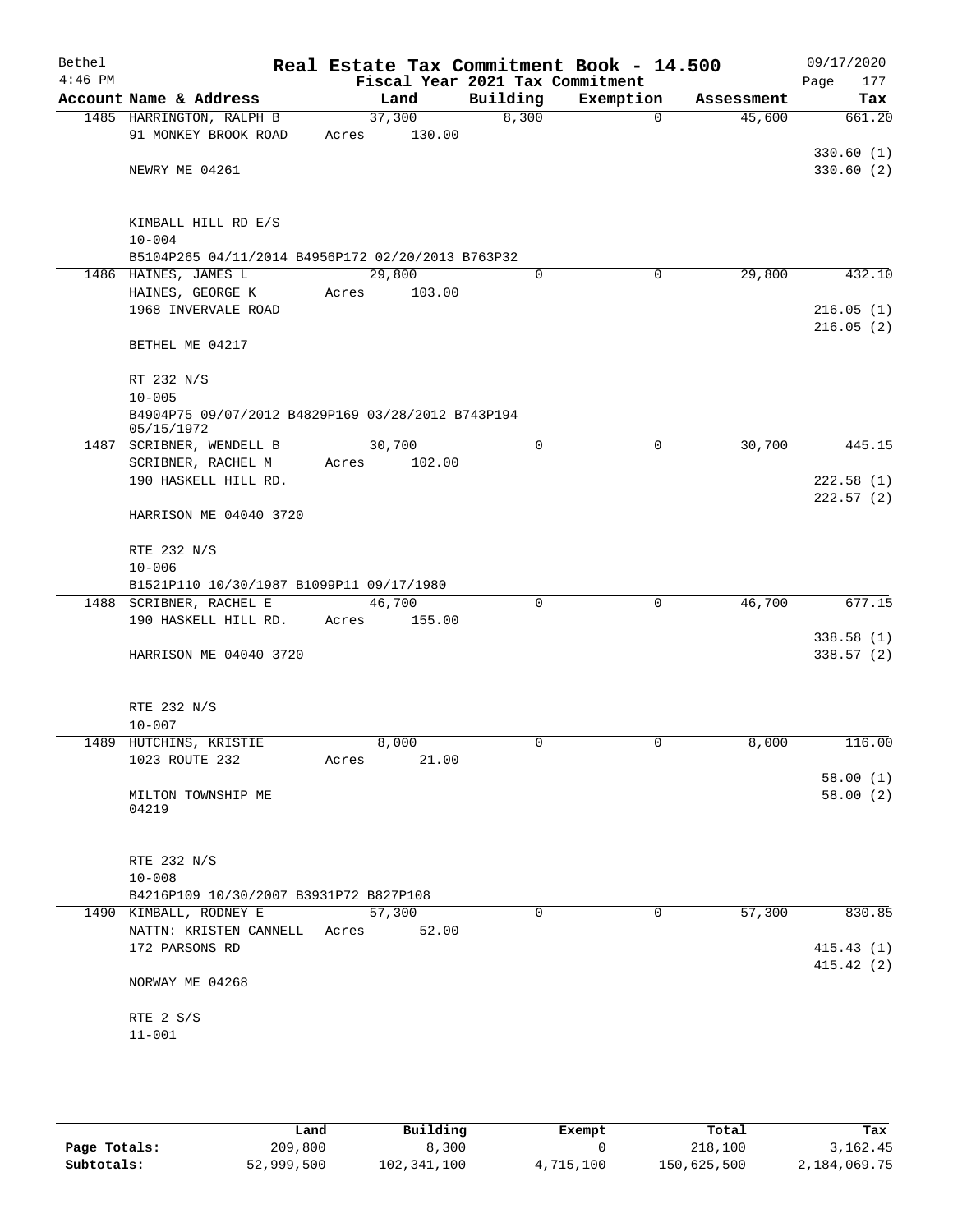| Bethel       |                                                                                    |              |                                         |             | Real Estate Tax Commitment Book - 14.500 |                       | 09/17/2020                 |
|--------------|------------------------------------------------------------------------------------|--------------|-----------------------------------------|-------------|------------------------------------------|-----------------------|----------------------------|
| $4:46$ PM    | Account Name & Address                                                             |              | Fiscal Year 2021 Tax Commitment<br>Land | Building    | Exemption                                | Assessment            | 178<br>Page<br>Tax         |
|              | 1491 HEAD, DAVID & FRANCIS                                                         |              | 59,700                                  | $\mathbf 0$ |                                          | 59,700<br>$\mathbf 0$ | 865.65                     |
|              | M. TRUSTEES                                                                        |              |                                         |             |                                          |                       |                            |
|              | PO BOX 61                                                                          | Acres        | 216.00                                  |             |                                          |                       |                            |
|              | W BETHEL ME 04286                                                                  |              |                                         |             |                                          |                       | 432.83 (1)<br>432.82 (2)   |
|              |                                                                                    |              |                                         |             |                                          |                       |                            |
|              | RTE 2 S/S                                                                          |              |                                         |             |                                          |                       |                            |
|              | $11 - 002$                                                                         |              |                                         |             |                                          |                       |                            |
|              | B4953P101 02/07/2013 B647P220                                                      |              |                                         |             |                                          |                       |                            |
|              | 1492 515 WEST BETHEL ROAD<br>C/O BENJAMIN CROTEAU                                  | Acres        | 105,500<br>15.26                        | 187,700     |                                          | 293,200<br>$\Omega$   | 4,251.40                   |
|              | PO BOX 77                                                                          |              |                                         |             |                                          |                       | 2, 125.70(1)               |
|              |                                                                                    |              |                                         |             |                                          |                       | 2,125.70(2)                |
|              | WEST BETHEL ME 04286                                                               |              |                                         |             |                                          |                       |                            |
|              | 518 WEST BETHEL RD.                                                                |              |                                         |             |                                          |                       |                            |
|              | $11 - 003$                                                                         |              |                                         |             |                                          |                       |                            |
|              | B5256P523 12/02/2015 B5041P1 09/23/2013 B637P322<br>07/10/1964 B575P548 08/26/1958 |              |                                         |             |                                          |                       |                            |
|              | 1493 CHADBOURNE TREE FARMS,<br>LLC                                                 |              | 92,100                                  | $\Omega$    |                                          | $\mathbf 0$<br>92,100 | 1,335.45                   |
|              | PO BOX 1750                                                                        | Acres        | 124.50                                  |             |                                          |                       |                            |
|              |                                                                                    |              |                                         |             |                                          |                       | 667.73(1)                  |
|              | BETHEL ME 04217                                                                    |              |                                         |             |                                          |                       | 667.72 (2)                 |
|              | RTE <sub>2</sub>                                                                   |              |                                         |             |                                          |                       |                            |
|              | $11 - 004$                                                                         |              |                                         |             |                                          |                       |                            |
|              | B3652P43 12/29/2004                                                                |              |                                         |             |                                          |                       |                            |
|              | 514 EVANS, JOHN M                                                                  |              | 41,100                                  | $\Omega$    |                                          | 41,100<br>$\mathbf 0$ | 595.95                     |
|              | 640 WEST BETHEL RD                                                                 | Acres        | 22.20                                   |             |                                          |                       |                            |
|              | BETHEL ME 04217                                                                    |              |                                         |             |                                          |                       | 297.98 (1)<br>297.97 (2)   |
|              |                                                                                    |              |                                         |             |                                          |                       |                            |
|              | WEST BETHEL ROAD                                                                   |              |                                         |             |                                          |                       |                            |
|              | $11 - 005$<br>B3553P170 06/15/2012                                                 |              |                                         |             |                                          |                       |                            |
|              | 1494 EVANS, JOHN M                                                                 |              | 34,300                                  | 238,100     | 25,000                                   | 247,400               | 3,587.30                   |
|              | 640 WEST BETHEL RD                                                                 | Acres        | 1.92                                    |             | 01 Homestead (HM)                        |                       |                            |
|              |                                                                                    |              |                                         |             |                                          |                       | 1,793.65(1)                |
|              | BETHEL ME 04217                                                                    |              |                                         |             |                                          |                       | 1,793.65(2)                |
|              | 108 EVANS HILL                                                                     |              |                                         |             |                                          |                       |                            |
|              | $11 - 005 - 001$                                                                   |              |                                         |             |                                          |                       |                            |
|              | B4859P44 06/15/2012 B3553P170 07/14/2004                                           |              |                                         |             |                                          |                       |                            |
|              | 492 POND, KEVIN                                                                    |              | 32,600                                  | 145,000     |                                          | 177,600<br>0          | 2,575.20                   |
|              | PO BOX 48                                                                          | Acres        | 1.00                                    |             |                                          |                       |                            |
|              | WEST BETHEL ME 04286                                                               |              |                                         |             |                                          |                       | 1,287.60(1)<br>1,287.60(2) |
|              |                                                                                    |              |                                         |             |                                          |                       |                            |
|              | 82 EVANS HILL                                                                      |              |                                         |             |                                          |                       |                            |
|              | $11 - 005 - 002$                                                                   |              |                                         |             |                                          |                       |                            |
|              | B5060P215 11/08/2013                                                               |              |                                         |             |                                          |                       |                            |
|              |                                                                                    | Land         | Building                                |             | Exempt                                   | Total                 | Tax                        |
| Page Totals: |                                                                                    | 365,300      | 570,800                                 |             | 25,000                                   | 911,100               | 13,210.95                  |
| Subtotals:   |                                                                                    | 53, 364, 800 | 102,911,900                             |             | 4,740,100                                | 151,536,600           | 2,197,280.70               |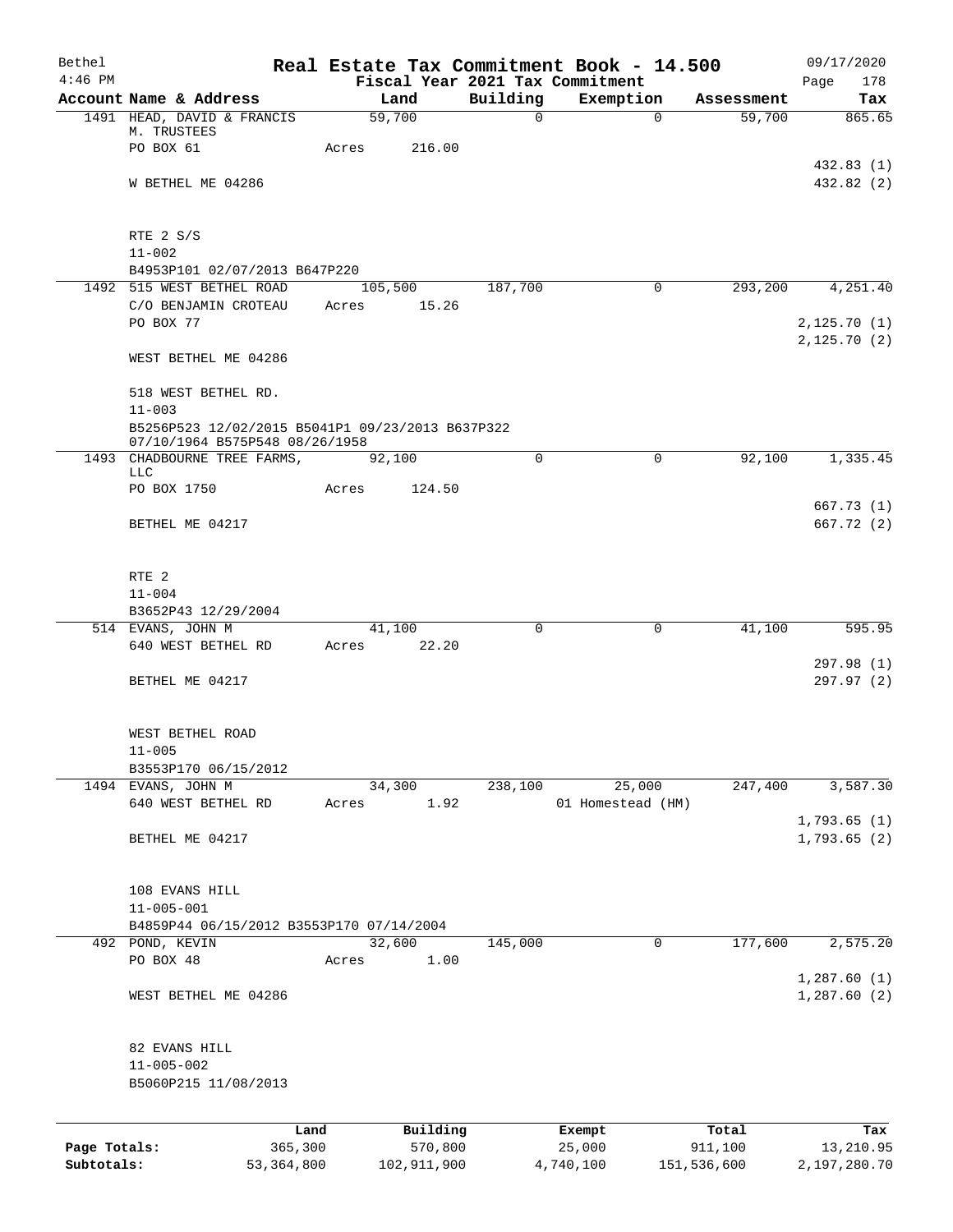| Bethel       |                                                                           |            |               |          | Real Estate Tax Commitment Book - 14.500 |                        | 09/17/2020                 |
|--------------|---------------------------------------------------------------------------|------------|---------------|----------|------------------------------------------|------------------------|----------------------------|
| $4:46$ PM    |                                                                           |            |               |          | Fiscal Year 2021 Tax Commitment          |                        | Page<br>179                |
|              | Account Name & Address                                                    |            | Land          | Building | Exemption                                | Assessment             | Tax                        |
|              | 4560 EVANS, JOHN M                                                        |            | 21,600        | 0        |                                          | $\mathbf 0$<br>21,600  | 313.20                     |
|              | 640 WEST BETHEL RD                                                        | Acres      | 40.00         |          |                                          |                        |                            |
|              | BETHEL ME 04217                                                           |            |               |          |                                          |                        | 156.60(1)<br>156.60(2)     |
|              |                                                                           |            |               |          |                                          |                        |                            |
|              |                                                                           |            |               |          |                                          |                        |                            |
|              | $11 - 005 - 00A$                                                          |            |               |          |                                          |                        |                            |
|              | B3553P170 07/14/2004                                                      |            |               |          |                                          |                        |                            |
|              | 494 GTP ACQUISITION                                                       |            | 0             | 110,700  | 0                                        | 110,700                | 1,605.15                   |
|              | PARTNERS II, LLC<br>C/O AMERICAN TOWER                                    |            |               |          |                                          |                        |                            |
|              | 10 PRESIDENTIAL WAY                                                       |            |               |          |                                          |                        | 802.58(1)                  |
|              | WOBURN MA 01801                                                           |            |               |          |                                          |                        | 802.57(2)                  |
|              |                                                                           |            |               |          |                                          |                        |                            |
|              | 84 EVANS HILL- TOWER                                                      |            |               |          |                                          |                        |                            |
|              | $11 - 005 - ON$                                                           |            |               |          |                                          |                        |                            |
|              | B5324P425 11/14/2016                                                      |            |               |          |                                          |                        |                            |
|              | 1495 CAMPBELL, CAROLYN S                                                  |            | 56,800        | 105,400  | 25,000                                   | 137,200                | 1,989.40                   |
|              | CASSARINO, JANET                                                          | Acres      | 36.00         |          | 01 Homestead (HM)                        |                        |                            |
|              | 616 WEST BETHEL ROAD                                                      |            |               |          |                                          |                        | 994.70 (1)                 |
|              | BETHEL ME 04217                                                           |            |               |          |                                          |                        | 994.70 (2)                 |
|              | 616 WEST BETHEL RD.                                                       |            |               |          |                                          |                        |                            |
|              | $11 - 006$                                                                |            |               |          |                                          |                        |                            |
|              | B5255P414 11/23/2015 B1029P90 04/18/1979 B682P411<br>09/16/1969           |            |               |          |                                          |                        |                            |
|              | 1496 GROVER, MARTHA H. &<br>LYDIA C.                                      |            | 58,800        | 147,600  | 0                                        | 206,400                | 2,992.80                   |
|              | C/O GROVER, DANIEL T.<br>NANCY W.                                         | Acres      | 9.31          |          |                                          |                        |                            |
|              | 630 WEST BETHEL RD                                                        |            |               |          |                                          |                        | 1,496.40(1)<br>1,496.40(2) |
|              | BETHEL ME 04217                                                           |            |               |          |                                          |                        |                            |
|              | 630 WEST BETHEL RD                                                        |            |               |          |                                          |                        |                            |
|              | $11 - 006 - 001$                                                          |            |               |          |                                          |                        |                            |
|              | B5320P633 12/12/2016 B2290P243 01/04/1996 B1681P85<br>09/13/1989 B682P411 |            |               |          |                                          |                        |                            |
|              | 1497 SAWYER, SALLY S                                                      |            | 49,600        | 44,600   |                                          | 94,200<br>0            | 1,365.90                   |
|              | 8 GARDEN WAY                                                              | Acres      | 1.50          |          |                                          |                        |                            |
|              |                                                                           |            |               |          |                                          |                        | 682.95 (1)                 |
|              | ALBANY TWP ME 04217                                                       |            |               |          |                                          |                        | 682.95 (2)                 |
|              | 590 WEST BETHEL RD.                                                       |            |               |          |                                          |                        |                            |
|              | $11 - 007$                                                                |            |               |          |                                          |                        |                            |
|              | B5509P327 02/01/2020 B1515P203 10/15/1987                                 |            |               |          |                                          |                        |                            |
|              | 1499 DOYLE, DAVID                                                         |            | 51,600        | 138,500  |                                          | $\mathbf 0$<br>190,100 | 2,756.45                   |
|              | DOYLE, DEBORAH                                                            | Acres      | 2.45          |          |                                          |                        |                            |
|              | PO Box 64                                                                 |            |               |          |                                          |                        | 1,378.23(1)                |
|              | BETHEL ME 04217                                                           |            |               |          |                                          |                        | 1,378.22(2)                |
|              | 602 WEST BETHEL RD.                                                       |            |               |          |                                          |                        |                            |
|              | $11 - 008$                                                                |            |               |          |                                          |                        |                            |
|              | B4533P155 12/03/2009 B2847P125 12/30/1995                                 |            |               |          |                                          |                        |                            |
|              |                                                                           | Land       | Building      |          | Exempt                                   | Total                  | Tax                        |
| Page Totals: |                                                                           | 238,400    | 546,800       |          | 25,000                                   | 760,200                | 11,022.90                  |
| Subtotals:   |                                                                           | 53,603,200 | 103, 458, 700 |          | 4,765,100                                | 152, 296, 800          | 2,208,303.60               |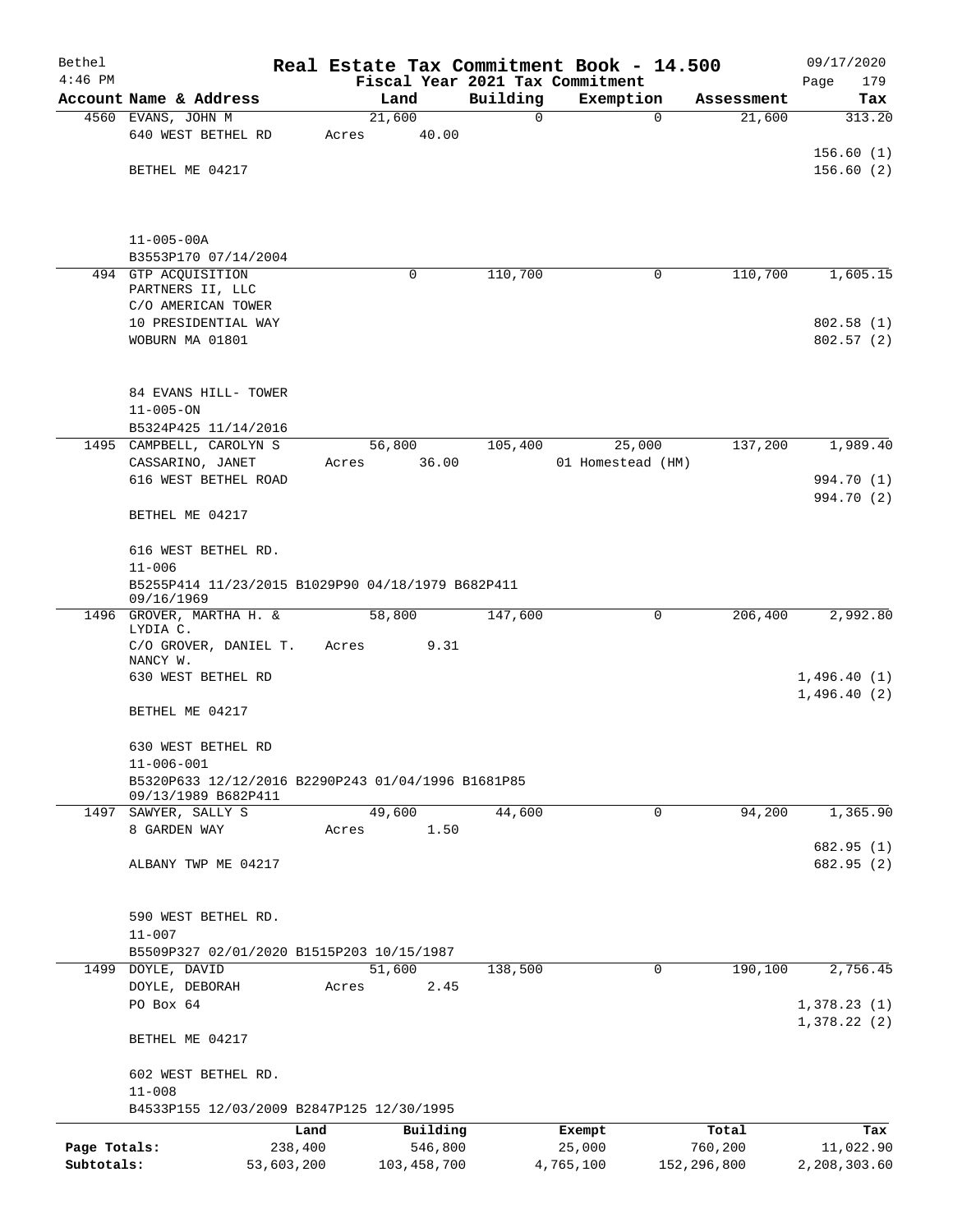| Bethel    |                                                                  |      |                |          |                    | Real Estate Tax Commitment Book - 14.500 |                      | 09/17/2020    |
|-----------|------------------------------------------------------------------|------|----------------|----------|--------------------|------------------------------------------|----------------------|---------------|
| $4:46$ PM |                                                                  |      |                |          |                    | Fiscal Year 2021 Tax Commitment          |                      | 180<br>Page   |
|           | Account Name & Address<br>5391 LEWIS, GLORIA                     |      | Land<br>21,800 |          | Building<br>61,300 | Exemption<br>25,000                      | Assessment<br>58,100 | Tax<br>842.45 |
|           | 596 A WEST BETHEL RD                                             |      | Acres          | 0.30     |                    | 01 Homestead (HM)                        |                      |               |
|           |                                                                  |      |                |          |                    |                                          |                      | 421.23(1)     |
|           | BETHEL ME 04217                                                  |      |                |          |                    |                                          |                      | 421.22(2)     |
|           |                                                                  |      |                |          |                    |                                          |                      |               |
|           | 596 WEST BETHEL RD.                                              |      |                |          |                    |                                          |                      |               |
|           | $11 - 008 - 002 - A$                                             |      |                |          |                    |                                          |                      |               |
|           | B5269P43 02/23/2016                                              |      |                |          |                    |                                          |                      |               |
|           | 1500 GULLY, DAVID                                                |      | 24,900         |          | 89,200             | 0                                        | 114,100              | 1,654.45      |
|           | 596 B WEST BETHEL ROAD                                           |      | Acres          | 0.46     |                    |                                          |                      |               |
|           |                                                                  |      |                |          |                    |                                          |                      | 827.23 (1)    |
|           | BETHEL ME 04217                                                  |      |                |          |                    |                                          |                      | 827.22 (2)    |
|           |                                                                  |      |                |          |                    |                                          |                      |               |
|           | 596 WEST BETHEL RD.                                              |      |                |          |                    |                                          |                      |               |
|           | $11 - 008 - 002 - B$                                             |      |                |          |                    |                                          |                      |               |
|           | B5435P292 10/09/2018 B5269P43 02/23/2016 B2619P303<br>10/13/1998 |      |                |          |                    |                                          |                      |               |
|           | 1501 PAUL, ERIC                                                  |      | 33,200         |          | 54,200             | $\mathbf 0$                              | 87,400               | 1,267.30      |
|           | 634 W. BETHEL RD.                                                |      | Acres          | 1.26     |                    |                                          |                      |               |
|           |                                                                  |      |                |          |                    |                                          |                      | 633.65(1)     |
|           | BETHEL ME 04217                                                  |      |                |          |                    |                                          |                      | 633.65(2)     |
|           |                                                                  |      |                |          |                    |                                          |                      |               |
|           | 634 WEST BETHEL RD.                                              |      |                |          |                    |                                          |                      |               |
|           | $11 - 010$                                                       |      |                |          |                    |                                          |                      |               |
|           | B2454P124                                                        |      |                |          |                    |                                          |                      |               |
|           | 1502 EVANS, JOHN M                                               |      | 27,400         |          | 0                  | 0                                        | 27,400               | 397.30        |
|           | 640 WEST BETHEL RD                                               |      | Acres          | 6.74     |                    |                                          |                      |               |
|           |                                                                  |      |                |          |                    |                                          |                      | 198.65(1)     |
|           | BETHEL ME 04217                                                  |      |                |          |                    |                                          |                      | 198.65(2)     |
|           |                                                                  |      |                |          |                    |                                          |                      |               |
|           | WEST BETHEL RD.                                                  |      |                |          |                    |                                          |                      |               |
|           | $11 - 011$                                                       |      |                |          |                    |                                          |                      |               |
|           | B3553P170 07/14/2004                                             |      |                |          |                    |                                          |                      |               |
|           | 1503 ECLIMONT, LLC                                               |      | 54,700         |          | 151,800            | 0                                        | 206,500              | 2,994.25      |
|           | 728 ORANGE AVE.                                                  |      | Acres          | 5.30     |                    |                                          |                      |               |
|           |                                                                  |      |                |          |                    |                                          |                      | 1,497.13(1)   |
|           | LOS ALTOS CA 94022                                               |      |                |          |                    |                                          |                      | 1,497.12(2)   |
|           |                                                                  |      |                |          |                    |                                          |                      |               |
|           | 646 WEST BETHEL RD.                                              |      |                |          |                    |                                          |                      |               |
|           | $11 - 012 - 001$                                                 |      |                |          |                    |                                          |                      |               |
|           | B5433P503 09/28/2018 B1628P063 B1468P203                         |      |                |          |                    |                                          |                      |               |
|           | 1507 HAYDEN, JUSTIN K.                                           |      | 37,200         |          | 108,800            | 0                                        | 146,000              | 2,117.00      |
|           | HAYDEN, ALISON J.                                                |      | Acres          | 5.00     |                    |                                          |                      |               |
|           | 32 AUTUMN BROOK WAY                                              |      |                |          |                    |                                          |                      | 1,058.50(1)   |
|           | GORHAM ME 04038                                                  |      |                |          |                    |                                          |                      | 1,058.50(2)   |
|           |                                                                  |      |                |          |                    |                                          |                      |               |
|           | 41 WESTWOODS ROAD                                                |      |                |          |                    |                                          |                      |               |
|           | $11 - 012 - 002$                                                 |      |                |          |                    |                                          |                      |               |
|           | B5444P169 12/04/2018 B5099P33 03/20/2014 B3577P243<br>08/23/2004 |      |                |          |                    |                                          |                      |               |
|           |                                                                  |      |                |          |                    |                                          |                      |               |
|           |                                                                  |      |                |          |                    |                                          |                      |               |
|           |                                                                  | Land |                | Building |                    | <b>Exempt</b>                            | Total                | Tax           |

|              | Land       | Building    | Exempt    | Total       | Tax          |
|--------------|------------|-------------|-----------|-------------|--------------|
| Page Totals: | 199,200    | 465,300     | 25,000    | 639,500     | 9,272.75     |
| Subtotals:   | 53,802,400 | 103,924,000 | 4,790,100 | 152,936,300 | 2,217,576.35 |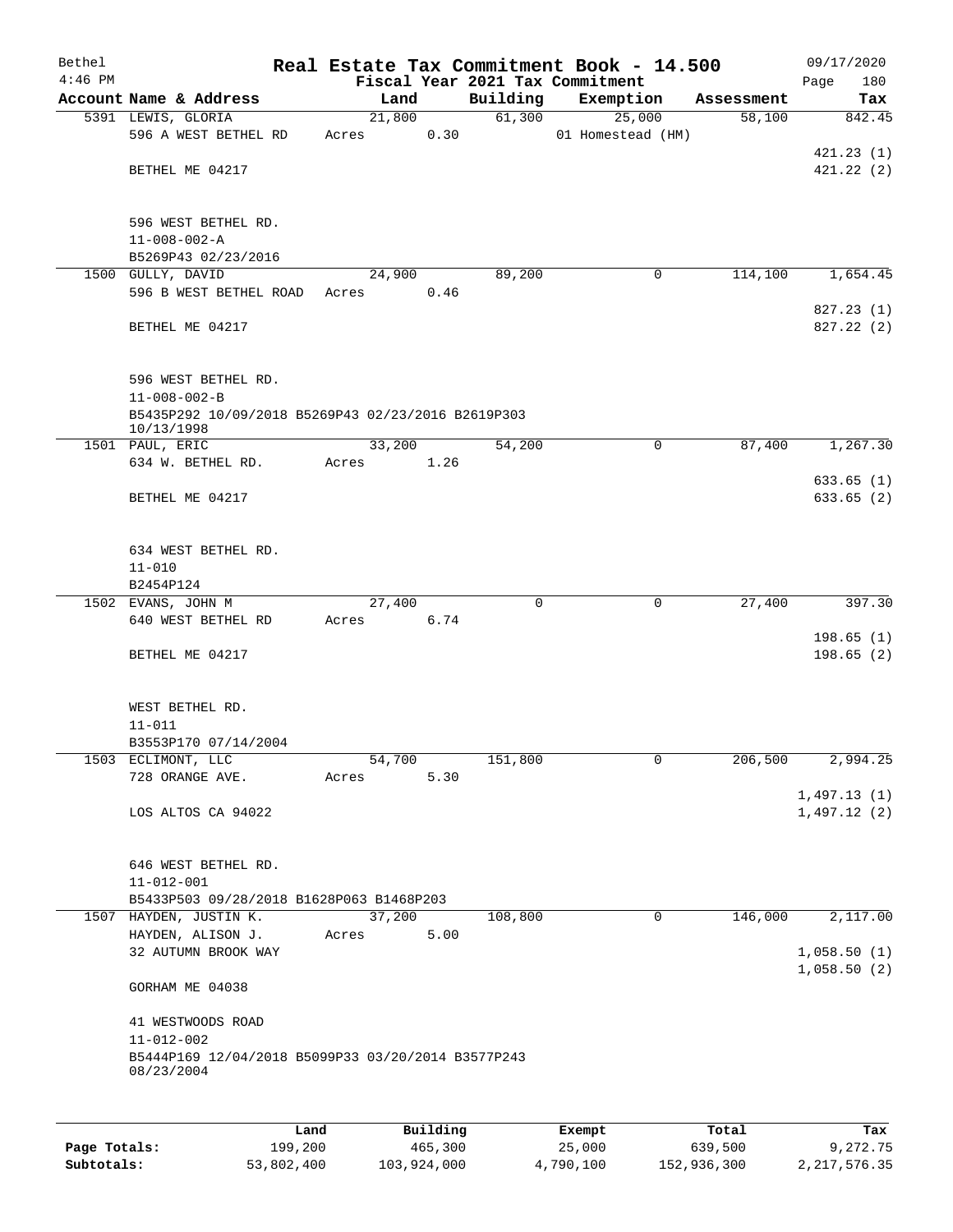| Bethel       |                                                                       |       |               |                                 | Real Estate Tax Commitment Book - 14.500 |             | 09/17/2020   |
|--------------|-----------------------------------------------------------------------|-------|---------------|---------------------------------|------------------------------------------|-------------|--------------|
| $4:46$ PM    |                                                                       |       |               | Fiscal Year 2021 Tax Commitment |                                          |             | 181<br>Page  |
|              | Account Name & Address                                                |       | Land          | Building                        | Exemption                                | Assessment  | Tax          |
|              | 1508 MORTIMER, TAVISH A                                               |       | 37,800        | 118,900                         | $\mathbf 0$                              | 156,700     | 2,272.15     |
|              | FITZGERALD, ELLEN C                                                   | Acres | 5.70          |                                 |                                          |             |              |
|              | 1 ABERDEEN WAY, STE 219                                               |       |               |                                 |                                          |             | 1, 136.08(1) |
|              |                                                                       |       |               |                                 |                                          |             | 1, 136.07(2) |
|              | CAMBRIDGE MA 02138 2692                                               |       |               |                                 |                                          |             |              |
|              | 60 WESTWOODS ROAD                                                     |       |               |                                 |                                          |             |              |
|              | $11 - 012 - 003$                                                      |       |               |                                 |                                          |             |              |
|              |                                                                       |       |               |                                 |                                          |             |              |
|              | B5348P213 05/22/2017 B1547P349 02/23/1988<br>1509 KEARNS, RICHARD TTE |       | 39,100        | 91,600                          | 0                                        | 130,700     | 1,895.15     |
|              | KEARNS, JILL K. TTE                                                   | Acres | 7.00          |                                 |                                          |             |              |
|              | 577 SANDY POINT AVENUE                                                |       |               |                                 |                                          |             | 947.58 (1)   |
|              |                                                                       |       |               |                                 |                                          |             | 947.57 (2)   |
|              | PORTSMOUTH RI 02871                                                   |       |               |                                 |                                          |             |              |
|              |                                                                       |       |               |                                 |                                          |             |              |
|              | 64 WESTWOODS RD.                                                      |       |               |                                 |                                          |             |              |
|              | $11 - 012 - 004$                                                      |       |               |                                 |                                          |             |              |
|              | B5445P681 12/14/2018 B5352P274 06/26/2017 B3110P183                   |       |               |                                 |                                          |             |              |
|              | 05/20/2002                                                            |       |               |                                 |                                          |             |              |
|              | 1510 MARVIN FAMILY                                                    |       | 28,700        | $\mathbf 0$                     | $\mathbf 0$                              | 28,700      | 416.15       |
|              | REVCOCABLE TRUST 2009                                                 |       |               |                                 |                                          |             |              |
|              | 80 LOCKE ROAD                                                         | Acres | 5.20          |                                 |                                          |             |              |
|              |                                                                       |       |               |                                 |                                          |             | 208.08(1)    |
|              | RYE NH 03870                                                          |       |               |                                 |                                          |             | 208.07(2)    |
|              |                                                                       |       |               |                                 |                                          |             |              |
|              |                                                                       |       |               |                                 |                                          |             |              |
|              | 5 WESTWOODS RD.                                                       |       |               |                                 |                                          |             |              |
|              | $11 - 012 - 005$                                                      |       |               |                                 |                                          |             |              |
|              | B5222P569 05/19/2015 B4020P3 10/02/2006 B1554P95                      |       |               |                                 |                                          |             |              |
|              | 1511 OILER, JOHN P                                                    |       | 29,500        | $\Omega$                        | $\mathbf 0$                              | 29,500      | 427.75       |
|              | 2506 LAKESIDE DRIVE                                                   | Acres | 6.00          |                                 |                                          |             | 213.88(1)    |
|              | BALDWIN NY 11510                                                      |       |               |                                 |                                          |             | 213.87(2)    |
|              |                                                                       |       |               |                                 |                                          |             |              |
|              |                                                                       |       |               |                                 |                                          |             |              |
|              | WESTWOODS RD.                                                         |       |               |                                 |                                          |             |              |
|              | $11 - 012 - 006$                                                      |       |               |                                 |                                          |             |              |
|              | B5333P151 03/01/2017 B4079P295 01/19/2007 B3132P1                     |       |               |                                 |                                          |             |              |
|              | 07/02/2002                                                            |       |               |                                 |                                          |             |              |
| 1512         | MARVIN, BRADLEY D. JR.                                                |       | 37,200        | 152,700                         | $\mathbf 0$                              | 189,900     | 2,753.55     |
|              | & KRISTINE E.                                                         |       |               |                                 |                                          |             |              |
|              | TTEES MARVIN FAMILY<br>REV. TRUST                                     | Acres | 5.00          |                                 |                                          |             |              |
|              | 80 LOCKE ROAD                                                         |       |               |                                 |                                          |             | 1,376.78(1)  |
|              |                                                                       |       |               |                                 |                                          |             | 1,376.77(2)  |
|              | RYE NH 03870                                                          |       |               |                                 |                                          |             |              |
|              |                                                                       |       |               |                                 |                                          |             |              |
|              | 123 WESTWOODS RD                                                      |       |               |                                 |                                          |             |              |
|              | $11 - 012 - 007$                                                      |       |               |                                 |                                          |             |              |
|              | B4478P106 08/03/2009 B3890P211 02/21/2006                             |       |               |                                 |                                          |             |              |
|              | 1513 CONANT, TODD                                                     |       | 42,000        | 96,900                          | 25,000                                   | 113,900     | 1,651.55     |
|              | PO BOX 1064                                                           | Acres | 10.00         |                                 | 01 Homestead (HM)                        |             |              |
|              |                                                                       |       |               |                                 |                                          |             | 825.78 (1)   |
|              | BETHEL ME 04217                                                       |       |               |                                 |                                          |             | 825.77 (2)   |
|              |                                                                       |       |               |                                 |                                          |             |              |
|              |                                                                       |       |               |                                 |                                          |             |              |
|              | 142 WESTWOODS RD.                                                     |       |               |                                 |                                          |             |              |
|              | $11 - 012 - 008$                                                      |       |               |                                 |                                          |             |              |
|              | B2033P9 08/03/1993                                                    |       |               |                                 |                                          |             |              |
|              | Land                                                                  |       | Building      |                                 | Exempt                                   | Total       | Tax          |
| Page Totals: | 214,300                                                               |       | 460,100       |                                 | 25,000                                   | 649,400     | 9,416.30     |
| Subtotals:   | 54,016,700                                                            |       | 104, 384, 100 |                                 | 4,815,100                                | 153,585,700 | 2,226,992.65 |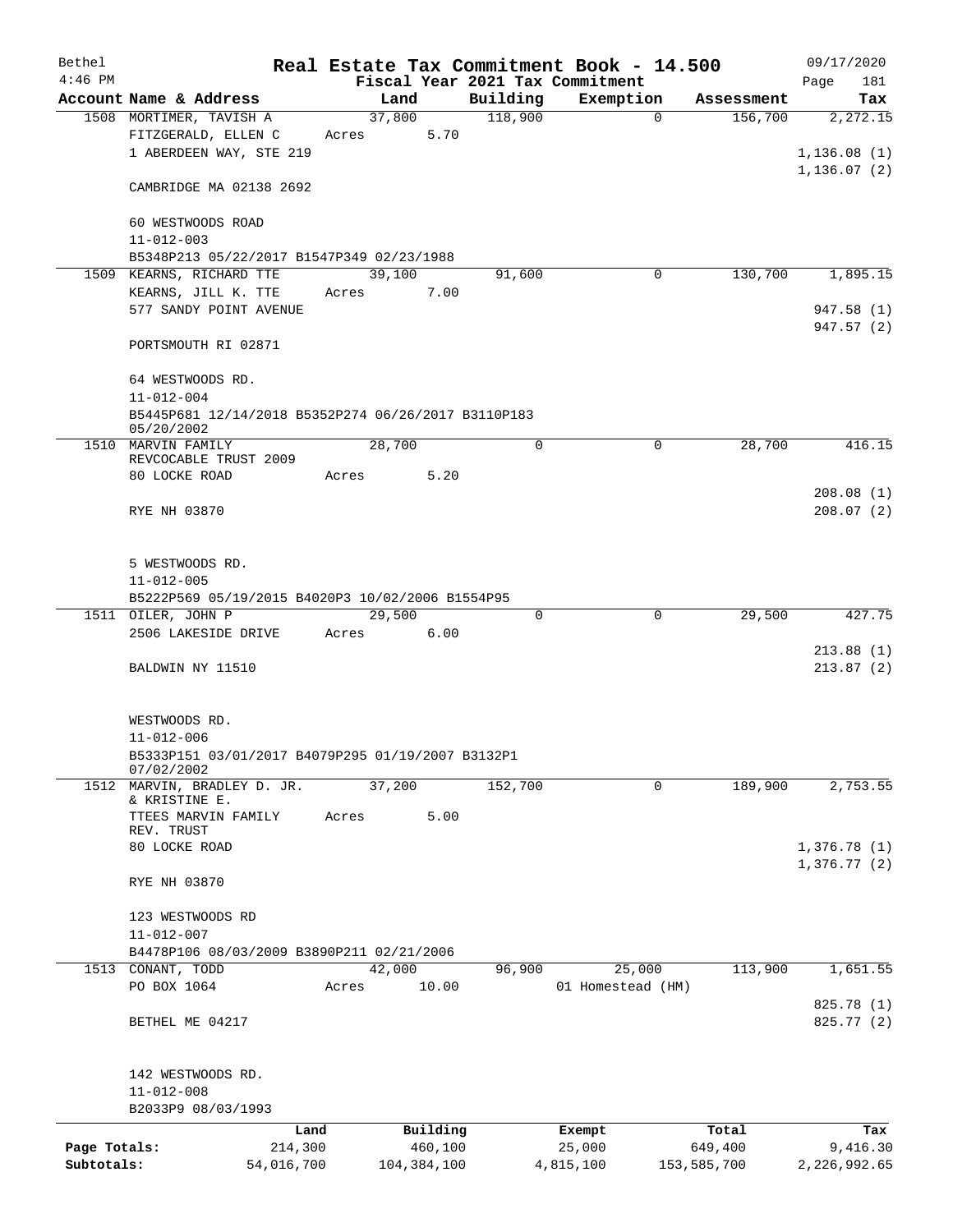| Bethel       |                                                                            |         |            |             |          | Real Estate Tax Commitment Book - 14.500 |             | 09/17/2020     |
|--------------|----------------------------------------------------------------------------|---------|------------|-------------|----------|------------------------------------------|-------------|----------------|
| $4:46$ PM    |                                                                            |         |            |             |          | Fiscal Year 2021 Tax Commitment          |             | 182<br>Page    |
|              | Account Name & Address                                                     |         | Land       |             |          | Building Exemption                       | Assessment  | Tax            |
|              | 1514 GLASFELD, ANDREW H                                                    |         | 37,200     |             | 169,200  | 25,000                                   | 181,400     | 2,630.30       |
|              | GLASFELD, SARAH E<br>143 WESTWOOD RD                                       |         | Acres      | 5.00        |          | 01 Homestead (HM)                        |             | 1,315.15(1)    |
|              |                                                                            |         |            |             |          |                                          |             | 1,315.15(2)    |
|              | BETHEL ME 04217                                                            |         |            |             |          |                                          |             |                |
|              |                                                                            |         |            |             |          |                                          |             |                |
|              | 143 WESTWOODS RD.                                                          |         |            |             |          |                                          |             |                |
|              | $11 - 012 - 009$                                                           |         |            |             |          |                                          |             |                |
|              | B3870P336 01/06/2006                                                       |         |            |             |          |                                          |             |                |
|              | 1504 BLAKE, STEPHEN                                                        |         | 37,200     |             | 26,700   | 0                                        | 63,900      | 926.55         |
|              | BLAKE, LINDA                                                               |         | Acres      | 5.00        |          |                                          |             |                |
|              | 153 WESTWOODS ROAD                                                         |         |            |             |          |                                          |             | 463.28(1)      |
|              |                                                                            |         |            |             |          |                                          |             | 463.27(2)      |
|              | BETHEL ME 04217                                                            |         |            |             |          |                                          |             |                |
|              | 153 WESTWOODS ROAD                                                         |         |            |             |          |                                          |             |                |
|              | $11 - 012 - 010$                                                           |         |            |             |          |                                          |             |                |
|              | B2950P150                                                                  |         |            |             |          |                                          |             |                |
|              | 1505 ANGEVINE, CRAIG D                                                     |         | 36,900     |             | 57,000   | 0                                        | 93,900      | 1,361.55       |
|              | P.O. BOX 1072                                                              |         | Acres 4.70 |             |          |                                          |             |                |
|              |                                                                            |         |            |             |          |                                          |             | 680.78 (1)     |
|              | BETHEL ME 04217                                                            |         |            |             |          |                                          |             | 680.77 (2)     |
|              |                                                                            |         |            |             |          |                                          |             |                |
|              |                                                                            |         |            |             |          |                                          |             |                |
|              | 146 WESTWOODS RD.                                                          |         |            |             |          |                                          |             |                |
|              | $11 - 012 - 011$                                                           |         |            |             |          |                                          |             |                |
|              | B5385P510 12/02/2017 B4293P89 05/06/2008                                   |         |            |             |          |                                          |             |                |
|              | 5425 VILLAIRE, PAUL S. &<br>MADONNA O.                                     |         | 28,500     |             | $\Omega$ | 0                                        | 28,500      | 413.25         |
|              | 2580 NORTHSIDE DR., APT Acres                                              |         |            | 5.00        |          |                                          |             |                |
|              | 309                                                                        |         |            |             |          |                                          |             |                |
|              |                                                                            |         |            |             |          |                                          |             | 206.63(1)      |
|              | SAN DIEGO CA 92108                                                         |         |            |             |          |                                          |             | 206.62(2)      |
|              |                                                                            |         |            |             |          |                                          |             |                |
|              |                                                                            |         |            |             |          |                                          |             |                |
|              | 146 WESTWOODS RD.                                                          |         |            |             |          |                                          |             |                |
|              | $11 - 012 - 011 - B$<br>B5486P642 10/16/2019 B5389P495 01/22/2018 B4293P89 |         |            |             |          |                                          |             |                |
|              | 05/06/2008                                                                 |         |            |             |          |                                          |             |                |
|              | 1506 BORDONARO, MICHELLE                                                   |         | 28,500     |             | $\Omega$ | $\Omega$                                 | 28,500      | 413.25         |
|              | 411 EAST CARRILLO ST.                                                      | Acres   |            | 5.00        |          |                                          |             |                |
|              |                                                                            |         |            |             |          |                                          |             | 206.63(1)      |
|              | SANTA BARBARA CA 93101                                                     |         |            |             |          |                                          |             | 206.62(2)      |
|              |                                                                            |         |            |             |          |                                          |             |                |
|              |                                                                            |         |            |             |          |                                          |             |                |
|              |                                                                            |         |            |             |          |                                          |             |                |
|              | $11 - 012 - 012$<br>B2427P154 04/23/1997                                   |         |            |             |          |                                          |             |                |
| 1515         | CHADBOURNE TREE FARMS,                                                     |         | 63,800     |             | 0        | 0                                        | 63,800      | 925.10         |
|              | <b>LLC</b>                                                                 |         |            |             |          |                                          |             |                |
|              | PO BOX 1750                                                                | Acres   |            | 71.00       |          |                                          |             |                |
|              |                                                                            |         |            |             |          |                                          |             | 462.55(1)      |
|              | BETHEL ME 04217                                                            |         |            |             |          |                                          |             | 462.55(2)      |
|              |                                                                            |         |            |             |          |                                          |             |                |
|              | RTE 2 S/S                                                                  |         |            |             |          |                                          |             |                |
|              | $11 - 013$                                                                 |         |            |             |          |                                          |             |                |
|              | B3652P43 12/29/2004                                                        |         |            |             |          |                                          |             |                |
|              |                                                                            |         |            |             |          |                                          |             |                |
|              |                                                                            | Land    |            | Building    |          | Exempt                                   | Total       | Tax            |
| Page Totals: |                                                                            | 232,100 |            | 252,900     |          | 25,000                                   | 460,000     | 6,670.00       |
| Subtotals:   | 54, 248, 800                                                               |         |            | 104,637,000 |          | 4,840,100                                | 154,045,700 | 2, 233, 662.65 |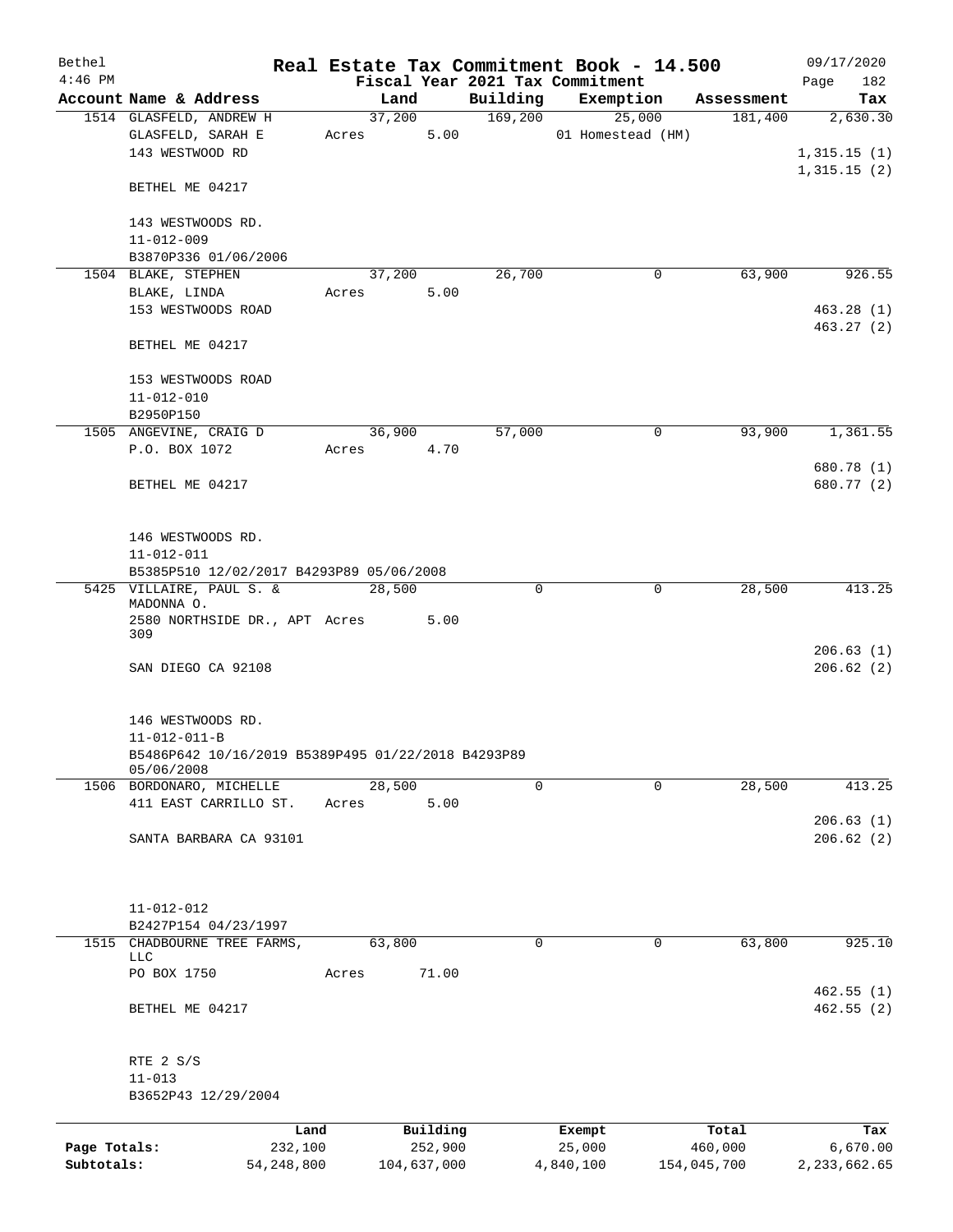| Bethel    |                                                    |       |                                 |          | Real Estate Tax Commitment Book - 14.500 |            | 09/17/2020   |            |
|-----------|----------------------------------------------------|-------|---------------------------------|----------|------------------------------------------|------------|--------------|------------|
| $4:46$ PM |                                                    |       | Fiscal Year 2021 Tax Commitment |          |                                          |            | Page         | 183        |
|           | Account Name & Address                             |       | Land                            | Building | Exemption                                | Assessment |              | Tax        |
|           | 1516 WHITWORTH, JAN R                              |       | 70,800                          | 115,500  | 25,000                                   | 161,300    |              | 2,338.85   |
|           | 130 FLAT ROAD                                      | Acres | 33.00                           |          | 01 Homestead (HM)                        |            |              |            |
|           |                                                    |       |                                 |          |                                          |            | 1, 169.43(1) |            |
|           | BETHEL ME 04217                                    |       |                                 |          |                                          |            | 1,169.42(2)  |            |
|           |                                                    |       |                                 |          |                                          |            |              |            |
|           |                                                    |       |                                 |          |                                          |            |              |            |
|           | 130 FLAT RD.                                       |       |                                 |          |                                          |            |              |            |
|           | $11 - 014$                                         |       |                                 |          |                                          |            |              |            |
|           | B2620P209 10/14/1998                               |       |                                 |          |                                          |            |              |            |
|           | 1517 CLOUGH, THERON ET AL<br>C/O ADALINE S. CLOUGH |       | 46,100<br>2.30                  | 77,000   | 31,000<br>01 Homestead (HM)              | 92,100     |              | 1,335.45   |
|           | 138 FLAT ROAD                                      | Acres |                                 |          | 12 WW2 Vet Res                           |            |              | 667.73(1)  |
|           |                                                    |       |                                 |          |                                          |            |              | 667.72 (2) |
|           | BETHEL ME 04217                                    |       |                                 |          |                                          |            |              |            |
|           |                                                    |       |                                 |          |                                          |            |              |            |
|           | 138 FLAT RD.                                       |       |                                 |          |                                          |            |              |            |
|           | $11 - 015$                                         |       |                                 |          |                                          |            |              |            |
|           | B1553P48 03/17/1988 B1265P150 06/04/1984           |       |                                 |          |                                          |            |              |            |
| 1518      |                                                    |       | 33,800                          | 39,300   | 25,000                                   | 48,100     |              | 697.45     |
|           | MERRILL, ALMA                                      | Acres | 0.52                            |          | 01 Homestead (HM)                        |            |              |            |
|           | 149 FLAT ROAD                                      |       |                                 |          |                                          |            |              | 348.73 (1) |
|           |                                                    |       |                                 |          |                                          |            |              | 348.72 (2) |
|           | BETHEL ME 04217                                    |       |                                 |          |                                          |            |              |            |
|           |                                                    |       |                                 |          |                                          |            |              |            |
|           | 149 FLAT RD.                                       |       |                                 |          |                                          |            |              |            |
|           | $11 - 016$                                         |       |                                 |          |                                          |            |              |            |
|           | B5496P1 12/05/2019 B689P32 09/09/1969              |       |                                 |          |                                          |            |              |            |
|           | 1519 WHEELER, SANDRA                               |       | 46,000                          | 73,200   | 25,000                                   | 94,200     |              | 1,365.90   |
|           | 137 FLAT RD                                        | Acres | 2.20                            |          | 01 Homestead (HM)                        |            |              |            |
|           |                                                    |       |                                 |          |                                          |            |              | 682.95 (1) |
|           | WEST BETHEL ME 04286                               |       |                                 |          |                                          |            |              | 682.95 (2) |
|           |                                                    |       |                                 |          |                                          |            |              |            |
|           |                                                    |       |                                 |          |                                          |            |              |            |
|           | 137 FLAT RD.                                       |       |                                 |          |                                          |            |              |            |
|           | $11 - 017$                                         |       |                                 |          |                                          |            |              |            |
|           | B3338P218 07/23/2003                               |       |                                 |          |                                          |            |              |            |
|           | 1520 LCB120 LLC.                                   |       | 148,000                         | 850,200  | 0                                        | 998,200    |              | 14,473.90  |
|           | 6 PHANTOM FARM RD                                  | Acres | 120.00                          |          |                                          |            | 7,236.95(1)  |            |
|           | CAPE ELIZABETH ME 04107                            |       |                                 |          |                                          |            | 7,236.95(2)  |            |
|           |                                                    |       |                                 |          |                                          |            |              |            |
|           |                                                    |       |                                 |          |                                          |            |              |            |
|           | 120 FLEMING RD.                                    |       |                                 |          |                                          |            |              |            |
|           | $11 - 018$                                         |       |                                 |          |                                          |            |              |            |
|           | B5511P614 03/11/2020 B5483P160 09/27/2019 B2752P62 |       |                                 |          |                                          |            |              |            |
|           | 10/01/1999                                         |       |                                 |          |                                          |            |              |            |
|           | 1522 ROBERTI, WILLIAM J.                           |       | 6,000                           | $\Omega$ | 0                                        | 6,000      |              | 87.00      |
|           | 39 CATHEDRAL AVE                                   | Acres | 1.50                            |          |                                          |            |              |            |
|           |                                                    |       |                                 |          |                                          |            |              | 43.50(1)   |
|           | GARDEN CITY NJ 11530                               |       |                                 |          |                                          |            |              | 43.50(2)   |
|           |                                                    |       |                                 |          |                                          |            |              |            |
|           |                                                    |       |                                 |          |                                          |            |              |            |
|           | FLEMING RD.                                        |       |                                 |          |                                          |            |              |            |
|           | $11 - 018 - 003$                                   |       |                                 |          |                                          |            |              |            |
|           | B5483P160 09/27/2019 B2752P62 10/01/1999           |       |                                 |          |                                          |            |              |            |
|           |                                                    |       |                                 |          |                                          |            |              |            |
|           |                                                    |       |                                 |          |                                          |            |              |            |
|           |                                                    |       |                                 |          |                                          |            |              |            |

|              | Land       | Building    | Exempt    | Total       | Tax          |
|--------------|------------|-------------|-----------|-------------|--------------|
| Page Totals: | 350,700    | 1,155,200   | 106,000   | 1,399,900   | 20,298.55    |
| Subtotals:   | 54,599,500 | 105,792,200 | 4,946,100 | 155,445,600 | 2,253,961.20 |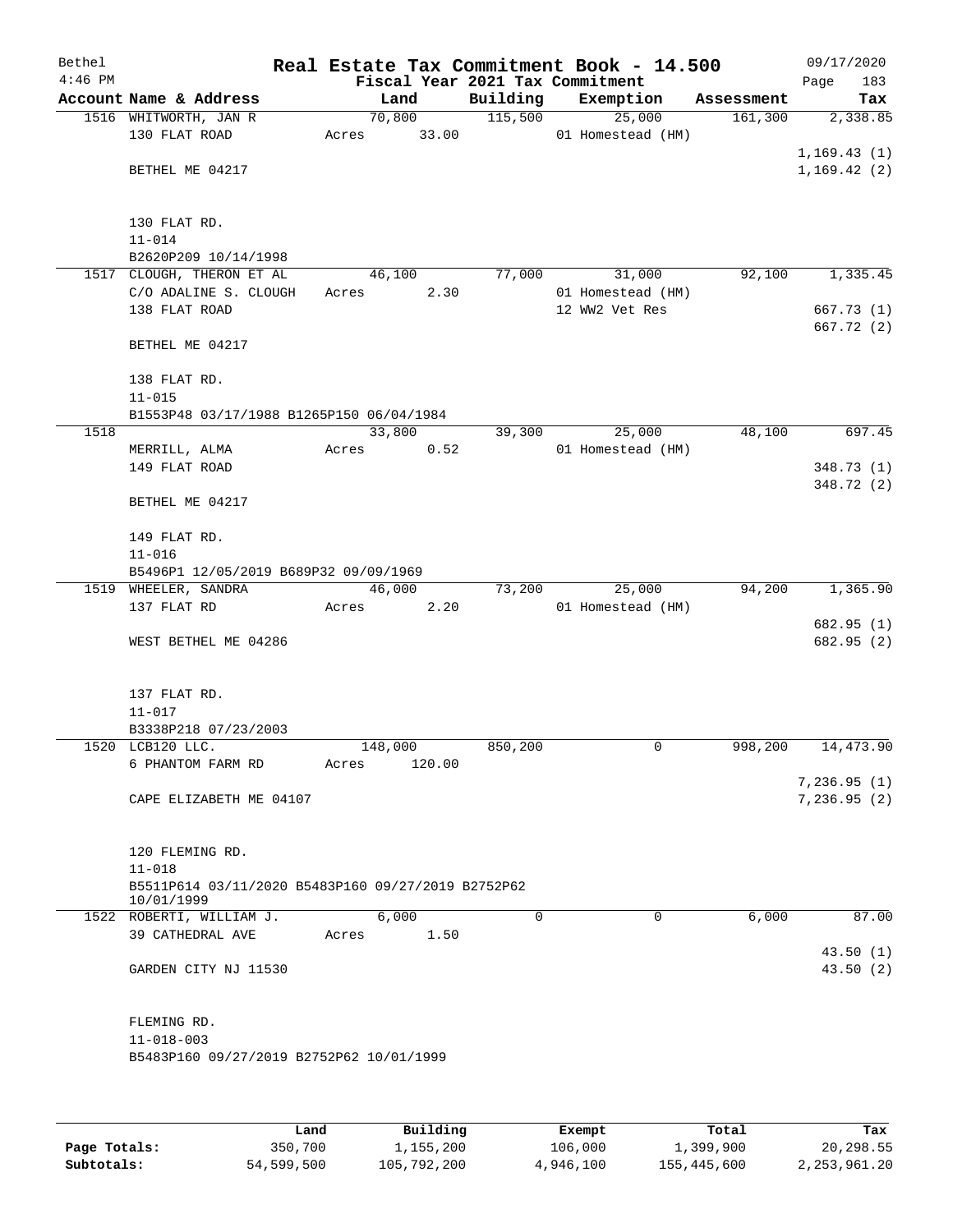| Bethel<br>$4:46$ PM |                                                                      |       |        |      | Fiscal Year 2021 Tax Commitment | Real Estate Tax Commitment Book - 14.500 |            | 09/17/2020<br>184<br>Page |
|---------------------|----------------------------------------------------------------------|-------|--------|------|---------------------------------|------------------------------------------|------------|---------------------------|
|                     | Account Name & Address                                               |       | Land   |      | Building                        | Exemption                                | Assessment | Tax                       |
|                     | 1523 ROBERTI, WILLIAM J.                                             |       | 39,200 |      | 232,300                         | $\mathbf 0$                              | 271,500    | 3,936.75                  |
|                     | 39 CATHEDRAL AVE                                                     | Acres |        | 1.30 |                                 |                                          |            |                           |
|                     |                                                                      |       |        |      |                                 |                                          |            | 1,968.38(1)               |
|                     | GARDEN CITY NJ 11530                                                 |       |        |      |                                 |                                          |            | 1,968.37(2)               |
|                     | 80 FLEMING RD.                                                       |       |        |      |                                 |                                          |            |                           |
|                     | $11 - 018 - 004$                                                     |       |        |      |                                 |                                          |            |                           |
|                     | B5483P160 09/27/2019 B2752P62 10/01/1999                             |       |        |      |                                 |                                          |            |                           |
|                     | 1524 ROBERTI, WILLIAM J.                                             |       | 6,000  |      | $\Omega$                        | 0                                        | 6,000      | 87.00                     |
|                     | 39 CATHEDRAL AVE                                                     | Acres |        | 1.52 |                                 |                                          |            | 43.50(1)                  |
|                     | GARDEN CITY NJ 11530                                                 |       |        |      |                                 |                                          |            | 43.50(2)                  |
|                     | FLEMING RD.                                                          |       |        |      |                                 |                                          |            |                           |
|                     | $11 - 018 - 005$                                                     |       |        |      |                                 |                                          |            |                           |
|                     | B5483P160 09/27/2019 B2752P62 10/01/1999                             |       |        |      |                                 |                                          |            |                           |
|                     | 1525 ROBERTI, WILLIAM J.                                             |       | 5,900  |      | $\mathbf 0$                     | $\mathbf 0$                              | 5,900      | 85.55                     |
|                     | 39 CATHEDRAL AVE                                                     | Acres |        | 1.30 |                                 |                                          |            | 42.78(1)                  |
|                     | GARDEN CITY NJ 11530                                                 |       |        |      |                                 |                                          |            | 42.77(2)                  |
|                     |                                                                      |       |        |      |                                 |                                          |            |                           |
|                     | FLEMING RD.<br>$11 - 018 - 006$                                      |       |        |      |                                 |                                          |            |                           |
|                     | B5483P160 09/27/2019 B2752P62 10/01/1999                             |       |        |      |                                 |                                          |            |                           |
|                     | 1526 ROBERTI, WILLIAM J.                                             |       | 6,000  |      | $\Omega$                        | $\Omega$                                 | 6,000      | 87.00                     |
|                     | 39 CATHEDRAL AVE                                                     | Acres |        | 1.54 |                                 |                                          |            |                           |
|                     |                                                                      |       |        |      |                                 |                                          |            | 43.50(1)                  |
|                     | GARDEN CITY NJ 11530                                                 |       |        |      |                                 |                                          |            | 43.50(2)                  |
|                     | FLEMING RD.                                                          |       |        |      |                                 |                                          |            |                           |
|                     | $11 - 018 - 007$                                                     |       |        |      |                                 |                                          |            |                           |
|                     | B5483P160 09/27/2019 B2752P62 10/01/1999<br>1527 ROBERTI, WILLIAM J. |       | 5,900  |      | $\Omega$                        | 0                                        | 5,900      | 85.55                     |
|                     | 39 CATHEDRAL AVE                                                     | Acres |        | 1.30 |                                 |                                          |            |                           |
|                     |                                                                      |       |        |      |                                 |                                          |            | 42.78 (1)                 |
|                     | GARDEN CITY NJ 11530                                                 |       |        |      |                                 |                                          |            | 42.77(2)                  |
|                     | FLEMING RD.                                                          |       |        |      |                                 |                                          |            |                           |
|                     | $11 - 018 - 008$                                                     |       |        |      |                                 |                                          |            |                           |
|                     | B5483P160 09/27/2019 B2752P62 10/01/1999                             |       |        |      |                                 |                                          |            |                           |
|                     | 1528 ROBERTI, WILLIAM J.<br>39 CATHEDRAL AVE                         | Acres | 6,000  | 1.56 | $\Omega$                        | $\Omega$                                 | 6,000      | 87.00                     |
|                     |                                                                      |       |        |      |                                 |                                          |            | 43.50(1)                  |
|                     | GARDEN CITY NJ 11530                                                 |       |        |      |                                 |                                          |            | 43.50(2)                  |
|                     |                                                                      |       |        |      |                                 |                                          |            |                           |
|                     | FLEMING RD.                                                          |       |        |      |                                 |                                          |            |                           |
|                     | $11 - 018 - 009$                                                     |       |        |      |                                 |                                          |            |                           |
|                     | B5483P160 09/27/2019 B2752P62 10/01/1999                             |       |        |      |                                 |                                          |            |                           |
|                     |                                                                      |       |        |      |                                 |                                          |            |                           |

|              | Land       | Building    | Exempt    | Total       | Tax          |
|--------------|------------|-------------|-----------|-------------|--------------|
| Page Totals: | 69,000     | 232,300     |           | 301,300     | 4,368.85     |
| Subtotals:   | 54,668,500 | 106,024,500 | 4,946,100 | 155,746,900 | 2,258,330.05 |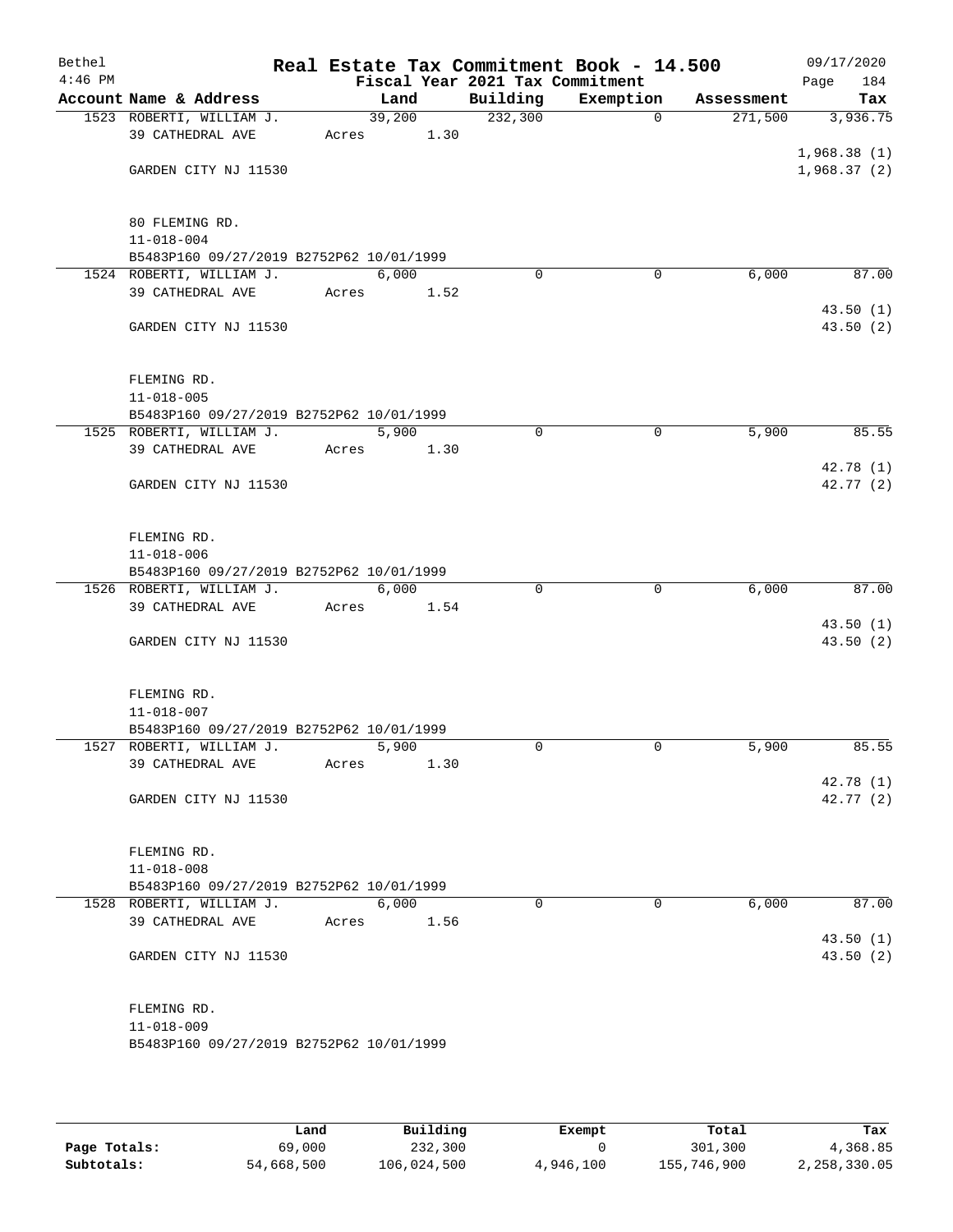| Bethel    |                                                              | Real Estate Tax Commitment Book - 14.500 |       |                                 |             |            | 09/17/2020              |
|-----------|--------------------------------------------------------------|------------------------------------------|-------|---------------------------------|-------------|------------|-------------------------|
| $4:46$ PM |                                                              |                                          |       | Fiscal Year 2021 Tax Commitment |             |            | Page<br>185             |
|           | Account Name & Address                                       | Land                                     |       | Building                        | Exemption   | Assessment | Tax                     |
|           | 1521 ROBERTI, WILLIAM J.<br>39 CATHEDRAL AVE                 | 5,900<br>Acres                           | 1.30  | $\Omega$                        | $\Omega$    | 5,900      | 85.55                   |
|           |                                                              |                                          |       |                                 |             |            | 42.78 (1)               |
|           | GARDEN CITY NJ 11530                                         |                                          |       |                                 |             |            | 42.77 (2)               |
|           |                                                              |                                          |       |                                 |             |            |                         |
|           |                                                              |                                          |       |                                 |             |            |                         |
|           | FLEMING RD.                                                  |                                          |       |                                 |             |            |                         |
|           | $11 - 018 - 010$<br>B5483P160 09/27/2019 B2752P62 10/01/1999 |                                          |       |                                 |             |            |                         |
|           | 5496 ROBERTI, WILLIAM J.                                     | 11,100                                   |       | $\mathbf 0$                     | 0           | 11,100     | 160.95                  |
|           | 39 CATHEDRAL AVE                                             | Acres                                    | 10.70 |                                 |             |            |                         |
|           |                                                              |                                          |       |                                 |             |            | 80.48(1)                |
|           | GARDEN CITY NJ 11530                                         |                                          |       |                                 |             |            | 80.47(2)                |
|           |                                                              |                                          |       |                                 |             |            |                         |
|           |                                                              |                                          |       |                                 |             |            |                         |
|           | OFF FLEMING RD<br>$11 - 018 - 011$                           |                                          |       |                                 |             |            |                         |
|           | 5497 ROBERTI, WILLIAM J.                                     | 20,200                                   |       | $\mathbf 0$                     | $\mathbf 0$ | 20,200     | 292.90                  |
|           | 39 CATHEDRAL AVE                                             | Acres                                    | 11.50 |                                 |             |            |                         |
|           |                                                              |                                          |       |                                 |             |            | 146.45(1)               |
|           | GARDEN CITY NJ 11530                                         |                                          |       |                                 |             |            | 146.45(2)               |
|           |                                                              |                                          |       |                                 |             |            |                         |
|           |                                                              |                                          |       |                                 |             |            |                         |
|           | FLEMING RD                                                   |                                          |       |                                 |             |            |                         |
|           | $11 - 018 - 012$<br>1529 HUTCHINSON, JUDITH                  | 500                                      |       | $\mathbf 0$                     | 0           | 500        | 7.25                    |
|           | 1103 LAKE MOXIE RD                                           | Acres                                    | 4.80  |                                 |             |            |                         |
|           |                                                              |                                          |       |                                 |             |            | 3.63(1)                 |
|           | WEST FORKS ME 04286                                          |                                          |       |                                 |             |            | 3.62(2)                 |
|           |                                                              |                                          |       |                                 |             |            |                         |
|           |                                                              |                                          |       |                                 |             |            |                         |
|           | $11 - 019$                                                   |                                          |       |                                 |             |            |                         |
|           | B4758P261 09/12/2011 B4512P17 10/16/2009 B2142P347           |                                          |       |                                 |             |            |                         |
|           | B845P185                                                     |                                          |       |                                 |             |            |                         |
|           | 1530 WILSON, DENNIS                                          | 56,100                                   |       | $\mathbf 0$                     | 0           | 56,100     | 813.45                  |
|           | RFD 1 BOX 566                                                | Acres 23.00                              |       |                                 |             |            |                         |
|           | BETHEL ME 04217                                              |                                          |       |                                 |             |            | 406.73(1)<br>406.72 (2) |
|           |                                                              |                                          |       |                                 |             |            |                         |
|           |                                                              |                                          |       |                                 |             |            |                         |
|           | FLAT RD W/S                                                  |                                          |       |                                 |             |            |                         |
|           | $11 - 020$                                                   |                                          |       |                                 |             |            |                         |
|           | B865P94                                                      |                                          |       |                                 |             |            |                         |
|           | 1531 ROY, MICHAEL & NORMA                                    | 35,000                                   |       | 25,500                          | $\mathbf 0$ | 60,500     | 877.25                  |
|           | C/O MELYNDA COTE<br>310 MASON ST.                            | Acres                                    | 0.57  |                                 |             |            | 438.63(1)               |
|           |                                                              |                                          |       |                                 |             |            | 438.62 (2)              |
|           | WOONSOCKET RI 02895                                          |                                          |       |                                 |             |            |                         |
|           |                                                              |                                          |       |                                 |             |            |                         |
|           | 127 FLAT RD.                                                 |                                          |       |                                 |             |            |                         |
|           | $11 - 021$                                                   |                                          |       |                                 |             |            |                         |
|           | B2626P336 10/28/1998                                         |                                          |       |                                 |             |            |                         |
|           |                                                              |                                          |       |                                 |             |            |                         |

|              | Land       | Building    | Exempt    | Total       | Tax          |
|--------------|------------|-------------|-----------|-------------|--------------|
| Page Totals: | 128,800    | 25,500      |           | 154,300     | 2,237.35     |
| Subtotals:   | 54,797,300 | 106,050,000 | 4,946,100 | 155,901,200 | 2,260,567.40 |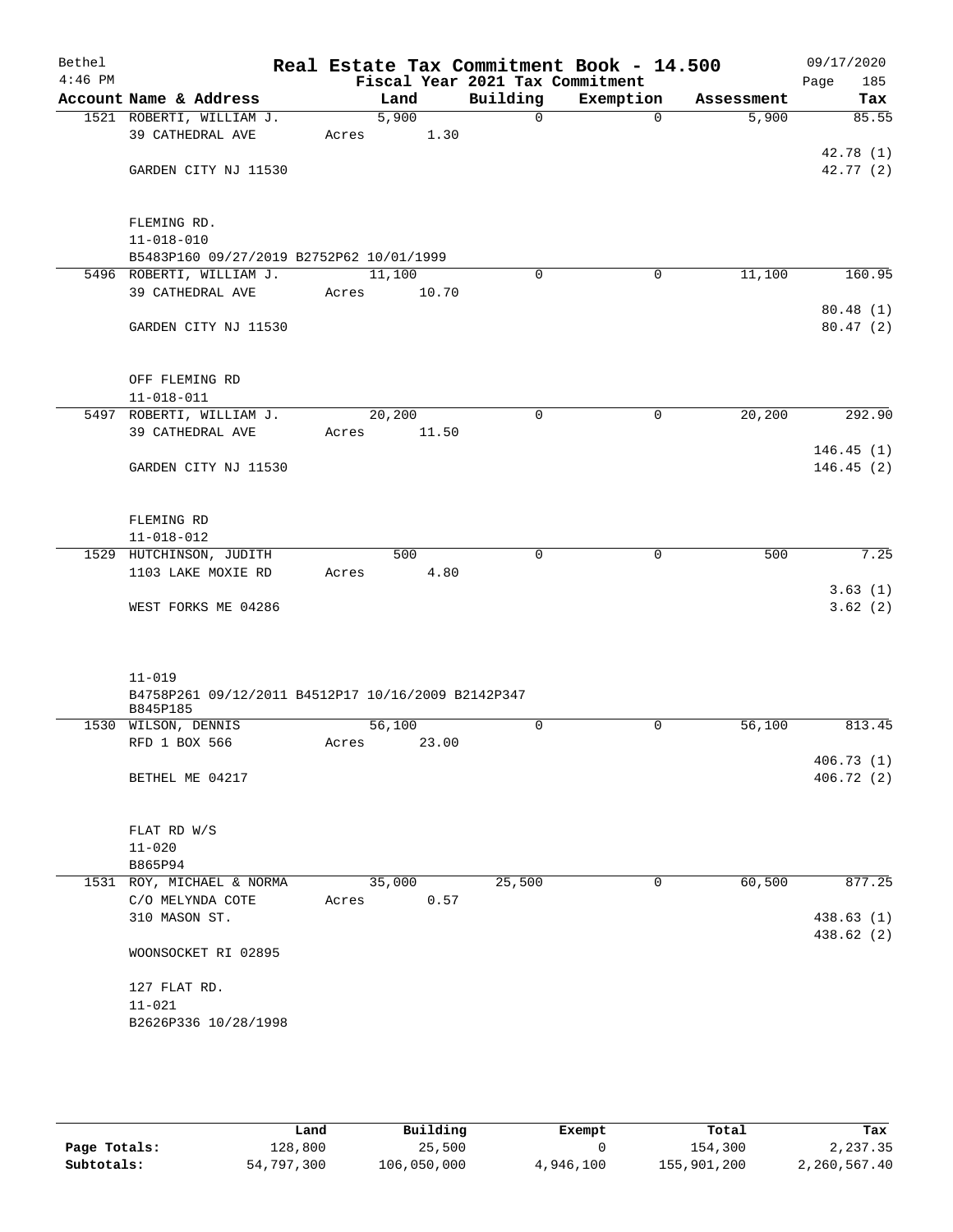| Bethel    |                     |                                           |        |        |                                 | Real Estate Tax Commitment Book - 14.500 |            | 09/17/2020             |
|-----------|---------------------|-------------------------------------------|--------|--------|---------------------------------|------------------------------------------|------------|------------------------|
| $4:46$ PM |                     |                                           |        |        | Fiscal Year 2021 Tax Commitment |                                          |            | 186<br>Page            |
|           |                     | Account Name & Address                    |        | Land   | Building                        | Exemption                                | Assessment | Tax                    |
|           | 1532 WALKER, TOBY E |                                           | 45,200 |        | 30,500                          | 25,000                                   | 50,700     | 735.15                 |
|           | WALKER, TRACY       |                                           | Acres  | 1.76   |                                 | 01 Homestead (HM)                        |            |                        |
|           | 117 FLAT RD         |                                           |        |        |                                 |                                          |            | 367.58(1)              |
|           | BETHEL ME 04217     |                                           |        |        |                                 |                                          |            | 367.57(2)              |
|           | 117 FLAT RD.        |                                           |        |        |                                 |                                          |            |                        |
|           | $11 - 022$          |                                           |        |        |                                 |                                          |            |                        |
|           |                     | B2840P276 07/19/2000 B2840P274 07/19/2000 |        |        |                                 |                                          |            |                        |
|           |                     | 1533 WALKER, FLORENCE                     | 40,600 |        | 65,000                          | 25,000                                   | 80,600     | 1,168.70               |
|           | 113 FLAT ROAD       |                                           | Acres  | 0.85   |                                 | 01 Homestead (HM)                        |            |                        |
|           | BETHEL ME 04217     |                                           |        |        |                                 |                                          |            | 584.35(1)<br>584.35(2) |
|           | 113 FLAT RD.        |                                           |        |        |                                 |                                          |            |                        |
|           | $11 - 023$          |                                           |        |        |                                 |                                          |            |                        |
|           |                     | B642P67 07/09/1965                        |        |        |                                 |                                          |            |                        |
|           |                     | 1534 HERRICK, CHESTER                     | 49,200 |        | 99,000                          | 25,000                                   | 123,200    | 1,786.40               |
|           | HERRICK, THIRZA     |                                           | Acres  | 4.97   |                                 | 01 Homestead (HM)                        |            |                        |
|           | 103 FLAT ROAD       |                                           |        |        |                                 |                                          |            | 893.20 (1)             |
|           | BETHEL ME 04217     |                                           |        |        |                                 |                                          |            | 893.20 (2)             |
|           | 103 FLAT RD.        |                                           |        |        |                                 |                                          |            |                        |
|           | $11 - 024$          |                                           |        |        |                                 |                                          |            |                        |
|           |                     | B642P111 09/07/1965                       |        |        |                                 |                                          |            |                        |
|           | 1535 SUMNER, SCOTT  |                                           |        | 47,300 | 165,100                         | 25,000                                   | 187,400    | 2,717.30               |
|           |                     | SUMNER, LORRAINE                          | Acres  | 3.13   |                                 | 01 Homestead (HM)                        |            |                        |
|           | 111 FLAT ROAD       |                                           |        |        |                                 |                                          |            | 1,358.65(1)            |
|           |                     |                                           |        |        |                                 |                                          |            | 1,358.65(2)            |
|           | BETHEL ME 04217     |                                           |        |        |                                 |                                          |            |                        |
|           | 111 FLAT RD.        |                                           |        |        |                                 |                                          |            |                        |
|           | $11 - 024 - 001$    |                                           |        |        |                                 |                                          |            |                        |
|           |                     | B3397P68 10/10/2003                       |        |        |                                 |                                          |            |                        |
|           |                     | 1536 NAPLES, MITZIE J                     | 53,600 |        | 62,300                          | 0                                        | 115,900    | 1,680.55               |
|           | PO BOX 757          |                                           | Acres  | 10.00  |                                 |                                          |            |                        |
|           |                     |                                           |        |        |                                 |                                          |            | 840.28 (1)             |
|           | BETHEL ME 04217     |                                           |        |        |                                 |                                          |            | 840.27 (2)             |
|           | 81 FLAT RD.         |                                           |        |        |                                 |                                          |            |                        |
|           | $11 - 025$          |                                           |        |        |                                 |                                          |            |                        |
|           |                     | B5381P216 12/01/2017 B658P72 07/28/1966   |        |        |                                 |                                          |            |                        |
|           |                     | 1537 LAKEMONT BRIDGE, LLC                 | 14,500 |        | $\Omega$                        | $\Omega$                                 | 14,500     | 210.25                 |
|           | PO BOX 590253       |                                           | Acres  | 1.10   |                                 |                                          |            |                        |
|           |                     |                                           |        |        |                                 |                                          |            | 105.13(1)              |
|           | NEWTON MA 02459     |                                           |        |        |                                 |                                          |            | 105.12(2)              |
|           |                     | MONARCH CIRCLE LOT 1                      |        |        |                                 |                                          |            |                        |
|           | $11 - 026 - 001$    |                                           |        |        |                                 |                                          |            |                        |
|           |                     |                                           |        |        |                                 |                                          |            |                        |
|           |                     | B3889P248 02/17/2006                      |        |        |                                 |                                          |            |                        |
|           |                     |                                           |        |        |                                 |                                          |            |                        |

|              | Land       | Building    | Exempt    | Total       | Tax          |
|--------------|------------|-------------|-----------|-------------|--------------|
| Page Totals: | 250,400    | 421,900     | 100,000   | 572,300     | 8,298.35     |
| Subtotals:   | 55,047,700 | 106,471,900 | 5,046,100 | 156,473,500 | 2,268,865.75 |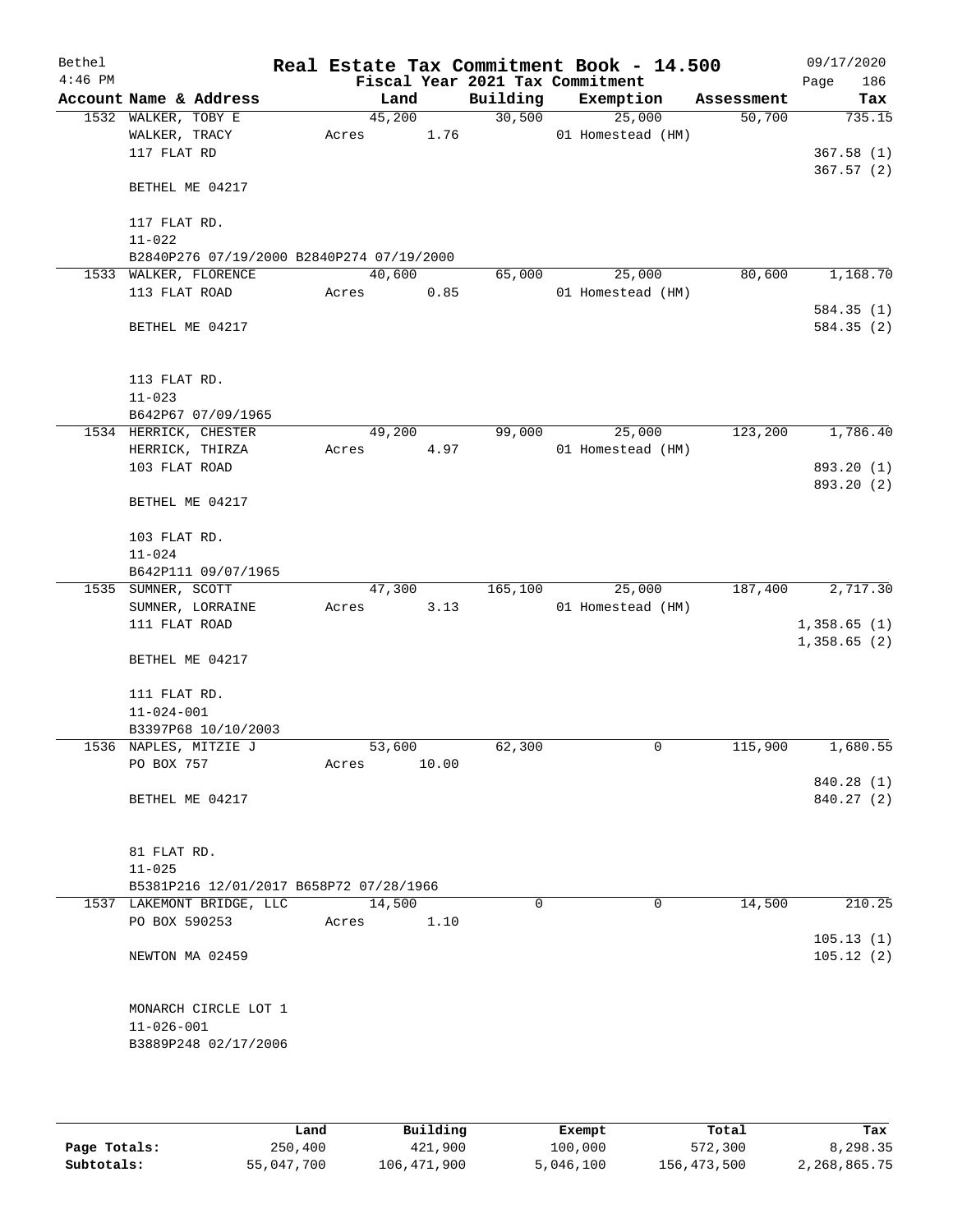| Bethel       |                                                     |            |                |             |                         | Real Estate Tax Commitment Book - 14.500 |                      | 09/17/2020             |
|--------------|-----------------------------------------------------|------------|----------------|-------------|-------------------------|------------------------------------------|----------------------|------------------------|
| $4:46$ PM    |                                                     |            |                |             |                         | Fiscal Year 2021 Tax Commitment          |                      | 187<br>Page            |
|              | Account Name & Address<br>4930 LAKEMONT BRIDGE, LLC |            | Land<br>14,800 |             | Building<br>$\mathbf 0$ | Exemption<br>$\mathbf 0$                 | Assessment<br>14,800 | Tax<br>214.60          |
|              | PO BOX 590253                                       |            | Acres          | 1.34        |                         |                                          |                      |                        |
|              |                                                     |            |                |             |                         |                                          |                      | 107.30(1)              |
|              | NEWTON MQ 02459                                     |            |                |             |                         |                                          |                      | 107.30(2)              |
|              |                                                     |            |                |             |                         |                                          |                      |                        |
|              |                                                     |            |                |             |                         |                                          |                      |                        |
|              | MONARCH CIRCLE LOT 2                                |            |                |             |                         |                                          |                      |                        |
|              | $11 - 026 - 002$<br>B3889P248                       |            |                |             |                         |                                          |                      |                        |
|              | 4931 LAKEMONT BRIDGE, LLC                           |            | 14,900         |             | $\Omega$                | $\mathbf 0$                              | 14,900               | 216.05                 |
|              | PO BOX 590253                                       |            | Acres          | 1.39        |                         |                                          |                      |                        |
|              |                                                     |            |                |             |                         |                                          |                      | 108.03(1)              |
|              | NEWTON MA 02459                                     |            |                |             |                         |                                          |                      | 108.02(2)              |
|              |                                                     |            |                |             |                         |                                          |                      |                        |
|              |                                                     |            |                |             |                         |                                          |                      |                        |
|              | MONARCH CIRCLE LOT 3                                |            |                |             |                         |                                          |                      |                        |
|              | $11 - 026 - 003$                                    |            |                |             |                         |                                          |                      |                        |
|              | 4932 LAKEMONT BRIDGE, LLC                           |            | 14,500         |             | 0                       | 0                                        | 14,500               | 210.25                 |
|              | PO BOX 590253                                       |            | Acres          | 1.10        |                         |                                          |                      |                        |
|              | NEWTON MA 02459                                     |            |                |             |                         |                                          |                      | 105.13(1)<br>105.12(2) |
|              |                                                     |            |                |             |                         |                                          |                      |                        |
|              |                                                     |            |                |             |                         |                                          |                      |                        |
|              | MONARCH CIRCLE LOT 4                                |            |                |             |                         |                                          |                      |                        |
|              | $11 - 026 - 004$                                    |            |                |             |                         |                                          |                      |                        |
|              | 4933 LAKEMONT BRIDGE, LLC                           |            | 14,700         |             | $\mathbf 0$             | $\mathbf 0$                              | 14,700               | 213.15                 |
|              | PO BOX 590253                                       |            | Acres          | 1.23        |                         |                                          |                      |                        |
|              |                                                     |            |                |             |                         |                                          |                      | 106.58(1)              |
|              | NEWTON MA 02459                                     |            |                |             |                         |                                          |                      | 106.57(2)              |
|              |                                                     |            |                |             |                         |                                          |                      |                        |
|              | MONARCH CIRCLE LOT 5                                |            |                |             |                         |                                          |                      |                        |
|              | $11 - 026 - 005$                                    |            |                |             |                         |                                          |                      |                        |
|              | 4934 LAKEMONT BRIDGE, LLC                           |            | 14,600         |             | 0                       | 0                                        | 14,600               | 211.70                 |
|              | PO BOX 590253                                       |            | Acres          | 1.16        |                         |                                          |                      |                        |
|              |                                                     |            |                |             |                         |                                          |                      | 105.85(1)              |
|              | NEWTON MA 02459                                     |            |                |             |                         |                                          |                      | 105.85(2)              |
|              |                                                     |            |                |             |                         |                                          |                      |                        |
|              |                                                     |            |                |             |                         |                                          |                      |                        |
|              | MONARCH CIRCLE LOT 6                                |            |                |             |                         |                                          |                      |                        |
|              | $11 - 026 - 006$                                    |            |                |             |                         |                                          |                      |                        |
|              | 4935 LAKEMONT BRIDGE, LLC                           |            | 15,200         |             | 0                       | 0                                        | 15,200               | 220.40                 |
|              | PO BOX 590253                                       |            | Acres          | 1.70        |                         |                                          |                      |                        |
|              | NEWTON MA 02459                                     |            |                |             |                         |                                          |                      | 110.20(1)<br>110.20(2) |
|              |                                                     |            |                |             |                         |                                          |                      |                        |
|              |                                                     |            |                |             |                         |                                          |                      |                        |
|              | MONARCH CIRCLE LOT 7                                |            |                |             |                         |                                          |                      |                        |
|              | $11 - 026 - 007$                                    |            |                |             |                         |                                          |                      |                        |
|              | 4936 LAKEMONT BRIDGE, LLC                           |            | 16,500         |             | 0                       | $\mathbf 0$                              | 16,500               | 239.25                 |
|              | PO BOX 590253                                       |            | Acres          | 3.90        |                         |                                          |                      |                        |
|              |                                                     |            |                |             |                         |                                          |                      | 119.63(1)              |
|              | NEWTON MA 02459                                     |            |                |             |                         |                                          |                      | 119.62 (2)             |
|              |                                                     |            |                |             |                         |                                          |                      |                        |
|              | MONARCH CIRCLE LOT 8                                |            |                |             |                         |                                          |                      |                        |
|              | $11 - 026 - 008$                                    |            |                |             |                         |                                          |                      |                        |
|              |                                                     | Land       |                | Building    |                         |                                          | Total                |                        |
| Page Totals: |                                                     | 105,200    |                |             | 0                       | Exempt<br>0                              | 105,200              | Tax<br>1,525.40        |
| Subtotals:   |                                                     | 55,152,900 |                | 106,471,900 |                         | 5,046,100                                | 156,578,700          | 2, 270, 391.15         |
|              |                                                     |            |                |             |                         |                                          |                      |                        |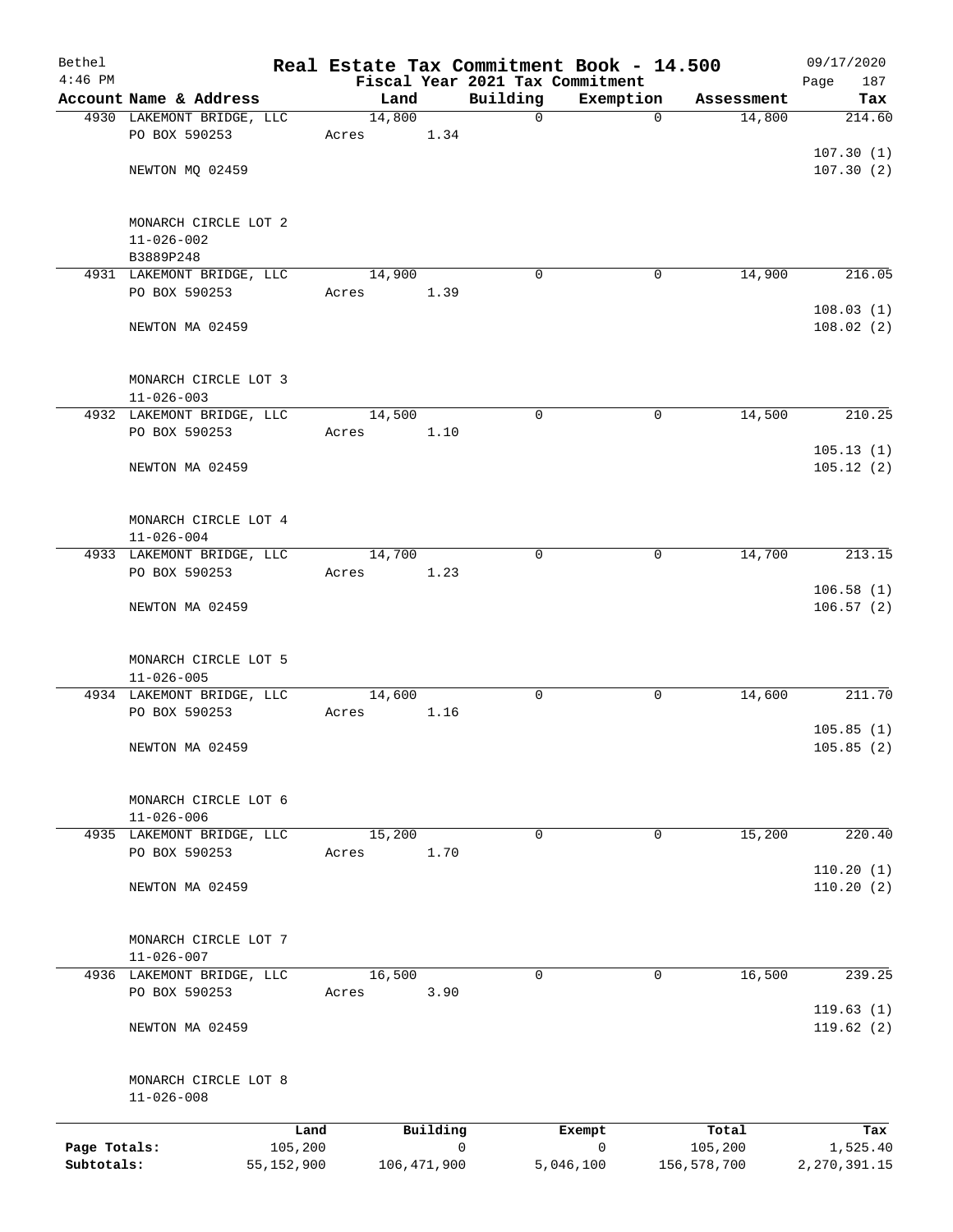| Bethel                     |                                           |                       |        |             |             | Real Estate Tax Commitment Book - 14.500     |                        | 09/17/2020                 |
|----------------------------|-------------------------------------------|-----------------------|--------|-------------|-------------|----------------------------------------------|------------------------|----------------------------|
| $4:46$ PM                  | Account Name & Address                    |                       | Land   |             | Building    | Fiscal Year 2021 Tax Commitment<br>Exemption | Assessment             | 188<br>Page<br>Tax         |
|                            | 4937 LAKEMONT BRIDGE, LLC                 |                       | 14,800 |             | $\mathbf 0$ | $\mathbf 0$                                  | 14,800                 | 214.60                     |
|                            | PO BOX 590253                             |                       | Acres  | 1.30        |             |                                              |                        |                            |
|                            |                                           |                       |        |             |             |                                              |                        | 107.30(1)                  |
|                            | NEWTON MA 02459                           |                       |        |             |             |                                              |                        | 107.30(2)                  |
|                            | MONARCH CIRCLE LOT 9<br>$11 - 026 - 009$  |                       |        |             |             |                                              |                        |                            |
|                            | 4938 LAKEMONT BRIDGE, LLC                 |                       | 14,600 |             | 0           | 0                                            | 14,600                 | 211.70                     |
|                            | PO BOX 590253                             |                       | Acres  | 1.16        |             |                                              |                        | 105.85(1)                  |
|                            | NEWTON MA 02459                           |                       |        |             |             |                                              |                        | 105.85(2)                  |
|                            | MONARCH CIRCLE LOT 10<br>$11 - 026 - 010$ |                       |        |             |             |                                              |                        |                            |
|                            | 4939 LAKEMONT BRIDGE, LLC                 |                       | 14,800 |             | $\mathbf 0$ | 0                                            | 14,800                 | 214.60                     |
|                            | PO BOX 590253                             |                       | Acres  | 1.28        |             |                                              |                        |                            |
|                            | NEWTON MA 02459                           |                       |        |             |             |                                              |                        | 107.30(1)<br>107.30(2)     |
|                            |                                           |                       |        |             |             |                                              |                        |                            |
|                            | MONARCH CIRCLE LOT 11<br>$11 - 026 - 011$ |                       |        |             |             |                                              |                        |                            |
|                            | 4940 LAKEMONT BRIDGE, LLC                 |                       | 14,700 |             | $\mathbf 0$ | $\mathbf 0$                                  | 14,700                 | 213.15                     |
|                            | PO BOX 590253                             |                       | Acres  | 1.27        |             |                                              |                        |                            |
|                            | NEWTON MA 02459                           |                       |        |             |             |                                              |                        | 106.58(1)<br>106.57(2)     |
|                            | MONARCH CIRCLE LOT 12<br>$11 - 026 - 012$ |                       |        |             |             |                                              |                        |                            |
|                            | 4941 LAKEMONT BRIDGE, LLC                 |                       | 14,500 |             | $\mathbf 0$ | 0                                            | 14,500                 | 210.25                     |
|                            | PO BOX 590253                             |                       | Acres  | 1.10        |             |                                              |                        | 105.13(1)                  |
|                            | NEWTON MA 02459                           |                       |        |             |             |                                              |                        | 105.12(2)                  |
|                            | MONARCH CIRCLE LOT 13<br>$11 - 026 - 013$ |                       |        |             |             |                                              |                        |                            |
|                            | 4942 LAKEMONT BRIDGE, LLC                 |                       | 15,500 |             | $\mathbf 0$ | 0                                            | 15,500                 | 224.75                     |
|                            | PO BOX 590253                             |                       | Acres  | 2.10        |             |                                              |                        |                            |
|                            | NEWTON MA 02459                           |                       |        |             |             |                                              |                        | 112.38(1)<br>112.37(2)     |
|                            | MONARCH CIRCLE LOT 14<br>$11 - 026 - 014$ |                       |        |             |             |                                              |                        |                            |
|                            | 4943 LAKEMONT BRIDGE, LLC                 |                       | 18,200 |             | 0           | 0                                            | 18,200                 | 263.90                     |
|                            | PO BOX 590253                             |                       | Acres  | 5.60        |             |                                              |                        |                            |
|                            | NEWTON MA 02459                           |                       |        |             |             |                                              |                        | 131.95(1)<br>131.95(2)     |
|                            | MONARCH CIRCLE LOT 15<br>$11 - 026 - 015$ |                       |        |             |             |                                              |                        |                            |
|                            |                                           | Land                  |        | Building    |             | Exempt                                       | Total                  | Tax                        |
| Page Totals:<br>Subtotals: |                                           | 107,100<br>55,260,000 |        | 106,471,900 | 0           | $\mathbf 0$<br>5,046,100                     | 107,100<br>156,685,800 | 1,552.95<br>2, 271, 944.10 |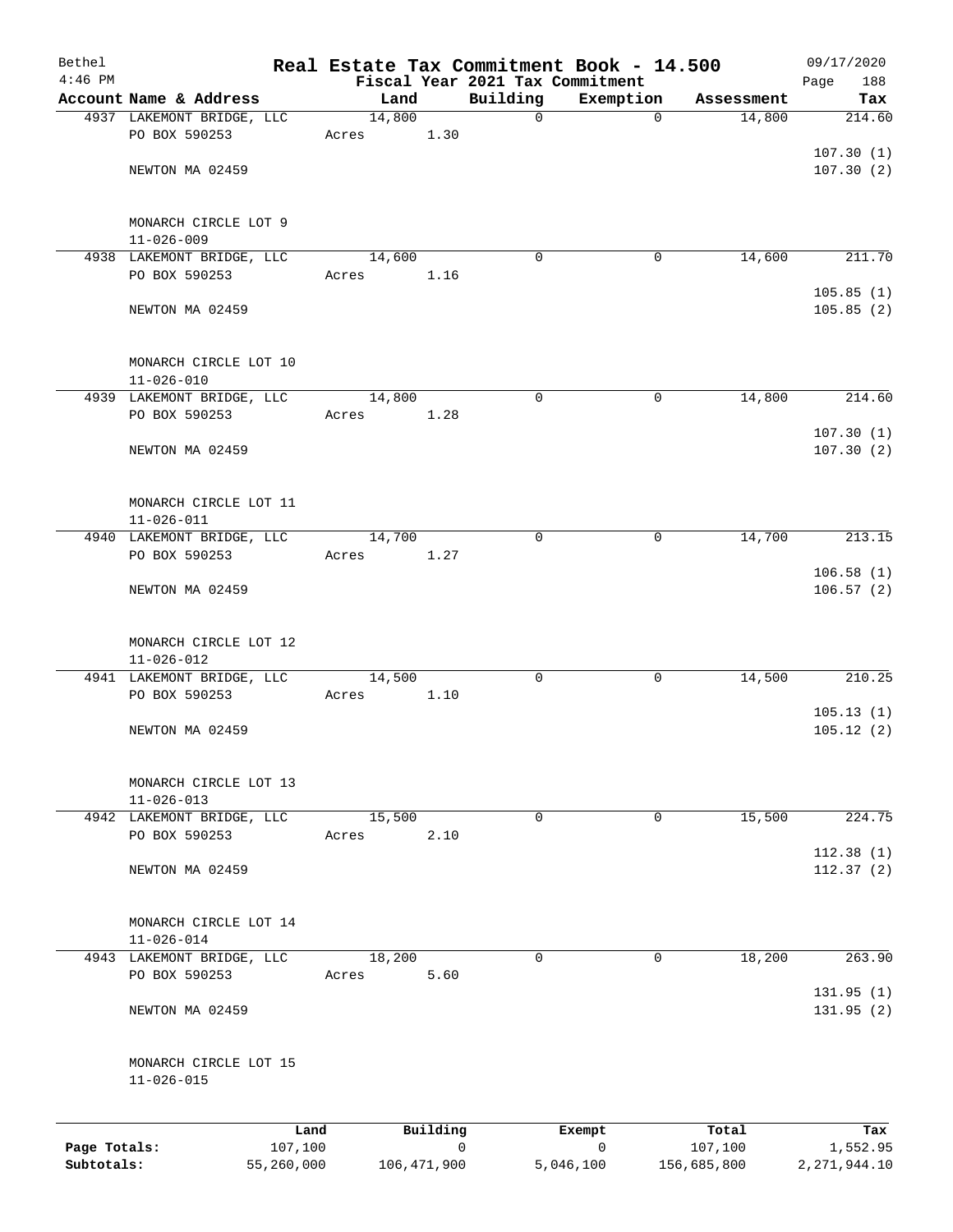| Bethel       |                                                                     | Real Estate Tax Commitment Book - 14.500 |          |                   |               | 09/17/2020             |
|--------------|---------------------------------------------------------------------|------------------------------------------|----------|-------------------|---------------|------------------------|
| $4:46$ PM    |                                                                     | Fiscal Year 2021 Tax Commitment          |          |                   |               | Page<br>189            |
|              | Account Name & Address                                              | Land<br>76,900                           | Building | Exemption         | Assessment    | Tax                    |
|              | 1538 PLEASANT RIVER<br>CAMPGROUND INC.                              |                                          | 157,600  | 25,000            | 209,500       | 3,037.75               |
|              | PO BOX 92                                                           | 32.22<br>Acres                           |          | 01 Homestead (HM) |               |                        |
|              |                                                                     |                                          |          |                   |               | 1,518.88(1)            |
|              | WEST BETHEL ME 04286                                                |                                          |          |                   |               | 1,518.87(2)            |
|              |                                                                     |                                          |          |                   |               |                        |
|              | 800 WEST BETHEL RD.<br>$11 - 027$                                   |                                          |          |                   |               |                        |
|              | B2561P27 05/19/1998                                                 |                                          |          |                   |               |                        |
|              | 1539 ROWSELL, JANNETTE D.                                           | 10,800                                   | 48,600   | $\mathbf 0$       | 59,400        | 861.30                 |
|              | RICHARD P. CALLAGHAN                                                |                                          |          |                   |               |                        |
|              | REVOCABLE TRUST                                                     |                                          |          |                   |               |                        |
|              | 37 PINE RIDGE RD                                                    |                                          |          |                   |               | 430.65(1)<br>430.65(2) |
|              | E WEYMOUTH MA 02189                                                 |                                          |          |                   |               |                        |
|              | 788 WEST BETHEL RD.                                                 |                                          |          |                   |               |                        |
|              | $11 - 027 - 001 - 001$                                              |                                          |          |                   |               |                        |
|              | B5482P910 09/26/2019 B4457P246 06/18/2009 B3588P315                 |                                          |          |                   |               |                        |
|              | 09/13/2004<br>1541 SWAN, JOYCE E                                    | 10,800                                   | 48,600   | 0                 | 59,400        | 861.30                 |
|              | SWAN, BRUCE R                                                       |                                          |          |                   |               |                        |
|              | 27 TANNERY BROOK ROAD                                               |                                          |          |                   |               | 430.65(1)              |
|              | GORHAM ME 04038                                                     |                                          |          |                   |               | 430.65(2)              |
|              |                                                                     |                                          |          |                   |               |                        |
|              | 788 WEST BETHEL RD.                                                 |                                          |          |                   |               |                        |
|              | $11 - 027 - 001 - 002$<br>B5354P213 07/05/2017 B3161P270 09/11/2002 |                                          |          |                   |               |                        |
|              | 1542 GIRARD, ERIC G. &                                              | 10,800                                   | 48,600   | 0                 | 59,400        | 861.30                 |
|              | ANGELA B.                                                           |                                          |          |                   |               |                        |
|              | 5 SPINDLE TREE ST                                                   |                                          |          |                   |               |                        |
|              |                                                                     |                                          |          |                   |               | 430.65(1)              |
|              | AMESBURY MA 01913                                                   |                                          |          |                   |               | 430.65(2)              |
|              | 788 WEST BETHEL RD.                                                 |                                          |          |                   |               |                        |
|              | $11 - 027 - 001 - 003$                                              |                                          |          |                   |               |                        |
|              | B5457P465 04/10/2019 B3161P270                                      |                                          |          |                   |               |                        |
|              | 1543 CRADDOCK, EDWARD S                                             | 10,800                                   | 48,600   | $\mathbf 0$       | 59,400        | 861.30                 |
|              | CRADDOCK, JENNIFER L<br>523 CRAFTS STREET                           |                                          |          |                   |               | 430.65(1)              |
|              |                                                                     |                                          |          |                   |               | 430.65(2)              |
|              | NEWTON MA 02165                                                     |                                          |          |                   |               |                        |
|              | 788 WEST BETHEL RD.                                                 |                                          |          |                   |               |                        |
|              | $11 - 027 - 001 - 004$                                              |                                          |          |                   |               |                        |
|              | B5470P657 07/22/2019 B2278P326 11/27/1995                           |                                          |          |                   |               |                        |
|              | 1544 FONG, PEGGY S                                                  | 10,800                                   | 48,600   | 0                 | 59,400        | 861.30                 |
|              | 18 ARBOR LANE                                                       |                                          |          |                   |               |                        |
|              |                                                                     |                                          |          |                   |               | 430.65(1)              |
|              | WINCHESTER MA 01890<br>1650                                         |                                          |          |                   |               | 430.65 (2)             |
|              |                                                                     |                                          |          |                   |               |                        |
|              | 788 WEST BETHEL RD.<br>$11 - 027 - 001 - 005$                       |                                          |          |                   |               |                        |
|              | B3646P249 12/17/2004                                                |                                          |          |                   |               |                        |
|              | Land                                                                | Building                                 |          | Exempt            | Total         | Tax                    |
| Page Totals: | 130,900                                                             | 400,600                                  |          | 25,000            | 506,500       | 7,344.25               |
| Subtotals:   | 55,390,900                                                          | 106,872,500                              |          | 5,071,100         | 157, 192, 300 | 2, 279, 288.35         |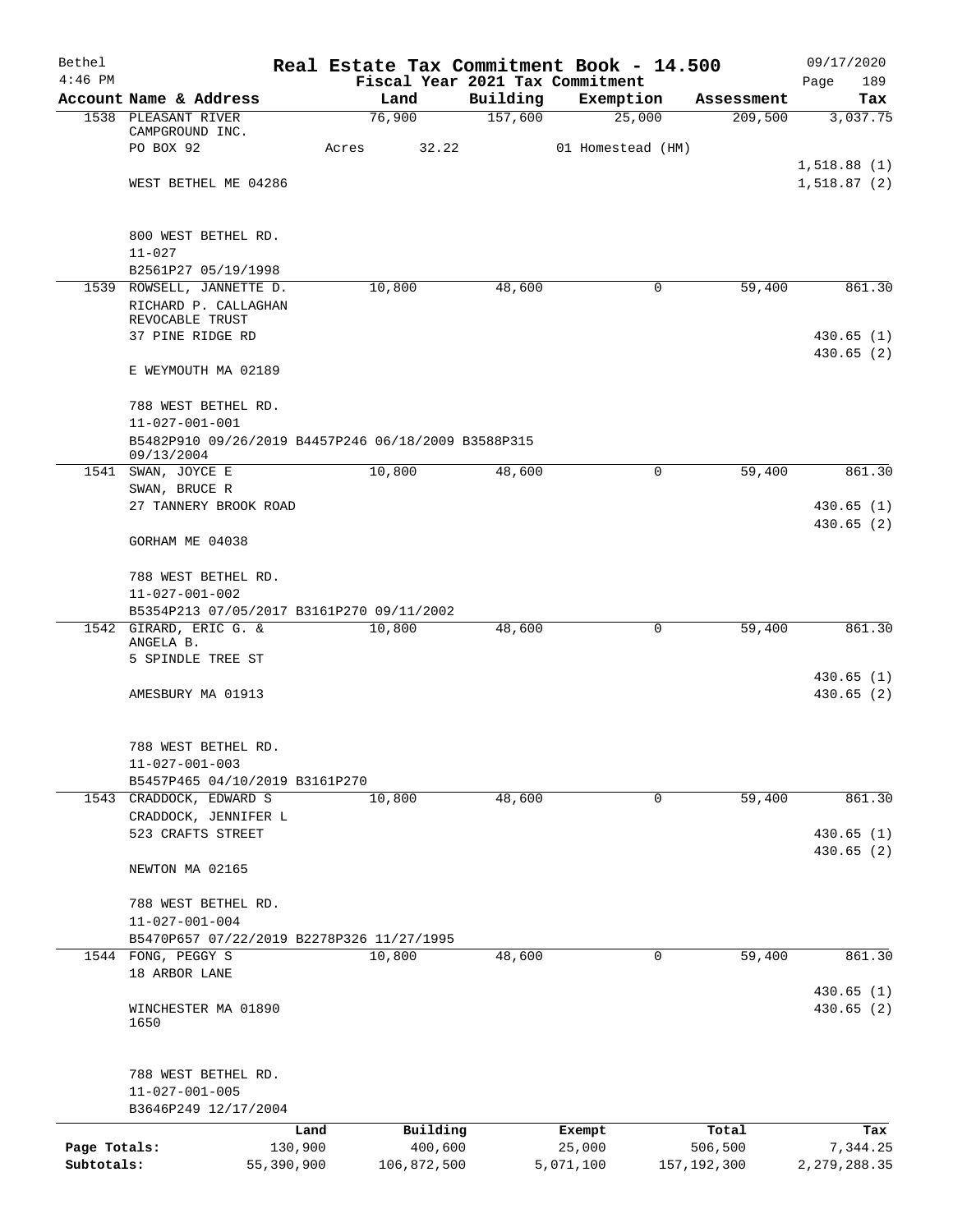| Bethel<br>$4:46$ PM |                                               | Real Estate Tax Commitment Book - 14.500 | Fiscal Year 2021 Tax Commitment |             |            | 09/17/2020<br>Page<br>190 |
|---------------------|-----------------------------------------------|------------------------------------------|---------------------------------|-------------|------------|---------------------------|
|                     | Account Name & Address                        | Land                                     | Building                        | Exemption   | Assessment | Tax                       |
|                     | 1545 BURKE, EDWARD P<br>105 KENOZA AVE.       | 10,800                                   | 48,600                          | $\mathbf 0$ | 59,400     | 861.30                    |
|                     | HAVERHILL MA 01830                            |                                          |                                 |             |            | 430.65(1)<br>430.65(2)    |
|                     | 788 WEST BETHEL RD.<br>$11 - 027 - 001 - 006$ |                                          |                                 |             |            |                           |
|                     | B4408P265 02/26/2009 B2782P290 12/28/1999     |                                          |                                 |             |            |                           |
| 1546                | MURPHY, DANIEL J                              | 10,800                                   | 48,600                          | $\mathbf 0$ | 59,400     | 861.30                    |
|                     | MURPHY, MARY ANNE                             |                                          |                                 |             |            |                           |
|                     | 13 WINTERBERRY ROAD                           |                                          |                                 |             |            | 430.65(1)                 |
|                     | PELHAM NH 03076 3574                          |                                          |                                 |             |            | 430.65 (2)                |
|                     | 788 WEST BETHEL RD.                           |                                          |                                 |             |            |                           |
|                     | $11 - 027 - 001 - 007$                        |                                          |                                 |             |            |                           |
|                     | B2782P290                                     |                                          |                                 |             |            |                           |
|                     | 1547 REZENDES, BERNADETTE<br>REZENDES, RONALD | 10,800                                   | 48,600                          | 0           | 59,400     | 861.30                    |
|                     | 2 JAIME PATH                                  |                                          |                                 |             |            | 430.65(1)                 |
|                     | PLYMOUTH MA 02360                             |                                          |                                 |             |            | 430.65(2)                 |
|                     | 788 WEST BETHEL RD.                           |                                          |                                 |             |            |                           |
|                     | $11 - 027 - 001 - 008$                        |                                          |                                 |             |            |                           |
|                     | B3025P240<br>1548 FONG, PEGGY S               | 10,800                                   | 48,600                          | 0           | 59,400     | 861.30                    |
|                     | 18 ARBOR LANE                                 |                                          |                                 |             |            |                           |
|                     |                                               |                                          |                                 |             |            | 430.65(1)                 |
|                     | WINCHESTER MA 01890<br>1650                   |                                          |                                 |             |            | 430.65(2)                 |
|                     | 788 WEST BETHEL RD.<br>$11 - 027 - 001 - 009$ |                                          |                                 |             |            |                           |
|                     | B3719P288 05/13/2005                          |                                          |                                 |             |            |                           |
|                     | 1540 COUGHLAN, DAVID<br>COUGHLAN, KATHERINE   | 10,800                                   | 48,600                          | 0           | 59,400     | 861.30                    |
|                     | 48 TENNEY ST.                                 |                                          |                                 |             |            | 430.65(1)                 |
|                     | YARMOUTH ME 04096                             |                                          |                                 |             |            | 430.65 (2)                |
|                     | 788 WEST BETHEL RD.<br>$11 - 027 - 001 - 010$ |                                          |                                 |             |            |                           |
|                     | B2468P108                                     |                                          |                                 |             |            |                           |
|                     | 1549 FONG, PEGGY S                            | 34,400                                   | 90,400                          | $\mathbf 0$ | 124,800    | 1,809.60                  |
|                     | 18 ARBOR LN                                   | 2.00<br>Acres                            |                                 |             |            |                           |
|                     | WINCHESTER MA 01890                           |                                          |                                 |             |            | 904.80(1)<br>904.80(2)    |
|                     | WEST BETHEL RD.                               |                                          |                                 |             |            |                           |
|                     | $11 - 027 - 002$                              |                                          |                                 |             |            |                           |
|                     | B3646P277 12/17/2004                          |                                          |                                 |             |            |                           |
|                     |                                               |                                          |                                 |             |            |                           |
|                     |                                               |                                          |                                 |             |            |                           |

|              | Land       | Building    | Exempt    | Total       | Tax          |
|--------------|------------|-------------|-----------|-------------|--------------|
| Page Totals: | 88,400     | 333,400     |           | 421,800     | 6.116.10     |
| Subtotals:   | 55,479,300 | 107,205,900 | 5,071,100 | 157,614,100 | 2,285,404.45 |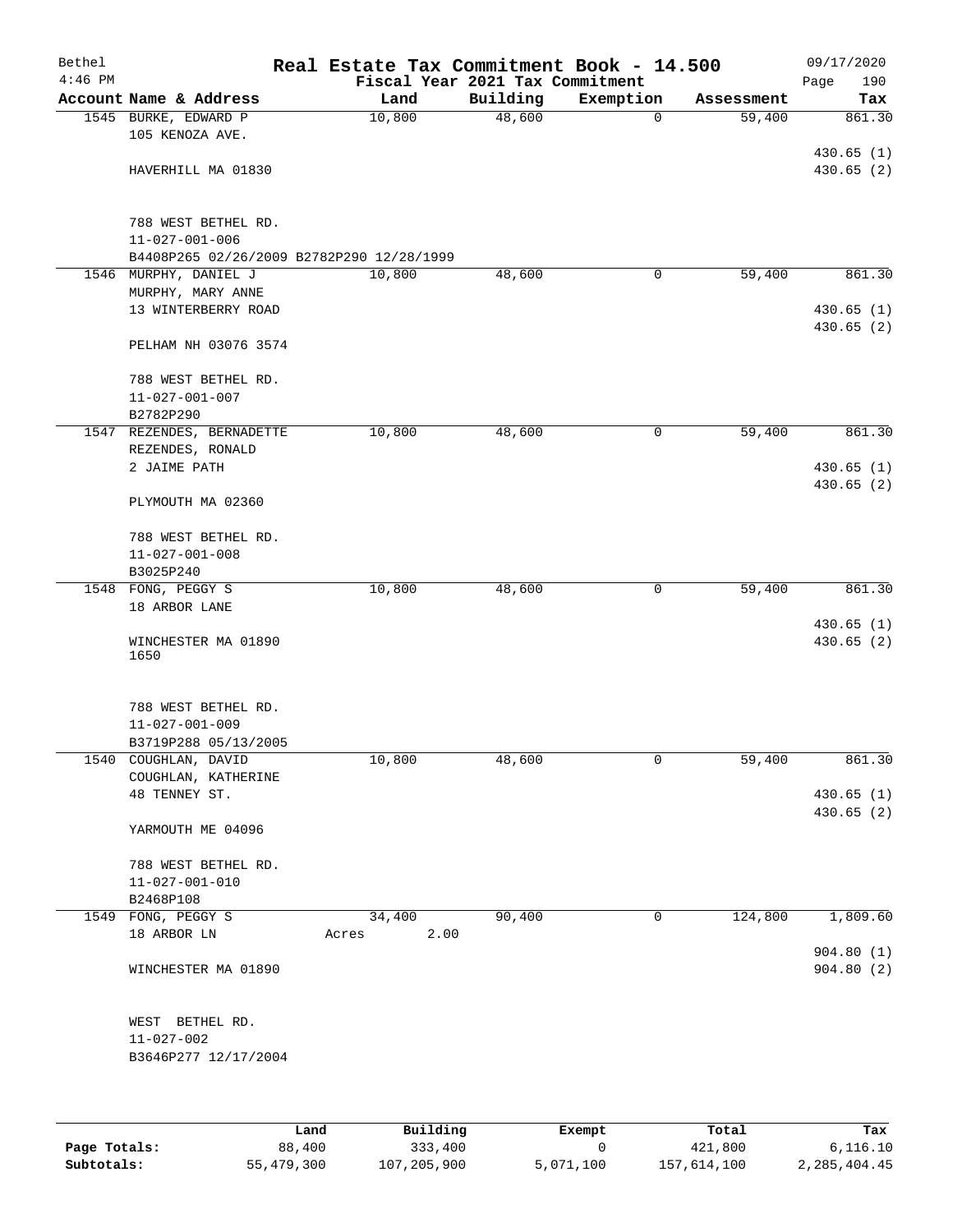| Bethel    |                                                                                    |       |        |       |             | Real Estate Tax Commitment Book - 14.500 |              |            |      | 09/17/2020                             |
|-----------|------------------------------------------------------------------------------------|-------|--------|-------|-------------|------------------------------------------|--------------|------------|------|----------------------------------------|
| $4:46$ PM |                                                                                    |       |        |       |             | Fiscal Year 2021 Tax Commitment          |              |            | Page | 191                                    |
|           | Account Name & Address                                                             |       | Land   |       | Building    | Exemption                                |              | Assessment |      | Tax                                    |
| 1550      | TUCKER LAND COMPANY,<br>LLC<br>BROWN, MARK<br>PLEASANT RIVER MOTEL<br>PO BOX 72    | Acres | 58,300 | 8.00  | 165,900     |                                          | $\mathbf 0$  | 224,200    |      | 3,250.90<br>1,625.45(1)<br>1,625.45(2) |
|           | WEST BETHEL ME 04286<br>764 WEST BETHEL RD.<br>$11 - 027 - 003$                    |       |        |       |             |                                          |              |            |      |                                        |
|           | B3443P231 12/30/2003 B3198P81 11/18/2002                                           |       |        |       |             |                                          |              |            |      |                                        |
|           | 1552 HALE, ARLYNNE G                                                               |       | 43,400 |       | 64,400      | 25,000                                   |              | 82,800     |      | 1,200.60                               |
|           | PO BOX 52                                                                          | Acres |        | 16.26 |             | 01 Homestead (HM)                        |              |            |      |                                        |
|           | W BETHEL ME 04286                                                                  |       |        |       |             |                                          |              |            |      | 600.30(1)<br>600.30(2)                 |
|           | 12 FLEMING RD.<br>$11 - 029$<br>B5410P189 05/29/2018 B4526P320 11/16/2009 B2353P87 |       |        |       |             |                                          |              |            |      |                                        |
|           | 1553 ROBERTI, SUSAN                                                                |       | 42,500 |       | $\mathbf 0$ |                                          | $\mathbf 0$  | 42,500     |      | 616.25                                 |
|           | ROBERTI, THOMAS                                                                    | Acres |        | 27.00 |             |                                          |              |            |      |                                        |
|           | 120 FLEMING RD.                                                                    |       |        |       |             |                                          |              |            |      | 308.13(1)                              |
|           | BETHEL ME 04217                                                                    |       |        |       |             |                                          |              |            |      | 308.12(2)                              |
|           | RTE 2 S/S                                                                          |       |        |       |             |                                          |              |            |      |                                        |
|           | $11 - 030$                                                                         |       |        |       |             |                                          |              |            |      |                                        |
|           | B3019P80                                                                           |       |        |       |             |                                          |              |            |      |                                        |
|           | 1554 KNUDSEN, JAY MORGAN                                                           |       | 36,400 |       | 0           |                                          | 0            | 36,400     |      | 527.80                                 |
|           | KNUDSEN, ERICA LYNN                                                                | Acres |        | 7.10  |             |                                          |              |            |      |                                        |
|           | 23 FOX RUN                                                                         |       |        |       |             |                                          |              |            |      | 263.90(1)                              |
|           | KENNEBUNKPORT ME 04046                                                             |       |        |       |             |                                          |              |            |      | 263.90(2)                              |
|           | 43 FLEMING RD.<br>$11 - 031$                                                       |       |        |       |             |                                          |              |            |      |                                        |
|           | B5372P636 10/13/2017 B2653P106 12/30/1998<br>1555 KNUDSEN, JAY MORGAN              |       | 5,900  |       | 0           |                                          | $\mathsf{O}$ | 5,900      |      | 85.55                                  |
|           | KNUDSEN, ERICA LYNN                                                                | Acres |        | 1.30  |             |                                          |              |            |      |                                        |
|           | 23 FOX RUN                                                                         |       |        |       |             |                                          |              |            |      | 42.78 (1)                              |
|           | KENNEBUNKPORT ME 04046                                                             |       |        |       |             |                                          |              |            |      | 42.77 (2)                              |
|           | FLEMING RD.                                                                        |       |        |       |             |                                          |              |            |      |                                        |
|           | $11 - 031 - 001$                                                                   |       |        |       |             |                                          |              |            |      |                                        |
|           | B5372P636 10/13/2017 B2653P106 12/30/1998                                          |       |        |       |             |                                          |              |            |      |                                        |
|           | 1556 KNUDSEN, JAY MORGAN                                                           |       | 5,900  |       | $\Omega$    |                                          | $\Omega$     | 5,900      |      | 85.55                                  |
|           | KNUDSEN, ERICA LYNN                                                                | Acres |        | 1.20  |             |                                          |              |            |      |                                        |
|           | 23 FOX RUN                                                                         |       |        |       |             |                                          |              |            |      | 42.78 (1)                              |
|           | KENNEBUNKPORT ME 04046                                                             |       |        |       |             |                                          |              |            |      | 42.77 (2)                              |
|           | FLEMING RD.                                                                        |       |        |       |             |                                          |              |            |      |                                        |
|           | $11 - 031 - 002$                                                                   |       |        |       |             |                                          |              |            |      |                                        |
|           | B5372P636 10/13/2017 B2653P106 12/30/1998                                          |       |        |       |             |                                          |              |            |      |                                        |
|           |                                                                                    |       |        |       |             |                                          |              |            |      |                                        |
|           |                                                                                    |       |        |       |             |                                          |              |            |      |                                        |
|           |                                                                                    |       |        |       |             |                                          |              |            |      |                                        |

|              | Land       | Building    | Exempt    | Total       | Tax          |
|--------------|------------|-------------|-----------|-------------|--------------|
| Page Totals: | 192,400    | 230,300     | 25,000    | 397,700     | 5,766.65     |
| Subtotals:   | 55,671,700 | 107,436,200 | 5,096,100 | 158,011,800 | 2,291,171.10 |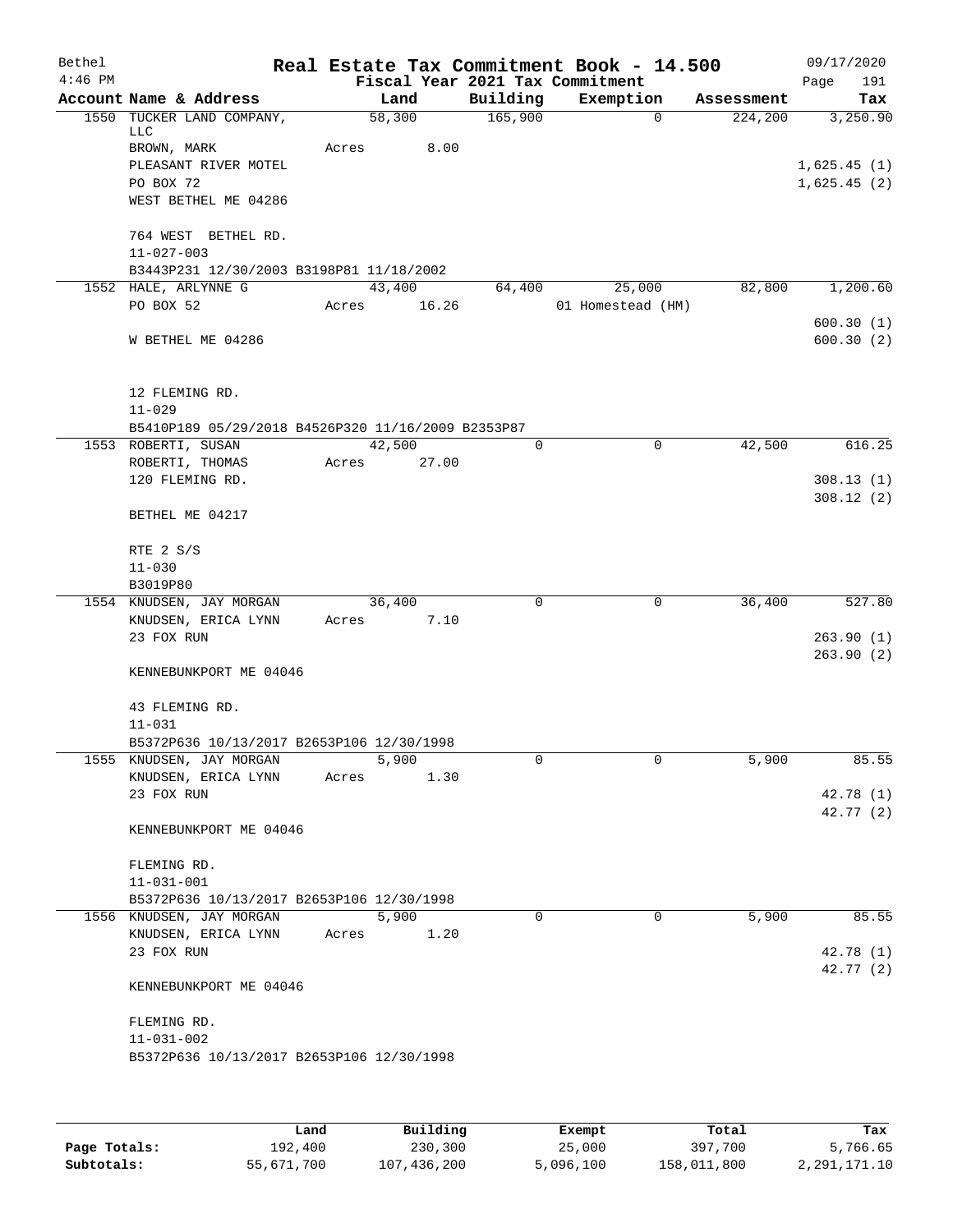| Bethel    |                                              |        |        | Real Estate Tax Commitment Book - 14.500 |                   |          |            | 09/17/2020  |
|-----------|----------------------------------------------|--------|--------|------------------------------------------|-------------------|----------|------------|-------------|
| $4:46$ PM |                                              |        |        | Fiscal Year 2021 Tax Commitment          |                   |          |            | Page<br>192 |
|           | Account Name & Address                       |        | Land   | Building                                 | Exemption         |          | Assessment | Tax         |
|           | 1557 LAVALLEE, ELIZABETH S<br>27 FLEMING RD. | 32,100 |        | $\mathbf 0$                              |                   | $\Omega$ | 32,100     | 465.45      |
|           |                                              | Acres  | 3.00   |                                          |                   |          |            | 232.73(1)   |
|           | BETHEL ME 04217                              |        |        |                                          |                   |          |            | 232.72 (2)  |
|           |                                              |        |        |                                          |                   |          |            |             |
|           |                                              |        |        |                                          |                   |          |            |             |
|           | RTE 2 S/S                                    |        |        |                                          |                   |          |            |             |
|           | $11 - 032$                                   |        |        |                                          |                   |          |            |             |
|           | B3733P329 06/02/2005<br>1558 BURNHAM, DAVID  | 41,500 |        | 112,500                                  |                   | 25,000   | 129,000    | 1,870.50    |
|           | BURNHAM, SUSAN                               | Acres  | 2.80   |                                          | 01 Homestead (HM) |          |            |             |
|           | 14 FLEMING RD.                               |        |        |                                          |                   |          |            | 935.25(1)   |
|           |                                              |        |        |                                          |                   |          |            | 935.25(2)   |
|           | BETHEL ME 04217                              |        |        |                                          |                   |          |            |             |
|           | 14 FLEMING RD.                               |        |        |                                          |                   |          |            |             |
|           | $11 - 033$                                   |        |        |                                          |                   |          |            |             |
|           | B2403P201 09/07/1993 B1449P171 12/31/1986    |        |        |                                          |                   |          |            |             |
|           | 1559 CAPODILUPO, LUCIANO A                   |        | 37,700 | 144,900                                  |                   | 25,000   | 157,600    | 2,285.20    |
|           | PO BOX 343                                   | Acres  | 0.95   |                                          | 01 Homestead (HM) |          |            |             |
|           |                                              |        |        |                                          |                   |          |            | 1,142.60(1) |
|           | BETHEL ME 04217                              |        |        |                                          |                   |          |            | 1,142.60(2) |
|           | 21 FLEMING RD.                               |        |        |                                          |                   |          |            |             |
|           | $11 - 033 - 001$                             |        |        |                                          |                   |          |            |             |
|           | B3675P271 02/15/2005                         |        |        |                                          |                   |          |            |             |
|           | 1561 LUXTON, DAVID C                         | 29,000 |        | 91,900                                   |                   | 25,000   | 95,900     | 1,390.55    |
|           | LUXTON, DEBORAH                              | Acres  | 6.49   |                                          | 01 Homestead (HM) |          |            |             |
|           | PO BOX 274                                   |        |        |                                          |                   |          |            | 695.28(1)   |
|           |                                              |        |        |                                          |                   |          |            | 695.27(2)   |
|           | BETHEL ME 04217                              |        |        |                                          |                   |          |            |             |
|           | 891 WEST BETHEL RD.                          |        |        |                                          |                   |          |            |             |
|           | $11 - 035$                                   |        |        |                                          |                   |          |            |             |
|           | B859P170 06/10/1975                          | 20,200 |        | 0                                        |                   |          | 20,200     | 292.90      |
|           | 1562 COLEMAN CONCRETE, INC<br>9 NH ROUTE 113 | Acres  | 20.00  |                                          |                   | 0        |            |             |
|           |                                              |        |        |                                          |                   |          |            | 146.45(1)   |
|           | CONWAY NH 03818                              |        |        |                                          |                   |          |            | 146.45(2)   |
|           |                                              |        |        |                                          |                   |          |            |             |
|           | RTE 2 N/S                                    |        |        |                                          |                   |          |            |             |
|           | $11 - 037$                                   |        |        |                                          |                   |          |            |             |
|           | B4548P198 01/08/2010 B1444P47                |        |        |                                          |                   |          |            |             |
|           | 1563 COLEMAN CONCRETE                        |        | 5,000  | $\Omega$                                 |                   | 0        | 5,000      | 72.50       |
|           | 9 NH ROUTE 113                               | Acres  | 5.20   |                                          |                   |          |            |             |
|           |                                              |        |        |                                          |                   |          |            | 36.25(1)    |
|           | CONWAY NH 03818                              |        |        |                                          |                   |          |            | 36.25(2)    |
|           | RTE 2 N/S                                    |        |        |                                          |                   |          |            |             |
|           | $11 - 038$                                   |        |        |                                          |                   |          |            |             |
|           | B5375P505 10/30/2017 B3716P46 05/10/2005     |        |        |                                          |                   |          |            |             |
|           |                                              |        |        |                                          |                   |          |            |             |
|           |                                              |        |        |                                          |                   |          |            |             |

|              | Land       | Building    | Exempt    | Total       | Tax          |
|--------------|------------|-------------|-----------|-------------|--------------|
| Page Totals: | 165,500    | 349,300     | 75,000    | 439,800     | 6,377.10     |
| Subtotals:   | 55,837,200 | 107,785,500 | 5,171,100 | 158,451,600 | 2,297,548.20 |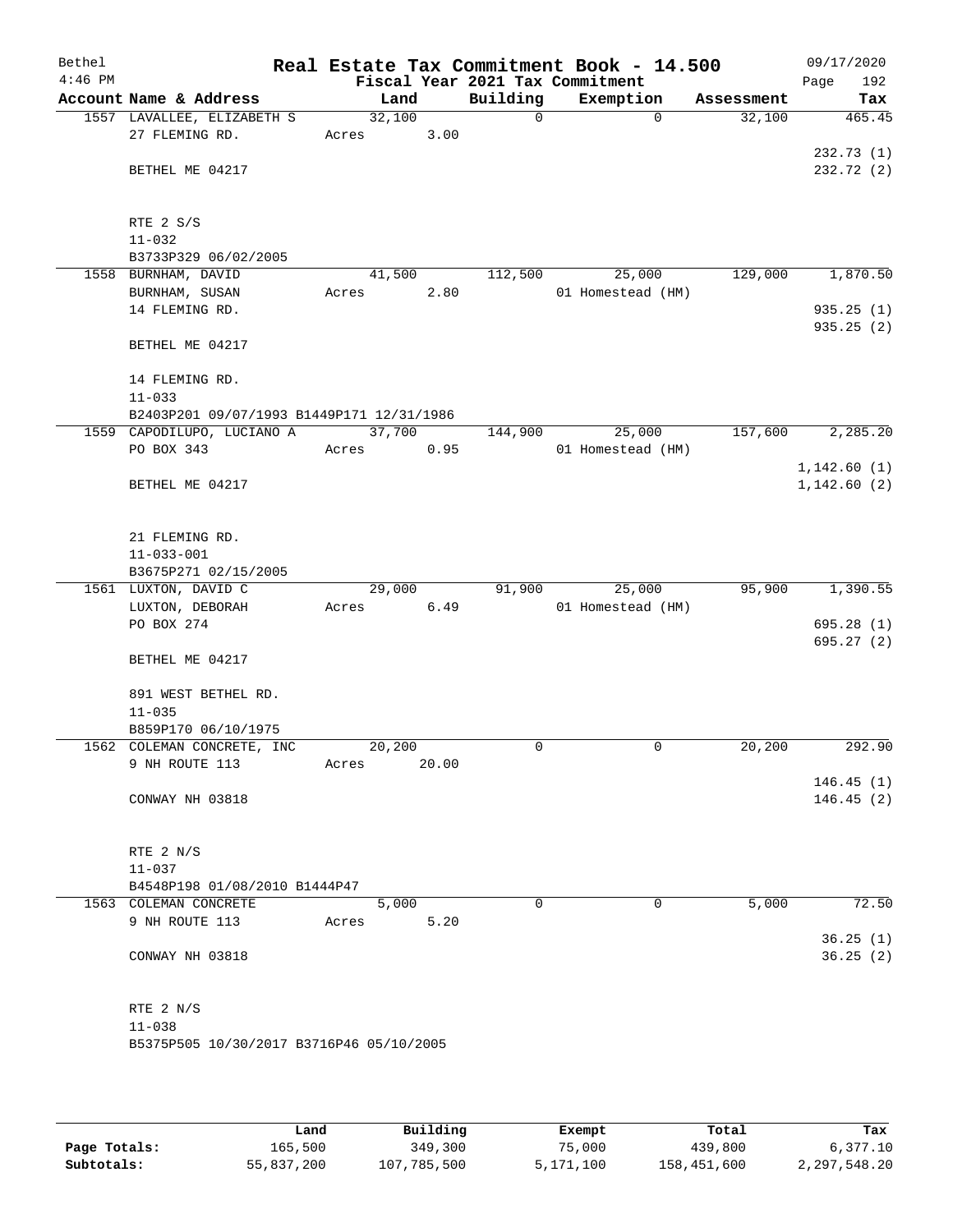| Bethel    |                                                                                        | Real Estate Tax Commitment Book - 14.500 |          |             |            | 09/17/2020               |
|-----------|----------------------------------------------------------------------------------------|------------------------------------------|----------|-------------|------------|--------------------------|
| $4:46$ PM |                                                                                        | Fiscal Year 2021 Tax Commitment          |          |             |            | Page<br>193              |
|           | Account Name & Address                                                                 | Land                                     | Building | Exemption   | Assessment | Tax                      |
|           | 1564 JONES, DOUGLAS G                                                                  | 14,700                                   | 14,000   | $\mathbf 0$ | 28,700     | 416.15                   |
|           | 824 ROOSEVELT TRAIL,                                                                   | 0.59<br>Acres                            |          |             |            |                          |
|           | SUITE 2-158                                                                            |                                          |          |             |            | 208.08(1)                |
|           | WINDHAM ME 04062                                                                       |                                          |          |             |            | 208.07(2)                |
|           |                                                                                        |                                          |          |             |            |                          |
|           | 10 FERRY RD                                                                            |                                          |          |             |            |                          |
|           | $11 - 039$                                                                             |                                          |          |             |            |                          |
|           | B5208P503 02/17/2015 B4568P190 03/16/2010 B4450P235<br>08/07/2009 B3662P211 12/28/2004 |                                          |          |             |            |                          |
|           | 1565 JONES, DOUGLAS GRANT                                                              | 66,300                                   | 23,100   | 0           | 89,400     | 1,296.30                 |
|           | 824 ROOSEVELT TRAIL,                                                                   | 17.17<br>Acres                           |          |             |            |                          |
|           | SUITE 2-158                                                                            |                                          |          |             |            |                          |
|           | WINDHAM ME 04062                                                                       |                                          |          |             |            | 648.15 (1)<br>648.15 (2) |
|           |                                                                                        |                                          |          |             |            |                          |
|           | 8 FERRY RD.                                                                            |                                          |          |             |            |                          |
|           | $11 - 040$                                                                             |                                          |          |             |            |                          |
|           | B5324P355 12/30/2016 B5261P636 12/31/2015 B4198P7<br>09/21/2007 B3020P287              |                                          |          |             |            |                          |
|           | 1567 MOUNTFORD, ANDREW                                                                 | 60,900                                   | 150,900  | 0           | 211,800    | 3,071.10                 |
|           | BOSWORTH, BOSWORTH,<br>ELIZABETH                                                       | Acres<br>1.20                            |          |             |            |                          |
|           | 322 MENOTOMY RD                                                                        |                                          |          |             |            | 1,535.55(1)              |
|           |                                                                                        |                                          |          |             |            | 1,535.55(2)              |
|           | FRYEBURG ME 04037                                                                      |                                          |          |             |            |                          |
|           | 10 OAK DRIVE                                                                           |                                          |          |             |            |                          |
|           | $11 - 042 - 001$                                                                       |                                          |          |             |            |                          |
|           | B4782P348 11/14/2011 B3540P6 06/25/2004                                                |                                          |          |             |            |                          |
|           | 1568 MOY, QUINCY K                                                                     | 50,400                                   | 0        | 0           | 50,400     | 730.80                   |
|           | ELLEN DRISCOLL                                                                         | Acres<br>1.00                            |          |             |            |                          |
|           | 22 TANGLEWOOD DRIVE                                                                    |                                          |          |             |            | 365.40(1)                |
|           | KENNEBUNK ME 04043                                                                     |                                          |          |             |            | 365.40(2)                |
|           | FERRY RD                                                                               |                                          |          |             |            |                          |
|           | $11 - 042 - 002$                                                                       |                                          |          |             |            |                          |
|           | B3213P16 12/13/2002                                                                    |                                          |          |             |            |                          |
|           | 1569 LAMPPU, ERKKI I.,<br>PIRKKO & DIANA                                               | 50,400                                   | 1,500    | 0           | 51,900     | 752.55                   |
|           | 4394 WASHINGTON ST                                                                     | 1.00<br>Acres                            |          |             |            |                          |
|           |                                                                                        |                                          |          |             |            | 376.28(1)                |
|           | ROSLINDALE MA 02130                                                                    |                                          |          |             |            | 376.27(2)                |
|           |                                                                                        |                                          |          |             |            |                          |
|           | 20 OAK DRIVE                                                                           |                                          |          |             |            |                          |
|           | $11 - 042 - 003$                                                                       |                                          |          |             |            |                          |

B4865P335 07/11/2012 B3168P189 09/23/2002

|              | Land       | Building    | Exempt    | Total       | Tax          |
|--------------|------------|-------------|-----------|-------------|--------------|
| Page Totals: | 242,700    | 189,500     |           | 432,200     | 6,266.90     |
| Subtotals:   | 56,079,900 | 107,975,000 | 5,171,100 | 158,883,800 | 2,303,815.10 |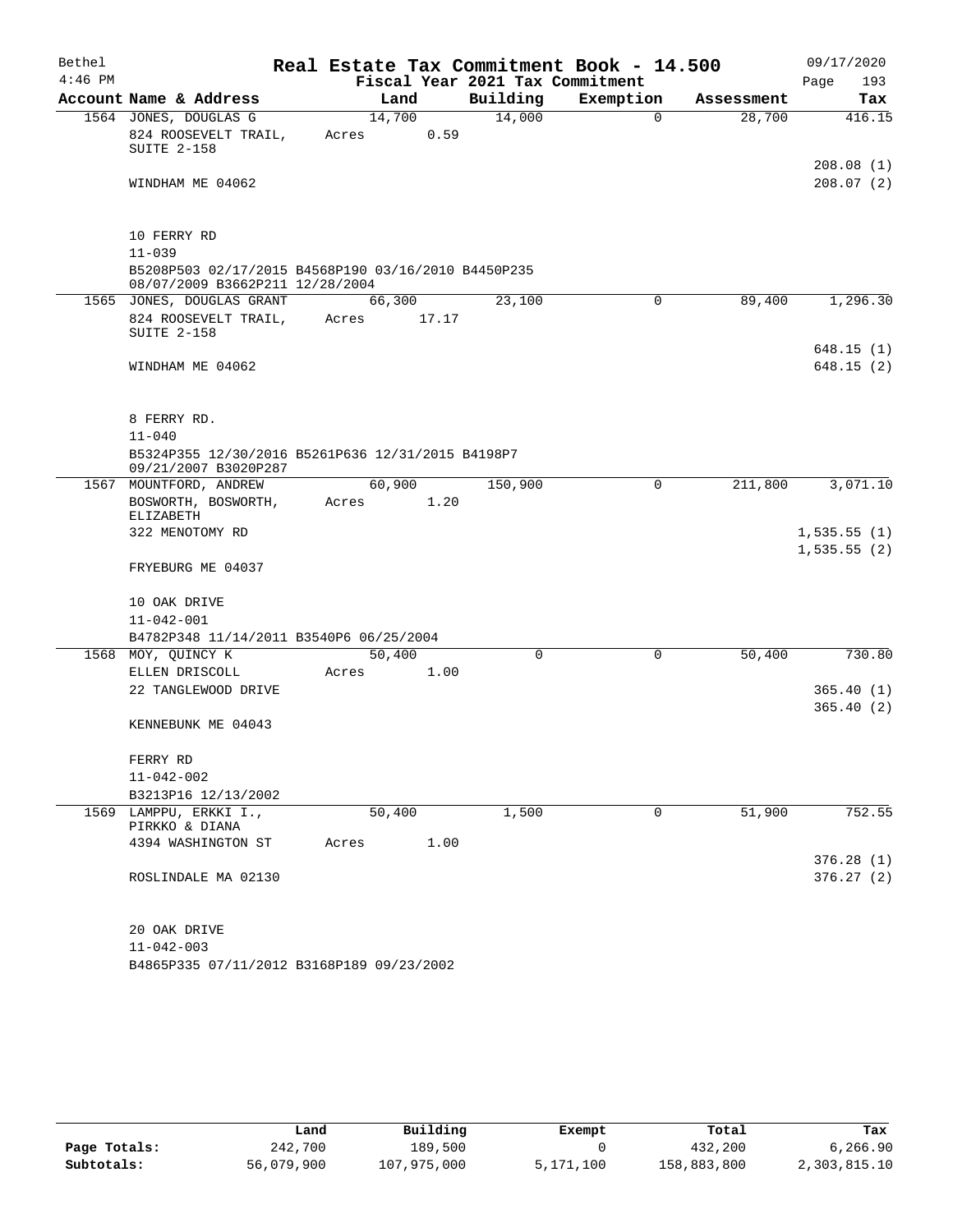| Bethel    |                                                               |       |                |          |                     | Real Estate Tax Commitment Book - 14.500 |                       | 09/17/2020                  |
|-----------|---------------------------------------------------------------|-------|----------------|----------|---------------------|------------------------------------------|-----------------------|-----------------------------|
| $4:46$ PM |                                                               |       |                |          |                     | Fiscal Year 2021 Tax Commitment          |                       | 194<br>Page                 |
|           | Account Name & Address<br>1570 DAGDIGIAN, CHRISTOPHER         |       | Land<br>60,900 |          | Building<br>109,800 | Exemption<br>$\mathbf 0$                 | Assessment<br>170,700 | Tax<br>2,475.15             |
|           | R                                                             |       |                |          |                     |                                          |                       |                             |
|           | LAMPPU, DIANA M                                               | Acres |                | 1.20     |                     |                                          |                       |                             |
|           | 4394 WASHINGTON ST.                                           |       |                |          |                     |                                          |                       | 1,237.58(1)                 |
|           | ROSLINDALE MA 02131                                           |       |                |          |                     |                                          |                       | 1,237.57(2)                 |
|           | 24 OAK DRIVE                                                  |       |                |          |                     |                                          |                       |                             |
|           | $11 - 042 - 004$                                              |       |                |          |                     |                                          |                       |                             |
|           | B5366P455 09/11/2017                                          |       |                |          |                     |                                          |                       |                             |
|           | 1571 ROCHEFORT, DAVID R                                       |       | 43,200         |          | 120,000             | $\mathbf 0$                              | 163,200               | 2,366.40                    |
|           | ROCHEFORT, SUZANNE<br>55 LITTLETON ROAD, UNIT                 | Acres |                | 1.00     |                     |                                          |                       | 1,183.20(1)                 |
|           | 1B                                                            |       |                |          |                     |                                          |                       |                             |
|           | AYER MA 01432                                                 |       |                |          |                     |                                          |                       | 1,183.20(2)                 |
|           | 23 OAK DRIVE                                                  |       |                |          |                     |                                          |                       |                             |
|           | $11 - 042 - 005$                                              |       |                |          |                     |                                          |                       |                             |
|           | B2211P297 04/05/1995                                          |       |                |          |                     |                                          |                       |                             |
|           | 1572 HEAD, DAVID A                                            |       | 43,200         |          | 135,000             | 0                                        | 178,200               | 2,583.90                    |
|           | HEAD, FRANCES M<br>PO BOX 61                                  | Acres |                | 1.00     |                     |                                          |                       |                             |
|           |                                                               |       |                |          |                     |                                          |                       | 1,291.95(1)<br>1, 291.95(2) |
|           | WEST BETHEL ME 04286                                          |       |                |          |                     |                                          |                       |                             |
|           | 21 OAK DRIVE                                                  |       |                |          |                     |                                          |                       |                             |
|           | $11 - 042 - 006$<br>B4346P236 09/04/2008 B2661P274 12/30/1998 |       |                |          |                     |                                          |                       |                             |
|           | 1573 BARTLETT, MARK A                                         |       | 44,100         |          | 134,100             | $\mathbf 0$                              | 178,200               | 2,583.90                    |
|           | BARTLETT, MICHELLE C                                          | Acres |                | 1.30     |                     |                                          |                       |                             |
|           | 15 OAK DRIVE                                                  |       |                |          |                     |                                          |                       | 1,291.95(1)                 |
|           | BETHEL ME 04217                                               |       |                |          |                     |                                          |                       | 1, 291.95(2)                |
|           | 15 OAK DRIVE                                                  |       |                |          |                     |                                          |                       |                             |
|           | $11 - 042 - 007$                                              |       |                |          |                     |                                          |                       |                             |
|           | B3224P254 01/07/2003                                          |       |                |          |                     |                                          |                       |                             |
|           | 1574 COTE, ALBERT                                             |       | 24,900         |          | 25,300              | 0                                        | 50,200                | 727.90                      |
|           | COTE, PATSY                                                   | Acres |                | 0.46     |                     |                                          |                       |                             |
|           | PO BOX 54                                                     |       |                |          |                     |                                          |                       | 363.95(1)<br>363.95(2)      |
|           | WEST BETHEL ME 04286                                          |       |                |          |                     |                                          |                       |                             |
|           | 21 FERRY RD.                                                  |       |                |          |                     |                                          |                       |                             |
|           | $11 - 043$                                                    |       |                |          |                     |                                          |                       |                             |
|           | B3031P194 11/27/2001                                          |       |                |          |                     |                                          |                       |                             |
|           | 1575 COTE, ALBERT                                             |       | 33,300         |          | 63,700              | 0                                        | 97,000                | 1,406.50                    |
|           | COTE, PATSY                                                   | Acres |                | 1.30     |                     |                                          |                       |                             |
|           | PO BOX 54                                                     |       |                |          |                     |                                          |                       | 703.25(1)<br>703.25(2)      |
|           | WEST BETHEL ME 04286                                          |       |                |          |                     |                                          |                       |                             |
|           | 17 FERRY RD.                                                  |       |                |          |                     |                                          |                       |                             |
|           | $11 - 044$                                                    |       |                |          |                     |                                          |                       |                             |
|           | B2744P252 09/09/1999                                          |       |                |          |                     |                                          |                       |                             |
|           |                                                               |       |                |          |                     |                                          |                       |                             |
|           |                                                               |       |                |          |                     |                                          |                       |                             |
|           |                                                               | Land  |                | Building |                     | Exempt                                   | Total                 | Tax                         |

|              | ∟and       | Building    | Exempt    | Total       | тах          |
|--------------|------------|-------------|-----------|-------------|--------------|
| Page Totals: | 249,600    | 587,900     |           | 837,500     | 12,143.75    |
| Subtotals:   | 56,329,500 | 108,562,900 | 5,171,100 | 159,721,300 | 2,315,958.85 |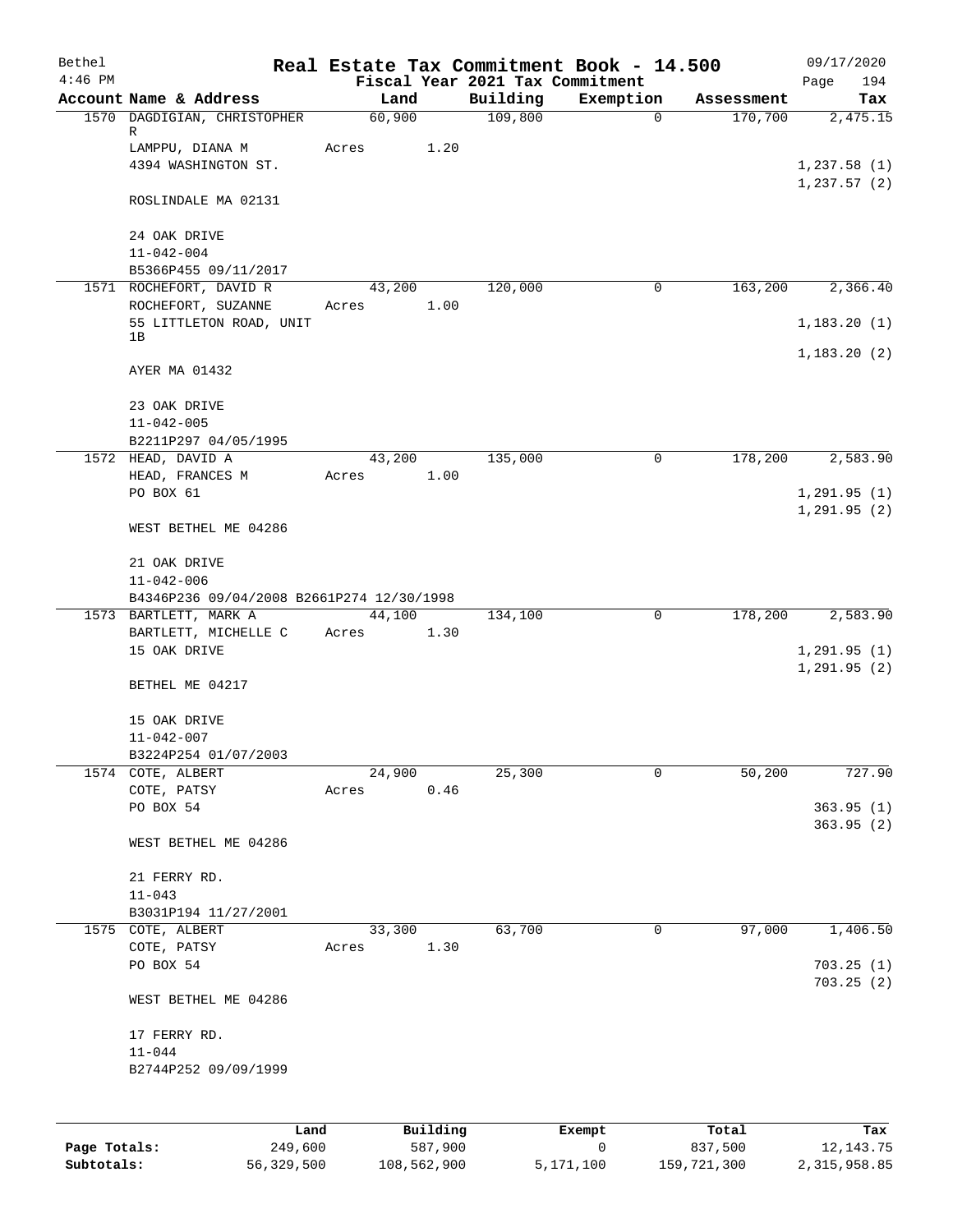| Bethel<br>$4:46$ PM |                                          |        |      |          | Real Estate Tax Commitment Book - 14.500<br>Fiscal Year 2021 Tax Commitment |            | 09/17/2020<br>195<br>Page |
|---------------------|------------------------------------------|--------|------|----------|-----------------------------------------------------------------------------|------------|---------------------------|
|                     | Account Name & Address                   | Land   |      | Building | Exemption                                                                   | Assessment | Tax                       |
|                     | 1576 BENNETT, MALCOLM                    | 48,000 |      | 136,100  | 25,000                                                                      | 159,100    | 2,306.95                  |
|                     | PO BOX 392                               | Acres  | 4.50 |          | 01 Homestead (HM)                                                           |            |                           |
|                     |                                          |        |      |          |                                                                             |            | 1, 153.48(1)              |
|                     | BETHEL ME 04217                          |        |      |          |                                                                             |            | 1, 153.47(2)              |
|                     |                                          |        |      |          |                                                                             |            |                           |
|                     |                                          |        |      |          |                                                                             |            |                           |
|                     | 249 BARKER RD                            |        |      |          |                                                                             |            |                           |
|                     | $11 - 045$                               |        |      |          |                                                                             |            |                           |
|                     | B2361P187 08/27/1996                     |        |      |          |                                                                             |            |                           |
|                     | 1577 BROWN, RONALD B                     | 0      |      | 14,700   | 0                                                                           | 14,700     | 213.15                    |
|                     | 245 Barker Rd                            |        |      |          |                                                                             |            |                           |
|                     |                                          |        |      |          |                                                                             |            | 106.58(1)                 |
|                     | BETHEL ME 04217                          |        |      |          |                                                                             |            | 106.57(2)                 |
|                     |                                          |        |      |          |                                                                             |            |                           |
|                     |                                          |        |      |          |                                                                             |            |                           |
|                     | 245 BARKER RD.                           |        |      |          |                                                                             |            |                           |
|                     | $11 - 046$<br>B2361P187                  |        |      |          |                                                                             |            |                           |
|                     | 1578 WHEELER, STACEY L                   | 23,800 |      | 54,100   | 0                                                                           | 77,900     | 1,129.55                  |
|                     | 29 TERRACE ROAD                          | Acres  | 0.40 |          |                                                                             |            |                           |
|                     |                                          |        |      |          |                                                                             |            | 564.78 (1)                |
|                     | BETHEL ME 04217                          |        |      |          |                                                                             |            | 564.77 (2)                |
|                     |                                          |        |      |          |                                                                             |            |                           |
|                     |                                          |        |      |          |                                                                             |            |                           |
|                     | 239 BARKER RD.                           |        |      |          |                                                                             |            |                           |
|                     | $11 - 047$                               |        |      |          |                                                                             |            |                           |
|                     | B3352P027 08/14/2003                     |        |      |          |                                                                             |            |                           |
| 1579                |                                          | 25,900 |      | 1,600    | $\mathbf 0$                                                                 | 27,500     | 398.75                    |
|                     | 233 BARKER RD                            | Acres  | 0.52 |          |                                                                             |            |                           |
|                     |                                          |        |      |          |                                                                             |            | 199.38(1)                 |
|                     | BETHEL ME 04217                          |        |      |          |                                                                             |            | 199.37(2)                 |
|                     |                                          |        |      |          |                                                                             |            |                           |
|                     |                                          |        |      |          |                                                                             |            |                           |
|                     | 233 BARKER RD.                           |        |      |          |                                                                             |            |                           |
|                     | $11 - 049$                               |        |      |          |                                                                             |            |                           |
|                     | B1170P49                                 |        |      |          |                                                                             |            |                           |
|                     | 1580 LUXTON, DONALD                      | 32,600 |      | 34,900   | 25,000                                                                      | 42,500     | 616.25                    |
|                     | 227 BARKER ROAD                          | Acres  | 1.00 |          | 01 Homestead (HM)                                                           |            |                           |
|                     | BETHEL ME 04217                          |        |      |          |                                                                             |            | 308.13(1)<br>308.12(2)    |
|                     |                                          |        |      |          |                                                                             |            |                           |
|                     |                                          |        |      |          |                                                                             |            |                           |
|                     | 227 BARKER RD.                           |        |      |          |                                                                             |            |                           |
|                     | $11 - 049 - 001$                         |        |      |          |                                                                             |            |                           |
|                     | B1588P48                                 |        |      |          |                                                                             |            |                           |
|                     | 1581 CHRISTOFORO, MARGARET V             | 67,700 |      | 112,800  | 0                                                                           | 180,500    | 2,617.25                  |
|                     | 758 S 51ST STREET                        | Acres  | 6.00 |          |                                                                             |            |                           |
|                     |                                          |        |      |          |                                                                             |            | 1,308.63(1)               |
|                     | PHILADELPHIA PA 19143                    |        |      |          |                                                                             |            | 1,308.62(2)               |
|                     |                                          |        |      |          |                                                                             |            |                           |
|                     |                                          |        |      |          |                                                                             |            |                           |
|                     | 221 BARKER RD.                           |        |      |          |                                                                             |            |                           |
|                     | $11 - 050$                               |        |      |          |                                                                             |            |                           |
|                     | B5403P26 04/18/2018 B2454P124 07/16/1997 |        |      |          |                                                                             |            |                           |
|                     |                                          |        |      |          |                                                                             |            |                           |
|                     |                                          |        |      |          |                                                                             |            |                           |

|              | Land       | Building    | Exempt    | Total       | Tax          |
|--------------|------------|-------------|-----------|-------------|--------------|
| Page Totals: | 198,000    | 354,200     | 50,000    | 502,200     | 7,281.90     |
| Subtotals:   | 56,527,500 | 108,917,100 | 5,221,100 | 160,223,500 | 2,323,240.75 |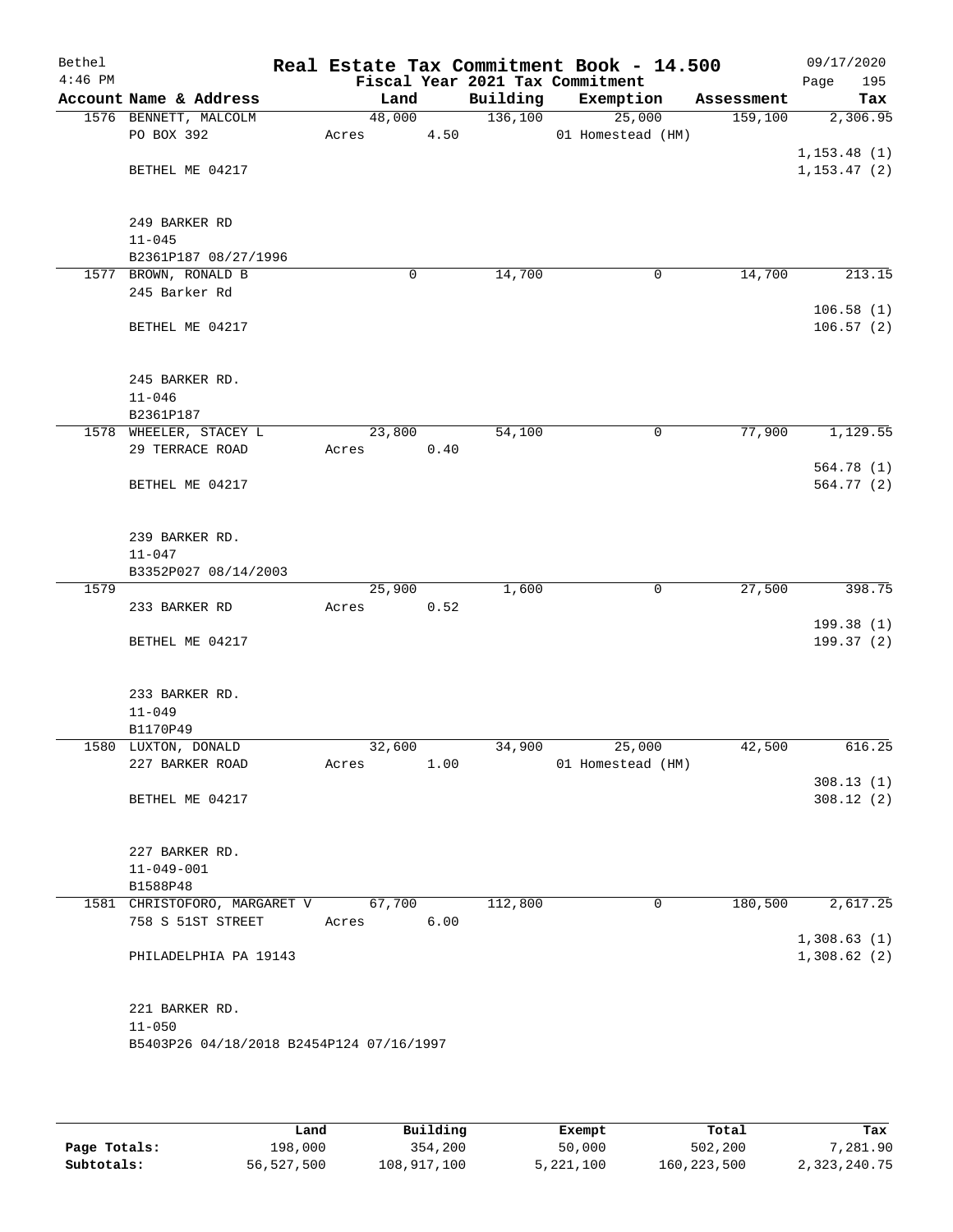| Bethel       |                                                                             |         |        |          |                                 | Real Estate Tax Commitment Book - 14.500 |            | 09/17/2020  |
|--------------|-----------------------------------------------------------------------------|---------|--------|----------|---------------------------------|------------------------------------------|------------|-------------|
| $4:46$ PM    |                                                                             |         |        |          | Fiscal Year 2021 Tax Commitment |                                          |            | 196<br>Page |
|              | Account Name & Address                                                      |         | Land   |          | Building                        | Exemption                                | Assessment | Tax         |
|              | 1582 KELLER, JAMES                                                          |         | 32,600 |          | 91,800                          | $\mathbf 0$                              | 124,400    | 1,803.80    |
|              | 207 BARKER RD.                                                              | Acres   |        | 1.00     |                                 |                                          |            |             |
|              |                                                                             |         |        |          |                                 |                                          |            | 901.90(1)   |
|              | BETHEL ME 04217                                                             |         |        |          |                                 |                                          |            | 901.90(2)   |
|              |                                                                             |         |        |          |                                 |                                          |            |             |
|              | 207 BARKER RD.                                                              |         |        |          |                                 |                                          |            |             |
|              | $11 - 051$                                                                  |         |        |          |                                 |                                          |            |             |
|              | B2840P337 07/19/2000                                                        |         |        |          |                                 |                                          |            |             |
|              | 1583 PAUL, ERIC                                                             |         | 68,100 |          | 141,300                         | $\mathbf 0$                              | 209,400    | 3,036.30    |
|              | 215 BARKER ROAD                                                             | Acres   |        | 4.46     |                                 |                                          |            |             |
|              |                                                                             |         |        |          |                                 |                                          |            | 1,518.15(1) |
|              | BETHEL ME 04217                                                             |         |        |          |                                 |                                          |            | 1,518.15(2) |
|              |                                                                             |         |        |          |                                 |                                          |            |             |
|              |                                                                             |         |        |          |                                 |                                          |            |             |
|              | 215 BARKER RD.                                                              |         |        |          |                                 |                                          |            |             |
|              | $11 - 051 - 001$                                                            |         |        |          |                                 |                                          |            |             |
|              | B5447P618 12/31/2018 B4453P50 06/08/2009 B2640P253<br>1584 BEAN, ELMER H JR |         | 69,000 |          | 67,200                          | 31,000                                   | 105,200    | 1,525.40    |
|              | BEAN, LORNA BEAN MAHAR                                                      | Acres   |        | 6.00     |                                 | 01 Homestead (HM)                        |            |             |
|              | 173 BARKER ROAD                                                             |         |        |          |                                 | 12 WW2 Vet Res                           |            | 762.70(1)   |
|              |                                                                             |         |        |          |                                 |                                          |            | 762.70(2)   |
|              | BETHEL ME 04217                                                             |         |        |          |                                 |                                          |            |             |
|              |                                                                             |         |        |          |                                 |                                          |            |             |
|              | 185 BARKER RD.                                                              |         |        |          |                                 |                                          |            |             |
|              | $11 - 052$                                                                  |         |        |          |                                 |                                          |            |             |
|              | B5313P502 11/01/2016                                                        |         |        |          |                                 |                                          |            |             |
|              | 5183 MAHAR, JOHN, P. &                                                      |         | 54,700 |          | 13,800                          | 0                                        | 68,500     | 993.25      |
|              | LORNA, L<br>PO BOX 116                                                      | Acres   |        | 7.50     |                                 |                                          |            |             |
|              |                                                                             |         |        |          |                                 |                                          |            | 496.63(1)   |
|              | WEST BETHEL ME 04217                                                        |         |        |          |                                 |                                          |            | 496.62(2)   |
|              |                                                                             |         |        |          |                                 |                                          |            |             |
|              |                                                                             |         |        |          |                                 |                                          |            |             |
|              | 171 BARKER RD                                                               |         |        |          |                                 |                                          |            |             |
|              | $11 - 052 - 00A$                                                            |         |        |          |                                 |                                          |            |             |
|              | B4392P272 01/12/2009                                                        |         |        |          |                                 |                                          |            |             |
| 1585         | MURPHY, WILLIAM R                                                           |         | 38,400 |          | 0                               | 0                                        | 38,400     | 556.80      |
|              | C/O WILLIAM & SYLVIE<br>MURPHY                                              | Acres   |        | 1.00     |                                 |                                          |            |             |
|              | 309 ROUTE 232                                                               |         |        |          |                                 |                                          |            | 278.40(1)   |
|              |                                                                             |         |        |          |                                 |                                          |            | 278.40(2)   |
|              | WOODSTOCK ME 04219 6225                                                     |         |        |          |                                 |                                          |            |             |
|              |                                                                             |         |        |          |                                 |                                          |            |             |
|              | 190 BARKER RD.                                                              |         |        |          |                                 |                                          |            |             |
|              | $11 - 053$                                                                  |         |        |          |                                 |                                          |            |             |
|              | B5233P528 07/23/2015 B804P135 11/05/1973                                    |         |        |          |                                 |                                          |            |             |
|              | 1586 GUNTHER, JACQUELINE                                                    |         | 33,300 |          | 137,500                         | 25,000                                   | 145,800    | 2,114.10    |
|              | P.O. BOX 334                                                                | Acres   |        | 0.68     |                                 | 01 Homestead (HM)                        |            |             |
|              |                                                                             |         |        |          |                                 |                                          |            | 1,057.05(1) |
|              | BETHEL ME 04217                                                             |         |        |          |                                 |                                          |            | 1,057.05(2) |
|              |                                                                             |         |        |          |                                 |                                          |            |             |
|              | 172 BARKER RD.                                                              |         |        |          |                                 |                                          |            |             |
|              | $11 - 054$                                                                  |         |        |          |                                 |                                          |            |             |
|              | B1251P199                                                                   |         |        |          |                                 |                                          |            |             |
|              |                                                                             |         |        |          |                                 |                                          |            |             |
|              |                                                                             |         |        |          |                                 |                                          |            |             |
|              |                                                                             | Land    |        | Building |                                 | Exempt                                   | Total      | Tax         |
| Page Totals: |                                                                             | 296,100 |        | 451,600  |                                 | 56,000                                   | 691,700    | 10,029.65   |

**Subtotals:** 56,823,600 109,368,700 5,277,100 160,915,200 2,333,270.40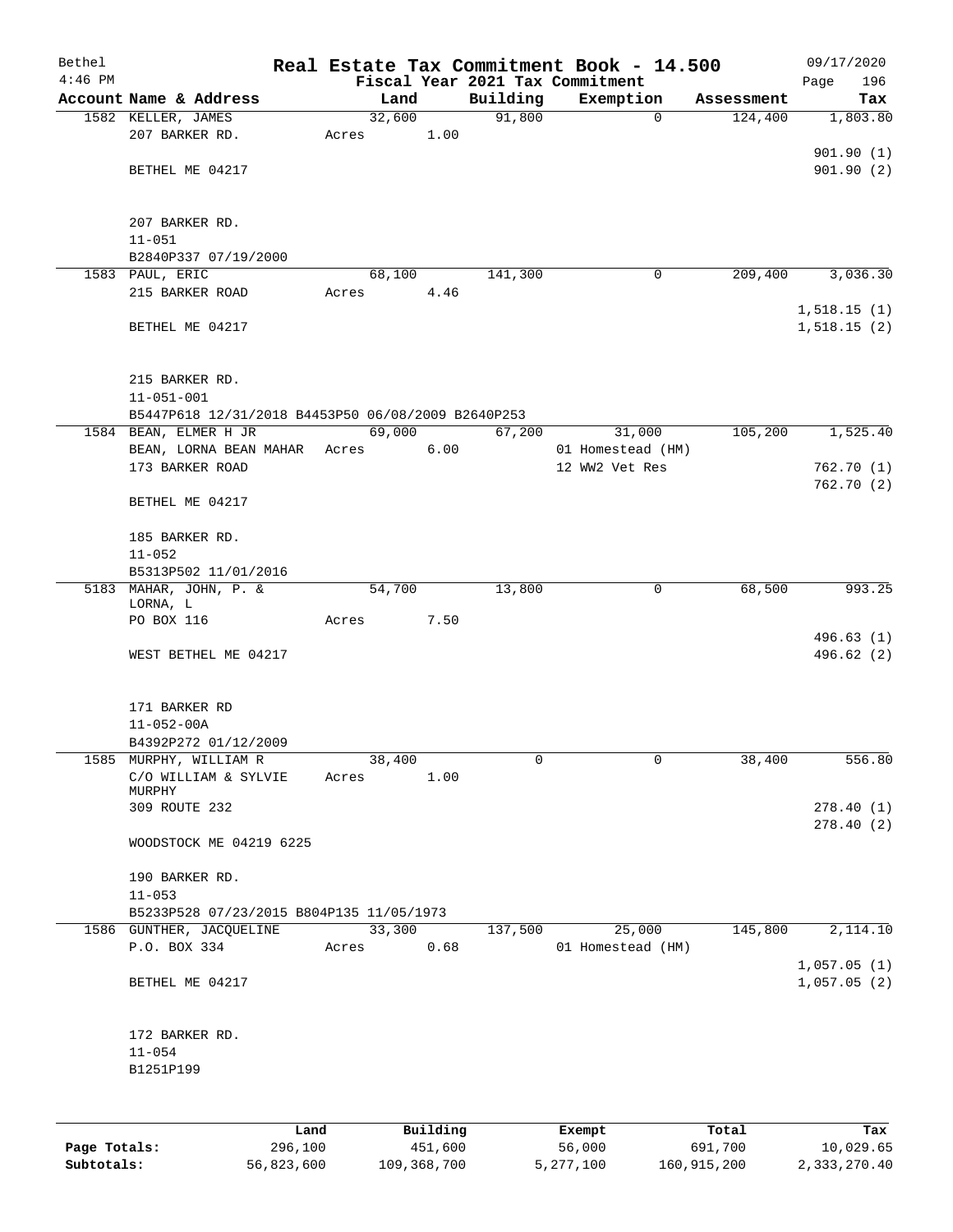| Bethel    |                                                                  |       |        |       |          | Real Estate Tax Commitment Book - 14.500 |             |            |              | 09/17/2020             |
|-----------|------------------------------------------------------------------|-------|--------|-------|----------|------------------------------------------|-------------|------------|--------------|------------------------|
| $4:46$ PM |                                                                  |       |        |       |          | Fiscal Year 2021 Tax Commitment          |             |            | Page         | 197                    |
|           | Account Name & Address                                           |       | Land   |       | Building | Exemption                                |             | Assessment |              | Tax                    |
|           | 1587 QUINN, MAUREEN A                                            |       | 28,300 |       | 62,600   |                                          | $\mathbf 0$ | 90,900     |              | 1,318.05               |
|           | 18 CONWELL ST                                                    | Acres |        | 0.42  |          |                                          |             |            |              |                        |
|           | SOMERVILLE MA 02143                                              |       |        |       |          |                                          |             |            |              | 659.03(1)<br>659.02(2) |
|           |                                                                  |       |        |       |          |                                          |             |            |              |                        |
|           | 184 BARKER ROAD                                                  |       |        |       |          |                                          |             |            |              |                        |
|           | $11 - 054 - 001$                                                 |       |        |       |          |                                          |             |            |              |                        |
|           | B4965P234 03/18/2013 B3244P127 02/10/2003                        |       |        |       |          |                                          |             |            |              |                        |
|           | 1588 WHEELER, MICHAEL G                                          |       | 33,500 |       | 67,700   | 25,000                                   |             | 76,200     |              | 1,104.90               |
|           | WHEELER, NINA L<br>156 BARKER ROAD                               | Acres |        | 1.40  |          | 01 Homestead (HM)                        |             |            |              | 552.45(1)              |
|           |                                                                  |       |        |       |          |                                          |             |            |              | 552.45(2)              |
|           | BETHEL ME 04217                                                  |       |        |       |          |                                          |             |            |              |                        |
|           | 156 BARKER RD.                                                   |       |        |       |          |                                          |             |            |              |                        |
|           | $11 - 055$                                                       |       |        |       |          |                                          |             |            |              |                        |
|           | B2426P27 04/17/1997 B1999P265 04/08/1993                         |       |        |       |          |                                          |             |            |              |                        |
|           | 1589 EVANS, JOHN MICHAEL                                         |       | 38,800 |       | 39,200   |                                          | $\mathbf 0$ | 78,000     |              | 1,131.00               |
|           | 640 WEST BETHEL RD                                               | Acres |        | 1.10  |          |                                          |             |            |              |                        |
|           | BETHEL ME 04217                                                  |       |        |       |          |                                          |             |            |              | 565.50(1)<br>565.50(2) |
|           |                                                                  |       |        |       |          |                                          |             |            |              |                        |
|           |                                                                  |       |        |       |          |                                          |             |            |              |                        |
|           | 152 BARKER RD.                                                   |       |        |       |          |                                          |             |            |              |                        |
|           | $11 - 055 - 001$<br>B5009P227 07/11/2013                         |       |        |       |          |                                          |             |            |              |                        |
|           | 1590 GROVER, RUPERT H, JR &                                      |       | 78,300 |       | 239,100  |                                          | 0           | 317,400    |              | 4,602.30               |
|           | SUZANNE                                                          |       |        |       |          |                                          |             |            |              |                        |
|           | PO BOX 223                                                       | Acres |        | 13.60 |          |                                          |             |            |              |                        |
|           |                                                                  |       |        |       |          |                                          |             |            | 2,301.15(1)  |                        |
|           | NORWAY ME 04268                                                  |       |        |       |          |                                          |             |            | 2,301.15(2)  |                        |
|           | 157 BARKER RD.                                                   |       |        |       |          |                                          |             |            |              |                        |
|           | $11 - 056$                                                       |       |        |       |          |                                          |             |            |              |                        |
|           | B4877P190 08/13/2012 B2426P27 03/30/1997 B1257P115<br>05/07/1984 |       |        |       |          |                                          |             |            |              |                        |
|           | 1591 BEAN, CHANTAL                                               |       | 81,100 |       | 213,500  | 25,000                                   |             | 269,600    |              | 3,909.20               |
|           | 135 BARKER RD                                                    | Acres |        | 19.00 |          | 01 Homestead (HM)                        |             |            |              |                        |
|           |                                                                  |       |        |       |          |                                          |             |            | 1,954.60(1)  |                        |
|           | BETHEL ME 04217                                                  |       |        |       |          |                                          |             |            | 1,954.60(2)  |                        |
|           |                                                                  |       |        |       |          |                                          |             |            |              |                        |
|           | 135 BARKER RD.<br>$11 - 057$                                     |       |        |       |          |                                          |             |            |              |                        |
|           | B5513P294 03/25/2020 B1217P156 08/04/1983                        |       |        |       |          |                                          |             |            |              |                        |
|           | 1592 WHEELER, DENNIS A                                           |       | 38,900 |       | 151,500  | 25,000                                   |             | 165,400    |              | 2,398.30               |
|           | PO BOX 271                                                       |       | Acres  | 1.20  |          | 01 Homestead (HM)                        |             |            |              |                        |
|           |                                                                  |       |        |       |          |                                          |             |            | 1, 199.15(1) |                        |
|           | BETHEL ME 04217                                                  |       |        |       |          |                                          |             |            | 1,199.15(2)  |                        |
|           |                                                                  |       |        |       |          |                                          |             |            |              |                        |
|           | 144 BARKER ROAD<br>$11 - 058$                                    |       |        |       |          |                                          |             |            |              |                        |
|           | B3371P155 09/08/2003                                             |       |        |       |          |                                          |             |            |              |                        |
|           |                                                                  |       |        |       |          |                                          |             |            |              |                        |
|           |                                                                  |       |        |       |          |                                          |             |            |              |                        |
|           |                                                                  |       |        |       |          |                                          |             |            |              |                        |

|              | Land       | Building    | Exempt    | Total       | Tax          |
|--------------|------------|-------------|-----------|-------------|--------------|
| Page Totals: | 298,900    | 773,600     | 75,000    | 997,500     | 14,463.75    |
| Subtotals:   | 57,122,500 | 110,142,300 | 5,352,100 | 161,912,700 | 2,347,734.15 |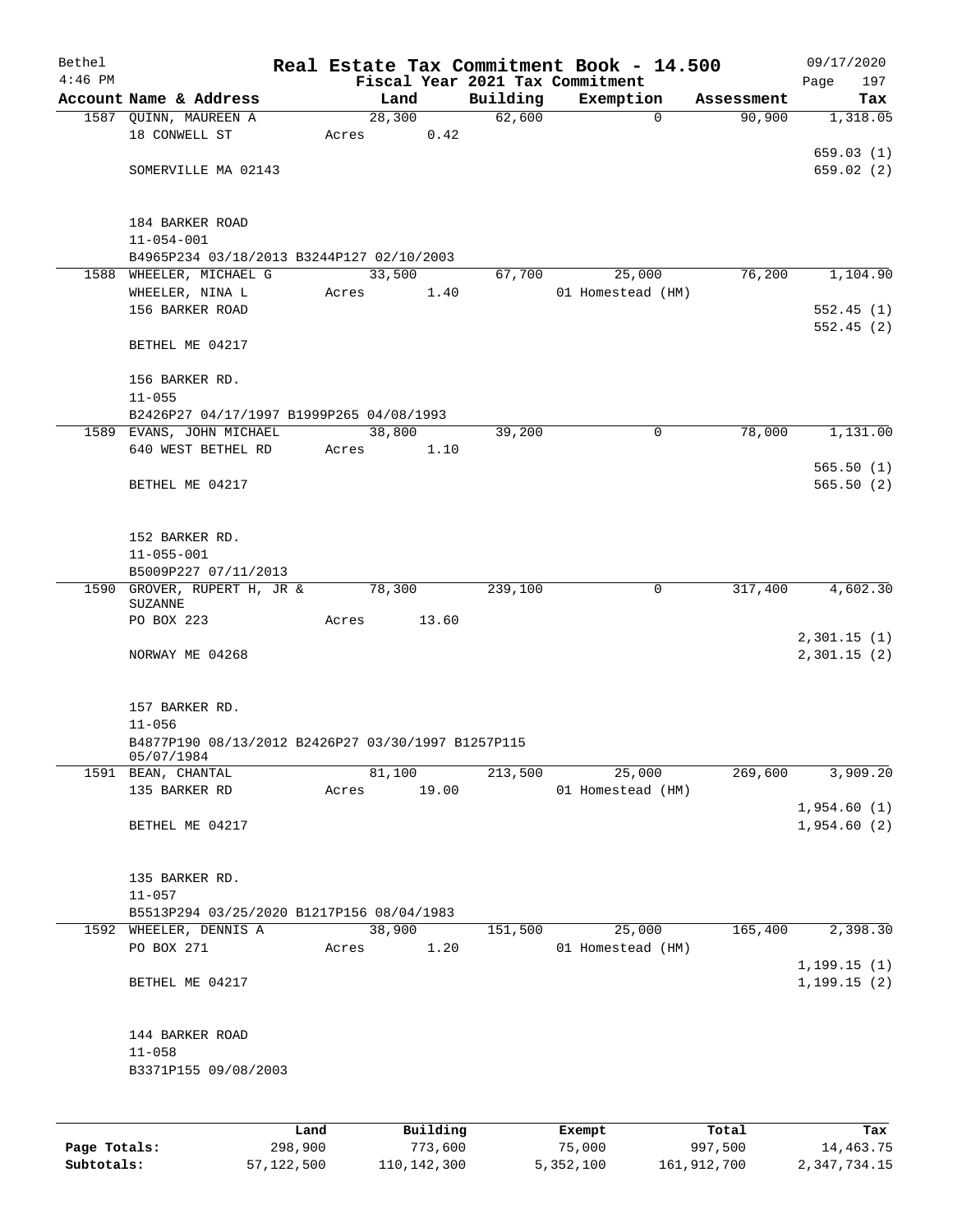| Bethel<br>$4:46$ PM |                                                     |                     |      |             | Real Estate Tax Commitment Book - 14.500<br>Fiscal Year 2021 Tax Commitment |            | 09/17/2020<br>198<br>Page |
|---------------------|-----------------------------------------------------|---------------------|------|-------------|-----------------------------------------------------------------------------|------------|---------------------------|
|                     | Account Name & Address                              | Land                |      | Building    | Exemption                                                                   | Assessment | Tax                       |
|                     | 1593 O'DONNELL, BARBARA SUE                         | 28,800              |      | $\mathbf 0$ | $\mathbf 0$                                                                 | 28,800     | 417.60                    |
|                     | PO BOX 728                                          | Acres               | 1.00 |             |                                                                             |            |                           |
|                     |                                                     |                     |      |             |                                                                             |            | 208.80(1)                 |
|                     | BETHEL ME 04217                                     |                     |      |             |                                                                             |            | 208.80(2)                 |
|                     |                                                     |                     |      |             |                                                                             |            |                           |
|                     | BARKER RD.                                          |                     |      |             |                                                                             |            |                           |
|                     | $11 - 058 - 001$                                    |                     |      |             |                                                                             |            |                           |
|                     | B2634P69                                            |                     |      |             |                                                                             |            |                           |
|                     | 1594 MILLS, HARMONY M.                              | 38,700              |      | 124,400     | 0                                                                           | 163,100    | 2,364.95                  |
|                     | JAMES, THOMAS A.                                    | Acres               | 1.10 |             |                                                                             |            |                           |
|                     | 122 BARKER RD                                       |                     |      |             |                                                                             |            | 1,182.48(1)               |
|                     | BETHEL ME 04217                                     |                     |      |             |                                                                             |            | 1,182.47(2)               |
|                     |                                                     |                     |      |             |                                                                             |            |                           |
|                     | 122 BARKER RD.                                      |                     |      |             |                                                                             |            |                           |
|                     | $11 - 059$                                          |                     |      |             |                                                                             |            |                           |
|                     | B5497P417 12/13/2019 B1192P150 02/09/1983           |                     |      |             |                                                                             |            |                           |
|                     | 1595 MILLS, HARMONY M                               | 30,500              |      | 0           | $\mathbf 0$                                                                 | 30,500     | 442.25                    |
|                     | JAMES, THOMAS A.<br>PO BOX 95                       | Acres               | 1.80 |             |                                                                             |            | 221.13(1)                 |
|                     |                                                     |                     |      |             |                                                                             |            | 221.12(2)                 |
|                     | WEST BETHEL ME 04286                                |                     |      |             |                                                                             |            |                           |
|                     | RTE 2 S/S                                           |                     |      |             |                                                                             |            |                           |
|                     | $11 - 060 - 001$                                    |                     |      |             |                                                                             |            |                           |
|                     | B5502P481 01/13/2020 B2990P80 08/30/2001            |                     |      |             |                                                                             |            |                           |
|                     | 1596 FONT, MIGUEL F                                 | $\overline{40,000}$ |      | 70,100      | 25,000                                                                      | 85,100     | 1,233.95                  |
|                     | FONT, BARBARA A<br>98 BARKER RD                     | Acres               | 1.70 |             | 01 Homestead (HM)                                                           |            | 616.98(1)                 |
|                     |                                                     |                     |      |             |                                                                             |            | 616.97(2)                 |
|                     | BETHEL ME 04217                                     |                     |      |             |                                                                             |            |                           |
|                     | 98 BARKER RD.                                       |                     |      |             |                                                                             |            |                           |
|                     | $11 - 060 - 002$                                    |                     |      |             |                                                                             |            |                           |
|                     | B5157P317 09/09/2014 B4232P93 12/03/2007 B2550P76   |                     |      |             |                                                                             |            |                           |
|                     | 1597 BROWN, SCOTT                                   | 40,100              |      | 118,400     | 25,000                                                                      | 133,500    | 1,935.75                  |
|                     | BROWN, LESA                                         | Acres               | 1.80 |             | 01 Homestead (HM)                                                           |            |                           |
|                     | 88 BARKER RD.                                       |                     |      |             |                                                                             |            | 967.88(1)<br>967.87(2)    |
|                     | BETHEL ME 04217 3222                                |                     |      |             |                                                                             |            |                           |
|                     | 88 BARKER ROAD                                      |                     |      |             |                                                                             |            |                           |
|                     | $11 - 060 - 003$                                    |                     |      |             |                                                                             |            |                           |
|                     | B2550P76                                            |                     |      |             |                                                                             |            |                           |
|                     | 1598 LUNNEY, TARA L<br>PO BOX 681                   | 40,000              |      | 87,700      | 0                                                                           | 127,700    | 1,851.65                  |
|                     |                                                     | Acres               | 1.70 |             |                                                                             |            | 925.83(1)                 |
|                     | BETHEL ME 04217                                     |                     |      |             |                                                                             |            | 925.82(2)                 |
|                     |                                                     |                     |      |             |                                                                             |            |                           |
|                     | 76 BARKER RD<br>$11 - 060 - 004$                    |                     |      |             |                                                                             |            |                           |
|                     | B5303P463 09/09/2016 B3923P242 04/21/2006 B2591P184 |                     |      |             |                                                                             |            |                           |
|                     | 08/03/1998                                          |                     |      |             |                                                                             |            |                           |
|                     |                                                     |                     |      |             |                                                                             |            |                           |
|                     |                                                     |                     |      |             |                                                                             |            |                           |
|                     |                                                     |                     |      |             |                                                                             |            |                           |

|              | Land       | Building    | Exempt    | Total       | Tax          |
|--------------|------------|-------------|-----------|-------------|--------------|
| Page Totals: | 218,100    | 400,600     | 50,000    | 568,700     | 8,246.15     |
| Subtotals:   | 57,340,600 | 110,542,900 | 5,402,100 | 162,481,400 | 2,355,980.30 |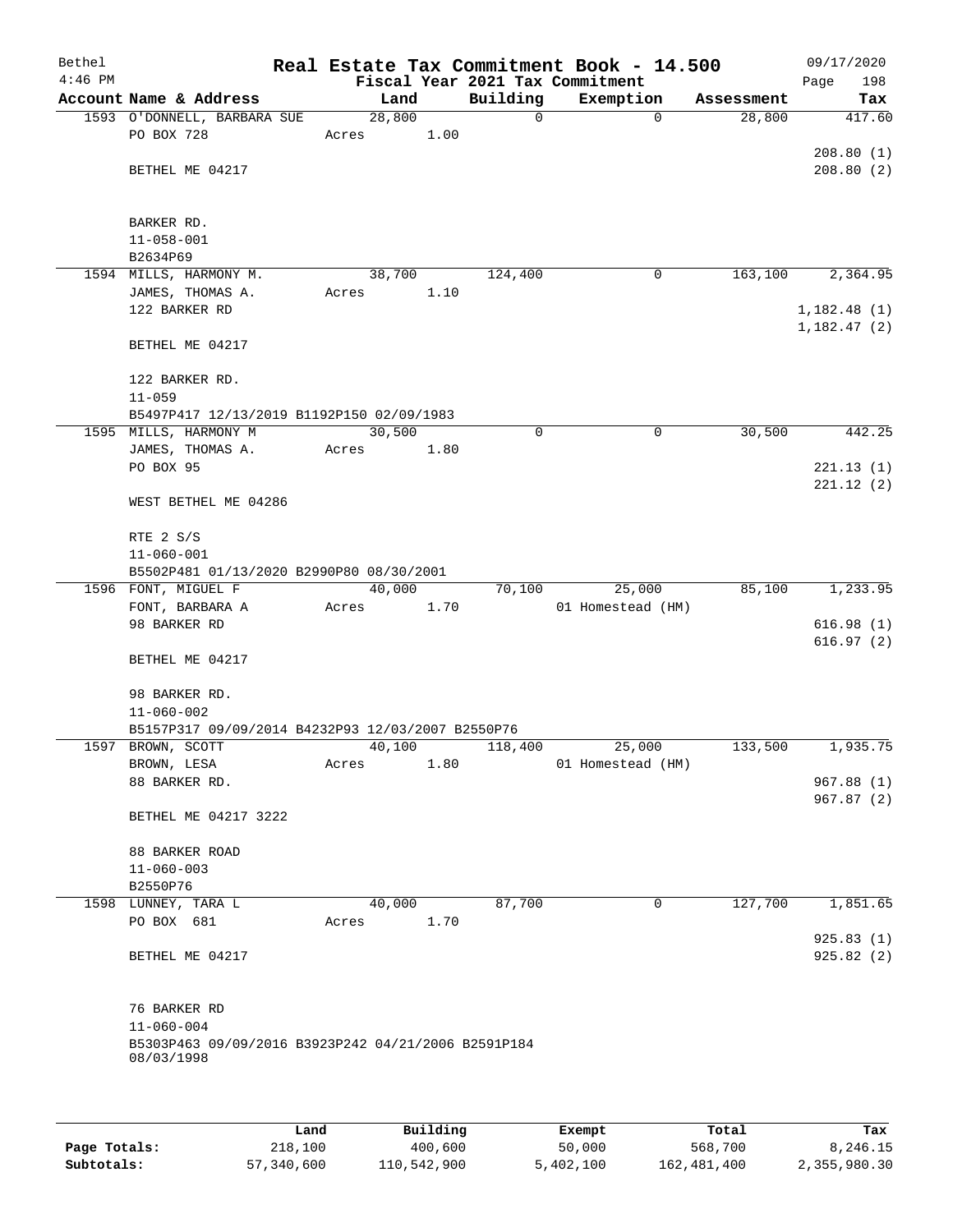| Bethel       |                                                                         |            |       |                |          | Real Estate Tax Commitment Book - 14.500     |   |             | 09/17/2020                 |
|--------------|-------------------------------------------------------------------------|------------|-------|----------------|----------|----------------------------------------------|---|-------------|----------------------------|
| $4:46$ PM    | Account Name & Address                                                  |            |       | Land           | Building | Fiscal Year 2021 Tax Commitment<br>Exemption |   | Assessment  | 199<br>Page<br>Tax         |
|              | 1599 HEAD, DAVID & FRANCIS                                              |            |       | 44,100         | 96,800   |                                              | 0 | 140,900     | 2,043.05                   |
|              | M. TRUSTEES                                                             |            |       |                |          |                                              |   |             |                            |
|              | PO BOX 61                                                               |            | Acres | 5.38           |          |                                              |   |             |                            |
|              | W BETHEL ME 04286                                                       |            |       |                |          |                                              |   |             | 1,021.53(1)<br>1,021.52(2) |
|              |                                                                         |            |       |                |          |                                              |   |             |                            |
|              | 101 BARKER RD.                                                          |            |       |                |          |                                              |   |             |                            |
|              | $11 - 061$                                                              |            |       |                |          |                                              |   |             |                            |
|              | B4953P101 02/13/2013 B624P225                                           |            |       |                |          |                                              |   |             |                            |
|              | 4626 DAVIS, KEITH W<br>PO BOX 95                                        |            | Acres | 40,900<br>2.32 | 116,600  |                                              | 0 | 157,500     | 2,283.75                   |
|              |                                                                         |            |       |                |          |                                              |   |             | 1,141.88(1)                |
|              | WEST BETHEL ME 04286                                                    |            |       |                |          |                                              |   |             | 1,141.87 (2)               |
|              | 111 BARKER ROAD                                                         |            |       |                |          |                                              |   |             |                            |
|              | $11 - 061 - 001$                                                        |            |       |                |          |                                              |   |             |                            |
|              | B4204P51 09/28/2007 B3509P331 05/11/2004                                |            |       |                |          |                                              |   |             |                            |
|              | 1600 DIAMOND, JUDITH                                                    |            |       | 64,200         | 115,800  |                                              | 0 | 180,000     | 2,610.00                   |
|              | 15 ACRES RD.                                                            |            | Acres | 6.00           |          |                                              |   |             |                            |
|              | BETHEL ME 04217                                                         |            |       |                |          |                                              |   |             | 1,305.00(1)<br>1,305.00(2) |
|              |                                                                         |            |       |                |          |                                              |   |             |                            |
|              | 15 ACRES RD.                                                            |            |       |                |          |                                              |   |             |                            |
|              | $11 - 062 - 001$                                                        |            |       |                |          |                                              |   |             |                            |
|              | B3128P210                                                               |            |       |                |          |                                              |   |             |                            |
|              | 1601 VANDENBUCKLE, ANDRE P<br>SEVEN ACRES ROAD REALTY Acres<br>TRUST    |            |       | 63,300<br>5.30 | 143,700  |                                              | 0 | 207,000     | 3,001.50                   |
|              | 1 COMMONWEALTH AVE.                                                     |            |       |                |          |                                              |   |             | 1,500.75(1)<br>1,500.75(2) |
|              | SALISBURY MA 01952                                                      |            |       |                |          |                                              |   |             |                            |
|              | 7 ACRES RD.                                                             |            |       |                |          |                                              |   |             |                            |
|              | $11 - 062 - 002$                                                        |            |       |                |          |                                              |   |             |                            |
|              | B5373P633 10/19/2017 B4497P103 09/16/2009 B3128P228<br>06/26/2002       |            |       |                |          |                                              |   |             |                            |
|              | 1602 KEARNEY, RIAN & PAMELA                                             |            |       | 63,100         | 127,700  |                                              | 0 | 190,800     | 2,766.60                   |
|              | ROBINSON, JADE                                                          |            | Acres | 5.15           |          |                                              |   |             |                            |
|              | 65 SEAVIEW DRIVE                                                        |            |       |                |          |                                              |   |             | 1,383.30(1)                |
|              | MARSHFIELD MA 02050                                                     |            |       |                |          |                                              |   |             | 1,383.30(2)                |
|              | 24 ANDROSCOGGIN ROAD                                                    |            |       |                |          |                                              |   |             |                            |
|              | $11 - 062 - 003$<br>B5323P534 12/27/2016 B5232P560 07/16/2015 B3550P336 |            |       |                |          |                                              |   |             |                            |
|              | 06/04/2004                                                              |            |       |                |          |                                              |   | 192,200     |                            |
|              | 1603 MERRILL, JOAN M<br>GOUCHER, ALLEN F                                |            | Acres | 69,100<br>5.29 | 123,100  |                                              | 0 |             | 2,786.90                   |
|              | 11 DEWEY ST.                                                            |            |       |                |          |                                              |   |             | 1,393.45(1)<br>1,393.45(2) |
|              | AMESBURY MA 01913                                                       |            |       |                |          |                                              |   |             |                            |
|              | 38 ANDROSCOGGIN RD<br>$11 - 062 - 004$                                  |            |       |                |          |                                              |   |             |                            |
|              | B3146P57                                                                |            |       |                |          |                                              |   |             |                            |
|              |                                                                         | Land       |       | Building       |          | Exempt                                       |   | Total       | Tax                        |
| Page Totals: |                                                                         | 344,700    |       | 723,700        |          | 0                                            |   | 1,068,400   | 15,491.80                  |
| Subtotals:   |                                                                         | 57,685,300 |       | 111,266,600    |          | 5,402,100                                    |   | 163,549,800 | 2,371,472.10               |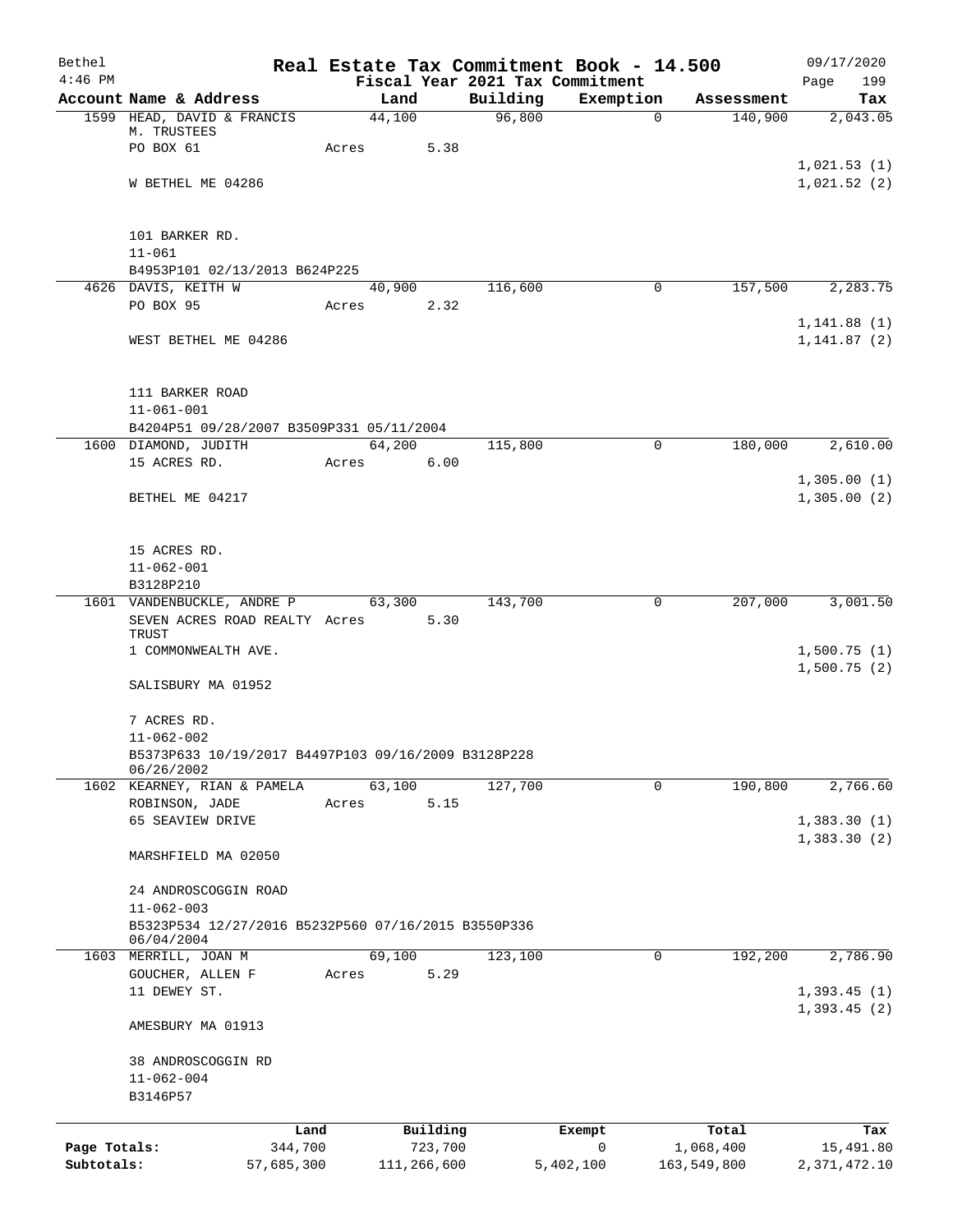| Bethel    |                                              |       |        |          |          | Real Estate Tax Commitment Book - 14.500 |            | 09/17/2020  |
|-----------|----------------------------------------------|-------|--------|----------|----------|------------------------------------------|------------|-------------|
| $4:46$ PM |                                              |       |        |          |          | Fiscal Year 2021 Tax Commitment          |            | 200<br>Page |
|           | Account Name & Address                       |       |        | Land     | Building | Exemption                                | Assessment | Tax         |
|           | 1604 GILL, MARK                              |       | 44,100 |          | 88,800   | $\mathbf 0$                              | 132,900    | 1,927.05    |
|           | 61 WHITTIER RD                               | Acres |        | 5.32     |          |                                          |            | 963.53(1)   |
|           | WELLESLEY MA 02481                           |       |        |          |          |                                          |            | 963.52(2)   |
|           |                                              |       |        |          |          |                                          |            |             |
|           | 85 BARKER RD.                                |       |        |          |          |                                          |            |             |
|           | $11 - 062 - 005$                             |       |        |          |          |                                          |            |             |
|           | B4131P236 05/14/2007 B3712P181 05/06/2005    |       |        |          |          |                                          |            |             |
|           | 1605 MARSHALL, ROBERT A                      |       | 38,700 |          | 130,200  | 0                                        | 168,900    | 2,449.05    |
|           | MARSHALL, ALESSANDRA S                       | Acres |        | 1.10     |          |                                          |            |             |
|           | 5 ALDERBROOK DRIVE                           |       |        |          |          |                                          |            | 1,224.53(1) |
|           | TOPSFIELD MA 01983                           |       |        |          |          |                                          |            | 1,224.52(2) |
|           | 73 BARKER RD.                                |       |        |          |          |                                          |            |             |
|           | $11 - 063$                                   |       |        |          |          |                                          |            |             |
|           | B3641P209 12/10/2004 B2594P218               |       |        |          |          |                                          |            |             |
|           | 1606 MACINNIS, MERRILL                       |       |        | 9,000    | 8,300    | 0                                        | 17,300     | 250.85      |
|           | PO BOX 708                                   | Acres |        | 1.50     |          |                                          |            |             |
|           |                                              |       |        |          |          |                                          |            | 125.43(1)   |
|           | BETHEL ME 04217                              |       |        |          |          |                                          |            | 125.42(2)   |
|           |                                              |       |        |          |          |                                          |            |             |
|           | RTE 2 S/S                                    |       |        |          |          |                                          |            |             |
|           | $11 - 064$                                   |       |        |          |          |                                          |            |             |
|           | B4061P124 B2488P66<br>1607 MACINNIS, MERRILL |       | 48,900 |          | $\Omega$ | $\mathbf 0$                              | 48,900     | 709.05      |
|           | PO BOX 708                                   | Acres |        | 6.06     |          |                                          |            |             |
|           |                                              |       |        |          |          |                                          |            | 354.53(1)   |
|           | BETHEL ME 04217                              |       |        |          |          |                                          |            | 354.52(2)   |
|           |                                              |       |        |          |          |                                          |            |             |
|           | 61 BARKER RD.                                |       |        |          |          |                                          |            |             |
|           | $11 - 065$                                   |       |        |          |          |                                          |            |             |
|           | B4061P124 12/08/2006 B2488P66 B2488P66       |       |        |          |          |                                          |            |             |
|           | 5362 MACINNIS, MERRILL REAL<br>ESTATE TRUST  |       | 83,100 |          | 301,400  | 0                                        | 384,500    | 5,575.25    |
|           | CATERINE, SANDRA Y.<br>REAL ESTATE TRUST     | Acres |        | 18.04    |          |                                          |            |             |
|           | P.O. BOX 708                                 |       |        |          |          |                                          |            | 2,787.63(1) |
|           |                                              |       |        |          |          |                                          |            | 2,787.62(2) |
|           | BETHEL ME 04217                              |       |        |          |          |                                          |            |             |
|           | 59 BARKER ROAD                               |       |        |          |          |                                          |            |             |
|           | $11 - 065 - 001$                             |       |        |          |          |                                          |            |             |
|           | B4775P185 10/25/2011                         |       |        |          |          |                                          |            |             |
|           | 1608 MACINNIS, MERRILL                       |       |        | 100      | 0        | $\mathbf 0$                              | 100        | 1.45        |
|           | PO BOX 708                                   | Acres |        | 0.06     |          |                                          |            |             |
|           |                                              |       |        |          |          |                                          |            | 0.73(1)     |
|           | BETHEL ME 04217                              |       |        |          |          |                                          |            | 0.72(2)     |
|           | RTE $2 N/S$                                  |       |        |          |          |                                          |            |             |
|           | $11 - 066$                                   |       |        |          |          |                                          |            |             |
|           | B4061P124 B2507P307                          |       |        |          |          |                                          |            |             |
|           |                                              |       |        |          |          |                                          |            |             |
|           |                                              | Land  |        | Building |          | Exempt                                   | Total      | Tax         |

|              | Land       | Building    | Exempt    | Total       | Tax          |
|--------------|------------|-------------|-----------|-------------|--------------|
| Page Totals: | 223,900    | 528,700     |           | 752,600     | 10,912.70    |
| Subtotals:   | 57,909,200 | 111,795,300 | 5,402,100 | 164,302,400 | 2,382,384.80 |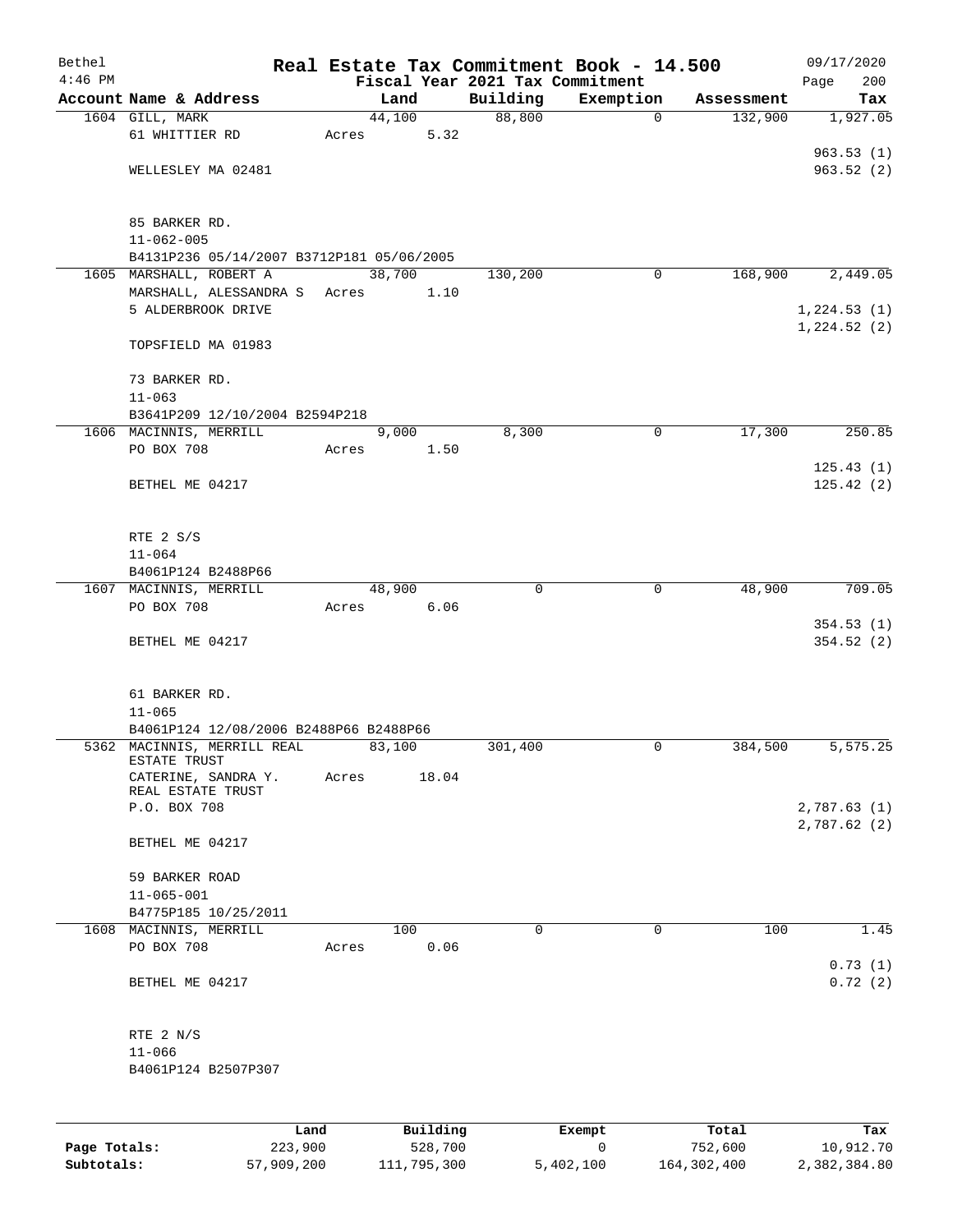| Bethel<br>$4:46$ PM |                                                                   |             |                                       |          | Real Estate Tax Commitment Book - 14.500<br>Fiscal Year 2021 Tax Commitment |            | 09/17/2020<br>201<br>Page |
|---------------------|-------------------------------------------------------------------|-------------|---------------------------------------|----------|-----------------------------------------------------------------------------|------------|---------------------------|
|                     | Account Name & Address                                            |             | Land                                  | Building | Exemption                                                                   | Assessment | Tax                       |
|                     | 1609 BLAISDELL, BRENDA J                                          |             | 100                                   | 0        | $\mathbf 0$                                                                 | 100        | 1.45                      |
|                     | 186 FLAT ROAD                                                     | Acres       | 0.70                                  |          |                                                                             |            |                           |
|                     |                                                                   |             |                                       |          |                                                                             |            | 0.73(1)                   |
|                     | BETHEL ME 04217                                                   |             |                                       |          |                                                                             |            | 0.72(2)                   |
|                     |                                                                   |             |                                       |          |                                                                             |            |                           |
|                     |                                                                   |             |                                       |          |                                                                             |            |                           |
|                     | <b>BARKER RD</b>                                                  |             |                                       |          |                                                                             |            |                           |
|                     | $11 - 066 - 001$                                                  |             |                                       |          |                                                                             |            |                           |
|                     | B5166P154 09/30/2014 B2884P107 11/21/2000                         |             |                                       |          |                                                                             |            |                           |
|                     | 5273 CHADBOURNE TREE FARMS<br>PO BOX 1750                         |             | 300<br>4.80                           | $\Omega$ | 0                                                                           | 300        | 4.35                      |
|                     |                                                                   | Acres       |                                       |          |                                                                             |            | 2.18(1)                   |
|                     | BETHEL ME 04217                                                   |             |                                       |          |                                                                             |            | 2.17(2)                   |
|                     |                                                                   |             |                                       |          |                                                                             |            |                           |
|                     |                                                                   |             |                                       |          |                                                                             |            |                           |
|                     | ANDROSCOGGIN ISLAND                                               |             |                                       |          |                                                                             |            |                           |
|                     | $11 - 067$                                                        |             |                                       |          |                                                                             |            |                           |
|                     | B529P478 06/06/1953                                               |             |                                       |          |                                                                             |            |                           |
|                     | 495 DECATO, CHRISTOPHER                                           |             | 63,800                                | 210,100  | 25,000                                                                      | 248,900    | 3,609.05                  |
|                     | DECATO, SARAH                                                     | Acres       | 12.10                                 |          | 01 Homestead (HM)                                                           |            |                           |
|                     | 520 NORTH ROAD                                                    |             |                                       |          |                                                                             |            | 1,804.53(1)               |
|                     |                                                                   |             |                                       |          |                                                                             |            | 1,804.52(2)               |
|                     | BETHEL ME 04217                                                   |             |                                       |          |                                                                             |            |                           |
|                     | 520 NORTH ROAD                                                    |             |                                       |          |                                                                             |            |                           |
|                     | $11 - 068 - 001$                                                  |             |                                       |          |                                                                             |            |                           |
|                     | B5140P318 07/21/2014                                              |             |                                       |          |                                                                             |            |                           |
|                     | 488 SPELLIOS, PETER A                                             |             | 57,700                                | 294,800  | 0                                                                           | 352,500    | 5, 111.25                 |
|                     | SPELLIOS, REBECCA S                                               | Acres       | 27.80                                 |          |                                                                             |            |                           |
|                     | 7 OUTLOOK ROAD                                                    |             |                                       |          |                                                                             |            | 2,555.63(1)               |
|                     |                                                                   |             |                                       |          |                                                                             |            | 2,555.62(2)               |
|                     | SWAMPSCOTT MA 01907                                               |             |                                       |          |                                                                             |            |                           |
|                     |                                                                   |             |                                       |          |                                                                             |            |                           |
|                     | 548 NORTH RD                                                      |             |                                       |          |                                                                             |            |                           |
|                     | $11 - 069$                                                        |             |                                       |          |                                                                             |            |                           |
|                     | B5360P158 08/07/2017 B5275P268 03/31/2016 B5061P117<br>11/08/2013 |             |                                       |          |                                                                             |            |                           |
|                     | 1611 SALVO, VICTOR                                                |             | 50,200                                | 6,800    | 0                                                                           | 57,000     | 826.50                    |
|                     | 579 NORTH ROAD                                                    | Acres       | 8.90                                  |          |                                                                             |            |                           |
|                     |                                                                   |             |                                       |          |                                                                             |            | 413.25(1)                 |
|                     | BETHEL ME 04217                                                   |             |                                       |          |                                                                             |            | 413.25(2)                 |
|                     |                                                                   |             |                                       |          |                                                                             |            |                           |
|                     |                                                                   |             |                                       |          |                                                                             |            |                           |
|                     | 578 NORTH RD                                                      |             |                                       |          |                                                                             |            |                           |
|                     | $11 - 070$                                                        |             |                                       |          |                                                                             |            |                           |
|                     | B5474P774 08/19/2019 B5442P652 11/20/2018 B5412P51                |             |                                       |          |                                                                             |            |                           |
|                     | 06/07/2018 B3817P50 10/06/2005<br>1612 ROSSI, MARK D              |             | 52,500                                | 107,900  | 0                                                                           | 160,400    | 2,325.80                  |
|                     | ROSSI, JEAN L                                                     | Acres       | 3.00                                  |          |                                                                             |            |                           |
|                     | 8 WILLOWDALE CIRCLE                                               |             |                                       |          |                                                                             |            | 1,162.90(1)               |
|                     |                                                                   |             |                                       |          |                                                                             |            | 1,162.90(2)               |
|                     | IPSWICH MA 01938                                                  |             |                                       |          |                                                                             |            |                           |
|                     |                                                                   |             |                                       |          |                                                                             |            |                           |
|                     | 28 LOST BROOK RD                                                  |             |                                       |          |                                                                             |            |                           |
|                     | $11 - 070 - 001$                                                  |             |                                       |          |                                                                             |            |                           |
|                     | B4827P313 03/26/2012 B3151P232 08/20/2002                         |             |                                       |          |                                                                             |            |                           |
|                     |                                                                   |             |                                       |          |                                                                             |            |                           |
|                     |                                                                   |             |                                       |          |                                                                             |            |                           |
|                     |                                                                   | <b>Tond</b> | $P_{\text{rel}}$ 14 $\text{im}\sigma$ |          | $F$ vomnt                                                                   | $T - 1$    | Tou                       |

|              | Land       | Building    | Exempt    | Total       | Tax          |
|--------------|------------|-------------|-----------|-------------|--------------|
| Page Totals: | 224,600    | 619,600     | 25,000    | 819,200     | 11,878.40    |
| Subtotals:   | 58,133,800 | 112,414,900 | 5,427,100 | 165,121,600 | 2,394,263.20 |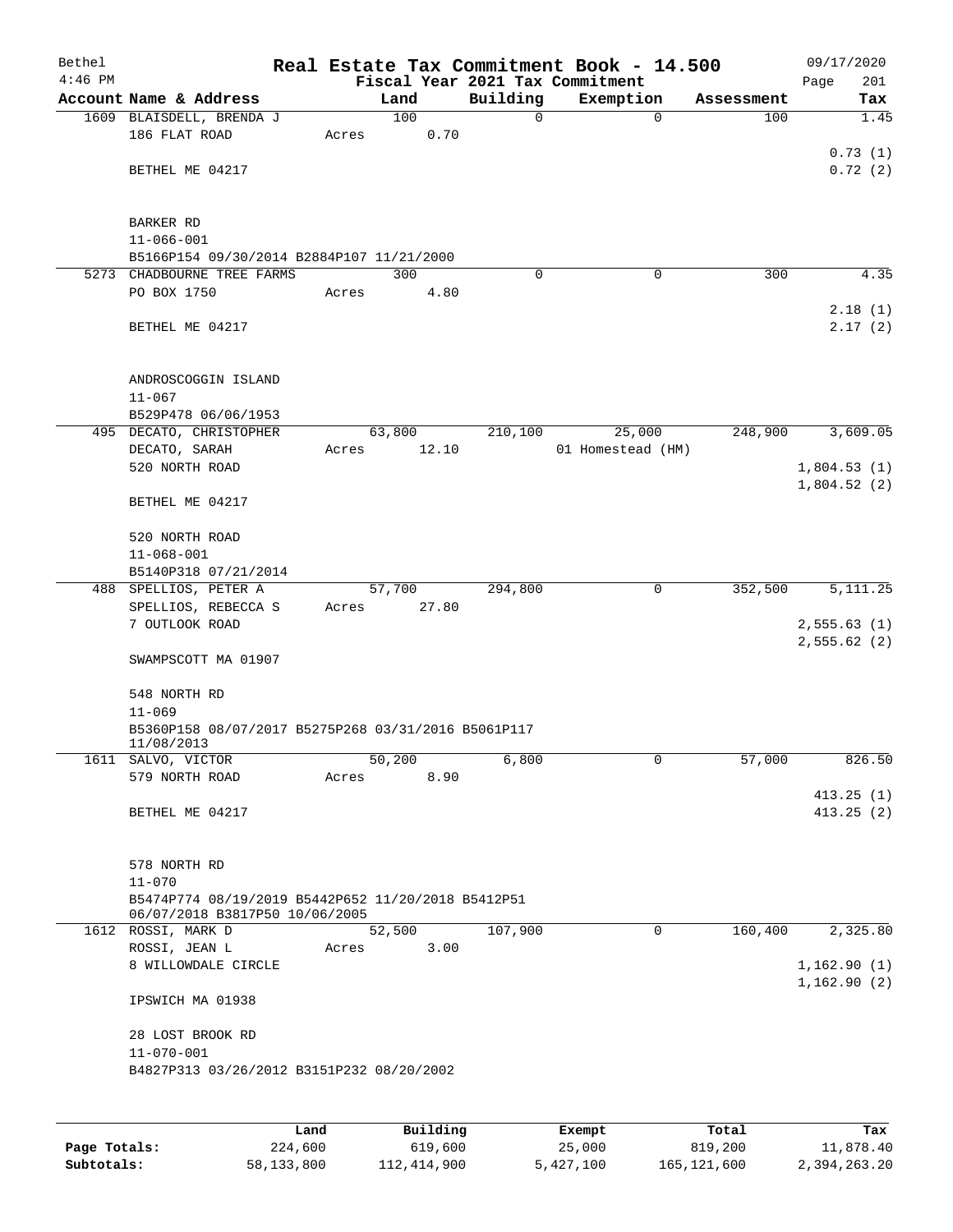| Bethel       |                                                      |         |        |          |          | Real Estate Tax Commitment Book - 14.500 |            | 09/17/2020                 |
|--------------|------------------------------------------------------|---------|--------|----------|----------|------------------------------------------|------------|----------------------------|
| $4:46$ PM    |                                                      |         |        |          |          | Fiscal Year 2021 Tax Commitment          |            | 202<br>Page                |
|              | Account Name & Address                               |         |        | Land     | Building | Exemption                                | Assessment | Tax                        |
|              | 1613 SMITH, ADAM D                                   |         | 48,400 |          | 11,900   | $\mathbf 0$                              | 60, 300    | 874.35                     |
|              | 602 NORTH ROAD                                       |         | Acres  | 1.10     |          |                                          |            | 437.18 (1)                 |
|              | BETHEL ME 04217                                      |         |        |          |          |                                          |            | 437.17 (2)                 |
|              |                                                      |         |        |          |          |                                          |            |                            |
|              |                                                      |         |        |          |          |                                          |            |                            |
|              | 602 NORTH ROAD                                       |         |        |          |          |                                          |            |                            |
|              | $11 - 070 - 002$                                     |         |        |          |          |                                          |            |                            |
|              | B3781P64 08/12/2005<br>4548 ROSSI, MARK D            |         | 39,000 |          | 0        | 0                                        | 39,000     | 565.50                     |
|              | ROSSI, JEAN L                                        |         | Acres  | 1.16     |          |                                          |            |                            |
|              | 8 WILLOWDALE CIRCLE                                  |         |        |          |          |                                          |            | 282.75(1)                  |
|              |                                                      |         |        |          |          |                                          |            | 282.75(2)                  |
|              | IPSWICH MA 01938                                     |         |        |          |          |                                          |            |                            |
|              | NORTH RD                                             |         |        |          |          |                                          |            |                            |
|              | $11 - 070 - 003$                                     |         |        |          |          |                                          |            |                            |
|              | B5261P559 12/31/2015 B4549P143 01/12/2010 B3348P305  |         |        |          |          |                                          |            |                            |
|              | 08/06/2003                                           |         |        |          |          |                                          |            |                            |
|              | 4828 JOHNSTON, SCOTT, TTEE                           |         | 65,900 |          | 202,900  | 0                                        | 268,800    | 3,897.60                   |
|              | JOHNSTON, SCOTT TRUST                                |         | Acres  | 3.00     |          |                                          |            |                            |
|              | 6110 PAUL DRIVE                                      |         |        |          |          |                                          |            | 1,948.80(1)<br>1,948.80(2) |
|              | CLINTON OH 44216                                     |         |        |          |          |                                          |            |                            |
|              |                                                      |         |        |          |          |                                          |            |                            |
|              | 36 LOST BROOK RD<br>$11 - 070 - 004$                 |         |        |          |          |                                          |            |                            |
|              | B51980P272 01/07/2015 B5118P181 05/22/2014 B5118P179 |         |        |          |          |                                          |            |                            |
|              | 05/22/2014 B3817P50 10/13/2005                       |         |        |          |          |                                          |            |                            |
|              | 515 MACARTHUR, ROSALIE                               |         | 48,100 |          | 24,700   | 0                                        | 72,800     | 1,055.60                   |
|              | MACARTHUR, STEVEN                                    |         | Acres  | 1.03     |          |                                          |            |                            |
|              | PO BOX 52                                            |         |        |          |          |                                          |            | 527.80(1)                  |
|              |                                                      |         |        |          |          |                                          |            | 527.80(2)                  |
|              | EDDINGTON ME 04428                                   |         |        |          |          |                                          |            |                            |
|              | 564 NORTH ROAD                                       |         |        |          |          |                                          |            |                            |
|              | $11 - 070 - 005$                                     |         |        |          |          |                                          |            |                            |
|              | B5421P338 07/27/2018 B5364P67 08/28/2017 B4873P162   |         |        |          |          |                                          |            |                            |
|              | 07/27/2012                                           |         | 82,300 |          |          |                                          | 150,200    |                            |
|              | 1614 STEARNS, JOYCE<br>STEARNS, DEBRA                |         | Acres  | 24.00    | 92,900   | 25,000<br>01 Homestead (HM)              |            | 2,177.90                   |
|              | 646 NORTH ROAD                                       |         |        |          |          |                                          |            | 1,088.95(1)                |
|              |                                                      |         |        |          |          |                                          |            | 1,088.95(2)                |
|              | BETHEL ME 04217                                      |         |        |          |          |                                          |            |                            |
|              | 646 NORTH ROAD                                       |         |        |          |          |                                          |            |                            |
|              | $11 - 071$                                           |         |        |          |          |                                          |            |                            |
|              | B2246P273 08/22/1995                                 |         |        |          |          |                                          |            |                            |
|              | 1615 GIBBS, DANIEL                                   |         | 66,600 |          | 127,100  | 25,000                                   | 168,700    | 2,446.15                   |
|              | GIBBS, ANITA K                                       |         | Acres  | 3.44     |          | 01 Homestead (HM)                        |            |                            |
|              | PO BOX 391                                           |         |        |          |          |                                          |            | 1,223.08(1)                |
|              |                                                      |         |        |          |          |                                          |            | 1,223.07(2)                |
|              | BETHEL ME 04217                                      |         |        |          |          |                                          |            |                            |
|              | 674 NORTH ROAD                                       |         |        |          |          |                                          |            |                            |
|              | $11 - 072$                                           |         |        |          |          |                                          |            |                            |
|              | B5385P427 12/20/2017 B4512P252 10/19/2009 B1057P197  |         |        |          |          |                                          |            |                            |
|              |                                                      |         |        |          |          |                                          |            |                            |
|              |                                                      | Land    |        | Building |          | Exempt                                   | Total      | Tax                        |
| Page Totals: |                                                      | 350,300 |        | 459,500  |          | 50,000                                   | 759,800    | 11,017.10                  |

**Subtotals:** 58,484,100 112,874,400 5,477,100 165,881,400 2,405,280.30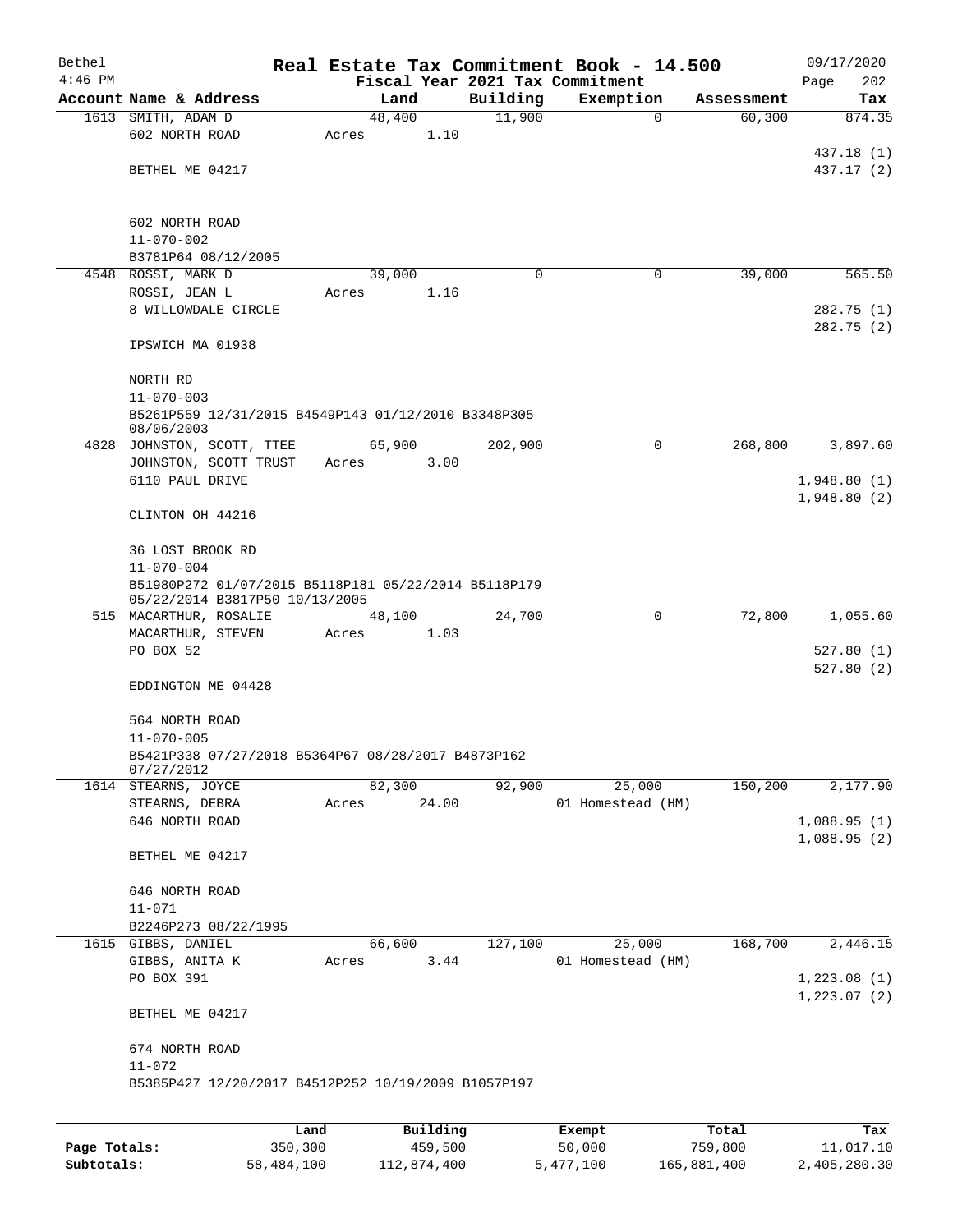| Bethel       |                                                                |       |             |           | Real Estate Tax Commitment Book - 14.500 |             | 09/17/2020   |
|--------------|----------------------------------------------------------------|-------|-------------|-----------|------------------------------------------|-------------|--------------|
| $4:46$ PM    |                                                                |       |             |           | Fiscal Year 2021 Tax Commitment          |             | Page<br>203  |
|              | Account Name & Address                                         |       | Land        | Building  | Exemption                                | Assessment  | Tax          |
|              | 1616 BENSON, ANDREW B                                          |       | 59,100      | 0         | $\mathbf 0$                              | 59,100      | 856.95       |
|              | BENSON, ALICIA B                                               | Acres | 5.00        |           |                                          |             | 428.48 (1)   |
|              | 25 DORE HILL ROAD                                              |       |             |           |                                          |             | 428.47(2)    |
|              | ATHENS ME 04912                                                |       |             |           |                                          |             |              |
|              | NORTH RD.                                                      |       |             |           |                                          |             |              |
|              | $11 - 073$                                                     |       |             |           |                                          |             |              |
|              | B4762P203 09/23/2011 B4762P201 09/23/2011 B4674P106            |       |             |           |                                          |             |              |
|              | 12/21/2010 B2777P59                                            |       |             |           |                                          |             |              |
|              | 5440 WASHO, MICHAEL                                            |       | 71,400      | 44,300    | 0                                        | 115,700     | 1,677.65     |
|              | WASHO, MOLLY<br>924 BILLY FRANK JR ST                          | Acres | 8.96        |           |                                          |             | 838.83 (1)   |
|              | APT 3                                                          |       |             |           |                                          |             |              |
|              |                                                                |       |             |           |                                          |             | 838.82 (2)   |
|              | BELLINGHAM WA<br>98225-5670                                    |       |             |           |                                          |             |              |
|              | 694 NORTH RD.                                                  |       |             |           |                                          |             |              |
|              | $11 - 073 - 001$                                               |       |             |           |                                          |             |              |
|              | B5392P184 02/05/2018 B4762P203 09/23/2011 B4762P201            |       |             |           |                                          |             |              |
|              | 09/23/2011 B4674P106 12/21/2010 B2777P59                       |       |             |           |                                          |             |              |
|              | 1617 ADAMO, JOHN J                                             |       | 70,500      | 159,200   | 0                                        | 229,700     | 3,330.65     |
|              | 651 OCEAN AVENUE                                               | Acres | 6.40        |           |                                          |             |              |
|              |                                                                |       |             |           |                                          |             | 1,665.33(1)  |
|              | PORTLAND ME 04103                                              |       |             |           |                                          |             | 1,665.32(2)  |
|              | 726 NORTH RD.                                                  |       |             |           |                                          |             |              |
|              | $11 - 074$                                                     |       |             |           |                                          |             |              |
|              | B2877P160                                                      |       |             |           |                                          |             |              |
|              | 1618 LILLY, BRUCE                                              |       | 72,500      | 1,011,700 | 25,000                                   | 1,059,200   | 15,358.40    |
|              | LILLY, SHEILA                                                  | Acres | 8.90        |           | 01 Homestead (HM)                        |             |              |
|              | 750 NORTH RD.                                                  |       |             |           |                                          |             | 7,679.20(1)  |
|              |                                                                |       |             |           |                                          |             | 7,679.20(2)  |
|              | BETHEL ME 04217                                                |       |             |           |                                          |             |              |
|              |                                                                |       |             |           |                                          |             |              |
|              | 746 NORTH ROAD                                                 |       |             |           |                                          |             |              |
|              | $11 - 075$                                                     |       |             |           |                                          |             |              |
| 1619         | B4015P247 09/26/2006 B3629P271 11/19/2004<br>STAY FOR GOOD LLC |       | 52,600      | 176,700   | 0                                        | 229,300     | 3,324.85     |
|              | 750 NORTH RD.                                                  | Acres | 3.10        |           |                                          |             |              |
|              |                                                                |       |             |           |                                          |             | 1,662.43(1)  |
|              | BETHEL ME 04217                                                |       |             |           |                                          |             | 1,662.42(2)  |
|              |                                                                |       |             |           |                                          |             |              |
|              |                                                                |       |             |           |                                          |             |              |
|              | 748 NORTH ROAD                                                 |       |             |           |                                          |             |              |
|              | $11 - 075 - 001$                                               |       |             |           |                                          |             |              |
|              | B5397P194 03/12/2018 B3664P83 01/19/2005                       |       | 53,700      |           |                                          |             |              |
| 5443         | LILLY, SHEILA MARIE<br>LILLY, BRUCE                            | Acres | 4.00        | 334,900   | 0                                        | 388,600     | 5,634.70     |
|              | 750 NORTH RD.                                                  |       |             |           |                                          |             | 2,817.35(1)  |
|              |                                                                |       |             |           |                                          |             | 2,817.35 (2) |
|              | BETHEL ME 04217                                                |       |             |           |                                          |             |              |
|              | 750 NORTH ROAD                                                 |       |             |           |                                          |             |              |
|              | $11 - 075 - 002$                                               |       |             |           |                                          |             |              |
|              | B3664P83 01/19/2005                                            |       |             |           |                                          |             |              |
|              |                                                                | Land  | Building    |           | Exempt                                   | Total       | Tax          |
| Page Totals: | 379,800                                                        |       | 1,726,800   |           | 25,000                                   | 2,081,600   | 30,183.20    |
| Subtotals:   | 58,863,900                                                     |       | 114,601,200 |           | 5,502,100                                | 167,963,000 | 2,435,463.50 |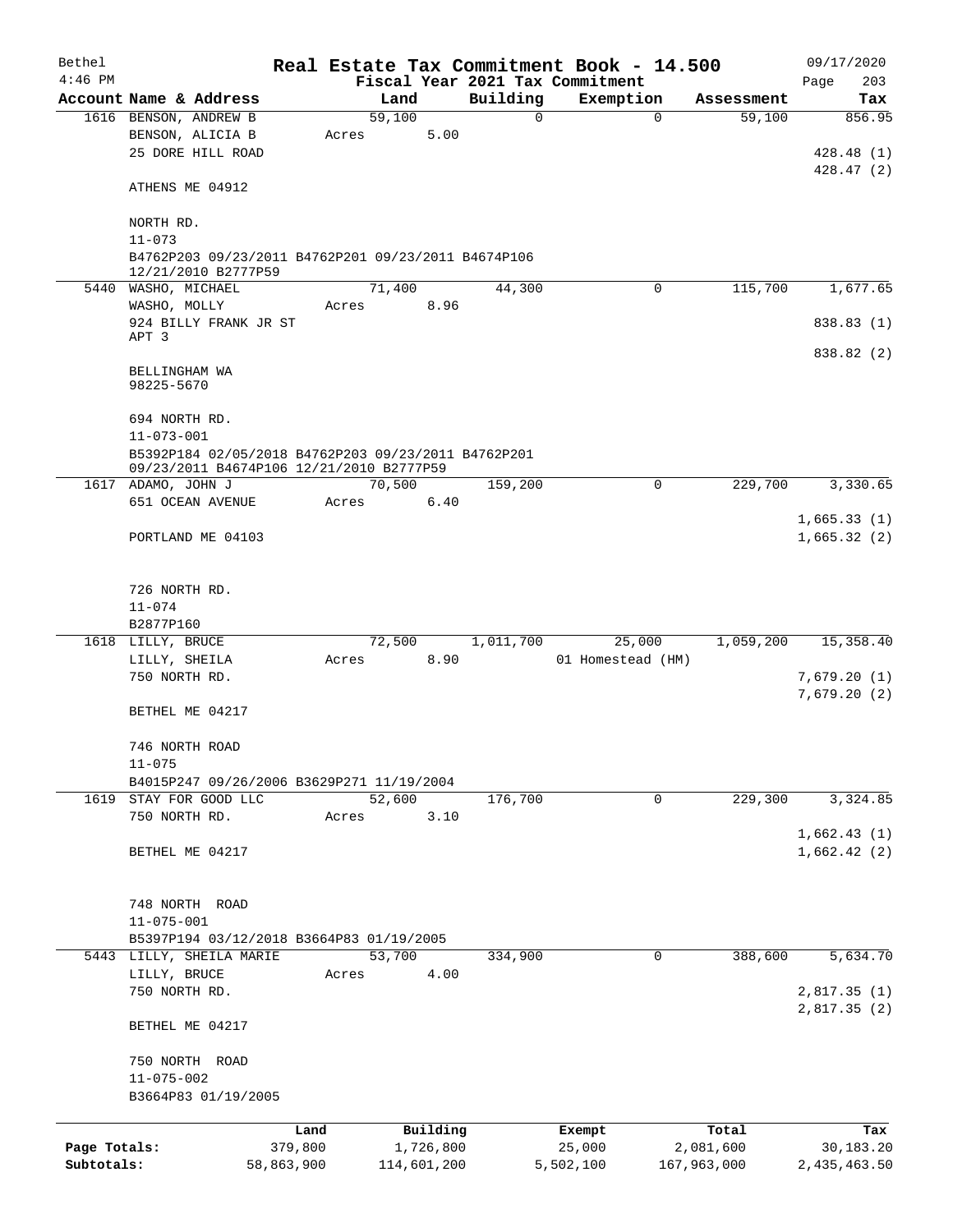| Bethel    |                                                     |       |        |          | Real Estate Tax Commitment Book - 14.500 |            | 09/17/2020  |
|-----------|-----------------------------------------------------|-------|--------|----------|------------------------------------------|------------|-------------|
| $4:46$ PM |                                                     |       |        |          | Fiscal Year 2021 Tax Commitment          |            | 204<br>Page |
|           | Account Name & Address                              |       | Land   | Building | Exemption                                | Assessment | Tax         |
|           | 1620 BROWN, COREY                                   |       | 54,100 | 0        | $\Omega$                                 | 54,100     | 784.45      |
|           | BROWN, PATRICIA                                     | Acres | 12.00  |          |                                          |            |             |
|           | 336 P ST                                            |       |        |          |                                          |            | 392.23(1)   |
|           |                                                     |       |        |          |                                          |            | 392.22(2)   |
|           | ROCK SPRINGS WY 82901                               |       |        |          |                                          |            |             |
|           |                                                     |       |        |          |                                          |            |             |
|           | NORTH RD                                            |       |        |          |                                          |            |             |
|           | $11 - 076$                                          |       |        |          |                                          |            |             |
|           | B880P288 12/18/1975                                 |       |        |          |                                          |            |             |
|           | 1621 DOUGLASS, GRACE T                              |       | 76,400 | 0        | 0                                        | 76,400     | 1,107.80    |
|           | 274 NORTH ROAD                                      | Acres | 21.90  |          |                                          |            |             |
|           |                                                     |       |        |          |                                          |            | 553.90(1)   |
|           | BETHEL ME 04217                                     |       |        |          |                                          |            | 553.90 (2)  |
|           |                                                     |       |        |          |                                          |            |             |
|           |                                                     |       |        |          |                                          |            |             |
|           | NORTH RD                                            |       |        |          |                                          |            |             |
|           | $11 - 077$                                          |       |        |          |                                          |            |             |
|           | B5252P258 11/04/2015 B5159P122 09/12/2014 B3725P302 |       |        |          |                                          |            |             |
|           | 05/20/2005                                          |       |        |          |                                          |            |             |
|           | 1622 WILLIAMS, DOLORES G                            |       | 52,400 | 65,100   | 25,000                                   | 92,500     | 1,341.25    |
|           | 820 NORTH ROAD                                      | Acres | 0.98   |          | 01 Homestead (HM)                        |            |             |
|           |                                                     |       |        |          |                                          |            | 670.63(1)   |
|           | BETHEL ME 04217 3204                                |       |        |          |                                          |            | 670.62(2)   |
|           |                                                     |       |        |          |                                          |            |             |
|           |                                                     |       |        |          |                                          |            |             |
|           | 816 NORTH ROAD                                      |       |        |          |                                          |            |             |
|           | $11 - 078$                                          |       |        |          |                                          |            |             |
|           | B1136P27 09/29/1981                                 |       |        |          |                                          |            |             |
|           | 1623 GIBSON, IRA A                                  |       | 2,800  | 0        | $\mathbf 0$                              | 2,800      | 40.60       |
|           | 36 GIBSON ROAD                                      | Acres | 10.00  |          |                                          |            |             |
|           |                                                     |       |        |          |                                          |            | 20.30(1)    |
|           | BETHEL ME 04217                                     |       |        |          |                                          |            | 20.30(2)    |
|           |                                                     |       |        |          |                                          |            |             |
|           |                                                     |       |        |          |                                          |            |             |
|           | GIBSON RD E/S                                       |       |        |          |                                          |            |             |
|           | $11 - 079$                                          |       |        |          |                                          |            |             |
|           | B4580P28 04/26/2010 B1467P93 03/31/1987             |       |        |          |                                          |            |             |
|           | 1624 GIBSON, GEORGE A                               |       | 43,600 | 0        | 0                                        | 43,600     | 632.20      |
|           | 55 GIBSON RD                                        | Acres | 0.75   |          |                                          |            |             |
|           |                                                     |       |        |          |                                          |            | 316.10(1)   |
|           | BETHEL ME 04217                                     |       |        |          |                                          |            | 316.10(2)   |
|           |                                                     |       |        |          |                                          |            |             |
|           |                                                     |       |        |          |                                          |            |             |
|           | GIBSON RD E/S                                       |       |        |          |                                          |            |             |
|           | $11 - 080$                                          |       |        |          |                                          |            |             |
|           | B2888P308 12/04/2000                                |       |        |          |                                          |            |             |
|           | 1625 GIBSON, IRA                                    |       | 63,100 | 153,500  | 25,000                                   | 191,600    | 2,778.20    |
|           | 36 GIBSON ROAD                                      | Acres | 10.70  |          | 01 Homestead (HM)                        |            |             |
|           |                                                     |       |        |          |                                          |            | 1,389.10(1) |
|           | BETHEL ME 04217                                     |       |        |          |                                          |            | 1,389.10(2) |
|           |                                                     |       |        |          |                                          |            |             |
|           |                                                     |       |        |          |                                          |            |             |
|           | 36 GIBSON RD                                        |       |        |          |                                          |            |             |
|           | $11 - 080 - 001$                                    |       |        |          |                                          |            |             |
|           | B4740P45 07/25/2011 B1479P34 05/26/1987             |       |        |          |                                          |            |             |
|           |                                                     |       |        |          |                                          |            |             |
|           |                                                     |       |        |          |                                          |            |             |
|           |                                                     |       |        |          |                                          |            |             |

|              | Land       | Building    | Exempt    | Total       | Tax          |
|--------------|------------|-------------|-----------|-------------|--------------|
| Page Totals: | 292,400    | 218,600     | 50,000    | 461,000     | 6,684.50     |
| Subtotals:   | 59,156,300 | 114,819,800 | 5,552,100 | 168,424,000 | 2,442,148.00 |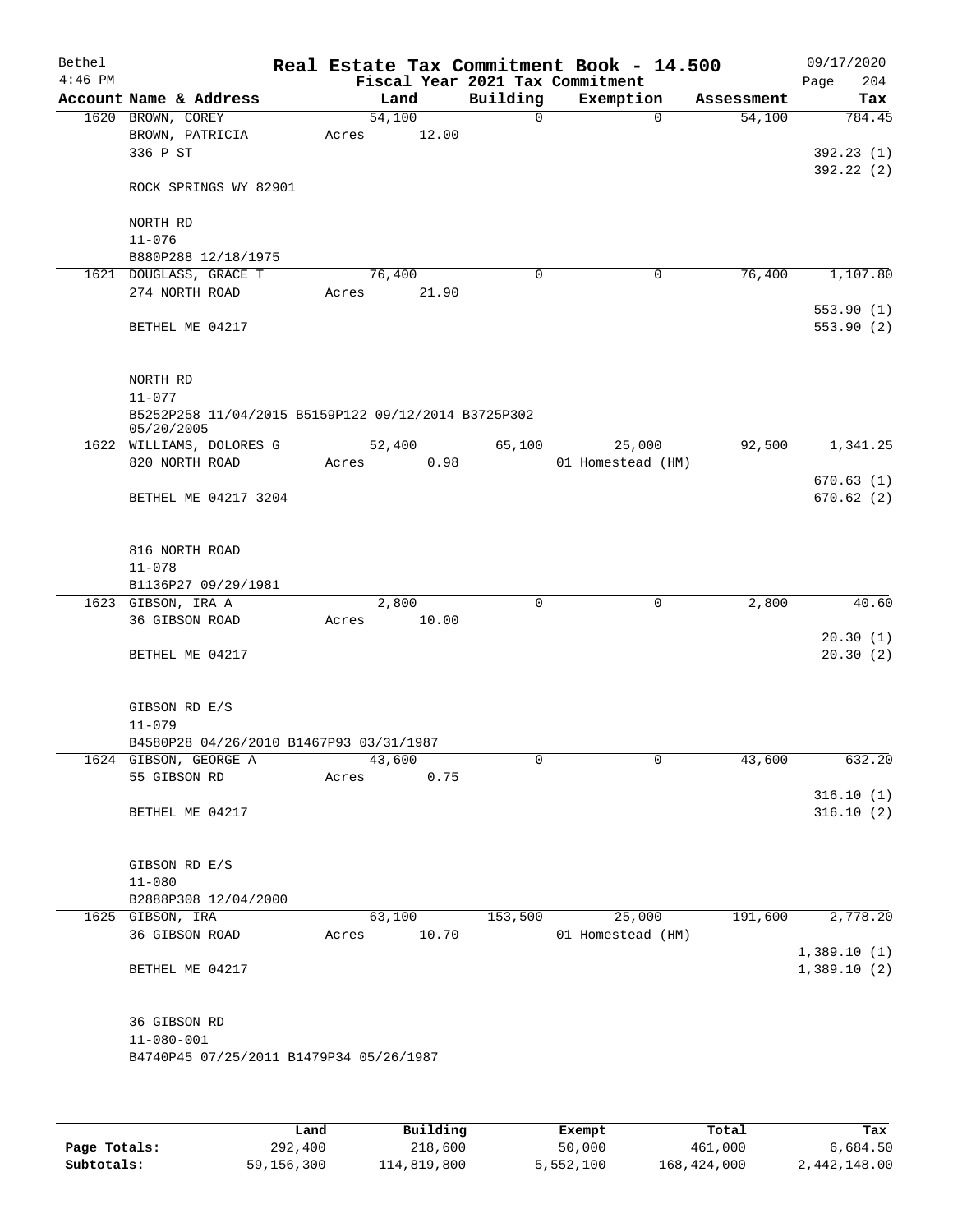| Bethel    |                                                                                                                         | Real Estate Tax Commitment Book - 14.500 |        |                                 |                   |            | 09/17/2020  |
|-----------|-------------------------------------------------------------------------------------------------------------------------|------------------------------------------|--------|---------------------------------|-------------------|------------|-------------|
| $4:46$ PM |                                                                                                                         |                                          |        | Fiscal Year 2021 Tax Commitment |                   |            | 205<br>Page |
|           | Account Name & Address                                                                                                  | Land                                     |        | Building                        | Exemption         | Assessment | Tax         |
|           | 1628 GIBSON, GEORGE A                                                                                                   |                                          | 63,100 | 75,200                          | 25,000            | 113,300    | 1,642.85    |
|           | 55 GIBSON ROAD                                                                                                          | Acres                                    | 5.16   |                                 | 01 Homestead (HM) |            |             |
|           |                                                                                                                         |                                          |        |                                 |                   |            | 821.43 (1)  |
|           | BETHEL ME 04217                                                                                                         |                                          |        |                                 |                   |            | 821.42 (2)  |
|           |                                                                                                                         |                                          |        |                                 |                   |            |             |
|           | 55 GIBSON RD.                                                                                                           |                                          |        |                                 |                   |            |             |
|           | $11 - 082$                                                                                                              |                                          |        |                                 |                   |            |             |
|           | B4708P30 04/07/2011 B2424P291 04/14/1997                                                                                |                                          |        |                                 |                   |            |             |
|           | 1629 PEVEAR, ROBERTA C. &                                                                                               | 48,000                                   |        | 50,400                          | $\mathbf 0$       | 98,400     | 1,426.80    |
|           | GIBSON, IRA ALBERT                                                                                                      | Acres                                    | 1.00   |                                 |                   |            |             |
|           | 7 RIVER WOODS DRIVE,                                                                                                    |                                          |        |                                 |                   |            | 713.40(1)   |
|           | APT. D125                                                                                                               |                                          |        |                                 |                   |            | 713.40(2)   |
|           | EXETER NH 03833                                                                                                         |                                          |        |                                 |                   |            |             |
|           | 47 GIBSON RD.                                                                                                           |                                          |        |                                 |                   |            |             |
|           | $11 - 083$                                                                                                              |                                          |        |                                 |                   |            |             |
|           | B4952P89 02/11/2013 B4708P32 04/07/2011 B4124P194<br>04/27/2007 B3524P269 06/01/2004                                    |                                          |        |                                 |                   |            |             |
|           | 1630 STONE, KELLY                                                                                                       | 57,300                                   |        | 103,400                         | 25,000            | 135,700    | 1,967.65    |
|           | STONE, STEPHEN                                                                                                          | Acres 6.90                               |        |                                 | 01 Homestead (HM) |            |             |
|           | 852 NORTH ROAD                                                                                                          |                                          |        |                                 |                   |            | 983.83 (1)  |
|           |                                                                                                                         |                                          |        |                                 |                   |            | 983.82 (2)  |
|           | BETHEL ME 04217                                                                                                         |                                          |        |                                 |                   |            |             |
|           | 852 NORTH ROAD                                                                                                          |                                          |        |                                 |                   |            |             |
|           | $11 - 084$                                                                                                              |                                          |        |                                 |                   |            |             |
|           | B2086P53 01/10/1994                                                                                                     |                                          |        |                                 |                   |            |             |
|           | 1632 DOUGLASS, GRACE T                                                                                                  | 83,100                                   |        | 0                               | 0                 | 83,100     | 1,204.95    |
|           | 274 NORTH ROAD                                                                                                          | Acres 34.45                              |        |                                 |                   |            |             |
|           |                                                                                                                         |                                          |        |                                 |                   |            | 602.48(1)   |
|           | BETHEL ME 04217                                                                                                         |                                          |        |                                 |                   |            | 602.47(2)   |
|           |                                                                                                                         |                                          |        |                                 |                   |            |             |
|           | NORTH RD                                                                                                                |                                          |        |                                 |                   |            |             |
|           | $11 - 087$                                                                                                              |                                          |        |                                 |                   |            |             |
|           | B5252P258 11/04/2015 B5159P122 09/12/2014 B3725P302                                                                     |                                          |        |                                 |                   |            |             |
|           | 05/20/2005<br>1633 SZELIGA, MARK                                                                                        | 28,400                                   |        | 221,100                         | 0                 | 249,500    | 3,617.75    |
|           | SZELIGA, CASSANDRA                                                                                                      | Acres                                    | 3.05   |                                 |                   |            |             |
|           | PO BOX 505                                                                                                              |                                          |        |                                 |                   |            | 1,808.88(1) |
|           |                                                                                                                         |                                          |        |                                 |                   |            | 1,808.87(2) |
|           | BETHEL ME 04217                                                                                                         |                                          |        |                                 |                   |            |             |
|           | 9 JORDAN WOODS ROAD                                                                                                     |                                          |        |                                 |                   |            |             |
|           | $11 - 088 - 001$                                                                                                        |                                          |        |                                 |                   |            |             |
|           | B5449P115 01/14/2019 B5436P309 10/15/2018 B5334P672                                                                     |                                          |        |                                 |                   |            |             |
|           | 03/13/2017 B5334P670 03/13/2017 B5270P39 02/29/2016<br>B5255P534 11/25/2015 B3928P296 01/25/2006 B3811P47<br>07/07/2005 |                                          |        |                                 |                   |            |             |

|              | Land       | Building    | Exempt    | Total       | Tax          |
|--------------|------------|-------------|-----------|-------------|--------------|
| Page Totals: | 279,900    | 450,100     | 50,000    | 680,000     | 9,860.00     |
| Subtotals:   | 59,436,200 | 115,269,900 | 5,602,100 | 169,104,000 | 2,452,008.00 |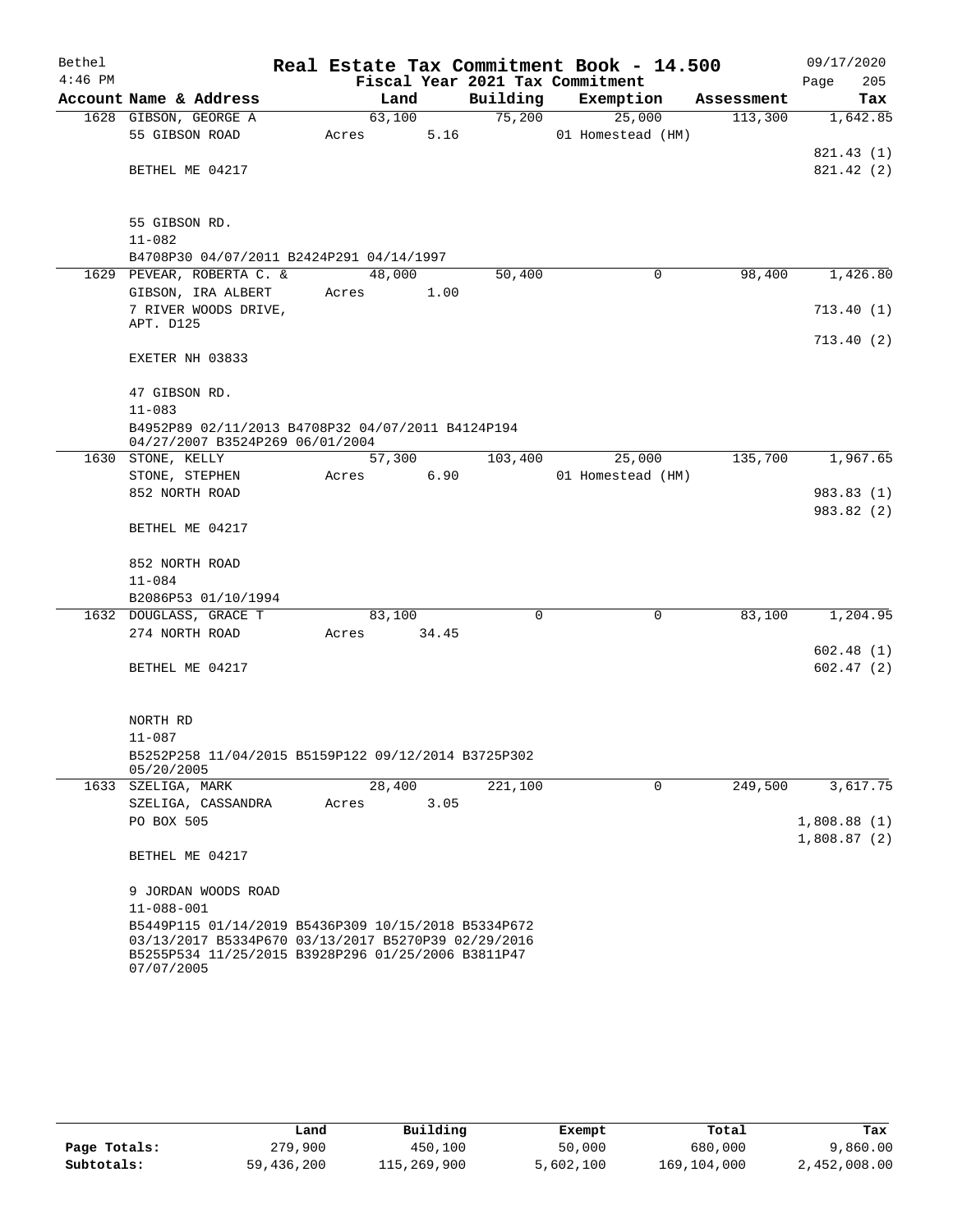| Bethel    |                                                                                                  | Real Estate Tax Commitment Book - 14.500 |      |                                 |             |            | 09/17/2020             |
|-----------|--------------------------------------------------------------------------------------------------|------------------------------------------|------|---------------------------------|-------------|------------|------------------------|
| $4:46$ PM |                                                                                                  |                                          |      | Fiscal Year 2021 Tax Commitment |             |            | Page<br>206            |
|           | Account Name & Address                                                                           | Land                                     |      | Building                        | Exemption   | Assessment | Tax                    |
|           | 4912 YOUNG JONES, DIANE L                                                                        | 25,600                                   |      | 0                               | $\mathbf 0$ | 25,600     | 371.20                 |
|           | 112 BUFFAM RD                                                                                    | Acres                                    | 3.20 |                                 |             |            |                        |
|           | PELHAM MA 01002                                                                                  |                                          |      |                                 |             |            | 185.60(1)<br>185.60(2) |
|           |                                                                                                  |                                          |      |                                 |             |            |                        |
|           |                                                                                                  |                                          |      |                                 |             |            |                        |
|           | JORDAN WOODS, LOT 2                                                                              |                                          |      |                                 |             |            |                        |
|           | $11 - 088 - 002$<br>B4085P296 01/31/2007                                                         |                                          |      |                                 |             |            |                        |
|           | 4913 SMEDBERG, PETER                                                                             | 20,800                                   |      | $\Omega$                        | 0           | 20,800     | 301.60                 |
|           | 33 INDEPENDENCE DRIVE                                                                            | Acres                                    | 2.23 |                                 |             |            |                        |
|           |                                                                                                  |                                          |      |                                 |             |            | 150.80(1)              |
|           | OXFORD ME 04270                                                                                  |                                          |      |                                 |             |            | 150.80(2)              |
|           |                                                                                                  |                                          |      |                                 |             |            |                        |
|           | JORDAN WOODS LOT 3                                                                               |                                          |      |                                 |             |            |                        |
|           | $11 - 088 - 003$                                                                                 |                                          |      |                                 |             |            |                        |
|           | B5364P252 08/28/2017 B5311P48 10/17/2016 B5270P38                                                |                                          |      |                                 |             |            |                        |
|           | 02/29/2016 B3928P296                                                                             |                                          |      |                                 |             |            |                        |
|           | 4914 STRAUB, H THEODORE                                                                          | 25,200                                   |      | $\mathbf 0$                     | $\mathbf 0$ | 25,200     | 365.40                 |
|           | OWEN, HEIDI M                                                                                    | Acres                                    | 2.70 |                                 |             |            |                        |
|           | 204 EVERETT STREET                                                                               |                                          |      |                                 |             |            | 182.70 (1)             |
|           | MIDDLEBORO MA 02346                                                                              |                                          |      |                                 |             |            | 182.70 (2)             |
|           | JORDAN WOODS LOT 4                                                                               |                                          |      |                                 |             |            |                        |
|           | $11 - 088 - 004$                                                                                 |                                          |      |                                 |             |            |                        |
|           | B5324P586 01/03/2017 B5265P11 01/25/2016 B5255P534                                               |                                          |      |                                 |             |            |                        |
|           | 11/25/2015 B3928P296                                                                             |                                          |      |                                 |             |            |                        |
|           | 4915 SMEDBERG, PETER                                                                             | 20,600                                   |      | 0                               | $\mathbf 0$ | 20,600     | 298.70                 |
|           | CAMARA, AMY                                                                                      | Acres                                    | 2.07 |                                 |             |            |                        |
|           | 33 INDEPENDENCE DRIVE                                                                            |                                          |      |                                 |             |            | 149.35(1)<br>149.35(2) |
|           | OXFORD ME 04270                                                                                  |                                          |      |                                 |             |            |                        |
|           | JORDAN WOODS LOT 5                                                                               |                                          |      |                                 |             |            |                        |
|           | $11 - 088 - 005$                                                                                 |                                          |      |                                 |             |            |                        |
|           | B5459P504 04/23/2019 B5264P623 01/25/2016 B5255P534<br>11/25/2015 B3928P296                      |                                          |      |                                 |             |            |                        |
|           | 4916 BOULAY, ROCCO M                                                                             | 33,400                                   |      | 194,300                         | 0           | 227,700    | 3,301.65               |
|           | 81 GOFFE STREET                                                                                  | Acres                                    | 2.70 |                                 |             |            |                        |
|           |                                                                                                  |                                          |      |                                 |             |            | 1,650.83(1)            |
|           | MANCHESTER NH 03102                                                                              |                                          |      |                                 |             |            | 1,650.82(2)            |
|           | 41 JORDAN WOODS ROAD                                                                             |                                          |      |                                 |             |            |                        |
|           | $11 - 088 - 006$                                                                                 |                                          |      |                                 |             |            |                        |
|           | B5488P905 10/28/2019 B5408P275 05/16/2018 B5271P680<br>03/14/2016 B5255P534 11/25/2015 B3928P296 |                                          |      |                                 |             |            |                        |

|              | Land       | Building    | Exempt    | Total         | Tax          |
|--------------|------------|-------------|-----------|---------------|--------------|
| Page Totals: | 125,600    | 194,300     |           | 319,900       | 4,638.55     |
| Subtotals:   | 59,561,800 | 115,464,200 | 5,602,100 | 169, 423, 900 | 2,456,646.55 |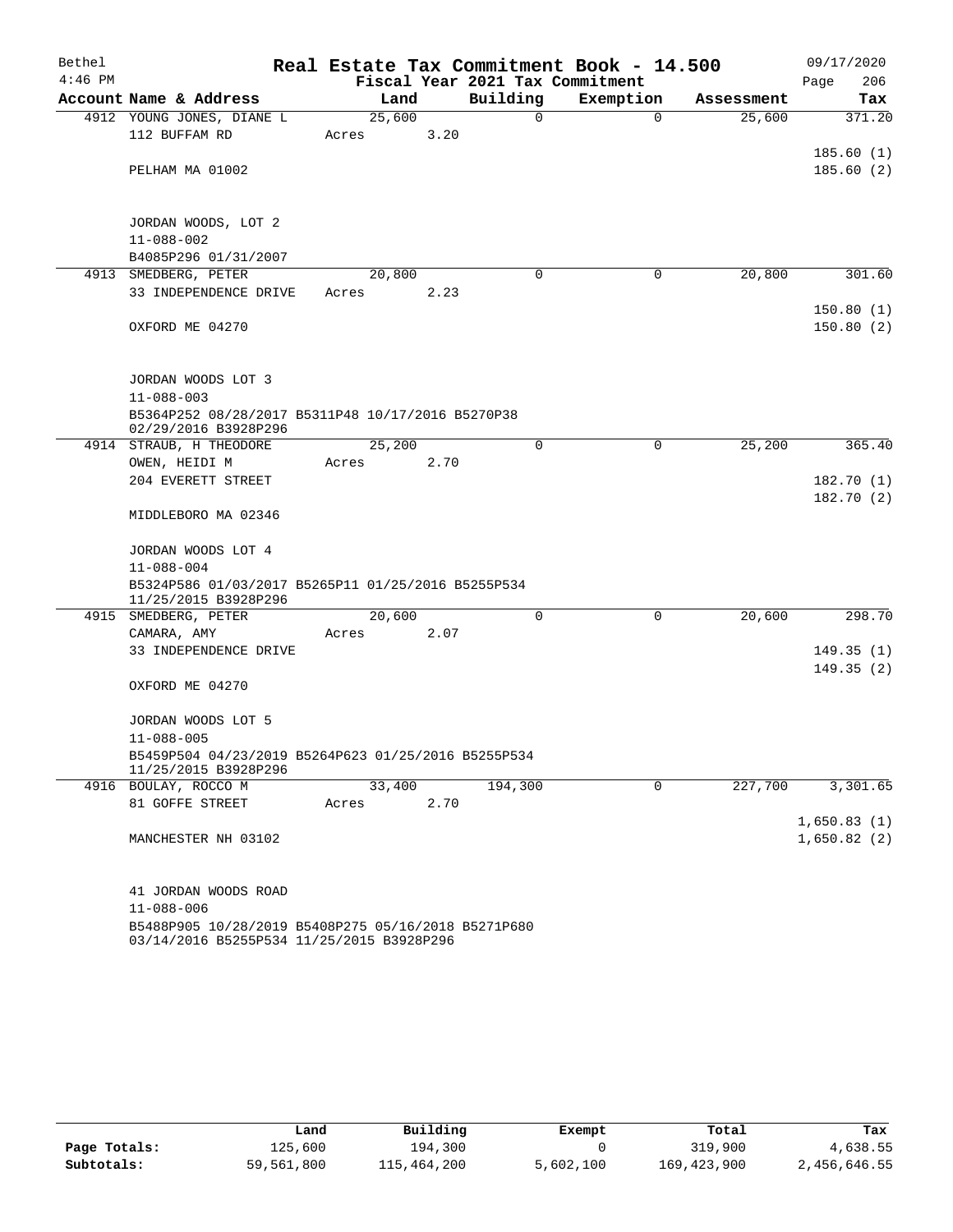| Bethel    |                                                                                                  |        |      |                                 | Real Estate Tax Commitment Book - 14.500 |            | 09/17/2020                 |
|-----------|--------------------------------------------------------------------------------------------------|--------|------|---------------------------------|------------------------------------------|------------|----------------------------|
| $4:46$ PM |                                                                                                  |        |      | Fiscal Year 2021 Tax Commitment |                                          |            | 207<br>Page                |
|           | Account Name & Address                                                                           | Land   |      | Building                        | Exemption                                | Assessment | Tax                        |
|           | 4917 B. KENNEY BUILDER/<br>CONTRACTOR, LLC                                                       | 20,700 |      | $\Omega$                        | $\Omega$                                 | 20,700     | 300.15                     |
|           | 4 ROLLING MEADOW<br><b>ESTATES</b>                                                               | Acres  | 2.09 |                                 |                                          |            |                            |
|           | NORWAY ME 04268                                                                                  |        |      |                                 |                                          |            | 150.08(1)<br>150.07(2)     |
|           | JORDAN WOODS LOT 7                                                                               |        |      |                                 |                                          |            |                            |
|           | $11 - 088 - 007$                                                                                 |        |      |                                 |                                          |            |                            |
|           | B5258P191 12/11/2015 B5255P534 11/25/2015 B3928P296                                              |        |      |                                 |                                          |            |                            |
|           | 4918 GAY, ERIC                                                                                   | 25,100 |      | $\Omega$                        | $\mathbf 0$                              | 25,100     | 363.95                     |
|           | 24 HARDY RD                                                                                      | Acres  | 2.60 |                                 |                                          |            |                            |
|           |                                                                                                  |        |      |                                 |                                          |            | 181.98 (1)                 |
|           | FALMOUTH ME 04105                                                                                |        |      |                                 |                                          |            | 181.97 (2)                 |
|           | JORDAN WOODS LOT 8                                                                               |        |      |                                 |                                          |            |                            |
|           | $11 - 088 - 008$                                                                                 |        |      |                                 |                                          |            |                            |
|           | B5258P179 12/11/2015 B5255P534 11/25/2015 B3928P296                                              |        |      |                                 |                                          |            |                            |
|           | 4919 BOULAY, ROCCO M                                                                             | 20,600 |      | $\Omega$                        | 0                                        | 20,600     | 298.70                     |
|           | 81 GOFFE STREET                                                                                  | Acres  | 2.06 |                                 |                                          |            |                            |
|           |                                                                                                  |        |      |                                 |                                          |            | 149.35(1)                  |
|           | MANCHESTER NH 03102                                                                              |        |      |                                 |                                          |            | 149.35(2)                  |
|           | 52 JORDAN WOODS RD                                                                               |        |      |                                 |                                          |            |                            |
|           | $11 - 088 - 009$                                                                                 |        |      |                                 |                                          |            |                            |
|           | B5488P907 10/28/2019 B5432P567 09/25/2018 B5258P182<br>12/11/2015 B5255P534 11/25/2015 B3928P296 |        |      |                                 |                                          |            |                            |
|           | 4920 SMEDBERG, PETER                                                                             | 24,800 |      | $\mathbf 0$                     | $\mathbf 0$                              | 24,800     | 359.60                     |
|           | 33 INDEPENDENCE DRIVE                                                                            | Acres  | 2.30 |                                 |                                          |            |                            |
|           | OXFORD ME 04270                                                                                  |        |      |                                 |                                          |            | 179.80(1)<br>179.80(2)     |
|           |                                                                                                  |        |      |                                 |                                          |            |                            |
|           | JORDAN WOODS LOT 10                                                                              |        |      |                                 |                                          |            |                            |
|           | $11 - 088 - 010$                                                                                 |        |      |                                 |                                          |            |                            |
|           | B5364P252 08/28/2017 B5258P188 12/11/2015 B3928P296                                              |        |      |                                 |                                          |            |                            |
|           | 4921 THE AMOS COGGIN RIVER<br>HOUSE                                                              | 27,700 |      | 238,100                         | $\Omega$                                 | 265,800    | 3,854.10                   |
|           | 168 LANE ROAD                                                                                    | Acres  | 2.24 |                                 |                                          |            |                            |
|           | CHESTER NH 03036                                                                                 |        |      |                                 |                                          |            | 1,927.05(1)<br>1,927.05(2) |
|           | 58 JORDAN WOODS ROAD                                                                             |        |      |                                 |                                          |            |                            |
|           | $11 - 088 - 011$                                                                                 |        |      |                                 |                                          |            |                            |
|           | B5454P687 03/14/2019 B5400P213 03/30/2018 B5258P185                                              |        |      |                                 |                                          |            |                            |

|              | Land       | Building    | Exempt    | Total       | Tax          |
|--------------|------------|-------------|-----------|-------------|--------------|
| Page Totals: | 118,900    | 238,100     |           | 357,000     | 5,176.50     |
| Subtotals:   | 59,680,700 | 115,702,300 | 5,602,100 | 169,780,900 | 2,461,823.05 |

12/11/2015 B5255P534 11/25/2015 B3928P296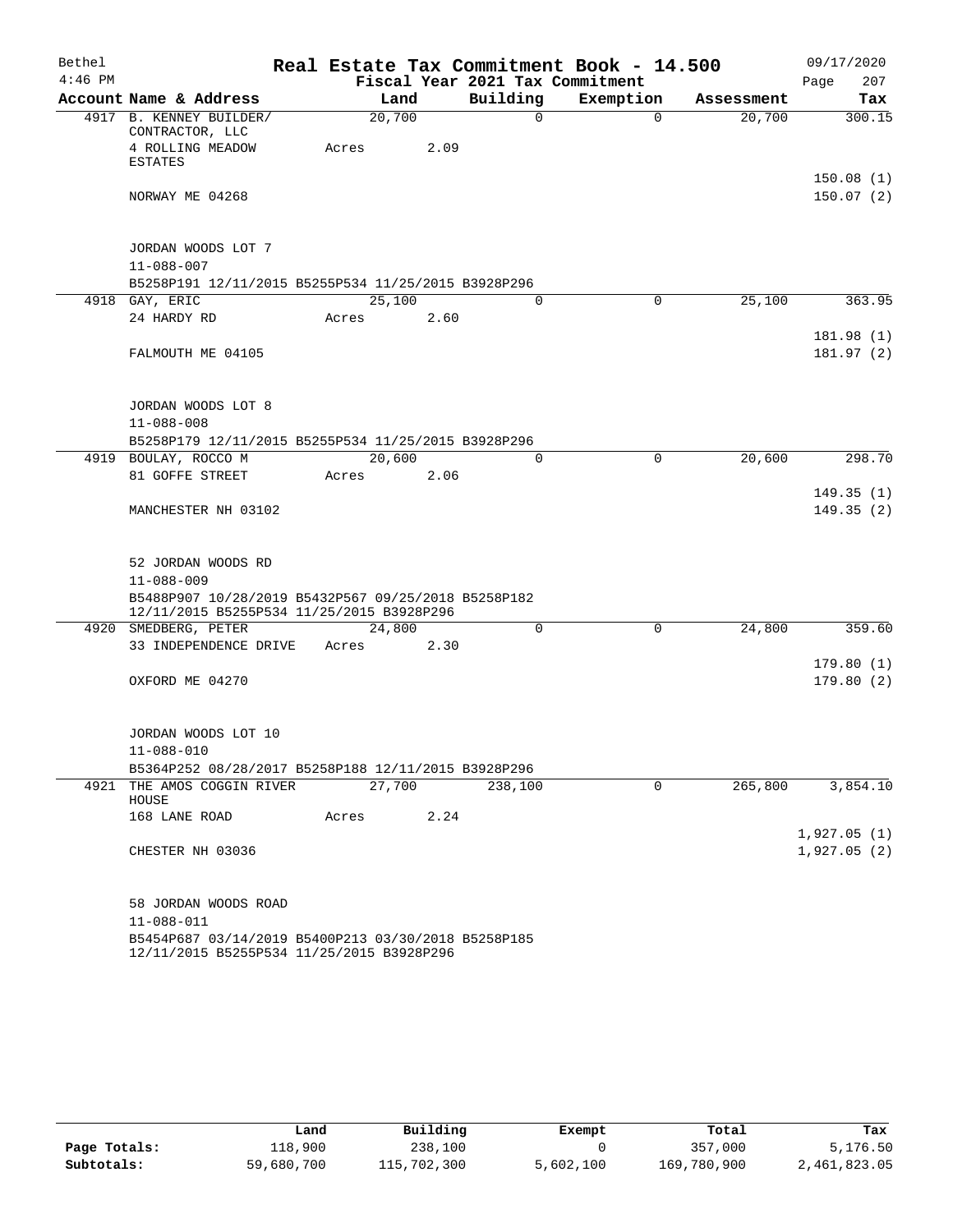| Bethel       |                                                                     |            |             |               | Real Estate Tax Commitment Book - 14.500     |                   | 09/17/2020         |
|--------------|---------------------------------------------------------------------|------------|-------------|---------------|----------------------------------------------|-------------------|--------------------|
| $4:46$ PM    |                                                                     |            |             |               | Fiscal Year 2021 Tax Commitment<br>Exemption |                   | 208<br>Page<br>Tax |
|              | Account Name & Address<br>1635 DOUGLASS, GRACE T                    |            | Land<br>500 | Building<br>0 | $\mathbf 0$                                  | Assessment<br>500 | 7.25               |
|              | 274 NORTH ROAD                                                      | Acres      | 8.80        |               |                                              |                   |                    |
|              |                                                                     |            |             |               |                                              |                   | 3.63(1)            |
|              | BETHEL ME 04217                                                     |            |             |               |                                              |                   | 3.62(2)            |
|              |                                                                     |            |             |               |                                              |                   |                    |
|              |                                                                     |            |             |               |                                              |                   |                    |
|              | 1/2 ISLAND IN ANDRO RIV<br>$11 - 090$                               |            |             |               |                                              |                   |                    |
|              | B5252P258 11/04/2015 B5159P122 09/12/2014 B3725P302                 |            |             |               |                                              |                   |                    |
|              | 05/20/2005                                                          |            |             |               |                                              |                   |                    |
|              | 1637 DOUGLASS, GRACE T                                              |            | 500         | $\Omega$      | 0                                            | 500               | 7.25               |
|              | 274 NORTH ROAD                                                      | Acres      | 8.00        |               |                                              |                   | 3.63(1)            |
|              | BETHEL ME 04217                                                     |            |             |               |                                              |                   | 3.62(2)            |
|              |                                                                     |            |             |               |                                              |                   |                    |
|              |                                                                     |            |             |               |                                              |                   |                    |
|              | ISLAND IN ANDRO                                                     |            |             |               |                                              |                   |                    |
|              | $11 - 092$                                                          |            |             |               |                                              |                   |                    |
|              | B5252P258 11/04/2015 B5159P122 09/12/2014 B3725P302<br>05/20/2005   |            |             |               |                                              |                   |                    |
|              | 1638 DOUGLASS, GRACE T                                              |            | 200         | $\Omega$      | 0                                            | 200               | 2.90               |
|              | 274 NORTH ROAD                                                      | Acres      | 14.00       |               |                                              |                   |                    |
|              | BETHEL ME 04217                                                     |            |             |               |                                              |                   | 1.45(1)<br>1.45(2) |
|              |                                                                     |            |             |               |                                              |                   |                    |
|              |                                                                     |            |             |               |                                              |                   |                    |
|              | ISLAND IN ANDRO                                                     |            |             |               |                                              |                   |                    |
|              | $11 - 093$                                                          |            |             |               |                                              |                   |                    |
|              | B5252P258 11/04/2015 B5159P122 09/12/2014 B3725P302<br>05/20/2005   |            |             |               |                                              |                   |                    |
|              | 1640 BENSON, ANDREW B                                               |            | 900         | $\Omega$      | 0                                            | 900               | 13.05              |
|              | BENSON, ALICIA B                                                    | Acres      | 17.00       |               |                                              |                   |                    |
|              | 25 DORE HILL ROAD                                                   |            |             |               |                                              |                   | 6.53(1)            |
|              |                                                                     |            |             |               |                                              |                   | 6.52(2)            |
|              | ATHENS ME 04912                                                     |            |             |               |                                              |                   |                    |
|              | 1/2 GROVERS ISLAND                                                  |            |             |               |                                              |                   |                    |
|              | $11 - 095$                                                          |            |             |               |                                              |                   |                    |
|              | B4762P203 09/23/2011 B4762P201 09/23/2011 B4674P106                 |            |             |               |                                              |                   |                    |
|              | 12/21/2010 B4382P30 12/03/2008 B0P0<br>1641 BENSON, ANDREW B        |            | 900         | 0             | $\mathbf 0$                                  | 900               | 13.05              |
|              | BENSON, ALICIA B                                                    | Acres      | 18.00       |               |                                              |                   |                    |
|              | 25 DORE HILL ROAD                                                   |            |             |               |                                              |                   | 6.53(1)            |
|              |                                                                     |            |             |               |                                              |                   | 6.52(2)            |
|              | ATHENS ME 04912                                                     |            |             |               |                                              |                   |                    |
|              | 1/2 GROVERS ISLAND                                                  |            |             |               |                                              |                   |                    |
|              | $11 - 096$                                                          |            |             |               |                                              |                   |                    |
|              | B4762P203 09/23/2011 B4762P201 09/23/2011 B4674P106                 |            |             |               |                                              |                   |                    |
|              | 12/21/2010 B4382P30 11/19/2008 B2777P59<br>1642 GUNDERSEN, ROBERT L |            | 38,400      | 65,600        | 0                                            | 104,000           | 1,508.00           |
|              | GUNDERSEN, ROBIN L                                                  | Acres      | 1.00        |               |                                              |                   |                    |
|              | 14 OLD GORE RD.                                                     |            |             |               |                                              |                   | 754.00(1)          |
|              |                                                                     |            |             |               |                                              |                   | 754.00(2)          |
|              | BRYANT POND ME 04219                                                |            |             |               |                                              |                   |                    |
|              | 67 ANNIS RD.                                                        |            |             |               |                                              |                   |                    |
|              | $12 - 001$                                                          |            |             |               |                                              |                   |                    |
|              | B4885P341 08/31/2012 B4189P229 07/19/2007 B1524P73                  |            |             |               |                                              |                   |                    |
|              |                                                                     | Land       | Building    |               | Exempt                                       | Total             | Tax                |
| Page Totals: |                                                                     | 41,400     | 65,600      |               | $\mathbf 0$                                  | 107,000           | 1,551.50           |
| Subtotals:   |                                                                     | 59,722,100 | 115,767,900 |               | 5,602,100                                    | 169,887,900       | 2, 463, 374.55     |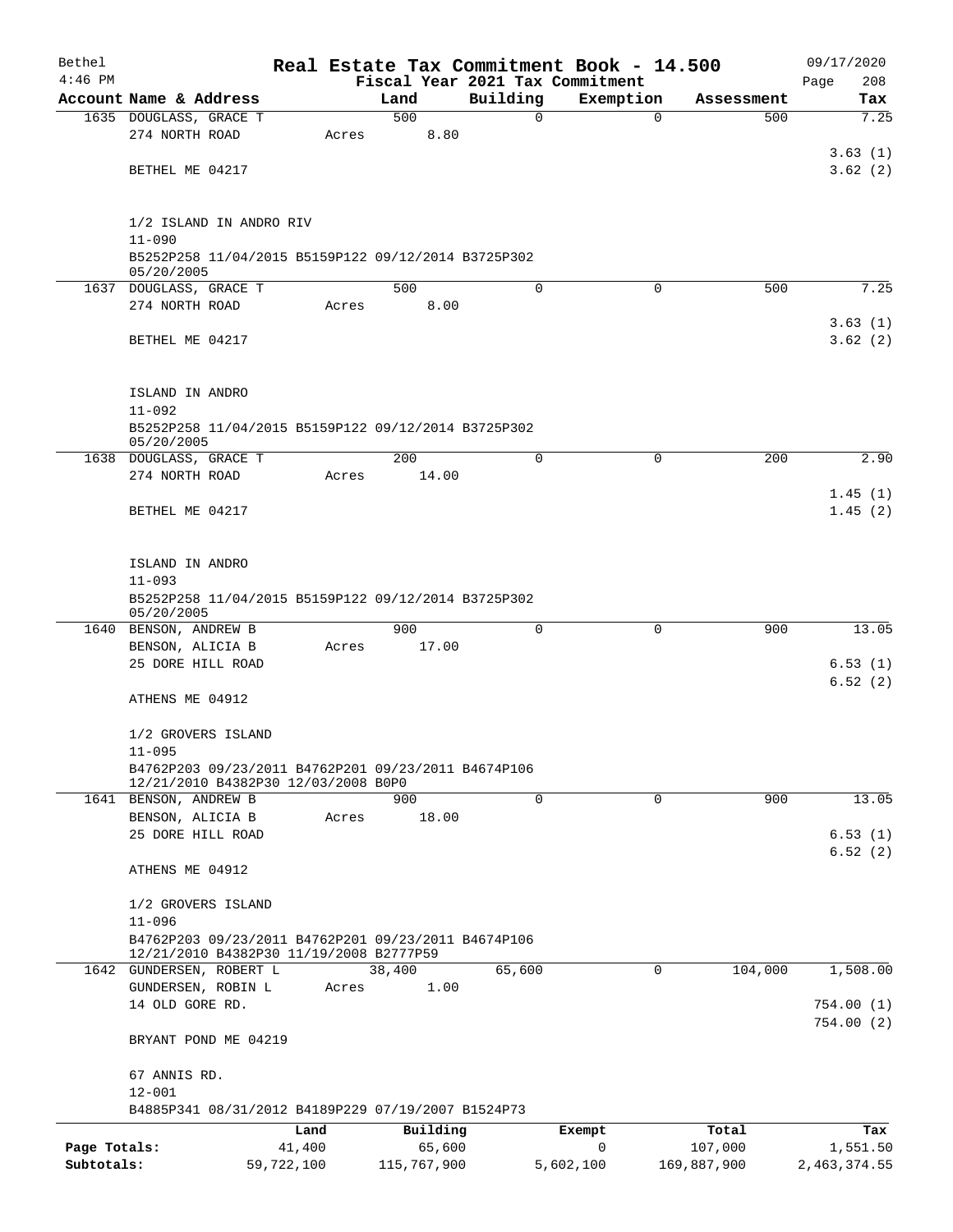| Bethel       |                                                                                                             |                 |       |                     |          | Real Estate Tax Commitment Book - 14.500 |                    | 09/17/2020              |
|--------------|-------------------------------------------------------------------------------------------------------------|-----------------|-------|---------------------|----------|------------------------------------------|--------------------|-------------------------|
| $4:46$ PM    |                                                                                                             |                 |       |                     |          | Fiscal Year 2021 Tax Commitment          |                    | 209<br>Page             |
|              | Account Name & Address                                                                                      |                 |       | Land                | Building | Exemption                                | Assessment         | Tax                     |
|              | 1643 SWAIN, RUEL E., JR.<br>SWAIN, RUEL E. SWAIN,<br>SR. ESTATE OF                                          |                 | Acres | 54,800<br>82.96     | 0        |                                          | $\Omega$<br>54,800 | 794.60                  |
|              | 3 ANNIS ROAD                                                                                                |                 |       |                     |          |                                          |                    | 397.30(1)               |
|              | BETHEL ME 04217                                                                                             |                 |       |                     |          |                                          |                    | 397.30(2)               |
|              | ANNIS RD.                                                                                                   |                 |       |                     |          |                                          |                    |                         |
|              | $12 - 002$<br>B5417P669 07/12/2018 B5142P245 07/29/2014 B4558P288<br>02/10/2010 B2535P154 03/17/1998        |                 |       |                     |          |                                          |                    |                         |
|              | 1644 CARVER, HEATHER A                                                                                      |                 |       | 36,600              | 23,600   |                                          | 60,200<br>0        | 872.90                  |
|              | 77 ANNIS RD                                                                                                 |                 | Acres | 0.88                |          |                                          |                    |                         |
|              | BETHEL ME 04217                                                                                             |                 |       |                     |          |                                          |                    | 436.45(1)<br>436.45(2)  |
|              | 77 ANNIS RD.                                                                                                |                 |       |                     |          |                                          |                    |                         |
|              | $12 - 002 - 001$                                                                                            |                 |       |                     |          |                                          |                    |                         |
|              | B5172P98 01/14/2014 B2815P123                                                                               |                 |       |                     |          |                                          |                    |                         |
|              | 5233 HEALY, KATHERINE SWAIN                                                                                 |                 |       | 46,700              | $\Omega$ |                                          | 46,700<br>0        | 677.15                  |
|              | 12 NOYES STREET                                                                                             |                 | Acres | 16.90               |          |                                          |                    |                         |
|              |                                                                                                             |                 |       |                     |          |                                          |                    | 338.58(1)               |
|              | CONCORD NH 03301                                                                                            |                 |       |                     |          |                                          |                    | 338.57(2)               |
|              | ANNIS                                                                                                       |                 |       |                     |          |                                          |                    |                         |
|              | $12 - 002 - A$                                                                                              |                 |       |                     |          |                                          |                    |                         |
|              | B4604P72 06/30/2010 B4558P288 02/10/2010                                                                    |                 |       |                     |          |                                          |                    |                         |
|              | 1645 SIMIS, MARIANNE                                                                                        |                 |       | 40,000              | 47,400   |                                          | 0<br>87,400        | 1,267.30                |
|              | 15 HILLCREST ROAD                                                                                           |                 | Acres | 1.70                |          |                                          |                    | 633.65(1)               |
|              | BURLINGTON MA 01803                                                                                         |                 |       |                     |          |                                          |                    | 633.65(2)               |
|              |                                                                                                             |                 |       |                     |          |                                          |                    |                         |
|              | 39 ANNIS RD.<br>$12 - 003$                                                                                  |                 |       |                     |          |                                          |                    |                         |
|              | B5453P50 02/27/2019 B5398P672 03/23/2018 B5365P621<br>09/05/2017 B4671P60 12/14/2010                        |                 |       |                     |          |                                          |                    |                         |
|              | 1646 PETILLO, FRANK                                                                                         |                 |       | 38,400              | 89,100   | 25,000                                   | 102,500            | 1,486.25                |
|              | PETILLO, TERRY                                                                                              |                 | Acres | 1.00                |          | 01 Homestead (HM)                        |                    |                         |
|              | 47 ANNIS ROAD                                                                                               |                 |       |                     |          |                                          |                    | 743.13(1)<br>743.12 (2) |
|              | BETHEL ME 04217                                                                                             |                 |       |                     |          |                                          |                    |                         |
|              | 47 ANNIS RD                                                                                                 |                 |       |                     |          |                                          |                    |                         |
|              | $12 - 003 - 001$                                                                                            |                 |       |                     |          |                                          |                    |                         |
|              | B1497P41 08/04/1987                                                                                         |                 |       |                     |          |                                          |                    |                         |
|              | 1647 TURNER, KELLY                                                                                          |                 |       | 38,700              | 109,800  |                                          | 148,500<br>0       | 2,153.25                |
|              | 27 ANNIS ROAD                                                                                               |                 | Acres | 1.12                |          |                                          |                    | 1,076.63(1)             |
|              | BETHEL ME 04217                                                                                             |                 |       |                     |          |                                          |                    | 1,076.62(2)             |
|              | 27 ANNIS RD.                                                                                                |                 |       |                     |          |                                          |                    |                         |
|              | $12 - 004$                                                                                                  |                 |       |                     |          |                                          |                    |                         |
|              | B5500P698 01/02/2020 B5496P401 12/09/2019 B5470P108<br>07/17/2019 B5467P510 06/27/2019 B5337P234 02/28/2017 |                 |       |                     |          |                                          |                    |                         |
|              | B4097P52 03/05/2007 B4044P62 11/09/2006                                                                     |                 |       |                     |          |                                          |                    |                         |
| Page Totals: |                                                                                                             | Land<br>255,200 |       | Building<br>269,900 |          | Exempt<br>25,000                         | Total<br>500,100   | Tax<br>7,251.45         |
| Subtotals:   |                                                                                                             | 59,977,300      |       | 116,037,800         |          | 5,627,100                                | 170,388,000        | 2,470,626.00            |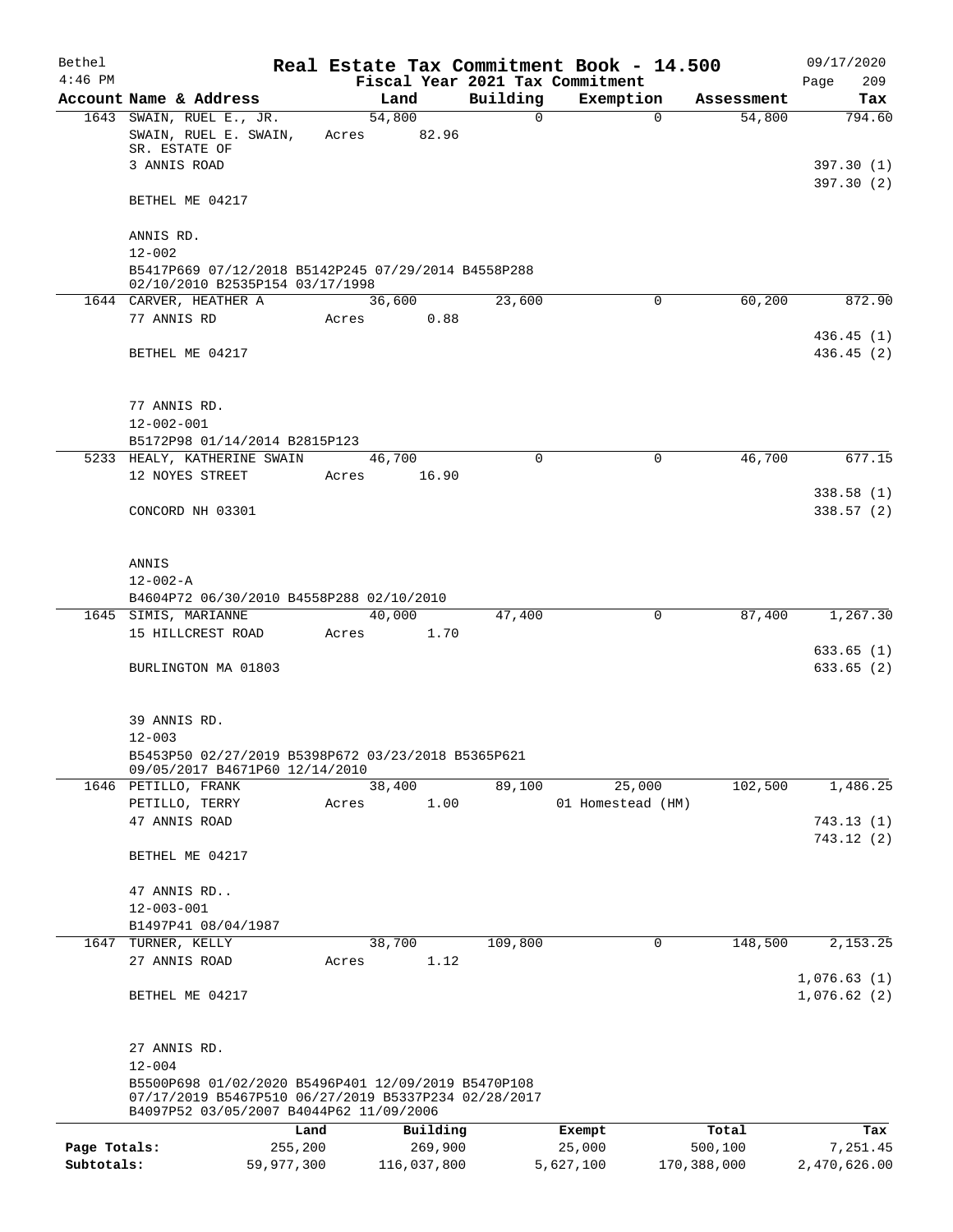| Bethel       |                                                                 |         |       |        |          |             | Real Estate Tax Commitment Book - 14.500     |            | 09/17/2020             |
|--------------|-----------------------------------------------------------------|---------|-------|--------|----------|-------------|----------------------------------------------|------------|------------------------|
| $4:46$ PM    | Account Name & Address                                          |         |       | Land   |          | Building    | Fiscal Year 2021 Tax Commitment<br>Exemption | Assessment | 210<br>Page<br>Tax     |
|              | 1648 HEALY, KATHERINE L                                         |         |       | 32,700 |          | $\mathbf 0$ | $\mathbf 0$                                  | 32,700     | 474.15                 |
|              | SWAIN                                                           |         |       |        |          |             |                                              |            |                        |
|              | 12 NOYES STREET                                                 |         | Acres |        | 3.60     |             |                                              |            |                        |
|              | CONCORD NH 03301                                                |         |       |        |          |             |                                              |            | 237.08(1)<br>237.07(2) |
|              |                                                                 |         |       |        |          |             |                                              |            |                        |
|              |                                                                 |         |       |        |          |             |                                              |            |                        |
|              | ANNIS RD                                                        |         |       |        |          |             |                                              |            |                        |
|              | $12 - 005$                                                      |         |       |        |          |             |                                              |            |                        |
|              | B2535P155 03/17/1998 B725P190 10/28/1971<br>1649 SABINS, MONICA |         |       | 24,800 |          | 95,300      | 0                                            | 120,100    | 1,741.45               |
|              | 23 MASON STREET                                                 |         | Acres |        | 0.28     |             |                                              |            |                        |
|              |                                                                 |         |       |        |          |             |                                              |            | 870.73 (1)             |
|              | BETHEL ME 04217                                                 |         |       |        |          |             |                                              |            | 870.72 (2)             |
|              |                                                                 |         |       |        |          |             |                                              |            |                        |
|              | 3 ANNIS ROAD                                                    |         |       |        |          |             |                                              |            |                        |
|              | $12 - 006$                                                      |         |       |        |          |             |                                              |            |                        |
|              | B5509P149 02/27/2020 B4383P231 12/09/2008 B4304P335             |         |       |        |          |             |                                              |            |                        |
|              | 04/10/2008 B2498P175                                            |         |       |        |          |             |                                              |            |                        |
|              | 1650 SWAIN, RUEL<br>SWAIN, LORI                                 |         | Acres | 24,400 | 1.16     | 0           | 0                                            | 24,400     | 353.80                 |
|              | 3 ANNIS ROAD                                                    |         |       |        |          |             |                                              |            | 176.90(1)              |
|              |                                                                 |         |       |        |          |             |                                              |            | 176.90(2)              |
|              | BETHEL ME 04217                                                 |         |       |        |          |             |                                              |            |                        |
|              |                                                                 |         |       |        |          |             |                                              |            |                        |
|              | RTE 2 S/S<br>$12 - 007$                                         |         |       |        |          |             |                                              |            |                        |
|              | B5467P0080 06/11/2019 B5317P185 11/22/2016 B4753P69             |         |       |        |          |             |                                              |            |                        |
|              | 08/26/2011 B670P413 09/02/1969                                  |         |       |        |          |             |                                              |            |                        |
|              | 5488 CHADBOURNE TREE FARMS                                      |         |       | 9,700  |          | $\Omega$    | 0                                            | 9,700      | 140.65                 |
|              | PO BOX 1750                                                     |         | Acres |        | 0.65     |             |                                              |            | 70.33(1)               |
|              | BETHEL ME 04217                                                 |         |       |        |          |             |                                              |            | 70.32(2)               |
|              |                                                                 |         |       |        |          |             |                                              |            |                        |
|              |                                                                 |         |       |        |          |             |                                              |            |                        |
|              | WEST BETHEL RD<br>$12 - 007 - 001$                              |         |       |        |          |             |                                              |            |                        |
|              | B5467P80 06/25/2019                                             |         |       |        |          |             |                                              |            |                        |
|              | 1651 MOWERY, JOSHUA                                             |         |       | 48,400 |          | 47,200      | 0                                            | 95,600     | 1,386.20               |
|              | MOWERY, ERIN                                                    |         | Acres |        | 1.10     |             |                                              |            |                        |
|              | 191 FLAT ROAD                                                   |         |       |        |          |             |                                              |            | 693.10 (1)             |
|              | BETHEL ME 04217                                                 |         |       |        |          |             |                                              |            | 693.10 (2)             |
|              |                                                                 |         |       |        |          |             |                                              |            |                        |
|              | 214 WEST BETHEL RD.                                             |         |       |        |          |             |                                              |            |                        |
|              | $12 - 008$                                                      |         |       |        |          |             |                                              |            |                        |
|              | B4749P146 08/16/2011 B3759P76 07/15/2005                        |         |       |        |          |             |                                              |            |                        |
|              | 1652 FOX, NANCY J                                               |         |       | 32,900 |          | 43,400      | 25,000                                       | 51,300     | 743.85                 |
|              | PO BOX 494                                                      |         | Acres |        | 1.11     |             | 01 Homestead (HM)                            |            | 371.93 (1)             |
|              | BETHEL ME 04217                                                 |         |       |        |          |             |                                              |            | 371.92(2)              |
|              |                                                                 |         |       |        |          |             |                                              |            |                        |
|              |                                                                 |         |       |        |          |             |                                              |            |                        |
|              | 226 WEST BETHEL RD.<br>$12 - 009$                               |         |       |        |          |             |                                              |            |                        |
|              | B1342P203 09/17/1985                                            |         |       |        |          |             |                                              |            |                        |
|              |                                                                 |         |       |        |          |             |                                              |            |                        |
|              |                                                                 | Land    |       |        | Building |             | Exempt                                       | Total      | Tax                    |
| Page Totals: |                                                                 | 172,900 |       |        | 185,900  |             | 25,000                                       | 333,800    | 4,840.10               |

**Subtotals:** 60,150,200 116,223,700 5,652,100 170,721,800 2,475,466.10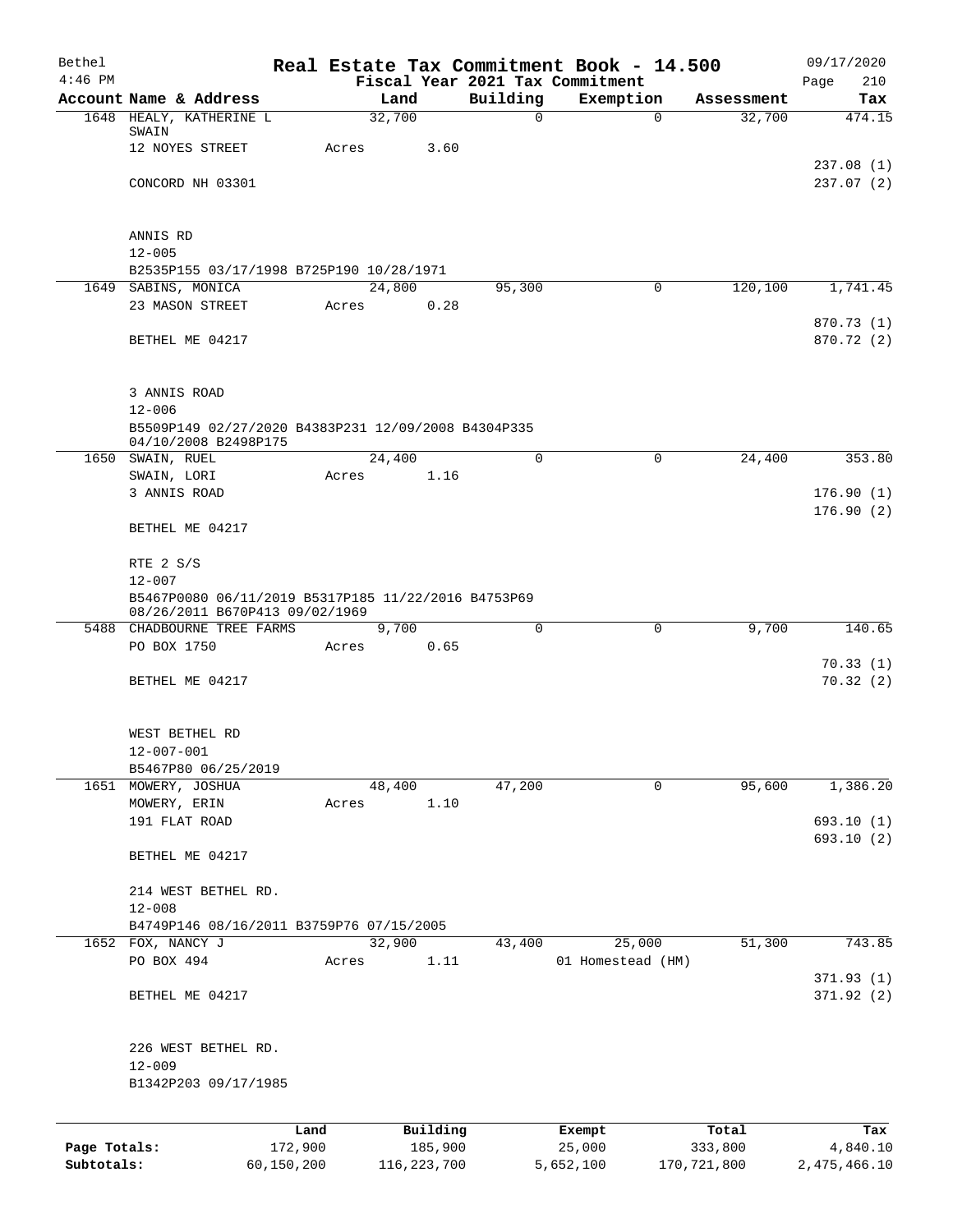| Bethel<br>$4:46$ PM |                                                                                      |            |        | Fiscal Year 2021 Tax Commitment | Real Estate Tax Commitment Book - 14.500 |            | 09/17/2020<br>211      |  |  |  |
|---------------------|--------------------------------------------------------------------------------------|------------|--------|---------------------------------|------------------------------------------|------------|------------------------|--|--|--|
|                     | Account Name & Address                                                               |            | Land   | Building                        | Exemption                                | Assessment | Page<br>Tax            |  |  |  |
|                     | 1653 CHADBOURNE TREE FARMS,                                                          | 23,600     |        | 0                               | $\Omega$                                 | 23,600     | 342.20                 |  |  |  |
|                     | LLC                                                                                  |            |        |                                 |                                          |            |                        |  |  |  |
|                     | PO BOX 1750                                                                          | Acres      | 47.70  |                                 |                                          |            | 171.10(1)              |  |  |  |
|                     | BETHEL ME 04217                                                                      |            |        |                                 |                                          |            | 171.10(2)              |  |  |  |
|                     |                                                                                      |            |        |                                 |                                          |            |                        |  |  |  |
|                     |                                                                                      |            |        |                                 |                                          |            |                        |  |  |  |
|                     | RTE 2 S/S                                                                            |            |        |                                 |                                          |            |                        |  |  |  |
|                     | $12 - 010$<br>B3652P43 12/29/2004 B1342P203                                          |            |        |                                 |                                          |            |                        |  |  |  |
|                     | 1654 JODREY, ELEANOR                                                                 | 25,400     |        | $\Omega$                        | $\Omega$                                 | 25,400     | 368.30                 |  |  |  |
|                     | 75 VERNON STREET                                                                     | Acres 1.79 |        |                                 |                                          |            |                        |  |  |  |
|                     |                                                                                      |            |        |                                 |                                          |            | 184.15(1)              |  |  |  |
|                     | BETHEL ME 04217                                                                      |            |        |                                 |                                          |            | 184.15(2)              |  |  |  |
|                     |                                                                                      |            |        |                                 |                                          |            |                        |  |  |  |
|                     | 240 WEST BETHEL RD.                                                                  |            |        |                                 |                                          |            |                        |  |  |  |
|                     | $12 - 011$                                                                           |            |        |                                 |                                          |            |                        |  |  |  |
|                     | B3571P221 08/04/2004                                                                 |            |        |                                 |                                          |            |                        |  |  |  |
|                     | 1655 MITCHELL, EDWARD G                                                              |            | 36,100 | 82,200                          | 0                                        | 118,300    | 1,715.35               |  |  |  |
|                     | MITCHELL, MELISSA A                                                                  | Acres 3.79 |        |                                 |                                          |            |                        |  |  |  |
|                     | PO BOX 15                                                                            |            |        |                                 |                                          |            | 857.68 (1)             |  |  |  |
|                     | WEST BETHEL ME 04286                                                                 |            |        |                                 |                                          |            | 857.67 (2)             |  |  |  |
|                     |                                                                                      |            |        |                                 |                                          |            |                        |  |  |  |
|                     | 248 WEST BETHEL RD.                                                                  |            |        |                                 |                                          |            |                        |  |  |  |
|                     | $12 - 012$                                                                           |            |        |                                 |                                          |            |                        |  |  |  |
|                     | B5277P418 04/20/2016 B4603P261 06/29/2010 B4039P88<br>10/30/2006 B3626P76 11/05/2004 |            |        |                                 |                                          |            |                        |  |  |  |
|                     | 1656 PIERCE, BENJAMIN F                                                              | 35,800     |        | 88,000                          | 0                                        |            | 123,800 1,795.10       |  |  |  |
|                     | PO BOX 770                                                                           | Acres      | 3.40   |                                 |                                          |            |                        |  |  |  |
|                     |                                                                                      |            |        |                                 |                                          |            | 897.55 (1)             |  |  |  |
|                     | BETHEL ME 04217                                                                      |            |        |                                 |                                          |            | 897.55 (2)             |  |  |  |
|                     |                                                                                      |            |        |                                 |                                          |            |                        |  |  |  |
|                     | 280 WEST BETHEL RD.                                                                  |            |        |                                 |                                          |            |                        |  |  |  |
|                     | $12 - 013$                                                                           |            |        |                                 |                                          |            |                        |  |  |  |
|                     | B3851P133 12/06/2005                                                                 |            |        |                                 |                                          |            |                        |  |  |  |
|                     | 1657 HEAD, DAVID & FRANCIS                                                           | 10,900     |        | 0                               | $\mathbf 0$                              | 10,900     | 158.05                 |  |  |  |
|                     | M. TRUSTEES<br>PO BOX 61                                                             | Acres      | 44.00  |                                 |                                          |            |                        |  |  |  |
|                     |                                                                                      |            |        |                                 |                                          |            | 79.03(1)               |  |  |  |
|                     | W BETHEL ME 04286                                                                    |            |        |                                 |                                          |            | 79.02(2)               |  |  |  |
|                     |                                                                                      |            |        |                                 |                                          |            |                        |  |  |  |
|                     |                                                                                      |            |        |                                 |                                          |            |                        |  |  |  |
|                     | RTE 2 S/S<br>$12 - 014$                                                              |            |        |                                 |                                          |            |                        |  |  |  |
|                     | B4953P101 02/17/2013 B1476P50 05/12/1987                                             |            |        |                                 |                                          |            |                        |  |  |  |
|                     | 1658 CHADBOURNE TREE FARMS,                                                          | 24,200     |        | $\mathbf 0$                     | $\mathbf 0$                              | 24,200     | 350.90                 |  |  |  |
|                     | LLC                                                                                  |            |        |                                 |                                          |            |                        |  |  |  |
|                     | PO BOX 1750                                                                          | Acres      | 41.40  |                                 |                                          |            |                        |  |  |  |
|                     | BETHEL ME 04217                                                                      |            |        |                                 |                                          |            | 175.45(1)<br>175.45(2) |  |  |  |
|                     |                                                                                      |            |        |                                 |                                          |            |                        |  |  |  |
|                     |                                                                                      |            |        |                                 |                                          |            |                        |  |  |  |
|                     |                                                                                      |            |        |                                 |                                          |            |                        |  |  |  |
|                     | $12 - 015$                                                                           |            |        |                                 |                                          |            |                        |  |  |  |

B3652P43 12/29/2004 B1476P50

|              | Land       | Building    | Exempt    | Total       | Tax          |
|--------------|------------|-------------|-----------|-------------|--------------|
| Page Totals: | 156,000    | 170,200     |           | 326,200     | 4,729.90     |
| Subtotals:   | 60,306,200 | 116,393,900 | 5,652,100 | 171,048,000 | 2,480,196.00 |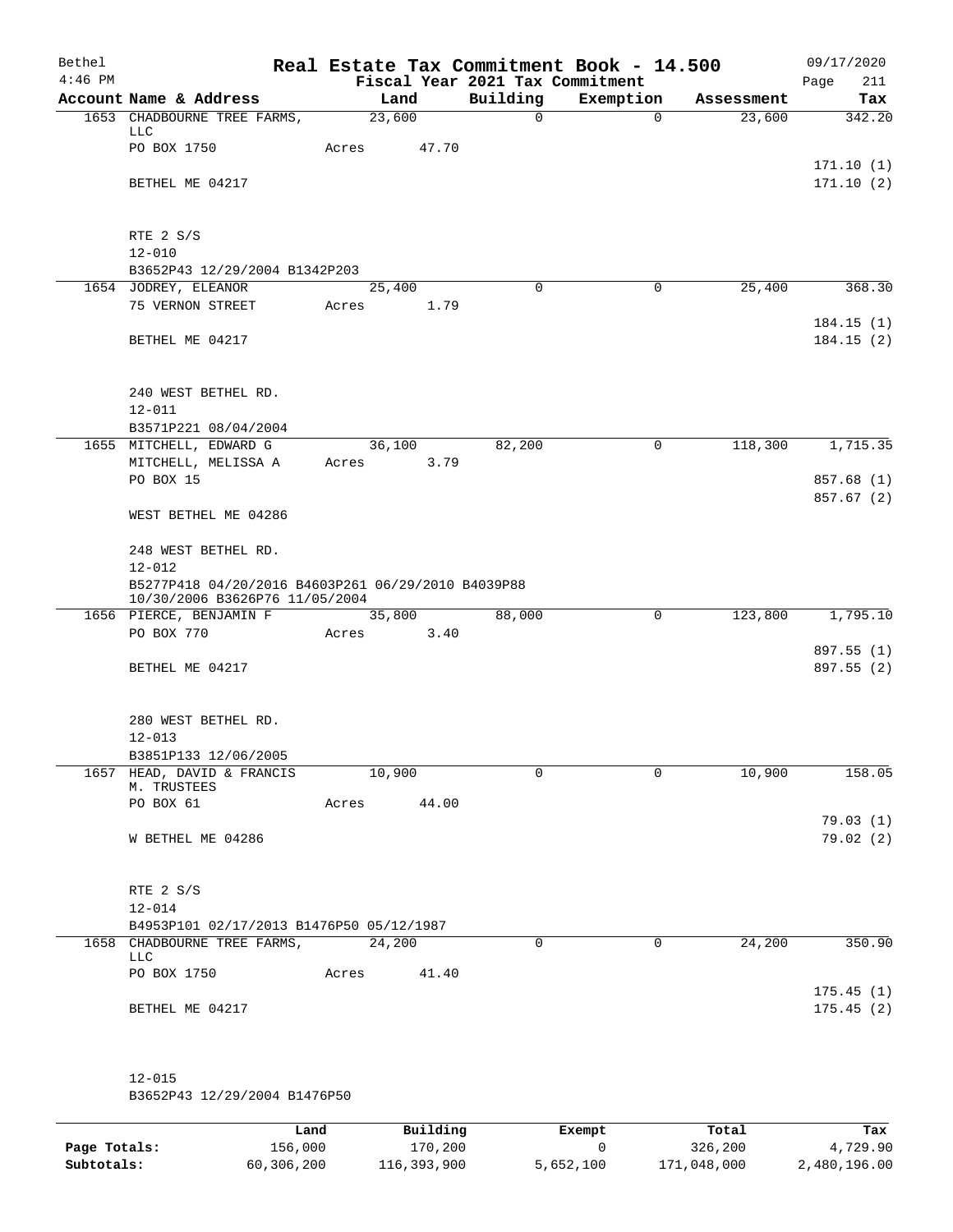| Bethel       |                                                                                      |         |        |          |              | Real Estate Tax Commitment Book - 14.500 |                      | 09/17/2020             |
|--------------|--------------------------------------------------------------------------------------|---------|--------|----------|--------------|------------------------------------------|----------------------|------------------------|
| $4:46$ PM    | Account Name & Address                                                               |         | Land   |          | Building     | Fiscal Year 2021 Tax Commitment          |                      | Page<br>212            |
|              | 1659 WIGHT, BRADLEY S. &                                                             |         | 30,500 |          | $\mathsf{O}$ | Exemption<br>$\mathbf 0$                 | Assessment<br>30,500 | Tax<br>442.25          |
|              | BRENDA L.                                                                            |         |        |          |              |                                          |                      |                        |
|              | PO BOX 105                                                                           | Acres   |        | 7.02     |              |                                          |                      |                        |
|              | BETHEL ME 04217                                                                      |         |        |          |              |                                          |                      | 221.13(1)<br>221.12(2) |
|              |                                                                                      |         |        |          |              |                                          |                      |                        |
|              |                                                                                      |         |        |          |              |                                          |                      |                        |
|              | WEST BETHEL ROAD                                                                     |         |        |          |              |                                          |                      |                        |
|              | $12 - 016$<br>B5489P470 10/30/2019 B5095P165 02/14/2014                              |         |        |          |              |                                          |                      |                        |
|              | 4549 FRENCH, KIMBALL                                                                 |         | 34,800 |          | 57,500       | 0                                        | 92,300               | 1,338.35               |
|              | 100 MAPLE ST                                                                         | Acres   |        | 2.33     |              |                                          |                      |                        |
|              |                                                                                      |         |        |          |              |                                          |                      | 669.18(1)              |
|              | METHUEN MA 01844                                                                     |         |        |          |              |                                          |                      | 669.17(2)              |
|              |                                                                                      |         |        |          |              |                                          |                      |                        |
|              | 288 WEST BETHEL ROAD                                                                 |         |        |          |              |                                          |                      |                        |
|              | $12 - 016 - 001$                                                                     |         |        |          |              |                                          |                      |                        |
|              | B5272P58 03/14/2016 B5228P67 06/22/2015 B5225P292<br>06/05/2015 B3906P207 03/22/2006 |         |        |          |              |                                          |                      |                        |
|              | 1660 WIGHT, BRADLEY S. &                                                             |         | 32,600 |          | 61,600       | $\mathbf 0$                              | 94,200               | 1,365.90               |
|              | BRENDA L.                                                                            |         |        |          |              |                                          |                      |                        |
|              | PO BOX 105                                                                           | Acres   |        | 1.00     |              |                                          |                      | 682.95 (1)             |
|              | BETHEL ME 04217                                                                      |         |        |          |              |                                          |                      | 682.95 (2)             |
|              |                                                                                      |         |        |          |              |                                          |                      |                        |
|              |                                                                                      |         |        |          |              |                                          |                      |                        |
|              | 314 WEST BETHEL RD.<br>$12 - 017$                                                    |         |        |          |              |                                          |                      |                        |
|              | B5489P470 10/30/2019 B5095P163 02/04/2014                                            |         |        |          |              |                                          |                      |                        |
|              | 1661 COCHRAN, ELLEN E                                                                |         | 33,200 |          | 80,200       | 0                                        | 113,400              | 1,644.30               |
|              | 6656 CHAMBERLAIN DRAW                                                                |         | Acres  | 1.26     |              |                                          |                      |                        |
|              |                                                                                      |         |        |          |              |                                          |                      | 822.15(1)              |
|              | WOODBURY MN 55125                                                                    |         |        |          |              |                                          |                      | 822.15 (2)             |
|              |                                                                                      |         |        |          |              |                                          |                      |                        |
|              | 322 WEST BETHEL RD.                                                                  |         |        |          |              |                                          |                      |                        |
|              | $12 - 018$                                                                           |         |        |          |              |                                          |                      |                        |
|              | B2350P221 07/24/1996 B2350P220 07/24/1996<br>4604 BENTLEY, SHEILA A                  |         | 33,800 |          | 8,200        | $\Omega$                                 | 42,000               | 609.00                 |
|              | BENTLEY, DARREN L                                                                    | Acres   |        | 1.61     |              |                                          |                      |                        |
|              | PO BOX 194                                                                           |         |        |          |              |                                          |                      | 304.50(1)              |
|              |                                                                                      |         |        |          |              |                                          |                      | 304.50(2)              |
|              | RUMFORD ME 04276                                                                     |         |        |          |              |                                          |                      |                        |
|              | 340 WEST BETHEL ROAD                                                                 |         |        |          |              |                                          |                      |                        |
|              | $12 - 019$                                                                           |         |        |          |              |                                          |                      |                        |
|              | B3625P5 11/04/2004                                                                   |         |        |          |              |                                          |                      |                        |
|              | 5182 CHADBOURNE TREE FARMS,<br><b>LLC</b>                                            |         | 100    |          | $\mathbf 0$  | $\mathbf 0$                              | 100                  | 1.45                   |
|              | PO BOX 1750                                                                          | Acres   |        | 0.28     |              |                                          |                      |                        |
|              |                                                                                      |         |        |          |              |                                          |                      | 0.73(1)                |
|              | BETHEL ME 04217                                                                      |         |        |          |              |                                          |                      | 0.72(2)                |
|              |                                                                                      |         |        |          |              |                                          |                      |                        |
|              | RT <sub>2</sub>                                                                      |         |        |          |              |                                          |                      |                        |
|              | $12 - 020$                                                                           |         |        |          |              |                                          |                      |                        |
|              | B4085P281 01/11/2007                                                                 |         |        |          |              |                                          |                      |                        |
|              |                                                                                      | Land    |        | Building |              | Exempt                                   | Total                | Tax                    |
| Page Totals: |                                                                                      | 165,000 |        | 207,500  |              | 0                                        | 372,500              | 5,401.25               |

**Subtotals:** 60,471,200 116,601,400 5,652,100 171,420,500 2,485,597.25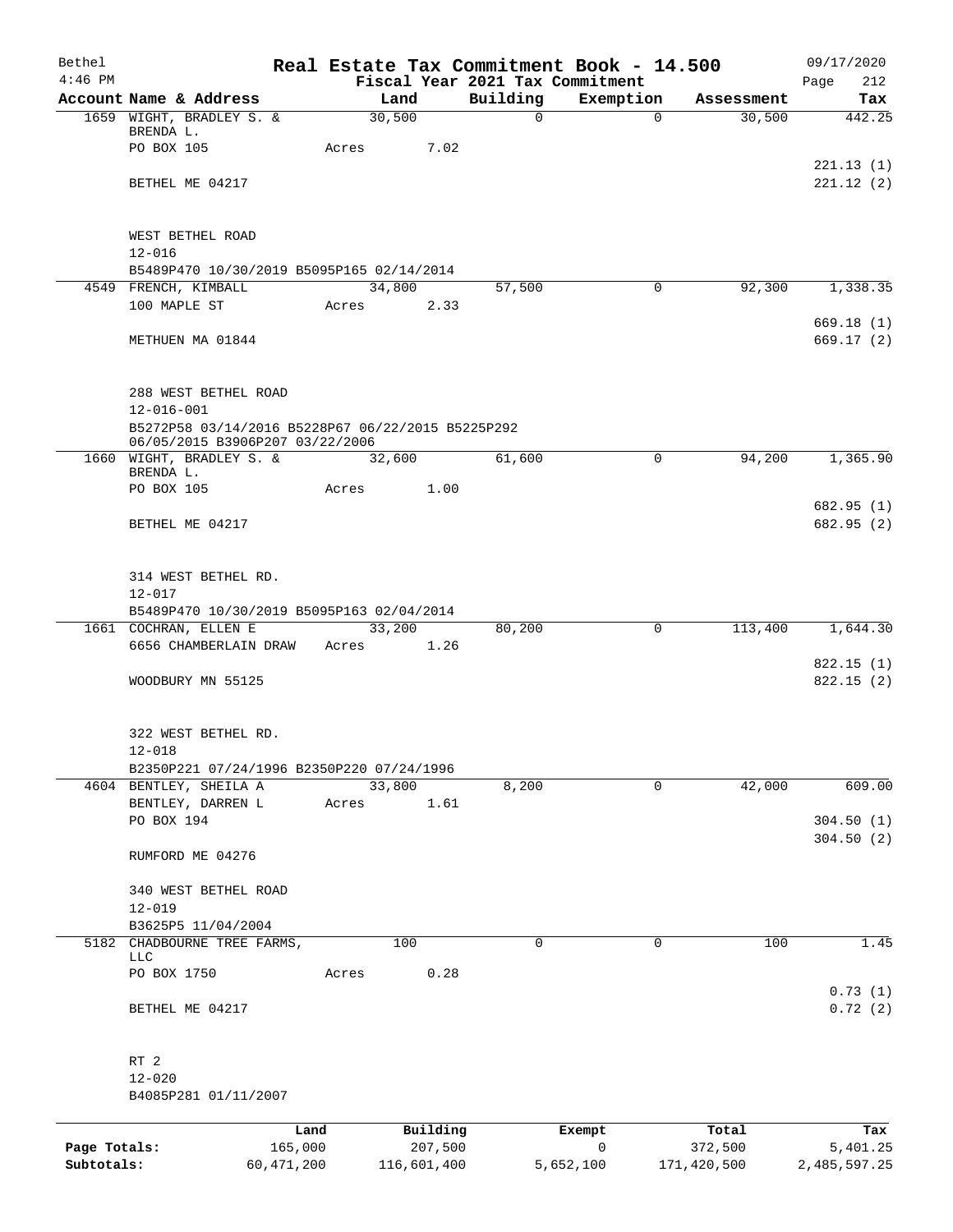| Bethel    |                                                 |            |        |                                 | Real Estate Tax Commitment Book - 14.500 |            | 09/17/2020  |
|-----------|-------------------------------------------------|------------|--------|---------------------------------|------------------------------------------|------------|-------------|
| $4:46$ PM |                                                 |            |        | Fiscal Year 2021 Tax Commitment |                                          |            | 213<br>Page |
|           | Account Name & Address                          | Land       |        | Building                        | Exemption                                | Assessment | Tax         |
|           | 1664 CHADBOURNE TREE FARMS,<br>LLC              | 32,400     |        | $\mathsf{O}$                    | $\Omega$                                 | 32,400     | 469.80      |
|           | PO BOX 1750                                     | Acres      | 9.00   |                                 |                                          |            |             |
|           |                                                 |            |        |                                 |                                          |            | 234.90(1)   |
|           | BETHEL ME 04217                                 |            |        |                                 |                                          |            | 234.90 (2)  |
|           | RTE 2 S/S                                       |            |        |                                 |                                          |            |             |
|           | $12 - 021$                                      |            |        |                                 |                                          |            |             |
|           | B3652P43 12/29/2004                             |            |        |                                 |                                          |            |             |
|           | 1665 FOUKE, CHAD S                              |            | 41,700 | 74,900                          | $\mathbf 0$                              | 116,600    | 1,690.70    |
|           | HARTE, LESLEY C                                 | Acres 9.77 |        |                                 |                                          |            |             |
|           | 48 OTHMAR ST                                    |            |        |                                 |                                          |            | 845.35 (1)  |
|           | PO BOX 3325                                     |            |        |                                 |                                          |            | 845.35(2)   |
|           | NARRAGANSETT RI 02882                           |            |        |                                 |                                          |            |             |
|           | 382 WEST BETHEL RD.                             |            |        |                                 |                                          |            |             |
|           | $12 - 022$                                      |            |        |                                 |                                          |            |             |
|           | B4787P109 11/28/2011 B1910P205 06/16/1992       |            |        |                                 |                                          |            |             |
|           | 1666 SAVAGE LAND<br>DEVELOPMENT, LLC            | 18,600     |        | 0                               | 0                                        | 18,600     | 269.70      |
|           | P.O. BOX 358                                    | Acres      | 2.80   |                                 |                                          |            |             |
|           |                                                 |            |        |                                 |                                          |            | 134.85(1)   |
|           | BETHEL ME 04217                                 |            |        |                                 |                                          |            | 134.85(2)   |
|           |                                                 |            |        |                                 |                                          |            |             |
|           | RTE 2 S/S                                       |            |        |                                 |                                          |            |             |
|           | $12 - 023$                                      |            |        |                                 |                                          |            |             |
|           | B4107P102 03/23/2007<br>1667 DOUGENECK, WILLIAM |            | 27,900 | 69,300                          | 0                                        | 97,200     | 1,409.40    |
|           | 425 WEST BETHEL RD                              | Acres      | 2.00   |                                 |                                          |            |             |
|           |                                                 |            |        |                                 |                                          |            | 704.70(1)   |
|           | BETHEL ME 04217                                 |            |        |                                 |                                          |            | 704.70(2)   |
|           |                                                 |            |        |                                 |                                          |            |             |
|           | 425 WEST BETHEL RD.                             |            |        |                                 |                                          |            |             |
|           | $12 - 024$                                      |            |        |                                 |                                          |            |             |
|           | B3091P32 04/03/2002                             |            |        |                                 |                                          |            |             |
|           | 1668 OBRIEN, CAROLYN C &<br>ROBERT E, TRUSTEES  | 9,300      |        | 0                               | 0                                        | 9,300      | 134.85      |
|           | OF THE CAROLYN OBRIEN<br>LIVING TRUST           | Acres      | 18.00  |                                 |                                          |            |             |
|           | 2879 S. PONTE VEDRA                             |            |        |                                 |                                          |            | 67.43(1)    |
|           | <b>BLVD</b>                                     |            |        |                                 |                                          |            | 67.42(2)    |
|           | PONTE VEDRA FL 32082<br>4529                    |            |        |                                 |                                          |            |             |
|           | RTE 2 N/S                                       |            |        |                                 |                                          |            |             |
|           | $12 - 025$                                      |            |        |                                 |                                          |            |             |
|           | B3835P42 11/03/2005                             |            |        |                                 |                                          |            |             |

|              | Land       | Building    | Exempt    | Total       | Tax          |
|--------------|------------|-------------|-----------|-------------|--------------|
| Page Totals: | 129,900    | 144,200     |           | 274,100     | 3,974.45     |
| Subtotals:   | 60,601,100 | 116,745,600 | 5,652,100 | 171,694,600 | 2,489,571.70 |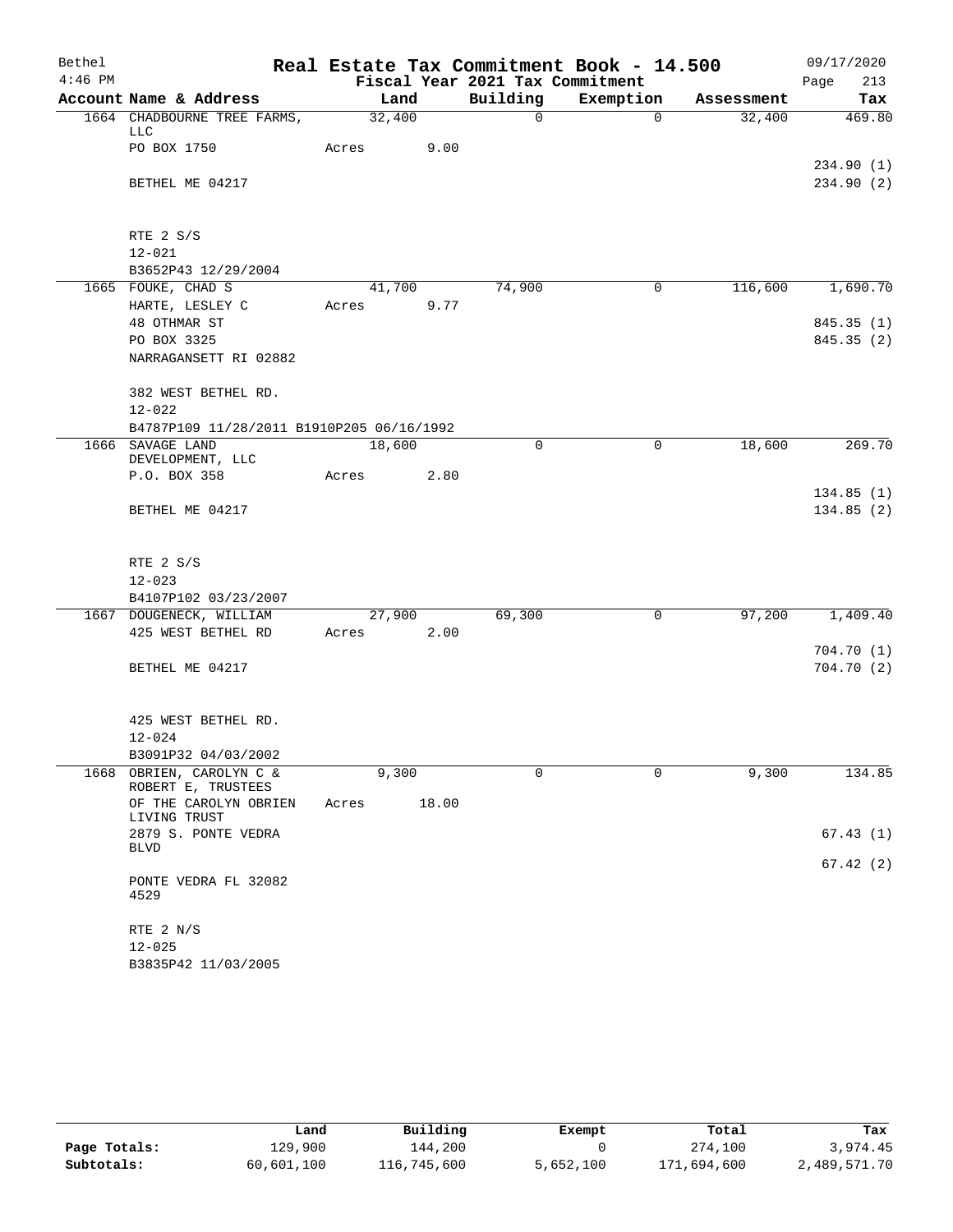| Bethel                     |                                                                    |            |               |              | Real Estate Tax Commitment Book - 14.500 |                      | 09/17/2020             |  |  |
|----------------------------|--------------------------------------------------------------------|------------|---------------|--------------|------------------------------------------|----------------------|------------------------|--|--|
| $4:46$ PM                  | Account Name & Address                                             |            | Land          | Building     | Fiscal Year 2021 Tax Commitment          |                      | Page<br>214            |  |  |
|                            | 1669 AMBROSE, GEORGE C JR ET                                       |            | 31,000        | $\mathsf{O}$ | Exemption<br>$\mathbf 0$                 | Assessment<br>31,000 | Tax<br>449.50          |  |  |
|                            | ALS                                                                |            |               |              |                                          |                      |                        |  |  |
|                            | 12 IVERSON RD.                                                     | Acres      | 7.60          |              |                                          |                      |                        |  |  |
|                            | BEVERLY MA 01915                                                   |            |               |              |                                          |                      | 224.75(1)<br>224.75(2) |  |  |
|                            |                                                                    |            |               |              |                                          |                      |                        |  |  |
|                            | RTE 2 N/S                                                          |            |               |              |                                          |                      |                        |  |  |
|                            | $12 - 026$                                                         |            |               |              |                                          |                      |                        |  |  |
|                            | B5141P172 07/23/2014 B1462P104 03/03/1987                          |            |               |              |                                          |                      |                        |  |  |
|                            | 1670 DOUGHERTY, MICHAEL                                            |            | 31,200        | 74,300       | $\Omega$                                 | 105,500              | 1,529.75               |  |  |
|                            | DOUGHERTY, ROBERTA M.<br>1880 INTERVALE RD                         |            | 0.88<br>Acres |              |                                          |                      | 764.88(1)              |  |  |
|                            |                                                                    |            |               |              |                                          |                      | 764.87(2)              |  |  |
|                            | BETHEL ME 04217                                                    |            |               |              |                                          |                      |                        |  |  |
|                            | 347 WEST BETHEL RD.                                                |            |               |              |                                          |                      |                        |  |  |
|                            | $12 - 027$                                                         |            |               |              |                                          |                      |                        |  |  |
|                            | B4131P5460 04/25/2019 B4780P241 11/07/2011 B3506P241<br>05/07/2004 |            |               |              |                                          |                      |                        |  |  |
|                            | 1671 LAMONTAGNE, JUDITH                                            |            | 32,600        | 57,500       | 25,000                                   | 65,100               | 943.95                 |  |  |
|                            | PO BOX 642                                                         | Acres      | 1.00          |              | 01 Homestead (HM)                        |                      |                        |  |  |
|                            |                                                                    |            |               |              |                                          |                      | 471.98 (1)             |  |  |
|                            | BETHEL ME 04217                                                    |            |               |              |                                          |                      | 471.97 (2)             |  |  |
|                            | 339 WEST BETHEL RD.                                                |            |               |              |                                          |                      |                        |  |  |
|                            | $12 - 028$                                                         |            |               |              |                                          |                      |                        |  |  |
|                            | B4153P72 06/25/2007 B669P260                                       |            |               |              |                                          |                      |                        |  |  |
|                            | 1672 DOOLEY, CORINNE                                               |            | 47,500        | 28,600       | $\mathbf 0$                              | 76,100               | 1,103.45               |  |  |
|                            | PO BOX 675                                                         | Acres      | 34.00         |              |                                          |                      | 551.73(1)              |  |  |
|                            | GLEN NH 03838                                                      |            |               |              |                                          |                      | 551.72(2)              |  |  |
|                            |                                                                    |            |               |              |                                          |                      |                        |  |  |
|                            | 323 WEST BETHEL RD.                                                |            |               |              |                                          |                      |                        |  |  |
|                            | $12 - 029$                                                         |            |               |              |                                          |                      |                        |  |  |
|                            | B5444P926 12/10/2018 B5311P313 10/19/2016 B3462P306<br>01/21/2004  |            |               |              |                                          |                      |                        |  |  |
| 1673                       | CHADBOURNE TREE FARMS,                                             |            | 41,500        | $\Omega$     | 0                                        | 41,500               | 601.75                 |  |  |
|                            | LLC<br>PO BOX 1750                                                 |            | 22.20         |              |                                          |                      |                        |  |  |
|                            |                                                                    | Acres      |               |              |                                          |                      | 300.88(1)              |  |  |
|                            | BETHEL ME 04217                                                    |            |               |              |                                          |                      | 300.87(2)              |  |  |
|                            |                                                                    |            |               |              |                                          |                      |                        |  |  |
|                            |                                                                    |            |               |              |                                          |                      |                        |  |  |
|                            | RTE 2 N/S<br>$12 - 030$                                            |            |               |              |                                          |                      |                        |  |  |
|                            | B3652P43 12/29/2004                                                |            |               |              |                                          |                      |                        |  |  |
|                            | 1674 CHADBOURNE TREE FARMS,                                        |            | 2,800         | 0            | 0                                        | 2,800                | 40.60                  |  |  |
|                            | <b>LLC</b>                                                         |            |               |              |                                          |                      |                        |  |  |
|                            | PO BOX 1750                                                        | Acres      | 17.80         |              |                                          |                      | 20.30(1)               |  |  |
|                            | BETHEL ME 04217                                                    |            |               |              |                                          |                      | 20.30(2)               |  |  |
|                            |                                                                    |            |               |              |                                          |                      |                        |  |  |
|                            | RTE 2 N/S                                                          |            |               |              |                                          |                      |                        |  |  |
|                            | $12 - 031$                                                         |            |               |              |                                          |                      |                        |  |  |
|                            | B3652P43 12/29/2004 B2645P168                                      |            |               |              |                                          |                      |                        |  |  |
|                            |                                                                    | Land       | Building      |              | Exempt                                   | Total                | Tax                    |  |  |
| Page Totals:<br>Subtotals: |                                                                    | 186,600    | 160,400       |              | 25,000                                   | 322,000              | 4,669.00               |  |  |
|                            |                                                                    | 60,787,700 | 116,906,000   |              | 5,677,100                                | 172,016,600          | 2,494,240.70           |  |  |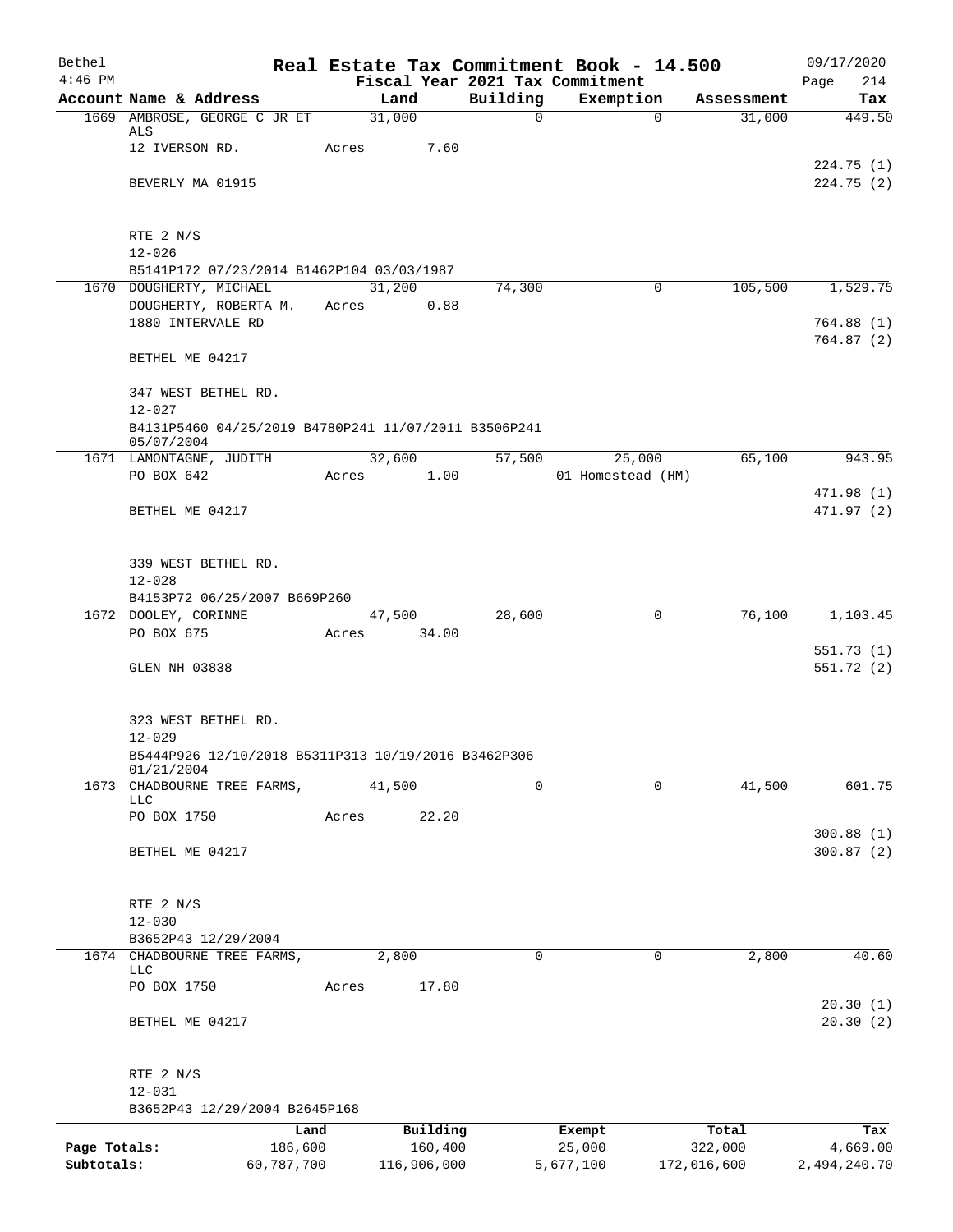| Bethel       |                                                                                     |        |          |             | Real Estate Tax Commitment Book - 14.500 |            | 09/17/2020               |  |
|--------------|-------------------------------------------------------------------------------------|--------|----------|-------------|------------------------------------------|------------|--------------------------|--|
| $4:46$ PM    |                                                                                     |        |          |             | Fiscal Year 2021 Tax Commitment          |            | Page<br>215              |  |
|              | Account Name & Address                                                              | Land   |          | Building    | Exemption                                | Assessment | Tax                      |  |
|              | 1675 CORDWELL, STANLEY<br>ESTATE OF                                                 | 20,200 |          | 68,700      | $\mathbf 0$                              | 88,900     | 1,289.05                 |  |
|              | CORDWELL, STANLEY, PR                                                               | Acres  | 0.23     |             |                                          |            |                          |  |
|              | 237 WEST BETHEL ROAD                                                                |        |          |             |                                          |            | 644.53 (1)<br>644.52 (2) |  |
|              | BETHEL ME 04217                                                                     |        |          |             |                                          |            |                          |  |
|              | 237 WEST BETHEL RD.                                                                 |        |          |             |                                          |            |                          |  |
|              | $12 - 032$<br>B2788P212 02/01/2000                                                  |        |          |             |                                          |            |                          |  |
|              | 1676 PARKER, MICHAEL J                                                              | 25,900 |          | 46,100      | $\mathbf 0$                              | 72,000     | 1,044.00                 |  |
|              | 20 BUCKFIELD RD                                                                     | Acres  | 0.52     |             |                                          |            |                          |  |
|              | SOUTH PARIS ME 04281                                                                |        |          |             |                                          |            | 522.00(1)<br>522.00(2)   |  |
|              |                                                                                     |        |          |             |                                          |            |                          |  |
|              | 233 WEST BETHEL RD.                                                                 |        |          |             |                                          |            |                          |  |
|              | $12 - 033$                                                                          |        |          |             |                                          |            |                          |  |
|              | B1730P343 05/16/1990 B1250P52 03/13/1984                                            | 23,800 |          | 116,800     | 0                                        | 140,600    | 2,038.70                 |  |
|              | 1677 AMANN, JOHN<br>AMANN, AMY                                                      | Acres  | 0.40     |             |                                          |            |                          |  |
|              | PO BOX 982                                                                          |        |          |             |                                          |            | 1,019.35(1)              |  |
|              |                                                                                     |        |          |             |                                          |            | 1,019.35(2)              |  |
|              | BETHEL ME 04217                                                                     |        |          |             |                                          |            |                          |  |
|              | 229 WEST BETHEL RD.                                                                 |        |          |             |                                          |            |                          |  |
|              | $12 - 034$                                                                          |        |          |             |                                          |            |                          |  |
|              | B5115P120 05/15/2014 B2099P125 02/24/1994<br>1678 SCHUELLEIN, WILLIAM H             | 32,900 |          | 95,900      | 25,000                                   | 103,800    | 1,505.10                 |  |
|              | 221 WEST BETHEL RD                                                                  | Acres  | 1.10     |             | 01 Homestead (HM)                        |            |                          |  |
|              |                                                                                     |        |          |             |                                          |            | 752.55(1)                |  |
|              | BETHEL ME 04217                                                                     |        |          |             |                                          |            | 752.55(2)                |  |
|              |                                                                                     |        |          |             |                                          |            |                          |  |
|              | 221 WEST BETHEL RD.                                                                 |        |          |             |                                          |            |                          |  |
|              | $12 - 035$<br>B5400P197 03/29/2018 B3962P112 06/28/2006 B638P158                    |        |          |             |                                          |            |                          |  |
| 1679         | SWAIN, RUEL                                                                         | 24,000 |          | 0           | 0                                        | 24,000     | 348.00                   |  |
|              | SWAIN, LORI                                                                         | Acres  | 1.00     |             |                                          |            |                          |  |
|              | 3 ANNIS ROAD                                                                        |        |          |             |                                          |            | 174.00(1)                |  |
|              |                                                                                     |        |          |             |                                          |            | 174.00(2)                |  |
|              | BETHEL ME 04217                                                                     |        |          |             |                                          |            |                          |  |
|              | WEST BETHEL RD.                                                                     |        |          |             |                                          |            |                          |  |
|              | $12 - 036$                                                                          |        |          |             |                                          |            |                          |  |
|              | B5337P92 03/27/2017 B5317P179 11/22/2016 B4753P68<br>08/26/2011 B670P413 09/02/1969 |        |          |             |                                          |            |                          |  |
|              | 5487 CHADBOURNE TREE FARMS                                                          | 24,000 |          | $\mathbf 0$ | $\mathsf{O}$                             | 24,000     | 348.00                   |  |
|              | PO BOX 1750                                                                         | Acres  | 1.00     |             |                                          |            |                          |  |
|              | BETHEL ME 04217                                                                     |        |          |             |                                          |            | 174.00(1)<br>174.00(2)   |  |
|              |                                                                                     |        |          |             |                                          |            |                          |  |
|              | WEST BETHEL RD                                                                      |        |          |             |                                          |            |                          |  |
|              | $12 - 036 - 001$                                                                    |        |          |             |                                          |            |                          |  |
|              | B5467P84 06/11/2019                                                                 |        |          |             |                                          |            |                          |  |
|              |                                                                                     |        |          |             |                                          |            |                          |  |
|              | Land                                                                                |        | Building |             |                                          | Total      | Tax                      |  |
| Page Totals: | 150,800                                                                             |        | 327,500  |             | Exempt<br>25,000                         | 453,300    | 6,572.85                 |  |

**Subtotals:** 60,938,500 117,233,500 5,702,100 172,469,900 2,500,813.55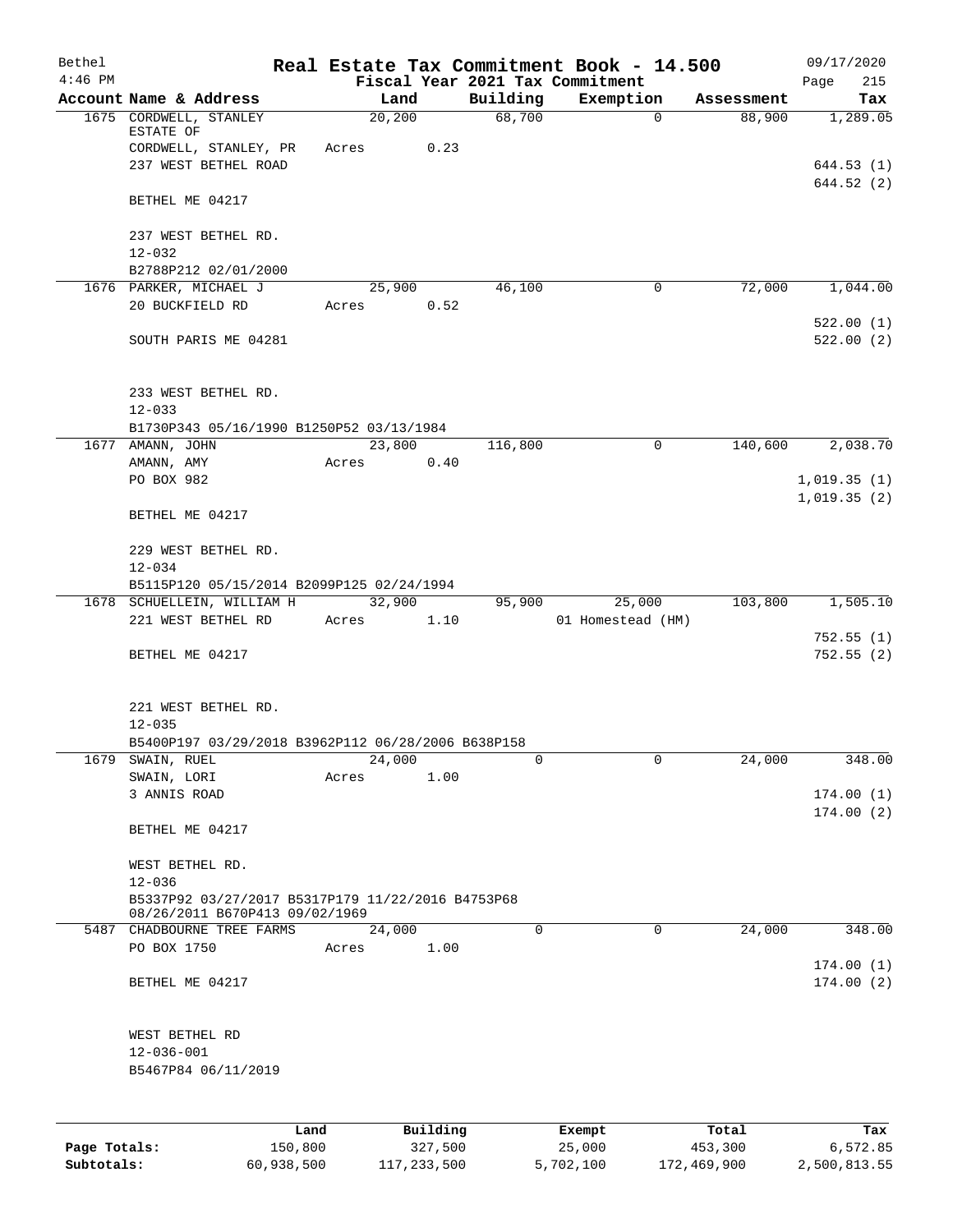| Bethel       |                                                                      |       |                         |             | Real Estate Tax Commitment Book - 14.500 |                  | 09/17/2020         |
|--------------|----------------------------------------------------------------------|-------|-------------------------|-------------|------------------------------------------|------------------|--------------------|
| $4:46$ PM    |                                                                      |       |                         |             | Fiscal Year 2021 Tax Commitment          |                  | 216<br>Page        |
|              | Account Name & Address                                               |       | Land                    | Building    | Exemption                                | Assessment       | Tax                |
|              | 1680 SWAIN, MAUREEN W., PR<br>SWAIN, RUEL E. SWAIN,<br>SR. ESTATE OF |       | 35,400<br>3.01<br>Acres | 111,300     | 25,000<br>01 Homestead (HM)              | 121,700          | 1,764.65           |
|              | 185 WEST BETHEL ROAD                                                 |       |                         |             |                                          |                  | 882.33 (1)         |
|              | BETHEL ME 04217                                                      |       |                         |             |                                          |                  | 882.32 (2)         |
|              | 185 WEST BETHEL RD.                                                  |       |                         |             |                                          |                  |                    |
|              | $12 - 037$<br>B2535P155 03/17/1998 B618P207 09/07/1962               |       |                         |             |                                          |                  |                    |
|              | 1681 SWAIN, MAUREEN                                                  |       | 7,300                   | 0           | 0                                        | 7,300            | 105.85             |
|              | 185 WEST BETHEL ROAD                                                 | Acres | 12.71                   |             |                                          |                  | 52.93(1)           |
|              | BETHEL ME 04217                                                      |       |                         |             |                                          |                  | 52.92(2)           |
|              | $C$ & N RR N/S                                                       |       |                         |             |                                          |                  |                    |
|              | $12 - 038$<br>B618P207 09/07/1962                                    |       |                         |             |                                          |                  |                    |
|              | 1682 HEALY, KATHERINE L<br>SWAIN                                     |       | 400                     | $\mathbf 0$ | $\mathbf 0$                              | 400              | 5.80               |
|              | 12 NOYES STREET                                                      | Acres | 6.77                    |             |                                          |                  |                    |
|              | CONCORD NH 03301                                                     |       |                         |             |                                          |                  | 2.90(1)<br>2.90(2) |
|              | CLARK ISLAND<br>$12 - 039$                                           |       |                         |             |                                          |                  |                    |
|              | B5417P673 07/12/2018 B2535P155 03/17/1998 B4604P72                   |       |                         |             |                                          |                  |                    |
|              | 06/30/2010 B623P362<br>1683 SWAIN, MAUREEN                           |       | 800                     | $\Omega$    | $\mathbf 0$                              | 800              | 11.60              |
|              | 185 WEST BETHEL ROAD                                                 | Acres | 15.00                   |             |                                          |                  |                    |
|              | BETHEL ME 04217                                                      |       |                         |             |                                          |                  | 5.80(1)<br>5.80(2) |
|              | BOND ISLAND                                                          |       |                         |             |                                          |                  |                    |
|              | $12 - 040$                                                           |       |                         |             |                                          |                  |                    |
|              | B623P362 07/19/1963<br>1684 SWAIN, MAUREEN                           |       | 700                     | $\Omega$    | $\Omega$                                 | 700              | 10.15              |
|              | 185 WEST BETHEL ROAD                                                 | Acres | 12.00                   |             |                                          |                  |                    |
|              | BETHEL ME 04217                                                      |       |                         |             |                                          |                  | 5.08(1)<br>5.07(2) |
|              | BOND ISLAND                                                          |       |                         |             |                                          |                  |                    |
|              | $12 - 041$                                                           |       |                         |             |                                          |                  |                    |
|              | B623P362 07/19/1963<br>1685 WITTER, MICHAEL                          |       | 1,000                   | 0           | 0                                        | 1,000            | 14.50              |
|              | 16 ANNIS RD.                                                         | Acres | 19.00                   |             |                                          |                  |                    |
|              | BETHEL ME 04217                                                      |       |                         |             |                                          |                  | 7.25(1)<br>7.25(2) |
|              | BOND ISLAND                                                          |       |                         |             |                                          |                  |                    |
|              | $12 - 042$<br>B1554P151 03/22/1988                                   |       |                         |             |                                          |                  |                    |
|              |                                                                      |       |                         |             |                                          |                  |                    |
| Page Totals: | 45,600                                                               | Land  | Building<br>111,300     |             | Exempt<br>25,000                         | Total<br>131,900 | Tax<br>1,912.55    |

**Subtotals:** 60,984,100 117,344,800 5,727,100 172,601,800 2,502,726.10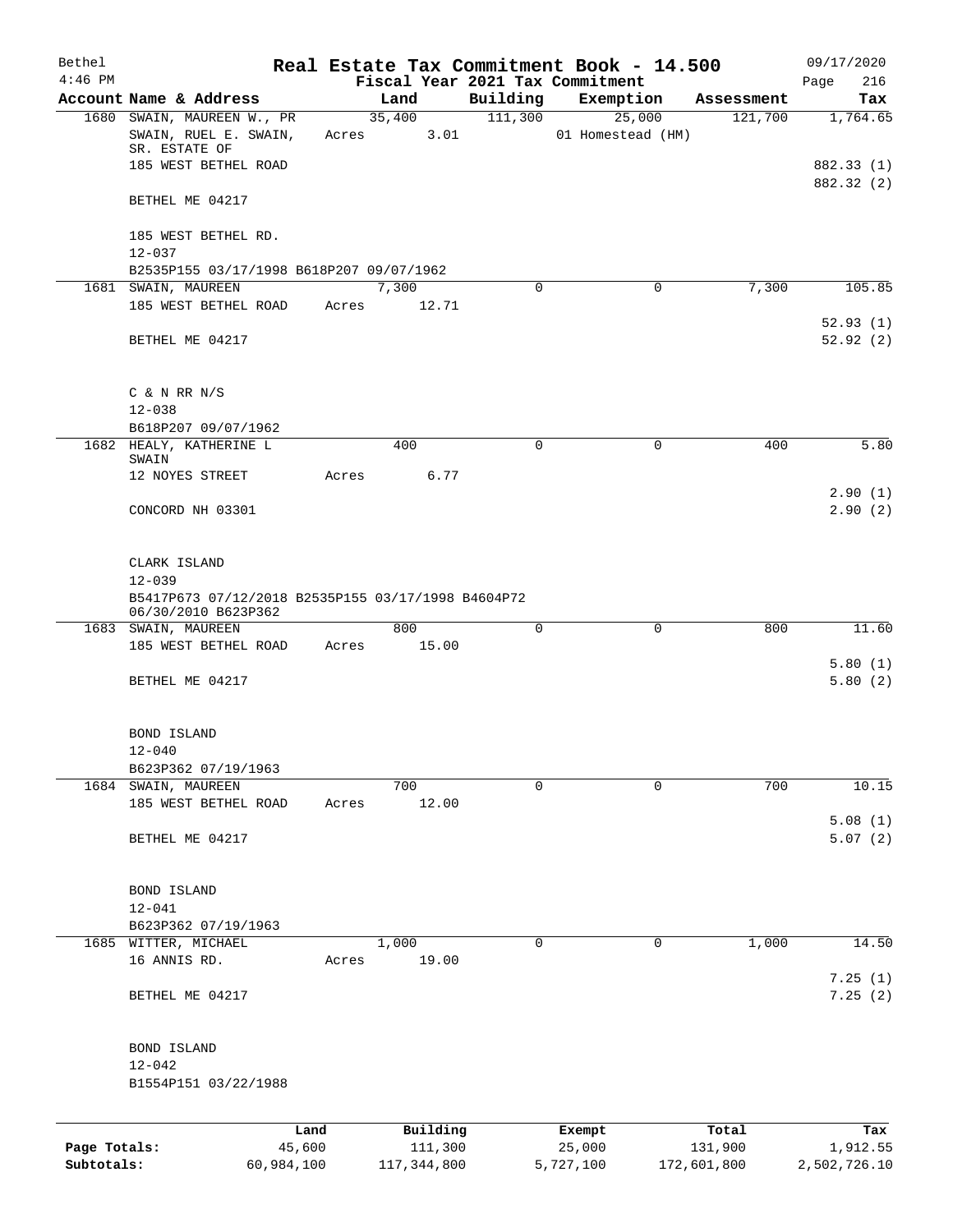| Bethel<br>$4:46$ PM |                                                                                                                                                                                                                       |       |        |       | Real Estate Tax Commitment Book - 14.500<br>Fiscal Year 2021 Tax Commitment |             |            | 09/17/2020<br>217<br>Page |
|---------------------|-----------------------------------------------------------------------------------------------------------------------------------------------------------------------------------------------------------------------|-------|--------|-------|-----------------------------------------------------------------------------|-------------|------------|---------------------------|
|                     | Account Name & Address                                                                                                                                                                                                |       | Land   |       | Building                                                                    | Exemption   | Assessment | Tax                       |
|                     | 1686 SWAIN, RUEL E JR                                                                                                                                                                                                 |       | 300    |       | $\mathsf{O}$                                                                | $\mathbf 0$ | 300        | 4.35                      |
|                     | 3 ANNIS ROAD                                                                                                                                                                                                          | Acres |        | 4.17  |                                                                             |             |            |                           |
|                     |                                                                                                                                                                                                                       |       |        |       |                                                                             |             |            | 2.18(1)                   |
|                     | BETHEL ME 04217                                                                                                                                                                                                       |       |        |       |                                                                             |             |            | 2.17(2)                   |
|                     |                                                                                                                                                                                                                       |       |        |       |                                                                             |             |            |                           |
|                     |                                                                                                                                                                                                                       |       |        |       |                                                                             |             |            |                           |
|                     | BOND ISLAND<br>$12 - 043$                                                                                                                                                                                             |       |        |       |                                                                             |             |            |                           |
|                     | B4604P70 06/30/2010 B4558P286 02/10/2010 B1554P151                                                                                                                                                                    |       |        |       |                                                                             |             |            |                           |
|                     | 1687 SWAIN, RUEL E JR                                                                                                                                                                                                 |       | 1,800  |       | $\Omega$                                                                    | 0           | 1,800      | 26.10                     |
|                     | 3 ANNIS ROAD                                                                                                                                                                                                          | Acres |        | 52.25 |                                                                             |             |            |                           |
|                     |                                                                                                                                                                                                                       |       |        |       |                                                                             |             |            | 13.05(1)                  |
|                     | BETHEL ME 04217                                                                                                                                                                                                       |       |        |       |                                                                             |             |            | 13.05(2)                  |
|                     |                                                                                                                                                                                                                       |       |        |       |                                                                             |             |            |                           |
|                     |                                                                                                                                                                                                                       |       |        |       |                                                                             |             |            |                           |
|                     |                                                                                                                                                                                                                       |       |        |       |                                                                             |             |            |                           |
|                     | BOND ISLAND<br>$12 - 044$<br>B4604P70 06/30/2010 B4558P286 02/10/2010 B720P174<br>23,600<br>0<br>23,600<br>1688 MCCRUM LAND, LLC<br>0<br>PO BOX 660<br>41.00<br>Acres<br>MARS HILL ME 04758<br>NORTH RD<br>$12 - 045$ |       |        |       |                                                                             |             |            |                           |
|                     |                                                                                                                                                                                                                       |       |        |       |                                                                             |             |            | 342.20                    |
|                     |                                                                                                                                                                                                                       |       |        |       |                                                                             |             |            |                           |
|                     |                                                                                                                                                                                                                       |       |        |       |                                                                             |             |            | 171.10(1)                 |
|                     |                                                                                                                                                                                                                       |       |        |       |                                                                             |             |            | 171.10(2)                 |
|                     |                                                                                                                                                                                                                       |       |        |       |                                                                             |             |            |                           |
|                     |                                                                                                                                                                                                                       |       |        |       |                                                                             |             |            |                           |
|                     |                                                                                                                                                                                                                       |       |        |       |                                                                             |             |            |                           |
|                     | B4932P273 12/19/2012 B3585P309 09/10/2004                                                                                                                                                                             |       |        |       |                                                                             |             |            |                           |
|                     | 5092 STAG PROPERTIES, LLC                                                                                                                                                                                             |       | 24,500 |       | $\Omega$                                                                    | $\mathbf 0$ | 24,500     | 355.25                    |
|                     | 537 HIGH ST.                                                                                                                                                                                                          | Acres |        | 1.24  |                                                                             |             |            |                           |
|                     |                                                                                                                                                                                                                       |       |        |       |                                                                             |             |            | 177.63(1)                 |
|                     | W GARDINER ME 04345                                                                                                                                                                                                   |       |        |       |                                                                             |             |            | 177.62(2)                 |
|                     |                                                                                                                                                                                                                       |       |        |       |                                                                             |             |            |                           |
|                     |                                                                                                                                                                                                                       |       |        |       |                                                                             |             |            |                           |
|                     | HEMLOCK RIDGE                                                                                                                                                                                                         |       |        |       |                                                                             |             |            |                           |
|                     | $12 - 045 - 001$<br>B3835P114 11/07/2005                                                                                                                                                                              |       |        |       |                                                                             |             |            |                           |
|                     | 1715 MAHOOSUC PATHWAYS INC                                                                                                                                                                                            |       | 5,900  |       | 0                                                                           | $\mathbf 0$ | 5,900      | 85.55                     |
|                     | 537 HIGH ST.                                                                                                                                                                                                          | Acres |        | 20.28 |                                                                             |             |            |                           |
|                     |                                                                                                                                                                                                                       |       |        |       |                                                                             |             |            | 42.78 (1)                 |
|                     | W GARDINER ME 04345                                                                                                                                                                                                   |       |        |       |                                                                             |             |            | 42.77 (2)                 |
|                     |                                                                                                                                                                                                                       |       |        |       |                                                                             |             |            |                           |
|                     |                                                                                                                                                                                                                       |       |        |       |                                                                             |             |            |                           |
|                     | DAISY BRYANT RD<br>$12 - 045 - 002$                                                                                                                                                                                   |       |        |       |                                                                             |             |            |                           |
|                     | B3835P114 11/03/2005                                                                                                                                                                                                  |       |        |       |                                                                             |             |            |                           |
|                     | 5093 STAG PROPERTIES, LLC                                                                                                                                                                                             |       | 25,200 |       | 0                                                                           | 0           | 25,200     | 365.40                    |
|                     | 537 HIGH ST.                                                                                                                                                                                                          | Acres |        | 1.65  |                                                                             |             |            |                           |
|                     |                                                                                                                                                                                                                       |       |        |       |                                                                             |             |            | 182.70(1)                 |
|                     | W GARDINER ME 04345                                                                                                                                                                                                   |       |        |       |                                                                             |             |            | 182.70(2)                 |
|                     |                                                                                                                                                                                                                       |       |        |       |                                                                             |             |            |                           |
|                     |                                                                                                                                                                                                                       |       |        |       |                                                                             |             |            |                           |
|                     | HEMLOCK RIDGE                                                                                                                                                                                                         |       |        |       |                                                                             |             |            |                           |
|                     | $12 - 045 - 002$<br>B3835P114 11/07/2005                                                                                                                                                                              |       |        |       |                                                                             |             |            |                           |
|                     |                                                                                                                                                                                                                       |       |        |       |                                                                             |             |            |                           |
|                     |                                                                                                                                                                                                                       |       |        |       |                                                                             |             |            |                           |

|              | Land       | Building    | Exempt    | Total       | Tax          |
|--------------|------------|-------------|-----------|-------------|--------------|
| Page Totals: | 81,300     |             |           | 81,300      | 1,178.85     |
| Subtotals:   | 61,065,400 | 117,344,800 | 5,727,100 | 172,683,100 | 2,503,904.95 |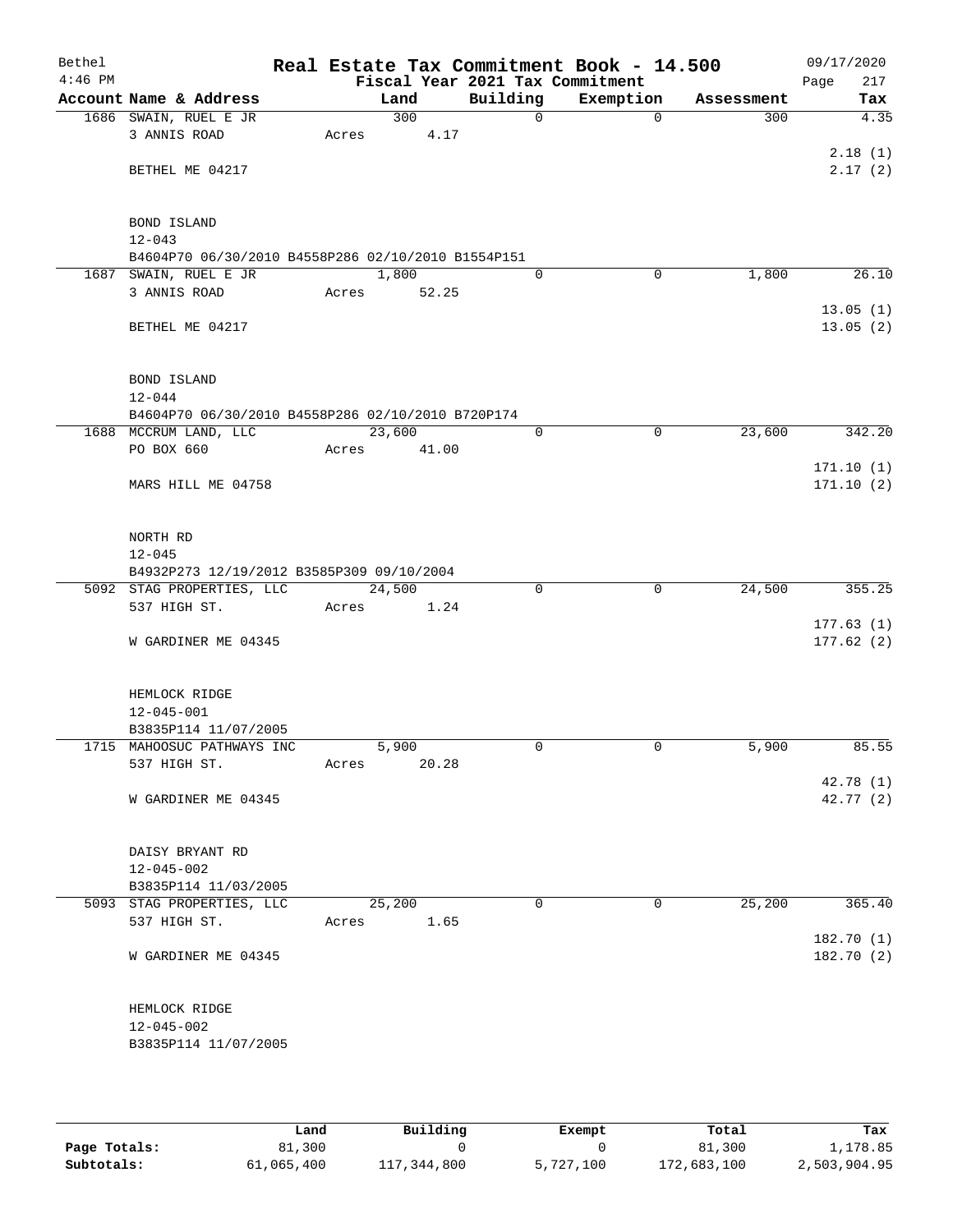| Bethel    |                                                                                       |       |        |             | Real Estate Tax Commitment Book - 14.500 |            | 09/17/2020             |  |  |
|-----------|---------------------------------------------------------------------------------------|-------|--------|-------------|------------------------------------------|------------|------------------------|--|--|
| $4:46$ PM |                                                                                       |       |        |             | Fiscal Year 2021 Tax Commitment          |            | 218<br>Page            |  |  |
|           | Account Name & Address                                                                |       | Land   | Building    | Exemption                                | Assessment | Tax                    |  |  |
|           | 5094 STAG PROPERTIES, LLC                                                             |       | 25,800 | 0           | $\mathbf 0$                              | 25,800     | 374.10                 |  |  |
|           | 537 HIGH ST.                                                                          | Acres | 2.04   |             |                                          |            |                        |  |  |
|           | W GARDINER ME 04345                                                                   |       |        |             |                                          |            | 187.05(1)<br>187.05(2) |  |  |
|           |                                                                                       |       |        |             |                                          |            |                        |  |  |
|           | HEMLOCK RIDGE                                                                         |       |        |             |                                          |            |                        |  |  |
|           | $12 - 045 - 003$                                                                      |       |        |             |                                          |            |                        |  |  |
|           | B3835P114 11/07/2005                                                                  |       |        |             |                                          |            |                        |  |  |
| 5095      | Kiel, John R                                                                          |       | 35,100 | 105,300     | 0                                        | 140,400    | 2,035.80               |  |  |
|           | 38 HEMLOCK RIDGE DRIVE                                                                | Acres | 2.69   |             |                                          |            |                        |  |  |
|           |                                                                                       |       |        |             |                                          |            | 1,017.90(1)            |  |  |
|           | BETHEL ME 04217                                                                       |       |        |             |                                          |            | 1,017.90(2)            |  |  |
|           |                                                                                       |       |        |             |                                          |            |                        |  |  |
|           | <b>38 HEMLOCK RIDGE DRIVE</b>                                                         |       |        |             |                                          |            |                        |  |  |
|           | $12 - 045 - 004$                                                                      |       |        |             |                                          |            |                        |  |  |
|           | B5495P844 12/04/2019 B4879P37 08/16/2012 B3835P114<br>11/03/2005                      |       |        |             |                                          |            |                        |  |  |
|           | 5096 MICHAELS, ROSS I.                                                                |       | 28,800 | $\mathbf 0$ | 0                                        | 28,800     | 417.60                 |  |  |
|           | LIVING TRUST<br>PO BOX 1974                                                           | Acres | 5.32   |             |                                          |            |                        |  |  |
|           |                                                                                       |       |        |             |                                          |            | 208.80(1)              |  |  |
|           | BETHEL ME 04217                                                                       |       |        |             |                                          |            | 208.80(2)              |  |  |
|           |                                                                                       |       |        |             |                                          |            |                        |  |  |
|           | HEMLOCK RIDGE                                                                         |       |        |             |                                          |            |                        |  |  |
|           | $12 - 045 - 005$                                                                      |       |        |             |                                          |            |                        |  |  |
|           | B5146P179 08/08/2014 B3835P114 11/07/2005                                             |       |        |             |                                          |            |                        |  |  |
|           | 5097 MICHAELS, ROSS I. &                                                              |       | 35,900 | 320,000     | 25,000                                   | 330,900    | 4,798.05               |  |  |
|           | LINDA M., TRUSTEES                                                                    |       |        |             |                                          |            |                        |  |  |
|           | PO BOX 1974                                                                           | Acres | 3.55   |             | 01 Homestead (HM)                        |            |                        |  |  |
|           |                                                                                       |       |        |             |                                          |            | 2,399.03(1)            |  |  |
|           | BETHEL ME 04217                                                                       |       |        |             |                                          |            | 2,399.02(2)            |  |  |
|           | 57 HEMLOCK RIDGE DRIVE                                                                |       |        |             |                                          |            |                        |  |  |
|           |                                                                                       |       |        |             |                                          |            |                        |  |  |
|           | $12 - 045 - 006$<br>B4979P101 04/26/2013 B4872P320 08/01/2012 B3835P114<br>11/03/2005 |       |        |             |                                          |            |                        |  |  |
|           | 5098 LIVINGWOOD, ALLEN &<br>KATHRYN                                                   |       | 35,900 | 347,200     | $\mathbf 0$                              | 383,100    | 5,554.95               |  |  |
|           | 12 SPRINGBROOK LANE                                                                   | Acres | 3.57   |             |                                          |            |                        |  |  |
|           |                                                                                       |       |        |             |                                          |            | 2,777.48(1)            |  |  |
|           | FALMOUTH ME 04105                                                                     |       |        |             |                                          |            | 2,777.47(2)            |  |  |
|           |                                                                                       |       |        |             |                                          |            |                        |  |  |
|           | 55 HEMLOCK RIDGE DRIVE                                                                |       |        |             |                                          |            |                        |  |  |
|           | $12 - 045 - 007$                                                                      |       |        |             |                                          |            |                        |  |  |
|           | B5472P274 08/05/2019 B4953P67 02/13/2013 B3835P114<br>11/07/2005                      |       |        |             |                                          |            |                        |  |  |

|              | Land       | Building    | Exempt    | Total       | Tax          |
|--------------|------------|-------------|-----------|-------------|--------------|
| Page Totals: | 161,500    | 772,500     | 25,000    | 909,000     | 13,180.50    |
| Subtotals:   | 61,226,900 | 118,117,300 | 5,752,100 | 173,592,100 | 2,517,085.45 |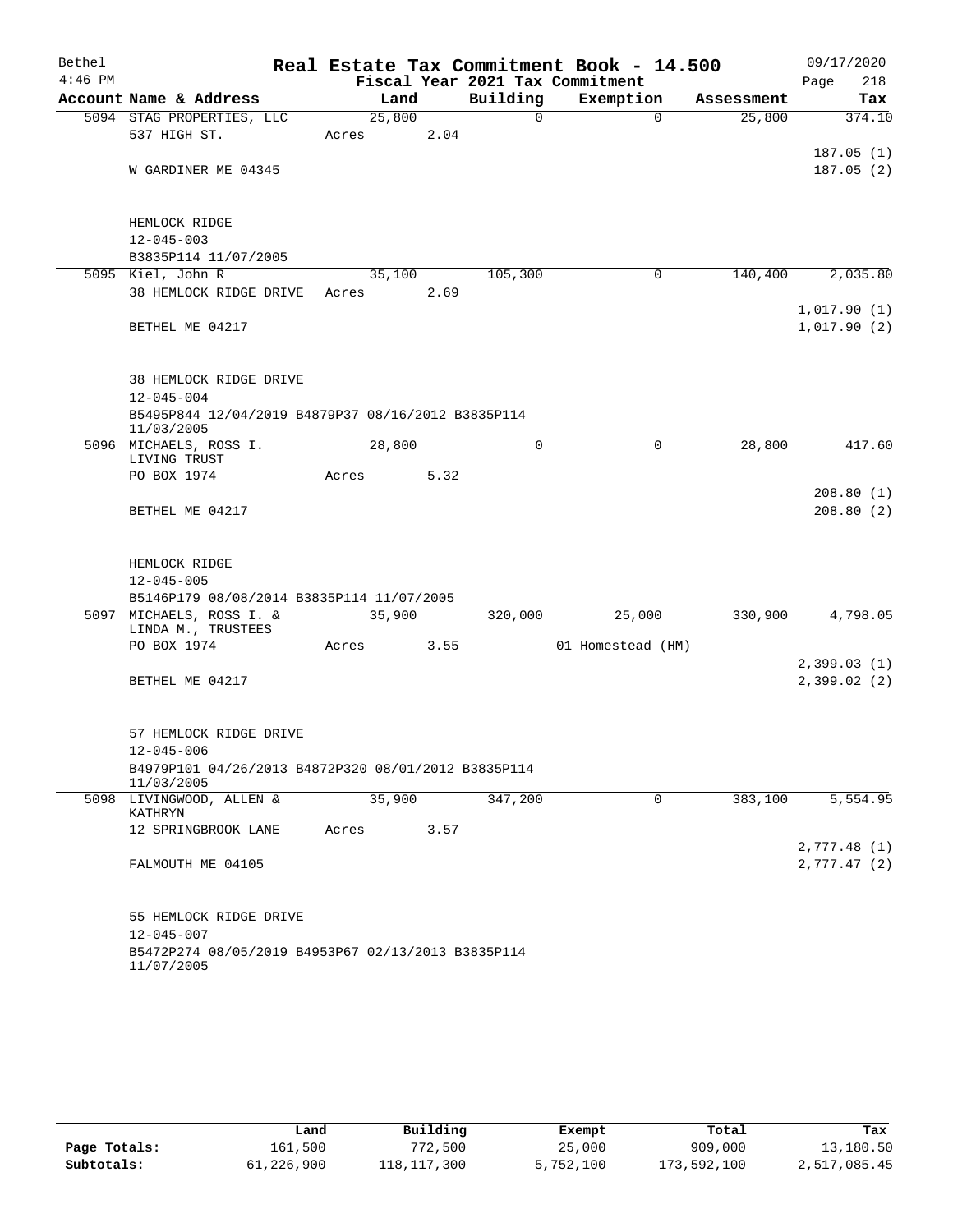| Bethel    |                                                                   |        |        |                                 | Real Estate Tax Commitment Book - 14.500 |            | 09/17/2020                 |
|-----------|-------------------------------------------------------------------|--------|--------|---------------------------------|------------------------------------------|------------|----------------------------|
| $4:46$ PM |                                                                   |        |        | Fiscal Year 2021 Tax Commitment |                                          |            | 219<br>Page                |
|           | Account Name & Address                                            | Land   |        | Building                        | Exemption                                | Assessment | Tax                        |
|           | 5099 51 HEMLOCK RIDGE, LLC                                        |        | 35,000 | 195,700                         | $\Omega$                                 | 230,700    | 3,345.15                   |
|           | 13 DENNETT ROAD                                                   | Acres  | 2.56   |                                 |                                          |            |                            |
|           | KITTERY ME 03904                                                  |        |        |                                 |                                          |            | 1,672.58(1)<br>1,672.57(2) |
|           |                                                                   |        |        |                                 |                                          |            |                            |
|           |                                                                   |        |        |                                 |                                          |            |                            |
|           | 51 HEMLOCK RIDGE DRIVE                                            |        |        |                                 |                                          |            |                            |
|           | $12 - 045 - 008$                                                  |        |        |                                 |                                          |            |                            |
|           | B5504P920 01/30/2020 B5281P206 05/16/2016 B3835P114<br>11/07/2005 |        |        |                                 |                                          |            |                            |
|           | 5100 BARTON, JENNA                                                | 33,600 |        | 276,200                         | $\Omega$                                 | 309,800    | 4,492.10                   |
|           | OWEN, JONATHAN W.                                                 | Acres  | 1.50   |                                 |                                          |            |                            |
|           | 2 SKY TOP DRIVE                                                   |        |        |                                 |                                          |            | 2, 246.05(1)               |
|           |                                                                   |        |        |                                 |                                          |            | 2, 246.05(2)               |
|           | MANCHESTER MA 01944                                               |        |        |                                 |                                          |            |                            |
|           |                                                                   |        |        |                                 |                                          |            |                            |
|           | 45 HEMLOCK RIDGE<br>$12 - 045 - 009$                              |        |        |                                 |                                          |            |                            |
|           | B5500P654 01/02/2020 B5292P692 07/18/2016 B3835P114               |        |        |                                 |                                          |            |                            |
|           | 11/07/2005                                                        |        |        |                                 |                                          |            |                            |
|           | 5101 JERBECK CONSTRUCTION,<br>INC.                                | 24,600 |        | 0                               | 0                                        | 24,600     | 356.70                     |
|           | PO BOX 1015                                                       | Acres  | 1.27   |                                 |                                          |            |                            |
|           |                                                                   |        |        |                                 |                                          |            | 178.35(1)                  |
|           | BETHEL ME 04217                                                   |        |        |                                 |                                          |            | 178.35(2)                  |
|           |                                                                   |        |        |                                 |                                          |            |                            |
|           |                                                                   |        |        |                                 |                                          |            |                            |
|           | HEMLOCK RIDGE<br>$12 - 045 - 010$                                 |        |        |                                 |                                          |            |                            |
|           | B5292P692 07/18/2016 B3835P114 11/07/2005                         |        |        |                                 |                                          |            |                            |
|           | 5102 ROLLER, CRAIG                                                | 34,500 |        | 363,500                         | 0                                        | 398,000    | 5,771.00                   |
|           | ROLLER, KELLY                                                     | Acres  | 2.13   |                                 |                                          |            |                            |
|           | 9 BITTERSWEET LANE                                                |        |        |                                 |                                          |            | 2,885.50(1)                |
|           |                                                                   |        |        |                                 |                                          |            | 2,885.50(2)                |
|           | SOUTH HAMILTON MA 01982                                           |        |        |                                 |                                          |            |                            |
|           | 33 HEMLOCK RIDGE DRIVE                                            |        |        |                                 |                                          |            |                            |
|           | $12 - 045 - 011$                                                  |        |        |                                 |                                          |            |                            |
|           | B5439P187 10/26/2018 B5292P692 07/18/2016 B3835P114<br>11/07/2005 |        |        |                                 |                                          |            |                            |
|           | 5103 BLAISDELL FAMILY TRUST                                       | 34,400 |        | 229,800                         | 0                                        | 264,200    | 3,830.90                   |
|           | OF 2016<br>7 WESTLEDGE ROAD                                       | Acres  | 2.06   |                                 |                                          |            |                            |
|           |                                                                   |        |        |                                 |                                          |            | 1,915.45(1)                |
|           | MARBLEHEAD MA 01945                                               |        |        |                                 |                                          |            | 1,915.45(2)                |
|           |                                                                   |        |        |                                 |                                          |            |                            |
|           | 23 HEMLOCK RIDGE DRIVE                                            |        |        |                                 |                                          |            |                            |
|           | $12 - 045 - 012$                                                  |        |        |                                 |                                          |            |                            |
|           | B5457P214 04/08/2019 B5292P692 07/18/2016 B3835P114               |        |        |                                 |                                          |            |                            |
|           | 11/07/2005                                                        |        |        |                                 |                                          |            |                            |

|              | Land       | Building    | Exempt    | Total       | Tax          |
|--------------|------------|-------------|-----------|-------------|--------------|
| Page Totals: | 162,100    | 1,065,200   |           | 1,227,300   | 17,795.85    |
| Subtotals:   | 61,389,000 | 119,182,500 | 5,752,100 | 174,819,400 | 2,534,881.30 |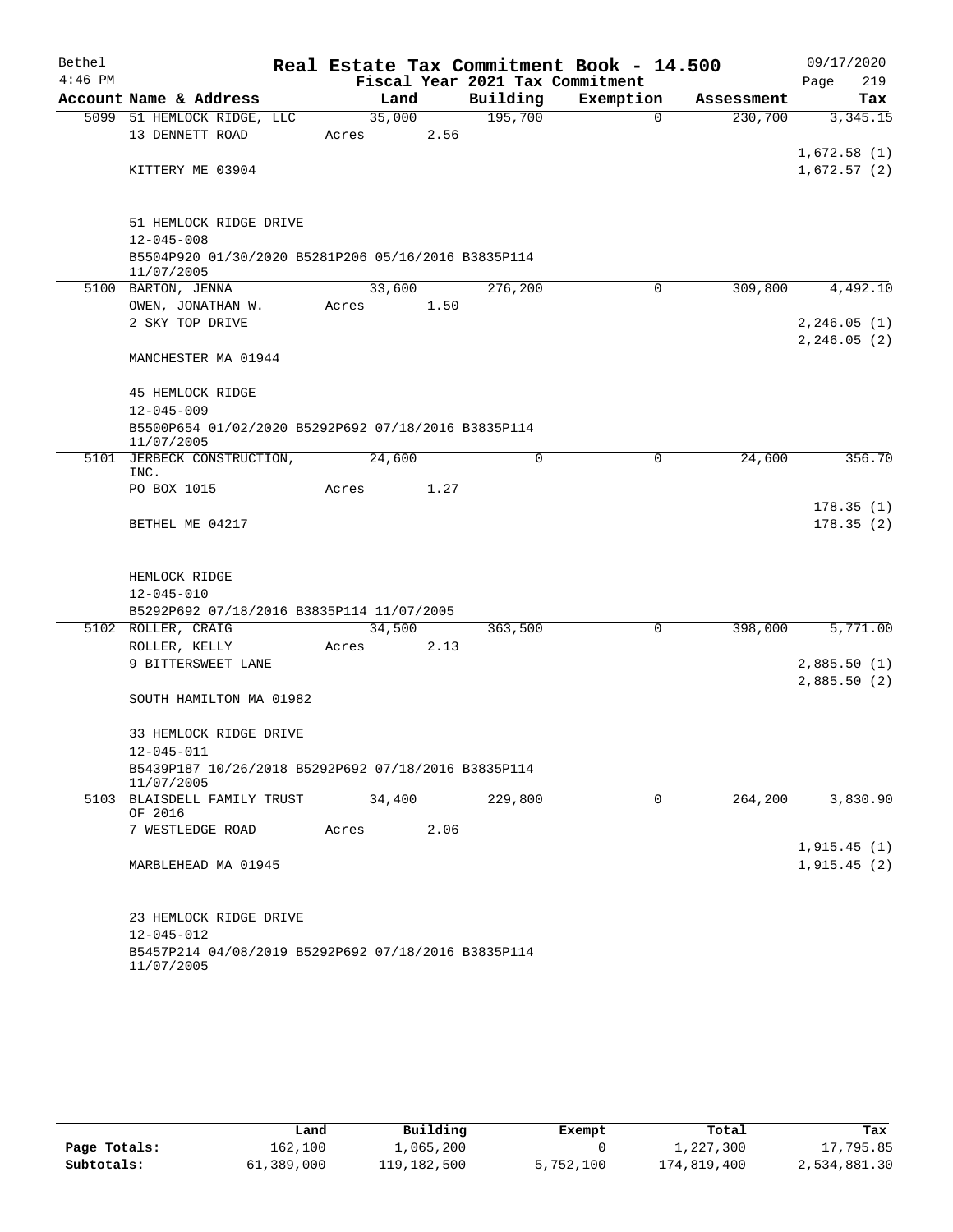| Bethel    |                                                                                       | Real Estate Tax Commitment Book - 14.500 |          |                       |                       | 09/17/2020   |  |  |
|-----------|---------------------------------------------------------------------------------------|------------------------------------------|----------|-----------------------|-----------------------|--------------|--|--|
| $4:46$ PM | Account Name & Address                                                                | Fiscal Year 2021 Tax Commitment<br>Land  | Building |                       |                       | 220<br>Page  |  |  |
|           |                                                                                       | 36,100                                   | 142,300  | Exemption<br>$\Omega$ | Assessment<br>178,400 | Tax          |  |  |
|           | 5104 DISTELL, ANDREW T. &<br>KAMALDEEP                                                |                                          |          |                       |                       | 2,586.80     |  |  |
|           | 5 KIMBALL WAY                                                                         | Acres<br>3.87                            |          |                       |                       |              |  |  |
|           |                                                                                       |                                          |          |                       |                       | 1, 293.40(1) |  |  |
|           | NEWMARKET NH 03857                                                                    |                                          |          |                       |                       | 1, 293.40(2) |  |  |
|           |                                                                                       |                                          |          |                       |                       |              |  |  |
|           |                                                                                       |                                          |          |                       |                       |              |  |  |
|           | 13 HEMLOCK RIDGE DRIVE                                                                |                                          |          |                       |                       |              |  |  |
|           | $12 - 045 - 013$                                                                      |                                          |          |                       |                       |              |  |  |
|           | B5483P114 09/27/2019 B5234P525 07/29/2015 B4912P83<br>10/26/2012 B3835P114 11/07/2005 |                                          |          |                       |                       |              |  |  |
|           | 1691 MCCRUM LAND, LLC                                                                 | 28,800                                   | 0        | 0                     | 28,800                | 417.60       |  |  |
|           | PO BOX 660                                                                            | 50.00<br>Acres                           |          |                       |                       |              |  |  |
|           |                                                                                       |                                          |          |                       |                       | 208.80(1)    |  |  |
|           | MARS HILL ME 04758                                                                    |                                          |          |                       |                       | 208.80(2)    |  |  |
|           |                                                                                       |                                          |          |                       |                       |              |  |  |
|           |                                                                                       |                                          |          |                       |                       |              |  |  |
|           | NORTH RD<br>$12 - 047$                                                                |                                          |          |                       |                       |              |  |  |
|           | B4932P273 12/19/2012 B3585P310 09/10/2004                                             |                                          |          |                       |                       |              |  |  |
|           | 1692 JERBECK CONSTRUCTION,                                                            | 40,000                                   | 23,300   | $\mathbf 0$           | 63,300                | 917.85       |  |  |
|           | <b>INC</b>                                                                            |                                          |          |                       |                       |              |  |  |
|           | P.O. BOX 1015                                                                         | 1.50<br>Acres                            |          |                       |                       |              |  |  |
|           |                                                                                       |                                          |          |                       |                       | 458.93(1)    |  |  |
|           | BETHEL ME 04217                                                                       |                                          |          |                       |                       | 458.92 (2)   |  |  |
|           |                                                                                       |                                          |          |                       |                       |              |  |  |
|           | NORTH RD                                                                              |                                          |          |                       |                       |              |  |  |
|           | $12 - 048$                                                                            |                                          |          |                       |                       |              |  |  |
|           | B5508P669 02/24/2020 B4746P48 08/08/2011 B4557P195                                    |                                          |          |                       |                       |              |  |  |
|           | 02/10/2010 B3892P83 02/16/2006                                                        |                                          |          |                       |                       |              |  |  |
|           | 4840 COLLINS, STEPHEN R                                                               | 46,400                                   | $\Omega$ | 0                     | 46,400                | 672.80       |  |  |
|           | COLLINS, MARGARET A                                                                   | 5.80<br>Acres                            |          |                       |                       |              |  |  |
|           | 10 CHARLES STREET                                                                     |                                          |          |                       |                       | 336.40(1)    |  |  |
|           |                                                                                       |                                          |          |                       |                       | 336.40(2)    |  |  |
|           | BRIDGEWATER MA 02324                                                                  |                                          |          |                       |                       |              |  |  |
|           | NORTH ROAD                                                                            |                                          |          |                       |                       |              |  |  |
|           | $12 - 048 - 001$                                                                      |                                          |          |                       |                       |              |  |  |
|           | B3892P83 02/24/2006                                                                   |                                          |          |                       |                       |              |  |  |
|           | 1693 DOUGLASS, GRACE T                                                                | 92,000                                   | 121,200  | $\mathbf 0$           | 213,200               | 3,091.40     |  |  |
|           | 274 NORTH ROAD                                                                        | 35.73<br>Acres                           |          |                       |                       |              |  |  |
|           |                                                                                       |                                          |          |                       |                       | 1,545.70(1)  |  |  |
|           | BETHEL ME 04217                                                                       |                                          |          |                       |                       | 1,545.70(2)  |  |  |
|           |                                                                                       |                                          |          |                       |                       |              |  |  |
|           |                                                                                       |                                          |          |                       |                       |              |  |  |
|           | 282 NORTH ROAD<br>$12 - 049$                                                          |                                          |          |                       |                       |              |  |  |
|           | B5252P258 11/04/2015 B5159P122 09/12/2014 B3725P302                                   |                                          |          |                       |                       |              |  |  |
|           |                                                                                       |                                          |          |                       |                       |              |  |  |

| 55555555   |
|------------|
| 05/20/2005 |

|              | Land       | Building    | Exempt    | Total       | Tax          |
|--------------|------------|-------------|-----------|-------------|--------------|
| Page Totals: | 243,300    | 286,800     |           | 530,100     | 7,686.45     |
| Subtotals:   | 61,632,300 | 119,469,300 | 5,752,100 | 175,349,500 | 2,542,567.75 |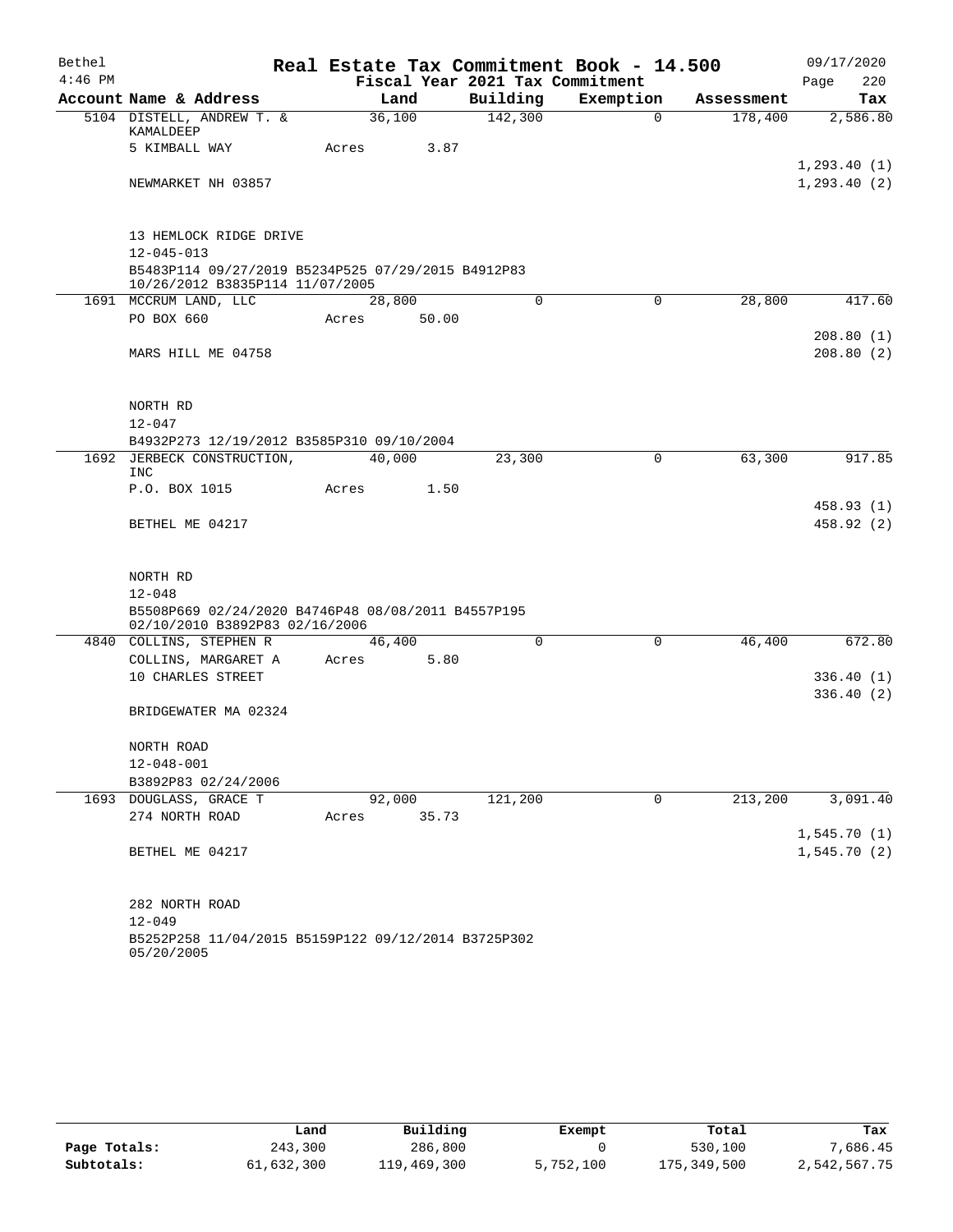| Bethel    |                                                     |       |        |      |                                 | Real Estate Tax Commitment Book - 14.500 |            | 09/17/2020                 |
|-----------|-----------------------------------------------------|-------|--------|------|---------------------------------|------------------------------------------|------------|----------------------------|
| $4:46$ PM |                                                     |       |        |      | Fiscal Year 2021 Tax Commitment |                                          |            | Page<br>221                |
|           | Account Name & Address                              |       | Land   |      | Building                        | Exemption                                | Assessment | Tax                        |
|           | 1694 DOUGLASS, GRACE T                              |       | 55,600 |      | 228,300                         | 25,000                                   | 258,900    | 3,754.05                   |
|           | 274 NORTH ROAD                                      | Acres |        | 5.50 |                                 | 01 Homestead (HM)                        |            |                            |
|           |                                                     |       |        |      |                                 |                                          |            | 1,877.03(1)                |
|           | BETHEL ME 04217                                     |       |        |      |                                 |                                          |            | 1,877.02(2)                |
|           |                                                     |       |        |      |                                 |                                          |            |                            |
|           | 274 NORTH ROAD                                      |       |        |      |                                 |                                          |            |                            |
|           | $12 - 049 - 001$                                    |       |        |      |                                 |                                          |            |                            |
|           | B5252P258 11/04/2015 B5159P122 09/12/2014 B3725P302 |       |        |      |                                 |                                          |            |                            |
|           | 05/20/2005                                          |       |        |      |                                 |                                          |            |                            |
|           | 1695 DOUGLASS, BRIAN                                |       | 49,300 |      | 116,000                         | 25,000                                   | 140,300    | 2,034.35                   |
|           | DOUGLASS, GINA                                      | Acres |        | 1.40 |                                 | 01 Homestead (HM)                        |            |                            |
|           | 340 NORTH ROAD                                      |       |        |      |                                 |                                          |            | 1,017.18(1)<br>1,017.17(2) |
|           | BETHEL ME 04217                                     |       |        |      |                                 |                                          |            |                            |
|           |                                                     |       |        |      |                                 |                                          |            |                            |
|           | 340 NORTH ROAD                                      |       |        |      |                                 |                                          |            |                            |
|           | $12 - 050$                                          |       |        |      |                                 |                                          |            |                            |
|           | B1171P182 08/13/1982                                |       |        |      |                                 |                                          |            |                            |
|           | 5334 CARVER, HAROLD                                 |       | 1,600  |      | $\mathbf 0$                     | $\mathbf 0$                              | 1,600      | 23.20                      |
|           | 14 CARVER RD.                                       | Acres |        | 3.35 |                                 |                                          |            |                            |
|           |                                                     |       |        |      |                                 |                                          |            | 11.60(1)                   |
|           | BETHEL ME 04217                                     |       |        |      |                                 |                                          |            | 11.60(2)                   |
|           |                                                     |       |        |      |                                 |                                          |            |                            |
|           | WEST BETHEL ROAD                                    |       |        |      |                                 |                                          |            |                            |
|           | $12 - 051$                                          |       |        |      |                                 |                                          |            |                            |
|           | B1019P283 01/04/1979 B642P428 09/19/1966            |       |        |      |                                 |                                          |            |                            |
|           | 1696 PATIPA, MICHAEL                                |       | 44,100 |      | $\mathbf 0$                     | $\mathbf 0$                              | 44,100     | 639.45                     |
|           | PATIPA, BONNIE                                      | Acres |        | 3.95 |                                 |                                          |            |                            |
|           | 112 EBBTIDE DRIVE                                   |       |        |      |                                 |                                          |            | 319.73(1)                  |
|           |                                                     |       |        |      |                                 |                                          |            | 319.72(2)                  |
|           | NORTH PALM BEACH FL                                 |       |        |      |                                 |                                          |            |                            |
|           | 33408                                               |       |        |      |                                 |                                          |            |                            |
|           | 10 RIPPS TRAIL                                      |       |        |      |                                 |                                          |            |                            |
|           | $12 - 052 - 001$                                    |       |        |      |                                 |                                          |            |                            |
|           | B4937P199 12/31/2012 B3912P43 08/01/2005 B2776P256  |       |        |      |                                 |                                          |            |                            |
|           | 12/15/1999                                          |       |        |      |                                 |                                          |            |                            |
|           | 1699 PATIPA, MICHAEL                                |       | 61,300 |      | $\Omega$                        | 0                                        | 61,300     | 888.85                     |
|           | PATIPA, BONNIE                                      | Acres |        | 1.87 |                                 |                                          |            |                            |
|           | 112 EBBTIDE DRIVE                                   |       |        |      |                                 |                                          |            | 444.43 (1)                 |
|           | NORTH PALM BEACH FL                                 |       |        |      |                                 |                                          |            | 444.42 (2)                 |
|           | 33408                                               |       |        |      |                                 |                                          |            |                            |
|           | 20 RIPPS TRAIL                                      |       |        |      |                                 |                                          |            |                            |
|           | $12 - 052 - 002$                                    |       |        |      |                                 |                                          |            |                            |
|           | B4937P200 12/31/2012 B4553P171 01/26/2010 B2935P93  |       |        |      |                                 |                                          |            |                            |
|           | 03/02/2001                                          |       |        |      |                                 |                                          |            |                            |

|              | Land       | Building    | Exempt    | Total       | Tax          |
|--------------|------------|-------------|-----------|-------------|--------------|
| Page Totals: | 211,900    | 344,300     | 50,000    | 506,200     | 7,339.90     |
| Subtotals:   | 61,844,200 | 119,813,600 | 5,802,100 | 175,855,700 | 2,549,907.65 |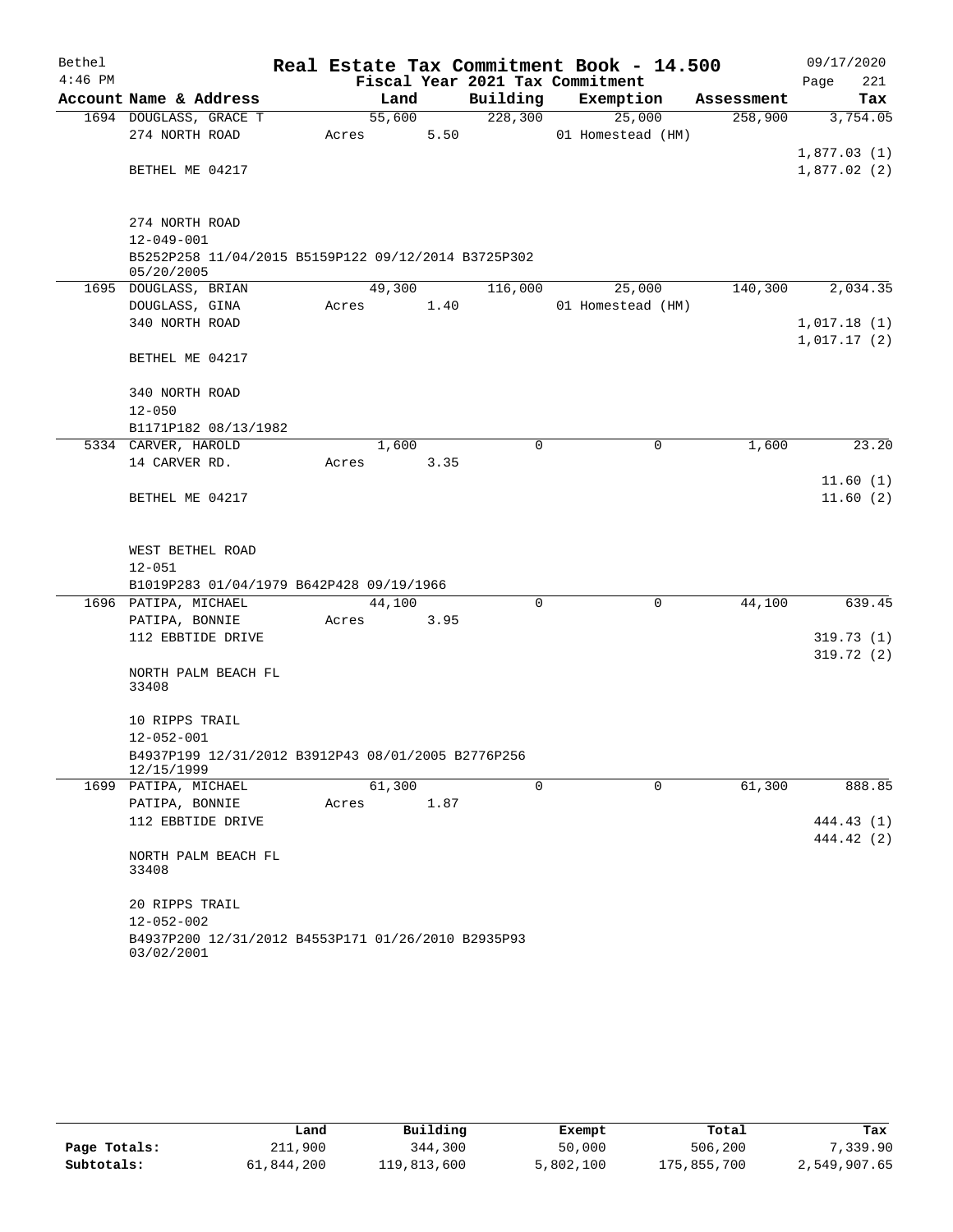| Bethel    |                                                                            |       |                 |          | Real Estate Tax Commitment Book - 14.500 |            | 09/17/2020                 |
|-----------|----------------------------------------------------------------------------|-------|-----------------|----------|------------------------------------------|------------|----------------------------|
| $4:46$ PM |                                                                            |       |                 |          | Fiscal Year 2021 Tax Commitment          |            | Page<br>222                |
|           | Account Name & Address                                                     |       | Land            | Building | Exemption                                | Assessment | Tax                        |
|           | 1700 PATIPA, MICHAEL,<br>TRUSTEE                                           |       | 76,600          | 554,500  | $\Omega$                                 | 631,100    | 9,150.95                   |
|           | BONNIE PATIPA MAINE<br>QUALIFIED TRUST                                     | Acres | 4.68            |          |                                          |            |                            |
|           | 112 EBBTIDE DRIVE                                                          |       |                 |          |                                          |            | 4,575.48(1)<br>4,575.47(2) |
|           | NORTH PALM BEACH FL<br>33408                                               |       |                 |          |                                          |            |                            |
|           | 45 RIPPS TRAIL<br>$12 - 052 - 003$                                         |       |                 |          |                                          |            |                            |
|           | B4098P254 01/31/2007 B3469P91 02/11/2004 B3469P91<br>02/11/2004            |       |                 |          |                                          |            |                            |
|           | 1702 HYMAN, MICHAEL                                                        |       | 108,600         | 438,200  | 0                                        | 546,800    | 7,928.60                   |
|           | HYMAN, SHERRY                                                              | Acres | 3.21            |          |                                          |            |                            |
|           | 4301 SOUTH FLAGER DR.                                                      |       |                 |          |                                          |            | 3,964.30(1)                |
|           |                                                                            |       |                 |          |                                          |            | 3,964.30(2)                |
|           | WEST PALM BEACH FL<br>33405                                                |       |                 |          |                                          |            |                            |
|           | 50 RIPPS TRAIL                                                             |       |                 |          |                                          |            |                            |
|           | $12 - 052 - 005$                                                           |       |                 |          |                                          |            |                            |
|           | B4960P275 03/01/2013 B3256P172<br>1704 WINSOR, KEVIN                       |       |                 |          | 25,000                                   | 361,500    | 5, 241.75                  |
|           | WINSOR, LAURIE                                                             | Acres | 108,500<br>3.16 | 278,000  | 01 Homestead (HM)                        |            |                            |
|           | PO BOX 29                                                                  |       |                 |          |                                          |            | 2,620.88(1)                |
|           |                                                                            |       |                 |          |                                          |            | 2,620.87(2)                |
|           | BETHEL ME 04217                                                            |       |                 |          |                                          |            |                            |
|           | 35 RIPPS TRAIL                                                             |       |                 |          |                                          |            |                            |
|           | $12 - 052 - 007$                                                           |       |                 |          |                                          |            |                            |
|           | B4960P266 03/01/2013 B4254P202 01/24/2008 B2896P174                        |       |                 |          |                                          |            |                            |
|           | 1705 MANSON, DAVID W & ELLEN<br>K, TRUSTEES                                |       | 71,200          | 408,200  | $\mathbf 0$                              | 479,400    | 6,951.30                   |
|           | MANSON REVOCABLE LIVING Acres<br>TRUSTS                                    |       | 1.97            |          |                                          |            |                            |
|           | PO BOX 1276                                                                |       |                 |          |                                          |            | 3,475.65(1)<br>3,475.65(2) |
|           | BETHEL ME 04217                                                            |       |                 |          |                                          |            |                            |
|           | 25 RIPPS TRAIL                                                             |       |                 |          |                                          |            |                            |
|           | $12 - 052 - 008$                                                           |       |                 |          |                                          |            |                            |
|           | B5117P93 05/20/2014 B4123P156 04/27/2007 B3931P222<br>05/08/2006 B3255P255 |       |                 |          |                                          |            |                            |
|           | 1706 ZONA, JOHN                                                            |       | 61,500          | $\Omega$ | 0                                        | 61,500     | 891.75                     |
|           | 2600 BELFORT RD                                                            | Acres | 1.94            |          |                                          |            |                            |
|           | <b>JACKSONVILLE FL 32216</b>                                               |       |                 |          |                                          |            | 445.88 (1)<br>445.87 (2)   |
|           |                                                                            |       |                 |          |                                          |            |                            |
|           | 15 RIPPS TRAIL                                                             |       |                 |          |                                          |            |                            |
|           | $12 - 052 - 009$                                                           |       |                 |          |                                          |            |                            |
|           | B3277P232 04/23/2003                                                       |       |                 |          |                                          |            |                            |

|              | Land       | Building    | Exempt    | Total       | Tax          |
|--------------|------------|-------------|-----------|-------------|--------------|
| Page Totals: | 426,400    | 1,678,900   | 25,000    | 2,080,300   | 30,164.35    |
| Subtotals:   | 62,270,600 | 121,492,500 | 5,827,100 | 177,936,000 | 2,580,072.00 |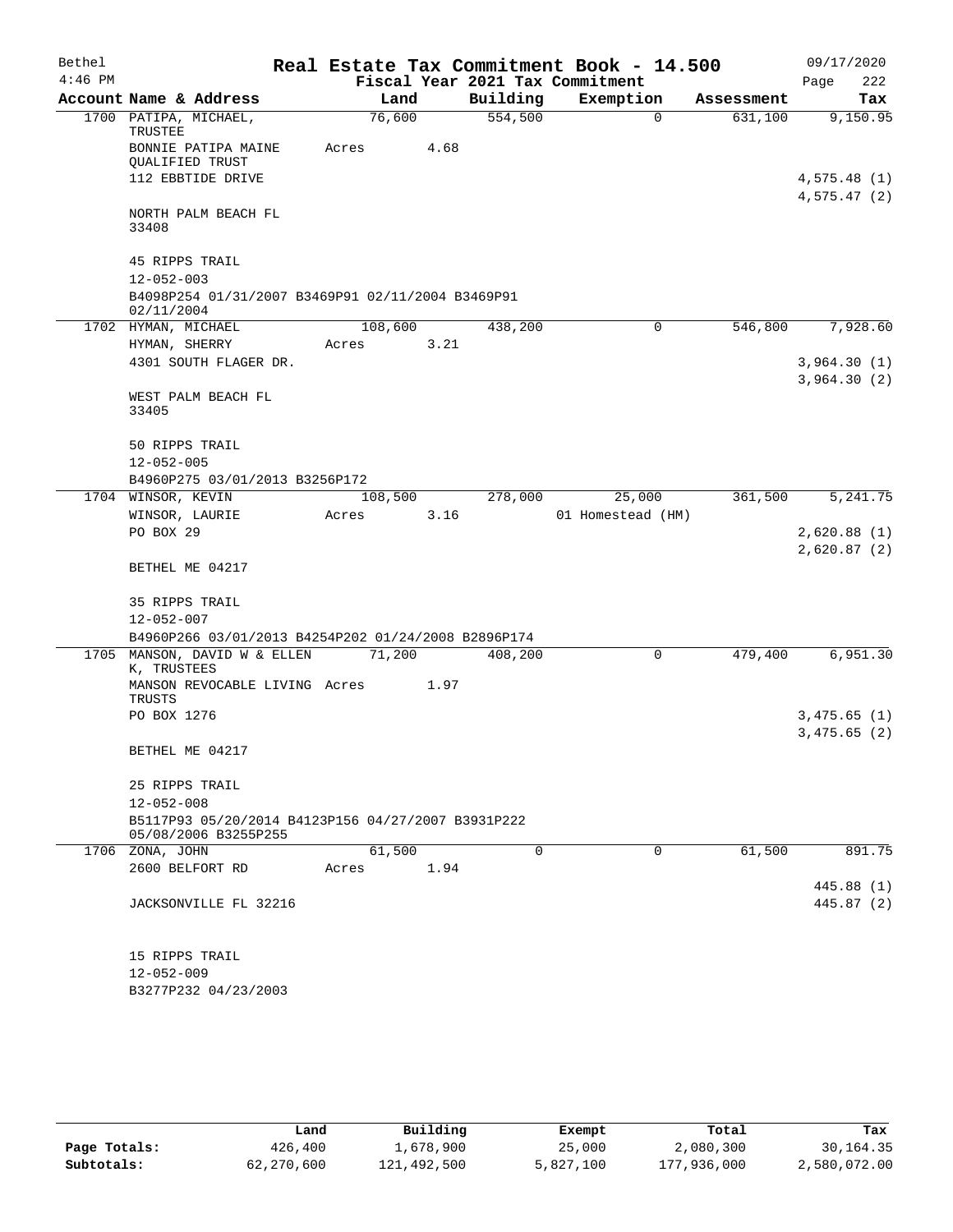| Bethel    |                                                     |       |          |          | Real Estate Tax Commitment Book - 14.500 |            | 09/17/2020   |
|-----------|-----------------------------------------------------|-------|----------|----------|------------------------------------------|------------|--------------|
| $4:46$ PM |                                                     |       |          |          | Fiscal Year 2021 Tax Commitment          |            | 223<br>Page  |
|           | Account Name & Address                              |       | Land     | Building | Exemption                                | Assessment | Tax          |
|           | 1697 BOISVERT FAMILY TRUST                          |       | 51,100   | 321,900  | $\mathbf 0$                              | 373,000    | 5,408.50     |
|           | 4 WORTHLEY HILL ROAD                                | Acres | 2.19     |          |                                          |            |              |
|           |                                                     |       |          |          |                                          |            | 2,704.25(1)  |
|           | GOFFSTOWN NH 03045                                  |       |          |          |                                          |            | 2,704.25(2)  |
|           |                                                     |       |          |          |                                          |            |              |
|           |                                                     |       |          |          |                                          |            |              |
|           | 11 RIPPS TRAIL                                      |       |          |          |                                          |            |              |
|           | $12 - 052 - 010$                                    |       |          |          |                                          |            |              |
|           | B5193P296 12/17/2014                                |       |          |          |                                          |            |              |
|           | 1610 CROSS, JUDITH A                                |       | 43,700   | 0        | 0                                        | 43,700     | 633.65       |
|           | COOLIDGE<br>508 NORTH RD                            | Acres | 86.00    |          |                                          |            |              |
|           |                                                     |       |          |          |                                          |            | 316.83(1)    |
|           | BETHEL ME 04217                                     |       |          |          |                                          |            | 316.82(2)    |
|           |                                                     |       |          |          |                                          |            |              |
|           |                                                     |       |          |          |                                          |            |              |
|           | NORTH RD                                            |       |          |          |                                          |            |              |
|           | $12 - 053$                                          |       |          |          |                                          |            |              |
|           | B5042P216 09/25/2013 B4968P322 03/28/2013 B1188P248 |       |          |          |                                          |            |              |
| 489       |                                                     |       |          |          | 25,000                                   | 215,500    | 3,124.75     |
|           | ANGEVINE, RICHARD E.,<br>SR.                        |       | 55,200   | 185,300  |                                          |            |              |
|           | 400 NORTH RD.                                       | Acres | 12.00    |          | 01 Homestead (HM)                        |            |              |
|           |                                                     |       |          |          |                                          |            | 1,562.38(1)  |
|           | BETHEL ME 04217                                     |       |          |          |                                          |            | 1,562.37(2)  |
|           |                                                     |       |          |          |                                          |            |              |
|           |                                                     |       |          |          |                                          |            |              |
|           | 400 NORTH ROAD                                      |       |          |          |                                          |            |              |
|           | $12 - 053 - 001$                                    |       |          |          |                                          |            |              |
|           | B5043P293 10/01/2013                                |       |          |          |                                          |            |              |
|           | 1707 WALKER, DOUGLAS                                |       | 49,000   | 12,500   | 25,000                                   | 36,500     | 529.25       |
|           | WALKER, JANE                                        | Acres | 1.30     |          | 01 Homestead (HM)                        |            |              |
|           | 432 NORTH ROAD                                      |       |          |          |                                          |            | 264.63(1)    |
|           |                                                     |       |          |          |                                          |            | 264.62(2)    |
|           | BETHEL ME 04217                                     |       |          |          |                                          |            |              |
|           |                                                     |       |          |          |                                          |            |              |
|           | 432 NORTH ROAD                                      |       |          |          |                                          |            |              |
|           | $12 - 054$                                          |       |          |          |                                          |            |              |
|           | B1471P197 04/23/1987                                |       |          |          |                                          |            |              |
| 1708      | HATHAWAY, JANE E &                                  |       | 39,800   | 130,000  | 0                                        | 169,800    | 2,462.10     |
|           | SILVERMAN, MYLES J                                  |       |          |          |                                          |            |              |
|           | CHARLTON, SUSAN                                     | Acres | 0.62     |          |                                          |            |              |
|           | 109 MAIN STREET                                     |       |          |          |                                          |            | 1,231.05(1)  |
|           |                                                     |       |          |          |                                          |            | 1, 231.05(2) |
|           | WEST PARIS ME 04289                                 |       |          |          |                                          |            |              |
|           |                                                     |       |          |          |                                          |            |              |
|           | 468 NORTH ROAD                                      |       |          |          |                                          |            |              |
|           | $12 - 056$                                          |       |          |          |                                          |            |              |
|           | B5487P866 10/23/2019 B4698P22 03/07/2011 B2976P100  |       |          |          |                                          |            |              |
|           | 1709 FELCH, MYLES                                   |       | 43,500   | 78,900   | 25,000                                   | 97,400     | 1,412.30     |
|           | 489 NORTH RD                                        | Acres | 0.78     |          | 01 Homestead (HM)                        |            |              |
|           |                                                     |       |          |          |                                          |            | 706.15(1)    |
|           | BETHEL ME 04217                                     |       |          |          |                                          |            | 706.15(2)    |
|           |                                                     |       |          |          |                                          |            |              |
|           |                                                     |       |          |          |                                          |            |              |
|           | 474 NORTH ROAD                                      |       |          |          |                                          |            |              |
|           | $12 - 057$                                          |       |          |          |                                          |            |              |
|           | B5410P211 05/29/2018 B5319P562 12/06/2016           |       |          |          |                                          |            |              |
|           |                                                     |       |          |          |                                          |            |              |
|           |                                                     |       |          |          |                                          |            |              |
|           |                                                     | Land  | Building |          | Exempt                                   | Total      | Tax          |

|              | -----      | --------    | -------   | -----       | .            |
|--------------|------------|-------------|-----------|-------------|--------------|
| Page Totals: | 282,300    | 728,600     | 75,000    | 935,900     | 13,570.55    |
| Subtotals:   | 62,552,900 | 122,221,100 | 5,902,100 | 178,871,900 | 2,593,642.55 |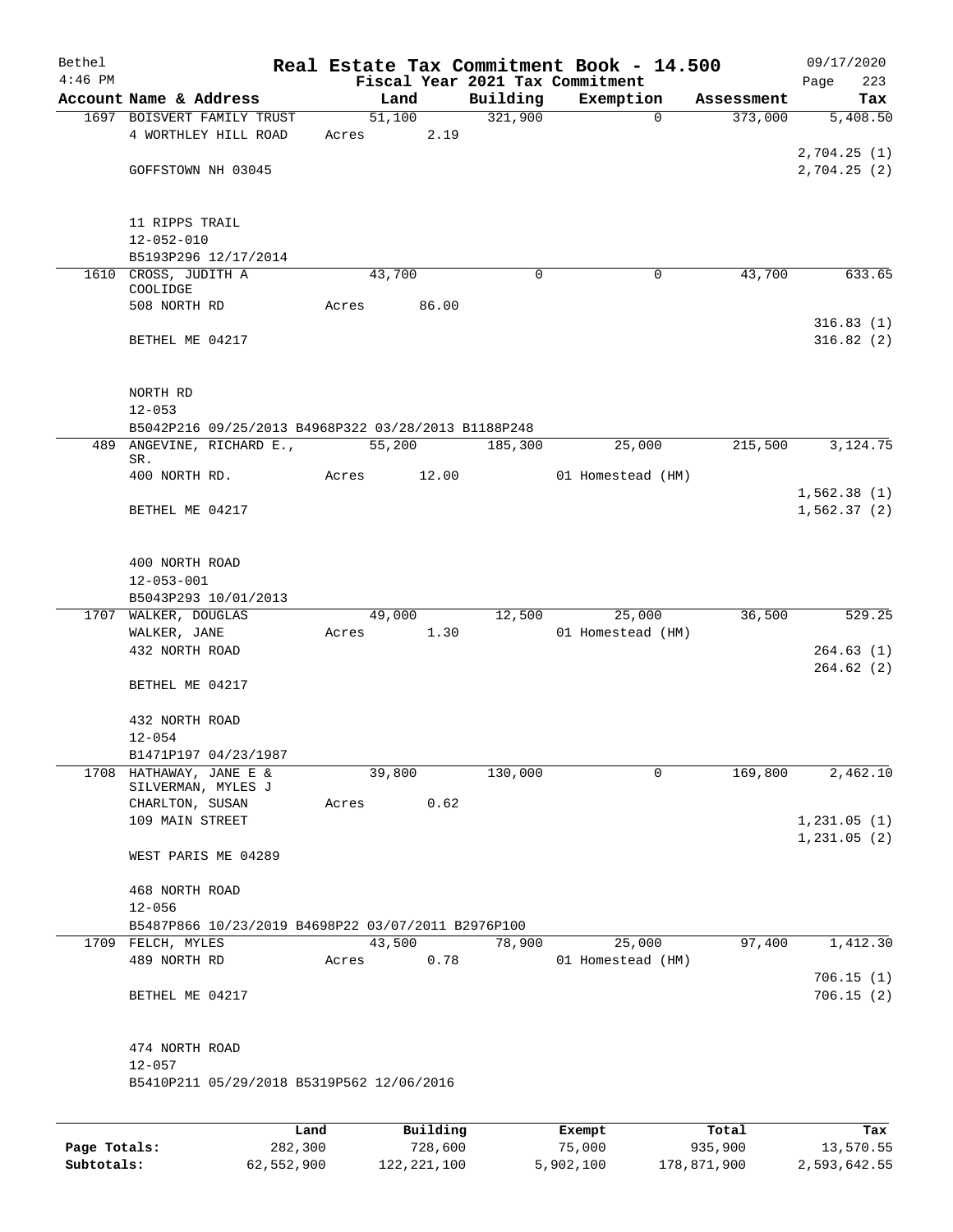| Bethel    |                   |                                          |       |        |      |                                 | Real Estate Tax Commitment Book - 14.500 |            | 09/17/2020   |
|-----------|-------------------|------------------------------------------|-------|--------|------|---------------------------------|------------------------------------------|------------|--------------|
| $4:46$ PM |                   |                                          |       |        |      | Fiscal Year 2021 Tax Commitment |                                          |            | Page<br>224  |
|           |                   | Account Name & Address                   |       | Land   |      | Building                        | Exemption                                | Assessment | Tax          |
|           | 1710 BEAN, DONALD |                                          |       | 52,600 |      | 209,500                         | 31,000                                   | 231,100    | 3,350.95     |
|           | BEAN, KAREN       |                                          | Acres |        | 3.13 |                                 | 12 WW2 Vet Res                           |            |              |
|           | 482 NORTH RD.     |                                          |       |        |      |                                 | 01 Homestead (HM)                        |            | 1,675.48(1)  |
|           |                   |                                          |       |        |      |                                 |                                          |            | 1,675.47(2)  |
|           |                   | BETHEL ME 04217                          |       |        |      |                                 |                                          |            |              |
|           |                   |                                          |       |        |      |                                 |                                          |            |              |
|           | 482 NORTH RD      |                                          |       |        |      |                                 |                                          |            |              |
|           | $12 - 058$        |                                          |       |        |      |                                 |                                          |            |              |
|           | B2682P259         |                                          |       |        |      |                                 |                                          |            |              |
| 1711      |                   | CROSS, JUDITH A                          |       | 53,000 |      | 199,800                         | 25,000                                   | 227,800    | 3,303.10     |
|           | COOLIDGE          | 508 NORTH ROAD                           |       |        | 3.40 |                                 | 01 Homestead (HM)                        |            |              |
|           |                   |                                          | Acres |        |      |                                 |                                          |            |              |
|           |                   |                                          |       |        |      |                                 |                                          |            | 1,651.55(1)  |
|           |                   | BETHEL ME 04217                          |       |        |      |                                 |                                          |            | 1,651.55(2)  |
|           |                   |                                          |       |        |      |                                 |                                          |            |              |
|           |                   | 508 NORTH ROAD                           |       |        |      |                                 |                                          |            |              |
|           |                   |                                          |       |        |      |                                 |                                          |            |              |
|           | $12 - 059$        |                                          |       |        |      |                                 |                                          |            |              |
|           | B899P125          |                                          |       |        |      |                                 |                                          |            |              |
|           |                   | 1712 AGUILAR, ERNEST                     |       | 57,400 |      | 132,100                         | 25,000                                   | 164,500    | 2,385.25     |
|           |                   | AGUILAR, KRISTY                          | Acres |        | 6.94 |                                 | 01 Homestead (HM)                        |            |              |
|           | 365 NORTH RD      |                                          |       |        |      |                                 |                                          |            | 1, 192.63(1) |
|           |                   |                                          |       |        |      |                                 |                                          |            | 1, 192.62(2) |
|           |                   | BETHEL ME 04217                          |       |        |      |                                 |                                          |            |              |
|           |                   |                                          |       |        |      |                                 |                                          |            |              |
|           |                   | 365 NORTH ROAD                           |       |        |      |                                 |                                          |            |              |
|           | $12 - 060$        |                                          |       |        |      |                                 |                                          |            |              |
|           |                   | B5427P208 08/24/2018 B858P204 06/04/1975 |       |        |      | $\Omega$                        | $\mathbf 0$                              | 50,600     | 733.70       |
|           |                   | 5461 ANGEVINE, RICHARD                   |       | 50,600 |      |                                 |                                          |            |              |
|           |                   | ANGEVINE, SUSAN                          | Acres |        | 9.19 |                                 |                                          |            |              |
|           |                   | 400 NORTH ROAD                           |       |        |      |                                 |                                          |            | 366.85(1)    |
|           |                   |                                          |       |        |      |                                 |                                          |            | 366.85(2)    |
|           |                   | BETHEL ME 04217                          |       |        |      |                                 |                                          |            |              |
|           |                   |                                          |       |        |      |                                 |                                          |            |              |
|           |                   |                                          |       |        |      |                                 |                                          |            |              |
|           | $12 - 060$        |                                          |       |        |      |                                 |                                          |            |              |
|           |                   | 1713 ANGEVINE, RICHARD E JR              |       | 54,300 |      | 128,400                         | 25,000                                   | 157,700    | 2,286.65     |
|           |                   | ANGEVINE, TERRI                          | Acres |        | 4.47 |                                 | 01 Homestead (HM)                        |            |              |
|           |                   | 397 NORTH ROAD                           |       |        |      |                                 |                                          |            | 1, 143.33(1) |
|           |                   |                                          |       |        |      |                                 |                                          |            | 1, 143.32(2) |
|           |                   | BETHEL ME 04217                          |       |        |      |                                 |                                          |            |              |
|           |                   |                                          |       |        |      |                                 |                                          |            |              |
|           |                   | 397 NORTH ROAD                           |       |        |      |                                 |                                          |            |              |
|           | $12 - 060 - 001$  |                                          |       |        |      |                                 |                                          |            |              |
|           |                   | B3023P48 11/08/2001                      |       |        |      |                                 |                                          |            |              |
|           | 1714 ROSE, JAMES  |                                          |       | 40,700 |      | 0                               | 0                                        | 40,700     | 590.15       |
|           |                   | 468 NORTH ROAD                           | Acres |        | 1.80 |                                 |                                          |            |              |
|           |                   |                                          |       |        |      |                                 |                                          |            | 295.08(1)    |
|           |                   | BETHEL ME 04217                          |       |        |      |                                 |                                          |            | 295.07(2)    |
|           |                   |                                          |       |        |      |                                 |                                          |            |              |
|           |                   |                                          |       |        |      |                                 |                                          |            |              |
|           | NORTH RD          |                                          |       |        |      |                                 |                                          |            |              |
|           | $12 - 061$        |                                          |       |        |      |                                 |                                          |            |              |
|           |                   | B5278P209 04/26/2016 B729P60 12/02/1971  |       |        |      |                                 |                                          |            |              |
|           |                   |                                          |       |        |      |                                 |                                          |            |              |

|              | Land       | Building    | Exempt    | Total       | Tax          |
|--------------|------------|-------------|-----------|-------------|--------------|
| Page Totals: | 308,600    | 669,800     | 106,000   | 872,400     | 12,649.80    |
| Subtotals:   | 62,861,500 | 122,890,900 | 6,008,100 | 179,744,300 | 2,606,292.35 |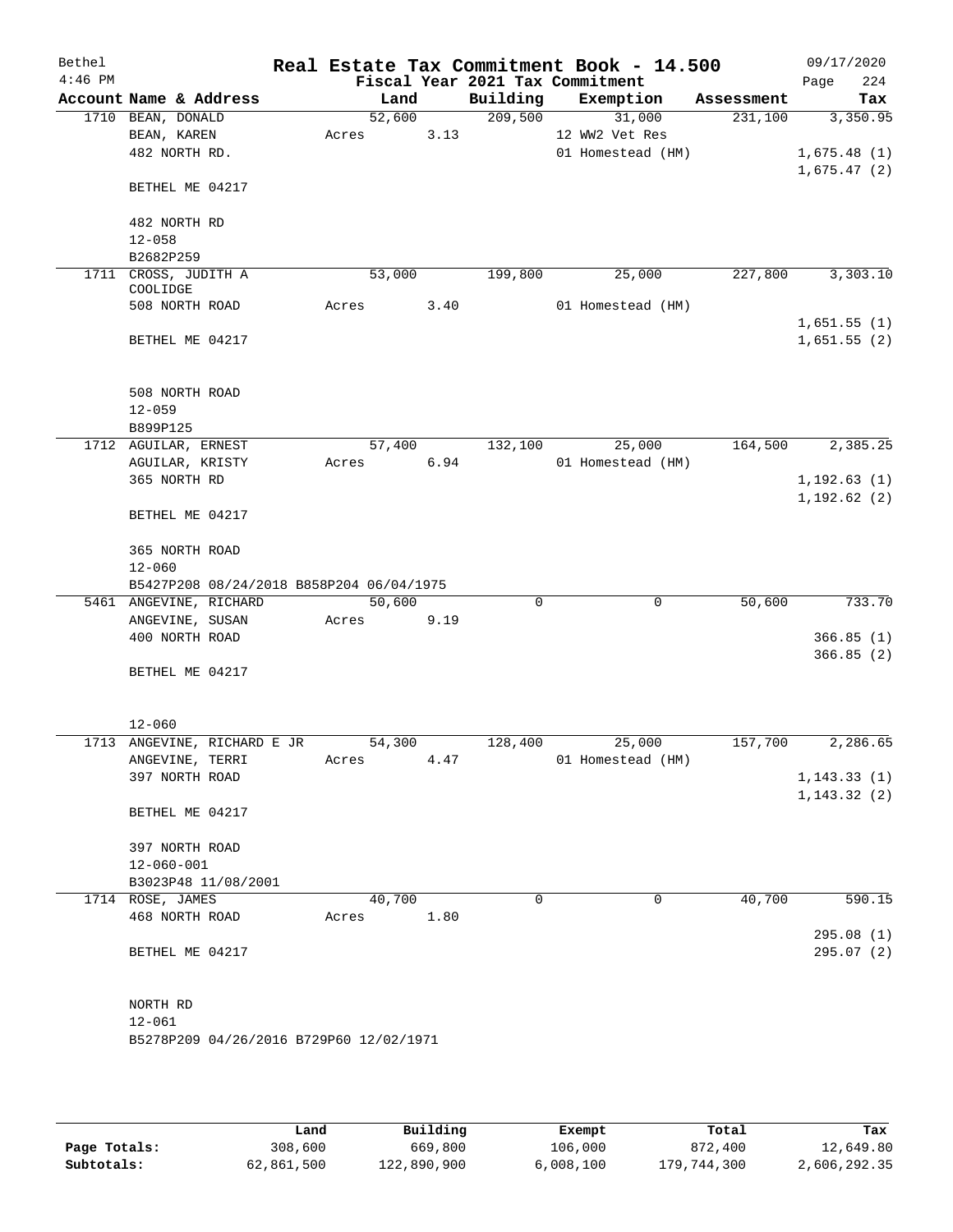| Bethel       |                                                                    |            |       |                |             | Real Estate Tax Commitment Book - 14.500 |                        | 09/17/2020    |
|--------------|--------------------------------------------------------------------|------------|-------|----------------|-------------|------------------------------------------|------------------------|---------------|
| $4:46$ PM    |                                                                    |            |       |                |             | Fiscal Year 2021 Tax Commitment          |                        | 225<br>Page   |
|              | Account Name & Address<br>5407 DOUGLAS, GINA L                     |            |       | Land<br>41,200 | Building    | Exemption                                | Assessment<br>$\Omega$ | Tax<br>597.40 |
|              | DOUGLAS, BRIAN R                                                   |            | Acres | 2.00           | $\mathbf 0$ |                                          | 41,200                 |               |
|              | 340 NORTH ROAD                                                     |            |       |                |             |                                          |                        | 298.70 (1)    |
|              |                                                                    |            |       |                |             |                                          |                        | 298.70 (2)    |
|              | BETHEL ME 04217                                                    |            |       |                |             |                                          |                        |               |
|              |                                                                    |            |       |                |             |                                          |                        |               |
|              | NORTH RD                                                           |            |       |                |             |                                          |                        |               |
|              | $12 - 061 - 001$                                                   |            |       |                |             |                                          |                        |               |
|              | B5323P615 12/23/2016                                               |            |       |                |             |                                          |                        |               |
|              | 1716 CHADBOURNE TREE FARMS,<br><b>LLC</b>                          |            |       | 26,000         | 0           | 0                                        | 26,000                 | 377.00        |
|              | PO BOX 1750                                                        |            | Acres | 3.36           |             |                                          |                        |               |
|              |                                                                    |            |       |                |             |                                          |                        | 188.50(1)     |
|              | BETHEL ME 04217                                                    |            |       |                |             |                                          |                        | 188.50(2)     |
|              |                                                                    |            |       |                |             |                                          |                        |               |
|              |                                                                    |            |       |                |             |                                          |                        |               |
|              | NORTH RD<br>$12 - 063$                                             |            |       |                |             |                                          |                        |               |
|              | B3652P43 12/29/2004 B673P87 03/25/1968                             |            |       |                |             |                                          |                        |               |
|              | 1717 COLEMAN CONCRETE INC.                                         |            |       | 116,200        | 299,300     | $\mathbf 0$                              | 415,500                | 6,024.75      |
|              | 9 NH ROUTE 113                                                     |            | Acres | 27.20          |             |                                          |                        |               |
|              |                                                                    |            |       |                |             |                                          |                        | 3,012.38(1)   |
|              | ALBANY NH 03818                                                    |            |       |                |             |                                          |                        | 3,012.37(2)   |
|              |                                                                    |            |       |                |             |                                          |                        |               |
|              |                                                                    |            |       |                |             |                                          |                        |               |
|              | 275 NORTH RD.                                                      |            |       |                |             |                                          |                        |               |
|              | $12 - 063 - 001$<br>BP B5354P597 07/10/2017 B2624P1 10/21/1998     |            |       |                |             |                                          |                        |               |
|              |                                                                    |            |       |                |             |                                          |                        |               |
|              | 1718 JERBECK CONSTRUCTION,<br><b>INC</b>                           |            |       | 62,600         | 0           | 0                                        | 62,600                 | 907.70        |
|              | P.O. BOX 1015                                                      |            | Acres | 21.84          |             |                                          |                        |               |
|              |                                                                    |            |       |                |             |                                          |                        | 453.85(1)     |
|              | BETHEL ME 04217                                                    |            |       |                |             |                                          |                        | 453.85 (2)    |
|              |                                                                    |            |       |                |             |                                          |                        |               |
|              |                                                                    |            |       |                |             |                                          |                        |               |
|              | 245 NORTH RD                                                       |            |       |                |             |                                          |                        |               |
|              | $12 - 064$                                                         |            |       |                |             |                                          |                        |               |
|              | B5182P176 11/12/2014 B3835P114 11/03/2005<br>JERBECK CONSTRUCTION, |            |       | 49,300         | 69,400      | 0                                        | 118,700                | 1,721.15      |
| 1719         | <b>INC</b>                                                         |            |       |                |             |                                          |                        |               |
|              | P.O. BOX 1015                                                      |            | Acres | 1.41           |             |                                          |                        |               |
|              |                                                                    |            |       |                |             |                                          |                        | 860.58 (1)    |
|              | BETHEL ME 04217                                                    |            |       |                |             |                                          |                        | 860.57 (2)    |
|              |                                                                    |            |       |                |             |                                          |                        |               |
|              | 241 NORTH ROAD                                                     |            |       |                |             |                                          |                        |               |
|              | $12 - 065$                                                         |            |       |                |             |                                          |                        |               |
|              | B5508P669 02/24/2020 B4746P48 08/08/2011 B4557P195                 |            |       |                |             |                                          |                        |               |
|              | 02/05/2010 B2624P1 B805P273 11/20/1973                             |            |       |                |             |                                          |                        |               |
|              | 1720 COLLINS, MARGARET A                                           |            |       | 49,000         | 65,400      | 0                                        | 114,400                | 1,658.80      |
|              | 10 CHARLES STREET                                                  |            | Acres | 1.30           |             |                                          |                        |               |
|              |                                                                    |            |       |                |             |                                          |                        | 829.40 (1)    |
|              | BRIDGEWATER MA 02324                                               |            |       |                |             |                                          |                        | 829.40 (2)    |
|              |                                                                    |            |       |                |             |                                          |                        |               |
|              | 219 NORTH ROAD                                                     |            |       |                |             |                                          |                        |               |
|              | $12 - 066$                                                         |            |       |                |             |                                          |                        |               |
|              | B3321P90 06/30/2003 B3306P194 06/09/2003                           |            |       |                |             |                                          |                        |               |
|              |                                                                    | Land       |       | Building       |             | Exempt                                   | Total                  | Tax           |
| Page Totals: |                                                                    | 344,300    |       | 434,100        |             | $\mathbf 0$                              | 778,400                | 11,286.80     |
| Subtotals:   |                                                                    | 63,205,800 |       | 123, 325, 000  |             | 6,008,100                                | 180, 522, 700          | 2,617,579.15  |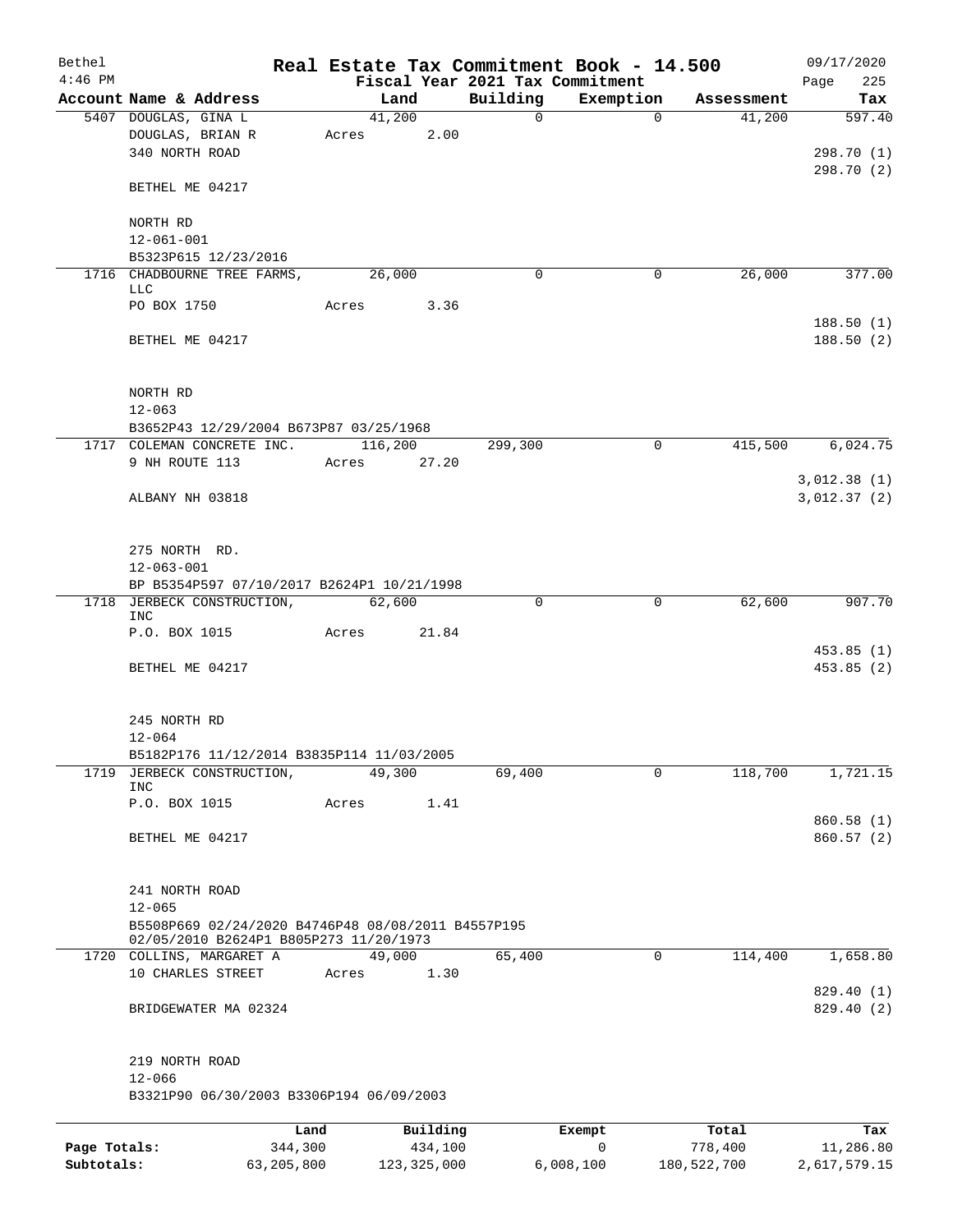| Bethel    |                             | Real Estate Tax Commitment Book - 14.500 |          |                   |            | 09/17/2020             |
|-----------|-----------------------------|------------------------------------------|----------|-------------------|------------|------------------------|
| $4:46$ PM |                             | Fiscal Year 2021 Tax Commitment          |          |                   |            | Page<br>226            |
|           | Account Name & Address      | Land                                     | Building | Exemption         | Assessment | Tax                    |
|           | 1728 CLEARY, BRIAN & VICKI  | $\mathbf 0$                              | 94,900   | $\Omega$          | 94,900     | 1,376.05               |
|           | VICTOR BRAVO AVIATION       |                                          |          |                   |            |                        |
|           | 83 WOOSTER HEIGHTS RD.      |                                          |          |                   |            | 688.03(1)              |
|           | LEE FARM CORPORATE PARK     |                                          |          |                   |            | 688.02 (2)             |
|           | DANBURY CT 06810            |                                          |          |                   |            |                        |
|           | AIRPORT HANGAR              |                                          |          |                   |            |                        |
|           | 12-068.001                  |                                          |          |                   |            |                        |
|           | 1729 MERRILL, CHRIS         | $\mathbf 0$                              | 69,600   | 0                 | 69,600     | 1,009.20               |
|           | 85 SUMNER BEAN RD           |                                          |          |                   |            |                        |
|           |                             |                                          |          |                   |            | 504.60(1)<br>504.60(2) |
|           | ALBANY TWP ME 04217<br>6233 |                                          |          |                   |            |                        |
|           | AIRPORT HANGAR AT           |                                          |          |                   |            |                        |
|           | 12-068.002                  |                                          |          |                   |            |                        |
|           | 5410 HAPPY TRAIL LLC        | 0                                        | 84,600   | 0                 | 84,600     | 1,226.70               |
|           | P.O. BOX 1064               |                                          |          |                   |            |                        |
|           |                             |                                          |          |                   |            | 613.35(1)              |
|           | BOYLSTON MA 02061           |                                          |          |                   |            | 613.35(2)              |
|           | AIRPORT HANGAR              |                                          |          |                   |            |                        |
|           | 12-068.003                  |                                          |          |                   |            |                        |
|           | 4550 WEBB, GREGORY C        | $\mathbf 0$                              | 84,600   | 0                 | 84,600     | 1,226.70               |
|           | 134 WASHINGTON STREET       |                                          |          |                   |            |                        |
|           |                             |                                          |          |                   |            | 613.35(1)              |
|           | NORWELL MA 02061            |                                          |          |                   |            | 613.35(2)              |
|           | AIRPORT HANGAR              |                                          |          |                   |            |                        |
|           | $12 - 068 - 004$            |                                          |          |                   |            |                        |
|           | 1732 CHASE, DONALD C        | 57,300                                   | 217,800  | 25,000            | 250,100    | 3,626.45               |
|           | CHASE, BEVERLY J            | 9.00<br>Acres                            |          | 01 Homestead (HM) |            |                        |
|           | PO BOX 332                  |                                          |          |                   |            | 1,813.23(1)            |
|           | BETHEL ME 04217             |                                          |          |                   |            | 1,813.22(2)            |
|           | 236 MAYVILLE RD.            |                                          |          |                   |            |                        |
|           | $12 - 069$                  |                                          |          |                   |            |                        |
|           | B1315P145 05/20/1985        |                                          |          |                   |            |                        |
|           | 5386 STARKWEATHER FAMILY    | 121,500                                  | $\Omega$ | $\Omega$          | 121,500    | 1,761.75               |
|           | ENTERPRISES, LLC            |                                          |          |                   |            |                        |
|           | 37 ST. MATHEWS DRIVE        | 4.95<br>Acres                            |          |                   |            | 880.88 (1)             |
|           | BARRINGTON NY 03825         |                                          |          |                   |            | 880.87 (2)             |
|           | MAYVILLE ROAD               |                                          |          |                   |            |                        |
|           | $12 - 070$                  |                                          |          |                   |            |                        |
|           | B5147P41 08/12/2014         |                                          |          |                   |            |                        |
|           |                             |                                          |          |                   |            |                        |

|              | Land       | Building    | Exempt    | Total       | Tax          |
|--------------|------------|-------------|-----------|-------------|--------------|
| Page Totals: | 178,800    | 551,500     | 25,000    | 705,300     | 10,226.85    |
| Subtotals:   | 63,384,600 | 123,876,500 | 6,033,100 | 181,228,000 | 2,627,806.00 |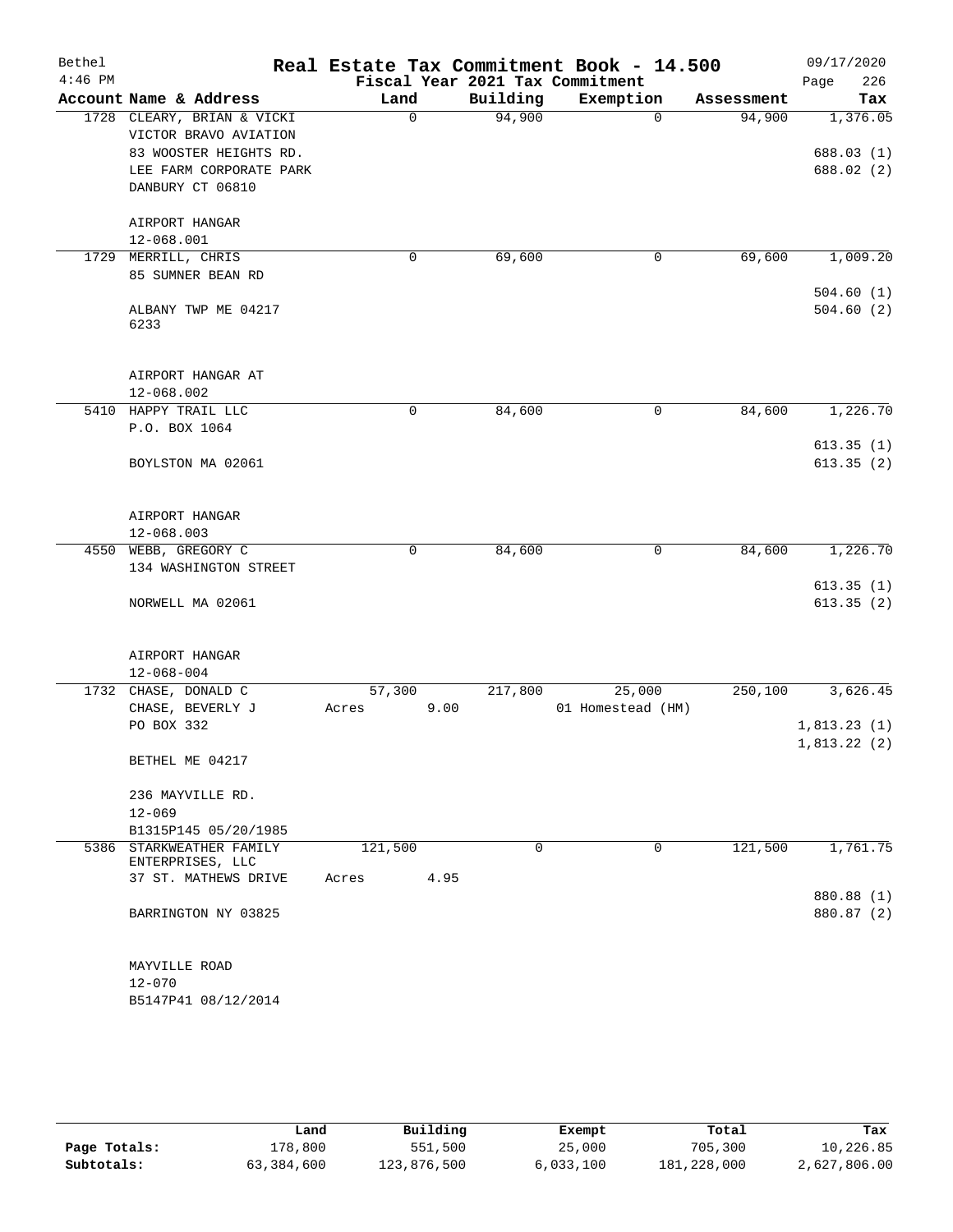| Bethel       |                                                                 |                  |      |                                 | Real Estate Tax Commitment Book - 14.500 |                       | 09/17/2020       |
|--------------|-----------------------------------------------------------------|------------------|------|---------------------------------|------------------------------------------|-----------------------|------------------|
| $4:46$ PM    |                                                                 |                  |      | Fiscal Year 2021 Tax Commitment |                                          |                       | 227<br>Page      |
|              | Account Name & Address<br>1733 BEARHAVEN CROSSING, LLC          | Land<br>44,900   |      | Building<br>170,500             | Exemption<br>$\mathbf 0$                 | Assessment<br>215,400 | Tax<br>3, 123.30 |
|              | PO BOX 223                                                      | Acres            | 1.65 |                                 |                                          |                       |                  |
|              |                                                                 |                  |      |                                 |                                          |                       | 1,561.65(1)      |
|              | BETHEL ME 04217                                                 |                  |      |                                 |                                          |                       | 1,561.65(2)      |
|              |                                                                 |                  |      |                                 |                                          |                       |                  |
|              |                                                                 |                  |      |                                 |                                          |                       |                  |
|              | 248 MAYVILLE RD                                                 |                  |      |                                 |                                          |                       |                  |
|              | $12 - 070 - 001$<br>B5255P369 11/20/2015                        |                  |      |                                 |                                          |                       |                  |
|              | 1734 TASSER, L.L.P.                                             | 144,000          |      | 412,700                         | 0                                        | 556,700               | 8,072.15         |
|              | P.O. BOX 92                                                     | Acres            | 1.76 |                                 |                                          |                       |                  |
|              |                                                                 |                  |      |                                 |                                          |                       | 4,036.08(1)      |
|              | BETHEL ME 04217                                                 |                  |      |                                 |                                          |                       | 4,036.07 (2)     |
|              |                                                                 |                  |      |                                 |                                          |                       |                  |
|              |                                                                 |                  |      |                                 |                                          |                       |                  |
|              | 288 MAYVILLE RD.                                                |                  |      |                                 |                                          |                       |                  |
|              | $12 - 072$<br>B5302P389 09/01/2016 B4996P6 06/07/2013 B3930P347 |                  |      |                                 |                                          |                       |                  |
|              | 05/08/2006 B3930P343 05/08/2006                                 |                  |      |                                 |                                          |                       |                  |
|              | 4924 PUGLIARES, DOMENIC                                         | 145,600          |      | 284,800                         | 0                                        | 430,400               | 6, 240.80        |
|              | 19 WILD DUNES WAY                                               | Acres            | 2.63 |                                 |                                          |                       |                  |
|              |                                                                 |                  |      |                                 |                                          |                       | 3,120.40(1)      |
|              | OLD ORCHARD BEACH ME<br>04064                                   |                  |      |                                 |                                          |                       | 3,120.40(2)      |
|              |                                                                 |                  |      |                                 |                                          |                       |                  |
|              |                                                                 |                  |      |                                 |                                          |                       |                  |
|              | 284 MAYVILLE RD                                                 |                  |      |                                 |                                          |                       |                  |
|              | 12-072-001                                                      |                  |      |                                 |                                          |                       |                  |
|              | B3930P343 05/08/2006                                            |                  |      | $\mathbf 0$                     |                                          |                       |                  |
|              | 4923 DOMINATOR HOLDINGS, LLC<br>19 WILD DUNES WAY               | 145,600<br>Acres | 2.63 |                                 | 0                                        | 145,600               | 2,111.20         |
|              |                                                                 |                  |      |                                 |                                          |                       | 1,055.60(1)      |
|              | OLD ORCHARD BEACH ME                                            |                  |      |                                 |                                          |                       | 1,055.60(2)      |
|              | 04064                                                           |                  |      |                                 |                                          |                       |                  |
|              |                                                                 |                  |      |                                 |                                          |                       |                  |
|              | MAYVILLE RD                                                     |                  |      |                                 |                                          |                       |                  |
|              | $12 - 072 - 002$                                                |                  |      |                                 |                                          |                       |                  |
|              | B4022P25 10/03/2006                                             |                  |      |                                 |                                          |                       |                  |
|              | 5214 BEARHAVEN CROSSING, LLC                                    | 138,300          |      | 357,200                         | 0                                        | 495,500               | 7,184.75         |
|              | PO BOX 223                                                      | Acres            | 2.03 |                                 |                                          |                       |                  |
|              |                                                                 |                  |      |                                 |                                          |                       | 3,592.38 (1)     |
|              | BETHEL ME 04217                                                 |                  |      |                                 |                                          |                       | 3,592.37(2)      |
|              |                                                                 |                  |      |                                 |                                          |                       |                  |
|              | 312 THRU 322 MAYVILLE                                           |                  |      |                                 |                                          |                       |                  |
|              | $12 - 072 - 003$                                                |                  |      |                                 |                                          |                       |                  |
|              | B4461P258 06/25/2009                                            |                  |      |                                 |                                          |                       |                  |
|              | 5399 B&B PROPERTY<br>MANAGEMENT, LLC                            | 129,600          |      | 0                               | 0                                        | 129,600               | 1,879.20         |
|              | 78 CARTER RD                                                    | Acres            | 1.47 |                                 |                                          |                       |                  |
|              |                                                                 |                  |      |                                 |                                          |                       | 939.60(1)        |
|              | DIXFIELD ME 04224                                               |                  |      |                                 |                                          |                       | 939.60(2)        |
|              |                                                                 |                  |      |                                 |                                          |                       |                  |
|              |                                                                 |                  |      |                                 |                                          |                       |                  |
|              | 302 MAYVILLE RD.                                                |                  |      |                                 |                                          |                       |                  |
|              | $12 - 072 - 004$<br>B5275P689 04/04/2016                        |                  |      |                                 |                                          |                       |                  |
|              |                                                                 |                  |      |                                 |                                          |                       |                  |
|              | Land                                                            | Building         |      |                                 | Exempt                                   | Total                 | Tax              |
| Page Totals: | 748,000                                                         | 1,225,200        |      |                                 | 0                                        | 1,973,200             | 28,611.40        |
| Subtotals:   | 64,132,600                                                      | 125, 101, 700    |      |                                 | 6,033,100                                | 183, 201, 200         | 2,656,417.40     |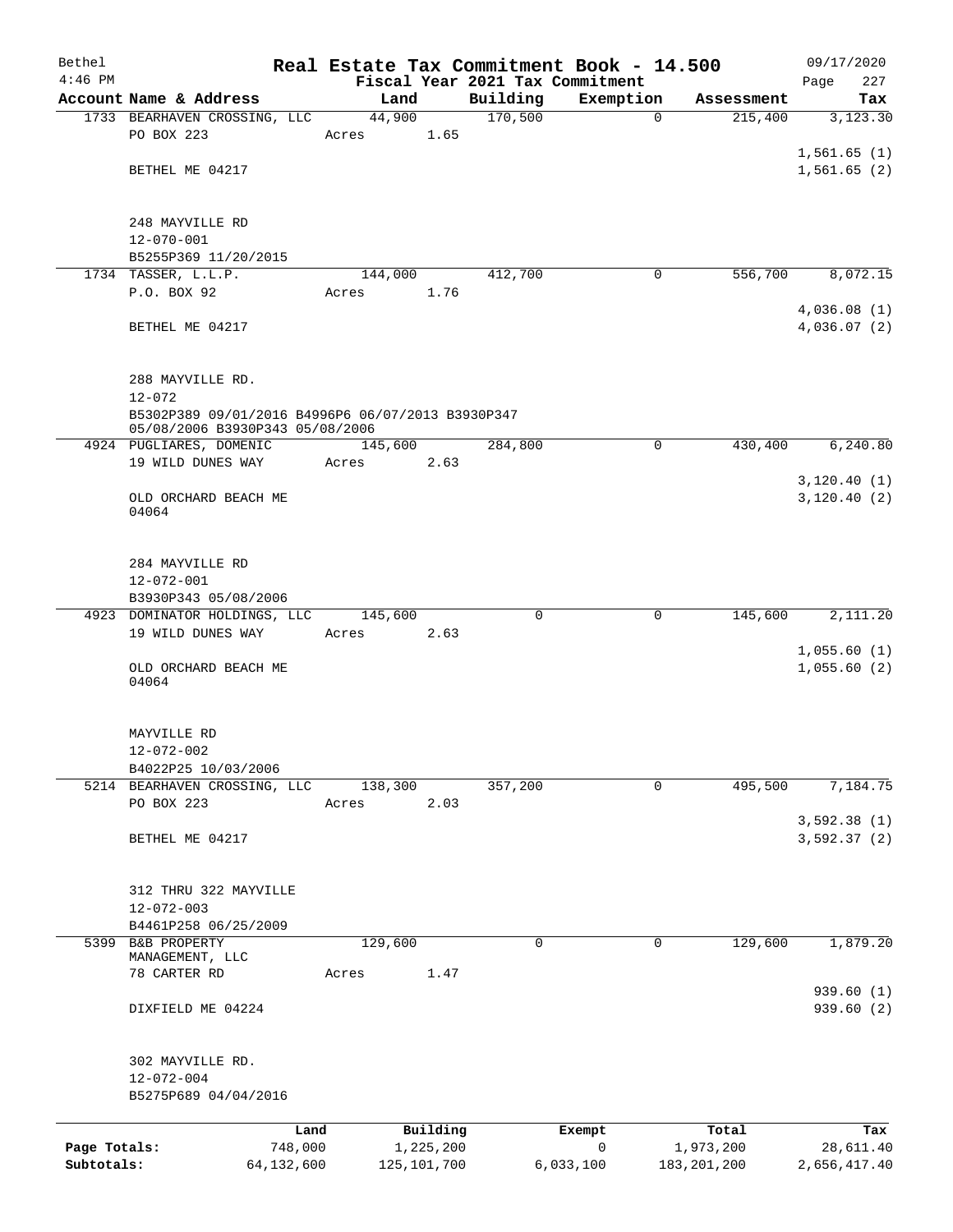| Bethel       |                                                                                                            |       |               |          |          | Real Estate Tax Commitment Book - 14.500 |             | 09/17/2020                 |  |  |
|--------------|------------------------------------------------------------------------------------------------------------|-------|---------------|----------|----------|------------------------------------------|-------------|----------------------------|--|--|
| $4:46$ PM    |                                                                                                            |       |               |          |          | Fiscal Year 2021 Tax Commitment          |             | Page<br>228                |  |  |
|              | Account Name & Address                                                                                     |       | Land          |          | Building | Exemption                                | Assessment  | Tax                        |  |  |
|              | 1735 SAVAGE, RONALD W                                                                                      |       | 92,500        |          | 387,300  | 25,000                                   | 454,800     | 6,594.60                   |  |  |
|              | SAVAGE, CYNTHIA A<br>PO BOX 358                                                                            | Acres | 14.23         |          |          | 01 Homestead (HM)                        |             | 3,297.30(1)                |  |  |
|              | BETHEL ME 04217                                                                                            |       |               |          |          |                                          |             | 3,297.30(2)                |  |  |
|              | 11 DEER VIEW ROAD                                                                                          |       |               |          |          |                                          |             |                            |  |  |
|              | $12 - 073 - 001$                                                                                           |       |               |          |          |                                          |             |                            |  |  |
|              | B3282P97 05/02/2003 B2776P258 12/15/1999                                                                   |       |               |          |          |                                          |             |                            |  |  |
|              | 4719 CURRIER, ROBERT                                                                                       |       | 56,600        |          | $\Omega$ | 0                                        | 56,600      | 820.70                     |  |  |
|              | PO BOX 506                                                                                                 | Acres |               | 2.00     |          |                                          |             |                            |  |  |
|              | BETHEL ME 04217                                                                                            |       |               |          |          |                                          |             | 410.35(1)<br>410.35(2)     |  |  |
|              | BIRCH WOODS                                                                                                |       |               |          |          |                                          |             |                            |  |  |
|              | $12 - 073 - 002$                                                                                           |       |               |          |          |                                          |             |                            |  |  |
|              | B4357P150 08/29/2008 B3890P144 02/21/2006                                                                  |       |               |          |          |                                          |             |                            |  |  |
|              | 4720 EQUITY TRUST COMPANY<br>CUST. IRA FBO                                                                 |       | 66,200        |          | 253,900  | $\mathbf 0$                              | 320,100     | 4,641.45                   |  |  |
|              | BENHARRIS, DAVID ROBERT Acres                                                                              |       |               | 2.01     |          |                                          |             |                            |  |  |
|              | 324 SPRING STREET                                                                                          |       |               |          |          |                                          |             | 2,320.73(1)                |  |  |
|              | WRENTHAM MA 02093                                                                                          |       |               |          |          |                                          |             | 2,320.72(2)                |  |  |
|              | 44 DEERVIEW ROAD<br>$12 - 073 - 003$                                                                       |       |               |          |          |                                          |             |                            |  |  |
|              | B5240P210 08/27/2015 B5057P3 10/30/2013 B4582P31                                                           |       |               |          |          |                                          |             |                            |  |  |
|              | 04/29/2010 B3903P333 03/16/2006                                                                            |       |               |          |          |                                          |             |                            |  |  |
|              | 4722 ROBINSON, LEONARD B                                                                                   |       | 66,300        |          | 214,500  | $\mathbf 0$                              | 280,800     | 4,071.60                   |  |  |
|              | ROBINSON, KAREN H                                                                                          |       | Acres         | 2.04     |          |                                          |             |                            |  |  |
|              | 174 GRAY ST.                                                                                               |       |               |          |          |                                          |             | 2,035.80(1)<br>2,035.80(2) |  |  |
|              | NORTH ANDOVER MA 01845                                                                                     |       |               |          |          |                                          |             |                            |  |  |
|              | 50 DEER VIEW RD.<br>$12 - 073 - 004$                                                                       |       |               |          |          |                                          |             |                            |  |  |
|              | B5019P225 08/02/2013 B3890P144 02/21/2006                                                                  |       |               |          |          |                                          |             |                            |  |  |
| 4721         | BENHARRIS, DAVID &<br>KATHLEEN                                                                             |       | 56,600        |          | 0        | $\Omega$                                 | 56,600      | 820.70                     |  |  |
|              | 324 SPRING STREET                                                                                          | Acres |               | 2.01     |          |                                          |             |                            |  |  |
|              |                                                                                                            |       |               |          |          |                                          |             | 410.35(1)                  |  |  |
|              | WRENTHAM MA 02093                                                                                          |       |               |          |          |                                          |             | 410.35(2)                  |  |  |
|              | BIRCH WOODS                                                                                                |       |               |          |          |                                          |             |                            |  |  |
|              | $12 - 073 - 005$                                                                                           |       |               |          |          |                                          |             |                            |  |  |
|              | B5511P863 03/13/2020 B5511P861 03/13/2020 B4471P64<br>07/17/2009 B4232P129 12/03/2007 B3687P167 02/17/2005 |       |               |          |          |                                          |             |                            |  |  |
|              | 4723 Hanson, Carly J                                                                                       |       | 66,200        |          | 263,900  | 0                                        | 330,100     | 4,786.45                   |  |  |
|              | Hanson, Jeremy S                                                                                           | Acres |               | 2.00     |          |                                          |             |                            |  |  |
|              | 1424 51.5 AVE NE                                                                                           |       |               |          |          |                                          |             | 2,393.23(1)                |  |  |
|              | JAMESTOWN ND 58401                                                                                         |       |               |          |          |                                          |             | 2,393.22(2)                |  |  |
|              | 70 DEER VIEW ROAD<br>$12 - 073 - 006$                                                                      |       |               |          |          |                                          |             |                            |  |  |
|              | B5478P581 09/09/2019 B4191P157 09/05/2007                                                                  |       |               |          |          |                                          |             |                            |  |  |
|              |                                                                                                            | Land  |               | Building |          | Exempt                                   | Total       | Tax                        |  |  |
| Page Totals: | 404,400                                                                                                    |       | 1,119,600     |          |          | 25,000                                   | 1,499,000   | 21,735.50                  |  |  |
| Subtotals:   | 64,537,000                                                                                                 |       | 126, 221, 300 |          |          | 6,058,100                                | 184,700,200 | 2,678,152.90               |  |  |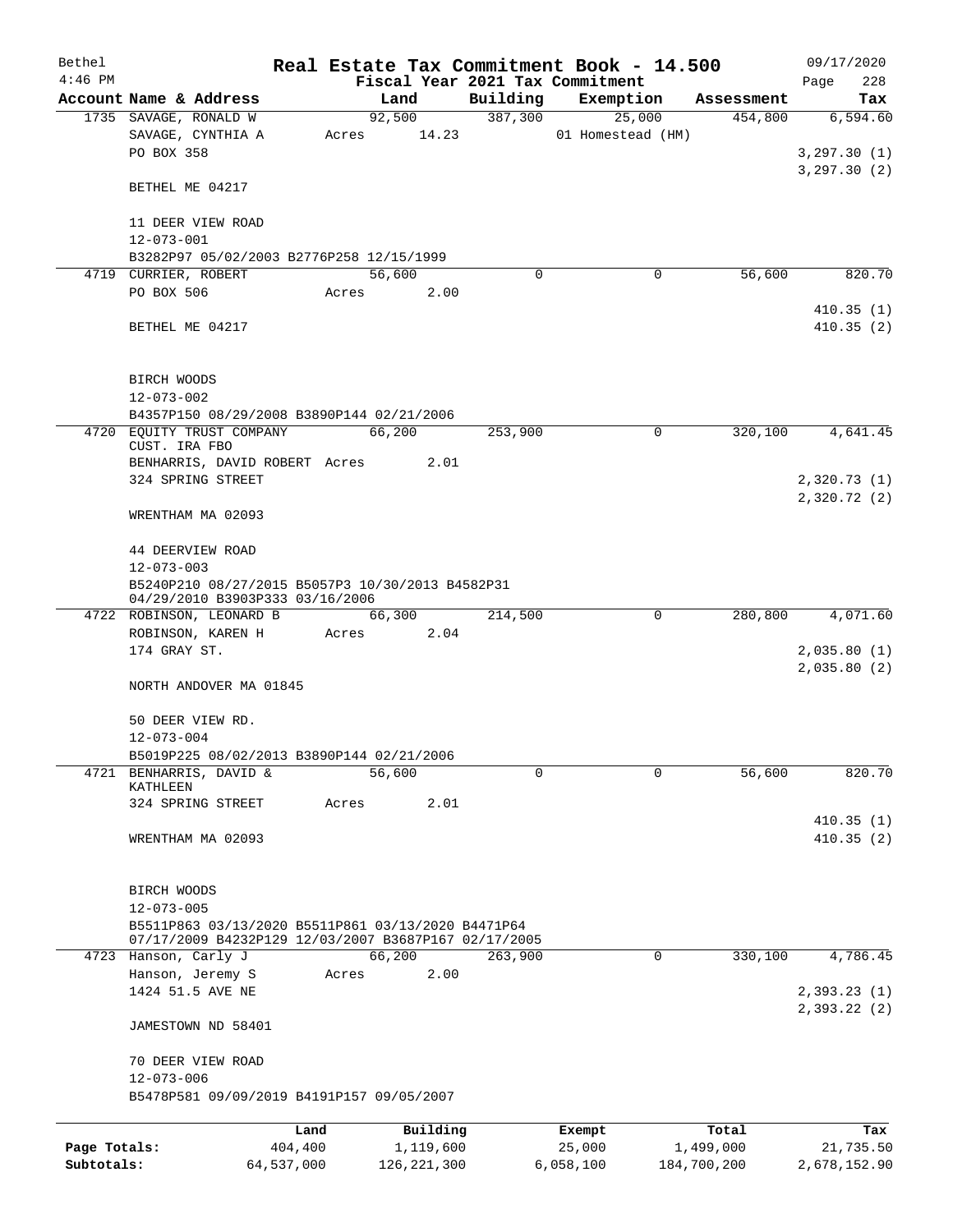| Bethel       |                                                                       |                |               |                                 | Real Estate Tax Commitment Book - 14.500 |                       | 09/17/2020      |
|--------------|-----------------------------------------------------------------------|----------------|---------------|---------------------------------|------------------------------------------|-----------------------|-----------------|
| $4:46$ PM    | Account Name & Address                                                |                |               | Fiscal Year 2021 Tax Commitment |                                          |                       | 229<br>Page     |
|              | 4724 SCHIRAGA, MICHAEL S.                                             | Land<br>66,200 |               | Building<br>334,400             | Exemption<br>$\mathbf 0$                 | Assessment<br>400,600 | Tax<br>5,808.70 |
|              | 655 TREMONT ST. UNIT 8                                                | Acres          | 2.00          |                                 |                                          |                       |                 |
|              |                                                                       |                |               |                                 |                                          |                       | 2,904.35(1)     |
|              | BOSTON MA 02118                                                       |                |               |                                 |                                          |                       | 2,904.35(2)     |
|              | 82 DEER VIEW ROAD                                                     |                |               |                                 |                                          |                       |                 |
|              | $12 - 073 - 007$                                                      |                |               |                                 |                                          |                       |                 |
|              | B5476P76 08/26/2019 B3763P136 07/20/2005                              |                |               |                                 |                                          |                       |                 |
|              | 4725 OLIVER, MARK K                                                   | 67,700         |               | 297,200                         | 0                                        | 364,900               | 5,291.05        |
|              | OLIVER, GLENNA S                                                      | Acres          | 2.62          |                                 |                                          |                       |                 |
|              | PO BOX 1004                                                           |                |               |                                 |                                          |                       | 2,645.53(1)     |
|              | BETHEL ME 04217                                                       |                |               |                                 |                                          |                       | 2,645.52(2)     |
|              | 94 DEER VIEW ROAD                                                     |                |               |                                 |                                          |                       |                 |
|              | $12 - 073 - 008$                                                      |                |               |                                 |                                          |                       |                 |
|              | B4096P234 02/28/2007 B3763P138 07/20/2005                             |                |               |                                 |                                          |                       |                 |
|              | 4726 MASS HAULING CORP.                                               | 58,600         |               | 0                               | $\mathbf 0$                              | 58,600                | 849.70          |
|              | 200 LIBBEY INDUSTRIAL<br>PKWY                                         | Acres          | 2.85          |                                 |                                          |                       |                 |
|              |                                                                       |                |               |                                 |                                          |                       | 424.85(1)       |
|              | EAST WEYMOUTH MA 02189                                                |                |               |                                 |                                          |                       | 424.85(2)       |
|              | BIRCH WOODS                                                           |                |               |                                 |                                          |                       |                 |
|              | $12 - 073 - 009$                                                      |                |               |                                 |                                          |                       |                 |
|              | B3808P143 09/28/2005                                                  |                |               |                                 |                                          |                       |                 |
|              | 4727 WHEELER, RYAN A                                                  | 58,600         |               | 0                               | 0                                        | 58,600                | 849.70          |
|              | WHEELER, DEVON                                                        | Acres          | 2.85          |                                 |                                          |                       |                 |
|              | 81 MEADOWBROOK BRIDGE<br>RD.                                          |                |               |                                 |                                          |                       | 424.85(1)       |
|              | BETHEL ME 04217                                                       |                |               |                                 |                                          |                       | 424.85(2)       |
|              |                                                                       |                |               |                                 |                                          |                       |                 |
|              | BIRCH WOODS                                                           |                |               |                                 |                                          |                       |                 |
|              | $12 - 073 - 010$                                                      |                |               |                                 |                                          |                       |                 |
|              | B5504P102 01/24/2020 B3669P122 02/04/2005<br>4728 PHILLIPS, WILLIAM M | 67,600         |               | 328,300                         | $\mathbf 0$                              | 395,900               | 5,740.55        |
|              | PHILLIPS, PAULA S                                                     | Acres          | 2.55          |                                 |                                          |                       |                 |
|              | 134 FULTON ST. UNIT 3                                                 |                |               |                                 |                                          |                       | 2,870.28(1)     |
|              | BOSTON MA 02109                                                       |                |               |                                 |                                          |                       | 2,870.27(2)     |
|              |                                                                       |                |               |                                 |                                          |                       |                 |
|              | 112 DEER VIEW ROAD<br>$12 - 073 - 011$                                |                |               |                                 |                                          |                       |                 |
|              | B3724P148 05/20/2005                                                  |                |               |                                 |                                          |                       |                 |
| 4729         | SARANTEAS, KOSTAS,                                                    | 58,100         |               | 0                               | $\mathbf 0$                              | 58,100                | 842.45          |
|              | YIANNIS AVRAMIDIS,<br>MAKRIS, IOANNIS                                 | Acres          | 2.60          |                                 |                                          |                       |                 |
|              | 13 LEBLANC DRIVE                                                      |                |               |                                 |                                          |                       | 421.23(1)       |
|              |                                                                       |                |               |                                 |                                          |                       | 421.22(2)       |
|              | PEABODY MA 01960                                                      |                |               |                                 |                                          |                       |                 |
|              | BIRCH WOODS                                                           |                |               |                                 |                                          |                       |                 |
|              | 12-073-012                                                            |                |               |                                 |                                          |                       |                 |
|              | B3657P335 01/03/2005                                                  |                |               |                                 |                                          |                       |                 |
|              | Land                                                                  |                | Building      |                                 | Exempt                                   | Total                 | Tax             |
| Page Totals: | 376,800                                                               |                | 959,900       |                                 | 0                                        | 1,336,700             | 19,382.15       |
| Subtotals:   | 64, 913, 800                                                          |                | 127, 181, 200 |                                 | 6,058,100                                | 186,036,900           | 2,697,535.05    |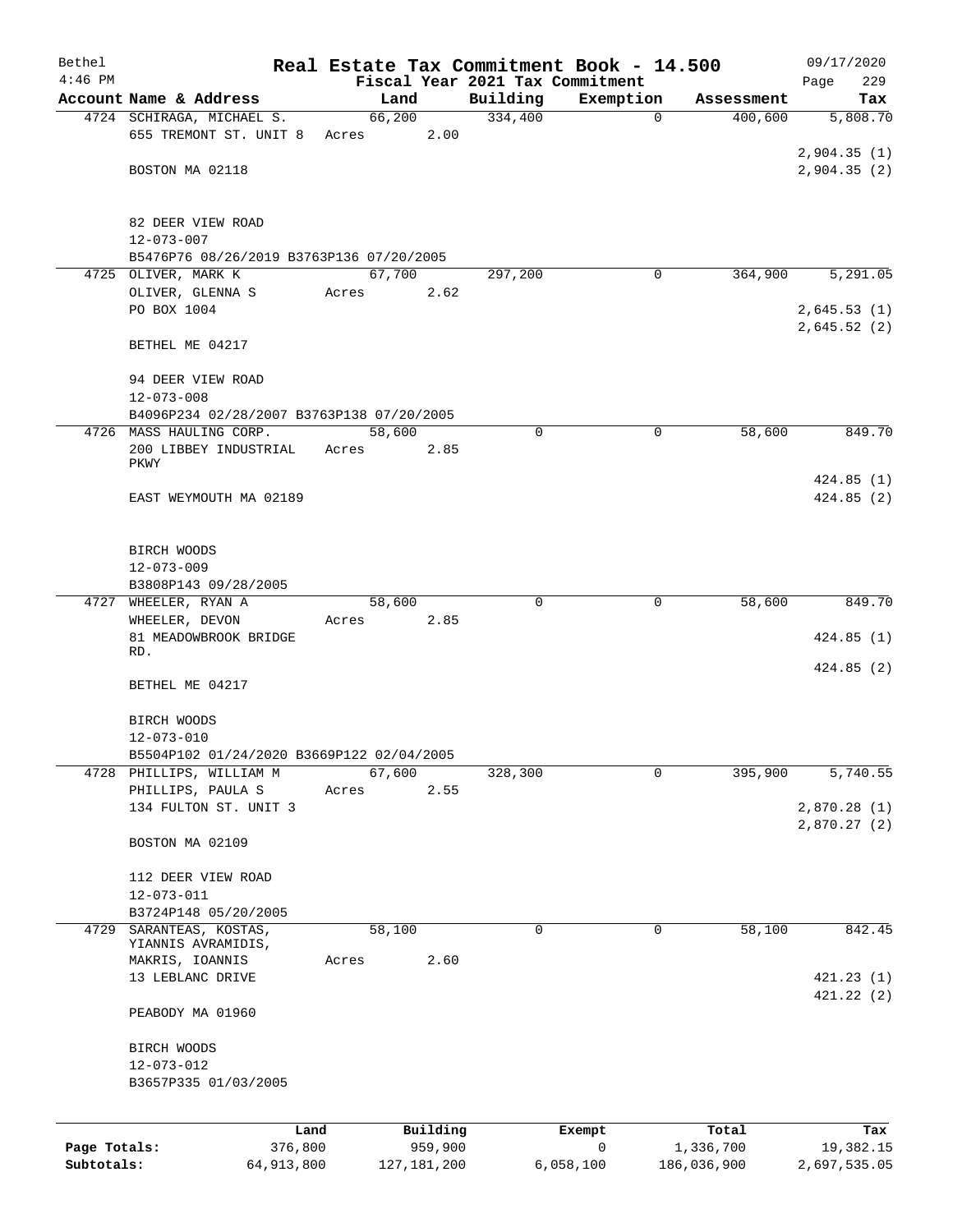| Bethel       |                                                                        |         |           |          | Real Estate Tax Commitment Book - 14.500 |            | 09/17/2020                  |
|--------------|------------------------------------------------------------------------|---------|-----------|----------|------------------------------------------|------------|-----------------------------|
| $4:46$ PM    |                                                                        |         |           |          | Fiscal Year 2021 Tax Commitment          |            | 230<br>Page                 |
|              | Account Name & Address                                                 |         | Land      | Building | Exemption                                | Assessment | Tax                         |
|              | 4730 HAMNER, STACIE                                                    |         | 67,900    | 226,600  | $\mathbf 0$                              | 294,500    | 4,270.25                    |
|              | <b>60 COLLINS AVENUE</b>                                               | Acres   | 2.68      |          |                                          |            |                             |
|              | AMESBURY MA 01913                                                      |         |           |          |                                          |            | 2,135.13(1)<br>2, 135.12(2) |
|              |                                                                        |         |           |          |                                          |            |                             |
|              |                                                                        |         |           |          |                                          |            |                             |
|              | 130 DEER VIEW ROAD                                                     |         |           |          |                                          |            |                             |
|              | $12 - 073 - 013$                                                       |         |           |          |                                          |            |                             |
|              | B5388P283 01/16/2018 B3928P268 04/25/2006 B3866P217                    |         |           |          |                                          |            |                             |
|              | 12/30/2005<br>4731 FERGUSON, DANIEL                                    |         | 69,200    | 257,000  | $\Omega$                                 | 326,200    | 4,729.90                    |
|              | FERGUSON, JANET                                                        | Acres   | 3.34      |          |                                          |            |                             |
|              | 140 DEER VIEW ROAD                                                     |         |           |          |                                          |            | 2,364.95(1)                 |
|              |                                                                        |         |           |          |                                          |            | 2,364.95(2)                 |
|              | BETHEL ME 04217                                                        |         |           |          |                                          |            |                             |
|              |                                                                        |         |           |          |                                          |            |                             |
|              | 140 DEER VIEW ROAD                                                     |         |           |          |                                          |            |                             |
|              | $12 - 073 - 014$                                                       |         |           |          |                                          |            |                             |
|              | B5398P131 03/20/2018 B5039P22 09/19/2013 B4814P77                      |         |           |          |                                          |            |                             |
|              | 02/14/2012 B3675P266 02/22/2005<br>4732 CALLAHAN, BRIAN                |         | 68,900    | 306,100  | $\Omega$                                 | 375,000    | 5,437.50                    |
|              | 25 NAUGUS AVENUE                                                       | Acres   | 3.20      |          |                                          |            |                             |
|              |                                                                        |         |           |          |                                          |            | 2,718.75(1)                 |
|              | MARBLEHEAD MA 01945                                                    |         |           |          |                                          |            | 2,718.75(2)                 |
|              |                                                                        |         |           |          |                                          |            |                             |
|              |                                                                        |         |           |          |                                          |            |                             |
|              | 148 DEER VIEW ROAD                                                     |         |           |          |                                          |            |                             |
|              | $12 - 073 - 015$                                                       |         |           |          |                                          |            |                             |
|              | B5502P159 01/10/2020 B3609P8 10/13/2004                                |         |           |          |                                          |            |                             |
|              | 4733 BRUNO, JENNIFER L                                                 |         | 61,500    | 252,100  | 0                                        | 313,600    | 4,547.20                    |
|              | 2 OAK LANE                                                             | Acres   | 4.66      |          |                                          |            | 2, 273.60(1)                |
|              | STRATHAM NH 03885                                                      |         |           |          |                                          |            | 2,273.60 (2)                |
|              |                                                                        |         |           |          |                                          |            |                             |
|              |                                                                        |         |           |          |                                          |            |                             |
|              | 8 BEECH LANE                                                           |         |           |          |                                          |            |                             |
|              | $12 - 073 - 016$                                                       |         |           |          |                                          |            |                             |
|              | B5465P382 06/12/2019 B5465P379 06/12/2019 B4569P233                    |         |           |          |                                          |            |                             |
|              | 03/22/2010 B3693P328 03/30/2005<br>4734 ERICKSON, MATTHEW C            |         | 69,300    | 369,600  | $\mathbf 0$                              | 438,900    | 6, 364.05                   |
|              | ERICKSON, NICHOLETTE L Acres                                           |         | 3.41      |          |                                          |            |                             |
|              | PO BOX 390                                                             |         |           |          |                                          |            | 3,182.03(1)                 |
|              |                                                                        |         |           |          |                                          |            | 3,182.02(2)                 |
|              | BETHEL ME 04217                                                        |         |           |          |                                          |            |                             |
|              |                                                                        |         |           |          |                                          |            |                             |
|              | 16 BEECH LANE                                                          |         |           |          |                                          |            |                             |
|              | 12-073-017                                                             |         |           |          |                                          |            |                             |
|              | B3603P255 10/08/2004                                                   |         |           |          |                                          |            |                             |
|              | 4735 SALLER, GLENN H                                                   |         | 72,700    | 355,200  | 25,000                                   | 402,900    | 5,842.05                    |
|              | SALLER, BRENDA L                                                       | Acres   | 5.93      |          | 01 Homestead (HM)                        |            |                             |
|              | PO BOX 1591                                                            |         |           |          |                                          |            | 2,921.03(1)<br>2,921.02(2)  |
|              | BETHEL ME 04217                                                        |         |           |          |                                          |            |                             |
|              |                                                                        |         |           |          |                                          |            |                             |
|              | 26 BEECH LANE                                                          |         |           |          |                                          |            |                             |
|              | $12 - 073 - 018$<br>B5286P221 06/13/2016 B4575P292 04/09/2010 B3634P24 |         |           |          |                                          |            |                             |
|              | 11/23/2004                                                             |         |           |          |                                          |            |                             |
|              |                                                                        |         |           |          |                                          |            |                             |
|              |                                                                        | Land    | Building  |          | Exempt                                   | Total      | Tax                         |
| Page Totals: |                                                                        | 409,500 | 1,766,600 |          | 25,000                                   | 2,151,100  | 31,190.95                   |

**Subtotals:** 65,323,300 128,947,800 6,083,100 188,188,000 2,728,726.00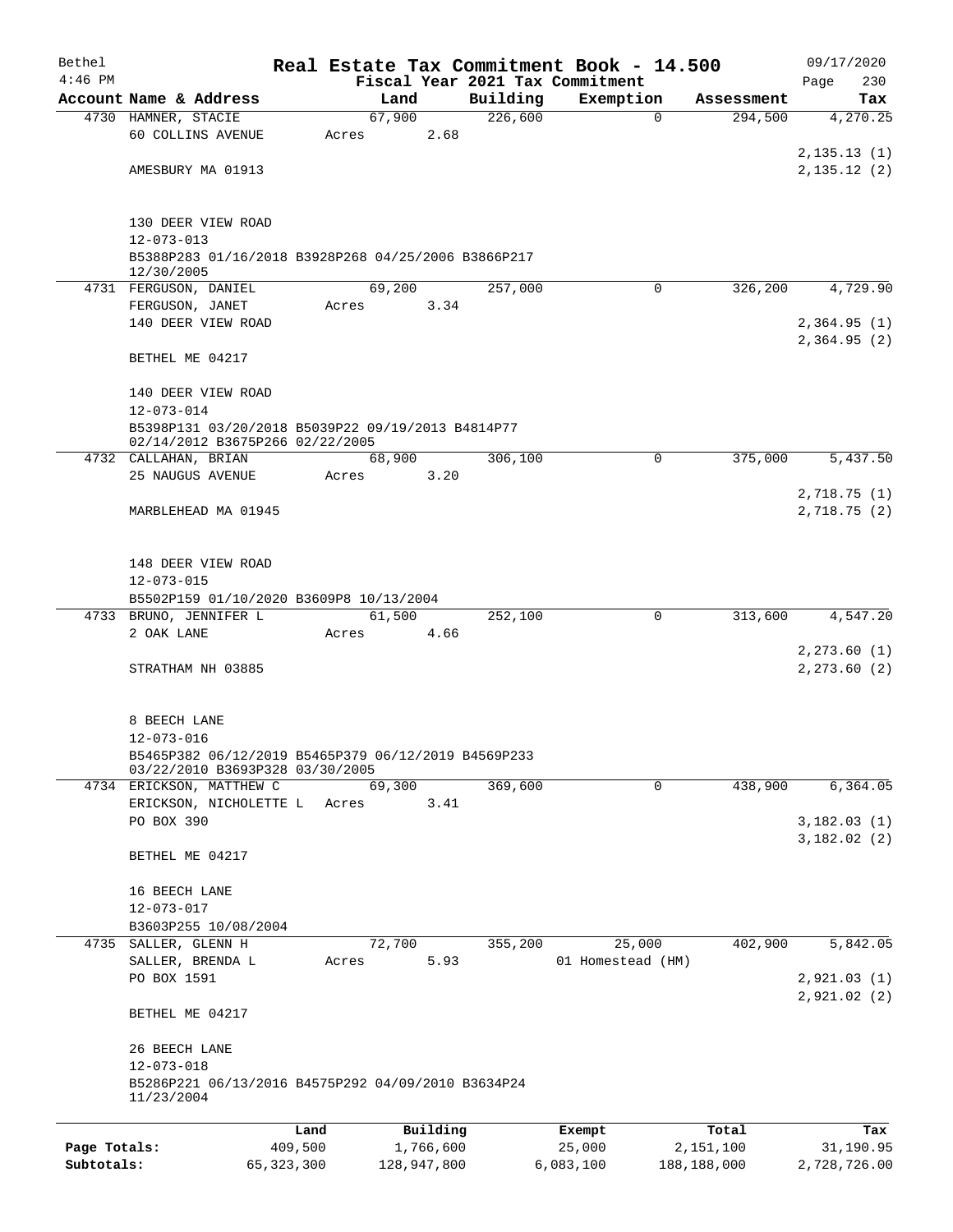| Bethel    |                        |                                                                                      |        |                |                     | Real Estate Tax Commitment Book - 14.500 |                       | 09/17/2020      |
|-----------|------------------------|--------------------------------------------------------------------------------------|--------|----------------|---------------------|------------------------------------------|-----------------------|-----------------|
| $4:46$ PM | Account Name & Address |                                                                                      |        | Land           |                     | Fiscal Year 2021 Tax Commitment          |                       | Page<br>231     |
|           |                        | 4736 CORMIER, BERNARD J                                                              |        | 77,600         | Building<br>427,400 | Exemption<br>$\Omega$                    | Assessment<br>505,000 | Tax<br>7,322.50 |
|           |                        | CORMIER, PATRICIA P                                                                  | Acres  | 9.92           |                     |                                          |                       |                 |
|           | 52 HICKORY LN          |                                                                                      |        |                |                     |                                          |                       | 3,661.25(1)     |
|           |                        |                                                                                      |        |                |                     |                                          |                       | 3,661.25(2)     |
|           | BOXFORD ME 01921       |                                                                                      |        |                |                     |                                          |                       |                 |
|           |                        |                                                                                      |        |                |                     |                                          |                       |                 |
|           | 32 BEECH LANE          |                                                                                      |        |                |                     |                                          |                       |                 |
|           | $12 - 073 - 019$       |                                                                                      |        |                |                     |                                          |                       |                 |
|           |                        | B5098P136 03/18/2014 B4593P1 05/28/2010 B4077P302<br>01/09/2007 B3696P106 03/31/2005 |        |                |                     |                                          |                       |                 |
|           | 4737 CURRIER, ROBERT A |                                                                                      |        | 74,900         | 303,900             | 25,000                                   | 353,800               | 5,130.10        |
|           | PO BOX 506             |                                                                                      | Acres  | 15.10          |                     | 01 Homestead (HM)                        |                       |                 |
|           |                        |                                                                                      |        |                |                     |                                          |                       | 2,565.05(1)     |
|           | BETHEL ME 04217        |                                                                                      |        |                |                     |                                          |                       | 2,565.05(2)     |
|           |                        |                                                                                      |        |                |                     |                                          |                       |                 |
|           |                        |                                                                                      |        |                |                     |                                          |                       |                 |
|           | 42 BEECH LANE          |                                                                                      |        |                |                     |                                          |                       |                 |
|           | $12 - 073 - 020$       |                                                                                      |        |                |                     |                                          |                       |                 |
|           | 4738 GETMAN, DIANA     | B4041P322 10/31/2006 B3605P194 10/13/2004                                            |        |                |                     |                                          |                       | 6, 116.10       |
|           | 53 SPRING ROAD         |                                                                                      | Acres  | 58,500<br>2.80 | 363,300             | 0                                        | 421,800               |                 |
|           |                        |                                                                                      |        |                |                     |                                          |                       | 3,058.05(1)     |
|           | RYE NH 03870           |                                                                                      |        |                |                     |                                          |                       | 3,058.05(2)     |
|           |                        |                                                                                      |        |                |                     |                                          |                       |                 |
|           |                        |                                                                                      |        |                |                     |                                          |                       |                 |
|           | 54 BEECH LANE          |                                                                                      |        |                |                     |                                          |                       |                 |
|           | $12 - 073 - 021$       |                                                                                      |        |                |                     |                                          |                       |                 |
|           |                        | B4027P94 10/06/2006 B3735P107 06/08/2005                                             |        |                |                     |                                          |                       |                 |
|           |                        | 4739 SUNDQUIST, IRENE M                                                              | 66,500 | 2.11           | 312,500             | 0                                        | 379,000               | 5,495.50        |
|           | PO BOX 515             | SUNDQUIST, BRIAN K                                                                   | Acres  |                |                     |                                          |                       | 2,747.75(1)     |
|           |                        |                                                                                      |        |                |                     |                                          |                       | 2,747.75 (2)    |
|           |                        | MONUMENT BEACH MA 02553                                                              |        |                |                     |                                          |                       |                 |
|           |                        |                                                                                      |        |                |                     |                                          |                       |                 |
|           | 35 BEECH LANE          |                                                                                      |        |                |                     |                                          |                       |                 |
|           | 12-073-022             |                                                                                      |        |                |                     |                                          |                       |                 |
|           |                        | B5385P7 12/20/2017 B3645P7 12/16/2004                                                |        |                |                     |                                          |                       |                 |
|           | 4740 SUMMERTON, GLEN B |                                                                                      | 66,500 |                | 331,700             | 0                                        | 398,200               | 5,773.90        |
|           |                        | SUMMERTON, RONNI A<br>37 GOLDEN MEADOW ROAD                                          | Acres  | 2.11           |                     |                                          |                       | 2,886.95(1)     |
|           |                        |                                                                                      |        |                |                     |                                          |                       | 2,886.95(2)     |
|           |                        | HAMPSTEAD NH 03841                                                                   |        |                |                     |                                          |                       |                 |
|           |                        |                                                                                      |        |                |                     |                                          |                       |                 |
|           | 19 BEECH LANE          |                                                                                      |        |                |                     |                                          |                       |                 |
|           | $12 - 073 - 023$       |                                                                                      |        |                |                     |                                          |                       |                 |
|           |                        | B5447P144 12/26/2018 B3603P260 10/08/2004                                            |        |                |                     |                                          |                       |                 |
|           | 4741 CARROLL, RONALD R |                                                                                      | 56,900 |                | $\Omega$            | 6,000                                    | 50,900                | 738.05          |
|           |                        | CARROLL, KATHLEEN A                                                                  | Acres  | 2.10           |                     | 12 WW2 Vet Res                           |                       |                 |
|           | PO BOX 327             |                                                                                      |        |                |                     |                                          |                       | 369.03(1)       |
|           | BETHEL ME 04217        |                                                                                      |        |                |                     |                                          |                       | 369.02(2)       |
|           |                        |                                                                                      |        |                |                     |                                          |                       |                 |
|           | 5 BEECH LANE           |                                                                                      |        |                |                     |                                          |                       |                 |
|           | $12 - 073 - 024$       |                                                                                      |        |                |                     |                                          |                       |                 |
|           |                        | B5499P91 12/20/2019 B3640P11 12/03/2004                                              |        |                |                     |                                          |                       |                 |
|           |                        |                                                                                      |        |                |                     |                                          |                       |                 |
|           |                        |                                                                                      |        |                |                     |                                          |                       |                 |

|              | Land       | Building    | Exempt    | Total       | Tax          |
|--------------|------------|-------------|-----------|-------------|--------------|
| Page Totals: | 400,900    | 1,738,800   | 31,000    | 2,108,700   | 30,576.15    |
| Subtotals:   | 65,724,200 | 130,686,600 | 6.114.100 | 190,296,700 | 2,759,302.15 |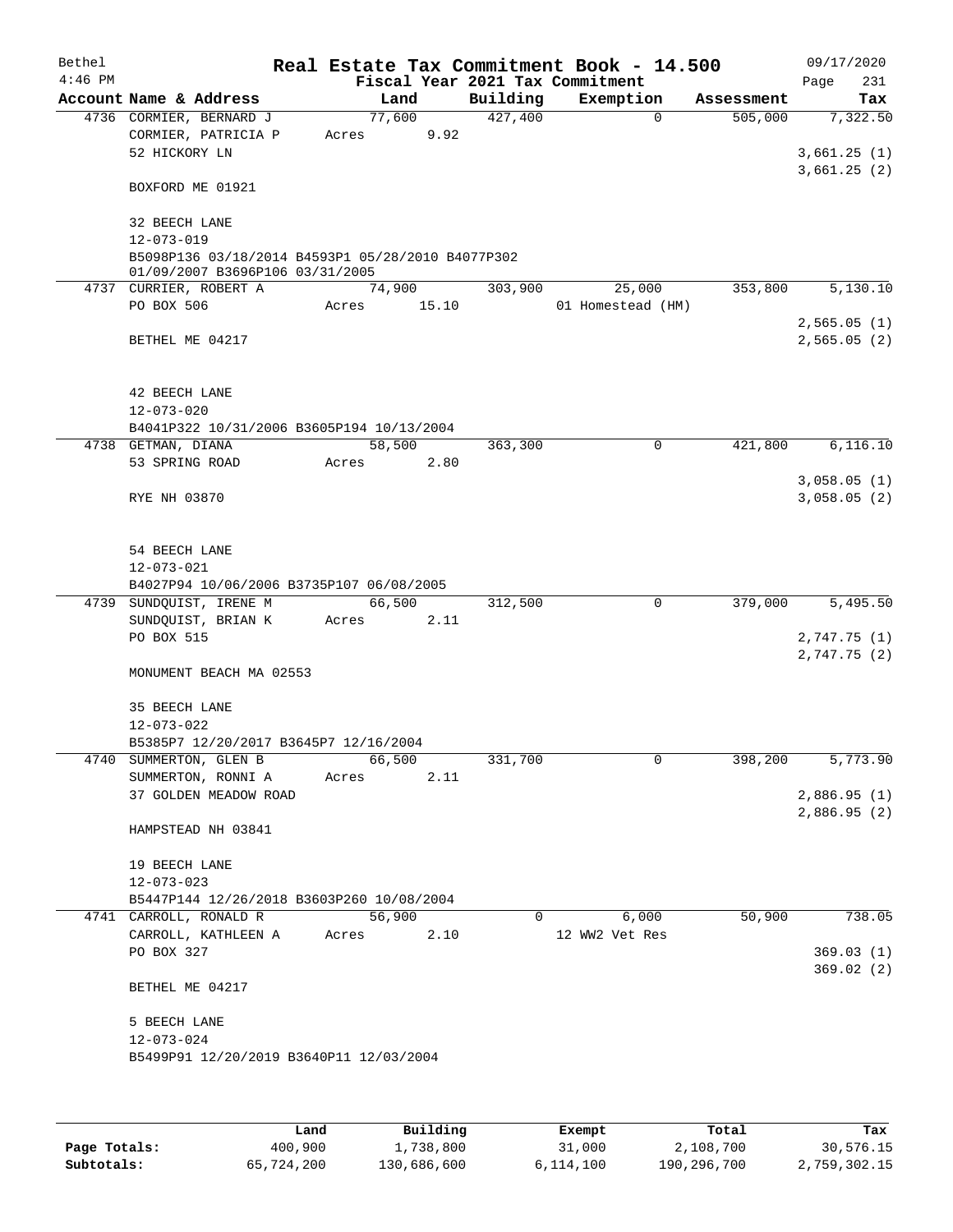| Bethel       |                                                                                                           |            |       |                |          | Real Estate Tax Commitment Book - 14.500 |             |             | 09/17/2020                 |
|--------------|-----------------------------------------------------------------------------------------------------------|------------|-------|----------------|----------|------------------------------------------|-------------|-------------|----------------------------|
| $4:46$ PM    |                                                                                                           |            |       |                |          | Fiscal Year 2021 Tax Commitment          |             |             | Page<br>232                |
|              | Account Name & Address                                                                                    |            |       | Land           | Building | Exemption                                |             | Assessment  | Tax                        |
|              | 4742 GUERIN, JOHN J TTE<br>GUERIN, MARCIA D TTE                                                           |            | Acres | 66,500<br>2.11 | 234,900  |                                          | $\Omega$    | 301,400     | 4,370.30                   |
|              | 136 CLIFWOOD LANE                                                                                         |            |       |                |          |                                          |             |             | 2,185.15(1)                |
|              | FALMOUTH MA 02540                                                                                         |            |       |                |          |                                          |             |             | 2,185.15(2)                |
|              | 43 DEER VIEW ROAD                                                                                         |            |       |                |          |                                          |             |             |                            |
|              | $12 - 073 - 025$<br>B5436P102 10/12/2018 B4372P268 11/03/2008 B3872P178                                   |            |       |                |          |                                          |             |             |                            |
|              | 01/11/2006                                                                                                |            |       |                |          |                                          |             |             |                            |
|              | 4743 SCHAFFER, NINA B                                                                                     |            |       | 66,200         | 286,600  |                                          | 0           | 352,800     | 5,115.60                   |
|              | SCHAFFER, JOSEPH H                                                                                        |            | Acres | 2.00           |          |                                          |             |             |                            |
|              | PO BOX 42                                                                                                 |            |       |                |          |                                          |             |             | 2,557.80(1)<br>2,557.80(2) |
|              | BETHEL ME 04217                                                                                           |            |       |                |          |                                          |             |             |                            |
|              | 169 DEER VIEW ROAD                                                                                        |            |       |                |          |                                          |             |             |                            |
|              | $12 - 073 - 026$                                                                                          |            |       |                |          |                                          |             |             |                            |
|              | B5224P373 06/01/2015 B3861P109 12/20/2005                                                                 |            |       |                |          |                                          |             |             |                            |
|              | 4744 CASTNER, CHRISTOPHER                                                                                 |            |       | 66,200         | 229,200  |                                          | $\mathbf 0$ | 295,400     | 4,283.30                   |
|              | CASTNER, PAMELA                                                                                           |            | Acres | 2.00           |          |                                          |             |             |                            |
|              | 5 BONAD ROAD                                                                                              |            |       |                |          |                                          |             |             | 2,141.65(1)                |
|              | MARBLEHEAD MA 01945                                                                                       |            |       |                |          |                                          |             |             | 2,141.65(2)                |
|              | 67 DEER VIEW ROAD                                                                                         |            |       |                |          |                                          |             |             |                            |
|              | $12 - 073 - 027$                                                                                          |            |       |                |          |                                          |             |             |                            |
|              | B5210P506 03/02/2015 B4867P63 07/16/2012 B4608P115<br>07/06/2010 B4582P15 04/29/2010 B3905P200 03/21/2006 |            |       |                |          |                                          |             |             |                            |
|              | 4745 CASTNER, CHRISTOPHER                                                                                 |            |       | 56,600         | 0        |                                          | $\mathbf 0$ | 56,600      | 820.70                     |
|              | CASTNER, PAMELA                                                                                           |            | Acres | 2.01           |          |                                          |             |             |                            |
|              | 5 BONAD ROAD                                                                                              |            |       |                |          |                                          |             |             | 410.35(1)                  |
|              |                                                                                                           |            |       |                |          |                                          |             |             | 410.35(2)                  |
|              | MARBLEHEAD MA 01945                                                                                       |            |       |                |          |                                          |             |             |                            |
|              | BIRCH WOODS                                                                                               |            |       |                |          |                                          |             |             |                            |
|              | $12 - 073 - 028$                                                                                          |            |       |                |          |                                          |             |             |                            |
|              | B5210P510 03/02/2015 B5210P508 03/02/2015 B3895P1                                                         |            |       |                |          |                                          |             |             |                            |
|              | 03/01/2006<br>4746 SARANTEAS, KOSTAS,                                                                     |            |       | 56,600         | $\Omega$ |                                          | 0           | 56,600      | 820.70                     |
|              | YIANNIS AVRAMIDIS,                                                                                        |            |       |                |          |                                          |             |             |                            |
|              | MAKRIS, IOANNIS                                                                                           |            | Acres | 2.01           |          |                                          |             |             |                            |
|              | 13 LEBLANC DRIVE                                                                                          |            |       |                |          |                                          |             |             | 410.35(1)                  |
|              |                                                                                                           |            |       |                |          |                                          |             |             | 410.35(2)                  |
|              | PEABODY MA 01960                                                                                          |            |       |                |          |                                          |             |             |                            |
|              | BIRCH WOODS                                                                                               |            |       |                |          |                                          |             |             |                            |
|              | $12 - 073 - 029$                                                                                          |            |       |                |          |                                          |             |             |                            |
|              | B3657P338 01/03/2005                                                                                      |            |       |                |          |                                          |             |             |                            |
|              | 4747 LIBERTI, MICHAEL J                                                                                   |            |       | 66,200         | 281,300  |                                          | 0           | 347,500     | 5,038.75                   |
|              | LIBERTI, CHRISTINE L                                                                                      |            | Acres | 2.00           |          |                                          |             |             |                            |
|              | PO BOX 189                                                                                                |            |       |                |          |                                          |             |             | 2,519.38 (1)               |
|              | NEWRY ME 04261                                                                                            |            |       |                |          |                                          |             |             | 2,519.37(2)                |
|              | 139 DEER VIEW ROAD                                                                                        |            |       |                |          |                                          |             |             |                            |
|              | $12 - 073 - 030$                                                                                          |            |       |                |          |                                          |             |             |                            |
|              | B5249P478 10/20/2015 B3688P121 03/17/2005                                                                 |            |       |                |          |                                          |             |             |                            |
|              |                                                                                                           | Land       |       | Building       |          | Exempt                                   |             | Total       | Tax                        |
| Page Totals: |                                                                                                           | 378,300    |       | 1,032,000      |          | 0                                        |             | 1,410,300   | 20,449.35                  |
| Subtotals:   |                                                                                                           | 66,102,500 |       | 131,718,600    |          | 6,114,100                                |             | 191,707,000 | 2,779,751.50               |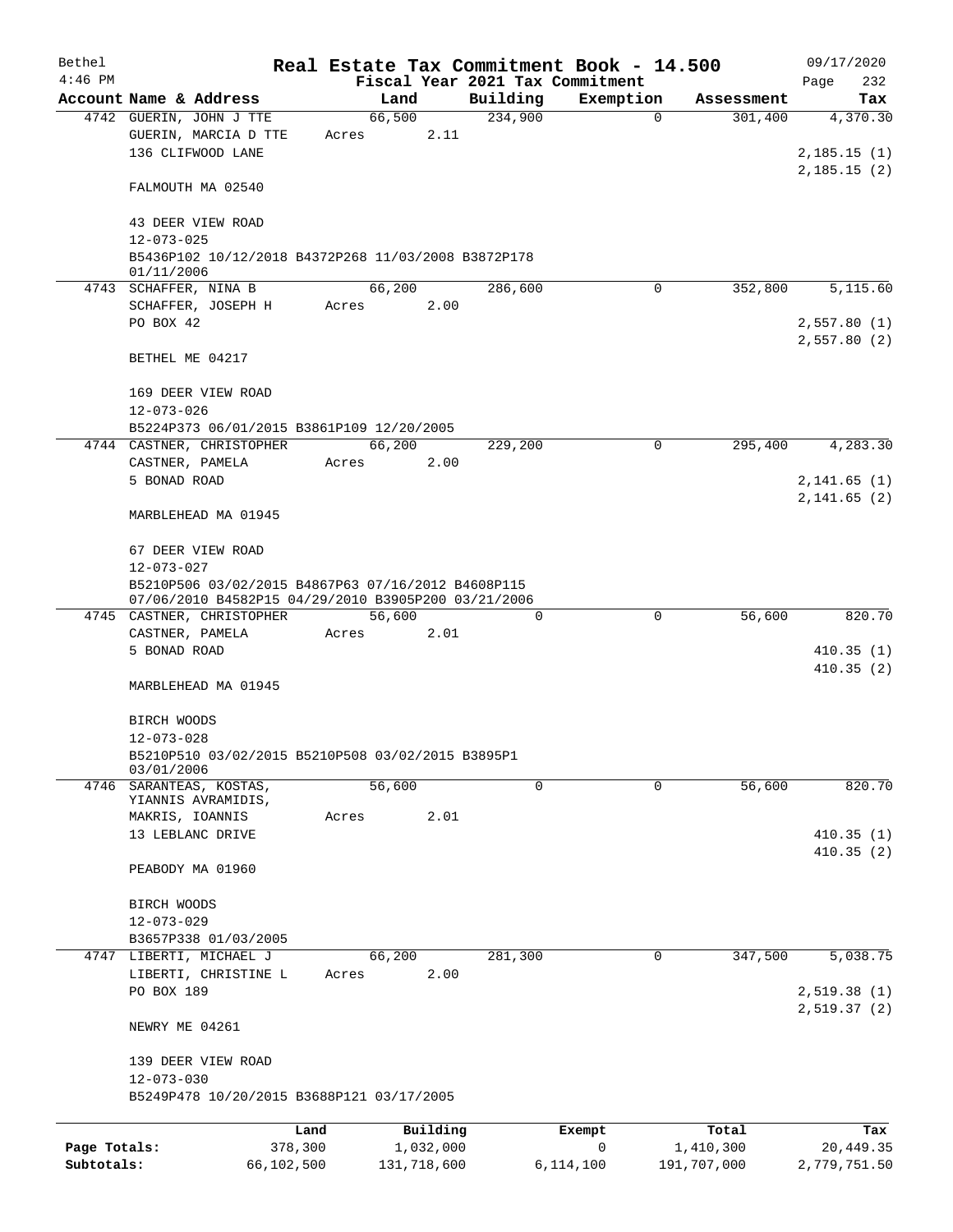| Bethel<br>$4:46$ PM |                                                              |                       |                     | Fiscal Year 2021 Tax Commitment | Real Estate Tax Commitment Book - 14.500 |                  | 09/17/2020<br>233<br>Page |
|---------------------|--------------------------------------------------------------|-----------------------|---------------------|---------------------------------|------------------------------------------|------------------|---------------------------|
|                     | Account Name & Address                                       | Land                  |                     | Building                        | Exemption                                | Assessment       | Tax                       |
|                     | 4748 LEE, DAVID A<br>BRINGOLA, THOMAS J<br>PO BOX 601        | 66,200<br>Acres       | 2.01                | 341,900                         | $\Omega$                                 | 408,100          | 5,917.45<br>2,958.73 (1)  |
|                     | NORTH WOODSTOCK NH<br>03262-0601                             |                       |                     |                                 |                                          |                  | 2,958.72(2)               |
|                     | 151 DEER VIEW RD<br>$12 - 073 - 031$                         |                       |                     |                                 |                                          |                  |                           |
|                     | B4791P195 12/07/2011 B3609P5 10/13/2004<br>4970 DAVIS, J.W.  | 25,800                |                     | $\Omega$                        | $\Omega$                                 | 25,800           | 374.10                    |
|                     | 2989 US HIGHWAY 2                                            | Acres 29.80           |                     |                                 |                                          |                  | 187.05(1)                 |
|                     | HANOVER ME 04237                                             |                       |                     |                                 |                                          |                  | 187.05(2)                 |
|                     | NORTH RD. - AIRPORT LOT<br>$12 - 074$                        |                       |                     |                                 |                                          |                  |                           |
|                     | B5032P120 08/29/2013 B5005P130 06/27/2013                    |                       |                     |                                 |                                          |                  |                           |
|                     | 464 TIBBETTS, RICHARD A<br>73 LONGVIEW DRIVE                 | 28,900<br>Acres 35.20 |                     | $\Omega$                        | $\mathbf 0$                              | 28,900           | 419.05                    |
|                     | OXFORD ME 04270                                              |                       |                     |                                 |                                          |                  | 209.53(1)<br>209.52(2)    |
|                     | OFF NORTH RD<br>$12 - 074 - 001$                             |                       |                     |                                 |                                          |                  |                           |
|                     | B5005P112 06/27/2013                                         |                       |                     |                                 |                                          |                  |                           |
|                     | 4812 CROSS SAND & GRAVEL,<br>LLC<br>PO BOX 158               | 15,400<br>13.83       |                     | 0                               | $\mathbf 0$                              | 15,400           | 223.30                    |
|                     |                                                              | Acres                 |                     |                                 |                                          |                  | 111.65(1)                 |
|                     | BETHEL ME 04217                                              |                       |                     |                                 |                                          |                  | 111.65(2)                 |
|                     | 12-074-002<br>B4513P65 10/19/2009 B3485P330 03/30/2004       |                       |                     |                                 |                                          |                  |                           |
|                     | 4551 BENNETT, DONALD G                                       | 31,900                |                     | 0                               | 0                                        | 31,900           | 462.55                    |
|                     | BENNETT, CHERYL G<br>PO BOX 462                              | Acres                 | 8.50                |                                 |                                          |                  | 231.28(1)                 |
|                     | BETHEL ME 04217                                              |                       |                     |                                 |                                          |                  | 231.27(2)                 |
|                     | NORTH RD<br>$12 - 074 - 00A$                                 |                       |                     |                                 |                                          |                  |                           |
|                     | B3277P128 04/18/2003                                         |                       |                     |                                 |                                          |                  |                           |
|                     | 1737 BENNETT, DONALD G<br>BENNETT, CHERYL G                  | 36,600<br>Acres       | 6.10                | 58,100                          | 25,000<br>01 Homestead (HM)              | 69,700           | 1,010.65                  |
|                     | PO BOX 462                                                   |                       |                     |                                 |                                          |                  | 505.33(1)<br>505.32(2)    |
|                     | BETHEL ME 04217                                              |                       |                     |                                 |                                          |                  |                           |
|                     | 59 OLD IRON ROAD<br>$12 - 074 - 00B$<br>B3761P192 07/19/2005 |                       |                     |                                 |                                          |                  |                           |
|                     |                                                              |                       |                     |                                 |                                          |                  |                           |
| Page Totals:        | Land<br>204,800                                              |                       | Building<br>400,000 |                                 | Exempt<br>25,000                         | Total<br>579,800 | Tax<br>8,407.10           |

**Subtotals:** 66,307,300 132,118,600 6,139,100 192,286,800 2,788,158.60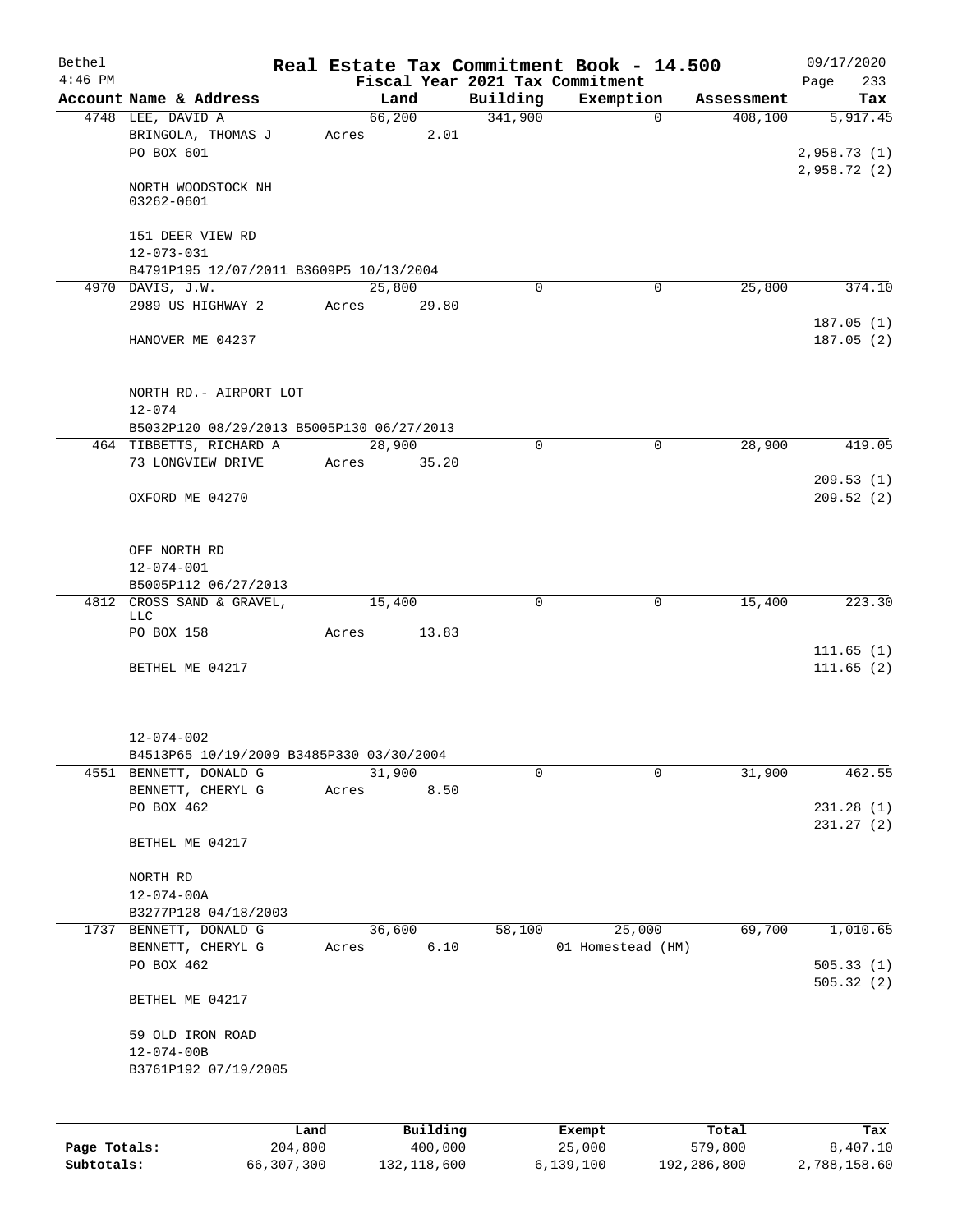| Bethel       |                                                                                       |         |        |          |             | Real Estate Tax Commitment Book - 14.500     |            | 09/17/2020             |
|--------------|---------------------------------------------------------------------------------------|---------|--------|----------|-------------|----------------------------------------------|------------|------------------------|
| $4:46$ PM    | Account Name & Address                                                                |         |        | Land     | Building    | Fiscal Year 2021 Tax Commitment<br>Exemption | Assessment | 234<br>Page<br>Tax     |
|              | 4810 SAVAGE LAND                                                                      |         | 45,100 |          | $\mathbf 0$ | $\mathbf 0$                                  | 45,100     | 653.95                 |
|              | DEVELOPMENT, LLC                                                                      |         |        |          |             |                                              |            |                        |
|              | PO BOX 358                                                                            |         | Acres  | 4.80     |             |                                              |            |                        |
|              | BETHEL ME 04217                                                                       |         |        |          |             |                                              |            | 326.98(1)<br>326.97(2) |
|              |                                                                                       |         |        |          |             |                                              |            |                        |
|              |                                                                                       |         |        |          |             |                                              |            |                        |
|              |                                                                                       |         |        |          |             |                                              |            |                        |
|              | $12 - 074 - 00B - 001$<br>B4053P335 10/10/2006                                        |         |        |          |             |                                              |            |                        |
|              | 4811 SAVAGE LAND                                                                      |         |        | 1,400    | $\mathbf 0$ | $\mathbf 0$                                  | 1,400      | 20.30                  |
|              | DEVELOPMENT, LLC                                                                      |         |        |          |             |                                              |            |                        |
|              | PO BOX 358                                                                            |         | Acres  | 1.10     |             |                                              |            |                        |
|              | BETHEL ME 04217                                                                       |         |        |          |             |                                              |            | 10.15(1)<br>10.15(2)   |
|              |                                                                                       |         |        |          |             |                                              |            |                        |
|              |                                                                                       |         |        |          |             |                                              |            |                        |
|              |                                                                                       |         |        |          |             |                                              |            |                        |
|              | $12 - 074 - 00B - 002$                                                                |         |        |          |             |                                              |            |                        |
|              | B3761P192 07/19/2005<br>5272 SAVAGE LAND                                              |         |        | 1,700    | $\Omega$    | $\mathbf 0$                                  | 1,700      | 24.65                  |
|              | DEVELOPMENT, LLC                                                                      |         |        |          |             |                                              |            |                        |
|              | PO BOX 358                                                                            |         | Acres  | 1.60     |             |                                              |            |                        |
|              |                                                                                       |         |        |          |             |                                              |            | 12.33(1)               |
|              | BETHEL ME 04217                                                                       |         |        |          |             |                                              |            | 12.32(2)               |
|              |                                                                                       |         |        |          |             |                                              |            |                        |
|              |                                                                                       |         |        |          |             |                                              |            |                        |
|              | $12 - 074 - 00B - 003$                                                                |         |        |          |             |                                              |            |                        |
|              | B4053P335                                                                             |         |        |          |             |                                              |            |                        |
|              | 5389 DUNPHY, ARTHUR                                                                   |         |        | 8,000    | $\mathbf 0$ | $\mathbf 0$                                  | 8,000      | 116.00                 |
|              | 510 RANDOLPH AVE                                                                      |         | Acres  | 6.40     |             |                                              |            | 58.00(1)               |
|              | MILTON MA 02186                                                                       |         |        |          |             |                                              |            | 58.00(2)               |
|              |                                                                                       |         |        |          |             |                                              |            |                        |
|              |                                                                                       |         |        |          |             |                                              |            |                        |
|              | NEAR AIRPORT<br>$12 - 074 - 00D - 001$                                                |         |        |          |             |                                              |            |                        |
|              | 4816 CROSS SAND & GRAVEL,                                                             |         | 15,600 |          | $\mathbf 0$ | 0                                            | 15,600     | 226.20                 |
|              | <b>LLC</b>                                                                            |         |        |          |             |                                              |            |                        |
|              | PO BOX 158                                                                            |         | Acres  | 14.04    |             |                                              |            |                        |
|              | BETHEL ME 04217                                                                       |         |        |          |             |                                              |            | 113.10(1)<br>113.10(2) |
|              |                                                                                       |         |        |          |             |                                              |            |                        |
|              |                                                                                       |         |        |          |             |                                              |            |                        |
|              | NORTH RD.                                                                             |         |        |          |             |                                              |            |                        |
|              | $12 - 074 - D$                                                                        |         |        |          |             |                                              |            |                        |
|              | B5219P293 04/29/2015 B4883P199 08/23/2012 B4513P65<br>10/19/2009 B4040P261 11/02/2006 |         |        |          |             |                                              |            |                        |
|              | 1740 BLAIS, APRYL                                                                     |         | 85,400 |          | 171,500     | 31,000                                       | 225,900    | 3,275.55               |
|              | 165 PLEASANT STREET                                                                   |         | Acres  | 21.00    |             | 22 WW2 Widow Res.                            |            |                        |
|              |                                                                                       |         |        |          |             | 01 Homestead (HM)                            |            | 1,637.78(1)            |
|              | LEWISTON ME 04240                                                                     |         |        |          |             |                                              |            | 1,637.77(2)            |
|              |                                                                                       |         |        |          |             |                                              |            |                        |
|              | 333 MAYVILLE RD.                                                                      |         |        |          |             |                                              |            |                        |
|              | $12 - 075$                                                                            |         |        |          |             |                                              |            |                        |
|              | B5443P314 11/28/2018 B3242P50 02/10/2003                                              |         |        |          |             |                                              |            |                        |
|              |                                                                                       | Land    |        | Building |             | Exempt                                       | Total      | Tax                    |
| Page Totals: |                                                                                       | 157,200 |        | 171,500  |             | 31,000                                       | 297,700    | 4,316.65               |
|              |                                                                                       |         |        |          |             |                                              |            |                        |

**Subtotals:** 66,464,500 132,290,100 6,170,100 192,584,500 2,792,475.25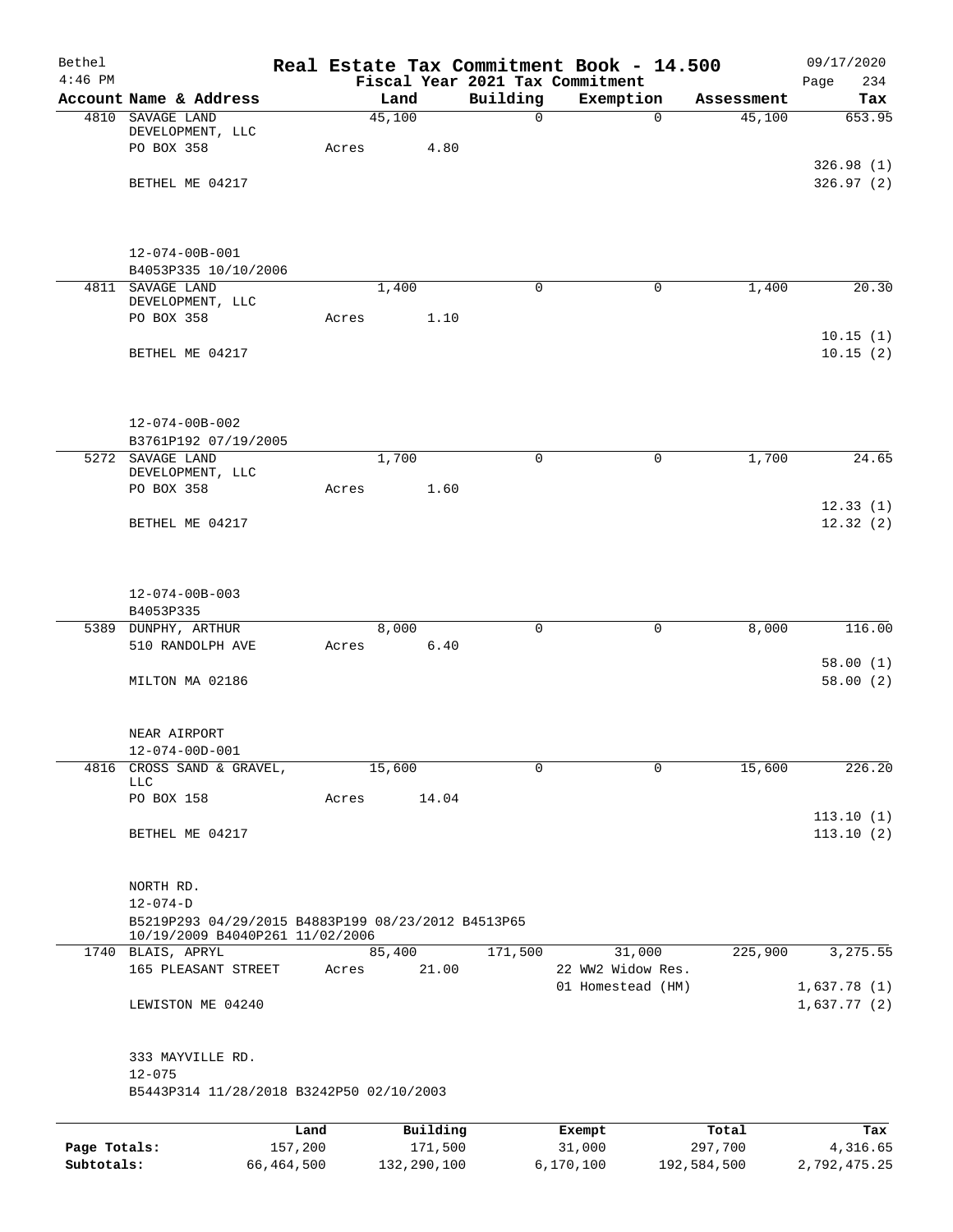| Bethel       |                                                                            |         |          |             | Real Estate Tax Commitment Book - 14.500     |            | 09/17/2020         |
|--------------|----------------------------------------------------------------------------|---------|----------|-------------|----------------------------------------------|------------|--------------------|
| $4:46$ PM    | Account Name & Address                                                     |         | Land     | Building    | Fiscal Year 2021 Tax Commitment<br>Exemption | Assessment | 235<br>Page<br>Tax |
|              | 1741 ALLEN, MADELINE & RAY                                                 |         | 70,500   | 147,700     | $\mathbf 0$                                  | 218,200    | 3,163.90           |
|              | 57 BROADVIEW TERRACE                                                       | Acres   | 6.40     |             |                                              |            |                    |
|              |                                                                            |         |          |             |                                              |            | 1,581.95(1)        |
|              | MERIDEN CT 06450                                                           |         |          |             |                                              |            | 1,581.95(2)        |
|              |                                                                            |         |          |             |                                              |            |                    |
|              | 273 MAYVILLE RD.                                                           |         |          |             |                                              |            |                    |
|              | $12 - 076$                                                                 |         |          |             |                                              |            |                    |
|              | B5409P186 05/21/2018 B5247P6 10/01/2015 B5247P4                            |         |          |             |                                              |            |                    |
|              | 10/01/2015 B1962P119 12/03/1992 B1910P54 06/19/1992<br>B603P583 02/20/1962 |         |          |             |                                              |            |                    |
|              | 5404 FOLSOM STREET, LLC                                                    | 177,700 |          | 286,800     | $\mathbf 0$                                  | 464,500    | 6,735.25           |
|              | PO BOX 505                                                                 | Acres   | 7.40     |             |                                              |            |                    |
|              |                                                                            |         |          |             |                                              |            | 3,367.63(1)        |
|              | BETHEL ME 04217                                                            |         |          |             |                                              |            | 3,367.62(2)        |
|              |                                                                            |         |          |             |                                              |            |                    |
|              | 303 MAYVILLE ROAD                                                          |         |          |             |                                              |            |                    |
|              | $12 - 076 - 001$                                                           |         |          |             |                                              |            |                    |
|              | B5409P184 05/17/2018 B5289P84 06/23/2016                                   |         |          |             |                                              |            |                    |
|              | 1742 CLANTON, NORMAN                                                       | 103,500 |          | $\Omega$    | 0                                            | 103,500    | 1,500.75           |
|              | CLANTON, SYLVIA<br>PO BOX 305                                              | Acres   | 4.20     |             |                                              |            | 750.38(1)          |
|              |                                                                            |         |          |             |                                              |            | 750.37(2)          |
|              | BETHEL ME 04217                                                            |         |          |             |                                              |            |                    |
|              |                                                                            |         |          |             |                                              |            |                    |
|              | RTE 2 E/S                                                                  |         |          |             |                                              |            |                    |
|              | $12 - 077$                                                                 |         |          |             |                                              |            |                    |
|              | B725P199 10/28/1971<br>1743 MCCRUM LAND, LLC                               |         | 76,900   | $\mathbf 0$ | 0                                            | 76,900     | 1,115.05           |
|              | PO BOX 660                                                                 | Acres   | 37.00    |             |                                              |            |                    |
|              |                                                                            |         |          |             |                                              |            | 557.53(1)          |
|              | MARS HILL ME 04758                                                         |         |          |             |                                              |            | 557.52(2)          |
|              |                                                                            |         |          |             |                                              |            |                    |
|              | MAYVILLE RD.                                                               |         |          |             |                                              |            |                    |
|              | $12 - 078$                                                                 |         |          |             |                                              |            |                    |
|              | B4932P273 12/19/2012 B3585P310 09/10/2004                                  |         |          |             |                                              |            |                    |
|              | 4639 MCCRUM LAND, LLC                                                      |         | 1,400    | $\mathbf 0$ | $\Omega$                                     | 1,400      | 20.30              |
|              | PO BOX 660                                                                 | Acres   | 1.15     |             |                                              |            | 10.15(1)           |
|              | MARS HILL ME 04758                                                         |         |          |             |                                              |            | 10.15(2)           |
|              |                                                                            |         |          |             |                                              |            |                    |
|              |                                                                            |         |          |             |                                              |            |                    |
|              |                                                                            |         |          |             |                                              |            |                    |
|              | $12 - 078 - 001$<br>B4932P273 12/19/2012 B3585P322 09/10/2004              |         |          |             |                                              |            |                    |
|              | 1744 MURPHY, PAUL B                                                        |         | 43,400   | 115,000     | 0                                            | 158,400    | 2,296.80           |
|              | MACMILLAN, JEANNE M                                                        | Acres   | 1.05     |             |                                              |            |                    |
|              | 12 WESTBRANCH RD.                                                          |         |          |             |                                              |            | 1, 148.40(1)       |
|              |                                                                            |         |          |             |                                              |            | 1,148.40(2)        |
|              | CUMBERLAND ME 04021                                                        |         |          |             |                                              |            |                    |
|              | 347 MAYVILLE RD.                                                           |         |          |             |                                              |            |                    |
|              | $12 - 079$                                                                 |         |          |             |                                              |            |                    |
|              | B3502P296 04/30/2004                                                       |         |          |             |                                              |            |                    |
|              |                                                                            |         |          |             |                                              |            |                    |
|              |                                                                            |         |          |             |                                              |            |                    |
|              |                                                                            | Land    | Building |             | Exempt                                       | Total      | Tax                |
| Page Totals: | 473,400                                                                    |         | 549,500  |             | 0                                            | 1,022,900  | 14,832.05          |

**Subtotals:** 66,937,900 132,839,600 6,170,100 193,607,400 2,807,307.30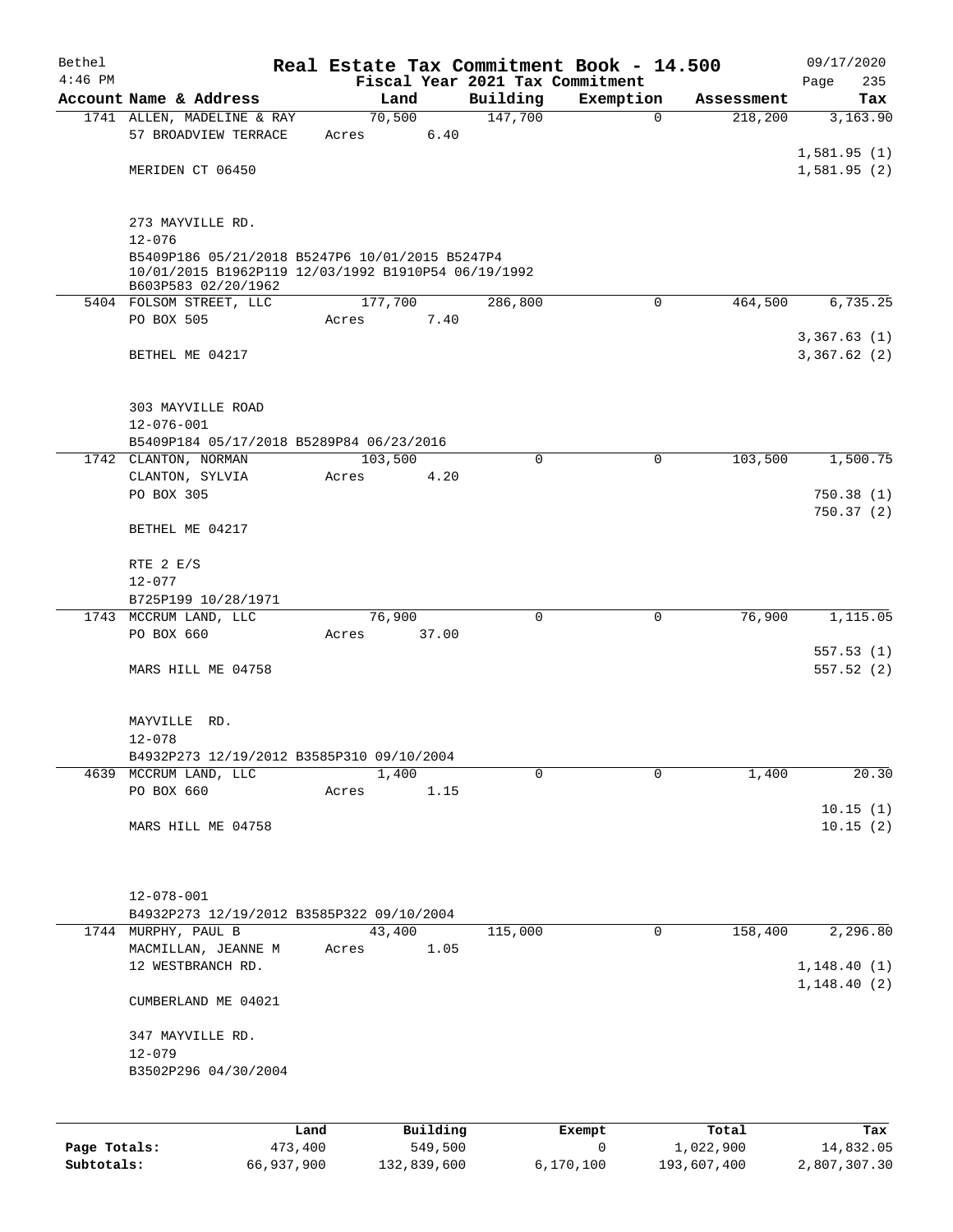| Bethel<br>$4:46$ PM |                                              | Real Estate Tax Commitment Book - 14.500 | Fiscal Year 2021 Tax Commitment |              |            | 09/17/2020<br>236<br>Page |
|---------------------|----------------------------------------------|------------------------------------------|---------------------------------|--------------|------------|---------------------------|
|                     | Account Name & Address                       | Land                                     | Building                        | Exemption    | Assessment | Tax                       |
|                     | 1745 GRAY, JANE D<br>TRUSTEE RIVERVIEW TRUST | 19,200                                   | $\overline{53,100}$             | $\mathbf 0$  | 72,300     | 1,048.35                  |
|                     | PO BOX 535                                   |                                          |                                 |              |            | 524.18(1)<br>524.17(2)    |
|                     | HARRISON ME 04040                            |                                          |                                 |              |            |                           |
|                     | 357 MAYVILLE RD.<br>$12 - 080 - 001$         |                                          |                                 |              |            |                           |
|                     | B3061P111                                    |                                          |                                 |              |            |                           |
|                     | 1746 GRAY, JANE D                            | 19,200                                   | 53,100                          | 0            | 72,300     | 1,048.35                  |
|                     | TRUSTEE RIVERVIEW TRUST<br>PO BOX 535        |                                          |                                 |              |            | 524.18(1)                 |
|                     | HARRISON ME 04040                            |                                          |                                 |              |            | 524.17(2)                 |
|                     | 357 MAYVILLE RD.<br>12-080-002               |                                          |                                 |              |            |                           |
|                     | B3061P111                                    |                                          |                                 |              |            |                           |
|                     | 1747 GRAY, JANE D                            | 19,200                                   | 53,100                          | 0            | 72,300     | 1,048.35                  |
|                     | TRUSTEE RIVERVIEW TRUST                      |                                          |                                 |              |            |                           |
|                     | PO BOX 535                                   |                                          |                                 |              |            | 524.18(1)<br>524.17(2)    |
|                     | HARRISON ME 04040                            |                                          |                                 |              |            |                           |
|                     | 357 MAYVILLE RD.                             |                                          |                                 |              |            |                           |
|                     | $12 - 080 - 003$                             |                                          |                                 |              |            |                           |
|                     | B3061P111                                    |                                          |                                 |              |            |                           |
|                     | 1748 GRAY, JANE D                            | 19,200                                   | 53,100                          | $\mathsf{O}$ | 72,300     | 1,048.35                  |
|                     | TRUSTEE RIVERVIEW TRUST                      |                                          |                                 |              |            |                           |
|                     | PO BOX 535                                   |                                          |                                 |              |            | 524.18(1)                 |
|                     | HARRISON ME 04040                            |                                          |                                 |              |            | 524.17(2)                 |
|                     | 357 MAYVILLE RD.                             |                                          |                                 |              |            |                           |
|                     | $12 - 080 - 004$                             |                                          |                                 |              |            |                           |
|                     | B3061P111<br>1749 CROCKETT, CAROLYN          | 19,200                                   | 53,100                          | 0            | 72,300     | 1,048.35                  |
|                     | HARRINGTON, SHEILA                           |                                          |                                 |              |            |                           |
|                     | 44 RODERICK ROAD                             |                                          |                                 |              |            | 524.18(1)                 |
|                     |                                              |                                          |                                 |              |            | 524.17(2)                 |
|                     | NEWRY ME 04261                               |                                          |                                 |              |            |                           |
|                     | 357 MAYVILLE RD.                             |                                          |                                 |              |            |                           |
|                     | 12-080-101                                   |                                          |                                 |              |            |                           |
|                     | B3061P111                                    |                                          |                                 |              |            |                           |
|                     | 1750 GRAY, JANE D                            | 19,200                                   | 53,100                          | 0            | 72,300     | 1,048.35                  |
|                     | TRUSTEE RIVERVIEW TRUST                      |                                          |                                 |              |            |                           |
|                     | PO BOX 535                                   |                                          |                                 |              |            | 524.18(1)<br>524.17(2)    |
|                     | HARRISON ME 04040                            |                                          |                                 |              |            |                           |
|                     | 357 MAYVILLE RD.                             |                                          |                                 |              |            |                           |
|                     | $12 - 080 - 102$                             |                                          |                                 |              |            |                           |
|                     | B3061P111                                    |                                          |                                 |              |            |                           |
|                     |                                              |                                          |                                 |              |            |                           |
|                     |                                              |                                          |                                 |              |            |                           |

|              | Land       | Building      | Exempt    | Total       | Tax          |
|--------------|------------|---------------|-----------|-------------|--------------|
| Page Totals: | 115,200    | 318,600       |           | 433,800     | 6.290.10     |
| Subtotals:   | 67,053,100 | 133, 158, 200 | 6,170,100 | 194,041,200 | 2,813,597.40 |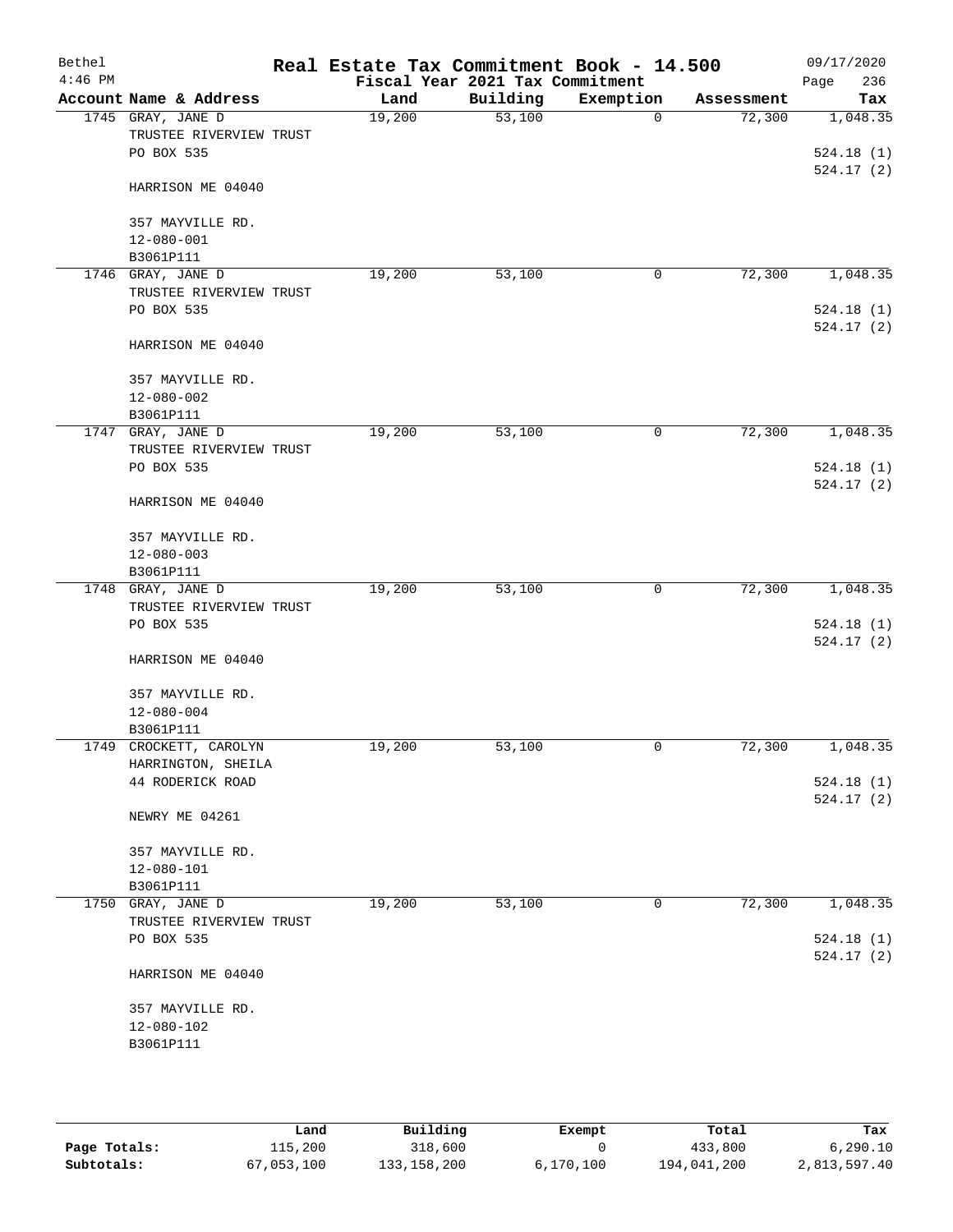| Bethel<br>$4:46$ PM |                            | Real Estate Tax Commitment Book - 14.500 | Fiscal Year 2021 Tax Commitment |           |             | 09/17/2020<br>237<br>Page |
|---------------------|----------------------------|------------------------------------------|---------------------------------|-----------|-------------|---------------------------|
|                     | Account Name & Address     | Land                                     | Building                        | Exemption | Assessment  | Tax                       |
|                     | 1751 GRAY, JANE D          | 19,200                                   | 53,100                          |           | $\mathbf 0$ | 72,300<br>1,048.35        |
|                     | TRUSTEE RIVERVIEW TRUST    |                                          |                                 |           |             |                           |
|                     | PO BOX 535                 |                                          |                                 |           |             | 524.18(1)                 |
|                     |                            |                                          |                                 |           |             | 524.17(2)                 |
|                     | HARRISON ME 04040          |                                          |                                 |           |             |                           |
|                     | 357 MAYVILLE RD.           |                                          |                                 |           |             |                           |
|                     | $12 - 080 - 103$           |                                          |                                 |           |             |                           |
|                     | B3061P111                  |                                          |                                 |           |             |                           |
|                     | 1752 GRAY, JANE D          | 19,200                                   | 53,100                          |           | 0           | 72,300<br>1,048.35        |
|                     | TRUSTEE RIVERVIEW TRUST    |                                          |                                 |           |             |                           |
|                     | PO BOX 535                 |                                          |                                 |           |             | 524.18(1)                 |
|                     |                            |                                          |                                 |           |             | 524.17(2)                 |
|                     | HARRISON ME 04040          |                                          |                                 |           |             |                           |
|                     | 357 MAYVILLE RD.           |                                          |                                 |           |             |                           |
|                     | $12 - 080 - 104$           |                                          |                                 |           |             |                           |
|                     | B3061P111                  |                                          |                                 |           |             |                           |
|                     | 4562 GRAY, JANE D. TRUSTEE | 19,200                                   | 53,100                          |           | 0           | 72,300<br>1,048.35        |
|                     | RIVERVIEW TIMESHARE        |                                          |                                 |           |             |                           |
|                     | TRUST                      |                                          |                                 |           |             |                           |
|                     | PO BOX 535                 |                                          |                                 |           |             | 524.18(1)<br>524.17(2)    |
|                     | HARRISON ME 04040          |                                          |                                 |           |             |                           |
|                     | 357 MAYVILLE RD.           |                                          |                                 |           |             |                           |
|                     | $12 - 080 - 105$           |                                          |                                 |           |             |                           |
|                     | 1804 GRAY, JANE D          | 19,200                                   | 53,100                          |           | $\mathbf 0$ | 72,300<br>1,048.35        |
|                     | TRUSTEE RIVERVIEW TRUST    |                                          |                                 |           |             |                           |
|                     | PO BOX 535                 |                                          |                                 |           |             | 524.18(1)                 |
|                     |                            |                                          |                                 |           |             | 524.17(2)                 |
|                     | HARRISON ME 04040          |                                          |                                 |           |             |                           |
|                     | 357 MAYVILLE RD.           |                                          |                                 |           |             |                           |
|                     | $12 - 080 - 106$           |                                          |                                 |           |             |                           |
|                     | 4563 GRAY, JANE D. TRUSTEE | 19,200                                   | 53,100                          |           | 0           | 72,300<br>1,048.35        |
|                     | RIVERVIEW TIMESHARE        |                                          |                                 |           |             |                           |
|                     | TRUST.                     |                                          |                                 |           |             |                           |
|                     | PO BOX 535                 |                                          |                                 |           |             | 524.18(1)                 |
|                     |                            |                                          |                                 |           |             | 524.17(2)                 |
|                     | HARRISON ME 04040          |                                          |                                 |           |             |                           |
|                     | 357 MAYVILLE RD.           |                                          |                                 |           |             |                           |
|                     | $12 - 080 - 107$           |                                          |                                 |           |             |                           |
|                     | 4564 GRAY, JANE D. TRUSTEE | 19,200                                   | 53,100                          |           | 0           | 72,300<br>1,048.35        |
|                     | RIVERVIEW TIMESHARE        |                                          |                                 |           |             |                           |
|                     | TRUST                      |                                          |                                 |           |             |                           |
|                     | PO BOX 535                 |                                          |                                 |           |             | 524.18(1)                 |
|                     | HARRISON ME 04040          |                                          |                                 |           |             | 524.17(2)                 |
|                     |                            |                                          |                                 |           |             |                           |
|                     | 357 MAYVILLE RD.           |                                          |                                 |           |             |                           |
|                     | $12 - 080 - 108$           |                                          |                                 |           |             |                           |
|                     |                            |                                          |                                 |           |             |                           |

|              | Land       | Building    | Exempt    | Total       | Tax          |
|--------------|------------|-------------|-----------|-------------|--------------|
| Page Totals: | 115,200    | 318,600     |           | 433,800     | 6, 290, 10   |
| Subtotals:   | 67,168,300 | 133,476,800 | 6.170.100 | 194,475,000 | 2,819,887.50 |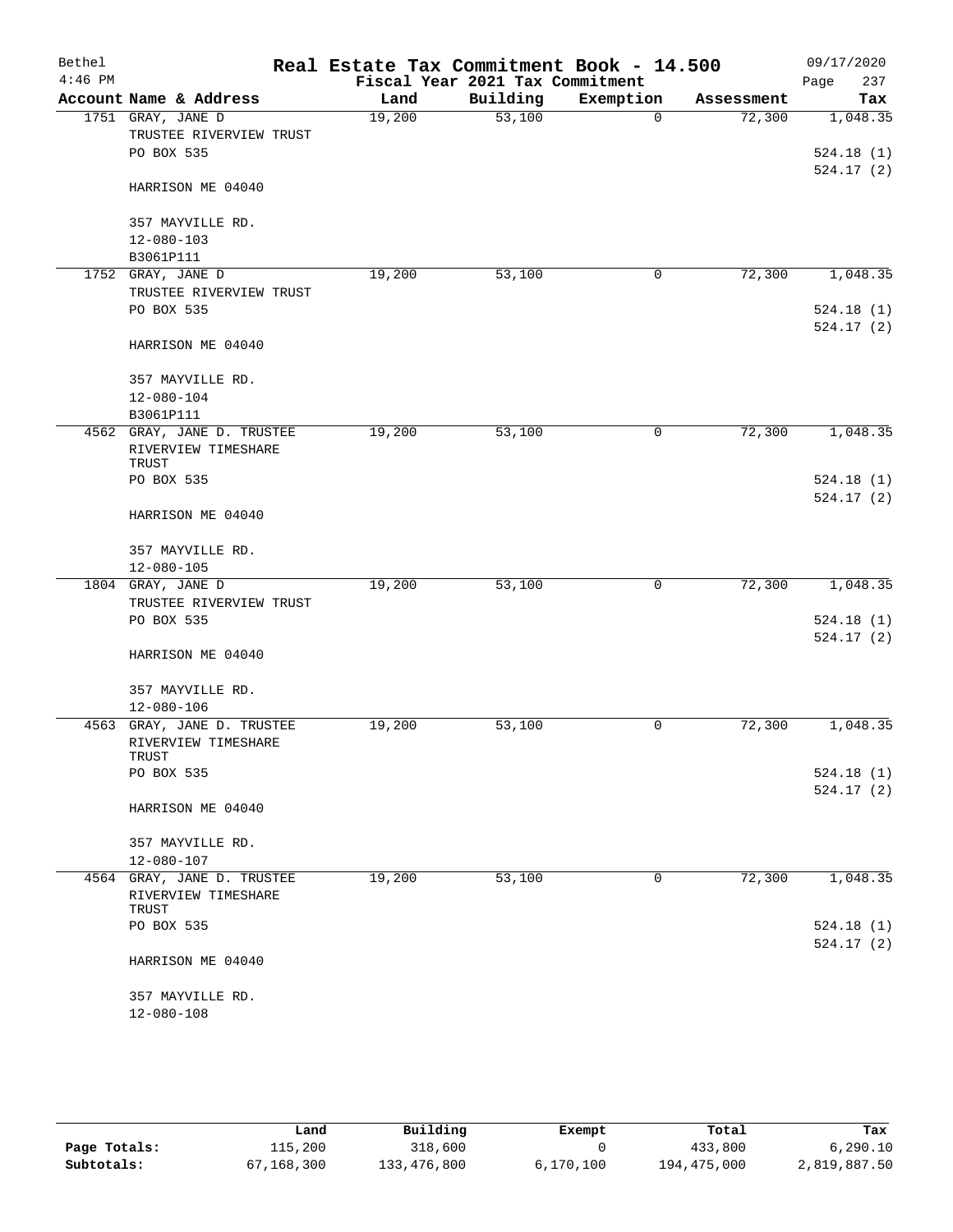| Bethel    |                              | Real Estate Tax Commitment Book - 14.500 |                                 |           |            | 09/17/2020  |
|-----------|------------------------------|------------------------------------------|---------------------------------|-----------|------------|-------------|
| $4:46$ PM |                              |                                          | Fiscal Year 2021 Tax Commitment |           |            | 238<br>Page |
|           | Account Name & Address       | Land                                     | Building                        | Exemption | Assessment | Tax         |
|           | 4565 GRAY, JANE D. TRUSTEE   | 19,200                                   | $\overline{53,100}$             | $\Omega$  | 72,300     | 1,048.35    |
|           | RIVERVIEW TIMESHARE          |                                          |                                 |           |            |             |
|           | TRUST<br>PO BOX 535          |                                          |                                 |           |            | 524.18(1)   |
|           |                              |                                          |                                 |           |            | 524.17(2)   |
|           | HARRISON ME 04040            |                                          |                                 |           |            |             |
|           |                              |                                          |                                 |           |            |             |
|           | 357 MAYVILLE RD.             |                                          |                                 |           |            |             |
|           | $12 - 080 - 109$             |                                          |                                 |           |            |             |
|           | 4566 GRAY, JANE D. TRUSTEE   | 19,200                                   | 53,100                          | 0         | 72,300     | 1,048.35    |
|           | RIVERVIEW TIMESHARE<br>TRUST |                                          |                                 |           |            |             |
|           | PO BOX 535                   |                                          |                                 |           |            | 524.18(1)   |
|           |                              |                                          |                                 |           |            | 524.17(2)   |
|           | HARRISON ME 04040            |                                          |                                 |           |            |             |
|           |                              |                                          |                                 |           |            |             |
|           | 357 MAYVILLE RD.             |                                          |                                 |           |            |             |
|           | $12 - 080 - 110$             |                                          |                                 |           |            |             |
|           | 2014 GRAY, JANE D            | 19,200                                   | 53,100                          | 0         | 72,300     | 1,048.35    |
|           | TRUSTEE RIVERVIEW TRUST      |                                          |                                 |           |            |             |
|           | PO BOX 535                   |                                          |                                 |           |            | 524.18(1)   |
|           |                              |                                          |                                 |           |            | 524.17(2)   |
|           | HARRISON ME 04040            |                                          |                                 |           |            |             |
|           | 357 MAYVILLE RD.             |                                          |                                 |           |            |             |
|           | $12 - 080 - 111$             |                                          |                                 |           |            |             |
|           | 4567 GRAY, JANE D. TRUSTEE   | 19,200                                   | 53,100                          | 0         | 72,300     | 1,048.35    |
|           | RIVERVIEW TIMESHARE          |                                          |                                 |           |            |             |
|           | TRUST                        |                                          |                                 |           |            |             |
|           | PO BOX 535                   |                                          |                                 |           |            | 524.18(1)   |
|           |                              |                                          |                                 |           |            | 524.17(2)   |
|           | HARRISON ME 04040            |                                          |                                 |           |            |             |
|           | 357 MAYVILLE RD.             |                                          |                                 |           |            |             |
|           | $12 - 080 - 112$             |                                          |                                 |           |            |             |
|           | 4568 GRAY, JANE D. TRUSTEE   | 19,200                                   | 53,100                          | 0         | 72,300     | 1,048.35    |
|           | RIVERVIEW TIMESHARE          |                                          |                                 |           |            |             |
|           | TRUST                        |                                          |                                 |           |            |             |
|           | PO BOX 535                   |                                          |                                 |           |            | 524.18(1)   |
|           |                              |                                          |                                 |           |            | 524.17(2)   |
|           | HARRISON ME 04040            |                                          |                                 |           |            |             |
|           | 357 MAYVILLE RD.             |                                          |                                 |           |            |             |
|           | 12-080-113                   |                                          |                                 |           |            |             |
|           | 2119 GRAY, JANE D            | 19,200                                   | 53,100                          | 0         | 72,300     | 1,048.35    |
|           | TRUSTEE RIVERVIEW TRUST      |                                          |                                 |           |            |             |
|           | PO BOX 535                   |                                          |                                 |           |            | 524.18(1)   |
|           |                              |                                          |                                 |           |            | 524.17(2)   |
|           | HARRISON ME 04040            |                                          |                                 |           |            |             |
|           |                              |                                          |                                 |           |            |             |
|           | 357 MAYVILLE RD.             |                                          |                                 |           |            |             |
|           | 12-080-114                   |                                          |                                 |           |            |             |

|              | Land         | Building    | Exempt    | Total       | Tax          |
|--------------|--------------|-------------|-----------|-------------|--------------|
| Page Totals: | 115,200      | 318,600     |           | 433,800     | 6.290.10     |
| Subtotals:   | 67, 283, 500 | 133,795,400 | 6,170,100 | 194,908,800 | 2,826,177.60 |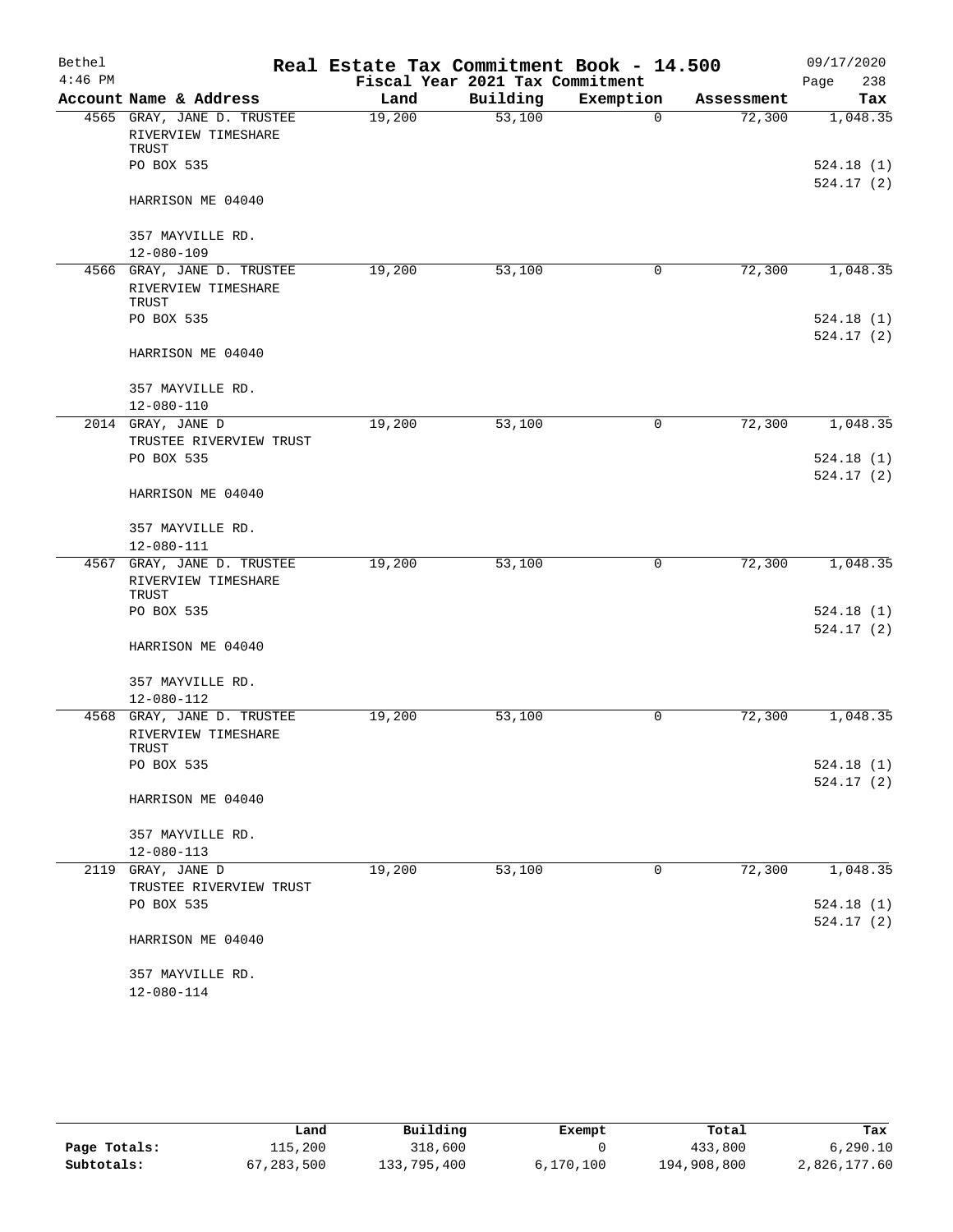| Bethel<br>$4:46$ PM |                                                            | Real Estate Tax Commitment Book - 14.500 | Fiscal Year 2021 Tax Commitment |             |            | 09/17/2020<br>239<br>Page |
|---------------------|------------------------------------------------------------|------------------------------------------|---------------------------------|-------------|------------|---------------------------|
|                     | Account Name & Address                                     | Land                                     | Building                        | Exemption   | Assessment | Tax                       |
|                     | 2120 GRAY, JANE D<br>TRUSTEE RIVERVIEW TRUST<br>PO BOX 535 | 19,200                                   | 53,100                          | $\mathbf 0$ | 72,300     | 1,048.35<br>524.18(1)     |
|                     | HARRISON ME 04040                                          |                                          |                                 |             |            | 524.17(2)                 |
|                     | 357 MAYVILLE RD.<br>$12 - 080 - 201$                       |                                          |                                 |             |            |                           |
|                     | B3120P262 06/10/2002                                       |                                          |                                 |             |            |                           |
|                     | 2121 GRAY, JANE D                                          | 19,200                                   | 53,100                          | 0           | 72,300     | 1,048.35                  |
|                     | TRUSTEE RIVERVIEW TRUST<br>PO BOX 535                      |                                          |                                 |             |            | 524.18(1)<br>524.17(2)    |
|                     | HARRISON ME 04040                                          |                                          |                                 |             |            |                           |
|                     | 357 MAYVILLE RD.<br>$12 - 080 - 202$                       |                                          |                                 |             |            |                           |
|                     | B3120P262 06/10/2002                                       |                                          |                                 |             |            |                           |
|                     | 2122 GRAY, JANE D<br>TRUSTEE RIVERVIEW TRUST               | 19,200                                   | 53,100                          | 0           | 72,300     | 1,048.35                  |
|                     | PO BOX 535                                                 |                                          |                                 |             |            | 524.18(1)<br>524.17(2)    |
|                     | HARRISON ME 04040                                          |                                          |                                 |             |            |                           |
|                     | 357 MAYVILLE RD.<br>$12 - 080 - 203$                       |                                          |                                 |             |            |                           |
|                     | B3120P262 06/10/2002                                       |                                          |                                 |             |            |                           |
|                     | 2123 GRAY, JANE D<br>TRUSTEE RIVERVIEW TRUST               | 19,200                                   | 53,100                          | 0           | 72,300     | 1,048.35                  |
|                     | PO BOX 535                                                 |                                          |                                 |             |            | 524.18(1)<br>524.17(2)    |
|                     | HARRISTON ME 04040                                         |                                          |                                 |             |            |                           |
|                     | 357 MAYVILLE RD.                                           |                                          |                                 |             |            |                           |
|                     | $12 - 080 - 204$                                           |                                          |                                 |             |            |                           |
|                     | B3120P262 06/10/2002                                       |                                          |                                 |             |            |                           |
|                     | 2124 GRAY, JANE D. TRUSTEE<br>RIVERVIEW TIMESHARE<br>TRUST | 19,200                                   | 53,100                          | 0           | 72,300     | 1,048.35                  |
|                     | PO BOX 535                                                 |                                          |                                 |             |            | 524.18(1)<br>524.17(2)    |
|                     | HARRISON ME 04040                                          |                                          |                                 |             |            |                           |
|                     | 357 MAYVILLE RD.<br>$12 - 080 - 205$                       |                                          |                                 |             |            |                           |
|                     | B3120P262 06/10/2002                                       |                                          |                                 |             |            |                           |
|                     | 2125 GRAY, JANE D                                          | 19,200                                   | 53,100                          | 0           | 72,300     | 1,048.35                  |
|                     | TRUSTEE RIVERVIEW TRUST<br>PO BOX 535                      |                                          |                                 |             |            | 524.18(1)                 |
|                     | HARRISON ME 04040                                          |                                          |                                 |             |            | 524.17(2)                 |
|                     | 357 MAYVILLE RD.<br>12-080-206                             |                                          |                                 |             |            |                           |
|                     | B3120P262 06/10/2002                                       |                                          |                                 |             |            |                           |
|                     |                                                            |                                          |                                 |             |            |                           |

|              | Land       | Building    | Exempt    | Total       | Tax          |
|--------------|------------|-------------|-----------|-------------|--------------|
| Page Totals: | 115,200    | 318,600     |           | 433,800     | 6, 290.10    |
| Subtotals:   | 67,398,700 | 134,114,000 | 6,170,100 | 195,342,600 | 2,832,467.70 |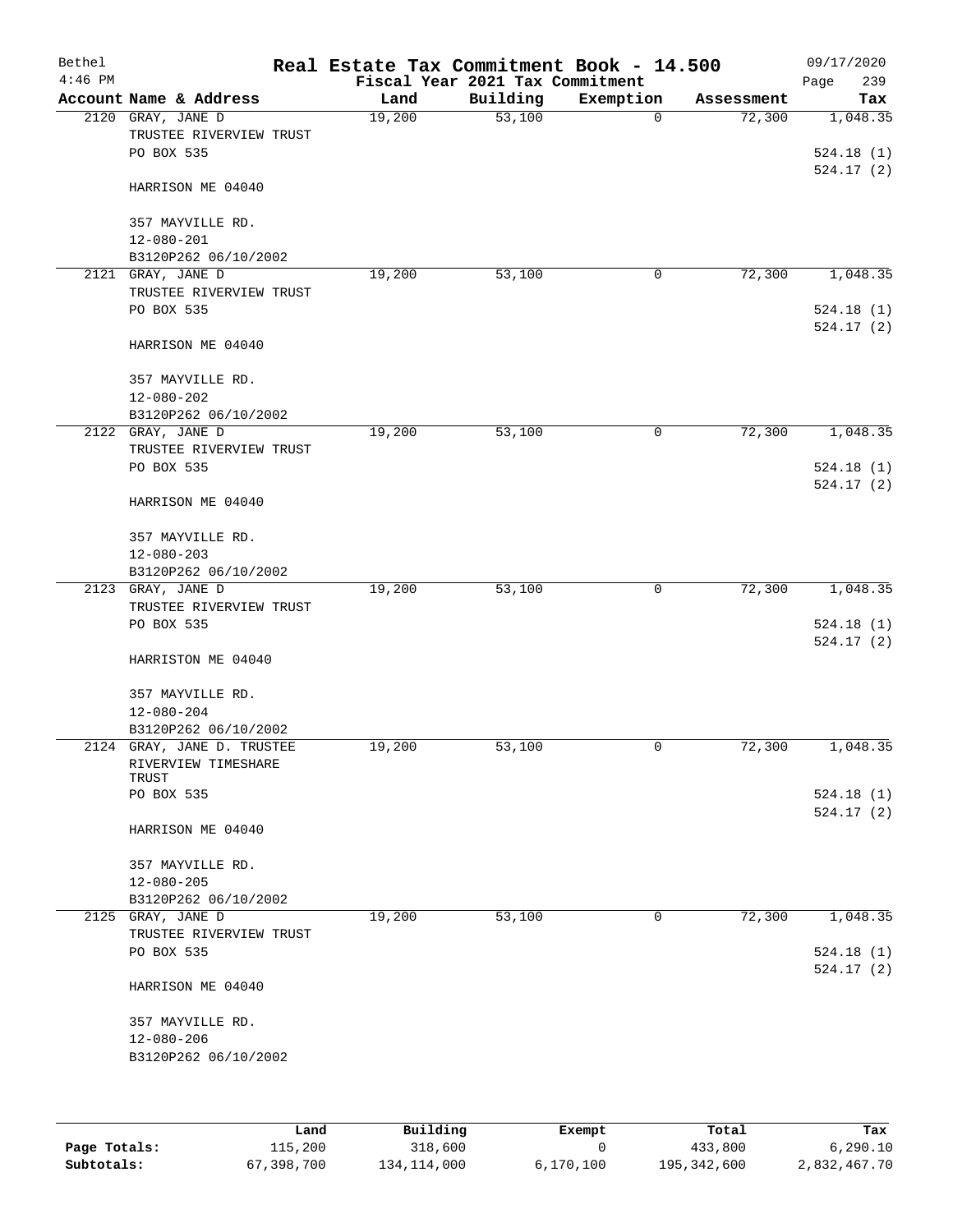| Bethel    |                                                            | Real Estate Tax Commitment Book - 14.500 |                                             |             |            | 09/17/2020             |
|-----------|------------------------------------------------------------|------------------------------------------|---------------------------------------------|-------------|------------|------------------------|
| $4:46$ PM | Account Name & Address                                     | Land                                     | Fiscal Year 2021 Tax Commitment<br>Building | Exemption   | Assessment | Page<br>240<br>Tax     |
|           | 4569 GRAY, JANE D. TRUSTEE                                 | 19,200                                   | 53,100                                      | $\Omega$    | 72,300     | 1,048.35               |
|           | RIVERVIEW TIMESHARE<br>TRUST                               |                                          |                                             |             |            |                        |
|           | PO BOX 535                                                 |                                          |                                             |             |            | 524.18(1)<br>524.17(2) |
|           | HARRISON ME 04040                                          |                                          |                                             |             |            |                        |
|           | 357 MAYVILLE RD.<br>$12 - 080 - 207$                       |                                          |                                             |             |            |                        |
|           | 4570 GRAY, JANE D. TRUSTEE                                 | 19,200                                   | 53,100                                      | $\mathbf 0$ | 72,300     | 1,048.35               |
|           | RIVERVIEW TIMESHARE<br>TRUST                               |                                          |                                             |             |            |                        |
|           | PO BOX 535                                                 |                                          |                                             |             |            | 524.18(1)<br>524.17(2) |
|           | HARRISON ME 04040                                          |                                          |                                             |             |            |                        |
|           | 357 MAYVILLE RD.<br>$12 - 080 - 208$                       |                                          |                                             |             |            |                        |
|           | 2230 GRAY, JANE D                                          | 19,200                                   | 53,100                                      | $\mathbf 0$ | 72,300     | 1,048.35               |
|           | TRUSTEE RIVERVIEW TRUST<br>PO BOX 535                      |                                          |                                             |             |            | 524.18(1)<br>524.17(2) |
|           | HARRISON ME 04040                                          |                                          |                                             |             |            |                        |
|           | 357 MAYVILLE RD.                                           |                                          |                                             |             |            |                        |
|           | $12 - 080 - 209$                                           |                                          |                                             |             |            |                        |
|           | 4571 GRAY, JANE D. TRUSTEE<br>RIVERVIEW TIMESHARE          | 19,200                                   | 53,100                                      | 0           | 72,300     | 1,048.35               |
|           | TRUST<br>PO BOX 535                                        |                                          |                                             |             |            | 524.18(1)              |
|           | HARRISON ME 04040                                          |                                          |                                             |             |            | 524.17(2)              |
|           |                                                            |                                          |                                             |             |            |                        |
|           | 357 MAYVILLE RD.                                           |                                          |                                             |             |            |                        |
|           | 12-080-210                                                 |                                          |                                             |             |            |                        |
|           | 4572 GRAY, JANE D. TRUSTEE<br>RIVERVIEW TIMESHARE<br>TRUST | 19,200                                   | 53,100                                      | 0           | 72,300     | 1,048.35               |
|           | PO BOX 535                                                 |                                          |                                             |             |            | 524.18 (1)             |
|           | HARRISON ME 04040                                          |                                          |                                             |             |            | 524.17(2)              |
|           | 357 MAYVILLE RD.                                           |                                          |                                             |             |            |                        |
|           | 12-080-211                                                 |                                          |                                             |             |            |                        |
|           | 4573 GRAY, JANE D. TRUSTEE<br>RIVERVIEW TIMESHARE          | 19,200                                   | 53,100                                      | 0           | 72,300     | 1,048.35               |
|           | TRUST<br>PO BOX 535                                        |                                          |                                             |             |            | 524.18(1)              |
|           | HARRISON ME 04040                                          |                                          |                                             |             |            | 524.17(2)              |
|           | 357 MAYVILLE RD.                                           |                                          |                                             |             |            |                        |
|           | 12-080-212                                                 |                                          |                                             |             |            |                        |
|           |                                                            |                                          |                                             |             |            |                        |

|              | Land       | Building    | Exempt      | Total       | Tax          |
|--------------|------------|-------------|-------------|-------------|--------------|
| Page Totals: | 115,200    | 318,600     |             | 433,800     | 6.290.10     |
| Subtotals:   | 67,513,900 | 134,432,600 | 6, 170, 100 | 195,776,400 | 2,838,757.80 |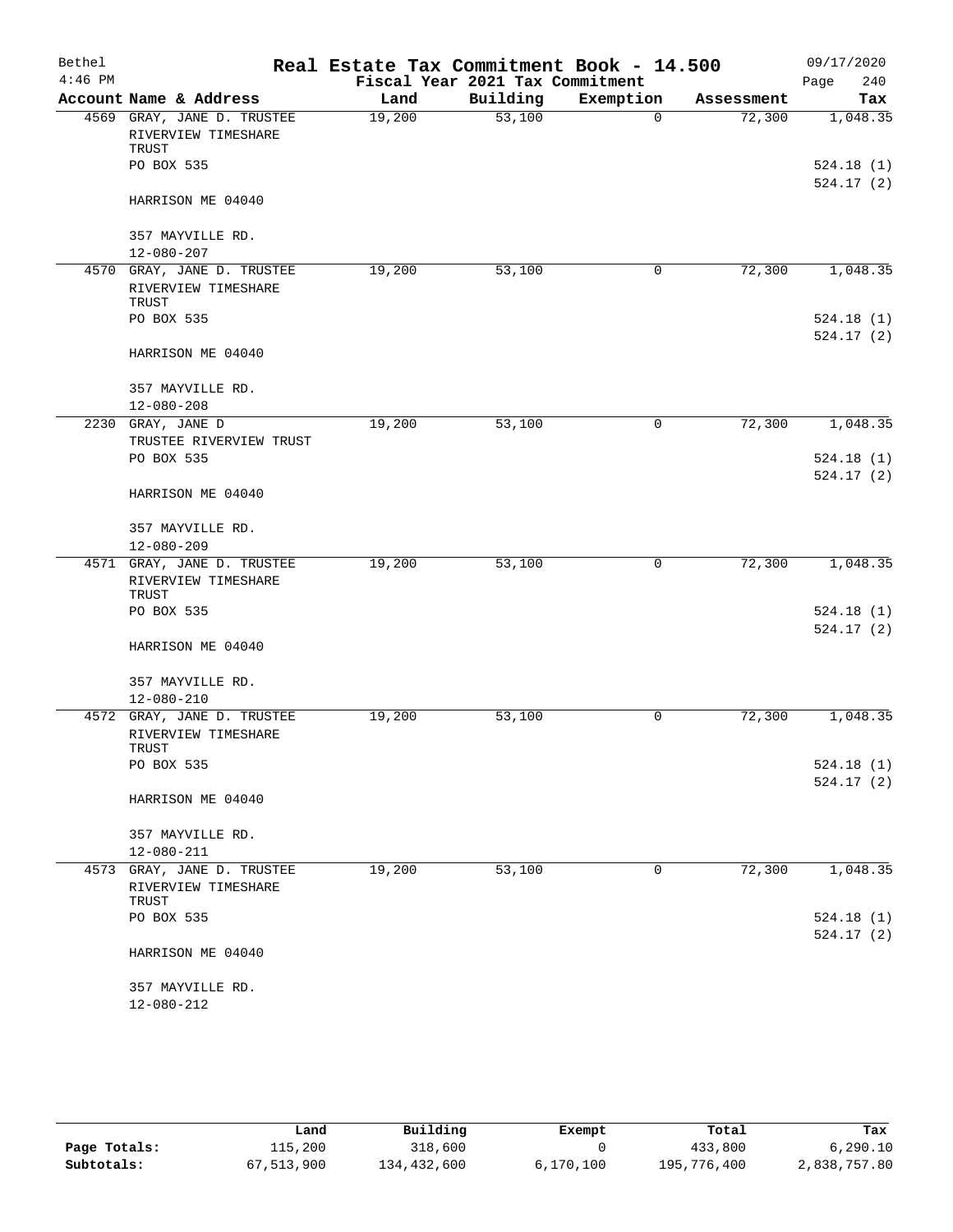| Bethel<br>$4:46$ PM |                                                                                            |       |        |       |          | Real Estate Tax Commitment Book - 14.500<br>Fiscal Year 2021 Tax Commitment |            | 09/17/2020<br>241<br>Page |
|---------------------|--------------------------------------------------------------------------------------------|-------|--------|-------|----------|-----------------------------------------------------------------------------|------------|---------------------------|
|                     | Account Name & Address                                                                     |       | Land   |       | Building | Exemption                                                                   | Assessment | Tax                       |
|                     | 4574 GRAY, JANE D. TRUSTEE<br>RIVERVIEW TIMESHARE<br>TRUST                                 |       | 19,200 |       | 53,100   | $\Omega$                                                                    | 72,300     | 1,048.35                  |
|                     | PO BOX 535                                                                                 |       |        |       |          |                                                                             |            | 524.18(1)<br>524.17(2)    |
|                     | HARRISON ME 04040                                                                          |       |        |       |          |                                                                             |            |                           |
|                     | 357 MAYVILLE RD.                                                                           |       |        |       |          |                                                                             |            |                           |
|                     | $12 - 080 - 213$<br>2435 GRAY, JANE D                                                      |       | 19,200 |       |          |                                                                             | 72,300     | 1,048.35                  |
|                     |                                                                                            |       |        |       | 53,100   | 0                                                                           |            |                           |
|                     | TRUSTEE RIVERVIEW TRUST                                                                    |       |        |       |          |                                                                             |            |                           |
|                     | PO BOX 535                                                                                 |       |        |       |          |                                                                             |            | 524.18(1)<br>524.17(2)    |
|                     | HARRISON ME 04040                                                                          |       |        |       |          |                                                                             |            |                           |
|                     | 357 MAYVILLE RD.                                                                           |       |        |       |          |                                                                             |            |                           |
|                     | 12-080-214                                                                                 |       |        |       |          |                                                                             |            |                           |
|                     | 4945 CHADBOURNE TREE FARMS,<br>LLC                                                         |       | 6,500  |       | 0        | 0                                                                           | 6,500      | 94.25                     |
|                     | PO BOX 1750                                                                                | Acres |        | 30.30 |          |                                                                             |            |                           |
|                     | BETHEL ME 04217                                                                            |       |        |       |          |                                                                             |            | 47.13(1)<br>47.12(2)      |
|                     | $12 - 081$                                                                                 |       |        |       |          |                                                                             |            |                           |
|                     | B2755P88                                                                                   |       |        |       |          |                                                                             |            |                           |
|                     | 2436 HOWE, THOMAS                                                                          |       | 42,100 |       | 186,600  | 25,000                                                                      | 203,700    | 2,953.65                  |
|                     | HOWE, SUZANNE                                                                              | Acres |        | 3.32  |          | 01 Homestead (HM)                                                           |            |                           |
|                     | 234 INTERVALE RD.                                                                          |       |        |       |          |                                                                             |            | 1,476.83(1)               |
|                     | BETHEL ME 04217                                                                            |       |        |       |          |                                                                             |            | 1,476.82(2)               |
|                     | 234 INTERVALE RD.<br>$13 - 001$                                                            |       |        |       |          |                                                                             |            |                           |
|                     | B2008P282 05/13/1993                                                                       |       |        |       |          |                                                                             |            |                           |
|                     | 3755 ELLIOTT, JOHN R                                                                       |       | 35,200 |       | 194,000  | 25,000                                                                      | 204,200    | 2,960.90                  |
|                     | MCDONOUGH, MORIAH L                                                                        |       |        | 0.79  |          | 01 Homestead (HM)                                                           |            |                           |
|                     | 214 INTERVALE RD                                                                           | Acres |        |       |          |                                                                             |            | 1,480.45(1)               |
|                     |                                                                                            |       |        |       |          |                                                                             |            | 1,480.45(2)               |
|                     | BETHEL ME 04217                                                                            |       |        |       |          |                                                                             |            |                           |
|                     | 214 INTERVALE RD.                                                                          |       |        |       |          |                                                                             |            |                           |
|                     | $13 - 001 - 001$                                                                           |       |        |       |          |                                                                             |            |                           |
|                     | B4981P1 05/01/2013 B4430P14 04/16/2009 B3856P220                                           |       |        |       |          |                                                                             |            |                           |
|                     | 12/14/2005<br>2437 SLOVENSKI, KENTON                                                       |       | 45,500 |       | 261,600  | $\mathbf 0$                                                                 | 307,100    | 4,452.95                  |
|                     | 175 GRANT AVENUE                                                                           | Acres |        | 6.68  |          |                                                                             |            |                           |
|                     |                                                                                            |       |        |       |          |                                                                             |            | 2,226.48(1)               |
|                     | PORTSMOUTH NH 03801                                                                        |       |        |       |          |                                                                             |            | 2, 226.47 (2)             |
|                     | 216 INTERVALE RD.                                                                          |       |        |       |          |                                                                             |            |                           |
|                     | $13 - 001 - 002$                                                                           |       |        |       |          |                                                                             |            |                           |
|                     | B5501P128 01/03/2020 B5395P269 02/28/2018 B3587P25<br>09/08/2004 B2538P292 03/26/1998 B0P0 |       |        |       |          |                                                                             |            |                           |
|                     |                                                                                            |       |        |       |          |                                                                             |            |                           |
|                     |                                                                                            |       |        |       |          |                                                                             |            |                           |

|              | Land       | Building    | Exempt    | Total       | Tax          |
|--------------|------------|-------------|-----------|-------------|--------------|
| Page Totals: | 167,700    | 748.400     | 50,000    | 866,100     | 12,558.45    |
| Subtotals:   | 67,681,600 | 135,181,000 | 6,220,100 | 196,642,500 | 2,851,316.25 |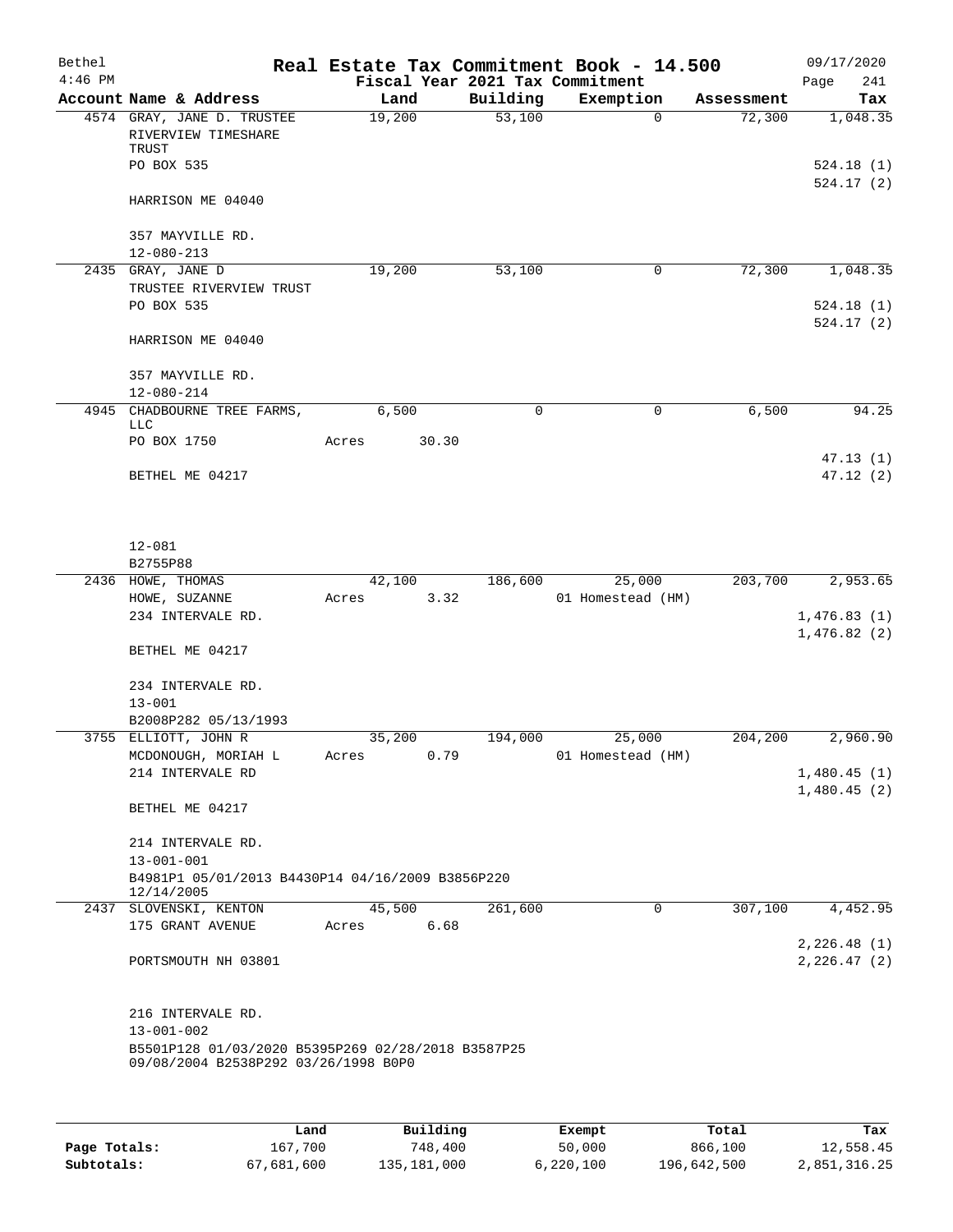| Bethel<br>$4:46$ PM |                                                                                      |       |        |             | Real Estate Tax Commitment Book - 14.500<br>Fiscal Year 2021 Tax Commitment |            | 09/17/2020<br>242<br>Page  |
|---------------------|--------------------------------------------------------------------------------------|-------|--------|-------------|-----------------------------------------------------------------------------|------------|----------------------------|
|                     | Account Name & Address                                                               |       | Land   | Building    | Exemption                                                                   | Assessment | Tax                        |
|                     | 3756 DIPLACIDO, RICHARD                                                              |       | 25,600 | 0           | $\Omega$                                                                    | 25,600     | 371.20                     |
|                     | DIPLACIDO, BARBARA                                                                   | Acres | 0.79   |             |                                                                             |            |                            |
|                     | 25 SKYVIEW DR                                                                        |       |        |             |                                                                             |            | 185.60(1)                  |
|                     | BETHEL ME 04217                                                                      |       |        |             |                                                                             |            | 185.60(2)                  |
|                     | INTERVALE RD.                                                                        |       |        |             |                                                                             |            |                            |
|                     | $13 - 001 - 003$                                                                     |       |        |             |                                                                             |            |                            |
|                     | B3133P175                                                                            |       |        |             |                                                                             |            |                            |
|                     | 2438 HOWE, CATHY                                                                     |       | 13,000 | $\mathbf 0$ | 0                                                                           | 13,000     | 188.50                     |
|                     | 257 INTERVALE RD                                                                     | Acres | 21.20  |             |                                                                             |            |                            |
|                     | BETHEL ME 04217                                                                      |       |        |             |                                                                             |            | 94.25(1)<br>94.25 (2)      |
|                     | INTERVALE RD.<br>$13 - 002$                                                          |       |        |             |                                                                             |            |                            |
|                     | B5194P265 12/19/2014 B4879P244 08/20/2012 B3699P31<br>04/12/2005 B3031P59 11/27/2001 |       |        |             |                                                                             |            |                            |
|                     | 2439 MCCORMICK, CHARLES R                                                            |       | 39,600 | 193,500     | 25,000                                                                      | 208,100    | 3,017.45                   |
|                     | PO BOX 958                                                                           | Acres | 1.50   |             | 01 Homestead (HM)                                                           |            |                            |
|                     | BETHEL ME 04217                                                                      |       |        |             |                                                                             |            | 1,508.73(1)<br>1,508.72(2) |
|                     | 322 INTERVALE RD<br>$13 - 002 - 001$                                                 |       |        |             |                                                                             |            |                            |
|                     | B5273P366 03/22/2016 B2699P79 05/11/1999                                             |       |        |             |                                                                             |            |                            |
|                     | 4820 MCCORMICK, CHARLES R                                                            |       | 29,300 | 0           | $\mathbf 0$                                                                 | 29,300     | 424.85                     |
|                     | PO BOX 958                                                                           | Acres | 1.20   |             |                                                                             |            |                            |
|                     | BETHEL ME 04217                                                                      |       |        |             |                                                                             |            | 212.43(1)<br>212.42(2)     |
|                     |                                                                                      |       |        |             |                                                                             |            |                            |
|                     | INTERVALE RD                                                                         |       |        |             |                                                                             |            |                            |
|                     | $13 - 002 - 002$<br>B5273P366 03/22/2016 B3850P329 12/05/2005                        |       |        |             |                                                                             |            |                            |
|                     | 486 ATEVI PROPERTIES, LLC                                                            |       | 6,200  | 0           | 0                                                                           | 6,200      | 89.90                      |
|                     | PO BOX 581                                                                           | Acres | 18.50  |             |                                                                             |            |                            |
|                     |                                                                                      |       |        |             |                                                                             |            | 44.95(1)                   |
|                     | BETHEL ME 04217                                                                      |       |        |             |                                                                             |            | 44.95 (2)                  |
|                     | INTERVALE RD                                                                         |       |        |             |                                                                             |            |                            |
|                     | $13 - 002 - 003$                                                                     |       |        |             |                                                                             |            |                            |
|                     | B5026P33 08/16/2013                                                                  |       |        |             |                                                                             |            |                            |
|                     | 5375 DURKIN, HELEN A                                                                 |       | 66,600 | 494,400     | 0                                                                           | 561,000    | 8,134.50                   |
|                     | 7 OAKLAND STREET                                                                     | Acres | 11.00  |             |                                                                             |            | 4,067.25(1)                |
|                     | MEDWAY MA 02053                                                                      |       |        |             |                                                                             |            | 4,067.25(2)                |
|                     | 292 INTERVALE ROAD                                                                   |       |        |             |                                                                             |            |                            |
|                     | $13 - 002 - 004$                                                                     |       |        |             |                                                                             |            |                            |
|                     | B6220P168 05/01/2015                                                                 |       |        |             |                                                                             |            |                            |
|                     |                                                                                      |       |        |             |                                                                             |            |                            |
|                     |                                                                                      |       |        |             |                                                                             |            |                            |
|                     |                                                                                      |       |        |             |                                                                             |            |                            |

|              | Land       | Building    | Exempt    | Total       | Tax          |
|--------------|------------|-------------|-----------|-------------|--------------|
| Page Totals: | 180,300    | 687,900     | 25,000    | 843,200     | 12,226.40    |
| Subtotals:   | 67,861,900 | 135,868,900 | 6,245,100 | 197,485,700 | 2,863,542.65 |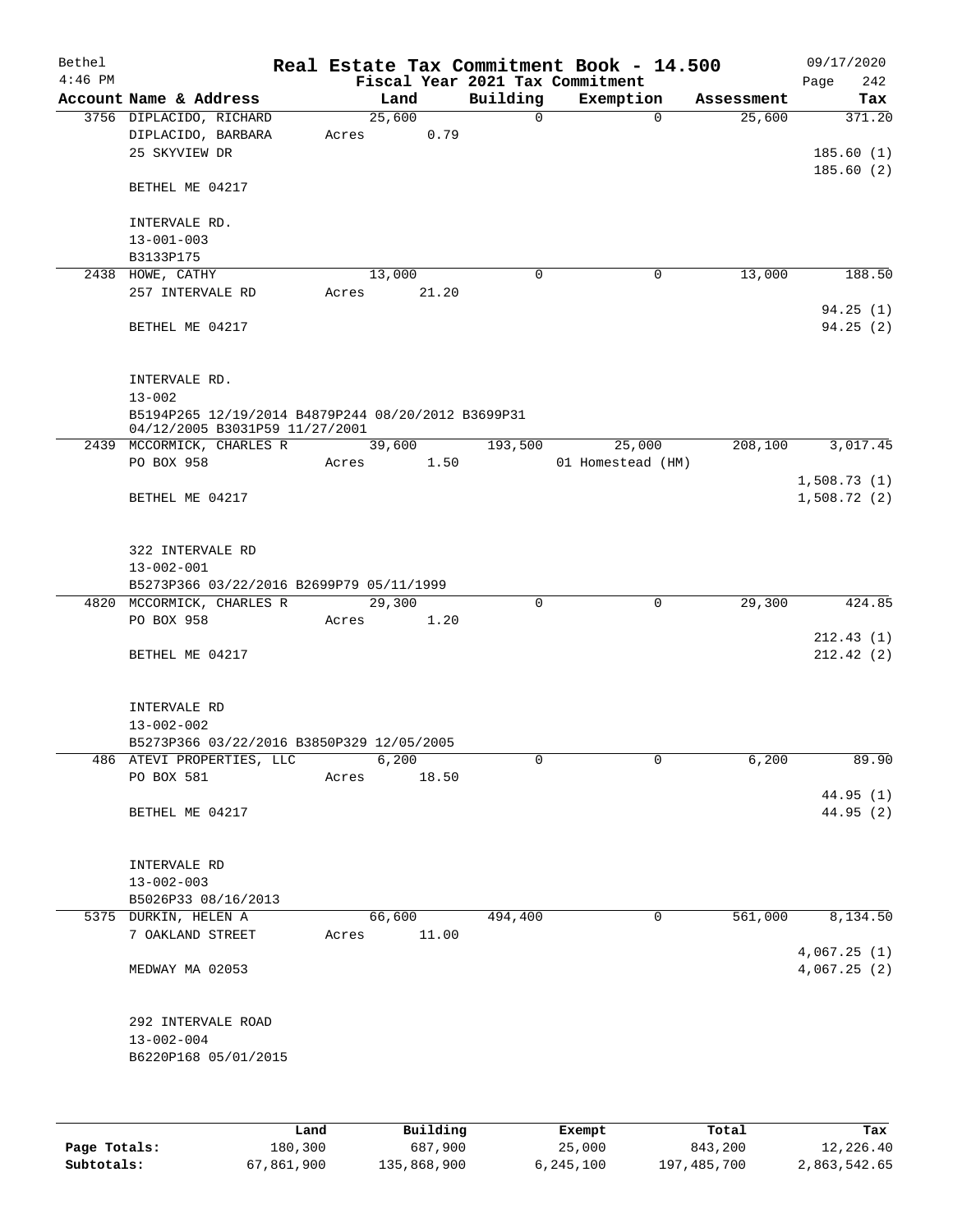| Bethel    |                                                    |       |        |          |          | Real Estate Tax Commitment Book - 14.500 |            | 09/17/2020                 |
|-----------|----------------------------------------------------|-------|--------|----------|----------|------------------------------------------|------------|----------------------------|
| $4:46$ PM |                                                    |       |        |          |          | Fiscal Year 2021 Tax Commitment          |            | Page<br>243                |
|           | Account Name & Address                             |       | Land   |          | Building | Exemption                                | Assessment | Tax                        |
|           | 5376 DUNN, JOHN C                                  |       | 44,800 |          | 393,700  | 25,000                                   | 413,500    | 5,995.75                   |
|           | DUNN, CAROLYN S                                    | Acres |        | 6.00     |          | 01 Homestead (HM)                        |            |                            |
|           | 318 INTERVALE RD                                   |       |        |          |          |                                          |            | 2,997.88(1)                |
|           | BETHEL ME 04217                                    |       |        |          |          |                                          |            | 2,997.87(2)                |
|           |                                                    |       |        |          |          |                                          |            |                            |
|           | 318 INTERVALE RD                                   |       |        |          |          |                                          |            |                            |
|           | $13 - 002 - 005$                                   |       |        |          |          |                                          |            |                            |
|           | B5259P661 12/22/2015                               |       |        |          |          |                                          |            |                            |
|           | 5377 RIPATRAZONE, ROBERT S.                        |       | 44,800 |          | 177,700  | 0                                        | 222,500    | 3,226.25                   |
|           | RIPATRAZONE, JOANNE M.                             | Acres |        | 6.00     |          |                                          |            |                            |
|           | PO BOX 1217                                        |       |        |          |          |                                          |            | 1,613.13(1)                |
|           |                                                    |       |        |          |          |                                          |            | 1,613.12(2)                |
|           | PEMBROKE MA 02359                                  |       |        |          |          |                                          |            |                            |
|           |                                                    |       |        |          |          |                                          |            |                            |
|           | 320 INTERVALE RD                                   |       |        |          |          |                                          |            |                            |
|           | $13 - 002 - 006$                                   |       |        |          |          |                                          |            |                            |
|           | B5455P711 03/25/2019 B5351P265 06/19/2017          |       |        |          |          |                                          |            |                            |
|           | 2440 FRASER, MICHAEL                               |       | 35,200 |          | 233,600  | 0                                        | 268,800    | 3,897.60                   |
|           | P.O. BOX 844                                       | Acres |        | 0.79     |          |                                          |            |                            |
|           | BETHEL ME 04217                                    |       |        |          |          |                                          |            | 1,948.80(1)<br>1,948.80(2) |
|           |                                                    |       |        |          |          |                                          |            |                            |
|           |                                                    |       |        |          |          |                                          |            |                            |
|           | 276 INTERVALE RD.                                  |       |        |          |          |                                          |            |                            |
|           | $13 - 003$                                         |       |        |          |          |                                          |            |                            |
|           | B5043P230 09/30/2013 B3511P133 05/12/2004 B2907P51 |       |        |          |          |                                          |            |                            |
|           | 02/06/2001                                         |       |        |          |          |                                          |            |                            |
|           | 2441 HOWE, CLARENCE W                              |       | 56,500 |          | 125,100  | 25,000                                   | 156,600    | 2,270.70                   |
|           | 356 INTERVALE ROAD                                 | Acres |        | 51.30    |          | 01 Homestead (HM)                        |            |                            |
|           |                                                    |       |        |          |          |                                          |            | 1, 135.35(1)               |
|           | BETHEL ME 04217                                    |       |        |          |          |                                          |            | 1, 135.35(2)               |
|           |                                                    |       |        |          |          |                                          |            |                            |
|           | 356 INTERVALE RD.                                  |       |        |          |          |                                          |            |                            |
|           | $13 - 005$                                         |       |        |          |          |                                          |            |                            |
|           | B5376P98 10/31/2017 B2890P299 12/12/2000           |       |        |          |          |                                          |            |                            |
|           | 2443 HOWE, ROBERT W                                |       | 40,800 |          | 118,400  | 25,000                                   | 134,200    | 1,945.90                   |
|           | HOWE, LINDA                                        | Acres |        | 2.20     |          | 01 Homestead (HM)                        |            |                            |
|           | 346 INTERVALE RD.                                  |       |        |          |          |                                          |            | 972.95(1)                  |
|           |                                                    |       |        |          |          |                                          |            | 972.95(2)                  |
|           | BETHEL ME 04217                                    |       |        |          |          |                                          |            |                            |
|           |                                                    |       |        |          |          |                                          |            |                            |
|           | 346 INTERVALE RD.                                  |       |        |          |          |                                          |            |                            |
|           | $13 - 005 - 001$                                   |       |        |          |          |                                          |            |                            |
|           | B2946P234                                          |       |        |          |          |                                          |            |                            |
|           | 2444 CHADBOURNE TREE FARMS,<br>LLC                 |       | 23,300 |          | $\Omega$ | 0                                        | 23,300     | 337.85                     |
|           | PO BOX 1750                                        | Acres |        | 48.52    |          |                                          |            |                            |
|           |                                                    |       |        |          |          |                                          |            | 168.93(1)                  |
|           | BETHEL ME 04217                                    |       |        |          |          |                                          |            | 168.92(2)                  |
|           |                                                    |       |        |          |          |                                          |            |                            |
|           |                                                    |       |        |          |          |                                          |            |                            |
|           | INTERVALE RD                                       |       |        |          |          |                                          |            |                            |
|           | $13 - 006$                                         |       |        |          |          |                                          |            |                            |
|           | B3652P43 12/29/2004 B2755P88                       |       |        |          |          |                                          |            |                            |
|           |                                                    |       |        |          |          |                                          |            |                            |
|           |                                                    |       |        |          |          |                                          |            |                            |
|           |                                                    | Land  |        | Building |          | Exempt                                   | Total      | Tax                        |

**Page Totals:** 245,400 1,048,500 75,000 1,218,900 17,674.05 **Subtotals:** 68,107,300 136,917,400 6,320,100 198,704,600 2,881,216.70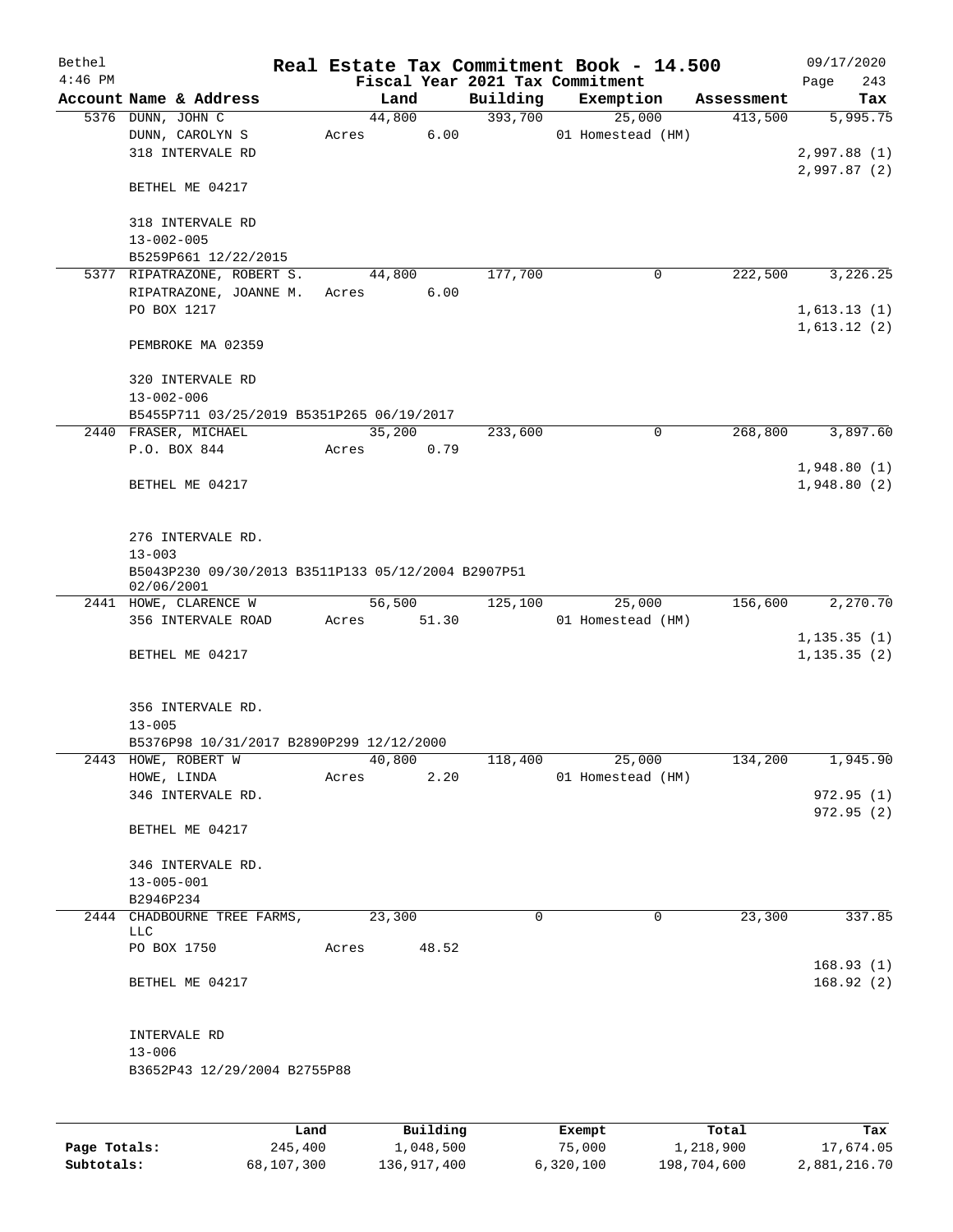| Bethel    |                                                                                      |       |        |          |                                 |        | Real Estate Tax Commitment Book - 14.500 |            | 09/17/2020           |
|-----------|--------------------------------------------------------------------------------------|-------|--------|----------|---------------------------------|--------|------------------------------------------|------------|----------------------|
| $4:46$ PM |                                                                                      |       |        |          | Fiscal Year 2021 Tax Commitment |        |                                          |            | 244<br>Page          |
|           | Account Name & Address                                                               |       | Land   |          | Building                        |        | Exemption                                | Assessment | Tax                  |
|           | 2445 BITTNER, MICHAEL JOHN                                                           |       | 32,800 |          | 77,200                          |        | $\mathbf 0$                              | 110,000    | 1,595.00             |
|           | 231 NORTH CENTRAL AVE                                                                | Acres |        | 0.65     |                                 |        |                                          |            |                      |
|           |                                                                                      |       |        |          |                                 |        |                                          |            | 797.50(1)            |
|           | WOLLASTON MA 02170                                                                   |       |        |          |                                 |        |                                          |            | 797.50(2)            |
|           | 367 INTERVALE RD.                                                                    |       |        |          |                                 |        |                                          |            |                      |
|           | $13 - 007$                                                                           |       |        |          |                                 |        |                                          |            |                      |
|           | B5392P35 02/05/2018 B3368P46 08/26/2003                                              |       |        |          |                                 |        |                                          |            |                      |
|           | 2446 BEATSON, DOUGLAS                                                                |       | 38,800 |          | 157,600                         |        | 25,000                                   | 171,400    | 2,485.30             |
|           | 365 INTERVALE RD.                                                                    | Acres |        | 1.14     |                                 |        | 01 Homestead (HM)                        |            |                      |
|           |                                                                                      |       |        |          |                                 |        |                                          |            | 1, 242.65(1)         |
|           | BETHEL ME 04217                                                                      |       |        |          |                                 |        |                                          |            | 1, 242.65 (2)        |
|           | 365 INTERVALE RD.<br>$13 - 007 - 001$                                                |       |        |          |                                 |        |                                          |            |                      |
|           | B2435P40 05/20/1997                                                                  |       |        |          |                                 |        |                                          |            |                      |
|           | 2447 HOWE, CLARENCE W                                                                |       | 45,000 |          | 0                               |        | 0                                        | 45,000     | 652.50               |
|           | 356 INTERVALE ROAD                                                                   | Acres |        | 145.00   |                                 |        |                                          |            |                      |
|           |                                                                                      |       |        |          |                                 |        |                                          |            | 326.25(1)            |
|           | BETHEL ME 04217                                                                      |       |        |          |                                 |        |                                          |            | 326.25(2)            |
|           |                                                                                      |       |        |          |                                 |        |                                          |            |                      |
|           | INTERVALE RD E/S                                                                     |       |        |          |                                 |        |                                          |            |                      |
|           | $13 - 008$<br>B2942P42                                                               |       |        |          |                                 |        |                                          |            |                      |
|           | 2448 HOWE, CATHY                                                                     |       | 58,400 |          | 53,900                          |        | 25,000                                   | 87,300     | 1,265.85             |
|           | 257 INTERVALE RD                                                                     | Acres |        | 56.86    |                                 |        | 01 Homestead (HM)                        |            |                      |
|           |                                                                                      |       |        |          |                                 |        |                                          |            | 632.93 (1)           |
|           | BETHEL ME 04217                                                                      |       |        |          |                                 |        |                                          |            | 632.92(2)            |
|           |                                                                                      |       |        |          |                                 |        |                                          |            |                      |
|           | 257 INTERVALE RD.                                                                    |       |        |          |                                 |        |                                          |            |                      |
|           | $13 - 009$                                                                           |       |        |          |                                 |        |                                          |            |                      |
|           | B5194P265 12/19/2014 B4879P245 08/20/2012 B3699P31<br>04/12/2005 B3031P59 11/27/2001 |       |        |          |                                 |        |                                          |            |                      |
|           | 2449 HOWE, CATHY E                                                                   |       | 20,000 |          | 0                               |        | $\overline{0}$                           | 20,000     | 290.00               |
|           | 257 INTERVALE ROAD                                                                   | Acres |        | 0.86     |                                 |        |                                          |            |                      |
|           |                                                                                      |       |        |          |                                 |        |                                          |            | 145.00(1)            |
|           | BETHEL MA 04217                                                                      |       |        |          |                                 |        |                                          |            | 145.00(2)            |
|           |                                                                                      |       |        |          |                                 |        |                                          |            |                      |
|           | INTERVALE RD                                                                         |       |        |          |                                 |        |                                          |            |                      |
|           | $13 - 009 - 001$<br>B5388P337 01/16/2018 B5257P619 12/10/2015 B2287P285              |       |        |          |                                 |        |                                          |            |                      |
|           | 2450 STANLEY, DAWN                                                                   |       | 5,800  |          | $\Omega$                        |        | $\Omega$                                 | 5,800      | 84.10                |
|           | 1825 MADISON AVE. APT.                                                               | Acres |        | 20.00    |                                 |        |                                          |            |                      |
|           | $8 - B$                                                                              |       |        |          |                                 |        |                                          |            |                      |
|           | NEW YORK NY 10035                                                                    |       |        |          |                                 |        |                                          |            | 42.05(1)<br>42.05(2) |
|           |                                                                                      |       |        |          |                                 |        |                                          |            |                      |
|           | INTERVALE RD                                                                         |       |        |          |                                 |        |                                          |            |                      |
|           | $13 - 009 - 002$                                                                     |       |        |          |                                 |        |                                          |            |                      |
|           | B2377P219                                                                            |       |        |          |                                 |        |                                          |            |                      |
|           |                                                                                      |       |        |          |                                 |        |                                          |            |                      |
|           | Land                                                                                 |       |        | Building |                                 | Exempt |                                          | Total      | Tax                  |

|              | Land       | Building    | Exempt    | Total       | тах          |
|--------------|------------|-------------|-----------|-------------|--------------|
| Page Totals: | 200,800    | 288,700     | 50,000    | 439,500     | 6,372.75     |
| Subtotals:   | 68,308,100 | 137,206,100 | 6,370,100 | 199,144,100 | 2,887,589.45 |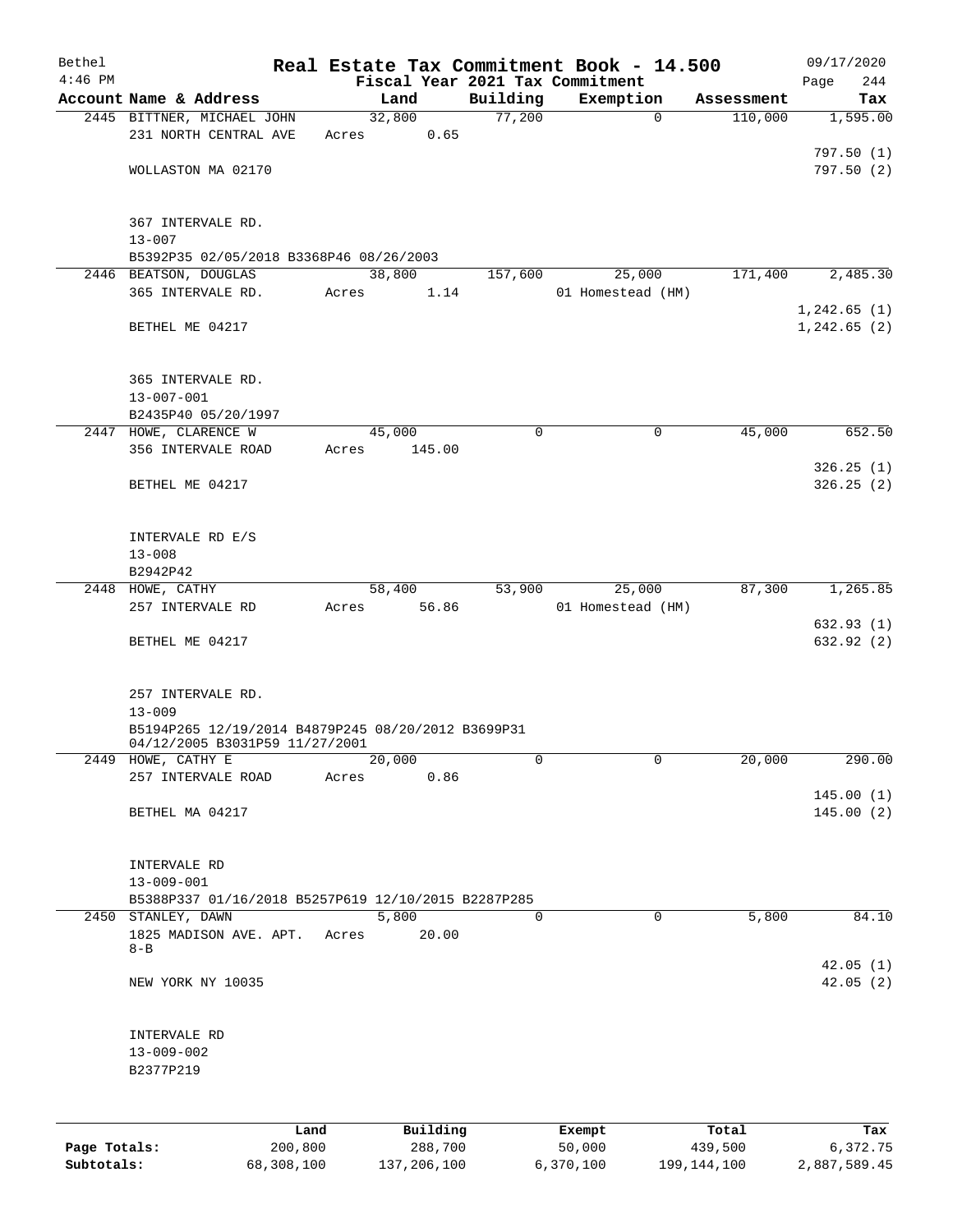| Bethel<br>$4:46$ PM |                                                   |       |        |              | Real Estate Tax Commitment Book - 14.500<br>Fiscal Year 2021 Tax Commitment |            | 09/17/2020<br>Page<br>245 |
|---------------------|---------------------------------------------------|-------|--------|--------------|-----------------------------------------------------------------------------|------------|---------------------------|
|                     | Account Name & Address                            |       | Land   | Building     | Exemption                                                                   | Assessment | Tax                       |
|                     | 4757 GARFIELD, BRIAN & BETH                       |       | 29,500 | $\mathsf{O}$ | $\Omega$                                                                    | 29,500     | 427.75                    |
|                     | PO BOX 584                                        | Acres | 1.25   |              |                                                                             |            |                           |
|                     |                                                   |       |        |              |                                                                             |            | 213.88(1)                 |
|                     | BETHEL ME 04217                                   |       |        |              |                                                                             |            | 213.87(2)                 |
|                     |                                                   |       |        |              |                                                                             |            |                           |
|                     |                                                   |       |        |              |                                                                             |            |                           |
|                     | INTERVALE RD                                      |       |        |              |                                                                             |            |                           |
|                     | $13 - 009 - 003$                                  |       |        |              |                                                                             |            |                           |
|                     | B5460P865 05/01/2019 B3800P150 09/16/2005         |       |        |              |                                                                             |            |                           |
|                     | 5449 CLOUGH, THOMAS & JOY                         |       | 26,900 | $\Omega$     | $\mathbf 0$                                                                 | 26,900     | 390.05                    |
|                     | PO BOX 312                                        | Acres | 0.87   |              |                                                                             |            |                           |
|                     | OQUOSSUC ME 04964                                 |       |        |              |                                                                             |            | 195.03(1)<br>195.02(2)    |
|                     |                                                   |       |        |              |                                                                             |            |                           |
|                     |                                                   |       |        |              |                                                                             |            |                           |
|                     | INTERVALE RD                                      |       |        |              |                                                                             |            |                           |
|                     | $13 - 009 - 004$                                  |       |        |              |                                                                             |            |                           |
|                     | B5498P855 12/19/2019 B5388P340 01/09/2018         |       |        |              |                                                                             |            |                           |
|                     | 2451 GARFIELD, BRIAN & BETH                       |       | 34,200 | 375,100      | $\mathbf 0$                                                                 | 409,300    | 5,934.85                  |
|                     | PO BOX 584                                        | Acres | 0.73   |              |                                                                             |            |                           |
|                     |                                                   |       |        |              |                                                                             |            | 2,967.43(1)               |
|                     | BETHEL ME 04217                                   |       |        |              |                                                                             |            | 2,967.42(2)               |
|                     |                                                   |       |        |              |                                                                             |            |                           |
|                     |                                                   |       |        |              |                                                                             |            |                           |
|                     | 279 INTERVALE RD.                                 |       |        |              |                                                                             |            |                           |
|                     | $13 - 010$                                        |       |        |              |                                                                             |            |                           |
|                     | B5460P865 05/01/2019 B3511P131 05/17/2004         |       | 19,500 | $\mathbf 0$  | $\mathbf 0$                                                                 | 19,500     | 282.75                    |
|                     | 2452 KETTINGER, SUSAN B<br>39 JOSEPH RD           | Acres | 0.46   |              |                                                                             |            |                           |
|                     |                                                   |       |        |              |                                                                             |            | 141.38(1)                 |
|                     | SALEM NH 03079                                    |       |        |              |                                                                             |            | 141.37(2)                 |
|                     |                                                   |       |        |              |                                                                             |            |                           |
|                     |                                                   |       |        |              |                                                                             |            |                           |
|                     | INTERVALE RD E/S                                  |       |        |              |                                                                             |            |                           |
|                     | $13 - 011$                                        |       |        |              |                                                                             |            |                           |
|                     | B2377P219                                         |       |        |              |                                                                             |            |                           |
|                     | 2453 BOTKA, ERIC                                  |       | 42,400 | 135,600      | 25,000                                                                      | 153,000    | 2,218.50                  |
|                     | BOTKA, KATHERINE                                  | Acres | 3.70   |              | 01 Homestead (HM)                                                           |            |                           |
|                     | PO BOX 214                                        |       |        |              |                                                                             |            | 1,109.25(1)               |
|                     |                                                   |       |        |              |                                                                             |            | 1, 109.25(2)              |
|                     | BETHEL ME 04217 0214                              |       |        |              |                                                                             |            |                           |
|                     | 237 INTERVALE RD.                                 |       |        |              |                                                                             |            |                           |
|                     | $13 - 012$                                        |       |        |              |                                                                             |            |                           |
|                     | B2503P283 12/04/1997                              |       |        |              |                                                                             |            |                           |
|                     | 2454 CASWELL, STEPHEN W                           |       | 40,900 | 102,600      | 31,000                                                                      | 112,500    | 1,631.25                  |
|                     | 227 INTERVALE RD                                  | Acres | 2.30   |              | 01 Homestead (HM)                                                           |            |                           |
|                     |                                                   |       |        |              | 12 WW2 Vet Res                                                              |            | 815.63(1)                 |
|                     | BETHEL ME 04217                                   |       |        |              |                                                                             |            | 815.62(2)                 |
|                     |                                                   |       |        |              |                                                                             |            |                           |
|                     |                                                   |       |        |              |                                                                             |            |                           |
|                     | 227 INTERVALE RD.                                 |       |        |              |                                                                             |            |                           |
|                     | $13 - 013$                                        |       |        |              |                                                                             |            |                           |
|                     | B4181P150 08/21/2007 B3265P283 04/01/2003 B809P75 |       |        |              |                                                                             |            |                           |
|                     | 01/03/1974                                        |       |        |              |                                                                             |            |                           |
|                     |                                                   |       |        |              |                                                                             |            |                           |
|                     |                                                   |       |        |              |                                                                             |            |                           |

|              | Land       | Building    | Exempt    | Total       | Tax          |
|--------------|------------|-------------|-----------|-------------|--------------|
| Page Totals: | 193,400    | 613,300     | 56,000    | 750,700     | 10,885.15    |
| Subtotals:   | 68,501,500 | 137,819,400 | 6,426,100 | 199,894,800 | 2,898,474.60 |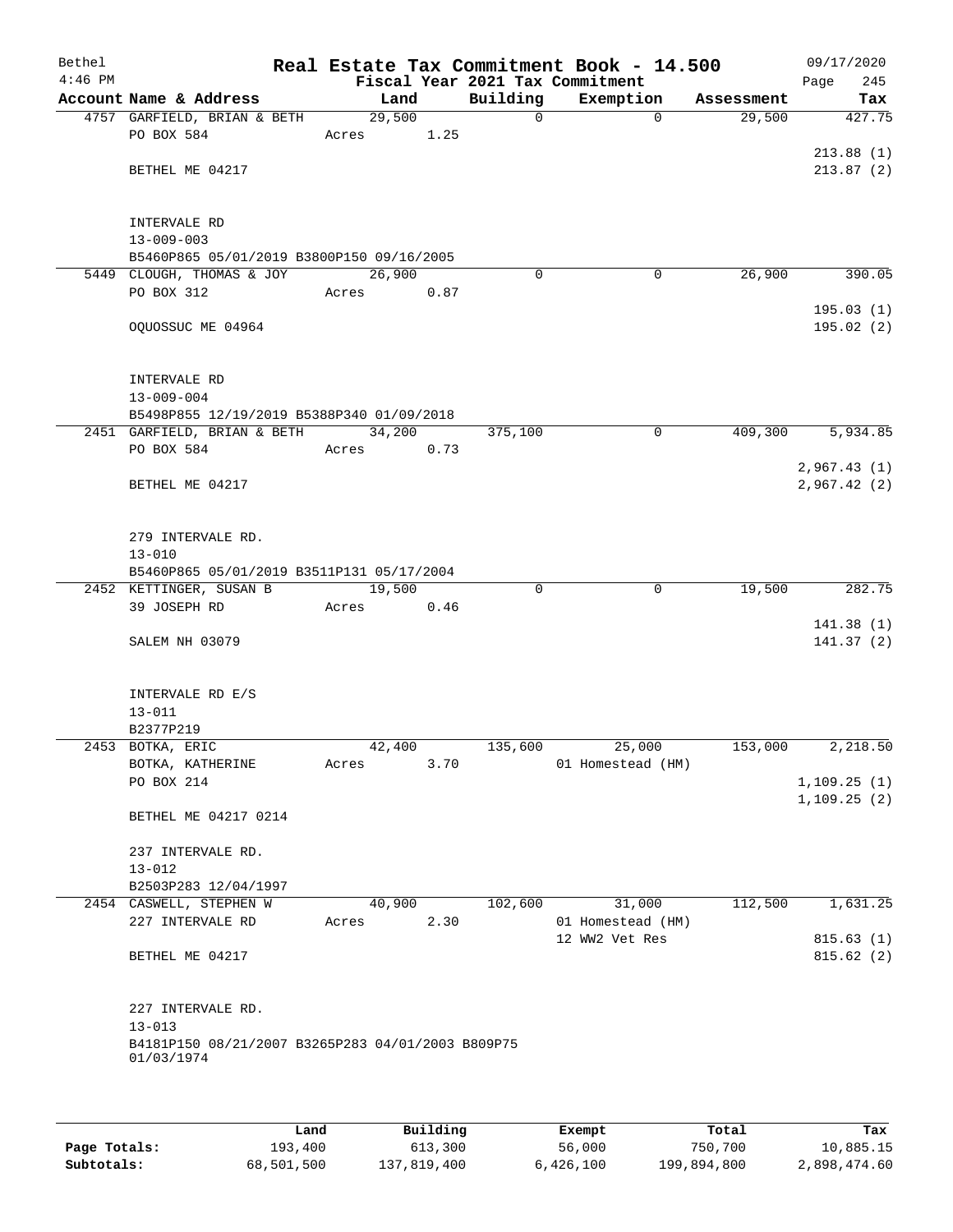| Bethel<br>$4:46$ PM |                                                   |       |        |                     | Real Estate Tax Commitment Book - 14.500<br>Fiscal Year 2021 Tax Commitment |            | 09/17/2020<br>246<br>Page |
|---------------------|---------------------------------------------------|-------|--------|---------------------|-----------------------------------------------------------------------------|------------|---------------------------|
|                     | Account Name & Address                            |       | Land   | Building            | Exemption                                                                   | Assessment | Tax                       |
|                     | 2455 RAYMOND, ALBERT                              |       | 38,700 | $\overline{42,400}$ | $\Omega$                                                                    | 81,100     | 1,175.95                  |
|                     | C/O DEBORAH WILD                                  |       | 1.10   |                     |                                                                             |            |                           |
|                     |                                                   | Acres |        |                     |                                                                             |            |                           |
|                     | 213 INTERVALE RD                                  |       |        |                     |                                                                             |            | 587.98 (1)                |
|                     | BETHEL ME 04217                                   |       |        |                     |                                                                             |            | 587.97 (2)                |
|                     | 213 INTERVALE RD.                                 |       |        |                     |                                                                             |            |                           |
|                     | $13 - 014$                                        |       |        |                     |                                                                             |            |                           |
|                     | B638P65 11/13/1964                                |       |        |                     |                                                                             |            |                           |
|                     | 2456 JS HOLDINGS, LLC                             |       | 38,400 | 98,600              | 0                                                                           | 137,000    | 1,986.50                  |
|                     | 6 SOD FARM LANE                                   | Acres | 1.00   |                     |                                                                             |            |                           |
|                     |                                                   |       |        |                     |                                                                             |            | 993.25(1)                 |
|                     | SACO ME 04072                                     |       |        |                     |                                                                             |            | 993.25 (2)                |
|                     | 205 INTERVALE RD.                                 |       |        |                     |                                                                             |            |                           |
|                     | $13 - 015$                                        |       |        |                     |                                                                             |            |                           |
|                     | B5393P78 02/12/2018 B4606P122 07/06/2010 B3216P61 |       |        |                     |                                                                             |            |                           |
|                     | 12/17/2002                                        |       |        |                     |                                                                             |            |                           |
|                     | 3758 FERRO, MICHAEL A                             |       | 60,200 | 114,600             | 0                                                                           | 174,800    | 2,534.60                  |
|                     | 101 WALLACE STREET #3                             | Acres | 23.00  |                     |                                                                             |            |                           |
|                     |                                                   |       |        |                     |                                                                             |            | 1, 267.30(1)              |
|                     | MALDEN MA 02148                                   |       |        |                     |                                                                             |            | 1, 267.30(2)              |
|                     |                                                   |       |        |                     |                                                                             |            |                           |
|                     | 197 INTERVALE RD                                  |       |        |                     |                                                                             |            |                           |
|                     | $13 - 015 - 001$                                  |       |        |                     |                                                                             |            |                           |
|                     | B5258P419 12/14/2015 B3216P61                     |       |        |                     |                                                                             |            |                           |
|                     | 2457 AUTREY, CATHY                                |       | 79,600 | 225,600             | 25,000                                                                      | 280,200    | 4,062.90                  |
|                     | AUTREY, RANDALL                                   | Acres | 63.00  |                     | 01 Homestead (HM)                                                           |            |                           |
|                     | 139 INTERVALE RD.                                 |       |        |                     |                                                                             |            | 2,031.45(1)               |
|                     |                                                   |       |        |                     |                                                                             |            | 2,031.45(2)               |
|                     | BETHEL ME 04217                                   |       |        |                     |                                                                             |            |                           |
|                     | 139 INTERVALE RD.                                 |       |        |                     |                                                                             |            |                           |
|                     | $13 - 016$                                        |       |        |                     |                                                                             |            |                           |
|                     |                                                   |       |        |                     |                                                                             |            |                           |
|                     | B2594P315 08/11/1998                              |       | 26,600 |                     | 0                                                                           | 26,600     | 385.70                    |
|                     | 2458 HOWE, CLARENCE W                             |       |        | 0                   |                                                                             |            |                           |
|                     | 356 INTERVALE RD.                                 | Acres | 90.00  |                     |                                                                             |            |                           |
|                     |                                                   |       |        |                     |                                                                             |            | 192.85(1)                 |
|                     | BETHEL ME 04217                                   |       |        |                     |                                                                             |            | 192.85(2)                 |
|                     | INTERVALE RD E/S                                  |       |        |                     |                                                                             |            |                           |
|                     | $13 - 017$                                        |       |        |                     |                                                                             |            |                           |
|                     | B3241P189 02/07/2003                              |       |        |                     |                                                                             |            |                           |
|                     | 2459 GUT, PHILIPPE E                              |       | 17,400 | $\Omega$            | 0                                                                           | 17,400     | 252.30                    |
|                     |                                                   |       |        |                     |                                                                             |            |                           |
|                     | 16 GRAFTON RD                                     | Acres | 62.40  |                     |                                                                             |            |                           |
|                     |                                                   |       |        |                     |                                                                             |            | 126.15(1)                 |
|                     | UPTON MA 01568                                    |       |        |                     |                                                                             |            | 126.15(2)                 |
|                     | BAILEY RD                                         |       |        |                     |                                                                             |            |                           |
|                     | $13 - 018$                                        |       |        |                     |                                                                             |            |                           |
|                     | B4737P330 07/19/2011 B3633P216 11/30/2004         |       |        |                     |                                                                             |            |                           |
|                     |                                                   |       |        |                     |                                                                             |            |                           |
|                     |                                                   |       |        |                     |                                                                             |            |                           |
|                     |                                                   |       |        |                     |                                                                             |            |                           |
|                     |                                                   |       |        |                     |                                                                             |            |                           |

|              | Land       | Building    | Exempt    | Total       | Tax          |
|--------------|------------|-------------|-----------|-------------|--------------|
| Page Totals: | 260,900    | 481,200     | 25,000    | 717,100     | 10,397.95    |
| Subtotals:   | 68,762,400 | 138,300,600 | 6,451,100 | 200,611,900 | 2,908,872.55 |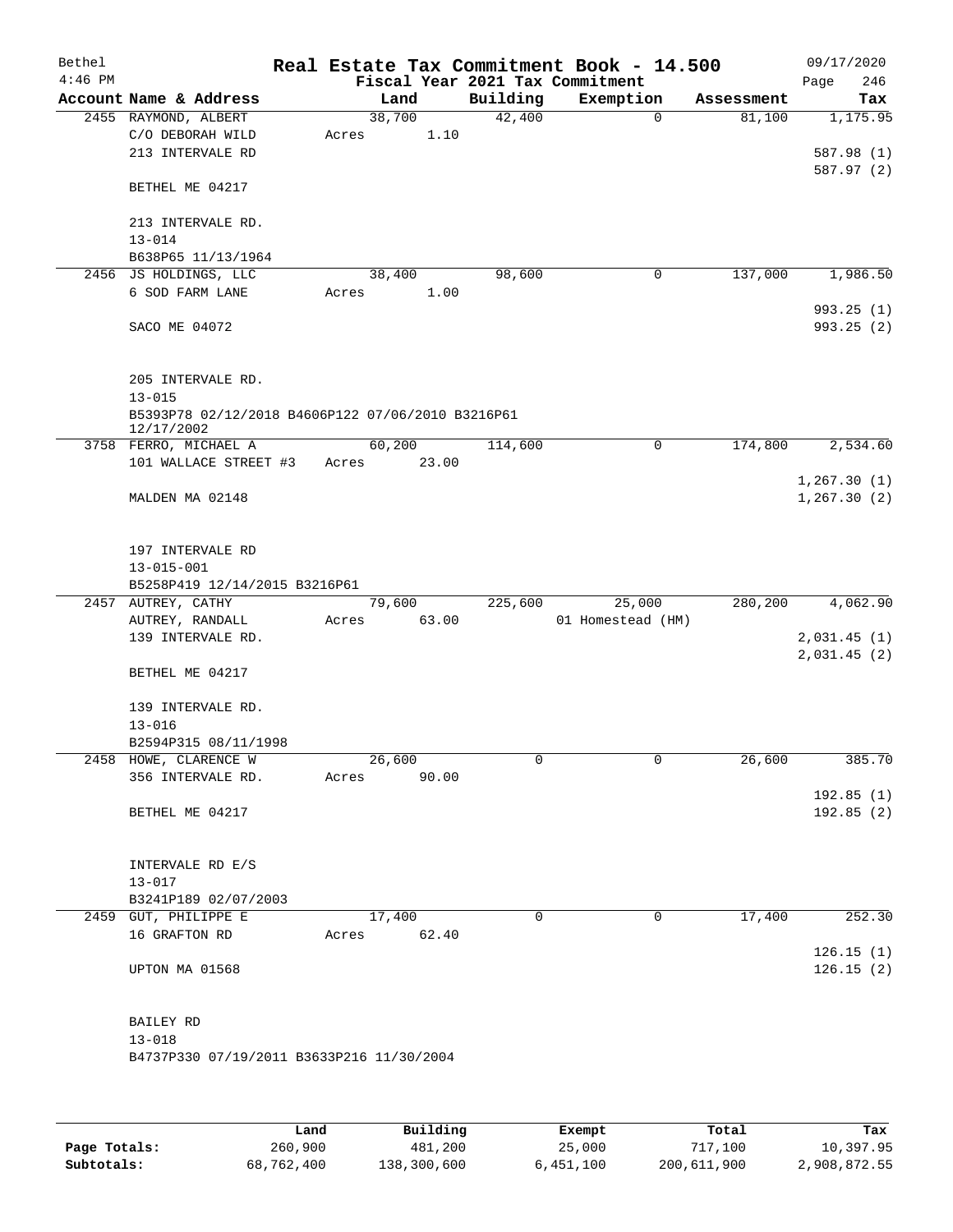| Bethel    |                                                                                                          |         |         |                                 | Real Estate Tax Commitment Book - 14.500 |            | 09/17/2020             |
|-----------|----------------------------------------------------------------------------------------------------------|---------|---------|---------------------------------|------------------------------------------|------------|------------------------|
| $4:46$ PM |                                                                                                          |         |         | Fiscal Year 2021 Tax Commitment |                                          |            | 247<br>Page            |
|           | Account Name & Address                                                                                   |         | Land    | Building                        | Exemption                                | Assessment | Tax                    |
|           | 2460 CHADBOURNE TREE FARMS,<br>LLC                                                                       | 19,800  |         | $\Omega$                        | $\Omega$                                 | 19,800     | 287.10                 |
|           | PO BOX 1750                                                                                              | Acres   | 68.00   |                                 |                                          |            | 143.55(1)              |
|           | BETHEL ME 04217 1750                                                                                     |         |         |                                 |                                          |            | 143.55(2)              |
|           | <b>BAILEY RD</b>                                                                                         |         |         |                                 |                                          |            |                        |
|           | $13 - 019$                                                                                               |         |         |                                 |                                          |            |                        |
|           | B3652P43 12/29/2004 B2803P246 B1432P17 11/03/1986                                                        |         |         |                                 |                                          |            |                        |
|           | 2461 CHADBOURNE TREE FARMS,<br>LLC                                                                       | 573,000 |         | $\Omega$                        | $\Omega$                                 | 573,000    | 8,308.50               |
|           | PO BOX 1750                                                                                              | Acres   | 1987.00 |                                 |                                          |            | 4, 154.25(1)           |
|           | BETHEL ME 04217                                                                                          |         |         |                                 |                                          |            | 4, 154.25(2)           |
|           | CHANDLER HILL RD N/S<br>$13 - 020$                                                                       |         |         |                                 |                                          |            |                        |
|           | B3652P43 12/29/2004                                                                                      |         |         |                                 |                                          |            |                        |
|           | 2463 CROSS FAMILY<br>PARTNERSHIP                                                                         | 17,700  |         | 0                               | 0                                        | 17,700     | 256.65                 |
|           | 309 VERNON ST.                                                                                           | Acres   | 57.00   |                                 |                                          |            |                        |
|           | BETHEL ME 04217                                                                                          |         |         |                                 |                                          |            | 128.33(1)<br>128.32(2) |
|           |                                                                                                          |         |         |                                 |                                          |            |                        |
|           | INTERVALE RD E/S<br>$13 - 021$                                                                           |         |         |                                 |                                          |            |                        |
|           | B1546P249                                                                                                |         |         |                                 |                                          |            |                        |
|           | 4679 DORMAN, JENNIFER A                                                                                  | 42,900  |         | 142,200                         | $\mathbf 0$                              | 185,100    | 2,683.95               |
|           | DORMAN, CARROLL L                                                                                        | Acres   | 0.96    |                                 |                                          |            |                        |
|           | 248 MIDDLE ST                                                                                            |         |         |                                 |                                          |            | 1,341.98(1)            |
|           |                                                                                                          |         |         |                                 |                                          |            | 1,341.97(2)            |
|           | FARMINGTON ME 04938                                                                                      |         |         |                                 |                                          |            |                        |
|           | 9 BROOK RD                                                                                               |         |         |                                 |                                          |            |                        |
|           | $13 - 022 - 001$                                                                                         |         |         |                                 |                                          |            |                        |
|           | B5203P106 01/20/2015 B4763P61 09/23/2011 B4345P1<br>09/02/2008 B4124P276 05/01/2007 B3917P286 04/07/2006 |         |         |                                 |                                          |            |                        |
|           | B3482P257<br>4680 ERWICH, MARK                                                                           | 42,900  |         | 234,800                         | 0                                        | 277,700    | 4,026.65               |
|           | SOETRISNO,<br>ROOSLINAJATIE                                                                              | Acres   | 0.96    |                                 |                                          |            |                        |
|           | 501 SUMMER ST                                                                                            |         |         |                                 |                                          |            | 2,013.33(1)            |
|           | LYNNFIELD MA 01940 2003                                                                                  |         |         |                                 |                                          |            | 2,013.32(2)            |
|           |                                                                                                          |         |         |                                 |                                          |            |                        |
|           | 21 BROOK RD<br>$13 - 022 - 002$                                                                          |         |         |                                 |                                          |            |                        |
|           | B4075P139 01/05/2007 B3917P288 04/07/2006 B3482P257                                                      |         |         |                                 |                                          |            |                        |

|              | Land       | Building    | Exempt    | Total       | Tax          |
|--------------|------------|-------------|-----------|-------------|--------------|
| Page Totals: | 696,300    | 377,000     |           | 1,073,300   | 15,562.85    |
| Subtotals:   | 69,458,700 | 138,677,600 | 6,451,100 | 201,685,200 | 2,924,435.40 |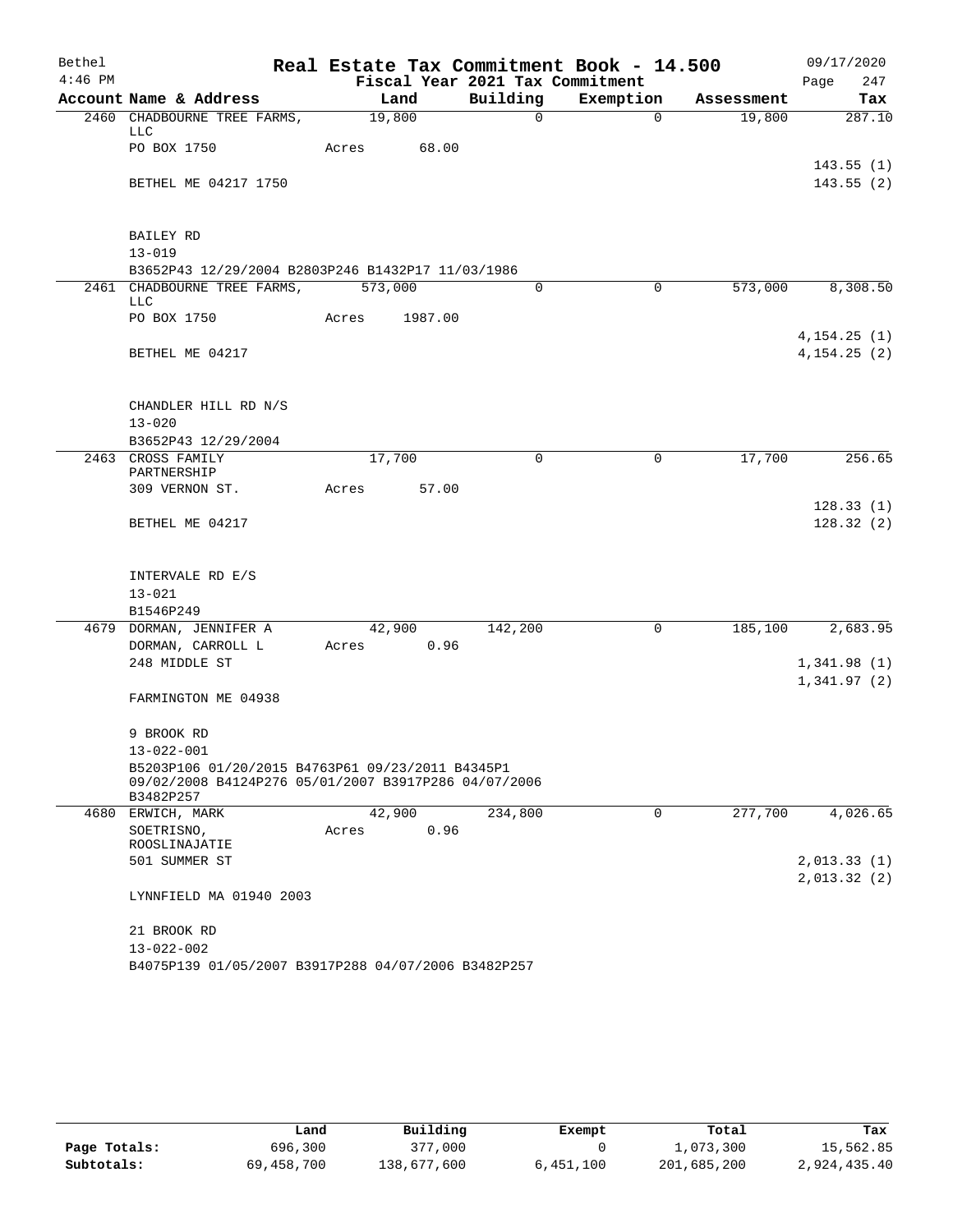| Bethel<br>$4:46$ PM |                                                                                                 |        |      | Fiscal Year 2021 Tax Commitment | Real Estate Tax Commitment Book - 14.500 |            | 09/17/2020<br>248<br>Page |
|---------------------|-------------------------------------------------------------------------------------------------|--------|------|---------------------------------|------------------------------------------|------------|---------------------------|
|                     | Account Name & Address                                                                          | Land   |      | Building                        | Exemption                                | Assessment | Tax                       |
|                     | 4681 LESTE, MARIA L                                                                             | 45,900 |      | 199,900                         | $\Omega$                                 | 245,800    | 3,564.10                  |
|                     | 26 HARRIS AVE                                                                                   | Acres  | 2.14 |                                 |                                          |            |                           |
|                     |                                                                                                 |        |      |                                 |                                          |            | 1,782.05(1)               |
|                     | WARREN RI 02885                                                                                 |        |      |                                 |                                          |            | 1,782.05(2)               |
|                     |                                                                                                 |        |      |                                 |                                          |            |                           |
|                     | 43 BROOK RD                                                                                     |        |      |                                 |                                          |            |                           |
|                     | $13 - 022 - 003$                                                                                |        |      |                                 |                                          |            |                           |
|                     | B3917P300 04/07/2006 B3917P290 04/07/2006 B3482P257                                             |        |      |                                 |                                          |            |                           |
|                     | 4682 MOULTON, MICHAEL D. &                                                                      | 44,400 |      | 207,600                         | 0                                        | 252,000    | 3,654.00                  |
|                     | SCANLON-MOULTON, DARCY Acres                                                                    |        | 1.44 |                                 |                                          |            |                           |
|                     | Α                                                                                               |        |      |                                 |                                          |            |                           |
|                     | 13 ABBOTT LANE                                                                                  |        |      |                                 |                                          |            | 1,827.00(1)               |
|                     |                                                                                                 |        |      |                                 |                                          |            | 1,827.00(2)               |
|                     | IPSWICH MA 01938                                                                                |        |      |                                 |                                          |            |                           |
|                     | 73 BROOK RD                                                                                     |        |      |                                 |                                          |            |                           |
|                     | $13 - 022 - 004$                                                                                |        |      |                                 |                                          |            |                           |
|                     | B4806P131 01/17/2012 B4303P203 05/29/2008                                                       |        |      |                                 |                                          |            |                           |
|                     | 4683 MICHAL, THOMAS J. JR. &                                                                    | 45,800 |      | 210,000                         | 0                                        | 255,800    | 3,709.10                  |
|                     | MICHAL, MEGAN                                                                                   |        |      |                                 |                                          |            |                           |
|                     | FIVE BROOK RD NOMINEE                                                                           | Acres  | 2.10 |                                 |                                          |            |                           |
|                     | REALTY TRUST<br>15 SAWMILL DRIVE                                                                |        |      |                                 |                                          |            | 1,854.55(1)               |
|                     |                                                                                                 |        |      |                                 |                                          |            | 1,854.55(2)               |
|                     | WESTFORD MA 01886                                                                               |        |      |                                 |                                          |            |                           |
|                     | 95 BROOK RD                                                                                     |        |      |                                 |                                          |            |                           |
|                     | $13 - 022 - 005$                                                                                |        |      |                                 |                                          |            |                           |
|                     | B4716P77 05/09/2011 B4285P107 04/16/2008 B4124P280<br>05/01/2007 B3917P292 04/07/2006 B3482P257 |        |      |                                 |                                          |            |                           |
|                     | 4684 RYAN, PATRICK C                                                                            | 45,300 |      | 232,700                         | 0                                        | 278,000    | 4,031.00                  |
|                     | RYAN, COURTNEY A                                                                                | Acres  | 1.82 |                                 |                                          |            |                           |
|                     | 257 NORTHAMPTON ST,                                                                             |        |      |                                 |                                          |            | 2,015.50(1)               |
|                     | UNIT 207                                                                                        |        |      |                                 |                                          |            |                           |
|                     |                                                                                                 |        |      |                                 |                                          |            | 2,015.50(2)               |
|                     | BOSTON MA 02118                                                                                 |        |      |                                 |                                          |            |                           |
|                     |                                                                                                 |        |      |                                 |                                          |            |                           |
|                     | 107 BROOK RD                                                                                    |        |      |                                 |                                          |            |                           |
|                     | $13 - 022 - 006$<br>B5403P388 04/20/2018 B4852P147 06/07/2012 B4852P143                         |        |      |                                 |                                          |            |                           |
|                     | 06/07/2012 B4281P159 04/07/2008                                                                 |        |      |                                 |                                          |            |                           |
|                     | 4685 MOLLICA, RUSSELL                                                                           | 45,900 |      | 180,900                         | 0                                        | 226,800    | 3,288.60                  |
|                     | MOLLICA, ELIZABETH                                                                              | Acres  | 2.17 |                                 |                                          |            |                           |
|                     | 4 RIVER OAK RD                                                                                  |        |      |                                 |                                          |            | 1,644.30(1)               |
|                     |                                                                                                 |        |      |                                 |                                          |            | 1,644.30(2)               |
|                     | BARRINGTON RI 02806                                                                             |        |      |                                 |                                          |            |                           |
|                     | 104 BROOK RD                                                                                    |        |      |                                 |                                          |            |                           |
|                     | $13 - 022 - 007$                                                                                |        |      |                                 |                                          |            |                           |
|                     | B4240P209 12/20/2007 B4124P281 05/01/2007 B3917P294                                             |        |      |                                 |                                          |            |                           |
|                     | 04/07/2006 B3482P257                                                                            |        |      |                                 |                                          |            |                           |

|              | Land       | Building    | Exempt    | Total       | Tax          |
|--------------|------------|-------------|-----------|-------------|--------------|
| Page Totals: | 227,300    | 1,031,100   |           | 1,258,400   | 18,246.80    |
| Subtotals:   | 69,686,000 | 139,708,700 | 6,451,100 | 202,943,600 | 2,942,682.20 |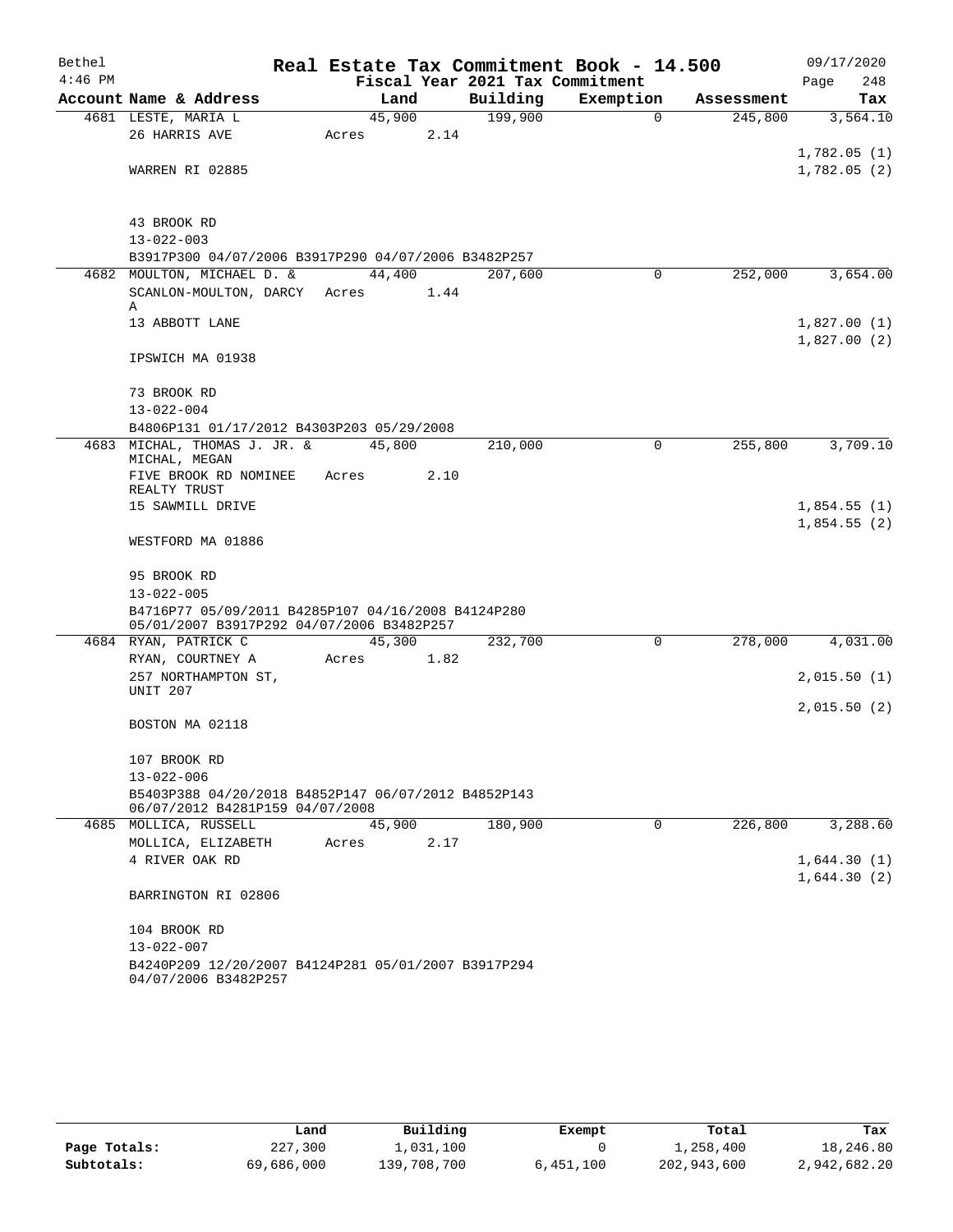| Bethel    |                                                                                                             |       |       |        |      |          | Real Estate Tax Commitment Book - 14.500 |          |            | 09/17/2020   |
|-----------|-------------------------------------------------------------------------------------------------------------|-------|-------|--------|------|----------|------------------------------------------|----------|------------|--------------|
| $4:46$ PM |                                                                                                             |       |       |        |      |          | Fiscal Year 2021 Tax Commitment          |          |            | 249<br>Page  |
|           | Account Name & Address                                                                                      |       |       | Land   |      | Building | Exemption                                |          | Assessment | Tax          |
|           | 4686 CARNEY, RICHARD F                                                                                      |       |       | 47,700 |      | 221,500  |                                          | $\Omega$ | 269, 200   | 3,903.40     |
|           | 214 ELM STREET                                                                                              | Acres |       |        | 3.51 |          |                                          |          |            |              |
|           |                                                                                                             |       |       |        |      |          |                                          |          |            | 1,951.70(1)  |
|           | NORTH EASTON MA 02356                                                                                       |       |       |        |      |          |                                          |          |            | 1,951.70(2)  |
|           |                                                                                                             |       |       |        |      |          |                                          |          |            |              |
|           | 106 BROOK RD                                                                                                |       |       |        |      |          |                                          |          |            |              |
|           | $13 - 022 - 008$                                                                                            |       |       |        |      |          |                                          |          |            |              |
|           | B5368P577 09/20/2017 B5352P418 06/26/2017 B4591P58                                                          |       |       |        |      |          |                                          |          |            |              |
|           | 05/26/2010 B4583P146 05/03/2010 B4583P144 05/03/2010<br>B4447P327 05/28/2009 B4428P194 04/13/2009 B3917P304 |       |       |        |      |          |                                          |          |            |              |
|           | 04/07/2006 B3482P257                                                                                        |       |       |        |      |          |                                          |          |            |              |
|           | 4687 MOTTS, PAUL H                                                                                          |       |       | 43,500 |      | 192,400  | 25,000                                   |          | 210,900    | 3,058.05     |
|           | MOTTS, GRETCHEN                                                                                             | Acres |       |        | 1.10 |          | 01 Homestead (HM)                        |          |            |              |
|           | 88 BROOK RD.                                                                                                |       |       |        |      |          |                                          |          |            | 1,529.03(1)  |
|           |                                                                                                             |       |       |        |      |          |                                          |          |            | 1,529.02(2)  |
|           | BETHEL ME 04217                                                                                             |       |       |        |      |          |                                          |          |            |              |
|           |                                                                                                             |       |       |        |      |          |                                          |          |            |              |
|           | 88 BROOK RD                                                                                                 |       |       |        |      |          |                                          |          |            |              |
|           | $13 - 022 - 009$                                                                                            |       |       |        |      |          |                                          |          |            |              |
|           | B5256P53 12/01/2015 B4380P110 11/25/2008 B3941P1<br>05/19/2006 B3482P257                                    |       |       |        |      |          |                                          |          |            |              |
|           | 4688 ROVALDI, CHRISTOPHER R                                                                                 |       |       | 46,100 |      | 159,100  |                                          | 0        | 205,200    | 2,975.40     |
|           | 24 ORCHARD RD.                                                                                              | Acres |       |        | 2.31 |          |                                          |          |            |              |
|           |                                                                                                             |       |       |        |      |          |                                          |          |            | 1,487.70(1)  |
|           | SWAMPSCOTT MA 01907                                                                                         |       |       |        |      |          |                                          |          |            | 1,487.70 (2) |
|           |                                                                                                             |       |       |        |      |          |                                          |          |            |              |
|           |                                                                                                             |       |       |        |      |          |                                          |          |            |              |
|           | 82 BROOK RD                                                                                                 |       |       |        |      |          |                                          |          |            |              |
|           | $13 - 022 - 010$                                                                                            |       |       |        |      |          |                                          |          |            |              |
|           | B4225P261 11/19/2007 B4208P159 10/15/2007 B3917P309<br>04/07/2006 B3482P257                                 |       |       |        |      |          |                                          |          |            |              |
|           | 4689 HEAD, ROBERT M. &                                                                                      |       |       | 46,300 |      | 287,300  |                                          | 0        | 333,600    | 4,837.20     |
|           | PATRICK G.                                                                                                  |       |       |        |      |          |                                          |          |            |              |
|           | 272 BROOK STREET                                                                                            | Acres |       |        | 2.44 |          |                                          |          |            |              |
|           | HANSON MA 02341                                                                                             |       |       |        |      |          |                                          |          |            | 2,418.60(1)  |
|           |                                                                                                             |       |       |        |      |          |                                          |          |            | 2,418.60(2)  |
|           |                                                                                                             |       |       |        |      |          |                                          |          |            |              |
|           | 22 BROOK RD.                                                                                                |       |       |        |      |          |                                          |          |            |              |
|           | $13 - 022 - 011$                                                                                            |       |       |        |      |          |                                          |          |            |              |
|           | B5462P862 05/17/2019 B5400P137 03/29/2018 B5395P669                                                         |       |       |        |      |          |                                          |          |            |              |
|           | 03/05/2018 B5083P323 01/21/2014 B4616P222 08/02/2010                                                        |       |       |        |      |          |                                          |          |            |              |
|           | 4690 IRWIN, JEANNE, E.                                                                                      |       |       | 43,400 |      | 201,100  |                                          | $\Omega$ | 244,500    | 3,545.25     |
|           | 218 HARRIET ST.                                                                                             |       | Acres |        | 1.07 |          |                                          |          |            |              |
|           |                                                                                                             |       |       |        |      |          |                                          |          |            | 1,772.63(1)  |
|           | SOUTH PORTLAND ME 04106                                                                                     |       |       |        |      |          |                                          |          |            | 1,772.62(2)  |
|           |                                                                                                             |       |       |        |      |          |                                          |          |            |              |
|           |                                                                                                             |       |       |        |      |          |                                          |          |            |              |
|           | 16 BROOK RD                                                                                                 |       |       |        |      |          |                                          |          |            |              |
|           | $13 - 022 - 012$                                                                                            |       |       |        |      |          |                                          |          |            |              |

B4301P297 05/23/2008 B3917P313 04/07/2006 B3482P257

|              | Land       | Building    | Exempt    | Total         | Tax          |
|--------------|------------|-------------|-----------|---------------|--------------|
| Page Totals: | 227,000    | 1,061,400   | 25,000    | 1,263,400     | 18,319.30    |
| Subtotals:   | 69,913,000 | 140,770,100 | 6,476,100 | 204, 207, 000 | 2,961,001.50 |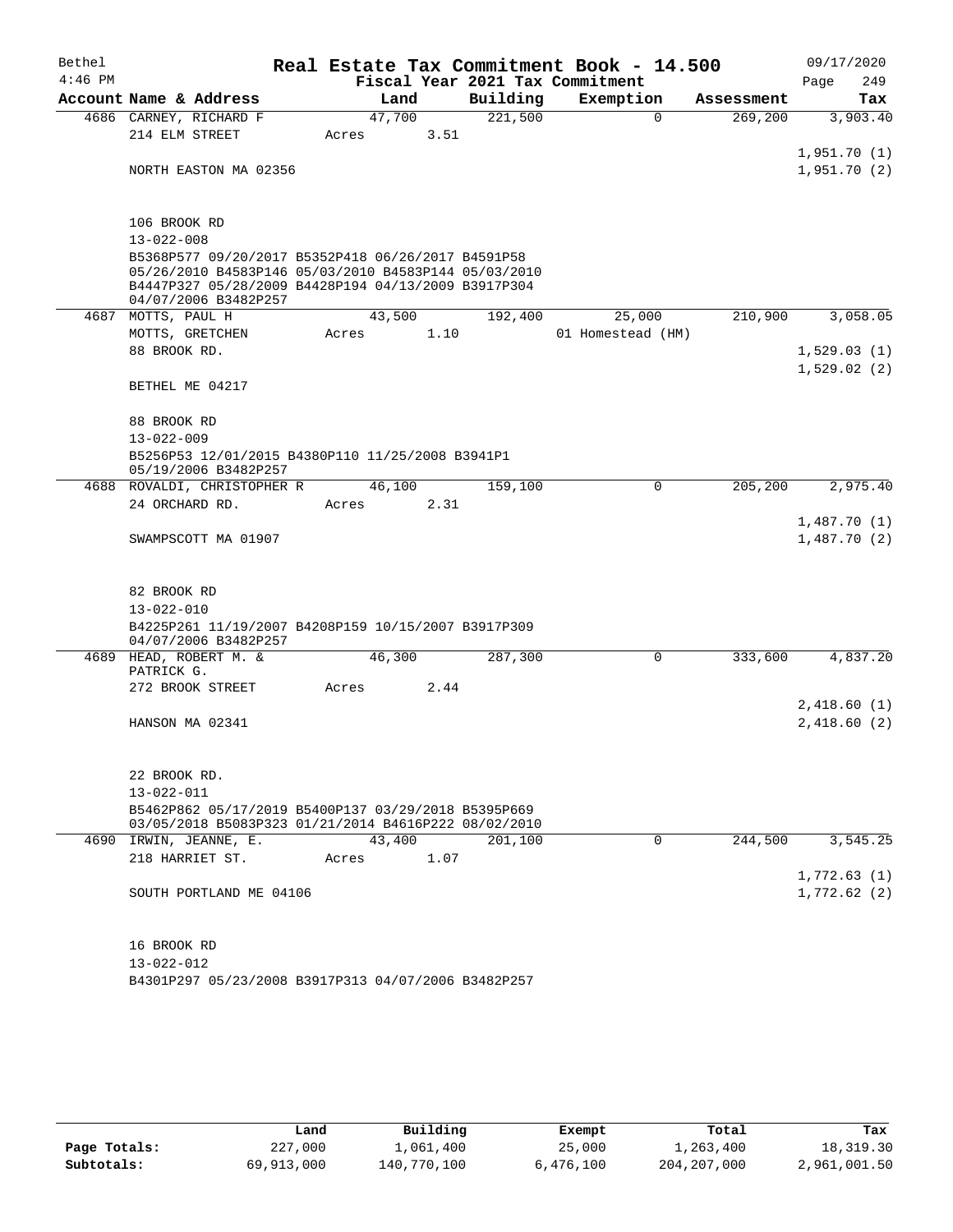| Bethel       |                                                                                                      |            |                 |               |          | Real Estate Tax Commitment Book - 14.500     |   |             | 09/17/2020                 |
|--------------|------------------------------------------------------------------------------------------------------|------------|-----------------|---------------|----------|----------------------------------------------|---|-------------|----------------------------|
| $4:46$ PM    | Account Name & Address                                                                               |            | Land            |               | Building | Fiscal Year 2021 Tax Commitment<br>Exemption |   | Assessment  | 250<br>Page<br>Tax         |
|              | 2464 KENNY, VICTORIA &                                                                               |            | 40,000          |               | 25,100   |                                              | 0 | 65,100      | 943.95                     |
|              | ANDREW                                                                                               |            |                 |               |          |                                              |   |             |                            |
|              | PO BOX 202                                                                                           |            | Acres           | 1.70          |          |                                              |   |             |                            |
|              | BOOTHBAY HARBOR ME<br>04538                                                                          |            |                 |               |          |                                              |   |             | 471.98 (1)<br>471.97 (2)   |
|              | 259 CHANDLER HILL<br>$14 - 001$<br>B5467P894 07/01/2019 B5434P576 10/04/2018 B2467P341<br>08/26/1997 |            |                 |               |          |                                              |   |             |                            |
|              | 2465 SWAIN, LORI                                                                                     |            | 39,100          |               | 14,200   |                                              | 0 | 53,300      | 772.85                     |
|              | 223 HIGH ST. LOT 30                                                                                  |            | Acres           | 1.27          |          |                                              |   |             |                            |
|              | SOUTH PARIS ME 04281                                                                                 |            |                 |               |          |                                              |   |             | 386.43(1)<br>386.42 (2)    |
|              | 35 TERRACE ROAD<br>$14 - 002$                                                                        |            |                 |               |          |                                              |   |             |                            |
|              | B5501P342 01/06/2020 B1409P39 07/29/1986<br>2466 DECARTERET, GLEN S                                  |            | 39,800          |               | 90,500   | 25,000                                       |   | 105,300     | 1,526.85                   |
|              | CASEY, DOREEN P                                                                                      |            | Acres           | 1.60          |          | 01 Homestead (HM)                            |   |             |                            |
|              | 19 TERRACE ROAD                                                                                      |            |                 |               |          |                                              |   |             | 763.43(1)                  |
|              | BETHEL ME 04217                                                                                      |            |                 |               |          |                                              |   |             | 763.42(2)                  |
|              | 19 TERRACE ROAD<br>$14 - 002 - 001$                                                                  |            |                 |               |          |                                              |   |             |                            |
|              | B4000P93 08/31/2006 B1423P306<br>2467 FILES, GREGORY W                                               |            |                 |               | 111,200  |                                              | 0 | 149,600     |                            |
|              | FILES, COLLEEN A                                                                                     |            | 38,400<br>Acres | 1.00          |          |                                              |   |             | 2,169.20                   |
|              | 75 WOODLAND RD                                                                                       |            |                 |               |          |                                              |   |             | 1,084.60(1)                |
|              | WINDHAM ME 04062                                                                                     |            |                 |               |          |                                              |   |             | 1,084.60(2)                |
|              | 25 TERRACE ROAD<br>$14 - 002 - 002$                                                                  |            |                 |               |          |                                              |   |             |                            |
|              | B3459P192 09/29/2003 B1719P178                                                                       |            |                 |               |          |                                              |   |             |                            |
|              | 2468 ZERILLO, TIMOTHY E                                                                              |            | 28,800          |               | 0        |                                              | 0 | 28,800      | 417.60                     |
|              | 17 JORDAN DR.                                                                                        |            | Acres           | 1.00          |          |                                              |   |             |                            |
|              | GORHAM ME 04038                                                                                      |            |                 |               |          |                                              |   |             | 208.80(1)<br>208.80(2)     |
|              | CHANDLER TERR<br>$14 - 002 - 002 - 001$<br>B5019P316 08/05/2013 B1719P179 03/19/1990                 |            |                 |               |          |                                              |   |             |                            |
|              | 2469 KINGSLEY, HELEN H                                                                               |            | 38,700          |               | 101,900  |                                              | 0 | 140,600     | 2,038.70                   |
|              | 57 ELM STREET                                                                                        |            | Acres           | 1.10          |          |                                              |   |             |                            |
|              | EAST BRIDGEWATER MA<br>02333                                                                         |            |                 |               |          |                                              |   |             | 1,019.35(1)<br>1,019.35(2) |
|              | 27 TERRACE ROAD<br>$14 - 002 - 003$<br>B3036P5                                                       |            |                 |               |          |                                              |   |             |                            |
|              |                                                                                                      | Land       |                 | Building      |          | Exempt                                       |   | Total       | Tax                        |
| Page Totals: |                                                                                                      | 224,800    |                 | 342,900       |          | 25,000                                       |   | 542,700     | 7,869.15                   |
| Subtotals:   |                                                                                                      | 70,137,800 |                 | 141, 113, 000 |          | 6,501,100                                    |   | 204,749,700 | 2,968,870.65               |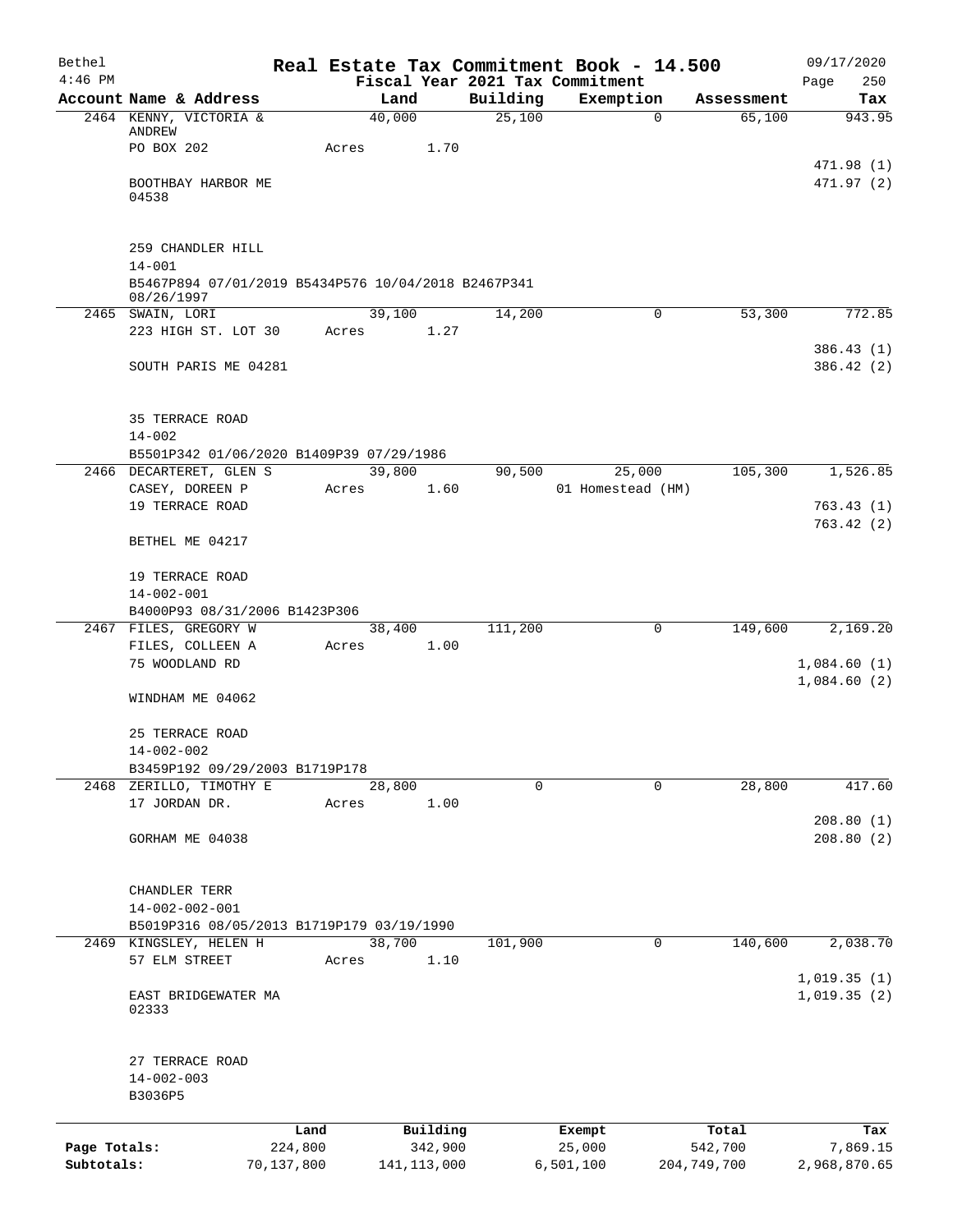| Bethel<br>$4:46$ PM |                                                        |                 |      |             | Real Estate Tax Commitment Book - 14.500<br>Fiscal Year 2021 Tax Commitment |            | 09/17/2020<br>251<br>Page |
|---------------------|--------------------------------------------------------|-----------------|------|-------------|-----------------------------------------------------------------------------|------------|---------------------------|
|                     | Account Name & Address                                 | Land            |      | Building    | Exemption                                                                   | Assessment | Tax                       |
|                     | 2470 WHEELER, TIMOTHY                                  | 38,600          |      | 97,400      | 25,000                                                                      | 111,000    | 1,609.50                  |
|                     | WHEELER, STACEY                                        | Acres           | 1.08 |             | 01 Homestead (HM)                                                           |            |                           |
|                     | 29 TERRACE ROAD                                        |                 |      |             |                                                                             |            | 804.75 (1)                |
|                     |                                                        |                 |      |             |                                                                             |            | 804.75(2)                 |
|                     | BETHEL ME 04217                                        |                 |      |             |                                                                             |            |                           |
|                     |                                                        |                 |      |             |                                                                             |            |                           |
|                     | 29 TERRACE ROAD                                        |                 |      |             |                                                                             |            |                           |
|                     | $14 - 002 - 004$                                       |                 |      |             |                                                                             |            |                           |
|                     | B1421P1 09/18/1986                                     |                 |      | $\mathbf 0$ | 0                                                                           | 39,900     | 578.55                    |
|                     | 2471 MCDONOUGH, MICHAEL J<br>43 SUNRISE AVE            | 39,900<br>Acres | 1.66 |             |                                                                             |            |                           |
|                     |                                                        |                 |      |             |                                                                             |            | 289.28(1)                 |
|                     | GRAFTON MA 01519                                       |                 |      |             |                                                                             |            | 289.27(2)                 |
|                     |                                                        |                 |      |             |                                                                             |            |                           |
|                     |                                                        |                 |      |             |                                                                             |            |                           |
|                     | CHANDLER HILL TER                                      |                 |      |             |                                                                             |            |                           |
|                     | $14 - 003$                                             |                 |      |             |                                                                             |            |                           |
|                     | B1543P350                                              |                 |      |             |                                                                             |            |                           |
|                     | 2473 BOVE, LOUIS GREGORY                               | 25,600          |      | 0           | 0                                                                           | 25,600     | 371.20                    |
|                     | PO BOX 441                                             | Acres           | 0.79 |             |                                                                             |            |                           |
|                     |                                                        |                 |      |             |                                                                             |            | 185.60(1)                 |
|                     | BETHEL ME 04217                                        |                 |      |             |                                                                             |            | 185.60(2)                 |
|                     |                                                        |                 |      |             |                                                                             |            |                           |
|                     | 26 TERRACE ROAD                                        |                 |      |             |                                                                             |            |                           |
|                     | $14 - 003 - 001$                                       |                 |      |             |                                                                             |            |                           |
|                     | B5371P233 10/03/2017 B5231P281 07/10/2015              |                 |      |             |                                                                             |            |                           |
|                     | 2472 ROVALDI, CHRISTOPHER                              | 37,100          |      | 118,900     | $\mathbf 0$                                                                 | 156,000    | 2,262.00                  |
|                     | 24 ORCHARD ROAD                                        | Acres           | 0.91 |             |                                                                             |            |                           |
|                     |                                                        |                 |      |             |                                                                             |            | 1, 131.00(1)              |
|                     | SWAMPSCOTT MA 01907                                    |                 |      |             |                                                                             |            | 1, 131.00(2)              |
|                     |                                                        |                 |      |             |                                                                             |            |                           |
|                     |                                                        |                 |      |             |                                                                             |            |                           |
|                     | 273 CHANDLER HILL                                      |                 |      |             |                                                                             |            |                           |
|                     | $14 - 003 - 002$<br>B3744P56 06/17/2005                |                 |      |             |                                                                             |            |                           |
|                     | 2474 GIBSON, GRACE                                     | 35,200          |      | 108,600     | 25,000                                                                      | 118,800    | 1,722.60                  |
|                     | WILSON, ESTHER &                                       | Acres           | 0.79 |             | 01 Homestead (HM)                                                           |            |                           |
|                     | CROCKETT, JACQUELINE                                   |                 |      |             |                                                                             |            |                           |
|                     | 291 CHANDLER HILL RD.                                  |                 |      |             |                                                                             |            | 861.30(1)                 |
|                     |                                                        |                 |      |             |                                                                             |            | 861.30(2)                 |
|                     | BETHEL ME 04217 4931                                   |                 |      |             |                                                                             |            |                           |
|                     |                                                        |                 |      |             |                                                                             |            |                           |
|                     | 291 CHANDLER HILL                                      |                 |      |             |                                                                             |            |                           |
|                     | $14 - 004$<br>B5279P204 05/03/2016 B1725P319 B1065P267 |                 |      |             |                                                                             |            |                           |
|                     | 2475 HART, MAURICE F                                   | 35,200          |      | 59,400      | 25,000                                                                      | 69,600     | 1,009.20                  |
|                     | HART, YVONNE                                           | Acres           | 0.79 |             | 01 Homestead (HM)                                                           |            |                           |
|                     | PO BOX 551                                             |                 |      |             |                                                                             |            | 504.60(1)                 |
|                     |                                                        |                 |      |             |                                                                             |            | 504.60(2)                 |
|                     | BETHEL ME 04217                                        |                 |      |             |                                                                             |            |                           |
|                     |                                                        |                 |      |             |                                                                             |            |                           |
|                     | 299 CHANDLER HILL                                      |                 |      |             |                                                                             |            |                           |
|                     | $14 - 005$                                             |                 |      |             |                                                                             |            |                           |
|                     | B1065P272 01/29/1980                                   |                 |      |             |                                                                             |            |                           |
|                     |                                                        |                 |      |             |                                                                             |            |                           |
|                     |                                                        |                 |      |             |                                                                             |            |                           |

|              | Land       | Building    | Exempt    | Total       | Tax          |
|--------------|------------|-------------|-----------|-------------|--------------|
| Page Totals: | 211,600    | 384,300     | 75,000    | 520,900     | 7,553.05     |
| Subtotals:   | 70,349,400 | 141,497,300 | 6,576,100 | 205,270,600 | 2,976,423.70 |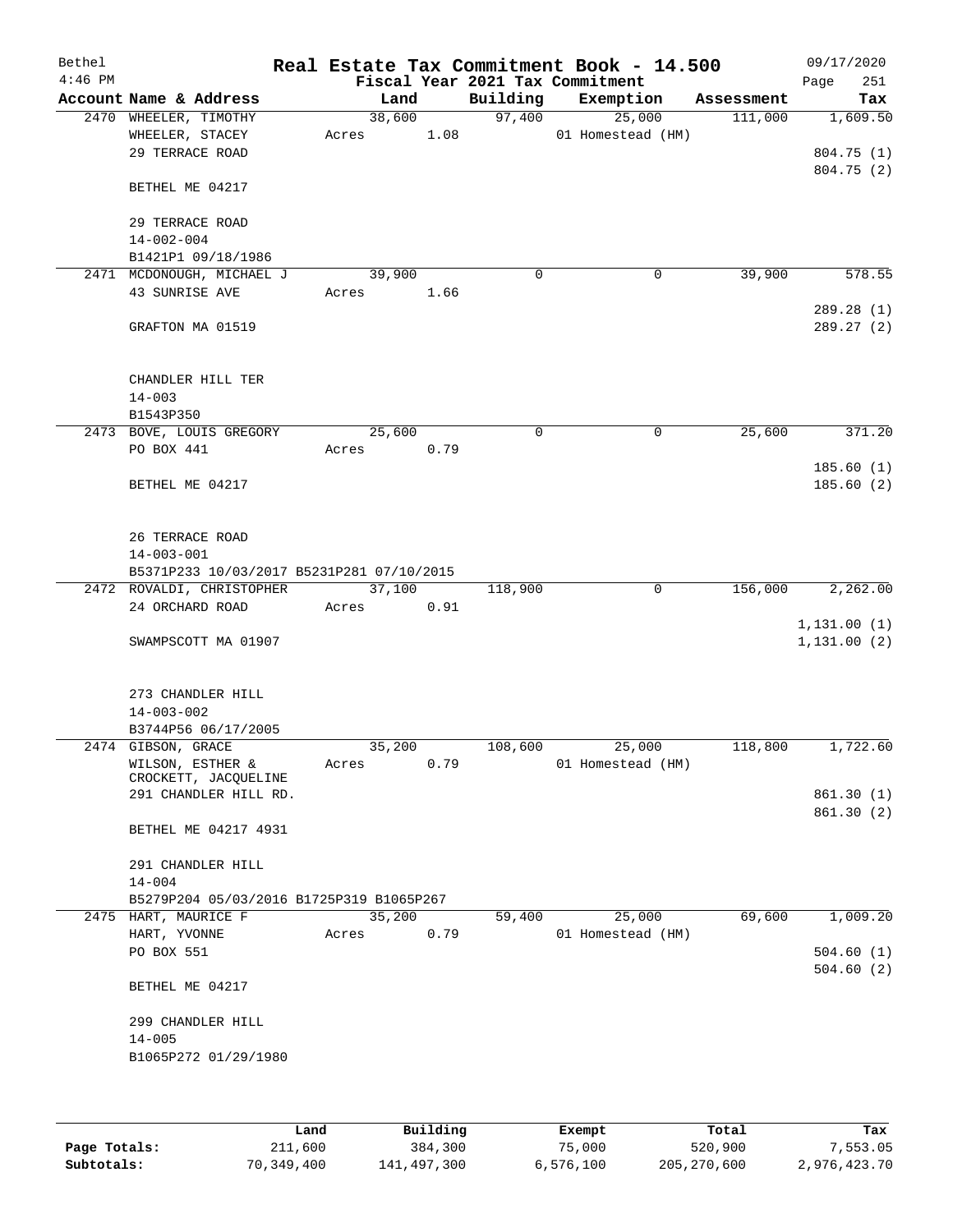| Bethel    |                                                                  |       |        |          |          | Real Estate Tax Commitment Book - 14.500 |            | 09/17/2020             |  |  |
|-----------|------------------------------------------------------------------|-------|--------|----------|----------|------------------------------------------|------------|------------------------|--|--|
| $4:46$ PM |                                                                  |       |        |          |          | Fiscal Year 2021 Tax Commitment          |            | 252<br>Page            |  |  |
|           | Account Name & Address                                           |       | Land   |          | Building | Exemption                                | Assessment | Tax                    |  |  |
|           | 2476 SWAIN, LORI                                                 |       | 5,200  |          | 0        | $\mathbf 0$                              | 5,200      | 75.40                  |  |  |
|           | 223 HIGH ST. LOT 30                                              | Acres |        | 2.59     |          |                                          |            | 37.70(1)               |  |  |
|           | SOUTH PARIS ME 04217                                             |       |        |          |          |                                          |            | 37.70(2)               |  |  |
|           |                                                                  |       |        |          |          |                                          |            |                        |  |  |
|           | CHANDLER HILL S/S                                                |       |        |          |          |                                          |            |                        |  |  |
|           | $14 - 006$                                                       |       |        |          |          |                                          |            |                        |  |  |
|           | B5501P342 01/06/2020 B3633P50 11/24/2004                         |       |        |          |          |                                          |            |                        |  |  |
|           | 4627 39 TERRACE RD LLC                                           |       | 24,600 |          | $\Omega$ | 0                                        | 24,600     | 356.70                 |  |  |
|           | PO BOX 189                                                       | Acres |        | 0.73     |          |                                          |            |                        |  |  |
|           |                                                                  |       |        |          |          |                                          |            | 178.35(1)              |  |  |
|           | NORTH FALMOUTH MA 02556                                          |       |        |          |          |                                          |            | 178.35(2)              |  |  |
|           | CHANDLER HILL                                                    |       |        |          |          |                                          |            |                        |  |  |
|           | $14 - 006 - 001$                                                 |       |        |          |          |                                          |            |                        |  |  |
|           | B4999P161 06/18/2013 B3633P53 11/24/2004                         |       |        |          |          |                                          |            |                        |  |  |
|           | 4628 RILEY, CHRISTOPHER                                          |       | 39,500 |          | 74,700   | 0                                        | 114,200    | 1,655.90               |  |  |
|           | RILEY, HYLAH                                                     | Acres |        | 1.46     |          |                                          |            |                        |  |  |
|           | 35 SEA ROAD                                                      |       |        |          |          |                                          |            | 827.95 (1)             |  |  |
|           | KENNEBUNK ME 04043                                               |       |        |          |          |                                          |            | 827.95 (2)             |  |  |
|           | <b>39 TERRACE ROAD</b>                                           |       |        |          |          |                                          |            |                        |  |  |
|           | $14 - 006 - 002$                                                 |       |        |          |          |                                          |            |                        |  |  |
|           | B5394P166 02/21/2018 B4999P161 06/18/2013 B3633P55<br>11/24/2004 |       |        |          |          |                                          |            |                        |  |  |
|           | 2477 RUSSO, BARRY                                                |       | 34,500 |          | 0        | $\mathbf 0$                              | 34,500     | 500.25                 |  |  |
|           | C/O MICHAEL P. RUSSO                                             | Acres |        | 5.30     |          |                                          |            |                        |  |  |
|           | 491 MARS WAY                                                     |       |        |          |          |                                          |            | 250.13(1)              |  |  |
|           |                                                                  |       |        |          |          |                                          |            | 250.12(2)              |  |  |
|           | JUNO BEACH FL 33408                                              |       |        |          |          |                                          |            |                        |  |  |
|           | CHANDLER HILL RD S/S                                             |       |        |          |          |                                          |            |                        |  |  |
|           | $14 - 007$                                                       |       |        |          |          |                                          |            |                        |  |  |
|           | B2722P195 07/12/1999                                             |       |        |          |          |                                          |            |                        |  |  |
|           | 2478 PATTEN, LEROY L JR                                          |       | 40,100 |          | 93,100   | 31,000                                   | 102,200    | 1,481.90               |  |  |
|           | PATTEN, ANN                                                      | Acres |        | 1.80     |          | 01 Homestead (HM)                        |            |                        |  |  |
|           | PO BOX 414                                                       |       |        |          |          | 12 WW2 Vet Res                           |            | 740.95(1)<br>740.95(2) |  |  |
|           | BETHEL ME 04217                                                  |       |        |          |          |                                          |            |                        |  |  |
|           | 328 CHANDLER HILL                                                |       |        |          |          |                                          |            |                        |  |  |
|           | $14 - 008$                                                       |       |        |          |          |                                          |            |                        |  |  |
|           | B876P257 11/05/1975                                              |       |        |          |          |                                          |            |                        |  |  |
|           | 2479 CHADBOURNE TREE FARMS,                                      |       | 63,800 |          | 0        | 0                                        | 63,800     | 925.10                 |  |  |
|           | <b>LLC</b><br>PO BOX 1750                                        | Acres |        | 50.00    |          |                                          |            |                        |  |  |
|           |                                                                  |       |        |          |          |                                          |            | 462.55(1)              |  |  |
|           | BETHEL ME 04217                                                  |       |        |          |          |                                          |            | 462.55(2)              |  |  |
|           | CHANDLER HILL RD S/S                                             |       |        |          |          |                                          |            |                        |  |  |
|           | $14 - 009$                                                       |       |        |          |          |                                          |            |                        |  |  |
|           | B3652P43 12/29/2004 B2722P195                                    |       |        |          |          |                                          |            |                        |  |  |
|           |                                                                  |       |        |          |          |                                          |            |                        |  |  |
|           |                                                                  | Land  |        | Building |          | Exempt                                   | Total      | Tax                    |  |  |

|              | Land       | Building    | Exempt    | Total       | Tax          |
|--------------|------------|-------------|-----------|-------------|--------------|
| Page Totals: | 207,700    | 167,800     | 31,000    | 344,500     | 4,995.25     |
| Subtotals:   | 70,557,100 | 141,665,100 | 6,607,100 | 205,615,100 | 2,981,418.95 |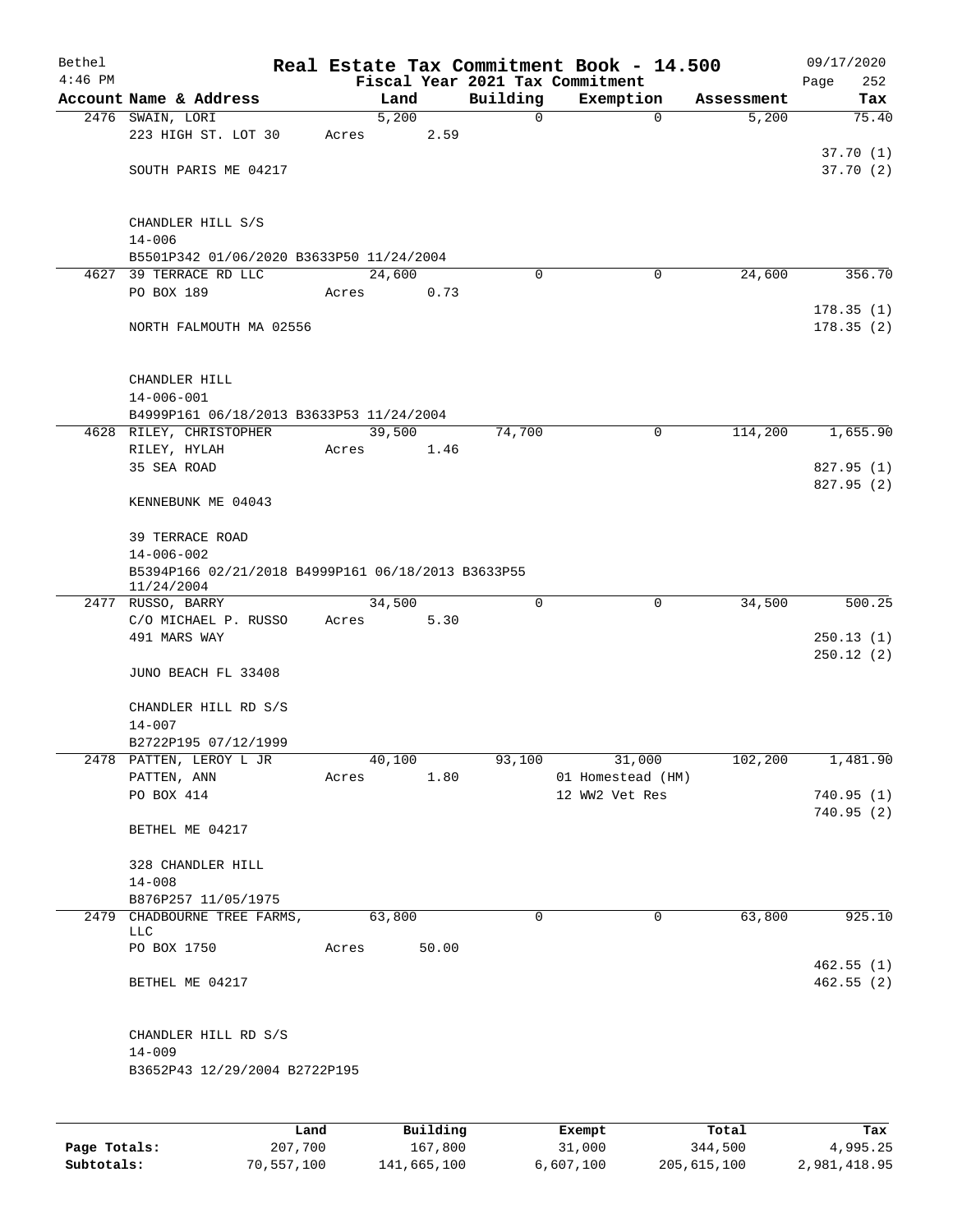| Bethel<br>$4:46$ PM |                                                    |       |        |             | Real Estate Tax Commitment Book - 14.500<br>Fiscal Year 2021 Tax Commitment |            | 09/17/2020<br>Page<br>253 |
|---------------------|----------------------------------------------------|-------|--------|-------------|-----------------------------------------------------------------------------|------------|---------------------------|
|                     | Account Name & Address                             |       | Land   | Building    | Exemption                                                                   | Assessment | Tax                       |
|                     | 2480 MILLS, DORIS                                  |       | 4,300  | $\mathbf 0$ | $\Omega$                                                                    | 4,300      | 62.35                     |
|                     | 435 CHANDLER HILL                                  | Acres | 20.40  |             |                                                                             |            |                           |
|                     |                                                    |       |        |             |                                                                             |            | 31.18(1)                  |
|                     | BETHEL ME 04217                                    |       |        |             |                                                                             |            | 31.17(2)                  |
|                     |                                                    |       |        |             |                                                                             |            |                           |
|                     |                                                    |       |        |             |                                                                             |            |                           |
|                     | CHASE RD W/S                                       |       |        |             |                                                                             |            |                           |
|                     | $14 - 010$                                         |       |        |             |                                                                             |            |                           |
|                     | B1682P133                                          |       |        |             |                                                                             |            |                           |
|                     | 2481 OWENS, DAVID L                                |       | 42,100 | 43,800      | 0                                                                           | 85,900     | 1,245.55                  |
|                     | 24 CHASE RD.                                       | Acres | 3.30   |             |                                                                             |            |                           |
|                     |                                                    |       |        |             |                                                                             |            | 622.78(1)                 |
|                     | BETHEL ME 04217                                    |       |        |             |                                                                             |            | 622.77(2)                 |
|                     |                                                    |       |        |             |                                                                             |            |                           |
|                     |                                                    |       |        |             |                                                                             |            |                           |
|                     | 24 CHASE ROAD                                      |       |        |             |                                                                             |            |                           |
|                     | $14 - 010 - 001$                                   |       |        |             |                                                                             |            |                           |
|                     | B3735P40 06/03/2005                                |       |        |             |                                                                             |            |                           |
|                     |                                                    |       |        |             |                                                                             |            |                           |
|                     | 2482 DOUCETTE, STEVEN                              |       | 42,100 | 125,600     | 25,000                                                                      | 142,700    | 2,069.15                  |
|                     | 50 CHASE ROAD                                      | Acres | 3.30   |             | 01 Homestead (HM)                                                           |            |                           |
|                     |                                                    |       |        |             |                                                                             |            | 1,034.58(1)               |
|                     | BETHEL ME 04217                                    |       |        |             |                                                                             |            | 1,034.57(2)               |
|                     |                                                    |       |        |             |                                                                             |            |                           |
|                     |                                                    |       |        |             |                                                                             |            |                           |
|                     | 50 CHASE ROAD                                      |       |        |             |                                                                             |            |                           |
|                     | $14 - 010 - 002$                                   |       |        |             |                                                                             |            |                           |
|                     | B3485P40 03/31/2004                                |       |        |             |                                                                             |            |                           |
|                     | 2483 NEVEL, ROBIN                                  |       | 28,800 | 0           | 0                                                                           | 28,800     | 417.60                    |
|                     | NEVEL, BARRY                                       | Acres | 1.00   |             |                                                                             |            |                           |
|                     | PO BOX 573                                         |       |        |             |                                                                             |            | 208.80(1)                 |
|                     |                                                    |       |        |             |                                                                             |            | 208.80(2)                 |
|                     | BETHEL ME 04217                                    |       |        |             |                                                                             |            |                           |
|                     |                                                    |       |        |             |                                                                             |            |                           |
|                     | CHASE RD.                                          |       |        |             |                                                                             |            |                           |
|                     | $14 - 012$                                         |       |        |             |                                                                             |            |                           |
|                     | B5436P659 10/17/2018 B1233P218 11/07/1983          |       |        |             |                                                                             |            |                           |
|                     | 2484 MALLORY, MARK                                 |       | 38,400 | 77,200      | 25,000                                                                      | 90,600     | 1,313.70                  |
|                     | MALLORY, SUSAN                                     | Acres | 1.00   |             | 01 Homestead (HM)                                                           |            |                           |
|                     | 8 CHASE RD.                                        |       |        |             |                                                                             |            | 656.85(1)                 |
|                     |                                                    |       |        |             |                                                                             |            | 656.85(2)                 |
|                     | BETHEL ME 04217                                    |       |        |             |                                                                             |            |                           |
|                     |                                                    |       |        |             |                                                                             |            |                           |
|                     | 8 CHASE RD.                                        |       |        |             |                                                                             |            |                           |
|                     | $14 - 012 - 001$                                   |       |        |             |                                                                             |            |                           |
|                     | B5436P657 10/17/2018 B2630P145 11/05/1998          |       |        |             |                                                                             |            |                           |
|                     | 2485 MALLORY, SUSAN J                              |       | 49,100 | 57,100      | 25,000                                                                      | 81,200     | 1,177.40                  |
|                     | 8 CHASE ROAD                                       | Acres | 11.00  |             | 01 Homestead (HM)                                                           |            |                           |
|                     |                                                    |       |        |             |                                                                             |            | 588.70 (1)                |
|                     | BETHEL ME 04217                                    |       |        |             |                                                                             |            | 588.70 (2)                |
|                     |                                                    |       |        |             |                                                                             |            |                           |
|                     |                                                    |       |        |             |                                                                             |            |                           |
|                     | 403 CHANDLER HILL                                  |       |        |             |                                                                             |            |                           |
|                     | $14 - 013$                                         |       |        |             |                                                                             |            |                           |
|                     | B5412P37 06/07/2018 B5380P520 11/29/2017 B5372P429 |       |        |             |                                                                             |            |                           |
|                     | 10/12/2017 B818P47 04/22/1974 B659P595 07/17/1967  |       |        |             |                                                                             |            |                           |
|                     |                                                    |       |        |             |                                                                             |            |                           |
|                     |                                                    |       |        |             |                                                                             |            |                           |

|              | Land       | Building    | Exempt    | Total       | Tax          |
|--------------|------------|-------------|-----------|-------------|--------------|
| Page Totals: | 204,800    | 303,700     | 75,000    | 433,500     | 6,285.75     |
| Subtotals:   | 70,761,900 | 141,968,800 | 6,682,100 | 206,048,600 | 2,987,704.70 |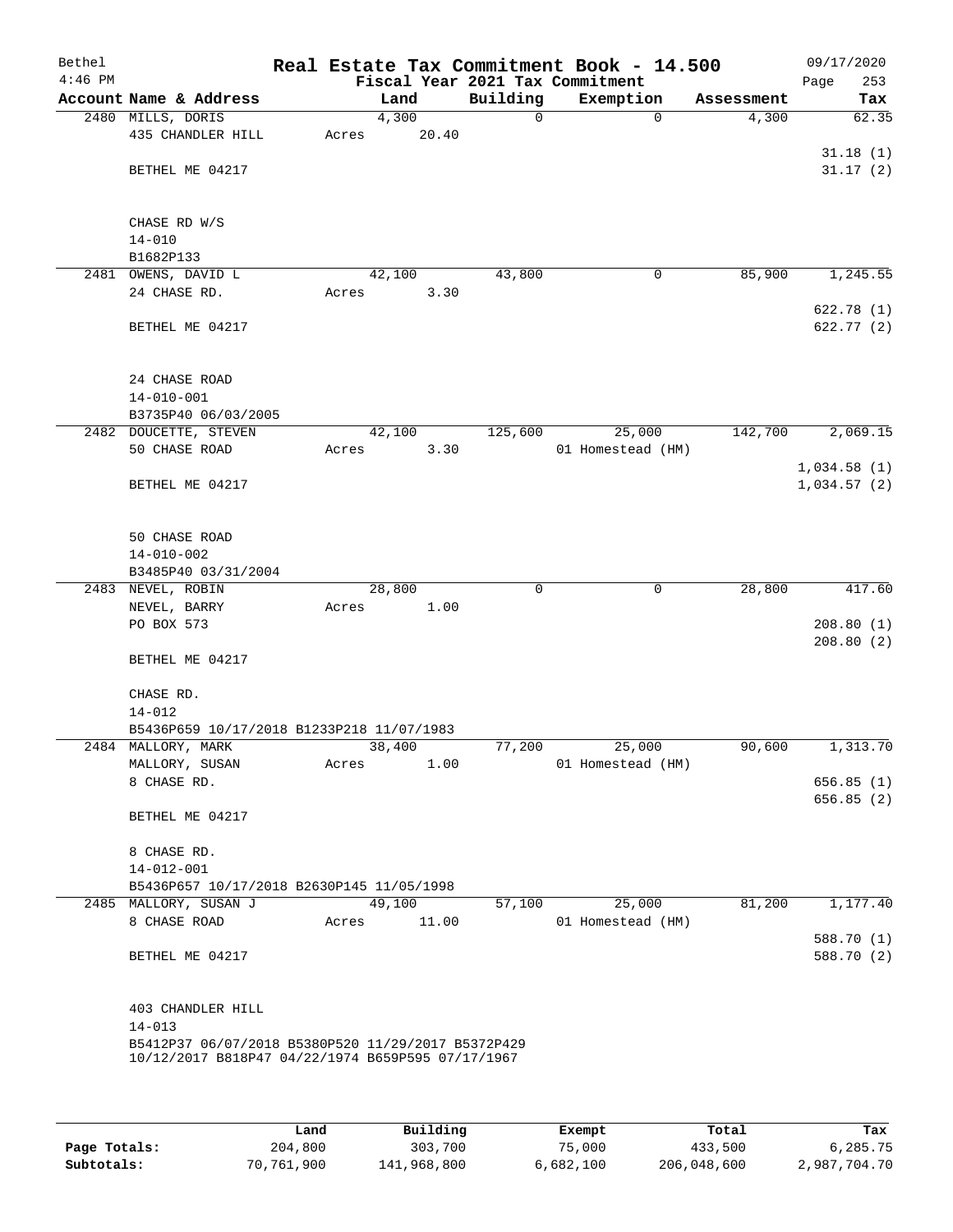| Bethel<br>$4:46$ PM |                                                     |       |        |                |             | Real Estate Tax Commitment Book - 14.500<br>Fiscal Year 2021 Tax Commitment |            | 09/17/2020<br>254<br>Page |
|---------------------|-----------------------------------------------------|-------|--------|----------------|-------------|-----------------------------------------------------------------------------|------------|---------------------------|
|                     | Account Name & Address                              |       |        | Land           | Building    | Exemption                                                                   | Assessment | Tax                       |
|                     | 2488 MILLS, DORIS                                   |       | 67,500 |                | 38,800      | 25,000                                                                      | 81,300     | 1,178.85                  |
|                     | 435 CHANDLER HILL ROAD                              | Acres |        | 77.00          |             | 01 Homestead (HM)                                                           |            |                           |
|                     |                                                     |       |        |                |             |                                                                             |            | 589.43(1)                 |
|                     | BETHEL ME 04217                                     |       |        |                |             |                                                                             |            | 589.42 (2)                |
|                     |                                                     |       |        |                |             |                                                                             |            |                           |
|                     | 435 CHANDLER HILL ROAD                              |       |        |                |             |                                                                             |            |                           |
|                     | $14 - 015$                                          |       |        |                |             |                                                                             |            |                           |
|                     | B863P10 07/08/1975 B751P223 07/14/1972 B0P0         |       |        |                |             |                                                                             |            |                           |
|                     | 2489 GAINEY, CHRISTINA K                            |       | 21,100 |                | $\Omega$    | 0                                                                           | 21,100     | 305.95                    |
|                     | GAINEY, CLINT E                                     | Acres |        | 69.00          |             |                                                                             |            |                           |
|                     | 672 EAST BETHEL RD                                  |       |        |                |             |                                                                             |            | 152.98(1)<br>152.97(2)    |
|                     | BETHEL ME 04217                                     |       |        |                |             |                                                                             |            |                           |
|                     |                                                     |       |        |                |             |                                                                             |            |                           |
|                     | WATERSPOUT MT RD S/S                                |       |        |                |             |                                                                             |            |                           |
|                     | $14 - 016$                                          |       |        |                |             |                                                                             |            |                           |
|                     | B5329P586 02/06/2017 B2821P350 05/25/2000           |       |        |                |             |                                                                             |            |                           |
|                     | 2491 SMEGCORP                                       |       | 30,000 |                | 17,000      | $\mathsf{O}$                                                                | 47,000     | 681.50                    |
|                     | C/O CHRIS MCINERNEY<br>102 HIGHLAND AVE             | Acres |        | 79.00          |             |                                                                             |            | 340.75 (1)                |
|                     |                                                     |       |        |                |             |                                                                             |            | 340.75 (2)                |
|                     | GREENFIELD MA 01301                                 |       |        |                |             |                                                                             |            |                           |
|                     |                                                     |       |        |                |             |                                                                             |            |                           |
|                     | 17 WATERSPOUT MT RD.                                |       |        |                |             |                                                                             |            |                           |
|                     | $14 - 018$                                          |       |        |                |             |                                                                             |            |                           |
|                     | B2975P130 06/29/2001<br>2493 HAINES, CHARLES        |       |        | 3,900          | 0           | $\mathbf 0$                                                                 | 3,900      | 56.55                     |
|                     | 1798 INTERVALE RD.                                  | Acres |        | 13.00          |             |                                                                             |            |                           |
|                     |                                                     |       |        |                |             |                                                                             |            | 28.28(1)                  |
|                     | BETHEL ME 04217                                     |       |        |                |             |                                                                             |            | 28.27(2)                  |
|                     |                                                     |       |        |                |             |                                                                             |            |                           |
|                     |                                                     |       |        |                |             |                                                                             |            |                           |
|                     | INTERVALE RD.                                       |       |        |                |             |                                                                             |            |                           |
|                     | $14 - 019$<br>B5469P651 07/15/2019                  |       |        |                |             |                                                                             |            |                           |
|                     | 2494 COOLIDGE, JASON                                |       |        | 8,300          | 0           | 0                                                                           | 8,300      | 120.35                    |
|                     | HOWE-COOLIDGE,                                      | Acres |        | 28.00          |             |                                                                             |            |                           |
|                     | HOWE-COOLIDGE, REBEKAH                              |       |        |                |             |                                                                             |            |                           |
|                     | 964 EAST BETHEL ROAD                                |       |        |                |             |                                                                             |            | 60.18(1)                  |
|                     |                                                     |       |        |                |             |                                                                             |            | 60.17(2)                  |
|                     | BETHEL ME 04217                                     |       |        |                |             |                                                                             |            |                           |
|                     | INTERVALE RD.                                       |       |        |                |             |                                                                             |            |                           |
|                     | $14 - 020$                                          |       |        |                |             |                                                                             |            |                           |
|                     | B5361P514 08/14/2017 B5194P265 12/19/2014 B4879P245 |       |        |                |             |                                                                             |            |                           |
|                     | 08/20/2012 B3699P31 04/12/2005 B3031P59 11/27/2001  |       |        |                |             |                                                                             |            |                           |
|                     | 2495 MILLS, RYAN<br>465 INTERVALE RD                |       |        | 9,800<br>36.00 | $\mathbf 0$ | $\mathbf 0$                                                                 | 9,800      | 142.10                    |
|                     |                                                     | Acres |        |                |             |                                                                             |            | 71.05(1)                  |
|                     | BETHEL ME 04217                                     |       |        |                |             |                                                                             |            | 71.05(2)                  |
|                     |                                                     |       |        |                |             |                                                                             |            |                           |
|                     |                                                     |       |        |                |             |                                                                             |            |                           |
|                     | WATERSPOUT MT RD S/S                                |       |        |                |             |                                                                             |            |                           |
|                     | $14 - 021$                                          |       |        |                |             |                                                                             |            |                           |
|                     | B5478P776 09/09/2019 B3031P59                       |       |        |                |             |                                                                             |            |                           |
|                     |                                                     |       |        |                |             |                                                                             |            |                           |
|                     |                                                     |       |        |                |             |                                                                             |            |                           |

|              | Land       | Building    | Exempt    | Total       | Tax          |
|--------------|------------|-------------|-----------|-------------|--------------|
| Page Totals: | 140,600    | 55,800      | 25,000    | 171,400     | 2,485.30     |
| Subtotals:   | 70,902,500 | 142,024,600 | 6,707,100 | 206,220,000 | 2,990,190.00 |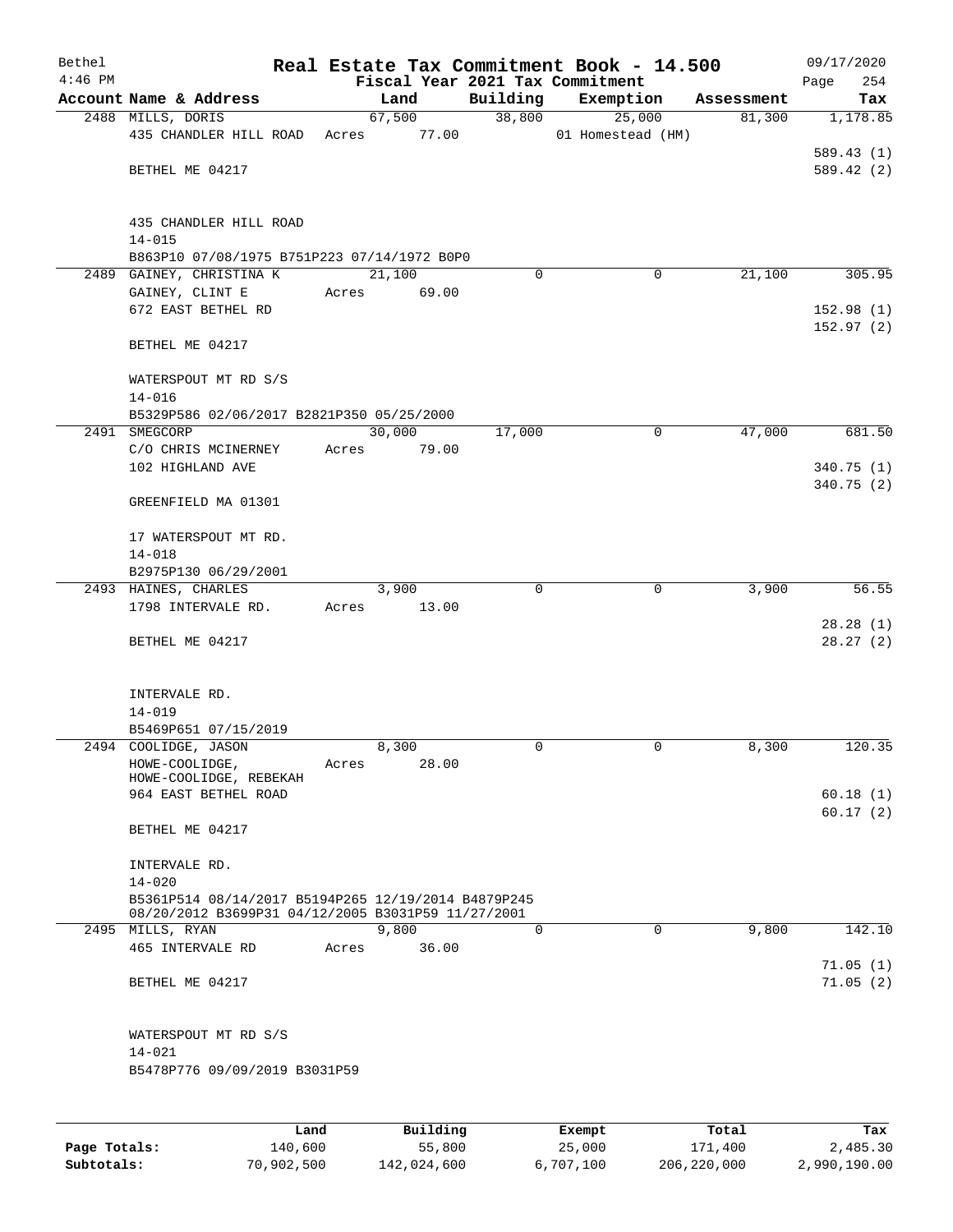| Bethel<br>$4:46$ PM |                                                                  | Real Estate Tax Commitment Book - 14.500<br>Fiscal Year 2021 Tax Commitment |              |                |            | 09/17/2020<br>Page<br>255 |
|---------------------|------------------------------------------------------------------|-----------------------------------------------------------------------------|--------------|----------------|------------|---------------------------|
|                     | Account Name & Address                                           | Land                                                                        | Building     | Exemption      | Assessment | Tax                       |
|                     | 2496 HAINES, CHARLES                                             | 36,900                                                                      | $\mathsf{O}$ | $\Omega$       | 36,900     | 535.05                    |
|                     | 1798 INTERVALE RD                                                | 140.00<br>Acres                                                             |              |                |            |                           |
|                     |                                                                  |                                                                             |              |                |            | 267.53(1)                 |
|                     | BETHEL ME 04217                                                  |                                                                             |              |                |            | 267.52(2)                 |
|                     |                                                                  |                                                                             |              |                |            |                           |
|                     |                                                                  |                                                                             |              |                |            |                           |
|                     | INTERVALE RD.                                                    |                                                                             |              |                |            |                           |
|                     | $14 - 022$                                                       |                                                                             |              |                |            |                           |
|                     | B5469P651 07/15/2019                                             |                                                                             |              |                |            |                           |
|                     | 2497 HAINES, CHARLES                                             | 35,600                                                                      | 0            | 0              | 35,600     | 516.20                    |
|                     | 1798 INTERVALE ROAD                                              | Acres<br>124.00                                                             |              |                |            |                           |
|                     |                                                                  |                                                                             |              |                |            | 258.10(1)                 |
|                     | BETHEL ME 04217                                                  |                                                                             |              |                |            | 258.10(2)                 |
|                     |                                                                  |                                                                             |              |                |            |                           |
|                     |                                                                  |                                                                             |              |                |            |                           |
|                     | INTERVALE N/S                                                    |                                                                             |              |                |            |                           |
|                     | $14 - 023$                                                       |                                                                             |              |                |            |                           |
|                     | B5469P651 07/15/2019                                             |                                                                             |              |                |            |                           |
|                     | 2498 KIMBALL, AMOS                                               | 12,900                                                                      | $\mathbf 0$  | $\mathbf 0$    | 12,900     | 187.05                    |
|                     | 1727 INTERVALE ROAD                                              | 45.00<br>Acres                                                              |              |                |            |                           |
|                     |                                                                  |                                                                             |              |                |            | 93.53(1)                  |
|                     | BETHEL ME 04217                                                  |                                                                             |              |                |            | 93.52(2)                  |
|                     |                                                                  |                                                                             |              |                |            |                           |
|                     |                                                                  |                                                                             |              |                |            |                           |
|                     | INTERVALE RD W/S                                                 |                                                                             |              |                |            |                           |
|                     | $14 - 024$                                                       |                                                                             |              |                |            |                           |
|                     | B5397P323 03/16/2018 B2297P129 01/31/1996                        |                                                                             |              |                |            |                           |
|                     | 5439 KIMBALL, AMOS A                                             | 400                                                                         | 1,000        | $\overline{0}$ | 1,400      | 20.30                     |
|                     | 1727 INTERVALE RD                                                | 0.90<br>Acres                                                               |              |                |            |                           |
|                     |                                                                  |                                                                             |              |                |            | 10.15(1)                  |
|                     | Bethel ME 04217                                                  |                                                                             |              |                |            | 10.15(2)                  |
|                     |                                                                  |                                                                             |              |                |            |                           |
|                     |                                                                  |                                                                             |              |                |            |                           |
|                     | INTERVALE RD W/S                                                 |                                                                             |              |                |            |                           |
|                     | $14 - 024 - 001$                                                 |                                                                             |              |                |            |                           |
|                     | B5381P606 12/01/2017                                             |                                                                             |              |                |            |                           |
|                     | 2499 KIMBALL, GLENDON M                                          | 1,800                                                                       | 0            | 0              | 1,800      | 26.10                     |
|                     | 86 BIRD HILL RD.                                                 | 3.70<br>Acres                                                               |              |                |            |                           |
|                     |                                                                  |                                                                             |              |                |            | 13.05(1)                  |
|                     | GREENWOOD ME 04255                                               |                                                                             |              |                |            | 13.05(2)                  |
|                     |                                                                  |                                                                             |              |                |            |                           |
|                     |                                                                  |                                                                             |              |                |            |                           |
|                     | INTERVALE RD W/S                                                 |                                                                             |              |                |            |                           |
|                     | $14 - 025$<br>B4537P272 12/11/2009 B3184P337 10/23/2002 B1659P36 |                                                                             |              |                |            |                           |
|                     | 04/28/1989                                                       |                                                                             |              |                |            |                           |
|                     | 2500 HOWE, DIANE                                                 | 43,700                                                                      | 8,200        | 0              | 51,900     | 752.55                    |
|                     | 1760 INTERVALE ROAD                                              | 15.00<br>Acres                                                              |              |                |            |                           |
|                     |                                                                  |                                                                             |              |                |            | 376.28(1)                 |
|                     | BETHEL ME 04217                                                  |                                                                             |              |                |            | 376.27(2)                 |
|                     |                                                                  |                                                                             |              |                |            |                           |
|                     |                                                                  |                                                                             |              |                |            |                           |
|                     | INTERVALE W/S                                                    |                                                                             |              |                |            |                           |
|                     | $14 - 026$                                                       |                                                                             |              |                |            |                           |
|                     | B3184P337                                                        |                                                                             |              |                |            |                           |
|                     |                                                                  |                                                                             |              |                |            |                           |
|                     |                                                                  |                                                                             |              |                |            |                           |
|                     |                                                                  |                                                                             |              |                |            |                           |

|              | Land       | Building    | Exempt    | Total       | Tax          |
|--------------|------------|-------------|-----------|-------------|--------------|
| Page Totals: | 131,300    | 9,200       |           | 140,500     | 2,037.25     |
| Subtotals:   | 71,033,800 | 142,033,800 | 6,707,100 | 206,360,500 | 2,992,227.25 |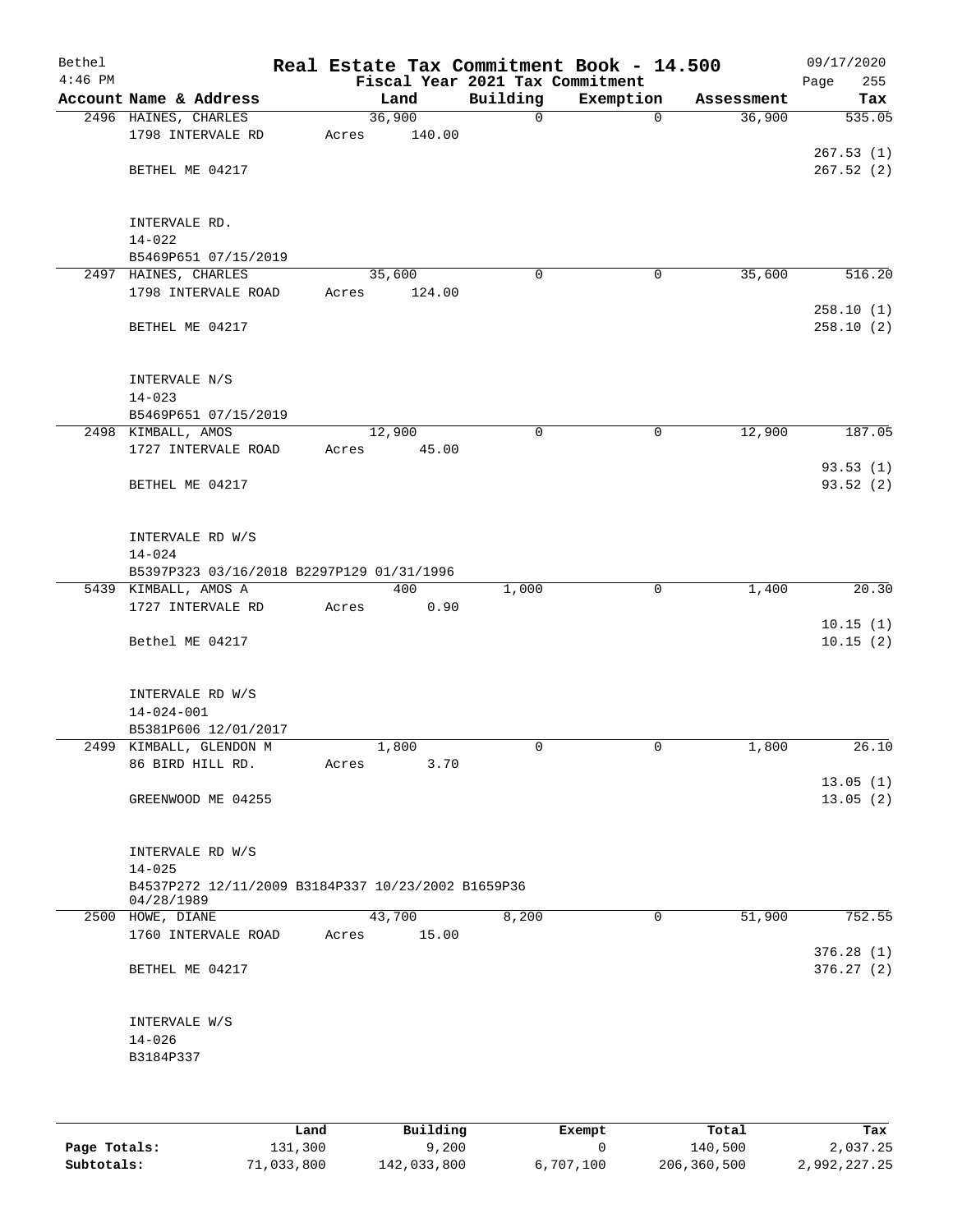| Bethel    |                                                                           |                 |             | Real Estate Tax Commitment Book - 14.500 |            | 09/17/2020                 |  |  |
|-----------|---------------------------------------------------------------------------|-----------------|-------------|------------------------------------------|------------|----------------------------|--|--|
| $4:46$ PM |                                                                           |                 |             | Fiscal Year 2021 Tax Commitment          |            | 256<br>Page                |  |  |
|           | Account Name & Address                                                    | Land            | Building    | Exemption                                | Assessment | Tax                        |  |  |
|           | 2502 HASTINGS, ROBERT W                                                   | 153,500         | 152,700     | 25,000                                   | 281,200    | 4,077.40                   |  |  |
|           | 1751 INTERVALE RD.                                                        | 232.40<br>Acres |             | 01 Homestead (HM)                        |            |                            |  |  |
|           |                                                                           |                 |             |                                          |            | 2,038.70(1)                |  |  |
|           | BETHEL ME 04217                                                           |                 |             |                                          |            | 2,038.70(2)                |  |  |
|           |                                                                           |                 |             |                                          |            |                            |  |  |
|           | 1747 INTERVALE RD.                                                        |                 |             |                                          |            |                            |  |  |
|           | $14 - 027$                                                                |                 |             |                                          |            |                            |  |  |
|           | B560P575 B560P575                                                         |                 |             |                                          |            |                            |  |  |
|           | 2503 HASTINGS, ROBERT D                                                   | 0               | 55,800      | 0                                        | 55,800     | 809.10                     |  |  |
|           | HASTINGS, FLORENCE                                                        |                 |             |                                          |            |                            |  |  |
|           | 1751 INTERVALE ROAD                                                       |                 |             |                                          |            | 404.55(1)                  |  |  |
|           |                                                                           |                 |             |                                          |            | 404.55(2)                  |  |  |
|           | BETHEL ME 04217                                                           |                 |             |                                          |            |                            |  |  |
|           | 1751 INTERVALE RD.                                                        |                 |             |                                          |            |                            |  |  |
|           | $14 - 027 - 001$                                                          |                 |             |                                          |            |                            |  |  |
|           | 2504 ATEVI PROPERTIES, LLC                                                | 57,900          | $\mathbf 0$ | $\mathbf 0$                              | 57,900     | 839.55                     |  |  |
|           | PO BOX 581                                                                | 172.00<br>Acres |             |                                          |            |                            |  |  |
|           |                                                                           |                 |             |                                          |            | 419.78 (1)                 |  |  |
|           | BETHEL ME 04217                                                           |                 |             |                                          |            | 419.77 (2)                 |  |  |
|           |                                                                           |                 |             |                                          |            |                            |  |  |
|           | WATERSPOUT MTN RD.                                                        |                 |             |                                          |            |                            |  |  |
|           | $14 - 028$                                                                |                 |             |                                          |            |                            |  |  |
|           | B5194P265 12/19/2014 B4879P245 08/20/2012 B3699P31                        |                 |             |                                          |            |                            |  |  |
|           | 04/12/2005 B3031P59 11/27/2001                                            |                 | $\Omega$    | $\mathbf 0$                              |            | 33.35                      |  |  |
|           | 2505 HASTINGS, ROBERT W<br>1751 INTERVALE RD.                             | 2,300<br>9.00   |             |                                          | 2,300      |                            |  |  |
|           |                                                                           | Acres           |             |                                          |            | 16.68(1)                   |  |  |
|           | BETHEL ME 04217                                                           |                 |             |                                          |            | 16.67(2)                   |  |  |
|           |                                                                           |                 |             |                                          |            |                            |  |  |
|           | INTERVALE RD W/S                                                          |                 |             |                                          |            |                            |  |  |
|           | $14 - 029$                                                                |                 |             |                                          |            |                            |  |  |
|           | B3031P59                                                                  |                 |             |                                          |            |                            |  |  |
|           | 2506 KIMBALL, AMOS A                                                      | 48,100          | 363,900     | 25,000                                   | 387,000    | 5,611.50                   |  |  |
|           |                                                                           |                 |             |                                          |            |                            |  |  |
|           | KIMBALL, CARRIE L<br>1727 INTERVALE RD.                                   | 9.10<br>Acres   |             | 01 Homestead (HM)                        |            |                            |  |  |
|           |                                                                           |                 |             |                                          |            | 2,805.75(1)<br>2,805.75(2) |  |  |
|           | BETHEL ME 04217                                                           |                 |             |                                          |            |                            |  |  |
|           |                                                                           |                 |             |                                          |            |                            |  |  |
|           | 1727 INTERVALE RD.                                                        |                 |             |                                          |            |                            |  |  |
|           | $14 - 030$                                                                |                 |             |                                          |            |                            |  |  |
|           | B5294P01 07/21/2016 B5231P552 07/21/2015 B2506P301<br>11/20/2007 B2252P25 |                 |             |                                          |            |                            |  |  |
|           | 5387 HASTINGS, ROBERT W                                                   | 37,400          | $\Omega$    | $\Omega$                                 | 37,400     | 542.30                     |  |  |
|           | HASTINGS, BETTYANNE E                                                     | 9.00<br>Acres   |             |                                          |            |                            |  |  |
|           | 1751 INTERVALE ROAD                                                       |                 |             |                                          |            | 271.15(1)                  |  |  |
|           |                                                                           |                 |             |                                          |            | 271.15(2)                  |  |  |
|           | Bethel ME 04217                                                           |                 |             |                                          |            |                            |  |  |
|           | INTERVALE RD                                                              |                 |             |                                          |            |                            |  |  |
|           | $14 - 031$                                                                |                 |             |                                          |            |                            |  |  |
|           |                                                                           |                 |             |                                          |            |                            |  |  |
|           |                                                                           |                 |             |                                          |            |                            |  |  |

|              | Land       | Building    | Exempt    | Total       | Tax          |
|--------------|------------|-------------|-----------|-------------|--------------|
| Page Totals: | 299,200    | 572,400     | 50,000    | 821,600     | 11,913.20    |
| Subtotals:   | 71,333,000 | 142,606,200 | 6,757,100 | 207,182,100 | 3,004,140.45 |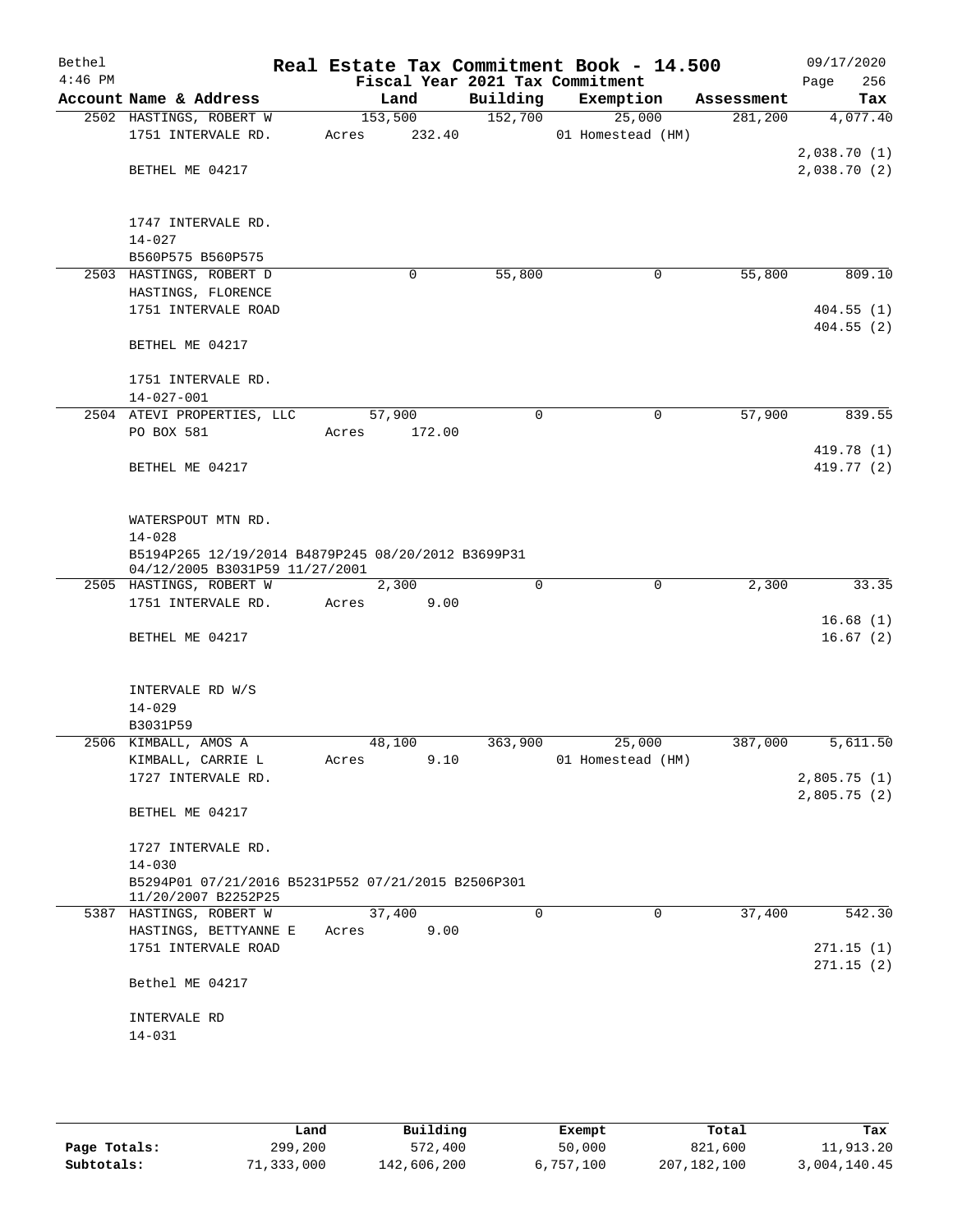| Bethel    |                                           |        |        |          | Real Estate Tax Commitment Book - 14.500 |            | 09/17/2020  |
|-----------|-------------------------------------------|--------|--------|----------|------------------------------------------|------------|-------------|
| $4:46$ PM |                                           |        |        |          | Fiscal Year 2021 Tax Commitment          |            | 257<br>Page |
|           | Account Name & Address                    |        | Land   | Building | Exemption                                | Assessment | Tax         |
|           | 2508 HASTINGS, JAY R                      |        | 38,400 | 111,300  | $\mathbf 0$                              | 149,700    | 2,170.65    |
|           | 1738 INTERVALE RD.                        | Acres  | 1.00   |          |                                          |            |             |
|           |                                           |        |        |          |                                          |            | 1,085.33(1) |
|           | BETHEL ME 04217                           |        |        |          |                                          |            | 1,085.32(2) |
|           |                                           |        |        |          |                                          |            |             |
|           |                                           |        |        |          |                                          |            |             |
|           |                                           |        |        |          |                                          |            |             |
|           | 1738 INTERVALE RD.                        |        |        |          |                                          |            |             |
|           | $14 - 031 - 001$                          |        |        |          |                                          |            |             |
|           | B5218P189 03/19/2015                      |        |        |          |                                          |            |             |
|           | 2509 HOWE, DIANE                          |        | 43,300 | 94,400   | 25,000                                   | 112,700    | 1,634.15    |
|           | 1760 INTERVALE ROAD                       | Acres  | 4.60   |          | 01 Homestead (HM)                        |            |             |
|           |                                           |        |        |          |                                          |            | 817.08 (1)  |
|           | BETHEL ME 04217                           |        |        |          |                                          |            | 817.07 (2)  |
|           |                                           |        |        |          |                                          |            |             |
|           |                                           |        |        |          |                                          |            |             |
|           | 1760 INTERVALE RD.                        |        |        |          |                                          |            |             |
|           | $14 - 032$                                |        |        |          |                                          |            |             |
|           | B3465P254 02/23/2004 B1235P261            |        |        |          |                                          |            |             |
|           | 2510 HAINES, CHARLES                      |        | 66,200 | 85,100   | $\mathsf{O}$                             | 151,300    | 2,193.85    |
|           | 1788 INTERVALE ROAD                       | Acres  | 49.00  |          |                                          |            |             |
|           |                                           |        |        |          |                                          |            | 1,096.93(1) |
|           | BETHEL ME 04217                           |        |        |          |                                          |            |             |
|           |                                           |        |        |          |                                          |            | 1,096.92(2) |
|           |                                           |        |        |          |                                          |            |             |
|           |                                           |        |        |          |                                          |            |             |
|           | 1798 INTERVALE RD.                        |        |        |          |                                          |            |             |
|           | $14 - 033$                                |        |        |          |                                          |            |             |
|           | B5469P651 07/15/2019 B2505P112 04/21/1998 |        |        |          |                                          |            |             |
|           | 2511 HAINES, CHARLES                      | 33,700 |        | 73,900   | 25,000                                   | 82,600     | 1,197.70    |
|           | HAINES, MARY                              | Acres  | 0.70   |          | 01 Homestead (HM)                        |            |             |
|           | 1788 INTERVALE ROAD                       |        |        |          |                                          |            | 598.85(1)   |
|           |                                           |        |        |          |                                          |            | 598.85(2)   |
|           | BETHEL ME 04217                           |        |        |          |                                          |            |             |
|           |                                           |        |        |          |                                          |            |             |
|           | 1788 INTERVALE RD.                        |        |        |          |                                          |            |             |
|           | $14 - 033 - 001$                          |        |        |          |                                          |            |             |
|           | B669P290 05/21/1968                       |        |        |          |                                          |            |             |
|           | 2512 HAINES, BERNARD R                    |        | 38,400 | 111,700  | 25,000                                   | 125,100    | 1,813.95    |
|           | 1786 INTERVALE RD                         | Acres  | 1.00   |          | 01 Homestead (HM)                        |            |             |
|           |                                           |        |        |          |                                          |            | 906.98(1)   |
|           |                                           |        |        |          |                                          |            |             |
|           | BETHEL ME 04217                           |        |        |          |                                          |            | 906.97(2)   |
|           |                                           |        |        |          |                                          |            |             |
|           |                                           |        |        |          |                                          |            |             |
|           | 1786 INTERVALE RD                         |        |        |          |                                          |            |             |
|           | $14 - 033 - 002$                          |        |        |          |                                          |            |             |
|           | B5477P846 09/04/2019 B2547P316 04/21/1998 |        |        |          |                                          |            |             |
|           | 2513 BETHEL, GEORGE                       | 18,100 |        | $\Omega$ | $\Omega$                                 | 18,100     | 262.45      |
|           | BETHEL, BARBARA                           | Acres  | 62.00  |          |                                          |            |             |
|           | 2139 INTERVALE ROAD                       |        |        |          |                                          |            | 131.23(1)   |
|           |                                           |        |        |          |                                          |            | 131.22(2)   |
|           | BETHEL ME 04217                           |        |        |          |                                          |            |             |
|           |                                           |        |        |          |                                          |            |             |
|           | INTERVALE RD S/S                          |        |        |          |                                          |            |             |
|           | $14 - 034$                                |        |        |          |                                          |            |             |
|           | B1163P15                                  |        |        |          |                                          |            |             |
|           |                                           |        |        |          |                                          |            |             |
|           |                                           |        |        |          |                                          |            |             |
|           |                                           |        |        |          |                                          |            |             |

|              | Land       | Building    | Exempt    | Total       | Tax          |
|--------------|------------|-------------|-----------|-------------|--------------|
| Page Totals: | 238,100    | 476,400     | 75,000    | 639,500     | 9,272.75     |
| Subtotals:   | 71,571,100 | 143,082,600 | 6,832,100 | 207,821,600 | 3,013,413.20 |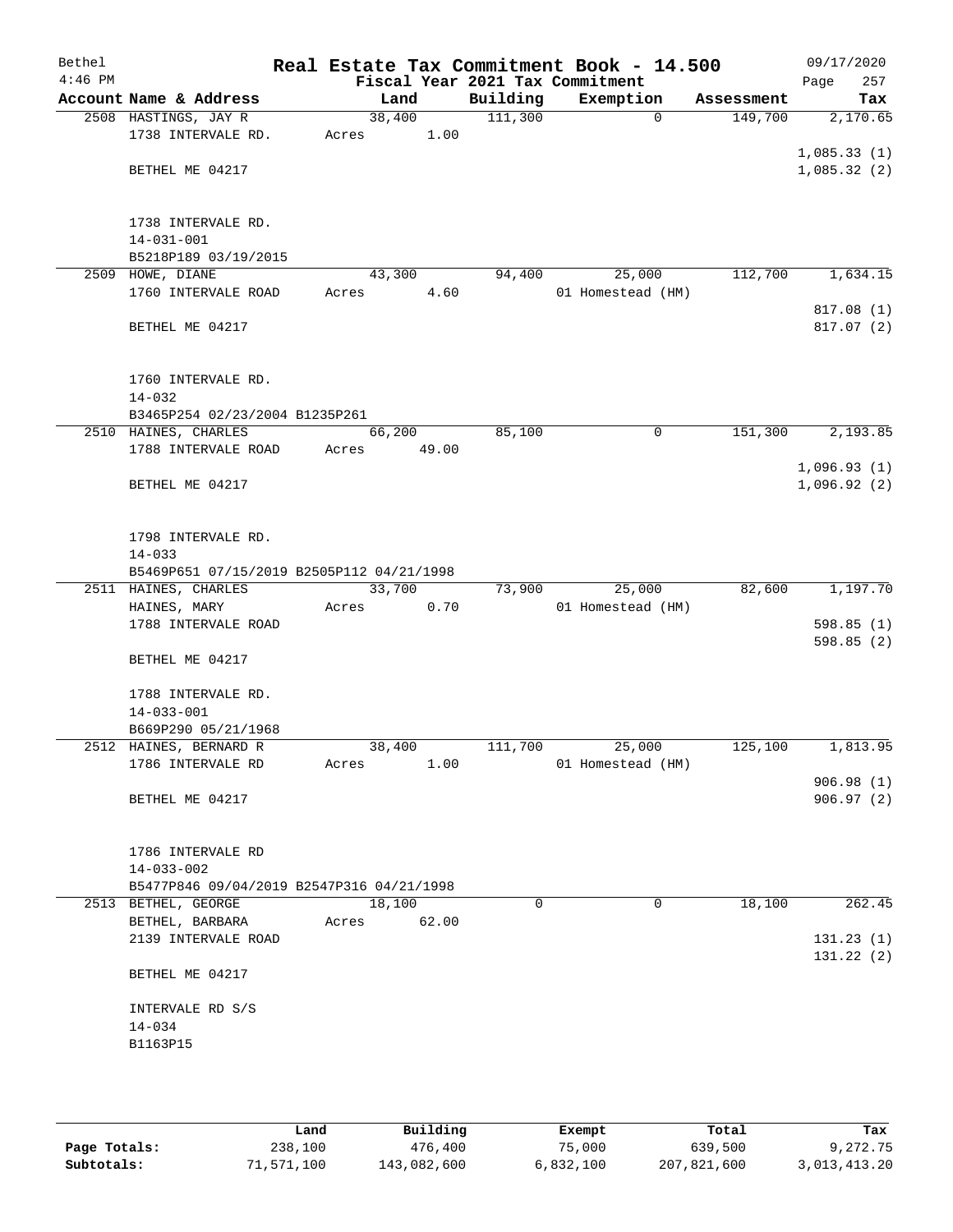| Bethel       |                                                                                        |       |                |          | Real Estate Tax Commitment Book - 14.500 |            | 09/17/2020  |  |
|--------------|----------------------------------------------------------------------------------------|-------|----------------|----------|------------------------------------------|------------|-------------|--|
| $4:46$ PM    |                                                                                        |       |                |          | Fiscal Year 2021 Tax Commitment          |            | Page<br>258 |  |
|              | Account Name & Address                                                                 |       | Land           | Building | Exemption                                | Assessment | Tax         |  |
|              | 2514 CROCKETT, ANDREW C                                                                |       | 41,400         | 197,500  | 25,000                                   | 213,900    | 3,101.55    |  |
|              | CROCKETT, CHERRI L                                                                     | Acres | 3.60           |          | 01 Homestead (HM)                        |            |             |  |
|              | PO BOX 253                                                                             |       |                |          |                                          |            | 1,550.78(1) |  |
|              |                                                                                        |       |                |          |                                          |            | 1,550.77(2) |  |
|              | BETHEL ME 04217                                                                        |       |                |          |                                          |            |             |  |
|              |                                                                                        |       |                |          |                                          |            |             |  |
|              | 1847 INTERVALE RD.                                                                     |       |                |          |                                          |            |             |  |
|              | $14 - 035$<br>B3946P19 05/30/2006 B2335P6                                              |       |                |          |                                          |            |             |  |
|              | 2515 COOLIDGE, JOHN                                                                    |       | 45,800         | 54,500   | 25,000                                   | 75,300     | 1,091.85    |  |
|              | COOLIDGE, EVA                                                                          | Acres | 15.80          |          | 01 Homestead (HM)                        |            |             |  |
|              | 994 EAST BETHEL RD.                                                                    |       |                |          |                                          |            | 545.93 (1)  |  |
|              |                                                                                        |       |                |          |                                          |            | 545.92(2)   |  |
|              | BETHEL ME 04217                                                                        |       |                |          |                                          |            |             |  |
|              |                                                                                        |       |                |          |                                          |            |             |  |
|              | 994 EAST BETHEL RD.                                                                    |       |                |          |                                          |            |             |  |
|              | $14 - 036$                                                                             |       |                |          |                                          |            |             |  |
|              | B3001P141 09/24/2001                                                                   |       |                |          |                                          |            |             |  |
|              | 2516 STUART, APRIL, M.                                                                 |       | 33,100         | 21,200   | 0                                        | 54,300     | 787.35      |  |
|              | 924 EAST BETHEL RD                                                                     | Acres | 1.20           |          |                                          |            |             |  |
|              |                                                                                        |       |                |          |                                          |            | 393.68(1)   |  |
|              | BETHEL ME 04217                                                                        |       |                |          |                                          |            | 393.67(2)   |  |
|              |                                                                                        |       |                |          |                                          |            |             |  |
|              |                                                                                        |       |                |          |                                          |            |             |  |
|              | 924 EAST BETHEL RD                                                                     |       |                |          |                                          |            |             |  |
|              | $14 - 036 - 001$                                                                       |       |                |          |                                          |            |             |  |
|              | B5471P321 07/26/2019 B4314P104 06/20/2008 B3354P62                                     |       |                |          |                                          |            |             |  |
|              | 08/15/2003                                                                             |       |                |          | $\mathbf 0$                              |            |             |  |
|              | 5225 COOLIDGE, TINA L<br>8 TAMERACK WAY                                                | Acres | 37,200<br>0.92 | 85,800   |                                          | 123,000    | 1,783.50    |  |
|              |                                                                                        |       |                |          |                                          |            | 891.75 (1)  |  |
|              | POLAND ME 04274                                                                        |       |                |          |                                          |            | 891.75 (2)  |  |
|              |                                                                                        |       |                |          |                                          |            |             |  |
|              |                                                                                        |       |                |          |                                          |            |             |  |
|              | 1857 INTERVALE RD                                                                      |       |                |          |                                          |            |             |  |
|              | 14-036-002                                                                             |       |                |          |                                          |            |             |  |
|              | B4515P301 10/23/2009                                                                   |       |                |          |                                          |            |             |  |
|              | 2517 GLOVER, CHRISTOPHER L                                                             |       | 23,800         | 51,600   | 0                                        | 75,400     | 1,093.30    |  |
|              | GLOVER, KATELYN R                                                                      | Acres | 0.40           |          |                                          |            |             |  |
|              | 972 EAST BETHEL ROAD                                                                   |       |                |          |                                          |            | 546.65(1)   |  |
|              |                                                                                        |       |                |          |                                          |            | 546.65(2)   |  |
|              | BETHEL ME 04217                                                                        |       |                |          |                                          |            |             |  |
|              |                                                                                        |       |                |          |                                          |            |             |  |
|              | 972 EAST BETHEL RD.                                                                    |       |                |          |                                          |            |             |  |
|              | $14 - 037$                                                                             |       |                |          |                                          |            |             |  |
|              | B5411P407 06/01/2018 B5357P326 07/24/2017 B5310P402<br>10/13/2016 B4356P186 09/25/2008 |       |                |          |                                          |            |             |  |
|              | 2518 THERIAULT, TOBY A                                                                 |       | 31,900         | 60,000   | $\mathbf 0$                              | 91,900     | 1,332.55    |  |
|              | PO BOX 216                                                                             | Acres | 0.94           |          |                                          |            |             |  |
|              |                                                                                        |       |                |          |                                          |            | 666.28(1)   |  |
|              | GREENWOOD ME 04255                                                                     |       |                |          |                                          |            | 666.27(2)   |  |
|              |                                                                                        |       |                |          |                                          |            |             |  |
|              |                                                                                        |       |                |          |                                          |            |             |  |
|              | 938 EAST BETHEL RD.                                                                    |       |                |          |                                          |            |             |  |
|              | $14 - 038$                                                                             |       |                |          |                                          |            |             |  |
|              | B4539P100 12/16/2009 B4539P99 12/16/2009 B3791P211                                     |       |                |          |                                          |            |             |  |
|              | 09/01/2005                                                                             |       |                |          |                                          |            |             |  |
|              |                                                                                        |       |                |          |                                          |            |             |  |
|              |                                                                                        | Land  | Building       |          | Exempt                                   | Total      | Tax         |  |
| Page Totals: | 213,200                                                                                |       | 470,600        |          | 50,000                                   | 633,800    | 9,190.10    |  |

**Subtotals:** 71,784,300 143,553,200 6,882,100 208,455,400 3,022,603.30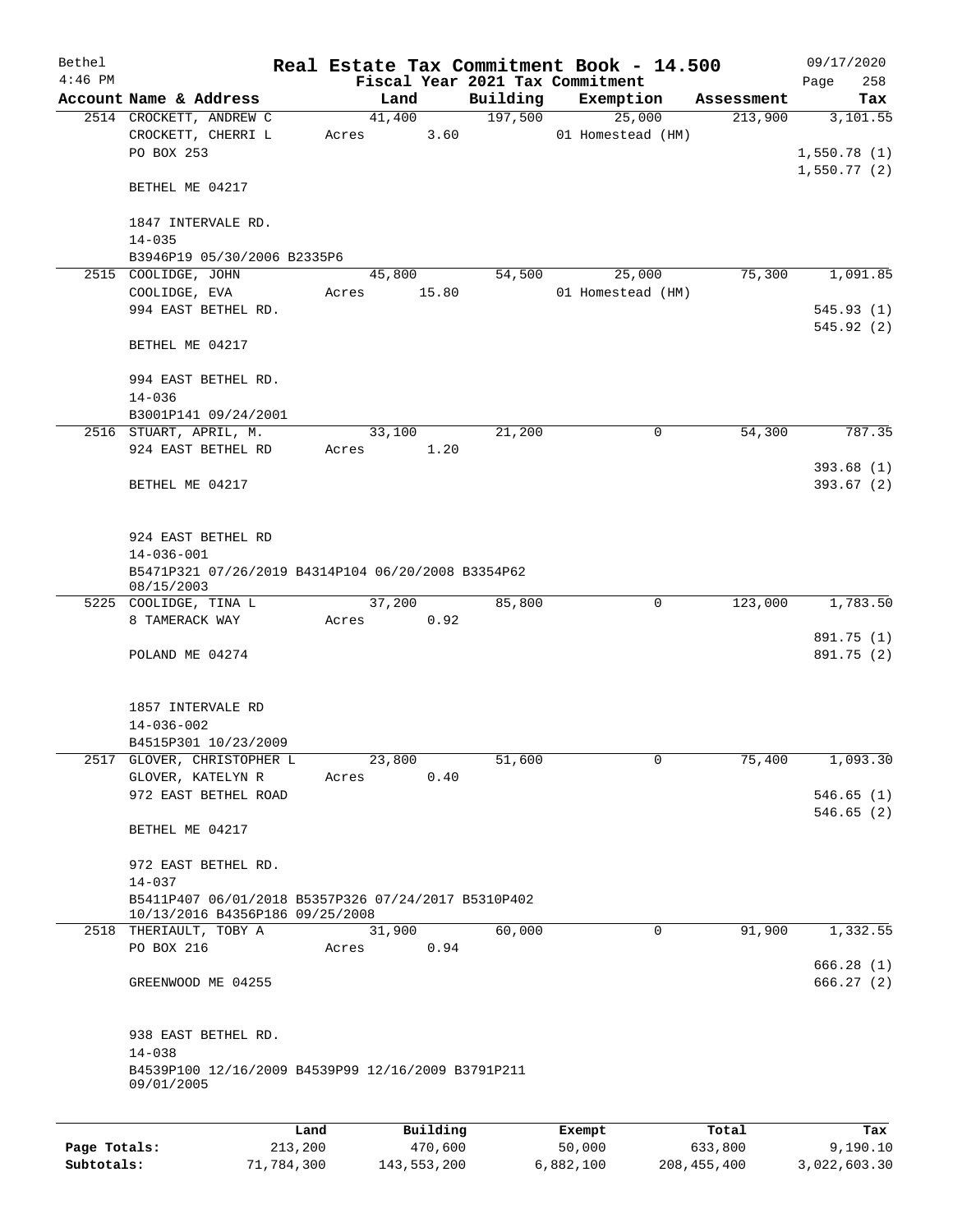| Bethel    |                                                                  |                                 |          | Real Estate Tax Commitment Book - 14.500 |            | 09/17/2020  |
|-----------|------------------------------------------------------------------|---------------------------------|----------|------------------------------------------|------------|-------------|
| $4:46$ PM |                                                                  | Fiscal Year 2021 Tax Commitment |          |                                          |            | 259<br>Page |
|           | Account Name & Address                                           | Land                            | Building | Exemption                                | Assessment | Tax         |
|           | 2519 HOWE, REBEKAH                                               | 32,600                          | 53,000   | 25,000                                   | 60,600     | 878.70      |
|           | HOWE, JASON COOLIDGE                                             | 1.00<br>Acres                   |          | 01 Homestead (HM)                        |            |             |
|           | 964 EAST BETHEL ROAD                                             |                                 |          |                                          |            | 439.35 (1)  |
|           | BETHEL ME 04217                                                  |                                 |          |                                          |            | 439.35(2)   |
|           | 964 EAST BETHEL RD.                                              |                                 |          |                                          |            |             |
|           | $14 - 039$<br>B3901P276 03/13/2006                               |                                 |          |                                          |            |             |
|           | 2520 BENNETT, DOUGLAS J                                          | 30,500                          | 77,900   | 0                                        | 108,400    | 1,571.80    |
|           | BENNETT, JENNIFER L                                              | 0.83<br>Acres                   |          |                                          |            |             |
|           | PO BOX 113                                                       |                                 |          |                                          |            | 785.90(1)   |
|           |                                                                  |                                 |          |                                          |            | 785.90 (2)  |
|           | BRYANT POND ME 04219<br>0113                                     |                                 |          |                                          |            |             |
|           | 906 EAST BETHEL RD.                                              |                                 |          |                                          |            |             |
|           | $14 - 040$                                                       |                                 |          |                                          |            |             |
|           | B2926P111 04/05/2001                                             |                                 |          |                                          |            |             |
|           | 2521 HEATH, JAMES, SR. &<br>CYNTHIA                              | 34,000                          | 91,100   | 25,000                                   | 100, 100   | 1,451.45    |
|           | HEATH, JAMES, JR. &<br>HEATH, JERED                              | 1.72<br>Acres                   |          | 01 Homestead (HM)                        |            |             |
|           | PO BOX 61                                                        |                                 |          |                                          |            | 725.73(1)   |
|           |                                                                  |                                 |          |                                          |            | 725.72 (2)  |
|           | LOCKE MILLS ME 04255                                             |                                 |          |                                          |            |             |
|           | 917 EAST BETHEL RD.                                              |                                 |          |                                          |            |             |
|           | $14 - 040 - 001$                                                 |                                 |          |                                          |            |             |
|           | B5334P275 03/07/2017 B2584P145 07/14/1998                        |                                 |          |                                          |            |             |
|           | 2522 HARRINGTON, ARLENE                                          | 65,700                          | 7,500    | 0                                        | 73,200     | 1,061.40    |
|           | 891 EAST BETHEL ROAD                                             | Acres<br>71.93                  |          |                                          |            |             |
|           |                                                                  |                                 |          |                                          |            | 530.70(1)   |
|           | BETHEL ME 04217                                                  |                                 |          |                                          |            | 530.70 (2)  |
|           | 892 EAST BETHEL RD.                                              |                                 |          |                                          |            |             |
|           | $14 - 041$                                                       |                                 |          |                                          |            |             |
|           | B3441P235 12/23/2003 B3441P235 12/23/2003 B2584P145<br>B2584P145 |                                 |          |                                          |            |             |
|           | 4553 CROCKETT, JASON D                                           | 33,000                          | 112,500  | 0                                        | 145,500    | 2,109.75    |
|           | CROCKETT, ANDREA K                                               | 1.17<br>Acres                   |          |                                          |            |             |
|           | 74 CENTRAL PARK AVE                                              |                                 |          |                                          |            | 1,054.88(1) |
|           |                                                                  |                                 |          |                                          |            | 1,054.87(2) |
|           | OLD ORCHARD BEACH ME<br>04064                                    |                                 |          |                                          |            |             |
|           | 890 EAST BETHEL ROAD                                             |                                 |          |                                          |            |             |
|           | $14 - 041 - 001$                                                 |                                 |          |                                          |            |             |
|           | B3395P302 10/09/2003                                             |                                 |          |                                          |            |             |

|              | Land       | Building    | Exempt    | Total       | Tax          |
|--------------|------------|-------------|-----------|-------------|--------------|
| Page Totals: | 195,800    | 342,000     | 50,000    | 487,800     | 7,073.10     |
| Subtotals:   | 71,980,100 | 143,895,200 | 6,932,100 | 208,943,200 | 3,029,676.40 |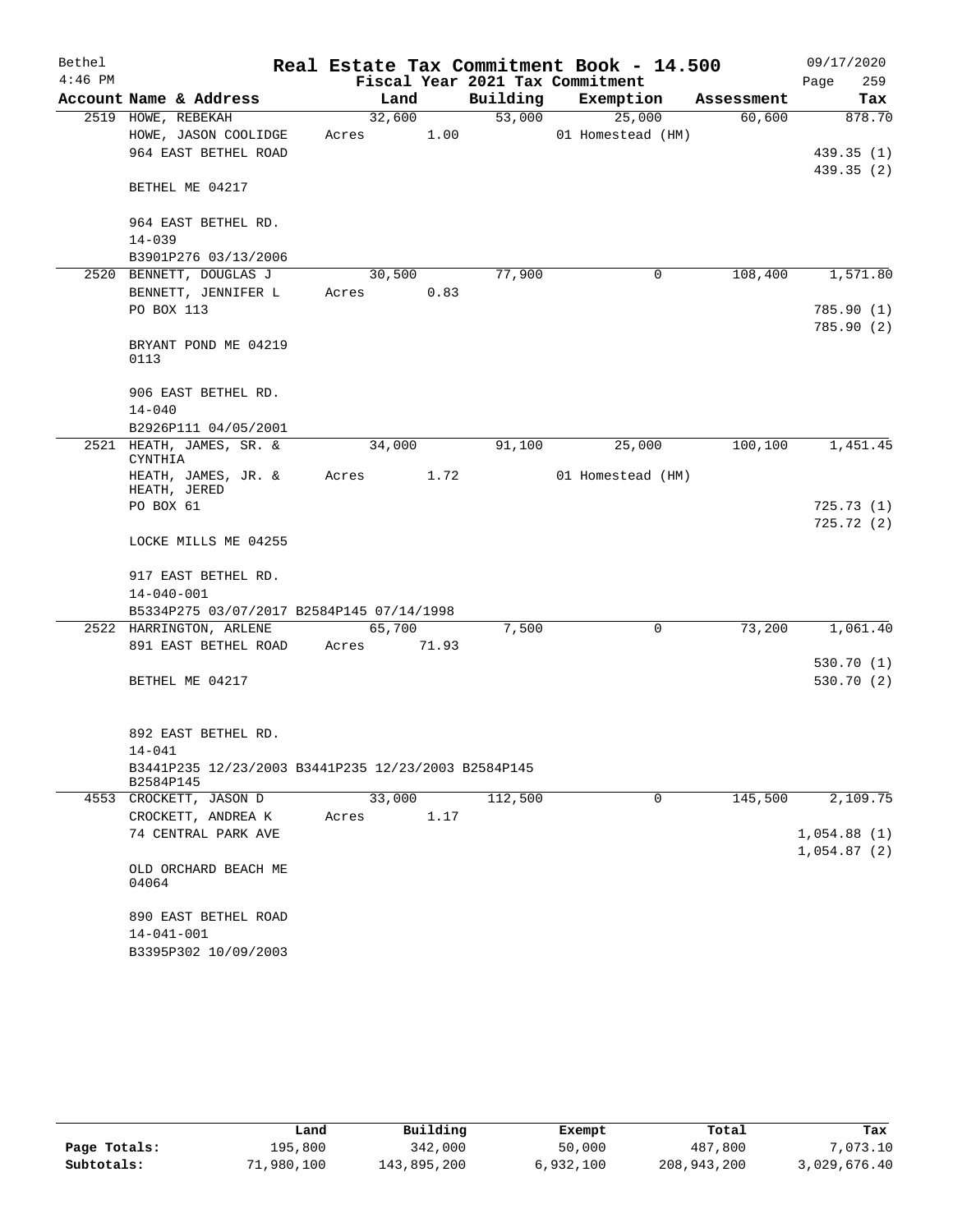| Bethel       |                                                     |       |                          |          | Real Estate Tax Commitment Book - 14.500 |            | 09/17/2020              |
|--------------|-----------------------------------------------------|-------|--------------------------|----------|------------------------------------------|------------|-------------------------|
| $4:46$ PM    |                                                     |       |                          |          | Fiscal Year 2021 Tax Commitment          |            | 260<br>Page             |
|              | Account Name & Address<br>2523 HERTELL, DEBRA C/O   |       | Land<br>$66,000$ 122,700 | Building | Exemption<br>25,000                      | Assessment | Tax<br>163,700 2,373.65 |
|              | HERTELL, ARTHUR                                     |       |                          |          |                                          |            |                         |
|              | 868 EAST BETHEL ROAD                                |       | Acres 56.00              |          | 01 Homestead (HM)                        |            |                         |
|              |                                                     |       |                          |          |                                          |            | 1, 186.83(1)            |
|              | BETHEL ME 04217                                     |       |                          |          |                                          |            | 1,186.82(2)             |
|              | 868 EAST BETHEL RD.                                 |       |                          |          |                                          |            |                         |
|              | $14 - 043$                                          |       |                          |          |                                          |            |                         |
|              | B5195P47 12/22/2014 B1371P265                       |       |                          |          |                                          |            |                         |
|              | 2524 GROVER, DAWN R. & JAMES<br>К.                  |       | 33,600 103,900           |          | 25,000                                   | 112,500    | 1,631.25                |
|              | GROVER, DAWN R                                      |       | Acres 1.50               |          | 01 Homestead (HM)                        |            |                         |
|              | 826 EAST BETHEL ROAD                                |       |                          |          |                                          |            | 815.63(1)               |
|              |                                                     |       |                          |          |                                          |            | 815.62(2)               |
|              | BETHEL ME 04217                                     |       |                          |          |                                          |            |                         |
|              | 826 EAST BETHEL RD.                                 |       |                          |          |                                          |            |                         |
|              | $14 - 045$                                          |       |                          |          |                                          |            |                         |
|              | B5115P234 05/16/2014 B1139P77 10/30/1981            |       |                          |          |                                          |            |                         |
|              | 2525 MILLS, RYAN                                    |       | 3,200                    | 200      | 0                                        | 3,400      | 49.30                   |
|              | 465 INTERVALE RD                                    |       | Acres 11.00              |          |                                          |            | 24.65(1)                |
|              | BETHEL ME 04217                                     |       |                          |          |                                          |            | 24.65(2)                |
|              |                                                     |       |                          |          |                                          |            |                         |
|              | EAST BETHEL RD SW/S                                 |       |                          |          |                                          |            |                         |
|              | $14 - 046$                                          |       |                          |          |                                          |            |                         |
|              | B5478P776 09/09/2019 B1135P1                        |       |                          |          |                                          |            |                         |
|              | 2526 RAYMOND, CYNTHIA S                             |       | 36,200 147,200           |          | 25,000                                   | 158,400    | 2,296.80                |
|              | PO BOX 1164                                         |       | Acres 4.00               |          | 01 Homestead (HM)                        |            | 1, 148.40(1)            |
|              | BETHEL ME 04217                                     |       |                          |          |                                          |            | 1, 148.40(2)            |
|              |                                                     |       |                          |          |                                          |            |                         |
|              | 804 EAST BETHEL RD.                                 |       |                          |          |                                          |            |                         |
|              | $14 - 047$                                          |       |                          |          |                                          |            |                         |
|              | B5294P343 07/25/2016 B2000P256 04/14/1993 B1479P124 |       |                          |          |                                          |            |                         |
|              | 05/27/1987 B1128P251 07/15/1981                     |       |                          |          |                                          |            |                         |
|              | 2527 GROVER, KENNETH<br>789 EAST BETHEL ROAD        | Acres | 32,500<br>10.00          | 11,300   | $\Omega$                                 | 43,800     | 635.10                  |
|              |                                                     |       |                          |          |                                          |            | 317.55(1)               |
|              | BETHEL ME 04217                                     |       |                          |          |                                          |            | 317.55(2)               |
|              |                                                     |       |                          |          |                                          |            |                         |
|              | EAST BETHEL RD W/S                                  |       |                          |          |                                          |            |                         |
|              | $14 - 048$                                          |       |                          |          |                                          |            |                         |
|              | B1400P341                                           |       |                          |          |                                          |            |                         |
|              | 2528 SHANNON, KIM R                                 |       | 33,300                   | 37,200   | 25,000                                   | 45,500     | 659.75                  |
|              | 774 EAST BETHEL ROAD                                | Acres | 1.30                     |          | 01 Homestead (HM)                        |            |                         |
|              | BETHEL ME 04217                                     |       |                          |          |                                          |            | 329.88(1)<br>329.87 (2) |
|              |                                                     |       |                          |          |                                          |            |                         |
|              | 774 EAST BETHEL RD.                                 |       |                          |          |                                          |            |                         |
|              | $14 - 049$                                          |       |                          |          |                                          |            |                         |
|              | B3446P38 12/19/2003 B1209P157                       |       |                          |          |                                          |            |                         |
|              | Land                                                |       | Building                 |          | Exempt                                   | Total      | Tax                     |
| Page Totals: | 204,800                                             |       | 422,500                  |          | 100,000                                  | 527,300    | 7,645.85                |

**Subtotals:** 72,184,900 144,317,700 7,032,100 209,470,500 3,037,322.25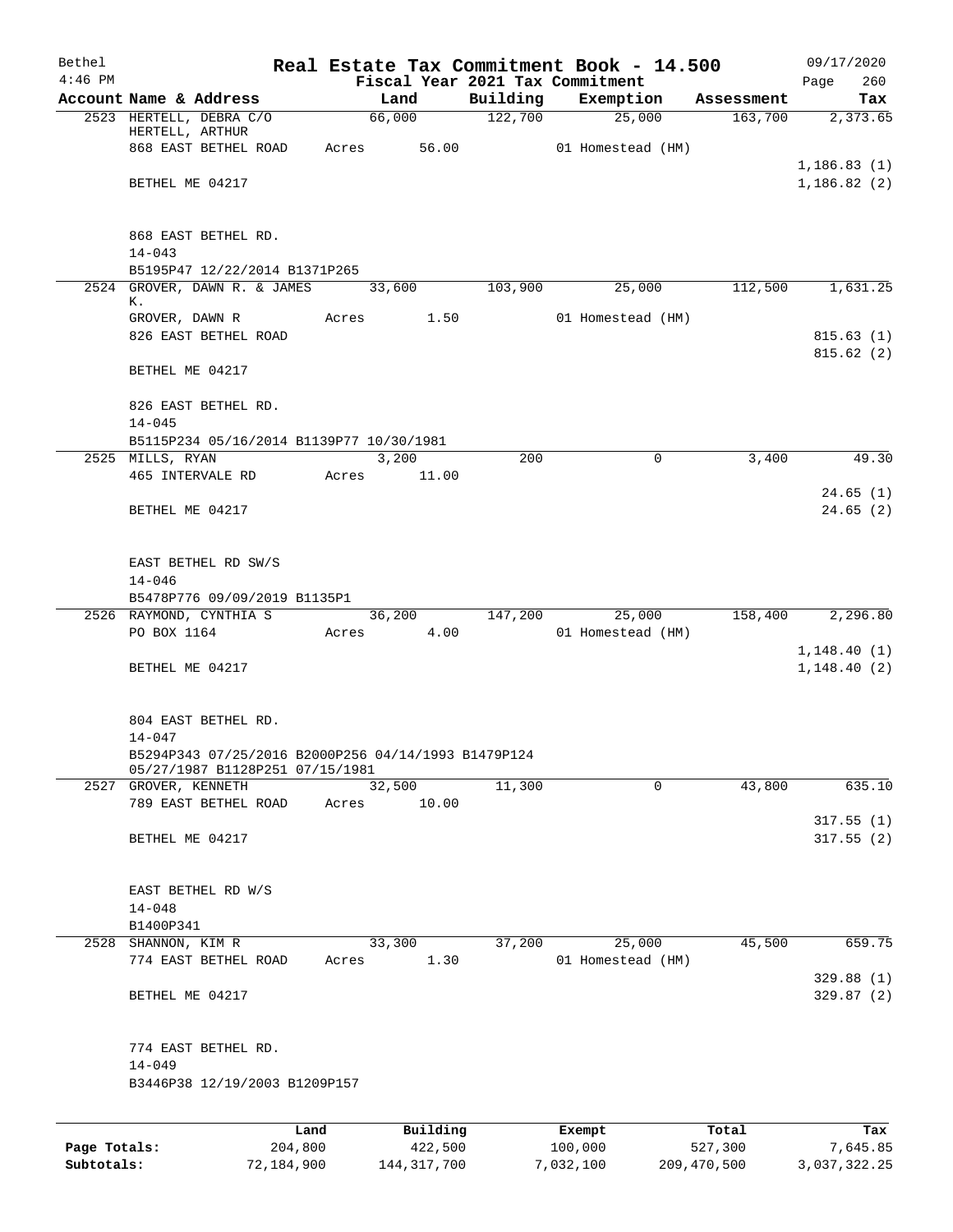| Bethel<br>$4:46$ PM |                                                     | Fiscal Year 2021 Tax Commitment |              | Real Estate Tax Commitment Book - 14.500 |            | 09/17/2020<br>261 |
|---------------------|-----------------------------------------------------|---------------------------------|--------------|------------------------------------------|------------|-------------------|
|                     | Account Name & Address                              | Land                            | Building     | Exemption                                | Assessment | Page<br>Tax       |
|                     | 2529 COOLIDGE, JOHN                                 | 45,900                          | $\mathsf{O}$ | $\Omega$                                 | 45,900     | 665.55            |
|                     | 994 EAST BETHEL ROAD                                | 29.40<br>Acres                  |              |                                          |            |                   |
|                     |                                                     |                                 |              |                                          |            | 332.78 (1)        |
|                     | BETHEL ME 04217                                     |                                 |              |                                          |            | 332.77 (2)        |
|                     |                                                     |                                 |              |                                          |            |                   |
|                     |                                                     |                                 |              |                                          |            |                   |
|                     | EAST BETHEL RD W/S                                  |                                 |              |                                          |            |                   |
|                     | $14 - 050$                                          |                                 |              |                                          |            |                   |
|                     | B647P531                                            |                                 |              |                                          |            |                   |
|                     | 2530 GROVER, KENNETH R<br>789 EAST BETHEL ROAD      | 35,600<br>3.20<br>Acres         | 84,000       | 25,000<br>01 Homestead (HM)              | 94,600     | 1,371.70          |
|                     |                                                     |                                 |              |                                          |            | 685.85(1)         |
|                     | BETHEL ME 04217                                     |                                 |              |                                          |            | 685.85 (2)        |
|                     |                                                     |                                 |              |                                          |            |                   |
|                     |                                                     |                                 |              |                                          |            |                   |
|                     | 789 EAST BETHEL RD.                                 |                                 |              |                                          |            |                   |
|                     | $14 - 051$                                          |                                 |              |                                          |            |                   |
|                     | B4767P244 10/04/2011 B1220P259 08/22/1983           |                                 |              |                                          |            |                   |
|                     | 2531 GROVER, KENNETH R. C/O                         | 26,600                          | 4,700        | 25,000                                   | 6,300      | 91.35             |
|                     | GROVER, JEAN                                        | Acres<br>1.00                   |              | 01 Homestead (HM)                        |            |                   |
|                     | 811 EAST BETHEL ROAD                                |                                 |              |                                          |            | 45.68(1)          |
|                     | BETHEL ME 04217                                     |                                 |              |                                          |            | 45.67(2)          |
|                     |                                                     |                                 |              |                                          |            |                   |
|                     | 811 EAST BETHEL RD.                                 |                                 |              |                                          |            |                   |
|                     | $14 - 052$                                          |                                 |              |                                          |            |                   |
|                     | B4767P243 10/04/2011 B1220P259 08/22/1983           |                                 |              |                                          |            |                   |
|                     | 2532 MILLS, RYAN                                    | 19,300                          | $\Omega$     | 0                                        | 19,300     | 279.85            |
|                     | 465 INTERVALE RD                                    | 68.00<br>Acres                  |              |                                          |            |                   |
|                     |                                                     |                                 |              |                                          |            | 139.93(1)         |
|                     | BETHEL ME 04217                                     |                                 |              |                                          |            | 139.92(2)         |
|                     |                                                     |                                 |              |                                          |            |                   |
|                     | EAST BETHEL RD NE/S                                 |                                 |              |                                          |            |                   |
|                     | $14 - 053$                                          |                                 |              |                                          |            |                   |
|                     | B5478P776 09/09/2019 B951P194                       |                                 |              |                                          |            |                   |
|                     | 2533 LEWIS, JOHN                                    | 33,300                          | 85,300       | 0                                        | 118,600    | 1,719.70          |
|                     | LEWIS, TONYA                                        | 1.30<br>Acres                   |              |                                          |            |                   |
|                     | 831 EAST BETHEL RD                                  |                                 |              |                                          |            | 859.85(1)         |
|                     |                                                     |                                 |              |                                          |            | 859.85 (2)        |
|                     | BETHEL ME 04217                                     |                                 |              |                                          |            |                   |
|                     | 831 EAST BETHEL RD.                                 |                                 |              |                                          |            |                   |
|                     | $14 - 054$                                          |                                 |              |                                          |            |                   |
|                     | B5432P284 09/21/2018 B1259P168                      |                                 |              |                                          |            |                   |
|                     | 2534 SULTAN CORP                                    | 30,100                          | 100,700      | 0                                        | 130,800    | 1,896.60          |
|                     | PO BOX 7065                                         | 0.80<br>Acres                   |              |                                          |            |                   |
|                     |                                                     |                                 |              |                                          |            | 948.30 (1)        |
|                     | LEWISTON ME 04243                                   |                                 |              |                                          |            | 948.30 (2)        |
|                     |                                                     |                                 |              |                                          |            |                   |
|                     |                                                     |                                 |              |                                          |            |                   |
|                     | 843 EAST BETHEL RD.<br>$14 - 055$                   |                                 |              |                                          |            |                   |
|                     | B5129P158 06/24/2014 B4599P316 06/22/2010 B4504P154 |                                 |              |                                          |            |                   |
|                     | 10/01/2009                                          |                                 |              |                                          |            |                   |
|                     |                                                     |                                 |              |                                          |            |                   |
|                     |                                                     |                                 |              |                                          |            |                   |
|                     |                                                     |                                 |              |                                          |            |                   |

|              | Land       | Building    | Exempt    | Total       | Tax          |
|--------------|------------|-------------|-----------|-------------|--------------|
| Page Totals: | 190,800    | 274,700     | 50,000    | 415,500     | 6,024.75     |
| Subtotals:   | 72,375,700 | 144,592,400 | 7,082,100 | 209,886,000 | 3,043,347.00 |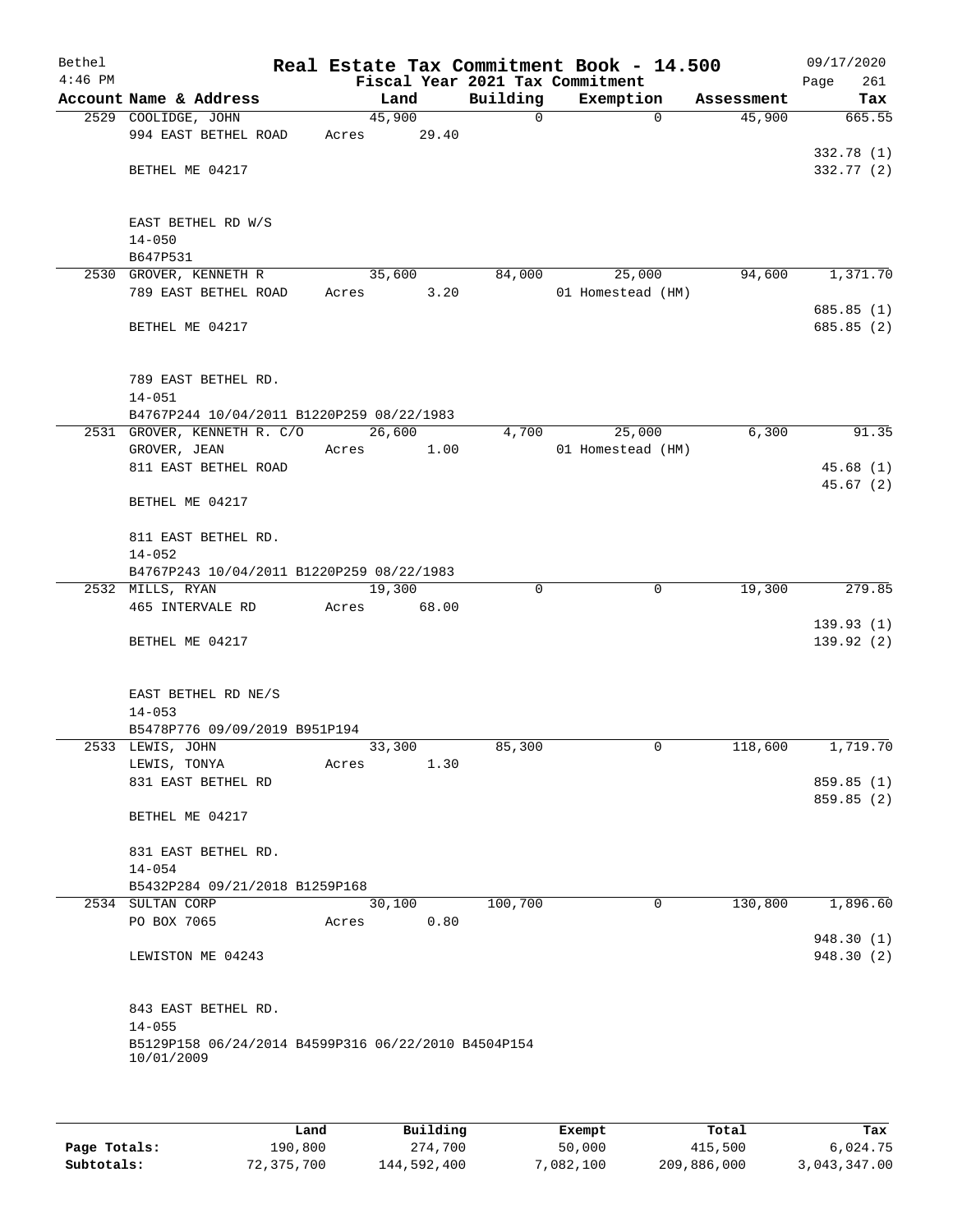| Bethel    |                                                     |       |        |          |          | Real Estate Tax Commitment Book - 14.500 |            | 09/17/2020                   |
|-----------|-----------------------------------------------------|-------|--------|----------|----------|------------------------------------------|------------|------------------------------|
| $4:46$ PM |                                                     |       |        |          |          | Fiscal Year 2021 Tax Commitment          |            | 262<br>Page                  |
|           | Account Name & Address                              |       | Land   |          | Building | Exemption                                | Assessment | Tax                          |
|           | 2535 HERTELL, DEBRA C/O                             |       | 7,000  |          | $\Omega$ | $\Omega$                                 | 7,000      | 101.50                       |
|           | HERTELL, ARTHUR                                     |       |        |          |          |                                          |            |                              |
|           | 868 EAST BETHEL ROAD                                | Acres |        | 5.50     |          |                                          |            | 50.75(1)                     |
|           | BETHEL ME 04217                                     |       |        |          |          |                                          |            | 50.75(2)                     |
|           |                                                     |       |        |          |          |                                          |            |                              |
|           |                                                     |       |        |          |          |                                          |            |                              |
|           | EAST BETHEL RD                                      |       |        |          |          |                                          |            |                              |
|           | $14 - 056$                                          |       |        |          |          |                                          |            |                              |
|           | B5195P47 12/22/2014 B647P516                        |       |        |          |          |                                          |            |                              |
|           | 2536 SAVAGE LAND DEVELOPMENT                        |       |        | 25,000   | 10,500   | 0                                        | 35,500     | 514.75                       |
|           | P.O. BOX 358                                        | Acres |        | 1.52     |          |                                          |            |                              |
|           |                                                     |       |        |          |          |                                          |            | 257.38(1)                    |
|           | BETHEL ME 04217                                     |       |        |          |          |                                          |            | 257.37(2)                    |
|           |                                                     |       |        |          |          |                                          |            |                              |
|           |                                                     |       |        |          |          |                                          |            |                              |
|           | 2 KIMBALL HILL RD                                   |       |        |          |          |                                          |            |                              |
|           | $14 - 057$                                          |       |        |          |          |                                          |            |                              |
|           | B4439P328 05/12/2009                                |       |        |          |          |                                          |            |                              |
|           | 5222 ZETTS, MATTHEW                                 |       |        | 31,400   | 158,400  | 25,000                                   | 164,800    | 2,389.60                     |
|           | PO BOX 1035                                         | Acres |        | 0.90     |          | 01 Homestead (HM)                        |            |                              |
|           |                                                     |       |        |          |          |                                          |            | 1, 194.80(1)<br>1, 194.80(2) |
|           | BETHEL ME 04217                                     |       |        |          |          |                                          |            |                              |
|           |                                                     |       |        |          |          |                                          |            |                              |
|           | 869 EAST BETHEL RD                                  |       |        |          |          |                                          |            |                              |
|           | $14 - 057 - A$                                      |       |        |          |          |                                          |            |                              |
|           | B4913P261 10/30/2012 B4694P319 02/25/2011 B4482P109 |       |        |          |          |                                          |            |                              |
|           | 08/11/2009                                          |       |        |          |          |                                          |            |                              |
|           | 2537 BOURNE, JONATHAN L                             |       | 31,300 |          | 0        | $\mathbf 0$                              | 31,300     | 453.85                       |
|           | PO BOX 377                                          | Acres |        | 7.90     |          |                                          |            |                              |
|           |                                                     |       |        |          |          |                                          |            | 226.93(1)                    |
|           | OGUNQUIT ME 03907                                   |       |        |          |          |                                          |            | 226.92(2)                    |
|           |                                                     |       |        |          |          |                                          |            |                              |
|           |                                                     |       |        |          |          |                                          |            |                              |
|           | EAST BETHEL RD                                      |       |        |          |          |                                          |            |                              |
|           | $14 - 058$<br>B848P66                               |       |        |          |          |                                          |            |                              |
|           | 2538 BEAN, WAYNE                                    |       | 35,400 |          | 142,100  | 25,000                                   | 152,500    | 2, 211.25                    |
|           | BEAN, WILMA                                         | Acres |        | 3.00     |          | 01 Homestead (HM)                        |            |                              |
|           | 905 EAST BETHEL ROAD                                |       |        |          |          |                                          |            | 1, 105.63(1)                 |
|           |                                                     |       |        |          |          |                                          |            | 1, 105.62(2)                 |
|           | BETHEL ME 04217                                     |       |        |          |          |                                          |            |                              |
|           |                                                     |       |        |          |          |                                          |            |                              |
|           | 905 EAST BETHEL RD.                                 |       |        |          |          |                                          |            |                              |
|           | $14 - 059$                                          |       |        |          |          |                                          |            |                              |
|           | B2341P232 06/27/1996                                |       |        |          |          |                                          |            |                              |
|           | 2539 HARRINGTON, ARLENE                             |       | 37,600 |          | 74,300   | 31,000                                   | 80,900     | 1,173.05                     |
|           | 891 EAST BETHEL ROAD                                | Acres |        | 5.40     |          | 01 Homestead (HM)                        |            |                              |
|           |                                                     |       |        |          |          | 12 WW2 Vet Res                           |            | 586.53(1)                    |
|           | BETHEL ME 04217                                     |       |        |          |          |                                          |            | 586.52 (2)                   |
|           |                                                     |       |        |          |          |                                          |            |                              |
|           |                                                     |       |        |          |          |                                          |            |                              |
|           | 891 EAST BETHEL RD.                                 |       |        |          |          |                                          |            |                              |
|           | $14 - 060$                                          |       |        |          |          |                                          |            |                              |
|           | B1162P49 06/09/1982                                 |       |        |          |          |                                          |            |                              |
|           |                                                     |       |        |          |          |                                          |            |                              |
|           |                                                     |       |        |          |          |                                          |            |                              |
|           |                                                     | Land  |        | Building |          | Exempt                                   | Total      | Tax                          |

|              | -------    |             | -------   | ------      | -------      |
|--------------|------------|-------------|-----------|-------------|--------------|
| Page Totals: | 167,700    | 385,300     | 81,000    | 472,000     | 6,844.00     |
| Subtotals:   | 72,543,400 | 144,977,700 | 7,163,100 | 210,358,000 | 3,050,191.00 |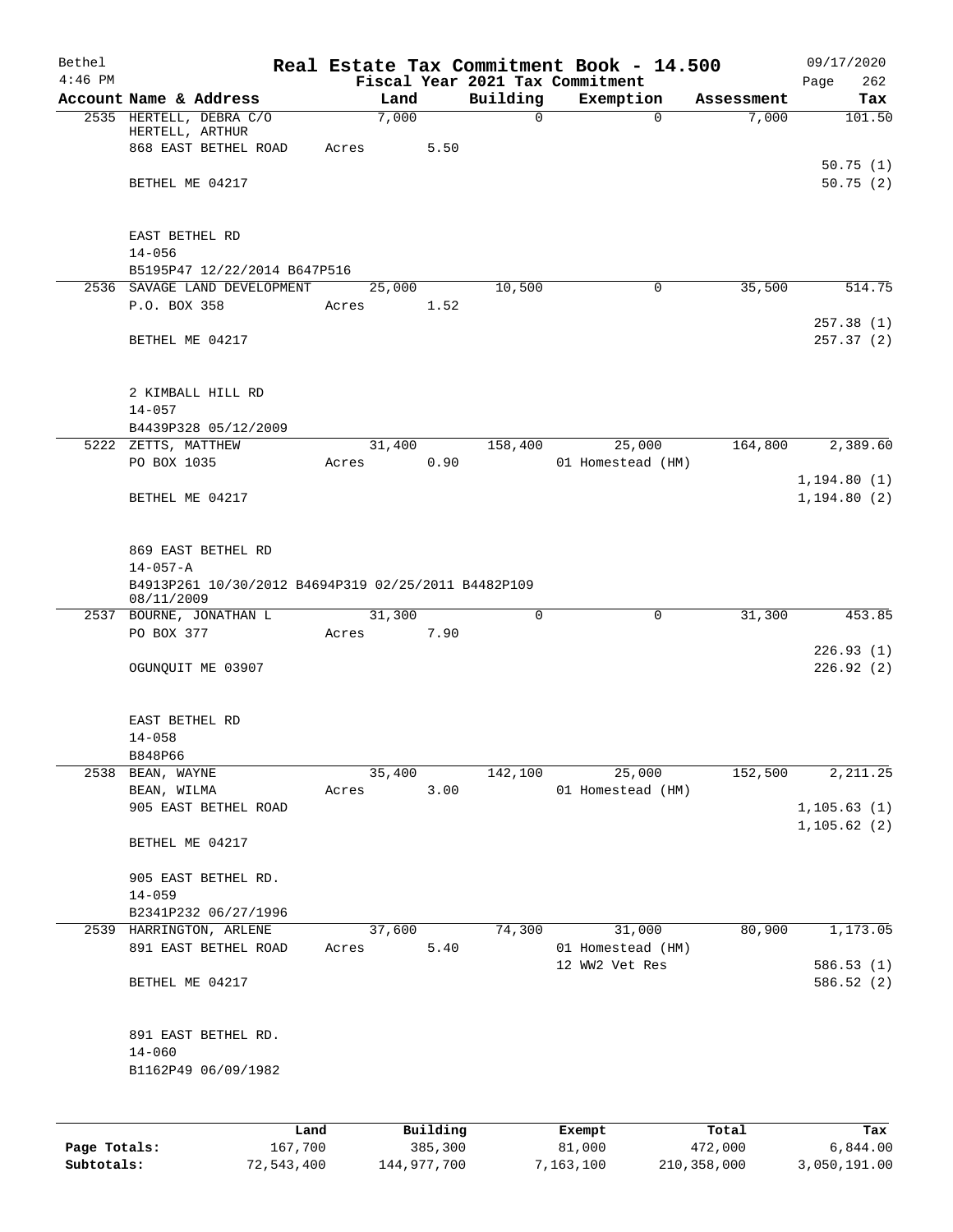| Bethel       |                                                                  |       |                     |             | Real Estate Tax Commitment Book - 14.500 |                  | 09/17/2020               |
|--------------|------------------------------------------------------------------|-------|---------------------|-------------|------------------------------------------|------------------|--------------------------|
| $4:46$ PM    |                                                                  |       |                     |             | Fiscal Year 2021 Tax Commitment          |                  | 263<br>Page              |
|              | Account Name & Address                                           |       | Land                | Building    | Exemption                                | Assessment       | Tax                      |
|              | 2540 HARRINGTON, RALPH B                                         |       | 36,300              | $\mathbf 0$ | 0                                        | 36,300           | 526.35                   |
|              | 91 MONKEY BROOK ROAD                                             | Acres | 140.00              |             |                                          |                  |                          |
|              |                                                                  |       |                     |             |                                          |                  | 263.18(1)                |
|              | NEWRY ME 04261                                                   |       |                     |             |                                          |                  | 263.17(2)                |
|              |                                                                  |       |                     |             |                                          |                  |                          |
|              | KIMBALL HILL E/S                                                 |       |                     |             |                                          |                  |                          |
|              | $15 - 001$                                                       |       |                     |             |                                          |                  |                          |
|              | B5104P265 04/11/2014 B4956P172 02/20/2013 B738P164<br>03/29/1972 |       |                     |             |                                          |                  |                          |
|              | 4928 BARTLETT, KEITH B                                           |       | 4,400               | $\mathbf 0$ | $\mathbf 0$                              | 4,400            | 63.80                    |
|              | PO BOX 527                                                       | Acres | 15.00               |             |                                          |                  |                          |
|              |                                                                  |       |                     |             |                                          |                  | 31.90(1)                 |
|              | CATAUMET MA 02534                                                |       |                     |             |                                          |                  | 31.90(2)                 |
|              |                                                                  |       |                     |             |                                          |                  |                          |
|              | $15 - 001 - 001$                                                 |       |                     |             |                                          |                  |                          |
|              | B5457P752 04/11/2019 B5371P409 10/04/2017 B4103P168              |       |                     |             |                                          |                  |                          |
|              | 02/15/2007                                                       |       |                     |             |                                          |                  |                          |
|              | 5491 CASTNER, CHRISTOPHER &                                      |       | 39,700              | $\Omega$    | $\Omega$                                 | 39,700           | 575.65                   |
|              | PAMELA                                                           |       |                     |             |                                          |                  |                          |
|              | 10 FOSTER STREET                                                 | Acres | 5.00                |             |                                          |                  | 287.83(1)                |
|              | MARBLEHEAD MA 01945                                              |       |                     |             |                                          |                  | 287.82(2)                |
|              |                                                                  |       |                     |             |                                          |                  |                          |
|              | OFF MAYVILLE RD                                                  |       |                     |             |                                          |                  |                          |
|              | $15 - 001 - 002 - 001$                                           |       |                     |             |                                          |                  |                          |
|              | B5473P588 08/12/2019                                             |       |                     |             |                                          |                  |                          |
|              | 2541 BLAKE, ROBERT                                               |       | 129,300             | $\Omega$    | $\mathbf 0$                              | 129,300          | 1,874.85                 |
|              | BLAKE, CYNTHIA                                                   | Acres | 162.00              |             |                                          |                  |                          |
|              | 107 INTERVALE RD.                                                |       |                     |             |                                          |                  | 937.43 (1)<br>937.42 (2) |
|              | BETHEL ME 04217                                                  |       |                     |             |                                          |                  |                          |
|              |                                                                  |       |                     |             |                                          |                  |                          |
|              | KIMBALL HILL RD                                                  |       |                     |             |                                          |                  |                          |
|              | $15 - 002$                                                       |       |                     |             |                                          |                  |                          |
|              | B2920P309 03/21/2001                                             |       |                     |             |                                          |                  |                          |
|              | 2542 BEAN, WAYNE                                                 |       | 54,600              | $\mathbf 0$ | 0                                        | 54,600           | 791.70                   |
|              | BEAN, WILMA                                                      | Acres | 52.00               |             |                                          |                  |                          |
|              | 905 EAST BETHEL ROAD                                             |       |                     |             |                                          |                  | 395.85(1)<br>395.85(2)   |
|              | BETHEL ME 04217                                                  |       |                     |             |                                          |                  |                          |
|              | KIMBALL HILL RD                                                  |       |                     |             |                                          |                  |                          |
|              | $15 - 003$                                                       |       |                     |             |                                          |                  |                          |
|              | B1468P175                                                        |       |                     |             |                                          |                  |                          |
|              | 2623 PROTO, RICHARD R                                            |       | 24,500              | 159,500     | 0                                        | 184,000          | 2,668.00                 |
|              | PROTO, ANN R                                                     | Acres | 1.00                |             |                                          |                  |                          |
|              | 8 EIGHTEENTH DRIVE                                               |       |                     |             |                                          |                  | 1,334.00(1)              |
|              |                                                                  |       |                     |             |                                          |                  | 1,334.00(2)              |
|              | FRANKLIN MA 02038                                                |       |                     |             |                                          |                  |                          |
|              | 1 COUNTRYSIDE LANE                                               |       |                     |             |                                          |                  |                          |
|              | $15 - 004 - 001$                                                 |       |                     |             |                                          |                  |                          |
|              | B4563P154 02/25/2010 B3615P111 10/27/2004                        |       |                     |             |                                          |                  |                          |
|              |                                                                  |       |                     |             |                                          |                  |                          |
| Page Totals: | 288,800                                                          | Land  | Building<br>159,500 |             | Exempt<br>0                              | Total<br>448,300 | Tax<br>6,500.35          |
|              |                                                                  |       |                     |             |                                          |                  |                          |

**Subtotals:** 72,832,200 145,137,200 7,163,100 210,806,300 3,056,691.35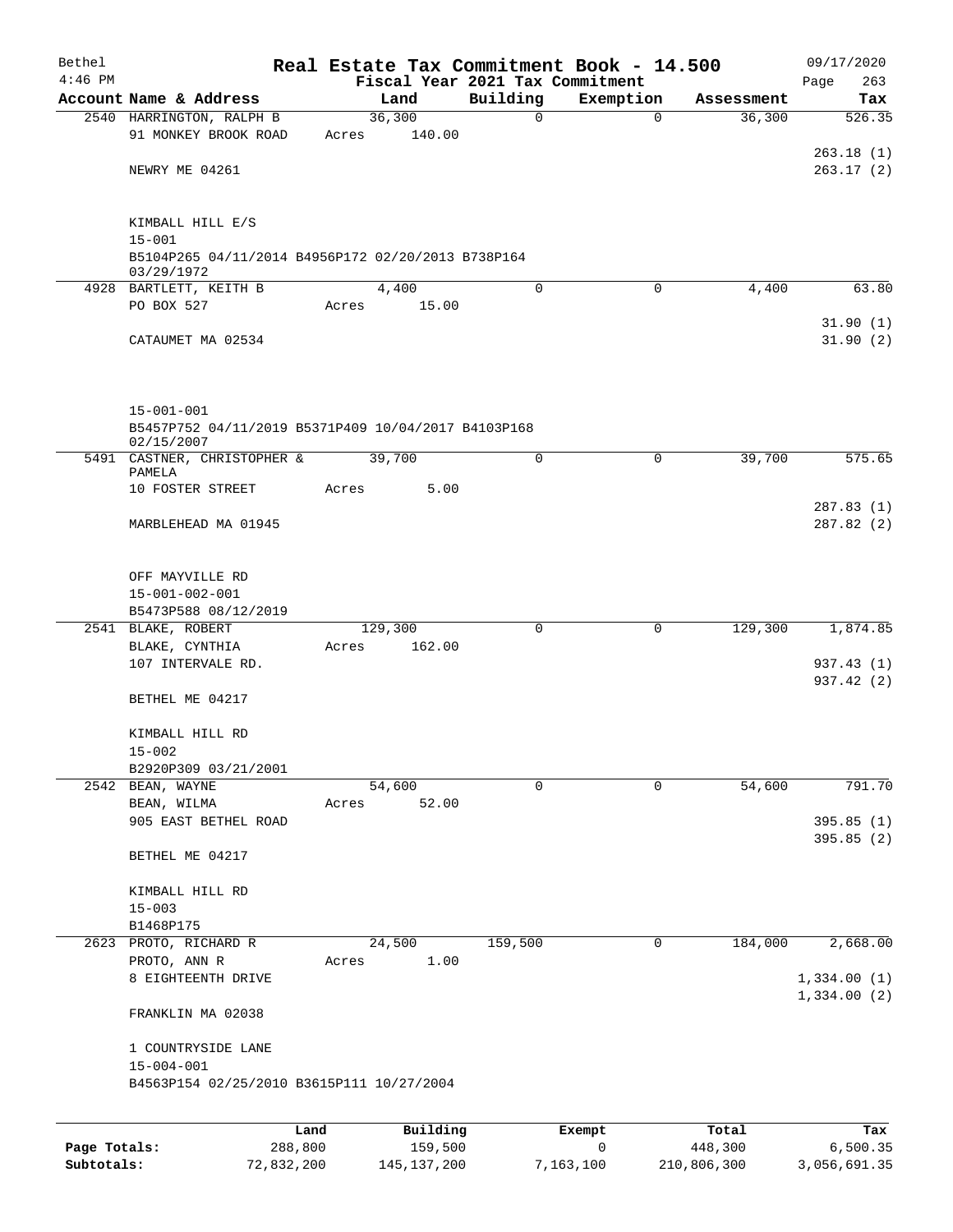| Bethel    |                                                                                      |       |        |      |             | Real Estate Tax Commitment Book - 14.500 |            | 09/17/2020   |
|-----------|--------------------------------------------------------------------------------------|-------|--------|------|-------------|------------------------------------------|------------|--------------|
| $4:46$ PM |                                                                                      |       |        |      |             | Fiscal Year 2021 Tax Commitment          |            | Page<br>264  |
|           | Account Name & Address                                                               |       | Land   |      | Building    | Exemption                                | Assessment | Tax          |
|           | 2624 ORDWAY, CAROL M                                                                 |       | 24,500 |      | 268, 100    | $\Omega$                                 | 292,600    | 4,242.70     |
|           | ORDWAY, DONALD W                                                                     | Acres |        | 1.01 |             |                                          |            |              |
|           | 17 ALBION ROAD                                                                       |       |        |      |             |                                          |            | 2, 121.35(1) |
|           |                                                                                      |       |        |      |             |                                          |            | 2, 121.35(2) |
|           | WOLLASTON MA 02790                                                                   |       |        |      |             |                                          |            |              |
|           |                                                                                      |       |        |      |             |                                          |            |              |
|           | 9 COUNTRYSIDE LANE                                                                   |       |        |      |             |                                          |            |              |
|           | $15 - 004 - 002$                                                                     |       |        |      |             |                                          |            |              |
|           | B3926P252 04/28/2006 B3591P310 09/17/2004                                            |       |        |      |             |                                          |            |              |
|           | 2625 REDFERN, PETER A.                                                               |       | 43,200 |      | 152,400     | 0                                        | 195,600    | 2,836.20     |
|           | KAREN REDFERN                                                                        | Acres |        | 2.45 |             |                                          |            |              |
|           | 7538 KICKLITTER LANE                                                                 |       |        |      |             |                                          |            | 1,418.10(1)  |
|           |                                                                                      |       |        |      |             |                                          |            | 1,418.10(2)  |
|           | LAND O LAKES FL 35637                                                                |       |        |      |             |                                          |            |              |
|           | 19 COUNTRYSIDE LANE                                                                  |       |        |      |             |                                          |            |              |
|           | $15 - 004 - 003$                                                                     |       |        |      |             |                                          |            |              |
|           |                                                                                      |       |        |      |             |                                          |            |              |
|           | B5435P268 10/09/2018 B4440P98 05/14/2009 B4056P86<br>11/30/2006 B3844P134 11/16/2005 |       |        |      |             |                                          |            |              |
|           | 2626 KELLEHER, ETHAN                                                                 |       | 25,200 |      | 166,700     | 0                                        | 191,900    | 2,782.55     |
|           | KELLEHER, MEGAN                                                                      | Acres |        | 1.49 |             |                                          |            |              |
|           | 18 GRISTMILL LN                                                                      |       |        |      |             |                                          |            | 1,391.28(1)  |
|           |                                                                                      |       |        |      |             |                                          |            | 1,391.27(2)  |
|           | NORTHBOROUGH MA 01532                                                                |       |        |      |             |                                          |            |              |
|           |                                                                                      |       |        |      |             |                                          |            |              |
|           | 23 COUNTRYSIDE LANE                                                                  |       |        |      |             |                                          |            |              |
|           | $15 - 004 - 004$                                                                     |       |        |      |             |                                          |            |              |
|           | B3785P192 08/23/2005                                                                 |       |        |      |             |                                          |            |              |
|           | 4659 DION, BARBARA F                                                                 |       | 18,000 |      | $\mathbf 0$ | $\mathbf 0$                              | 18,000     | 261.00       |
|           | DION, ROBERT L                                                                       | Acres |        | 1.00 |             |                                          |            |              |
|           | 12 COUNTRYSIDE LANE                                                                  |       |        |      |             |                                          |            | 130.50(1)    |
|           |                                                                                      |       |        |      |             |                                          |            | 130.50(2)    |
|           | BETHEL ME 04217                                                                      |       |        |      |             |                                          |            |              |
|           |                                                                                      |       |        |      |             |                                          |            |              |
|           | COUNTRYSIDE ACRES/LOT 5                                                              |       |        |      |             |                                          |            |              |
|           | $15 - 004 - 005$                                                                     |       |        |      |             |                                          |            |              |
|           | B4979P314 04/29/2013 B3615P109 10/27/2004<br>4660 DION, ROBERT L                     |       | 24,600 |      | 127,000     | 31,000                                   | 120,600    | 1,748.70     |
|           | DION, BARBARA F                                                                      | Acres |        | 1.09 |             | 01 Homestead (HM)                        |            |              |
|           | 12 COUNTRYSIDE LANE                                                                  |       |        |      |             | 12 WW2 Vet Res                           |            | 874.35 (1)   |
|           |                                                                                      |       |        |      |             |                                          |            | 874.35(2)    |
|           | BETHEL ME 04217                                                                      |       |        |      |             |                                          |            |              |
|           |                                                                                      |       |        |      |             |                                          |            |              |
|           | 12 COUNTRYSIDE LANE                                                                  |       |        |      |             |                                          |            |              |
|           | $15 - 004 - 006$                                                                     |       |        |      |             |                                          |            |              |
|           | B4183P349 08/27/2007 B3615P107 10/27/2004                                            |       |        |      |             |                                          |            |              |
| 4661      | MERNER, SUSAN M. &                                                                   |       | 24,500 |      | 125,600     | 0                                        | 150,100    | 2,176.45     |
|           | CORNELIOUS J.                                                                        |       |        |      |             |                                          |            |              |
|           | 9 DANA ROAD                                                                          | Acres |        | 1.00 |             |                                          |            |              |
|           |                                                                                      |       |        |      |             |                                          |            | 1,088.23(1)  |
|           | WEST ROXBURY MA 02132                                                                |       |        |      |             |                                          |            | 1,088.22(2)  |
|           |                                                                                      |       |        |      |             |                                          |            |              |
|           |                                                                                      |       |        |      |             |                                          |            |              |
|           | 22 COUNTRYSIDE LANE                                                                  |       |        |      |             |                                          |            |              |
|           | $15 - 004 - 007$                                                                     |       |        |      |             |                                          |            |              |
|           | B5462P265 05/14/2019 B3642P288 12/11/2004                                            |       |        |      |             |                                          |            |              |
|           |                                                                                      |       |        |      |             |                                          |            |              |
|           |                                                                                      |       |        |      |             |                                          |            |              |

|              | Land       | Building    | Exempt    | Total       | Tax          |
|--------------|------------|-------------|-----------|-------------|--------------|
| Page Totals: | 160,000    | 839,800     | 31,000    | 968,800     | 14,047.60    |
| Subtotals:   | 72,992,200 | 145,977,000 | 7,194,100 | 211,775,100 | 3,070,738.95 |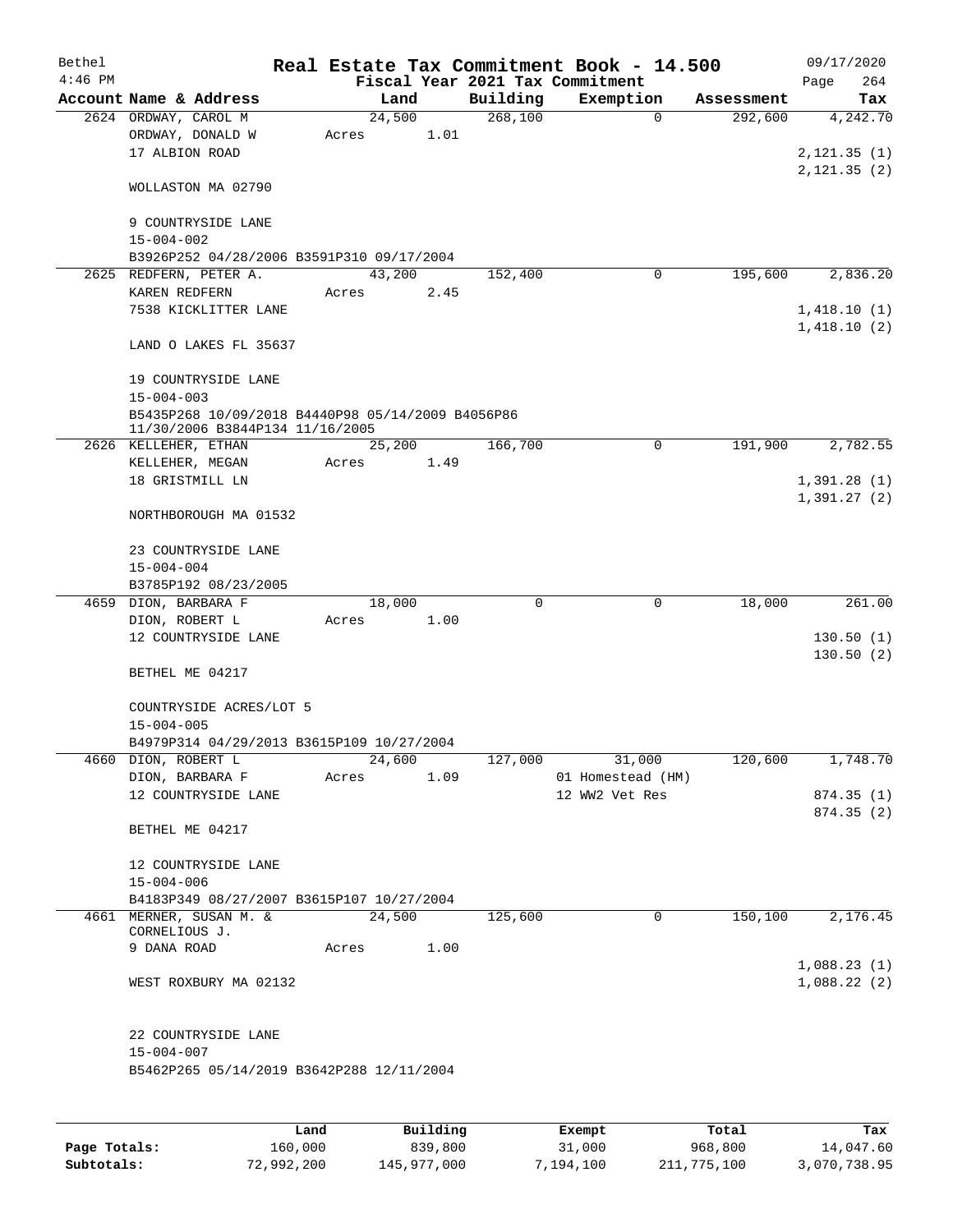| Fiscal Year 2021 Tax Commitment<br>Page<br>265<br>Building<br>Account Name & Address<br>Exemption<br>Land<br>Assessment<br>Tax<br>188,400<br>4632 STRUNK, JUNE D<br>24,500<br>$\Omega$<br>212,900<br>3,087.05<br>1.00<br>STRUNK, ALAN W<br>Acres<br>P.O. BOX 717<br>1,543.53(1)<br>1,543.52(2)<br>OLD MYSTIC CT 06372<br>0717<br>27 COUNTRYSIDE LANE<br>$15 - 004 - 008$<br>B5145P20 08/04/2014 B3729P5 05/27/2005<br>4662 WESSON, GREGORY W<br>33,000<br>165,700<br>0<br>198,700<br>2,881.15<br>WESSON, LINDA L<br>1.14<br>Acres<br>15 LAKEWOOD RD<br>1,440.58(1)<br>1,440.57(2)<br>SAGAMORE BEACH MA 02562<br>963 EAST BETHEL ROAD<br>$15 - 004 - 009$<br>B4926P222 12/03/2012 B4049P310 11/20/2006 B3825P187<br>10/21/2005<br>25,200<br>168,700<br>4663 TOTTEN, KEITH M. &<br>143,500<br>0<br>2,446.15<br>ELIZABETH L.<br>17 LONGMEADOW DRIVE<br>1.50<br>Acres<br>1,223.08(1)<br>1,223.07(2)<br>IPSWICH MA 01938<br>38 COUNTRYSIDE LANE<br>$15 - 004 - 010$<br>B5464P951 06/07/2019 B5272P220 03/15/2016 B4463P302<br>06/30/2009 B4306P52 06/02/2008 B3822P345 10/17/2005<br>$\mathbf 0$<br>177,700<br>2,576.65<br>4664 DELUCIA, GAIL M<br>24,600<br>153,100<br>DELUCIA, CHRISTOPHER J Acres<br>1.09<br><b>SPANKS</b><br>2 SIMONE STREET, APT #2<br>1, 288.33(1)<br>1,288.32(2)<br>METHUEN MA 01844<br>37 COUNTRYSIDE LANE<br>$15 - 004 - 011$<br>B3859P144 12/13/2005<br>256,800<br>3,723.60<br>4665 MCENTEE, JOHN F<br>24,700<br>232,100<br>0<br>1.10<br>MCENTEE, CHARLENE<br>Acres<br>1,861.80(1)<br>4 TANGLEWOOD DRIVE<br>1,861.80(2)<br>PLAINVILLE MA 02762<br>47 COUNTRYSIDE LANE<br>$15 - 004 - 012$<br>B3920P184 04/14/2006 B3795P283 09/09/2005 | Bethel    |  |  | Real Estate Tax Commitment Book - 14.500 | 09/17/2020 |
|-------------------------------------------------------------------------------------------------------------------------------------------------------------------------------------------------------------------------------------------------------------------------------------------------------------------------------------------------------------------------------------------------------------------------------------------------------------------------------------------------------------------------------------------------------------------------------------------------------------------------------------------------------------------------------------------------------------------------------------------------------------------------------------------------------------------------------------------------------------------------------------------------------------------------------------------------------------------------------------------------------------------------------------------------------------------------------------------------------------------------------------------------------------------------------------------------------------------------------------------------------------------------------------------------------------------------------------------------------------------------------------------------------------------------------------------------------------------------------------------------------------------------------------------------------------------------------------------------------------------------------------------------------------|-----------|--|--|------------------------------------------|------------|
|                                                                                                                                                                                                                                                                                                                                                                                                                                                                                                                                                                                                                                                                                                                                                                                                                                                                                                                                                                                                                                                                                                                                                                                                                                                                                                                                                                                                                                                                                                                                                                                                                                                             | $4:46$ PM |  |  |                                          |            |
|                                                                                                                                                                                                                                                                                                                                                                                                                                                                                                                                                                                                                                                                                                                                                                                                                                                                                                                                                                                                                                                                                                                                                                                                                                                                                                                                                                                                                                                                                                                                                                                                                                                             |           |  |  |                                          |            |
|                                                                                                                                                                                                                                                                                                                                                                                                                                                                                                                                                                                                                                                                                                                                                                                                                                                                                                                                                                                                                                                                                                                                                                                                                                                                                                                                                                                                                                                                                                                                                                                                                                                             |           |  |  |                                          |            |
|                                                                                                                                                                                                                                                                                                                                                                                                                                                                                                                                                                                                                                                                                                                                                                                                                                                                                                                                                                                                                                                                                                                                                                                                                                                                                                                                                                                                                                                                                                                                                                                                                                                             |           |  |  |                                          |            |
|                                                                                                                                                                                                                                                                                                                                                                                                                                                                                                                                                                                                                                                                                                                                                                                                                                                                                                                                                                                                                                                                                                                                                                                                                                                                                                                                                                                                                                                                                                                                                                                                                                                             |           |  |  |                                          |            |
|                                                                                                                                                                                                                                                                                                                                                                                                                                                                                                                                                                                                                                                                                                                                                                                                                                                                                                                                                                                                                                                                                                                                                                                                                                                                                                                                                                                                                                                                                                                                                                                                                                                             |           |  |  |                                          |            |
|                                                                                                                                                                                                                                                                                                                                                                                                                                                                                                                                                                                                                                                                                                                                                                                                                                                                                                                                                                                                                                                                                                                                                                                                                                                                                                                                                                                                                                                                                                                                                                                                                                                             |           |  |  |                                          |            |
|                                                                                                                                                                                                                                                                                                                                                                                                                                                                                                                                                                                                                                                                                                                                                                                                                                                                                                                                                                                                                                                                                                                                                                                                                                                                                                                                                                                                                                                                                                                                                                                                                                                             |           |  |  |                                          |            |
|                                                                                                                                                                                                                                                                                                                                                                                                                                                                                                                                                                                                                                                                                                                                                                                                                                                                                                                                                                                                                                                                                                                                                                                                                                                                                                                                                                                                                                                                                                                                                                                                                                                             |           |  |  |                                          |            |
|                                                                                                                                                                                                                                                                                                                                                                                                                                                                                                                                                                                                                                                                                                                                                                                                                                                                                                                                                                                                                                                                                                                                                                                                                                                                                                                                                                                                                                                                                                                                                                                                                                                             |           |  |  |                                          |            |
|                                                                                                                                                                                                                                                                                                                                                                                                                                                                                                                                                                                                                                                                                                                                                                                                                                                                                                                                                                                                                                                                                                                                                                                                                                                                                                                                                                                                                                                                                                                                                                                                                                                             |           |  |  |                                          |            |
|                                                                                                                                                                                                                                                                                                                                                                                                                                                                                                                                                                                                                                                                                                                                                                                                                                                                                                                                                                                                                                                                                                                                                                                                                                                                                                                                                                                                                                                                                                                                                                                                                                                             |           |  |  |                                          |            |
|                                                                                                                                                                                                                                                                                                                                                                                                                                                                                                                                                                                                                                                                                                                                                                                                                                                                                                                                                                                                                                                                                                                                                                                                                                                                                                                                                                                                                                                                                                                                                                                                                                                             |           |  |  |                                          |            |
|                                                                                                                                                                                                                                                                                                                                                                                                                                                                                                                                                                                                                                                                                                                                                                                                                                                                                                                                                                                                                                                                                                                                                                                                                                                                                                                                                                                                                                                                                                                                                                                                                                                             |           |  |  |                                          |            |
|                                                                                                                                                                                                                                                                                                                                                                                                                                                                                                                                                                                                                                                                                                                                                                                                                                                                                                                                                                                                                                                                                                                                                                                                                                                                                                                                                                                                                                                                                                                                                                                                                                                             |           |  |  |                                          |            |
|                                                                                                                                                                                                                                                                                                                                                                                                                                                                                                                                                                                                                                                                                                                                                                                                                                                                                                                                                                                                                                                                                                                                                                                                                                                                                                                                                                                                                                                                                                                                                                                                                                                             |           |  |  |                                          |            |
|                                                                                                                                                                                                                                                                                                                                                                                                                                                                                                                                                                                                                                                                                                                                                                                                                                                                                                                                                                                                                                                                                                                                                                                                                                                                                                                                                                                                                                                                                                                                                                                                                                                             |           |  |  |                                          |            |
|                                                                                                                                                                                                                                                                                                                                                                                                                                                                                                                                                                                                                                                                                                                                                                                                                                                                                                                                                                                                                                                                                                                                                                                                                                                                                                                                                                                                                                                                                                                                                                                                                                                             |           |  |  |                                          |            |
|                                                                                                                                                                                                                                                                                                                                                                                                                                                                                                                                                                                                                                                                                                                                                                                                                                                                                                                                                                                                                                                                                                                                                                                                                                                                                                                                                                                                                                                                                                                                                                                                                                                             |           |  |  |                                          |            |
|                                                                                                                                                                                                                                                                                                                                                                                                                                                                                                                                                                                                                                                                                                                                                                                                                                                                                                                                                                                                                                                                                                                                                                                                                                                                                                                                                                                                                                                                                                                                                                                                                                                             |           |  |  |                                          |            |
|                                                                                                                                                                                                                                                                                                                                                                                                                                                                                                                                                                                                                                                                                                                                                                                                                                                                                                                                                                                                                                                                                                                                                                                                                                                                                                                                                                                                                                                                                                                                                                                                                                                             |           |  |  |                                          |            |
|                                                                                                                                                                                                                                                                                                                                                                                                                                                                                                                                                                                                                                                                                                                                                                                                                                                                                                                                                                                                                                                                                                                                                                                                                                                                                                                                                                                                                                                                                                                                                                                                                                                             |           |  |  |                                          |            |
|                                                                                                                                                                                                                                                                                                                                                                                                                                                                                                                                                                                                                                                                                                                                                                                                                                                                                                                                                                                                                                                                                                                                                                                                                                                                                                                                                                                                                                                                                                                                                                                                                                                             |           |  |  |                                          |            |
|                                                                                                                                                                                                                                                                                                                                                                                                                                                                                                                                                                                                                                                                                                                                                                                                                                                                                                                                                                                                                                                                                                                                                                                                                                                                                                                                                                                                                                                                                                                                                                                                                                                             |           |  |  |                                          |            |
|                                                                                                                                                                                                                                                                                                                                                                                                                                                                                                                                                                                                                                                                                                                                                                                                                                                                                                                                                                                                                                                                                                                                                                                                                                                                                                                                                                                                                                                                                                                                                                                                                                                             |           |  |  |                                          |            |
|                                                                                                                                                                                                                                                                                                                                                                                                                                                                                                                                                                                                                                                                                                                                                                                                                                                                                                                                                                                                                                                                                                                                                                                                                                                                                                                                                                                                                                                                                                                                                                                                                                                             |           |  |  |                                          |            |
|                                                                                                                                                                                                                                                                                                                                                                                                                                                                                                                                                                                                                                                                                                                                                                                                                                                                                                                                                                                                                                                                                                                                                                                                                                                                                                                                                                                                                                                                                                                                                                                                                                                             |           |  |  |                                          |            |
|                                                                                                                                                                                                                                                                                                                                                                                                                                                                                                                                                                                                                                                                                                                                                                                                                                                                                                                                                                                                                                                                                                                                                                                                                                                                                                                                                                                                                                                                                                                                                                                                                                                             |           |  |  |                                          |            |
|                                                                                                                                                                                                                                                                                                                                                                                                                                                                                                                                                                                                                                                                                                                                                                                                                                                                                                                                                                                                                                                                                                                                                                                                                                                                                                                                                                                                                                                                                                                                                                                                                                                             |           |  |  |                                          |            |
|                                                                                                                                                                                                                                                                                                                                                                                                                                                                                                                                                                                                                                                                                                                                                                                                                                                                                                                                                                                                                                                                                                                                                                                                                                                                                                                                                                                                                                                                                                                                                                                                                                                             |           |  |  |                                          |            |
|                                                                                                                                                                                                                                                                                                                                                                                                                                                                                                                                                                                                                                                                                                                                                                                                                                                                                                                                                                                                                                                                                                                                                                                                                                                                                                                                                                                                                                                                                                                                                                                                                                                             |           |  |  |                                          |            |
|                                                                                                                                                                                                                                                                                                                                                                                                                                                                                                                                                                                                                                                                                                                                                                                                                                                                                                                                                                                                                                                                                                                                                                                                                                                                                                                                                                                                                                                                                                                                                                                                                                                             |           |  |  |                                          |            |
|                                                                                                                                                                                                                                                                                                                                                                                                                                                                                                                                                                                                                                                                                                                                                                                                                                                                                                                                                                                                                                                                                                                                                                                                                                                                                                                                                                                                                                                                                                                                                                                                                                                             |           |  |  |                                          |            |
|                                                                                                                                                                                                                                                                                                                                                                                                                                                                                                                                                                                                                                                                                                                                                                                                                                                                                                                                                                                                                                                                                                                                                                                                                                                                                                                                                                                                                                                                                                                                                                                                                                                             |           |  |  |                                          |            |
|                                                                                                                                                                                                                                                                                                                                                                                                                                                                                                                                                                                                                                                                                                                                                                                                                                                                                                                                                                                                                                                                                                                                                                                                                                                                                                                                                                                                                                                                                                                                                                                                                                                             |           |  |  |                                          |            |
|                                                                                                                                                                                                                                                                                                                                                                                                                                                                                                                                                                                                                                                                                                                                                                                                                                                                                                                                                                                                                                                                                                                                                                                                                                                                                                                                                                                                                                                                                                                                                                                                                                                             |           |  |  |                                          |            |
|                                                                                                                                                                                                                                                                                                                                                                                                                                                                                                                                                                                                                                                                                                                                                                                                                                                                                                                                                                                                                                                                                                                                                                                                                                                                                                                                                                                                                                                                                                                                                                                                                                                             |           |  |  |                                          |            |

|              | Land       | Building    | Exempt   | Total       | Tax          |
|--------------|------------|-------------|----------|-------------|--------------|
| Page Totals: | 132,000    | 882,800     |          | 1,014,800   | 14,714.60    |
| Subtotals:   | 73,124,200 | 146,859,800 | ,194,100 | 212,789,900 | 3,085,453.55 |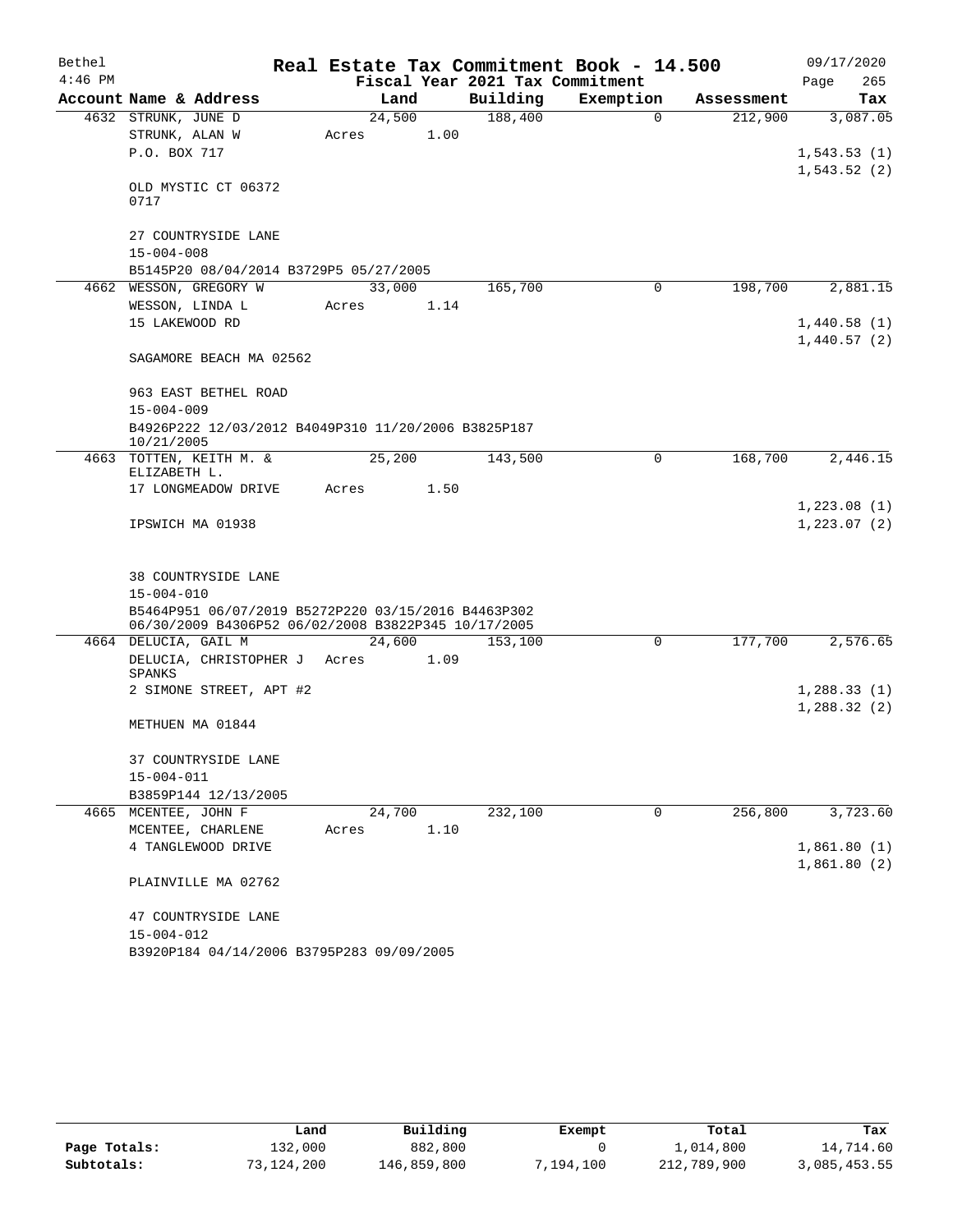| Bethel       |                                                                         |        |             |                                 | Real Estate Tax Commitment Book - 14.500 |               | 09/17/2020   |
|--------------|-------------------------------------------------------------------------|--------|-------------|---------------------------------|------------------------------------------|---------------|--------------|
| $4:46$ PM    |                                                                         |        |             | Fiscal Year 2021 Tax Commitment |                                          |               | 266<br>Page  |
|              | Account Name & Address                                                  | Land   |             | Building                        | Exemption                                | Assessment    | Tax          |
|              | 4666 PELOQUIN, MARK R                                                   | 18,600 |             | 0                               | $\mathbf 0$                              | 18,600        | 269.70       |
|              | 18 CREST VIEW RD                                                        | Acres  | 1.40        |                                 |                                          |               | 134.85(1)    |
|              | W GREEWICH RI 02817                                                     |        |             |                                 |                                          |               | 134.85(2)    |
|              | 2012                                                                    |        |             |                                 |                                          |               |              |
|              |                                                                         |        |             |                                 |                                          |               |              |
|              |                                                                         |        |             |                                 |                                          |               |              |
|              | COUNTRYSIDE ACRES/LOT                                                   |        |             |                                 |                                          |               |              |
|              | $15 - 004 - 013$<br>B3603P263 10/08/2004                                |        |             |                                 |                                          |               |              |
|              | 4667 LEVESQUE, RICHARD A                                                | 18,200 |             | 0                               | $\mathbf 0$                              | 18,200        | 263.90       |
|              | 10 1/2 B RANGERS DRIVE                                                  | Acres  | 1.09        |                                 |                                          |               |              |
|              |                                                                         |        |             |                                 |                                          |               | 131.95(1)    |
|              | HUDSON NH 03051                                                         |        |             |                                 |                                          |               | 131.95(2)    |
|              |                                                                         |        |             |                                 |                                          |               |              |
|              |                                                                         |        |             |                                 |                                          |               |              |
|              | COUNTRYSIDE ACRES/LOT                                                   |        |             |                                 |                                          |               |              |
|              | $15 - 004 - 014$<br>B3795P257 09/09/2005                                |        |             |                                 |                                          |               |              |
|              | 4668 PASSARETTI, LISA J                                                 | 18,200 |             | $\mathbf 0$                     | $\mathsf{O}$                             | 18,200        | 263.90       |
|              | 128 LINCOLN AVENUE                                                      | Acres  | 1.14        |                                 |                                          |               |              |
|              |                                                                         |        |             |                                 |                                          |               | 131.95(1)    |
|              | LITTLE FALLS NJ 07424                                                   |        |             |                                 |                                          |               | 131.95(2)    |
|              |                                                                         |        |             |                                 |                                          |               |              |
|              |                                                                         |        |             |                                 |                                          |               |              |
|              | COUNTRYSIDE ACRES                                                       |        |             |                                 |                                          |               |              |
|              | $15 - 004 - 015$                                                        |        |             |                                 |                                          |               |              |
|              | B5395P477 03/02/2018 B3615P105 10/27/2004                               |        |             |                                 |                                          |               |              |
| 4669         | SAMALIS, VIRGINIA M.<br>TRUSTEE                                         | 26,600 |             | 193,600                         | 0                                        | 220,200       | 3,192.90     |
|              | 23 YALE AVE.                                                            | Acres  | 3.12        |                                 |                                          |               |              |
|              |                                                                         |        |             |                                 |                                          |               | 1,596.45(1)  |
|              | WAKEFIELD MA 01880                                                      |        |             |                                 |                                          |               | 1,596.45(2)  |
|              |                                                                         |        |             |                                 |                                          |               |              |
|              |                                                                         |        |             |                                 |                                          |               |              |
|              | 65 COUNTRYSIDE LANE<br>$15 - 004 - 016$                                 |        |             |                                 |                                          |               |              |
|              | B4285P71 04/16/2008 B3590P325                                           |        |             |                                 |                                          |               |              |
| 4670         | PASSARETTI, LISA J                                                      | 18,800 |             | 0                               | 0                                        | 18,800        | 272.60       |
|              | 128 LINCOLN AVENUE                                                      | Acres  | 1.52        |                                 |                                          |               |              |
|              |                                                                         |        |             |                                 |                                          |               | 136.30(1)    |
|              | LITTLE FALLS NJ 07424                                                   |        |             |                                 |                                          |               | 136.30(2)    |
|              |                                                                         |        |             |                                 |                                          |               |              |
|              |                                                                         |        |             |                                 |                                          |               |              |
|              | COUNTRYSIDE ACRES/LOT                                                   |        |             |                                 |                                          |               |              |
|              | $15 - 004 - 017$<br>B5448P763 01/11/2019 B5442P528 11/19/2018 B5202P149 |        |             |                                 |                                          |               |              |
|              | 01/15/2015 B3615P103 10/27/2004                                         |        |             |                                 |                                          |               |              |
|              | 2543 COOLIDGE, JOHN                                                     | 34,600 |             | 3,700                           | 0                                        | 38,300        | 555.35       |
|              | COOLIDGE, EVA                                                           | Acres  | 5.40        |                                 |                                          |               |              |
|              | 994 EAST BETHEL RD.                                                     |        |             |                                 |                                          |               | 277.68(1)    |
|              |                                                                         |        |             |                                 |                                          |               | 277.67(2)    |
|              | BETHEL ME 04217                                                         |        |             |                                 |                                          |               |              |
|              | LOCKE MILLS/INTERVAL                                                    |        |             |                                 |                                          |               |              |
|              | $15 - 005$                                                              |        |             |                                 |                                          |               |              |
|              | B3001P141                                                               |        |             |                                 |                                          |               |              |
|              |                                                                         |        |             |                                 |                                          |               |              |
|              | Land                                                                    |        | Building    |                                 | Exempt                                   | Total         | Tax          |
| Page Totals: | 135,000                                                                 |        | 197,300     |                                 | 0                                        | 332,300       | 4,818.35     |
| Subtotals:   | 73, 259, 200                                                            |        | 147,057,100 |                                 | 7,194,100                                | 213, 122, 200 | 3,090,271.90 |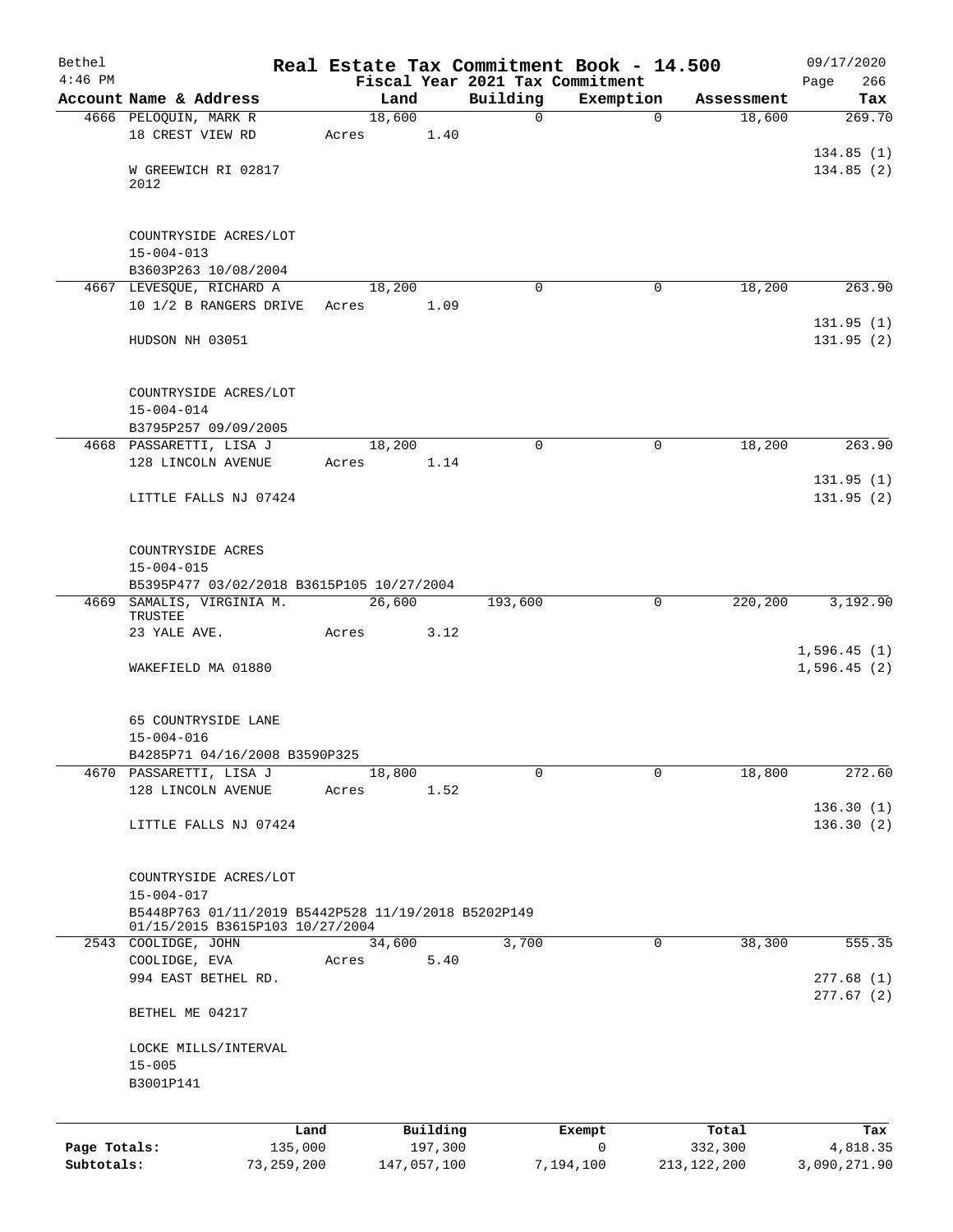| Bethel                     |                                                    |                       |            |        |                        |          | Real Estate Tax Commitment Book - 14.500 |                            | 09/17/2020                |
|----------------------------|----------------------------------------------------|-----------------------|------------|--------|------------------------|----------|------------------------------------------|----------------------------|---------------------------|
| $4:46$ PM                  |                                                    |                       |            |        |                        |          | Fiscal Year 2021 Tax Commitment          |                            | 267<br>Page               |
|                            | Account Name & Address                             |                       |            | Land   |                        | Building | Exemption                                | Assessment                 | Tax                       |
|                            | 2544 KITTREDGE, JOHN S                             |                       | Acres      |        | 35,400<br>3.00         | 116,900  | 25,000                                   |                            | 127,300<br>1,845.85       |
|                            | KITTREDGE, PENNY B<br>PO BOX 286                   |                       |            |        |                        |          | 01 Homestead (HM)                        |                            | 922.93(1)                 |
|                            |                                                    |                       |            |        |                        |          |                                          |                            | 922.92(2)                 |
|                            | GREENWOOD ME 04255                                 |                       |            |        |                        |          |                                          |                            |                           |
|                            | 985 EAST BETHEL RD.                                |                       |            |        |                        |          |                                          |                            |                           |
|                            | $15 - 005 - 001$                                   |                       |            |        |                        |          |                                          |                            |                           |
|                            | B1650P342 05/09/1989                               |                       |            |        |                        |          |                                          |                            |                           |
|                            | 2546 WOLFE, CYNTHIA                                |                       |            | 30,200 |                        | $\Omega$ |                                          | 0                          | 30,200<br>437.90          |
|                            | 10 ENGLISH WOODS DR.                               |                       | Acres      |        | 1.63                   |          |                                          |                            |                           |
|                            |                                                    |                       |            |        |                        |          |                                          |                            | 218.95(1)                 |
|                            | BETHEL ME 04217                                    |                       |            |        |                        |          |                                          |                            | 218.95(2)                 |
|                            |                                                    |                       |            |        |                        |          |                                          |                            |                           |
|                            | INTERVALE RD.                                      |                       |            |        |                        |          |                                          |                            |                           |
|                            | $15 - 007$                                         |                       |            |        |                        |          |                                          |                            |                           |
|                            | B4997P243 06/14/2013 B4569P82 03/19/2010 B4375P279 |                       |            |        |                        |          |                                          |                            |                           |
|                            | 11/12/2008 B3610P100 02/26/2007 B1650P342          |                       |            |        |                        |          |                                          |                            |                           |
|                            | 2548 WOLFE, CYNTHIA                                |                       |            | 34,300 |                        | 243,500  |                                          | 0                          | 277,800<br>4,028.10       |
|                            | 824 ROOSEVELT TRAIL,                               |                       | Acres 1.90 |        |                        |          |                                          |                            |                           |
|                            | #199                                               |                       |            |        |                        |          |                                          |                            | 2,014.05(1)               |
|                            | WINDHAM ME 04062                                   |                       |            |        |                        |          |                                          |                            | 2,014.05(2)               |
|                            |                                                    |                       |            |        |                        |          |                                          |                            |                           |
|                            |                                                    |                       |            |        |                        |          |                                          |                            |                           |
|                            | 10 ENGLISH WOODS                                   |                       |            |        |                        |          |                                          |                            |                           |
|                            | $15 - 008 - 001$                                   |                       |            |        |                        |          |                                          |                            |                           |
|                            | B4966P186 03/20/2013 B4435P170 05/01/2009          |                       |            |        |                        |          |                                          |                            |                           |
|                            | 4872 BOTTOMLEY, SCOTT W                            |                       |            | 33,900 |                        | 151,500  | 25,000                                   |                            | 160,400<br>2,325.80       |
|                            | BOTTOMLEY, AMY M                                   |                       | Acres 1.65 |        |                        |          | 01 Homestead (HM)                        |                            |                           |
|                            | 14 ENGLISH WOODS DR.                               |                       |            |        |                        |          |                                          |                            | 1,162.90(1)               |
|                            |                                                    |                       |            |        |                        |          |                                          |                            | 1, 162.90(2)              |
|                            | BETHEL ME 04217                                    |                       |            |        |                        |          |                                          |                            |                           |
|                            | 14 ENGLISH WOODS DRIVE                             |                       |            |        |                        |          |                                          |                            |                           |
|                            | $15 - 008 - 002$                                   |                       |            |        |                        |          |                                          |                            |                           |
|                            | B4742P321 08/02/2011                               |                       |            |        |                        |          |                                          |                            |                           |
| 4873                       | JAMES, RICHARD G JR                                |                       |            | 32,700 |                        | 172,200  |                                          | 0                          | 204,900<br>2,971.05       |
|                            | JAMES, TAMMY L                                     |                       | Acres      |        | 1.02                   |          |                                          |                            |                           |
|                            | 15 ENGLISH WOODS RD.                               |                       |            |        |                        |          |                                          |                            | 1,485.53(1)               |
|                            |                                                    |                       |            |        |                        |          |                                          |                            | 1,485.52(2)               |
|                            | BETHEL ME 04217                                    |                       |            |        |                        |          |                                          |                            |                           |
|                            |                                                    |                       |            |        |                        |          |                                          |                            |                           |
|                            | 15 ENGLISH WOODS DRIVE<br>$15 - 008 - 003$         |                       |            |        |                        |          |                                          |                            |                           |
|                            | B4358P82 10/01/2008                                |                       |            |        |                        |          |                                          |                            |                           |
|                            | 4874 BERLINER, SHARON                              |                       |            | 33,300 |                        | 200, 100 |                                          | 0                          | 233,400<br>3,384.30       |
|                            | WIRTH, WIRTH,                                      |                       | Acres      |        | 1.31                   |          |                                          |                            |                           |
|                            | CHRISTOPHER                                        |                       |            |        |                        |          |                                          |                            |                           |
|                            | 341 MILLS ROAD                                     |                       |            |        |                        |          |                                          |                            | 1,692.15(1)               |
|                            |                                                    |                       |            |        |                        |          |                                          |                            | 1,692.15(2)               |
|                            | KENNEBUNK ME 04046                                 |                       |            |        |                        |          |                                          |                            |                           |
|                            | 24 ENGLISH WOODS                                   |                       |            |        |                        |          |                                          |                            |                           |
|                            | $15 - 008 - 004$                                   |                       |            |        |                        |          |                                          |                            |                           |
|                            | B5020P246 08/06/2013                               |                       |            |        |                        |          |                                          |                            |                           |
|                            |                                                    |                       |            |        |                        |          |                                          |                            |                           |
|                            |                                                    |                       |            |        |                        |          |                                          |                            |                           |
|                            |                                                    | Land                  |            |        | Building               |          | Exempt                                   | Total                      | Tax                       |
| Page Totals:<br>Subtotals: |                                                    | 199,800<br>73,459,000 |            |        | 884,200<br>147,941,300 |          | 50,000<br>7,244,100                      | 1,034,000<br>214, 156, 200 | 14,993.00<br>3,105,264.90 |
|                            |                                                    |                       |            |        |                        |          |                                          |                            |                           |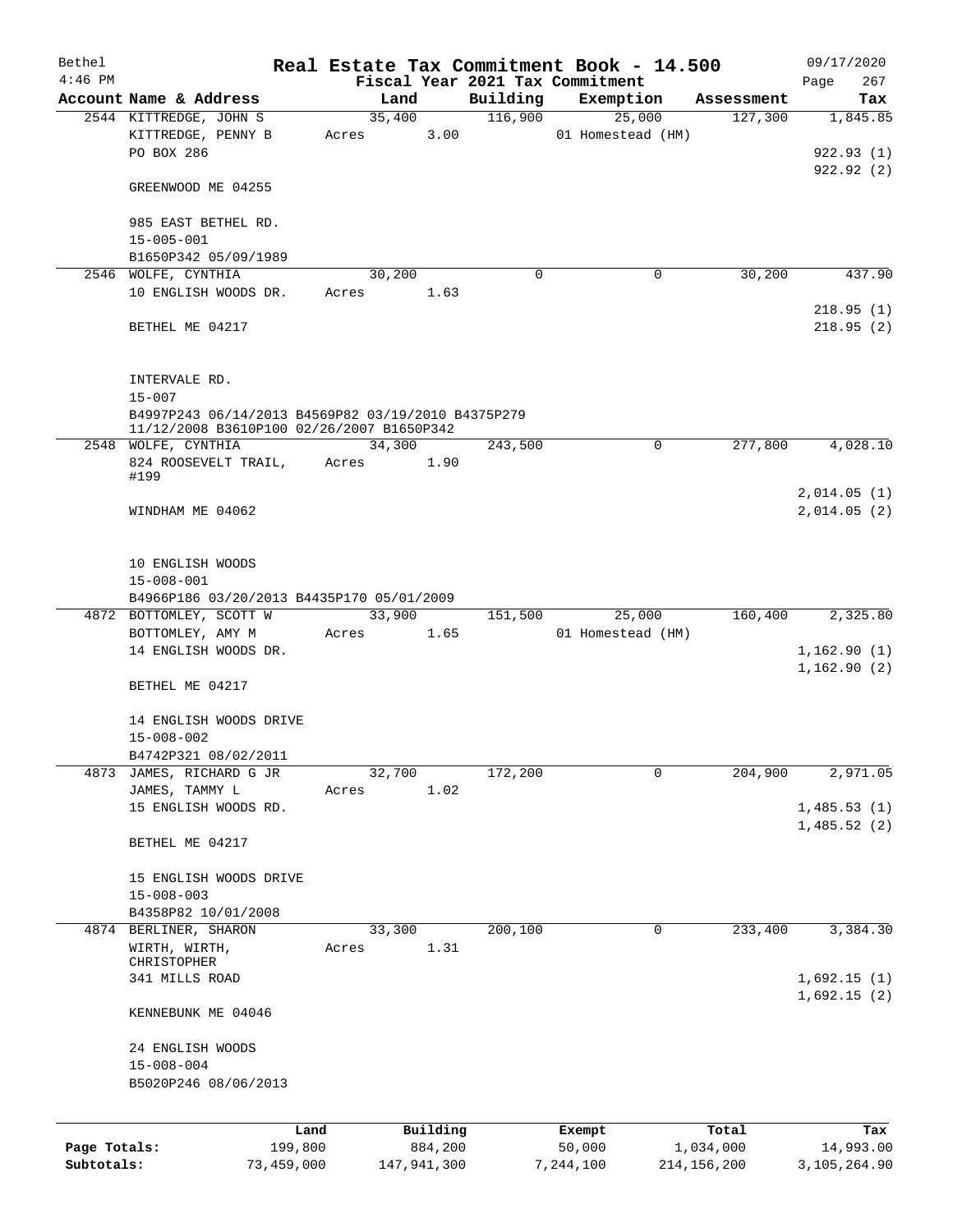| Bethel<br>$4:46$ PM |                                                                                                            |       |        | Fiscal Year 2021 Tax Commitment | Real Estate Tax Commitment Book - 14.500 |            | 09/17/2020<br>268<br>Page |
|---------------------|------------------------------------------------------------------------------------------------------------|-------|--------|---------------------------------|------------------------------------------|------------|---------------------------|
|                     | Account Name & Address                                                                                     |       | Land   | Building                        | Exemption                                | Assessment | Tax                       |
|                     | 4875 SPEAKMAN, JOEL T                                                                                      |       | 33,300 | 178,600                         | $\Omega$                                 | 211,900    | 3,072.55                  |
|                     | SPEAKMAN, HEATHER MARIE Acres                                                                              |       | 1.29   |                                 |                                          |            |                           |
|                     | PO BOX 128                                                                                                 |       |        |                                 |                                          |            | 1,536.28(1)               |
|                     | GREENWOOD ME 04255 0128                                                                                    |       |        |                                 |                                          |            | 1,536.27(2)               |
|                     | 25 ENGLISH WOODS                                                                                           |       |        |                                 |                                          |            |                           |
|                     | $15 - 008 - 005$                                                                                           |       |        |                                 |                                          |            |                           |
|                     | B4271P44 03/11/2008 B4247P72 01/02/2008 B4030P75<br>10/18/2006 B3924P104                                   |       |        |                                 |                                          |            |                           |
|                     | 4876 MORSE, DEBRA                                                                                          |       | 25,200 | $\Omega$                        | $\Omega$                                 | 25,200     | 365.40                    |
|                     | GILBERT, KENNETH, JR                                                                                       | Acres | 1.36   |                                 |                                          |            |                           |
|                     | 5 EASEMENT RD                                                                                              |       |        |                                 |                                          |            | 182.70 (1)                |
|                     |                                                                                                            |       |        |                                 |                                          |            | 182.70(2)                 |
|                     | TEWKSBURY MA 01876                                                                                         |       |        |                                 |                                          |            |                           |
|                     | ENGLISH WOODS                                                                                              |       |        |                                 |                                          |            |                           |
|                     | $15 - 008 - 006$                                                                                           |       |        |                                 |                                          |            |                           |
|                     | B5032P336 09/03/2013 B4569P84 03/19/2010 B3924P104                                                         |       |        |                                 |                                          |            |                           |
|                     | 04/18/2006                                                                                                 |       |        |                                 |                                          |            |                           |
|                     | 4877 MOORE, JOHN                                                                                           |       | 33,100 | 128,000                         | 0                                        | 161,100    | 2,335.95                  |
|                     | JOHNSON, JOHNSON,<br><b>HARRIET</b>                                                                        | Acres | 1.21   |                                 |                                          |            |                           |
|                     | 1 DOGWOODS ROAD                                                                                            |       |        |                                 |                                          |            | 1,167.98(1)               |
|                     |                                                                                                            |       |        |                                 |                                          |            | 1,167.97(2)               |
|                     | BOURNE MA 02532                                                                                            |       |        |                                 |                                          |            |                           |
|                     | 37 ENGLISH WOODS DR                                                                                        |       |        |                                 |                                          |            |                           |
|                     | $15 - 008 - 007$                                                                                           |       |        |                                 |                                          |            |                           |
|                     | B4630P114 09/08/2010 B4406P241 02/23/2009 B4285P21<br>04/15/2008 B4268P345 03/06/2008 B3924P104 04/18/2006 |       |        |                                 |                                          |            |                           |
|                     | 4878 PUSLYS, ADAM M                                                                                        |       | 33,400 | 144,000                         | $\Omega$                                 | 177,400    | 2,572.30                  |
|                     | 181 COOKS LANE                                                                                             | Acres | 1.36   |                                 |                                          |            |                           |
|                     |                                                                                                            |       |        |                                 |                                          |            | 1,286.15(1)               |
|                     | GUILFORD CT 06347                                                                                          |       |        |                                 |                                          |            | 1,286.15(2)               |
|                     | 46 ENGLISH WOODS                                                                                           |       |        |                                 |                                          |            |                           |
|                     | $15 - 008 - 008$                                                                                           |       |        |                                 |                                          |            |                           |
|                     | B4932P46 12/18/2012 B4186P89 08/17/2007 B4013P9<br>09/19/2006 B3924P104                                    |       |        |                                 |                                          |            |                           |
|                     | 4879 WILSON, WALTER S                                                                                      |       | 33,000 | 177,200                         | 0                                        | 210,200    | 3,047.90                  |
|                     | WILSON, DARLENE A                                                                                          | Acres | 1.14   |                                 |                                          |            |                           |
|                     | 9 TARGETT ROAD                                                                                             |       |        |                                 |                                          |            | 1,523.95(1)               |
|                     | NEW GLOUCESTER ME 04260                                                                                    |       |        |                                 |                                          |            | 1,523.95(2)               |
|                     |                                                                                                            |       |        |                                 |                                          |            |                           |
|                     | 49 ENGLISH WOODS DR<br>$15 - 008 - 009$                                                                    |       |        |                                 |                                          |            |                           |
|                     | B5195P339 12/24/2014 B5108P170 04/25/2014 B4239P157                                                        |       |        |                                 |                                          |            |                           |
|                     | 12/18/2007 B4013P13 09/19/2006 B3924P104                                                                   |       |        |                                 |                                          |            |                           |

|              | Land       | Building    | Exempt     | Total       | Tax          |
|--------------|------------|-------------|------------|-------------|--------------|
| Page Totals: | 158,000    | 627,800     |            | 785,800     | 11,394.10    |
| Subtotals:   | 73,617,000 | 148,569,100 | 7,244,100" | 214,942,000 | 3,116,659.00 |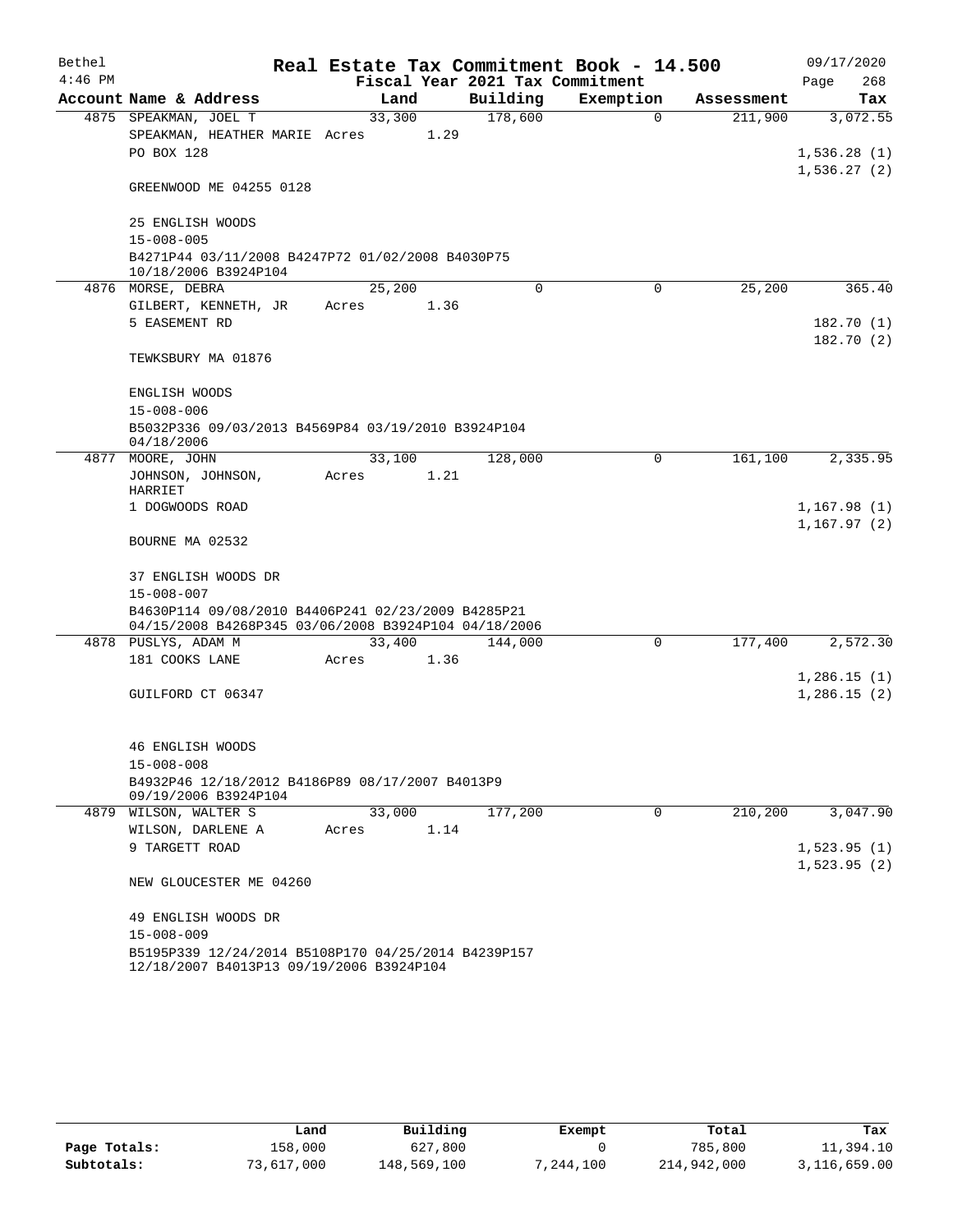| Bethel<br>$4:46$ PM |                                                                                                 |        |      | Fiscal Year 2021 Tax Commitment | Real Estate Tax Commitment Book - 14.500 |            | 09/17/2020<br>269<br>Page |
|---------------------|-------------------------------------------------------------------------------------------------|--------|------|---------------------------------|------------------------------------------|------------|---------------------------|
|                     | Account Name & Address                                                                          | Land   |      | Building                        | Exemption                                | Assessment | Tax                       |
|                     | 4880 OLMSTED, DAVID G                                                                           | 33,600 |      | 202,500                         | $\Omega$                                 | 236,100    | 3,423.45                  |
|                     | KARST, NATHANIEL J                                                                              | Acres  | 1.46 |                                 |                                          |            |                           |
|                     | 32 CHARNWOOD RD                                                                                 |        |      |                                 |                                          |            | 1,711.73(1)               |
|                     |                                                                                                 |        |      |                                 |                                          |            | 1,711.72(2)               |
|                     | SOMERVILLE MA 02144                                                                             |        |      |                                 |                                          |            |                           |
|                     | 56 ENGLISH WOODS DR                                                                             |        |      |                                 |                                          |            |                           |
|                     | $15 - 008 - 010$                                                                                |        |      |                                 |                                          |            |                           |
|                     | B5055P206 10/29/2013 B4404P209 02/17/2009 B3924P104<br>04/19/2006                               |        |      |                                 |                                          |            |                           |
|                     | 4881 WILSON, DARLENE                                                                            | 25,500 |      | $\Omega$                        | $\Omega$                                 | 25,500     | 369.75                    |
|                     | WILSON, WALTER                                                                                  | Acres  | 1.51 |                                 |                                          |            |                           |
|                     | 9 TARGET ROAD                                                                                   |        |      |                                 |                                          |            | 184.88(1)                 |
|                     |                                                                                                 |        |      |                                 |                                          |            | 184.87(2)                 |
|                     | NEW GLOUCESTER ME 04260                                                                         |        |      |                                 |                                          |            |                           |
|                     | ENGLISH WOODS                                                                                   |        |      |                                 |                                          |            |                           |
|                     | $15 - 008 - 011$                                                                                |        |      |                                 |                                          |            |                           |
|                     | B5395P373 02/28/2018 B4997P17 06/12/2013 B4898P206<br>09/26/2012 B4376P261 11/14/2008 B3924P104 |        |      |                                 |                                          |            |                           |
|                     | 4882 LAWLESS, MICHAEL J                                                                         | 25,300 |      | $\Omega$                        | $\Omega$                                 | 25,300     | 366.85                    |
|                     | PO BOX 437                                                                                      | Acres  | 1.39 |                                 |                                          |            |                           |
|                     |                                                                                                 |        |      |                                 |                                          |            | 183.43(1)                 |
|                     | DUNSTABLE MA 01872                                                                              |        |      |                                 |                                          |            | 183.42(2)                 |
|                     |                                                                                                 |        |      |                                 |                                          |            |                           |
|                     | ENGLISH WOODS                                                                                   |        |      |                                 |                                          |            |                           |
|                     | $15 - 008 - 012$                                                                                |        |      |                                 |                                          |            |                           |
|                     | B5042P23 09/25/2013 B4997P17 06/12/2013 B4898P206                                               |        |      |                                 |                                          |            |                           |
|                     | 09/26/2012 B4060P112 12/08/2006 B4030P73 10/18/2006                                             |        |      |                                 |                                          |            |                           |
|                     | B3924P104                                                                                       |        |      |                                 |                                          |            |                           |
|                     | 4883 STRUNK, JUNE D                                                                             | 24,600 |      | $\Omega$                        | $\Omega$                                 | 24,600     | 356.70                    |
|                     | STRUNK, ALAN W                                                                                  | Acres  | 1.07 |                                 |                                          |            |                           |
|                     | P.O. BOX 717                                                                                    |        |      |                                 |                                          |            | 178.35(1)                 |
|                     |                                                                                                 |        |      |                                 |                                          |            | 178.35(2)                 |
|                     | OLD MYSTIC CT 06372<br>0717                                                                     |        |      |                                 |                                          |            |                           |
|                     |                                                                                                 |        |      |                                 |                                          |            |                           |
|                     | ENGLISH WOODS                                                                                   |        |      |                                 |                                          |            |                           |
|                     | $15 - 008 - 013$                                                                                |        |      |                                 |                                          |            |                           |
|                     | B5145P18 08/04/2014 B4093P169 02/16/2007 B4051P221<br>B3924P104                                 |        |      |                                 |                                          |            |                           |
|                     | 4884 LAWLESS, MICHAEL J                                                                         | 33,200 |      | 187,500                         | 0                                        | 220,700    | 3,200.15                  |
|                     | 48 ADAMS ST                                                                                     | Acres  | 1.25 |                                 |                                          |            |                           |
|                     |                                                                                                 |        |      |                                 |                                          |            | 1,600.08(1)               |
|                     | DUNSTABLE MA 01872                                                                              |        |      |                                 |                                          |            | 1,600.07(2)               |
|                     | 78 ENGLISH WOODS                                                                                |        |      |                                 |                                          |            |                           |
|                     | $15 - 008 - 014$                                                                                |        |      |                                 |                                          |            |                           |
|                     | B4511P232 10/15/2009 B4149P174 06/19/2007 B3924P104                                             |        |      |                                 |                                          |            |                           |

|              | Land       | Building    | Exempt    | Total       | Tax          |
|--------------|------------|-------------|-----------|-------------|--------------|
| Page Totals: | 142,200    | 390,000     |           | 532,200     | 7,716.90     |
| Subtotals:   | 73,759,200 | 148,959,100 | 7,244,100 | 215,474,200 | 3,124,375.90 |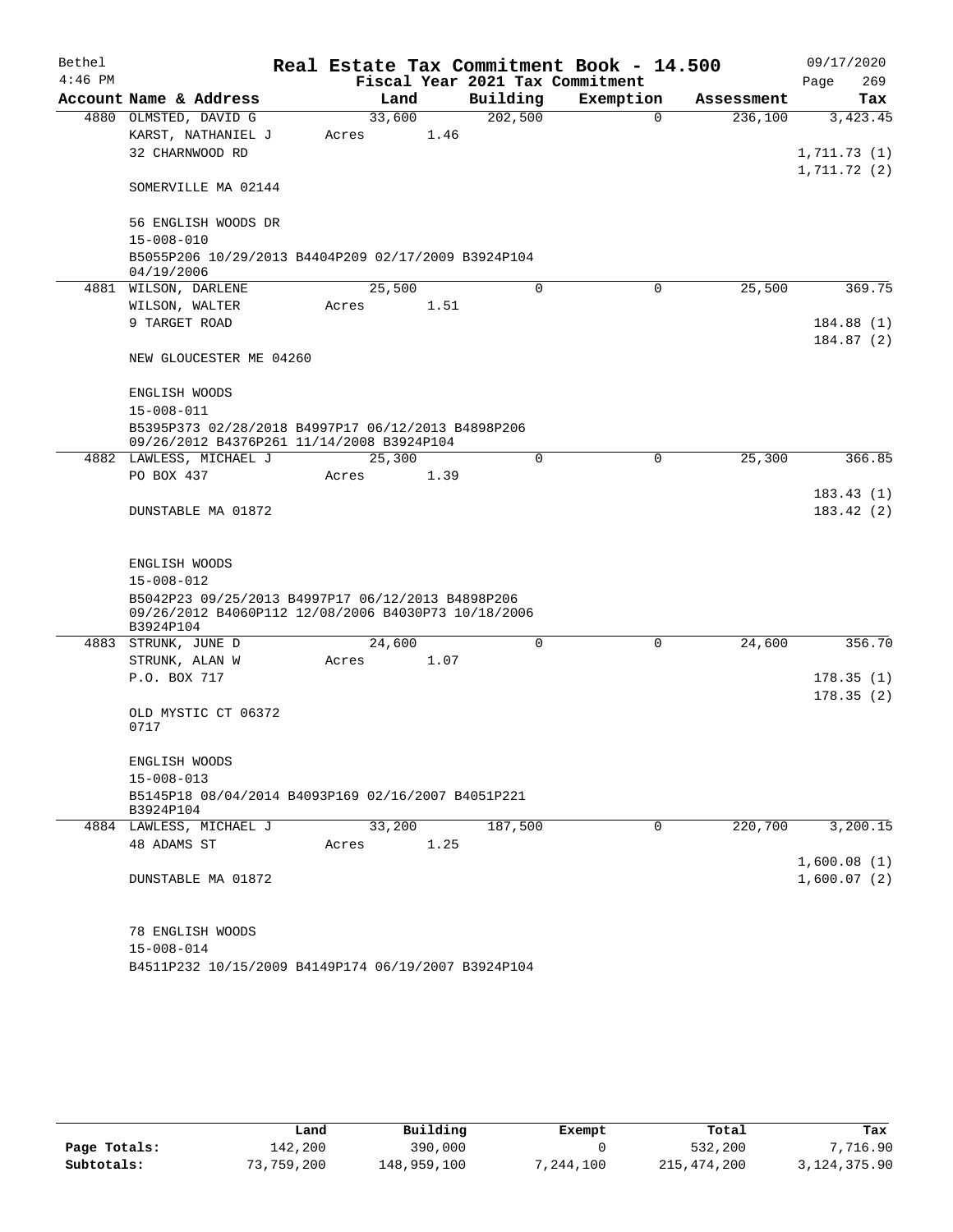| Bethel<br>$4:46$ PM |                                                                 |                 |        | Fiscal Year 2021 Tax Commitment | Real Estate Tax Commitment Book - 14.500 |            | 09/17/2020<br>270<br>Page  |
|---------------------|-----------------------------------------------------------------|-----------------|--------|---------------------------------|------------------------------------------|------------|----------------------------|
|                     | Account Name & Address                                          | Land            |        | Building                        | Exemption                                | Assessment | Tax                        |
|                     | 4885 STRUNK, JUNE<br>STRUNK, ALAN<br>P.O. BOX 717               | 25,600<br>Acres | 1.59   | $\mathbf 0$                     | $\Omega$                                 | 25,600     | 371.20<br>185.60(1)        |
|                     | OLD MYSTIC CT 06372<br>0717                                     |                 |        |                                 |                                          |            | 185.60(2)                  |
|                     | ENGLISH WOODS<br>$15 - 008 - 015$                               |                 |        |                                 |                                          |            |                            |
|                     | B5027P53 08/21/2013 B4569P88 03/19/2010 B3924P104<br>04/18/2006 |                 |        |                                 |                                          |            |                            |
|                     | 4886 PROTO, RICHARD R                                           | 34,400          |        | 181,800                         | 0                                        | 216,200    | 3,134.90                   |
|                     | PROTO, ANN R                                                    | Acres           | 2.00   |                                 |                                          |            |                            |
|                     | 8 EIGHTEENTH DRIVE                                              |                 |        |                                 |                                          |            | 1,567.45(1)<br>1,567.45(2) |
|                     | FRANKLIN MA 02038                                               |                 |        |                                 |                                          |            |                            |
|                     | 84 ENGLISH WOODS DR<br>$15 - 008 - 016$                         |                 |        |                                 |                                          |            |                            |
|                     | B4267P168 03/03/2008 B3924P104                                  |                 |        |                                 |                                          |            |                            |
|                     | 2549 MACDONALD, BRIDGET A                                       | 38,400          |        | 110,200                         | $\mathbf 0$                              | 148,600    | 2,154.70                   |
|                     | MACDONALD, BRIAN J                                              | Acres           | 1.00   |                                 |                                          |            |                            |
|                     | MACDONALD<br>73 WATER ST                                        |                 |        |                                 |                                          |            | 1,077.35(1)                |
|                     |                                                                 |                 |        |                                 |                                          |            | 1,077.35(2)                |
|                     | HANOVER MA 02339                                                |                 |        |                                 |                                          |            |                            |
|                     | 1913 INTERVALE RD.                                              |                 |        |                                 |                                          |            |                            |
|                     | $15 - 009$                                                      |                 |        |                                 |                                          |            |                            |
|                     | B3378P125 08/29/2003                                            |                 |        |                                 |                                          |            |                            |
|                     | 2550 CORRIVEAU, LAURIET JR<br>P.O. BOX 725                      | 38,400<br>Acres | 1.00   | 22,700                          | 0                                        | 61,100     | 885.95                     |
|                     |                                                                 |                 |        |                                 |                                          |            | 442.98 (1)                 |
|                     | BETHEL ME 04217                                                 |                 |        |                                 |                                          |            | 442.97 (2)                 |
|                     |                                                                 |                 |        |                                 |                                          |            |                            |
|                     | 1917 INTERVALE RD.                                              |                 |        |                                 |                                          |            |                            |
|                     | $15 - 010$<br>B1371P341                                         |                 |        |                                 |                                          |            |                            |
|                     | 2551 BARTLETT, DOROTHY                                          | 8,700           |        | 3,100                           | $\Omega$                                 | 11,800     | 171.10                     |
|                     | 1938 INTERVALE RD.                                              | Acres           | 130.00 |                                 |                                          |            |                            |
|                     |                                                                 |                 |        |                                 |                                          |            | 85.55(1)                   |
|                     | BETHEL ME 04217                                                 |                 |        |                                 |                                          |            | 85.55 (2)                  |
|                     | INTERVALE RD S/S                                                |                 |        |                                 |                                          |            |                            |
|                     | $15 - 011$                                                      |                 |        |                                 |                                          |            |                            |
|                     | B5109P203 04/30/2014                                            |                 |        |                                 |                                          |            |                            |
|                     | 2552 BARTLETT, DOROTHY<br>1938 INTERVALE RD.                    | 8,200<br>Acres  | 33.00  | 0                               | 0                                        | 8,200      | 118.90                     |
|                     |                                                                 |                 |        |                                 |                                          |            | 59.45(1)                   |
|                     | BETHEL ME 04217                                                 |                 |        |                                 |                                          |            | 59.45(2)                   |
|                     | $15 - 011 - 001$                                                |                 |        |                                 |                                          |            |                            |
|                     | B5109P203 04/30/2014                                            |                 |        |                                 |                                          |            |                            |
|                     |                                                                 |                 |        |                                 |                                          |            |                            |

|              | Land       | Building    | Exempt    | Total       | Tax          |
|--------------|------------|-------------|-----------|-------------|--------------|
| Page Totals: | 153,700    | 317,800     |           | 471,500     | 6,836.75     |
| Subtotals:   | 73,912,900 | 149,276,900 | 7,244,100 | 215,945,700 | 3,131,212.65 |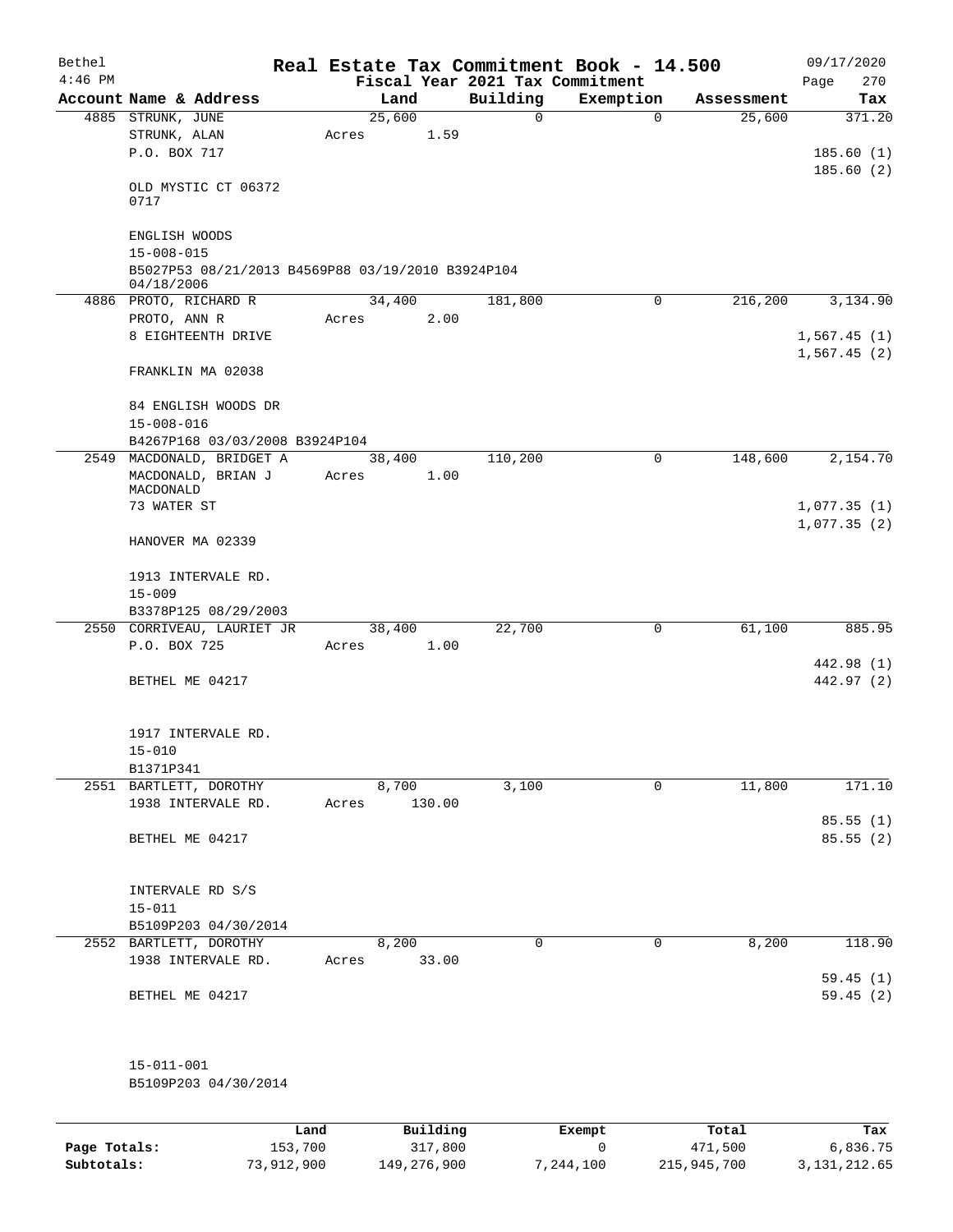| Bethel<br>$4:46$ PM |                                                                 |       |          |          | Real Estate Tax Commitment Book - 14.500<br>Fiscal Year 2021 Tax Commitment |            | 09/17/2020<br>271<br>Page |
|---------------------|-----------------------------------------------------------------|-------|----------|----------|-----------------------------------------------------------------------------|------------|---------------------------|
|                     | Account Name & Address                                          |       | Land     | Building | Exemption                                                                   | Assessment | Tax                       |
|                     | 2553 HAINES, JAMES L                                            |       | 41,700   | 0        | $\Omega$                                                                    | 41,700     | 604.65                    |
|                     | MERCER, NANCY                                                   | Acres | 3.00     |          |                                                                             |            |                           |
|                     | 1968 INTERVALE ROAD                                             |       |          |          |                                                                             |            | 302.33(1)                 |
|                     |                                                                 |       |          |          |                                                                             |            | 302.32 (2)                |
|                     | BETHEL ME 04217                                                 |       |          |          |                                                                             |            |                           |
|                     |                                                                 |       |          |          |                                                                             |            |                           |
|                     | INTERVALE RD S/S                                                |       |          |          |                                                                             |            |                           |
|                     | $15 - 013$                                                      |       |          |          |                                                                             |            |                           |
|                     | B4904P71 09/07/2012 B4829P169 03/28/2012 B743P194<br>05/15/1972 |       |          |          |                                                                             |            |                           |
|                     | 2554 MERCER, NANCY H                                            |       | 42,200   | 79,200   | 31,000                                                                      | 90,400     | 1,310.80                  |
|                     | 1987 INTERVALE ROAD                                             | Acres | 3.43     |          | 01 Homestead (HM)                                                           |            |                           |
|                     |                                                                 |       |          |          | 12 WW2 Vet Res                                                              |            | 655.40(1)                 |
|                     | BETHEL ME 04217                                                 |       |          |          |                                                                             |            | 655.40(2)                 |
|                     |                                                                 |       |          |          |                                                                             |            |                           |
|                     |                                                                 |       |          |          |                                                                             |            |                           |
|                     | 1987 INTERVALE RD.                                              |       |          |          |                                                                             |            |                           |
|                     | $15 - 014$                                                      |       |          |          |                                                                             |            |                           |
|                     | B802P91 10/16/1973                                              |       |          |          |                                                                             |            |                           |
|                     | 2555 JOHNSON, MONA                                              |       | 38,400   | 88,100   | 25,000                                                                      | 101,500    | 1,471.75                  |
|                     | PO BOX 676                                                      | Acres | 1.00     |          | 01 Homestead (HM)                                                           |            |                           |
|                     |                                                                 |       |          |          |                                                                             |            | 735.88 (1)<br>735.87(2)   |
|                     | BETHEL ME 04217                                                 |       |          |          |                                                                             |            |                           |
|                     |                                                                 |       |          |          |                                                                             |            |                           |
|                     | 1999 INTERVALE RD.                                              |       |          |          |                                                                             |            |                           |
|                     | $15 - 015$                                                      |       |          |          |                                                                             |            |                           |
|                     | B5146P76 08/08/2014 B4154P64 06/25/2007                         |       |          |          |                                                                             |            |                           |
|                     | 2563 ROBERTS, HOLLY J                                           |       | 32,600   | 11,200   | 0                                                                           | 43,800     | 635.10                    |
|                     | 2011 INTERVALE ROAD                                             | Acres | 1.00     |          |                                                                             |            |                           |
|                     |                                                                 |       |          |          |                                                                             |            | 317.55(1)                 |
|                     | BETHEL ME 04217                                                 |       |          |          |                                                                             |            | 317.55(2)                 |
|                     |                                                                 |       |          |          |                                                                             |            |                           |
|                     | 11 HOLLY PLACE                                                  |       |          |          |                                                                             |            |                           |
|                     | $15 - 016$                                                      |       |          |          |                                                                             |            |                           |
|                     | B3888P11 02/14/2006 B2719P40                                    |       |          |          |                                                                             |            |                           |
|                     | 2556 BRADY, JOHN F                                              |       | 25,600   | 114,100  | 25,000                                                                      | 114,700    | 1,663.15                  |
|                     | 3 BALSAM RD                                                     | Acres | 0.50     |          | 01 Homestead (HM)                                                           |            |                           |
|                     |                                                                 |       |          |          |                                                                             |            | 831.58 (1)                |
|                     | BETHEL ME 04217                                                 |       |          |          |                                                                             |            | 831.57 (2)                |
|                     |                                                                 |       |          |          |                                                                             |            |                           |
|                     |                                                                 |       |          |          |                                                                             |            |                           |
|                     | 3 BALSAM ROAD                                                   |       |          |          |                                                                             |            |                           |
|                     | $15 - 016 - 001$                                                |       |          |          |                                                                             |            |                           |
|                     | B5299P430 08/19/2016 B3349P232 08/08/2003                       |       | 25,600   |          | 0                                                                           | 167,800    | 2,433.10                  |
|                     | 2568 ROMAN, JERRY S.<br>PO BOX 1155                             | Acres | 0.50     | 142,200  |                                                                             |            |                           |
|                     |                                                                 |       |          |          |                                                                             |            | 1,216.55(1)               |
|                     | BETHEL ME 04217                                                 |       |          |          |                                                                             |            | 1,216.55(2)               |
|                     |                                                                 |       |          |          |                                                                             |            |                           |
|                     |                                                                 |       |          |          |                                                                             |            |                           |
|                     | 13 BALSAM ROAD                                                  |       |          |          |                                                                             |            |                           |
|                     | $15 - 016 - 002$                                                |       |          |          |                                                                             |            |                           |
|                     | B5494P457 11/25/2019 B4616P184 07/27/2010 B3527P77              |       |          |          |                                                                             |            |                           |
|                     | 05/21/2004                                                      |       |          |          |                                                                             |            |                           |
|                     |                                                                 |       |          |          |                                                                             |            |                           |
|                     |                                                                 |       |          |          |                                                                             |            |                           |
|                     |                                                                 | Land  | Building |          | Exempt                                                                      | Total      | Tax                       |

**Page Totals:** 206,100 434,800 81,000 559,900 8,118.55 **Subtotals:** 74,119,000 149,711,700 7,325,100 216,505,600 3,139,331.20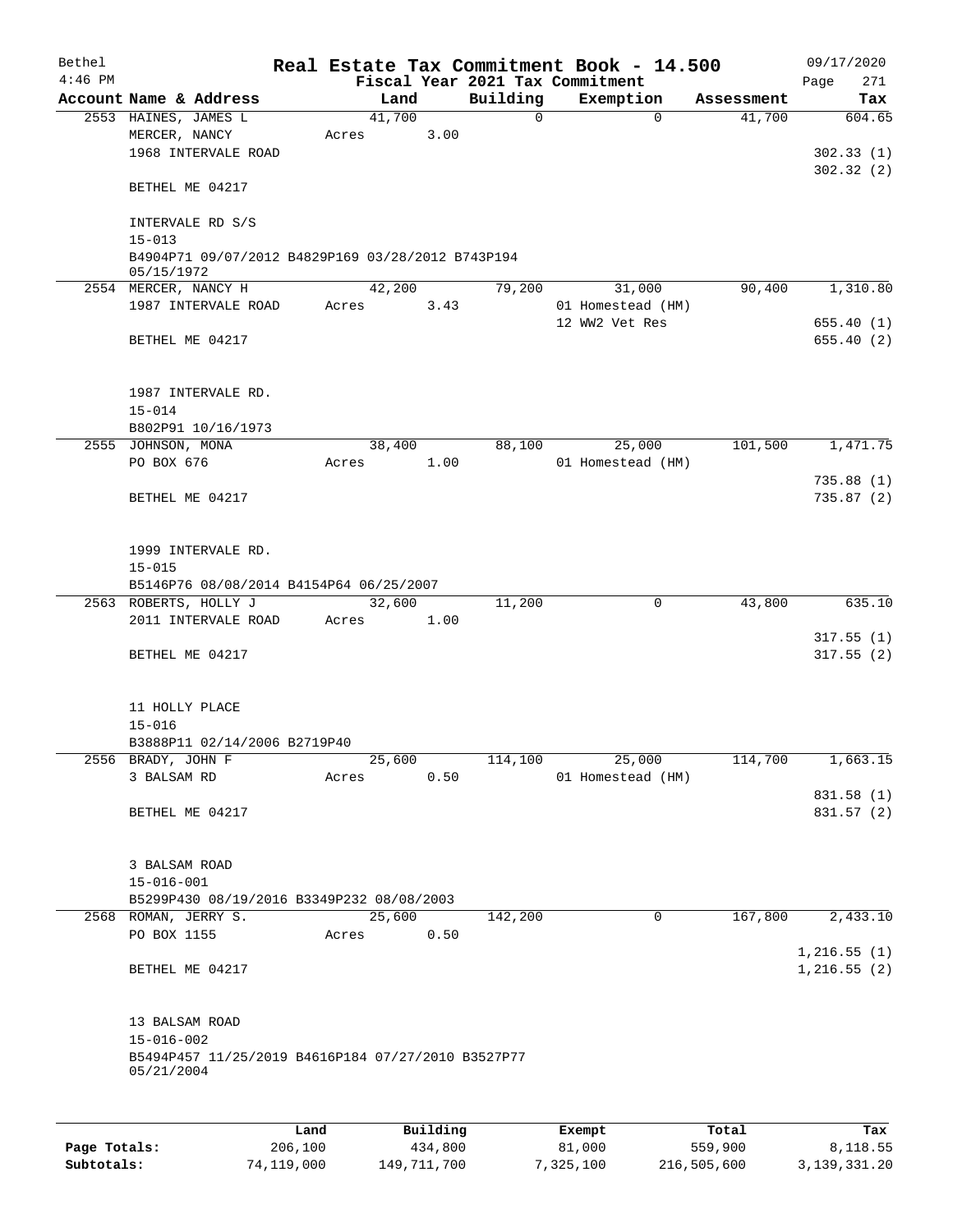| Bethel<br>$4:46$ PM |                                                                  |                 |      | Fiscal Year 2021 Tax Commitment | Real Estate Tax Commitment Book - 14.500 |            | 09/17/2020<br>272<br>Page |
|---------------------|------------------------------------------------------------------|-----------------|------|---------------------------------|------------------------------------------|------------|---------------------------|
|                     | Account Name & Address                                           | Land            |      | Building                        | Exemption                                | Assessment | Tax                       |
|                     | 2578 RODRIGUES, RAYMOND JR<br>RODRIGUES, ADELINE<br>55 BEACH RD. | 17,800<br>Acres | 0.55 | $\mathsf{O}$                    | $\mathbf 0$                              | 17,800     | 258.10<br>129.05(1)       |
|                     | BRISTOL RI 02809                                                 |                 |      |                                 |                                          |            | 129.05(2)                 |
|                     | 4 ASPEN DRIVE<br>$15 - 016 - 003$                                |                 |      |                                 |                                          |            |                           |
|                     | B2363P242                                                        |                 |      |                                 |                                          |            |                           |
|                     | 2579 RODRIGUES, RAYMOND JR                                       | 17,000          |      | 0                               | 0                                        | 17,000     | 246.50                    |
|                     | RODRIGUES, ADELINE                                               | Acres           | 0.50 |                                 |                                          |            |                           |
|                     | 55 BEACH RD.                                                     |                 |      |                                 |                                          |            | 123.25(1)                 |
|                     | BRISTOL RI 02809                                                 |                 |      |                                 |                                          |            | 123.25(2)                 |
|                     | <b>BALSAM ROAD</b>                                               |                 |      |                                 |                                          |            |                           |
|                     | $15 - 016 - 004$                                                 |                 |      |                                 |                                          |            |                           |
|                     | B2363P242                                                        |                 |      |                                 |                                          |            |                           |
|                     | 2580 SOUSA, JOSEPH                                               | 17,000          |      | 0                               | $\mathsf{O}$                             | 17,000     | 246.50                    |
|                     | 33 DUFFIELD                                                      | Acres           | 0.50 |                                 |                                          |            |                           |
|                     | BRISTOL RI 02809                                                 |                 |      |                                 |                                          |            | 123.25(1)<br>123.25(2)    |
|                     | 25 BALSAM ROAD                                                   |                 |      |                                 |                                          |            |                           |
|                     | $15 - 016 - 005$<br>B2363P242                                    |                 |      |                                 |                                          |            |                           |
|                     | 2581 DICARLI, FRANCIS M                                          | 25,600          |      | 105,400                         | $\mathbf 0$                              | 131,000    | 1,899.50                  |
|                     | 32 EAGLE WAY                                                     | Acres           | 0.50 |                                 |                                          |            |                           |
|                     | LAKEVILLE MA 02347 1456                                          |                 |      |                                 |                                          |            | 949.75 (1)<br>949.75 (2)  |
|                     | 29 BALSAM ROAD                                                   |                 |      |                                 |                                          |            |                           |
|                     | $15 - 016 - 006$<br>B4738P322 07/21/2011 B3023P199 11/05/2001    |                 |      |                                 |                                          |            |                           |
|                     | 2582 DALTON, CHARLES H                                           | 32,600          |      | 80,400                          | 0                                        | 113,000    | 1,638.50                  |
|                     | DALTON, DIANE K                                                  | Acres           | 1.00 |                                 |                                          |            |                           |
|                     | 3016 PERSIMMON VALLEY                                            |                 |      |                                 |                                          |            | 819.25(1)                 |
|                     | TRL                                                              |                 |      |                                 |                                          |            | 819.25(2)                 |
|                     | AUSTIN TX 78732 2198                                             |                 |      |                                 |                                          |            |                           |
|                     | 44 BALSAM ROAD<br>$15 - 016 - 007$                               |                 |      |                                 |                                          |            |                           |
|                     | B4767P324 10/05/2011 B3973P119 07/20/2006 B302P199               | 26,400          |      |                                 | $\mathbf 0$                              | 86,000     | 1,247.00                  |
|                     | 2583 46 BALSAM ROAD, LLC<br>49 N. FEDERAL HWY #331 Acres         |                 | 0.55 | 59,600                          |                                          |            | 623.50(1)                 |
|                     | POMPANO BEACH FL 33060                                           |                 |      |                                 |                                          |            | 623.50(2)                 |
|                     | 46 BALSAM ROAD<br>$15 - 016 - 008$                               |                 |      |                                 |                                          |            |                           |
|                     | B5332P530 02/27/2017 B3441P73 12/23/2003 B3023P90<br>11/08/2001  |                 |      |                                 |                                          |            |                           |
|                     |                                                                  |                 |      |                                 |                                          |            |                           |

|              | Land       | Building    | Exempt    | Total       | Tax          |
|--------------|------------|-------------|-----------|-------------|--------------|
| Page Totals: | 136,400    | 245,400     |           | 381,800     | 5,536.10     |
| Subtotals:   | 74,255,400 | 149,957,100 | 7,325,100 | 216,887,400 | 3,144,867.30 |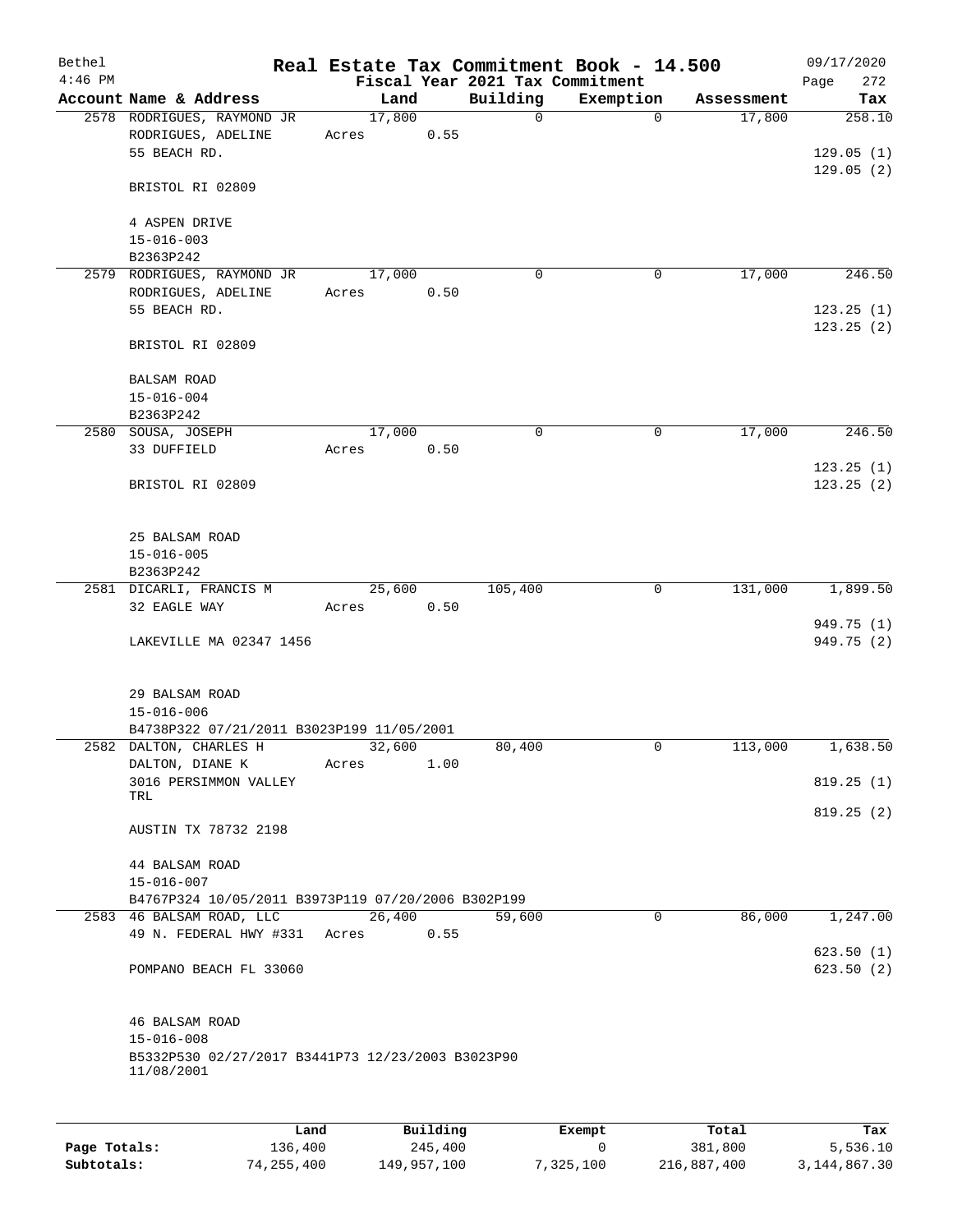| Bethel       |                                                     |         |       |        |          |             | Real Estate Tax Commitment Book - 14.500 |              |            | 09/17/2020   |
|--------------|-----------------------------------------------------|---------|-------|--------|----------|-------------|------------------------------------------|--------------|------------|--------------|
| $4:46$ PM    |                                                     |         |       |        |          |             | Fiscal Year 2021 Tax Commitment          |              |            | Page<br>273  |
|              | Account Name & Address                              |         |       | Land   |          | Building    | Exemption                                |              | Assessment | Tax          |
|              | 2584 KING, MATTHEW T                                |         |       | 26,400 |          | 81,500      |                                          | $\mathbf 0$  | 107,900    | 1,564.55     |
|              | KING, DEBORAH H                                     |         | Acres |        | 0.55     |             |                                          |              |            |              |
|              | 108 HILL STREET                                     |         |       |        |          |             |                                          |              |            | 782.28(1)    |
|              |                                                     |         |       |        |          |             |                                          |              |            | 782.27(2)    |
|              | WEYMOUTH MA 02189                                   |         |       |        |          |             |                                          |              |            |              |
|              |                                                     |         |       |        |          |             |                                          |              |            |              |
|              | 4 BALSAM ROAD<br>$15 - 016 - 009$                   |         |       |        |          |             |                                          |              |            |              |
|              | B3445P9 12/23/2004 B3023P90                         |         |       |        |          |             |                                          |              |            |              |
|              | 2557 GLEW, RAYMOND L                                |         |       | 25,600 |          | 153,100     | 25,000                                   |              | 153,700    | 2,228.65     |
|              | GLEW, NANCY L                                       |         | Acres |        | 0.50     |             | 01 Homestead (HM)                        |              |            |              |
|              | 8 BALSAM RD                                         |         |       |        |          |             |                                          |              |            | 1, 114.33(1) |
|              |                                                     |         |       |        |          |             |                                          |              |            | 1, 114.32(2) |
|              | BETHEL ME 04217                                     |         |       |        |          |             |                                          |              |            |              |
|              |                                                     |         |       |        |          |             |                                          |              |            |              |
|              | 8 BALSAM ROAD                                       |         |       |        |          |             |                                          |              |            |              |
|              | $15 - 016 - 010$                                    |         |       |        |          |             |                                          |              |            |              |
|              | B4449P185 06/01/2009 B4310P145 06/12/2008 B4270P284 |         |       |        |          |             |                                          |              |            |              |
|              | 03/10/2008 B2172P124                                |         |       |        |          |             |                                          |              |            |              |
|              | 2558 MADGE, PETER                                   |         |       | 25,600 |          | 214,600     |                                          | 0            | 240,200    | 3,482.90     |
|              | MADGE, TRACI                                        |         | Acres |        | 0.50     |             |                                          |              |            |              |
|              | 237 UNION ST                                        |         |       |        |          |             |                                          |              |            | 1,741.45(1)  |
|              |                                                     |         |       |        |          |             |                                          |              |            | 1,741.45(2)  |
|              | MARSHFIELD MA 02050                                 |         |       |        |          |             |                                          |              |            |              |
|              | 5275                                                |         |       |        |          |             |                                          |              |            |              |
|              |                                                     |         |       |        |          |             |                                          |              |            |              |
|              | 1 HOLLY PLACE                                       |         |       |        |          |             |                                          |              |            |              |
|              | $15 - 016 - 011$                                    |         |       |        |          |             |                                          |              |            |              |
|              | B3740P342 06/15/2005                                |         |       |        |          |             |                                          |              |            |              |
|              | 2559 GOULET, ZACHARY T                              |         |       | 26,300 |          | 78,800      |                                          | $\mathsf{O}$ | 105,100    | 1,523.95     |
|              | 12 Holly Place                                      |         | Acres |        | 0.54     |             |                                          |              |            |              |
|              |                                                     |         |       |        |          |             |                                          |              |            | 761.98(1)    |
|              | Bethel ME 04217                                     |         |       |        |          |             |                                          |              |            | 761.97(2)    |
|              |                                                     |         |       |        |          |             |                                          |              |            |              |
|              |                                                     |         |       |        |          |             |                                          |              |            |              |
|              | 12 ASPEN RD.                                        |         |       |        |          |             |                                          |              |            |              |
|              | $15 - 016 - 012$                                    |         |       |        |          |             |                                          |              |            |              |
|              | B5429P694 09/10/2018 B2085P76 B1889P138             |         |       | 26,100 |          | 151,200     |                                          | $\mathbf 0$  | 177,300    | 2,570.85     |
|              | 2560 MCGARRY, ELIZABETH<br>69 JOB ST.               |         | Acres |        | 0.53     |             |                                          |              |            |              |
|              |                                                     |         |       |        |          |             |                                          |              |            | 1, 285.43(1) |
|              | PROVIDENCE RI 02904                                 |         |       |        |          |             |                                          |              |            | 1, 285.42(2) |
|              |                                                     |         |       |        |          |             |                                          |              |            |              |
|              |                                                     |         |       |        |          |             |                                          |              |            |              |
|              | 37 HOLLY PLACE                                      |         |       |        |          |             |                                          |              |            |              |
|              | $15 - 016 - 013$                                    |         |       |        |          |             |                                          |              |            |              |
|              | B4198P196 09/21/2007 B1889P138                      |         |       |        |          |             |                                          |              |            |              |
| 2561         | GOULET, RONALD &                                    |         |       | 17,000 |          | $\mathbf 0$ |                                          | $\mathbf 0$  | 17,000     | 246.50       |
|              | JESSICA MARY                                        |         |       |        |          |             |                                          |              |            |              |
|              | TENANTS IN COMMON                                   |         | Acres |        | 0.50     |             |                                          |              |            |              |
|              | 12 Holly Place                                      |         |       |        |          |             |                                          |              |            | 123.25(1)    |
|              |                                                     |         |       |        |          |             |                                          |              |            | 123.25(2)    |
|              | Bethel ME 04217                                     |         |       |        |          |             |                                          |              |            |              |
|              |                                                     |         |       |        |          |             |                                          |              |            |              |
|              | 19 HOLLY PLACE                                      |         |       |        |          |             |                                          |              |            |              |
|              | $15 - 016 - 014$                                    |         |       |        |          |             |                                          |              |            |              |
|              | B4025P171 10/11/2006 B2634P198                      |         |       |        |          |             |                                          |              |            |              |
|              |                                                     |         |       |        |          |             |                                          |              |            |              |
|              |                                                     |         |       |        |          |             |                                          |              |            |              |
|              |                                                     | Land    |       |        | Building |             | Exempt                                   |              | Total      | Tax          |
| Page Totals: |                                                     | 147,000 |       |        | 679,200  |             | 25,000                                   |              | 801,200    | 11,617.40    |

**Subtotals:** 74,402,400 150,636,300 7,350,100 217,688,600 3,156,484.70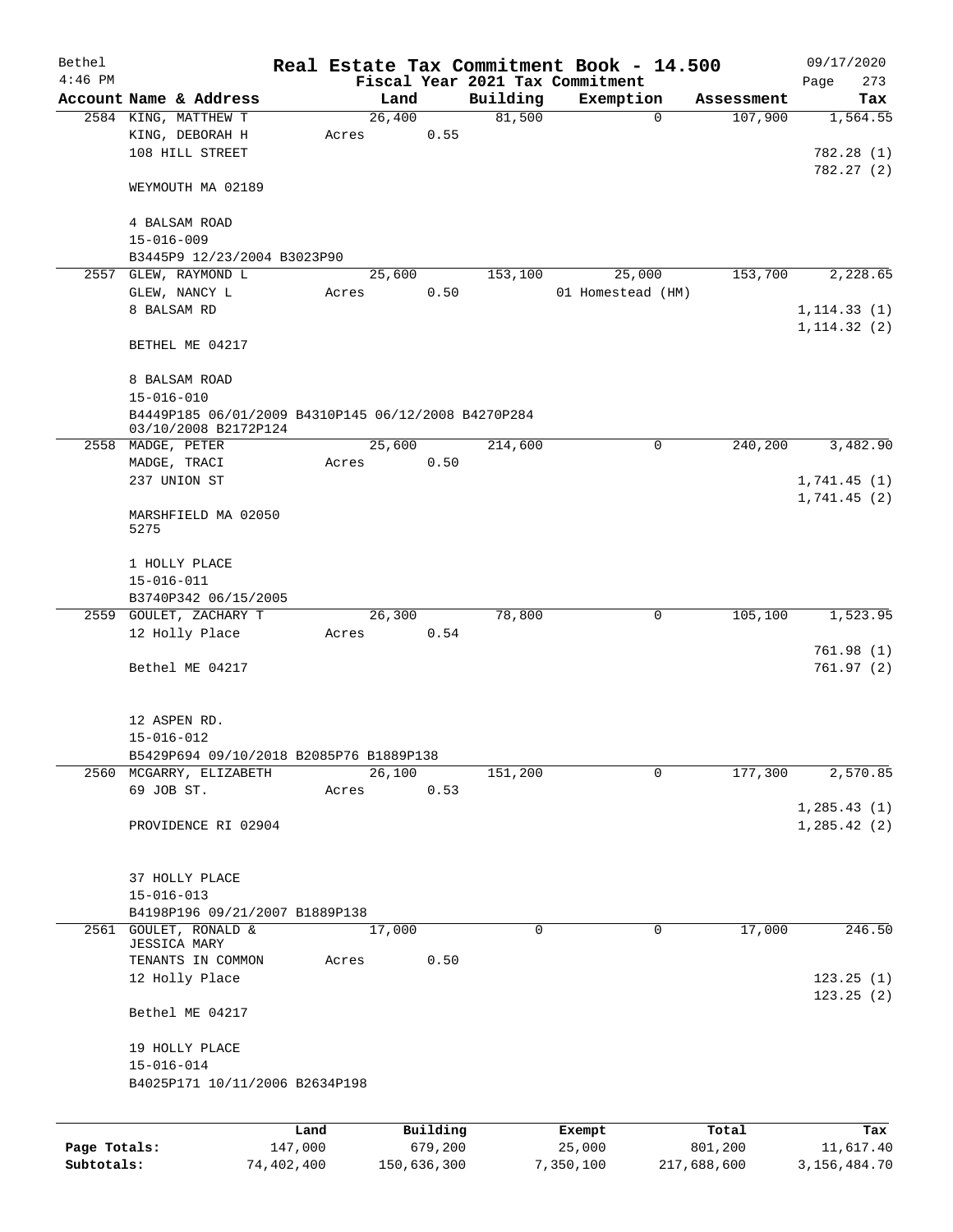| Bethel       |                                                       |                 |          |             | Real Estate Tax Commitment Book - 14.500 |            | 09/17/2020  |
|--------------|-------------------------------------------------------|-----------------|----------|-------------|------------------------------------------|------------|-------------|
| $4:46$ PM    |                                                       |                 |          |             | Fiscal Year 2021 Tax Commitment          |            | 274<br>Page |
|              | Account Name & Address                                | Land            |          | Building    | Exemption                                | Assessment | Tax         |
|              | 2562 ROBERTS, HOLLY                                   | 29,100          |          | 300, 300    | 25,000                                   | 304,400    | 4,413.80    |
|              | 2011 INTERVALE RD.                                    | Acres           | 0.73     |             | 01 Homestead (HM)                        |            |             |
|              |                                                       |                 |          |             |                                          |            | 2,206.90(1) |
|              | BETHEL ME 04217                                       |                 |          |             |                                          |            | 2,206.90(2) |
|              | 17 HOLLY PLACE                                        |                 |          |             |                                          |            |             |
|              | $15 - 016 - 015$                                      |                 |          |             |                                          |            |             |
|              | B3593P169 09/23/2004 B2719P40                         |                 |          |             |                                          |            |             |
|              | 2564 BUCKLEY, CORNELIUS, E.                           | 25,600          |          | 187,600     | 0                                        | 213,200    | 3,091.40    |
|              | III & JANET J.                                        |                 |          |             |                                          |            |             |
|              | 256 GRANITE STREET                                    | Acres           | 0.50     |             |                                          |            | 1,545.70(1) |
|              | LEOMINSTER MA 01453                                   |                 |          |             |                                          |            | 1,545.70(2) |
|              | 9 HOLLY PLACE                                         |                 |          |             |                                          |            |             |
|              | $15 - 016 - 016$                                      |                 |          |             |                                          |            |             |
|              | B4930P52 12/12/2012                                   |                 |          |             |                                          |            |             |
|              | 2565 MULLER, JOSEPH W                                 | 17,000          |          | $\mathbf 0$ | 0                                        | 17,000     | 246.50      |
|              | 24 WOODHULL LANE                                      | Acres           | 0.50     |             |                                          |            |             |
|              |                                                       |                 |          |             |                                          |            | 123.25(1)   |
|              | SAYVILLE NY 11782                                     |                 |          |             |                                          |            | 123.25(2)   |
|              |                                                       |                 |          |             |                                          |            |             |
|              | 5 HOLLY PLACE                                         |                 |          |             |                                          |            |             |
|              | $15 - 016 - 017$                                      |                 |          |             |                                          |            |             |
|              | B3743P308 06/14/2005                                  |                 |          |             |                                          |            |             |
|              | 2566 TEDESCHI, JOHN K<br>TEDESCHI, JOSEPH W<br>MULLER | 17,000<br>Acres | 0.50     | 0           | 0                                        | 17,000     | 246.50      |
|              | 24 WOODHULL LANE                                      |                 |          |             |                                          |            | 123.25(1)   |
|              |                                                       |                 |          |             |                                          |            | 123.25(2)   |
|              | SAYVILLE NY 11782                                     |                 |          |             |                                          |            |             |
|              | 3 HOLLY PLACE                                         |                 |          |             |                                          |            |             |
|              | $15 - 016 - 018$                                      |                 |          |             |                                          |            |             |
|              | B3740P339 06/15/2005                                  |                 |          |             |                                          |            |             |
| 2567         | TEDESCHI, JOHN K                                      | 25,600          |          | 206,400     | 0                                        | 232,000    | 3,364.00    |
|              | TEDESCHI, JOSEPH W<br>MULLER                          | Acres           | 0.50     |             |                                          |            |             |
|              | 24 WOODHULL LANE                                      |                 |          |             |                                          |            | 1,682.00(1) |
|              | SAYVILLE NY 11782                                     |                 |          |             |                                          |            | 1,682.00(2) |
|              |                                                       |                 |          |             |                                          |            |             |
|              | 3 HOLLY PLACE                                         |                 |          |             |                                          |            |             |
|              | $15 - 016 - 019$                                      |                 |          |             |                                          |            |             |
|              | B3740P336 06/15/2005                                  |                 |          |             |                                          |            |             |
|              | 2569 DANIELSON, TAYLOR L                              | 25,600          |          | 122,300     | 25,000                                   | 122,900    | 1,782.05    |
|              | COTE, MICHELLE E                                      | Acres           | 0.50     |             | 01 Homestead (HM)                        |            |             |
|              | 24 BALSAM RD                                          |                 |          |             |                                          |            | 891.03 (1)  |
|              | BETHEL ME 04217                                       |                 |          |             |                                          |            | 891.02 (2)  |
|              | 24 BALSAM ROAD                                        |                 |          |             |                                          |            |             |
|              | $15 - 016 - 020$                                      |                 |          |             |                                          |            |             |
|              | B4763P244 09/23/2011 B3388P236 09/25/2003 B3219P49    |                 |          |             |                                          |            |             |
|              | Land                                                  |                 | Building |             |                                          | Total      | Tax         |
| Page Totals: | 139,900                                               |                 | 816,600  |             | Exempt<br>50,000                         | 906,500    | 13, 144. 25 |

**Subtotals:** 74,542,300 151,452,900 7,400,100 218,595,100 3,169,628.95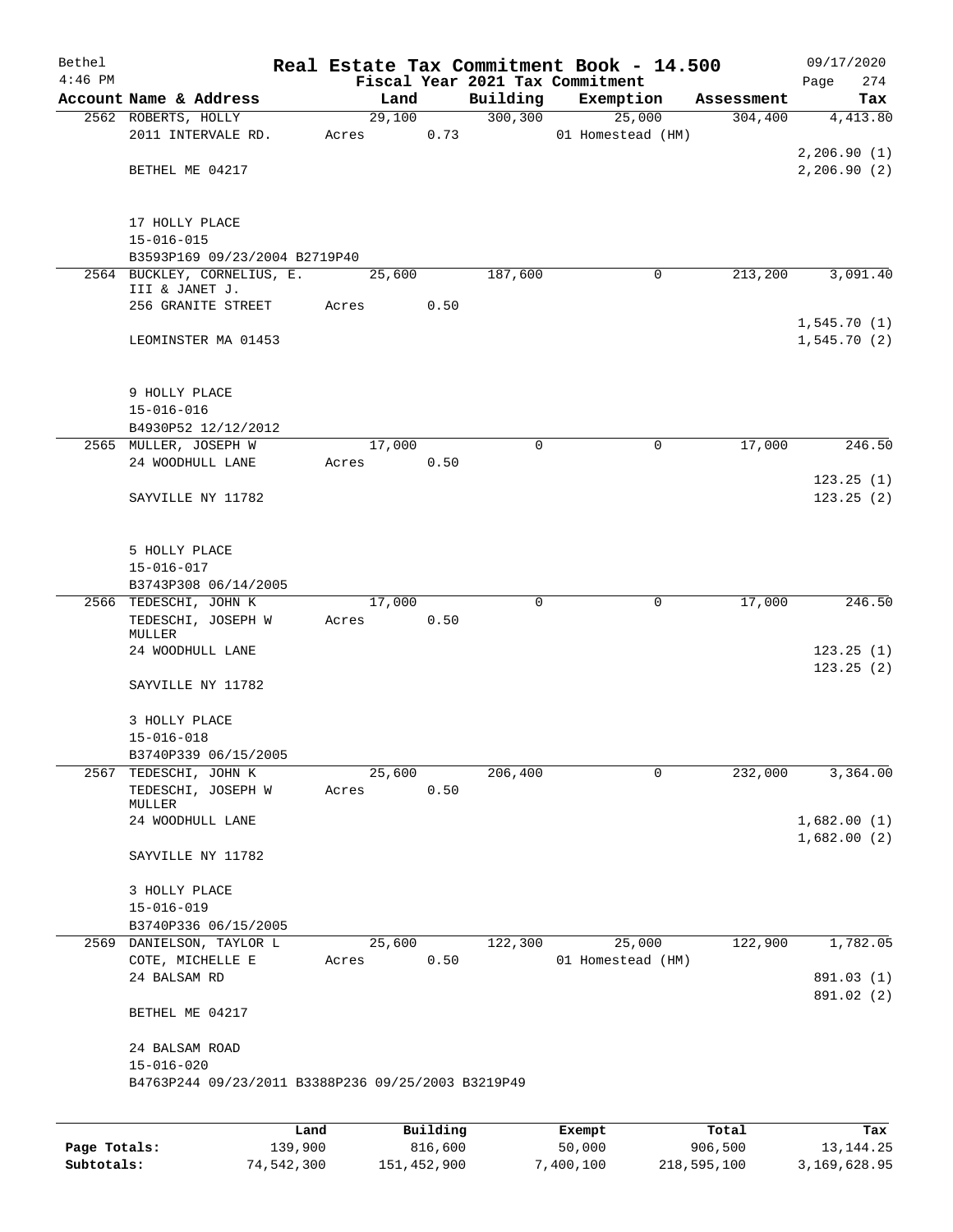| Bethel<br>$4:46$ PM |                                                                            |        |      |          |          | Real Estate Tax Commitment Book - 14.500<br>Fiscal Year 2021 Tax Commitment |            | 09/17/2020<br>275<br>Page |
|---------------------|----------------------------------------------------------------------------|--------|------|----------|----------|-----------------------------------------------------------------------------|------------|---------------------------|
|                     | Account Name & Address                                                     | Land   |      | Building |          | Exemption                                                                   | Assessment | Tax                       |
|                     | 2570 DOW, GEORGE                                                           | 24,000 |      |          | 0        | $\mathbf 0$                                                                 | 24,000     | 348.00                    |
|                     | DOW, JULIE                                                                 | Acres  | 1.00 |          |          |                                                                             |            |                           |
|                     | 1 BARTLETT RD.                                                             |        |      |          |          |                                                                             |            | 174.00(1)                 |
|                     | KITTERY POINT ME 03905                                                     |        |      |          |          |                                                                             |            | 174.00(2)                 |
|                     | INTERVALE RD.                                                              |        |      |          |          |                                                                             |            |                           |
|                     | $15 - 016 - 021$                                                           |        |      |          |          |                                                                             |            |                           |
|                     | B3376P147 09/08/2003 B2231P234                                             |        |      |          |          |                                                                             |            |                           |
|                     | 2571 SAVAGE LAND                                                           | 18,000 |      |          | $\Omega$ | 0                                                                           | 18,000     | 261.00                    |
|                     | DEVELOPMENT, LLC                                                           |        |      |          |          |                                                                             |            |                           |
|                     | PO BOX 358                                                                 | Acres  | 0.56 |          |          |                                                                             |            |                           |
|                     | BETHEL ME 04217                                                            |        |      |          |          |                                                                             |            | 130.50(1)<br>130.50(2)    |
|                     | JOHNSON PARK                                                               |        |      |          |          |                                                                             |            |                           |
|                     | $15 - 016 - 022$                                                           |        |      |          |          |                                                                             |            |                           |
|                     | B4612P254 07/23/2010                                                       |        |      |          |          |                                                                             |            |                           |
|                     | 2572 TOMCHIK, JEFFREY M                                                    | 25,800 |      | 57,200   |          | $\mathbf 0$                                                                 | 83,000     | 1,203.50                  |
|                     | TOMCHIK, JULIANA                                                           | Acres  | 0.51 |          |          |                                                                             |            |                           |
|                     | 20 OYSTER WAY                                                              |        |      |          |          |                                                                             |            | 601.75(1)                 |
|                     |                                                                            |        |      |          |          |                                                                             |            | 601.75(2)                 |
|                     | MASHPEE MA 02649                                                           |        |      |          |          |                                                                             |            |                           |
|                     | 23 SPRUCE WAY                                                              |        |      |          |          |                                                                             |            |                           |
|                     | $15 - 016 - 023$                                                           |        |      |          |          |                                                                             |            |                           |
|                     | B5318P330 11/29/2016 B5182P83 11/12/2014 B5145P232<br>08/06/2014 B2840P144 |        |      |          |          |                                                                             |            |                           |
|                     | 2573 SAVAGE, RONALD W                                                      | 18,000 |      |          | 0        | $\mathbf 0$                                                                 | 18,000     | 261.00                    |
|                     | PO BOX 358                                                                 | Acres  | 0.56 |          |          |                                                                             |            |                           |
|                     |                                                                            |        |      |          |          |                                                                             |            | 130.50(1)                 |
|                     | BETHEL ME 04217                                                            |        |      |          |          |                                                                             |            | 130.50(2)                 |
|                     | BALSAM ROAD                                                                |        |      |          |          |                                                                             |            |                           |
|                     | $15 - 016 - 024$                                                           |        |      |          |          |                                                                             |            |                           |
|                     | B5188P317 12/02/2014 B2936P5 05/02/2001 B0P0                               |        |      |          |          |                                                                             |            |                           |
|                     | 2574 SAITO, OSAMU                                                          | 32,600 |      | 236,500  |          | 0                                                                           | 269,100    | 3,901.95                  |
|                     | 37 BALSAM RD                                                               | Acres  | 1.00 |          |          |                                                                             |            |                           |
|                     |                                                                            |        |      |          |          |                                                                             |            | 1,950.98(1)               |
|                     | BETHEL ME 04217                                                            |        |      |          |          |                                                                             |            | 1,950.97(2)               |
|                     | 37 BALSAM RD.                                                              |        |      |          |          |                                                                             |            |                           |
|                     | $15 - 016 - 025$                                                           |        |      |          |          |                                                                             |            |                           |
|                     | B5402P97 04/09/2018 B5188P319 12/02/2014 B3122P54<br>06/04/2002            |        |      |          |          |                                                                             |            |                           |
|                     | 2575 SAVAGE, RONALD W                                                      | 20,400 |      |          | 0        | 0                                                                           | 20,400     | 295.80                    |
|                     | PO BOX 358                                                                 | Acres  | 0.72 |          |          |                                                                             |            |                           |
|                     |                                                                            |        |      |          |          |                                                                             |            | 147.90(1)                 |
|                     | BETHEL ME 04217                                                            |        |      |          |          |                                                                             |            | 147.90(2)                 |
|                     |                                                                            |        |      |          |          |                                                                             |            |                           |
|                     |                                                                            |        |      |          |          |                                                                             |            |                           |
|                     | $15 - 016 - 026$                                                           |        |      |          |          |                                                                             |            |                           |

B5188P321 12/02/2014 B2936P5 05/02/2001

|              | Land       | Building    | Exempt    | Total       | Tax          |
|--------------|------------|-------------|-----------|-------------|--------------|
| Page Totals: | 138,800    | 293,700     |           | 432,500     | 6,271.25     |
| Subtotals:   | 74,681,100 | 151,746,600 | 7,400,100 | 219,027,600 | 3,175,900.20 |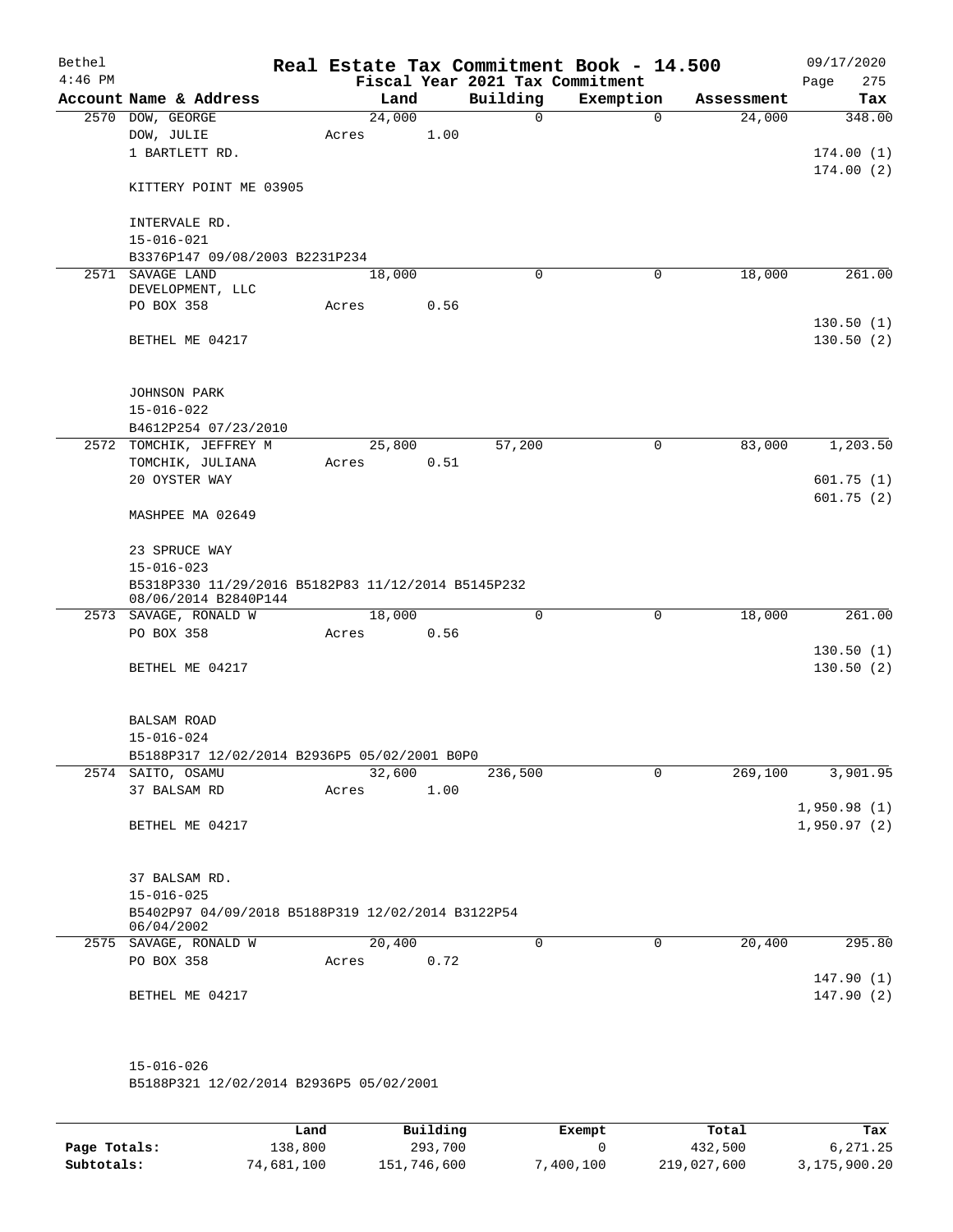| Bethel<br>$4:46$ PM |                                                     |                |       | Fiscal Year 2021 Tax Commitment | Real Estate Tax Commitment Book - 14.500 |                      | 09/17/2020    |
|---------------------|-----------------------------------------------------|----------------|-------|---------------------------------|------------------------------------------|----------------------|---------------|
|                     | Account Name & Address                              |                |       |                                 |                                          |                      | 276<br>Page   |
|                     | 2576 SULLIVAN, JEAN E                               | Land<br>17,300 |       | Building<br>28,300              | Exemption<br>0                           | Assessment<br>45,600 | Tax<br>661.20 |
|                     | 115 NORTH ST                                        | Acres          | 0.52  |                                 |                                          |                      |               |
|                     |                                                     |                |       |                                 |                                          |                      | 330.60(1)     |
|                     | PORTLAND ME 04101-2734                              |                |       |                                 |                                          |                      | 330.60(2)     |
|                     |                                                     |                |       |                                 |                                          |                      |               |
|                     |                                                     |                |       |                                 |                                          |                      |               |
|                     | 47 BALSAM ROAD                                      |                |       |                                 |                                          |                      |               |
|                     | $15 - 016 - 027$                                    |                |       |                                 |                                          |                      |               |
|                     | B3432P72 12/05/2003 B2936P5                         |                |       |                                 |                                          |                      |               |
|                     | 2577 SULLIVAN, JEAN E                               | 30,500         |       | 121,000                         | 0                                        | 151,500              | 2,196.75      |
|                     | 115 NORTH ST                                        | Acres          | 0.83  |                                 |                                          |                      |               |
|                     |                                                     |                |       |                                 |                                          |                      | 1,098.38(1)   |
|                     | PORTLAND ME 04101-2734                              |                |       |                                 |                                          |                      | 1,098.37(2)   |
|                     |                                                     |                |       |                                 |                                          |                      |               |
|                     |                                                     |                |       |                                 |                                          |                      |               |
|                     | 49 BALSAM ROAD<br>$15 - 016 - 028$                  |                |       |                                 |                                          |                      |               |
|                     | B3432P72 12/05/2003 B2596P302                       |                |       |                                 |                                          |                      |               |
|                     | 2585 DAY, PERLEY & KATHLEEN                         | 39,400         |       | $\mathbf 0$                     | 0                                        | 39,400               | 571.30        |
|                     | PO BOX 129                                          | Acres          | 10.00 |                                 |                                          |                      |               |
|                     |                                                     |                |       |                                 |                                          |                      | 285.65(1)     |
|                     | EATON NH 03832                                      |                |       |                                 |                                          |                      | 285.65(2)     |
|                     |                                                     |                |       |                                 |                                          |                      |               |
|                     |                                                     |                |       |                                 |                                          |                      |               |
|                     | INTERVALE RD                                        |                |       |                                 |                                          |                      |               |
|                     | $15 - 017$                                          |                |       |                                 |                                          |                      |               |
|                     | B5484P952 10/07/2019                                |                |       |                                 |                                          |                      |               |
|                     | 2586 LAWRENCE, DONALD D                             | 25,200         |       | 84,900                          | $\mathbf 0$                              | 110,100              | 1,596.45      |
|                     | LAWRENCE, JOHANNA J                                 | Acres          | 0.60  |                                 |                                          |                      |               |
|                     | PO BOX 157                                          |                |       |                                 |                                          |                      | 798.23(1)     |
|                     | BRYANT POND ME 04219                                |                |       |                                 |                                          |                      | 798.22(2)     |
|                     |                                                     |                |       |                                 |                                          |                      |               |
|                     | 2067 INTERVALE RD.                                  |                |       |                                 |                                          |                      |               |
|                     | $15 - 018$                                          |                |       |                                 |                                          |                      |               |
|                     | B5148P270 08/18/2014 B5130P74 06/26/2014 B5051P76   |                |       |                                 |                                          |                      |               |
|                     | 10/17/2013 B2561P74 05/20/1998 B1417P105 09/02/1986 |                |       |                                 |                                          |                      |               |
|                     | 2587 DAY, PERLEY                                    | 28,300         |       | 7,700                           | 0                                        | 36,000               | 522.00        |
|                     | DAY, KATHLEEN                                       | Acres          | 1.00  |                                 |                                          |                      |               |
|                     | 663 BROWNFIELD RD                                   |                |       |                                 |                                          |                      | 261.00(1)     |
|                     |                                                     |                |       |                                 |                                          |                      | 261.00(2)     |
|                     | EATON NH 03832                                      |                |       |                                 |                                          |                      |               |
|                     | 2069 INTERVALE RD.                                  |                |       |                                 |                                          |                      |               |
|                     | $15 - 019$                                          |                |       |                                 |                                          |                      |               |
|                     | B5382P75 12/05/2017 B4174P304 08/03/2007 B3141P151  |                |       |                                 |                                          |                      |               |
|                     | 2588 MOLLICONE, NINA, PR                            | 18,200         |       | $\Omega$                        | $\Omega$                                 | 18,200               | 263.90        |
|                     | EST. OF LESLIE NOYES                                | Acres          | 28.00 |                                 |                                          |                      |               |
|                     | 1902 INTERVALE RD.                                  |                |       |                                 |                                          |                      | 131.95(1)     |
|                     |                                                     |                |       |                                 |                                          |                      | 131.95(2)     |
|                     | BETHEL ME 04217                                     |                |       |                                 |                                          |                      |               |
|                     |                                                     |                |       |                                 |                                          |                      |               |
|                     | INTERVALE RD S/S                                    |                |       |                                 |                                          |                      |               |
|                     | $15 - 020$                                          |                |       |                                 |                                          |                      |               |
|                     | B3412P46 11/03/2003 B3141P151                       |                |       |                                 |                                          |                      |               |
|                     |                                                     |                |       |                                 |                                          |                      |               |

|              | Land       | Building    | Exempt      | Total       | Tax          |
|--------------|------------|-------------|-------------|-------------|--------------|
| Page Totals: | 158,900    | 241,900     |             | 400,800     | 5,811.60     |
| Subtotals:   | 74,840,000 | 151,988,500 | ', 400, 100 | 219,428,400 | 3,181,711.80 |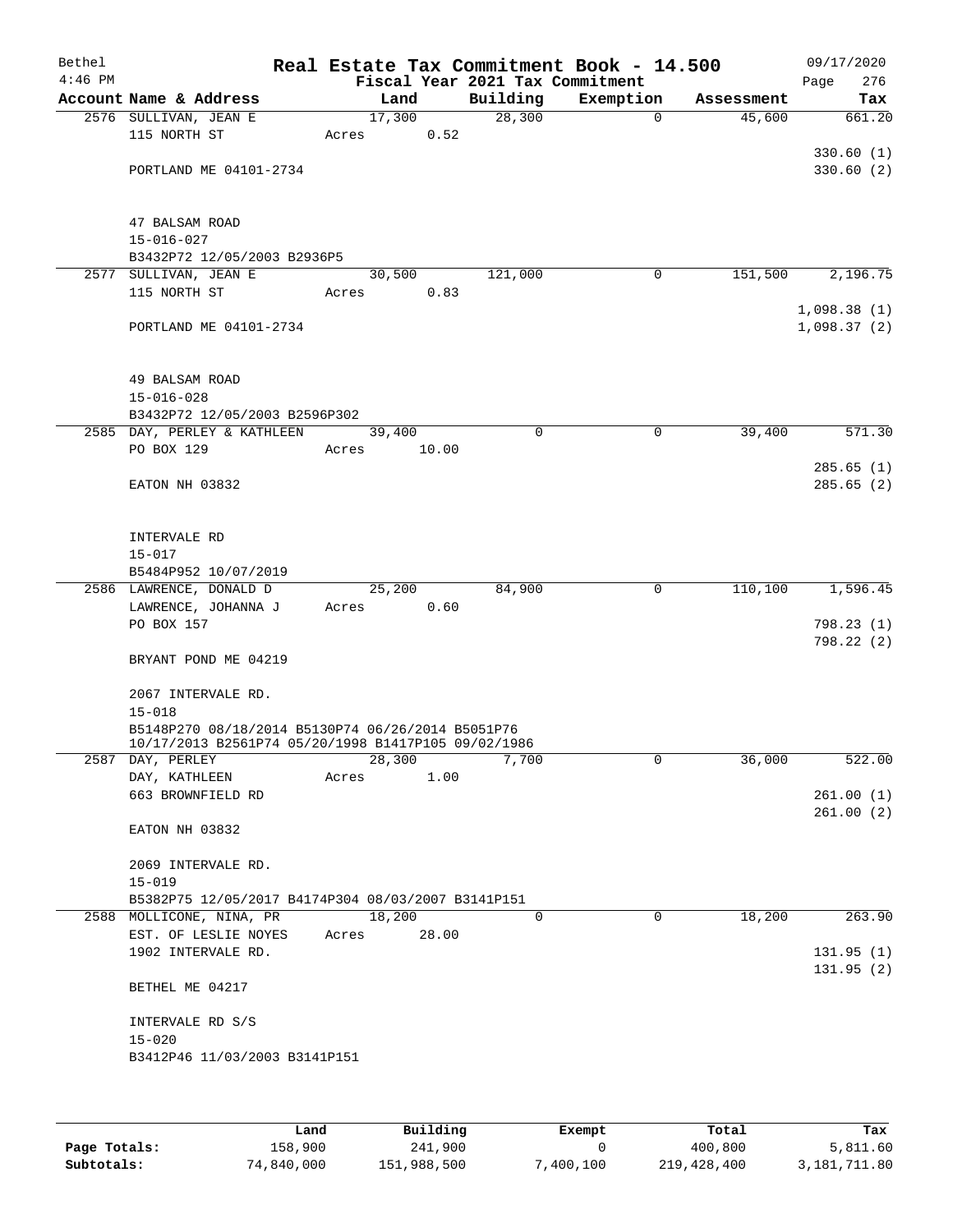| Bethel       |                                                    | Real Estate Tax Commitment Book - 14.500 |               |                          |             | 09/17/2020             |
|--------------|----------------------------------------------------|------------------------------------------|---------------|--------------------------|-------------|------------------------|
| $4:46$ PM    |                                                    | Fiscal Year 2021 Tax Commitment          |               |                          |             | 277<br>Page            |
|              | Account Name & Address                             | Land<br>18,900                           | Building<br>0 | Exemption<br>$\mathbf 0$ | Assessment  | Tax<br>274.05          |
|              | 3764 ATKINSON-HAVERTY, SUSAN<br>PAULA              |                                          |               |                          | 18,900      |                        |
|              | 305 PINE HILL ROAD                                 | Acres<br>30.40                           |               |                          |             |                        |
|              |                                                    |                                          |               |                          |             | 137.03(1)              |
|              | ORANGE MA 01364                                    |                                          |               |                          |             | 137.02(2)              |
|              |                                                    |                                          |               |                          |             |                        |
|              |                                                    |                                          |               |                          |             |                        |
|              | TARA WAY<br>$15 - 021 - 001$                       |                                          |               |                          |             |                        |
|              | B5198P45 01/02/2015 B3234P30                       |                                          |               |                          |             |                        |
|              | 3759 DAVIS, ROBERT S                               | 4,700                                    | 0             | $\mathbf 0$              | 4,700       | 68.15                  |
|              | ALSHOUSE, ALSHOUSE,                                | 9.70<br>Acres                            |               |                          |             |                        |
|              | JANET                                              |                                          |               |                          |             |                        |
|              | PO BOX 1255                                        |                                          |               |                          |             | 34.08(1)               |
|              |                                                    |                                          |               |                          |             | 34.07(2)               |
|              | BETHEL ME 04217                                    |                                          |               |                          |             |                        |
|              | TARA WAY                                           |                                          |               |                          |             |                        |
|              | $15 - 021 - 001 - 001$                             |                                          |               |                          |             |                        |
|              | B4825P150 03/16/2012 B3467P226 02/26/2004 B3234P30 |                                          |               |                          |             |                        |
|              | 3760 DAVIS, ROBERT S                               | 58,200                                   | 515,600       | 0                        | 573,800     | 8,320.10               |
|              | ALSHOUSE, ALSHOUSE,                                | 53.70<br>Acres                           |               |                          |             |                        |
|              | <b>JANET</b>                                       |                                          |               |                          |             |                        |
|              | 2900 NO. A1A                                       |                                          |               |                          |             | 4,160.05(1)            |
|              | #PHG-A                                             |                                          |               |                          |             | 4,160.05(2)            |
|              | HUTCHINSON ISLAND FL<br>34949                      |                                          |               |                          |             |                        |
|              |                                                    |                                          |               |                          |             |                        |
|              | 133 TARA WAY                                       |                                          |               |                          |             |                        |
|              | $15 - 021 - 002$                                   |                                          |               |                          |             |                        |
|              | B4469P289 07/15/2009 B4416P113 03/17/2009 B3310P1  |                                          |               |                          |             |                        |
|              | 06/09/2003 B3234P30                                |                                          |               |                          |             |                        |
|              | 3761 MAIONE, ROBERT W                              | 60,400                                   | 40,000        | 0                        | 100,400     | 1,455.80               |
|              | MAIONE, LYNN M                                     | 52.00<br>Acres                           |               |                          |             |                        |
|              | 11 WOODSIA TRAIL                                   |                                          |               |                          |             | 727.90(1)<br>727.90(2) |
|              | SOUTH KINGSTON RI 02879                            |                                          |               |                          |             |                        |
|              |                                                    |                                          |               |                          |             |                        |
|              | 195 TARA'S WAY                                     |                                          |               |                          |             |                        |
|              | $15 - 021 - 003$                                   |                                          |               |                          |             |                        |
|              | B3235P1 01/27/2003                                 |                                          |               |                          |             |                        |
|              | 3763 ROCKETT, GRAEME A                             | 121,400                                  | 620,500       | 15,000                   | 726,900     | 10,540.05              |
|              | 164 BRADLEE STREET                                 | 168.00<br>Acres                          |               | 69 SOLAR EXTENSIVE       |             |                        |
|              |                                                    |                                          |               |                          |             | 5,270.03(1)            |
|              | SWAMPSCOTT MA 01907                                |                                          |               |                          |             | 5,270.02(2)            |
|              |                                                    |                                          |               |                          |             |                        |
|              |                                                    |                                          |               |                          |             |                        |
|              | 287 TARA WAY<br>$15 - 021 - 004$                   |                                          |               |                          |             |                        |
|              | B5213P620 03/20/2015 B3443P90 12/24/2003 B3234P30  |                                          |               |                          |             |                        |
|              | 3765 WILSON, BENJAMIN                              | 23,600                                   | $\mathbf 0$   | $\mathbf 0$              | 23,600      | 342.20                 |
|              | HOFF, JOANN                                        | 47.00<br>Acres                           |               |                          |             |                        |
|              | PO BOX 236                                         |                                          |               |                          |             | 171.10(1)              |
|              |                                                    |                                          |               |                          |             | 171.10(2)              |
|              | TETON VILLAGE WY 83025                             |                                          |               |                          |             |                        |
|              |                                                    |                                          |               |                          |             |                        |
|              |                                                    |                                          |               |                          |             |                        |
|              | $15 - 021 - 007$                                   |                                          |               |                          |             |                        |
|              | B4249P18 01/07/2008 B3310P10 06/09/2003            |                                          |               |                          |             |                        |
|              | Land                                               | Building                                 |               | Exempt                   | Total       | Tax                    |
| Page Totals: | 287,200                                            | 1,176,100                                |               | 15,000                   | 1,448,300   | 21,000.35              |
| Subtotals:   | 75, 127, 200                                       | 153, 164, 600                            |               | 7,415,100                | 220,876,700 | 3, 202, 712.15         |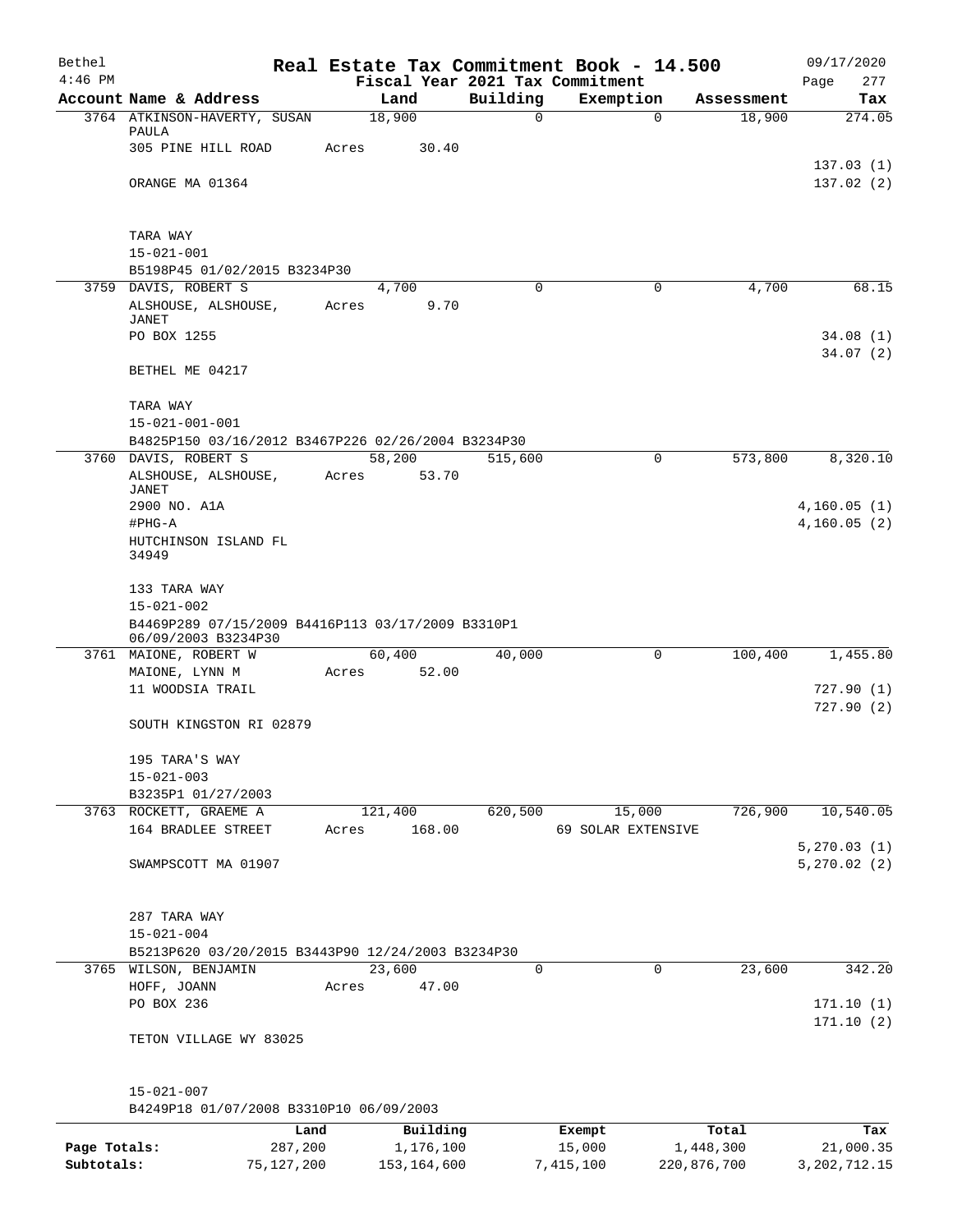| Bethel<br>$4:46$ PM |                                                                 | Real Estate Tax Commitment Book - 14.500<br>Fiscal Year 2021 Tax Commitment |          |                |            | 09/17/2020<br>278<br>Page |
|---------------------|-----------------------------------------------------------------|-----------------------------------------------------------------------------|----------|----------------|------------|---------------------------|
|                     | Account Name & Address                                          | Land                                                                        | Building | Exemption      | Assessment | Tax                       |
|                     | 3766 NICHOLLS, MATTHEW                                          | 21,700                                                                      | 0        | $\mathbf 0$    | 21,700     | 314.65                    |
|                     | 77 GRIDLEY ST                                                   | 40.20<br>Acres                                                              |          |                |            |                           |
|                     |                                                                 |                                                                             |          |                |            | 157.33(1)                 |
|                     | QUINCY MA 02169                                                 |                                                                             |          |                |            | 157.32(2)                 |
|                     |                                                                 |                                                                             |          |                |            |                           |
|                     |                                                                 |                                                                             |          |                |            |                           |
|                     | $15 - 021 - 008$                                                |                                                                             |          |                |            |                           |
|                     | B4209P3 10/16/2007 B3560P30 07/30/2004                          |                                                                             |          |                |            |                           |
|                     | 4629 MCNAMARA, BLAKE T                                          | 11,800                                                                      | $\Omega$ | $\mathbf 0$    | 11,800     | 171.10                    |
|                     | MCNAMARA, JAMES DELANEY Acres<br>70 MARC DRIVE                  | 10.20                                                                       |          |                |            | 85.55(1)                  |
|                     |                                                                 |                                                                             |          |                |            | 85.55 (2)                 |
|                     | RIDGE NY 11961                                                  |                                                                             |          |                |            |                           |
|                     |                                                                 |                                                                             |          |                |            |                           |
|                     |                                                                 |                                                                             |          |                |            |                           |
|                     | $15 - 021 - 008 - 001$                                          |                                                                             |          |                |            |                           |
|                     | B5117P89 05/20/2014 B3491P59 04/09/2004<br>3767 MILLER, MICHAEL | 24,600                                                                      | 0        | $\mathbf 0$    | 24,600     | 356.70                    |
| MILLER, NINA        |                                                                 | Acres<br>50.30                                                              |          |                |            |                           |
|                     | 6 CROSS ST.                                                     |                                                                             |          |                |            | 178.35(1)                 |
|                     |                                                                 |                                                                             |          |                |            | 178.35(2)                 |
|                     | WAYLAND MA 01778                                                |                                                                             |          |                |            |                           |
|                     |                                                                 |                                                                             |          |                |            |                           |
|                     | $15 - 021 - 009$                                                |                                                                             |          |                |            |                           |
|                     | B5312P576 10/03/2017 B4234P232 12/06/2007 B3245P171             |                                                                             |          |                |            |                           |
|                     | 5369 SUNRISE MOUNTAIN                                           | 8,700                                                                       | $\Omega$ | $\Omega$       | 8,700      | 126.15                    |
|                     | PROPERTIES, LLC                                                 |                                                                             |          |                |            |                           |
|                     | 7 CHASE AVENUE                                                  | 33.60<br>Acres                                                              |          |                |            | 63.08(1)                  |
|                     | MEXICO ME 04257                                                 |                                                                             |          |                |            | 63.07(2)                  |
|                     |                                                                 |                                                                             |          |                |            |                           |
|                     |                                                                 |                                                                             |          |                |            |                           |
|                     | GRAND VIEW DRIVE                                                |                                                                             |          |                |            |                           |
|                     | $15 - 022$<br>B4651P60 10/26/2010 B4252P298 01/17/2008          |                                                                             |          |                |            |                           |
|                     | 2591 TRUFANT, PAUL R                                            | 26,200                                                                      | 197,900  | $\overline{0}$ | 224,100    | 3,249.45                  |
|                     | LABBE-TRUFANT, NICOLE L Acres                                   | 2.00                                                                        |          |                |            |                           |
|                     | 5 RIVER'S EDGE DRIVE                                            |                                                                             |          |                |            | 1,624.73(1)               |
|                     |                                                                 |                                                                             |          |                |            | 1,624.72(2)               |
|                     | KENNEBUNK ME 04043 3218                                         |                                                                             |          |                |            |                           |
|                     | 32 GRAND VIEW ESTATES                                           |                                                                             |          |                |            |                           |
|                     | $15 - 022 - 001$                                                |                                                                             |          |                |            |                           |
|                     | B3940P210 05/24/2006 B3591P338 09/17/2004                       |                                                                             |          |                |            |                           |
|                     | 2599 MOLLICONE, NINA R                                          | 34,300                                                                      | 175,100  | $\mathbf 0$    | 209,400    | 3,036.30                  |
|                     | 1902 INTERVALE RD.                                              | Acres<br>1.95                                                               |          |                |            | 1,518.15(1)               |
|                     | BETHEL ME 04217                                                 |                                                                             |          |                |            | 1,518.15(2)               |
|                     |                                                                 |                                                                             |          |                |            |                           |
|                     |                                                                 |                                                                             |          |                |            |                           |
|                     | 83 GRANDVIEW ROAD                                               |                                                                             |          |                |            |                           |
|                     | $15 - 022 - 002$                                                |                                                                             |          |                |            |                           |
|                     | B3511P288 05/14/2004                                            |                                                                             |          |                |            |                           |
|                     |                                                                 |                                                                             |          |                |            |                           |
|                     |                                                                 |                                                                             |          |                |            |                           |

|              | Land       | Building    | Exempt    | Total       | Tax          |
|--------------|------------|-------------|-----------|-------------|--------------|
| Page Totals: | 127,300    | 373,000     |           | 500,300     | 7.254.35     |
| Subtotals:   | 75,254,500 | 153,537,600 | 7,415,100 | 221,377,000 | 3,209,966.50 |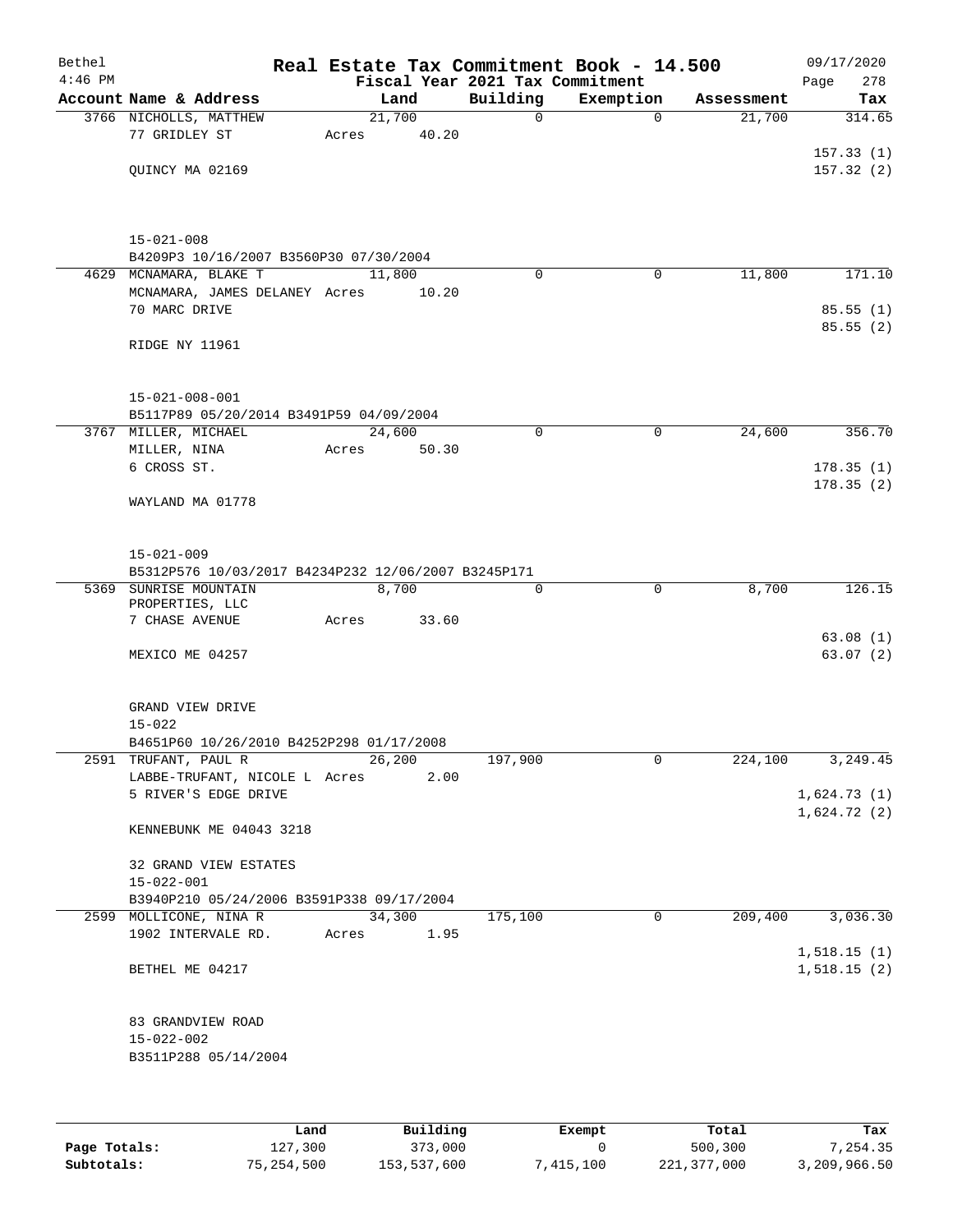| Bethel<br>$4:46$ PM |                                                                                      |                 |          | Fiscal Year 2021 Tax Commitment | Real Estate Tax Commitment Book - 14.500 |            | 09/17/2020<br>279<br>Page  |
|---------------------|--------------------------------------------------------------------------------------|-----------------|----------|---------------------------------|------------------------------------------|------------|----------------------------|
|                     | Account Name & Address                                                               | Land            |          | Building                        | Exemption                                | Assessment | Tax                        |
|                     | 2600 CADIGAN, SEAN D.                                                                | 34,500          |          | 151,700                         | $\Omega$                                 | 186,200    | 2,699.90                   |
|                     | 36 HAVERHILL ROAD,<br>#5107                                                          | Acres           | 2.08     |                                 |                                          |            |                            |
|                     | AMESBURY MA 01913                                                                    |                 |          |                                 |                                          |            | 1,349.95(1)<br>1,349.95(2) |
|                     | 3 GRANDVIEW ROAD                                                                     |                 |          |                                 |                                          |            |                            |
|                     | $15 - 022 - 003$                                                                     |                 |          |                                 |                                          |            |                            |
|                     | B5456P607 04/01/2019 B3696P1 03/25/2005                                              |                 |          |                                 |                                          |            |                            |
|                     | 2601 LAVIGNE, ERNEST L III<br>LAVIGNE, STACEY R                                      | 24,700<br>Acres | 1.10     | $\Omega$                        | $\mathbf 0$                              | 24,700     | 358.15                     |
|                     | 3 RAINONE COURT                                                                      |                 |          |                                 |                                          |            | 179.08(1)                  |
|                     |                                                                                      |                 |          |                                 |                                          |            | 179.07(2)                  |
|                     | COVENTRY RI 02816                                                                    |                 |          |                                 |                                          |            |                            |
|                     | GRAND VIEW ESTATES                                                                   |                 |          |                                 |                                          |            |                            |
|                     | $15 - 022 - 004$                                                                     |                 |          |                                 |                                          |            |                            |
|                     | B3623P241 11/08/2004                                                                 |                 |          |                                 |                                          |            |                            |
|                     | 2602 RAMSAY, RICHARD N<br>RAMSAY, SHERYL L                                           | 25,400<br>Acres | 1.45     | $\mathbf 0$                     | $\mathbf 0$                              | 25,400     | 368.30                     |
|                     | 74 DAWES STREET                                                                      |                 |          |                                 |                                          |            | 184.15(1)                  |
|                     | WEST WARWICK RI 02893                                                                |                 |          |                                 |                                          |            | 184.15(2)                  |
|                     | GRAND VIEW ESTATES LOT                                                               |                 |          |                                 |                                          |            |                            |
|                     | $15 - 022 - 005$                                                                     |                 |          |                                 |                                          |            |                            |
|                     | B3610P54 10/19/2004                                                                  |                 |          |                                 |                                          |            |                            |
|                     | 2603 DELMONICO, RONALD J                                                             | 25,600          |          | $\Omega$                        | $\mathbf 0$                              | 25,600     | 371.20                     |
|                     | DELMONICO, DOREEN R<br>72 COMMERCIAl STREET                                          | Acres           | 1.58     |                                 |                                          |            | 185.60(1)                  |
|                     |                                                                                      |                 |          |                                 |                                          |            | 185.60(2)                  |
|                     | WHITMAN MA 02382                                                                     |                 |          |                                 |                                          |            |                            |
|                     | <b>GRAND VIEW ESTATES</b><br>$15 - 022 - 006$                                        |                 |          |                                 |                                          |            |                            |
|                     | B4573P282 03/26/2010 B4137P68 05/23/2007 B3301P99<br>05/28/2003                      |                 |          |                                 |                                          |            |                            |
|                     | 2604 KUZMESKAS, MARK J                                                               | 25,600          |          | 0                               | $\mathbf 0$                              | 25,600     | 371.20                     |
|                     | KUZMESKAS, KIMBERLY M<br>300 HANCOCK STREET                                          | Acres           | 1.44     |                                 |                                          |            | 185.60(1)                  |
|                     |                                                                                      |                 |          |                                 |                                          |            | 185.60(2)                  |
|                     | WRENTHAM MA 02093                                                                    |                 |          |                                 |                                          |            |                            |
|                     | GRAND VIEW ESTATES LOT                                                               |                 |          |                                 |                                          |            |                            |
|                     | $15 - 022 - 007$                                                                     |                 |          |                                 |                                          |            |                            |
|                     | B3572P70 08/20/2004                                                                  |                 |          |                                 |                                          |            |                            |
|                     | 2605 VETTESE, ROBERT<br>EDLUND, NATALIE                                              | 26,100<br>Acres | 1.90     | $\mathbf 0$                     | $\mathbf 0$                              | 26,100     | 378.45                     |
|                     | 16 BEACON LANE                                                                       |                 |          |                                 |                                          |            | 189.23(1)                  |
|                     |                                                                                      |                 |          |                                 |                                          |            | 189.22(2)                  |
|                     | CAPE ELIZABETH ME 04107                                                              |                 |          |                                 |                                          |            |                            |
|                     | GRAND VIEW ESTATES LOT                                                               |                 |          |                                 |                                          |            |                            |
|                     | $15 - 022 - 008$<br>B5465P758 06/17/2019 B5465P756 06/17/2019 B3572P70<br>08/20/2004 |                 |          |                                 |                                          |            |                            |
|                     |                                                                                      |                 |          |                                 |                                          |            |                            |
|                     | Land                                                                                 |                 | Building |                                 | Exempt                                   | Total      | Tax                        |
| Page Totals:        | 161,900                                                                              |                 | 151,700  |                                 | 0                                        | 313,600    | 4,547.20                   |

**Subtotals:** 75,416,400 153,689,300 7,415,100 221,690,600 3,214,513.70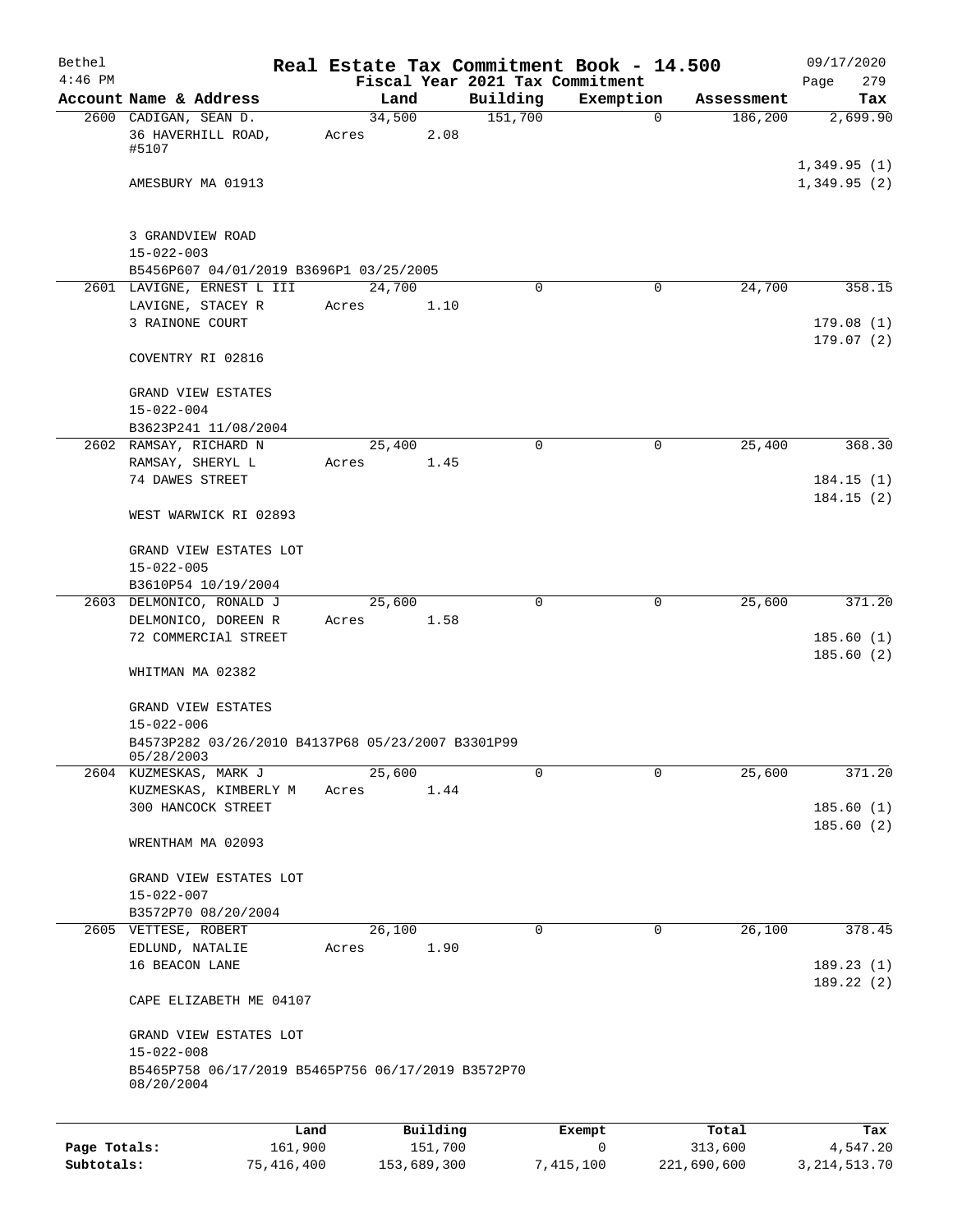| Bethel    |                                                     |        |      |                                             | Real Estate Tax Commitment Book - 14.500 |                      | 09/17/2020                 |
|-----------|-----------------------------------------------------|--------|------|---------------------------------------------|------------------------------------------|----------------------|----------------------------|
| $4:46$ PM | Account Name & Address                              |        |      | Fiscal Year 2021 Tax Commitment<br>Building |                                          |                      | 280<br>Page                |
|           | 2606 DECRESCENZO, DINO                              | 26,700 | Land | 0                                           | Exemption<br>$\Omega$                    | Assessment<br>26,700 | Tax<br>387.15              |
|           | DECRESCENZO, LORI ANN                               | Acres  | 2.41 |                                             |                                          |                      |                            |
|           | 72 GORHAM STREET                                    |        |      |                                             |                                          |                      | 193.58(1)                  |
|           |                                                     |        |      |                                             |                                          |                      | 193.57(2)                  |
|           | REHOBOTH MA 02769                                   |        |      |                                             |                                          |                      |                            |
|           |                                                     |        |      |                                             |                                          |                      |                            |
|           | <b>GRAND VIEW ESTATES</b>                           |        |      |                                             |                                          |                      |                            |
|           | $15 - 022 - 009$<br>B3279P171 04/24/2003            |        |      |                                             |                                          |                      |                            |
|           | 2592 FOULSHAM, JOHN W                               | 33,100 |      | 170,500                                     | 0                                        | 203,600              | 2,952.20                   |
|           | FOULSHAM, BARBARA A                                 | Acres  | 1.22 |                                             |                                          |                      |                            |
|           | 272 ATLANTIC STREET                                 |        |      |                                             |                                          |                      | 1,476.10(1)                |
|           |                                                     |        |      |                                             |                                          |                      | 1,476.10(2)                |
|           | QUINCY MA 02171                                     |        |      |                                             |                                          |                      |                            |
|           | 16 VALLEY VIEW DRIVE                                |        |      |                                             |                                          |                      |                            |
|           | $15 - 022 - 010$                                    |        |      |                                             |                                          |                      |                            |
|           | B3521P279 05/24/2004 B3287P145 05/08/2003 B2841P138 |        |      |                                             |                                          |                      |                            |
|           | 2593 BUSSIERE, JAMES A                              | 32,800 |      | 139,800                                     | 0                                        | 172,600              | 2,502.70                   |
|           | BUSSIERE, DEBORAH L                                 | Acres  | 1.08 |                                             |                                          |                      |                            |
|           | 8 GLEN ELLEN DRIVE                                  |        |      |                                             |                                          |                      | 1,251.35(1)                |
|           | CUMBERLAND RI 02864                                 |        |      |                                             |                                          |                      | 1, 251.35(2)               |
|           |                                                     |        |      |                                             |                                          |                      |                            |
|           | 20 VALLEY VIEW DRIVE                                |        |      |                                             |                                          |                      |                            |
|           | 15-022-011                                          |        |      |                                             |                                          |                      |                            |
|           | B3667P14 01/21/2005                                 |        |      |                                             |                                          |                      |                            |
|           | 2594 BELL, STEPHEN                                  | 33,900 |      | 188,400                                     | 0                                        | 222,300              | 3,223.35                   |
|           | BELL, IRENE                                         | Acres  | 1.66 |                                             |                                          |                      |                            |
|           | 21 WADSWORTH ST.                                    |        |      |                                             |                                          |                      | 1,611.68(1)<br>1,611.67(2) |
|           | QUINCY MA 02171                                     |        |      |                                             |                                          |                      |                            |
|           | 28 VALLEY VIEW DRIVE                                |        |      |                                             |                                          |                      |                            |
|           | $15 - 022 - 012$                                    |        |      |                                             |                                          |                      |                            |
|           | B4157P191 07/03/2007                                |        |      |                                             |                                          |                      |                            |
|           | 2595 TYLER, BENJAMIN S                              | 24,900 |      | 0                                           | 0                                        | 24,900               | 361.05                     |
|           | PO BOX 117                                          | Acres  | 1.20 |                                             |                                          |                      |                            |
|           |                                                     |        |      |                                             |                                          |                      | 180.53(1)                  |
|           | GREENWOOD ME 04255                                  |        |      |                                             |                                          |                      | 180.52(2)                  |
|           | GRAND VIEW ESTATES LOT                              |        |      |                                             |                                          |                      |                            |
|           | $15 - 022 - 013$                                    |        |      |                                             |                                          |                      |                            |
|           | B5476P217 08/26/2019 B4915P205 11/02/2012           |        |      |                                             |                                          |                      |                            |
|           | 2596 BATIC, GERALD E                                | 24,700 |      | $\Omega$                                    | $\Omega$                                 | 24,700               | 358.15                     |
|           | BATIC, CAROLE J                                     | Acres  | 1.10 |                                             |                                          |                      |                            |
|           | 40 VALLEY VIEW ROAD                                 |        |      |                                             |                                          |                      | 179.08(1)                  |
|           |                                                     |        |      |                                             |                                          |                      | 179.07(2)                  |
|           | BELLINGHAM MA 02019                                 |        |      |                                             |                                          |                      |                            |
|           | GRAND VIEW ESTATES                                  |        |      |                                             |                                          |                      |                            |
|           | $15 - 022 - 014$                                    |        |      |                                             |                                          |                      |                            |
|           | B3681P90 03/02/2005                                 |        |      |                                             |                                          |                      |                            |
|           |                                                     |        |      |                                             |                                          |                      |                            |
|           |                                                     |        |      |                                             |                                          |                      |                            |

|              | Land       | Building    | Exempt    | Total       | Tax            |
|--------------|------------|-------------|-----------|-------------|----------------|
| Page Totals: | L76,100    | 498,700     |           | 674,800     | 9,784.60       |
| Subtotals:   | 75,592,500 | 154,188,000 | 7,415,100 | 222,365,400 | 3, 224, 298.30 |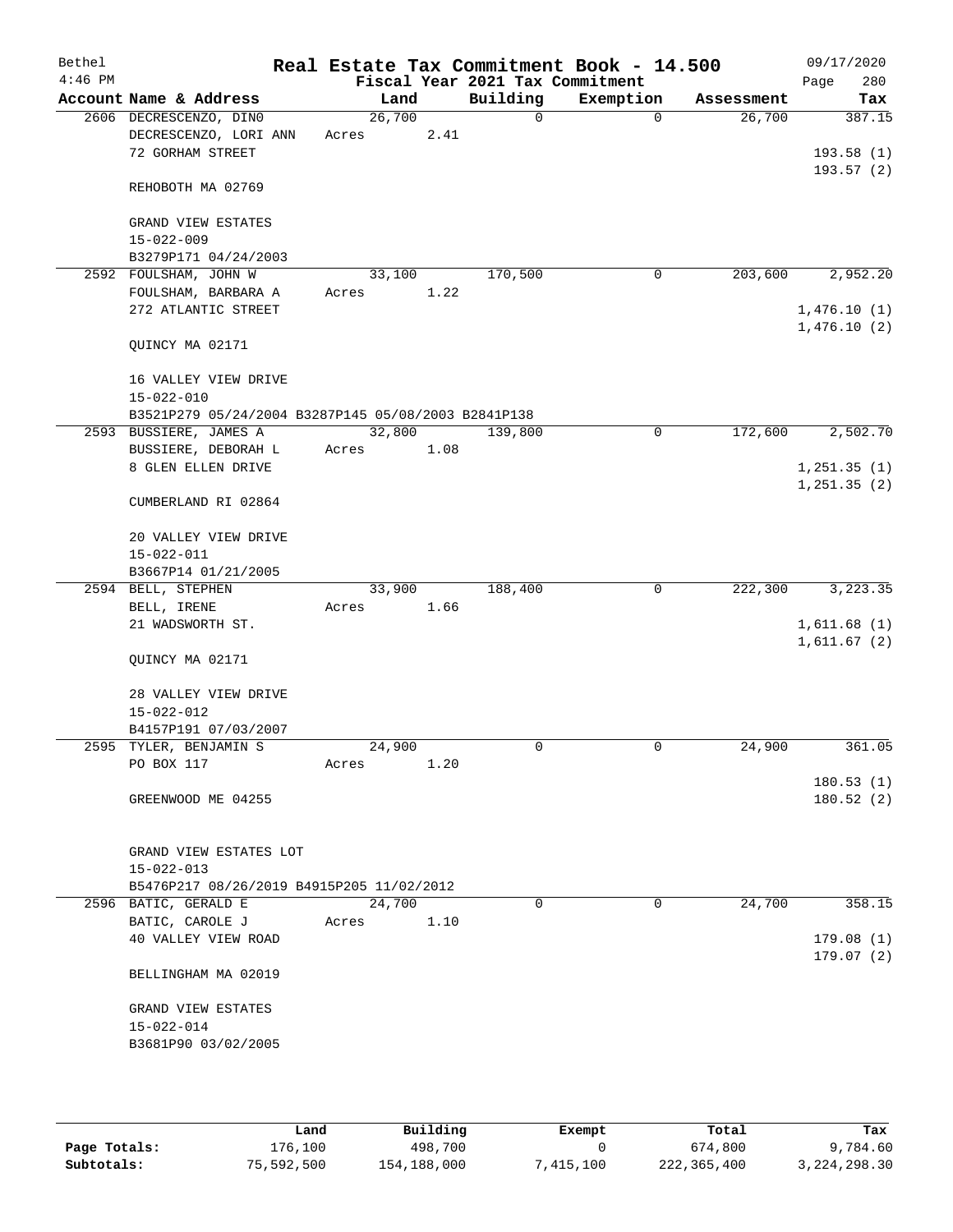| Bethel       |                                                                                                           |            |             |          |          | Real Estate Tax Commitment Book - 14.500 |             |             | 09/17/2020     |
|--------------|-----------------------------------------------------------------------------------------------------------|------------|-------------|----------|----------|------------------------------------------|-------------|-------------|----------------|
| $4:46$ PM    |                                                                                                           |            |             |          |          | Fiscal Year 2021 Tax Commitment          |             |             | Page<br>281    |
|              | Account Name & Address                                                                                    |            | Land        |          | Building | Exemption                                |             | Assessment  | Tax            |
|              | 2597 TYLER, BENJAMIN                                                                                      |            | 34,800      |          | 181,500  |                                          | $\mathbf 0$ | 216,300     | 3,136.35       |
|              | PO BOX 117                                                                                                | Acres      |             | 2.37     |          |                                          |             |             |                |
|              |                                                                                                           |            |             |          |          |                                          |             |             | 1,568.18(1)    |
|              | GREENWOOD ME 04255                                                                                        |            |             |          |          |                                          |             |             | 1,568.17(2)    |
|              |                                                                                                           |            |             |          |          |                                          |             |             |                |
|              | 25 VALLEY VIEW DRIVE<br>$15 - 022 - 015$                                                                  |            |             |          |          |                                          |             |             |                |
|              | B3372P240 08/18/2003                                                                                      |            |             |          |          |                                          |             |             |                |
|              | 5194 PROVENCHER, RONALD                                                                                   |            | 25,500      |          | $\Omega$ |                                          | 0           | 25,500      | 369.75         |
|              | 928 CANTON POINT RD                                                                                       | Acres      |             | 1.50     |          |                                          |             |             |                |
|              |                                                                                                           |            |             |          |          |                                          |             |             | 184.88(1)      |
|              | DIXFIELD ME 04224                                                                                         |            |             |          |          |                                          |             |             | 184.87 (2)     |
|              | GRAND VIEW PH 2                                                                                           |            |             |          |          |                                          |             |             |                |
|              | $15 - 022 - 016$                                                                                          |            |             |          |          |                                          |             |             |                |
|              | B4897P30 09/21/2012 B4755P109 08/17/2011 B4734P318<br>07/07/2011 B4651P60 10/26/2010 B4292P298 12/27/2007 |            |             |          |          |                                          |             |             |                |
|              | 5195 A & E, LLC                                                                                           |            | 25,200      |          | $\Omega$ |                                          | $\mathbf 0$ | 25,200      | 365.40         |
|              | 15 FRIEDENFELS ST                                                                                         | Acres      |             | 1.36     |          |                                          |             |             |                |
|              |                                                                                                           |            |             |          |          |                                          |             |             | 182.70(1)      |
|              | SALISBURY MA 01952                                                                                        |            |             |          |          |                                          |             |             | 182.70 (2)     |
|              |                                                                                                           |            |             |          |          |                                          |             |             |                |
|              | GRAND VIEW PH2                                                                                            |            |             |          |          |                                          |             |             |                |
|              | $15 - 022 - 017$                                                                                          |            |             |          |          |                                          |             |             |                |
|              | B4755P109 09/01/2011 B4734P318 07/07/0201 B4651P60<br>10/26/2010 B4252P298 12/27/2007                     |            |             |          |          |                                          |             |             |                |
|              | 5196 A & E, LLC                                                                                           |            | 25,700      |          | 0        |                                          | $\mathbf 0$ | 25,700      | 372.65         |
|              | C/O STEPHEN COULOMBE                                                                                      | Acres      |             | 1.60     |          |                                          |             |             |                |
|              | 15 FRIEDENFELS STREET                                                                                     |            |             |          |          |                                          |             |             | 186.33(1)      |
|              |                                                                                                           |            |             |          |          |                                          |             |             | 186.32(2)      |
|              | SALISBURY MA 01952                                                                                        |            |             |          |          |                                          |             |             |                |
|              | GRAND VIEW PH2                                                                                            |            |             |          |          |                                          |             |             |                |
|              | $15 - 022 - 018$                                                                                          |            |             |          |          |                                          |             |             |                |
|              | B4755P109 09/01/2011 B4734P318 07/07/2011 B4651P60                                                        |            |             |          |          |                                          |             |             |                |
|              | 10/26/2010 B4252P298 12/27/2007                                                                           |            |             |          |          |                                          |             |             |                |
|              | 5197 A & E, LLC                                                                                           |            | 25,600      |          | 0        |                                          | 0           | 25,600      | 371.20         |
|              | C/O STEPHEN COULOMBE                                                                                      | Acres      |             | 1.57     |          |                                          |             |             |                |
|              | 15 FRIEDENFELS STREET                                                                                     |            |             |          |          |                                          |             |             | 185.60(1)      |
|              | SALISBURY MA 01952                                                                                        |            |             |          |          |                                          |             |             | 185.60(2)      |
|              |                                                                                                           |            |             |          |          |                                          |             |             |                |
|              | GRANDVIEW PH2                                                                                             |            |             |          |          |                                          |             |             |                |
|              | $15 - 022 - 019$                                                                                          |            |             |          |          |                                          |             |             |                |
|              | B4755P109 09/01/2011 B4734P318 07/07/2011 B4651P60<br>10/26/2010 B4252P298 12/27/2007                     |            |             |          |          |                                          |             |             |                |
|              | 5198 FREEMAN, VICKY                                                                                       |            | 33,100      |          | 343,400  |                                          | 0           | 376,500     | 5,459.25       |
|              | FREEMAN, J. TIMOTHY                                                                                       | Acres      |             | 1.22     |          |                                          |             |             |                |
|              | PO BOX 671                                                                                                |            |             |          |          |                                          |             |             | 2,729.63(1)    |
|              | BETHEL ME 04217                                                                                           |            |             |          |          |                                          |             |             | 2,729.62(2)    |
|              | 46 KATIE VIEW ROAD                                                                                        |            |             |          |          |                                          |             |             |                |
|              | $15 - 022 - 020$                                                                                          |            |             |          |          |                                          |             |             |                |
|              | B5438P54 10/22/2018 B4755P109 B4734P318 07/07/2011                                                        |            |             |          |          |                                          |             |             |                |
|              |                                                                                                           | Land       |             | Building |          | Exempt                                   |             | Total       | Tax            |
| Page Totals: |                                                                                                           | 169,900    |             | 524,900  |          | 0                                        |             | 694,800     | 10,074.60      |
| Subtotals:   |                                                                                                           | 75,762,400 | 154,712,900 |          |          | 7,415,100                                |             | 223,060,200 | 3, 234, 372.90 |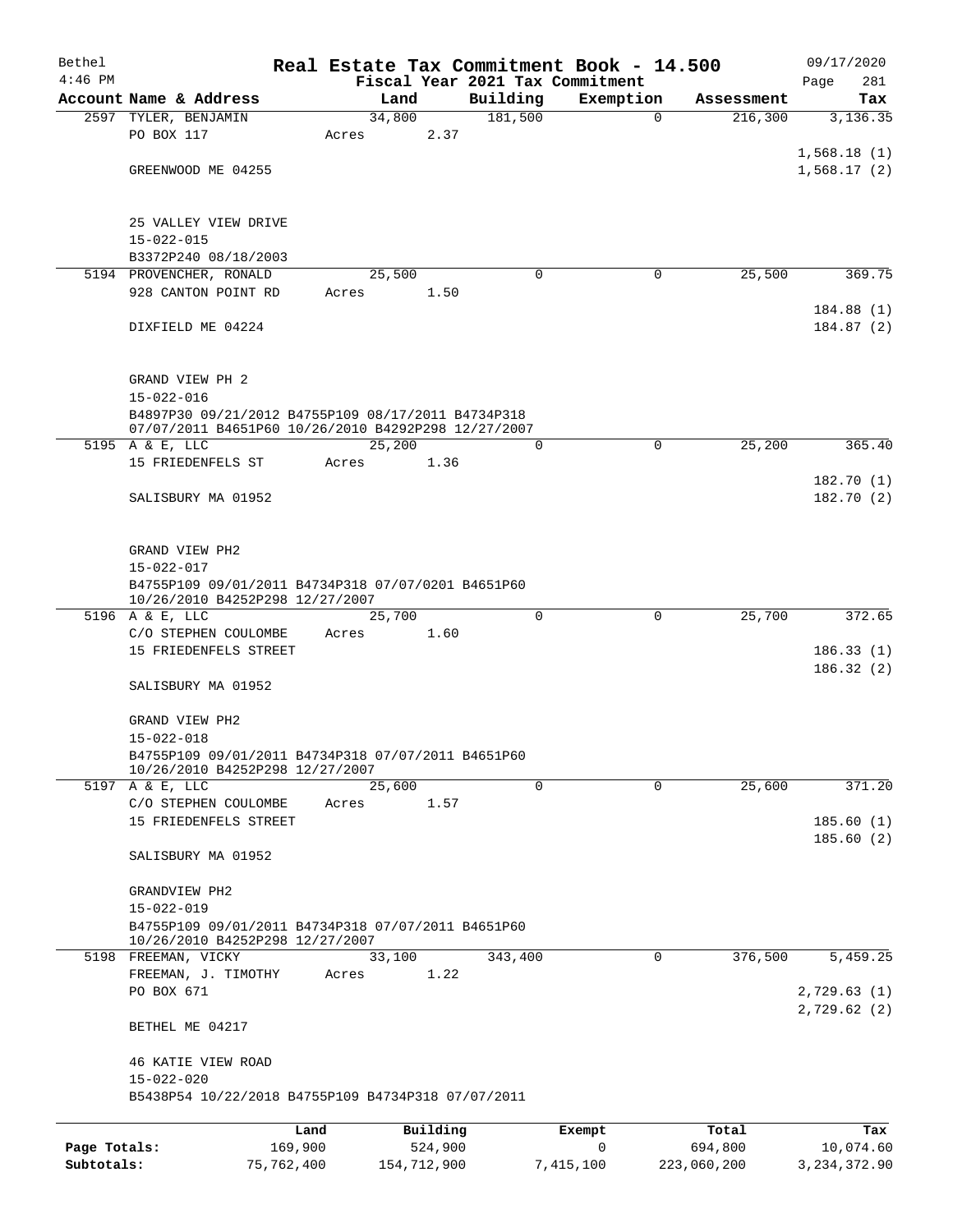| Bethel    |                                                                                                            |                |      |                                 | Real Estate Tax Commitment Book - 14.500 |                      | 09/17/2020    |
|-----------|------------------------------------------------------------------------------------------------------------|----------------|------|---------------------------------|------------------------------------------|----------------------|---------------|
| $4:46$ PM |                                                                                                            |                |      | Fiscal Year 2021 Tax Commitment |                                          |                      | 282<br>Page   |
|           | Account Name & Address<br>5199 A & E, LLC                                                                  | Land<br>24,600 |      | Building<br>0                   | Exemption<br>$\Omega$                    | Assessment<br>24,600 | Tax<br>356.70 |
|           | C/O STEPHEN COULOMBE                                                                                       | Acres          | 1.06 |                                 |                                          |                      |               |
|           | 15 FRIEDENFELS STREET                                                                                      |                |      |                                 |                                          |                      | 178.35(1)     |
|           |                                                                                                            |                |      |                                 |                                          |                      | 178.35(2)     |
|           | SALISBURY MA 01952                                                                                         |                |      |                                 |                                          |                      |               |
|           | GRANDVIEW PH2                                                                                              |                |      |                                 |                                          |                      |               |
|           | $15 - 022 - 021$                                                                                           |                |      |                                 |                                          |                      |               |
|           | B4755P109 09/01/2011 B4734P318 07/07/2011 B4651P60<br>10/26/2010 B4252P298 12/27/2007                      |                |      |                                 |                                          |                      |               |
|           | 5200 CERRUTO, ALLEN A. JR                                                                                  | 24,600         |      | $\Omega$                        | $\Omega$                                 | 24,600               | 356.70        |
|           | JIMENEZ, OLGA S.                                                                                           | Acres          | 1.07 |                                 |                                          |                      |               |
|           | 531 JESSICA LANE                                                                                           |                |      |                                 |                                          |                      | 178.35(1)     |
|           |                                                                                                            |                |      |                                 |                                          |                      | 178.35(2)     |
|           | BRICK NJ 08724                                                                                             |                |      |                                 |                                          |                      |               |
|           | GRANDVIEW PH2                                                                                              |                |      |                                 |                                          |                      |               |
|           | $15 - 022 - 022$                                                                                           |                |      |                                 |                                          |                      |               |
|           | B5505P160 01/31/2020 B4755P109 09/01/2011 B4734P318                                                        |                |      |                                 |                                          |                      |               |
|           | 07/07/2011 B4651P60 10/26/2010 B4252P298 12/27/2007                                                        |                |      |                                 |                                          |                      |               |
|           | 5201 CERRUTO, ALLEN A. JR                                                                                  | 33,800         |      | 343,400                         | $\Omega$                                 | 377,200              | 5,469.40      |
|           | JIMENEZ, OLGA S.                                                                                           | Acres          | 1.60 |                                 |                                          |                      |               |
|           | 531 JESSICA LANE                                                                                           |                |      |                                 |                                          |                      | 2,734.70 (1)  |
|           | BRICK NJ 08724                                                                                             |                |      |                                 |                                          |                      | 2,734.70(2)   |
|           | 39 KATIE VIEW ROAD                                                                                         |                |      |                                 |                                          |                      |               |
|           | $15 - 022 - 023$                                                                                           |                |      |                                 |                                          |                      |               |
|           | B5505P160 01/31/2020 B4755P109 09/01/2011 B4734P318                                                        |                |      |                                 |                                          |                      |               |
|           | 07/07/2011 B4651P60 10/26/2010 B4252P298 12/27/2007                                                        |                |      |                                 |                                          |                      |               |
|           | 5202 FOULSHAM, JOHN A                                                                                      | 24,500         |      | $\Omega$                        | $\mathbf 0$                              | 24,500               | 355.25        |
|           | HEALY, COLLEEN B.                                                                                          | Acres          | 1.00 |                                 |                                          |                      |               |
|           | 115 GRIDLEY STREET                                                                                         |                |      |                                 |                                          |                      | 177.63(1)     |
|           |                                                                                                            |                |      |                                 |                                          |                      | 177.62(2)     |
|           | OUINCY MA 02169                                                                                            |                |      |                                 |                                          |                      |               |
|           |                                                                                                            |                |      |                                 |                                          |                      |               |
|           | GRANDVIEW PH2                                                                                              |                |      |                                 |                                          |                      |               |
|           | $15 - 022 - 024$                                                                                           |                |      |                                 |                                          |                      |               |
|           | B5438P151 10/23/2018 B4755P109 09/01/2011 B4734P318<br>07/07/2011 B4651P60 10/26/2010 B4252P298 12/27/2007 |                |      |                                 |                                          |                      |               |
|           | 5203 FOULSHAM, JOHN A                                                                                      | 24,500         |      | $\Omega$                        | $\mathbf 0$                              | 24,500               | 355.25        |
|           | HEALY, COLLEEN B.                                                                                          | Acres          | 1.02 |                                 |                                          |                      |               |
|           | 115 GRIDLEY STREET                                                                                         |                |      |                                 |                                          |                      | 177.63(1)     |
|           |                                                                                                            |                |      |                                 |                                          |                      | 177.62(2)     |
|           | QUINCY MA 02169                                                                                            |                |      |                                 |                                          |                      |               |
|           | GRANDVIEW PH2                                                                                              |                |      |                                 |                                          |                      |               |
|           | $15 - 022 - 025$                                                                                           |                |      |                                 |                                          |                      |               |
|           | B5438P151 10/23/2018 B4755P109 09/01/2011 B4734P318<br>07/07/2011 B4651P60 10/26/2010 B4252P298 12/27/2007 |                |      |                                 |                                          |                      |               |

|              | Land       | Building    | Exempt   | Total       | Tax             |
|--------------|------------|-------------|----------|-------------|-----------------|
| Page Totals: | 132,000    | 343,400     |          | 475,400     | 6,893.30        |
| Subtotals:   | 75,894,400 | 155,056,300 | .415.100 | 223,535,600 | 3, 241, 266. 20 |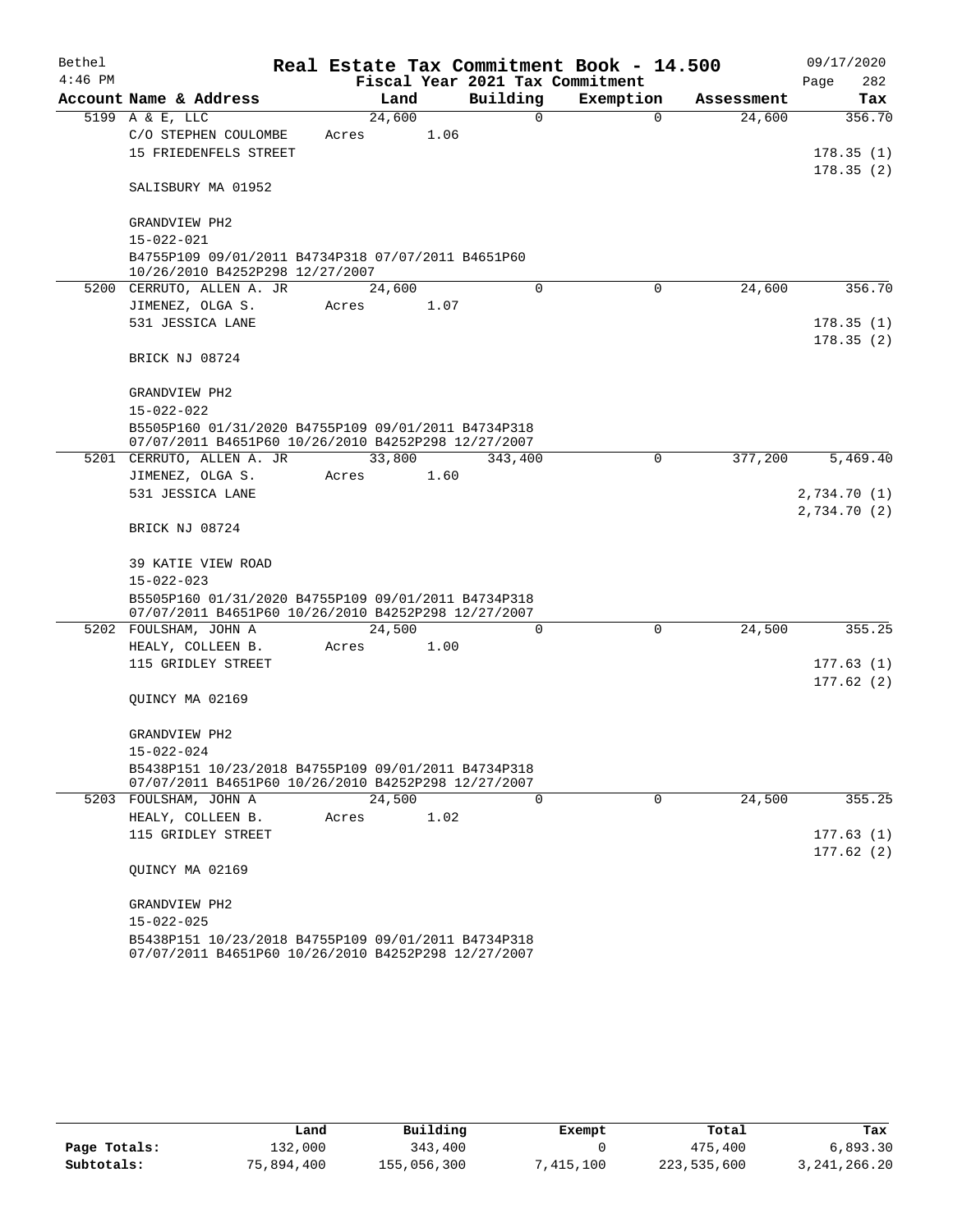| Bethel       |                                                                                       |            |       |               |          |             | Real Estate Tax Commitment Book - 14.500 |             |             | 09/17/2020              |
|--------------|---------------------------------------------------------------------------------------|------------|-------|---------------|----------|-------------|------------------------------------------|-------------|-------------|-------------------------|
| $4:46$ PM    |                                                                                       |            |       |               |          |             | Fiscal Year 2021 Tax Commitment          |             |             | 283<br>Page             |
|              | Account Name & Address                                                                |            |       | Land          |          | Building    | Exemption                                |             | Assessment  | Tax                     |
|              | 5204 FOULSHAM, JOHN A<br>115 GRIDLEY STREET                                           |            | Acres | 24,800        | 1.13     | $\mathbf 0$ |                                          | $\Omega$    | 24,800      | 359.60                  |
|              |                                                                                       |            |       |               |          |             |                                          |             |             | 179.80(1)               |
|              | OUINCY MA 02169                                                                       |            |       |               |          |             |                                          |             |             | 179.80(2)               |
|              |                                                                                       |            |       |               |          |             |                                          |             |             |                         |
|              |                                                                                       |            |       |               |          |             |                                          |             |             |                         |
|              | GRANDVIEW PH2                                                                         |            |       |               |          |             |                                          |             |             |                         |
|              | $15 - 022 - 026$<br>B5438P151 10/23/2018 B4755P109 09/01/2011 B4734P318               |            |       |               |          |             |                                          |             |             |                         |
|              | 07/07/2011 B4651P60 10/26/2010 B4252P298 12/27/2007                                   |            |       |               |          |             |                                          |             |             |                         |
|              | 5205 FOULSHAM, JOHN A                                                                 |            |       | 25,000        |          | 0           |                                          | $\Omega$    | 25,000      | 362.50                  |
|              | 115 GRIDLEY STREET                                                                    |            | Acres |               | 1.21     |             |                                          |             |             |                         |
|              | QUINCY MA 02169                                                                       |            |       |               |          |             |                                          |             |             | 181.25(1)<br>181.25(2)  |
|              |                                                                                       |            |       |               |          |             |                                          |             |             |                         |
|              |                                                                                       |            |       |               |          |             |                                          |             |             |                         |
|              | GRANDVIEW PH2                                                                         |            |       |               |          |             |                                          |             |             |                         |
|              | $15 - 022 - 027$                                                                      |            |       |               |          |             |                                          |             |             |                         |
|              | B5074P140 12/16/2013 B4755P109 09/01/2011 B4734P318                                   |            |       |               |          |             |                                          |             |             |                         |
|              | 07/07/2011 B4651P60 10/26/2010 B4252P298 12/27/2007<br>5206 FOULSHAM, JOHN W          |            |       | 24,900        |          | $\Omega$    |                                          | $\Omega$    | 24,900      | 361.05                  |
|              | FOULSHAM, BARBARA A                                                                   |            | Acres |               | 1.20     |             |                                          |             |             |                         |
|              | 272 ATLANTIC ST                                                                       |            |       |               |          |             |                                          |             |             | 180.53(1)               |
|              |                                                                                       |            |       |               |          |             |                                          |             |             | 180.52(2)               |
|              | QUINCY MA 02171                                                                       |            |       |               |          |             |                                          |             |             |                         |
|              |                                                                                       |            |       |               |          |             |                                          |             |             |                         |
|              | GRANDVIEW PH2<br>$15 - 022 - 028$                                                     |            |       |               |          |             |                                          |             |             |                         |
|              | B5074P142 12/16/2013 B4755P109 09/01/2011 B4734P318                                   |            |       |               |          |             |                                          |             |             |                         |
|              | 07/07/2011 B4651P60 10/26/2010 B4252P298 12/27/2009                                   |            |       |               |          |             |                                          |             |             |                         |
|              | 5280 TYLER, EARL L                                                                    |            |       | 25,900        |          | $\Omega$    |                                          | $\Omega$    | 25,900      | 375.55                  |
|              | PO BOX 403                                                                            |            | Acres |               | 1.73     |             |                                          |             |             |                         |
|              | BETHEL ME 04217                                                                       |            |       |               |          |             |                                          |             |             | 187.78 (1)<br>187.77(2) |
|              |                                                                                       |            |       |               |          |             |                                          |             |             |                         |
|              |                                                                                       |            |       |               |          |             |                                          |             |             |                         |
|              | GRAND VIEW PH 2                                                                       |            |       |               |          |             |                                          |             |             |                         |
|              | $15 - 022 - 029$                                                                      |            |       |               |          |             |                                          |             |             |                         |
|              | B5470P246 07/18/2019 B4755P109 09/01/2011 B4734P318<br>07/07/2012 B4651P60 10/26/2010 |            |       |               |          |             |                                          |             |             |                         |
|              | 5366 A & E, LLC                                                                       |            |       | 22,500        |          | $\mathbf 0$ |                                          | $\mathbf 0$ | 22,500      | 326.25                  |
|              | C/O STEPHEN COULOMBE                                                                  |            | Acres |               | 9.13     |             |                                          |             |             |                         |
|              | 15 FRIEDENFELS STREET                                                                 |            |       |               |          |             |                                          |             |             | 163.13(1)               |
|              | SALISBURY MA 01952                                                                    |            |       |               |          |             |                                          |             |             | 163.12(2)               |
|              |                                                                                       |            |       |               |          |             |                                          |             |             |                         |
|              | GRANDVIEW ROAD                                                                        |            |       |               |          |             |                                          |             |             |                         |
|              | $15 - 022 - 030$                                                                      |            |       |               |          |             |                                          |             |             |                         |
|              | B4755P109 08/17/2011                                                                  |            |       |               |          |             |                                          |             |             |                         |
|              | 4971 TYLER, EARL                                                                      |            |       | 35,200        |          | 89,100      |                                          | $\mathbf 0$ | 124,300     | 1,802.35                |
|              | P.O. BOX 403                                                                          |            | Acres |               | 2.75     |             |                                          |             |             | 901.18(1)               |
|              | BETHEL ME 04217                                                                       |            |       |               |          |             |                                          |             |             | 901.17(2)               |
|              |                                                                                       |            |       |               |          |             |                                          |             |             |                         |
|              |                                                                                       |            |       |               |          |             |                                          |             |             |                         |
|              | 59 GRANDVIEW ROAD                                                                     |            |       |               |          |             |                                          |             |             |                         |
|              | $15 - 022 - 031$                                                                      |            |       |               |          |             |                                          |             |             |                         |
|              | B4651P60 10/26/2010 B4252P298 12/27/2007                                              |            |       |               |          |             |                                          |             |             |                         |
|              |                                                                                       | Land       |       |               | Building |             | Exempt                                   |             | Total       | Tax                     |
| Page Totals: |                                                                                       | 158,300    |       |               | 89,100   |             | 0                                        |             | 247,400     | 3,587.30                |
| Subtotals:   |                                                                                       | 76,052,700 |       | 155, 145, 400 |          |             | 7,415,100                                |             | 223,783,000 | 3, 244, 853.50          |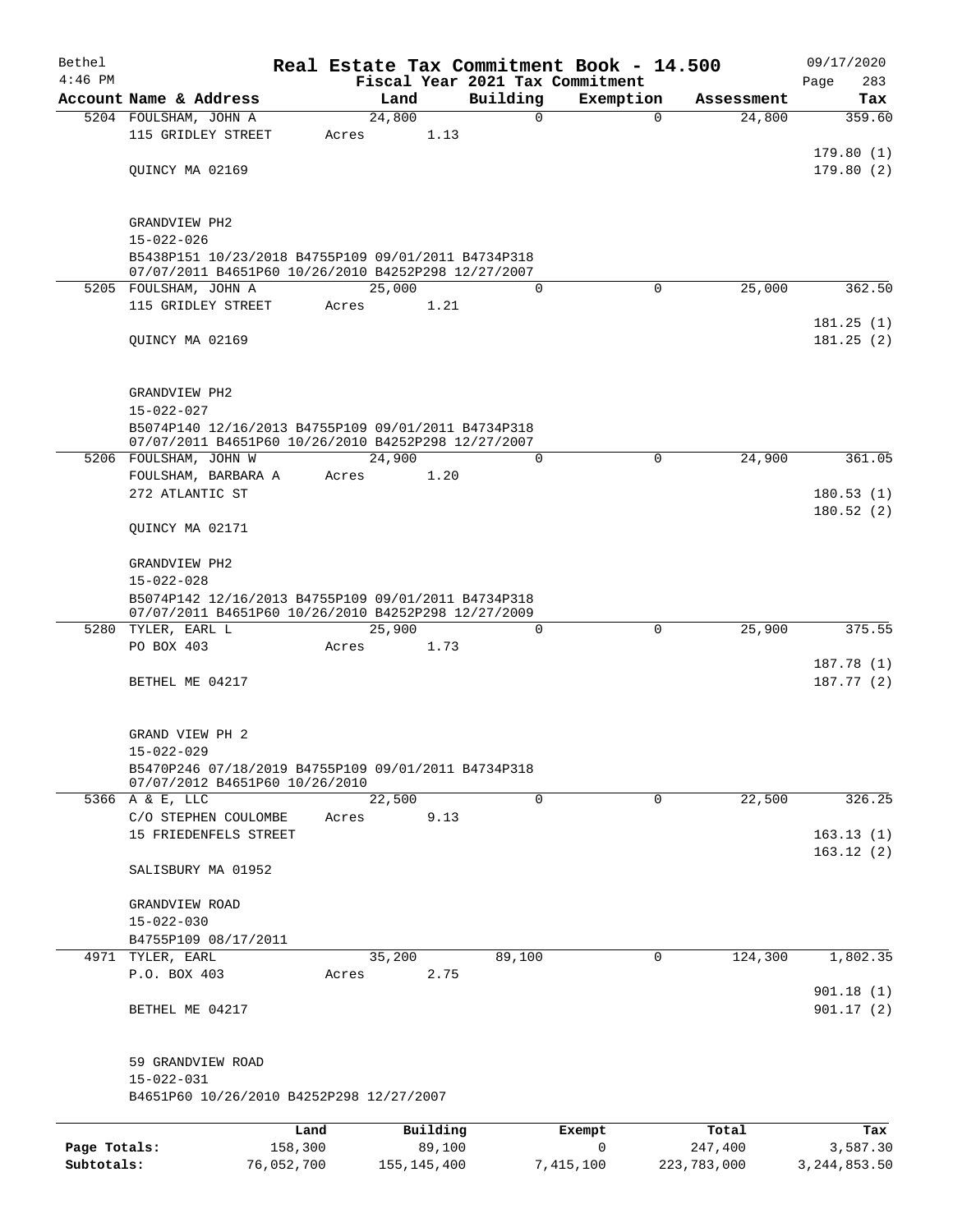| Bethel                     |                                                                            | Real Estate Tax Commitment Book - 14.500 |                     |                                 |                       | 09/17/2020                 |
|----------------------------|----------------------------------------------------------------------------|------------------------------------------|---------------------|---------------------------------|-----------------------|----------------------------|
| $4:46$ PM                  | Account Name & Address                                                     |                                          |                     | Fiscal Year 2021 Tax Commitment |                       | 284<br>Page                |
|                            | 2590 RICH, JONATHAN W                                                      | Land<br>37,800                           | Building<br>564,900 | Exemption<br>$\mathbf 0$        | Assessment<br>602,700 | Tax<br>8,739.15            |
|                            | 1 RAMONA WAY                                                               | 5.71<br>Acres                            |                     |                                 |                       |                            |
|                            |                                                                            |                                          |                     |                                 |                       | 4,369.58(1)                |
|                            | WENHAM MA 01984                                                            |                                          |                     |                                 |                       | 4,369.57(2)                |
|                            | 35 GRANDVIEW ROAD<br>$15 - 022 - A$                                        |                                          |                     |                                 |                       |                            |
|                            | B5217P144 04/13/2015 B4334P64 08/08/2008 B4252P298<br>12/27/2007 B2841P138 |                                          |                     |                                 |                       |                            |
|                            | 2607 DAY, REBEKAH I                                                        | 14,500                                   | $\Omega$            | $\mathbf 0$                     | 14,500                | 210.25                     |
|                            | 316 BUCKSKIN PATH                                                          | 0.70<br>Acres                            |                     |                                 |                       |                            |
|                            | CENTERVILLE MA 02632<br>2204                                               |                                          |                     |                                 |                       | 105.13(1)<br>105.12(2)     |
|                            | INTERVALE RD S/S<br>$15 - 023$                                             |                                          |                     |                                 |                       |                            |
|                            | B3887P306 02/14/2006                                                       |                                          |                     |                                 |                       |                            |
|                            | 2608 WIGHT, NATHAN                                                         | 34,500                                   | 103,200             | 0                               | 137,700               | 1,996.65                   |
|                            | WIGHT, DEBBIE<br>2097 INTERVALE RD                                         | 0.75<br>Acres                            |                     |                                 |                       | 998.33 (1)                 |
|                            | BETHEL ME 04217                                                            |                                          |                     |                                 |                       | 998.32 (2)                 |
|                            | 2097 INTERVALE RD.                                                         |                                          |                     |                                 |                       |                            |
|                            | $15 - 024$                                                                 |                                          |                     |                                 |                       |                            |
|                            | B1516P213                                                                  |                                          |                     |                                 |                       |                            |
|                            | 2609 BETHEL, GEORGE                                                        | 68,600                                   | 220,200             | 25,000                          | 263,800               | 3,825.10                   |
|                            | BETHEL, BARBARA<br>2139 INTERVALE ROAD                                     | 40.00<br>Acres                           |                     | 01 Homestead (HM)               |                       | 1,912.55(1)<br>1,912.55(2) |
|                            | BETHEL ME 04217                                                            |                                          |                     |                                 |                       |                            |
|                            | 2139 INTERVALE RD.<br>$15 - 025$                                           |                                          |                     |                                 |                       |                            |
|                            | B700P55 02/02/1971                                                         |                                          |                     |                                 |                       |                            |
| 2610                       | PIRET, JACQUELINE                                                          | 35,500                                   | 0                   | $\mathbf 0$                     | 35,500                | 514.75                     |
|                            | TRUSTEE JACQUELINE                                                         | 94.00<br>Acres                           |                     |                                 |                       |                            |
|                            | PIRET INDENTURE TRUST<br>79 UPLAND ROAD                                    |                                          |                     |                                 |                       | 257.38 (1)                 |
|                            |                                                                            |                                          |                     |                                 |                       | 257.37(2)                  |
|                            | CAMBRIDGE MA 02140                                                         |                                          |                     |                                 |                       |                            |
|                            | INTERVALE RD S/S                                                           |                                          |                     |                                 |                       |                            |
|                            | $15 - 026$                                                                 |                                          |                     |                                 |                       |                            |
|                            | B3439P304 12/02/2003<br>2611 KEYES, DENNIS                                 | 50,400                                   | 0                   | 0                               | 50,400                | 730.80                     |
|                            | SWEEZY, KENNETH JR                                                         | 40.50<br>Acres                           |                     |                                 |                       |                            |
|                            | 51 MATTAKEESETT ST                                                         |                                          |                     |                                 |                       | 365.40(1)                  |
|                            | HANSON MA 02341                                                            |                                          |                     |                                 |                       | 365.40(2)                  |
|                            | $15 - 027 - 001$<br>B3085P163                                              |                                          |                     |                                 |                       |                            |
|                            |                                                                            | Building<br>Land                         |                     | Exempt                          | Total                 | Tax                        |
| Page Totals:<br>Subtotals: | 241,300                                                                    | 888,300                                  |                     | 25,000                          | 1,104,600             | 16,016.70                  |
|                            | 76,294,000                                                                 | 156,033,700                              |                     | 7,440,100                       | 224,887,600           | 3,260,870.20               |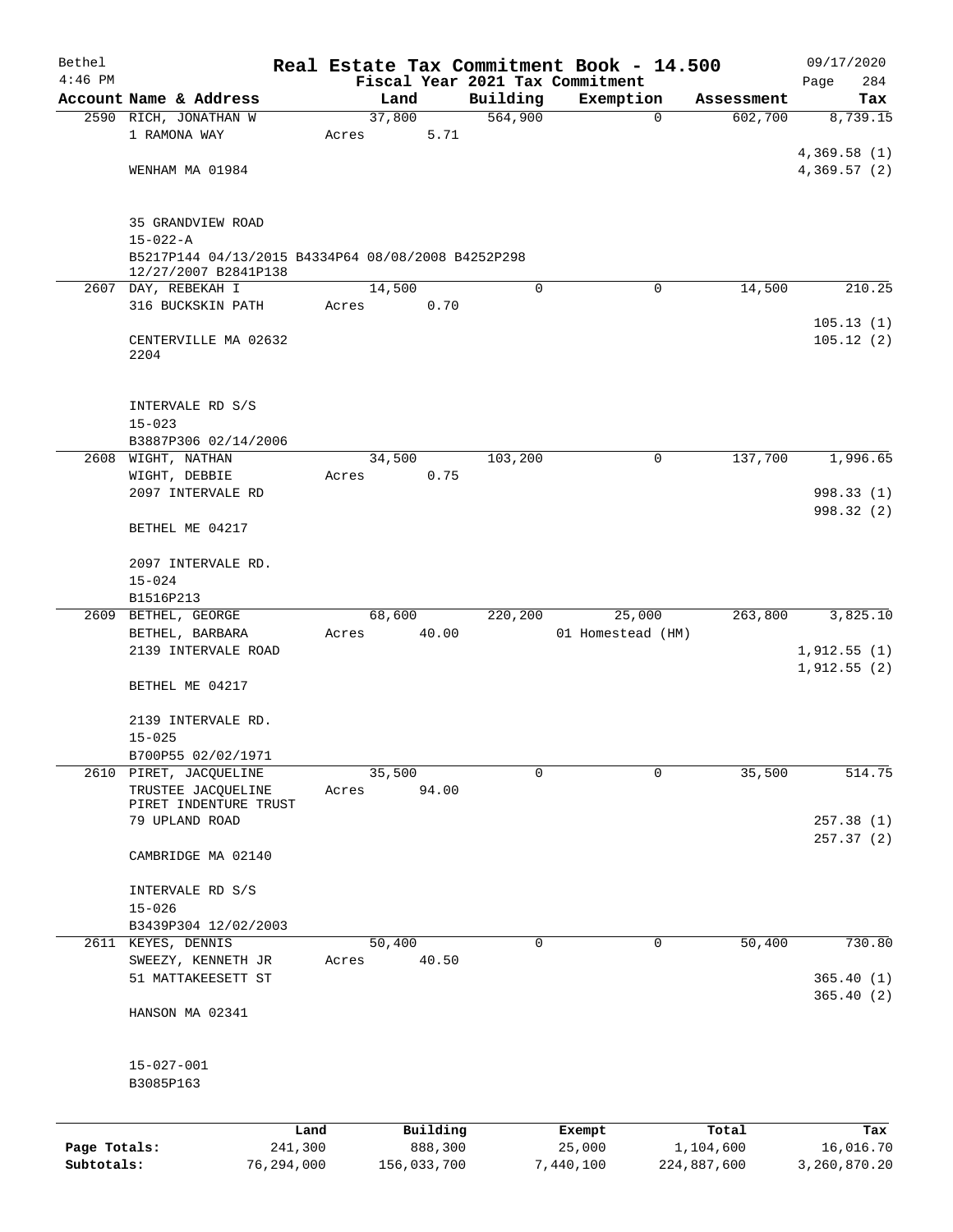| Bethel       |                                                                 |                 |       |                     | Real Estate Tax Commitment Book - 14.500 |                  |                   |                  | 09/17/2020                  |
|--------------|-----------------------------------------------------------------|-----------------|-------|---------------------|------------------------------------------|------------------|-------------------|------------------|-----------------------------|
| $4:46$ PM    |                                                                 |                 |       |                     | Fiscal Year 2021 Tax Commitment          |                  |                   |                  | 285<br>Page                 |
|              | Account Name & Address                                          |                 |       | Land                | Building                                 |                  | Exemption         | Assessment       | Tax                         |
|              | 2612 DUMONT, PAUL D<br>PO BOX 245                               |                 |       | 49,100<br>40.50     | $\mathbf 0$                              |                  | $\mathbf 0$       | 49,100           | 711.95                      |
|              |                                                                 |                 | Acres |                     |                                          |                  |                   |                  | 355.98(1)                   |
|              | BETHEL ME 04217                                                 |                 |       |                     |                                          |                  |                   |                  | 355.97(2)                   |
|              |                                                                 |                 |       |                     |                                          |                  |                   |                  |                             |
|              |                                                                 |                 |       |                     |                                          |                  |                   |                  |                             |
|              | EIRE PROPERTIES                                                 |                 |       |                     |                                          |                  |                   |                  |                             |
|              | $15 - 027 - 002$                                                |                 |       |                     |                                          |                  |                   |                  |                             |
|              | B5127P311 06/19/2014 B4821P22 02/15/2012 B3087P14<br>04/29/2002 |                 |       |                     |                                          |                  |                   |                  |                             |
|              | 2613 DUMONT, PAUL D                                             |                 |       | 57,200              | 537,800                                  |                  | 25,000            | 570,000          | 8,265.00                    |
|              | PO BOX 245                                                      |                 | Acres | 40.50               |                                          |                  | 01 Homestead (HM) |                  |                             |
|              |                                                                 |                 |       |                     |                                          |                  |                   |                  | 4,132.50(1)                 |
|              | BETHEL ME 04217                                                 |                 |       |                     |                                          |                  |                   |                  | 4, 132.50(2)                |
|              |                                                                 |                 |       |                     |                                          |                  |                   |                  |                             |
|              |                                                                 |                 |       |                     |                                          |                  |                   |                  |                             |
|              | 256 GRANDVIEW ROAD<br>$15 - 027 - 003$                          |                 |       |                     |                                          |                  |                   |                  |                             |
|              | B5127P311 06/19/2014 B4821P22 02/15/2012 B3087P14               |                 |       |                     |                                          |                  |                   |                  |                             |
|              | 04/29/2002                                                      |                 |       |                     |                                          |                  |                   |                  |                             |
|              | 2614 DUMONT, PAUL D                                             |                 |       | 17,200              | $\Omega$                                 |                  | $\mathbf 0$       | 17,200           | 249.40                      |
|              | PO BOX 245                                                      |                 | Acres | 25.90               |                                          |                  |                   |                  |                             |
|              |                                                                 |                 |       |                     |                                          |                  |                   |                  | 124.70(1)                   |
|              | BETHEL ME 04217                                                 |                 |       |                     |                                          |                  |                   |                  | 124.70(2)                   |
|              |                                                                 |                 |       |                     |                                          |                  |                   |                  |                             |
|              | EIRE PROPERTIES                                                 |                 |       |                     |                                          |                  |                   |                  |                             |
|              | $15 - 027 - 004$                                                |                 |       |                     |                                          |                  |                   |                  |                             |
|              | B4821P22 02/15/2012 B3101P233 04/29/2002                        |                 |       |                     |                                          |                  |                   |                  |                             |
|              | 2615 ANVARI, JAMSHED                                            |                 |       | 53,100              | $\Omega$                                 |                  | $\mathbf 0$       | 53,100           | 769.95                      |
|              | ANVARI, ELIZABETH A                                             |                 | Acres | 49.70               |                                          |                  |                   |                  |                             |
|              | 115 HILL STREET                                                 |                 |       |                     |                                          |                  |                   |                  | 384.98 (1)<br>384.97 (2)    |
|              | TOPSFIELD MA 0193                                               |                 |       |                     |                                          |                  |                   |                  |                             |
|              |                                                                 |                 |       |                     |                                          |                  |                   |                  |                             |
|              |                                                                 |                 |       |                     |                                          |                  |                   |                  |                             |
|              | $15 - 027 - 005$                                                |                 |       |                     |                                          |                  |                   |                  |                             |
|              | B5312P580 10/14/2016                                            |                 |       |                     |                                          |                  |                   |                  |                             |
|              | 2616 SENNEVILLE, JEFFREY S                                      |                 |       | 77,300              | 92,000                                   |                  | 0                 | 169,300          | 2,454.85                    |
|              | SENNEVILLE, WENDY T<br>PO BOX 192                               |                 | Acres | 46.60               |                                          |                  |                   |                  |                             |
|              |                                                                 |                 |       |                     |                                          |                  |                   |                  | 1, 227.43(1)<br>1,227.42(2) |
|              | BETHEL ME 04217                                                 |                 |       |                     |                                          |                  |                   |                  |                             |
|              |                                                                 |                 |       |                     |                                          |                  |                   |                  |                             |
|              | 239 GRAND VIEW RD.                                              |                 |       |                     |                                          |                  |                   |                  |                             |
|              | $15 - 027 - 006$                                                |                 |       |                     |                                          |                  |                   |                  |                             |
|              | B5220P148 05/04/2015 B3140P3                                    |                 |       |                     |                                          |                  |                   |                  |                             |
|              | 3768 PUDDISTER, MARK S                                          |                 |       | 24,500              | $\mathbf 0$                              |                  | $\mathbf 0$       | 24,500           | 355.25                      |
|              | PUDDISTER, SUSAN J<br>GARRITY                                   |                 | Acres | 1.00                |                                          |                  |                   |                  |                             |
|              | 113 EDGEWATER DRIVE                                             |                 |       |                     |                                          |                  |                   |                  | 177.63(1)                   |
|              |                                                                 |                 |       |                     |                                          |                  |                   |                  | 177.62(2)                   |
|              | PEMBROKE MA 02359                                               |                 |       |                     |                                          |                  |                   |                  |                             |
|              |                                                                 |                 |       |                     |                                          |                  |                   |                  |                             |
|              | $15 - 027 - 006 - 001$                                          |                 |       |                     |                                          |                  |                   |                  |                             |
|              | B3875P257 01/19/2006                                            |                 |       |                     |                                          |                  |                   |                  |                             |
|              |                                                                 |                 |       |                     |                                          |                  |                   |                  |                             |
|              |                                                                 |                 |       |                     |                                          |                  |                   |                  |                             |
| Page Totals: |                                                                 | Land<br>278,400 |       | Building<br>629,800 |                                          | Exempt<br>25,000 |                   | Total<br>883,200 | Tax<br>12,806.40            |
|              |                                                                 |                 |       |                     |                                          |                  |                   |                  |                             |

**Subtotals:** 76,572,400 156,663,500 7,465,100 225,770,800 3,273,676.60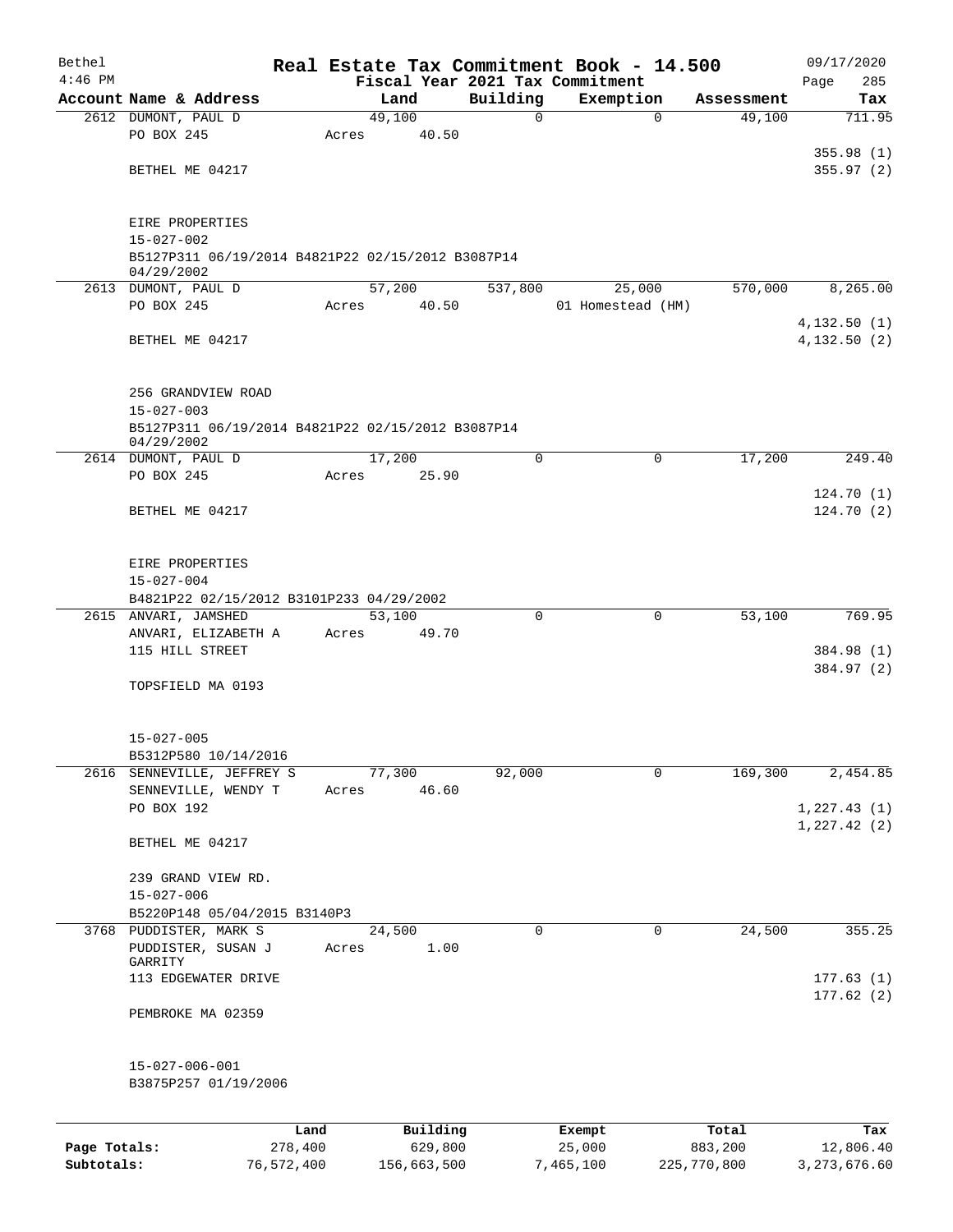| Bethel       |                                                                                                                                                             | Real Estate Tax Commitment Book - 14.500 |                                 |             |             | 09/17/2020              |
|--------------|-------------------------------------------------------------------------------------------------------------------------------------------------------------|------------------------------------------|---------------------------------|-------------|-------------|-------------------------|
| $4:46$ PM    |                                                                                                                                                             |                                          | Fiscal Year 2021 Tax Commitment |             |             | 286<br>Page             |
|              | Account Name & Address                                                                                                                                      | Land                                     | Building                        | Exemption   | Assessment  | Tax                     |
|              | 3769 SENNEVILLE, JEFFREY S<br>SENNEVILLE, WENDY T<br>PO BOX 192                                                                                             | 26, 200<br>2.00<br>Acres                 | 0                               | $\mathbf 0$ | 26,200      | 379.90<br>189.95(1)     |
|              | EBETHEL ME 04217                                                                                                                                            |                                          |                                 |             |             | 189.95(2)               |
|              | $15 - 027 - 006 - 002$                                                                                                                                      |                                          |                                 |             |             |                         |
|              | B5220P145 05/04/2015 B3140P3 07/23/2002                                                                                                                     |                                          | $\Omega$                        |             |             | 355.25                  |
|              | 2617 DELLAQUILA, ANTHONY &<br>KELLY<br>TRUSTEES DELLAQUILA                                                                                                  | 24,500<br>49.90<br>Acres                 |                                 | 0           | 24,500      |                         |
|              | LIVING TRUSTS<br>368 SPURWINK AVE                                                                                                                           |                                          |                                 |             |             | 177.63(1)<br>177.62(2)  |
|              | CAPE ELIZABETH ME 04107                                                                                                                                     |                                          |                                 |             |             |                         |
|              | INTERVALE RD S/S<br>$15 - 028$<br>B2675P58                                                                                                                  |                                          |                                 |             |             |                         |
|              | 2618 HARVEY, JOHN F                                                                                                                                         | 21,300                                   | $\Omega$                        | 0           | 21,300      | 308.85                  |
|              | HARVEY, ANGELA M<br>167 RINALDI RD                                                                                                                          | 41.40<br>Acres                           |                                 |             |             | 154.43(1)               |
|              | BETHEL ME 04217                                                                                                                                             |                                          |                                 |             |             | 154.42(2)               |
|              | $15 - 028 - 001$<br>B5104P343 04/14/2014 B5104P342 04/14/2014 B5004P257<br>07/01/2013 B4820P196 03/05/2012 B2430P298 05/02/1997<br>2619 DELLAQUILA, ANTHONY | 18,700                                   | 62,200                          | 0           | 80,900      | 1,173.05                |
|              | DELLAQUILA, KELLY<br>368 SPURWINK AVENUE<br>CAPE ELIZABETH ME 04107                                                                                         | 41.40<br>Acres                           |                                 |             |             | 586.53(1)<br>586.52(2)  |
|              | 0007<br>265 RINALDI ROAD                                                                                                                                    |                                          |                                 |             |             |                         |
|              | $15 - 028 - 002$<br>B2430P298                                                                                                                               |                                          |                                 |             |             |                         |
|              | 2620 HARVEY, JOHN FREDERICK                                                                                                                                 | 12,200                                   | 61,000                          | 0           | 73,200      | 1,061.40                |
|              | HARVEY, ANGELA                                                                                                                                              | 11.00<br>Acres                           |                                 |             |             |                         |
|              | 167 RINALDI RD                                                                                                                                              |                                          |                                 |             |             | 530.70 (1)<br>530.70(2) |
|              | BETHEL ME 04217 0181                                                                                                                                        |                                          |                                 |             |             |                         |
|              | 167 RINALDI ROAD<br>$15 - 028 - 003$                                                                                                                        |                                          |                                 |             |             |                         |
|              | B3116P20 05/21/2002                                                                                                                                         |                                          |                                 |             |             |                         |
| 2621         | GAMMON, LESLIE R<br>GAMMON, MARIANNE                                                                                                                        | 28,900<br>70.00<br>Acres                 | 1,000                           | 0           | 29,900      | 433.55                  |
|              | 1193 WATERFORD RD.<br>WATERFORD ME 04088                                                                                                                    |                                          |                                 |             |             | 216.78(1)<br>216.77(2)  |
|              | INTERVALE RD S/S                                                                                                                                            |                                          |                                 |             |             |                         |
|              | $15 - 029$<br>B4750P338 08/19/2011 B774P257 03/03/1973                                                                                                      |                                          |                                 |             |             |                         |
|              | Land                                                                                                                                                        | Building                                 |                                 | Exempt      | Total       | Tax                     |
| Page Totals: | 131,800                                                                                                                                                     | 124,200                                  |                                 | 0           | 256,000     | 3,712.00                |
| Subtotals:   | 76,704,200                                                                                                                                                  | 156,787,700                              |                                 | 7,465,100   | 226,026,800 | 3, 277, 388.60          |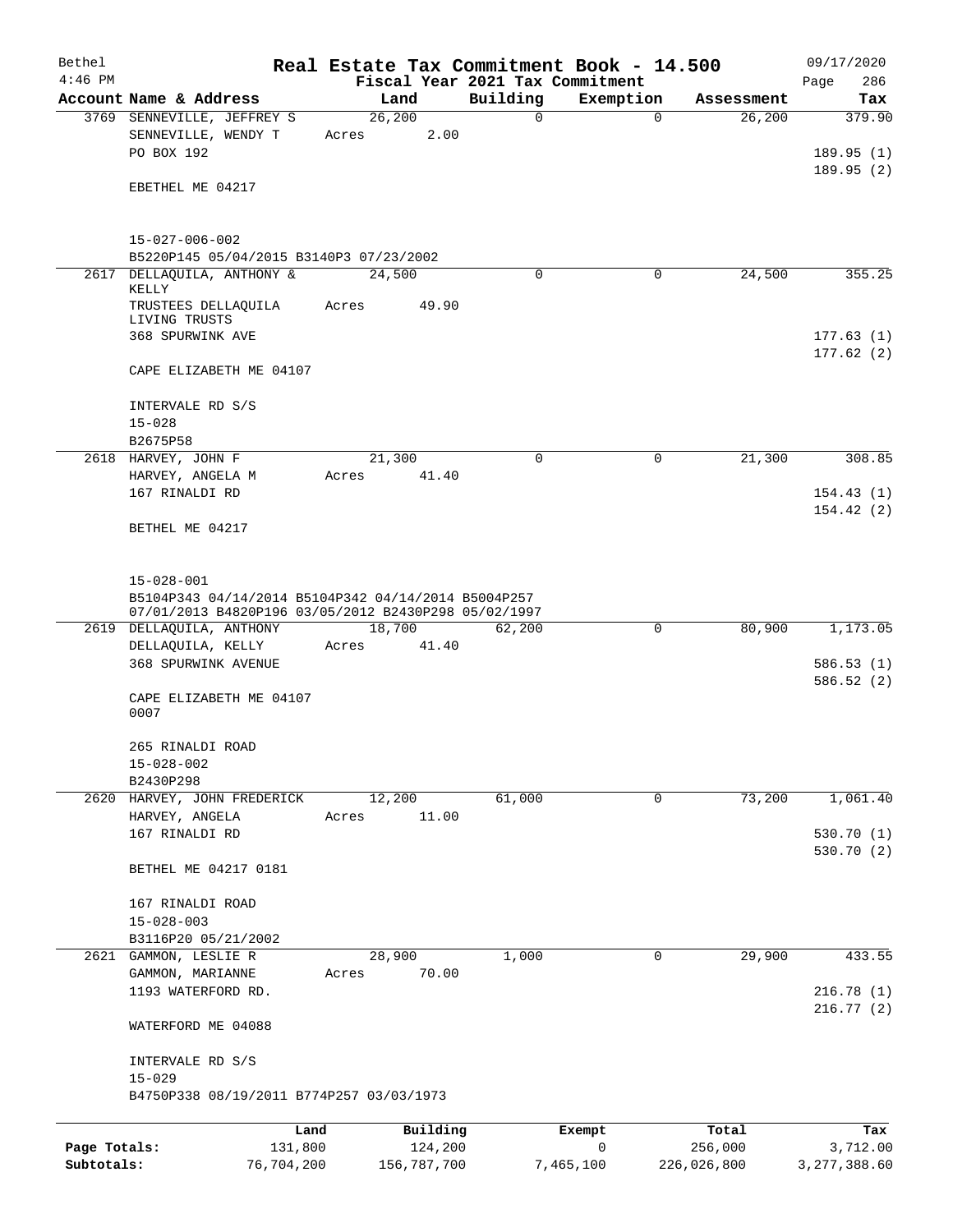| Bethel<br>$4:46$ PM |                                                     |       |        |             | Real Estate Tax Commitment Book - 14.500<br>Fiscal Year 2021 Tax Commitment |            | 09/17/2020<br>287<br>Page  |
|---------------------|-----------------------------------------------------|-------|--------|-------------|-----------------------------------------------------------------------------|------------|----------------------------|
|                     | Account Name & Address                              |       | Land   | Building    | Exemption                                                                   | Assessment | Tax                        |
|                     | 2622 BLAKE, HARLAN R                                |       | 31,000 | $\mathbf 0$ | $\mathbf 0$                                                                 | 31,000     | 449.50                     |
|                     | 10 CHANDLER HILL RD                                 | Acres | 78.00  |             |                                                                             |            |                            |
|                     |                                                     |       |        |             |                                                                             |            | 224.75(1)                  |
|                     | BETHEL ME 04217                                     |       |        |             |                                                                             |            | 224.75(2)                  |
|                     |                                                     |       |        |             |                                                                             |            |                            |
|                     |                                                     |       |        |             |                                                                             |            |                            |
|                     | INTERVALE RD S/S                                    |       |        |             |                                                                             |            |                            |
|                     | $15 - 030$                                          |       |        |             |                                                                             |            |                            |
|                     | B5157P199 09/08/2014<br>2627 BEAN, DONALD A         |       | 40,700 | $\Omega$    | 0                                                                           | 40,700     | 590.15                     |
|                     | BEAN, KAREN G                                       | Acres | 1.80   |             |                                                                             |            |                            |
|                     | 482 NORTH RD                                        |       |        |             |                                                                             |            | 295.08(1)                  |
|                     |                                                     |       |        |             |                                                                             |            | 295.07(2)                  |
|                     | BETHEL ME 04217                                     |       |        |             |                                                                             |            |                            |
|                     |                                                     |       |        |             |                                                                             |            |                            |
|                     | NORTH RD                                            |       |        |             |                                                                             |            |                            |
|                     | $16 - 001$                                          |       |        |             |                                                                             |            |                            |
|                     | B5317P578 11/23/2016 B5258P608 12/15/2015 B3254P246 |       |        |             |                                                                             |            |                            |
|                     | 2628 BLAUSS, NATHANIEL                              |       | 53,100 | 196,500     | $\mathbf 0$                                                                 | 249,600    | 3,619.20                   |
|                     | 489 NORTH RD                                        | Acres | 3.50   |             |                                                                             |            |                            |
|                     | BETHEL ME 04217                                     |       |        |             |                                                                             |            | 1,809.60(1)<br>1,809.60(2) |
|                     |                                                     |       |        |             |                                                                             |            |                            |
|                     |                                                     |       |        |             |                                                                             |            |                            |
|                     | 489 NORTH ROAD                                      |       |        |             |                                                                             |            |                            |
|                     | $16 - 002$                                          |       |        |             |                                                                             |            |                            |
|                     | B5430P12 09/06/2018 B1268P44 07/17/1984             |       |        |             |                                                                             |            |                            |
|                     | 5460 BEAN, DONALD A                                 |       | 32,000 | $\Omega$    | $\mathbf 0$                                                                 | 32,000     | 464.00                     |
|                     | BEAN, KAREN                                         | Acres | 8.40   |             |                                                                             |            |                            |
|                     | 482 NORTH RD                                        |       |        |             |                                                                             |            | 232.00(1)                  |
|                     |                                                     |       |        |             |                                                                             |            | 232.00(2)                  |
|                     | BETHEL ME 04217                                     |       |        |             |                                                                             |            |                            |
|                     | OFF NORTH RD                                        |       |        |             |                                                                             |            |                            |
|                     | $16 - 002 - 001$                                    |       |        |             |                                                                             |            |                            |
|                     | B1268P044                                           |       |        |             |                                                                             |            |                            |
|                     | 2629 BLAKE, ROBERT L                                |       | 15,200 | 0           | 0                                                                           | 15,200     | 220.40                     |
|                     | BLAKE, CYNTHIA J                                    | Acres | 61.30  |             |                                                                             |            |                            |
|                     | 107 INTERVALE RD                                    |       |        |             |                                                                             |            | 110.20(1)                  |
|                     |                                                     |       |        |             |                                                                             |            | 110.20(2)                  |
|                     | BETHEL ME 04217                                     |       |        |             |                                                                             |            |                            |
|                     | NORTH RD                                            |       |        |             |                                                                             |            |                            |
|                     | $16 - 003$                                          |       |        |             |                                                                             |            |                            |
|                     | B5043P298 10/01/2013 B5043P293 09/25/2013           |       |        |             |                                                                             |            |                            |
|                     | 2630 GROGAN, PAUL S                                 |       | 52,000 | 242,100     | $\mathbf 0$                                                                 | 294,100    | 4,264.45                   |
|                     | 8 WEST HILL PLACE, APT                              | Acres | 2.70   |             |                                                                             |            |                            |
|                     | 1                                                   |       |        |             |                                                                             |            |                            |
|                     |                                                     |       |        |             |                                                                             |            | 2, 132. 23 (1)             |
|                     | BOSTON MA 02114                                     |       |        |             |                                                                             |            | 2,132.22(2)                |
|                     |                                                     |       |        |             |                                                                             |            |                            |
|                     | 511 NORTH ROAD                                      |       |        |             |                                                                             |            |                            |
|                     | $16 - 004$                                          |       |        |             |                                                                             |            |                            |
|                     | B4916P32 11/05/2012 B4895P57 09/18/2012 B4699P273   |       |        |             |                                                                             |            |                            |
|                     | 03/11/2011 B3711P11 05/05/2005                      |       |        |             |                                                                             |            |                            |
|                     |                                                     |       |        |             |                                                                             |            |                            |
|                     |                                                     |       |        |             |                                                                             |            |                            |

|              | Land       | Building    | Exempt    | Total       | Tax          |
|--------------|------------|-------------|-----------|-------------|--------------|
| Page Totals: | 224,000    | 438,600     |           | 662,600     | 9,607.70     |
| Subtotals:   | 76,928,200 | 157,226,300 | 7,465,100 | 226,689,400 | 3,286,996.30 |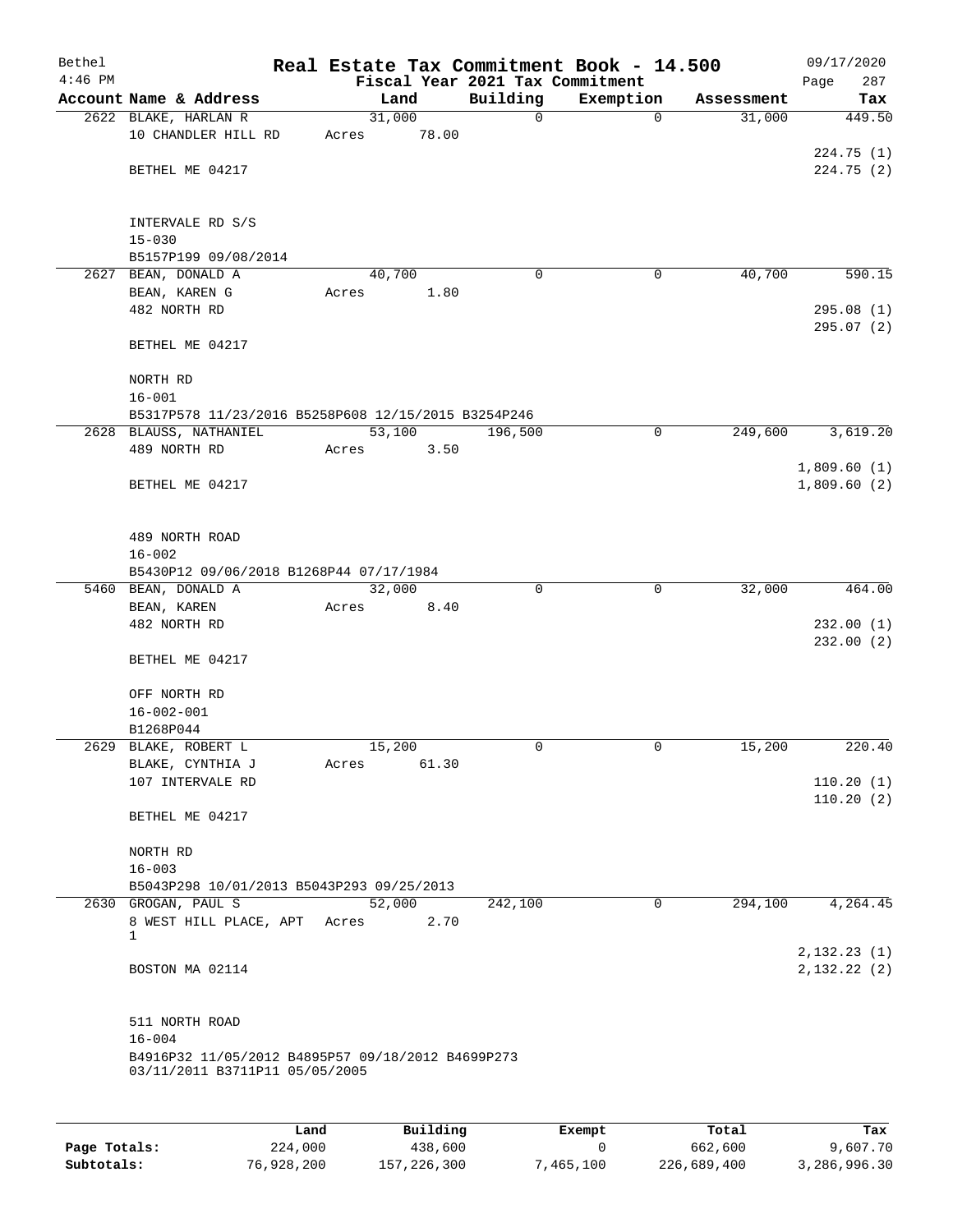| Bethel       |                                                                 |         |        |          |          | Real Estate Tax Commitment Book - 14.500 |            | 09/17/2020                 |
|--------------|-----------------------------------------------------------------|---------|--------|----------|----------|------------------------------------------|------------|----------------------------|
| $4:46$ PM    |                                                                 |         |        |          |          | Fiscal Year 2021 Tax Commitment          |            | 288<br>Page                |
|              | Account Name & Address                                          |         | Land   |          | Building | Exemption                                | Assessment | Tax                        |
|              | 2631 COWGILL, JAMES                                             |         | 52,300 |          |          | 59,300<br>31,000                         | 80,600     | 1,168.70                   |
|              | P.O. BOX 571                                                    | Acres   |        | 2.90     |          | 01 Homestead (HM)<br>12 WW2 Vet Res      |            |                            |
|              | BETHEL ME 04217                                                 |         |        |          |          |                                          |            | 584.35 (1)<br>584.35 (2)   |
|              |                                                                 |         |        |          |          |                                          |            |                            |
|              | 521 NORTH ROAD                                                  |         |        |          |          |                                          |            |                            |
|              | $16 - 005$                                                      |         |        |          |          |                                          |            |                            |
|              | B871P147 09/19/1975                                             |         |        |          |          |                                          |            |                            |
|              | 2632 WILCOXEN, CHARLES &                                        |         | 53,000 |          | 147,100  | 0                                        | 200,100    | 2,901.45                   |
|              | HILARY                                                          |         |        |          |          |                                          |            |                            |
|              | 495 SOUTH BRIDGTON RD                                           | Acres   |        | 3.40     |          |                                          |            | 1,450.73(1)                |
|              | BRIDGETON ME 04009                                              |         |        |          |          |                                          |            | 1,450.72(2)                |
|              |                                                                 |         |        |          |          |                                          |            |                            |
|              | 531 NORTH ROAD                                                  |         |        |          |          |                                          |            |                            |
|              | $16 - 006$                                                      |         |        |          |          |                                          |            |                            |
|              | B5465P111 06/10/2019 B3361P99 08/22/2003                        |         |        |          |          |                                          |            |                            |
|              | 2633 WILLARD, BARBARA                                           |         | 56,200 |          | 107,600  | $\mathbf 0$                              | 163,800    | 2,375.10                   |
|              | BOX 1982                                                        | Acres   |        | 24.00    |          |                                          |            |                            |
|              | RUIDOSO NM 88355                                                |         |        |          |          |                                          |            | 1,187.55(1)<br>1,187.55(2) |
|              |                                                                 |         |        |          |          |                                          |            |                            |
|              |                                                                 |         |        |          |          |                                          |            |                            |
|              | 543 NORTH ROAD                                                  |         |        |          |          |                                          |            |                            |
|              | $16 - 007$                                                      |         |        |          |          |                                          |            |                            |
|              | B5061P117 11/08/2013 B5054P94 10/18/2013 B2054P94<br>10/18/2013 |         |        |          |          |                                          |            |                            |
|              | 2634 MACKAY, RENNY                                              |         | 50,800 |          | 76,200   | $\mathbf 0$                              | 127,000    | 1,841.50                   |
|              | 15 MEETING HOUSE LANE                                           |         | Acres  | 2.00     |          |                                          |            |                            |
|              |                                                                 |         |        |          |          |                                          |            | 920.75(1)                  |
|              | SCITUATE MA 02066                                               |         |        |          |          |                                          |            | 920.75(2)                  |
|              | 559 NORTH ROAD                                                  |         |        |          |          |                                          |            |                            |
|              | $16 - 008$                                                      |         |        |          |          |                                          |            |                            |
|              | B5460P535 04/29/2019 B5215P282 03/30/2015 B1248P76              |         |        |          |          |                                          |            |                            |
|              | 02/23/1984 B642P46 06/15/1965 B560P219                          |         |        |          |          |                                          |            |                            |
|              | 2635 CHAPMAN, HOWARD                                            |         | 93,100 |          | 53,800   | 25,000                                   | 121,900    | 1,767.55                   |
|              | 76 CHAPMAN HILL RD.                                             | Acres   |        | 63.85    |          | 01 Homestead (HM)                        |            |                            |
|              |                                                                 |         |        |          |          |                                          |            | 883.78 (1)                 |
|              | BETHEL ME 04217                                                 |         |        |          |          |                                          |            | 883.77 (2)                 |
|              |                                                                 |         |        |          |          |                                          |            |                            |
|              | 85 CHAPMAN HILL RD                                              |         |        |          |          |                                          |            |                            |
|              | $16 - 010$                                                      |         |        |          |          |                                          |            |                            |
|              | B3331P51 07/11/2003                                             |         |        |          |          |                                          |            |                            |
|              | 4511 GILMAN, GREGORY L                                          |         | 48,500 |          | 127,400  | 25,000                                   | 150,900    | 2,188.05                   |
|              | GILMAN, JAIME M                                                 | Acres   |        | 1.15     |          | 01 Homestead (HM)                        |            |                            |
|              | PO BOX 352                                                      |         |        |          |          |                                          |            | 1,094.03(1)                |
|              | BETHEL ME 04217                                                 |         |        |          |          |                                          |            | 1,094.02(2)                |
|              | 51 CHAPMAN HILL ROAD                                            |         |        |          |          |                                          |            |                            |
|              | $16 - 010 - 001$                                                |         |        |          |          |                                          |            |                            |
|              | B5163P279 09/24/2014 B3331P51 07/11/2003                        |         |        |          |          |                                          |            |                            |
|              |                                                                 |         |        |          |          |                                          |            |                            |
|              |                                                                 | Land    |        | Building |          | Exempt                                   | Total      | Tax                        |
| Page Totals: |                                                                 | 353,900 |        | 571,400  |          | 81,000                                   | 844,300    | 12, 242.35                 |

**Subtotals:** 77,282,100 157,797,700 7,546,100 227,533,700 3,299,238.65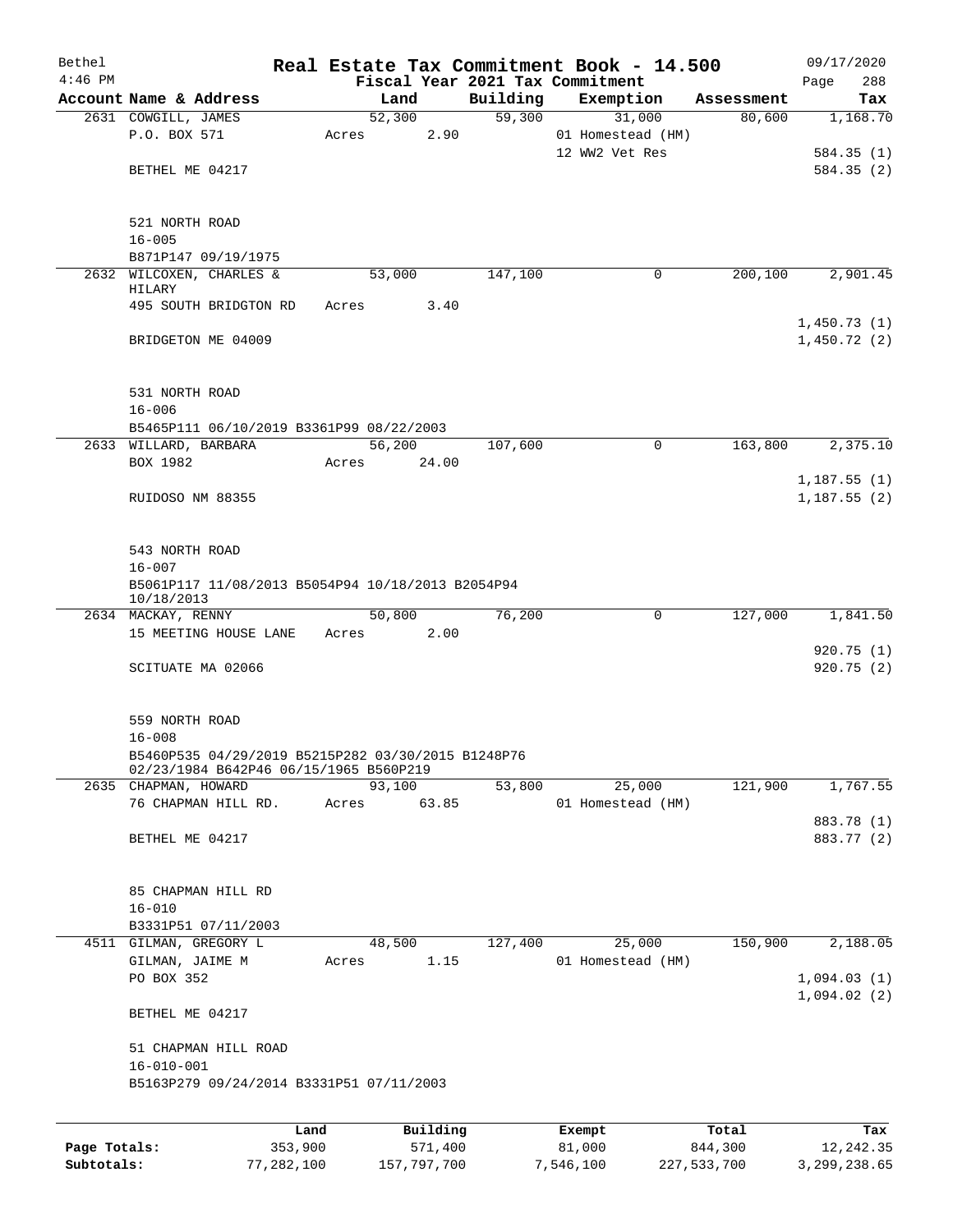| Bethel    |                                                                               |       |        |          |          | Real Estate Tax Commitment Book - 14.500 |             |            | 09/17/2020                 |
|-----------|-------------------------------------------------------------------------------|-------|--------|----------|----------|------------------------------------------|-------------|------------|----------------------------|
| $4:46$ PM |                                                                               |       |        |          |          | Fiscal Year 2021 Tax Commitment          |             |            | Page<br>289                |
|           | Account Name & Address                                                        |       | Land   |          | Building | Exemption                                |             | Assessment | Tax                        |
|           | 2645 CHAPMAN, NICHOLAS<br>CHAPMAN, TASHA                                      | Acres | 43,300 | 0.77     | 52,100   |                                          | $\mathbf 0$ | 95,400     | 1,383.30                   |
|           | 74 CHAPMAN HILL RD                                                            |       |        |          |          |                                          |             |            | 691.65(1)                  |
|           |                                                                               |       |        |          |          |                                          |             |            | 691.65(2)                  |
|           | BETHEL ME 04217                                                               |       |        |          |          |                                          |             |            |                            |
|           | 74 CHAPMAN HILL RD<br>$16 - 010 - 002$                                        |       |        |          |          |                                          |             |            |                            |
|           | B5122P204 06/05/2014 B3787P60 08/24/2005                                      |       |        |          |          |                                          |             |            |                            |
|           | 2637 CHAPMAN, MARY ELLEN                                                      |       | 50,100 |          | 52,900   | 25,000                                   |             | 78,000     | 1,131.00                   |
|           | 93 CHAPMAN HILL ROAD                                                          | Acres |        | 1.70     |          | 01 Homestead (HM)                        |             |            |                            |
|           | BETHEL ME 04217                                                               |       |        |          |          |                                          |             |            | 565.50(1)<br>565.50(2)     |
|           | 93 CHAPMAN HILL RD<br>$16 - 011 - 001$                                        |       |        |          |          |                                          |             |            |                            |
|           | B1610P157 10/26/1988                                                          |       |        |          |          |                                          |             |            |                            |
|           | 2638 SMITH, E VICKI                                                           |       | 49,400 |          | 117,300  |                                          | 0           | 166,700    | 2,417.15                   |
|           | 5309 TIMOTHY LANE                                                             | Acres |        | 1.43     |          |                                          |             |            |                            |
|           | MILTON FL 32570                                                               |       |        |          |          |                                          |             |            | 1,208.58(1)<br>1,208.57(2) |
|           |                                                                               |       |        |          |          |                                          |             |            |                            |
|           | 52 CHAPMAN HILL RD.                                                           |       |        |          |          |                                          |             |            |                            |
|           | $16 - 012$                                                                    |       |        |          |          |                                          |             |            |                            |
|           | B4179P310 08/17/2007 B1610P157                                                |       |        |          |          |                                          |             |            |                            |
|           | 2639 ANGEVINE, RICHARD E.,<br>SR.                                             |       | 5,200  |          | 0        |                                          | 0           | 5,200      | 75.40                      |
|           | 400 NORTH RD.                                                                 | Acres |        | 18.00    |          |                                          |             |            |                            |
|           |                                                                               |       |        |          |          |                                          |             |            | 37.70(1)                   |
|           | BETHEL ME 04217                                                               |       |        |          |          |                                          |             |            | 37.70(2)                   |
|           | NORTH RD                                                                      |       |        |          |          |                                          |             |            |                            |
|           | $16 - 013$                                                                    |       |        |          |          |                                          |             |            |                            |
|           | B5043P298 10/01/2013 B4968P322 03/28/2013 B1610P157                           |       |        |          |          |                                          |             |            |                            |
|           | 2640 SALVO, VICTOR                                                            |       | 33,600 |          | 69,000   |                                          | 0           | 102,600    | 1,487.70                   |
|           | 579 NORTH ROAD                                                                | Acres |        | 0.39     |          |                                          |             |            |                            |
|           | BETHEL ME 04217                                                               |       |        |          |          |                                          |             |            | 743.85(1)<br>743.85(2)     |
|           |                                                                               |       |        |          |          |                                          |             |            |                            |
|           | 579 NORTH ROAD                                                                |       |        |          |          |                                          |             |            |                            |
|           | $16 - 014$<br>B5435P340 10/09/2018 B5412P51 06/07/2018 B517P407<br>07/23/1953 |       |        |          |          |                                          |             |            |                            |
|           | 2641 BREMMER, STEPHEN R                                                       |       | 24,600 |          | 500      |                                          | 0           | 25,100     | 363.95                     |
|           | BREMMER, ROBERTA C                                                            | Acres |        | 0.75     |          |                                          |             |            |                            |
|           | 158 SUNRISE DRIVE                                                             |       |        |          |          |                                          |             |            | 181.98 (1)                 |
|           | GUILFORD VT 05301                                                             |       |        |          |          |                                          |             |            | 181.97(2)                  |
|           | 613 NORTH RD                                                                  |       |        |          |          |                                          |             |            |                            |
|           | $16 - 015$                                                                    |       |        |          |          |                                          |             |            |                            |
|           | B5215P204 03/30/2015                                                          |       |        |          |          |                                          |             |            |                            |
|           |                                                                               |       |        |          |          |                                          |             |            |                            |
|           |                                                                               | Land  |        | Building |          | Exempt                                   |             | Total      | Tax                        |

**Page Totals:** 206,200 291,800 25,000 473,000 6,858.50 **Subtotals:** 77,488,300 158,089,500 7,571,100 228,006,700 3,306,097.15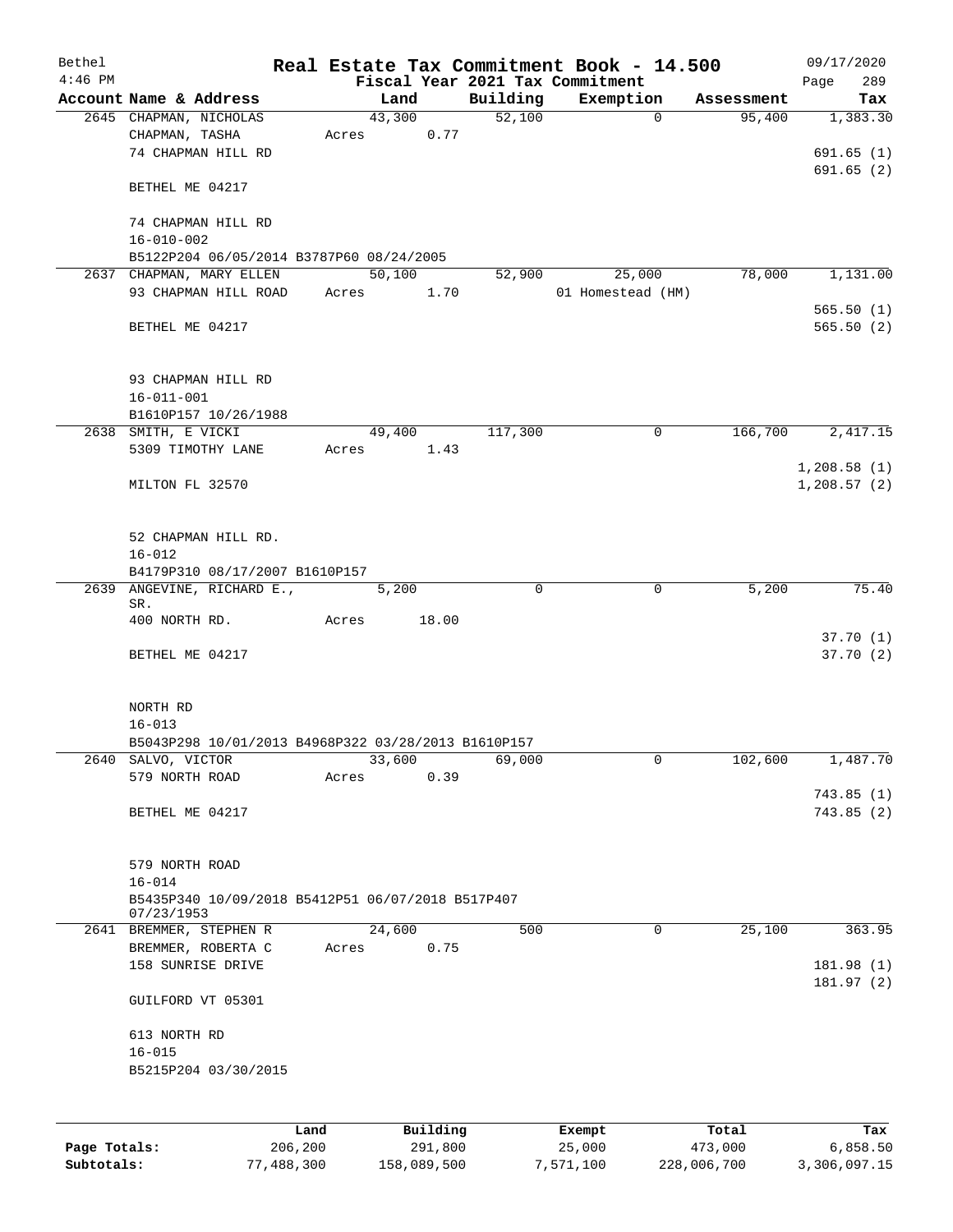| Bethel<br>$4:46$ PM |                                                                         |       |       |          |          | Fiscal Year 2021 Tax Commitment | Real Estate Tax Commitment Book - 14.500 |            | 09/17/2020<br>290<br>Page |
|---------------------|-------------------------------------------------------------------------|-------|-------|----------|----------|---------------------------------|------------------------------------------|------------|---------------------------|
|                     | Account Name & Address                                                  |       |       | Land     |          | Building                        | Exemption                                | Assessment | Tax                       |
|                     | 2642 STEARNS, JOYCE                                                     |       |       | 120, 300 |          | $\mathbf 0$                     | 0                                        | 120, 300   | 1,744.35                  |
|                     | STEARNS, DEBRA<br>646 NORTH ROAD                                        |       | Acres |          | 133.00   |                                 |                                          |            | 872.18(1)                 |
|                     | BETHEL ME 04217                                                         |       |       |          |          |                                 |                                          |            | 872.17(2)                 |
|                     | NORTH RD                                                                |       |       |          |          |                                 |                                          |            |                           |
|                     | $16 - 016$                                                              |       |       |          |          |                                 |                                          |            |                           |
|                     | B615P248<br>2643 STEARNS, DEBRA                                         |       |       | 52,500   |          | 7,500                           | 0                                        | 60,000     | 870.00                    |
|                     | 646 NORTH RD.                                                           |       | Acres |          | 3.00     |                                 |                                          |            |                           |
|                     |                                                                         |       |       |          |          |                                 |                                          |            | 435.00 (1)                |
|                     | BETHEL ME 04217                                                         |       |       |          |          |                                 |                                          |            | 435.00 (2)                |
|                     | 611 NORTH ROAD                                                          |       |       |          |          |                                 |                                          |            |                           |
|                     | $16 - 017$                                                              |       |       |          |          |                                 |                                          |            |                           |
|                     | B902P66                                                                 |       |       |          |          |                                 |                                          |            |                           |
| 5356                | BLISS BENSON                                                            |       |       | 146,800  |          | 0                               | 0                                        | 146,800    | 2,128.60                  |
|                     | FERN BENSON                                                             |       | Acres |          | 184.00   |                                 |                                          |            |                           |
|                     | 689 NORTH RD.                                                           |       |       |          |          |                                 |                                          |            | 1,064.30(1)               |
|                     | BETHEL ME 04217                                                         |       |       |          |          |                                 |                                          |            | 1,064.30(2)               |
|                     | NORTH ROAD                                                              |       |       |          |          |                                 |                                          |            |                           |
|                     | $16 - 018$<br>B5357P634 07/26/2017 B4674P106 12/21/2010                 |       |       |          |          |                                 |                                          |            |                           |
|                     | 2644 BENSON, FERN                                                       |       |       | 56,300   |          | 83,200                          | 0                                        | 139,500    | 2,022.75                  |
|                     | 689 NORTH ROAD                                                          |       | Acres |          | 6.09     |                                 |                                          |            |                           |
|                     |                                                                         |       |       |          |          |                                 |                                          |            | 1,011.38(1)               |
|                     | BETHEL ME 04912                                                         |       |       |          |          |                                 |                                          |            | 1,011.37(2)               |
|                     | 689 NORTH ROAD                                                          |       |       |          |          |                                 |                                          |            |                           |
|                     | $16 - 018 - 001$                                                        |       |       |          |          |                                 |                                          |            |                           |
|                     | B4736P73 07/13/2011 B4674P106 12/21/2010                                |       |       |          |          |                                 |                                          |            |                           |
|                     | 4833 KIRSCHEMANN, IAN                                                   |       |       | 45,500   |          | 88,900                          | 0                                        | 134,400    | 1,948.80                  |
|                     | JONES, JONES, LESLIE                                                    |       | Acres |          | 1.93     |                                 |                                          |            |                           |
|                     | 154 BIRKDALE DRIVE                                                      |       |       |          |          |                                 |                                          |            | 974.40 (1)<br>974.40(2)   |
|                     | BLUE BELL PA 19422                                                      |       |       |          |          |                                 |                                          |            |                           |
|                     | 8 ELLINGWOOD MOUNTAIN                                                   |       |       |          |          |                                 |                                          |            |                           |
|                     | $16 - 019 - 001$                                                        |       |       |          |          |                                 |                                          |            |                           |
|                     | B5184P97 11/18/2014 B4267P154 03/03/2008 B3900P185<br>03/10/2006        |       |       |          |          |                                 |                                          |            |                           |
|                     | 4834 LILLY, JASON M                                                     |       |       | 45,500   |          | 246,100                         | 0                                        | 291,600    | 4,228.20                  |
|                     | LILLY, AMY J                                                            |       | Acres |          | 1.93     |                                 |                                          |            |                           |
|                     | 750 NORTH RD.                                                           |       |       |          |          |                                 |                                          |            | 2, 114.10 (1)             |
|                     | BETHEL ME 04217                                                         |       |       |          |          |                                 |                                          |            | 2,114.10(2)               |
|                     | 20 ELLINGWOOD MOUNTAIN                                                  |       |       |          |          |                                 |                                          |            |                           |
|                     | $16 - 019 - 002$<br>B4522P229 11/05/2009 B4267P155 03/03/2008 B3900P185 |       |       |          |          |                                 |                                          |            |                           |
|                     | 03/10/2006                                                              |       |       |          |          |                                 |                                          |            |                           |
|                     |                                                                         |       |       |          |          |                                 |                                          |            |                           |
|                     |                                                                         | Land, |       |          | Building |                                 | <b>Ryomnt</b>                            | $T0+a1$    | Tay                       |

|              | Land       | Building    | Exempt    | Total       | Tax          |
|--------------|------------|-------------|-----------|-------------|--------------|
| Page Totals: | 466,900    | 425,700     |           | 892,600     | 12,942.70    |
| Subtotals:   | 77,955,200 | 158,515,200 | 7,571,100 | 228,899,300 | 3,319,039.85 |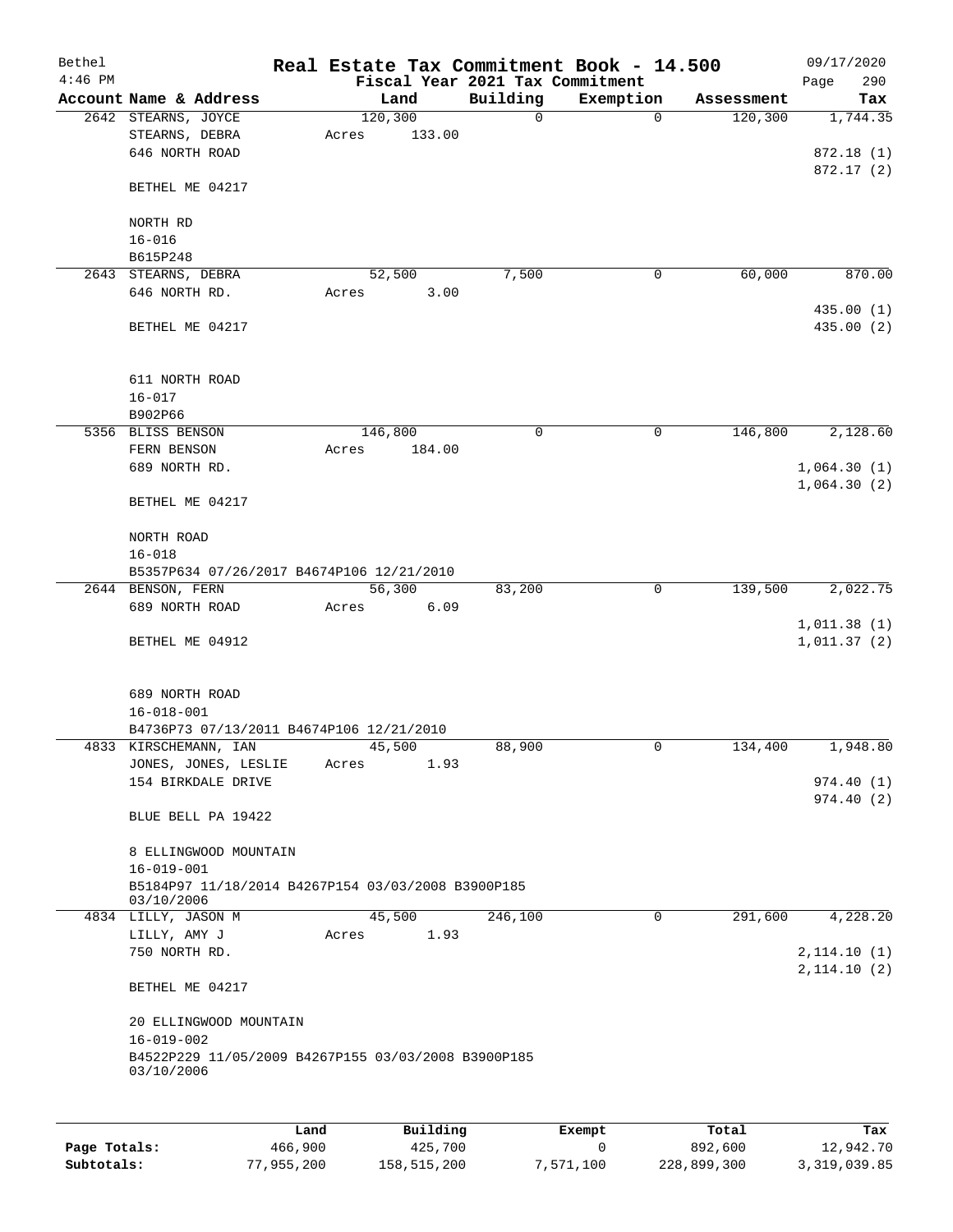| Bethel    |                                                    |       |        |      |          | Real Estate Tax Commitment Book - 14.500 |            | 09/17/2020   |
|-----------|----------------------------------------------------|-------|--------|------|----------|------------------------------------------|------------|--------------|
| $4:46$ PM |                                                    |       |        |      |          | Fiscal Year 2021 Tax Commitment          |            | 291<br>Page  |
|           | Account Name & Address                             |       | Land   |      | Building | Exemption                                | Assessment | Tax          |
|           | 4835 LILLY, BRUCE R                                |       | 36,200 |      | 0        | $\mathbf 0$                              | 36,200     | 524.90       |
|           | 750 NORTH RD.                                      | Acres |        | 2.08 |          |                                          |            | 262.45(1)    |
|           | BETHEL ME 04217                                    |       |        |      |          |                                          |            | 262.45(2)    |
|           |                                                    |       |        |      |          |                                          |            |              |
|           |                                                    |       |        |      |          |                                          |            |              |
|           | ELLINGWOOD MOUNTAIN                                |       |        |      |          |                                          |            |              |
|           | $16 - 019 - 003$                                   |       |        |      |          |                                          |            |              |
|           | B4267P156 03/03/2008 B3900P185 03/10/2006          |       |        |      |          |                                          |            |              |
|           | 4836 BROOKS, JUSTINE C                             |       | 44,800 |      | 330,500  | 0                                        | 375,300    | 5,441.85     |
|           | BROOKS, TRAVIS G                                   | Acres |        | 1.61 |          |                                          |            |              |
|           | 120 SUNDAY RIVER ROAD                              |       |        |      |          |                                          |            | 2,720.93(1)  |
|           |                                                    |       |        |      |          |                                          |            | 2,720.92 (2) |
|           | BETHEL ME 04217                                    |       |        |      |          |                                          |            |              |
|           | 31 ELLINGWOOD MOUNTAIN                             |       |        |      |          |                                          |            |              |
|           | $16 - 019 - 004$                                   |       |        |      |          |                                          |            |              |
|           | B5352P596 06/28/2017 B3900P185 03/10/2006          |       |        |      |          |                                          |            |              |
|           | 4837 MC DEVELOPMENT, LLC                           |       | 35,600 |      | 0        | $\mathbf 0$                              | 35,600     | 516.20       |
|           | 420 GROVER HILL ROAD                               | Acres |        | 1.77 |          |                                          |            |              |
|           |                                                    |       |        |      |          |                                          |            | 258.10(1)    |
|           | BETHEL ME 04217                                    |       |        |      |          |                                          |            | 258.10(2)    |
|           |                                                    |       |        |      |          |                                          |            |              |
|           |                                                    |       |        |      |          |                                          |            |              |
|           | ELLINGWOOD MOUNTAIN                                |       |        |      |          |                                          |            |              |
|           | $16 - 019 - 005$                                   |       |        |      |          |                                          |            |              |
|           | B3900P185 03/10/2006<br>4838 CARVER'S WOODWORKING, |       | 35,900 |      | $\Omega$ | $\mathbf 0$                              | 35,900     | 520.55       |
|           | INC.                                               |       |        |      |          |                                          |            |              |
|           | 420 GROVER HILL ROAD                               | Acres |        | 1.93 |          |                                          |            |              |
|           |                                                    |       |        |      |          |                                          |            | 260.28(1)    |
|           | BETHEL ME 04217                                    |       |        |      |          |                                          |            | 260.27(2)    |
|           |                                                    |       |        |      |          |                                          |            |              |
|           |                                                    |       |        |      |          |                                          |            |              |
|           | ELLINGWOOD MOUNTAIN<br>$16 - 019 - 006$            |       |        |      |          |                                          |            |              |
|           | B4553P179 01/21/2010 B3900P185 03/10/2006          |       |        |      |          |                                          |            |              |
|           | 4839 BELL, RICHARD W. &                            |       | 46,900 |      | 379,000  | 25,000                                   | 400,900    | 5,813.05     |
|           | LORRAINE J., TRUSTEES                              |       |        |      |          |                                          |            |              |
|           | R & L BELL FAMILY TRUST Acres                      |       | 2.88   |      |          | 01 Homestead (HM)                        |            |              |
|           | PO BOX 452                                         |       |        |      |          |                                          |            | 2,906.53(1)  |
|           |                                                    |       |        |      |          |                                          |            | 2,906.52(2)  |
|           | BETHEL ME 04217                                    |       |        |      |          |                                          |            |              |
|           |                                                    |       |        |      |          |                                          |            |              |
|           | 59 ELLINGWOOD MOUNTAIN<br>$16 - 019 - 007$         |       |        |      |          |                                          |            |              |
|           | B5208P477 02/17/2015 B3900P185 03/10/2006          |       |        |      |          |                                          |            |              |
|           | 2646 BENNETT, MICHAEL RYAN                         |       | 53,100 |      | 60,200   | 0                                        | 113,300    | 1,642.85     |
|           | 781 NORTH ROAD                                     | Acres |        | 3.50 |          |                                          |            |              |
|           |                                                    |       |        |      |          |                                          |            | 821.43 (1)   |
|           | BETHEL ME 04217                                    |       |        |      |          |                                          |            | 821.42 (2)   |
|           |                                                    |       |        |      |          |                                          |            |              |
|           |                                                    |       |        |      |          |                                          |            |              |
|           | 781 NORTH ROAD                                     |       |        |      |          |                                          |            |              |
|           | $16 - 020$                                         |       |        |      |          |                                          |            |              |
|           | B5396P371 03/07/2018 B5262P443 01/06/2016 B3224P2  |       |        |      |          |                                          |            |              |
|           |                                                    |       |        |      |          |                                          |            |              |
|           |                                                    |       |        |      |          |                                          |            |              |

|              | Land       | Building    | Exempt    | Total       | Tax            |
|--------------|------------|-------------|-----------|-------------|----------------|
| Page Totals: | 252,500    | 769,700     | 25,000    | 997,200     | 14,459.40      |
| Subtotals:   | 78,207,700 | 159,284,900 | 7,596,100 | 229,896,500 | 3, 333, 499.25 |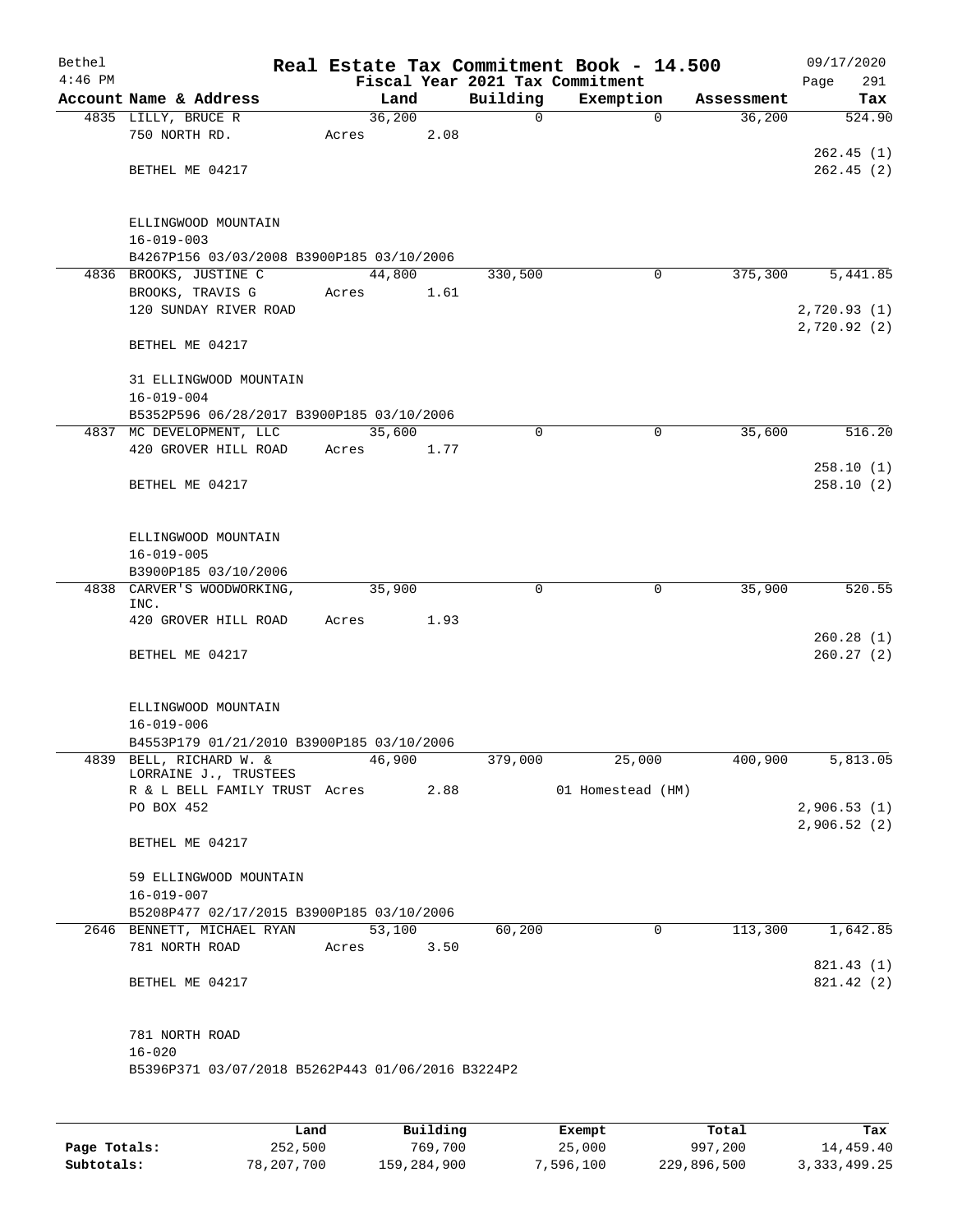| Bethel       |                                                                                        |       | Real Estate Tax Commitment Book - 14.500 |          |                |                   |             | 09/17/2020                 |
|--------------|----------------------------------------------------------------------------------------|-------|------------------------------------------|----------|----------------|-------------------|-------------|----------------------------|
| $4:46$ PM    |                                                                                        |       | Fiscal Year 2021 Tax Commitment          |          |                |                   |             | Page<br>292                |
|              | Account Name & Address                                                                 |       | Land                                     | Building |                | Exemption         | Assessment  | Tax                        |
|              | 2647 Dehart, Robert E JR<br>Dehart, Carol a<br>5 ANTHONY RD                            | Acres | 43,700<br>5.00                           | 137,700  |                | $\Omega$          | 181,400     | 2,630.30<br>1,315.15(1)    |
|              | BARRINGTON RI 02806                                                                    |       |                                          |          |                |                   |             | 1,315.15(2)                |
|              | 791 NORTH ROAD<br>$16 - 021$                                                           |       |                                          |          |                |                   |             |                            |
|              | B5484P20 10/02/2019 B5022P207 08/09/2013                                               |       |                                          |          |                |                   |             |                            |
|              | 484 MORGAN, JOYCE C                                                                    |       | 52,500                                   | 213,600  |                | 31,000            | 235,100     | 3,408.95                   |
|              | 807 NORTH RD                                                                           | Acres | 3.00                                     |          |                | 01 Homestead (HM) |             |                            |
|              | BETHEL ME 04217                                                                        |       |                                          |          | 12 WW2 Vet Res |                   |             | 1,704.48(1)<br>1,704.47(2) |
|              | 807 NORTH RD<br>$16 - 021 - 001$<br>B5225P474 06/08/2015 B1174P277 03/13/1982 B858P156 |       |                                          |          |                |                   |             |                            |
|              | 06/04/1975 B729P116 12/06/1971                                                         |       |                                          |          |                |                   |             |                            |
|              | 2648 GILBERT, LAURIE K.                                                                |       | 36,200                                   | 65,100   |                | 25,000            | 76,300      | 1,106.35                   |
|              | 823 NORTH ROAD                                                                         | Acres | 0.48                                     |          |                | 01 Homestead (HM) |             |                            |
|              |                                                                                        |       |                                          |          |                |                   |             | 553.18(1)                  |
|              | BETHEL ME 04217                                                                        |       |                                          |          |                |                   |             | 553.17(2)                  |
|              | 823 NORTH ROAD<br>$16 - 022$                                                           |       |                                          |          |                |                   |             |                            |
|              | B5442P721 11/20/2018 B1090P64 09/04/1980                                               |       |                                          |          |                |                   |             |                            |
|              | 5218 HOWE, JONATHAN C                                                                  |       | 35,900                                   | 10,200   |                | 0                 | 46,100      | 668.45                     |
|              | 2037 NORTH ROAD                                                                        | Acres | 0.47                                     |          |                |                   |             |                            |
|              | GILEAD ME 04217                                                                        |       |                                          |          |                |                   |             | 334.23(1)<br>334.22 (2)    |
|              | 819 NORTH RD<br>$16 - 022 - A$                                                         |       |                                          |          |                |                   |             |                            |
|              | B4468P96 07/10/2009                                                                    |       |                                          |          |                |                   |             |                            |
| 2649         | WILMINGTON SAVINGS FUND<br>SOCIETY D/B/A                                               |       | 88,300                                   | 117,400  |                | 0                 | 205,700     | 2,982.65                   |
|              | CHRISTIANA TRUST                                                                       |       |                                          |          |                |                   |             |                            |
|              | C/O RUSHMORE, 15480<br>LAGUNA CANYO                                                    | Acres | 49.00                                    |          |                |                   |             |                            |
|              |                                                                                        |       |                                          |          |                |                   |             | 1,491.33(1)                |
|              | IRVINE CA 92618                                                                        |       |                                          |          |                |                   |             | 1,491.32(2)                |
|              | 857 NORTH ROAD                                                                         |       |                                          |          |                |                   |             |                            |
|              | $16 - 023$                                                                             |       |                                          |          |                |                   |             |                            |
|              | B5510P692 03/09/2020 B3180P97 10/10/2002                                               |       |                                          |          |                |                   |             |                            |
|              | 3754 CROOKER, NATHAN T                                                                 |       | 68,700                                   | 75,600   |                | 0                 | 144,300     | 2,092.35                   |
|              | 20 ORCHARD ROAD                                                                        | Acres | 41.90                                    |          |                |                   |             |                            |
|              | CUMBERLAND ME 04021                                                                    |       |                                          |          |                |                   |             | 1,046.18(1)<br>1,046.17(2) |
|              | 837 NORTH ROAD<br>$16 - 023 - 001$                                                     |       |                                          |          |                |                   |             |                            |
|              | B4796P87 12/19/2011 B3218P46 12/23/2002                                                |       |                                          |          |                |                   |             |                            |
|              |                                                                                        | Land  | Building                                 |          | Exempt         |                   | Total       | Tax                        |
| Page Totals: | 325,300                                                                                |       | 619,600                                  |          | 56,000         |                   | 888,900     | 12,889.05                  |
| Subtotals:   | 78,533,000                                                                             |       | 159,904,500                              |          | 7,652,100      |                   | 230,785,400 | 3, 346, 388.30             |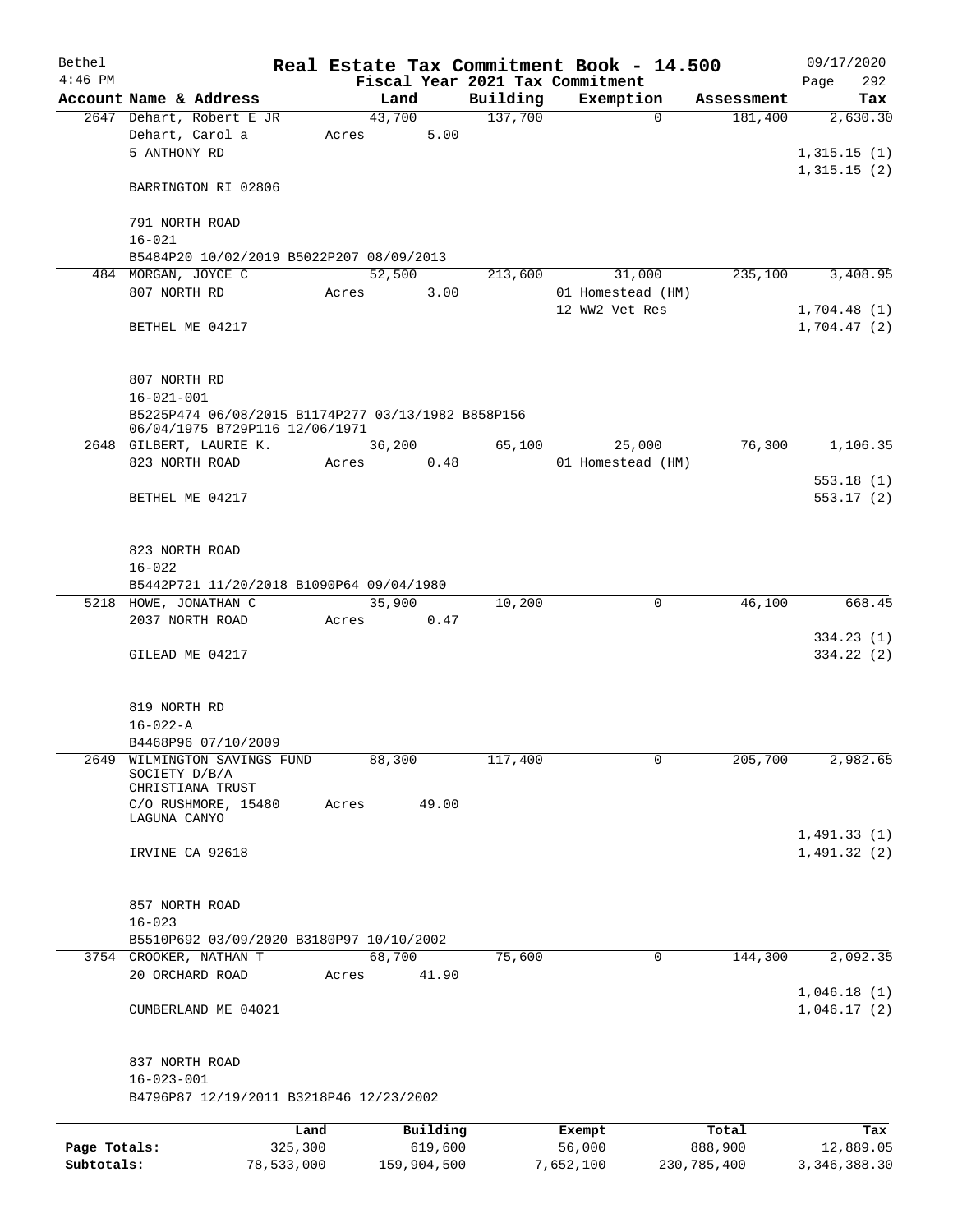| Bethel    |                                           |       |         |        |                                 | Real Estate Tax Commitment Book - 14.500 |            | 09/17/2020  |
|-----------|-------------------------------------------|-------|---------|--------|---------------------------------|------------------------------------------|------------|-------------|
| $4:46$ PM |                                           |       |         |        | Fiscal Year 2021 Tax Commitment |                                          |            | 293<br>Page |
|           | Account Name & Address                    |       | Land    |        | Building                        | Exemption                                | Assessment | Tax         |
|           | 2650 CROCKER, STUART                      |       | 57,000  |        | 510,200                         | 25,000                                   | 542,200    | 7,861.90    |
|           | CROCKER, ELLEN                            | Acres |         | 48.00  |                                 | 01 Homestead (HM)                        |            |             |
|           | 917 NORTH ROAD                            |       |         |        |                                 |                                          |            | 3,930.95(1) |
|           | BETHEL ME 04217                           |       |         |        |                                 |                                          |            | 3,930.95(2) |
|           | 917 NORTH ROAD                            |       |         |        |                                 |                                          |            |             |
|           | $16 - 024$                                |       |         |        |                                 |                                          |            |             |
| 2651      | B1037P149 B1037P149<br>SHAW, LEONARD S. & |       | 76,300  |        | 162,100                         | 25,000                                   | 213,400    | 3,094.30    |
|           | JONATHAN M.& JENNIFER<br>$R$ .            |       |         |        |                                 |                                          |            |             |
|           | PO BOX 955                                | Acres |         | 98.00  |                                 | 01 Homestead (HM)                        |            |             |
|           |                                           |       |         |        |                                 |                                          |            | 1,547.15(1) |
|           | BETHEL ME 04217                           |       |         |        |                                 |                                          |            | 1,547.15(2) |
|           | 951 NORTH ROAD                            |       |         |        |                                 |                                          |            |             |
|           | $16 - 025$                                |       |         |        |                                 |                                          |            |             |
|           | B3750P338 06/21/2005 B0P0                 |       |         |        |                                 |                                          |            |             |
|           | 2652 BELL, F LEE                          |       | 49,800  |        | 113,000                         | 0                                        | 162,800    | 2,360.60    |
|           | BELL, MARILYN                             | Acres |         | 1.60   |                                 |                                          |            |             |
|           | P.O. BOX 1446                             |       |         |        |                                 |                                          |            | 1,180.30(1) |
|           | CHARLOTTETOWN, PEI<br>C1A7N1              |       |         |        |                                 |                                          |            | 1,180.30(2) |
|           | 937 NORTH ROAD                            |       |         |        |                                 |                                          |            |             |
|           | $16 - 025 - 001$                          |       |         |        |                                 |                                          |            |             |
|           | B1868P238 02/18/1992                      |       |         |        |                                 |                                          |            |             |
|           | 5435 SZELIGA, MARK H                      |       | 9,600   |        | $\mathbf 0$                     | 0                                        | 9,600      | 139.20      |
|           | SZELIGA, CASSANDRA M                      | Acres |         | 1.00   |                                 |                                          |            |             |
|           | 273 MAYVILLE RD                           |       |         |        |                                 |                                          |            | 69.60(1)    |
|           |                                           |       |         |        |                                 |                                          |            | 69.60(2)    |
|           | BETHEL ME 04217                           |       |         |        |                                 |                                          |            |             |
|           | NORTH RD                                  |       |         |        |                                 |                                          |            |             |
|           | $16 - 026 - 001$                          |       |         |        |                                 |                                          |            |             |
|           | B5351P168 06/15/2017 B5288P37 06/21/2016  |       |         |        |                                 |                                          |            |             |
|           | 2654 GRAY BIRCH LAND INVEST,<br>LLC       |       | 125,200 |        | 0                               | 0                                        | 125,200    | 1,815.40    |
|           | 230 EL CENTRO BLVD. SE Acres              |       |         | 410.00 |                                 |                                          |            |             |
|           |                                           |       |         |        |                                 |                                          |            | 907.70(1)   |
|           | EAST GRAND RAPIDS MI<br>49506             |       |         |        |                                 |                                          |            | 907.70 (2)  |
|           | NORTH RD                                  |       |         |        |                                 |                                          |            |             |
|           | $16 - 027$                                |       |         |        |                                 |                                          |            |             |

B5054P91 10/24/2013 B3569P173 08/06/2004 B2383P50

|              | Land       | Building    | Exempt    | Total       | Tax          |
|--------------|------------|-------------|-----------|-------------|--------------|
| Page Totals: | 317,900    | 785,300     | 50,000    | 1,053,200   | 15,271.40    |
| Subtotals:   | 78,850,900 | 160,689,800 | 7,702,100 | 231,838,600 | 3,361,659.70 |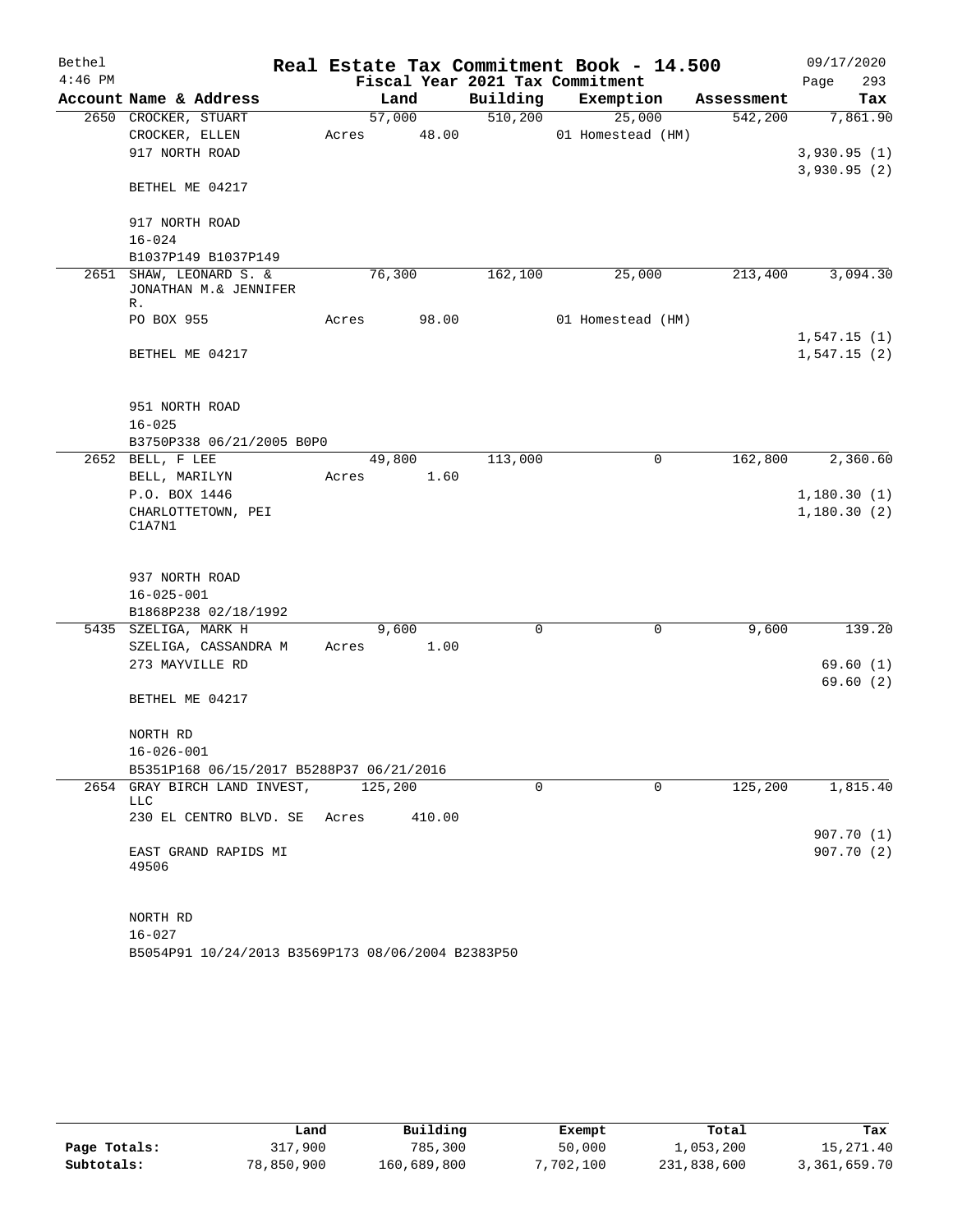| Bethel    |                                                        |                  |                         | Real Estate Tax Commitment Book - 14.500 |                       | 09/17/2020                  |
|-----------|--------------------------------------------------------|------------------|-------------------------|------------------------------------------|-----------------------|-----------------------------|
| $4:46$ PM |                                                        |                  |                         | Fiscal Year 2021 Tax Commitment          |                       | Page<br>294                 |
|           | Account Name & Address<br>2655 CHADBOURNE TREE FARMS,  | Land<br>268, 200 | Building<br>$\mathbf 0$ | Exemption<br>$\Omega$                    | Assessment<br>268,200 | Tax<br>3,888.90             |
|           | LLC                                                    |                  |                         |                                          |                       |                             |
|           | PO BOX 1750                                            | Acres<br>413.60  |                         |                                          |                       |                             |
|           |                                                        |                  |                         |                                          |                       | 1,944.45(1)                 |
|           | BETHEL ME 04217                                        |                  |                         |                                          |                       | 1,944.45(2)                 |
|           |                                                        |                  |                         |                                          |                       |                             |
|           | NORTH RD                                               |                  |                         |                                          |                       |                             |
|           | $16 - 028$                                             |                  |                         |                                          |                       |                             |
|           | B3652P43 12/29/2004 B2383P50                           |                  |                         |                                          |                       |                             |
|           | 2658 TRINWARD, KEVIN J                                 | 45,200           | 10,800                  | 0                                        | 56,000                | 812.00                      |
|           | TRINWARD, CYNTHIA                                      | 13.90<br>Acres   |                         |                                          |                       |                             |
|           | 313 WEST GRAY RD                                       |                  |                         |                                          |                       | 406.00(1)<br>406.00(2)      |
|           | GRAY ME 04039                                          |                  |                         |                                          |                       |                             |
|           | 174 DAISY BRYANT ROAD                                  |                  |                         |                                          |                       |                             |
|           | $17 - 001$                                             |                  |                         |                                          |                       |                             |
|           | B5320P255 11/30/2016 B5268P299 02/16/2016 B1218P191    |                  |                         |                                          |                       |                             |
|           | 08/11/1983 B614P495 07/12/1962<br>2659 DAVIS, VERNON J | 38,600           | 210,600                 | 25,000                                   | 224,200               | 3,250.90                    |
|           | DAVIS, TAMARA                                          | 6.60<br>Acres    |                         | 01 Homestead (HM)                        |                       |                             |
|           | P.O. BOX 561                                           |                  |                         |                                          |                       | 1,625.45(1)                 |
|           |                                                        |                  |                         |                                          |                       | 1,625.45(2)                 |
|           | BETHEL ME 04217                                        |                  |                         |                                          |                       |                             |
|           | 144 DAISY BRYANT ROAD                                  |                  |                         |                                          |                       |                             |
|           | $17 - 002$                                             |                  |                         |                                          |                       |                             |
|           | B5264P398 01/19/2016 B2782P73                          |                  |                         |                                          |                       |                             |
|           | 4640 YORK, DAVID K                                     | 39,000           |                         | 154,600<br>25,000                        | 168,600               | 2,444.70                    |
|           | YORK, BETSY F<br>PO BOX 598                            | 7.00<br>Acres    |                         | 01 Homestead (HM)                        |                       |                             |
|           |                                                        |                  |                         |                                          |                       | 1,222.35(1)<br>1, 222.35(2) |
|           | BETHEL ME 04217                                        |                  |                         |                                          |                       |                             |
|           | 63 DAISY BRYANT ROAD                                   |                  |                         |                                          |                       |                             |
|           | $17 - 003 - 001$                                       |                  |                         |                                          |                       |                             |
|           | B3515P159 05/20/2004                                   |                  |                         |                                          |                       |                             |
|           | 5223 BEAN, DONALD                                      | 10,200           | 0                       | 0                                        | 10,200                | 147.90                      |
|           | BEAN, KAREN                                            | 13.30<br>Acres   |                         |                                          |                       |                             |
|           | 482 NORTH ROAD                                         |                  |                         |                                          |                       | 73.95(1)                    |
|           | BETHEL ME 04217                                        |                  |                         |                                          |                       | 73.95(2)                    |
|           |                                                        |                  |                         |                                          |                       |                             |
|           | DAISY BRYANT RD                                        |                  |                         |                                          |                       |                             |
|           | $17 - 003 - 002$                                       |                  |                         |                                          |                       |                             |
|           | B4494P293 09/09/2009                                   |                  |                         |                                          |                       |                             |
|           | 2660 OBEAR, THOMAS ROBERT                              | 33,500           | $\mathbf 0$             | 0                                        | 33,500                | 485.75                      |
|           | 191 DAMON RD                                           | 10.00<br>Acres   |                         |                                          |                       |                             |
|           |                                                        |                  |                         |                                          |                       | 242.88(1)                   |
|           | SUMNER ME 04292                                        |                  |                         |                                          |                       | 242.87(2)                   |
|           | DAISY BRYANT ROAD                                      |                  |                         |                                          |                       |                             |
|           | $17 - 003 - 00A$                                       |                  |                         |                                          |                       |                             |
|           | B5147P172 08/08/2014 B3481P86 03/22/2004               |                  |                         |                                          |                       |                             |
|           |                                                        |                  |                         |                                          |                       |                             |
|           |                                                        |                  |                         |                                          |                       |                             |

|              | Land       | Building    | Exempt    | Total       | Tax          |
|--------------|------------|-------------|-----------|-------------|--------------|
| Page Totals: | 434,700    | 376,000     | 50,000    | 760,700     | 11,030.15    |
| Subtotals:   | 79,285,600 | 161,065,800 | 7,752,100 | 232,599,300 | 3,372,689.85 |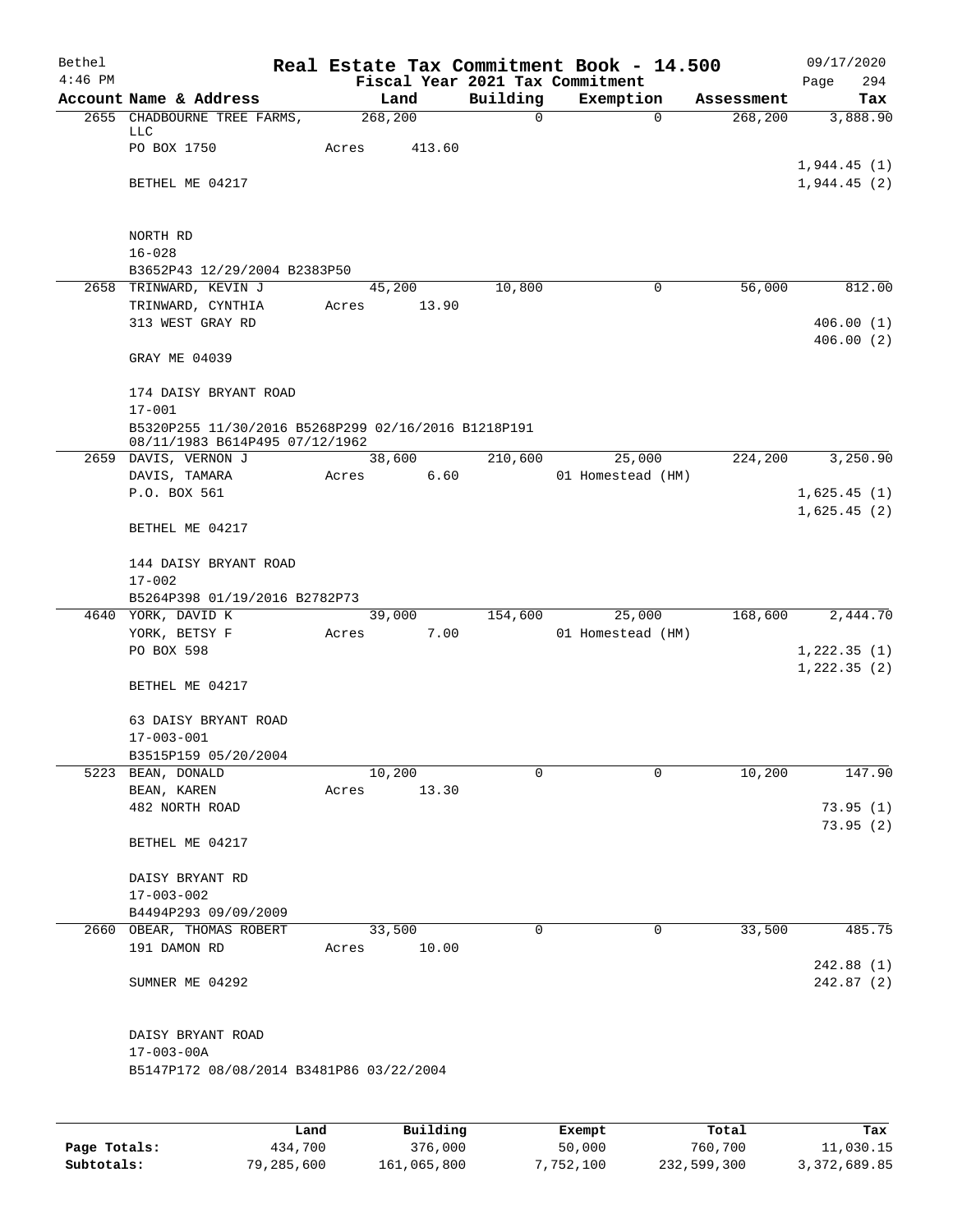| Bethel<br>$4:46$ PM |                                                                   | Real Estate Tax Commitment Book - 14.500<br>Fiscal Year 2021 Tax Commitment |          |                   |            | 09/17/2020<br>295<br>Page |
|---------------------|-------------------------------------------------------------------|-----------------------------------------------------------------------------|----------|-------------------|------------|---------------------------|
|                     | Account Name & Address                                            | Land                                                                        | Building | Exemption         | Assessment | Tax                       |
|                     | 501 VAN WINKLE, MARK                                              | 34,000                                                                      | 0        | $\mathbf 0$       | 34,000     | 493.00                    |
|                     | 25 GULICK ROAD                                                    | 10.50<br>Acres                                                              |          |                   |            |                           |
|                     |                                                                   |                                                                             |          |                   |            | 246.50(1)                 |
|                     | RAYMOND ME 04071                                                  |                                                                             |          |                   |            | 246.50(2)                 |
|                     |                                                                   |                                                                             |          |                   |            |                           |
|                     |                                                                   |                                                                             |          |                   |            |                           |
|                     | DAISY BRYANT RD                                                   |                                                                             |          |                   |            |                           |
|                     | $17 - 003 - 00B$                                                  |                                                                             |          |                   |            |                           |
|                     | B5194P341 12/22/2014 B3035P185                                    |                                                                             |          |                   |            |                           |
|                     | 502 JONES, MICHAEL J                                              | 38,200                                                                      | 18,200   | 0                 | 56,400     | 817.80                    |
|                     | 25 LEARY DRIVE                                                    | 15.70<br>Acres                                                              |          |                   |            |                           |
|                     |                                                                   |                                                                             |          |                   |            | 408.90(1)                 |
|                     | SAVANNAH GA 31406                                                 |                                                                             |          |                   |            | 408.90(2)                 |
|                     |                                                                   |                                                                             |          |                   |            |                           |
|                     |                                                                   |                                                                             |          |                   |            |                           |
|                     | 85 DAISY BRYANT RD<br>$17 - 003 - 00C$                            |                                                                             |          |                   |            |                           |
|                     | B5172P170 10/07/2014                                              |                                                                             |          |                   |            |                           |
|                     | 500 ANDACKY, BRIAN K                                              | 32,000                                                                      | 0        | 0                 | 32,000     | 464.00                    |
|                     | 600 FRANKLIN ST, #7313                                            | 20.00<br>Acres                                                              |          |                   |            |                           |
|                     |                                                                   |                                                                             |          |                   |            | 232.00(1)                 |
|                     | GARDEN CITY NY 11530                                              |                                                                             |          |                   |            | 232.00(2)                 |
|                     |                                                                   |                                                                             |          |                   |            |                           |
|                     |                                                                   |                                                                             |          |                   |            |                           |
|                     | DAISY BRYANT RD                                                   |                                                                             |          |                   |            |                           |
|                     | $17 - 003 - 00D$                                                  |                                                                             |          |                   |            |                           |
|                     | B5184P92 11/18/2014                                               |                                                                             |          |                   |            |                           |
|                     | 2661 WINN, KATHERINE RUTH                                         | 42,200                                                                      | 25,200   | 0                 | 67,400     | 977.30                    |
|                     | 12 HAMILTON ST                                                    | 6.50<br>Acres                                                               |          |                   |            |                           |
|                     |                                                                   |                                                                             |          |                   |            | 488.65(1)                 |
|                     | SOUTH PORTLAND ME 04106                                           |                                                                             |          |                   |            | 488.65(2)                 |
|                     |                                                                   |                                                                             |          |                   |            |                           |
|                     |                                                                   |                                                                             |          |                   |            |                           |
|                     | 449 NORTH ROAD                                                    |                                                                             |          |                   |            |                           |
|                     | $17 - 004$                                                        |                                                                             |          |                   |            |                           |
|                     | B4971P252 04/08/2013 B4801P289 01/03/2012 B1725P287<br>04/19/1990 |                                                                             |          |                   |            |                           |
|                     | 2662 LAUX, ROBERT                                                 | 52,800                                                                      | 328,300  | 31,000            | 350,100    | 5,076.45                  |
|                     | LAUX, PATRICE LYNN                                                | 7.50<br>Acres                                                               |          | 01 Homestead (HM) |            |                           |
|                     | PO BOX 997                                                        |                                                                             |          | 12 WW2 Vet Res    |            | 2,538.23(1)               |
|                     |                                                                   |                                                                             |          |                   |            | 2,538.22(2)               |
|                     | BETHEL ME 04217                                                   |                                                                             |          |                   |            |                           |
|                     |                                                                   |                                                                             |          |                   |            |                           |
|                     | 459 NORTH RD.                                                     |                                                                             |          |                   |            |                           |
|                     | $17 - 004 - 001$                                                  |                                                                             |          |                   |            |                           |
|                     | B5487P777 10/22/2019 B2513P322 12/31/1997                         |                                                                             |          |                   |            |                           |
|                     | 2665 GILBERT, ROBIN                                               | 52,000                                                                      | 209,100  | 0                 | 261,100    | 3,785.95                  |
|                     | 431 NORTH RD.                                                     | 2.70<br>Acres                                                               |          |                   |            |                           |
|                     |                                                                   |                                                                             |          |                   |            | 1,892.98 (1)              |
|                     | BETHEL ME 04217                                                   |                                                                             |          |                   |            | 1,892.97(2)               |
|                     |                                                                   |                                                                             |          |                   |            |                           |
|                     |                                                                   |                                                                             |          |                   |            |                           |
|                     | 431 NORTH ROAD                                                    |                                                                             |          |                   |            |                           |
|                     | $17 - 007$                                                        |                                                                             |          |                   |            |                           |
|                     | B3697P149 03/18/2005                                              |                                                                             |          |                   |            |                           |
|                     |                                                                   |                                                                             |          |                   |            |                           |
|                     |                                                                   |                                                                             |          |                   |            |                           |

|              | Land       | Building    | Exempt    | Total       | Tax          |
|--------------|------------|-------------|-----------|-------------|--------------|
| Page Totals: | 251,200    | 580,800     | 31,000    | 801,000     | 11,614.50    |
| Subtotals:   | 79,536,800 | 161,646,600 | 7,783,100 | 233,400,300 | 3,384,304.35 |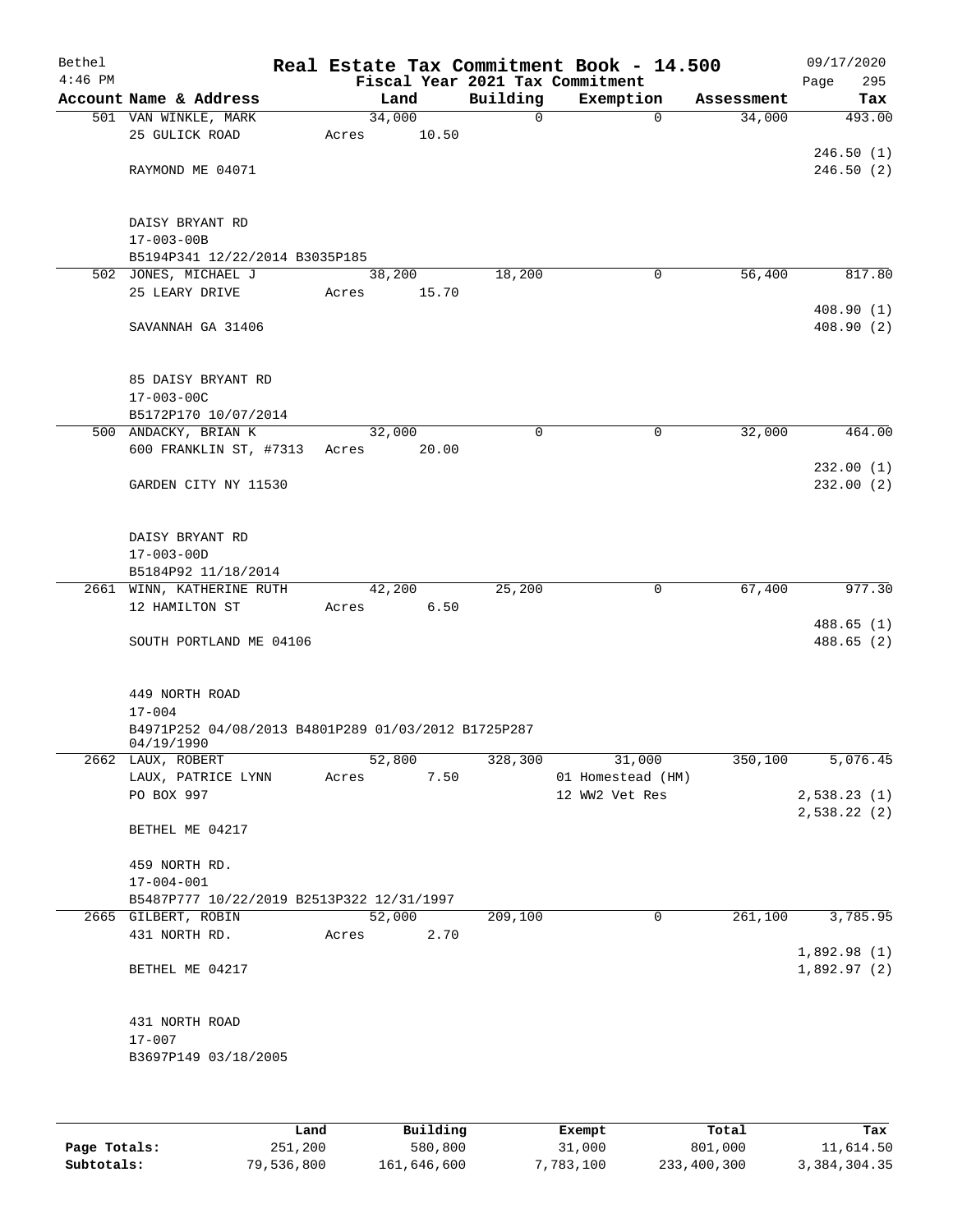| Bethel       |                                                    |        |                |          |                     | Real Estate Tax Commitment Book - 14.500 |                       | 09/17/2020      |
|--------------|----------------------------------------------------|--------|----------------|----------|---------------------|------------------------------------------|-----------------------|-----------------|
| $4:46$ PM    |                                                    |        |                |          |                     | Fiscal Year 2021 Tax Commitment          |                       | 296<br>Page     |
|              | Account Name & Address<br>2666 ANNIS, DAVID        |        | Land<br>32,600 |          | Building<br>119,500 | Exemption<br>25,000                      | Assessment<br>127,100 | Tax<br>1,842.95 |
|              | ANNIS, NANCY                                       | Acres  |                | 1.00     |                     | 01 Homestead (HM)                        |                       |                 |
|              | 37 DAISY BRYANT ROAD                               |        |                |          |                     |                                          |                       | 921.48(1)       |
|              |                                                    |        |                |          |                     |                                          |                       | 921.47(2)       |
|              | BETHEL ME 04217                                    |        |                |          |                     |                                          |                       |                 |
|              |                                                    |        |                |          |                     |                                          |                       |                 |
|              | 37 DAISY BRYANT ROAD<br>$17 - 008$                 |        |                |          |                     |                                          |                       |                 |
|              | B1254P94 04/19/1984                                |        |                |          |                     |                                          |                       |                 |
|              | 2667 ANGEVINE, RICHARD E.,                         |        | 7,400          |          | 0                   | 0                                        | 7,400                 | 107.30          |
|              | SR.                                                |        |                |          |                     |                                          |                       |                 |
|              | 400 NORTH RD.                                      | Acres  |                | 30.00    |                     |                                          |                       | 53.65(1)        |
|              | BETHEL ME 04217                                    |        |                |          |                     |                                          |                       | 53.65(2)        |
|              |                                                    |        |                |          |                     |                                          |                       |                 |
|              |                                                    |        |                |          |                     |                                          |                       |                 |
|              | NORTH RD                                           |        |                |          |                     |                                          |                       |                 |
|              | $17 - 009$                                         |        |                |          |                     |                                          |                       |                 |
|              | B5043P293 10/01/2013 B4913P283 10/31/2012 B711P270 |        |                | 500      | $\mathbf 0$         | $\mathbf 0$                              | 500                   | 7.25            |
|              | 2668 STEARNS, JOYCE<br>STEARNS, DEBRA              | Acres  |                | 5.40     |                     |                                          |                       |                 |
|              | 646 NORTH ROAD                                     |        |                |          |                     |                                          |                       | 3.63(1)         |
|              |                                                    |        |                |          |                     |                                          |                       | 3.62(2)         |
|              | BETHEL ME 04217                                    |        |                |          |                     |                                          |                       |                 |
|              |                                                    |        |                |          |                     |                                          |                       |                 |
|              | NORTH RD                                           |        |                |          |                     |                                          |                       |                 |
|              | $17 - 010$<br>B711P270                             |        |                |          |                     |                                          |                       |                 |
|              | 2669 GRANT, LUTHER C                               |        |                | 700      | 0                   | 0                                        | 700                   | 10.15           |
|              | PO BOX 11                                          | Acres  |                | 7.70     |                     |                                          |                       |                 |
|              |                                                    |        |                |          |                     |                                          |                       | 5.08(1)         |
|              | MANSFIELD MA 02048                                 |        |                |          |                     |                                          |                       | 5.07(2)         |
|              |                                                    |        |                |          |                     |                                          |                       |                 |
|              | NORTH RD.                                          |        |                |          |                     |                                          |                       |                 |
|              | $17 - 011$                                         |        |                |          |                     |                                          |                       |                 |
|              | B5239P388 08/21/2015 B2647P63 12/16/1998           |        |                |          |                     |                                          |                       |                 |
| 2670         | CHADBOURNE TREE FARMS,<br>LLC                      |        | 2,700          |          | 0                   | 0                                        | 2,700                 | 39.15           |
|              | PO BOX 1750                                        | Acres  |                | 4.60     |                     |                                          |                       |                 |
|              |                                                    |        |                |          |                     |                                          |                       | 19.58(1)        |
|              | BETHEL ME 04217                                    |        |                |          |                     |                                          |                       | 19.57(2)        |
|              |                                                    |        |                |          |                     |                                          |                       |                 |
|              | NORTH RD                                           |        |                |          |                     |                                          |                       |                 |
|              | $17 - 012$                                         |        |                |          |                     |                                          |                       |                 |
|              | B3652P43 12/29/2004 B3325P100 07/02/2003           |        |                |          |                     |                                          |                       |                 |
|              | 2671 FULLER, LINDA ET AL.                          |        | 17,400         |          | $\mathbf 0$         | 0                                        | 17,400                | 252.30          |
|              | 84 LYMBURNER ROAD                                  | Acres  |                | 106.00   |                     |                                          |                       |                 |
|              |                                                    |        |                |          |                     |                                          |                       | 126.15(1)       |
|              | OTIS ME 04605                                      |        |                |          |                     |                                          |                       | 126.15(2)       |
|              |                                                    |        |                |          |                     |                                          |                       |                 |
|              | NORTH RD                                           |        |                |          |                     |                                          |                       |                 |
|              | $17 - 013$                                         |        |                |          |                     |                                          |                       |                 |
|              | B5163P240 09/24/2014 B2872P285 08/22/2000 B1576P65 |        |                |          |                     |                                          |                       |                 |
|              | 06/21/1988                                         |        |                |          |                     |                                          |                       |                 |
|              |                                                    |        |                |          |                     |                                          |                       |                 |
|              |                                                    | Land   |                | Building |                     | Exempt                                   | Total                 | Tax             |
| Page Totals: |                                                    | 61,300 |                | 119,500  |                     | 25,000                                   | 155,800               | 2,259.10        |

**Subtotals:** 79,598,100 161,766,100 7,808,100 233,556,100 3,386,563.45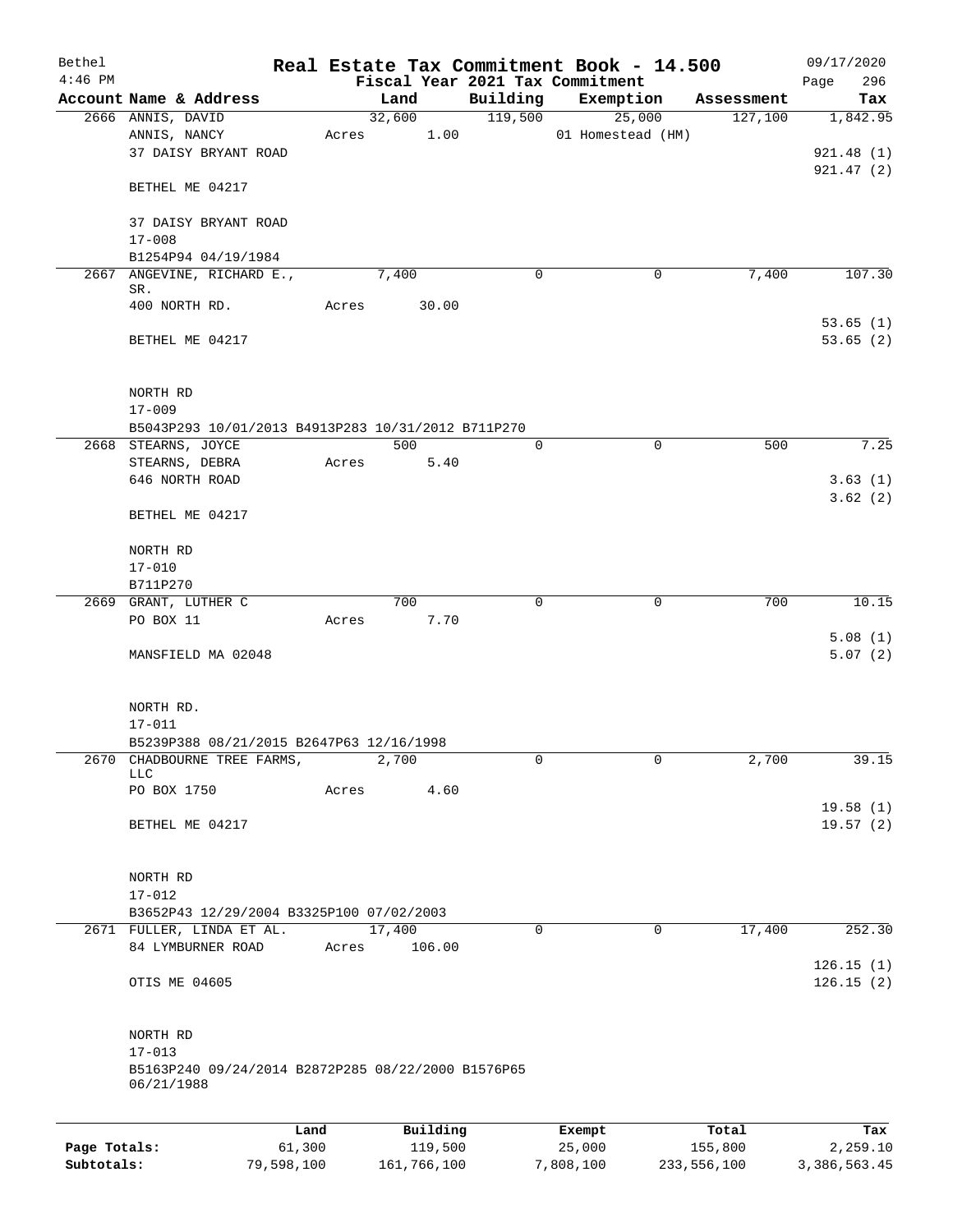| Bethel    |                                                                                                                 |        |       |                                 | Real Estate Tax Commitment Book - 14.500 |            | 09/17/2020            |
|-----------|-----------------------------------------------------------------------------------------------------------------|--------|-------|---------------------------------|------------------------------------------|------------|-----------------------|
| $4:46$ PM |                                                                                                                 |        |       | Fiscal Year 2021 Tax Commitment |                                          |            | 297<br>Page           |
|           | Account Name & Address                                                                                          |        | Land  | Building                        | Exemption                                | Assessment | Tax                   |
|           | 2672 THURSTON, MURRAY FAMILY<br>TRUST                                                                           | 13,200 |       | 0                               | $\Omega$                                 | 13,200     | 191.40                |
|           | C/O DAVID THURSTON                                                                                              | Acres  | 46.60 |                                 |                                          |            |                       |
|           | PO BOX 662                                                                                                      |        |       |                                 |                                          |            | 95.70 (1)<br>95.70(2) |
|           | OLD LYME CT 06371                                                                                               |        |       |                                 |                                          |            |                       |
|           | RTE 2 W/S                                                                                                       |        |       |                                 |                                          |            |                       |
|           | $17 - 014$                                                                                                      |        |       |                                 |                                          |            |                       |
|           | B4503P100 09/25/2009 B2833P276                                                                                  |        |       |                                 |                                          |            |                       |
|           | 2673 THURSTON, PETER &<br>VANDERZANDEN, DANIELLE                                                                | 51,600 |       | 212,600                         | $\Omega$                                 | 264,200    | 3,830.90              |
|           | MURRAY THURSTON FAMILY<br>TRUST                                                                                 | Acres  | 7.27  |                                 |                                          |            |                       |
|           | 5 FOX CHAPEL COURT                                                                                              |        |       |                                 |                                          |            | 1,915.45(1)           |
|           |                                                                                                                 |        |       |                                 |                                          |            | 1,915.45(2)           |
|           | EXETER NH 03833                                                                                                 |        |       |                                 |                                          |            |                       |
|           | 450 MAYVILLE RD.                                                                                                |        |       |                                 |                                          |            |                       |
|           | $17 - 015$                                                                                                      |        |       |                                 |                                          |            |                       |
|           | BP B5410P107 05/25/2018 B5410P103 05/25/2018<br>B5144P88 08/04/2014 B4503P97 09/29/2009 B2369P108<br>09/16/1996 |        |       |                                 |                                          |            |                       |
|           | 5466 MURRAY W. THURSTON                                                                                         | 83,100 |       | 372,400                         | 0                                        | 455,500    | 6,604.75              |
|           | FAMILY TRUST<br>DAVID P. THURSTON,<br>TRUSTEE                                                                   | Acres  | 58.65 |                                 |                                          |            |                       |
|           | P.O. BOX                                                                                                        |        |       |                                 |                                          |            | 3,302.38(1)           |
|           | OLD LYME CT 06371                                                                                               |        |       |                                 |                                          |            | 3,302.37(2)           |
|           |                                                                                                                 |        |       |                                 |                                          |            |                       |
|           | MAYVILLE RD                                                                                                     |        |       |                                 |                                          |            |                       |
|           | $17 - 015 - 001$                                                                                                |        |       |                                 |                                          |            |                       |
|           | 2675 CARIBOU RUN, LLC                                                                                           | 43,400 |       | 467,100                         | 0                                        | 510,500    | 7,402.25              |
|           | 510 RANDOLPH AVE                                                                                                | Acres  | 13.00 |                                 |                                          |            | 3,701.13(1)           |
|           | MILTON MA 02186                                                                                                 |        |       |                                 |                                          |            | 3,701.12(2)           |
|           |                                                                                                                 |        |       |                                 |                                          |            |                       |
|           | 446 MAYVILLE RD                                                                                                 |        |       |                                 |                                          |            |                       |
|           | $17 - 015 - 001 - 001$                                                                                          |        |       |                                 |                                          |            |                       |
|           | B5384P151 12/15/2017 B5220P160 05/04/2015 B4805P251<br>01/12/2012 B2567P115 05/08/1998                          |        |       |                                 |                                          |            |                       |
|           | 2674 THURSTON, DAVID P.                                                                                         | 52,500 |       | 436,900                         | 0                                        | 489,400    | 7,096.30              |
|           | PO BOX 662                                                                                                      | Acres  | 8.10  |                                 |                                          |            |                       |
|           |                                                                                                                 |        |       |                                 |                                          |            | 3,548.15(1)           |
|           | OLD LYME CT 06371                                                                                               |        |       |                                 |                                          |            | 3,548.15(2)           |
|           | 374 MAYVILLE RD                                                                                                 |        |       |                                 |                                          |            |                       |
|           | 17-015-001-002                                                                                                  |        |       |                                 |                                          |            |                       |
|           | B5455P313 03/15/2019 B5410P103 05/25/2018 B5144P88<br>08/04/2014 B2369P108 09/20/1996                           |        |       |                                 |                                          |            |                       |

|              | Land       | Building    | Exempt   | Total       | Tax            |
|--------------|------------|-------------|----------|-------------|----------------|
| Page Totals: | 243,800    | 1,489,000   |          | 1,732,800   | 25, 125, 60    |
| Subtotals:   | 79,841,900 | 163,255,100 | ,808,100 | 235,288,900 | 3, 411, 689.05 |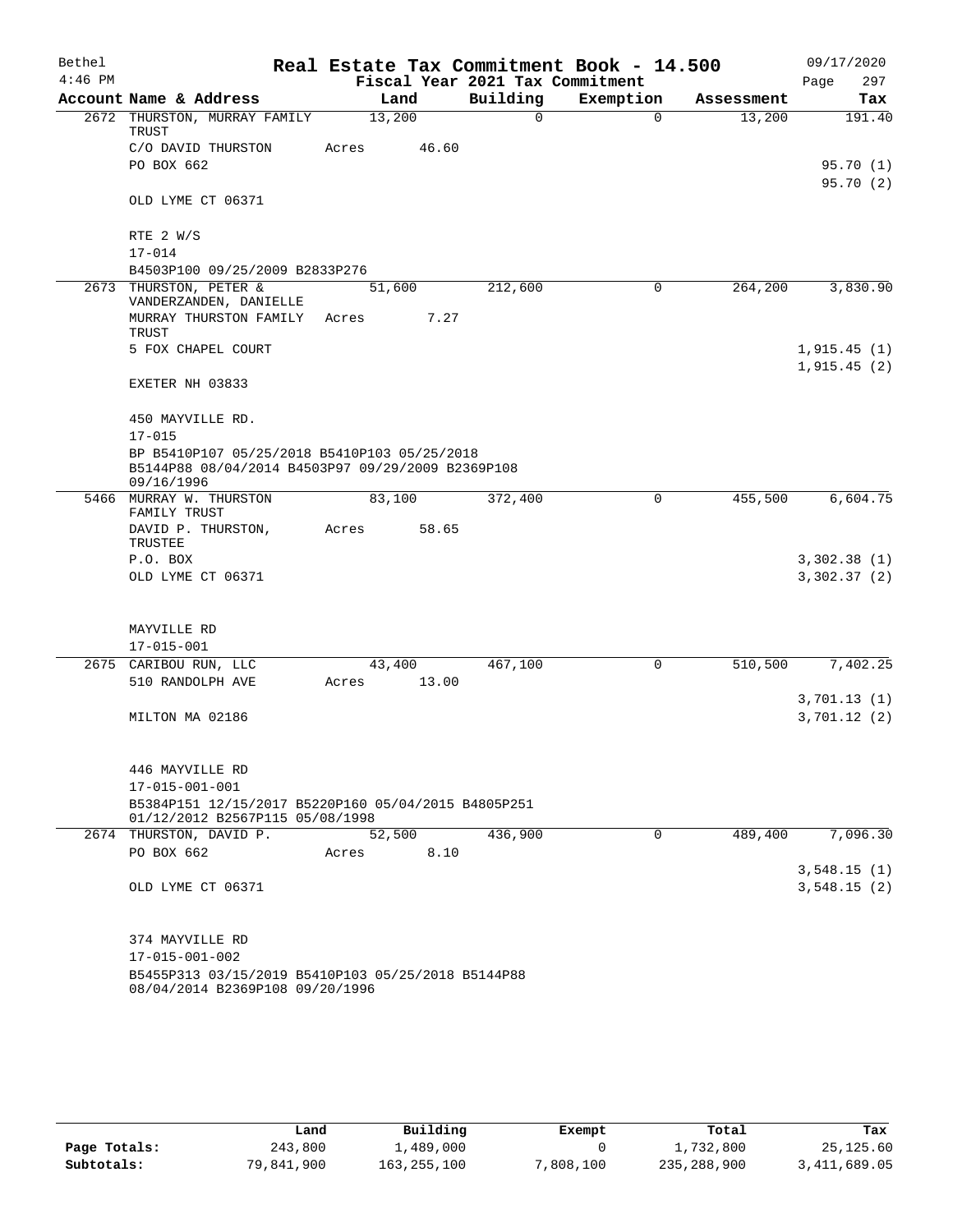| Bethel       |                                             |            | Real Estate Tax Commitment Book - 14.500            |             |           |   |             | 09/17/2020             |
|--------------|---------------------------------------------|------------|-----------------------------------------------------|-------------|-----------|---|-------------|------------------------|
| $4:46$ PM    | Account Name & Address                      |            | Fiscal Year 2021 Tax Commitment<br>Land             | Building    | Exemption |   | Assessment  | 298<br>Page<br>Tax     |
|              | 2676 THURSTON, CONSTANCE,                   |            | 7,700                                               | $\mathbf 0$ |           | 0 | 7,700       | 111.65                 |
|              | TTEE<br>C/O DAVID THURSTON                  |            | 13.40<br>Acres                                      |             |           |   |             |                        |
|              | 374 MAYVILLE RD                             |            |                                                     |             |           |   |             | 55.83(1)               |
|              | BETHEL ME 04217                             |            |                                                     |             |           |   |             | 55.82(2)               |
|              |                                             |            |                                                     |             |           |   |             |                        |
|              | RTE 2 E/S<br>$17 - 016$                     |            |                                                     |             |           |   |             |                        |
|              |                                             |            | B4503P100 09/29/2009 B1147P129 01/08/1982           |             |           |   |             |                        |
|              | 5489 CARTER, JOHN R.                        |            | 15,000                                              | 0           |           | 0 | 15,000      | 217.50                 |
|              | 758 INTERVALE RD                            |            | 26.00<br>Acres                                      |             |           |   |             |                        |
|              | BETHEL ME 04281                             |            |                                                     |             |           |   |             | 108.75(1)<br>108.75(2) |
|              |                                             |            |                                                     |             |           |   |             |                        |
|              | MAYVILLE RD                                 |            |                                                     |             |           |   |             |                        |
|              | $17 - 016 - 001$<br>B5470P653 07/22/2019    |            |                                                     |             |           |   |             |                        |
|              | 2677 CHADBOURNE TREE FARMS,                 |            | 122,200                                             | 0           |           | 0 | 122,200     | 1,771.90               |
|              | <b>LLC</b>                                  |            |                                                     |             |           |   |             |                        |
|              | PO BOX 1750                                 |            | 169.00<br>Acres                                     |             |           |   |             | 885.95 (1)             |
|              | BETHEL ME 04217                             |            |                                                     |             |           |   |             | 885.95 (2)             |
|              | RTE 2 W/S                                   |            |                                                     |             |           |   |             |                        |
|              | $17 - 017$                                  |            |                                                     |             |           |   |             |                        |
|              | B3652P43 12/29/2004 B1147P129               |            |                                                     |             |           |   |             |                        |
|              | 2678 WALSH, JOANNE F<br>23 ROCK CREST DRIVE |            | 70,700<br>1.02                                      | 297,700     |           | 0 | 368,400     | 5,341.80               |
|              |                                             |            | Acres                                               |             |           |   |             | 2,670.90(1)            |
|              | CAPE ELIZABETH ME 04107                     |            |                                                     |             |           |   |             | 2,670.90(2)            |
|              | 28 TUCKERS WAY                              |            |                                                     |             |           |   |             |                        |
|              | $17 - 018$                                  |            |                                                     |             |           |   |             |                        |
|              | 01/19/2016 B3800P223 09/16/2005             |            | B5266P622 02/05/2016 B5266P619 02/05/2016 B5264P204 |             |           |   |             |                        |
|              | 2679 EVERETT, RALPH M                       |            | 166,300                                             | 161,400     |           | 0 | 327,700     | 4,751.65               |
|              | EVERETT, JODI D.                            |            | 3.80<br>Acres                                       |             |           |   |             |                        |
|              | 78 EAST BETHEL ROAD                         |            |                                                     |             |           |   |             | 2,375.83 (1)           |
|              | BETHEL ME 04217                             |            |                                                     |             |           |   |             | 2,375.82 (2)           |
|              | 22 SUNDAY RIVER RD.                         |            |                                                     |             |           |   |             |                        |
|              | $17 - 018 - 001$                            |            |                                                     |             |           |   |             |                        |
|              |                                             |            | B5476P26 08/26/2019 B2295P121 01/23/1996            |             |           |   |             |                        |
|              | 4641 CASACCIO, LISA M<br>PO BOX 222         |            | 65,800<br>Acres<br>0.85                             | 305,900     |           | 0 | 371,700     | 5,389.65               |
|              |                                             |            |                                                     |             |           |   |             | 2,694.83(1)            |
|              | ALTON BAY NH 03810                          |            |                                                     |             |           |   |             | 2,694.82(2)            |
|              | 37 TUCKERS WAY                              |            |                                                     |             |           |   |             |                        |
|              | $17 - 018 - 002$                            |            |                                                     |             |           |   |             |                        |
|              | B3654P34 12/29/2004                         |            |                                                     |             |           |   |             |                        |
|              |                                             | Land       | Building                                            |             | Exempt    |   | Total       | Tax                    |
| Page Totals: |                                             | 447,700    | 765,000                                             |             | 0         |   | 1,212,700   | 17,584.15              |
| Subtotals:   |                                             | 80,289,600 | 164,020,100                                         |             | 7,808,100 |   | 236,501,600 | 3,429,273.20           |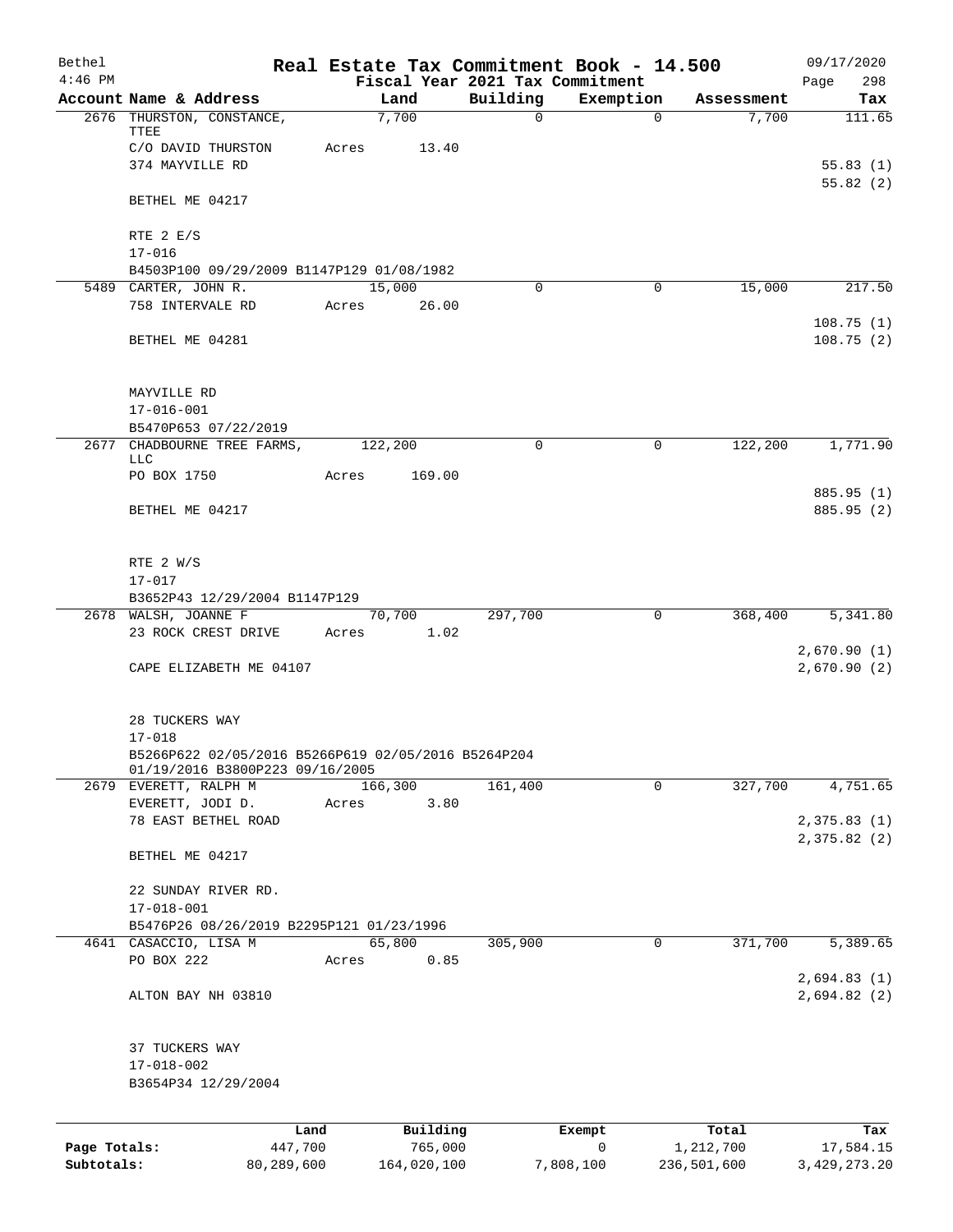| Bethel       |                                                                  |       |                |             | Real Estate Tax Commitment Book - 14.500 |            | 09/17/2020                   |  |  |
|--------------|------------------------------------------------------------------|-------|----------------|-------------|------------------------------------------|------------|------------------------------|--|--|
| $4:46$ PM    |                                                                  |       |                |             | Fiscal Year 2021 Tax Commitment          |            | 299<br>Page                  |  |  |
|              | Account Name & Address                                           |       | Land           | Building    | Exemption                                | Assessment | Tax                          |  |  |
|              | 2680 SWAN, BION NEAL<br>74 SUNDAY RIVER RD.                      | Acres | 55,000<br>5.00 | 106,400     | $\mathbf 0$                              | 161,400    | 2,340.30                     |  |  |
|              |                                                                  |       |                |             |                                          |            | 1, 170.15(1)                 |  |  |
|              | BETHEL ME 04217                                                  |       |                |             |                                          |            | 1, 170.15(2)                 |  |  |
|              |                                                                  |       |                |             |                                          |            |                              |  |  |
|              | 48 SUNDAY RIVER ROAD                                             |       |                |             |                                          |            |                              |  |  |
|              | $17 - 019$                                                       |       |                |             |                                          |            |                              |  |  |
|              | B4052P98 11/15/2006 B1634P314                                    |       |                |             |                                          |            |                              |  |  |
|              | 2681 SWAN, JAMES N                                               |       | 58,900         | 153,100     | 25,000                                   | 187,000    | 2,711.50                     |  |  |
|              | SWAN, MARILYN A                                                  | Acres | 22.00          |             | 01 Homestead (HM)                        |            |                              |  |  |
|              | 74 SUNDAY RIVER ROAD                                             |       |                |             |                                          |            | 1,355.75(1)                  |  |  |
|              | BETHEL ME 04217                                                  |       |                |             |                                          |            | 1,355.75(2)                  |  |  |
|              | 74 SUNDAY RIVER RD                                               |       |                |             |                                          |            |                              |  |  |
|              | $17 - 019 - 001$                                                 |       |                |             |                                          |            |                              |  |  |
|              | B2892P141 12/15/2000 B2567P275                                   |       |                |             |                                          |            |                              |  |  |
|              | 2682 STEARNS, JEFFREY                                            |       | 41,300         | $\mathbf 0$ | $\mathbf 0$                              | 41,300     | 598.85                       |  |  |
|              | 39 SHEFFIELD ROAD                                                | Acres | 0.68           |             |                                          |            |                              |  |  |
|              |                                                                  |       |                |             |                                          |            | 299.43(1)                    |  |  |
|              | BOXFORD MA 01921                                                 |       |                |             |                                          |            | 299.42(2)                    |  |  |
|              |                                                                  |       |                |             |                                          |            |                              |  |  |
|              | 84 SUNDAY RIVER RD                                               |       |                |             |                                          |            |                              |  |  |
|              | $17 - 020$                                                       |       |                |             |                                          |            |                              |  |  |
|              | B5286P680 06/15/2016 B4717P66 05/12/2011 B4640P49                |       |                |             |                                          |            |                              |  |  |
|              | 09/30/2010 B2342P237                                             |       |                |             |                                          |            |                              |  |  |
|              | 2683 SAVAGE LAND DEVELOPMENT                                     |       | 168,500        | 396,600     | $\mathbf 0$                              | 565,100    | 8,193.95                     |  |  |
|              | PO BOX 358                                                       | Acres | 4.20           |             |                                          |            |                              |  |  |
|              |                                                                  |       |                |             |                                          |            | 4,096.98(1)                  |  |  |
|              | BETHEL ME 04217                                                  |       |                |             |                                          |            | 4,096.97(2)                  |  |  |
|              |                                                                  |       |                |             |                                          |            |                              |  |  |
|              | 96 SUNDAY RIVER RD.                                              |       |                |             |                                          |            |                              |  |  |
|              | $17 - 021$                                                       |       |                |             |                                          |            |                              |  |  |
|              | B5092P137 02/25/2014 B4603P279 06/30/2010                        |       |                |             |                                          |            |                              |  |  |
|              | 2684 CARVER, JUSTINE                                             |       | 44,800         | 109,200     | 0                                        | 154,000    | 2,233.00                     |  |  |
|              | BROOKS, BROOKS, TRAVIS                                           | Acres | 0.84           |             |                                          |            |                              |  |  |
|              | 420 GROVER HILL RD                                               |       |                |             |                                          |            | 1, 116.50(1)<br>1, 116.50(2) |  |  |
|              | BETHEL ME 04217                                                  |       |                |             |                                          |            |                              |  |  |
|              | 120 SUNDAY RIVER RD                                              |       |                |             |                                          |            |                              |  |  |
|              | $17 - 022$                                                       |       |                |             |                                          |            |                              |  |  |
|              | B4731P158 06/28/2011 B4198P87 09/21/2007 B1122P173<br>06/04/1981 |       |                |             |                                          |            |                              |  |  |
|              | 2687 CONNORS, LINDA M                                            |       | 52,800         | 78,100      | $\mathbf 0$                              | 130,900    | 1,898.05                     |  |  |
|              | 442 MIDDLE STREET                                                | Acres | 0.50           |             |                                          |            |                              |  |  |
|              |                                                                  |       |                |             |                                          |            | 949.03 (1)                   |  |  |
|              | WEST NEWBURY MA 01985                                            |       |                |             |                                          |            | 949.02(2)                    |  |  |
|              |                                                                  |       |                |             |                                          |            |                              |  |  |
|              | 26 RIVER VALLEY ACRES                                            |       |                |             |                                          |            |                              |  |  |
|              | $17 - 024$                                                       |       |                |             |                                          |            |                              |  |  |
|              | B2364P87                                                         |       |                |             |                                          |            |                              |  |  |
|              |                                                                  |       |                |             |                                          |            |                              |  |  |
|              | Land                                                             |       | Building       |             | Exempt                                   | Total      | Tax                          |  |  |
| Page Totals: | 421,300                                                          |       | 843,400        |             | 25,000                                   | 1,239,700  | 17,975.65                    |  |  |

**Subtotals:** 80,710,900 164,863,500 7,833,100 237,741,300 3,447,248.85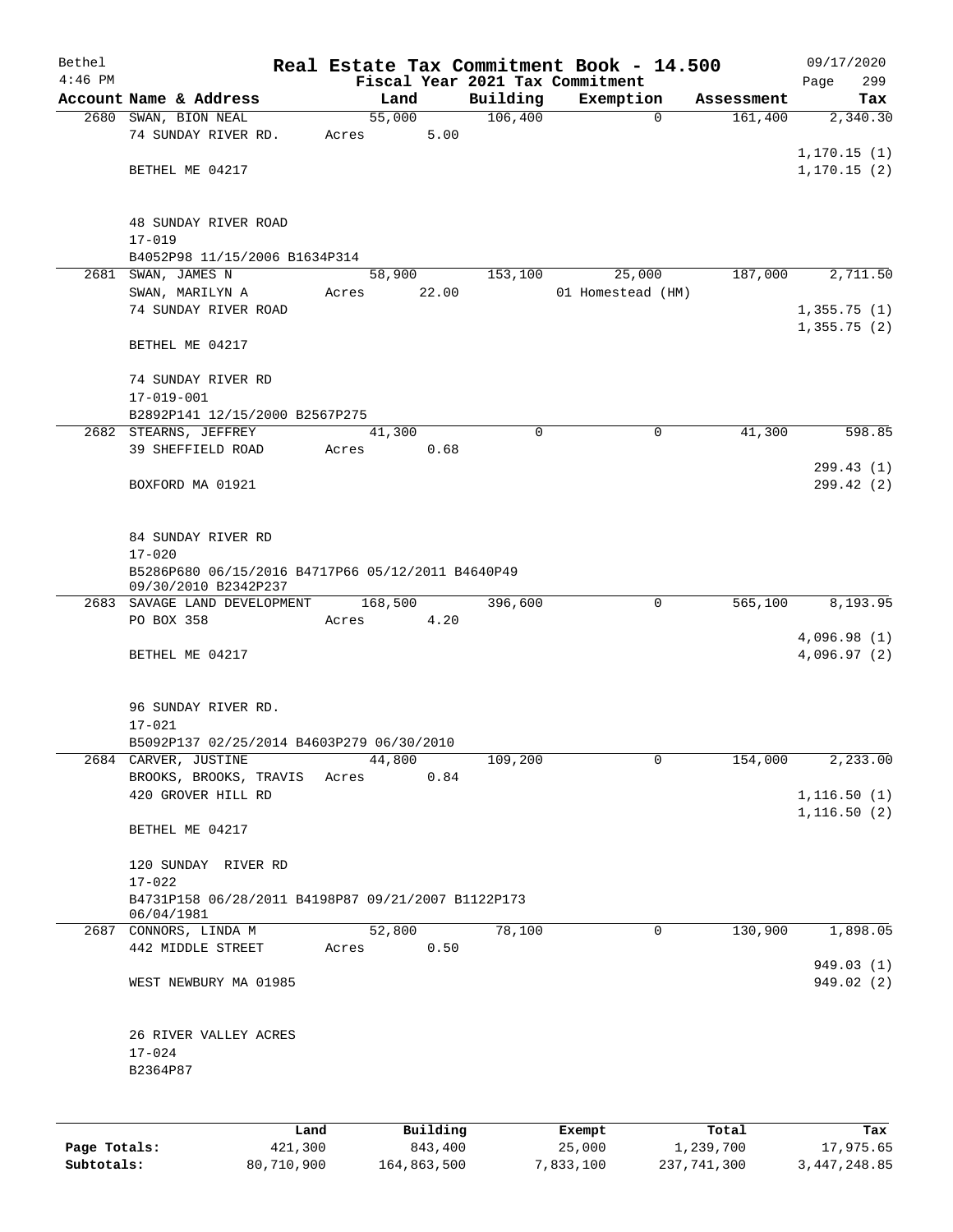| Bethel    |                                                                             |       |                |                     | Real Estate Tax Commitment Book - 14.500 |                       | 09/17/2020                 |
|-----------|-----------------------------------------------------------------------------|-------|----------------|---------------------|------------------------------------------|-----------------------|----------------------------|
| $4:46$ PM |                                                                             |       |                |                     | Fiscal Year 2021 Tax Commitment          |                       | Page<br>300                |
|           | Account Name & Address<br>2688 FORMAN, DAVID A                              |       | Land<br>53,700 | Building<br>203,400 | Exemption<br>0                           | Assessment<br>257,100 | Tax<br>3,727.95            |
|           | FORMAN, JACQUELINE S<br>2 JOHNSON STREET                                    | Acres | 0.52           |                     |                                          |                       | 1,863.98(1)                |
|           | PEABODY MA 01960                                                            |       |                |                     |                                          |                       | 1,863.97(2)                |
|           | 30 RIVER VALLEY ACRES<br>$17 - 025$                                         |       |                |                     |                                          |                       |                            |
|           | B3820P283 10/14/2005                                                        |       |                |                     |                                          |                       |                            |
|           | 2689 PEASE, MICHAEL S                                                       |       | 58,100         | 131,200             | 0                                        | 189,300               | 2,744.85                   |
|           | CASEY, FRANCINE M                                                           | Acres | 0.63           |                     |                                          |                       |                            |
|           | PO BOX 616                                                                  |       |                |                     |                                          |                       | 1,372.43(1)                |
|           | BETHEL ME 04217-0616                                                        |       |                |                     |                                          |                       | 1,372.42(2)                |
|           | 40 RIVER VALLEY ACRES                                                       |       |                |                     |                                          |                       |                            |
|           | $17 - 027$                                                                  |       |                |                     |                                          |                       |                            |
|           | B5344P27 05/08/2017 B3847P1 11/21/2005 B2372P304<br>2690 BROWN-HUFF, LISA A |       | 52,800         | 184,600             | 0                                        | 237,400               | 3,442.30                   |
|           | BROWN-HUFF, LISA A                                                          | Acres | 0.50           |                     |                                          |                       |                            |
|           | 44 RIVER VALLEY ACRES                                                       |       |                |                     |                                          |                       | 1,721.15(1)                |
|           | BETHEL ME 04217                                                             |       |                |                     |                                          |                       | 1,721.15(2)                |
|           |                                                                             |       |                |                     |                                          |                       |                            |
|           | 44 RIVER VALLEY ACRES<br>$17 - 028$                                         |       |                |                     |                                          |                       |                            |
|           | B5406P41 05/03/2018 B4773P243 10/19/2011 B4302P329<br>05/28/2008            |       |                |                     |                                          |                       |                            |
|           | 2691 MULLINS, NATHANIEL                                                     |       | 52,800         | 287,500             | 0                                        | 340,300               | 4,934.35                   |
|           | MULLINS, REBECCA                                                            | Acres | 0.50           |                     |                                          |                       |                            |
|           | 28 CRESTVIEW DR                                                             |       |                |                     |                                          |                       | 2,467.18(1)                |
|           | EAST SANDWICH MA 02537                                                      |       |                |                     |                                          |                       | 2,467.17(2)                |
|           | 60 RIVER VALLEY ACRES                                                       |       |                |                     |                                          |                       |                            |
|           | $17 - 029$                                                                  |       |                |                     |                                          |                       |                            |
|           | B4982P321 05/07/2013 B4787P73 11/21/2011 B1397P50                           |       |                |                     |                                          |                       |                            |
|           | 5361 SUMMERSON, DAVID                                                       |       | 52,800         | 248,000             | 0                                        | 300,800               | 4,361.60                   |
|           | SUMMERSON, SANDRA                                                           | Acres | 0.50           |                     |                                          |                       |                            |
|           | 15 BARRELLS GROVE                                                           |       |                |                     |                                          |                       | 2,180.80(1)<br>2,180.80(2) |
|           | YORK ME 03909                                                               |       |                |                     |                                          |                       |                            |
|           | 52 RIVER VALLEY ACRES                                                       |       |                |                     |                                          |                       |                            |
|           | $17 - 029 - 001$                                                            |       |                |                     |                                          |                       |                            |
|           | B5412P365 06/12/2018 B5016P233 07/30/2013 B4787P73<br>11/21/2011            |       |                |                     |                                          |                       |                            |
|           | 2692 BELL, SIMON                                                            |       | 54,900         | 176,800             | 0                                        | 231,700               | 3,359.65                   |
|           | PO BOX 121                                                                  | Acres | 0.55           |                     |                                          |                       |                            |
|           | KENNEBUNK ME 04043                                                          |       |                |                     |                                          |                       | 1,679.83(1)<br>1,679.82(2) |
|           | 62 RIVER VALLEY ACRES                                                       |       |                |                     |                                          |                       |                            |
|           | $17 - 030$<br>B5301P29 08/29/2016                                           |       |                |                     |                                          |                       |                            |
|           |                                                                             |       |                |                     |                                          |                       |                            |
|           | Land                                                                        |       | Building       |                     | Exempt                                   | Total                 | Tax                        |
|           |                                                                             |       |                |                     |                                          |                       |                            |

**Page Totals:** 325,100 1,231,500 0 1,556,600 22,570.70 **Subtotals:** 81,036,000 166,095,000 7,833,100 239,297,900 3,469,819.55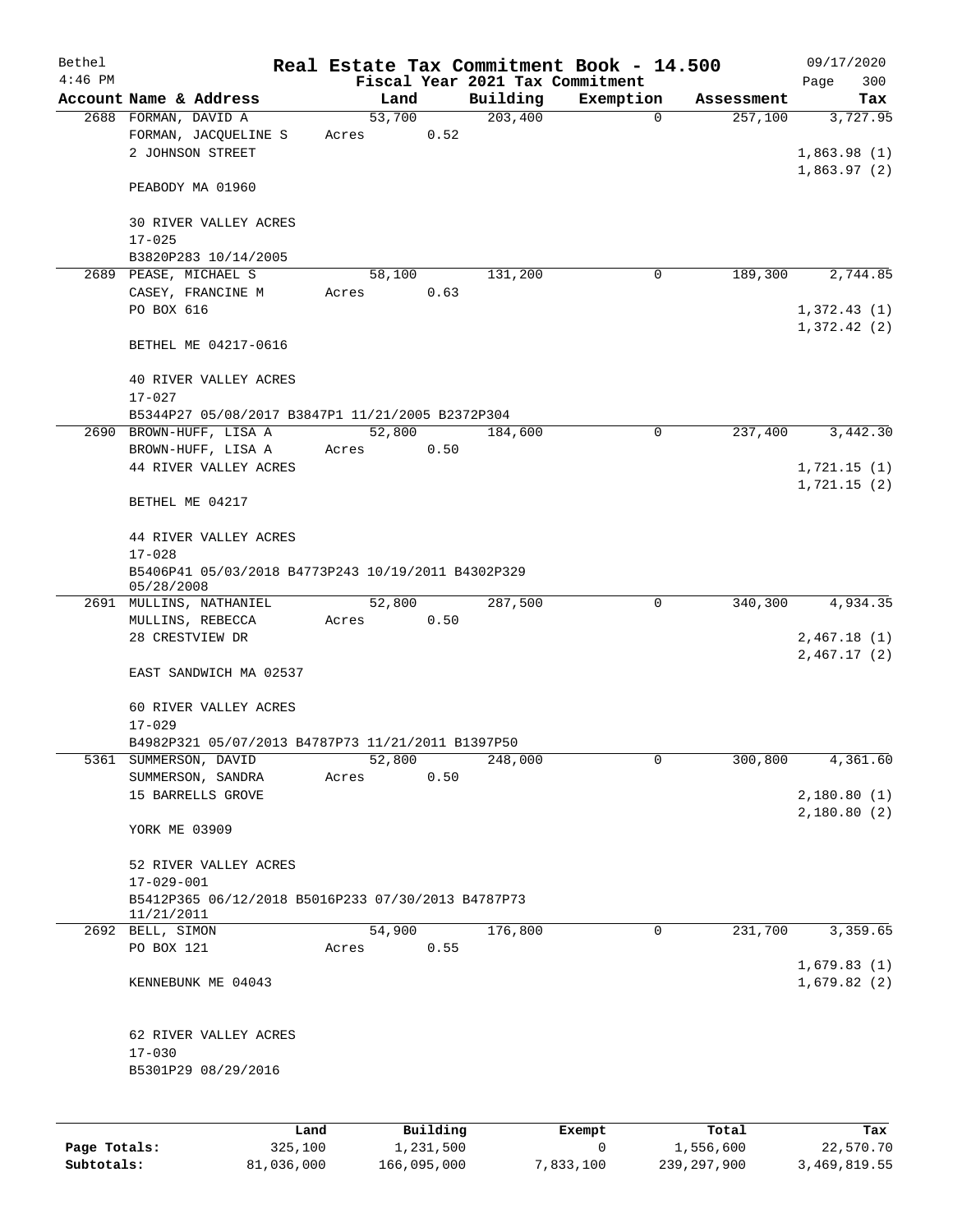| Bethel<br>$4:46$ PM |                                                                                                            |        |      |                                             | Real Estate Tax Commitment Book - 14.500 |            | 09/17/2020                 |
|---------------------|------------------------------------------------------------------------------------------------------------|--------|------|---------------------------------------------|------------------------------------------|------------|----------------------------|
|                     | Account Name & Address                                                                                     | Land   |      | Fiscal Year 2021 Tax Commitment<br>Building | Exemption                                | Assessment | Page<br>301<br>Tax         |
|                     | 4512 KENYON, STEPHEN B                                                                                     | 52,800 |      | 227,900                                     | $\mathbf 0$                              | 280,700    | 4,070.15                   |
|                     | KENYON, LAURA K<br>18 SOUTHWINDS DR.                                                                       | Acres  | 0.50 |                                             |                                          |            | 2,035.08(1)                |
|                     | WAKEFIELD RI 02879                                                                                         |        |      |                                             |                                          |            | 2,035.07(2)                |
|                     | 70 RIVER VALLEY ACRES<br>$17 - 030 - 001$                                                                  |        |      |                                             |                                          |            |                            |
|                     | B3482P260 03/26/2004                                                                                       |        |      |                                             |                                          |            |                            |
|                     | 2693 F L MALONE INC                                                                                        | 42,800 |      | 0                                           | 0                                        | 42,800     | 620.60                     |
|                     | 244 DOVER POINT RD                                                                                         | Acres  | 0.50 |                                             |                                          |            |                            |
|                     | DOVER NH 03820                                                                                             |        |      |                                             |                                          |            | 310.30(1)<br>310.30(2)     |
|                     | RIVER VALLEY AC<br>$17 - 031$                                                                              |        |      |                                             |                                          |            |                            |
|                     | B1442P107                                                                                                  |        |      |                                             |                                          |            |                            |
|                     | 2694 DIBIASE, JOSEPH                                                                                       | 62,100 |      | 185,400                                     | 0                                        | 247,500    | 3,588.75                   |
|                     | DIBIASE, DENISE                                                                                            | Acres  | 0.74 |                                             |                                          |            |                            |
|                     | 18 AMBURG ST.                                                                                              |        |      |                                             |                                          |            | 1,794.38(1)<br>1,794.37(2) |
|                     | GEORGETOWN MA 01833                                                                                        |        |      |                                             |                                          |            |                            |
|                     | 86 RIVER VALLEY ACRES                                                                                      |        |      |                                             |                                          |            |                            |
|                     | $17 - 032$<br>B2554P287                                                                                    |        |      |                                             |                                          |            |                            |
|                     | 2695 PAISLEY, ROBERT G                                                                                     | 52,000 |      | 0                                           | $\mathsf{O}$                             | 52,000     | 754.00                     |
|                     | 80 REVERE ST.                                                                                              | Acres  | 0.74 |                                             |                                          |            |                            |
|                     |                                                                                                            |        |      |                                             |                                          |            | 377.00(1)                  |
|                     | PORTLAND ME 04103                                                                                          |        |      |                                             |                                          |            | 377.00(2)                  |
|                     | RIVER VALLEY AC<br>$17 - 033$                                                                              |        |      |                                             |                                          |            |                            |
|                     | B5287P372 06/20/2016 B2301P033 02/14/1996 B1530P96<br>12/08/1987                                           |        |      |                                             |                                          |            |                            |
|                     | 2696 PARKER, WALTER GORDON                                                                                 | 58,100 |      | 39,100                                      | 0                                        | 97,200     | 1,409.40                   |
|                     | JR<br>1 SOUTH STREET                                                                                       | Acres  | 0.63 |                                             |                                          |            |                            |
|                     |                                                                                                            |        |      |                                             |                                          |            | 704.70 (1)                 |
|                     | YARMOUTH ME 04096                                                                                          |        |      |                                             |                                          |            | 704.70(2)                  |
|                     | 95 RIVER VALLEY ACRES<br>$17 - 034$                                                                        |        |      |                                             |                                          |            |                            |
|                     | 2698 LANDSBERGEN, THOMAS                                                                                   | 71,200 |      | 281,600                                     | $\mathbf 0$                              | 352,800    | 5,115.60                   |
|                     | MALTEMPI, MALTEMPI,<br>CAMILLE                                                                             | Acres  | 1.11 |                                             |                                          |            |                            |
|                     | 675 WOLFES NECK ROAD                                                                                       |        |      |                                             |                                          |            | 2,557.80(1)                |
|                     | FREEPORT ME 04032                                                                                          |        |      |                                             |                                          |            | 2,557.80(2)                |
|                     | 12 WILL VIEW ROAD                                                                                          |        |      |                                             |                                          |            |                            |
|                     | $17 - 035 - 001$                                                                                           |        |      |                                             |                                          |            |                            |
|                     | B5410P377 05/30/2018 B5023P257 08/13/2013 B4944P272<br>01/17/2013 B4915P210 11/02/2012 B3401P90 10/17/2003 |        |      |                                             |                                          |            |                            |
|                     |                                                                                                            |        |      |                                             |                                          |            |                            |
|                     |                                                                                                            |        |      |                                             |                                          |            |                            |

|              | Land       | Building    | Exempt    | Total       | Tax          |
|--------------|------------|-------------|-----------|-------------|--------------|
| Page Totals: | 339,000    | 734,000     |           | 1,073,000   | 15,558.50    |
| Subtotals:   | 81,375,000 | 166,829,000 | 7,833,100 | 240,370,900 | 3,485,378.05 |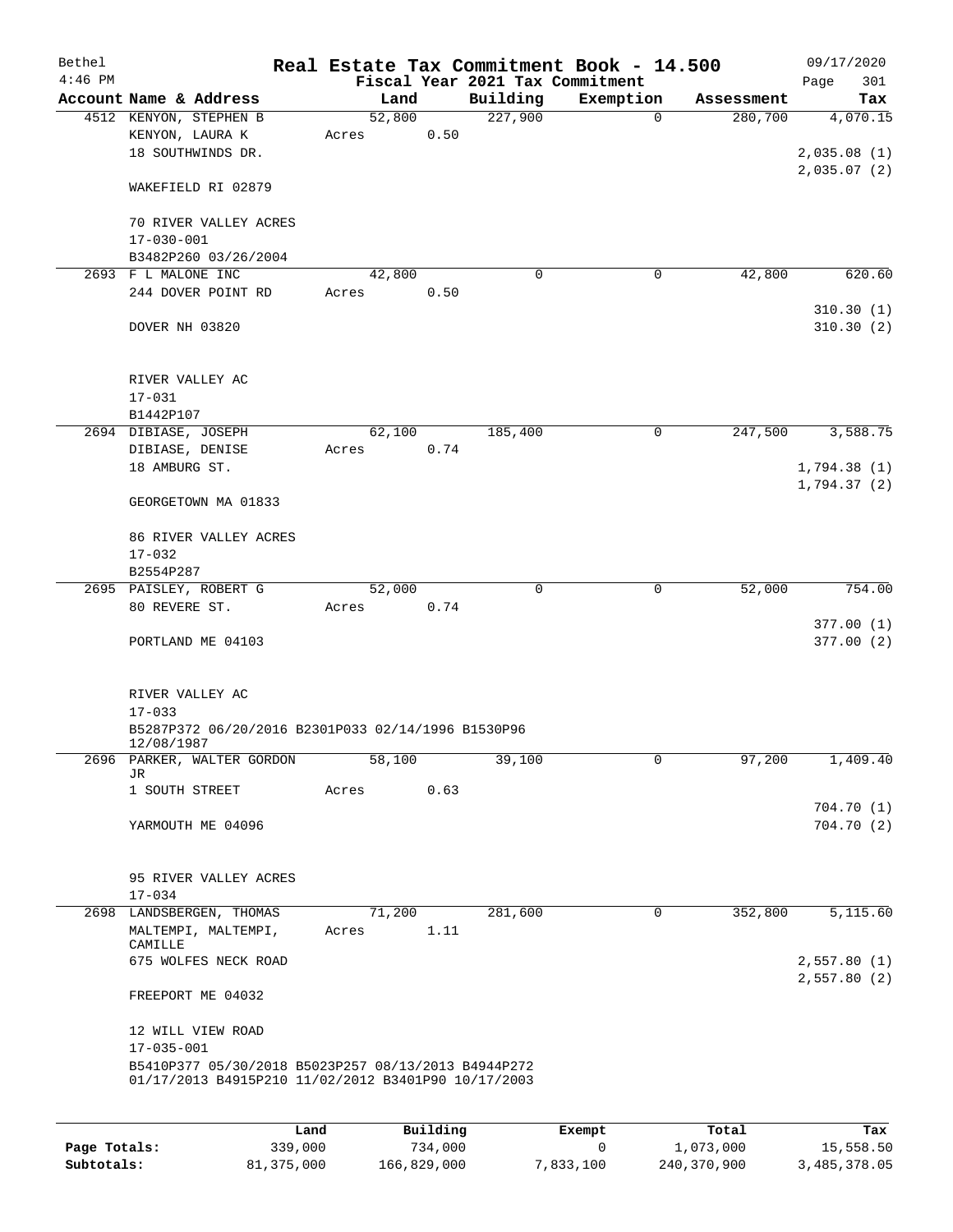| Bethel       |                                                                                       | Real Estate Tax Commitment Book - 14.500 |          |             |             | 09/17/2020                     |
|--------------|---------------------------------------------------------------------------------------|------------------------------------------|----------|-------------|-------------|--------------------------------|
| $4:46$ PM    | Account Name & Address                                                                | Fiscal Year 2021 Tax Commitment<br>Land  | Building | Exemption   | Assessment  | 302<br>Page<br>Tax             |
|              | 2709 KIRCHNER, MATTHEW &                                                              | 71,000                                   | 120,400  | $\mathbf 0$ | 191,400     | 2,775.30                       |
|              | WENDY TRUST                                                                           |                                          |          |             |             |                                |
|              | <b>46 BOWDEN AVE</b>                                                                  | 1.08<br>Acres                            |          |             |             | 1,387.65(1)                    |
|              | BARRINGTON RI 02806                                                                   |                                          |          |             |             | 1,387.65(2)                    |
|              | 14 WILL VIEW RD.                                                                      |                                          |          |             |             |                                |
|              | $17 - 035 - 002$<br>B5341P601 04/25/2017 B4387P342 12/24/2008 B3399P298<br>10/17/2003 |                                          |          |             |             |                                |
|              | 2715 BAGLEY, BRIAN                                                                    | 70,800                                   | 234,200  | 0           | 305,000     | 4,422.50                       |
|              | HURLEY, LISA D<br>29 VINE ST #4                                                       | Acres<br>1.04                            |          |             |             | 2, 211.25 (1)<br>2, 211.25 (2) |
|              | WINCHESTER MA 01890                                                                   |                                          |          |             |             |                                |
|              | 8 MEGAN'S WAY                                                                         |                                          |          |             |             |                                |
|              | $17 - 035 - 003$                                                                      |                                          |          |             |             |                                |
|              | B4988P121<br>2716 FIORE, MICHAEL J                                                    | 71,500                                   | 210,900  | 0           | 282,400     | 4,094.80                       |
|              | FIORE, KATHLEEN ROYAL                                                                 | 1.17<br>Acres                            |          |             |             |                                |
|              | 210 SOUTH ST, UNIT 3-2                                                                |                                          |          |             |             | 2,047.40(1)                    |
|              | BOSTON MA 02111                                                                       |                                          |          |             |             | 2,047.40(2)                    |
|              | 10 MEGAN'S WAY                                                                        |                                          |          |             |             |                                |
|              | $17 - 035 - 004$                                                                      |                                          |          |             |             |                                |
|              | B4593P254 06/02/2010 B3804P259 09/26/2005<br>2717 GRAWEHR, BRIAN P. &                 | 71,800                                   | 152,600  | 0           | 224,400     | 3,253.80                       |
|              | DORMAN, TIMOTHY R                                                                     | 1.22<br>Acres                            |          |             |             |                                |
|              | 144 BROWN AVENUE, UNIT<br>2                                                           |                                          |          |             |             | 1,626.90(1)                    |
|              | ROSLINDALE MA 02131                                                                   |                                          |          |             |             | 1,626.90(2)                    |
|              |                                                                                       |                                          |          |             |             |                                |
|              | 14 MEGAN'S WAY                                                                        |                                          |          |             |             |                                |
|              | $17 - 035 - 005$<br>B4937P201 12/31/2012 B2967P302 06/22/2001                         |                                          |          |             |             |                                |
|              | 2718 WILLIAMSON, PETER C                                                              | 10,100                                   | 180,500  | 0           | 190,600     | 2,763.70                       |
|              | WILLIAMSON, LYNN G                                                                    | 1.00<br>Acres                            |          |             |             |                                |
|              | 11 INVERNESS ROAD                                                                     |                                          |          |             |             | 1,381.85(1)<br>1,381.85(2)     |
|              | FALMOUTH ME 04105                                                                     |                                          |          |             |             |                                |
|              | 15 MEGAN'S WAY                                                                        |                                          |          |             |             |                                |
|              | $17 - 035 - 006$                                                                      |                                          |          |             |             |                                |
|              | B3404P314 10/08/2003<br>2719 CARDEW, TERENCE M                                        | 61,000                                   | 223,300  | 0           | 284,300     | 4,122.35                       |
|              | CARDEW, CATHERINE V                                                                   | 1.09<br>Acres                            |          |             |             |                                |
|              | 250 BEDFORD RD.                                                                       |                                          |          |             |             | 2,061.18(1)                    |
|              | RIDGEWOOD NJ 07450 1326                                                               |                                          |          |             |             | 2,061.17(2)                    |
|              | 9 MEGAN'S WAY                                                                         |                                          |          |             |             |                                |
|              | $17 - 035 - 007$                                                                      |                                          |          |             |             |                                |
|              | B3498P175 04/23/2004                                                                  |                                          |          |             |             |                                |
|              | Land                                                                                  | Building                                 |          | Exempt      | Total       | Tax                            |
| Page Totals: | 356,200                                                                               | 1,121,900                                |          | $\mathbf 0$ | 1,478,100   | 21, 432.45                     |
| Subtotals:   | 81,731,200                                                                            | 167,950,900                              |          | 7,833,100   | 241,849,000 | 3,506,810.50                   |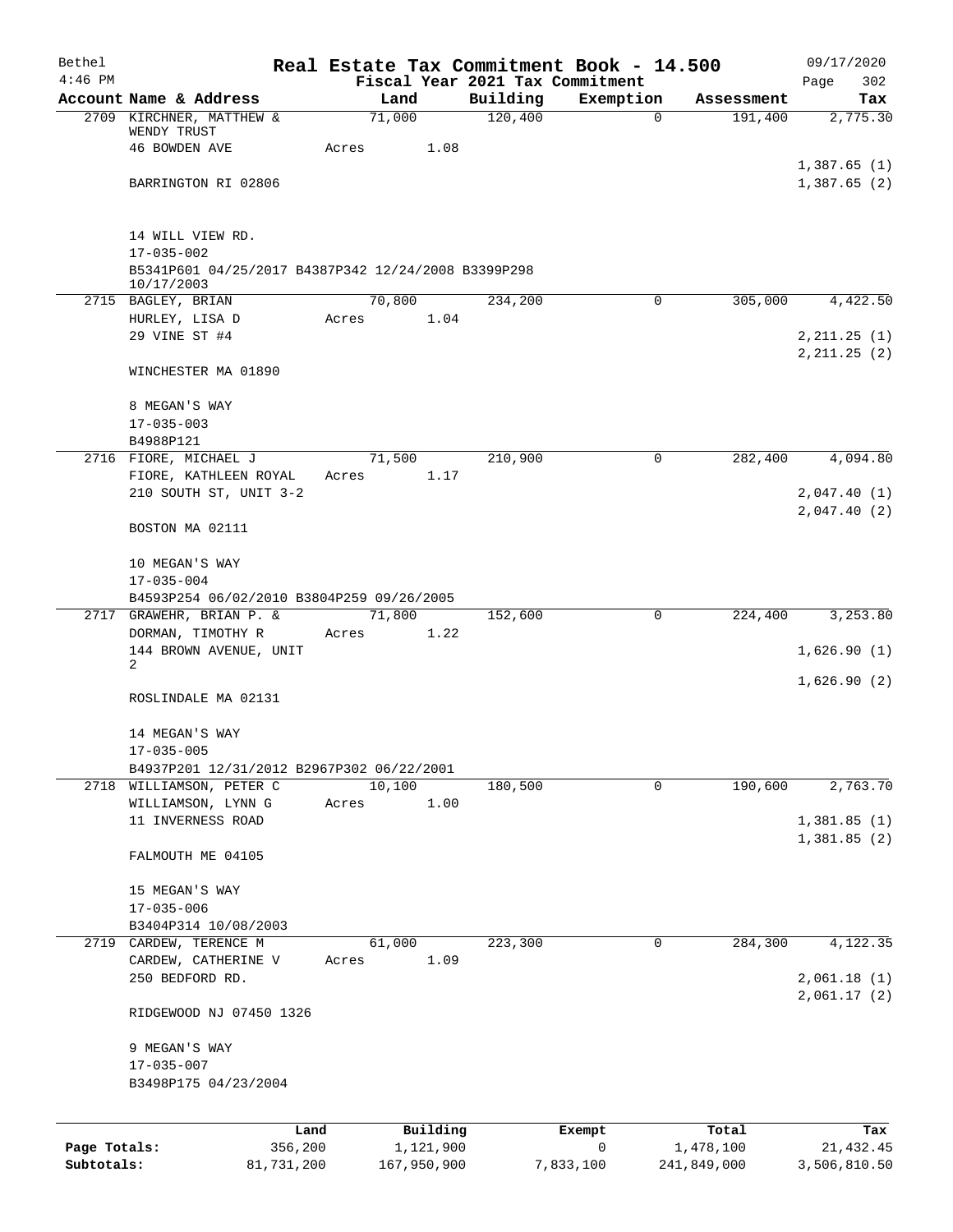| Bethel<br>$4:46$ PM |                                                    |       |        |      | Fiscal Year 2021 Tax Commitment | Real Estate Tax Commitment Book - 14.500 |            | 09/17/2020<br>Page<br>303   |
|---------------------|----------------------------------------------------|-------|--------|------|---------------------------------|------------------------------------------|------------|-----------------------------|
|                     | Account Name & Address                             |       | Land   |      | Building                        | Exemption                                | Assessment | Tax                         |
|                     | 2720 ROSSI, JAMES F JR                             |       | 70,700 |      | 148,200                         | $\Omega$                                 | 218,900    | 3,174.05                    |
|                     | SHERIDAN, ALICE M                                  | Acres |        | 1.03 |                                 |                                          |            |                             |
|                     | 11 BECK STREET                                     |       |        |      |                                 |                                          |            | 1,587.03(1)                 |
|                     |                                                    |       |        |      |                                 |                                          |            | 1,587.02(2)                 |
|                     | NEWBURYPORT MA 01950                               |       |        |      |                                 |                                          |            |                             |
|                     |                                                    |       |        |      |                                 |                                          |            |                             |
|                     | 66 WILL VIEW ROAD                                  |       |        |      |                                 |                                          |            |                             |
|                     | $17 - 035 - 008$                                   |       |        |      |                                 |                                          |            |                             |
|                     | B3420P2 10/17/2003<br>2721 RICE, HUGH A            |       | 71,500 |      | 178,500                         | 0                                        | 250,000    | 3,625.00                    |
|                     | RICE, ALISSA R                                     | Acres |        | 1.16 |                                 |                                          |            |                             |
|                     | 7R AUSTIN LANE                                     |       |        |      |                                 |                                          |            | 1,812.50(1)                 |
|                     |                                                    |       |        |      |                                 |                                          |            | 1,812.50(2)                 |
|                     | BYFIELD MA 01922                                   |       |        |      |                                 |                                          |            |                             |
|                     |                                                    |       |        |      |                                 |                                          |            |                             |
|                     | 6 CONFORTI COURT                                   |       |        |      |                                 |                                          |            |                             |
|                     | $17 - 035 - 009$                                   |       |        |      |                                 |                                          |            |                             |
|                     | B5306P414 09/23/2016 B4623P271 08/23/2010 B3101P45 |       |        |      |                                 |                                          |            |                             |
|                     | 2699 HARRISON, AMANDA S                            |       | 70,600 |      | 99,400                          | 0                                        | 170,000    | 2,465.00                    |
|                     | 678 HALE STREET                                    | Acres |        | 1.01 |                                 |                                          |            |                             |
|                     | BEVERLY MA 01915                                   |       |        |      |                                 |                                          |            | 1,232.50(1)<br>1, 232.50(2) |
|                     |                                                    |       |        |      |                                 |                                          |            |                             |
|                     |                                                    |       |        |      |                                 |                                          |            |                             |
|                     | 7 CONFORTI COURT                                   |       |        |      |                                 |                                          |            |                             |
|                     | $17 - 035 - 010$                                   |       |        |      |                                 |                                          |            |                             |
|                     | B4642P347 10/06/2010 B2963P1                       |       |        |      |                                 |                                          |            |                             |
|                     | 2700 MCCABE, THOMAS A                              |       | 70,700 |      | 215,100                         | $\mathbf 0$                              | 285,800    | 4,144.10                    |
|                     | SOLTERO, GLISETTE M                                | Acres |        | 1.03 |                                 |                                          |            |                             |
|                     | 9 NANTUCKET AVE                                    |       |        |      |                                 |                                          |            | 2,072.05(1)                 |
|                     |                                                    |       |        |      |                                 |                                          |            | 2,072.05(2)                 |
|                     | SWAMPSCOT MA 01907                                 |       |        |      |                                 |                                          |            |                             |
|                     | 3 CONFORTI COURT                                   |       |        |      |                                 |                                          |            |                             |
|                     | $17 - 035 - 011$                                   |       |        |      |                                 |                                          |            |                             |
|                     | B4322P96 07/10/2008 B4276P340 03/20/2008 B4276P338 |       |        |      |                                 |                                          |            |                             |
|                     | 03/20/2008 B3713P37 04/28/2005                     |       |        |      |                                 |                                          |            |                             |
|                     | 2701 THOMAS, JAYNE M                               |       | 71,500 |      | 198,300                         | 0                                        | 269,800    | 3,912.10                    |
|                     | 2 HERITAGE COURT                                   | Acres |        | 1.17 |                                 |                                          |            |                             |
|                     | CAPE ELIZABETH ME 04107                            |       |        |      |                                 |                                          |            | 1,956.05(1)<br>1,956.05(2)  |
|                     |                                                    |       |        |      |                                 |                                          |            |                             |
|                     |                                                    |       |        |      |                                 |                                          |            |                             |
|                     | 83 WILL VIEW ROAD                                  |       |        |      |                                 |                                          |            |                             |
|                     | $17 - 035 - 012$                                   |       |        |      |                                 |                                          |            |                             |
|                     | B4595P251 06/09/2010 B3661P145 01/12/2005          |       |        |      |                                 |                                          |            |                             |
|                     | 2702 PERSSON, NANCY                                |       | 71,100 |      | 267,500                         | 0                                        | 338,600    | 4,909.70                    |
|                     | LEONARD, MARK                                      | Acres |        | 1.10 |                                 |                                          |            |                             |
|                     | 4 LYMAN WHEELOCK ROAD                              |       |        |      |                                 |                                          |            | 2,454.85(1)<br>2,454.85(2)  |
|                     | SOUTH EASTON MA 02375                              |       |        |      |                                 |                                          |            |                             |
|                     |                                                    |       |        |      |                                 |                                          |            |                             |
|                     | 8 MAHANEY'S LANE                                   |       |        |      |                                 |                                          |            |                             |
|                     | $17 - 035 - 013$                                   |       |        |      |                                 |                                          |            |                             |
|                     | B4016P170 09/27/2006 B3302P94 05/30/2003 B3218P253 |       |        |      |                                 |                                          |            |                             |
|                     |                                                    |       |        |      |                                 |                                          |            |                             |
|                     |                                                    |       |        |      |                                 |                                          |            |                             |

|              | Land       | Building    | Exempt    | Total       | Tax          |
|--------------|------------|-------------|-----------|-------------|--------------|
| Page Totals: | 426,100    | 1,107,000   |           | 1,533,100   | 22,229.95    |
| Subtotals:   | 82,157,300 | 169,057,900 | 7,833,100 | 243,382,100 | 3,529,040.45 |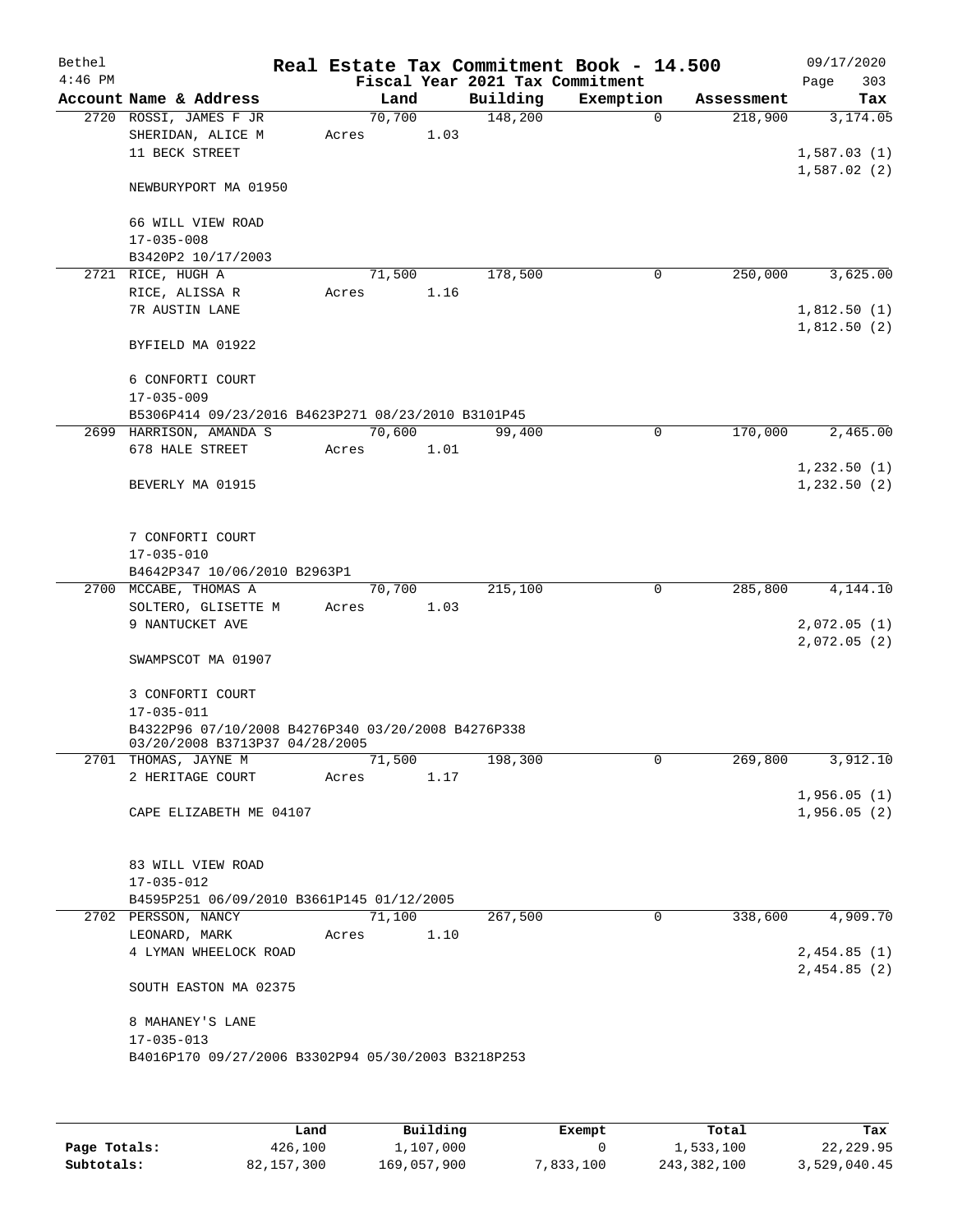| Bethel<br>$4:46$ PM |                                                                 |                 |          | Fiscal Year 2021 Tax Commitment | Real Estate Tax Commitment Book - 14.500 |            | 09/17/2020<br>304<br>Page  |
|---------------------|-----------------------------------------------------------------|-----------------|----------|---------------------------------|------------------------------------------|------------|----------------------------|
|                     | Account Name & Address                                          | Land            |          | Building                        | Exemption                                | Assessment | Tax                        |
|                     | 2703 NOCE, MAURA A TTEE<br>99 APPLETON STREET<br>REALTY TRUST   | 62,200<br>Acres | 1.08     | $\mathbf 0$                     | $\mathbf 0$                              | 62,200     | 901.90                     |
|                     | 20 WHARF LANE                                                   |                 |          |                                 |                                          |            | 450.95(1)                  |
|                     | HAVERHILL MA 01830                                              |                 |          |                                 |                                          |            | 450.95(2)                  |
|                     | WILL VIEW                                                       |                 |          |                                 |                                          |            |                            |
|                     | 17-035-014<br>B4508P102 10/06/2009 B3401P342 10/21/2003         |                 |          |                                 |                                          |            |                            |
|                     | 2704 RYAN, CHRISTOPHER &                                        | 71,800          |          | 160,400                         | 0                                        | 232,200    | 3,366.90                   |
|                     | NANCY                                                           |                 |          |                                 |                                          |            |                            |
|                     | RYAN, MICHAEL<br>19 VICKY ROAD                                  | Acres           | 1.22     |                                 |                                          |            | 1,683.45(1)                |
|                     |                                                                 |                 |          |                                 |                                          |            | 1,683.45(2)                |
|                     | WEYMOUTH MA 02189                                               |                 |          |                                 |                                          |            |                            |
|                     | 20 MAHANEY'S LANE                                               |                 |          |                                 |                                          |            |                            |
|                     | $17 - 035 - 015$<br>B3458P278 02/03/2004                        |                 |          |                                 |                                          |            |                            |
|                     | 2705 LEWIS, MARK S                                              | 71,700          |          | 109,400                         | 0                                        | 181,100    | 2,625.95                   |
|                     | PO BOX 165                                                      | Acres           | 1.20     |                                 |                                          |            |                            |
|                     | WAKEFIELD RI 02880                                              |                 |          |                                 |                                          |            | 1,312.98(1)<br>1,312.97(2) |
|                     | 17 MAHANEY'S LANE<br>$17 - 035 - 016$                           |                 |          |                                 |                                          |            |                            |
|                     | B4841P88 05/02/2012 B4643P41 10/07/2010 B3270P165<br>04/04/2003 |                 |          |                                 |                                          |            |                            |
|                     | 2706 COONS, NOAH J                                              | 73,000          |          | 180,500                         | 0                                        | 253,500    | 3,675.75                   |
|                     | COONS, ELISA L                                                  | Acres           | 1.35     |                                 |                                          |            |                            |
|                     | 17 FAIRLANE RD                                                  |                 |          |                                 |                                          |            | 1,837.88(1)                |
|                     | STONEHAM MA 02180                                               |                 |          |                                 |                                          |            | 1,837.87(2)                |
|                     | 63 WILL VIEW ROAD<br>$17 - 035 - 017$                           |                 |          |                                 |                                          |            |                            |
|                     | B5283P675 05/31/2016 B3209P337 12/09/2002                       |                 |          |                                 |                                          |            |                            |
|                     | 2707 TIMONEY, TERRY                                             | 71,200          |          | 173,000                         | 0                                        | 244,200    | 3,540.90                   |
|                     | TIMONEY, JAMES                                                  | Acres           | 1.12     |                                 |                                          |            |                            |
|                     | 158 EAST SHORE ROAD                                             |                 |          |                                 |                                          |            | 1,770.45(1)<br>1,770.45(2) |
|                     | AUBURN ME 04210                                                 |                 |          |                                 |                                          |            |                            |
|                     | 57 WILL VIEW RD<br>$17 - 035 - 018$                             |                 |          |                                 |                                          |            |                            |
|                     | B5364P420 08/29/2017 B3741P305 06/16/2005                       |                 |          |                                 |                                          |            |                            |
|                     | 2708 DORAN-HEALEY, ELIZABETH                                    | 72,500          |          | 168,800                         | $\mathbf 0$                              | 241,300    | 3,498.85                   |
|                     | 15 CAHOON WAY                                                   | Acres           | 1.38     |                                 |                                          |            | 1,749.43(1)                |
|                     | BARRINGTON NH 03825                                             |                 |          |                                 |                                          |            | 1,749.42(2)                |
|                     | 41 WILL VIEW ROAD<br>$17 - 035 - 019$                           |                 |          |                                 |                                          |            |                            |
|                     | B3411P234 10/31/2003                                            |                 |          |                                 |                                          |            |                            |
|                     |                                                                 | Land            | Building |                                 | Exempt                                   | Total      | Tax                        |
| Page Totals:        | 422,400                                                         |                 | 792,100  |                                 | 0                                        | 1,214,500  | 17,610.25                  |

**Subtotals:** 82,579,700 169,850,000 7,833,100 244,596,600 3,546,650.70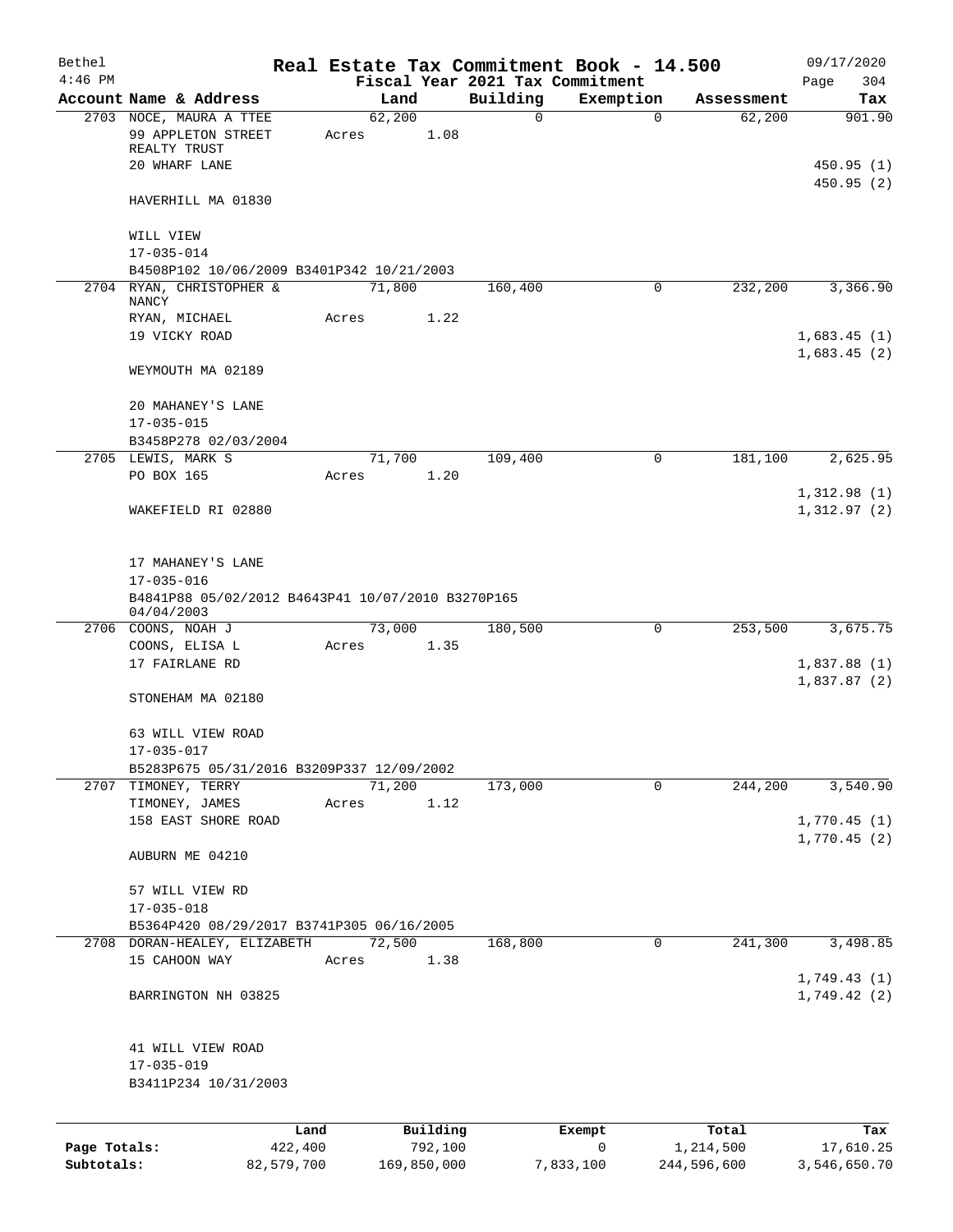| Bethel<br>$4:46$ PM |                                                                     |       |            | Fiscal Year 2021 Tax Commitment | Real Estate Tax Commitment Book - 14.500 |            | 09/17/2020<br>305<br>Page |
|---------------------|---------------------------------------------------------------------|-------|------------|---------------------------------|------------------------------------------|------------|---------------------------|
|                     | Account Name & Address                                              |       | Land       | Building                        | Exemption                                | Assessment | Tax                       |
|                     | 2710 GUNVILLE, MARK R                                               |       | 70,600     | 230,900                         | $\mathbf 0$                              | 301,500    | 4,371.75                  |
|                     | 526 EAST MAIN ST                                                    | Acres | 1.01       |                                 |                                          |            |                           |
|                     |                                                                     |       |            |                                 |                                          |            | 2,185.88(1)               |
|                     | YARMOUTH ME 04096                                                   |       |            |                                 |                                          |            | 2,185.87(2)               |
|                     |                                                                     |       |            |                                 |                                          |            |                           |
|                     |                                                                     |       |            |                                 |                                          |            |                           |
|                     | 39 WILL VIEW ROAD LOT                                               |       |            |                                 |                                          |            |                           |
|                     | $17 - 035 - 020$                                                    |       |            |                                 |                                          |            |                           |
|                     | B5278P176 04/25/2016 B3488P171 04/02/2004<br>2711 JELOVCICH, SYLVIO |       | 71,000     | 207,700                         | 0                                        | 278,700    | 4,041.15                  |
|                     | BELSANTI, LINDA                                                     | Acres | 1.07       |                                 |                                          |            |                           |
|                     | 7 APPALOOSA DRIVE                                                   |       |            |                                 |                                          |            | 2,020.58(1)               |
|                     |                                                                     |       |            |                                 |                                          |            | 2,020.57(2)               |
|                     | NORTH GRAFTON MA 01536                                              |       |            |                                 |                                          |            |                           |
|                     |                                                                     |       |            |                                 |                                          |            |                           |
|                     | 29 WILL VIEW ROAD                                                   |       |            |                                 |                                          |            |                           |
|                     | $17 - 035 - 021$                                                    |       |            |                                 |                                          |            |                           |
|                     | B4503P295 09/30/2009                                                |       |            |                                 |                                          |            |                           |
|                     | 2712 BLOCK, MATTHEW                                                 |       | 71,000     | 142,900                         | 0                                        | 213,900    | 3,101.55                  |
|                     | 117 OAK HILL DRIVE                                                  | Acres | 1.08       |                                 |                                          |            |                           |
|                     |                                                                     |       |            |                                 |                                          |            | 1,550.78(1)               |
|                     | SHARON MA 02067                                                     |       |            |                                 |                                          |            | 1,550.77(2)               |
|                     |                                                                     |       |            |                                 |                                          |            |                           |
|                     | 27 WILL VIEW RD.                                                    |       |            |                                 |                                          |            |                           |
|                     | $17 - 035 - 022$                                                    |       |            |                                 |                                          |            |                           |
|                     | B5433P478 09/27/2018 B5045P134 10/02/2013 B3349P86                  |       |            |                                 |                                          |            |                           |
|                     | 07/25/2003                                                          |       |            |                                 |                                          |            |                           |
|                     | 2713 NORTH, DAVID G                                                 |       | 1,300      | 0                               | 0                                        | 1,300      | 18.85                     |
|                     | PO BOX 207                                                          | Acres | 3.40       |                                 |                                          |            |                           |
|                     |                                                                     |       |            |                                 |                                          |            | 9.43(1)                   |
|                     | CENTER CONWAY NH 03813                                              |       |            |                                 |                                          |            | 9.42(2)                   |
|                     |                                                                     |       |            |                                 |                                          |            |                           |
|                     | RIVER VALLEY ACRES RD                                               |       |            |                                 |                                          |            |                           |
|                     | $17 - 035 - 023$                                                    |       |            |                                 |                                          |            |                           |
|                     | B2892P141 12/14/2000 B2796P50 B2796P49 B2796P48                     |       |            |                                 |                                          |            |                           |
|                     | 5207 NORTH, DAVID G                                                 |       | 63,500     | 17,100                          | $\overline{0}$                           | 80,600     | 1,168.70                  |
|                     | PO BOX 207                                                          | Acres | 2.18       |                                 |                                          |            |                           |
|                     |                                                                     |       |            |                                 |                                          |            | 584.35(1)                 |
|                     | CENTER CONWAY NH 03813                                              |       |            |                                 |                                          |            | 584.35 (2)                |
|                     |                                                                     |       |            |                                 |                                          |            |                           |
|                     | 97 WILL VIEW RD.                                                    |       |            |                                 |                                          |            |                           |
|                     | $17 - 035 - 023 - A$                                                |       |            |                                 |                                          |            |                           |
|                     | B2796P48 03/11/2000 B12P4474                                        |       |            |                                 |                                          |            |                           |
|                     | 5208 NORTH, DAVID G                                                 |       | 82,300     | 271,200                         | $\mathbf 0$                              | 353,500    | 5,125.75                  |
|                     | PO BOX 207                                                          |       | Acres 8.53 |                                 |                                          |            |                           |
|                     |                                                                     |       |            |                                 |                                          |            | 2,562.88(1)               |
|                     | CENTER CONWAY NH 03813                                              |       |            |                                 |                                          |            | 2,562.87(2)               |
|                     |                                                                     |       |            |                                 |                                          |            |                           |
|                     |                                                                     |       |            |                                 |                                          |            |                           |
|                     | 95 WILL VIEW RD.                                                    |       |            |                                 |                                          |            |                           |
|                     | $17 - 035 - 023 - B$                                                |       |            |                                 |                                          |            |                           |
|                     | B2796P48 03/01/2000                                                 |       |            |                                 |                                          |            |                           |
|                     |                                                                     |       |            |                                 |                                          |            |                           |
|                     |                                                                     |       |            |                                 |                                          |            |                           |

|              | Land       | Building    | Exempt    | Total       | Tax          |
|--------------|------------|-------------|-----------|-------------|--------------|
| Page Totals: | 359,700    | 869,800     |           | 1,229,500   | 17,827.75    |
| Subtotals:   | 82,939,400 | 170,719,800 | 7,833,100 | 245,826,100 | 3,564,478.45 |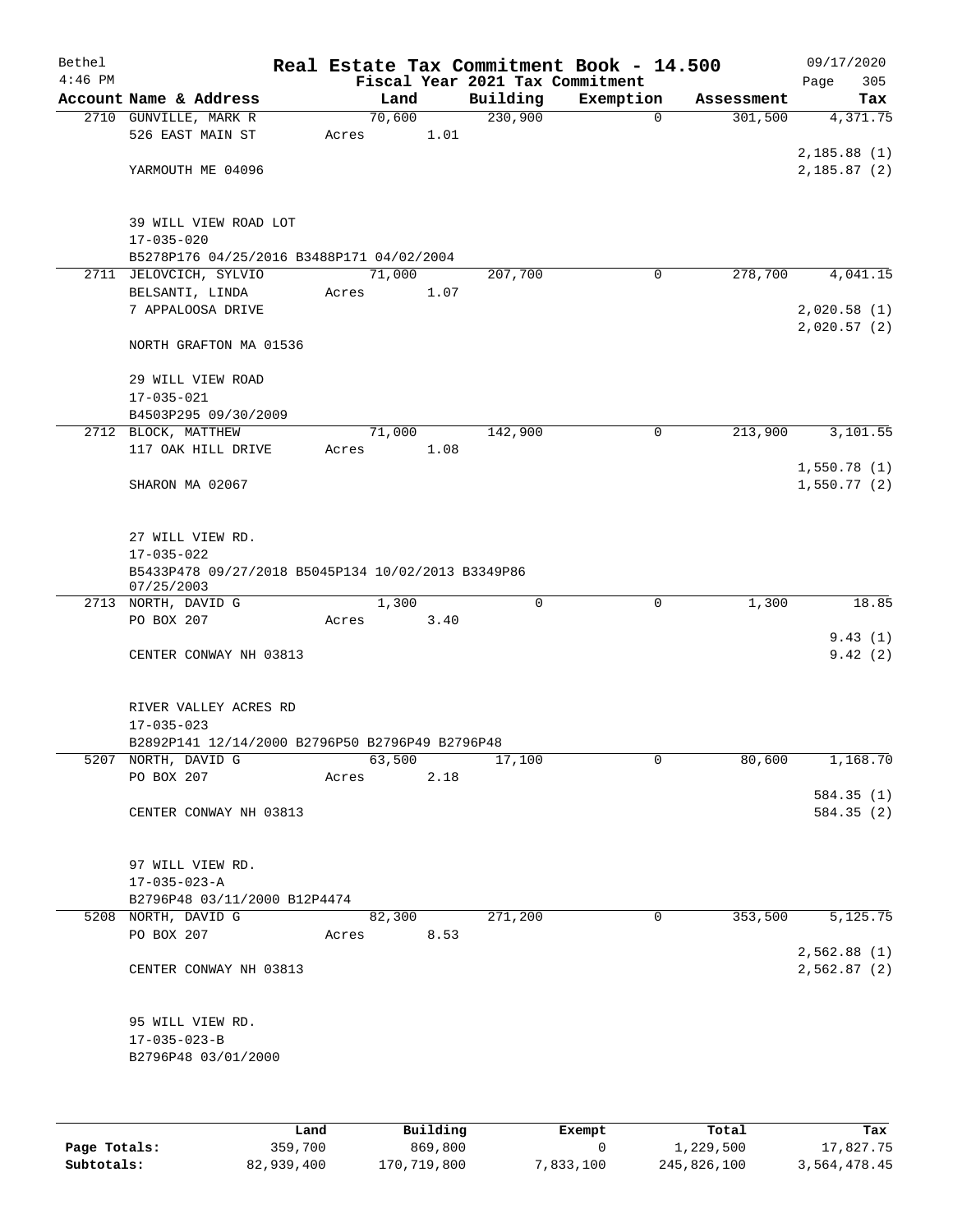| Bethel       |                                                                     | Real Estate Tax Commitment Book - 14.500 |                                 |             |                          | 09/17/2020                 |
|--------------|---------------------------------------------------------------------|------------------------------------------|---------------------------------|-------------|--------------------------|----------------------------|
| $4:46$ PM    |                                                                     |                                          | Fiscal Year 2021 Tax Commitment |             |                          | 306<br>Page                |
|              | Account Name & Address                                              | Land                                     | Building                        | Exemption   | Assessment               | Tax                        |
|              | 5209 KRAMER, PATRICIA C<br>KRAMER, ANDREW M<br>7 CLIFTON AVE        | 73,900<br>1.72<br>Acres                  | 252,000                         | $\mathbf 0$ | 325,900                  | 4,725.55<br>2,362.78 (1)   |
|              | MARBLEHEAD MA 01945                                                 |                                          |                                 |             |                          | 2,362.77(2)                |
|              | 93 RIVER VALLEY ACRES<br>$17 - 035 - 023 - C$                       |                                          |                                 |             |                          |                            |
|              | B4848P108 05/23/2012 B2796P48 03/11/2000 B12P4474                   |                                          |                                 |             |                          |                            |
|              | 2714 NORTH, DAVID G                                                 | 73,300                                   | 53,400                          | 0           | 126,700                  | 1,837.15                   |
|              | PO BOX 207                                                          | Acres<br>1.55                            |                                 |             |                          |                            |
|              | CENTER CONWAY NH 03813                                              |                                          |                                 |             |                          | 918.58(1)<br>918.57(2)     |
|              | 93 WILL VIEW ROAD<br>$17 - 035 - 024$                               |                                          |                                 |             |                          |                            |
|              | B2982P1                                                             |                                          |                                 |             |                          |                            |
|              | 4758 BELARDO, MARY LOU                                              | 60,600                                   | 116,600                         | 0           | 177,200                  | 2,569.40                   |
|              | BELARDO, AARON                                                      | 1.77<br>Acres                            |                                 |             |                          |                            |
|              | PO BOX 559                                                          |                                          |                                 |             |                          | 1,284.70(1)                |
|              | ROCKY POINT NY 11778                                                |                                          |                                 |             |                          | 1,284.70(2)                |
|              | 86 WILL VIEW ROAD                                                   |                                          |                                 |             |                          |                            |
|              | $17 - 035 - 025$                                                    |                                          |                                 |             |                          |                            |
|              | B4359P77 10/02/2008                                                 |                                          |                                 |             |                          |                            |
|              | 4759 BOURASSA, MARC J                                               | 70,600                                   | 167,400                         | 0           | 238,000                  | 3,451.00                   |
|              | BOURASSA, SUZANNE B<br>6 CARL SMITH ST                              | 1.40<br>Acres                            |                                 |             |                          | 1,725.50(1)                |
|              | OLD ORCHARD BEACH ME<br>04064                                       |                                          |                                 |             |                          | 1,725.50(2)                |
|              | 100 WILL VIEW ROAD<br>$17 - 035 - 026$                              |                                          |                                 |             |                          |                            |
|              | B4392P187 01/09/2009                                                |                                          |                                 |             |                          |                            |
|              | 4760 BOURASSA, MARC J<br>BOURASSA, SUZANNE B<br>6 CARL SMITH STREET | 63,400<br>1.59<br>Acres                  | 0                               | 0           | 63,400                   | 919.30<br>459.65(1)        |
|              | OLD ORCHARD BEACH ME<br>04064                                       |                                          |                                 |             |                          | 459.65 (2)                 |
|              | 4 Locke View Drive                                                  |                                          |                                 |             |                          |                            |
|              | 17-035-027<br>B4615P245 07/27/2010                                  |                                          |                                 |             |                          |                            |
|              | 4761 MCGEE, KEVIN R                                                 | 73,400                                   | 267,700                         | $\mathbf 0$ | 341,100                  | 4,945.95                   |
|              | 250 FIRST AVENUE UNIT<br>606                                        | 1.59<br>Acres                            |                                 |             |                          |                            |
|              | CHARLESTOWN MA 02129                                                |                                          |                                 |             |                          | 2,472.98(1)<br>2,472.97(2) |
|              | 14 LOCKE VIEW DRIVE<br>$17 - 035 - 028$                             |                                          |                                 |             |                          |                            |
|              | B4629P262 09/07/2010                                                |                                          |                                 |             |                          |                            |
| Page Totals: | Land                                                                | Building                                 |                                 | Exempt<br>0 | Total                    | Tax                        |
| Subtotals:   | 415,200<br>83, 354, 600                                             | 857,100<br>171,576,900                   |                                 | 7,833,100   | 1,272,300<br>247,098,400 | 18,448.35<br>3,582,926.80  |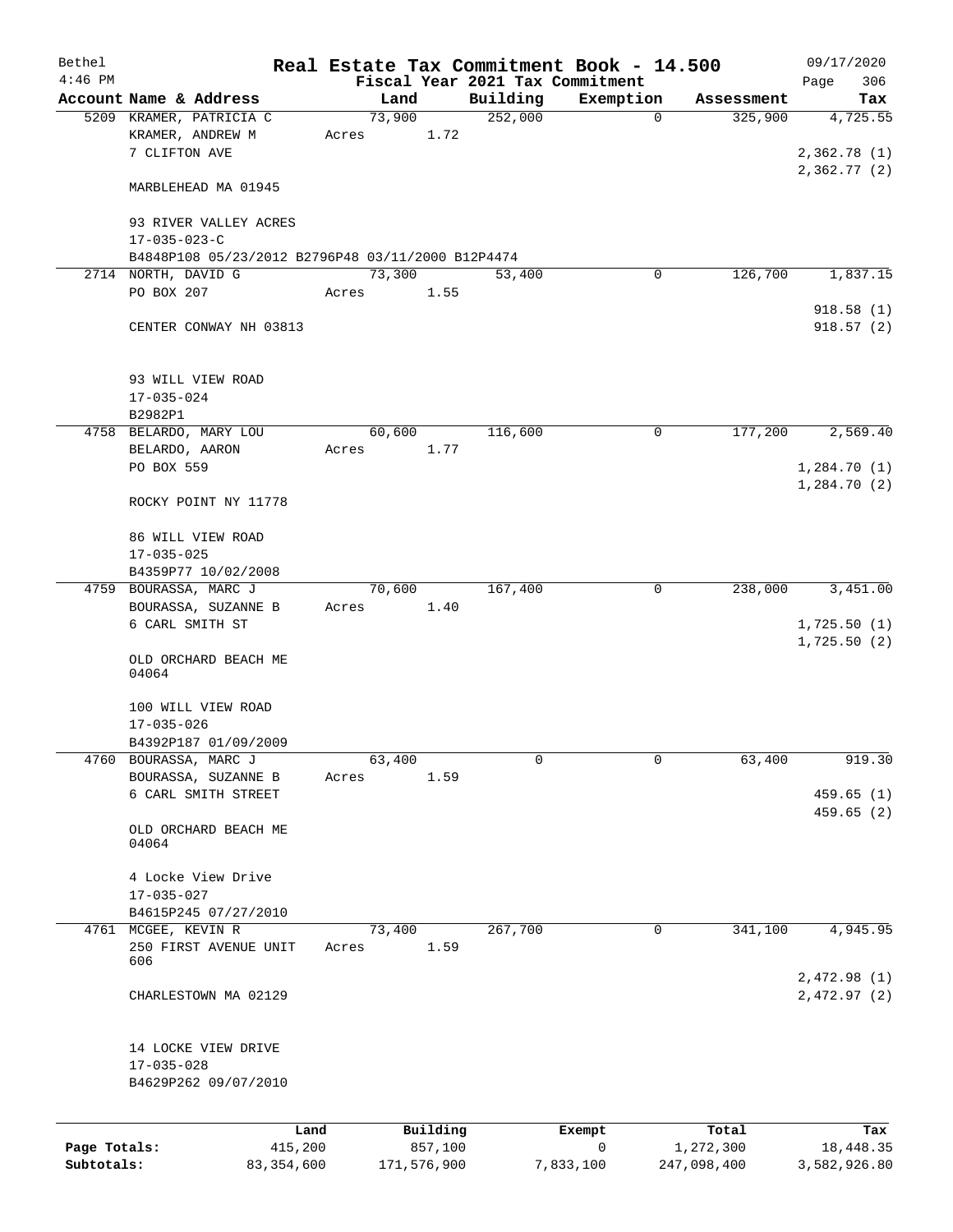| Bethel<br>$4:46$ PM |                                                                  |        |            |          | Real Estate Tax Commitment Book - 14.500<br>Fiscal Year 2021 Tax Commitment |            | 09/17/2020<br>307<br>Page |
|---------------------|------------------------------------------------------------------|--------|------------|----------|-----------------------------------------------------------------------------|------------|---------------------------|
|                     | Account Name & Address                                           |        | Land       | Building | Exemption                                                                   | Assessment | Tax                       |
|                     | 4762 FEINBERG, GEORGE                                            |        | 70,800     | 224,300  | 0                                                                           | 295,100    | 4,278.95                  |
|                     | 127 HARDY RD                                                     | Acres  | 1.04       |          |                                                                             |            |                           |
|                     |                                                                  |        |            |          |                                                                             |            | 2, 139.48(1)              |
|                     | FALMOUTH ME 04105                                                |        |            |          |                                                                             |            | 2,139.47(2)               |
|                     |                                                                  |        |            |          |                                                                             |            |                           |
|                     |                                                                  |        |            |          |                                                                             |            |                           |
|                     | 17 LOCKE VIEW DRIVE                                              |        |            |          |                                                                             |            |                           |
|                     | $17 - 035 - 029$<br>B4872P123 07/31/2012 B4387P339 12/24/2008    |        |            |          |                                                                             |            |                           |
|                     | 4763 CUNNINGHAM, COLIN M.,                                       | 72,700 |            | 243,300  | $\mathbf 0$                                                                 | 316,000    | 4,582.00                  |
|                     | JR.                                                              |        |            |          |                                                                             |            |                           |
|                     | 647 WOLFES NECK RD.                                              | Acres  | 1.41       |          |                                                                             |            |                           |
|                     |                                                                  |        |            |          |                                                                             |            | 2, 291.00(1)              |
|                     | FREEPORT ME 04032                                                |        |            |          |                                                                             |            | 2, 291.00(2)              |
|                     |                                                                  |        |            |          |                                                                             |            |                           |
|                     |                                                                  |        |            |          |                                                                             |            |                           |
|                     | 15 LOCKE VIEW DRIVE                                              |        |            |          |                                                                             |            |                           |
|                     | $17 - 035 - 030$<br>B5248P40 10/06/2015 B4583P78 05/03/2010      |        |            |          |                                                                             |            |                           |
|                     | 4764 SALVO, KEVIN T                                              | 70,600 |            | 260,000  | $\mathbf 0$                                                                 | 330,600    | 4,793.70                  |
|                     | 6 FOX HALL ROAD                                                  | Acres  | 1.01       |          |                                                                             |            |                           |
|                     |                                                                  |        |            |          |                                                                             |            | 2,396.85(1)               |
|                     | FALMOUTH ME 04105                                                |        |            |          |                                                                             |            | 2,396.85(2)               |
|                     |                                                                  |        |            |          |                                                                             |            |                           |
|                     |                                                                  |        |            |          |                                                                             |            |                           |
|                     | 5 LOCKE VIEW DRIVE                                               |        |            |          |                                                                             |            |                           |
|                     | $17 - 035 - 031$                                                 |        |            |          |                                                                             |            |                           |
|                     | B4801P75 12/30/2011 B2796P48 11/29/1999<br>4765 LORD, KEVIN M    | 71,300 |            | 165,600  | 0                                                                           | 236,900    | 3,435.05                  |
|                     | LORD, KELLY M                                                    | Acres  | 1.13       |          |                                                                             |            |                           |
|                     | PO BOX 1730                                                      |        |            |          |                                                                             |            | 1,717.53(1)               |
|                     |                                                                  |        |            |          |                                                                             |            | 1,717.52(2)               |
|                     | KENNEBUNKPORT ME 04046                                           |        |            |          |                                                                             |            |                           |
|                     |                                                                  |        |            |          |                                                                             |            |                           |
|                     | 103 WILL VIEW PHASE II                                           |        |            |          |                                                                             |            |                           |
|                     | 17-035-032                                                       |        |            |          |                                                                             |            |                           |
|                     | B5322P574 12/20/2016 B4941P42 01/07/2013 B4445P247<br>05/22/2009 |        |            |          |                                                                             |            |                           |
|                     | 4766 BURT, JOSEPH H                                              | 73,000 |            | 276,500  | 0                                                                           | 349,500    | 5,067.75                  |
|                     | BURT, CYNTHIA L                                                  | Acres  | 1.49       |          |                                                                             |            |                           |
|                     | 11 DIGHTON ST                                                    |        |            |          |                                                                             |            | 2,533.88(1)               |
|                     |                                                                  |        |            |          |                                                                             |            | 2,533.87(2)               |
|                     | HULL MA 02045                                                    |        |            |          |                                                                             |            |                           |
|                     |                                                                  |        |            |          |                                                                             |            |                           |
|                     | 113 WILL VIEW ROAD                                               |        |            |          |                                                                             |            |                           |
|                     | $17 - 035 - 033$<br>B4742P344 08/02/2011                         |        |            |          |                                                                             |            |                           |
|                     | 4767 HINAMAN, THEODORE W II                                      | 70,800 |            | 316,500  | 25,000                                                                      | 362,300    | 5,253.35                  |
|                     | 115 WILL VIEW RD                                                 |        | Acres 1.04 |          | 01 Homestead (HM)                                                           |            |                           |
|                     |                                                                  |        |            |          |                                                                             |            | 2,626.68(1)               |
|                     | BETHEL ME 04217                                                  |        |            |          |                                                                             |            | 2,626.67(2)               |
|                     |                                                                  |        |            |          |                                                                             |            |                           |
|                     |                                                                  |        |            |          |                                                                             |            |                           |
|                     | 115 WILL VIEW ROAD                                               |        |            |          |                                                                             |            |                           |
|                     | $17 - 035 - 034$                                                 |        |            |          |                                                                             |            |                           |
|                     | B4803P173 01/09/2012 B2796P48 11/29/1999                         |        |            |          |                                                                             |            |                           |
|                     |                                                                  |        |            |          |                                                                             |            |                           |
|                     |                                                                  |        |            |          |                                                                             |            |                           |

|              | Land       | Building    | Exempt    | Total       | Tax          |
|--------------|------------|-------------|-----------|-------------|--------------|
| Page Totals: | 429,200    | 1,486,200   | 25,000    | 1,890,400   | 27,410.80    |
| Subtotals:   | 83,783,800 | 173,063,100 | 7,858,100 | 248,988,800 | 3,610,337.60 |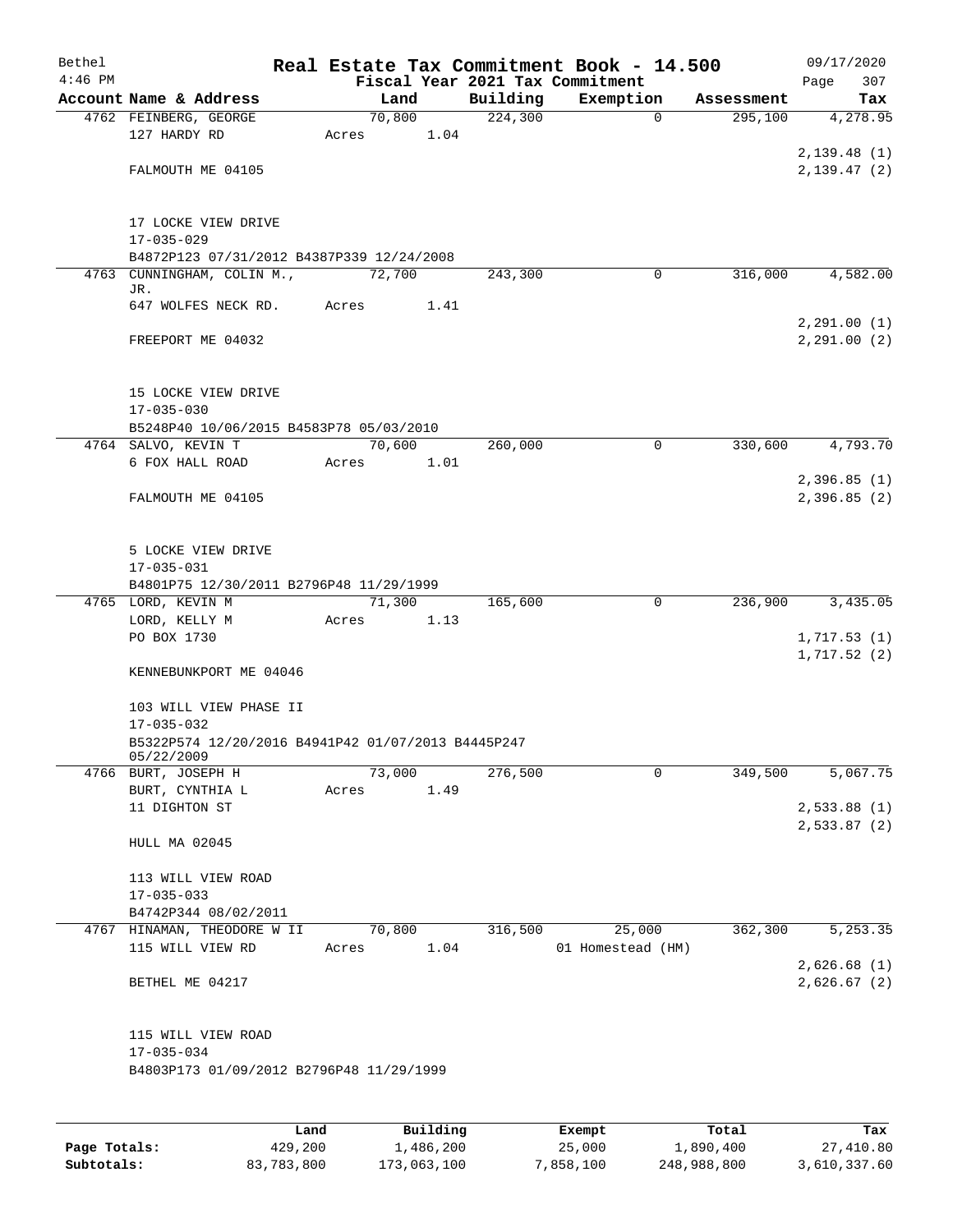| Bethel       |                                                                                      |                |                     |                     | Real Estate Tax Commitment Book - 14.500 |                       | 09/17/2020                   |
|--------------|--------------------------------------------------------------------------------------|----------------|---------------------|---------------------|------------------------------------------|-----------------------|------------------------------|
| $4:46$ PM    |                                                                                      |                |                     |                     | Fiscal Year 2021 Tax Commitment          |                       | 308<br>Page                  |
|              | Account Name & Address<br>2722 MOORE, DAMON S. & DIANA                               | Land<br>62,100 |                     | Building<br>240,900 | Exemption<br>$\mathbf 0$                 | Assessment<br>303,000 | Tax<br>4,393.50              |
|              | М.                                                                                   |                |                     |                     |                                          |                       |                              |
|              | 6 DONCASTER RD                                                                       | Acres          | 0.74                |                     |                                          |                       |                              |
|              |                                                                                      |                |                     |                     |                                          |                       | 2,196.75(1)                  |
|              | LYNNFIELD MA 01940                                                                   |                |                     |                     |                                          |                       | 2,196.75(2)                  |
|              | 91 RIVER VALLEY ACRES                                                                |                |                     |                     |                                          |                       |                              |
|              | $17 - 036$                                                                           |                |                     |                     |                                          |                       |                              |
|              | B5493P76 11/18/2019 B5027P215 08/21/2013 B4833P110<br>04/09/2012 B789P140 06/20/1973 |                |                     |                     |                                          |                       |                              |
|              | 2723 GWOZDZ, MARK A                                                                  | 64,200         |                     | 136,600             | 0                                        | 200,800               | 2,911.60                     |
|              | GWOZDZ, JENNIFER A                                                                   | Acres          | 0.80                |                     |                                          |                       |                              |
|              | 230 STAPLES TREET                                                                    |                |                     |                     |                                          |                       | 1,455.80(1)                  |
|              | EAST TAUNTON MA 02718                                                                |                |                     |                     |                                          |                       | 1,455.80(2)                  |
|              | 89 RIVER VALLEY ACRES                                                                |                |                     |                     |                                          |                       |                              |
|              | $17 - 037$                                                                           |                |                     |                     |                                          |                       |                              |
|              | B3162P27                                                                             |                |                     |                     |                                          |                       |                              |
|              | 2724 MADDEN, ELIZABETH ET                                                            | 56,700         |                     | $\Omega$            | $\Omega$                                 | 56,700                | 822.15                       |
|              | AL<br>11 GLORIA DR                                                                   | Acres          | 0.88                |                     |                                          |                       |                              |
|              |                                                                                      |                |                     |                     |                                          |                       | 411.08(1)                    |
|              | MANSFIELD MA 02048                                                                   |                |                     |                     |                                          |                       | 411.07(2)                    |
|              | RIVER VALLEY AC                                                                      |                |                     |                     |                                          |                       |                              |
|              | $17 - 038$                                                                           |                |                     |                     |                                          |                       |                              |
|              | B3162P27                                                                             |                |                     |                     |                                          |                       |                              |
|              | 2725 LUCE, CHAD                                                                      | 70,600         |                     | 240,300             | 0                                        | 310,900               | 4,508.05                     |
|              | LUCE, MEGAN E<br>31 WILLOW LANE                                                      | Acres          | 1.00                |                     |                                          |                       |                              |
|              |                                                                                      |                |                     |                     |                                          |                       | 2, 254.03(1)<br>2, 254.02(2) |
|              | PORTSMOUTH NH 03801                                                                  |                |                     |                     |                                          |                       |                              |
|              | 81 RIVER VALLEY ACRES                                                                |                |                     |                     |                                          |                       |                              |
|              | $17 - 039$                                                                           |                |                     |                     |                                          |                       |                              |
|              | B4769P227 10/07/2011 B3752P309 06/30/2005<br>2726 BARRY, JAMES                       | 65,200         |                     | 94,600              | 0                                        | 159,800               | 2,317.10                     |
|              | BARRY, CAREY                                                                         | Acres          | 0.83                |                     |                                          |                       |                              |
|              | 10 STOREY AVENUE                                                                     |                |                     |                     |                                          |                       | 1,158.55(1)                  |
|              |                                                                                      |                |                     |                     |                                          |                       | 1,158.55(2)                  |
|              | NEWBURYPORT MA 01950                                                                 |                |                     |                     |                                          |                       |                              |
|              | 73 RIVER VALLEY ACRES                                                                |                |                     |                     |                                          |                       |                              |
|              | $17 - 040$                                                                           |                |                     |                     |                                          |                       |                              |
|              | B4663P296 11/24/2010                                                                 |                |                     |                     |                                          |                       |                              |
|              | 4980 DWORTZ, DAVID R                                                                 | 71,400         |                     | 259,500             | 0                                        | 330,900               | 4,798.05                     |
|              | DWORTZ, EILEEN<br>4 OCEAN MEADOW LANE                                                | Acres          | 1.14                |                     |                                          |                       | 2,399.03(1)                  |
|              |                                                                                      |                |                     |                     |                                          |                       | 2,399.02(2)                  |
|              | MARBLEHEAD MA 01945                                                                  |                |                     |                     |                                          |                       |                              |
|              | 65 RIVER VALLEY ACRES<br>$17 - 040 - 001$                                            |                |                     |                     |                                          |                       |                              |
|              | B4797P269 12/22/2011 B4745P111 09/05/2011 B1719P100<br>03/08/1990                    |                |                     |                     |                                          |                       |                              |
|              |                                                                                      |                |                     |                     |                                          |                       |                              |
| Page Totals: | Land<br>390,200                                                                      |                | Building<br>971,900 |                     | Exempt<br>0                              | Total<br>1,362,100    | Tax<br>19,750.45             |

**Subtotals:** 84,174,000 174,035,000 7,858,100 250,350,900 3,630,088.05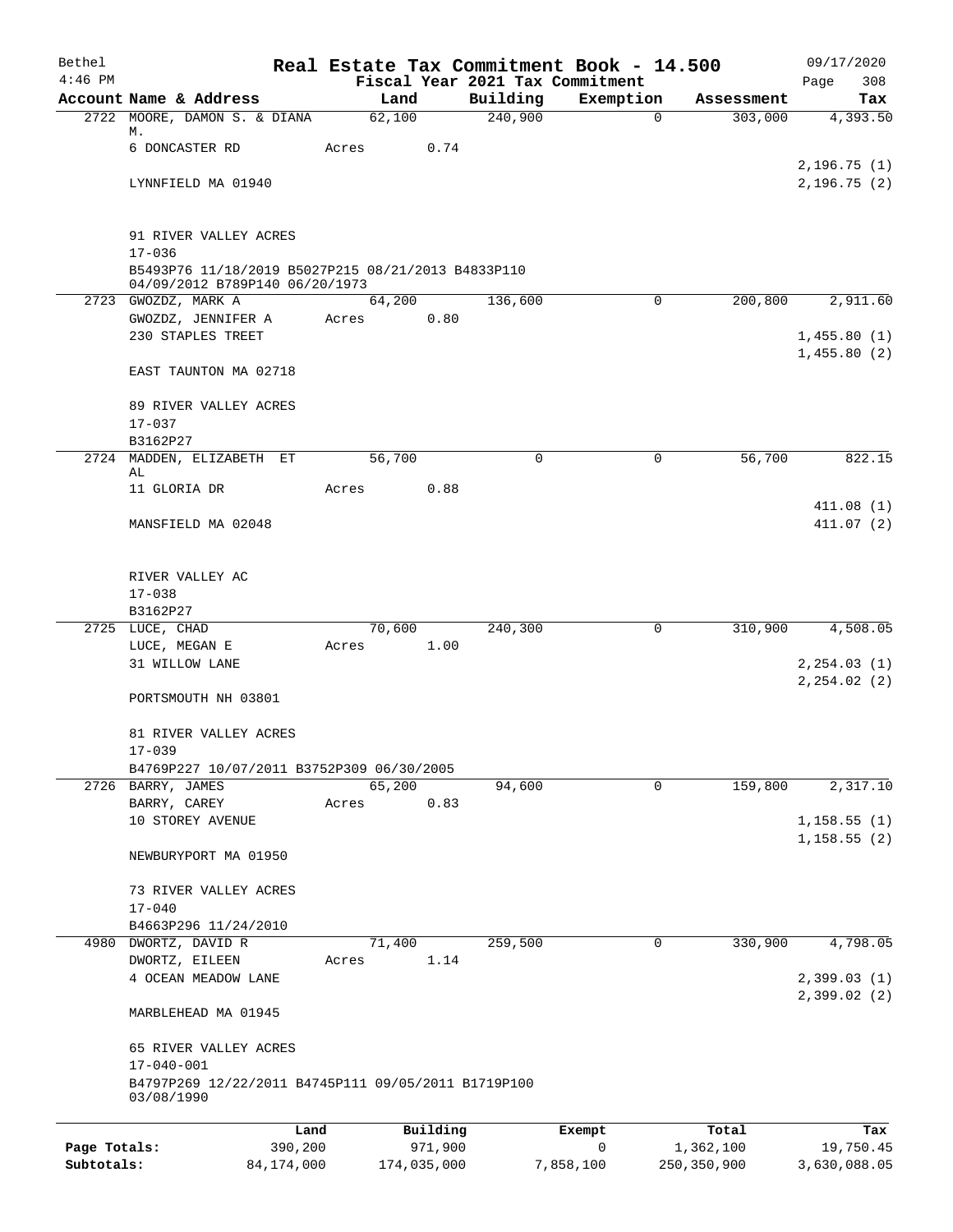| Bethel    |                                                                                                         |        |      |                                 | Real Estate Tax Commitment Book - 14.500 |            | 09/17/2020                   |
|-----------|---------------------------------------------------------------------------------------------------------|--------|------|---------------------------------|------------------------------------------|------------|------------------------------|
| $4:46$ PM |                                                                                                         |        |      | Fiscal Year 2021 Tax Commitment |                                          |            | Page<br>309                  |
|           | Account Name & Address                                                                                  | Land   |      | Building                        | Exemption                                | Assessment | Tax                          |
|           | 2727 ROBERT F. & MAGEN J.<br><b>BRANSFIELD</b>                                                          | 70,600 |      | 239,000                         | $\Omega$                                 | 309,600    | 4,489.20                     |
|           | 126 PLAIN STREET                                                                                        | Acres  | 1.00 |                                 |                                          |            |                              |
|           | HANOVER MA 02339                                                                                        |        |      |                                 |                                          |            | 2, 244.60(1)<br>2, 244.60(2) |
|           | 59 RIVER VALLEY ACRES<br>$17 - 041$                                                                     |        |      |                                 |                                          |            |                              |
|           | B5483P800 10/01/2019 B5478P146 09/06/2019 B3358P199<br>08/21/2003 B1360P185                             |        |      |                                 |                                          |            |                              |
|           | 4513 SAENZ-OTERO, ALVAR                                                                                 | 53,700 |      | 227,400                         | 0                                        | 281,100    | 4,075.95                     |
|           | 790 MAIN STREET                                                                                         | Acres  | 0.52 |                                 |                                          |            |                              |
|           | CAMBRIDGE MA 02139                                                                                      |        |      |                                 |                                          |            | 2,037.98(1)<br>2,037.97(2)   |
|           | 55 RIVER VALLEY ACRES<br>$17 - 041 - 001$<br>B4505P240 10/05/2009 B3548P231 07/08/2004 B3361P259        |        |      |                                 |                                          |            |                              |
|           | 08/23/2003<br>4514 FISHER WOLF, LLC                                                                     | 47,600 |      | 177,300                         | $\Omega$                                 | 224,900    | 3,261.05                     |
|           | 177 BIRCH DRIVE                                                                                         | Acres  | 0.62 |                                 |                                          |            |                              |
|           |                                                                                                         |        |      |                                 |                                          |            | 1,630.53(1)                  |
|           | POLAND SPRING ME 04274                                                                                  |        |      |                                 |                                          |            | 1,630.52(2)                  |
|           | 47 RIVER VALLEY ACRES                                                                                   |        |      |                                 |                                          |            |                              |
|           | $17 - 041 - 002$                                                                                        |        |      |                                 |                                          |            |                              |
|           | B5370P678 10/02/2017 B4449P164 06/01/2009 B3922P74<br>04/19/2006 B3803P213 09/21/2005                   |        |      |                                 |                                          |            |                              |
|           | 4515 DUBIN, BLAKE                                                                                       | 61,400 |      | 313,400                         | 0                                        | 374,800    | 5,434.60                     |
|           | 336 MILLER AVENUE                                                                                       | Acres  | 0.72 |                                 |                                          |            |                              |
|           | PORTSMOUTH NH 03807                                                                                     |        |      |                                 |                                          |            | 2,717.30 (1)<br>2,717.30(2)  |
|           | 37 RIVER VALLEY ACRES                                                                                   |        |      |                                 |                                          |            |                              |
|           | $17 - 041 - 003$<br>B5076P48 12/20/2013 B5076P47 12/20/2013 B5068P104<br>12/02/2013 B3729P95 05/20/2005 |        |      |                                 |                                          |            |                              |
|           | 2728 RANDAZZO, ANNE                                                                                     | 71,100 |      | 66,500                          | 0                                        | 137,600    | 1,995.20                     |
|           | RANDAZZO, RICHARD                                                                                       | Acres  | 1.10 |                                 |                                          |            |                              |
|           | 25 WESTWIND DR.                                                                                         |        |      |                                 |                                          |            | 997.60 (1)                   |
|           | METHUEN MA 01844 1959                                                                                   |        |      |                                 |                                          |            | 997.60 (2)                   |
|           | 35 RIVER VALLEY ACRES                                                                                   |        |      |                                 |                                          |            |                              |
|           | $17 - 042$                                                                                              |        |      |                                 |                                          |            |                              |
|           | B4584P204 05/06/2010 B4584P202 05/06/2010 B778P3                                                        |        |      |                                 |                                          |            |                              |

|              | Land       | Building    | Exempt    | Total       | Tax          |
|--------------|------------|-------------|-----------|-------------|--------------|
| Page Totals: | 304,400    | 1,023,600   |           | 1,328,000   | 19,256.00    |
| Subtotals:   | 84,478,400 | 175,058,600 | 7,858,100 | 251,678,900 | 3,649,344.05 |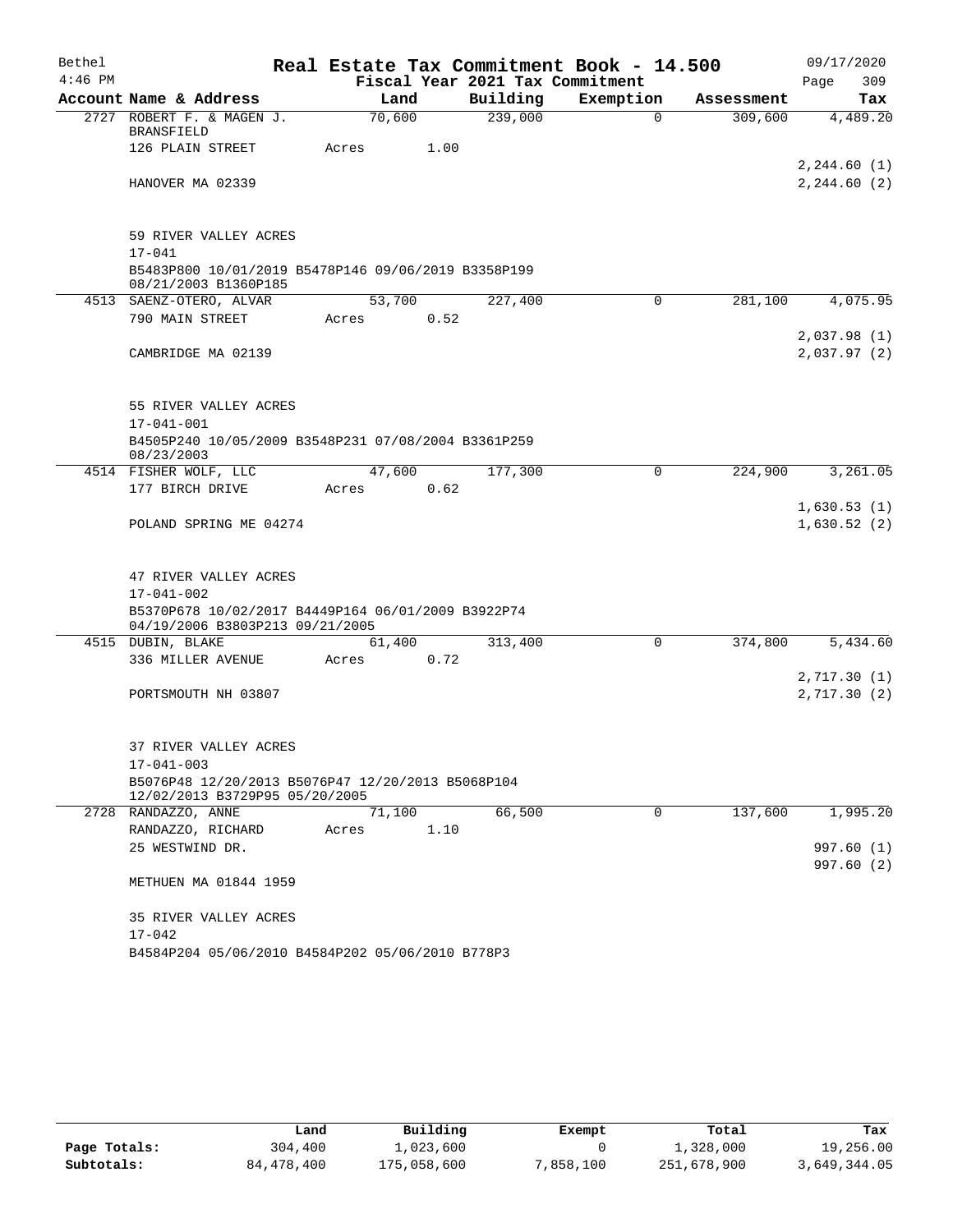| Bethel    |                                           |       |         |          | Real Estate Tax Commitment Book - 14.500 |            | 09/17/2020                 |
|-----------|-------------------------------------------|-------|---------|----------|------------------------------------------|------------|----------------------------|
| $4:46$ PM |                                           |       |         |          | Fiscal Year 2021 Tax Commitment          |            | Page<br>310                |
|           | Account Name & Address                    |       | Land    | Building | Exemption                                | Assessment | Tax                        |
| 2729      | ELDRIDGE, WILLIAM &<br>CHRISTINE          |       | 53,700  | 93,300   | $\mathbf 0$                              | 147,000    | 2,131.50                   |
|           | MAYO, JOSEPH & TAMRA                      | Acres | 0.52    |          |                                          |            |                            |
|           | 37 KATHLEEN CIRCLE                        |       |         |          |                                          |            | 1,065.75(1)<br>1,065.75(2) |
|           | ROWLEY MA 01969                           |       |         |          |                                          |            |                            |
|           | 23 RIVER VALLEY ACRES<br>$17 - 043$       |       |         |          |                                          |            |                            |
|           | B4121P51 04/23/2007 B2420P141             |       |         |          |                                          |            |                            |
|           |                                           |       |         |          |                                          |            |                            |
|           | 2730 SWANDEROSA                           |       | 50,300  | $\Omega$ | 0                                        | 50,300     | 729.35                     |
|           | C/O JAMES SWAN                            | Acres | 172.00  |          |                                          |            |                            |
|           | 74 SUNDAY RIVER RD                        |       |         |          |                                          |            | 364.68(1)                  |
|           | BETHEL ME 04217                           |       |         |          |                                          |            | 364.67(2)                  |
|           | SUNDAY RIVER RD                           |       |         |          |                                          |            |                            |
|           | $17 - 044$                                |       |         |          |                                          |            |                            |
|           | B2728P290                                 |       |         |          |                                          |            |                            |
|           | 2731 SWAN, JON R                          |       | 58,300  | 152,400  | 25,000                                   | 185,700    | 2,692.65                   |
|           | SWAN, DEBORA L                            | Acres | 7.70    |          | 01 Homestead (HM)                        |            |                            |
|           | 162 SUNDAY RIVER RD.                      |       |         |          |                                          |            | 1,346.33(1)                |
|           |                                           |       |         |          |                                          |            | 1,346.32(2)                |
|           | BETHEL ME 04217                           |       |         |          |                                          |            |                            |
|           | 162 SUNDAY RIVER RD.<br>$17 - 044 - 001$  |       |         |          |                                          |            |                            |
|           | B5305P194 09/19/2016 B2567P277 06/03/1998 |       |         |          |                                          |            |                            |
|           | 2732 AKERS, MILLY                         |       | 62,400  | 164,000  | 25,000                                   | 201,400    | 2,920.30                   |
|           | AKERS, DEXTER                             | Acres | 11.00   |          | 01 Homestead (HM)                        |            |                            |
|           | 172 SUNDAY RIVER RD.                      |       |         |          |                                          |            | 1,460.15(1)                |
|           |                                           |       |         |          |                                          |            |                            |
|           | BETHEL ME 04217                           |       |         |          |                                          |            | 1,460.15(2)                |
|           | 172 SUNDAY RIVER RD.                      |       |         |          |                                          |            |                            |
|           | $17 - 044 - 002$                          |       |         |          |                                          |            |                            |
|           | B2715P120 06/21/1999                      |       |         |          |                                          |            |                            |
|           | 2733 MAHOOSUC PATHWAYS                    |       | 247,100 | 0        | 0                                        | 247,100    | 3,582.95                   |
|           | PO BOX 572                                | Acres | 853.31  |          |                                          |            |                            |
|           |                                           |       |         |          |                                          |            | 1,791.48(1)                |
|           | BETHEL ME 04217                           |       |         |          |                                          |            | 1,791.47(2)                |
|           |                                           |       |         |          |                                          |            |                            |
|           |                                           |       |         |          |                                          |            |                            |
|           | NORTH RD                                  |       |         |          |                                          |            |                            |
|           | $17 - 045$                                |       |         |          |                                          |            |                            |
|           | B5466P44 06/18/2019 B3835P114 11/07/2005  |       |         |          |                                          |            |                            |
|           | 5437 ANDACKY, BRIAN K                     |       | 16,900  | $\Omega$ | $\Omega$                                 | 16,900     | 245.05                     |
|           | 600 FRANKLIN ST, #7313 Acres              |       | 65.80   |          |                                          |            |                            |
|           |                                           |       |         |          |                                          |            | 122.53(1)                  |
|           | GARDEN CITY NY 11530                      |       |         |          |                                          |            | 122.52(2)                  |
|           | DAISY BRYANT RD                           |       |         |          |                                          |            |                            |
|           | $17 - 045 - 001$                          |       |         |          |                                          |            |                            |
|           | B5341P632 04/21/2017                      |       |         |          |                                          |            |                            |
|           |                                           |       |         |          |                                          |            |                            |
|           |                                           |       |         |          |                                          |            |                            |
|           |                                           |       |         |          |                                          |            |                            |
|           |                                           |       |         |          |                                          |            |                            |

|              | Land       | Building    | Exempt    | Total       | Tax          |
|--------------|------------|-------------|-----------|-------------|--------------|
| Page Totals: | 488,700    | 409,700     | 50,000    | 848,400     | 12,301.80    |
| Subtotals:   | 84,967,100 | 175,468,300 | 7,908,100 | 252,527,300 | 3,661,645.85 |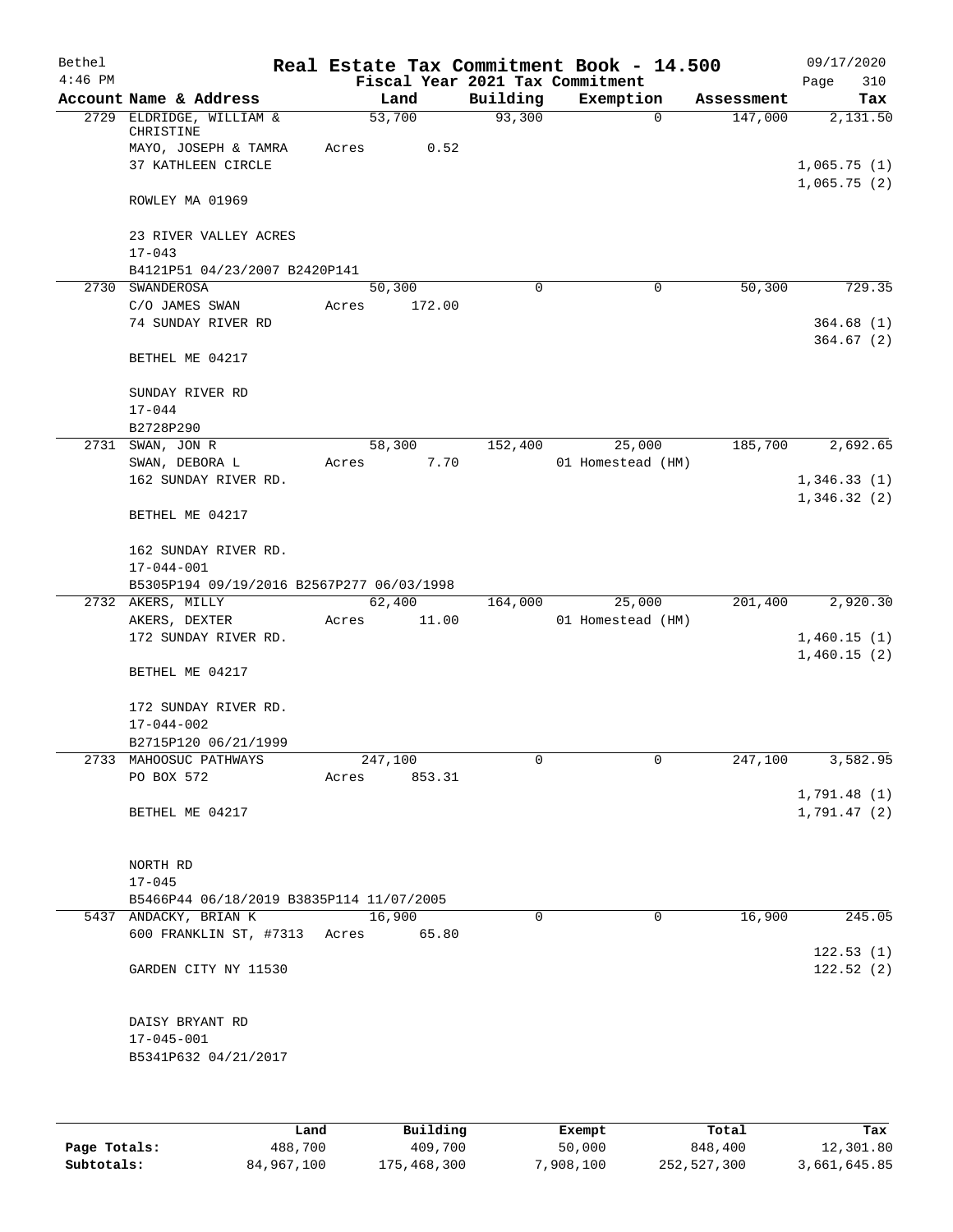| Bethel<br>$4:46$ PM        |                                                                 |       |                          |             | Real Estate Tax Commitment Book - 14.500<br>Fiscal Year 2021 Tax Commitment |                          | 09/17/2020<br>Page<br>311    |
|----------------------------|-----------------------------------------------------------------|-------|--------------------------|-------------|-----------------------------------------------------------------------------|--------------------------|------------------------------|
|                            | Account Name & Address                                          |       | Land                     | Building    | Exemption                                                                   | Assessment               | Tax                          |
|                            | 2734 CHADBOURNE TREE FARMS,                                     |       | 46,700                   | $\mathbf 0$ | $\mathbf 0$                                                                 | 46,700                   | 677.15                       |
|                            | LLC<br>PO BOX 1750                                              | Acres | 200.00                   |             |                                                                             |                          |                              |
|                            | BETHEL ME 04217                                                 |       |                          |             |                                                                             |                          | 338.58(1)<br>338.57(2)       |
|                            |                                                                 |       |                          |             |                                                                             |                          |                              |
|                            | $17 - 046$                                                      |       |                          |             |                                                                             |                          |                              |
|                            | B3652P43 12/29/2004 B2755P88<br>2735 BRONDER, JUSTIN S          |       | 59,800                   | 110,500     | 0                                                                           | 170,300                  | 2,469.35                     |
|                            | 82 SPECTACLE POND RD                                            | Acres | 0.76                     |             |                                                                             |                          |                              |
|                            | LITTLETON MA 01460-1102                                         |       |                          |             |                                                                             |                          | 1,234.68(1)<br>1, 234.67 (2) |
|                            | 133 SUNDAY RIVER RD                                             |       |                          |             |                                                                             |                          |                              |
|                            | $18 - 001 - 001$<br>B5047P253 10/07/2013                        |       |                          |             |                                                                             |                          |                              |
|                            | 5373 FREDA, LISA P                                              |       | 38,300                   | 111,300     | 25,000                                                                      | 124,600                  | 1,806.70                     |
|                            | 131 SUNDAY RIVER RD.                                            | Acres | 0.56                     |             | 01 Homestead (HM)                                                           |                          |                              |
|                            | BETHEL ME 04217                                                 |       |                          |             |                                                                             |                          | 903.35(1)<br>903.35(2)       |
|                            |                                                                 |       |                          |             |                                                                             |                          |                              |
|                            | 131 SUNDAY RIVER RD                                             |       |                          |             |                                                                             |                          |                              |
|                            | $18 - 001 - 002$                                                |       |                          |             |                                                                             |                          |                              |
|                            | B2265P120 10/17/1995                                            |       |                          |             |                                                                             |                          |                              |
|                            | 5372 SUN VALLEY SELF<br>STORAGE, LLC                            |       | 84,900                   | 143,900     | 0                                                                           | 228,800                  | 3,317.60                     |
|                            | P.O. BOX 44                                                     | Acres | 0.50                     |             |                                                                             |                          |                              |
|                            |                                                                 |       |                          |             |                                                                             |                          | 1,658.80(1)                  |
|                            | NEWRY ME 04261                                                  |       |                          |             |                                                                             |                          | 1,658.80(2)                  |
|                            | 129 SUNDAY RIVER RD<br>$18 - 001 - 003$                         |       |                          |             |                                                                             |                          |                              |
|                            | B5277P179 04/13/2016 B2265P120 10/17/1995                       |       |                          |             |                                                                             |                          |                              |
| 2736                       | JBEGOOD, LLC                                                    |       | 175,400                  | 150,600     | 0                                                                           | 326,000                  | 4,727.00                     |
|                            | PO BOX 24                                                       | Acres | 6.60                     |             |                                                                             |                          |                              |
|                            | NO WOODSTOCK NH 03262<br>0657                                   |       |                          |             |                                                                             |                          | 2,363.50 (1)<br>2,363.50 (2) |
|                            | 119 SUNDAY RIVER RD.                                            |       |                          |             |                                                                             |                          |                              |
|                            | $18 - 002$                                                      |       |                          |             |                                                                             |                          |                              |
|                            | B3785P346 08/16/2005<br>2737 WEBB, GREGORY                      |       | 48,000                   | 276,400     | 0                                                                           | 324,400                  | 4,703.80                     |
|                            | WEBB, AMY                                                       | Acres | 1.00                     |             |                                                                             |                          |                              |
|                            | 63 HARBOR LANE                                                  |       |                          |             |                                                                             |                          | 2,351.90 (1)                 |
|                            | NORWELL MA 02061 2337                                           |       |                          |             |                                                                             |                          | 2,351.90 (2)                 |
|                            | 123 SUNDAY RIVER RD.<br>$18 - 002 - 001$<br>B3524P25 05/28/2004 |       |                          |             |                                                                             |                          |                              |
|                            | Land                                                            |       | Building                 |             | Exempt                                                                      | Total                    | Tax                          |
| Page Totals:<br>Subtotals: | 453,100<br>85,420,200                                           |       | 792,700<br>176, 261, 000 |             | 25,000<br>7,933,100                                                         | 1,220,800<br>253,748,100 | 17,701.60<br>3,679,347.45    |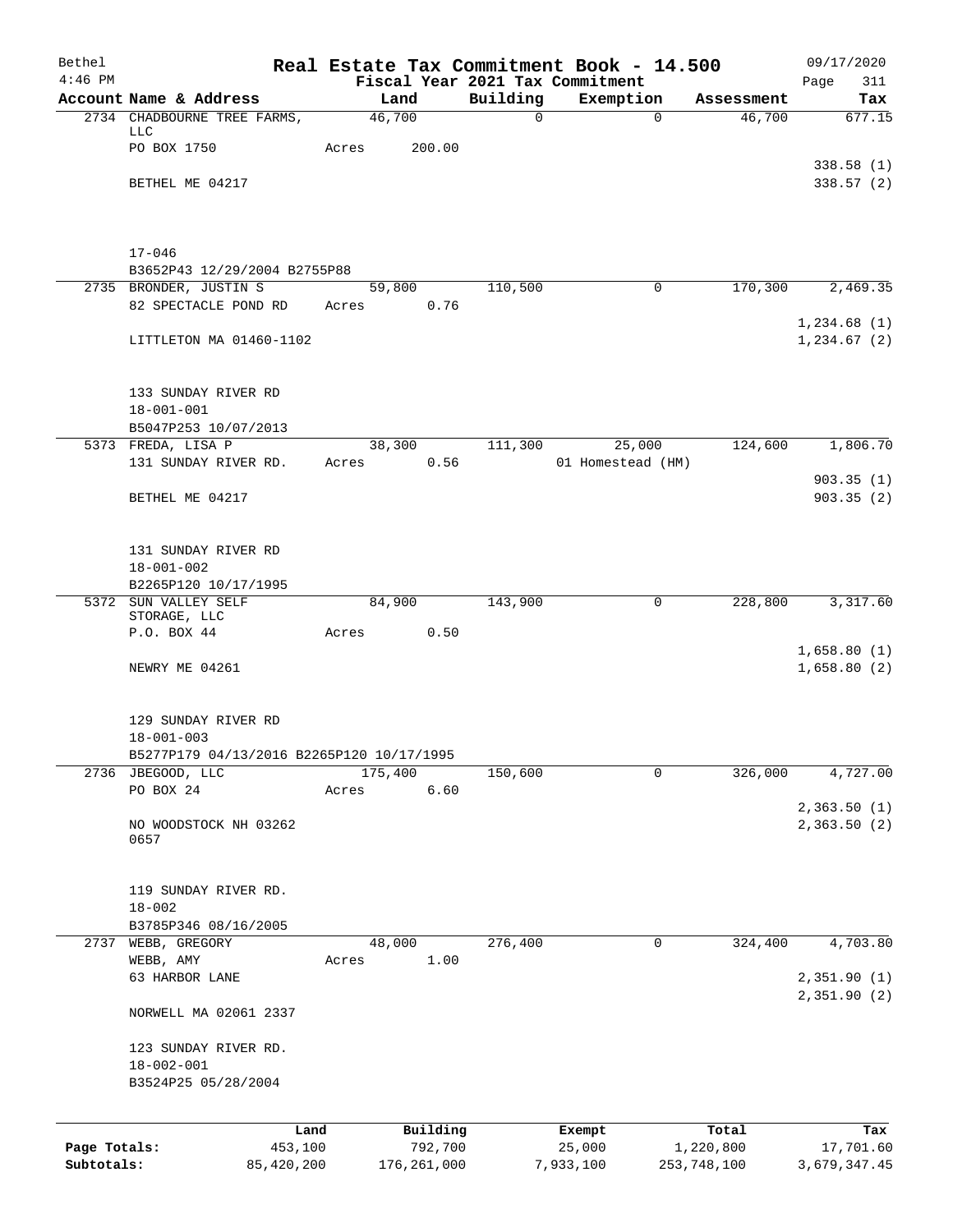| Bethel<br>$4:46$ PM |                                                                                       |       |             |          |          | Real Estate Tax Commitment Book - 14.500<br>Fiscal Year 2021 Tax Commitment |             |             | 09/17/2020<br>312<br>Page |
|---------------------|---------------------------------------------------------------------------------------|-------|-------------|----------|----------|-----------------------------------------------------------------------------|-------------|-------------|---------------------------|
|                     | Account Name & Address                                                                |       | Land        |          | Building | Exemption                                                                   |             | Assessment  | Tax                       |
|                     | 2739 BORGIOLI, STEPHEN C                                                              |       | 36,800      |          | 129,700  |                                                                             | $\mathbf 0$ | 166,500     | 2,414.25                  |
|                     | BORGIOLI, CHARLES<br>PO BOX 217                                                       | Acres |             | 0.50     |          |                                                                             |             |             | 1,207.13(1)               |
|                     | AMHERST NH 03054                                                                      |       |             |          |          |                                                                             |             |             | 1,207.12(2)               |
|                     | 79 SUNDAY RIVER RD                                                                    |       |             |          |          |                                                                             |             |             |                           |
|                     | $18 - 003$                                                                            |       |             |          |          |                                                                             |             |             |                           |
|                     | B2759P347                                                                             |       |             |          |          |                                                                             |             |             |                           |
|                     | 2742 BRODERICK, MICHAEL                                                               |       | 36,800      |          | 100,500  | 25,000                                                                      |             | 112,300     | 1,628.35                  |
|                     | BRODERICK, EILEEN<br>77 SUNDAY RIVER RD                                               | Acres |             | 0.50     |          | 01 Homestead (HM)                                                           |             |             | 814.18(1)                 |
|                     |                                                                                       |       |             |          |          |                                                                             |             |             | 814.17(2)                 |
|                     | BETHEL ME 04217                                                                       |       |             |          |          |                                                                             |             |             |                           |
|                     | 77 SUNDAY RIVER RD.<br>$18 - 003 - 003$                                               |       |             |          |          |                                                                             |             |             |                           |
|                     | B2384P250 11/06/1996                                                                  |       |             |          |          |                                                                             |             |             |                           |
|                     | 2743 SULLIVAN, ROBERT E &<br>LESLIE A                                                 |       | 134,100     |          | 258,800  |                                                                             | 0           | 392,900     | 5,697.05                  |
|                     | TRUSTEES OF REVOCABLE<br>TRUSTS                                                       | Acres |             | 1.20     |          |                                                                             |             |             |                           |
|                     | BOX 1026                                                                              |       |             |          |          |                                                                             |             |             | 2,848.53 (1)              |
|                     | NORTH CONWAY NH 03860                                                                 |       |             |          |          |                                                                             |             |             | 2,848.52(2)               |
|                     | 61 SUNDAY RIVER RD<br>$18 - 004$                                                      |       |             |          |          |                                                                             |             |             |                           |
|                     | B2335P51                                                                              |       |             |          |          |                                                                             |             |             |                           |
|                     | 2745 DURSO, CARMEN L. &<br>ZUFFANTE, ROSANNE                                          |       | 26,900      |          | 98,700   |                                                                             | 0           | 125,600     | 1,821.20                  |
|                     | 175 FEDERAL STREET                                                                    |       |             |          |          |                                                                             |             |             | 910.60(1)                 |
|                     | SUITE 1425<br>BOSTON MA 02110 2287                                                    |       |             |          |          |                                                                             |             |             | 910.60(2)                 |
|                     | 53 SUNDAY RIVER RD.                                                                   |       |             |          |          |                                                                             |             |             |                           |
|                     | $18 - 005 - 001$                                                                      |       |             |          |          |                                                                             |             |             |                           |
|                     | B4943P143 01/14/2013 B3558P166 07/22/2004                                             |       |             |          |          |                                                                             |             |             |                           |
|                     | 2746 VANNI, JANE A                                                                    |       | 26,900      |          | 98,700   |                                                                             | 0           | 125,600     | 1,821.20                  |
|                     | 536 LOVELL LAKE ROAD                                                                  |       |             |          |          |                                                                             |             |             | 910.60(1)                 |
|                     | SANBORNVILLE NH 03872                                                                 |       |             |          |          |                                                                             |             |             | 910.60(2)                 |
|                     | 53 SUNDAY RIVER RD.                                                                   |       |             |          |          |                                                                             |             |             |                           |
|                     | $18 - 005 - 002$<br>B4978P292 04/25/2013 B4504P240 10/01/2009 B3399P330<br>10/16/2003 |       |             |          |          |                                                                             |             |             |                           |
|                     | 2747 SHEEHAN, JOSEPH G                                                                |       | 26,900      |          | 98,700   |                                                                             | $\mathbf 0$ | 125,600     | 1,821.20                  |
|                     | SHEEHAN, PATRICK M                                                                    |       |             |          |          |                                                                             |             |             |                           |
|                     | 9 SHADOW RIDGE DR.                                                                    |       |             |          |          |                                                                             |             |             | 910.60(1)<br>910.60(2)    |
|                     | CAROLINA RI 02812                                                                     |       |             |          |          |                                                                             |             |             |                           |
|                     | 53 SUNDAY RIVER RD.<br>$18 - 005 - 003$                                               |       |             |          |          |                                                                             |             |             |                           |
|                     | B4071P267 12/07/2006 B2877P273                                                        |       |             |          |          |                                                                             |             |             |                           |
|                     |                                                                                       | Land  |             | Building |          | Exempt                                                                      |             | Total       | Tax                       |
| Page Totals:        | 288,400                                                                               |       |             | 785,100  |          | 25,000                                                                      |             | 1,048,500   | 15,203.25                 |
| Subtotals:          | 85,708,600                                                                            |       | 177,046,100 |          |          | 7,958,100                                                                   |             | 254,796,600 | 3,694,550.70              |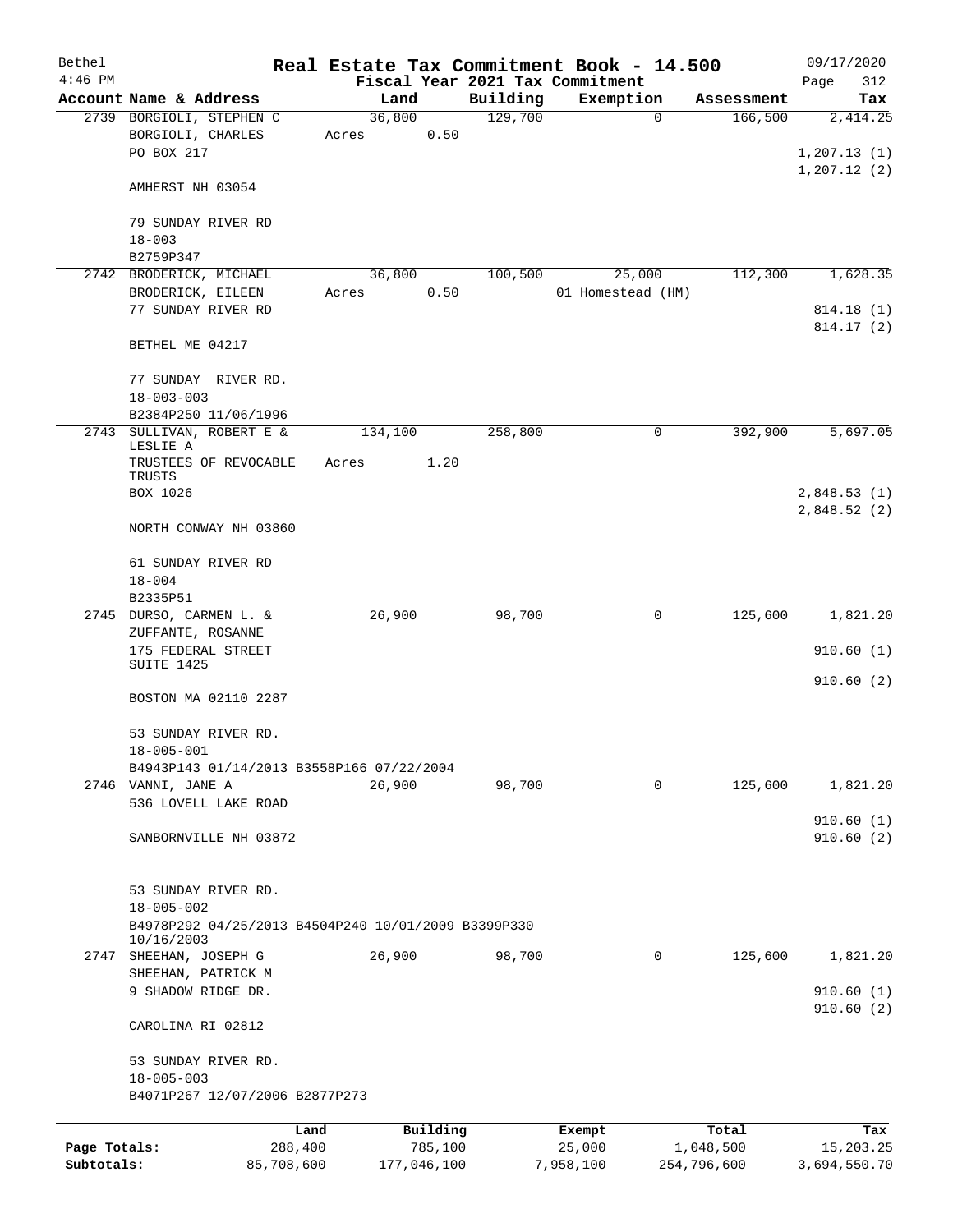| Bethel    |                                                                          | Real Estate Tax Commitment Book - 14.500 |          |           |                       | 09/17/2020  |
|-----------|--------------------------------------------------------------------------|------------------------------------------|----------|-----------|-----------------------|-------------|
| $4:46$ PM | Account Name & Address                                                   | Fiscal Year 2021 Tax Commitment<br>Land  | Building | Exemption |                       | Page<br>313 |
|           |                                                                          |                                          | 98,700   | $\Omega$  | Assessment<br>125,600 | Tax         |
|           | 3770 COX, BRIAN P<br>8 WHIPPORWILL DRIVE                                 | 26,900                                   |          |           |                       | 1,821.20    |
|           |                                                                          |                                          |          |           |                       | 910.60(1)   |
|           | WESTWOOD MA 02090                                                        |                                          |          |           |                       | 910.60(2)   |
|           |                                                                          |                                          |          |           |                       |             |
|           | 53 SUNDAY RIVER ROAD                                                     |                                          |          |           |                       |             |
|           | $18 - 005 - 004$                                                         |                                          |          |           |                       |             |
|           | B3104P113                                                                |                                          |          |           |                       |             |
| 3771      | COX, SPURGEON M.                                                         | 26,900                                   | 173,900  | 0         | 200,800               | 2,911.60    |
|           | JR., PAULA J. COX, BRIAN<br>COX                                          |                                          |          |           |                       |             |
|           | 261 BURGESS AVE                                                          |                                          |          |           |                       | 1,455.80(1) |
|           | WESTWOOD MA 02090                                                        |                                          |          |           |                       | 1,455.80(2) |
|           | 53 SUNDAY RIVER ROAD                                                     |                                          |          |           |                       |             |
|           | $18 - 005 - 005$                                                         |                                          |          |           |                       |             |
|           | B3899P275 03/09/2006                                                     |                                          |          |           |                       |             |
|           | 3772 FEDERAL NATIONAL<br>MORTGAGE ASSOC                                  | 26,900                                   | 173,900  | 0         | 200,800               | 2,911.60    |
|           | 5600 GRANITE PARKWAY,                                                    |                                          |          |           |                       |             |
|           | BLDG VII                                                                 |                                          |          |           |                       | 1,455.80(1) |
|           | PLANO TX 75024                                                           |                                          |          |           |                       | 1,455.80(2) |
|           | 53 SUNDAY RIVER ROAD                                                     |                                          |          |           |                       |             |
|           | $18 - 005 - 006$                                                         |                                          |          |           |                       |             |
|           | B5473P1 08/07/2019 B3899P275 03/09/2006                                  |                                          |          |           |                       |             |
|           | 3773 COX, SPURGEON M. JR.,<br>PAULA J. COX, BRIAN COX<br>261 BURGESS AVE | 26,900                                   | 173,900  | 0         | 200,800               | 2,911.60    |
|           |                                                                          |                                          |          |           |                       | 1,455.80(1) |
|           | WESTWOOD MA 02090                                                        |                                          |          |           |                       | 1,455.80(2) |
|           | 53 SUNDAY RIVER ROAD                                                     |                                          |          |           |                       |             |
|           | $18 - 005 - 007$                                                         |                                          |          |           |                       |             |
|           | B3899P275 03/09/2006                                                     |                                          |          |           |                       |             |
|           | 3774 COX, SPURGEON M. JR.,<br>PAULA J. COX, BRIAN COX<br>261 BURGESS AVE | 26,900                                   | 173,900  | 0         | 200,800               | 2,911.60    |
|           |                                                                          |                                          |          |           |                       | 1,455.80(1) |
|           | WESTWOOD MA 02090                                                        |                                          |          |           |                       | 1,455.80(2) |
|           | 53 SUNDAY RIVER ROAD                                                     |                                          |          |           |                       |             |
|           | $18 - 005 - 008$                                                         |                                          |          |           |                       |             |
|           | B3899P275 03/09/2006                                                     |                                          |          |           |                       |             |

|              | Land       | Building    | Exempt    | Total       | Tax          |
|--------------|------------|-------------|-----------|-------------|--------------|
| Page Totals: | 134,500    | 794,300     |           | 928,800     | 13,467.60    |
| Subtotals:   | 85,843,100 | 177,840,400 | 7,958,100 | 255,725,400 | 3,708,018.30 |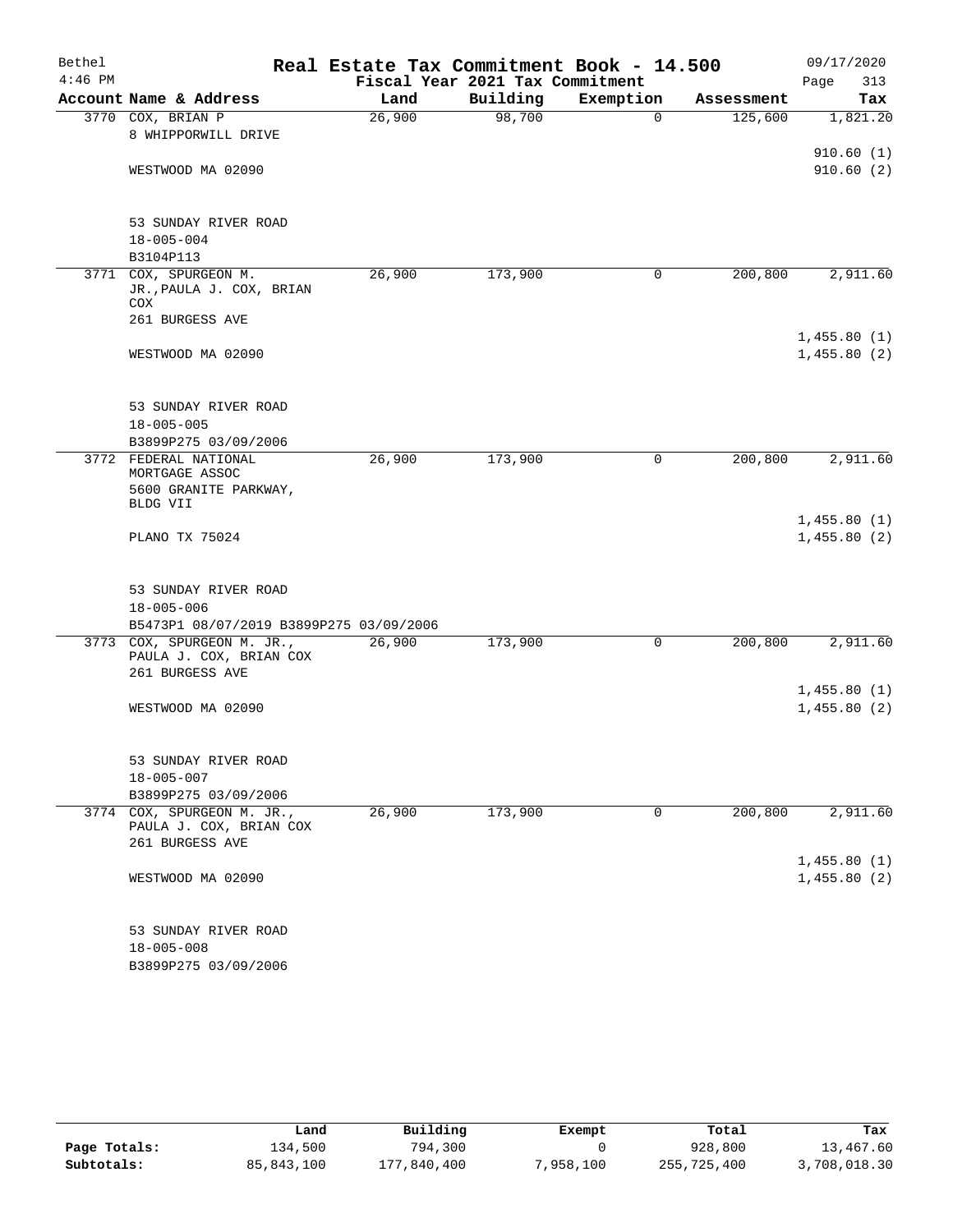| Bethel       |                                                                  |         |          |             |                                 |           | Real Estate Tax Commitment Book - 14.500 |            | 09/17/2020             |
|--------------|------------------------------------------------------------------|---------|----------|-------------|---------------------------------|-----------|------------------------------------------|------------|------------------------|
| $4:46$ PM    |                                                                  |         |          |             | Fiscal Year 2021 Tax Commitment |           |                                          |            | 314<br>Page            |
|              | Account Name & Address                                           |         | Land     |             | Building                        |           | Exemption                                | Assessment | Tax                    |
|              | 2748 SAVAGE LAND<br>DEVELOPMENT, LLC                             |         | 180, 300 |             | 721,600                         |           | $\mathbf 0$                              | 901,900    | 13,077.55              |
|              | PO BOX 358                                                       | Acres   |          | 8.30        |                                 |           |                                          |            |                        |
|              |                                                                  |         |          |             |                                 |           |                                          |            | 6,538.78(1)            |
|              | BETHEL ME 04217                                                  |         |          |             |                                 |           |                                          |            | 6,538.77(2)            |
|              |                                                                  |         |          |             |                                 |           |                                          |            |                        |
|              |                                                                  |         |          |             |                                 |           |                                          |            |                        |
|              | 29 SUNDAY RIVER RD                                               |         |          |             |                                 |           |                                          |            |                        |
|              | $18 - 006$<br>B5455P155 03/19/2019 B5343P331 05/04/2017 B2219P68 |         |          |             |                                 |           |                                          |            |                        |
|              | 04/28/1995                                                       |         |          |             |                                 |           |                                          |            |                        |
|              | 5380 SAVAGE LAND DEVELOPMENT                                     |         | 42,000   |             | 0                               |           | 0                                        | 42,000     | 609.00                 |
|              | PO BOX 358                                                       | Acres   |          | 9.93        |                                 |           |                                          |            |                        |
|              |                                                                  |         |          |             |                                 |           |                                          |            | 304.50(1)              |
|              | BETHEL ME 04217                                                  |         |          |             |                                 |           |                                          |            | 304.50(2)              |
|              |                                                                  |         |          |             |                                 |           |                                          |            |                        |
|              | MAYVILLE ROAD                                                    |         |          |             |                                 |           |                                          |            |                        |
|              | $18 - 007$                                                       |         |          |             |                                 |           |                                          |            |                        |
|              | B5297P554 08/10/2016 B4640P47 09/30/2010 B2384P249               |         |          |             |                                 |           |                                          |            |                        |
|              | 2749 PEARSON, MICHAEL W., TE                                     |         | 46,700   |             | 180,000                         |           | 31,000                                   | 195,700    | 2,837.65               |
|              | P.O. BOX 275                                                     | Acres   |          | 2.70        |                                 |           | 01 Homestead (HM)                        |            |                        |
|              |                                                                  |         |          |             |                                 |           | 12 WW2 Vet Res                           |            | 1,418.83(1)            |
|              | BETHEL ME 04217                                                  |         |          |             |                                 |           |                                          |            | 1,418.82(2)            |
|              |                                                                  |         |          |             |                                 |           |                                          |            |                        |
|              | 85 SUNDAY RIVER RD                                               |         |          |             |                                 |           |                                          |            |                        |
|              | $18 - 007 - 001$                                                 |         |          |             |                                 |           |                                          |            |                        |
|              | B5252P459 11/05/2015 B5248P259 10/01/2015 B4640P47               |         |          |             |                                 |           |                                          |            |                        |
|              | 09/30/2010 B2384P249                                             |         |          |             |                                 |           |                                          |            |                        |
|              | 2751 SWANDEROSA                                                  |         | 3,500    |             | $\Omega$                        |           | $\mathbf 0$                              | 3,500      | 50.75                  |
|              | C/O JAMES SWAN                                                   | Acres   |          | 6.00        |                                 |           |                                          |            |                        |
|              | 74 SUNDAY RIVER RD                                               |         |          |             |                                 |           |                                          |            | 25.38(1)<br>25.37(2)   |
|              | BETHEL ME 04217                                                  |         |          |             |                                 |           |                                          |            |                        |
|              |                                                                  |         |          |             |                                 |           |                                          |            |                        |
|              | RTE 2 N/S                                                        |         |          |             |                                 |           |                                          |            |                        |
|              | $18 - 009$                                                       |         |          |             |                                 |           |                                          |            |                        |
|              | B2728P290                                                        |         |          |             |                                 |           |                                          |            |                        |
|              | 2752 WHEELER, ROGER A                                            |         | 38,900   |             | $\Omega$                        |           | $\mathbf 0$                              | 38,900     | 564.05                 |
|              | PO BOX 478                                                       | Acres   |          | 4.30        |                                 |           |                                          |            |                        |
|              | BETHEL ME 04217                                                  |         |          |             |                                 |           |                                          |            | 282.03(1)<br>282.02(2) |
|              |                                                                  |         |          |             |                                 |           |                                          |            |                        |
|              |                                                                  |         |          |             |                                 |           |                                          |            |                        |
|              | RTE 2 N/S                                                        |         |          |             |                                 |           |                                          |            |                        |
|              | $18 - 010$                                                       |         |          |             |                                 |           |                                          |            |                        |
|              | BP B3328P39 07/10/2003 B1355P24 11/19/1985                       |         |          |             |                                 |           |                                          |            |                        |
|              | 2754 GORTMANS, DEBORAH                                           |         | 4,000    |             | 0                               |           | 0                                        | 4,000      | 58.00                  |
|              | 323 ACADEMY RD                                                   | Acres   |          | 1.70        |                                 |           |                                          |            |                        |
|              | MONMOUTH ME 04259                                                |         |          |             |                                 |           |                                          |            | 29.00(1)<br>29.00(2)   |
|              |                                                                  |         |          |             |                                 |           |                                          |            |                        |
|              |                                                                  |         |          |             |                                 |           |                                          |            |                        |
|              | RTE 2 N/S                                                        |         |          |             |                                 |           |                                          |            |                        |
|              | $18 - 013$                                                       |         |          |             |                                 |           |                                          |            |                        |
|              | B3188P311                                                        |         |          |             |                                 |           |                                          |            |                        |
|              |                                                                  |         |          |             |                                 |           |                                          |            |                        |
|              |                                                                  | Land    |          | Building    |                                 | Exempt    |                                          | Total      | Tax                    |
| Page Totals: |                                                                  | 315,400 |          | 901,600     |                                 | 31,000    |                                          | 1,186,000  | 17,197.00              |
| Subtotals:   | 86,158,500                                                       |         |          | 178,742,000 |                                 | 7,989,100 | 256, 911, 400                            |            | 3,725,215.30           |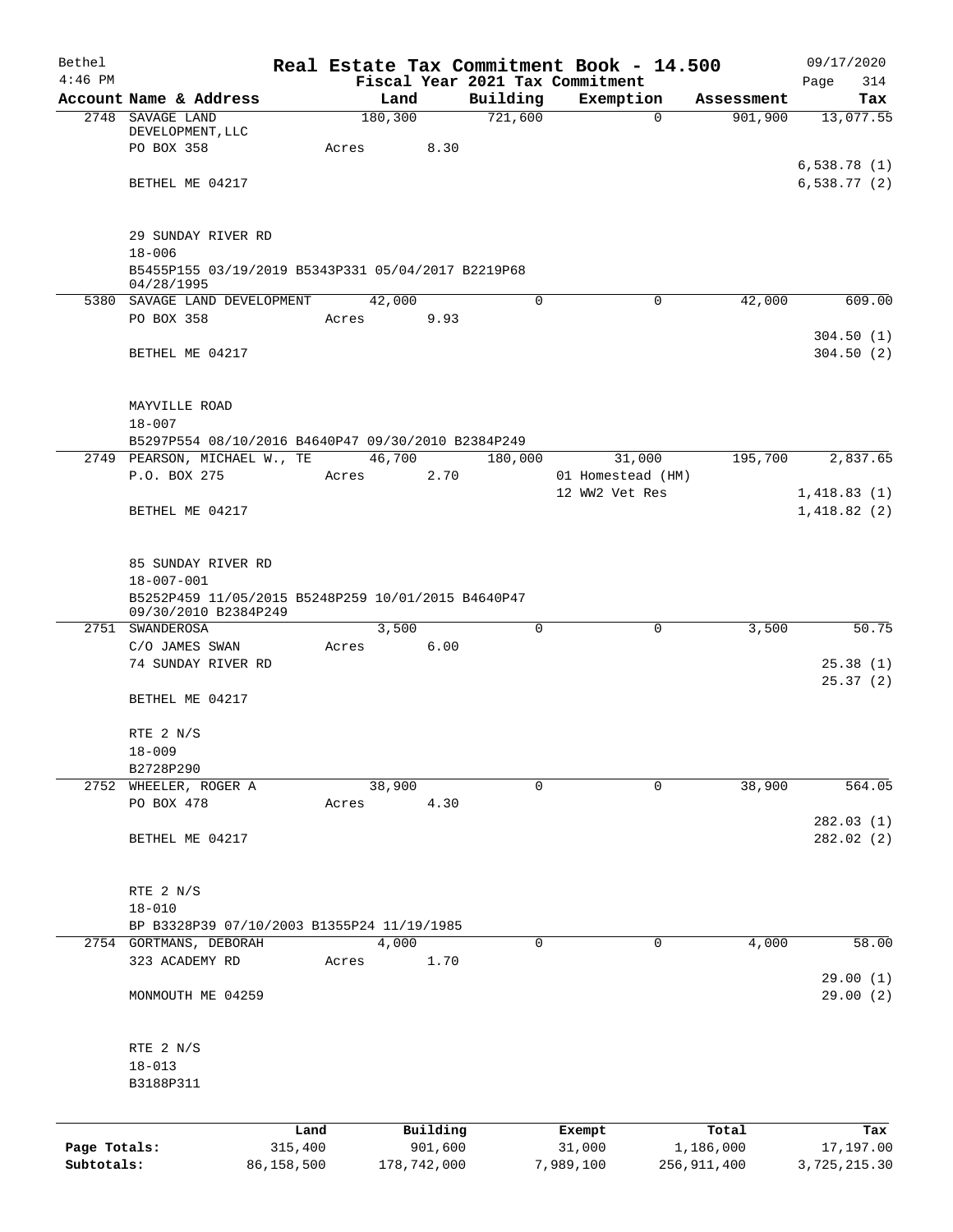| Bethel<br>$4:46$ PM |                                                |        |       |          | Real Estate Tax Commitment Book - 14.500<br>Fiscal Year 2021 Tax Commitment |            | 09/17/2020<br>315<br>Page |
|---------------------|------------------------------------------------|--------|-------|----------|-----------------------------------------------------------------------------|------------|---------------------------|
|                     | Account Name & Address                         |        | Land  | Building | Exemption                                                                   | Assessment | Tax                       |
|                     | 2755 VENIOS, SPEROS C                          | 25,300 |       | 79,900   | $\Omega$                                                                    | 105, 200   | 1,525.40                  |
|                     | 12 PULASKI STREET                              | Acres  | 0.34  |          |                                                                             |            |                           |
|                     |                                                |        |       |          |                                                                             |            | 762.70(1)                 |
|                     | PEABODY MA 01960                               |        |       |          |                                                                             |            | 762.70(2)                 |
|                     |                                                |        |       |          |                                                                             |            |                           |
|                     |                                                |        |       |          |                                                                             |            |                           |
|                     | 3 MARTIN LANE                                  |        |       |          |                                                                             |            |                           |
|                     | $18 - 014$                                     |        |       |          |                                                                             |            |                           |
|                     | B3659P19 08/27/2004                            |        |       |          |                                                                             | 358,500    |                           |
|                     | 2756 RICHMOND, ELIZABETH J.,<br>WESLEY & SCOTT | 54,500 |       | 304,000  | 0                                                                           |            | 5,198.25                  |
|                     | 11 SCHOOL STREET                               | Acres  | 10.00 |          |                                                                             |            |                           |
|                     |                                                |        |       |          |                                                                             |            | 2,599.13(1)               |
|                     | LAKEVILLE MA 02347                             |        |       |          |                                                                             |            | 2,599.12(2)               |
|                     |                                                |        |       |          |                                                                             |            |                           |
|                     |                                                |        |       |          |                                                                             |            |                           |
|                     | 690 MAYVILLE RD                                |        |       |          |                                                                             |            |                           |
|                     | $18 - 015$                                     |        |       |          |                                                                             |            |                           |
|                     | B4374P242 11/07/2008 B2974P166                 |        |       |          |                                                                             |            |                           |
|                     | 2757 ROBERTS POULTRY FARM                      | 79,900 |       | 310,800  | $\mathsf{O}$                                                                | 390,700    | 5,665.15                  |
|                     | 740 MAYVILLE ROAD                              | Acres  | 72.60 |          |                                                                             |            |                           |
|                     |                                                |        |       |          |                                                                             |            | 2,832.58(1)               |
|                     | BETHEL ME 04217                                |        |       |          |                                                                             |            | 2,832.57 (2)              |
|                     |                                                |        |       |          |                                                                             |            |                           |
|                     | 6 EMERY RD.                                    |        |       |          |                                                                             |            |                           |
|                     | $18 - 016$                                     |        |       |          |                                                                             |            |                           |
|                     | 5275 HARRINGTON, RANDY S                       | 44,400 |       | 191,500  | 0                                                                           | 235,900    | 3,420.55                  |
|                     | 6 EMERY ROAD                                   | Acres  | 1.40  |          |                                                                             |            |                           |
|                     |                                                |        |       |          |                                                                             |            | 1,710.28(1)               |
|                     | BETHEL ME 04217                                |        |       |          |                                                                             |            | 1,710.27(2)               |
|                     |                                                |        |       |          |                                                                             |            |                           |
|                     |                                                |        |       |          |                                                                             |            |                           |
|                     | 742 MAYVILLE RD.                               |        |       |          |                                                                             |            |                           |
|                     | $18 - 016 - A$                                 |        |       |          |                                                                             |            |                           |
|                     | B4597P337 06/17/2010                           |        |       |          |                                                                             |            |                           |
|                     | 2758 HARRINGTON, FRANKLIN                      | 44,600 |       | 89,900   | 25,000                                                                      | 109,500    | 1,587.75                  |
|                     | HARRINGTON, SHEILA R                           | Acres  | 1.50  |          | 01 Homestead (HM)                                                           |            | 793.88 (1)                |
|                     | 740 MAYVILLE ROAD                              |        |       |          |                                                                             |            | 793.87 (2)                |
|                     | BETHEL ME 04217                                |        |       |          |                                                                             |            |                           |
|                     |                                                |        |       |          |                                                                             |            |                           |
|                     | 740 MAYVILLE RD.                               |        |       |          |                                                                             |            |                           |
|                     | $18 - 017$                                     |        |       |          |                                                                             |            |                           |
| 2759                | CHADBOURNE TREE FARMS,                         | 85,700 |       | 0        | 0                                                                           | 85,700     | 1,242.65                  |
|                     | LLC                                            |        |       |          |                                                                             |            |                           |
|                     | PO BOX 1750                                    | Acres  | 40.00 |          |                                                                             |            |                           |
|                     |                                                |        |       |          |                                                                             |            | 621.33(1)                 |
|                     | BETHEL ME 04217                                |        |       |          |                                                                             |            | 621.32 (2)                |
|                     |                                                |        |       |          |                                                                             |            |                           |
|                     | RTE 2 S/S                                      |        |       |          |                                                                             |            |                           |
|                     | $18 - 018$                                     |        |       |          |                                                                             |            |                           |
|                     | B3652P43 12/29/2004                            |        |       |          |                                                                             |            |                           |
|                     |                                                |        |       |          |                                                                             |            |                           |
|                     |                                                |        |       |          |                                                                             |            |                           |

|              | Land       | Building    | Exempt    | Total       | Tax          |
|--------------|------------|-------------|-----------|-------------|--------------|
| Page Totals: | 334,400    | 976,100     | 25,000    | 1,285,500   | 18,639.75    |
| Subtotals:   | 86,492,900 | 179,718,100 | 8,014,100 | 258,196,900 | 3,743,855.05 |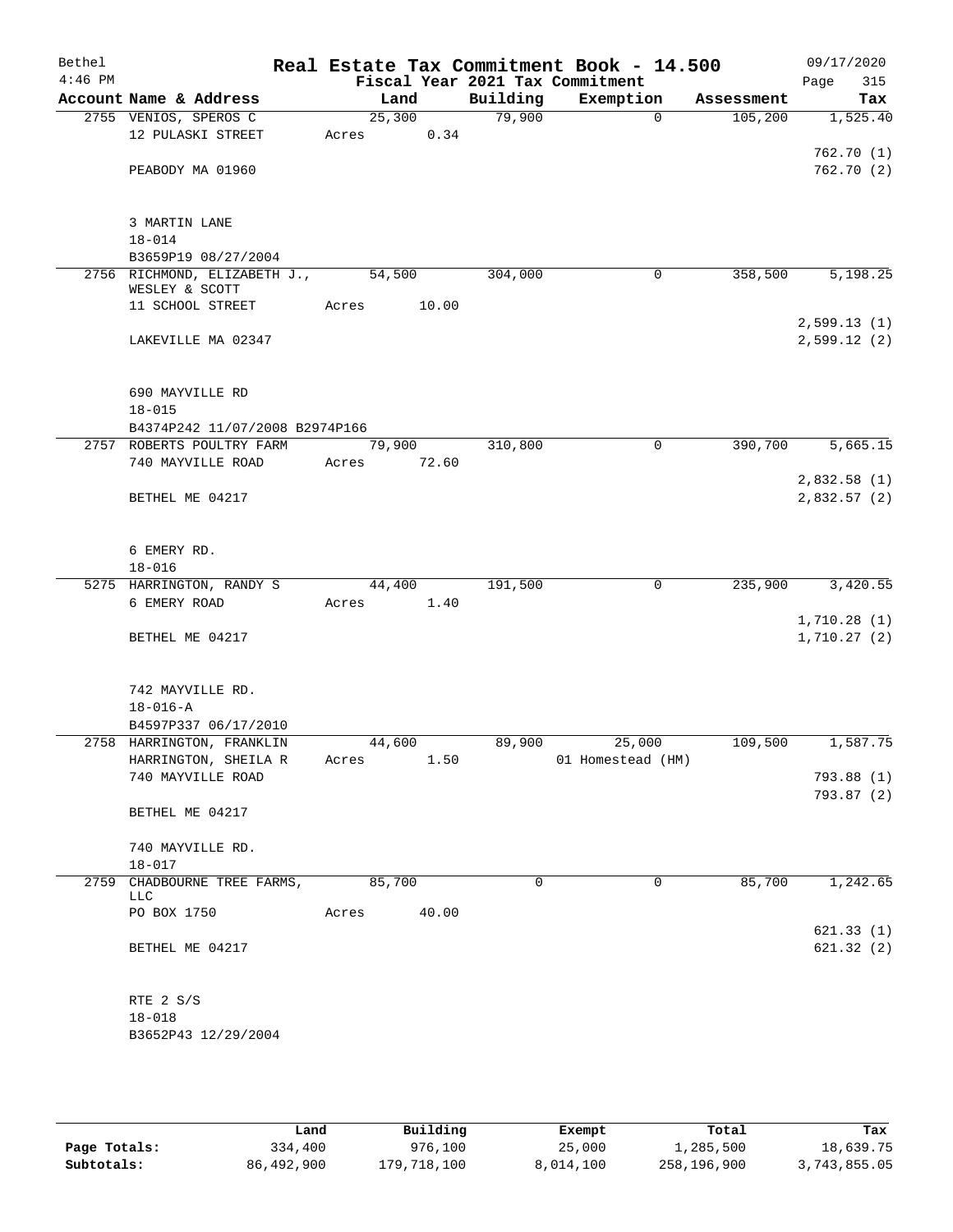| Bethel<br>$4:46$ PM |                                               | Real Estate Tax Commitment Book - 14.500<br>Fiscal Year 2021 Tax Commitment |              |                   |            | 09/17/2020<br>Page<br>316 |
|---------------------|-----------------------------------------------|-----------------------------------------------------------------------------|--------------|-------------------|------------|---------------------------|
|                     | Account Name & Address                        | Land                                                                        | Building     | Exemption         | Assessment | Tax                       |
|                     | 2760 ROBERTS POULTRY FARM                     | 2,400                                                                       | $\mathsf{O}$ | $\Omega$          | 2,400      | 34.80                     |
|                     | 740 MAYVILLE ROAD                             | 2.30<br>Acres                                                               |              |                   |            |                           |
|                     |                                               |                                                                             |              |                   |            | 17.40(1)                  |
|                     | BETHEL ME 04217                               |                                                                             |              |                   |            | 17.40(2)                  |
|                     |                                               |                                                                             |              |                   |            |                           |
|                     |                                               |                                                                             |              |                   |            |                           |
|                     | RTE <sub>2</sub>                              |                                                                             |              |                   |            |                           |
|                     | $18 - 018 - 001$<br>2762 ROBERTS POULTRY FARM | 7,800                                                                       | $\mathbf 0$  | 0                 | 7,800      | 113.10                    |
|                     | 740 MAYVILLE ROAD                             | 14.00<br>Acres                                                              |              |                   |            |                           |
|                     |                                               |                                                                             |              |                   |            | 56.55(1)                  |
|                     | BETHEL ME 04217                               |                                                                             |              |                   |            | 56.55(2)                  |
|                     |                                               |                                                                             |              |                   |            |                           |
|                     |                                               |                                                                             |              |                   |            |                           |
|                     | RTE 2 S/S                                     |                                                                             |              |                   |            |                           |
|                     | $18 - 019$                                    |                                                                             |              |                   |            |                           |
|                     | 2763 HARRINGTON, KELLY D                      | 44,700                                                                      | 132,700      | 25,000            | 152,400    | 2,209.80                  |
|                     | 721 MAYVILLE RD.                              | 1.55<br>Acres                                                               |              | 01 Homestead (HM) |            |                           |
|                     | BETHEL ME 04217                               |                                                                             |              |                   |            | 1, 104.90(1)              |
|                     |                                               |                                                                             |              |                   |            | 1, 104.90(2)              |
|                     |                                               |                                                                             |              |                   |            |                           |
|                     | 721 MAYVILLE RD.                              |                                                                             |              |                   |            |                           |
|                     | $18 - 019 - 001$                              |                                                                             |              |                   |            |                           |
|                     | B4125P186 05/01/2007 B2792P268                |                                                                             |              |                   |            |                           |
|                     | 2764 MARSHALL, KEVIN                          | 66,500                                                                      | 96,200       | 25,000            | 137,700    | 1,996.65                  |
|                     | C/O JOHN & BONITA                             | Acres<br>25.00                                                              |              | 01 Homestead (HM) |            |                           |
|                     | MARSHALL<br>679 MAYVILLE RD                   |                                                                             |              |                   |            | 998.33(1)                 |
|                     |                                               |                                                                             |              |                   |            | 998.32 (2)                |
|                     | BETHEL ME 04217                               |                                                                             |              |                   |            |                           |
|                     |                                               |                                                                             |              |                   |            |                           |
|                     | 679 MAYVILLE RD.                              |                                                                             |              |                   |            |                           |
|                     | $18 - 020$                                    |                                                                             |              |                   |            |                           |
|                     | B5301P36 08/29/2016 B4285P37 04/16/2008       |                                                                             |              |                   |            |                           |
|                     | 2766 VAN BUREN, DANIEL E                      | 63,100                                                                      | 1,157,600    | $\mathbf 0$       | 1,220,700  | 17,700.15                 |
|                     | HERBECK, STEPHANIE L<br>P.O. BOX 1688         | 28.50<br>Acres                                                              |              |                   |            | 8,850.08 (1)              |
|                     |                                               |                                                                             |              |                   |            | 8,850.07(2)               |
|                     | BETHEL ME 04217                               |                                                                             |              |                   |            |                           |
|                     |                                               |                                                                             |              |                   |            |                           |
|                     | 414 INTERVALE RD                              |                                                                             |              |                   |            |                           |
|                     | $18 - 022$                                    |                                                                             |              |                   |            |                           |
|                     | B4610P54 07/16/2010 B2589P282                 |                                                                             |              |                   |            |                           |
|                     | 4516 MCELROY, KAREN                           | 42,400                                                                      | 148,700      | 25,000            | 166,100    | 2,408.45                  |
|                     | UNDERHILL, JANICE<br>PO BOX 1203              | 3.64<br>Acres                                                               |              | 01 Homestead (HM) |            | 1, 204.23(1)              |
|                     |                                               |                                                                             |              |                   |            | 1, 204.22(2)              |
|                     | BETHEL ME 04217                               |                                                                             |              |                   |            |                           |
|                     |                                               |                                                                             |              |                   |            |                           |
|                     | 426 INTERVALE RD.                             |                                                                             |              |                   |            |                           |
|                     | $18 - 022 - 001$                              |                                                                             |              |                   |            |                           |
|                     | B4197P132 09/20/2007 B3651P324 07/30/2004     |                                                                             |              |                   |            |                           |
|                     |                                               |                                                                             |              |                   |            |                           |
|                     |                                               |                                                                             |              |                   |            |                           |

|              | Land       | Building      | Exempt    | Total       | Tax          |
|--------------|------------|---------------|-----------|-------------|--------------|
| Page Totals: | 226,900    | 1,535,200     | 75,000    | 1,687,100   | 24,462.95    |
| Subtotals:   | 86,719,800 | 181, 253, 300 | 8,089,100 | 259,884,000 | 3,768,318.00 |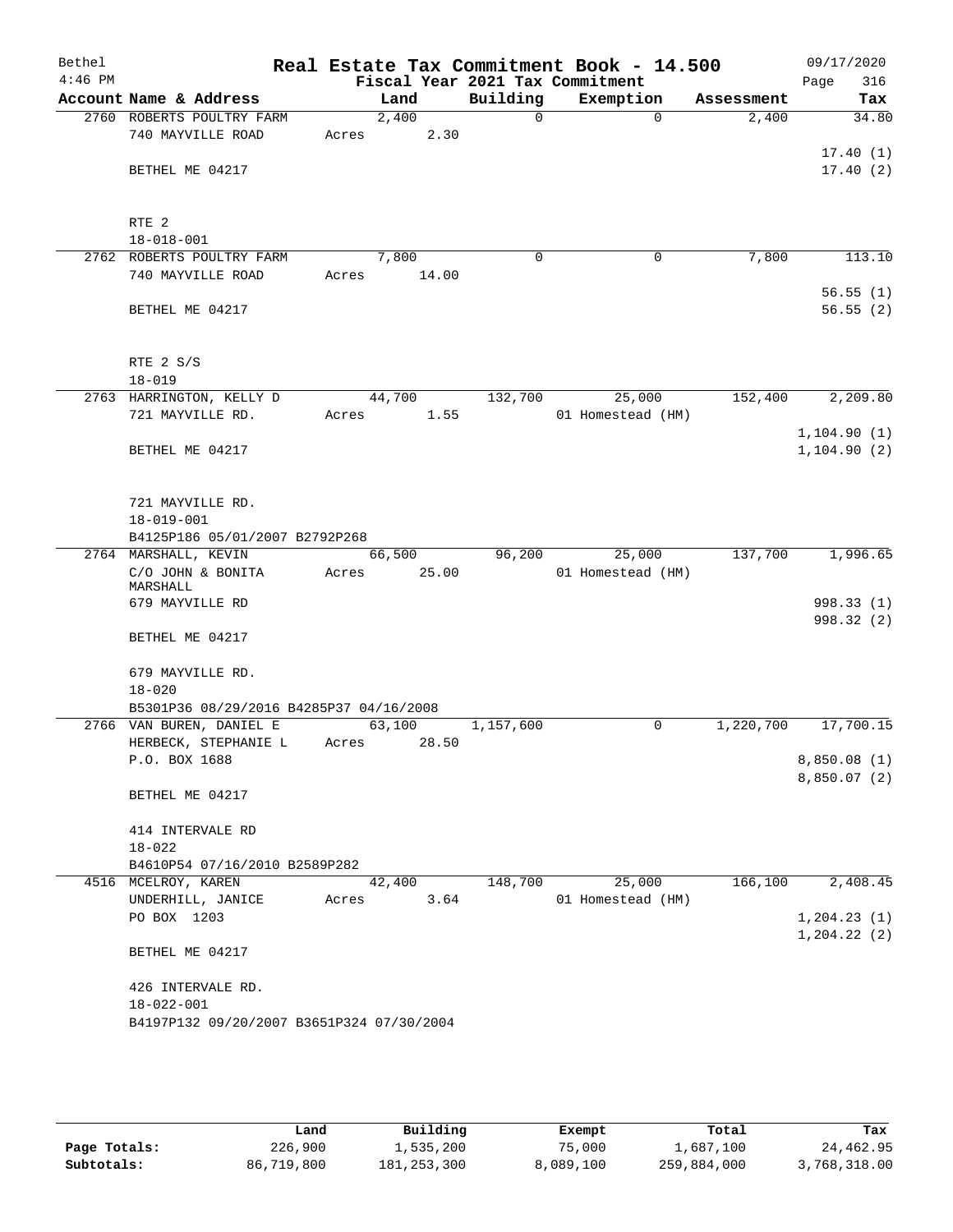| Bethel                     |                                                                  |                       |       |                          |                         | Real Estate Tax Commitment Book - 14.500 |                        | 09/17/2020                  |
|----------------------------|------------------------------------------------------------------|-----------------------|-------|--------------------------|-------------------------|------------------------------------------|------------------------|-----------------------------|
| $4:46$ PM                  |                                                                  |                       |       |                          |                         | Fiscal Year 2021 Tax Commitment          |                        | 317<br>Page                 |
|                            | Account Name & Address                                           |                       |       | Land<br>6,900            | Building<br>$\mathbf 0$ | Exemption<br>$\mathbf 0$                 | Assessment<br>6,900    | Tax<br>100.05               |
|                            | 2767 CARTER, JOHN R<br>758 INTERVALE RD.                         |                       | Acres | 12.00                    |                         |                                          |                        | 50.03(1)                    |
|                            | BETHEL ME 04217                                                  |                       |       |                          |                         |                                          |                        | 50.02(2)                    |
|                            | INTERVALE RD W/S<br>$18 - 023$                                   |                       |       |                          |                         |                                          |                        |                             |
|                            | B2103P280 03/10/1994 B765P42                                     |                       |       |                          |                         |                                          |                        |                             |
|                            | 2768 EYPPER, EDITH ESTATE OF                                     |                       |       | 108,100                  | 133,900                 | 0                                        | 242,000                | 3,509.00                    |
|                            | C/O CHARLES H. EYPPER<br>GROSSER HASENPFAD 25                    |                       | Acres | 89.00                    |                         |                                          |                        | 1,754.50(1)<br>1,754.50(2)  |
|                            | 60598 FRANKFURT am MAIN<br>00000                                 |                       |       |                          |                         |                                          |                        |                             |
|                            | 72 EYPPER RD.<br>$18 - 024$                                      |                       |       |                          |                         |                                          |                        |                             |
|                            | 2769 MILLS, RYAN                                                 |                       |       | 105,400                  | $\mathbf 0$             | $\mathbf 0$                              | 105,400                | 1,528.30                    |
|                            | 465 INTERVALE RD                                                 |                       | Acres | 100.00                   |                         |                                          |                        |                             |
|                            | BETHEL ME 04217                                                  |                       |       |                          |                         |                                          |                        | 764.15(1)<br>764.15(2)      |
|                            | INTERVALE RD W/S<br>$18 - 025$                                   |                       |       |                          |                         |                                          |                        |                             |
| 2770                       | ROGERS, BARBARA,                                                 |                       |       | 58,300                   | 100,300                 | $\mathbf 0$                              | 158,600                | 2,299.70                    |
|                            | TRUSTEE<br>ROGERS, BARBARA REV<br>TRUST                          |                       | Acres | 0.85                     |                         |                                          |                        |                             |
|                            | 9 EYPPER RD                                                      |                       |       |                          |                         |                                          |                        | 1,149.85(1)<br>1, 149.85(2) |
|                            | BETHEL ME 04217                                                  |                       |       |                          |                         |                                          |                        |                             |
|                            | 9 EYPPER RD.<br>$18 - 026$                                       |                       |       |                          |                         |                                          |                        |                             |
|                            | B5404P419 04/26/2018 B1714P332 02/20/1990 B1550P31<br>03/02/1988 |                       |       |                          |                         |                                          |                        |                             |
|                            | 2771 CHADBOURNE TREE FARMS,<br>LLC                               |                       |       | 68,400                   | 0                       | 0                                        | 68,400                 | 991.80                      |
|                            | PO BOX 1750                                                      |                       | Acres | 62.00                    |                         |                                          |                        |                             |
|                            |                                                                  |                       |       |                          |                         |                                          |                        | 495.90 (1)                  |
|                            | BETHEL ME 04217                                                  |                       |       |                          |                         |                                          |                        | 495.90 (2)                  |
|                            | INTERVALE W/S<br>$18 - 027$                                      |                       |       |                          |                         |                                          |                        |                             |
|                            | B2755P88                                                         |                       |       |                          |                         |                                          |                        |                             |
|                            | 2772 EYPPER, EDITH ESTATE OF                                     |                       |       | 2,900                    | $\Omega$                | $\mathbf 0$                              | 2,900                  | 42.05                       |
|                            | C/O CHARLES H EYPPER                                             |                       | Acres | 10.00                    |                         |                                          |                        |                             |
|                            | GROSSER HASENPFAD 25                                             |                       |       |                          |                         |                                          |                        | 21.03(1)<br>21.02(2)        |
|                            | 60598 FRANKFURT am MAIN<br>0000                                  |                       |       |                          |                         |                                          |                        |                             |
|                            | INTERVALE W/S<br>$18 - 028$                                      |                       |       |                          |                         |                                          |                        |                             |
|                            |                                                                  | Land                  |       | Building                 |                         | Exempt                                   | Total                  | Tax                         |
| Page Totals:<br>Subtotals: |                                                                  | 350,000<br>87,069,800 |       | 234,200<br>181, 487, 500 |                         | 0<br>8,089,100                           | 584,200<br>260,468,200 | 8,470.90<br>3,776,788.90    |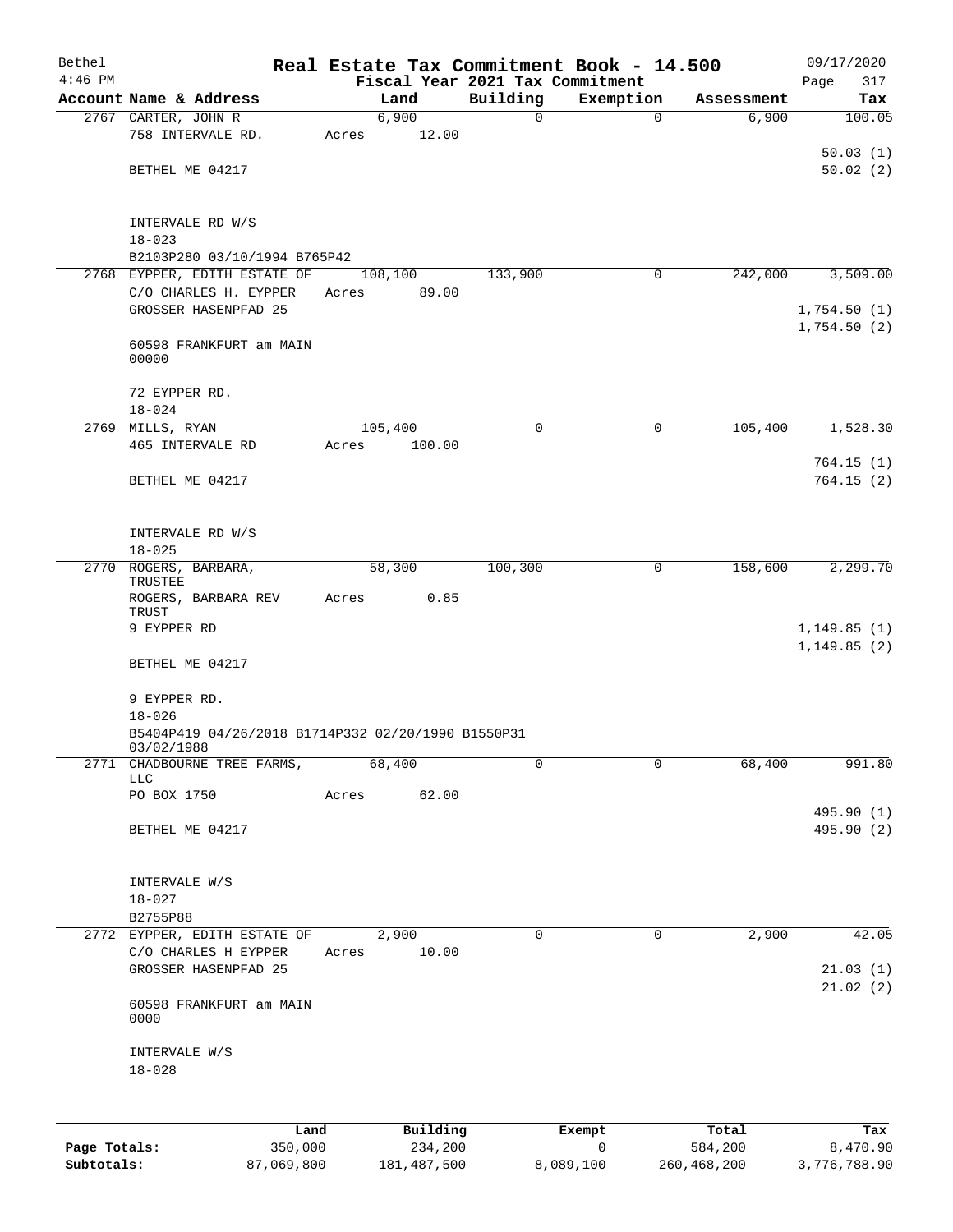| Bethel    |                                                                     |                 |       |                         | Real Estate Tax Commitment Book - 14.500 |                                  | 09/17/2020             |
|-----------|---------------------------------------------------------------------|-----------------|-------|-------------------------|------------------------------------------|----------------------------------|------------------------|
| $4:46$ PM |                                                                     |                 |       |                         | Fiscal Year 2021 Tax Commitment          |                                  | 318<br>Page            |
|           | Account Name & Address<br>2773 NEWSOM, JEFFREY C                    | 36,600          | Land  | Building<br>$\mathbf 0$ | Exemption                                | Assessment<br>36,600<br>$\Omega$ | Tax<br>530.70          |
|           | C/O JAY HASTINGS                                                    | Acres           | 56.00 |                         |                                          |                                  |                        |
|           | 69 WINSLOW RD                                                       |                 |       |                         |                                          |                                  | 265.35(1)              |
|           | BETHEL ME 04217                                                     |                 |       |                         |                                          |                                  | 265.35(2)              |
|           |                                                                     |                 |       |                         |                                          |                                  |                        |
|           |                                                                     |                 |       |                         |                                          |                                  |                        |
|           | INTERVALE W/S                                                       |                 |       |                         |                                          |                                  |                        |
|           | $18 - 029$                                                          |                 |       |                         |                                          |                                  |                        |
|           | B4815P98 02/16/2012 B645P151 01/01/1965<br>2774 NEWSOM, JEFFREY C   | 44,900          |       | 210,700                 |                                          | 255,600<br>0                     | 3,706.20               |
|           | 69 WINSLOW RD.                                                      | Acres           | 6.10  |                         |                                          |                                  |                        |
|           |                                                                     |                 |       |                         |                                          |                                  | 1,853.10(1)            |
|           | BETHEL ME 04217                                                     |                 |       |                         |                                          |                                  | 1,853.10(2)            |
|           |                                                                     |                 |       |                         |                                          |                                  |                        |
|           |                                                                     |                 |       |                         |                                          |                                  |                        |
|           | 69 WINSLOW ROAD                                                     |                 |       |                         |                                          |                                  |                        |
|           | $18 - 030$                                                          |                 |       |                         |                                          |                                  |                        |
|           | B4241P245 12/21/2007 B1650P339                                      |                 |       |                         |                                          |                                  |                        |
|           | 2775 DOYON, JOEL                                                    | 44,500          |       | 111,000                 |                                          | 155,500<br>0                     | 2,254.75               |
|           | DOYON, KATHLEEN<br>PO BOX 742                                       | Acres           | 5.70  |                         |                                          |                                  | 1, 127.38(1)           |
|           |                                                                     |                 |       |                         |                                          |                                  | 1, 127.37(2)           |
|           | BETHEL ME 04217                                                     |                 |       |                         |                                          |                                  |                        |
|           |                                                                     |                 |       |                         |                                          |                                  |                        |
|           | 59 WINSLOW ROAD                                                     |                 |       |                         |                                          |                                  |                        |
|           | $18 - 030 - 001$                                                    |                 |       |                         |                                          |                                  |                        |
|           | B5404P395 04/25/2018 B4414P331 03/11/2009 B2997P202                 |                 |       |                         |                                          |                                  |                        |
|           | 2776 CHADBOURNE, THEODORE                                           | 78,700          |       | 0                       |                                          | $\mathbf 0$<br>78,700            | 1,141.15               |
|           | 50 STOCKHOLM DR.                                                    | Acres           | 81.00 |                         |                                          |                                  |                        |
|           | CUMBERLAND CTR. ME                                                  |                 |       |                         |                                          |                                  | 570.58(1)<br>570.57(2) |
|           | 04021 8712                                                          |                 |       |                         |                                          |                                  |                        |
|           |                                                                     |                 |       |                         |                                          |                                  |                        |
|           |                                                                     |                 |       |                         |                                          |                                  |                        |
|           | INTERVALE W/S                                                       |                 |       |                         |                                          |                                  |                        |
|           | $18 - 031$<br>2777 RICE, JARED S                                    | 39,400          |       | 83,900                  |                                          | 123,300<br>0                     | 1,787.85               |
|           | 608 INTERVALE ROAD                                                  | Acres           | 1.40  |                         |                                          |                                  |                        |
|           |                                                                     |                 |       |                         |                                          |                                  | 893.93 (1)             |
|           | BETHEL ME 04217                                                     |                 |       |                         |                                          |                                  | 893.92 (2)             |
|           |                                                                     |                 |       |                         |                                          |                                  |                        |
|           |                                                                     |                 |       |                         |                                          |                                  |                        |
|           | 608 INTERVALE RD.                                                   |                 |       |                         |                                          |                                  |                        |
|           | $18 - 032$                                                          |                 |       |                         |                                          |                                  |                        |
|           | B5505P328 02/03/2020 B3805P328 09/26/2005<br>4768 LEAHY, KATHLEEN P |                 |       |                         |                                          | 221,300<br>$\Omega$              |                        |
|           | 258 GRANIT STREET EXT                                               | 38,800<br>Acres | 1.16  | 182,500                 |                                          |                                  | 3,208.85               |
|           |                                                                     |                 |       |                         |                                          |                                  | 1,604.43(1)            |
|           | BIDDEFORD ME 01006                                                  |                 |       |                         |                                          |                                  | 1,604.42(2)            |
|           |                                                                     |                 |       |                         |                                          |                                  |                        |
|           |                                                                     |                 |       |                         |                                          |                                  |                        |
|           | 4 RIVER GLEN RD                                                     |                 |       |                         |                                          |                                  |                        |
|           | $18 - 033 - 001 - 001$                                              |                 |       |                         |                                          |                                  |                        |
|           | B4776P257 10/28/2011 B3801P114 09/20/2005                           |                 |       |                         |                                          |                                  |                        |

|              | Land         | Building    | Exempt    | Total       | Tax          |
|--------------|--------------|-------------|-----------|-------------|--------------|
| Page Totals: | 282,900      | 588,100     |           | 871,000     | 12,629.50    |
| Subtotals:   | 87, 352, 700 | 182,075,600 | 8,089,100 | 261,339,200 | 3,789,418.40 |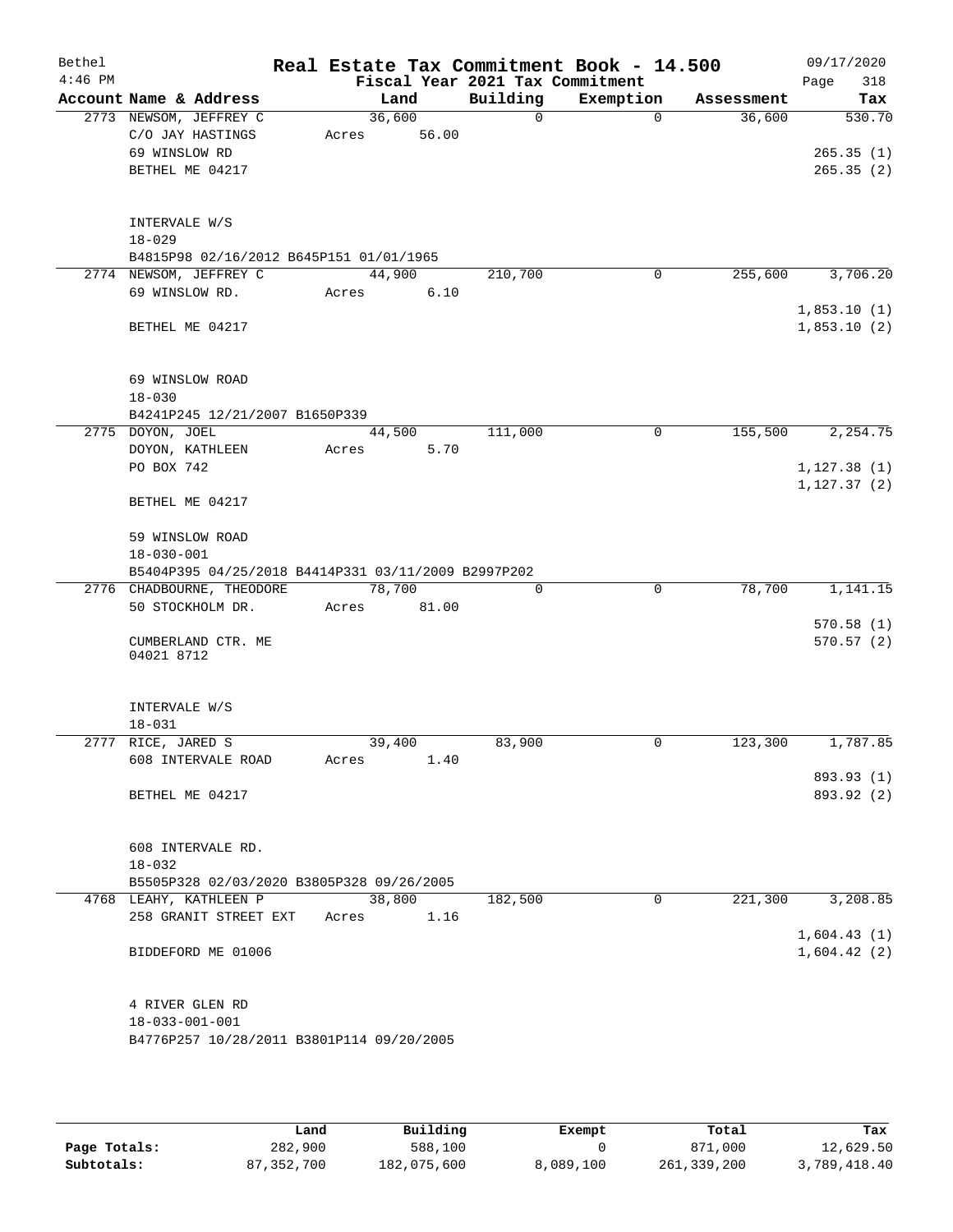| Bethel    |                                                                             |            |      |                                 | Real Estate Tax Commitment Book - 14.500 |            | 09/17/2020             |
|-----------|-----------------------------------------------------------------------------|------------|------|---------------------------------|------------------------------------------|------------|------------------------|
| $4:46$ PM |                                                                             |            |      | Fiscal Year 2021 Tax Commitment |                                          |            | Page<br>319            |
|           | Account Name & Address                                                      |            | Land | Building                        | Exemption                                | Assessment | Tax                    |
|           | 4769 JACKSON, WILLIAM E III                                                 | 25,600     |      | $\Omega$                        | $\Omega$                                 | 25,600     | 371.20                 |
|           | 549 PEARL STREET                                                            | Acres      | 1.55 |                                 |                                          |            |                        |
|           | READING MA 01867                                                            |            |      |                                 |                                          |            | 185.60(1)<br>185.60(2) |
|           |                                                                             |            |      |                                 |                                          |            |                        |
|           | RIVER GLEN SUB                                                              |            |      |                                 |                                          |            |                        |
|           | $18 - 033 - 001 - 002$                                                      |            |      |                                 |                                          |            |                        |
|           | B3991P227 08/17/2006 B3801P114                                              |            |      |                                 |                                          |            |                        |
|           | 4770 MACHADO, JASON &                                                       | 34,500     |      | 131,000                         | $\mathbf 0$                              | 165,500    | 2,399.75               |
|           | TIFFANY                                                                     |            |      |                                 |                                          |            |                        |
|           | 25 LAWNGALE CIRCLE                                                          | Acres      | 2.07 |                                 |                                          |            |                        |
|           |                                                                             |            |      |                                 |                                          |            | 1, 199.88(1)           |
|           | GLOUCESTER MA 01930                                                         |            |      |                                 |                                          |            | 1, 199.87(2)           |
|           | 19 RIVER GLEN ROAD                                                          |            |      |                                 |                                          |            |                        |
|           | $18 - 033 - 001 - 003$                                                      |            |      |                                 |                                          |            |                        |
|           | B5459P531 04/23/2019 B5228P342 06/23/2015 B3801P114                         |            |      |                                 |                                          |            |                        |
|           | 4771 RIVER GLEN DEVELOPMENT, 34,700<br>LLC                                  |            |      | 132,200                         | $\mathbf 0$                              | 166,900    | 2,420.05               |
|           | 11 AUTUMN WAY                                                               | Acres 2.26 |      |                                 |                                          |            |                        |
|           |                                                                             |            |      |                                 |                                          |            | 1, 210.03(1)           |
|           | FALMOUTH ME 0415                                                            |            |      |                                 |                                          |            | 1,210.02(2)            |
|           |                                                                             |            |      |                                 |                                          |            |                        |
|           | 27 RIVER GLEN SUB                                                           |            |      |                                 |                                          |            |                        |
|           | $18 - 033 - 001 - 004$                                                      |            |      |                                 |                                          |            |                        |
|           | B5228P342 06/23/2015 B4312P289 06/17/2008 B4140P340<br>05/29/2007 B3801P114 |            |      |                                 |                                          |            |                        |
|           | 4772 RIVER GLEN DEVELOPMENT,                                                | 26,700     |      | $\Omega$                        | $\mathbf 0$                              | 26,700     | 387.15                 |
|           | LLC                                                                         |            |      |                                 |                                          |            |                        |
|           | 11 AUTUMN WAY                                                               | Acres      | 2.41 |                                 |                                          |            | 193.58(1)              |
|           | FALMOUTH ME 0415                                                            |            |      |                                 |                                          |            | 193.57(2)              |
|           |                                                                             |            |      |                                 |                                          |            |                        |
|           | RIVER GLEN SUB                                                              |            |      |                                 |                                          |            |                        |
|           | $18 - 033 - 001 - 005$                                                      |            |      |                                 |                                          |            |                        |
|           | B5228P342 06/23/2015 B3801P114                                              |            |      |                                 |                                          |            |                        |
|           | 4773 RIVER GLEN DEVELOPMENT,                                                | 27,200     |      | $\mathbf 0$                     | $\Omega$                                 | 27,200     | 394.40                 |
|           | LLC                                                                         |            |      |                                 |                                          |            |                        |
|           | 11 AUTUMN WAY                                                               | Acres      | 2.83 |                                 |                                          |            |                        |
|           |                                                                             |            |      |                                 |                                          |            | 197.20(1)              |
|           | FALMOUTH ME 0415                                                            |            |      |                                 |                                          |            | 197.20(2)              |
|           | RIVER GLEN SUB                                                              |            |      |                                 |                                          |            |                        |
|           | $18 - 033 - 001 - 006$                                                      |            |      |                                 |                                          |            |                        |
|           | B5228P342 06/23/2015 B3801P114                                              |            |      |                                 |                                          |            |                        |

|              | Land       | Building    | Exempt    | Total       | Tax          |
|--------------|------------|-------------|-----------|-------------|--------------|
| Page Totals: | 148,700    | 263,200     |           | 411,900     | 5,972.55     |
| Subtotals:   | 87,501,400 | 182,338,800 | 8,089,100 | 261,751,100 | 3,795,390.95 |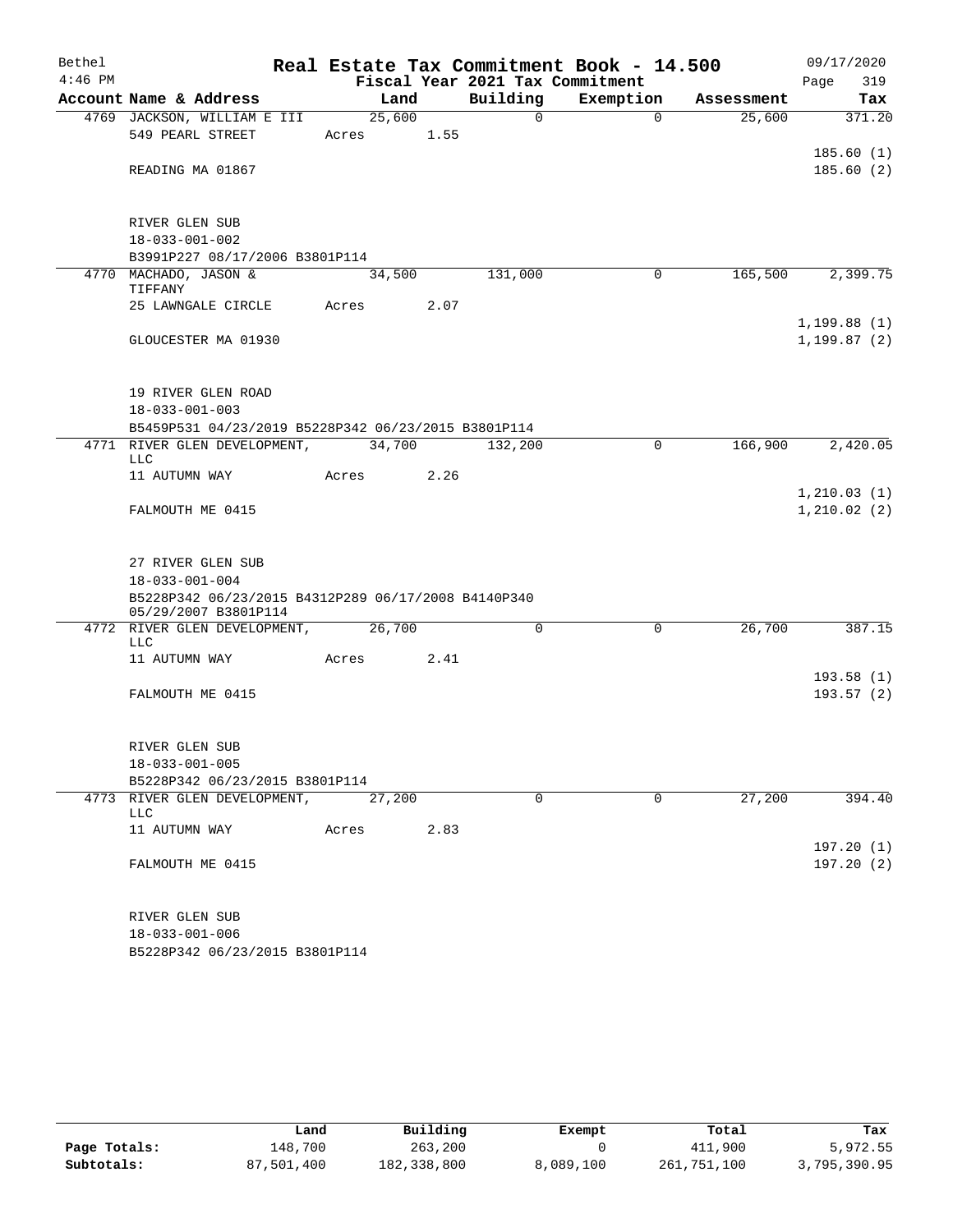| Bethel       |                                                                                     |       |        |                     |              | Real Estate Tax Commitment Book - 14.500 |                      | 09/17/2020             |
|--------------|-------------------------------------------------------------------------------------|-------|--------|---------------------|--------------|------------------------------------------|----------------------|------------------------|
| $4:46$ PM    | Account Name & Address                                                              |       | Land   |                     | Building     | Fiscal Year 2021 Tax Commitment          |                      | Page<br>320            |
|              | 4774 RIVER GLEN DEVELOPMENT,                                                        |       | 27,700 |                     | $\mathsf{O}$ | Exemption<br>$\mathbf 0$                 | Assessment<br>27,700 | Tax<br>401.65          |
|              | LLC                                                                                 |       |        |                     |              |                                          |                      |                        |
|              | 11 AUTUMN WAY                                                                       | Acres |        | 3.49                |              |                                          |                      |                        |
|              | FALMOUTH ME 0415                                                                    |       |        |                     |              |                                          |                      | 200.83(1)<br>200.82(2) |
|              |                                                                                     |       |        |                     |              |                                          |                      |                        |
|              |                                                                                     |       |        |                     |              |                                          |                      |                        |
|              | RIVER GLEN SUB<br>$18 - 033 - 001 - 007$                                            |       |        |                     |              |                                          |                      |                        |
|              | B5228P342 06/23/2015 B3801P114                                                      |       |        |                     |              |                                          |                      |                        |
|              | 4775 RIVER GLEN DEVELOPMENT,                                                        |       | 27,400 |                     | $\Omega$     | $\Omega$                                 | 27,400               | 397.30                 |
|              | LLC                                                                                 |       |        |                     |              |                                          |                      |                        |
|              | 11 AUTUMN WAY                                                                       | Acres |        | 3.10                |              |                                          |                      |                        |
|              | FALMOUTH ME 0415                                                                    |       |        |                     |              |                                          |                      | 198.65(1)<br>198.65(2) |
|              |                                                                                     |       |        |                     |              |                                          |                      |                        |
|              |                                                                                     |       |        |                     |              |                                          |                      |                        |
|              | RIVER GLEN SUB<br>$18 - 033 - 001 - 008$                                            |       |        |                     |              |                                          |                      |                        |
|              | B5228P342 06/23/2015 B3801P114                                                      |       |        |                     |              |                                          |                      |                        |
|              | 4776 BOWER, JEFF                                                                    |       | 26,600 |                     | $\Omega$     | 0                                        | 26,600               | 385.70                 |
|              | 53 SUMMIT AVE                                                                       | Acres |        | 2.28                |              |                                          |                      |                        |
|              |                                                                                     |       |        |                     |              |                                          |                      | 192.85(1)              |
|              | PORTSMOUTH NH 03081                                                                 |       |        |                     |              |                                          |                      | 192.85(2)              |
|              |                                                                                     |       |        |                     |              |                                          |                      |                        |
|              | 89 RIVER GLEN SUB                                                                   |       |        |                     |              |                                          |                      |                        |
|              | $18 - 033 - 001 - 009$                                                              |       |        |                     |              |                                          |                      |                        |
|              | B5290P653 07/05/2016 B4315P155 06/24/2008 B3801P114<br>4777 RIVER GLEN DEVELOPMENT, |       | 62,500 |                     | $\Omega$     | $\mathbf 0$                              | 62,500               | 906.25                 |
|              | LLC                                                                                 |       |        |                     |              |                                          |                      |                        |
|              | 11 AUTUMN WAY                                                                       | Acres |        | 5.50                |              |                                          |                      |                        |
|              |                                                                                     |       |        |                     |              |                                          |                      | 453.13 (1)             |
|              | FALMOUTH ME 04105                                                                   |       |        |                     |              |                                          |                      | 453.12(2)              |
|              |                                                                                     |       |        |                     |              |                                          |                      |                        |
|              | RIVER GLEN SUB                                                                      |       |        |                     |              |                                          |                      |                        |
|              | $18 - 033 - 001 - 010$                                                              |       |        |                     |              |                                          |                      |                        |
|              | B5228P340 06/23/2015 B4315P154 06/24/2008 B3801P114<br>4778 COUGHLIN, JAY P         |       | 69,300 |                     | 214,000      | 31,000                                   | 252,300              | 3,658.35               |
|              | 97 RIVER GLEN RD                                                                    | Acres |        | 3.40                |              | 01 Homestead (HM)                        |                      |                        |
|              |                                                                                     |       |        |                     |              | 12 WW2 Vet Res                           |                      | 1,829.18(1)            |
|              | BETHEL ME 04217                                                                     |       |        |                     |              |                                          |                      | 1,829.17(2)            |
|              |                                                                                     |       |        |                     |              |                                          |                      |                        |
|              | 97 RIVER GLEN ROAD                                                                  |       |        |                     |              |                                          |                      |                        |
|              | $18 - 033 - 001 - 011$                                                              |       |        |                     |              |                                          |                      |                        |
|              | B5143P311 08/01/2014 B3801P114<br>4779 GILL, JEFFREY A                              |       | 30,200 |                     | 0            | 0                                        | 30,200               | 437.90                 |
|              | GILL, NANCY J                                                                       | Acres |        | 1.63                |              |                                          |                      |                        |
|              | PO BOX 424                                                                          |       |        |                     |              |                                          |                      | 218.95(1)              |
|              |                                                                                     |       |        |                     |              |                                          |                      | 218.95(2)              |
|              | ELIOT ME 03903                                                                      |       |        |                     |              |                                          |                      |                        |
|              | RIVER GLEN SUB                                                                      |       |        |                     |              |                                          |                      |                        |
|              | $18 - 033 - 001 - 012$                                                              |       |        |                     |              |                                          |                      |                        |
|              | B3970P137 07/17/2006 B3801P114                                                      |       |        |                     |              |                                          |                      |                        |
|              |                                                                                     |       |        |                     |              |                                          |                      |                        |
| Page Totals: | Land<br>243,700                                                                     |       |        | Building<br>214,000 |              | Exempt<br>31,000                         | Total<br>426,700     | Tax<br>6,187.15        |
| Subtotals:   | 87,745,100                                                                          |       |        | 182,552,800         |              | 8,120,100                                | 262,177,800          | 3,801,578.10           |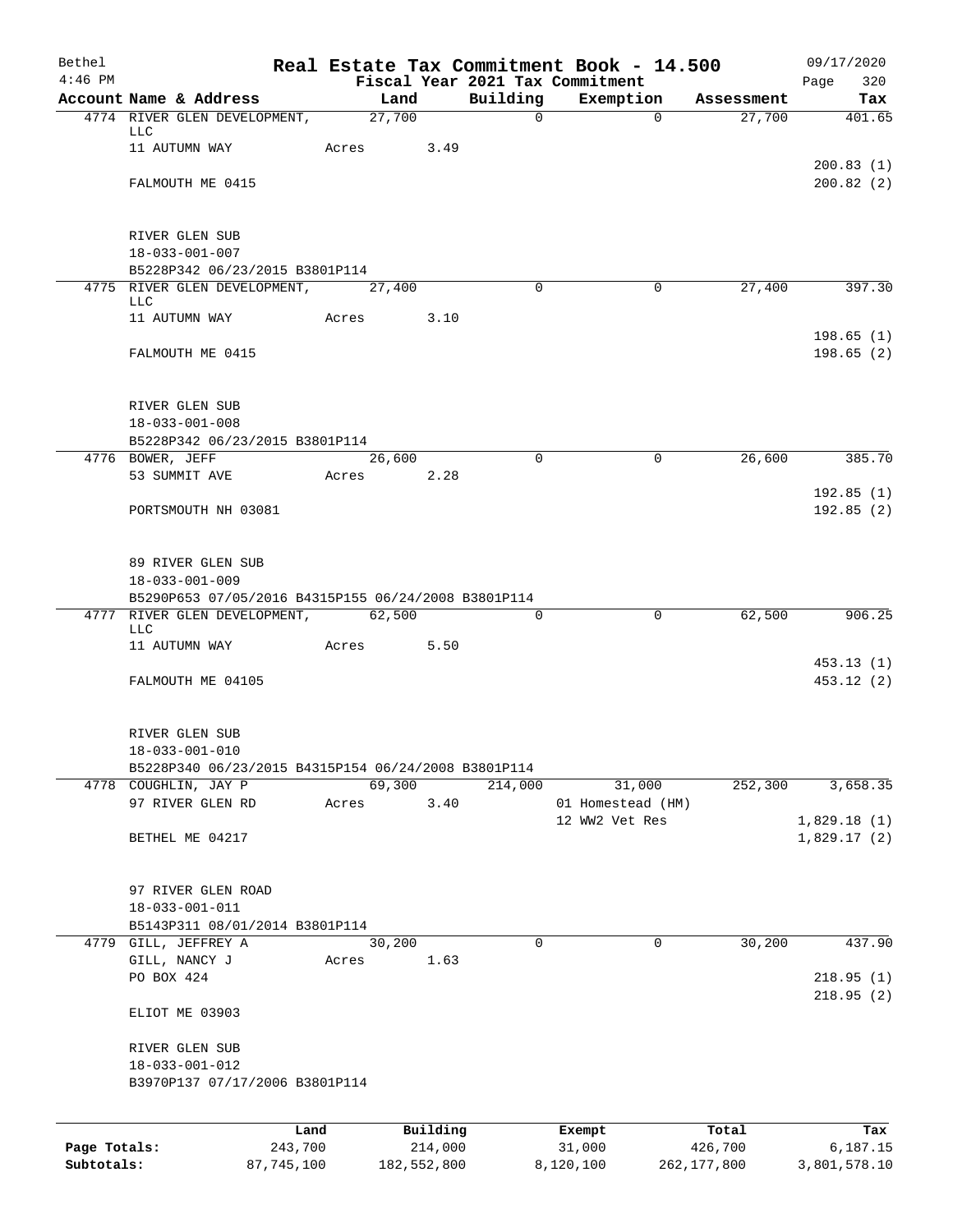| Bethel       |                                                                                                             |       |                |             | Real Estate Tax Commitment Book - 14.500 |               | 09/17/2020                 |  |  |
|--------------|-------------------------------------------------------------------------------------------------------------|-------|----------------|-------------|------------------------------------------|---------------|----------------------------|--|--|
| $4:46$ PM    |                                                                                                             |       |                |             | Fiscal Year 2021 Tax Commitment          |               | Page<br>321                |  |  |
|              | Account Name & Address                                                                                      |       | Land           | Building    | Exemption                                | Assessment    | Tax                        |  |  |
|              | 4780 KEITH, NANCY                                                                                           |       | 74,900         | 40,700      | $\mathbf 0$                              | 115,600       | 1,676.20                   |  |  |
|              | LACER, JOHN<br>300 FALMOUTH ROAD, UNIT<br>12D                                                               | Acres | 16.34          |             |                                          |               | 838.10 (1)                 |  |  |
|              |                                                                                                             |       |                |             |                                          |               | 838.10 (2)                 |  |  |
|              | MASHPEE MA 02649                                                                                            |       |                |             |                                          |               |                            |  |  |
|              | 636 INTERVALE RD                                                                                            |       |                |             |                                          |               |                            |  |  |
|              | $18 - 033 - 001 - 013 - A$                                                                                  |       |                |             |                                          |               |                            |  |  |
|              | B3966P2 06/30/2006 B3801P114                                                                                |       |                |             |                                          |               |                            |  |  |
|              | 496 LACER, VANESSA JADE<br>1511 S. 4TH STREET                                                               | Acres | 31,900<br>2.77 | $\Omega$    | 0                                        | 31,900        | 462.55                     |  |  |
|              |                                                                                                             |       |                |             |                                          |               | 231.28(1)                  |  |  |
|              | WILMINGTON NC 28401                                                                                         |       |                |             |                                          |               | 231.27(2)                  |  |  |
|              | INTERVALE ROAD                                                                                              |       |                |             |                                          |               |                            |  |  |
|              | $18 - 033 - 001 - 013 - B$                                                                                  |       |                |             |                                          |               |                            |  |  |
|              | B5430P7 08/10/2018 B3966P2                                                                                  |       |                |             |                                          |               |                            |  |  |
|              | 2780 PENLEY & MILLS, INC.                                                                                   |       | 7,700          | $\mathbf 0$ | $\mathbf 0$                              | 7,700         | 111.65                     |  |  |
|              | 8 COLLEGE HTS.                                                                                              | Acres | 29.00          |             |                                          |               |                            |  |  |
|              |                                                                                                             |       |                |             |                                          |               | 55.83(1)                   |  |  |
|              | ORONO ME 04473                                                                                              |       |                |             |                                          |               | 55.82(2)                   |  |  |
|              | INTERVALE RD                                                                                                |       |                |             |                                          |               |                            |  |  |
|              | $18 - 033 - 002$                                                                                            |       |                |             |                                          |               |                            |  |  |
|              | 2781 CHICK, GEOFFREY C., JR.<br>& SHAWN G.<br>790 NORTH HIGHWAY, 393 Acres<br>SUITE 2E                      |       | 41,100<br>2.45 | 170,800     | 0                                        | 211,900       | 3,072.55                   |  |  |
|              |                                                                                                             |       |                |             |                                          |               | 1,536.28(1)                |  |  |
|              | SANTA ROSA BEACH FL<br>32459                                                                                |       |                |             |                                          |               | 1,536.27(2)                |  |  |
|              | 656 INTERVALE RD.                                                                                           |       |                |             |                                          |               |                            |  |  |
|              | $18 - 034$                                                                                                  |       |                |             |                                          |               |                            |  |  |
|              | B5386P413 01/03/2018 B4857P236 06/21/2012 B4857P234<br>06/21/2012 B4680P171 01/07/2011 B4680P168 01/07/2011 |       |                |             |                                          |               |                            |  |  |
|              | B4680P165 01/07/2011 B1639P201<br>2782 CARTER, JOHN R                                                       |       | 143,100        | 242,000     | 25,000                                   | 360,100       | 5,221.45                   |  |  |
|              | 758 INTERVALE RD.                                                                                           | Acres | 170.00         |             | 01 Homestead (HM)                        |               |                            |  |  |
|              | BETHEL ME 04217                                                                                             |       |                |             |                                          |               | 2,610.73(1)<br>2,610.72(2) |  |  |
|              |                                                                                                             |       |                |             |                                          |               |                            |  |  |
|              | 758 INTERVALE RD.                                                                                           |       |                |             |                                          |               |                            |  |  |
|              | $18 - 035$                                                                                                  |       |                |             |                                          |               |                            |  |  |
|              | B2103P280 03/10/1994 B902P20 B902P20                                                                        |       |                |             |                                          |               |                            |  |  |
|              | 2783 ZALE, STEPHEN                                                                                          |       | 0              | 7,800       | 0                                        | 7,800         | 113.10                     |  |  |
|              | 201 E. ANDOVER RD                                                                                           |       |                |             |                                          |               |                            |  |  |
|              | RUMFORD ME 04276 4207                                                                                       |       |                |             |                                          |               | 56.55(1)<br>56.55(2)       |  |  |
|              | 684 INTERVALE RD.                                                                                           |       |                |             |                                          |               |                            |  |  |
|              | 18-035.001                                                                                                  |       |                |             |                                          |               |                            |  |  |
|              | B2408P214 02/04/1997                                                                                        |       |                |             |                                          |               |                            |  |  |
|              |                                                                                                             | Land  | Building       |             | Exempt                                   | Total         | Tax                        |  |  |
| Page Totals: | 298,700                                                                                                     |       | 461,300        |             | 25,000                                   | 735,000       | 10,657.50                  |  |  |
| Subtotals:   | 88,043,800                                                                                                  |       | 183,014,100    |             | 8,145,100                                | 262, 912, 800 | 3,812,235.60               |  |  |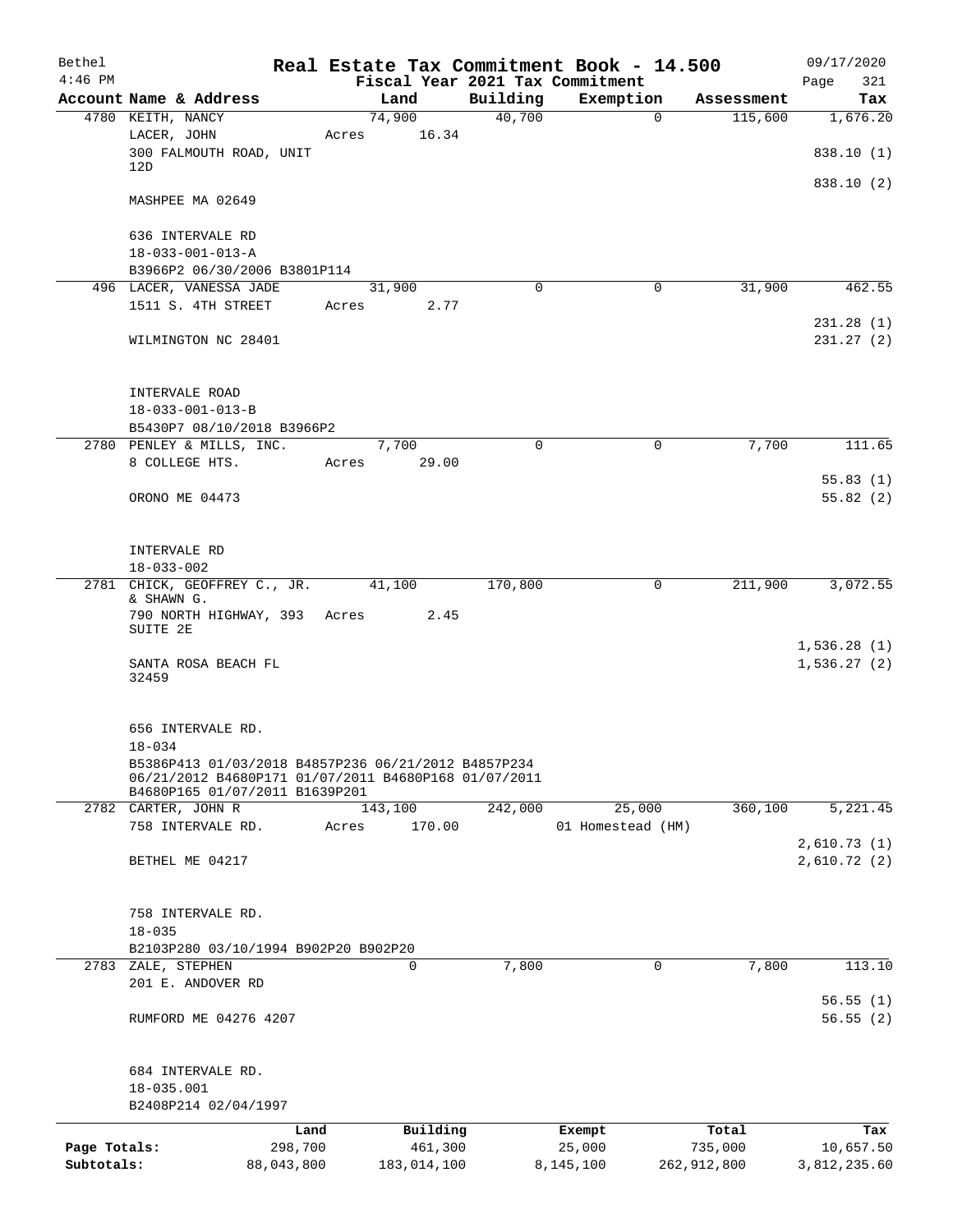| Bethel    |                      |                                                     |        |      |          | Real Estate Tax Commitment Book - 14.500 |            | 09/17/2020  |
|-----------|----------------------|-----------------------------------------------------|--------|------|----------|------------------------------------------|------------|-------------|
| $4:46$ PM |                      |                                                     |        |      |          | Fiscal Year 2021 Tax Commitment          |            | Page<br>322 |
|           |                      | Account Name & Address                              | Land   |      | Building | Exemption                                | Assessment | Tax         |
|           |                      | 2784 MCMAHON, TIMOTHY L                             | 38,700 |      | 275,900  | 31,000                                   | 283,600    | 4,112.20    |
|           |                      | MCMAHON, DIANE M                                    | Acres  | 1.10 |          | 12 WW2 Vet Res                           |            |             |
|           |                      | 676 INTERVALE RD                                    |        |      |          | 01 Homestead (HM)                        |            | 2,056.10(1) |
|           |                      | BETHEL ME 04217                                     |        |      |          |                                          |            | 2,056.10(2) |
|           |                      | 676 INTERVALE RD.                                   |        |      |          |                                          |            |             |
|           | $18 - 035 - 001$     | B2408P214 02/04/1997                                |        |      |          |                                          |            |             |
|           |                      | 2785 KIEFFER, WILLIAM H III,                        | 31,900 |      | 211,600  | 0                                        | 243,500    | 3,530.75    |
|           |                      | TTEE  REALTY TRUST                                  |        |      |          |                                          |            |             |
|           |                      | MAY, JAMES M, TTEE<br>JAMES M. MAY REALTY           | Acres  | 0.60 |          |                                          |            |             |
|           | TRUST<br>PO BOX 746  |                                                     |        |      |          |                                          |            | 1,765.38(1) |
|           |                      |                                                     |        |      |          |                                          |            | 1,765.37(2) |
|           |                      | BETHEL ME 04217                                     |        |      |          |                                          |            |             |
|           |                      | 714 INTERVALE RD.                                   |        |      |          |                                          |            |             |
|           | $18 - 036$           |                                                     |        |      |          |                                          |            |             |
|           | 02/02/1999           | B4653P260 10/26/2010 B4633P258 10/26/2010 B2668P194 |        |      |          |                                          |            |             |
|           | 2786 CARTER, TIMOTHY |                                                     | 24,800 |      | 58,700   | 31,000                                   | 52,500     | 761.25      |
|           |                      | 744 INTERVALE ROAD                                  | Acres  | 0.28 |          | 01 Homestead (HM)                        |            |             |
|           |                      |                                                     |        |      |          | 12 WW2 Vet Res                           |            | 380.63(1)   |
|           |                      | BETHEL ME 04217                                     |        |      |          |                                          |            | 380.62(2)   |
|           |                      | 744 INTERVALE RD.                                   |        |      |          |                                          |            |             |
|           | $18 - 037$           |                                                     |        |      |          |                                          |            |             |
|           | 2787 CARTER, ANNE M  |                                                     | 12,000 |      | 0        | 0                                        | 12,000     | 174.00      |
|           |                      | 786 INTERVALE RD                                    | Acres  | 0.70 |          |                                          |            |             |
|           |                      |                                                     |        |      |          |                                          |            | 87.00(1)    |
|           | BETHEL ME 04217      |                                                     |        |      |          |                                          |            | 87.00(2)    |
|           | INTERVALE E/S        |                                                     |        |      |          |                                          |            |             |
|           | $18 - 038$           |                                                     |        |      |          |                                          |            |             |
|           |                      | 2788 CROCKETT, DAVID C                              | 38,400 |      | 90,200   | 25,000                                   | 103,600    | 1,502.20    |
|           |                      | CROCKETT, JOANN                                     | Acres  | 1.00 |          | 01 Homestead (HM)                        |            |             |
|           |                      | 815 INTERVALE ROAD                                  |        |      |          |                                          |            | 751.10(1)   |
|           |                      |                                                     |        |      |          |                                          |            | 751.10(2)   |
|           |                      | BETHEL ME 04217                                     |        |      |          |                                          |            |             |
|           |                      | 815 INTERVALE RD.                                   |        |      |          |                                          |            |             |
|           | $18 - 039$           |                                                     |        |      |          |                                          |            |             |
|           |                      | B3768P87 07/21/2005                                 |        |      |          |                                          |            |             |
|           |                      | 2789 BUCK, RODGER J PR                              | 47,800 |      | 205,300  | 0                                        | 253,100    | 3,669.95    |
|           |                      | BUCK, CATHERINE L.                                  | Acres  | 8.80 |          |                                          |            |             |
|           |                      | 150 GLENWOOD AVE                                    |        |      |          |                                          |            | 1,834.98(1) |
|           |                      |                                                     |        |      |          |                                          |            | 1,834.97(2) |
|           |                      | PORTLAND ME 04103                                   |        |      |          |                                          |            |             |
|           |                      | 789 INTERVALE RD.                                   |        |      |          |                                          |            |             |
|           | $18 - 040$           |                                                     |        |      |          |                                          |            |             |
|           |                      | B5461P900 05/10/2019 B2964P84 07/03/2001            |        |      |          |                                          |            |             |
|           |                      |                                                     |        |      |          |                                          |            |             |
|           |                      |                                                     |        |      |          |                                          |            |             |
|           |                      |                                                     |        |      |          |                                          |            |             |

|              | Land       | Building    | Exempt    | Total       | Tax          |
|--------------|------------|-------------|-----------|-------------|--------------|
| Page Totals: | 193,600    | 841,700     | 87,000    | 948,300     | 13,750.35    |
| Subtotals:   | 88,237,400 | 183,855,800 | 8,232,100 | 263,861,100 | 3,825,985.95 |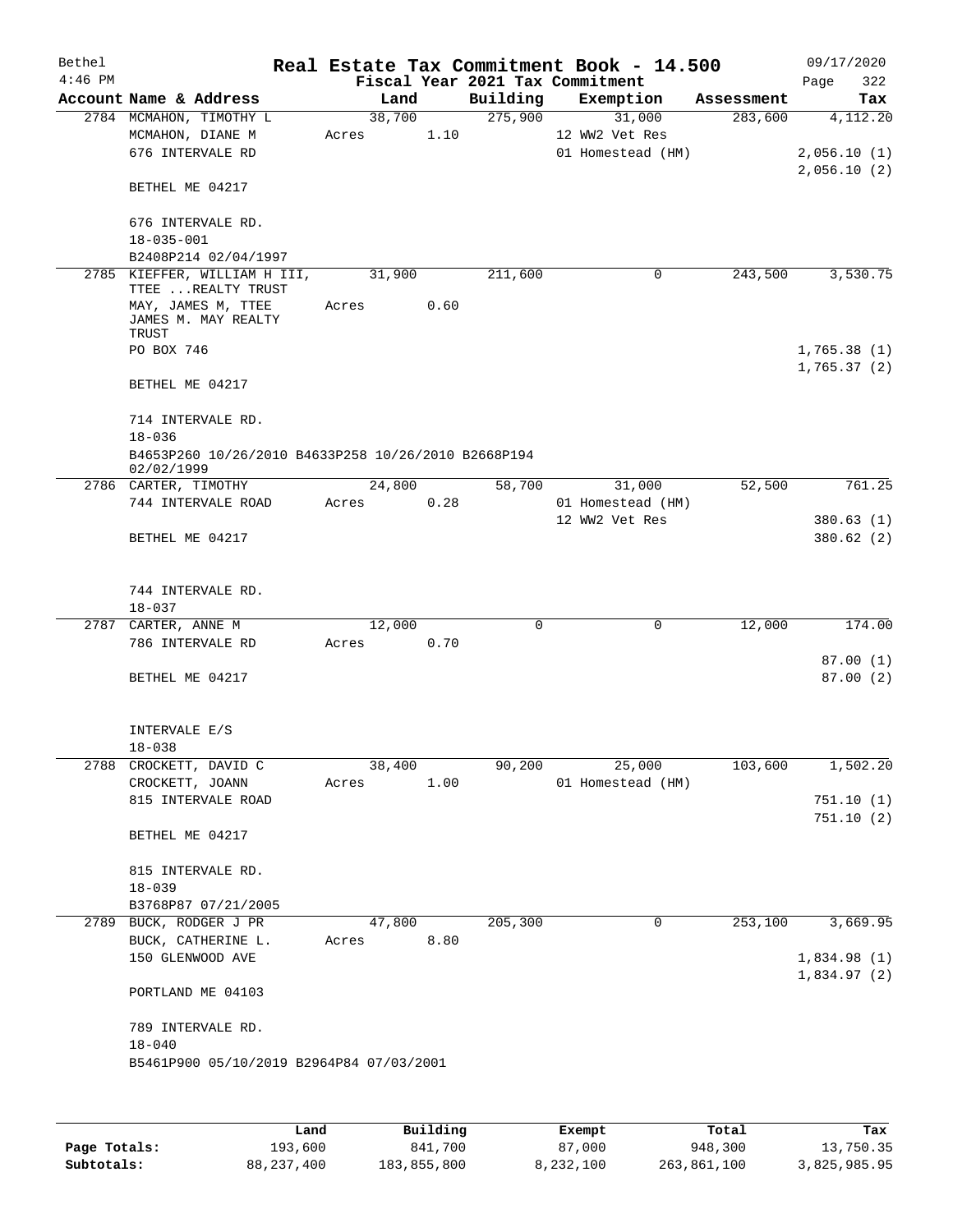| Bethel    |                                               | Real Estate Tax Commitment Book - 14.500 |             |              |            | 09/17/2020               |
|-----------|-----------------------------------------------|------------------------------------------|-------------|--------------|------------|--------------------------|
| $4:46$ PM |                                               | Fiscal Year 2021 Tax Commitment          |             |              |            | 323<br>Page              |
|           | Account Name & Address                        | Land                                     | Building    | Exemption    | Assessment | Tax                      |
|           | 4926 BUCK, ROGER C PR                         | 48,700                                   | 105,000     | $\mathbf 0$  | 153,700    | 2,228.65                 |
|           | BUCK, CATHERINE L                             | 1.20<br>Acres                            |             |              |            |                          |
|           | 150 GLENWOOD AVENUE                           |                                          |             |              |            | 1, 114.33(1)             |
|           |                                               |                                          |             |              |            | 1, 114.32(2)             |
|           | PORTLAND ME 04102                             |                                          |             |              |            |                          |
|           |                                               |                                          |             |              |            |                          |
|           | 787 INTERVALE RD.                             |                                          |             |              |            |                          |
|           | $18 - 040 - 001$                              |                                          |             |              |            |                          |
|           | B3989P135 08/04/2006                          |                                          |             |              |            |                          |
|           | 2790 CARTER, JOHN R                           | 16,700                                   | $\mathbf 0$ | 0            | 16,700     | 242.15                   |
|           | 758 INTERVALE RD.                             | 31.66<br>Acres                           |             |              |            |                          |
|           |                                               |                                          |             |              |            | 121.08(1)                |
|           | BETHEL ME 04217                               |                                          |             |              |            | 121.07(2)                |
|           |                                               |                                          |             |              |            |                          |
|           |                                               |                                          |             |              |            |                          |
|           |                                               |                                          |             |              |            |                          |
|           | $18 - 041$                                    |                                          |             |              |            |                          |
|           | B2103P280 03/10/1994<br>2795 CARTER, TIMOTHY  | 12,800                                   | $\mathbf 0$ | $\mathbf 0$  | 12,800     | 185.60                   |
|           | 744 INTERVALE ROAD                            | 49.00<br>Acres                           |             |              |            |                          |
|           |                                               |                                          |             |              |            | 92.80(1)                 |
|           | BETHEL ME 04217                               |                                          |             |              |            | 92.80(2)                 |
|           |                                               |                                          |             |              |            |                          |
|           |                                               |                                          |             |              |            |                          |
|           | INTERVALE RD.                                 |                                          |             |              |            |                          |
|           | $18 - 041 - 001$                              |                                          |             |              |            |                          |
|           | 2791 CARTER, ANNE M                           | 24,000                                   | 14,000      | $\mathsf{O}$ | 38,000     | 551.00                   |
|           | 786 INTERVALE RD                              | 1.00<br>Acres                            |             |              |            |                          |
|           |                                               |                                          |             |              |            | 275.50(1)                |
|           | BETHEL ME 04217                               |                                          |             |              |            | 275.50(2)                |
|           |                                               |                                          |             |              |            |                          |
|           |                                               |                                          |             |              |            |                          |
|           | 91 SWAN HILL RD                               |                                          |             |              |            |                          |
|           | $18 - 042$                                    |                                          |             |              |            |                          |
|           | B976P161                                      |                                          |             |              |            |                          |
|           | 2792 CARTER, ANNE M                           | 58,300                                   | 0           | 0            | 58,300     | 845.35                   |
|           | 786 INTERVALE RD                              | Acres 75.00                              |             |              |            |                          |
|           |                                               |                                          |             |              |            | 422.68(1)                |
|           | BETHEL ME 04217                               |                                          |             |              |            | 422.67 (2)               |
|           |                                               |                                          |             |              |            |                          |
|           |                                               |                                          |             |              |            |                          |
|           |                                               |                                          |             |              |            |                          |
|           | $18 - 043$                                    |                                          |             |              |            |                          |
|           | 4922 VERIZON WIRELESS<br>C/O VERIZON WIRELESS | 0                                        | 117,500     | 0            | 117,500    | 1,703.75                 |
|           |                                               |                                          |             |              |            |                          |
|           | PO BOX 2549                                   |                                          |             |              |            | 851.88 (1)<br>851.87 (2) |
|           | ADDISON TX 75001                              |                                          |             |              |            |                          |
|           |                                               |                                          |             |              |            |                          |
|           | 17 HOWLING HOLE RD                            |                                          |             |              |            |                          |
|           | 18-043.001                                    |                                          |             |              |            |                          |
|           |                                               |                                          |             |              |            |                          |

|              | Land       | Building    | Exempt    | Total         | Tax          |
|--------------|------------|-------------|-----------|---------------|--------------|
| Page Totals: | 160,500    | 236,500     |           | 397,000       | 5,756.50     |
| Subtotals:   | 88,397,900 | 184,092,300 | 8,232,100 | 264, 258, 100 | 3,831,742.45 |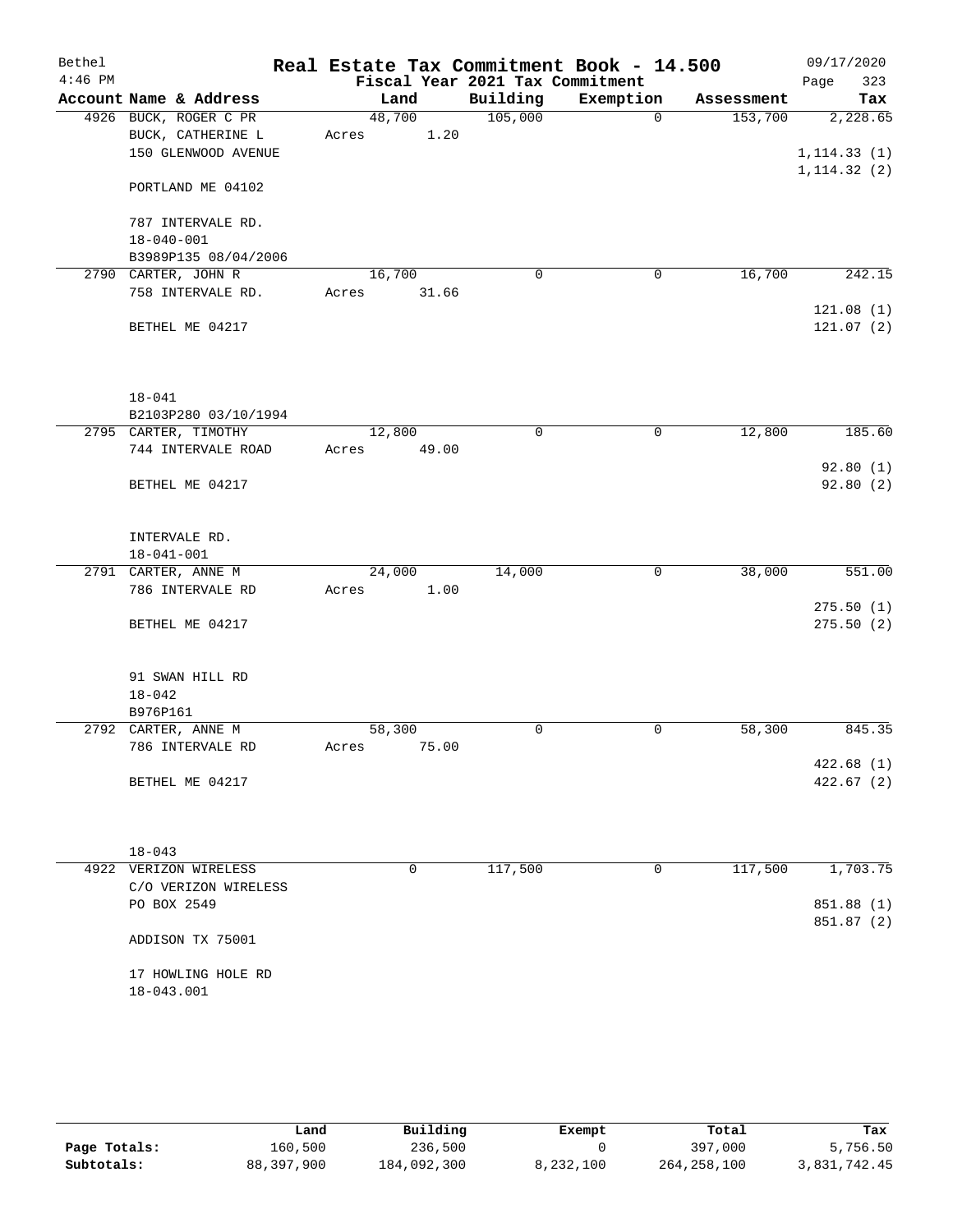| Bethel       |                                                                |       |                |                         | Real Estate Tax Commitment Book - 14.500 |                      | 09/17/2020              |  |
|--------------|----------------------------------------------------------------|-------|----------------|-------------------------|------------------------------------------|----------------------|-------------------------|--|
| $4:46$ PM    |                                                                |       |                |                         | Fiscal Year 2021 Tax Commitment          |                      | 324<br>Page             |  |
|              | Account Name & Address<br>2793 CARTER, PAMELA L. &             |       | Land<br>14,100 | Building<br>$\mathbf 0$ | Exemption<br>0                           | Assessment<br>14,100 | Tax<br>204.45           |  |
|              | DUNN, LORNA L. CARTER<br>C/O CARTER, THOMAS                    | Acres | 53.00          |                         |                                          |                      |                         |  |
|              | PO BOX 282                                                     |       |                |                         |                                          |                      | 102.23(1)               |  |
|              |                                                                |       |                |                         |                                          |                      | 102.22(2)               |  |
|              | BETHEL ME 04217                                                |       |                |                         |                                          |                      |                         |  |
|              | INTERVALE RD S/S                                               |       |                |                         |                                          |                      |                         |  |
|              | $18 - 044$<br>B5323P348 12/23/2016 B1100P23                    |       |                |                         |                                          |                      |                         |  |
|              | 2794 CARTER, PAMELA L. &                                       |       | 3,500          | $\Omega$                | 0                                        | 3,500                | 50.75                   |  |
|              | DUNN, LORNA L. CARTER                                          |       |                |                         |                                          |                      |                         |  |
|              | C/O CARTER, THOMAS                                             | Acres | 12.00          |                         |                                          |                      |                         |  |
|              | P.O. BOX 282                                                   |       |                |                         |                                          |                      | 25.38(1)                |  |
|              | BETHEL ME 04217                                                |       |                |                         |                                          |                      | 25.37(2)                |  |
|              | INTERVALE E/S                                                  |       |                |                         |                                          |                      |                         |  |
|              | $18 - 044 - 001$                                               |       |                |                         |                                          |                      |                         |  |
|              | B5323P348 12/23/2016 B1576P67 06/21/1988                       |       |                |                         |                                          |                      |                         |  |
|              | 3776 CARTER, TIMOTHY                                           |       | 39,800         | 500                     | $\mathbf 0$                              | 40,300               | 584.35                  |  |
|              | 744 INTERVALE RD.                                              | Acres | 1.59           |                         |                                          |                      | 292.18(1)               |  |
|              | BETHEL ME 04217                                                |       |                |                         |                                          |                      | 292.17(2)               |  |
|              | 729 INTERVALE RD.                                              |       |                |                         |                                          |                      |                         |  |
|              | $18 - 045$                                                     |       |                |                         |                                          |                      |                         |  |
|              | 2796 CARTER, PAMELA L. &                                       |       | 41,900         | 86,600                  | 25,000                                   | 103,500              | 1,500.75                |  |
|              | DUNN, LORNA L. CARTER                                          |       |                |                         |                                          |                      |                         |  |
|              | C/O CARTER, THOMAS R.<br>PO BOX 282                            |       | 3.15<br>Acres  |                         | 01 Homestead (HM)                        |                      |                         |  |
|              |                                                                |       |                |                         |                                          |                      | 750.38 (1)<br>750.37(2) |  |
|              | BETHEL ME 04217                                                |       |                |                         |                                          |                      |                         |  |
|              | 32 STEVENS RD                                                  |       |                |                         |                                          |                      |                         |  |
|              | $18 - 048$<br>B5323P348 12/23/2016 B935P263 05/03/1977 B735P70 |       |                |                         |                                          |                      |                         |  |
|              | 02/17/1972                                                     |       |                |                         |                                          |                      |                         |  |
|              | 4865 WINCHESTER, SCOTT H                                       |       | 40,200         | 49,000                  | $\Omega$                                 | 89,200               | 1,293.40                |  |
|              | 169 LORD ROAD                                                  | Acres | 1.85           |                         |                                          |                      | 646.70 (1)              |  |
|              | BUXTON ME 04093                                                |       |                |                         |                                          |                      | 646.70 (2)              |  |
|              |                                                                |       |                |                         |                                          |                      |                         |  |
|              | STEVENS RD<br>$18 - 048 - 001$                                 |       |                |                         |                                          |                      |                         |  |
|              | B4013P195 09/20/2006                                           |       |                |                         |                                          |                      |                         |  |
| 2797         | CARTER, ANNE M                                                 |       | 40,500         | 13,100                  | 0                                        | 53,600               | 777.20                  |  |
|              | CARTER, ANNE                                                   | Acres | 19.00          |                         |                                          |                      |                         |  |
|              | 786 INTERVALE RD                                               |       |                |                         |                                          |                      | 388.60(1)               |  |
|              | BETHEL ME 04217                                                |       |                |                         |                                          |                      | 388.60 (2)              |  |
|              |                                                                |       |                |                         |                                          |                      |                         |  |
|              | 65 HOWLING HOLE ROAD<br>$18 - 049$                             |       |                |                         |                                          |                      |                         |  |
|              | B2787P345 01/28/2000                                           |       |                |                         |                                          |                      |                         |  |
|              |                                                                | Land  | Building       |                         | Exempt                                   | Total                | Tax                     |  |
| Page Totals: | 180,000                                                        |       | 149,200        |                         | 25,000                                   | 304,200              | 4,410.90                |  |
| Subtotals:   | 88,577,900                                                     |       | 184, 241, 500  |                         | 8,257,100                                | 264,562,300          | 3,836,153.35            |  |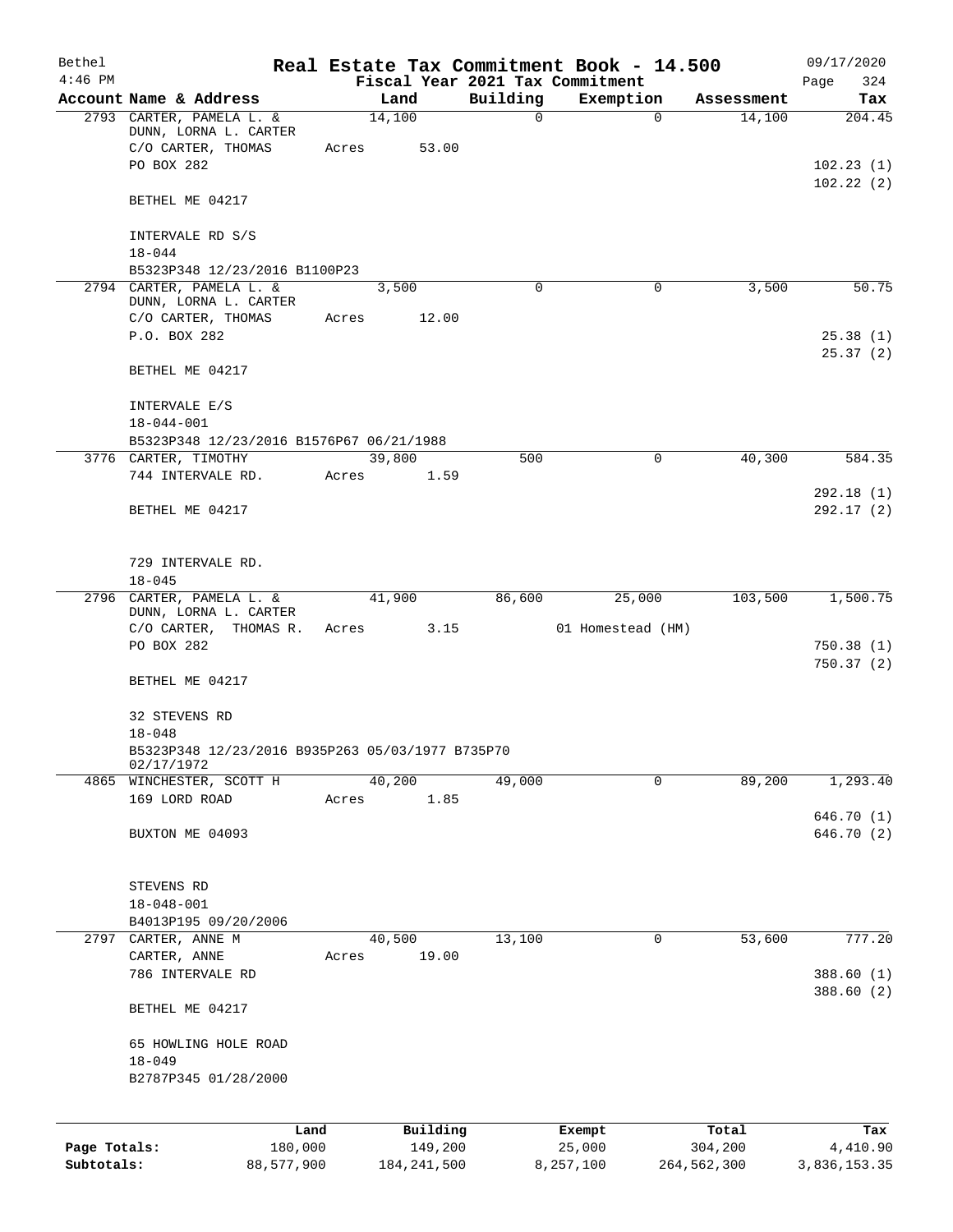| Bethel<br>$4:46$ PM |                                          | Real Estate Tax Commitment Book - 14.500<br>Fiscal Year 2021 Tax Commitment |             |                   |            | 09/17/2020<br>Page<br>325  |
|---------------------|------------------------------------------|-----------------------------------------------------------------------------|-------------|-------------------|------------|----------------------------|
|                     | Account Name & Address                   | Land                                                                        | Building    | Exemption         | Assessment | Tax                        |
|                     | 2798 DUFAULT, PAUL                       | 42,000                                                                      | 117,600     | 31,000            | 128,600    | 1,864.70                   |
|                     | DUFAULT, ELEANOR                         | 10.00<br>Acres                                                              |             | 01 Homestead (HM) |            |                            |
|                     | PO BOX 839                               |                                                                             |             | 12 WW2 Vet Res    |            | 932.35(1)                  |
|                     | BETHEL ME 04217                          |                                                                             |             |                   |            | 932.35(2)                  |
|                     | 45 HOWLING HOLE ROAD                     |                                                                             |             |                   |            |                            |
|                     | $18 - 049 - 001$                         |                                                                             |             |                   |            |                            |
|                     | B1435P157 09/02/1986                     |                                                                             |             |                   |            |                            |
| 2799                | RIVLIN, LENARD                           | 27,600                                                                      | $\mathbf 0$ | 0                 | 27,600     | 400.20                     |
|                     | RIVLIN, HOLLY                            | 4.00<br>Acres                                                               |             |                   |            |                            |
|                     | 313 COLONEL GREENE RD.                   |                                                                             |             |                   |            | 200.10(1)                  |
|                     | YORKTOWN HEIGHTS NY<br>10598             |                                                                             |             |                   |            | 200.10(2)                  |
|                     | 67 HOWLING HOLE ROAD                     |                                                                             |             |                   |            |                            |
|                     | $18 - 049 - 002$                         |                                                                             |             |                   |            |                            |
|                     | B2787P347 01/28/2000                     |                                                                             |             |                   |            |                            |
|                     | 2800 STEVENS, ROBERT A                   | 19,800                                                                      | 3,400       | $\mathsf{O}$      | 23,200     | 336.40                     |
|                     | STEVENS, ALTHEA                          | 50.00<br>Acres                                                              |             |                   |            |                            |
|                     | 49 STEVENS RD.                           |                                                                             |             |                   |            | 168.20(1)                  |
|                     | BETHEL ME 04217                          |                                                                             |             |                   |            | 168.20(2)                  |
|                     | INTERVALE RD S/S                         |                                                                             |             |                   |            |                            |
|                     | $18 - 050$                               |                                                                             |             |                   |            |                            |
|                     | 2801 STEVENS, DALE                       | 4,200                                                                       | 0           | $\mathbf 0$       | 4,200      | 60.90                      |
|                     | STEVENS, BARBARA                         | 15.00<br>Acres                                                              |             |                   |            |                            |
|                     | 507 INTERVALE RD.                        |                                                                             |             |                   |            | 30.45(1)                   |
|                     | BETHEL ME 04217                          |                                                                             |             |                   |            | 30.45(2)                   |
|                     | STEVENS RD.                              |                                                                             |             |                   |            |                            |
|                     | $18 - 050 - 001$                         |                                                                             |             |                   |            |                            |
|                     | B2226P54                                 |                                                                             |             |                   |            |                            |
|                     | 2802 CHASE, RUTH                         | 26,200                                                                      | $\mathbf 0$ | 0                 | 26,200     | 379.90                     |
|                     | CHASE, GEORGE                            | 90.00<br>Acres                                                              |             |                   |            |                            |
|                     | 1 FENDERSON ROAD                         |                                                                             |             |                   |            | 189.95(1)                  |
|                     | SACO ME 04072                            |                                                                             |             |                   |            | 189.95(2)                  |
|                     | INTERVALE RD.                            |                                                                             |             |                   |            |                            |
|                     | $18 - 050 - 002$                         |                                                                             |             |                   |            |                            |
|                     | B2226P72                                 |                                                                             |             |                   |            |                            |
|                     | 2803 HILLSIDE TREE FARM, LLC             | 84,500                                                                      | 125,400     | 25,000            | 184,900    | 2,681.05                   |
|                     | ALVIN R. & ALICE R.                      | 134.00<br>Acres                                                             |             | 01 Homestead (HM) |            |                            |
|                     | <b>STEVENS</b><br>94 STEVENS ROAD        |                                                                             |             |                   |            |                            |
|                     |                                          |                                                                             |             |                   |            | 1,340.53(1)<br>1,340.52(2) |
|                     | BETHEL ME 04217                          |                                                                             |             |                   |            |                            |
|                     | 94 STEVENS RD                            |                                                                             |             |                   |            |                            |
|                     | $18 - 051$                               |                                                                             |             |                   |            |                            |
|                     | B4838P229 04/24/2012 B647P217 03/08/1966 |                                                                             |             |                   |            |                            |
|                     |                                          |                                                                             |             |                   |            |                            |

|              | Land       | Building    | Exempt    | Total       | Tax          |
|--------------|------------|-------------|-----------|-------------|--------------|
| Page Totals: | 204,300    | 246,400     | 56,000    | 394,700     | 5,723.15     |
| Subtotals:   | 88,782,200 | 184,487,900 | 8,313,100 | 264,957,000 | 3,841,876.50 |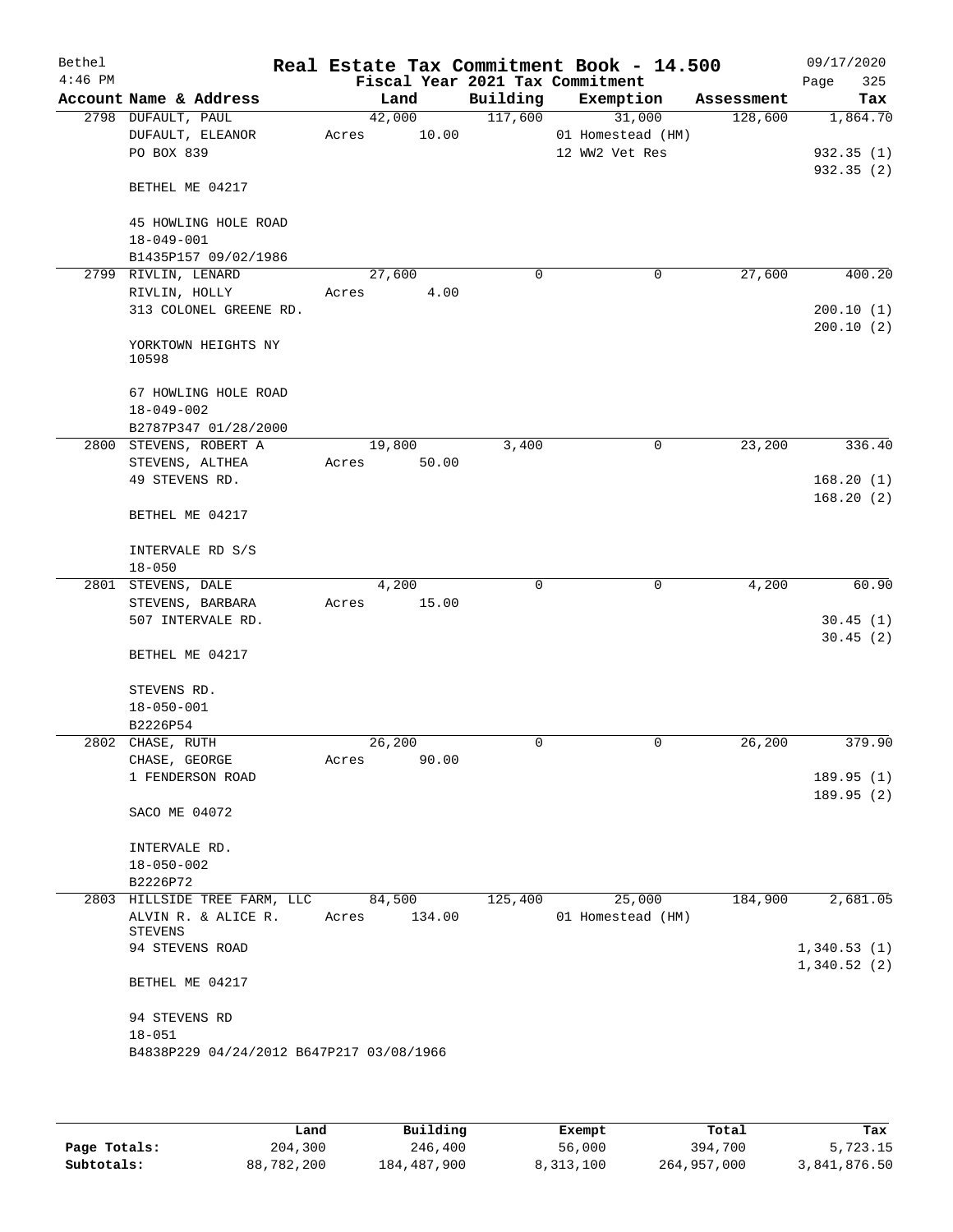| Bethel    |                                           |        |       |             | Real Estate Tax Commitment Book - 14.500 |            | 09/17/2020               |
|-----------|-------------------------------------------|--------|-------|-------------|------------------------------------------|------------|--------------------------|
| $4:46$ PM |                                           |        |       |             | Fiscal Year 2021 Tax Commitment          |            | 326<br>Page              |
|           | Account Name & Address                    |        | Land  | Building    | Exemption                                | Assessment | Tax                      |
|           | 2804 STEVENS, SCOTT                       | 40,300 |       | 73,600      | 25,000                                   | 88,900     | 1,289.05                 |
|           | STEVENS, AMYLYNN<br>25 STEVENS ROAD       | Acres  | 1.90  |             | 01 Homestead (HM)                        |            |                          |
|           |                                           |        |       |             |                                          |            | 644.53 (1)<br>644.52 (2) |
|           | BETHEL ME 04217                           |        |       |             |                                          |            |                          |
|           | 25 STEVENS RD                             |        |       |             |                                          |            |                          |
|           | $18 - 052$                                |        |       |             |                                          |            |                          |
|           | B2484P124 10/10/1997 B2484P123 10/10/1997 |        |       |             |                                          |            |                          |
|           | 2805 STEVENS, ROBERT A<br>49 STEVENS ROAD | 42,900 |       | 104,300     | 25,000                                   | 122,200    | 1,771.90                 |
|           |                                           | Acres  | 4.25  |             | 01 Homestead (HM)                        |            | 885.95 (1)               |
|           | BETHEL ME 04217                           |        |       |             |                                          |            | 885.95 (2)               |
|           | 49 STEVENS RD                             |        |       |             |                                          |            |                          |
|           | $18 - 053$                                |        |       |             |                                          |            |                          |
|           | B1024P57                                  |        |       |             |                                          |            |                          |
|           | 2806 BLAKE, E G & SON INC                 | 58,900 |       | $\mathbf 0$ | 0                                        | 58,900     | 854.05                   |
|           | 107 INTERVALE ROAD                        | Acres  | 39.70 |             |                                          |            |                          |
|           |                                           |        |       |             |                                          |            | 427.03(1)                |
|           | BETHEL ME 04217                           |        |       |             |                                          |            | 427.02(2)                |
|           | INTERVALE RD S/S                          |        |       |             |                                          |            |                          |
|           | $18 - 054$                                |        |       |             |                                          |            |                          |
|           | B678P34                                   |        |       |             |                                          |            |                          |
|           | 2807 JENNINGS LIVING TRUST                | 44,300 |       | 113,100     | $\mathsf{O}$                             | 157,400    | 2,282.30                 |
|           | 59 EARLS RD.                              | Acres  | 1.39  |             |                                          |            |                          |
|           |                                           |        |       |             |                                          |            | 1, 141.15(1)             |
|           | SOUTH BERWICK ME 03908                    |        |       |             |                                          |            | 1, 141.15(2)             |
|           | 661 INTERVALE RD.                         |        |       |             |                                          |            |                          |
|           | $18 - 054 - 001$                          |        |       |             |                                          |            |                          |
|           | B5359P357 08/03/2017 B2996P238 09/02/2001 |        |       |             |                                          |            |                          |
|           | 2808 CHEEVER, MARK R                      | 34,300 |       | 0           | 0                                        | 34,300     | 497.35                   |
|           | LEWEY, DORENE M                           | Acres  | 1.24  |             |                                          |            |                          |
|           | 8 ILA ROAD                                |        |       |             |                                          |            | 248.68(1)                |
|           |                                           |        |       |             |                                          |            | 248.67(2)                |
|           | SAUGUS MA 01906                           |        |       |             |                                          |            |                          |
|           | $18 - 054 - 002$                          |        |       |             |                                          |            |                          |
|           | B5513P974 03/30/2020 B3222P244 01/02/2003 |        |       |             |                                          |            |                          |
|           | 2809 CHEEVER, MARK R                      | 34,100 |       | $\Omega$    | $\Omega$                                 | 34,100     | 494.45                   |
|           | LEWEY, DORENE M                           | Acres  | 1.15  |             |                                          |            |                          |
|           | 8 ILA ROAD                                |        |       |             |                                          |            | 247.23(1)                |
|           | SAUGUS MA 01906                           |        |       |             |                                          |            | 247.22 (2)               |
|           |                                           |        |       |             |                                          |            |                          |
|           | 22 PINE HAVEN LANE                        |        |       |             |                                          |            |                          |
|           | $18 - 054 - 003$                          |        |       |             |                                          |            |                          |
|           | B5513P972 03/30/2020 B3247P190 02/21/2003 |        |       |             |                                          |            |                          |
|           |                                           |        |       |             |                                          |            |                          |
|           |                                           |        |       |             |                                          |            |                          |

|              | Land       | Building    | Exempt    | Total       | Tax          |
|--------------|------------|-------------|-----------|-------------|--------------|
| Page Totals: | 254,800    | 291,000     | 50,000    | 495,800     | 7,189.10     |
| Subtotals:   | 89,037,000 | 184,778,900 | 8,363,100 | 265,452,800 | 3,849,065.60 |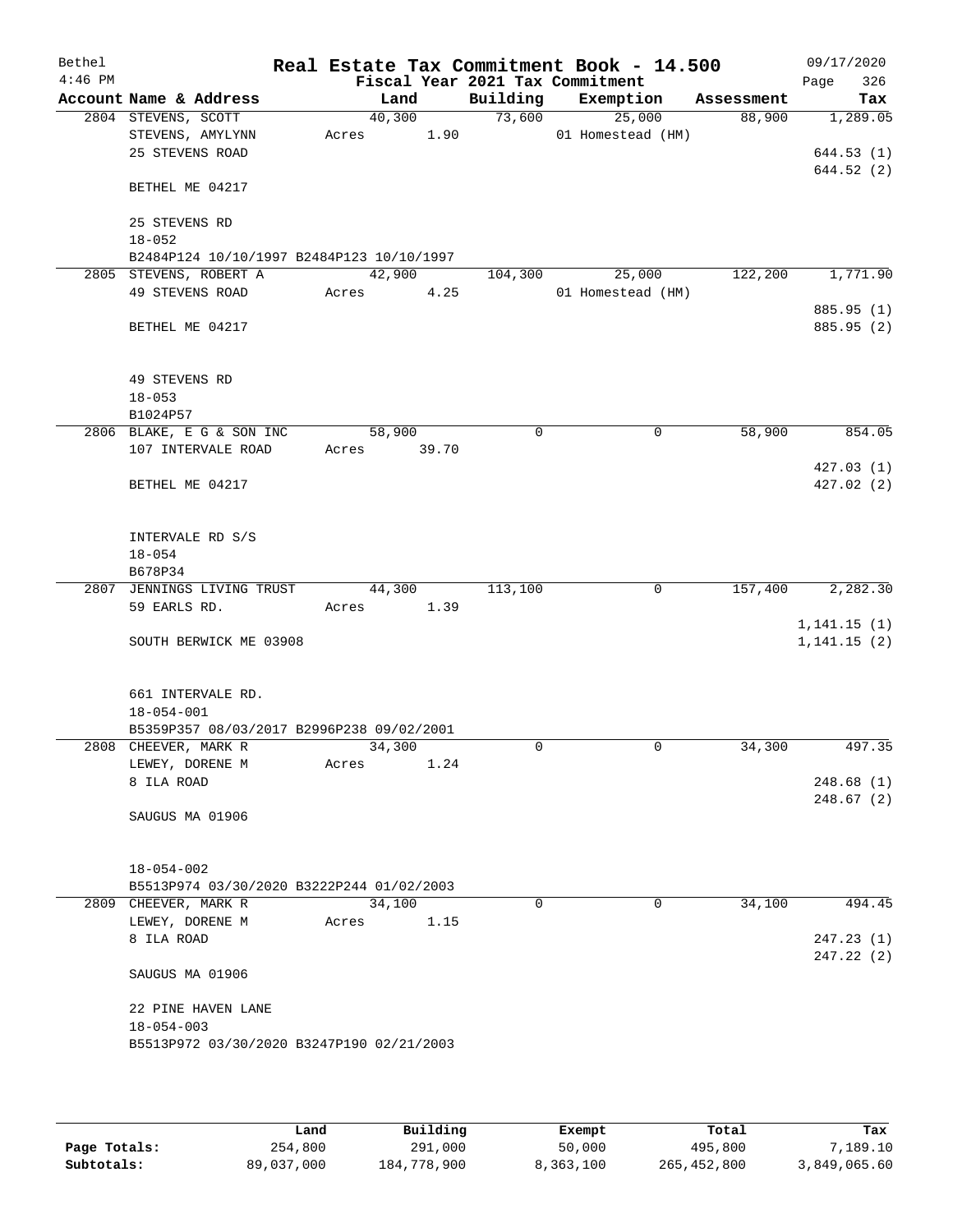| Bethel       |                                                                                        |                 |        |                       |          | Real Estate Tax Commitment Book - 14.500 |                    | 09/17/2020                 |
|--------------|----------------------------------------------------------------------------------------|-----------------|--------|-----------------------|----------|------------------------------------------|--------------------|----------------------------|
| $4:46$ PM    |                                                                                        |                 |        |                       |          | Fiscal Year 2021 Tax Commitment          |                    | Page<br>327                |
|              | Account Name & Address                                                                 |                 | Land   |                       | Building | Exemption                                | Assessment         | Tax                        |
|              | 2810 CHEEVER, MARK R<br>LEWEY, DORENE M<br>8 ILA ROAD                                  | Acres           | 43,600 | 1.12                  | 232,000  | $\mathbf 0$                              | 275,600            | 3,996.20<br>1,998.10(1)    |
|              | SAUGUS MA 01906                                                                        |                 |        |                       |          |                                          |                    | 1,998.10(2)                |
|              | 24 PINE HAVEN LANE<br>$18 - 054 - 004$                                                 |                 |        |                       |          |                                          |                    |                            |
|              | B5513P972 03/30/2020 B3247P190 02/21/2003                                              |                 |        |                       |          |                                          |                    |                            |
|              | 4517 STEVEN, MICHAEL T                                                                 |                 | 43,500 |                       | 199,000  | 25,000                                   | 217,500            | 3, 153. 75                 |
|              | STEVEN, MARGARET B                                                                     | Acres           |        | 1.10                  |          | 01 Homestead (HM)                        |                    |                            |
|              | <b>30 PINE HAVEN LANE</b>                                                              |                 |        |                       |          |                                          |                    | 1,576.88(1)                |
|              | BETHEL ME 04217                                                                        |                 |        |                       |          |                                          |                    | 1,576.87(2)                |
|              | <b>30 PINE HAVEN LANE</b><br>$18 - 054 - 005$                                          |                 |        |                       |          |                                          |                    |                            |
|              | B3492P221 04/14/2004                                                                   |                 |        |                       |          |                                          |                    |                            |
|              | 4518 BALES, TARA                                                                       |                 | 45,400 |                       | 225,800  | 0                                        | 271,200            | 3,932.40                   |
|              | 36 PINE HAVEN LANE                                                                     | Acres           |        | 1.89                  |          |                                          |                    |                            |
|              |                                                                                        |                 |        |                       |          |                                          |                    | 1,966.20(1)                |
|              | BETHEL ME 04217                                                                        |                 |        |                       |          |                                          |                    | 1,966.20(2)                |
|              | <b>36 PINE HAVEN LANE</b><br>$18 - 054 - 006$                                          |                 |        |                       |          |                                          |                    |                            |
|              | B5418P688 07/16/2018 B4104P196 03/16/2007 B4003P218<br>09/06/2006 B3374P202 09/11/2003 |                 |        |                       |          |                                          |                    |                            |
|              | 4519 STEVENS, GREGORY P                                                                |                 | 44,500 |                       | 132,800  | 0                                        | 177,300            | 2,570.85                   |
|              | STEVENS, DAWN M                                                                        | Acres           |        | 1.47                  |          |                                          |                    |                            |
|              | 18 ADELINE DR.                                                                         |                 |        |                       |          |                                          |                    | 1,285.43(1)                |
|              | GORHAM ME 04038                                                                        |                 |        |                       |          |                                          |                    | 1, 285.42(2)               |
|              | 21 PINE HAVEN LANE                                                                     |                 |        |                       |          |                                          |                    |                            |
|              | $18 - 054 - 007$                                                                       |                 |        |                       |          |                                          |                    |                            |
|              | B5225P501 06/08/2015 B4983P325 05/13/2013 B4067P275<br>12/18/2006 B3801P276 09/20/2005 |                 |        |                       |          |                                          |                    |                            |
|              | 4520 MACPHIE, SARAH                                                                    |                 | 44,400 |                       | 248,100  | 0                                        | 292,500            | 4,241.25                   |
|              | 19 PINE HAVEN LANE                                                                     | Acres           |        | 1.41                  |          |                                          |                    |                            |
|              | BETHEL ME 04217                                                                        |                 |        |                       |          |                                          |                    | 2,120.63(1)<br>2,120.62(2) |
|              | 19 PINE HAVEN LANE                                                                     |                 |        |                       |          |                                          |                    |                            |
|              | $18 - 054 - 008$<br>B5250P466 10/27/2015 B4181P246 08/22/2007 B3849P218<br>11/14/2005  |                 |        |                       |          |                                          |                    |                            |
|              | 4521 MCCANNELL, NANCY C                                                                |                 | 44,400 |                       | 157,400  | 25,000                                   | 176,800            | 2,563.60                   |
|              | MADDEN, MARY A.                                                                        | Acres           |        | 1.41                  |          | 01 Homestead (HM)                        |                    |                            |
|              | 5 PINE HAVEN LN.                                                                       |                 |        |                       |          |                                          |                    | 1,281.80(1)<br>1,281.80(2) |
|              | BETHEL ME 04217                                                                        |                 |        |                       |          |                                          |                    |                            |
|              | 5 PINE HAVEN LANE<br>$18 - 054 - 009$                                                  |                 |        |                       |          |                                          |                    |                            |
|              | B3495P344 04/15/2004 B3374P204 09/11/2003                                              |                 |        |                       |          |                                          |                    |                            |
|              |                                                                                        |                 |        |                       |          |                                          |                    |                            |
| Page Totals: |                                                                                        | Land<br>265,800 |        | Building<br>1,195,100 |          | Exempt<br>50,000                         | Total<br>1,410,900 | Tax<br>20,458.05           |

**Subtotals:** 89,302,800 185,974,000 8,413,100 266,863,700 3,869,523.65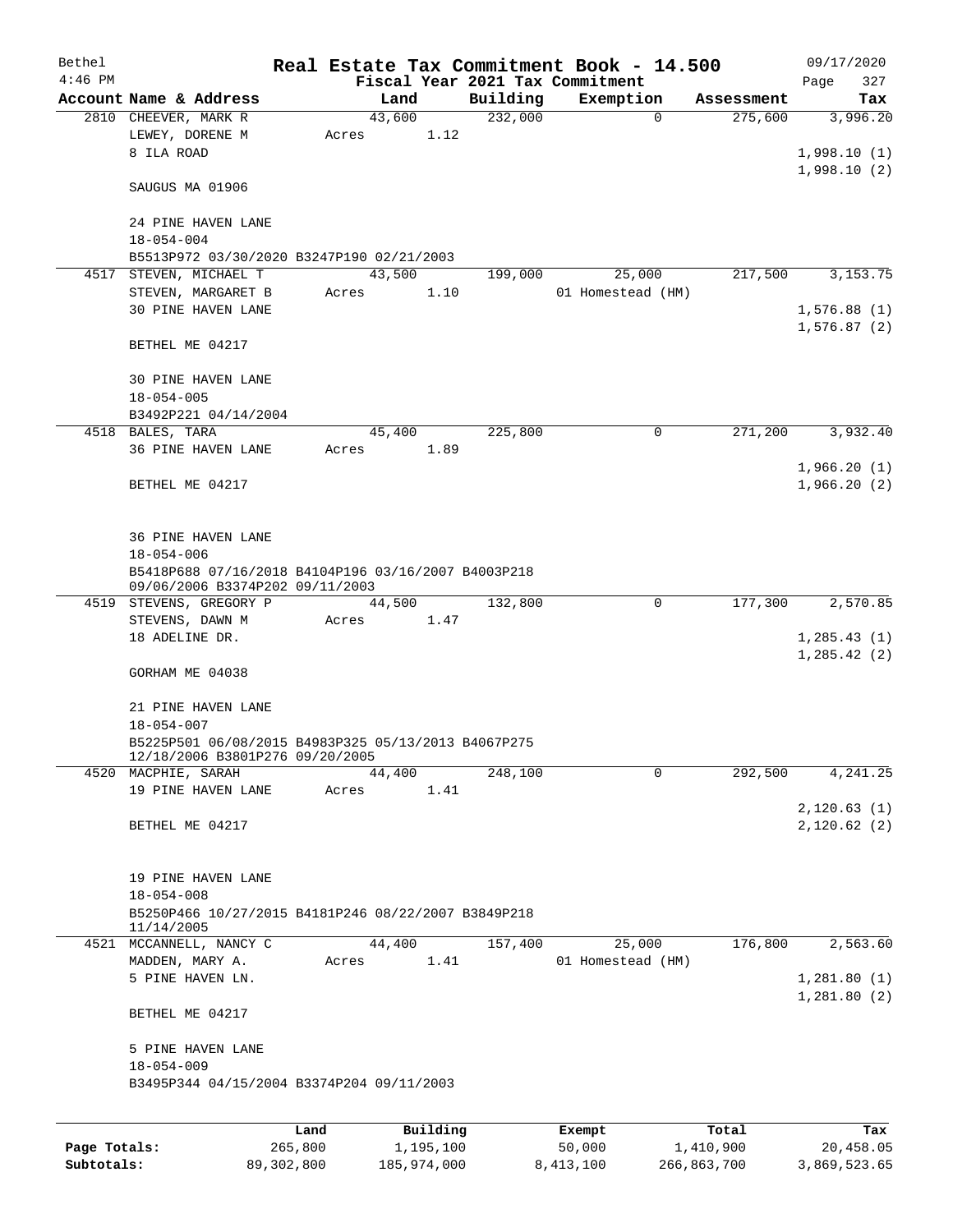| Bethel       |                                                                                      |            |             |                      | Real Estate Tax Commitment Book - 14.500 |                      | 09/17/2020                 |
|--------------|--------------------------------------------------------------------------------------|------------|-------------|----------------------|------------------------------------------|----------------------|----------------------------|
| $4:46$ PM    | Account Name & Address                                                               |            | Land        |                      | Fiscal Year 2021 Tax Commitment          |                      | 328<br>Page                |
|              | 4781 SAVAGE LAND                                                                     |            | 35,200      | Building<br>0        | Exemption<br>$\Omega$                    | Assessment<br>35,200 | Tax<br>510.40              |
|              | DEVELOPMENT, LLC                                                                     |            |             |                      |                                          |                      |                            |
|              | PO BOX 358                                                                           | Acres      | 1.60        |                      |                                          |                      |                            |
|              |                                                                                      |            |             |                      |                                          |                      | 255.20 (1)                 |
|              | BETHEL ME 04217                                                                      |            |             |                      |                                          |                      | 255.20(2)                  |
|              |                                                                                      |            |             |                      |                                          |                      |                            |
|              | PINE HAVEN-PHASE III<br>$18 - 054 - 010$                                             |            |             |                      |                                          |                      |                            |
|              | B3845P1 11/22/2005                                                                   |            |             |                      |                                          |                      |                            |
|              | 4782 THOMAS, ZACKERY R                                                               |            | 44,400      | 191,900              | $\mathbf 0$                              | 236,300              | 3,426.35                   |
|              | THOMAS, MEGAN                                                                        | Acres      | 1.41        |                      |                                          |                      |                            |
|              | 9 MISTY WAY                                                                          |            |             |                      |                                          |                      | 1,713.18(1)<br>1,713.17(2) |
|              | FALMOUTH ME 04105                                                                    |            |             |                      |                                          |                      |                            |
|              | 10 HALEY LANE                                                                        |            |             |                      |                                          |                      |                            |
|              | $18 - 054 - 011$                                                                     |            |             |                      |                                          |                      |                            |
|              | B5438P513 10/24/2018 B5219P329 04/29/2015 B4221P334<br>11/09/2007 B3845P4 11/22/2005 |            |             |                      |                                          |                      |                            |
|              | 4783 DEAN, TROY B                                                                    |            | 44,300      | 214,200              | 0                                        | 258,500              | 3,748.25                   |
|              | DEAN, KRISTINA F                                                                     | Acres      | 1.37        |                      |                                          |                      |                            |
|              | 50 FENGLER ROAD                                                                      |            |             |                      |                                          |                      | 1,874.13(1)<br>1,874.12(2) |
|              | SCARBOROUGH ME 04074                                                                 |            |             |                      |                                          |                      |                            |
|              | 7 HALEY LANE                                                                         |            |             |                      |                                          |                      |                            |
|              | 18-054-012<br>B5335P80 03/15/2017 B4043P337 11/03/2006 B3845P4                       |            |             |                      |                                          |                      |                            |
|              | 11/22/2005                                                                           |            |             |                      |                                          |                      |                            |
|              | 4784 LUCAS, JEFFREY H                                                                |            | 43,900      | 237,200              | 0                                        | 281,100              | 4,075.95                   |
|              | LUCAS, DEBORAH L<br>100 BRATTLE ST.                                                  | Acres      | 1.22        |                      |                                          |                      |                            |
|              |                                                                                      |            |             |                      |                                          |                      | 2,037.98(1)<br>2,037.97(2) |
|              | ARLINGTON MA 02474                                                                   |            |             |                      |                                          |                      |                            |
|              | 17 HALEY LANE                                                                        |            |             |                      |                                          |                      |                            |
|              | $18 - 054 - 013$                                                                     |            |             |                      |                                          |                      |                            |
|              | B4903P238 10/05/2012 B4140P338 06/01/2007 B3845P4<br>11/22/2005                      |            |             |                      |                                          |                      |                            |
|              | 4785 5 BEAR LODGE, LLC                                                               |            | 44,500      | $\overline{213,200}$ | 0                                        | 257,700              | 3,736.65                   |
|              | 35 SPRUCE RD.                                                                        | Acres      | 1.45        |                      |                                          |                      |                            |
|              |                                                                                      |            |             |                      |                                          |                      | 1,868.33(1)                |
|              | NORTH READING MA 01864                                                               |            |             |                      |                                          |                      | 1,868.32(2)                |
|              |                                                                                      |            |             |                      |                                          |                      |                            |
|              | 14 HALEY LANE                                                                        |            |             |                      |                                          |                      |                            |
|              | $18 - 054 - 014$                                                                     |            |             |                      |                                          |                      |                            |
|              | B4684P121 01/19/2011 B4331P302 08/04/2008 B4140P334<br>05/31/2007 B3845P4 11/22/2005 |            |             |                      |                                          |                      |                            |
|              | 4786 HASSAN, EDWARD                                                                  |            | 44,300      | 248,200              | $\mathbf 0$                              | 292,500              | 4, 241.25                  |
|              | 3 HEATHER WAY                                                                        | Acres      | 1.38        |                      |                                          |                      |                            |
|              |                                                                                      |            |             |                      |                                          |                      | 2,120.63(1)                |
|              | RAYNHAM MA 02767                                                                     |            |             |                      |                                          |                      | 2,120.62(2)                |
|              | 25 HALEY LANE                                                                        |            |             |                      |                                          |                      |                            |
|              | $18 - 054 - 015$                                                                     |            |             |                      |                                          |                      |                            |
|              | B4125P2 05/01/2007 B3845P1 11/22/2005                                                |            |             |                      |                                          |                      |                            |
|              |                                                                                      | Land       | Building    |                      | Exempt                                   | Total                | Tax                        |
| Page Totals: |                                                                                      | 256,600    | 1,104,700   |                      | 0                                        | 1,361,300            | 19,738.85                  |
| Subtotals:   |                                                                                      | 89,559,400 | 187,078,700 |                      | 8,413,100                                | 268, 225, 000        | 3,889,262.50               |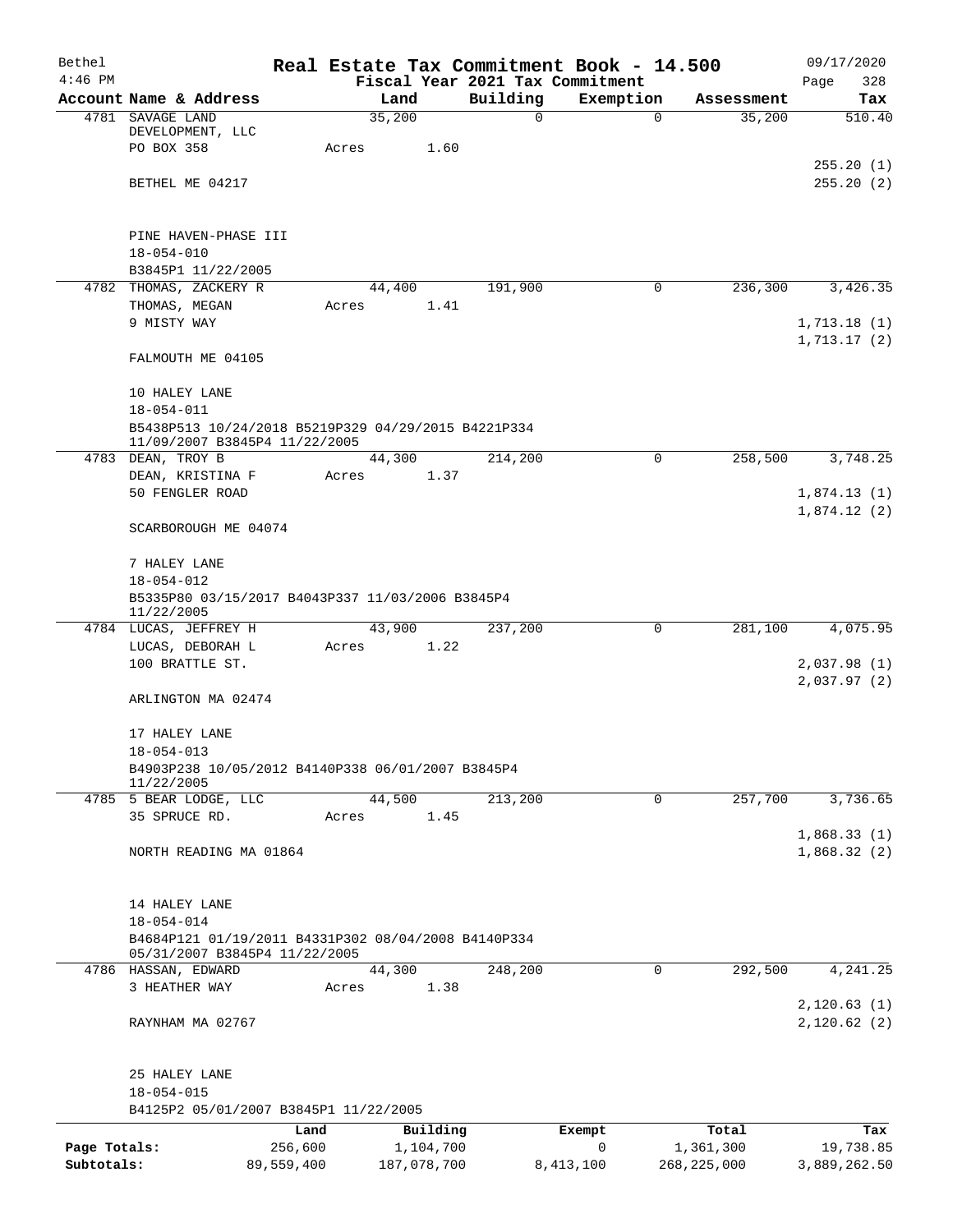| Bethel       |                                                                                                           |                 |                     |      |          | Real Estate Tax Commitment Book - 14.500 |             |                  | 09/17/2020                 |
|--------------|-----------------------------------------------------------------------------------------------------------|-----------------|---------------------|------|----------|------------------------------------------|-------------|------------------|----------------------------|
| $4:46$ PM    |                                                                                                           |                 |                     |      |          | Fiscal Year 2021 Tax Commitment          |             |                  | 329<br>Page                |
|              | Account Name & Address                                                                                    |                 | Land                |      | Building | Exemption                                |             | Assessment       | Tax                        |
|              | 4787 BROWN, VERNON J                                                                                      |                 | 45,200              |      | 201, 300 |                                          | $\Omega$    | 246,500          | 3,574.25                   |
|              | BROWN, AMY P                                                                                              | Acres           |                     | 1.80 |          |                                          |             |                  |                            |
|              | 750 SHORE ROAD                                                                                            |                 |                     |      |          |                                          |             |                  | 1,787.13(1)                |
|              | CAPE NEDDICK ME 03902                                                                                     |                 |                     |      |          |                                          |             |                  | 1,787.12(2)                |
|              |                                                                                                           |                 |                     |      |          |                                          |             |                  |                            |
|              | 22 HALEY LANE                                                                                             |                 |                     |      |          |                                          |             |                  |                            |
|              | $18 - 054 - 016$                                                                                          |                 |                     |      |          |                                          |             |                  |                            |
|              | B5333P654 03/06/2017 B5042P326 09/27/2013 B4406P130                                                       |                 |                     |      |          |                                          |             |                  |                            |
|              | 02/20/2009 B4397P65 01/26/2009 B3845P1 11/22/2005<br>4788 ONEY, JASON                                     |                 | 44,300              |      | 160,900  |                                          | $\Omega$    | 205,200          | 2,975.40                   |
|              | ONEY, LINDSEY                                                                                             | Acres           |                     | 1.38 |          |                                          |             |                  |                            |
|              | 177 FORESIDE ROAD                                                                                         |                 |                     |      |          |                                          |             |                  | 1,487.70(1)                |
|              |                                                                                                           |                 |                     |      |          |                                          |             |                  | 1,487.70(2)                |
|              | FALMOUTH ME 04105                                                                                         |                 |                     |      |          |                                          |             |                  |                            |
|              |                                                                                                           |                 |                     |      |          |                                          |             |                  |                            |
|              | 31 & HALEY LANE                                                                                           |                 |                     |      |          |                                          |             |                  |                            |
|              | $18 - 054 - 017$                                                                                          |                 |                     |      |          |                                          |             |                  |                            |
|              | B4094P13 02/21/2007 B3845P1 11/22/2005                                                                    |                 |                     |      |          |                                          |             |                  |                            |
|              | 4789 HASSETT, JAMES R. ET.                                                                                |                 | 46,400              |      | 240,100  |                                          | $\mathbf 0$ | 286,500          | 4, 154. 25                 |
|              | AL.                                                                                                       |                 |                     |      |          |                                          |             |                  |                            |
|              | 10 ARBOR ROAD                                                                                             | Acres           |                     | 2.49 |          |                                          |             |                  |                            |
|              |                                                                                                           |                 |                     |      |          |                                          |             |                  | 2,077.13(1)<br>2,077.12(2) |
|              | FALMOUTH ME 04105                                                                                         |                 |                     |      |          |                                          |             |                  |                            |
|              |                                                                                                           |                 |                     |      |          |                                          |             |                  |                            |
|              | 36 HALEY LANE                                                                                             |                 |                     |      |          |                                          |             |                  |                            |
|              | $18 - 054 - 018$                                                                                          |                 |                     |      |          |                                          |             |                  |                            |
|              | B5386P585 01/03/2018 B5118P289 05/23/2014 B4944P104                                                       |                 |                     |      |          |                                          |             |                  |                            |
|              | 01/16/2013 B4012P271 09/19/2006 B3845P1 11/22/2005                                                        |                 |                     |      |          |                                          |             |                  |                            |
|              | 5456 YORK, PENELOPE L. &                                                                                  |                 | 30,900              |      | $\Omega$ |                                          | $\mathbf 0$ | 30,900           | 448.05                     |
|              | MATTHEW I.                                                                                                |                 |                     |      |          |                                          |             |                  |                            |
|              | 36 GIBSON ROAD                                                                                            | Acres           |                     | 2.00 |          |                                          |             |                  |                            |
|              | BETHEL ME 04217                                                                                           |                 |                     |      |          |                                          |             |                  | 224.03(1)<br>224.02(2)     |
|              |                                                                                                           |                 |                     |      |          |                                          |             |                  |                            |
|              |                                                                                                           |                 |                     |      |          |                                          |             |                  |                            |
|              | INTERVALE RD                                                                                              |                 |                     |      |          |                                          |             |                  |                            |
|              | $18 - 055$                                                                                                |                 |                     |      |          |                                          |             |                  |                            |
| 2811         | BROWN, TRAVIS A.                                                                                          |                 | 37,200              |      | 65,700   |                                          | $\mathbf 0$ | 102,900          | 1,492.05                   |
|              | 88 BARKER ROAD                                                                                            | Acres           |                     | 0.92 |          |                                          |             |                  |                            |
|              |                                                                                                           |                 |                     |      |          |                                          |             |                  | 746.03(1)                  |
|              | BETHEL ME 04217                                                                                           |                 |                     |      |          |                                          |             |                  | 746.02(2)                  |
|              |                                                                                                           |                 |                     |      |          |                                          |             |                  |                            |
|              |                                                                                                           |                 |                     |      |          |                                          |             |                  |                            |
|              | 591 INTERVALE RD.                                                                                         |                 |                     |      |          |                                          |             |                  |                            |
|              | $18 - 055 - 001$                                                                                          |                 |                     |      |          |                                          |             |                  |                            |
|              | B5488P938 10/28/2019 B5488P934 10/28/2019 B5453P5<br>02/26/2019 B5305P191 09/19/2016 B1430P112 10/27/1986 |                 |                     |      |          |                                          |             |                  |                            |
|              | 2812 KAUF, KRISTIE                                                                                        |                 | 37,200              |      | 86,300   |                                          | $\Omega$    | 123,500          | 1,790.75                   |
|              | 6 OSGOOD RD.                                                                                              | Acres           |                     | 0.92 |          |                                          |             |                  |                            |
|              |                                                                                                           |                 |                     |      |          |                                          |             |                  | 895.38 (1)                 |
|              | BETHEL ME 04217                                                                                           |                 |                     |      |          |                                          |             |                  | 895.37 (2)                 |
|              |                                                                                                           |                 |                     |      |          |                                          |             |                  |                            |
|              |                                                                                                           |                 |                     |      |          |                                          |             |                  |                            |
|              | 6 OSGOOD ROAD                                                                                             |                 |                     |      |          |                                          |             |                  |                            |
|              | $18 - 056$                                                                                                |                 |                     |      |          |                                          |             |                  |                            |
|              | B4765P37 09/27/2011 B1471P135 04/14/1987                                                                  |                 |                     |      |          |                                          |             |                  |                            |
|              |                                                                                                           |                 |                     |      |          |                                          |             |                  |                            |
| Page Totals: |                                                                                                           | Land<br>241,200 | Building<br>754,300 |      |          | Exempt<br>0                              |             | Total<br>995,500 | Tax<br>14,434.75           |
|              |                                                                                                           |                 |                     |      |          |                                          |             |                  |                            |

**Subtotals:** 89,800,600 187,833,000 8,413,100 269,220,500 3,903,697.25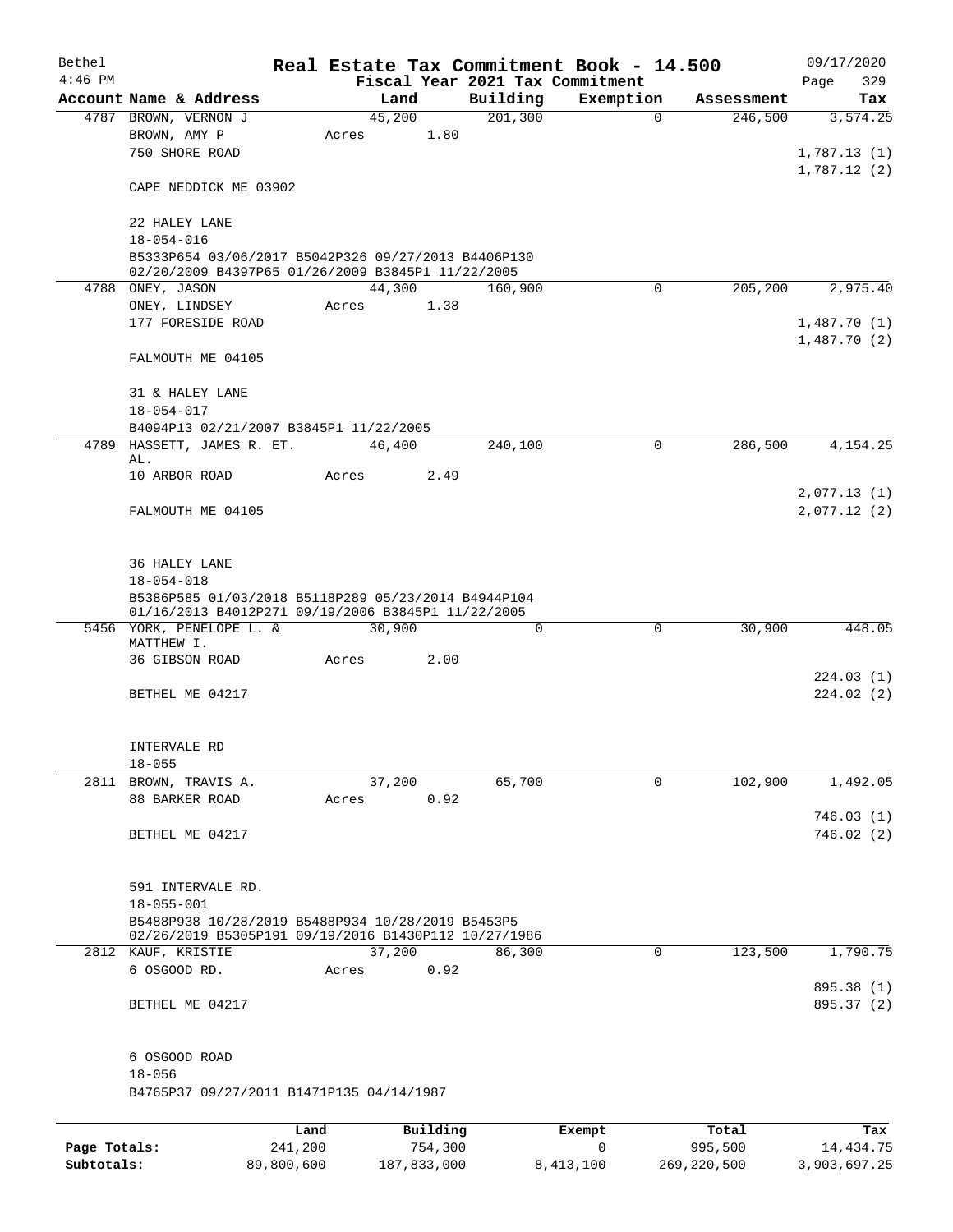| Bethel                     |                                                                                      |                       |                 |                        |          | Real Estate Tax Commitment Book - 14.500     |                                  | 09/17/2020                  |
|----------------------------|--------------------------------------------------------------------------------------|-----------------------|-----------------|------------------------|----------|----------------------------------------------|----------------------------------|-----------------------------|
| $4:46$ PM                  | Account Name & Address                                                               |                       | Land            |                        | Building | Fiscal Year 2021 Tax Commitment<br>Exemption |                                  | 330<br>Page                 |
|                            | 2813 REMINGTON, TIMOTHY A                                                            |                       | 33,300          |                        | 63,600   |                                              | Assessment<br>96,900<br>$\Omega$ | Tax<br>1,405.05             |
|                            | 740 VERNON ST                                                                        |                       | Acres           | 0.68                   |          |                                              |                                  | 702.53(1)                   |
|                            | ALBANY TOWNSHIP ME<br>04217                                                          |                       |                 |                        |          |                                              |                                  | 702.52(2)                   |
|                            | 12 OSGOOD RD<br>$18 - 057$                                                           |                       |                 |                        |          |                                              |                                  |                             |
|                            | B4616P198 08/02/2010 B3087P181                                                       |                       |                 |                        |          |                                              |                                  |                             |
|                            | 2814 MERRILL, CHRISTOPHER O                                                          |                       | 33,300          |                        | 71,800   |                                              | $\mathbf 0$<br>105,100           | 1,523.95                    |
|                            | MERRILL, DIANE E<br>85 SUMNER BEAN RD.                                               |                       | Acres           | 0.68                   |          |                                              |                                  | 761.98 (1)                  |
|                            |                                                                                      |                       |                 |                        |          |                                              |                                  | 761.97 (2)                  |
|                            | ALBANY ME 04217                                                                      |                       |                 |                        |          |                                              |                                  |                             |
|                            | 16 OSGOOD ROAD<br>$18 - 058$                                                         |                       |                 |                        |          |                                              |                                  |                             |
|                            | B5054P325 10/25/2013 B4983P106 05/08/2013 B4124P199<br>04/20/2007 B2494P131          |                       |                 |                        |          |                                              |                                  |                             |
|                            | 2815 RICE, WILLIAM                                                                   |                       | 33,500          |                        | 143,400  | 25,000                                       | 151,900                          | 2,202.55                    |
|                            | RICE, LOUISE                                                                         |                       | Acres           | 0.69                   |          | 01 Homestead (HM)                            |                                  |                             |
|                            | 24 OSGOOD ROAD                                                                       |                       |                 |                        |          |                                              |                                  | 1,101.28(1)<br>1, 101.27(2) |
|                            | BETHEL ME 04217                                                                      |                       |                 |                        |          |                                              |                                  |                             |
|                            | 24 OSGOOD RD.                                                                        |                       |                 |                        |          |                                              |                                  |                             |
|                            | $18 - 059$<br>B2782P239                                                              |                       |                 |                        |          |                                              |                                  |                             |
|                            | 5021 BELISLE, FAMILY LLC<br>PO BOX 161                                               |                       | 55,700<br>Acres | 1.91                   | 264,500  |                                              | 320,200<br>0                     | 4,642.90                    |
|                            | LEBANON CT 06249                                                                     |                       |                 |                        |          |                                              |                                  | 2,321.45(1)<br>2,321.45(2)  |
|                            |                                                                                      |                       |                 |                        |          |                                              |                                  |                             |
|                            | 1 WOODLAND WAY                                                                       |                       |                 |                        |          |                                              |                                  |                             |
|                            | $18 - 060 - 001$                                                                     |                       |                 |                        |          |                                              |                                  |                             |
|                            | B5291P184 07/06/2016 B3568P322 08/06/2004                                            |                       |                 |                        |          |                                              |                                  |                             |
| 5022                       | FORGET DEVELOPMENT<br>728 ORANGE AVENUE                                              |                       | 47,200<br>Acres | 2.41                   | 0        |                                              | $\mathbf 0$<br>47,200            | 684.40                      |
|                            |                                                                                      |                       |                 |                        |          |                                              |                                  | 342.20(1)                   |
|                            | LOS ALTOS CA 94022                                                                   |                       |                 |                        |          |                                              |                                  | 342.20(2)                   |
|                            |                                                                                      |                       |                 |                        |          |                                              |                                  |                             |
|                            | $18 - 060 - 002$                                                                     |                       |                 |                        |          |                                              |                                  |                             |
|                            | B5226P531 06/15/2015 B3568P322 08/06/2004                                            |                       |                 |                        |          |                                              |                                  |                             |
|                            | 5023 SLOAN, JEFFREY A                                                                |                       | 54,800          |                        | 211,700  |                                              | 0<br>266,500                     | 3,864.25                    |
|                            | SLOAN, SARA M<br>PO BOX 1043                                                         |                       | Acres           | 1.57                   |          |                                              |                                  | 1,932.13(1)                 |
|                            | BETHEL ME 04217                                                                      |                       |                 |                        |          |                                              |                                  | 1,932.12(2)                 |
|                            | 9 WOODLAND WAY                                                                       |                       |                 |                        |          |                                              |                                  |                             |
|                            | $18 - 060 - 003$<br>B5352P61 06/22/2017 B5226P534 06/15/2015 B3568P322<br>08/06/2004 |                       |                 |                        |          |                                              |                                  |                             |
|                            |                                                                                      |                       |                 |                        |          |                                              |                                  |                             |
|                            |                                                                                      | Land                  |                 | Building               |          | Exempt                                       | Total                            | Tax                         |
| Page Totals:<br>Subtotals: |                                                                                      | 257,800<br>90,058,400 |                 | 755,000<br>188,588,000 |          | 25,000<br>8,438,100                          | 987,800<br>270, 208, 300         | 14,323.10<br>3,918,020.35   |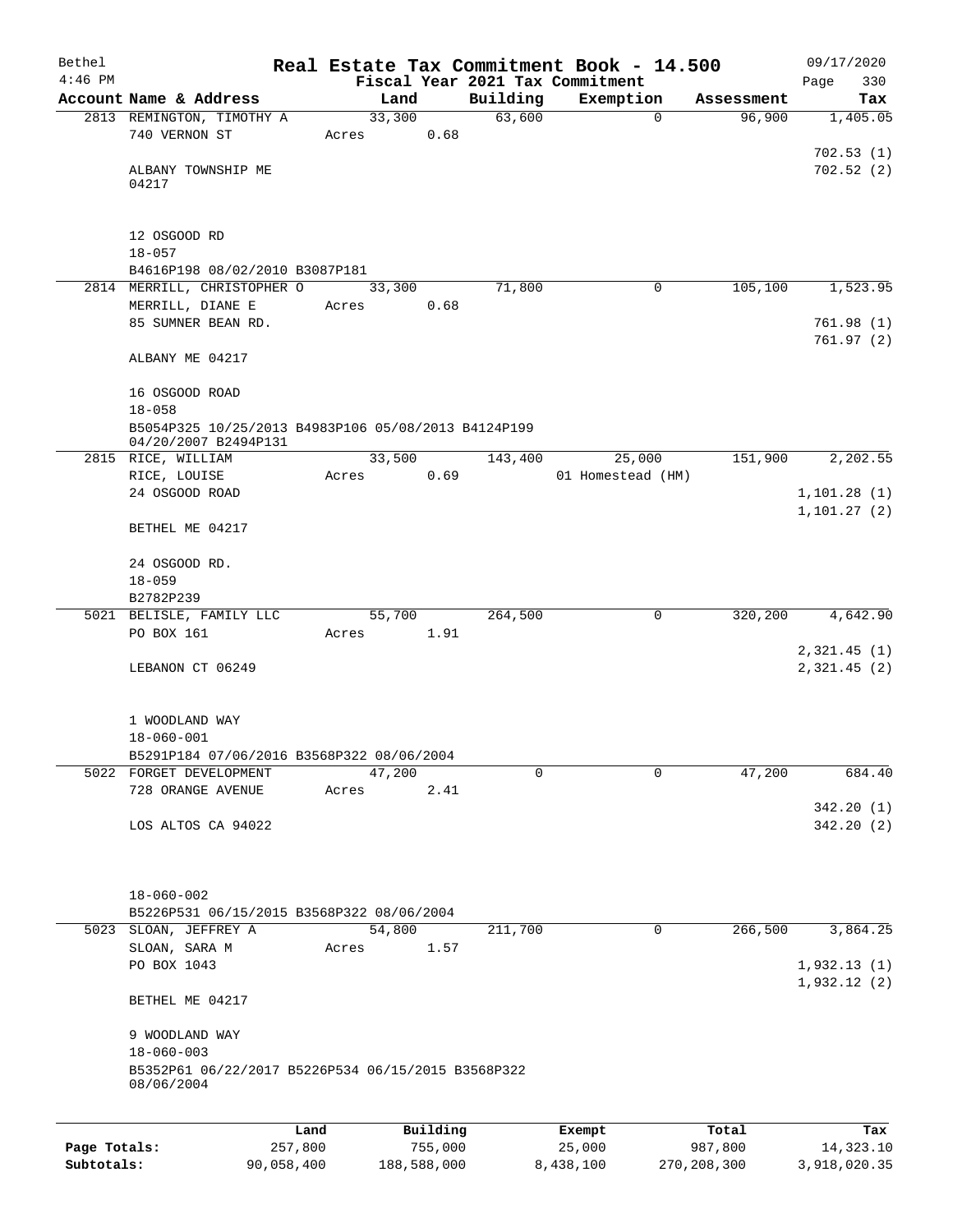| Bethel    |                                      |        |      |                                 | Real Estate Tax Commitment Book - 14.500 |            | 09/17/2020             |
|-----------|--------------------------------------|--------|------|---------------------------------|------------------------------------------|------------|------------------------|
| $4:46$ PM |                                      |        |      | Fiscal Year 2021 Tax Commitment |                                          |            | Page<br>331            |
|           | Account Name & Address               | Land   |      | Building                        | Exemption                                | Assessment | Tax                    |
|           | 5024 SAVAGE LAND                     | 41,100 |      | $\mathbf 0$                     | $\Omega$                                 | 41,100     | 595.95                 |
|           | DEVELOPMENT, LLC                     |        |      |                                 |                                          |            |                        |
|           | PO BOX 358                           | Acres  | 1.74 |                                 |                                          |            |                        |
|           |                                      |        |      |                                 |                                          |            | 297.98(1)              |
|           | BETHEL ME 04217                      |        |      |                                 |                                          |            | 297.97 (2)             |
|           | $18 - 060 - 004$                     |        |      |                                 |                                          |            |                        |
|           | B3568P322 08/06/2004                 |        |      |                                 |                                          |            |                        |
|           | 5025 SAVAGE LAND                     | 40,700 |      | $\mathbf 0$                     | $\mathbf 0$                              | 40,700     | 590.15                 |
|           | DEVELOPMENT, LLC                     |        |      |                                 |                                          |            |                        |
|           | PO BOX 358                           | Acres  | 1.59 |                                 |                                          |            |                        |
|           |                                      |        |      |                                 |                                          |            | 295.08(1)              |
|           | BETHEL ME 04217                      |        |      |                                 |                                          |            | 295.07 (2)             |
|           |                                      |        |      |                                 |                                          |            |                        |
|           |                                      |        |      |                                 |                                          |            |                        |
|           | $18 - 060 - 005$                     |        |      |                                 |                                          |            |                        |
|           | B3568P322 08/06/2004                 |        |      |                                 |                                          |            |                        |
|           | 5026 SAVAGE LAND<br>DEVELOPMENT, LLC | 41,200 |      | $\mathbf 0$                     | 0                                        | 41,200     | 597.40                 |
|           | PO BOX 358                           | Acres  | 1.77 |                                 |                                          |            |                        |
|           |                                      |        |      |                                 |                                          |            | 298.70 (1)             |
|           | BETHEL ME 04217                      |        |      |                                 |                                          |            | 298.70 (2)             |
|           |                                      |        |      |                                 |                                          |            |                        |
|           | $18 - 060 - 006$                     |        |      |                                 |                                          |            |                        |
|           | B3568P322 08/06/2004                 |        |      |                                 |                                          |            |                        |
|           | 5029 SAVAGE LAND<br>DEVELOPMENT, LLC | 43,400 |      | $\mathbf 0$                     | $\mathsf{O}$                             | 43,400     | 629.30                 |
|           | PO BOX 358                           | Acres  | 3.03 |                                 |                                          |            |                        |
|           |                                      |        |      |                                 |                                          |            | 314.65(1)              |
|           | BETHEL ME 04217                      |        |      |                                 |                                          |            | 314.65(2)              |
|           | $18 - 060 - 007$                     |        |      |                                 |                                          |            |                        |
|           | B3568P322 08/06/2004                 |        |      |                                 |                                          |            |                        |
|           | 5030 SAVAGE LAND                     | 43,400 |      | $\mathbf 0$                     | $\mathbf 0$                              | 43,400     | 629.30                 |
|           | DEVELOPMENT, LLC                     |        |      |                                 |                                          |            |                        |
|           | PO BOX 358                           | Acres  | 3.03 |                                 |                                          |            |                        |
|           | BETHEL ME 04217                      |        |      |                                 |                                          |            | 314.65(1)<br>314.65(2) |
|           |                                      |        |      |                                 |                                          |            |                        |
|           | $18 - 060 - 008$                     |        |      |                                 |                                          |            |                        |
|           |                                      |        |      |                                 |                                          |            |                        |

B3568P322 08/06/2004

|              | Land       | Building    | Exempt    | Total       | Tax          |
|--------------|------------|-------------|-----------|-------------|--------------|
| Page Totals: | 209,800    |             |           | 209,800     | 3,042.10     |
| Subtotals:   | 90,268,200 | 188,588,000 | 8,438,100 | 270,418,100 | 3,921,062.45 |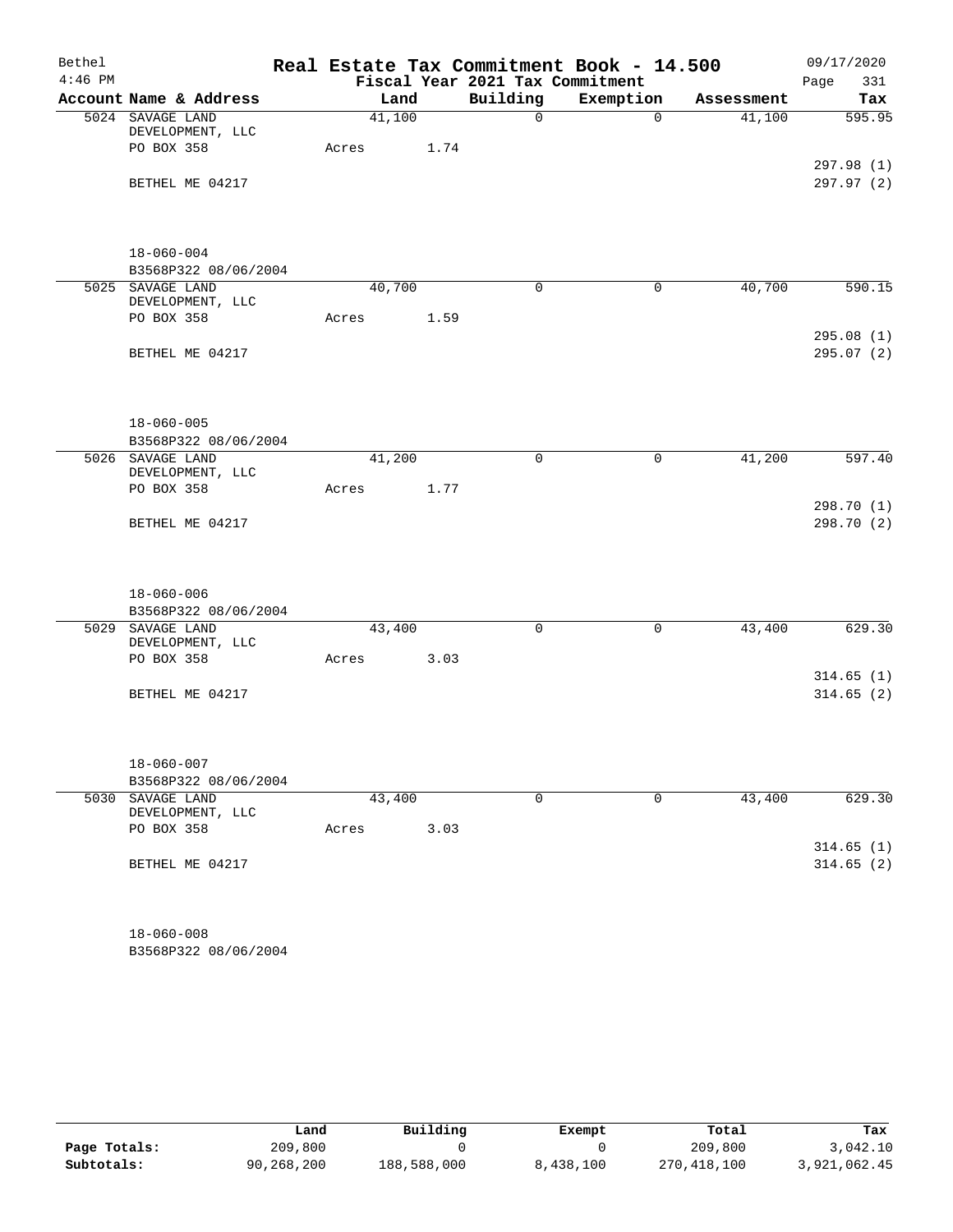| Bethel<br>$4:46$ PM |                                                   |       |        |      |               | Real Estate Tax Commitment Book - 14.500<br>Fiscal Year 2021 Tax Commitment |                      | 09/17/2020    |
|---------------------|---------------------------------------------------|-------|--------|------|---------------|-----------------------------------------------------------------------------|----------------------|---------------|
|                     | Account Name & Address                            |       | Land   |      |               |                                                                             |                      | 332<br>Page   |
|                     | 5031 SAVAGE LAND                                  |       | 43,200 |      | Building<br>0 | Exemption<br>0                                                              | Assessment<br>43,200 | Tax<br>626.40 |
|                     | DEVELOPMENT, LLC                                  |       |        |      |               |                                                                             |                      |               |
|                     | PO BOX 358                                        | Acres |        | 2.90 |               |                                                                             |                      |               |
|                     |                                                   |       |        |      |               |                                                                             |                      | 313.20(1)     |
|                     | BETHEL ME 04217                                   |       |        |      |               |                                                                             |                      | 313.20(2)     |
|                     |                                                   |       |        |      |               |                                                                             |                      |               |
|                     |                                                   |       |        |      |               |                                                                             |                      |               |
|                     |                                                   |       |        |      |               |                                                                             |                      |               |
|                     | $18 - 060 - 009$                                  |       |        |      |               |                                                                             |                      |               |
|                     | B3568P322 08/06/2004                              |       |        |      |               |                                                                             |                      |               |
|                     | 5032 HIEBERT, LUCAS C                             |       | 55,000 |      | 359,500       | 25,000                                                                      | 389,500              | 5,647.75      |
|                     | HIEBERT, TRACY B                                  | Acres |        | 1.65 |               | 01 Homestead (HM)                                                           |                      |               |
|                     | PO BOX 92                                         |       |        |      |               |                                                                             |                      | 2,823.88 (1)  |
|                     |                                                   |       |        |      |               |                                                                             |                      | 2,823.87(2)   |
|                     | BETHEL ME 04217                                   |       |        |      |               |                                                                             |                      |               |
|                     |                                                   |       |        |      |               |                                                                             |                      |               |
|                     | 8 WOODLAND WAY                                    |       |        |      |               |                                                                             |                      |               |
|                     | $18 - 060 - 010$                                  |       |        |      |               |                                                                             |                      |               |
|                     | B4732P172 06/30/2011 B3568P322 08/06/2004         |       |        |      |               |                                                                             |                      |               |
|                     | 5033 SHACKETT, ANDREW                             |       | 57,000 |      | 237,900       | $\mathbf 0$                                                                 | 294,900              | 4,276.05      |
|                     | SHACKETT, CHERYL                                  | Acres |        | 2.52 |               |                                                                             |                      |               |
|                     | 40 FISHER RIDGE CIRCLE                            |       |        |      |               |                                                                             |                      | 2,138.03(1)   |
|                     |                                                   |       |        |      |               |                                                                             |                      | 2,138.02(2)   |
|                     | DUXBURY MA 02332                                  |       |        |      |               |                                                                             |                      |               |
|                     |                                                   |       |        |      |               |                                                                             |                      |               |
|                     | 43 TWIN BROOKS RD<br>$18 - 060 - 011$             |       |        |      |               |                                                                             |                      |               |
|                     | B5254P46 11/13/2015 B3568P322 08/06/2004          |       |        |      |               |                                                                             |                      |               |
|                     | 5034 MCCLURE, CHRISINE                            |       | 52,700 |      | 282,700       | 0                                                                           | 335,400              | 4,863.30      |
|                     | 94 KRISTEN LANE                                   | Acres |        | 3.52 |               |                                                                             |                      |               |
|                     |                                                   |       |        |      |               |                                                                             |                      | 2,431.65(1)   |
|                     | MAPLEVILLE RI 02839                               |       |        |      |               |                                                                             |                      | 2,431.65(2)   |
|                     |                                                   |       |        |      |               |                                                                             |                      |               |
|                     |                                                   |       |        |      |               |                                                                             |                      |               |
|                     | 49 TWIN BROOKS ROAD                               |       |        |      |               |                                                                             |                      |               |
|                     | $18 - 060 - 012$                                  |       |        |      |               |                                                                             |                      |               |
|                     | B5159P315 09/15/2014 B3568P322 08/06/2004         |       |        |      |               |                                                                             |                      |               |
|                     | 5035 SAVAGE LAND                                  |       | 35,700 |      | 0             | 0                                                                           | 35,700               | 517.65        |
|                     | DEVELOPMENT, LLC                                  |       |        |      |               |                                                                             |                      |               |
|                     | PO BOX 358                                        | Acres |        | 1.38 |               |                                                                             |                      |               |
|                     |                                                   |       |        |      |               |                                                                             |                      | 258.83 (1)    |
|                     | BETHEL ME 04217                                   |       |        |      |               |                                                                             |                      | 258.82(2)     |
|                     |                                                   |       |        |      |               |                                                                             |                      |               |
|                     |                                                   |       |        |      |               |                                                                             |                      |               |
|                     |                                                   |       |        |      |               |                                                                             |                      |               |
|                     | $18 - 060 - 013$                                  |       |        |      |               |                                                                             |                      |               |
|                     | B3568P322 08/06/2004<br>5036 MCCLURE, CHRISTINE J |       |        |      | $\mathbf 0$   | $\mathbf 0$                                                                 |                      | 574.20        |
|                     | 94 KRISTEN LANE                                   |       | 39,600 |      |               |                                                                             | 39,600               |               |
|                     |                                                   | Acres |        | 3.92 |               |                                                                             |                      | 287.10(1)     |
|                     | MAPLEVILLE RI 02839                               |       |        |      |               |                                                                             |                      | 287.10(2)     |
|                     |                                                   |       |        |      |               |                                                                             |                      |               |
|                     |                                                   |       |        |      |               |                                                                             |                      |               |
|                     |                                                   |       |        |      |               |                                                                             |                      |               |
|                     | 18-060-014                                        |       |        |      |               |                                                                             |                      |               |
|                     | B5408P577 05/18/2018 B3568P322 08/06/2004         |       |        |      |               |                                                                             |                      |               |
|                     |                                                   |       |        |      |               |                                                                             |                      |               |
|                     |                                                   |       |        |      |               |                                                                             |                      |               |

|              | Land       | Building    | Exempt    | Total       | Tax          |
|--------------|------------|-------------|-----------|-------------|--------------|
| Page Totals: | 283,200    | 880,100     | 25,000    | 1,138,300   | 16,505.35    |
| Subtotals:   | 90,551,400 | 189,468,100 | 8,463,100 | 271,556,400 | 3,937,567.80 |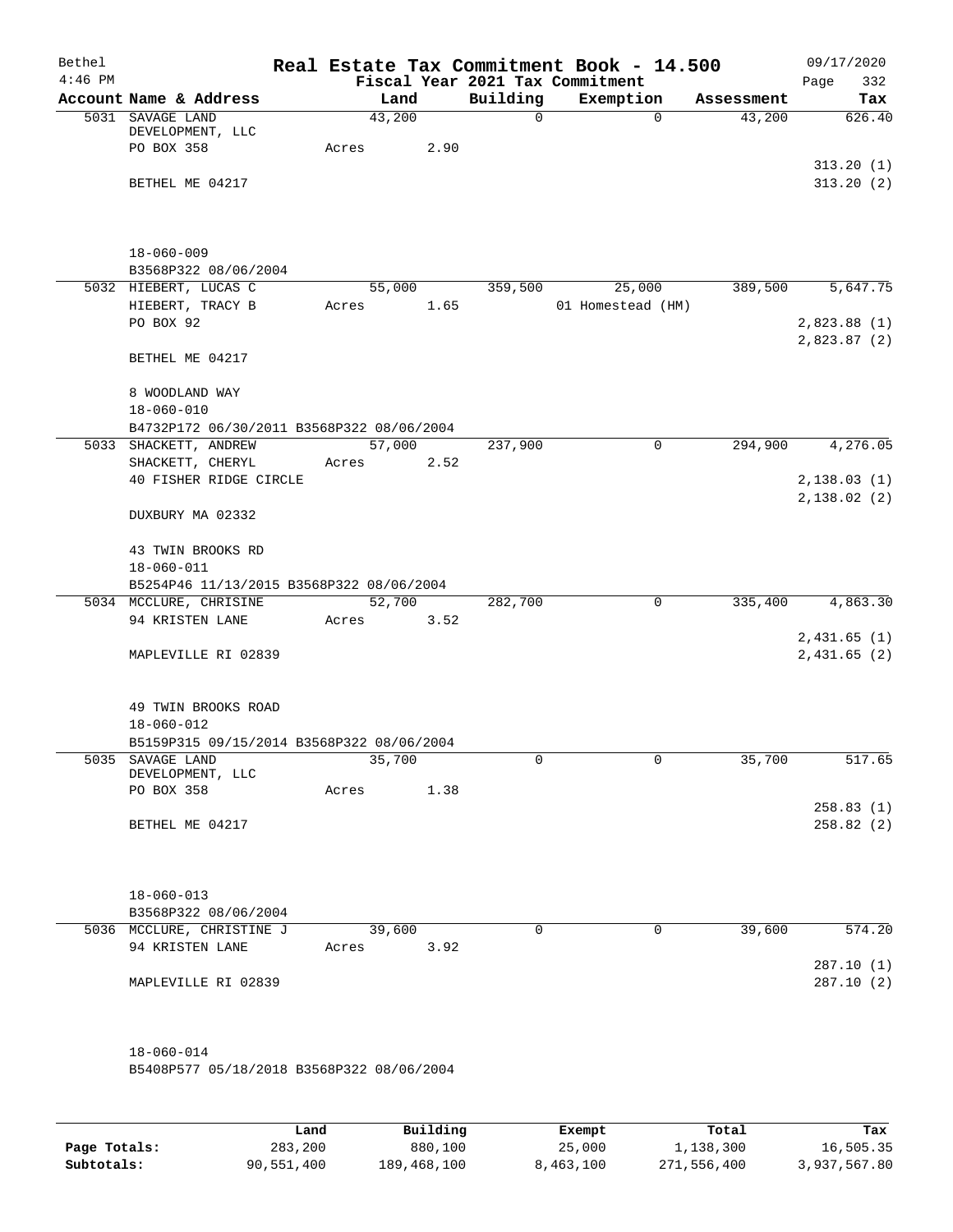| Bethel                     |                                                                                       |         |                        |          | Real Estate Tax Commitment Book - 14.500 |                        | 09/17/2020               |  |  |  |  |
|----------------------------|---------------------------------------------------------------------------------------|---------|------------------------|----------|------------------------------------------|------------------------|--------------------------|--|--|--|--|
| $4:46$ PM                  |                                                                                       |         |                        |          | Fiscal Year 2021 Tax Commitment          |                        | 333<br>Page              |  |  |  |  |
|                            | Account Name & Address                                                                |         | Land                   | Building | Exemption                                | Assessment             | Tax                      |  |  |  |  |
|                            | 5037 FORGET DEVELOPMENT<br>728 ORANGE AVENUE                                          | Acres   | 37,500<br>2.28         | 0        | $\mathbf 0$                              | 37,500                 | 543.75                   |  |  |  |  |
|                            |                                                                                       |         |                        |          |                                          |                        | 271.88(1)                |  |  |  |  |
|                            | LOS ALTOS CA 94022                                                                    |         |                        |          |                                          |                        | 271.87(2)                |  |  |  |  |
|                            |                                                                                       |         |                        |          |                                          |                        |                          |  |  |  |  |
|                            | $18 - 060 - 015$                                                                      |         |                        |          |                                          |                        |                          |  |  |  |  |
|                            | B5438P51 10/22/2018 B3568P322 08/06/2004                                              |         |                        |          |                                          |                        |                          |  |  |  |  |
|                            | 5038 FORGET DEVELOPMENT<br>728 ORANGE AVENUE                                          | Acres   | 36,900<br>1.93         | $\Omega$ | 0                                        | 36,900                 | 535.05                   |  |  |  |  |
|                            |                                                                                       |         |                        |          |                                          |                        | 267.53(1)                |  |  |  |  |
|                            | LOS ALTOS CA 94022                                                                    |         |                        |          |                                          |                        | 267.52(2)                |  |  |  |  |
|                            | $18 - 060 - 016$                                                                      |         |                        |          |                                          |                        |                          |  |  |  |  |
|                            | B5438P51 10/22/2018 B3568P322 08/06/2004                                              |         |                        |          |                                          |                        |                          |  |  |  |  |
|                            | 5040 FORGET DEVELOPMENT                                                               |         | 35,500                 | 0        | $\mathbf 0$                              | 35,500                 | 514.75                   |  |  |  |  |
|                            | 728 ORANGE AVENUE                                                                     | Acres   | 1.32                   |          |                                          |                        |                          |  |  |  |  |
|                            | LOS ALTOS CA 94022                                                                    |         |                        |          |                                          |                        | 257.38(1)<br>257.37(2)   |  |  |  |  |
|                            |                                                                                       |         |                        |          |                                          |                        |                          |  |  |  |  |
|                            | $18 - 060 - 017$                                                                      |         |                        |          |                                          |                        |                          |  |  |  |  |
|                            | B5438P51 10/22/2018 B3568P322 08/06/2004                                              |         |                        |          |                                          |                        |                          |  |  |  |  |
|                            | 5042 SAVAGE LAND                                                                      |         | 36,500                 | $\Omega$ | $\mathbf 0$                              | 36,500                 | 529.25                   |  |  |  |  |
|                            | DEVELOPMENT, LLC<br>PO BOX 358                                                        | Acres   | 1.73                   |          |                                          |                        |                          |  |  |  |  |
|                            |                                                                                       |         |                        |          |                                          |                        | 264.63(1)                |  |  |  |  |
|                            | BETHEL ME 04217                                                                       |         |                        |          |                                          |                        | 264.62(2)                |  |  |  |  |
|                            |                                                                                       |         |                        |          |                                          |                        |                          |  |  |  |  |
|                            | $18 - 060 - 018$<br>B3568P322 08/06/2004                                              |         |                        |          |                                          |                        |                          |  |  |  |  |
|                            | 5043 ZEINA, KEVIN A.                                                                  |         | 36,000                 | 0        | $\mathbf{0}$                             | 36,000                 | 522.00                   |  |  |  |  |
|                            | POCHAY, AMANDA R.                                                                     | Acres   | 1.49                   |          |                                          |                        |                          |  |  |  |  |
|                            | 161 CHESTNUT STREET,                                                                  |         |                        |          |                                          |                        | 261.00(1)                |  |  |  |  |
|                            | UNIT F.                                                                               |         |                        |          |                                          |                        |                          |  |  |  |  |
|                            | FOXBORO MA 02035                                                                      |         |                        |          |                                          |                        | 261.00(2)                |  |  |  |  |
|                            | $18 - 060 - 019$                                                                      |         |                        |          |                                          |                        |                          |  |  |  |  |
|                            | B5498P74 12/17/2019 B5071P215 12/09/2013 B3568P322                                    |         |                        |          |                                          |                        |                          |  |  |  |  |
|                            | 08/06/2004<br>5045 POCHAY, AMANDA R.                                                  |         | 55,500                 | 236,500  | 0                                        | 292,000                | 4,234.00                 |  |  |  |  |
|                            | ZEINA, KEVIN A.                                                                       | Acres   | 1.82                   |          |                                          |                        |                          |  |  |  |  |
|                            | 161 CHESTNUT STREET,<br>UNIT F.                                                       |         |                        |          |                                          |                        | 2,117.00(1)              |  |  |  |  |
|                            | FOXBORO MA 02035                                                                      |         |                        |          |                                          |                        | 2,117.00(2)              |  |  |  |  |
|                            | 19 PLEASANT KNOLL<br>$18 - 060 - 020$                                                 |         |                        |          |                                          |                        |                          |  |  |  |  |
|                            | B5463P230 05/21/2019 B4798P97 12/22/2011 B4659P318<br>11/15/2010 B3568P322 08/06/2004 |         |                        |          |                                          |                        |                          |  |  |  |  |
|                            |                                                                                       | Land    | Building               |          | Exempt                                   | Total                  | Tax                      |  |  |  |  |
| Page Totals:<br>Subtotals: | 90,789,300                                                                            | 237,900 | 236,500<br>189,704,600 |          | $\mathbf 0$<br>8,463,100                 | 474,400<br>272,030,800 | 6,878.80<br>3,944,446.60 |  |  |  |  |
|                            |                                                                                       |         |                        |          |                                          |                        |                          |  |  |  |  |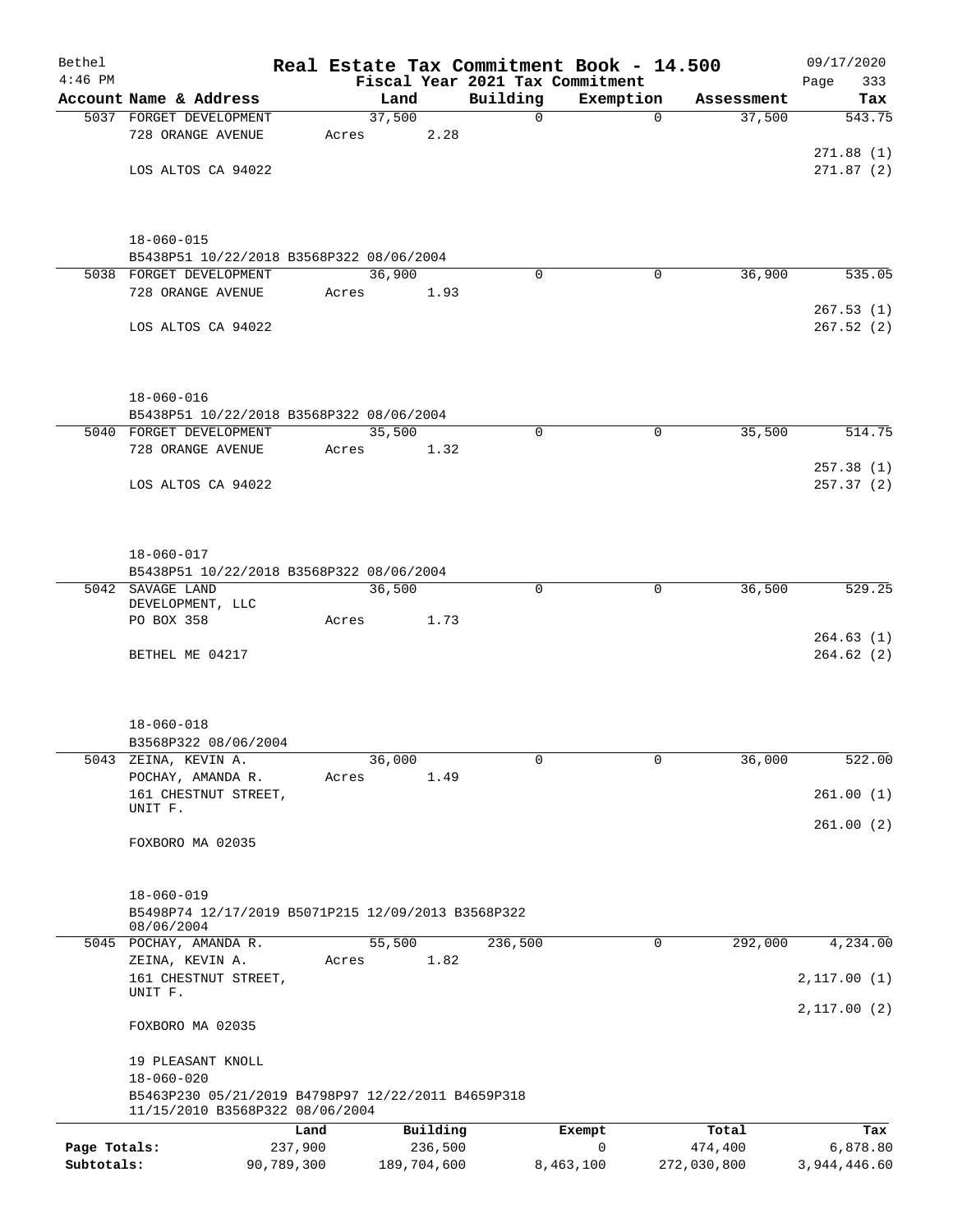| Bethel    |                                                                                     |        |      |                                 | Real Estate Tax Commitment Book - 14.500 |            | 09/17/2020  |
|-----------|-------------------------------------------------------------------------------------|--------|------|---------------------------------|------------------------------------------|------------|-------------|
| $4:46$ PM |                                                                                     |        |      | Fiscal Year 2021 Tax Commitment |                                          |            | 334<br>Page |
|           | Account Name & Address                                                              | Land   |      | Building                        | Exemption                                | Assessment | Tax         |
|           | 5044 SAVAGE LAND                                                                    | 51,300 |      | 0                               | $\Omega$                                 | 51,300     | 743.85      |
|           | DEVELOPMENT, LLC<br>PO BOX 358                                                      | Acres  | 5.59 |                                 |                                          |            |             |
|           |                                                                                     |        |      |                                 |                                          |            | 371.93(1)   |
|           | BETHEL ME 04217                                                                     |        |      |                                 |                                          |            | 371.92 (2)  |
|           |                                                                                     |        |      |                                 |                                          |            |             |
|           | $18 - 060 - 021$                                                                    |        |      |                                 |                                          |            |             |
|           | B3568P322 08/06/2004                                                                |        |      |                                 |                                          |            |             |
|           | 5046 ANDERSON, ADAM J                                                               | 55,500 |      | 289,000                         | 0                                        | 344,500    | 4,995.25    |
|           | ANDERSON, LISA O                                                                    | Acres  | 1.83 |                                 |                                          |            |             |
|           | 15 EASTON HILL LANE                                                                 |        |      |                                 |                                          |            | 2,497.63(1) |
|           |                                                                                     |        |      |                                 |                                          |            | 2,497.62(2) |
|           | STRATHAM NH 03885                                                                   |        |      |                                 |                                          |            |             |
|           | <b>30 PLEASANT KNOLL</b>                                                            |        |      |                                 |                                          |            |             |
|           | $18 - 060 - 022$                                                                    |        |      |                                 |                                          |            |             |
|           | B5239P609 08/24/2015 B5226P537 06/15/2015 B3568P322<br>08/06/2004                   |        |      |                                 |                                          |            |             |
|           | 5047 CZUBIK, MICHAEL J                                                              | 40,900 |      | $\mathbf 0$                     | 0                                        | 40,900     | 593.05      |
|           | CZUBIK, KAREN J                                                                     | Acres  | 1.66 |                                 |                                          |            |             |
|           | 7 MARTHAS WAY                                                                       |        |      |                                 |                                          |            | 296.53(1)   |
|           | FRANKLIN MA 02038                                                                   |        |      |                                 |                                          |            | 296.52(2)   |
|           |                                                                                     |        |      |                                 |                                          |            |             |
|           | $18 - 060 - 023$                                                                    |        |      |                                 |                                          |            |             |
|           | B5265P6 01/25/2016 B5261P72 12/22/2015 B4896P116<br>09/19/2012 B3568P322 08/06/2004 |        |      |                                 |                                          |            |             |
|           | 5048 VAUGHN, RICHARD J, JR                                                          | 42,300 |      | 247,600                         | $\mathbf 0$                              | 289,900    | 4,203.55    |
|           | 9 NORTH WAY                                                                         | Acres  | 2.32 |                                 |                                          |            |             |
|           |                                                                                     |        |      |                                 |                                          |            | 2,101.78(1) |
|           | MASHPEE MA 02649                                                                    |        |      |                                 |                                          |            | 2,101.77(2) |
|           | 8 PLEASANT KNOLL                                                                    |        |      |                                 |                                          |            |             |
|           | $18 - 060 - 024$                                                                    |        |      |                                 |                                          |            |             |
|           | B5192P259 12/16/2014 B5095P170 03/06/2014 B3568P322<br>08/06/2004                   |        |      |                                 |                                          |            |             |
|           | 5049 NICHOLAS & BETHAN<br><b>CIMLER</b>                                             | 41,300 |      | $\mathbf 0$                     | $\mathbf 0$                              | 41,300     | 598.85      |
|           | 7834 TREEHOUSE TERRACE                                                              | Acres  | 1.81 |                                 |                                          |            |             |
|           |                                                                                     |        |      |                                 |                                          |            | 299.43 (1)  |
|           | FOUNTAIN CO 80817                                                                   |        |      |                                 |                                          |            | 299.42 (2)  |
|           |                                                                                     |        |      |                                 |                                          |            |             |
|           |                                                                                     |        |      |                                 |                                          |            |             |
|           | $18 - 060 - 025$                                                                    |        |      |                                 |                                          |            |             |

B5507P461 02/01/2020 B5261P70 12/28/2015 B3568P322 08/06/2004

|              | Land       | Building    | Exempt    | Total       | Tax          |
|--------------|------------|-------------|-----------|-------------|--------------|
| Page Totals: | 231,300    | 536,600     |           | 767,900     | 11, 134.55   |
| Subtotals:   | 91,020,600 | 190,241,200 | 8,463,100 | 272,798,700 | 3,955,581.15 |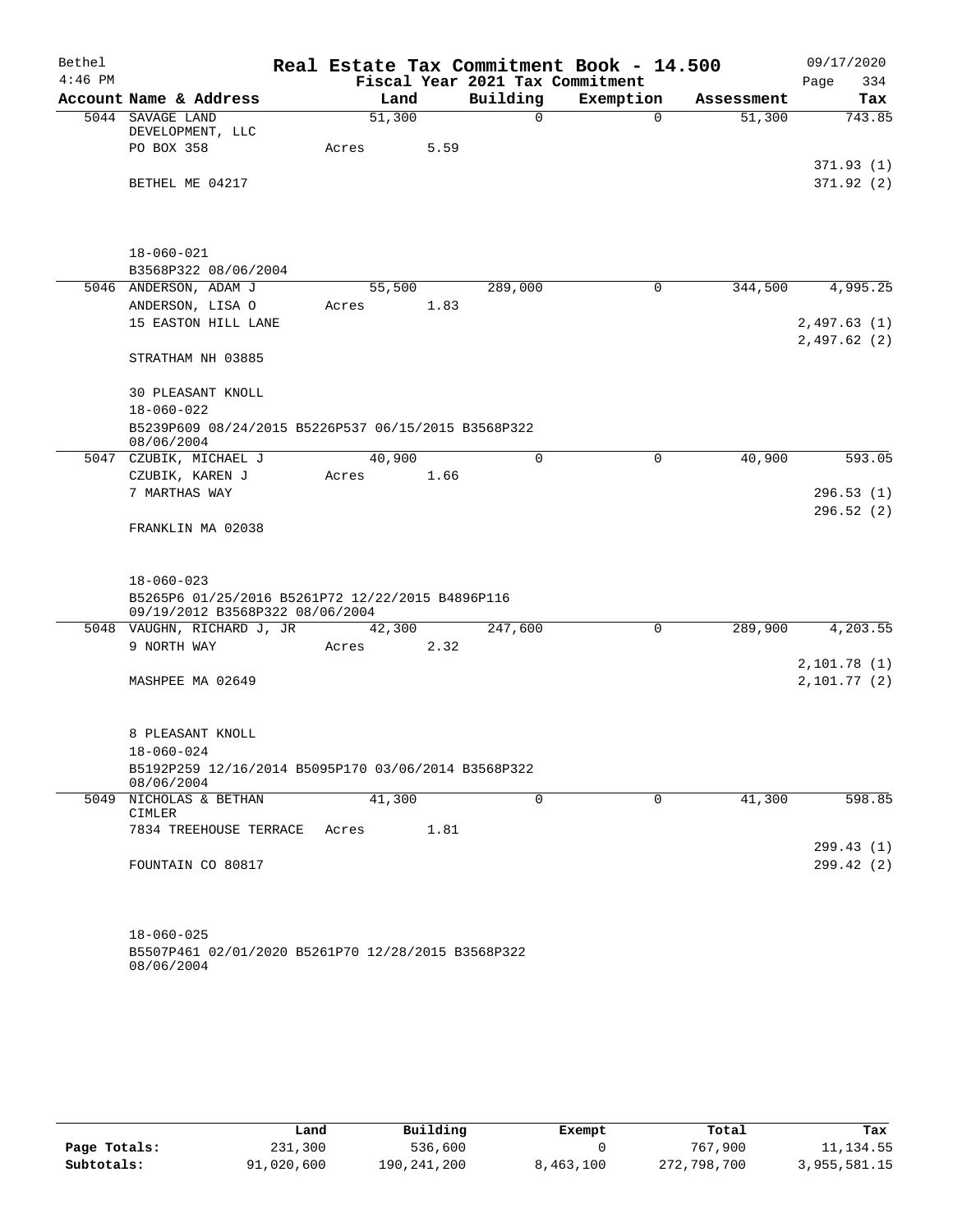| Bethel    |                                                                        |        |      | Real Estate Tax Commitment Book - 14.500 |             |            | 09/17/2020  |
|-----------|------------------------------------------------------------------------|--------|------|------------------------------------------|-------------|------------|-------------|
| $4:46$ PM |                                                                        |        |      | Fiscal Year 2021 Tax Commitment          |             |            | Page<br>335 |
|           | Account Name & Address                                                 |        | Land | Building                                 | Exemption   | Assessment | Tax         |
|           | 5051 MACEACHERN, STUART P                                              | 55,400 |      | 293,600                                  | $\mathbf 0$ | 349,000    | 5,060.50    |
|           | LOCKNER, JULIE A                                                       | Acres  | 1.78 |                                          |             |            |             |
|           | 55 NORTH MILL STREET                                                   |        |      |                                          |             |            | 2,530.25(1) |
|           |                                                                        |        |      |                                          |             |            | 2,530.25(2) |
|           | HOPKINTON MA 01748                                                     |        |      |                                          |             |            |             |
|           | 13 HOMESTEAD LANE                                                      |        |      |                                          |             |            |             |
|           | $18 - 060 - 026$                                                       |        |      |                                          |             |            |             |
|           | B5264P37 01/19/2016 B4724P242 06/03/2011 B3568P322<br>08/06/2004       |        |      |                                          |             |            |             |
|           | 5050 BULLOCK, MICHELLE M                                               | 56,500 |      | 255,500                                  | $\Omega$    | 312,000    | 4,524.00    |
|           | BULLOCK, CHRISTOPHER J                                                 | Acres  | 2.28 |                                          |             |            |             |
|           | 14 POND STREET                                                         |        |      |                                          |             |            | 2,262.00(1) |
|           |                                                                        |        |      |                                          |             |            | 2,262.00(2) |
|           | HOPKINTON MA 01748                                                     |        |      |                                          |             |            |             |
|           | 27 HOMESTEAD LANE                                                      |        |      |                                          |             |            |             |
|           | $18 - 060 - 027$                                                       |        |      |                                          |             |            |             |
|           | B5383P29 12/11/2017 B4896P114 09/19/2012 B3568P322<br>08/06/2004       |        |      |                                          |             |            |             |
|           | 5052 KOVALIK, JEFFREY &                                                | 54,700 |      | 310,700                                  | 0           | 365,400    | 5,298.30    |
|           | MARCIA S.                                                              |        |      |                                          |             |            |             |
|           | CO-TRUSTEES OF THE<br>KOVALIK FAMILY TRUST                             | Acres  | 1.54 |                                          |             |            |             |
|           | 21 DEERTREES LN                                                        |        |      |                                          |             |            | 2,649.15(1) |
|           |                                                                        |        |      |                                          |             |            | 2,649.15(2) |
|           | NEWFIELDS NH 03856                                                     |        |      |                                          |             |            |             |
|           | 33 HOMESTEAD LANE                                                      |        |      |                                          |             |            |             |
|           | $18 - 060 - 028$                                                       |        |      |                                          |             |            |             |
|           | B5299P159 08/19/2016 B4906P311 10/15/2012 B3568P322                    |        |      |                                          |             |            |             |
|           | 08/06/2004                                                             |        |      |                                          |             |            |             |
|           | 5053 FREDERICK, CHRISTINE                                              | 55,100 |      | 277,500                                  | 0           | 332,600    | 4,822.70    |
|           | 366 CYPRESS ROAD                                                       | Acres  | 1.67 |                                          |             |            |             |
|           |                                                                        |        |      |                                          |             |            | 2,411.35(1) |
|           | NEWINGTON CT 06111                                                     |        |      |                                          |             |            | 2,411.35(2) |
|           |                                                                        |        |      |                                          |             |            |             |
|           | 30 HOMESTEAD LANE                                                      |        |      |                                          |             |            |             |
|           | $18 - 060 - 029$<br>B5319P190 12/02/2016 B4936P97 12/28/2012 B3568P322 |        |      |                                          |             |            |             |
|           | 08/06/2004                                                             |        |      |                                          |             |            |             |
|           | 5054 FLETCHER, SHARON H                                                | 54,100 |      | 204,000                                  | 0           | 258,100    | 3,742.45    |
|           | FLETCHER, GORDON W                                                     | Acres  | 1.34 |                                          |             |            |             |
|           | 252 WICKFORD POINT ROAD                                                |        |      |                                          |             |            | 1,871.23(1) |
|           |                                                                        |        |      |                                          |             |            | 1,871.22(2) |
|           | NORTH KINGSTON RI 02852                                                |        |      |                                          |             |            |             |
|           | 26 HOMESTEAD LANE                                                      |        |      |                                          |             |            |             |
|           | $18 - 060 - 030$                                                       |        |      |                                          |             |            |             |
|           | B5081P323 01/13/2014 B4915P207 11/02/2012 B3568P322                    |        |      |                                          |             |            |             |
|           | 08/06/2004                                                             |        |      |                                          |             |            |             |

|              | Land       | Building    | Exempt    | Total       | Tax          |
|--------------|------------|-------------|-----------|-------------|--------------|
| Page Totals: | 275,800    | 1,341,300   |           | 1,617,100   | 23,447.95    |
| Subtotals:   | 91,296,400 | 191,582,500 | 8,463,100 | 274,415,800 | 3,979,029.10 |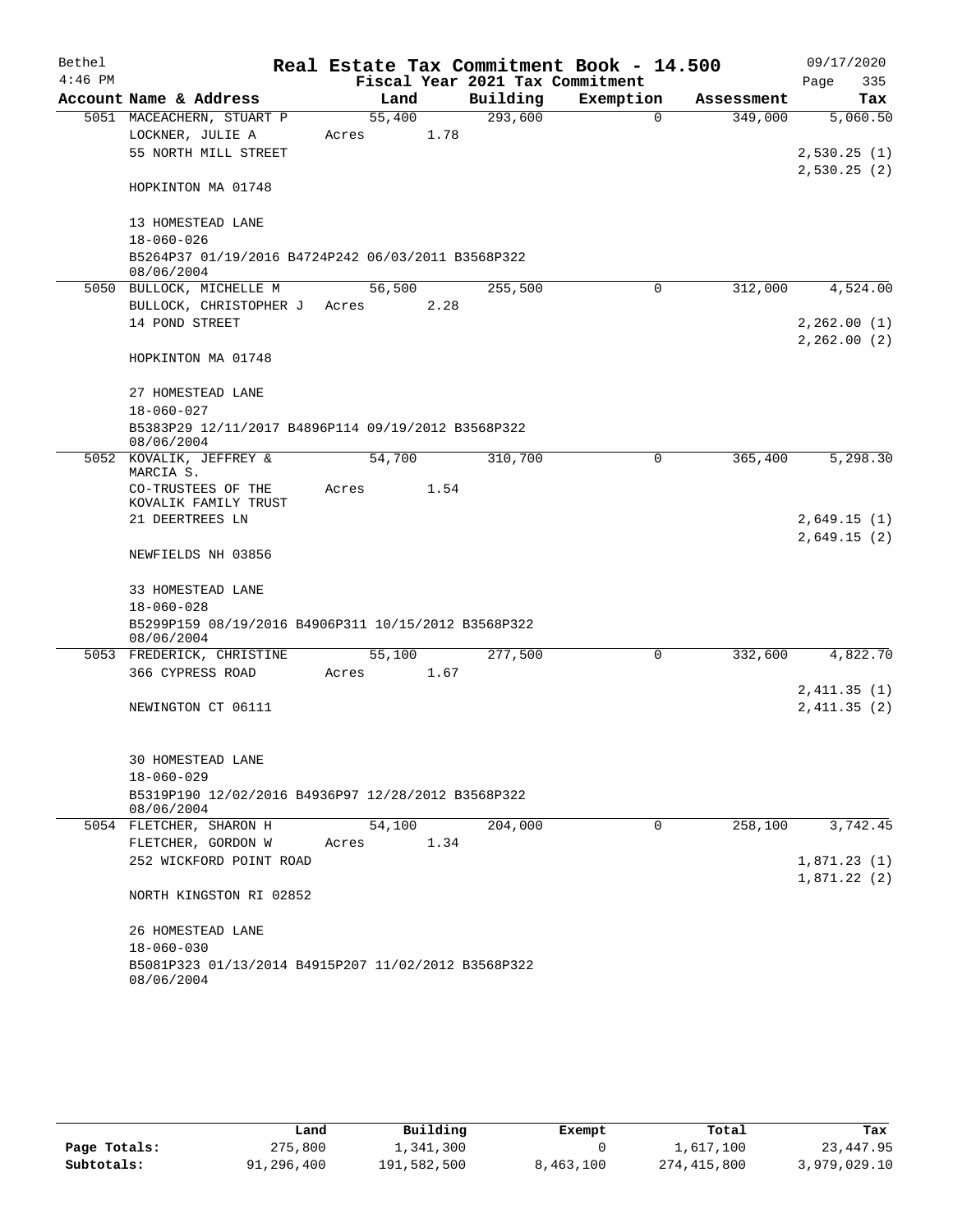| Bethel    |                                                                                                           |            |      |                                 | Real Estate Tax Commitment Book - 14.500 |            | 09/17/2020  |
|-----------|-----------------------------------------------------------------------------------------------------------|------------|------|---------------------------------|------------------------------------------|------------|-------------|
| $4:46$ PM |                                                                                                           |            |      | Fiscal Year 2021 Tax Commitment |                                          |            | 336<br>Page |
|           | Account Name & Address                                                                                    | Land       |      | Building                        | Exemption                                | Assessment | Tax         |
|           | 5056 14 HOMESTEAD LANE, LLC                                                                               | 54,600     |      | 292,900                         | $\Omega$                                 | 347,500    | 5,038.75    |
|           | STOCKER, PHILIP J.                                                                                        | Acres      | 1.50 |                                 |                                          |            |             |
|           | 123 NEAL STREET                                                                                           |            |      |                                 |                                          |            | 2,519.38(1) |
|           |                                                                                                           |            |      |                                 |                                          |            | 2,519.37(2) |
|           | PORTLAND ME 04102                                                                                         |            |      |                                 |                                          |            |             |
|           |                                                                                                           |            |      |                                 |                                          |            |             |
|           | 14 HOMESTEAD LANE                                                                                         |            |      |                                 |                                          |            |             |
|           | $18 - 060 - 031$                                                                                          |            |      |                                 |                                          |            |             |
|           | B5486P38 10/15/2019 B5456P268 03/28/2019 B5430P33<br>09/10/2018 B5249P553 10/20/2015 B5217P240 04/14/2015 |            |      |                                 |                                          |            |             |
|           | B4841P32 05/02/2012 B3568P322 08/06/2004                                                                  |            |      |                                 |                                          |            |             |
|           | 5055 FORTIER, DAVID                                                                                       | 39,400     |      | 0                               | $\mathbf 0$                              | 39,400     | 571.30      |
|           | 67 STONEHENGE ROAD                                                                                        | Acres      | 1.14 |                                 |                                          |            |             |
|           |                                                                                                           |            |      |                                 |                                          |            | 285.65(1)   |
|           | LONDONDERRY NH 03053                                                                                      |            |      |                                 |                                          |            | 285.65(2)   |
|           |                                                                                                           |            |      |                                 |                                          |            |             |
|           |                                                                                                           |            |      |                                 |                                          |            |             |
|           |                                                                                                           |            |      |                                 |                                          |            |             |
|           | $18 - 060 - 032$                                                                                          |            |      |                                 |                                          |            |             |
|           | B5259P532 12/21/2015 B5083P321 01/21/2014 B3568P322                                                       |            |      |                                 |                                          |            |             |
|           | 08/06/2004                                                                                                |            |      |                                 |                                          |            |             |
|           | 5057 NOCE, MAURA A., TTEE                                                                                 | 49,000     |      | 211,800                         | $\Omega$                                 | 260,800    | 3,781.60    |
|           | 99 APPLETON STREET<br>REALTY TRUST                                                                        | Acres 1.47 |      |                                 |                                          |            |             |
|           | 20 WHARF LANE                                                                                             |            |      |                                 |                                          |            | 1,890.80(1) |
|           |                                                                                                           |            |      |                                 |                                          |            | 1,890.80(2) |
|           | HAVERHILL MA 01830                                                                                        |            |      |                                 |                                          |            |             |
|           |                                                                                                           |            |      |                                 |                                          |            |             |
|           | 65 OSGOOD ROAD                                                                                            |            |      |                                 |                                          |            |             |
|           | $18 - 060 - 033$                                                                                          |            |      |                                 |                                          |            |             |
|           | B4516P276 10/23/2009 B3568P322 08/06/2004                                                                 |            |      |                                 |                                          |            |             |
|           | 5058 HIEBERT, MATTHEW                                                                                     | 40,700     |      | $\Omega$                        | 0                                        | 40,700     | 590.15      |
|           | HIEBERT, SARAH                                                                                            | Acres      | 1.59 |                                 |                                          |            |             |
|           | PO BOX 819                                                                                                |            |      |                                 |                                          |            | 295.08(1)   |
|           |                                                                                                           |            |      |                                 |                                          |            | 295.07(2)   |
|           | BETHEL ME 04217                                                                                           |            |      |                                 |                                          |            |             |
|           |                                                                                                           |            |      |                                 |                                          |            |             |
|           | TIMBER CREEK                                                                                              |            |      |                                 |                                          |            |             |
|           | $18 - 060 - 034$                                                                                          |            |      |                                 |                                          |            |             |
|           | B5417P159 07/09/2018 B5083P319 01/21/2014 B3568P322<br>08/06/2004                                         |            |      |                                 |                                          |            |             |
| 5060      | SAVAGE LAND                                                                                               | 41,700     |      | 0                               | 0                                        | 41,700     | 604.65      |
|           | DEVELOPMENT, LLC                                                                                          |            |      |                                 |                                          |            |             |
|           | PO BOX 358                                                                                                | Acres      | 2.01 |                                 |                                          |            |             |
|           |                                                                                                           |            |      |                                 |                                          |            | 302.33(1)   |
|           | BETHEL ME 04217                                                                                           |            |      |                                 |                                          |            | 302.32(2)   |
|           |                                                                                                           |            |      |                                 |                                          |            |             |
|           |                                                                                                           |            |      |                                 |                                          |            |             |
|           |                                                                                                           |            |      |                                 |                                          |            |             |
|           | $18 - 060 - 035$                                                                                          |            |      |                                 |                                          |            |             |

B3568P322 08/06/2004

|              | Land       | Building    | Exempt    | Total       | Tax          |
|--------------|------------|-------------|-----------|-------------|--------------|
| Page Totals: | 225,400    | 504,700     |           | 730,100     | 10,586.45    |
| Subtotals:   | 91,521,800 | 192,087,200 | 8,463,100 | 275,145,900 | 3,989,615.55 |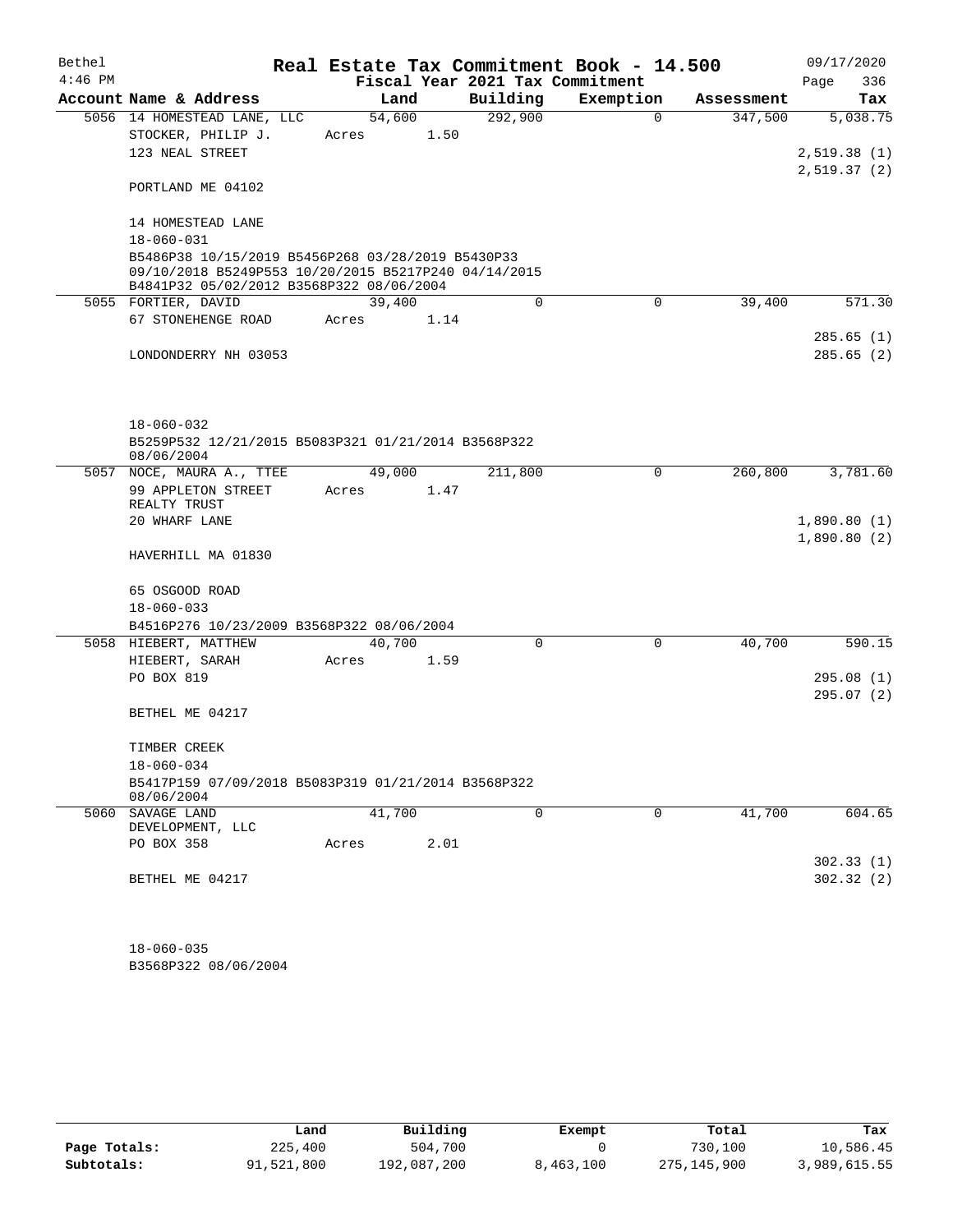| Bethel       |                                                                                       |            |             |           |          | Real Estate Tax Commitment Book - 14.500 |               | 09/17/2020                 |
|--------------|---------------------------------------------------------------------------------------|------------|-------------|-----------|----------|------------------------------------------|---------------|----------------------------|
| $4:46$ PM    |                                                                                       |            |             |           |          | Fiscal Year 2021 Tax Commitment          |               | Page<br>337                |
|              | Account Name & Address                                                                |            | Land        |           | Building | Exemption                                | Assessment    | Tax                        |
|              | 5062 STENHOUSE, JOSHUA J.                                                             |            | 49,600      |           | 269,000  | $\Omega$                                 | 318,600       | 4,619.70                   |
|              | PREZIOSI, DIANA<br>245 BURGESS AVE                                                    | Acres      |             | 1.68      |          |                                          |               | 2,309.85(1)                |
|              |                                                                                       |            |             |           |          |                                          |               | 2,309.85(2)                |
|              | WESTWOOD MA 02090                                                                     |            |             |           |          |                                          |               |                            |
|              | 11 OAK RIDGE ROAD                                                                     |            |             |           |          |                                          |               |                            |
|              | $18 - 060 - 036$                                                                      |            |             |           |          |                                          |               |                            |
|              | B5465P127 06/10/2019 B5288P15 06/21/2016 B5226P546<br>06/15/2015 B3568P322 08/06/2004 |            |             |           |          |                                          |               |                            |
|              | 5063 COLBURN, JEFFERY W                                                               |            | 55,900      |           | 264,500  | $\Omega$                                 | 320,400       | 4,645.80                   |
|              | COLBURN, JANE                                                                         | Acres      |             | 2.00      |          |                                          |               |                            |
|              | 4527 SHULL LANE                                                                       |            |             |           |          |                                          |               | 2,322.90(1)                |
|              |                                                                                       |            |             |           |          |                                          |               | 2,322.90(2)                |
|              | CATLETT VA 20119                                                                      |            |             |           |          |                                          |               |                            |
|              | 19 OAK RIDGE ROAD                                                                     |            |             |           |          |                                          |               |                            |
|              | $18 - 060 - 037$                                                                      |            |             |           |          |                                          |               |                            |
|              | B5397P273 03/15/2018 B4695P286 03/01/2011 B3568P322<br>08/06/2004                     |            |             |           |          |                                          |               |                            |
|              | 5064 CIMLER, CONSTANCE H                                                              |            | 46,700      |           | $\Omega$ | 0                                        | 46,700        | 677.15                     |
|              | 75 ENGLISH RANGE ROAD                                                                 | Acres      |             | 2.17      |          |                                          |               |                            |
|              |                                                                                       |            |             |           |          |                                          |               | 338.58(1)                  |
|              | DERRY NH 03038                                                                        |            |             |           |          |                                          |               | 338.57(2)                  |
|              |                                                                                       |            |             |           |          |                                          |               |                            |
|              |                                                                                       |            |             |           |          |                                          |               |                            |
|              | $18 - 060 - 038$                                                                      |            |             |           |          |                                          |               |                            |
|              | B5306P478 09/26/2016 B4681P56 01/10/2011 B3568P322                                    |            |             |           |          |                                          |               |                            |
|              | 08/06/2004                                                                            |            |             |           |          |                                          |               |                            |
|              | 5065 CIMLER, CONSTANCE H                                                              |            | 55,300      |           | 282,400  | $\mathbf 0$                              | 337,700       | 4,896.65                   |
|              | CIMLER, CONSTANCE H                                                                   | Acres      |             | 1.75      |          |                                          |               |                            |
|              | 75 ENGLISH RANGE ROAD                                                                 |            |             |           |          |                                          |               | 2,448.33(1)                |
|              |                                                                                       |            |             |           |          |                                          |               | 2,448.32(2)                |
|              | DERRY NH 03038                                                                        |            |             |           |          |                                          |               |                            |
|              | 29 OAK RIDGE ROAD                                                                     |            |             |           |          |                                          |               |                            |
|              | $18 - 060 - 039$                                                                      |            |             |           |          |                                          |               |                            |
|              | B5442P128 11/15/2018 B4611P4 07/15/2010 B3568P322                                     |            |             |           |          |                                          |               |                            |
|              | 08/06/2004                                                                            |            |             |           |          |                                          |               |                            |
|              | 5061 STEARNS, JEFFREY                                                                 |            | 43,700      |           | 0        | $\Omega$                                 | 43,700        | 633.65                     |
|              | 39 SHEFFIELD RD                                                                       | Acres      |             | 1.13      |          |                                          |               |                            |
|              | BOXFORD MA 01921 1905                                                                 |            |             |           |          |                                          |               | 316.83(1)<br>316.82(2)     |
|              |                                                                                       |            |             |           |          |                                          |               |                            |
|              |                                                                                       |            |             |           |          |                                          |               |                            |
|              | TIMBER CREEK                                                                          |            |             |           |          |                                          |               |                            |
|              | $18 - 060 - 040$                                                                      |            |             |           |          |                                          |               |                            |
|              | B4292P222 05/02/2008 B3568P322 08/06/2004                                             |            |             |           |          |                                          |               |                            |
| 5039         | BADGER INVESTMENT                                                                     |            | 56,000      |           | 188,500  | 0                                        | 244,500       | 3,545.25                   |
|              | PROPERTIES, LLC                                                                       |            |             |           |          |                                          |               |                            |
|              | C/O LINDSEY SEAVER                                                                    | Acres      |             | 2.03      |          |                                          |               |                            |
|              | PO BOX 2105                                                                           |            |             |           |          |                                          |               | 1,772.63(1)<br>1,772.62(2) |
|              | ARLINGTON VA 22202                                                                    |            |             |           |          |                                          |               |                            |
|              |                                                                                       |            |             |           |          |                                          |               |                            |
|              | 59 OAK RIDGE ROAD                                                                     |            |             |           |          |                                          |               |                            |
|              | $18 - 060 - 041$                                                                      |            |             |           |          |                                          |               |                            |
|              | B5038P310 09/18/2013                                                                  |            |             |           |          |                                          |               |                            |
|              |                                                                                       | Land       |             | Building  |          | Exempt                                   | Total         | Tax                        |
| Page Totals: |                                                                                       | 307,200    |             | 1,004,400 |          | 0                                        | 1,311,600     | 19,018.20                  |
| Subtotals:   |                                                                                       | 91,829,000 | 193,091,600 |           |          | 8,463,100                                | 276, 457, 500 | 4,008,633.75               |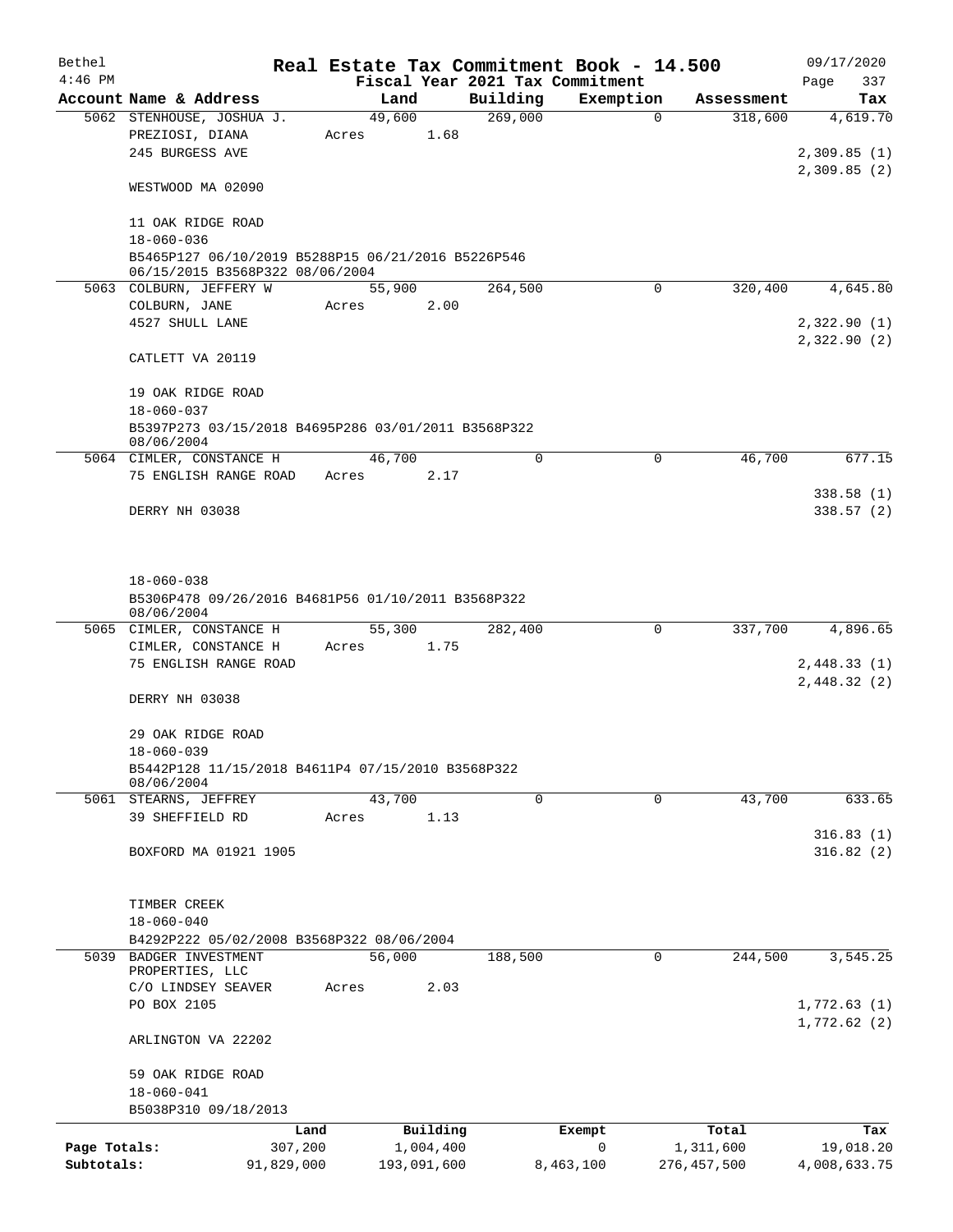| Bethel                     |                                                                                      |                         |       |                          |          | Real Estate Tax Commitment Book - 14.500 |             |                          | 09/17/2020                  |
|----------------------------|--------------------------------------------------------------------------------------|-------------------------|-------|--------------------------|----------|------------------------------------------|-------------|--------------------------|-----------------------------|
| $4:46$ PM                  |                                                                                      |                         |       |                          |          | Fiscal Year 2021 Tax Commitment          |             |                          | 338<br>Page                 |
|                            | Account Name & Address                                                               |                         |       | Land                     | Building | Exemption                                |             | Assessment               | Tax                         |
|                            | 5041 COLVIN, RICHARD A<br>RAYNAM, HELEN A<br>16 NORWOOD ST                           |                         | Acres | 54,500<br>1.47           | 254,400  |                                          | $\mathbf 0$ | 308,900                  | 4,479.05<br>2, 239.53(1)    |
|                            | WINCHESTER MA 01890                                                                  |                         |       |                          |          |                                          |             |                          | 2,239.52 (2)                |
|                            | 81 OAK RIDGE ROAD<br>$18 - 060 - 042$                                                |                         |       |                          |          |                                          |             |                          |                             |
|                            | B4717P30 05/12/2011 B3568P322 08/06/2004                                             |                         |       |                          |          |                                          |             |                          |                             |
|                            | 5059 CANNON, GREGORY K                                                               |                         |       | 55,500                   | 238,400  |                                          | 0           | 293,900                  | 4,261.55                    |
|                            | CANNON, NANCY E                                                                      |                         | Acres | 1.83                     |          |                                          |             |                          |                             |
|                            | 49 MEYER RD                                                                          |                         |       |                          |          |                                          |             |                          | 2,130.78(1)                 |
|                            | HAMILTON MA 01982                                                                    |                         |       |                          |          |                                          |             |                          | 2,130.77(2)                 |
|                            | 93 OAK RIDGE ROAD<br>$18 - 060 - 043$                                                |                         |       |                          |          |                                          |             |                          |                             |
|                            | B4704P337 03/29/2011 B3568P322 08/06/2004                                            |                         |       |                          |          |                                          |             |                          |                             |
|                            | 5027 BAUBLIS, ANTHONY, J. &                                                          |                         |       | 55,100                   | 238,400  |                                          | 0           | 293,500                  | 4,255.75                    |
|                            | BETHANY A.                                                                           |                         |       |                          |          |                                          |             |                          |                             |
|                            | 5 LONGFELLOW ROAD                                                                    |                         | Acres | 1.69                     |          |                                          |             |                          |                             |
|                            | WESTBOROUGH MA 01581                                                                 |                         |       |                          |          |                                          |             |                          | 2,127.88 (1)<br>2,127.87(2) |
|                            |                                                                                      |                         |       |                          |          |                                          |             |                          |                             |
|                            | 105 OAK RIDGE ROAD                                                                   |                         |       |                          |          |                                          |             |                          |                             |
|                            | $18 - 060 - 044$                                                                     |                         |       |                          |          |                                          |             |                          |                             |
|                            | B4647P56 10/15/2010                                                                  |                         |       |                          |          |                                          |             |                          |                             |
| 5028                       | GORHAN, MICHEAL &                                                                    |                         |       | 55,900                   | 301,700  |                                          | 0           | 357,600                  | 5,185.20                    |
|                            | DEBORAH<br>223 OLD ELM STREET                                                        |                         | Acres | 1.99                     |          |                                          |             |                          |                             |
|                            |                                                                                      |                         |       |                          |          |                                          |             |                          | 2,592.60(1)                 |
|                            | MANSFIELD MA 02048                                                                   |                         |       |                          |          |                                          |             |                          | 2,592.60(2)                 |
|                            |                                                                                      |                         |       |                          |          |                                          |             |                          |                             |
|                            | 111 OAK RIDGE ROAD                                                                   |                         |       |                          |          |                                          |             |                          |                             |
|                            | $18 - 060 - 045$<br>B5462P777 05/17/2019 B4959P55 03/01/2013 B3568P322<br>08/06/2004 |                         |       |                          |          |                                          |             |                          |                             |
|                            | 5066 CURRIE, RODNEY                                                                  |                         |       | 58,000                   | 365,800  |                                          | 0           | 423,800                  | 6,145.10                    |
|                            | TURNER-CURRIE,                                                                       |                         | Acres | 3.14                     |          |                                          |             |                          |                             |
|                            | TURNER-CURRIE, ALESE<br>19 LAKE RD                                                   |                         |       |                          |          |                                          |             |                          | 3,072.55(1)                 |
|                            |                                                                                      |                         |       |                          |          |                                          |             |                          | 3,072.55(2)                 |
|                            | BRENTWOOD NH 03833                                                                   |                         |       |                          |          |                                          |             |                          |                             |
|                            | 116 OAK RIDGE ROAD                                                                   |                         |       |                          |          |                                          |             |                          |                             |
|                            | $18 - 060 - 046$                                                                     |                         |       |                          |          |                                          |             |                          |                             |
|                            | B4546P302 01/04/2010 B3568P322 08/06/2004                                            |                         |       |                          |          |                                          |             |                          |                             |
|                            | 5067 SCULLY, THOMAS D                                                                |                         |       | 57,300                   | 267,500  |                                          | 0           | 324,800                  | 4,709.60                    |
|                            | SCULLY, LAURA J                                                                      |                         | Acres | 2.67                     |          |                                          |             |                          |                             |
|                            | 14 RICHDALE RD.                                                                      |                         |       |                          |          |                                          |             |                          | 2,354.80(1)<br>2,354.80(2)  |
|                            | NEEDHAM MA 02194                                                                     |                         |       |                          |          |                                          |             |                          |                             |
|                            | 104 OAK RIDGE ROAD                                                                   |                         |       |                          |          |                                          |             |                          |                             |
|                            | $18 - 060 - 047$                                                                     |                         |       |                          |          |                                          |             |                          |                             |
|                            | B4867P87 07/07/2012 B4863P66 07/03/2012 B4292P226<br>05/02/2008 B3568P322 08/06/2004 |                         |       |                          |          |                                          |             |                          |                             |
|                            |                                                                                      | Land                    |       | Building                 |          | Exempt                                   |             | Total                    | Tax                         |
| Page Totals:<br>Subtotals: |                                                                                      | 336,300<br>92, 165, 300 |       | 1,666,200<br>194,757,800 |          | 0<br>8,463,100                           |             | 2,002,500<br>278,460,000 | 29,036.25<br>4,037,670.00   |
|                            |                                                                                      |                         |       |                          |          |                                          |             |                          |                             |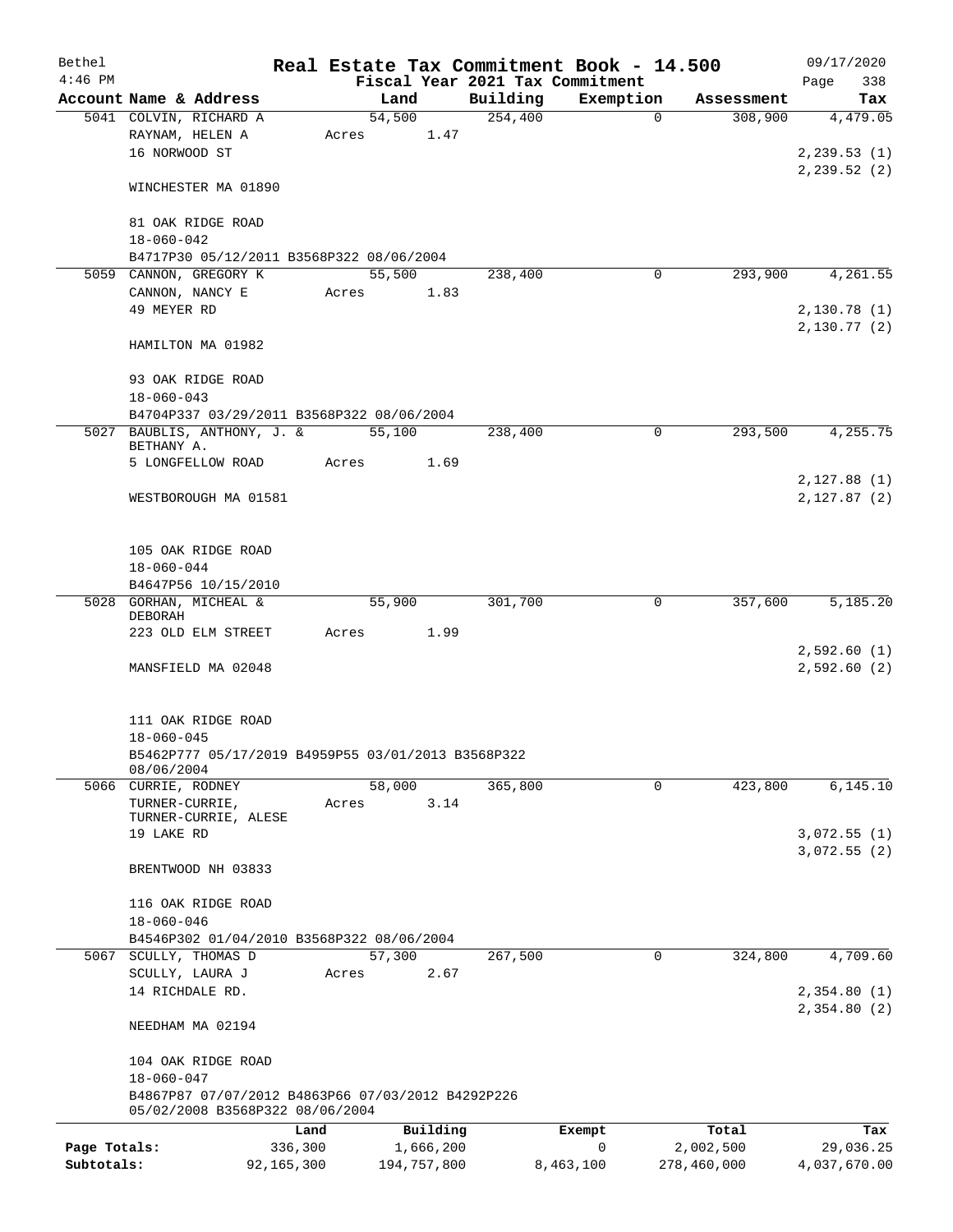| Bethel       |                                                                   | Real Estate Tax Commitment Book - 14.500 |                                 |             |             | 09/17/2020                 |  |  |  |  |
|--------------|-------------------------------------------------------------------|------------------------------------------|---------------------------------|-------------|-------------|----------------------------|--|--|--|--|
| $4:46$ PM    |                                                                   |                                          | Fiscal Year 2021 Tax Commitment |             |             | Page<br>339                |  |  |  |  |
|              | Account Name & Address                                            | Land                                     | Building                        | Exemption   | Assessment  | Tax                        |  |  |  |  |
|              | 5068 FORGET DEVELOPMENT, LLC                                      | 46,200                                   | 0                               | $\mathbf 0$ | 46,200      | 669.90                     |  |  |  |  |
|              | 728 ORANGE AVE                                                    | 1.97<br>Acres                            |                                 |             |             | 334.95(1)                  |  |  |  |  |
|              | LOS ALTOS CA 94022                                                |                                          |                                 |             |             | 334.95(2)                  |  |  |  |  |
|              |                                                                   |                                          |                                 |             |             |                            |  |  |  |  |
|              | $18 - 060 - 048$                                                  |                                          |                                 |             |             |                            |  |  |  |  |
|              | B5204P307 01/23/2015 B3568P322 08/06/2004                         |                                          |                                 |             |             |                            |  |  |  |  |
|              | 5069 SLASON, DANIEL                                               | 57,400                                   | 275,500                         | 0           | 332,900     | 4,827.05                   |  |  |  |  |
|              | SLASON, LORRAINE                                                  | 2.76<br>Acres                            |                                 |             |             |                            |  |  |  |  |
|              | 18 BLACK LOCH DR                                                  |                                          |                                 |             |             | 2,413.53(1)                |  |  |  |  |
|              |                                                                   |                                          |                                 |             |             | 2,413.52(2)                |  |  |  |  |
|              | HARWICH MA 02645                                                  |                                          |                                 |             |             |                            |  |  |  |  |
|              | 92 OAK RIDGE ROAD<br>$18 - 060 - 049$                             |                                          |                                 |             |             |                            |  |  |  |  |
|              | B4353P3 09/18/2008 B3568P322 08/06/2004                           |                                          |                                 |             |             |                            |  |  |  |  |
|              | 5070 PEELMAN, JESSICA H                                           | 57,100                                   | 249,100                         | 0           | 306,200     | 4,439.90                   |  |  |  |  |
|              | PEELMAN, AARON D                                                  | 2.58<br>Acres                            |                                 |             |             |                            |  |  |  |  |
|              | 99 BROAD ST                                                       |                                          |                                 |             |             | 2, 219.95(1)               |  |  |  |  |
|              |                                                                   |                                          |                                 |             |             | 2, 219.95(2)               |  |  |  |  |
|              | PORTSMOUTH NH 03801                                               |                                          |                                 |             |             |                            |  |  |  |  |
|              | 84 OAK RIDGE ROAD                                                 |                                          |                                 |             |             |                            |  |  |  |  |
|              | $18 - 060 - 050$                                                  |                                          |                                 |             |             |                            |  |  |  |  |
|              | B5226P266 06/11/2015 B5083P312 01/21/2014 B3568P322<br>08/06/2004 |                                          |                                 |             |             |                            |  |  |  |  |
|              | 5071 THOMPSON, IRIS                                               | 58,200                                   | 220,900                         | 0           | 279,100     | 4,046.95                   |  |  |  |  |
|              | 24 SPRUCE BROOK DRIVE                                             | 3.26<br>Acres                            |                                 |             |             |                            |  |  |  |  |
|              | HARPSWELL ME 04079                                                |                                          |                                 |             |             | 2,023.48(1)<br>2,023.47(2) |  |  |  |  |
|              |                                                                   |                                          |                                 |             |             |                            |  |  |  |  |
|              | 74 OAK RIDGE ROAD                                                 |                                          |                                 |             |             |                            |  |  |  |  |
|              | $18 - 060 - 051$                                                  |                                          |                                 |             |             |                            |  |  |  |  |
|              | B5426P682 08/27/2018 B5022P79 08/08/2013 B4283P39<br>04/09/2008   |                                          |                                 |             |             |                            |  |  |  |  |
| 5072         | SCHAFFER, HANNA F                                                 | 58,400                                   | 219,000                         | $\mathbf 0$ | 277,400     | 4,022.30                   |  |  |  |  |
|              | REVOCABLE TRUST                                                   |                                          |                                 |             |             |                            |  |  |  |  |
|              | 15 ASH ST                                                         | 3.37<br>Acres                            |                                 |             |             |                            |  |  |  |  |
|              | EXETER NH 03833                                                   |                                          |                                 |             |             | 2,011.15(1)<br>2,011.15(2) |  |  |  |  |
|              |                                                                   |                                          |                                 |             |             |                            |  |  |  |  |
|              | 68 OAK RIDGE ROAD                                                 |                                          |                                 |             |             |                            |  |  |  |  |
|              | $18 - 060 - 052$                                                  |                                          |                                 |             |             |                            |  |  |  |  |
|              | B5128P150 06/23/2014 B5083P315 01/21/2014 B3568P322               |                                          |                                 |             |             |                            |  |  |  |  |
|              | 08/06/2004                                                        |                                          |                                 |             |             |                            |  |  |  |  |
| 5073         | WOODS, SCOTT                                                      | 48,800                                   | 0                               | 0           | 48,800      | 707.60                     |  |  |  |  |
|              | FLAHERTY, KATHLEEN J                                              | 3.41<br>Acres                            |                                 |             |             |                            |  |  |  |  |
|              | 19 KITTIWAKE LANE                                                 |                                          |                                 |             |             | 353.80(1)<br>353.80(2)     |  |  |  |  |
|              | NANTUCKET MA 02554                                                |                                          |                                 |             |             |                            |  |  |  |  |
|              | $18 - 060 - 053$                                                  |                                          |                                 |             |             |                            |  |  |  |  |
|              | B4313P327 06/20/2008 B4292P230 05/02/2008 B3568P322<br>08/06/2004 |                                          |                                 |             |             |                            |  |  |  |  |
|              | Land                                                              | Building                                 |                                 | Exempt      | Total       | Tax                        |  |  |  |  |
| Page Totals: | 326,100                                                           | 964,500                                  |                                 | 0           | 1,290,600   | 18,713.70                  |  |  |  |  |
| Subtotals:   | 92,491,400                                                        | 195,722,300                              |                                 | 8,463,100   | 279,750,600 | 4,056,383.70               |  |  |  |  |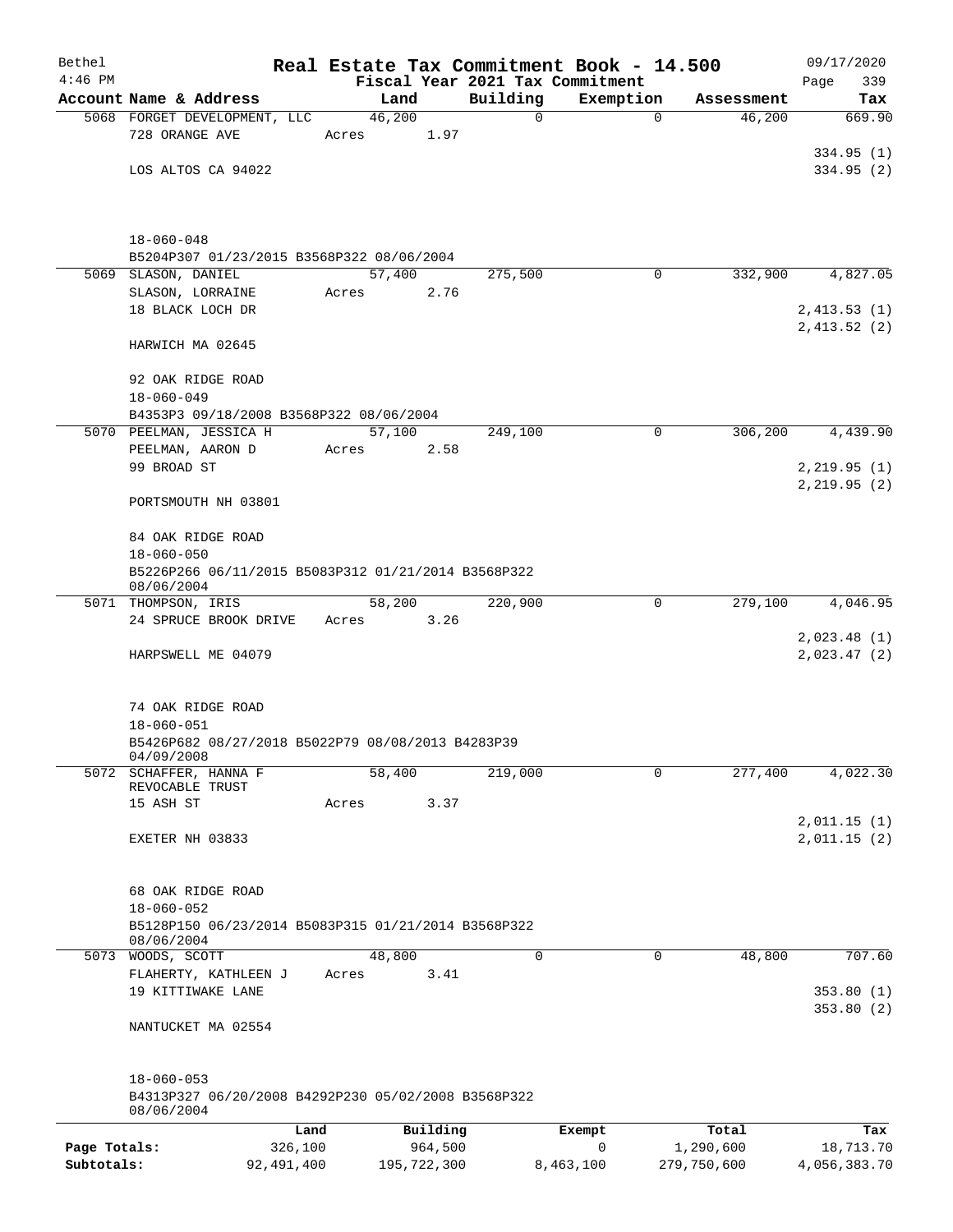| Bethel       |                                                                                       |                |               |                     | Real Estate Tax Commitment Book - 14.500 |                       | 09/17/2020      |
|--------------|---------------------------------------------------------------------------------------|----------------|---------------|---------------------|------------------------------------------|-----------------------|-----------------|
| $4:46$ PM    |                                                                                       |                |               |                     | Fiscal Year 2021 Tax Commitment          |                       | 340<br>Page     |
|              | Account Name & Address<br>5074 COLLINS, KRISTIN V                                     | Land<br>55,500 |               | Building<br>253,700 | Exemption<br>$\Omega$                    | Assessment<br>309,200 | Tax<br>4,483.40 |
|              | 28 CROSS ST                                                                           | Acres          | 1.82          |                     |                                          |                       |                 |
|              |                                                                                       |                |               |                     |                                          |                       | 2,241.70(1)     |
|              | NORWELL MA 02061                                                                      |                |               |                     |                                          |                       | 2, 241.70(2)    |
|              |                                                                                       |                |               |                     |                                          |                       |                 |
|              |                                                                                       |                |               |                     |                                          |                       |                 |
|              | 54 OAK RIDGE ROAD                                                                     |                |               |                     |                                          |                       |                 |
|              | $18 - 060 - 054$                                                                      |                |               |                     |                                          |                       |                 |
|              | B4930P219 12/13/2012 B4867P60 07/16/2012 B4292P226<br>05/02/2008 B3568P322 08/06/2004 |                |               |                     |                                          |                       |                 |
|              | 5075 STEARNS, JEFFREY                                                                 | 45,900         |               | $\Omega$            | $\Omega$                                 | 45,900                | 665.55          |
|              | 39 SHEFFIELD RD                                                                       | Acres          | 1.82          |                     |                                          |                       |                 |
|              |                                                                                       |                |               |                     |                                          |                       | 332.78 (1)      |
|              | BOXFORD MA 1905                                                                       |                |               |                     |                                          |                       | 332.77 (2)      |
|              |                                                                                       |                |               |                     |                                          |                       |                 |
|              | TIMBER CREEK                                                                          |                |               |                     |                                          |                       |                 |
|              | $18 - 060 - 055$                                                                      |                |               |                     |                                          |                       |                 |
|              | B4292P222 05/02/2008 B3568P322 08/06/2004                                             |                |               |                     |                                          |                       |                 |
|              | 5076 WOODS, SCOTT                                                                     | 47,500         |               | $\Omega$            | $\mathbf 0$                              | 47,500                | 688.75          |
|              | FLAHERTY, KATHLEEN J                                                                  | Acres          | 2.56          |                     |                                          |                       |                 |
|              | 19 KITTIWAKE LANE                                                                     |                |               |                     |                                          |                       | 344.38 (1)      |
|              |                                                                                       |                |               |                     |                                          |                       | 344.37 (2)      |
|              | NANTUCKET MA 02554                                                                    |                |               |                     |                                          |                       |                 |
|              |                                                                                       |                |               |                     |                                          |                       |                 |
|              | $18 - 060 - 056$                                                                      |                |               |                     |                                          |                       |                 |
|              | B4313P230 06/20/2008 B4292P230 05/02/2008 B3568P322                                   |                |               |                     |                                          |                       |                 |
|              | 08/06/2004                                                                            |                |               |                     |                                          |                       |                 |
|              | 5077 SAVAGE LAND<br>DEVELOPMENT, LLC                                                  | 48,300         |               | $\mathbf 0$         | $\mathbf 0$                              | 48,300                | 700.35          |
|              | PO BOX 358                                                                            | Acres          | 3.03          |                     |                                          |                       |                 |
|              |                                                                                       |                |               |                     |                                          |                       | 350.18(1)       |
|              | BETHEL ME 04217                                                                       |                |               |                     |                                          |                       | 350.17(2)       |
|              |                                                                                       |                |               |                     |                                          |                       |                 |
|              |                                                                                       |                |               |                     |                                          |                       |                 |
|              | $18 - 060 - 057$                                                                      |                |               |                     |                                          |                       |                 |
|              | B3568P322 08/06/2004                                                                  |                |               |                     |                                          |                       |                 |
|              | 5079 FORGET DEVELOPMENT                                                               | 47,100         |               | $\Omega$            | 0                                        | 47,100                | 682.95          |
|              | 728 ORANGE AVENUE                                                                     | Acres          | 2.36          |                     |                                          |                       |                 |
|              |                                                                                       |                |               |                     |                                          |                       | 341.48(1)       |
|              | LOS ALTOS CA 94022                                                                    |                |               |                     |                                          |                       | 341.47(2)       |
|              |                                                                                       |                |               |                     |                                          |                       |                 |
|              |                                                                                       |                |               |                     |                                          |                       |                 |
|              | $18 - 060 - 058$                                                                      |                |               |                     |                                          |                       |                 |
|              | B5226P540 06/15/2015 B3568P322 08/06/2004                                             |                |               |                     |                                          |                       |                 |
|              | 5078 DECAREAU, JAIME                                                                  | 56,000         |               | 279,600             | 0                                        | 335,600               | 4,866.20        |
|              | DECAREAU, MICHAEL JR.                                                                 | Acres          | 2.05          |                     |                                          |                       |                 |
|              | 4 OAK RIDGE ROAD                                                                      |                |               |                     |                                          |                       | 2,433.10(1)     |
|              | 1304                                                                                  |                |               |                     |                                          |                       | 2,433.10(2)     |
|              | BETHEL ME 04217                                                                       |                |               |                     |                                          |                       |                 |
|              | 4 OAK RIDGE ROAD                                                                      |                |               |                     |                                          |                       |                 |
|              | $18 - 060 - 059$                                                                      |                |               |                     |                                          |                       |                 |
|              | B5429P393 09/06/2018 B5226P543 06/15/2015 B3568P322                                   |                |               |                     |                                          |                       |                 |
|              | 08/06/2004                                                                            |                |               |                     |                                          |                       |                 |
|              | Land                                                                                  |                | Building      |                     | Exempt                                   | Total                 | Tax             |
| Page Totals: | 300,300                                                                               |                | 533,300       |                     | 0                                        | 833,600               | 12,087.20       |
| Subtotals:   | 92,791,700                                                                            |                | 196, 255, 600 |                     | 8,463,100                                | 280,584,200           | 4,068,470.90    |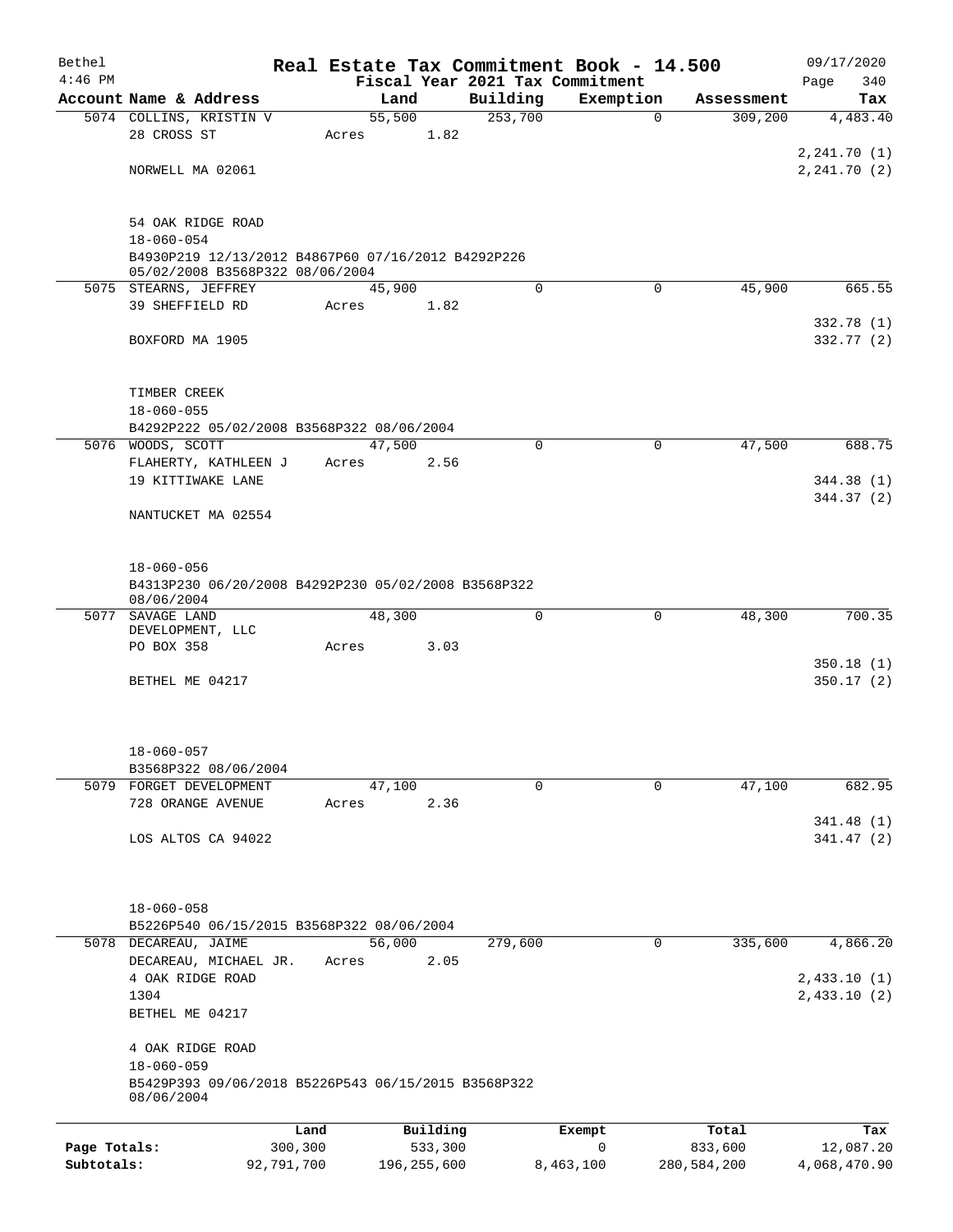| Bethel       |                                                                                        |                 |               |             | Real Estate Tax Commitment Book - 14.500 |               | 09/17/2020             |
|--------------|----------------------------------------------------------------------------------------|-----------------|---------------|-------------|------------------------------------------|---------------|------------------------|
| $4:46$ PM    |                                                                                        |                 |               |             | Fiscal Year 2021 Tax Commitment          |               | Page<br>341            |
|              | Account Name & Address                                                                 | Land            |               | Building    | Exemption                                | Assessment    | Tax                    |
|              | 2817 CHADBOURNE, TANIA E<br>50 STOCKHOLM DR.                                           | 23,300<br>Acres | 2.10          | 0           | 0                                        | 23,300        | 337.85                 |
|              | CUMBERLAND CTR. ME<br>04021 8712                                                       |                 |               |             |                                          |               | 168.93(1)<br>168.92(2) |
|              | 569 INTERVALE RD.<br>$18 - 061$                                                        |                 |               |             |                                          |               |                        |
|              | B1457P246 02/06/1987                                                                   |                 |               |             |                                          |               |                        |
|              | 2818 AHLQUIST, EARLENE<br>50 STOCKHOLM DR.                                             | 12,000<br>Acres | 0.70          | $\Omega$    | 0                                        | 12,000        | 174.00                 |
|              |                                                                                        |                 |               |             |                                          |               | 87.00(1)               |
|              | CUMBERLAND CTR. ME<br>04021 8712                                                       |                 |               |             |                                          |               | 87.00(2)               |
|              | INTERVALE S/S                                                                          |                 |               |             |                                          |               |                        |
|              | $18 - 061 - 001$                                                                       |                 |               |             |                                          |               |                        |
|              | B1457P248 02/06/1987<br>2819 CROCKETT, CLYDE                                           | 28,800          |               | $\Omega$    | $\Omega$                                 | 28,800        | 417.60                 |
|              | RICE, GLORIA CROCKETT                                                                  | Acres           | 1.00          |             |                                          |               |                        |
|              | 8 SCHOOL BROOK RD                                                                      |                 |               |             |                                          |               | 208.80(1)<br>208.80(2) |
|              | BETHEL ME 04217                                                                        |                 |               |             |                                          |               |                        |
|              | SCHOOL HOUSE BROOK RD                                                                  |                 |               |             |                                          |               |                        |
|              | $18 - 061 - 001 - 001$                                                                 |                 |               |             |                                          |               |                        |
|              | B5460P174 04/26/2019 B5460P170 04/26/2019 B5029P211<br>08/23/2013 B1530P168 12/09/1987 |                 |               |             |                                          |               |                        |
|              | 2820 CHADBOURNE, THEODORE<br>50 STOCKHOLM DR.                                          | 31,800<br>Acres | 2.70          | $\mathbf 0$ | 0                                        | 31,800        | 461.10                 |
|              |                                                                                        |                 |               |             |                                          |               | 230.55(1)              |
|              | CUMBERLAND CTR. ME<br>04021 8712                                                       |                 |               |             |                                          |               | 230.55(2)              |
|              | INTERVALE S/S<br>$18 - 062$                                                            |                 |               |             |                                          |               |                        |
| 2821         | WAKEFIELD-CAMPBELL,<br>CYNTHIA                                                         | 33,300          |               | 86,200      | 25,000                                   | 94,500        | 1,370.25               |
|              | 4 SCHOOLHOUSE BROOK                                                                    | Acres           | 0.68          |             | 01 Homestead (HM)                        |               |                        |
|              | ROAD                                                                                   |                 |               |             |                                          |               | 685.13 (1)             |
|              | BETHEL ME 04217                                                                        |                 |               |             |                                          |               | 685.12 (2)             |
|              | 4 SCHOOLHOUSE BROOK RD                                                                 |                 |               |             |                                          |               |                        |
|              | $18 - 063$                                                                             |                 |               |             |                                          |               |                        |
|              | B1135P88 09/22/1981                                                                    |                 |               |             |                                          |               |                        |
|              | 2822 CROCKETT, CLYDE H                                                                 | 32,500          |               | 52,500      | 25,000                                   | 60,000        | 870.00                 |
|              | 8 SCHOOL HOUSE ROAD                                                                    | Acres           | 0.63          |             | 01 Homestead (HM)                        |               |                        |
|              |                                                                                        |                 |               |             |                                          |               | 435.00 (1)             |
|              | BETHEL ME 04217                                                                        |                 |               |             |                                          |               | 435.00 (2)             |
|              | 8 SCHOOLHOUSE BROOK RD<br>$18 - 064$                                                   |                 |               |             |                                          |               |                        |
|              | B5412P215 06/11/2018 B3845P121 11/23/2005                                              |                 |               |             |                                          |               |                        |
|              | Land                                                                                   |                 | Building      |             | Exempt                                   | Total         | Tax                    |
| Page Totals: | 161,700                                                                                |                 | 138,700       |             | 50,000                                   | 250,400       | 3,630.80               |
| Subtotals:   | 92, 953, 400                                                                           |                 | 196, 394, 300 |             | 8,513,100                                | 280, 834, 600 | 4,072,101.70           |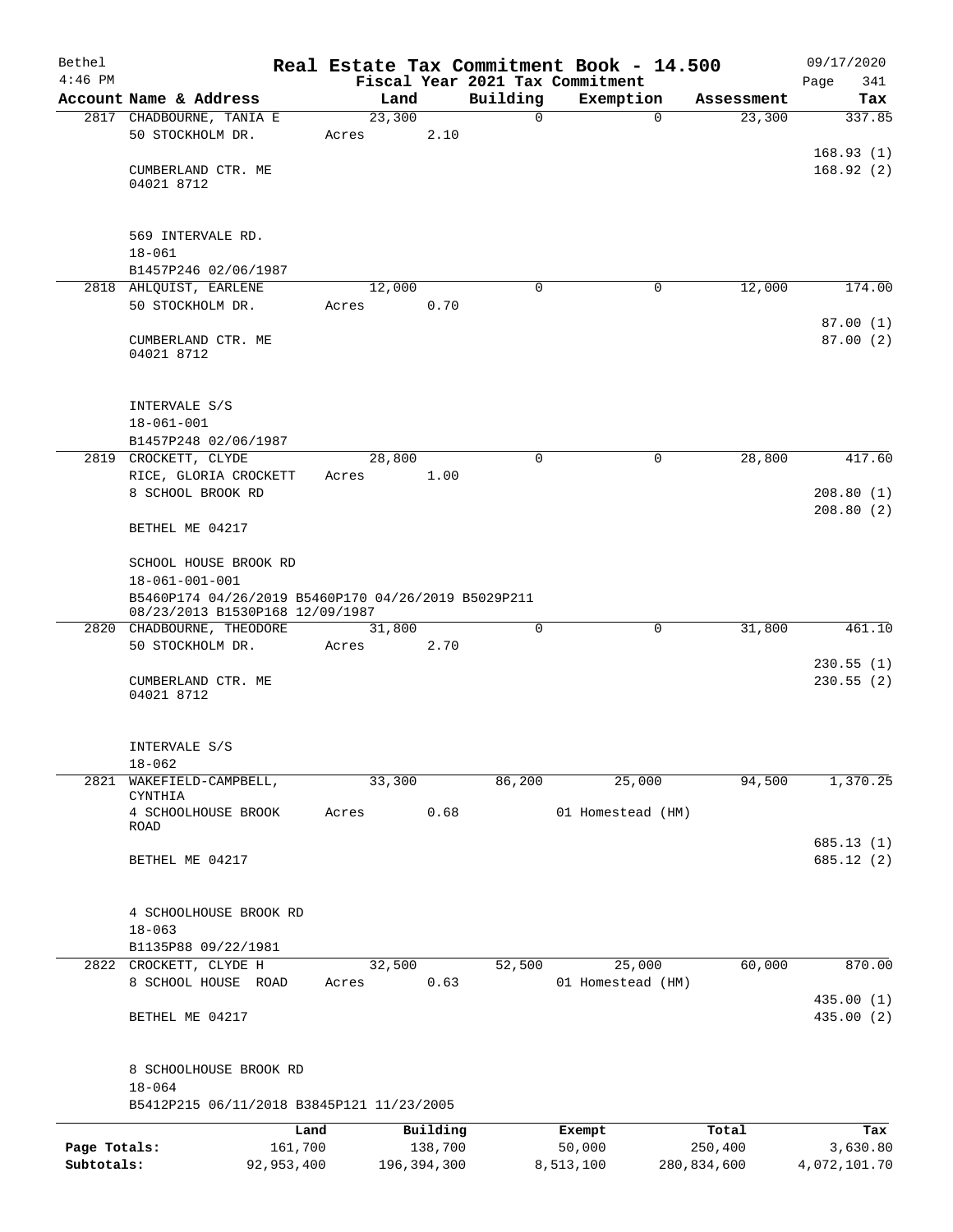| Bethel    |                                     |             |      |             | Real Estate Tax Commitment Book - 14.500 |            | 09/17/2020  |
|-----------|-------------------------------------|-------------|------|-------------|------------------------------------------|------------|-------------|
| $4:46$ PM |                                     |             |      |             | Fiscal Year 2021 Tax Commitment          |            | 342<br>Page |
|           | Account Name & Address              | Land        |      | Building    | Exemption                                | Assessment | Tax         |
|           | 2823 STARBIRD, CARLA MARIE          | 33,300      |      | 63,200      | 25,000                                   | 71,500     | 1,036.75    |
|           | C/O HOLIDAY, JOHN D. &              | Acres       | 0.68 |             | 01 Homestead (HM)                        |            |             |
|           | ROSALIE B.                          |             |      |             |                                          |            |             |
|           | P.O. BOX 1188                       |             |      |             |                                          |            | 518.38(1)   |
|           | BETHEL ME 04217                     |             |      |             |                                          |            | 518.37(2)   |
|           | 9 SCHOOLHOUSE BROOK RD              |             |      |             |                                          |            |             |
|           | $18 - 065$                          |             |      |             |                                          |            |             |
|           | B5062P95 B2261P233 10/04/1995       |             |      |             |                                          |            |             |
|           | 2824 WAKEFIELD-CAMPBELL,<br>CYNTHIA | 11,900      |      | $\Omega$    | $\Omega$                                 | 11,900     | 172.55      |
|           | 4 SCHOOL BROOK ROAD                 | Acres       | 0.68 |             |                                          |            |             |
|           |                                     |             |      |             |                                          |            | 86.28(1)    |
|           | BETHEL ME 04217                     |             |      |             |                                          |            | 86.27(2)    |
|           | INTERVALE RD S/S                    |             |      |             |                                          |            |             |
|           | $18 - 066$                          |             |      |             |                                          |            |             |
|           | B1135P83                            |             |      |             |                                          |            |             |
|           | 2825 STEVENS, DALE                  | 38,900      |      | 105,300     | 25,000                                   | 119,200    | 1,728.40    |
|           | STEVENS, BARBARA                    | Acres       | 1.20 |             | 01 Homestead (HM)                        |            |             |
|           | 507 INTERVALE ROAD                  |             |      |             |                                          |            | 864.20 (1)  |
|           |                                     |             |      |             |                                          |            | 864.20 (2)  |
|           | BETHEL ME 04217                     |             |      |             |                                          |            |             |
|           |                                     |             |      |             |                                          |            |             |
|           | 507 INTERVALE RD.<br>$18 - 067$     |             |      |             |                                          |            |             |
|           | 2826 STEVENS, DALE                  | 34,600      |      | $\mathbf 0$ | $\mathbf 0$                              | 34,600     | 501.70      |
|           | STEVENS, BARBARA                    | Acres       | 5.40 |             |                                          |            |             |
|           | 507 INTERVALE RD.                   |             |      |             |                                          |            | 250.85(1)   |
|           |                                     |             |      |             |                                          |            | 250.85(2)   |
|           | BETHEL ME 04217                     |             |      |             |                                          |            |             |
|           |                                     |             |      |             |                                          |            |             |
|           | INTERVALE RD S/S                    |             |      |             |                                          |            |             |
|           | $18 - 068$                          |             |      |             |                                          |            |             |
|           | 2827 MILLS, RYAN                    | 44,800      |      | 81,500      | 25,000                                   | 101,300    | 1,468.85    |
|           | 465 INTERVALE RD                    | Acres       | 6.00 |             | 01 Homestead (HM)                        |            |             |
|           |                                     |             |      |             |                                          |            | 734.43 (1)  |
|           | BETHEL ME 04217                     |             |      |             |                                          |            | 734.42 (2)  |
|           |                                     |             |      |             |                                          |            |             |
|           | 465 INTERVALE RD.                   |             |      |             |                                          |            |             |
|           | $18 - 069$                          |             |      |             |                                          |            |             |
|           | B2338P83 06/17/1996                 |             |      |             |                                          |            |             |
|           | 2828 EYPPER, EDITH ESTATE OF        | 3,300       |      | $\Omega$    | $\Omega$                                 | 3,300      | 47.85       |
|           | C/O CHARLES H. EYPPER               | Acres 12.00 |      |             |                                          |            |             |
|           | GROSSER HASENPFAD 25                |             |      |             |                                          |            | 23.93(1)    |
|           |                                     |             |      |             |                                          |            | 23.92(2)    |
|           | 60598 FRANKFURT am MAIN<br>0000     |             |      |             |                                          |            |             |
|           | INTERVALE S/S                       |             |      |             |                                          |            |             |
|           | $18 - 070$                          |             |      |             |                                          |            |             |
|           | B1383P102 04/16/1986                |             |      |             |                                          |            |             |
|           |                                     |             |      |             |                                          |            |             |
|           |                                     |             |      |             |                                          |            |             |
|           |                                     |             |      |             |                                          |            |             |

|              | Land       | Building    | Exempt    | Total       | Tax          |
|--------------|------------|-------------|-----------|-------------|--------------|
| Page Totals: | 166,800    | 250,000     | 75,000    | 341,800     | 4,956.10     |
| Subtotals:   | 93,120,200 | 196,644,300 | 8,588,100 | 281,176,400 | 4,077,057.80 |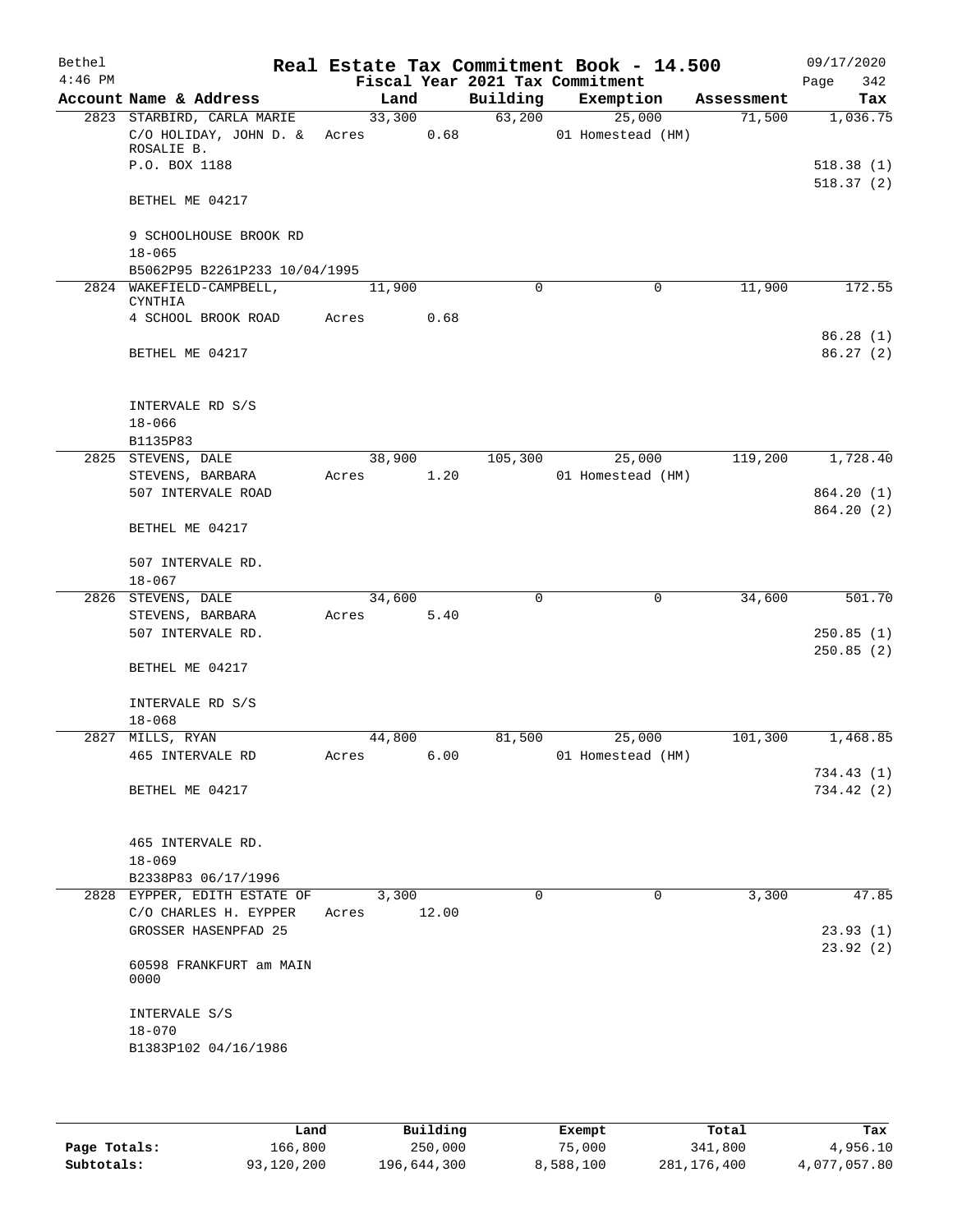| Bethel                     |                                                               |       |                       |                   | Real Estate Tax Commitment Book - 14.500 |                          | 09/17/2020               |
|----------------------------|---------------------------------------------------------------|-------|-----------------------|-------------------|------------------------------------------|--------------------------|--------------------------|
| $4:46$ PM                  |                                                               |       |                       |                   | Fiscal Year 2021 Tax Commitment          |                          | 343<br>Page              |
|                            | Account Name & Address                                        |       | Land<br>13,300        | Building<br>8,400 | Exemption<br>$\mathbf 0$                 | Assessment<br>21,700     | Tax<br>314.65            |
|                            | 2829 STEVENS, DALE<br>507 INTERVALE ROAD                      | Acres | 30.00                 |                   |                                          |                          | 157.33(1)                |
|                            | BETHEL ME 04217                                               |       |                       |                   |                                          |                          | 157.32(2)                |
|                            | 223 SWAN HILL RD.<br>$19 - 001$                               |       |                       |                   |                                          |                          |                          |
|                            | B1111P140 03/18/1981                                          |       |                       |                   |                                          |                          |                          |
| 2830                       | TRUSTEES OF THE BUCK<br>FAMILY TRUST                          |       | 14,200                | 1,000             | 0                                        | 15,200                   | 220.40                   |
|                            | C/O CATHERINE G.<br>PRESTON                                   | Acres | 21.00                 |                   |                                          |                          |                          |
|                            | 77 PREBLE STREET                                              |       |                       |                   |                                          |                          | 110.20(1)<br>110.20(2)   |
|                            | SOUTH PORTLAND ME 04106                                       |       |                       |                   |                                          |                          |                          |
|                            | SWAN HILL RD N/S                                              |       |                       |                   |                                          |                          |                          |
|                            | $19 - 002$<br>B4644P338 10/13/2010                            |       |                       |                   |                                          |                          |                          |
|                            | 2831 CHADBOURNE TREE FARMS,<br>LLC                            |       | 14,600                | $\Omega$          | 0                                        | 14,600                   | 211.70                   |
|                            | PO BOX 1750                                                   | Acres | 50.00                 |                   |                                          |                          | 105.85(1)                |
|                            | BETHEL ME 04217                                               |       |                       |                   |                                          |                          | 105.85(2)                |
|                            | SWAN HILL RD S/S<br>$19 - 003$                                |       |                       |                   |                                          |                          |                          |
|                            | B3562P43 12/29/2004                                           |       |                       |                   |                                          |                          |                          |
|                            | 2832 CARTER, RUSSELL A<br>188 HOWLING HOLE ROAD               | Acres | 31,600<br>44.70       | 12,200            | 25,000<br>01 Homestead (HM)              | 18,800                   | 272.60                   |
|                            |                                                               |       |                       |                   |                                          |                          | 136.30(1)                |
|                            | BETHEL ME 04217                                               |       |                       |                   |                                          |                          | 136.30(2)                |
|                            | 188 HOWLING HOLE ROAD<br>$19 - 004$                           |       |                       |                   |                                          |                          |                          |
|                            | B1692P123                                                     |       |                       |                   |                                          |                          |                          |
|                            | 2833 CARTER, ANNE M                                           |       | 9,500                 | $\Omega$          | $\Omega$                                 | 9,500                    | 137.75                   |
|                            | 786 INTERVALE RD                                              | Acres | 5.30                  |                   |                                          |                          | 68.88(1)                 |
|                            | BETHEL ME 04217                                               |       |                       |                   |                                          |                          | 68.87(2)                 |
|                            | SWAN HILL RD                                                  |       |                       |                   |                                          |                          |                          |
|                            | $19 - 004 - 001$                                              |       |                       |                   |                                          |                          |                          |
|                            | B3515P180 05/21/2004<br>2834 DOUGHTY, PRISCILLA,<br>ESTATE OF |       | 13,200                | 34,700            | 0                                        | 47,900                   | 694.55                   |
|                            | C/O SMITH, CHERYL                                             | Acres | 13.00                 |                   |                                          |                          |                          |
|                            | 24 BRACKETT ST.                                               |       |                       |                   |                                          |                          | 347.28 (1)<br>347.27(2)  |
|                            | DIXFIELD ME 04224                                             |       |                       |                   |                                          |                          |                          |
|                            | 264 SWAN HILL RD.<br>$19 - 005$                               |       |                       |                   |                                          |                          |                          |
|                            | B5108P254 04/28/2014 B2636P349 11/23/1998                     |       |                       |                   |                                          |                          |                          |
|                            | Land                                                          |       | Building              |                   | Exempt                                   | Total                    | Tax                      |
| Page Totals:<br>Subtotals: | 96,400<br>93,216,600                                          |       | 56,300<br>196,700,600 |                   | 25,000<br>8,613,100                      | 127,700<br>281, 304, 100 | 1,851.65<br>4,078,909.45 |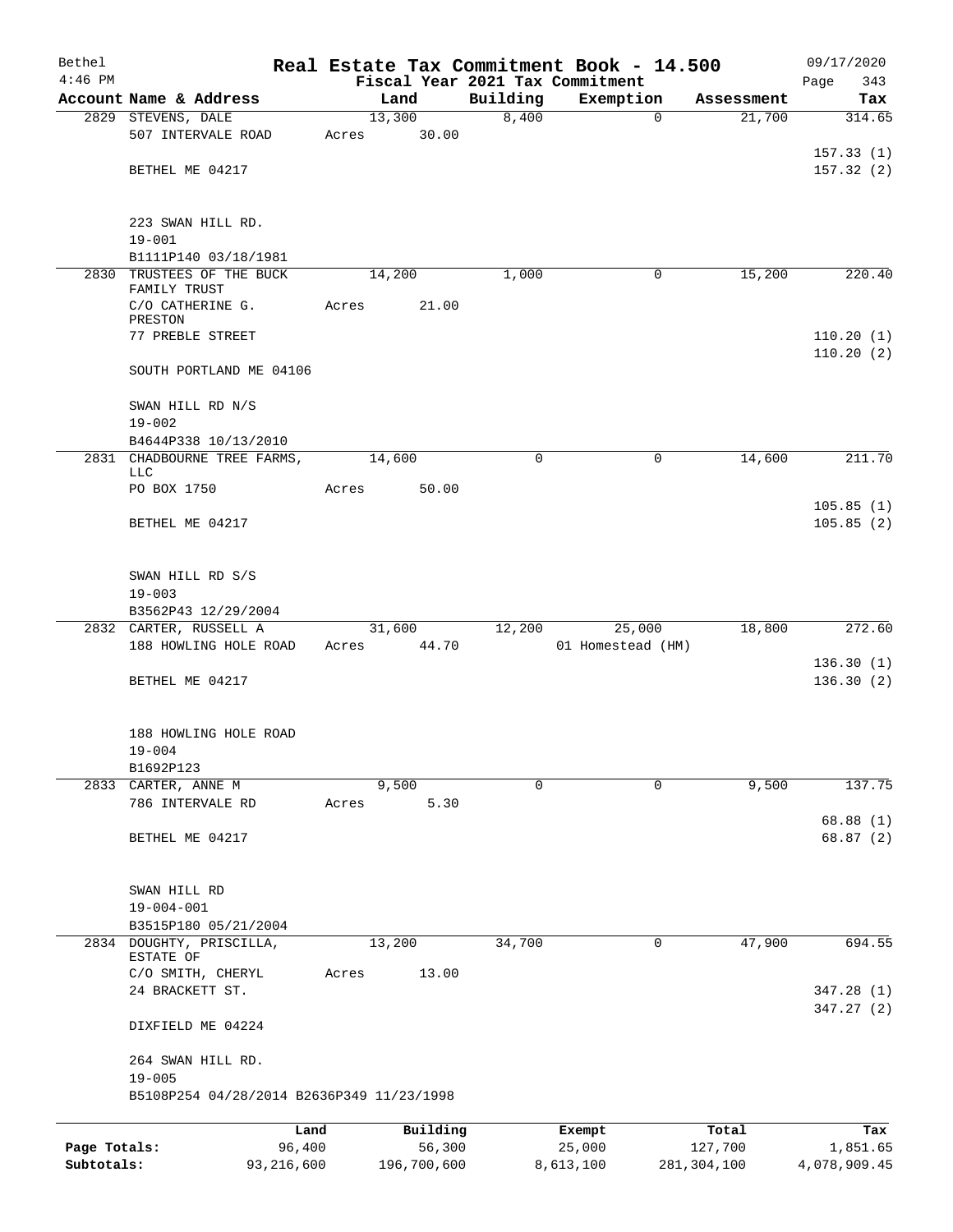| Bethel    |                                               |       |        |             | Real Estate Tax Commitment Book - 14.500 |            | 09/17/2020  |
|-----------|-----------------------------------------------|-------|--------|-------------|------------------------------------------|------------|-------------|
| $4:46$ PM |                                               |       |        |             | Fiscal Year 2021 Tax Commitment          |            | 344<br>Page |
|           | Account Name & Address                        |       | Land   | Building    | Exemption                                | Assessment | Tax         |
|           | 2835 MARTIROS, CHRISTOPHER                    |       | 9,600  | $\mathbf 0$ | $\Omega$                                 | 9,600      | 139.20      |
|           | 22 ROUND HOUSE RD                             | Acres | 5.50   |             |                                          |            |             |
|           |                                               |       |        |             |                                          |            | 69.60(1)    |
|           | BOURNE MA 02532                               |       |        |             |                                          |            | 69.60(2)    |
|           |                                               |       |        |             |                                          |            |             |
|           |                                               |       |        |             |                                          |            |             |
|           | $19 - 005 - 001$                              |       |        |             |                                          |            |             |
|           | B4137P349 05/25/2007 B1457P60                 |       |        |             |                                          |            |             |
|           | 2836 FACEY, MARK D                            |       | 17,700 | 0           | 0                                        | 17,700     | 256.65      |
|           | 4 WOODLAND DR                                 | Acres | 26.40  |             |                                          |            |             |
|           |                                               |       |        |             |                                          |            | 128.33(1)   |
|           | COHASSET MA 02025                             |       |        |             |                                          |            | 128.32(2)   |
|           |                                               |       |        |             |                                          |            |             |
|           |                                               |       |        |             |                                          |            |             |
|           | SWAN HILL RD                                  |       |        |             |                                          |            |             |
|           | $19 - 005 - 002$                              |       |        |             |                                          |            |             |
|           | B1400P140                                     |       |        |             |                                          |            |             |
|           | 2837 SWANSON, KAREN                           |       | 20,700 | 111,900     | 0                                        | 132,600    | 1,922.70    |
|           | 8 ABBOTT FARM ROAD                            | Acres | 10.60  |             |                                          |            | 961.35(1)   |
|           | BETHEL ME 04217                               |       |        |             |                                          |            | 961.35(2)   |
|           |                                               |       |        |             |                                          |            |             |
|           |                                               |       |        |             |                                          |            |             |
|           | 8 ABBOTT FARM RD.                             |       |        |             |                                          |            |             |
|           | $19 - 005 - 003$                              |       |        |             |                                          |            |             |
|           | B2841P152 07/21/2000 B2367P26 09/12/1996 B0P0 |       |        |             |                                          |            |             |
|           | 2838 SANTOS, JOSEPH EDWARD                    |       | 11,900 | 39,100      | 0                                        | 51,000     | 739.50      |
|           | 118 MANSFIELD ST                              | Acres | 10.42  |             |                                          |            |             |
|           |                                               |       |        |             |                                          |            | 369.75(1)   |
|           | SHARON MA 02067                               |       |        |             |                                          |            | 369.75 (2)  |
|           |                                               |       |        |             |                                          |            |             |
|           | 34 ABBOTT FARM RD.                            |       |        |             |                                          |            |             |
|           | $19 - 005 - 004$                              |       |        |             |                                          |            |             |
|           | 2839 DORMAN, GIDEON                           |       | 20,800 | 51,800      | 25,000                                   | 47,600     | 690.20      |
|           | 48 ABBOTT FARM RD                             | Acres | 10.94  |             | 01 Homestead (HM)                        |            |             |
|           |                                               |       |        |             |                                          |            | 345.10(1)   |
|           | BETHEL ME 04217 5335                          |       |        |             |                                          |            | 345.10(2)   |
|           |                                               |       |        |             |                                          |            |             |
|           |                                               |       |        |             |                                          |            |             |
|           | 48 ABBOTT FARM RD.                            |       |        |             |                                          |            |             |
|           | $19 - 005 - 005$                              |       |        |             |                                          |            |             |
|           | B2606P124 08/28/1998                          |       |        |             |                                          |            |             |
|           | 2840 CALDWELL, CRAIG                          |       | 12,100 | 8,500       | 0                                        | 20,600     | 298.70      |
|           | 500 RUN HILL RD.                              | Acres | 10.69  |             |                                          |            | 149.35(1)   |
|           | BREWSTER MA 02631                             |       |        |             |                                          |            | 149.35 (2)  |
|           |                                               |       |        |             |                                          |            |             |
|           |                                               |       |        |             |                                          |            |             |
|           | 70 ABBOTT FARM RD.                            |       |        |             |                                          |            |             |
|           | $19 - 005 - 006$                              |       |        |             |                                          |            |             |
|           | B5051P314 10/18/2013 B2652P88 12/29/1998      |       |        |             |                                          |            |             |
|           |                                               |       |        |             |                                          |            |             |
|           |                                               |       |        |             |                                          |            |             |
|           |                                               |       |        |             |                                          |            |             |

|              | Land       | Building    | Exempt    | Total       | Tax          |
|--------------|------------|-------------|-----------|-------------|--------------|
| Page Totals: | 92,800     | 211,300     | 25,000    | 279,100     | 4,046.95     |
| Subtotals:   | 93,309,400 | 196,911,900 | 8,638,100 | 281,583,200 | 4,082,956.40 |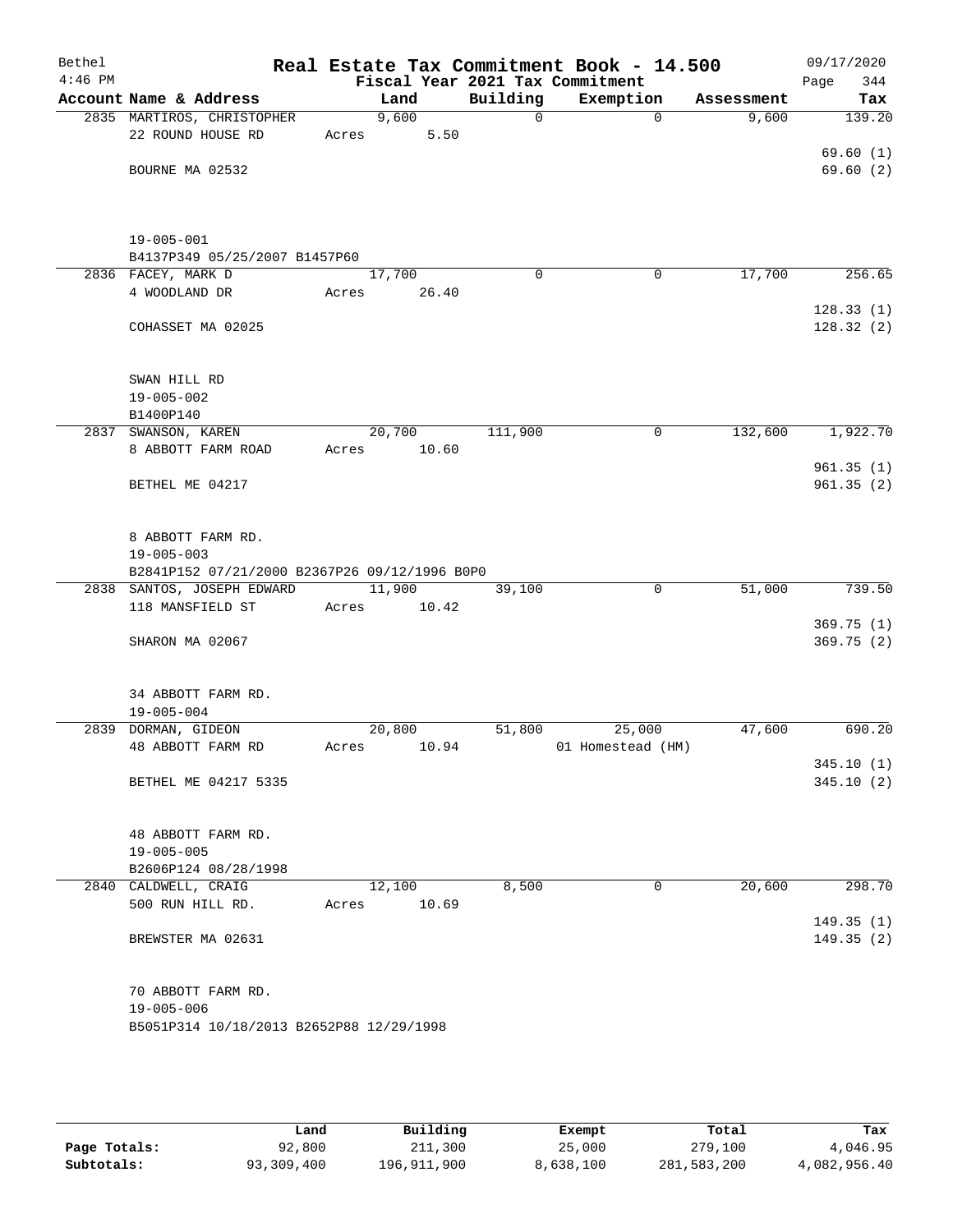| Bethel                     |                                                           |       |                       |                                 | Real Estate Tax Commitment Book - 14.500 |                        | 09/17/2020               |
|----------------------------|-----------------------------------------------------------|-------|-----------------------|---------------------------------|------------------------------------------|------------------------|--------------------------|
| $4:46$ PM                  |                                                           |       |                       | Fiscal Year 2021 Tax Commitment |                                          |                        | 345<br>Page              |
|                            | Account Name & Address                                    |       | Land                  | Building                        | Exemption                                | Assessment             | Tax                      |
|                            | 2841 GILMORE, MARK<br>GILMORE, JANE<br>136 FROST HILL RD. | Acres | 16,200<br>10.37       | 31,100                          | $\mathbf 0$                              | 47,300                 | 685.85<br>342.93(1)      |
|                            | NORWAY ME 04268                                           |       |                       |                                 |                                          |                        | 342.92(2)                |
|                            | 11 ABBOTT FARM RD.<br>$19 - 006$                          |       |                       |                                 |                                          |                        |                          |
|                            | B2598P24                                                  |       |                       |                                 |                                          |                        |                          |
| 2842                       | WINSLOW, BRIAN B. II,<br>TTE WINSLOW FAMILY<br>TRUST      |       | 9,500                 | 35,700                          | $\mathbf 0$                              | 45,200                 | 655.40                   |
|                            | 344 GILMANTON ROAD                                        | Acres | 5.24                  |                                 |                                          |                        | 327.70(1)                |
|                            | BELMONT NH 03220                                          |       |                       |                                 |                                          |                        | 327.70(2)                |
|                            | 19 ABBOTT FARM ROAD<br>$19 - 006 - 001$                   |       |                       |                                 |                                          |                        |                          |
|                            | B4390P210 01/05/2009 B2427P299 04/17/1997                 |       |                       |                                 |                                          |                        |                          |
|                            | 2843 MACDERMID, CLIFFORD S                                |       | 12,300                | 0                               | $\mathbf 0$                              | 12,300                 | 178.35                   |
|                            | MACDERMID, DORI J                                         | Acres | 11.20                 |                                 |                                          |                        |                          |
|                            | 37 DORCAS DRIVE                                           |       |                       |                                 |                                          |                        | 89.18(1)                 |
|                            | BARNSTABLE MA 02630                                       |       |                       |                                 |                                          |                        | 89.17(2)                 |
|                            |                                                           |       |                       |                                 |                                          |                        |                          |
|                            | $19 - 006 - 002$                                          |       |                       |                                 |                                          |                        |                          |
|                            | B3546P133 06/30/2004                                      |       |                       |                                 |                                          |                        |                          |
|                            | 2844 LAVALLIERE, ROGER<br>81 FORBES LANE                  | Acres | 12,200<br>10.90       | 200                             | 0                                        | 12,400                 | 179.80                   |
|                            |                                                           |       |                       |                                 |                                          |                        | 89.90 (1)                |
|                            | WINDHAM ME 04062                                          |       |                       |                                 |                                          |                        | 89.90 (2)                |
|                            | ABBOTT FARM RD.                                           |       |                       |                                 |                                          |                        |                          |
|                            | $19 - 007$                                                |       |                       |                                 |                                          |                        |                          |
|                            | B3078P54                                                  |       |                       |                                 |                                          |                        |                          |
| 2845                       | SITTNICK FAMILY REV<br>TRUST<br>4 48TH ST                 | Acres | 17,600<br>26.00       | 18,400                          | 0                                        | 36,000                 | 522.00                   |
|                            | NEWBURY MA 01951                                          |       |                       |                                 |                                          |                        | 261.00(1)<br>261.00(2)   |
|                            |                                                           |       |                       |                                 |                                          |                        |                          |
|                            | 143 ABBOTT FARM RD.                                       |       |                       |                                 |                                          |                        |                          |
|                            | 19-007-001                                                |       |                       |                                 |                                          |                        |                          |
|                            | B5327P582 01/23/2017 B1373P203 02/18/1986                 |       |                       |                                 |                                          |                        |                          |
|                            | 2846 CHADBOURNE TREE FARMS,<br>LLC<br>PO BOX 1750         | Acres | 103,500<br>348.00     | 0                               | 0                                        | 103,500                | 1,500.75                 |
|                            |                                                           |       |                       |                                 |                                          |                        | 750.38(1)                |
|                            | BETHEL ME 04217                                           |       |                       |                                 |                                          |                        | 750.37(2)                |
|                            | SWAN HILL RD                                              |       |                       |                                 |                                          |                        |                          |
|                            | $19 - 008$<br>B3652P43 12/29/2004                         |       |                       |                                 |                                          |                        |                          |
|                            | Land                                                      |       | Building              |                                 | Exempt                                   | Total                  | Tax                      |
| Page Totals:<br>Subtotals: | 171,300<br>93,480,700                                     |       | 85,400<br>196,997,300 |                                 | $\mathbf 0$<br>8,638,100                 | 256,700<br>281,839,900 | 3,722.15<br>4,086,678.55 |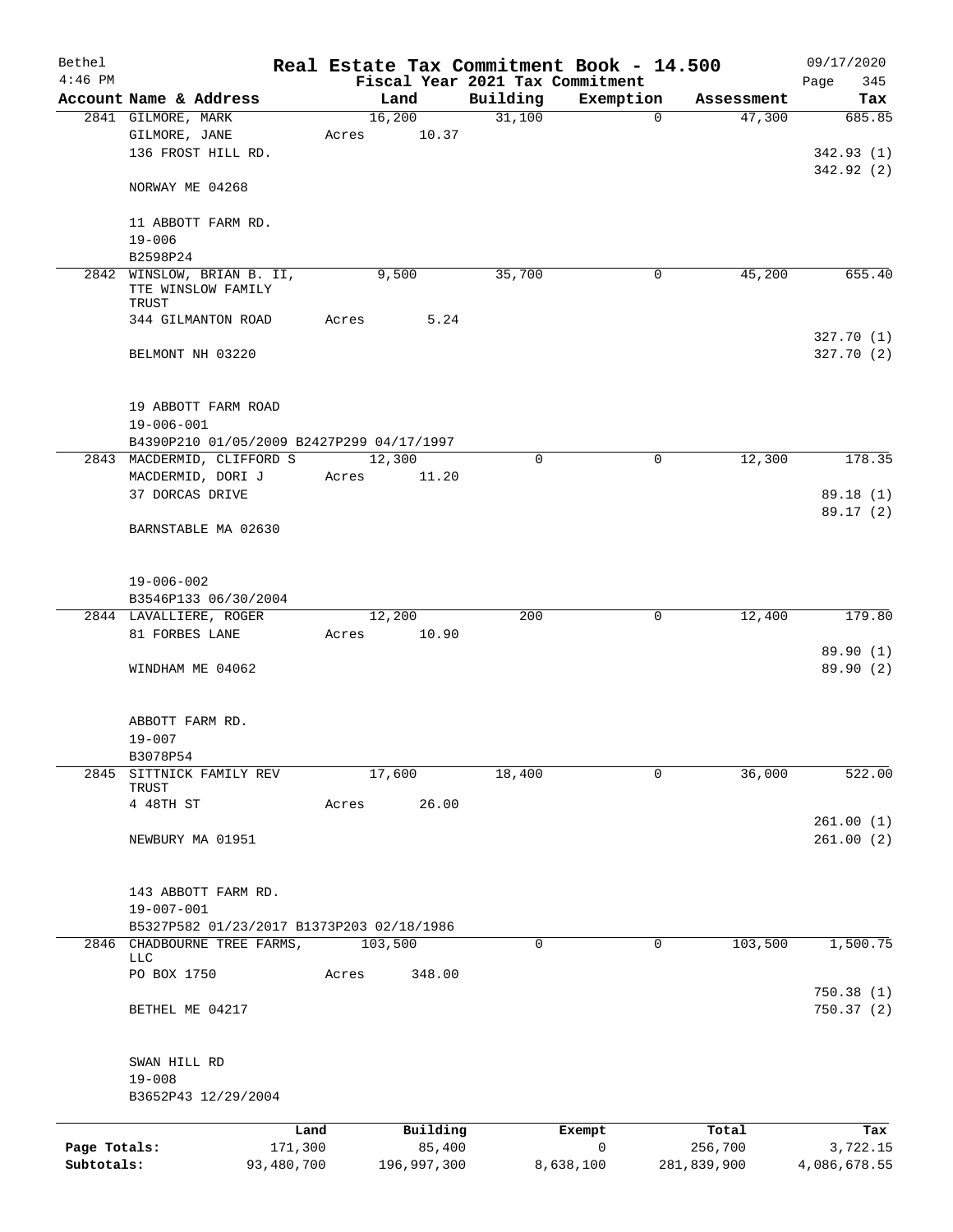| Bethel    |                                                                                       |        |       |          | Real Estate Tax Commitment Book - 14.500 |            | 09/17/2020               |
|-----------|---------------------------------------------------------------------------------------|--------|-------|----------|------------------------------------------|------------|--------------------------|
| $4:46$ PM |                                                                                       |        |       |          | Fiscal Year 2021 Tax Commitment          |            | 346<br>Page              |
|           | Account Name & Address                                                                |        | Land  | Building | Exemption                                | Assessment | Tax                      |
|           | 2847 CUMMINGS, MITCHELL                                                               | 39,200 |       | 109,300  | 25,000                                   | 123,500    | 1,790.75                 |
|           | CUMMINGS, KATHY                                                                       | Acres  | 1.30  |          | 01 Homestead (HM)                        |            |                          |
|           | PO BOX 778                                                                            |        |       |          |                                          |            | 895.38 (1)<br>895.37 (2) |
|           | BETHEL ME 04217                                                                       |        |       |          |                                          |            |                          |
|           | 1683 INTERVALE RD.                                                                    |        |       |          |                                          |            |                          |
|           | $19 - 009$                                                                            |        |       |          |                                          |            |                          |
|           | B5049P71 10/10/2013 B5016P339 07/30/2013 B4766P137<br>09/29/2011 B1580P301 06/30/1988 |        |       |          |                                          |            |                          |
|           | 2848 SPETH, ANN                                                                       | 55,800 |       | $\Omega$ | $\Omega$                                 | 55,800     | 809.10                   |
|           | SMITH, SMITH, ROGER                                                                   | Acres  | 82.00 |          |                                          |            |                          |
|           | 1511 INTERVALE ROAD                                                                   |        |       |          |                                          |            | 404.55(1)                |
|           | BETHEL ME 04217                                                                       |        |       |          |                                          |            | 404.55(2)                |
|           | INTERVALE RD                                                                          |        |       |          |                                          |            |                          |
|           | $19 - 010$                                                                            |        |       |          |                                          |            |                          |
|           | B4609P246 07/15/2010 B4485P181 01/02/2002 B4094P68<br>02/26/2007                      |        |       |          |                                          |            |                          |
|           | 2849 MANN, ELIJAH A                                                                   | 50,100 |       | 5,800    | 0                                        | 55,900     | 810.55                   |
|           | PO BOX 757                                                                            | Acres  | 11.00 |          |                                          |            |                          |
|           | BETHEL ME 04217                                                                       |        |       |          |                                          |            | 405.28(1)<br>405.27(2)   |
|           |                                                                                       |        |       |          |                                          |            |                          |
|           |                                                                                       |        |       |          |                                          |            |                          |
|           | 1615 INTERVALE ROAD<br>$19 - 011$                                                     |        |       |          |                                          |            |                          |
|           | B5061P123 11/12/2013 B4970P279 03/02/2013 B4562P162                                   |        |       |          |                                          |            |                          |
|           | 04/04/2010 B4155P113 06/29/2007                                                       |        |       |          |                                          |            |                          |
|           | 2850 HARVEY, ADELE P.,<br>TRUSTEE                                                     | 39,200 |       | $\Omega$ | $\mathbf 0$                              | 39,200     | 568.40                   |
|           | ADELE P.HARVEY TRUST                                                                  | Acres  | 9.80  |          |                                          |            |                          |
|           | 140 LINCOLN ROAD, UNIT                                                                |        |       |          |                                          |            | 284.20 (1)               |
|           | 215                                                                                   |        |       |          |                                          |            |                          |
|           | LINCOLN MA 01773                                                                      |        |       |          |                                          |            | 284.20 (2)               |
|           |                                                                                       |        |       |          |                                          |            |                          |
|           | INTERVAL RD W/S                                                                       |        |       |          |                                          |            |                          |
|           | $19 - 011 - 001$                                                                      |        |       |          |                                          |            |                          |
|           | B4922P332 11/20/2012 B4887P154 09/04/2012 B3577P296<br>08/26/2004 B1150P115           |        |       |          |                                          |            |                          |
|           | 2851 HARVEY, ADELE P.,                                                                | 49,700 |       | 204,600  | 0                                        | 254,300    | 3,687.35                 |
|           | TRUSTEE<br>ADELE P.HARVEY TRUST                                                       | Acres  | 10.60 |          |                                          |            |                          |
|           | 140 LINCOLN ROAD, UNIT                                                                |        |       |          |                                          |            | 1,843.68(1)              |
|           | 215                                                                                   |        |       |          |                                          |            |                          |
|           |                                                                                       |        |       |          |                                          |            | 1,843.67(2)              |
|           | LINCOLN MA 01773                                                                      |        |       |          |                                          |            |                          |
|           | 1583 INTERVALE RD.                                                                    |        |       |          |                                          |            |                          |
|           | 19-011-002                                                                            |        |       |          |                                          |            |                          |
|           | B3871P38 01/06/2006                                                                   |        |       |          |                                          |            |                          |

|              | Land       | Building    | Exempt    | Total       | Tax          |
|--------------|------------|-------------|-----------|-------------|--------------|
| Page Totals: | 234,000    | 319,700     | 25,000    | 528,700     | 7,666.15     |
| Subtotals:   | 93,714,700 | 197,317,000 | 8,663,100 | 282,368,600 | 4,094,344.70 |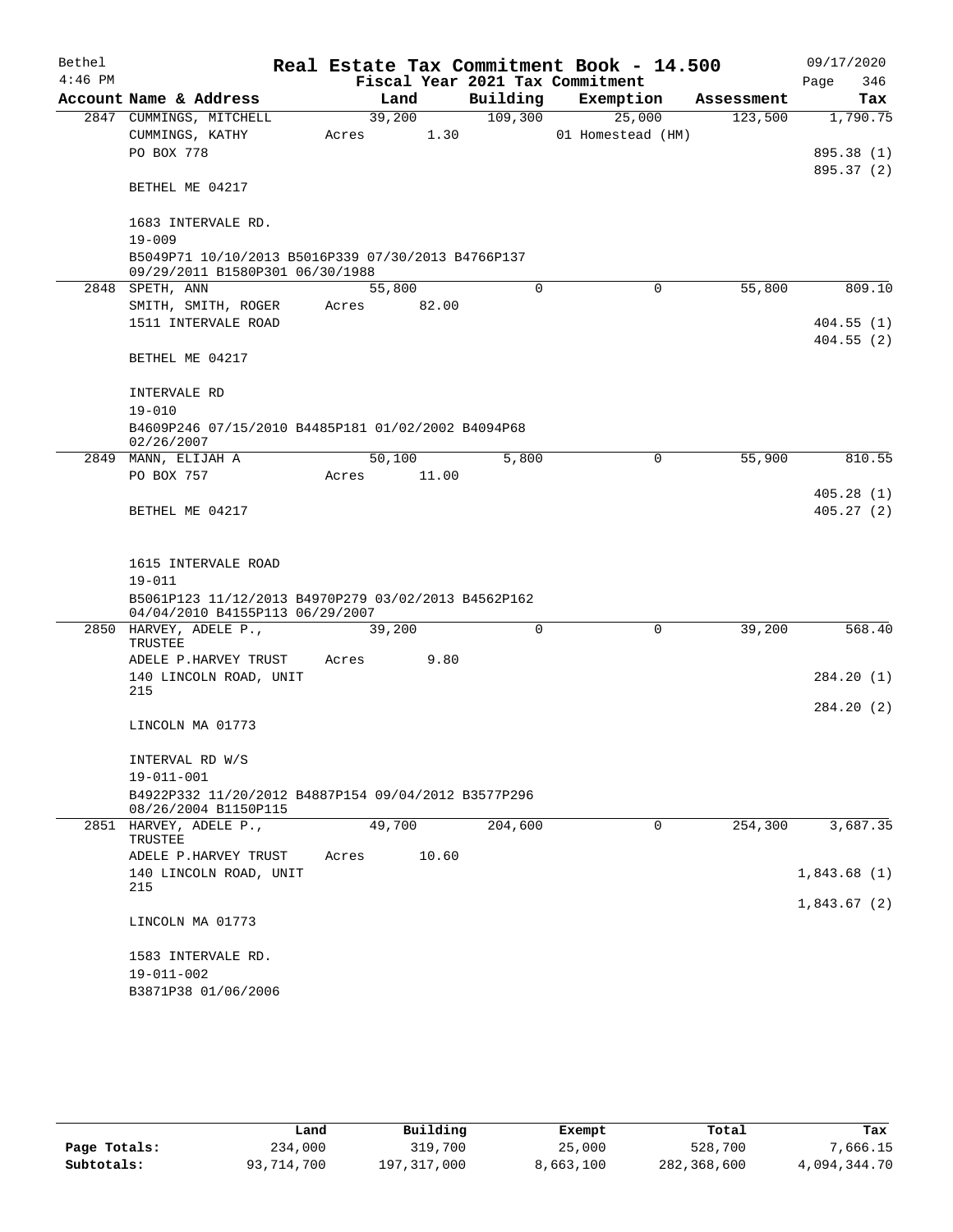| Bethel    |                                                                            |                 |                                     |             | Real Estate Tax Commitment Book - 14.500 |            | 09/17/2020  |
|-----------|----------------------------------------------------------------------------|-----------------|-------------------------------------|-------------|------------------------------------------|------------|-------------|
| $4:46$ PM |                                                                            |                 |                                     |             | Fiscal Year 2021 Tax Commitment          |            | 347<br>Page |
|           | Account Name & Address                                                     | Land            |                                     | Building    | Exemption                                | Assessment | Tax         |
|           | 467 YELLOW BIRCH INVESTMENT                                                | 40,500          |                                     | $\mathbf 0$ | $\mathbf 0$                              | 40,500     | 587.25      |
|           | TRUST<br>420 CROCKETT RIDGE ROAD Acres                                     |                 | 11.00                               |             |                                          |            |             |
|           |                                                                            |                 |                                     |             |                                          |            | 293.63(1)   |
|           | NORWAY ME 04268                                                            |                 |                                     |             |                                          |            | 293.62(2)   |
|           |                                                                            |                 |                                     |             |                                          |            |             |
|           |                                                                            |                 |                                     |             |                                          |            |             |
|           | INTERVALE RD                                                               |                 |                                     |             |                                          |            |             |
|           | $19 - 011 - 004$                                                           |                 |                                     |             |                                          |            |             |
|           | B5483P418 09/30/2019 B5385P213 12/22/2017 B4970P281                        |                 |                                     |             |                                          |            |             |
|           | 03/02/2013                                                                 |                 |                                     | $\mathbf 0$ | $\mathbf 0$                              | 40,500     | 587.25      |
|           | 468 PEABODY, MICHAEL E<br>PEABODY, SUSAN M                                 | 40,500<br>Acres | 11.00                               |             |                                          |            |             |
|           | 21 ELIZABETH DRIVE                                                         |                 |                                     |             |                                          |            | 293.63(1)   |
|           |                                                                            |                 |                                     |             |                                          |            | 293.62(2)   |
|           | STOW MA 01775                                                              |                 |                                     |             |                                          |            |             |
|           |                                                                            |                 |                                     |             |                                          |            |             |
|           | INTERVALE ROAD                                                             |                 |                                     |             |                                          |            |             |
|           | $19 - 011 - 005$                                                           |                 |                                     |             |                                          |            |             |
|           | B5443P906 12/03/2018 B4970P283 03/14/2013                                  |                 |                                     |             |                                          |            |             |
|           | 2852 SPETH, ANN                                                            | 55,400          |                                     | $\Omega$    | 0                                        | 55,400     | 803.30      |
|           | SMITH, ROGER H                                                             | Acres           | 186.40                              |             |                                          |            |             |
|           | 1511 INTERVALE ROAD                                                        |                 |                                     |             |                                          |            | 401.65(1)   |
|           |                                                                            |                 |                                     |             |                                          |            | 401.65(2)   |
|           | BETHEL ME 04217                                                            |                 |                                     |             |                                          |            |             |
|           |                                                                            |                 |                                     |             |                                          |            |             |
|           | INTERVALE RD                                                               |                 |                                     |             |                                          |            |             |
|           | $19 - 012$                                                                 |                 |                                     |             |                                          |            |             |
|           | B5258P414 12/14/2015 B5256P419 12/01/2015 B5185P136<br>11/20/2014 B645P151 |                 |                                     |             |                                          |            |             |
|           | 2853 SPETH, ANN                                                            | 31,200          |                                     | 117,600     | 25,000                                   | 123,800    | 1,795.10    |
|           | SMITH, SMITH, ROGER                                                        | Acres           | 2.20                                |             | 01 Homestead (HM)                        |            |             |
|           | 1511 INTERVALE ROAD                                                        |                 |                                     |             |                                          |            | 897.55 (1)  |
|           |                                                                            |                 |                                     |             |                                          |            | 897.55 (2)  |
|           | BETHEL ME 04217                                                            |                 |                                     |             |                                          |            |             |
|           |                                                                            |                 |                                     |             |                                          |            |             |
|           | 1511 INTERVALE RD.                                                         |                 |                                     |             |                                          |            |             |
|           | $19 - 013$                                                                 |                 |                                     |             |                                          |            |             |
|           | B2118P214 05/06/1994                                                       |                 |                                     | 8,600       | 0                                        | 16,100     |             |
|           | 2854 FISKE ET. AL., BRADLEY<br>FISKE, SUZANNE                              | 7,500<br>Acres  | 7.10                                |             |                                          |            | 233.45      |
|           | 351 PALISADES DRIVE N.                                                     |                 |                                     |             |                                          |            | 116.73(1)   |
|           |                                                                            |                 |                                     |             |                                          |            | 116.72(2)   |
|           | SEDONA AZ 86336                                                            |                 |                                     |             |                                          |            |             |
|           |                                                                            |                 |                                     |             |                                          |            |             |
|           | INTERVALE RD.                                                              |                 |                                     |             |                                          |            |             |
|           | $19 - 014$                                                                 |                 |                                     |             |                                          |            |             |
|           | B5453P441 03/04/2019                                                       |                 |                                     |             |                                          |            |             |
|           | 2855 SAVAGE, RONALD W                                                      | 15,100          |                                     | 0           | 0                                        | 15,100     | 218.95      |
|           | PO BOX 358                                                                 | Acres           | 40.23                               |             |                                          |            |             |
|           |                                                                            |                 |                                     |             |                                          |            | 109.48(1)   |
|           | BETHEL ME 04217                                                            |                 |                                     |             |                                          |            | 109.47(2)   |
|           |                                                                            |                 |                                     |             |                                          |            |             |
|           |                                                                            |                 |                                     |             |                                          |            |             |
|           |                                                                            |                 |                                     |             |                                          |            |             |
|           | 19-015-001                                                                 |                 |                                     |             |                                          |            |             |
|           | B2979P108 08/06/2001                                                       |                 |                                     |             |                                          |            |             |
|           |                                                                            |                 |                                     |             |                                          |            |             |
|           |                                                                            |                 | $D_{\text{rel}}$ is a set of $\sim$ |             | $P$ -- $\sim$ m $\sim$ +                 | $T - 1$    | π.          |

|              | Land       | Building    | Exempt    | Total       | Tax          |
|--------------|------------|-------------|-----------|-------------|--------------|
| Page Totals: | 190,200    | 126,200     | 25,000    | 291,400     | 4,225.30     |
| Subtotals:   | 93,904,900 | 197,443,200 | 8,688,100 | 282,660,000 | 4,098,570.00 |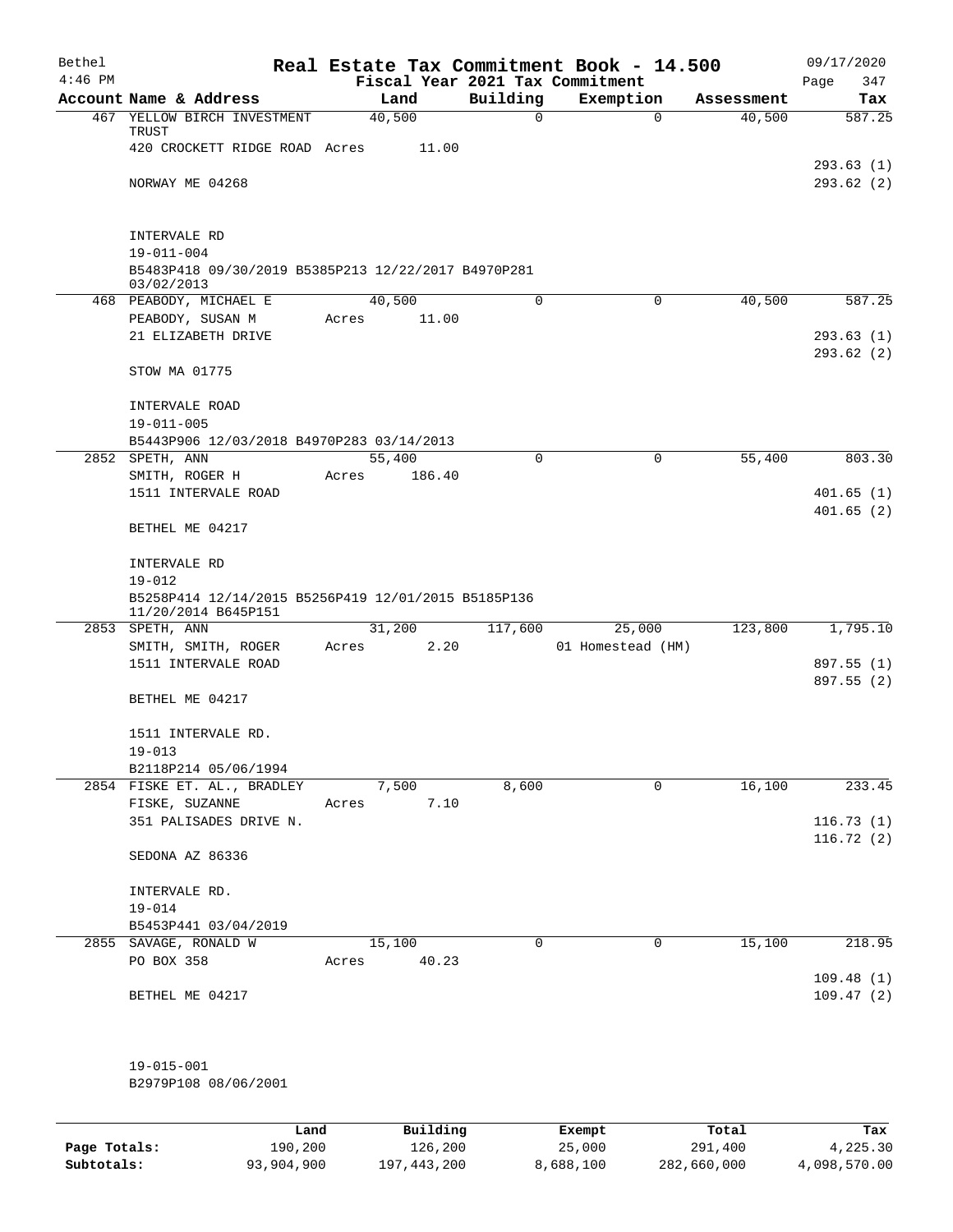| Bethel    |                                                            |                 |       |             | Real Estate Tax Commitment Book - 14.500 |            | 09/17/2020  |
|-----------|------------------------------------------------------------|-----------------|-------|-------------|------------------------------------------|------------|-------------|
| $4:46$ PM |                                                            |                 |       |             | Fiscal Year 2021 Tax Commitment          |            | 348<br>Page |
|           | Account Name & Address                                     |                 | Land  | Building    | Exemption                                | Assessment | Tax         |
|           | 2856 SAVAGE, RONALD W                                      | 10,100          |       | $\mathbf 0$ | $\mathbf 0$                              | 10,100     | 146.45      |
|           | PO BOX 358                                                 | Acres           | 37.57 |             |                                          |            |             |
|           |                                                            |                 |       |             |                                          |            | 73.23(1)    |
|           | BETHEL ME 04217                                            |                 |       |             |                                          |            | 73.22(2)    |
|           |                                                            |                 |       |             |                                          |            |             |
|           | 19-015-002                                                 |                 |       |             |                                          |            |             |
|           | B2979P108 08/06/2001                                       |                 |       |             |                                          |            |             |
|           | 503 SAVAGE, RYAN A<br>SAVAGE, HANNAH N                     | 37,800<br>Acres | 3.30  | 146,700     | 0                                        | 184,500    | 2,675.25    |
|           | P.O. BOX 813                                               |                 |       |             |                                          |            | 1,337.63(1) |
|           |                                                            |                 |       |             |                                          |            | 1,337.62(2) |
|           | BETHEL ME 04217                                            |                 |       |             |                                          |            |             |
|           | 53 SAVAGE MOUNTAIN RD                                      |                 |       |             |                                          |            |             |
|           | 19-015-002-001<br>B5293P433 07/20/2016 B5197P86 12/19/2014 |                 |       |             |                                          |            |             |
|           | 2857 SAVAGE, RONALD W                                      | 23,800          |       | 0           | 0                                        | 23,800     | 345.10      |
|           | PO BOX 358                                                 | Acres           | 38.50 |             |                                          |            |             |
|           |                                                            |                 |       |             |                                          |            | 172.55(1)   |
|           | BETHEL ME 04217                                            |                 |       |             |                                          |            | 172.55(2)   |
|           |                                                            |                 |       |             |                                          |            |             |
|           | INTERVALE ROAD                                             |                 |       |             |                                          |            |             |
|           | $19 - 015 - 003$                                           |                 |       |             |                                          |            |             |
|           | B2979P108 08/06/2001                                       |                 |       |             |                                          |            |             |
|           | 5234 SAVAGE, TIMOTHY J                                     | 39,800          |       | 148,200     | 25,000                                   | 163,000    | 2,363.50    |
|           | PO BOX 358                                                 | Acres           | 1.60  |             | 01 Homestead (HM)                        |            |             |
|           |                                                            |                 |       |             |                                          |            | 1,181.75(1) |
|           | BETHEL ME 04217                                            |                 |       |             |                                          |            | 1,181.75(2) |
|           | 4 SAVAGE MOUNTAIN RD                                       |                 |       |             |                                          |            |             |
|           | $19 - 015 - 003 - A$                                       |                 |       |             |                                          |            |             |
|           | B4338P113 08/20/2010                                       |                 |       |             |                                          |            |             |
|           | 2858 SAVAGE, RONALD W                                      | 66,800          |       | 44,500      | 0                                        | 111,300    | 1,613.85    |
|           | PO BOX 358                                                 | Acres           | 40.60 |             |                                          |            |             |
|           |                                                            |                 |       |             |                                          |            | 806.93(1)   |
|           | BETHEL ME 04217                                            |                 |       |             |                                          |            | 806.92 (2)  |
|           | 1447 INTERVALE RD.                                         |                 |       |             |                                          |            |             |
|           | $19 - 015 - 004$                                           |                 |       |             |                                          |            |             |
|           | B2979P108 08/06/2001                                       |                 |       |             |                                          |            |             |
|           | 2859 SAVAGE, RICK, SR.                                     | 21,900          |       | 24,900      | 0                                        | 46,800     | 678.60      |
|           | PO BOX 358                                                 | Acres           | 41.00 |             |                                          |            | 339.30(1)   |
|           | BETHEL ME 04217                                            |                 |       |             |                                          |            | 339.30 (2)  |
|           |                                                            |                 |       |             |                                          |            |             |
|           | 134 SAVAGE MOUNTAIN RD.                                    |                 |       |             |                                          |            |             |
|           | $19 - 015 - 005$                                           |                 |       |             |                                          |            |             |
|           | B5373P127 10/16/2017 B2978P181 08/03/2001                  |                 |       |             |                                          |            |             |
|           |                                                            |                 |       |             |                                          |            |             |

|              | Land       | Building    | Exempt    | Total       | Tax          |
|--------------|------------|-------------|-----------|-------------|--------------|
| Page Totals: | 200,200    | 364,300     | 25,000    | 539,500     | 7.822.75     |
| Subtotals:   | 94,105,100 | 197,807,500 | 8,713,100 | 283,199,500 | 4,106,392.75 |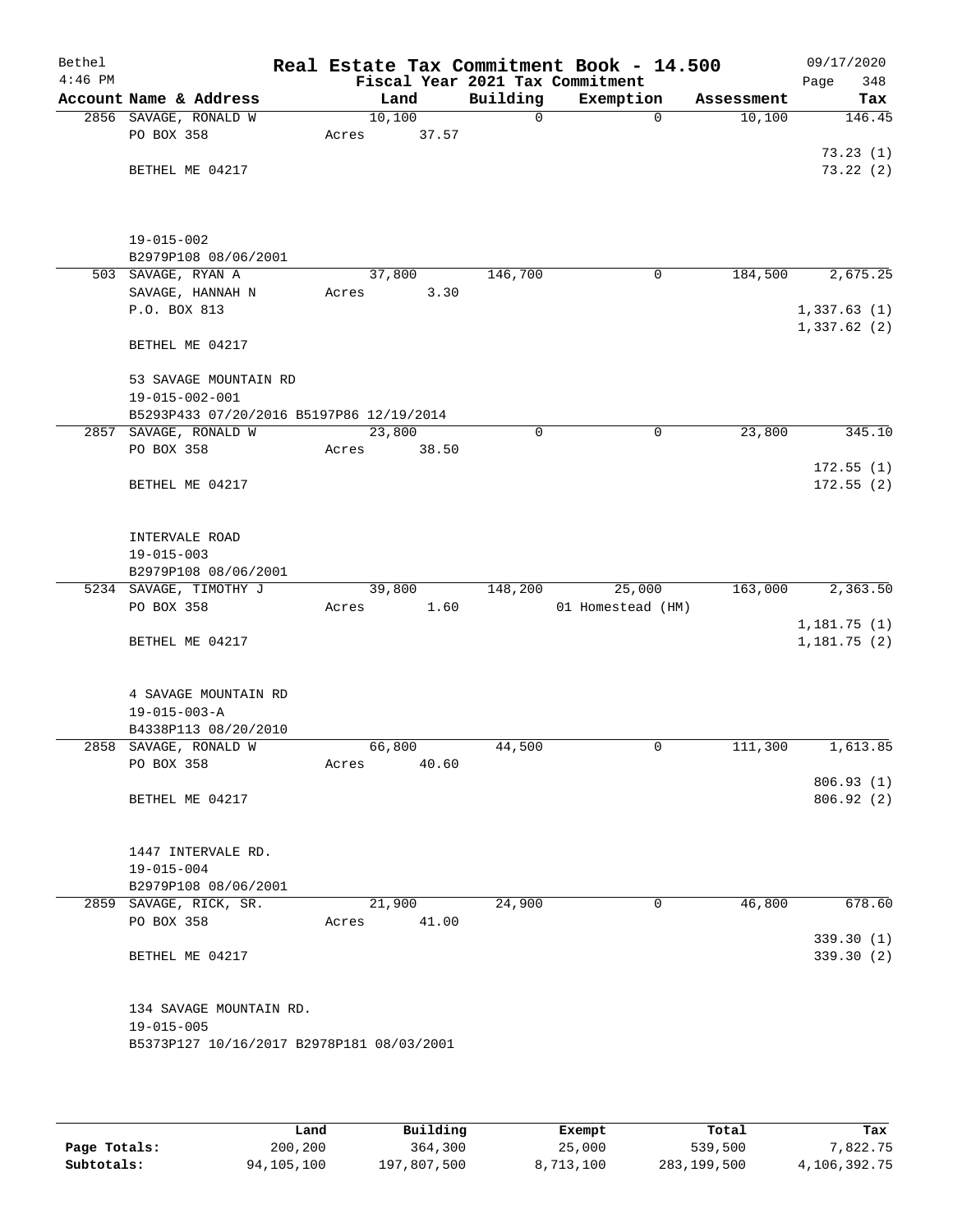| Bethel    |                                                     |       |                 |             | Real Estate Tax Commitment Book - 14.500 |            | 09/17/2020  |
|-----------|-----------------------------------------------------|-------|-----------------|-------------|------------------------------------------|------------|-------------|
| $4:46$ PM |                                                     |       |                 |             | Fiscal Year 2021 Tax Commitment          |            | 349<br>Page |
|           | Account Name & Address                              |       | Land            | Building    | Exemption                                | Assessment | Tax         |
|           | 2860 SAVAGE, RONALD W                               |       | 12,400          | $\Omega$    | $\Omega$                                 | 12,400     | 179.80      |
|           | PO BOX 358                                          | Acres | 41.00           |             |                                          |            |             |
|           |                                                     |       |                 |             |                                          |            | 89.90 (1)   |
|           | BETHEL ME 04217                                     |       |                 |             |                                          |            | 89.90 (2)   |
|           |                                                     |       |                 |             |                                          |            |             |
|           |                                                     |       |                 |             |                                          |            |             |
|           |                                                     |       |                 |             |                                          |            |             |
|           | $19 - 015 - 006$                                    |       |                 |             |                                          |            |             |
|           | B2979P108 08/06/2001                                |       |                 |             |                                          |            |             |
|           | 2861 SAVAGE, RICK A                                 |       | 61,800          | 325,600     | 25,000                                   | 362,400    | 5,254.80    |
|           | SAVAGE, MELISSA M                                   | Acres | 40.60           |             | 01 Homestead (HM)                        |            |             |
|           | PO BOX 209                                          |       |                 |             |                                          |            | 2,627.40(1) |
|           |                                                     |       |                 |             |                                          |            | 2,627.40(2) |
|           | BETHEL ME 04217                                     |       |                 |             |                                          |            |             |
|           |                                                     |       |                 |             |                                          |            |             |
|           | 66 TOP OF MOUNTAIN RD.                              |       |                 |             |                                          |            |             |
|           | 19-015-007                                          |       |                 |             |                                          |            |             |
|           | B5236P360 08/07/2015 B5032P117 08/30/2013 B3825P212 |       |                 |             |                                          |            |             |
|           | 10/21/2005 B2979P108 08/06/2001                     |       |                 |             |                                          |            |             |
|           | 2862 SAVAGE, RONALD W                               |       | 22,100          | $\mathbf 0$ | $\mathbf 0$                              | 22,100     | 320.45      |
|           | PO BOX 358                                          | Acres | 40.60           |             |                                          |            |             |
|           |                                                     |       |                 |             |                                          |            | 160.23(1)   |
|           | BETHEL ME 04217                                     |       |                 |             |                                          |            | 160.22(2)   |
|           |                                                     |       |                 |             |                                          |            |             |
|           |                                                     |       |                 |             |                                          |            |             |
|           |                                                     |       |                 |             |                                          |            |             |
|           | $19 - 015 - 008$                                    |       |                 |             |                                          |            |             |
|           | B2979P108 08/06/2001                                |       |                 | $\mathbf 0$ | $\mathbf 0$                              |            |             |
|           | 2863 SAVAGE, RONALD W<br>PO BOX 358                 |       | 16,500<br>30.60 |             |                                          | 16,500     | 239.25      |
|           |                                                     | Acres |                 |             |                                          |            | 119.63(1)   |
|           | BETHEL ME 04217                                     |       |                 |             |                                          |            | 119.62(2)   |
|           |                                                     |       |                 |             |                                          |            |             |
|           |                                                     |       |                 |             |                                          |            |             |
|           |                                                     |       |                 |             |                                          |            |             |
|           | $19 - 015 - 009$                                    |       |                 |             |                                          |            |             |
|           | B2979P108 08/06/2001                                |       |                 |             |                                          |            |             |
|           | 5486 THOMPSON, BRODIE P.                            |       | 43,700          | 28,300      | 0                                        | 72,000     | 1,044.00    |
|           | SAVAGE, ASHLEY M.                                   | Acres | 5.00            |             |                                          |            |             |
|           | 61 OLD VALLEY RD                                    |       |                 |             |                                          |            | 522.00(1)   |
|           |                                                     |       |                 |             |                                          |            | 522.00(2)   |
|           | <b>PERU ME 04290</b>                                |       |                 |             |                                          |            |             |
|           |                                                     |       |                 |             |                                          |            |             |
|           | INTERVALE RD                                        |       |                 |             |                                          |            |             |
|           | $19 - 015 - 010$                                    |       |                 |             |                                          |            |             |
|           | B5464P676 06/04/2019                                |       |                 |             |                                          |            |             |
|           | 2864 MCGUIRE, TIMOTHY                               |       | 33,700          | $\Omega$    | 0                                        | 33,700     | 488.65      |
|           | MYERS, M BETH                                       | Acres | 4.60            |             |                                          |            |             |
|           | 93 MILE RD                                          |       |                 |             |                                          |            | 244.33 (1)  |
|           |                                                     |       |                 |             |                                          |            | 244.32 (2)  |
|           | THORNDIKE ME 04986                                  |       |                 |             |                                          |            |             |
|           |                                                     |       |                 |             |                                          |            |             |
|           | INTERVALE RD SW/S                                   |       |                 |             |                                          |            |             |
|           | $19 - 016$                                          |       |                 |             |                                          |            |             |
|           | B2622P215 10/19/1998                                |       |                 |             |                                          |            |             |
|           |                                                     |       |                 |             |                                          |            |             |
|           |                                                     |       |                 |             |                                          |            |             |
|           |                                                     |       |                 |             |                                          |            |             |

|              | Land       | Building    | Exempt    | Total       | Tax          |
|--------------|------------|-------------|-----------|-------------|--------------|
| Page Totals: | 190,200    | 353,900     | 25,000    | 519,100     | 7.526.95     |
| Subtotals:   | 94,295,300 | 198,161,400 | 8,738,100 | 283,718,600 | 4,113,919.70 |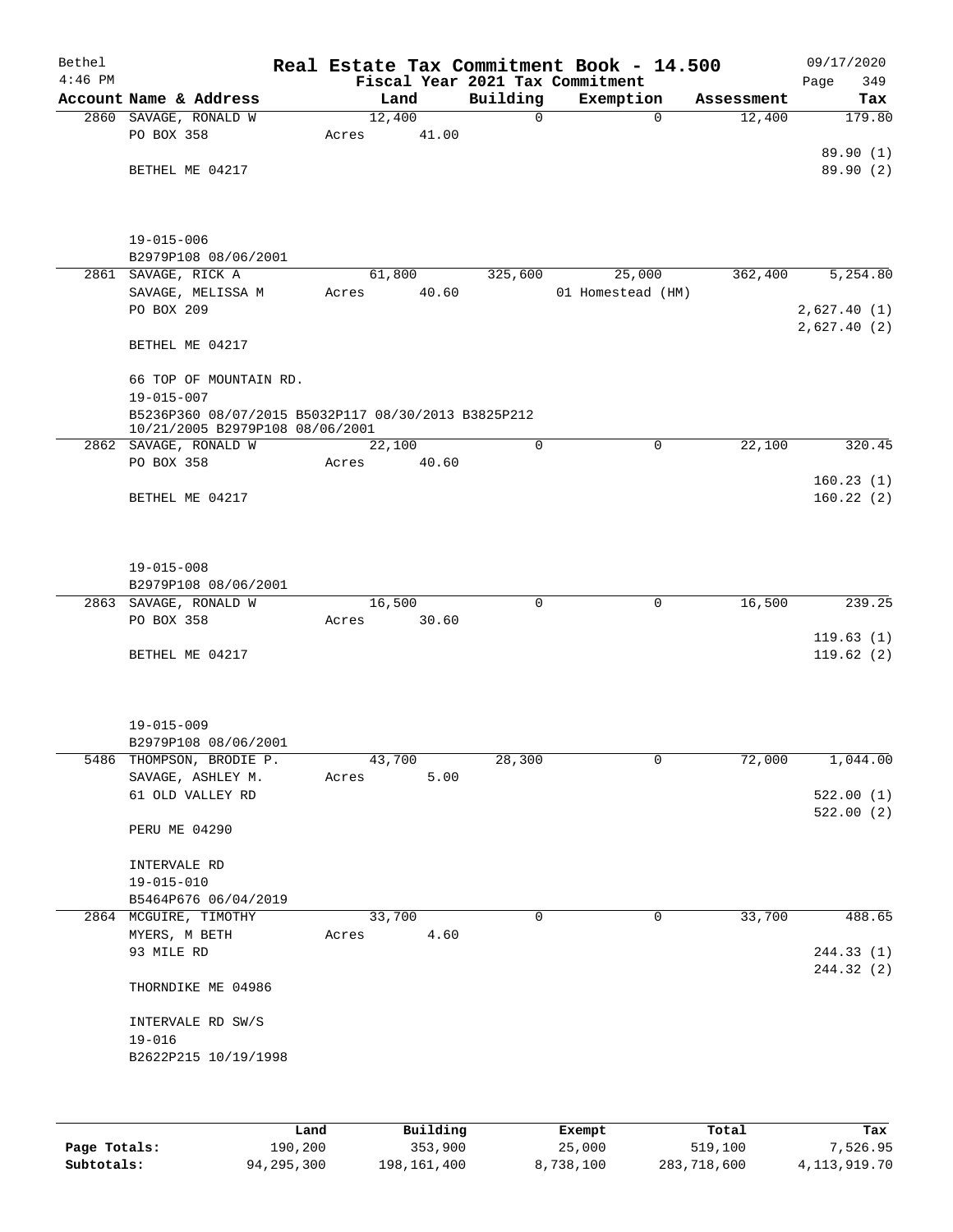| Bethel       |                                                                        |       |                     |             | Real Estate Tax Commitment Book - 14.500 |                  | 09/17/2020       |
|--------------|------------------------------------------------------------------------|-------|---------------------|-------------|------------------------------------------|------------------|------------------|
| $4:46$ PM    |                                                                        |       |                     |             | Fiscal Year 2021 Tax Commitment          |                  | 350<br>Page      |
|              | Account Name & Address                                                 |       | Land                | Building    | Exemption                                | Assessment       | Tax              |
|              | 2865 BEAN, RUBY ARCHER<br>PO BOX 253                                   | Acres | 37,800<br>0.96      | 151,400     | $\mathbf 0$                              | 189,200          | 2,743.40         |
|              |                                                                        |       |                     |             |                                          |                  | 1,371.70(1)      |
|              | RUMFORD ME 04276                                                       |       |                     |             |                                          |                  | 1,371.70(2)      |
|              |                                                                        |       |                     |             |                                          |                  |                  |
|              |                                                                        |       |                     |             |                                          |                  |                  |
|              | 1405 INTERVALE RD.                                                     |       |                     |             |                                          |                  |                  |
|              | 19-017-001<br>B5160P143 09/16/2014                                     |       |                     |             |                                          |                  |                  |
|              | 2866 GILBERT, NICHOLAS R                                               |       | 38,800              | 127,600     | 0                                        | 166,400          | 2,412.80         |
|              | GILBERT, DANIELLE M                                                    | Acres | 1.15                |             |                                          |                  |                  |
|              | 1395 INTERVALE RD                                                      |       |                     |             |                                          |                  | 1,206.40(1)      |
|              |                                                                        |       |                     |             |                                          |                  | 1, 206.40(2)     |
|              | BETHEL ME 04217                                                        |       |                     |             |                                          |                  |                  |
|              |                                                                        |       |                     |             |                                          |                  |                  |
|              | 1395 INTERVALE RD.                                                     |       |                     |             |                                          |                  |                  |
|              | $19 - 017 - 002$<br>B4955P190 02/19/2013                               |       |                     |             |                                          |                  |                  |
|              | 2867 COLLINS, TERRENC                                                  |       | 38,900              | 77,600      | $\mathsf{O}$                             | 116,500          | 1,689.25         |
|              | SEAMAN, SEAMAN, JAIME                                                  | Acres | 1.18                |             |                                          |                  |                  |
|              | 1389 INTERVALE RD.                                                     |       |                     |             |                                          |                  | 844.63 (1)       |
|              |                                                                        |       |                     |             |                                          |                  | 844.62 (2)       |
|              | BETHEL ME 04217                                                        |       |                     |             |                                          |                  |                  |
|              |                                                                        |       |                     |             |                                          |                  |                  |
|              | 1389 INTERVALE RD.                                                     |       |                     |             |                                          |                  |                  |
|              | $19 - 017 - 003$<br>B5133P251 07/02/2014 B5091P39 02/19/2014 B3606P291 |       |                     |             |                                          |                  |                  |
|              | 10/14/2004 B3016P240                                                   |       |                     |             |                                          |                  |                  |
|              | 2868 MORGENSTERN, MAUREEN L                                            |       | 38,600              | 73,900      | 25,000                                   | 87,500           | 1,268.75         |
|              | 1381 INTERVALE RD                                                      | Acres | 1.09                |             | 01 Homestead (HM)                        |                  |                  |
|              |                                                                        |       |                     |             |                                          |                  | 634.38 (1)       |
|              | BETHEL ME 04217                                                        |       |                     |             |                                          |                  | 634.37 (2)       |
|              |                                                                        |       |                     |             |                                          |                  |                  |
|              | 1381 INTERVALE RD.                                                     |       |                     |             |                                          |                  |                  |
|              | $19 - 017 - 004$                                                       |       |                     |             |                                          |                  |                  |
|              | B5203P26 01/16/2015 B5112P300 05/12/2014 B2763P309                     |       |                     |             |                                          |                  |                  |
|              | 2869 ISHAM, TAMARA                                                     |       | 38,400              | 83,000      | 0                                        | 121,400          | 1,760.30         |
|              | PO BOX 592                                                             | Acres | 1.00                |             |                                          |                  |                  |
|              |                                                                        |       |                     |             |                                          |                  | 880.15 (1)       |
|              | BETHEL ME 04217                                                        |       |                     |             |                                          |                  | 880.15 (2)       |
|              |                                                                        |       |                     |             |                                          |                  |                  |
|              | 1371 INTERVALE RD.                                                     |       |                     |             |                                          |                  |                  |
|              | $19 - 017 - 005$                                                       |       |                     |             |                                          |                  |                  |
|              | B5347P231 05/26/2017 B5259P338 02/18/2015 B2609P288                    |       |                     |             |                                          |                  |                  |
|              | 09/16/1998                                                             |       |                     |             |                                          |                  |                  |
|              | 2870 SAVAGE, RONALD W                                                  |       | 24,400              | $\mathbf 0$ | $\mathbf 0$                              | 24,400           | 353.80           |
|              | PO BOX 358                                                             | Acres | 0.72                |             |                                          |                  |                  |
|              |                                                                        |       |                     |             |                                          |                  | 176.90(1)        |
|              | BETHEL ME 04217                                                        |       |                     |             |                                          |                  | 176.90(2)        |
|              |                                                                        |       |                     |             |                                          |                  |                  |
|              | 1361 INTERVALE RD.                                                     |       |                     |             |                                          |                  |                  |
|              | $19 - 017 - 006$                                                       |       |                     |             |                                          |                  |                  |
|              | B3211P233                                                              |       |                     |             |                                          |                  |                  |
|              |                                                                        |       |                     |             |                                          |                  |                  |
|              |                                                                        |       |                     |             |                                          |                  |                  |
| Page Totals: | Land<br>216,900                                                        |       | Building<br>513,500 |             | Exempt<br>25,000                         | Total<br>705,400 | Tax<br>10,228.30 |
|              |                                                                        |       |                     |             |                                          |                  |                  |

**Subtotals:** 94,512,200 198,674,900 8,763,100 284,424,000 4,124,148.00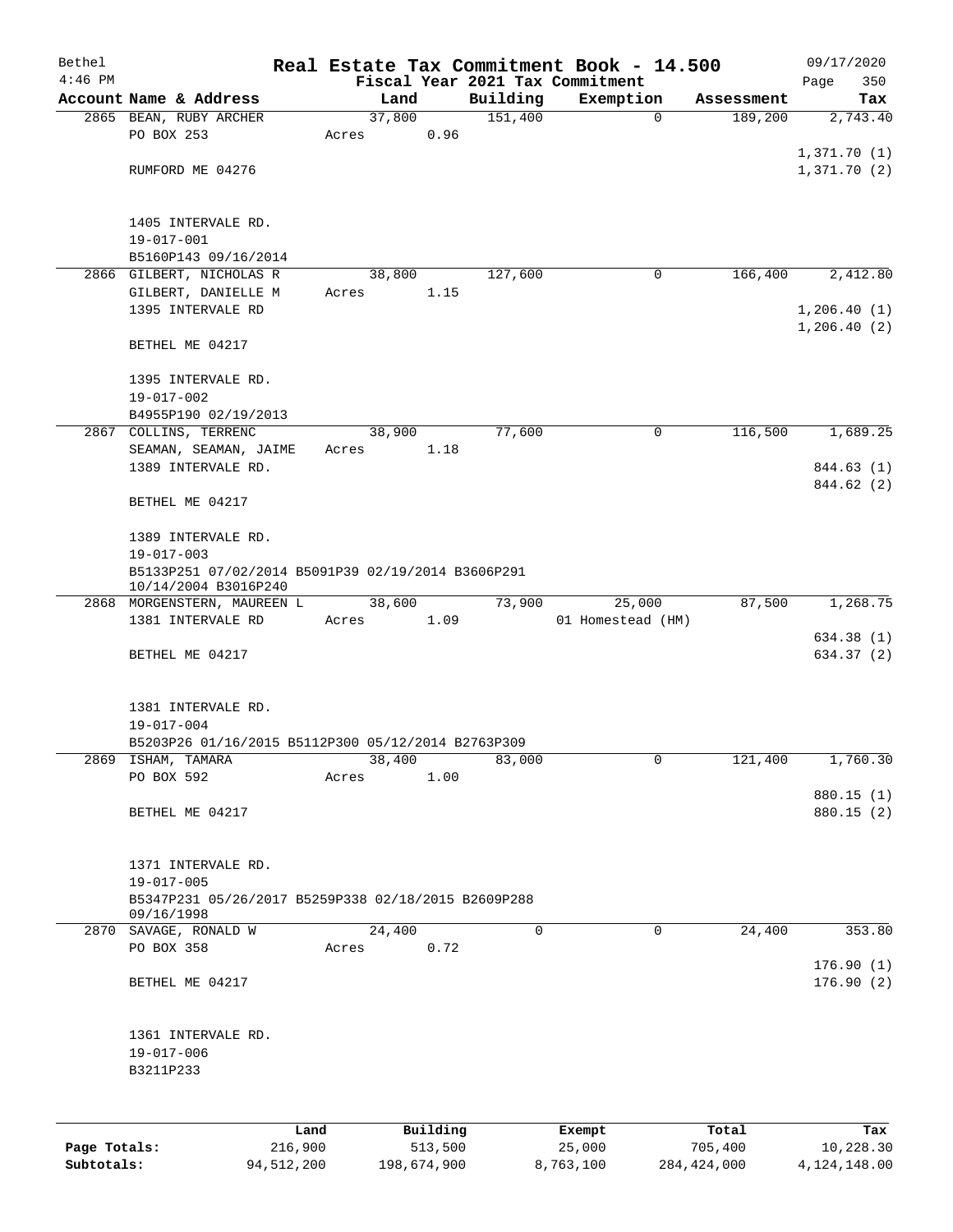| Bethel       |                                                     | Real Estate Tax Commitment Book - 14.500 |          |                   |            | 09/17/2020                 |
|--------------|-----------------------------------------------------|------------------------------------------|----------|-------------------|------------|----------------------------|
| $4:46$ PM    |                                                     | Fiscal Year 2021 Tax Commitment          |          |                   |            | Page<br>351                |
|              | Account Name & Address                              | Land                                     | Building | Exemption         | Assessment | Tax                        |
|              | 2871 COMEAU, GLENN E.                               | 79,800                                   | 154,000  | $\Omega$          | 233,800    | 3,390.10                   |
|              | 699 MAIN ST                                         | 17.43<br>Acres                           |          |                   |            |                            |
|              | MONMOUTH ME 04259                                   |                                          |          |                   |            | 1,695.05(1)<br>1,695.05(2) |
|              |                                                     |                                          |          |                   |            |                            |
|              |                                                     |                                          |          |                   |            |                            |
|              | 1460 INTERVALE RD.                                  |                                          |          |                   |            |                            |
|              | $19 - 018$                                          |                                          |          |                   |            |                            |
|              | B5473P271 08/09/2019 B5451P795 02/13/2019 B2622P215 |                                          |          |                   |            |                            |
|              | 10/19/1998                                          |                                          |          |                   |            |                            |
|              | 2872 SEASHORE, REBECCA MAY                          | 64,700                                   | 0        | $\Omega$          | 64,700     | 938.15                     |
|              | 128 NICOLL ST.                                      | 7.25<br>Acres                            |          |                   |            |                            |
|              | NEW HAVEN CT 06511                                  |                                          |          |                   |            | 469.08(1)<br>469.07(2)     |
|              |                                                     |                                          |          |                   |            |                            |
|              |                                                     |                                          |          |                   |            |                            |
|              | INTERVALE RD.                                       |                                          |          |                   |            |                            |
|              | $19 - 018 - 001$                                    |                                          |          |                   |            |                            |
|              | B2622P230 10/19/1998                                |                                          |          |                   |            |                            |
|              | 4630 WIGHT, AMANDA & NATHAN                         | 70,300                                   | 196,400  | 25,000            | 241,700    | 3,504.65                   |
|              | C/O WIGHT, JOHN L. & J. Acres                       | 4.07                                     |          | 01 Homestead (HM) |            |                            |
|              | SUSAN O.                                            |                                          |          |                   |            |                            |
|              | 1466 INTERVALE RD                                   |                                          |          |                   |            | 1,752.33(1)<br>1,752.32(2) |
|              | BETHEL ME 04217                                     |                                          |          |                   |            |                            |
|              |                                                     |                                          |          |                   |            |                            |
|              | 1466 INTERVALE RD.                                  |                                          |          |                   |            |                            |
|              | $19 - 018 - 002$                                    |                                          |          |                   |            |                            |
|              | B4402P258 02/11/2009 B3584P124 09/08/2004 B0P0      |                                          |          |                   |            |                            |
|              | 2873 FISKE ET. AL., BRADLEY                         | 73,700                                   | 173,300  | 31,000            | 216,000    | 3,132.00                   |
|              | THE FISKE FAMILY TRUST                              | 6.80<br>Acres                            |          | 01 Homestead (HM) |            |                            |
|              | 351 PALISADES DRIVE N.                              |                                          |          | 12 WW2 Vet Res    |            | 1,566.00(1)                |
|              |                                                     |                                          |          |                   |            | 1,566.00(2)                |
|              | SEDONA AZ 86336                                     |                                          |          |                   |            |                            |
|              | 1472 INTERVALE RD.                                  |                                          |          |                   |            |                            |
|              | $19 - 019$                                          |                                          |          |                   |            |                            |
|              | B5453P441 03/04/2019 B2411P290 02/20/1997 B1639P201 |                                          |          |                   |            |                            |
|              | 03/10/1989                                          |                                          |          |                   |            |                            |
|              | 2874 HASTINGS, ROBERT W                             | 36,300                                   | $\Omega$ | $\Omega$          | 36,300     | 526.35                     |
|              | 1751 INTERVALE RD.                                  | 58.00<br>Acres                           |          |                   |            |                            |
|              |                                                     |                                          |          |                   |            | 263.18(1)                  |
|              | BETHEL ME 04217                                     |                                          |          |                   |            | 263.17(2)                  |
|              |                                                     |                                          |          |                   |            |                            |
|              | INTERVALE RD.                                       |                                          |          |                   |            |                            |
|              | $19 - 020$                                          |                                          |          |                   |            |                            |
|              | 2875 HASTINGS, ROBERT W                             | 35,400                                   | 8,300    | 0                 | 43,700     | 633.65                     |
|              | 1751 INTERVALE RD.                                  | 0.80<br>Acres                            |          |                   |            |                            |
|              |                                                     |                                          |          |                   |            | 316.83(1)                  |
|              | BETHEL ME 04217                                     |                                          |          |                   |            | 316.82(2)                  |
|              |                                                     |                                          |          |                   |            |                            |
|              |                                                     |                                          |          |                   |            |                            |
|              | 1566 INTERVALE RD.                                  |                                          |          |                   |            |                            |
|              | $19 - 021$                                          |                                          |          |                   |            |                            |
|              | B658P416                                            |                                          |          |                   |            |                            |
|              |                                                     |                                          |          |                   |            |                            |
|              |                                                     |                                          |          |                   |            |                            |
|              | Land                                                | Building                                 |          | Exempt            | Total      | Tax                        |
| Page Totals: | 360,200                                             | 532,000                                  |          | 56,000            | 836,200    | 12,124.90                  |

**Subtotals:** 94,872,400 199,206,900 8,819,100 285,260,200 4,136,272.90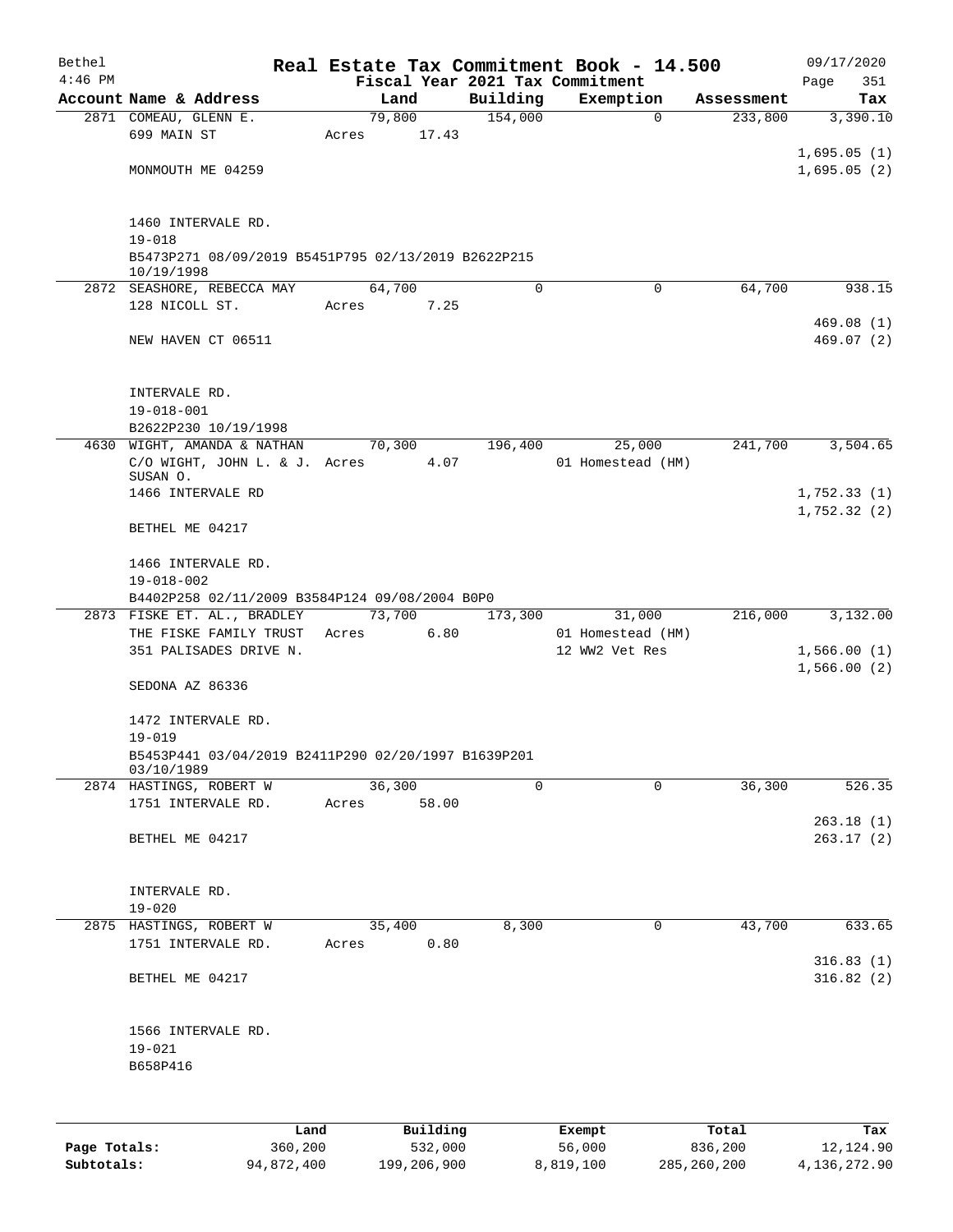| Bethel       |                                                                             |                 |        |                     |             | Real Estate Tax Commitment Book - 14.500 |                  | 09/17/2020             |
|--------------|-----------------------------------------------------------------------------|-----------------|--------|---------------------|-------------|------------------------------------------|------------------|------------------------|
| $4:46$ PM    |                                                                             |                 |        |                     |             | Fiscal Year 2021 Tax Commitment          |                  | Page<br>352            |
|              | Account Name & Address                                                      |                 |        | Land                | Building    | Exemption                                | Assessment       | Tax                    |
|              | 2876 PEABODY, MICHAEL E                                                     |                 | 42,800 |                     | 179,600     | $\Omega$                                 | 222,400          | 3,224.80               |
|              | PEABODY, SUSAN M                                                            |                 | Acres  | 4.10                |             |                                          |                  |                        |
|              | 21 ELIZABETH DRIVE                                                          |                 |        |                     |             |                                          |                  | 1,612.40(1)            |
|              | STOW MA 01775                                                               |                 |        |                     |             |                                          |                  | 1,612.40(2)            |
|              | 1638 INTERVALE RD.<br>$19 - 022$                                            |                 |        |                     |             |                                          |                  |                        |
|              | B5251P481 11/02/2015 B2942P180 05/17/2001 B2181P187<br>12/01/1994           |                 |        |                     |             |                                          |                  |                        |
|              | 2877 YELLOW BIRCH IRREV                                                     |                 | 12,100 |                     | $\Omega$    | $\Omega$                                 | 12,100           | 175.45                 |
|              | TRUST                                                                       |                 |        |                     |             |                                          |                  |                        |
|              | 420 CROCKETT RIDGE ROAD Acres                                               |                 |        | 10.72               |             |                                          |                  |                        |
|              |                                                                             |                 |        |                     |             |                                          |                  | 87.73(1)               |
|              | NORWAY ME 04268                                                             |                 |        |                     |             |                                          |                  | 87.72(2)               |
|              | INTERVALE                                                                   |                 |        |                     |             |                                          |                  |                        |
|              | 19-022-001                                                                  |                 |        |                     |             |                                          |                  |                        |
|              | B5483P418 09/30/2019 B5461P674 05/09/2019 B5454P920                         |                 |        |                     |             |                                          |                  |                        |
|              | 03/18/2019 B4562P162 02/04/2010 B4155P113 06/29/2007                        |                 |        |                     |             |                                          |                  |                        |
|              | 5360 HASTINGS, JAY R                                                        |                 | 10,900 |                     | 0           | $\mathbf 0$                              | 10,900           | 158.05                 |
|              | 1738 INTERVALE ROAD                                                         |                 | Acres  | 17.20               |             |                                          |                  |                        |
|              |                                                                             |                 |        |                     |             |                                          |                  | 79.03(1)               |
|              | BETHEL ME 04217                                                             |                 |        |                     |             |                                          |                  | 79.02(2)               |
|              |                                                                             |                 |        |                     |             |                                          |                  |                        |
|              | OFF INTERVALE ROAD                                                          |                 |        |                     |             |                                          |                  |                        |
|              | $19 - 022 - 002$                                                            |                 |        |                     |             |                                          |                  |                        |
|              | B4751P168 08/23/2011                                                        |                 |        |                     |             |                                          |                  |                        |
|              | 2878 HARVEY, SCOTT                                                          |                 | 55,500 |                     | 261,300     | $\mathbf 0$                              | 316,800          | 4,593.60               |
|              | HARVEY, TAMMY F.                                                            |                 | Acres  | 24.00               |             |                                          |                  |                        |
|              | 19 JUSTICE HILL RD                                                          |                 |        |                     |             |                                          |                  | 2, 296.80(1)           |
|              |                                                                             |                 |        |                     |             |                                          |                  | 2, 296.80 (2)          |
|              | STERLING MA 01564                                                           |                 |        |                     |             |                                          |                  |                        |
|              | 1662 INTERVALE RD.                                                          |                 |        |                     |             |                                          |                  |                        |
|              | $19 - 023$                                                                  |                 |        |                     |             |                                          |                  |                        |
|              | B5450P524 01/31/2019 B5428P490 09/05/2018 B5422P74                          |                 |        |                     |             |                                          |                  |                        |
|              | 07/31/2018 B3243P177 02/12/2003 B8P13 08/13/1979<br>2879 HASTINGS, ROBERT W |                 | 43,100 |                     | $\mathbf 0$ | $\Omega$                                 | 43,100           | 624.95                 |
|              | 1751 INTERVALE RD.                                                          |                 | Acres  | 62.00               |             |                                          |                  |                        |
|              |                                                                             |                 |        |                     |             |                                          |                  | 312.48(1)              |
|              | BETHEL ME 04217                                                             |                 |        |                     |             |                                          |                  | 312.47(2)              |
|              |                                                                             |                 |        |                     |             |                                          |                  |                        |
|              |                                                                             |                 |        |                     |             |                                          |                  |                        |
|              | INTERVALE E/S                                                               |                 |        |                     |             |                                          |                  |                        |
|              | $19 - 024$                                                                  |                 |        |                     |             |                                          |                  |                        |
|              | 5471 KIMBALL, RICHARD &                                                     |                 | 32,700 |                     | $\mathbf 0$ | $\mathbf 0$                              | 32,700           | 474.15                 |
|              | PATRICIA                                                                    |                 |        |                     |             |                                          |                  |                        |
|              | TRUSTEES OF THE KIMBALL Acres                                               |                 |        | 35.00               |             |                                          |                  |                        |
|              | FAMILY TRUST                                                                |                 |        |                     |             |                                          |                  |                        |
|              | 1726 INTERVALE RD                                                           |                 |        |                     |             |                                          |                  | 237.08(1)<br>237.07(2) |
|              | BETHEL ME 04217                                                             |                 |        |                     |             |                                          |                  |                        |
|              |                                                                             |                 |        |                     |             |                                          |                  |                        |
|              | 1726 INTERVALE RD.                                                          |                 |        |                     |             |                                          |                  |                        |
|              | $19 - 025$                                                                  |                 |        |                     |             |                                          |                  |                        |
|              | B5493P520 11/20/2019 B2297P129 01/31/1996                                   |                 |        |                     |             |                                          |                  |                        |
| Page Totals: |                                                                             | Land<br>197,100 |        | Building<br>440,900 |             | Exempt<br>$\mathbf 0$                    | Total<br>638,000 | Tax<br>9,251.00        |
| Subtotals:   |                                                                             | 95,069,500      |        | 199,647,800         |             | 8,819,100                                | 285,898,200      | 4, 145, 523.90         |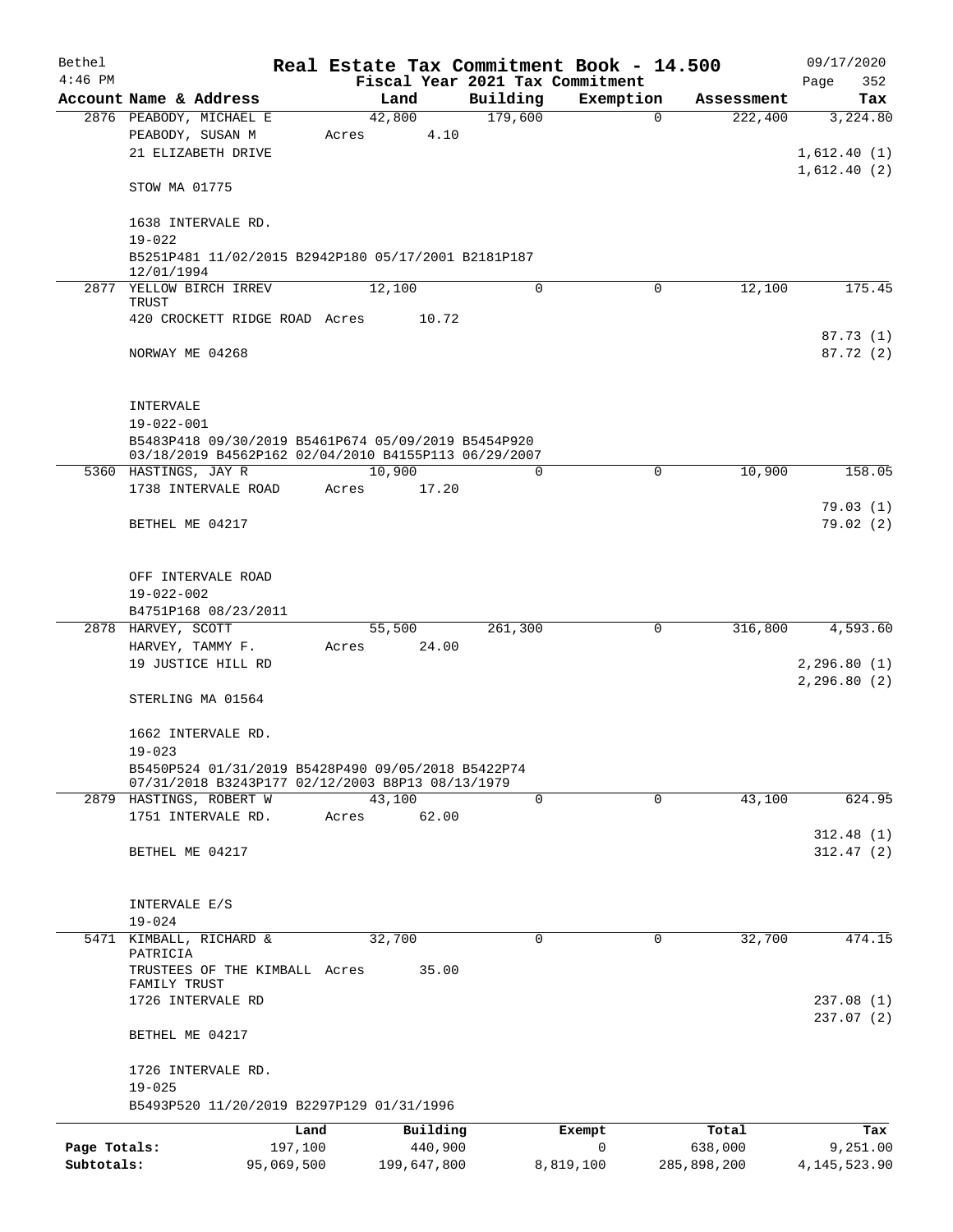| Bethel       |                                           |                 | Real Estate Tax Commitment Book - 14.500            |             |                                              |                  | 09/17/2020             |
|--------------|-------------------------------------------|-----------------|-----------------------------------------------------|-------------|----------------------------------------------|------------------|------------------------|
| $4:46$ PM    | Account Name & Address                    |                 | Land                                                | Building    | Fiscal Year 2021 Tax Commitment<br>Exemption | Assessment       | 353<br>Page<br>Tax     |
|              | 2880 COLLINS, BARBARA &                   |                 | 43,500                                              | 161,200     | 25,000                                       | 179,700          | 2,605.65               |
|              | PATRICK J.                                |                 |                                                     |             |                                              |                  |                        |
|              | 105 DALE DR                               |                 | 5.00<br>Acres                                       |             | 01 Homestead (HM)                            |                  | 1,302.83(1)            |
|              | OAKDALE NY 11769                          |                 |                                                     |             |                                              |                  | 1,302.82(2)            |
|              |                                           |                 |                                                     |             |                                              |                  |                        |
|              | 1726 INTERVALE RD.                        |                 |                                                     |             |                                              |                  |                        |
|              | $19 - 025 - 1$                            |                 | B5456P652 04/01/2019 B2297P129 01/31/1996           |             |                                              |                  |                        |
|              | 2881 HASTINGS, ROBERT W                   |                 | 16,200                                              | 0           | $\Omega$                                     | 16,200           | 234.90                 |
|              | 1751 INTERVALE RD.                        |                 | 20.00<br>Acres                                      |             |                                              |                  |                        |
|              | BETHEL ME 04217                           |                 |                                                     |             |                                              |                  | 117.45(1)<br>117.45(2) |
|              |                                           |                 |                                                     |             |                                              |                  |                        |
|              | INTERVALE RD                              |                 |                                                     |             |                                              |                  |                        |
|              | $19 - 026$                                |                 |                                                     |             |                                              |                  |                        |
|              | 2882 DOUGHERTY, PHILIP MARK<br>PO BOX 642 |                 | 38,400<br>1.00<br>Acres                             | 53,000      | 0                                            | 91,400           | 1,325.30               |
|              |                                           |                 |                                                     |             |                                              |                  | 662.65(1)              |
|              | BETHEL ME 04217                           |                 |                                                     |             |                                              |                  | 662.65(2)              |
|              |                                           |                 |                                                     |             |                                              |                  |                        |
|              | 1880 INTERVALE RD.<br>$20 - 001$          |                 |                                                     |             |                                              |                  |                        |
|              | 10/22/1982                                |                 | B4780P241 11/07/2011 B4583P177 05/04/2010 B1179P240 |             |                                              |                  |                        |
|              | 2883 CROCKETT, ANDREW C                   |                 | 37,300                                              | $\mathbf 0$ | $\mathbf 0$                                  | 37,300           | 540.85                 |
|              | CROCKETT, CHERRI L<br>PO BOX 253          |                 | Acres 17.00                                         |             |                                              |                  | 270.43(1)              |
|              | BETHEL ME 04217                           |                 |                                                     |             |                                              |                  | 270.42(2)              |
|              | INTERVALE RD N/S                          |                 |                                                     |             |                                              |                  |                        |
|              | $20 - 002$                                |                 |                                                     |             |                                              |                  |                        |
|              | B3411P231 11/04/2003                      |                 |                                                     |             |                                              |                  |                        |
|              | 2884 HOPKINS, RALPH                       |                 | 31,700                                              | 37,700      | 0                                            | 69,400           | 1,006.30               |
|              | 58 HILL RD                                |                 | 4.20<br>Acres                                       |             |                                              |                  | 503.15(1)              |
|              | HARRISVILLE RI 02830<br>1004              |                 |                                                     |             |                                              |                  | 503.15(2)              |
|              |                                           |                 |                                                     |             |                                              |                  |                        |
|              | 1874 INTERVALE RD.                        |                 |                                                     |             |                                              |                  |                        |
|              | $20 - 003$                                |                 |                                                     |             |                                              |                  |                        |
|              | B3692P100 03/19/2005                      |                 |                                                     |             |                                              |                  |                        |
|              | 4991 HOPKINS, NANCY J<br>58 HILLS RD      |                 | 24,400<br>0.72<br>Acres                             | 0           | 0                                            | 24,400           | 353.80                 |
|              |                                           |                 |                                                     |             |                                              |                  | 176.90(1)              |
|              | HARRISVILLE RI 02830<br>104               |                 |                                                     |             |                                              |                  | 176.90(2)              |
|              |                                           |                 |                                                     |             |                                              |                  |                        |
|              | INTERVALE RD                              |                 |                                                     |             |                                              |                  |                        |
|              | $20 - 003 - 001$<br>B4182P7 08/20/2007    |                 |                                                     |             |                                              |                  |                        |
|              |                                           |                 |                                                     |             |                                              |                  |                        |
| Page Totals: |                                           | Land<br>191,500 | Building<br>251,900                                 |             | Exempt<br>25,000                             | Total<br>418,400 | Tax<br>6,066.80        |
| Subtotals:   |                                           | 95, 261, 000    | 199,899,700                                         |             | 8,844,100                                    | 286, 316, 600    | 4, 151, 590. 70        |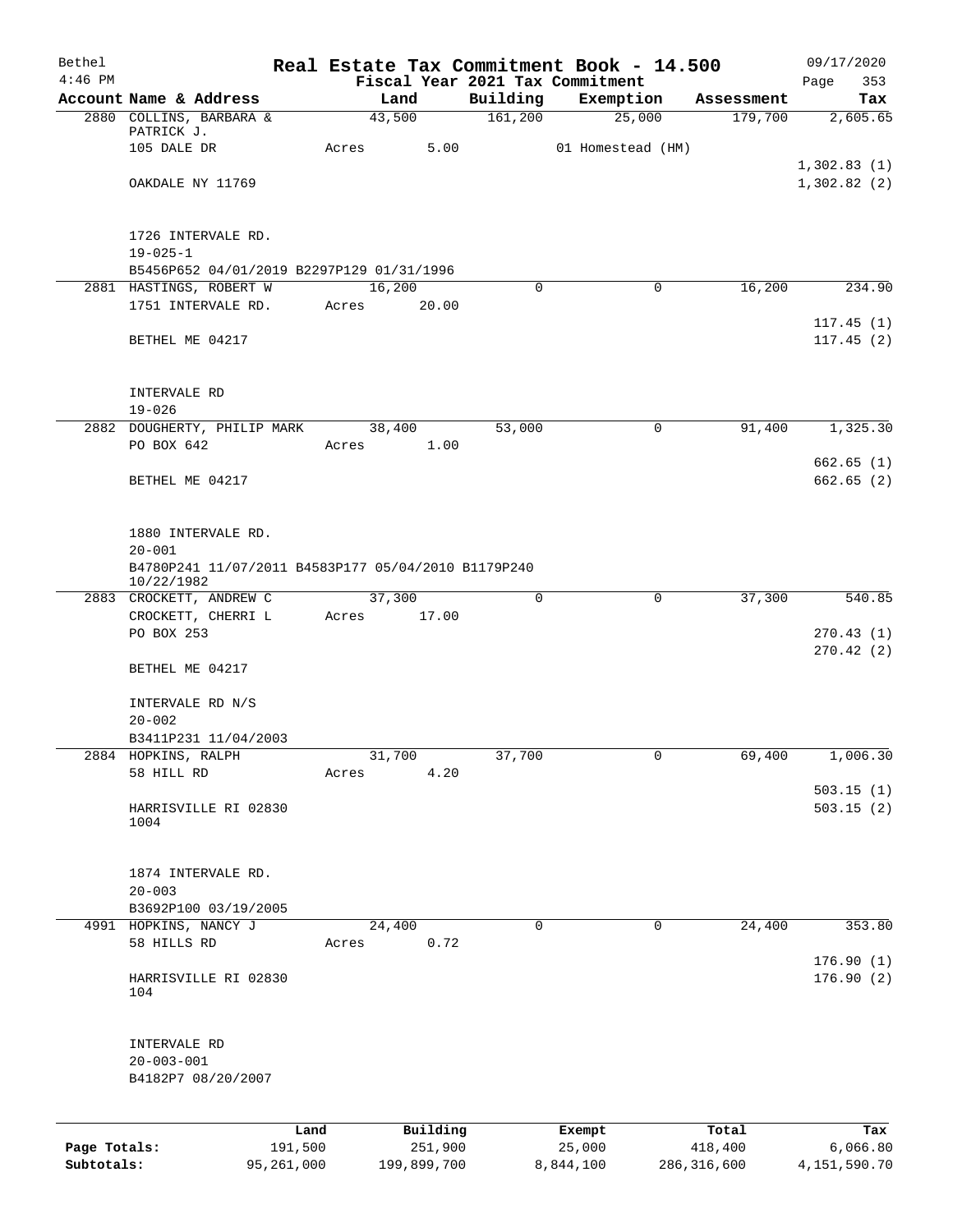| Bethel    |                                                                  |       |             |                                 | Real Estate Tax Commitment Book - 14.500 |            | 09/17/2020   |
|-----------|------------------------------------------------------------------|-------|-------------|---------------------------------|------------------------------------------|------------|--------------|
| $4:46$ PM |                                                                  |       |             | Fiscal Year 2021 Tax Commitment |                                          |            | 354<br>Page  |
|           | Account Name & Address                                           |       | Land        | Building                        | Exemption                                | Assessment | Tax          |
|           | 2885 CROOKER, DANIEL S., JR.                                     |       | 44,600      | 131,200                         | $\Omega$                                 | 175,800    | 2,549.10     |
|           | 1350 E ZENITH AVE                                                | Acres | 9.42        |                                 |                                          |            |              |
|           |                                                                  |       |             |                                 |                                          |            | 1,274.55(1)  |
|           | SALT LAKE CITY UT<br>84106-3432                                  |       |             |                                 |                                          |            | 1, 274.55(2) |
|           |                                                                  |       |             |                                 |                                          |            |              |
|           |                                                                  |       |             |                                 |                                          |            |              |
|           | 1890 INTERVALE RD.                                               |       |             |                                 |                                          |            |              |
|           | $20 - 004$                                                       |       |             |                                 |                                          |            |              |
|           | B3986P111 08/09/2006 B3692P133 03/25/2005 B3412P46<br>11/03/2003 |       |             |                                 |                                          |            |              |
|           | 4642 HASTINGS, JAY R                                             |       | 33,600      | $\Omega$                        | $\mathbf 0$                              | 33,600     | 487.20       |
|           | 1738 INTERVALE RD                                                |       | Acres 61.58 |                                 |                                          |            |              |
|           |                                                                  |       |             |                                 |                                          |            | 243.60(1)    |
|           | BETHEL ME 04217                                                  |       |             |                                 |                                          |            | 243.60(2)    |
|           |                                                                  |       |             |                                 |                                          |            |              |
|           |                                                                  |       |             |                                 |                                          |            |              |
|           | INTERVALE RD.                                                    |       |             |                                 |                                          |            |              |
|           | $20 - 004 - 001$                                                 |       |             |                                 |                                          |            |              |
|           | B4093P89 06/23/2006 B3692P133 B3692P133<br>2886 HASTINGS, JAY R  |       | 9.100       | $\Omega$                        | $\Omega$                                 | 9,100      | 131.95       |
|           | 1738 INTERVALE RD                                                | Acres | 20.00       |                                 |                                          |            |              |
|           |                                                                  |       |             |                                 |                                          |            | 65.98(1)     |
|           | BETHEL ME 04217                                                  |       |             |                                 |                                          |            | 65.97(2)     |
|           |                                                                  |       |             |                                 |                                          |            |              |
|           |                                                                  |       |             |                                 |                                          |            |              |
|           | INTERVALE RD N/S                                                 |       |             |                                 |                                          |            |              |
|           | $20 - 005$                                                       |       |             |                                 |                                          |            |              |
|           | B4913P100 10/29/2012 B4879P244 08/20/2012 B3699P31               |       |             |                                 |                                          |            |              |
|           | 04/12/2005 B477P413 06/18/1947<br>2887 HASTINGS, ROBERT W        |       | 15,800      | $\overline{0}$                  | $\mathbf 0$                              | 15,800     | 229.10       |
|           | 1751 INTERVALE RD.                                               | Acres | 30.00       |                                 |                                          |            |              |
|           |                                                                  |       |             |                                 |                                          |            | 114.55(1)    |
|           | BETHEL ME 04217                                                  |       |             |                                 |                                          |            | 114.55(2)    |
|           |                                                                  |       |             |                                 |                                          |            |              |
|           |                                                                  |       |             |                                 |                                          |            |              |
|           | INTERVALE RD N/S                                                 |       |             |                                 |                                          |            |              |
|           | $20 - 006$                                                       |       |             |                                 |                                          |            |              |
|           | B602P328 08/29/1961                                              |       |             |                                 |                                          |            |              |
|           | 2888 OBRIEN, CAROLYN C &<br>ROBERT E, TRUSTEES                   |       | 21,700      | 0                               | 0                                        | 21,700     | 314.65       |
|           | OF THE CAROLYN OBRIEN                                            | Acres | 3.00        |                                 |                                          |            |              |
|           | LIVING TRUST                                                     |       |             |                                 |                                          |            |              |
|           | 2879 S. PONTE VEDRA                                              |       |             |                                 |                                          |            | 157.33(1)    |
|           | BLVD.                                                            |       |             |                                 |                                          |            |              |
|           | PONTE VEDRA FL 32082                                             |       |             |                                 |                                          |            | 157.32(2)    |
|           | 4529                                                             |       |             |                                 |                                          |            |              |
|           |                                                                  |       |             |                                 |                                          |            |              |
|           | INTERVALE RD N/S                                                 |       |             |                                 |                                          |            |              |
|           | $20 - 007$                                                       |       |             |                                 |                                          |            |              |
|           | B3835P42 11/03/2005                                              |       |             |                                 |                                          |            |              |

|              | Land       | Building    | Exempt    | Total       | Tax          |
|--------------|------------|-------------|-----------|-------------|--------------|
| Page Totals: | 124,800    | 131,200     |           | 256,000     | 3,712.00     |
| Subtotals:   | 95,385,800 | 200,030,900 | 8,844,100 | 286,572,600 | 4,155,302.70 |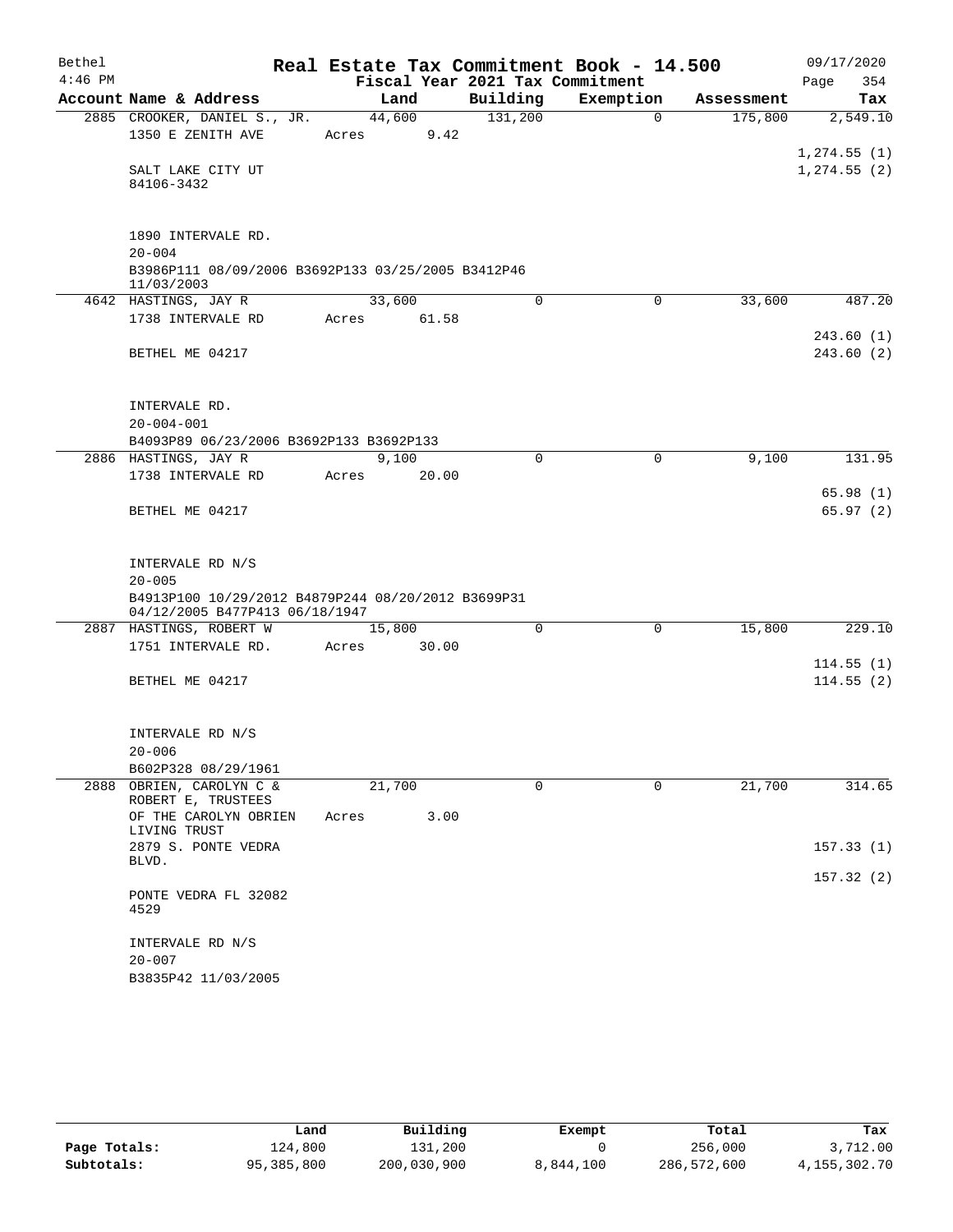| Bethel<br>$4:46$ PM |                                                        |                 |        |          | Real Estate Tax Commitment Book - 14.500<br>Fiscal Year 2021 Tax Commitment |            | 09/17/2020<br>355<br>Page |
|---------------------|--------------------------------------------------------|-----------------|--------|----------|-----------------------------------------------------------------------------|------------|---------------------------|
|                     | Account Name & Address                                 |                 | Land   | Building | Exemption                                                                   | Assessment | Tax                       |
|                     | 2889 SMALL, SHERMAN R                                  |                 | 35,400 | 100,700  | 25,000                                                                      | 111,100    | 1,610.95                  |
|                     | PO BOX 621                                             | Acres           | 3.10   |          | 01 Homestead (HM)                                                           |            |                           |
|                     |                                                        |                 |        |          |                                                                             |            | 805.48(1)                 |
|                     | BETHEL ME 04217                                        |                 |        |          |                                                                             |            | 805.47(2)                 |
|                     |                                                        |                 |        |          |                                                                             |            |                           |
|                     | 1924 INTERVALE RD.                                     |                 |        |          |                                                                             |            |                           |
|                     | $20 - 007 - 001$                                       |                 |        |          |                                                                             |            |                           |
|                     | B1629P218                                              |                 |        |          |                                                                             |            |                           |
|                     | 2890 MOLLICONE, NINA R<br>1902 INTERVALE RD.           | 41,300<br>Acres | 2.60   | 105,800  | 25,000<br>01 Homestead (HM)                                                 | 122,100    | 1,770.45                  |
|                     |                                                        |                 |        |          |                                                                             |            | 885.23 (1)                |
|                     | BETHEL ME 04217                                        |                 |        |          |                                                                             |            | 885.22 (2)                |
|                     |                                                        |                 |        |          |                                                                             |            |                           |
|                     | 1902 INTERVALE RD.                                     |                 |        |          |                                                                             |            |                           |
|                     | $20 - 008$<br>B5482P434 09/25/2019 B689P61 09/17/1969  |                 |        |          |                                                                             |            |                           |
|                     | 2891 BARTLETT, DOROTHY                                 |                 | 39,800 | 97,300   | 0                                                                           | 137,100    | 1,987.95                  |
|                     | 1954 INTERVALE ROAD                                    | Acres           | 1.60   |          |                                                                             |            |                           |
|                     |                                                        |                 |        |          |                                                                             |            | 993.98 (1)                |
|                     | BETHEL ME 04217                                        |                 |        |          |                                                                             |            | 993.97 (2)                |
|                     |                                                        |                 |        |          |                                                                             |            |                           |
|                     | 1954 INTERVALE RD.                                     |                 |        |          |                                                                             |            |                           |
|                     | $20 - 009$<br>B5109P203 04/30/2014 B884P258 01/12/1976 |                 |        |          |                                                                             |            |                           |
|                     | 2892 BARTLETT, DOROTHY                                 | 75,400          |        | 155,600  | 25,000                                                                      | 206,000    | 2,987.00                  |
|                     | 1938 INTERVALE ROAD                                    | Acres           | 10.00  |          | 01 Homestead (HM)                                                           |            |                           |
|                     |                                                        |                 |        |          |                                                                             |            | 1,493.50(1)               |
|                     | BETHEL ME 04217                                        |                 |        |          |                                                                             |            | 1,493.50(2)               |
|                     |                                                        |                 |        |          |                                                                             |            |                           |
|                     | 1938 INTERVALE RD.                                     |                 |        |          |                                                                             |            |                           |
|                     | $20 - 010$<br>B2411P51 02/18/1997                      |                 |        |          |                                                                             |            |                           |
|                     | 466 THURSTON, GLENDON                                  | 27,500          |        | 0        | 0                                                                           | 27,500     | 398.75                    |
|                     | 60 RTE 232                                             | Acres           | 51.00  |          |                                                                             |            |                           |
|                     |                                                        |                 |        |          |                                                                             |            | 199.38(1)                 |
|                     | RUMFORD ME 04276                                       |                 |        |          |                                                                             |            | 199.37(2)                 |
|                     |                                                        |                 |        |          |                                                                             |            |                           |
|                     | INTERVALE ROAD                                         |                 |        |          |                                                                             |            |                           |
|                     | $20 - 010 - 001$<br>B4916P74 10/30/2012                |                 |        |          |                                                                             |            |                           |
|                     | 465 HAINES, JAMES L.,                                  | 23,800          |        | $\Omega$ | 0                                                                           | 23,800     | 345.10                    |
|                     | HAINES, GEORGE K.<br>HAINES, LISA                      | Acres           | 58.00  |          |                                                                             |            |                           |
|                     | 1968 INTERVALE ROAD                                    |                 |        |          |                                                                             |            | 172.55(1)                 |
|                     | BETHEL ME 04217                                        |                 |        |          |                                                                             |            | 172.55(2)                 |
|                     | INTERVALE ROAD                                         |                 |        |          |                                                                             |            |                           |
|                     | $20 - 011$                                             |                 |        |          |                                                                             |            |                           |
|                     | B4904P68 09/07/2012 B2945P218                          |                 |        |          |                                                                             |            |                           |
|                     |                                                        |                 |        |          |                                                                             |            |                           |
|                     |                                                        |                 |        |          |                                                                             |            |                           |

|              | Land       | Building    | Exempt    | Total       | Tax          |
|--------------|------------|-------------|-----------|-------------|--------------|
| Page Totals: | 243,200    | 459,400     | 75,000    | 627,600     | 9,100.20     |
| Subtotals:   | 95,629,000 | 200,490,300 | 8,919,100 | 287,200,200 | 4,164,402.90 |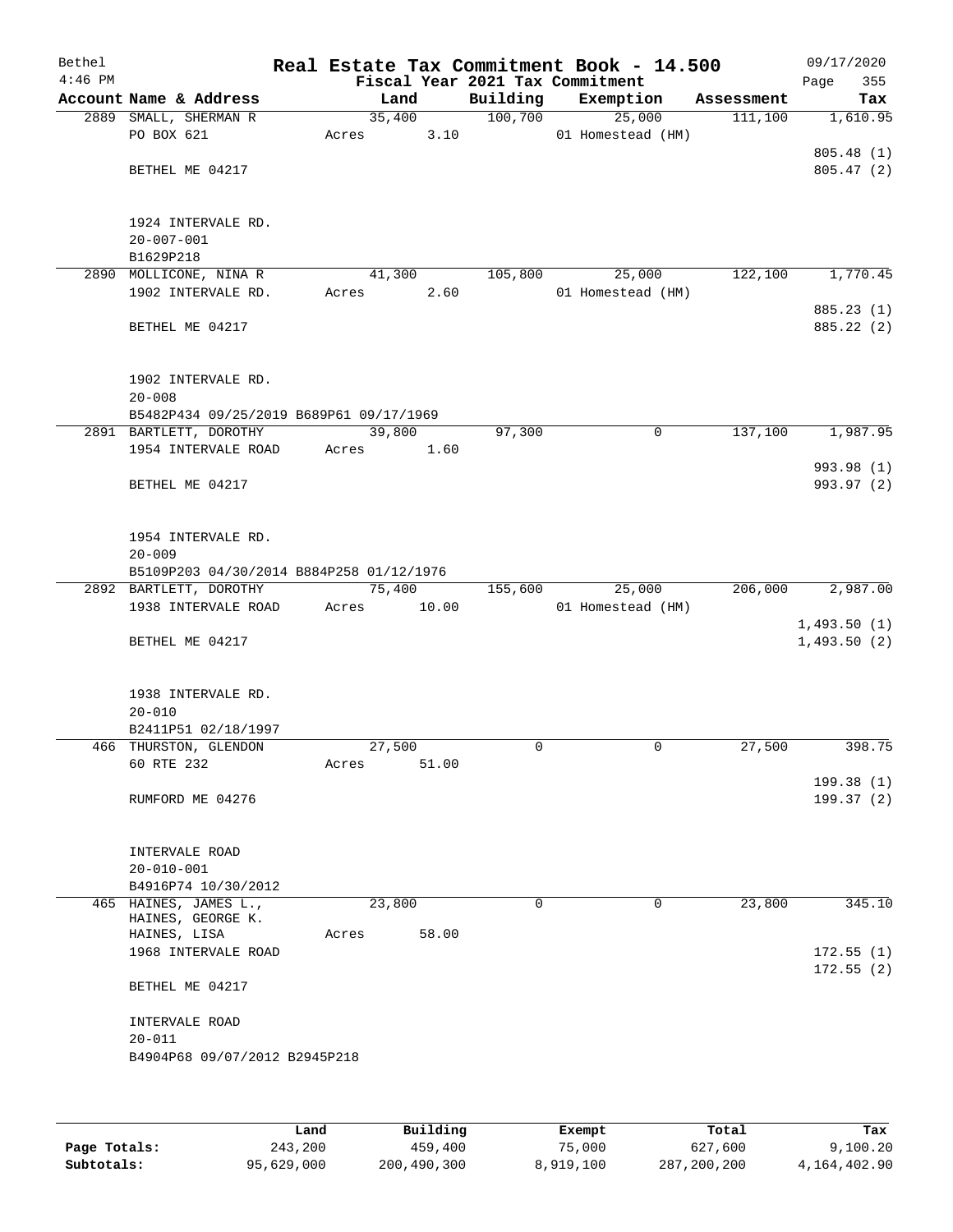| Bethel    |                                            |        |        |                                 | Real Estate Tax Commitment Book - 14.500 |            | 09/17/2020             |
|-----------|--------------------------------------------|--------|--------|---------------------------------|------------------------------------------|------------|------------------------|
| $4:46$ PM |                                            |        |        | Fiscal Year 2021 Tax Commitment |                                          |            | 356<br>Page            |
|           | Account Name & Address                     |        | Land   | Building                        | Exemption                                | Assessment | Tax                    |
|           | 2893 HAINES, JAMES L                       |        | 77,900 | 132,000                         | $\mathbf{0}$                             | 209,900    | 3,043.55               |
|           | 1968 INTERVALE RD.                         | Acres  | 12.12  |                                 |                                          |            |                        |
|           |                                            |        |        |                                 |                                          |            | 1,521.78(1)            |
|           | BETHEL ME 04217                            |        |        |                                 |                                          |            | 1,521.77(2)            |
|           |                                            |        |        |                                 |                                          |            |                        |
|           | 1968 INTERVALE RD.                         |        |        |                                 |                                          |            |                        |
|           | $20 - 011 - 001$                           |        |        |                                 |                                          |            |                        |
|           | B4829P169 03/28/2012 B743P194 05/15/1972   |        |        |                                 |                                          |            |                        |
|           | 2894 GRATTAN, WALTER, W., JR               | 31,100 |        | $\Omega$                        | 0                                        | 31,100     | 450.95                 |
|           | 25 WALNUT FARM DRIVE                       | Acres  | 4.00   |                                 |                                          |            |                        |
|           |                                            |        |        |                                 |                                          |            | 225.48(1)              |
|           | FARMINGTON CT 06032                        |        |        |                                 |                                          |            | 225.47(2)              |
|           |                                            |        |        |                                 |                                          |            |                        |
|           |                                            |        |        |                                 |                                          |            |                        |
|           | INTERVALE RD N/S                           |        |        |                                 |                                          |            |                        |
|           | $20 - 012 - 001$                           |        |        |                                 |                                          |            |                        |
|           | B4293P111 05/06/2008                       |        |        |                                 |                                          |            |                        |
|           | 4818 TEDESCHI, JOHN K                      | 31,100 |        | 0                               | 0                                        | 31,100     | 450.95                 |
|           | PO BOX 361                                 | Acres  | 4.10   |                                 |                                          |            |                        |
|           |                                            |        |        |                                 |                                          |            | 225.48(1)              |
|           | SITUATE MA 02066                           |        |        |                                 |                                          |            | 225.47(2)              |
|           |                                            |        |        |                                 |                                          |            |                        |
|           |                                            |        |        |                                 |                                          |            |                        |
|           | WEST VISTA/EAST BETHEL<br>$20 - 012 - 002$ |        |        |                                 |                                          |            |                        |
|           | B4293P108 05/06/2008 B3740P334             |        |        |                                 |                                          |            |                        |
|           | 4819 MULLER, JOSEPH                        | 31,100 |        | $\Omega$                        | $\mathbf 0$                              | 31,100     | 450.95                 |
|           | 24 WOODHULL LANE                           | Acres  | 4.10   |                                 |                                          |            |                        |
|           |                                            |        |        |                                 |                                          |            | 225.48(1)              |
|           | SAYVILLE NY 11782                          |        |        |                                 |                                          |            | 225.47(2)              |
|           |                                            |        |        |                                 |                                          |            |                        |
|           |                                            |        |        |                                 |                                          |            |                        |
|           | WEST VISTA/EAST BETHEL                     |        |        |                                 |                                          |            |                        |
|           | $20 - 012 - 003$                           |        |        |                                 |                                          |            |                        |
|           | B4293P105 05/06/2008 B3740P334             |        |        |                                 |                                          |            |                        |
|           | 4817 TEDESCHI, JOHN K                      | 30,200 |        | $\Omega$                        | $\mathbf 0$                              | 30,200     | 437.90                 |
|           | PO BOX 361                                 | Acres  | 1.60   |                                 |                                          |            |                        |
|           | SITUATE MA 02066                           |        |        |                                 |                                          |            | 218.95(1)<br>218.95(2) |
|           |                                            |        |        |                                 |                                          |            |                        |
|           |                                            |        |        |                                 |                                          |            |                        |
|           | WEST VISTA/EAST BETHEL                     |        |        |                                 |                                          |            |                        |
|           | $20 - 012 - 004$                           |        |        |                                 |                                          |            |                        |
|           | B4293P114 05/06/2008 B3740P334             |        |        |                                 |                                          |            |                        |
|           | 2895 HAINES, LISA                          | 22,700 |        | $\Omega$                        | $\Omega$                                 | 22,700     | 329.15                 |
|           | HAINES, JAMES L                            | Acres  | 56.00  |                                 |                                          |            |                        |
|           | 168 KIMBALL HILL ROAD                      |        |        |                                 |                                          |            | 164.58(1)              |
|           |                                            |        |        |                                 |                                          |            | 164.57(2)              |
|           | BETHEL ME 04217                            |        |        |                                 |                                          |            |                        |
|           |                                            |        |        |                                 |                                          |            |                        |
|           | INTERVALE RD N/S                           |        |        |                                 |                                          |            |                        |
|           | $20 - 013$                                 |        |        |                                 |                                          |            |                        |
|           | B4618P293 08/06/2010                       |        |        |                                 |                                          |            |                        |
|           |                                            |        |        |                                 |                                          |            |                        |
|           |                                            |        |        |                                 |                                          |            |                        |

|              | Land       | Building    | Exempt    | Total       | Tax          |
|--------------|------------|-------------|-----------|-------------|--------------|
| Page Totals: | 224,100    | 132,000     |           | 356,100     | 5, 163, 45   |
| Subtotals:   | 95,853,100 | 200,622,300 | 8,919,100 | 287,556,300 | 4,169,566.35 |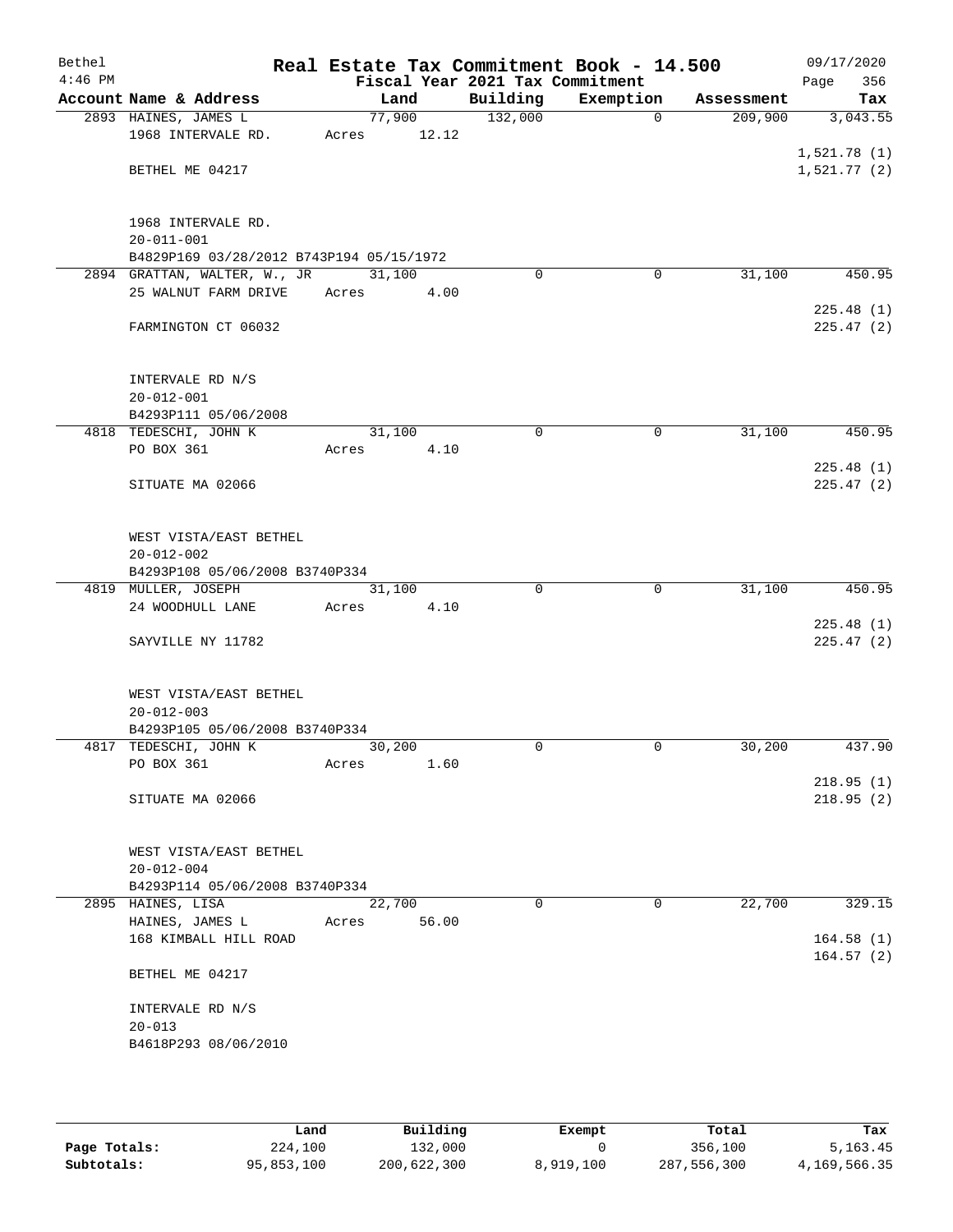| Bethel    |                                                             |        |       |          | Real Estate Tax Commitment Book - 14.500 |            | 09/17/2020  |
|-----------|-------------------------------------------------------------|--------|-------|----------|------------------------------------------|------------|-------------|
| $4:46$ PM |                                                             |        |       |          | Fiscal Year 2021 Tax Commitment          |            | 357<br>Page |
|           | Account Name & Address                                      |        | Land  | Building | Exemption                                | Assessment | Tax         |
|           | 2896 SCRIBNER, JEFF                                         | 44,700 |       | 70,300   | $\mathbf 0$                              | 115,000    | 1,667.50    |
|           | SCRIBNER, CYNTHIA<br>216 THISTLE ST                         | Acres  | 7.70  |          |                                          |            | 833.75 (1)  |
|           |                                                             |        |       |          |                                          |            | 833.75 (2)  |
|           | UPTON ME 04261 4018                                         |        |       |          |                                          |            |             |
|           | 2052 INTERVALE RD.                                          |        |       |          |                                          |            |             |
|           | $20 - 014$                                                  |        |       |          |                                          |            |             |
|           | B1836P73 09/24/1991 B172P235 04/03/1990<br>2897 WIGHT, ERIC | 78,900 |       | 180,600  | 25,000                                   | 234,500    | 3,400.25    |
|           | WIGHT, KAREN                                                | Acres  | 6.08  |          | 01 Homestead (HM)                        |            |             |
|           | 2100 INTERVALE ROAD                                         |        |       |          |                                          |            | 1,700.13(1) |
|           |                                                             |        |       |          |                                          |            | 1,700.12(2) |
|           | BETHEL ME 04217                                             |        |       |          |                                          |            |             |
|           | 2100 INTERVALE RD.                                          |        |       |          |                                          |            |             |
|           | $20 - 015$                                                  |        |       |          |                                          |            |             |
|           | B1010P23 10/24/1978                                         |        |       |          |                                          |            |             |
|           | 2898 ABBOTT, LUCY K                                         | 79,800 |       | 123,000  | $\mathbf 0$                              | 202,800    | 2,940.60    |
|           | 2118 INTERVALE ROAD                                         | Acres  | 41.00 |          |                                          |            |             |
|           |                                                             |        |       |          |                                          |            | 1,470.30(1) |
|           | BETHEL ME 04217                                             |        |       |          |                                          |            | 1,470.30(2) |
|           |                                                             |        |       |          |                                          |            |             |
|           | 2118 INTERVALE RD.<br>$20 - 016$                            |        |       |          |                                          |            |             |
|           | B4796P41 12/16/2011                                         |        |       |          |                                          |            |             |
|           | 2899 ZIMMERMAN, ROGER S                                     | 45,300 |       | 58,600   | 0                                        | 103,900    | 1,506.55    |
|           | ZIMMERMAN, LYNNE                                            | Acres  | 6.50  |          |                                          |            |             |
|           | 2206 INTERVALE ROAD                                         |        |       |          |                                          |            | 753.28(1)   |
|           |                                                             |        |       |          |                                          |            | 753.27(2)   |
|           | BETHEL ME 04217                                             |        |       |          |                                          |            |             |
|           | 2206 INTERVALE RD.                                          |        |       |          |                                          |            |             |
|           | $20 - 017$                                                  |        |       |          |                                          |            |             |
|           | B1453P88                                                    |        |       |          |                                          |            |             |
|           | 2900 RAYMOND, ROBERT T                                      |        | 6,400 | 0        | 0                                        | 6,400      | 92.80       |
|           | RAYMOND, COLLEEN                                            | Acres  | 12.00 |          |                                          |            |             |
|           | 2272 INTERVALE RD                                           |        |       |          |                                          |            | 46.40(1)    |
|           | BETHEL ME 04217                                             |        |       |          |                                          |            | 46.40(2)    |
|           | INTERVALE RD N/S                                            |        |       |          |                                          |            |             |
|           | $20 - 018$                                                  |        |       |          |                                          |            |             |
|           | B5109P307 05/01/2014 B2693P200 04/19/1999                   |        |       |          |                                          |            |             |
|           | 2901 MILLS, ANGIE                                           | 77,400 |       | 57,900   | 0                                        | 135,300    | 1,961.85    |
|           | PO BOX 183                                                  | Acres  | 18.00 |          |                                          |            |             |
|           |                                                             |        |       |          |                                          |            | 980.93 (1)  |
|           | BETHEL ME 04217                                             |        |       |          |                                          |            | 980.92 (2)  |
|           | 2236 INTERVALE RD.                                          |        |       |          |                                          |            |             |
|           | $20 - 018 - 001$                                            |        |       |          |                                          |            |             |
|           | B5489P190 10/29/2019 B2352P143 07/29/1996                   |        |       |          |                                          |            |             |
|           |                                                             |        |       |          |                                          |            |             |

|              | Land       | Building    | Exempt    | Total         | Tax          |
|--------------|------------|-------------|-----------|---------------|--------------|
| Page Totals: | 332,500    | 490,400     | 25,000    | 797,900       | 11,569.55    |
| Subtotals:   | 96,185,600 | 201,112,700 | 8,944,100 | 288, 354, 200 | 4,181,135.90 |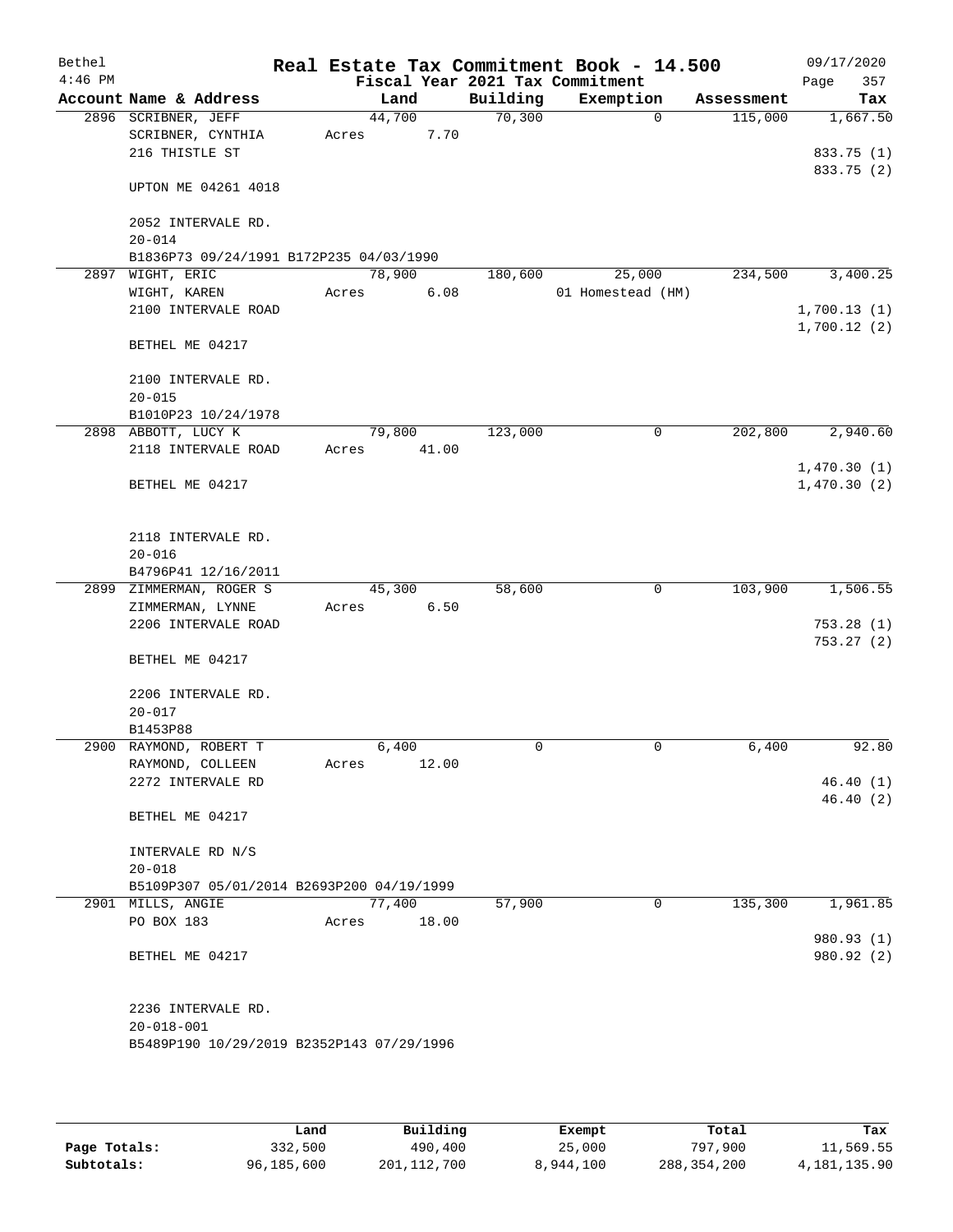| Bethel       |                                                                                                            |       |             |          | Real Estate Tax Commitment Book - 14.500 |            | 09/17/2020  |
|--------------|------------------------------------------------------------------------------------------------------------|-------|-------------|----------|------------------------------------------|------------|-------------|
| $4:46$ PM    |                                                                                                            |       |             |          | Fiscal Year 2021 Tax Commitment          |            | Page<br>358 |
|              | Account Name & Address                                                                                     |       | Land        | Building | Exemption                                | Assessment | Tax         |
|              | 2902 OLSON, CHRISTOPHER D                                                                                  |       | 39,800      |          | 74,100<br>25,000                         | 88,900     | 1,289.05    |
|              | OLSON, CYNDY KANE                                                                                          |       | Acres 1.60  |          | 01 Homestead (HM)                        |            |             |
|              | 2242 INTERVALE ROAD                                                                                        |       |             |          |                                          |            | 644.53(1)   |
|              | BETHEL ME 04217                                                                                            |       |             |          |                                          |            | 644.52(2)   |
|              | 2242 INTERVALE RD.                                                                                         |       |             |          |                                          |            |             |
|              | $20 - 019$                                                                                                 |       |             |          |                                          |            |             |
|              |                                                                                                            |       |             |          |                                          |            |             |
|              | B5177P286 10/28/2014 B1109P196                                                                             |       |             | $\Omega$ | 0                                        | 72,800     | 1,055.60    |
|              | 2903 RAYMOND, ROBERT T                                                                                     |       | 72,800      |          |                                          |            |             |
|              | RAYMOND, COLLEEN                                                                                           | Acres | 35.62       |          |                                          |            |             |
|              | 2272 INTERVALE RD.                                                                                         |       |             |          |                                          |            | 527.80(1)   |
|              | BETHEL ME 04217                                                                                            |       |             |          |                                          |            | 527.80(2)   |
|              | INTERVALE RD.                                                                                              |       |             |          |                                          |            |             |
|              | $20 - 020$                                                                                                 |       |             |          |                                          |            |             |
|              | B5109P307 05/01/2014 B3293P200 04/19/1999                                                                  |       |             |          |                                          |            |             |
|              | 2904 RAYMOND, ROBERT T. &                                                                                  |       | 39,300      | 276,100  | $\mathbf 0$                              | 315,400    | 4,573.30    |
|              | COLLEEN, TRUSTEES                                                                                          |       |             |          |                                          |            |             |
|              | THE STILLWATER TRUST                                                                                       | Acres | 1.38        |          |                                          |            |             |
|              | 2272 INTERVALE RD.                                                                                         |       |             |          |                                          |            | 2,286.65(1) |
|              |                                                                                                            |       |             |          |                                          |            | 2,286.65(2) |
|              | BETHEL ME 04217                                                                                            |       |             |          |                                          |            |             |
|              | 2272 INTERVALE RD                                                                                          |       |             |          |                                          |            |             |
|              | $20 - 020 - 001$                                                                                           |       |             |          |                                          |            |             |
|              | B5205P89 01/26/2015 B5184P267 11/19/2014 B5177P289<br>10/28/2014 B5109P279 05/01/2014 B2228P249 06/16/1995 |       |             |          |                                          |            |             |
|              | 2905 WIGHT, ERIC T                                                                                         |       | 44,500      | $\Omega$ | $\mathbf 0$                              | 44,500     | 645.25      |
|              | WIGHT, KAREN P                                                                                             |       | Acres 84.00 |          |                                          |            |             |
|              | 2100 INTERVALE RD                                                                                          |       |             |          |                                          |            | 322.63(1)   |
|              |                                                                                                            |       |             |          |                                          |            | 322.62(2)   |
|              | BETHEL ME 04217                                                                                            |       |             |          |                                          |            |             |
|              | INTERVALE RD N/S                                                                                           |       |             |          |                                          |            |             |
|              | $20 - 021$                                                                                                 |       |             |          |                                          |            |             |
|              | B4708P192 04/07/2011 B2774P349 12/10/1999                                                                  |       |             |          |                                          |            |             |
|              | 2906 GREENE, STEPHEN                                                                                       |       | 44,100      | 147,300  | $\mathbf 0$                              | 191,400    | 2,775.30    |
|              | $\mathtt{LAWRENCE}\text{, AMY}$                                                                            | Acres | 5.30        |          |                                          |            |             |
|              | 905 EAST BROADWAY                                                                                          |       |             |          |                                          |            | 1,387.65(1) |
|              | SOUTH BOSTON MA 02127                                                                                      |       |             |          |                                          |            | 1,387.65(2) |
|              |                                                                                                            |       |             |          |                                          |            |             |
|              | 2375 INTERVALE ROAD                                                                                        |       |             |          |                                          |            |             |
|              | $20 - 022$                                                                                                 |       |             |          |                                          |            |             |
|              | B4069P9 B3930P293 B3788P55 08/23/2005                                                                      |       |             |          |                                          |            |             |
|              | 4982 WORDEN, MARK                                                                                          |       | 45,000      | 149,600  | $\mathbf 0$                              | 194,600    | 2,821.70    |
|              | WORDEN, DEBORAH                                                                                            | Acres | 6.20        |          |                                          |            |             |
|              | PO BOX 101                                                                                                 |       |             |          |                                          |            | 1,410.85(1) |
|              |                                                                                                            |       |             |          |                                          |            | 1,410.85(2) |
|              | HUMAROCK MA 02047                                                                                          |       |             |          |                                          |            |             |
|              | 2379 INTERVALE ROAD                                                                                        |       |             |          |                                          |            |             |
|              | $20 - 022 - 001$                                                                                           |       |             |          |                                          |            |             |
|              | B3917P316 04/12/2006                                                                                       |       |             |          |                                          |            |             |
|              |                                                                                                            |       |             |          |                                          |            |             |
|              | Land                                                                                                       |       | Building    |          | Exempt                                   | Total      | Tax         |
| Page Totals: | 285,500                                                                                                    |       | 647,100     |          | 25,000                                   | 907,600    | 13,160.20   |

**Subtotals:** 96,471,100 201,759,800 8,969,100 289,261,800 4,194,296.10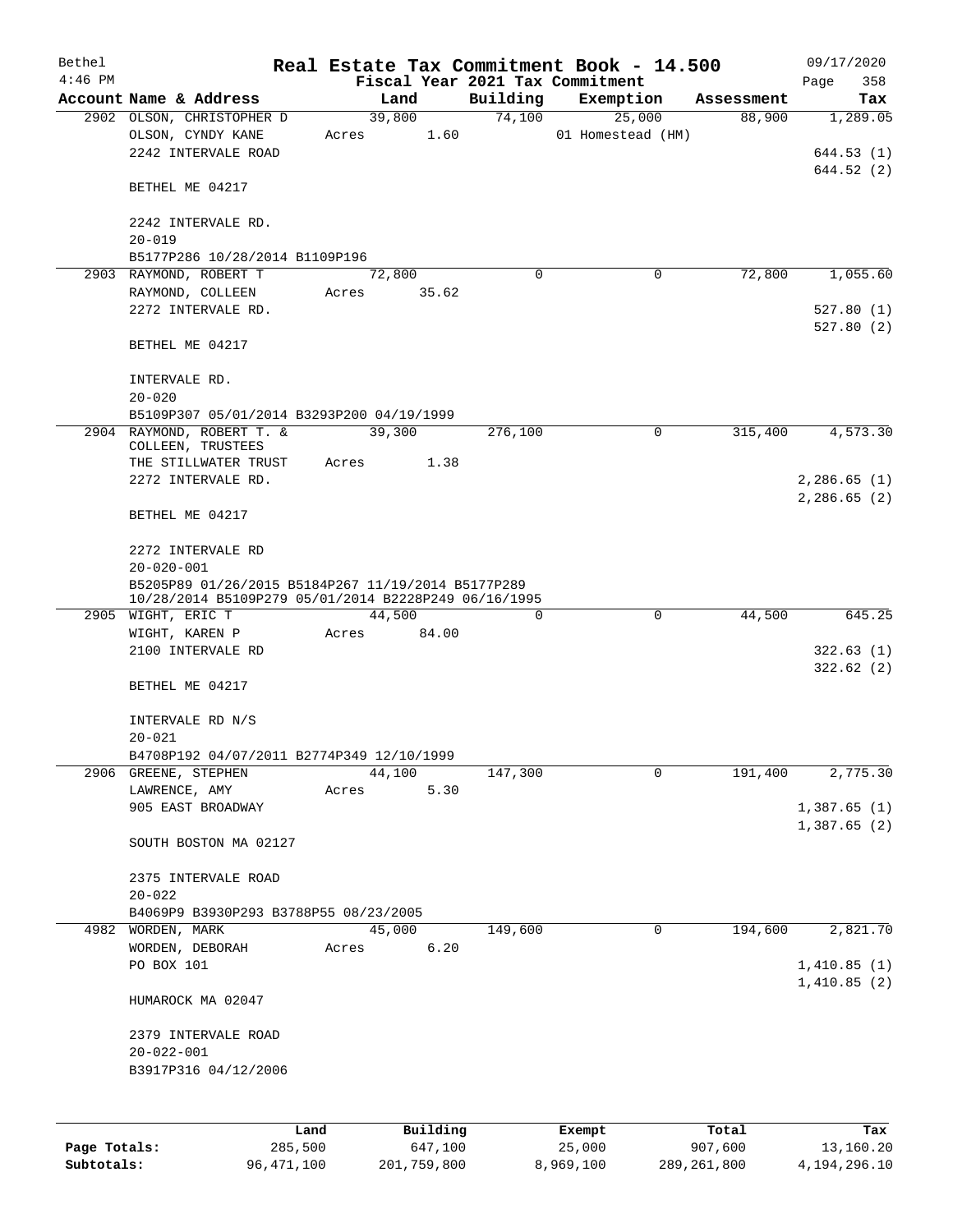| Bethel<br>$4:46$ PM |                                                                                                                                  |                 |                    | Fiscal Year 2021 Tax Commitment | Real Estate Tax Commitment Book - 14.500 |                  | 09/17/2020<br>359<br>Page |
|---------------------|----------------------------------------------------------------------------------------------------------------------------------|-----------------|--------------------|---------------------------------|------------------------------------------|------------------|---------------------------|
|                     | Account Name & Address                                                                                                           | Land            |                    | Building                        | Exemption                                | Assessment       | Tax                       |
|                     | 2907 46 BALSAM ROAD, LLC                                                                                                         | 40,800          |                    | $\Omega$                        | $\Omega$                                 | 40,800           | 591.60                    |
|                     | 49 N. FEDERAL HWY #331                                                                                                           | Acres           | 11.30              |                                 |                                          |                  |                           |
|                     | POMPANO BEACH FL 33060                                                                                                           |                 |                    |                                 |                                          |                  | 295.80(1)<br>295.80(2)    |
|                     | INTERVALE RD S/S<br>$20 - 023$                                                                                                   |                 |                    |                                 |                                          |                  |                           |
|                     | B5508P578 02/01/2020 B5486P231 10/15/2019 B1155P164<br>04/22/1982 B1065P79 01/18/1980 B967P135 11/29/1973<br>B796P221 08/29/1973 |                 |                    |                                 |                                          |                  |                           |
|                     | 2908 WILLIS, JOHN M. LOIS D.                                                                                                     | 49,900          |                    | 0                               | $\mathbf 0$                              | 49,900           | 723.55                    |
|                     | 96 ROCKAWAY RD.                                                                                                                  | Acres           | 22.20              |                                 |                                          |                  | 361.78(1)                 |
|                     | FALMOUTH ME 04105                                                                                                                |                 |                    |                                 |                                          |                  | 361.77(2)                 |
|                     | INTERVALE RD                                                                                                                     |                 |                    |                                 |                                          |                  |                           |
|                     | $20 - 024$                                                                                                                       |                 |                    |                                 |                                          |                  |                           |
|                     | B5292P683 07/18/2016 B5292P680 07/18/2016 B3892P329<br>02/27/2006                                                                |                 |                    |                                 |                                          |                  |                           |
|                     | 2909 BLANCHARD/JONES,                                                                                                            | 50,700          |                    | 31,500                          | $\mathbf 0$                              | 82,200           | 1,191.90                  |
|                     | BARBARA ET AL<br>333 RIVER RD.                                                                                                   | Acres           | 43.00              |                                 |                                          |                  |                           |
|                     | MEXICO ME 04257                                                                                                                  |                 |                    |                                 |                                          |                  | 595.95(1)<br>595.95(2)    |
|                     |                                                                                                                                  |                 |                    |                                 |                                          |                  |                           |
|                     | 69 ASH RD.                                                                                                                       |                 |                    |                                 |                                          |                  |                           |
|                     | $20 - 025$                                                                                                                       |                 |                    |                                 |                                          |                  |                           |
|                     | B2408P41 02/03/1997                                                                                                              |                 |                    |                                 |                                          |                  |                           |
|                     | 2910 MULLEN, JEFFREY S.<br>198 FAIRBANKS RD                                                                                      | 12,800<br>Acres | 12.20              | 11,000                          | $\mathbf 0$                              | 23,800           | 345.10                    |
|                     |                                                                                                                                  |                 |                    |                                 |                                          |                  | 172.55(1)                 |
|                     | WAYNE ME 04284                                                                                                                   |                 |                    |                                 |                                          |                  | 172.55(2)                 |
|                     | INTERVALE S/S                                                                                                                    |                 |                    |                                 |                                          |                  |                           |
|                     | $20 - 026$<br>B5481P419 09/20/2019 B5284P49 05/31/2016 B2138P161                                                                 |                 |                    |                                 |                                          |                  |                           |
|                     | 07/08/1994 B1214P182 07/19/1983<br>2911 DOSTIE-LADD, MARY                                                                        | 12,800          |                    | 0                               | 0                                        | 12,800           | 185.60                    |
|                     | MARTHA                                                                                                                           |                 |                    |                                 |                                          |                  |                           |
|                     | 5450 SE 117th TER.                                                                                                               | Acres           | 12.20              |                                 |                                          |                  | 92.80(1)                  |
|                     | MORRISTON FL 32668                                                                                                               |                 |                    |                                 |                                          |                  | 92.80(2)                  |
|                     |                                                                                                                                  |                 |                    |                                 |                                          |                  |                           |
|                     | $20 - 026 - 001$<br>2912 JACQUES, BRIAN R                                                                                        | 17,200          |                    | $\mathbf 0$                     | $\mathbf 0$                              | 17,200           | 249.40                    |
|                     | 82 PICADILLY ROAD                                                                                                                | Acres           | 24.60              |                                 |                                          |                  |                           |
|                     | HAMPSTEAD NH 03841                                                                                                               |                 |                    |                                 |                                          |                  | 124.70(1)<br>124.70(2)    |
|                     |                                                                                                                                  |                 |                    |                                 |                                          |                  |                           |
|                     | 16 INTERVALE RD.                                                                                                                 |                 |                    |                                 |                                          |                  |                           |
|                     | $20 - 028$<br>B1564P287 05/11/1988                                                                                               |                 |                    |                                 |                                          |                  |                           |
|                     |                                                                                                                                  |                 |                    |                                 |                                          |                  |                           |
| Page Totals:        | Land<br>184,200                                                                                                                  |                 | Building<br>42,500 |                                 | Exempt<br>0                              | Total<br>226,700 | Tax<br>3,287.15           |
| Subtotals:          | 96,655,300                                                                                                                       |                 | 201,802,300        |                                 | 8,969,100                                | 289,488,500      | 4, 197, 583. 25           |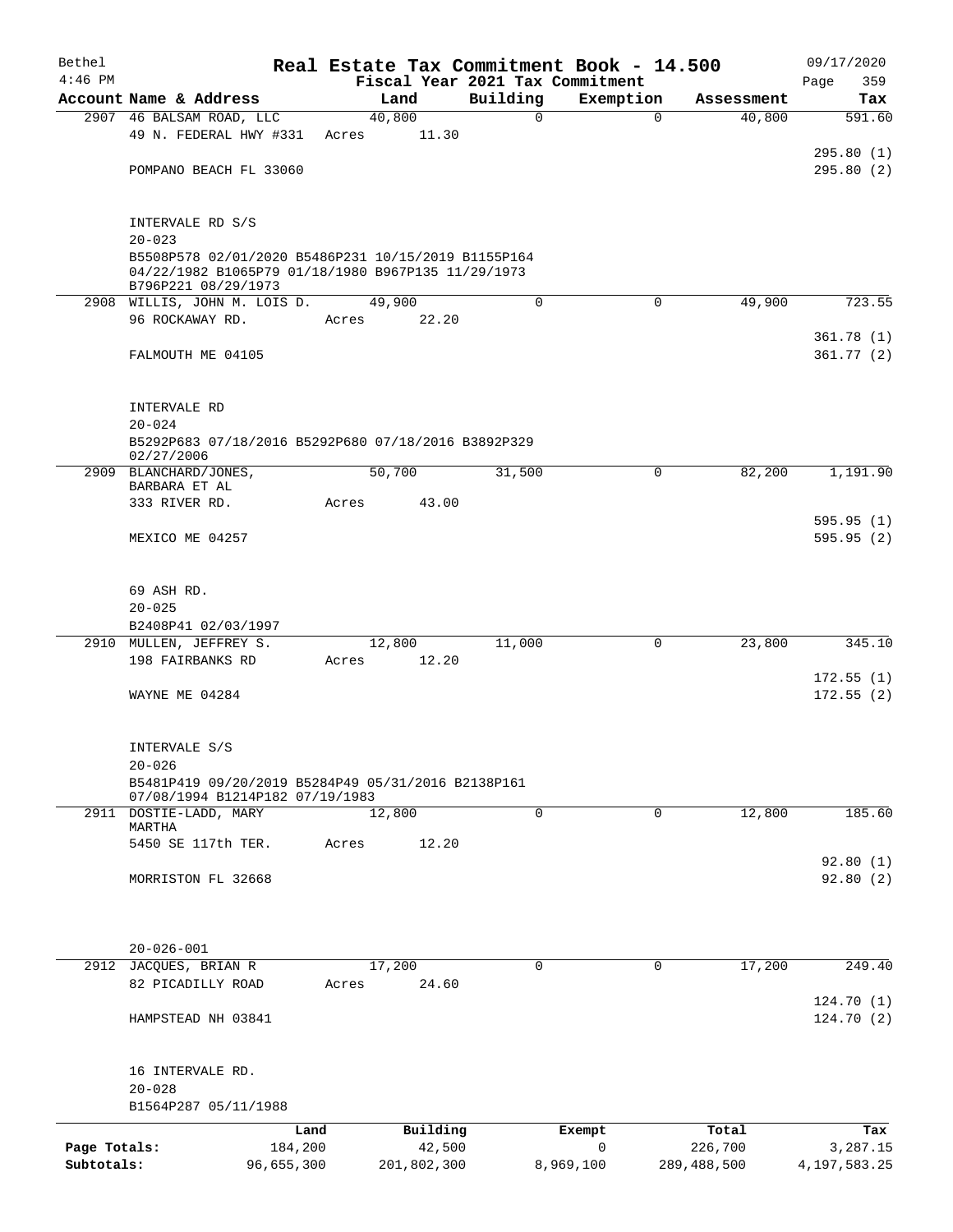| Bethel<br>$4:46$ PM |                                                    |       |        | Fiscal Year 2021 Tax Commitment | Real Estate Tax Commitment Book - 14.500 |            | 09/17/2020<br>Page<br>360 |
|---------------------|----------------------------------------------------|-------|--------|---------------------------------|------------------------------------------|------------|---------------------------|
|                     | Account Name & Address                             |       | Land   | Building                        | Exemption                                | Assessment | Tax                       |
|                     | 2913 DAVIDOWICZ, JOAN                              |       | 12,100 | 0                               | $\mathbf 0$                              | 12,100     | 175.45                    |
|                     | DAVIDOWICZ, DOROTHY                                | Acres | 10.80  |                                 |                                          |            |                           |
|                     | 116 RANTOUL ST, #505                               |       |        |                                 |                                          |            | 87.73(1)                  |
|                     |                                                    |       |        |                                 |                                          |            | 87.72 (2)                 |
|                     | BEVERLY MA 01915                                   |       |        |                                 |                                          |            |                           |
|                     | SEA LAND SUBDIVISION                               |       |        |                                 |                                          |            |                           |
|                     | $20 - 029$                                         |       |        |                                 |                                          |            |                           |
|                     | B3427P41 11/20/2003                                |       |        |                                 |                                          |            |                           |
|                     | 2914 DAVIDOWICZ, JOAN                              |       | 12,100 | 0                               | 0                                        | 12,100     | 175.45                    |
|                     | DAVIDOWICZ, DOROTHY                                | Acres | 10.80  |                                 |                                          |            |                           |
|                     | 116 RANTOUL ST, #505                               |       |        |                                 |                                          |            | 87.73(1)                  |
|                     |                                                    |       |        |                                 |                                          |            | 87.72 (2)                 |
|                     | BEVERLY MA 01915                                   |       |        |                                 |                                          |            |                           |
|                     | SEA LAND SUBDIVISION                               |       |        |                                 |                                          |            |                           |
|                     | $20 - 029 - 001$                                   |       |        |                                 |                                          |            |                           |
|                     | B3427P41 11/20/2003                                |       |        |                                 |                                          |            |                           |
|                     | 2915 DAVIDOWICZ, JOAN                              |       | 12,200 | 0                               | 0                                        | 12,200     | 176.90                    |
|                     | DAVIDOWICZ, DOROTHY                                | Acres | 11.50  |                                 |                                          |            |                           |
|                     | 116 RANTOUL ST, #505                               |       |        |                                 |                                          |            | 88.45(1)                  |
|                     |                                                    |       |        |                                 |                                          |            | 88.45 (2)                 |
|                     | BEVERLY MA 01915                                   |       |        |                                 |                                          |            |                           |
|                     | SEA LAND SUBDIVISION                               |       |        |                                 |                                          |            |                           |
|                     | $20 - 029 - 002$                                   |       |        |                                 |                                          |            |                           |
|                     | B3427P41 11/20/2003                                |       |        |                                 |                                          |            |                           |
|                     | 2916 DAVIDOWICZ, JOAN                              |       | 13,700 | 0                               | $\mathsf{O}$                             | 13,700     | 198.65                    |
|                     | DAVIDOWICZ, DOROTHY                                | Acres | 14.00  |                                 |                                          |            |                           |
|                     | 116 RANTOUL ST, #505                               |       |        |                                 |                                          |            | 99.33(1)                  |
|                     |                                                    |       |        |                                 |                                          |            | 99.32 (2)                 |
|                     | BEVERLY MA 01915                                   |       |        |                                 |                                          |            |                           |
|                     | SEA LAND SUBDIVISION                               |       |        |                                 |                                          |            |                           |
|                     | $20 - 029 - 003$                                   |       |        |                                 |                                          |            |                           |
|                     | B3427P41 11/20/2003                                |       |        |                                 |                                          |            |                           |
|                     | 2918 HAYES, GEORGE F III                           |       | 38,000 | 144,500                         | 0                                        | 182,500    | 2,646.25                  |
|                     | HAYES, ANNE I                                      | Acres | 11.40  |                                 |                                          |            |                           |
|                     | 15 FINGER LANE                                     |       |        |                                 |                                          |            | 1,323.13(1)               |
|                     |                                                    |       |        |                                 |                                          |            | 1,323.12(2)               |
|                     | WEST HARTFORD CT 06107                             |       |        |                                 |                                          |            |                           |
|                     | 205 ASH RD.                                        |       |        |                                 |                                          |            |                           |
|                     | $20 - 029 - 004$                                   |       |        |                                 |                                          |            |                           |
|                     | B5236P292 08/06/2015 B4346P318 09/05/2008 B2589P47 |       |        |                                 |                                          |            |                           |
|                     | 07/24/1998                                         |       |        |                                 |                                          |            |                           |
|                     | 2917 HAYES, GEORGE F III                           |       | 38,000 | 0                               | 0                                        | 38,000     | 551.00                    |
|                     | HAYES, ANNE I                                      | Acres | 11.10  |                                 |                                          |            |                           |
|                     | 15 FINGER LANE                                     |       |        |                                 |                                          |            | 275.50(1)                 |
|                     |                                                    |       |        |                                 |                                          |            | 275.50(2)                 |
|                     | WEST HARTFORD CT 06107                             |       |        |                                 |                                          |            |                           |
|                     | 207 ASH RD.                                        |       |        |                                 |                                          |            |                           |
|                     | $20 - 029 - 005$                                   |       |        |                                 |                                          |            |                           |
|                     | B5236P290 08/06/2015 B4346P318 09/05/2008 B2589P47 |       |        |                                 |                                          |            |                           |
|                     |                                                    |       |        |                                 |                                          |            |                           |
|                     |                                                    |       |        |                                 |                                          |            |                           |
|                     |                                                    |       |        |                                 |                                          |            |                           |

|              | Land       | Building    | Exempt    | Total       | Tax          |
|--------------|------------|-------------|-----------|-------------|--------------|
| Page Totals: | 126,100    | 144,500     |           | 270,600     | 3,923.70     |
| Subtotals:   | 96,781,400 | 201,946,800 | 8,969,100 | 289,759,100 | 4,201,506.95 |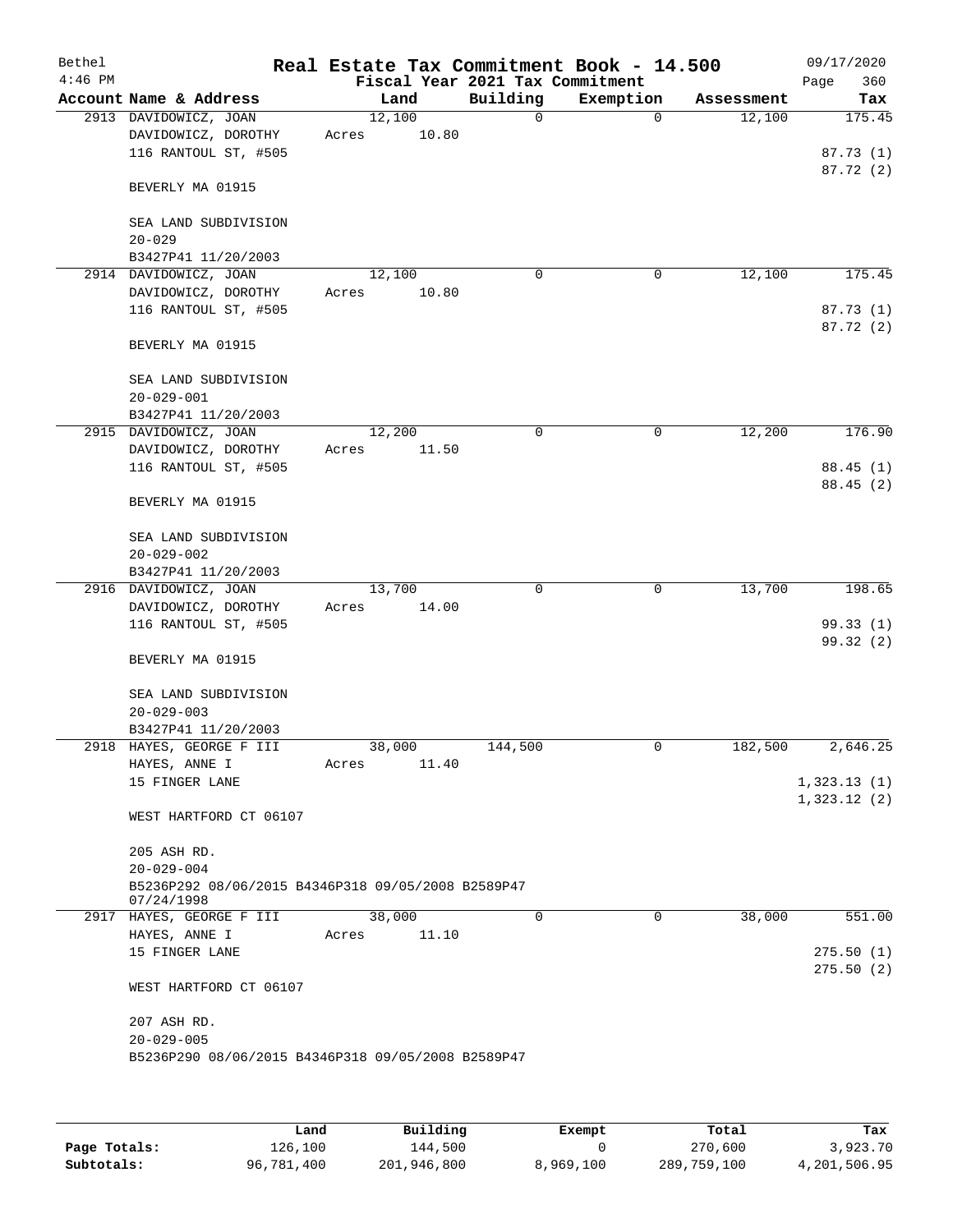| Bethel    |                                                       |       |                |          | Real Estate Tax Commitment Book - 14.500 |             |            | 09/17/2020             |
|-----------|-------------------------------------------------------|-------|----------------|----------|------------------------------------------|-------------|------------|------------------------|
| $4:46$ PM |                                                       |       |                |          | Fiscal Year 2021 Tax Commitment          |             |            | 361<br>Page            |
|           | Account Name & Address                                |       | Land           | Building | Exemption                                |             | Assessment | Tax                    |
|           | 4844 GLOBAL TOWER, LLC                                |       | $\mathbf 0$    | 140,400  |                                          | $\mathbf 0$ | 140,400    | 2,035.80               |
|           | C/O PROPERTY TAX DEPT.                                |       |                |          |                                          |             |            |                        |
|           | PO BOX 723597                                         |       |                |          |                                          |             |            | 1,017.90(1)            |
|           | ATLANTA GA 31139                                      |       |                |          |                                          |             |            | 1,017.90(2)            |
|           |                                                       |       |                |          |                                          |             |            |                        |
|           | 206 ASH RD                                            |       |                |          |                                          |             |            |                        |
|           | $20 - 029 - 005 - 001$<br>2919 RUSSELL, ALAN          |       | 40,900         | 0        |                                          | 0           | 40,900     | 593.05                 |
|           | RUSSELL, DEBRA                                        | Acres | 11.40          |          |                                          |             |            |                        |
|           | PO BOX 733                                            |       |                |          |                                          |             |            | 296.53(1)              |
|           |                                                       |       |                |          |                                          |             |            | 296.52(2)              |
|           | WATERBORO ME 04087                                    |       |                |          |                                          |             |            |                        |
|           | INTERVALE RD S/S                                      |       |                |          |                                          |             |            |                        |
|           | $20 - 030$                                            |       |                |          |                                          |             |            |                        |
|           | B1699P95 12/01/1989                                   |       |                |          |                                          |             |            |                        |
|           | 2920 PEREIRA, DOUGLAS                                 |       | 43,800         | 97,100   | 25,000                                   |             | 115,900    | 1,680.55               |
|           | PEREIRA, JOYCE                                        | Acres | 5.08           |          | 01 Homestead (HM)                        |             |            |                        |
|           | PO BOX 54                                             |       |                |          |                                          |             |            | 840.28 (1)             |
|           | BETHEL ME 04217                                       |       |                |          |                                          |             |            | 840.27 (2)             |
|           | 2279 INTERVALE RD.                                    |       |                |          |                                          |             |            |                        |
|           | $20 - 031$                                            |       |                |          |                                          |             |            |                        |
|           | B5263P145 01/11/2016 B2634P155 11/17/1998             |       |                |          |                                          |             |            |                        |
|           | 2921 GOBBI, JOSEPH R JR                               |       | 44,900         | 118,600  |                                          | 0           | 163,500    | 2,370.75               |
|           | GOBBI, JOSEPH R                                       | Acres | 6.10           |          |                                          |             |            |                        |
|           | PO BOX 125                                            |       |                |          |                                          |             |            | 1, 185.38(1)           |
|           | PORTSMOUTH NH 03801                                   |       |                |          |                                          |             |            | 1, 185.37(2)           |
|           |                                                       |       |                |          |                                          |             |            |                        |
|           | 2261 INTERVALE RD.                                    |       |                |          |                                          |             |            |                        |
|           | $20 - 032$<br>B3932P78 05/05/2006 B3618P75 10/28/2004 |       |                |          |                                          |             |            |                        |
|           | 2922 BARTLETT, NICK D                                 |       | 43,100         | 131,000  |                                          | 0           | 174,100    | 2,524.45               |
|           | BARTLETT, JANET A                                     | Acres | 4.35           |          |                                          |             |            |                        |
|           | 1026 SOUTH MAIN STREET                                |       |                |          |                                          |             |            | 1, 262.23(1)           |
|           |                                                       |       |                |          |                                          |             |            | 1, 262.22(2)           |
|           | BRYANT POND ME 04219                                  |       |                |          |                                          |             |            |                        |
|           | 2239 INTERVALE RD.                                    |       |                |          |                                          |             |            |                        |
|           | $20 - 033$                                            |       |                |          |                                          |             |            |                        |
|           | B5504P812 01/29/2020 B3834P120 11/04/2005             |       |                |          |                                          |             |            |                        |
|           | 4956 GAUMONT, TANYA                                   |       | $\overline{0}$ | 19,600   |                                          | $\mathbf 0$ | 19,600     | 284.20                 |
|           | 2247 INTERVALE RD                                     |       |                |          |                                          |             |            |                        |
|           | Bethel ME 04217                                       |       |                |          |                                          |             |            | 142.10(1)<br>142.10(2) |
|           |                                                       |       |                |          |                                          |             |            |                        |
|           | 2247 INTERVALE RD                                     |       |                |          |                                          |             |            |                        |
|           | $20 - 033 - ON$                                       |       |                |          |                                          |             |            |                        |
|           |                                                       |       |                |          |                                          |             |            |                        |

|              | Land       | Building      | Exempt    | Total         | Tax          |
|--------------|------------|---------------|-----------|---------------|--------------|
| Page Totals: | 172,700    | 506,700       | 25,000    | 654,400       | 9,488.80     |
| Subtotals:   | 96,954,100 | 202, 453, 500 | 8,994,100 | 290, 413, 500 | 4,210,995.75 |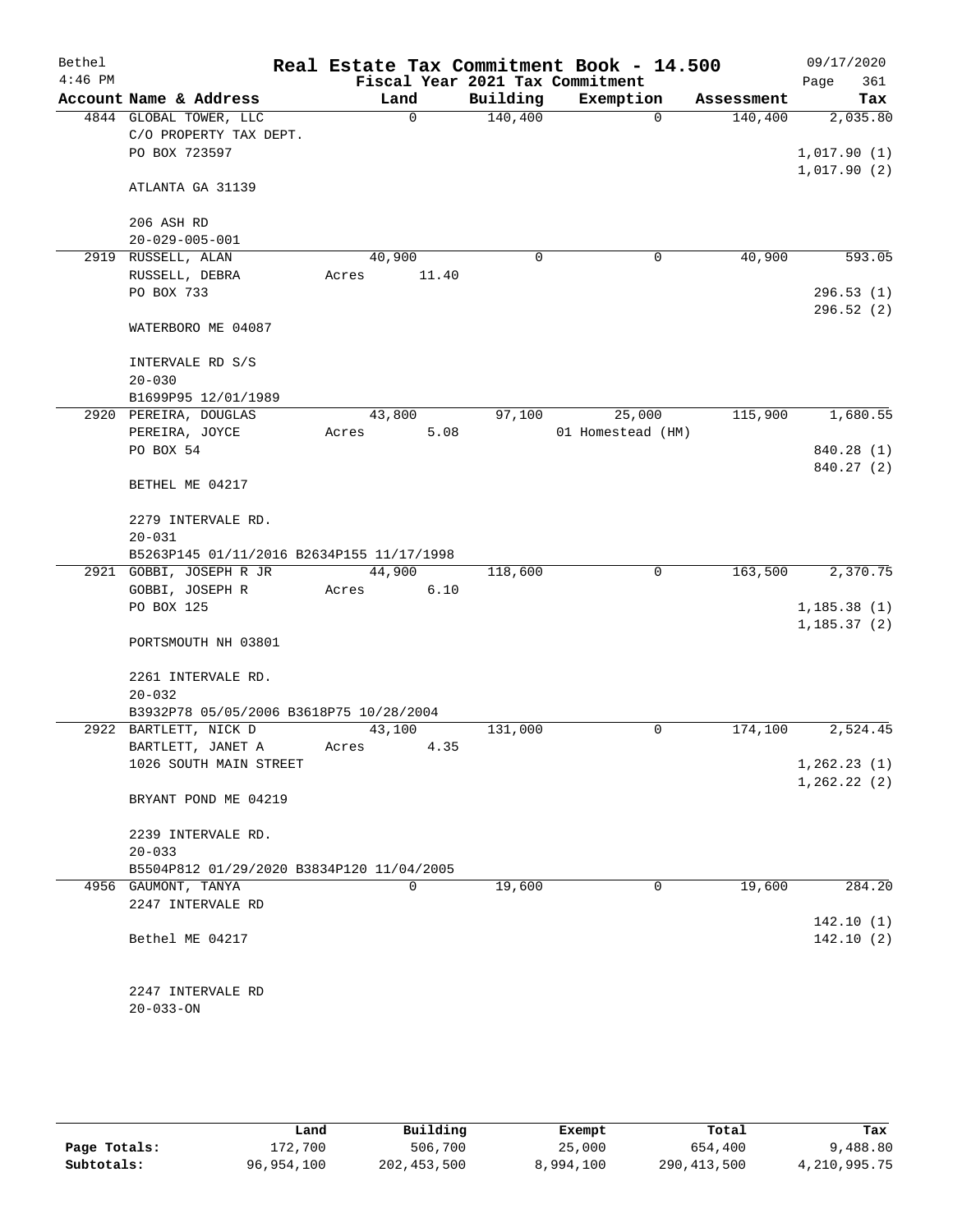| Bethel       |                                                       |       |                |                         | Real Estate Tax Commitment Book - 14.500 |                      | 09/17/2020      |
|--------------|-------------------------------------------------------|-------|----------------|-------------------------|------------------------------------------|----------------------|-----------------|
| $4:46$ PM    |                                                       |       |                |                         | Fiscal Year 2021 Tax Commitment          |                      | 362<br>Page     |
|              | Account Name & Address<br>2923 CHADBOURNE TREE FARMS, |       | Land<br>90,200 | Building<br>$\mathbf 0$ | Exemption<br>$\Omega$                    | Assessment<br>90,200 | Tax<br>1,307.90 |
|              | LLC                                                   |       |                |                         |                                          |                      |                 |
|              | PO BOX 1750                                           | Acres | 105.00         |                         |                                          |                      |                 |
|              |                                                       |       |                |                         |                                          |                      | 653.95(1)       |
|              | BETHEL ME 04217                                       |       |                |                         |                                          |                      | 653.95(2)       |
|              |                                                       |       |                |                         |                                          |                      |                 |
|              |                                                       |       |                |                         |                                          |                      |                 |
|              | INTERVALE RD S/S<br>$20 - 034$                        |       |                |                         |                                          |                      |                 |
|              | B1689P163                                             |       |                |                         |                                          |                      |                 |
|              | 2924 MALLEY, TODD W                                   |       | 34,400         | 79,700                  | 25,000                                   | 89,100               | 1,291.95        |
|              | MALLEY, HANNAH K                                      | Acres | 0.74           |                         | 01 Homestead (HM)                        |                      |                 |
|              | 2159 INTERVALE RD                                     |       |                |                         |                                          |                      | 645.98(1)       |
|              |                                                       |       |                |                         |                                          |                      | 645.97(2)       |
|              | BETHEL ME 04217                                       |       |                |                         |                                          |                      |                 |
|              |                                                       |       |                |                         |                                          |                      |                 |
|              | 2159 INTERVALE RD.<br>$20 - 035$                      |       |                |                         |                                          |                      |                 |
|              | B3583P30 08/31/2004                                   |       |                |                         |                                          |                      |                 |
|              | 5238 SWANDEROSA                                       |       | 10,500         | $\mathbf 0$             | $\mathbf 0$                              | 10,500               | 152.25          |
|              | C/O JAMES SWAN                                        | Acres | 2.50           |                         |                                          |                      |                 |
|              | 74 SUNDAY RIVER RD                                    |       |                |                         |                                          |                      | 76.13(1)        |
|              |                                                       |       |                |                         |                                          |                      | 76.12(2)        |
|              | BETHEL ME 04217                                       |       |                |                         |                                          |                      |                 |
|              |                                                       |       |                |                         |                                          |                      |                 |
|              | SUNDAY RIVER ROAD                                     |       |                |                         |                                          |                      |                 |
|              | $21 - 001$                                            |       |                |                         |                                          |                      |                 |
| 2925         | B2392P147<br>LOCKE SUMMIT ESTATES,                    |       | 21,000         | 2,300                   | $\mathbf 0$                              | 23,300               | 337.85          |
|              | LLC                                                   |       |                |                         |                                          |                      |                 |
|              | 29 INDUSTRIAL PARK                                    | Acres | 0.30           |                         |                                          |                      |                 |
|              |                                                       |       |                |                         |                                          |                      | 168.93(1)       |
|              | RUMFORD ME 04276                                      |       |                |                         |                                          |                      | 168.92(2)       |
|              |                                                       |       |                |                         |                                          |                      |                 |
|              | 192 SUNDAY RIVER RD.                                  |       |                |                         |                                          |                      |                 |
|              | $21 - 002 - 001$                                      |       |                |                         |                                          |                      |                 |
|              | B3726P27 05/25/2005                                   |       |                |                         |                                          |                      |                 |
| 2926         | JOHN MAROTTA                                          |       | 74,700         | 0                       | $\mathbf 0$                              | 74,700               | 1,083.15        |
|              | CONSTRUCTION COMPANY                                  |       |                |                         |                                          |                      |                 |
|              | PO BOX 44                                             | Acres | 5.38           |                         |                                          |                      |                 |
|              |                                                       |       |                |                         |                                          |                      | 541.58(1)       |
|              | NEWRY ME 04261                                        |       |                |                         |                                          |                      | 541.57(2)       |
|              |                                                       |       |                |                         |                                          |                      |                 |
|              | LOCKE SUMMIT MT                                       |       |                |                         |                                          |                      |                 |
|              | $21 - 002 - 002$                                      |       |                |                         |                                          |                      |                 |
|              | B5085P308 01/20/2014 B3679P183 02/28/2005             |       |                |                         |                                          |                      |                 |
|              | 5130 HARMON, GREGORY W                                |       | 69,700         | 0                       | 0                                        | 69,700               | 1,010.65        |
|              | HARMON, ANNETTE M                                     | Acres | 2.58           |                         |                                          |                      |                 |
|              | 211 WHITE OAK HILL ROAD                               |       |                |                         |                                          |                      | 505.33(1)       |
|              |                                                       |       |                |                         |                                          |                      | 505.32(2)       |
|              | POLAND ME 04274                                       |       |                |                         |                                          |                      |                 |
|              | LOCKE SUMMIT MT                                       |       |                |                         |                                          |                      |                 |
|              | $21 - 002 - 003$                                      |       |                |                         |                                          |                      |                 |
|              | B4734P328 07/07/2011                                  |       |                |                         |                                          |                      |                 |
|              |                                                       |       |                |                         |                                          |                      |                 |
|              | Land                                                  |       | Building       |                         | Exempt                                   | Total                | Tax             |
| Page Totals: | 300,500                                               |       | 82,000         |                         | 25,000                                   | 357,500              | 5,183.75        |
| Subtotals:   | 97, 254, 600                                          |       | 202,535,500    |                         | 9,019,100                                | 290, 771, 000        | 4, 216, 179.50  |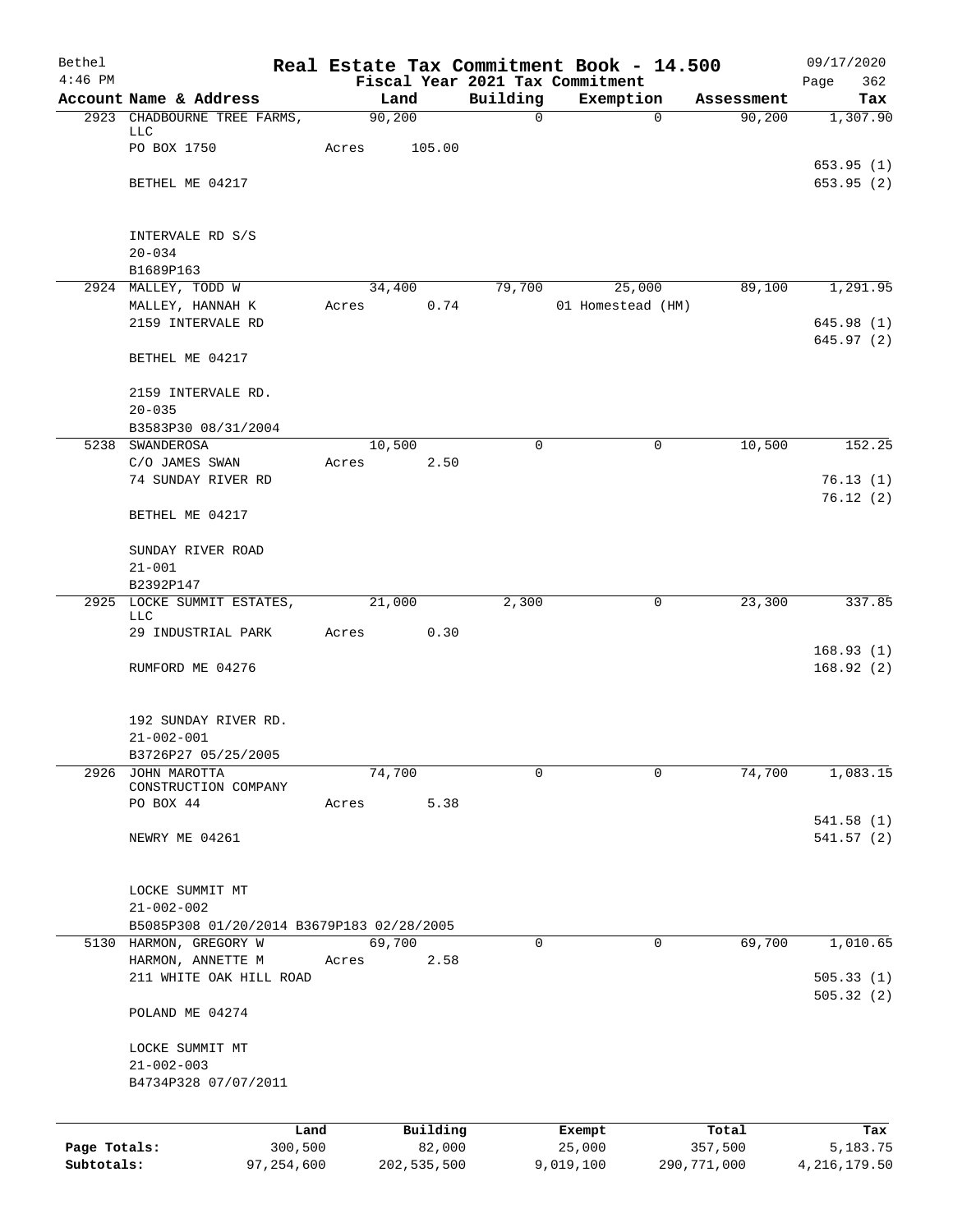| Bethel       |                                                                         |         |        |             |                                 | Real Estate Tax Commitment Book - 14.500 |             | 09/17/2020             |
|--------------|-------------------------------------------------------------------------|---------|--------|-------------|---------------------------------|------------------------------------------|-------------|------------------------|
| $4:46$ PM    |                                                                         |         |        |             | Fiscal Year 2021 Tax Commitment |                                          |             | 363<br>Page            |
|              | Account Name & Address                                                  |         | Land   |             | Building                        | Exemption                                | Assessment  | Tax                    |
|              | 5131 BROWN, ANN MARIE                                                   |         | 80,700 |             | 236,000                         | $\overline{0}$                           | 316,700     | 4,592.15               |
|              | BROWN, DANIEL C<br>37 PRESCOTT STREET,                                  | Acres   |        | 2.75        |                                 |                                          |             | 2, 296.08(1)           |
|              | UNIT 2                                                                  |         |        |             |                                 |                                          |             |                        |
|              |                                                                         |         |        |             |                                 |                                          |             | 2, 296.07(2)           |
|              | MEDFORD MA 02155                                                        |         |        |             |                                 |                                          |             |                        |
|              | 17 LOOK AMOOSE DR                                                       |         |        |             |                                 |                                          |             |                        |
|              | $21 - 002 - 004$<br>B5262P488 01/06/2016 B5085P311 01/30/2014 B3679P183 |         |        |             |                                 |                                          |             |                        |
|              | 02/28/2005                                                              |         |        |             |                                 |                                          |             |                        |
|              | 5132 MUNRO, SCOTT W., TTE                                               |         | 85,100 |             | 230,800                         | 0                                        | 315,900     | 4,580.55               |
|              | 3216 RIVERSIDE AVE.                                                     | Acres   |        | 5.31        |                                 |                                          |             | 2, 290.28(1)           |
|              | SOMERSET MA 02726                                                       |         |        |             |                                 |                                          |             | 2, 290.27(2)           |
|              |                                                                         |         |        |             |                                 |                                          |             |                        |
|              | 21 LOOK AMOOSE DR                                                       |         |        |             |                                 |                                          |             |                        |
|              | $21 - 002 - 005$                                                        |         |        |             |                                 |                                          |             |                        |
|              | B5085P314 01/30/2014 B3679P183                                          |         |        |             |                                 |                                          |             |                        |
|              | 5134 LOCKE SUMMIT ESTATES,<br><b>LLC</b>                                |         | 49,600 |             | $\Omega$                        | $\mathbf 0$                              | 49,600      | 719.20                 |
|              | 29 INDUSTRIAL PARK                                                      | Acres   |        | 8.39        |                                 |                                          |             |                        |
|              | RUMFORD ME 04276                                                        |         |        |             |                                 |                                          |             | 359.60(1)<br>359.60(2) |
|              |                                                                         |         |        |             |                                 |                                          |             |                        |
|              | LOCKE SUMMIT MT                                                         |         |        |             |                                 |                                          |             |                        |
|              | $21 - 002 - 007$                                                        |         |        |             |                                 |                                          |             |                        |
|              | B3679P183                                                               |         |        |             |                                 |                                          |             |                        |
|              | 5135 LOCKE SUMMIT ESTATES,                                              |         | 49,400 |             | 0                               | 0                                        | 49,400      | 716.30                 |
|              | LLC<br>29 INDUSTRIAL PARK                                               | Acres   |        | 8.21        |                                 |                                          |             |                        |
|              |                                                                         |         |        |             |                                 |                                          |             | 358.15(1)              |
|              | RUMFORD ME 04276                                                        |         |        |             |                                 |                                          |             | 358.15(2)              |
|              | LOCKE SUMMIT MT                                                         |         |        |             |                                 |                                          |             |                        |
|              | $21 - 002 - 008$                                                        |         |        |             |                                 |                                          |             |                        |
|              | B3679P183                                                               |         |        |             |                                 |                                          |             |                        |
| 5136         | LOCKE SUMMIT ESTATES,                                                   |         | 41,200 |             | $\mathbf 0$                     | $\mathbf 0$                              | 41,200      | 597.40                 |
|              | LLC                                                                     |         |        |             |                                 |                                          |             |                        |
|              | 29 INDUSTRIAL PARK                                                      | Acres   |        | 2.02        |                                 |                                          |             | 298.70 (1)             |
|              | RUMFORD ME 04276                                                        |         |        |             |                                 |                                          |             | 298.70 (2)             |
|              |                                                                         |         |        |             |                                 |                                          |             |                        |
|              | LOCKE SUMMIT MT                                                         |         |        |             |                                 |                                          |             |                        |
|              | $21 - 002 - 009$                                                        |         |        |             |                                 |                                          |             |                        |
|              | B3679P183                                                               |         |        |             |                                 |                                          |             |                        |
|              | 5137 LOCKE SUMMIT ESTATES,<br>LLC                                       |         | 41,200 |             | 0                               | 0                                        | 41,200      | 597.40                 |
|              | 29 INDUSTRIAL PARK                                                      | Acres   |        | 2.00        |                                 |                                          |             |                        |
|              |                                                                         |         |        |             |                                 |                                          |             | 298.70 (1)             |
|              | RUMFORD ME 04276                                                        |         |        |             |                                 |                                          |             | 298.70 (2)             |
|              | LOCKE SUMMIT MT                                                         |         |        |             |                                 |                                          |             |                        |
|              | $21 - 002 - 010$                                                        |         |        |             |                                 |                                          |             |                        |
|              |                                                                         | Land    |        | Building    |                                 | Exempt                                   | Total       | Tax                    |
| Page Totals: |                                                                         | 347,200 |        | 466,800     |                                 | 0                                        | 814,000     | 11,803.00              |
| Subtotals:   | 97,601,800                                                              |         |        | 203,002,300 |                                 | 9,019,100                                | 291,585,000 | 4,227,982.50           |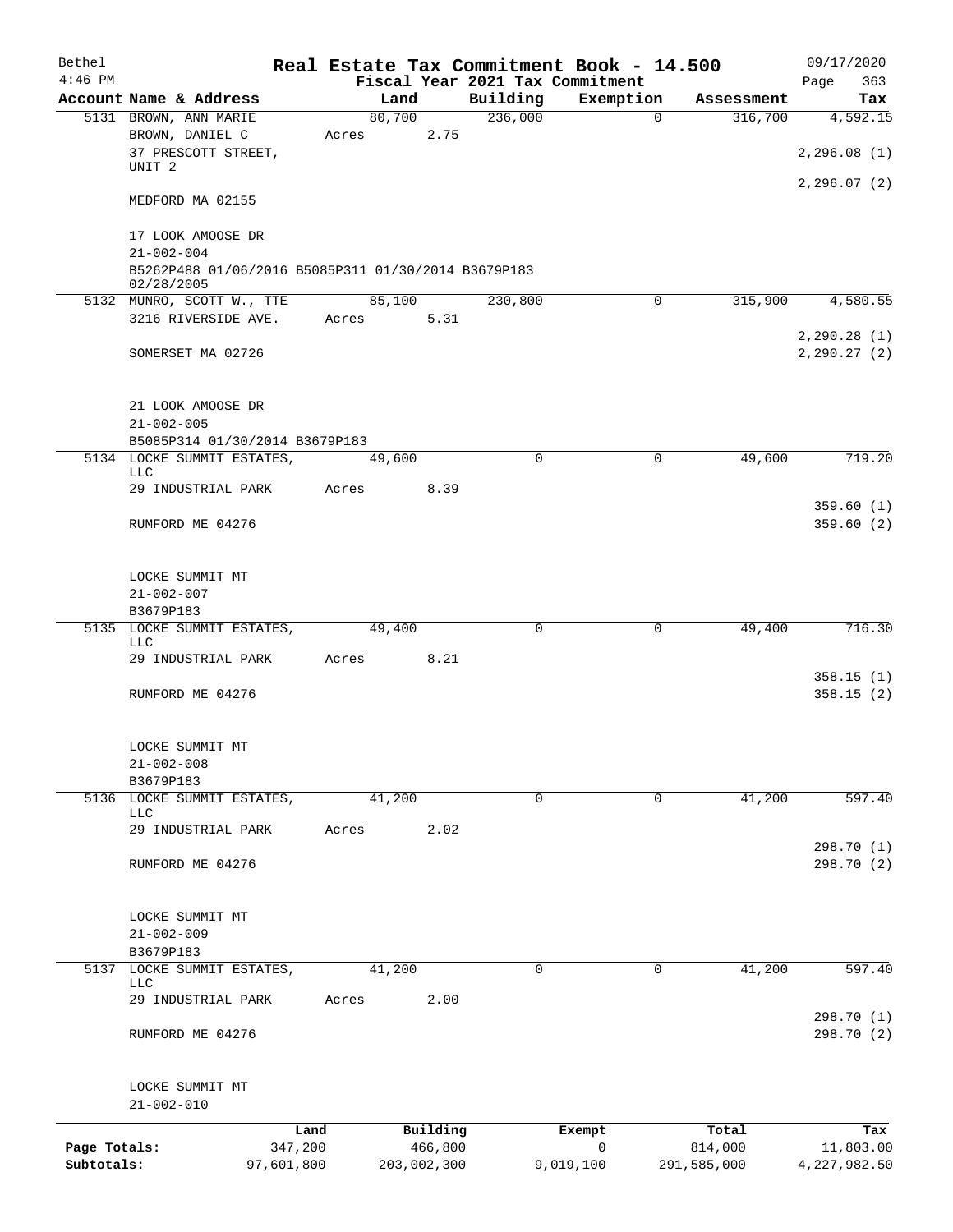| Bethel<br>$4:46$ PM |                                           |       |                         | Fiscal Year 2021 Tax Commitment | Real Estate Tax Commitment Book - 14.500 |            | 09/17/2020<br>364<br>Page |
|---------------------|-------------------------------------------|-------|-------------------------|---------------------------------|------------------------------------------|------------|---------------------------|
|                     | Account Name & Address                    |       | Land                    | Building                        | Exemption                                | Assessment | Tax                       |
|                     | 5138 O'CONNER, MAURICE                    |       | 41,700                  | $\mathsf{O}$                    | $\Omega$                                 | 41,700     | 604.65                    |
|                     | 7615 PALMER CT                            | Acres | 2.26                    |                                 |                                          |            |                           |
|                     |                                           |       |                         |                                 |                                          |            | 302.33(1)                 |
|                     | NAPLES FL 34113                           |       |                         |                                 |                                          |            | 302.32 (2)                |
|                     | LOCKE SUMMIT ESTATES<br>$21 - 002 - 011$  |       |                         |                                 |                                          |            |                           |
|                     | B4849P319 05/30/2012 B3679P183 02/28/2005 |       |                         |                                 |                                          |            |                           |
|                     | 5139 LOCKE SUMMIT ESTATES,<br>LLC         |       | 41,900                  | $\Omega$                        | 0                                        | 41,900     | 607.55                    |
|                     | 29 INDUSTRIAL PARK                        | Acres | 2.42                    |                                 |                                          |            |                           |
|                     | RUMFORD ME 04276                          |       |                         |                                 |                                          |            | 303.78(1)<br>303.77(2)    |
|                     | LOCKE SUMMIT MT                           |       |                         |                                 |                                          |            |                           |
|                     | $21 - 002 - 012$                          |       |                         |                                 |                                          |            |                           |
|                     | B3679P183                                 |       |                         |                                 |                                          |            |                           |
|                     | 5140 LOCKE SUMMIT ESTATES,<br><b>LLC</b>  |       | 41,800                  | $\mathbf 0$                     | $\mathbf 0$                              | 41,800     | 606.10                    |
|                     | 29 INDUSTRIAL PARK                        | Acres | 2.31                    |                                 |                                          |            | 303.05(1)                 |
|                     | RUMFORD ME 04276                          |       |                         |                                 |                                          |            | 303.05(2)                 |
|                     | LOCKE SUMMIT MT<br>$21 - 002 - 013$       |       |                         |                                 |                                          |            |                           |
|                     | B3679P183                                 |       |                         |                                 |                                          |            |                           |
|                     | 5141 PLANTE, DALE R<br>49 CAL VISTA DRIVE |       | 41,200<br>2.02<br>Acres | $\mathbf 0$                     | $\mathbf 0$                              | 41,200     | 597.40                    |
|                     |                                           |       |                         |                                 |                                          |            | 298.70 (1)                |
|                     | DAYTON ME 04005                           |       |                         |                                 |                                          |            | 298.70 (2)                |
|                     | LOCKE SUMMIT MT<br>$21 - 002 - 014$       |       |                         |                                 |                                          |            |                           |
|                     | B5302P607 09/06/2016 B3679P183 03/02/2005 |       |                         |                                 |                                          |            |                           |
|                     | 5142 BIXBY, STEPHEN                       |       | 41,300                  | 0                               | $\Omega$                                 | 41,300     | 598.85                    |
|                     | 21 TURTLE BACK ROAD                       | Acres | 2.05                    |                                 |                                          |            |                           |
|                     | ESSEX MA 01929                            |       |                         |                                 |                                          |            | 299.43(1)<br>299.42 (2)   |
|                     | LOCKE SUMMIT MT                           |       |                         |                                 |                                          |            |                           |
|                     | $21 - 002 - 015$                          |       |                         |                                 |                                          |            |                           |
|                     | B5512P520 03/17/2020 B3679P183 03/02/2005 |       |                         |                                 |                                          |            |                           |
|                     | 5143 LOCKE SUMMIT ESTATES,<br>LLC         |       | 41,800                  | 0                               | 0                                        | 41,800     | 606.10                    |
|                     | 29 INDUSTRIAL PARK                        | Acres | 2.35                    |                                 |                                          |            | 303.05(1)                 |
|                     | RUMFORD ME 04276                          |       |                         |                                 |                                          |            | 303.05(2)                 |
|                     | LOCKE SUMMIT MT                           |       |                         |                                 |                                          |            |                           |
|                     | $21 - 002 - 016$                          |       |                         |                                 |                                          |            |                           |
|                     |                                           |       |                         |                                 |                                          |            |                           |
|                     |                                           | Land  | Building                |                                 | Exempt                                   | Total      | Tax                       |

| Page Totals: | 249,700    |             |           | 249,700     | 3,620.65     |
|--------------|------------|-------------|-----------|-------------|--------------|
| Subtotals:   | 97,851,500 | 203,002,300 | 9,019,100 | 291,834,700 | 4,231,603.15 |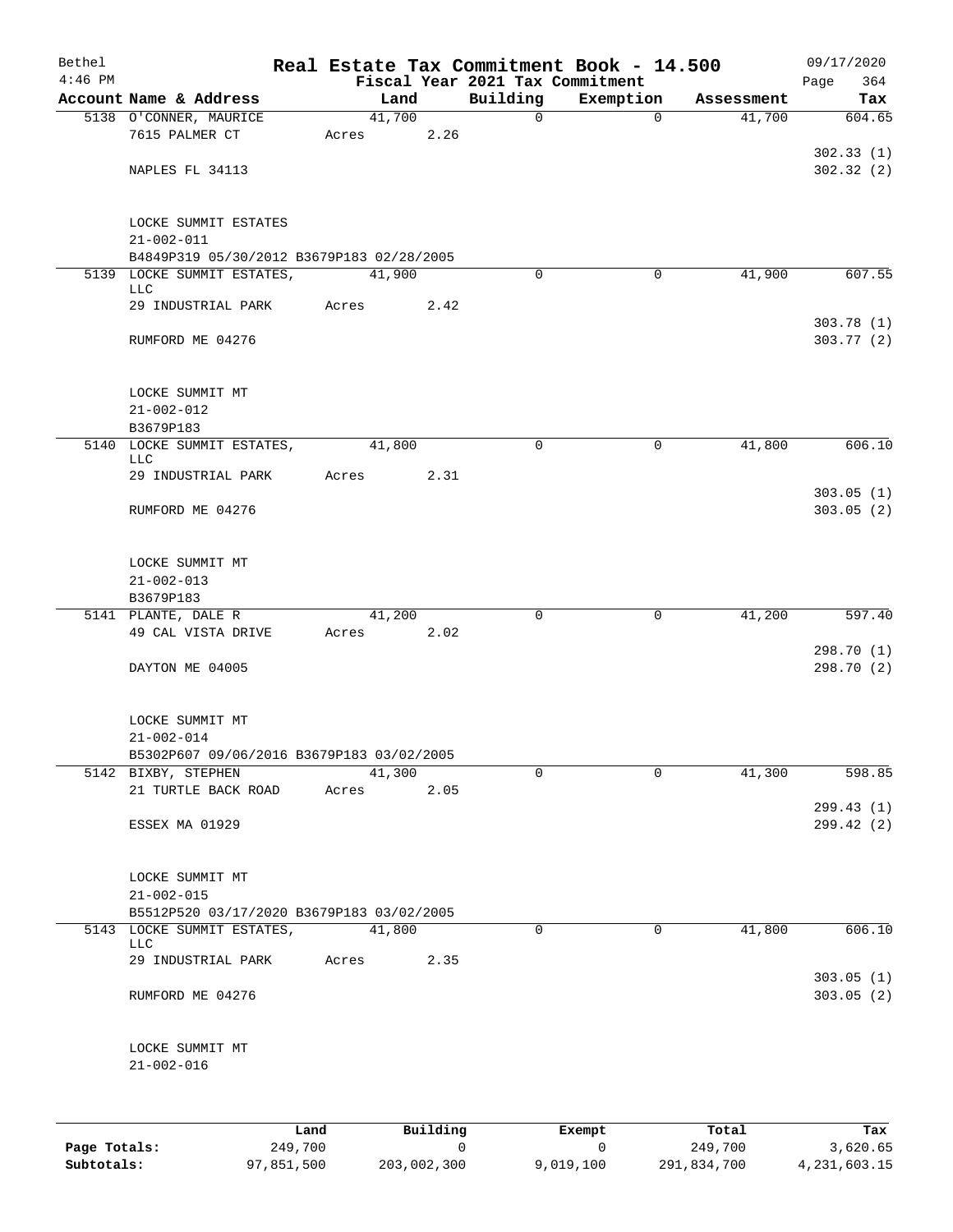| Bethel       |                                                                   |       |                |               |                         | Real Estate Tax Commitment Book - 14.500 |                      | 09/17/2020             |
|--------------|-------------------------------------------------------------------|-------|----------------|---------------|-------------------------|------------------------------------------|----------------------|------------------------|
| $4:46$ PM    |                                                                   |       |                |               |                         | Fiscal Year 2021 Tax Commitment          |                      | Page<br>365            |
|              | Account Name & Address<br>5144 LOCKE SUMMIT ESTATES,              |       | Land<br>42,500 |               | Building<br>$\mathbf 0$ | Exemption<br>$\mathbf 0$                 | Assessment<br>42,500 | Tax<br>616.25          |
|              | LLC                                                               |       |                |               |                         |                                          |                      |                        |
|              | 29 INDUSTRIAL PARK                                                | Acres |                | 2.74          |                         |                                          |                      |                        |
|              |                                                                   |       |                |               |                         |                                          |                      | 308.13(1)<br>308.12(2) |
|              | RUMFORD ME 04276                                                  |       |                |               |                         |                                          |                      |                        |
|              | LOCKE SUMMIT MT                                                   |       |                |               |                         |                                          |                      |                        |
|              | $21 - 002 - 017$                                                  |       |                |               |                         |                                          |                      |                        |
|              | B3679P183                                                         |       |                |               |                         |                                          |                      |                        |
|              | 5145 LOCKE SUMMIT ESTATES,<br>LLC                                 |       | 43,400         |               | $\mathbf 0$             | 0                                        | 43,400               | 629.30                 |
|              | 29 INDUSTRIAL PARK                                                | Acres |                | 3.40          |                         |                                          |                      |                        |
|              |                                                                   |       |                |               |                         |                                          |                      | 314.65(1)              |
|              | RUMFORD ME 04276                                                  |       |                |               |                         |                                          |                      | 314.65(2)              |
|              | LOCKE SUMMIT MT                                                   |       |                |               |                         |                                          |                      |                        |
|              | $21 - 002 - 018$                                                  |       |                |               |                         |                                          |                      |                        |
|              | B3679P183                                                         |       |                |               |                         |                                          |                      |                        |
|              | 5146 LOCKE SUMMIT ESTATES,<br>LLC                                 |       | 40,000         |               | $\Omega$                | $\Omega$                                 | 40,000               | 580.00                 |
|              | 29 INDUSTRIAL PARK                                                | Acres |                | 1.52          |                         |                                          |                      |                        |
|              | RUMFORD ME 04276                                                  |       |                |               |                         |                                          |                      | 290.00(1)<br>290.00(2) |
|              |                                                                   |       |                |               |                         |                                          |                      |                        |
|              | LOCKE SUMMIT MT                                                   |       |                |               |                         |                                          |                      |                        |
|              | $21 - 002 - 019$                                                  |       |                |               |                         |                                          |                      |                        |
|              | B3679P183                                                         |       |                |               |                         |                                          |                      |                        |
|              | 5147 BIXBY, STEPHEN                                               |       | 50,800         |               | 323,200                 | 0                                        | 374,000              | 5,423.00               |
|              | BIXBY, KRISTEN<br>21 TURTLE BACK ROAD                             | Acres |                | 2.00          |                         |                                          |                      | 2,711.50(1)            |
|              |                                                                   |       |                |               |                         |                                          |                      | 2, 711.50 (2)          |
|              | ESSEX MA 01929                                                    |       |                |               |                         |                                          |                      |                        |
|              | 76 PICNIC ROCK RD.                                                |       |                |               |                         |                                          |                      |                        |
|              | $21 - 002 - 020$                                                  |       |                |               |                         |                                          |                      |                        |
|              | B5399P24 03/26/2018 B3679P183 03/02/2005                          |       |                |               |                         |                                          |                      |                        |
|              | 5148 B & M DEVELOPERS, INC.<br>1543 HOTEL ROAD                    | Acres | 53,200         | 3.54          | $\Omega$                | $\Omega$                                 | 53,200               | 771.40                 |
|              |                                                                   |       |                |               |                         |                                          |                      | 385.70 (1)             |
|              | AUBURN ME 04210                                                   |       |                |               |                         |                                          |                      | 385.70 (2)             |
|              |                                                                   |       |                |               |                         |                                          |                      |                        |
|              | LOCKE SUMMIT MT<br>$21 - 002 - 021$                               |       |                |               |                         |                                          |                      |                        |
|              | B5498P272 12/17/2019 B5323P270 12/23/2016 B3679P183<br>03/02/2005 |       |                |               |                         |                                          |                      |                        |
|              | 5149 LOCKE SUMMIT ESTATES,                                        |       | 43,000         |               | 0                       | 0                                        | 43,000               | 623.50                 |
|              | LLC<br>29 INDUSTRIAL PARK                                         | Acres |                | 3.12          |                         |                                          |                      |                        |
|              |                                                                   |       |                |               |                         |                                          |                      | 311.75(1)              |
|              | RUMFORD ME 04276                                                  |       |                |               |                         |                                          |                      | 311.75(2)              |
|              | LOCKE SUMMIT MT                                                   |       |                |               |                         |                                          |                      |                        |
|              | $21 - 002 - 022$                                                  |       |                |               |                         |                                          |                      |                        |
|              | B3679P183                                                         |       |                |               |                         |                                          |                      |                        |
|              | Land                                                              |       |                | Building      |                         | Exempt                                   | Total                | Tax                    |
| Page Totals: | 272,900                                                           |       |                | 323,200       |                         | $\mathbf 0$                              | 596,100              | 8,643.45               |
| Subtotals:   | 98,124,400                                                        |       |                | 203, 325, 500 |                         | 9,019,100                                | 292,430,800          | 4,240,246.60           |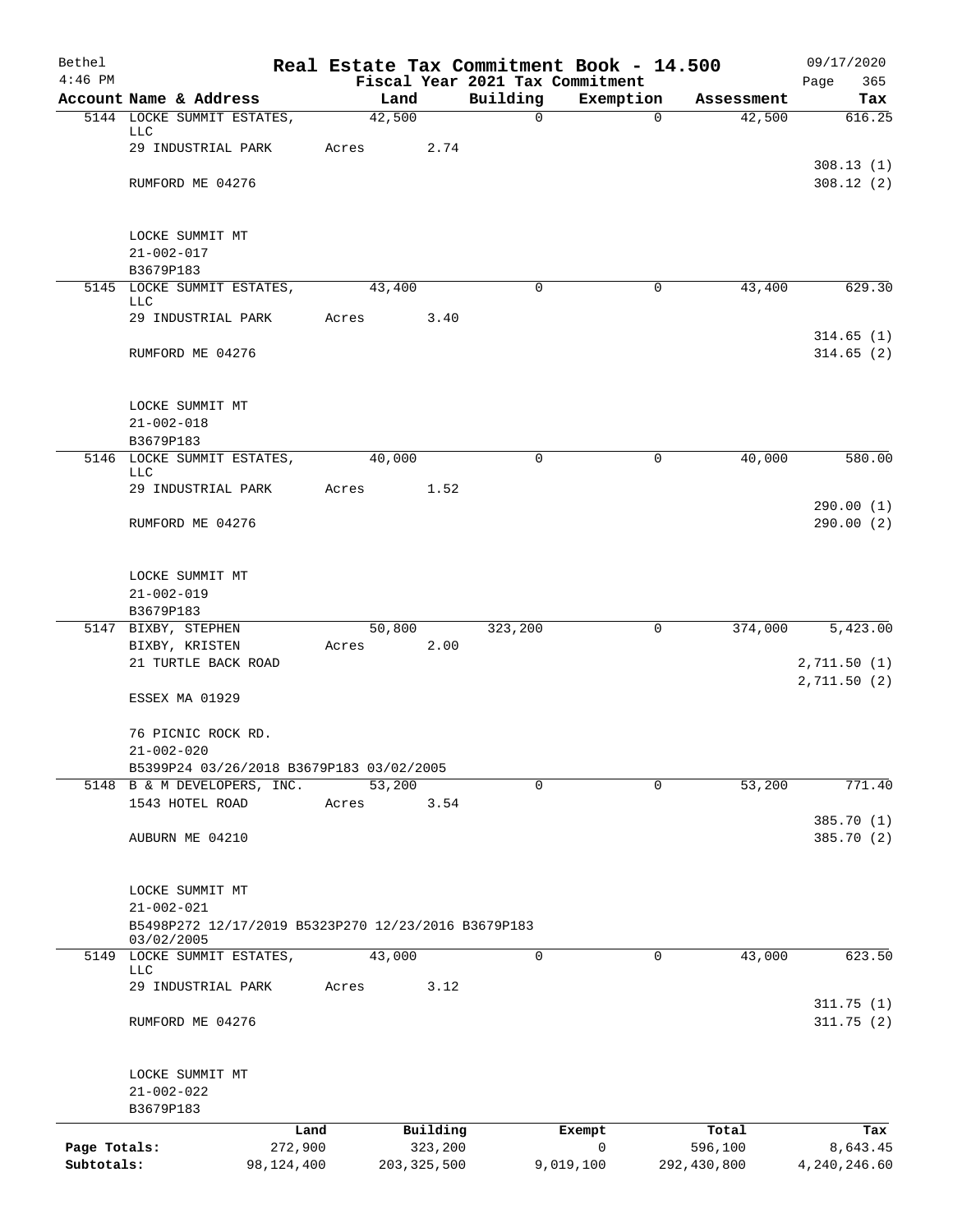| Bethel                     |                                                                         |       |                |          |                                 | Real Estate Tax Commitment Book - 14.500 |                      | 09/17/2020             |
|----------------------------|-------------------------------------------------------------------------|-------|----------------|----------|---------------------------------|------------------------------------------|----------------------|------------------------|
| $4:46$ PM                  |                                                                         |       |                |          | Fiscal Year 2021 Tax Commitment |                                          |                      | 366<br>Page            |
|                            | Account Name & Address<br>5150 LOCKE SUMMIT ESTATES,                    |       | Land<br>42,900 |          | Building<br>0                   | Exemption<br>$\mathbf 0$                 | Assessment<br>42,900 | Tax<br>622.05          |
|                            | LLC                                                                     |       |                |          |                                 |                                          |                      |                        |
|                            | 29 INDUSTRIAL PARK                                                      | Acres |                | 3.03     |                                 |                                          |                      |                        |
|                            |                                                                         |       |                |          |                                 |                                          |                      | 311.03(1)              |
|                            | RUMFORD ME 04276                                                        |       |                |          |                                 |                                          |                      | 311.02(2)              |
|                            | LOCKE SUMMIT MT                                                         |       |                |          |                                 |                                          |                      |                        |
|                            | $21 - 002 - 023$                                                        |       |                |          |                                 |                                          |                      |                        |
|                            | B3679P183                                                               |       |                |          |                                 |                                          |                      |                        |
|                            | 5151 LOCKE SUMMIT ESTATES,<br>LLC                                       |       | 44,700         |          | 0                               | 0                                        | 44,700               | 648.15                 |
|                            | 29 INDUSTRIAL PARK                                                      | Acres |                | 4.51     |                                 |                                          |                      |                        |
|                            |                                                                         |       |                |          |                                 |                                          |                      | 324.08(1)              |
|                            | RUMFORD ME 04276                                                        |       |                |          |                                 |                                          |                      | 324.07(2)              |
|                            | LOCKE SUMMIT MT                                                         |       |                |          |                                 |                                          |                      |                        |
|                            | $21 - 002 - 024$                                                        |       |                |          |                                 |                                          |                      |                        |
|                            | B3679P183                                                               |       |                |          |                                 |                                          |                      |                        |
|                            | 5152 BICKFORD, JOSHUA                                                   |       | 78,500         |          | 306,800                         | $\Omega$                                 | 385,300              | 5,586.85               |
|                            | BICKFORD, ERIN M.<br>74 CHESTNUT ST                                     | Acres |                | 2.00     |                                 |                                          |                      | 2,793.43(1)            |
|                            |                                                                         |       |                |          |                                 |                                          |                      | 2,793.42(2)            |
|                            | BROOKLINE MA 02445                                                      |       |                |          |                                 |                                          |                      |                        |
|                            | 12 PICNIC ROCK ROAD                                                     |       |                |          |                                 |                                          |                      |                        |
|                            | $21 - 002 - 025$                                                        |       |                |          |                                 |                                          |                      |                        |
|                            | B5479P477 09/12/2019 B4703P154 03/23/2011 B3679P183<br>02/28/2005       |       |                |          |                                 |                                          |                      |                        |
|                            | 5153 MOLASKEY, JOHN M                                                   |       | 79,000         |          | 294,300                         | 0                                        | 373,300              | 5,412.85               |
|                            | MOLASKEY, ELAINE M                                                      | Acres |                | 2.17     |                                 |                                          |                      |                        |
|                            | 17 SILVER HILL ROAD                                                     |       |                |          |                                 |                                          |                      | 2,706.43(1)            |
|                            |                                                                         |       |                |          |                                 |                                          |                      | 2,706.42(2)            |
|                            | ACTON MA 01720                                                          |       |                |          |                                 |                                          |                      |                        |
|                            | 76 LOCKE SUMMIT ROAD                                                    |       |                |          |                                 |                                          |                      |                        |
|                            | $21 - 002 - 026$                                                        |       |                |          |                                 |                                          |                      |                        |
|                            | B5083P292 01/21/2014 B5006P241 07/03/2013 B3679P183<br>03/02/2005       |       |                |          |                                 |                                          |                      |                        |
|                            | 5155 BOOTH, JOHN S                                                      |       | 71,400         |          | 258,400                         | $\mathbf 0$                              | 329,800              | 4,782.10               |
|                            | BOOTH, LYNN H                                                           | Acres |                | 3.29     |                                 |                                          |                      |                        |
|                            | 19 HEBRON LANDING ROAD                                                  |       |                |          |                                 |                                          |                      | 2,391.05 (1)           |
|                            | HEBRON CT 06248                                                         |       |                |          |                                 |                                          |                      | 2,391.05(2)            |
|                            |                                                                         |       |                |          |                                 |                                          |                      |                        |
|                            | 60 LOCKE SUMMIT ROAD                                                    |       |                |          |                                 |                                          |                      |                        |
|                            | $21 - 002 - 027$<br>B5183P268 11/17/2014 B5061P204 11/13/2013 B3679P183 |       |                |          |                                 |                                          |                      |                        |
|                            | 5156 LOCKE SUMMIT ESTATES,                                              |       | 71,600         |          | $\Omega$                        | 0                                        | 71,600               | 1,038.20               |
|                            | LLC                                                                     |       |                |          |                                 |                                          |                      |                        |
|                            | 29 INDUSTRIAL PARK                                                      | Acres |                | 3.41     |                                 |                                          |                      |                        |
|                            | RUMFORD ME 04276                                                        |       |                |          |                                 |                                          |                      | 519.10(1)<br>519.10(2) |
|                            |                                                                         |       |                |          |                                 |                                          |                      |                        |
|                            | LOCKE SUMMIT MT                                                         |       |                |          |                                 |                                          |                      |                        |
|                            | $21 - 002 - 028$                                                        |       |                |          |                                 |                                          |                      |                        |
|                            | B3679P183                                                               |       |                |          |                                 |                                          |                      |                        |
|                            | Land                                                                    |       |                | Building |                                 | Exempt                                   | Total                | Tax                    |
| Page Totals:<br>Subtotals: | 388,100                                                                 |       |                | 859,500  |                                 | $\mathbf 0$                              | 1,247,600            | 18,090.20              |
|                            | 98,512,500                                                              |       | 204, 185, 000  |          |                                 | 9,019,100                                | 293,678,400          | 4,258,336.80           |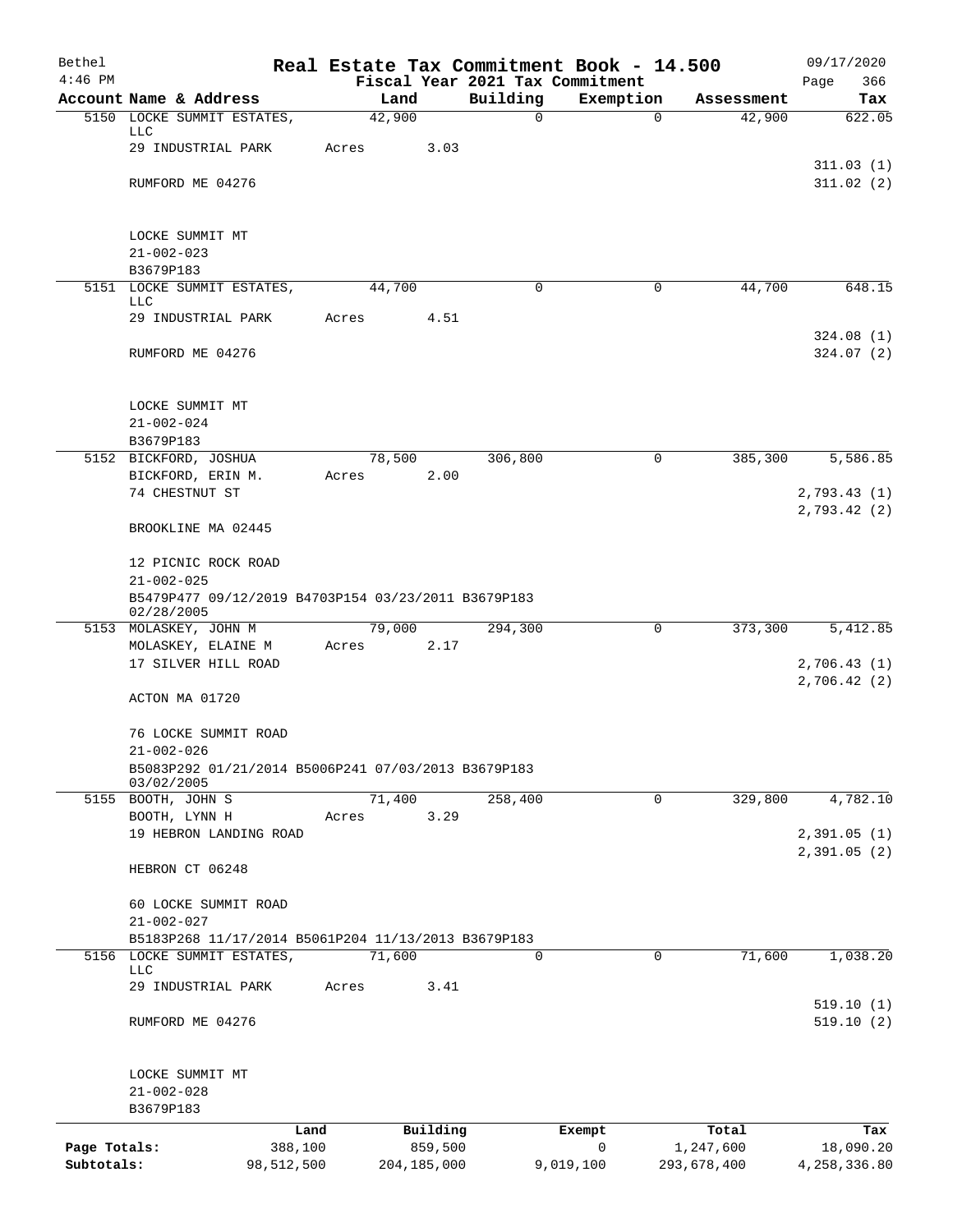| Bethel    |                                                                                     |       |        |       | Real Estate Tax Commitment Book - 14.500 |           |             |            |      | 09/17/2020              |
|-----------|-------------------------------------------------------------------------------------|-------|--------|-------|------------------------------------------|-----------|-------------|------------|------|-------------------------|
| $4:46$ PM |                                                                                     |       |        |       | Fiscal Year 2021 Tax Commitment          |           |             |            | Page | 367                     |
|           | Account Name & Address                                                              |       | Land   |       | Building                                 | Exemption |             | Assessment |      | Tax                     |
|           | 2927 THURSTON, CONSTANCE,<br>TTEE                                                   |       | 23,400 |       | 0                                        |           | $\Omega$    | 23,400     |      | 339.30                  |
|           | C/O DAVID THURSTON                                                                  | Acres |        | 73.00 |                                          |           |             |            |      |                         |
|           | 374 MAYVILLE RD                                                                     |       |        |       |                                          |           |             |            |      | 169.65(1)               |
|           |                                                                                     |       |        |       |                                          |           |             |            |      | 169.65(2)               |
|           | BETHEL ME 04217                                                                     |       |        |       |                                          |           |             |            |      |                         |
|           | SUNDAY RIVER RD W/S                                                                 |       |        |       |                                          |           |             |            |      |                         |
|           | $21 - 003$                                                                          |       |        |       |                                          |           |             |            |      |                         |
|           | B4708P192 04/07/2011 B4503P99 09/29/2009 B3621P340<br>11/08/2004                    |       |        |       |                                          |           |             |            |      |                         |
| 2928      | CHADBOURNE TREE FARMS,<br>LLC                                                       |       | 500    |       | 0                                        |           | 0           | 500        |      | 7.25                    |
|           | PO BOX 1750                                                                         | Acres |        | 5.30  |                                          |           |             |            |      |                         |
|           |                                                                                     |       |        |       |                                          |           |             |            |      | 3.63(1)                 |
|           | BETHEL ME 04217                                                                     |       |        |       |                                          |           |             |            |      | 3.62(2)                 |
|           |                                                                                     |       |        |       |                                          |           |             |            |      |                         |
|           | SUNDAY RIVER RD E/S                                                                 |       |        |       |                                          |           |             |            |      |                         |
|           | $22 - 001$                                                                          |       |        |       |                                          |           |             |            |      |                         |
|           | B3652P43 12/29/2004                                                                 |       |        |       |                                          |           |             |            |      |                         |
|           | 2929 CONLON, JAMES B                                                                |       | 9,900  |       | 0                                        |           | 0           | 9,900      |      | 143.55                  |
|           | CONLON, CHRISTINE S                                                                 | Acres |        | 7.90  |                                          |           |             |            |      |                         |
|           | 6 GERRISH DRIVE                                                                     |       |        |       |                                          |           |             |            |      | 71.78(1)<br>71.77(2)    |
|           | DURHAM NH 03824                                                                     |       |        |       |                                          |           |             |            |      |                         |
|           | SUNDAY RIVER RD E/S                                                                 |       |        |       |                                          |           |             |            |      |                         |
|           | $22 - 002$                                                                          |       |        |       |                                          |           |             |            |      |                         |
|           | B5144P169 06/04/2014 B5095P280 03/06/2014 B3063P1<br>01/31/2002 B735P152 02/22/1972 |       |        |       |                                          |           |             |            |      |                         |
|           | 2931 DIZAZZO, DAVID J                                                               |       | 33,600 |       | 59,900                                   |           | 0           | 93,500     |      | 1,355.75                |
|           | 61A OAK ST                                                                          |       |        |       |                                          |           |             |            |      |                         |
|           |                                                                                     |       |        |       |                                          |           |             |            |      | 677.88(1)               |
|           | METHUEN MA 01844                                                                    |       |        |       |                                          |           |             |            |      | 677.87(2)               |
|           |                                                                                     |       |        |       |                                          |           |             |            |      |                         |
|           | 7 CHERRY LANE                                                                       |       |        |       |                                          |           |             |            |      |                         |
|           | 22-002-001-001                                                                      |       |        |       |                                          |           |             |            |      |                         |
|           | B1730P331 05/16/1990                                                                |       |        |       |                                          |           |             |            |      |                         |
|           | 2942 RAE, JANET C.                                                                  |       | 33,600 |       | 59,900                                   |           | $\mathbf 0$ | 93,500     |      | 1,355.75                |
|           | BERTSCH, GEORGE M.                                                                  |       |        |       |                                          |           |             |            |      |                         |
|           | 36 CHARLOTTE RD                                                                     |       |        |       |                                          |           |             |            |      | 677.88(1)<br>677.87 (2) |
|           | WALTHAM MA 02453                                                                    |       |        |       |                                          |           |             |            |      |                         |
|           | 7 CHERRY LANE                                                                       |       |        |       |                                          |           |             |            |      |                         |
|           | $22 - 002 - 001 - 002$                                                              |       |        |       |                                          |           |             |            |      |                         |
|           | B5439P26 10/25/2018 B4411P145 03/04/2009 B3453P330<br>01/16/2004                    |       |        |       |                                          |           |             |            |      |                         |

|              | Land       | Building      | Exempt    | Total       | Tax            |
|--------------|------------|---------------|-----------|-------------|----------------|
| Page Totals: | 101,000    | 119,800       |           | 220,800     | 3,201.60       |
| Subtotals:   | 98,613,500 | 204, 304, 800 | 9,019,100 | 293,899,200 | 4, 261, 538.40 |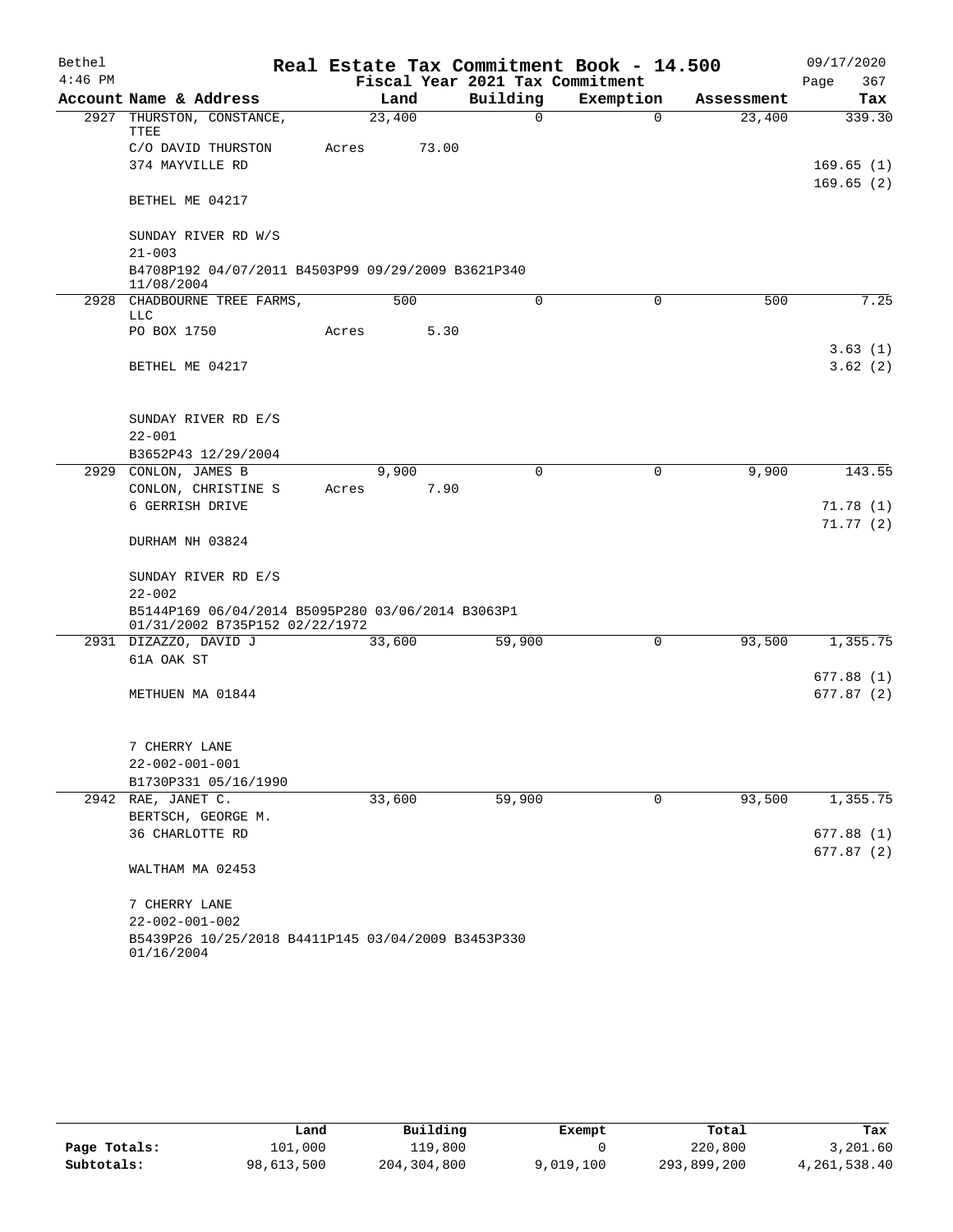| Bethel<br>$4:46$ PM |                                                                                        | Real Estate Tax Commitment Book - 14.500 |                                             |             |            | 09/17/2020                 |
|---------------------|----------------------------------------------------------------------------------------|------------------------------------------|---------------------------------------------|-------------|------------|----------------------------|
|                     | Account Name & Address                                                                 | Land                                     | Fiscal Year 2021 Tax Commitment<br>Building | Exemption   | Assessment | 368<br>Page<br>Tax         |
|                     | 2953 NEUMANN, STACEY D.                                                                | 33,600                                   | 59,900                                      | $\mathbf 0$ | 93,500     | 1,355.75                   |
|                     | PERLUT, NOAH G.                                                                        |                                          |                                             |             |            |                            |
|                     | 17 WINDSOR PINES DRIVE                                                                 |                                          |                                             |             |            | 677.88(1)                  |
|                     | SCARBOROUGH ME 04074                                                                   |                                          |                                             |             |            | 677.87(2)                  |
|                     | 7 CHERRY LANE                                                                          |                                          |                                             |             |            |                            |
|                     | $22 - 002 - 001 - 003$                                                                 |                                          |                                             |             |            |                            |
|                     | B5483P783 10/01/2019 B5181P285 11/10/2014 B4568P213<br>03/17/2010 B3454P131 01/19/2004 |                                          |                                             |             |            |                            |
|                     | 2963 HEPPNER, CATHERINE J                                                              | 33,600                                   | 59,900                                      | 0           | 93,500     | 1,355.75                   |
|                     | 2 DOWNING CT.                                                                          |                                          |                                             |             |            |                            |
|                     | EXETER NH 03833                                                                        |                                          |                                             |             |            | 677.88(1)<br>677.87(2)     |
|                     |                                                                                        |                                          |                                             |             |            |                            |
|                     | 7 CHERRY LANE                                                                          |                                          |                                             |             |            |                            |
|                     | $22 - 002 - 001 - 004$                                                                 |                                          |                                             |             |            |                            |
|                     | B3717P109 05/13/2005                                                                   |                                          |                                             |             |            |                            |
| 2969                | GILLESPIE, JOHN K                                                                      | 33,600                                   | 106,900                                     | $\mathbf 0$ | 140,500    | 2,037.25                   |
|                     | GILLESPIE, CHERYL G                                                                    |                                          |                                             |             |            |                            |
|                     | 287 HUNTER WAY                                                                         |                                          |                                             |             |            | 1,018.63(1)<br>1,018.62(2) |
|                     | FALMOUTH ME 04105                                                                      |                                          |                                             |             |            |                            |
|                     | 7 CHERRY LANE                                                                          |                                          |                                             |             |            |                            |
|                     | $22 - 002 - 001 - 005$                                                                 |                                          |                                             |             |            |                            |
|                     | B4642P53 10/05/2010 B3572P19 09/13/2004                                                |                                          |                                             |             |            |                            |
|                     | 2970 CRAIG, ALEXA K.                                                                   | 33,600                                   | 106,900                                     | 0           | 140,500    | 2,037.25                   |
|                     | CRAIG, ANTHONY K.<br>16 LONGMEADOW RD                                                  |                                          |                                             |             |            | 1,018.63(1)                |
|                     |                                                                                        |                                          |                                             |             |            | 1,018.62(2)                |
|                     | CUMBERLAND FORESIDE ME<br>04110                                                        |                                          |                                             |             |            |                            |
|                     | 7 CHERRY LANE                                                                          |                                          |                                             |             |            |                            |
|                     | $22 - 002 - 001 - 006$                                                                 |                                          |                                             |             |            |                            |
| 2971                | B5450P822 02/04/2019 B3001P150 09/21/2001<br>CURTIS, BETHANY S                         | 33,600                                   | 106,900                                     | 0           | 140,500    | 2,037.25                   |
|                     | CURTIS, ANDREW M                                                                       |                                          |                                             |             |            |                            |
|                     | 86 HIGH MEADOW LANE                                                                    |                                          |                                             |             |            | 1,018.63(1)                |
|                     | WAKEFIELD RI 02879                                                                     |                                          |                                             |             |            | 1,018.62(2)                |
|                     | 7 CHERRY LANE                                                                          |                                          |                                             |             |            |                            |
|                     | $22 - 002 - 001 - 007$                                                                 |                                          |                                             |             |            |                            |
|                     | B3553P316 07/14/2004                                                                   |                                          |                                             |             |            |                            |
|                     | 2972 OGDEN, DIANE                                                                      | 33,600                                   | 106,900                                     | 0           | 140,500    | 2,037.25                   |
|                     | MONGEON, BETHANY C                                                                     |                                          |                                             |             |            |                            |
|                     | 951 CAROLINE STREET                                                                    |                                          |                                             |             |            | 1,018.63(1)                |
|                     |                                                                                        |                                          |                                             |             |            | 1,018.62(2)                |
|                     | KEY WEST FL 33040                                                                      |                                          |                                             |             |            |                            |
|                     | 7 CHERRY LANE                                                                          |                                          |                                             |             |            |                            |
|                     | $22 - 002 - 001 - 008$                                                                 |                                          |                                             |             |            |                            |
|                     | B3247P120 02/17/2003                                                                   |                                          |                                             |             |            |                            |
|                     |                                                                                        |                                          |                                             |             |            |                            |
|                     | Land                                                                                   | Building                                 |                                             | Exempt      | Total      | Tax                        |
| Page Totals:        | 201,600                                                                                | 547,400                                  |                                             | 0           | 749,000    | 10,860.50                  |

**Subtotals:** 98,815,100 204,852,200 9,019,100 294,648,200 4,272,398.90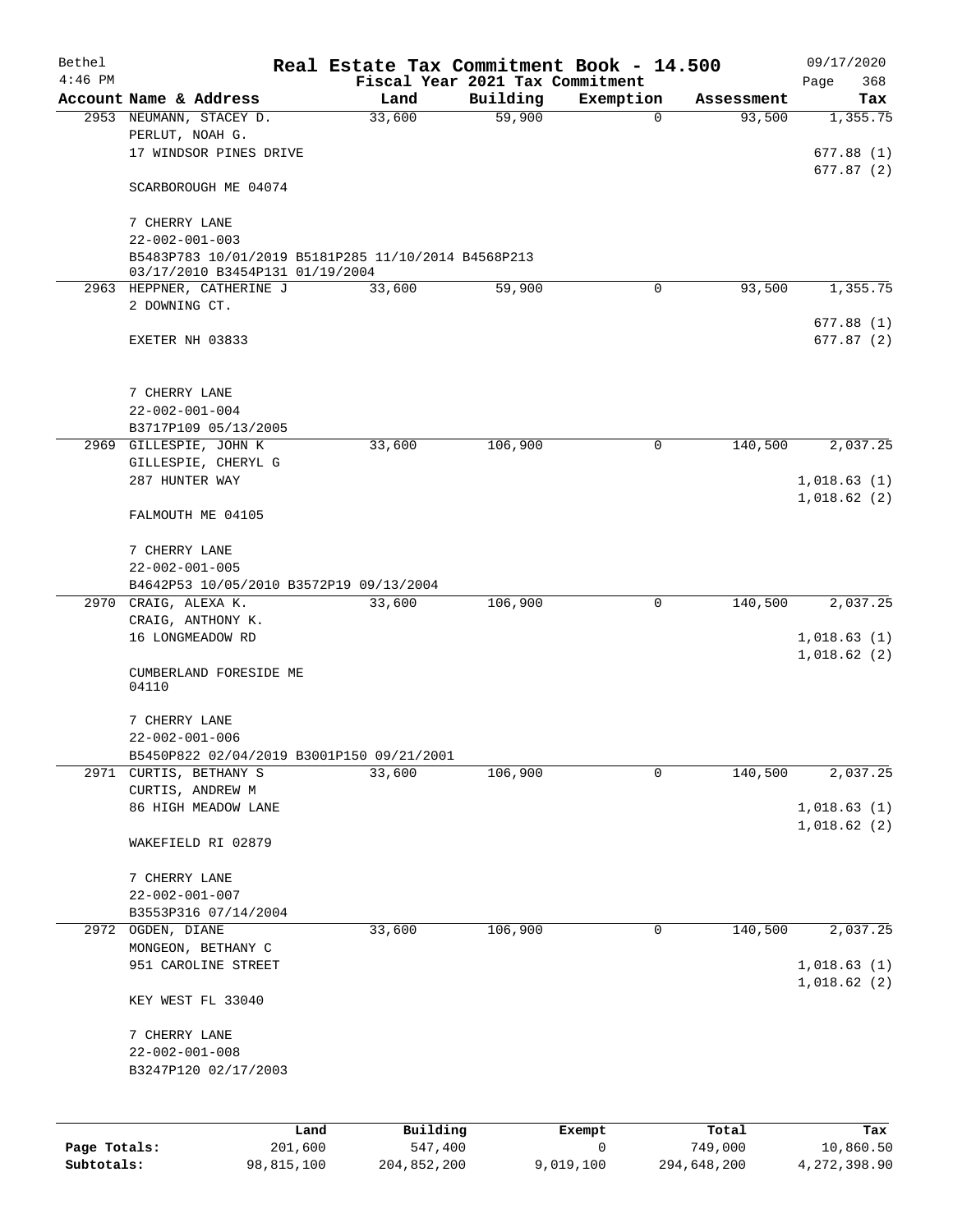| Bethel       |                                                                                                           |            | Real Estate Tax Commitment Book - 14.500 |                                 |             |             | 09/17/2020               |
|--------------|-----------------------------------------------------------------------------------------------------------|------------|------------------------------------------|---------------------------------|-------------|-------------|--------------------------|
| $4:46$ PM    |                                                                                                           |            |                                          | Fiscal Year 2021 Tax Commitment |             |             | 369<br>Page              |
|              | Account Name & Address                                                                                    |            | Land                                     | Building                        | Exemption   | Assessment  | Tax                      |
|              | 2973 LEAVITT, CHRISTOPHER<br>288 MAGNOLIA AVE.                                                            |            | 33,600                                   | 60,600                          | $\Omega$    | 94,200      | 1,365.90                 |
|              | GLOUCESTER MA 01930                                                                                       |            |                                          |                                 |             |             | 682.95 (1)<br>682.95 (2) |
|              | 9 CHERRY LANE                                                                                             |            |                                          |                                 |             |             |                          |
|              | $22 - 002 - 001 - 009$                                                                                    |            |                                          |                                 |             |             |                          |
|              | B5458P446 04/16/2019 B5293P230 07/19/2016 B5293P206<br>07/19/2016 B4440P28 05/13/2009 B3850P65 09/21/2005 |            |                                          |                                 |             |             |                          |
|              | 2932 KELLY, SUE N                                                                                         |            | 33,600                                   | 60,600                          | $\mathbf 0$ | 94,200      | 1,365.90                 |
|              | 105 POPE RD.                                                                                              |            |                                          |                                 |             |             |                          |
|              | WINDHAM ME 04062                                                                                          |            |                                          |                                 |             |             | 682.95 (1)<br>682.95 (2) |
|              | 9 CHERRY LANE                                                                                             |            |                                          |                                 |             |             |                          |
|              | $22 - 002 - 001 - 010$                                                                                    |            |                                          |                                 |             |             |                          |
|              | B3213P14 12/12/2002<br>2933 FOOTE, ROBERT M.,                                                             |            | 33,600                                   | 60,600                          | 0           | 94,200      | 1,365.90                 |
|              | TRUSTEE<br>FOOTE, JANET L.,                                                                               |            |                                          |                                 |             |             |                          |
|              | TRUSTEE<br>9 HOMESTEAD LANE                                                                               |            |                                          |                                 |             |             | 682.95 (1)               |
|              | ROWLEY MA 01969                                                                                           |            |                                          |                                 |             |             | 682.95 (2)               |
|              |                                                                                                           |            |                                          |                                 |             |             |                          |
|              | 9 CHERRY LANE<br>$22 - 002 - 001 - 011$                                                                   |            |                                          |                                 |             |             |                          |
|              | B4942P192 01/11/2013 B4059P135 12/08/2006 B3752P302                                                       |            |                                          |                                 |             |             |                          |
|              | 06/18/2005<br>2934 HOLLORAN, THOMAS J                                                                     |            | 33,600                                   | 60,600                          | 0           | 94,200      | 1,365.90                 |
|              | HOLLORAN, KERRY J                                                                                         |            |                                          |                                 |             |             |                          |
|              | 30 CHESTNUT ST                                                                                            |            |                                          |                                 |             |             | 682.95 (1)               |
|              | WOBURN MA 01801                                                                                           |            |                                          |                                 |             |             | 682.95 (2)               |
|              | 9 CHERRY LANE                                                                                             |            |                                          |                                 |             |             |                          |
|              | $22 - 002 - 001 - 012$<br>B5170P41 10/06/2014 B1976P177 01/06/1993                                        |            |                                          |                                 |             |             |                          |
|              | 2935 CURRAN, JAMES                                                                                        |            | 33,600                                   | 108,200                         | $\mathbf 0$ | 141,800     | 2,056.10                 |
|              | CURRAN, KAREN                                                                                             |            |                                          |                                 |             |             |                          |
|              | 160 HOLEBROOK ROAD                                                                                        |            |                                          |                                 |             |             | 1,028.05(1)              |
|              | QUINCY MA 02171                                                                                           |            |                                          |                                 |             |             | 1,028.05(2)              |
|              | 9 CHERRY LANE                                                                                             |            |                                          |                                 |             |             |                          |
|              | $22 - 002 - 001 - 013$                                                                                    |            |                                          |                                 |             |             |                          |
|              | B1976P158 12/31/1992                                                                                      |            |                                          |                                 |             |             |                          |
|              | 2936 BURKE, KEVIN M                                                                                       |            | 33,600                                   | 108,200                         | 0           | 141,800     | 2,056.10                 |
|              | 183 BUTTERNUT LN                                                                                          |            |                                          |                                 |             |             | 1,028.05(1)              |
|              | METHUEN MA 01844                                                                                          |            |                                          |                                 |             |             | 1,028.05(2)              |
|              | 9 CHERRY LANE<br>$22 - 002 - 001 - 014$                                                                   |            |                                          |                                 |             |             |                          |
|              | B4910P317 10/23/2012 B4899P283 09/27/2012 B3592P4<br>09/14/2004                                           |            |                                          |                                 |             |             |                          |
|              |                                                                                                           | Land       | Building                                 |                                 | Exempt      | Total       | Tax                      |
| Page Totals: |                                                                                                           | 201,600    | 458,800                                  |                                 | 0           | 660,400     | 9,575.80                 |
| Subtotals:   |                                                                                                           | 99,016,700 | 205, 311, 000                            |                                 | 9,019,100   | 295,308,600 | 4,281,974.70             |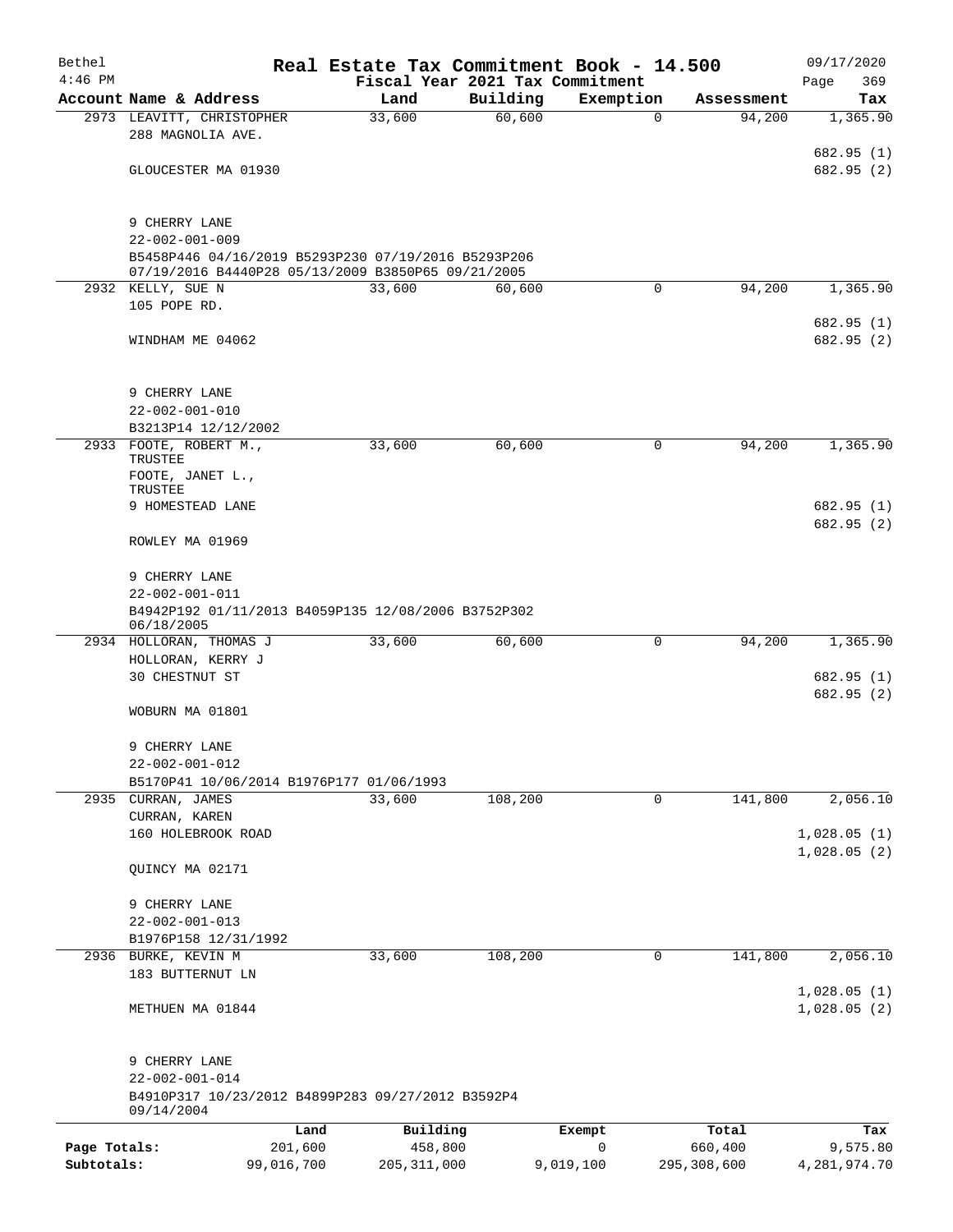| Bethel       |                                                     | Real Estate Tax Commitment Book - 14.500 |                                 |                          |                       | 09/17/2020      |
|--------------|-----------------------------------------------------|------------------------------------------|---------------------------------|--------------------------|-----------------------|-----------------|
| $4:46$ PM    |                                                     |                                          | Fiscal Year 2021 Tax Commitment |                          |                       | 370<br>Page     |
|              | Account Name & Address<br>2937 BENSON, GLENN S      | Land<br>33,600                           | Building<br>108,200             | Exemption<br>$\mathbf 0$ | Assessment<br>141,800 | Tax<br>2,056.10 |
|              | BENSON, LILLIAN P                                   |                                          |                                 |                          |                       |                 |
|              | 76 SHERIDAN ST.                                     |                                          |                                 |                          |                       | 1,028.05(1)     |
|              |                                                     |                                          |                                 |                          |                       | 1,028.05(2)     |
|              | NEWTON MA 02465                                     |                                          |                                 |                          |                       |                 |
|              | 9 CHERRY LANE                                       |                                          |                                 |                          |                       |                 |
|              | $22 - 002 - 001 - 015$                              |                                          |                                 |                          |                       |                 |
|              | B3592P171 09/10/2004                                |                                          |                                 |                          |                       |                 |
|              | 2938 D'AGOSTINO, MELISSA                            | 33,600                                   | 108,200                         | 0                        | 141,800               | 2,056.10        |
|              | 41 PINEWOOD DRIVE                                   |                                          |                                 |                          |                       |                 |
|              |                                                     |                                          |                                 |                          |                       | 1,028.05(1)     |
|              | CUMBERLAND ME 04021                                 |                                          |                                 |                          |                       | 1,028.05(2)     |
|              | 9 CHERRY LANE                                       |                                          |                                 |                          |                       |                 |
|              | $22 - 002 - 001 - 016$                              |                                          |                                 |                          |                       |                 |
|              | B5511P156 03/10/2020 B4850P261 06/01/2012 B1970P13  |                                          |                                 |                          |                       |                 |
|              | 12/28/1992                                          |                                          |                                 |                          |                       |                 |
|              | 2939 PRESCOTT, SARAH ANN                            | 33,600                                   | 60,600                          | 0                        | 94,200                | 1,365.90        |
|              | PRESCOTT, ROBERT                                    |                                          |                                 |                          |                       |                 |
|              | 240 MEDOMAK ROAD                                    |                                          |                                 |                          |                       | 682.95 (1)      |
|              | BREMEN ME 04551                                     |                                          |                                 |                          |                       | 682.95 (2)      |
|              | 11 CHERRY LANE                                      |                                          |                                 |                          |                       |                 |
|              | $22 - 002 - 001 - 017$                              |                                          |                                 |                          |                       |                 |
|              | B5454P907 03/18/2019 B4983P68 05/08/2013 B4121P152  |                                          |                                 |                          |                       |                 |
|              | 08/21/2007 B3734P348 05/06/2005                     |                                          |                                 |                          |                       |                 |
|              | 2940 MCATAVEY, RICHARD                              | 33,600                                   | 60,600                          | 0                        | 94,200                | 1,365.90        |
|              | MCATAVEY, BRENDA                                    |                                          |                                 |                          |                       |                 |
|              | 1 COTTAGE LANE                                      |                                          |                                 |                          |                       | 682.95 (1)      |
|              |                                                     |                                          |                                 |                          |                       | 682.95 (2)      |
|              | ROLLINSFORD NH 03869                                |                                          |                                 |                          |                       |                 |
|              | 11 CHERRY LANE                                      |                                          |                                 |                          |                       |                 |
|              | $22 - 002 - 001 - 018$                              |                                          |                                 |                          |                       |                 |
|              | B4332P253 08/05/2009 B3611P146 10/19/2004 B2443P308 |                                          |                                 |                          |                       |                 |
|              | 2941 WESTCOTT, JULIA L                              | 33,600                                   | 60,600                          | 0                        | 94,200                | 1,365.90        |
|              | 730 KINGSTOWN RD, UNIT                              |                                          |                                 |                          |                       |                 |
|              | В2                                                  |                                          |                                 |                          |                       |                 |
|              |                                                     |                                          |                                 |                          |                       | 682.95 (1)      |
|              | WAKEFIELD RI 02879 302                              |                                          |                                 |                          |                       | 682.95 (2)      |
|              |                                                     |                                          |                                 |                          |                       |                 |
|              |                                                     |                                          |                                 |                          |                       |                 |
|              | 11 CHERRY LANE                                      |                                          |                                 |                          |                       |                 |
|              | $22 - 002 - 001 - 019$                              |                                          |                                 |                          |                       |                 |
|              | B3603P250 10/08/2004                                |                                          |                                 |                          |                       |                 |
|              | 2943 JOHNSON, JOAN M                                | 33,600                                   | 60,600                          | 0                        | 94,200                | 1,365.90        |
|              | 653 MARTINS POND ROAD                               |                                          |                                 |                          |                       |                 |
|              |                                                     |                                          |                                 |                          |                       | 682.95 (1)      |
|              | GROTON MA 01450                                     |                                          |                                 |                          |                       | 682.95 (2)      |
|              | 11 CHERRY LANE                                      |                                          |                                 |                          |                       |                 |
|              | $22 - 002 - 001 - 020$                              |                                          |                                 |                          |                       |                 |
|              | B5336P570 03/24/2017 B2289P160 12/29/1995           |                                          |                                 |                          |                       |                 |
|              |                                                     |                                          |                                 |                          |                       |                 |
|              |                                                     |                                          |                                 |                          |                       |                 |
| Page Totals: | Land<br>201,600                                     | Building<br>458,800                      |                                 | Exempt<br>0              | Total<br>660,400      | Tax<br>9,575.80 |
|              |                                                     |                                          |                                 |                          |                       |                 |

**Subtotals:** 99,218,300 205,769,800 9,019,100 295,969,000 4,291,550.50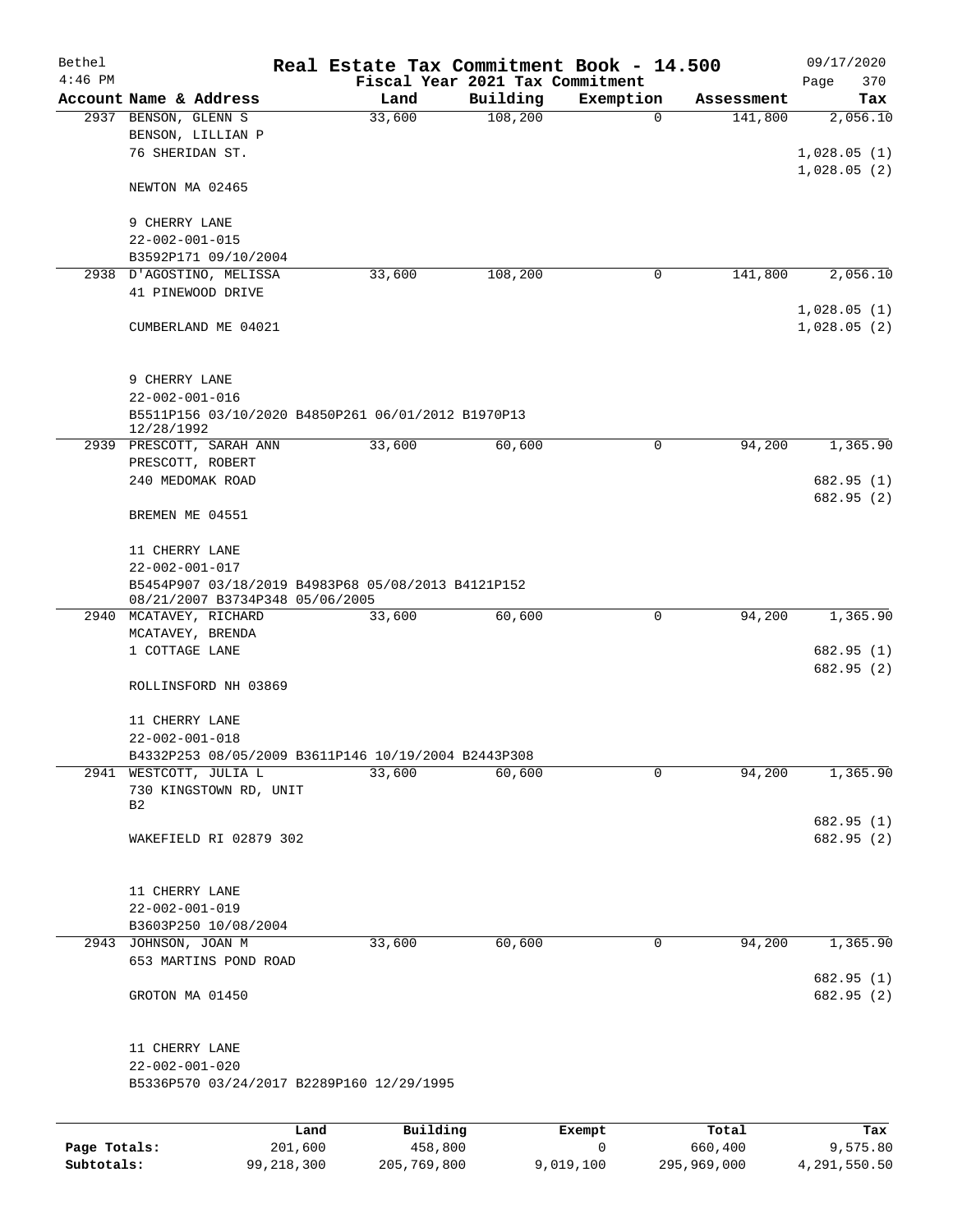| Bethel       |                                                     | Real Estate Tax Commitment Book - 14.500 |                                 |                |                       | 09/17/2020                 |
|--------------|-----------------------------------------------------|------------------------------------------|---------------------------------|----------------|-----------------------|----------------------------|
| $4:46$ PM    |                                                     |                                          | Fiscal Year 2021 Tax Commitment |                |                       | Page<br>371                |
|              | Account Name & Address<br>2944 RIVERBEND 21 REALTY  | Land<br>33,600                           | Building<br>108,200             | Exemption<br>0 | Assessment<br>141,800 | Tax<br>2,056.10            |
|              | TRUST                                               |                                          |                                 |                |                       |                            |
|              | 8 LAKE SHORE DR                                     |                                          |                                 |                |                       |                            |
|              |                                                     |                                          |                                 |                |                       | 1,028.05(1)                |
|              | GEORGETOWN MA 01833                                 |                                          |                                 |                |                       | 1,028.05(2)                |
|              |                                                     |                                          |                                 |                |                       |                            |
|              |                                                     |                                          |                                 |                |                       |                            |
|              | 11 CHERRY LANE<br>$22 - 002 - 001 - 021$            |                                          |                                 |                |                       |                            |
|              | B5316P454 11/17/2016 B5247P346 10/02/2015 B2179P168 |                                          |                                 |                |                       |                            |
|              | 11/28/1994                                          |                                          |                                 |                |                       |                            |
|              | 2945 HAYWARD, REBECCA A                             | 33,600                                   | 108,200                         | 0              | 141,800               | 2,056.10                   |
|              | HAYWARD, JOSEPH J                                   |                                          |                                 |                |                       |                            |
|              | 58 TORREY ST                                        |                                          |                                 |                |                       | 1,028.05(1)                |
|              |                                                     |                                          |                                 |                |                       | 1,028.05(2)                |
|              | PORTLAND ME 04103                                   |                                          |                                 |                |                       |                            |
|              |                                                     |                                          |                                 |                |                       |                            |
|              | 11 CHERRY LANE<br>$22 - 002 - 001 - 022$            |                                          |                                 |                |                       |                            |
|              | B5137P30 07/09/2014 B4976P69 04/18/2013 B4769P49    |                                          |                                 |                |                       |                            |
|              | 10/06/2011 B2180P114 11/29/1994 B0P0                |                                          |                                 |                |                       |                            |
|              | 2946 PHIPPS, DONALD F                               | 33,600                                   | 108,200                         | 0              | 141,800               | 2,056.10                   |
|              | PHIPPS, FAITH A                                     |                                          |                                 |                |                       |                            |
|              | 1792 STATE ROAD                                     |                                          |                                 |                |                       | 1,028.05(1)                |
|              |                                                     |                                          |                                 |                |                       | 1,028.05(2)                |
|              | ELIOT ME 03903                                      |                                          |                                 |                |                       |                            |
|              |                                                     |                                          |                                 |                |                       |                            |
|              | 11 CHERRY LANE<br>$22 - 002 - 001 - 023$            |                                          |                                 |                |                       |                            |
|              | B4064P16 12/12/2006 B3853P69 12/06/2005             |                                          |                                 |                |                       |                            |
| 2947         | MANSFIELD, KAREN L. &                               | 33,600                                   | 108,200                         | 0              | 141,800               | 2,056.10                   |
|              | J. PATRICK, TRUSTEES                                |                                          |                                 |                |                       |                            |
|              | KAREN L. MANSFIELD 1994                             |                                          |                                 |                |                       |                            |
|              | TRUST<br>64 GREAT HILL DR                           |                                          |                                 |                |                       |                            |
|              |                                                     |                                          |                                 |                |                       | 1,028.05(1)<br>1,028.05(2) |
|              | TOPSFIELD MA 01983                                  |                                          |                                 |                |                       |                            |
|              |                                                     |                                          |                                 |                |                       |                            |
|              | 11 CHERRY LANE                                      |                                          |                                 |                |                       |                            |
|              | $22 - 002 - 001 - 024$                              |                                          |                                 |                |                       |                            |
|              | B5090P56 02/14/2014 B2179P163 11/28/1994            |                                          |                                 |                |                       |                            |
|              | 2948 BROWN, ALISON A                                | 33,600                                   | 61,400                          | 0              | 95,000                | 1,377.50                   |
|              | 23 WILSON ROAD                                      |                                          |                                 |                |                       |                            |
|              |                                                     |                                          |                                 |                |                       | 688.75 (1)                 |
|              | GRAY ME 04039                                       |                                          |                                 |                |                       | 688.75 (2)                 |
|              |                                                     |                                          |                                 |                |                       |                            |
|              |                                                     |                                          |                                 |                |                       |                            |
|              | 22 CHERRY LANE<br>$22 - 002 - 001 - 025$            |                                          |                                 |                |                       |                            |
|              | B5342P494 04/28/2017 B4383P55 12/03/2008            |                                          |                                 |                |                       |                            |
|              | 2949 CAMERON, SCOTT G                               | 33,600                                   | 61,400                          | 0              | 95,000                | 1,377.50                   |
|              | 254 LAGOON AVE                                      |                                          |                                 |                |                       |                            |
|              |                                                     |                                          |                                 |                |                       | 688.75 (1)                 |
|              | NAPLES FL 34108                                     |                                          |                                 |                |                       | 688.75 (2)                 |
|              |                                                     |                                          |                                 |                |                       |                            |
|              |                                                     |                                          |                                 |                |                       |                            |
|              | 22 CHERRY LANE                                      |                                          |                                 |                |                       |                            |
|              | $22 - 002 - 001 - 026$                              |                                          |                                 |                |                       |                            |
|              | B3531P51 06/15/2004                                 |                                          |                                 |                |                       |                            |
|              | Land                                                | Building                                 |                                 | Exempt         | Total                 | Tax                        |
| Page Totals: | 201,600                                             | 555,600                                  |                                 | 0              | 757,200               | 10,979.40                  |
| Subtotals:   | 99, 419, 900                                        | 206, 325, 400                            |                                 | 9,019,100      | 296,726,200           | 4,302,529.90               |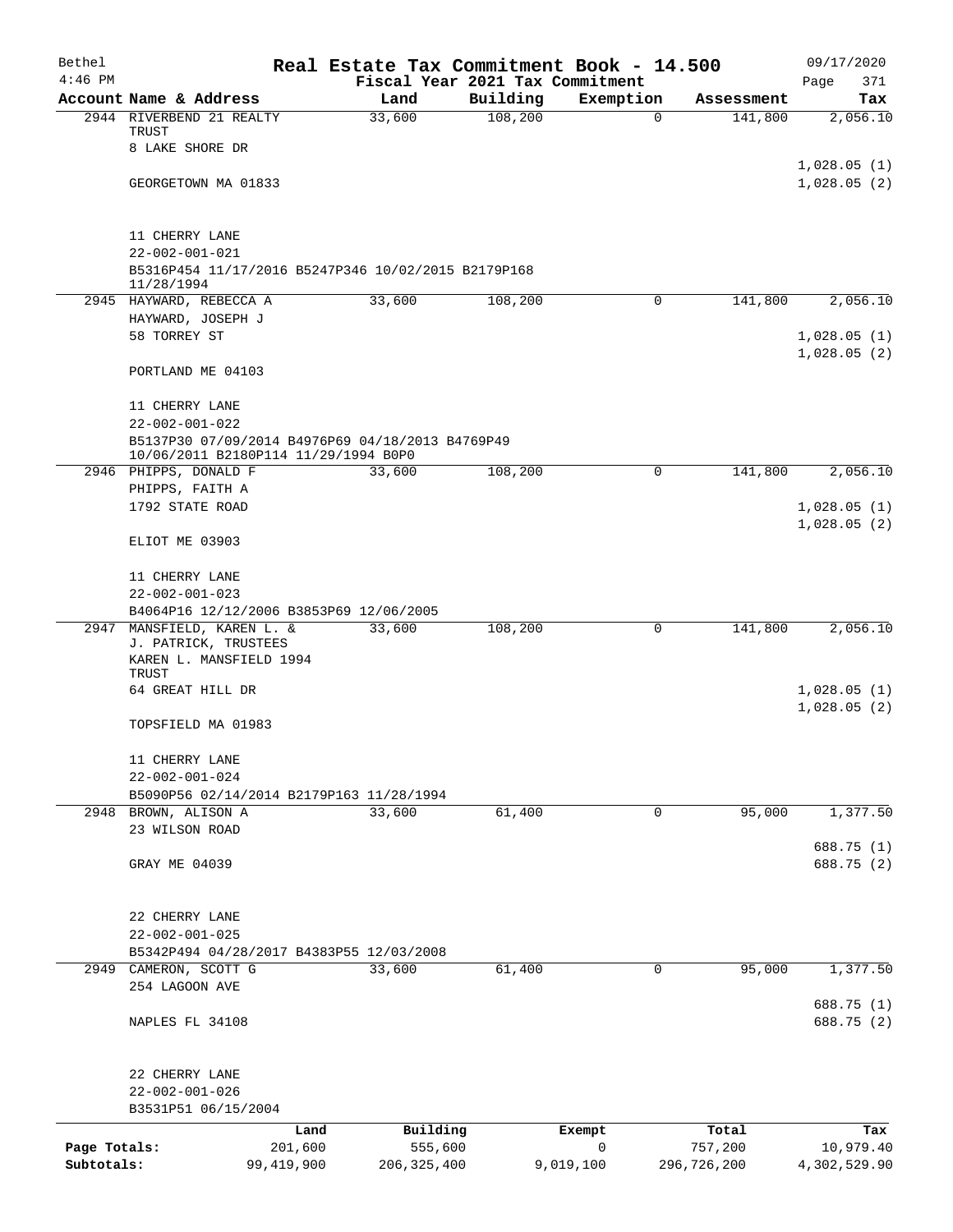| Bethel<br>$4:46$ PM |                                                                                                |        | Fiscal Year 2021 Tax Commitment | Real Estate Tax Commitment Book - 14.500 | 09/17/2020<br>372<br>Page          |
|---------------------|------------------------------------------------------------------------------------------------|--------|---------------------------------|------------------------------------------|------------------------------------|
|                     | Account Name & Address                                                                         | Land   | Building                        | Exemption                                | Assessment<br>Tax                  |
|                     | 2950 AMATO, FERNANDO J<br>PO BOX 584                                                           | 33,600 | 61,400                          | $\mathbf 0$                              | 1,377.50<br>95,000                 |
|                     | SEABROOK NH 03874                                                                              |        |                                 |                                          | 688.75 (1)<br>688.75 (2)           |
|                     | 22 CHERRY LANE<br>$22 - 002 - 001 - 027$<br>B3566P29 08/06/2004                                |        |                                 |                                          |                                    |
|                     | 2951 PECK, CLAIRE E                                                                            | 33,600 | 61,400                          | 0                                        | 95,000<br>1,377.50                 |
|                     | PO BOX 331                                                                                     |        |                                 |                                          |                                    |
|                     | GLEN NH 03838                                                                                  |        |                                 |                                          | 688.75 (1)<br>688.75 (2)           |
|                     | 22 CHERRY LANE<br>$22 - 002 - 001 - 028$                                                       |        |                                 |                                          |                                    |
|                     | B5256P551 12/03/2015 B3654P101 01/05/2005<br>2952 MCMINIS, BENNIE R. III                       | 33,600 | 61,400                          | $\mathbf 0$                              | 95,000<br>1,377.50                 |
|                     | 227 BEARS DEN ROAD                                                                             |        |                                 |                                          |                                    |
|                     | WELLS ME 04090                                                                                 |        |                                 |                                          | 688.75 (1)<br>688.75 (2)           |
|                     | 22 CHERRY LANE<br>$22 - 002 - 001 - 029$<br>B5462P941 05/20/2019 B4789P43 12/01/2011 B3843P261 |        |                                 |                                          |                                    |
|                     | 11/21/2005                                                                                     |        |                                 |                                          |                                    |
|                     | 2954 FLEMING, RICHARD W<br>FLEMING, PATRICIA M<br>143 CHERRY ST.                               | 33,600 | 109,600                         | 0                                        | 2,076.40<br>143,200<br>1,038.20(1) |
|                     | WENHAM MA 01984                                                                                |        |                                 |                                          | 1,038.20(2)                        |
|                     | 22 CHERRY LANE<br>$22 - 002 - 001 - 031$                                                       |        |                                 |                                          |                                    |
|                     | B5466P932 06/25/2019 B2303P166 02/22/1996                                                      |        |                                 |                                          |                                    |
|                     | 2955 ROY, LEONARD P., JR. &<br>TERRI H.<br>290 MIDDLE ROAD                                     | 33,600 | 109,600                         | 0                                        | 143,200<br>2,076.40                |
|                     |                                                                                                |        |                                 |                                          | 1,038.20(1)                        |
|                     | FALMOUTH ME 04105                                                                              |        |                                 |                                          | 1,038.20(2)                        |
|                     | 22 CHERRY LANE<br>$22 - 002 - 001 - 032$                                                       |        |                                 |                                          |                                    |
|                     | B5256P312 12/01/2015 B2441P331 06/06/1997                                                      |        |                                 |                                          |                                    |
|                     | 2956 WOOD, TIMOTHY R                                                                           | 33,600 | 109,600                         | $\mathbf 0$                              | 143,200<br>2,076.40                |
|                     | 175 CONCORD ST                                                                                 |        |                                 |                                          | 1,038.20(1)                        |
|                     | GLOUCESTER MA 01930                                                                            |        |                                 |                                          | 1,038.20(2)                        |
|                     | 22 CHERRY LANE                                                                                 |        |                                 |                                          |                                    |
|                     | $22 - 002 - 001 - 033$<br>B5382P190 12/05/2017 B3554P252 06/09/2004                            |        |                                 |                                          |                                    |
|                     |                                                                                                |        |                                 |                                          |                                    |
|                     |                                                                                                |        |                                 |                                          |                                    |

|              | Land       | Building    | Exempt    | Total       | Tax          |
|--------------|------------|-------------|-----------|-------------|--------------|
| Page Totals: | 201,600    | 513,000     |           | 714,600     | 10,361.70    |
| Subtotals:   | 99,621,500 | 206,838,400 | 9,019,100 | 297,440,800 | 4,312,891.60 |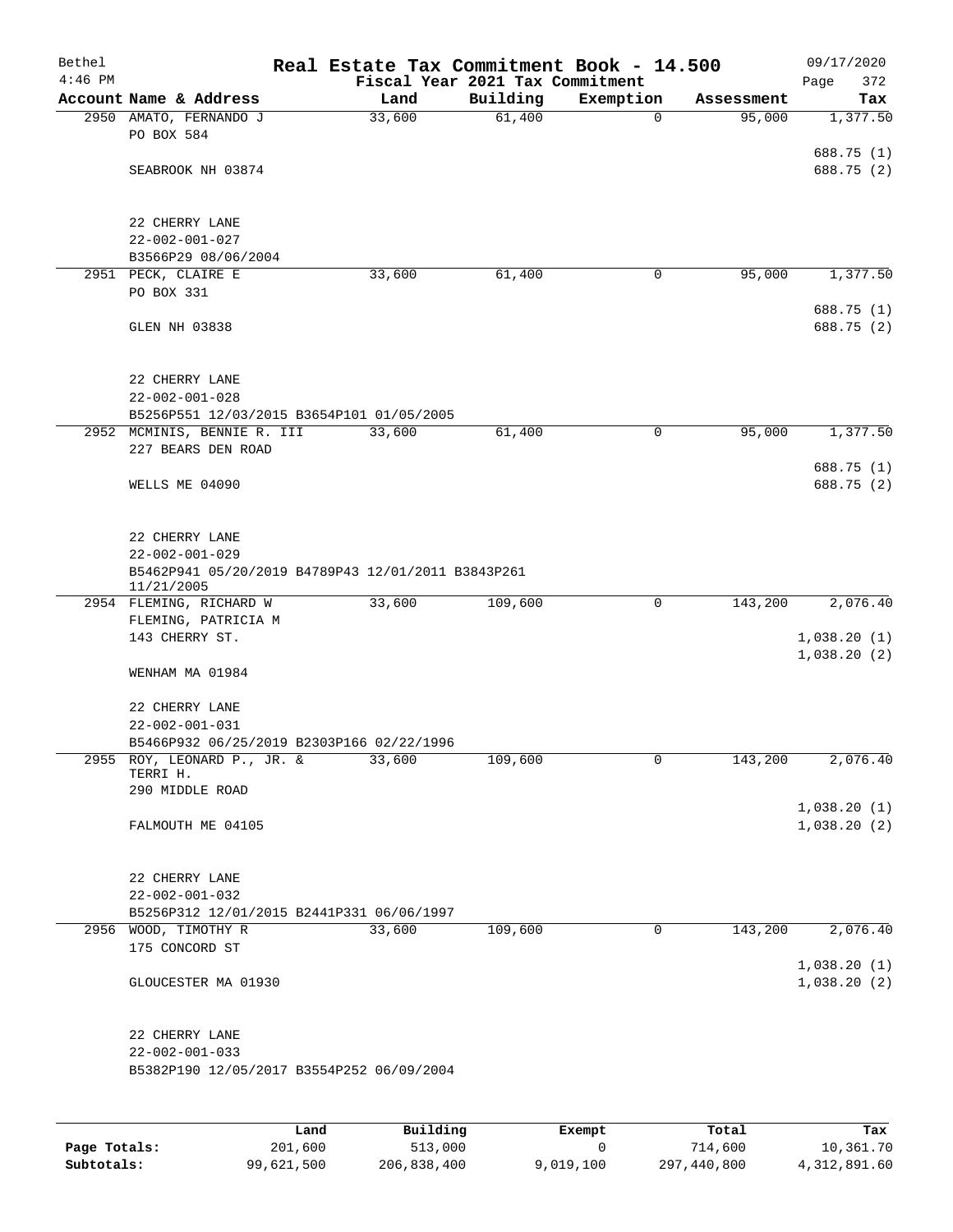| Bethel<br>$4:46$ PM |                                                                                                                          | Real Estate Tax Commitment Book - 14.500 | Fiscal Year 2021 Tax Commitment |             |            | 09/17/2020<br>Page<br>373  |
|---------------------|--------------------------------------------------------------------------------------------------------------------------|------------------------------------------|---------------------------------|-------------|------------|----------------------------|
|                     | Account Name & Address                                                                                                   | Land                                     | Building                        | Exemption   | Assessment | Tax                        |
|                     | 2957 MILLS, SCOTT J<br>DUFFY, MATTHEW T III<br>2 CLARENDON ST., #405                                                     | 33,600                                   | 109,600                         | $\mathbf 0$ | 143,200    | 2,076.40<br>1,038.20(1)    |
|                     | BOSTON MA 02116                                                                                                          |                                          |                                 |             |            | 1,038.20(2)                |
|                     | 22 CHERRY LANE<br>$22 - 002 - 001 - 034$                                                                                 |                                          |                                 |             |            |                            |
|                     | B5170P173 10/07/2014 B3475P59 03/12/2004                                                                                 |                                          |                                 |             |            |                            |
| 2958                | COOK, SARAH                                                                                                              | 33,600                                   | 109,600                         | 0           | 143,200    | 2,076.40                   |
|                     | 12 MONTROSE DRIVE                                                                                                        |                                          |                                 |             |            | 1,038.20(1)                |
|                     | STRATHAM NH 03885                                                                                                        |                                          |                                 |             |            | 1,038.20(2)                |
|                     | 22 CHERRY LANE<br>$22 - 002 - 001 - 035$                                                                                 |                                          |                                 |             |            |                            |
|                     | B3617P30 10/27/2004                                                                                                      |                                          |                                 |             |            |                            |
| 2959                | WALLACE, GREGORY M. &<br>JULIE P.                                                                                        | 33,600                                   | 109,600                         | 0           | 143,200    | 2,076.40                   |
|                     | 244 FARM LANE                                                                                                            |                                          |                                 |             |            |                            |
|                     | WESTWOOD MA 02090                                                                                                        |                                          |                                 |             |            | 1,038.20(1)<br>1,038.20(2) |
|                     | 22 CHERRY LANE                                                                                                           |                                          |                                 |             |            |                            |
|                     | $22 - 002 - 001 - 036$<br>B5472P704 08/06/2019 B5276P392 04/11/2016 B5276P390<br>04/11/2016 B4165P104 07/13/2007 B3063P2 |                                          |                                 |             |            |                            |
|                     | 2960 LAVENDA, RONALD G                                                                                                   | 33,600                                   | 65,800                          | 0           | 99,400     | 1,441.30                   |
|                     | LAVENDA, LINDA G                                                                                                         |                                          |                                 |             |            |                            |
|                     | 39 BROWNLEA RD.                                                                                                          |                                          |                                 |             |            | 720.65(1)                  |
|                     | FRAMINGHAM MA 01701                                                                                                      |                                          |                                 |             |            | 720.65(2)                  |
|                     | 24 CHERRY LANE                                                                                                           |                                          |                                 |             |            |                            |
|                     | $22 - 002 - 001 - 037$                                                                                                   |                                          |                                 |             |            |                            |
|                     | B3525P243 05/14/2004                                                                                                     |                                          |                                 |             |            |                            |
|                     | 2961 WHITMAN, DAVID B                                                                                                    | 33,600                                   | 65,800                          | 0           | 99,400     | 1,441.30                   |
|                     | WHITMAN, KRISTEN C                                                                                                       |                                          |                                 |             |            |                            |
|                     | 27 UPLAND STREET                                                                                                         |                                          |                                 |             |            | 720.65(1)                  |
|                     | HOLEBROOK MA 02343                                                                                                       |                                          |                                 |             |            | 720.65(2)                  |
|                     | 24 CHERRY LANE                                                                                                           |                                          |                                 |             |            |                            |
|                     | $22 - 002 - 001 - 038$                                                                                                   |                                          |                                 |             |            |                            |
|                     | B5249P613 10/20/2015 B3583P115 08/30/2004                                                                                |                                          |                                 |             |            |                            |
|                     | 2962 SOULE, SALLY A                                                                                                      | 33,600                                   | 65,800                          | 0           | 99,400     | 1,441.30                   |
|                     | PO BOX 102                                                                                                               |                                          |                                 |             |            |                            |
|                     | KITTERY POINT ME 03905                                                                                                   |                                          |                                 |             |            | 720.65(1)<br>720.65 (2)    |
|                     | 24 CHERRY LANE                                                                                                           |                                          |                                 |             |            |                            |
|                     | $22 - 002 - 001 - 039$<br>B5464P487 06/03/2019 B3589P334 09/09/2004                                                      |                                          |                                 |             |            |                            |
|                     |                                                                                                                          |                                          |                                 |             |            |                            |
|                     |                                                                                                                          |                                          |                                 |             |            |                            |

|              | Land       | Building    | Exempt    | Total       | Tax          |
|--------------|------------|-------------|-----------|-------------|--------------|
| Page Totals: | 201,600    | 526,200     |           | 727,800     | 10,553.10    |
| Subtotals:   | 99,823,100 | 207,364,600 | 9,019,100 | 298,168,600 | 4,323,444.70 |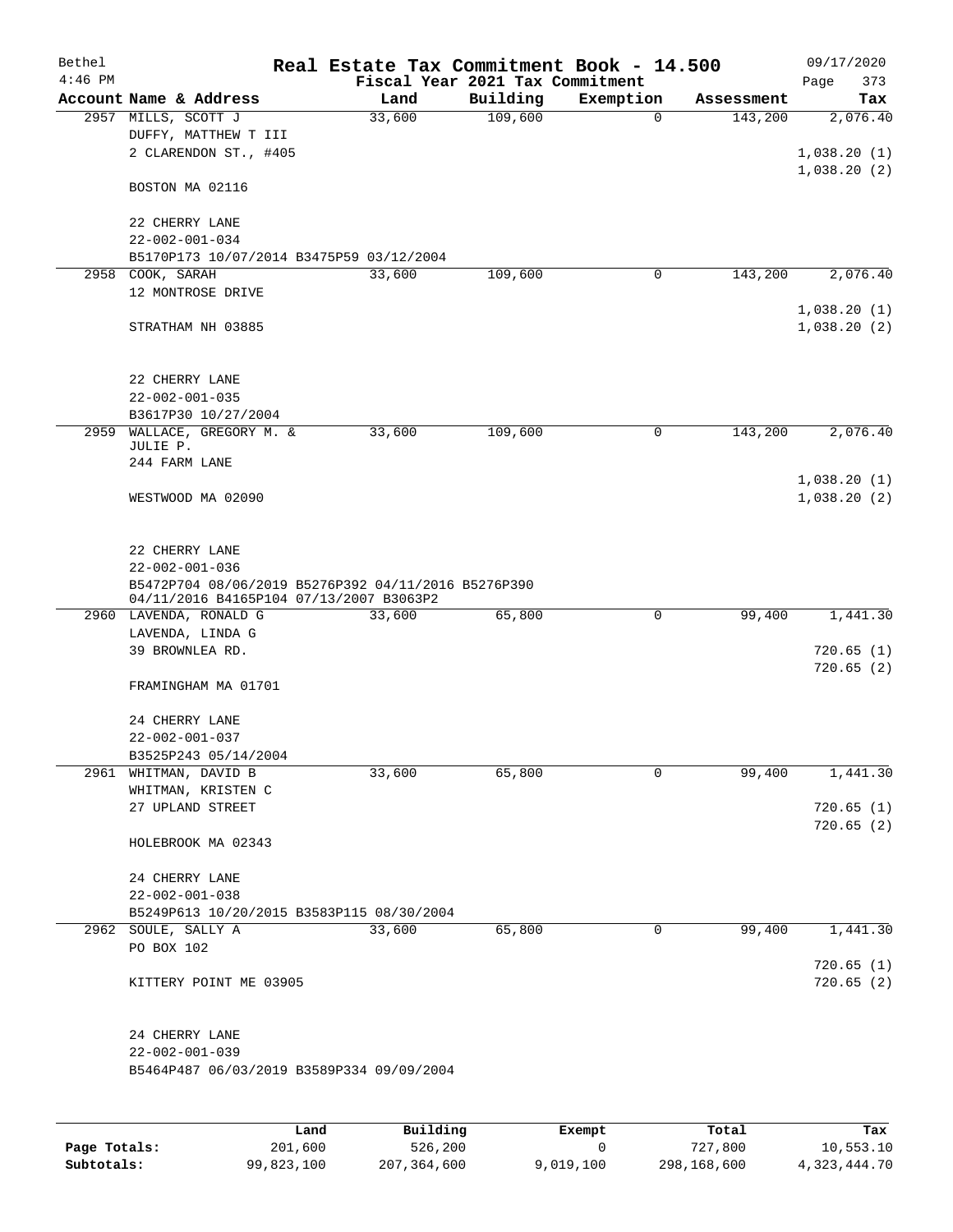| Bethel<br>$4:46$ PM |                                                                                        | Real Estate Tax Commitment Book - 14.500<br>Fiscal Year 2021 Tax Commitment |           |             |                  | 09/17/2020                 |
|---------------------|----------------------------------------------------------------------------------------|-----------------------------------------------------------------------------|-----------|-------------|------------------|----------------------------|
|                     | Account Name & Address                                                                 | Land                                                                        | Building  | Exemption   | Assessment       | Page<br>374<br>Tax         |
|                     | 2964 DEMARIA, ROBERT J                                                                 | 33,600                                                                      | 65,800    | 0           | 99,400           | 1,441.30                   |
|                     | 104 ALEHSON ST                                                                         |                                                                             |           |             |                  |                            |
|                     |                                                                                        |                                                                             |           |             |                  | 720.65(1)                  |
|                     | RYE NH 03870                                                                           |                                                                             |           |             |                  | 720.65(2)                  |
|                     |                                                                                        |                                                                             |           |             |                  |                            |
|                     | 24 CHERRY LANE                                                                         |                                                                             |           |             |                  |                            |
|                     | $22 - 002 - 001 - 040$                                                                 |                                                                             |           |             |                  |                            |
|                     | B3131P40 06/28/2002                                                                    |                                                                             |           |             |                  |                            |
|                     | 2965 SIVRET, WILLIAM TTE                                                               | 33,600                                                                      | 117,500   | $\mathbf 0$ | 151,100          | 2,190.95                   |
|                     | SIVRET, ANN-MARIE TTE<br>37 LAWS LANE                                                  |                                                                             |           |             |                  |                            |
|                     |                                                                                        |                                                                             |           |             |                  | 1,095.48(1)<br>1,095.47(2) |
|                     | STOW MA 01775                                                                          |                                                                             |           |             |                  |                            |
|                     | 24 CHERRY LANE                                                                         |                                                                             |           |             |                  |                            |
|                     | $22 - 002 - 001 - 041$                                                                 |                                                                             |           |             |                  |                            |
|                     | B5444P635 12/06/2018 B2784P36 01/07/2000                                               |                                                                             |           |             |                  |                            |
|                     | 2966 WILLARD, ABBOTT                                                                   | 33,600                                                                      | 117,500   | 0           | 151,100          | 2,190.95                   |
|                     | WILLARD, JENNIFER                                                                      |                                                                             |           |             |                  |                            |
|                     | 357 PACKERS FALLS ROAD                                                                 |                                                                             |           |             |                  | 1,095.48(1)                |
|                     |                                                                                        |                                                                             |           |             |                  | 1,095.47(2)                |
|                     | DURHAM NH 03824                                                                        |                                                                             |           |             |                  |                            |
|                     | 24 CHERRY LANE                                                                         |                                                                             |           |             |                  |                            |
|                     | $22 - 002 - 001 - 042$                                                                 |                                                                             |           |             |                  |                            |
|                     | B5439P510 10/29/2018 B3067P145 02/11/2002                                              |                                                                             |           |             |                  |                            |
|                     | 2967 LYONS, JEFFREY                                                                    | 33,600                                                                      | 117,500   | 0           | 151,100          | 2,190.95                   |
|                     | LYONS, KELLY                                                                           |                                                                             |           |             |                  |                            |
|                     | 43 ARDSMOOR ROAD                                                                       |                                                                             |           |             |                  | 1,095.48(1)                |
|                     | MELROSE MA 02176                                                                       |                                                                             |           |             |                  | 1,095.47(2)                |
|                     |                                                                                        |                                                                             |           |             |                  |                            |
|                     | 24 CHERRY LANE                                                                         |                                                                             |           |             |                  |                            |
|                     | $22 - 002 - 001 - 043$                                                                 |                                                                             |           |             |                  |                            |
|                     | B5410P462 05/31/2018 B5255P412 11/23/2015 B4418P138<br>03/23/2009 B3603P248 09/22/2004 |                                                                             |           |             |                  |                            |
|                     | 2968 CHISMARK, ANTHONY &                                                               | 33,600                                                                      | 117,500   | 0           | 151,100          | 2,190.95                   |
|                     | KATHERINE, TRUSTEES<br>CHISMARK FAMILY TRUST                                           |                                                                             |           |             |                  |                            |
|                     | 88 QUINCY DR.                                                                          |                                                                             |           |             |                  | 1,095.48(1)                |
|                     |                                                                                        |                                                                             |           |             |                  | 1,095.47(2)                |
|                     | BEDFORD NH 03110                                                                       |                                                                             |           |             |                  |                            |
|                     | 24 CHERRY LANE                                                                         |                                                                             |           |             |                  |                            |
|                     | $22 - 002 - 001 - 044$                                                                 |                                                                             |           |             |                  |                            |
|                     | B5077P169 12/26/2013 B2786P304 01/14/2000                                              |                                                                             |           |             |                  |                            |
|                     | 4848 DIROMA, BRYAN S. & DAWN<br>Ι.                                                     | 33,600                                                                      | 67,300    | 0           | 100,900          | 1,463.05                   |
|                     | C/O RICHARD & HARRIET                                                                  |                                                                             |           |             |                  |                            |
|                     | <b>BOWERS</b>                                                                          |                                                                             |           |             |                  |                            |
|                     | 9864 CORRYSTONE DRIVE                                                                  |                                                                             |           |             |                  | 731.53 (1)                 |
|                     | CHARLOTTE NC 28277                                                                     |                                                                             |           |             |                  | 731.52(2)                  |
|                     | 26 CHERRY LANE                                                                         |                                                                             |           |             |                  |                            |
|                     | $22 - 002 - 001 - 045$                                                                 |                                                                             |           |             |                  |                            |
|                     | B3943P298 05/31/2006                                                                   |                                                                             |           |             |                  |                            |
|                     |                                                                                        |                                                                             |           |             |                  |                            |
| Page Totals:        | Land<br>201,600                                                                        | Building<br>603,100                                                         |           | Exempt<br>0 | Total<br>804,700 | Tax                        |
| Subtotals:          | 100,024,700                                                                            | 207,967,700                                                                 | 9,019,100 |             | 298,973,300      | 11,668.15<br>4,335,112.85  |
|                     |                                                                                        |                                                                             |           |             |                  |                            |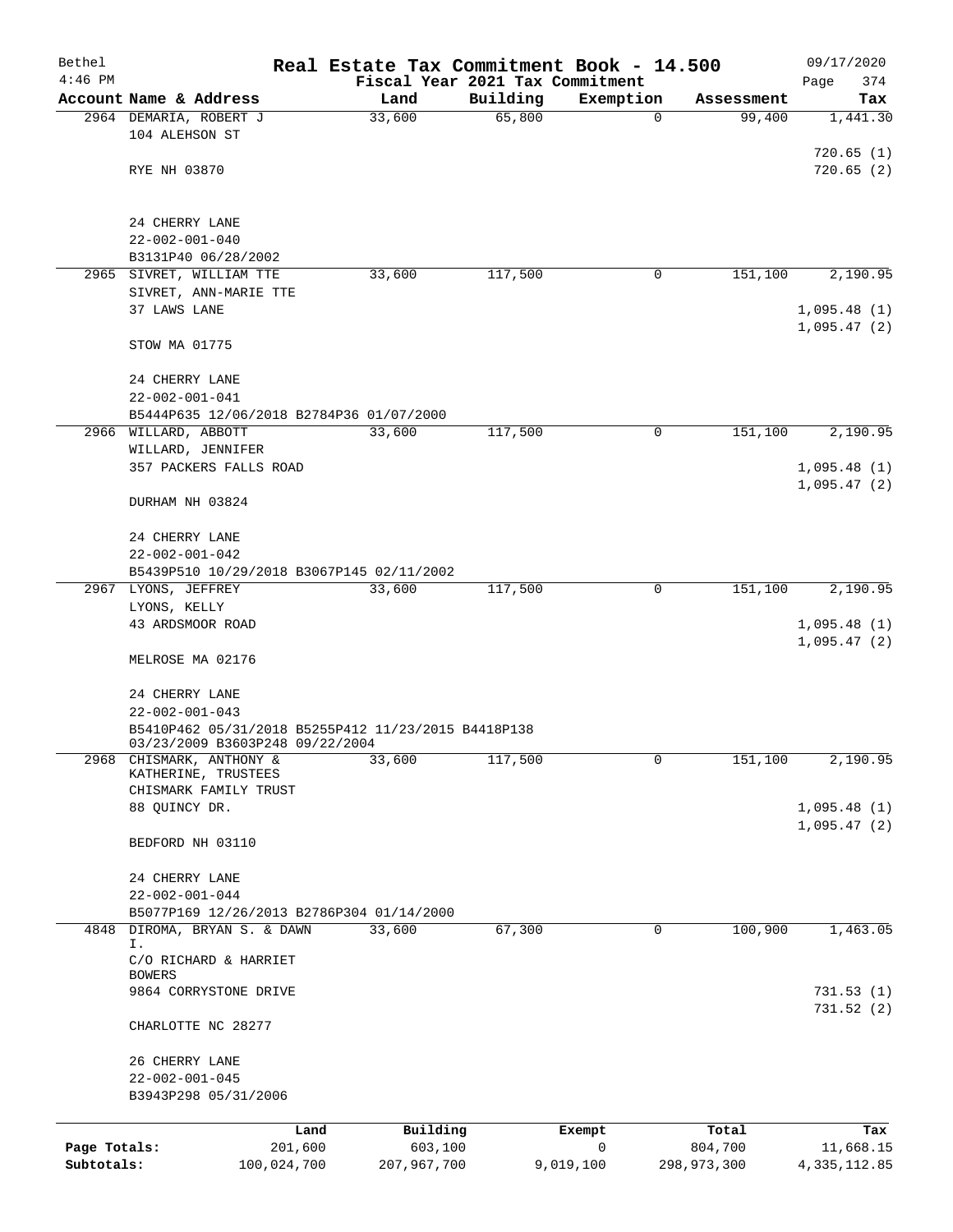| Bethel<br>$4:46$ PM |                                                                   | Real Estate Tax Commitment Book - 14.500 |                                             |             |             | 09/17/2020                   |
|---------------------|-------------------------------------------------------------------|------------------------------------------|---------------------------------------------|-------------|-------------|------------------------------|
|                     | Account Name & Address                                            | Land                                     | Fiscal Year 2021 Tax Commitment<br>Building | Exemption   | Assessment  | Page<br>375<br>Tax           |
|                     | 4853 ROGACHEVSKY, YAKOV                                           | 33,600                                   | 67,300                                      | $\mathbf 0$ | 100,900     | 1,463.05                     |
|                     | ROGACHEVSKY, JULIA<br>406 PARADISE RD. APT.                       |                                          |                                             |             |             | 731.53(1)                    |
|                     | 3N                                                                |                                          |                                             |             |             |                              |
|                     | SWAMPSCOTT MA 01907<br>1367                                       |                                          |                                             |             |             | 731.52 (2)                   |
|                     | 26 CHERRY LANE<br>$22 - 002 - 001 - 046$                          |                                          |                                             |             |             |                              |
|                     | B3952P121 06/09/2006                                              |                                          |                                             |             |             |                              |
|                     | 4850 GUTIN, BORIS                                                 | 33,600                                   | 67,300                                      | 0           | 100,900     | 1,463.05                     |
|                     | GUTIN, MARINA                                                     |                                          |                                             |             |             |                              |
|                     | 31 ARNOLD TERRACE                                                 |                                          |                                             |             |             | 731.53(1)                    |
|                     | MARBLEHEAD MA 01945                                               |                                          |                                             |             |             | 731.52(2)                    |
|                     | 26 CHERRY LANE                                                    |                                          |                                             |             |             |                              |
|                     | $22 - 002 - 001 - 047$                                            |                                          |                                             |             |             |                              |
|                     | B3952P116 06/09/2006                                              |                                          |                                             |             |             |                              |
|                     | 4855 GUTIN, BORIS                                                 | 33,600                                   | 67,300                                      | 0           | 100,900     | 1,463.05                     |
|                     | GUTIN, MARINA                                                     |                                          |                                             |             |             |                              |
|                     | 31 ARNOLD TERRACE                                                 |                                          |                                             |             |             | 731.53(1)<br>731.52(2)       |
|                     | MARBLEHEAD MA 01945                                               |                                          |                                             |             |             |                              |
|                     | 26 CHERRY LANE                                                    |                                          |                                             |             |             |                              |
|                     | $22 - 002 - 001 - 048$                                            |                                          |                                             |             |             |                              |
|                     | B3952P116 06/09/2006                                              |                                          |                                             |             |             |                              |
|                     | 4847 FOSSETT, BETH T                                              | 33,600                                   | 120,100                                     | 0           | 153,700     | 2,228.65                     |
|                     | FOSSETT, TIMOTHY A<br>3 LEDGEWATER DR.                            |                                          |                                             |             |             | 1, 114.33(1)                 |
|                     |                                                                   |                                          |                                             |             |             | 1, 114.32(2)                 |
|                     | KENNEBUNK ME 04043                                                |                                          |                                             |             |             |                              |
|                     | 26 CHERRY LANE<br>$22 - 002 - 001 - 049$                          |                                          |                                             |             |             |                              |
|                     | B5222P159 05/15/2015 B3943P302 05/31/2006 B3901P144<br>03/10/2006 |                                          |                                             |             |             |                              |
|                     | 4862 LIKHTERMAN, VLADIMIR                                         | 33,600                                   | 120,100                                     | 0           | 153,700     | 2,228.65                     |
|                     | GUTMAN, IRINA                                                     |                                          |                                             |             |             |                              |
|                     | 12 BALDWIN RD                                                     |                                          |                                             |             |             | 1, 114.33(1)<br>1, 114.32(2) |
|                     | MARBLEHEAD MA 01945                                               |                                          |                                             |             |             |                              |
|                     | 26 CHERRY LANE                                                    |                                          |                                             |             |             |                              |
|                     | $22 - 002 - 001 - 050$                                            |                                          |                                             |             |             |                              |
|                     | B4905P247 10/11/2012 B1632P261 12/12/1988                         |                                          |                                             |             |             |                              |
|                     | 4849 DEMELLO, BETH G                                              | 33,600                                   | 120,100                                     | 0           | 153,700     | 2,228.65                     |
|                     | DEMELLO, SHAWN                                                    |                                          |                                             |             |             |                              |
|                     | 1 SHERMAN DRIVE                                                   |                                          |                                             |             |             | 1, 114.33(1)<br>1, 114.32(2) |
|                     | SCITUATE MA 02066                                                 |                                          |                                             |             |             |                              |
|                     | 26 CHERRY LANE                                                    |                                          |                                             |             |             |                              |
|                     | $22 - 002 - 001 - 051$                                            |                                          |                                             |             |             |                              |
|                     | B5341P34 04/19/2017 B3901<br>03                                   | P190 03/13/2006                          |                                             |             |             |                              |
|                     | Land                                                              | Building                                 | Exempt                                      |             | Total       | Tax                          |
| Page Totals:        | 201,600                                                           | 562,200                                  | 0                                           |             | 763,800     | 11,075.10                    |
| Subtotals:          | 100,226,300                                                       | 208,529,900                              | 9,019,100                                   |             | 299,737,100 | 4, 346, 187.95               |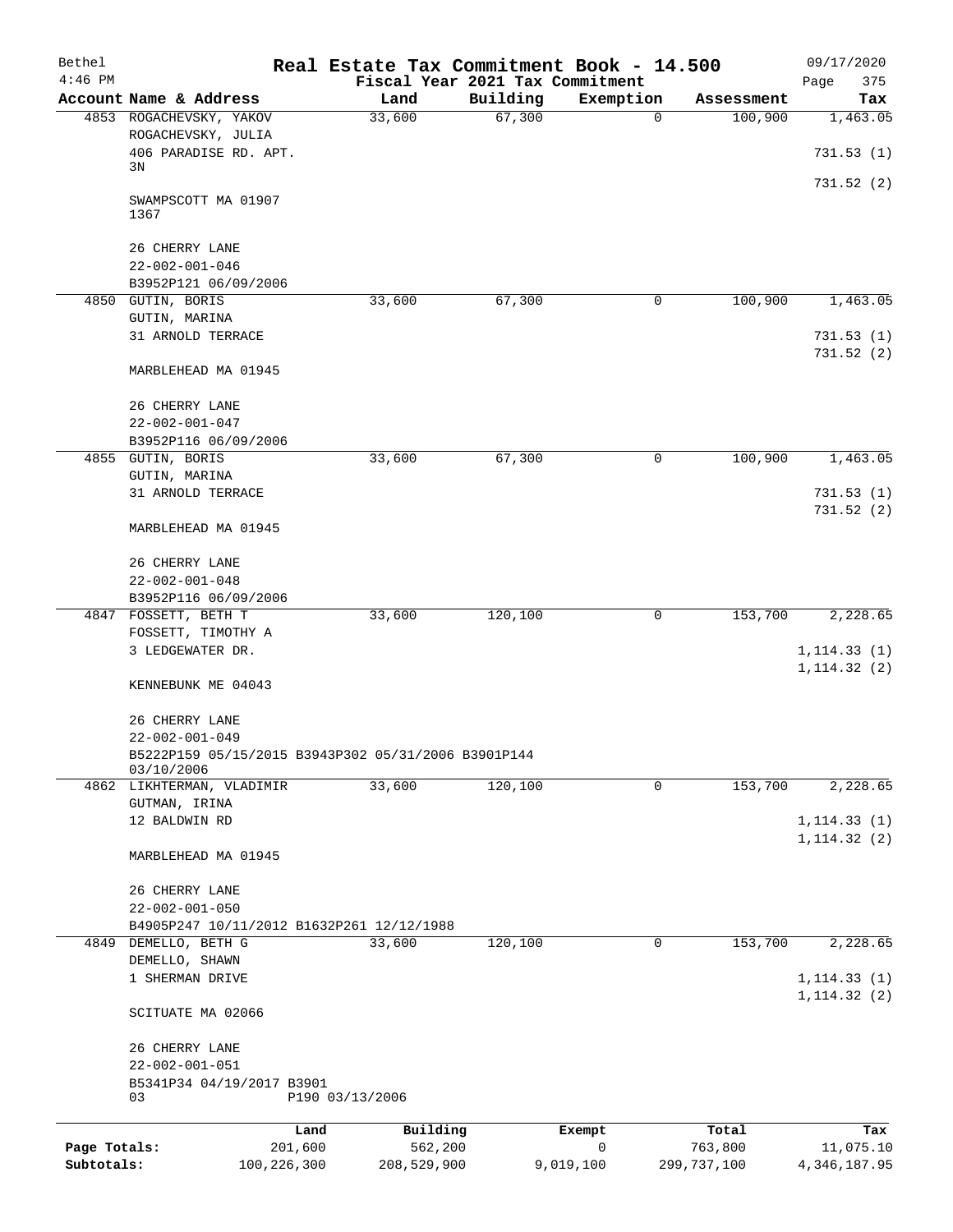| Bethel    |                                                                   |  | Real Estate Tax Commitment Book - 14.500 |                                 |                       |                       | 09/17/2020      |  |  |
|-----------|-------------------------------------------------------------------|--|------------------------------------------|---------------------------------|-----------------------|-----------------------|-----------------|--|--|
| $4:46$ PM |                                                                   |  |                                          | Fiscal Year 2021 Tax Commitment |                       |                       | 376<br>Page     |  |  |
|           | Account Name & Address<br>4861 MARTELL, PETER W. &                |  | Land<br>33,600                           | Building<br>120, 100            | Exemption<br>$\Omega$ | Assessment<br>153,700 | Tax<br>2,228.65 |  |  |
|           | MARY J.                                                           |  |                                          |                                 |                       |                       |                 |  |  |
|           | 27 HEMLOCK LANE                                                   |  |                                          |                                 |                       |                       |                 |  |  |
|           |                                                                   |  |                                          |                                 |                       |                       | 1, 114.33(1)    |  |  |
|           | GRAY ME 04039                                                     |  |                                          |                                 |                       |                       | 1, 114.32(2)    |  |  |
|           |                                                                   |  |                                          |                                 |                       |                       |                 |  |  |
|           |                                                                   |  |                                          |                                 |                       |                       |                 |  |  |
|           | 26 CHERRY LANE<br>$22 - 002 - 001 - 052$                          |  |                                          |                                 |                       |                       |                 |  |  |
|           | B5493P737 11/21/2019 B3943P300 05/31/2006 B3933P346               |  |                                          |                                 |                       |                       |                 |  |  |
|           | 05/08/2006                                                        |  |                                          |                                 |                       |                       |                 |  |  |
|           | 4856 CARMODY FAMILY TRUST                                         |  | 33,600                                   | 67,300                          | 0                     | 100,900               | 1,463.05        |  |  |
|           | 148 BICKFORD ST                                                   |  |                                          |                                 |                       |                       |                 |  |  |
|           |                                                                   |  |                                          |                                 |                       |                       | 731.53(1)       |  |  |
|           | LYNN MA 01904                                                     |  |                                          |                                 |                       |                       | 731.52(2)       |  |  |
|           |                                                                   |  |                                          |                                 |                       |                       |                 |  |  |
|           | 30 CHERRY LANE                                                    |  |                                          |                                 |                       |                       |                 |  |  |
|           | $22 - 002 - 001 - 053$                                            |  |                                          |                                 |                       |                       |                 |  |  |
|           | B5292P210 07/12/2016 B5221P532 05/13/2015 B5216P657               |  |                                          |                                 |                       |                       |                 |  |  |
|           | 04/09/2015 B4102P323 03/12/2007                                   |  |                                          |                                 |                       |                       |                 |  |  |
|           | 4857 ETHERIDGE, STEVEN R<br>PO BOX 856                            |  | 33,600                                   | 67,300                          | $\mathbf 0$           | 100,900               | 1,463.05        |  |  |
|           |                                                                   |  |                                          |                                 |                       |                       | 731.53(1)       |  |  |
|           | BETHEL ME 04217                                                   |  |                                          |                                 |                       |                       | 731.52(2)       |  |  |
|           |                                                                   |  |                                          |                                 |                       |                       |                 |  |  |
|           |                                                                   |  |                                          |                                 |                       |                       |                 |  |  |
|           | 30 CHERRY LANE                                                    |  |                                          |                                 |                       |                       |                 |  |  |
|           | $22 - 002 - 001 - 054$                                            |  |                                          |                                 |                       |                       |                 |  |  |
|           | B3966P14 07/07/2006                                               |  |                                          |                                 | $\mathbf 0$           |                       |                 |  |  |
|           | 4858 PLAMONDON, GARY A. &<br>BARBARA M.                           |  | 33,600                                   | 67,300                          |                       | 100,900               | 1,463.05        |  |  |
|           | 4001 SANTA BARBARA                                                |  |                                          |                                 |                       |                       |                 |  |  |
|           | BLVD, BOX 124                                                     |  |                                          |                                 |                       |                       |                 |  |  |
|           |                                                                   |  |                                          |                                 |                       |                       | 731.53(1)       |  |  |
|           | NAPLES FL 34104                                                   |  |                                          |                                 |                       |                       | 731.52(2)       |  |  |
|           |                                                                   |  |                                          |                                 |                       |                       |                 |  |  |
|           | 30 CHERRY LANE                                                    |  |                                          |                                 |                       |                       |                 |  |  |
|           | $22 - 002 - 001 - 055$                                            |  |                                          |                                 |                       |                       |                 |  |  |
|           | B5462P427 05/15/2019 B3964P263 06/30/2006                         |  |                                          |                                 |                       |                       |                 |  |  |
|           | 4854 HALL, WAYNE A., JR. REV                                      |  | 33,600                                   | 67,300                          | 0                     | 100,900               | 1,463.05        |  |  |
|           | TRUST<br>47 NOTTINGHAM ROAD                                       |  |                                          |                                 |                       |                       |                 |  |  |
|           |                                                                   |  |                                          |                                 |                       |                       | 731.53(1)       |  |  |
|           | RAYMOND NH 03077                                                  |  |                                          |                                 |                       |                       | 731.52(2)       |  |  |
|           |                                                                   |  |                                          |                                 |                       |                       |                 |  |  |
|           |                                                                   |  |                                          |                                 |                       |                       |                 |  |  |
|           | 30 CHERRY LANE                                                    |  |                                          |                                 |                       |                       |                 |  |  |
|           | $22 - 002 - 001 - 056$                                            |  |                                          |                                 |                       |                       |                 |  |  |
|           | B5383P108 12/11/2017 B5304P321 08/12/2016 B3938P237<br>11/30/2005 |  |                                          |                                 |                       |                       |                 |  |  |

|              | Land        | Building    | Exempt    | Total       | Tax          |  |
|--------------|-------------|-------------|-----------|-------------|--------------|--|
| Page Totals: | 168,000     | 389,300     |           | 557,300     | 8,080.85     |  |
| Subtotals:   | 100,394,300 | 208,919,200 | 9,019,100 | 300,294,400 | 4,354,268.80 |  |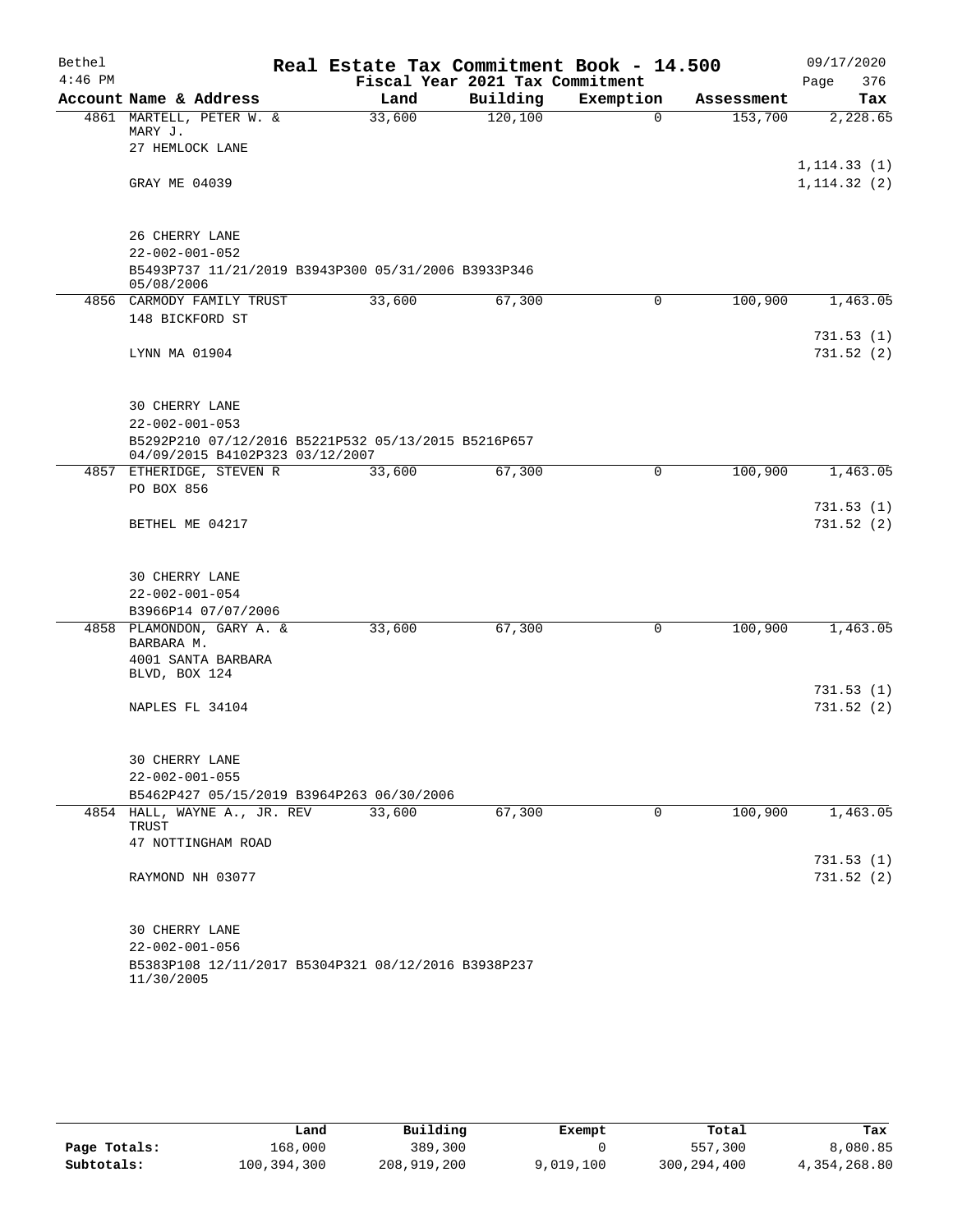| Bethel<br>$4:46$ PM |                                                   |       | Fiscal Year 2021 Tax Commitment |             | Real Estate Tax Commitment Book - 14.500 |            | 09/17/2020<br>Page<br>377    |
|---------------------|---------------------------------------------------|-------|---------------------------------|-------------|------------------------------------------|------------|------------------------------|
|                     | Account Name & Address                            |       | Land                            | Building    | Exemption                                | Assessment | Tax                          |
|                     | 4859 KARLA, BRANNEN J.<br>47 HENNESSY DRIVE       |       | 33,600                          | 120,100     | $\mathbf 0$                              | 153,700    | 2,228.65                     |
|                     | PORTLAND ME 04103                                 |       |                                 |             |                                          |            | 1, 114.33(1)<br>1, 114.32(2) |
|                     | 30 CHERRY LN<br>$22 - 002 - 001 - 057$            |       |                                 |             |                                          |            |                              |
|                     | B5465P574 06/13/2019 B3962P298 06/28/2006         |       |                                 |             |                                          |            |                              |
|                     | 4860 WADZINSKI, NATALIE                           |       | 33,600                          | 120,100     | 0                                        | 153,700    | 2,228.65                     |
|                     | WADZINSKI, STEVEN                                 |       |                                 |             |                                          |            |                              |
|                     | 12 WAKEFIELD STREET                               |       |                                 |             |                                          |            | 1, 114.33(1)                 |
|                     | READING MA 01867                                  |       |                                 |             |                                          |            | 1, 114.32(2)                 |
|                     | 30 CHERRY LANE<br>$22 - 002 - 001 - 058$          |       |                                 |             |                                          |            |                              |
|                     | B4597P5 06/15/2010                                |       |                                 |             |                                          |            |                              |
|                     | 4864 BOURASSA, MARC J                             |       | 33,600                          | 120,100     | 0                                        | 153,700    | 2,228.65                     |
|                     | BOURASSA, SUZANNE,                                |       |                                 |             |                                          |            |                              |
|                     | <b>BEAULIEU</b><br>6 CARL SMITH                   |       |                                 |             |                                          |            | 1, 114.33(1)                 |
|                     |                                                   |       |                                 |             |                                          |            | 1, 114.32(2)                 |
|                     | OLD ORCHARD BEACH ME<br>04064                     |       |                                 |             |                                          |            |                              |
|                     | 30 CHERRY LANE<br>$22 - 002 - 001 - 059$          |       |                                 |             |                                          |            |                              |
|                     | B4077P306 01/13/2007                              |       |                                 |             |                                          |            |                              |
|                     | 4863 BLANCHARD, STACEY<br>PO BOX 507              |       | 33,600                          | 120,100     | 0                                        | 153,700    | 2,228.65                     |
|                     | SANFORD ME 04073                                  |       |                                 |             |                                          |            | 1, 114.33(1)<br>1, 114.32(2) |
|                     | 30 CHERRY LANE UNIT #60<br>$22 - 002 - 001 - 060$ |       |                                 |             |                                          |            |                              |
|                     | B3988P177 08/14/2006                              |       |                                 |             |                                          |            |                              |
|                     | 2974 SWANDEROSA<br>C/O JAMES SWAN                 | Acres | 12,800<br>30.00                 | 0           | $\mathbf 0$                              | 12,800     | 185.60                       |
|                     | 74 SUNDAY RIVER RD                                |       |                                 |             |                                          |            | 92.80(1)                     |
|                     | BETHEL ME 04217                                   |       |                                 |             |                                          |            | 92.80(2)                     |
|                     |                                                   |       |                                 |             |                                          |            |                              |
|                     | SUNDAY RIVER RD E/S<br>$22 - 003$                 |       |                                 |             |                                          |            |                              |
|                     | B2728P290 07/27/1999                              |       |                                 |             |                                          |            |                              |
|                     | 2975 HARRINGTON, FRANKLIN                         |       | 47,300                          | $\mathbf 0$ | $\mathbf 0$                              | 47,300     | 685.85                       |
|                     | 740 MAYVILLE RD.                                  | Acres | 160.00                          |             |                                          |            |                              |
|                     | BETHEL ME 04217                                   |       |                                 |             |                                          |            | 342.93(1)<br>342.92 (2)      |
|                     |                                                   |       |                                 |             |                                          |            |                              |
|                     | EMERY RD                                          |       |                                 |             |                                          |            |                              |
|                     | $22 - 004$                                        |       |                                 |             |                                          |            |                              |
|                     | B848P183 02/11/1975                               |       |                                 |             |                                          |            |                              |
|                     |                                                   |       |                                 |             |                                          |            |                              |
|                     |                                                   | Land  | Building                        |             | Exempt                                   | Total      | Tax                          |

**Page Totals:** 194,500 480,400 0 674,900 9,786.05 **Subtotals:** 100,588,800 209,399,600 9,019,100 300,969,300 4,364,054.85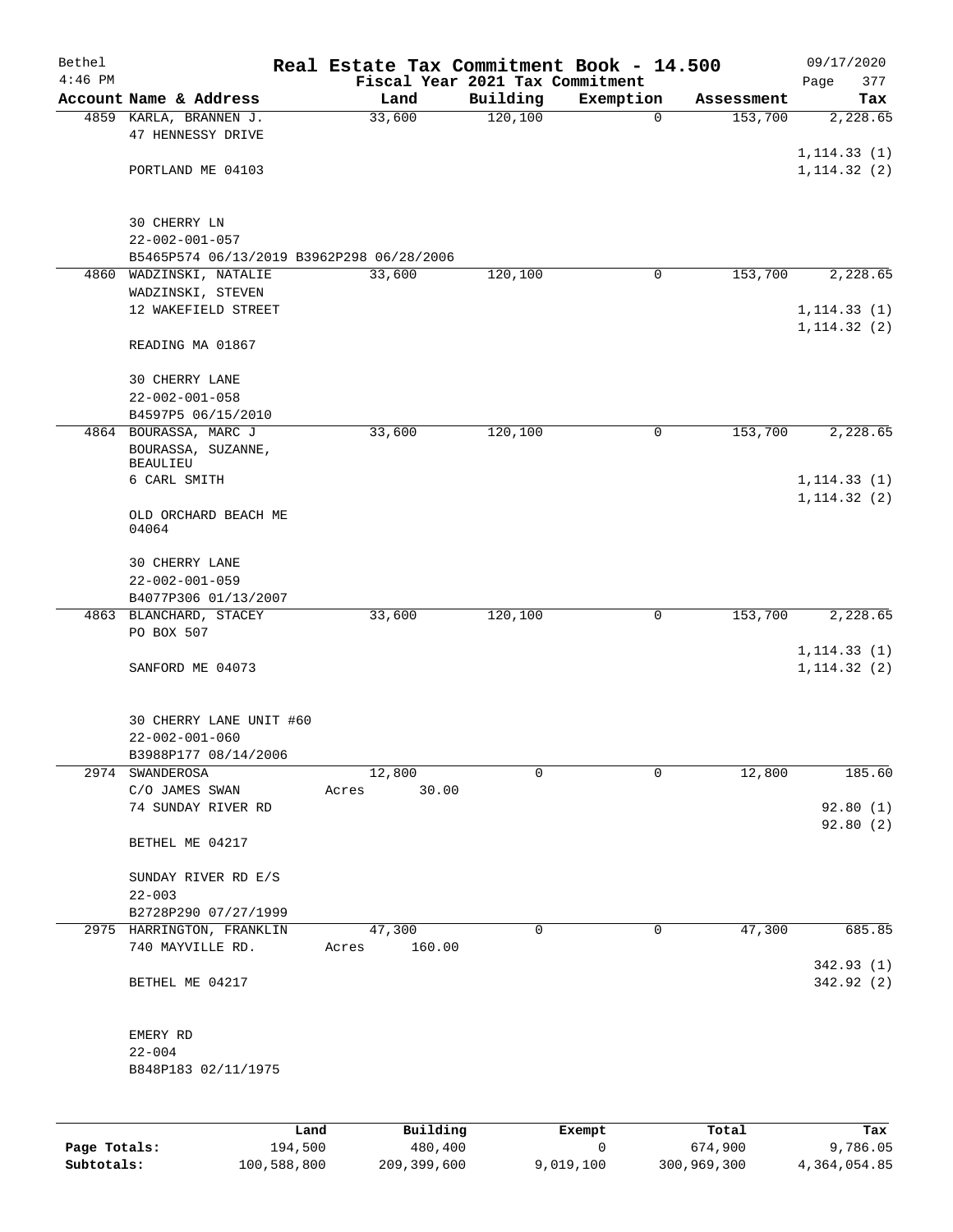| Bethel<br>$4:46$ PM |                                                |                     |                     |              | Real Estate Tax Commitment Book - 14.500<br>Fiscal Year 2021 Tax Commitment |            | 09/17/2020<br>Page<br>378 |
|---------------------|------------------------------------------------|---------------------|---------------------|--------------|-----------------------------------------------------------------------------|------------|---------------------------|
|                     | Account Name & Address                         |                     | Land                | Building     | Exemption                                                                   | Assessment | Tax                       |
|                     | 2976 CHADBOURNE TREE FARMS,                    | $\frac{105,700}{ }$ |                     | $\mathsf{O}$ | $\overline{0}$                                                              | 105,700    | 1,532.65                  |
|                     | LLC                                            |                     |                     |              |                                                                             |            |                           |
|                     | PO BOX 1750                                    | Acres               | 125.80              |              |                                                                             |            | 766.33(1)                 |
|                     | BETHEL ME 04217                                |                     |                     |              |                                                                             |            | 766.32(2)                 |
|                     |                                                |                     |                     |              |                                                                             |            |                           |
|                     |                                                |                     |                     |              |                                                                             |            |                           |
|                     | RTE 2 N/S                                      |                     |                     |              |                                                                             |            |                           |
|                     | $22 - 005$                                     |                     |                     |              |                                                                             |            |                           |
|                     | B3652P43 12/29/2004                            |                     |                     |              |                                                                             |            |                           |
|                     | 2977 ROBERTS POULTRY FARM<br>740 MAYVILLE ROAD | Acres               | 1,600<br>3.00       | $\Omega$     | 0                                                                           | 1,600      | 23.20                     |
|                     |                                                |                     |                     |              |                                                                             |            | 11.60(1)                  |
|                     | BETHEL ME 04217                                |                     |                     |              |                                                                             |            | 11.60(2)                  |
|                     |                                                |                     |                     |              |                                                                             |            |                           |
|                     |                                                |                     |                     |              |                                                                             |            |                           |
|                     | RTE 2 N/S                                      |                     |                     |              |                                                                             |            |                           |
|                     | $22 - 005 - 001 - 002$                         |                     |                     |              |                                                                             |            |                           |
|                     | 2979 HARRINGTON, SHEILA<br>740 MAYVILLE RD     |                     | 5,400<br>Acres 8.10 | $\mathbf 0$  | $\mathbf 0$                                                                 | 5,400      | 78.30                     |
|                     |                                                |                     |                     |              |                                                                             |            | 39.15(1)                  |
|                     | BETHEL ME 04217                                |                     |                     |              |                                                                             |            | 39.15(2)                  |
|                     |                                                |                     |                     |              |                                                                             |            |                           |
|                     |                                                |                     |                     |              |                                                                             |            |                           |
|                     | RTE 2 N/S                                      |                     |                     |              |                                                                             |            |                           |
|                     | $22 - 007$                                     |                     |                     |              |                                                                             |            |                           |
|                     | B1760P208 09/28/1990                           |                     |                     |              |                                                                             |            |                           |
|                     | 5450 CHADBOURNE TREE FARMS,<br>LLC             | 5,400               |                     | $\Omega$     | 0                                                                           | 5,400      | 78.30                     |
|                     | P.O. BOC 1750                                  | Acres               | 8.10                |              |                                                                             |            |                           |
|                     |                                                |                     |                     |              |                                                                             |            | 39.15(1)                  |
|                     | BETHEL ME 04217                                |                     |                     |              |                                                                             |            | 39.15(2)                  |
|                     |                                                |                     |                     |              |                                                                             |            |                           |
|                     | RTE 2 N/S                                      |                     |                     |              |                                                                             |            |                           |
|                     | $22 - 007$                                     |                     |                     |              |                                                                             |            |                           |
|                     | B5271P655 02/10/2016                           |                     |                     |              |                                                                             |            |                           |
|                     | 2980 MURPHY, DAVID                             |                     | 66,900              |              | 157,100 25,000                                                              | 199,000    | 2,885.50                  |
|                     | MURPHY, NANCY                                  | Acres               | 45.00               |              | 01 Homestead (HM)                                                           |            |                           |
|                     | 844 MAYVILLE ROAD                              |                     |                     |              |                                                                             |            | 1,442.75(1)               |
|                     |                                                |                     |                     |              |                                                                             |            | 1,442.75(2)               |
|                     | BETHEL ME 04217                                |                     |                     |              |                                                                             |            |                           |
|                     | 844 MAYVILLE RD.                               |                     |                     |              |                                                                             |            |                           |
|                     | $22 - 008$                                     |                     |                     |              |                                                                             |            |                           |
|                     | B1815P129 07/01/1991                           |                     |                     |              |                                                                             |            |                           |
|                     | 2981 ST. PIERRE, EDWARD                        |                     | 53,000              | 500          | 0                                                                           | 53,500     | 775.75                    |
|                     | ST. PIERRE, CONNIE                             |                     | Acres 68.00         |              |                                                                             |            |                           |
|                     | 894 MAYVILLE RD.                               |                     |                     |              |                                                                             |            | 387.88 (1)                |
|                     |                                                |                     |                     |              |                                                                             |            | 387.87 (2)                |
|                     | BETHEL ME 04217                                |                     |                     |              |                                                                             |            |                           |
|                     | RTE 2 N/S                                      |                     |                     |              |                                                                             |            |                           |
|                     | $22 - 009$                                     |                     |                     |              |                                                                             |            |                           |
|                     | B2677P96 03/10/1999                            |                     |                     |              |                                                                             |            |                           |
|                     |                                                |                     |                     |              |                                                                             |            |                           |
|                     |                                                |                     |                     |              |                                                                             |            |                           |

|              | Land        | Building    | Exempt    | Total       | Tax          |
|--------------|-------------|-------------|-----------|-------------|--------------|
| Page Totals: | 238,000     | 157,600     | 25,000    | 370,600     | 5,373.70     |
| Subtotals:   | 100,826,800 | 209,557,200 | 9,044,100 | 301,339,900 | 4,369,428.55 |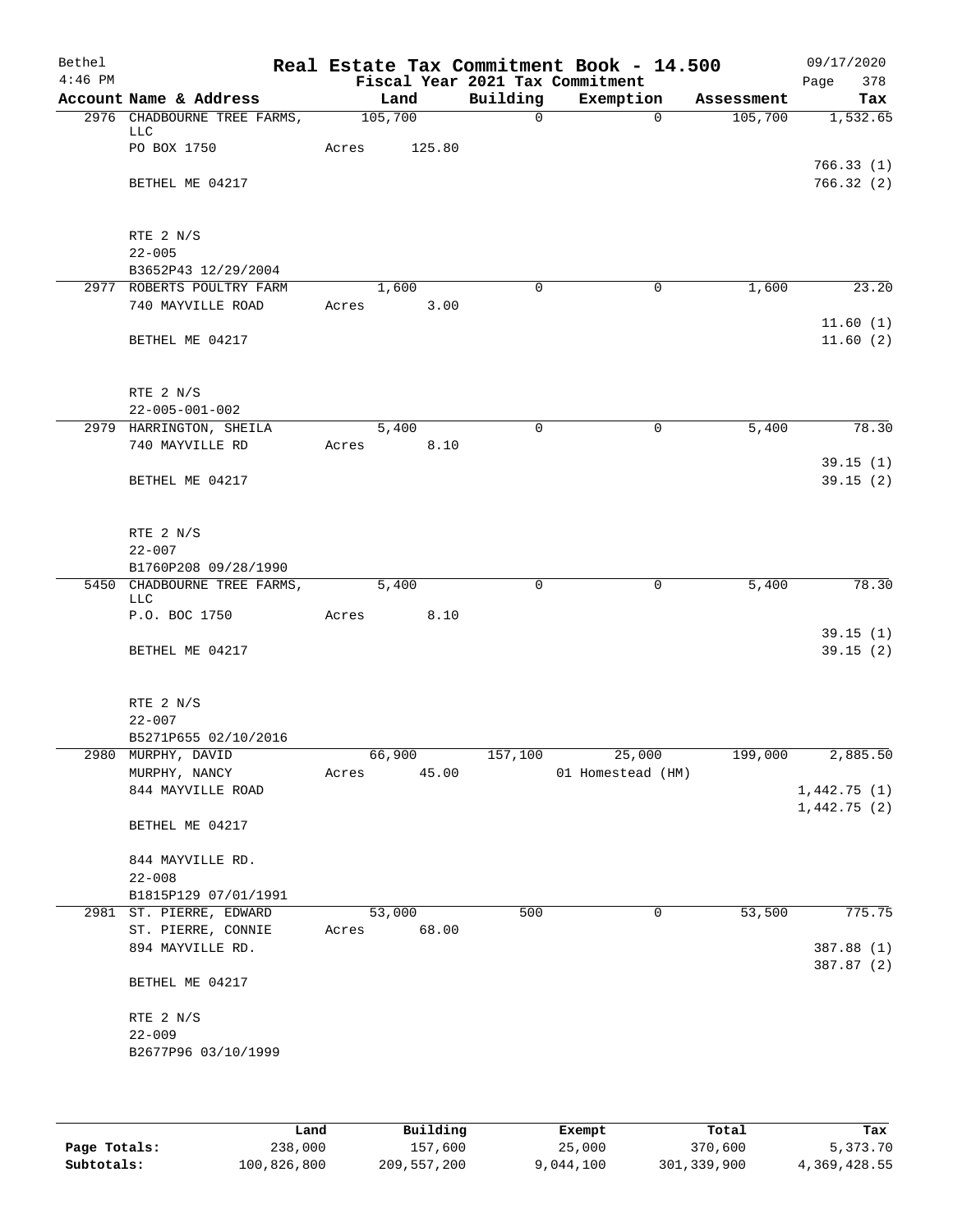| Bethel<br>$4:46$ PM |                                                                 |       |             |             | Real Estate Tax Commitment Book - 14.500<br>Fiscal Year 2021 Tax Commitment |            | 09/17/2020<br>379<br>Page |
|---------------------|-----------------------------------------------------------------|-------|-------------|-------------|-----------------------------------------------------------------------------|------------|---------------------------|
|                     | Account Name & Address                                          |       | Land        | Building    | Exemption                                                                   | Assessment | Tax                       |
|                     | 2982 ST. PIERRE, EDWARD                                         |       | 48,600      | 202, 200    | 25,000                                                                      | 225,800    | 3,274.10                  |
|                     | ST. PIERRE, CONNIE                                              | Acres | 12.00       |             | 01 Homestead (HM)                                                           |            |                           |
|                     | 894 MAYVILLE ROAD                                               |       |             |             |                                                                             |            | 1,637.05(1)               |
|                     | BETHEL ME 04217                                                 |       |             |             |                                                                             |            | 1,637.05(2)               |
|                     | 894 MAYVILLE RD.                                                |       |             |             |                                                                             |            |                           |
|                     | $22 - 010$                                                      |       |             |             |                                                                             |            |                           |
|                     | B1096P267 10/28/1980                                            |       |             |             |                                                                             |            |                           |
|                     | 2983 DOLLOFF, HELEN H                                           |       | 20,100      | $\mathbf 0$ | 0                                                                           | 20,100     | 291.45                    |
|                     | P.O. BOX 117                                                    |       | Acres 69.00 |             |                                                                             |            |                           |
|                     |                                                                 |       |             |             |                                                                             |            | 145.73(1)                 |
|                     | HANOVER ME 04237                                                |       |             |             |                                                                             |            | 145.72 (2)                |
|                     | RTE 2 N/S                                                       |       |             |             |                                                                             |            |                           |
|                     | $22 - 011$                                                      |       |             |             |                                                                             |            |                           |
|                     | B2215P109 04/24/1995                                            |       |             |             |                                                                             |            |                           |
|                     | 2985 BERRY, DAVID F.,<br>TRUSTEE                                |       | 47,900      | 241,500     | 0                                                                           | 289,400    | 4,196.30                  |
|                     | 51 LONE PINE ROAD                                               | Acres | 3.70        |             |                                                                             |            |                           |
|                     |                                                                 |       |             |             |                                                                             |            | 2,098.15(1)               |
|                     | NEWRY ME 04261                                                  |       |             |             |                                                                             |            | 2,098.15(2)               |
|                     | 1116 MAYVILLE RD.                                               |       |             |             |                                                                             |            |                           |
|                     | $22 - 013$                                                      |       |             |             |                                                                             |            |                           |
|                     | B5397P164 03/15/2018 B5341P447 04/24/2017 B5333P192             |       |             |             |                                                                             |            |                           |
|                     | 03/02/2017 B1146P202 01/12/1982                                 |       | 900         | $\mathbf 0$ | $\mathbf 0$                                                                 | 900        | 13.05                     |
|                     | 2986 LITTLEHALE, TERRI<br>31 LONE PINE ROAD                     | Acres | 3.01        |             |                                                                             |            |                           |
|                     |                                                                 |       |             |             |                                                                             |            | 6.53(1)                   |
|                     | NEWRY ME 04261                                                  |       |             |             |                                                                             |            | 6.52(2)                   |
|                     |                                                                 |       |             |             |                                                                             |            |                           |
|                     | RTE 2 N/S                                                       |       |             |             |                                                                             |            |                           |
|                     | $22 - 014$                                                      |       |             |             |                                                                             |            |                           |
|                     | B2507P78 12/17/1997 B1241P203 12/20/1983<br>2987 BERRY, SUSAN   |       | 6,100       | 0           | $\Omega$                                                                    | 6,100      | 88.45                     |
|                     | 1166 MAYVILLE ROAD                                              | Acres | 0.53        |             |                                                                             |            |                           |
|                     |                                                                 |       |             |             |                                                                             |            | 44.23(1)                  |
|                     | NEWRY ME 04261                                                  |       |             |             |                                                                             |            | 44.22 (2)                 |
|                     |                                                                 |       |             |             |                                                                             |            |                           |
|                     |                                                                 |       |             |             |                                                                             |            |                           |
|                     | RTE 2 N/S                                                       |       |             |             |                                                                             |            |                           |
|                     | $22 - 015$                                                      |       |             |             |                                                                             |            |                           |
|                     | B5416P425 07/03/2018 B5239P600 08/24/2015<br>2988 CALIRI, JENNY |       | 68,800      | 108,400     | $\mathbf 0$                                                                 | 177,200    | 2,569.40                  |
|                     | CALIRI, FRANK                                                   | Acres | 5.30        |             |                                                                             |            |                           |
|                     | 8 BERTWELL RD.                                                  |       |             |             |                                                                             |            | 1,284.70(1)               |
|                     |                                                                 |       |             |             |                                                                             |            | 1,284.70(2)               |
|                     | LEXINGTON MA 02420                                              |       |             |             |                                                                             |            |                           |
|                     | 35 BEAR POINT RD.                                               |       |             |             |                                                                             |            |                           |
|                     | $22 - 016$                                                      |       |             |             |                                                                             |            |                           |
|                     | B3399P189 10/14/2003 B3399P189 10/14/2003                       |       |             |             |                                                                             |            |                           |
|                     |                                                                 |       |             |             |                                                                             |            |                           |
|                     |                                                                 |       |             |             |                                                                             |            |                           |

|              | Land        | Building    | Exempt    | Total       | Tax          |
|--------------|-------------|-------------|-----------|-------------|--------------|
| Page Totals: | 192,400     | 552,100     | 25,000    | 719,500     | 10,432.75    |
| Subtotals:   | 101,019,200 | 210,109,300 | 9,069,100 | 302,059,400 | 4,379,861.30 |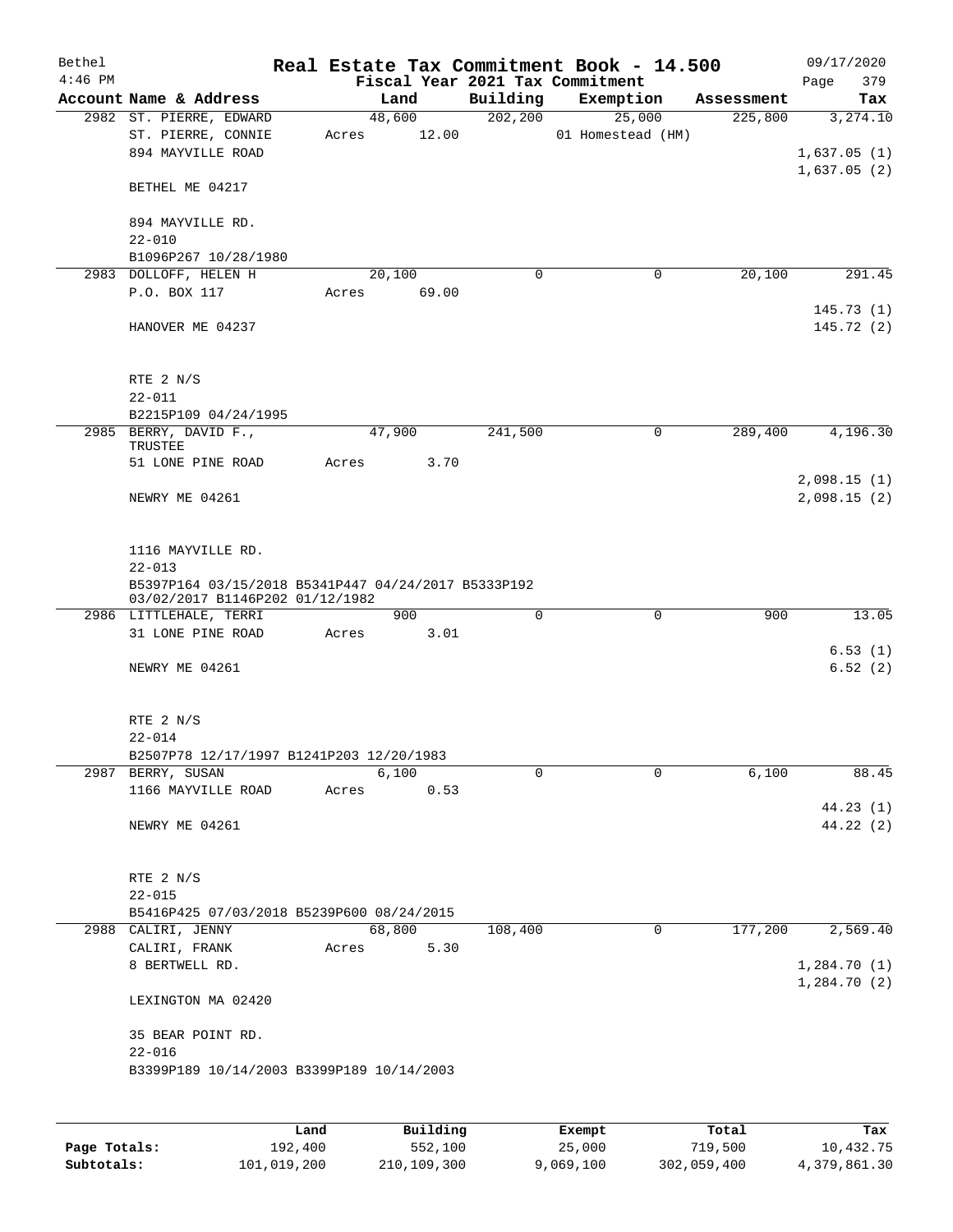| Bethel    |                                                                                                           |       |        |      |                                 | Real Estate Tax Commitment Book - 14.500 |            | 09/17/2020                 |
|-----------|-----------------------------------------------------------------------------------------------------------|-------|--------|------|---------------------------------|------------------------------------------|------------|----------------------------|
| $4:46$ PM |                                                                                                           |       |        |      | Fiscal Year 2021 Tax Commitment |                                          |            | Page<br>380                |
|           | Account Name & Address                                                                                    |       | Land   |      | Building                        | Exemption                                | Assessment | Tax                        |
|           | 2989 BALL, KEVIN J                                                                                        |       | 65,500 |      | 137,600                         | $\mathbf 0$                              | 203,100    | 2,944.95                   |
|           | BALL, SUZANNE P                                                                                           | Acres |        | 2.82 |                                 |                                          |            |                            |
|           | 8 VICTORY DR                                                                                              |       |        |      |                                 |                                          |            | 1,472.48(1)<br>1,472.47(2) |
|           | ENGLISHTOWN NJ 07726                                                                                      |       |        |      |                                 |                                          |            |                            |
|           | 5 BEAR POINT ROAD                                                                                         |       |        |      |                                 |                                          |            |                            |
|           | $22 - 016 - 002$                                                                                          |       |        |      |                                 |                                          |            |                            |
|           | B4715P188 05/06/2011                                                                                      |       |        |      |                                 |                                          |            |                            |
|           | 2990 GILBERT, GREGORY P                                                                                   |       | 65,500 |      | 330,000                         | 0                                        | 395,500    | 5,734.75                   |
|           | GILBERT, MARY ELLEN                                                                                       | Acres |        | 2.82 |                                 |                                          |            |                            |
|           | 9 POWDERHOUSE LANE                                                                                        |       |        |      |                                 |                                          |            | 2,867.38(1)                |
|           | BOXFORD MA 01921                                                                                          |       |        |      |                                 |                                          |            | 2,867.37(2)                |
|           | 2 LANGLEY RD.                                                                                             |       |        |      |                                 |                                          |            |                            |
|           | $22 - 016 - 003$                                                                                          |       |        |      |                                 |                                          |            |                            |
|           | B5218P157 04/21/2014 B5144P100 08/04/2014 B5144P95<br>08/04/2014 B5144P92 08/04/2014 B3593P163 09/15/2004 |       |        |      |                                 |                                          |            |                            |
|           | 2991 BRUNNICK, MICHAEL                                                                                    |       | 55,000 |      | 0                               | $\mathbf 0$                              | 55,000     | 797.50                     |
|           | BRUNNICK, ANYA PURI                                                                                       | Acres |        | 2.40 |                                 |                                          |            |                            |
|           | 18 BROAD STREET                                                                                           |       |        |      |                                 |                                          |            | 398.75 (1)                 |
|           | NEWBURYPORT MA 01950                                                                                      |       |        |      |                                 |                                          |            | 398.75 (2)                 |
|           | LANGLEY RD.                                                                                               |       |        |      |                                 |                                          |            |                            |
|           | $22 - 016 - 004$                                                                                          |       |        |      |                                 |                                          |            |                            |
|           | B5429P260 09/06/2018 B5092P117 02/25/2014 B3385P119                                                       |       |        |      |                                 |                                          |            |                            |
|           | 09/29/2003                                                                                                |       |        |      |                                 |                                          |            |                            |
|           | 2992 SCHNEIDER, JOHN C &                                                                                  |       | 55,700 |      | 0                               | 0                                        | 55,700     | 807.65                     |
|           | SUZANNE M, TRUSTEES<br>THE SCHNEIDER FAMILY                                                               | Acres |        | 2.70 |                                 |                                          |            |                            |
|           | REALTY TRUST                                                                                              |       |        |      |                                 |                                          |            |                            |
|           | 17 CENTRAL ST. UNIT 7                                                                                     |       |        |      |                                 |                                          |            | 403.83(1)                  |
|           |                                                                                                           |       |        |      |                                 |                                          |            | 403.82(2)                  |
|           | SALEM MA 01970 3781                                                                                       |       |        |      |                                 |                                          |            |                            |
|           | LANGELEY RD                                                                                               |       |        |      |                                 |                                          |            |                            |
|           | 22-016-005                                                                                                |       |        |      |                                 |                                          |            |                            |
|           | B5092P117 02/25/2014 B2547P97 04/17/1998                                                                  |       |        |      |                                 |                                          |            |                            |
|           | 2993 BRUNNICK, MICHAEL                                                                                    |       | 65,100 |      | 163,800                         | 0                                        | 228,900    | 3,319.05                   |
|           | BRUNNICK, ANYA PURI                                                                                       | Acres |        | 2.60 |                                 |                                          |            |                            |
|           | 18 BROAD STREET                                                                                           |       |        |      |                                 |                                          |            | 1,659.53(1)                |
|           | NEWBURYPORT MA 01950                                                                                      |       |        |      |                                 |                                          |            | 1,659.52(2)                |
|           | 30 LANGELEY RD                                                                                            |       |        |      |                                 |                                          |            |                            |
|           | $22 - 016 - 006$                                                                                          |       |        |      |                                 |                                          |            |                            |
|           | B5407P361 05/11/2018 B5092P117 02/25/2014 B1396P6                                                         |       |        |      |                                 |                                          |            |                            |
|           | 06/06/1986                                                                                                |       |        |      |                                 |                                          |            |                            |

|              | Land        | Building    | Exempt    | Total       | Tax          |
|--------------|-------------|-------------|-----------|-------------|--------------|
| Page Totals: | 306,800     | 631,400     |           | 938,200     | 13,603.90    |
| Subtotals:   | 101,326,000 | 210,740,700 | 9,069,100 | 302,997,600 | 4,393,465.20 |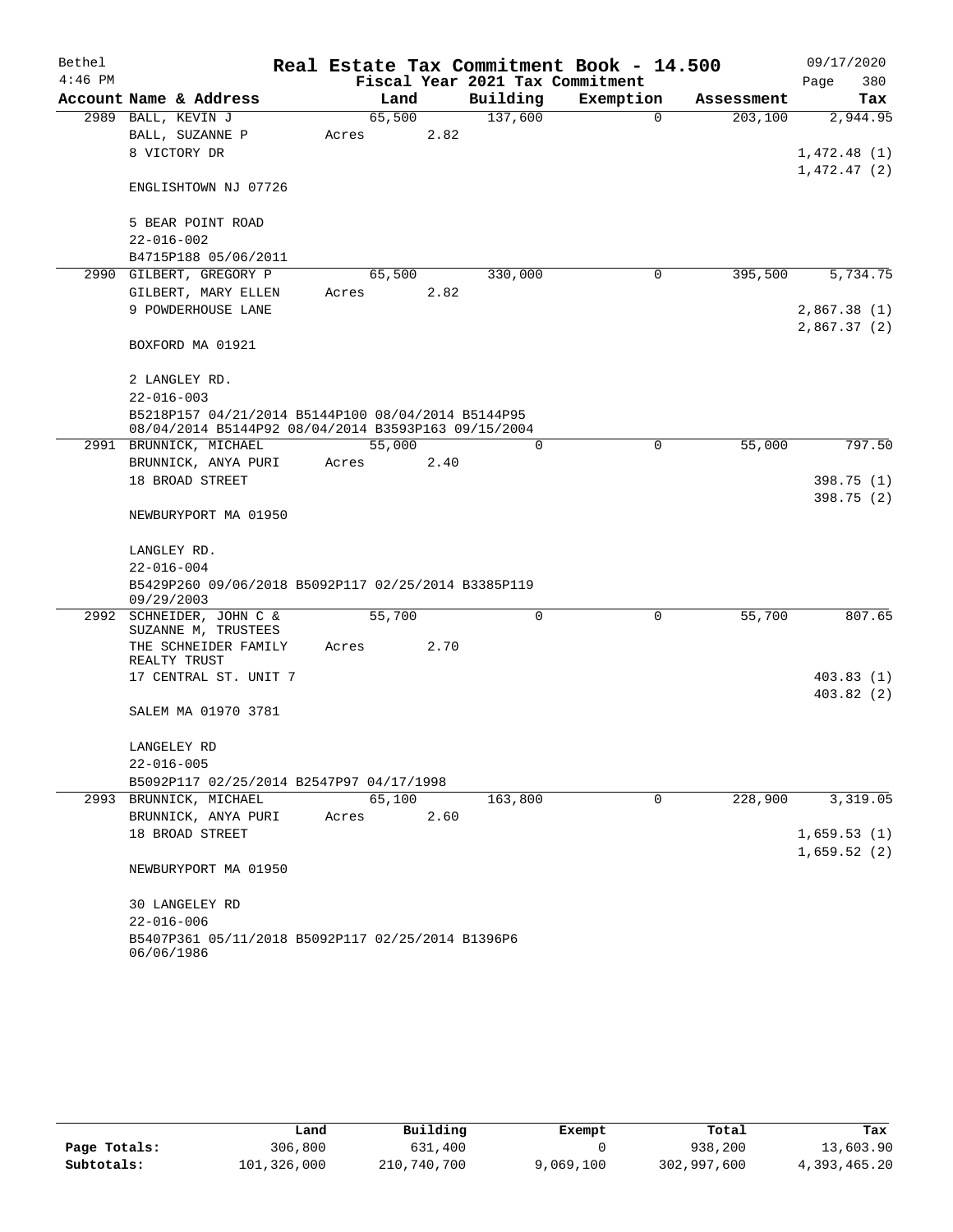| Bethel    |                                                                             |            |        |      | Real Estate Tax Commitment Book - 14.500 |           |             |            | 09/17/2020  |
|-----------|-----------------------------------------------------------------------------|------------|--------|------|------------------------------------------|-----------|-------------|------------|-------------|
| $4:46$ PM |                                                                             |            |        |      | Fiscal Year 2021 Tax Commitment          |           |             |            | 381<br>Page |
|           | Account Name & Address                                                      |            | Land   |      | Building                                 | Exemption |             | Assessment | Tax         |
|           | 2994 KIRLEIS, ERIC                                                          |            | 65,900 |      | 41,100                                   |           | $\Omega$    | 107,000    | 1,551.50    |
|           | KIRLEIS, KATHLEEN                                                           | Acres      |        | 3.05 |                                          |           |             |            |             |
|           | 71 BOYLSTON ST                                                              |            |        |      |                                          |           |             |            | 775.75(1)   |
|           | JAMAICA PLAIN MA 02130                                                      |            |        |      |                                          |           |             |            | 775.75(2)   |
|           | 1115 MAYVILLE RD                                                            |            |        |      |                                          |           |             |            |             |
|           | $22 - 016 - 007$                                                            |            |        |      |                                          |           |             |            |             |
|           | B5146P342 08/11/2014 B2226P140 05/27/1995 B2104P142<br>03/10/1994 B1359P163 |            |        |      |                                          |           |             |            |             |
|           | 2995 CHADBOURNE TREE FARMS,<br>LLC                                          |            | 52,400 |      | $\Omega$                                 |           | $\Omega$    | 52,400     | 759.80      |
|           | PO BOX 1750                                                                 | Acres      |        | 7.50 |                                          |           |             |            |             |
|           |                                                                             |            |        |      |                                          |           |             |            | 379.90(1)   |
|           | BETHEL ME 04217                                                             |            |        |      |                                          |           |             |            | 379.90(2)   |
|           | ROUTE TWO                                                                   |            |        |      |                                          |           |             |            |             |
|           | $22 - 017$                                                                  |            |        |      |                                          |           |             |            |             |
|           |                                                                             |            |        |      |                                          |           |             |            |             |
|           | B3652P43 12/29/2004                                                         |            | 44,000 |      |                                          |           | 0           | 79,500     | 1,152.75    |
|           | 5081 FRANKLIN, CHRISTOPHER<br>FRANKLIN, JULIE                               |            |        | 1.26 | 35,500                                   |           |             |            |             |
|           | 271 MAIN STREET                                                             | Acres      |        |      |                                          |           |             |            |             |
|           |                                                                             |            |        |      |                                          |           |             |            | 576.38(1)   |
|           | CUMBERLAND ME 04021                                                         |            |        |      |                                          |           |             |            | 576.37(2)   |
|           | 12 MT WILL FARM RD                                                          |            |        |      |                                          |           |             |            |             |
|           | $22 - 019 - 001$                                                            |            |        |      |                                          |           |             |            |             |
|           | B5447P686 01/02/2019 B4833P192 04/10/2012 B3440P145<br>12/17/2003           |            |        |      |                                          |           |             |            |             |
|           | 2997 FULGHUM, JOHN R. III &                                                 |            | 45,400 |      | 122,900                                  |           | $\mathbf 0$ | 168,300    | 2,440.35    |
|           | DECENZO, MAUREEN T                                                          | Acres 1.90 |        |      |                                          |           |             |            |             |
|           | 29 RANGE RD                                                                 |            |        |      |                                          |           |             |            | 1,220.18(1) |
|           |                                                                             |            |        |      |                                          |           |             |            | 1,220.17(2) |
|           | NAHANT MA 01908                                                             |            |        |      |                                          |           |             |            |             |
|           | 973 MAYVILLE RD                                                             |            |        |      |                                          |           |             |            |             |
|           | 22-019-002                                                                  |            |        |      |                                          |           |             |            |             |
|           | B4833P169 04/10/2012 B3440P145 02/10/1998                                   |            |        |      |                                          |           |             |            |             |
|           | 5082 TURGEON, EDMOND                                                        |            | 25,300 |      | 0                                        |           | $\Omega$    | 25,300     | 366.85      |
|           | PO BOX 162                                                                  | Acres      |        | 1.70 |                                          |           |             |            |             |
|           |                                                                             |            |        |      |                                          |           |             |            | 183.43 (1)  |
|           | HANOVER ME 04237                                                            |            |        |      |                                          |           |             |            | 183.42 (2)  |
|           |                                                                             |            |        |      |                                          |           |             |            |             |
|           |                                                                             |            |        |      |                                          |           |             |            |             |

B4842P162 05/04/2012 B3440P145 12/17/2003 22-019-003

|              | Land        | Building    | Exempt    | Total       | Tax          |
|--------------|-------------|-------------|-----------|-------------|--------------|
| Page Totals: | 233,000     | 199,500     |           | 432,500     | 6.271.25     |
| Subtotals:   | 101,559,000 | 210,940,200 | 9,069,100 | 303,430,100 | 4,399,736.45 |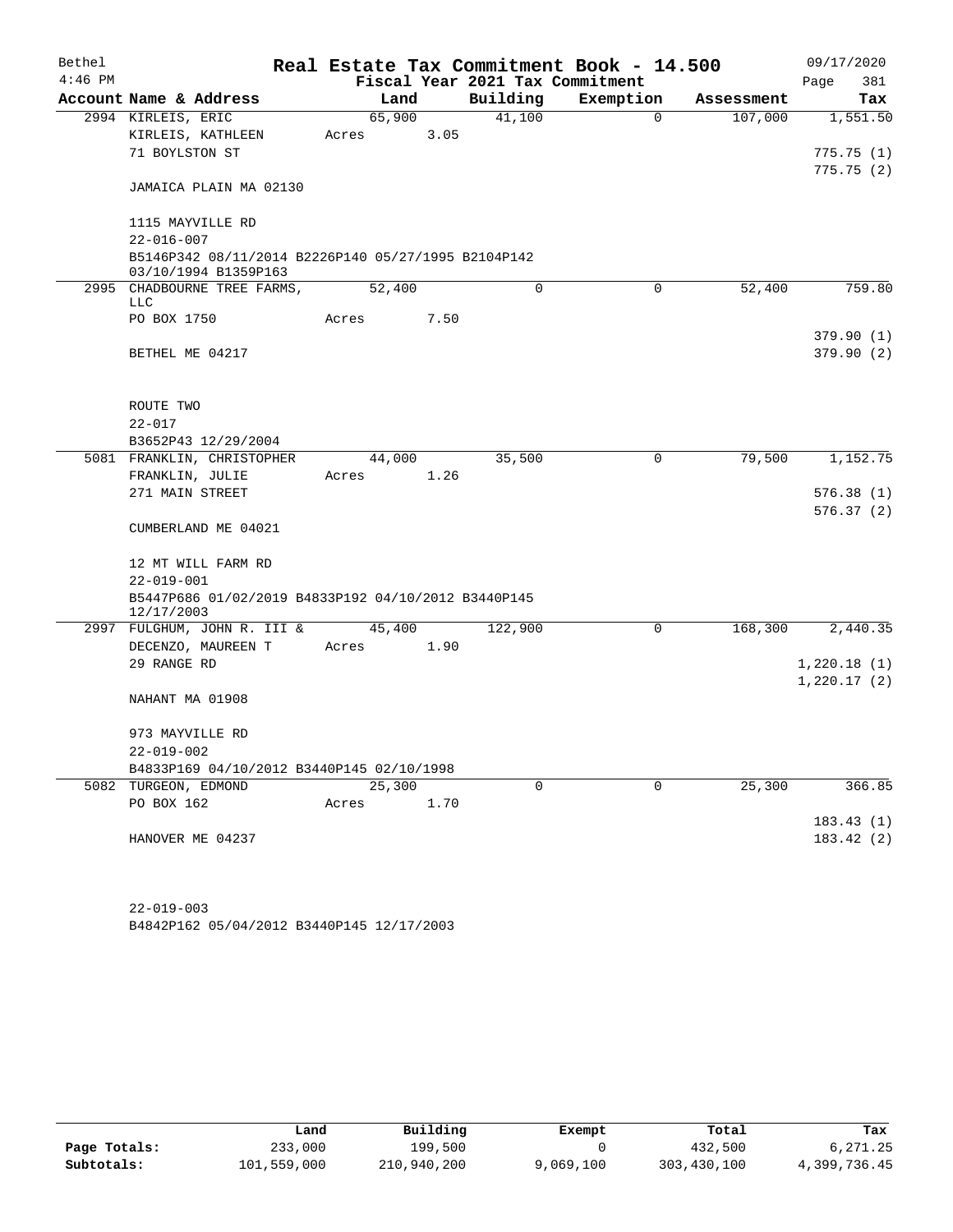| Bethel    |                                                                                                                                    |        |      |                                 | Real Estate Tax Commitment Book - 14.500 |                      | 09/17/2020                 |
|-----------|------------------------------------------------------------------------------------------------------------------------------------|--------|------|---------------------------------|------------------------------------------|----------------------|----------------------------|
| $4:46$ PM |                                                                                                                                    |        |      | Fiscal Year 2021 Tax Commitment |                                          |                      | 382<br>Page                |
|           | Account Name & Address                                                                                                             |        | Land | Building                        | Exemption                                | Assessment           | Tax                        |
|           | 5083 CHESTNUT STREET<br>BUILDERS, LLC                                                                                              | 34,900 |      | 188,700                         | $\Omega$                                 | $\overline{223,600}$ | 3,242.20                   |
|           | 285 CHESTNUT STREET                                                                                                                | Acres  | 2.42 |                                 |                                          |                      |                            |
|           |                                                                                                                                    |        |      |                                 |                                          |                      | 1,621.10(1)                |
|           | WILMINGTON MA 01887                                                                                                                |        |      |                                 |                                          |                      | 1,621.10(2)                |
|           | 54 MT WILL FARM RD                                                                                                                 |        |      |                                 |                                          |                      |                            |
|           | $22 - 019 - 004$                                                                                                                   |        |      |                                 |                                          |                      |                            |
|           | B5494P155 11/25/2019 B5403P55 04/18/2018 B5330P378<br>02/09/2017 B5312P318 10/24/2016 B4842P162 05/04/2012<br>B3440P145 12/17/2003 |        |      |                                 |                                          |                      |                            |
|           | 5084 CORRIGAN, KELLY J.                                                                                                            | 34,100 |      | 188,700                         | 0                                        | 222,800              | 3,230.60                   |
|           | 14 CUSHMAN STREET                                                                                                                  | Acres  | 1.79 |                                 |                                          |                      |                            |
|           |                                                                                                                                    |        |      |                                 |                                          |                      | 1,615.30(1)                |
|           | WATERTOWN MA 02472                                                                                                                 |        |      |                                 |                                          |                      | 1,615.30(2)                |
|           |                                                                                                                                    |        |      |                                 |                                          |                      |                            |
|           | 59 MT WILL FARM RD<br>$22 - 019 - 005$                                                                                             |        |      |                                 |                                          |                      |                            |
|           | B5482P1000 09/27/2019 B5403P60 04/18/2018 B5330P381                                                                                |        |      |                                 |                                          |                      |                            |
|           | 02/09/2017 B5077P264 12/27/2013 B4842P162 05/04/2012<br>B3440P145 12/17/2003                                                       |        |      |                                 |                                          |                      |                            |
|           | 5085 SITTING BULL REALTY,                                                                                                          | 55,200 |      | $\mathbf 0$                     | $\mathbf 0$                              | 55,200               | 800.40                     |
|           | <b>LLC</b>                                                                                                                         |        |      |                                 |                                          |                      |                            |
|           | PO BOX 32                                                                                                                          | Acres  | 2.50 |                                 |                                          |                      |                            |
|           | EXETER NH 03833                                                                                                                    |        |      |                                 |                                          |                      | 400.20(1)<br>400.20(2)     |
|           |                                                                                                                                    |        |      |                                 |                                          |                      |                            |
|           | 8 SPUR RD                                                                                                                          |        |      |                                 |                                          |                      |                            |
|           | $22 - 019 - 006$                                                                                                                   |        |      |                                 |                                          |                      |                            |
|           | B5111P59 05/05/2014 B4842P162 05/04/2012 B3440P145<br>12/17/2003                                                                   |        |      |                                 |                                          |                      |                            |
|           | 5086 SITTING BULL REALTY,<br>LLC                                                                                                   | 62,400 |      | 179,600                         | 0                                        | 242,000              | 3,509.00                   |
|           | PO BOX 32                                                                                                                          | Acres  | 1.60 |                                 |                                          |                      |                            |
|           |                                                                                                                                    |        |      |                                 |                                          |                      | 1,754.50(1)                |
|           | EXETER NH 03833                                                                                                                    |        |      |                                 |                                          |                      | 1,754.50(2)                |
|           | 9 SPUR ROAD                                                                                                                        |        |      |                                 |                                          |                      |                            |
|           | $22 - 019 - 007$                                                                                                                   |        |      |                                 |                                          |                      |                            |
|           | B5111P59 05/05/2014 B4842P162 05/04/2012 B3440P145<br>12/17/2003                                                                   |        |      |                                 |                                          |                      |                            |
|           | 5087 BLANDFORD, JANE                                                                                                               | 62,700 |      | 186,000                         | 0                                        | 248,700              | 3,606.15                   |
|           | 8 CEDAR ROAD                                                                                                                       | Acres  | 1.70 |                                 |                                          |                      |                            |
|           | BROOKFIELD CT 06804                                                                                                                |        |      |                                 |                                          |                      | 1,803.08(1)<br>1,803.07(2) |
|           |                                                                                                                                    |        |      |                                 |                                          |                      |                            |
|           | 2 ELEANOR - WILLIAMS                                                                                                               |        |      |                                 |                                          |                      |                            |
|           | $22 - 019 - 008$                                                                                                                   |        |      |                                 |                                          |                      |                            |
|           | B5224P399 06/01/2015 B5074P232 12/18/2013 B4842P162<br>05/04/2012 B3440P145 12/17/2003                                             |        |      |                                 |                                          |                      |                            |
|           |                                                                                                                                    |        |      |                                 |                                          |                      |                            |

|              | Land        | Building    | Exempt    | Total       | Tax             |
|--------------|-------------|-------------|-----------|-------------|-----------------|
| Page Totals: | 249,300     | 743,000     |           | 992,300     | 14,388.35       |
| Subtotals:   | 101,808,300 | 211,683,200 | 9,069,100 | 304,422,400 | 4, 414, 124, 80 |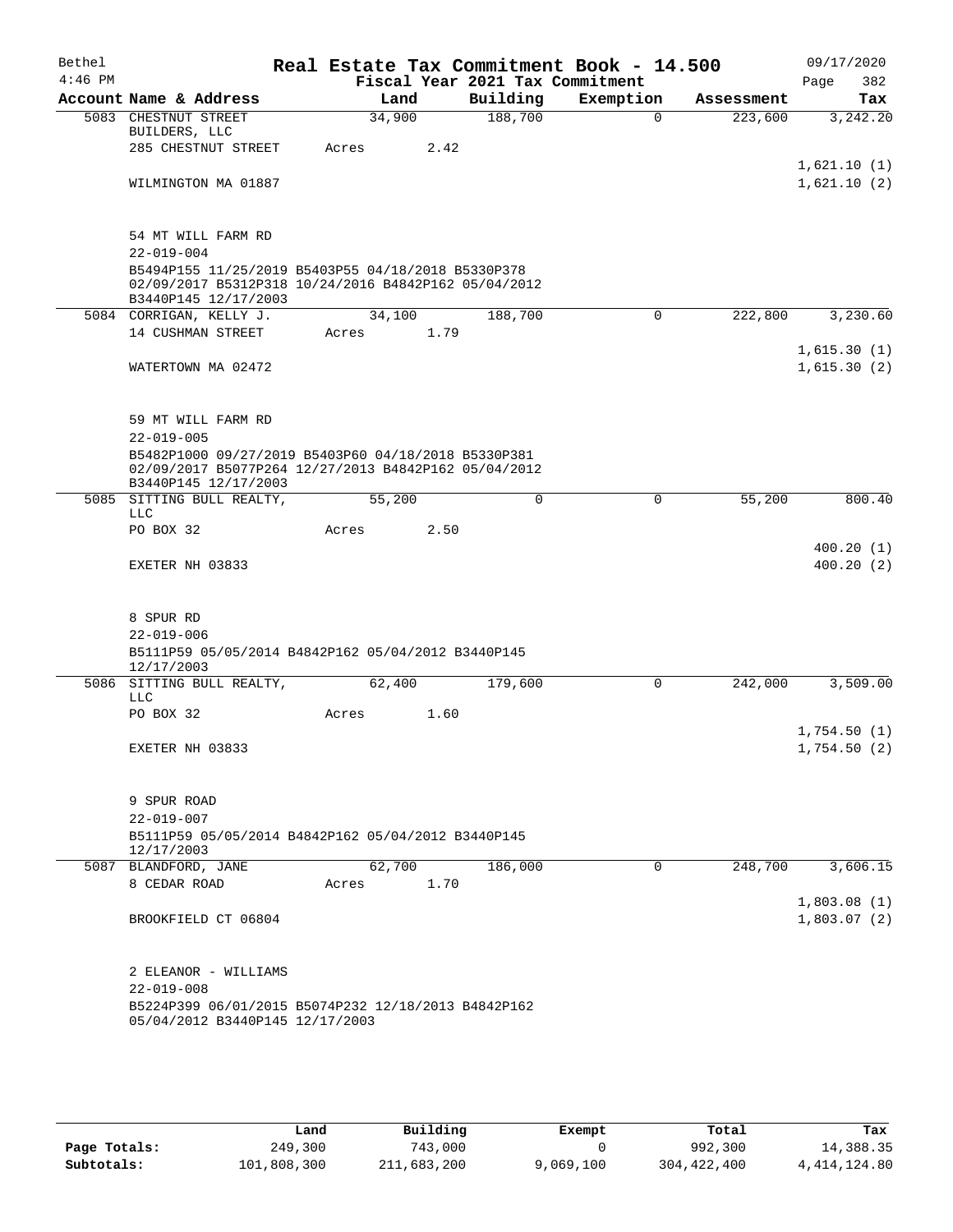| Bethel<br>$4:46$ PM |                                                                   |                 |       |        |                     |             | Real Estate Tax Commitment Book - 14.500<br>Fiscal Year 2021 Tax Commitment |             |                  | 09/17/2020<br>383<br>Page  |     |
|---------------------|-------------------------------------------------------------------|-----------------|-------|--------|---------------------|-------------|-----------------------------------------------------------------------------|-------------|------------------|----------------------------|-----|
|                     | Account Name & Address                                            |                 |       | Land   |                     | Building    | Exemption                                                                   |             | Assessment       | Tax                        |     |
|                     | 5088 KELLEHER, JOHN W                                             |                 |       | 63,900 |                     | 224,400     |                                                                             | $\Omega$    | 288,300          | 4,180.35                   |     |
|                     | KELLEHER, THERESE A                                               |                 | Acres |        | 2.10                |             |                                                                             |             |                  |                            |     |
|                     | 19 STACEY STREET                                                  |                 |       |        |                     |             |                                                                             |             |                  | 2,090.18(1)                |     |
|                     | MARBLEHEAD MA 01945                                               |                 |       |        |                     |             |                                                                             |             |                  | 2,090.17(2)                |     |
|                     | 6 ELEANOR - WILLIAMS                                              |                 |       |        |                     |             |                                                                             |             |                  |                            |     |
|                     | $22 - 019 - 009$                                                  |                 |       |        |                     |             |                                                                             |             |                  |                            |     |
|                     | B5222P302 05/15/2015 B4842P162 05/04/2012 B3440P145<br>05/04/2012 |                 |       |        |                     |             |                                                                             |             |                  |                            |     |
|                     | 5089 MERHIGE FAMILY TRUST                                         |                 |       | 66,600 |                     | 321,700     |                                                                             | 0           | 388,300          | 5,630.35                   |     |
|                     | 51 FOX RUN RD                                                     |                 | Acres |        | 3.40                |             |                                                                             |             |                  |                            |     |
|                     | SUDBURY MA 01776                                                  |                 |       |        |                     |             |                                                                             |             |                  | 2,815.18(1)<br>2,815.17(2) |     |
|                     | 15 MT WILL FARM RD                                                |                 |       |        |                     |             |                                                                             |             |                  |                            |     |
|                     | $22 - 019 - 010$                                                  |                 |       |        |                     |             |                                                                             |             |                  |                            |     |
|                     | B5322P332 12/19/2016 B5219P244 04/29/2015 B4842P162               |                 |       |        |                     |             |                                                                             |             |                  |                            |     |
|                     | 05/04/2012 B3440P145 12/17/2003                                   |                 |       |        |                     |             |                                                                             |             |                  |                            |     |
|                     | 5090 MORGAN, MARTIN L                                             |                 |       | 58,500 |                     | $\Omega$    |                                                                             | $\Omega$    | 58,500           | 848.25                     |     |
|                     | MORGAN, PAMELA L                                                  |                 | Acres |        | 4.50                |             |                                                                             |             |                  |                            |     |
|                     | 58 LIGHTHOUSE LANE                                                |                 |       |        |                     |             |                                                                             |             |                  | 424.13(1)<br>424.12(2)     |     |
|                     | RUMFORD ME 04276                                                  |                 |       |        |                     |             |                                                                             |             |                  |                            |     |
|                     |                                                                   |                 |       |        |                     |             |                                                                             |             |                  |                            |     |
|                     | $22 - 019 - 011$                                                  |                 |       |        |                     |             |                                                                             |             |                  |                            |     |
|                     | B4590P103 05/24/2010                                              |                 |       |        |                     |             |                                                                             |             |                  |                            |     |
|                     | 5091 TURGEON, EDMOND                                              |                 |       | 26,200 |                     | $\mathbf 0$ |                                                                             | $\mathbf 0$ | 26,200           | 379.90                     |     |
|                     | PO BOX 162                                                        |                 | Acres |        | 2.42                |             |                                                                             |             |                  |                            |     |
|                     | HANOVER ME 04237                                                  |                 |       |        |                     |             |                                                                             |             |                  | 189.95(1)<br>189.95(2)     |     |
|                     |                                                                   |                 |       |        |                     |             |                                                                             |             |                  |                            |     |
|                     | 22-019-012                                                        |                 |       |        |                     |             |                                                                             |             |                  |                            |     |
|                     | B4842P162 05/04/2012 B3440P145 12/17/2003                         |                 |       |        |                     |             |                                                                             |             |                  |                            |     |
|                     | 2998 GOTJEN, ELAINE                                               |                 |       | 65,300 |                     | 0           |                                                                             | $\mathbf 0$ | 65,300           | 946.85                     |     |
|                     | GOTJEN, REGINALD                                                  |                 | Acres |        | 12.50               |             |                                                                             |             |                  |                            |     |
|                     | 7 LYNDON ST                                                       |                 |       |        |                     |             |                                                                             |             |                  | 473.43 (1)                 |     |
|                     | WARREN RI 02825                                                   |                 |       |        |                     |             |                                                                             |             |                  | 473.42 (2)                 |     |
|                     | RTE 2 S/S                                                         |                 |       |        |                     |             |                                                                             |             |                  |                            |     |
|                     | $22 - 019 - A$                                                    |                 |       |        |                     |             |                                                                             |             |                  |                            |     |
|                     | B1308P44 04/02/1985                                               |                 |       |        |                     |             |                                                                             |             |                  |                            |     |
|                     | 2999 KUZYK, PETER L                                               |                 |       | 74,000 |                     | 101,800     | 31,000                                                                      |             | 144,800          | 2,099.60                   |     |
|                     | 895 MAYVILLE RD.                                                  |                 | Acres |        | 10.90               |             | 01 Homestead (HM)                                                           |             |                  |                            |     |
|                     |                                                                   |                 |       |        |                     |             | 12 WW2 Vet Res                                                              |             |                  | 1,049.80(1)                |     |
|                     | BETHEL ME 04217                                                   |                 |       |        |                     |             |                                                                             |             |                  | 1,049.80(2)                |     |
|                     | 895 MAYVILLE RD.                                                  |                 |       |        |                     |             |                                                                             |             |                  |                            |     |
|                     | $22 - 020$                                                        |                 |       |        |                     |             |                                                                             |             |                  |                            |     |
|                     | B985P170 05/26/1978                                               |                 |       |        |                     |             |                                                                             |             |                  |                            |     |
|                     |                                                                   |                 |       |        |                     |             |                                                                             |             |                  |                            |     |
|                     |                                                                   |                 |       |        |                     |             |                                                                             |             |                  |                            |     |
| Page Totals:        |                                                                   | Land<br>354,500 |       |        | Building<br>647,900 |             | Exempt<br>31,000                                                            |             | Total<br>971,400 | 14,085.30                  | Tax |
|                     |                                                                   |                 |       |        |                     |             |                                                                             |             |                  |                            |     |

**Subtotals:** 102,162,800 212,331,100 9,100,100 305,393,800 4,428,210.10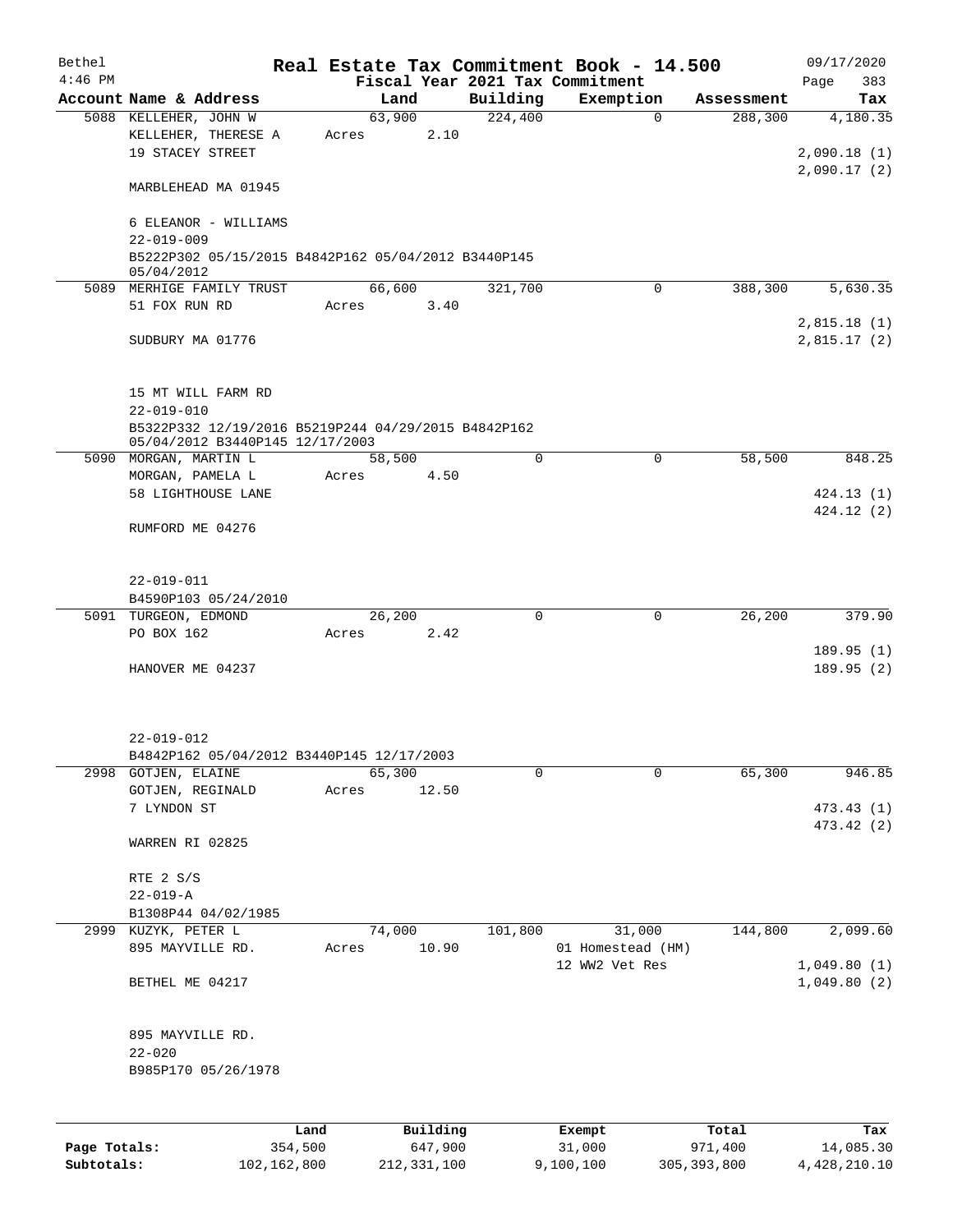| Bethel    |                                                                   |       |                      |             | Real Estate Tax Commitment Book - 14.500 |            | 09/17/2020                   |
|-----------|-------------------------------------------------------------------|-------|----------------------|-------------|------------------------------------------|------------|------------------------------|
| $4:46$ PM |                                                                   |       |                      |             | Fiscal Year 2021 Tax Commitment          |            | 384<br>Page                  |
|           | Account Name & Address                                            |       | Land                 | Building    | Exemption                                | Assessment | Tax                          |
|           | 3000 KUZYK, PETER L<br>KUZYK, LINDA T<br>895 MAYVILLE RD.         | Acres | 60,000<br>1.00       | 98,600      | $\Omega$                                 | 158,600    | 2,299.70<br>1,149.85(1)      |
|           | BETHEL ME 04217                                                   |       |                      |             |                                          |            | 1, 149.85(2)                 |
|           | 897 MAYVILLE RD.<br>$22 - 020 - 001$                              |       |                      |             |                                          |            |                              |
|           | B5312P587 10/26/2016 B5307P164 09/26/2016 B2004P238<br>05/03/1993 |       |                      |             |                                          |            |                              |
|           | 3001 MURPHY, DAVID W AND<br>NANCY B                               |       | 51,300               | $\mathbf 0$ | 0                                        | 51,300     | 743.85                       |
|           | 844 MAYVILLE ROAD                                                 | Acres | 20.00                |             |                                          |            |                              |
|           | BETHEL ME 04217                                                   |       |                      |             |                                          |            | 371.93(1)<br>371.92(2)       |
|           | RTE 2 S/S                                                         |       |                      |             |                                          |            |                              |
|           | $22 - 021$<br>3002 MURPHY, DAVID                                  |       | 74,000               | 0           | 0                                        | 74,000     | 1,073.00                     |
|           | MURPHY, NANCY                                                     | Acres | 45.00                |             |                                          |            |                              |
|           | 844 MAYVILLE ROAD                                                 |       |                      |             |                                          |            | 536.50(1)                    |
|           | BETHEL ME 04217                                                   |       |                      |             |                                          |            | 536.50(2)                    |
|           | RTE 2 S/S<br>$22 - 022$                                           |       |                      |             |                                          |            |                              |
|           | B1815P130 07/01/1991 B1446P268                                    |       |                      |             |                                          |            |                              |
|           | 3003 CARTER, EDWARD M. &                                          |       | 103,100              | 46,700      | 0                                        | 149,800    | 2,172.10                     |
|           | GROVE, ANN C., TRUSTEE                                            |       |                      |             |                                          |            |                              |
|           | 825 INTERVALE ROAD                                                | Acres | 46.00                |             |                                          |            | 1,086.05(1)                  |
|           | BETHEL ME 04217                                                   |       |                      |             |                                          |            | 1,086.05(2)                  |
|           | 840 INTERVALE RD.<br>$22 - 023$                                   |       |                      |             |                                          |            |                              |
|           | B2653P65                                                          |       |                      |             |                                          |            |                              |
|           | 3004 CARTER, ANNE M                                               |       | 92,700               | 178,800     | 25,000                                   | 246,500    | 3,574.25                     |
|           | 786 INTERVALE RD                                                  |       | Acres 32.00          |             | 01 Homestead (HM)                        |            | 1,787.13(1)                  |
|           | BETHEL ME 04217                                                   |       |                      |             |                                          |            | 1,787.12(2)                  |
|           | 786 INTERVALE RD.                                                 |       |                      |             |                                          |            |                              |
|           | $22 - 024$                                                        |       |                      |             |                                          |            |                              |
|           | 3005 CAVANAGH, CHARLES M<br>910 INTERVALE RD.                     |       | 38,400<br>Acres 1.00 | 394,900     | 0                                        | 433,300    | 6,282.85                     |
|           | BETHEL ME 04217                                                   |       |                      |             |                                          |            | 3, 141.43(1)<br>3, 141.42(2) |
|           | 910 INTERVALE RD.<br>$22 - 025$                                   |       |                      |             |                                          |            |                              |
|           | B5213P170 03/17/2015 B4903P93 10/05/2012 B3209P23<br>11/27/2002   |       |                      |             |                                          |            |                              |
|           |                                                                   |       |                      |             |                                          |            |                              |

|              | Land        | Building    | Exempt    | Total       | Tax            |
|--------------|-------------|-------------|-----------|-------------|----------------|
| Page Totals: | 419,500     | 719,000     | 25,000    | 1,113,500   | 16,145.75      |
| Subtotals:   | 102,582,300 | 213,050,100 | 9,125,100 | 306,507,300 | 4, 444, 355.85 |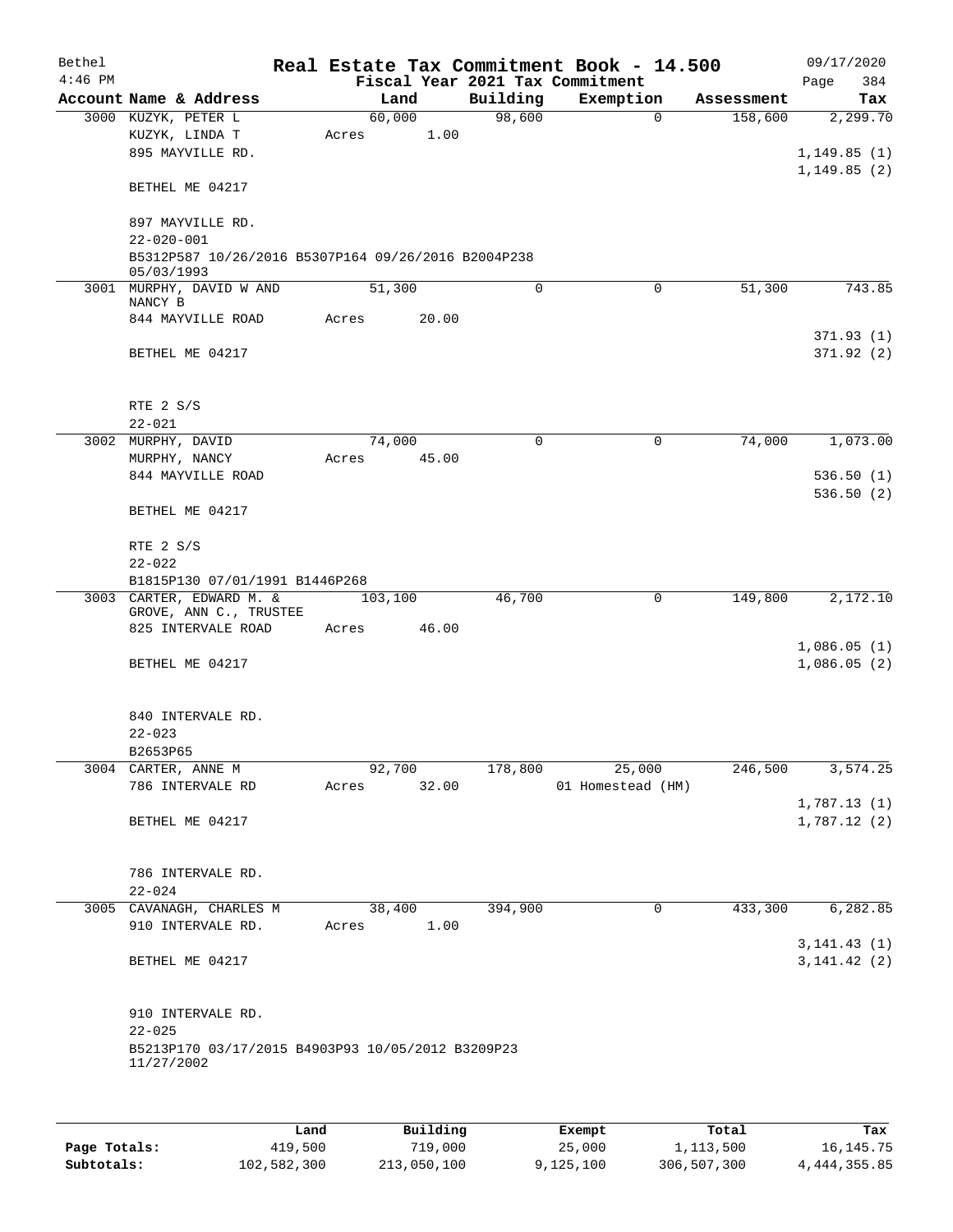| Bethel    |                                                                            |        |      |                                 | Real Estate Tax Commitment Book - 14.500 |            | 09/17/2020   |
|-----------|----------------------------------------------------------------------------|--------|------|---------------------------------|------------------------------------------|------------|--------------|
| $4:46$ PM |                                                                            |        |      | Fiscal Year 2021 Tax Commitment |                                          |            | Page<br>385  |
|           | Account Name & Address                                                     | Land   |      | Building                        | Exemption                                | Assessment | Tax          |
|           | 3009 MCCUE, ROBERT B. ESTATE                                               | 25,000 |      | $\Omega$                        | $\Omega$                                 | 25,000     | 362.50       |
|           | ΟF<br>MCCUE, SEAN M. & MCCUE<br>MATTHEW R. % MARY MCCUE<br>16 SCHIRIPO WAY | Acres  | 1.00 |                                 |                                          |            | 181.25(1)    |
|           | DRACUT MA 01826                                                            |        |      |                                 |                                          |            | 181.25(2)    |
|           | 37 TAYLOR WOODS/LOT 1<br>$22 - 026 - 001$                                  |        |      |                                 |                                          |            |              |
|           | B4197P138 09/20/2007 B2896P148                                             |        |      |                                 |                                          |            |              |
|           | 3010 8 TAYLOR WOODS, LLC                                                   | 32,300 |      | 272,800                         | 0                                        | 305,100    | 4,423.95     |
|           | PO BOX 550                                                                 | Acres  | 1.52 |                                 |                                          |            | 2, 211.98(1) |
|           | NORTH ATTLEBORO MA<br>02761                                                |        |      |                                 |                                          |            | 2, 211.97(2) |
|           | 8 TAYLOR WOODS ROAD<br>$22 - 026 - 002$                                    |        |      |                                 |                                          |            |              |
|           | B4517P239 10/26/2009 B4110P170 04/02/2007 B3111P199                        |        |      |                                 |                                          |            |              |
|           | 3026 GRAUL, CHRISTOPHER                                                    | 33,300 |      | 314,200                         | 0                                        | 347,500    | 5,038.75     |
|           | GRAUL, REGINA<br>14 PINE BROOKWAY                                          | Acres  | 2.21 |                                 |                                          |            | 2,519.38(1)  |
|           |                                                                            |        |      |                                 |                                          |            | 2,519.37(2)  |
|           | DUXBURY MA 02332                                                           |        |      |                                 |                                          |            |              |
|           | 14 TAYLOR WOODS RD.<br>$22 - 026 - 003$                                    |        |      |                                 |                                          |            |              |
|           | B5337P307 03/28/2017 B4518P226 10/23/2009 B3707P74<br>04/27/2005           |        |      |                                 |                                          |            |              |
|           | 3027 MCCUE, ROBERT B. ESTATE<br>ΟF                                         | 32,200 |      | 291,500                         | 0                                        | 323,700    | 4,693.65     |
|           | MCCUE, SEAN M. & MCCUE<br>MATTHEW R. % MARY MCCUE                          | Acres  | 1.46 |                                 |                                          |            |              |
|           | 16 SCHIRIPO WAY                                                            |        |      |                                 |                                          |            | 2,346.83(1)  |
|           | DRACUT MA 01826                                                            |        |      |                                 |                                          |            | 2,346.82(2)  |
|           |                                                                            |        |      |                                 |                                          |            |              |
|           | 21 TAYLOR WOODS RD.<br>$22 - 026 - 004$                                    |        |      |                                 |                                          |            |              |
|           | B4197P136 09/20/2007 B2648P245                                             |        |      |                                 |                                          |            |              |
|           | 3028 MCCUE, ROBERT B. ESTATE                                               | 26,000 |      | $\Omega$                        | $\Omega$                                 | 26,000     | 377.00       |
|           | OF                                                                         |        |      |                                 |                                          |            |              |
|           | MCCUE, SEAN M. & MCCUE<br>MATTHEW R. % MARY MCCUE                          | Acres  | 1.52 |                                 |                                          |            |              |
|           | 16 SCHIRIPO WAY                                                            |        |      |                                 |                                          |            | 188.50(1)    |
|           |                                                                            |        |      |                                 |                                          |            | 188.50(2)    |
|           | DRACUT MA 01826                                                            |        |      |                                 |                                          |            |              |
|           | TAYLOR WOODS SUB                                                           |        |      |                                 |                                          |            |              |
|           | $22 - 026 - 005$                                                           |        |      |                                 |                                          |            |              |
|           | B4197P134 09/20/2007 B2648P246                                             |        |      |                                 |                                          |            |              |

|              | Land        | Building    | Exempt    | Total       | Tax          |
|--------------|-------------|-------------|-----------|-------------|--------------|
| Page Totals: | 148,800     | 878,500     |           | 1,027,300   | 14,895.85    |
| Subtotals:   | 102,731,100 | 213,928,600 | 9,125,100 | 307,534,600 | 4,459,251.70 |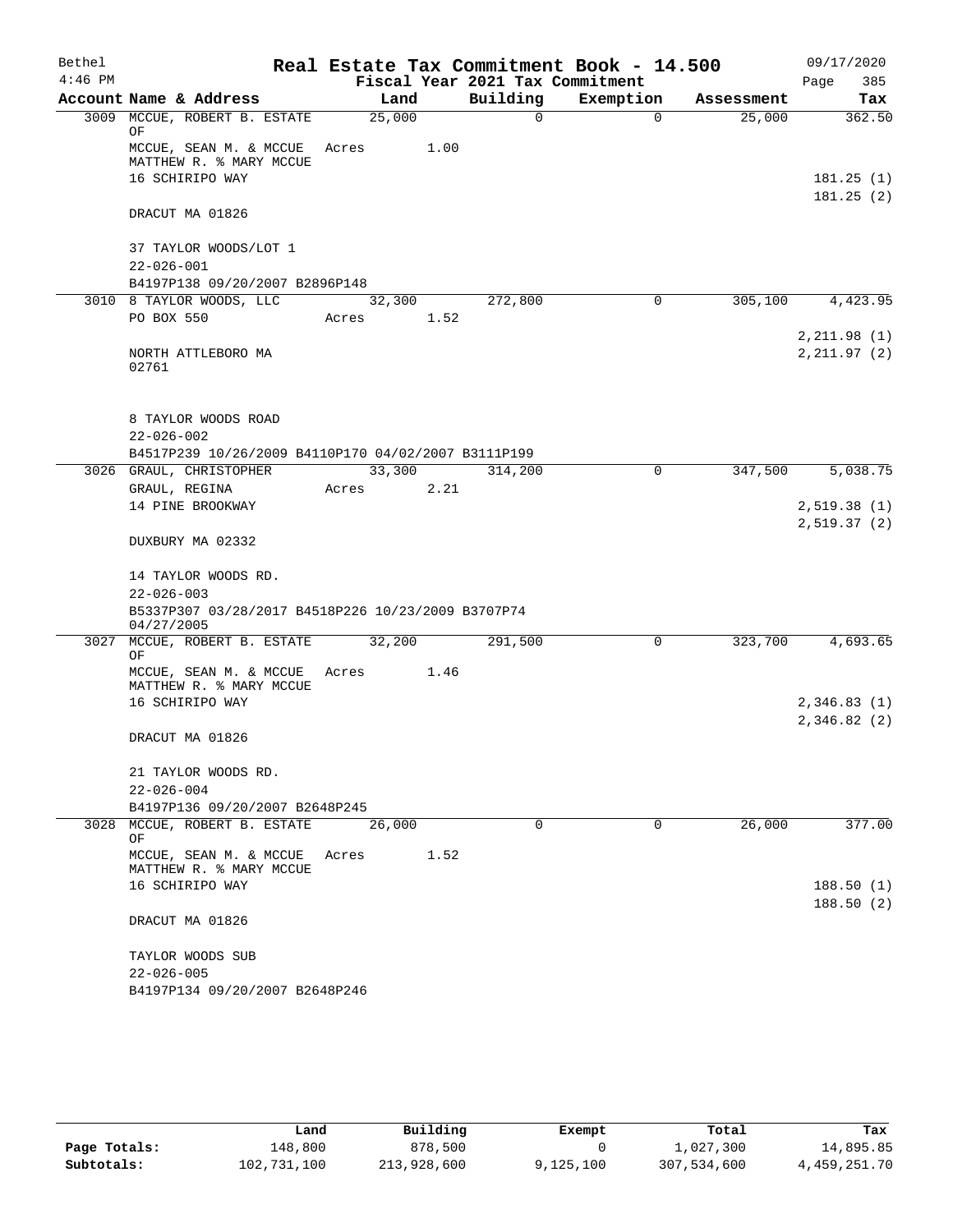| Bethel       |                                                                  |       |           |          | Real Estate Tax Commitment Book - 14.500 |            | 09/17/2020                 |
|--------------|------------------------------------------------------------------|-------|-----------|----------|------------------------------------------|------------|----------------------------|
| $4:46$ PM    |                                                                  |       |           |          | Fiscal Year 2021 Tax Commitment          |            | Page<br>386                |
|              | Account Name & Address                                           |       | Land      | Building | Exemption                                | Assessment | Tax                        |
|              | 3029 NGUYEN, CONG V                                              |       | 32,200    | 142,600  | $\Omega$                                 | 174,800    | 2,534.60                   |
|              | GORDON, TAMMY L<br>26 TAYLOR WOODS RD.                           | Acres | 1.48      |          |                                          |            | 1, 267.30(1)               |
|              |                                                                  |       |           |          |                                          |            | 1,267.30(2)                |
|              | BETHEL ME 04217                                                  |       |           |          |                                          |            |                            |
|              | 26 TAYLOR WOODS RD.                                              |       |           |          |                                          |            |                            |
|              | $22 - 026 - 006$                                                 |       |           |          |                                          |            |                            |
|              | B4873P170 09/02/2012 B4252P17 01/15/2008 B3160P30<br>08/29/2002  |       |           |          |                                          |            |                            |
|              | 3030 OCHTERA, CAROLINE                                           |       | 31,800    | 203,800  | $\Omega$                                 | 235,600    | 3,416.20                   |
|              | 28 TAYLOR WOODS ROAD                                             | Acres | 1.25      |          |                                          |            |                            |
|              | BETHEL ME 04217                                                  |       |           |          |                                          |            | 1,708.10(1)<br>1,708.10(2) |
|              |                                                                  |       |           |          |                                          |            |                            |
|              | 28 TAYLOR WOODS RD.                                              |       |           |          |                                          |            |                            |
|              | $22 - 026 - 007$                                                 |       |           |          |                                          |            |                            |
|              | B4329P132 07/30/2008 B3414P273 11/07/2003                        |       |           |          |                                          |            |                            |
|              | 3031 SAUCIER, REGIS                                              |       | 32,300    | 211,200  | 25,000                                   | 218,500    | 3,168.25                   |
|              | SAUCIER, REGINA                                                  | Acres | 1.52      |          | 01 Homestead (HM)                        |            |                            |
|              | 31 TAYLOR WOODS RD.                                              |       |           |          |                                          |            | 1,584.13(1)                |
|              | BETHEL ME 04217                                                  |       |           |          |                                          |            | 1,584.12(2)                |
|              | 31 TAYLOR WOODS RD.                                              |       |           |          |                                          |            |                            |
|              | $22 - 026 - 008$                                                 |       |           |          |                                          |            |                            |
|              | B2390P285                                                        |       |           |          |                                          |            |                            |
|              | 3032 WESTON, SHARON                                              |       | 32,300    | 146,800  | 0                                        | 179,100    | 2,596.95                   |
|              | 43 TAYLOR WOODS RD                                               | Acres | 1.52      |          |                                          |            |                            |
|              |                                                                  |       |           |          |                                          |            | 1,298.48(1)                |
|              | BETHEL ME 04217                                                  |       |           |          |                                          |            | 1, 298.47(2)               |
|              | 43 TAYLOR WOODS RD.                                              |       |           |          |                                          |            |                            |
|              | $22 - 026 - 009$                                                 |       |           |          |                                          |            |                            |
|              | B4944P111 01/17/2013 B2768P308 11/18/1999                        |       |           |          |                                          |            |                            |
|              | 3007 MCMENIMEN, JOSEPH P                                         |       | 32,200    | 283,100  | 25,000                                   | 290, 300   | 4,209.35                   |
|              | MCMENIMEN, KAREN L                                               | Acres | 1.48      |          | 01 Homestead (HM)                        |            |                            |
|              | P.O. BOX 1492                                                    |       |           |          |                                          |            | 2, 104.68(1)               |
|              | BETHEL ME 04217                                                  |       |           |          |                                          |            | 2, 104.67(2)               |
|              |                                                                  |       |           |          |                                          |            |                            |
|              | 46 TAYLOR WOODS RD.                                              |       |           |          |                                          |            |                            |
|              | $22 - 026 - 010$                                                 |       |           |          |                                          |            |                            |
| 3008         | B3014P136 10/22/2001<br>CHAISSON, KATHLEEN                       |       | 33,800    | 307,900  | 0                                        | 341,700    | 4,954.65                   |
|              | CHAISSON, PAUL                                                   | Acres | 2.72      |          |                                          |            |                            |
|              | 49 TAYLOR WOODS RD                                               |       |           |          |                                          |            | 2,477.33(1)                |
|              |                                                                  |       |           |          |                                          |            | 2,477.32 (2)               |
|              | BETHEL ME 04217                                                  |       |           |          |                                          |            |                            |
|              | 49 TAYLOR WOODS RD<br>$22 - 026 - 011$                           |       |           |          |                                          |            |                            |
|              | B4985P53 05/14/2013 B4821P287 03/06/2012 B2934P144<br>04/27/2001 |       |           |          |                                          |            |                            |
|              |                                                                  |       |           |          |                                          |            |                            |
|              |                                                                  | Land  | Building  |          | Exempt                                   | Total      | Tax                        |
| Page Totals: | 194,600                                                          |       | 1,295,400 |          | 50,000                                   | 1,440,000  | 20,880.00                  |

**Subtotals:** 102,925,700 215,224,000 9,175,100 308,974,600 4,480,131.70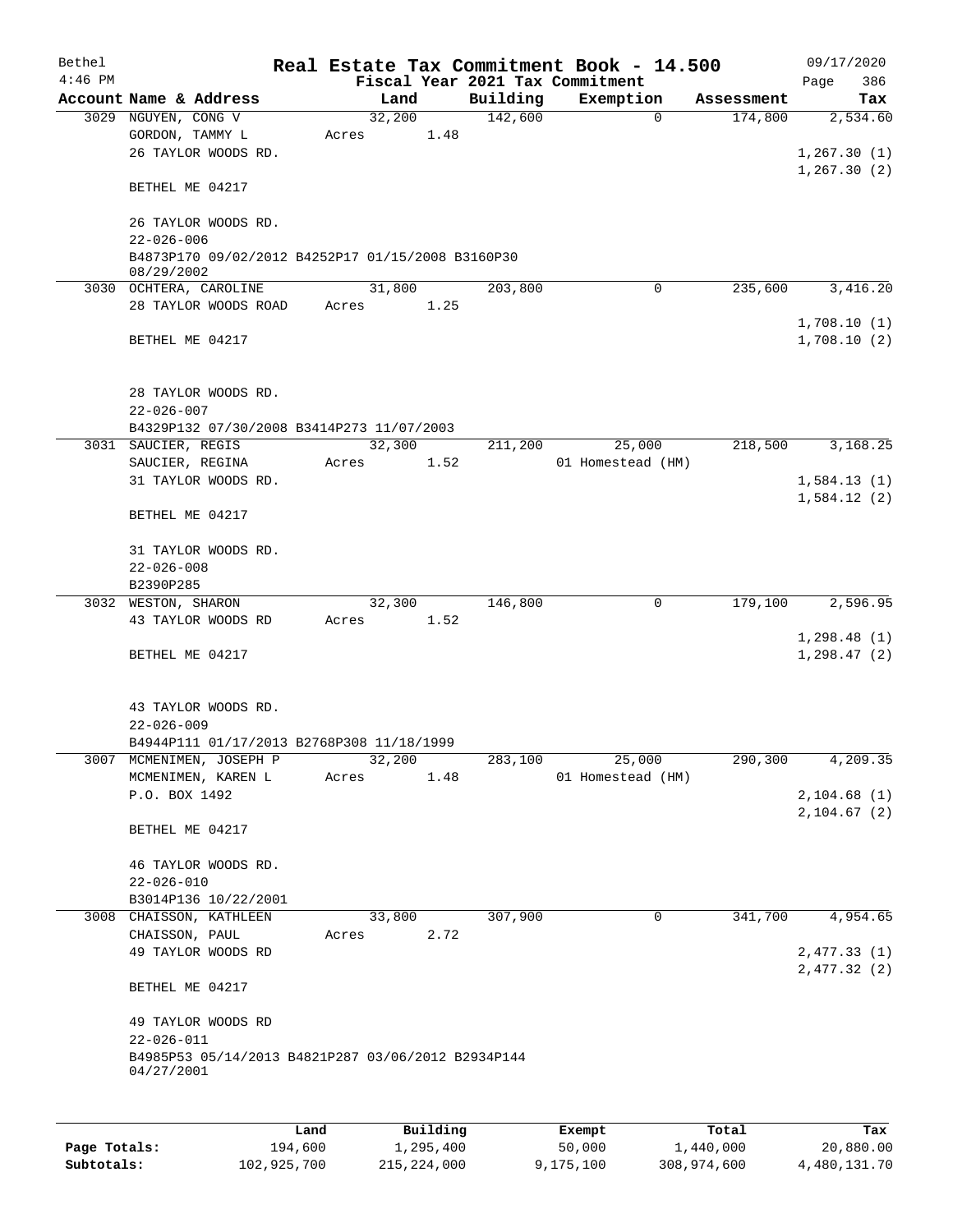| Bethel    |                                             |       |                |          | Real Estate Tax Commitment Book - 14.500 |            | 09/17/2020  |
|-----------|---------------------------------------------|-------|----------------|----------|------------------------------------------|------------|-------------|
| $4:46$ PM |                                             |       |                |          | Fiscal Year 2021 Tax Commitment          |            | Page<br>387 |
|           | Account Name & Address                      |       | Land           | Building | Exemption                                | Assessment | Tax         |
|           | 3011 COWGILL, WILLIAM F<br>COWGILL, KAREN A | Acres | 82,000<br>9.00 | 173,300  | 31,000<br>01 Homestead (HM)              | 224,300    | 3,252.35    |
|           | 55 TAYLOR WOODS RD                          |       |                |          | 12 WW2 Vet Res                           |            | 1,626.18(1) |
|           |                                             |       |                |          |                                          |            | 1,626.17(2) |
|           | BETHEL ME 04217                             |       |                |          |                                          |            |             |
|           | 55 TAYLOR WOODS ROAD<br>$22 - 026 - 012$    |       |                |          |                                          |            |             |
|           | B4362P212 10/08/2008 B3810P263 09/30/2005   |       |                |          |                                          |            |             |
|           | 3012 HILL FAMILY TRUST                      |       | 63,600         | 0        | $\mathbf 0$                              | 63,600     | 922.20      |
|           | C/O HILL, KAREN K.                          | Acres | 2.70           |          |                                          |            |             |
|           | 363 WETHERSFIELD STREET                     |       |                |          |                                          |            | 461.10(1)   |
|           |                                             |       |                |          |                                          |            | 461.10(2)   |
|           | ROWLEY MA 01969                             |       |                |          |                                          |            |             |
|           | TAYLOR WOODS/LOT 13                         |       |                |          |                                          |            |             |
|           | $22 - 026 - 013$                            |       |                |          |                                          |            |             |
|           | B5375P509 10/31/2017 B3366P138 08/29/2003   |       |                |          |                                          |            |             |
| 3013      | WEST, JASON T                               |       | 69,600         | 250,400  | 0                                        | 320,000    | 4,640.00    |
|           | WEST, HELEN CLAIRE                          | Acres | 1.50           |          |                                          |            |             |
|           | TAYLOR                                      |       |                |          |                                          |            |             |
|           | 706 MEADOWMONT LANE                         |       |                |          |                                          |            | 2,320.00(1) |
|           |                                             |       |                |          |                                          |            | 2,320.00(2) |
|           | CHAPEL HILL NC 27517                        |       |                |          |                                          |            |             |
|           | 67 TAYLOR WOODS ROAD                        |       |                |          |                                          |            |             |
|           | $22 - 026 - 014$                            |       |                |          |                                          |            |             |
|           | B4922P101 11/19/2012 B3237P214 01/30/2003   |       |                |          |                                          |            |             |
|           | 3014 MCMENIMEN, JOSEPH P                    |       | 26,200         | 0        | 0                                        | 26,200     | 379.90      |
|           | MCMENIMEN, KAREN L                          | Acres | 1.62           |          |                                          |            |             |
|           | PO BOX 1492                                 |       |                |          |                                          |            | 189.95(1)   |
|           |                                             |       |                |          |                                          |            | 189.95(2)   |
|           | BETHEL ME 04217                             |       |                |          |                                          |            |             |
|           | TAYLOR WOODS/LOT 15                         |       |                |          |                                          |            |             |
|           | $22 - 026 - 015$                            |       |                |          |                                          |            |             |
|           | B3305P57 06/04/2003                         |       |                |          |                                          |            |             |
|           | 3015 EASLEY, ERIC M                         |       | 32,500         | 308,000  | $\mathbf 0$                              | 340,500    | 4,937.25    |
|           | EASLEY, JENNIFER P                          | Acres | 1.67           |          |                                          |            |             |
|           | 30-B WINDING OAKS WAY                       |       |                |          |                                          |            | 2,468.63(1) |
|           |                                             |       |                |          |                                          |            | 2,468.62(2) |
|           | BOXFORD MA 01921                            |       |                |          |                                          |            |             |
|           | 74 TAYLOR WOODS ROAD                        |       |                |          |                                          |            |             |
|           | $22 - 026 - 016$                            |       |                |          |                                          |            |             |
|           | B3763P292 07/22/2005                        |       |                |          |                                          |            |             |
|           | 3016 DUDICS, JERI LYNN, TTE                 |       | 60,700         | $\Omega$ | 0                                        | 60,700     | 880.15      |
|           | 70 DUDICS MOUNTAIN RD                       | Acres | 1.70           |          |                                          |            |             |
|           |                                             |       |                |          |                                          |            | 440.08 (1)  |
|           | PORTER ME 04068                             |       |                |          |                                          |            | 440.07 (2)  |
|           | TAYLOR WOODS/LOT 17                         |       |                |          |                                          |            |             |
|           | $22 - 026 - 017$                            |       |                |          |                                          |            |             |
|           | B4869P135 07/23/2012 B3176P248 10/04/2002   |       |                |          |                                          |            |             |
|           |                                             |       |                |          |                                          |            |             |
|           |                                             |       |                |          |                                          |            |             |
|           |                                             |       |                |          |                                          |            |             |

|              | Land        | Building    | Exempt    | Total       | Tax          |
|--------------|-------------|-------------|-----------|-------------|--------------|
| Page Totals: | 334,600     | 731,700     | 31,000    | 1,035,300   | 15,011.85    |
| Subtotals:   | 103,260,300 | 215,955,700 | 9,206,100 | 310,009,900 | 4,495,143.55 |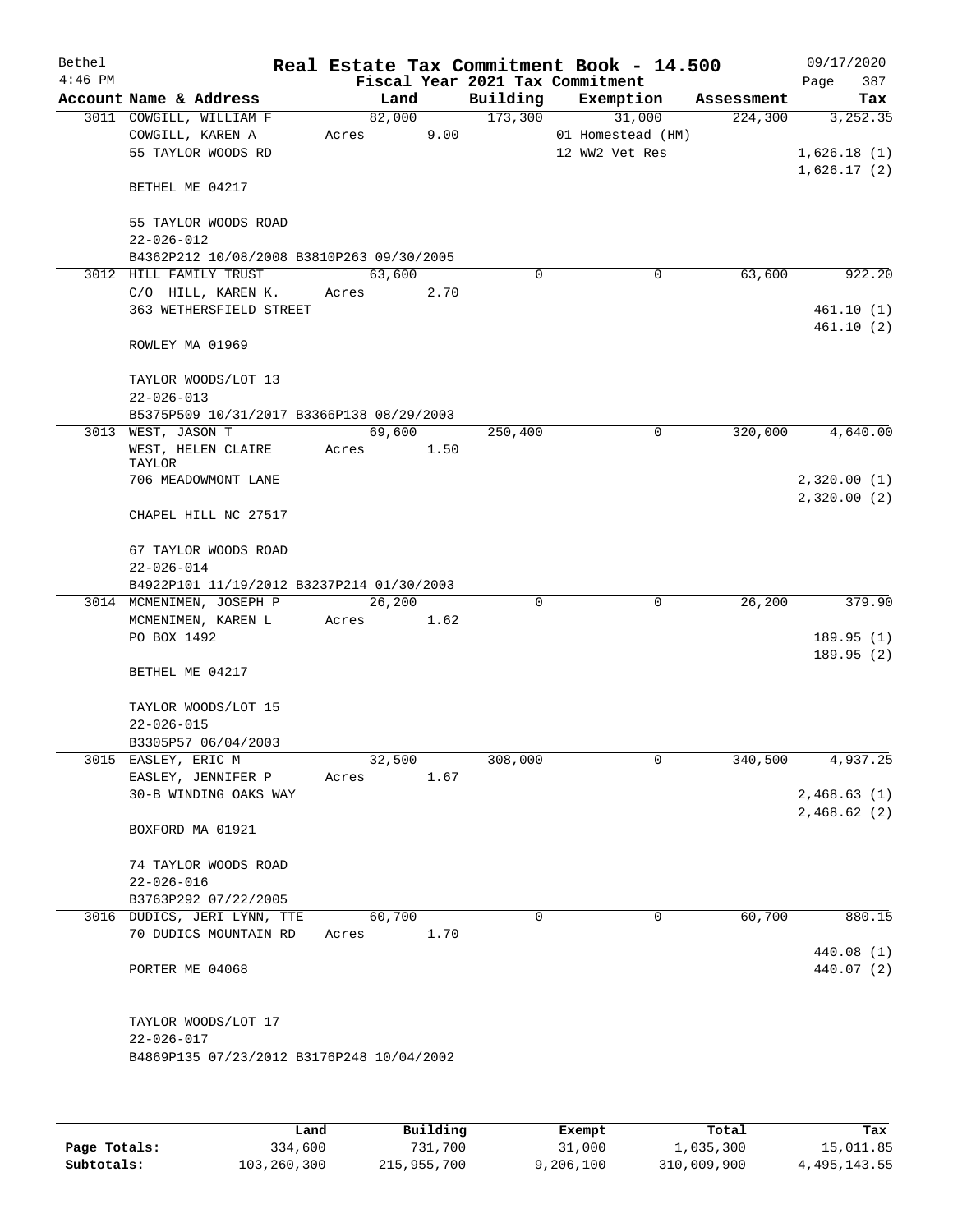| Bethel       |                                                                               |       |                     |                                 | Real Estate Tax Commitment Book - 14.500 |                      | 09/17/2020                  |
|--------------|-------------------------------------------------------------------------------|-------|---------------------|---------------------------------|------------------------------------------|----------------------|-----------------------------|
| $4:46$ PM    |                                                                               |       |                     | Fiscal Year 2021 Tax Commitment |                                          |                      | 388<br>Page                 |
|              | Account Name & Address<br>3018 O'CONNOR, JAMES L                              |       | Land<br>64,900      | Building<br>$\mathbf 0$         | Exemption<br>$\mathbf 0$                 | Assessment<br>64,900 | Tax<br>941.05               |
|              | O'CONNOR, LAURETTA L<br>65 ELM ST.                                            | Acres | 3.30                |                                 |                                          |                      | 470.53(1)                   |
|              | CHELMSFORD MA 08124                                                           |       |                     |                                 |                                          |                      | 470.52(2)                   |
|              | TAYLOR WOODS/LOT 18<br>$22 - 026 - 018$                                       |       |                     |                                 |                                          |                      |                             |
|              | B3176P247                                                                     |       |                     |                                 |                                          |                      |                             |
|              | 3019 DONOFRIO, JOSEPH R                                                       |       | 33,400              | 405,000                         | 0                                        | 438,400              | 6,356.80                    |
|              | DONOFRIO, DEBORAH<br>6 RINGBOLT ROAD                                          | Acres | 2.33                |                                 |                                          |                      | 3,178.40(1)<br>3,178.40(2)  |
|              | HINGHAM MA 02043                                                              |       |                     |                                 |                                          |                      |                             |
|              | 90 TAYLOR WOODS ROAD<br>$22 - 026 - 019$                                      |       |                     |                                 |                                          |                      |                             |
|              | B3917P328 04/10/2006                                                          |       |                     |                                 |                                          |                      |                             |
|              | 3020 BOUDRIA, THEODORE J. &<br>MELISSA                                        |       | 32,600              | 330,800                         | 0                                        | 363,400              | 5,269.30                    |
|              | 22 FLORENCE STREET                                                            | Acres | 1.70                |                                 |                                          |                      |                             |
|              | WESTPORT MA 02790                                                             |       |                     |                                 |                                          |                      | 2,634.65 (1)<br>2,634.65(2) |
|              | 93 TAYLOR WOODS ROAD<br>$22 - 026 - 020$                                      |       |                     |                                 |                                          |                      |                             |
|              | B5501P169 01/03/2020 B3394P283 10/09/2003                                     |       |                     |                                 | 0                                        |                      | 3,626.45                    |
|              | 3021 NICKINELLO, KIMBERLY &<br>PRUNTY, HOLLY<br>C/O CASAVANT, ROBERT C. Acres |       | 32,800<br>1.84      | 217,300                         |                                          | 250,100              |                             |
|              | & SARAH M.<br>40 GILMAN POND RD                                               |       |                     |                                 |                                          |                      | 1,813.23(1)                 |
|              | NEW PORTLAND ME 04961                                                         |       |                     |                                 |                                          |                      | 1,813.22(2)                 |
|              | 106 TAYLOR WOODS ROAD<br>$22 - 026 - 021$                                     |       |                     |                                 |                                          |                      |                             |
|              | B5177P332 10/29/2014 B3684P160 02/28/2005                                     |       |                     |                                 |                                          |                      |                             |
|              | 3022 ERRINGTON, JASEN A.                                                      |       | 26,300              | 0                               | $\mathbf 0$                              | 26,300               | 381.35                      |
|              | PO BOX 135                                                                    | Acres | 1.70                |                                 |                                          |                      | 190.68(1)                   |
|              | DIXFIELD ME 04224                                                             |       |                     |                                 |                                          |                      | 190.67(2)                   |
|              | TAYLOR WOODS ROAD<br>$22 - 026 - 022$                                         |       |                     |                                 |                                          |                      |                             |
|              | B5478P975 09/10/2019                                                          |       |                     |                                 |                                          |                      |                             |
|              | 3023 JENSEN, CARLA E                                                          |       | 26,700              | 0                               | 0                                        | 26,700               | 387.15                      |
|              | 20 BIGWOOD LANE                                                               | Acres | 1.93                |                                 |                                          |                      | 193.58(1)                   |
|              | BURLINGTON CT 06013<br>1415                                                   |       |                     |                                 |                                          |                      | 193.57(2)                   |
|              | TAYLOR WOODS/LOT 23<br>$22 - 026 - 023$                                       |       |                     |                                 |                                          |                      |                             |
|              | B3850P271 12/05/2005                                                          |       |                     |                                 |                                          |                      |                             |
| Page Totals: | Land<br>216,700                                                               |       | Building<br>953,100 |                                 | Exempt<br>0                              | Total<br>1,169,800   | Tax<br>16,962.10            |
| Subtotals:   | 103, 477, 000                                                                 |       | 216,908,800         |                                 | 9,206,100                                | 311, 179, 700        | 4,512,105.65                |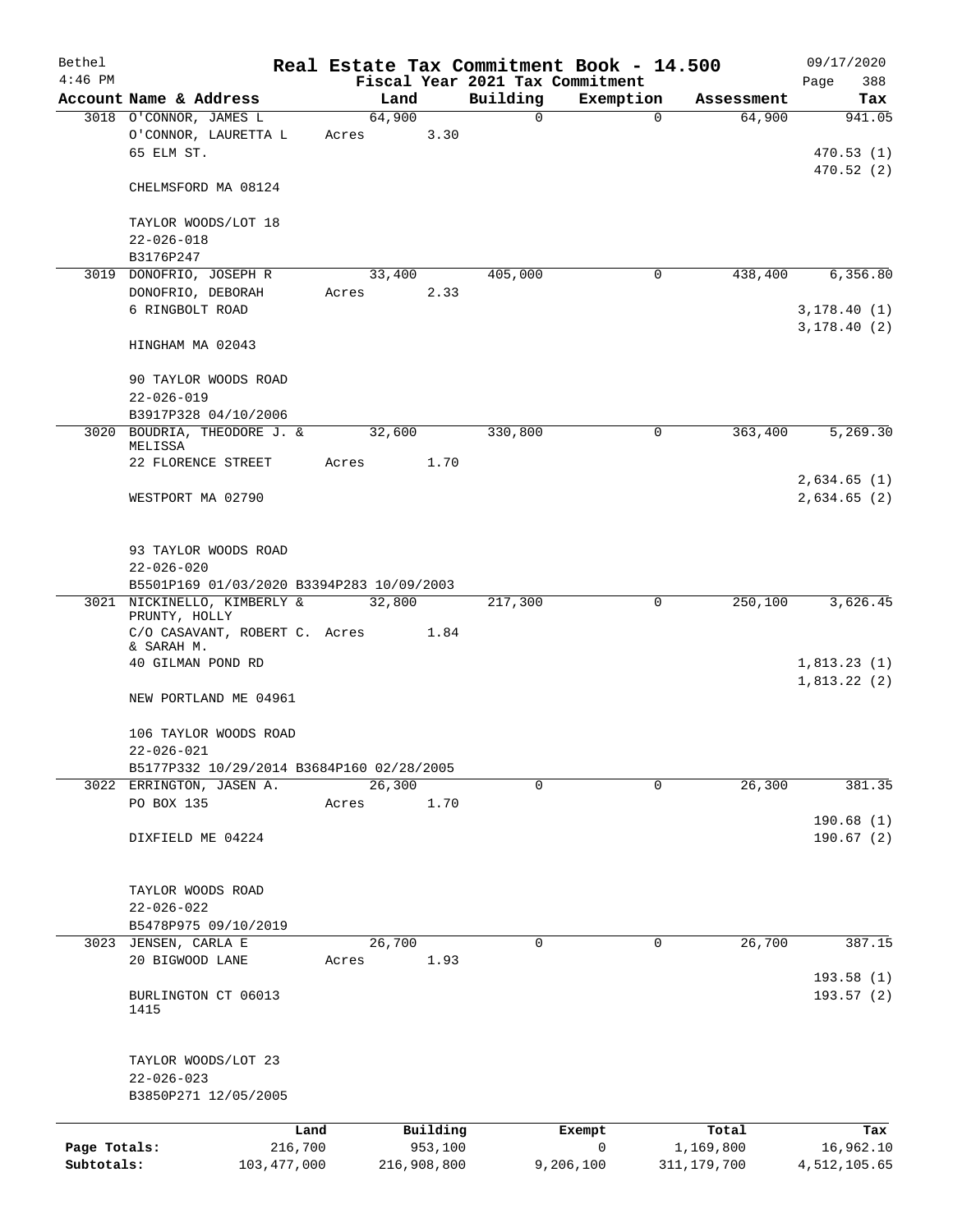| Bethel       |                                                     |                 |       |        |                       |                                 | Real Estate Tax Commitment Book - 14.500 |             |                    | 09/17/2020                |
|--------------|-----------------------------------------------------|-----------------|-------|--------|-----------------------|---------------------------------|------------------------------------------|-------------|--------------------|---------------------------|
| $4:46$ PM    |                                                     |                 |       |        |                       | Fiscal Year 2021 Tax Commitment |                                          |             |                    | 389<br>Page               |
|              | Account Name & Address                              |                 |       | Land   |                       | Building                        | Exemption                                |             | Assessment         | Tax                       |
|              | 3024 BROWN, STEPHEN                                 |                 |       | 32,600 | 1.70                  | 319,600                         |                                          | $\mathbf 0$ | 352,200            | 5,106.90                  |
|              | BROWN, SHEILA<br>113 TAYLOR WOODS ROAD              |                 | Acres |        |                       |                                 |                                          |             |                    | 2,553.45(1)               |
|              |                                                     |                 |       |        |                       |                                 |                                          |             |                    | 2,553.45(2)               |
|              | BETHEL ME 04217                                     |                 |       |        |                       |                                 |                                          |             |                    |                           |
|              | 113 TAYLOR WOODS ROAD                               |                 |       |        |                       |                                 |                                          |             |                    |                           |
|              | $22 - 026 - 024$                                    |                 |       |        |                       |                                 |                                          |             |                    |                           |
|              | B4237P306 12/13/2007                                |                 |       |        |                       |                                 |                                          |             |                    |                           |
| 3025         | ANDREASEN, PATRICK W.,                              |                 |       | 32,900 |                       | 337,400                         |                                          | 0           | 370,300            | 5,369.35                  |
|              | & KATHERINE J.                                      |                 |       |        |                       |                                 |                                          |             |                    |                           |
|              | TRUSTEES OF THE                                     |                 | Acres |        | 1.91                  |                                 |                                          |             |                    |                           |
|              | ANDREASEN TRUST                                     |                 |       |        |                       |                                 |                                          |             |                    |                           |
|              | 34 CRESTWOOD RD                                     |                 |       |        |                       |                                 |                                          |             |                    | 2,684.68 (1)              |
|              | MARBLEHEAD MA 01945                                 |                 |       |        |                       |                                 |                                          |             |                    | 2,684.67(2)               |
|              | 116 TAYLOR WOODS                                    |                 |       |        |                       |                                 |                                          |             |                    |                           |
|              | $22 - 026 - 025$                                    |                 |       |        |                       |                                 |                                          |             |                    |                           |
|              | B5251P171 10/30/2015 B4969P329 04/01/2013 B3612P17  |                 |       |        |                       |                                 |                                          |             |                    |                           |
|              | 10/22/2004                                          |                 |       |        |                       |                                 |                                          |             |                    |                           |
|              | 3043 MORISSETTE, GARY G                             |                 |       | 32,600 |                       | 217,900                         |                                          | 0           | 250,500            | 3,632.25                  |
|              | MORISSETTE, SARAH J                                 |                 | Acres |        | 1.70                  |                                 |                                          |             |                    |                           |
|              | 33 WESTWIND ROAD                                    |                 |       |        |                       |                                 |                                          |             |                    | 1,816.13(1)               |
|              | ANDOVER MA 01810                                    |                 |       |        |                       |                                 |                                          |             |                    | 1,816.12(2)               |
|              |                                                     |                 |       |        |                       |                                 |                                          |             |                    |                           |
|              | 115 TAYLOR WOODS RD                                 |                 |       |        |                       |                                 |                                          |             |                    |                           |
|              | $22 - 026 - 026$                                    |                 |       |        |                       |                                 |                                          |             |                    |                           |
|              | B5423P92 08/06/2018 B4099P50 03/02/2007             |                 |       |        |                       |                                 |                                          |             |                    |                           |
|              | 4972 BRANDLEY, KIMBERLY A<br>MCCOY, JOYCE S         |                 |       | 33,200 |                       | 329,400                         |                                          | 0           | 362,600            | 5,257.70                  |
|              | 5 LAUREL TREE DRIVE                                 |                 | Acres |        | 2.14                  |                                 |                                          |             |                    | 2,628.85(1)               |
|              |                                                     |                 |       |        |                       |                                 |                                          |             |                    | 2,628.85(2)               |
|              | WESTAMPTON NJ 08060                                 |                 |       |        |                       |                                 |                                          |             |                    |                           |
|              | 118 TAYLOR WOODS RD                                 |                 |       |        |                       |                                 |                                          |             |                    |                           |
|              | $22 - 026 - 027$                                    |                 |       |        |                       |                                 |                                          |             |                    |                           |
|              | B5273P185 03/21/2016 B5206P629 02/05/2015 B4359P226 |                 |       |        |                       |                                 |                                          |             |                    |                           |
|              | 10/03/2008                                          |                 |       |        |                       |                                 |                                          |             |                    |                           |
|              | 4910 SIROONIAN, ANN-MARIE                           |                 |       | 32,600 |                       | 365,200                         |                                          | $\mathbf 0$ | 397,800            | 5,768.10                  |
|              | P.O. BOX 157                                        |                 | Acres |        | 1.70                  |                                 |                                          |             |                    |                           |
|              |                                                     |                 |       |        |                       |                                 |                                          |             |                    | 2,884.05(1)               |
|              | MONUMENT BEACH MA 02553                             |                 |       |        |                       |                                 |                                          |             |                    | 2,884.05(2)               |
|              |                                                     |                 |       |        |                       |                                 |                                          |             |                    |                           |
|              | 117 TAYLOR WOODS RD                                 |                 |       |        |                       |                                 |                                          |             |                    |                           |
|              | $22 - 026 - 028$                                    |                 |       |        |                       |                                 |                                          |             |                    |                           |
|              | B4098P32 03/02/2007                                 |                 |       |        |                       |                                 |                                          |             |                    |                           |
|              | 4911 SKI TRACKS INC.                                |                 |       | 28,000 |                       | $\Omega$                        |                                          | 0           | 28,000             | 406.00                    |
|              | C/O ROB MARTIN                                      |                 | Acres |        | 3.11                  |                                 |                                          |             |                    |                           |
|              | 4528 W 5750 S                                       |                 |       |        |                       |                                 |                                          |             |                    | 203.00(1)                 |
|              |                                                     |                 |       |        |                       |                                 |                                          |             |                    | 203.00(2)                 |
|              | HOOPER UT 84315                                     |                 |       |        |                       |                                 |                                          |             |                    |                           |
|              | TAYLOR WOODS RD                                     |                 |       |        |                       |                                 |                                          |             |                    |                           |
|              | $22 - 026 - 029$                                    |                 |       |        |                       |                                 |                                          |             |                    |                           |
|              |                                                     |                 |       |        |                       |                                 |                                          |             |                    |                           |
| Page Totals: |                                                     | Land<br>191,900 |       |        | Building<br>1,569,500 |                                 | Exempt<br>0                              |             | Total<br>1,761,400 | Tax                       |
| Subtotals:   |                                                     | 103,668,900     |       |        | 218,478,300           |                                 | 9,206,100                                |             | 312,941,100        | 25,540.30<br>4,537,645.95 |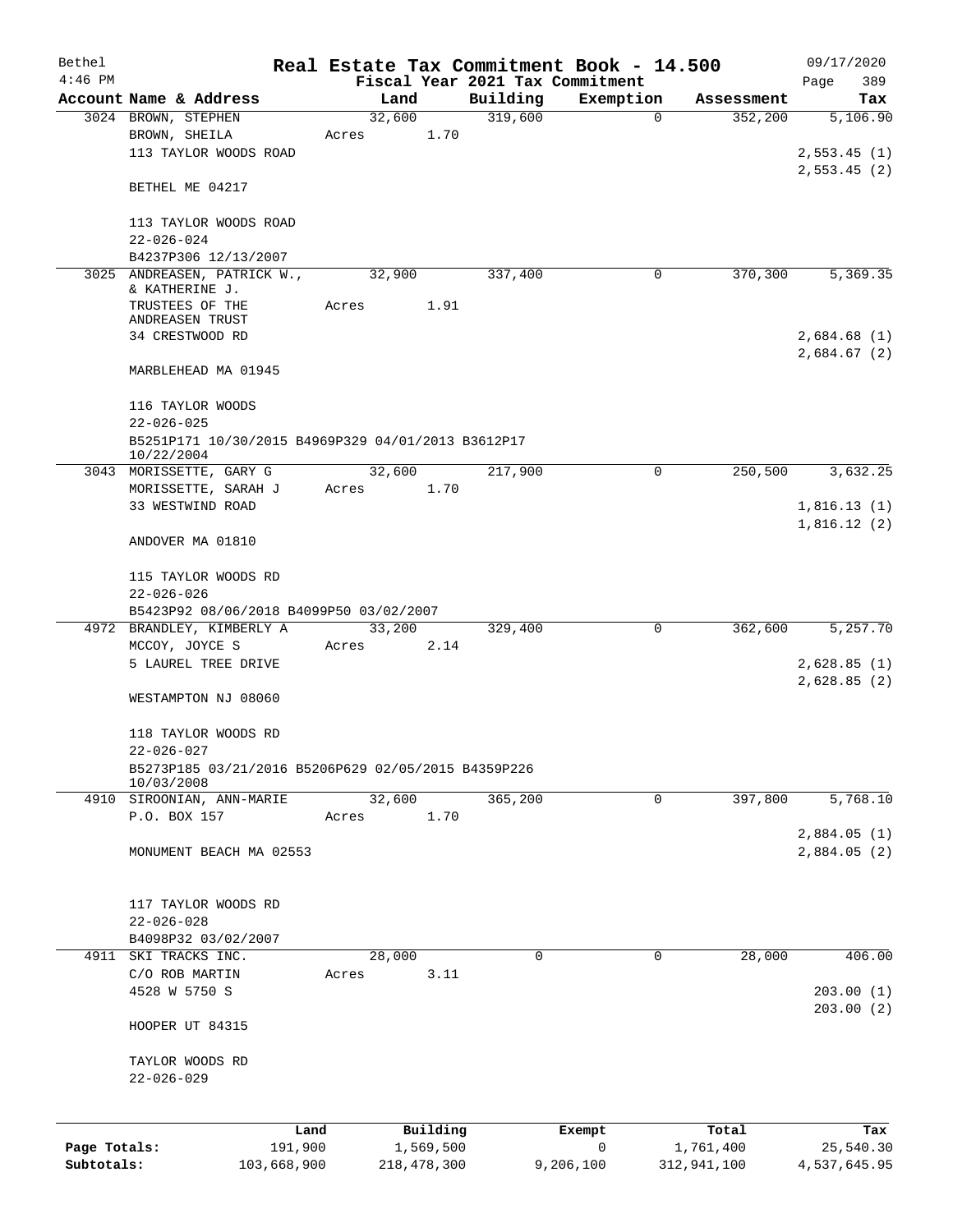| Bethel    |                                           |        |      |                                 | Real Estate Tax Commitment Book - 14.500 |            | 09/17/2020             |
|-----------|-------------------------------------------|--------|------|---------------------------------|------------------------------------------|------------|------------------------|
| $4:46$ PM |                                           |        |      | Fiscal Year 2021 Tax Commitment |                                          |            | 390<br>Page            |
|           | Account Name & Address                    |        | Land | Building                        | Exemption                                | Assessment | Tax                    |
|           | 4973 BRANDLEY, KIMBERLY                   | 27,000 |      | $\Omega$                        | $\Omega$                                 | 27,000     | 391.50                 |
|           | MCCOY, MCCOY, JOYCE                       | Acres  | 2.22 |                                 |                                          |            |                        |
|           | 5 LAUREL TREE DRIVE                       |        |      |                                 |                                          |            | 195.75(1)              |
|           | WESTAMPTON NJ 08060                       |        |      |                                 |                                          |            | 195.75(2)              |
|           | TAYLOR WOODS RD                           |        |      |                                 |                                          |            |                        |
|           | $22 - 026 - 030$                          |        |      |                                 |                                          |            |                        |
|           | B5416P52 07/02/2018 B2565P330 05/29/1998  |        |      |                                 |                                          |            |                        |
|           | 4974 SIROONIAN, GREGORY                   | 26,500 |      | $\mathbf 0$                     | 0                                        | 26,500     | 384.25                 |
|           | SIROONIAN, GABRIELLE                      | Acres  | 1.85 |                                 |                                          |            |                        |
|           | PO BOX 157                                |        |      |                                 |                                          |            | 192.13(1)<br>192.12(2) |
|           | MONUMENT BEACH MA 02553                   |        |      |                                 |                                          |            |                        |
|           | TAYLOR WOODS RD                           |        |      |                                 |                                          |            |                        |
|           | $22 - 026 - 031$                          |        |      |                                 |                                          |            |                        |
|           | B5409P182 05/21/2018 B2565P330 05/29/1998 |        |      |                                 |                                          |            |                        |
|           | 4975 SMITH, JEREMY J<br>P.O. BOX 2111     | 27,000 |      | $\Omega$                        | 0                                        | 27,000     | 391.50                 |
|           |                                           | Acres  | 2.20 |                                 |                                          |            | 195.75 (1)             |
|           | VINEYARD HAVEN MA 02568                   |        |      |                                 |                                          |            | 195.75(2)              |
|           |                                           |        |      |                                 |                                          |            |                        |
|           | TAYLOR WOODS RD                           |        |      |                                 |                                          |            |                        |
|           | $22 - 026 - 032$                          |        |      |                                 |                                          |            |                        |
|           | B4566P43 03/05/2010 B2565P330 05/06/1998  |        |      |                                 |                                          |            |                        |
|           | 4978 SKI TRACKS INC.                      | 27,300 |      | $\Omega$                        | $\mathbf 0$                              | 27,300     | 395.85                 |
|           | C/O ROB MARTIN<br>4528 W 5750 S           | Acres  | 2.48 |                                 |                                          |            |                        |
|           |                                           |        |      |                                 |                                          |            | 197.93(1)<br>197.92(2) |
|           | HOOPER UT 84315                           |        |      |                                 |                                          |            |                        |
|           | TAYLOR WOODS RD                           |        |      |                                 |                                          |            |                        |
|           | $22 - 026 - 033$                          |        |      |                                 |                                          |            |                        |
|           | 4977 SUNDQUIST, ERIC                      | 27,000 |      | 0                               | 0                                        | 27,000     | 391.50                 |
|           | PO BOX 515                                | Acres  | 2.20 |                                 |                                          |            |                        |
|           |                                           |        |      |                                 |                                          |            | 195.75 (1)             |
|           | MONUMENT BEACH MA 02553                   |        |      |                                 |                                          |            | 195.75(2)              |
|           | TAYLOR WOODS RD                           |        |      |                                 |                                          |            |                        |
|           | $22 - 026 - 034$                          |        |      |                                 |                                          |            |                        |
|           | B5497P793 12/16/2019 B2565P330 05/29/1998 |        |      |                                 |                                          |            |                        |
|           | 3781 DREW, IAN J                          | 38,400 |      | 163,300                         | 0                                        | 201,700    | 2,924.65               |
|           | DREW, KRISTEN L                           | Acres  | 1.00 |                                 |                                          |            |                        |
|           | 922 INTERVALE RD.                         |        |      |                                 |                                          |            | 1,462.33(1)            |
|           |                                           |        |      |                                 |                                          |            | 1,462.32(2)            |
|           | BETHEL ME 04217                           |        |      |                                 |                                          |            |                        |
|           | 922 INTERVALE RD.                         |        |      |                                 |                                          |            |                        |
|           | $22 - 026 - A$                            |        |      |                                 |                                          |            |                        |
|           | B3195P116 11/08/2002                      |        |      |                                 |                                          |            |                        |
|           |                                           |        |      |                                 |                                          |            |                        |

|              | Land        | Building    | Exempt    | Total         | Tax          |
|--------------|-------------|-------------|-----------|---------------|--------------|
| Page Totals: | .73,200     | 163,300     |           | 336,500       | 4,879.25     |
| Subtotals:   | 103,842,100 | 218,641,600 | 9,206,100 | 313, 277, 600 | 4,542,525.20 |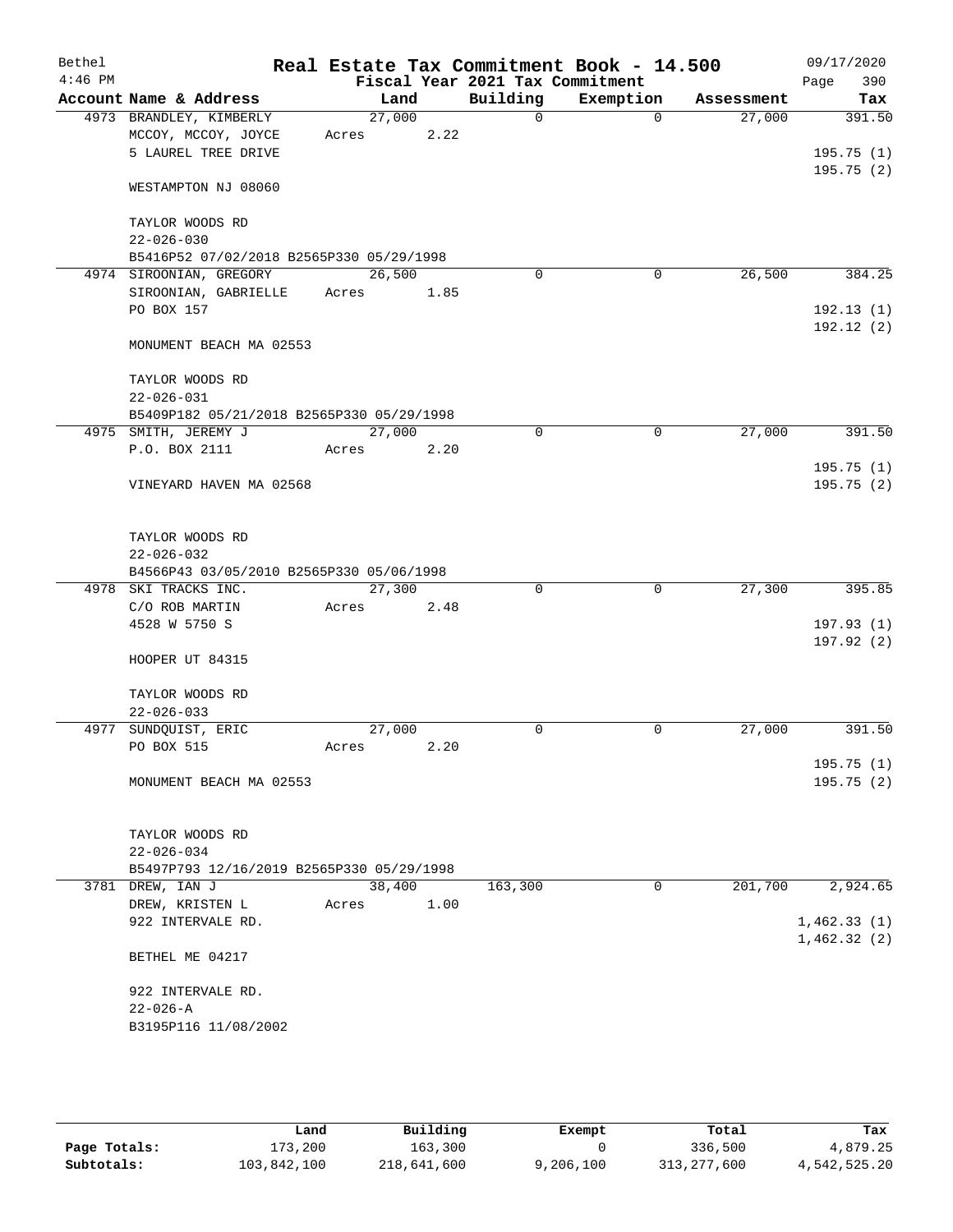| Bethel    |                                                        |        |       |                                 | Real Estate Tax Commitment Book - 14.500 |            | 09/17/2020                 |
|-----------|--------------------------------------------------------|--------|-------|---------------------------------|------------------------------------------|------------|----------------------------|
| $4:46$ PM |                                                        |        |       | Fiscal Year 2021 Tax Commitment |                                          |            | 391<br>Page                |
|           | Account Name & Address                                 | Land   |       | Building                        | Exemption                                | Assessment | Tax                        |
|           | 3017 JOHNSON, EVAN K                                   | 38,400 |       | 237,700                         | $\mathbf 0$                              | 276,100    | 4,003.45                   |
|           | 201 MAIN STREET, #10                                   | Acres  | 1.00  |                                 |                                          |            |                            |
|           | WOBURN MA 01801                                        |        |       |                                 |                                          |            | 2,001.73(1)<br>2,001.72(2) |
|           |                                                        |        |       |                                 |                                          |            |                            |
|           |                                                        |        |       |                                 |                                          |            |                            |
|           | 930 INTERVALE RD.                                      |        |       |                                 |                                          |            |                            |
|           | $22 - 026 - B$                                         |        |       |                                 |                                          |            |                            |
|           | B5330P49 02/06/2017 B5113P342 05/12/2014 B4293P196     |        |       |                                 |                                          |            |                            |
|           | 05/07/2008 B3619P23 10/29/2004<br>3033 SKI TRACKS INC. | 14,000 |       | 0                               | $\mathbf 0$                              | 14,000     | 203.00                     |
|           | C/O ROB MARTIN                                         | Acres  | 25.00 |                                 |                                          |            |                            |
|           | 4528 W 5750 S                                          |        |       |                                 |                                          |            | 101.50(1)                  |
|           |                                                        |        |       |                                 |                                          |            | 101.50(2)                  |
|           | HOOPER UT 84315                                        |        |       |                                 |                                          |            |                            |
|           |                                                        |        |       |                                 |                                          |            |                            |
|           | INTERVALE RD W/S                                       |        |       |                                 |                                          |            |                            |
|           | $22 - 027$                                             |        |       |                                 |                                          |            |                            |
|           | B3394P283 10/08/2003                                   |        |       |                                 |                                          |            |                            |
|           | 3034 MCNARY, K SCOTT                                   | 34,200 |       | $\mathbf 0$                     | 0                                        | 34,200     | 495.90                     |
|           | MCNARY, CHRISTINE                                      | Acres  | 5.10  |                                 |                                          |            |                            |
|           | PO BOX 1542                                            |        |       |                                 |                                          |            | 247.95(1)                  |
|           |                                                        |        |       |                                 |                                          |            | 247.95 (2)                 |
|           | BETHEL ME 04217                                        |        |       |                                 |                                          |            |                            |
|           |                                                        |        |       |                                 |                                          |            |                            |
|           | INTERVALE RD.                                          |        |       |                                 |                                          |            |                            |
|           | $22 - 028 - 001$                                       |        |       |                                 |                                          |            |                            |
|           | B3281P7 04/22/2003                                     |        |       |                                 |                                          |            |                            |
|           | 3035 MCNARY, K SCOTT                                   | 62,800 |       | 0                               | 0                                        | 62,800     | 910.60                     |
|           | MCNARY, CHRISTINE                                      | Acres  | 9.40  |                                 |                                          |            |                            |
|           | PO BOX 1542                                            |        |       |                                 |                                          |            | 455.30(1)                  |
|           |                                                        |        |       |                                 |                                          |            | 455.30(2)                  |
|           | BETHEL ME 04217                                        |        |       |                                 |                                          |            |                            |
|           |                                                        |        |       |                                 |                                          |            |                            |
|           | $22 - 028 - 002$                                       |        |       |                                 |                                          |            |                            |
|           | B3281P7 04/22/2003                                     |        |       |                                 |                                          |            |                            |
|           | 3036 MCNARY, K SCOTT                                   | 71,600 |       | 180,900                         | 0                                        | 252,500    | 3,661.25                   |
|           | MCNARY, CHRISTINE                                      | Acres  | 5.10  |                                 |                                          |            |                            |
|           | PO BOX 1542                                            |        |       |                                 |                                          |            | 1,830.63(1)                |
|           |                                                        |        |       |                                 |                                          |            | 1,830.62(2)                |
|           | BETHEL ME 04217                                        |        |       |                                 |                                          |            |                            |
|           |                                                        |        |       |                                 |                                          |            |                            |
|           | 52 TIMBER WAY                                          |        |       |                                 |                                          |            |                            |
|           | $22 - 028 - 003$                                       |        |       |                                 |                                          |            |                            |
|           | B2754P182                                              |        |       |                                 |                                          |            |                            |
|           | 3037 JOHNSON, WILLIAM                                  | 71,600 |       | 81,100                          | $\mathbf 0$                              | 152,700    | 2,214.15                   |
|           | 70 NEVEDA ST.                                          | Acres  | 5.10  |                                 |                                          |            |                            |
|           |                                                        |        |       |                                 |                                          |            | 1,107.08(1)                |
|           | MARSHFIELD MA 02050                                    |        |       |                                 |                                          |            | 1, 107.07 (2)              |
|           |                                                        |        |       |                                 |                                          |            |                            |
|           | 47 TIMBER WAY                                          |        |       |                                 |                                          |            |                            |
|           | $22 - 028 - 004$                                       |        |       |                                 |                                          |            |                            |
|           | B5468P514 07/05/2019 B3106P109 05/09/2002              |        |       |                                 |                                          |            |                            |
|           |                                                        |        |       |                                 |                                          |            |                            |
|           |                                                        |        |       |                                 |                                          |            |                            |
|           |                                                        |        |       |                                 |                                          |            |                            |

|              | Land        | Building    | Exempt    | Total       | Tax          |
|--------------|-------------|-------------|-----------|-------------|--------------|
| Page Totals: | 292,600     | 499,700     |           | 792,300     | 11,488.35    |
| Subtotals:   | 104,134,700 | 219,141,300 | 9,206,100 | 314,069,900 | 4,554,013.55 |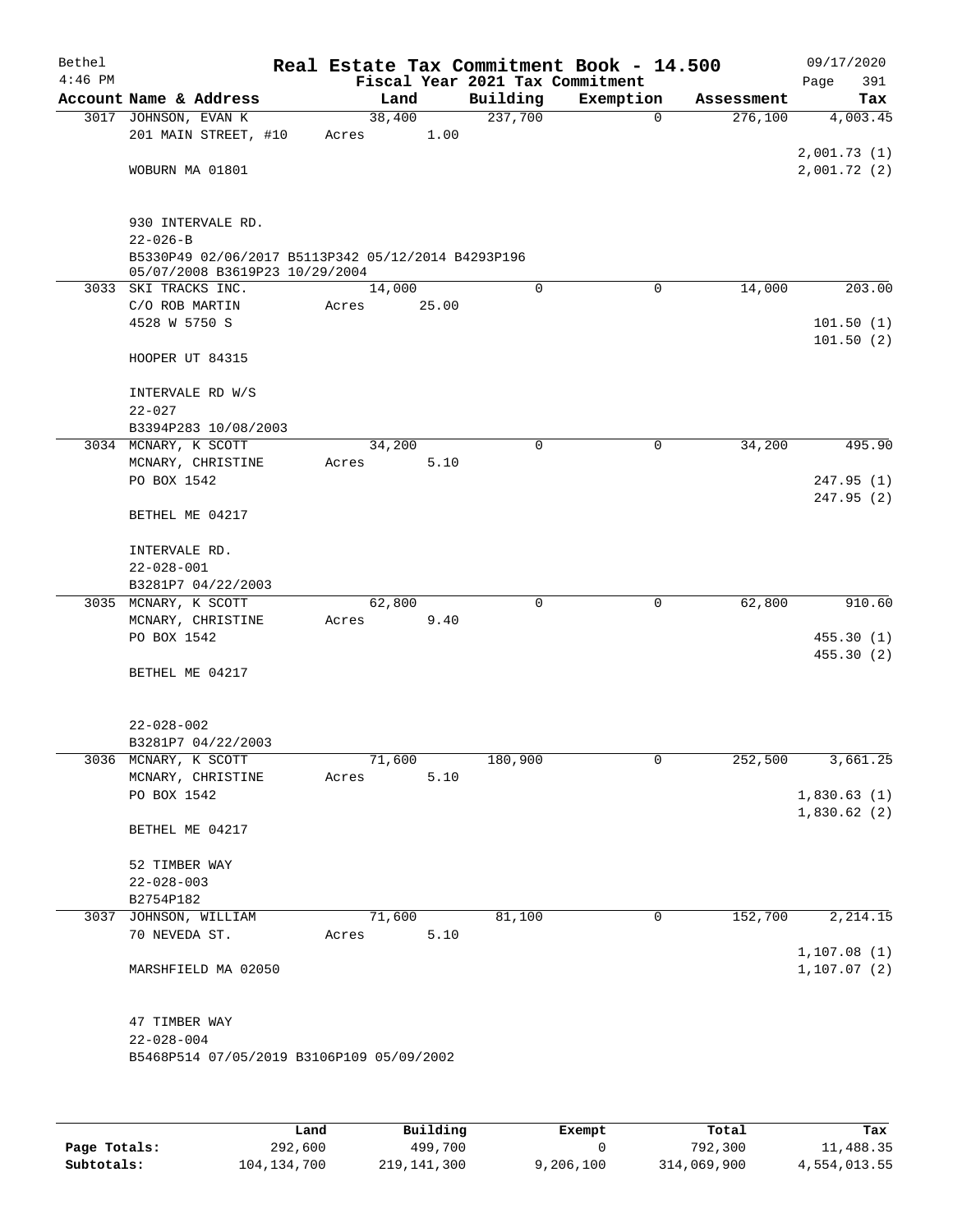| Bethel       |                                                                                             |         |                |                     | Real Estate Tax Commitment Book - 14.500 |                       | 09/17/2020             |
|--------------|---------------------------------------------------------------------------------------------|---------|----------------|---------------------|------------------------------------------|-----------------------|------------------------|
| $4:46$ PM    |                                                                                             |         |                |                     | Fiscal Year 2021 Tax Commitment          |                       | 392<br>Page            |
|              | Account Name & Address                                                                      |         | Land<br>46,400 | Building<br>220,500 | Exemption<br>$\Omega$                    | Assessment<br>266,900 | Tax<br>3,870.05        |
|              | 4706 LAROCHE, PAUL<br>LAROCHE, MARIAN B<br>26 SWAN HILL RD                                  | Acres   | 2.46           |                     |                                          |                       | 1,935.03(1)            |
|              | BETHEL ME 04217                                                                             |         |                |                     |                                          |                       | 1,935.02(2)            |
|              | 26 SWAN HILL ROAD<br>$22 - 029 - 001$                                                       |         |                |                     |                                          |                       |                        |
|              | B3648P11 12/21/2004                                                                         |         |                |                     |                                          |                       |                        |
|              | 5283 HEATH, AIMEE E                                                                         |         | 28,100         | 0                   | 0                                        | 28,100                | 407.45                 |
|              | 413 SAWIN HILL ROAD                                                                         | Acres   | 1.58           |                     |                                          |                       | 203.73(1)              |
|              | ALBANY TWP ME 04217                                                                         |         |                |                     |                                          |                       | 203.72 (2)             |
|              | SECOND ST<br>$22 - 029 - 001 - A$                                                           |         |                |                     |                                          |                       |                        |
|              | B5369P550 09/27/2017 B5368P479 09/20/2017 B5361P510<br>08/14/2017 B13P4653 06/23/2010       |         |                |                     |                                          |                       |                        |
|              | 4707 MESSIER, HENRY                                                                         |         | 38,800         | $\mathbf 0$         | $\mathbf 0$                              | 38,800                | 562.60                 |
|              | 65 BAILEY ROAD                                                                              | Acres   | 4.18           |                     |                                          |                       |                        |
|              | BETHEL ME 04217                                                                             |         |                |                     |                                          |                       | 281.30(1)<br>281.30(2) |
|              | FARWELL MTN. ESTATES<br>$22 - 029 - 002$                                                    |         |                |                     |                                          |                       |                        |
|              | B3720P34 05/20/2005                                                                         |         |                |                     |                                          |                       |                        |
|              | 5284 HEATH, AIMEE E<br>413 SAWIN HILL ROAD                                                  |         | 36,200<br>1.80 | 254,800             | $\mathbf 0$                              | 291,000               | 4,219.50               |
|              |                                                                                             | Acres   |                |                     |                                          |                       | 2,109.75(1)            |
|              | ALBANY TWP ME 04217                                                                         |         |                |                     |                                          |                       | 2,109.75(2)            |
|              | 13 SECOND ST<br>$22 - 029 - 002 - A$<br>B5369P550 09/27/2017 B5368P479 09/20/2017 B5361P510 |         |                |                     |                                          |                       |                        |
|              | 08/14/2017 B13P4653 06/23/2010                                                              |         |                |                     |                                          |                       |                        |
|              | 4708 MESSIER, HENRY E                                                                       |         | 38,300         | $\Omega$            | 0                                        | 38,300                | 555.35                 |
|              | 65 BAILEY RD                                                                                | Acres   | 3.66           |                     |                                          |                       | 277.68(1)              |
|              | BETHEL ME 04217                                                                             |         |                |                     |                                          |                       | 277.67(2)              |
|              | FARWELL MTN. ESTATES<br>$22 - 029 - 003$                                                    |         |                |                     |                                          |                       |                        |
|              | B5317P182 11/22/2016 B5029P24 08/23/2013 B3739P125<br>06/01/2005                            |         |                |                     |                                          |                       |                        |
|              | 5285 HEAD, DAVID A                                                                          |         | 28,400         | 0                   | 0                                        | 28,400                | 411.80                 |
|              | HEAD, FRANCES M<br>P.O. BOX 61                                                              | Acres   | 1.71           |                     |                                          |                       | 205.90(1)              |
|              | WEST BETHEL ME 04286                                                                        |         |                |                     |                                          |                       | 205.90(2)              |
|              | SECOND ST<br>$22 - 029 - 003 - A$<br>B5361P510 08/14/2017 B13P4653 06/23/2010               |         |                |                     |                                          |                       |                        |
|              |                                                                                             |         |                |                     |                                          |                       |                        |
|              |                                                                                             | Land    | Building       |                     | Exempt                                   | Total                 | Tax                    |
| Page Totals: |                                                                                             | 216,200 | 475,300        |                     | 0                                        | 691,500               | 10,026.75              |

**Subtotals:** 104,350,900 219,616,600 9,206,100 314,761,400 4,564,040.30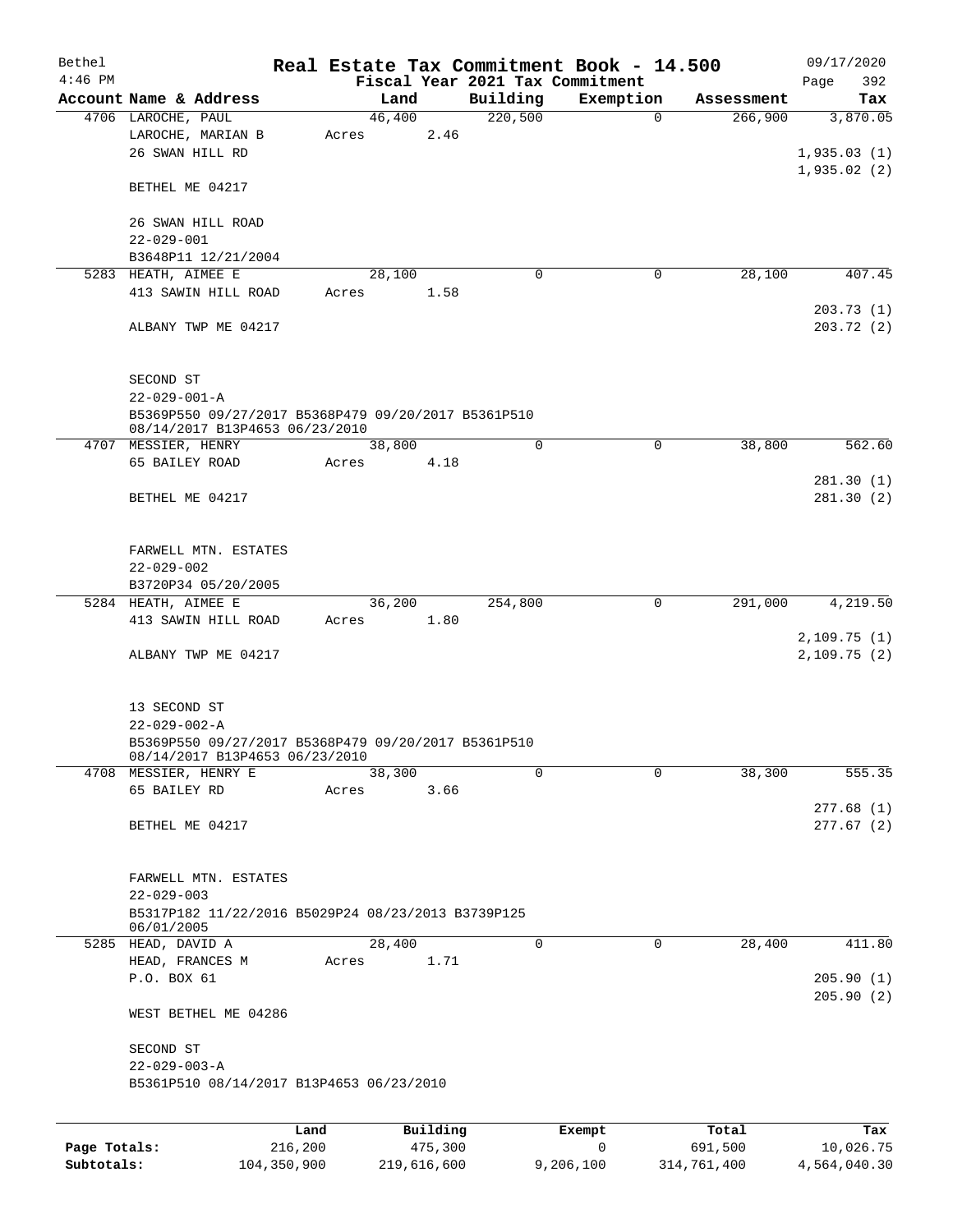| Bethel    |                                                                                                            |            |        |                                 | Real Estate Tax Commitment Book - 14.500 |            | 09/17/2020   |
|-----------|------------------------------------------------------------------------------------------------------------|------------|--------|---------------------------------|------------------------------------------|------------|--------------|
| $4:46$ PM |                                                                                                            |            |        | Fiscal Year 2021 Tax Commitment |                                          |            | 393<br>Page  |
|           | Account Name & Address                                                                                     | Land       |        | Building                        | Exemption                                | Assessment | Tax          |
|           | 4709 MCEWEN, KARIN E                                                                                       | 46,000     |        | 247,800                         | $\Omega$                                 | 293,800    | 4,260.10     |
|           | MCEWEN, GREGORY A                                                                                          | Acres      | 2.20   |                                 |                                          |            |              |
|           | 4 FISKE POND ROAD                                                                                          |            |        |                                 |                                          |            | 2,130.05(1)  |
|           | HOLLISTON MA 01746                                                                                         |            |        |                                 |                                          |            | 2,130.05(2)  |
|           | 24 FIRST STREET                                                                                            |            |        |                                 |                                          |            |              |
|           | $22 - 029 - 004$                                                                                           |            |        |                                 |                                          |            |              |
|           | B3938P244 05/19/2006 B3836P328 11/08/2005                                                                  | 35,900     |        |                                 | $\mathbf 0$                              | 178,500    | 2,588.25     |
|           | 5286 SMITH, MARIE<br>2 MORTON HILL AVENUE                                                                  | Acres 1.64 |        | 142,600                         |                                          |            |              |
|           |                                                                                                            |            |        |                                 |                                          |            | 1, 294.13(1) |
|           | SWAMPSCOTT MA 01907                                                                                        |            |        |                                 |                                          |            | 1, 294.12(2) |
|           | 27 SECOND ST                                                                                               |            |        |                                 |                                          |            |              |
|           | $22 - 029 - 004 - A$                                                                                       |            |        |                                 |                                          |            |              |
|           | B5419P282 07/17/2018 B5369P487 09/26/2017 B5366P453<br>09/11/2017 B5361P510 08/14/2017 B13P4653 06/23/2010 |            |        |                                 |                                          |            |              |
|           | 4710 KUZMESKAS, MARK J                                                                                     |            | 46,000 | 202,200                         | 0                                        | 248,200    | 3,598.90     |
|           | KUZMESKAS, KIMBERLY M                                                                                      | Acres      | 2.25   |                                 |                                          |            |              |
|           | 399 HANCOCK STREET                                                                                         |            |        |                                 |                                          |            | 1,799.45(1)  |
|           | WRENTHAM MA 02093                                                                                          |            |        |                                 |                                          |            | 1,799.45(2)  |
|           | 28 FIRST ST.                                                                                               |            |        |                                 |                                          |            |              |
|           | $22 - 029 - 005$<br>B3802P309 09/15/2005                                                                   |            |        |                                 |                                          |            |              |
|           | 5287 MAM, SANGTY                                                                                           | 28,900     |        | $\Omega$                        | $\mathbf 0$                              | 28,900     | 419.05       |
|           | 16 SAINT ANDREWS                                                                                           | Acres      | 2.03   |                                 |                                          |            |              |
|           | CROSSOVER                                                                                                  |            |        |                                 |                                          |            |              |
|           |                                                                                                            |            |        |                                 |                                          |            | 209.53(1)    |
|           | SEVERNA PARK MD 21146                                                                                      |            |        |                                 |                                          |            | 209.52(2)    |
|           | SECOND ST                                                                                                  |            |        |                                 |                                          |            |              |
|           | $22 - 029 - 005 - A$                                                                                       |            |        |                                 |                                          |            |              |
|           | B5388P387 01/16/2018 B5366P453 09/11/2017 B5361P510<br>08/14/2017 B13P4653 06/23/2010                      |            |        |                                 |                                          |            |              |
|           | 4711 HOFFMAN, JANE S REALTY                                                                                | 36,300     |        | $\Omega$                        | $\Omega$                                 | 36,300     | 526.35       |
|           | TRUST                                                                                                      |            |        |                                 |                                          |            |              |
|           | P.O. BOX 636                                                                                               | Acres      | 2.14   |                                 |                                          |            |              |
|           |                                                                                                            |            |        |                                 |                                          |            | 263.18(1)    |
|           | SOUTH CHATHAM MA 02659                                                                                     |            |        |                                 |                                          |            | 263.17(2)    |
|           | FARWELL MTN. ESTATES                                                                                       |            |        |                                 |                                          |            |              |
|           | $22 - 029 - 006$                                                                                           |            |        |                                 |                                          |            |              |
|           | B3938P243 05/19/2006 B3836P328 11/08/2005                                                                  |            |        |                                 |                                          |            |              |

|              | Land        | Building    | Exempt    | Total       | Tax          |
|--------------|-------------|-------------|-----------|-------------|--------------|
| Page Totals: | 193,100     | 592,600     |           | 785,700     | 11,392.65    |
| Subtotals:   | 104,544,000 | 220,209,200 | 9,206,100 | 315,547,100 | 4,575,432.95 |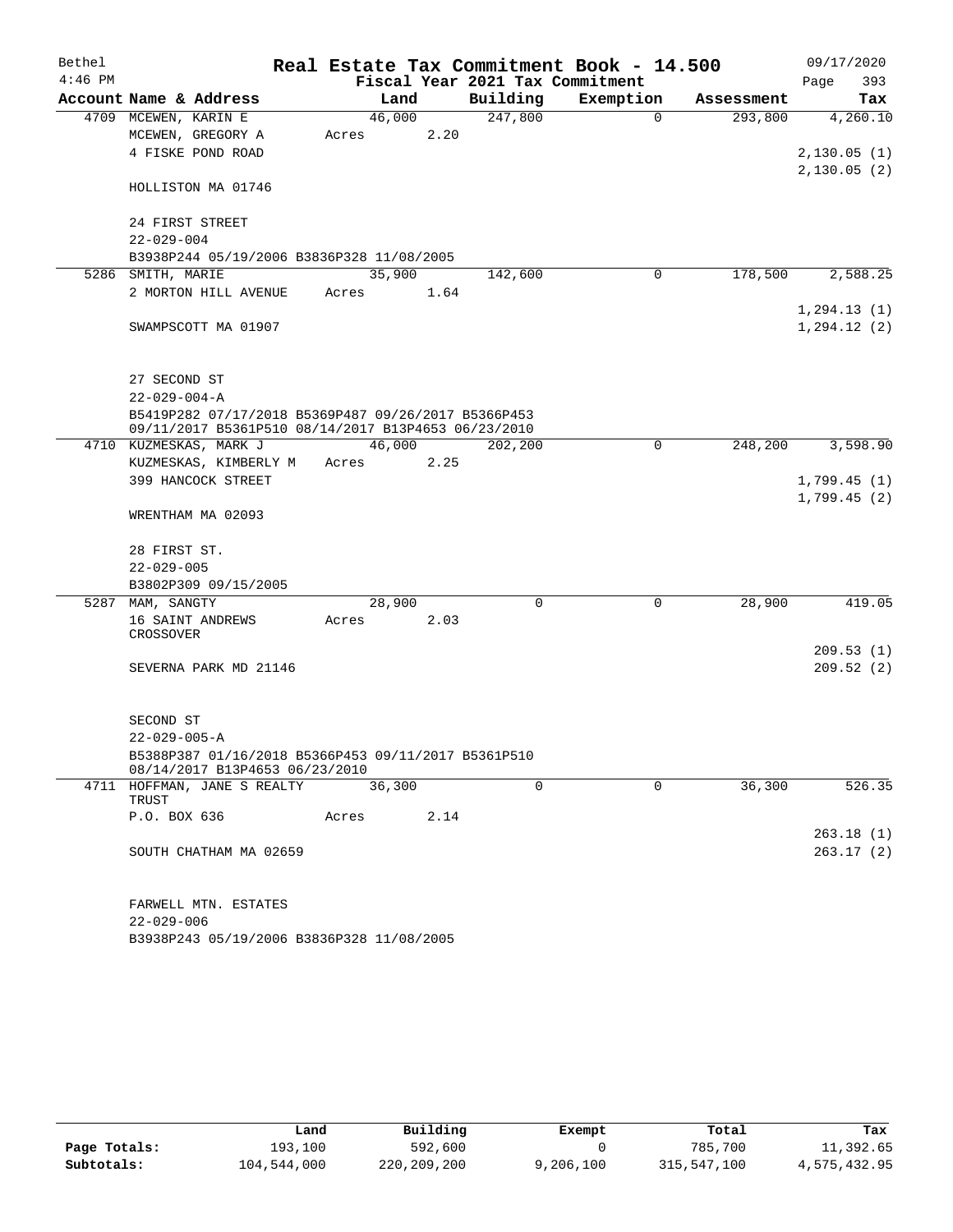| Bethel    |                                                                                       |                 |                 | Real Estate Tax Commitment Book - 14.500 |            | 09/17/2020                 |
|-----------|---------------------------------------------------------------------------------------|-----------------|-----------------|------------------------------------------|------------|----------------------------|
| $4:46$ PM |                                                                                       |                 |                 | Fiscal Year 2021 Tax Commitment          |            | Page<br>394                |
|           | Account Name & Address                                                                | Land            | Building        | Exemption                                | Assessment | Tax                        |
|           | 5288 MAM, SANGTY<br>16 SAINT ANDREWS<br>CROSSOVER                                     | 28,200<br>Acres | 1.60            | $\mathsf{O}$<br>0                        | 28,200     | 408.90                     |
|           | SEVERNA PARK MD 21146                                                                 |                 |                 |                                          |            | 204.45(1)<br>204.45(2)     |
|           | SECOND ST<br>$22 - 029 - 006 - A$                                                     |                 |                 |                                          |            |                            |
|           | B5392P156 02/05/2018 B5366P453 09/11/2017 B5361P510<br>08/14/2017 B13P4653 06/23/2010 |                 |                 |                                          |            |                            |
|           | 4712 ELDRIDGE, BRENDAN L                                                              | 36,100          |                 | 0<br>0                                   | 36,100     | 523.45                     |
|           | ELDRIDGE, JULIE A                                                                     | Acres           | 2.05            |                                          |            |                            |
|           | 434 THE RIDGE                                                                         |                 |                 |                                          |            | 261.73(1)                  |
|           | HASTINGS, EAST SUSSEX                                                                 |                 |                 |                                          |            | 261.72(2)                  |
|           | TN3Y2RY ENGLAND                                                                       |                 |                 |                                          |            |                            |
|           | FARWELL MTN. ESTATES                                                                  |                 |                 |                                          |            |                            |
|           | $22 - 029 - 007$                                                                      |                 |                 |                                          |            |                            |
|           | B3735P330 06/01/2005                                                                  |                 |                 |                                          |            |                            |
|           | 5289 MELLEY, MICHAEL P. &<br>JANICE M.                                                | 28,500          |                 | 0<br>0                                   | 28,500     | 413.25                     |
|           | PO BOX 982                                                                            | Acres           | 1.79            |                                          |            |                            |
|           |                                                                                       |                 |                 |                                          |            | 206.63(1)                  |
|           | EASTON MA 02334                                                                       |                 |                 |                                          |            | 206.62(2)                  |
|           | SECOND ST                                                                             |                 |                 |                                          |            |                            |
|           | $22 - 029 - 007 - A$                                                                  |                 |                 |                                          |            |                            |
|           | B5470P242 07/18/2019 B5361P510 08/14/2017 B13P4653<br>06/23/2010                      |                 |                 |                                          |            |                            |
|           | 4713 LENNIG, FREDERICK III                                                            | 45,600          | 346,300         | $\mathbf 0$                              | 391,900    | 5,682.55                   |
|           | 7 MARION WAY, UNIT 7204 Acres                                                         |                 | 1.98            |                                          |            |                            |
|           | FALMOUTH ME 04105 1993                                                                |                 |                 |                                          |            | 2,841.28(1)<br>2,841.27(2) |
|           |                                                                                       |                 |                 |                                          |            |                            |
|           | 41 FIRST STREET                                                                       |                 |                 |                                          |            |                            |
|           | $22 - 029 - 008$                                                                      |                 |                 |                                          |            |                            |
|           | B4061P167 12/08/2006 B3836P328 11/18/2005                                             |                 |                 |                                          |            |                            |
|           | 5290 NUNES, JOHN S<br>NUNES, MARCELLE M                                               | 36,300<br>Acres | 249,400<br>1.89 | 0                                        | 285,700    | 4,142.65                   |
|           | 15 REED ST.                                                                           |                 |                 |                                          |            | 2,071.33(1)                |
|           |                                                                                       |                 |                 |                                          |            | 2,071.32 (2)               |
|           | TIVERTON RI 02878                                                                     |                 |                 |                                          |            |                            |
|           | 61 SECOND ST                                                                          |                 |                 |                                          |            |                            |
|           | $22 - 029 - 008 - A$                                                                  |                 |                 |                                          |            |                            |
|           | B5056P1 10/29/2013 B13P4653 06/23/2010                                                |                 |                 |                                          |            |                            |

|              | Land        | Building    | Exempt    | Total         | Tax          |
|--------------|-------------|-------------|-----------|---------------|--------------|
| Page Totals: | 174,700     | 595,700     |           | 770,400       | 11,170.80    |
| Subtotals:   | 104,718,700 | 220,804,900 | 9,206,100 | 316, 317, 500 | 4,586,603.75 |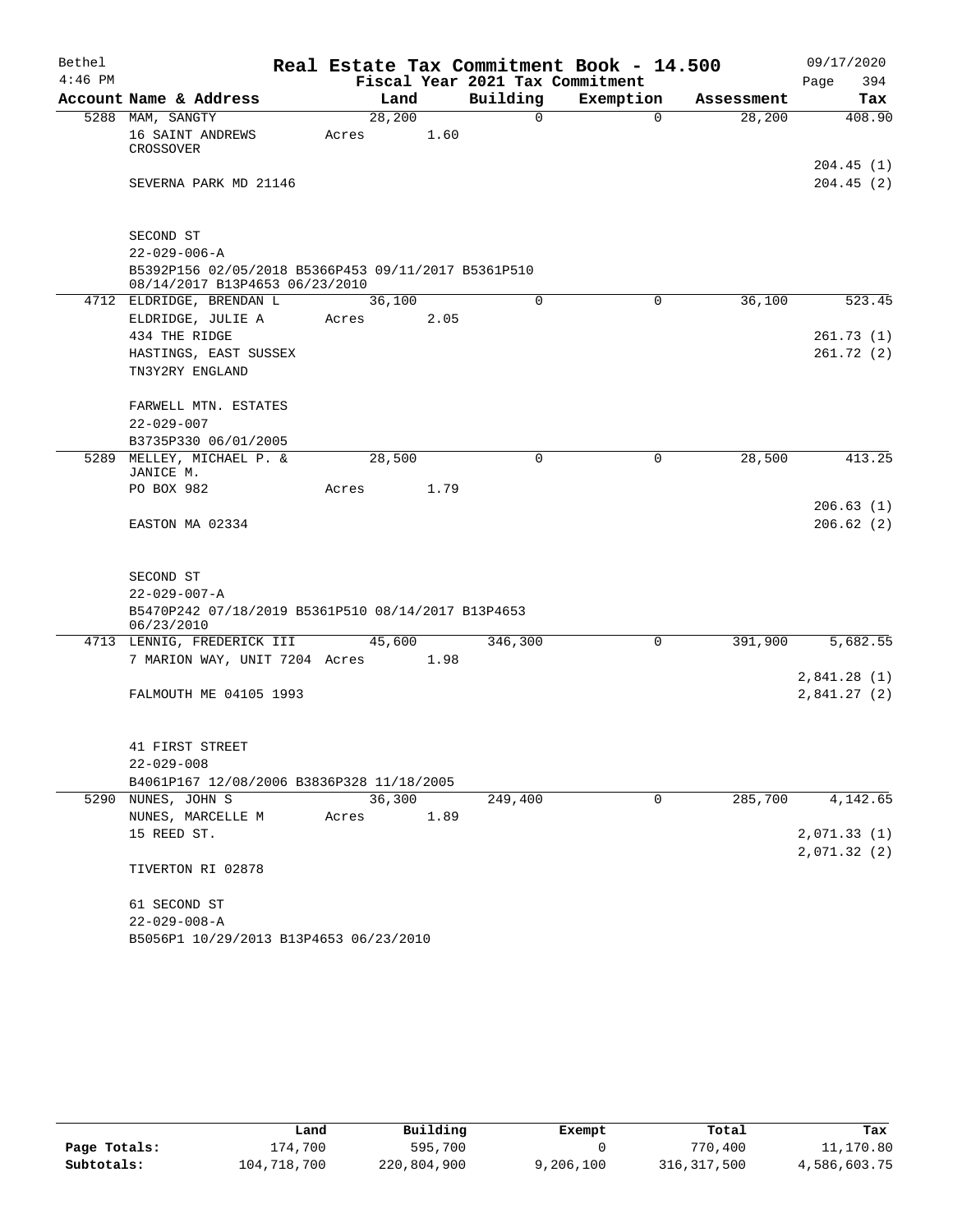| $4:46$ PM                  | Account Name & Address<br>4714 BITENCOURT, EVA NIRA<br>TTE<br>5 PITCAIRN WAY |       | Land<br>45,500 |          | Building<br>258,800 | Fiscal Year 2021 Tax Commitment<br>Exemption<br>$\mathbf 0$ | Assessment               | 395<br>Page<br>Tax         |
|----------------------------|------------------------------------------------------------------------------|-------|----------------|----------|---------------------|-------------------------------------------------------------|--------------------------|----------------------------|
|                            |                                                                              |       |                |          |                     |                                                             |                          |                            |
|                            |                                                                              |       |                |          |                     |                                                             | 304,300                  | 4, 412.35                  |
|                            |                                                                              | Acres |                | 1.95     |                     |                                                             |                          |                            |
|                            | IPSWICH MA 01938                                                             |       |                |          |                     |                                                             |                          | 2,206.18(1)<br>2,206.17(2) |
|                            |                                                                              |       |                |          |                     |                                                             |                          |                            |
|                            | 27 FIRST ST<br>$22 - 029 - 009$                                              |       |                |          |                     |                                                             |                          |                            |
|                            | B5455P456 03/21/2019 B4542P307 12/23/2009 B4234P22<br>11/30/2007             |       |                |          |                     |                                                             |                          |                            |
|                            | 5291 ROSE, MILLARD A                                                         |       | 30,700         |          | $\mathbf 0$         | $\mathbf 0$                                                 | 30,700                   | 445.15                     |
|                            | LACEY, ELIZABETH A<br>159 SILVER LEAF WAY                                    | Acres |                | 3.77     |                     |                                                             |                          | 222.58(1)                  |
|                            | APT.# 31                                                                     |       |                |          |                     |                                                             |                          | 222.57(2)                  |
|                            | MARLBOROUGH MA 01752                                                         |       |                |          |                     |                                                             |                          |                            |
|                            | SECOND ST<br>$22 - 029 - 009 - A$                                            |       |                |          |                     |                                                             |                          |                            |
|                            | B4781P231 11/08/2011                                                         |       |                |          |                     |                                                             |                          |                            |
|                            | 4715 TEMPLETON, LAKE N                                                       |       | 43,600         |          | 234,600             | 0                                                           | 278,200                  | 4,033.90                   |
|                            | PO BOX 1222                                                                  | Acres |                | 1.14     |                     |                                                             |                          |                            |
|                            | BETHEL ME 04217                                                              |       |                |          |                     |                                                             |                          | 2,016.95(1)<br>2,016.95(2) |
|                            |                                                                              |       |                |          |                     |                                                             |                          |                            |
|                            | 1 FIRST STREET<br>$22 - 029 - 010$                                           |       |                |          |                     |                                                             |                          |                            |
|                            | B5416P176 07/02/2018 B3764P246 07/26/2005                                    |       |                |          |                     |                                                             |                          |                            |
|                            | 5292 HIEGER, BROCK M                                                         |       | 30,900         |          | $\Omega$            | 0                                                           | 30,900                   | 448.05                     |
|                            | HIEGER, TARA K                                                               | Acres |                | 3.97     |                     |                                                             |                          |                            |
|                            | 6 KIMBERLY DRIVE                                                             |       |                |          |                     |                                                             |                          | 224.03(1)<br>224.02(2)     |
|                            | SACO ME 04072                                                                |       |                |          |                     |                                                             |                          |                            |
|                            | SECOND ST                                                                    |       |                |          |                     |                                                             |                          |                            |
|                            | $22 - 029 - 010 - A$<br>B4739P133 07/22/2011 B3509P327 05/12/2004            |       |                |          |                     |                                                             |                          |                            |
|                            | 4716 ROBINSON, ANDREW A                                                      |       | 45,600         |          | 233,300             | 0                                                           | 278,900                  | 4,044.05                   |
|                            | ROBINSON, LISA W                                                             | Acres |                | 1.97     |                     |                                                             |                          |                            |
|                            | 6 TERRACE DRIVE                                                              |       |                |          |                     |                                                             |                          | 2,022.03(1)                |
|                            | BARRINGTON RI 02806                                                          |       |                |          |                     |                                                             |                          | 2,022.02(2)                |
|                            | 68 SWAN HILL ROAD                                                            |       |                |          |                     |                                                             |                          |                            |
|                            | $22 - 029 - 011$                                                             |       |                |          |                     |                                                             |                          |                            |
|                            | B4357P171 09/29/2008 B3836P328 11/08/2005<br>5293 PENLEY, COLIN M.           |       | 30,800         |          | $\Omega$            | 0                                                           | 30,800                   | 446.60                     |
|                            | PO BOX 34                                                                    | Acres |                | 3.92     |                     |                                                             |                          | 223.30(1)                  |
|                            | PARIS ME 04271                                                               |       |                |          |                     |                                                             |                          | 223.30(2)                  |
|                            | SECOND ST                                                                    |       |                |          |                     |                                                             |                          |                            |
|                            | $22 - 029 - 011 - A$                                                         |       |                |          |                     |                                                             |                          |                            |
|                            | B5452P624 02/22/2019 B5361P510 08/14/2017 B13P4653<br>06/23/2010             |       |                |          |                     |                                                             |                          |                            |
|                            |                                                                              | Land  |                | Building |                     | Exempt                                                      | Total                    | Tax                        |
| Page Totals:<br>Subtotals: | 227,100<br>104,945,800                                                       |       | 221,531,600    | 726,700  |                     | 0<br>9,206,100                                              | 953,800<br>317, 271, 300 | 13,830.10<br>4,600,433.85  |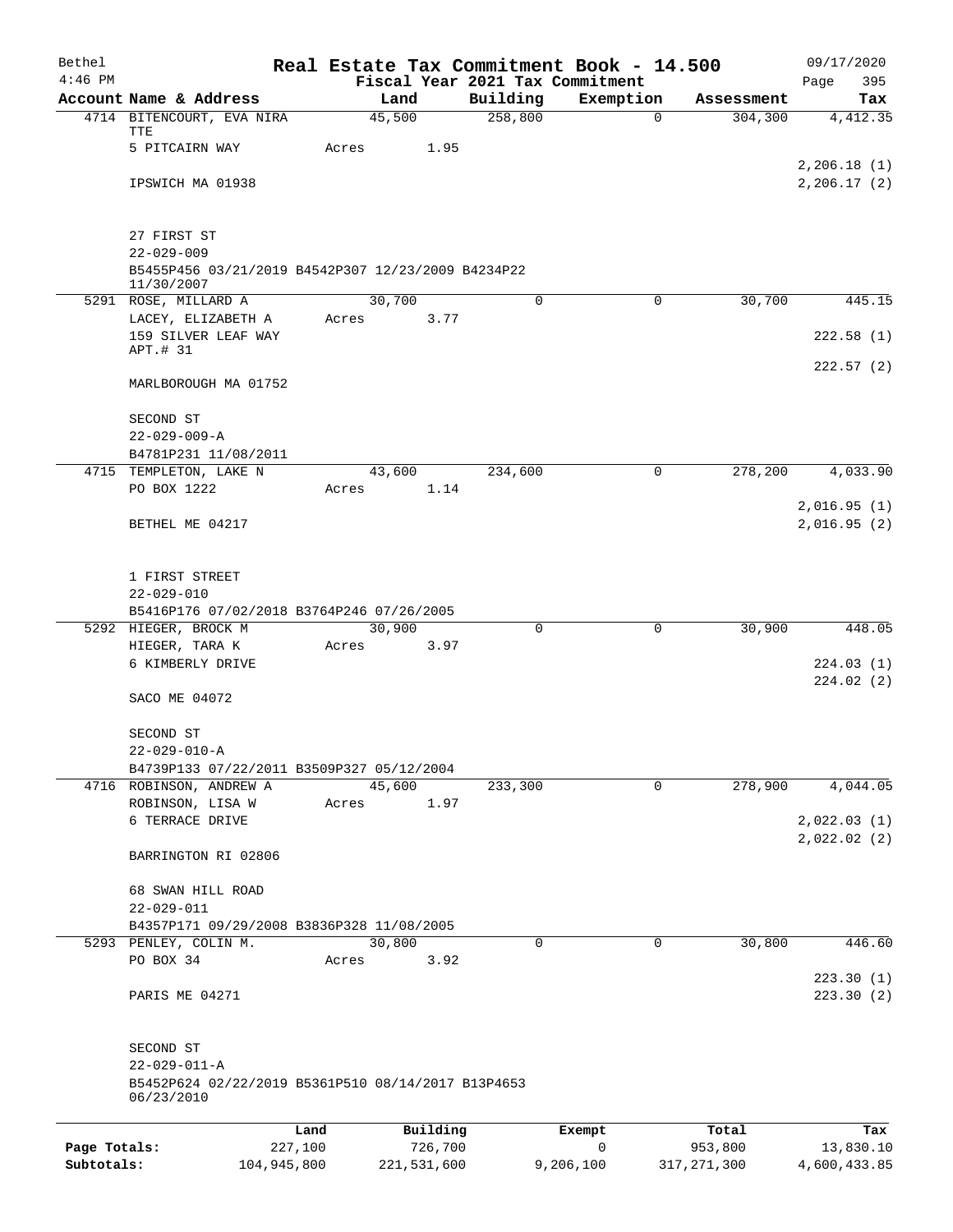| Bethel    |                                                                  |        |      |                                 | Real Estate Tax Commitment Book - 14.500 |            | 09/17/2020             |
|-----------|------------------------------------------------------------------|--------|------|---------------------------------|------------------------------------------|------------|------------------------|
| $4:46$ PM |                                                                  |        |      | Fiscal Year 2021 Tax Commitment |                                          |            | 396<br>Page            |
|           | Account Name & Address                                           | Land   |      | Building                        | Exemption                                | Assessment | Tax                    |
|           | 4717 JOHANNAH PROPERTIES,<br>LLC                                 | 45,300 |      | 178,300                         | $\Omega$                                 | 223,600    | 3,242.20               |
|           | PO BOX 636                                                       | Acres  | 1.84 |                                 |                                          |            | 1,621.10(1)            |
|           | SOUTH CHATHAM MA 02659                                           |        |      |                                 |                                          |            | 1,621.10(2)            |
|           | 54 SWAN HILL ROAD                                                |        |      |                                 |                                          |            |                        |
|           | $22 - 029 - 012$                                                 |        |      |                                 |                                          |            |                        |
|           | B4565P29 03/03/2010 B4551P97 01/19/2010 B3836P328<br>11/08/2005  |        |      |                                 |                                          |            |                        |
|           | 5294 PENLEY, COLIN M                                             | 30,400 |      | $\Omega$                        | $\mathbf 0$                              | 30,400     | 440.80                 |
|           | PO BOX 34                                                        | Acres  | 3.37 |                                 |                                          |            |                        |
|           | PARIS ME 04271                                                   |        |      |                                 |                                          |            | 220.40(1)<br>220.40(2) |
|           | SECOND ST                                                        |        |      |                                 |                                          |            |                        |
|           | $22 - 029 - 012 - A$                                             |        |      |                                 |                                          |            |                        |
|           | B5452P624 02/22/2019 B5361P510 08/14/2017 B13P4653<br>06/23/2010 |        |      |                                 |                                          |            |                        |
|           | 4718 SANDEFUR, LINDA                                             | 35,700 |      | $\Omega$                        | $\Omega$                                 | 35,700     | 517.65                 |
|           | SANDEFUR, GLEN                                                   | Acres  | 1.85 |                                 |                                          |            |                        |
|           | 61 GREENLAND COVE RD                                             |        |      |                                 |                                          |            | 258.83(1)              |
|           | BREMEN ME 04551                                                  |        |      |                                 |                                          |            | 258.82(2)              |
|           | FARWELL MTN. ESTATES                                             |        |      |                                 |                                          |            |                        |
|           | $22 - 029 - 013$                                                 |        |      |                                 |                                          |            |                        |
|           | B4326P93 07/18/2008 B3957P152 06/16/2006 B3836P328<br>11/08/2005 |        |      |                                 |                                          |            |                        |
|           | 5295 HENSON, JEFFREY                                             | 29,900 |      | $\Omega$                        | $\Omega$                                 | 29,900     | 433.55                 |
|           | P O BOX 9263                                                     | Acres  | 2.89 |                                 |                                          |            |                        |
|           |                                                                  |        |      |                                 |                                          |            | 216.78(1)              |
|           | FALL RIVER MA 02720                                              |        |      |                                 |                                          |            | 216.77(2)              |
|           | SECOND ST                                                        |        |      |                                 |                                          |            |                        |
|           | $22 - 029 - 013 - A$                                             |        |      |                                 |                                          |            |                        |
|           | B5052P269 10/21/2013 B13P4653 06/23/2010                         |        |      |                                 |                                          |            |                        |
|           | 5296 MCCONNELL, DIANNA                                           | 30,400 |      | 0                               | 0                                        | 30,400     | 440.80                 |
|           | 49 LOGAN AVENUE                                                  | Acres  | 3.45 |                                 |                                          |            |                        |
|           |                                                                  |        |      |                                 |                                          |            | 220.40(1)              |
|           | SWANSEA MA 02777                                                 |        |      |                                 |                                          |            | 220.40(2)              |
|           | SECOND ST                                                        |        |      |                                 |                                          |            |                        |
|           | 22-029-014                                                       |        |      |                                 |                                          |            |                        |
|           | B5076P231 12/23/2013 B3509P327 05/12/2004                        |        |      |                                 |                                          |            |                        |

| B5076P231 12/23/2013 B3509P327 05/12/2004 |  |  |  |  |
|-------------------------------------------|--|--|--|--|
|-------------------------------------------|--|--|--|--|

|              | Land        | Building    | Exempt    | Total       | Tax          |
|--------------|-------------|-------------|-----------|-------------|--------------|
| Page Totals: | 171,700     | 178,300     |           | 350,000     | 5,075.00     |
| Subtotals:   | 105,117,500 | 221,709,900 | 9,206,100 | 317,621,300 | 4,605,508.85 |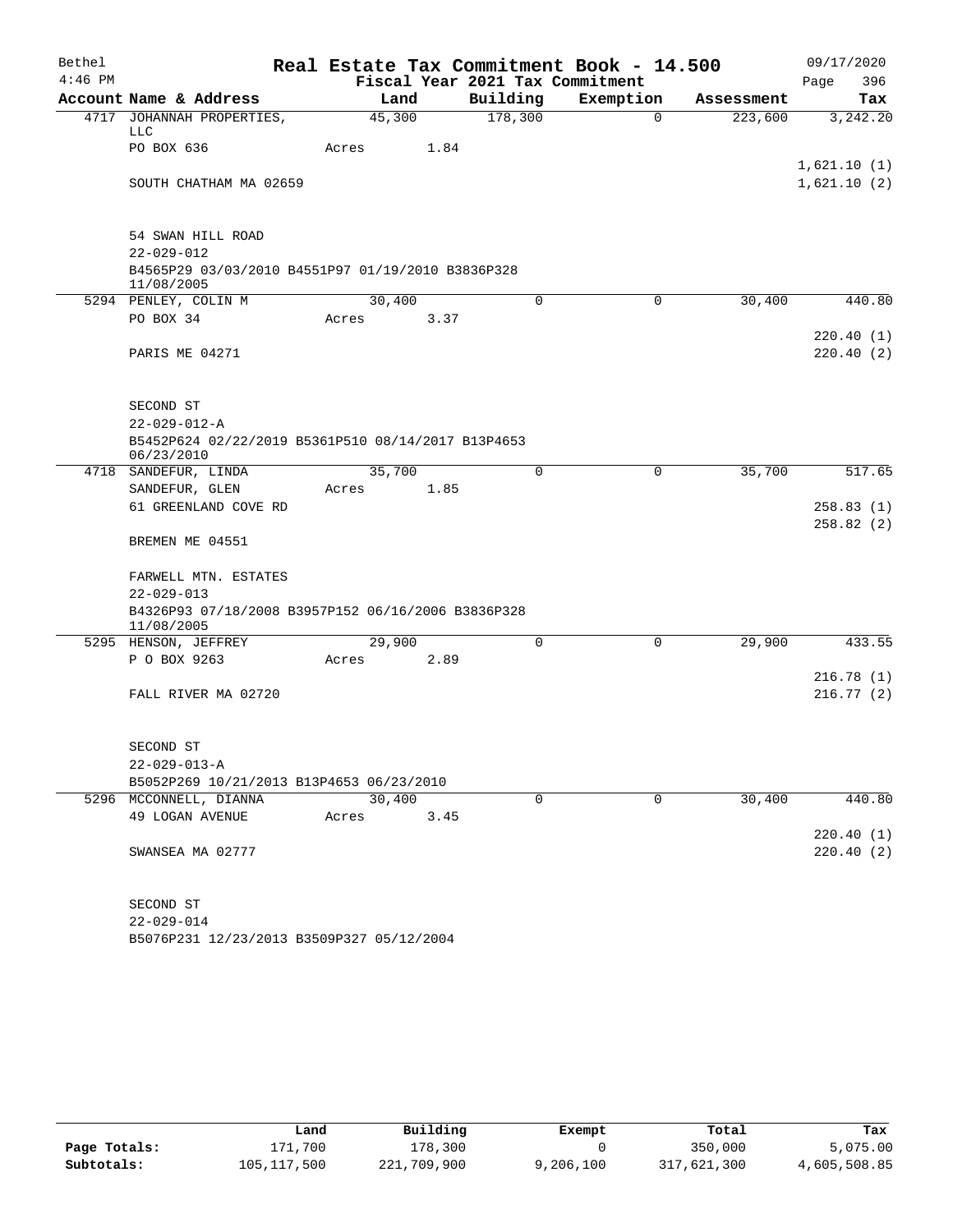| Bethel    |                                                                  |       |        |             | Real Estate Tax Commitment Book - 14.500 |            | 09/17/2020                 |
|-----------|------------------------------------------------------------------|-------|--------|-------------|------------------------------------------|------------|----------------------------|
| $4:46$ PM |                                                                  |       |        |             | Fiscal Year 2021 Tax Commitment          |            | Page<br>397                |
|           | Account Name & Address                                           |       | Land   | Building    | Exemption                                | Assessment | Tax                        |
|           | 5297 TURGEON, EDMOND & PAULA                                     |       | 35,200 | 253,800     | $\Omega$                                 | 289,000    | 4,190.50                   |
|           | 12 ROBERTA DRIVE                                                 | Acres | 1.27   |             |                                          |            |                            |
|           | DOVER NH 03820                                                   |       |        |             |                                          |            | 2,095.25(1)<br>2,095.25(2) |
|           |                                                                  |       |        |             |                                          |            |                            |
|           | 28 SECOND ST                                                     |       |        |             |                                          |            |                            |
|           | $22 - 029 - 015$                                                 |       |        |             |                                          |            |                            |
|           | B5502P542 01/13/2020 B5451P563 02/11/2019 B5371P98               |       |        |             |                                          |            |                            |
|           | 10/02/2017 B5369P550 09/27/2017 B5368P479 09/20/2017             |       |        |             |                                          |            |                            |
|           | B5361P510 08/14/2017 B13P4653 06/23/2010<br>5298 HEAD, DAVID A   |       | 27,800 | $\mathbf 0$ | 0                                        | 27,800     | 403.10                     |
|           | HEAD, FRANCES M                                                  | Acres | 1.39   |             |                                          |            |                            |
|           | P.O. BOX 61                                                      |       |        |             |                                          |            | 201.55(1)                  |
|           |                                                                  |       |        |             |                                          |            | 201.55(2)                  |
|           | WEST BETHEL ME 04286                                             |       |        |             |                                          |            |                            |
|           | SECOND ST                                                        |       |        |             |                                          |            |                            |
|           | $22 - 029 - 016$                                                 |       |        |             |                                          |            |                            |
|           | B5361P510 08/14/2017 B13P4653 06/23/2010                         |       |        |             |                                          |            |                            |
|           | 5299 CHAPMAN, DAVID W                                            |       | 29,200 | $\Omega$    | 0                                        | 29,200     | 423.40                     |
|           | KALEDAITE, KALEDAITE,<br>JURGA                                   | Acres | 2.32   |             |                                          |            |                            |
|           | 1549 US ROUTE 1                                                  |       |        |             |                                          |            | 211.70(1)                  |
|           |                                                                  |       |        |             |                                          |            | 211.70(2)                  |
|           | CAPE NEDDICK ME 03902                                            |       |        |             |                                          |            |                            |
|           | SECOND ST                                                        |       |        |             |                                          |            |                            |
|           | $22 - 029 - 017$                                                 |       |        |             |                                          |            |                            |
|           | B5259P394 12/21/2015 B5055P54 10/28/2013 B3509P327<br>05/13/2004 |       |        |             |                                          |            |                            |
|           | 5300 CHAPMAN, DAVID W                                            |       | 27,900 | $\Omega$    | $\Omega$                                 | 27,900     | 404.55                     |
|           | KALEDAITE, KALEDAITE,                                            | Acres | 1.44   |             |                                          |            |                            |
|           | <b>JURGA</b><br>1549 US ROUTE 1                                  |       |        |             |                                          |            | 202.28(1)                  |
|           |                                                                  |       |        |             |                                          |            | 202.27(2)                  |
|           | CAPE NEDDICK ME 03902                                            |       |        |             |                                          |            |                            |
|           | SECOND ST                                                        |       |        |             |                                          |            |                            |
|           | $22 - 029 - 018$                                                 |       |        |             |                                          |            |                            |
|           | B5259P395 12/21/2015 B5066P142 11/25/2013 B13P4653<br>06/23/2010 |       |        |             |                                          |            |                            |
|           | 5301 BAST, MICHAEL S                                             |       | 30,800 | 0           | 0                                        | 30,800     | 446.60                     |
|           | BAST, AMY E                                                      | Acres | 3.84   |             |                                          |            |                            |
|           | 1920 21st STREET, NW                                             |       |        |             |                                          |            | 223.30(1)                  |
|           |                                                                  |       |        |             |                                          |            | 223.30(2)                  |
|           | MINOT ND 58703                                                   |       |        |             |                                          |            |                            |
|           | FARWELL MOUNTAIN                                                 |       |        |             |                                          |            |                            |
|           | $22 - 029 - 019$                                                 |       |        |             |                                          |            |                            |
|           | B4726P284 06/14/2011                                             |       |        |             |                                          |            |                            |

|              | Land        | Building    | Exempt    | Total       | Tax          |
|--------------|-------------|-------------|-----------|-------------|--------------|
| Page Totals: | 150,900     | 253,800     |           | 404,700     | 5,868.15     |
| Subtotals:   | 105,268,400 | 221,963,700 | 9,206,100 | 318,026,000 | 4,611,377.00 |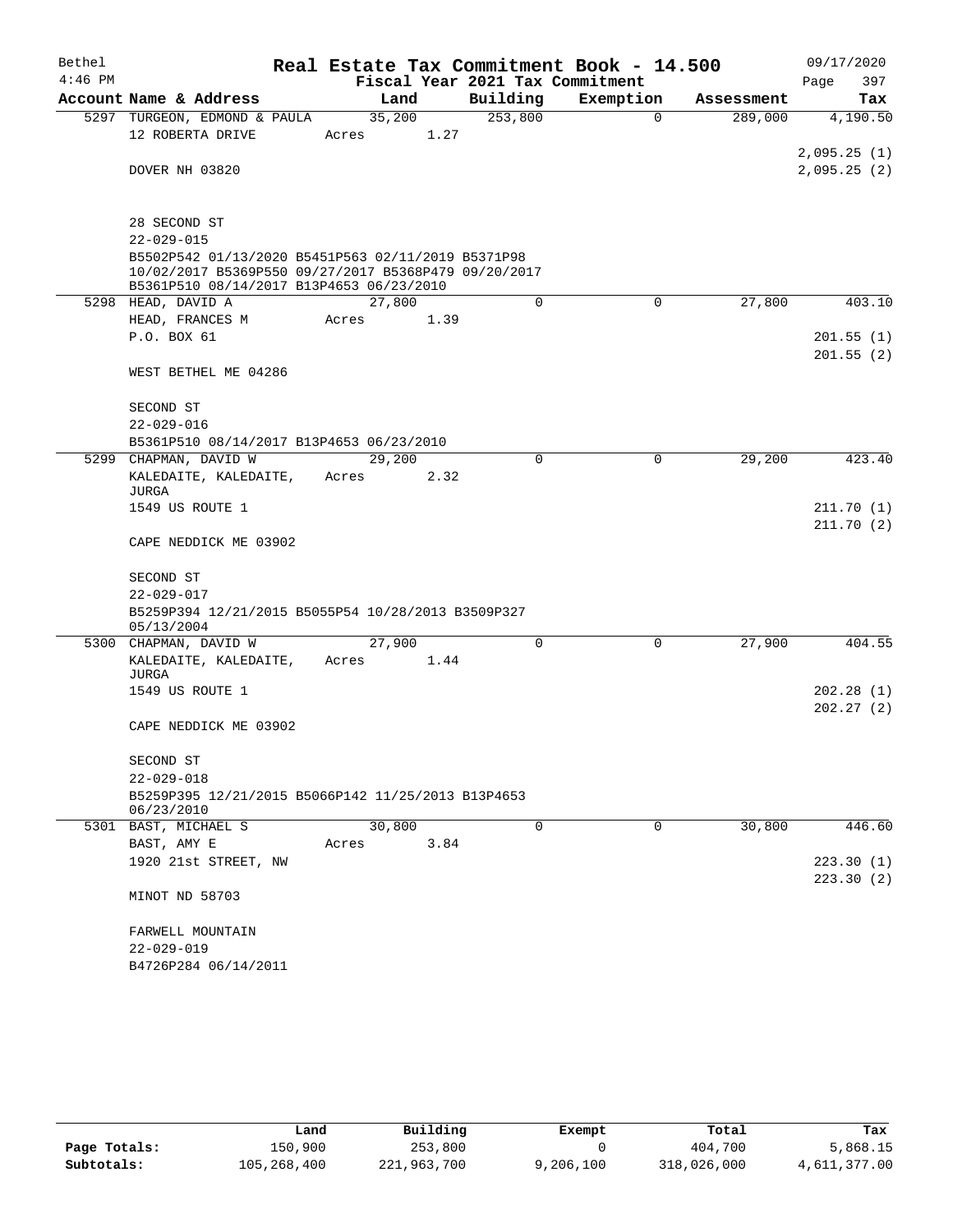| Bethel    |                                                    |        |       |                                 | Real Estate Tax Commitment Book - 14.500 |            | 09/17/2020  |
|-----------|----------------------------------------------------|--------|-------|---------------------------------|------------------------------------------|------------|-------------|
| $4:46$ PM |                                                    |        |       | Fiscal Year 2021 Tax Commitment |                                          |            | 398<br>Page |
|           | Account Name & Address                             | Land   |       | Building                        | Exemption                                | Assessment | Tax         |
|           | 5302 DESJARDINS, ARTHUR M                          | 36,400 |       | 170,500                         | $\mathbf 0$                              | 206,900    | 3,000.05    |
|           | 16 FIELDSTONE DRIVE                                | Acres  | 1.97  |                                 |                                          |            |             |
|           |                                                    |        |       |                                 |                                          |            | 1,500.03(1) |
|           | COVENTRY RI 02816                                  |        |       |                                 |                                          |            | 1,500.02(2) |
|           |                                                    |        |       |                                 |                                          |            |             |
|           | 51 FIRST ST                                        |        |       |                                 |                                          |            |             |
|           | $22 - 029 - 020$                                   |        |       |                                 |                                          |            |             |
|           | B5467P877 07/01/2019 B5298P67 08/11/2016           |        |       |                                 |                                          |            |             |
|           | 5303 MCCONNELL, DIANNA                             | 28,500 |       | 0                               | 0                                        | 28,500     | 413.25      |
|           | 49 LOGAN AVENUE                                    | Acres  | 1.80  |                                 |                                          |            | 206.63(1)   |
|           | SWANSEA MA 02777                                   |        |       |                                 |                                          |            | 206.62(2)   |
|           |                                                    |        |       |                                 |                                          |            |             |
|           | FIRST ST<br>$22 - 029 - 021$                       |        |       |                                 |                                          |            |             |
|           | B5076P231 12/23/2014 B3509P327 05/12/2004          |        |       |                                 |                                          |            |             |
|           | 5304 HEAD, DAVID A                                 | 28,600 |       | 0                               | $\mathbf 0$                              | 28,600     | 414.70      |
|           | HEAD, FRANCES M                                    | Acres  | 1.88  |                                 |                                          |            |             |
|           | P.O. BOX 61                                        |        |       |                                 |                                          |            | 207.35(1)   |
|           |                                                    |        |       |                                 |                                          |            | 207.35(2)   |
|           | WEST BETHEL ME 04286                               |        |       |                                 |                                          |            |             |
|           | FIRST ST                                           |        |       |                                 |                                          |            |             |
|           | $22 - 029 - 022$                                   |        |       |                                 |                                          |            |             |
|           | B5361P510 08/14/2017 B13P4653 06/23/2010           |        |       |                                 |                                          |            |             |
|           | 3040 CARTER, EDWARD M. &<br>GROVE, ANN C., TRUSTEE | 52,400 |       | 0                               | $\mathbf 0$                              | 52,400     | 759.80      |
|           | 825 INTERVALE ROAD                                 | Acres  | 26.30 |                                 |                                          |            |             |
|           |                                                    |        |       |                                 |                                          |            | 379.90(1)   |
|           | BETHEL ME 04217                                    |        |       |                                 |                                          |            | 379.90(2)   |
|           | SWAN HILL RD S/S                                   |        |       |                                 |                                          |            |             |
|           | $22 - 030$                                         |        |       |                                 |                                          |            |             |
|           | 5494 HORTON, KYLE F.                               | 49,700 |       | 0                               | 0                                        | 49,700     | 720.65      |
|           | HORTON, DANIELLE T.                                | Acres  | 14.70 |                                 |                                          |            |             |
|           | 15 OCCIDENT CIRCLE                                 |        |       |                                 |                                          |            | 360.33(1)   |
|           |                                                    |        |       |                                 |                                          |            | 360.32(2)   |
|           | WALPOLE MA 02081                                   |        |       |                                 |                                          |            |             |
|           | SWAN HILL RD                                       |        |       |                                 |                                          |            |             |
|           | $22 - 030 - 001$                                   |        |       |                                 |                                          |            |             |
|           | B5510P708 03/09/2020                               |        |       |                                 |                                          |            |             |
|           | 3041 CARTER, EDWARD M. &                           | 31,700 |       | $\Omega$                        | 0                                        | 31,700     | 459.65      |
|           | GROVE, ANN C., TRUSTEE<br>825 INTERVALE ROAD       | Acres  | 2.65  |                                 |                                          |            |             |
|           |                                                    |        |       |                                 |                                          |            | 229.83(1)   |
|           | BETHEL ME 04217                                    |        |       |                                 |                                          |            | 229.82(2)   |
|           |                                                    |        |       |                                 |                                          |            |             |
|           | INTERVALE RD E/S                                   |        |       |                                 |                                          |            |             |
|           | 22-031                                             |        |       |                                 |                                          |            |             |
|           | B4702P125 03/18/2011 B2518P58                      |        |       |                                 |                                          |            |             |
|           |                                                    |        |       |                                 |                                          |            |             |

|              | Land        | Building    | Exempt    | Total       | Tax          |
|--------------|-------------|-------------|-----------|-------------|--------------|
| Page Totals: | 227,300     | 170,500     |           | 397,800     | 5,768.10     |
| Subtotals:   | 105,495,700 | 222,134,200 | 9,206,100 | 318,423,800 | 4,617,145.10 |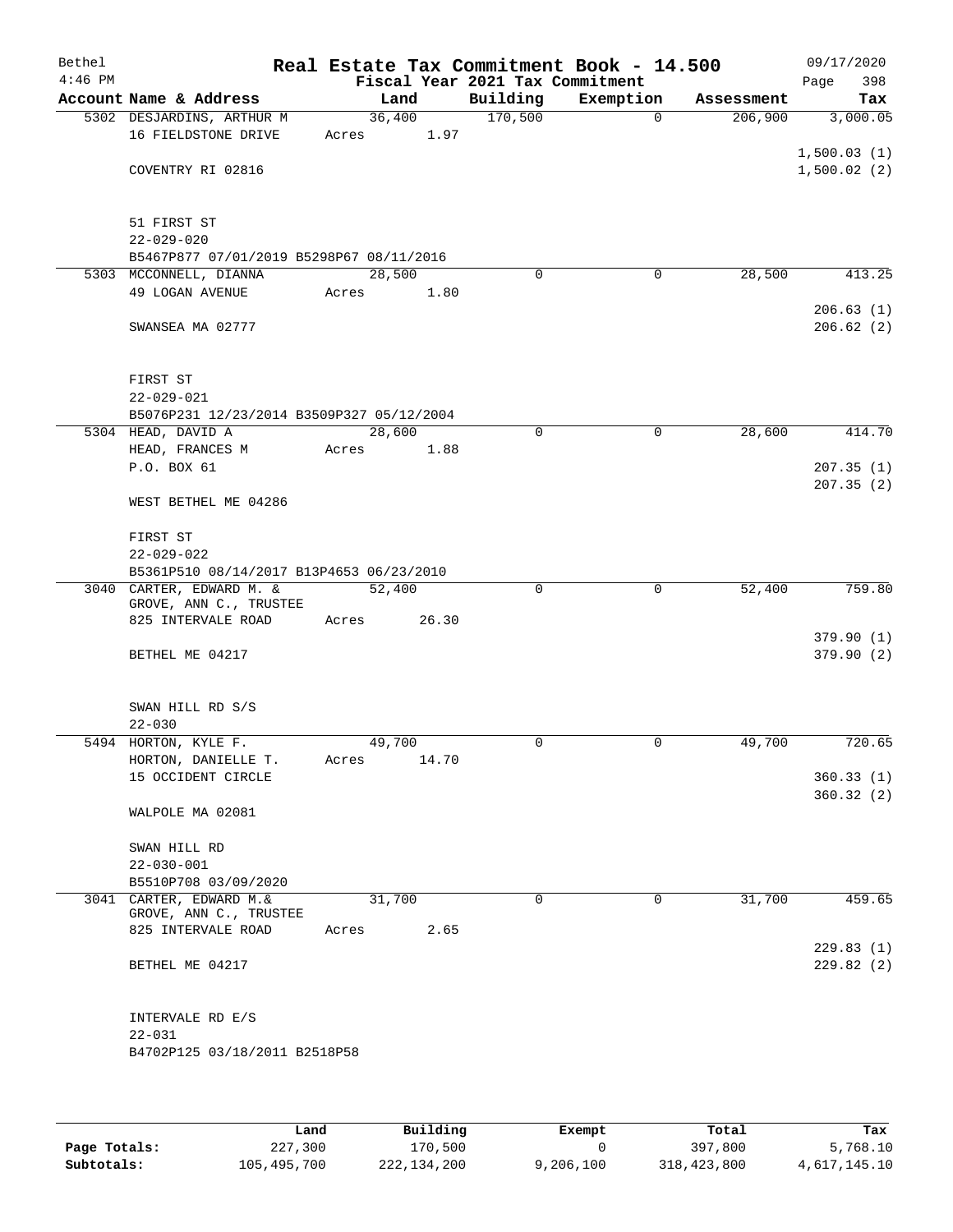| Bethel    |                                                        |       |               |                               |               | Real Estate Tax Commitment Book - 14.500 |                     | 09/17/2020   |
|-----------|--------------------------------------------------------|-------|---------------|-------------------------------|---------------|------------------------------------------|---------------------|--------------|
| $4:46$ PM |                                                        |       |               |                               |               | Fiscal Year 2021 Tax Commitment          |                     | Page<br>399  |
|           | Account Name & Address<br>5336 CARTER, EDWARD M        |       | Land<br>2,400 |                               | Building<br>0 | Exemption<br>$\mathbf 0$                 | Assessment<br>2,400 | Tax<br>34.80 |
|           | CARTER, PATRICIA                                       | Acres |               | 0.85                          |               |                                          |                     |              |
|           | 825 INTERVALE ROAD                                     |       |               |                               |               |                                          |                     | 17.40(1)     |
|           |                                                        |       |               |                               |               |                                          |                     | 17.40(2)     |
|           | Bethel ME 04217                                        |       |               |                               |               |                                          |                     |              |
|           | 825 INTERVALE ROAD<br>$22 - 031 - A$                   |       |               |                               |               |                                          |                     |              |
|           | B4702P128 03/18/2011 B4702P122 03/18/2011              |       |               |                               |               |                                          |                     |              |
|           | 3042 CARTER, EDWARD M                                  |       | 39,200        |                               | 100,700       | 25,000                                   | 114,900             | 1,666.05     |
|           | CARTER, PATRICIA G                                     | Acres |               | 1.30                          |               | 01 Homestead (HM)                        |                     |              |
|           | 825 INTERVALE RD.                                      |       |               |                               |               |                                          |                     | 833.03 (1)   |
|           |                                                        |       |               |                               |               |                                          |                     | 833.02 (2)   |
|           | BETHEL ME 04217                                        |       |               |                               |               |                                          |                     |              |
|           | 825 INTERVALE RD.                                      |       |               |                               |               |                                          |                     |              |
|           | $22 - 032$                                             |       |               |                               |               |                                          |                     |              |
|           | B1558P55 04/11/1988 B1540P251 01/14/1988               |       |               |                               |               |                                          |                     |              |
|           | 3044 PERRY, HEATHER                                    |       | 37,200        |                               | 76,900        | $\mathbf 0$                              | 114,100             | 1,654.45     |
|           | PO BOX 75                                              | Acres |               | 0.92                          |               |                                          |                     |              |
|           |                                                        |       |               |                               |               |                                          |                     | 827.23 (1)   |
|           | NEWRY ME 04261                                         |       |               |                               |               |                                          |                     | 827.22 (2)   |
|           |                                                        |       |               |                               |               |                                          |                     |              |
|           |                                                        |       |               |                               |               |                                          |                     |              |
|           | 1355 INTERVALE RD.                                     |       |               |                               |               |                                          |                     |              |
|           | $23 - 001$<br>B5482P145 09/24/2019 B4087P29 01/31/2007 |       |               |                               |               |                                          |                     |              |
|           | 3045 LENNOX, RICHARD J                                 |       | 41,500        |                               | 156,300       | $\mathbf 0$                              | 197,800             | 2,868.10     |
|           | LENNOX, JANE M                                         | Acres |               | 2.80                          |               |                                          |                     |              |
|           | 20 STOWE ROAD                                          |       |               |                               |               |                                          |                     | 1,434.05(1)  |
|           |                                                        |       |               |                               |               |                                          |                     | 1,434.05(2)  |
|           | SANDWICH MA 02563                                      |       |               |                               |               |                                          |                     |              |
|           | 1339 INTERVALE RD.                                     |       |               |                               |               |                                          |                     |              |
|           | $23 - 002$                                             |       |               |                               |               |                                          |                     |              |
|           | B3542P329 06/29/2004                                   |       |               |                               |               |                                          |                     |              |
|           | 3046 NOLAN, TIMOTHY & DANIEL                           |       | 33,400        |                               | 0             | 0                                        | 33,400              | 484.30       |
|           | ET AL                                                  |       |               |                               |               |                                          |                     |              |
|           | PIKE, JOSEPH & SEAN                                    | Acres |               | 4.30                          |               |                                          |                     |              |
|           | 133 HURRICANE RD.                                      |       |               |                               |               |                                          |                     | 242.15(1)    |
|           |                                                        |       |               |                               |               |                                          |                     | 242.15(2)    |
|           | FALMOUTH ME 04105 2525                                 |       |               |                               |               |                                          |                     |              |
|           | Holt Hill Rd                                           |       |               |                               |               |                                          |                     |              |
|           | $23 - 003 - 001$                                       |       |               |                               |               |                                          |                     |              |
|           | B2973P68 07/23/2001                                    |       |               |                               |               |                                          |                     |              |
|           | 4989 CALDWELL, RENNY                                   |       | 40,500        |                               | 97,500        | 0                                        | 138,000             | 2,001.00     |
|           | 58 HOLT HILL RD                                        | Acres |               | 2.00                          |               |                                          |                     |              |
|           |                                                        |       |               |                               |               |                                          |                     | 1,000.50(1)  |
|           | Bethel ME 04217                                        |       |               |                               |               |                                          |                     | 1,000.50(2)  |
|           |                                                        |       |               |                               |               |                                          |                     |              |
|           | 58 HOLT HILL RD                                        |       |               |                               |               |                                          |                     |              |
|           | $23 - 003 - 001 - 001$                                 |       |               |                               |               |                                          |                     |              |
|           | B4127P246 05/07/2007                                   |       |               |                               |               |                                          |                     |              |
|           |                                                        |       |               |                               |               |                                          |                     |              |
|           |                                                        |       |               |                               |               |                                          |                     |              |
|           | <b>TAMA</b>                                            |       |               | $P_{11}$ in $I$ in $A$ in $A$ |               | $P$ <sub>i</sub> $\sim$ mm $+$           | $T - 1$             | m.,          |

|              | Land        | Building    | Exempt    | Total       | Tax          |
|--------------|-------------|-------------|-----------|-------------|--------------|
| Page Totals: | 194,200     | 431,400     | 25,000    | 600,600     | 8,708.70     |
| Subtotals:   | 105,689,900 | 222,565,600 | 9,231,100 | 319,024,400 | 4,625,853.80 |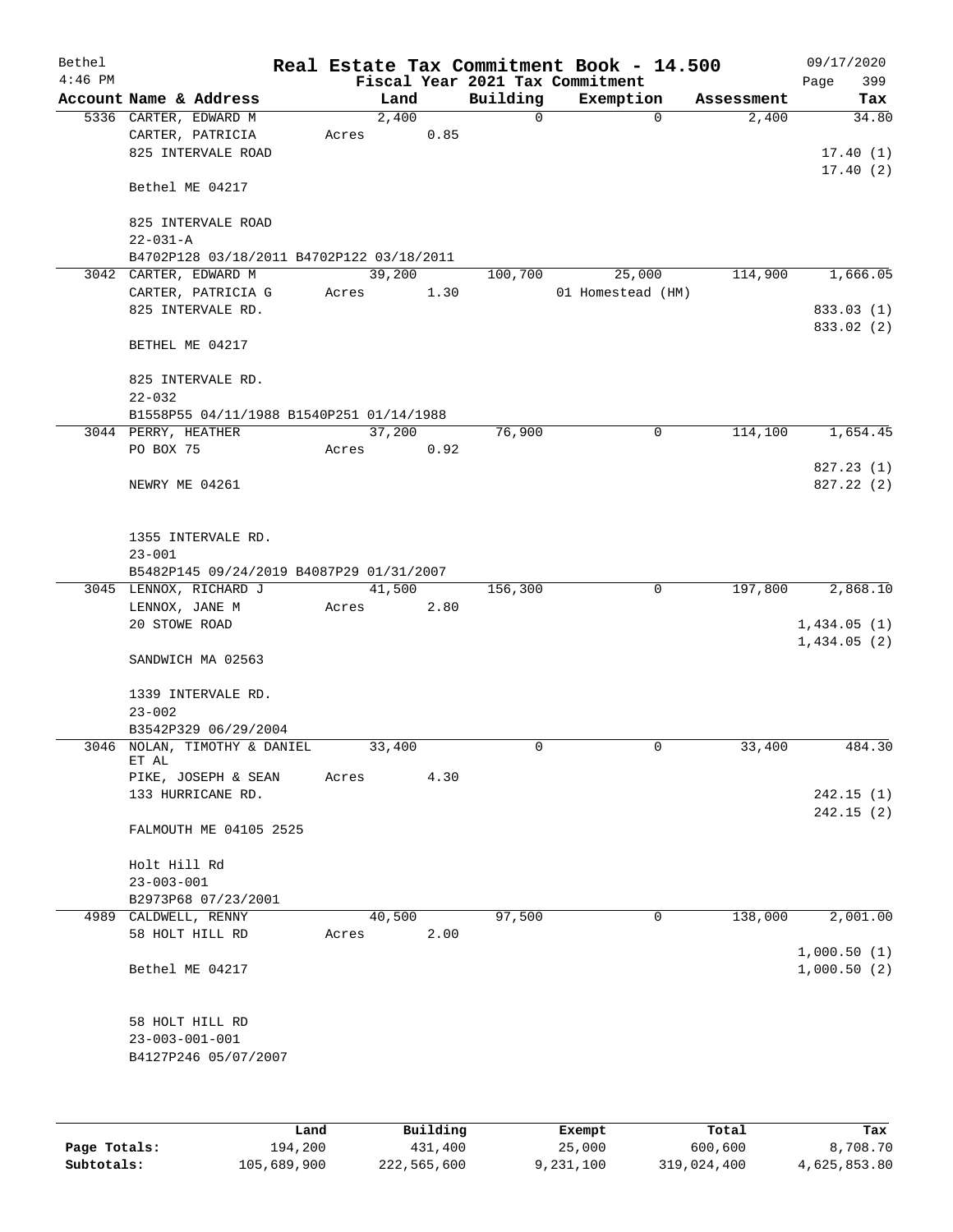| Bethel<br>$4:46$ PM |                                                                        | Real Estate Tax Commitment Book - 14.500 |             |                   |                  | 09/17/2020             |
|---------------------|------------------------------------------------------------------------|------------------------------------------|-------------|-------------------|------------------|------------------------|
|                     | Account Name & Address                                                 | Fiscal Year 2021 Tax Commitment<br>Land  | Building    | Exemption         | Assessment       | 400<br>Page<br>Tax     |
|                     | 5392 WILLIAMS, HUGH F., JR.                                            | 20, 300                                  | 0           | $\mathbf 0$       | 20, 300          | 294.35                 |
|                     | &<br>BEHAN, MARGARET A                                                 | 37.80<br>Acres                           |             |                   |                  |                        |
|                     | PO BOX 153                                                             |                                          |             |                   |                  | 147.18(1)<br>147.17(2) |
|                     | Bethel ME 04217                                                        |                                          |             |                   |                  |                        |
|                     | OFF HOLT HILL                                                          |                                          |             |                   |                  |                        |
|                     | $23 - 003 - 001 - 002$<br>B5240P412 08/25/2015                         |                                          |             |                   |                  |                        |
|                     | 3047 BEHAN, MARGARET A                                                 | 10,000                                   | 0           | 0                 | 10,000           | 145.00                 |
|                     | PO BOX 153                                                             | 31.59<br>Acres                           |             |                   |                  | 72.50(1)               |
|                     | BETHEL ME 04217                                                        |                                          |             |                   |                  | 72.50(2)               |
|                     | HOLT HILL RD.                                                          |                                          |             |                   |                  |                        |
|                     | $23 - 003 - 002$<br>B4431P173 04/21/2009 B3169P130 09/23/2002          |                                          |             |                   |                  |                        |
|                     | 5271 BEHAN, MARGARET A                                                 | 38,400                                   | 124,000     | 31,000            | 131,400          | 1,905.30               |
|                     | PO BOX 153                                                             | 1.00<br>Acres                            |             | 01 Homestead (HM) |                  |                        |
|                     | BETHEL ME 04217                                                        |                                          |             | 12 WW2 Vet Res    |                  | 952.65(1)<br>952.65(2) |
|                     |                                                                        |                                          |             |                   |                  |                        |
|                     | 60 HOLT HILL RD<br>$23 - 003 - 002 - 001$                              |                                          |             |                   |                  |                        |
|                     | B4431P173 04/21/2009                                                   |                                          |             |                   |                  |                        |
|                     | 504 BEHAN, KEITH M<br>250 VERNON STREET                                | 14,000<br>7.90<br>Acres                  | 0           | 0                 | 14,000           | 203.00                 |
|                     |                                                                        |                                          |             |                   |                  | 101.50(1)              |
|                     | BETHEL ME 04217                                                        |                                          |             |                   |                  | 101.50(2)              |
|                     | OFF HOLT HILL RD                                                       |                                          |             |                   |                  |                        |
|                     | $23 - 003 - 002 - 002$                                                 |                                          |             |                   |                  |                        |
|                     | B5107P300 04/23/2014                                                   |                                          |             |                   |                  |                        |
| 3048                | BOOTH, CHRISTINA A<br>BOOTH, HEATH                                     | 37,400<br>1.90<br>Acres                  | 95,500      | 0                 | 132,900          | 1,927.05               |
|                     | 12 HOLT HILL RD.                                                       |                                          |             |                   |                  | 963.53(1)              |
|                     | BETHEL ME 04217                                                        |                                          |             |                   |                  | 963.52(2)              |
|                     | 12 HOLT HILL RD.                                                       |                                          |             |                   |                  |                        |
|                     | $23 - 003 - 003$<br>B5305P546 09/20/2016 B4456P170 06/16/2009 B3079P34 |                                          |             |                   |                  |                        |
|                     | 03/06/2002                                                             |                                          |             |                   |                  |                        |
|                     | 5217 MORRISSEY, ELIZABETH                                              | 32,900                                   | $\mathbf 0$ | $\mathbf 0$       | 32,900           | 477.05                 |
|                     | 225 PROSPECT ST.                                                       | 3.80<br>Acres                            |             |                   |                  | 238.53(1)              |
|                     | PORTLAND ME 04103 3038                                                 |                                          |             |                   |                  | 238.52(2)              |
|                     | HOLT HILL RD                                                           |                                          |             |                   |                  |                        |
|                     | $23 - 003 - 003 - A$                                                   |                                          |             |                   |                  |                        |
|                     | B4456P170 06/16/2009                                                   |                                          |             |                   |                  |                        |
|                     |                                                                        |                                          |             |                   |                  |                        |
| Page Totals:        | Land<br>153,000                                                        | Building<br>219,500                      |             | Exempt<br>31,000  | Total<br>341,500 | Tax<br>4,951.75        |

**Subtotals:** 105,842,900 222,785,100 9,262,100 319,365,900 4,630,805.55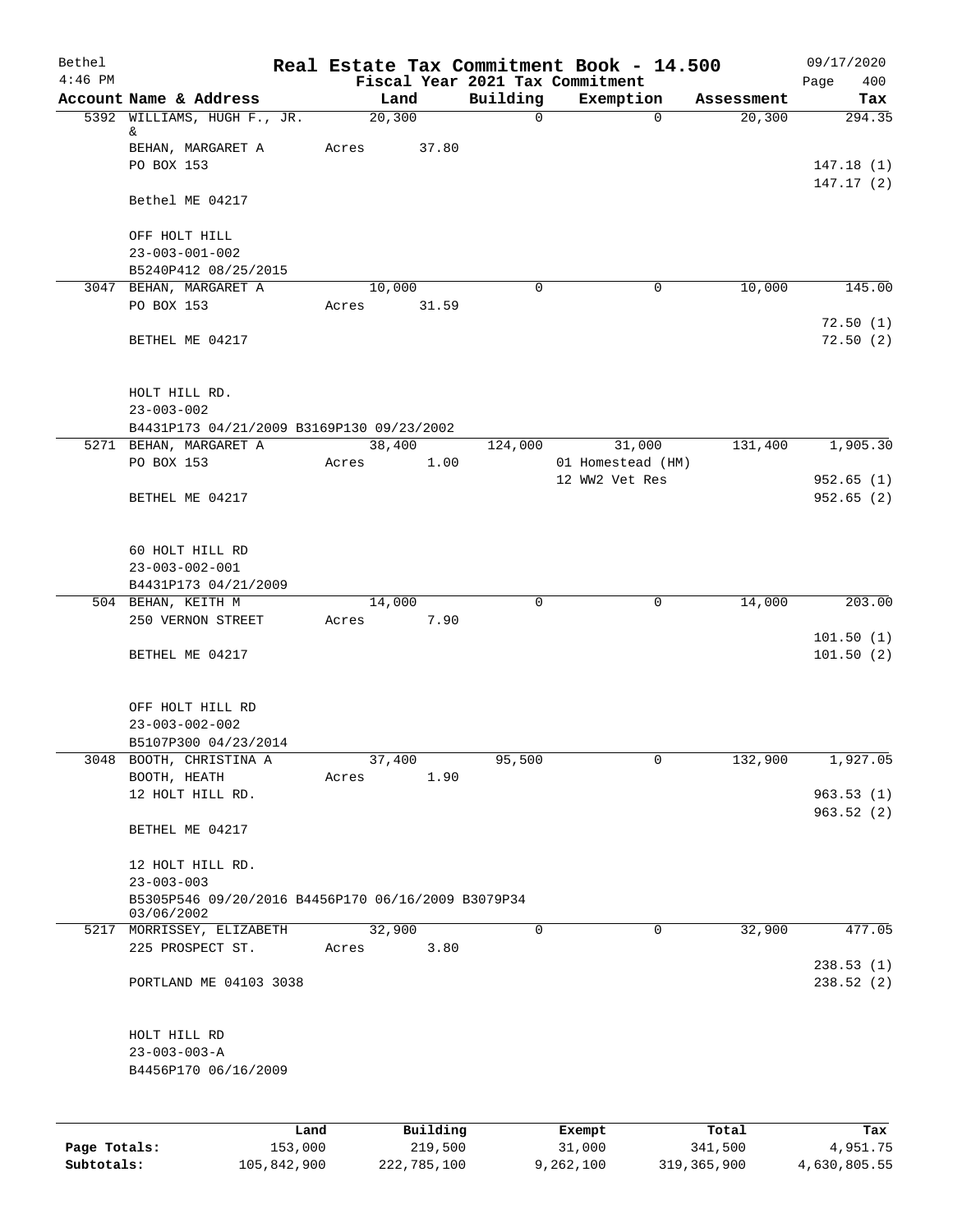| Bethel    |                                           |       |        |      |                                 | Real Estate Tax Commitment Book - 14.500 |            | 09/17/2020  |
|-----------|-------------------------------------------|-------|--------|------|---------------------------------|------------------------------------------|------------|-------------|
| $4:46$ PM |                                           |       |        |      | Fiscal Year 2021 Tax Commitment |                                          |            | 401<br>Page |
|           | Account Name & Address                    |       | Land   |      | Building                        | Exemption                                | Assessment | Tax         |
|           | 3049 PARENT, JOSEPH P                     |       | 43,800 |      | 150, 300                        | $\mathbf 0$                              | 194,100    | 2,814.45    |
|           | 20 MEADOW VIEW                            | Acres |        | 5.10 |                                 |                                          |            |             |
|           |                                           |       |        |      |                                 |                                          |            | 1,407.23(1) |
|           | WINDHAM ME 04060                          |       |        |      |                                 |                                          |            | 1,407.22(2) |
|           |                                           |       |        |      |                                 |                                          |            |             |
|           |                                           |       |        |      |                                 |                                          |            |             |
|           | 1309 INTERVALE RD.                        |       |        |      |                                 |                                          |            |             |
|           | $23 - 003 - 004$                          |       |        |      |                                 |                                          |            |             |
|           | B3057P121 01/18/2002                      |       |        |      |                                 |                                          |            |             |
|           | 3050 JACKSON, DENNIS                      |       | 42,700 |      | 86,100                          | 25,000                                   | 103,800    | 1,505.10    |
|           | 1289 INTERVALE ROAD                       | Acres |        | 4.00 |                                 | 01 Homestead (HM)                        |            |             |
|           |                                           |       |        |      |                                 |                                          |            | 752.55(1)   |
|           | BETHEL ME 04217                           |       |        |      |                                 |                                          |            | 752.55(2)   |
|           |                                           |       |        |      |                                 |                                          |            |             |
|           |                                           |       |        |      |                                 |                                          |            |             |
|           | 1289 INTERVALE RD.                        |       |        |      |                                 |                                          |            |             |
|           | $23 - 004$                                |       |        |      |                                 |                                          |            |             |
|           | B2987P271                                 |       |        |      |                                 |                                          |            |             |
|           | 3051 HINCKLEY, WILLIAM                    |       | 35,400 |      | 35,800                          | 25,000                                   | 46,200     | 669.90      |
|           | 1251 INTERVALE ROAD                       | Acres |        | 0.80 |                                 | 01 Homestead (HM)                        |            |             |
|           |                                           |       |        |      |                                 |                                          |            | 334.95(1)   |
|           | BETHEL ME 04217                           |       |        |      |                                 |                                          |            | 334.95 (2)  |
|           |                                           |       |        |      |                                 |                                          |            |             |
|           |                                           |       |        |      |                                 |                                          |            |             |
|           | 1251 INTERVALE RD.                        |       |        |      |                                 |                                          |            |             |
|           | $23 - 005$                                |       |        |      |                                 |                                          |            |             |
|           | B2969P145                                 |       |        |      |                                 |                                          |            |             |
|           | 3052 HOY, DOUGLAS J                       |       | 41,900 |      | 125,900                         | 25,000                                   | 142,800    | 2,070.60    |
|           | HOY, CECELIA J                            | Acres |        | 3.10 |                                 | 01 Homestead (HM)                        |            |             |
|           | PO BOX 712                                |       |        |      |                                 |                                          |            | 1,035.30(1) |
|           |                                           |       |        |      |                                 |                                          |            | 1,035.30(2) |
|           | BETHEL ME 04217                           |       |        |      |                                 |                                          |            |             |
|           |                                           |       |        |      |                                 |                                          |            |             |
|           | 29 HOLT HILL RD.                          |       |        |      |                                 |                                          |            |             |
|           | $23 - 006$                                |       |        |      |                                 |                                          |            |             |
|           | B1209P293 06/16/1983                      |       |        |      |                                 |                                          |            |             |
|           | 3053 DYER, RANDALL                        |       | 27,600 |      | 86,500                          | 0                                        | 114,100    | 1,654.45    |
|           | DYER, NIKKI                               | Acres |        | 0.92 |                                 |                                          |            |             |
|           | 65 BIG BEAR PLACE NW                      |       |        |      |                                 |                                          |            | 827.23(1)   |
|           |                                           |       |        |      |                                 |                                          |            | 827.22(2)   |
|           | ISSAQUAH WA 98027                         |       |        |      |                                 |                                          |            |             |
|           |                                           |       |        |      |                                 |                                          |            |             |
|           | 1221 INTERVALE RD S/S                     |       |        |      |                                 |                                          |            |             |
|           | $23 - 007$                                |       |        |      |                                 |                                          |            |             |
|           | B4131P233 05/11/2007 B3854P148 12/12/2005 |       |        |      |                                 |                                          |            |             |
|           | 3054 CURRIER, IVORY S JR                  |       | 39,200 |      | 85,500                          | 25,000                                   | 99,700     | 1,445.65    |
|           | PO BOX 11                                 | Acres |        | 1.30 |                                 | 01 Homestead (HM)                        |            |             |
|           |                                           |       |        |      |                                 |                                          |            | 722.83(1)   |
|           | BETHEL ME 04217                           |       |        |      |                                 |                                          |            | 722.82(2)   |
|           |                                           |       |        |      |                                 |                                          |            |             |
|           |                                           |       |        |      |                                 |                                          |            |             |
|           | 41 HOLT HILL RD.                          |       |        |      |                                 |                                          |            |             |
|           | $23 - 008$                                |       |        |      |                                 |                                          |            |             |
|           | B852P69 04/01/1975                        |       |        |      |                                 |                                          |            |             |
|           |                                           |       |        |      |                                 |                                          |            |             |
|           |                                           |       |        |      |                                 |                                          |            |             |

|              | Land        | Building    | Exempt    | Total       | Tax          |
|--------------|-------------|-------------|-----------|-------------|--------------|
| Page Totals: | 230,600     | 570,100     | 100,000   | 700,700     | 10,160.15    |
| Subtotals:   | 106,073,500 | 223,355,200 | 9,362,100 | 320,066,600 | 4,640,965.70 |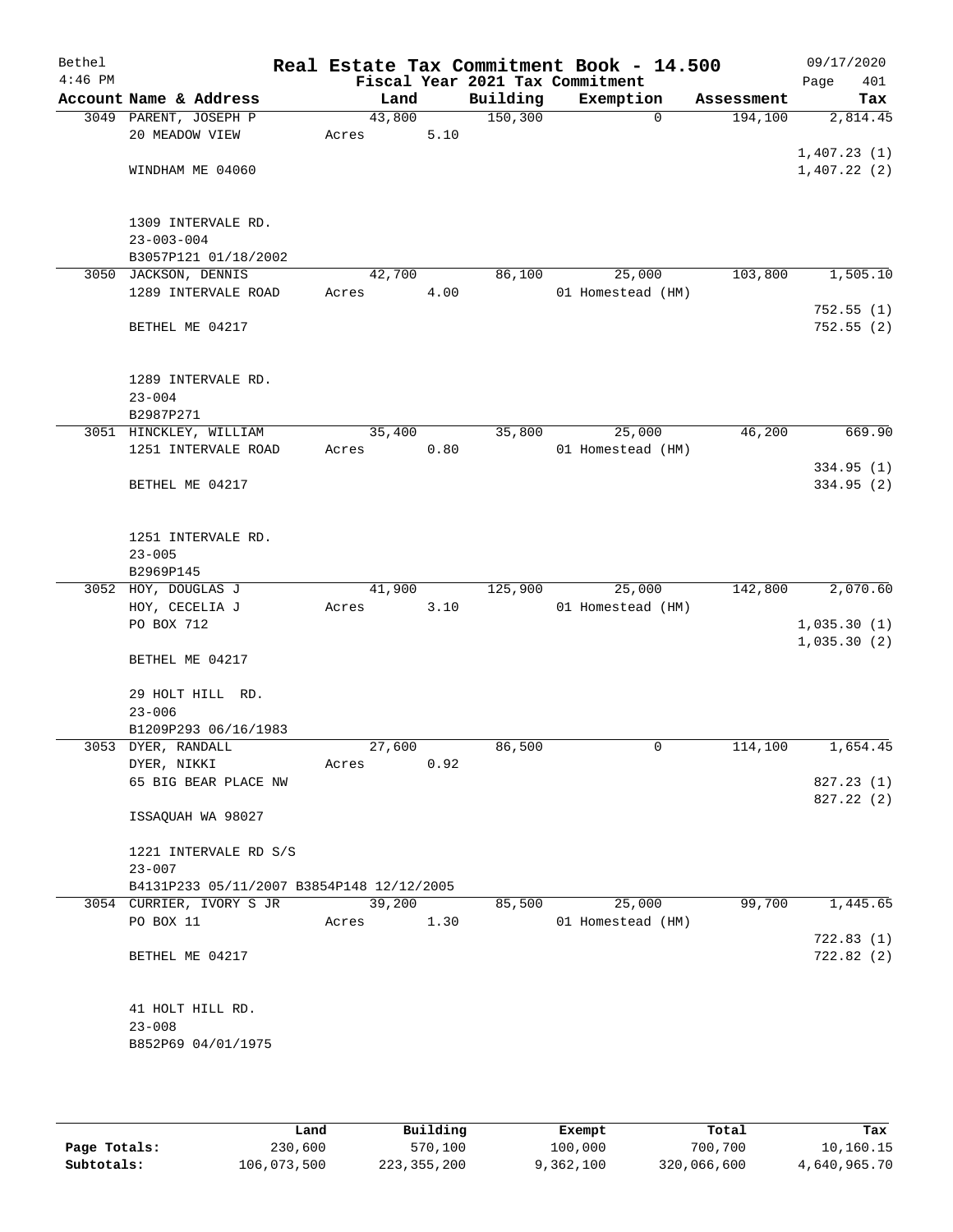| Bethel       |                                                                  |               |        |             |          | Real Estate Tax Commitment Book - 14.500 |                        | 09/17/2020                 |
|--------------|------------------------------------------------------------------|---------------|--------|-------------|----------|------------------------------------------|------------------------|----------------------------|
| $4:46$ PM    |                                                                  |               |        |             |          | Fiscal Year 2021 Tax Commitment          |                        | Page<br>402                |
|              | Account Name & Address                                           |               |        | Land        | Building | Exemption                                | Assessment             | Tax                        |
|              | 3055 JALBERT, JOHN F<br>JALBERT, CONSTANCE<br>14 DEXTER AVE      | Acres         | 44,500 | 5.70        | 39,400   |                                          | $\mathbf 0$<br>83,900  | 1,216.55<br>608.28(1)      |
|              | AUBURN ME 04240                                                  |               |        |             |          |                                          |                        | 608.27(2)                  |
|              | 59 HOLT HILL RD.<br>$23 - 009$                                   |               |        |             |          |                                          |                        |                            |
|              | B1764P17 10/18/1990                                              |               |        |             |          |                                          |                        |                            |
|              | 3056 RICE, HUGH A. & ALISSA<br>R.                                |               | 42,200 |             | 138,800  |                                          | 181,000<br>0           | 2,624.50                   |
|              | 7R AUSTIN LANE                                                   | Acres         |        | 3.50        |          |                                          |                        |                            |
|              | NEWBURY MA 01922                                                 |               |        |             |          |                                          |                        | 1,312.25(1)<br>1,312.25(2) |
|              | 65 HOLT HILL RD.<br>$23 - 010$                                   |               |        |             |          |                                          |                        |                            |
|              | B5475P769 08/23/2019 B5249P576 10/20/2015 B2355P107              |               |        |             |          |                                          |                        |                            |
|              | 3057 SCHNEIDER, BARBARA T                                        |               | 54,200 |             | 133,600  |                                          | 187,800<br>$\mathbf 0$ | 2,723.10                   |
|              | SCHNEIDER, WILLIAM J                                             | Acres         |        | 17.00       |          |                                          |                        |                            |
|              | 50 ROUGH RIDER RD                                                |               |        |             |          |                                          |                        | 1,361.55(1)                |
|              | DURHAM ME 04222                                                  |               |        |             |          |                                          |                        | 1,361.55(2)                |
|              | 82 HOLT HILL RD.<br>$23 - 011$                                   |               |        |             |          |                                          |                        |                            |
|              | B5289P467 06/29/2016 B1237P292 12/05/1983                        |               |        |             |          |                                          |                        |                            |
|              | 1798 WILLIAMS, ELLIS J                                           |               | 39,600 |             | 85,100   | 25,000                                   | 99,700                 | 1,445.65                   |
|              | WILLIAMS, KAYLA J<br>LEVEILLE<br>81 HOLT HILL ROAD               | Acres         |        | 1.50        |          | 01 Homestead (HM)                        |                        | 722.83(1)                  |
|              |                                                                  |               |        |             |          |                                          |                        | 722.82(2)                  |
|              | BETHEL ME 04217 5305                                             |               |        |             |          |                                          |                        |                            |
|              | 81 HOLT HILL RD.<br>23-011-001                                   |               |        |             |          |                                          |                        |                            |
|              | B5071P182 12/09/2013 B5034P10 09/06/2013 B3565P254<br>08/05/2004 |               |        |             |          |                                          |                        |                            |
| 4644         | DUNIN-WILCZYNSKI,                                                |               | 39,700 |             | 84,600   | 25,000                                   | 99,300                 | 1,439.85                   |
|              | RICHARD                                                          |               |        |             |          |                                          |                        |                            |
|              | 77 HOLT HILL ROAD                                                | Acres         |        | 1.55        |          | 01 Homestead (HM)                        |                        | 719.93(1)                  |
|              | BETHEL ME 04217                                                  |               |        |             |          |                                          |                        | 719.92(2)                  |
|              |                                                                  |               |        |             |          |                                          |                        |                            |
|              | 77 HOLT HILL RD<br>$23 - 011 - 001 - 001$                        |               |        |             |          |                                          |                        |                            |
|              | B3792P185 08/26/2005                                             |               |        |             |          |                                          |                        |                            |
|              | 493 VALENTINO, MARK                                              |               | 22,500 |             | 0        |                                          | 22,500<br>0            | 326.25                     |
|              | RYLEY, RYLEY, DEBBIE                                             | Acres         |        | 1.50        |          |                                          |                        |                            |
|              | 1609 OSGOOD ST.                                                  |               |        |             |          |                                          |                        | 163.13(1)<br>163.12(2)     |
|              | NORTH ANDOVER MA 01845                                           |               |        |             |          |                                          |                        |                            |
|              | HOLT HILL RD.<br>$23 - 011 - 002$                                |               |        |             |          |                                          |                        |                            |
|              | B5280P549 05/11/2016 B5257P286 12/08/2015 B5034P10<br>09/06/2013 |               |        |             |          |                                          |                        |                            |
|              |                                                                  | Land          |        | Building    |          | Exempt                                   | Total                  | Tax                        |
| Page Totals: |                                                                  | 242,700       |        | 481,500     |          | 50,000                                   | 674,200                | 9,775.90                   |
| Subtotals:   |                                                                  | 106, 316, 200 |        | 223,836,700 |          | 9,412,100                                | 320,740,800            | 4,650,741.60               |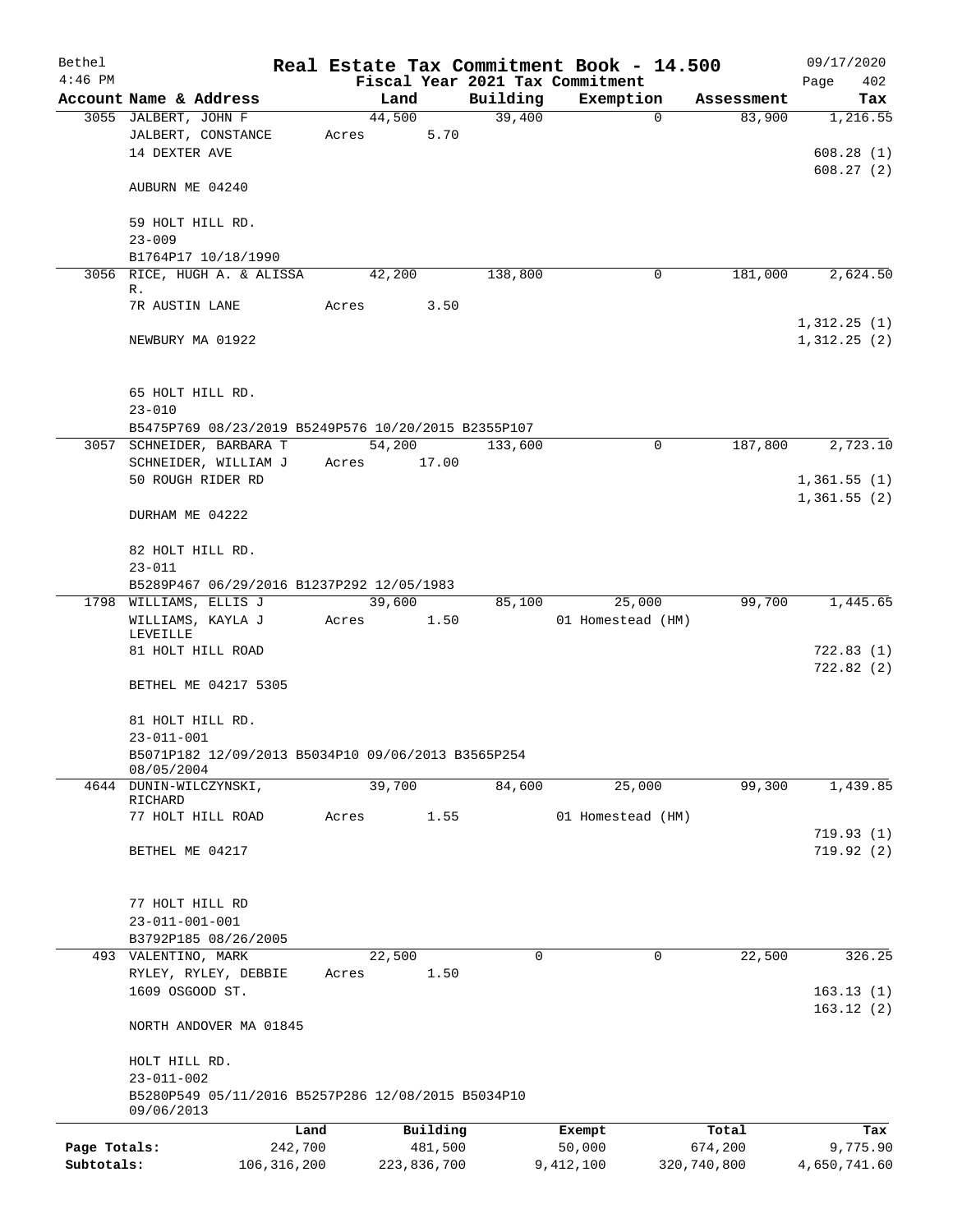| Bethel<br>$4:46$ PM |                                                                   |       |        | Fiscal Year 2021 Tax Commitment | Real Estate Tax Commitment Book - 14.500 |            | 09/17/2020<br>Page<br>403 |
|---------------------|-------------------------------------------------------------------|-------|--------|---------------------------------|------------------------------------------|------------|---------------------------|
|                     | Account Name & Address                                            |       | Land   | Building                        | Exemption                                | Assessment | Tax                       |
|                     | 3059 BAILEY, CATHERINE                                            |       | 30,000 | 53,500                          | $\mathbf 0$                              | 83,500     | 1,210.75                  |
|                     | PO BOX 1002                                                       | Acres | 39.20  |                                 |                                          |            |                           |
|                     |                                                                   |       |        |                                 |                                          |            | 605.38(1)                 |
|                     | BETHEL ME 04217                                                   |       |        |                                 |                                          |            | 605.37(2)                 |
|                     |                                                                   |       |        |                                 |                                          |            |                           |
|                     |                                                                   |       |        |                                 |                                          |            |                           |
|                     | 95 HOLT HILL RD                                                   |       |        |                                 |                                          |            |                           |
|                     | $23 - 012$                                                        |       |        |                                 |                                          |            |                           |
|                     | B5419P236 07/17/2018 B5241P176 09/02/2015 B3022P172<br>11/07/2001 |       |        |                                 |                                          |            |                           |
|                     | 3058 WHITNEY, ANDREW R                                            |       | 13,700 | $\mathbf 0$                     | $\mathbf 0$                              | 13,700     | 198.65                    |
|                     | PO BOX 356                                                        | Acres | 22.00  |                                 |                                          |            |                           |
|                     |                                                                   |       |        |                                 |                                          |            | 99.33(1)                  |
|                     | BETHEL ME 04217                                                   |       |        |                                 |                                          |            | 99.32(2)                  |
|                     |                                                                   |       |        |                                 |                                          |            |                           |
|                     |                                                                   |       |        |                                 |                                          |            |                           |
|                     | HOLT HILL RD                                                      |       |        |                                 |                                          |            |                           |
|                     | $23 - 012 - 001$                                                  |       |        |                                 |                                          |            |                           |
|                     | B5380P147 11/28/2017 B4169P3 06/26/2007                           |       |        |                                 |                                          |            |                           |
|                     | 5015 PARSONS, ANNA M                                              |       | 9,300  | $\mathbf 0$                     | $\mathsf{O}$                             | 9,300      | 134.85                    |
|                     | 527 YAUGER WAY NW                                                 | Acres | 5.00   |                                 |                                          |            |                           |
|                     |                                                                   |       |        |                                 |                                          |            | 67.43(1)                  |
|                     | OLYMPIA WA 98502                                                  |       |        |                                 |                                          |            | 67.42(2)                  |
|                     |                                                                   |       |        |                                 |                                          |            |                           |
|                     |                                                                   |       |        |                                 |                                          |            |                           |
|                     | OFF HOLT HILL RD                                                  |       |        |                                 |                                          |            |                           |
|                     | $23 - 012 - 002$                                                  |       |        |                                 |                                          |            |                           |
|                     | B4168P347 06/26/2007                                              |       |        |                                 |                                          |            |                           |
|                     | 5016 CARRAS, WESLEY R                                             |       | 9,300  | $\mathbf 0$                     | $\mathbf 0$                              | 9,300      | 134.85                    |
|                     | CARRAS, LEILA M                                                   | Acres | 5.00   |                                 |                                          |            |                           |
|                     | 5418 51ST AVE. NW                                                 |       |        |                                 |                                          |            | 67.43(1)                  |
|                     |                                                                   |       |        |                                 |                                          |            | 67.42(2)                  |
|                     | OLYMPIA WA 98502                                                  |       |        |                                 |                                          |            |                           |
|                     |                                                                   |       |        |                                 |                                          |            |                           |
|                     | OFF HOLT HILL RD<br>$23 - 012 - 003$                              |       |        |                                 |                                          |            |                           |
|                     | B4169P1 06/26/2007                                                |       |        |                                 |                                          |            |                           |
|                     | 5017 PARSONS, TABITHA R                                           |       | 9,300  | 0                               | $\overline{0}$                           | 9,300      | 134.85                    |
|                     | PARSONS, ANNA M                                                   | Acres | 5.00   |                                 |                                          |            |                           |
|                     | 527 YAUGER WAY NW                                                 |       |        |                                 |                                          |            | 67.43(1)                  |
|                     |                                                                   |       |        |                                 |                                          |            | 67.42(2)                  |
|                     | OLYMPIA WA 98502                                                  |       |        |                                 |                                          |            |                           |
|                     |                                                                   |       |        |                                 |                                          |            |                           |
|                     | OFF HOLT HILL RD                                                  |       |        |                                 |                                          |            |                           |
|                     | $23 - 012 - 004$                                                  |       |        |                                 |                                          |            |                           |
|                     | 3060 SWAN HILL CORPORATION                                        |       | 91,600 | 128,300                         | 0                                        | 219,900    | 3,188.55                  |
|                     | 382 MORRELLS MILL ROAD                                            | Acres | 76.48  |                                 |                                          |            |                           |
|                     |                                                                   |       |        |                                 |                                          |            | 1,594.28(1)               |
|                     | NORTH BERWICK ME 03906                                            |       |        |                                 |                                          |            | 1,594.27(2)               |
|                     |                                                                   |       |        |                                 |                                          |            |                           |
|                     |                                                                   |       |        |                                 |                                          |            |                           |
|                     | 161 SWAN HILL RD                                                  |       |        |                                 |                                          |            |                           |
|                     | $23 - 013$                                                        |       |        |                                 |                                          |            |                           |
|                     | B3660P233 12/14/2005                                              |       |        |                                 |                                          |            |                           |
|                     |                                                                   |       |        |                                 |                                          |            |                           |

|              | Land        | Building    | Exempt    | Total       | Tax          |
|--------------|-------------|-------------|-----------|-------------|--------------|
| Page Totals: | 163,200     | 181,800     |           | 345,000     | 5,002.50     |
| Subtotals:   | 106,479,400 | 224,018,500 | 9,412,100 | 321,085,800 | 4,655,744.10 |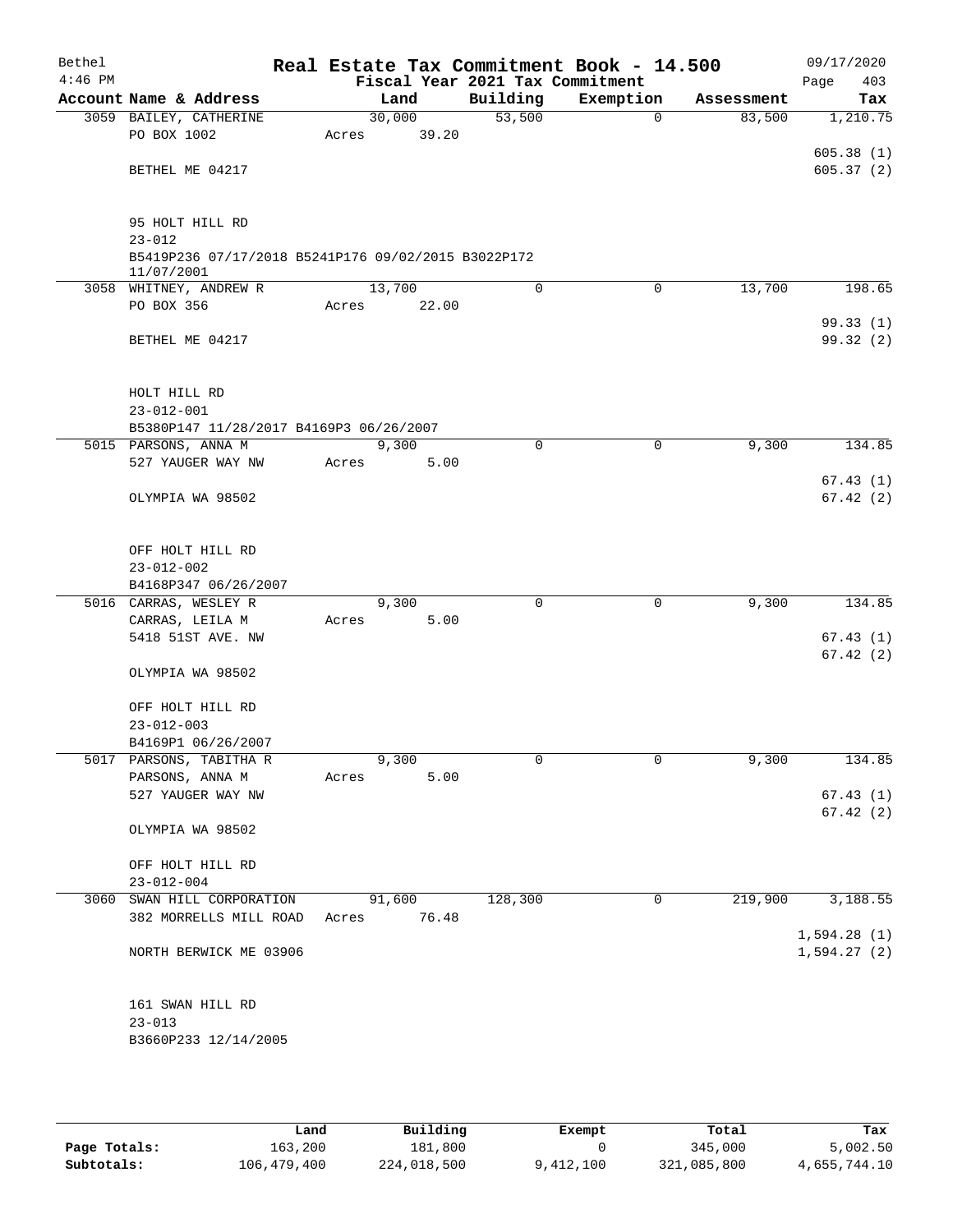| Bethel<br>$4:46$ PM |                                                                    | Real Estate Tax Commitment Book - 14.500<br>Fiscal Year 2021 Tax Commitment |          |             |            | 09/17/2020<br>404<br>Page    |
|---------------------|--------------------------------------------------------------------|-----------------------------------------------------------------------------|----------|-------------|------------|------------------------------|
|                     | Account Name & Address                                             | Land                                                                        | Building | Exemption   | Assessment | Tax                          |
|                     | 3061 SWAN HILL CORPORATION<br>382 MORRELLS MILL ROAD               | 31,300<br>47.21<br>Acres                                                    | 0        | $\mathbf 0$ | 31,300     | 453.85                       |
|                     | NORTH BERWICK ME 03906                                             |                                                                             |          |             |            | 226.93(1)<br>226.92(2)       |
|                     | $23 - 013 - 001$<br>B3640P2 12/09/2004                             |                                                                             |          |             |            |                              |
|                     | 4631 DUDICS, JERI LYNN, TTE                                        | 36,000                                                                      | $\Omega$ | 0           | 36,000     | 522.00                       |
|                     | THE HADLEY FAMILY TRUST Acres                                      | 2.02                                                                        |          |             |            |                              |
|                     | 70 DUDICS MOUNTAIN RD                                              |                                                                             |          |             |            | 261.00(1)                    |
|                     | PORTER ME 04068                                                    |                                                                             |          |             |            | 261.00(2)                    |
|                     | SWAN HILL AT INTERVALE<br>$23 - 013 - 001 - 001$                   |                                                                             |          |             |            |                              |
|                     | B4869P133 07/23/2012 B3660P233 01/14/2005                          | 37,100                                                                      | 0        | $\mathbf 0$ | 37,100     | 537.95                       |
|                     | 4790 CRONE, WILLIAM P<br>SAMPSON, JONATHAN S                       | Acres<br>2.66                                                               |          |             |            |                              |
|                     | PO BOX 303                                                         |                                                                             |          |             |            | 268.98(1)                    |
|                     | 629 FERN AVE                                                       |                                                                             |          |             |            | 268.97(2)                    |
|                     | LONG ISLAND ME 04050                                               |                                                                             |          |             |            |                              |
|                     | SWAN HILL AT INTERVALE                                             |                                                                             |          |             |            |                              |
|                     | $23 - 013 - 001 - 002$<br>B4398P281 02/02/2009 B4044P47 11/10/2006 |                                                                             |          |             |            |                              |
|                     | 4791 CRONE, WILLIAM P                                              | 37,400                                                                      | $\Omega$ | $\Omega$    | 37,400     | 542.30                       |
|                     | SAMPSON, JONATHAN S                                                | 2.91<br>Acres                                                               |          |             |            |                              |
|                     | C/O JONATHAN SAMPSON                                               |                                                                             |          |             |            | 271.15(1)                    |
|                     | 73 MERRILL STREET<br>PORTLAND ME 04101                             |                                                                             |          |             |            | 271.15(2)                    |
|                     |                                                                    |                                                                             |          |             |            |                              |
|                     | SWAN HILL AT INTERVALE                                             |                                                                             |          |             |            |                              |
|                     | $23 - 013 - 001 - 003$                                             |                                                                             |          |             |            |                              |
|                     | B4398P281 02/02/2009 B4044P47 11/10/2006<br>4792 REMICK, SCOT C    |                                                                             | 0        | $\mathbf 0$ | 35,600     | 516.20                       |
|                     | 7 MCCANN WAY                                                       | 35,600<br>1.76<br>Acres                                                     |          |             |            |                              |
|                     |                                                                    |                                                                             |          |             |            | 258.10(1)                    |
|                     | SCARBOROUGH ME 04074                                               |                                                                             |          |             |            | 258.10(2)                    |
|                     | 4 HARMONY ROW                                                      |                                                                             |          |             |            |                              |
|                     | $23 - 013 - 001 - 004$                                             |                                                                             |          |             |            |                              |
|                     | B5461P228 05/06/2019 B4233P187 12/04/2007 B4216P54<br>10/29/2007   |                                                                             |          |             |            |                              |
|                     | 4793 LAROCHE, PAUL G                                               | 45,200                                                                      | 540,300  | 0           | 585,500    | 8,489.75                     |
|                     | LAROCHE, MARION B<br>26 SWAN HILL ROAD                             | 1.77<br>Acres                                                               |          |             |            |                              |
|                     |                                                                    |                                                                             |          |             |            | 4,244.88(1)<br>4, 244.87 (2) |
|                     | BETHEL ME 04217                                                    |                                                                             |          |             |            |                              |
|                     | 7 HARMONY ROW                                                      |                                                                             |          |             |            |                              |
|                     | $23 - 013 - 001 - 005$                                             |                                                                             |          |             |            |                              |
|                     | B5304P662 09/14/2016 B4216P55 10/29/2007                           |                                                                             |          |             |            |                              |
|                     |                                                                    |                                                                             |          |             |            |                              |
|                     |                                                                    |                                                                             |          |             |            |                              |

|              | Land        | Building    | Exempt    | Total       | Tax          |
|--------------|-------------|-------------|-----------|-------------|--------------|
| Page Totals: | 222,600     | 540,300     |           | 762,900     | 11,062.05    |
| Subtotals:   | 106,702,000 | 224,558,800 | 9,412,100 | 321,848,700 | 4,666,806.15 |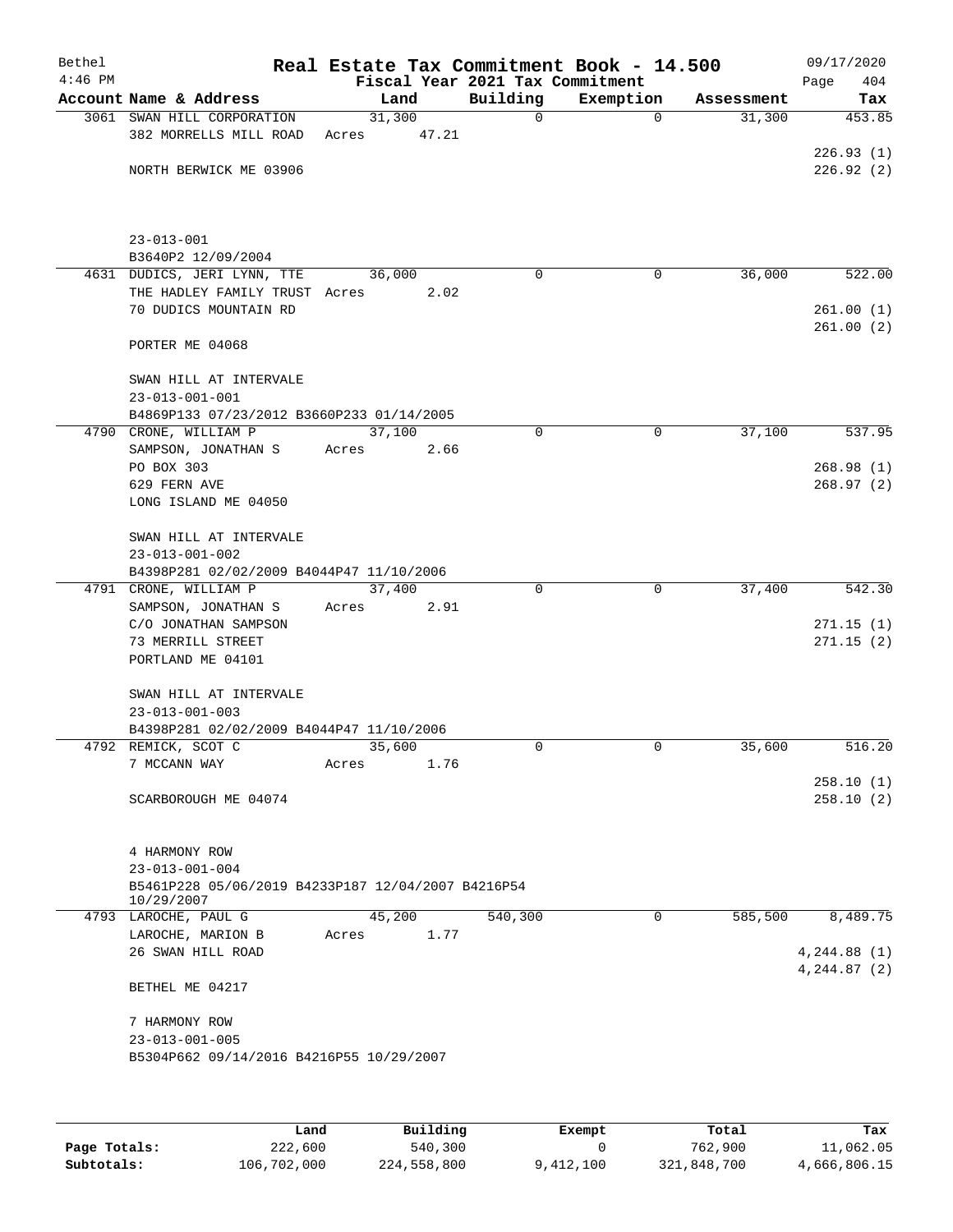| Bethel       |                                                                  |        |          |          | Real Estate Tax Commitment Book - 14.500 |            | 09/17/2020                 |
|--------------|------------------------------------------------------------------|--------|----------|----------|------------------------------------------|------------|----------------------------|
| $4:46$ PM    |                                                                  |        |          |          | Fiscal Year 2021 Tax Commitment          |            | Page<br>405                |
|              | Account Name & Address                                           | Land   |          | Building | Exemption                                | Assessment | Tax                        |
|              | 4794 REMICK, SCOT C                                              | 36,000 |          | 0        | $\mathbf 0$                              | 36,000     | 522.00                     |
|              | 7 MCCANN WAY                                                     | Acres  | 2.01     |          |                                          |            |                            |
|              | SCARBOROUGH ME 04074                                             |        |          |          |                                          |            | 261.00(1)<br>261.00(2)     |
|              |                                                                  |        |          |          |                                          |            |                            |
|              | SWAN HILL AT INTERVALE                                           |        |          |          |                                          |            |                            |
|              | $23 - 013 - 001 - 006$                                           |        |          |          |                                          |            |                            |
|              | B5486P328 10/15/2019 B4718P24 05/16/2011                         |        |          |          |                                          |            |                            |
|              | 4795 MAXIM, MERRITT S. &                                         | 44,700 |          | 205,800  | 0                                        | 250,500    | 3,632.25                   |
|              | MICHAEL-MAXIM, LEFKI                                             |        |          |          |                                          |            |                            |
|              | MAXIM FAMILY REALTY<br>TRUST                                     | Acres  | 1.53     |          |                                          |            |                            |
|              | PO BOX 351                                                       |        |          |          |                                          |            | 1,816.13(1)                |
|              |                                                                  |        |          |          |                                          |            | 1,816.12(2)                |
|              | BETHEL ME 04217                                                  |        |          |          |                                          |            |                            |
|              | 21 HARMONY ROW                                                   |        |          |          |                                          |            |                            |
|              | $23 - 013 - 001 - 007$                                           |        |          |          |                                          |            |                            |
|              | B4846P69 05/16/2012 B4738P108 07/19/2011 B4627P296<br>08/31/2010 |        |          |          |                                          |            |                            |
|              | 4796 WELLE, LINDA D.                                             | 36,900 |          | 0        | 0                                        | 36,900     | 535.05                     |
|              | HOYT, HOYT, SALLY                                                | Acres  | 2.52     |          |                                          |            |                            |
|              | 28 HUNTER'S POINTE                                               |        |          |          |                                          |            | 267.53(1)                  |
|              | DRIVE                                                            |        |          |          |                                          |            |                            |
|              | MILLSBORO DE 19966                                               |        |          |          |                                          |            | 267.52(2)                  |
|              |                                                                  |        |          |          |                                          |            |                            |
|              | SWAN HILL AT INTERVALE                                           |        |          |          |                                          |            |                            |
|              | $23 - 013 - 001 - 008$                                           |        |          |          |                                          |            |                            |
|              | B4718P24 05/16/2011                                              |        |          |          |                                          |            |                            |
|              | 4797 MALENCHINI, PAUL                                            | 44,400 |          | 209,500  | 0                                        | 253,900    | 3,681.55                   |
|              | MALENCHINI, MAUREEN<br>9 BOUNDARY STONE RD                       | Acres  | 1.41     |          |                                          |            |                            |
|              |                                                                  |        |          |          |                                          |            | 1,840.78(1)<br>1,840.77(2) |
|              | SUTTON MA 01590                                                  |        |          |          |                                          |            |                            |
|              |                                                                  |        |          |          |                                          |            |                            |
|              | 29 HARMONY ROW                                                   |        |          |          |                                          |            |                            |
|              | $23 - 013 - 001 - 009$                                           |        |          |          |                                          |            |                            |
|              | B4949P310 02/01/2013 B4627P297 08/31/2010                        |        |          |          |                                          |            |                            |
|              | 4798 LYON, JOHN C III                                            | 44,900 |          | 227,900  | $\mathbf 0$                              | 272,800    | 3,955.60                   |
|              | LYON, CHERYL P                                                   | Acres  | 1.65     |          |                                          |            |                            |
|              | 14 YEARLING LANE                                                 |        |          |          |                                          |            | 1,977.80(1)                |
|              |                                                                  |        |          |          |                                          |            | 1,977.80(2)                |
|              | TOLAND CT 06084                                                  |        |          |          |                                          |            |                            |
|              | 39 HARMONY ROW                                                   |        |          |          |                                          |            |                            |
|              | $23 - 013 - 001 - 010$                                           |        |          |          |                                          |            |                            |
|              | B5282P570 05/24/2016                                             |        |          |          |                                          |            |                            |
|              | 4799 SWAN HILL CORPORATION                                       | 36,400 |          | $\Omega$ | 0                                        | 36,400     | 527.80                     |
|              | 382 MORRELLS MILL ROAD                                           | Acres  | 2.22     |          |                                          |            |                            |
|              |                                                                  |        |          |          |                                          |            | 263.90(1)                  |
|              | NORTH BERWICK ME 03906                                           |        |          |          |                                          |            | 263.90(2)                  |
|              | 43 HARMONY ROW                                                   |        |          |          |                                          |            |                            |
|              | 23-013-001-011                                                   |        |          |          |                                          |            |                            |
|              |                                                                  |        |          |          |                                          |            |                            |
|              | Land                                                             |        | Building |          | Exempt                                   | Total      | Tax                        |
| Page Totals: | 243,300                                                          |        | 643,200  |          | 0                                        | 886,500    | 12,854.25                  |

**Subtotals:** 106,945,300 225,202,000 9,412,100 322,735,200 4,679,660.40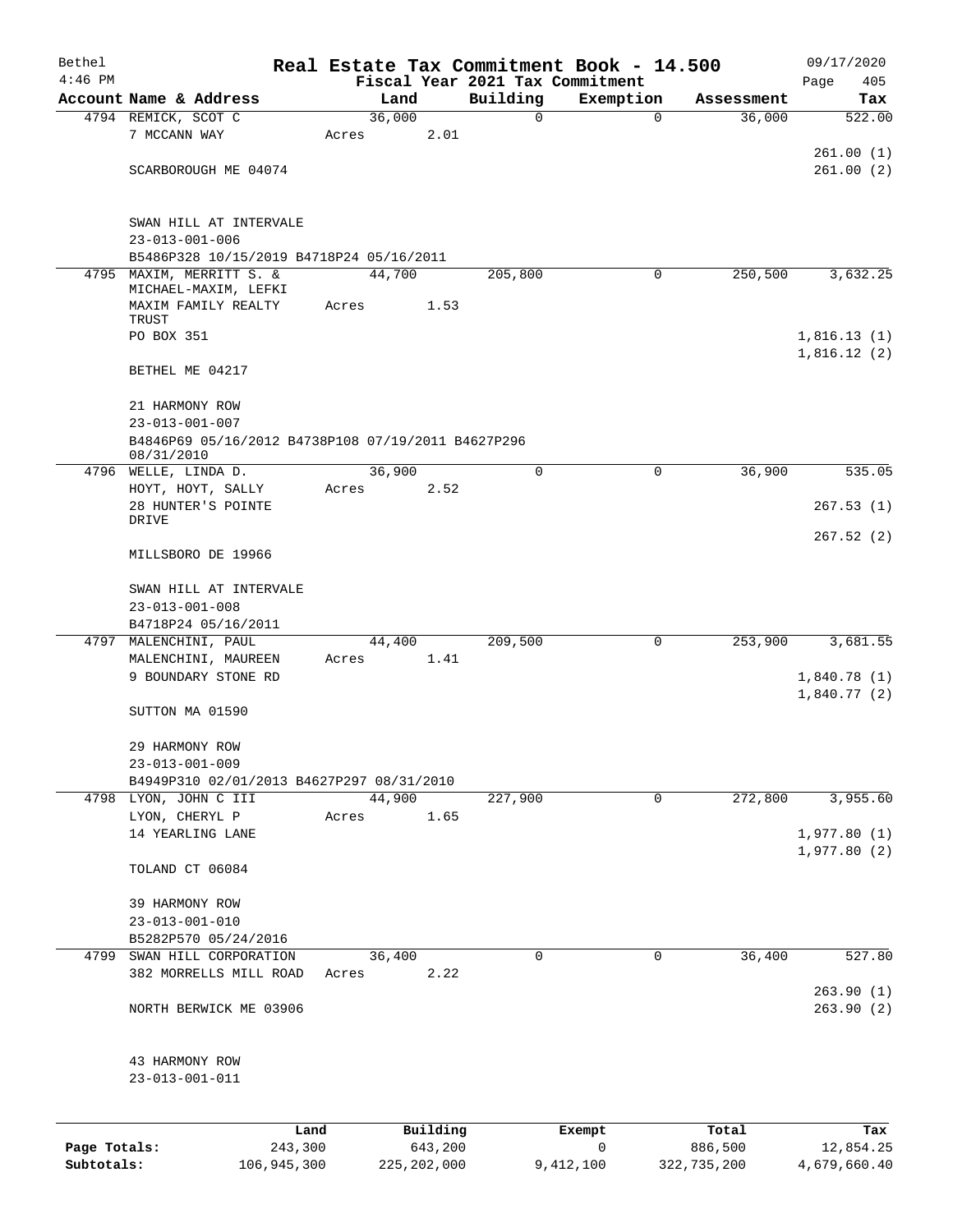| Bethel<br>$4:46$ PM |                                                                         | Real Estate Tax Commitment Book - 14.500<br>Fiscal Year 2021 Tax Commitment |          |                             |            | 09/17/2020<br>406<br>Page  |
|---------------------|-------------------------------------------------------------------------|-----------------------------------------------------------------------------|----------|-----------------------------|------------|----------------------------|
|                     | Account Name & Address                                                  | Land                                                                        | Building | Exemption                   | Assessment | Tax                        |
|                     | 4800 BAILEY, MARK W<br>BAILEY, SUSAN C<br>215 COUNTY RD                 | 44,800<br>1.58<br>Acres                                                     | 162,200  | 0                           | 207,000    | 3,001.50<br>1,500.75(1)    |
|                     | IPSWICH MA 01938                                                        |                                                                             |          |                             |            | 1,500.75(2)                |
|                     | 13 BRIGHT WIND WAY<br>$23 - 013 - 001 - 012$                            |                                                                             |          |                             |            |                            |
|                     | B4635P327 09/21/2010<br>4801 COWPER, SCOTT M                            | 36,800                                                                      | 0        | 0                           | 36,800     | 533.60                     |
|                     | COWPER, ROBIN L                                                         | 2.50<br>Acres                                                               |          |                             |            |                            |
|                     | 41 JEFFERSON ROAD                                                       |                                                                             |          |                             |            | 266.80(1)<br>266.80(2)     |
|                     | FRANKLIN MA 02038                                                       |                                                                             |          |                             |            |                            |
|                     | SWAN HILL AT INTERVALE<br>$23 - 013 - 001 - 013$                        |                                                                             |          |                             |            |                            |
|                     | B3815P116 10/07/2005<br>4802 WHITE, MICHAEL P                           | 37,000                                                                      | 0        | 0                           | 37,000     | 536.50                     |
|                     | WHITE, GALE A                                                           | 2.59<br>Acres                                                               |          |                             |            |                            |
|                     | 217 JENNIE LANE                                                         |                                                                             |          |                             |            | 268.25(1)<br>268.25(2)     |
|                     | ELIOT ME 03903                                                          |                                                                             |          |                             |            |                            |
|                     | SWAN HILL AT INTERVALE<br>$23 - 013 - 001 - 014$<br>B4687P39 01/28/2011 |                                                                             |          |                             |            |                            |
|                     | 3062 CHADBOURNE TREE FARMS,<br>LLC                                      | 68,300                                                                      | 0        | 0                           | 68,300     | 990.35                     |
|                     | PO BOX 1750                                                             | 67.00<br>Acres                                                              |          |                             |            |                            |
|                     | BETHEL ME 04217                                                         |                                                                             |          |                             |            | 495.18 (1)<br>495.17 (2)   |
|                     | INTERVALE RD S/S<br>$23 - 014$                                          |                                                                             |          |                             |            |                            |
|                     | B3652P43 12/29/2004                                                     |                                                                             |          |                             |            |                            |
|                     | 3063 CUMMINGS, KATHY S<br>PO BOX 778                                    | 46,300<br>Acres<br>2.80                                                     | 113,600  | 25,000<br>01 Homestead (HM) | 134,900    | 1,956.05                   |
|                     |                                                                         |                                                                             |          |                             |            | 978.03(1)                  |
|                     | BETHEL ME 04217                                                         |                                                                             |          |                             |            | 978.02(2)                  |
|                     | 4 CUMMINGS ROAD                                                         |                                                                             |          |                             |            |                            |
|                     | $23 - 015$                                                              |                                                                             |          |                             |            |                            |
|                     | B4148P325 06/18/2007 B1021P4                                            |                                                                             |          |                             |            |                            |
|                     | 3064 FLEMING, DAVID J<br>MINOR, BRENDA C                                | 44,200<br>5.40<br>Acres                                                     | 221,000  | 0                           | 265,200    | 3,845.40                   |
|                     | 80 NAUGUS AVE.                                                          |                                                                             |          |                             |            | 1,922.70(1)<br>1,922.70(2) |
|                     | MARBLEHEAD MA 01945                                                     |                                                                             |          |                             |            |                            |
|                     | 8 CUMMINGS RD.                                                          |                                                                             |          |                             |            |                            |
|                     | $23 - 016$<br>B2433P145 05/15/1997                                      |                                                                             |          |                             |            |                            |
|                     |                                                                         |                                                                             |          |                             |            |                            |

|              | Land        | Building    | Exempt    | Total       | Tax          |
|--------------|-------------|-------------|-----------|-------------|--------------|
| Page Totals: | 277,400     | 496,800     | 25,000    | 749,200     | 10,863.40    |
| Subtotals:   | 107,222,700 | 225,698,800 | 9,437,100 | 323,484,400 | 4,690,523.80 |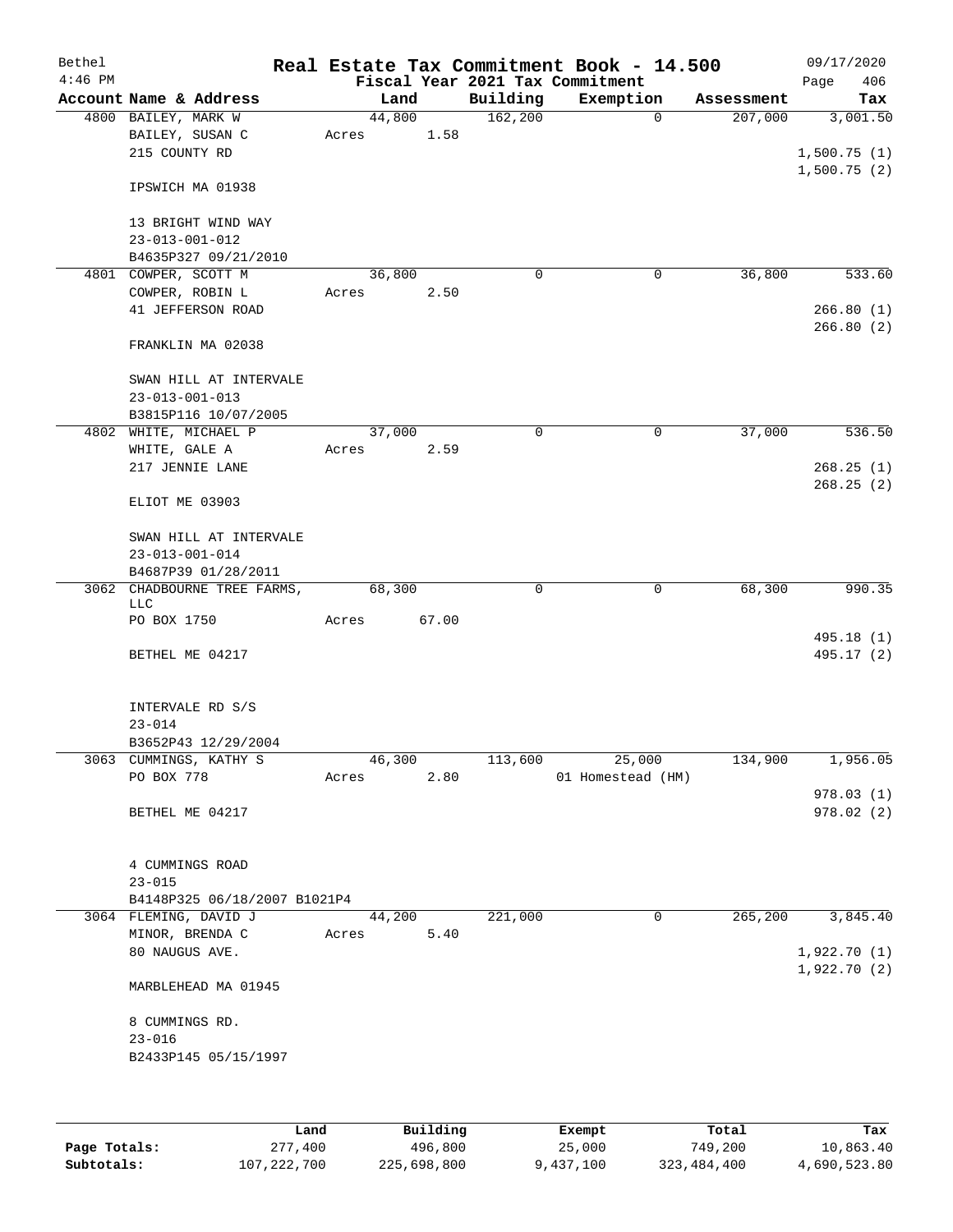| Bethel       |                                                     |       |          |          | Real Estate Tax Commitment Book - 14.500 |             |            | 09/17/2020    |
|--------------|-----------------------------------------------------|-------|----------|----------|------------------------------------------|-------------|------------|---------------|
| $4:46$ PM    |                                                     |       |          |          | Fiscal Year 2021 Tax Commitment          |             |            | 407<br>Page   |
|              | Account Name & Address                              |       | Land     | Building | Exemption                                |             | Assessment | Tax           |
|              | 3065 TURNER, KELLY R                                |       | 46,700   | 800      |                                          | $\mathbf 0$ | 47,500     | 688.75        |
|              | 32 POINT STREET                                     | Acres | 7.80     |          |                                          |             |            |               |
|              |                                                     |       |          |          |                                          |             |            | 344.38(1)     |
|              | PROVINCETOWN MA 02657                               |       |          |          |                                          |             |            | 344.37(2)     |
|              | 1 CUMMINGS RD                                       |       |          |          |                                          |             |            |               |
|              | $23 - 017$                                          |       |          |          |                                          |             |            |               |
|              | B5197P230 12/31/2014 B5122P175 06/04/2014 B2148P1   |       |          |          |                                          |             |            |               |
|              | 08/02/1994                                          |       |          |          |                                          |             |            |               |
|              | 3066 CROCKETT, AARON                                |       | 40,000   | 21,400   |                                          | $\mathbf 0$ | 61,400     | 890.30        |
|              | EMERSON, EMERSON, COREY Acres                       |       | 1.70     |          |                                          |             |            |               |
|              | 1390 INTERVALE RD                                   |       |          |          |                                          |             |            | 445.15(1)     |
|              | BETHEL ME 04217                                     |       |          |          |                                          |             |            | 445.15(2)     |
|              |                                                     |       |          |          |                                          |             |            |               |
|              | 1054 INTERVALE RD.                                  |       |          |          |                                          |             |            |               |
|              | $23 - 018$                                          |       |          |          |                                          |             |            |               |
|              | B5170P228 10/08/2014 B5033P307 08/05/2013 B4584P283 |       |          |          |                                          |             |            |               |
|              | 05/06/2010 B998P205                                 |       | 40,900   |          |                                          |             |            |               |
|              | 3067 SPRAGUE, RICHARD<br>1060 INTERVALE RD.         | Acres | 2.27     | 155,700  | 25,000<br>01 Homestead (HM)              |             | 171,600    | 2,488.20      |
|              |                                                     |       |          |          |                                          |             |            | 1,244.10(1)   |
|              | BETHEL ME 04217                                     |       |          |          |                                          |             |            | 1, 244.10 (2) |
|              |                                                     |       |          |          |                                          |             |            |               |
|              |                                                     |       |          |          |                                          |             |            |               |
|              | 1060 INTERVALE RD.<br>$23 - 019$                    |       |          |          |                                          |             |            |               |
|              | B5220P625 05/08/2015 B5050P91 10/15/2013 B2481P339  |       |          |          |                                          |             |            |               |
|              | 3068 CARTER, ANNE M                                 |       | 65,700   | 288,800  |                                          | $\mathbf 0$ | 354,500    | 5,140.25      |
|              | 786 INTERVALE RD                                    | Acres | 34.00    |          |                                          |             |            |               |
|              |                                                     |       |          |          |                                          |             |            | 2,570.13(1)   |
|              | BETHEL ME 04217                                     |       |          |          |                                          |             |            | 2,570.12(2)   |
|              |                                                     |       |          |          |                                          |             |            |               |
|              |                                                     |       |          |          |                                          |             |            |               |
|              | 1050 INTERVALE RD.<br>$23 - 020$                    |       |          |          |                                          |             |            |               |
|              | 3069 CHADBOURNE, THEODORE                           |       | 56,600   | 0        |                                          | 0           | 56,600     | 820.70        |
|              | 50 STOCKHOLM DR.                                    | Acres | 35.00    |          |                                          |             |            |               |
|              |                                                     |       |          |          |                                          |             |            | 410.35(1)     |
|              | CUMGERLAND CTR. ME                                  |       |          |          |                                          |             |            | 410.35(2)     |
|              | 04021 8712                                          |       |          |          |                                          |             |            |               |
|              |                                                     |       |          |          |                                          |             |            |               |
|              | INTERVALE RD N/S                                    |       |          |          |                                          |             |            |               |
|              | $23 - 021$                                          |       |          |          |                                          |             |            |               |
|              | B1432P10                                            |       |          |          |                                          |             |            |               |
|              | 3070 LINCOLN, SUSAN F                               |       | 24,800   | 85,000   |                                          | 0           | 109,800    | 1,592.10      |
|              | KERR, GLENN                                         | Acres | 0.28     |          |                                          |             |            |               |
|              | PO Box 596                                          |       |          |          |                                          |             |            | 796.05 (1)    |
|              | DRIGGS ID 83422                                     |       |          |          |                                          |             |            | 796.05 (2)    |
|              |                                                     |       |          |          |                                          |             |            |               |
|              | 1160 INTERVALE RD.                                  |       |          |          |                                          |             |            |               |
|              | $23 - 022$                                          |       |          |          |                                          |             |            |               |
|              | B2273P105 11/06/1995                                |       |          |          |                                          |             |            |               |
|              |                                                     |       |          |          |                                          |             |            |               |
|              |                                                     |       |          |          |                                          |             |            |               |
|              |                                                     | Land  | Building |          | Exempt                                   |             | Total      | Tax           |
| Page Totals: | 274,700                                             |       | 551,700  |          | 25,000                                   |             | 801,400    | 11,620.30     |

**Subtotals:** 107,497,400 226,250,500 9,462,100 324,285,800 4,702,144.10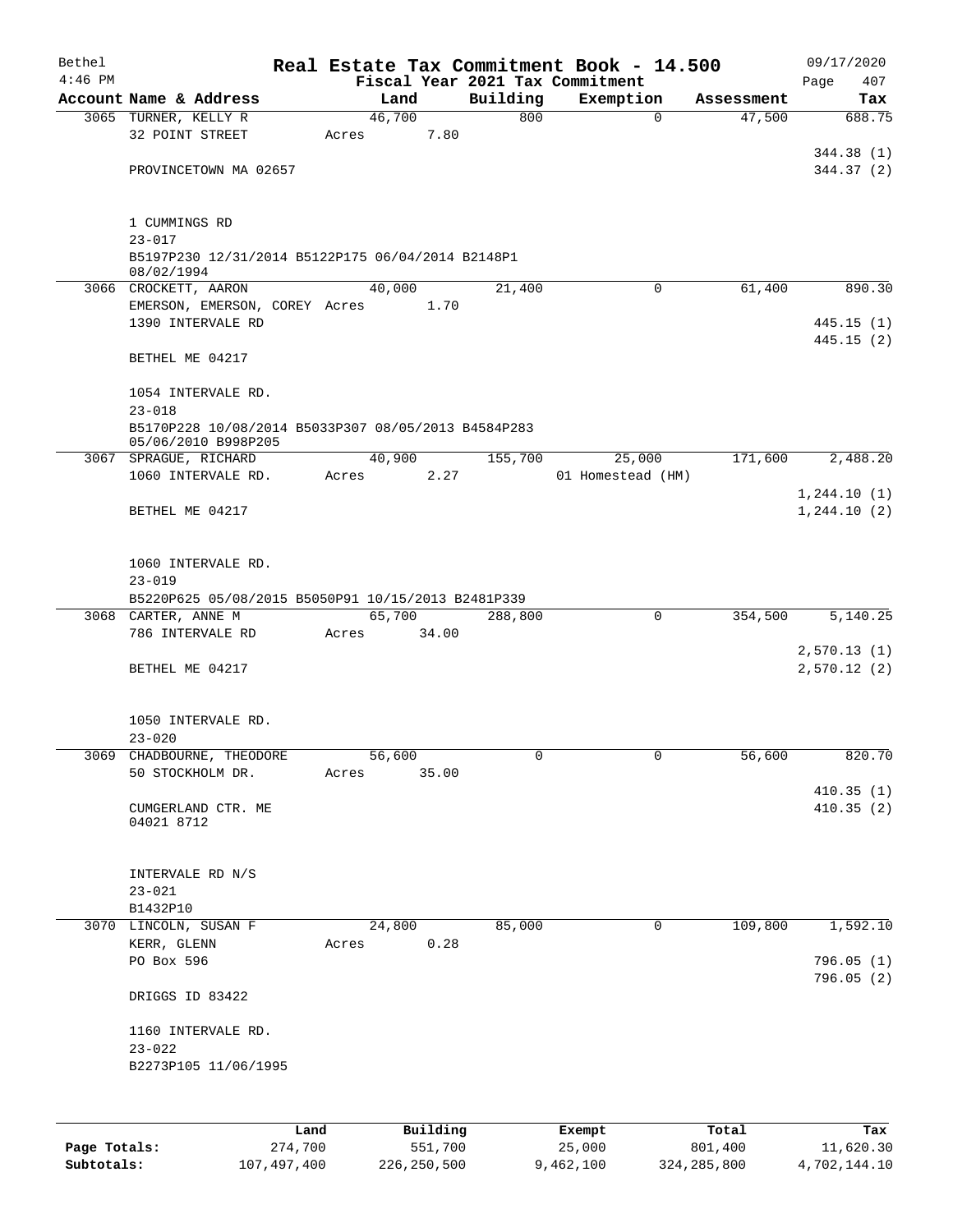| Bethel    |                                                                        |       |        |      |          | Real Estate Tax Commitment Book - 14.500 |            | 09/17/2020               |  |  |  |
|-----------|------------------------------------------------------------------------|-------|--------|------|----------|------------------------------------------|------------|--------------------------|--|--|--|
| $4:46$ PM |                                                                        |       |        |      |          | Fiscal Year 2021 Tax Commitment          |            | 408<br>Page              |  |  |  |
|           | Account Name & Address                                                 |       | Land   |      | Building | Exemption                                | Assessment | Tax                      |  |  |  |
|           | 3071 DAVIS, MARGARET                                                   |       | 100    |      | 0        | $\mathbf 0$                              | 100        | 1.45                     |  |  |  |
|           | 50 EVERGREEN ROAD                                                      | Acres |        | 1.00 |          |                                          |            |                          |  |  |  |
|           |                                                                        |       |        |      |          |                                          |            | 0.73(1)                  |  |  |  |
|           | BETHEL ME 04217                                                        |       |        |      |          |                                          |            | 0.72(2)                  |  |  |  |
|           |                                                                        |       |        |      |          |                                          |            |                          |  |  |  |
|           | INTERVALE RD N/S                                                       |       |        |      |          |                                          |            |                          |  |  |  |
|           | $23 - 023$                                                             |       |        |      |          |                                          |            |                          |  |  |  |
|           | 3072 HONKALA, RUDOLF                                                   |       | 44,100 |      | 150,300  | 31,000                                   | 163,400    | 2,369.30                 |  |  |  |
|           | HONKALA, BARBARA                                                       | Acres |        | 5.30 |          | 01 Homestead (HM)                        |            |                          |  |  |  |
|           | 1262 INTERVALE RD                                                      |       |        |      |          | 12 WW2 Vet Res                           |            | 1,184.65(1)              |  |  |  |
|           |                                                                        |       |        |      |          |                                          |            | 1,184.65(2)              |  |  |  |
|           | BETHEL ME 04217                                                        |       |        |      |          |                                          |            |                          |  |  |  |
|           | 1262 INTERVALE RD.                                                     |       |        |      |          |                                          |            |                          |  |  |  |
|           | $23 - 025$                                                             |       |        |      |          |                                          |            |                          |  |  |  |
|           | B1689P282 10/20/1989 B1689P280 10/20/1989 B1689P278                    |       |        |      |          |                                          |            |                          |  |  |  |
|           | 10/20/1989                                                             |       |        |      |          |                                          |            |                          |  |  |  |
|           | 3074 MURRAY, JAMES W                                                   |       | 45,500 |      | 132,900  | 0                                        | 178,400    | 2,586.80                 |  |  |  |
|           | 2112 CYPRESS RD                                                        | Acres |        | 6.71 |          |                                          |            |                          |  |  |  |
|           |                                                                        |       |        |      |          |                                          |            | 1, 293.40(1)             |  |  |  |
|           | SAINT CLOUD MN 56303                                                   |       |        |      |          |                                          |            | 1, 293.40(2)             |  |  |  |
|           |                                                                        |       |        |      |          |                                          |            |                          |  |  |  |
|           |                                                                        |       |        |      |          |                                          |            |                          |  |  |  |
|           | 1322 INTERVALE RD.                                                     |       |        |      |          |                                          |            |                          |  |  |  |
|           | $23 - 026 - 001$<br>B5501P193 01/03/2020 B5078P163 12/30/2013 B4641P81 |       |        |      |          |                                          |            |                          |  |  |  |
|           | 10/04/2010                                                             |       |        |      |          |                                          |            |                          |  |  |  |
|           | 3073 SCHIFONE, WESTON                                                  |       | 44,000 |      | 172,200  | 0                                        | 216,200    | 3,134.90                 |  |  |  |
|           | MURPHY, MURPHY, DENISE                                                 |       | Acres  | 5.20 |          |                                          |            |                          |  |  |  |
|           | 43 VILLAGE CIRCLE                                                      |       |        |      |          |                                          |            | 1,567.45(1)              |  |  |  |
|           |                                                                        |       |        |      |          |                                          |            | 1,567.45(2)              |  |  |  |
|           | MILFORD MA 01757                                                       |       |        |      |          |                                          |            |                          |  |  |  |
|           |                                                                        |       |        |      |          |                                          |            |                          |  |  |  |
|           | 1290 INTERVALE RD.                                                     |       |        |      |          |                                          |            |                          |  |  |  |
|           | $23 - 026 - 002$                                                       |       |        |      |          |                                          |            |                          |  |  |  |
|           | B5361P47 08/09/2017 B3892P335 02/27/2006                               |       | 62,100 |      |          |                                          |            |                          |  |  |  |
|           | 4831 SCHIFONE, WESTON<br>43 VILLAGE CIR                                |       |        | 5.20 | 0        |                                          | 62,100     | 900.45                   |  |  |  |
|           |                                                                        | Acres |        |      |          |                                          |            | 450.23(1)                |  |  |  |
|           | MILFORD MA 01757 1379                                                  |       |        |      |          |                                          |            | 450.22(2)                |  |  |  |
|           |                                                                        |       |        |      |          |                                          |            |                          |  |  |  |
|           |                                                                        |       |        |      |          |                                          |            |                          |  |  |  |
|           | INTERVALE ROAD                                                         |       |        |      |          |                                          |            |                          |  |  |  |
|           | $23 - 026 - 003$                                                       |       |        |      |          |                                          |            |                          |  |  |  |
|           | B5369P537 09/26/2017 B4077P299 01/08/2007 B3892P335                    |       |        |      |          |                                          |            |                          |  |  |  |
|           | 02/27/2006                                                             |       |        |      |          |                                          |            |                          |  |  |  |
|           | 3075 HUSSEY, STEVEN J                                                  |       | 37,800 |      | 51,700   | 0                                        | 89,500     | 1,297.75                 |  |  |  |
|           | HUSSEY, SUSAN V                                                        | Acres |        | 0.96 |          |                                          |            |                          |  |  |  |
|           | 602 MEGQUIER HILL ROAD                                                 |       |        |      |          |                                          |            | 648.88 (1)<br>648.87 (2) |  |  |  |
|           | POLAND ME 04274                                                        |       |        |      |          |                                          |            |                          |  |  |  |
|           |                                                                        |       |        |      |          |                                          |            |                          |  |  |  |
|           | 1328 INTERVALE RD.                                                     |       |        |      |          |                                          |            |                          |  |  |  |
|           | $23 - 027$                                                             |       |        |      |          |                                          |            |                          |  |  |  |
|           | B5363P507 08/24/2017 B1276P195 09/07/1984                              |       |        |      |          |                                          |            |                          |  |  |  |
|           |                                                                        |       |        |      |          |                                          |            |                          |  |  |  |
|           |                                                                        |       |        |      |          |                                          |            |                          |  |  |  |
|           |                                                                        |       |        |      |          |                                          |            |                          |  |  |  |

|              | Land        | Building    | Exempt    | Total       | Tax          |
|--------------|-------------|-------------|-----------|-------------|--------------|
| Page Totals: | 233,600     | 507,100     | 31,000    | 709,700     | 10,290.65    |
| Subtotals:   | 107,731,000 | 226,757,600 | 9,493,100 | 324,995,500 | 4,712,434.75 |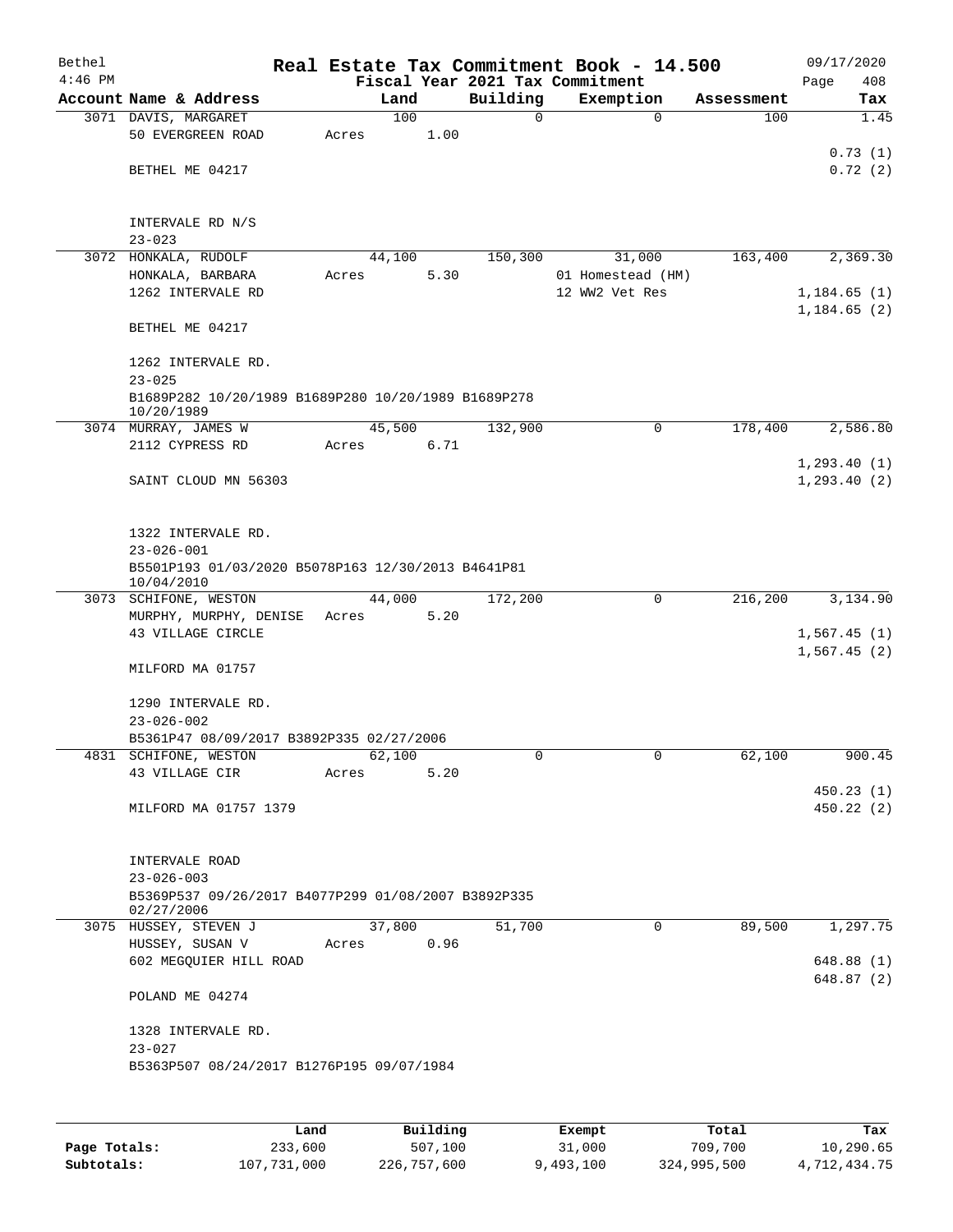| Bethel<br>$4:46$ PM |                                                    |       |        | Fiscal Year 2021 Tax Commitment | Real Estate Tax Commitment Book - 14.500 |            | 09/17/2020<br>409<br>Page |
|---------------------|----------------------------------------------------|-------|--------|---------------------------------|------------------------------------------|------------|---------------------------|
|                     | Account Name & Address                             |       | Land   | Building                        | Exemption                                | Assessment | Tax                       |
|                     | 3076 CROCKETT, GLORIA                              |       | 68,100 | 116,100                         | 31,000                                   | 153,200    | 2,221.40                  |
|                     | 1360 INTERVALE RD.                                 | Acres | 39.00  |                                 | 01 Homestead (HM)                        |            |                           |
|                     |                                                    |       |        |                                 | 22 WW2 Widow Res.                        |            | 1,110.70(1)               |
|                     | BETHEL ME 04217                                    |       |        |                                 |                                          |            | 1,110.70(2)               |
|                     |                                                    |       |        |                                 |                                          |            |                           |
|                     |                                                    |       |        |                                 |                                          |            |                           |
|                     | 1360 INTERVALE RD.                                 |       |        |                                 |                                          |            |                           |
|                     | $23 - 028$                                         |       |        |                                 |                                          |            |                           |
|                     | B1280P176 09/25/1984                               |       |        |                                 |                                          |            |                           |
|                     | 3077 LEVESQUE, FRANCIS                             |       | 44,800 | 80,500                          | 25,000                                   | 100,300    | 1,454.35                  |
|                     | LEVESQUE, KAREN                                    | Acres | 6.00   |                                 | 01 Homestead (HM)                        |            |                           |
|                     | 1348 INTERVALE ROAD                                |       |        |                                 |                                          |            | 727.18(1)                 |
|                     |                                                    |       |        |                                 |                                          |            | 727.17(2)                 |
|                     | BETHEL ME 04217                                    |       |        |                                 |                                          |            |                           |
|                     | 1348 INTERVALE RD.                                 |       |        |                                 |                                          |            |                           |
|                     | $23 - 028 - 001$                                   |       |        |                                 |                                          |            |                           |
|                     | B3022P184                                          |       |        |                                 |                                          |            |                           |
|                     | 3078 FRANGIPANE, ANTHONY S                         |       | 38,600 | 140,300                         | 25,000                                   | 153,900    | 2,231.55                  |
|                     | 1404 INTERVALE RD.                                 | Acres | 2.70   |                                 | 01 Homestead (HM)                        |            |                           |
|                     |                                                    |       |        |                                 |                                          |            | 1, 115.78(1)              |
|                     | BETHEL ME 04217                                    |       |        |                                 |                                          |            | 1, 115.77(2)              |
|                     |                                                    |       |        |                                 |                                          |            |                           |
|                     |                                                    |       |        |                                 |                                          |            |                           |
|                     | 1404 INTERVALE RD.                                 |       |        |                                 |                                          |            |                           |
|                     | $23 - 028 - 002$                                   |       |        |                                 |                                          |            |                           |
|                     | B4773P170 10/19/2011                               |       |        |                                 |                                          |            |                           |
|                     | 3079 CROCKETT, AARON                               |       | 40,800 | 195,100                         | 25,000                                   | 210,900    | 3,058.05                  |
|                     | CROCKETT, KELLIE                                   | Acres | 2.24   |                                 | 01 Homestead (HM)                        |            |                           |
|                     | 1390 INTERVALE RD.                                 |       |        |                                 |                                          |            | 1,529.03(1)               |
|                     |                                                    |       |        |                                 |                                          |            | 1,529.02(2)               |
|                     | BETHEL ME 04217                                    |       |        |                                 |                                          |            |                           |
|                     | 1390 INTERVALE RD.                                 |       |        |                                 |                                          |            |                           |
|                     | $23 - 028 - 003$                                   |       |        |                                 |                                          |            |                           |
|                     | B2878P212                                          |       |        |                                 |                                          |            |                           |
|                     | 3080 MURPHY, ARTHUR                                |       | 52,500 | 61,200                          | 0                                        | 113,700    | 1,648.65                  |
|                     | MURPHY, SUSAN                                      | Acres | 0.75   |                                 |                                          |            |                           |
|                     | 1439 BRUSH HILL ROAD                               |       |        |                                 |                                          |            | 824.33 (1)                |
|                     |                                                    |       |        |                                 |                                          |            | 824.32 (2)                |
|                     | MILTON MA 02186                                    |       |        |                                 |                                          |            |                           |
|                     |                                                    |       |        |                                 |                                          |            |                           |
|                     | 44 MAYVILLE RD.                                    |       |        |                                 |                                          |            |                           |
|                     | $24 - 002$                                         |       |        |                                 |                                          |            |                           |
|                     | B5500P932 01/02/2020 B5477P640 09/03/2019 B5213P38 |       |        |                                 |                                          |            |                           |
|                     | 03/16/2015 B5016P53 07/29/2013 B584P518 02/28/1968 |       |        |                                 |                                          |            |                           |
|                     | 3081 PATTERSON, BARBARA                            |       | 42,600 | 83,100                          | 31,000                                   | 94,700     | 1,373.15                  |
|                     | 48 MAYVILLE ROAD                                   | Acres | 0.26   |                                 | 01 Homestead (HM)                        |            |                           |
|                     |                                                    |       |        |                                 | 12 WW2 Vet Res                           |            | 686.58(1)                 |
|                     | BETHEL ME 04217                                    |       |        |                                 |                                          |            | 686.57 (2)                |
|                     |                                                    |       |        |                                 |                                          |            |                           |
|                     |                                                    |       |        |                                 |                                          |            |                           |
|                     | 48 MAYVILLE RD.                                    |       |        |                                 |                                          |            |                           |
|                     | $24 - 003$                                         |       |        |                                 |                                          |            |                           |
|                     | B673P280 06/04/1968                                |       |        |                                 |                                          |            |                           |
|                     |                                                    |       |        |                                 |                                          |            |                           |
|                     |                                                    |       |        |                                 |                                          |            |                           |

|              | Land        | Building    | Exempt    | Total       | Tax          |
|--------------|-------------|-------------|-----------|-------------|--------------|
| Page Totals: | 287,400     | 676,300     | 137,000   | 826,700     | 11,987.15    |
| Subtotals:   | 108,018,400 | 227,433,900 | 9,630,100 | 325,822,200 | 4,724,421.90 |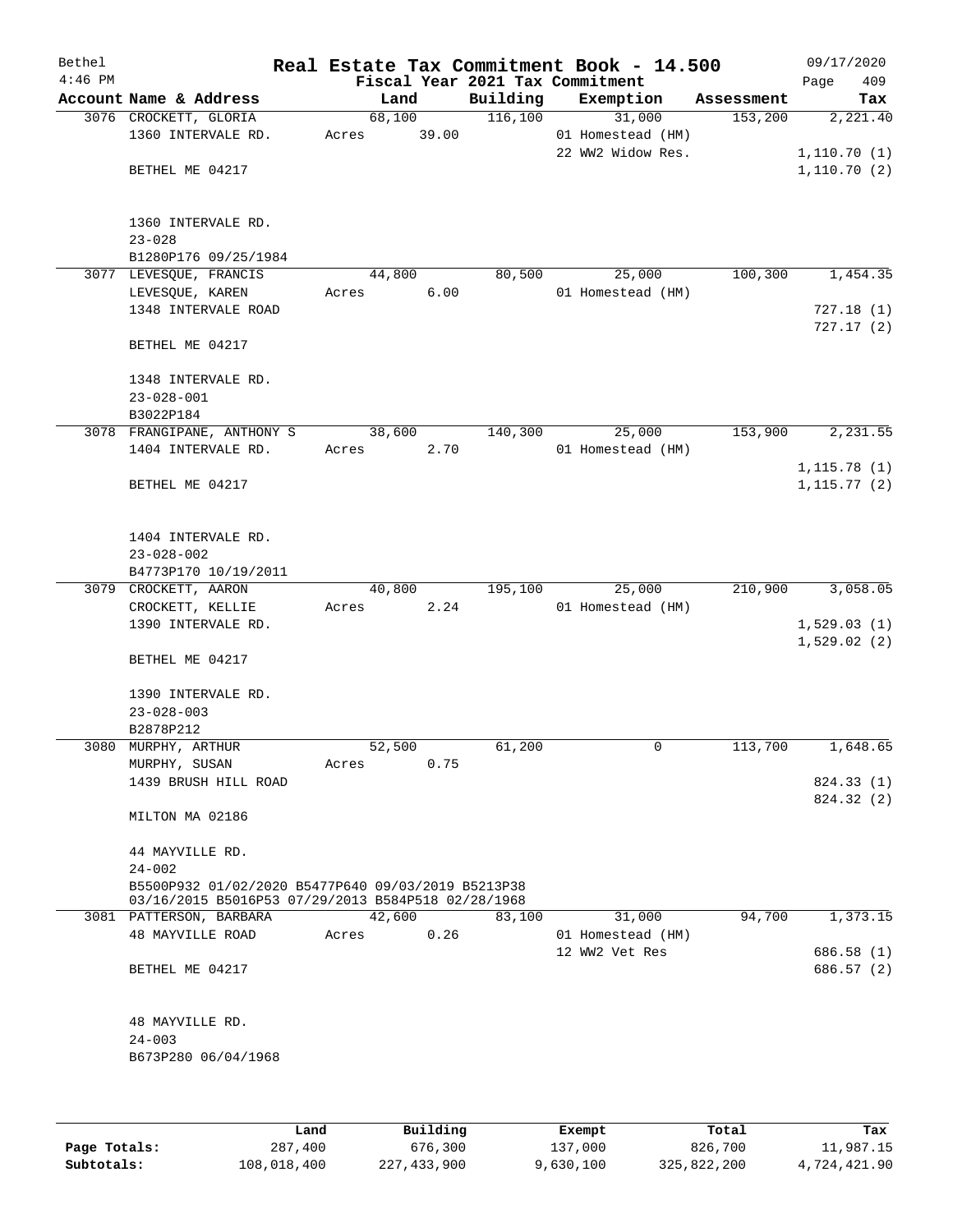| Bethel<br>$4:46$ PM |                                                                                                                                                        |                 |                 |                     |             | Real Estate Tax Commitment Book - 14.500<br>Fiscal Year 2021 Tax Commitment |                  | 09/17/2020<br>410<br>Page |
|---------------------|--------------------------------------------------------------------------------------------------------------------------------------------------------|-----------------|-----------------|---------------------|-------------|-----------------------------------------------------------------------------|------------------|---------------------------|
|                     | Account Name & Address                                                                                                                                 |                 | Land            |                     | Building    | Exemption                                                                   | Assessment       | Tax                       |
|                     | 5335 BARKER, JUDITH J                                                                                                                                  |                 | 27,600          |                     | $\mathbf 0$ | $\mathbf 0$                                                                 | 27,600           | 400.20                    |
|                     | P.O. BOX 31                                                                                                                                            |                 | Acres           | 15.76               |             |                                                                             |                  |                           |
|                     |                                                                                                                                                        |                 |                 |                     |             |                                                                             |                  | 200.10(1)                 |
|                     | BETHEL ME 04217                                                                                                                                        |                 |                 |                     |             |                                                                             |                  | 200.10(2)                 |
|                     | MAYVILLE ROAD                                                                                                                                          |                 |                 |                     |             |                                                                             |                  |                           |
|                     | $24 - 004$                                                                                                                                             |                 |                 |                     |             |                                                                             |                  |                           |
|                     | B5038P111 09/18/2013 B5009P253 07/11/2013 B4942P170<br>01/10/2013 B2815P109 05/01/2000 B1782P315 01/29/1991<br>B1484P245 06/16/1987 B624P27 06/28/1963 |                 |                 |                     |             |                                                                             |                  |                           |
|                     | 3082 KELLOGG, BENJAMIN                                                                                                                                 |                 | 46,700          |                     | 108,300     | 31,000                                                                      | 124,000          | 1,798.00                  |
|                     | KELLOGG, DIANA                                                                                                                                         |                 | Acres           | 0.34                |             | 01 Homestead (HM)                                                           |                  |                           |
|                     | PO BOX 172                                                                                                                                             |                 |                 |                     |             | 12 WW2 Vet Res                                                              |                  | 899.00 (1)                |
|                     | BETHEL ME 04217                                                                                                                                        |                 |                 |                     |             |                                                                             |                  | 899.00 (2)                |
|                     | 4 RIVERSIDE LANE                                                                                                                                       |                 |                 |                     |             |                                                                             |                  |                           |
|                     | $24 - 005$                                                                                                                                             |                 |                 |                     |             |                                                                             |                  |                           |
|                     | B673P282 06/04/1968<br>3083 BARKER, JUDITH J                                                                                                           |                 | 46,700          |                     | 104,900     | $\Omega$                                                                    | 151,600          | 2,198.20                  |
|                     | PO BOX 31                                                                                                                                              |                 | Acres           | 0.34                |             |                                                                             |                  |                           |
|                     |                                                                                                                                                        |                 |                 |                     |             |                                                                             |                  | 1,099.10(1)               |
|                     | BETHEL ME 04217                                                                                                                                        |                 |                 |                     |             |                                                                             |                  | 1,099.10(2)               |
|                     | 8 RIVERSIDE LANE                                                                                                                                       |                 |                 |                     |             |                                                                             |                  |                           |
|                     | $24 - 006$                                                                                                                                             |                 |                 |                     |             |                                                                             |                  |                           |
|                     | B3003P332 09/28/2001                                                                                                                                   |                 |                 |                     |             |                                                                             |                  |                           |
|                     | 3084 DEMERCHANT, DONALD L                                                                                                                              |                 | 51,900          |                     | 113,100     | 25,000                                                                      | 140,000          | 2,030.00                  |
|                     | 18 RIVERSIDE LN                                                                                                                                        |                 | Acres           | 0.69                |             | 01 Homestead (HM)                                                           |                  | 1,015.00(1)               |
|                     | BETHEL ME 04217                                                                                                                                        |                 |                 |                     |             |                                                                             |                  | 1,015.00(2)               |
|                     |                                                                                                                                                        |                 |                 |                     |             |                                                                             |                  |                           |
|                     | 18 RIVERSIDE LANE                                                                                                                                      |                 |                 |                     |             |                                                                             |                  |                           |
|                     | $24 - 007 - 001$                                                                                                                                       |                 |                 |                     |             |                                                                             |                  |                           |
|                     | B5408P52 05/11/2018 B5184P293 11/19/2014 B5157P199                                                                                                     |                 |                 |                     |             |                                                                             |                  |                           |
|                     | 09/08/2014 B1715P319 02/27/1990                                                                                                                        |                 |                 |                     |             |                                                                             |                  |                           |
|                     | 3085 BARKER, JUDITH J<br>PO BOX 31                                                                                                                     |                 | 13,200<br>Acres | 11.00               | 18,800      | 0                                                                           | 32,000           | 464.00                    |
|                     |                                                                                                                                                        |                 |                 |                     |             |                                                                             |                  | 232.00(1)                 |
|                     | BETHEL ME 04217                                                                                                                                        |                 |                 |                     |             |                                                                             |                  | 232.00(2)                 |
|                     |                                                                                                                                                        |                 |                 |                     |             |                                                                             |                  |                           |
|                     | BRIDGE ST W/S                                                                                                                                          |                 |                 |                     |             |                                                                             |                  |                           |
|                     | $24 - 008$<br>B2815P114 05/11/2000                                                                                                                     |                 |                 |                     |             |                                                                             |                  |                           |
|                     | 3086 BARKER, JUDITH J                                                                                                                                  |                 | 51,900          |                     | 63,700      | $\mathbf 0$                                                                 | 115,600          | 1,676.20                  |
|                     | PO BOX 31                                                                                                                                              |                 | Acres           | 0.69                |             |                                                                             |                  |                           |
|                     | BETHEL ME 04217                                                                                                                                        |                 |                 |                     |             |                                                                             |                  | 838.10 (1)<br>838.10 (2)  |
|                     |                                                                                                                                                        |                 |                 |                     |             |                                                                             |                  |                           |
|                     | 11 RIVERSIDE LANE<br>$24 - 009$                                                                                                                        |                 |                 |                     |             |                                                                             |                  |                           |
|                     | B2815P107                                                                                                                                              |                 |                 |                     |             |                                                                             |                  |                           |
|                     |                                                                                                                                                        |                 |                 |                     |             |                                                                             |                  |                           |
| Page Totals:        |                                                                                                                                                        | Land<br>238,000 |                 | Building<br>408,800 |             | Exempt<br>56,000                                                            | Total<br>590,800 | Tax<br>8,566.60           |
| Subtotals:          | 108, 256, 400                                                                                                                                          |                 | 227,842,700     |                     |             | 9,686,100                                                                   | 326, 413, 000    | 4,732,988.50              |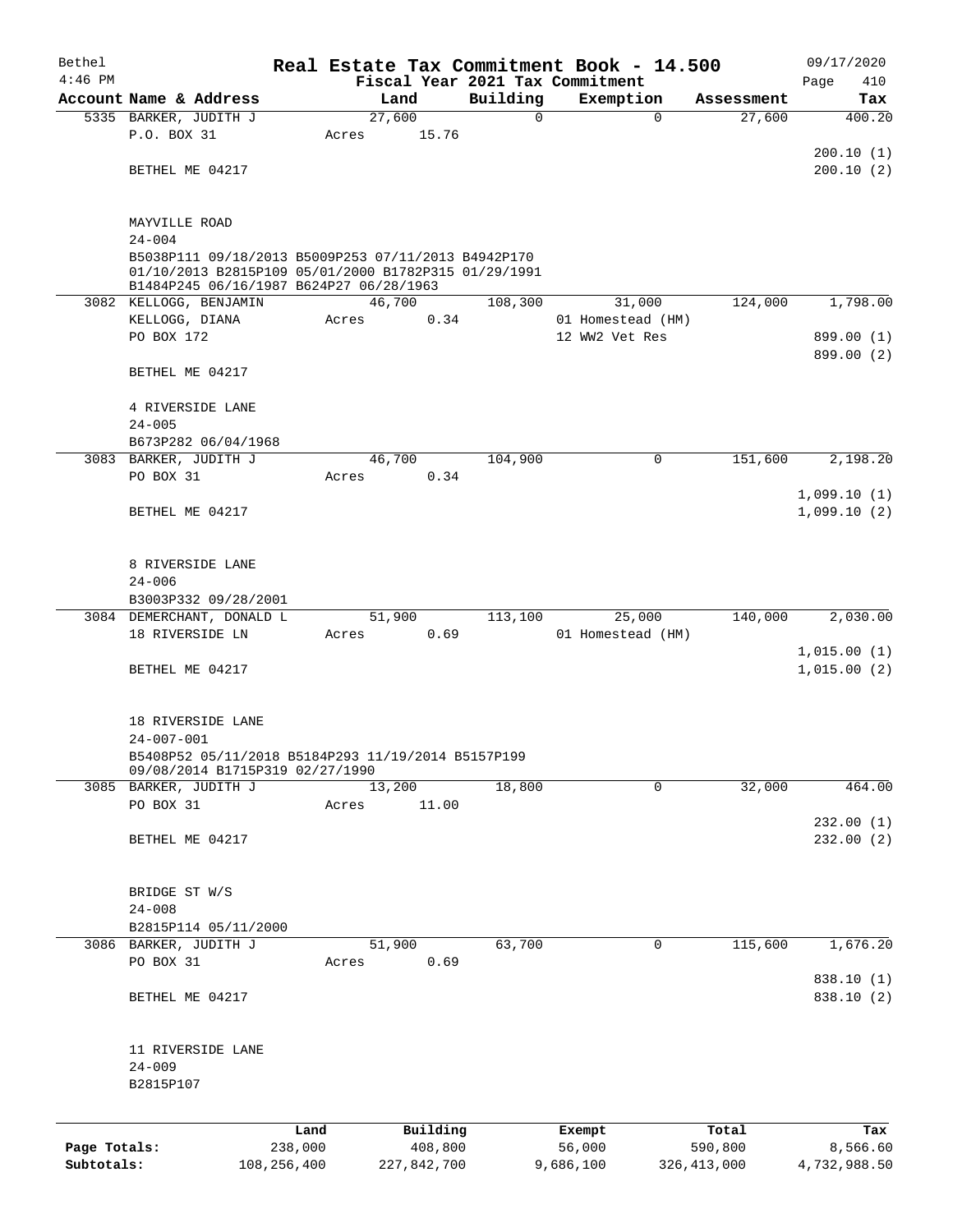| Bethel<br>$4:46$ PM |                                          |      |         |          |          | Real Estate Tax Commitment Book - 14.500<br>Fiscal Year 2021 Tax Commitment |            | 09/17/2020<br>Page<br>411  |
|---------------------|------------------------------------------|------|---------|----------|----------|-----------------------------------------------------------------------------|------------|----------------------------|
|                     | Account Name & Address                   |      | Land    |          | Building | Exemption                                                                   | Assessment | Tax                        |
|                     | 3087 TAYLOR, PAUL                        |      | 46,700  |          | 64,700   | $\mathbf 0$                                                                 | 111,400    | 1,615.30                   |
|                     | TAYLOR, CYNTHIA                          |      | Acres   | 0.34     |          |                                                                             |            |                            |
|                     | 10 WOLF CREEK DRIVE                      |      |         |          |          |                                                                             |            | 807.65(1)                  |
|                     |                                          |      |         |          |          |                                                                             |            | 807.65(2)                  |
|                     | WINDHAM ME 04062                         |      |         |          |          |                                                                             |            |                            |
|                     | 7 RIVERSIDE LANE<br>$24 - 010$           |      |         |          |          |                                                                             |            |                            |
|                     | B5184P172 11/18/2014 B1601P63 01/17/1988 |      |         |          |          |                                                                             |            |                            |
|                     | 3088 BONFATTI, THOMAS ANDREW             |      | 46,700  |          | 67,000   | 0                                                                           | 113,700    | 1,648.65                   |
|                     | BONFATTI, MELISSA MOREL Acres            |      |         | 0.34     |          |                                                                             |            |                            |
|                     | 102 BIRCH LN                             |      |         |          |          |                                                                             |            | 824.33 (1)                 |
|                     |                                          |      |         |          |          |                                                                             |            | 824.32 (2)                 |
|                     | NORTH FALMOUTH MA 02556<br>2919          |      |         |          |          |                                                                             |            |                            |
|                     | 3 RIVERSIDE LANE                         |      |         |          |          |                                                                             |            |                            |
|                     | $24 - 011$                               |      |         |          |          |                                                                             |            |                            |
|                     | B4593P141 06/01/2010                     |      |         |          |          |                                                                             |            |                            |
|                     | 3089 BARKER, JUDITH J                    |      | 50,000  |          | 134,800  | 25,000                                                                      | 159,800    | 2,317.10                   |
|                     | PO BOX 31                                |      | Acres   | 0.54     |          | 01 Homestead (HM)                                                           |            |                            |
|                     |                                          |      |         |          |          |                                                                             |            | 1,158.55(1)                |
|                     | BETHEL ME 04217                          |      |         |          |          |                                                                             |            | 1, 158.55(2)               |
|                     |                                          |      |         |          |          |                                                                             |            |                            |
|                     | 66 MAYVILLE RD.                          |      |         |          |          |                                                                             |            |                            |
|                     | $24 - 012$                               |      |         |          |          |                                                                             |            |                            |
|                     | B2815P114 05/11/2000                     |      |         |          |          |                                                                             |            |                            |
|                     | 3090 MASON, JOHN                         |      | 67,300  |          | 266,800  | 0                                                                           | 334,100    | 4,844.45                   |
|                     | P.O. BOX 570                             |      | Acres   | 3.90     |          |                                                                             |            |                            |
|                     | BETHEL ME 04217                          |      |         |          |          |                                                                             |            | 2,422.23(1)<br>2,422.22(2) |
|                     |                                          |      |         |          |          |                                                                             |            |                            |
|                     | 24 NORTH ROAD                            |      |         |          |          |                                                                             |            |                            |
|                     | $24 - 014$                               |      |         |          |          |                                                                             |            |                            |
|                     | B4134P343 05/18/2007                     |      |         |          |          |                                                                             |            |                            |
|                     | 3091 WWD ADVENTURES, LLC                 |      | 164,100 |          | 236,100  | 0                                                                           | 400,200    | 5,802.90                   |
|                     | WILLIAMS, DAVID                          |      | Acres   | 6.00     |          |                                                                             |            |                            |
|                     | 6 HEMLOCK DRIVE                          |      |         |          |          |                                                                             |            | 2,901.45(1)                |
|                     |                                          |      |         |          |          |                                                                             |            | 2,901.45(2)                |
|                     | CUMBERLAND CTR. ME                       |      |         |          |          |                                                                             |            |                            |
|                     | 04021                                    |      |         |          |          |                                                                             |            |                            |
|                     |                                          |      |         |          |          |                                                                             |            |                            |
|                     | 12 NORTH RD                              |      |         |          |          |                                                                             |            |                            |
|                     | $24 - 014 - 001$                         |      |         |          |          |                                                                             |            |                            |
|                     | B4469P62 07/10/2009 B2613P316            |      |         |          |          |                                                                             |            |                            |
|                     | 3092 RAHILLY, JEANNIE                    |      | 29,500  |          | 113,400  | 25,000                                                                      | 117,900    | 1,709.55                   |
|                     | 32 NORTH ROAD                            |      | Acres   | 0.33     |          | 01 Homestead (HM)                                                           |            |                            |
|                     |                                          |      |         |          |          |                                                                             |            | 854.78 (1)                 |
|                     | BETHEL ME 04217                          |      |         |          |          |                                                                             |            | 854.77 (2)                 |
|                     |                                          |      |         |          |          |                                                                             |            |                            |
|                     | 32 NORTH ROAD<br>$24 - 015$              |      |         |          |          |                                                                             |            |                            |
|                     |                                          |      |         |          |          |                                                                             |            |                            |
|                     | B1636P146 02/21/1989                     |      |         |          |          |                                                                             |            |                            |
|                     |                                          |      |         |          |          |                                                                             |            |                            |
|                     |                                          | Land |         | Building |          | Exempt                                                                      | Total      | Tax                        |

**Page Totals:** 404,300 882,800 50,000 1,237,100 17,937.95 **Subtotals:** 108,660,700 228,725,500 9,736,100 327,650,100 4,750,926.45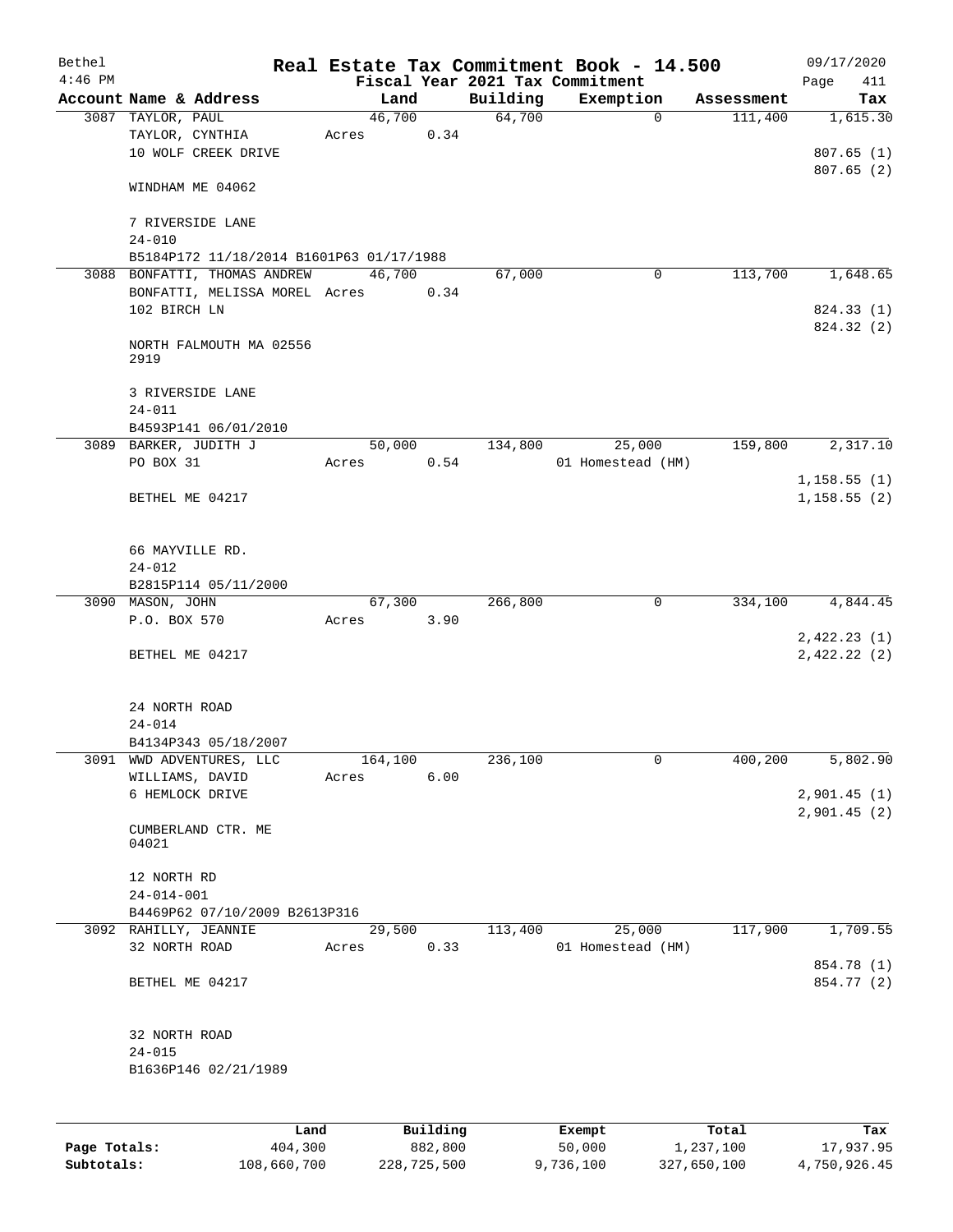| Bethel<br>$4:46$ PM |                                                    |                 |       | Fiscal Year 2021 Tax Commitment | Real Estate Tax Commitment Book - 14.500 |            | 09/17/2020<br>Page<br>412 |
|---------------------|----------------------------------------------------|-----------------|-------|---------------------------------|------------------------------------------|------------|---------------------------|
|                     | Account Name & Address                             | Land            |       | Building                        | Exemption                                | Assessment | Tax                       |
|                     | 3093 SAPAK REALTY, LLC                             | 70,000          |       | 255,800                         | $\mathbf 0$                              | 325,800    | 4,724.10                  |
|                     | PO BOX 1627                                        | Acres           | 1.60  |                                 |                                          |            |                           |
|                     |                                                    |                 |       |                                 |                                          |            | 2,362.05(1)               |
|                     | BETHEL ME 04217                                    |                 |       |                                 |                                          |            | 2,362.05(2)               |
|                     |                                                    |                 |       |                                 |                                          |            |                           |
|                     |                                                    |                 |       |                                 |                                          |            |                           |
|                     | 44 NORTH ROAD                                      |                 |       |                                 |                                          |            |                           |
|                     | $24 - 016$<br>B5339P377 04/07/2017                 |                 |       |                                 |                                          |            |                           |
|                     | 3094 WILLIAMS, STEPHEN C                           | 54,700          |       | 106,500                         | 0                                        | 161,200    | 2,337.40                  |
|                     | REECE, LISA RAE                                    | Acres           | 0.80  |                                 |                                          |            |                           |
|                     | 320 ROBINHOOD RD                                   |                 |       |                                 |                                          |            | 1,168.70(1)               |
|                     |                                                    |                 |       |                                 |                                          |            | 1,168.70(2)               |
|                     | GEORGETOWN ME 04548                                |                 |       |                                 |                                          |            |                           |
|                     |                                                    |                 |       |                                 |                                          |            |                           |
|                     | 56 NORTH ROAD                                      |                 |       |                                 |                                          |            |                           |
|                     | $24 - 017$                                         |                 |       |                                 |                                          |            |                           |
|                     | B5370P365 09/28/2017 B3717P63 05/16/2005           |                 |       |                                 |                                          |            |                           |
|                     | 3095 HARRINGTON, FRANK D<br>740 MAYVILLE ROAD      | 48,500<br>Acres | 18.50 | 33,300                          | $\mathbf 0$                              | 81,800     | 1,186.10                  |
|                     |                                                    |                 |       |                                 |                                          |            | 593.05(1)                 |
|                     | BETHEL ME 04217                                    |                 |       |                                 |                                          |            | 593.05(2)                 |
|                     |                                                    |                 |       |                                 |                                          |            |                           |
|                     |                                                    |                 |       |                                 |                                          |            |                           |
|                     | NW BETHEL RD N/S                                   |                 |       |                                 |                                          |            |                           |
|                     | $24 - 018$                                         |                 |       |                                 |                                          |            |                           |
|                     | B2833P259 06/27/2000                               |                 |       |                                 |                                          |            |                           |
|                     | 3096 EICHELBERGER, JOHN A                          | 37,800          |       | 68,100                          | 0                                        | 105,900    | 1,535.55                  |
|                     | EICHELBERGER, MEGHNA G                             | Acres           | 0.54  |                                 |                                          |            |                           |
|                     | 1 CURTIS CIRCLE                                    |                 |       |                                 |                                          |            | 767.78(1)<br>767.77(2)    |
|                     | WINCHESTER MA 01890                                |                 |       |                                 |                                          |            |                           |
|                     |                                                    |                 |       |                                 |                                          |            |                           |
|                     | 27 NORTH ROAD                                      |                 |       |                                 |                                          |            |                           |
|                     | $24 - 019$                                         |                 |       |                                 |                                          |            |                           |
|                     | B4210P237 10/15/2007                               |                 |       |                                 |                                          |            |                           |
|                     | 3097 ESCLIMONT, LLC                                | 161,200         |       | 884,000                         | 0                                        | 1,045,200  | 15, 155. 40               |
|                     | 728 ORANGE AVENUE                                  | Acres           | 5.00  |                                 |                                          |            |                           |
|                     |                                                    |                 |       |                                 |                                          |            | 7,577.70 (1)              |
|                     | LOS ALTOS CA 94022                                 |                 |       |                                 |                                          |            | 7,577.70(2)               |
|                     |                                                    |                 |       |                                 |                                          |            |                           |
|                     | 134 MAYVILLE RD.                                   |                 |       |                                 |                                          |            |                           |
|                     | $24 - 020$                                         |                 |       |                                 |                                          |            |                           |
|                     | B5377P486 11/09/2017 B4402P38 02/10/2009           |                 |       |                                 |                                          |            |                           |
|                     | 3098 FORGET DEVELOPMENT                            | 67,800          |       | $\Omega$                        | $\Omega$                                 | 67,800     | 983.10                    |
|                     | 728 ORANGE AVENUE                                  | Acres           | 1.00  |                                 |                                          |            |                           |
|                     |                                                    |                 |       |                                 |                                          |            | 491.55 (1)                |
|                     | LOS ALTOS CA 94022                                 |                 |       |                                 |                                          |            | 491.55 (2)                |
|                     |                                                    |                 |       |                                 |                                          |            |                           |
|                     | 142 MAYVILLE RD.                                   |                 |       |                                 |                                          |            |                           |
|                     | $24 - 021$                                         |                 |       |                                 |                                          |            |                           |
|                     | B5434P354 10/03/2018 B4402P34 02/10/2009 B2281P103 |                 |       |                                 |                                          |            |                           |
|                     | 11/22/1995                                         |                 |       |                                 |                                          |            |                           |
|                     |                                                    |                 |       |                                 |                                          |            |                           |
|                     |                                                    |                 |       |                                 |                                          |            |                           |

|              | Land        | Building    | Exempt    | Total       | Tax          |
|--------------|-------------|-------------|-----------|-------------|--------------|
| Page Totals: | 440,000     | 1,347,700   |           | 1,787,700   | 25,921.65    |
| Subtotals:   | 109,100,700 | 230,073,200 | 9,736,100 | 329,437,800 | 4,776,848.10 |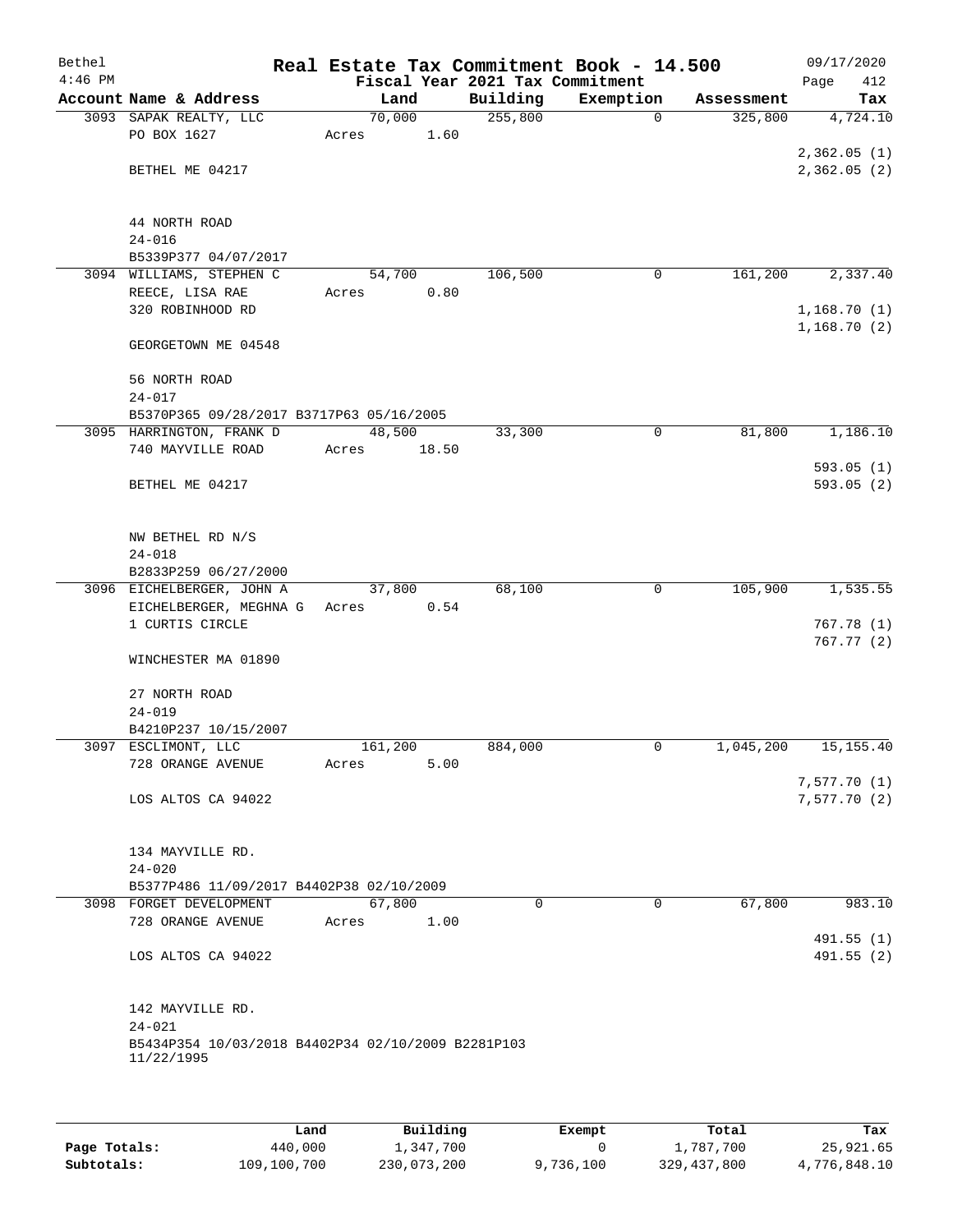| Bethel    |                                                                                        |       |         |      |          | Real Estate Tax Commitment Book - 14.500 |                      | 09/17/2020    |
|-----------|----------------------------------------------------------------------------------------|-------|---------|------|----------|------------------------------------------|----------------------|---------------|
| $4:46$ PM |                                                                                        |       |         |      |          | Fiscal Year 2021 Tax Commitment          |                      | 413<br>Page   |
|           | Account Name & Address                                                                 |       | Land    |      | Building | Exemption                                | Assessment           | Tax           |
|           | 3099 FORGET DEVELOPMENT                                                                |       | 8,700   |      | 0        |                                          | 8,700<br>$\Omega$    | 126.15        |
|           | 728 ORANGE AVENUE                                                                      | Acres |         | 8.24 |          |                                          |                      |               |
|           |                                                                                        |       |         |      |          |                                          |                      | 63.08(1)      |
|           | LOS ALTOS CA 94022                                                                     |       |         |      |          |                                          |                      | 63.07(2)      |
|           |                                                                                        |       |         |      |          |                                          |                      |               |
|           | 144 MAYVILLE RD.                                                                       |       |         |      |          |                                          |                      |               |
|           | $24 - 022$                                                                             |       |         |      |          |                                          |                      |               |
|           | B5434P354 10/03/2018 B4402P40 02/10/2009 B4335P327                                     |       |         |      |          |                                          |                      |               |
|           | 08/14/2008 B2833P265                                                                   |       |         |      |          |                                          |                      |               |
|           | 3100 FORGET DEVELOPMENT                                                                |       | 52,800  |      | $\Omega$ |                                          | $\Omega$<br>52,800   | 765.60        |
|           | 728 ORANGE AVENUE                                                                      | Acres |         | 0.78 |          |                                          |                      |               |
|           |                                                                                        |       |         |      |          |                                          |                      | 382.80 (1)    |
|           | LOS ALTOS CA 94022                                                                     |       |         |      |          |                                          |                      | 382.80 (2)    |
|           |                                                                                        |       |         |      |          |                                          |                      |               |
|           |                                                                                        |       |         |      |          |                                          |                      |               |
|           | MAYVILLE RD.                                                                           |       |         |      |          |                                          |                      |               |
|           | $24 - 022 - 001$<br>B5434P354 10/03/2018 B4402P40 02/10/2009 B2833P267                 |       |         |      |          |                                          |                      |               |
|           | 4522 FORGET DEVELOPMENT                                                                |       | 3,000   |      | $\Omega$ |                                          | $\mathbf 0$<br>3,000 | 43.50         |
|           | 728 ORANGE AVENUE                                                                      | Acres |         | 2.83 |          |                                          |                      |               |
|           |                                                                                        |       |         |      |          |                                          |                      | 21.75(1)      |
|           | LOS ALTOS CA 94022                                                                     |       |         |      |          |                                          |                      | 21.75(2)      |
|           |                                                                                        |       |         |      |          |                                          |                      |               |
|           |                                                                                        |       |         |      |          |                                          |                      |               |
|           | AIRPORT EASEMENT                                                                       |       |         |      |          |                                          |                      |               |
|           | $24 - 022 - 002$                                                                       |       |         |      |          |                                          |                      |               |
|           | B5434P354 10/03/2018 B4335P3427 08/14/2008 B4335P326<br>08/14/2008 B1953P61 10/30/1992 |       |         |      |          |                                          |                      |               |
|           | 3101 IDEAS UNDAUNTED, LLC                                                              |       | 124,500 |      | 324,900  |                                          | 0<br>449,400         | 6, 516.30     |
|           | PO BOX 250                                                                             | Acres |         | 1.20 |          |                                          |                      |               |
|           |                                                                                        |       |         |      |          |                                          |                      | 3,258.15(1)   |
|           | BETHEL ME 04217                                                                        |       |         |      |          |                                          |                      | 3, 258.15 (2) |
|           |                                                                                        |       |         |      |          |                                          |                      |               |
|           |                                                                                        |       |         |      |          |                                          |                      |               |
|           | 150 MAYVILLE RD.                                                                       |       |         |      |          |                                          |                      |               |
|           | $24 - 023$                                                                             |       |         |      |          |                                          |                      |               |
|           | B5266P76 02/01/2016 B4528P73 11/15/2009 B4335P333<br>08/14/2008 B3663P38 01/24/2005    |       |         |      |          |                                          |                      |               |
|           | 3102 TIMBERLAKE, S ROSS                                                                |       | 130,100 |      | 162,000  | 25,000                                   | 267,100              | 3,872.95      |
|           | TIMBERLAKE, CAROLE A                                                                   | Acres |         | 1.50 |          | 01 Homestead (HM)                        |                      |               |
|           | MARTIN-TIMBERLAKE                                                                      |       |         |      |          |                                          |                      |               |
|           | PO BOX 24                                                                              |       |         |      |          |                                          |                      | 1,936.48(1)   |
|           |                                                                                        |       |         |      |          |                                          |                      | 1,936.47(2)   |
|           | BETHEL ME 04217                                                                        |       |         |      |          |                                          |                      |               |
|           |                                                                                        |       |         |      |          |                                          |                      |               |
|           | 158 MAYVILLE RD.<br>$24 - 024$                                                         |       |         |      |          |                                          |                      |               |
|           | B4462P246 06/29/2009 B4149P68 06/18/2007 B2980P157                                     |       |         |      |          |                                          |                      |               |
|           |                                                                                        |       |         |      |          |                                          |                      |               |

|              | Land        | Building    | Exempt    | Total         | Tax          |
|--------------|-------------|-------------|-----------|---------------|--------------|
| Page Totals: | 319,100     | 486,900     | 25,000    | 781,000       | 11,324.50    |
| Subtotals:   | 109,419,800 | 230,560,100 | 9,761,100 | 330, 218, 800 | 4,788,172.60 |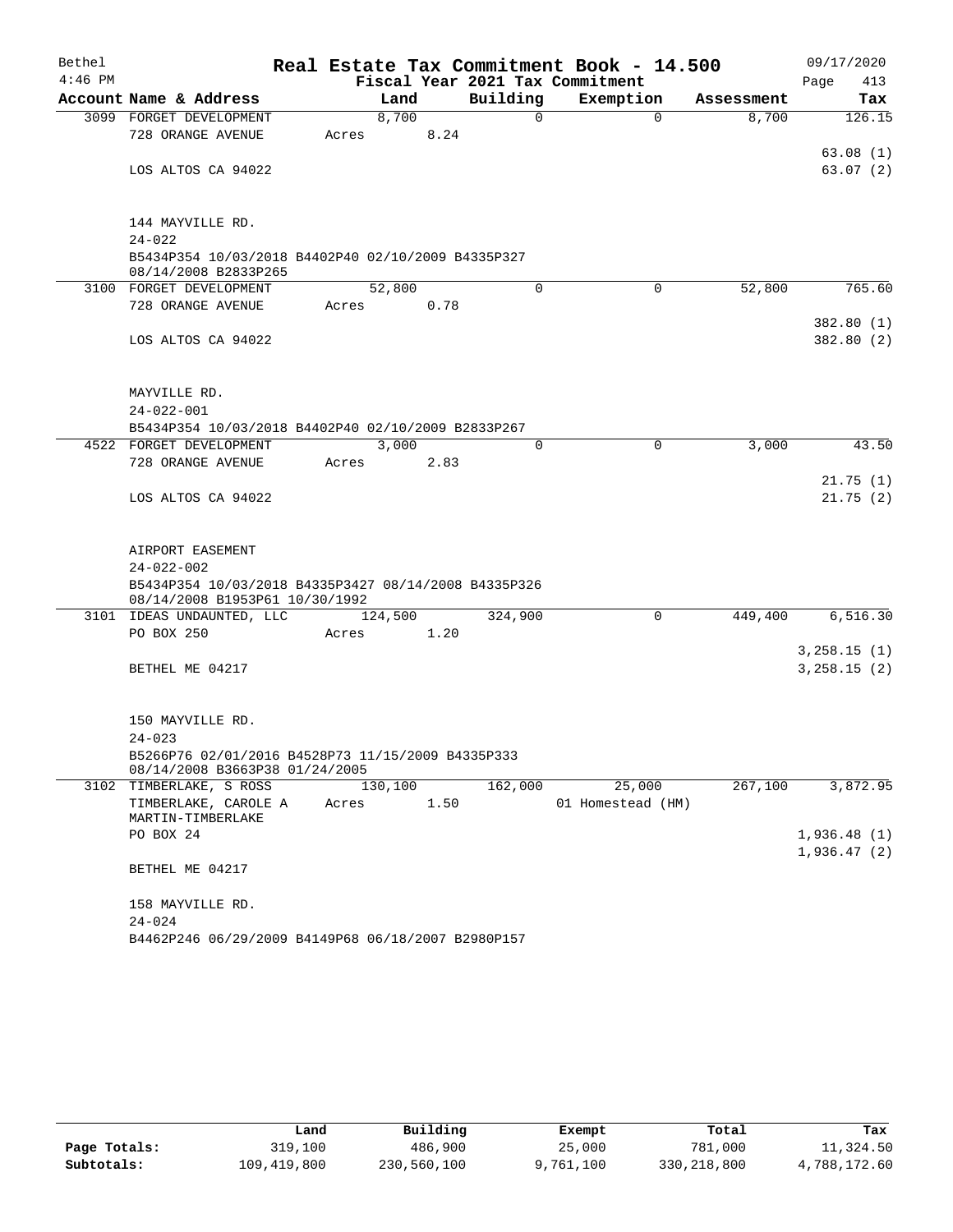| Bethel    |                                                                                       |         |      |                                             | Real Estate Tax Commitment Book - 14.500 |            | 09/17/2020  |
|-----------|---------------------------------------------------------------------------------------|---------|------|---------------------------------------------|------------------------------------------|------------|-------------|
| $4:46$ PM | Account Name & Address                                                                |         |      | Fiscal Year 2021 Tax Commitment<br>Building |                                          |            | 414<br>Page |
|           |                                                                                       | Land    |      |                                             | Exemption                                | Assessment | Tax         |
|           | 3103 W SQUARED ENTERPRISE,<br>LLC                                                     | 132,000 |      | 258,300                                     | $\Omega$                                 | 390,300    | 5,659.35    |
|           | 10916 PARNU STREET                                                                    | Acres   | 1.61 |                                             |                                          |            |             |
|           |                                                                                       |         |      |                                             |                                          |            | 2,829.68(1) |
|           | NAPLES FL 34109                                                                       |         |      |                                             |                                          |            | 2,829.67(2) |
|           | 162 MAYVILLE RD.                                                                      |         |      |                                             |                                          |            |             |
|           | $24 - 025$                                                                            |         |      |                                             |                                          |            |             |
|           | B5487P498 10/22/2019 B5053P160 10/10/2013 B4701P65                                    |         |      |                                             |                                          |            |             |
|           | 03/15/2011                                                                            |         |      |                                             |                                          |            |             |
|           | 469 BEAR HAVEN CROSSING,<br>LLC                                                       | 117,700 |      | 85,100                                      | 0                                        | 202,800    | 2,940.60    |
|           | PO BOX 223                                                                            | Acres   | 2.50 |                                             |                                          |            |             |
|           |                                                                                       |         |      |                                             |                                          |            | 1,470.30(1) |
|           | BETHEL ME 04217                                                                       |         |      |                                             |                                          |            | 1,470.30(2) |
|           | 164 MAYVILLE ROAD                                                                     |         |      |                                             |                                          |            |             |
|           | $24 - 025 - 001$                                                                      |         |      |                                             |                                          |            |             |
|           | B5051P94 10/17/2013                                                                   |         |      |                                             |                                          |            |             |
|           | 3105 BLOND, CARL J                                                                    | 36,000  |      | 424,900                                     | $\mathbf 0$                              | 460,900    | 6,683.05    |
|           | BLOND, BRENDA L                                                                       | Acres   | 2.00 |                                             |                                          |            |             |
|           | PO BOX 295                                                                            |         |      |                                             |                                          |            | 3,341.53(1) |
|           | NEWRY ME 04261                                                                        |         |      |                                             |                                          |            | 3,341.52(2) |
|           | 174 MAYVILLE RD.                                                                      |         |      |                                             |                                          |            |             |
|           | $24 - 026$                                                                            |         |      |                                             |                                          |            |             |
|           | B5310P526 10/14/2016 B3438P241 12/16/2003                                             |         |      |                                             |                                          |            |             |
|           | 3106 SOJAN, LLC                                                                       | 148,800 |      | 584,500                                     | $\mathbf 0$                              | 733,300    | 10,632.85   |
|           | 186 MAYVILLE RD                                                                       | Acres   | 4.41 |                                             |                                          |            |             |
|           |                                                                                       |         |      |                                             |                                          |            | 5,316.43(1) |
|           | BETHEL ME 04217                                                                       |         |      |                                             |                                          |            | 5,316.42(2) |
|           | 186 MAYVILLE RD.                                                                      |         |      |                                             |                                          |            |             |
|           | $24 - 027$                                                                            |         |      |                                             |                                          |            |             |
|           | B5260P554 12/28/2015 B3583P77 09/07/2004 B2912P313<br>02/28/2001 B2476P186 09/19/1997 |         |      |                                             |                                          |            |             |
|           | 4645 NIVUS, DAVID                                                                     | 27,900  |      | $\Omega$                                    | $\Omega$                                 | 27,900     | 404.55      |
|           | HALE-NIVUS, HALE-NIVUS, Acres<br>HEATHER                                              |         | 0.60 |                                             |                                          |            |             |
|           | PO BOX 467                                                                            |         |      |                                             |                                          |            | 202.28(1)   |
|           | BETHEL ME 04217                                                                       |         |      |                                             |                                          |            | 202.27(2)   |
|           | RT. 2                                                                                 |         |      |                                             |                                          |            |             |
|           | $24 - 028 - 001$                                                                      |         |      |                                             |                                          |            |             |
|           | B3625P130 11/12/2004                                                                  |         |      |                                             |                                          |            |             |

|              | Land        | Building    | Exempt    | Total       | Tax          |
|--------------|-------------|-------------|-----------|-------------|--------------|
| Page Totals: | 462,400     | 1,352,800   |           | 1,815,200   | 26,320.40    |
| Subtotals:   | 109,882,200 | 231,912,900 | 9,761,100 | 332,034,000 | 4,814,493.00 |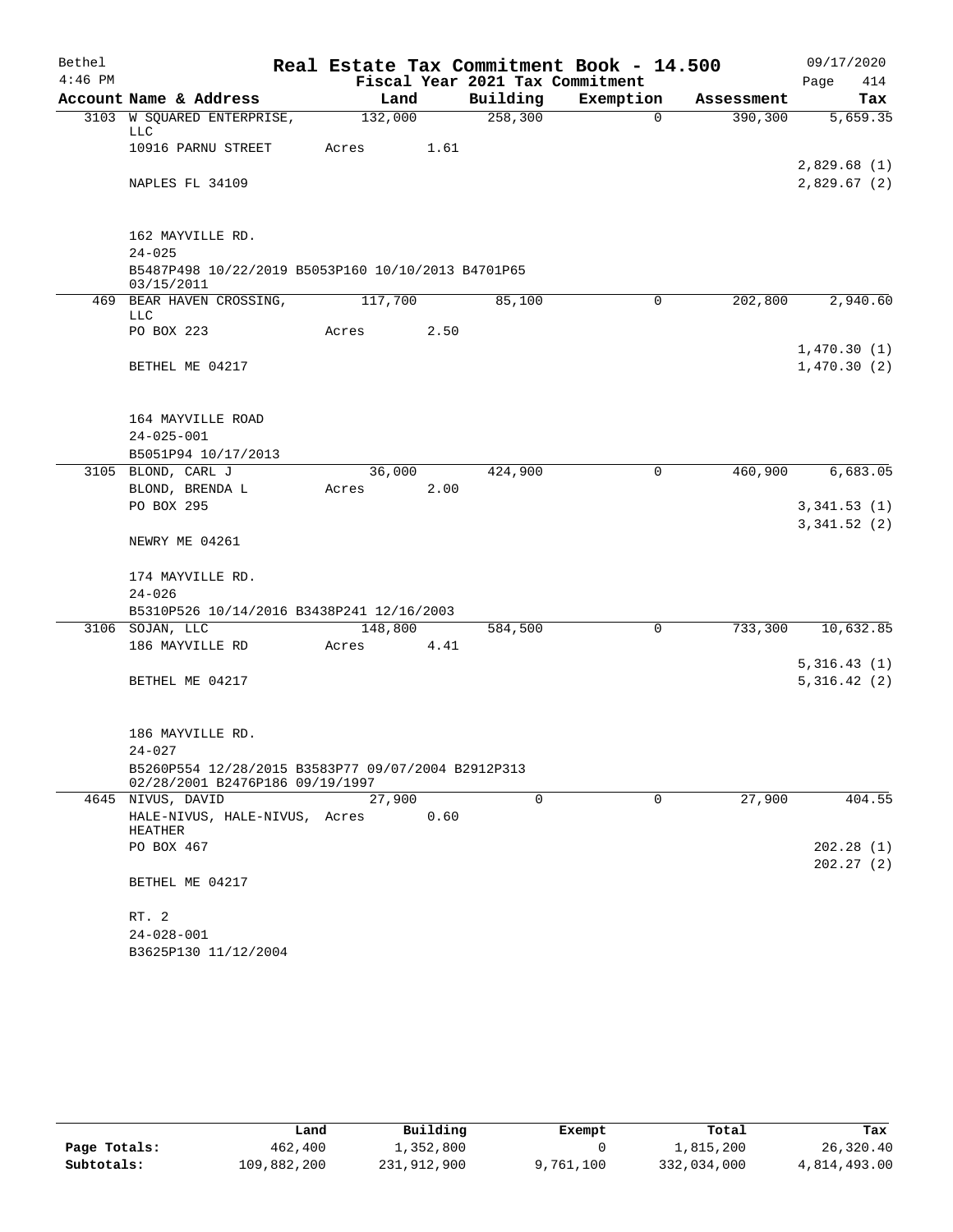| Bethel       |                                                    | Real Estate Tax Commitment Book - 14.500 |                                 |             |               | 09/17/2020                 |
|--------------|----------------------------------------------------|------------------------------------------|---------------------------------|-------------|---------------|----------------------------|
| $4:46$ PM    |                                                    |                                          | Fiscal Year 2021 Tax Commitment |             |               | Page<br>415                |
|              | Account Name & Address                             | Land<br>60,500                           | Building                        | Exemption   | Assessment    | Tax<br>877.25              |
|              | 5006 FIRST COMMERCIAL<br>LENDERS INC.              |                                          | 0                               | $\mathbf 0$ | 60,500        |                            |
|              | 216 THORNTON DRIVE                                 |                                          |                                 |             |               |                            |
|              |                                                    |                                          |                                 |             |               | 438.63(1)                  |
|              | HYANNIS MA 02601                                   |                                          |                                 |             |               | 438.62 (2)                 |
|              |                                                    |                                          |                                 |             |               |                            |
|              |                                                    |                                          |                                 |             |               |                            |
|              | CONDO SITES UNITS 5-18                             |                                          |                                 |             |               |                            |
|              | $24 - 028 - C$                                     |                                          |                                 |             |               |                            |
|              | B4316P24 06/26/2008<br>3107 MCHOWELL, SUSANNE      | 33,600                                   | 192,200                         | $\mathbf 0$ | 225,800       | 3,274.10                   |
|              | C/O MAHOUSUC REALTY &                              |                                          |                                 |             |               |                            |
|              | RENTAL                                             |                                          |                                 |             |               |                            |
|              | PO BOX 508                                         |                                          |                                 |             |               | 1,637.05(1)                |
|              | BETHEL ME 04217                                    |                                          |                                 |             |               | 1,637.05(2)                |
|              |                                                    |                                          |                                 |             |               |                            |
|              |                                                    |                                          |                                 |             |               |                            |
|              | 232 MAYVILLE RD., UNIT<br>$24 - 028 - C1$          |                                          |                                 |             |               |                            |
|              | B4295P175 05/12/2008 B4151P174 06/22/2007 B3482P61 |                                          |                                 |             |               |                            |
|              | 03/19/2004                                         |                                          |                                 |             |               |                            |
|              | 5008 HAWKE, KATIE J                                | 33,600                                   | 163,400                         | 0           | 197,000       | 2,856.50                   |
|              | GROTE, ELIZABETH A                                 |                                          |                                 |             |               |                            |
|              | 7 NEWFIELD RD                                      |                                          |                                 |             |               | 1,428.25(1)                |
|              | FREEPORT ME 04032                                  |                                          |                                 |             |               | 1,428.25(2)                |
|              |                                                    |                                          |                                 |             |               |                            |
|              | 232 MAYVILLE RD., UNIT                             |                                          |                                 |             |               |                            |
|              | $24 - 028 - C2$                                    |                                          |                                 |             |               |                            |
|              | B4403P247 02/13/2009 B4316P23 06/26/2008           |                                          |                                 |             |               |                            |
|              | 5009 MATOSIC, MATTHEW J                            | 33,600                                   | 163,400                         | 0           | 197,000       | 2,856.50                   |
|              | 300 WOODVIEW WAY, UNIT                             |                                          |                                 |             |               |                            |
|              | 305                                                |                                          |                                 |             |               | 1,428.25(1)                |
|              | WATERTOWN MA 02472-4849                            |                                          |                                 |             |               | 1,428.25(2)                |
|              |                                                    |                                          |                                 |             |               |                            |
|              |                                                    |                                          |                                 |             |               |                            |
|              | 232 MAYVILLE RD., UNIT                             |                                          |                                 |             |               |                            |
|              | $24 - 028 - C3$                                    |                                          |                                 |             |               |                            |
|              | B5356P425 07/17/2017 B4203P252 10/02/2007          |                                          |                                 |             |               |                            |
|              | 5010 BROOKS, BARBARA                               | 33,600                                   | 192,200                         | $\mathbf 0$ | 225,800       | 3,274.10                   |
|              | P.O. BOX 33                                        |                                          |                                 |             |               |                            |
|              | BETHEL ME 04217                                    |                                          |                                 |             |               | 1,637.05(1)<br>1,637.05(2) |
|              |                                                    |                                          |                                 |             |               |                            |
|              |                                                    |                                          |                                 |             |               |                            |
|              | 232 MAYVILLE RD., UNIT                             |                                          |                                 |             |               |                            |
|              | $24 - 028 - C4$                                    |                                          |                                 |             |               |                            |
|              | B4366P349 10/20/2008 B4159P284 07/05/2007          |                                          |                                 |             |               |                            |
|              | 3108 NIVUS-HALE                                    | 76,400                                   | 196,600                         | $\mathbf 0$ | 273,000       | 3,958.50                   |
|              | P.O. BOX 467                                       | 0.50<br>Acres                            |                                 |             |               |                            |
|              |                                                    |                                          |                                 |             |               | 1,979.25(1)                |
|              | BETHEL ME 04217                                    |                                          |                                 |             |               | 1,979.25(2)                |
|              |                                                    |                                          |                                 |             |               |                            |
|              | 212 MAYVILLE RD.                                   |                                          |                                 |             |               |                            |
|              | $24 - 029$                                         |                                          |                                 |             |               |                            |
|              | B2115P218 04/27/1994 B1918P124 07/13/1992 B1518P9  |                                          |                                 |             |               |                            |
|              |                                                    | Building<br>Land                         |                                 | Exempt      | Total         | Tax                        |
| Page Totals: | 271,300                                            | 907,800                                  |                                 | 0           | 1,179,100     | 17,096.95                  |
| Subtotals:   | 110, 153, 500                                      | 232,820,700                              |                                 | 9,761,100   | 333, 213, 100 | 4,831,589.95               |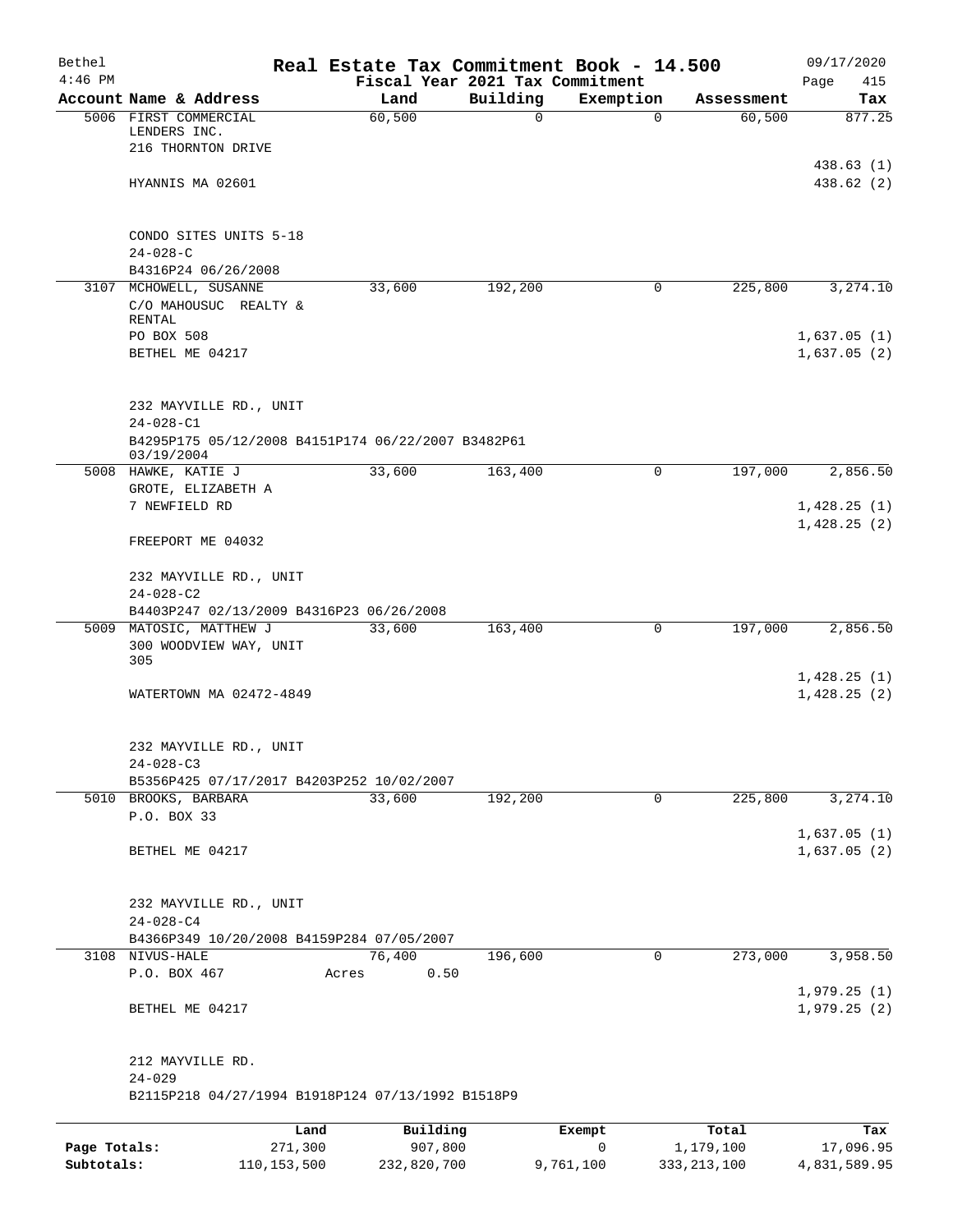| Bethel    |                                                     |         |             | Real Estate Tax Commitment Book - 14.500 |             |            | 09/17/2020   |
|-----------|-----------------------------------------------------|---------|-------------|------------------------------------------|-------------|------------|--------------|
| $4:46$ PM |                                                     |         |             | Fiscal Year 2021 Tax Commitment          |             |            | 416<br>Page  |
|           | Account Name & Address                              |         | Land        | Building                                 | Exemption   | Assessment | Tax          |
|           | 3109 IRVING OIL LIMITED                             |         | 121,200     | 313,800                                  | $\Omega$    | 435,000    | 6,307.50     |
|           | ATTN: CORPORATE REAL                                | Acres   | 1.05        |                                          |             |            |              |
|           | ESTATE<br>PO BOX 868                                |         |             |                                          |             |            | 3, 153.75(1) |
|           |                                                     |         |             |                                          |             |            | 3, 153.75(2) |
|           | CALAIS ME 04619                                     |         |             |                                          |             |            |              |
|           | 211 MAYVILLE RD.                                    |         |             |                                          |             |            |              |
|           | $24 - 030$                                          |         |             |                                          |             |            |              |
|           | B4754P133 08/29/2011 B4390P200 01/02/2009 B1230P146 |         |             |                                          |             |            |              |
|           | 5365 IRVING OIL LIMITED                             |         | $\mathbf 0$ | 15,200                                   | 0           | 15,200     | 220.40       |
|           | ATTN: CORPORATE REAL                                |         |             |                                          |             |            |              |
|           | ESTATE                                              |         |             |                                          |             |            |              |
|           | PO BOX 868                                          |         |             |                                          |             |            | 110.20(1)    |
|           | CALAIS ME 04619                                     |         |             |                                          |             |            | 110.20(2)    |
|           | MAYVILLE ROAD - CANOPY                              |         |             |                                          |             |            |              |
|           | $24 - 030$ ON                                       |         |             |                                          |             |            |              |
|           | 3110 MCCRUM LAND, LLC                               |         | 92,500      | 276,700                                  | $\mathbf 0$ | 369,200    | 5,353.40     |
|           | PO BOX 660                                          | Acres   | 64.00       |                                          |             |            |              |
|           |                                                     |         |             |                                          |             |            | 2,676.70(1)  |
|           | MARS HILL ME 04758                                  |         |             |                                          |             |            | 2,676.70(2)  |
|           |                                                     |         |             |                                          |             |            |              |
|           | 175 MAYVILLE RD.                                    |         |             |                                          |             |            |              |
|           | $24 - 031$                                          |         |             |                                          |             |            |              |
|           | B4932P273 12/19/2012 B3585P326 09/10/2004           |         |             |                                          |             |            |              |
|           | 3111 ETHERIDGE, STEVE R                             |         | 143,600     | 454,600                                  | $\mathbf 0$ | 598,200    | 8,673.90     |
|           | PO BOX 856                                          | Acres   | 2.45        |                                          |             |            |              |
|           |                                                     |         |             |                                          |             |            | 4,336.95(1)  |
|           | BETHEL ME 04217                                     |         |             |                                          |             |            | 4,336.95(2)  |
|           | 159 MAYVILLE RD.                                    |         |             |                                          |             |            |              |
|           | $24 - 032$                                          |         |             |                                          |             |            |              |
|           | B3431P48 11/26/2003                                 |         |             |                                          |             |            |              |
|           | 4523 SCHIAVI HOMES, LLC                             | 157,100 |             | 1,000                                    | $\cup$      | 158, 100   | 2,292.45     |
|           | 754 MAIN STREET                                     | Acres   | 3.85        |                                          |             |            |              |
|           |                                                     |         |             |                                          |             |            | 1, 146.23(1) |
|           | OXFORD ME 04270                                     |         |             |                                          |             |            | 1, 146.22(2) |
|           |                                                     |         |             |                                          |             |            |              |
|           | 163 MAYVILLE RD.                                    |         |             |                                          |             |            |              |
|           | $24 - 032 - 001$                                    |         |             |                                          |             |            |              |
|           | B3859P246 12/20/2005                                |         |             |                                          |             |            |              |
|           | 3112 MCCRUM LAND, LLC                               |         | 14,900      | $\Omega$                                 | $\Omega$    | 14,900     | 216.05       |
|           | PO BOX 660                                          | Acres   | 31.00       |                                          |             |            |              |
|           |                                                     |         |             |                                          |             |            | 108.03(1)    |
|           | MARS HILL ME 04758                                  |         |             |                                          |             |            | 108.02(2)    |
|           |                                                     |         |             |                                          |             |            |              |
|           | RTE 2 E/S                                           |         |             |                                          |             |            |              |
|           | $24 - 033$                                          |         |             |                                          |             |            |              |
|           | B4932P273 12/19/2012 B3585P326 09/10/2004           |         |             |                                          |             |            |              |
|           |                                                     |         |             |                                          |             |            |              |
|           |                                                     |         |             |                                          |             |            |              |

|              | Land        | Building    | Exempt    | Total       | Tax          |
|--------------|-------------|-------------|-----------|-------------|--------------|
| Page Totals: | 529,300     | 1,061,300   |           | 1,590,600   | 23,063.70    |
| Subtotals:   | 110,682,800 | 233,882,000 | 9,761,100 | 334,803,700 | 4,854,653.65 |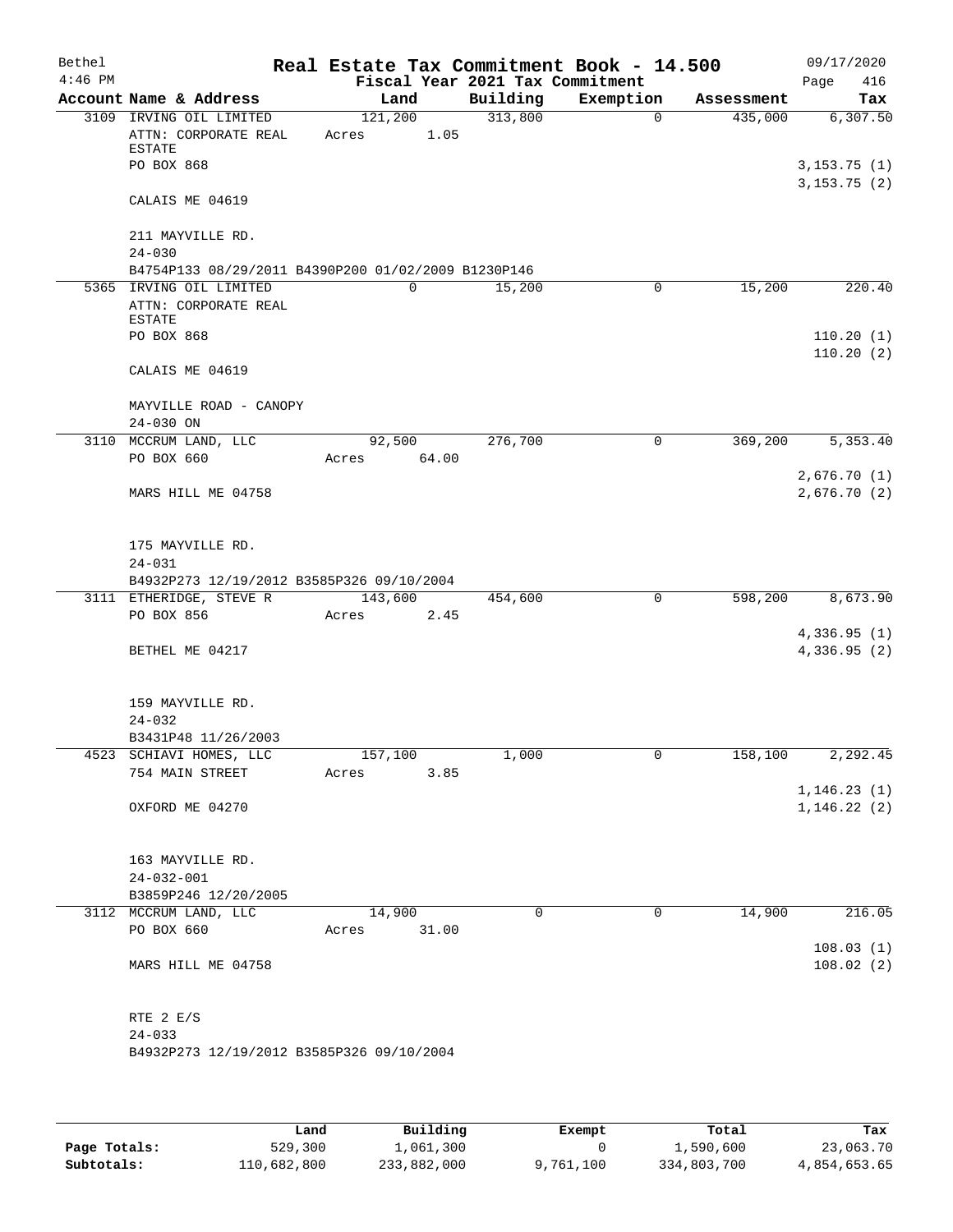| Bethel       |                                                                            | Real Estate Tax Commitment Book - 14.500 |          |                |               | 09/17/2020   |  |  |  |  |
|--------------|----------------------------------------------------------------------------|------------------------------------------|----------|----------------|---------------|--------------|--|--|--|--|
| $4:46$ PM    |                                                                            | Fiscal Year 2021 Tax Commitment          |          |                |               | 417<br>Page  |  |  |  |  |
|              | Account Name & Address                                                     | Land                                     | Building | Exemption      | Assessment    | Tax          |  |  |  |  |
|              | 3113 HARRINGTON, RALPH B                                                   | 82,500<br>Acres 33.30                    | 2,000    | $\overline{0}$ | 84,500        | 1,225.25     |  |  |  |  |
|              | HARRINGTON, FRANKLIN D<br>740 MAYVILLE ROAD                                |                                          |          |                |               | 612.63(1)    |  |  |  |  |
|              |                                                                            |                                          |          |                |               | 612.62(2)    |  |  |  |  |
|              | BETHEL ME 04217                                                            |                                          |          |                |               |              |  |  |  |  |
|              | RTE 2 E/S                                                                  |                                          |          |                |               |              |  |  |  |  |
|              | $24 - 034$                                                                 |                                          |          |                |               |              |  |  |  |  |
|              | B5369P285 09/22/2017 B4907P198 10/16/2012 B1249P240                        |                                          |          |                |               |              |  |  |  |  |
|              | 03/07/1984                                                                 |                                          |          |                |               |              |  |  |  |  |
|              | 3114 OTTERSHAW PARK, LLC                                                   | 58,300                                   | 108,400  | $\Omega$       | 166,700       | 2,417.15     |  |  |  |  |
|              | 121 MAYVILLE RD                                                            | 1.50<br>Acres                            |          |                |               |              |  |  |  |  |
|              |                                                                            |                                          |          |                |               | 1,208.58(1)  |  |  |  |  |
|              | BETHEL ME 04217                                                            |                                          |          |                |               | 1,208.57(2)  |  |  |  |  |
|              |                                                                            |                                          |          |                |               |              |  |  |  |  |
|              | 137 MAYVILLE RD.                                                           |                                          |          |                |               |              |  |  |  |  |
|              | $24 - 035$                                                                 |                                          |          |                |               |              |  |  |  |  |
|              | B5485P481 10/10/2019 B3987P3 08/10/2006 B3521P162                          |                                          |          |                |               |              |  |  |  |  |
|              | 05/27/2004                                                                 |                                          |          |                |               |              |  |  |  |  |
|              | 3115 OTTERSHAW PARK, LLC                                                   | 257,600                                  | 150,800  | 0              | 408,400       | 5,921.80     |  |  |  |  |
|              | 121 MAYVILLE RD                                                            | Acres 21.90                              |          |                |               |              |  |  |  |  |
|              |                                                                            |                                          |          |                |               | 2,960.90(1)  |  |  |  |  |
|              | BETHEL ME 04217                                                            |                                          |          |                |               | 2,960.90(2)  |  |  |  |  |
|              |                                                                            |                                          |          |                |               |              |  |  |  |  |
|              |                                                                            |                                          |          |                |               |              |  |  |  |  |
|              | 121 MAYVILLE RD.                                                           |                                          |          |                |               |              |  |  |  |  |
|              | $24 - 036$                                                                 |                                          |          |                |               |              |  |  |  |  |
|              | B5485P481 10/10/2019 B2316P151 04/11/1996 B1440P193<br>3116 HAMEL, WILLIAM | 60,600                                   | 189,600  | $\mathbf 0$    | 250,200       | 3,627.90     |  |  |  |  |
|              | 175 LAWNDALE AVE                                                           | 6.18<br>Acres                            |          |                |               |              |  |  |  |  |
|              |                                                                            |                                          |          |                |               | 1,813.95(1)  |  |  |  |  |
|              | FRANKLIN NH 03235                                                          |                                          |          |                |               | 1,813.95(2)  |  |  |  |  |
|              |                                                                            |                                          |          |                |               |              |  |  |  |  |
|              |                                                                            |                                          |          |                |               |              |  |  |  |  |
|              | 73 MAYVILLE RD.                                                            |                                          |          |                |               |              |  |  |  |  |
|              | $24 - 037$                                                                 |                                          |          |                |               |              |  |  |  |  |
|              | B5464P308 05/31/2019 B5402P408 04/13/2018 B5356P530                        |                                          |          |                |               |              |  |  |  |  |
|              | 07/19/2017 B1286P130 10/30/1984<br>3117 C. N. BROWN COMPANY                | 115,100                                  | 185,700  | $\Omega$       | 300,800       | 4,361.60     |  |  |  |  |
|              | PO BOX 200                                                                 | 0.92<br>Acres                            |          |                |               |              |  |  |  |  |
|              |                                                                            |                                          |          |                |               | 2,180.80(1)  |  |  |  |  |
|              | SO PARIS ME 04281                                                          |                                          |          |                |               | 2,180.80(2)  |  |  |  |  |
|              |                                                                            |                                          |          |                |               |              |  |  |  |  |
|              |                                                                            |                                          |          |                |               |              |  |  |  |  |
|              | 59 MAYVILLE RD.                                                            |                                          |          |                |               |              |  |  |  |  |
|              | $24 - 038$                                                                 |                                          |          |                |               |              |  |  |  |  |
|              | B5386P285 01/02/2018 B1252P46 03/30/1984                                   |                                          |          |                |               |              |  |  |  |  |
|              | 3118 SEIB PROPERTY                                                         | 82,300                                   | 104,800  | 0              | 187,100       | 2,712.95     |  |  |  |  |
|              | MANAGEMENT, LLC                                                            | Acres                                    |          |                |               |              |  |  |  |  |
|              | 80 BLOOMFIELD RD                                                           | 0.47                                     |          |                |               | 1,356.48(1)  |  |  |  |  |
|              | DEERFIELD NH 03037                                                         |                                          |          |                |               | 1,356.47(2)  |  |  |  |  |
|              |                                                                            |                                          |          |                |               |              |  |  |  |  |
|              |                                                                            |                                          |          |                |               |              |  |  |  |  |
|              | 53 MAYVILLE RD.                                                            |                                          |          |                |               |              |  |  |  |  |
|              | $24 - 039$                                                                 |                                          |          |                |               |              |  |  |  |  |
|              | B5213P522 03/19/2015 B4503P186 09/29/2009 B4442P1                          |                                          |          |                |               |              |  |  |  |  |
|              | 05/18/2009 B1047P61                                                        |                                          |          |                |               |              |  |  |  |  |
|              | Land                                                                       | Building                                 |          | Exempt         | Total         | Tax          |  |  |  |  |
| Page Totals: | 656,400                                                                    | 741,300                                  |          | $\mathsf{O}$   | 1,397,700     | 20,266.65    |  |  |  |  |
| Subtotals:   | 111, 339, 200                                                              | 234,623,300                              |          | 9,761,100      | 336, 201, 400 | 4,874,920.30 |  |  |  |  |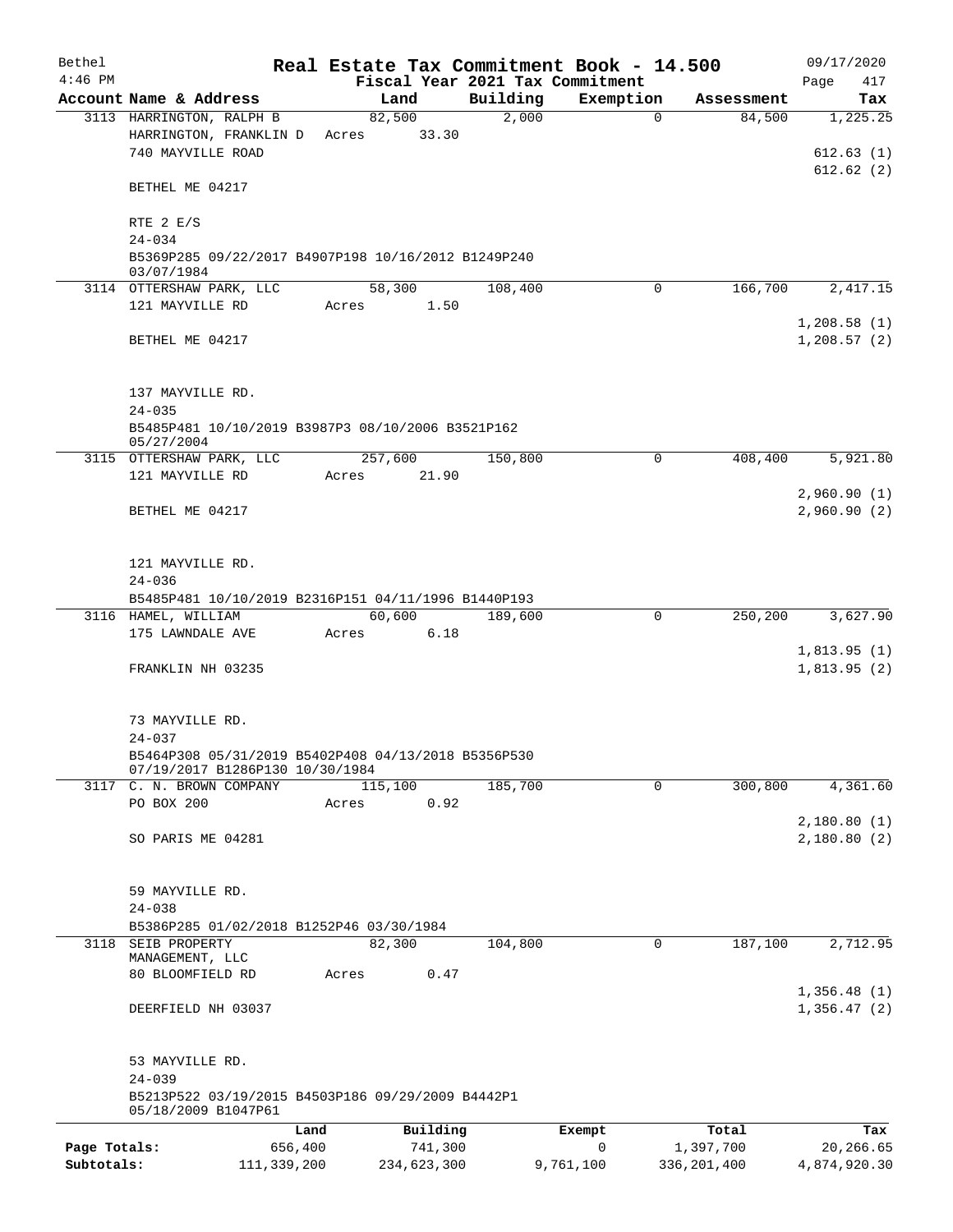| Bethel       |                                                                   |       |                |                                 | Real Estate Tax Commitment Book - 14.500 |             | 09/17/2020             |
|--------------|-------------------------------------------------------------------|-------|----------------|---------------------------------|------------------------------------------|-------------|------------------------|
| $4:46$ PM    |                                                                   |       |                | Fiscal Year 2021 Tax Commitment |                                          |             | Page<br>418            |
|              | Account Name & Address                                            |       | Land           | Building                        | Exemption                                | Assessment  | Tax                    |
|              | 3119 NELSON, ALIDA                                                |       | 51,500<br>0.66 | 41,600                          | $\Omega$                                 | 93,100      | 1,349.95               |
|              | 47 MAYVILLE ROAD                                                  | Acres |                |                                 |                                          |             | 674.98(1)              |
|              | BETHEL ME 04217                                                   |       |                |                                 |                                          |             | 674.97(2)              |
|              |                                                                   |       |                |                                 |                                          |             |                        |
|              | 47 MAYVILLE RD.                                                   |       |                |                                 |                                          |             |                        |
|              | $24 - 040$                                                        |       |                |                                 |                                          |             |                        |
|              | B5295P315 08/01/2016 B4845P141 05/14/2012 B4426P104<br>04/08/2009 |       |                |                                 |                                          |             |                        |
|              | 3120 WHITE, EDWARD A. &                                           |       | 51,200         | 121,800                         | $\Omega$                                 | 173,000     | 2,508.50               |
|              | MARGARET L.                                                       |       |                |                                 |                                          |             |                        |
|              | 4826 ROUTE 14                                                     | Acres | 0.63           |                                 |                                          |             |                        |
|              |                                                                   |       |                |                                 |                                          |             | 1, 254.25(1)           |
|              | DUNDEE NY 14837                                                   |       |                |                                 |                                          |             | 1, 254.25 (2)          |
|              | 43 MAYVILLE RD.                                                   |       |                |                                 |                                          |             |                        |
|              | $24 - 041$                                                        |       |                |                                 |                                          |             |                        |
|              | B5460P618 04/30/2019 B825P144 06/18/1974                          |       |                |                                 |                                          |             |                        |
|              | 3121 MURPHY, DAVID & NANCY                                        |       | 39,200         | 93,800                          | $\mathbf 0$                              | 133,000     | 1,928.50               |
|              | ROMA, PATRICK & JOYCE                                             | Acres | 0.22           |                                 |                                          |             |                        |
|              | 844 MAYVILLE ROAD                                                 |       |                |                                 |                                          |             | 964.25(1)              |
|              |                                                                   |       |                |                                 |                                          |             | 964.25(2)              |
|              | BETHEL ME 04217                                                   |       |                |                                 |                                          |             |                        |
|              | 39 MAYVILLE RD.                                                   |       |                |                                 |                                          |             |                        |
|              | $24 - 042$                                                        |       |                |                                 |                                          |             |                        |
|              | B3243P101 01/29/2003 B1417P118                                    |       |                |                                 |                                          |             |                        |
|              | 3122 KAVANAUGH, PAUL                                              |       | 27,800         | 66,700                          | 0                                        | 94,500      | 1,370.25               |
|              | 312 BENNETT ST                                                    | Acres | 0.40           |                                 |                                          |             |                        |
|              | WRENTHAM MA 02093                                                 |       |                |                                 |                                          |             | 685.13(1)<br>685.12(2) |
|              |                                                                   |       |                |                                 |                                          |             |                        |
|              | 78 INTERVALE RD.                                                  |       |                |                                 |                                          |             |                        |
|              | $24 - 043$                                                        |       |                |                                 |                                          |             |                        |
|              | B5177P221 05/20/2014 B3168P196 09/23/2002                         |       |                |                                 |                                          |             |                        |
| 3123         | SCHUESLER, JACQUELINE K                                           |       | 8,700          | 0                               | $\mathbf 0$                              | 8,700       | 126.15                 |
|              | SCHUESLER, ROBERT F                                               | Acres | 0.57           |                                 |                                          |             |                        |
|              | (JT)                                                              |       |                |                                 |                                          |             |                        |
|              | 81 INTERVALE ROAD                                                 |       |                |                                 |                                          |             | 63.08(1)               |
|              | BETHEL ME 04217                                                   |       |                |                                 |                                          |             | 63.07(2)               |
|              | INTERVALE                                                         |       |                |                                 |                                          |             |                        |
|              | $24 - 044$                                                        |       |                |                                 |                                          |             |                        |
|              | B5207P157 02/09/2015 B5106P16 04/11/2014 B5076P72                 |       |                |                                 |                                          |             |                        |
|              | 12/18/2013                                                        |       |                |                                 |                                          |             |                        |
|              | 3124 BLAKE, ROBERT                                                |       | 69,400         | 56,500                          | 0                                        | 125,900     | 1,825.55               |
|              | 107 INTERVALE RD.                                                 | Acres | 11.00          |                                 |                                          |             |                        |
|              |                                                                   |       |                |                                 |                                          |             | 912.78 (1)             |
|              | BETHEL ME 04217                                                   |       |                |                                 |                                          |             | 912.77 (2)             |
|              | 112 INTERVALE RD                                                  |       |                |                                 |                                          |             |                        |
|              | $24 - 045$                                                        |       |                |                                 |                                          |             |                        |
|              | B2589P282                                                         |       |                |                                 |                                          |             |                        |
|              |                                                                   |       |                |                                 |                                          |             |                        |
|              |                                                                   | Land  | Building       |                                 | Exempt                                   | Total       | Tax                    |
| Page Totals: | 247,800                                                           |       | 380,400        |                                 | 0                                        | 628,200     | 9,108.90               |
| Subtotals:   | 111,587,000                                                       |       | 235,003,700    |                                 | 9,761,100                                | 336,829,600 | 4,884,029.20           |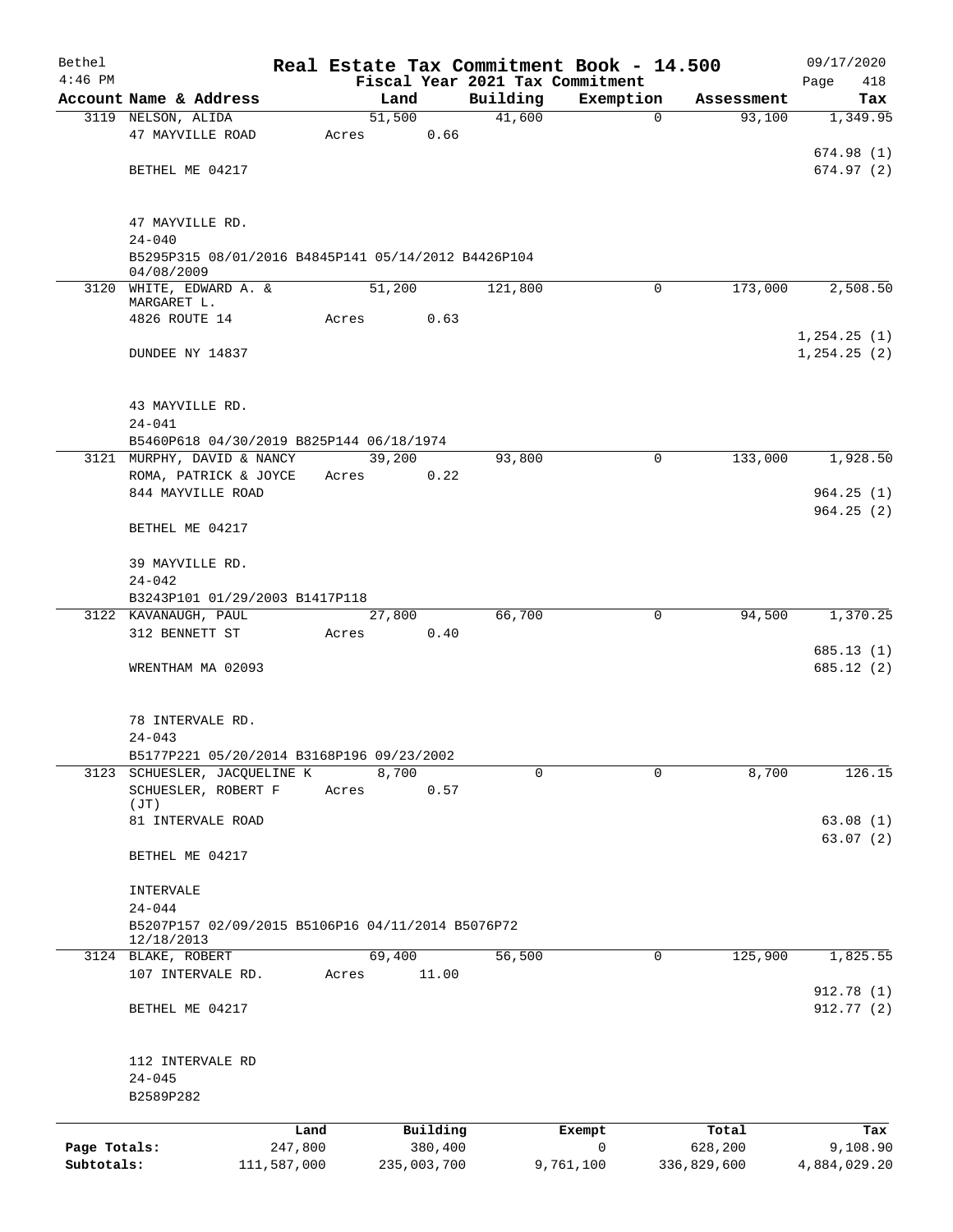| Bethel<br>$4:46$ PM |                                                     |       |        |       | Real Estate Tax Commitment Book - 14.500<br>Fiscal Year 2021 Tax Commitment |              |            | 09/17/2020<br>Page<br>419 |
|---------------------|-----------------------------------------------------|-------|--------|-------|-----------------------------------------------------------------------------|--------------|------------|---------------------------|
|                     | Account Name & Address                              |       | Land   |       | Building                                                                    | Exemption    | Assessment | Tax                       |
|                     | 3125 BIELUCH, KAREN H                               |       | 24,300 |       | 108,700                                                                     | $\mathbf 0$  | 133,000    | 1,928.50                  |
|                     | BIELUCH, JESSE A                                    | Acres |        | 0.26  |                                                                             |              |            |                           |
|                     | 114 INTERVALE RD                                    |       |        |       |                                                                             |              |            | 964.25(1)                 |
|                     |                                                     |       |        |       |                                                                             |              |            | 964.25(2)                 |
|                     | BETHEL ME 04217                                     |       |        |       |                                                                             |              |            |                           |
|                     | 114 INTERVALE RD.                                   |       |        |       |                                                                             |              |            |                           |
|                     | $24 - 046$                                          |       |        |       |                                                                             |              |            |                           |
|                     | B5382P158 12/05/2017 B4097P129 02/28/2007 B3041P161 |       |        |       |                                                                             |              |            |                           |
|                     | 3126 AUTREY, CATHY                                  |       | 9,300  |       | $\Omega$                                                                    | 0            | 9,300      | 134.85                    |
|                     | ${\tt AUTREV}$ , ${\tt RANDALL}$                    | Acres |        | 16.12 |                                                                             |              |            |                           |
|                     | 139 INTERVALE RD.                                   |       |        |       |                                                                             |              |            | 67.43(1)                  |
|                     |                                                     |       |        |       |                                                                             |              |            | 67.42(2)                  |
|                     | BETHEL ME 04217                                     |       |        |       |                                                                             |              |            |                           |
|                     |                                                     |       |        |       |                                                                             |              |            |                           |
|                     | INTERVALE RD W/S                                    |       |        |       |                                                                             |              |            |                           |
|                     | $24 - 047$                                          |       |        |       |                                                                             |              |            |                           |
|                     | B2594P315 08/11/1998<br>3127 HUTCHINS ONE FAMILY    |       | 60,500 |       | $\mathbf 0$                                                                 | 0            | 60,500     | 877.25                    |
|                     | TRUST                                               |       |        |       |                                                                             |              |            |                           |
|                     | HUTCHINS, MARK L.<br>TRUSTEE                        | Acres |        | 3.88  |                                                                             |              |            |                           |
|                     | 121 INTERVALE RD                                    |       |        |       |                                                                             |              |            | 438.63(1)                 |
|                     |                                                     |       |        |       |                                                                             |              |            | 438.62 (2)                |
|                     | BETHEL ME 04217                                     |       |        |       |                                                                             |              |            |                           |
|                     | INTERVALE RD.                                       |       |        |       |                                                                             |              |            |                           |
|                     | $24 - 047 - 001$                                    |       |        |       |                                                                             |              |            |                           |
|                     | B5154P185 08/29/2014 B2745P143 09/13/1999           |       |        |       |                                                                             |              |            |                           |
|                     | 3128 NEE, TIMOTHY                                   |       | 66,800 |       | 59,700                                                                      | 0            | 126,500    | 1,834.25                  |
|                     | NEE, BARBARA                                        | Acres |        | 2.23  |                                                                             |              |            |                           |
|                     | 37 DRAKE ROAD #708                                  |       |        |       |                                                                             |              |            | 917.13(1)                 |
|                     |                                                     |       |        |       |                                                                             |              |            | 917.12(2)                 |
|                     | ARLINGTON MA 02476                                  |       |        |       |                                                                             |              |            |                           |
|                     | 196 INTERVALE RD                                    |       |        |       |                                                                             |              |            |                           |
|                     | $24 - 048$                                          |       |        |       |                                                                             |              |            |                           |
|                     | B3197P344 11/15/2002                                |       |        |       |                                                                             |              |            |                           |
|                     | 3129 DEAN, PAUL D                                   |       | 70,100 |       | 62,500                                                                      | 0            | 132,600    | 1,922.70                  |
|                     | DEAN, TONYA C                                       | Acres |        | 3.90  |                                                                             |              |            |                           |
|                     | 2 ALEWIFE ROAD                                      |       |        |       |                                                                             |              |            | 961.35(1)                 |
|                     |                                                     |       |        |       |                                                                             |              |            | 961.35(2)                 |
|                     | PLYMOUTH MA 02360                                   |       |        |       |                                                                             |              |            |                           |
|                     |                                                     |       |        |       |                                                                             |              |            |                           |
|                     | 206 INTERVALE RD.                                   |       |        |       |                                                                             |              |            |                           |
|                     | $24 - 049$                                          |       |        |       |                                                                             |              |            |                           |
|                     | B5263P681 01/14/2016 B2218P169 05/08/1995           |       |        |       |                                                                             |              |            |                           |
|                     | 3130 PALMER, RUSSELL                                |       | 30,000 |       | 22,700                                                                      | $\mathsf{O}$ | 52,700     | 764.15                    |
|                     | PALMER, BRANDON                                     |       | Acres  | 0.50  |                                                                             |              |            |                           |
|                     | 202 INTERVALE RD                                    |       |        |       |                                                                             |              |            | 382.08 (1)                |
|                     |                                                     |       |        |       |                                                                             |              |            | 382.07 (2)                |
|                     | BETHEL ME 04217                                     |       |        |       |                                                                             |              |            |                           |
|                     | 202 INTERVALE RD.                                   |       |        |       |                                                                             |              |            |                           |
|                     |                                                     |       |        |       |                                                                             |              |            |                           |
|                     | $24 - 049 - 001$                                    |       |        |       |                                                                             |              |            |                           |
|                     | B4794P144 12/14/2011 B1573P74 06/10/1988            |       |        |       |                                                                             |              |            |                           |
|                     |                                                     |       |        |       |                                                                             |              |            |                           |
|                     |                                                     |       |        |       |                                                                             |              |            |                           |

|              | Land        | Building    | Exempt    | Total       | Tax          |
|--------------|-------------|-------------|-----------|-------------|--------------|
| Page Totals: | 261,000     | 253,600     |           | 514,600     | 7,461.70     |
| Subtotals:   | 111,848,000 | 235,257,300 | 9,761,100 | 337,344,200 | 4,891,490.90 |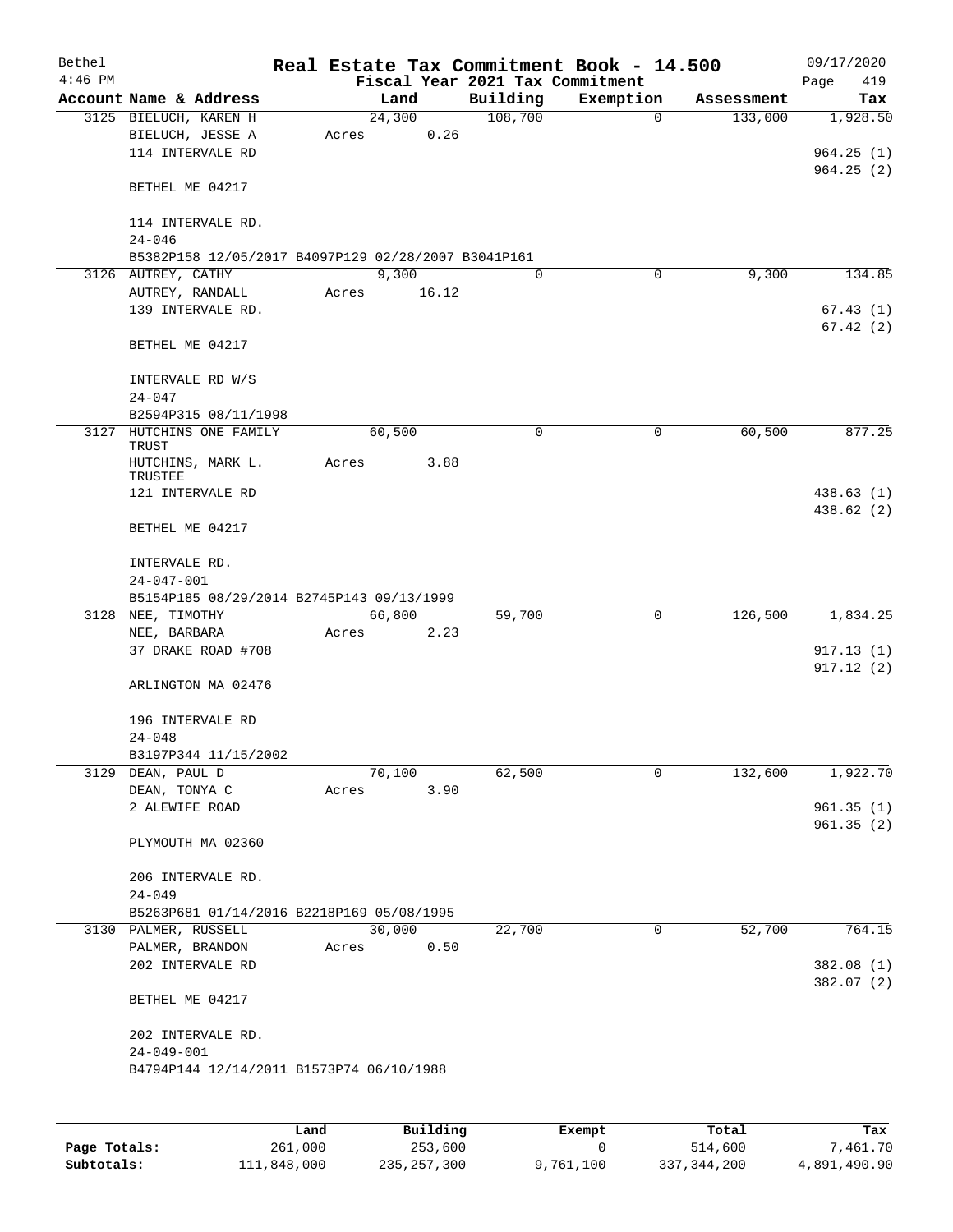| Bethel<br>$4:46$ PM |                                                                                       |       |          |          | Real Estate Tax Commitment Book - 14.500     |            | 09/17/2020                 |
|---------------------|---------------------------------------------------------------------------------------|-------|----------|----------|----------------------------------------------|------------|----------------------------|
|                     | Account Name & Address                                                                |       | Land     | Building | Fiscal Year 2021 Tax Commitment<br>Exemption | Assessment | Page<br>420<br>Tax         |
|                     | 3132 ARSENAULT, JOANNE SUE                                                            |       | 40,000   | 120,600  | $\Omega$                                     | 160,600    | 2,328.70                   |
|                     | ARSENAULT, BETHANY ANN                                                                |       | Acres    | 1.70     |                                              |            |                            |
|                     | 41 WINTHROP STREET,                                                                   |       |          |          |                                              |            | 1, 164.35(1)               |
|                     | UNIT <sub>2</sub>                                                                     |       |          |          |                                              |            | 1, 164.35(2)               |
|                     | HALLOWELL ME 04347                                                                    |       |          |          |                                              |            |                            |
|                     | 181 INTERVALE RD.                                                                     |       |          |          |                                              |            |                            |
|                     | $24 - 050$<br>B5503P992 01/24/2020 B2745P315 09/13/1999                               |       |          |          |                                              |            |                            |
|                     | 3133 ANDREA SICKINGER, TTE                                                            |       | 38,900   | 118,200  | 0                                            | 157,100    | 2,277.95                   |
|                     | KAREN BIELUCH, TTE                                                                    | Acres |          | 1.20     |                                              |            |                            |
|                     | 31 COLLEGE VIEW HEIGHTS                                                               |       |          |          |                                              |            | 1,138.98(1)                |
|                     |                                                                                       |       |          |          |                                              |            | 1, 138.97(2)               |
|                     | SOUTH HADLEY MA 01075                                                                 |       |          |          |                                              |            |                            |
|                     | 121 INTERVALE RD.                                                                     |       |          |          |                                              |            |                            |
|                     | $24 - 051$                                                                            |       |          |          |                                              |            |                            |
|                     | B5466P920 06/25/2019 B5154P185 08/29/2014 B2745P143                                   |       |          |          |                                              |            |                            |
|                     | 09/03/1999<br>3134 BLAKE, ROBERT                                                      |       | 44,100   | 153,900  | 25,000                                       | 173,000    | 2,508.50                   |
|                     | 107 INTERVALE ROAD                                                                    | Acres |          | 5.35     | 01 Homestead (HM)                            |            |                            |
|                     |                                                                                       |       |          |          |                                              |            | 1, 254.25(1)               |
|                     | BETHEL ME 04217                                                                       |       |          |          |                                              |            | 1, 254.25(2)               |
|                     |                                                                                       |       |          |          |                                              |            |                            |
|                     | 107 INTERVALE RD.                                                                     |       |          |          |                                              |            |                            |
|                     | $24 - 052$                                                                            |       |          |          |                                              |            |                            |
|                     | B638P183 01/07/1967                                                                   |       |          |          |                                              |            |                            |
|                     | 3135 TRIPP, HALEY                                                                     |       | 38,800   | 191,100  | 25,000                                       | 204,900    | 2,971.05                   |
|                     | BLAKE, CYNTHIA                                                                        | Acres |          | 1.16     | 01 Homestead (HM)                            |            |                            |
|                     | 99 INTERVALE RD.                                                                      |       |          |          |                                              |            | 1,485.53(1)<br>1,485.52(2) |
|                     | BETHEL ME 04217                                                                       |       |          |          |                                              |            |                            |
|                     |                                                                                       |       |          |          |                                              |            |                            |
|                     | 99 INTERVALE RD.                                                                      |       |          |          |                                              |            |                            |
|                     | $24 - 053$                                                                            |       |          |          |                                              |            |                            |
|                     | B4038P315 10/31/2006 B2763P27<br>3136 BROOKS, CLYDE                                   |       | 39,400   | 106,000  | 25,000                                       | 120,400    | 1,745.80                   |
|                     | BROOKS, SENE                                                                          | Acres |          | 4.00     | 01 Homestead (HM)                            |            |                            |
|                     | P.O. BOX 377                                                                          |       |          |          |                                              |            | 872.90 (1)                 |
|                     |                                                                                       |       |          |          |                                              |            | 872.90 (2)                 |
|                     | BETHEL ME 04217                                                                       |       |          |          |                                              |            |                            |
|                     | 93 INTERVALE RD.                                                                      |       |          |          |                                              |            |                            |
|                     | $24 - 054$                                                                            |       |          |          |                                              |            |                            |
|                     | B788P134 10/30/2003                                                                   |       |          |          |                                              |            |                            |
|                     | 3137 BELLISIMO, DARIN P                                                               |       | 34,500   | 99,600   | $\mathbf 0$                                  | 134,100    | 1,944.45                   |
|                     | 14 RICE STREET                                                                        | Acres |          | 0.75     |                                              |            |                            |
|                     | MIDDLEBORO MA 02346                                                                   |       |          |          |                                              |            | 972.23(1)<br>972.22(2)     |
|                     |                                                                                       |       |          |          |                                              |            |                            |
|                     |                                                                                       |       |          |          |                                              |            |                            |
|                     | 91 INTERVALE RD.                                                                      |       |          |          |                                              |            |                            |
|                     | $24 - 055$                                                                            |       |          |          |                                              |            |                            |
|                     | B4732P277 07/01/2011 B4732P276 07/01/2011 B4728P300<br>06/20/2011 B1811P13 06/17/1991 |       |          |          |                                              |            |                            |
|                     |                                                                                       |       |          |          |                                              |            |                            |
|                     |                                                                                       | Land  | Building |          | Exempt                                       | Total      | Tax                        |

|              | -------     |             | -------   | ------      | ------       |
|--------------|-------------|-------------|-----------|-------------|--------------|
| Page Totals: | 235,700     | 789.400     | 75,000    | 950,100     | 13,776.45    |
| Subtotals:   | 112,083,700 | 236,046,700 | 9,836,100 | 338,294,300 | 4,905,267.35 |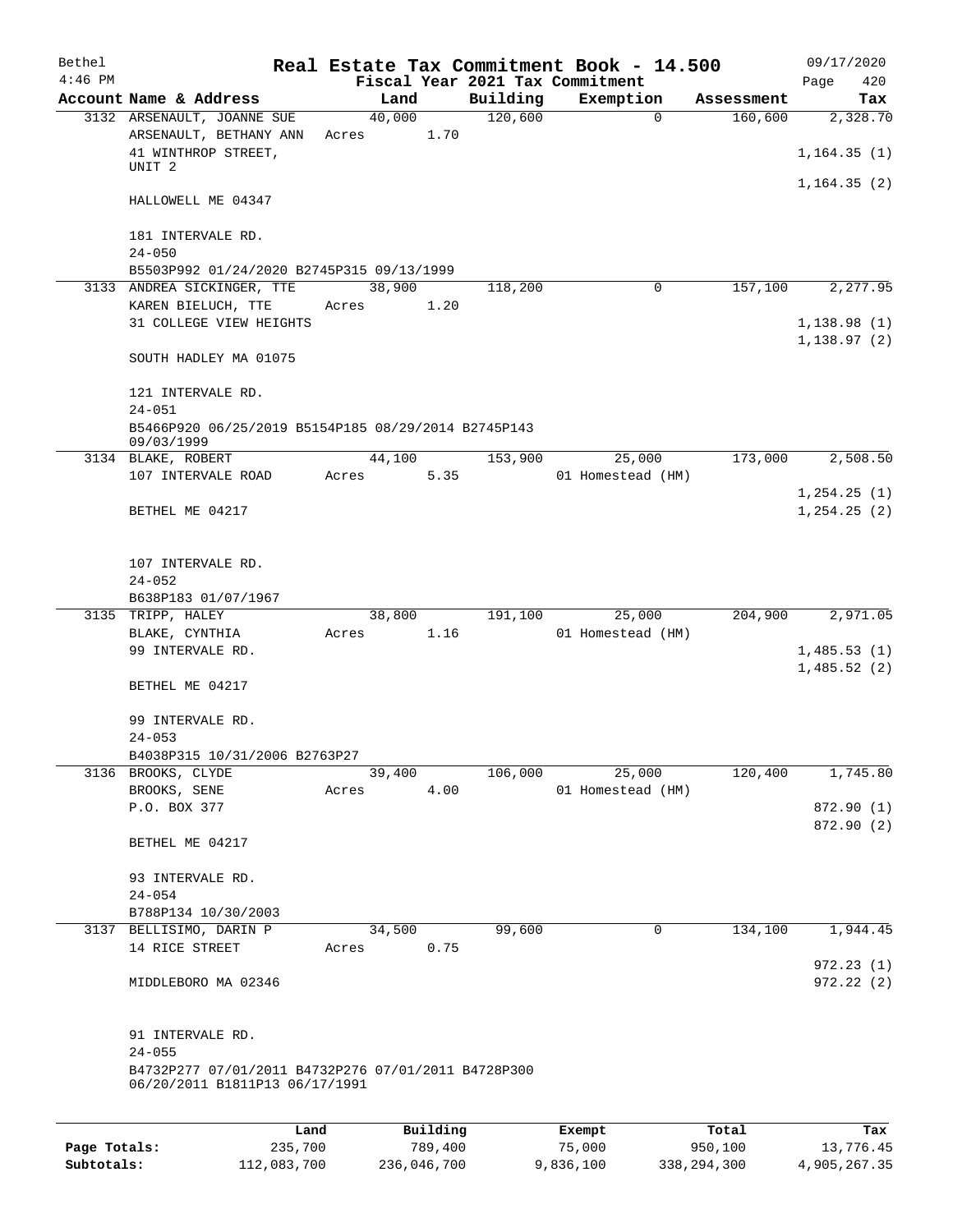| Bethel    |                                                                |       |        |                      |          | Real Estate Tax Commitment Book - 14.500 |         | 09/17/2020           |
|-----------|----------------------------------------------------------------|-------|--------|----------------------|----------|------------------------------------------|---------|----------------------|
| $4:46$ PM |                                                                |       |        |                      |          | Fiscal Year 2021 Tax Commitment          |         | 421<br>Page          |
|           | Account Name & Address                                         |       |        | Land                 |          | Building Exemption Assessment            |         | Tax                  |
|           | 1405 SCHUESLER, JACQUELYN K<br>SCHUESLER, ROBERT F             |       |        | 40,600<br>Acres 2.11 | 65,500   | 25,000<br>01 Homestead (HM)              | 81,100  | 1,175.95             |
|           | 81 INTERVALE ROAD                                              |       |        |                      |          |                                          |         | 587.98 (1)           |
|           |                                                                |       |        |                      |          |                                          |         | 587.97 (2)           |
|           | BETHEL ME 04217                                                |       |        |                      |          |                                          |         |                      |
|           | 81 INTERVALE RD.                                               |       |        |                      |          |                                          |         |                      |
|           | $24 - 056$                                                     |       |        |                      |          |                                          |         |                      |
|           | B5207P157 02/09/2015 B5106P16 04/16/2014 B677P85<br>08/19/1968 |       |        |                      |          |                                          |         |                      |
|           | 3139 PEASLEE, GREGORY J                                        |       | 20,900 |                      | $\Omega$ | $\mathbf 0$                              | 20,900  | 303.05               |
|           | 377 N. MAIN ST.                                                |       |        | Acres 1.40           |          |                                          |         |                      |
|           |                                                                |       |        |                      |          |                                          |         | 151.53(1)            |
|           | ANDOVER ME 04216 6025                                          |       |        |                      |          |                                          |         | 151.52(2)            |
|           | INTERVALE RD E/S                                               |       |        |                      |          |                                          |         |                      |
|           | $24 - 057$                                                     |       |        |                      |          |                                          |         |                      |
|           | B4320P1 07/03/2008                                             |       |        |                      |          |                                          |         |                      |
|           | 3140 MELANSON, MARK M                                          |       |        | 29,100               | 113,300  | $\overline{0}$                           | 142,400 | 2,064.80             |
|           | MELANSON, LAURIE A                                             |       |        | Acres 0.46           |          |                                          |         |                      |
|           | <b>35 PHEASANT RUN</b>                                         |       |        |                      |          |                                          |         | 1,032.40(1)          |
|           | ALFRED ME 04002                                                |       |        |                      |          |                                          |         | 1,032.40(2)          |
|           |                                                                |       |        |                      |          |                                          |         |                      |
|           | 69 INTERVALE RD.                                               |       |        |                      |          |                                          |         |                      |
|           | $24 - 058$                                                     |       |        |                      |          |                                          |         |                      |
|           | B4301P347 05/27/2008<br>4990 YELLOW BIRCH INVESTMENT           |       | 19,500 |                      | 24,500   | $\mathbf 0$                              | 44,000  | 638.00               |
|           | TRUST                                                          |       |        |                      |          |                                          |         |                      |
|           | 420 CROCKETT RIDGE ROAD Acres                                  |       |        | 0.46                 |          |                                          |         |                      |
|           |                                                                |       |        |                      |          |                                          |         | 319.00(1)            |
|           | NORWAY ME 04268                                                |       |        |                      |          |                                          |         | 319.00(2)            |
|           | 73 INTERVALE RD                                                |       |        |                      |          |                                          |         |                      |
|           | $24 - 058 - 001$                                               |       |        |                      |          |                                          |         |                      |
|           | B5475P276 08/22/2019 B4133P10 05/17/2008                       |       |        |                      |          |                                          |         |                      |
|           | 3141 OTTERSHAW PARK, LLC                                       |       |        | 4,400                | 0        | $\Omega$                                 | 4,400   | 63.80                |
|           | 121 MAYVILLE RD                                                | Acres |        | 37.00                |          |                                          |         |                      |
|           |                                                                |       |        |                      |          |                                          |         | 31.90(1)             |
|           | BETHEL ME 04217                                                |       |        |                      |          |                                          |         | 31.90(2)             |
|           | HASTINGS ISLAND                                                |       |        |                      |          |                                          |         |                      |
|           | $24 - 059$                                                     |       |        |                      |          |                                          |         |                      |
|           | B5485P481 10/10/2019 B1440P193 01/22/2004                      |       |        |                      |          |                                          |         |                      |
|           | 3142 OTTERSHAW PARK, LLC                                       |       |        | 1,500                | 0        | 0                                        | 1,500   | 21.75                |
|           | 121 MAYVILLE RD                                                |       |        | Acres 12.50          |          |                                          |         |                      |
|           | BETHEL ME 04217                                                |       |        |                      |          |                                          |         | 10.88(1)<br>10.87(2) |
|           |                                                                |       |        |                      |          |                                          |         |                      |
|           | HASTI NGS ISLAND 1/2                                           |       |        |                      |          |                                          |         |                      |
|           | $24 - 060$                                                     |       |        |                      |          |                                          |         |                      |
|           | B5485P481 10/10/2019 B3468P32 02/23/2004                       |       |        |                      |          |                                          |         |                      |
|           |                                                                |       |        |                      |          |                                          |         |                      |
|           |                                                                |       |        |                      |          |                                          |         |                      |

|              | Land        | Building    | Exempt    | Total       | Tax          |
|--------------|-------------|-------------|-----------|-------------|--------------|
| Page Totals: | 116,000     | 203,300     | 25,000    | 294,300     | 4,267.35     |
| Subtotals:   | 112,199,700 | 236,250,000 | 9,861,100 | 338,588,600 | 4,909,534.70 |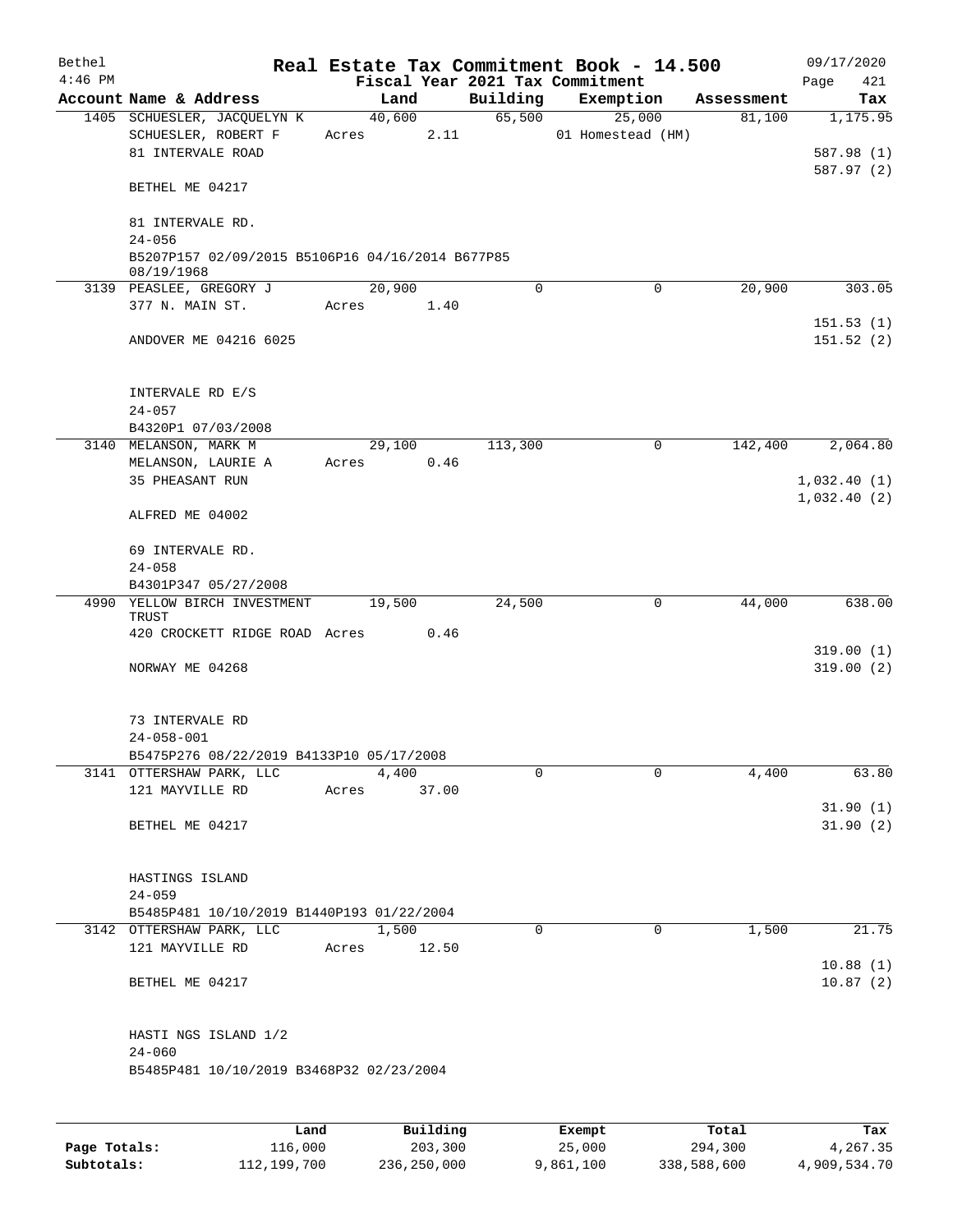| Bethel    |                                                          | Real Estate Tax Commitment Book - 14.500 |                                 |             |            | 09/17/2020                   |
|-----------|----------------------------------------------------------|------------------------------------------|---------------------------------|-------------|------------|------------------------------|
| $4:46$ PM |                                                          |                                          | Fiscal Year 2021 Tax Commitment |             |            | Page<br>422                  |
|           | Account Name & Address                                   | Land                                     | Building                        | Exemption   | Assessment | Tax                          |
|           | 3146 SAUNDERS, ANNMARIE                                  | 58,400                                   | 96,900                          | $\mathbf 0$ | 155,300    | 2,251.85                     |
|           | PO BOX 263                                               | Acres                                    | 0.75                            |             |            |                              |
|           | BETHEL ME 04217                                          |                                          |                                 |             |            | 1, 125.93(1)<br>1, 125.92(2) |
|           |                                                          |                                          |                                 |             |            |                              |
|           | 47 MILL HILL                                             |                                          |                                 |             |            |                              |
|           | $25 - 004$                                               |                                          |                                 |             |            |                              |
|           | B5177P323 10/29/2014 B4536P311 12/10/2009 B646P556       |                                          |                                 |             |            |                              |
|           | 4554 MORTON, THOMAS E                                    | 25,200                                   | 149,400                         | 0           | 174,600    | 2,531.70                     |
|           | 1100 BELCHER ROAD                                        |                                          |                                 |             |            |                              |
|           |                                                          |                                          |                                 |             |            | 1,265.85(1)                  |
|           | LARGO FL 33771                                           |                                          |                                 |             |            | 1, 265.85(2)                 |
|           |                                                          |                                          |                                 |             |            |                              |
|           | 45 MILL HILL                                             |                                          |                                 |             |            |                              |
|           | $25 - 005 - 001$                                         |                                          |                                 |             |            |                              |
|           | B5334P60 03/07/2017 B3401P60 10/17/2003                  |                                          |                                 |             |            |                              |
|           | 4555 CEGLIA, DAVID                                       | 25,200                                   | 149,400                         | 0           | 174,600    | 2,531.70                     |
|           | LARKIN, LARKIN, DEIRDRE                                  |                                          |                                 |             |            |                              |
|           | 356 WASHINGTON RD.                                       |                                          |                                 |             |            | 1, 265.85(1)<br>1, 265.85(2) |
|           | RYE NH 03878                                             |                                          |                                 |             |            |                              |
|           | 45 MILL HILL                                             |                                          |                                 |             |            |                              |
|           | $25 - 005 - 002$                                         |                                          |                                 |             |            |                              |
|           | B4167P263 07/24/2007 B3401P83 10/17/2003                 |                                          |                                 |             |            |                              |
|           | 4556 CAREY, MARIE                                        | 25,200                                   | 144,400                         | 0           | 169,600    | 2,459.20                     |
|           | POWERS, POWERS, KEVIN                                    |                                          |                                 |             |            |                              |
|           | 29 SEASIDE RD.                                           |                                          |                                 |             |            | 1,229.60(1)                  |
|           | SCITUATE MA 02066                                        |                                          |                                 |             |            | 1,229.60(2)                  |
|           |                                                          |                                          |                                 |             |            |                              |
|           | 45 MILL HILL                                             |                                          |                                 |             |            |                              |
|           | $25 - 005 - 003$                                         |                                          |                                 |             |            |                              |
|           | B4993P94 06/04/2013 B4732P214 06/30/2011 B4555P68        |                                          |                                 |             |            |                              |
|           | 02/01/2010 B3769P72 07/29/2005<br>3148 PRENTICE, ROBIN A | 51,400                                   | 136,900                         | 0           | 188,300    | 2,730.35                     |
|           | PRENTICE, PAUL FALLON                                    | Acres                                    | 0.32                            |             |            |                              |
|           | 5 COURT FARM LANE                                        |                                          |                                 |             |            | 1,365.18(1)                  |
|           |                                                          |                                          |                                 |             |            | 1,365.17(2)                  |
|           | NEWBURYPORT MA 01950                                     |                                          |                                 |             |            |                              |
|           | 37 MILL HILL                                             |                                          |                                 |             |            |                              |
|           | $25 - 006$                                               |                                          |                                 |             |            |                              |
|           | B3901P216 03/13/2006                                     |                                          |                                 |             |            |                              |
|           | 3149 RYAN, MICHAEL T                                     | 56,200                                   | 498,100                         | 0           | 554,300    | 8,037.35                     |
|           | RYAN, PATRICIA O                                         | Acres                                    | 1.57                            |             |            |                              |
|           | PO BOX 111                                               |                                          |                                 |             |            | 4,018.68(1)                  |
|           | BETHEL ME 04217                                          |                                          |                                 |             |            | 4,018.67(2)                  |
|           |                                                          |                                          |                                 |             |            |                              |
|           | 33 MILL HILL RD<br>$25 - 007$                            |                                          |                                 |             |            |                              |
|           | B5360P561 08/09/2017 B4577P278 04/16/2010 B4450P301      |                                          |                                 |             |            |                              |
|           | 06/03/2009 B3599P202 10/01/2004 B2969P200                |                                          |                                 |             |            |                              |
|           |                                                          |                                          |                                 |             |            |                              |
|           | <b>Tond</b>                                              | $P_{11}$ ilding                          |                                 | $F$ vomnt   | $T_0 + 1$  | Tou                          |

|              | Land        | Building    | Exempt    | Total       | Tax          |
|--------------|-------------|-------------|-----------|-------------|--------------|
| Page Totals: | 241,600     | 1,175,100   |           | 1,416,700   | 20,542.15    |
| Subtotals:   | 112,441,300 | 237,425,100 | 9,861,100 | 340,005,300 | 4,930,076.85 |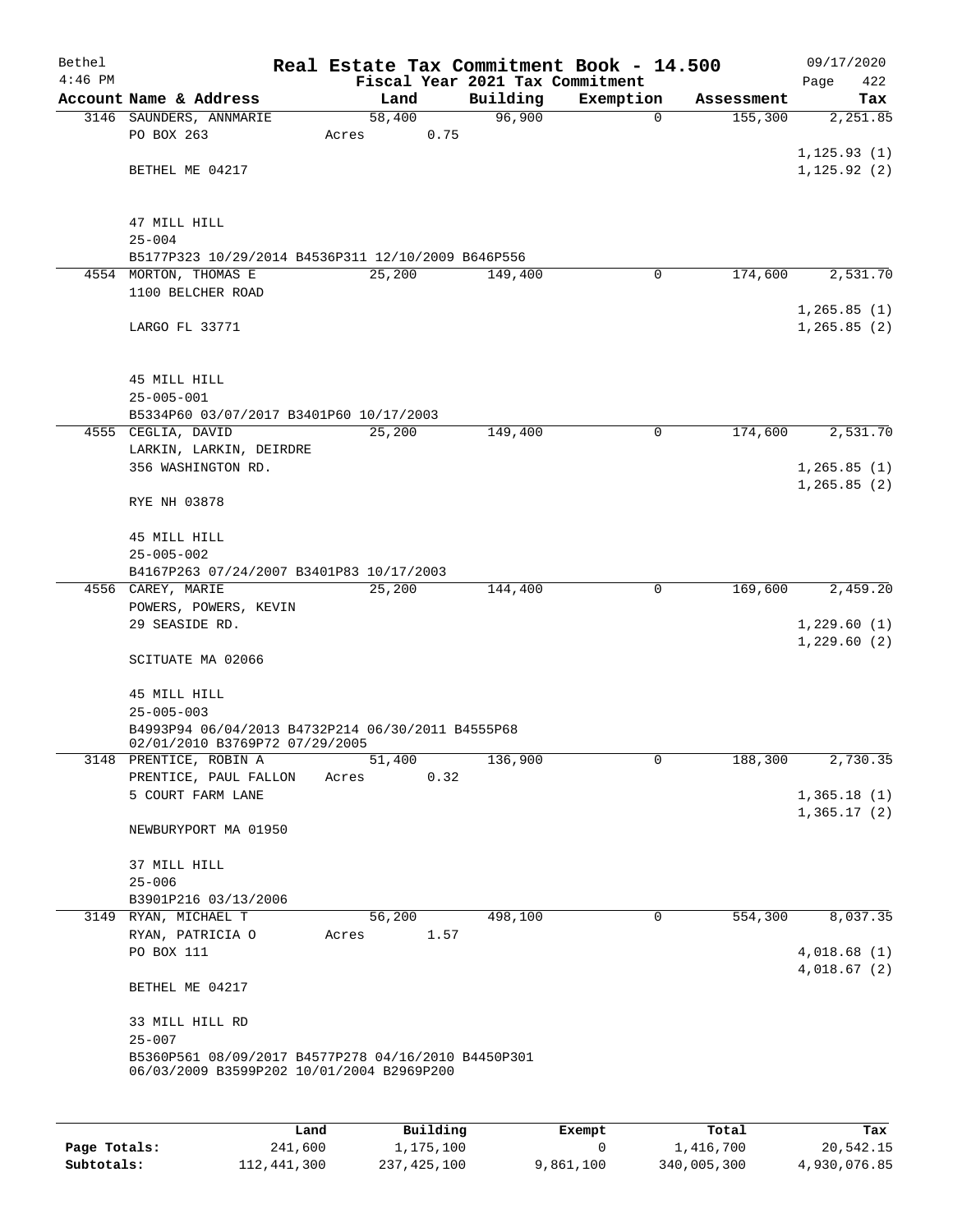| Bethel<br>$4:46$ PM |                                                                                        |      |          |          | Real Estate Tax Commitment Book - 14.500<br>Fiscal Year 2021 Tax Commitment |            | 09/17/2020<br>Page<br>423 |
|---------------------|----------------------------------------------------------------------------------------|------|----------|----------|-----------------------------------------------------------------------------|------------|---------------------------|
|                     | Account Name & Address                                                                 |      | Land     | Building | Exemption                                                                   | Assessment | Tax                       |
|                     | 3151 HOGAN, PAUL<br>FITZGERALD, FITZGERALD,<br>GERALYN                                 |      | 16,800   | 56,000   | $\mathbf 0$                                                                 | 72,800     | 1,055.60                  |
|                     | 324 KINGS HIGHWAY                                                                      |      |          |          |                                                                             |            | 527.80 (1)<br>527.80(2)   |
|                     | KENNEBUNKPORT ME 04046                                                                 |      |          |          |                                                                             |            |                           |
|                     | 15 MILL HILL                                                                           |      |          |          |                                                                             |            |                           |
|                     | $25 - 008 - 001$<br>B5415P673 07/02/2018 B5294P334 07/25/2016 B3113P264<br>05/28/2002  |      |          |          |                                                                             |            |                           |
|                     | 3152 SCHEFFREEN, CHARLES                                                               |      | 16,800   | 63,000   | 0                                                                           | 79,800     | 1,157.10                  |
|                     | THOMPSON, CAROL                                                                        |      |          |          |                                                                             |            |                           |
|                     | <b>30 ORNE STREET</b>                                                                  |      |          |          |                                                                             |            | 578.55(1)<br>578.55(2)    |
|                     | MARBLEHEAD MA 01945                                                                    |      |          |          |                                                                             |            |                           |
|                     | 15 MILL HILL<br>$25 - 008 - 002$                                                       |      |          |          |                                                                             |            |                           |
|                     | 3159 POWER, THERESA M.                                                                 |      | 16,800   | 57,500   | 0                                                                           | 74,300     | 1,077.35                  |
|                     | 36 OLIVE ST                                                                            |      |          |          |                                                                             |            |                           |
|                     |                                                                                        |      |          |          |                                                                             |            | 538.68(1)                 |
|                     | WINCHESTER MA 01890                                                                    |      |          |          |                                                                             |            | 538.67(2)                 |
|                     | 15 MILL HILL                                                                           |      |          |          |                                                                             |            |                           |
|                     | $25 - 008 - 003$                                                                       |      |          |          |                                                                             |            |                           |
|                     | B5375P455 10/30/2017 B2887P208 11/30/2000                                              |      |          |          |                                                                             |            |                           |
|                     | 3160 DILLON, JOHN H<br>1245 REYNOLDS ROAD                                              |      | 16,800   | 61,600   | 0                                                                           | 78,400     | 1,136.80                  |
|                     |                                                                                        |      |          |          |                                                                             |            | 568.40(1)                 |
|                     | CHEPACHET RI 02814                                                                     |      |          |          |                                                                             |            | 568.40(2)                 |
|                     |                                                                                        |      |          |          |                                                                             |            |                           |
|                     | 15 MILL HILL<br>$25 - 008 - 004$                                                       |      |          |          |                                                                             |            |                           |
|                     | B5342P892 05/02/2017 B4936P101 12/28/2012 B4906P94<br>10/12/2012 B1658P316 06/08/1989  |      |          |          |                                                                             |            |                           |
|                     | 3161 BERGERON, STEPHEN D.                                                              |      | 16,800   | 52,500   | 0                                                                           | 69,300     | 1,004.85                  |
|                     | BERGERON, KATHLEEN M.                                                                  |      |          |          |                                                                             |            |                           |
|                     | 429 ENTERPRISE DRIVE                                                                   |      |          |          |                                                                             |            | 502.43(1)                 |
|                     | SOMERSET MA 02725                                                                      |      |          |          |                                                                             |            | 502.42(2)                 |
|                     | 15 MILL HILL                                                                           |      |          |          |                                                                             |            |                           |
|                     | $25 - 008 - 00B - 002$                                                                 |      |          |          |                                                                             |            |                           |
|                     | B5454P803 03/15/2019 B2145P216 07/27/1994                                              |      |          |          |                                                                             |            |                           |
|                     | 3162 HIEBERT, MATTHEW G                                                                |      | 16,800   | 69,800   | 0                                                                           | 86,600     | 1,255.70                  |
|                     | HIEBERT, SARAH C<br>PO BOX 819                                                         |      |          |          |                                                                             |            | 627.85(1)                 |
|                     | BETHEL ME 04217                                                                        |      |          |          |                                                                             |            | 627.85(2)                 |
|                     |                                                                                        |      |          |          |                                                                             |            |                           |
|                     | 15 MILL HILL<br>$25 - 008 - 00M$                                                       |      |          |          |                                                                             |            |                           |
|                     | B5387P132 01/06/2018 B5216P593 04/09/2015 B5061P198<br>11/13/2013 B2109P193 04/01/1994 |      |          |          |                                                                             |            |                           |
|                     |                                                                                        |      |          |          |                                                                             |            |                           |
|                     |                                                                                        | Land | Building |          | Exempt                                                                      | Total      | Tax                       |

| Page Totals: | 100,800     | 360,400     |           | 461,200     | 6,687.40     |
|--------------|-------------|-------------|-----------|-------------|--------------|
| Subtotals:   | 112,542,100 | 237,785,500 | 9,861,100 | 340,466,500 | 4,936,764.25 |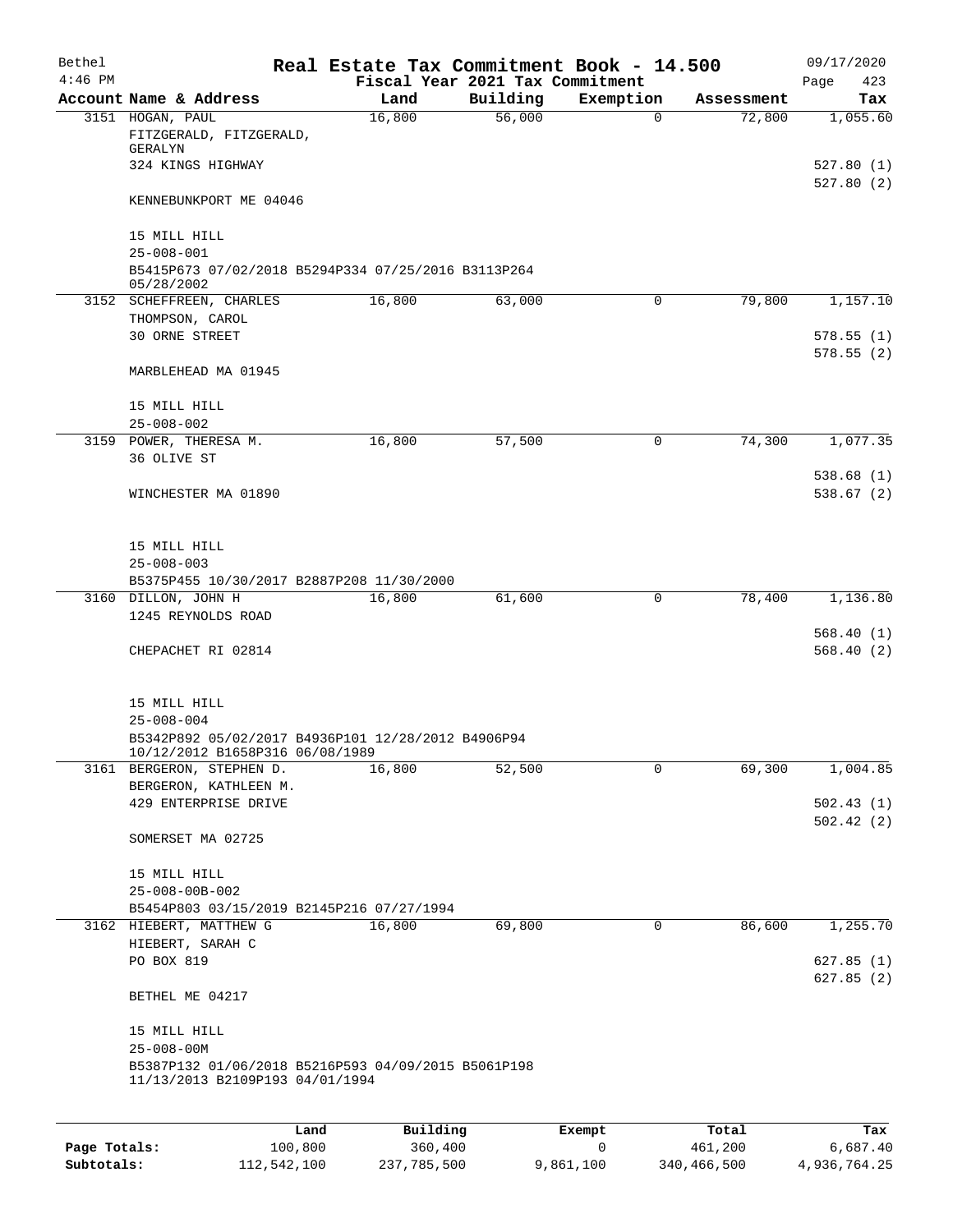| Bethel<br>$4:46$ PM |                                                     | Real Estate Tax Commitment Book - 14.500<br>Fiscal Year 2021 Tax Commitment |          |                   |            | 09/17/2020<br>424<br>Page |
|---------------------|-----------------------------------------------------|-----------------------------------------------------------------------------|----------|-------------------|------------|---------------------------|
|                     | Account Name & Address                              | Land                                                                        | Building | Exemption         | Assessment | Tax                       |
|                     | 3153 PARIKH, NIMESH R                               | 16,800                                                                      | 48,000   | $\mathbf 0$       | 64,800     | 939.60                    |
|                     | PARIKH, SWETA N                                     |                                                                             |          |                   |            |                           |
|                     | 6 AULSEN RD                                         |                                                                             |          |                   |            | 469.80(1)                 |
|                     |                                                     |                                                                             |          |                   |            | 469.80(2)                 |
|                     | SALEM NH 03079                                      |                                                                             |          |                   |            |                           |
|                     | 15 MILL HILL                                        |                                                                             |          |                   |            |                           |
|                     | $25 - 008 - 021$                                    |                                                                             |          |                   |            |                           |
|                     | B4252P66 01/16/2008                                 |                                                                             |          |                   |            |                           |
|                     | 3154 CAROLAN, JOHN D                                | 16,800                                                                      | 45,800   | 0                 | 62,600     | 907.70                    |
|                     | 28 NORTH ST. APT. 3                                 |                                                                             |          |                   |            |                           |
|                     |                                                     |                                                                             |          |                   |            | 453.85(1)                 |
|                     | PORTLAND ME 02356                                   |                                                                             |          |                   |            | 453.85(2)                 |
|                     |                                                     |                                                                             |          |                   |            |                           |
|                     |                                                     |                                                                             |          |                   |            |                           |
|                     | 15 MILL HILL                                        |                                                                             |          |                   |            |                           |
|                     | $25 - 008 - 022$                                    |                                                                             |          |                   |            |                           |
|                     | B3809P28 09/13/2005                                 |                                                                             |          |                   |            |                           |
|                     | 3155 FIORENTINI, REGINA L                           | 16,800                                                                      | 48,000   | 0                 | 64,800     | 939.60                    |
|                     | PO BOX 625                                          |                                                                             |          |                   |            |                           |
|                     |                                                     |                                                                             |          |                   |            | 469.80(1)                 |
|                     | BETHEL ME 04217                                     |                                                                             |          |                   |            | 469.80(2)                 |
|                     |                                                     |                                                                             |          |                   |            |                           |
|                     |                                                     |                                                                             |          |                   |            |                           |
|                     | 15 MILL HILL                                        |                                                                             |          |                   |            |                           |
|                     | $25 - 008 - 023$                                    |                                                                             |          |                   |            |                           |
|                     | B5211P111 03/03/2015 B4925P117 11/28/2012 B4872P272 |                                                                             |          |                   |            |                           |
|                     | 08/01/2012 B3860P178 12/09/2005                     |                                                                             |          |                   |            |                           |
|                     | 3156 PETRIN, MICHAEL GEORGE                         | 16,800                                                                      | 45,800   | 0                 | 62,600     | 907.70                    |
|                     | LAVERRIERE, KATIE MARIE                             |                                                                             |          |                   |            |                           |
|                     | 268 DENNETT ST                                      |                                                                             |          |                   |            | 453.85(1)                 |
|                     |                                                     |                                                                             |          |                   |            | 453.85(2)                 |
|                     | PORTSMOUTH NH 03801                                 |                                                                             |          |                   |            |                           |
|                     | 15 MILL HILL                                        |                                                                             |          |                   |            |                           |
|                     | $25 - 008 - 024$                                    |                                                                             |          |                   |            |                           |
|                     | B5439P658 10/30/2018 B5175P50 10/21/2014 B3210P234  |                                                                             |          |                   |            |                           |
|                     | 12/11/2002                                          |                                                                             |          |                   |            |                           |
|                     | 3157 CASTALDO, CARMINE                              | 16,800                                                                      | 44,700   | 0                 | 61,500     | 891.75                    |
|                     | CASTALDO, DONNA                                     |                                                                             |          |                   |            |                           |
|                     | 558 NEW DAM ROAD                                    |                                                                             |          |                   |            | 445.88 (1)                |
|                     |                                                     |                                                                             |          |                   |            | 445.87 (2)                |
|                     | NORTH WATERBORO ME                                  |                                                                             |          |                   |            |                           |
|                     | 04051                                               |                                                                             |          |                   |            |                           |
|                     |                                                     |                                                                             |          |                   |            |                           |
|                     | 15 MILL HILL                                        |                                                                             |          |                   |            |                           |
|                     | $25 - 008 - 025$                                    |                                                                             |          |                   |            |                           |
|                     | B4258P173 02/01/2008                                |                                                                             |          |                   |            |                           |
|                     | 3158 BROUSSEAU, MARK A                              | 16,800                                                                      | 50,000   | 25,000            | 41,800     | 606.10                    |
|                     | PO BOX 1533                                         |                                                                             |          | 01 Homestead (HM) |            |                           |
|                     |                                                     |                                                                             |          |                   |            | 303.05(1)                 |
|                     | BETHEL ME 04217                                     |                                                                             |          |                   |            | 303.05(2)                 |
|                     |                                                     |                                                                             |          |                   |            |                           |
|                     | 15 MILL HILL                                        |                                                                             |          |                   |            |                           |
|                     | $25 - 008 - 026$                                    |                                                                             |          |                   |            |                           |
|                     | B5388P385 01/16/2018 B4114P27 04/09/2007            |                                                                             |          |                   |            |                           |
|                     |                                                     |                                                                             |          |                   |            |                           |
|                     | Land                                                | Building                                                                    |          | Exempt            | Total      | Tax                       |
| Page Totals:        | 100,800                                             | 282,300                                                                     |          | 25,000            | 358,100    | 5,192.45                  |

**Subtotals:** 112,642,900 238,067,800 9,886,100 340,824,600 4,941,956.70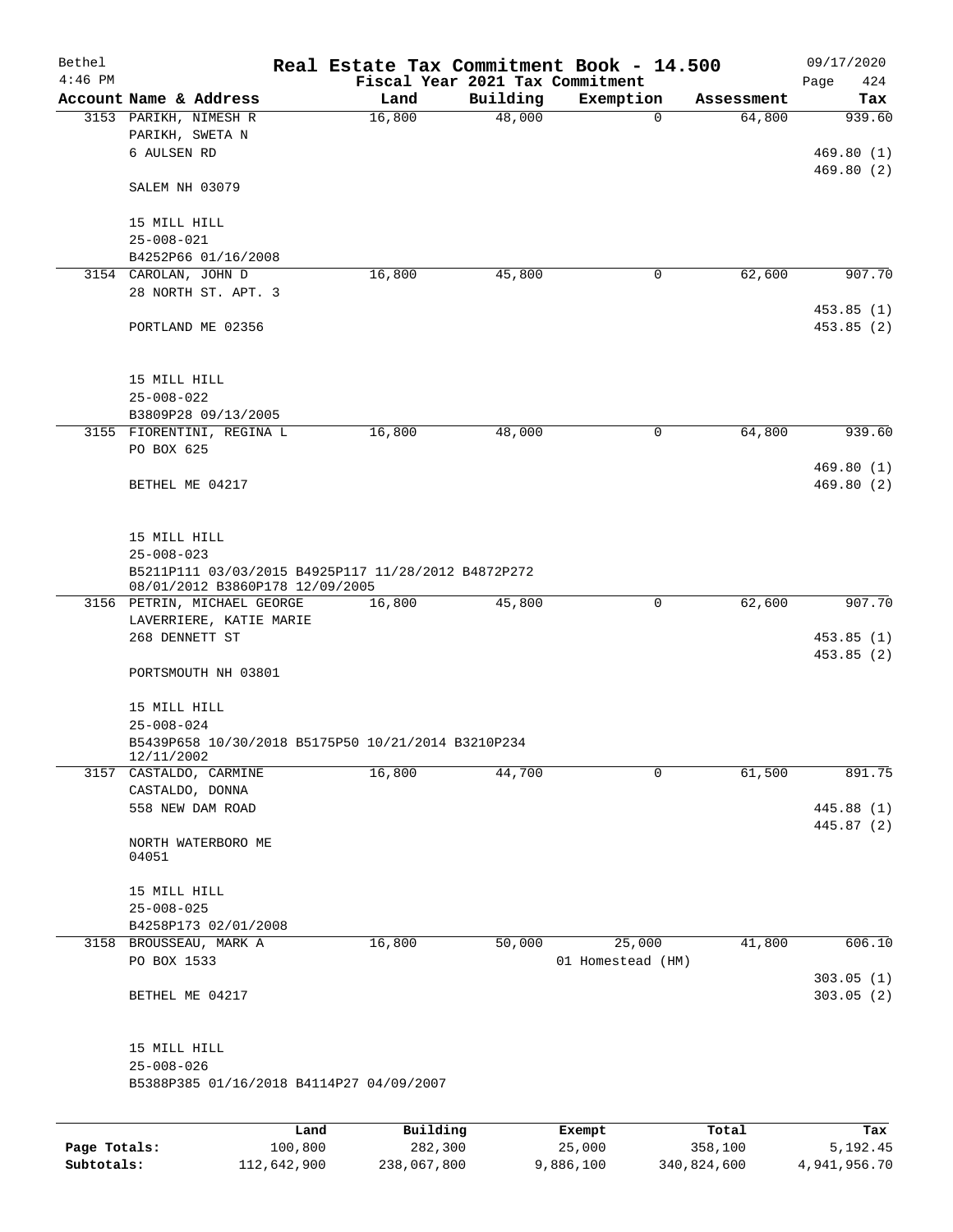| Bethel<br>$4:46$ PM |                                           |        |        |          | Real Estate Tax Commitment Book - 14.500<br>Fiscal Year 2021 Tax Commitment |            | 09/17/2020<br>Page<br>425 |
|---------------------|-------------------------------------------|--------|--------|----------|-----------------------------------------------------------------------------|------------|---------------------------|
|                     | Account Name & Address                    | Land   |        | Building | Exemption                                                                   | Assessment | Tax                       |
|                     | 3164 BLACK, WILLIAM                       | 46,400 |        | 227,300  | $\Omega$                                                                    | 273,700    | 3,968.65                  |
|                     | BLACK, JANET                              | Acres  | 0.25   |          |                                                                             |            |                           |
|                     | 2005 SE 26th AVENUE                       |        |        |          |                                                                             |            | 1,984.33(1)               |
|                     |                                           |        |        |          |                                                                             |            | 1,984.32(2)               |
|                     | FORT LAUDERDALE FL                        |        |        |          |                                                                             |            |                           |
|                     | 33316                                     |        |        |          |                                                                             |            |                           |
|                     | 7 MILL HILL                               |        |        |          |                                                                             |            |                           |
|                     | $25 - 010$                                |        |        |          |                                                                             |            |                           |
|                     | B2608P98 09/08/1998                       |        |        |          |                                                                             |            |                           |
|                     | 3165 MOREAU, MICHAEL F. &                 | 51,800 |        | 205,200  | 0                                                                           | 257,000    | 3,726.50                  |
|                     | ANNIE M.                                  |        |        |          |                                                                             |            |                           |
|                     | 41 BUNKER HILL AVE                        | Acres  | 0.34   |          |                                                                             |            |                           |
|                     |                                           |        |        |          |                                                                             |            | 1,863.25(1)               |
|                     | STRATHAM NH 03885                         |        |        |          |                                                                             |            | 1,863.25(2)               |
|                     |                                           |        |        |          |                                                                             |            |                           |
|                     | 5 MILL HILL                               |        |        |          |                                                                             |            |                           |
|                     | $25 - 011$                                |        |        |          |                                                                             |            |                           |
|                     | B5458P407 04/16/2019 B4421P259 03/30/2009 |        |        |          |                                                                             |            |                           |
|                     | 3166 NOLTE, FRED                          | 72,900 |        | 322,500  | 25,000                                                                      | 370,400    | 5,370.80                  |
|                     | NOLTE, SANDRA FRYE                        | Acres  | 0.46   |          | 01 Homestead (HM)                                                           |            |                           |
|                     | PO BOX 341                                |        |        |          |                                                                             |            | 2,685.40(1)               |
|                     |                                           |        |        |          |                                                                             |            | 2,685.40(2)               |
|                     | BETHEL ME 04217                           |        |        |          |                                                                             |            |                           |
|                     | 1 MILL HILL                               |        |        |          |                                                                             |            |                           |
|                     | $25 - 012$                                |        |        |          |                                                                             |            |                           |
|                     | B2552P1 05/01/1998                        |        |        |          |                                                                             |            |                           |
|                     | 3167 DRESSER, HARRY H JR                  |        | 52,100 | 228,500  | 31,000                                                                      | 249,600    | 3,619.20                  |
|                     | DRESSER, ELAINE S                         | Acres  | 0.35   |          | 01 Homestead (HM)                                                           |            |                           |
|                     | PO BOX 526                                |        |        |          | 12 WW2 Vet Res                                                              |            | 1,809.60(1)               |
|                     |                                           |        |        |          |                                                                             |            | 1,809.60(2)               |
|                     | BETHEL ME 04217                           |        |        |          |                                                                             |            |                           |
|                     |                                           |        |        |          |                                                                             |            |                           |
|                     | 10 CHURCH ST.<br>$25 - 013 - 00A$         |        |        |          |                                                                             |            |                           |
|                     | B3532P204 06/16/2004                      |        |        |          |                                                                             |            |                           |
|                     | 3168 GOULD ACADEMY (COX)                  | 42,600 |        | 209,900  | 0                                                                           | 252,500    | 3,661.25                  |
|                     | ATTN: BUSINESS OFFICE                     | Acres  | 0.21   |          |                                                                             |            |                           |
|                     | PO BOX 860                                |        |        |          |                                                                             |            | 1,830.63(1)               |
|                     |                                           |        |        |          |                                                                             |            | 1,830.62(2)               |
|                     | BETHEL ME 04217                           |        |        |          |                                                                             |            |                           |
|                     |                                           |        |        |          |                                                                             |            |                           |
|                     | 14 CHURCH ST                              |        |        |          |                                                                             |            |                           |
|                     | $25 - 013 - 00B$                          |        |        |          |                                                                             | 174,900    |                           |
|                     | 3169 BORCHERT, DONALD<br>GRIFFITHS, SARAH | 51,100 | 0.31   | 123,800  | 0                                                                           |            | 2,536.05                  |
|                     | PO BOX 85                                 | Acres  |        |          |                                                                             |            | 1,268.03(1)               |
|                     | 68 ELM STREET                             |        |        |          |                                                                             |            | 1,268.02(2)               |
|                     | BETHEL ME 04217                           |        |        |          |                                                                             |            |                           |
|                     |                                           |        |        |          |                                                                             |            |                           |
|                     | 12 PARK ST.                               |        |        |          |                                                                             |            |                           |
|                     | $25 - 014$                                |        |        |          |                                                                             |            |                           |
|                     | B5475P783 08/23/2019 B2949P159 05/31/2001 |        |        |          |                                                                             |            |                           |
|                     |                                           |        |        |          |                                                                             |            |                           |
|                     |                                           |        |        |          |                                                                             |            |                           |
|                     |                                           |        |        |          |                                                                             |            |                           |

|              | Land        | Building    | Exempt    | Total       | Tax          |
|--------------|-------------|-------------|-----------|-------------|--------------|
| Page Totals: | 316,900     | 1,317,200   | 56,000    | 1,578,100   | 22,882.45    |
| Subtotals:   | 112,959,800 | 239,385,000 | 9,942,100 | 342,402,700 | 4,964,839.15 |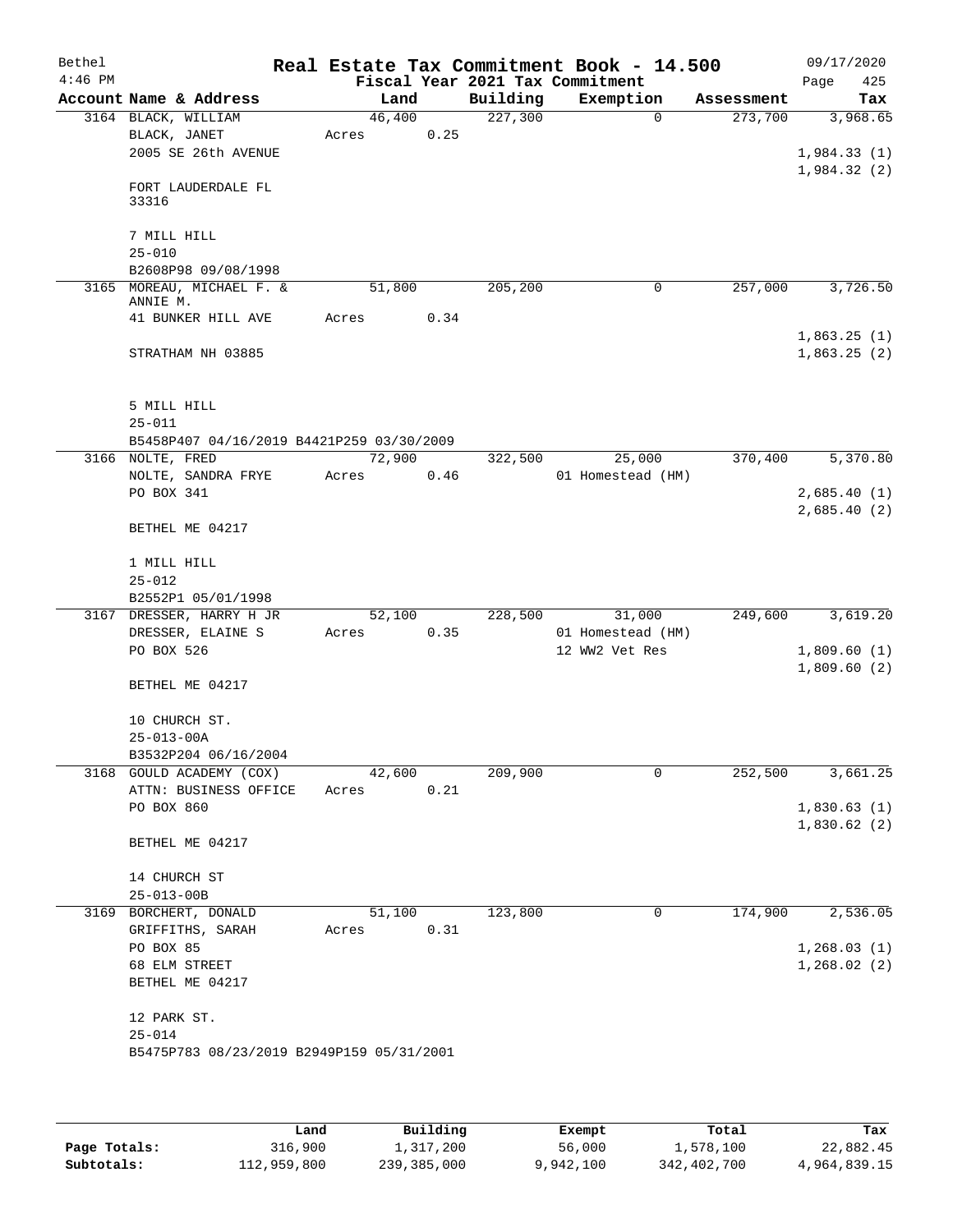| Bethel    |                                                                                              |       |                |          |                     | Real Estate Tax Commitment Book - 14.500 |                                      | 09/17/2020                  |  |
|-----------|----------------------------------------------------------------------------------------------|-------|----------------|----------|---------------------|------------------------------------------|--------------------------------------|-----------------------------|--|
| $4:46$ PM |                                                                                              |       |                |          |                     | Fiscal Year 2021 Tax Commitment          |                                      | Page<br>426                 |  |
|           | Account Name & Address                                                                       |       | Land<br>51,600 |          | Building<br>120,700 | Exemption                                | Assessment<br>$\mathbf 0$<br>172,300 | Tax<br>2,498.35             |  |
|           | 3170 HARKINS, ROBERT J<br>HARKINS, SALLY F<br>PO BOX 45                                      | Acres |                | 0.33     |                     |                                          |                                      | 1, 249.18(1)                |  |
|           | BETHEL ME 04217                                                                              |       |                |          |                     |                                          |                                      | 1, 249.17(2)                |  |
|           | 14 PARK ST.<br>$25 - 015$                                                                    |       |                |          |                     |                                          |                                      |                             |  |
|           | B5369P243 09/25/2017 B4722P126 05/31/2011 B4620P304<br>08/13/2010                            |       |                |          |                     |                                          |                                      |                             |  |
|           | 3171 MUSSETT, OLIVIA E.                                                                      |       | 56,600         |          | 297,400             |                                          | 0<br>354,000                         | 5,133.00                    |  |
|           | BARRETT, BARBRA V<br>PO BOX 1346                                                             | Acres |                | 0.61     |                     |                                          |                                      | 2,566.50(1)                 |  |
|           | BETHEL ME 04217                                                                              |       |                |          |                     |                                          |                                      | 2,566.50(2)                 |  |
|           | 16 PARK ST.<br>$25 - 016$                                                                    |       |                |          |                     |                                          |                                      |                             |  |
|           | B5460P616 04/30/2019 B2315P316 04/09/1996                                                    |       |                |          |                     |                                          |                                      |                             |  |
|           | 3172 Ostermann, Keith                                                                        |       | 40,500         |          | 82,400              |                                          | $\mathbf 0$<br>122,900               | 1,782.05                    |  |
|           | Hirnak, Cary M                                                                               | Acres |                | 0.19     |                     |                                          |                                      |                             |  |
|           | 676 MEADOW RD                                                                                |       |                |          |                     |                                          |                                      | 891.03 (1)                  |  |
|           | TOPSHAM ME 04086                                                                             |       |                |          |                     |                                          |                                      | 891.02 (2)                  |  |
|           | 18 PARK ST.<br>$25 - 017$                                                                    |       |                |          |                     |                                          |                                      |                             |  |
|           | B5494P441 11/25/2019 B1768P321 11/09/1990                                                    |       |                |          |                     |                                          |                                      |                             |  |
|           | 3173 SZUBA, SCOTT                                                                            |       | 50,900         |          | 144,700             |                                          | 0<br>195,600                         | 2,836.20                    |  |
|           | SZUBA, SIMONE                                                                                | Acres |                | 0.30     |                     |                                          |                                      |                             |  |
|           | 140 NORTH ROAD                                                                               |       |                |          |                     |                                          |                                      | 1,418.10(1)                 |  |
|           | EAST KINGSTON NH 03827                                                                       |       |                |          |                     |                                          |                                      | 1,418.10(2)                 |  |
|           | 20 PARK ST.                                                                                  |       |                |          |                     |                                          |                                      |                             |  |
|           | $25 - 018$                                                                                   |       |                |          |                     |                                          |                                      |                             |  |
|           | B5210P485 03/02/2015 B3769P343 07/29/2005                                                    |       |                |          |                     |                                          |                                      |                             |  |
|           | 3174 TIBBETTS, BRIAN C                                                                       |       | 52,300         |          | 131,000             | 25,000                                   | 158,300                              | 2,295.35                    |  |
|           | TIBBETTS, KATHY B                                                                            | Acres |                | 0.73     |                     | 01 Homestead (HM)                        |                                      |                             |  |
|           | PO BOX 123                                                                                   |       |                |          |                     |                                          |                                      | 1, 147.68(1)<br>1,147.67(2) |  |
|           | BETHEL ME 04217                                                                              |       |                |          |                     |                                          |                                      |                             |  |
|           | 24 PARK ST.<br>$25 - 019$                                                                    |       |                |          |                     |                                          |                                      |                             |  |
|           | B3106P321 05/09/2002                                                                         |       |                |          |                     |                                          |                                      |                             |  |
|           | 3175 TWADDEL, NATALIE                                                                        |       | 11,800         |          | 111,200             |                                          | 123,000<br>0                         | 1,783.50                    |  |
|           | TWADDEL, NORMAN                                                                              |       |                |          |                     |                                          |                                      |                             |  |
|           | 10 LONGFELLOW ROAD                                                                           |       |                |          |                     |                                          |                                      | 891.75 (1)                  |  |
|           | GORHAM ME 04098                                                                              |       |                |          |                     |                                          |                                      | 891.75 (2)                  |  |
|           | 31 PARK ST                                                                                   |       |                |          |                     |                                          |                                      |                             |  |
|           | $25 - 020 - 001$<br>B4965P9 03/15/2013 B4709P208 04/12/2011 B3994P74<br>08/22/2006 B3156P210 |       |                |          |                     |                                          |                                      |                             |  |
|           |                                                                                              |       |                |          |                     |                                          |                                      |                             |  |
|           |                                                                                              |       |                |          |                     |                                          |                                      |                             |  |
|           |                                                                                              | Land  |                | Building |                     | Exempt                                   | Total                                | Tax                         |  |

|              | Land        | Building    | Exempt    | Total       | Tax          |
|--------------|-------------|-------------|-----------|-------------|--------------|
| Page Totals: | 263,700     | 887,400     | 25,000    | 1,126,100   | 16,328.45    |
| Subtotals:   | 113,223,500 | 240,272,400 | 9,967,100 | 343,528,800 | 4,981,167.60 |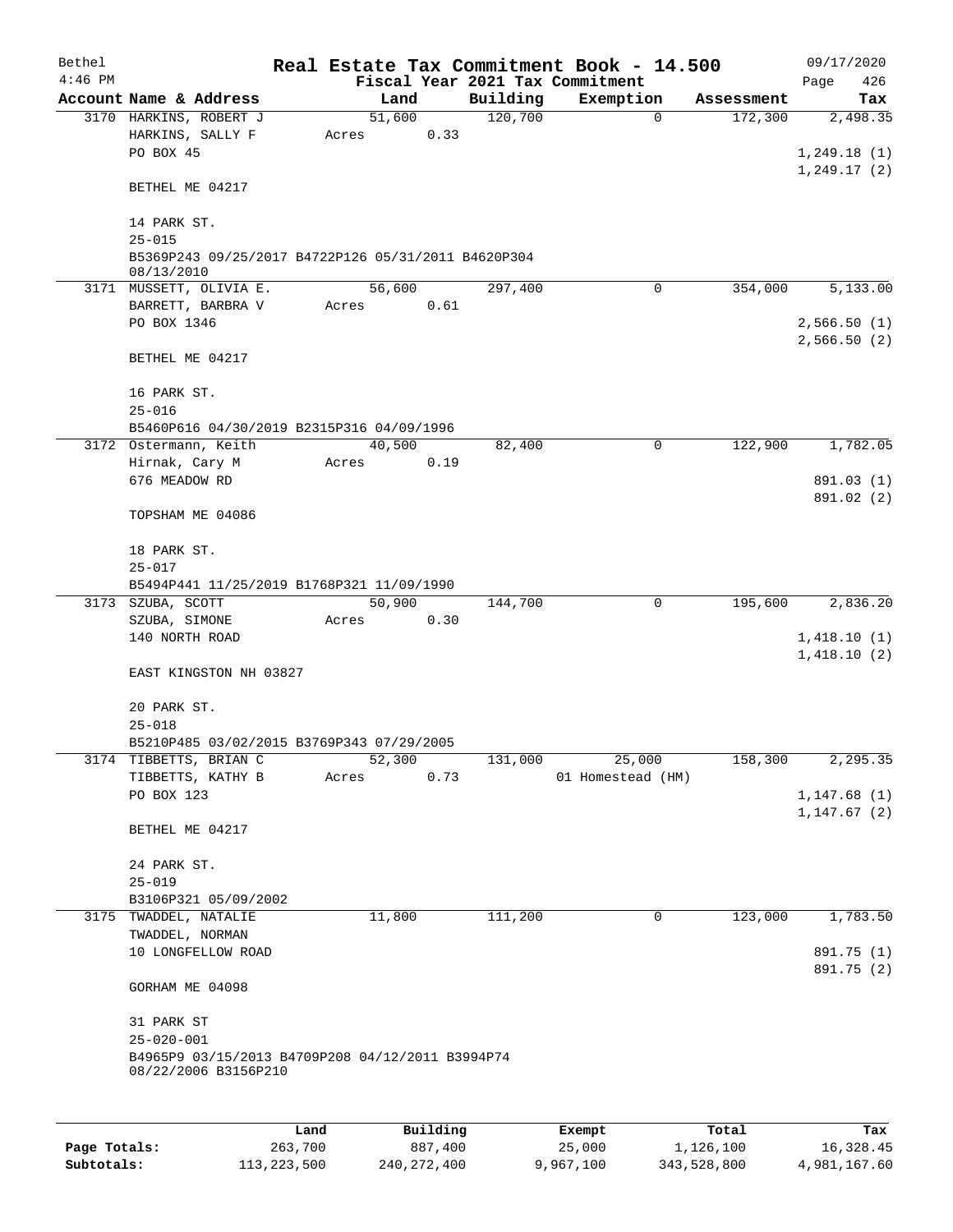| Bethel       |                                                      |               |                                                     |                                 | Real Estate Tax Commitment Book - 14.500 |                      | 09/17/2020                 |
|--------------|------------------------------------------------------|---------------|-----------------------------------------------------|---------------------------------|------------------------------------------|----------------------|----------------------------|
| $4:46$ PM    |                                                      |               |                                                     | Fiscal Year 2021 Tax Commitment |                                          |                      | Page<br>427                |
|              | Account Name & Address                               |               | Land                                                | Building                        | Exemption                                | Assessment           | Tax                        |
|              | 1753 CARR, ALEXANDER E<br>PO BOX 64                  |               | 11,800                                              | 95,800                          | $\mathbf 0$                              | 107,600              | 1,560.20                   |
|              |                                                      |               |                                                     |                                 |                                          |                      | 780.10(1)                  |
|              | NEWRY ME 04261                                       |               |                                                     |                                 |                                          |                      | 780.10(2)                  |
|              |                                                      |               |                                                     |                                 |                                          |                      |                            |
|              |                                                      |               |                                                     |                                 |                                          |                      |                            |
|              | 31 PARK ST<br>$25 - 020 - 002$                       |               |                                                     |                                 |                                          |                      |                            |
|              |                                                      |               | B5413P588 06/18/2018 B5371P13 10/02/2017 B5278P216  |                                 |                                          |                      |                            |
|              | 04/26/2016 B4709P208 12/04/2011                      |               |                                                     |                                 |                                          |                      |                            |
|              | 1755 KELLEY, MATHEW                                  |               | 11,800                                              | 59,100                          | $\mathbf 0$                              | 70,900               | 1,028.05                   |
|              | 231 MAIN STREET                                      |               |                                                     |                                 |                                          |                      | 514.03(1)                  |
|              | NORWAY ME 04268                                      |               |                                                     |                                 |                                          |                      | 514.02(2)                  |
|              |                                                      |               |                                                     |                                 |                                          |                      |                            |
|              |                                                      |               |                                                     |                                 |                                          |                      |                            |
|              | 31 PARK ST                                           |               |                                                     |                                 |                                          |                      |                            |
|              | $25 - 020 - 003$                                     |               | B4915P228 11/05/2012 B4709P208 04/08/2011           |                                 |                                          |                      |                            |
|              | 1754 STOCKAMORE, BRENDA J                            |               | 11,800                                              | 70,600                          | 0                                        | 82,400               | 1,194.80                   |
|              | STOCKAMORE, RICHARD D                                |               |                                                     |                                 |                                          |                      |                            |
|              | 82 PARK AVE                                          |               |                                                     |                                 |                                          |                      | 597.40(1)                  |
|              |                                                      |               |                                                     |                                 |                                          |                      | 597.40(2)                  |
|              | HAMPTON NH 03842                                     |               |                                                     |                                 |                                          |                      |                            |
|              | 31 PARK ST                                           |               |                                                     |                                 |                                          |                      |                            |
|              | $25 - 020 - 004$                                     |               |                                                     |                                 |                                          |                      |                            |
|              |                                                      |               | B5293P9 07/18/2016 B5252P182 11/03/2015 B4709P208   |                                 |                                          |                      |                            |
|              | 12/04/2011                                           |               |                                                     |                                 |                                          |                      |                            |
|              | 3176 GOULD ACADEMY (KAILEY)<br>ATTN: BUSINESS OFFICE |               | 43,600<br>0.22<br>Acres                             | 205,600                         | 0                                        | 249,200              | 3,613.40                   |
|              | PO BOX 860                                           |               |                                                     |                                 |                                          |                      | 1,806.70(1)                |
|              |                                                      |               |                                                     |                                 |                                          |                      | 1,806.70(2)                |
|              | BETHEL ME 04217                                      |               |                                                     |                                 |                                          |                      |                            |
|              |                                                      |               |                                                     |                                 |                                          |                      |                            |
|              | 36 PARK ST.<br>$25 - 021$                            |               |                                                     |                                 |                                          |                      |                            |
|              | B1493P133                                            |               |                                                     |                                 |                                          |                      |                            |
| 3177         | <b>GOULD ACADEMY</b>                                 |               | 26,300                                              | 116,200                         | $\mathbf 0$                              | 142,500              | 2,066.25                   |
|              | PO BOX 860                                           |               | 0.08<br>Acres                                       |                                 |                                          |                      |                            |
|              |                                                      |               |                                                     |                                 |                                          |                      | 1,033.13(1)                |
|              | BETHEL ME 04217                                      |               |                                                     |                                 |                                          |                      | 1,033.12(2)                |
|              |                                                      |               |                                                     |                                 |                                          |                      |                            |
|              | 7 PARK ST.                                           |               |                                                     |                                 |                                          |                      |                            |
|              | $25 - 022$                                           |               |                                                     |                                 |                                          |                      |                            |
|              |                                                      |               | B5508P654 02/24/2020 B5122P227 06/05/2014 B1858P312 |                                 |                                          |                      |                            |
|              | 01/08/1992 B1284P29 10/16/1984<br>3178 GOULD ACADEMY |               | 26,300                                              | 116,000                         | 0                                        | $1\overline{42,300}$ | 2,063.35                   |
|              | ATTN: BUSINESS OFFICE,                               |               | 0.08<br>Acres                                       |                                 |                                          |                      |                            |
|              | BETH MCWILLIAMS, CFO                                 |               |                                                     |                                 |                                          |                      |                            |
|              | PO BOX 860                                           |               |                                                     |                                 |                                          |                      | 1,031.68(1)<br>1,031.67(2) |
|              | BETHEL ME 04217                                      |               |                                                     |                                 |                                          |                      |                            |
|              |                                                      |               |                                                     |                                 |                                          |                      |                            |
|              | 5 PARK ST.                                           |               |                                                     |                                 |                                          |                      |                            |
|              | $25 - 023$                                           |               |                                                     |                                 |                                          |                      |                            |
|              |                                                      |               | B4806P162 01/17/2012 B3143P140 07/29/2002           |                                 |                                          |                      |                            |
|              |                                                      | Land          | Building                                            |                                 | Exempt                                   | Total                | Tax                        |
| Page Totals: |                                                      | 131,600       | 663,300                                             |                                 | 0                                        | 794,900              | 11,526.05                  |
| Subtotals:   |                                                      | 113, 355, 100 | 240,935,700                                         |                                 | 9,967,100                                | 344, 323, 700        | 4,992,693.65               |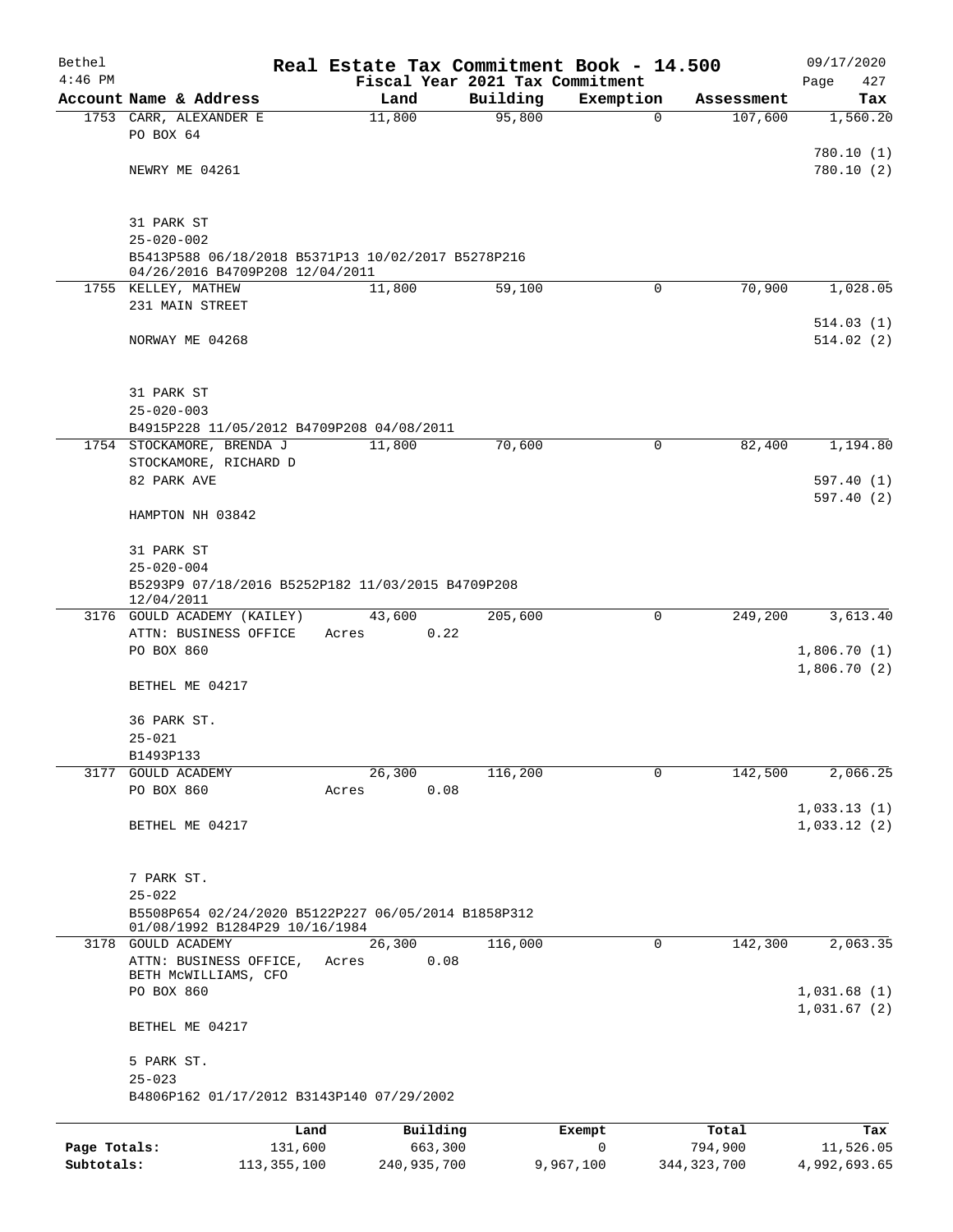| Bethel    |                                                 |       |             |      | Real Estate Tax Commitment Book - 14.500 |           |          |            | 09/17/2020                 |
|-----------|-------------------------------------------------|-------|-------------|------|------------------------------------------|-----------|----------|------------|----------------------------|
| $4:46$ PM |                                                 |       |             |      | Fiscal Year 2021 Tax Commitment          |           |          |            | 428<br>Page                |
|           | Account Name & Address                          |       | Land        |      | Building                                 | Exemption |          | Assessment | Tax                        |
|           | 4948 GOULD ACADEMY                              |       | $\mathbf 0$ |      | 541,200                                  |           | $\Omega$ | 541,200    | 7,847.40                   |
|           | (HEADMASTER HOUSE)<br>ATTN: BUSINESS OFFICE     |       |             |      |                                          |           |          |            |                            |
|           | P.O. BOX 860                                    |       |             |      |                                          |           |          |            | 3,923.70(1)                |
|           |                                                 |       |             |      |                                          |           |          |            | 3,923.70 (2)               |
|           | BETHEL ME 04217                                 |       |             |      |                                          |           |          |            |                            |
|           |                                                 |       |             |      |                                          |           |          |            |                            |
|           | CHURCH STREET                                   |       |             |      |                                          |           |          |            |                            |
|           | $25 - 029.001$                                  |       |             |      |                                          |           |          |            |                            |
|           | 3185 GOULD ACADEMY<br>ATTN: BUSINESS OFFICE,    | Acres | 56,800      | 0.96 | 168,400                                  |           | 0        | 225,200    | 3,265.40                   |
|           | BETH MCWILLIAMS, CFO                            |       |             |      |                                          |           |          |            |                            |
|           | PO BOX 860                                      |       |             |      |                                          |           |          |            | 1,632.70(1)                |
|           |                                                 |       |             |      |                                          |           |          |            | 1,632.70(2)                |
|           | BETHEL ME 04217                                 |       |             |      |                                          |           |          |            |                            |
|           | CHURCH ST E/S                                   |       |             |      |                                          |           |          |            |                            |
|           | $25 - 030 - 001$                                |       |             |      |                                          |           |          |            |                            |
|           | 3186 GOULD ACADEMY                              |       | 55,700      |      | 94,600                                   |           | 0        | 150,300    | 2,179.35                   |
|           | (HUTCHINSON)                                    |       |             |      |                                          |           |          |            |                            |
|           | ATTN: BUSINESS OFFICE                           | Acres |             | 0.55 |                                          |           |          |            |                            |
|           | PO BOX 860                                      |       |             |      |                                          |           |          |            | 1,089.68(1)<br>1,089.67(2) |
|           | BETHEL ME 04217                                 |       |             |      |                                          |           |          |            |                            |
|           |                                                 |       |             |      |                                          |           |          |            |                            |
|           | $25 - 030 - 002$                                |       |             |      |                                          |           |          |            |                            |
|           | 3187 GOULD ACADEMY                              |       | 54,600      |      | 74,200                                   |           | 0        | 128,800    | 1,867.60                   |
|           | (THOMPSON)                                      |       |             |      |                                          |           |          |            |                            |
|           | ATTN: BUSINESS OFFICE<br>PO BOX 860             | Acres |             | 0.48 |                                          |           |          |            |                            |
|           |                                                 |       |             |      |                                          |           |          |            | 933.80 (1)<br>933.80 (2)   |
|           | BETHEL ME 04217                                 |       |             |      |                                          |           |          |            |                            |
|           |                                                 |       |             |      |                                          |           |          |            |                            |
|           |                                                 |       |             |      |                                          |           |          |            |                            |
|           | $25 - 030 - 003$<br>3188 GOULD ACADEMY (GARBER) |       |             |      | 107,900                                  |           | 0        | 159,000    | 2,305.50                   |
|           | ATTN: BUSINESS OFFICE                           | Acres | 51,100      | 0.31 |                                          |           |          |            |                            |
|           | PO BOX 860                                      |       |             |      |                                          |           |          |            | 1,152.75(1)                |
|           |                                                 |       |             |      |                                          |           |          |            | 1,152.75(2)                |
|           | BETHEL ME 04217                                 |       |             |      |                                          |           |          |            |                            |
|           | 8 WINTER STREET                                 |       |             |      |                                          |           |          |            |                            |
|           | $25 - 030 - 004$                                |       |             |      |                                          |           |          |            |                            |
| 4985      | <b>GOULD ACADEMY (GARDEN</b>                    |       | 11,000      |      | 220,400                                  |           | 0        | 231,400    | 3,355.30                   |
|           | HOUSE)                                          |       |             |      |                                          |           |          |            |                            |
|           | ATTN: BUSINESS OFFICE                           | Acres |             | 0.21 |                                          |           |          |            |                            |
|           | PO BOX 860                                      |       |             |      |                                          |           |          |            | 1,677.65(1)                |
|           | BETHEL ME 04217                                 |       |             |      |                                          |           |          |            | 1,677.65(2)                |
|           |                                                 |       |             |      |                                          |           |          |            |                            |
|           | 1 WINTER ST                                     |       |             |      |                                          |           |          |            |                            |
|           | $25 - 030 - 005$                                |       |             |      |                                          |           |          |            |                            |
|           |                                                 |       |             |      |                                          |           |          |            |                            |

|              | Land        | Building    | Exempt    | Total       | Tax          |
|--------------|-------------|-------------|-----------|-------------|--------------|
| Page Totals: | 229,200     | 1,206,700   |           | 1,435,900   | 20,820.55    |
| Subtotals:   | 113,584,300 | 242,142,400 | 9,967,100 | 345,759,600 | 5,013,514.20 |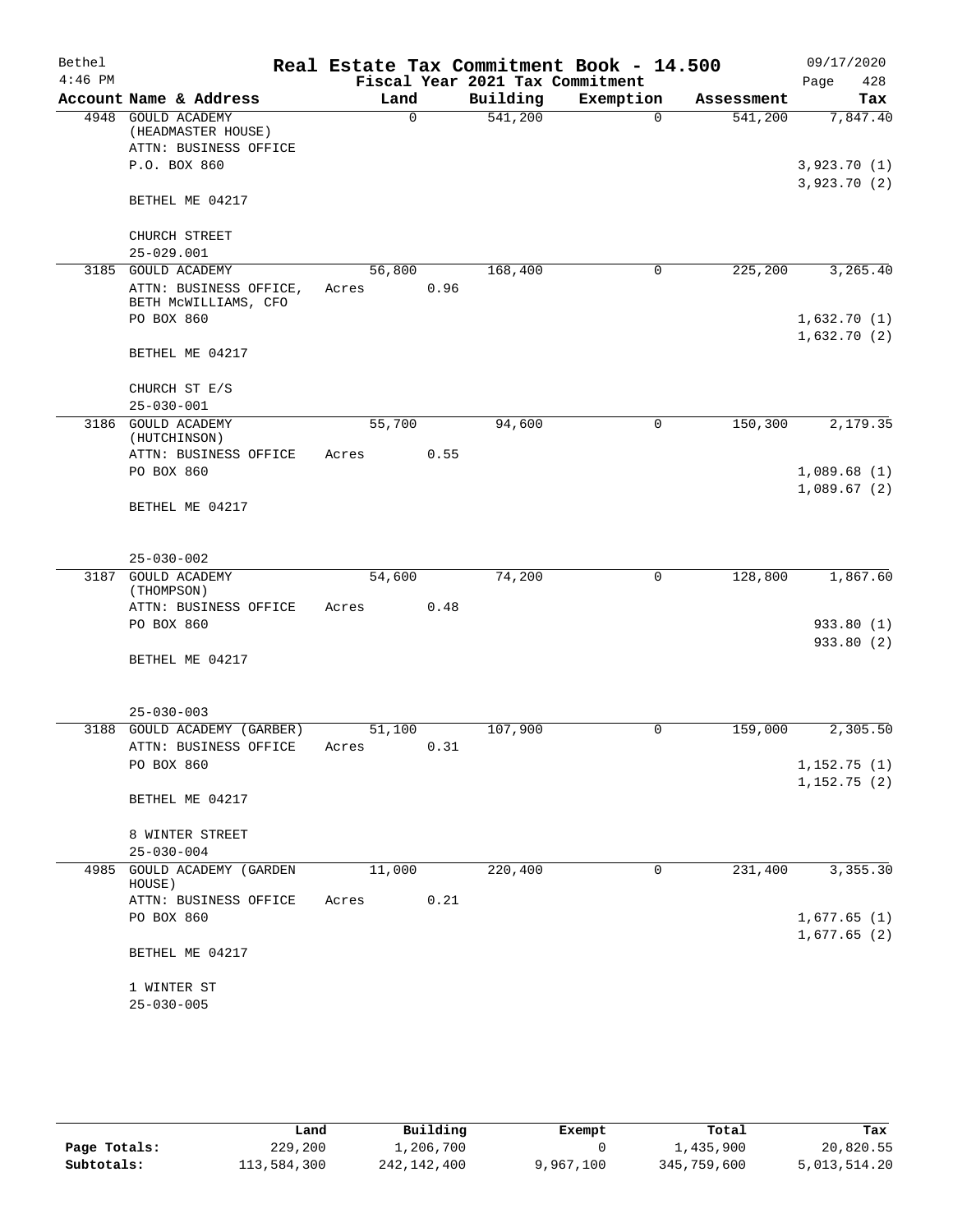| $4:46$ PM |                                                     |       |        |      |          | Real Estate Tax Commitment Book - 14.500<br>Fiscal Year 2021 Tax Commitment |            | 09/17/2020<br>429<br>Page |
|-----------|-----------------------------------------------------|-------|--------|------|----------|-----------------------------------------------------------------------------|------------|---------------------------|
|           | Account Name & Address                              |       | Land   |      | Building | Exemption                                                                   | Assessment | Tax                       |
|           | 3189 SHEPHERD, THOMAS A                             |       | 52,100 |      | 141,800  | $\Omega$                                                                    | 193,900    | 2,811.55                  |
|           |                                                     |       |        |      |          |                                                                             |            |                           |
|           | SHEPHERD, ELIZABETH                                 | Acres |        | 0.35 |          |                                                                             |            |                           |
|           | PO BOX 185                                          |       |        |      |          |                                                                             |            | 1,405.78(1)               |
|           |                                                     |       |        |      |          |                                                                             |            | 1,405.77(2)               |
|           | BETHEL ME 04217                                     |       |        |      |          |                                                                             |            |                           |
|           |                                                     |       |        |      |          |                                                                             |            |                           |
|           | 68 ELM ST.                                          |       |        |      |          |                                                                             |            |                           |
|           | $25 - 031$                                          |       |        |      |          |                                                                             |            |                           |
|           | B4347P5460 04/30/2019 B5216P56 04/03/2015 B4753P271 |       |        |      |          |                                                                             |            |                           |
|           | 08/26/2011 B4180P111 08/17/2007                     |       |        |      |          |                                                                             |            |                           |
|           | 505 BROWN, LELAND R                                 |       | 40,100 |      | $\Omega$ | $\Omega$                                                                    | 40,100     | 581.45                    |
|           | 2088 TOCOBAGA LANE                                  | Acres |        | 0.23 |          |                                                                             |            |                           |
|           |                                                     |       |        |      |          |                                                                             |            | 290.73 (1)                |
|           |                                                     |       |        |      |          |                                                                             |            |                           |
|           | NOKOMIS FL 34275                                    |       |        |      |          |                                                                             |            | 290.72 (2)                |
|           |                                                     |       |        |      |          |                                                                             |            |                           |
|           |                                                     |       |        |      |          |                                                                             |            |                           |
|           | RAILROAD                                            |       |        |      |          |                                                                             |            |                           |
|           | $25 - 031 - 001$                                    |       |        |      |          |                                                                             |            |                           |
|           | B4753P271 08/26/2011                                |       |        |      |          |                                                                             |            |                           |
|           | 3190 WITTER, MARJORIE                               |       | 54,800 |      | 100,500  | 31,000                                                                      | 124,300    | 1,802.35                  |
|           | PO BOX 882                                          |       |        |      |          |                                                                             |            |                           |
|           |                                                     | Acres |        | 0.49 |          | 01 Homestead (HM)                                                           |            |                           |
|           |                                                     |       |        |      |          | 12 WW2 Vet Res                                                              |            | 901.18(1)                 |
|           | BETHEL ME 04217                                     |       |        |      |          |                                                                             |            | 901.17(2)                 |
|           |                                                     |       |        |      |          |                                                                             |            |                           |
|           |                                                     |       |        |      |          |                                                                             |            |                           |
|           | 62 ELM ST.                                          |       |        |      |          |                                                                             |            |                           |
|           | $25 - 032$                                          |       |        |      |          |                                                                             |            |                           |
|           |                                                     |       |        |      |          |                                                                             |            |                           |
|           | B2900P110 01/11/2001                                |       |        |      |          |                                                                             |            |                           |
|           | 3191 KULIK, MARTIN M JR                             |       | 40,500 |      | 173,900  | 31,000                                                                      | 183,400    | 2,659.30                  |
|           | KULIK, LYNNE Z                                      | Acres |        | 0.19 |          | 01 Homestead (HM)                                                           |            |                           |
|           | 60 ELM ST                                           |       |        |      |          | 12 WW2 Vet Res                                                              |            | 1,329.65(1)               |
|           |                                                     |       |        |      |          |                                                                             |            | 1,329.65(2)               |
|           | BETHEL ME 04217                                     |       |        |      |          |                                                                             |            |                           |
|           |                                                     |       |        |      |          |                                                                             |            |                           |
|           |                                                     |       |        |      |          |                                                                             |            |                           |
|           | 60 ELM ST.                                          |       |        |      |          |                                                                             |            |                           |
|           | $25 - 033$                                          |       |        |      |          |                                                                             |            |                           |
|           | B5254P280 11/16/2015 B4014P342 09/22/2006 B2634P168 |       |        |      |          |                                                                             |            |                           |
|           | 3193 GOULD ACADEMY                                  |       | 78,200 |      | 299,100  | 0                                                                           | 377,300    | 5,470.85                  |
|           | ATTN: BUSINESS OFFICE,                              | Acres |        | 0.52 |          |                                                                             |            |                           |
|           | BETH MCWILLIAMS, CFO                                |       |        |      |          |                                                                             |            |                           |
|           | PO BOX 860                                          |       |        |      |          |                                                                             |            | 2,735.43(1)               |
|           |                                                     |       |        |      |          |                                                                             |            | 2,735.42(2)               |
|           | BETHEL ME 04217                                     |       |        |      |          |                                                                             |            |                           |
|           |                                                     |       |        |      |          |                                                                             |            |                           |
|           |                                                     |       |        |      |          |                                                                             |            |                           |
|           | 20 ELM ST                                           |       |        |      |          |                                                                             |            |                           |
|           | $25 - 034 - 001$                                    |       |        |      |          |                                                                             |            |                           |
|           | 3194 GOULD ACADEMY                                  |       | 45,500 |      | 11,700   | 0                                                                           | 57,200     | 829.40                    |
|           | ATTN: BUSINESS OFFICE,                              | Acres |        | 0.24 |          |                                                                             |            |                           |
|           | BETH MCWILLIAMS, CFO                                |       |        |      |          |                                                                             |            |                           |
|           | PO BOX 860                                          |       |        |      |          |                                                                             |            | 414.70 (1)                |
|           |                                                     |       |        |      |          |                                                                             |            | 414.70 (2)                |
|           |                                                     |       |        |      |          |                                                                             |            |                           |
|           | BETHEL ME 04217                                     |       |        |      |          |                                                                             |            |                           |
|           |                                                     |       |        |      |          |                                                                             |            |                           |
|           |                                                     |       |        |      |          |                                                                             |            |                           |
|           | 23 CHURCH ST.                                       |       |        |      |          |                                                                             |            |                           |
|           | $25 - 035$                                          |       |        |      |          |                                                                             |            |                           |
|           | B4682P263 01/14/2011 B3976P318 07/24/2006           |       |        |      |          |                                                                             |            |                           |
|           |                                                     |       |        |      |          |                                                                             |            |                           |
|           |                                                     |       |        |      |          |                                                                             |            |                           |

|              | Land        | Building    | Exempt     | Total       | Tax          |
|--------------|-------------|-------------|------------|-------------|--------------|
| Page Totals: | 311,200     | 727,000     | 62,000     | 976,200     | 14, 154.90   |
| Subtotals:   | 113,895,500 | 242,869,400 | 10,029,100 | 346,735,800 | 5,027,669.10 |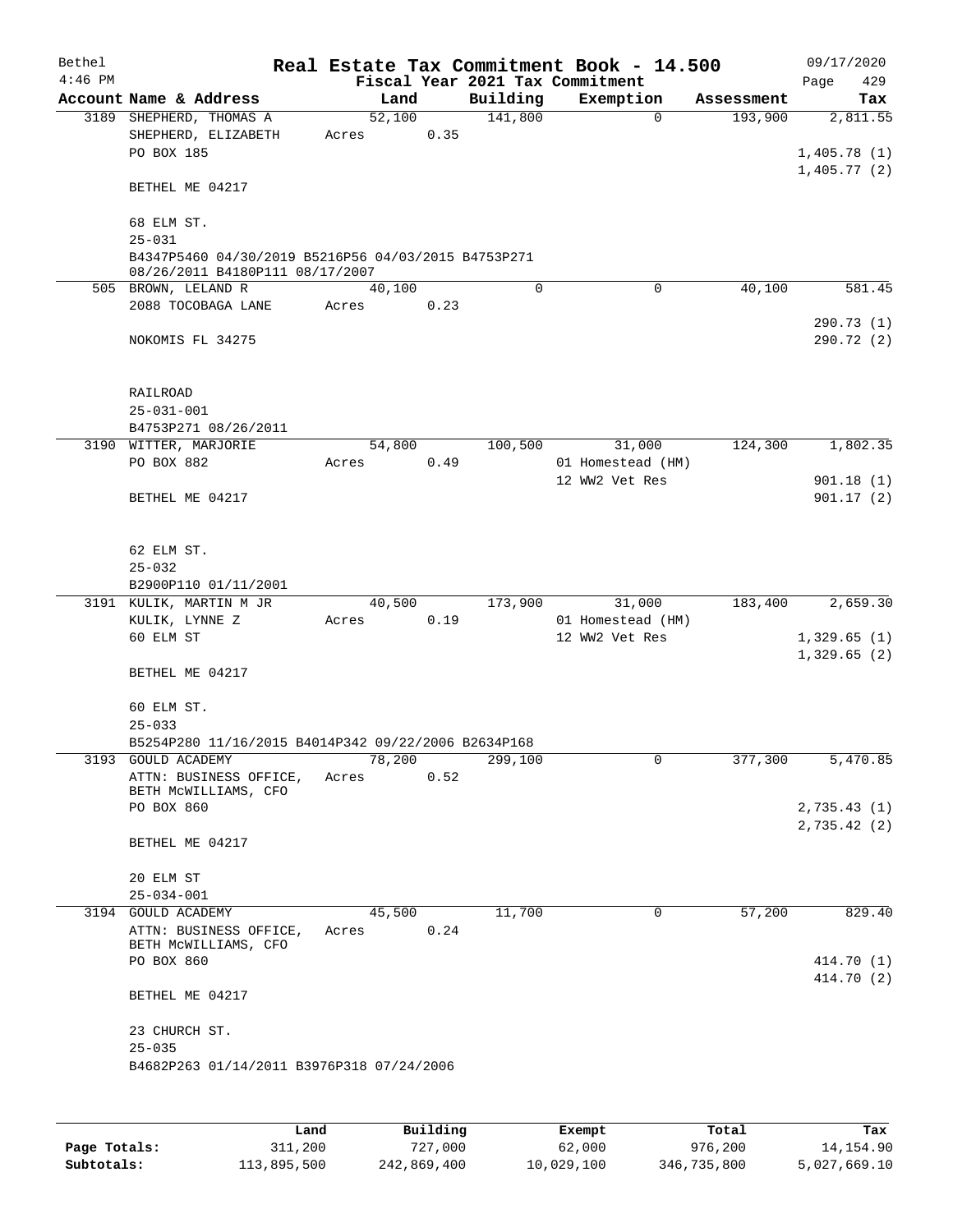| Bethel       |                                                                    |                |           |                     | Real Estate Tax Commitment Book - 14.500 |                       | 09/17/2020                 |  |  |  |
|--------------|--------------------------------------------------------------------|----------------|-----------|---------------------|------------------------------------------|-----------------------|----------------------------|--|--|--|
| $4:46$ PM    |                                                                    |                |           |                     | Fiscal Year 2021 Tax Commitment          |                       | 430<br>Page                |  |  |  |
|              | Account Name & Address<br>3195 BUMPUS HISTORIC MINE,               | Land<br>50,900 |           | Building<br>225,700 | Exemption<br>$\mathbf 0$                 | Assessment<br>276,600 | Tax<br>4,010.70            |  |  |  |
|              | LLC                                                                |                |           |                     |                                          |                       |                            |  |  |  |
|              | 100 CODMAN ROAD                                                    | Acres          | 0.30      |                     |                                          |                       |                            |  |  |  |
|              | BROOKLINE MA 02445                                                 |                |           |                     |                                          |                       | 2,005.35(1)<br>2,005.35(2) |  |  |  |
|              |                                                                    |                |           |                     |                                          |                       |                            |  |  |  |
|              |                                                                    |                |           |                     |                                          |                       |                            |  |  |  |
|              | 21 CHURCH ST.<br>$25 - 036$                                        |                |           |                     |                                          |                       |                            |  |  |  |
|              | B5248P602 10/13/2015 B4151P251 06/19/2007 B3707P12                 |                |           |                     |                                          |                       |                            |  |  |  |
|              | 04/27/2005                                                         |                |           |                     |                                          |                       |                            |  |  |  |
|              | 3196 WODKA, BRENDA/WODKA,<br>AARON                                 | 54,100         |           | 168,000             | 0                                        | 222,100               | 3,220.45                   |  |  |  |
|              | 1008 WILMINGTON AVE                                                | Acres          | 0.45      |                     |                                          |                       |                            |  |  |  |
|              |                                                                    |                |           |                     |                                          |                       | 1,610.23(1)                |  |  |  |
|              | BALTIMORE MD 21223 3226                                            |                |           |                     |                                          |                       | 1,610.22(2)                |  |  |  |
|              | 17 CHURCH ST.                                                      |                |           |                     |                                          |                       |                            |  |  |  |
|              | $25 - 037$                                                         |                |           |                     |                                          |                       |                            |  |  |  |
|              | B2647P304                                                          |                |           |                     |                                          |                       |                            |  |  |  |
|              | 3197 HURD, SCOTT                                                   | 44,600         |           | 188,800             | 0                                        | 233,400               | 3,384.30                   |  |  |  |
|              | 77 PORTEOUS AVE                                                    | Acres          | 0.23      |                     |                                          |                       |                            |  |  |  |
|              | FAIRFAX CA 94930                                                   |                |           |                     |                                          |                       | 1,692.15(1)<br>1,692.15(2) |  |  |  |
|              |                                                                    |                |           |                     |                                          |                       |                            |  |  |  |
|              | 15 CHURCH ST.                                                      |                |           |                     |                                          |                       |                            |  |  |  |
|              | $25 - 038$                                                         |                |           |                     |                                          |                       |                            |  |  |  |
|              | B5497P384 12/01/2019 B4310P260 06/13/2008<br>3198 HURD, CHARLES JR | 24,600         |           | 80,600              | 25,000                                   | 80,200                | 1,162.90                   |  |  |  |
|              | HURD, DONNA L MALLAHY                                              | Acres          | 0.07      |                     | 01 Homestead (HM)                        |                       |                            |  |  |  |
|              | PO BOX 613                                                         |                |           |                     |                                          |                       | 581.45(1)                  |  |  |  |
|              |                                                                    |                |           |                     |                                          |                       | 581.45 (2)                 |  |  |  |
|              | BETHEL ME 04217                                                    |                |           |                     |                                          |                       |                            |  |  |  |
|              | 9 CHURCH ST                                                        |                |           |                     |                                          |                       |                            |  |  |  |
|              | $25 - 039$                                                         |                |           |                     |                                          |                       |                            |  |  |  |
|              | B3687P225 03/16/2005                                               |                |           |                     |                                          |                       |                            |  |  |  |
|              | 3199 TERRA PINE, LLC                                               | 43,600         |           | 332,200             | 0                                        | 375,800               | 5,449.10                   |  |  |  |
|              | 186 BEAR POND ROAD                                                 | Acres          | 0.11      |                     |                                          |                       | 2,724.55(1)                |  |  |  |
|              | WATERFORD ME 04088                                                 |                |           |                     |                                          |                       | 2,724.55 (2)               |  |  |  |
|              |                                                                    |                |           |                     |                                          |                       |                            |  |  |  |
|              | 2 MAIN ST.                                                         |                |           |                     |                                          |                       |                            |  |  |  |
|              | $25 - 040$                                                         |                |           |                     |                                          |                       |                            |  |  |  |
|              | B5413P345 06/15/2018 B2379P142 10/23/1996                          |                |           |                     |                                          |                       |                            |  |  |  |
|              | 3200 INTEGRITY HOLDINGS, LLC                                       | 50,900         |           | 453,100             | 0                                        | 504,000               | 7,308.00                   |  |  |  |
|              | 46 CUNNINGHAM ROAD                                                 | Acres          | 0.15      |                     |                                          |                       |                            |  |  |  |
|              | FREEPORT ME 04032                                                  |                |           |                     |                                          |                       | 3,654.00(1)<br>3,654.00(2) |  |  |  |
|              |                                                                    |                |           |                     |                                          |                       |                            |  |  |  |
|              | 14 MAIN ST.                                                        |                |           |                     |                                          |                       |                            |  |  |  |
|              | $25 - 041$                                                         |                |           |                     |                                          |                       |                            |  |  |  |
|              | B4199P129 09/25/2007 B2759P55                                      |                |           |                     |                                          |                       |                            |  |  |  |
|              | Land                                                               |                | Building  |                     | Exempt                                   | Total                 | Tax                        |  |  |  |
| Page Totals: | 268,700                                                            |                | 1,448,400 |                     | 25,000                                   | 1,692,100             | 24,535.45                  |  |  |  |

**Subtotals:** 114,164,200 244,317,800 10,054,100 348,427,900 5,052,204.55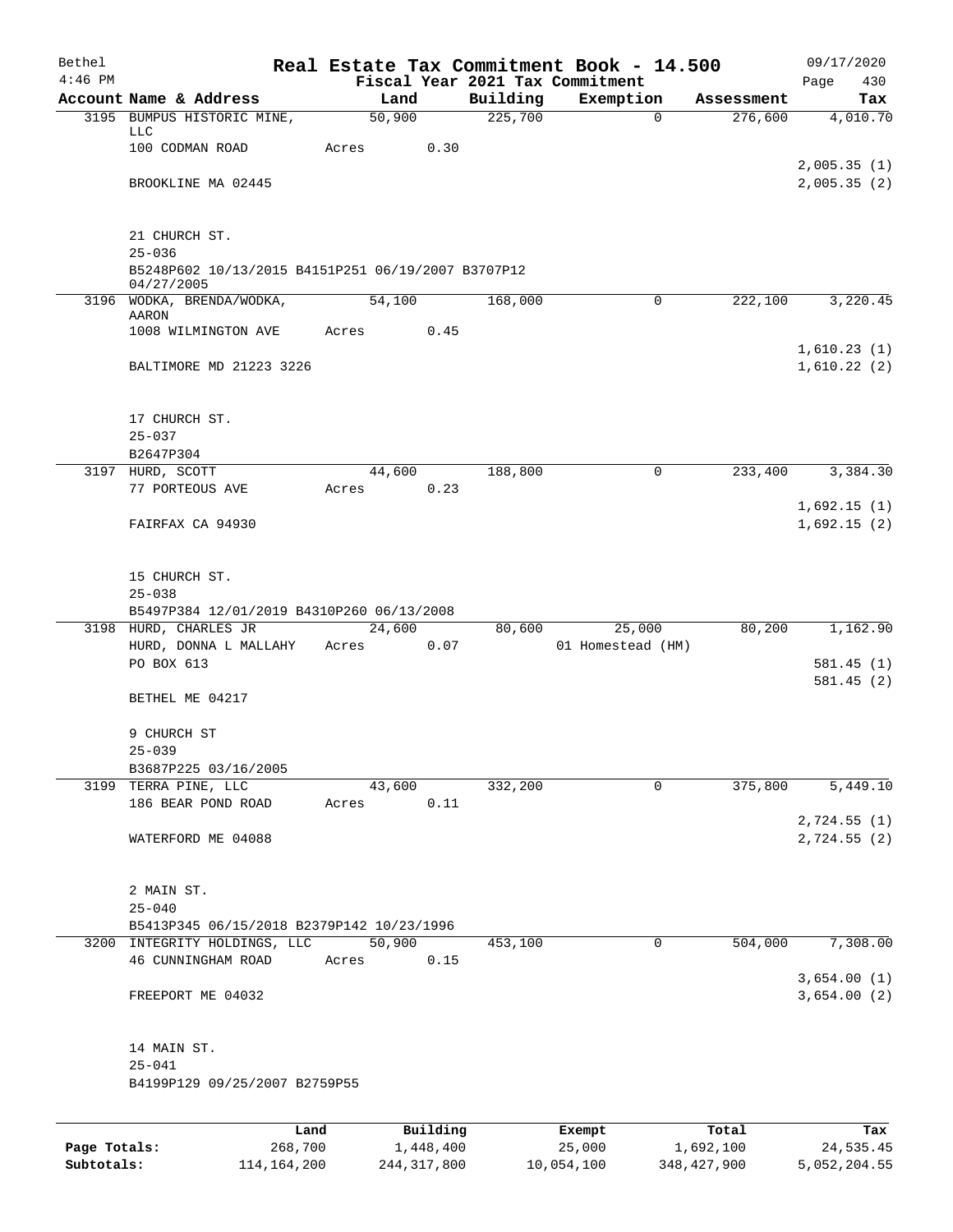| Bethel    |                                            |         |      |                                 | Real Estate Tax Commitment Book - 14.500 |            | 09/17/2020  |
|-----------|--------------------------------------------|---------|------|---------------------------------|------------------------------------------|------------|-------------|
| $4:46$ PM |                                            |         |      | Fiscal Year 2021 Tax Commitment |                                          |            | 431<br>Page |
|           | Account Name & Address                     | Land    |      | Building                        | Exemption                                | Assessment | Tax         |
|           | 3201 BROWN-MOHR, KAREN L                   | 72,700  |      | 269,500                         | $\Omega$                                 | 342,200    | 4,961.90    |
|           | 2088 TOCOBAGA LANE                         | Acres   | 0.32 |                                 |                                          |            |             |
|           |                                            |         |      |                                 |                                          |            | 2,480.95(1) |
|           | NOKOMIS FL 34275                           |         |      |                                 |                                          |            | 2,480.95(2) |
|           |                                            |         |      |                                 |                                          |            |             |
|           | 22 MAIN ST.                                |         |      |                                 |                                          |            |             |
|           | $25 - 042$                                 |         |      |                                 |                                          |            |             |
|           | B1564P173                                  |         |      |                                 |                                          |            | 7,306.55    |
|           | 3202 HW BETHEL REALTY, LLC<br>15 Eden Lane | 81,900  |      | 422,000                         | 0                                        | 503,900    |             |
|           |                                            | Acres   | 0.71 |                                 |                                          |            | 3,653.28(1) |
|           | Bethel ME 04217                            |         |      |                                 |                                          |            | 3,653.27(2) |
|           |                                            |         |      |                                 |                                          |            |             |
|           | 32 MAIN ST.                                |         |      |                                 |                                          |            |             |
|           | $25 - 043$                                 |         |      |                                 |                                          |            |             |
|           | B5420P417 07/25/2018 B4593P188 06/01/2010  |         |      |                                 |                                          |            |             |
|           | 3203 GOULD ACADEMY (VAN)                   | 50,000  |      | 176,700                         | $\mathbf 0$                              | 226,700    | 3,287.15    |
|           | ATTN: BUSINESS OFFICE                      | Acres   | 0.29 |                                 |                                          |            |             |
|           | PO BOX 860                                 |         |      |                                 |                                          |            | 1,643.58(1) |
|           |                                            |         |      |                                 |                                          |            | 1,643.57(2) |
|           | BETHEL ME 04217                            |         |      |                                 |                                          |            |             |
|           | 4 ELM ST.                                  |         |      |                                 |                                          |            |             |
|           | $25 - 045$                                 |         |      |                                 |                                          |            |             |
|           | 3204 OXFORD NETWORKS                       | 70,000  |      | 67,500                          | 0                                        | 137,500    | 1,993.75    |
|           | 491 LISBON ST.                             | Acres   | 0.35 |                                 |                                          |            |             |
|           |                                            |         |      |                                 |                                          |            | 996.88 (1)  |
|           | LEWISTON ME 04243                          |         |      |                                 |                                          |            | 996.87 (2)  |
|           |                                            |         |      |                                 |                                          |            |             |
|           | 8 ELM ST.                                  |         |      |                                 |                                          |            |             |
|           | $25 - 046$                                 |         |      |                                 |                                          |            |             |
|           | B2145P285 07/27/1994                       |         |      |                                 |                                          | 1,115,000  |             |
|           | 3205 BETHEL HOUSING<br>ASSOCIATES          | 151,500 |      | 963,500                         | 0                                        |            | 16,167.50   |
|           | C/O PHOENIX MANAGEMENT                     | Acres   | 0.84 |                                 |                                          |            |             |
|           | CORP.                                      |         |      |                                 |                                          |            |             |
|           | PO BOX 759                                 |         |      |                                 |                                          |            | 8,083.75(1) |
|           |                                            |         |      |                                 |                                          |            | 8,083.75(2) |
|           | SACO ME 04072                              |         |      |                                 |                                          |            |             |
|           | 56 MAIN ST.                                |         |      |                                 |                                          |            |             |
|           | $25 - 047$                                 |         |      |                                 |                                          |            |             |
|           | B1154P270 04/08/1882                       |         |      |                                 |                                          |            |             |
|           | 3207 BROOKS, DONALD E                      | 50,900  |      | 182,100                         | $\mathbf 0$                              | 233,000    | 3,378.50    |
|           | BROOKS, ELEANOR S                          | Acres   | 0.30 |                                 |                                          |            |             |
|           | PO BOX 402                                 |         |      |                                 |                                          |            | 1,689.25(1) |
|           |                                            |         |      |                                 |                                          |            | 1,689.25(2) |
|           | BETHEL ME 04217                            |         |      |                                 |                                          |            |             |
|           | 62 MAIN ST.                                |         |      |                                 |                                          |            |             |
|           | $25 - 049$                                 |         |      |                                 |                                          |            |             |
|           | B5386P312 01/02/2018 B546P152 04/03/1955   |         |      |                                 |                                          |            |             |
|           |                                            |         |      |                                 |                                          |            |             |

|              | Land        | Building    | Exempt     | Total       | Tax          |
|--------------|-------------|-------------|------------|-------------|--------------|
| Page Totals: | 477,000     | 2,081,300   |            | 2,558,300   | 37,095.35    |
| Subtotals:   | 114,641,200 | 246,399,100 | 10,054,100 | 350,986,200 | 5,089,299.90 |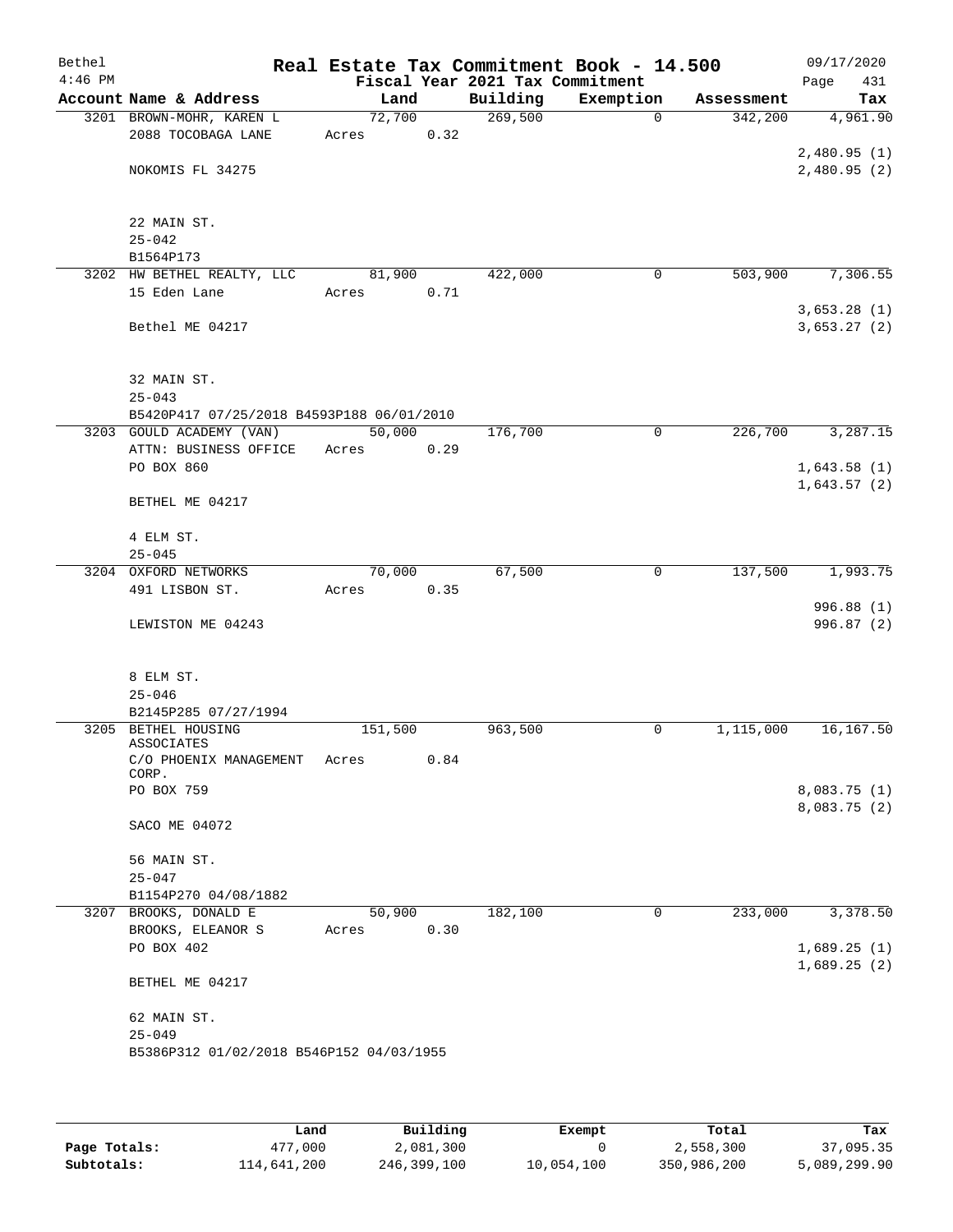| Bethel       |                                           |         |        |               |          | Real Estate Tax Commitment Book - 14.500 |             |            | 09/17/2020   |
|--------------|-------------------------------------------|---------|--------|---------------|----------|------------------------------------------|-------------|------------|--------------|
| $4:46$ PM    |                                           |         |        |               |          | Fiscal Year 2021 Tax Commitment          |             |            | Page<br>432  |
|              | Account Name & Address                    |         | Land   |               | Building | Exemption                                |             | Assessment | Tax          |
|              | 3208 GLIDDEN, CARL<br>P.O. BOX 1387       | Acres   | 86,800 | 1.23          | 651,800  |                                          | $\mathbf 0$ | 738,600    | 10,709.70    |
|              |                                           |         |        |               |          |                                          |             |            | 5,354.85(1)  |
|              | BETHEL ME 04217                           |         |        |               |          |                                          |             |            | 5,354.85(2)  |
|              |                                           |         |        |               |          |                                          |             |            |              |
|              |                                           |         |        |               |          |                                          |             |            |              |
|              | 72 MAIN ST.                               |         |        |               |          |                                          |             |            |              |
|              | $25 - 050$<br>B1469P108 03/30/1987        |         |        |               |          |                                          |             |            |              |
|              | 3209 GLIDDEN, CARL                        |         | 72,700 |               | 438,800  |                                          | 0           | 511,500    | 7,416.75     |
|              | P.O. BOX 1387                             | Acres   |        | 0.32          |          |                                          |             |            |              |
|              |                                           |         |        |               |          |                                          |             |            | 3,708.38 (1) |
|              | BETHEL ME 04217                           |         |        |               |          |                                          |             |            | 3,708.37 (2) |
|              |                                           |         |        |               |          |                                          |             |            |              |
|              |                                           |         |        |               |          |                                          |             |            |              |
|              | 82 MAIN STREET<br>$25 - 051$              |         |        |               |          |                                          |             |            |              |
|              | B2376P183 10/16/1996 B1173P51 08/26/1982  |         |        |               |          |                                          |             |            |              |
|              | 3210 GROVER, RUTH D                       |         | 58,800 |               | 305,500  | 25,000                                   |             | 339,300    | 4,919.85     |
|              | GROVER, JAIME ELIZABETH Acres             |         |        | 0.20          |          | 01 Homestead (HM)                        |             |            |              |
|              | PO BOX 8                                  |         |        |               |          |                                          |             |            | 2,459.93(1)  |
|              |                                           |         |        |               |          |                                          |             |            | 2,459.92(2)  |
|              | BETHEL ME 04217                           |         |        |               |          |                                          |             |            |              |
|              |                                           |         |        |               |          |                                          |             |            |              |
|              | 88 MAIN ST.<br>$25 - 052$                 |         |        |               |          |                                          |             |            |              |
|              | B5395P248 02/28/2018 B1308P281 04/08/1985 |         |        |               |          |                                          |             |            |              |
|              | 3211 CORELOGICCOMMERCIAL TAX              |         | 67,000 |               | 260,800  |                                          | 0           | 327,800    | 4,753.10     |
|              | <b>SERVICES</b>                           |         |        |               |          |                                          |             |            |              |
|              | ATTN: KEYCORP<br>MANAGEMENT COMPANY       | Acres   |        | 0.26          |          |                                          |             |            |              |
|              | PO BOX 961009                             |         |        |               |          |                                          |             |            | 2,376.55(1)  |
|              |                                           |         |        |               |          |                                          |             |            | 2,376.55(2)  |
|              | FORT WORTH TX 76161                       |         |        |               |          |                                          |             |            |              |
|              | 0009                                      |         |        |               |          |                                          |             |            |              |
|              | 96 MAIN ST.                               |         |        |               |          |                                          |             |            |              |
|              | $25 - 053$                                |         |        |               |          |                                          |             |            |              |
|              | B738P70                                   |         |        |               |          |                                          |             |            |              |
|              | 3212 MORAN SMITH, LLC                     |         | 72,000 |               | 71,600   |                                          | $\mathbf 0$ | 143,600    | 2,082.20     |
|              | PO BOX 1176                               | Acres   |        | 0.30          |          |                                          |             |            |              |
|              |                                           |         |        |               |          |                                          |             |            | 1,041.10(1)  |
|              | BETHEL ME 04217                           |         |        |               |          |                                          |             |            | 1,041.10(2)  |
|              |                                           |         |        |               |          |                                          |             |            |              |
|              | 2 MECHANIC ST.                            |         |        |               |          |                                          |             |            |              |
|              | $25 - 054$                                |         |        |               |          |                                          |             |            |              |
|              | B4967P277 03/25/2013 B2953P290 06/11/2001 |         |        |               |          |                                          |             |            |              |
|              | 3213 WILLIE, JANET L                      |         | 51,400 |               | 88,400   |                                          | 0           | 139,800    | 2,027.10     |
|              | PO BOX 944                                | Acres   |        | 0.32          |          |                                          |             |            |              |
|              |                                           |         |        |               |          |                                          |             |            | 1,013.55(1)  |
|              | BETHEL ME 04217                           |         |        |               |          |                                          |             |            | 1,013.55(2)  |
|              |                                           |         |        |               |          |                                          |             |            |              |
|              | 18 HIGH ST.                               |         |        |               |          |                                          |             |            |              |
|              | $25 - 055$                                |         |        |               |          |                                          |             |            |              |
|              | B3498P241 04/23/2004                      |         |        |               |          |                                          |             |            |              |
|              |                                           |         |        |               |          |                                          |             |            |              |
|              |                                           | Land    |        | Building      |          | Exempt                                   |             | Total      | Tax          |
| Page Totals: |                                           | 408,700 |        | 1,816,900     |          | 25,000                                   | 2,200,600   |            | 31,908.70    |
| Subtotals:   | 115,049,900                               |         |        | 248, 216, 000 |          | 10,079,100                               | 353,186,800 |            | 5,121,208.60 |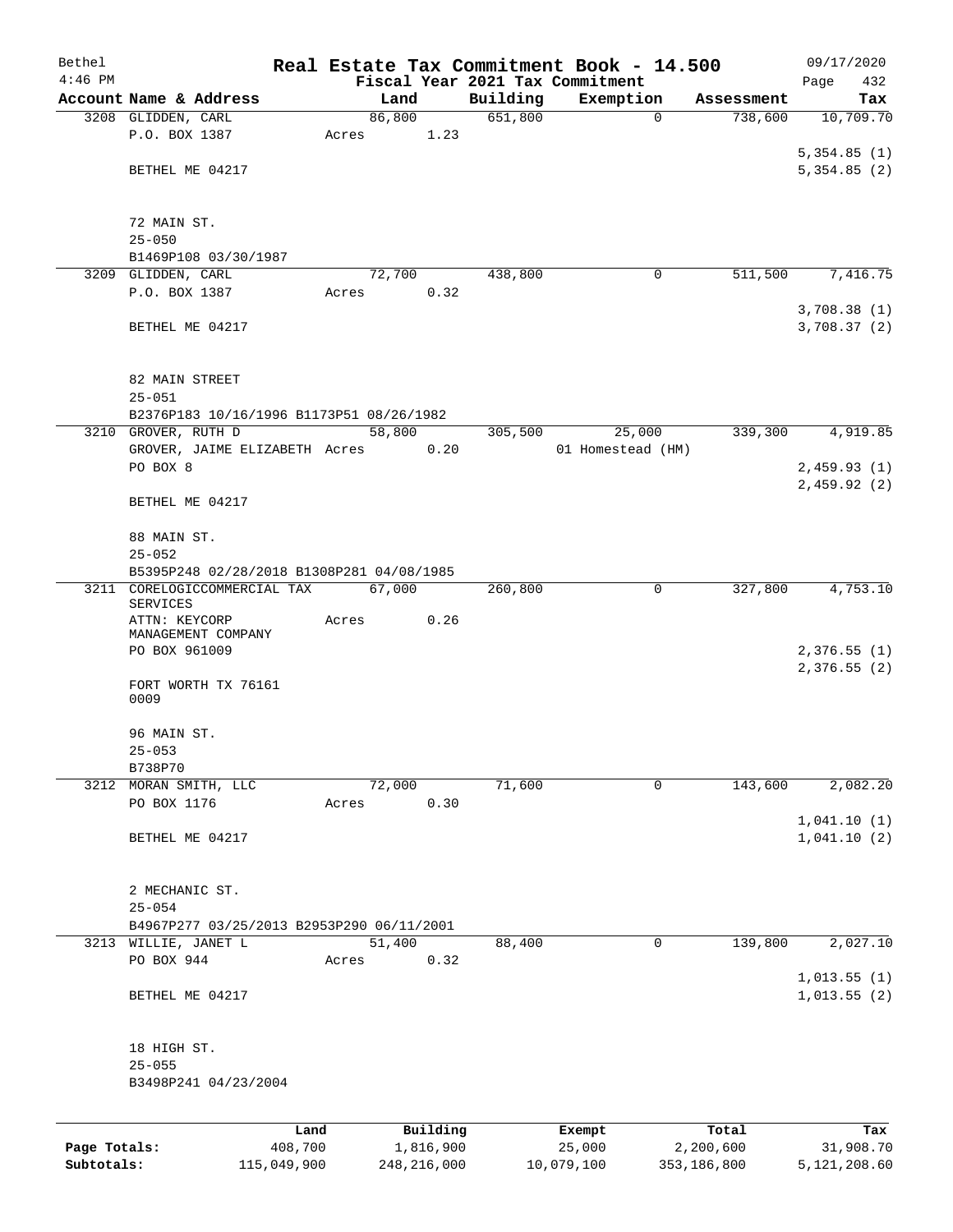| Bethel       |                                                                   |         |                |          | Real Estate Tax Commitment Book - 14.500 |                       | 09/17/2020                 |
|--------------|-------------------------------------------------------------------|---------|----------------|----------|------------------------------------------|-----------------------|----------------------------|
| $4:46$ PM    | Account Name & Address                                            |         |                | Building | Fiscal Year 2021 Tax Commitment          |                       | 433<br>Page                |
|              | 3214 RECORD-EVANS, LLC                                            |         | Land<br>50,400 | 101, 100 | Exemption<br>0                           | Assessment<br>151,500 | Tax<br>2,196.75            |
|              | C/O REBECCA RECORD                                                | Acres   | 0.30           |          |                                          |                       |                            |
|              | 640 WEST BETHEL ROAD                                              |         |                |          |                                          |                       |                            |
|              |                                                                   |         |                |          |                                          |                       | 1,098.38(1)                |
|              | BETHEL ME 04217                                                   |         |                |          |                                          |                       | 1,098.37(2)                |
|              | 14 HIGH ST.                                                       |         |                |          |                                          |                       |                            |
|              | $25 - 055 - 001$                                                  |         |                |          |                                          |                       |                            |
|              | B5372P35 10/10/2017 B4837P75 04/20/2012 B3248P81<br>02/25/2003    |         |                |          |                                          |                       |                            |
|              | 3215 GAMMON, JACKLYN                                              |         | 30,800         | 56,500   | 0                                        | 87,300                | 1,265.85                   |
|              | P.O. BOX 135                                                      | Acres   | 0.11           |          |                                          |                       |                            |
|              |                                                                   |         |                |          |                                          |                       | 632.93(1)                  |
|              | BRYANT POND ME 04219                                              |         |                |          |                                          |                       | 632.92(2)                  |
|              |                                                                   |         |                |          |                                          |                       |                            |
|              |                                                                   |         |                |          |                                          |                       |                            |
|              | 16 HIGH ST.                                                       |         |                |          |                                          |                       |                            |
|              | $25 - 056$                                                        |         |                |          |                                          |                       |                            |
|              | B638P1                                                            |         |                |          |                                          |                       |                            |
|              | 3216 BRENNON, ROBERT C                                            |         | 40,500         | 102,600  | 0                                        | 143,100               | 2,074.95                   |
|              | PO BOX 174                                                        | Acres   | 0.19           |          |                                          |                       |                            |
|              |                                                                   |         |                |          |                                          |                       | 1,037.48(1)                |
|              | BETHEL ME 04217                                                   |         |                |          |                                          |                       | 1,037.47(2)                |
|              |                                                                   |         |                |          |                                          |                       |                            |
|              |                                                                   |         |                |          |                                          |                       |                            |
|              | 12 HIGH ST.                                                       |         |                |          |                                          |                       |                            |
|              | $25 - 057$                                                        |         |                |          |                                          |                       |                            |
|              | B4209P250 10/17/2007 B2952P183 06/07/2001                         |         |                |          |                                          |                       |                            |
| 3217         | SANDERSON HIGH STREET,                                            |         | 49,200         | 121,500  | 0                                        | 170,700               | 2,475.15                   |
|              | <b>LLC</b>                                                        |         |                |          |                                          |                       |                            |
|              | 4 OAK HILL ROAD                                                   | Acres   | 0.28           |          |                                          |                       |                            |
|              | LITTLETON MA 01460                                                |         |                |          |                                          |                       | 1,237.58(1)<br>1,237.57(2) |
|              |                                                                   |         |                |          |                                          |                       |                            |
|              |                                                                   |         |                |          |                                          |                       |                            |
|              | 8 HIGH ST.                                                        |         |                |          |                                          |                       |                            |
|              | $25 - 058$                                                        |         |                |          |                                          |                       |                            |
|              | B5496P681 12/09/2019 B5470P320 07/18/2019 B3859P121               |         |                |          |                                          |                       |                            |
|              | 12/19/2005                                                        |         |                |          |                                          |                       |                            |
|              | 3218 PHILBRICK, MARY R                                            |         | 44,600         | 106,300  | $\mathbf 0$                              | 150,900               | 2,188.05                   |
|              | 71 MILLBROOK LANE                                                 | Acres   | 0.23           |          |                                          |                       |                            |
|              |                                                                   |         |                |          |                                          |                       | 1,094.03(1)                |
|              | AUBURN ME 04210 8317                                              |         |                |          |                                          |                       | 1,094.02(2)                |
|              |                                                                   |         |                |          |                                          |                       |                            |
|              |                                                                   |         |                |          |                                          |                       |                            |
|              | 4 HIGH ST.                                                        |         |                |          |                                          |                       |                            |
|              | $25 - 059$                                                        |         |                |          |                                          |                       |                            |
|              | B3952P136 06/02/2006                                              |         |                |          |                                          |                       |                            |
|              | 5363 HESSINGER, ERIC                                              |         | 40,100         | 160,900  | 0                                        | 201,000               | 2,914.50                   |
|              | HESSINGER, DEBORAH                                                | Acres   | 0.23           |          |                                          |                       |                            |
|              | 201 HUCH FARM LANE                                                |         |                |          |                                          |                       | 1,457.25(1)                |
|              |                                                                   |         |                |          |                                          |                       | 1,457.25(2)                |
|              | MARS PA 16046                                                     |         |                |          |                                          |                       |                            |
|              |                                                                   |         |                |          |                                          |                       |                            |
|              | 6 HIGH ST                                                         |         |                |          |                                          |                       |                            |
|              | $25 - 059 - 001$                                                  |         |                |          |                                          |                       |                            |
|              | B5422P204 08/01/2018 B4968P273 03/27/2013 B3957P136<br>06/02/2006 |         |                |          |                                          |                       |                            |
|              |                                                                   |         |                |          |                                          |                       |                            |
|              |                                                                   | Land    | Building       |          | Exempt                                   | Total                 | Tax                        |
| Page Totals: |                                                                   | 255,600 | 648,900        |          | 0                                        | 904,500               | 13, 115. 25                |
|              |                                                                   |         |                |          |                                          |                       |                            |

**Subtotals:** 115,305,500 248,864,900 10,079,100 354,091,300 5,134,323.85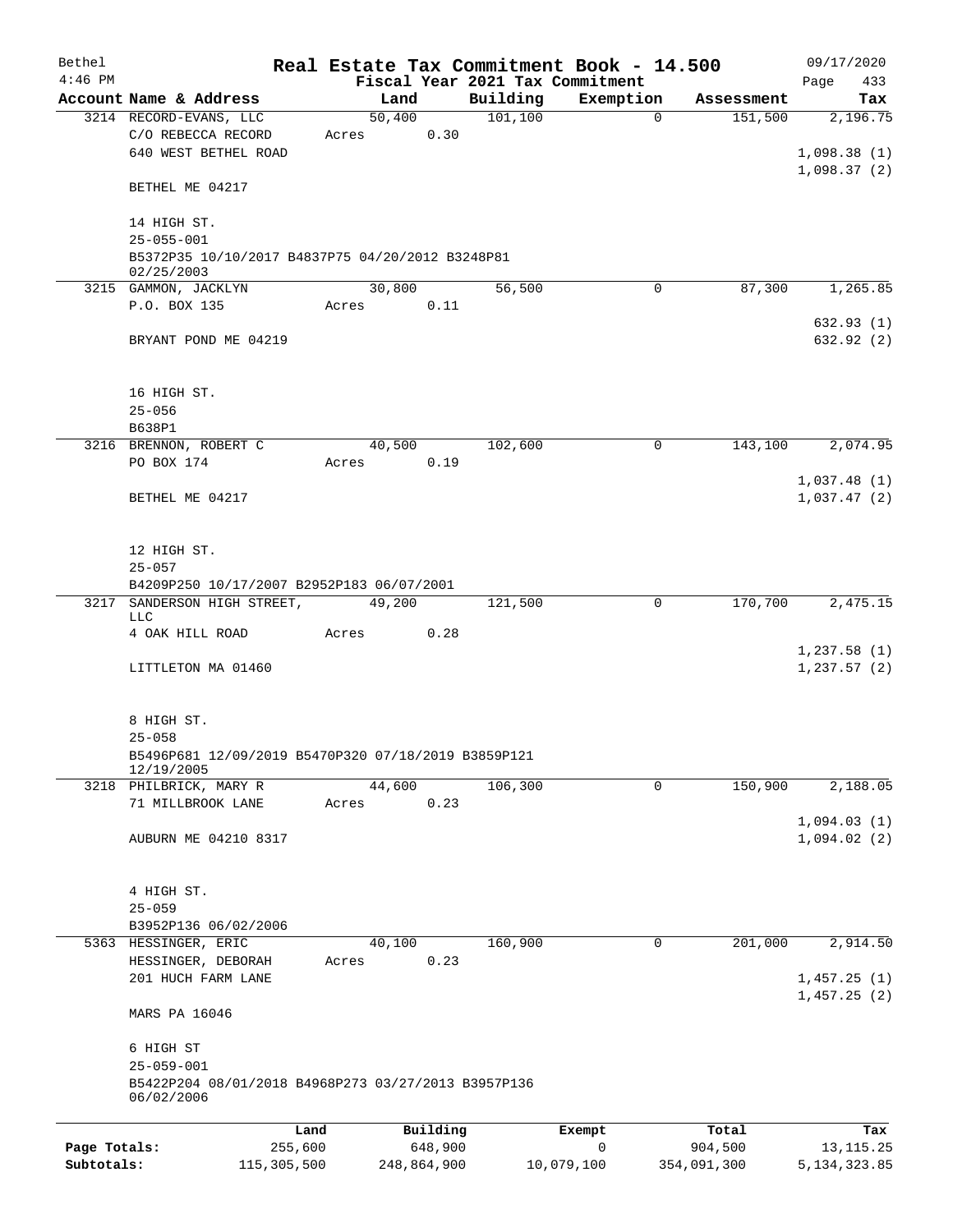| Bethel    |                                                                   |        |      |          | Real Estate Tax Commitment Book - 14.500 |            | 09/17/2020   |
|-----------|-------------------------------------------------------------------|--------|------|----------|------------------------------------------|------------|--------------|
| $4:46$ PM |                                                                   |        |      |          | Fiscal Year 2021 Tax Commitment          |            | 434<br>Page  |
|           | Account Name & Address                                            | Land   |      | Building | Exemption                                | Assessment | Tax          |
|           | 3219 GOULD ACADEMY (LOWELL)                                       | 43,600 |      | 105,000  | $\Omega$                                 | 148,600    | 2,154.70     |
|           | ATTN: BUSINESS OFFICE<br>PO BOX 860                               | Acres  | 0.22 |          |                                          |            | 1,077.35(1)  |
|           |                                                                   |        |      |          |                                          |            | 1,077.35(2)  |
|           | BETHEL ME 04217                                                   |        |      |          |                                          |            |              |
|           |                                                                   |        |      |          |                                          |            |              |
|           |                                                                   |        |      |          |                                          |            |              |
|           | $25 - 060 - 001$                                                  |        |      |          |                                          |            |              |
|           | 3220 GOULD ACADEMY (BRYANT)                                       | 43,600 |      | 97,100   | $\mathbf 0$                              | 140,700    | 2,040.15     |
|           | ATTN: BUSINESS OFFICE<br>PO BOX 860                               | Acres  | 0.22 |          |                                          |            | 1,020.08(1)  |
|           |                                                                   |        |      |          |                                          |            | 1,020.07(2)  |
|           | BETHEL ME 04217                                                   |        |      |          |                                          |            |              |
|           |                                                                   |        |      |          |                                          |            |              |
|           | $25 - 060 - 002$                                                  |        |      |          |                                          |            |              |
| 3221      | <b>GOULD ACADEMY (HALL</b>                                        | 43,600 |      | 86,200   | $\mathbf 0$                              | 129,800    | 1,882.10     |
|           | HOUSE)                                                            |        |      |          |                                          |            |              |
|           | ATTN: BUSINESS OFFICE                                             | Acres  | 0.22 |          |                                          |            |              |
|           | PO BOX 860                                                        |        |      |          |                                          |            | 941.05(1)    |
|           | BETHEL ME 04217                                                   |        |      |          |                                          |            | 941.05 (2)   |
|           |                                                                   |        |      |          |                                          |            |              |
|           | ELM ST E/S                                                        |        |      |          |                                          |            |              |
|           | $25 - 060 - 003$                                                  |        |      |          |                                          |            |              |
|           | 3222 HARRINGTON, RALPH B                                          | 9,800  |      | 0        | $\mathbf 0$                              | 9,800      | 142.10       |
|           | FOURNIER, PEGGY J                                                 | Acres  | 0.28 |          |                                          |            |              |
|           | 740 MAYVILLE RD                                                   |        |      |          |                                          |            | 71.05(1)     |
|           | BETHEL ME 04217                                                   |        |      |          |                                          |            | 71.05(2)     |
|           |                                                                   |        |      |          |                                          |            |              |
|           | SUMMER ST                                                         |        |      |          |                                          |            |              |
|           | $25 - 061$                                                        |        |      |          |                                          |            |              |
|           | B4907P198 10/16/2012                                              |        |      |          |                                          |            |              |
|           | 3223 JEMS AND CO LLC                                              | 50,900 |      | 192,400  | 0                                        | 243,300    | 3,527.85     |
|           | 25 PARADISE RD                                                    | Acres  | 0.30 |          |                                          |            | 1,763.93(1)  |
|           | BETHEL ME 04217                                                   |        |      |          |                                          |            | 1,763.92(2)  |
|           |                                                                   |        |      |          |                                          |            |              |
|           |                                                                   |        |      |          |                                          |            |              |
|           | 19 SUMMER ST                                                      |        |      |          |                                          |            |              |
|           | $25 - 062$                                                        |        |      |          |                                          |            |              |
|           | B5465P781 06/17/2019 B5178P220 10/30/2014 B3678P220<br>02/25/2005 |        |      |          |                                          |            |              |
|           | 3224 EGEBERG, MARK                                                | 50,900 |      | 183,400  | 25,000                                   | 209,300    | 3,034.85     |
|           | PO BOX 257                                                        | Acres  | 0.30 |          | 01 Homestead (HM)                        |            |              |
|           |                                                                   |        |      |          |                                          |            | 1, 517.43(1) |
|           | BETHEL ME 04217                                                   |        |      |          |                                          |            | 1, 517.42(2) |
|           |                                                                   |        |      |          |                                          |            |              |
|           | 6 MECHANIC ST.                                                    |        |      |          |                                          |            |              |
|           | $25 - 063$                                                        |        |      |          |                                          |            |              |
|           | B3104P90 04/30/2002                                               |        |      |          |                                          |            |              |
|           |                                                                   |        |      |          |                                          |            |              |
|           |                                                                   |        |      |          |                                          |            |              |

|              | Land        | Building    | Exempt     | Total       | Tax          |
|--------------|-------------|-------------|------------|-------------|--------------|
| Page Totals: | 242,400     | 664,100     | 25,000     | 881,500     | 12,781.75    |
| Subtotals:   | 115,547,900 | 249,529,000 | 10,104,100 | 354,972,800 | 5,147,105.60 |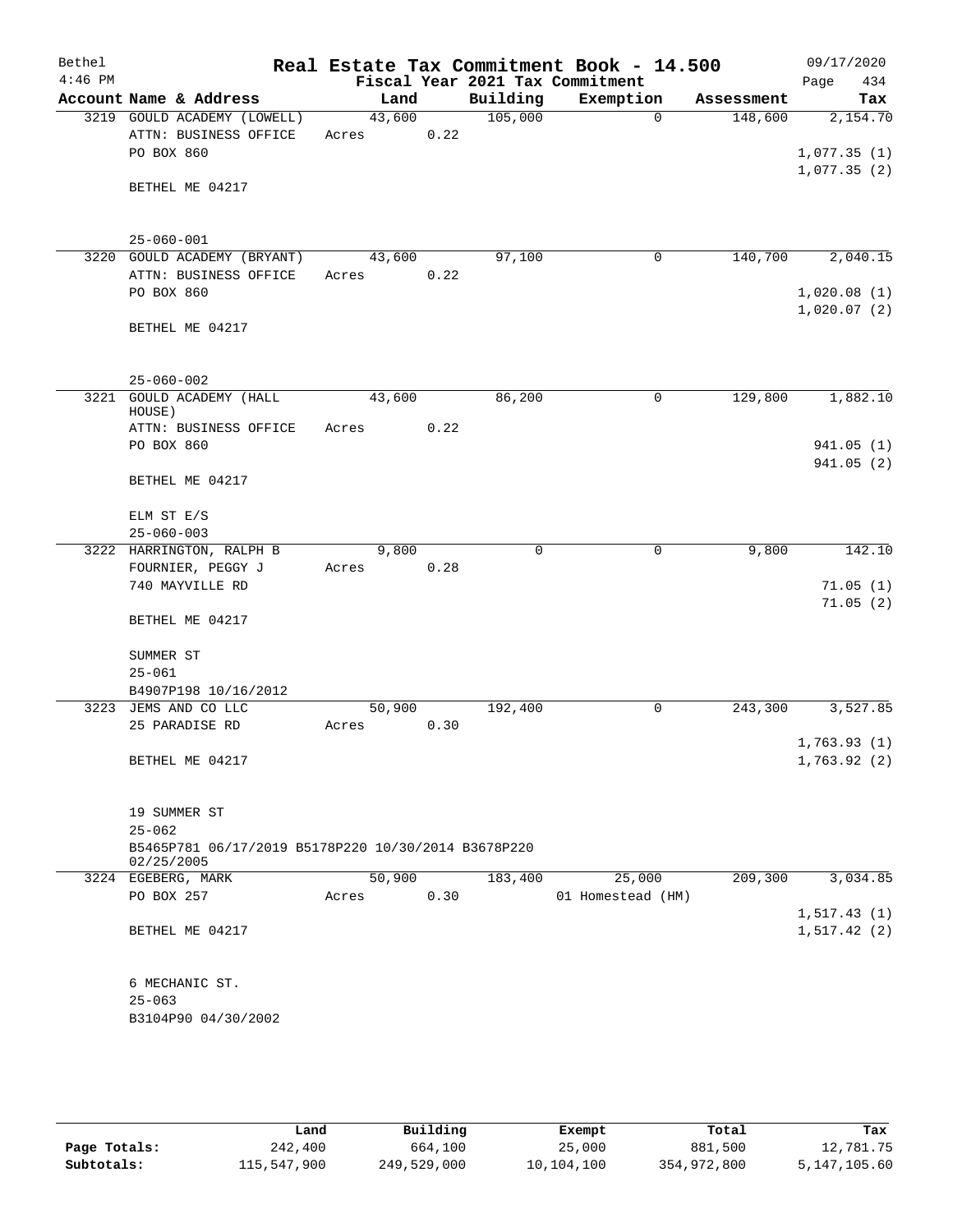| Bethel    |                                  |                                                     |        |      | Real Estate Tax Commitment Book - 14.500 |           |             |            |      | 09/17/2020   |
|-----------|----------------------------------|-----------------------------------------------------|--------|------|------------------------------------------|-----------|-------------|------------|------|--------------|
| $4:46$ PM |                                  |                                                     |        |      | Fiscal Year 2021 Tax Commitment          |           |             |            | Page | 435          |
|           |                                  | Account Name & Address                              | Land   |      | Building                                 | Exemption |             | Assessment |      | Tax          |
|           |                                  | 3225 KELLEYS AUTO PARTS                             | 75,500 |      | 157,000                                  |           | $\Omega$    | 232,500    |      | 3,371.25     |
|           | 505 3RD AVENUE                   |                                                     | Acres  | 0.41 |                                          |           |             |            |      |              |
|           |                                  |                                                     |        |      |                                          |           |             |            |      | 1,685.63(1)  |
|           | BERLIN NH 03570                  |                                                     |        |      |                                          |           |             |            |      | 1,685.62(2)  |
|           |                                  |                                                     |        |      |                                          |           |             |            |      |              |
|           | 10 MECHANIC ST.                  |                                                     |        |      |                                          |           |             |            |      |              |
|           | $25 - 064$                       |                                                     |        |      |                                          |           |             |            |      |              |
|           | B1066P123<br>3226 SOUTHAM, PETER |                                                     | 61,600 |      | 170,700                                  |           | $\mathbf 0$ | 232,300    |      |              |
|           | SOUTHAM, SARAH                   |                                                     | Acres  | 1.25 |                                          |           |             |            |      | 3,368.35     |
|           | PO BOX 1111                      |                                                     |        |      |                                          |           |             |            |      | 1,684.18(1)  |
|           |                                  |                                                     |        |      |                                          |           |             |            |      | 1,684.17(2)  |
|           | BETHEL ME 04217                  |                                                     |        |      |                                          |           |             |            |      |              |
|           | 6 SUMMER ST.                     |                                                     |        |      |                                          |           |             |            |      |              |
|           | $25 - 065$                       |                                                     |        |      |                                          |           |             |            |      |              |
|           | 01/23/1985                       | B5370P658 10/02/2017 B4907P198 10/16/2012 B1298P297 |        |      |                                          |           |             |            |      |              |
|           |                                  | 3227 GOULD ACADEMY (ZALLEN)                         | 53,700 |      | 125,900                                  |           | $\mathbf 0$ | 179,600    |      | 2,604.20     |
|           |                                  | ATTN: BUSINESS OFFICE                               | Acres  | 0.43 |                                          |           |             |            |      |              |
|           | PO BOX 860                       |                                                     |        |      |                                          |           |             |            |      | 1,302.10(1)  |
|           | BETHEL ME 04217                  |                                                     |        |      |                                          |           |             |            |      | 1,302.10(2)  |
|           | 47 ELM ST E/S                    |                                                     |        |      |                                          |           |             |            |      |              |
|           | $25 - 066 - 001$                 |                                                     |        |      |                                          |           |             |            |      |              |
|           |                                  | 3228 GOULD ACADEMY (KNAPP)                          | 53,700 |      | 119,300                                  |           | 0           | 173,000    |      | 2,508.50     |
|           |                                  | ATTN: BUSINESS OFFICE                               | Acres  | 0.43 |                                          |           |             |            |      |              |
|           | PO BOX 860                       |                                                     |        |      |                                          |           |             |            |      | 1,254.25(1)  |
|           |                                  |                                                     |        |      |                                          |           |             |            |      | 1, 254.25(2) |
|           | BETHEL ME 04217                  |                                                     |        |      |                                          |           |             |            |      |              |
|           | 45 ELM                           |                                                     |        |      |                                          |           |             |            |      |              |
|           | $25 - 066 - 002$                 |                                                     |        |      |                                          |           |             |            |      |              |
|           |                                  | 3229 GOULD ACADEMY (CLARK)                          | 53,700 |      | 112,100                                  |           | 0           | 165,800    |      | 2,404.10     |
|           |                                  | ATTN: BUSINESS OFFICE                               | Acres  | 0.43 |                                          |           |             |            |      |              |
|           | PO BOX 860                       |                                                     |        |      |                                          |           |             |            |      | 1,202.05(1)  |
|           | BETHEL ME 04217                  |                                                     |        |      |                                          |           |             |            |      | 1, 202.05(2) |
|           |                                  |                                                     |        |      |                                          |           |             |            |      |              |
|           | $25 - 066 - 003$                 |                                                     |        |      |                                          |           |             |            |      |              |
|           | 3230 GOULD ACADEMY               |                                                     | 49,200 |      | 0                                        |           | 0           | 49,200     |      | 713.40       |
|           |                                  | ATTN: BUSINESS OFFICE                               | Acres  | 0.28 |                                          |           |             |            |      |              |
|           | PO BOX 860                       |                                                     |        |      |                                          |           |             |            |      | 356.70 (1)   |
|           | Bethel ME 04217                  |                                                     |        |      |                                          |           |             |            |      | 356.70(2)    |
|           |                                  |                                                     |        |      |                                          |           |             |            |      |              |
|           | 53 ELM ST.                       |                                                     |        |      |                                          |           |             |            |      |              |
|           | $25 - 067$                       | B1224P83 09/07/1983                                 |        |      |                                          |           |             |            |      |              |
|           |                                  |                                                     |        |      |                                          |           |             |            |      |              |

|              | Land        | Building    | Exempt     | Total       | Tax          |
|--------------|-------------|-------------|------------|-------------|--------------|
| Page Totals: | 347,400     | 685,000     |            | 1,032,400   | 14,969.80    |
| Subtotals:   | 115,895,300 | 250,214,000 | 10,104,100 | 356,005,200 | 5,162,075.40 |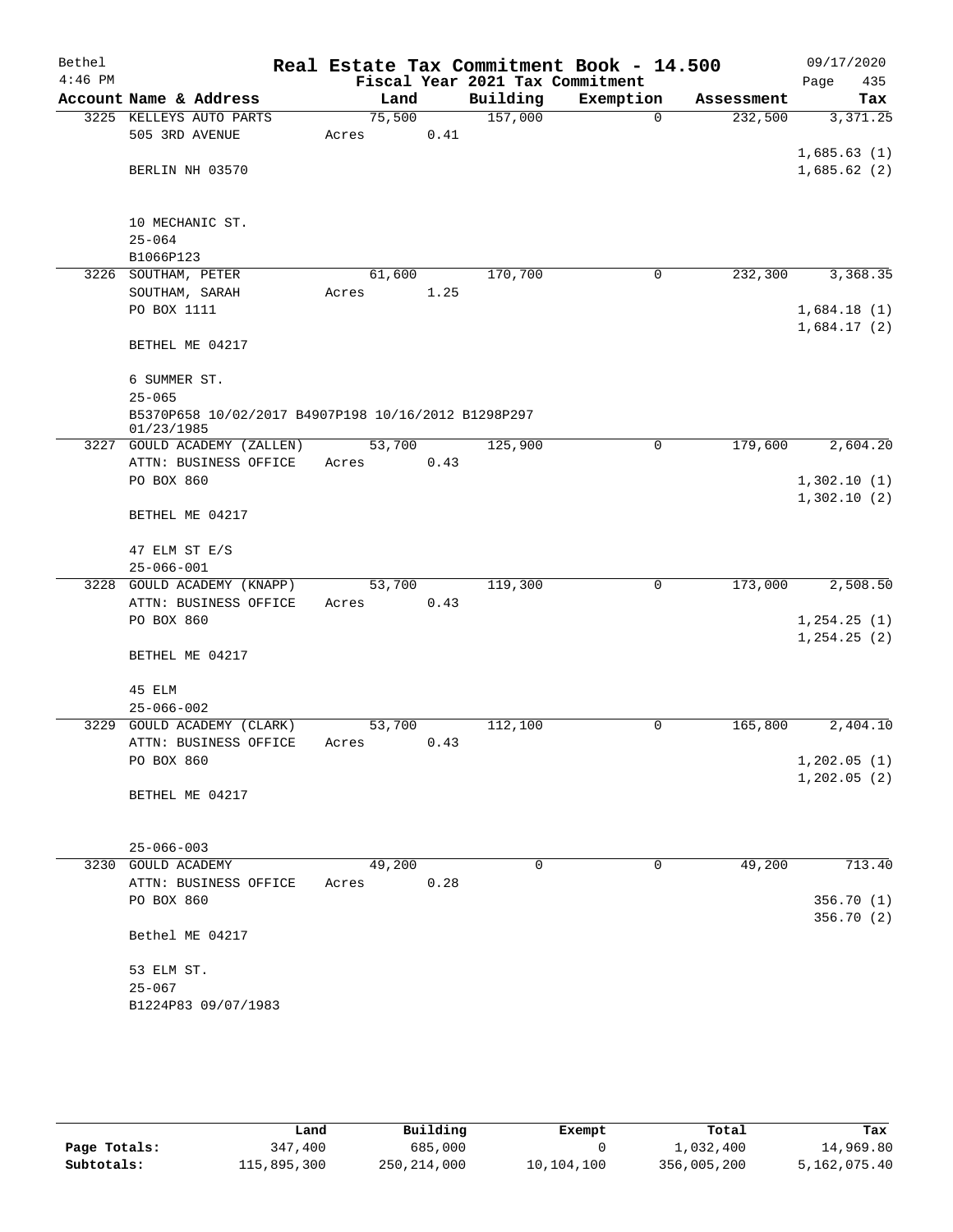| Bethel    |                                                     |        |      |          | Real Estate Tax Commitment Book - 14.500 |            | 09/17/2020  |
|-----------|-----------------------------------------------------|--------|------|----------|------------------------------------------|------------|-------------|
| $4:46$ PM |                                                     |        |      |          | Fiscal Year 2021 Tax Commitment          |            | 436<br>Page |
|           | Account Name & Address                              | Land   |      | Building | Exemption                                | Assessment | Tax         |
|           | 3231 BEAN, DAVID H                                  | 40,500 |      | 125,500  | 25,000                                   | 141,000    | 2,044.50    |
|           | LIBBY, BROOKE                                       | Acres  | 0.19 |          | 01 Homestead (HM)                        |            |             |
|           | 57 ELM ST.                                          |        |      |          |                                          |            | 1,022.25(1) |
|           |                                                     |        |      |          |                                          |            | 1,022.25(2) |
|           | BETHEL ME 04217                                     |        |      |          |                                          |            |             |
|           |                                                     |        |      |          |                                          |            |             |
|           | 57 ELM ST.                                          |        |      |          |                                          |            |             |
|           | $25 - 068$                                          |        |      |          |                                          |            |             |
|           | B5231P474 07/13/2015                                |        |      |          |                                          |            |             |
|           | 3232 SPRINGHETTI, TYLER D                           | 41,500 |      | 108,100  | 0                                        | 149,600    | 2,169.20    |
|           | 734 FOUNDRY ST                                      | Acres  | 0.20 |          |                                          |            |             |
|           |                                                     |        |      |          |                                          |            | 1,084.60(1) |
|           | EASTON MA 02375                                     |        |      |          |                                          |            | 1,084.60(2) |
|           |                                                     |        |      |          |                                          |            |             |
|           | 61 ELM ST.                                          |        |      |          |                                          |            |             |
|           | $25 - 069$                                          |        |      |          |                                          |            |             |
|           | B5474P759 08/19/2019 B3880P202 01/30/2006           |        |      |          |                                          |            |             |
|           | 3233 HARVIE, SCOTT                                  | 37,200 |      | 80,700   | 0                                        | 117,900    | 1,709.55    |
|           | 614 SUGAR MILL RD                                   | Acres  | 0.16 |          |                                          |            |             |
|           |                                                     |        |      |          |                                          |            | 854.78 (1)  |
|           | TARPON SPRINGS FL 34689                             |        |      |          |                                          |            | 854.77 (2)  |
|           |                                                     |        |      |          |                                          |            |             |
|           |                                                     |        |      |          |                                          |            |             |
|           | 63 ELM ST.                                          |        |      |          |                                          |            |             |
|           | $25 - 070$                                          |        |      |          |                                          |            |             |
|           | B2954P129                                           |        |      |          |                                          |            |             |
|           | 3234 PETERSON, SHELLEY LYNN                         | 41,500 |      | 117,000  | 25,000                                   | 133,500    | 1,935.75    |
|           | PO BOX 132                                          | Acres  | 0.20 |          | 01 Homestead (HM)                        |            |             |
|           |                                                     |        |      |          |                                          |            | 967.88(1)   |
|           | BETHEL ME 04217                                     |        |      |          |                                          |            | 967.87(2)   |
|           |                                                     |        |      |          |                                          |            |             |
|           |                                                     |        |      |          |                                          |            |             |
|           | 46 RAILROAD ST.                                     |        |      |          |                                          |            |             |
|           | $25 - 071$                                          |        |      |          |                                          |            |             |
|           | B3817P54 10/11/2005                                 |        |      |          |                                          |            |             |
|           | 3235 BARSTOW, CHRISTOPHER R                         | 56,200 |      | 89,300   | 0                                        | 145,500    | 2,109.75    |
|           | BARSTOW, NANCY M                                    | Acres  | 0.58 |          |                                          |            |             |
|           | 49 PARADISE RD                                      |        |      |          |                                          |            | 1,054.88(1) |
|           |                                                     |        |      |          |                                          |            | 1,054.87(2) |
|           | BETHEL ME 04217                                     |        |      |          |                                          |            |             |
|           | 42 RAILROAD ST.                                     |        |      |          |                                          |            |             |
|           |                                                     |        |      |          |                                          |            |             |
|           | $25 - 072$<br>B3455P340 01/28/2004                  |        |      |          |                                          |            |             |
|           | 4602 HULL, CATHERINE Z                              | 29,400 |      | 62,100   | 0                                        | 91,500     | 1,326.75    |
|           | HULL, BARRY J                                       | Acres  | 0.10 |          |                                          |            |             |
|           | 299 LUNT RD                                         |        |      |          |                                          |            | 663.38 (1)  |
|           |                                                     |        |      |          |                                          |            | 663.37(2)   |
|           | BRUNSWICK ME 04011                                  |        |      |          |                                          |            |             |
|           |                                                     |        |      |          |                                          |            |             |
|           | 44 RAILROAD STREET                                  |        |      |          |                                          |            |             |
|           | $25 - 072 - 001$                                    |        |      |          |                                          |            |             |
|           | B5323P374 12/23/2016 B4485P205 08/20/2009 B3837P209 |        |      |          |                                          |            |             |
|           | 11/09/2005                                          |        |      |          |                                          |            |             |
|           |                                                     |        |      |          |                                          |            |             |
|           |                                                     |        |      |          |                                          |            |             |
|           |                                                     |        |      |          |                                          |            |             |

|              | Land        | Building    | Exempt     | Total       | Tax          |
|--------------|-------------|-------------|------------|-------------|--------------|
| Page Totals: | 246,300     | 582,700     | 50,000     | 779,000     | 11,295.50    |
| Subtotals:   | 116,141,600 | 250,796,700 | 10,154,100 | 356,784,200 | 5,173,370.90 |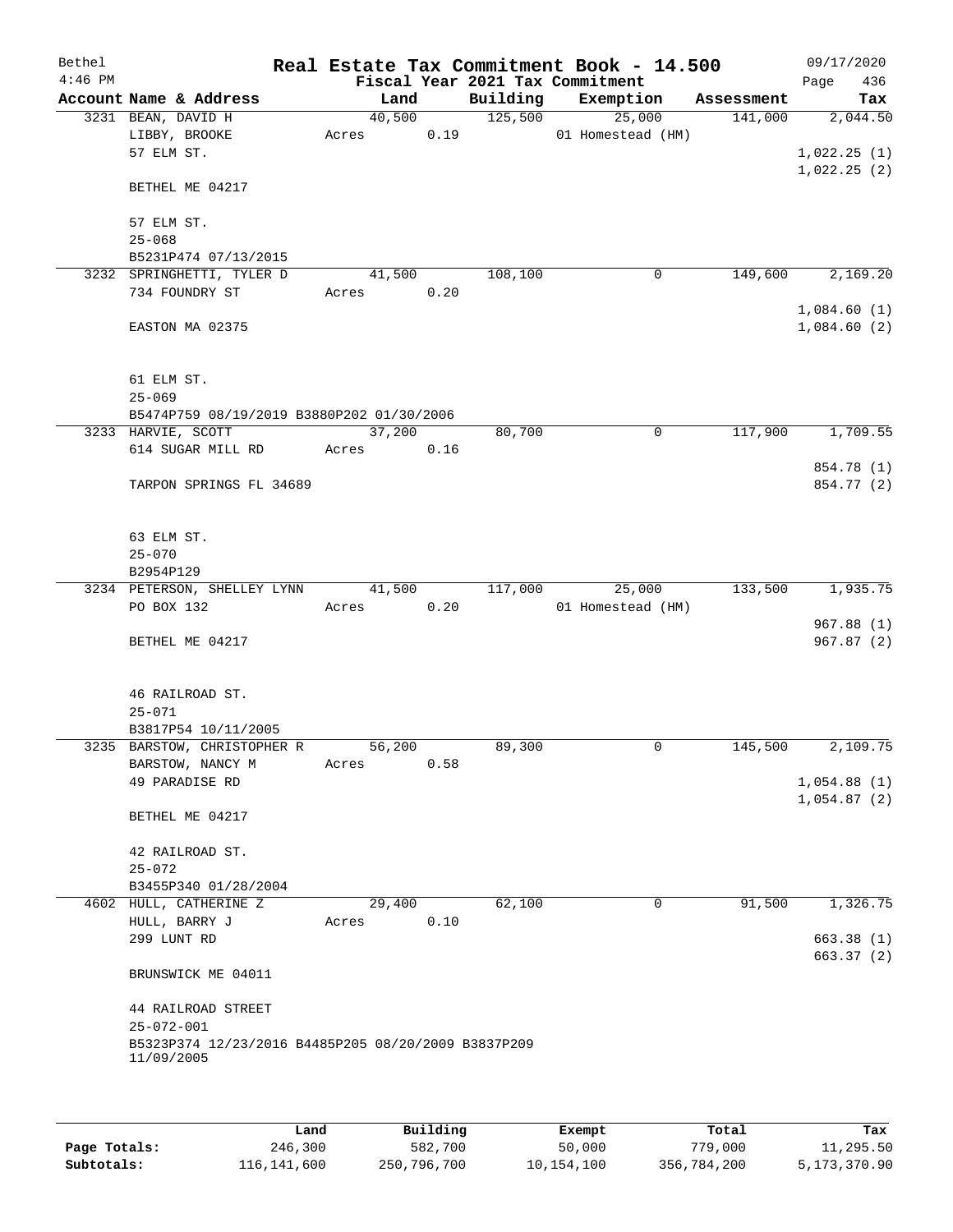| Bethel       |                                                        |                 |          |          | Real Estate Tax Commitment Book - 14.500     |             | 09/17/2020              |
|--------------|--------------------------------------------------------|-----------------|----------|----------|----------------------------------------------|-------------|-------------------------|
| $4:46$ PM    | Account Name & Address                                 | Land            |          | Building | Fiscal Year 2021 Tax Commitment<br>Exemption | Assessment  | Page<br>437<br>Tax      |
|              | 3237 NORTHERN OXFORD HEALTH                            | 51,400          |          | 75,100   | $\mathbf 0$                                  | 126,500     | 1,834.25                |
|              | AND SERVICE COUNCIL                                    |                 |          |          |                                              |             |                         |
|              | PO BOX 959                                             | Acres           | 0.32     |          |                                              |             |                         |
|              | BETHEL ME 04217                                        |                 |          |          |                                              |             | 917.13 (1)<br>917.12(2) |
|              |                                                        |                 |          |          |                                              |             |                         |
|              |                                                        |                 |          |          |                                              |             |                         |
|              | 30 RAILROAD ST.                                        |                 |          |          |                                              |             |                         |
|              | $25 - 074$<br>B4813P200 02/09/2012 B691P179 08/18/1970 |                 |          |          |                                              |             |                         |
|              | 3238 CALLANAN, MARY E                                  | 61,000          |          | 116,500  | 0                                            | 177,500     | 2,573.75                |
|              | INGWERSEN, THOM T                                      | Acres           | 1.00     |          |                                              |             |                         |
|              | 23 HASKELL STREET                                      |                 |          |          |                                              |             | 1,286.88(1)             |
|              |                                                        |                 |          |          |                                              |             | 1,286.87(2)             |
|              | LEXINGTON MA 02420                                     |                 |          |          |                                              |             |                         |
|              | 24 RAILROAD ST.                                        |                 |          |          |                                              |             |                         |
|              | $25 - 075$                                             |                 |          |          |                                              |             |                         |
|              | B5385P638 12/27/2017 B5237P589 08/14/2015 B963P135     |                 |          |          |                                              |             |                         |
|              | 11/01/1977<br>3239 HEAD DAVID & FRANCES                | 73,400          |          | 112,900  | 0                                            | 186,300     | 2,701.35                |
|              | PO BOX 61                                              | Acres           | 0.34     |          |                                              |             |                         |
|              |                                                        |                 |          |          |                                              |             | 1,350.68(1)             |
|              | WEST BETHEL ME 04286                                   |                 |          |          |                                              |             | 1,350.67(2)             |
|              |                                                        |                 |          |          |                                              |             |                         |
|              | 20 RAILROAD ST.                                        |                 |          |          |                                              |             |                         |
|              | $25 - 076$                                             |                 |          |          |                                              |             |                         |
|              | B4242P91 12/24/2007 B3190P152 11/01/2002               |                 |          |          |                                              |             |                         |
|              | 3241 COLE, SCOTT G<br>COLE, MICHELE V                  | 53,700<br>Acres | 0.43     | 112,400  | 25,000<br>01 Homestead (HM)                  | 141,100     | 2,045.95                |
|              | PO BOX 735                                             |                 |          |          |                                              |             | 1,022.98(1)             |
|              |                                                        |                 |          |          |                                              |             | 1,022.97(2)             |
|              | BETHEL ME 04217                                        |                 |          |          |                                              |             |                         |
|              |                                                        |                 |          |          |                                              |             |                         |
|              | 32 MECHANIC ST.<br>$25 - 077$                          |                 |          |          |                                              |             |                         |
|              | B5018P194 08/02/2013 B4963P61 03/11/2013 B4937P119     |                 |          |          |                                              |             |                         |
|              | 12/31/2012 B4242P92 12/24/2007 B2740P241 08/31/1999    |                 |          |          |                                              |             |                         |
|              | 3242 SHRIGLEY, WILFRED R III<br>20 CENTENNIAL AVE.     | 38,300<br>Acres | 0.17     | 127,400  | $\mathbf 0$                                  | 165,700     | 2,402.65                |
|              |                                                        |                 |          |          |                                              |             | 1, 201.33(1)            |
|              | GLOUCESTER MA 01930                                    |                 |          |          |                                              |             | 1, 201.32(2)            |
|              |                                                        |                 |          |          |                                              |             |                         |
|              | 28 MECHANIC ST.                                        |                 |          |          |                                              |             |                         |
|              | $25 - 078$                                             |                 |          |          |                                              |             |                         |
|              | B3194P308                                              |                 |          |          |                                              |             |                         |
|              | 3243 BODWELL, SALLY G                                  | 52,300          |          | 101,500  | 25,000                                       | 128,800     | 1,867.60                |
|              | PO BOX 695                                             | Acres           | 0.36     |          | 01 Homestead (HM)                            |             | 933.80 (1)              |
|              | BETHEL ME 04217                                        |                 |          |          |                                              |             | 933.80 (2)              |
|              |                                                        |                 |          |          |                                              |             |                         |
|              |                                                        |                 |          |          |                                              |             |                         |
|              | 24 MECHANIC ST.                                        |                 |          |          |                                              |             |                         |
|              | $25 - 078 - 001$<br>B5267P590 02/09/2016               |                 |          |          |                                              |             |                         |
|              |                                                        |                 |          |          |                                              |             |                         |
|              | Land                                                   |                 | Building |          |                                              | Total       |                         |
| Page Totals: | 330,100                                                |                 | 645,800  |          | Exempt<br>50,000                             | 925,900     | Tax<br>13, 425.55       |
| Subtotals:   | 116, 471, 700                                          | 251, 442, 500   |          |          | 10,204,100                                   | 357,710,100 | 5, 186, 796. 45         |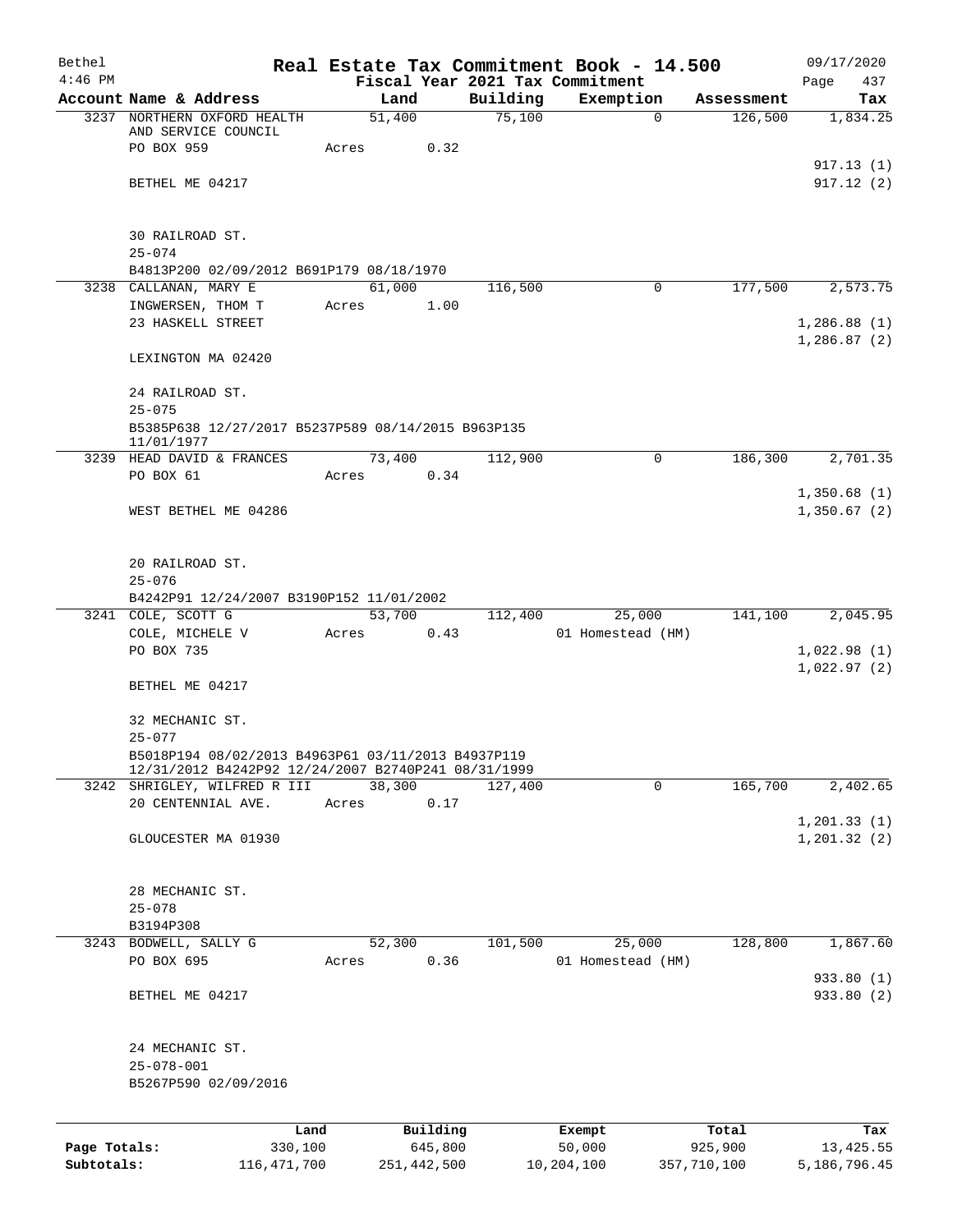| Bethel    |                                           |                 |      |          | Real Estate Tax Commitment Book - 14.500 |            | 09/17/2020                 |
|-----------|-------------------------------------------|-----------------|------|----------|------------------------------------------|------------|----------------------------|
| $4:46$ PM |                                           |                 |      |          | Fiscal Year 2021 Tax Commitment          |            | 438<br>Page                |
|           | Account Name & Address                    | Land            |      | Building | Exemption                                | Assessment | Tax                        |
| 3244      | CHAN, NINA S<br>CHAN, TIM C               | 38,300          | 0.17 | 0        | $\mathbf 0$                              | 38,300     | 555.35                     |
|           | 10 SOUTHBROOK DRIVE                       | Acres           |      |          |                                          |            | 277.68(1)                  |
|           |                                           |                 |      |          |                                          |            | 277.67(2)                  |
|           | CLAREMONT NH 03743                        |                 |      |          |                                          |            |                            |
|           | MECHANIC ST.                              |                 |      |          |                                          |            |                            |
|           | $25 - 079$                                |                 |      |          |                                          |            |                            |
|           | B5229P473 06/30/2015 B615P37 08/20/1962   |                 |      |          |                                          |            |                            |
|           | 3245 KAUFMAN, ELLIOT M<br>KAUFMAN, JANICE | 64,600<br>Acres | 2.51 | 184,600  | $\mathbf 0$                              | 249,200    | 3,613.40                   |
|           | 714 BEAR ROCK RD.                         |                 |      |          |                                          |            | 1,806.70(1)                |
|           |                                           |                 |      |          |                                          |            | 1,806.70(2)                |
|           | STEWARTSTOWN NH 03576                     |                 |      |          |                                          |            |                            |
|           | 18 MECHANIC ST.                           |                 |      |          |                                          |            |                            |
|           | $25 - 080$                                |                 |      |          |                                          |            |                            |
|           | B1448P298 12/30/1986                      |                 |      |          |                                          |            |                            |
|           | 3248 LANE, POK SUN                        | 27,900          |      | 106,900  | 0                                        | 134,800    | 1,954.60                   |
|           | PO BOX 807                                | Acres           | 0.09 |          |                                          |            |                            |
|           | BETHEL ME 04217                           |                 |      |          |                                          |            | 977.30(1)<br>977.30(2)     |
|           |                                           |                 |      |          |                                          |            |                            |
|           | 7 MECHANIC ST.                            |                 |      |          |                                          |            |                            |
|           | $25 - 083$                                |                 |      |          |                                          |            |                            |
|           | B4211P22 10/19/2007 B2797P309             |                 |      |          |                                          |            |                            |
|           | 3249 LANE, POK-SUN                        | 50,000          |      | 0        | $\mathsf{O}$                             | 50,000     | 725.00                     |
|           | PO BOX 807                                | Acres           | 0.29 |          |                                          |            |                            |
|           |                                           |                 |      |          |                                          |            | 362.50(1)                  |
|           | BETHEL ME 04217                           |                 |      |          |                                          |            | 362.50(2)                  |
|           | MECHANIC ST.                              |                 |      |          |                                          |            |                            |
|           | $25 - 084$                                |                 |      |          |                                          |            |                            |
|           | B4211P22 10/19/2007 B2798P161             |                 |      |          |                                          |            |                            |
|           | 3250 BENNETT, MARK                        | 51,800          |      | 204,800  | 31,000                                   | 225,600    | 3,271.20                   |
|           | PO BOX 344                                | Acres           | 0.34 |          | 01 Homestead (HM)                        |            |                            |
|           | BETHEL ME 04217                           |                 |      |          | 12 WW2 Vet Res                           |            | 1,635.60(1)<br>1,635.60(2) |
|           |                                           |                 |      |          |                                          |            |                            |
|           | 21 MECHANIC ST.                           |                 |      |          |                                          |            |                            |
|           | $25 - 085$                                |                 |      |          |                                          |            |                            |
|           | B2643P238 12/09/1998                      |                 |      |          |                                          |            |                            |
|           | 3251 CHAN, TIM C                          | 42,600          |      | 184,700  | 0                                        | 227,300    | 3,295.85                   |
|           | CHAN, NINA S                              | Acres           | 0.21 |          |                                          |            |                            |
|           | 10 SOUTHBROOK DR                          |                 |      |          |                                          |            | 1,647.93(1)<br>1,647.92(2) |
|           | CLAREMONT NH 03743                        |                 |      |          |                                          |            |                            |
|           | 23 MECHANIC ST.                           |                 |      |          |                                          |            |                            |
|           | $25 - 086$                                |                 |      |          |                                          |            |                            |
|           | B3963P235 06/29/2006                      |                 |      |          |                                          |            |                            |
|           |                                           |                 |      |          |                                          |            |                            |
|           |                                           |                 |      |          |                                          |            |                            |

|              | Land        | Building    | Exempt     | Total       | Tax          |
|--------------|-------------|-------------|------------|-------------|--------------|
| Page Totals: | 275,200     | 681,000     | 31,000     | 925,200     | 13,415.40    |
| Subtotals:   | 116,746,900 | 252,123,500 | 10,235,100 | 358,635,300 | 5,200,211.85 |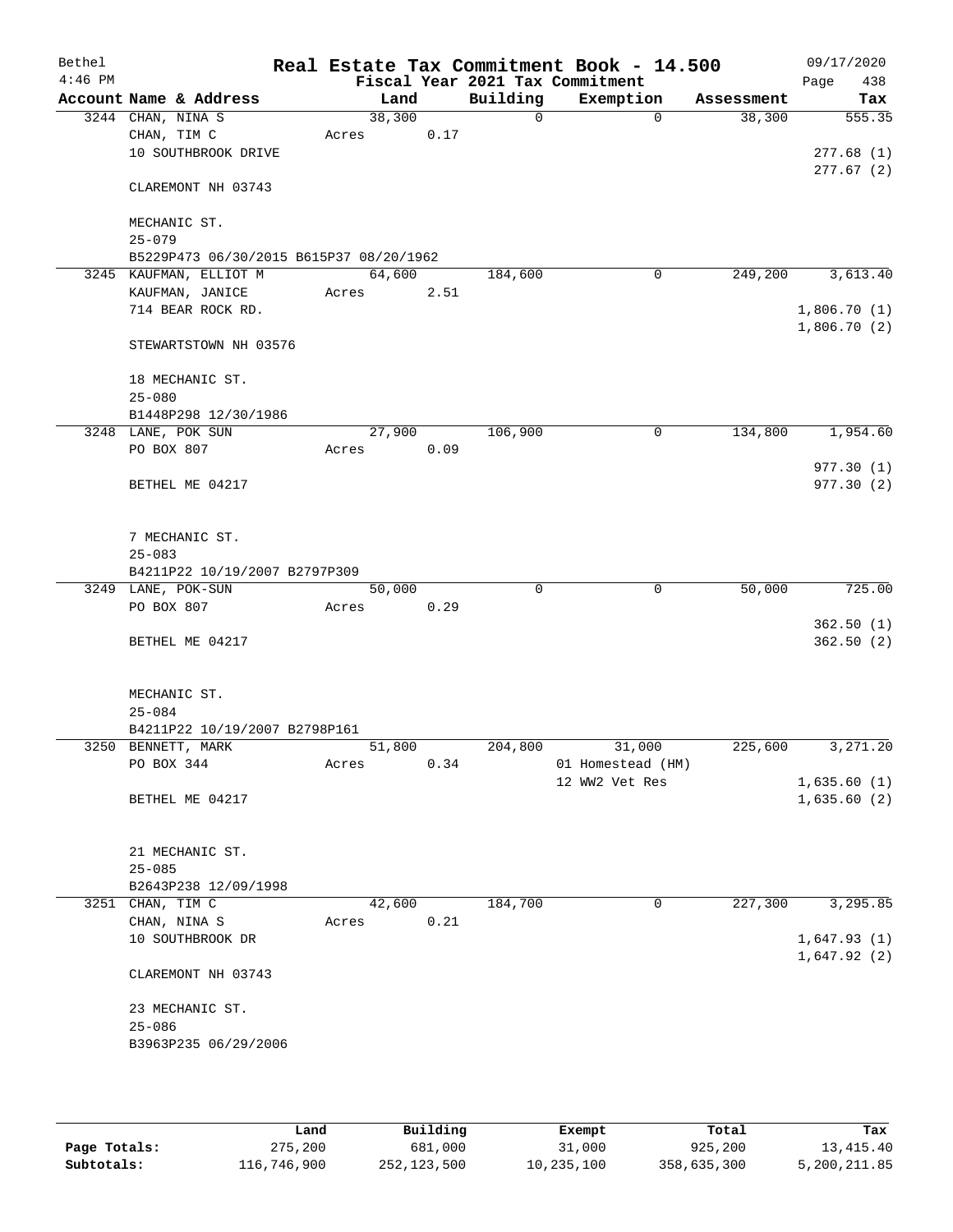| Bethel       |                                           |       |        |          |          | Real Estate Tax Commitment Book - 14.500 |            | 09/17/2020                 |
|--------------|-------------------------------------------|-------|--------|----------|----------|------------------------------------------|------------|----------------------------|
| $4:46$ PM    |                                           |       |        |          |          | Fiscal Year 2021 Tax Commitment          |            | 439<br>Page                |
|              | Account Name & Address                    |       | Land   |          | Building | Exemption                                | Assessment | Tax                        |
|              | 3252 LUNNEY, JAMES F                      |       | 51,600 |          | 132,300  | 25,000                                   | 158,900    | 2,304.05                   |
|              | PO BOX 681                                | Acres |        | 0.33     |          | 01 Homestead (HM)                        |            |                            |
|              | BETHEL ME 04217                           |       |        |          |          |                                          |            | 1,152.03(1)<br>1,152.02(2) |
|              |                                           |       |        |          |          |                                          |            |                            |
|              | 25 MECHANIC ST.                           |       |        |          |          |                                          |            |                            |
|              | $25 - 087$                                |       |        |          |          |                                          |            |                            |
|              | B2043P83 09/07/1993 B1416P285 08/29/1986  |       |        |          |          |                                          |            |                            |
|              | 3253 CHADBOURNE TREE FARMS,               |       | 52,900 |          | 0        | 0                                        | 52,900     | 767.05                     |
|              | LLC<br>PO BOX 1750                        | Acres |        | 0.39     |          |                                          |            |                            |
|              |                                           |       |        |          |          |                                          |            | 383.53(1)                  |
|              | BETHEL ME 04217                           |       |        |          |          |                                          |            | 383.52 (2)                 |
|              |                                           |       |        |          |          |                                          |            |                            |
|              | 29 MECHANIC ST.                           |       |        |          |          |                                          |            |                            |
|              | $25 - 088$                                |       |        |          |          |                                          |            |                            |
|              | B3130P217 06/28/2002                      |       |        |          |          |                                          |            | 3,337.90                   |
|              | 3254 CONLEY, MAUREEN E                    |       | 43,600 |          | 186,600  | 0                                        | 230,200    |                            |
|              | ALLAIN, CHRISTOPHER J<br>7 ROBIN AVE.     |       | Acres  | 0.22     |          |                                          |            | 1,668.95(1)                |
|              |                                           |       |        |          |          |                                          |            | 1,668.95(2)                |
|              | WESTBROOK ME 04092                        |       |        |          |          |                                          |            |                            |
|              | 33 MECHANIC ST.                           |       |        |          |          |                                          |            |                            |
|              | $25 - 089$                                |       |        |          |          |                                          |            |                            |
|              | B5038P313 09/18/2013 B4031P241 10/03/2006 |       |        |          |          |                                          |            |                            |
|              | 3255 C. N. BROWN COMPANY                  |       | 91,300 |          | 60,500   | 0                                        | 151,800    | 2,201.10                   |
|              | PO BOX 200                                | Acres |        | 0.33     |          |                                          |            |                            |
|              |                                           |       |        |          |          |                                          |            | 1,100.55(1)                |
|              | SO PARIS ME 04281                         |       |        |          |          |                                          |            | 1,100.55(2)                |
|              | 10 RAILROAD ST.                           |       |        |          |          |                                          |            |                            |
|              | $25 - 090$                                |       |        |          |          |                                          |            |                            |
|              | B5386P285 01/02/2018 B1656P182 06/01/1989 |       |        |          |          |                                          |            |                            |
|              | 3256 BEAN, MICHAEL                        |       | 39,400 |          | 28,300   | 0                                        | 67,700     | 981.65                     |
|              | 210 MILTON RD.                            | Acres |        | 0.09     |          |                                          |            |                            |
|              |                                           |       |        |          |          |                                          |            | 490.83 (1)                 |
|              | MILTON TOWNSHIP ME                        |       |        |          |          |                                          |            | 490.82 (2)                 |
|              | 04219                                     |       |        |          |          |                                          |            |                            |
|              | 6 RAILROAD ST.                            |       |        |          |          |                                          |            |                            |
|              | $25 - 091$                                |       |        |          |          |                                          |            |                            |
|              | B731P261                                  |       |        |          |          |                                          |            |                            |
| 3257         | CHADBOURNE TREE FARMS,<br>LLC             |       | 69,600 |          | 378,100  | 0                                        | 447,700    | 6,491.65                   |
|              | PO BOX 1750                               | Acres |        | 0.28     |          |                                          |            | 3, 245.83(1)               |
|              | BETHEL ME 04217                           |       |        |          |          |                                          |            | 3, 245.82 (2)              |
|              | 172 MAIN ST.                              |       |        |          |          |                                          |            |                            |
|              | $25 - 091 - 001$                          |       |        |          |          |                                          |            |                            |
|              | B3652P43 12/29/2004 B2586P1853            |       |        |          |          |                                          |            |                            |
|              | Land                                      |       |        | Building |          | Exempt                                   | Total      | Tax                        |
| Page Totals: | 348,400                                   |       |        | 785,800  |          | 25,000                                   | 1,109,200  | 16,083.40                  |

**Subtotals:** 117,095,300 252,909,300 10,260,100 359,744,500 5,216,295.25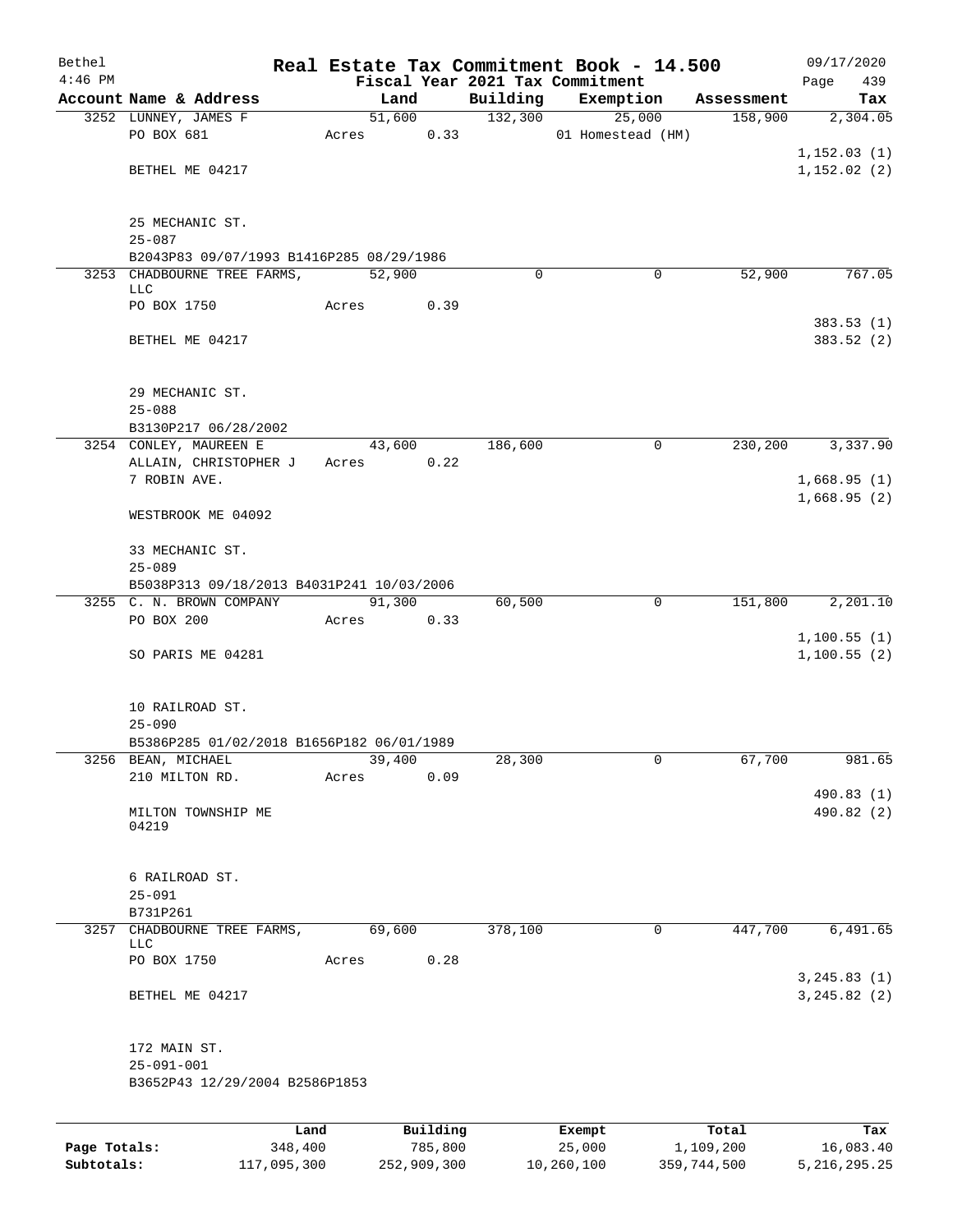| Bethel    |                                                                                      |       |        |      |          | Real Estate Tax Commitment Book - 14.500 |            | 09/17/2020   |          |
|-----------|--------------------------------------------------------------------------------------|-------|--------|------|----------|------------------------------------------|------------|--------------|----------|
| $4:46$ PM |                                                                                      |       |        |      |          | Fiscal Year 2021 Tax Commitment          |            | Page         | 440      |
|           | Account Name & Address                                                               |       | Land   |      | Building | Exemption                                | Assessment |              | Tax      |
|           | 3258 NAPLES, MITZIE J                                                                |       | 39,400 |      | 139,300  | 25,000                                   | 153,700    |              | 2,228.65 |
|           | PO BOX 757                                                                           | Acres |        | 0.18 |          | 01 Homestead (HM)                        |            |              |          |
|           |                                                                                      |       |        |      |          |                                          |            | 1, 114.33(1) |          |
|           | BETHEL ME 04217                                                                      |       |        |      |          |                                          |            | 1, 114.32(2) |          |
|           |                                                                                      |       |        |      |          |                                          |            |              |          |
|           | 170 MAIN ST.                                                                         |       |        |      |          |                                          |            |              |          |
|           | $25 - 092$                                                                           |       |        |      |          |                                          |            |              |          |
|           | B1327P245 07/09/1985                                                                 |       |        |      |          |                                          |            |              |          |
|           | 3259 HEMEON, SARA                                                                    |       | 81,800 |      | 319,200  | 0                                        | 401,000    |              | 5,814.50 |
|           | PO BOX 652                                                                           | Acres |        | 0.70 |          |                                          |            | 2,907.25(1)  |          |
|           | BETHEL ME 04217                                                                      |       |        |      |          |                                          |            | 2,907.25(2)  |          |
|           |                                                                                      |       |        |      |          |                                          |            |              |          |
|           | 162 MAIN ST.                                                                         |       |        |      |          |                                          |            |              |          |
|           | $25 - 093$                                                                           |       |        |      |          |                                          |            |              |          |
|           | B5471P482 07/29/2019 B5449P50 01/14/2019 B2137P165<br>07/06/1994 B1467P94 03/18/1987 |       |        |      |          |                                          |            |              |          |
|           | 3260 BONNEMA, GARRETT B                                                              |       | 74,600 |      | 239,800  | 25,000                                   | 289,400    |              | 4,196.30 |
|           | BONNEMA, MELODY                                                                      | Acres |        | 0.38 |          | 01 Homestead (HM)                        |            |              |          |
|           | PO BOX 53                                                                            |       |        |      |          |                                          |            | 2,098.15(1)  |          |
|           |                                                                                      |       |        |      |          |                                          |            | 2,098.15(2)  |          |
|           | BETHEL ME 04217                                                                      |       |        |      |          |                                          |            |              |          |
|           | 146 MAIN ST.                                                                         |       |        |      |          |                                          |            |              |          |
|           | $25 - 094$                                                                           |       |        |      |          |                                          |            |              |          |
|           | B814P24 03/05/1974                                                                   |       |        |      |          |                                          |            |              |          |
|           | 3261 CYCLOPS PROPERTIES, LLC                                                         |       | 60,200 |      | 132,300  | 0                                        | 192,500    |              | 2,791.25 |
|           | PO BOX 268                                                                           | Acres |        | 0.21 |          |                                          |            |              |          |
|           |                                                                                      |       |        |      |          |                                          |            | 1,395.63(1)  |          |
|           | RUMFORD ME 04276                                                                     |       |        |      |          |                                          |            | 1,395.62(2)  |          |
|           | 140 MAIN ST.                                                                         |       |        |      |          |                                          |            |              |          |
|           | $25 - 095$                                                                           |       |        |      |          |                                          |            |              |          |
|           | B4529P92 11/23/2009 B866P114                                                         |       |        |      |          |                                          |            |              |          |
|           | 3262 LANE, POK-SUN<br>PO BOX 807                                                     | Acres | 52,600 | 0.16 | 196,500  | 0                                        | 249,100    |              | 3,611.95 |
|           |                                                                                      |       |        |      |          |                                          |            | 1,805.98(1)  |          |
|           | BETHEL ME 04217                                                                      |       |        |      |          |                                          |            | 1,805.97(2)  |          |
|           |                                                                                      |       |        |      |          |                                          |            |              |          |
|           | 130 MAIN ST                                                                          |       |        |      |          |                                          |            |              |          |
|           | $25 - 096$                                                                           |       |        |      |          |                                          |            |              |          |
|           | B3629P268 11/12/2004                                                                 |       |        |      |          |                                          |            |              |          |
|           | 3263 MILLS, DEBRA                                                                    |       | 22,800 |      | 95,200   | 25,000                                   | 93,000     |              | 1,348.50 |
|           | PO BOX 183                                                                           | Acres |        | 0.06 |          | 01 Homestead (HM)                        |            |              |          |
|           |                                                                                      |       |        |      |          |                                          |            | 674.25(1)    |          |
|           | BETHEL ME 04217                                                                      |       |        |      |          |                                          |            | 674.25(2)    |          |
|           | 126 MAIN ST                                                                          |       |        |      |          |                                          |            |              |          |
|           | $25 - 097$                                                                           |       |        |      |          |                                          |            |              |          |
|           | B1285P19                                                                             |       |        |      |          |                                          |            |              |          |
|           |                                                                                      |       |        |      |          |                                          |            |              |          |
|           |                                                                                      |       |        |      |          |                                          |            |              |          |
|           |                                                                                      |       |        |      |          |                                          |            |              |          |

|              | Land        | Building    | Exempt     | Total         | Tax          |
|--------------|-------------|-------------|------------|---------------|--------------|
| Page Totals: | 331,400     | 1,122,300   | 75,000     | 1,378,700     | 19,991.15    |
| Subtotals:   | 117,426,700 | 254,031,600 | 10,335,100 | 361, 123, 200 | 5,236,286.40 |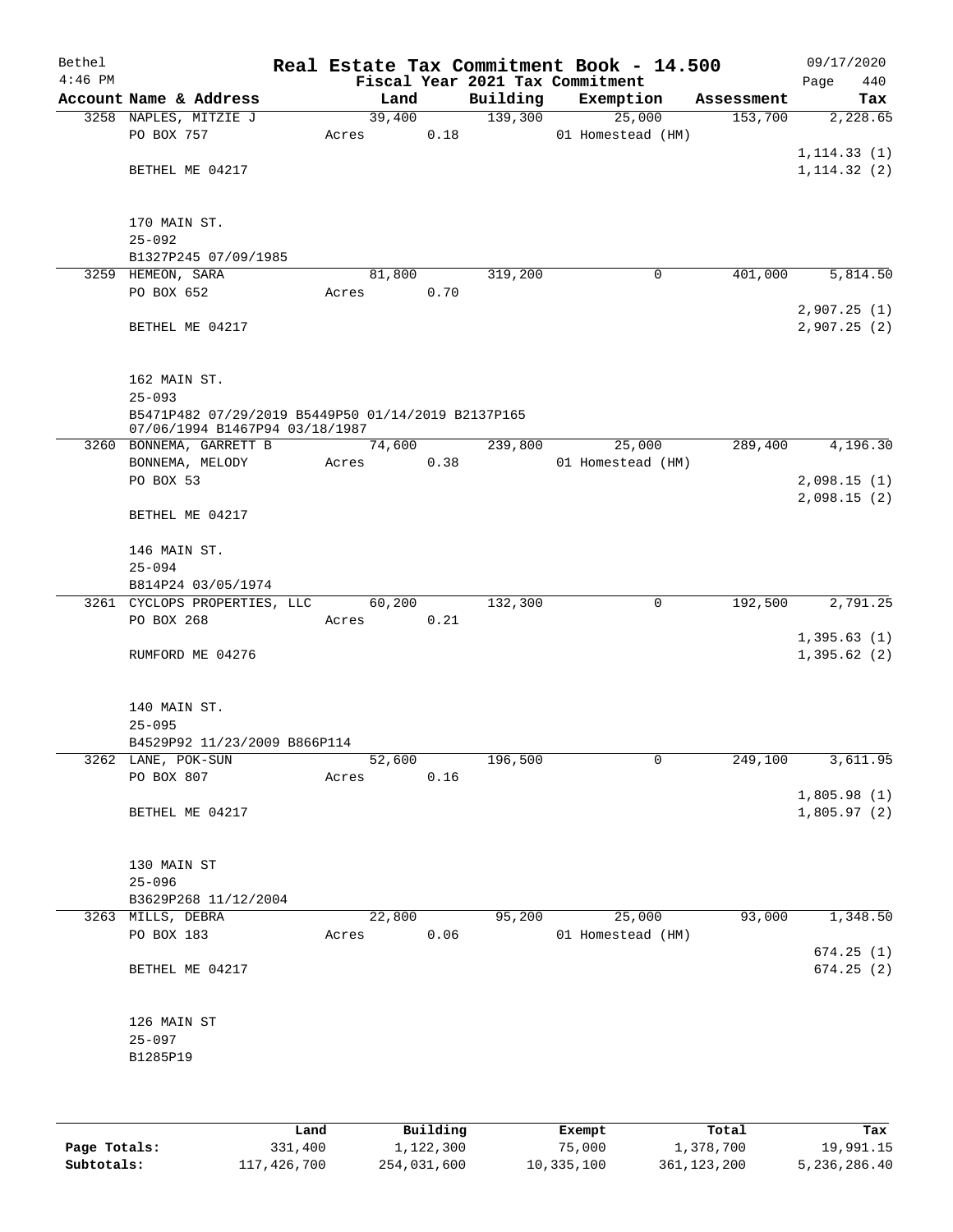| Bethel<br>$4:46$ PM |                                                                 |        |      |          | Real Estate Tax Commitment Book - 14.500<br>Fiscal Year 2021 Tax Commitment |            | 09/17/2020<br>Page<br>441  |
|---------------------|-----------------------------------------------------------------|--------|------|----------|-----------------------------------------------------------------------------|------------|----------------------------|
|                     | Account Name & Address                                          | Land   |      | Building | Exemption                                                                   | Assessment | Tax                        |
|                     | 3264 HYNEK, SCOTT                                               | 72,000 |      | 135,400  | $\mathbf 0$                                                                 | 207,400    | 3,007.30                   |
|                     | PO BOX 1144                                                     | Acres  | 0.30 |          |                                                                             |            |                            |
|                     |                                                                 |        |      |          |                                                                             |            | 1,503.65(1)                |
|                     | BETHEL ME 04217                                                 |        |      |          |                                                                             |            | 1,503.65(2)                |
|                     |                                                                 |        |      |          |                                                                             |            |                            |
|                     |                                                                 |        |      |          |                                                                             |            |                            |
|                     | 111 MAIN ST.                                                    |        |      |          |                                                                             |            |                            |
|                     | $25 - 098$                                                      |        |      |          |                                                                             |            |                            |
|                     | B3299P130 05/27/2003<br>3265 YORK, BARBARA J                    | 57,700 |      | 98,600   | 25,000                                                                      | 131,300    | 1,903.85                   |
|                     | KAISER, SHARON A                                                | Acres  | 0.69 |          | 01 Homestead (HM)                                                           |            |                            |
|                     | PO BOX 76                                                       |        |      |          |                                                                             |            | 951.93 (1)                 |
|                     |                                                                 |        |      |          |                                                                             |            | 951.92 (2)                 |
|                     | BETHEL ME 04217                                                 |        |      |          |                                                                             |            |                            |
|                     |                                                                 |        |      |          |                                                                             |            |                            |
|                     | 7 VERNON ST.                                                    |        |      |          |                                                                             |            |                            |
|                     | $25 - 099$                                                      |        |      |          |                                                                             |            |                            |
|                     | B5377P283 11/07/2017 B5338P178 03/31/2017 B5015P334             |        |      |          |                                                                             |            |                            |
|                     | 07/29/2013 B3514P317 05/17/2004<br>3266 COVERDALE, REV DONALD E | 57,800 |      | 182,600  | 0                                                                           | 240, 400   | 3,485.80                   |
|                     | PO BOX 883                                                      | Acres  | 0.70 |          |                                                                             |            |                            |
|                     |                                                                 |        |      |          |                                                                             |            | 1,742.90(1)                |
|                     | BETHEL ME 04217                                                 |        |      |          |                                                                             |            | 1,742.90(2)                |
|                     |                                                                 |        |      |          |                                                                             |            |                            |
|                     |                                                                 |        |      |          |                                                                             |            |                            |
|                     | 11 VERNON ST.                                                   |        |      |          |                                                                             |            |                            |
|                     | $25 - 100$                                                      |        |      |          |                                                                             |            |                            |
|                     | B1582P294 07/12/1988                                            |        |      |          |                                                                             |            |                            |
|                     | 3267 EARLY, PATRICIA                                            | 54,400 |      | 160,500  | 25,000                                                                      | 189,900    | 2,753.55                   |
|                     | 23 MASON ST, APT 20                                             | Acres  | 0.47 |          | 01 Homestead (HM)                                                           |            |                            |
|                     | BETHEL ME 04217                                                 |        |      |          |                                                                             |            | 1,376.78(1)<br>1,376.77(2) |
|                     |                                                                 |        |      |          |                                                                             |            |                            |
|                     |                                                                 |        |      |          |                                                                             |            |                            |
|                     | 19 VERNON ST.                                                   |        |      |          |                                                                             |            |                            |
|                     | $25 - 101$                                                      |        |      |          |                                                                             |            |                            |
|                     | B864P291 07/23/1975                                             |        |      |          |                                                                             |            |                            |
|                     | 3268 WENTWORTH, THOMAS                                          | 58,600 |      | 148,900  | 25,000                                                                      | 182,500    | 2,646.25                   |
|                     | HEFFERNAN, CATHARINE                                            | Acres  | 0.77 |          | 01 Homestead (HM)                                                           |            |                            |
|                     | PO BOX 1116                                                     |        |      |          |                                                                             |            | 1,323.13(1)                |
|                     |                                                                 |        |      |          |                                                                             |            | 1,323.12(2)                |
|                     | BETHEL ME 04217                                                 |        |      |          |                                                                             |            |                            |
|                     | 25 VERNON ST.                                                   |        |      |          |                                                                             |            |                            |
|                     | $25 - 102$                                                      |        |      |          |                                                                             |            |                            |
|                     | B2466P182 08/22/1997                                            |        |      |          |                                                                             |            |                            |
|                     | 3269 MOSSEY, JUSTIN M                                           | 57,300 |      | 130,900  | 0                                                                           | 188,200    | 2,728.90                   |
|                     | 31 VERNON ST.                                                   | Acres  | 0.66 |          |                                                                             |            |                            |
|                     |                                                                 |        |      |          |                                                                             |            | 1,364.45(1)                |
|                     | BETHEL ME 04217                                                 |        |      |          |                                                                             |            | 1,364.45(2)                |
|                     |                                                                 |        |      |          |                                                                             |            |                            |
|                     |                                                                 |        |      |          |                                                                             |            |                            |
|                     | 31 VERNON ST.                                                   |        |      |          |                                                                             |            |                            |
|                     | $25 - 102 - 001$                                                |        |      |          |                                                                             |            |                            |
|                     | B5314P366 11/07/2016 B4287P147 04/22/2008                       |        |      |          |                                                                             |            |                            |
|                     |                                                                 |        |      |          |                                                                             |            |                            |
|                     |                                                                 |        |      |          |                                                                             |            |                            |

|              | Land        | Building    | Exempt     | Total         | Tax          |
|--------------|-------------|-------------|------------|---------------|--------------|
| Page Totals: | 357,800     | 856,900     | 75,000     | 1,139,700     | 16,525.65    |
| Subtotals:   | 117,784,500 | 254,888,500 | 10,410,100 | 362, 262, 900 | 5,252,812.05 |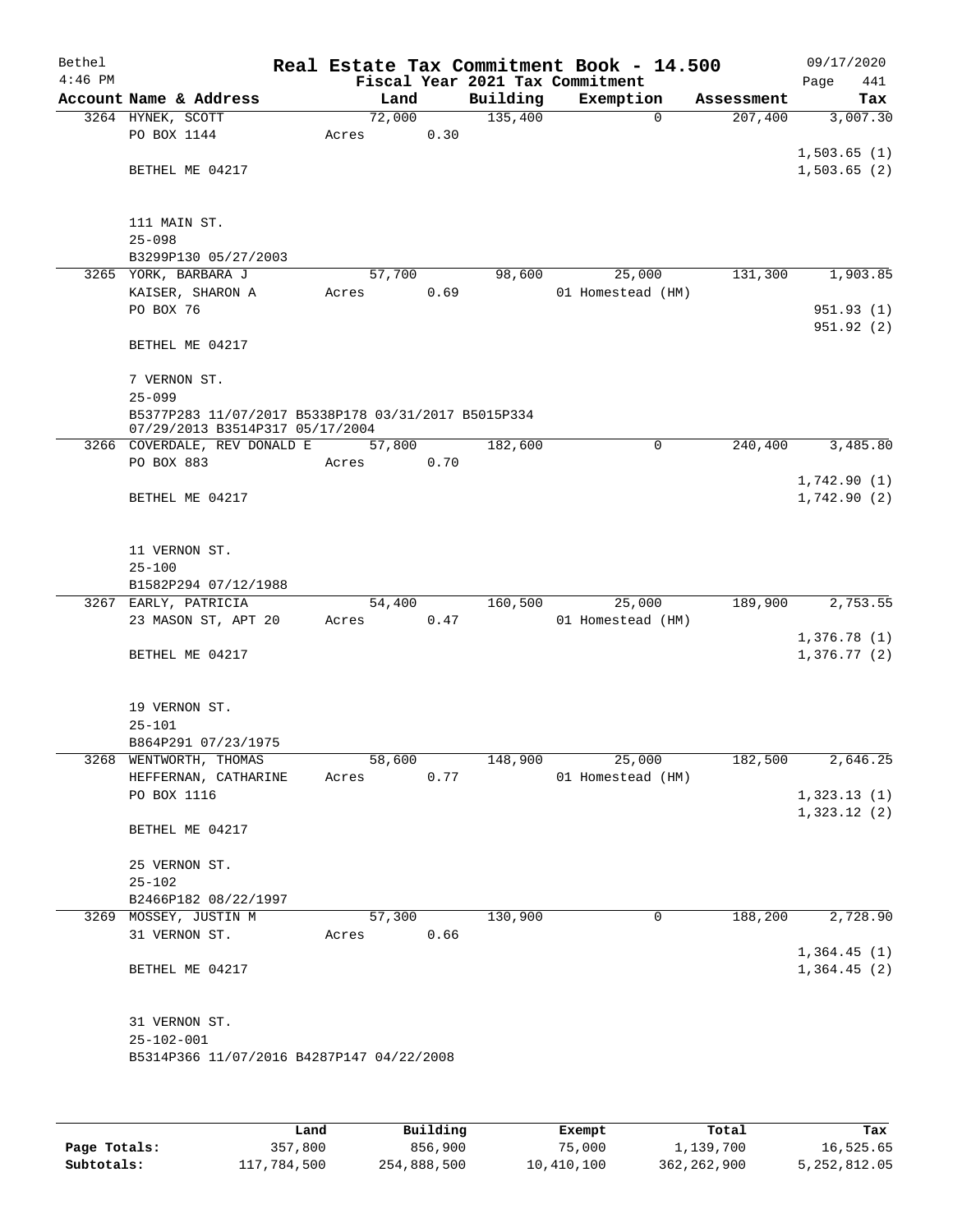| Bethel       |                                                                            |       |             |          | Real Estate Tax Commitment Book - 14.500 |               | 09/17/2020   |  |  |
|--------------|----------------------------------------------------------------------------|-------|-------------|----------|------------------------------------------|---------------|--------------|--|--|
| $4:46$ PM    |                                                                            |       |             |          | Fiscal Year 2021 Tax Commitment          |               | Page<br>442  |  |  |
|              | Account Name & Address                                                     |       | Land        | Building | Exemption                                | Assessment    | Tax          |  |  |
|              | 3270 CHANDLER FUNERAL HOMES<br>& CREMATION SERVICE                         |       | 76,300      | 245,100  | $\Omega$                                 | 321,400       | 4,660.30     |  |  |
|              | 51 MAIN STREET                                                             | Acres | 0.62        |          |                                          |               |              |  |  |
|              |                                                                            |       |             |          |                                          |               | 2,330.15(1)  |  |  |
|              | SOUTH PARIS ME 04281                                                       |       |             |          |                                          |               | 2,330.15(2)  |  |  |
|              |                                                                            |       |             |          |                                          |               |              |  |  |
|              |                                                                            |       |             |          |                                          |               |              |  |  |
|              | 37 VERNON ST.                                                              |       |             |          |                                          |               |              |  |  |
|              | $25 - 103$                                                                 |       |             |          |                                          |               |              |  |  |
|              | B4034P7 12/20/2006 B1277P74                                                |       |             |          |                                          |               |              |  |  |
|              | 3271 GREENLEAF, NATHAN E, PR                                               |       | 54,600      | 94,100   | 0                                        | 148,700       | 2,156.15     |  |  |
|              | GREENLEAF, ELIZABETH,                                                      | Acres | 0.48        |          |                                          |               |              |  |  |
|              | ESTATE OF<br>8 COLTON AVENUE                                               |       |             |          |                                          |               | 1,078.08(1)  |  |  |
|              |                                                                            |       |             |          |                                          |               | 1,078.07(2)  |  |  |
|              | STOW ME 04037                                                              |       |             |          |                                          |               |              |  |  |
|              |                                                                            |       |             |          |                                          |               |              |  |  |
|              | 16 KILBORN ST.                                                             |       |             |          |                                          |               |              |  |  |
|              | $25 - 104$                                                                 |       |             |          |                                          |               |              |  |  |
|              | B5376P641 11/03/2017 B2452P205 07/08/1997                                  |       |             |          |                                          |               |              |  |  |
|              | 3272 NICKERSON IRREV FAMILY                                                |       | 56,200      | 189,400  | 0                                        | 245,600       | 3,561.20     |  |  |
|              | TRUST                                                                      |       |             |          |                                          |               |              |  |  |
|              | WIGHT, KATE N., TRUSTEE Acres                                              |       | 0.58        |          |                                          |               |              |  |  |
|              | 10 KILBORN STREET                                                          |       |             |          |                                          |               | 1,780.60(1)  |  |  |
|              |                                                                            |       |             |          |                                          |               | 1,780.60(2)  |  |  |
|              | BETHEL ME 04217                                                            |       |             |          |                                          |               |              |  |  |
|              |                                                                            |       |             |          |                                          |               |              |  |  |
|              | 10 KILBORN ST.<br>$25 - 105$                                               |       |             |          |                                          |               |              |  |  |
|              | B5421P430 07/30/2018 B2452P201 07/08/1997                                  |       |             |          |                                          |               |              |  |  |
|              | 3273 DAVIS, TAMARA                                                         |       | 55,700      | 82,400   | 31,000                                   | 107,100       | 1,552.95     |  |  |
|              | BEAN, AARON                                                                | Acres | 0.55        |          | 01 Homestead (HM)                        |               |              |  |  |
|              | PO BOX 22                                                                  |       |             |          | 12 WW2 Vet Res                           |               | 776.48(1)    |  |  |
|              |                                                                            |       |             |          |                                          |               | 776.47(2)    |  |  |
|              | BETHEL ME 04217                                                            |       |             |          |                                          |               |              |  |  |
|              |                                                                            |       |             |          |                                          |               |              |  |  |
|              | 15 KILBORN ST.                                                             |       |             |          |                                          |               |              |  |  |
|              | $25 - 106$                                                                 |       |             |          |                                          |               |              |  |  |
|              | B5468P169 07/10/2019 B4999P40 06/18/2013                                   |       |             |          |                                          |               |              |  |  |
|              | 3274 QUIROZ, RICHARD                                                       |       | 50,900      | 115,700  | $\Omega$                                 | 166,600       | 2,415.70     |  |  |
|              | QUIROZ, CAROLE                                                             | Acres | 0.30        |          |                                          |               |              |  |  |
|              | 69 CAMBRIDGE RD                                                            |       |             |          |                                          |               | 1,207.85(1)  |  |  |
|              |                                                                            |       |             |          |                                          |               | 1, 207.85(2) |  |  |
|              | MONTCLAIR NJ 05075                                                         |       |             |          |                                          |               |              |  |  |
|              |                                                                            |       |             |          |                                          |               |              |  |  |
|              | 19 KILBORN ST.                                                             |       |             |          |                                          |               |              |  |  |
|              | $25 - 107$                                                                 |       |             |          |                                          |               |              |  |  |
|              | B5329P100 01/30/2017 B4107P17 03/23/2007 B4104P162<br>03/16/2007 B2444P149 |       |             |          |                                          |               |              |  |  |
|              | 3275 MAGNER, MICHAEL R                                                     |       | 48,300      | 64,700   | 0                                        | 113,000       | 1,638.50     |  |  |
|              | 644 HALE ST                                                                | Acres | 0.27        |          |                                          |               |              |  |  |
|              |                                                                            |       |             |          |                                          |               | 819.25(1)    |  |  |
|              | BEVERLY MA 01915 1435                                                      |       |             |          |                                          |               | 819.25(2)    |  |  |
|              |                                                                            |       |             |          |                                          |               |              |  |  |
|              |                                                                            |       |             |          |                                          |               |              |  |  |
|              | 47 VERNON ST.                                                              |       |             |          |                                          |               |              |  |  |
|              | $25 - 108$                                                                 |       |             |          |                                          |               |              |  |  |
|              | B5310P250 10/12/2016 B5282P8 05/19/2016 B5282P8                            |       |             |          |                                          |               |              |  |  |
|              | 05/19/2016 B3640P61 12/01/2004                                             |       |             |          |                                          |               |              |  |  |
|              | Land                                                                       |       | Building    |          | Exempt                                   | Total         | Tax          |  |  |
| Page Totals: | 342,000                                                                    |       | 791,400     |          | 31,000                                   | 1,102,400     | 15,984.80    |  |  |
| Subtotals:   | 118, 126, 500                                                              |       | 255,679,900 |          | 10, 441, 100                             | 363, 365, 300 | 5,268,796.85 |  |  |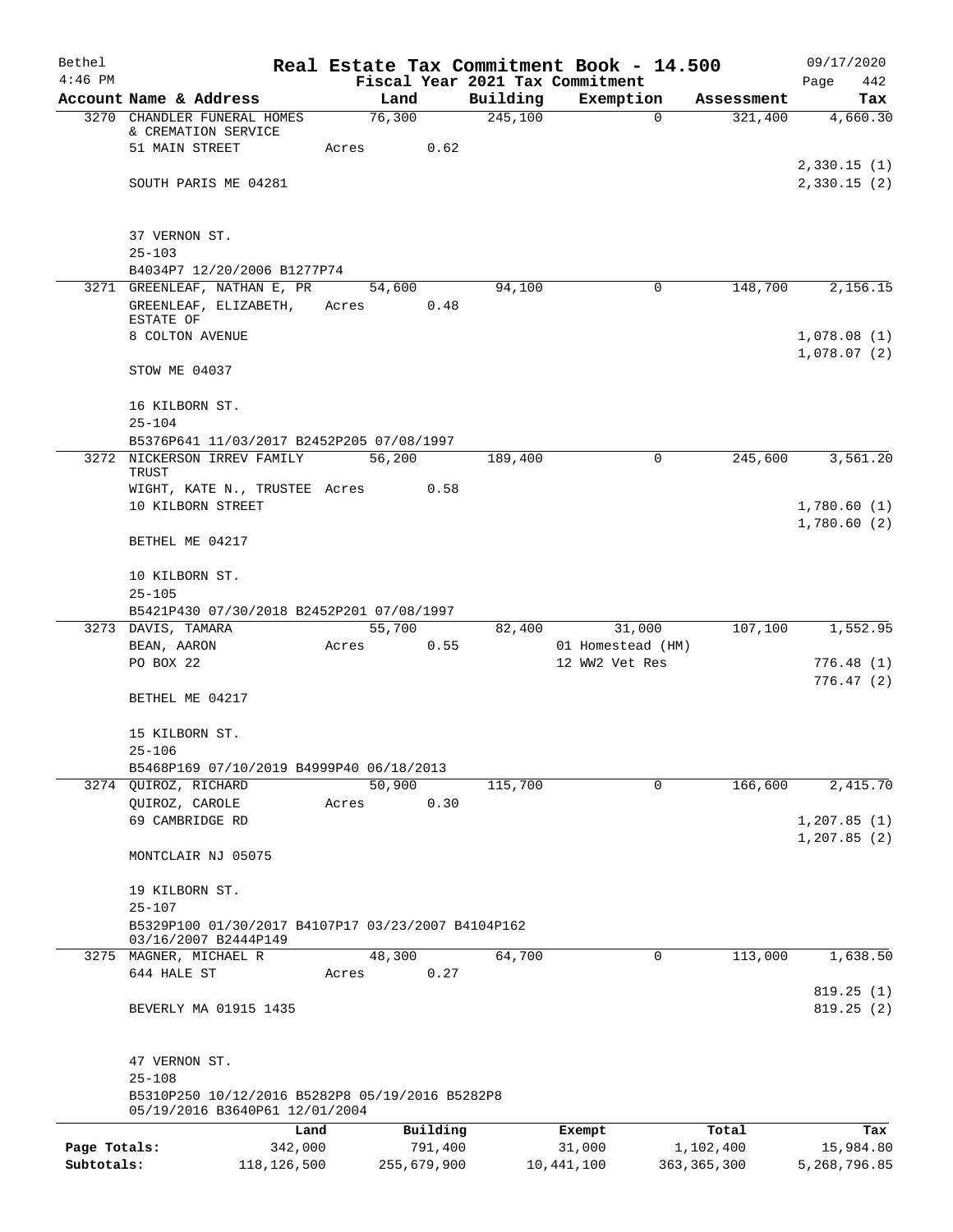| Bethel       |                                                                                      |       |             |          | Real Estate Tax Commitment Book - 14.500 |             | 09/17/2020   |
|--------------|--------------------------------------------------------------------------------------|-------|-------------|----------|------------------------------------------|-------------|--------------|
| $4:46$ PM    |                                                                                      |       |             |          | Fiscal Year 2021 Tax Commitment          |             | Page<br>443  |
|              | Account Name & Address                                                               |       | Land        | Building | Exemption                                | Assessment  | Tax          |
|              | 3276 SMITH, LYNDSEY A                                                                |       | 55,100      | 149,000  | 25,000                                   | 179,100     | 2,596.95     |
|              | 51 VERNON ST                                                                         | Acres | 0.51        |          | 01 Homestead (HM)                        |             |              |
|              |                                                                                      |       |             |          |                                          |             | 1,298.48(1)  |
|              | BETHEL ME 04217                                                                      |       |             |          |                                          |             | 1,298.47(2)  |
|              |                                                                                      |       |             |          |                                          |             |              |
|              |                                                                                      |       |             |          |                                          |             |              |
|              | 51 VERNON ST.                                                                        |       |             |          |                                          |             |              |
|              | $25 - 109$                                                                           |       |             |          |                                          |             |              |
|              | B5227P29 06/16/2015 B4365P54 10/16/2008 B4335P136<br>08/13/2008 B2822P346 05/26/2000 |       |             |          |                                          |             |              |
|              | 3277 SHIMAMURA, WILLIAM                                                              |       | 54,200      | 63,000   | 25,000                                   | 92,200      | 1,336.90     |
|              | 225 SAM INGALLS ROAD                                                                 | Acres | 0.46        |          | 01 Homestead (HM)                        |             |              |
|              |                                                                                      |       |             |          |                                          |             | 668.45(1)    |
|              | BRIDGETON ME 0409                                                                    |       |             |          |                                          |             | 668.45(2)    |
|              |                                                                                      |       |             |          |                                          |             |              |
|              |                                                                                      |       |             |          |                                          |             |              |
|              | 59 VERNON ST.                                                                        |       |             |          |                                          |             |              |
|              | $25 - 110$                                                                           |       |             |          |                                          |             |              |
|              | B5247P60 10/01/2015 B912P157 09/14/1976                                              |       |             |          |                                          |             |              |
|              | 3278 MACDONALD, SARAH E                                                              |       | 51,800      | 93,800   | 0                                        | 145,600     | 2,111.20     |
|              | MACDONALD, SCOTT M                                                                   | Acres | 0.34        |          |                                          |             |              |
|              | 4 MERRILL BROOK DRIVE                                                                |       |             |          |                                          |             | 1,055.60(1)  |
|              |                                                                                      |       |             |          |                                          |             | 1,055.60(2)  |
|              | SCARBOROUGH ME 04074                                                                 |       |             |          |                                          |             |              |
|              |                                                                                      |       |             |          |                                          |             |              |
|              | 20 TYLER ST.                                                                         |       |             |          |                                          |             |              |
|              | $25 - 111$                                                                           |       |             |          |                                          |             |              |
|              | B5393P692 02/20/2018 B5344P334 05/09/2017 B4723P107                                  |       |             |          |                                          |             |              |
|              | 06/01/2011 B2931P299 04/19/2001 B1476P52                                             |       |             |          |                                          |             |              |
|              | 3279 CYR, KAITLYN R                                                                  |       | 53,100      | 115,100  | 0                                        | 168,200     | 2,438.90     |
|              | WILLIAMS, MICHAEL B                                                                  | Acres | 0.40        |          |                                          |             |              |
|              | 16 TYLER STREET                                                                      |       |             |          |                                          |             | 1, 219.45(1) |
|              | BETHEL ME 04217                                                                      |       |             |          |                                          |             | 1, 219.45(2) |
|              |                                                                                      |       |             |          |                                          |             |              |
|              | 16 TYLER ST.                                                                         |       |             |          |                                          |             |              |
|              | $25 - 112$                                                                           |       |             |          |                                          |             |              |
|              | B5498P988 12/20/2019 B4723P109 06/01/2011 B3811P338                                  |       |             |          |                                          |             |              |
|              | 09/30/2005                                                                           |       |             |          |                                          |             |              |
|              | 3280 CASEY, ADAM P                                                                   |       | 50,000      | 78,800   | 0                                        | 128,800     | 1,867.60     |
|              | CASEY, CINDY L                                                                       | Acres | 0.29        |          |                                          |             |              |
|              | 14 WILLIAMS STREET                                                                   |       |             |          |                                          |             | 933.80 (1)   |
|              |                                                                                      |       |             |          |                                          |             | 933.80 (2)   |
|              | BOOTHBAY HARBOR ME                                                                   |       |             |          |                                          |             |              |
|              | 04538                                                                                |       |             |          |                                          |             |              |
|              |                                                                                      |       |             |          |                                          |             |              |
|              | 10 TYLER ST.                                                                         |       |             |          |                                          |             |              |
|              | $25 - 113$                                                                           |       |             |          |                                          |             |              |
|              | B5338P377 04/04/2017 B4231P28 11/30/2007 B3496P159<br>04/21/2004                     |       |             |          |                                          |             |              |
|              | 3281 DUNCAN, DENISE L                                                                |       | 30,800      | 87,100   | 0                                        | 117,900     | 1,709.55     |
|              | MARBLEHEAD, MA                                                                       | Acres | 0.11        |          |                                          |             |              |
|              | 3 BIRCHWOOD DR.                                                                      |       |             |          |                                          |             | 854.78 (1)   |
|              | SOUTH BOROUGH MA 01772                                                               |       |             |          |                                          |             | 854.77 (2)   |
|              |                                                                                      |       |             |          |                                          |             |              |
|              |                                                                                      |       |             |          |                                          |             |              |
|              | 8 TYLER ST.                                                                          |       |             |          |                                          |             |              |
|              | $25 - 115$                                                                           |       |             |          |                                          |             |              |
|              | B3524P27 05/26/2004                                                                  |       |             |          |                                          |             |              |
|              | Land                                                                                 |       | Building    |          | Exempt                                   | Total       | Tax          |
| Page Totals: | 295,000                                                                              |       | 586,800     |          | 50,000                                   | 831,800     | 12,061.10    |
| Subtotals:   | 118, 421, 500                                                                        |       | 256,266,700 |          | 10,491,100                               | 364,197,100 | 5,280,857.95 |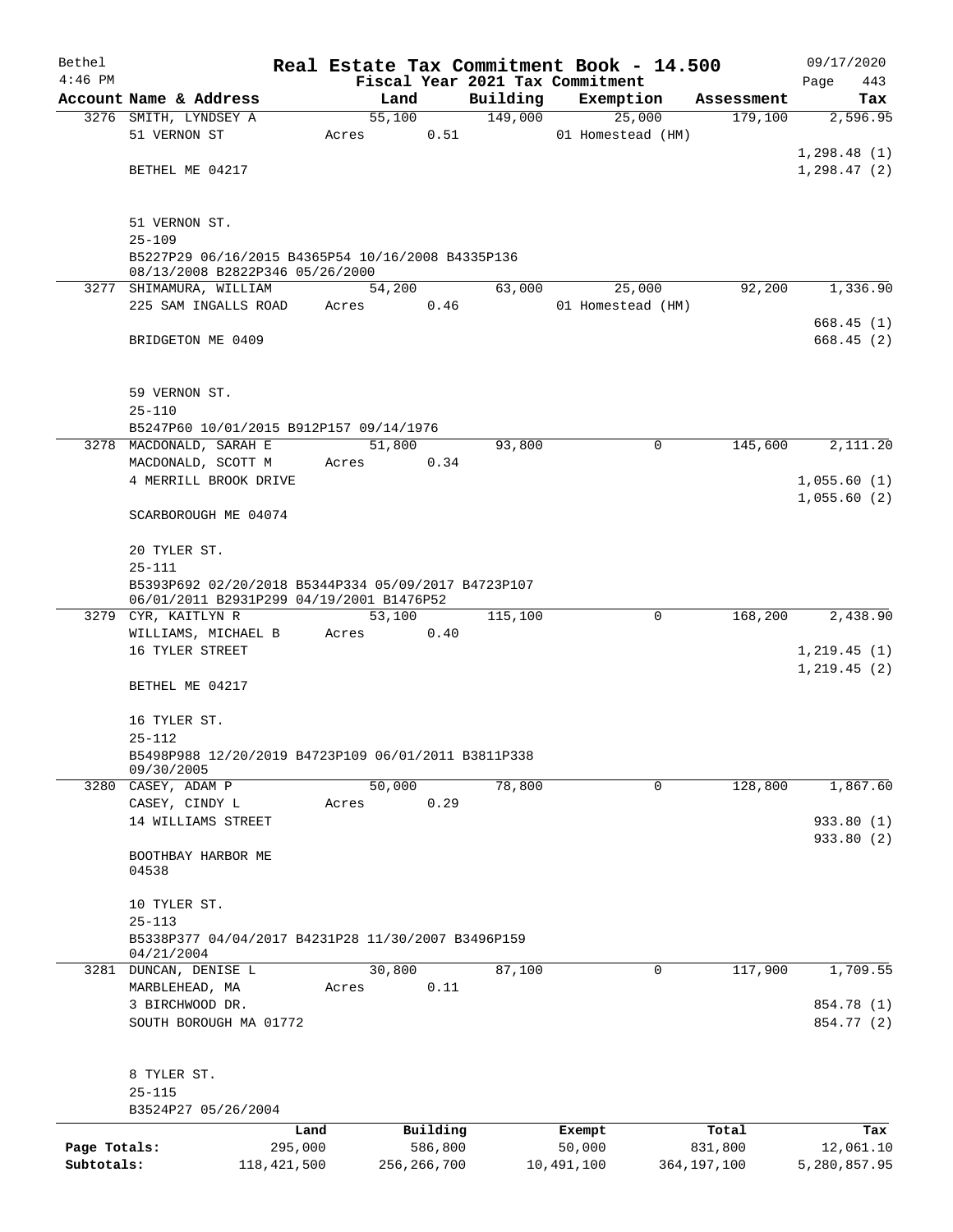| Bethel       |                                                                                      | Real Estate Tax Commitment Book - 14.500 |               |          |                                 |        |               | 09/17/2020    |
|--------------|--------------------------------------------------------------------------------------|------------------------------------------|---------------|----------|---------------------------------|--------|---------------|---------------|
| $4:46$ PM    |                                                                                      |                                          |               |          | Fiscal Year 2021 Tax Commitment |        |               | Page<br>444   |
|              | Account Name & Address                                                               |                                          | Land          | Building | Exemption                       |        | Assessment    | Tax           |
|              | 3282 FRASER, DORIS                                                                   |                                          | 54,800        | 57,300   |                                 | 31,000 | 81,100        | 1,175.95      |
|              | P.O. BOX 1235                                                                        | Acres                                    | 0.49          |          | 01 Homestead (HM)               |        |               |               |
|              |                                                                                      |                                          |               |          | 12 WW2 Vet Res                  |        |               | 587.98 (1)    |
|              | BETHEL ME 04217                                                                      |                                          |               |          |                                 |        |               | 587.97 (2)    |
|              |                                                                                      |                                          |               |          |                                 |        |               |               |
|              | 44 CHAPMAN ST.                                                                       |                                          |               |          |                                 |        |               |               |
|              | $25 - 116$                                                                           |                                          |               |          |                                 |        |               |               |
|              | B505P392 06/19/1950                                                                  |                                          |               |          |                                 |        |               |               |
|              | 3283 BOHR, KATHERINE ALDEN                                                           |                                          | 60,600        | 279,600  |                                 | 25,000 | 315,200       | 4,570.40      |
|              | PO BOX 247                                                                           | Acres                                    | 0.96          |          | 01 Homestead (HM)               |        |               |               |
|              |                                                                                      |                                          |               |          |                                 |        |               | 2,285.20(1)   |
|              | BETHEL ME 04217                                                                      |                                          |               |          |                                 |        |               | 2, 285.20 (2) |
|              |                                                                                      |                                          |               |          |                                 |        |               |               |
|              | 38 CHAPMAN ST.                                                                       |                                          |               |          |                                 |        |               |               |
|              | $25 - 117$                                                                           |                                          |               |          |                                 |        |               |               |
|              | B4946P315 01/24/2013 B4831P343 04/03/2012 B1187P11<br>12/09/1982 B854P162 04/29/1975 |                                          |               |          |                                 |        |               |               |
|              | 3284 HUGHES, WOODLEIGH H. &<br>LEE MORISON                                           |                                          | 60,600        | 127,800  |                                 | 25,000 | 163,400       | 2,369.30      |
|              | TRUSTEES, HUGHES                                                                     | Acres                                    | 0.96          |          | 01 Homestead (HM)               |        |               |               |
|              | REVOCABLE TRUSTS                                                                     |                                          |               |          |                                 |        |               |               |
|              | 32 CHAPMAN ST                                                                        |                                          |               |          |                                 |        |               | 1,184.65(1)   |
|              |                                                                                      |                                          |               |          |                                 |        |               | 1,184.65(2)   |
|              | BETHEL ME 04217                                                                      |                                          |               |          |                                 |        |               |               |
|              | 32 CHAPMAN ST.                                                                       |                                          |               |          |                                 |        |               |               |
|              | $25 - 118$                                                                           |                                          |               |          |                                 |        |               |               |
|              | B5247P373 10/02/2015 B3322P55 06/27/2003 B2848P298                                   |                                          |               |          |                                 |        |               |               |
|              | 3285 SNOGREN, KYLE C &                                                               |                                          | 58,400        | 127,400  |                                 | 0      | 185,800       | 2,694.10      |
|              | BOTSAS, CHRYSOVALANTOU Acres                                                         |                                          | 0.75          |          |                                 |        |               |               |
|              | 24 CHAPMAN ST.                                                                       |                                          |               |          |                                 |        |               | 1,347.05(1)   |
|              |                                                                                      |                                          |               |          |                                 |        |               | 1,347.05(2)   |
|              | BETHEL ME 04217                                                                      |                                          |               |          |                                 |        |               |               |
|              | 24 CHAPMAN ST.                                                                       |                                          |               |          |                                 |        |               |               |
|              | $25 - 119$                                                                           |                                          |               |          |                                 |        |               |               |
|              | B4796P223 12/19/2011 B4402P36 02/10/2009 B4000P162                                   |                                          |               |          |                                 |        |               |               |
|              | 08/31/2006 B2028P172                                                                 |                                          |               |          |                                 |        |               |               |
|              | 3286 FREEMAN, HUGH<br>2 HICKORY STREET                                               |                                          | 55,100        | 98,900   |                                 | 0      | 154,000       | 2,233.00      |
|              |                                                                                      | Acres                                    | 0.51          |          |                                 |        |               | 1, 116.50(1)  |
|              | GLOUCESTER MA 01930                                                                  |                                          |               |          |                                 |        |               | 1, 116.50(2)  |
|              |                                                                                      |                                          |               |          |                                 |        |               |               |
|              |                                                                                      |                                          |               |          |                                 |        |               |               |
|              | 20 CHAPMAN ST.<br>$25 - 120$                                                         |                                          |               |          |                                 |        |               |               |
|              | B5316P76 11/14/2016 B4455P201 06/15/2009 B4417P67                                    |                                          |               |          |                                 |        |               |               |
|              | 03/19/2009                                                                           |                                          |               |          |                                 |        |               |               |
|              | 3287 CHANDLER, LYNDA H                                                               |                                          | 52,700        | 189,500  |                                 | 25,000 | 217,200       | 3,149.40      |
|              | PO BOX 974                                                                           | Acres                                    | 0.38          |          | 01 Homestead (HM)               |        |               |               |
|              |                                                                                      |                                          |               |          |                                 |        |               | 1,574.70(1)   |
|              | BETHEL ME 04217                                                                      |                                          |               |          |                                 |        |               | 1,574.70(2)   |
|              |                                                                                      |                                          |               |          |                                 |        |               |               |
|              | 12 CHAPMAN ST.                                                                       |                                          |               |          |                                 |        |               |               |
|              | $25 - 121$                                                                           |                                          |               |          |                                 |        |               |               |
|              | B4032P274 B1247P61 02/13/1984 B1109P1 02/18/1981                                     |                                          |               |          |                                 |        |               |               |
|              |                                                                                      | Land                                     | Building      |          | Exempt                          |        | Total         | Tax           |
| Page Totals: |                                                                                      | 342,200                                  | 880,500       |          | 106,000                         |        | 1,116,700     | 16, 192. 15   |
| Subtotals:   | 118,763,700                                                                          |                                          | 257, 147, 200 |          | 10,597,100                      |        | 365, 313, 800 | 5,297,050.10  |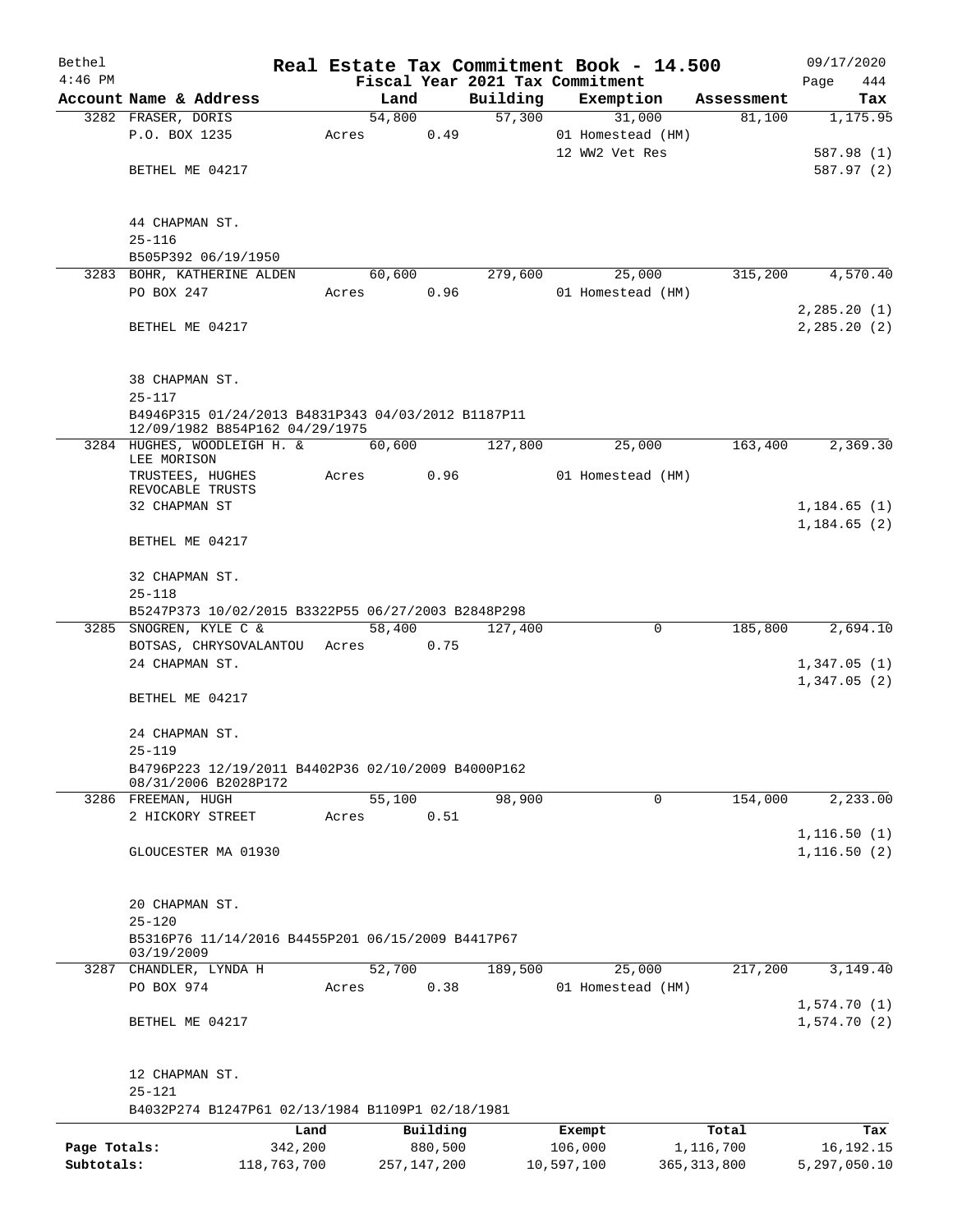| Bethel       |                                                      |             |       |                |          | Real Estate Tax Commitment Book - 14.500 |               | 09/17/2020                 |
|--------------|------------------------------------------------------|-------------|-------|----------------|----------|------------------------------------------|---------------|----------------------------|
| $4:46$ PM    |                                                      |             |       |                |          | Fiscal Year 2021 Tax Commitment          |               | Page<br>445                |
|              | Account Name & Address                               |             |       | Land           | Building | Exemption                                | Assessment    | Tax                        |
|              | 3288 TSE, MAN S<br>CHEN, SU C                        |             | Acres | 51,600<br>0.33 | 140,200  | $\mathbf 0$                              | 191,800       | 2,781.10                   |
|              | PO BOX 1241                                          |             |       |                |          |                                          |               | 1,390.55(1)                |
|              |                                                      |             |       |                |          |                                          |               | 1,390.55(2)                |
|              | BETHEL ME 04217                                      |             |       |                |          |                                          |               |                            |
|              | 10 CHAPMAN ST                                        |             |       |                |          |                                          |               |                            |
|              | $25 - 122$                                           |             |       |                |          |                                          |               |                            |
|              | B4763P321 09/26/2011 B3475P251 03/12/2004            |             |       |                |          |                                          |               |                            |
| 3292         | BROOKS, DONALD                                       |             |       | 61,700         | 173,100  | 31,000                                   | 203,800       | 2,955.10                   |
|              | BROOKS, ELEANOR                                      |             | Acres | 0.22           |          | 01 Homestead (HM)                        |               |                            |
|              | PO BOX 402                                           |             |       |                |          | 12 WW2 Vet Res                           |               | 1,477.55(1)                |
|              | BETHEL ME 04217                                      |             |       |                |          |                                          |               | 1,477.55(2)                |
|              | 91 MAIN ST.                                          |             |       |                |          |                                          |               |                            |
|              | $25 - 126$                                           |             |       |                |          |                                          |               |                            |
|              | B5198P79 01/07/2015                                  |             |       |                |          |                                          |               |                            |
|              | 3293 MAINE MINERAL & GEM<br>MUSEUM                   |             |       | 41,500         | 214,000  | 0                                        | 255,500       | 3,704.75                   |
|              | PO BOX 500                                           |             | Acres | 0.20           |          |                                          |               |                            |
|              |                                                      |             |       |                |          |                                          |               | 1,852.38(1)                |
|              | BETHEL ME 04217                                      |             |       |                |          |                                          |               | 1,852.37(2)                |
|              | 2 METEORITE LANDING                                  |             |       |                |          |                                          |               |                            |
|              | $25 - 127$                                           |             |       |                |          |                                          |               |                            |
|              | B5100P194 03/25/2014 B3777P183 08/01/2005            |             |       |                |          |                                          |               |                            |
|              | 3294 BENEDICT, MITCHELL P                            |             |       | 54,200         | 176,900  | 0                                        | 231,100       | 3,350.95                   |
|              | BENEDICT, JEAN E                                     |             | Acres | 0.46           |          |                                          |               |                            |
|              | PO BOX 1932                                          |             |       |                |          |                                          |               | 1,675.48(1)<br>1,675.47(2) |
|              | BETHEL ME 04217                                      |             |       |                |          |                                          |               |                            |
|              | 13 CHAPMAN ST.                                       |             |       |                |          |                                          |               |                            |
|              | $25 - 127 - 001$                                     |             |       |                |          |                                          |               |                            |
|              | B4380P262 11/26/2008                                 |             |       |                |          |                                          |               |                            |
|              | 3295 REIFF, JULIE                                    |             |       | 52,300         | 114,000  | 0                                        | 166,300       | 2,411.35                   |
|              | PO BOX 1177                                          |             | Acres | 0.36           |          |                                          |               |                            |
|              |                                                      |             |       |                |          |                                          |               | 1, 205.68(1)               |
|              | BETHEL ME 04217                                      |             |       |                |          |                                          |               | 1, 205.67 (2)              |
|              | 15 CHAPMAN ST.                                       |             |       |                |          |                                          |               |                            |
|              | $25 - 128$                                           |             |       |                |          |                                          |               |                            |
|              | B5440P343 11/01/2018 B5050P154 10/15/2013            |             |       |                |          |                                          |               |                            |
|              | 3296 FROST, ELDON - TRUSTEE<br>ELDON D. FROST REVOC. |             |       | 58,400         | 154,900  | 0                                        | 213,300       | 3,092.85                   |
|              | TRUST                                                |             |       |                |          |                                          |               |                            |
|              | FROST, RITA - TRUSTEE<br>RITA M. FROST REVOC.        |             | Acres | 0.75           |          |                                          |               |                            |
|              | TRUST                                                |             |       |                |          |                                          |               |                            |
|              | 1 BRAVE BOAT HARBOR RD                               |             |       |                |          |                                          |               | 1,546.43(1)<br>1,546.42(2) |
|              | YORK ME 03909                                        |             |       |                |          |                                          |               |                            |
|              | 21 CHAPMAN ST.                                       |             |       |                |          |                                          |               |                            |
|              | $25 - 129$                                           |             |       |                |          |                                          |               |                            |
|              | B3660P43 01/10/2005                                  |             |       |                |          |                                          |               |                            |
|              |                                                      | Land        |       | Building       |          | Exempt                                   | Total         | Tax                        |
| Page Totals: |                                                      | 319,700     |       | 973,100        |          | 31,000                                   | 1,261,800     | 18,296.10                  |
| Subtotals:   |                                                      | 119,083,400 |       | 258,120,300    |          | 10,628,100                               | 366, 575, 600 | 5, 315, 346.20             |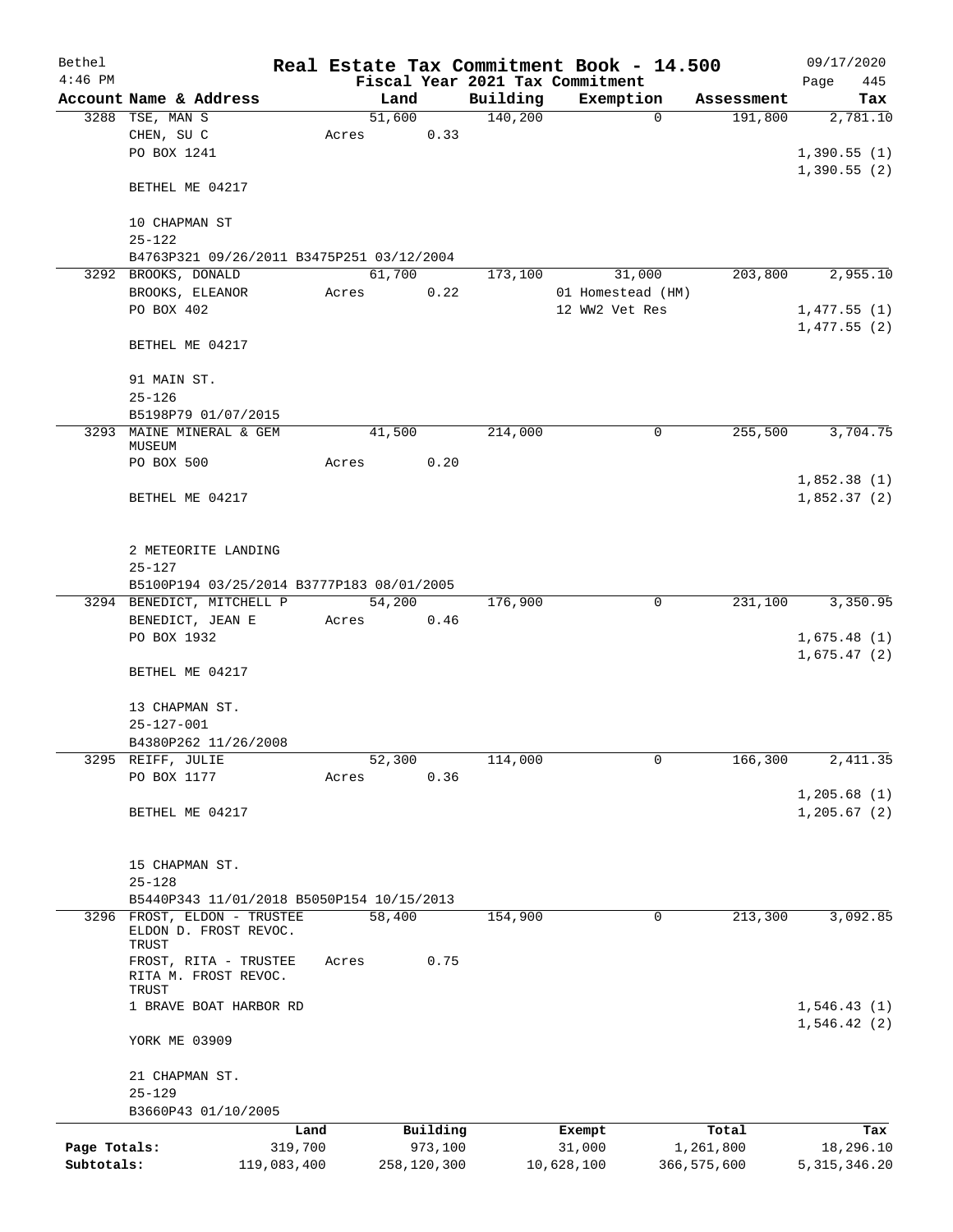| Bethel<br>$4:46$ PM |                                                                                                        |        |      | Fiscal Year 2021 Tax Commitment | Real Estate Tax Commitment Book - 14.500 |            | 09/17/2020<br>Page<br>446 |
|---------------------|--------------------------------------------------------------------------------------------------------|--------|------|---------------------------------|------------------------------------------|------------|---------------------------|
|                     | Account Name & Address                                                                                 | Land   |      | Building                        | Exemption                                | Assessment | Tax                       |
|                     | 3297 MCCRUM, DAVID B                                                                                   | 55,900 |      | 88,600                          | $\mathbf 0$                              | 144,500    | 2,095.25                  |
|                     | MCCRUM, PATRICIA T                                                                                     | Acres  | 0.56 |                                 |                                          |            |                           |
|                     | PO BOX 629                                                                                             |        |      |                                 |                                          |            | 1,047.63(1)               |
|                     |                                                                                                        |        |      |                                 |                                          |            | 1,047.62(2)               |
|                     | MARS HILL ME 04758                                                                                     |        |      |                                 |                                          |            |                           |
|                     | 25 CHAPMAN ST.                                                                                         |        |      |                                 |                                          |            |                           |
|                     | $25 - 130$                                                                                             |        |      |                                 |                                          |            |                           |
|                     | B5357P236 07/21/2017 B744P170 05/22/1972 B744P169<br>05/22/1972 B744P168 05/22/1972 B668P74 08/04/1967 |        |      |                                 |                                          |            |                           |
|                     | 3298 MILLARD, CHARLES E. JR.                                                                           | 58,100 |      | 153,200                         | $\mathbf 0$                              | 211,300    | 3,063.85                  |
|                     | & MARY C. MILLARD,                                                                                     |        |      |                                 |                                          |            |                           |
|                     | TRUSTEE                                                                                                |        |      |                                 |                                          |            |                           |
|                     | CHARLES MILLARD                                                                                        | Acres  | 0.73 |                                 |                                          |            |                           |
|                     | REV.TRST/MARY MILLARD<br>REV. TRUST                                                                    |        |      |                                 |                                          |            |                           |
|                     | 620 HOPE ST.                                                                                           |        |      |                                 |                                          |            | 1,531.93(1)               |
|                     |                                                                                                        |        |      |                                 |                                          |            | 1,531.92(2)               |
|                     | BRISTOL RI 02809                                                                                       |        |      |                                 |                                          |            |                           |
|                     | 31 CHAPMAN ST.                                                                                         |        |      |                                 |                                          |            |                           |
|                     | $25 - 131$                                                                                             |        |      |                                 |                                          |            |                           |
|                     | B3878P194 01/25/2006                                                                                   |        |      |                                 |                                          |            |                           |
|                     | 3299 GETCHELL, KATHERINE G                                                                             | 61,700 |      | 107,400                         | 0                                        | 169,100    | 2,451.95                  |
|                     | GETCHELL, PHILIP J                                                                                     | Acres  | 1.30 |                                 |                                          |            |                           |
|                     | 39 CHAPMAN STREET                                                                                      |        |      |                                 |                                          |            | 1,225.98(1)               |
|                     |                                                                                                        |        |      |                                 |                                          |            | 1,225.97(2)               |
|                     | BETHEL ME 04217                                                                                        |        |      |                                 |                                          |            |                           |
|                     | 39 CHAPMAN ST.                                                                                         |        |      |                                 |                                          |            |                           |
|                     | $25 - 132$                                                                                             |        |      |                                 |                                          |            |                           |
|                     | B4737P285 07/07/2011 B3096P344 04/17/2002                                                              |        |      |                                 |                                          |            |                           |
|                     | 3300 Halsted, Amy                                                                                      | 52,700 |      | 94,500                          | $\mathbf 0$                              | 147,200    | 2,134.40                  |
|                     | 41 Chapman St                                                                                          | Acres  | 0.38 |                                 |                                          |            |                           |
|                     |                                                                                                        |        |      |                                 |                                          |            | 1,067.20(1)               |
|                     | Bethel ME 04217                                                                                        |        |      |                                 |                                          |            | 1,067.20(2)               |
|                     |                                                                                                        |        |      |                                 |                                          |            |                           |
|                     | 41 CHAPMAN ST.                                                                                         |        |      |                                 |                                          |            |                           |
|                     | $25 - 133$                                                                                             |        |      |                                 |                                          |            |                           |
|                     | B5485P140 10/08/2019 B5473P604 08/12/2019 B5399P408<br>03/27/2018 B5299P361 08/16/2016                 |        |      |                                 |                                          |            |                           |
|                     | 3301 WHEELER, ANDREW                                                                                   | 47,400 |      | 98,500                          | 0                                        | 145,900    | 2,115.55                  |
|                     | 241 Howe Hill Rd                                                                                       | Acres  | 0.26 |                                 |                                          |            |                           |
|                     |                                                                                                        |        |      |                                 |                                          |            | 1,057.78(1)               |
|                     | Greenwood ME 04255                                                                                     |        |      |                                 |                                          |            | 1,057.77(2)               |
|                     |                                                                                                        |        |      |                                 |                                          |            |                           |
|                     | 47 CHAPMAN ST.                                                                                         |        |      |                                 |                                          |            |                           |
|                     | $25 - 134$                                                                                             |        |      |                                 |                                          |            |                           |
|                     | B5460P804 05/01/2019 B1286P149 10/31/1984                                                              |        |      |                                 |                                          |            |                           |

|              | Land        | Building    | Exempt     | Total       | Tax          |
|--------------|-------------|-------------|------------|-------------|--------------|
| Page Totals: | 275,800     | 542,200     |            | 818,000     | 11,861.00    |
| Subtotals:   | 119,359,200 | 258,662,500 | 10,628,100 | 367,393,600 | 5,327,207.20 |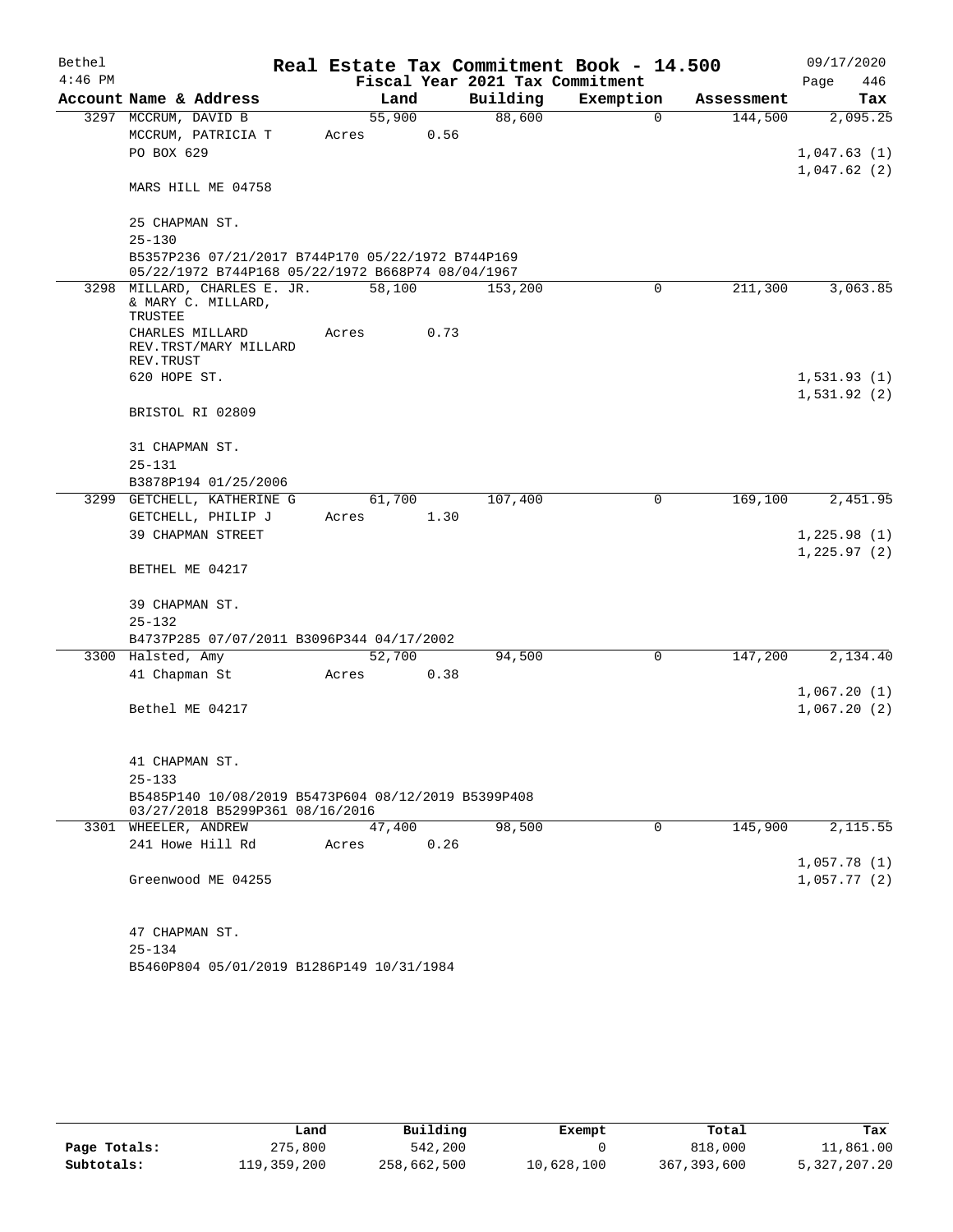| Bethel    |                                                                                          |        |      |          | Real Estate Tax Commitment Book - 14.500 |            | 09/17/2020                  |  |  |
|-----------|------------------------------------------------------------------------------------------|--------|------|----------|------------------------------------------|------------|-----------------------------|--|--|
| $4:46$ PM |                                                                                          |        |      |          | Fiscal Year 2021 Tax Commitment          |            | Page<br>447                 |  |  |
|           | Account Name & Address                                                                   |        | Land | Building | Exemption                                | Assessment | Tax                         |  |  |
|           | 3302 CLIFFORD, JUDY L                                                                    | 53,700 |      | 112,800  | 25,000                                   | 141,500    | 2,051.75                    |  |  |
|           | CLIFFORD, DAVID S                                                                        | Acres  | 0.43 |          | 01 Homestead (HM)                        |            |                             |  |  |
|           | PO BOX 1491                                                                              |        |      |          |                                          |            | 1,025.88(1)                 |  |  |
|           | BETHEL ME 04217                                                                          |        |      |          |                                          |            | 1,025.87(2)                 |  |  |
|           | 48 MASON ST.                                                                             |        |      |          |                                          |            |                             |  |  |
|           | $25 - 135$<br>B5463P885 05/29/2019 B4986P319 05/20/2013 B3304P252<br>05/28/2003 B2933P55 |        |      |          |                                          |            |                             |  |  |
|           | 3303 ZICARELLI, THOMAS                                                                   | 62,800 |      | 239,900  | 25,000                                   | 277,700    | 4,026.65                    |  |  |
|           | ZICARELLI, REBECCA                                                                       | Acres  | 1.76 |          | 01 Homestead (HM)                        |            |                             |  |  |
|           | PO BOX 2                                                                                 |        |      |          |                                          |            | 2,013.33(1)                 |  |  |
|           | BETHEL ME 04217                                                                          |        |      |          |                                          |            | 2,013.32(2)                 |  |  |
|           | 40 MASON ST.                                                                             |        |      |          |                                          |            |                             |  |  |
|           | $25 - 136$                                                                               |        |      |          |                                          |            |                             |  |  |
|           | B2408P212                                                                                |        |      |          |                                          |            |                             |  |  |
|           | 3304 METHODIST CHURCH                                                                    | 45,500 |      | 101,700  | 20,000                                   | 127,200    | 1,844.40                    |  |  |
|           | P.O. BOX 387                                                                             | Acres  | 0.24 |          | 53 Parsonages                            |            | 922.20(1)                   |  |  |
|           | BETHEL ME 04217                                                                          |        |      |          |                                          |            | 922.20(2)                   |  |  |
|           | 34 MASON ST.                                                                             |        |      |          |                                          |            |                             |  |  |
|           | $25 - 137$                                                                               |        |      |          |                                          |            |                             |  |  |
|           | 3305 CHARETTE, RENEE B                                                                   | 61,900 |      | 100,700  | 0                                        | 162,600    | 2,357.70                    |  |  |
|           | <b>30 MASON STREET</b>                                                                   | Acres  | 1.38 |          |                                          |            |                             |  |  |
|           | BETHEL ME 04217                                                                          |        |      |          |                                          |            | 1,178.85(1)<br>1, 178.85(2) |  |  |
|           | 30 MASON ST.                                                                             |        |      |          |                                          |            |                             |  |  |
|           | $25 - 138$                                                                               |        |      |          |                                          |            |                             |  |  |
|           | B5467P941 07/01/2019 B5453P213 02/28/2019 B670P479<br>11/24/1969                         |        |      |          |                                          |            |                             |  |  |
|           | 3307 JANICKI, ERIK                                                                       | 45,500 |      | 113,500  | U                                        | 159,000    | $\overline{2,}$ 305.50      |  |  |
|           | JANICKI, MARGARET FOLEY Acres                                                            |        | 0.24 |          |                                          |            |                             |  |  |
|           | 20 MAIN STREET                                                                           |        |      |          |                                          |            | 1,152.75(1)                 |  |  |
|           | EXETER NH 03833                                                                          |        |      |          |                                          |            | 1,152.75(2)                 |  |  |
|           | 18 PHILBROOK ST.                                                                         |        |      |          |                                          |            |                             |  |  |
|           | $25 - 140$                                                                               |        |      |          |                                          |            |                             |  |  |
|           | B3578P312 08/30/2004                                                                     |        |      |          |                                          |            |                             |  |  |
|           | 3308 CONROY, ROBERT S                                                                    | 48,300 |      | 133,100  | 0                                        | 181,400    | 2,630.30                    |  |  |
|           | CONROY, MICHELLE                                                                         | Acres  | 0.27 |          |                                          |            |                             |  |  |
|           | PO BOX 748                                                                               |        |      |          |                                          |            | 1,315.15(1)                 |  |  |
|           | BETHEL ME 04217                                                                          |        |      |          |                                          |            | 1,315.15(2)                 |  |  |
|           | 14 PHILBROOK ST.                                                                         |        |      |          |                                          |            |                             |  |  |
|           | $25 - 141$                                                                               |        |      |          |                                          |            |                             |  |  |
|           | B1449P66 12/31/1986 B751P55 06/30/1972                                                   |        |      |          |                                          |            |                             |  |  |
|           |                                                                                          |        |      |          |                                          |            |                             |  |  |

|              | Land        | Building    | Exempt     | Total       | Tax          |
|--------------|-------------|-------------|------------|-------------|--------------|
| Page Totals: | 317,700     | 801,700     | 70,000     | 1,049,400   | 15,216.30    |
| Subtotals:   | 119,676,900 | 259,464,200 | 10,698,100 | 368,443,000 | 5,342,423.50 |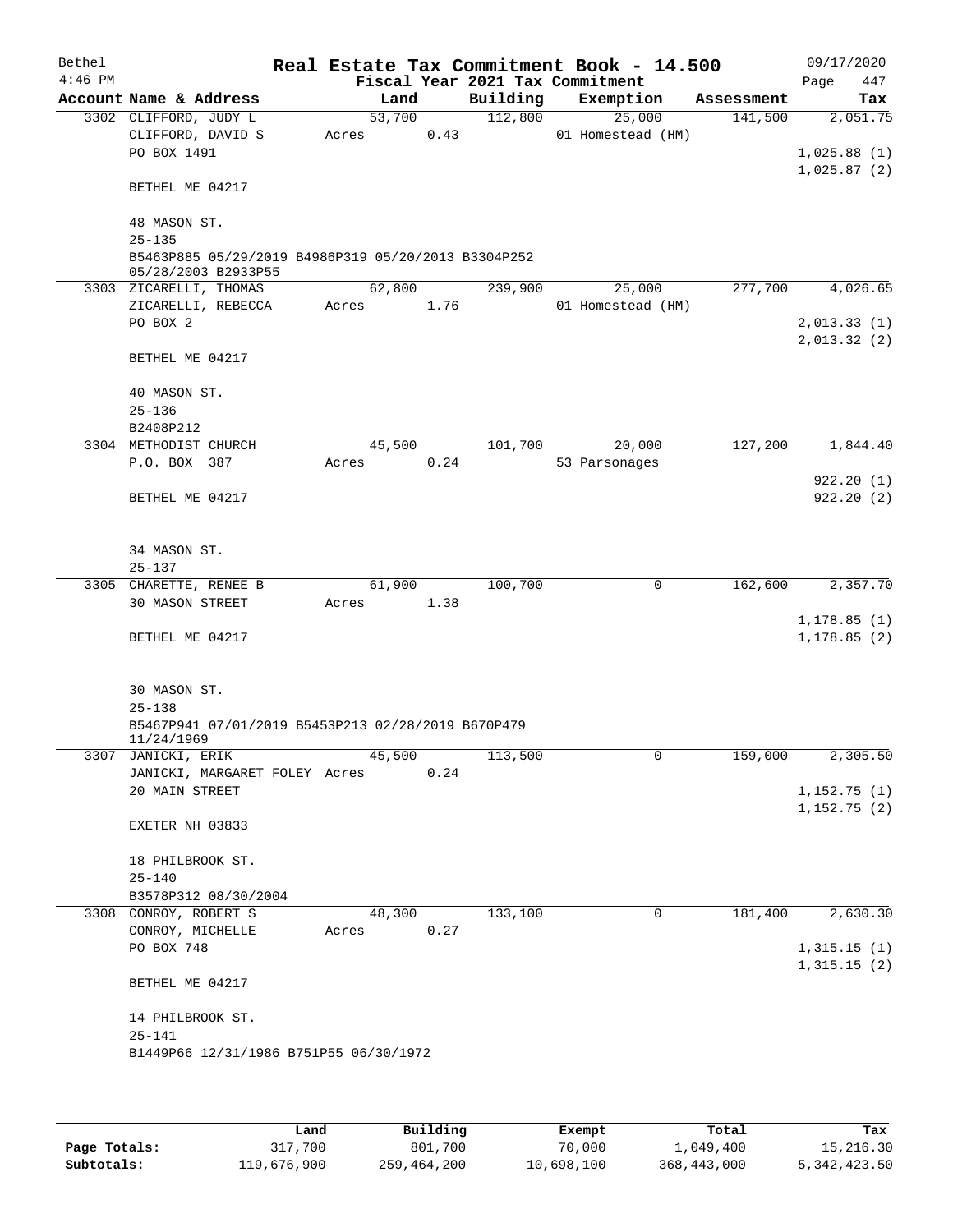| Bethel       |                                                                                                            |       |                |          | Real Estate Tax Commitment Book - 14.500     |             | 09/17/2020                  |
|--------------|------------------------------------------------------------------------------------------------------------|-------|----------------|----------|----------------------------------------------|-------------|-----------------------------|
| $4:46$ PM    | Account Name & Address                                                                                     |       | Land           | Building | Fiscal Year 2021 Tax Commitment<br>Exemption | Assessment  | 448<br>Page<br>Tax          |
|              | 3309 CE LIMITED LIABILITY                                                                                  |       | 70,800         | 286,400  | $\mathbf 0$                                  | 357,200     | 5,179.40                    |
|              | COMPANY                                                                                                    |       |                |          |                                              |             |                             |
|              | 299 SPRUCE STREET                                                                                          | Acres | 0.29           |          |                                              |             | 2,589.70(1)                 |
|              | RUMFORD ME 04276                                                                                           |       |                |          |                                              |             | 2,589.70(2)                 |
|              | 73 MAIN ST.                                                                                                |       |                |          |                                              |             |                             |
|              | $25 - 142$                                                                                                 |       |                |          |                                              |             |                             |
|              | B5033P131 08/05/2013                                                                                       |       |                |          |                                              |             |                             |
| 3311         | BLACK-POOLE HOSPITALITY<br>INC.                                                                            |       | 70,800         | 335,500  | 0                                            | 406,300     | 5,891.35                    |
|              | 85 MAIN STREET                                                                                             | Acres | 0.29           |          |                                              |             |                             |
|              | BETHEL ME 04217                                                                                            |       |                |          |                                              |             | 2,945.68(1)<br>2,945.67(2)  |
|              |                                                                                                            |       |                |          |                                              |             |                             |
|              | 85 MAIN ST.                                                                                                |       |                |          |                                              |             |                             |
|              | $25 - 144$                                                                                                 |       |                |          |                                              |             |                             |
|              | B5224P93 05/27/2015                                                                                        |       |                |          |                                              |             |                             |
|              | 3312 OLIVER, ASHLEY E<br>15 PHILBROOK ST                                                                   | Acres | 35,500<br>0.18 | 51,400   | $\mathbf 0$                                  | 86,900      | 1,260.05                    |
|              |                                                                                                            |       |                |          |                                              |             | 630.03(1)                   |
|              | BETHEL ME 04217                                                                                            |       |                |          |                                              |             | 630.02(2)                   |
|              | 15 PHILBROOK ST.                                                                                           |       |                |          |                                              |             |                             |
|              | $25 - 145$                                                                                                 |       |                |          |                                              |             |                             |
|              | B5329P283 02/01/2017 B5295P319 08/01/2016 B4852P181<br>06/08/2012 B4843P79 05/08/2012 B3008P252 09/28/2001 |       |                |          |                                              |             |                             |
|              | 5370 STEPHENSON, ERIC R                                                                                    |       | 35,900         | 150,600  | 25,000                                       | 161,500     | 2,341.75                    |
|              | STEPHENSON, JANET M<br>13 PHILBROOK ST                                                                     | Acres | 0.88           |          | 01 Homestead (HM)                            |             | 1,170.88(1)                 |
|              |                                                                                                            |       |                |          |                                              |             | 1, 170.87(2)                |
|              | BETHEL ME 04217                                                                                            |       |                |          |                                              |             |                             |
|              | 13 PHILBROOK ST.                                                                                           |       |                |          |                                              |             |                             |
|              | $25 - 145 - 001$<br>B4852P181 06/08/2012 B4843P79 05/08/2012                                               |       |                |          |                                              |             |                             |
|              | 3314 YOUNG HOUSE, LLC                                                                                      |       | 41,500         | 122,200  | 0                                            | 163,700     | 2,373.65                    |
|              | PO BOX 483                                                                                                 | Acres | 0.20           |          |                                              |             |                             |
|              | BETHEL ME 04217                                                                                            |       |                |          |                                              |             | 1, 186.83(1)<br>1,186.82(2) |
|              |                                                                                                            |       |                |          |                                              |             |                             |
|              | 63 MAIN ST.                                                                                                |       |                |          |                                              |             |                             |
|              | $25 - 147$                                                                                                 |       |                |          |                                              |             |                             |
|              | B5187P215 11/26/2014 B1392P10 B1392P8                                                                      |       |                |          |                                              |             |                             |
|              | 3315 CE LIMITED LIABILITY<br>COMPANY                                                                       |       | 58,800         | 14,700   | 0                                            | 73,500      | 1,065.75                    |
|              | 299 SPRUCE STREET                                                                                          | Acres | 0.20           |          |                                              |             |                             |
|              | RUMFORD ME 04276                                                                                           |       |                |          |                                              |             | 532.88(1)<br>532.87 (2)     |
|              |                                                                                                            |       |                |          |                                              |             |                             |
|              | 7 Philbrook St.                                                                                            |       |                |          |                                              |             |                             |
|              | $25 - 147 - 001$                                                                                           |       |                |          |                                              |             |                             |
|              | B5033P131 08/05/2013                                                                                       |       |                |          |                                              |             |                             |
|              | Land                                                                                                       |       | Building       |          | Exempt                                       | Total       | Tax                         |
| Page Totals: | 313,300                                                                                                    |       | 960,800        |          | 25,000                                       | 1,249,100   | 18, 111.95                  |
| Subtotals:   | 119,990,200                                                                                                |       | 260, 425, 000  |          | 10,723,100                                   | 369,692,100 | 5,360,535.45                |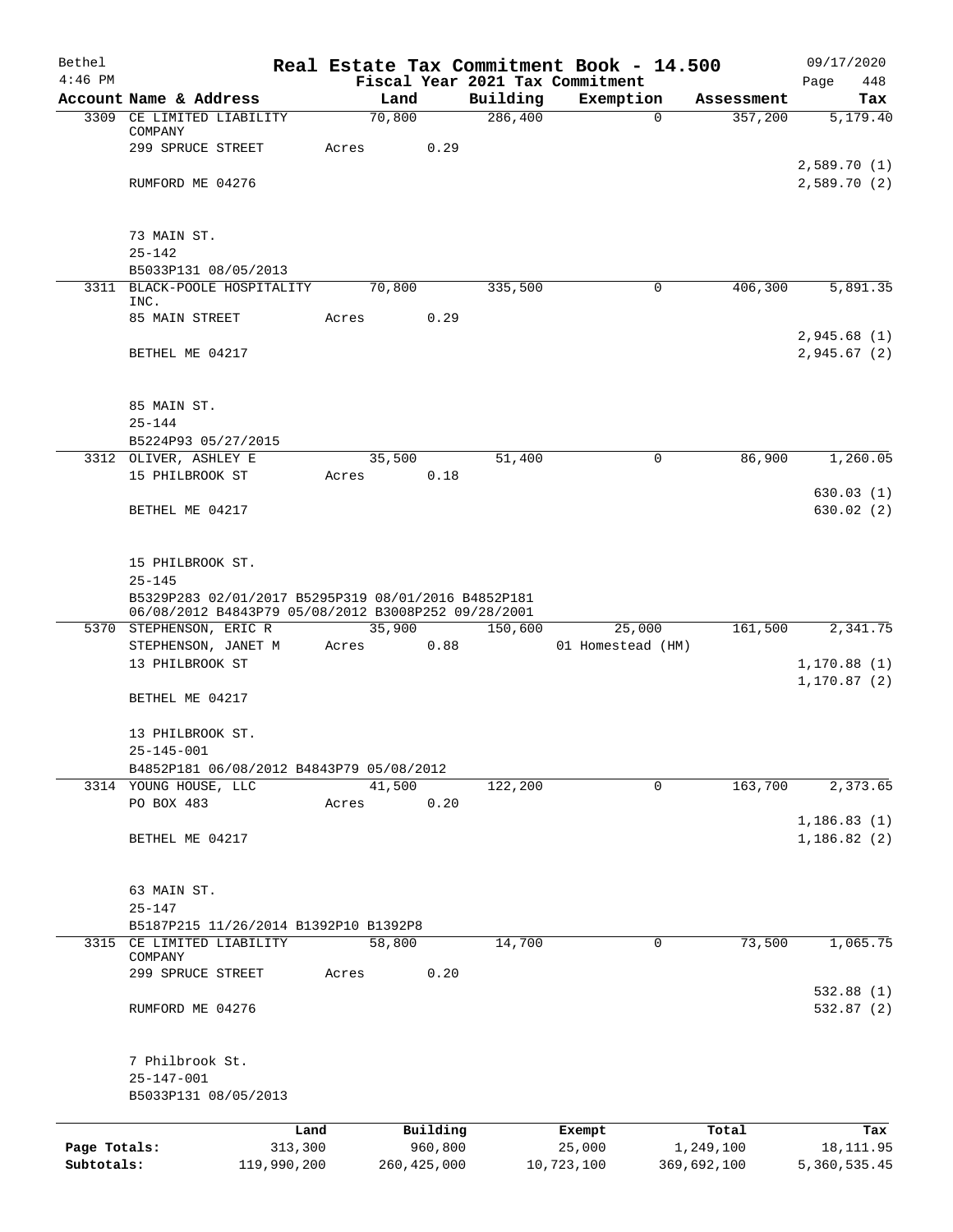| Bethel       |                                                                                                           |        |          |                                 | Real Estate Tax Commitment Book - 14.500 |            | 09/17/2020  |
|--------------|-----------------------------------------------------------------------------------------------------------|--------|----------|---------------------------------|------------------------------------------|------------|-------------|
| $4:46$ PM    |                                                                                                           |        |          | Fiscal Year 2021 Tax Commitment |                                          |            | 449<br>Page |
|              | Account Name & Address                                                                                    | Land   |          | Building                        | Exemption                                | Assessment | Tax         |
|              | 3316 CREATIVE WELL, LLC                                                                                   | 67,000 |          | 156,900                         | $\mathbf 0$                              | 223,900    | 3,246.55    |
|              | C/O JIM MANN                                                                                              | Acres  | 0.26     |                                 |                                          |            |             |
|              | 420 CROCKETT RIDGE RD                                                                                     |        |          |                                 |                                          |            | 1,623.28(1) |
|              | NORWAY ME 04268                                                                                           |        |          |                                 |                                          |            | 1,623.27(2) |
|              | 57 MAIN ST.                                                                                               |        |          |                                 |                                          |            |             |
|              | $25 - 148$                                                                                                |        |          |                                 |                                          |            |             |
|              | B3311P100 06/03/2003 B1334P295                                                                            |        |          |                                 |                                          |            |             |
|              | 3317 BROOKS, DOUGLAS GROVER                                                                               | 53,900 |          | 179,300                         | 0                                        | 233,200    | 3,381.40    |
|              | 92 BELLSQUEEZE RD                                                                                         | Acres  | 0.44     |                                 |                                          |            |             |
|              |                                                                                                           |        |          |                                 |                                          |            | 1,690.70(1) |
|              | BENTON ME 04901                                                                                           |        |          |                                 |                                          |            | 1,690.70(2) |
|              | 51 MAIN ST.                                                                                               |        |          |                                 |                                          |            |             |
|              | $25 - 149$                                                                                                |        |          |                                 |                                          |            |             |
|              | B4712P287 04/26/2011                                                                                      |        |          |                                 |                                          |            |             |
|              | 3318 O'DONNELL, BARBARA SUE                                                                               | 9,600  |          | 0                               | $\mathbf 0$                              | 9,600      | 139.20      |
|              | PO BOX 728                                                                                                | Acres  | 0.17     |                                 |                                          |            |             |
|              |                                                                                                           |        |          |                                 |                                          |            | 69.60(1)    |
|              | BETHEL ME 04217                                                                                           |        |          |                                 |                                          |            | 69.60(2)    |
|              |                                                                                                           |        |          |                                 |                                          |            |             |
|              | 14 SPRING ST.                                                                                             |        |          |                                 |                                          |            |             |
|              | $25 - 150$                                                                                                |        |          |                                 |                                          |            |             |
|              | B5107P216 04/23/2014 B3841P13 08/25/2005                                                                  |        |          |                                 |                                          |            |             |
|              | 3319 IRIE HOLDINGS, LLC                                                                                   | 75,200 |          | 186,300                         | $\mathbf 0$                              | 261,500    | 3,791.75    |
|              | C/O JESSICA & BRIAN                                                                                       | Acres  | 0.40     |                                 |                                          |            |             |
|              | NICHOLS                                                                                                   |        |          |                                 |                                          |            |             |
|              | PO BOX 72                                                                                                 |        |          |                                 |                                          |            | 1,895.88(1) |
|              | BETHEL ME 04217                                                                                           |        |          |                                 |                                          |            | 1,895.87(2) |
|              | 43 MAIN ST.                                                                                               |        |          |                                 |                                          |            |             |
|              | $25 - 150 - 001$                                                                                          |        |          |                                 |                                          |            |             |
|              | B5300P205 08/24/2016 B3281P265 04/30/2003 B2761P222                                                       |        |          |                                 |                                          |            |             |
|              | 3320 IRIE HOLDINGS, LLC                                                                                   | 67,000 |          | 0                               | 0                                        | 67,000     | 971.50      |
|              | C/O JESSICA & BRIAN                                                                                       | Acres  | 0.26     |                                 |                                          |            |             |
|              | NICHOLS                                                                                                   |        |          |                                 |                                          |            |             |
|              | P.O. BOX 72                                                                                               |        |          |                                 |                                          |            | 485.75 (1)  |
|              | BETHEL ME 04217                                                                                           |        |          |                                 |                                          |            | 485.75 (2)  |
|              | 41 MAIN ST.                                                                                               |        |          |                                 |                                          |            |             |
|              | $25 - 151$                                                                                                |        |          |                                 |                                          |            |             |
|              | B5300P205 08/24/2016 B4442P37 05/18/2009 B4121P256<br>08/24/2007 B3943P296 05/26/2006 B3841P19 11/09/2005 |        |          |                                 |                                          |            |             |
|              | 3321 SWEENEY, MARK J                                                                                      | 39,400 |          | 281,000                         | 0                                        | 320,400    | 4,645.80    |
|              | SWEENEY, KRISTIN B                                                                                        | Acres  | 0.09     |                                 |                                          |            |             |
|              | 225 LINDEN ST.                                                                                            |        |          |                                 |                                          |            | 2,322.90(1) |
|              | BERLIN MA 01503                                                                                           |        |          |                                 |                                          |            | 2,322.90(2) |
|              |                                                                                                           |        |          |                                 |                                          |            |             |
|              | 2 SPRING ST.                                                                                              |        |          |                                 |                                          |            |             |
|              | $25 - 152$<br>B4489P347 08/28/2009 B1580P318                                                              |        |          |                                 |                                          |            |             |
|              |                                                                                                           |        |          |                                 |                                          |            |             |
|              | Land                                                                                                      |        | Building |                                 | Exempt                                   | Total      | Tax         |
| Page Totals: | 312,100                                                                                                   |        | 803,500  |                                 | 0                                        | 1,115,600  | 16,176.20   |

**Subtotals:** 120,302,300 261,228,500 10,723,100 370,807,700 5,376,711.65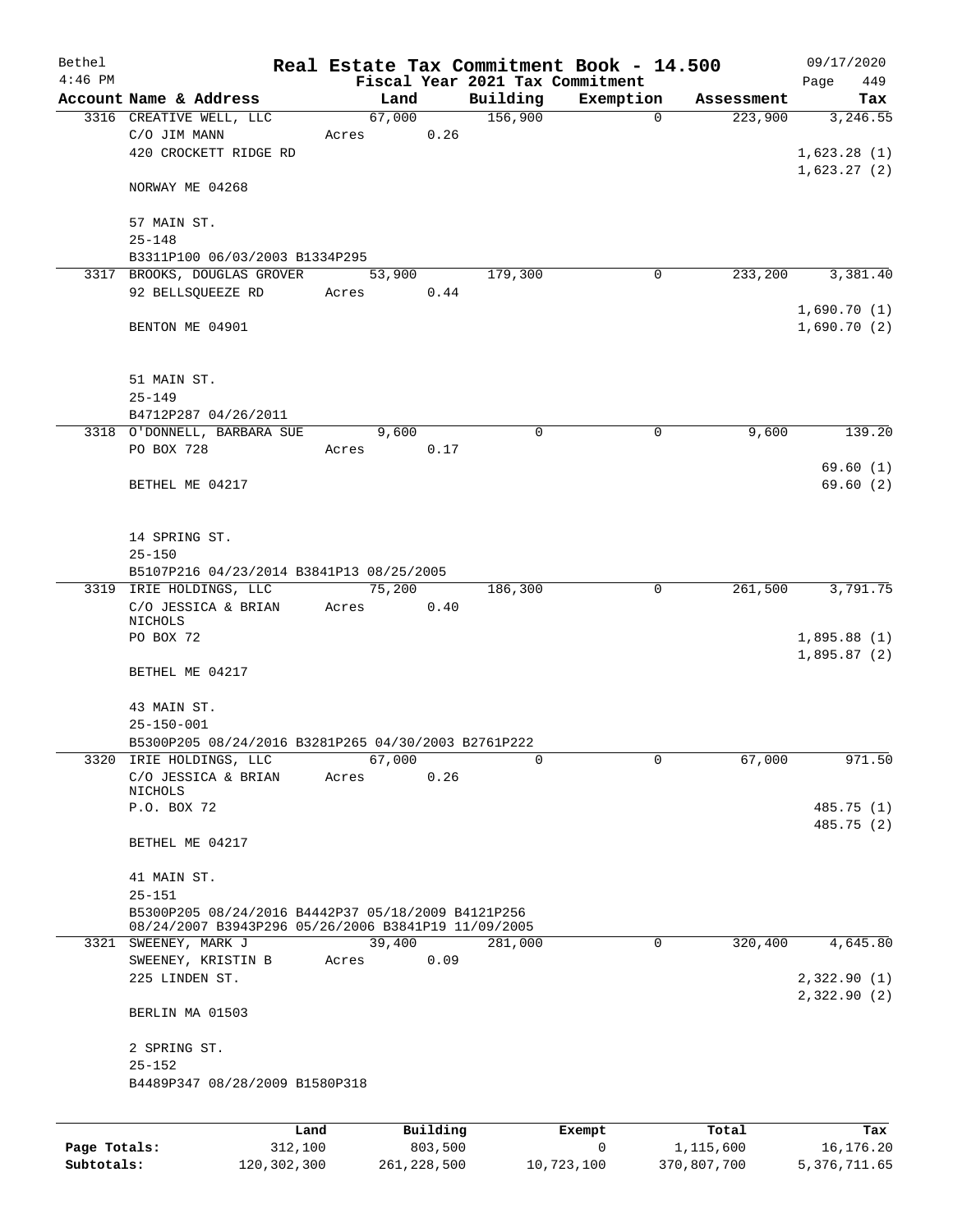| Bethel    |                                                                                        |       |        |      |                                 | Real Estate Tax Commitment Book - 14.500 |            | 09/17/2020             |
|-----------|----------------------------------------------------------------------------------------|-------|--------|------|---------------------------------|------------------------------------------|------------|------------------------|
| $4:46$ PM |                                                                                        |       |        |      | Fiscal Year 2021 Tax Commitment |                                          |            | Page<br>450            |
|           | Account Name & Address                                                                 |       | Land   |      | Building                        | Exemption                                | Assessment | Tax                    |
|           | 3322 DRISCOLL, MARK H TTE                                                              |       | 52,300 |      | 92,300                          | $\Omega$                                 | 144,600    | 2,096.70               |
|           | DRISCOLL, KIMBERLY C.<br>TTE                                                           | Acres |        | 0.36 |                                 |                                          |            |                        |
|           | 28 ANDERSON ST                                                                         |       |        |      |                                 |                                          |            | 1,048.35(1)            |
|           |                                                                                        |       |        |      |                                 |                                          |            | 1,048.35(2)            |
|           | MARBLEHEAD MA 01945<br>2327                                                            |       |        |      |                                 |                                          |            |                        |
|           | 12 SPRING ST                                                                           |       |        |      |                                 |                                          |            |                        |
|           | $25 - 154$                                                                             |       |        |      |                                 |                                          |            |                        |
|           | B5449P446 01/17/2019 B5137P341 07/14/2014 B4342P292<br>08/26/2008 B3554P173 07/15/2004 |       |        |      |                                 |                                          |            |                        |
|           | 3324 REARDON, MICHAEL                                                                  |       | 58,000 |      | 244,600                         | 25,000                                   | 277,600    | 4,025.20               |
|           | REARDON, SHEILA                                                                        | Acres |        | 0.72 |                                 | 01 Homestead (HM)                        |            |                        |
|           | PO BOX 875                                                                             |       |        |      |                                 |                                          |            | 2,012.60 (1)           |
|           | BETHEL ME 04217                                                                        |       |        |      |                                 |                                          |            | 2,012.60(2)            |
|           |                                                                                        |       |        |      |                                 |                                          |            |                        |
|           | 16 SPRING ST                                                                           |       |        |      |                                 |                                          |            |                        |
|           | $25 - 155$                                                                             |       |        |      |                                 |                                          |            |                        |
|           | B5203P162 01/20/2015 B5110P38 05/01/2014 B2432P116<br>05/13/1997                       |       |        |      |                                 |                                          |            |                        |
|           | 3326 SAITO, KAREN                                                                      |       | 51,400 |      | 94,200                          | 25,000                                   | 120,600    | 1,748.70               |
|           | PO BOX 143                                                                             | Acres |        | 0.32 |                                 | 01 Homestead (HM)                        |            |                        |
|           | BETHEL ME 04217                                                                        |       |        |      |                                 |                                          |            | 874.35(1)<br>874.35(2) |
|           |                                                                                        |       |        |      |                                 |                                          |            |                        |
|           |                                                                                        |       |        |      |                                 |                                          |            |                        |
|           | 17 SPRING ST                                                                           |       |        |      |                                 |                                          |            |                        |
|           | $25 - 157$                                                                             |       |        |      |                                 |                                          |            |                        |
|           | B5357P123 07/20/2017 B5278P591 04/29/2016 B3863P94<br>12/22/2005                       |       |        |      |                                 |                                          |            |                        |
|           | 3327 OJEDA, MERRIE LEE                                                                 |       | 43,600 |      | 84,200                          | 0                                        | 127,800    | 1,853.10               |
|           | OJEDA, HERIBERTO C                                                                     | Acres |        | 0.22 |                                 |                                          |            |                        |
|           | PO BOX 714                                                                             |       |        |      |                                 |                                          |            | 926.55(1)              |
|           |                                                                                        |       |        |      |                                 |                                          |            | 926.55(2)              |
|           | BETHEL ME 04217                                                                        |       |        |      |                                 |                                          |            |                        |
|           | 15 SPRING ST                                                                           |       |        |      |                                 |                                          |            |                        |
|           | $25 - 158$                                                                             |       |        |      |                                 |                                          |            |                        |
|           | B5513P997 03/30/2020 B5313P504 11/01/2016 B651P471                                     |       |        |      |                                 |                                          |            |                        |
|           | 03/30/1971                                                                             |       |        |      |                                 |                                          |            |                        |
| 3328      | DECOSSY, LISA SHERMAN<br>REV TRUST                                                     |       | 52,900 |      | 148,800                         | 0                                        | 201,700    | 2,924.65               |
|           | SHERMAN, THOMAS                                                                        | Acres |        | 0.39 |                                 |                                          |            |                        |
|           | MARSHALL, TTEE<br>296 HARBOR RD                                                        |       |        |      |                                 |                                          |            | 1,462.33(1)            |
|           |                                                                                        |       |        |      |                                 |                                          |            | 1,462.32(2)            |
|           | RYE NH 03870                                                                           |       |        |      |                                 |                                          |            |                        |
|           | 11 SPRING ST                                                                           |       |        |      |                                 |                                          |            |                        |
|           | $25 - 159$                                                                             |       |        |      |                                 |                                          |            |                        |
|           | B4840P203 05/01/2012 B2781P344 12/31/1999                                              |       |        |      |                                 |                                          |            |                        |

|              | Land        | Building    | Exempt     | Total       | Tax          |
|--------------|-------------|-------------|------------|-------------|--------------|
| Page Totals: | 258,200     | 664,100     | 50,000     | 872,300     | 12,648.35    |
| Subtotals:   | 120,560,500 | 261,892,600 | 10,773,100 | 371,680,000 | 5,389,360.00 |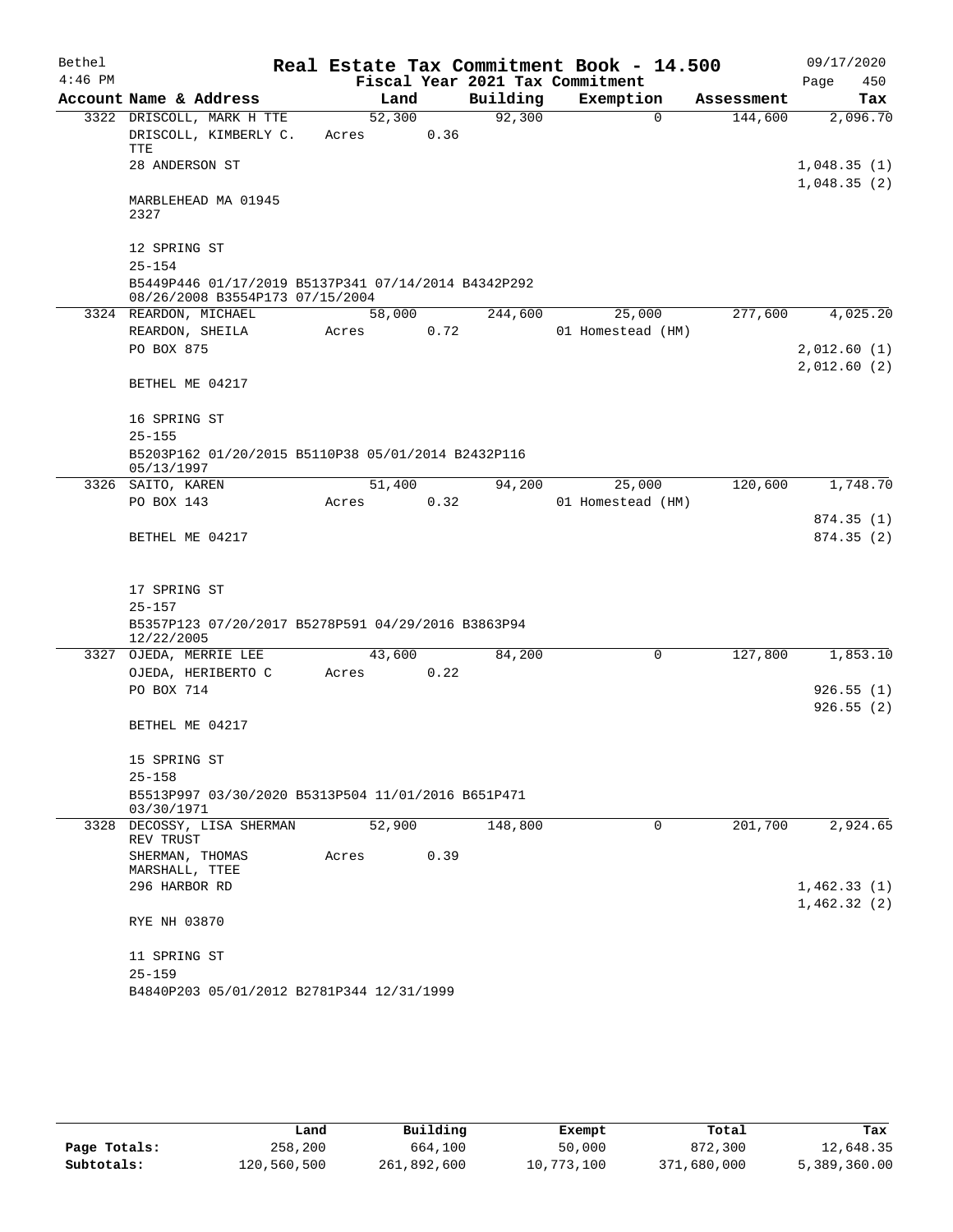| Bethel<br>$4:46$ PM |                                                                     |       |                |          | Real Estate Tax Commitment Book - 14.500<br>Fiscal Year 2021 Tax Commitment |            | 09/17/2020<br>Page<br>451 |
|---------------------|---------------------------------------------------------------------|-------|----------------|----------|-----------------------------------------------------------------------------|------------|---------------------------|
|                     | Account Name & Address                                              |       | Land           | Building | Exemption                                                                   | Assessment | Tax                       |
|                     | 3329 O'DONNELL, BARBARA SUE                                         |       | 67,000         | 236,400  | 25,000                                                                      | 278,400    | 4,036.80                  |
|                     | PO BOX 728                                                          | Acres | 0.26           |          | 01 Homestead (HM)                                                           |            |                           |
|                     |                                                                     |       |                |          |                                                                             |            | 2,018.40(1)               |
|                     | BETHEL ME 04217                                                     |       |                |          |                                                                             |            | 2,018.40(2)               |
|                     |                                                                     |       |                |          |                                                                             |            |                           |
|                     |                                                                     |       |                |          |                                                                             |            |                           |
|                     | 29 MAIN ST.                                                         |       |                |          |                                                                             |            |                           |
|                     | $25 - 160$                                                          |       |                |          |                                                                             |            |                           |
|                     | B5107P216 04/23/2014 B3841P13 08/25/2005<br>3330 WHITNEY, RICHARD H |       | 69,600         | 186,100  | 25,000                                                                      | 230,700    | 3, 345. 15                |
|                     | WHITNEY, ELLEN                                                      | Acres | 0.28           |          | 01 Homestead (HM)                                                           |            |                           |
|                     | PO BOX 356                                                          |       |                |          |                                                                             |            | 1,672.58(1)               |
|                     |                                                                     |       |                |          |                                                                             |            | 1,672.57(2)               |
|                     | BETHEL ME 04217                                                     |       |                |          |                                                                             |            |                           |
|                     |                                                                     |       |                |          |                                                                             |            |                           |
|                     | 23 MAIN ST.                                                         |       |                |          |                                                                             |            |                           |
|                     | $25 - 161$                                                          |       |                |          |                                                                             |            |                           |
|                     | B1195P233 03/15/1983                                                |       |                |          |                                                                             |            |                           |
|                     | 3332 NORTHEAST BANK                                                 |       | 57,300         | 568,000  | 0                                                                           | 625,300    | 9,066.85                  |
|                     | PO BOX 850                                                          | Acres | 0.19           |          |                                                                             |            | 4,533.43(1)               |
|                     | BETHEL ME 04217                                                     |       |                |          |                                                                             |            | 4,533.42(2)               |
|                     |                                                                     |       |                |          |                                                                             |            |                           |
|                     |                                                                     |       |                |          |                                                                             |            |                           |
|                     | 11 MAIN ST.                                                         |       |                |          |                                                                             |            |                           |
|                     | $25 - 163$                                                          |       |                |          |                                                                             |            |                           |
|                     | 3333 PARKINSON, ALLSTON B. &                                        |       | 33,200         | 92,900   | 0                                                                           | 126,100    | 1,828.45                  |
|                     | DEGOZZALDI, SUSAN                                                   | Acres | 0.20           |          |                                                                             |            |                           |
|                     | 321 FALMOUTH RD                                                     |       |                |          |                                                                             |            | 914.23(1)                 |
|                     | FALMOUTH ME 04105                                                   |       |                |          |                                                                             |            | 914.22(2)                 |
|                     |                                                                     |       |                |          |                                                                             |            |                           |
|                     | 1 MAIN ST.                                                          |       |                |          |                                                                             |            |                           |
|                     | $25 - 164$                                                          |       |                |          |                                                                             |            |                           |
|                     | B4880P286 08/22/2012 B651P254 09/26/1968 B563P357                   |       |                |          |                                                                             |            |                           |
|                     | 01/09/1957                                                          |       |                |          |                                                                             |            |                           |
|                     | 3334 SMITH, G SCOTT<br>MACDONALD, LORINDA M                         | Acres | 30,800<br>0.11 | 142,100  | 0                                                                           | 172,900    | 2,507.05                  |
|                     | PO BOX 312                                                          |       |                |          |                                                                             |            | 1, 253.53(1)              |
|                     |                                                                     |       |                |          |                                                                             |            | 1, 253.52(2)              |
|                     | BETHEL ME 04217                                                     |       |                |          |                                                                             |            |                           |
|                     |                                                                     |       |                |          |                                                                             |            |                           |
|                     | 2 BROAD ST                                                          |       |                |          |                                                                             |            |                           |
|                     | $25 - 165$                                                          |       |                |          |                                                                             |            |                           |
|                     | B5439P217 10/26/2018 B5170P52 10/06/2014 B2604P19<br>09/27/1998     |       |                |          |                                                                             |            |                           |
|                     | 3336 BETHEL COMMODORE CORP                                          |       | 87,800         | 322,500  | $\mathbf 0$                                                                 | 410,300    | 5,949.35                  |
|                     | PO BOX 49                                                           | Acres | 1.65           |          |                                                                             |            |                           |
|                     |                                                                     |       |                |          |                                                                             |            | 2,974.68(1)               |
|                     | BETHEL ME 04217                                                     |       |                |          |                                                                             |            | 2,974.67(2)               |
|                     |                                                                     |       |                |          |                                                                             |            |                           |
|                     | 12 BROAD ST.                                                        |       |                |          |                                                                             |            |                           |
|                     | $25 - 167$                                                          |       |                |          |                                                                             |            |                           |
|                     | B2555P45                                                            |       |                |          |                                                                             |            |                           |
|                     |                                                                     |       |                |          |                                                                             |            |                           |
|                     |                                                                     |       |                |          |                                                                             |            |                           |
|                     |                                                                     |       |                |          |                                                                             |            |                           |

|              | Land        | Building    | Exempt     | Total       | Tax          |
|--------------|-------------|-------------|------------|-------------|--------------|
| Page Totals: | 345,700     | 1,548,000   | 50,000     | 1,843,700   | 26,733.65    |
| Subtotals:   | 120,906,200 | 263,440,600 | 10,823,100 | 373,523,700 | 5,416,093.65 |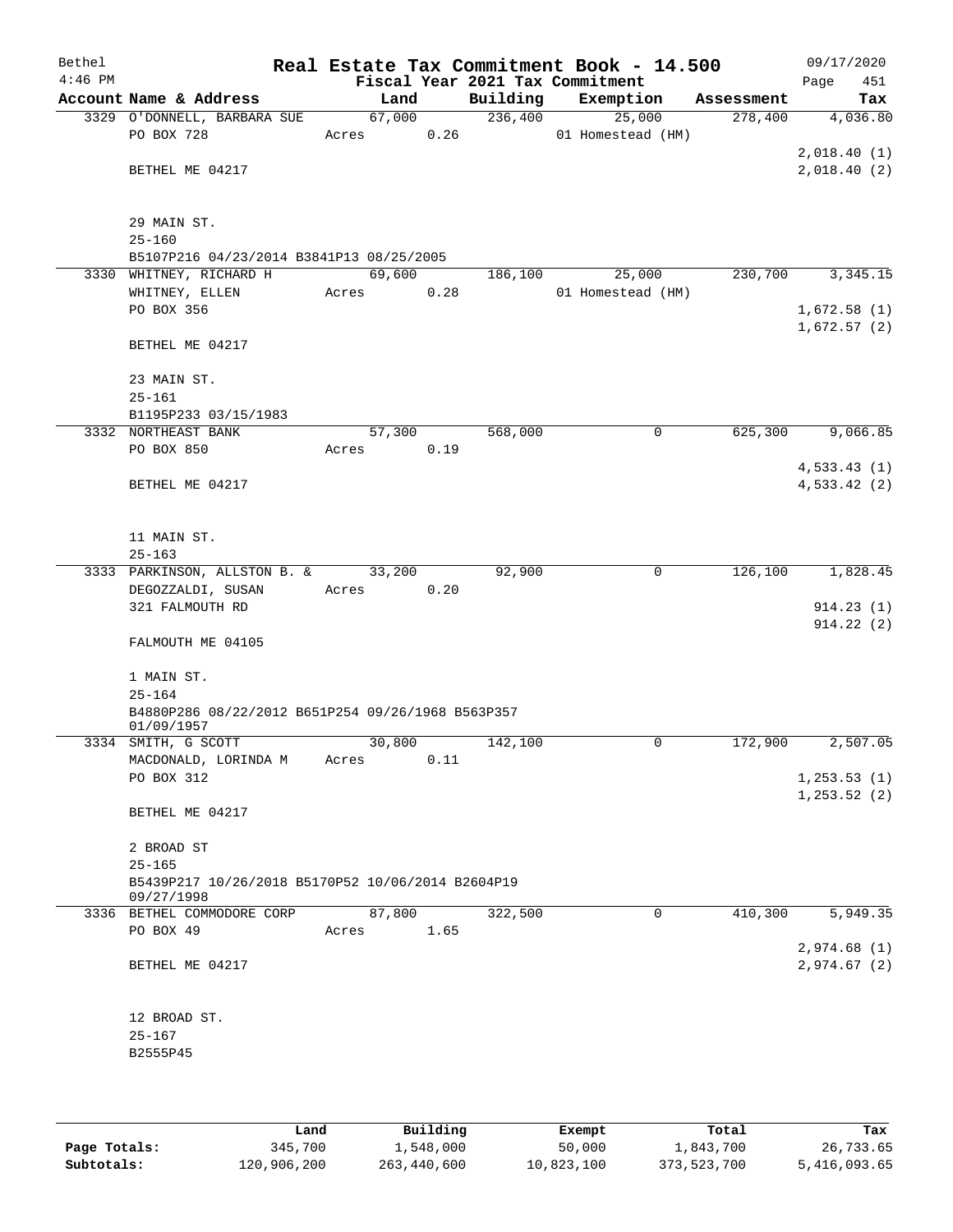| Bethel<br>$4:46$ PM |                                                                                      |         |          | Real Estate Tax Commitment Book - 14.500<br>Fiscal Year 2021 Tax Commitment |             |            | 09/17/2020<br>Page<br>452 |
|---------------------|--------------------------------------------------------------------------------------|---------|----------|-----------------------------------------------------------------------------|-------------|------------|---------------------------|
|                     | Account Name & Address                                                               |         | Land     | Building                                                                    | Exemption   | Assessment | Tax                       |
|                     | 3337 CONTIS, JAMES M                                                                 |         | 20, 200  | 80,000                                                                      | $\mathbf 0$ | 100,200    | 1,452.90                  |
|                     | CONTIS, LISA T                                                                       |         |          |                                                                             |             |            |                           |
|                     | 9 SHEPARD ST                                                                         |         |          |                                                                             |             |            | 726.45(1)                 |
|                     |                                                                                      |         |          |                                                                             |             |            | 726.45(2)                 |
|                     | MARBLEHEAD MA 01945                                                                  |         |          |                                                                             |             |            |                           |
|                     | 21 SPRING ST                                                                         |         |          |                                                                             |             |            |                           |
|                     | $25 - 167 - 001 - 001$                                                               |         |          |                                                                             |             |            |                           |
|                     | B4885P336 08/31/2012 B3886P339 02/10/2006                                            |         |          |                                                                             |             |            |                           |
| 3338                | NARDONE FAMILY                                                                       |         | 20, 200  | 86,400                                                                      | $\mathbf 0$ | 106,600    | 1, 545.70                 |
|                     | TRUST-2011                                                                           |         |          |                                                                             |             |            |                           |
|                     | NARDONE, MARIE A                                                                     |         |          |                                                                             |             |            |                           |
|                     | 15 MORELAND ST                                                                       |         |          |                                                                             |             |            | 772.85(1)                 |
|                     |                                                                                      |         |          |                                                                             |             |            | 772.85(2)                 |
|                     | JOHNSTON RI 02919                                                                    |         |          |                                                                             |             |            |                           |
|                     | 23 SPRING ST                                                                         |         |          |                                                                             |             |            |                           |
|                     | $25 - 167 - 001 - 002$                                                               |         |          |                                                                             |             |            |                           |
|                     | B4751P347 08/23/2011 B4092P64 02/15/2007 B2868P333                                   |         |          |                                                                             |             |            |                           |
|                     | 3339 PEARSON, CHERYL E.                                                              |         | 20,200   | 86,400                                                                      | $\mathbf 0$ | 106,600    | 1,545.70                  |
|                     | PEARSON, JON R.                                                                      |         |          |                                                                             |             |            |                           |
|                     | 15 GROVE ST                                                                          |         |          |                                                                             |             |            | 772.85(1)                 |
|                     | MERRIMAC MA 01860                                                                    |         |          |                                                                             |             |            | 772.85(2)                 |
|                     | 25 SPRING ST                                                                         |         |          |                                                                             |             |            |                           |
|                     | $25 - 167 - 001 - 003$                                                               |         |          |                                                                             |             |            |                           |
|                     | B5436P378 10/15/2018 B5333P183 03/01/2017 B4626P324                                  |         |          |                                                                             |             |            |                           |
|                     | 08/27/2010 B4493P41 B4336P315 08/18/2008 B4260P159<br>02/08/2008 B3718P77 05/13/2005 |         |          |                                                                             |             |            |                           |
|                     | 3340 BEEUWKES, HENRY                                                                 |         | 20,200   | 80,000                                                                      | 0           | 100,200    | 1,452.90                  |
|                     | MILLS, MARGARET E                                                                    |         |          |                                                                             |             |            |                           |
|                     | 168 SIMPSON ROAD                                                                     |         |          |                                                                             |             |            | 726.45(1)                 |
|                     |                                                                                      |         |          |                                                                             |             |            | 726.45(2)                 |
|                     | SACO ME 04072                                                                        |         |          |                                                                             |             |            |                           |
|                     | 27 SPRING ST                                                                         |         |          |                                                                             |             |            |                           |
|                     | $25 - 167 - 001 - 004$                                                               |         |          |                                                                             |             |            |                           |
|                     | B4688P74 02/01/2011                                                                  |         |          |                                                                             |             |            |                           |
|                     | 3341 GADD, PETER                                                                     |         | 20,200   | 86,400                                                                      | 0           | 106,600    | 1,545.70                  |
|                     | GADD, SHERRIE                                                                        |         |          |                                                                             |             |            |                           |
|                     | 415 MIDDLE ST.                                                                       |         |          |                                                                             |             |            | 772.85 (1)                |
|                     | NEWBURY MA 01985                                                                     |         |          |                                                                             |             |            | 772.85(2)                 |
|                     |                                                                                      |         |          |                                                                             |             |            |                           |
|                     | 12 MASON ST.                                                                         |         |          |                                                                             |             |            |                           |
|                     | $25 - 167 - 001 - 005$                                                               |         |          |                                                                             |             |            |                           |
|                     | B3022P157                                                                            |         |          |                                                                             |             |            |                           |
|                     | 3342 VARGIU, QUINTO                                                                  |         | 20,200   | 86,400                                                                      | 0           | 106,600    | 1,545.70                  |
|                     | VARGIU, NANCY F                                                                      |         |          |                                                                             |             |            |                           |
|                     | PO BOX 465                                                                           |         |          |                                                                             |             |            | 772.85(1)                 |
|                     | BETHEL ME 04217                                                                      |         |          |                                                                             |             |            | 772.85(2)                 |
|                     | 14 MASON ST.                                                                         |         |          |                                                                             |             |            |                           |
|                     | $25 - 167 - 001 - 006$                                                               |         |          |                                                                             |             |            |                           |
|                     | B4421P216 03/27/2009 B4421P159 02/28/2008 B3220P337                                  |         |          |                                                                             |             |            |                           |
|                     |                                                                                      |         |          |                                                                             |             |            |                           |
|                     |                                                                                      | Land    | Building |                                                                             | Exempt      | Total      | Tax                       |
| Page Totals:        |                                                                                      | 121,200 | 505,600  |                                                                             | 0           | 626,800    | 9,088.60                  |

**Subtotals:** 121,027,400 263,946,200 10,823,100 374,150,500 5,425,182.25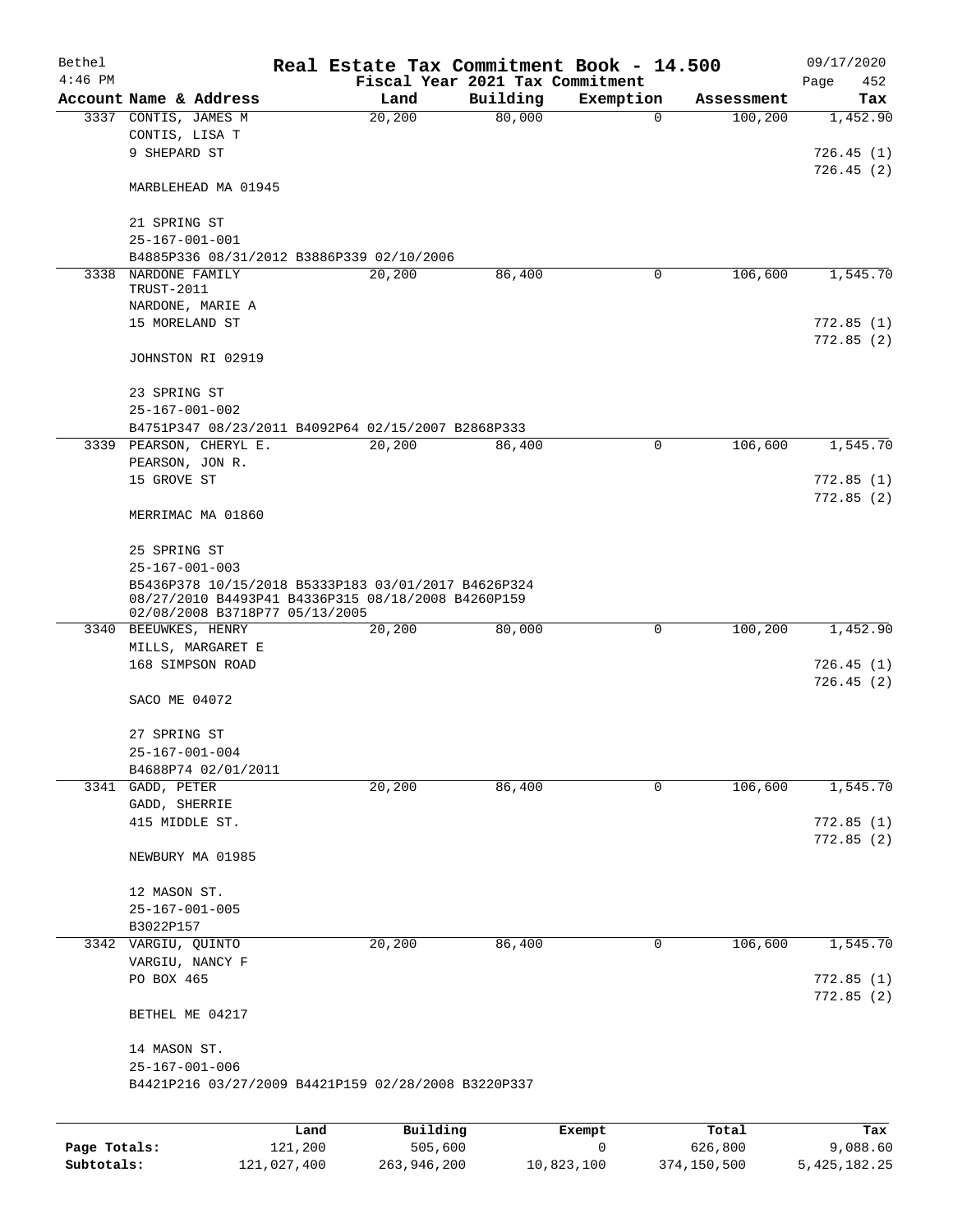| Bethel    |                                          |      |         |          |           | Real Estate Tax Commitment Book - 14.500 |            | 09/17/2020                 |
|-----------|------------------------------------------|------|---------|----------|-----------|------------------------------------------|------------|----------------------------|
| $4:46$ PM |                                          |      |         |          |           | Fiscal Year 2021 Tax Commitment          |            | Page<br>453                |
|           | Account Name & Address                   |      |         | Land     | Building  | Exemption                                | Assessment | Tax                        |
|           | 3343 MAGEE, JAMES                        |      | 20,200  |          | 86,400    | $\mathbf 0$                              | 106,600    | 1,545.70                   |
|           | MAGEE, MARILYN                           |      |         |          |           |                                          |            |                            |
|           | 373 FOX DEN CIRCLE                       |      |         |          |           |                                          |            | 772.85(1)                  |
|           | NAPLES FL 34104                          |      |         |          |           |                                          |            | 772.85(2)                  |
|           |                                          |      |         |          |           |                                          |            |                            |
|           | 16 MASON ST.                             |      |         |          |           |                                          |            |                            |
|           | $25 - 167 - 001 - 007$                   |      |         |          |           |                                          |            |                            |
|           | B2347P2                                  |      |         |          |           |                                          |            |                            |
|           | 3344 PEARL, KAREN D                      |      | 20,200  |          | 89,400    | 0                                        | 109,600    | 1,589.20                   |
|           | PO BOX 81                                |      |         |          |           |                                          |            |                            |
|           | 18 MASON STREET                          |      |         |          |           |                                          |            | 794.60(1)                  |
|           | BETHEL ME 04217                          |      |         |          |           |                                          |            | 794.60 (2)                 |
|           |                                          |      |         |          |           |                                          |            |                            |
|           | 18 MASON ST.                             |      |         |          |           |                                          |            |                            |
|           | $25 - 167 - 001 - 008$                   |      |         |          |           |                                          |            |                            |
|           | B5438P336 10/23/2018 B3078P40 03/06/2002 |      |         |          |           |                                          |            |                            |
|           | 3347 AMANN, JOHN                         |      | 155,600 |          | 349,400   | 25,000                                   | 480,000    | 6,960.00                   |
|           | P.O. BOX 982                             |      | Acres   | 0.66     |           | 01 Homestead (HM)                        |            |                            |
|           |                                          |      |         |          |           |                                          |            | 3,480.00(1)                |
|           | BETHEL ME 04217                          |      |         |          |           |                                          |            | 3,480.00(2)                |
|           |                                          |      |         |          |           |                                          |            |                            |
|           |                                          |      |         |          |           |                                          |            |                            |
|           | 22 BROAD ST.                             |      |         |          |           |                                          |            |                            |
|           | $25 - 169$                               |      |         |          |           |                                          |            |                            |
|           | B2742P19 09/03/1999                      |      |         |          |           |                                          |            |                            |
|           | 3348 HOWE, STANLEY                       |      | 74,600  |          | 223,100   | 25,000                                   | 272,700    | 3,954.15                   |
|           | PO BOX 113                               |      | Acres   | 1.50     |           | 01 Homestead (HM)                        |            |                            |
|           | BETHEL ME 04217                          |      |         |          |           |                                          |            | 1,977.08(1)<br>1,977.07(2) |
|           |                                          |      |         |          |           |                                          |            |                            |
|           |                                          |      |         |          |           |                                          |            |                            |
|           | 18 BROAD ST.                             |      |         |          |           |                                          |            |                            |
|           | $25 - 170$                               |      |         |          |           |                                          |            |                            |
|           | B1575P21 06/20/1988                      |      |         |          |           |                                          |            |                            |
|           | 3349 MCDERMOTT, PAUL S                   |      | 47,400  |          | 95,000    | 0                                        | 142,400    | 2,064.80                   |
|           | MCDERMOTT, JANINE M                      |      | Acres   | 0.26     |           |                                          |            |                            |
|           | 3 BRIGHTSIDE AVE, UNIT                   |      |         |          |           |                                          |            | 1,032.40(1)                |
|           | 1                                        |      |         |          |           |                                          |            | 1,032.40(2)                |
|           | GLOUCESTER MA 01930                      |      |         |          |           |                                          |            |                            |
|           |                                          |      |         |          |           |                                          |            |                            |
|           | 11 MASON ST.                             |      |         |          |           |                                          |            |                            |
|           | $25 - 171$                               |      |         |          |           |                                          |            |                            |
|           | B4163P5 07/12/2007 B3831P139 10/26/2005  |      |         |          |           |                                          |            |                            |
| 3350      |                                          |      | 269,100 |          | 1,239,000 | $\mathbf{0}$                             | 1,508,100  | 21,867.45                  |
|           | SILVER PINES, CORNISH<br>STATION         |      | Acres   | 7.31     |           |                                          |            |                            |
|           | 23 MASON STREET, #25                     |      |         |          |           |                                          |            | 10,933.73                  |
|           | BETHEL ME 04217                          |      |         |          |           |                                          |            | 10,933.72                  |
|           |                                          |      |         |          |           |                                          |            |                            |
|           |                                          |      |         |          |           |                                          |            |                            |
|           | 23 MASON ST.                             |      |         |          |           |                                          |            |                            |
|           | $25 - 172$                               |      |         |          |           |                                          |            |                            |
|           | B1822P192 07/29/1991                     |      |         |          |           |                                          |            |                            |
|           |                                          |      |         |          |           |                                          |            |                            |
|           |                                          | Land |         | Building |           | Exempt                                   | Total      | Tax                        |
|           |                                          |      |         |          |           |                                          |            |                            |

| Page Totals: | 587,100     | 2,082,300   | 50,000     | 2,619,400   | 37,981.30    |
|--------------|-------------|-------------|------------|-------------|--------------|
| Subtotals:   | 121,614,500 | 266,028,500 | 10,873,100 | 376,769,900 | 5,463,163.55 |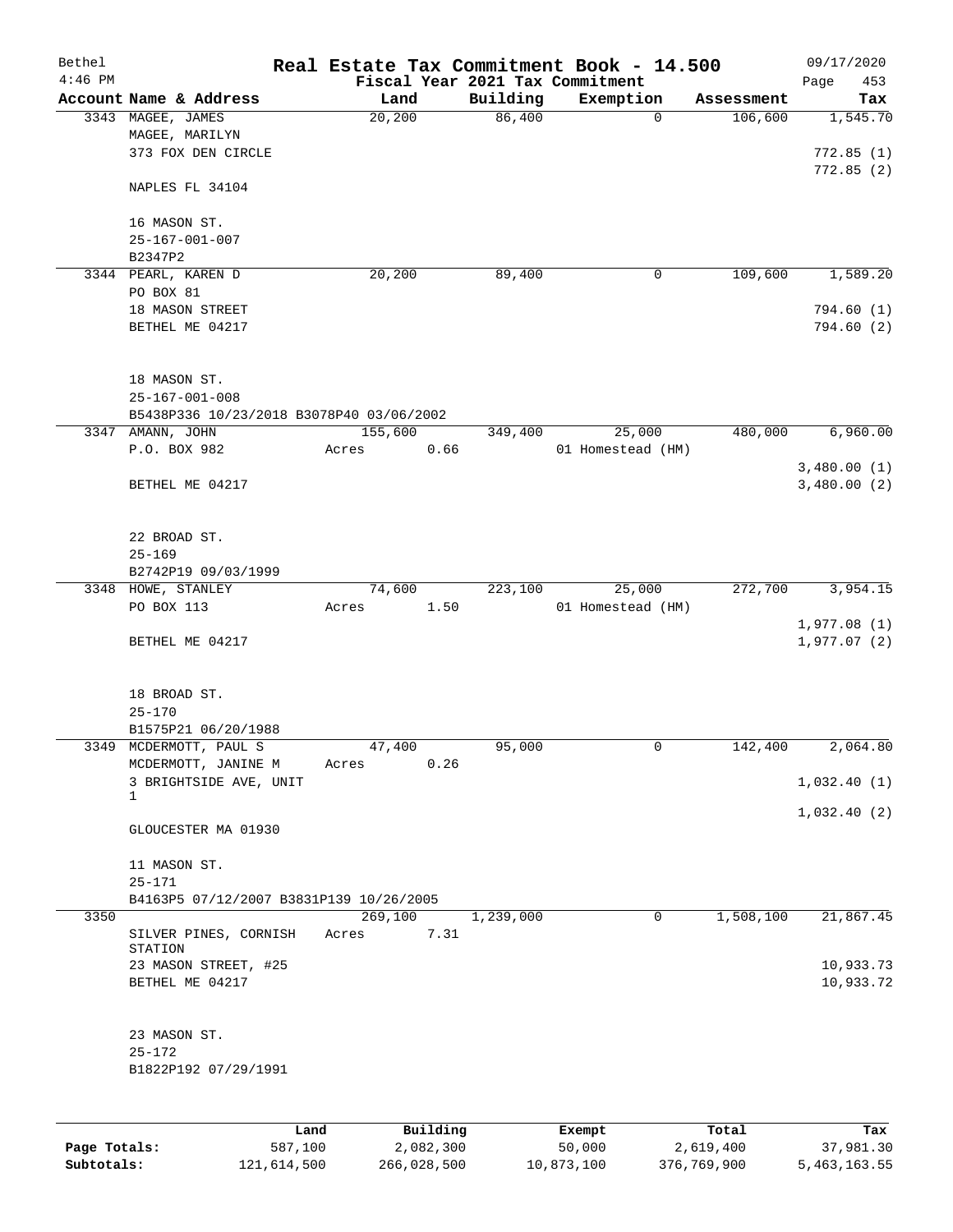| Bethel<br>$4:46$ PM |                                           |        |      |          | Real Estate Tax Commitment Book - 14.500<br>Fiscal Year 2021 Tax Commitment |            | 09/17/2020<br>454<br>Page |
|---------------------|-------------------------------------------|--------|------|----------|-----------------------------------------------------------------------------|------------|---------------------------|
|                     | Account Name & Address                    |        | Land | Building | Exemption                                                                   | Assessment | Tax                       |
|                     | 3351 SOLARI, GEORGE, ESTATE<br>ΟF         | 62,600 |      | 341,100  | $\mathbf 0$                                                                 | 403,700    | 5,853.65                  |
|                     | PATRICIA THURSTON, PR                     | Acres  | 1.20 |          |                                                                             |            |                           |
|                     | PO BOX 249                                |        |      |          |                                                                             |            | 2,926.83(1)               |
|                     |                                           |        |      |          |                                                                             |            | 2,926.82(2)               |
|                     | BETHEL ME 04217                           |        |      |          |                                                                             |            |                           |
|                     |                                           |        |      |          |                                                                             |            |                           |
|                     | 17 MASON ST.<br>$25 - 172 - 001$          |        |      |          |                                                                             |            |                           |
|                     | B4309P173 06/05/2008 B4057P164 12/06/2006 |        |      |          |                                                                             |            |                           |
|                     | 3352 CLIFFORD, JUDY L                     | 59,400 |      | 70,900   | 0                                                                           | 130,300    | 1, 889.35                 |
|                     | PO BOX 1491                               | Acres  | 0.84 |          |                                                                             |            |                           |
|                     | 29 MASON STREET                           |        |      |          |                                                                             |            | 944.68 (1)                |
|                     | BETHEL ME 04217                           |        |      |          |                                                                             |            | 944.67 (2)                |
|                     |                                           |        |      |          |                                                                             |            |                           |
|                     | 29 MASON ST.                              |        |      |          |                                                                             |            |                           |
|                     | $25 - 173$                                |        |      |          |                                                                             |            |                           |
|                     | B3207P70 12/04/2002                       |        |      |          |                                                                             |            |                           |
|                     | 3353 KEITH, SCOTT A                       | 57,000 |      | 112,100  | $\mathsf{O}$                                                                | 169,100    | 2,451.95                  |
|                     | 423 SOUTH MEADOW ROAD                     | Acres  | 0.64 |          |                                                                             |            |                           |
|                     |                                           |        |      |          |                                                                             |            | 1,225.98(1)               |
|                     | LANCASTER MA 01523                        |        |      |          |                                                                             |            | 1,225.97(2)               |
|                     |                                           |        |      |          |                                                                             |            |                           |
|                     | 31 MASON ST.<br>$25 - 174$                |        |      |          |                                                                             |            |                           |
|                     | B4949P1 01/31/2013 B3672P218 02/11/2005   |        |      |          |                                                                             |            |                           |
|                     | 3354 BENNETT, GEORGE                      | 53,900 |      | 121,600  | 25,000                                                                      | 150,500    | 2,182.25                  |
|                     | BENNETT, JENNIFER                         | Acres  | 0.44 |          | 01 Homestead (HM)                                                           |            |                           |
|                     | PO BOX 146                                |        |      |          |                                                                             |            | 1,091.13(1)               |
|                     |                                           |        |      |          |                                                                             |            | 1,091.12(2)               |
|                     | BETHEL ME 04217                           |        |      |          |                                                                             |            |                           |
|                     | 33 MASON ST.                              |        |      |          |                                                                             |            |                           |
|                     | $25 - 175$                                |        |      |          |                                                                             |            |                           |
|                     | B2724P138 07/14/1999                      |        |      |          |                                                                             |            |                           |
|                     | 3355 LANE, POK-SUN                        | 46,900 |      | 0        | 0                                                                           | 46,900     | 680.05                    |
|                     | LANE, BRUCE                               | Acres  | 1.50 |          |                                                                             |            |                           |
|                     | PO BOX 807                                |        |      |          |                                                                             |            | 340.03(1)                 |
|                     |                                           |        |      |          |                                                                             |            | 340.02 (2)                |
|                     | BETHEL ME 04217                           |        |      |          |                                                                             |            |                           |
|                     | 39 MASON ST.                              |        |      |          |                                                                             |            |                           |
|                     | $25 - 176$                                |        |      |          |                                                                             |            |                           |
|                     |                                           |        |      |          |                                                                             |            |                           |
|                     | B3629P266 11/12/2004<br>3356 WOODS, MAHAN | 33,500 |      | 13,700   | 0                                                                           | 47,200     | 684.40                    |
|                     | PO BOX 276                                |        | 0.13 |          |                                                                             |            |                           |
|                     |                                           | Acres  |      |          |                                                                             |            |                           |
|                     |                                           |        |      |          |                                                                             |            | 342.20 (1)                |
|                     | BETHEL ME 04217                           |        |      |          |                                                                             |            | 342.20 (2)                |
|                     | 41 MASON ST.                              |        |      |          |                                                                             |            |                           |
|                     | $25 - 177$                                |        |      |          |                                                                             |            |                           |
|                     | B5401P426 04/06/2018 B3619P317 11/01/2004 |        |      |          |                                                                             |            |                           |
|                     |                                           |        |      |          |                                                                             |            |                           |
|                     |                                           |        |      |          |                                                                             |            |                           |
|                     |                                           |        |      |          |                                                                             |            |                           |

|              | Land        | Building    | Exempt     | Total       | Tax          |
|--------------|-------------|-------------|------------|-------------|--------------|
| Page Totals: | 313,300     | 659,400     | 25,000     | 947,700     | 13,741.65    |
| Subtotals:   | 121,927,800 | 266,687,900 | 10,898,100 | 377,717,600 | 5,476,905.20 |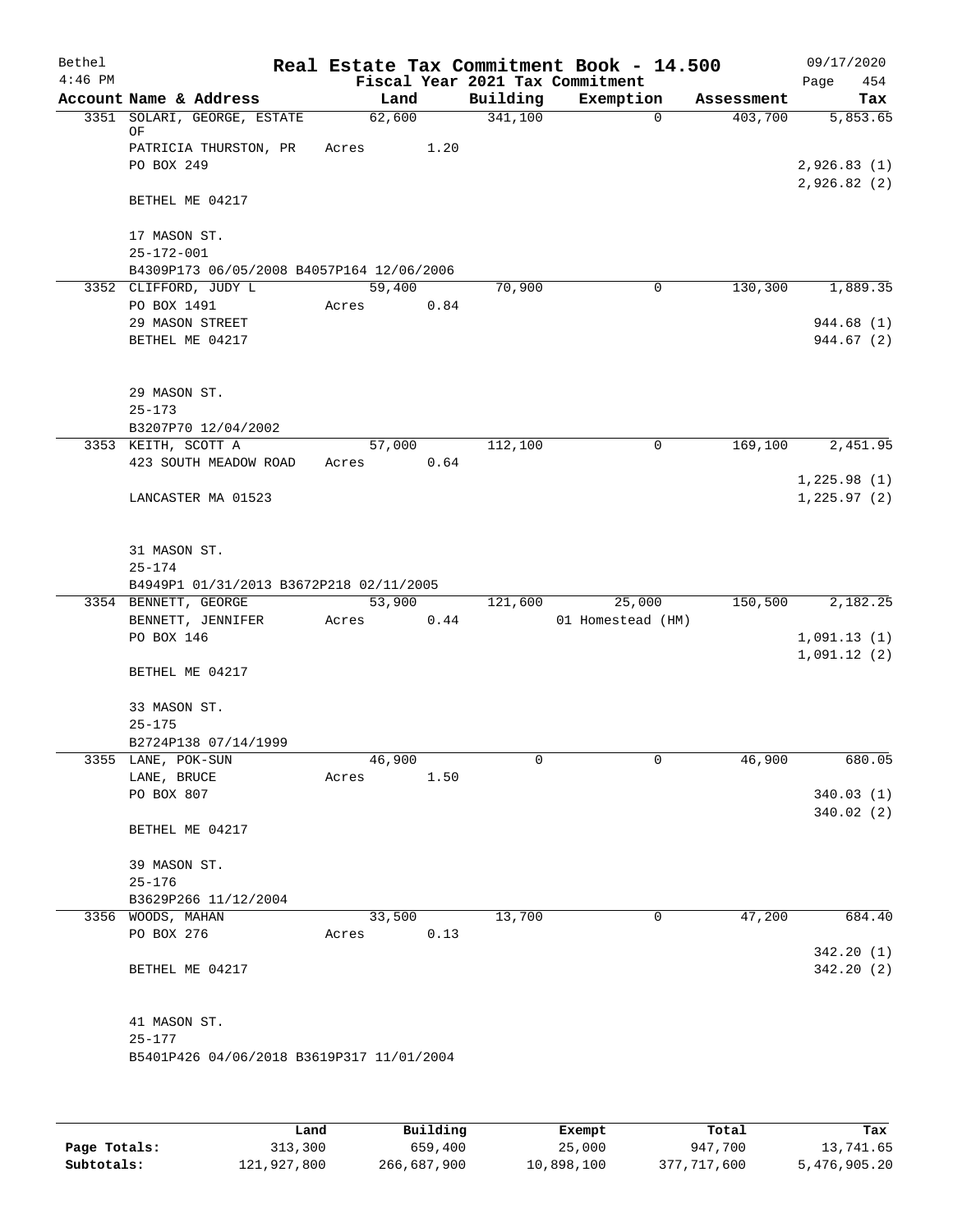| Bethel    |                                                                   |        |      |          | Real Estate Tax Commitment Book - 14.500 |            | 09/17/2020                 |
|-----------|-------------------------------------------------------------------|--------|------|----------|------------------------------------------|------------|----------------------------|
| $4:46$ PM |                                                                   |        |      |          | Fiscal Year 2021 Tax Commitment          |            | 455<br>Page                |
|           | Account Name & Address                                            | Land   |      | Building | Exemption                                | Assessment | Tax                        |
|           | 3357 WOODS, MAHAN                                                 | 54,600 |      | 222,900  | $\mathbf 0$                              | 277,500    | 4,023.75                   |
|           | PO BOX 276                                                        | Acres  | 0.48 |          |                                          |            |                            |
|           |                                                                   |        |      |          |                                          |            | 2,011.88(1)<br>2,011.87(2) |
|           | BETHEL ME 04217                                                   |        |      |          |                                          |            |                            |
|           |                                                                   |        |      |          |                                          |            |                            |
|           | 45 MASON ST.<br>$25 - 178$                                        |        |      |          |                                          |            |                            |
|           | B5158P44 09/09/2014 B4255P6 01/24/2008                            |        |      |          |                                          |            |                            |
|           | 3358 HALLETT, BARRY J JR                                          | 54,600 |      | 88,700   | 0                                        | 143,300    | 2,077.85                   |
|           | HALLETT, BROOKE L                                                 | Acres  | 0.48 |          |                                          |            |                            |
|           | PO BOX 896                                                        |        |      |          |                                          |            | 1,038.93(1)                |
|           |                                                                   |        |      |          |                                          |            | 1,038.92(2)                |
|           | BETHEL ME 04217                                                   |        |      |          |                                          |            |                            |
|           | 47 MASON ST.                                                      |        |      |          |                                          |            |                            |
|           | $25 - 179$                                                        |        |      |          |                                          |            |                            |
|           | B3471P348                                                         |        |      |          |                                          |            |                            |
|           | 3359 GORMAN, JANE                                                 | 51,800 |      | 52,400   | 25,000                                   | 79,200     | 1,148.40                   |
|           | 12 CRESCENT LANE                                                  | Acres  | 0.34 |          | 01 Homestead (HM)                        |            |                            |
|           |                                                                   |        |      |          |                                          |            | 574.20(1)                  |
|           | BETHEL ME 04217                                                   |        |      |          |                                          |            | 574.20(2)                  |
|           |                                                                   |        |      |          |                                          |            |                            |
|           |                                                                   |        |      |          |                                          |            |                            |
|           | 11 CRESCENT LANE                                                  |        |      |          |                                          |            |                            |
|           | $25 - 180$                                                        |        |      |          |                                          |            |                            |
|           | B3274P230 04/11/2003                                              |        |      |          |                                          |            |                            |
|           | 3360 CAVINESS, ANN NURRIE                                         | 45,500 |      | 91,600   | 25,000                                   | 112,100    | 1,625.45                   |
|           | 8 CRESCENT LANE                                                   | Acres  | 0.24 |          | 01 Homestead (HM)                        |            |                            |
|           |                                                                   |        |      |          |                                          |            | 812.73 (1)                 |
|           | BETHEL ME 04217                                                   |        |      |          |                                          |            | 812.72 (2)                 |
|           |                                                                   |        |      |          |                                          |            |                            |
|           | 8 CRESCENT LANE                                                   |        |      |          |                                          |            |                            |
|           | $25 - 181$                                                        |        |      |          |                                          |            |                            |
|           | B5303P167 09/19/2016 B5277P552 04/21/2016 B4596P33                |        |      |          |                                          |            |                            |
|           | 06/09/2010 B4553P209 01/26/2010 B964P202 11/14/1977               |        |      |          |                                          |            |                            |
|           | 5274 MARTIN, LUCAS H                                              | 44,600 |      | 0        | $\overline{0}$                           | 44,600     | 646.70                     |
|           | MARTIN, MICHAEL J                                                 | Acres  | 0.23 |          |                                          |            |                            |
|           | 2241 HOPKINTON RD                                                 |        |      |          |                                          |            | 323.35(1)                  |
|           |                                                                   |        |      |          |                                          |            | 323.35 (2)                 |
|           | HOPKINTON NH 03229                                                |        |      |          |                                          |            |                            |
|           |                                                                   |        |      |          |                                          |            |                            |
|           | CRESCENT LANE                                                     |        |      |          |                                          |            |                            |
|           | $25 - 181 - A$                                                    |        |      |          |                                          |            |                            |
|           | B5277P425 04/20/2016 B4595P297 06/09/2010                         |        |      |          |                                          |            |                            |
|           | 3361 PERKINS, GABRIEL M<br>SEYMOUR, JESSIE R                      | 50,000 |      | 93,300   | 25,000                                   | 118,300    | 1,715.35                   |
|           | 53 MASON ST.                                                      | Acres  | 0.29 |          | 01 Homestead (HM)                        |            | 857.68 (1)                 |
|           |                                                                   |        |      |          |                                          |            | 857.67 (2)                 |
|           | BETHEL ME 04217                                                   |        |      |          |                                          |            |                            |
|           |                                                                   |        |      |          |                                          |            |                            |
|           | 53 MASON ST.                                                      |        |      |          |                                          |            |                            |
|           | $25 - 182$<br>B4413P173 03/09/2009 B4410P238 03/03/2009 B1094P101 |        |      |          |                                          |            |                            |
|           | 10/08/1980                                                        |        |      |          |                                          |            |                            |
|           |                                                                   |        |      |          |                                          |            |                            |
|           |                                                                   |        |      |          |                                          |            |                            |

|              | Land        | Building    | Exempt     | Total       | Tax          |
|--------------|-------------|-------------|------------|-------------|--------------|
| Page Totals: | 301,100     | 548,900     | 75,000     | 775,000     | 11,237.50    |
| Subtotals:   | 122,228,900 | 267,236,800 | 10,973,100 | 378,492,600 | 5,488,142.70 |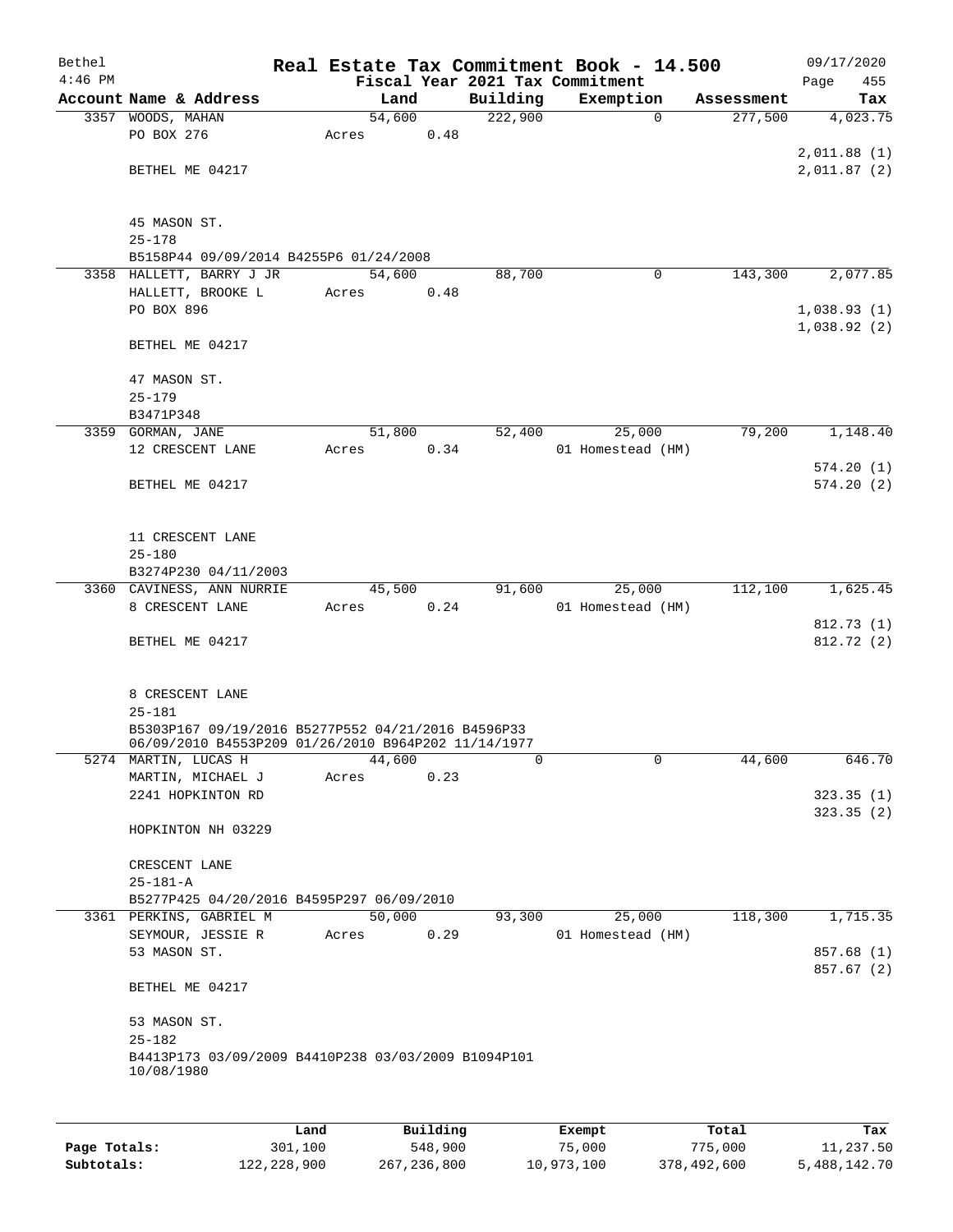| Bethel       |                                                                                                             |                 |          |          | Real Estate Tax Commitment Book - 14.500 |            | 09/17/2020                 |
|--------------|-------------------------------------------------------------------------------------------------------------|-----------------|----------|----------|------------------------------------------|------------|----------------------------|
| $4:46$ PM    |                                                                                                             |                 |          |          | Fiscal Year 2021 Tax Commitment          |            | Page<br>456                |
|              | Account Name & Address                                                                                      | Land            |          | Building | Exemption                                | Assessment | Tax                        |
|              | 3362 KLEIN, PETER D. SARAH<br>В.                                                                            | 54,000          |          | 221,700  | $\mathbf 0$                              | 275,700    | 3,997.65                   |
|              | 47 HILLSIDE AVE                                                                                             | Acres           | 0.90     |          |                                          |            |                            |
|              |                                                                                                             |                 |          |          |                                          |            | 1,998.83(1)                |
|              | CUMBERLAND ME 04021                                                                                         |                 |          |          |                                          |            | 1,998.82(2)                |
|              |                                                                                                             |                 |          |          |                                          |            |                            |
|              |                                                                                                             |                 |          |          |                                          |            |                            |
|              | 55 MASON ST.                                                                                                |                 |          |          |                                          |            |                            |
|              | $25 - 183$                                                                                                  |                 |          |          |                                          |            |                            |
|              | B5483P819 10/01/2019 B5463P929 05/29/2019 B5455P903<br>03/26/2019 B4151P144 06/22/2007 B3820P102 10/17/2005 |                 |          |          |                                          |            |                            |
|              | 3363 BORRIN, ERIC D                                                                                         | 44,800          |          | 83,800   | $\mathbf 0$                              | 128,600    | 1,864.70                   |
|              | KATZ-BORRIN, JENNIFER A Acres 0.57                                                                          |                 |          |          |                                          |            |                            |
|              | 117 BACK RD                                                                                                 |                 |          |          |                                          |            | 932.35(1)                  |
|              |                                                                                                             |                 |          |          |                                          |            | 932.35(2)                  |
|              | DOVER NH 03820                                                                                              |                 |          |          |                                          |            |                            |
|              |                                                                                                             |                 |          |          |                                          |            |                            |
|              | 59 MASON ST.                                                                                                |                 |          |          |                                          |            |                            |
|              | $25 - 184$                                                                                                  |                 |          |          |                                          |            |                            |
|              | B5291P22 07/05/2016                                                                                         |                 |          |          |                                          |            |                            |
|              | 3364 CROMWELL, NICHOLAS C                                                                                   | 63,400          |          | 135,600  | $\mathbf 0$                              | 199,000    | 2,885.50                   |
|              | CROMWELL, CATHARINE M<br>649 HOPE ST                                                                        | Acres           | 2.00     |          |                                          |            |                            |
|              |                                                                                                             |                 |          |          |                                          |            | 1,442.75(1)<br>1,442.75(2) |
|              | BRISTOL RI 02809                                                                                            |                 |          |          |                                          |            |                            |
|              |                                                                                                             |                 |          |          |                                          |            |                            |
|              | 54 CHAPMAN ST.                                                                                              |                 |          |          |                                          |            |                            |
|              | $25 - 185$                                                                                                  |                 |          |          |                                          |            |                            |
|              | B4777P150 10/31/2011 B1444P4 12/16/1986                                                                     |                 |          |          |                                          |            |                            |
|              | 3365 KAISER, SHARON A                                                                                       | 52,500          |          | 64,900   | 0                                        | 117,400    | 1,702.30                   |
|              | KAISER, PETER M                                                                                             | Acres           | 0.37     |          |                                          |            |                            |
|              | 48 POOR FARM RD.                                                                                            |                 |          |          |                                          |            | 851.15(1)                  |
|              |                                                                                                             |                 |          |          |                                          |            | 851.15(2)                  |
|              | FARMINGTON NH 03835                                                                                         |                 |          |          |                                          |            |                            |
|              | 52 CHAPMAN ST.                                                                                              |                 |          |          |                                          |            |                            |
|              | $25 - 186$                                                                                                  |                 |          |          |                                          |            |                            |
|              | B3305P331 05/30/2003                                                                                        |                 |          |          |                                          |            |                            |
|              | 3366 DELDUCA, FRANK                                                                                         | 50,900          |          | 68,100   | 0                                        | 119,000    | 1,725.50                   |
|              | PO BOX 1131                                                                                                 | Acres           | 0.30     |          |                                          |            |                            |
|              |                                                                                                             |                 |          |          |                                          |            | 862.75 (1)                 |
|              | BETHEL ME 04217                                                                                             |                 |          |          |                                          |            | 862.75 (2)                 |
|              |                                                                                                             |                 |          |          |                                          |            |                            |
|              |                                                                                                             |                 |          |          |                                          |            |                            |
|              | 7 TYLER ST.                                                                                                 |                 |          |          |                                          |            |                            |
|              | $25 - 187$                                                                                                  |                 |          |          |                                          |            |                            |
|              | B3764P148 07/21/2005                                                                                        |                 |          |          | 0                                        | 148,800    | 2,157.60                   |
|              | 3367 SPADINGER, MICHAEL<br>SPADINGER, LYNN L                                                                | 52,300<br>Acres | 0.36     | 96,500   |                                          |            |                            |
|              | 17 MCAULEY ROAD                                                                                             |                 |          |          |                                          |            | 1,078.80(1)                |
|              |                                                                                                             |                 |          |          |                                          |            | 1,078.80(2)                |
|              | CAPE ELIZABETH ME 04107                                                                                     |                 |          |          |                                          |            |                            |
|              |                                                                                                             |                 |          |          |                                          |            |                            |
|              | 11 TYLER ST.                                                                                                |                 |          |          |                                          |            |                            |
|              | $25 - 188$                                                                                                  |                 |          |          |                                          |            |                            |
|              | B3833P229 11/03/2005                                                                                        |                 |          |          |                                          |            |                            |
|              |                                                                                                             |                 |          |          |                                          |            |                            |
|              |                                                                                                             |                 |          |          |                                          |            |                            |
|              | Land                                                                                                        |                 | Building |          | Exempt                                   | Total      | Tax                        |
| Page Totals: | 317,900                                                                                                     |                 | 670,600  |          | 0                                        | 988,500    | 14, 333. 25                |

**Subtotals:** 122,546,800 267,907,400 10,973,100 379,481,100 5,502,475.95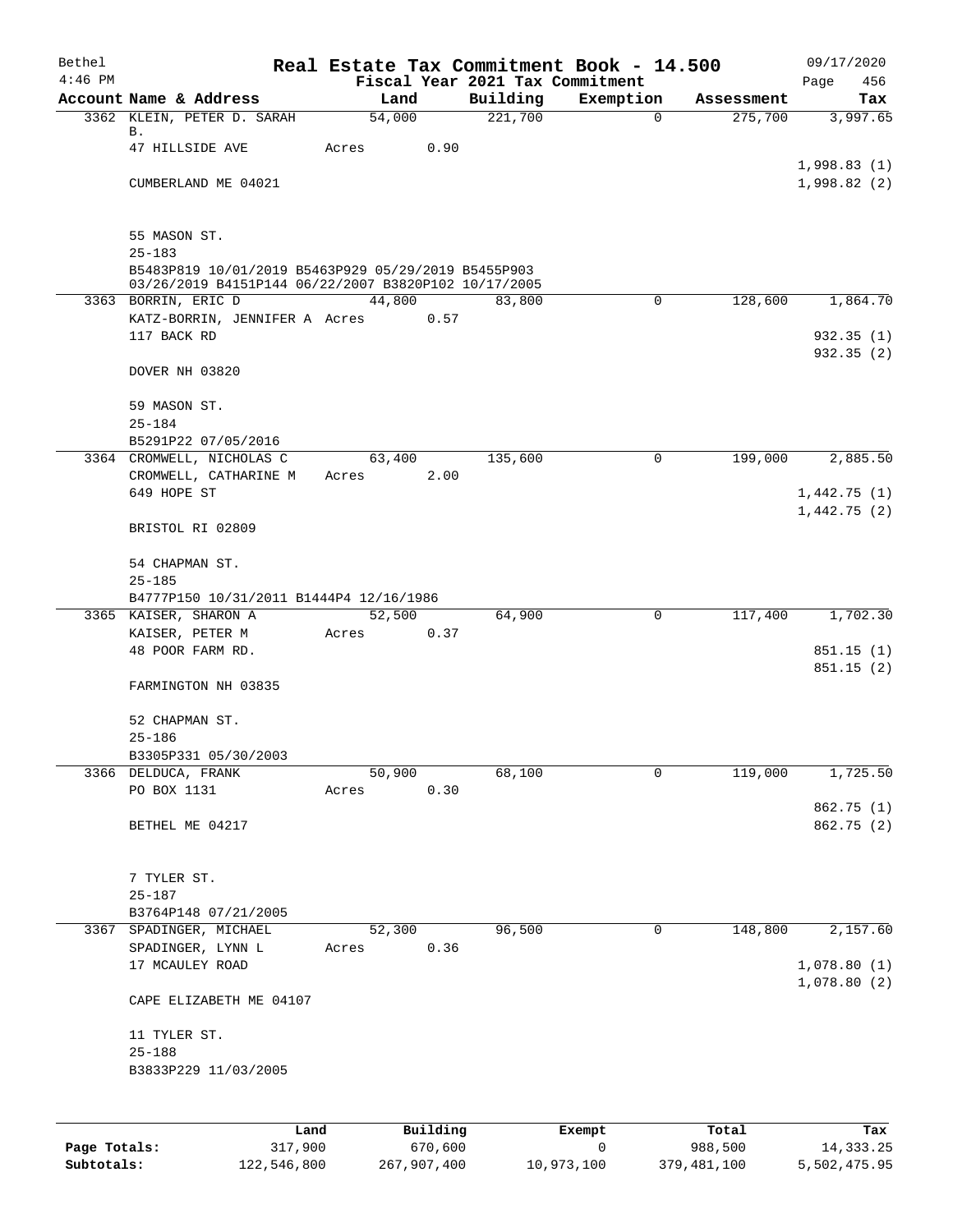| Bethel       |                                                                                |       |                |                    | Real Estate Tax Commitment Book - 14.500 |                      | 09/17/2020                 |
|--------------|--------------------------------------------------------------------------------|-------|----------------|--------------------|------------------------------------------|----------------------|----------------------------|
| $4:46$ PM    |                                                                                |       |                |                    | Fiscal Year 2021 Tax Commitment          |                      | Page<br>457                |
|              | Account Name & Address                                                         |       | Land<br>62,100 | Building<br>43,400 | Exemption<br>25,000                      | Assessment<br>80,500 | Tax<br>1,167.25            |
|              | 3368 BAILEY, DOUGLAS A AND<br>SESSIONS, SAVANNAH L<br>15 TYLER ST              | Acres | 1.46           |                    | 01 Homestead (HM)                        |                      | 583.63(1)                  |
|              | BETHEL ME 04217                                                                |       |                |                    |                                          |                      | 583.62 (2)                 |
|              | 15 TYLER ST.<br>$25 - 189$                                                     |       |                |                    |                                          |                      |                            |
|              | B5350P468 08/14/2017 B4382P185 12/05/2008 B3433P23<br>12/04/2003               |       |                |                    |                                          |                      |                            |
|              | 5436 RILEY, JOHN J III                                                         |       | 9,400          | 53,600             | 0                                        | 63,000               | 913.50                     |
|              | PO BOX 501                                                                     | Acres | 1.11           |                    |                                          |                      | 456.75 (1)                 |
|              | BETHEL ME 04217                                                                |       |                |                    |                                          |                      | 456.75 (2)                 |
|              | 17 TYLER ST.                                                                   |       |                |                    |                                          |                      |                            |
|              | $25 - 189 - 001$                                                               |       |                |                    |                                          |                      |                            |
|              | B4382P185 12/05/2008 B3433P23 12/04/2003                                       |       |                |                    |                                          |                      |                            |
|              | 3369 MCLEAN, ANGELA G                                                          |       | 61,100         | 54,000             | 25,000                                   | 90,100               | 1,306.45                   |
|              | PO BOX 709                                                                     | Acres | 1.07           |                    | 01 Homestead (HM)                        |                      |                            |
|              | BETHEL ME 04217                                                                |       |                |                    |                                          |                      | 653.23(1)<br>653.22(2)     |
|              | 21 TYLER ST.<br>$25 - 190$<br>B4703P194 03/23/2011 B4295P196 05/12/2008 B711P6 |       |                |                    |                                          |                      |                            |
|              | 01/04/1971                                                                     |       |                |                    |                                          |                      |                            |
|              | 3370 GOLDBERG, JONATHAN                                                        |       | 62,200         |                    | 126,200<br>25,000                        | 163,400              | 2,369.30                   |
|              | GOLDBERG, KATHRYN<br>PO BOX 731                                                |       | Acres 1.51     |                    | 01 Homestead (HM)                        |                      | 1,184.65(1)                |
|              |                                                                                |       |                |                    |                                          |                      | 1, 184.65(2)               |
|              | BETHEL ME 04217                                                                |       |                |                    |                                          |                      |                            |
|              | 31 TYLER ST.<br>$25 - 191$                                                     |       |                |                    |                                          |                      |                            |
|              | B2104P274 03/08/1994                                                           |       |                |                    |                                          |                      |                            |
|              | 3371 JODREY, ELEANOR                                                           |       | 54,200         | 150,700            | 25,000                                   | 179,900              | 2,608.55                   |
|              | 75 VERNON STREET                                                               | Acres | 0.46           |                    | 01 Homestead (HM)                        |                      |                            |
|              | BETHEL ME 04217                                                                |       |                |                    |                                          |                      | 1,304.28(1)<br>1,304.27(2) |
|              |                                                                                |       |                |                    |                                          |                      |                            |
|              | 75 VERNON ST.                                                                  |       |                |                    |                                          |                      |                            |
|              | $25 - 192$                                                                     |       |                |                    |                                          |                      |                            |
|              | B584P207                                                                       |       |                |                    |                                          |                      |                            |
|              | 3372 JODREY, ELEANOR                                                           |       | 55,300         | 58,000             | 0                                        | 113,300              | 1,642.85                   |
|              | 75 VERNON STREET                                                               | Acres | 0.52           |                    |                                          |                      | 821.43 (1)                 |
|              | BETHEL ME 04217                                                                |       |                |                    |                                          |                      | 821.42 (2)                 |
|              | 79 VERNON ST.<br>$25 - 193$<br>B878P2                                          |       |                |                    |                                          |                      |                            |
|              |                                                                                |       |                |                    |                                          |                      |                            |
|              | Land                                                                           |       | Building       |                    | Exempt                                   | Total                | Tax                        |
| Page Totals: | 304,300                                                                        |       | 485,900        |                    | 100,000                                  | 690,200              | 10,007.90                  |

**Subtotals:** 122,851,100 268,393,300 11,073,100 380,171,300 5,512,483.85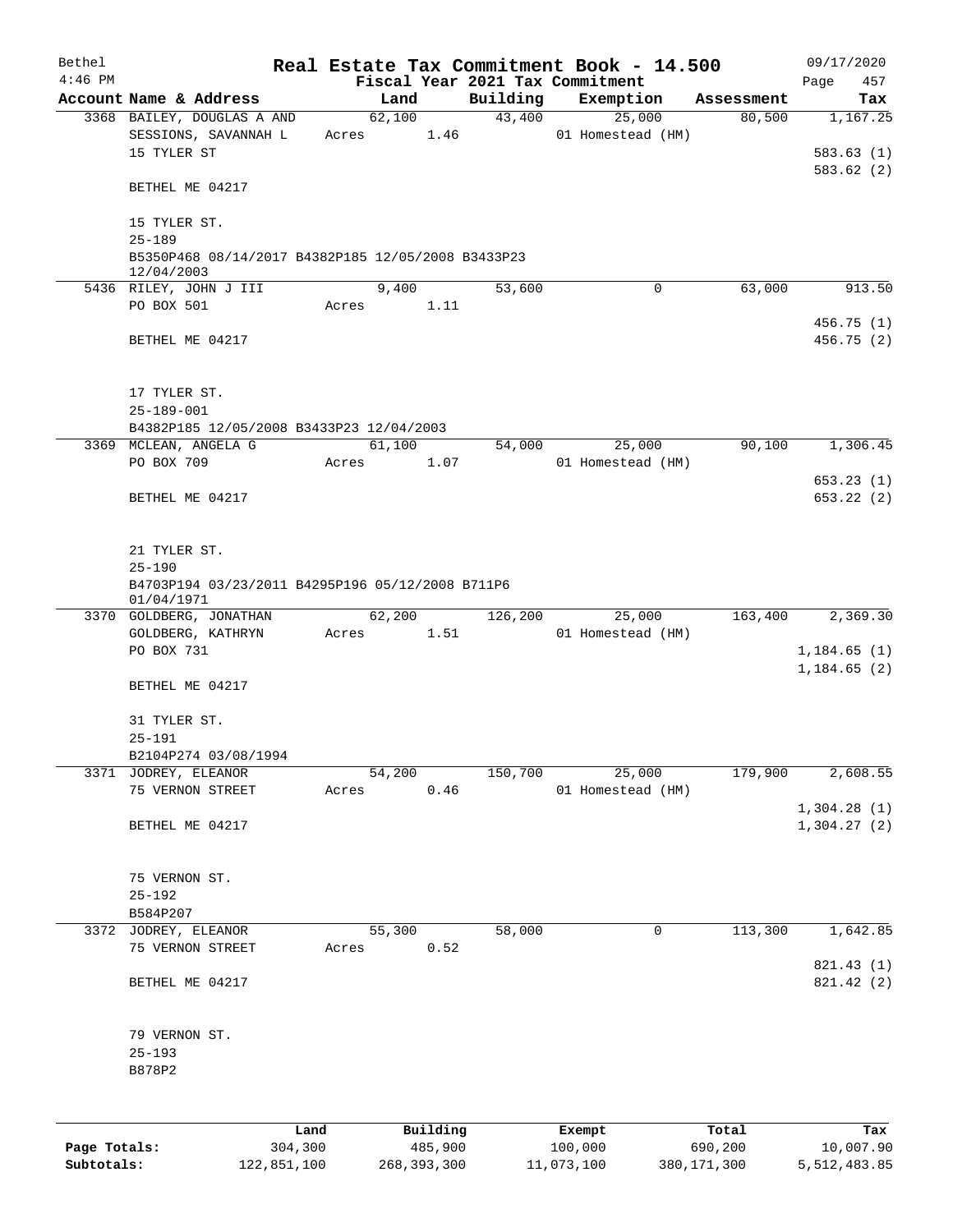| Bethel<br>$4:46$ PM |                                                                                      | Real Estate Tax Commitment Book - 14.500<br>Fiscal Year 2021 Tax Commitment |          |                   |            | 09/17/2020<br>Page<br>458    |
|---------------------|--------------------------------------------------------------------------------------|-----------------------------------------------------------------------------|----------|-------------------|------------|------------------------------|
|                     | Account Name & Address                                                               | Land                                                                        | Building | Exemption         | Assessment | Tax                          |
|                     | 3375 WILSON, LYNN K                                                                  | 54,200                                                                      | 37,900   | 25,000            | 67,100     | 972.95                       |
|                     | 91 VERNON STREET                                                                     | 0.46<br>Acres                                                               |          | 01 Homestead (HM) |            |                              |
|                     |                                                                                      |                                                                             |          |                   |            | 486.48 (1)                   |
|                     | BETHEL ME 04217                                                                      |                                                                             |          |                   |            | 486.47 (2)                   |
|                     | 91 VERNON ST.                                                                        |                                                                             |          |                   |            |                              |
|                     | $25 - 197$                                                                           |                                                                             |          |                   |            |                              |
|                     | B3425P242 11/26/2003                                                                 |                                                                             |          |                   |            |                              |
|                     | 3376 MYERS, WILBUR                                                                   | 61,300                                                                      | 21,600   | 0                 | 82,900     | 1,202.05                     |
|                     | 64 BIRCH ST.                                                                         | Acres<br>1.04                                                               |          |                   |            |                              |
|                     | BRYANT POND ME 04219                                                                 |                                                                             |          |                   |            | 601.03(1)<br>601.02(2)       |
|                     | 97 VERNON ST.<br>$25 - 198$                                                          |                                                                             |          |                   |            |                              |
|                     | B1060P280 12/05/1979                                                                 |                                                                             |          |                   |            |                              |
|                     | 3377 MYERS, KELLY                                                                    | 61,300                                                                      | 101,100  | 0                 | 162,400    | 2,354.80                     |
|                     | 99 VERNON ST.                                                                        | 1.14<br>Acres                                                               |          |                   |            |                              |
|                     | BETHEL ME 04217                                                                      |                                                                             |          |                   |            | 1, 177.40(1)<br>1, 177.40(2) |
|                     | 99 VERNON ST.<br>$25 - 199$                                                          |                                                                             |          |                   |            |                              |
|                     | B3395P19 09/23/2003                                                                  |                                                                             |          |                   |            |                              |
|                     | 3380 JODREY, ELEANOR                                                                 | 28,600                                                                      | 0        | 0                 | 28,600     | 414.70                       |
|                     | 75 VERNON STREET                                                                     | 20.00<br>Acres                                                              |          |                   |            |                              |
|                     |                                                                                      |                                                                             |          |                   |            | 207.35(1)                    |
|                     | BETHEL ME 04217                                                                      |                                                                             |          |                   |            | 207.35(2)                    |
|                     | VERNON ST E/S<br>$25 - 202$                                                          |                                                                             |          |                   |            |                              |
|                     | B3571P227 08/04/2004                                                                 |                                                                             |          |                   |            |                              |
|                     | 3381 JODREY, ELEANOR                                                                 | 61,900                                                                      | 86,700   | 0                 | 148,600    | 2,154.70                     |
|                     | 75 VERNON STREET                                                                     | 1.40<br>Acres                                                               |          |                   |            |                              |
|                     | BETHEL ME 04217                                                                      |                                                                             |          |                   |            | 1,077.35(1)<br>1,077.35(2)   |
|                     | 60 VERNON ST.                                                                        |                                                                             |          |                   |            |                              |
|                     | $25 - 203$<br>B3571P225 08/04/2004                                                   |                                                                             |          |                   |            |                              |
|                     | 3382 SMITH, PHYLLIS, ESTATE                                                          | 68,800                                                                      | 99,700   | 0                 | 168,500    | 2,443.25                     |
|                     | ΟF                                                                                   |                                                                             |          |                   |            |                              |
|                     | ELAINE S. CROSS, PR<br><b>309 VERNON STREET</b>                                      | 25.00<br>Acres                                                              |          |                   |            | 1,221.63(1)<br>1,221.62(2)   |
|                     | BETHEL ME 04217                                                                      |                                                                             |          |                   |            |                              |
|                     | 46 VERNON ST.                                                                        |                                                                             |          |                   |            |                              |
|                     | $25 - 204$                                                                           |                                                                             |          |                   |            |                              |
|                     | B5294P58 07/22/2016 B4980P226 05/01/2013 B4405P341<br>02/19/2009 B505P247 12/30/1949 |                                                                             |          |                   |            |                              |
|                     |                                                                                      |                                                                             |          |                   |            |                              |

|              | Land          | Building    | Exempt     | Total       | Tax          |
|--------------|---------------|-------------|------------|-------------|--------------|
| Page Totals: | 336,100       | 347,000     | 25,000     | 658,100     | 9,542.45     |
| Subtotals:   | 123, 187, 200 | 268,740,300 | 11,098,100 | 380,829,400 | 5,522,026.30 |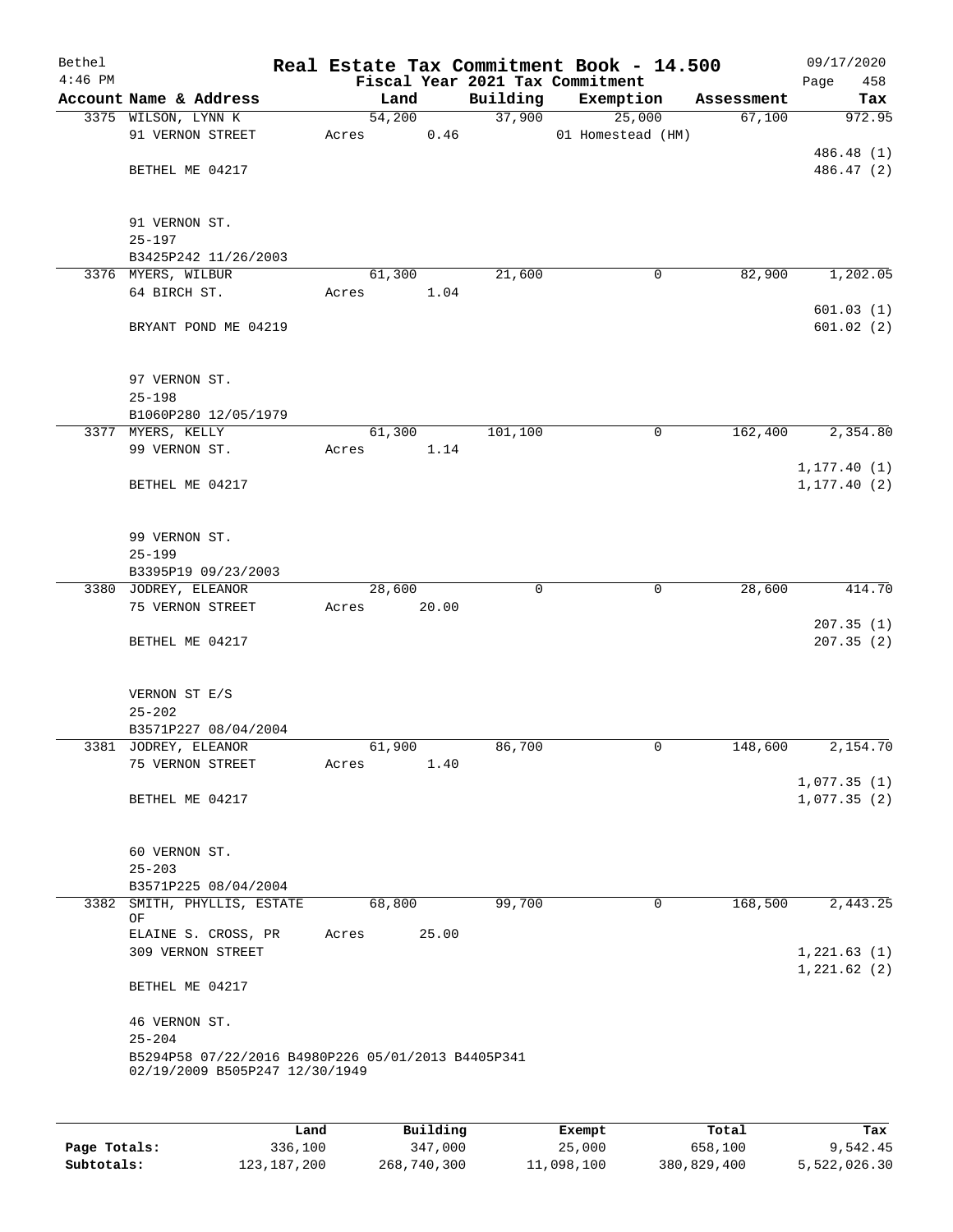| Bethel    |                                           |        |        |          | Real Estate Tax Commitment Book - 14.500 |            | 09/17/2020  |
|-----------|-------------------------------------------|--------|--------|----------|------------------------------------------|------------|-------------|
| $4:46$ PM |                                           |        |        |          | Fiscal Year 2021 Tax Commitment          |            | 459<br>Page |
|           | Account Name & Address                    |        | Land   | Building | Exemption                                | Assessment | Tax         |
|           | 3383 ROGOWSKY, MARCIA L                   | 52,700 |        | 75,400   | 0                                        | 128,100    | 1,857.45    |
|           | ROGOWSKY, ROBERT J<br>14 PEACH DRIVE      | Acres  | 0.38   |          |                                          |            | 928.73 (1)  |
|           |                                           |        |        |          |                                          |            | 928.72 (2)  |
|           | NASHUA NH 03060                           |        |        |          |                                          |            |             |
|           | 42 VERNON ST.                             |        |        |          |                                          |            |             |
|           | $25 - 205$                                |        |        |          |                                          |            |             |
|           | B5134P139 07/03/2014 B1336P249 02/07/1995 |        |        |          |                                          |            |             |
|           | 3384 MUFF, CLAUDE                         | 65,800 |        | 156,500  | 0                                        | 222,300    | 3, 223.35   |
|           | PO BOX 1003                               | Acres  | 3.03   |          |                                          |            |             |
|           |                                           |        |        |          |                                          |            | 1,611.68(1) |
|           | BETHEL ME 04217                           |        |        |          |                                          |            | 1,611.67(2) |
|           | 36 VERNON ST.                             |        |        |          |                                          |            |             |
|           | $25 - 206$                                |        |        |          |                                          |            |             |
|           | B3071P140                                 |        |        |          |                                          |            |             |
|           | 3385 HART, DAN                            |        | 55,900 | 195,800  | 25,000                                   | 226,700    | 3,287.15    |
|           | HART, JULIE                               | Acres  | 1.43   |          | 01 Homestead (HM)                        |            |             |
|           | PO BOX 552                                |        |        |          |                                          |            | 1,643.58(1) |
|           | BETHEL ME 04217                           |        |        |          |                                          |            | 1,643.57(2) |
|           | 32 VERNON ST.                             |        |        |          |                                          |            |             |
|           | $25 - 207$                                |        |        |          |                                          |            |             |
|           | B2253P213 09/12/1995                      |        |        |          |                                          |            |             |
|           | 3386 BUNN, ROSEMARY S                     |        | 63,600 | 179,400  | 25,000                                   | 218,000    | 3,161.00    |
|           | PO BOX 15                                 | Acres  | 2.10   |          | 01 Homestead (HM)                        |            |             |
|           |                                           |        |        |          |                                          |            | 1,580.50(1) |
|           | BETHEL ME 04217                           |        |        |          |                                          |            | 1,580.50(2) |
|           | 25 CLARK ST.                              |        |        |          |                                          |            |             |
|           | $25 - 208$                                |        |        |          |                                          |            |             |
|           | B4705P192 03/30/2011 B3630P133 11/18/2004 |        |        |          |                                          |            |             |
|           | 3387 GRAMMAS, COREY A                     | 53,500 |        | 127,200  | 0                                        | 180,700    | 2,620.15    |
|           | GRAMMAS, ELIZABETH                        | Acres  | 0.42   |          |                                          |            |             |
|           | COMPTON CAPITAL                           |        |        |          |                                          |            | 1,310.08(1) |
|           | PO BOX 609                                |        |        |          |                                          |            | 1,310.07(2) |
|           | BETHEL ME 04217                           |        |        |          |                                          |            |             |
|           | 24 VERNON ST.                             |        |        |          |                                          |            |             |
|           | $25 - 208 - 001$                          |        |        |          |                                          |            |             |
|           | B4616P96 08/02/2010 B3457P319 01/30/2004  |        |        |          |                                          |            |             |
|           | 4825 BUNN, ROSEMARY STONE                 | 56,000 |        | 0        | 0                                        | 56,000     | 812.00      |
|           | PO BOX 15                                 | Acres  | 0.57   |          |                                          |            |             |
|           |                                           |        |        |          |                                          |            | 406.00(1)   |
|           | BETHEL ME 04217                           |        |        |          |                                          |            | 406.00(2)   |
|           | VERNON STREET                             |        |        |          |                                          |            |             |
|           | $25 - 208 - 002$                          |        |        |          |                                          |            |             |
|           | B5063P335 11/18/2013                      |        |        |          |                                          |            |             |
|           |                                           |        |        |          |                                          |            |             |

|              | Land        | Building    | Exempt     | Total       | Tax          |
|--------------|-------------|-------------|------------|-------------|--------------|
| Page Totals: | 347,500     | 734,300     | 50,000     | 1,031,800   | 14,961.10    |
| Subtotals:   | 123,534,700 | 269,474,600 | 11,148,100 | 381,861,200 | 5,536,987.40 |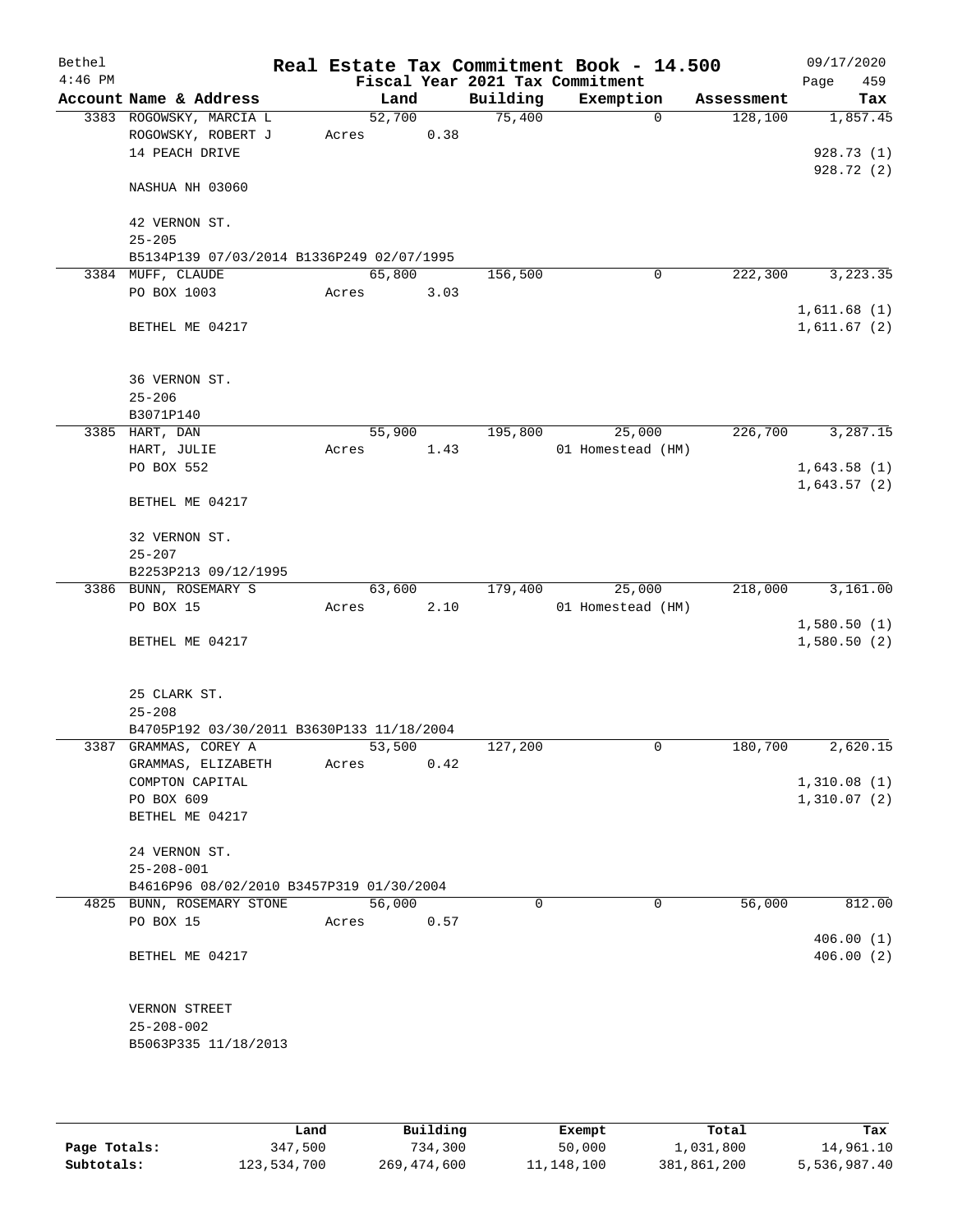| Bethel    |                                          |                 |      |          | Real Estate Tax Commitment Book - 14.500 |            | 09/17/2020                 |
|-----------|------------------------------------------|-----------------|------|----------|------------------------------------------|------------|----------------------------|
| $4:46$ PM |                                          |                 |      |          | Fiscal Year 2021 Tax Commitment          |            | 460<br>Page                |
|           | Account Name & Address                   | Land            |      | Building | Exemption                                | Assessment | Tax                        |
|           | 3388 HEAD, JOHN                          | 60,400          |      | 272,200  | 31,000                                   | 301,600    | 4,373.20                   |
|           | HEAD, FUMIKO<br>PO BOX 7                 | Acres           | 0.94 |          | 01 Homestead (HM)<br>22 WW2 Widow Res.   |            | 2,186.60(1)                |
|           |                                          |                 |      |          |                                          |            | 2,186.60(2)                |
|           | BETHEL ME 04217                          |                 |      |          |                                          |            |                            |
|           | 14 VERNON ST.                            |                 |      |          |                                          |            |                            |
|           | $25 - 209$                               |                 |      |          |                                          |            |                            |
|           | B852P68 04/01/1975                       |                 |      |          |                                          |            |                            |
|           | 3389 SHORB, JOHN K                       | 56,700          |      | 310,900  | $\mathbf 0$                              | 367,600    | 5,330.20                   |
|           | 4 CARTER BROOK DRIVE                     | Acres           | 0.62 |          |                                          |            |                            |
|           | SCARBOROUGH ME 04074                     |                 |      |          |                                          |            | 2,665.10(1)<br>2,665.10(2) |
|           | 8 VERNON ST.                             |                 |      |          |                                          |            |                            |
|           | $25 - 210$                               |                 |      |          |                                          |            |                            |
|           | B1554P255 03/24/1988 B1307P37 03/26/1985 |                 |      |          |                                          |            |                            |
|           | 3390 CELLUPICA, EDWARD                   | 63,000          |      | 101,800  | $\mathbf 0$                              | 164,800    | 2,389.60                   |
|           | PO BOX 261                               | Acres           | 0.23 |          |                                          |            |                            |
|           |                                          |                 |      |          |                                          |            | 1, 194.80(1)               |
|           | BETHEL ME 04217                          |                 |      |          |                                          |            | 1, 194.80(2)               |
|           | 119 MAIN ST.                             |                 |      |          |                                          |            |                            |
|           | $25 - 211$                               |                 |      |          |                                          |            |                            |
|           | B2775P206                                | 63,000          |      | 152,200  | 0                                        | 215,200    | 3,120.40                   |
|           | 3391 CELLUPICA, EDWARD<br>PO BOX 261     | Acres           | 0.23 |          |                                          |            |                            |
|           |                                          |                 |      |          |                                          |            | 1,560.20(1)                |
|           | BETHEL ME 04217                          |                 |      |          |                                          |            | 1,560.20(2)                |
|           | 125 MAIN ST.                             |                 |      |          |                                          |            |                            |
|           | $25 - 212$                               |                 |      |          |                                          |            |                            |
|           | B1075P154                                |                 |      |          |                                          |            |                            |
|           | 3392 DARBY, CHRISTOPHER                  | 86,600          |      | 291,700  | $\mathbf 0$                              | 378,300    | 5,485.35                   |
|           | DARBY, KIMBERLY R                        | Acres           | 1.14 |          |                                          |            |                            |
|           | PO BOX 808                               |                 |      |          |                                          |            | 2,742.68(1)                |
|           | JACKSON NH 03846                         |                 |      |          |                                          |            | 2,742.67(2)                |
|           | 137 MAIN ST S/S                          |                 |      |          |                                          |            |                            |
|           | $25 - 213$                               |                 |      |          |                                          |            |                            |
|           | B2770P130 11/24/1999                     |                 |      |          |                                          |            |                            |
|           | 3393 LANE, POK SUN<br>CHO SUN RESTARAUNT | 74,900<br>Acres | 0.39 | 356,000  | 0                                        | 430,900    | 6,248.05                   |
|           | PO BOX 807                               |                 |      |          |                                          |            | 3, 124.03(1)               |
|           |                                          |                 |      |          |                                          |            | 3, 124.02(2)               |
|           | BETHEL ME 04217                          |                 |      |          |                                          |            |                            |
|           | 141 MAIN ST.                             |                 |      |          |                                          |            |                            |
|           | $25 - 214$                               |                 |      |          |                                          |            |                            |
|           | B5159P94 09/12/2014 B3629P269 11/12/2004 |                 |      |          |                                          |            |                            |
|           |                                          |                 |      |          |                                          |            |                            |

|              | Land        | Building    | Exempt     | Total       | Tax          |
|--------------|-------------|-------------|------------|-------------|--------------|
| Page Totals: | 404,600     | 1,484,800   | 31,000     | 1,858,400   | 26,946.80    |
| Subtotals:   | 123,939,300 | 270,959,400 | 11,179,100 | 383,719,600 | 5,563,934.20 |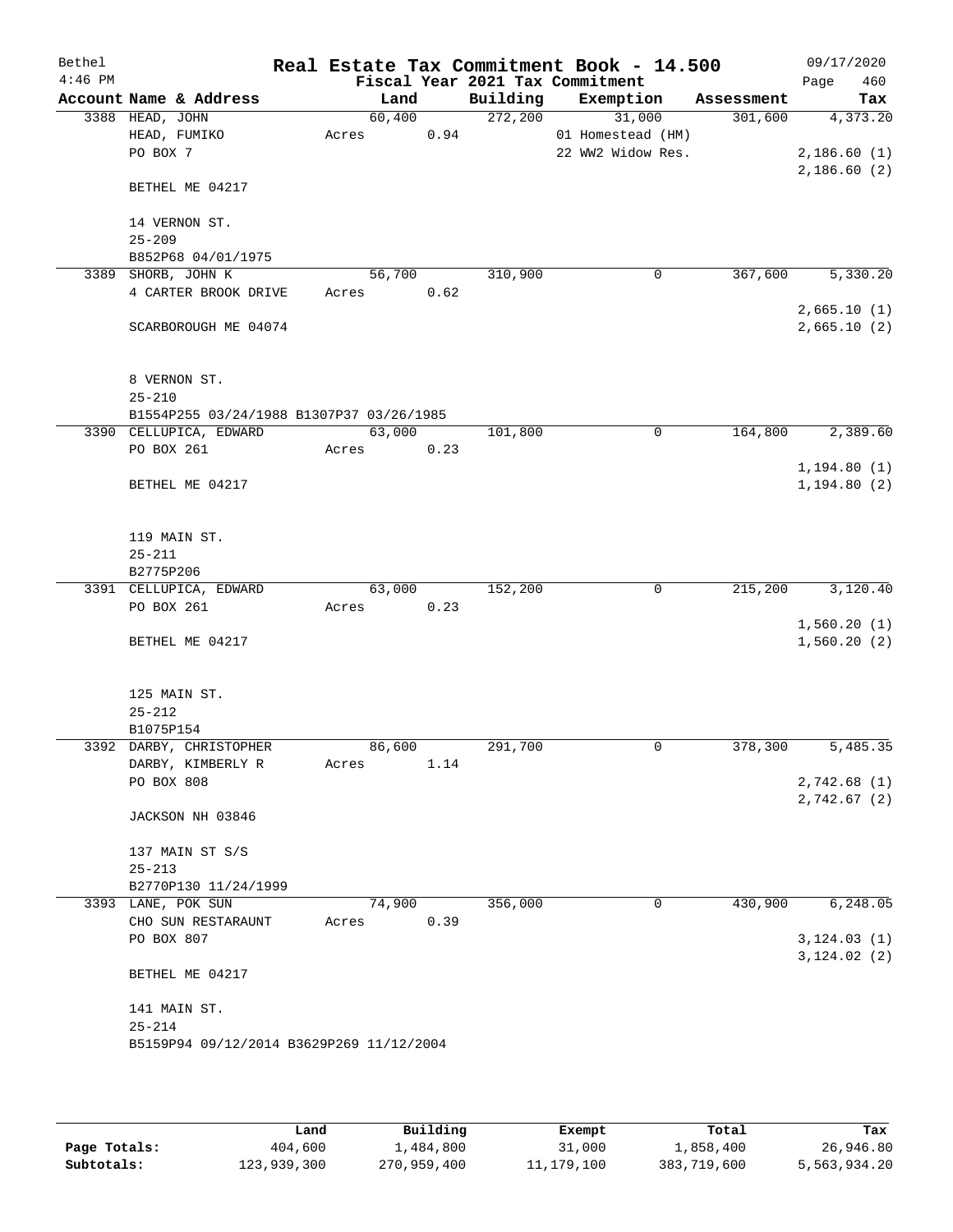| Bethel    |                                                    |        |      |                                 | Real Estate Tax Commitment Book - 14.500 |            | 09/17/2020   |
|-----------|----------------------------------------------------|--------|------|---------------------------------|------------------------------------------|------------|--------------|
| $4:46$ PM |                                                    |        |      | Fiscal Year 2021 Tax Commitment |                                          |            | 461<br>Page  |
|           | Account Name & Address                             | Land   |      | Building                        | Exemption                                | Assessment | Tax          |
|           | 4612 SULLOWAY, STEWART E                           | 29,400 |      | 126,900                         | $\Omega$                                 | 156,300    | 2,266.35     |
|           | SULLOWAY, MELISSA                                  | Acres  | 0.10 |                                 |                                          |            |              |
|           | 520 UPPPER RIDGE RD                                |        |      |                                 |                                          |            | 1,133.18(1)  |
|           |                                                    |        |      |                                 |                                          |            | 1, 133.17(2) |
|           | BRIDGTON ME 04009                                  |        |      |                                 |                                          |            |              |
|           |                                                    |        |      |                                 |                                          |            |              |
|           | 15 CLARK ST.                                       |        |      |                                 |                                          |            |              |
|           | $25 - 214 - 001$                                   |        |      |                                 |                                          |            |              |
|           | B3629P242 11/19/2004                               |        |      |                                 |                                          |            |              |
|           | 3394 COLE, PETER                                   | 57,800 |      | 131,900                         | 0                                        | 189,700    | 2,750.65     |
|           | COLE, KAREN                                        | Acres  | 0.70 |                                 |                                          |            |              |
|           | PO BOX 247                                         |        |      |                                 |                                          |            | 1,375.33(1)  |
|           |                                                    |        |      |                                 |                                          |            | 1,375.32(2)  |
|           | SOUTHPORT ME 04576                                 |        |      |                                 |                                          |            |              |
|           |                                                    |        |      |                                 |                                          |            |              |
|           | 17 CLARK ST.                                       |        |      |                                 |                                          |            |              |
|           | $25 - 215$                                         |        |      |                                 |                                          |            |              |
|           | B5117P253 05/20/2014 B537P36                       |        |      |                                 |                                          |            |              |
|           | 3395 BROWN, LELAND R                               | 55,000 |      | 94,100                          | 0                                        | 149,100    | 2,161.95     |
|           | 2088 TOCOBAGA LANE                                 | Acres  | 1.07 |                                 |                                          |            |              |
|           |                                                    |        |      |                                 |                                          |            | 1,080.98(1)  |
|           | NOKOMIS FL 34275                                   |        |      |                                 |                                          |            | 1,080.97(2)  |
|           |                                                    |        |      |                                 |                                          |            |              |
|           |                                                    |        |      |                                 |                                          |            |              |
|           | 23 CLARK ST                                        |        |      |                                 |                                          |            |              |
|           | $25 - 216$                                         |        |      |                                 |                                          |            |              |
|           | B2939P293                                          |        |      |                                 |                                          |            |              |
|           | 3396 HARTAI, THOMAS M                              | 53,300 |      | 82,500                          | 0                                        | 135,800    | 1,969.10     |
|           | HARTAI, JENNIFER J                                 | Acres  | 0.41 |                                 |                                          |            |              |
|           | 1 AVON ROAD                                        |        |      |                                 |                                          |            | 984.55 (1)   |
|           |                                                    |        |      |                                 |                                          |            | 984.55 (2)   |
|           | BEDFORD MA 01730                                   |        |      |                                 |                                          |            |              |
|           |                                                    |        |      |                                 |                                          |            |              |
|           | 20 CLARK ST.                                       |        |      |                                 |                                          |            |              |
|           | $25 - 217$                                         |        |      |                                 |                                          |            |              |
|           | B3449P102 07/01/2003                               |        |      |                                 |                                          |            |              |
|           | 3397 VREELAND, ROBERT H                            | 57,700 |      | 145,100                         | 0                                        | 202,800    | 2,940.60     |
|           | VREELAND, MADELINE B                               | Acres  | 0.69 |                                 |                                          |            |              |
|           | P.O. BOX 736                                       |        |      |                                 |                                          |            | 1,470.30(1)  |
|           |                                                    |        |      |                                 |                                          |            | 1,470.30(2)  |
|           | BETHEL ME 04217                                    |        |      |                                 |                                          |            |              |
|           |                                                    |        |      |                                 |                                          |            |              |
|           | 18 CLARK ST.                                       |        |      |                                 |                                          |            |              |
|           | $25 - 218$                                         |        |      |                                 |                                          |            |              |
|           | B5251P485 11/02/2015 B2693P336 04/27/1999          |        |      |                                 |                                          |            |              |
|           | 3398 R & B REAL ESTATE, LLC                        | 57,700 |      | 95,400                          | $\mathbf 0$                              | 153,100    | 2,219.95     |
|           | PO BOX 369                                         | Acres  | 0.69 |                                 |                                          |            |              |
|           |                                                    |        |      |                                 |                                          |            | 1,109.98(1)  |
|           | BETHEL ME 04217                                    |        |      |                                 |                                          |            | 1,109.97(2)  |
|           |                                                    |        |      |                                 |                                          |            |              |
|           |                                                    |        |      |                                 |                                          |            |              |
|           | 14 CLARK ST.                                       |        |      |                                 |                                          |            |              |
|           | $25 - 219$                                         |        |      |                                 |                                          |            |              |
|           | B5337P281 03/28/2017 B4880P39 08/21/2012 B4248P298 |        |      |                                 |                                          |            |              |
|           | 01/07/2008 B3198P208                               |        |      |                                 |                                          |            |              |
|           |                                                    |        |      |                                 |                                          |            |              |
|           |                                                    |        |      |                                 |                                          |            |              |

|              | Land        | Building    | Exempt     | Total       | Tax          |
|--------------|-------------|-------------|------------|-------------|--------------|
| Page Totals: | 310,900     | 675,900     |            | 986,800     | 14,308.60    |
| Subtotals:   | 124,250,200 | 271,635,300 | 11,179,100 | 384,706,400 | 5,578,242.80 |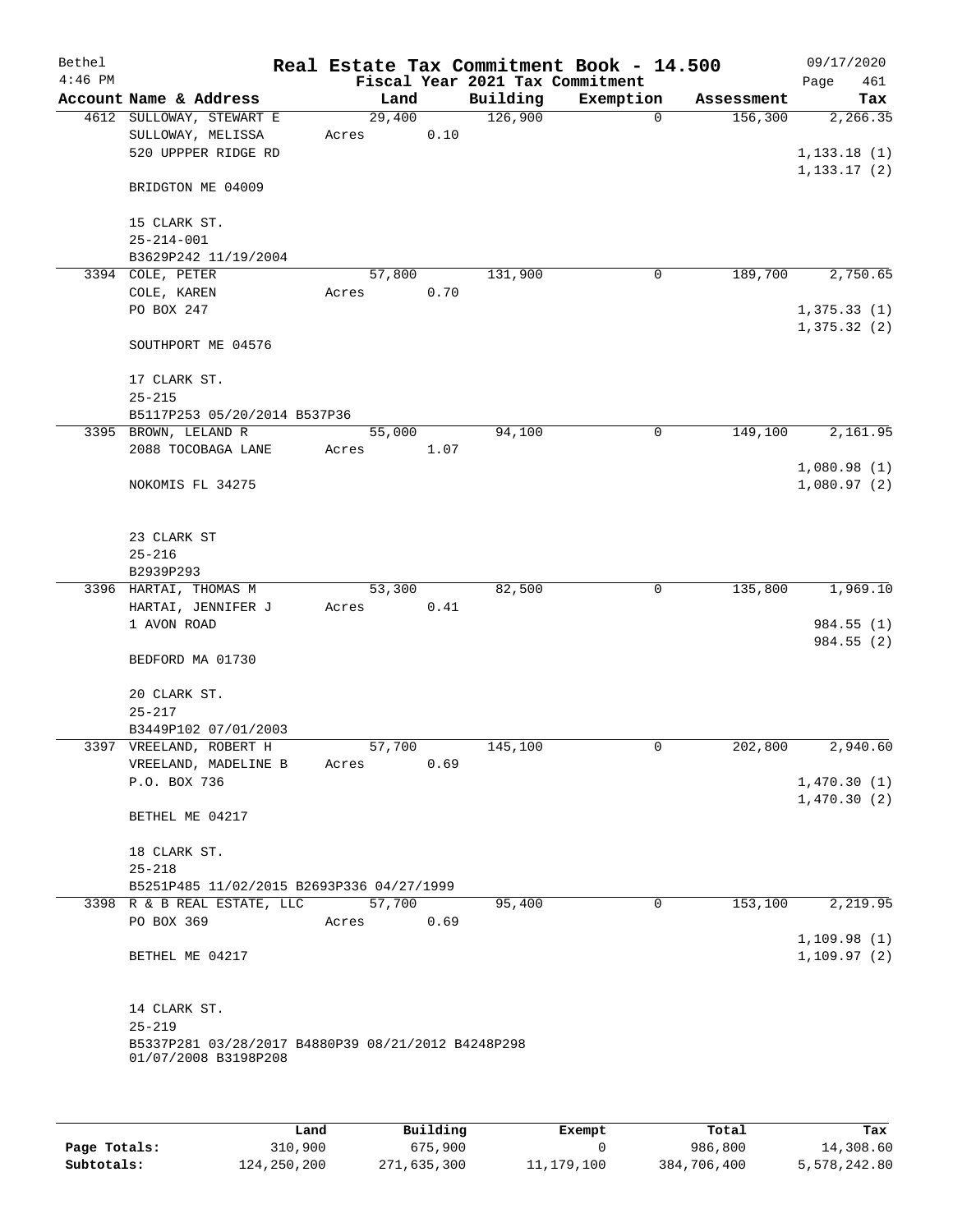| Bethel    |                                                                             |       |          |          | Real Estate Tax Commitment Book - 14.500 |            | 09/17/2020                 |
|-----------|-----------------------------------------------------------------------------|-------|----------|----------|------------------------------------------|------------|----------------------------|
| $4:46$ PM |                                                                             |       |          |          | Fiscal Year 2021 Tax Commitment          |            | 462<br>Page                |
|           | Account Name & Address                                                      |       | Land     | Building | Exemption                                | Assessment | Tax                        |
|           | 3399 R & B REAL ESTATE, LLC                                                 |       | 46,400   | 186,200  | $\mathbf 0$                              | 232,600    | 3,372.70                   |
|           | PO BOX 369                                                                  | Acres | 0.25     |          |                                          |            |                            |
|           | BETHEL ME 04217                                                             |       |          |          |                                          |            | 1,686.35(1)<br>1,686.35(2) |
|           |                                                                             |       |          |          |                                          |            |                            |
|           | 8 CLARK ST.                                                                 |       |          |          |                                          |            |                            |
|           | $25 - 220$                                                                  |       |          |          |                                          |            |                            |
|           | B5337P281 03/28/2017 B4841P128 05/02/2012 B4248P295<br>01/07/2008 B2829P195 |       |          |          |                                          |            |                            |
|           | 3400 R & B REAL ESTATE, LLC                                                 |       | 79,700   | 601,100  | $\Omega$                                 | 680,800    | 9,871.60                   |
|           | PO BOX 369                                                                  | Acres | 0.59     |          |                                          |            |                            |
|           |                                                                             |       |          |          |                                          |            | 4,935.80(1)                |
|           | BETHEL ME 04217                                                             |       |          |          |                                          |            | 4,935.80 (2)               |
|           | 151 MAIN ST.                                                                |       |          |          |                                          |            |                            |
|           | $25 - 221$                                                                  |       |          |          |                                          |            |                            |
|           | BP B5337P281 03/28/2017 B4841P128 05/02/2012                                |       |          |          |                                          |            |                            |
|           | B4248P295 01/07/2008 B2829P195                                              |       |          |          |                                          |            |                            |
|           | 3401 KRAMER, ELIZABETH A                                                    |       | 40,500   | 142,400  | $\mathbf 0$                              | 182,900    | 2,652.05                   |
|           | (TTEE)<br>PO BOX 842                                                        | Acres | 0.19     |          |                                          |            |                            |
|           |                                                                             |       |          |          |                                          |            | 1,326.03(1)                |
|           | GREENLAND NH 03840                                                          |       |          |          |                                          |            | 1,326.02(2)                |
|           |                                                                             |       |          |          |                                          |            |                            |
|           | 153 MAIN ST.                                                                |       |          |          |                                          |            |                            |
|           | $25 - 222$                                                                  |       |          |          |                                          |            |                            |
|           | B4646P294 10/14/2010 B3108P197                                              |       |          |          |                                          |            |                            |
|           | 3402 REISS, CHARLIE                                                         |       | 79,300   | 155,300  | $\mathbf 0$                              | 234,600    | 3,401.70                   |
|           | COLOMBOTOS, KATRINA                                                         | Acres | 0.57     |          |                                          |            |                            |
|           | PO BOX 1888                                                                 |       |          |          |                                          |            | 1,700.85(1)                |
|           |                                                                             |       |          |          |                                          |            | 1,700.85(2)                |
|           | BETHEL ME 04217                                                             |       |          |          |                                          |            |                            |
|           |                                                                             |       |          |          |                                          |            |                            |
|           | 161 MAIN ST.                                                                |       |          |          |                                          |            |                            |
|           | $25 - 223$                                                                  |       |          |          |                                          |            |                            |
|           | B2742P208<br>3403 SWAN, ROSS                                                |       | 61,100   | 209,000  | 0                                        | 270,100    | 3,916.45                   |
|           | SWAN, BECKY                                                                 | Acres | 1.05     |          |                                          |            |                            |
|           | PO BOX 1056                                                                 |       |          |          |                                          |            | 1,958.23(1)                |
|           |                                                                             |       |          |          |                                          |            | 1,958.22(2)                |
|           | BETHEL ME 04217                                                             |       |          |          |                                          |            |                            |
|           | 171 MAIN ST.                                                                |       |          |          |                                          |            |                            |
|           | $25 - 224$                                                                  |       |          |          |                                          |            |                            |
|           | B3051P51 01/07/2002                                                         |       |          |          |                                          |            |                            |
|           | 3404 LANE, POK SUN                                                          |       | 75,200   | 73,500   | 0                                        | 148,700    | 2,156.15                   |
|           | PO BOX 807                                                                  | Acres | 0.40     |          |                                          |            |                            |
|           |                                                                             |       |          |          |                                          |            | 1,078.08(1)                |
|           | BETHEL ME 04217                                                             |       |          |          |                                          |            | 1,078.07(2)                |
|           | 177 MAIN ST.                                                                |       |          |          |                                          |            |                            |
|           | $25 - 225$                                                                  |       |          |          |                                          |            |                            |
|           | B5215P206 03/30/2015 B3027P78 11/16/2001                                    |       |          |          |                                          |            |                            |
|           |                                                                             |       |          |          |                                          |            |                            |
|           |                                                                             | Land  | Building |          | Exempt                                   | Total      | Tax                        |

**Page Totals:** 382,200 1,367,500 0 1,749,700 25,370.65 **Subtotals:** 124,632,400 273,002,800 11,179,100 386,456,100 5,603,613.45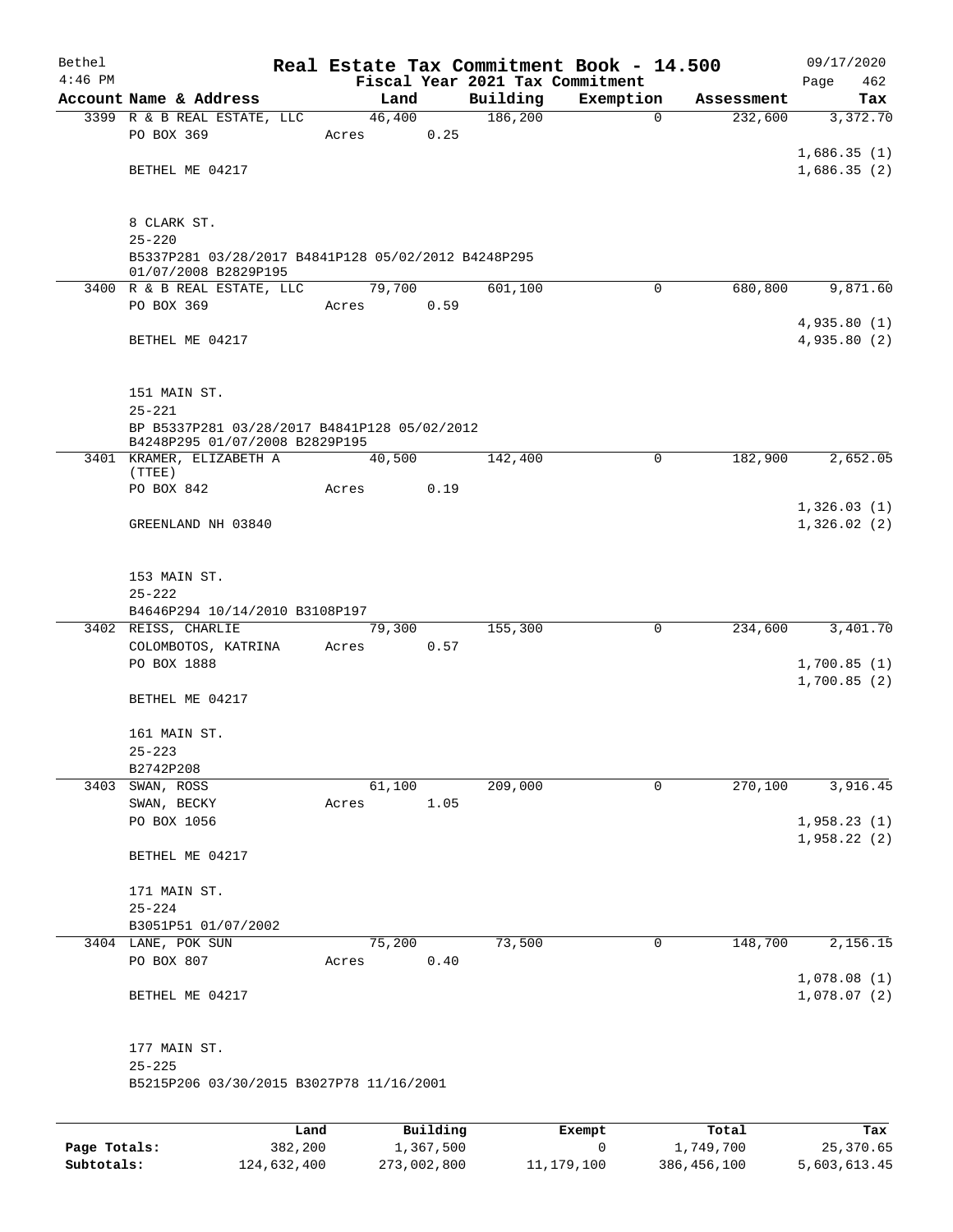| Bethel       |                                                                     | Real Estate Tax Commitment Book - 14.500 |             |                          |                      | 09/17/2020             |
|--------------|---------------------------------------------------------------------|------------------------------------------|-------------|--------------------------|----------------------|------------------------|
| $4:46$ PM    | Account Name & Address                                              | Fiscal Year 2021 Tax Commitment          | Building    |                          |                      | 463<br>Page            |
|              | 3406 LANE, POK SUN                                                  | Land<br>24,000                           | $\mathbf 0$ | Exemption<br>$\mathbf 0$ | Assessment<br>24,000 | Tax<br>348.00          |
|              | PO BOX 807                                                          | 0.90<br>Acres                            |             |                          |                      |                        |
|              |                                                                     |                                          |             |                          |                      | 174.00(1)              |
|              | BETHEL ME 04217                                                     |                                          |             |                          |                      | 174.00(2)              |
|              | MAIN ST S/S                                                         |                                          |             |                          |                      |                        |
|              | $25 - 227$                                                          |                                          |             |                          |                      |                        |
|              | B5215P206 03/30/2015 B3027P78 11/16/2001                            |                                          |             |                          |                      |                        |
|              | 3407 CHADBOURNE, ROBERT                                             | 4,700                                    | $\Omega$    | 0                        | 4,700                | 68.15                  |
|              | P.O. BOX 1600                                                       | Acres<br>13.00                           |             |                          |                      |                        |
|              | BETHEL ME 04217                                                     |                                          |             |                          |                      | 34.08(1)<br>34.07 (2)  |
|              | MAIN ST S/S                                                         |                                          |             |                          |                      |                        |
|              | $25 - 228$                                                          |                                          |             |                          |                      |                        |
|              | B1253P116                                                           |                                          |             |                          |                      |                        |
|              | 3408 CE LIMITED LIABILITY<br>COMPANY                                | 1,300                                    | 67,900      | 0                        | 69,200               | 1,003.40               |
|              | 299 SPRUCE STREET                                                   | 1.29<br>Acres                            |             |                          |                      |                        |
|              | RUMFORD ME 04276                                                    |                                          |             |                          |                      | 501.70(1)<br>501.70(2) |
|              | 191 MAIN ST.                                                        |                                          |             |                          |                      |                        |
|              | $25 - 229$                                                          |                                          |             |                          |                      |                        |
|              | B5033P131 08/05/2013 B742P30 05/02/1972<br>3411 CENTRAL MAINE POWER | 91,800                                   | 0           | 0                        | 91,800               | 1,331.10               |
|              | c/o AVANGRID MANAGEMENT Acres<br>COMPANY-LOCAL TAXES                | 1.51                                     |             |                          |                      |                        |
|              | ONE CITY CENTER 5th                                                 |                                          |             |                          |                      | 665.55(1)              |
|              | <b>FLOOR</b>                                                        |                                          |             |                          |                      | 665.55(2)              |
|              | PORTLAND ME 04101                                                   |                                          |             |                          |                      |                        |
|              | 205 MAIN STREET<br>$25 - 233$                                       |                                          |             |                          |                      |                        |
|              | B5244P586 08/17/2015                                                |                                          |             |                          |                      |                        |
|              | 3412 DOMINATOR PLAZA TWO,                                           | 78,000                                   | 208,700     | 0                        | 286,700              | 4,157.15               |
|              | LLC                                                                 |                                          |             |                          |                      |                        |
|              | 140 GRANITE POINT RD.                                               | 0.51<br>Acres                            |             |                          |                      | 2,078.58(1)            |
|              | BIDDEFORD ME 04005                                                  |                                          |             |                          |                      | 2,078.57(2)            |
|              | 190 MAIN ST.                                                        |                                          |             |                          |                      |                        |
|              | $25 - 234$                                                          |                                          |             |                          |                      |                        |
|              | B3681P92 03/01/2005                                                 |                                          |             |                          |                      |                        |
|              | 3413 D & S REALTY, LLC                                              | 74,900                                   | 124,200     | $\mathbf 0$              | 199,100              | 2,886.95               |
|              | 19 WILD DUNES WAY                                                   | 0.39<br>Acres                            |             |                          |                      | 1,443.48(1)            |
|              | OLD ORCHARD BEACH ME<br>04064                                       |                                          |             |                          |                      | 1,443.47(2)            |
|              | 182 MAIN ST.                                                        |                                          |             |                          |                      |                        |
|              | $25 - 235$                                                          |                                          |             |                          |                      |                        |
|              | B3810P264 09/29/2005                                                |                                          |             |                          |                      |                        |
| Page Totals: | Land<br>274,700                                                     | Building<br>400,800                      |             | Exempt<br>0              | Total<br>675,500     | Tax<br>9,794.75        |
| Subtotals:   | 124,907,100                                                         | 273,403,600                              |             | 11, 179, 100             | 387,131,600          | 5,613,408.20           |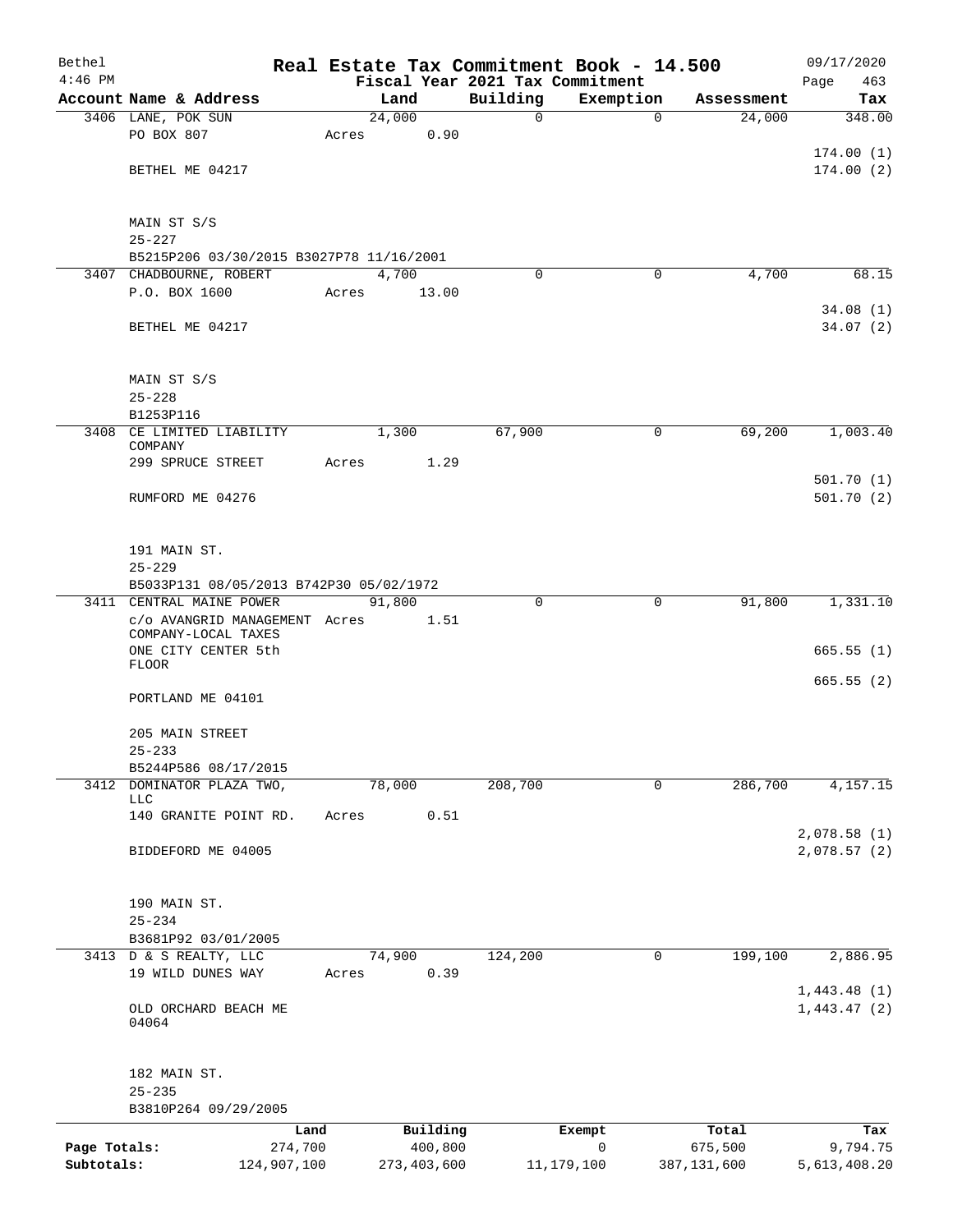| Bethel       |                                                                   |                 |         |             |                                 | Real Estate Tax Commitment Book - 14.500 |                    | 09/17/2020       |
|--------------|-------------------------------------------------------------------|-----------------|---------|-------------|---------------------------------|------------------------------------------|--------------------|------------------|
| $4:46$ PM    |                                                                   |                 |         |             | Fiscal Year 2021 Tax Commitment |                                          |                    | Page<br>464      |
|              | Account Name & Address                                            |                 | Land    |             | Building                        | Exemption                                | Assessment         | Tax              |
|              | 3414 DEIULIO HOLDINGS, LLC                                        |                 | 87,000  |             | 70,300                          | $\mathbf 0$                              | 157,300            | 2,280.85         |
|              | 5 RABBIT ROAD                                                     | Acres           |         | 1.31        |                                 |                                          |                    |                  |
|              | BETHEL ME 04217                                                   |                 |         |             |                                 |                                          |                    | 1, 140.43(1)     |
|              |                                                                   |                 |         |             |                                 |                                          |                    | 1,140.42(2)      |
|              | 14 CROSS ST.                                                      |                 |         |             |                                 |                                          |                    |                  |
|              | $25 - 236$                                                        |                 |         |             |                                 |                                          |                    |                  |
|              | B5416P497 07/05/2018 B3417P247 11/14/2003                         |                 |         |             |                                 |                                          |                    |                  |
|              | 3415 KINGPINS LLC                                                 |                 | 90,300  |             | 1,644,400                       | 0                                        | 1,734,700          | 25, 153. 15      |
|              | PO BOX 1130                                                       | Acres           |         | 2.69        |                                 |                                          |                    |                  |
|              |                                                                   |                 |         |             |                                 |                                          |                    | 12,576.58        |
|              | BETHEL ME 04217                                                   |                 |         |             |                                 |                                          |                    | 12,576.57        |
|              | CROSS ST.                                                         |                 |         |             |                                 |                                          |                    |                  |
|              | $25 - 236 - 001$                                                  |                 |         |             |                                 |                                          |                    |                  |
|              | B5456P711 04/01/2019 B5443P874 12/03/2018 B5422P287<br>08/02/2018 |                 |         |             |                                 |                                          |                    |                  |
|              | 3416 BSB REALTY TRUST                                             |                 | 90,300  |             | $\mathbf 0$                     | 0                                        | 90,300             | 1,309.35         |
|              | C/O ANDREA SULLIVAN                                               | Acres           |         | 2.70        |                                 |                                          |                    |                  |
|              | 18 LAURA LANE                                                     |                 |         |             |                                 |                                          |                    | 654.68 (1)       |
|              | NORTON MA 02766                                                   |                 |         |             |                                 |                                          |                    | 654.67 (2)       |
|              |                                                                   |                 |         |             |                                 |                                          |                    |                  |
|              | CROSS ST.                                                         |                 |         |             |                                 |                                          |                    |                  |
|              | $25 - 238$                                                        |                 |         |             |                                 |                                          |                    |                  |
| 3418         | PLEISTOCENE HOLDING<br>COMPANY LLC                                |                 | 78,200  |             | 467,100                         | 0                                        | 545,300            | 7,906.85         |
|              | 48 CROSS ST.                                                      | Acres           |         | 0.52        |                                 |                                          |                    |                  |
|              |                                                                   |                 |         |             |                                 |                                          |                    | 3,953.43(1)      |
|              | BETHEL ME 04217                                                   |                 |         |             |                                 |                                          |                    | 3,953.42(2)      |
|              | 48 CROSS ST.                                                      |                 |         |             |                                 |                                          |                    |                  |
|              | $25 - 238 - 002$                                                  |                 |         |             |                                 |                                          |                    |                  |
|              | B5256P350 12/01/2015 B5042P119 09/26/2013 B2894P247               |                 |         |             |                                 |                                          |                    |                  |
|              | 12/22/2000                                                        |                 |         |             |                                 |                                          |                    |                  |
| 3419         | BETHEL STATION<br>RESIDENCE DEVELOPMENT                           |                 | 101,000 |             | 55,500                          | 0                                        | 156,500            | 2,269.25         |
|              | LLC.                                                              |                 |         |             |                                 |                                          |                    |                  |
|              | 84 MIDDLE STREET                                                  | Acres           |         | 7.15        |                                 |                                          |                    |                  |
|              |                                                                   |                 |         |             |                                 |                                          |                    | 1, 134.63(1)     |
|              | PORTLAND ME 04101                                                 |                 |         |             |                                 |                                          |                    | 1, 134.62(2)     |
|              | 23 CROSS ST                                                       |                 |         |             |                                 |                                          |                    |                  |
|              | $25 - 239$                                                        |                 |         |             |                                 |                                          |                    |                  |
|              | B5513P526 03/25/2020 B2160P215 09/19/1994 B1645P17                |                 |         |             |                                 |                                          |                    |                  |
|              | 04/07/1989<br>3420 BSB REALTY TRUST                               |                 | 56,200  |             | $\mathbf 0$                     | 0                                        |                    | 814.90           |
|              | C/O ANDREA SULLIVAN                                               | Acres           |         | 0.39        |                                 |                                          | 56,200             |                  |
|              | 18 LAURA LANE                                                     |                 |         |             |                                 |                                          |                    | 407.45(1)        |
|              |                                                                   |                 |         |             |                                 |                                          |                    | 407.45(2)        |
|              | NORTON MA 02766                                                   |                 |         |             |                                 |                                          |                    |                  |
|              | 45 CROSS ST.                                                      |                 |         |             |                                 |                                          |                    |                  |
|              | $25 - 239 - 001$                                                  |                 |         |             |                                 |                                          |                    |                  |
|              |                                                                   |                 |         | Building    |                                 |                                          |                    |                  |
| Page Totals: |                                                                   | Land<br>503,000 |         | 2,237,300   |                                 | Exempt<br>0                              | Total<br>2,740,300 | Tax<br>39,734.35 |
| Subtotals:   | 125, 410, 100                                                     |                 |         | 275,640,900 |                                 | 11, 179, 100                             | 389,871,900        | 5,653,142.55     |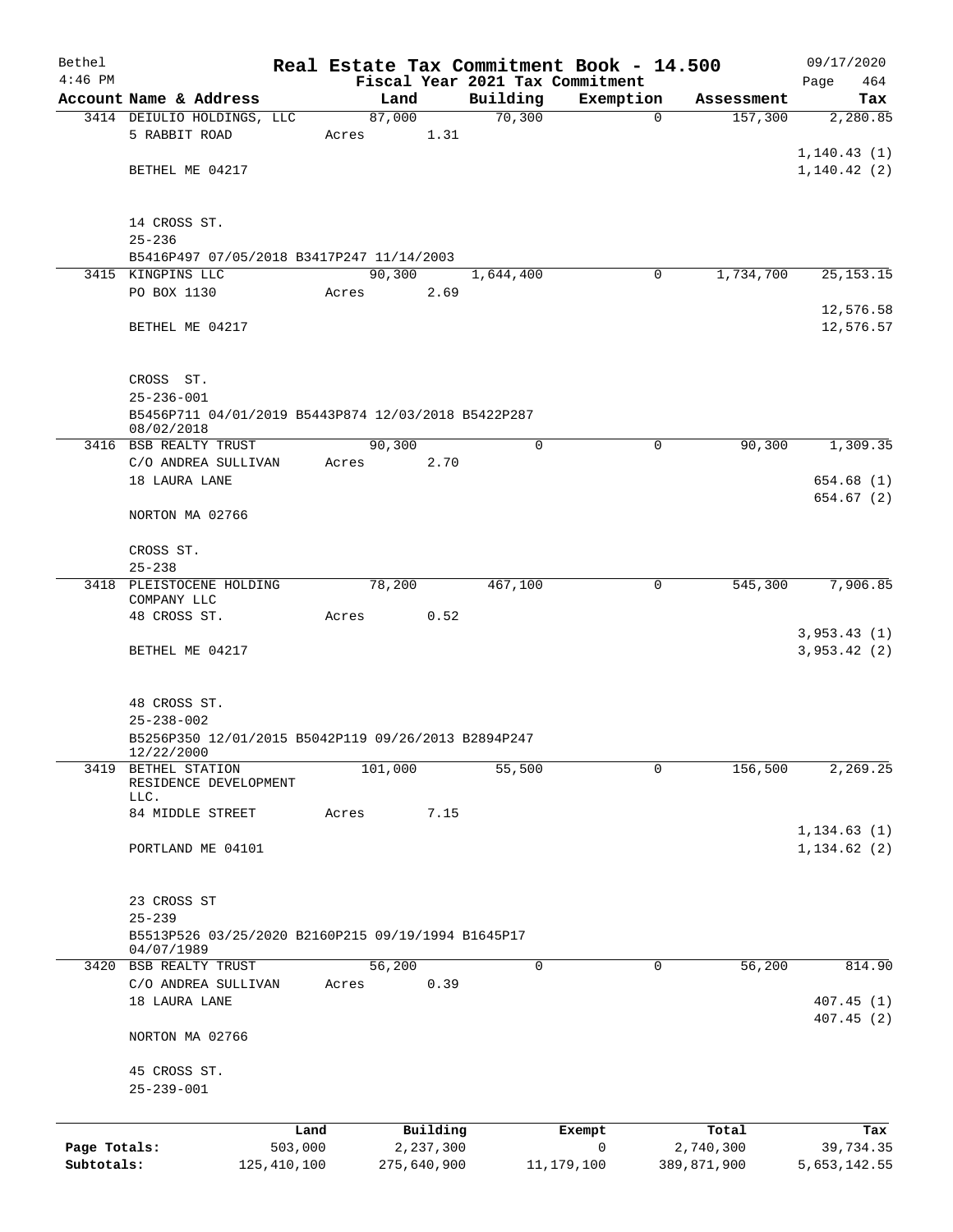| Bethel       |                                                                 | Real Estate Tax Commitment Book - 14.500 |                                 |           |            | 09/17/2020            |
|--------------|-----------------------------------------------------------------|------------------------------------------|---------------------------------|-----------|------------|-----------------------|
| $4:46$ PM    |                                                                 |                                          | Fiscal Year 2021 Tax Commitment |           |            | Page<br>465           |
|              | Account Name & Address                                          | Land                                     | Building                        | Exemption | Assessment | Tax                   |
|              | 3421 COMMUNITY CONCEPTS<br>DEVELOPMENT CORP.                    | 50,000                                   | 246,400                         | $\Omega$  | 296,400    | $\overline{4,297.80}$ |
|              | 240 BATES STREET                                                | Acres<br>1.71                            |                                 |           |            |                       |
|              |                                                                 |                                          |                                 |           |            | 2,148.90(1)           |
|              | LEWISTON ME 04240                                               |                                          |                                 |           |            | 2,148.90(2)           |
|              |                                                                 |                                          |                                 |           |            |                       |
|              |                                                                 |                                          |                                 |           |            |                       |
|              | 29 CROSS ST.                                                    |                                          |                                 |           |            |                       |
|              | $25 - 239 - 001 - 001$                                          |                                          |                                 |           |            |                       |
|              | B5483P763 10/01/2019 B3100P227 04/26/2002                       |                                          |                                 |           |            |                       |
|              | 3423 WESTERN MAINE SUPPLY                                       | 89,000                                   | 1,451,100                       | 0         | 1,540,100  | 22, 331.45            |
|              | PO BOX 69                                                       | 2.16<br>Acres                            |                                 |           |            |                       |
|              |                                                                 |                                          |                                 |           |            | 11,165.73             |
|              | BETHEL ME 04217                                                 |                                          |                                 |           |            | 11,165.72             |
|              |                                                                 |                                          |                                 |           |            |                       |
|              | 33 CROSS ST.                                                    |                                          |                                 |           |            |                       |
|              | $25 - 240$                                                      |                                          |                                 |           |            |                       |
|              | B665P577                                                        |                                          |                                 |           |            |                       |
|              | 4558 MAHOOSUC PROPERTIES,                                       | 87,300                                   | 354,900                         | 0         | 442,200    | 6,411.90              |
|              | INC.                                                            |                                          |                                 |           |            |                       |
|              | PO BOX 508                                                      | Acres<br>1.42                            |                                 |           |            |                       |
|              |                                                                 |                                          |                                 |           |            | 3, 205.95(1)          |
|              | BETHEL ME 04217                                                 |                                          |                                 |           |            | 3, 205.95 (2)         |
|              |                                                                 |                                          |                                 |           |            |                       |
|              |                                                                 |                                          |                                 |           |            |                       |
|              | 16 PARKWAY                                                      |                                          |                                 |           |            |                       |
|              | $25 - 241 - 001 - 001$                                          |                                          |                                 |           |            |                       |
|              | B3434P122 12/10/2003                                            |                                          |                                 |           |            |                       |
|              | 3425 JSC ENTERPRISES, INC                                       | 64,700                                   | 105,000                         | 0         | 169,700    | 2,460.65              |
|              | 250 TAYLOR SMITH ROAD                                           | Acres 1.20                               |                                 |           |            | 1, 230.33(1)          |
|              | BETHEL ME 04217                                                 |                                          |                                 |           |            | 1, 230.32(2)          |
|              |                                                                 |                                          |                                 |           |            |                       |
|              |                                                                 |                                          |                                 |           |            |                       |
|              | 22 PARKWAY                                                      |                                          |                                 |           |            |                       |
|              | $25 - 241 - 002$                                                |                                          |                                 |           |            |                       |
|              | B5141P330 07/24/2014 B2881P27                                   |                                          |                                 |           |            |                       |
|              | 5001 PERROTT, GODFREY                                           | 33,600                                   | 144,300                         | 0         | 177,900    | 2,579.55              |
|              | PERROTT, ANN                                                    |                                          |                                 |           |            |                       |
|              | 122 NILES HILL RD                                               |                                          |                                 |           |            | 1,289.78(1)           |
|              |                                                                 |                                          |                                 |           |            | 1,289.77(2)           |
|              | WATERFORD CT 06385                                              |                                          |                                 |           |            |                       |
|              |                                                                 |                                          |                                 |           |            |                       |
|              | 32 PARKWAY CONDO UNIT 1                                         |                                          |                                 |           |            |                       |
|              | $25 - 241 - 003 - 1$                                            |                                          |                                 |           |            |                       |
|              | B5504P469 01/27/2020 B5424P1 08/10/2018 B4169P283<br>07/30/2007 |                                          |                                 |           |            |                       |
|              | 5002 PERROTT, HOLDINGS LLC                                      | 33,600                                   | 144,300                         | 0         | 177,900    | 2,579.55              |
|              | 122 NILES HILL RD                                               |                                          |                                 |           |            |                       |
|              |                                                                 |                                          |                                 |           |            | 1,289.78(1)           |
|              | WATERFORD CT 06385                                              |                                          |                                 |           |            | 1,289.77(2)           |
|              |                                                                 |                                          |                                 |           |            |                       |
|              |                                                                 |                                          |                                 |           |            |                       |
|              | 32 PARKWAY CONDO UNIT 2                                         |                                          |                                 |           |            |                       |
|              | $25 - 241 - 003 - 2$                                            |                                          |                                 |           |            |                       |
|              | B5451P842 02/14/2019 B4233P184 11/28/2007                       |                                          |                                 |           |            |                       |
|              |                                                                 |                                          |                                 |           |            |                       |
|              | Land                                                            | Building                                 |                                 | Exempt    | Total      | Tax                   |
| Page Totals: | 358,200                                                         | 2,446,000                                |                                 | 0         | 2,804,200  | 40,660.90             |

**Subtotals:** 125,768,300 278,086,900 11,179,100 392,676,100 5,693,803.45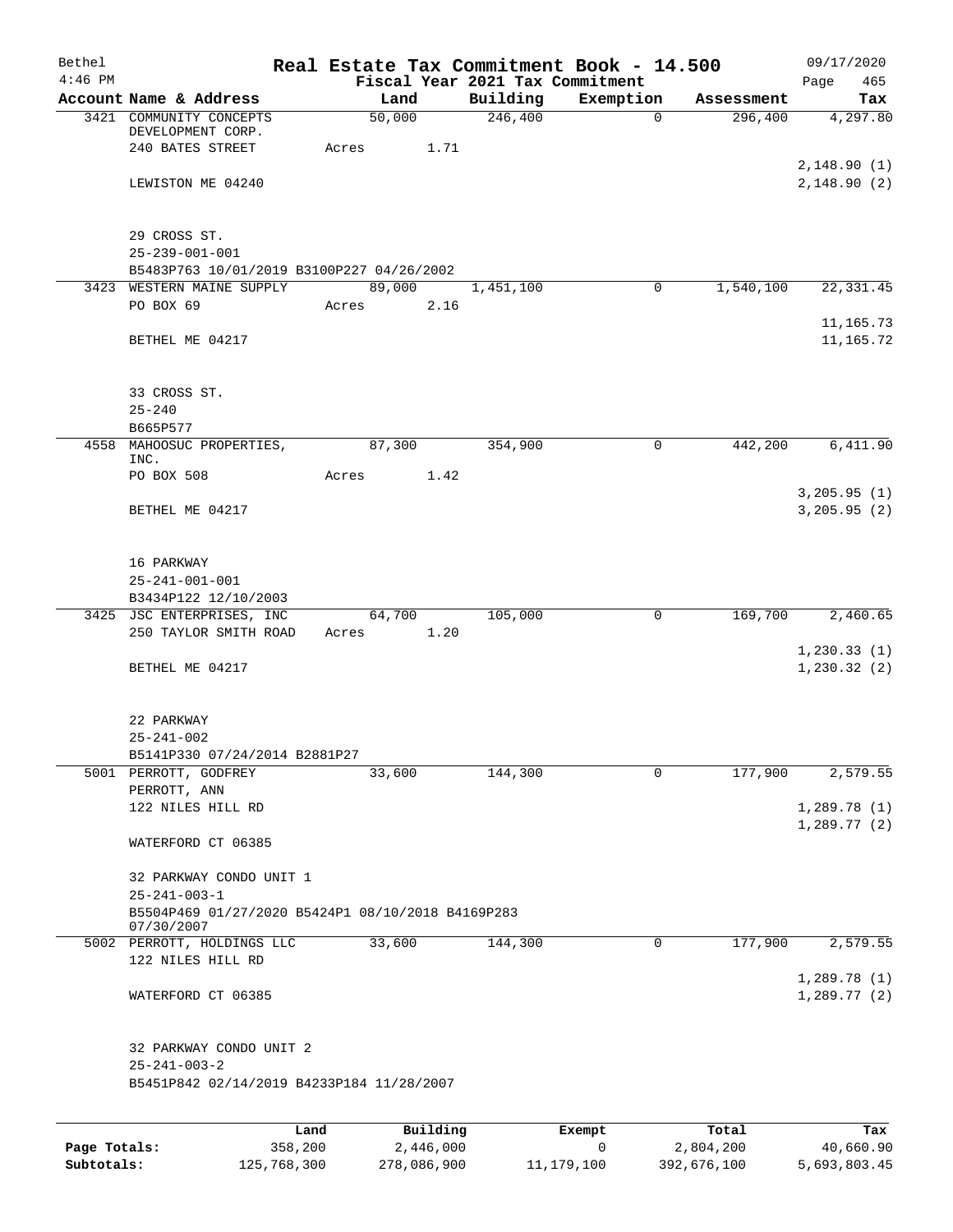| Bethel                     |                                                                                                                                   |                        | Real Estate Tax Commitment Book - 14.500 |             |                 |                          | 09/17/2020                |
|----------------------------|-----------------------------------------------------------------------------------------------------------------------------------|------------------------|------------------------------------------|-------------|-----------------|--------------------------|---------------------------|
| $4:46$ PM                  | Account Name & Address                                                                                                            |                        | Fiscal Year 2021 Tax Commitment<br>Land  | Building    | Exemption       | Assessment               | Page<br>466<br>Tax        |
|                            | 3426 PERROTT HOLDINGS, INC.                                                                                                       |                        | 33,600                                   | 105,500     | 0               | 139,100                  | 2,016.95                  |
|                            | 122 NILES HILL RD                                                                                                                 |                        |                                          |             |                 |                          |                           |
|                            |                                                                                                                                   |                        |                                          |             |                 |                          | 1,008.48(1)               |
|                            | WATERFORD CT 06385                                                                                                                |                        |                                          |             |                 |                          | 1,008.47(2)               |
|                            | 32 PARKWAY CONDO UNIT 3                                                                                                           |                        |                                          |             |                 |                          |                           |
|                            | $25 - 241 - 003 - 3$                                                                                                              |                        |                                          |             |                 |                          |                           |
|                            | B5512P20 03/01/2020 B5512P18 03/01/2020 B5275P275<br>04/04/2016 B4511P339 10/15/2009 B4481P249 08/10/2009<br>B3889P302 02/17/2006 |                        |                                          |             |                 |                          |                           |
|                            | 5000 PERROTT, GODFREY                                                                                                             |                        | 33,600                                   | 105,500     | 0               | 139,100                  | 2,016.95                  |
|                            | 122 NILES HILL RD                                                                                                                 |                        |                                          |             |                 |                          | 1,008.48(1)               |
|                            | WATERFORD CT 06385                                                                                                                |                        |                                          |             |                 |                          | 1,008.47(2)               |
|                            | 32 PARKWAY CONDO UNIT 4                                                                                                           |                        |                                          |             |                 |                          |                           |
|                            | $25 - 241 - 003 - 4$                                                                                                              |                        |                                          |             |                 |                          |                           |
|                            | B5275P275 04/04/2016 B4511P339 10/15/2009 B4481P249<br>08/10/2009                                                                 |                        |                                          |             |                 |                          |                           |
|                            | 5003 WILLIAMS CLINT M.                                                                                                            |                        | 33,600                                   | 91,500      | 0               | 125,100                  | 1,813.95                  |
|                            | 64 CLARK STREET                                                                                                                   |                        |                                          |             |                 |                          |                           |
|                            | SACO ME 04072                                                                                                                     |                        |                                          |             |                 |                          | 906.98(1)<br>906.97(2)    |
|                            |                                                                                                                                   |                        |                                          |             |                 |                          |                           |
|                            | 32 PARKWAY CONDO UNIT 5<br>$25 - 241 - 003 - 5$                                                                                   |                        |                                          |             |                 |                          |                           |
|                            | B5508P676 02/24/2020 B4511P339 10/15/2009 B4481P249<br>08/10/2009                                                                 |                        |                                          |             |                 |                          |                           |
|                            | 5004 PERROTT, HOLDINGS LLC                                                                                                        |                        | 33,600                                   | 183,000     | 0               | 216,600                  | 3,140.70                  |
|                            | PERROTT, ANN M<br>122 NILES HILL RD                                                                                               |                        |                                          |             |                 |                          | 1,570.35(1)               |
|                            |                                                                                                                                   |                        |                                          |             |                 |                          | 1,570.35(2)               |
|                            | WATERFORD CT 06385                                                                                                                |                        |                                          |             |                 |                          |                           |
|                            | 32 PARKWAY CONDO UNIT 6                                                                                                           |                        |                                          |             |                 |                          |                           |
|                            | $25 - 241 - 003 - 6$                                                                                                              |                        |                                          |             |                 |                          |                           |
|                            | B4284P189 04/14/2008<br>5005 PERROTT HOLDINGS, INC.                                                                               |                        | 10,100                                   | $\mathbf 0$ | $\Omega$        | 10,100                   | 146.45                    |
|                            | 122 NILES HILL RD                                                                                                                 |                        |                                          |             |                 |                          |                           |
|                            |                                                                                                                                   |                        |                                          |             |                 |                          | 73.23(1)                  |
|                            | WATERFORD CT 06385                                                                                                                |                        |                                          |             |                 |                          | 73.22(2)                  |
|                            | PARKWAY CONDOS UNDEV                                                                                                              |                        |                                          |             |                 |                          |                           |
|                            | $25 - 241 - 003 - 7 - 12$                                                                                                         |                        |                                          |             |                 |                          |                           |
|                            | B4511P339 10/15/2009 B4481P249 08/10/2009<br>3429 BAHRE STATION LLC                                                               |                        | 68,300                                   | 0           | 0               | 68,300                   | 990.35                    |
|                            | PO BOX 198                                                                                                                        |                        | 4.08<br>Acres                            |             |                 |                          |                           |
|                            |                                                                                                                                   |                        |                                          |             |                 |                          | 495.18 (1)                |
|                            | OXFORD ME 04270                                                                                                                   |                        |                                          |             |                 |                          | 495.17 (2)                |
|                            | 43 CROSS ST.                                                                                                                      |                        |                                          |             |                 |                          |                           |
|                            | $25 - 244$<br>B5269P527 02/25/2016                                                                                                |                        |                                          |             |                 |                          |                           |
|                            |                                                                                                                                   | Land                   | Building                                 |             | Exempt          | Total                    | Tax                       |
| Page Totals:<br>Subtotals: |                                                                                                                                   | 212,800<br>125,981,100 | 485,500<br>278,572,400                   |             | 0<br>11,179,100 | 698,300<br>393, 374, 400 | 10,125.35<br>5,703,928.80 |
|                            |                                                                                                                                   |                        |                                          |             |                 |                          |                           |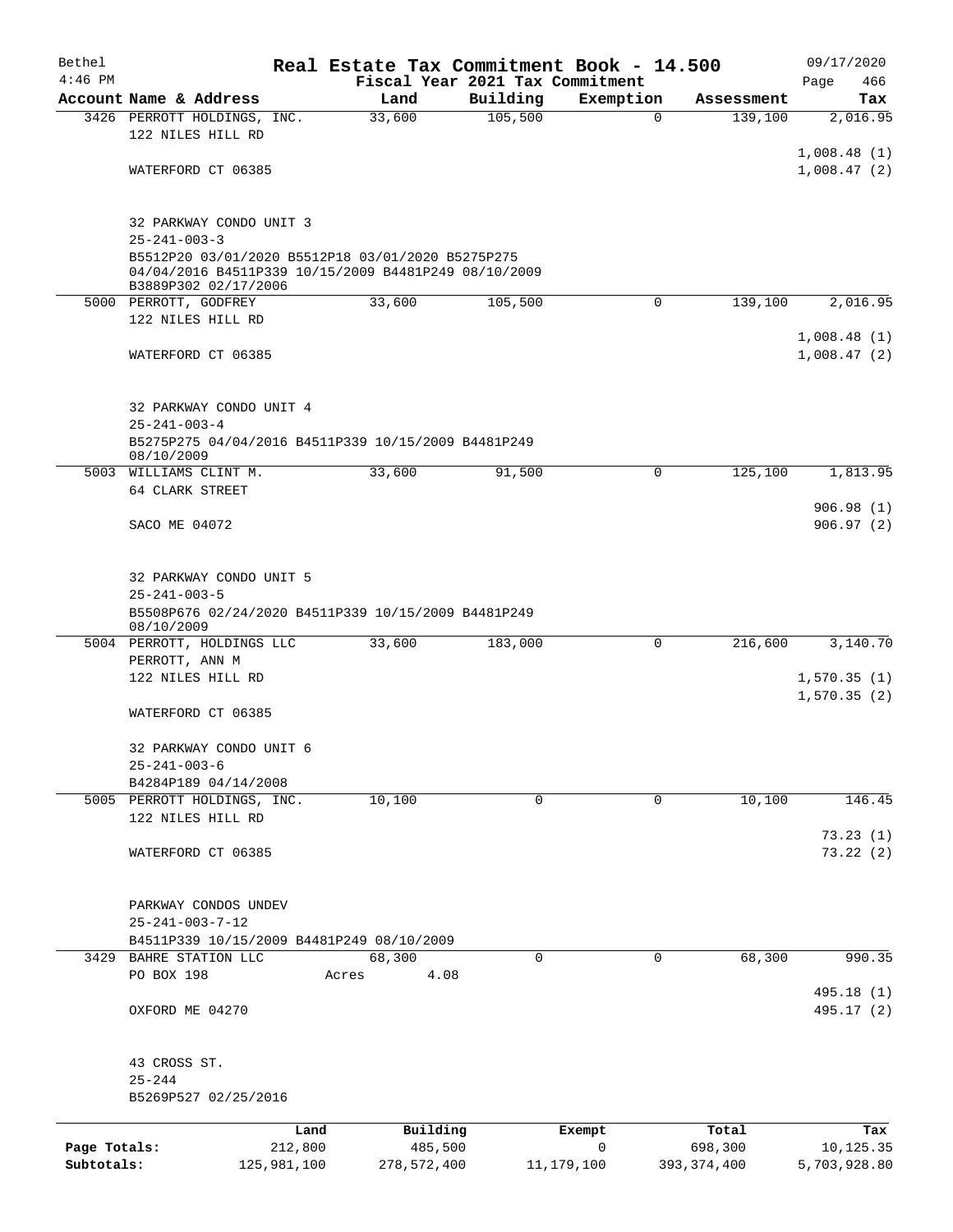| Bethel       |                                                                                        | Real Estate Tax Commitment Book - 14.500 |             |                                 |              |  |               | 09/17/2020             |
|--------------|----------------------------------------------------------------------------------------|------------------------------------------|-------------|---------------------------------|--------------|--|---------------|------------------------|
| $4:46$ PM    |                                                                                        |                                          |             | Fiscal Year 2021 Tax Commitment |              |  |               | Page<br>467            |
|              | Account Name & Address                                                                 | Land                                     |             | Building                        | Exemption    |  | Assessment    | Tax                    |
|              | 5451 CALMAR REAL ESTATE LLD                                                            | 86,800                                   |             | 413,100                         | $\mathbf 0$  |  | 499,900       | 7,248.55               |
|              | 360 CENTER ST                                                                          | Acres                                    | 1.22        |                                 |              |  |               |                        |
|              |                                                                                        |                                          |             |                                 |              |  |               | 3,624.28(1)            |
|              | AUBURN ME 04221 0                                                                      |                                          |             |                                 |              |  |               | 3,624.27(2)            |
|              |                                                                                        |                                          |             |                                 |              |  |               |                        |
|              | 6 LINCOLN ST                                                                           |                                          |             |                                 |              |  |               |                        |
|              | $25 - 245$                                                                             |                                          |             |                                 |              |  |               |                        |
|              | B5410P184 05/21/2019                                                                   |                                          |             |                                 |              |  |               |                        |
|              | 3431 NORWAY SAVINGS BANK                                                               | 122,200                                  |             | 1,438,600                       | 0            |  | 1,560,800     | 22,631.60              |
|              | ATTN. BRIAN SHIBLES,                                                                   | Acres                                    | 1.75        |                                 |              |  |               |                        |
|              | VICE PRES/CFO<br>PO BOX 347                                                            |                                          |             |                                 |              |  |               |                        |
|              | NORWAY ME 04268                                                                        |                                          |             |                                 |              |  |               | 11,315.80<br>11,315.80 |
|              |                                                                                        |                                          |             |                                 |              |  |               |                        |
|              |                                                                                        |                                          |             |                                 |              |  |               |                        |
|              | 1 PARKWAY                                                                              |                                          |             |                                 |              |  |               |                        |
|              | $25 - 245 - 001$                                                                       |                                          |             |                                 |              |  |               |                        |
|              | B2778P182 12/21/1999                                                                   |                                          |             |                                 |              |  |               |                        |
|              | 3432 EDNABL, LLC                                                                       | 121,000                                  |             | 176,300                         | $\mathsf{O}$ |  | 297,300       | 4,310.85               |
|              | 175 BETHEL RD                                                                          | Acres                                    | 1.34        |                                 |              |  |               |                        |
|              |                                                                                        |                                          |             |                                 |              |  |               | 2, 155.43(1)           |
|              | WEST PARIS ME 04289                                                                    |                                          |             |                                 |              |  |               | 2, 155.42(2)           |
|              |                                                                                        |                                          |             |                                 |              |  |               |                        |
|              |                                                                                        |                                          |             |                                 |              |  |               |                        |
|              | 33 MAYVILLE RD.                                                                        |                                          |             |                                 |              |  |               |                        |
|              | $25 - 246$<br>B4703P313 03/24/2011 B3004P93 09/27/2001                                 |                                          |             |                                 |              |  |               |                        |
|              | 3433 EDNABL, LLC                                                                       | 63,500                                   |             | 164,100                         | $\mathbf 0$  |  | 227,600       | 3,300.20               |
|              | 175 BETHEL RD.                                                                         | Acres                                    | 0.28        |                                 |              |  |               |                        |
|              |                                                                                        |                                          |             |                                 |              |  |               | 1,650.10(1)            |
|              | WEST PARIS ME 04289                                                                    |                                          |             |                                 |              |  |               | 1,650.10(2)            |
|              |                                                                                        |                                          |             |                                 |              |  |               |                        |
|              |                                                                                        |                                          |             |                                 |              |  |               |                        |
|              | 37 MAYVILLE RD.                                                                        |                                          |             |                                 |              |  |               |                        |
|              | $25 - 247$                                                                             |                                          |             |                                 |              |  |               |                        |
|              | B5316P566 11/18/2016 B2195P290 01/30/1995 B2137P287<br>07/07/1994 B2107P328 03/28/1994 |                                          |             |                                 |              |  |               |                        |
|              | 497 FAMILY DOLLAR, INC                                                                 | 122,300                                  |             | 385,300                         | $\mathbf 0$  |  | 507,600       | 7,360.20               |
|              | P.O. BOX 59365                                                                         | Acres                                    | 1.10        |                                 |              |  |               |                        |
|              |                                                                                        |                                          |             |                                 |              |  |               | 3,680.10(1)            |
|              | SCHAUMBURG IL 60159                                                                    |                                          |             |                                 |              |  |               | 3,680.10(2)            |
|              | 0365                                                                                   |                                          |             |                                 |              |  |               |                        |
|              |                                                                                        |                                          |             |                                 |              |  |               |                        |
|              | 36 MAYVILLE ROAD                                                                       |                                          |             |                                 |              |  |               |                        |
|              | $25 - 248$                                                                             |                                          |             |                                 |              |  |               |                        |
|              | B5215P12 03/27/2015                                                                    |                                          |             |                                 |              |  |               |                        |
|              | 3435 BETHEL MANAGMENT LLC                                                              | 121,200                                  |             | 698,800                         | 0            |  | 820,000       | 11,890.00              |
|              | RITE AID STORE #4944                                                                   | Acres                                    | 1.41        |                                 |              |  |               |                        |
|              | PO BOX 1159                                                                            |                                          |             |                                 |              |  |               | 5,945.00(1)            |
|              |                                                                                        |                                          |             |                                 |              |  |               | 5,945.00(2)            |
|              | DEERFIELD IL 60015                                                                     |                                          |             |                                 |              |  |               |                        |
|              |                                                                                        |                                          |             |                                 |              |  |               |                        |
|              | 28 MAYVILLE RD.                                                                        |                                          |             |                                 |              |  |               |                        |
|              | $25 - 248 - 001$                                                                       |                                          |             |                                 |              |  |               |                        |
|              | B2486P202 10/17/1997                                                                   |                                          |             |                                 |              |  |               |                        |
|              |                                                                                        |                                          |             |                                 |              |  |               |                        |
|              | Land                                                                                   |                                          | Building    |                                 | Exempt       |  | Total         | Tax                    |
| Page Totals: | 637,000                                                                                |                                          | 3,276,200   |                                 | 0            |  | 3,913,200     | 56,741.40              |
| Subtotals:   | 126,618,100                                                                            |                                          | 281,848,600 |                                 | 11,179,100   |  | 397, 287, 600 | 5,760,670.20           |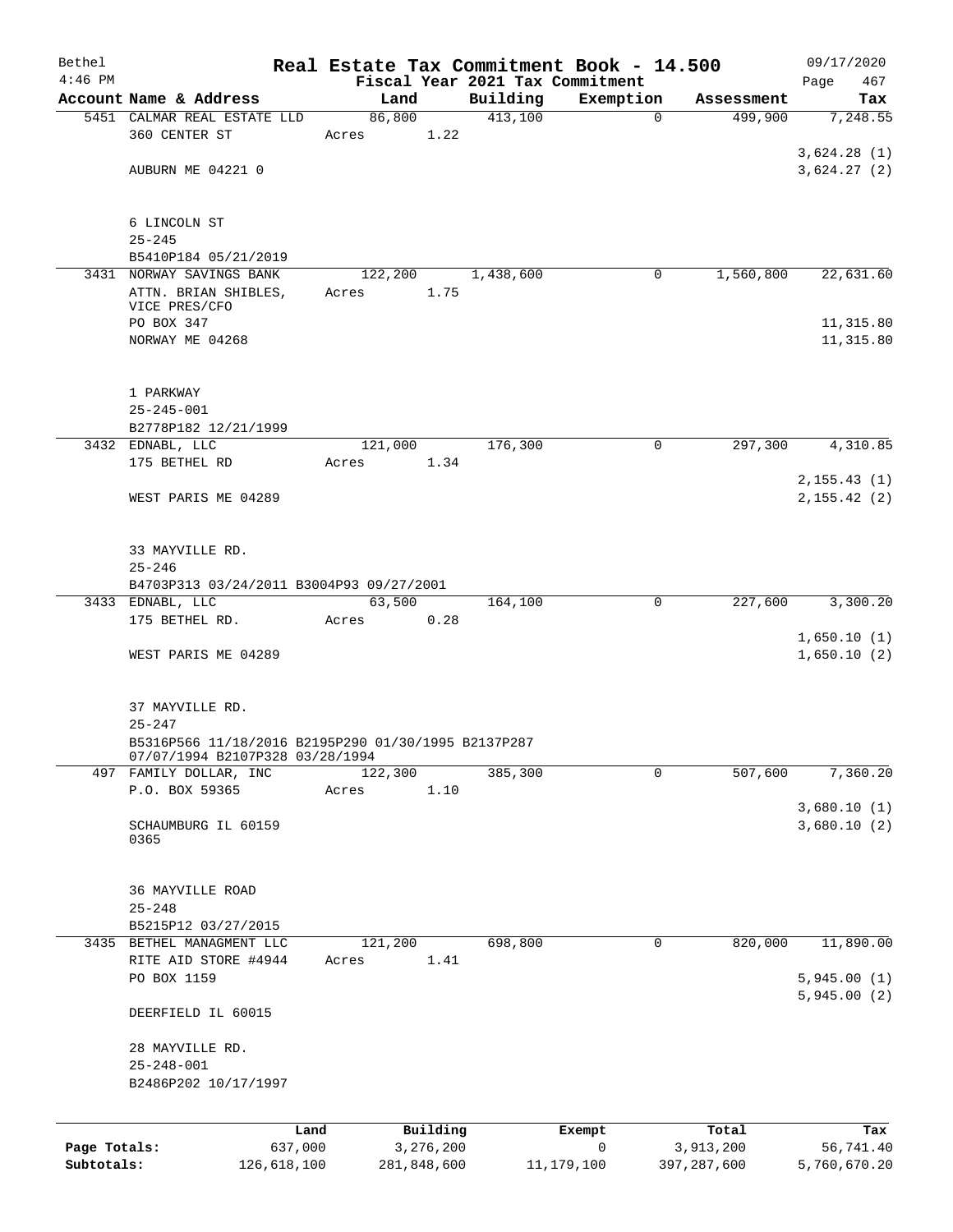| Bethel       |                                                                          |       |                |          | Real Estate Tax Commitment Book - 14.500 |            | 09/17/2020  |
|--------------|--------------------------------------------------------------------------|-------|----------------|----------|------------------------------------------|------------|-------------|
| $4:46$ PM    |                                                                          |       |                |          | Fiscal Year 2021 Tax Commitment          |            | 468<br>Page |
|              | Account Name & Address                                                   |       | Land           | Building | Exemption                                | Assessment | Tax         |
|              | 3436 DELDUCA, FRANK<br>PO BOX 1131                                       | Acres | 70,000<br>0.34 | 208, 100 | 0                                        | 278,100    | 4,032.45    |
|              |                                                                          |       |                |          |                                          |            | 2,016.23(1) |
|              | BETHEL ME 04217                                                          |       |                |          |                                          |            | 2,016.22(2) |
|              |                                                                          |       |                |          |                                          |            |             |
|              | 24 MAYVILLE RD.                                                          |       |                |          |                                          |            |             |
|              | $25 - 249$                                                               |       |                |          |                                          |            |             |
|              | B5374P667 10/25/2017 B3027P139 11/19/2001                                |       |                |          |                                          |            |             |
|              | 3438 GURPREET SINGH WALIA,                                               |       | 16,500         | $\Omega$ | 0                                        | 16,500     | 239.25      |
|              | PLLC<br>400 JERICHO TURNPIKE                                             | Acres | 1.00           |          |                                          |            |             |
|              |                                                                          |       |                |          |                                          |            | 119.63(1)   |
|              | JERICHO NY 11753                                                         |       |                |          |                                          |            | 119.62(2)   |
|              |                                                                          |       |                |          |                                          |            |             |
|              | BRIDGE ST W/S                                                            |       |                |          |                                          |            |             |
|              | $25 - 251$                                                               |       |                |          |                                          |            |             |
|              | B5509P701 03/02/2020 B5242P161 09/04/2015 B3718P261<br>05/02/2005        |       |                |          |                                          |            |             |
|              | 3439 ST LAWRENCE & ATLANTIC                                              |       | 16,300         | $\Omega$ | 0                                        | 16,300     | 236.35      |
|              | RR CO.                                                                   |       |                |          |                                          |            |             |
|              | 9001 boul. de l'Acadie                                                   | Acres | 0.69           |          |                                          |            |             |
|              | SUITE 600                                                                |       |                |          |                                          |            | 118.18(1)   |
|              | MONTREAL QC H4N 3H5                                                      |       |                |          |                                          |            | 118.17(2)   |
|              |                                                                          |       |                |          |                                          |            |             |
|              | RAILROAD ST N/S                                                          |       |                |          |                                          |            |             |
|              | $25 - 252$                                                               |       |                |          |                                          |            |             |
|              | B1653P60                                                                 |       |                |          |                                          |            |             |
|              | 3440 COLE, SCOTT G                                                       |       | 0              | 3,000    | 0                                        | 3,000      | 43.50       |
|              | COLE, MICHELE V<br>PO BOX 735                                            |       |                |          |                                          |            | 21.75(1)    |
|              |                                                                          |       |                |          |                                          |            | 21.75(2)    |
|              | BETHEL ME 04217                                                          |       |                |          |                                          |            |             |
|              |                                                                          |       |                |          |                                          |            |             |
|              | 23 RAILROAD ST.                                                          |       |                |          |                                          |            |             |
|              | $25 - 252 - 001$                                                         |       |                |          |                                          |            |             |
|              | 3441 DAVIDSON, LISA A                                                    |       | 67,000         | 79,700   | $\mathbf 0$                              | 146,700    | 2,127.15    |
|              | 173 PARADISE RD                                                          | Acres | 1.00           |          |                                          |            |             |
|              |                                                                          |       |                |          |                                          |            | 1,063.58(1) |
|              | BETHEL ME 04217 1235                                                     |       |                |          |                                          |            | 1,063.57(2) |
|              | 173 PARADISE RD                                                          |       |                |          |                                          |            |             |
|              | $26 - 001$                                                               |       |                |          |                                          |            |             |
|              | B4907P236 10/16/2012 B4708P73 03/29/2011 B4591P126<br>05/26/2010 B816P88 |       |                |          |                                          |            |             |
|              | 3442 OUWINGA, MARVIN                                                     |       | 85,200         | 178,500  | 25,000                                   | 238,700    | 3,461.15    |
|              | OUWINGA, TRIJNTJE                                                        | Acres | 1.89           |          | 01 Homestead (HM)                        |            |             |
|              | PO BOX 407                                                               |       |                |          |                                          |            | 1,730.58(1) |
|              | BETHEL ME 04217                                                          |       |                |          |                                          |            | 1,730.57(2) |
|              | 159 PARADISE RD.                                                         |       |                |          |                                          |            |             |
|              | $26 - 002$                                                               |       |                |          |                                          |            |             |
|              | B1425P262 10/07/1986                                                     |       |                |          |                                          |            |             |
|              |                                                                          |       |                |          |                                          |            |             |
|              | Land                                                                     |       | Building       |          | Exempt                                   | Total      | Tax         |
| Page Totals: | 255,000                                                                  |       | 469,300        |          | 25,000                                   | 699,300    | 10,139.85   |

**Subtotals:** 126,873,100 282,317,900 11,204,100 397,986,900 5,770,810.05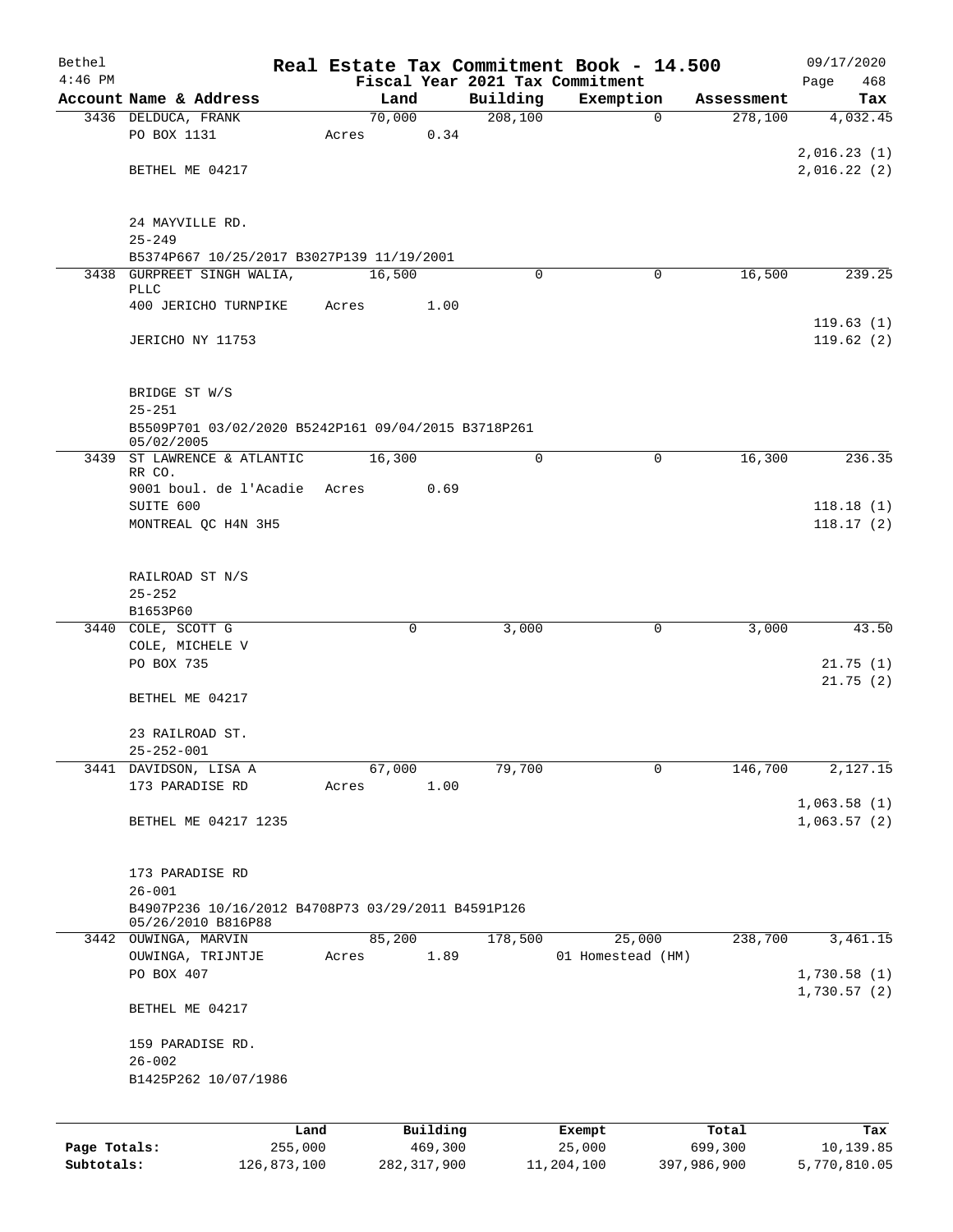| Bethel       |                                                                                      |                 |               |                                 | Real Estate Tax Commitment Book - 14.500 |               | 09/17/2020             |
|--------------|--------------------------------------------------------------------------------------|-----------------|---------------|---------------------------------|------------------------------------------|---------------|------------------------|
| $4:46$ PM    |                                                                                      |                 |               | Fiscal Year 2021 Tax Commitment |                                          |               | Page<br>469            |
|              | Account Name & Address                                                               | Land            |               | Building                        | Exemption                                | Assessment    | Tax                    |
|              | 3443 STOWELL, JANET<br>PO BOX 1363                                                   | 93,400<br>Acres | 2.63          | 207,100                         | 31,000<br>01 Homestead (HM)              | 269,500       | 3,907.75               |
|              |                                                                                      |                 |               |                                 | 12 WW2 Vet Res                           |               | 1,953.88(1)            |
|              | BETHEL ME 04217                                                                      |                 |               |                                 |                                          |               | 1,953.87(2)            |
|              |                                                                                      |                 |               |                                 |                                          |               |                        |
|              | 153 PARADISE RD.                                                                     |                 |               |                                 |                                          |               |                        |
|              | $26 - 003$                                                                           |                 |               |                                 |                                          |               |                        |
|              | B2342P246 07/01/1996                                                                 |                 |               |                                 |                                          |               |                        |
|              | 3444 CHADBOURNE, THEODORE                                                            | 104,900         |               | 0                               | 0                                        | 104,900       | 1,521.05               |
|              | 50 STOCKHOLM DR.                                                                     | Acres           | 20.00         |                                 |                                          |               |                        |
|              | CUMBERLAND CTR. ME<br>04021 8712                                                     |                 |               |                                 |                                          |               | 760.53(1)<br>760.52(2) |
|              |                                                                                      |                 |               |                                 |                                          |               |                        |
|              | PARADISE RD                                                                          |                 |               |                                 |                                          |               |                        |
|              | $26 - 004$                                                                           |                 |               |                                 |                                          |               |                        |
|              | B754P32                                                                              |                 |               |                                 |                                          |               |                        |
|              | 3445 RECTOR, GEORGIA KAY                                                             | 87,100          |               | 212,900                         | 25,000                                   | 275,000       | 3,987.50               |
|              | 143 PARADISE RD                                                                      | Acres           | 2.60          |                                 | 01 Homestead (HM)                        |               |                        |
|              |                                                                                      |                 |               |                                 |                                          |               | 1,993.75(1)            |
|              | BETHEL ME 04217                                                                      |                 |               |                                 |                                          |               | 1,993.75(2)            |
|              |                                                                                      |                 |               |                                 |                                          |               |                        |
|              |                                                                                      |                 |               |                                 |                                          |               |                        |
|              | 143 PARADISE RD.                                                                     |                 |               |                                 |                                          |               |                        |
|              | $26 - 004 - 001$                                                                     |                 |               |                                 |                                          |               |                        |
|              | B1696P98 11/17/1989                                                                  |                 |               |                                 |                                          |               | 4,935.80               |
|              | 3446 SAPAK, JAN                                                                      | 84,500          |               | 280,900                         | 25,000                                   | 340,400       |                        |
|              | SAPAK, JENNIFER M.                                                                   | Acres           | 1.60          |                                 | 01 Homestead (HM)                        |               |                        |
|              | 129 PARADISE RD                                                                      |                 |               |                                 |                                          |               | 2,467.90(1)            |
|              | BETHEL ME 04217                                                                      |                 |               |                                 |                                          |               | 2,467.90 (2)           |
|              | 129 PARADISE RD.                                                                     |                 |               |                                 |                                          |               |                        |
|              | $26 - 005$                                                                           |                 |               |                                 |                                          |               |                        |
|              | B5431P142 09/17/2018 B3702P195 04/20/2005                                            |                 |               |                                 |                                          |               |                        |
|              | 4524 CALANDRA, DOMINIC S                                                             | 65,400          |               | 0                               | 0                                        | 65,400        | 948.30                 |
|              | CALANDRA, LISA M                                                                     | Acres           | 0.85          |                                 |                                          |               |                        |
|              | 426 WINNACUNNET ROAD,                                                                |                 |               |                                 |                                          |               | 474.15(1)              |
|              | #4                                                                                   |                 |               |                                 |                                          |               |                        |
|              | HAMPTON NH 03842                                                                     |                 |               |                                 |                                          |               | 474.15 (2)             |
|              |                                                                                      |                 |               |                                 |                                          |               |                        |
|              | PARADISE RD                                                                          |                 |               |                                 |                                          |               |                        |
|              | $26 - 005 - 001$<br>B5375P496 10/30/2017 B4545P215 12/30/2009 B3522P207              |                 |               |                                 |                                          |               |                        |
|              | 05/27/2004                                                                           |                 |               |                                 |                                          |               |                        |
|              | 4525 CARLSON, DAVID L                                                                | 65,400          |               | 343,300                         | 25,000                                   | 383,700       | 5,563.65               |
|              | CARLSON, JOAN E                                                                      | Acres           | 0.85          |                                 | 01 Homestead (HM)                        |               |                        |
|              | 121 PARADISE RD                                                                      |                 |               |                                 |                                          |               | 2,781.83 (1)           |
|              |                                                                                      |                 |               |                                 |                                          |               | 2,781.82(2)            |
|              | BETHEL ME 04217                                                                      |                 |               |                                 |                                          |               |                        |
|              | 121 PARADISE RD                                                                      |                 |               |                                 |                                          |               |                        |
|              | $26 - 005 - 002$                                                                     |                 |               |                                 |                                          |               |                        |
|              | B5347P584 05/31/2017 B5026P75 08/19/2013 B4181P154<br>08/21/2007 B3703P98 04/13/2005 |                 |               |                                 |                                          |               |                        |
|              | Land                                                                                 |                 | Building      |                                 | Exempt                                   | Total         | Tax                    |
| Page Totals: | 500,700                                                                              |                 | 1,044,200     |                                 | 106,000                                  | 1,438,900     | 20,864.05              |
| Subtotals:   | 127, 373, 800                                                                        |                 | 283, 362, 100 |                                 | 11,310,100                               | 399, 425, 800 | 5,791,674.10           |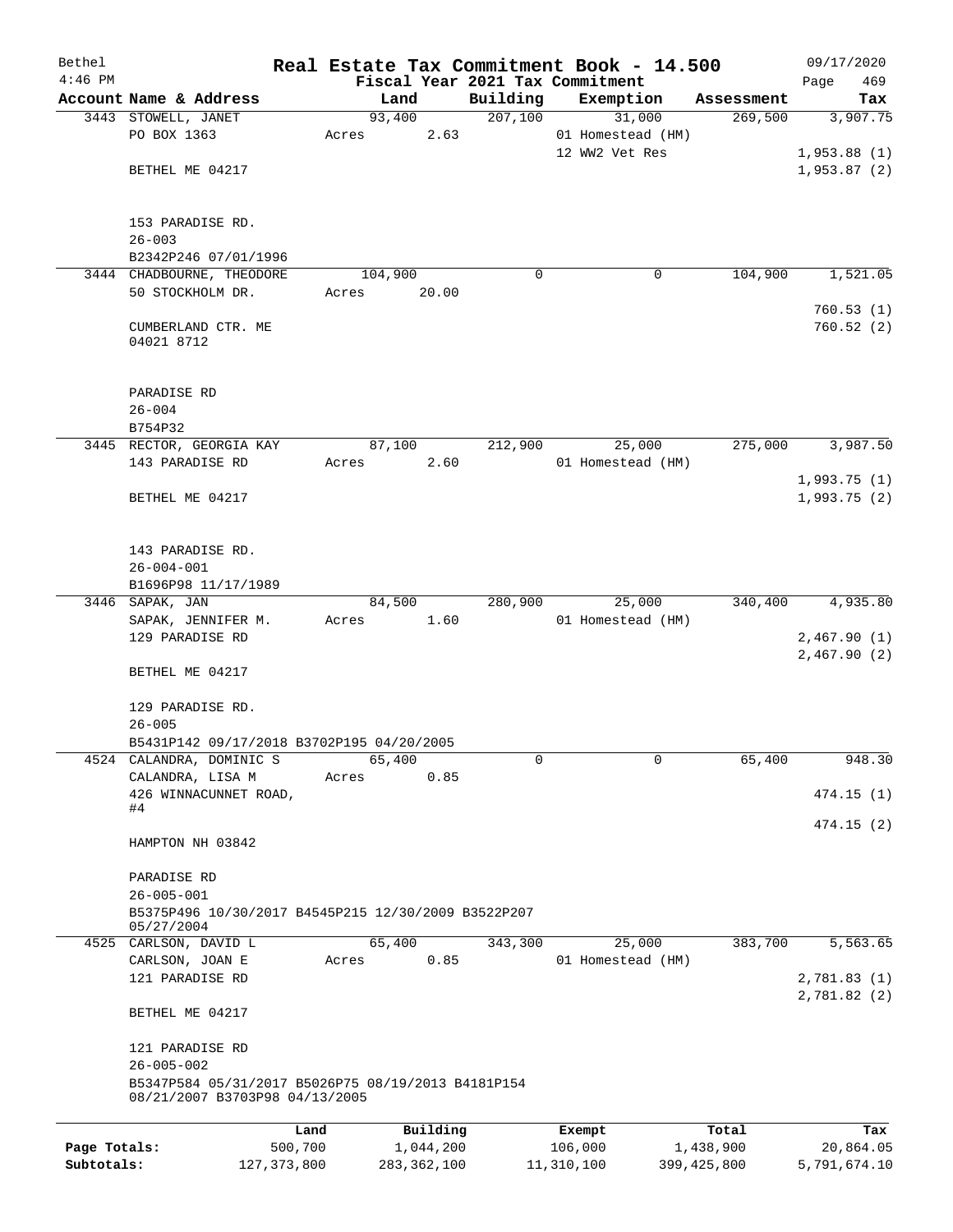| Bethel    |                                                                  |       |         |      |                                 | Real Estate Tax Commitment Book - 14.500 |            | 09/17/2020                  |
|-----------|------------------------------------------------------------------|-------|---------|------|---------------------------------|------------------------------------------|------------|-----------------------------|
| $4:46$ PM |                                                                  |       |         |      | Fiscal Year 2021 Tax Commitment |                                          |            | Page<br>470                 |
|           | Account Name & Address                                           |       | Land    |      | Building                        | Exemption                                | Assessment | Tax                         |
|           | 3447 HABERMAN, JULES J. &<br>MARY L. CO-TRUSTEES                 |       | 83,700  |      | 303, 200                        | 31,000                                   | 355,900    | 5,160.55                    |
|           | THE HABERMAN FAMILY<br>TRUST                                     | Acres |         | 1.31 |                                 | 01 Homestead (HM)                        |            |                             |
|           | PO BOX 576                                                       |       |         |      |                                 | 12 WW2 Vet Res                           |            | 2,580.28 (1)<br>2,580.27(2) |
|           | BETHEL ME 04217                                                  |       |         |      |                                 |                                          |            |                             |
|           | 107 PARADISE RD                                                  |       |         |      |                                 |                                          |            |                             |
|           | $26 - 006$                                                       |       |         |      |                                 |                                          |            |                             |
|           | B3120P120 05/22/2002<br>3782 RICHMOND, CHARLES F. &              |       | 33,500  |      | 0                               | 0                                        | 33,500     | 485.75                      |
|           | FRANCES, TRUSTEES                                                |       |         |      |                                 |                                          |            |                             |
|           | 99 PARADISE RD                                                   | Acres |         | 1.00 |                                 |                                          |            |                             |
|           |                                                                  |       |         |      |                                 |                                          |            | 242.88 (1)                  |
|           | BETHEL ME 04217                                                  |       |         |      |                                 |                                          |            | 242.87 (2)                  |
|           | OFF PARADISE ROAD                                                |       |         |      |                                 |                                          |            |                             |
|           | $26 - 006 - 001$                                                 |       |         |      |                                 |                                          |            |                             |
|           | B4963P189 03/12/2013 B3116P245 05/23/2002                        |       |         |      |                                 |                                          |            |                             |
|           | 3448 RICHMOND, CHARLES &<br>FRANCES                              |       | 85,500  |      | 166,200                         | 25,000                                   | 226,700    | 3,287.15                    |
|           | TRUSTEES RICHMOND<br>FAMILY TRUST                                | Acres |         | 2.00 |                                 | 01 Homestead (HM)                        |            |                             |
|           | 99 PARADISE RD                                                   |       |         |      |                                 |                                          |            | 1,643.58(1)                 |
|           |                                                                  |       |         |      |                                 |                                          |            | 1,643.57(2)                 |
|           | BETHEL ME 04217                                                  |       |         |      |                                 |                                          |            |                             |
|           | 99 PARADISE RD,                                                  |       |         |      |                                 |                                          |            |                             |
|           | $26 - 007$                                                       |       |         |      |                                 |                                          |            |                             |
|           | B2897P18 12/29/2000                                              |       |         |      |                                 |                                          |            |                             |
|           | 3449 CORKERY, TIMOTHY                                            |       | 67, 100 |      | 391,200                         | 0                                        | 458,300    | 6,645.35                    |
|           | CORKERY, JENNIFER                                                | Acres |         | 1.03 |                                 |                                          |            |                             |
|           | 193 BEACON STREET, APT<br>4                                      |       |         |      |                                 |                                          |            | 3,322.68(1)                 |
|           |                                                                  |       |         |      |                                 |                                          |            | 3,322.67 (2)                |
|           | BOSTON MA 02116                                                  |       |         |      |                                 |                                          |            |                             |
|           | 93 PARADISE RD                                                   |       |         |      |                                 |                                          |            |                             |
|           | $26 - 008 - 00A$                                                 |       |         |      |                                 |                                          |            |                             |
|           | B5226P416 06/12/2015 B4868P311 07/20/2012 B985P226<br>05/30/1978 |       |         |      |                                 |                                          |            |                             |
|           | 507 CORKERY, TIMOTHY                                             |       | 67,200  |      | $\mathbf 0$                     | $\mathbf{0}$                             | 67,200     | 974.40                      |
|           | CORKERY, JENNIFER                                                | Acres |         | 1.04 |                                 |                                          |            |                             |
|           | 199 FAIR OAKS PARK                                               |       |         |      |                                 |                                          |            | 487.20 (1)                  |
|           | NEEDHAM MA 02492 3017                                            |       |         |      |                                 |                                          |            | 487.20 (2)                  |
|           | PARADISE RD.                                                     |       |         |      |                                 |                                          |            |                             |
|           | $26 - 008 - 00B$                                                 |       |         |      |                                 |                                          |            |                             |
|           | B5226P416 06/12/2015                                             |       |         |      |                                 |                                          |            |                             |
|           |                                                                  |       |         |      |                                 |                                          |            |                             |

|              | Land        | Building      | Exempt     | Total       | Tax          |
|--------------|-------------|---------------|------------|-------------|--------------|
| Page Totals: | 337,000     | 860,600       | 56,000     | 1,141,600   | 16,553.20    |
| Subtotals:   | 127,710,800 | 284, 222, 700 | 11,366,100 | 400,567,400 | 5,808,227.30 |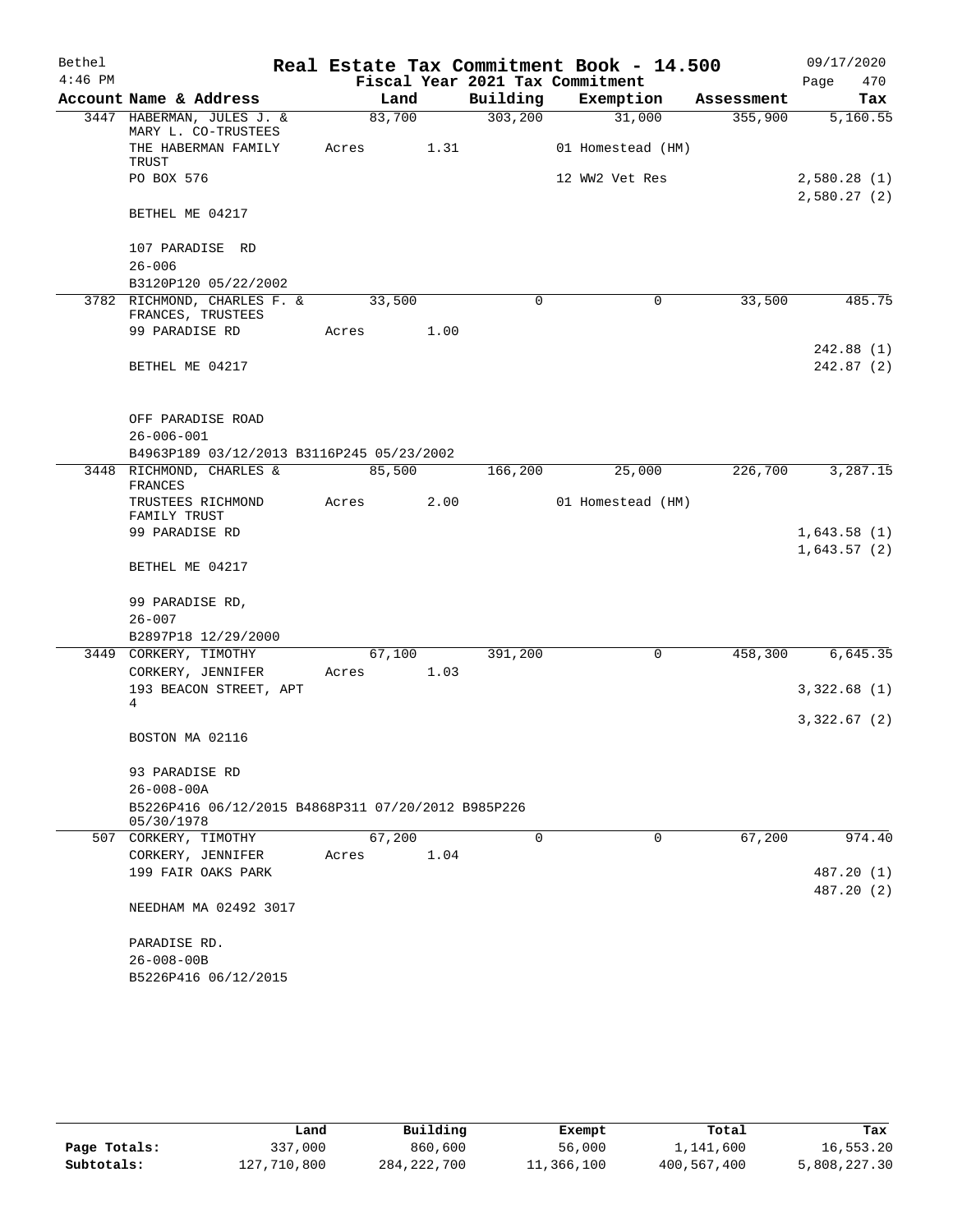| Bethel    |                                                      |       |         |          |             | Real Estate Tax Commitment Book - 14.500 |                       | 09/17/2020  |
|-----------|------------------------------------------------------|-------|---------|----------|-------------|------------------------------------------|-----------------------|-------------|
| $4:46$ PM |                                                      |       |         |          |             | Fiscal Year 2021 Tax Commitment          |                       | Page<br>471 |
|           | Account Name & Address<br>3450 VACHON, JASON, & RYAN |       | Land    |          | Building    | Exemption<br>$\mathbf{0}$                | Assessment<br>107,800 | Tax         |
|           | PAUL VACHON TRUST                                    | Acres | 106,800 | 9.10     | 1,000       |                                          |                       | 1,563.10    |
|           | 123 ADAMS DRIVE                                      |       |         |          |             |                                          |                       | 781.55(1)   |
|           |                                                      |       |         |          |             |                                          |                       | 781.55(2)   |
|           | PORTSMOUTH RI 02871                                  |       |         |          |             |                                          |                       |             |
|           |                                                      |       |         |          |             |                                          |                       |             |
|           | PARADISE RD.                                         |       |         |          |             |                                          |                       |             |
|           | $26 - 009$                                           |       |         |          |             |                                          |                       |             |
|           | B5264P633 01/25/2016 B4868P311 07/20/2012 B3882P189  |       |         |          |             |                                          |                       |             |
|           | 01/30/2006                                           |       |         |          |             |                                          |                       |             |
|           | 4830 O'NEIL, BRIAN T<br>O'NEIL, KATHERINE L          |       | 84,700  | 1.70     | 135,900     | 0                                        | 220,600               | 3,198.70    |
|           | 81 PARADISE ROAD                                     | Acres |         |          |             |                                          |                       | 1,599.35(1) |
|           |                                                      |       |         |          |             |                                          |                       | 1,599.35(2) |
|           | BETHEL ME 04217                                      |       |         |          |             |                                          |                       |             |
|           |                                                      |       |         |          |             |                                          |                       |             |
|           | 81 PARADISE ROAD                                     |       |         |          |             |                                          |                       |             |
|           | $26 - 009 - 001$                                     |       |         |          |             |                                          |                       |             |
|           | B5356P143 07/17/2017 B3715P205 05/12/2005            |       |         |          |             |                                          |                       |             |
|           | 5397 GREAT COMANOE, LLC                              |       | 4,500   |          | $\mathbf 0$ | $\mathbf 0$                              | 4,500                 | 65.25       |
|           | 39 SHEFFIELD RD                                      |       | Acres   | 6.11     |             |                                          |                       |             |
|           |                                                      |       |         |          |             |                                          |                       | 32.63(1)    |
|           | BOXFORD MA 04217                                     |       |         |          |             |                                          |                       | 32.62(2)    |
|           |                                                      |       |         |          |             |                                          |                       |             |
|           |                                                      |       |         |          |             |                                          |                       |             |
|           | PARADISE RD                                          |       |         |          |             |                                          |                       |             |
|           | $26 - 010$                                           |       |         |          |             |                                          |                       |             |
|           | B5294P331 07/19/2016                                 |       |         |          |             |                                          |                       |             |
|           | 5396 MCCONATHY, STEVE A<br>PO BOX 1295               | Acres | 61,600  | 0.57     | 235,500     | 31,000<br>12 WW2 Vet Res                 | 266,100               | 3,858.45    |
|           |                                                      |       |         |          |             | 01 Homestead (HM)                        |                       | 1,929.23(1) |
|           | BETHEL ME 04217                                      |       |         |          |             |                                          |                       | 1,929.22(2) |
|           |                                                      |       |         |          |             |                                          |                       |             |
|           |                                                      |       |         |          |             |                                          |                       |             |
|           | 71 PARADISE RD                                       |       |         |          |             |                                          |                       |             |
|           | $26 - 010 - 001$                                     |       |         |          |             |                                          |                       |             |
|           | B5430P299 09/12/2018 B5340P581 04/18/2017 B5294P331  |       |         |          |             |                                          |                       |             |
|           | 07/19/2016 B668P452 11/08/1967<br>3451 SNOWE, JOHN   |       | 60,800  |          | 171,500     | 25,000                                   | 207,300               | 3,005.85    |
|           | POSTON, COURTNEY                                     | Acres |         | 0.52     |             | 01 Homestead (HM)                        |                       |             |
|           | 65 PARADISE RD                                       |       |         |          |             |                                          |                       | 1,502.93(1) |
|           |                                                      |       |         |          |             |                                          |                       | 1,502.92(2) |
|           | BETHEL ME 04217                                      |       |         |          |             |                                          |                       |             |
|           |                                                      |       |         |          |             |                                          |                       |             |
|           | 65 PARADISE RD                                       |       |         |          |             |                                          |                       |             |
|           | $26 - 010 - 002$                                     |       |         |          |             |                                          |                       |             |
|           | B5438P98 10/23/2018 B5294P328 07/25/2016 B669P222    |       |         |          |             |                                          |                       |             |
|           | 04/30/1968<br>5395 GREAT COMANOE, LLC                |       | 60,400  |          | 0           | 0                                        | 60,400                | 875.80      |
|           | 39 SHEFFIELD RD                                      | Acres |         | 0.50     |             |                                          |                       |             |
|           |                                                      |       |         |          |             |                                          |                       | 437.90 (1)  |
|           | BOXFORD MA 04217                                     |       |         |          |             |                                          |                       | 437.90 (2)  |
|           |                                                      |       |         |          |             |                                          |                       |             |
|           |                                                      |       |         |          |             |                                          |                       |             |
|           | PARADISE RD                                          |       |         |          |             |                                          |                       |             |
|           | $26 - 010 - 003$                                     |       |         |          |             |                                          |                       |             |
|           | B5294P322 07/25/2016 B730P122 12/16/1971             |       |         |          |             |                                          |                       |             |
|           |                                                      |       |         |          |             |                                          |                       |             |
|           |                                                      | Land  |         | Building |             | Exempt                                   | Total                 | Tax         |

|              | Land        | Building    | Exempt     | Total       | Tax          |
|--------------|-------------|-------------|------------|-------------|--------------|
| Page Totals: | 378,800     | 543,900     | 56,000     | 866,700     | 12,567.15    |
| Subtotals:   | 128,089,600 | 284,766,600 | 11,422,100 | 401,434,100 | 5,820,794.45 |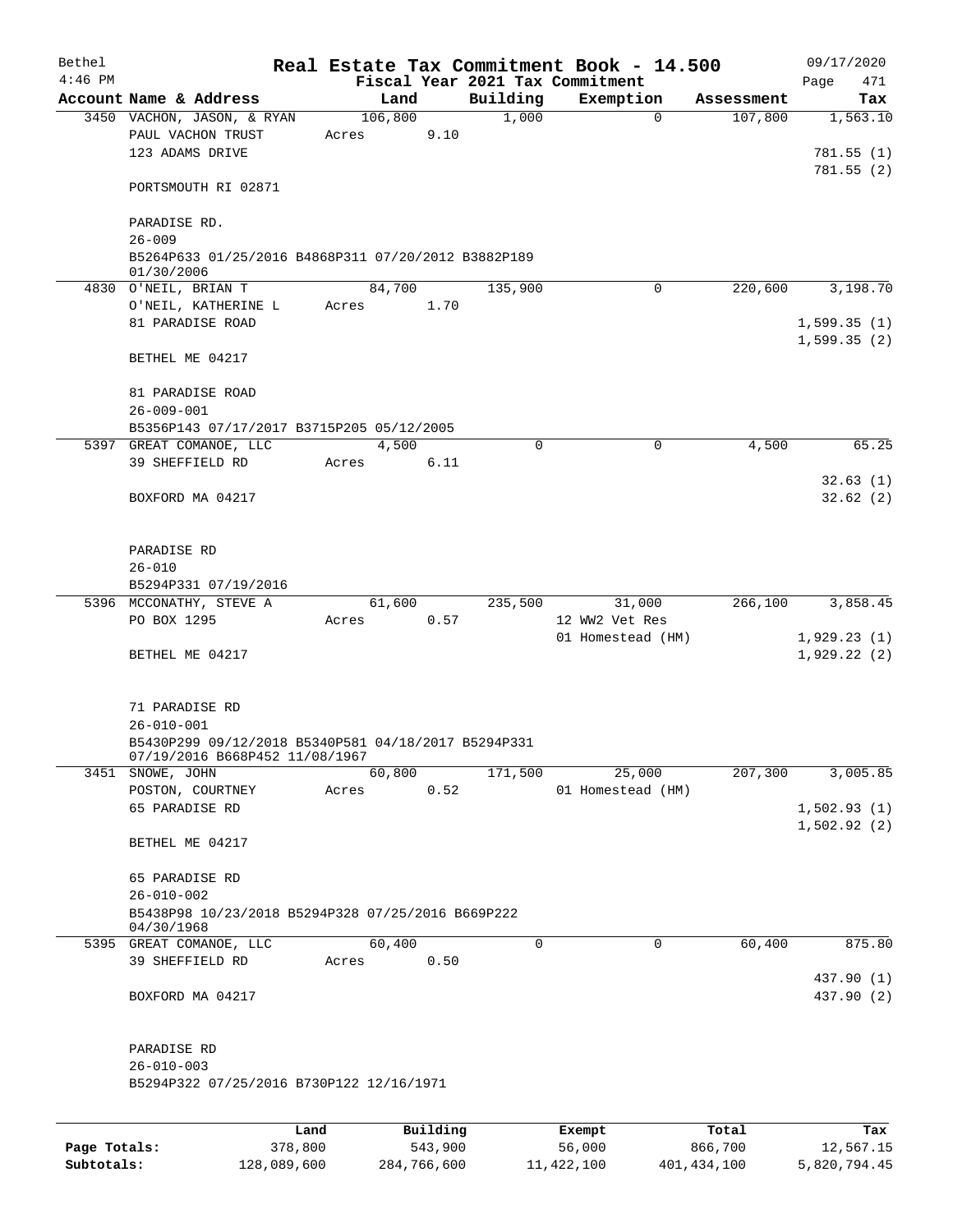| Bethel       |                                                                |       |        |          |          | Real Estate Tax Commitment Book - 14.500 |            | 09/17/2020   |
|--------------|----------------------------------------------------------------|-------|--------|----------|----------|------------------------------------------|------------|--------------|
| $4:46$ PM    |                                                                |       |        |          |          | Fiscal Year 2021 Tax Commitment          |            | 472<br>Page  |
|              | Account Name & Address                                         |       | Land   |          | Building | Exemption                                | Assessment | Tax          |
|              | 3452 FINLEY, T KEVIN                                           |       | 77,500 |          | 126,600  | 25,000                                   | 179,100    | 2,596.95     |
|              | 55 PARADISE RD.                                                | Acres |        | 0.57     |          | 01 Homestead (HM)                        |            |              |
|              |                                                                |       |        |          |          |                                          |            | 1,298.48(1)  |
|              | BETHEL ME 04217                                                |       |        |          |          |                                          |            | 1, 298.47(2) |
|              |                                                                |       |        |          |          |                                          |            |              |
|              | 55 PARADISE RD.                                                |       |        |          |          |                                          |            |              |
|              | $26 - 011$                                                     |       |        |          |          |                                          |            |              |
|              | B5159P23 09/12/2014 B2271P203 11/01/1995 B1025P3<br>03/01/1979 |       |        |          |          |                                          |            |              |
|              | 3453 BARSTOW, CHRISTOPHER R                                    |       | 80,700 |          | 129,600  | 25,000                                   | 185,300    | 2,686.85     |
|              | BARSTOW, NANCY M                                               | Acres |        | 0.80     |          | 01 Homestead (HM)                        |            |              |
|              | 49 PARADISE RD                                                 |       |        |          |          |                                          |            | 1,343.43(1)  |
|              |                                                                |       |        |          |          |                                          |            | 1,343.42(2)  |
|              | BETHEL ME 04217                                                |       |        |          |          |                                          |            |              |
|              | 49 PARADISE RD.                                                |       |        |          |          |                                          |            |              |
|              | $26 - 012$                                                     |       |        |          |          |                                          |            |              |
|              | B5081P319 01/13/2014                                           |       |        |          |          |                                          |            |              |
|              | 3454 PARE, JAYSON R. &                                         |       | 74,300 |          | 68,000   | 0                                        | 142,300    | 2,063.35     |
|              | KRISTIN L.                                                     |       |        |          |          |                                          |            |              |
|              | 13 TYRAWLEY ROAD                                               | Acres |        | 0.40     |          |                                          |            |              |
|              |                                                                |       |        |          |          |                                          |            | 1,031.68(1)  |
|              | FARMINGDALE ME 04344                                           |       |        |          |          |                                          |            | 1,031.67(2)  |
|              |                                                                |       |        |          |          |                                          |            |              |
|              | 45 PARADISE RD                                                 |       |        |          |          |                                          |            |              |
|              | $26 - 013$                                                     |       |        |          |          |                                          |            |              |
|              | B5466P290 06/19/2019 B4630P346 09/09/2010 B3252P58             |       |        |          |          |                                          |            |              |
|              | 3455 CLARKE, BRADFORD J                                        |       | 86,800 |          | 121,600  | 0                                        | 208,400    | 3,021.80     |
|              | CLARKE, ELIZABETH                                              | Acres |        | 2.50     |          |                                          |            |              |
|              | 35 PARADISE RD.                                                |       |        |          |          |                                          |            | 1, 510.90(1) |
|              |                                                                |       |        |          |          |                                          |            | 1,510.90(2)  |
|              | BETHEL ME 04217                                                |       |        |          |          |                                          |            |              |
|              | 35 PARADISE RD                                                 |       |        |          |          |                                          |            |              |
|              | $26 - 014$                                                     |       |        |          |          |                                          |            |              |
|              | B4956P39 02/20/2013 B2923P254 03/29/2001                       |       |        |          |          |                                          |            |              |
|              | 3456 STASINOS, JESSICA                                         |       | 80,100 |          | 69,100   | 0                                        | 149,200    | 2,163.40     |
|              | 2 DALE ST                                                      | Acres |        | 0.75     |          |                                          |            |              |
|              |                                                                |       |        |          |          |                                          |            | 1,081.70(1)  |
|              | PEABODY MA 01960                                               |       |        |          |          |                                          |            | 1,081.70(2)  |
|              |                                                                |       |        |          |          |                                          |            |              |
|              | 25 PARADISE RD                                                 |       |        |          |          |                                          |            |              |
|              | $26 - 015$                                                     |       |        |          |          |                                          |            |              |
|              | B5439P589 10/30/2018 B3509P286 05/10/2004                      |       |        |          |          |                                          |            |              |
|              | 3457 CHADBOURNE TREE FARMS,                                    |       | 67,300 |          | 0        | 0                                        | 67,300     | 975.85       |
|              | LLC                                                            |       |        |          |          |                                          |            |              |
|              | PO BOX 1750                                                    | Acres |        | 1.10     |          |                                          |            |              |
|              |                                                                |       |        |          |          |                                          |            | 487.93 (1)   |
|              | BETHEL ME 04217                                                |       |        |          |          |                                          |            | 487.92 (2)   |
|              |                                                                |       |        |          |          |                                          |            |              |
|              | BROAD ST.                                                      |       |        |          |          |                                          |            |              |
|              | $26 - 016$                                                     |       |        |          |          |                                          |            |              |
|              | B3421P324 11/05/2003                                           |       |        |          |          |                                          |            |              |
|              |                                                                |       |        |          |          |                                          |            |              |
|              | Land                                                           |       |        | Building |          | Exempt                                   | Total      | Tax          |
| Page Totals: | 466,700                                                        |       |        | 514,900  |          | 50,000                                   | 931,600    | 13,508.20    |

**Subtotals:** 128,556,300 285,281,500 11,472,100 402,365,700 5,834,302.65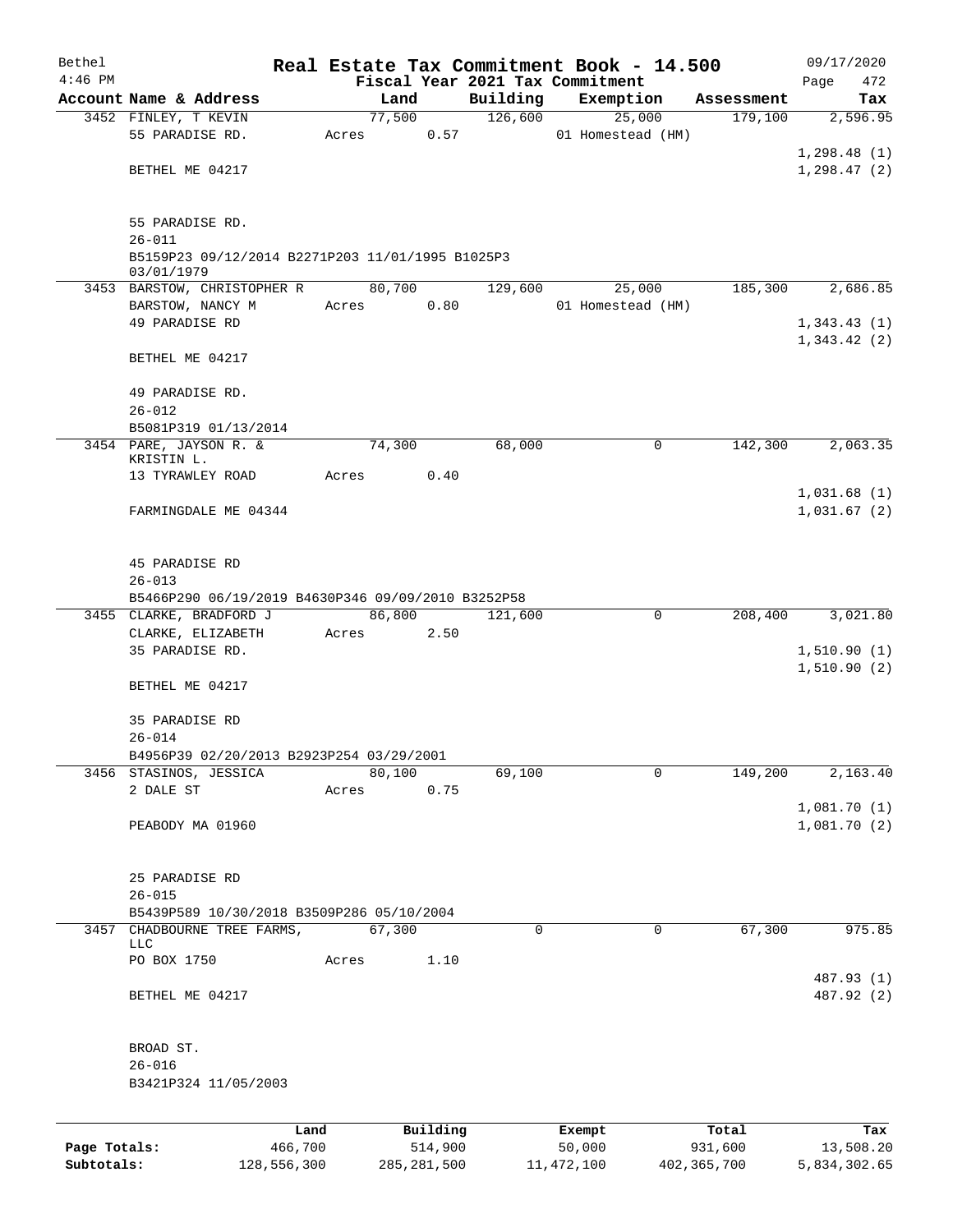| Bethel    |                                           |       |                 |          | Real Estate Tax Commitment Book - 14.500 |            | 09/17/2020   |
|-----------|-------------------------------------------|-------|-----------------|----------|------------------------------------------|------------|--------------|
| $4:46$ PM |                                           |       |                 |          | Fiscal Year 2021 Tax Commitment          |            | Page<br>473  |
|           | Account Name & Address                    |       | Land            | Building | Exemption                                | Assessment | Tax          |
|           | 4510 GOULD, D SCOTT                       |       | 70,600          | 345,800  | 25,000                                   | 391,400    | 5,675.30     |
|           | GOULD, CAROL A                            | Acres | 0.60            |          | 01 Homestead (HM)                        |            |              |
|           | 66 BROAD STREET                           |       |                 |          |                                          |            | 2,837.65(1)  |
|           | BETHEL ME 04217                           |       |                 |          |                                          |            | 2,837.65(2)  |
|           | 66 BROAD STREET                           |       |                 |          |                                          |            |              |
|           | $26 - 016 - 001$                          |       |                 |          |                                          |            |              |
|           | B5186P166 11/24/2014 B3421P324 11/05/2003 |       |                 |          |                                          |            |              |
|           | 3458 KENNEBEC LAND COMPANY,               |       | 242,600         | 434,200  | 0                                        | 676,800    | 9,813.60     |
|           | LLC                                       |       |                 |          |                                          |            |              |
|           | 10 WATER ST, BOX 68                       | Acres | 10.30           |          |                                          |            |              |
|           |                                           |       |                 |          |                                          |            | 4,906.80(1)  |
|           | WATERVILLE ME 04901                       |       |                 |          |                                          |            | 4,906.80 (2) |
|           | 70 BROAD ST. (MERGED                      |       |                 |          |                                          |            |              |
|           | $26 - 017$                                |       |                 |          |                                          |            |              |
|           | B4643P156 10/07/2010                      |       |                 |          |                                          |            |              |
|           | 3459 ANDERSON, KRIS E                     |       | 77,000          | 416,000  | $\mathsf{O}$                             | 493,000    | 7,148.50     |
|           | ANDERSON, GRETCHEN L                      | Acres | 1.27            |          |                                          |            |              |
|           | 10666 BOULDER CANYON RD                   |       |                 |          |                                          |            | 3,574.25(1)  |
|           |                                           |       |                 |          |                                          |            | 3,574.25(2)  |
|           | RANCHO CUCAMONGA CA                       |       |                 |          |                                          |            |              |
|           | 91737                                     |       |                 |          |                                          |            |              |
|           |                                           |       |                 |          |                                          |            |              |
|           | 67 BROAD ST.                              |       |                 |          |                                          |            |              |
|           | $26 - 018$<br>B4344P112 08/29/2008        |       |                 |          |                                          |            |              |
|           | 3460 CONNORS, ALLEN                       |       | 74,600          | 244,400  | 25,000                                   | 294,000    | 4,263.00     |
|           | 59 BROAD STREET                           | Acres | 0.87            |          | 01 Homestead (HM)                        |            |              |
|           |                                           |       |                 |          |                                          |            | 2,131.50(1)  |
|           | BETHEL ME 04217                           |       |                 |          |                                          |            | 2,131.50(2)  |
|           |                                           |       |                 |          |                                          |            |              |
|           |                                           |       |                 |          |                                          |            |              |
|           | 59 BROAD ST                               |       |                 |          |                                          |            |              |
|           | $26 - 019$                                |       |                 |          |                                          |            |              |
|           | B2000P211 04/09/1992 B1080P56 06/17/1980  |       |                 |          |                                          |            |              |
|           | 3461 ADAMS, BRYAN                         |       | 77,500          | 298,100  | 0                                        | 375,600    | 5,446.20     |
|           | ADAMS, CINDY                              | Acres | 1.43            |          |                                          |            |              |
|           | 11 SWIFT WATER TRAIL                      |       |                 |          |                                          |            | 2,723.10(1)  |
|           |                                           |       |                 |          |                                          |            | 2,723.10(2)  |
|           | AUSTIN TX 78738                           |       |                 |          |                                          |            |              |
|           |                                           |       |                 |          |                                          |            |              |
|           | 53 BROAD ST                               |       |                 |          |                                          |            |              |
|           | $26 - 020$                                |       |                 |          |                                          |            |              |
|           | B1331P247 07/30/1985                      |       |                 | 420,700  |                                          |            |              |
|           | 3462 MUFF, CLAUDE W<br>PO BOX 1003        |       | 71,600<br>0.66  |          | 0                                        | 492,300    | 7,138.35     |
|           |                                           | Acres |                 |          |                                          |            | 3,569.18(1)  |
|           | BETHEL ME 04217                           |       |                 |          |                                          |            | 3,569.17(2)  |
|           |                                           |       |                 |          |                                          |            |              |
|           | 45 BROAD ST                               |       |                 |          |                                          |            |              |
|           | $26 - 021$                                |       |                 |          |                                          |            |              |
|           | B4623P196 08/23/2010 B1993P218            |       |                 |          |                                          |            |              |
|           |                                           |       |                 |          |                                          |            |              |
|           |                                           |       |                 |          |                                          |            |              |
|           | T and                                     |       | $P_{11}$ ilding |          | $F$ vomnt                                | $T$ otal   |              |

|              | Land        | Building    | Exempt     | Total       | Tax          |
|--------------|-------------|-------------|------------|-------------|--------------|
| Page Totals: | 613,900     | 2,159,200   | 50,000     | 2,723,100   | 39,484.95    |
| Subtotals:   | 129,170,200 | 287,440,700 | 11,522,100 | 405,088,800 | 5,873,787.60 |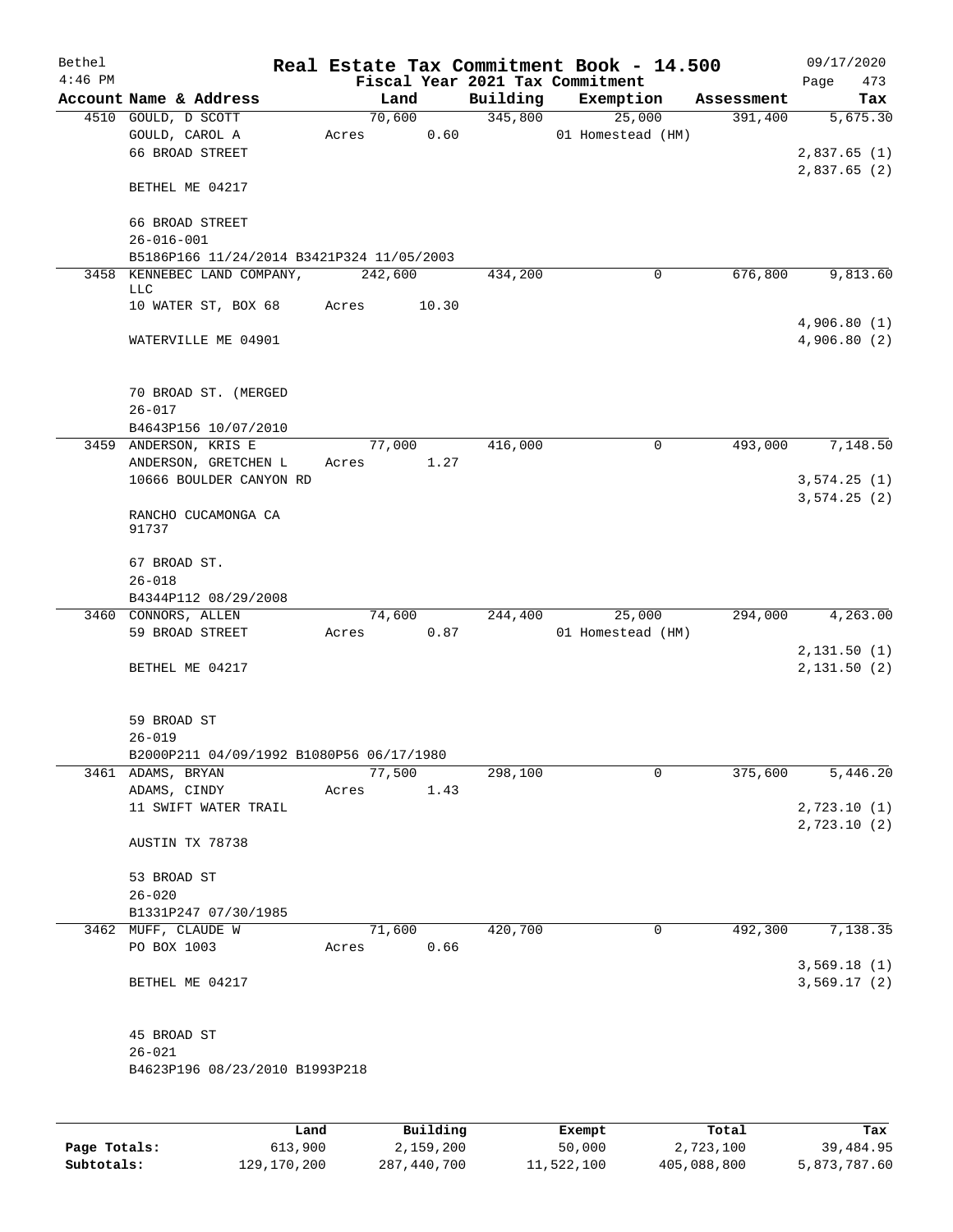| Bethel       |                                           |       |        |             |          | Real Estate Tax Commitment Book - 14.500 |             | 09/17/2020   |
|--------------|-------------------------------------------|-------|--------|-------------|----------|------------------------------------------|-------------|--------------|
| $4:46$ PM    |                                           |       |        |             |          | Fiscal Year 2021 Tax Commitment          |             | Page<br>474  |
|              | Account Name & Address                    |       | Land   |             | Building | Exemption                                | Assessment  | Tax          |
|              | 3463 RAYMOND, CHARLES F                   |       | 63,900 |             | 160,500  | 25,000                                   | 199,400     | 2,891.30     |
|              | RAYMOND, BETSY C                          | Acres |        | 0.31        |          | 01 Homestead (HM)                        |             |              |
|              | 14 BROAD ST BOX 743                       |       |        |             |          |                                          |             | 1,445.65(1)  |
|              |                                           |       |        |             |          |                                          |             | 1,445.65(2)  |
|              | BETHEL ME 04217                           |       |        |             |          |                                          |             |              |
|              |                                           |       |        |             |          |                                          |             |              |
|              | 41 BROAD ST                               |       |        |             |          |                                          |             |              |
|              | $26 - 022$                                |       |        |             |          |                                          |             |              |
|              | B1449P175 12/31/1986                      |       |        |             |          |                                          |             |              |
|              | 3464 FRONGILLO, WILLIAM &<br>GAIL         |       | 70,700 |             | 313,900  | 0                                        | 384,600     | 5,576.70     |
|              | TRUSTEES FRONGILLO                        | Acres |        | 0.61        |          |                                          |             |              |
|              | REALTY TRUST                              |       |        |             |          |                                          |             |              |
|              | 23 MARY LANE                              |       |        |             |          |                                          |             | 2,788.35(1)  |
|              |                                           |       |        |             |          |                                          |             | 2,788.35(2)  |
|              | CUMBERLAND FORESIDE ME                    |       |        |             |          |                                          |             |              |
|              | 04110 1442                                |       |        |             |          |                                          |             |              |
|              |                                           |       |        |             |          |                                          |             |              |
|              | 28 BROAD ST.                              |       |        |             |          |                                          |             |              |
|              | $26 - 023$                                |       |        |             |          |                                          |             |              |
|              | B3353P283                                 |       |        |             | 121,600  |                                          | 159,900     | 2,318.55     |
|              | 3465 VOGT, F. DANIEL,<br>TRUSTEE          |       | 69,300 |             |          | 31,000                                   |             |              |
|              | VOGT REVOCABLE TRUST                      | Acres |        | 0.53        |          | 01 Homestead (HM)                        |             |              |
|              | PO BOX 1208                               |       |        |             |          | 12 WW2 Vet Res                           |             | 1,159.28(1)  |
|              |                                           |       |        |             |          |                                          |             | 1, 159.27(2) |
|              | BETHEL ME 04217                           |       |        |             |          |                                          |             |              |
|              |                                           |       |        |             |          |                                          |             |              |
|              | 32 BROAD ST.                              |       |        |             |          |                                          |             |              |
|              | $26 - 024$                                |       |        |             |          |                                          |             |              |
|              | B5243P219 09/14/2015 B1219P119 08/15/1983 |       |        |             |          |                                          |             |              |
|              | 3466 TARR, CHRISTOPHER S                  |       | 69,300 |             | 340,600  | 0                                        | 409,900     | 5,943.55     |
|              | TARR, SUSAN M                             | Acres |        | 0.53        |          |                                          |             |              |
|              | 93 OVERBROOK DRIVE                        |       |        |             |          |                                          |             | 2,971.78 (1) |
|              |                                           |       |        |             |          |                                          |             | 2,971.77(2)  |
|              | PRINCETON NJ 08540                        |       |        |             |          |                                          |             |              |
|              |                                           |       |        |             |          |                                          |             |              |
|              | 36 BROAD ST                               |       |        |             |          |                                          |             |              |
|              | $26 - 025$                                |       |        |             |          |                                          |             |              |
|              | B4299P2 05/20/2008 B2460P265              |       |        |             |          |                                          |             |              |
| 3467         | WEST PARISH CONGO                         |       | 76,200 |             | 126,800  | 0                                        | 203,000     | 2,943.50     |
|              | CHURCH<br>PO BOX 23                       | Acres |        | 1.01        |          |                                          |             |              |
|              |                                           |       |        |             |          |                                          |             | 1,471.75(1)  |
|              | BETHEL ME 04217                           |       |        |             |          |                                          |             | 1,471.75(2)  |
|              |                                           |       |        |             |          |                                          |             |              |
|              |                                           |       |        |             |          |                                          |             |              |
|              | 40 BROAD ST.                              |       |        |             |          |                                          |             |              |
|              | $26 - 026$                                |       |        |             |          |                                          |             |              |
| 3468         | TAYLOR, SALLY                             |       | 91,800 |             | 275,200  | 31,000                                   | 336,000     | 4,872.00     |
|              | TAYLOR, RICHARD                           | Acres |        | 6.20        |          | 01 Homestead (HM)                        |             |              |
|              | PO BOX 16                                 |       |        |             |          | 12 WW2 Vet Res                           |             | 2,436.00(1)  |
|              |                                           |       |        |             |          |                                          |             | 2,436.00(2)  |
|              | BETHEL ME 04217                           |       |        |             |          |                                          |             |              |
|              |                                           |       |        |             |          |                                          |             |              |
|              | 46 BROAD ST                               |       |        |             |          |                                          |             |              |
|              | $26 - 028$                                |       |        |             |          |                                          |             |              |
|              | B1448P342                                 |       |        |             |          |                                          |             |              |
|              |                                           |       |        |             |          |                                          |             |              |
|              |                                           | Land  |        | Building    |          | Exempt                                   | Total       | Tax          |
| Page Totals: | 441,200                                   |       |        | 1,338,600   |          | 87,000                                   | 1,692,800   | 24,545.60    |
| Subtotals:   | 129,611,400                               |       |        | 288,779,300 |          | 11,609,100                               | 406,781,600 | 5,898,333.20 |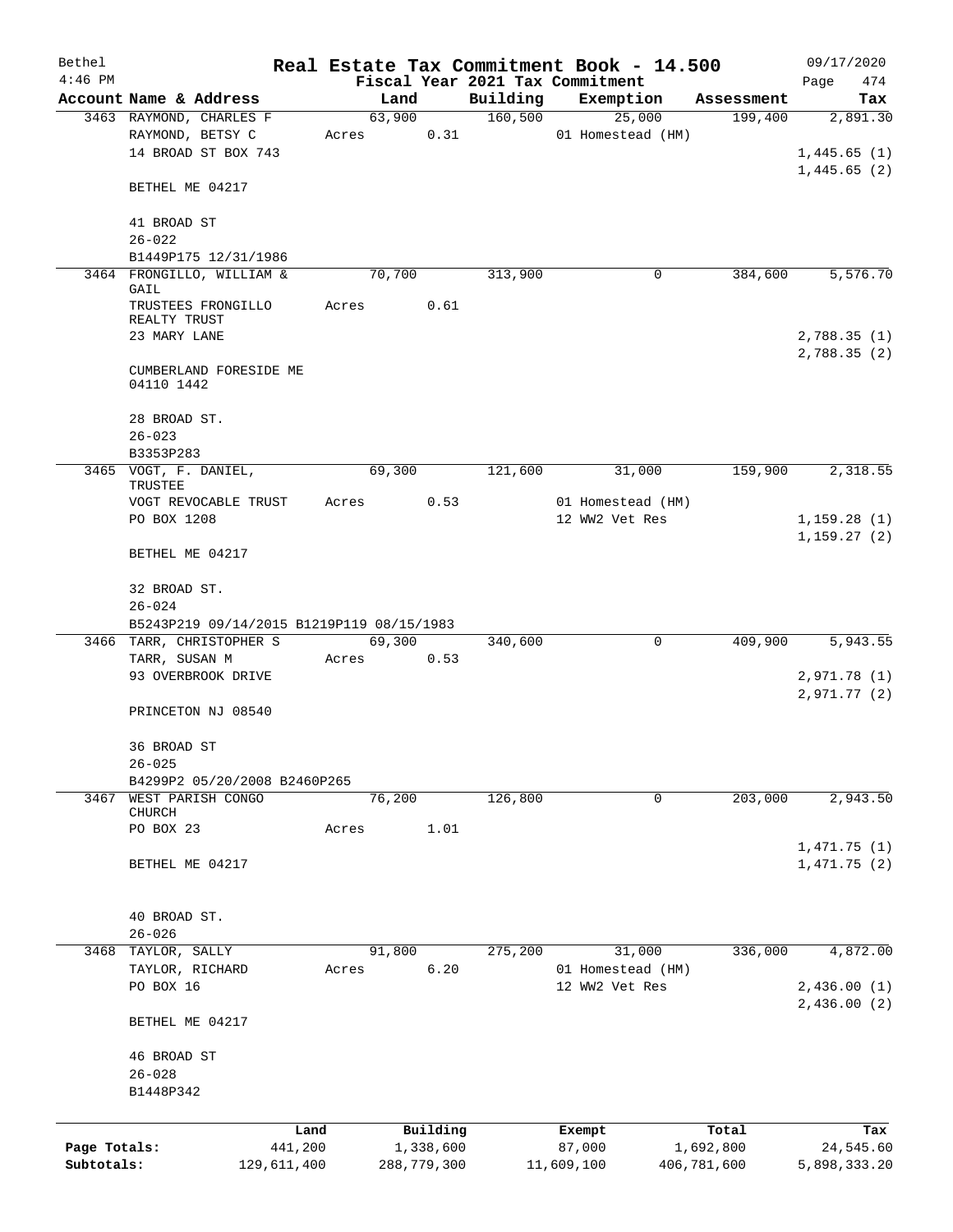| Bethel       |                                                                 | Real Estate Tax Commitment Book - 14.500 |                                 |             |             | 09/17/2020                   |
|--------------|-----------------------------------------------------------------|------------------------------------------|---------------------------------|-------------|-------------|------------------------------|
| $4:46$ PM    |                                                                 |                                          | Fiscal Year 2021 Tax Commitment |             |             | Page<br>475                  |
|              | Account Name & Address                                          | Land                                     | Building                        | Exemption   | Assessment  | Tax                          |
|              | 3469 RATOFF, JOHN<br>RATOFF, KELLY<br>5 DWIGHT LANE             | 74,900<br>0.89<br>Acres                  | 287,200                         | $\mathbf 0$ | 362,100     | 5,250.45<br>2,625.23(1)      |
|              | KENNEBUNK ME 04043                                              |                                          |                                 |             |             | 2,625.22(2)                  |
|              | 54 BROAD ST.<br>$26 - 029$                                      |                                          |                                 |             |             |                              |
|              | B2442P74                                                        |                                          |                                 |             |             |                              |
| 3470         | SMITH, JAMES W JR                                               | 57,500                                   | 107,000                         | 0           | 164,500     | 2,385.25                     |
|              | SMITH, CHERYL A                                                 | 0.36<br>Acres                            |                                 |             |             |                              |
|              | 52 LONG HIGHWAY                                                 |                                          |                                 |             |             | 1, 192.63(1)<br>1, 192.62(2) |
|              | LITTLE COMPTON RI 02837                                         |                                          |                                 |             |             |                              |
|              | 8 PARADISE RD<br>$26 - 030$                                     |                                          |                                 |             |             |                              |
|              | B3998P158 B3260P81                                              |                                          |                                 |             |             |                              |
|              | 3471 ABBOTT, LUCY K                                             | 63,000                                   | 85,500                          | 0           | 148,500     | 2,153.25                     |
|              | 2118 INTERVALE ROAD                                             | 0.66<br>Acres                            |                                 |             |             | 1,076.63(1)                  |
|              | BETHEL ME 04217 2030                                            |                                          |                                 |             |             | 1,076.62(2)                  |
|              | 12 PARADISE RD.<br>$26 - 031$                                   |                                          |                                 |             |             |                              |
|              | B3986P140 08/09/2006                                            |                                          |                                 |             |             |                              |
|              | 3472 BARRETT, RUTH F.<br>TRUSTEE                                | 69,000                                   | 168,800                         | 0           | 237,800     | 3,448.10                     |
|              | C/O BRUCE BARRETT                                               | 1.74<br>Acres                            |                                 |             |             |                              |
|              | 294 HUTCHINSON POND<br><b>ROAD</b>                              |                                          |                                 |             |             | 1,724.05(1)<br>1,724.05(2)   |
|              | ALBANY TWP ME 04217                                             |                                          |                                 |             |             |                              |
|              | 20 PARADISE RD.<br>$26 - 032$                                   |                                          |                                 |             |             |                              |
|              | B3282P190 05/02/2003 B3282P189 05/02/2003 B2442P2<br>06/10/1997 |                                          |                                 |             |             |                              |
|              | 3473 KAVANAUGH, WADE P                                          | 63,600                                   | 147,300                         | 0           | 210,900     | 3,058.05                     |
|              | WEISBERGER, BETHANY M                                           | 0.70<br>Acres                            |                                 |             |             |                              |
|              | 76 OLD WEST BETHEL RD                                           |                                          |                                 |             |             | 1,529.03(1)                  |
|              | ALBANY TWP ME 04217                                             |                                          |                                 |             |             | 1,529.02(2)                  |
|              | 24 PARADISE RD.                                                 |                                          |                                 |             |             |                              |
|              | $26 - 033$                                                      |                                          |                                 |             |             |                              |
|              | B5369P560 09/27/2017 B2548P324 04/23/1998                       |                                          |                                 |             |             |                              |
|              | 3474 MOOREHEAD, ROBERT JOAN<br>S                                | 134,100                                  | 980,700                         | 0           | 1,114,800   | 16,164.60                    |
|              | PO BOX 24                                                       | Acres<br>2.00                            |                                 |             |             | 8,082.30 (1)                 |
|              | PARIS ME 04271 0024                                             |                                          |                                 |             |             | 8,082.30(2)                  |
|              | 12 EVERGREEN RD.                                                |                                          |                                 |             |             |                              |
|              | $26 - 034$<br>B4863P339 07/05/2012 B925P264 01/12/1977          |                                          |                                 |             |             |                              |
|              | Land                                                            | Building                                 |                                 | Exempt      | Total       | Tax                          |
| Page Totals: | 462,100                                                         | 1,776,500                                |                                 | 0           | 2,238,600   | 32,459.70                    |
| Subtotals:   | 130,073,500                                                     | 290,555,800                              |                                 | 11,609,100  | 409,020,200 | 5,930,792.90                 |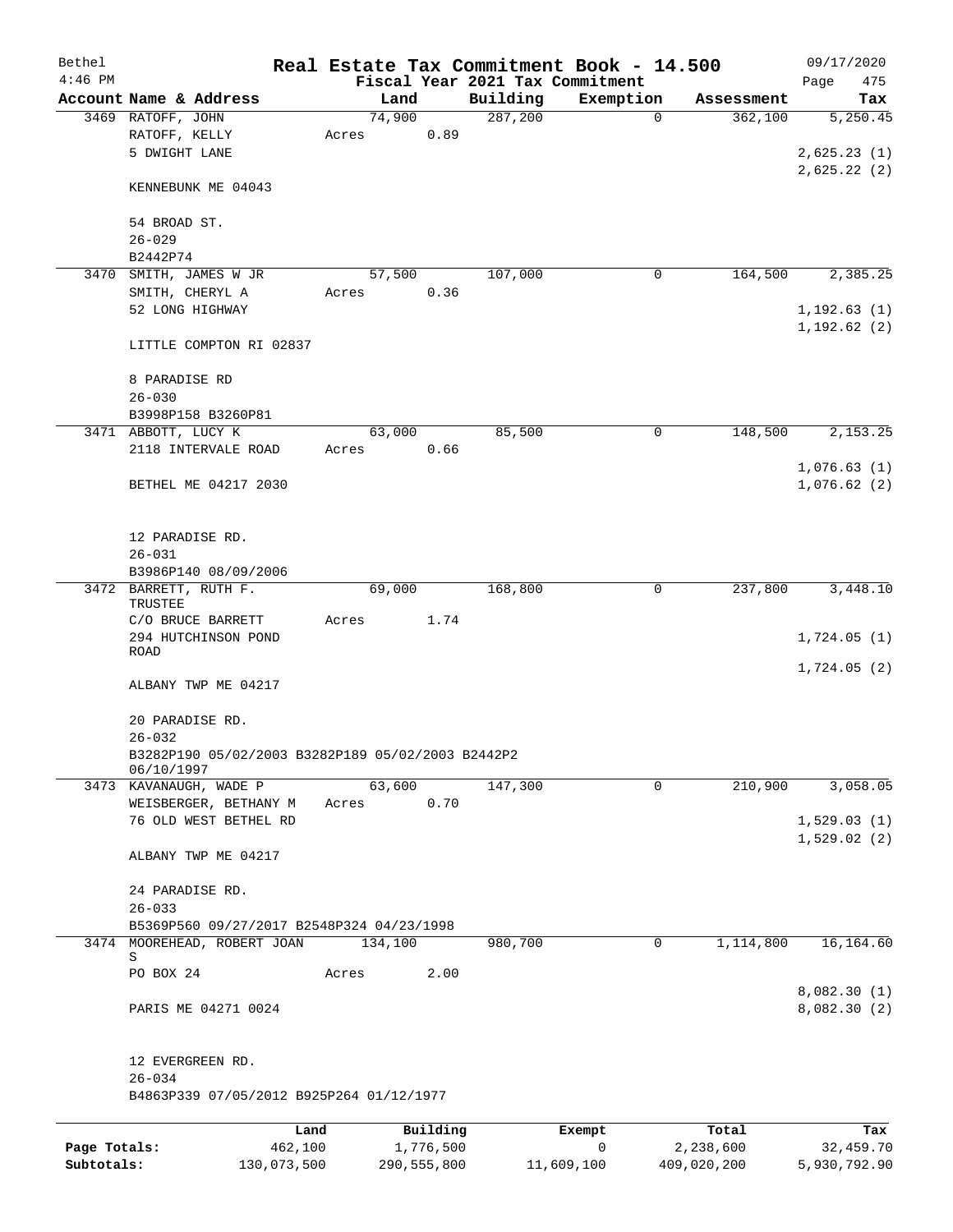| Bethel<br>$4:46$ PM |                                                    |        |          |          | Real Estate Tax Commitment Book - 14.500<br>Fiscal Year 2021 Tax Commitment |            | 09/17/2020<br>Page<br>476 |
|---------------------|----------------------------------------------------|--------|----------|----------|-----------------------------------------------------------------------------|------------|---------------------------|
|                     | Account Name & Address                             |        | Land     | Building | Exemption                                                                   | Assessment | Tax                       |
|                     | 3475 PILGRIM-LOPRESTI,                             | 62,900 |          | 110,300  | 25,000                                                                      | 148,200    | 2,148.90                  |
|                     | MALEZA ANTIONETTE                                  |        |          |          |                                                                             |            |                           |
|                     | 22 EVERGREEN RD.                                   | Acres  | 0.65     |          | 01 Homestead (HM)                                                           |            |                           |
|                     |                                                    |        |          |          |                                                                             |            | 1,074.45(1)               |
|                     | BETHEL ME 04217                                    |        |          |          |                                                                             |            | 1,074.45(2)               |
|                     |                                                    |        |          |          |                                                                             |            |                           |
|                     | 22 EVERGREEN RD.                                   |        |          |          |                                                                             |            |                           |
|                     | $26 - 035$                                         |        |          |          |                                                                             |            |                           |
|                     | B3207P231 12/04/2002                               |        |          |          |                                                                             |            |                           |
|                     | 3476 DAVIS, THEODORE                               | 64,200 |          | 120,600  | 25,000                                                                      | 159,800    | 2,317.10                  |
|                     | DAVIS, LINDA                                       | Acres  | 0.75     |          | 01 Homestead (HM)                                                           |            |                           |
|                     | 24 EVERGREEN ROAD                                  |        |          |          |                                                                             |            | 1,158.55(1)               |
|                     |                                                    |        |          |          |                                                                             |            | 1, 158.55(2)              |
|                     | BETHEL ME 04217                                    |        |          |          |                                                                             |            |                           |
|                     |                                                    |        |          |          |                                                                             |            |                           |
|                     | 24 EVERGREEN RD.                                   |        |          |          |                                                                             |            |                           |
|                     | $26 - 036$<br>B864P238 07/22/1975                  |        |          |          |                                                                             |            |                           |
|                     | 3477 CHASE, JASON A                                | 36,800 |          | 88,800   | $\mathsf{O}$                                                                | 125,600    | 1,821.20                  |
|                     | $\texttt{CHASE}$ , $\texttt{DARCY}$ $\texttt{L}$   | Acres  | 0.13     |          |                                                                             |            |                           |
|                     | PO BOX 186                                         |        |          |          |                                                                             |            | 910.60(1)                 |
|                     |                                                    |        |          |          |                                                                             |            | 910.60(2)                 |
|                     | BETHEL ME 04217                                    |        |          |          |                                                                             |            |                           |
|                     |                                                    |        |          |          |                                                                             |            |                           |
|                     | 28 EVERGREEN RD.                                   |        |          |          |                                                                             |            |                           |
|                     | $26 - 037$                                         |        |          |          |                                                                             |            |                           |
|                     | B3733P85 06/03/2005                                |        |          |          |                                                                             |            |                           |
|                     | 3478 DAVIS, MARGARET                               | 67,400 |          | 126,300  | 31,000                                                                      | 162,700    | 2,359.15                  |
|                     | 50 EVERGREEN ROAD                                  | Acres  | 1.12     |          | 01 Homestead (HM)                                                           |            |                           |
|                     |                                                    |        |          |          | 12 WW2 Vet Res                                                              |            | 1, 179.58(1)              |
|                     | BETHEL ME 04217                                    |        |          |          |                                                                             |            | 1, 179.57(2)              |
|                     |                                                    |        |          |          |                                                                             |            |                           |
|                     |                                                    |        |          |          |                                                                             |            |                           |
|                     | 50 EVERGREEN RD.<br>$26 - 038$                     |        |          |          |                                                                             |            |                           |
|                     | B642P531 02/14/1967 B518P587 03/11/1953            |        |          |          |                                                                             |            |                           |
| 3479                | TUMMON, RICHARD                                    | 64,800 |          | 160,700  | 0                                                                           | 225,500    | 3,269.75                  |
|                     | ALLEN-TUMMON, LAURA                                | Acres  | 0.80     |          |                                                                             |            |                           |
|                     | PO BOX 1307                                        |        |          |          |                                                                             |            | 1,634.88(1)               |
|                     |                                                    |        |          |          |                                                                             |            | 1,634.87(2)               |
|                     | BETHEL ME 04217                                    |        |          |          |                                                                             |            |                           |
|                     |                                                    |        |          |          |                                                                             |            |                           |
|                     | 35 EVERGREEN RD.                                   |        |          |          |                                                                             |            |                           |
|                     | $26 - 039$                                         |        |          |          |                                                                             |            |                           |
|                     | B5476P575 08/28/2019 B5279P65 05/02/2016 B5256P183 |        |          |          |                                                                             |            |                           |
|                     | 12/01/2015 B2432P320<br>3480 PRADA-DUNN, JESSICA   | 60,400 |          | 70,100   | 25,000                                                                      | 105,500    | 1,529.75                  |
|                     | C/O PRADA, RAYMOND T. & Acres                      |        | 0.50     |          | 01 Homestead (HM)                                                           |            |                           |
|                     | ALITA M.                                           |        |          |          |                                                                             |            |                           |
|                     | 25 EVERGREEN ROAD                                  |        |          |          |                                                                             |            | 764.88(1)                 |
|                     |                                                    |        |          |          |                                                                             |            | 764.87(2)                 |
|                     | BETHEL ME 04217 3634                               |        |          |          |                                                                             |            |                           |
|                     |                                                    |        |          |          |                                                                             |            |                           |
|                     | 25 EVERGREEN RD.                                   |        |          |          |                                                                             |            |                           |
|                     | $26 - 040$                                         |        |          |          |                                                                             |            |                           |
|                     | B5068P88 12/02/2013 B3356P305 08/18/2003           |        |          |          |                                                                             |            |                           |
|                     |                                                    |        |          |          |                                                                             |            |                           |
|                     | Land                                               |        | Building |          | Exempt                                                                      | Total      | Tax                       |

|              | Lanu        | Building    | Lxempt     | TOLAT       | rax.         |
|--------------|-------------|-------------|------------|-------------|--------------|
| Page Totals: | 356,500     | 676,800     | 106,000    | 927,300     | 13,445.85    |
| Subtotals:   | 130,430,000 | 291,232,600 | 11,715,100 | 409,947,500 | 5,944,238.75 |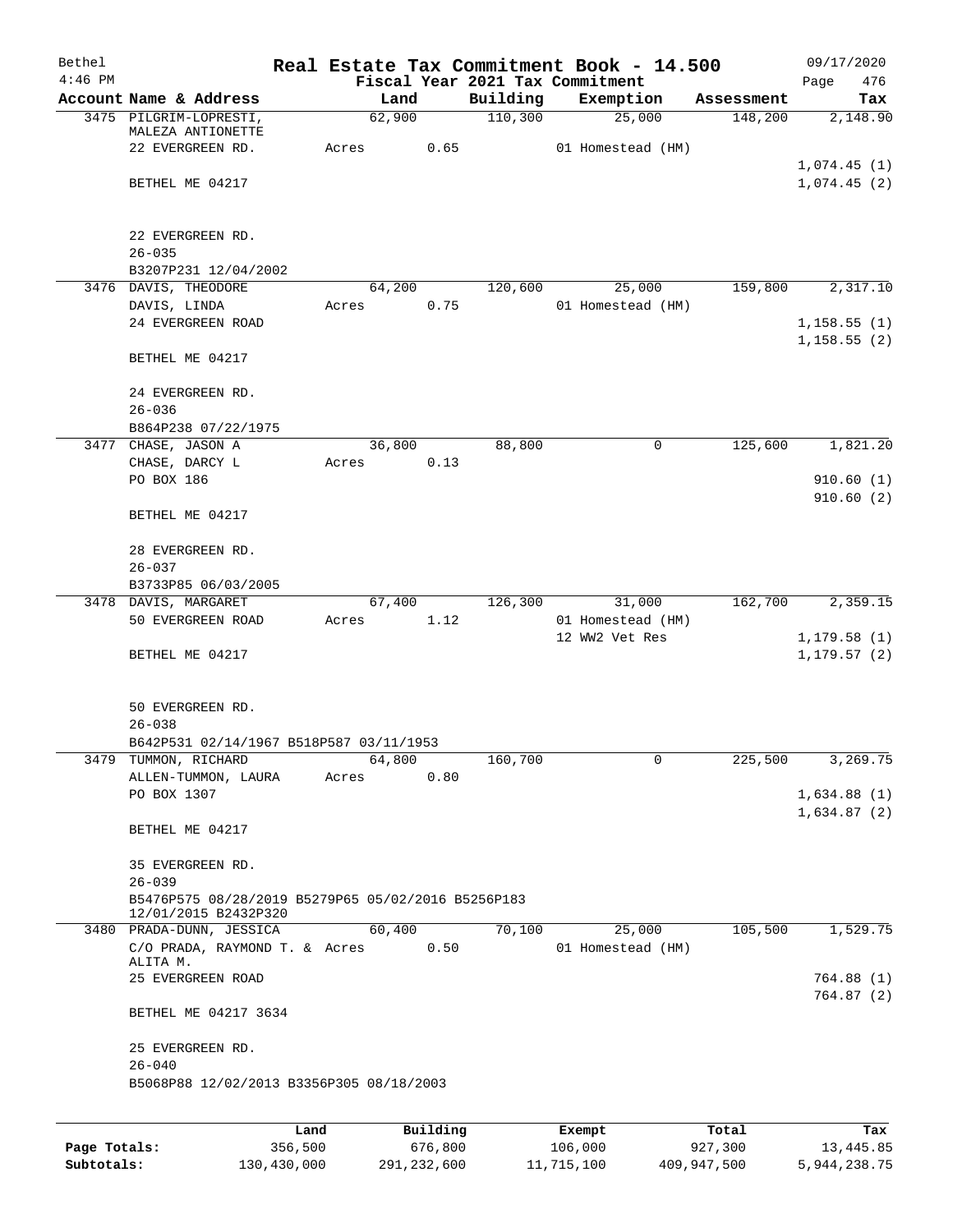| Bethel       |                                                                                        |             |       |        |             |          | Real Estate Tax Commitment Book - 14.500 |             |             | 09/17/2020                 |
|--------------|----------------------------------------------------------------------------------------|-------------|-------|--------|-------------|----------|------------------------------------------|-------------|-------------|----------------------------|
| $4:46$ PM    |                                                                                        |             |       |        |             |          | Fiscal Year 2021 Tax Commitment          |             |             | 477<br>Page                |
|              | Account Name & Address                                                                 |             |       | Land   |             | Building | Exemption                                |             | Assessment  | Tax                        |
|              | 3481 HAMEL, WILLIAM J                                                                  |             |       | 56,800 |             | 23,800   |                                          | $\mathbf 0$ | 80,600      | 1,168.70                   |
|              | HAMEL, CHRISTINA M<br>73 MAYVILLE RD                                                   |             | Acres |        | 0.33        |          |                                          |             |             | 584.35(1)                  |
|              | BETHEL ME 04217                                                                        |             |       |        |             |          |                                          |             |             | 584.35(2)                  |
|              | 15 EVERGREEN RD.<br>$26 - 041$                                                         |             |       |        |             |          |                                          |             |             |                            |
|              | B4965P258 03/18/2013 B4894P174 09/17/2012 B4788P107<br>11/08/2011 B2137P159 07/06/1994 |             |       |        |             |          |                                          |             |             |                            |
|              | 3482 NORTH, DAVID                                                                      |             |       | 56,000 |             | 165,900  |                                          | $\Omega$    | 221,900     | 3,217.55                   |
|              | PO BOX 207                                                                             |             | Acres |        | 0.30        |          |                                          |             |             |                            |
|              | CENTER CONWAY NH 03813                                                                 |             |       |        |             |          |                                          |             |             | 1,608.78(1)<br>1,608.77(2) |
|              | 28 PARADISE RD.<br>$26 - 042$                                                          |             |       |        |             |          |                                          |             |             |                            |
|              | B5380P512 11/29/2017 B4877P279 08/14/2012 B3672P129<br>02/08/2005                      |             |       |        |             |          |                                          |             |             |                            |
|              | 3483 CADDIGAN, WILLIAM                                                                 |             |       | 64,200 |             | 99,300   | 25,000                                   |             | 138,500     | 2,008.25                   |
|              | PO BOX 776                                                                             |             | Acres |        | 0.75        |          | 01 Homestead (HM)                        |             |             |                            |
|              | BETHEL ME 04217                                                                        |             |       |        |             |          |                                          |             |             | 1,004.13(1)<br>1,004.12(2) |
|              | 30 PARADISE RD.<br>$26 - 043$                                                          |             |       |        |             |          |                                          |             |             |                            |
|              | B1329P50 07/15/1985                                                                    |             |       |        |             |          |                                          |             |             |                            |
|              | 3484 DELALLA, JOHN 0. 2016                                                             |             |       | 63,600 |             | 57,800   |                                          | $\mathbf 0$ | 121,400     | 1,760.30                   |
|              | REVOCABLE TRUST                                                                        |             |       |        |             |          |                                          |             |             |                            |
|              | 50 NEWTOWN ROAD                                                                        |             | Acres |        | 0.70        |          |                                          |             |             |                            |
|              |                                                                                        |             |       |        |             |          |                                          |             |             | 880.15 (1)<br>880.15 (2)   |
|              | ACTON MA 01720 3921                                                                    |             |       |        |             |          |                                          |             |             |                            |
|              | 32 PARADISE RD.<br>$26 - 044$                                                          |             |       |        |             |          |                                          |             |             |                            |
|              | B5305P77 09/15/2016 B1974P245 01/04/1993                                               |             |       |        |             |          |                                          |             |             |                            |
| 3485         | BABCOCK WALKER FAMILY                                                                  |             |       | 45,700 |             | 62,200   |                                          | $\mathbf 0$ | 107,900     | 1,564.55                   |
|              | <b>LLC</b><br>66 NORDIC KNOLL ROAD                                                     |             | Acres |        | 0.20        |          |                                          |             |             |                            |
|              |                                                                                        |             |       |        |             |          |                                          |             |             | 782.28 (1)                 |
|              | NEWRY ME 04261                                                                         |             |       |        |             |          |                                          |             |             | 782.27 (2)                 |
|              | 38 PARADISE RD.                                                                        |             |       |        |             |          |                                          |             |             |                            |
|              | $26 - 045$                                                                             |             |       |        |             |          |                                          |             |             |                            |
|              | B4642P87 10/05/2010                                                                    |             |       |        |             |          |                                          |             |             |                            |
|              | 3486 NUTTING-BAILEY, WENDY L                                                           |             |       | 69,700 |             | 115,700  | 25,000                                   |             | 160,400     | 2,325.80                   |
|              | LIBBY, PETER                                                                           |             | Acres |        | 2.00        |          | 01 Homestead (HM)                        |             |             |                            |
|              | 44 PARADISE ROAD                                                                       |             |       |        |             |          |                                          |             |             | 1,162.90(1)                |
|              | BETHEL ME 04217                                                                        |             |       |        |             |          |                                          |             |             | 1,162.90(2)                |
|              | 44 PARADISE RD.<br>$26 - 046$                                                          |             |       |        |             |          |                                          |             |             |                            |
|              | B5463P887 05/29/2019 B3910P194 03/29/2006                                              |             |       |        |             |          |                                          |             |             |                            |
|              |                                                                                        | Land        |       |        | Building    |          | Exempt                                   |             | Total       | Tax                        |
| Page Totals: |                                                                                        | 356,000     |       |        | 524,700     |          | 50,000                                   |             | 830,700     | 12,045.15                  |
| Subtotals:   |                                                                                        | 130,786,000 |       |        | 291,757,300 |          | 11,765,100                               |             | 410,778,200 | 5,956,283.90               |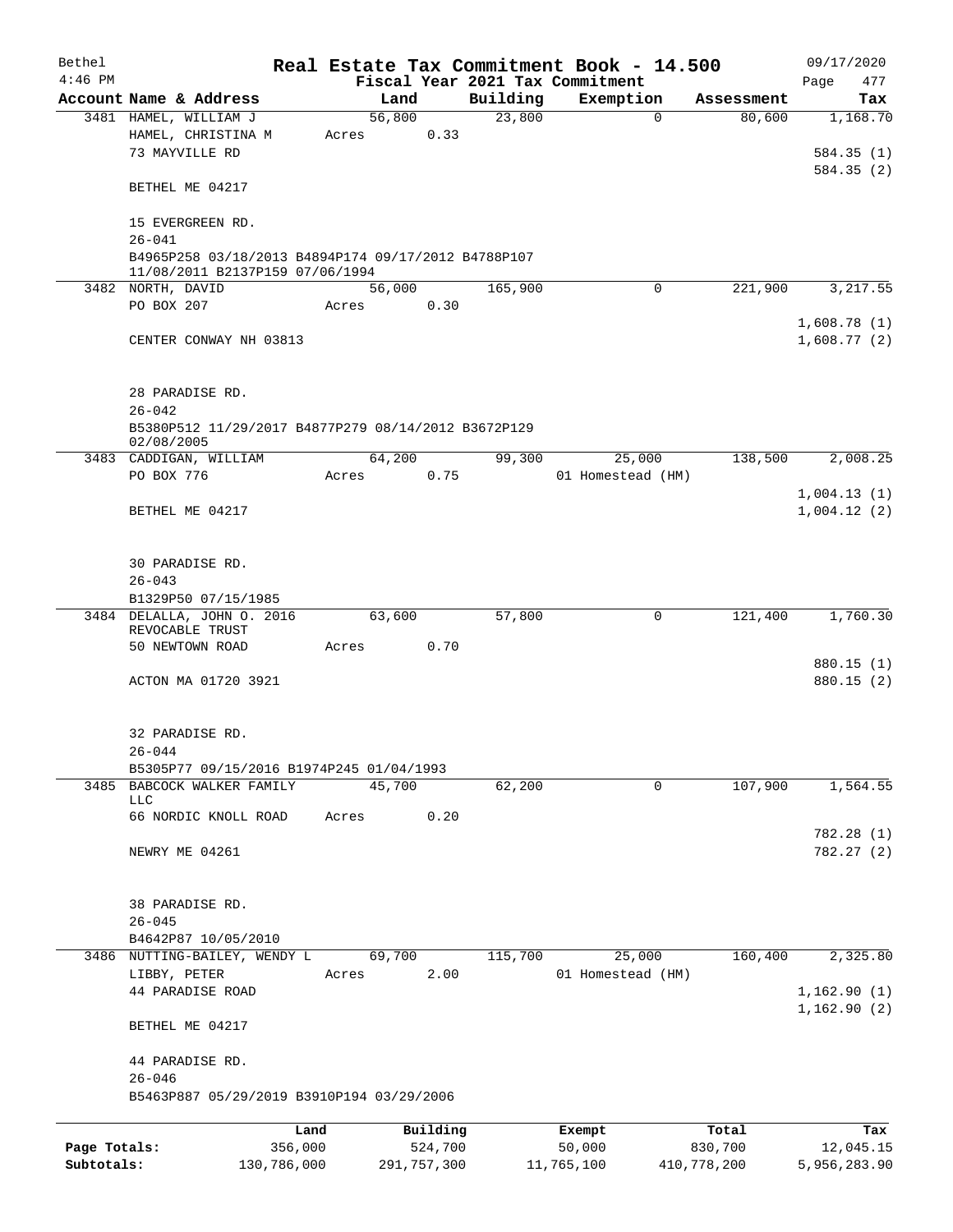| Bethel       |                                                                   |       |                |                     | Real Estate Tax Commitment Book - 14.500 |                       | 09/17/2020               |
|--------------|-------------------------------------------------------------------|-------|----------------|---------------------|------------------------------------------|-----------------------|--------------------------|
| $4:46$ PM    | Account Name & Address                                            |       |                |                     | Fiscal Year 2021 Tax Commitment          |                       | Page<br>478              |
|              | 3487 NEW AUBURN PROPERTIES                                        |       | Land<br>56,200 | Building<br>107,600 | Exemption<br>$\mathbf 0$                 | Assessment<br>163,800 | Tax<br>2,375.10          |
|              | PO BOX 194                                                        | Acres | 0.31           |                     |                                          |                       |                          |
|              |                                                                   |       |                |                     |                                          |                       | 1,187.55(1)              |
|              | RAYMOND ME 04071                                                  |       |                |                     |                                          |                       | 1,187.55(2)              |
|              | 48 PARADISE RD.                                                   |       |                |                     |                                          |                       |                          |
|              | $26 - 047$                                                        |       |                |                     |                                          |                       |                          |
|              | B5505P443 02/01/2020 B3436P272 12/09/2003<br>4610 BERGERON, JOHN  |       | 53,100         | $\Omega$            | 0                                        | 53,100                | 769.95                   |
|              | PEARL, PEARL, KAREN                                               | Acres | 0.27           |                     |                                          |                       |                          |
|              | 245Littlejohn Road                                                |       |                |                     |                                          |                       | 384.98 (1)<br>384.97 (2) |
|              | Yarmouth ME 04096                                                 |       |                |                     |                                          |                       |                          |
|              | PARADISE ROAD<br>$26 - 047 - 001$                                 |       |                |                     |                                          |                       |                          |
|              | B5417P544 07/11/2018 B4866P313 07/16/2012 B3686P237<br>03/14/2005 |       |                |                     |                                          |                       |                          |
|              | 3488 SAHLBERG, MARILYN                                            |       | 62,100         | 97,800              | 31,000                                   | 128,900               | 1,869.05                 |
|              | TTEE THE SAHLBERG                                                 | Acres | 0.60           |                     | 01 Homestead (HM)                        |                       |                          |
|              | REV. TRUST<br>64 PARADISE RD                                      |       |                |                     | 14 WW2 Vet Non                           |                       | 934.53(1)                |
|              | BETHEL ME 04217                                                   |       |                |                     |                                          |                       | 934.52 (2)               |
|              | 64 PARADISE RD.                                                   |       |                |                     |                                          |                       |                          |
|              | $26 - 048$<br>B4985P91 05/15/2013 B2455P233 B602P275 08/16/1961   |       |                |                     |                                          |                       |                          |
|              | 3489 HALE, RICHARD A                                              |       | 67,700         | 131,900             | 31,000                                   | 168,600               | 2,444.70                 |
|              | HALE, JANINE D                                                    | Acres | 1.24           |                     | 01 Homestead (HM)                        |                       |                          |
|              | 76 PARADISE ROAD                                                  |       |                |                     | 12 WW2 Vet Res                           |                       | 1, 222.35(1)             |
|              | BETHEL ME 04217                                                   |       |                |                     |                                          |                       | 1, 222.35(2)             |
|              | 76 PARADISE RD.                                                   |       |                |                     |                                          |                       |                          |
|              | $26 - 049$                                                        |       |                |                     |                                          |                       |                          |
|              | B4359P32 10/02/2008 B3494P46 04/07/2004                           |       |                |                     |                                          |                       |                          |
| 4643         | CAMDEN, MARGERY FINLEY<br>70 PARADISE ROAD                        | Acres | 64,300<br>0.76 | 153,200             | 25,000<br>01 Homestead (HM)              | 192,500               | 2,791.25                 |
|              |                                                                   |       |                |                     |                                          |                       | 1,395.63(1)              |
|              | BETHEL ME 04217                                                   |       |                |                     |                                          |                       | 1,395.62(2)              |
|              | 70 PARADISE ROAD                                                  |       |                |                     |                                          |                       |                          |
|              | $26 - 049 - 001$                                                  |       |                |                     |                                          |                       |                          |
|              | B5159P23 09/12/2014 B5150P339 08/21/2014 B3785P313                |       |                |                     |                                          |                       |                          |
|              | 08/19/2005                                                        |       |                |                     |                                          |                       |                          |
|              | 3490 PETITE ABODE PROPERTIES<br>PO BOX 1943                       | Acres | 59,500<br>0.45 | 165,600             | 0                                        | 225,100               | 3,263.95                 |
|              |                                                                   |       |                |                     |                                          |                       | 1,631.98(1)              |
|              | BETHEL ME 04217                                                   |       |                |                     |                                          |                       | 1,631.97(2)              |
|              | 14 EDEN LANE                                                      |       |                |                     |                                          |                       |                          |
|              | $26 - 050$                                                        |       |                |                     |                                          |                       |                          |
|              | B5445P17 12/10/2018 B5396P426 03/09/2018 B1225P284<br>09/19/1983  |       |                |                     |                                          |                       |                          |
|              | Land                                                              |       | Building       |                     | Exempt                                   | Total                 | Tax                      |
| Page Totals: | 362,900                                                           |       | 656,100        |                     | 87,000                                   | 932,000               | 13,514.00                |
| Subtotals:   | 131, 148, 900                                                     |       | 292, 413, 400  |                     | 11,852,100                               | 411,710,200           | 5,969,797.90             |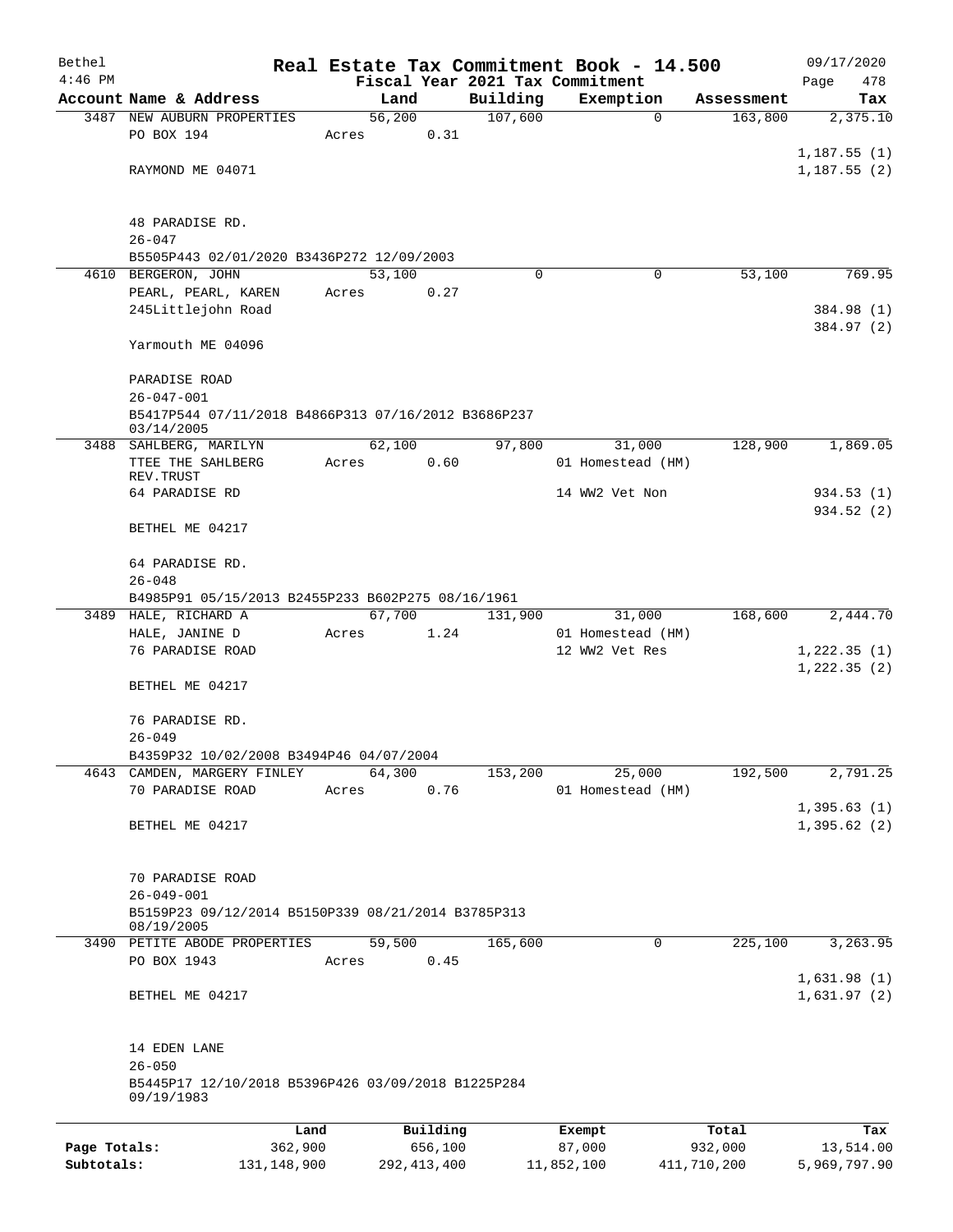| Bethel    |                                                                   |       |        |      |          | Real Estate Tax Commitment Book - 14.500 |            |      | 09/17/2020   |
|-----------|-------------------------------------------------------------------|-------|--------|------|----------|------------------------------------------|------------|------|--------------|
| $4:46$ PM |                                                                   |       |        |      |          | Fiscal Year 2021 Tax Commitment          |            | Page | 479          |
|           | Account Name & Address                                            |       | Land   |      | Building | Exemption                                | Assessment |      | Tax          |
|           | 3491 ANGEVINE, GEORGE A                                           |       | 68,100 |      | 100,700  | $\Omega$                                 | 168,800    |      | 2,447.60     |
|           | ANGEVINE, CHERYL C                                                | Acres |        | 1.40 |          |                                          |            |      |              |
|           | PO BOX 533                                                        |       |        |      |          |                                          |            |      | 1,223.80(1)  |
|           |                                                                   |       |        |      |          |                                          |            |      | 1, 223.80(2) |
|           | BETHEL ME 04217                                                   |       |        |      |          |                                          |            |      |              |
|           |                                                                   |       |        |      |          |                                          |            |      |              |
|           | 24 EDEN LANE                                                      |       |        |      |          |                                          |            |      |              |
|           | $26 - 051$                                                        |       |        |      |          |                                          |            |      |              |
|           | B4808P229 01/23/2012 B3725P159 05/17/2005 B1406P223<br>04/14/1986 |       |        |      |          |                                          |            |      |              |
|           | 3492 ANGEVINE, GEORGE                                             |       | 68,100 |      | 174,500  | 31,000                                   | 211,600    |      | 3,068.20     |
|           | PO BOX 533                                                        | Acres |        | 1.40 |          | 01 Homestead (HM)                        |            |      |              |
|           |                                                                   |       |        |      |          | 12 WW2 Vet Res                           |            |      | 1,534.10(1)  |
|           | BETHEL ME 04217                                                   |       |        |      |          |                                          |            |      | 1,534.10(2)  |
|           |                                                                   |       |        |      |          |                                          |            |      |              |
|           |                                                                   |       |        |      |          |                                          |            |      |              |
|           | 26 EDEN LANE                                                      |       |        |      |          |                                          |            |      |              |
|           | $26 - 051 - 001$                                                  |       |        |      |          |                                          |            |      |              |
|           | B1421P263 09/23/1986                                              |       |        |      |          |                                          |            |      |              |
|           | 3493 HARRINGTON, FRANKLIN                                         |       | 62,400 |      | 80,700   | $\mathbf 0$                              | 143,100    |      | 2,074.95     |
|           | HARRINGTON, SUSIE                                                 | Acres |        | 0.62 |          |                                          |            |      |              |
|           | 740 MAYVILLE ROAD                                                 |       |        |      |          |                                          |            |      | 1,037.48(1)  |
|           |                                                                   |       |        |      |          |                                          |            |      | 1,037.47(2)  |
|           | BETHEL ME 04217                                                   |       |        |      |          |                                          |            |      |              |
|           |                                                                   |       |        |      |          |                                          |            |      |              |
|           | 23 EDEN LANE                                                      |       |        |      |          |                                          |            |      |              |
|           | $26 - 052$                                                        |       |        |      |          |                                          |            |      |              |
|           | B675P448                                                          |       |        |      |          |                                          |            |      |              |
|           | 3494 TORNBERG, ANDERS C<br>TORNBERG, MELANIE A                    |       | 67,800 | 1.30 | 110,400  | 0                                        | 178,200    |      | 2,583.90     |
|           | 19 EDEN LANE                                                      | Acres |        |      |          |                                          |            |      | 1,291.95(1)  |
|           |                                                                   |       |        |      |          |                                          |            |      | 1, 291.95(2) |
|           | BETHEL ME 04217                                                   |       |        |      |          |                                          |            |      |              |
|           |                                                                   |       |        |      |          |                                          |            |      |              |
|           | 19 EDEN LANE                                                      |       |        |      |          |                                          |            |      |              |
|           | $26 - 053$                                                        |       |        |      |          |                                          |            |      |              |
|           | B5211P148 03/03/2015 B3213P80 12/16/2002                          |       |        |      |          |                                          |            |      |              |
|           | 3495 CHASE, CHARLEEN                                              |       | 68,100 |      | 202,300  | 25,000                                   | 245,400    |      | 3,558.30     |
|           | CASEY, CASEY, CARLIE                                              | Acres |        | 1.40 |          | 01 Homestead (HM)                        |            |      |              |
|           | PO BOX 197                                                        |       |        |      |          |                                          |            |      | 1,779.15(1)  |
|           |                                                                   |       |        |      |          |                                          |            |      | 1,779.15(2)  |
|           | BETHEL ME 04217                                                   |       |        |      |          |                                          |            |      |              |
|           |                                                                   |       |        |      |          |                                          |            |      |              |
|           | 17 EDEN LANE                                                      |       |        |      |          |                                          |            |      |              |
|           | $26 - 054$                                                        |       |        |      |          |                                          |            |      |              |
|           | B5084P97 01/22/2014 B3209P342 12/09/2002                          |       |        |      |          |                                          |            |      |              |
|           | 3496 SNOW, JENNIFER A                                             |       | 67,300 |      | 134,100  | 0                                        | 201,400    |      | 2,920.30     |
|           | 15 EDEN LANE                                                      | Acres |        | 1.10 |          |                                          |            |      |              |
|           |                                                                   |       |        |      |          |                                          |            |      | 1,460.15(1)  |
|           | BETHEL ME 04217                                                   |       |        |      |          |                                          |            |      | 1,460.15(2)  |
|           |                                                                   |       |        |      |          |                                          |            |      |              |
|           |                                                                   |       |        |      |          |                                          |            |      |              |
|           | 15 EDEN LANE<br>$26 - 055$                                        |       |        |      |          |                                          |            |      |              |
|           | B5133P344 05/12/2014 B2399P38 12/23/1996                          |       |        |      |          |                                          |            |      |              |
|           |                                                                   |       |        |      |          |                                          |            |      |              |
|           |                                                                   |       |        |      |          |                                          |            |      |              |
|           |                                                                   |       |        |      |          |                                          |            |      |              |

|              | Land        | Building    | Exempt     | Total       | Tax          |
|--------------|-------------|-------------|------------|-------------|--------------|
| Page Totals: | 401,800     | 802,700     | 56,000     | 1,148,500   | 16,653.25    |
| Subtotals:   | 131,550,700 | 293,216,100 | 11,908,100 | 412,858,700 | 5,986,451.15 |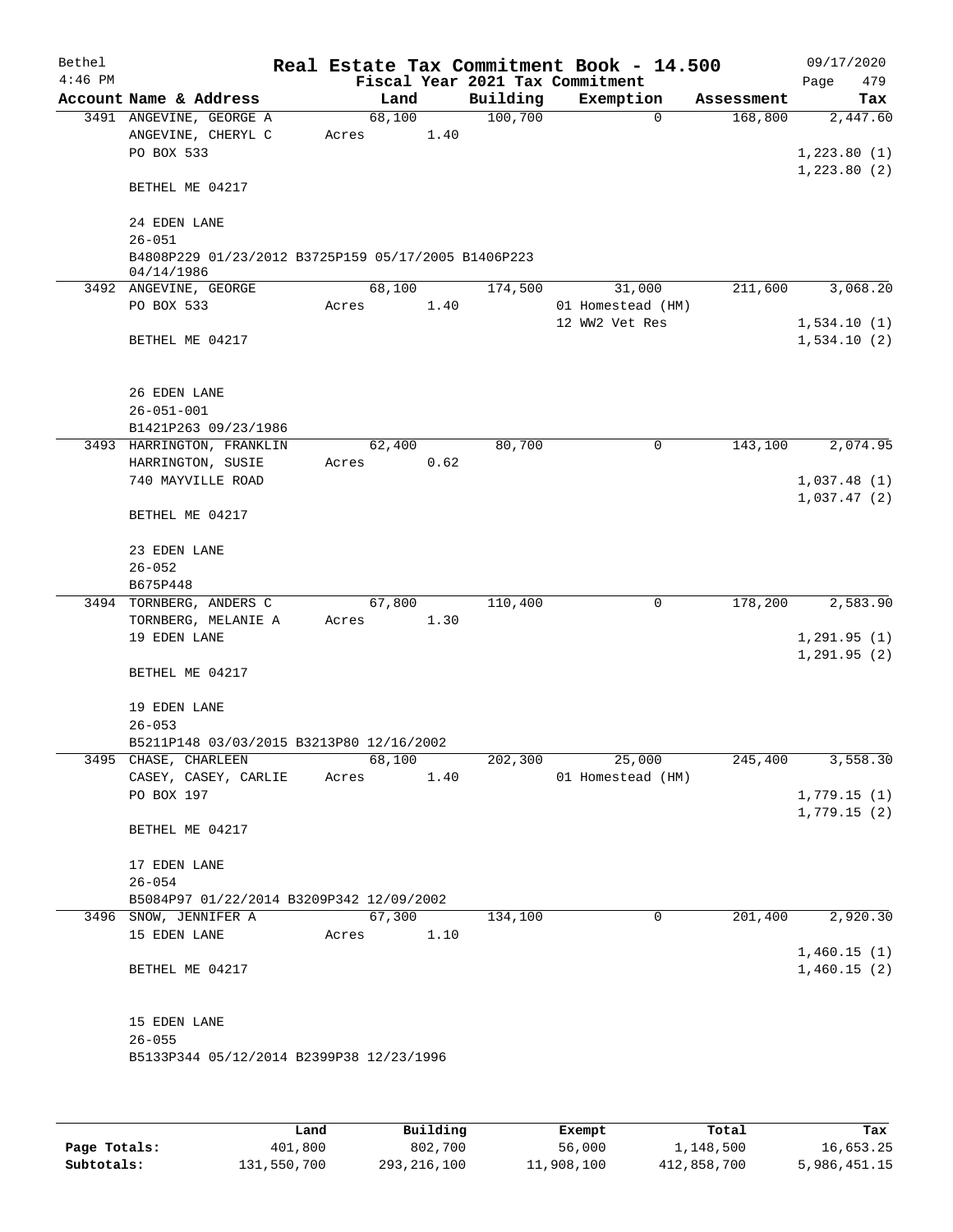| Bethel       |                                                                                       |                 |       |            |                     |                                             | Real Estate Tax Commitment Book - 14.500 |                       | 09/17/2020                 |
|--------------|---------------------------------------------------------------------------------------|-----------------|-------|------------|---------------------|---------------------------------------------|------------------------------------------|-----------------------|----------------------------|
| $4:46$ PM    | Account Name & Address                                                                |                 |       | Land       |                     | Fiscal Year 2021 Tax Commitment<br>Building | Exemption                                |                       | Page<br>480                |
|              | 3497 BERNSTEIN, ROBERT M. &                                                           |                 |       | 60,400     |                     | 106,000                                     | $\overline{0}$                           | Assessment<br>166,400 | Tax<br>2,412.80            |
|              | HAMMOND, DEBORAH, L.<br>30 MANTER ST                                                  |                 |       | Acres 0.50 |                     |                                             |                                          |                       | 1,206.40(1)<br>1,206.40(2) |
|              | CAPE ELIZABETH ME 04107                                                               |                 |       |            |                     |                                             |                                          |                       |                            |
|              | 11 EDEN LANE<br>$26 - 056$                                                            |                 |       |            |                     |                                             |                                          |                       |                            |
|              | B4844P92 05/09/2012 B4811P178 01/31/2012                                              |                 |       |            |                     |                                             |                                          |                       |                            |
|              | 3498 BERNSTEIN, ROBERT M. &                                                           |                 |       | 2,300      |                     | $\Omega$                                    | 0                                        | 2,300                 | 33.35                      |
|              | HAMMOND, DEBORAH, L. Acres<br>30 MANTER ST                                            |                 |       |            | 0.05                |                                             |                                          |                       | 16.68(1)<br>16.67(2)       |
|              | CAPE ELIZABETH ME 04107                                                               |                 |       |            |                     |                                             |                                          |                       |                            |
|              | EDEN LANE N/S<br>$26 - 057$                                                           |                 |       |            |                     |                                             |                                          |                       |                            |
|              | B4844P92 05/04/2012                                                                   |                 |       |            |                     |                                             |                                          |                       |                            |
|              | 3499 HOEH, RICHARD C                                                                  |                 |       | 64,000     |                     | 193,200                                     | 31,000                                   | 226,200               | 3,279.90                   |
|              | HOEH, DOLORES B                                                                       |                 | Acres |            | 0.73                |                                             | 12 WW2 Vet Res                           |                       |                            |
|              | 3 EDEN LANE                                                                           |                 |       |            |                     |                                             | 01 Homestead (HM)                        |                       | 1,639.95(1)<br>1,639.95(2) |
|              | BETHEL ME 04217                                                                       |                 |       |            |                     |                                             |                                          |                       |                            |
|              | 3 EDEN LANE<br>$26 - 058$                                                             |                 |       |            |                     |                                             |                                          |                       |                            |
|              | B4564P279 03/02/2010 B4282P274 04/07/2008 B4173P319<br>08/06/2007 B3581P91 08/30/2004 |                 |       |            |                     |                                             |                                          |                       |                            |
|              | 5236 YOUNG, JULIA L                                                                   |                 |       | 57,300     |                     | 193,200                                     | 25,000                                   | 225,500               | 3,269.75                   |
|              | PO BOX 603                                                                            |                 | Acres |            | 0.35                |                                             | 01 Homestead (HM)                        |                       | 1,634.88(1)                |
|              | BETHEL ME 04217                                                                       |                 |       |            |                     |                                             |                                          |                       | 1,634.87(2)                |
|              | 6 EDEN LN                                                                             |                 |       |            |                     |                                             |                                          |                       |                            |
|              | $26 - 059$                                                                            |                 |       |            |                     |                                             |                                          |                       |                            |
|              | B4896P110 09/12/2012 B4885P283 08/31/2012 B4571P338<br>03/31/2010                     |                 |       |            |                     |                                             |                                          |                       |                            |
|              | 3500 BARIBEAU, ROBERT W                                                               |                 |       | 67,000     |                     | 21,000                                      | 0                                        | 88,000                | 1,276.00                   |
|              | HEAD, LAUREN C                                                                        |                 | Acres |            | 1.00                |                                             |                                          |                       |                            |
|              | PO BOX 690                                                                            |                 |       |            |                     |                                             |                                          |                       | 638.00(1)<br>638.00(2)     |
|              | BETHEL ME 04217                                                                       |                 |       |            |                     |                                             |                                          |                       |                            |
|              | 90 PARADISE RD                                                                        |                 |       |            |                     |                                             |                                          |                       |                            |
|              | $26 - 060$                                                                            |                 |       |            |                     |                                             |                                          |                       |                            |
|              | B4357P152 09/29/2008<br>3501 SCHWARZ, PETER H                                         |                 |       | 70,100     |                     | 283,100                                     | 25,000                                   | 328,200               | 4,758.90                   |
|              | SCHWARZ, KATHY D                                                                      |                 | Acres |            | 1.63                |                                             | 01 Homestead (HM)                        |                       |                            |
|              | 15 RIDGE RD                                                                           |                 |       |            |                     |                                             |                                          |                       | 2,379.45(1)<br>2,379.45(2) |
|              | BETHEL ME 04217                                                                       |                 |       |            |                     |                                             |                                          |                       |                            |
|              | 15 RIDGE ROAD                                                                         |                 |       |            |                     |                                             |                                          |                       |                            |
|              | $26 - 060 - 001$                                                                      |                 |       |            |                     |                                             |                                          |                       |                            |
|              | B3121P121 06/12/2002                                                                  |                 |       |            |                     |                                             |                                          |                       |                            |
|              |                                                                                       |                 |       |            |                     |                                             |                                          |                       |                            |
|              |                                                                                       |                 |       |            |                     |                                             |                                          |                       |                            |
| Page Totals: |                                                                                       | Land<br>321,100 |       |            | Building<br>796,500 |                                             | Exempt<br>81,000                         | Total<br>1,036,600    | Tax<br>15,030.70           |

**Subtotals:** 131,871,800 294,012,600 11,989,100 413,895,300 6,001,481.85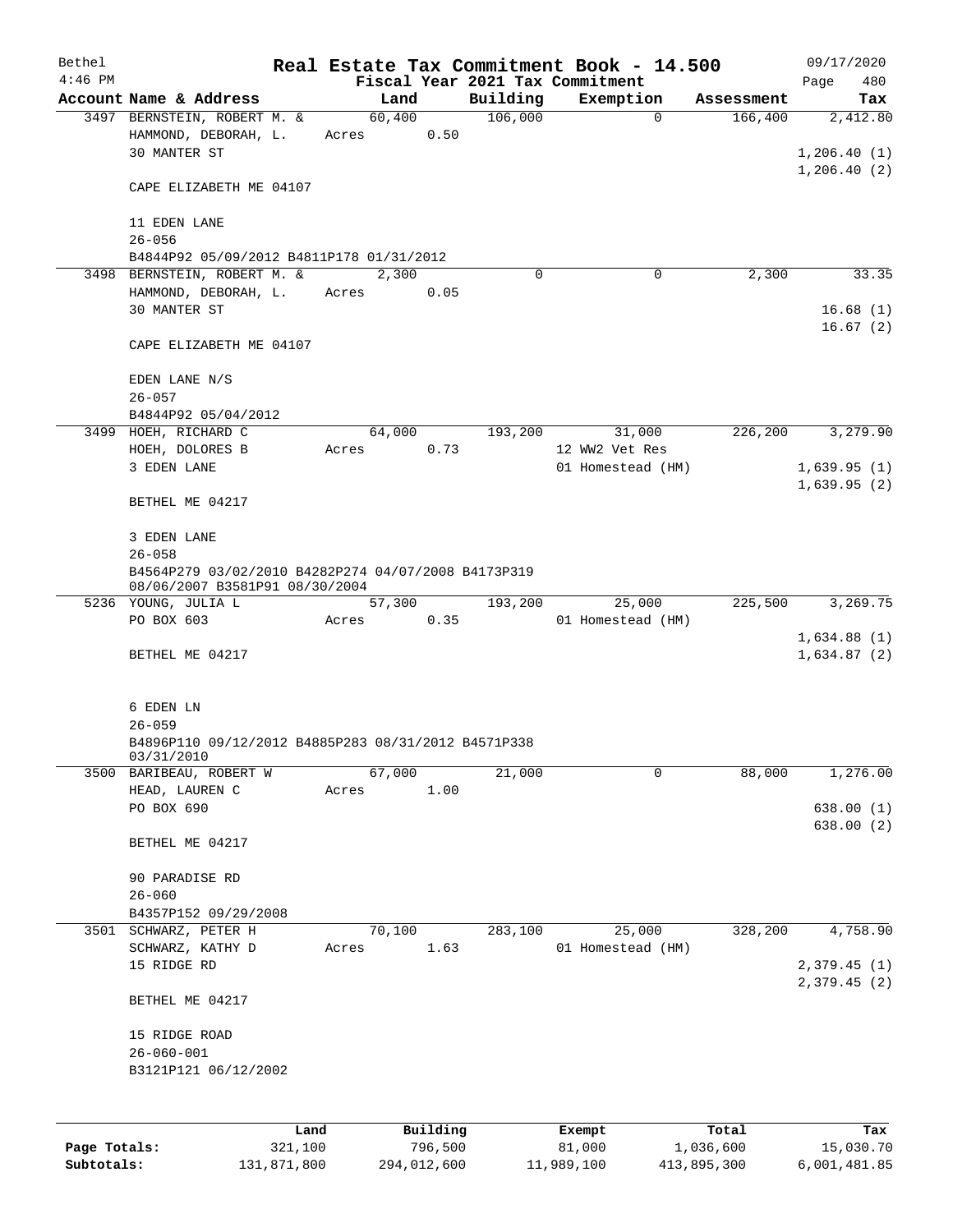| Bethel       |                                                     |       |        |               |          | Real Estate Tax Commitment Book - 14.500 |             | 09/17/2020   |
|--------------|-----------------------------------------------------|-------|--------|---------------|----------|------------------------------------------|-------------|--------------|
| $4:46$ PM    |                                                     |       |        |               |          | Fiscal Year 2021 Tax Commitment          |             | Page<br>481  |
|              | Account Name & Address                              |       | Land   |               | Building | Exemption                                | Assessment  | Tax          |
|              | 3784 JONES, DAVID ROBERT &<br>CONNELLY, ANGELA JANE | Acres | 69,400 |               | 172,800  | 25,000<br>01 Homestead (HM)              | 217,200     | 3,149.40     |
|              | PO BOX 678                                          |       |        | 1.46          |          |                                          |             | 1,574.70(1)  |
|              |                                                     |       |        |               |          |                                          |             | 1,574.70(2)  |
|              | BETHEL ME 04217                                     |       |        |               |          |                                          |             |              |
|              |                                                     |       |        |               |          |                                          |             |              |
|              | 14 RIDGE ROAD                                       |       |        |               |          |                                          |             |              |
|              | $26 - 060 - 002$                                    |       |        |               |          |                                          |             |              |
|              | B4949P189 01/31/2013 B3139P274 07/23/2002           |       |        |               |          |                                          |             |              |
|              | 3785 SMITH, ALI M                                   |       | 70,500 |               | 304,600  | 0                                        | 375,100     | 5,438.95     |
|              | THOMAS, STEVEN D                                    | Acres |        | 1.75          |          |                                          |             |              |
|              | PO BOX 768                                          |       |        |               |          |                                          |             | 2,719.48 (1) |
|              |                                                     |       |        |               |          |                                          |             | 2,719.47 (2) |
|              | BETHEL ME 04217                                     |       |        |               |          |                                          |             |              |
|              |                                                     |       |        |               |          |                                          |             |              |
|              | 20 RIDGE ROAD                                       |       |        |               |          |                                          |             |              |
|              | $26 - 060 - 003$                                    |       |        |               |          |                                          |             |              |
|              | B3325P108 06/27/2003 B3139P278                      |       |        |               |          |                                          |             |              |
|              | 3786 COE, DONNA M. REVOCABLE                        |       | 69,700 |               | 231,600  | 0                                        | 301,300     | 4,368.85     |
|              | TRUST                                               |       |        |               |          |                                          |             |              |
|              | COE, DONNA & DONALD,                                | Acres |        | 1.53          |          |                                          |             |              |
|              | TRUSTEES                                            |       |        |               |          |                                          |             |              |
|              | 28 RIDGE RD.                                        |       |        |               |          |                                          |             | 2,184.43(1)  |
|              |                                                     |       |        |               |          |                                          |             | 2,184.42(2)  |
|              | BETHEL ME 04217                                     |       |        |               |          |                                          |             |              |
|              |                                                     |       |        |               |          |                                          |             |              |
|              | 28 RIDGE RD.                                        |       |        |               |          |                                          |             |              |
|              | $26 - 060 - 004$                                    |       |        |               |          |                                          |             |              |
|              | B5123P241 06/06/2014 B4934P52 12/20/2012 B3622P27   |       |        |               |          |                                          |             |              |
|              | 11/05/2004                                          |       |        |               |          |                                          |             |              |
|              | 3787 RIGBY, MORGAN                                  |       | 67,500 |               | 355,500  | 0                                        | 423,000     | 6,133.50     |
|              | 5 SELMAN ST                                         | Acres |        | 1.06          |          |                                          |             |              |
|              |                                                     |       |        |               |          |                                          |             | 3,066.75(1)  |
|              | MARBLEHEAD MA 01945<br>2836                         |       |        |               |          |                                          |             | 3,066.75(2)  |
|              |                                                     |       |        |               |          |                                          |             |              |
|              |                                                     |       |        |               |          |                                          |             |              |
|              | 34 RIDGE ROAD                                       |       |        |               |          |                                          |             |              |
|              | $26 - 060 - 005$                                    |       |        |               |          |                                          |             |              |
|              | B4312P291 06/17/2008 B3708P83 04/29/2005            |       |        |               |          |                                          |             |              |
|              | 3788 PESA, MARTHA B.                                |       | 68,200 |               | 316,200  | 0                                        | 384,400     | 5,573.80     |
|              | PESA, JOHN F. JR.                                   | Acres |        | 1.18          |          |                                          |             |              |
|              | 39 FREEMAN DRIVE                                    |       |        |               |          |                                          |             | 2,786.90(1)  |
|              |                                                     |       |        |               |          |                                          |             | 2,786.90 (2) |
|              | PLYMOUTH MA 02360                                   |       |        |               |          |                                          |             |              |
|              |                                                     |       |        |               |          |                                          |             |              |
|              | 42 RIDGE ROAD                                       |       |        |               |          |                                          |             |              |
|              | $26 - 060 - 006$                                    |       |        |               |          |                                          |             |              |
|              | B5447P143 12/26/2018 B3378P215 09/15/2003           |       |        |               |          |                                          |             |              |
| 3789         | EKHOLM, BRUCE K                                     |       | 58,300 |               | 0        | 0                                        | 58,300      | 845.35       |
|              | EKHOLM, MARGARET T                                  | Acres |        | 1.13          |          |                                          |             |              |
|              | 15 EVANGELINE ROAD                                  |       |        |               |          |                                          |             | 422.68(1)    |
|              |                                                     |       |        |               |          |                                          |             | 422.67(2)    |
|              | FALMOUTH MA 02540                                   |       |        |               |          |                                          |             |              |
|              |                                                     |       |        |               |          |                                          |             |              |
|              | RIDGE ROAD                                          |       |        |               |          |                                          |             |              |
|              | $26 - 060 - 007$                                    |       |        |               |          |                                          |             |              |
|              | B3391P228 10/03/2003                                |       |        |               |          |                                          |             |              |
|              |                                                     |       |        |               |          |                                          |             |              |
|              | Land                                                |       |        | Building      |          | Exempt                                   | Total       | Tax          |
| Page Totals: | 403,600                                             |       |        | 1,380,700     |          | 25,000                                   | 1,759,300   | 25,509.85    |
| Subtotals:   | 132, 275, 400                                       |       |        | 295, 393, 300 |          | 12,014,100                               | 415,654,600 | 6,026,991.70 |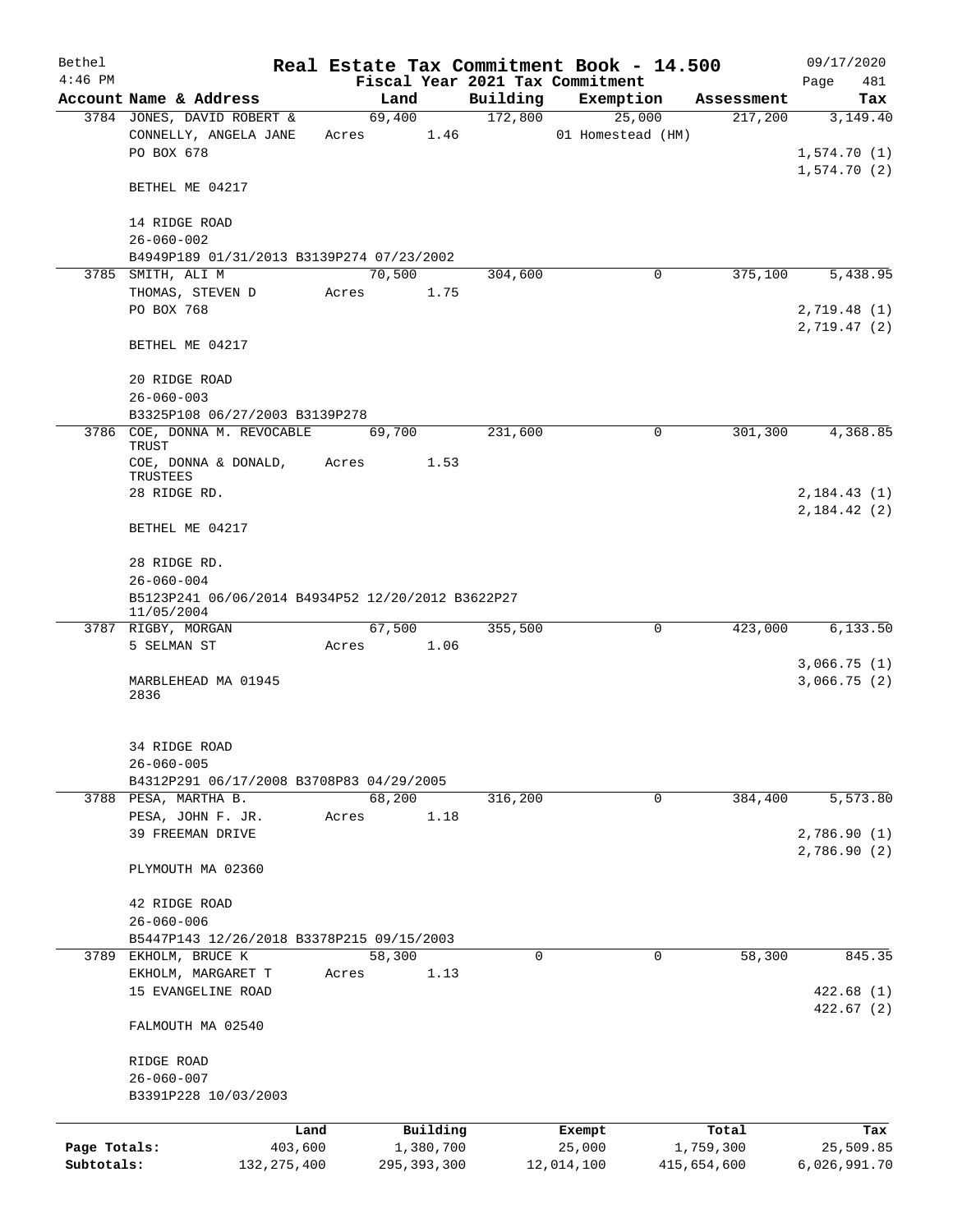| Bethel    |                                                                   |       |        |      |             | Real Estate Tax Commitment Book - 14.500 |            | 09/17/2020  |
|-----------|-------------------------------------------------------------------|-------|--------|------|-------------|------------------------------------------|------------|-------------|
| $4:46$ PM |                                                                   |       |        |      |             | Fiscal Year 2021 Tax Commitment          |            | 482<br>Page |
|           | Account Name & Address                                            |       | Land   |      | Building    | Exemption                                | Assessment | Tax         |
|           | 3790 FUCHS, HAL                                                   |       | 61,300 |      | $\mathbf 0$ | $\mathbf 0$                              | 61,300     | 888.85      |
|           | FUCHS, JANE<br>PO BOX 28                                          | Acres |        | 1.87 |             |                                          |            | 444.43 (1)  |
|           |                                                                   |       |        |      |             |                                          |            | 444.42 (2)  |
|           | FARMINGDALE NY 11735                                              |       |        |      |             |                                          |            |             |
|           | RIDGE ROAD                                                        |       |        |      |             |                                          |            |             |
|           | $26 - 060 - 008$                                                  |       |        |      |             |                                          |            |             |
|           | B3185P340 10/25/2002                                              |       |        |      |             |                                          |            |             |
|           | 3791 LAFORTE, MICHAEL K                                           |       | 68,500 |      | 166,100     | 0                                        | 234,600    | 3,401.70    |
|           | 59 RIDGE RD                                                       | Acres |        | 1.24 |             |                                          |            |             |
|           |                                                                   |       |        |      |             |                                          |            | 1,700.85(1) |
|           | BETHEL ME 04217                                                   |       |        |      |             |                                          |            | 1,700.85(2) |
|           | 59 RIDGE ROAD                                                     |       |        |      |             |                                          |            |             |
|           | $26 - 060 - 009$                                                  |       |        |      |             |                                          |            |             |
|           | B4890P216 09/07/2012 B3396P261 10/10/2003                         |       |        |      |             |                                          |            |             |
|           | 3792 MORIN, KATE B                                                |       | 67,900 |      | 219,300     | 0                                        | 287,200    | 4,164.40    |
|           | PO BOX 767                                                        | Acres |        | 1.12 |             |                                          |            |             |
|           |                                                                   |       |        |      |             |                                          |            | 2,082.20(1) |
|           | BETHEL ME 04217                                                   |       |        |      |             |                                          |            | 2,082.20(2) |
|           | 62 RIDGE ROAD                                                     |       |        |      |             |                                          |            |             |
|           | $26 - 060 - 010$                                                  |       |        |      |             |                                          |            |             |
|           | B5228P440 06/23/2015 B4094P321 02/23/2007 B3295P53<br>05/05/2003  |       |        |      |             |                                          |            |             |
|           | 3793 RIZZO, ANTHONY                                               |       | 61,600 |      | $\mathbf 0$ | $\mathbf 0$                              | 61,600     | 893.20      |
|           | PO BOX 451                                                        | Acres |        | 1.96 |             |                                          |            |             |
|           |                                                                   |       |        |      |             |                                          |            | 446.60(1)   |
|           | SEABROOK NH 03874                                                 |       |        |      |             |                                          |            | 446.60(2)   |
|           |                                                                   |       |        |      |             |                                          |            |             |
|           | RIDGE ROAD                                                        |       |        |      |             |                                          |            |             |
|           | $26 - 060 - 011$                                                  |       |        |      |             |                                          |            |             |
|           | B3286P131 04/15/2003                                              |       |        |      |             |                                          |            |             |
|           | 3794 FAULDS, MICHELLE S                                           |       | 57,800 |      | 174,100     | 0                                        | 231,900    | 3,362.55    |
|           | 6 ROWE AVENUE                                                     | Acres |        | 1.03 |             |                                          |            | 1,681.28(1) |
|           | ROCKPORT ME 01966                                                 |       |        |      |             |                                          |            | 1,681.27(2) |
|           |                                                                   |       |        |      |             |                                          |            |             |
|           | 68 RIDGE ROAD<br>$26 - 060 - 012$                                 |       |        |      |             |                                          |            |             |
|           | B5453P220 02/28/2019 B5270P320 03/01/2016 B3469P113<br>02/24/2004 |       |        |      |             |                                          |            |             |
|           | 3795 ROSE, GARY W                                                 |       | 62,600 |      | $\mathbf 0$ | $\mathbf 0$                              | 62,600     | 907.70      |
|           | ROSE, NANCY A                                                     | Acres |        | 2.29 |             |                                          |            |             |
|           | 8 RIDGEWAY ROAD                                                   |       |        |      |             |                                          |            | 453.85(1)   |
|           | SCARBOROUGH ME 04074                                              |       |        |      |             |                                          |            | 453.85(2)   |
|           | RIDGE ROAD                                                        |       |        |      |             |                                          |            |             |
|           | $26 - 060 - 013$                                                  |       |        |      |             |                                          |            |             |
|           | B4066P298 12/19/2006 B3317P128 06/24/2003                         |       |        |      |             |                                          |            |             |
|           |                                                                   |       |        |      |             |                                          |            |             |
|           |                                                                   |       |        |      |             |                                          |            |             |

|              | Land        | Building    | Exempt     | Total       | Tax          |
|--------------|-------------|-------------|------------|-------------|--------------|
| Page Totals: | 379,700     | 559,500     |            | 939,200     | 13,618.40    |
| Subtotals:   | 132,655,100 | 295,952,800 | 12,014,100 | 416,593,800 | 6,040,610.10 |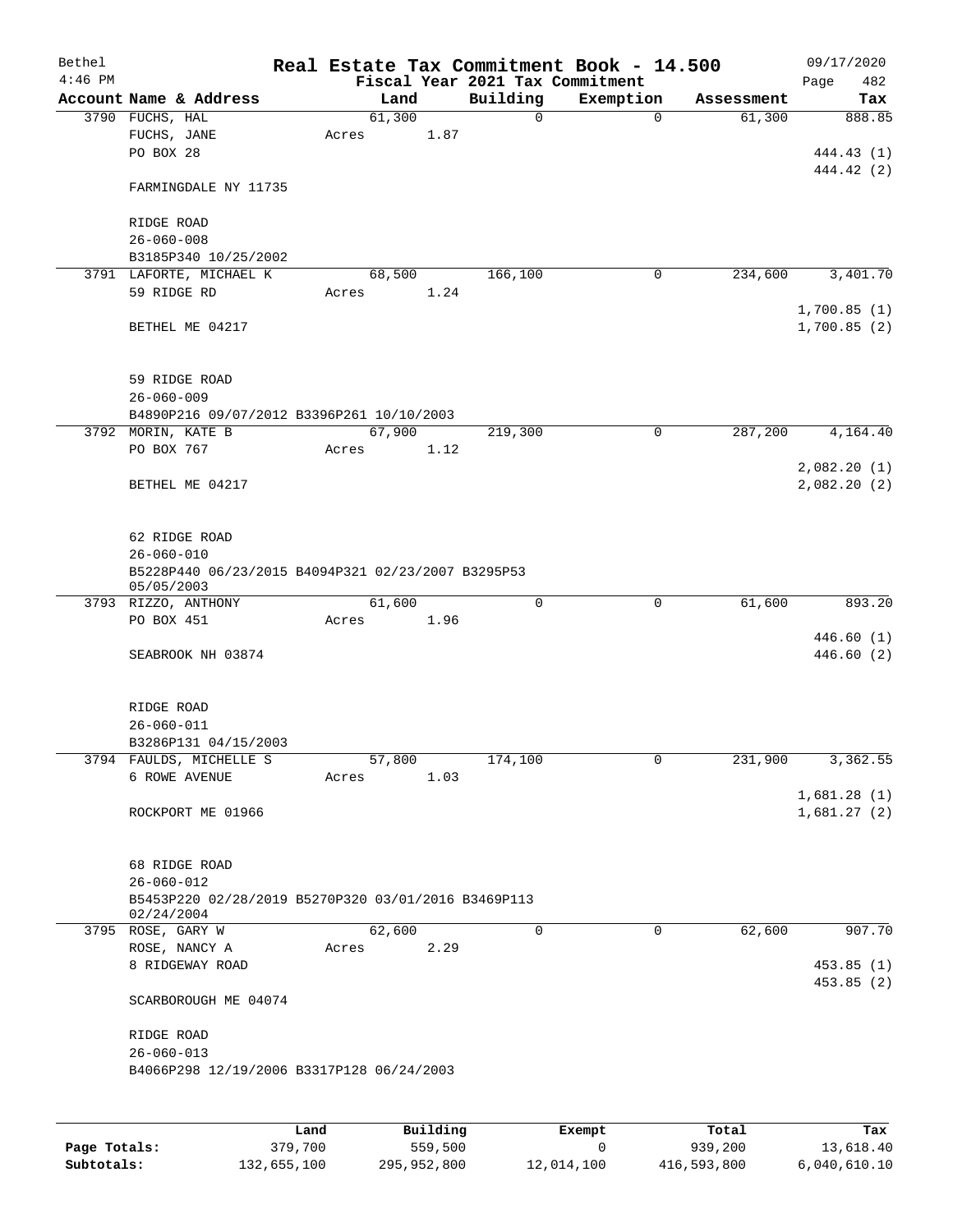| Bethel    |                                                                                       |       |                |          |                     | Real Estate Tax Commitment Book - 14.500 |                       | 09/17/2020      |
|-----------|---------------------------------------------------------------------------------------|-------|----------------|----------|---------------------|------------------------------------------|-----------------------|-----------------|
| $4:46$ PM |                                                                                       |       |                |          |                     | Fiscal Year 2021 Tax Commitment          |                       | Page<br>483     |
|           | Account Name & Address<br>3796 OTTEN, BENJAMIN J                                      |       | Land<br>79,700 |          | Building<br>241,300 | Exemption<br>$\Omega$                    | Assessment<br>321,000 | Tax<br>4,654.50 |
|           | OTTEN, KRISTIN B                                                                      | Acres |                | 0.72     |                     |                                          |                       |                 |
|           | 98 PARADISE RD                                                                        |       |                |          |                     |                                          |                       | 2,327.25(1)     |
|           |                                                                                       |       |                |          |                     |                                          |                       | 2,327.25(2)     |
|           | BETHEL ME 04217                                                                       |       |                |          |                     |                                          |                       |                 |
|           | 98 PARADISE RD                                                                        |       |                |          |                     |                                          |                       |                 |
|           | $26 - 060 - 014$                                                                      |       |                |          |                     |                                          |                       |                 |
|           | B4785P153 11/21/2011 B3836P301 11/09/2005                                             |       |                |          |                     |                                          |                       |                 |
|           | 3502 FRASER, SCOTT M. KORAL                                                           |       | 82,900         |          | 234,400             | 25,000                                   | 292,300               | 4,238.35        |
|           | L.                                                                                    |       |                |          |                     |                                          |                       |                 |
|           | PO BOX 1053                                                                           | Acres |                | 1.00     |                     | 01 Homestead (HM)                        |                       |                 |
|           |                                                                                       |       |                |          |                     |                                          |                       | 2,119.18(1)     |
|           | BETHEL ME 04217                                                                       |       |                |          |                     |                                          |                       | 2,119.17(2)     |
|           | 108 PARADISE RD.                                                                      |       |                |          |                     |                                          |                       |                 |
|           | $26 - 060 - 015$                                                                      |       |                |          |                     |                                          |                       |                 |
|           | B5315P482 11/14/2016 B4517P153 10/26/2009 B4493P214                                   |       |                |          |                     |                                          |                       |                 |
|           | 09/04/2009 B2931P38                                                                   |       |                |          |                     |                                          |                       |                 |
|           | 3503 LAMBERT, NICHOLAS B                                                              |       | 86,300         |          | 291,000             | $\mathbf 0$                              | 377,300               | 5,470.85        |
|           | LAMBERT, DARCY P                                                                      | Acres |                | 2.30     |                     |                                          |                       |                 |
|           | PO BOX 36                                                                             |       |                |          |                     |                                          |                       | 2,735.43(1)     |
|           | BETHEL ME 04217                                                                       |       |                |          |                     |                                          |                       | 2,735.42(2)     |
|           | 114 PARADISE RD.                                                                      |       |                |          |                     |                                          |                       |                 |
|           | $26 - 061$                                                                            |       |                |          |                     |                                          |                       |                 |
|           | B5048P34 10/08/2013 B3109P56 05/15/2007                                               |       |                |          |                     |                                          |                       |                 |
|           | 3504 PARKER, KEVIN                                                                    | Acres | 89,100         | 3.34     | 257,400             | 25,000<br>01 Homestead (HM)              | 321,500               | 4,661.75        |
|           | PARKER, SUSAN<br>P.O. BOX 1187                                                        |       |                |          |                     |                                          |                       | 2,330.88(1)     |
|           |                                                                                       |       |                |          |                     |                                          |                       | 2,330.87(2)     |
|           | BETHEL ME 04217                                                                       |       |                |          |                     |                                          |                       |                 |
|           | 116 PARADISE RD                                                                       |       |                |          |                     |                                          |                       |                 |
|           | $26 - 061 - 001$                                                                      |       |                |          |                     |                                          |                       |                 |
|           | B2487P133 12/20/1997                                                                  |       |                |          |                     |                                          |                       |                 |
|           | 3505 FISHER, KURT W                                                                   |       | 79,100         |          | 151,300             | $\mathbf 0$                              | 230,400               | 3,340.80        |
|           | FISHER, CATHERINE J                                                                   | Acres |                | 0.68     |                     |                                          |                       |                 |
|           | 120 PARADISE RD                                                                       |       |                |          |                     |                                          |                       | 1,670.40(1)     |
|           | BETHEL ME 04217                                                                       |       |                |          |                     |                                          |                       | 1,670.40(2)     |
|           |                                                                                       |       |                |          |                     |                                          |                       |                 |
|           | 120 PARADISE RD.                                                                      |       |                |          |                     |                                          |                       |                 |
|           | $26 - 062$                                                                            |       |                |          |                     |                                          |                       |                 |
|           | B5207P204 02/09/2015 B4839P300 04/30/2012 B4708P310<br>04/08/2011 B614P117 02/23/1962 |       |                |          |                     |                                          |                       |                 |
|           | 3506 WEAFER, DONALD                                                                   |       | 41,700         |          | 99,700              | 0                                        | 141,400               | 2,050.30        |
|           | WEAFER, SARAH                                                                         | Acres |                | 0.31     |                     |                                          |                       |                 |
|           | 211 PARADISE RD                                                                       |       |                |          |                     |                                          |                       | 1,025.15(1)     |
|           |                                                                                       |       |                |          |                     |                                          |                       | 1,025.15(2)     |
|           | BETHEL ME 04217                                                                       |       |                |          |                     |                                          |                       |                 |
|           | 126 PARADISE RD.                                                                      |       |                |          |                     |                                          |                       |                 |
|           | $26 - 063$                                                                            |       |                |          |                     |                                          |                       |                 |
|           | B5439P90 10/26/2018 B3424P112 11/21/2003                                              |       |                |          |                     |                                          |                       |                 |
|           |                                                                                       | Land  |                | Building |                     | Exempt                                   | Total                 | Tax             |
|           |                                                                                       |       |                |          |                     |                                          |                       |                 |

|              | Land        | Building    | Exempt     | Total       | тах          |
|--------------|-------------|-------------|------------|-------------|--------------|
| Page Totals: | 458,800     | 1,275,100   | 50,000     | 1,683,900   | 24,416.55    |
| Subtotals:   | 133,113,900 | 297,227,900 | 12,064,100 | 418,277,700 | 6,065,026.65 |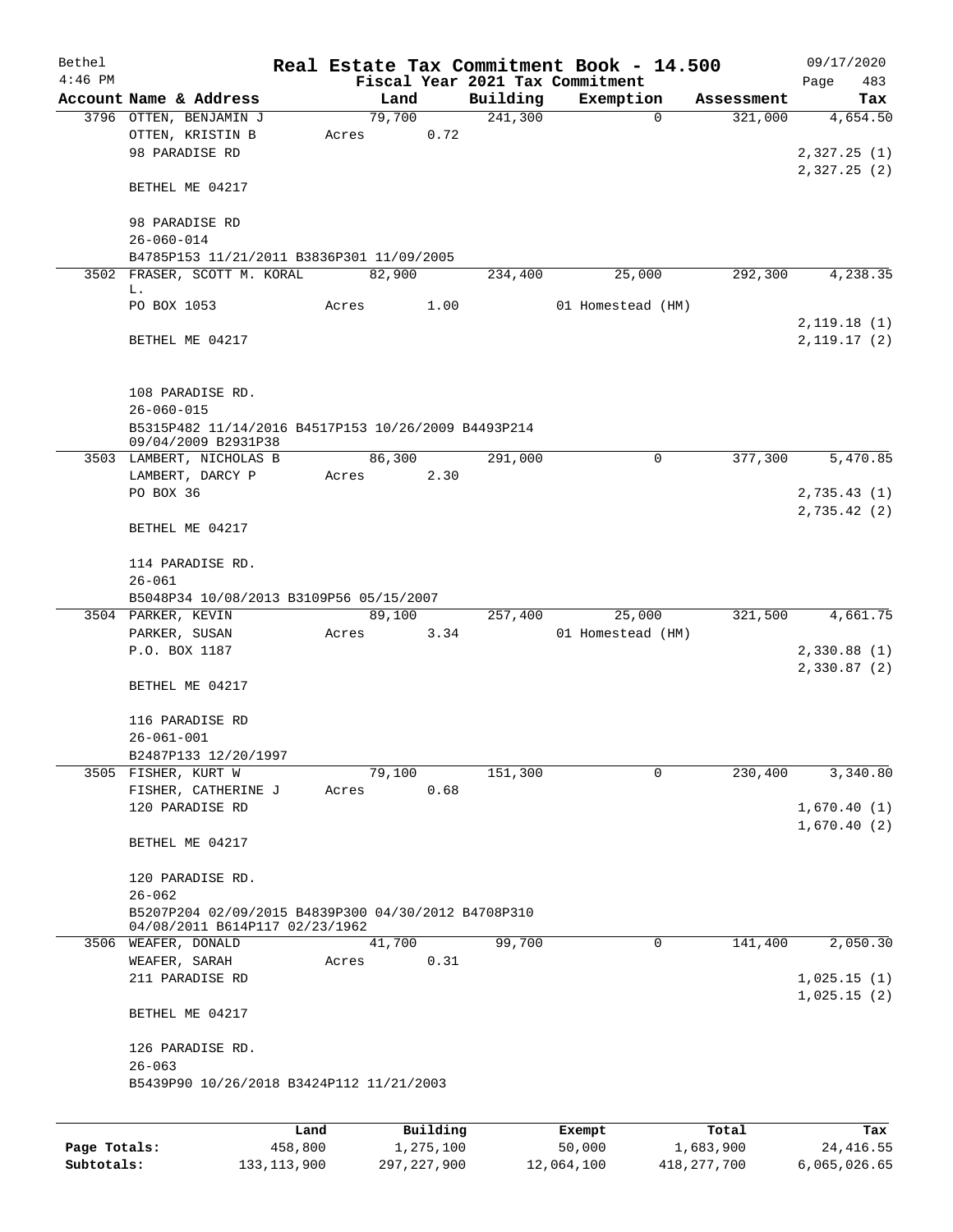| Bethel    |                                                                 |       |        |      |          | Real Estate Tax Commitment Book - 14.500 |            | 09/17/2020   |          |
|-----------|-----------------------------------------------------------------|-------|--------|------|----------|------------------------------------------|------------|--------------|----------|
| $4:46$ PM |                                                                 |       |        |      |          | Fiscal Year 2021 Tax Commitment          |            | Page         | 484      |
|           | Account Name & Address                                          |       | Land   |      | Building | Exemption                                | Assessment |              | Tax      |
|           | 3507 ILES, ROBERT, D. &                                         |       | 57,800 |      | 125, 200 | 31,000                                   | 152,000    |              | 2,204.00 |
|           | ALLIDAH, L.<br>132 PARADISE RD.                                 | Acres |        | 0.70 |          | 01 Homestead (HM)                        |            |              |          |
|           |                                                                 |       |        |      |          | 12 WW2 Vet Res                           |            | 1,102.00(1)  |          |
|           | BETHEL ME 04217                                                 |       |        |      |          |                                          |            | 1,102.00(2)  |          |
|           |                                                                 |       |        |      |          |                                          |            |              |          |
|           |                                                                 |       |        |      |          |                                          |            |              |          |
|           | 132 PARADISE RD.                                                |       |        |      |          |                                          |            |              |          |
|           | $26 - 064$                                                      |       |        |      |          |                                          |            |              |          |
|           | B4294P89 05/03/2008 B574P303<br>3508 GIBBS, DANIEL              |       | 82,900 |      | 77,800   | $\mathbf 0$                              | 160,700    |              | 2,330.15 |
|           | GIBBS, ANITA                                                    | Acres |        | 1.00 |          |                                          |            |              |          |
|           | PO BOX 391                                                      |       |        |      |          |                                          |            | 1,165.08(1)  |          |
|           |                                                                 |       |        |      |          |                                          |            | 1, 165.07(2) |          |
|           | BETHEL ME 04217                                                 |       |        |      |          |                                          |            |              |          |
|           |                                                                 |       |        |      |          |                                          |            |              |          |
|           | 138 PARADISE RD.                                                |       |        |      |          |                                          |            |              |          |
|           | $26 - 065$                                                      |       |        |      |          |                                          |            |              |          |
|           | B2570P327 06/11/1998 B2570P325 06/11/1998                       |       |        |      |          |                                          |            |              |          |
|           | 3509 MEADOWS, ELIZABETH H<br>AND                                |       | 94,500 |      | 174,400  | 25,000                                   | 243,900    |              | 3,536.55 |
|           | EASTER, EDWARD R                                                |       | Acres  | 5.40 |          | 01 Homestead (HM)                        |            |              |          |
|           | PO BOX 1114                                                     |       |        |      |          |                                          |            | 1,768.28(1)  |          |
|           |                                                                 |       |        |      |          |                                          |            | 1,768.27(2)  |          |
|           | BETHEL ME 04217                                                 |       |        |      |          |                                          |            |              |          |
|           | 146 PARADISE RD.                                                |       |        |      |          |                                          |            |              |          |
|           | $26 - 066$                                                      |       |        |      |          |                                          |            |              |          |
|           | B5369P134 B3835P42 11/03/2005                                   |       |        |      |          |                                          |            |              |          |
|           | 3510 RIGBY, PAUL J                                              |       | 76,300 |      | 66,700   | $\mathbf 0$                              | 143,000    |              | 2,073.50 |
|           | RIGBY, KIMBALL L                                                | Acres |        | 0.50 |          |                                          |            |              |          |
|           | 5 ABELL AVE                                                     |       |        |      |          |                                          |            | 1,036.75(1)  |          |
|           |                                                                 |       |        |      |          |                                          |            | 1,036.75(2)  |          |
|           | IPSWICH MA 01938                                                |       |        |      |          |                                          |            |              |          |
|           | 160 PARADISE RD                                                 |       |        |      |          |                                          |            |              |          |
|           | $26 - 066 - 001$                                                |       |        |      |          |                                          |            |              |          |
|           | B5169P12 10/06/2014 B3261P254 03/14/2003                        |       |        |      |          |                                          |            |              |          |
|           | 3511 GROSS, MURRAY &                                            |       | 86,900 |      | 381,700  | 0                                        | 468,600    |              | 6,794.70 |
|           | BARBARA, TRUSTEES                                               |       |        |      |          |                                          |            |              |          |
|           | 9 ELIOT LANE                                                    | Acres |        | 1.48 |          |                                          |            |              |          |
|           |                                                                 |       |        |      |          |                                          |            | 3,397.35(1)  |          |
|           | WESTON MA 02493                                                 |       |        |      |          |                                          |            | 3,397.35 (2) |          |
|           |                                                                 |       |        |      |          |                                          |            |              |          |
|           | 164 PARADISE RD                                                 |       |        |      |          |                                          |            |              |          |
|           | $26 - 066 - 002$                                                |       |        |      |          |                                          |            |              |          |
|           | B4960P25 03/04/2013 B4952P271 02/12/2013 B2784P72<br>01/11/2000 |       |        |      |          |                                          |            |              |          |

|              | Land        | Building    | Exempt     | Total       | Tax          |
|--------------|-------------|-------------|------------|-------------|--------------|
| Page Totals: | 398,400     | 825,800     | 56,000     | 1,168,200   | 16,938.90    |
| Subtotals:   | 133,512,300 | 298,053,700 | 12,120,100 | 419,445,900 | 6,081,965.55 |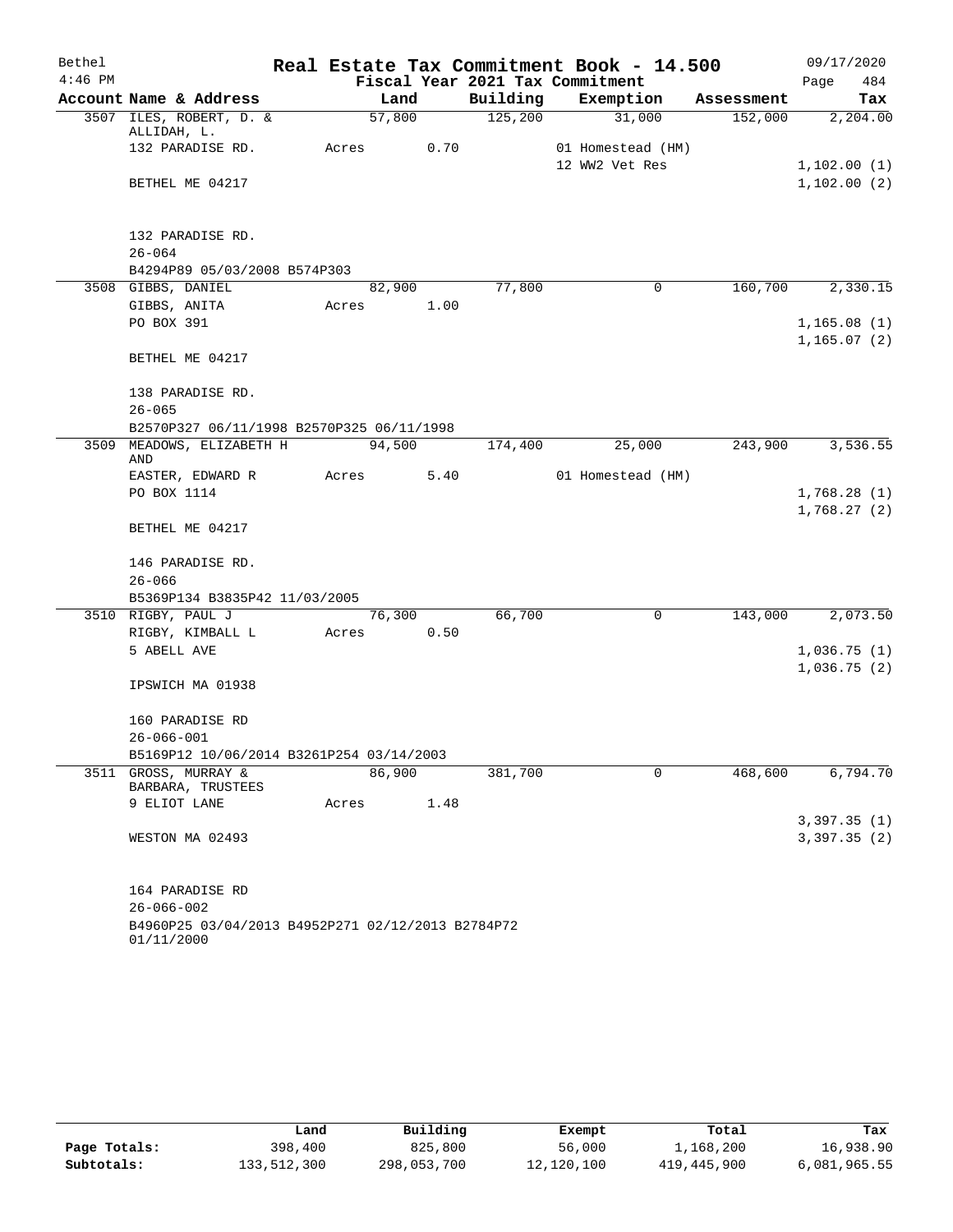| Bethel                     |                                                                         |                        |        |                        |             | Real Estate Tax Commitment Book - 14.500 |             |                          | 09/17/2020                |
|----------------------------|-------------------------------------------------------------------------|------------------------|--------|------------------------|-------------|------------------------------------------|-------------|--------------------------|---------------------------|
| $4:46$ PM                  |                                                                         |                        |        |                        |             | Fiscal Year 2021 Tax Commitment          |             |                          | Page<br>485               |
|                            | Account Name & Address                                                  |                        | Land   |                        | Building    | Exemption                                |             | Assessment               | Tax                       |
|                            | 5433 OBRIEN, CAROLYN C &<br>ROBERT E, TRUSTEES<br>OF THE CAROLYN OBRIEN | Acres                  | 73,300 | 1.82                   | $\mathbf 0$ |                                          | $\mathbf 0$ | 73,300                   | 1,062.85                  |
|                            | LIVING TRUST                                                            |                        |        |                        |             |                                          |             |                          |                           |
|                            | 2879 S PONTE VEDRA BLVD                                                 |                        |        |                        |             |                                          |             |                          | 531.43(1)<br>531.42(2)    |
|                            | PONTE VEDRA FL<br>32082-4529                                            |                        |        |                        |             |                                          |             |                          |                           |
|                            | PARADISE RD.                                                            |                        |        |                        |             |                                          |             |                          |                           |
|                            | $26 - 066 - 003$                                                        |                        |        |                        |             |                                          |             |                          |                           |
|                            | B5369P134 B3835P42 11/03/2005                                           |                        |        |                        |             |                                          |             |                          |                           |
|                            | 3514 LOWE, ALAN                                                         |                        | 50,600 |                        | 65,800      | 25,000                                   |             | 91,400                   | 1,325.30                  |
|                            | LOWE, CHRISTINA                                                         | Acres                  |        | 11.50                  |             | 01 Homestead (HM)                        |             |                          |                           |
|                            | 257 VERNON STREET                                                       |                        |        |                        |             |                                          |             |                          | 662.65(1)<br>662.65(2)    |
|                            | BETHEL ME 04217                                                         |                        |        |                        |             |                                          |             |                          |                           |
|                            | 257 VERNON ST.                                                          |                        |        |                        |             |                                          |             |                          |                           |
|                            | $26 - 069$                                                              |                        |        |                        |             |                                          |             |                          |                           |
|                            | B1528P163 12/01/1987<br>3515 FOSTER, LAWRENCE S                         |                        | 47,100 |                        | 161,300     |                                          | 0           | 208,400                  | 3,021.80                  |
|                            | 27 FAIRGREEN PLACE                                                      | Acres                  |        | 3.02                   |             |                                          |             |                          |                           |
|                            |                                                                         |                        |        |                        |             |                                          |             |                          | 1,510.90(1)               |
|                            | CHESTNUT HILL MA 02467                                                  |                        |        |                        |             |                                          |             |                          | 1,510.90(2)               |
|                            | 243 VERNON ST./VISTA                                                    |                        |        |                        |             |                                          |             |                          |                           |
|                            | $26 - 070 - 001$                                                        |                        |        |                        |             |                                          |             |                          |                           |
|                            | B3181P61 10/16/2002                                                     |                        |        |                        |             |                                          |             |                          |                           |
|                            | 3516 YOUNG, VICTOR A                                                    |                        | 44,200 |                        | 66,600      |                                          | 0           | 110,800                  | 1,606.60                  |
|                            | YOUNG, MELISSA N                                                        | Acres                  |        | 1.34                   |             |                                          |             |                          |                           |
|                            | 68 ALPINE SHORES RD.                                                    |                        |        |                        |             |                                          |             |                          | 803.30(1)                 |
|                            | BRYANT POND ME 04219                                                    |                        |        |                        |             |                                          |             |                          | 803.30 (2)                |
|                            | 233 VERNON ST./VISTA                                                    |                        |        |                        |             |                                          |             |                          |                           |
|                            | $26 - 070 - 002$                                                        |                        |        |                        |             |                                          |             |                          |                           |
|                            | B3166P304                                                               |                        |        |                        |             |                                          |             |                          |                           |
| 3517                       | SAVAGE LAND<br>DEVELOPMENT, LLC                                         |                        | 44,200 |                        | 165,400     |                                          | 0           | 209,600                  | 3,039.20                  |
|                            | PO BOX 358                                                              | Acres                  |        | 1.33                   |             |                                          |             |                          |                           |
|                            |                                                                         |                        |        |                        |             |                                          |             |                          | 1,519.60(1)               |
|                            | BETHEL ME 04217                                                         |                        |        |                        |             |                                          |             |                          | 1,519.60(2)               |
|                            | 227 VERNON ST./VISTA                                                    |                        |        |                        |             |                                          |             |                          |                           |
|                            | $26 - 070 - 003$                                                        |                        |        |                        |             |                                          |             |                          |                           |
|                            | B3873P174 01/17/2006                                                    |                        |        |                        |             |                                          |             |                          |                           |
|                            | 3518 GALLANT, WAYNE                                                     |                        | 43,600 |                        | 185,700     | 31,000                                   |             | 198,300                  | 2,875.35                  |
|                            | 221 VERNON ST                                                           | Acres                  |        | 1.12                   |             | 01 Homestead (HM)                        |             |                          |                           |
|                            | NEW AUCKLAND QLD                                                        |                        |        |                        |             | 12 WW2 Vet Res                           |             |                          | 1,437.68(1)               |
|                            | BETHEL ME 04217                                                         |                        |        |                        |             |                                          |             |                          | 1,437.67(2)               |
|                            | 221 VERNON ST.                                                          |                        |        |                        |             |                                          |             |                          |                           |
|                            | $26 - 070 - 004$                                                        |                        |        |                        |             |                                          |             |                          |                           |
|                            | B5342P93 04/26/2017 B4337P279 08/19/2008                                |                        |        |                        |             |                                          |             |                          |                           |
|                            |                                                                         | Land                   |        | Building               |             | Exempt                                   |             | Total                    | Tax                       |
| Page Totals:<br>Subtotals: |                                                                         | 303,000<br>133,815,300 |        | 644,800<br>298,698,500 |             | 56,000<br>12,176,100                     |             | 891,800<br>420, 337, 700 | 12,931.10<br>6,094,896.65 |
|                            |                                                                         |                        |        |                        |             |                                          |             |                          |                           |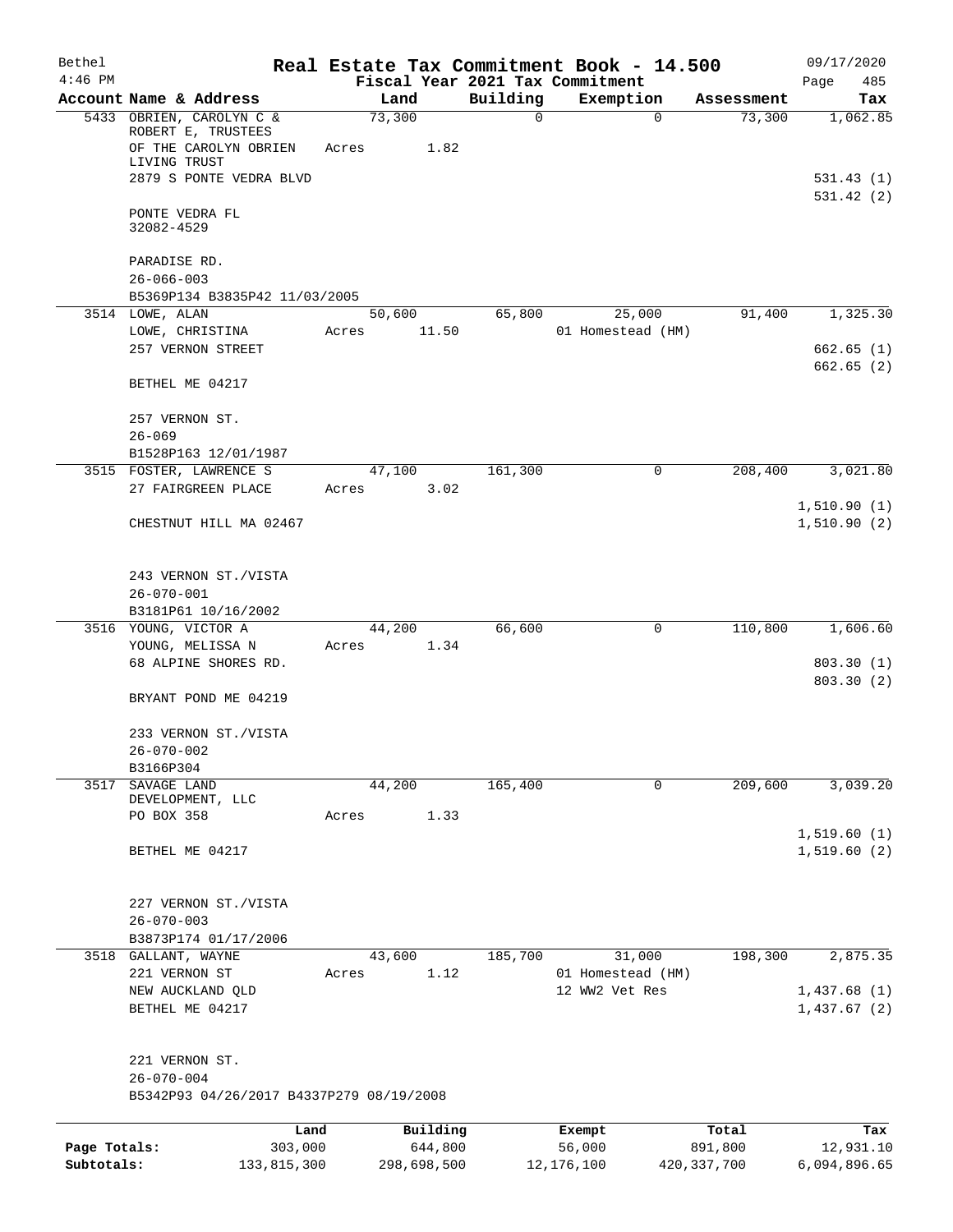| Bethel<br>$4:46$ PM |                                                                                        |                 |      | Fiscal Year 2021 Tax Commitment | Real Estate Tax Commitment Book - 14.500 |            | 09/17/2020<br>Page<br>486 |
|---------------------|----------------------------------------------------------------------------------------|-----------------|------|---------------------------------|------------------------------------------|------------|---------------------------|
|                     | Account Name & Address                                                                 |                 | Land | Building                        | Exemption                                | Assessment | Tax                       |
|                     | 3519 LUNNEY, MEAGAN A                                                                  | 42,900          |      | 96,800                          | $\mathbf 0$                              | 139,700    | 2,025.65                  |
|                     | PO BOX 681                                                                             | Acres           | 0.98 |                                 |                                          |            |                           |
|                     |                                                                                        |                 |      |                                 |                                          |            | 1,012.83(1)               |
|                     | BETHEL ME 04217                                                                        |                 |      |                                 |                                          |            | 1,012.82(2)               |
|                     | 217 VERNON ST./VISTA                                                                   |                 |      |                                 |                                          |            |                           |
|                     | $26 - 070 - 005$                                                                       |                 |      |                                 |                                          |            |                           |
|                     | B5111P102 05/05/2014 B5106P176 04/17/2014 B4810P102<br>01/26/2012 B3496P336 04/22/2004 |                 |      |                                 |                                          |            |                           |
|                     | 3520 PUGLIARES, DOMENIC                                                                | 43,300          |      | 132,800                         | $\mathbf 0$                              | 176,100    | 2,553.45                  |
|                     | PUGLIARES, SERENA                                                                      | Acres           | 1.02 |                                 |                                          |            |                           |
|                     | 140 GRANITE POINT ROAD                                                                 |                 |      |                                 |                                          |            | 1,276.73(1)               |
|                     | BIDDEFORD ME 04005                                                                     |                 |      |                                 |                                          |            | 1, 276.72(2)              |
|                     | 211 VERNON ST/VISTA                                                                    |                 |      |                                 |                                          |            |                           |
|                     | $26 - 070 - 006$                                                                       |                 |      |                                 |                                          |            |                           |
|                     | B3247P119                                                                              |                 |      |                                 |                                          |            |                           |
|                     | 3521 DICROCE, WILLIAM<br>DICROCE, KRISTIN                                              | 43,000<br>Acres | 0.99 | 160,000                         | $\mathbf 0$                              | 203,000    | 2,943.50                  |
|                     | 21 HOWE ROAD                                                                           |                 |      |                                 |                                          |            | 1,471.75(1)               |
|                     |                                                                                        |                 |      |                                 |                                          |            | 1,471.75(2)               |
|                     | COHASSET MA 02025                                                                      |                 |      |                                 |                                          |            |                           |
|                     | 207 VERNON ST./VISTA                                                                   |                 |      |                                 |                                          |            |                           |
|                     | $26 - 070 - 007$                                                                       |                 |      |                                 |                                          |            |                           |
|                     | B3462P265 02/13/2004                                                                   |                 |      |                                 |                                          |            |                           |
|                     | 3522 BOLINGER, JANE                                                                    | 42,900          |      | 162,600                         | $\mathbf 0$                              | 205,500    | 2,979.75                  |
|                     | 203 VERNON STREET                                                                      | Acres           | 0.98 |                                 |                                          |            |                           |
|                     |                                                                                        |                 |      |                                 |                                          |            | 1,489.88(1)               |
|                     | BETHEL ME 04217                                                                        |                 |      |                                 |                                          |            | 1,489.87(2)               |
|                     | 203 VERNON ST./VISTA                                                                   |                 |      |                                 |                                          |            |                           |
|                     | $26 - 070 - 008$                                                                       |                 |      |                                 |                                          |            |                           |
|                     | B5228P70 06/22/2015                                                                    |                 |      |                                 |                                          |            |                           |
|                     | 3523 BAKER, INDIA ZALTANA                                                              | 43,500          |      | 141,100                         | $\overline{0}$                           | 184,600    | 2,676.70                  |
|                     | PO BOX 1514                                                                            | Acres           | 1.10 |                                 |                                          |            | 1,338.35(1)               |
|                     | PRESQUE ISLE ME 04769                                                                  |                 |      |                                 |                                          |            | 1,338.35(2)               |
|                     |                                                                                        |                 |      |                                 |                                          |            |                           |
|                     | 197 VERNON ST./VISTA                                                                   |                 |      |                                 |                                          |            |                           |
|                     | $26 - 070 - 009$                                                                       |                 |      |                                 |                                          |            |                           |
|                     | B4831P142 03/30/2012 B3364P183 08/27/2003                                              |                 |      |                                 |                                          |            |                           |
|                     | 3524 BAUMHOFF, PATRICIA K                                                              | 38,400          |      | 23,100                          | $\mathbf 0$                              | 61,500     | 891.75                    |
|                     | 191 VERNON ST                                                                          | Acres           | 1.00 |                                 |                                          |            |                           |
|                     | BETHEL ME 04217                                                                        |                 |      |                                 |                                          |            | 445.88 (1)<br>445.87 (2)  |
|                     |                                                                                        |                 |      |                                 |                                          |            |                           |
|                     | 191 VERNON ST.                                                                         |                 |      |                                 |                                          |            |                           |
|                     | $26 - 071$                                                                             |                 |      |                                 |                                          |            |                           |
|                     | B4461P350 06/26/2009                                                                   |                 |      |                                 |                                          |            |                           |
|                     |                                                                                        |                 |      |                                 |                                          |            |                           |
|                     |                                                                                        |                 |      |                                 |                                          |            |                           |

|              | Land        | Building    | Exempt     | Total       | Tax          |
|--------------|-------------|-------------|------------|-------------|--------------|
| Page Totals: | 254,000     | 716,400     |            | 970,400     | 14,070.80    |
| Subtotals:   | 134,069,300 | 299,414,900 | 12,176,100 | 421,308,100 | 6,108,967.45 |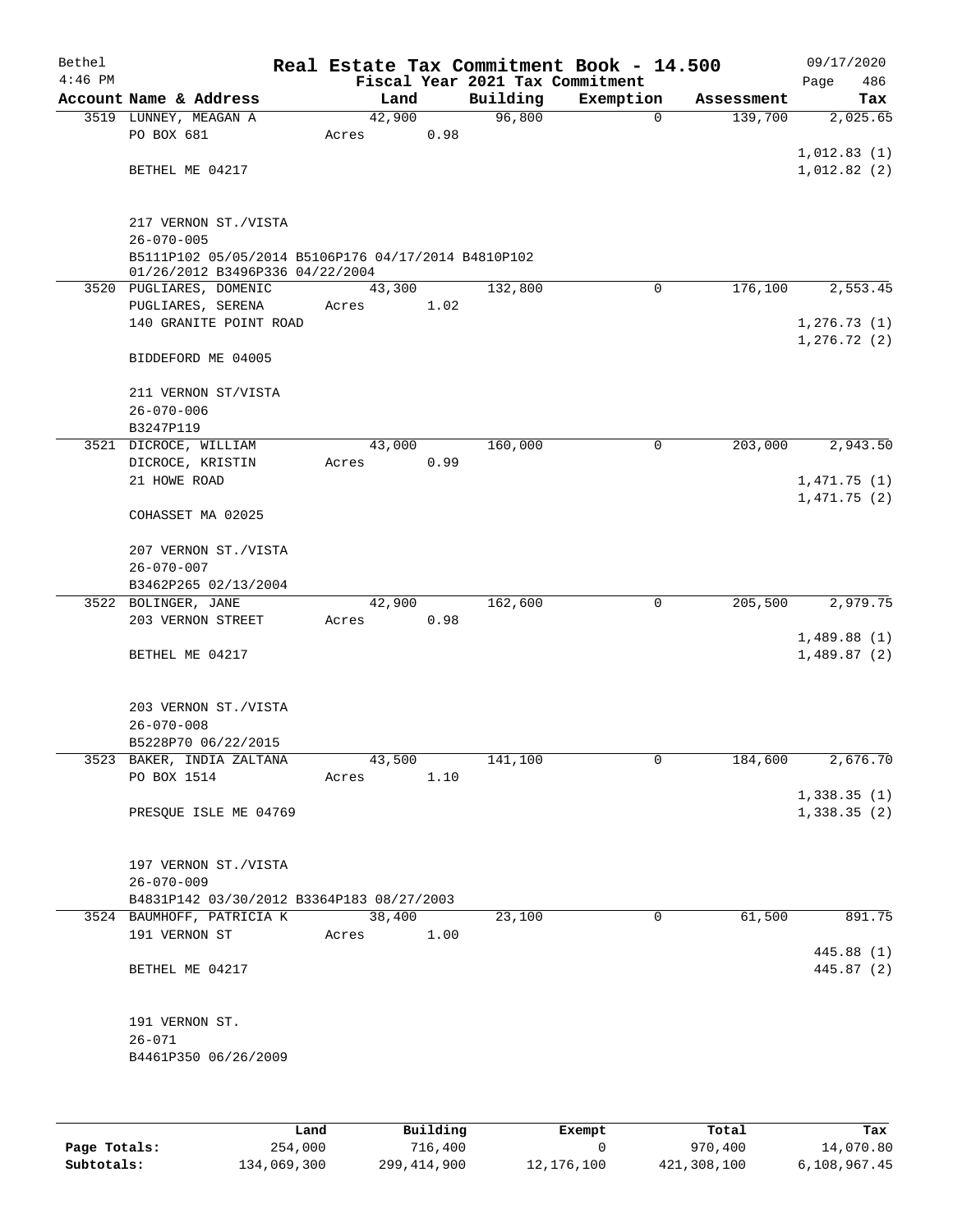| Bethel<br>$4:46$ PM |                              |        |      |          | Real Estate Tax Commitment Book - 14.500<br>Fiscal Year 2021 Tax Commitment |            | 09/17/2020<br>487<br>Page    |
|---------------------|------------------------------|--------|------|----------|-----------------------------------------------------------------------------|------------|------------------------------|
|                     | Account Name & Address       | Land   |      | Building | Exemption                                                                   | Assessment | Tax                          |
|                     | 3525 CROSS, STEPHEN L        | 31,200 |      | 90,000   | 25,000                                                                      | 96,200     | 1,394.90                     |
|                     | 183 VERNON STREET            | Acres  | 0.56 |          | 01 Homestead (HM)                                                           |            |                              |
|                     |                              |        |      |          |                                                                             |            | 697.45(1)                    |
|                     | BETHEL ME 04217              |        |      |          |                                                                             |            | 697.45(2)                    |
|                     | 183 VERNON ST.               |        |      |          |                                                                             |            |                              |
|                     | $26 - 072$                   |        |      |          |                                                                             |            |                              |
|                     | B4207P181 10/03/2007 B757P71 |        |      |          |                                                                             |            |                              |
|                     | 3526 GOULD, ROBERT C JR      | 28,800 |      | 98,400   | 25,000                                                                      | 102,200    | 1,481.90                     |
|                     | GOULD, JUDY A                | Acres  | 1.00 |          | 01 Homestead (HM)                                                           |            |                              |
|                     | 173 VERNON ST.               |        |      |          |                                                                             |            | 740.95(1)<br>740.95(2)       |
|                     | BETHEL ME 04217              |        |      |          |                                                                             |            |                              |
|                     | 173 VERNON ST.               |        |      |          |                                                                             |            |                              |
|                     | $26 - 073$                   |        |      |          |                                                                             |            |                              |
|                     | B2542P64 11/12/1997          |        |      |          |                                                                             |            |                              |
|                     | 3527 CLOUGH, BONITA          | 24,700 |      | 0        | 0                                                                           | 24,700     | 358.15                       |
|                     | 161 VERNON STREET            | Acres  | 3.85 |          |                                                                             |            |                              |
|                     |                              |        |      |          |                                                                             |            | 179.08(1)                    |
|                     | BETHEL ME 04217              |        |      |          |                                                                             |            | 179.07(2)                    |
|                     | VERNON ST W/S                |        |      |          |                                                                             |            |                              |
|                     | $26 - 074$                   |        |      |          |                                                                             |            |                              |
|                     | B2542P63                     |        |      |          |                                                                             |            |                              |
|                     | 3528 CLOUGH, MELISSA         | 41,300 |      | 79,100   | $\mathbf 0$                                                                 | 120,400    | 1,745.80                     |
|                     | 23 MASON ST APT 16           | Acres  | 2.65 |          |                                                                             |            | 872.90 (1)                   |
|                     | BETHEL ME 04217              |        |      |          |                                                                             |            | 872.90 (2)                   |
|                     | 165 VERNON STREET            |        |      |          |                                                                             |            |                              |
|                     | $26 - 074 - 001$             |        |      |          |                                                                             |            |                              |
|                     | B3746P23 06/23/2005          |        |      |          |                                                                             |            |                              |
|                     | 3529 CLOUGH, BONITA          | 42,200 |      | 110,100  | 25,000                                                                      | 127,300    | 1,845.85                     |
|                     | 161 VERNON STREET            | Acres  | 3.50 |          | 01 Homestead (HM)                                                           |            |                              |
|                     |                              |        |      |          |                                                                             |            | 922.93(1)                    |
|                     | BETHEL ME 04217              |        |      |          |                                                                             |            | 922.92(2)                    |
|                     | 161 VERNON ST.               |        |      |          |                                                                             |            |                              |
|                     | $26 - 075$                   |        |      |          |                                                                             |            |                              |
|                     | 3530 ANGEVINE, BRENT C       | 57,000 |      | 134,200  | 25,000                                                                      | 166, 200   | 2,409.90                     |
|                     | ANGEVINE, LORI R             | Acres  | 2.00 |          | 01 Homestead (HM)                                                           |            |                              |
|                     | 49 EVERGREEN ROAD            |        |      |          |                                                                             |            | 1, 204.95(1)<br>1, 204.95(2) |
|                     | BETHEL ME 04217              |        |      |          |                                                                             |            |                              |
|                     | 49 EVERGREEN RD.             |        |      |          |                                                                             |            |                              |
|                     | $26 - 076$                   |        |      |          |                                                                             |            |                              |
|                     | B3453P309 01/26/2004         |        |      |          |                                                                             |            |                              |
|                     |                              |        |      |          |                                                                             |            |                              |

|              | Land        | Building    | Exempt     | Total       | Tax          |
|--------------|-------------|-------------|------------|-------------|--------------|
| Page Totals: | 225,200     | 511,800     | 100,000    | 637,000     | 9,236.50     |
| Subtotals:   | 134,294,500 | 299,926,700 | 12,276,100 | 421,945,100 | 6,118,203.95 |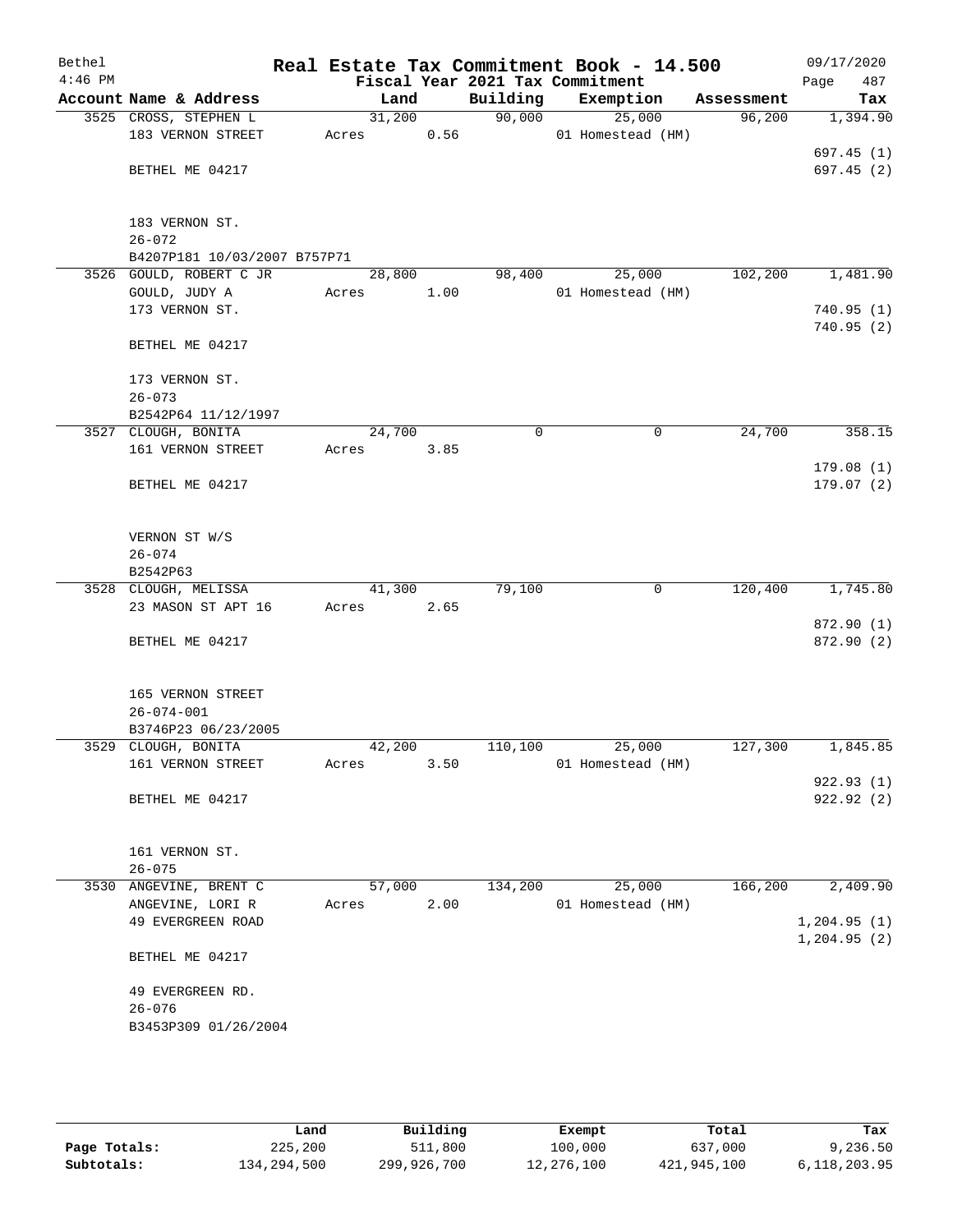| Bethel       |                                                                                                            |             | Real Estate Tax Commitment Book - 14.500                     |                                 |                          |                       | 09/17/2020               |
|--------------|------------------------------------------------------------------------------------------------------------|-------------|--------------------------------------------------------------|---------------------------------|--------------------------|-----------------------|--------------------------|
| $4:46$ PM    |                                                                                                            |             |                                                              | Fiscal Year 2021 Tax Commitment |                          |                       | Page<br>488              |
|              | Account Name & Address<br>3531 BATE, DOUGLAS                                                               |             | Land<br>33,600                                               | Building<br>102,000             | Exemption<br>$\mathbf 0$ | Assessment<br>135,600 | Tax<br>1,966.20          |
|              | BATE, ANNE                                                                                                 |             |                                                              |                                 |                          |                       |                          |
|              | 38 GILMAN LANE                                                                                             |             |                                                              |                                 |                          |                       | 983.10 (1)               |
|              |                                                                                                            |             |                                                              |                                 |                          |                       | 983.10 (2)               |
|              | NORTH ANDOVER MA 01845                                                                                     |             |                                                              |                                 |                          |                       |                          |
|              | 135 VERNON ST.                                                                                             |             |                                                              |                                 |                          |                       |                          |
|              | $26 - 076 - 001 - 01A$                                                                                     |             |                                                              |                                 |                          |                       |                          |
|              | B4539P315 12/17/2009 B2543P197                                                                             |             |                                                              |                                 |                          |                       |                          |
|              | 3532 LONG, JAMES J.                                                                                        |             | 33,600                                                       | 96,000                          | 0                        | 129,600               | 1,879.20                 |
|              | 42 WATUPPA RD                                                                                              |             |                                                              |                                 |                          |                       | 939.60(1)                |
|              | WESTPORT MA 02790                                                                                          |             |                                                              |                                 |                          |                       | 939.60 (2)               |
|              | 135 VERNON ST.                                                                                             |             |                                                              |                                 |                          |                       |                          |
|              | $26 - 076 - 001 - 01B$                                                                                     |             |                                                              |                                 |                          |                       |                          |
|              | B5477P184 08/30/2019 B5092P19 02/24/2014 B4734P197<br>07/07/2011 B4539P326 12/17/2009 B1756P226 09/12/1990 |             |                                                              |                                 |                          |                       |                          |
|              | 3533 PIORO, THOMAS J. & MARA<br>J., TRUSTEES                                                               |             | 33,600                                                       | 96,000                          | $\mathbf 0$              | 129,600               | 1,879.20                 |
|              | 82 ACADEMY HILL RD #2                                                                                      |             |                                                              |                                 |                          |                       |                          |
|              |                                                                                                            |             |                                                              |                                 |                          |                       | 939.60(1)                |
|              | BRIGHTON MA 02135                                                                                          |             |                                                              |                                 |                          |                       | 939.60(2)                |
|              | 135 VERNON ST.                                                                                             |             |                                                              |                                 |                          |                       |                          |
|              | $26 - 076 - 001 - 01C$                                                                                     |             |                                                              |                                 |                          |                       |                          |
|              | B4597P156 06/16/2010 B4539P337 12/17/2009 B4485P94<br>07/27/2009 B3199P296                                 |             |                                                              |                                 |                          |                       |                          |
|              | 3534 FALL, ADAM                                                                                            |             | 33,600                                                       | 96,000                          | 0                        | 129,600               | 1,879.20                 |
|              | FALL, TALBOT                                                                                               |             |                                                              |                                 |                          |                       |                          |
|              | 25 WILLOW ROAD                                                                                             |             |                                                              |                                 |                          |                       | 939.60 (1)               |
|              |                                                                                                            |             |                                                              |                                 |                          |                       | 939.60 (2)               |
|              | MARBLEHEAD MA 01945                                                                                        |             |                                                              |                                 |                          |                       |                          |
|              | 135 VERNON ST.                                                                                             |             |                                                              |                                 |                          |                       |                          |
|              | $26 - 076 - 001 - 01D$                                                                                     |             |                                                              |                                 |                          |                       |                          |
|              | B5407P312 05/11/2018 B5277P305 04/19/2016 B4726P113                                                        |             |                                                              |                                 |                          |                       |                          |
|              | 3535 GAJDA, THOMAS J                                                                                       |             | 06/10/2011 B4540P1 12/17/2009 B2892P335 12/08/2000<br>33,600 | 96,000                          | 0                        | 129,600               | 1,879.20                 |
|              | GAJDA, SARAH R                                                                                             |             |                                                              |                                 |                          |                       |                          |
|              | 10 RICKER CIRCLE                                                                                           |             |                                                              |                                 |                          |                       | 939.60(1)                |
|              |                                                                                                            |             |                                                              |                                 |                          |                       | 939.60(2)                |
|              | SOUTH HAMILTON MA 01982                                                                                    |             |                                                              |                                 |                          |                       |                          |
|              | 135 VERNON ST.                                                                                             |             |                                                              |                                 |                          |                       |                          |
|              | 26-076-001-01E                                                                                             |             |                                                              |                                 |                          |                       |                          |
|              | B4908P38 10/16/2012 B4540P12 12/17/2009 B3025P238<br>11/06/2001                                            |             |                                                              |                                 |                          |                       |                          |
|              | 3536 LISTER, GEORGE                                                                                        |             | 33,600                                                       | 102,000                         | 0                        | 135,600               | 1,966.20                 |
|              | LISTER, VIRGINIA                                                                                           |             |                                                              |                                 |                          |                       |                          |
|              | 3560 MARIANNA PLACE                                                                                        |             |                                                              |                                 |                          |                       | 983.10 (1)<br>983.10 (2) |
|              | THE VILLAGES FL 32163                                                                                      |             |                                                              |                                 |                          |                       |                          |
|              | 135 VERNON ST.                                                                                             |             |                                                              |                                 |                          |                       |                          |
|              | 26-076-001-01F                                                                                             |             |                                                              |                                 |                          |                       |                          |
|              | B5437P203 10/18/2018 B3657P207 01/05/2005                                                                  |             |                                                              |                                 |                          |                       |                          |
|              |                                                                                                            | Land        | Building                                                     |                                 | Exempt                   | Total                 | Tax                      |
| Page Totals: |                                                                                                            | 201,600     | 588,000                                                      |                                 | 0                        | 789,600               | 11,449.20                |
| Subtotals:   |                                                                                                            | 134,496,100 | 300, 514, 700                                                |                                 | 12,276,100               | 422,734,700           | 6,129,653.15             |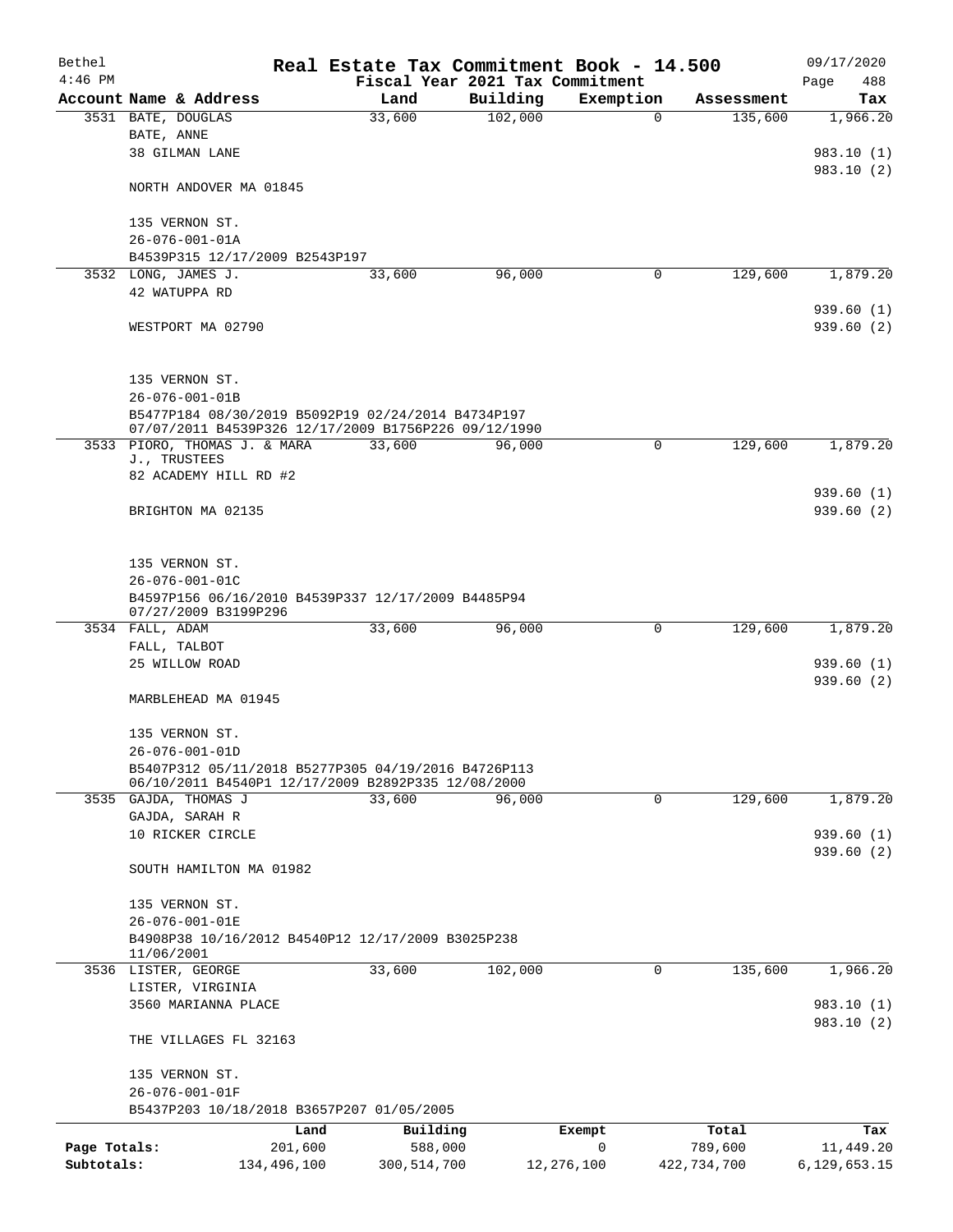| Bethel                     |                                                                   |                        | Real Estate Tax Commitment Book - 14.500 |                                 |                      |              |                          | 09/17/2020                |
|----------------------------|-------------------------------------------------------------------|------------------------|------------------------------------------|---------------------------------|----------------------|--------------|--------------------------|---------------------------|
| $4:46$ PM                  |                                                                   |                        |                                          | Fiscal Year 2021 Tax Commitment |                      |              |                          | Page<br>489               |
|                            | Account Name & Address<br>3537 MELEWSKI, EDWARD &                 |                        | Land<br>33,600                           | Building<br>88,800              | Exemption            | $\mathbf 0$  | Assessment<br>122,400    | Tax<br>1,774.80           |
|                            | HELEN & STACIE a                                                  |                        |                                          |                                 |                      |              |                          |                           |
|                            | 16 N VENETIAN WAY                                                 |                        |                                          |                                 |                      |              |                          |                           |
|                            |                                                                   |                        |                                          |                                 |                      |              |                          | 887.40 (1)                |
|                            | PORT ORANGE FL 32127                                              |                        |                                          |                                 |                      |              |                          | 887.40 (2)                |
|                            | 135 VERNON ST.                                                    |                        |                                          |                                 |                      |              |                          |                           |
|                            | $26 - 076 - 001 - 02A$                                            |                        |                                          |                                 |                      |              |                          |                           |
|                            | B5466P886 06/24/2019 B5250P443 10/26/2015 B1656P170<br>05/31/1989 |                        |                                          |                                 |                      |              |                          |                           |
|                            | 3538 WOLBARSHT, LAWRENCE B                                        |                        | 33,600                                   | 83,600                          |                      | $\mathsf{O}$ | 117,200                  | 1,699.40                  |
|                            | 3 PONDVIEW LANE                                                   |                        |                                          |                                 |                      |              |                          |                           |
|                            |                                                                   |                        |                                          |                                 |                      |              |                          | 849.70 (1)                |
|                            | MANCHESTER NH 03102                                               |                        |                                          |                                 |                      |              |                          | 849.70 (2)                |
|                            | 135 VERNON ST.                                                    |                        |                                          |                                 |                      |              |                          |                           |
|                            | $26 - 076 - 001 - 02B$                                            |                        |                                          |                                 |                      |              |                          |                           |
|                            | B2348P41 07/16/1996                                               |                        |                                          |                                 |                      |              |                          |                           |
|                            | 3539 KING, DANIEL J                                               |                        | 33,600                                   | 83,600                          | 25,000               |              | 92,200                   | 1,336.90                  |
|                            | 135 VERNON STREET, UNIT                                           |                        |                                          |                                 | 01 Homestead (HM)    |              |                          |                           |
|                            | 2C                                                                |                        |                                          |                                 |                      |              |                          | 668.45(1)                 |
|                            | BETHEL ME 04217                                                   |                        |                                          |                                 |                      |              |                          | 668.45(2)                 |
|                            |                                                                   |                        |                                          |                                 |                      |              |                          |                           |
|                            | 135 VERNON ST.                                                    |                        |                                          |                                 |                      |              |                          |                           |
|                            | $26 - 076 - 001 - 02C$                                            |                        |                                          |                                 |                      |              |                          |                           |
|                            | B5366P106 09/07/2017 B4449P278 06/02/2009 B3752P307<br>06/27/2005 |                        |                                          |                                 |                      |              |                          |                           |
|                            | 3540 HERTZ, GEORGE                                                |                        | 33,600                                   | 83,600                          |                      | 0            | 117,200                  | 1,699.40                  |
|                            | HERTZ, CAMILLA                                                    |                        |                                          |                                 |                      |              |                          |                           |
|                            | P.O. BOX 269                                                      |                        |                                          |                                 |                      |              |                          | 849.70 (1)                |
|                            |                                                                   |                        |                                          |                                 |                      |              |                          | 849.70 (2)                |
|                            | WESTWOOD MA 02090                                                 |                        |                                          |                                 |                      |              |                          |                           |
|                            | 135 VERNON ST.                                                    |                        |                                          |                                 |                      |              |                          |                           |
|                            | $26 - 076 - 001 - 02D$                                            |                        |                                          |                                 |                      |              |                          |                           |
|                            | B2086P84 01/10/1994                                               |                        |                                          |                                 |                      |              |                          |                           |
|                            | 3541 FRANCO, ELISSA G.                                            |                        | 33,600                                   | 83,600                          |                      | 0            | 117,200                  | 1,699.40                  |
|                            | 566 HIGH ST                                                       |                        |                                          |                                 |                      |              |                          |                           |
|                            | WESTWOOD MA 02090                                                 |                        |                                          |                                 |                      |              |                          | 849.70 (1)<br>849.70 (2)  |
|                            |                                                                   |                        |                                          |                                 |                      |              |                          |                           |
|                            | 135 VERNON ST.                                                    |                        |                                          |                                 |                      |              |                          |                           |
|                            | 26-076-001-02E                                                    |                        |                                          |                                 |                      |              |                          |                           |
|                            | B5461P483 05/07/2019 B1621P119 12/08/1988                         |                        |                                          |                                 |                      |              |                          |                           |
|                            | 3542 PARTHE, DAVID S                                              |                        | 33,600                                   | 104,700                         |                      | 0            | 138,300                  | 2,005.35                  |
|                            | CONRAD, KRISTEN, PARTHE                                           |                        |                                          |                                 |                      |              |                          |                           |
|                            | 2 SAGITTARIUS LANE                                                |                        |                                          |                                 |                      |              |                          | 1,002.68(1)               |
|                            | TOWNSEND MA 01469                                                 |                        |                                          |                                 |                      |              |                          | 1,002.67(2)               |
|                            | 135 VERNON ST.                                                    |                        |                                          |                                 |                      |              |                          |                           |
|                            | $26 - 076 - 001 - 02F$                                            |                        |                                          |                                 |                      |              |                          |                           |
|                            | B4008P253 09/13/2006 B3629P301 11/17/2004                         |                        |                                          |                                 |                      |              |                          |                           |
|                            |                                                                   | Land                   | Building                                 |                                 | Exempt               |              | Total                    | Tax                       |
| Page Totals:<br>Subtotals: |                                                                   | 201,600<br>134,697,700 | 527,900<br>301,042,600                   |                                 | 25,000<br>12,301,100 |              | 704,500<br>423, 439, 200 | 10,215.25<br>6,139,868.40 |
|                            |                                                                   |                        |                                          |                                 |                      |              |                          |                           |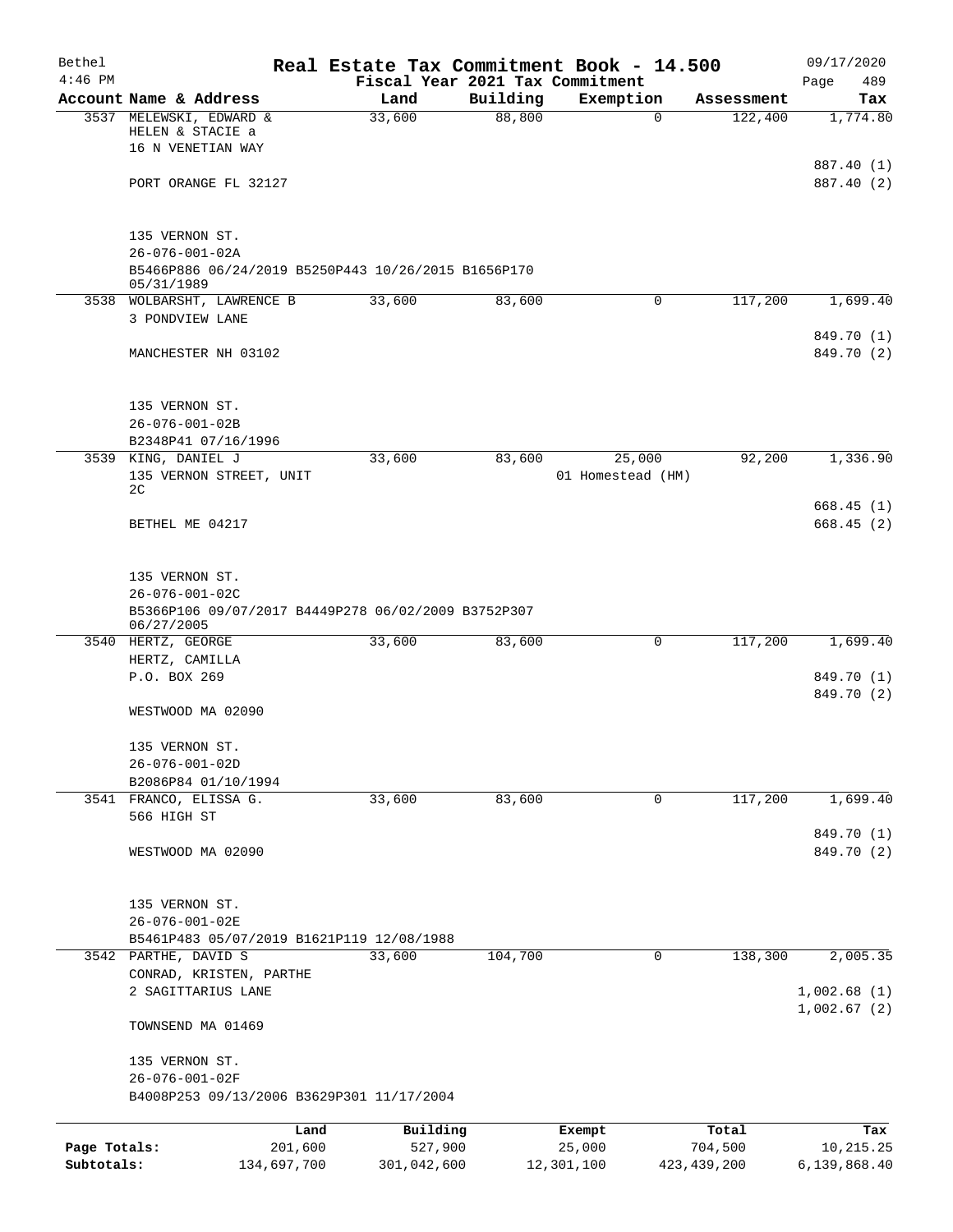| Bethel    |                                                                                                            | Real Estate Tax Commitment Book - 14.500 |                                 |             |            | 09/17/2020                 |
|-----------|------------------------------------------------------------------------------------------------------------|------------------------------------------|---------------------------------|-------------|------------|----------------------------|
| $4:46$ PM |                                                                                                            |                                          | Fiscal Year 2021 Tax Commitment |             |            | 490<br>Page                |
|           | Account Name & Address                                                                                     | Land                                     | Building                        | Exemption   | Assessment | Tax                        |
|           | 3543 DAY, THOMAS J                                                                                         | 33,600                                   | 104,700                         | $\mathbf 0$ | 138,300    | 2,005.35                   |
|           | ROGERS, CAROL J                                                                                            |                                          |                                 |             |            |                            |
|           | 245 BOXFORD STREET                                                                                         |                                          |                                 |             |            | 1,002.68(1)<br>1,002.67(2) |
|           | NORTH ANDOVER MA 01845                                                                                     |                                          |                                 |             |            |                            |
|           | 135 VERNON ST.                                                                                             |                                          |                                 |             |            |                            |
|           | $26 - 076 - 001 - 03A$                                                                                     |                                          |                                 |             |            |                            |
|           | B5390P184 01/25/2018 B5382P551 12/07/2017 B5328P463<br>01/26/2017 B5035P199 09/11/2013 B3753P11 07/06/2005 |                                          |                                 |             |            |                            |
|           | 3544 HALL, MARK                                                                                            | 33,600                                   | 98,500                          | $\Omega$    | 132,100    | 1,915.45                   |
|           | ELG, LAUREN                                                                                                |                                          |                                 |             |            |                            |
|           | PO BOX 1084                                                                                                |                                          |                                 |             |            | 957.73 (1)                 |
|           |                                                                                                            |                                          |                                 |             |            | 957.72 (2)                 |
|           | BETHEL ME 04217                                                                                            |                                          |                                 |             |            |                            |
|           | 135 VERNON ST.                                                                                             |                                          |                                 |             |            |                            |
|           | $26 - 076 - 001 - 03B$                                                                                     |                                          |                                 |             |            |                            |
|           | B5446P801 12/21/2018 B5274P601 03/30/2016 B4916P71<br>11/05/2012 B4215P256 10/29/2007 B3243P114            |                                          |                                 |             |            |                            |
|           | 3545 AUSTIN, JILL, ET AL                                                                                   | 33,600                                   | 98,500                          | 0           | 132,100    | 1,915.45                   |
|           | JILL AUSTIN, PR                                                                                            |                                          |                                 |             |            |                            |
|           | 9756 CAMBERLY CIRCLE                                                                                       |                                          |                                 |             |            | 957.73 (1)                 |
|           | ORLANDO FL 32836                                                                                           |                                          |                                 |             |            | 957.72 (2)                 |
|           | 135 VERNON ST.                                                                                             |                                          |                                 |             |            |                            |
|           | $26 - 076 - 001 - 03C$                                                                                     |                                          |                                 |             |            |                            |
|           | B5411P512 06/05/2018 B5224P269 05/29/2015 B3615P195<br>10/28/2004                                          |                                          |                                 |             |            |                            |
|           | 3546 MORTGAGE EQUITY<br>CONVERSION ASSET TRUST                                                             | 33,600                                   | 98,500                          | 0           | 132,100    | 1,915.45                   |
|           | 8950 CYPRESS WATERS                                                                                        |                                          |                                 |             |            |                            |
|           | <b>BLVD</b>                                                                                                |                                          |                                 |             |            |                            |
|           |                                                                                                            |                                          |                                 |             |            | 957.73 (1)                 |
|           | COPPELL TX 75019                                                                                           |                                          |                                 |             |            | 957.72 (2)                 |
|           |                                                                                                            |                                          |                                 |             |            |                            |
|           | 135 VERNON ST.                                                                                             |                                          |                                 |             |            |                            |
|           | $26 - 076 - 001 - 03D$                                                                                     |                                          |                                 |             |            |                            |
|           | B5473P845 08/13/2019 B4307P68 06/05/2008 B2923P77<br>03/28/2001                                            |                                          |                                 |             |            |                            |
|           | 3547 HORTON, ANDREW L                                                                                      | 33,600                                   | 98,500                          | 0           | 132,100    | 1,915.45                   |
|           | HORTON, CATHERINE B                                                                                        |                                          |                                 |             |            |                            |
|           | 51 ISLINGTON STREET,                                                                                       |                                          |                                 |             |            | 957.73 (1)                 |
|           | UNIT 504                                                                                                   |                                          |                                 |             |            | 957.72 (2)                 |
|           | PORTSMOUTH NH 03801                                                                                        |                                          |                                 |             |            |                            |
|           | 135 VERNON ST.                                                                                             |                                          |                                 |             |            |                            |
|           | $26 - 076 - 001 - 03E$                                                                                     |                                          |                                 |             |            |                            |
|           | B3871P40 12/29/2005                                                                                        |                                          |                                 |             |            |                            |
|           |                                                                                                            |                                          |                                 |             |            |                            |

|              | Land        | Building    | Exempt     | Total       | Tax          |
|--------------|-------------|-------------|------------|-------------|--------------|
| Page Totals: | 168,000     | 498,700     |            | 666,700     | 9,667.15     |
| Subtotals:   | 134,865,700 | 301,541,300 | 12,301,100 | 424,105,900 | 6,149,535.55 |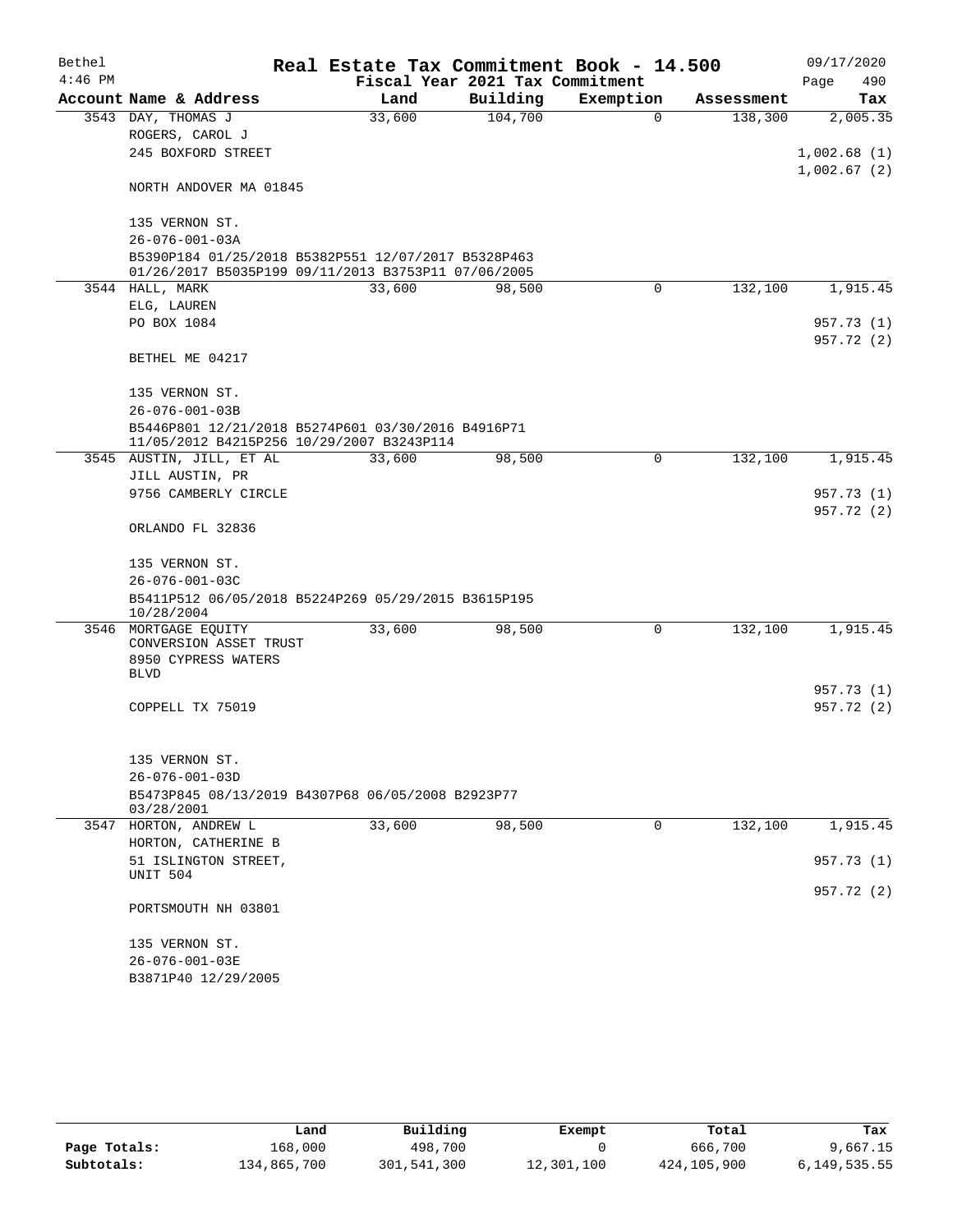| Bethel       |                                                                                      | Real Estate Tax Commitment Book - 14.500 |                                 |                          |                       | 09/17/2020      |
|--------------|--------------------------------------------------------------------------------------|------------------------------------------|---------------------------------|--------------------------|-----------------------|-----------------|
| $4:46$ PM    | Account Name & Address                                                               |                                          | Fiscal Year 2021 Tax Commitment |                          |                       | Page<br>491     |
|              | 3548 GORDON, ANDREW E                                                                | Land<br>33,600                           | Building<br>104,700             | Exemption<br>$\mathbf 0$ | Assessment<br>138,300 | Tax<br>2,005.35 |
|              | LEDOUX, LEAH L                                                                       |                                          |                                 |                          |                       |                 |
|              | 43 N HOWELLS POINT RD.                                                               |                                          |                                 |                          |                       | 1,002.68(1)     |
|              |                                                                                      |                                          |                                 |                          |                       | 1,002.67(2)     |
|              | BELLPORT NY 11713                                                                    |                                          |                                 |                          |                       |                 |
|              | 135 VERNON ST.                                                                       |                                          |                                 |                          |                       |                 |
|              | 26-076-001-03F                                                                       |                                          |                                 |                          |                       |                 |
|              | B2875P54 10/24/2000                                                                  |                                          |                                 |                          |                       |                 |
| 3549         | DAVID W. TANNHEIMER                                                                  | 33,600                                   | 98,500                          | 0                        | 132,100               | 1,915.45        |
|              | TRUST                                                                                |                                          |                                 |                          |                       |                 |
|              | PO BOX 2465                                                                          |                                          |                                 |                          |                       |                 |
|              |                                                                                      |                                          |                                 |                          |                       | 957.73 (1)      |
|              | SALEM NH 03079                                                                       |                                          |                                 |                          |                       | 957.72 (2)      |
|              |                                                                                      |                                          |                                 |                          |                       |                 |
|              |                                                                                      |                                          |                                 |                          |                       |                 |
|              | 135 VERNON ST.                                                                       |                                          |                                 |                          |                       |                 |
|              | $26 - 076 - 001 - 04A$                                                               |                                          |                                 |                          |                       |                 |
|              | B5488P886 10/28/2019 B2014P23 06/04/1993                                             |                                          |                                 |                          |                       |                 |
|              | 3550 KEAN, DAVID J.                                                                  | 33,600                                   | 98,500                          | 0                        | 132,100               | 1,915.45        |
|              | 883 FERRY STREET                                                                     |                                          |                                 |                          |                       |                 |
|              |                                                                                      |                                          |                                 |                          |                       | 957.73 (1)      |
|              | MARSHFIELD MA 02050                                                                  |                                          |                                 |                          |                       | 957.72 (2)      |
|              |                                                                                      |                                          |                                 |                          |                       |                 |
|              |                                                                                      |                                          |                                 |                          |                       |                 |
|              | 135 VERNON ST.                                                                       |                                          |                                 |                          |                       |                 |
|              | $26 - 076 - 001 - 04B$                                                               |                                          |                                 |                          |                       |                 |
|              | B5468P5 07/01/2019 B5289P430 06/29/2016 B4066P278<br>12/19/2006 B3253P256            |                                          |                                 |                          |                       |                 |
|              | 3551 KEITH, CELESTE N                                                                | 33,600                                   | 98,500                          | 0                        | 132,100               | 1,915.45        |
|              | PO BOX 832                                                                           |                                          |                                 |                          |                       |                 |
|              |                                                                                      |                                          |                                 |                          |                       | 957.73 (1)      |
|              | BETHEL ME 04217                                                                      |                                          |                                 |                          |                       | 957.72 (2)      |
|              |                                                                                      |                                          |                                 |                          |                       |                 |
|              |                                                                                      |                                          |                                 |                          |                       |                 |
|              | 135 VERNON ST.                                                                       |                                          |                                 |                          |                       |                 |
|              | $26 - 076 - 001 - 04C$                                                               |                                          |                                 |                          |                       |                 |
|              | B5328P420 01/26/2017 B4985P274 05/15/2013 B4673P259                                  |                                          |                                 |                          |                       |                 |
|              | 12/20/2010 B3796P245 09/06/2005                                                      |                                          |                                 |                          |                       |                 |
|              | 3552 ORFFER, JOHANNES RETIEF                                                         | 33,600                                   | 98,500                          | 0                        | 132,100               | 1,915.45        |
|              | 135 VERNON ST., UNIT 4D                                                              |                                          |                                 |                          |                       |                 |
|              |                                                                                      |                                          |                                 |                          |                       | 957.73 (1)      |
|              | BETHEL ME 04217                                                                      |                                          |                                 |                          |                       | 957.72 (2)      |
|              |                                                                                      |                                          |                                 |                          |                       |                 |
|              | 135 VERNON ST.                                                                       |                                          |                                 |                          |                       |                 |
|              | $26 - 076 - 001 - 04D$                                                               |                                          |                                 |                          |                       |                 |
|              | B5312P642 10/26/2016 B5258P513 12/15/2015 B3442P142                                  |                                          |                                 |                          |                       |                 |
|              | 12/22/2003                                                                           |                                          |                                 |                          |                       |                 |
|              | 3553 SHERWOOD, GRAHAM D.                                                             | 33,600                                   | 98,500                          | 0                        | 132,100               | 1,915.45        |
|              | 10 MAPLE AVENUE                                                                      |                                          |                                 |                          |                       |                 |
|              |                                                                                      |                                          |                                 |                          |                       | 957.73 (1)      |
|              | SCARBOROUGH ME 04074                                                                 |                                          |                                 |                          |                       | 957.72 (2)      |
|              |                                                                                      |                                          |                                 |                          |                       |                 |
|              |                                                                                      |                                          |                                 |                          |                       |                 |
|              | 135 VERNON ST.                                                                       |                                          |                                 |                          |                       |                 |
|              | 26-076-001-04E                                                                       |                                          |                                 |                          |                       |                 |
|              | B5428P98 08/31/2018 B5081P321 01/13/2014 B4044P296<br>11/09/2006 B3459P74 01/22/2004 |                                          |                                 |                          |                       |                 |
|              | Land                                                                                 | Building                                 |                                 | Exempt                   | Total                 | Tax             |
| Page Totals: | 201,600                                                                              | 597,200                                  |                                 | 0                        | 798,800               | 11,582.60       |
| Subtotals:   | 135,067,300                                                                          | 302,138,500                              | 12,301,100                      |                          | 424,904,700           | 6, 161, 118. 15 |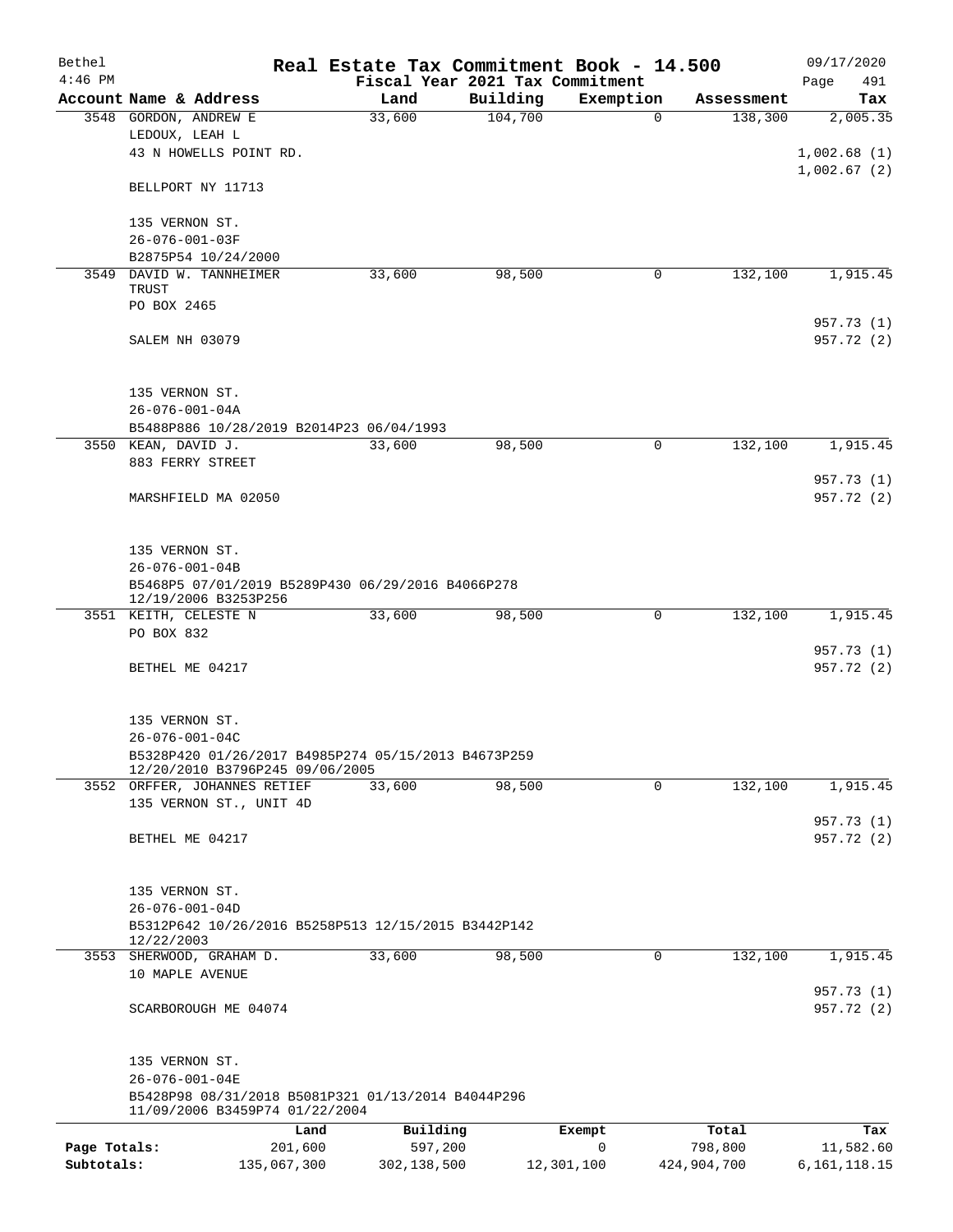| Bethel       |                                                                               | Real Estate Tax Commitment Book - 14.500 |                                 |             |                  | 09/17/2020       |
|--------------|-------------------------------------------------------------------------------|------------------------------------------|---------------------------------|-------------|------------------|------------------|
| $4:46$ PM    |                                                                               |                                          | Fiscal Year 2021 Tax Commitment |             |                  | Page<br>492      |
|              | Account Name & Address                                                        | Land                                     | Building                        | Exemption   | Assessment       | Tax              |
|              | 3554 Torrisi, Timothy J                                                       | 33,600                                   | 104,700                         | $\mathbf 0$ | 138,300          | 2,005.35         |
|              | Torrisi, Rebecca R                                                            |                                          |                                 |             |                  |                  |
|              | 73 SUNSET LANE                                                                |                                          |                                 |             |                  | 1,002.68(1)      |
|              | PORTLAND ME 04102                                                             |                                          |                                 |             |                  | 1,002.67(2)      |
|              |                                                                               |                                          |                                 |             |                  |                  |
|              | 135 VERNON ST.                                                                |                                          |                                 |             |                  |                  |
|              | $26 - 076 - 001 - 04F$<br>B5461P467 05/07/2019 B3090P32 04/02/2002            |                                          |                                 |             |                  |                  |
|              | 3555 Dery, Phillip A                                                          | 33,600                                   | 98,500                          | 0           | 132,100          | 1,915.45         |
|              | Dery, Michael J                                                               |                                          |                                 |             |                  |                  |
|              | 825 SLOUGH RD                                                                 |                                          |                                 |             |                  | 957.73 (1)       |
|              |                                                                               |                                          |                                 |             |                  | 957.72 (2)       |
|              | BREWSTER MA 02631                                                             |                                          |                                 |             |                  |                  |
|              | 135 VERNON ST.                                                                |                                          |                                 |             |                  |                  |
|              | $26 - 076 - 001 - 04G$                                                        |                                          |                                 |             |                  |                  |
|              | B5496P783 12/10/2019 B4300P92 05/21/2008 B3717P331                            |                                          |                                 |             |                  |                  |
|              | 05/06/2005                                                                    |                                          |                                 |             |                  |                  |
|              | 3556 BOVE, LOUIS GREGORY                                                      | 33,600                                   | 98,500                          | 0           | 132,100          | 1,915.45         |
|              | SACRIS, ELBA ALDEA                                                            |                                          |                                 |             |                  |                  |
|              | PO BOX 441                                                                    |                                          |                                 |             |                  | 957.73 (1)       |
|              | BETHEL ME 04217                                                               |                                          |                                 |             |                  | 957.72 (2)       |
|              |                                                                               |                                          |                                 |             |                  |                  |
|              | 135 VERNON ST.<br>$26 - 076 - 001 - 04H$                                      |                                          |                                 |             |                  |                  |
|              | B4676P348 12/29/2010 B2536P235                                                |                                          |                                 |             |                  |                  |
|              | 3557 DICARLO, STEVEN V                                                        | 33,600                                   | 104,700                         | 0           | 138,300          | 2,005.35         |
|              | SAVERIANO, JOSEPH S                                                           |                                          |                                 |             |                  |                  |
|              | 67 LOWE ST                                                                    |                                          |                                 |             |                  | 1,002.68(1)      |
|              |                                                                               |                                          |                                 |             |                  | 1,002.67(2)      |
|              | REVERE MA 02151                                                               |                                          |                                 |             |                  |                  |
|              |                                                                               |                                          |                                 |             |                  |                  |
|              | 135 VERNON ST.                                                                |                                          |                                 |             |                  |                  |
|              | $26 - 076 - 001 - 05A$<br>B5204P120 01/22/2015 B4725P316 06/09/2011 B1637P207 |                                          |                                 |             |                  |                  |
|              | 02/23/1989                                                                    |                                          |                                 |             |                  |                  |
|              | 3558 CORKERY, TIMOTHY                                                         | 33,600                                   | 98,500                          | 0           | 132,100          | 1,915.45         |
|              | 199 FAIR OAKS PARK                                                            |                                          |                                 |             |                  |                  |
|              |                                                                               |                                          |                                 |             |                  | 957.73 (1)       |
|              | NEEDHAM MA 02492 3017                                                         |                                          |                                 |             |                  | 957.72 (2)       |
|              |                                                                               |                                          |                                 |             |                  |                  |
|              | 135 VERNON ST.                                                                |                                          |                                 |             |                  |                  |
|              | $26 - 076 - 001 - 05B$<br>B4207P92 10/11/2007 B3561P15 07/12/2004             |                                          |                                 |             |                  |                  |
|              | 3559 YEAGER, SUSAN E                                                          | 33,600                                   | 98,500                          | $\mathbf 0$ | 132,100          | 1,915.45         |
|              | 353 WINTER ST.                                                                |                                          |                                 |             |                  |                  |
|              |                                                                               |                                          |                                 |             |                  | 957.73 (1)       |
|              | HANSON MA 02341                                                               |                                          |                                 |             |                  | 957.72 (2)       |
|              |                                                                               |                                          |                                 |             |                  |                  |
|              | 135 VERNON ST.                                                                |                                          |                                 |             |                  |                  |
|              | $26 - 076 - 001 - 05C$                                                        |                                          |                                 |             |                  |                  |
|              | B3160P76 09/06/2002                                                           |                                          |                                 |             |                  |                  |
|              |                                                                               |                                          |                                 |             |                  |                  |
|              |                                                                               |                                          |                                 |             |                  |                  |
| Page Totals: | Land<br>201,600                                                               | Building<br>603,400                      |                                 | Exempt<br>0 | Total<br>805,000 | Tax<br>11,672.50 |
|              |                                                                               |                                          |                                 |             |                  |                  |

**Subtotals:** 135,268,900 302,741,900 12,301,100 425,709,700 6,172,790.65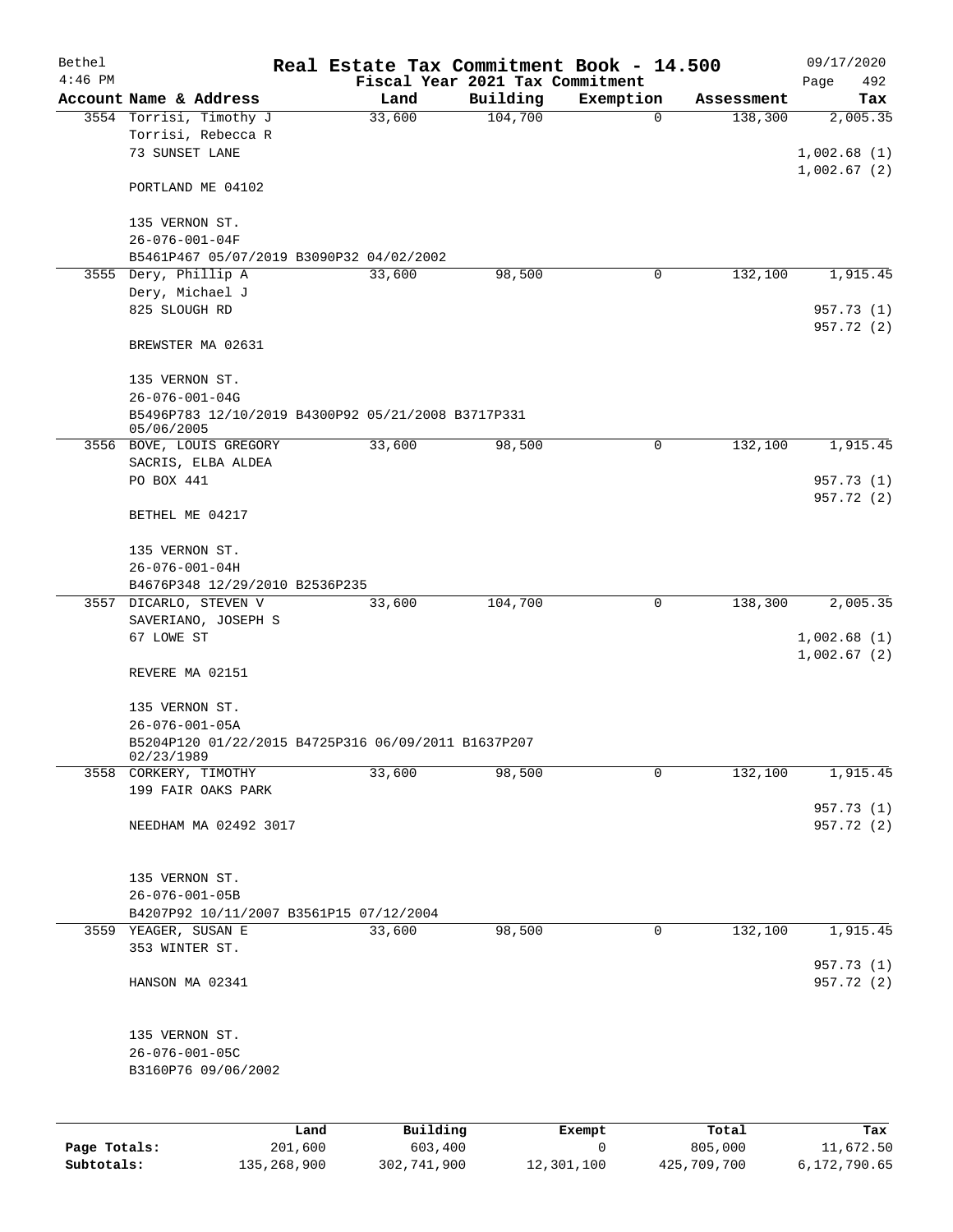| Bethel       |                                                                  | Real Estate Tax Commitment Book - 14.500           |                                 |             |                  | 09/17/2020       |  |  |  |  |
|--------------|------------------------------------------------------------------|----------------------------------------------------|---------------------------------|-------------|------------------|------------------|--|--|--|--|
| $4:46$ PM    |                                                                  |                                                    | Fiscal Year 2021 Tax Commitment |             |                  | Page<br>493      |  |  |  |  |
|              | Account Name & Address                                           | Land                                               | Building                        | Exemption   | Assessment       | Tax              |  |  |  |  |
|              | 3560 SCHNEIDER, GREGORY G                                        | 33,600                                             | 98,500                          | 0           | 132,100          | 1,915.45         |  |  |  |  |
|              | SCHNEIDER, LAURA<br>762 MAIN ST                                  |                                                    |                                 |             |                  |                  |  |  |  |  |
|              |                                                                  |                                                    |                                 |             |                  | 957.73 (1)       |  |  |  |  |
|              | BOXFORD MA 01921-1127                                            |                                                    |                                 |             |                  | 957.72 (2)       |  |  |  |  |
|              |                                                                  |                                                    |                                 |             |                  |                  |  |  |  |  |
|              | 135 VERNON ST.                                                   |                                                    |                                 |             |                  |                  |  |  |  |  |
|              | $26 - 076 - 001 - 05D$                                           |                                                    |                                 |             |                  |                  |  |  |  |  |
|              | B3755P67 07/06/2005                                              |                                                    |                                 |             |                  |                  |  |  |  |  |
|              | 3561 GALLAGHER, STACY                                            | 33,600                                             | 98,500                          | 0           | 132,100          | 1,915.45         |  |  |  |  |
|              | GALLAGHER, JAMES                                                 |                                                    |                                 |             |                  |                  |  |  |  |  |
|              | 13 OAKLAND STREET                                                |                                                    |                                 |             |                  | 957.73 (1)       |  |  |  |  |
|              |                                                                  |                                                    |                                 |             |                  | 957.72 (2)       |  |  |  |  |
|              | MATTAPOISETT MA 02739                                            |                                                    |                                 |             |                  |                  |  |  |  |  |
|              | 135 VERNON ST.                                                   |                                                    |                                 |             |                  |                  |  |  |  |  |
|              | 26-076-001-05E                                                   |                                                    |                                 |             |                  |                  |  |  |  |  |
|              |                                                                  |                                                    |                                 |             |                  |                  |  |  |  |  |
|              | B5379P638 11/27/2017 B4544P179 12/29/2009 B3701P75<br>04/14/2005 |                                                    |                                 |             |                  |                  |  |  |  |  |
|              | 3562 ADAM, CHRISTOPHER J                                         | 33,600                                             | 104,700                         | 0           | 138,300          | 2,005.35         |  |  |  |  |
|              | ADAM, LISA ROBIE                                                 |                                                    |                                 |             |                  |                  |  |  |  |  |
|              | 56 BEACH ST                                                      |                                                    |                                 |             |                  | 1,002.68(1)      |  |  |  |  |
|              |                                                                  |                                                    |                                 |             |                  | 1,002.67(2)      |  |  |  |  |
|              | MARBLEHEAD MA 01945                                              |                                                    |                                 |             |                  |                  |  |  |  |  |
|              |                                                                  |                                                    |                                 |             |                  |                  |  |  |  |  |
|              | 135 VERNON ST.                                                   |                                                    |                                 |             |                  |                  |  |  |  |  |
|              | 26-076-001-05F                                                   | B5476P912 08/29/2019 B5268P302 02/16/2016 B4787P66 |                                 |             |                  |                  |  |  |  |  |
|              | 11/28/2011 B3932P284 05/10/2006                                  |                                                    |                                 |             |                  |                  |  |  |  |  |
|              | 3563 KANDLE, JEFF                                                | 33,600                                             | 104,700                         | 0           | 138,300          | 2,005.35         |  |  |  |  |
|              | KANDLE, TERESA                                                   |                                                    |                                 |             |                  |                  |  |  |  |  |
|              | 18 FELICITY TRACE PLACE                                          |                                                    |                                 |             |                  | 1,002.68(1)      |  |  |  |  |
|              |                                                                  |                                                    |                                 |             |                  | 1,002.67(2)      |  |  |  |  |
|              | THE WOODLANDS TX 77382                                           |                                                    |                                 |             |                  |                  |  |  |  |  |
|              | 135 VERNON ST.                                                   |                                                    |                                 |             |                  |                  |  |  |  |  |
|              | 26-076-001-06A                                                   |                                                    |                                 |             |                  |                  |  |  |  |  |
|              | B3118P134 06/05/2002                                             |                                                    |                                 |             |                  |                  |  |  |  |  |
|              | 3564 PARSONS, KENT                                               | 33,600                                             | 98,500                          | 0           | 132,100          | 1,915.45         |  |  |  |  |
|              | PARSONS, MARION                                                  |                                                    |                                 |             |                  |                  |  |  |  |  |
|              | PO BOX 1954                                                      |                                                    |                                 |             |                  | 957.73 (1)       |  |  |  |  |
|              |                                                                  |                                                    |                                 |             |                  | 957.72 (2)       |  |  |  |  |
|              | BETHEL ME 04217                                                  |                                                    |                                 |             |                  |                  |  |  |  |  |
|              |                                                                  |                                                    |                                 |             |                  |                  |  |  |  |  |
|              | 135 VERNON ST.                                                   |                                                    |                                 |             |                  |                  |  |  |  |  |
|              | $26 - 076 - 001 - 06B$                                           |                                                    |                                 |             |                  |                  |  |  |  |  |
|              | B1667P91 07/18/1989                                              |                                                    |                                 |             |                  |                  |  |  |  |  |
|              | 3565 GILBERT, LINDA                                              | 33,600                                             | 98,500                          | 0           | 132,100          | 1,915.45         |  |  |  |  |
|              | PO BOX 837                                                       |                                                    |                                 |             |                  |                  |  |  |  |  |
|              |                                                                  |                                                    |                                 |             |                  | 957.73 (1)       |  |  |  |  |
|              | BETHEL ME 04217                                                  |                                                    |                                 |             |                  | 957.72 (2)       |  |  |  |  |
|              |                                                                  |                                                    |                                 |             |                  |                  |  |  |  |  |
|              | 135 VERNON ST.                                                   |                                                    |                                 |             |                  |                  |  |  |  |  |
|              | $26 - 076 - 001 - 06C$                                           |                                                    |                                 |             |                  |                  |  |  |  |  |
|              | B5494P542 11/26/2019 B4747P68 08/10/2011 B3178P148               |                                                    |                                 |             |                  |                  |  |  |  |  |
|              | 10/08/2002                                                       |                                                    |                                 |             |                  |                  |  |  |  |  |
|              |                                                                  |                                                    |                                 |             |                  |                  |  |  |  |  |
| Page Totals: | Land<br>201,600                                                  | Building<br>603,400                                |                                 | Exempt<br>0 | Total<br>805,000 | Tax<br>11,672.50 |  |  |  |  |
| Subtotals:   | 135,470,500                                                      | 303, 345, 300                                      | 12,301,100                      |             | 426,514,700      | 6, 184, 463. 15  |  |  |  |  |
|              |                                                                  |                                                    |                                 |             |                  |                  |  |  |  |  |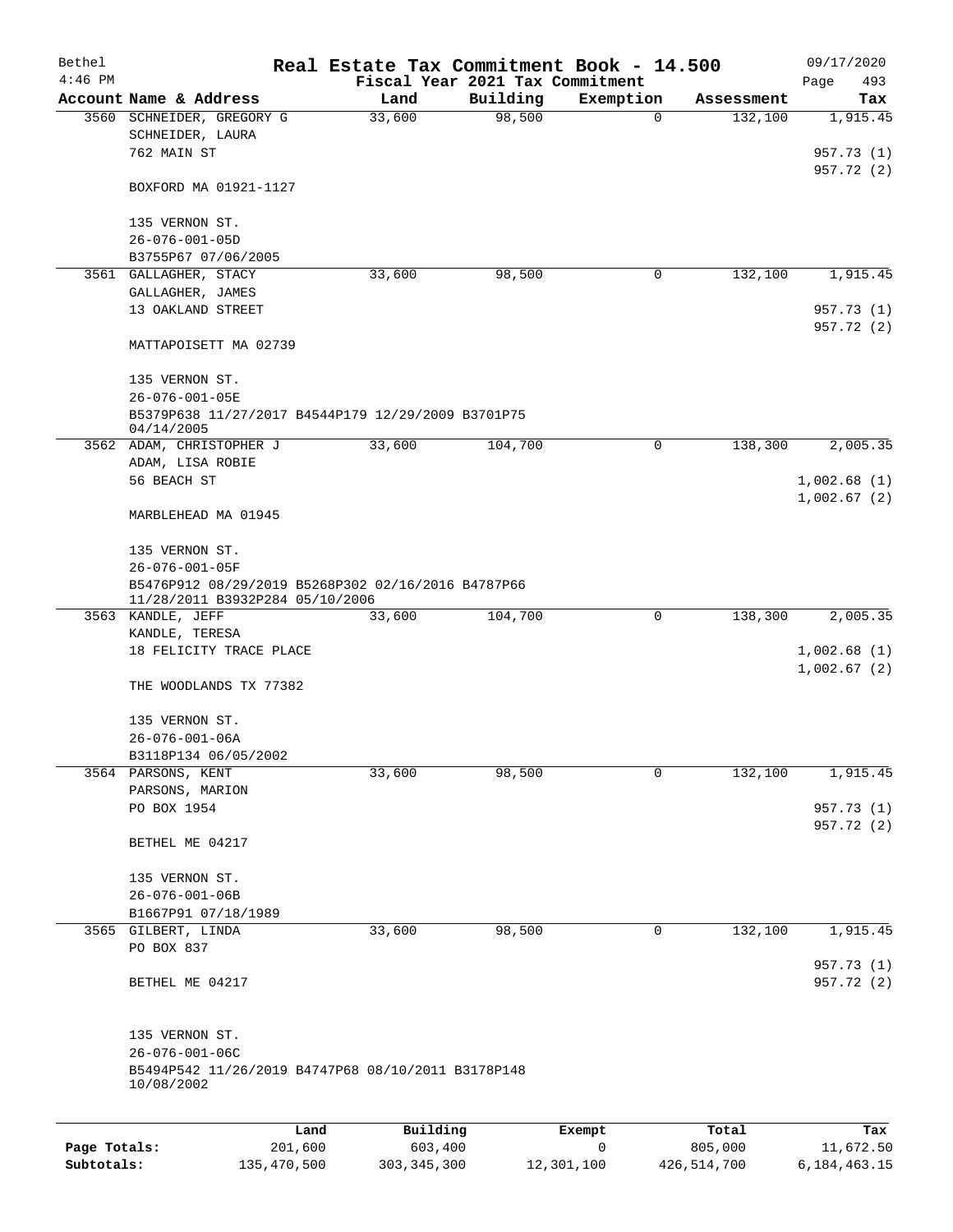| Bethel    |                                                                                      | Real Estate Tax Commitment Book - 14.500 |                                 |             |            | 09/17/2020               |
|-----------|--------------------------------------------------------------------------------------|------------------------------------------|---------------------------------|-------------|------------|--------------------------|
| $4:46$ PM |                                                                                      |                                          | Fiscal Year 2021 Tax Commitment |             |            | Page<br>494              |
|           | Account Name & Address                                                               | Land                                     | Building                        | Exemption   | Assessment | Tax                      |
|           | 3566 DILLON, PATRICK E                                                               | 33,600                                   | 98,500                          | $\mathbf 0$ | 132,100    | 1,915.45                 |
|           | DILLON, SONYA L                                                                      |                                          |                                 |             |            |                          |
|           | 21 OSPREY TERRACE                                                                    |                                          |                                 |             |            | 957.73 (1)<br>957.72 (2) |
|           | PORTLAND ME 04103                                                                    |                                          |                                 |             |            |                          |
|           | 135 VERNON ST                                                                        |                                          |                                 |             |            |                          |
|           | $26 - 076 - 001 - 06D$                                                               |                                          |                                 |             |            |                          |
|           | B5386P41 12/29/2017 B3585P133 08/24/2004                                             |                                          |                                 |             |            |                          |
|           | 3567 STIFLER, LAWRENCE                                                               | 33,600                                   | 98,500                          | 0           | 132,100    | 1,915.45                 |
|           | MCFADDEN, MCFADDEN,<br>MARY                                                          |                                          |                                 |             |            |                          |
|           | 100 CODMAN RD                                                                        |                                          |                                 |             |            | 957.73 (1)               |
|           | BROOKLINE MA 02445                                                                   |                                          |                                 |             |            | 957.72 (2)               |
|           |                                                                                      |                                          |                                 |             |            |                          |
|           | 135 VERNON ST.                                                                       |                                          |                                 |             |            |                          |
|           | $26 - 076 - 001 - 06E$                                                               |                                          |                                 |             |            |                          |
|           | B4891P103 09/10/2012 B4773P256 10/19/2011 B4761P50<br>09/19/2011 B3893P89 02/27/2006 |                                          |                                 |             |            |                          |
|           | 3568 MACLEAN, KEITH                                                                  | 33,600                                   | 98,500                          | 0           | 132,100    | 1,915.45                 |
|           | MACLEAN, CANDACE                                                                     |                                          |                                 |             |            |                          |
|           | 13 KENDRICKS COURT                                                                   |                                          |                                 |             |            | 957.73 (1)               |
|           |                                                                                      |                                          |                                 |             |            | 957.72 (2)               |
|           | AMESBURY MA 01913                                                                    |                                          |                                 |             |            |                          |
|           | 135 VERNON ST.                                                                       |                                          |                                 |             |            |                          |
|           | 26-076-001-06F                                                                       |                                          |                                 |             |            |                          |
|           | B4711P232 12/09/2010 B3243P9                                                         |                                          |                                 |             |            |                          |
|           | 3569 CARMONA, JESSICA                                                                | 33,600                                   | 98,500                          | $\mathbf 0$ | 132,100    | 1,915.45                 |
|           | 30 GARDEN STREET, APT 4                                                              |                                          |                                 |             |            |                          |
|           |                                                                                      |                                          |                                 |             |            | 957.73 (1)               |
|           | BOSTON MA 02114                                                                      |                                          |                                 |             |            | 957.72 (2)               |
|           |                                                                                      |                                          |                                 |             |            |                          |
|           | 135 VERNON ST.                                                                       |                                          |                                 |             |            |                          |
|           | 26-076-001-06G                                                                       |                                          |                                 |             |            |                          |
|           | B5508P439 02/24/2020 B4049P307 11/20/2006<br>3570 CARTER, LINDA R. &                 | 33,600                                   |                                 | $\mathbf 0$ | 138,300    | 2,005.35                 |
|           | RICHARD A. JR.                                                                       |                                          | 104,700                         |             |            |                          |
|           | 98 BRIMSMEAD STREET                                                                  |                                          |                                 |             |            |                          |
|           |                                                                                      |                                          |                                 |             |            | 1,002.68(1)              |
|           | MARLBOROUGH MA 01752                                                                 |                                          |                                 |             |            | 1,002.67(2)              |
|           | 135 VERNON ST.                                                                       |                                          |                                 |             |            |                          |
|           | $26 - 076 - 001 - 06H$                                                               |                                          |                                 |             |            |                          |
|           | B4904P204 10/09/2012 B4774P139 10/21/2011 B3043P110                                  |                                          |                                 |             |            |                          |
|           | 12/10/2001                                                                           |                                          |                                 |             |            |                          |

|              | Land        | Building    | Exempt     | Total       | Tax          |
|--------------|-------------|-------------|------------|-------------|--------------|
| Page Totals: | 168,000     | 498,700     |            | 666,700     | 9,667.15     |
| Subtotals:   | 135,638,500 | 303,844,000 | 12,301,100 | 427,181,400 | 6,194,130.30 |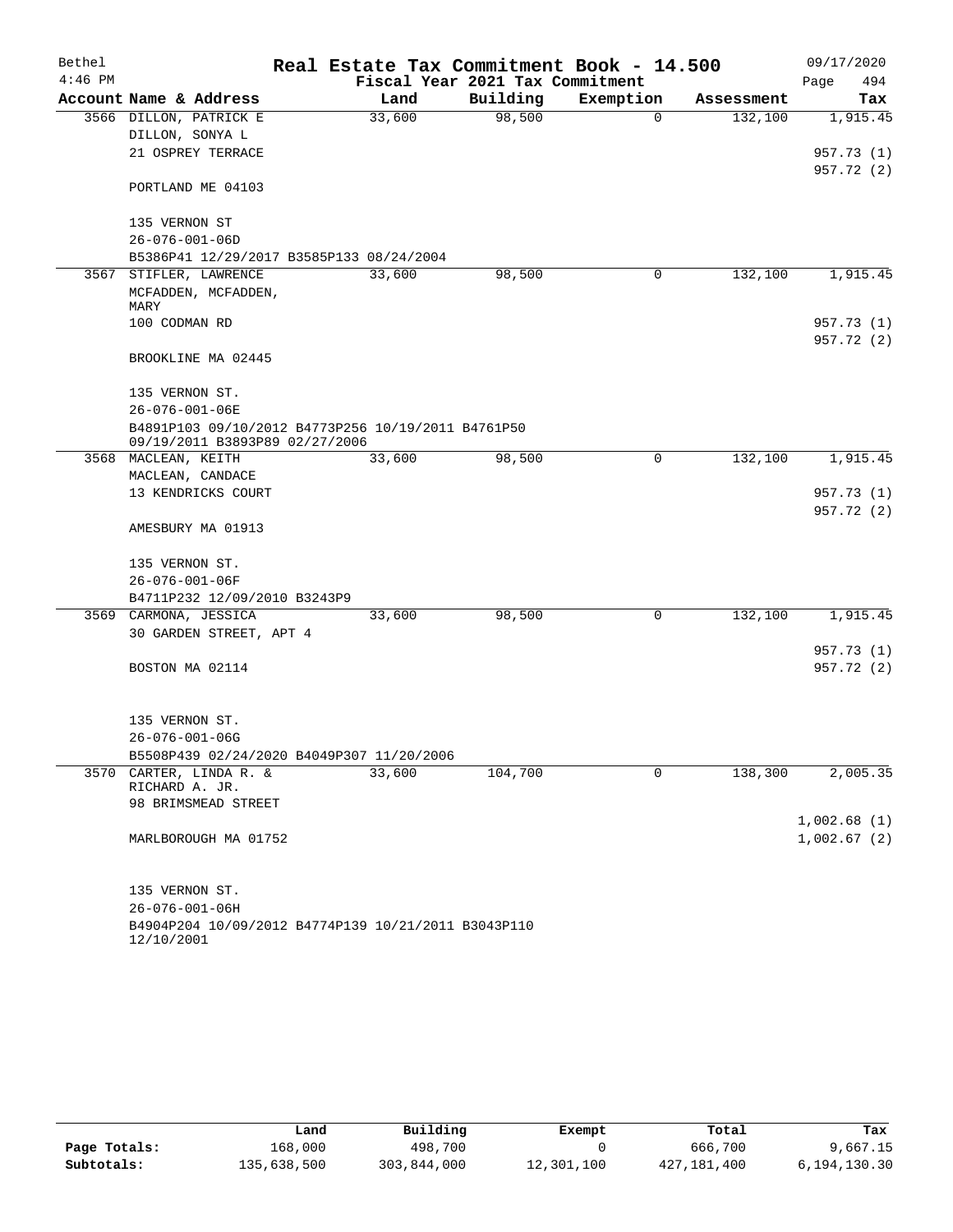| Bethel    |                                                                   | Real Estate Tax Commitment Book - 14.500 |                                 |             |            | 09/17/2020  |
|-----------|-------------------------------------------------------------------|------------------------------------------|---------------------------------|-------------|------------|-------------|
| $4:46$ PM |                                                                   |                                          | Fiscal Year 2021 Tax Commitment |             |            | Page<br>495 |
|           | Account Name & Address                                            | Land                                     | Building                        | Exemption   | Assessment | Tax         |
| 3571      | SMITH, JANET W.,<br>TRUSTEE                                       | 80,600                                   | 0                               | $\mathbf 0$ | 80,600     | 1,168.70    |
|           | SMITH FAMILY REVOCABLE<br><b>TRUST</b>                            |                                          |                                 |             |            |             |
|           | 1327 TURTLE DUNES CT                                              |                                          |                                 |             |            | 584.35(1)   |
|           | PONTE VEDRA FL 32082                                              |                                          |                                 |             |            | 584.35(2)   |
|           | 135 VERNON ST                                                     |                                          |                                 |             |            |             |
|           | $26 - 076 - 1 - 7A - F$<br>B3943P178 05/22/2006                   |                                          |                                 |             |            |             |
|           | 3572 BURNS, MARGARET M                                            | 33,600                                   | 176,400                         | 0           | 210,000    | 3,045.00    |
|           | GODSMAN, JOHN P                                                   |                                          |                                 |             |            |             |
|           | 22 RAND ROAD                                                      |                                          |                                 |             |            | 1,522.50(1) |
|           | BOW NH 03304                                                      |                                          |                                 |             |            | 1,522.50(2) |
|           | 135 VERNON ST                                                     |                                          |                                 |             |            |             |
|           | $26 - 076 - 1 - 8A$                                               |                                          |                                 |             |            |             |
|           | B5341P458 04/24/2017 B5341P456 04/24/2017 B3942P178<br>05/30/2006 |                                          |                                 |             |            |             |
|           | 4894 HIEBERT, TRACY B                                             | 33,600                                   | 166,100                         | $\mathbf 0$ | 199,700    | 2,895.65    |
|           | HIEBERT, LUCAS C                                                  |                                          |                                 |             |            |             |
|           | PO BOX 92                                                         |                                          |                                 |             |            | 1,447.83(1) |
|           | BETHEL ME 04217                                                   |                                          |                                 |             |            | 1,447.82(2) |
|           | 135 VERNON ST                                                     |                                          |                                 |             |            |             |
|           | $26 - 076 - 1 - 8B$                                               |                                          |                                 |             |            |             |
|           | B5479P216 09/11/2019 B4189P37 09/05/2007 B3942P178                |                                          |                                 |             |            |             |
| 4895      | CHALK, CHRISTOPHER<br><b>JAMES</b>                                | 33,600                                   | 166,100                         | $\mathbf 0$ | 199,700    | 2,895.65    |
|           | CHALK, KATE ELIZABETH                                             |                                          |                                 |             |            |             |
|           | 2 WOODLANDS, CHURCHSTOW                                           |                                          |                                 |             |            | 1,447.83(1) |
|           |                                                                   |                                          |                                 |             |            | 1,447.82(2) |
|           | KINGSBRIDGE, DEVON UK<br>TQ7 1AJ                                  |                                          |                                 |             |            |             |
|           | 135 VERNON ST<br>26-076-1-8C                                      |                                          |                                 |             |            |             |
|           | B4300P124 05/21/2008 B3942P178                                    |                                          |                                 |             |            |             |
|           | 4896 SMITH, JANET W.,                                             | 33,600                                   | 166,100                         | 0           | 199,700    | 2,895.65    |
|           | TRUSTEE<br>SMITH FAMILY REVOCABLE                                 |                                          |                                 |             |            |             |
|           | TRUST                                                             |                                          |                                 |             |            |             |
|           | 1327 TURTLE DUNES CT                                              |                                          |                                 |             |            | 1,447.83(1) |
|           | PONTE VEDRA FL 32082                                              |                                          |                                 |             |            | 1,447.82(2) |
|           | 135 VERNON ST                                                     |                                          |                                 |             |            |             |
|           | $26 - 076 - 1 - 8D$                                               |                                          |                                 |             |            |             |
|           | B3942P178 05/30/2006                                              |                                          |                                 |             |            |             |

|              | Land        | Building    | Exempt     | Total       | Tax          |
|--------------|-------------|-------------|------------|-------------|--------------|
| Page Totals: | 215,000     | 674,700     |            | 889,700     | 12,900.65    |
| Subtotals:   | 135,853,500 | 304,518,700 | 12,301,100 | 428,071,100 | 6,207,030.95 |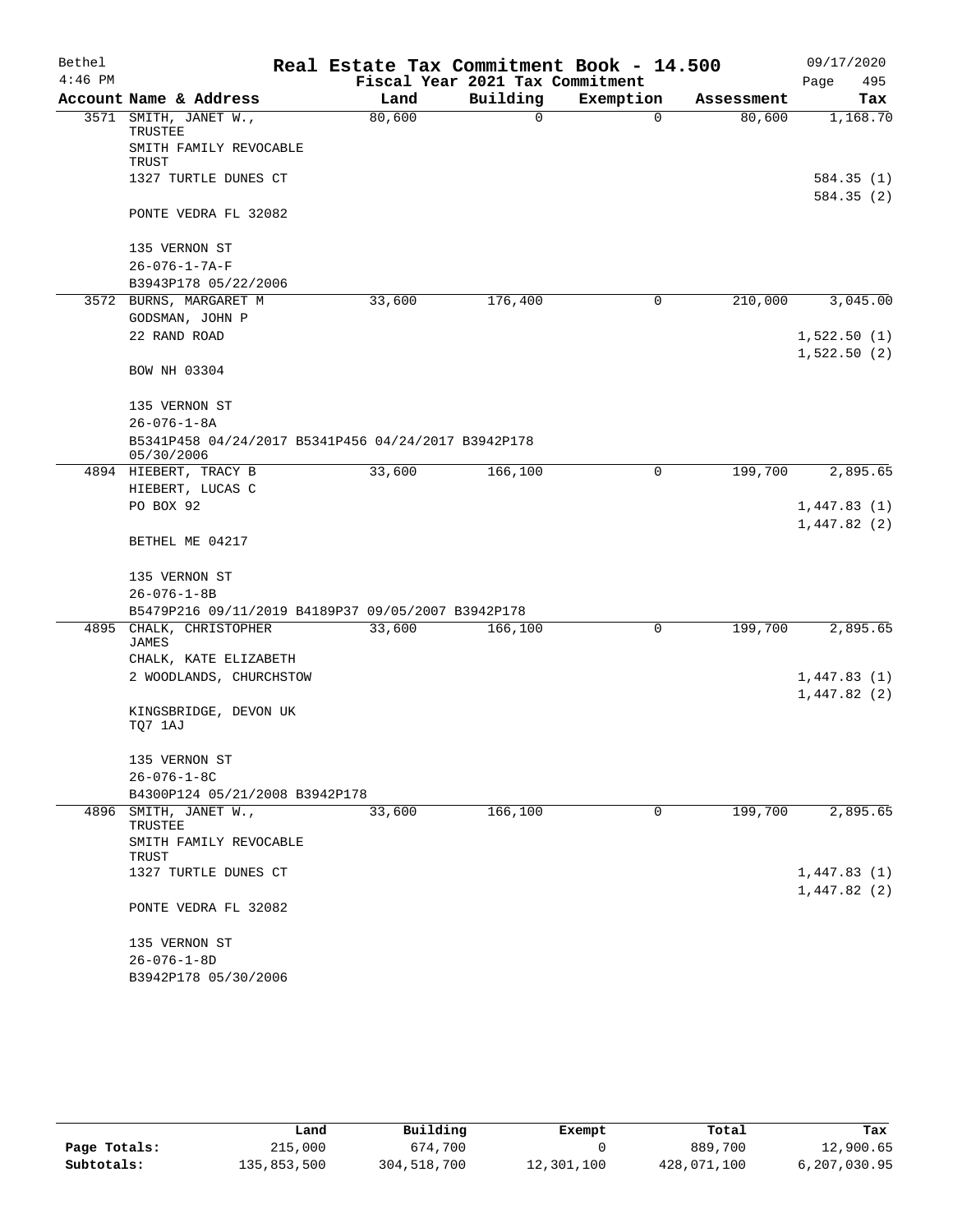| Bethel       |                                                                        | Real Estate Tax Commitment Book - 14.500 |          |                             |             | 09/17/2020                 |
|--------------|------------------------------------------------------------------------|------------------------------------------|----------|-----------------------------|-------------|----------------------------|
| $4:46$ PM    |                                                                        | Fiscal Year 2021 Tax Commitment          |          |                             |             | Page<br>496                |
|              | Account Name & Address                                                 | Land                                     | Building | Exemption                   | Assessment  | Tax                        |
|              | 4897 LAMPMAN, TIMOTHY J TTE<br>LAMPMAN, SELVI TTE<br>14 HALE FARM ROAD | 33,600                                   | 166,100  | $\Omega$                    | 199,700     | 2,895.65<br>1,447.83(1)    |
|              | LEE NH 03861                                                           |                                          |          |                             |             | 1,447.82(2)                |
|              | 135 VERNON ST<br>$26 - 076 - 1 - 8E$                                   |                                          |          |                             |             |                            |
|              | B5436P314 10/15/2018 B5280P510 05/11/2016 B4062P170                    |                                          |          |                             |             |                            |
|              | 12/12/2006                                                             |                                          |          |                             |             |                            |
|              | 4898 LEE, KAREN<br>106 THIRTEENTH ST UNIT<br>206                       | 33,600                                   | 176,400  | $\mathbf 0$                 | 210,000     | 3,045.00                   |
|              | CHARLESTOWN MA 02129                                                   |                                          |          |                             |             | 1,522.50(1)<br>1,522.50(2) |
|              | 135 VERNON ST                                                          |                                          |          |                             |             |                            |
|              | $26 - 076 - 1 - 8F$<br>B5115P144 05/16/2014                            |                                          |          |                             |             |                            |
|              | 3573 JUTRAS, JENNA IVERSEN                                             | 50,800                                   | 74,200   | 0                           | 125,000     | 1,812.50                   |
|              | JUTRAS, NORMAN JR                                                      | 0.60<br>Acres                            |          |                             |             |                            |
|              | 118 FRIEND ST                                                          |                                          |          |                             |             | 906.25(1)                  |
|              | AMESBURY MA 01913 2731                                                 |                                          |          |                             |             | 906.25(2)                  |
|              | 133 VERNON ST.                                                         |                                          |          |                             |             |                            |
|              | $26 - 077 - 001$<br>B3470P1 02/27/2004                                 |                                          |          |                             |             |                            |
|              | 3574 MCDONOUGH, BRIAN S                                                | 55,400                                   | 72,700   | 0                           | 128,100     | 1,857.45                   |
|              | MCDONOUGH, SUSAN Y<br>8 ELDRIDGE ROAD                                  | 1.24<br>Acres                            |          |                             |             | 928.73(1)                  |
|              |                                                                        |                                          |          |                             |             | 928.72 (2)                 |
|              | YORK ME 03909                                                          |                                          |          |                             |             |                            |
|              | 119 VERNON ST.<br>$26 - 078$                                           |                                          |          |                             |             |                            |
|              | B5318P684 11/30/2016 B5063P121 11/15/2013 B3435P347<br>12/09/2003      |                                          |          |                             |             |                            |
|              | 491 JUTRAS, JENNA IVERSON                                              | 27,600                                   | $\Omega$ | $\Omega$                    | 27,600      | 400.20                     |
|              | 118 FRIEND STREET                                                      | 1.09<br>Acres                            |          |                             |             | 200.10(1)                  |
|              | AMESBURY MA 01913                                                      |                                          |          |                             |             | 200.10(2)                  |
|              | VERNON STREET                                                          |                                          |          |                             |             |                            |
|              | $26 - 078 - 001$                                                       |                                          |          |                             |             |                            |
|              | B5270P387 03/02/2016 B5063P121 11/14/2013 B3435P347                    |                                          |          |                             |             | 1,696.50                   |
|              | 3575 WEBSTER, DREW<br>WEBSTER, JUDITH                                  | 55,300<br>1.20<br>Acres                  | 86,700   | 25,000<br>01 Homestead (HM) | 117,000     |                            |
|              | PO BOX 131                                                             |                                          |          |                             |             | 848.25 (1)                 |
|              | BETHEL ME 04217                                                        |                                          |          |                             |             | 848.25 (2)                 |
|              | 111 VERNON ST.                                                         |                                          |          |                             |             |                            |
|              | $26 - 079$                                                             |                                          |          |                             |             |                            |
|              | B659P90 02/08/1967                                                     |                                          |          |                             |             |                            |
|              | Land                                                                   | Building                                 |          | Exempt                      | Total       | Tax                        |
| Page Totals: | 256,300                                                                | 576,100                                  |          | 25,000                      | 807,400     | 11,707.30                  |
| Subtotals:   | 136,109,800                                                            | 305,094,800                              |          | 12,326,100                  | 428,878,500 | 6, 218, 738.25             |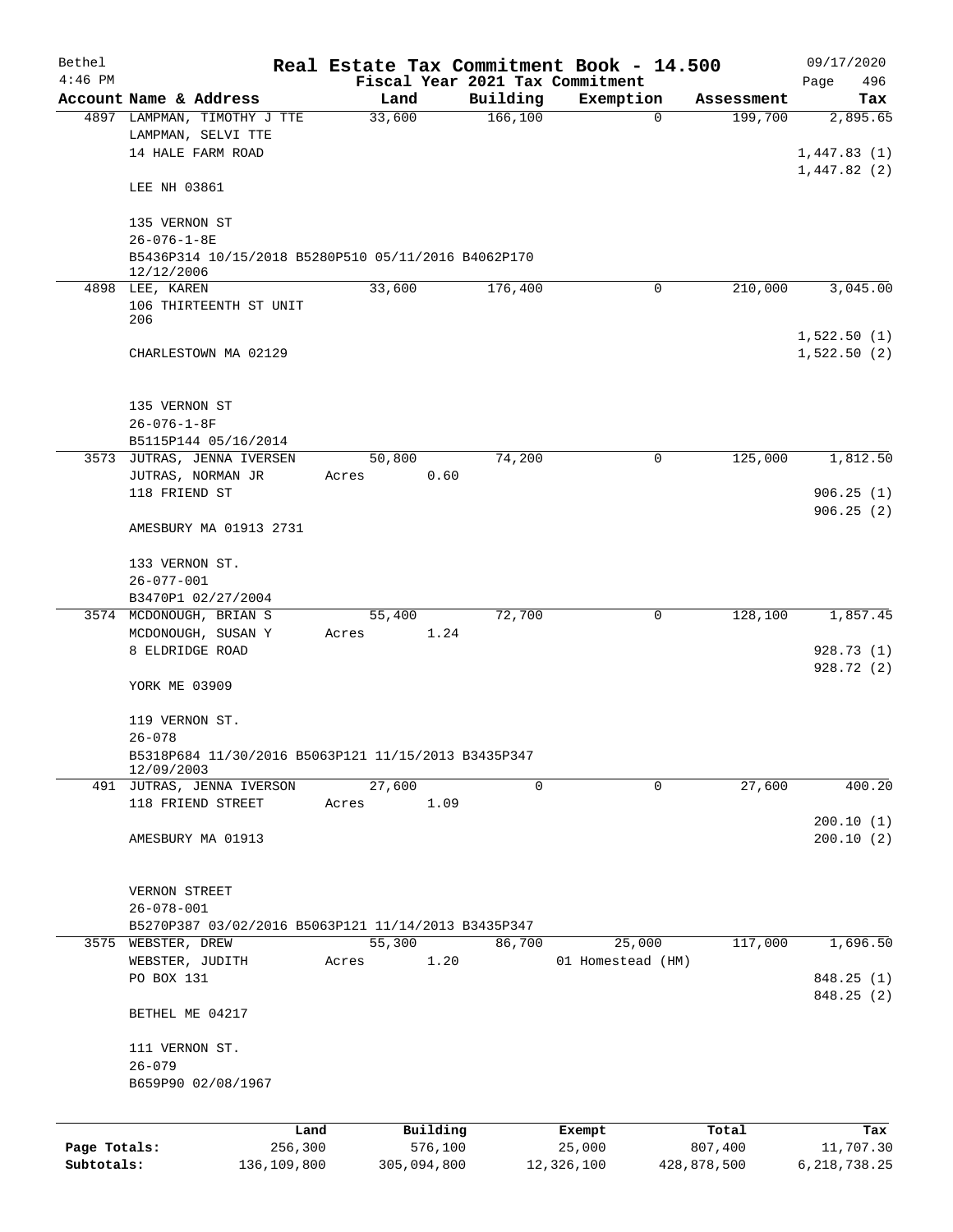| Bethel                     |                                                                               |                          |       |                          |                                 |                      | Real Estate Tax Commitment Book - 14.500 |                          | 09/17/2020                 |
|----------------------------|-------------------------------------------------------------------------------|--------------------------|-------|--------------------------|---------------------------------|----------------------|------------------------------------------|--------------------------|----------------------------|
| $4:46$ PM                  |                                                                               |                          |       |                          | Fiscal Year 2021 Tax Commitment |                      |                                          |                          | Page<br>497                |
|                            | Account Name & Address<br>3576 BROWN, NATHAN R. &                             |                          |       | Land<br>54,400           | Building<br>92,900              |                      | Exemption<br>31,000                      | Assessment<br>116,300    | Tax<br>1,686.35            |
|                            | BROWN, MELISSA                                                                |                          |       |                          |                                 |                      |                                          |                          |                            |
|                            | C/O BROWN, REGINALD                                                           |                          | Acres | 0.95                     |                                 |                      | 01 Homestead (HM)                        |                          |                            |
|                            | 107 VERNON ST                                                                 |                          |       |                          |                                 | 12 WW2 Vet Res       |                                          |                          | 843.18 (1)                 |
|                            | BETHEL ME 04217                                                               |                          |       |                          |                                 |                      |                                          |                          | 843.17 (2)                 |
|                            | 107 VERNON ST.                                                                |                          |       |                          |                                 |                      |                                          |                          |                            |
|                            | $26 - 080$<br>B5207P155 02/09/2015 B1480P346 06/02/1987 B819P67<br>04/30/1974 |                          |       |                          |                                 |                      |                                          |                          |                            |
|                            | 3577 MYERS, WILBUR                                                            |                          |       | 25,700                   | $\mathbf 0$                     |                      | $\mathsf{O}$                             | 25,700                   | 372.65                     |
|                            | MYERS, VICKY                                                                  |                          | Acres | 14.00                    |                                 |                      |                                          |                          |                            |
|                            | 64 BIRCH ST.                                                                  |                          |       |                          |                                 |                      |                                          |                          | 186.33(1)<br>186.32 (2)    |
|                            | BRYANT POND ME 04219                                                          |                          |       |                          |                                 |                      |                                          |                          |                            |
|                            | VERNON ST W/S                                                                 |                          |       |                          |                                 |                      |                                          |                          |                            |
|                            | $26 - 081$                                                                    |                          |       |                          |                                 |                      |                                          |                          |                            |
|                            | B3077P29 03/05/2002                                                           |                          |       |                          |                                 |                      |                                          |                          |                            |
|                            | 3579 MYERS LOGGING INC                                                        |                          |       | 700                      | $\Omega$                        |                      | $\mathbf 0$                              | 700                      | 10.15                      |
|                            | 64 BIRCH ST.                                                                  |                          | Acres | 8.43                     |                                 |                      |                                          |                          | 5.08(1)                    |
|                            | BRYANT POND ME 04219                                                          |                          |       |                          |                                 |                      |                                          |                          | 5.07(2)                    |
|                            | GREENWOOD E/S                                                                 |                          |       |                          |                                 |                      |                                          |                          |                            |
|                            | $26 - 083$                                                                    |                          |       |                          |                                 |                      |                                          |                          |                            |
|                            | B1590P38 08/08/1988                                                           |                          |       |                          |                                 |                      |                                          |                          |                            |
|                            | 3580 BAILEY BODY WORKS                                                        |                          |       | 38,400                   | 49,800                          |                      | 0                                        | 88,200                   | 1,278.90                   |
|                            | BAILEY, LESLIE                                                                |                          | Acres | 4.23                     |                                 |                      |                                          |                          |                            |
|                            | 118 VERNON ST.                                                                |                          |       |                          |                                 |                      |                                          |                          | 639.45(1)<br>639.45(2)     |
|                            | BETHEL ME 04217                                                               |                          |       |                          |                                 |                      |                                          |                          |                            |
|                            | 118 VERNON ST.                                                                |                          |       |                          |                                 |                      |                                          |                          |                            |
|                            | $26 - 084$                                                                    |                          |       |                          |                                 |                      |                                          |                          |                            |
|                            | B1492P234 07/17/1987                                                          |                          |       |                          |                                 |                      |                                          |                          |                            |
|                            | 3581 BAILEY, LESLIE                                                           |                          |       | 800                      | 0                               |                      | $\mathbf 0$                              | 800                      | 11.60                      |
|                            | 118 VERNON ST.                                                                |                          | Acres | 8.80                     |                                 |                      |                                          |                          | 5.80(1)                    |
|                            | BETHEL ME 04217                                                               |                          |       |                          |                                 |                      |                                          |                          | 5.80(2)                    |
|                            |                                                                               |                          |       |                          |                                 |                      |                                          |                          |                            |
|                            | VERNON ST E/S                                                                 |                          |       |                          |                                 |                      |                                          |                          |                            |
|                            | $26 - 085$                                                                    |                          |       |                          |                                 |                      |                                          |                          |                            |
|                            | B2432P18                                                                      |                          |       |                          |                                 |                      |                                          |                          |                            |
| 3582                       | CHADBOURNE, ROBERT<br>P.O. BOX 1600                                           |                          | Acres | 1,600<br>19.00           | 0                               |                      | $\mathsf{O}$                             | 1,600                    | $\overline{23.20}$         |
|                            |                                                                               |                          |       |                          |                                 |                      |                                          |                          | 11.60(1)                   |
|                            | BETHEL ME 04217                                                               |                          |       |                          |                                 |                      |                                          |                          | 11.60(2)                   |
|                            | VERNON ST E/S                                                                 |                          |       |                          |                                 |                      |                                          |                          |                            |
|                            | $26 - 086$                                                                    |                          |       |                          |                                 |                      |                                          |                          |                            |
|                            | B1253P116                                                                     |                          |       |                          |                                 |                      |                                          |                          |                            |
|                            |                                                                               |                          |       |                          |                                 |                      |                                          |                          |                            |
|                            |                                                                               | Land                     |       | Building                 |                                 | Exempt               |                                          | Total                    | Tax                        |
| Page Totals:<br>Subtotals: |                                                                               | 121,600<br>136, 231, 400 |       | 142,700<br>305, 237, 500 |                                 | 31,000<br>12,357,100 |                                          | 233,300<br>429, 111, 800 | 3,382.85<br>6, 222, 121.10 |
|                            |                                                                               |                          |       |                          |                                 |                      |                                          |                          |                            |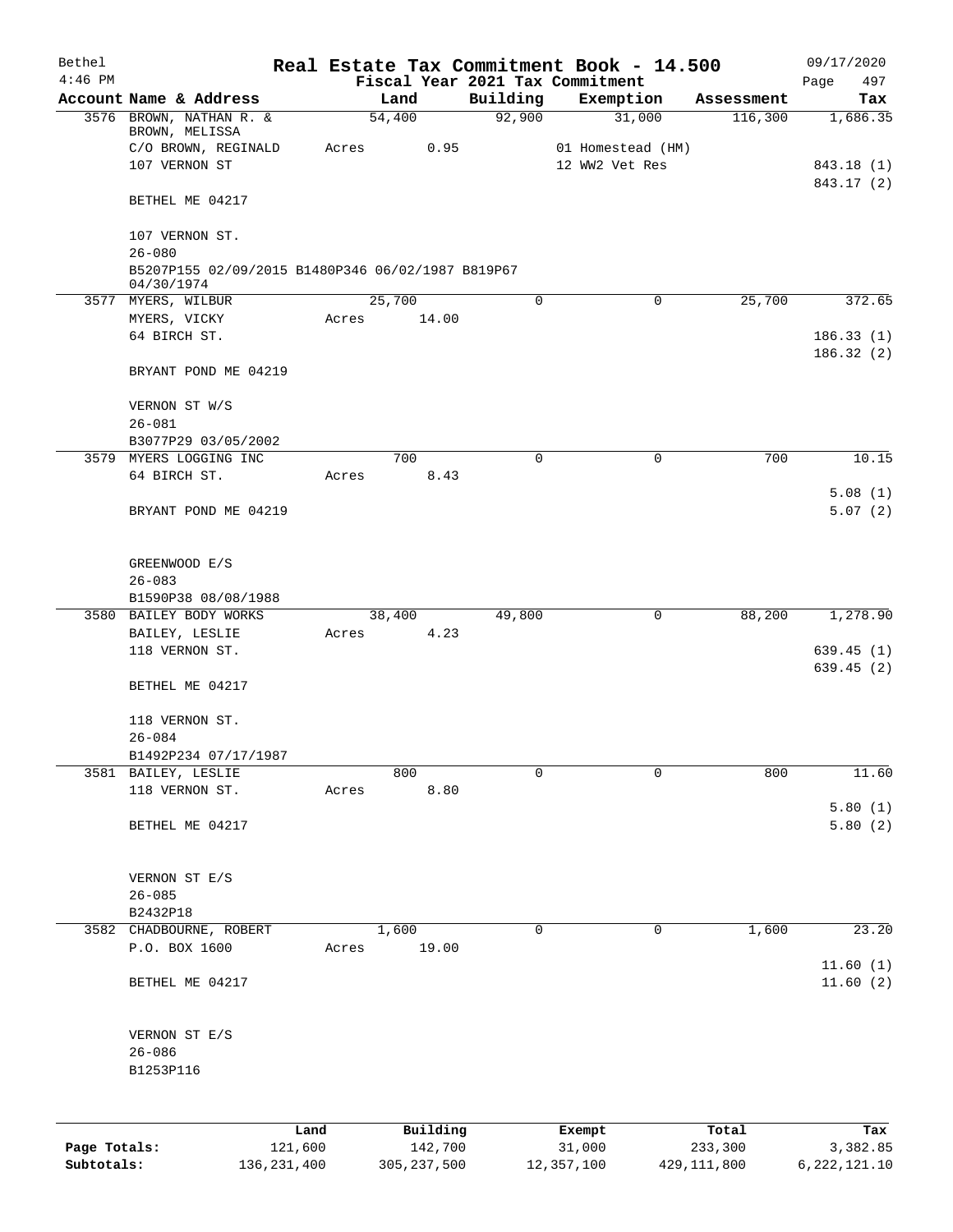| Bethel       |                                                     |       |             |          |             | Real Estate Tax Commitment Book - 14.500 |             |             | 09/17/2020              |
|--------------|-----------------------------------------------------|-------|-------------|----------|-------------|------------------------------------------|-------------|-------------|-------------------------|
| $4:46$ PM    |                                                     |       |             |          |             | Fiscal Year 2021 Tax Commitment          |             |             | 498<br>Page             |
|              | Account Name & Address                              |       | Land        |          | Building    | Exemption                                |             | Assessment  | Tax                     |
|              | 3583 WILSON, DENNIS                                 |       | 52,000      |          | $\mathbf 0$ |                                          | $\mathbf 0$ | 52,000      | 754.00                  |
|              | RFD 1 BOX 566                                       | Acres |             | 0.70     |             |                                          |             |             |                         |
|              |                                                     |       |             |          |             |                                          |             |             | 377.00(1)               |
|              | BETHEL ME 04217                                     |       |             |          |             |                                          |             |             | 377.00(2)               |
|              |                                                     |       |             |          |             |                                          |             |             |                         |
|              | 152 VERNON ST.                                      |       |             |          |             |                                          |             |             |                         |
|              | $26 - 087$                                          |       |             |          |             |                                          |             |             |                         |
|              | B646P400                                            |       |             |          |             |                                          |             |             |                         |
|              | 3584 LECLERC, DAVID K                               |       | 48,000      |          | 115,700     |                                          | 0           | 163,700     | 2,373.65                |
|              | 172 VERNON ST                                       | Acres |             | 8.99     |             |                                          |             |             |                         |
|              |                                                     |       |             |          |             |                                          |             |             | 1, 186.83(1)            |
|              | BETHEL ME 04217                                     |       |             |          |             |                                          |             |             | 1, 186.82(2)            |
|              |                                                     |       |             |          |             |                                          |             |             |                         |
|              |                                                     |       |             |          |             |                                          |             |             |                         |
|              | 172 VERNON ST.                                      |       |             |          |             |                                          |             |             |                         |
|              | $26 - 088$                                          |       |             |          |             |                                          |             |             |                         |
|              | B4446P333 05/27/2009 B2810P326 03/31/2000           |       |             |          |             |                                          |             |             |                         |
|              | 3585 ROY, PATRICIA CLOUGH                           |       | 30,400      |          | 69,600      | 25,000                                   |             | 75,000      | 1,087.50                |
|              | 162 VERNON ST.                                      | Acres |             | 5.00     |             | 01 Homestead (HM)                        |             |             |                         |
|              |                                                     |       |             |          |             |                                          |             |             | 543.75 (1)              |
|              | BETHEL ME 04217                                     |       |             |          |             |                                          |             |             | 543.75 (2)              |
|              |                                                     |       |             |          |             |                                          |             |             |                         |
|              | 162 VERNON STREET                                   |       |             |          |             |                                          |             |             |                         |
|              | $26 - 088 - 001$                                    |       |             |          |             |                                          |             |             |                         |
|              | B3663P320 01/21/2005                                |       |             |          |             |                                          |             |             |                         |
|              | 3587 MASTROIANNI, STEPHANIE                         |       | 77,300      |          | 236,700     |                                          | $\mathbf 0$ | 314,000     | 4,553.00                |
|              | S                                                   |       |             |          |             |                                          |             |             |                         |
|              | MASTROIANNI, ROBERT L                               | Acres |             | 5.20     |             |                                          |             |             |                         |
|              | 11 PETER GROVER RD.                                 |       |             |          |             |                                          |             |             | 2, 276.50(1)            |
|              |                                                     |       |             |          |             |                                          |             |             | 2, 276.50 (2)           |
|              | BETHEL ME 04217                                     |       |             |          |             |                                          |             |             |                         |
|              | 11 PETER GROVER RD.                                 |       |             |          |             |                                          |             |             |                         |
|              | $27 - 001$                                          |       |             |          |             |                                          |             |             |                         |
|              | B5270P393 03/02/2016 B4018P177 09/29/2006 B2167P330 |       |             |          |             |                                          |             |             |                         |
|              | 10/19/1994 B1409P112 07/29/1986                     |       |             |          |             |                                          |             |             |                         |
| 3588         | GUERNSEY, BRUCE H.,                                 |       | 71,300      |          | 103,900     |                                          | 0           | 175,200     | 2,540.40                |
|              | WOOLLEN-DANNER,                                     |       |             |          |             |                                          |             |             |                         |
|              | VICTORIA<br>5130 18TH STREET                        | Acres |             | 1.98     |             |                                          |             |             |                         |
|              |                                                     |       |             |          |             |                                          |             |             | 1, 270.20(1)            |
|              | CHARLESTON IL 61920                                 |       |             |          |             |                                          |             |             | 1, 270.20(2)            |
|              |                                                     |       |             |          |             |                                          |             |             |                         |
|              |                                                     |       |             |          |             |                                          |             |             |                         |
|              | 305 PARADISE RD.                                    |       |             |          |             |                                          |             |             |                         |
|              | $27 - 002$                                          |       |             |          |             |                                          |             |             |                         |
|              | B3503P169 04/28/2004                                |       |             |          |             |                                          |             |             |                         |
|              | 3589 MASTROIANNI, ROBERT L                          |       | 62,900      |          | 0           |                                          | 0           | 62,900      | 912.05                  |
|              | MASTROIANNI, STEPHANIE                              | Acres |             | 2.40     |             |                                          |             |             |                         |
|              | S                                                   |       |             |          |             |                                          |             |             |                         |
|              | 11 PETER GROVER RD                                  |       |             |          |             |                                          |             |             | 456.03(1)<br>456.02 (2) |
|              | BETHEL ME 04217                                     |       |             |          |             |                                          |             |             |                         |
|              |                                                     |       |             |          |             |                                          |             |             |                         |
|              | PARADISE RD                                         |       |             |          |             |                                          |             |             |                         |
|              | $27 - 002 - 001$                                    |       |             |          |             |                                          |             |             |                         |
|              | B5300P271 08/24/2016 B3762P137 07/20/2005           |       |             |          |             |                                          |             |             |                         |
|              | Land                                                |       |             | Building |             | Exempt                                   |             | Total       | Tax                     |
| Page Totals: | 341,900                                             |       |             | 525,900  |             | 25,000                                   |             | 842,800     | 12,220.60               |
| Subtotals:   | 136,573,300                                         |       | 305,763,400 |          |             | 12,382,100                               |             | 429,954,600 | 6, 234, 341.70          |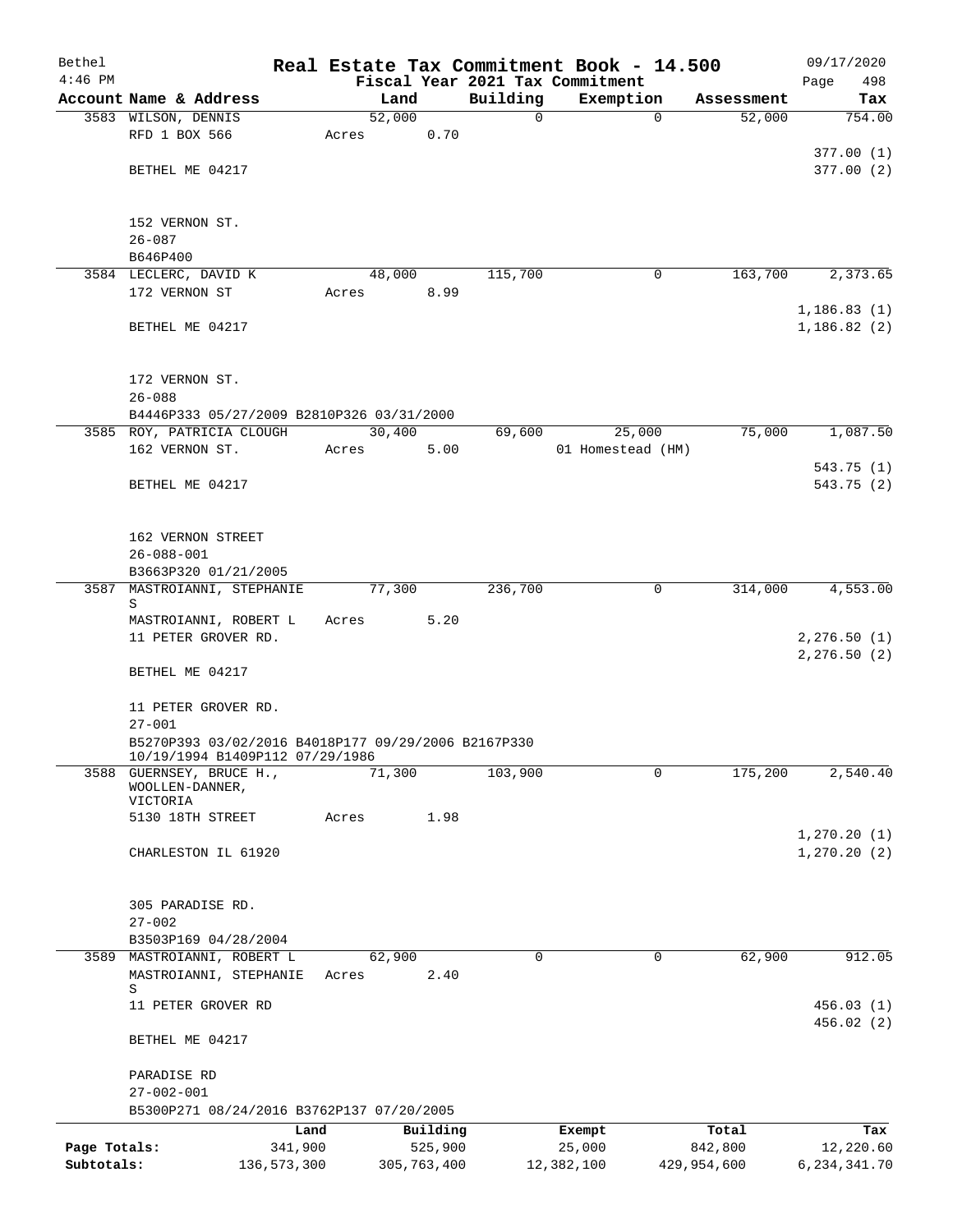| Bethel    |                                                                                                                              |         |       |             | Real Estate Tax Commitment Book - 14.500 |             |            | 09/17/2020   |
|-----------|------------------------------------------------------------------------------------------------------------------------------|---------|-------|-------------|------------------------------------------|-------------|------------|--------------|
| $4:46$ PM |                                                                                                                              |         |       |             | Fiscal Year 2021 Tax Commitment          |             |            | Page<br>499  |
|           | Account Name & Address                                                                                                       |         | Land  | Building    | Exemption                                |             | Assessment | Tax          |
|           | 3590 MASTROIANNI, ROBERT L                                                                                                   | 59,200  |       | 0           |                                          | $\Omega$    | 59,200     | 858.40       |
|           | MASTROIANNI, STEPHANIE<br>S                                                                                                  | Acres   | 1.32  |             |                                          |             |            |              |
|           | 11 PETER GROVER RD.                                                                                                          |         |       |             |                                          |             |            | 429.20 (1)   |
|           | BETHEL ME 04217                                                                                                              |         |       |             |                                          |             |            | 429.20(2)    |
|           | PARADISE RD.<br>$27 - 002 - 001 - 00A$                                                                                       |         |       |             |                                          |             |            |              |
|           | B530P273 08/24/2016 B4018P175 09/29/2006 B3762P135<br>07/20/2005                                                             |         |       |             |                                          |             |            |              |
|           | 3591 YOUNG, KATHRYN A. &                                                                                                     | 112,700 |       | 116,400     | 31,000                                   |             | 198,100    | 2,872.45     |
|           | MARZILLI, JOHN A.                                                                                                            |         |       |             |                                          |             |            |              |
|           | C/O KATHRYN YOUNG                                                                                                            | Acres   | 3.62  |             | 01 Homestead (HM)                        |             |            |              |
|           | 293 PARADISE ROAD                                                                                                            |         |       |             | 12 WW2 Vet Res                           |             |            | 1,436.23(1)  |
|           |                                                                                                                              |         |       |             |                                          |             |            | 1,436.22(2)  |
|           | BETHEL ME 04217                                                                                                              |         |       |             |                                          |             |            |              |
|           | 293 PARADISE RD.                                                                                                             |         |       |             |                                          |             |            |              |
|           | $27 - 003$                                                                                                                   |         |       |             |                                          |             |            |              |
|           | B5377P44 11/10/2017 B4730P140 06/24/2011 B915P149<br>09/20/1976 B915P146 09/18/1976 B716P92 07/29/1971<br>B716P91 07/29/1971 |         |       |             |                                          |             |            |              |
|           | 3592 CHADBOURNE, ROBERT P                                                                                                    | 110,500 |       | $\mathbf 0$ |                                          | $\mathbf 0$ | 110,500    | 1,602.25     |
|           | CHADBOURNE, NANCY R                                                                                                          | Acres   | 10.00 |             |                                          |             |            |              |
|           | P.O. BOX 1600                                                                                                                |         |       |             |                                          |             |            | 801.13(1)    |
|           |                                                                                                                              |         |       |             |                                          |             |            |              |
|           | BETHEL ME 04217                                                                                                              |         |       |             |                                          |             |            | 801.12(2)    |
|           |                                                                                                                              |         |       |             |                                          |             |            |              |
|           | $27 - 004$                                                                                                                   |         |       |             |                                          |             |            |              |
|           | B3672P74 01/26/2005                                                                                                          |         |       |             |                                          |             |            |              |
|           | 3593 LINCOLN, MICHAEL B                                                                                                      | 100,800 |       | 361,700     |                                          | $\mathbf 0$ | 462,500    | 6,706.25     |
|           | ROSEMARY, ROSEMARY, C.                                                                                                       | Acres   | 1.00  |             |                                          |             |            |              |
|           | 106 THIRTEENTH STREET,                                                                                                       |         |       |             |                                          |             |            | 3,353.13(1)  |
|           | UNIT 327                                                                                                                     |         |       |             |                                          |             |            |              |
|           |                                                                                                                              |         |       |             |                                          |             |            | 3,353.12 (2) |
|           | CHARLESTOWN MA 02129                                                                                                         |         |       |             |                                          |             |            |              |
|           | 269 PARADISE RD.                                                                                                             |         |       |             |                                          |             |            |              |
|           | $27 - 004 - 001$                                                                                                             |         |       |             |                                          |             |            |              |
|           | B4907P145 10/15/2012 B1628P282 01/12/1989 B1056P269<br>10/29/1979                                                            |         |       |             |                                          |             |            |              |
|           | 3594 BLAIR, IAN R                                                                                                            | 107,500 |       | 392,400     |                                          | $\mathbf 0$ | 499,900    | 7,248.55     |
|           | BLAIR, LAURA MILLER                                                                                                          | Acres   | 2.11  |             |                                          |             |            |              |
|           | PO BOX 128                                                                                                                   |         |       |             |                                          |             |            | 3,624.28(1)  |
|           |                                                                                                                              |         |       |             |                                          |             |            | 3,624.27(2)  |
|           | BETHEL ME 04217                                                                                                              |         |       |             |                                          |             |            |              |
|           | 239 PARADISE RD.                                                                                                             |         |       |             |                                          |             |            |              |
|           | $27 - 005$                                                                                                                   |         |       |             |                                          |             |            |              |
|           | B4704P24 03/24/2011                                                                                                          |         |       |             |                                          |             |            |              |
|           |                                                                                                                              |         |       |             |                                          |             |            |              |

|              | Land        | Building    | Exempt     | Total       | Tax          |
|--------------|-------------|-------------|------------|-------------|--------------|
| Page Totals: | 490,700     | 870,500     | 31,000     | 1,330,200   | 19,287.90    |
| Subtotals:   | 137,064,000 | 306,633,900 | 12,413,100 | 431,284,800 | 6,253,629.60 |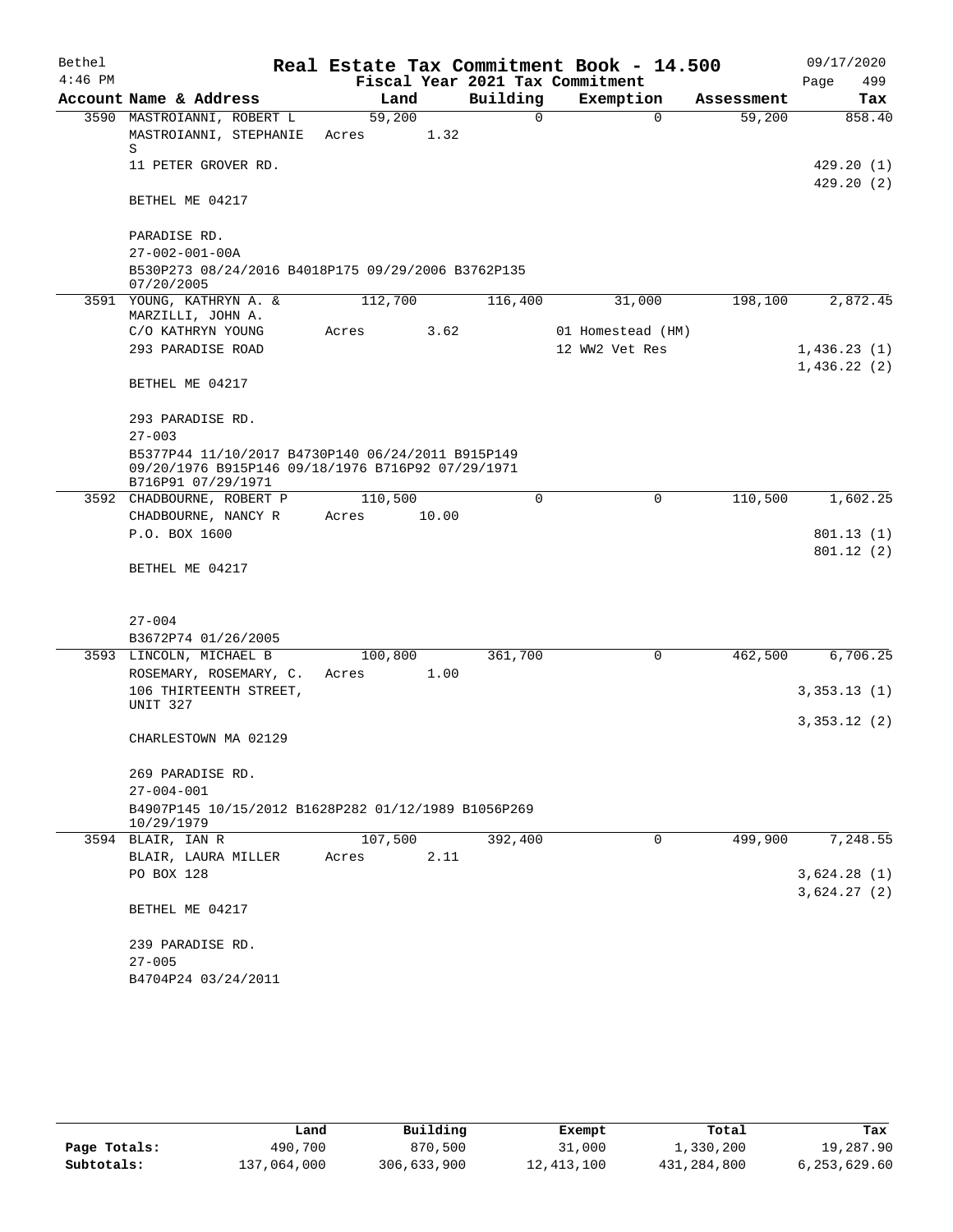| Bethel       |                                          |                                                    |            |                     |             | Real Estate Tax Commitment Book - 14.500 |                    | 09/17/2020       |
|--------------|------------------------------------------|----------------------------------------------------|------------|---------------------|-------------|------------------------------------------|--------------------|------------------|
| $4:46$ PM    |                                          |                                                    |            |                     |             | Fiscal Year 2021 Tax Commitment          |                    | 500<br>Page      |
|              | Account Name & Address                   |                                                    |            | Land                |             | Building Exemption                       | Assessment         | Tax              |
|              | 3595 KENDALL, MARGUERITE                 |                                                    |            | 108,300 144,000     |             | 31,000                                   | 221,300            | 3,208.85         |
|              | KENDALL, RONALD<br>PO BOX 1              |                                                    | Acres 2.30 |                     |             | 01 Homestead (HM)<br>12 WW2 Vet Res      |                    | 1,604.43(1)      |
|              |                                          |                                                    |            |                     |             |                                          |                    | 1,604.42(2)      |
|              | BETHEL ME 04217                          |                                                    |            |                     |             |                                          |                    |                  |
|              |                                          |                                                    |            |                     |             |                                          |                    |                  |
|              | 221 PARADISE RD.                         |                                                    |            |                     |             |                                          |                    |                  |
|              | $27 - 006$                               |                                                    |            |                     |             |                                          |                    |                  |
|              |                                          | B5351P147 06/19/2017 B1494P198 07/24/1987          |            |                     |             |                                          |                    |                  |
|              | 5390 BOULDER CONSTRUCTION,               |                                                    | 89,800     |                     | $\Omega$    | 0                                        | 89,800             | 1,302.10         |
|              | LLC                                      | P.O. BOX 44 Acres 6.36                             |            |                     |             |                                          |                    |                  |
|              |                                          |                                                    |            |                     |             |                                          |                    | 651.05(1)        |
|              | NEWRY ME 04261                           |                                                    |            |                     |             |                                          |                    | 651.05(2)        |
|              |                                          |                                                    |            |                     |             |                                          |                    |                  |
|              |                                          |                                                    |            |                     |             |                                          |                    |                  |
|              | PARADISE RD                              |                                                    |            |                     |             |                                          |                    |                  |
|              | $27 - 007$                               |                                                    |            |                     |             |                                          |                    |                  |
|              |                                          | B5277P559 04/21/2016 B5250P481 10/27/2015          |            |                     |             |                                          |                    |                  |
|              | 5411 BOULDER CONSTRUCTION, 79,000        |                                                    |            |                     | $\Omega$    | 0                                        | 79,000             | 1,145.50         |
|              | LLC<br>P.O. BOX 44                       |                                                    | Acres 1.71 |                     |             |                                          |                    |                  |
|              |                                          |                                                    |            |                     |             |                                          |                    | 572.75(1)        |
|              | NEWRY ME 04261                           |                                                    |            |                     |             |                                          |                    | 572.75(2)        |
|              |                                          |                                                    |            |                     |             |                                          |                    |                  |
|              |                                          |                                                    |            |                     |             |                                          |                    |                  |
|              | PARADISE RD                              |                                                    |            |                     |             |                                          |                    |                  |
|              | $27 - 007 - 001$                         |                                                    |            |                     |             |                                          |                    |                  |
|              |                                          | B5277P559 04/21/2016 B5250P481 10/27/2015          |            |                     |             |                                          |                    |                  |
|              | 5412 WELCH, PAUL MICHAEL                 |                                                    |            | 91,000 423,400      |             | $\mathbf 0$                              |                    | 514,400 7,458.80 |
|              | WELCH, GLORIA CONE                       |                                                    | Acres 1.61 |                     |             |                                          |                    |                  |
|              | 2a WORONZOW ROAD                         |                                                    |            |                     |             |                                          |                    | 3,729.40(1)      |
|              | LONDON NW86QE                            |                                                    |            |                     |             |                                          |                    | 3,729.40(2)      |
|              |                                          |                                                    |            |                     |             |                                          |                    |                  |
|              | 15 CARIBOU MOUNTAIN                      |                                                    |            |                     |             |                                          |                    |                  |
|              | $27 - 007 - 002$                         |                                                    |            |                     |             |                                          |                    |                  |
|              |                                          | B5447P78 12/24/2018 B5277P559 04/21/2016 B5250P481 |            |                     |             |                                          |                    |                  |
|              | 10/27/2015                               |                                                    |            |                     |             |                                          |                    |                  |
|              | 5413 BOULDER CONSTRUCTION,<br>LLC        |                                                    | 77,600     |                     | $\Omega$    | $\Omega$                                 | 77,600             | 1,125.20         |
|              | P.O. BOX 44                              |                                                    | Acres      | 1.42                |             |                                          |                    |                  |
|              |                                          |                                                    |            |                     |             |                                          |                    | 562.60(1)        |
|              | NEWRY ME 04261                           |                                                    |            |                     |             |                                          |                    | 562.60(2)        |
|              |                                          |                                                    |            |                     |             |                                          |                    |                  |
|              |                                          |                                                    |            |                     |             |                                          |                    |                  |
|              | PARADISE RD                              |                                                    |            |                     |             |                                          |                    |                  |
|              | $27 - 007 - 003$                         |                                                    |            |                     |             |                                          |                    |                  |
|              |                                          | B5277P559 04/21/2016 B5250P481 10/27/2015          |            |                     | $\mathbf 0$ |                                          |                    |                  |
|              | 5414 BOULDER CONSTRUCTION,<br><b>LLC</b> |                                                    | 77,500     |                     |             | $\mathbf 0$                              | 77,500             | 1,123.75         |
|              | P.O. BOX 44                              |                                                    | Acres      | 1.41                |             |                                          |                    |                  |
|              |                                          |                                                    |            |                     |             |                                          |                    | 561.88(1)        |
|              | NEWRY ME 04261                           |                                                    |            |                     |             |                                          |                    | 561.87(2)        |
|              |                                          |                                                    |            |                     |             |                                          |                    |                  |
|              |                                          |                                                    |            |                     |             |                                          |                    |                  |
|              | PARADISE RD                              |                                                    |            |                     |             |                                          |                    |                  |
|              | $27 - 007 - 004$                         | B5277P559 04/21/2016 B5250P481 10/27/2015          |            |                     |             |                                          |                    |                  |
|              |                                          |                                                    |            |                     |             |                                          |                    |                  |
| Page Totals: |                                          | Land<br>523,200                                    |            | Building<br>567,400 |             | Exempt<br>31,000                         | Total<br>1,059,600 | Tax<br>15,364.20 |
| Subtotals:   |                                          | 137,587,200                                        |            | 307, 201, 300       |             | 12,444,100                               | 432, 344, 400      | 6,268,993.80     |
|              |                                          |                                                    |            |                     |             |                                          |                    |                  |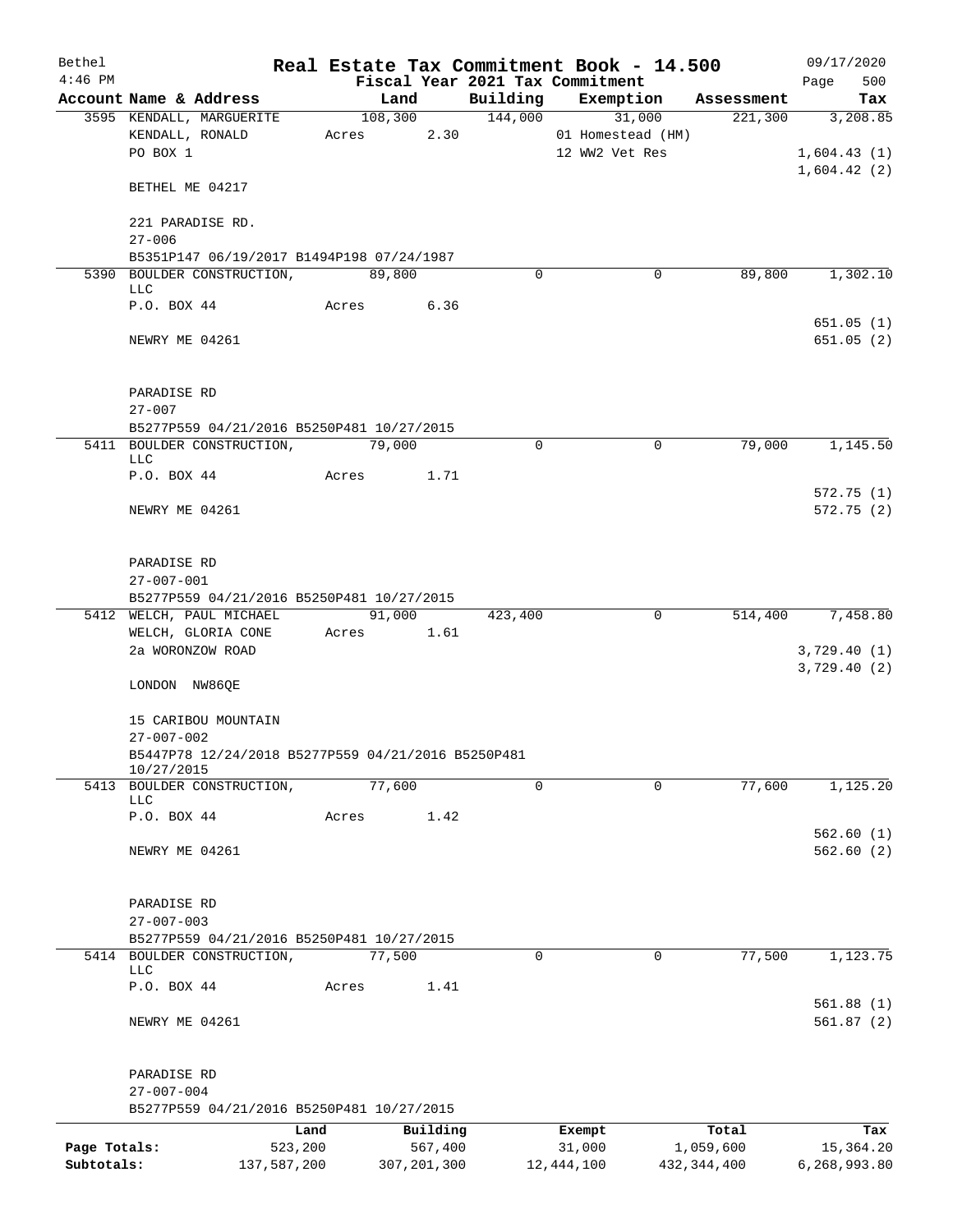| Bethel    |                                                                   |       |        |      | Real Estate Tax Commitment Book - 14.500 |           |          |            | 09/17/2020                 |           |
|-----------|-------------------------------------------------------------------|-------|--------|------|------------------------------------------|-----------|----------|------------|----------------------------|-----------|
| $4:46$ PM |                                                                   |       |        |      | Fiscal Year 2021 Tax Commitment          |           |          |            | Page                       | 501       |
|           | Account Name & Address                                            |       | Land   |      | Building                                 | Exemption |          | Assessment |                            | Tax       |
|           | 5415 RAND, ALBERT B., JR. &<br>BRANDY D.                          |       | 92,000 |      | 398,500                                  |           | $\Omega$ | 490,500    |                            | 7,112.25  |
|           | 55 REED ST                                                        | Acres |        | 1.83 |                                          |           |          |            |                            |           |
|           | TIVERTON RI 02878                                                 |       |        |      |                                          |           |          |            | 3,556.13(1)<br>3,556.12(2) |           |
|           | 41 CARIBOU MOUNTAIN                                               |       |        |      |                                          |           |          |            |                            |           |
|           | $27 - 007 - 005$                                                  |       |        |      |                                          |           |          |            |                            |           |
|           | B5469P192 07/10/2019 B5277P559 04/21/2016 B5250P481<br>10/27/2015 |       |        |      |                                          |           |          |            |                            |           |
|           | 5416 MENDENHALL, CORWIN G. &<br>JENNIFER P. IV                    |       | 92,400 |      | 335,400                                  |           | 0        | 427,800    |                            | 6, 203.10 |
|           | PO BOX 102                                                        | Acres |        | 1.92 |                                          |           |          |            |                            |           |
|           | HANOVER ME 04237                                                  |       |        |      |                                          |           |          |            | 3,101.55(1)<br>3,101.55(2) |           |
|           |                                                                   |       |        |      |                                          |           |          |            |                            |           |
|           | 57 CARIBOU MOUNTAIN                                               |       |        |      |                                          |           |          |            |                            |           |
|           | $27 - 007 - 006$                                                  |       |        |      |                                          |           |          |            |                            |           |
|           | B5472P903 08/07/2019 B5277P559 04/21/2016 B5250P481<br>10/27/2015 |       |        |      |                                          |           |          |            |                            |           |
|           | 5417 BALABAN, JULIE                                               |       | 93,900 |      | 229,900                                  |           | 0        | 323,800    |                            | 4,695.10  |
|           | GARBER, ALAN<br>12 TIMBER LANE                                    | Acres |        | 2.30 |                                          |           |          |            | 2,347.55(1)<br>2,347.55(2) |           |
|           | LEBANON NH 03766                                                  |       |        |      |                                          |           |          |            |                            |           |
|           | 50 CARIBOU MOUNTAIN                                               |       |        |      |                                          |           |          |            |                            |           |
|           | $27 - 007 - 007$                                                  |       |        |      |                                          |           |          |            |                            |           |
|           | B5463P889 05/29/2019 B5277P559 04/21/2016 B5250P481<br>10/27/2015 |       |        |      |                                          |           |          |            |                            |           |
|           | 5418 BOULDER CONSTRUCTION,<br>LLC                                 |       | 81,800 |      | 0                                        |           | 0        | 81,800     |                            | 1,186.10  |
|           | P.O. BOX 44                                                       | Acres |        | 2.41 |                                          |           |          |            |                            |           |
|           | NEWRY ME 04261                                                    |       |        |      |                                          |           |          |            | 593.05(1)<br>593.05(2)     |           |
|           |                                                                   |       |        |      |                                          |           |          |            |                            |           |
|           | PARADISE RD                                                       |       |        |      |                                          |           |          |            |                            |           |
|           | $27 - 007 - 008$                                                  |       |        |      |                                          |           |          |            |                            |           |
|           | B5277P559 04/21/2016 B5250P481 10/27/2015                         |       |        |      |                                          |           |          |            |                            |           |
|           | 5419 BOULDER CONSTRUCTION,<br>LLC                                 |       | 83,100 |      | 0                                        |           | $\Omega$ | 83,100     |                            | 1,204.95  |
|           | P.O. BOX 44                                                       | Acres |        | 2.82 |                                          |           |          |            | 602.48(1)                  |           |
|           | NEWRY ME 04261                                                    |       |        |      |                                          |           |          |            | 602.47(2)                  |           |
|           | PARADISE RD                                                       |       |        |      |                                          |           |          |            |                            |           |
|           | $27 - 007 - 009$                                                  |       |        |      |                                          |           |          |            |                            |           |
|           | B5277P559 04/21/2016 B5250P481 10/27/2015                         |       |        |      |                                          |           |          |            |                            |           |

|              | Land        | Building    | Exempt     | Total       | Tax          |
|--------------|-------------|-------------|------------|-------------|--------------|
| Page Totals: | 443,200     | 963,800     |            | 1,407,000   | 20,401.50    |
| Subtotals:   | 138,030,400 | 308,165,100 | 12,444,100 | 433,751,400 | 6,289,395.30 |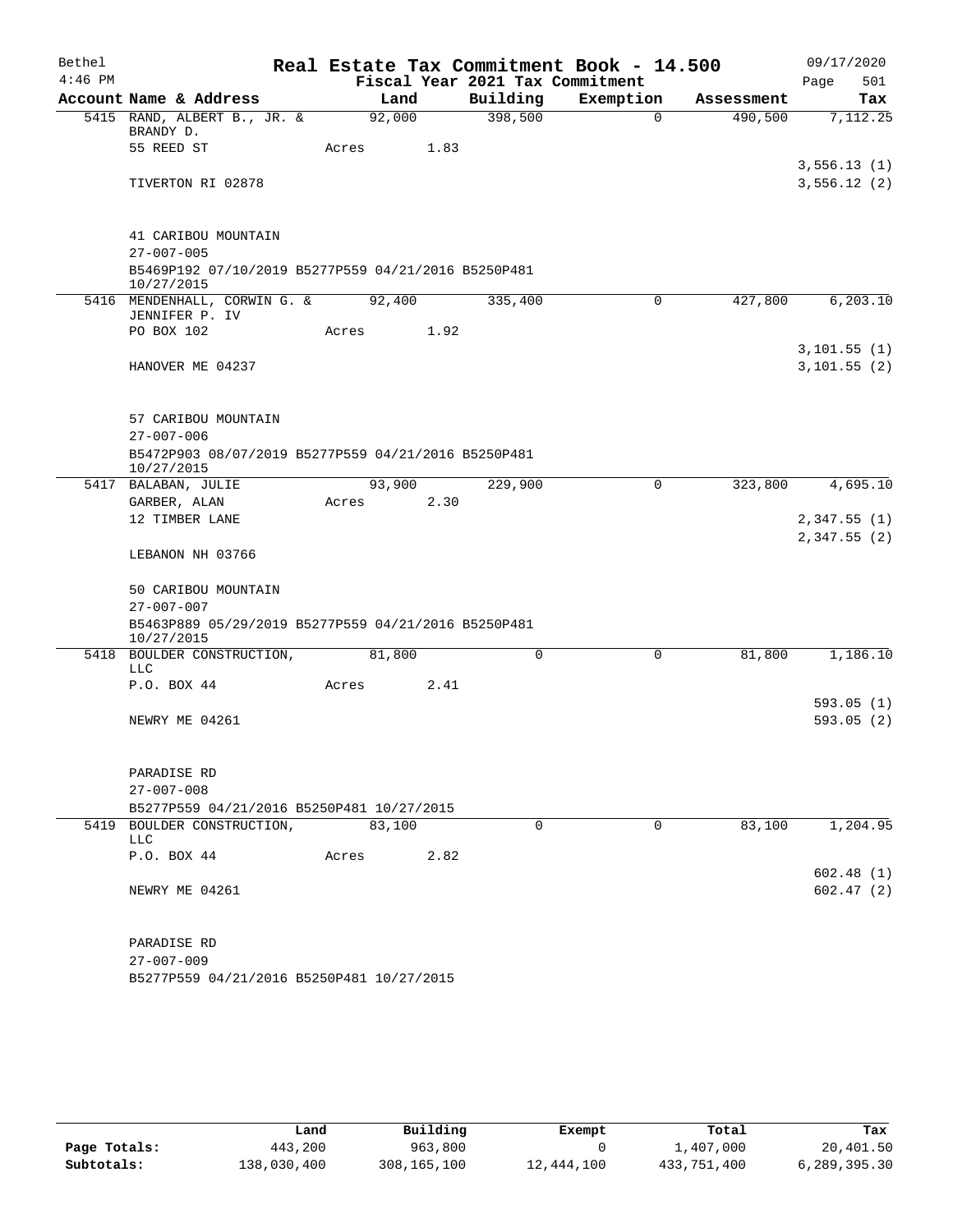| Bethel    |                                                                   |       |                |          |                     | Real Estate Tax Commitment Book - 14.500 |                       | 09/17/2020                   |
|-----------|-------------------------------------------------------------------|-------|----------------|----------|---------------------|------------------------------------------|-----------------------|------------------------------|
| $4:46$ PM |                                                                   |       |                |          |                     | Fiscal Year 2021 Tax Commitment          |                       | 502<br>Page                  |
|           | Account Name & Address<br>5420 SHEPHERD, THOMAS                   |       | Land<br>95,400 |          | Building<br>358,600 | Exemption<br>$\mathbf 0$                 | Assessment<br>454,000 | Tax<br>6, 583.00             |
|           | SHEPHERD, ELIZABETH<br>PO BOX 185                                 | Acres |                | 2.78     |                     |                                          |                       | 3, 291.50 (1)                |
|           | BETHEL ME 04217                                                   |       |                |          |                     |                                          |                       | 3, 291.50 (2)                |
|           | 32 CARIBOU MTN RD<br>$27 - 007 - 010$                             |       |                |          |                     |                                          |                       |                              |
|           | B5421P336 07/27/2018 B5277P559 04/21/2016 B5250P481<br>10/27/2015 |       |                |          |                     |                                          |                       |                              |
|           | 5421 BOULDER CONSTRUCTION,<br>LLC                                 |       | 80,000         |          | $\Omega$            | $\Omega$                                 | 80,000                | 1,160.00                     |
|           | P.O. BOX 44                                                       | Acres |                | 1.93     |                     |                                          |                       | 580.00(1)                    |
|           | NEWRY ME 04261                                                    |       |                |          |                     |                                          |                       | 580.00(2)                    |
|           | PARADISE RD<br>$27 - 007 - 011$                                   |       |                |          |                     |                                          |                       |                              |
|           | B5277P559 04/21/2016 B5250P481 10/27/2015                         |       |                |          |                     |                                          |                       |                              |
|           | 5422 BOULDER CONSTRUCTION,<br><b>LLC</b>                          |       | 91,500         |          | 183,500             | $\mathbf 0$                              | 275,000               | 3,987.50                     |
|           | P.O. BOX 44                                                       | Acres |                | 1.71     |                     |                                          |                       | 1,993.75(1)                  |
|           | NEWRY ME 04261                                                    |       |                |          |                     |                                          |                       | 1,993.75(2)                  |
|           | 20 CARIBOU MOUNTAIN RD<br>$27 - 007 - 012$                        |       |                |          |                     |                                          |                       |                              |
|           | B5277P559 04/21/2016 B5250P481 10/27/2015                         |       | 105,800        |          | 152,900             | $\mathbf 0$                              | 258,700               | 3,751.15                     |
|           | 3596 WEAFER, DONALD F III<br>WEAFER, SARAH E                      | Acres |                | 1.75     |                     |                                          |                       |                              |
|           | 211 PARADISE RD                                                   |       |                |          |                     |                                          |                       | 1,875.58(1)<br>1,875.57(2)   |
|           | BETHEL ME 04217                                                   |       |                |          |                     |                                          |                       |                              |
|           | 211 PARADISE RD<br>$27 - 007 - A$                                 |       |                |          |                     |                                          |                       |                              |
|           | B4619P226 08/06/2010                                              |       |                |          |                     |                                          |                       |                              |
|           | 3597 PARYS, KRISTIN M                                             |       | 72,700         |          | 298,200             | 25,000                                   | 345,900               | 5,015.55                     |
|           | PARYS, ADAM J<br>177 PARADISE RD                                  | Acres |                | 2.50     |                     | 01 Homestead (HM)                        |                       | 2,507.78(1)                  |
|           | BETHEL ME 04217                                                   |       |                |          |                     |                                          |                       | 2,507.77(2)                  |
|           |                                                                   |       |                |          |                     |                                          |                       |                              |
|           | 177 PARADISE RD                                                   |       |                |          |                     |                                          |                       |                              |
|           | $27 - 008$<br>B5254P405 11/17/2015 B4591P126 05/26/2010 B875P13   |       |                |          |                     |                                          |                       |                              |
|           | 3598 MASON, FREDERICK IV                                          |       | 61,100         |          | 115,900             | 0                                        | 177,000               | 2,566.50                     |
|           | MASON, SARAH                                                      | Acres |                | 0.80     |                     |                                          |                       |                              |
|           | 74 FACULTY DRIVE                                                  |       |                |          |                     |                                          |                       | 1, 283.25(1)<br>1, 283.25(2) |
|           | MIDDLETOWN RI 02842                                               |       |                |          |                     |                                          |                       |                              |
|           | 184 PARADISE RD<br>$27 - 009$                                     |       |                |          |                     |                                          |                       |                              |
|           | B5422P185 08/01/2018 B2876P122 10/26/2000                         |       |                |          |                     |                                          |                       |                              |
|           |                                                                   |       |                | Building |                     |                                          |                       |                              |
|           |                                                                   | Land  |                |          |                     | Exempt                                   | Total                 | Tax                          |

|              | Lanu        | <b>Building</b> | вхешрс     | TOLAT       | rax.         |
|--------------|-------------|-----------------|------------|-------------|--------------|
| Page Totals: | 506,500     | 1,109,100       | 25,000     | 1,590,600   | 23,063.70    |
| Subtotals:   | 138,536,900 | 309, 274, 200   | 12,469,100 | 435,342,000 | 6,312,459.00 |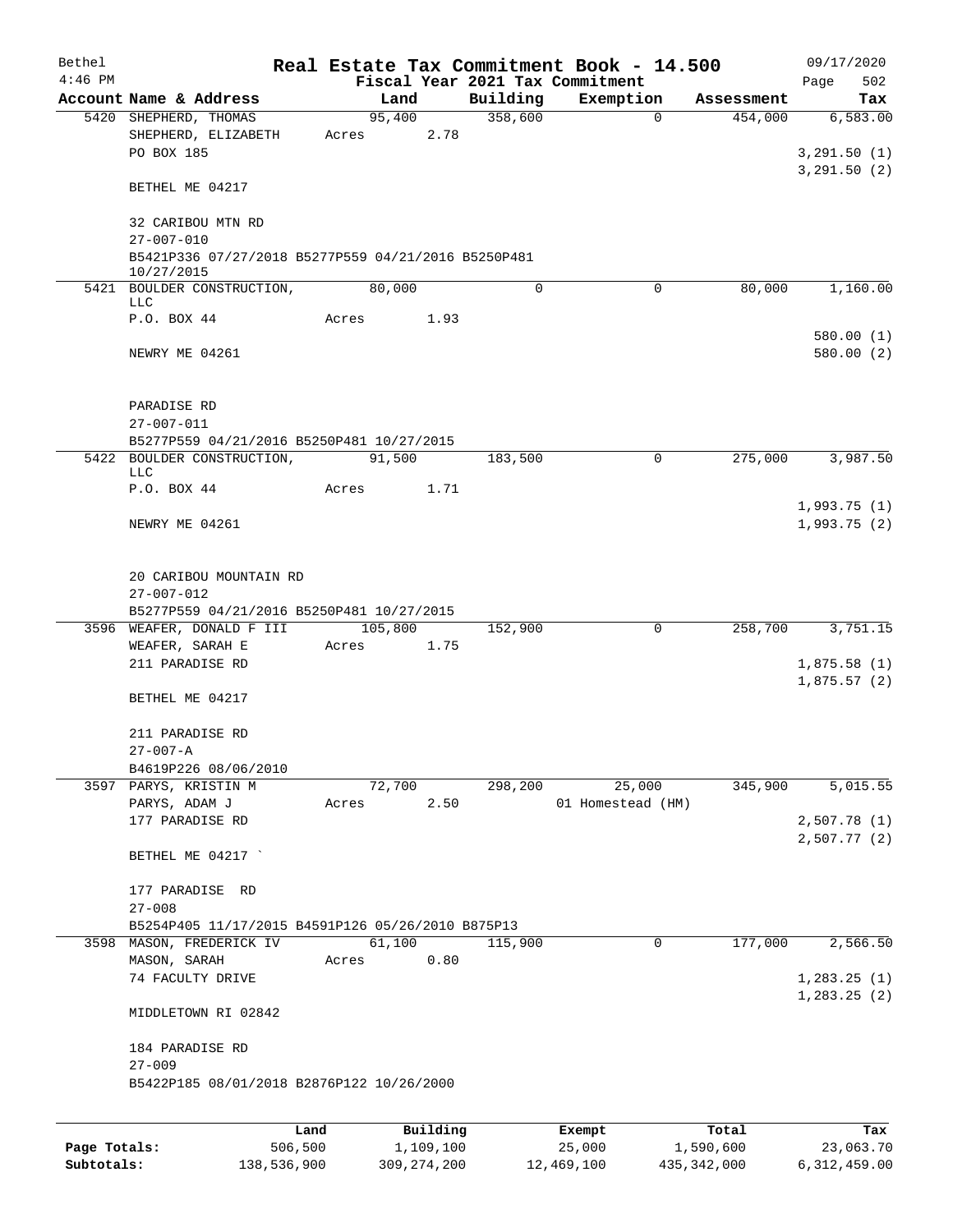| Bethel<br>$4:46$ PM |                                                                   |       |         |          | Fiscal Year 2021 Tax Commitment | Real Estate Tax Commitment Book - 14.500 |            | 09/17/2020<br>Page<br>503   |
|---------------------|-------------------------------------------------------------------|-------|---------|----------|---------------------------------|------------------------------------------|------------|-----------------------------|
|                     | Account Name & Address                                            |       | Land    |          | Building                        | Exemption                                | Assessment | Tax                         |
|                     | 3599 ELIOT, JOHN F., JR &<br>TANIA J.                             |       | 61,100  |          | 112,900                         | 0                                        | 174,000    | 2,523.00                    |
|                     | 188 PARADISE ROAD                                                 | Acres |         | 0.80     |                                 |                                          |            | 1,261.50(1)                 |
|                     | BETHEL MA 04217                                                   |       |         |          |                                 |                                          |            | 1,261.50(2)                 |
|                     | 188 PARADISE RD.                                                  |       |         |          |                                 |                                          |            |                             |
|                     | $27 - 010$<br>B5358P363 07/28/2017 B2811P304 04/27/2000           |       |         |          |                                 |                                          |            |                             |
|                     | 3600 BURNHAM, CHERYL                                              |       | 68,300  |          | 129,300                         | 25,000                                   | 172,600    | 2,502.70                    |
|                     | PO BOX 129                                                        | Acres |         | 1.20     |                                 | 01 Homestead (HM)                        |            |                             |
|                     | BETHEL ME 04217                                                   |       |         |          |                                 |                                          |            | 1,251.35(1)<br>1, 251.35(2) |
|                     | 194 PARADISE RD.                                                  |       |         |          |                                 |                                          |            |                             |
|                     | $27 - 011$                                                        |       |         |          |                                 |                                          |            |                             |
|                     | B2643P251 12/09/1998<br>3601 CHADBOURNE, ROBERT P                 |       | 145,100 |          | 344,700                         | 25,000                                   | 464,800    | 6,739.60                    |
|                     | CHADBOURNE, NANCY R                                               | Acres |         | 23.80    |                                 | 01 Homestead (HM)                        |            |                             |
|                     | P.O. BOX 1600                                                     |       |         |          |                                 |                                          |            | 3,369.80(1)<br>3,369.80(2)  |
|                     | BETHEL ME 04217                                                   |       |         |          |                                 |                                          |            |                             |
|                     | 250 PARADISE RD.                                                  |       |         |          |                                 |                                          |            |                             |
|                     | $27 - 012$<br>B3672P74 01/26/2005                                 |       |         |          |                                 |                                          |            |                             |
|                     | 3602 MOGHTADER, PAUL F<br>MOGHTADER, SARAH                        | Acres | 99,500  | 0.97     | 405,300                         | 0                                        | 504,800    | 7,319.60                    |
|                     | 16 CHILTON STREET                                                 |       |         |          |                                 |                                          |            | 3,659.80(1)<br>3,659.80(2)  |
|                     | BROOKLINE MA 02446                                                |       |         |          |                                 |                                          |            |                             |
|                     | 204 PARADISE RD.<br>$27 - 012 - 001$                              |       |         |          |                                 |                                          |            |                             |
|                     | B5446P63 12/18/2018 B2567P27 06/02/1998                           |       |         |          |                                 |                                          |            |                             |
|                     | 3603 PETERSON, MICHAEL                                            | Acres | 109,100 | 2.50     | 316,700                         | 25,000<br>01 Homestead (HM)              | 400,800    | 5,811.60                    |
|                     | PETERSON, NORETTA<br>278 PARADISE RD                              |       |         |          |                                 |                                          |            | 2,905.80(1)                 |
|                     | BETHEL ME 04217                                                   |       |         |          |                                 |                                          |            | 2,905.80(2)                 |
|                     | 278 PARADISE RD.                                                  |       |         |          |                                 |                                          |            |                             |
|                     | $27 - 013 - 001$                                                  |       |         |          |                                 |                                          |            |                             |
|                     | B5285P128 06/06/2016 B3745P284 06/24/2005 B2619P335               |       |         |          |                                 |                                          |            |                             |
|                     | 3604 ISELIN, SARAH<br>60 HULL STREET                              | Acres | 109,100 | 2.50     | 293,000                         | 0                                        | 402,100    | 5,830.45                    |
|                     | NEWTON MA 02460                                                   |       |         |          |                                 |                                          |            | 2,915.23(1)<br>2,915.22 (2) |
|                     | 280 PARADISE RD                                                   |       |         |          |                                 |                                          |            |                             |
|                     | $27 - 013 - 002$                                                  |       |         |          |                                 |                                          |            |                             |
|                     | B5405P477 05/01/2018 B5281P187 05/16/2016 B3302P106<br>05/29/2003 |       |         |          |                                 |                                          |            |                             |
|                     |                                                                   |       |         |          |                                 |                                          |            |                             |
|                     |                                                                   | Land  |         | Building |                                 | Exempt                                   | Total      | Tax                         |

**Page Totals:** 592,200 1,601,900 75,000 2,119,100 30,726.95 **Subtotals:** 139,129,100 310,876,100 12,544,100 437,461,100 6,343,185.95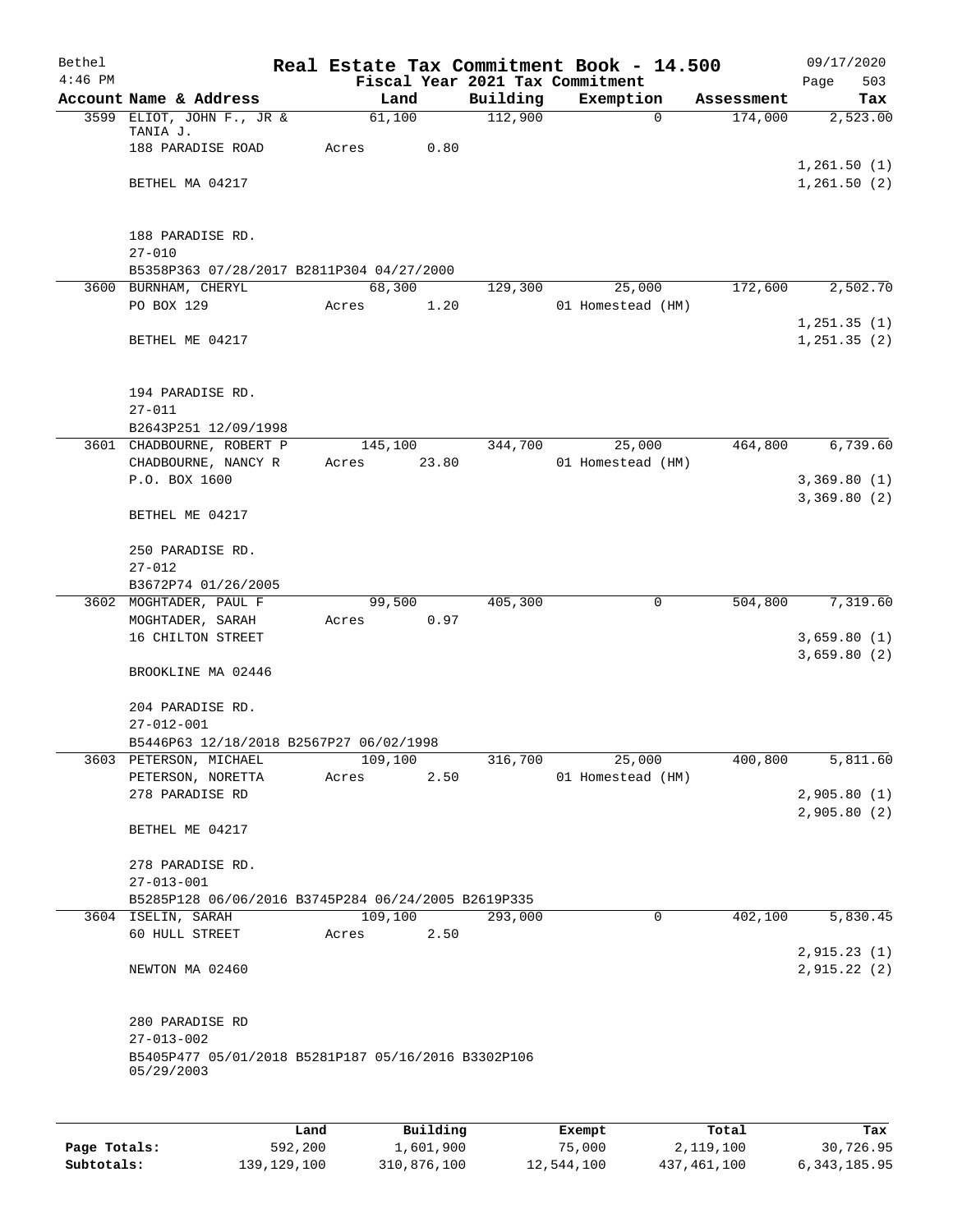| Bethel    |                                                                                                                                     |       |         |        |          | Real Estate Tax Commitment Book - 14.500 |          |            | 09/17/2020   |
|-----------|-------------------------------------------------------------------------------------------------------------------------------------|-------|---------|--------|----------|------------------------------------------|----------|------------|--------------|
| $4:46$ PM |                                                                                                                                     |       |         |        |          | Fiscal Year 2021 Tax Commitment          |          |            | 504<br>Page  |
|           | Account Name & Address                                                                                                              |       | Land    |        | Building | Exemption                                |          | Assessment | Tax          |
|           | 3605 LAPOINTE, THOMAS D                                                                                                             |       | 109,500 |        | 220,800  |                                          | $\Omega$ | 330,300    | 4,789.35     |
|           | LAPOINTE, CATHLEEN J                                                                                                                | Acres |         | 2.60   |          |                                          |          |            |              |
|           | 282 PARADISE RD                                                                                                                     |       |         |        |          |                                          |          |            | 2,394.68(1)  |
|           | BETHEL ME 04217                                                                                                                     |       |         |        |          |                                          |          |            | 2,394.67(2)  |
|           | 282 PARADISE ROAD                                                                                                                   |       |         |        |          |                                          |          |            |              |
|           | $27 - 013 - 003$<br>B4817P183 02/24/2012 B4817P181 02/24/2012 B4817P179                                                             |       |         |        |          |                                          |          |            |              |
|           | 02/24/2012 B2848P52 08/05/2000                                                                                                      |       |         |        |          |                                          |          |            |              |
|           | 3606 FORTIN, BRYAN W                                                                                                                |       | 72,700  |        | 233,300  |                                          | $\Omega$ | 306,000    | 4,437.00     |
|           | FORTIN, LORI A                                                                                                                      | Acres |         | 2.50   |          |                                          |          |            |              |
|           | 76 BATTERYMARCH ST #3                                                                                                               |       |         |        |          |                                          |          |            | 2,218.50(1)  |
|           | BOSTON MA 02110                                                                                                                     |       |         |        |          |                                          |          |            | 2,218.50(2)  |
|           | 302 PARADISE ROAD                                                                                                                   |       |         |        |          |                                          |          |            |              |
|           | $27 - 013 - 004$                                                                                                                    |       |         |        |          |                                          |          |            |              |
|           | B3603P245 10/08/2004                                                                                                                |       |         |        |          |                                          |          |            |              |
|           | 3607 OLIVER, JAMES W.<br>DEBORAH DAY                                                                                                |       | 71,900  |        | 292,700  | 25,000                                   |          | 339,600    | 4,924.20     |
|           | P.O. BOX 915                                                                                                                        | Acres |         | 2.20   |          | 01 Homestead (HM)                        |          |            |              |
|           |                                                                                                                                     |       |         |        |          |                                          |          |            | 2,462.10(1)  |
|           | BETHEL ME 04217                                                                                                                     |       |         |        |          |                                          |          |            | 2,462.10(2)  |
|           |                                                                                                                                     |       |         |        |          |                                          |          |            |              |
|           | 310 PARADISE ROAD                                                                                                                   |       |         |        |          |                                          |          |            |              |
|           | $27 - 013 - 005$                                                                                                                    |       |         |        |          |                                          |          |            |              |
|           | B5405P642 05/02/2018 B3612P117 10/15/2004                                                                                           |       |         |        |          |                                          |          |            |              |
|           | 3608 JEROME, BRADLEY G                                                                                                              |       |         | 68,700 | 271,400  | 25,000                                   |          | 315,100    | 4,568.95     |
|           | JEROME, KAY E                                                                                                                       | Acres |         | 1.30   |          | 01 Homestead (HM)                        |          |            |              |
|           | PO BOX 1134                                                                                                                         |       |         |        |          |                                          |          |            | 2, 284.48(1) |
|           | BETHEL ME 04217                                                                                                                     |       |         |        |          |                                          |          |            | 2, 284.47(2) |
|           |                                                                                                                                     |       |         |        |          |                                          |          |            |              |
|           | 320 PARADISE RD.                                                                                                                    |       |         |        |          |                                          |          |            |              |
|           | $27 - 013 - 006$                                                                                                                    |       |         |        |          |                                          |          |            |              |
|           | B5286P142 06/10/2016 B2790P94 02/08/2000 B2048P176<br>09/22/1993                                                                    |       |         |        |          |                                          |          |            |              |
|           | 3609 MOURA TRUSTEES                                                                                                                 |       | 70,000  |        | 354,700  |                                          | $\Omega$ | 424,700    | 6,158.15     |
|           | DAVID MOURA SPOUSAL<br>ACCESS TRUST                                                                                                 | Acres |         | 1.60   |          |                                          |          |            |              |
|           | 1193 ASHLEY BLVD, REAR                                                                                                              |       |         |        |          |                                          |          |            | 3,079.08(1)  |
|           | NEW BEDFORD MA 02745                                                                                                                |       |         |        |          |                                          |          |            | 3,079.07(2)  |
|           |                                                                                                                                     |       |         |        |          |                                          |          |            |              |
|           | 326 PARADISE RD.                                                                                                                    |       |         |        |          |                                          |          |            |              |
|           | $27 - 013 - 006 - 001$                                                                                                              |       |         |        |          |                                          |          |            |              |
|           | B5330P375 02/09/2017 B5192P232 12/16/2014 B5158P126<br>09/10/2014 B4840P238 05/01/2012 B4044P275 11/10/2006<br>B3531P254 06/11/2004 |       |         |        |          |                                          |          |            |              |

|              | Land        | Building    | Exempt     | Total       | Tax          |
|--------------|-------------|-------------|------------|-------------|--------------|
| Page Totals: | 392,800     | 1,372,900   | 50,000     | 1,715,700   | 24,877.65    |
| Subtotals:   | 139,521,900 | 312,249,000 | 12,594,100 | 439,176,800 | 6,368,063.60 |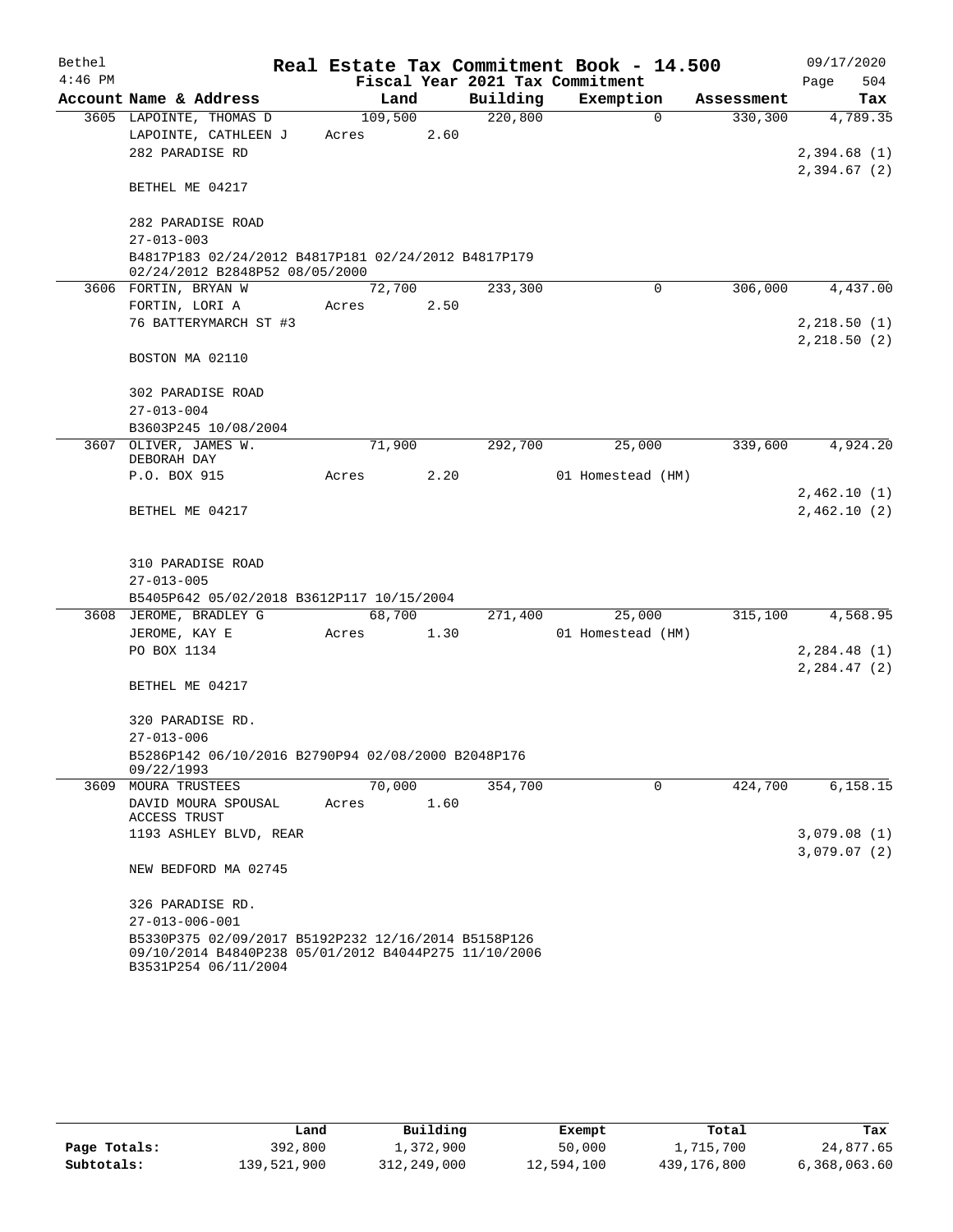| Bethel    |                                          |        |      |          | Real Estate Tax Commitment Book - 14.500 |            | 09/17/2020   |
|-----------|------------------------------------------|--------|------|----------|------------------------------------------|------------|--------------|
| $4:46$ PM |                                          |        |      |          | Fiscal Year 2021 Tax Commitment          |            | Page<br>505  |
|           | Account Name & Address                   | Land   |      | Building | Exemption                                | Assessment | Tax          |
|           | 3610 OPIE, EILEEN                        | 54,600 |      | 122,700  | $\mathbf 0$                              | 177,300    | 2,570.85     |
|           | 356 PARADISE RD                          | Acres  | 0.61 |          |                                          |            |              |
|           |                                          |        |      |          |                                          |            | 1, 285.43(1) |
|           | BETHEL ME 04217                          |        |      |          |                                          |            | 1, 285.42(2) |
|           |                                          |        |      |          |                                          |            |              |
|           |                                          |        |      |          |                                          |            |              |
|           | 348 PARADISE RD                          |        |      |          |                                          |            |              |
|           | $27 - 014$                               |        |      |          |                                          |            |              |
|           | B1637P333                                |        |      |          |                                          |            |              |
|           | 3611 DAMON, JON                          | 28,800 |      | 0        | 0                                        | 28,800     | 417.60       |
|           |                                          |        |      |          |                                          |            |              |
|           | DAMON, ANN                               | Acres  | 1.00 |          |                                          |            |              |
|           | PO BOX 475                               |        |      |          |                                          |            | 208.80(1)    |
|           |                                          |        |      |          |                                          |            | 208.80(2)    |
|           | BETHEL ME 04217                          |        |      |          |                                          |            |              |
|           |                                          |        |      |          |                                          |            |              |
|           | WILLARD RD.                              |        |      |          |                                          |            |              |
|           | $27 - 015$                               |        |      |          |                                          |            |              |
|           | B3320P212 06/27/2003                     |        |      |          |                                          |            |              |
|           | 3798 DAMON, JON                          | 38,400 |      | 154,200  | 25,000                                   | 167,600    | 2,430.20     |
|           | DAMON, ANN                               | Acres  | 1.00 |          | 01 Homestead (HM)                        |            |              |
|           | PO BOX 475                               |        |      |          |                                          |            | 1, 215.10(1) |
|           |                                          |        |      |          |                                          |            | 1, 215.10(2) |
|           | BETHEL ME 04217                          |        |      |          |                                          |            |              |
|           |                                          |        |      |          |                                          |            |              |
|           | 18 WILLARD ROAD                          |        |      |          |                                          |            |              |
|           | $27 - 015 - 001$                         |        |      |          |                                          |            |              |
|           | B3320P212 06/27/2003                     |        |      |          |                                          |            |              |
|           | 3612 PATTEN, MAELYN                      | 39,300 |      | 174,300  | 0                                        | 213,600    | 3,097.20     |
|           | P.O. BOX 414                             | Acres  | 1.38 |          |                                          |            |              |
|           |                                          |        |      |          |                                          |            | 1,548.60(1)  |
|           |                                          |        |      |          |                                          |            | 1,548.60(2)  |
|           | BETHEL ME 04217                          |        |      |          |                                          |            |              |
|           |                                          |        |      |          |                                          |            |              |
|           |                                          |        |      |          |                                          |            |              |
|           | 26 WILLARD RD                            |        |      |          |                                          |            |              |
|           | $27 - 016 - 017$                         |        |      |          |                                          |            |              |
|           | B4460P72 06/23/2009 B4266P211 02/29/2008 |        |      |          |                                          |            |              |
|           | 3613 BROWN, LEVI W                       | 39,400 |      | 243,400  | 25,000                                   | 257,800    | 3,738.10     |
|           | BROWN, DEIDRA L                          | Acres  | 1.40 |          | 01 Homestead (HM)                        |            |              |
|           | PO BOX 632                               |        |      |          |                                          |            | 1,869.05(1)  |
|           |                                          |        |      |          |                                          |            | 1,869.05(2)  |
|           | BETHEL ME 04217                          |        |      |          |                                          |            |              |
|           |                                          |        |      |          |                                          |            |              |
|           | 40 WILLARD ROAD                          |        |      |          |                                          |            |              |
|           | $27 - 018$                               |        |      |          |                                          |            |              |
|           | B1360P278 12/10/1985                     |        |      |          |                                          |            |              |
|           | 3614 ALEXAITIS, CARA M                   | 37,100 |      | 234,100  | 0                                        | 271,200    | 3,932.40     |
|           | PO BOX 177                               | Acres  | 0.91 |          |                                          |            |              |
|           |                                          |        |      |          |                                          |            | 1,966.20(1)  |
|           | BETHEL ME 04217                          |        |      |          |                                          |            | 1,966.20(2)  |
|           |                                          |        |      |          |                                          |            |              |
|           |                                          |        |      |          |                                          |            |              |
|           |                                          |        |      |          |                                          |            |              |
|           | 6 DUMONT CIRCLE                          |        |      |          |                                          |            |              |
|           | $27 - 019$                               |        |      |          |                                          |            |              |
|           | B4761P143 09/20/2011                     |        |      |          |                                          |            |              |
|           |                                          |        |      |          |                                          |            |              |

|              | Land        | Building    | Exempt     | Total       | Tax          |
|--------------|-------------|-------------|------------|-------------|--------------|
| Page Totals: | 237,600     | 928,700     | 50,000     | 1,116,300   | 16,186.35    |
| Subtotals:   | 139,759,500 | 313,177,700 | 12,644,100 | 440,293,100 | 6,384,249.95 |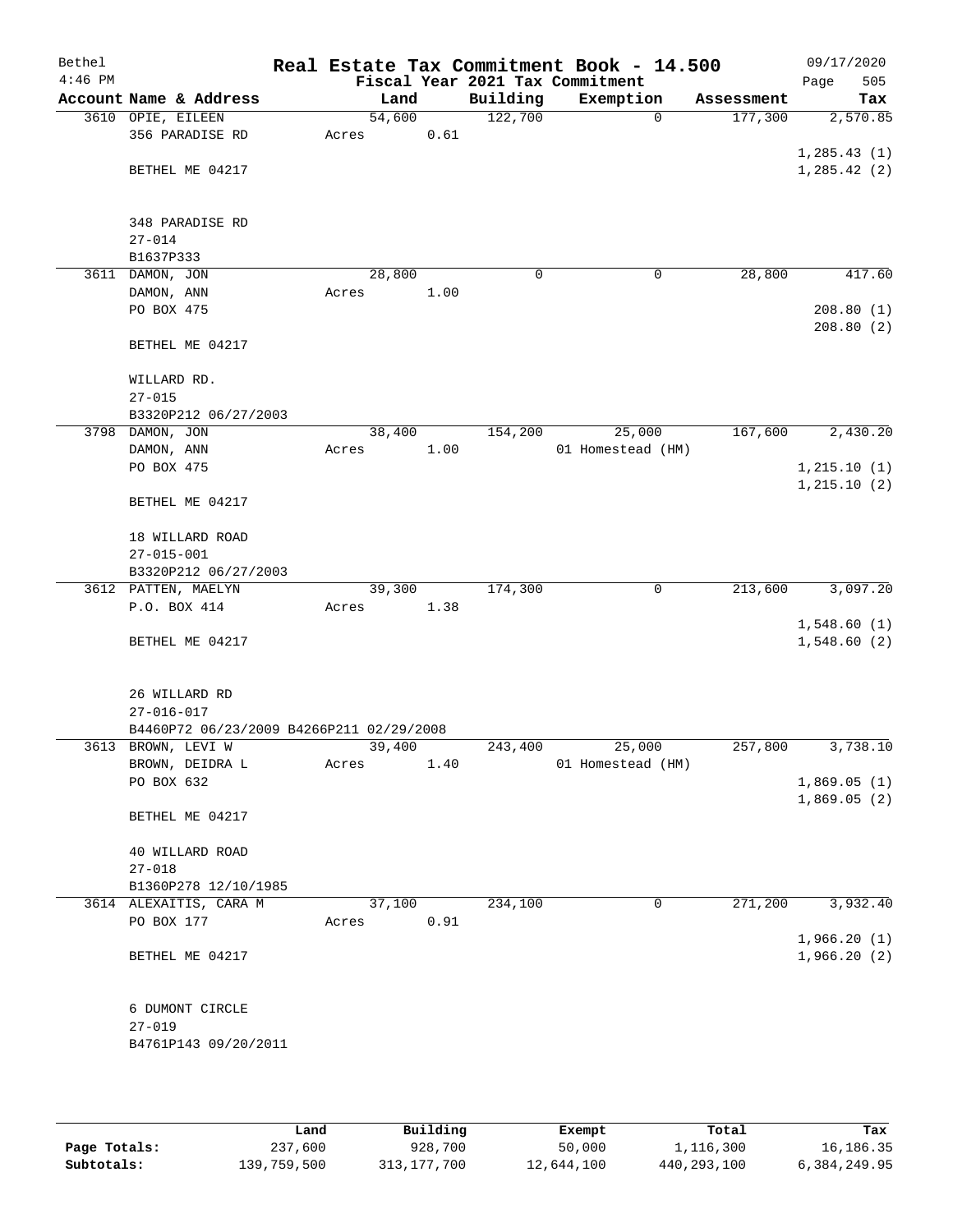| Bethel    |                                                     |       |        |      |          | Real Estate Tax Commitment Book - 14.500 |          |            | 09/17/2020                 |
|-----------|-----------------------------------------------------|-------|--------|------|----------|------------------------------------------|----------|------------|----------------------------|
| $4:46$ PM |                                                     |       |        |      |          | Fiscal Year 2021 Tax Commitment          |          |            | 506<br>Page                |
|           | Account Name & Address                              |       | Land   |      | Building | Exemption                                |          | Assessment | Tax                        |
|           | 3615 SMITH, JOHNATHAN                               |       | 37,400 |      | 189,400  |                                          | $\Omega$ | 226,800    | 3,288.60                   |
|           | MIKENAS-SMITH,<br>MIKENAS-SMITH,<br>ELIZABETH       | Acres |        | 0.93 |          |                                          |          |            |                            |
|           | PO BOX 73                                           |       |        |      |          |                                          |          |            | 1,644.30(1)<br>1,644.30(2) |
|           | BETHEL ME 04217                                     |       |        |      |          |                                          |          |            |                            |
|           | 16 DUMONT CIRCLE<br>$27 - 020$                      |       |        |      |          |                                          |          |            |                            |
|           | B2817P335                                           |       |        |      |          |                                          |          |            |                            |
|           | 3616 CHASE, JASON                                   |       | 38,900 |      | 220,100  |                                          | 0        | 259,000    | 3,755.50                   |
|           | CHASE, DARCY                                        | Acres |        | 1.20 |          |                                          |          |            |                            |
|           | PO BOX 186                                          |       |        |      |          |                                          |          |            | 1,877.75(1)<br>1,877.75(2) |
|           | BETHEL ME 04217                                     |       |        |      |          |                                          |          |            |                            |
|           | 44 DUMONT CIRCLE<br>$27 - 021$                      |       |        |      |          |                                          |          |            |                            |
|           | B5087P297 02/06/2014 B4693P226 02/22/2011 B2863P294 |       |        |      |          |                                          |          |            |                            |
|           | 3617 PRENTICE, ROBIN A                              |       | 31,900 |      | 92,500   |                                          | 0        | 124,400    | 1,803.80                   |
|           | 5 COURT FARM LANE                                   | Acres |        | 0.60 |          |                                          |          |            | 901.90(1)                  |
|           | NEWBURYPORT MA 01950                                |       |        |      |          |                                          |          |            | 901.90(2)                  |
|           |                                                     |       |        |      |          |                                          |          |            |                            |
|           | 50 DUMONT CIRCLE<br>$27 - 023$                      |       |        |      |          |                                          |          |            |                            |
|           | B5359P336 08/03/2017 B4921P259 11/19/2012           |       |        |      |          |                                          |          |            |                            |
|           | 3618 CORKUM, WAYNE                                  |       | 43,700 |      | 200,500  | 25,000                                   |          | 219,200    | 3,178.40                   |
|           | CORKUM, MARY                                        | Acres |        | 4.95 |          | 01 Homestead (HM)                        |          |            |                            |
|           | P.O. BOX 6                                          |       |        |      |          |                                          |          |            | 1,589.20(1)                |
|           | BETHEL ME 04217                                     |       |        |      |          |                                          |          |            | 1,589.20(2)                |
|           | 44 WILLARD ROAD                                     |       |        |      |          |                                          |          |            |                            |
|           | $27 - 024$                                          |       |        |      |          |                                          |          |            |                            |
|           | B1397P14                                            |       |        |      |          |                                          |          |            |                            |
|           | 3619 CORKUM, MARY WD                                |       | 34,100 |      | 0        |                                          | 0        | 34,100     | 494.45                     |
|           | CORKUM, WAYNE                                       | Acres |        | 5.00 |          |                                          |          |            |                            |
|           | P.O. BOX 6                                          |       |        |      |          |                                          |          |            | 247.23(1)                  |
|           | BETHEL ME 04217                                     |       |        |      |          |                                          |          |            | 247.22 (2)                 |
|           | $27 - 025$                                          |       |        |      |          |                                          |          |            |                            |
|           | B5284P360 06/01/2016 B1397P13 06/10/1986            |       |        |      |          |                                          |          |            |                            |
|           | 3620 BENNETT, STEPHEN M SR                          |       | 34,500 |      | 0        |                                          | 0        | 34,500     | 500.25                     |
|           | BENNETT, ELIZABETH D                                | Acres |        | 5.36 |          |                                          |          |            |                            |
|           | 35 FARM HILL ROAD                                   |       |        |      |          |                                          |          |            | 250.13(1)                  |
|           |                                                     |       |        |      |          |                                          |          |            | 250.12(2)                  |
|           | CAPE ELIZABETH ME 04107                             |       |        |      |          |                                          |          |            |                            |
|           | $27 - 026$                                          |       |        |      |          |                                          |          |            |                            |
|           | B5362P444 08/18/2017 B5326P423 01/12/2017           |       |        |      |          |                                          |          |            |                            |
|           |                                                     |       |        |      |          |                                          |          |            |                            |

|              | Land        | Building    | Exempt     | Total       | Tax          |
|--------------|-------------|-------------|------------|-------------|--------------|
| Page Totals: | 220,500     | 702,500     | 25,000     | 898,000     | 13,021.00    |
| Subtotals:   | 139,980,000 | 313,880,200 | 12,669,100 | 441,191,100 | 6,397,270.95 |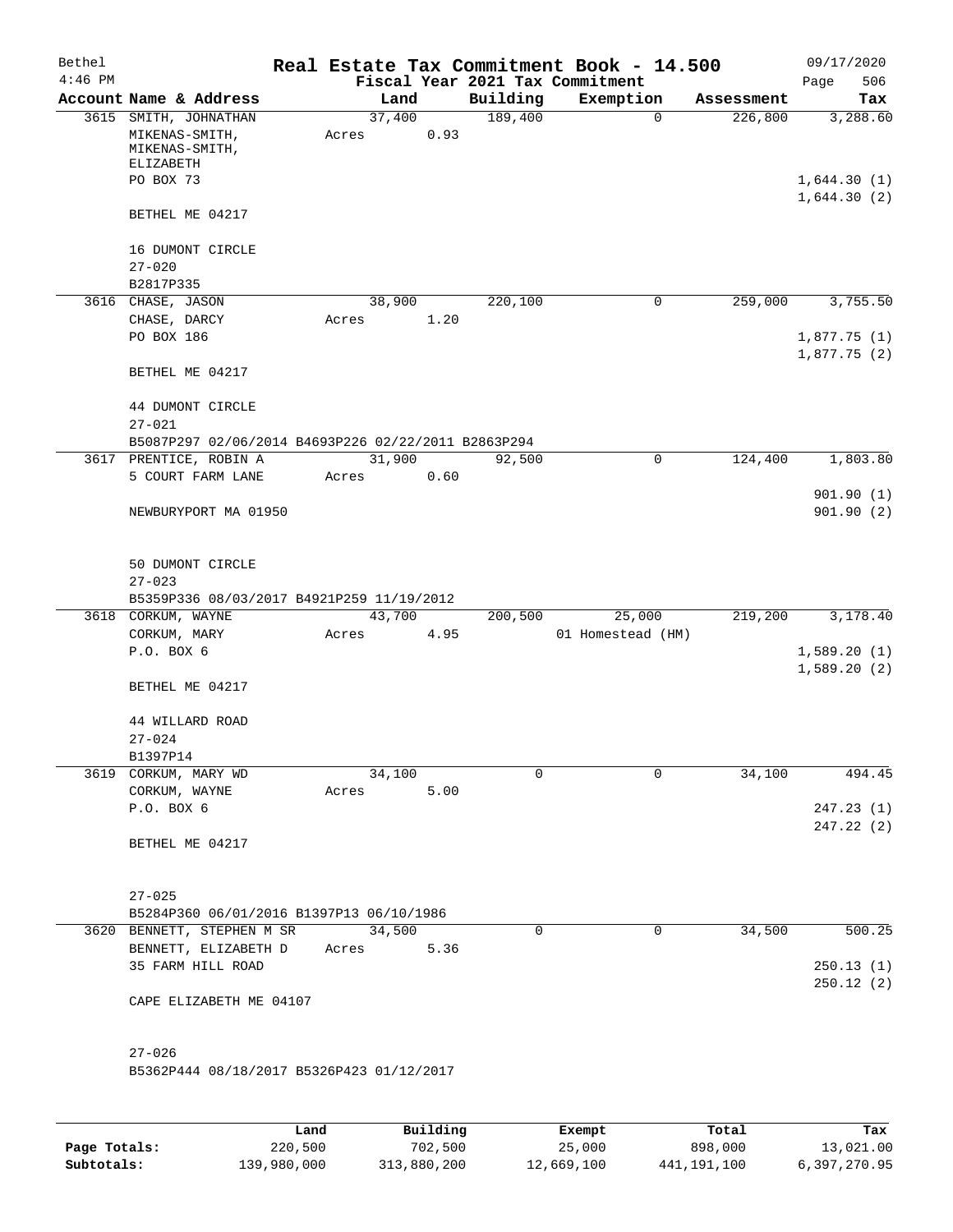| Bethel       |                                                                                                |        |          |                         | Real Estate Tax Commitment Book - 14.500 |            | 09/17/2020                 |
|--------------|------------------------------------------------------------------------------------------------|--------|----------|-------------------------|------------------------------------------|------------|----------------------------|
| $4:46$ PM    |                                                                                                |        |          |                         | Fiscal Year 2021 Tax Commitment          |            | 507<br>Page                |
|              | Account Name & Address                                                                         | 30,000 | Land     | Building<br>$\mathbf 0$ | Exemption<br>$\mathbf 0$                 | Assessment | Tax                        |
|              | 3621 CORCORAN, RAYMOND O<br>CORCORAN, LESLIE M                                                 | Acres  | 1.49     |                         |                                          | 30,000     | 435.00                     |
|              | 222 SWEET ALLEN FARM<br>RD, UNIT D3                                                            |        |          |                         |                                          |            | 217.50(1)<br>217.50(2)     |
|              | WAKEFIELD RI 02879                                                                             |        |          |                         |                                          |            |                            |
|              | PARADISE RD-8                                                                                  |        |          |                         |                                          |            |                            |
|              | $27 - 027$<br>B1625P252 12/28/1988                                                             |        |          |                         |                                          |            |                            |
|              | 3623 WILLARD, RONALD D                                                                         | 31,300 |          | $\Omega$                | $\mathbf 0$                              | 31,300     | 453.85                     |
|              | WILLARD, JOAN<br>A./REVOCABLE TRUST                                                            | Acres  | 2.31     |                         |                                          |            |                            |
|              | 7448 spring village dr.<br>#426                                                                |        |          |                         |                                          |            | 226.93(1)                  |
|              |                                                                                                |        |          |                         |                                          |            | 226.92(2)                  |
|              | SPRINGFIELD VA 22150<br>4469                                                                   |        |          |                         |                                          |            |                            |
|              | PARADISE EAST RD                                                                               |        |          |                         |                                          |            |                            |
|              | $27 - 029$                                                                                     |        |          |                         |                                          |            |                            |
|              | 3624 GAGNON, LINDSAY B                                                                         | 40,200 |          | 183,700                 | 25,000                                   | 198,900    | 2,884.05                   |
|              | GAGNON, RYAN E                                                                                 | Acres  | 1.83     |                         | 01 Homestead (HM)                        |            |                            |
|              | PO BOX 716                                                                                     |        |          |                         |                                          |            | 1,442.03(1)<br>1,442.02(2) |
|              | BETHEL ME 04217                                                                                |        |          |                         |                                          |            |                            |
|              | 21 DUMONT CIRCLE                                                                               |        |          |                         |                                          |            |                            |
|              | $27 - 030$                                                                                     |        |          |                         |                                          |            |                            |
|              | B5297P385 08/09/2016 B2950P155 06/01/2001                                                      |        |          |                         |                                          |            |                            |
|              | 3625 GAGNON, LINDSAY B                                                                         | 26,900 |          | $\Omega$                | $\Omega$                                 | 26,900     | 390.05                     |
|              | GAGNON, RYAN E<br>PO BOX 716                                                                   | Acres  | 0.87     |                         |                                          |            | 195.03(1)                  |
|              |                                                                                                |        |          |                         |                                          |            | 195.02(2)                  |
|              | BETHEL ME 04217 1840                                                                           |        |          |                         |                                          |            |                            |
|              | $27 - 031$                                                                                     |        |          |                         |                                          |            |                            |
|              | B5362P621 08/21/2017 B2950P155 06/01/2001                                                      |        |          |                         |                                          |            |                            |
|              | 3626 DESANTIS LIVING TRUST                                                                     | 36,500 |          | 254,900                 | $\mathbf 0$                              | 291,400    | 4,225.30                   |
|              | 105 TIDEWATER FARM ROAD Acres                                                                  |        | 0.87     |                         |                                          |            |                            |
|              | STRATHAM NH 03885                                                                              |        |          |                         |                                          |            | 2,112.65(1)<br>2,112.65(2) |
|              |                                                                                                |        |          |                         |                                          |            |                            |
|              | 9 DUMONT CIRCLE<br>$27 - 032$                                                                  |        |          |                         |                                          |            |                            |
|              | B5505P32 01/31/2020 B5229P554 06/30/2015 B4688P73<br>02/01/2011 B4240P291 12/20/2007 B2886P311 |        |          |                         |                                          |            |                            |
|              | 3627 PAUL, WILLIAM & BARBARA                                                                   | 29,800 |          | $\Omega$                | 0                                        | 29,800     | 432.10                     |
|              | TRUSTEES, HARDING ROAD<br>REALTY TRUST                                                         | Acres  | 1.41     |                         |                                          |            |                            |
|              | 302 WINTHROP TERRACE                                                                           |        |          |                         |                                          |            | 216.05(1)<br>216.05(2)     |
|              | BEDFORD MA 01730                                                                               |        |          |                         |                                          |            |                            |
|              | $27 - 033$                                                                                     |        |          |                         |                                          |            |                            |
|              | B2870P318                                                                                      |        |          |                         |                                          |            |                            |
|              | Land                                                                                           |        | Building |                         | Exempt                                   | Total      | Tax                        |
| Page Totals: | 194,700                                                                                        |        | 438,600  |                         | 25,000                                   | 608,300    | 8,820.35                   |

**Subtotals:** 140,174,700 314,318,800 12,694,100 441,799,400 6,406,091.30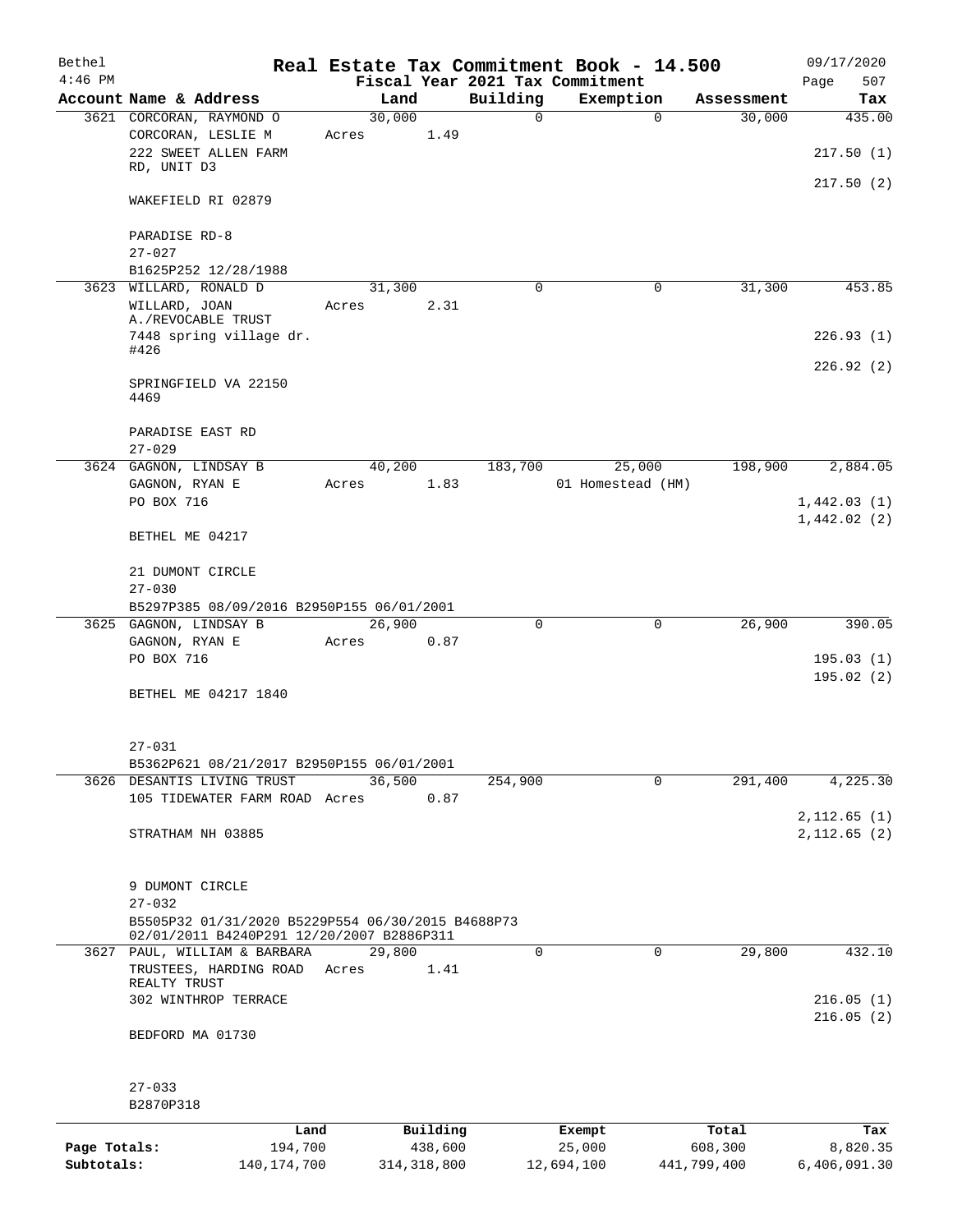| Bethel       |                                                                                             |                 |          |          | Real Estate Tax Commitment Book - 14.500 |            | 09/17/2020                 |
|--------------|---------------------------------------------------------------------------------------------|-----------------|----------|----------|------------------------------------------|------------|----------------------------|
| $4:46$ PM    |                                                                                             |                 |          |          | Fiscal Year 2021 Tax Commitment          |            | 508<br>Page                |
|              | Account Name & Address                                                                      | Land            |          | Building | Exemption                                | Assessment | Tax                        |
|              | 3628 PAUL, WILLIAM & BARBARA<br>TRUSTEES-HARDING ROAD<br>REALTY TRUST                       | 40,800<br>Acres | 2.20     | 143,800  | $\mathbf{0}$                             | 184,600    | 2,676.70                   |
|              | 302 WINTHROP TERRACE                                                                        |                 |          |          |                                          |            | 1,338.35(1)<br>1,338.35(2) |
|              | BEDFORD MA 01730                                                                            |                 |          |          |                                          |            |                            |
|              | 11 WILLARD ROAD                                                                             |                 |          |          |                                          |            |                            |
|              | $27 - 034$                                                                                  |                 |          |          |                                          |            |                            |
|              | 3629 STECHER, WINONA M<br>370 PARADISE ROAD                                                 | 71,900<br>Acres | 2.20     | 106,200  | 31,000<br>12 WW2 Vet Res                 | 147,100    | 2,132.95                   |
|              | BETHEL ME 04217                                                                             |                 |          |          | 01 Homestead (HM)                        |            | 1,066.48(1)<br>1,066.47(2) |
|              |                                                                                             |                 |          |          |                                          |            |                            |
|              | 370 PARADISE RD                                                                             |                 |          |          |                                          |            |                            |
|              | $27 - 035$                                                                                  |                 |          |          |                                          |            |                            |
|              | B3699P138 04/12/2005                                                                        |                 |          | $\Omega$ | 0                                        | 29,200     | 423.40                     |
|              | 3630 STECHER, WINONA M<br>370 PARADISE RD.                                                  | 29,200<br>Acres | 1.16     |          |                                          |            |                            |
|              | BETHEL ME 04217                                                                             |                 |          |          |                                          |            | 211.70(1)<br>211.70(2)     |
|              |                                                                                             |                 |          |          |                                          |            |                            |
|              | $27 - 036 - 001 - 001$                                                                      |                 |          |          |                                          |            |                            |
|              | B2983P79                                                                                    |                 |          |          |                                          |            |                            |
|              | 3653 ZAWOJSKI, MICHAEL, JR & 40,700<br>JENNIFER R.                                          |                 |          | 165,600  | $\mathbf 0$                              | 206,300    | 2,991.35                   |
|              | 26 BOB'S WAY                                                                                | Acres           | 2.16     |          |                                          |            |                            |
|              | BETHEL ME 04217                                                                             |                 |          |          |                                          |            | 1,495.68(1)<br>1,495.67(2) |
|              | 26 BOB'S WAY                                                                                |                 |          |          |                                          |            |                            |
|              | $27 - 036 - 002$                                                                            |                 |          |          |                                          |            |                            |
|              | B5345P331 05/17/2017 B4315P159 06/24/2008 B3854P53<br>12/09/2005                            |                 |          |          |                                          |            |                            |
| 3631         | BRALEY, GREGORY A                                                                           | 38,400          |          | 134,700  | 25,000                                   | 148,100    | 2,147.45                   |
|              | BRALEY, PENNY S<br>373 VERNON ST.                                                           | Acres           | 1.00     |          | 01 Homestead (HM)                        |            | 1,073.73(1)                |
|              |                                                                                             |                 |          |          |                                          |            | 1,073.72(2)                |
|              | BETHEL ME 04217                                                                             |                 |          |          |                                          |            |                            |
|              | 373 VERNON ST.                                                                              |                 |          |          |                                          |            |                            |
|              | $27 - 036 - 002 - 001$                                                                      |                 |          |          |                                          |            |                            |
|              | B3228P73 01/10/2003<br>3632 ROBERTS, DIANE L                                                | 38,700          |          | 167,900  | 25,000                                   | 181,600    | 2,633.20                   |
|              | KNIGHT, KNIGHT, STACY                                                                       | Acres           | 1.10     |          | 01 Homestead (HM)                        |            |                            |
|              | 5814A BENNETT COURT                                                                         |                 |          |          |                                          |            | 1,316.60(1)<br>1,316.60(2) |
|              | JB ANDREWS MD 20762                                                                         |                 |          |          |                                          |            |                            |
|              | 4 BOB'S WAY                                                                                 |                 |          |          |                                          |            |                            |
|              | $27 - 036 - 002 - 002$<br>B5415P678 07/02/2018 B5333P424 03/03/2017 B2901P325<br>01/19/2001 |                 |          |          |                                          |            |                            |
|              |                                                                                             |                 |          |          |                                          |            |                            |
|              | Land                                                                                        |                 | Building |          | Exempt                                   | Total      | Tax                        |
| Page Totals: | 259,700                                                                                     |                 | 718,200  |          | 81,000                                   | 896,900    | 13,005.05                  |

**Subtotals:** 140,434,400 315,037,000 12,775,100 442,696,300 6,419,096.35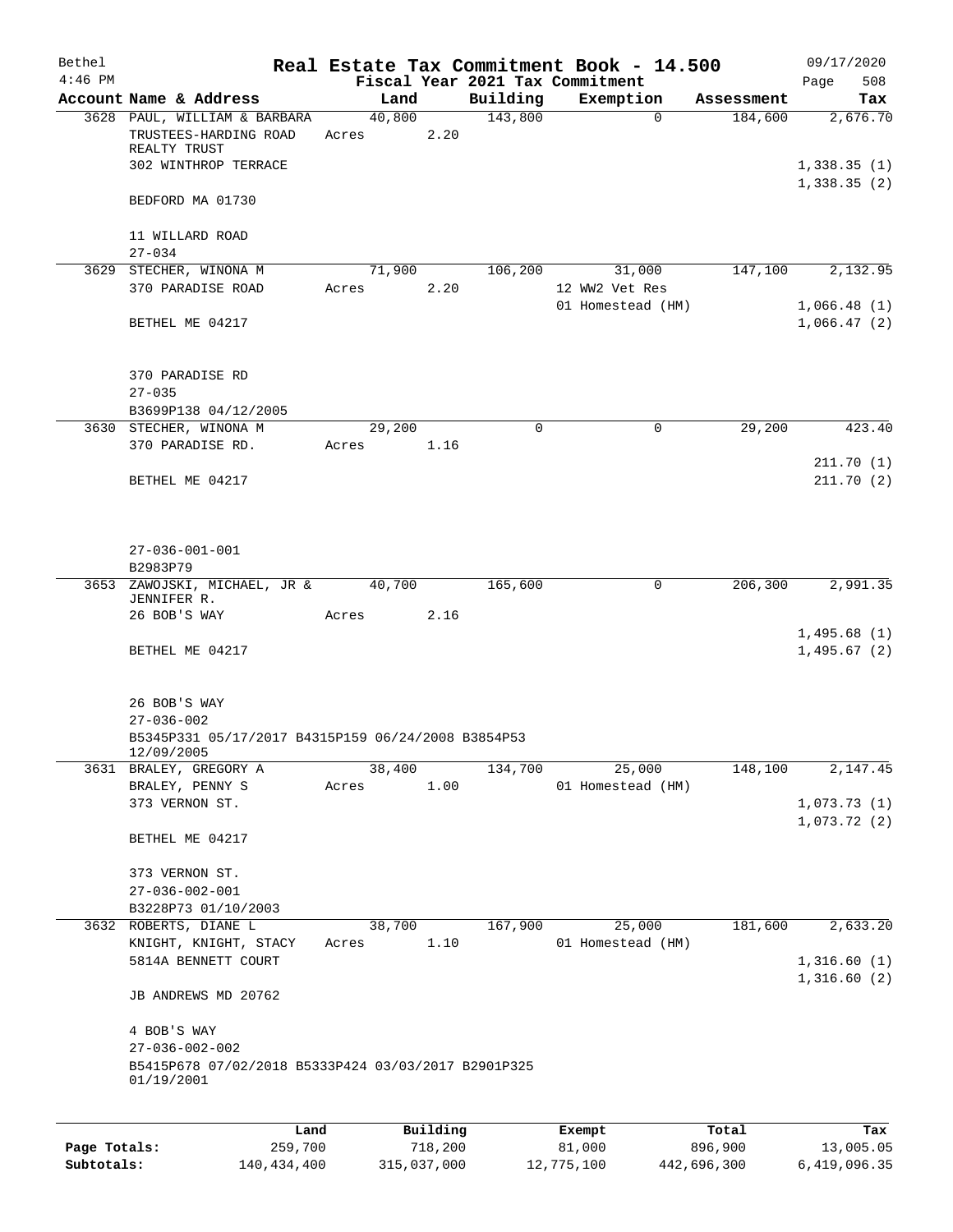| Bethel    |                                                                                       |        |      |          | Real Estate Tax Commitment Book - 14.500 |            | 09/17/2020  |
|-----------|---------------------------------------------------------------------------------------|--------|------|----------|------------------------------------------|------------|-------------|
| $4:46$ PM |                                                                                       |        |      |          | Fiscal Year 2021 Tax Commitment          |            | 509<br>Page |
|           | Account Name & Address                                                                |        | Land | Building | Exemption                                | Assessment | Tax         |
|           | 4526 BRALEY, GREGORY A                                                                | 29,000 |      | 0        | $\Omega$                                 | 29,000     | 420.50      |
|           | BRALEY, PENNY S                                                                       | Acres  | 1.07 |          |                                          |            |             |
|           | 373 VERNON STREET                                                                     |        |      |          |                                          |            | 210.25(1)   |
|           | BETHEL ME 04217                                                                       |        |      |          |                                          |            | 210.25(2)   |
|           | BOB'S WAY                                                                             |        |      |          |                                          |            |             |
|           | $27 - 036 - 002 - 003$                                                                |        |      |          |                                          |            |             |
|           | B3436P244 12/15/2003                                                                  |        |      |          |                                          |            |             |
|           | 4527 CAYER, CHRISTOPHER R                                                             | 38,600 |      | 107,500  | 25,000                                   | 121,100    | 1,755.95    |
|           | CAYER, STEPHANIE S                                                                    | Acres  | 1.07 |          | 01 Homestead (HM)                        |            |             |
|           | PO BOX 354                                                                            |        |      |          |                                          |            | 877.98 (1)  |
|           |                                                                                       |        |      |          |                                          |            | 877.97 (2)  |
|           | BETHEL ME 04217                                                                       |        |      |          |                                          |            |             |
|           | 12 BOB'S WAY                                                                          |        |      |          |                                          |            |             |
|           | $27 - 036 - 002 - 004$                                                                |        |      |          |                                          |            |             |
|           | B5414P151 06/20/2018 B5333P425 03/03/2017 B3452P261<br>01/12/2004                     |        |      |          |                                          |            |             |
|           | 4842 CONNELL, AMY MARIE                                                               | 40,900 |      | 227,400  | 0                                        | 268,300    | 3,890.35    |
|           | CONNELL, ROGAN THOMAS                                                                 | Acres  | 2.30 |          |                                          |            |             |
|           | 28 BOB'S WAY                                                                          |        |      |          |                                          |            | 1,945.18(1) |
|           | BETHEL ME 04217                                                                       |        |      |          |                                          |            | 1,945.17(2) |
|           | 28 BOBS WAY                                                                           |        |      |          |                                          |            |             |
|           | $27 - 036 - 002 - 00A$                                                                |        |      |          |                                          |            |             |
|           | B5316P685 11/21/2016 B3854P53 12/09/2005                                              |        |      |          |                                          |            |             |
|           | 5193 PIM, ALISTAIR                                                                    | 33,700 |      | 170,100  | $\Omega$                                 | 203,800    | 2,955.10    |
|           | 34 UPTON ST, APT 1                                                                    | Acres  | 0.70 |          |                                          |            |             |
|           |                                                                                       |        |      |          |                                          |            | 1,477.55(1) |
|           | BOSTON MA 02118                                                                       |        |      |          |                                          |            | 1,477.55(2) |
|           | 14 EAGLE RIDGE RD                                                                     |        |      |          |                                          |            |             |
|           | $27 - 036 - 003 - 001$                                                                |        |      |          |                                          |            |             |
|           | B5206P38 01/30/2015 B4476P194 07/29/2009 B4223P288<br>11/14/2007                      |        |      |          |                                          |            |             |
|           | 5187 TURNBULL, DREW A                                                                 | 24,100 |      | 185,500  | 0                                        | 209,600    | 3,039.20    |
|           | 144 FISKE AVE.                                                                        | Acres  | 0.70 |          |                                          |            |             |
|           |                                                                                       |        |      |          |                                          |            | 1,519.60(1) |
|           | CUMBERLAND RI 02864                                                                   |        |      |          |                                          |            | 1,519.60(2) |
|           | 20 EAGLE RIDGE RD                                                                     |        |      |          |                                          |            |             |
|           | $27 - 036 - 003 - 002$                                                                |        |      |          |                                          |            |             |
|           | B4483P26 08/13/2009 B4475P152 07/27/2009 B4461P344<br>06/25/2009 B4223P288 11/14/2007 |        |      |          |                                          |            |             |

|              | Land        | Building    | Exempt     | Total       | Tax          |
|--------------|-------------|-------------|------------|-------------|--------------|
| Page Totals: | 166,300     | 690,500     | 25,000     | 831,800     | 12,061.10    |
| Subtotals:   | 140,600,700 | 315,727,500 | 12,800,100 | 443,528,100 | 6,431,157.45 |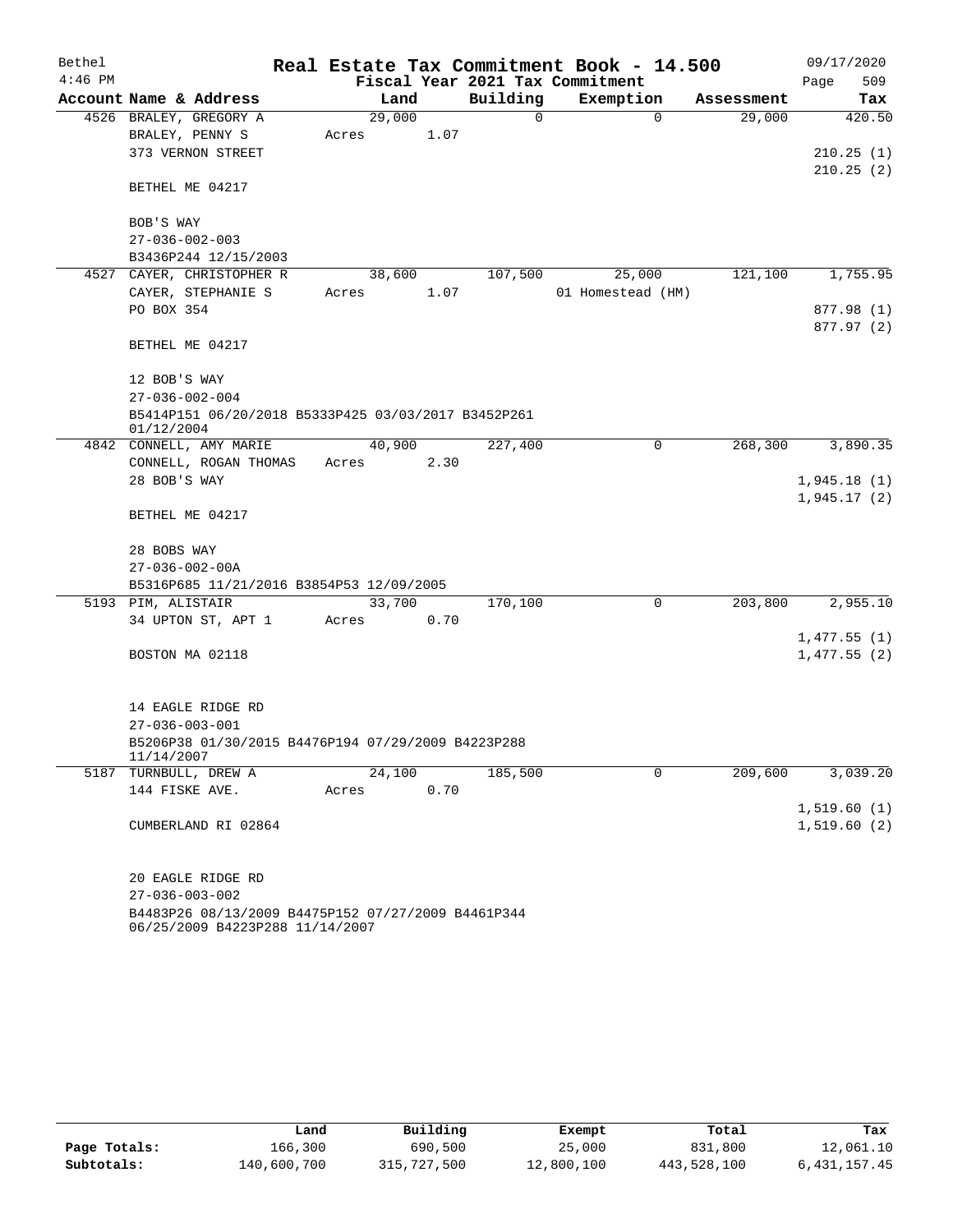| Bethel       |                                                                                                            |               |                                 | Real Estate Tax Commitment Book - 14.500 |                       | 09/17/2020                 |
|--------------|------------------------------------------------------------------------------------------------------------|---------------|---------------------------------|------------------------------------------|-----------------------|----------------------------|
| $4:46$ PM    | Account Name & Address                                                                                     | Land          | Fiscal Year 2021 Tax Commitment |                                          |                       | 510<br>Page                |
|              | 5188 FROMENT, DAVID & JILL,                                                                                | 33,700        | Building<br>183,000             | Exemption<br>$\mathbf 0$                 | Assessment<br>216,700 | Tax<br>3, 142. 15          |
|              | TRUSTEES                                                                                                   |               |                                 |                                          |                       |                            |
|              | TWENTY-SIX EAGLE RIDGE<br>ROAD NRT                                                                         | 0.70<br>Acres |                                 |                                          |                       |                            |
|              | 45 ROUNSEVELL RD                                                                                           |               |                                 |                                          |                       | 1,571.08(1)                |
|              |                                                                                                            |               |                                 |                                          |                       | 1,571.07(2)                |
|              | TEWKSBURY MA 01876 2212                                                                                    |               |                                 |                                          |                       |                            |
|              | 26 EAGLE RIDGE RD                                                                                          |               |                                 |                                          |                       |                            |
|              | $27 - 036 - 003 - 003$                                                                                     |               |                                 |                                          |                       |                            |
|              | B5235P478 08/03/2015 B4583P66 05/03/2010 B4475P154<br>07/27/2009 B4461P344 06/25/2009 B4233P288 09/14/2007 |               |                                 |                                          |                       |                            |
|              | 5189 DOAR, JAMES G                                                                                         | 39,200        | 172,300                         | 0                                        | 211,500               | 3,066.75                   |
|              | DOAR, MELISSA L                                                                                            | 1.30<br>Acres |                                 |                                          |                       |                            |
|              | 754 FLANDERS CREEK AVE                                                                                     |               |                                 |                                          |                       | 1,533.38(1)                |
|              | BOZEMAN MY 59718 6369                                                                                      |               |                                 |                                          |                       | 1,533.37(2)                |
|              | 28 EAGLE RIDGE RD                                                                                          |               |                                 |                                          |                       |                            |
|              | $27 - 036 - 003 - 004$                                                                                     |               |                                 |                                          |                       |                            |
|              | B4484P206 08/18/2009                                                                                       |               |                                 |                                          |                       |                            |
|              | 5190 BERNARD, MARK                                                                                         | 39,400        | 174,500                         | 0                                        | 213,900               | 3,101.55                   |
|              | BERNARD, JOHANNA                                                                                           | 1.40<br>Acres |                                 |                                          |                       |                            |
|              | 11 OGDEN LN.                                                                                               |               |                                 |                                          |                       | 1,550.78(1)<br>1,550.77(2) |
|              | MIDDLETOWN MA 01949                                                                                        |               |                                 |                                          |                       |                            |
|              | 27 EAGLE RIDGE RD                                                                                          |               |                                 |                                          |                       |                            |
|              | $27 - 036 - 003 - 005$                                                                                     |               |                                 |                                          |                       |                            |
|              | B4472P173 07/20/2009 B4223P288 11/14/2007                                                                  |               |                                 |                                          |                       |                            |
|              | 5191 GOLDMAN, RICHARD A                                                                                    | 39,400        | 180,000                         | 0                                        | 219,400               | 3,181.30                   |
|              | GOLDMAN, HOLLY H                                                                                           | 1.40<br>Acres |                                 |                                          |                       |                            |
|              | 180 MILL ROAD                                                                                              |               |                                 |                                          |                       | 1,590.65(1)<br>1,590.65(2) |
|              | NORTH ANDOVER MA 01845                                                                                     |               |                                 |                                          |                       |                            |
|              | 19 EAGLE RIDGE RD                                                                                          |               |                                 |                                          |                       |                            |
|              | $27 - 036 - 003 - 006$                                                                                     |               |                                 |                                          |                       |                            |
|              | B4614P208 07/27/2010 B4475P156 07/27/2009 B4461P344                                                        |               |                                 |                                          |                       |                            |
|              | 06/25/2009 B4223P288 11/14/2009<br>5018 BEALS, TIMOTHY                                                     | 35,400        | 171,900                         | $\mathbf 0$                              | 207,300               | 3,005.85                   |
|              | BEALS, SUE                                                                                                 | 0.80<br>Acres |                                 |                                          |                       |                            |
|              | 258 BASSETT ROAD                                                                                           |               |                                 |                                          |                       | 1,502.93(1)                |
|              |                                                                                                            |               |                                 |                                          |                       | 1,502.92(2)                |
|              | WINSLOW ME 04901                                                                                           |               |                                 |                                          |                       |                            |
|              | 3 EAGLE RIDGE RD                                                                                           |               |                                 |                                          |                       |                            |
|              | $27 - 036 - 003 - 007$                                                                                     |               |                                 |                                          |                       |                            |
|              | B5433P374 09/27/2018 B4580P142 04/26/2010 B4223P284<br>11/14/2007 B4191P184 09/10/2007                     |               |                                 |                                          |                       |                            |
|              | 3655 BELLINGER, KEVIN J                                                                                    | 43,500        | 232,200                         | 25,000                                   | 250,700               | 3,635.15                   |
|              | BELLINGER, NANCY A                                                                                         | 4.74<br>Acres |                                 | 01 Homestead (HM)                        |                       |                            |
|              | 425 VERNON STREET                                                                                          |               |                                 |                                          |                       | 1,817.58(1)                |
|              | BETHEL ME 04217                                                                                            |               |                                 |                                          |                       | 1,817.57(2)                |
|              |                                                                                                            |               |                                 |                                          |                       |                            |
|              | 425 VERNON STREET<br>$27 - 036 - 004$                                                                      |               |                                 |                                          |                       |                            |
|              | B3744P86 06/22/2005                                                                                        |               |                                 |                                          |                       |                            |
|              | Land                                                                                                       | Building      |                                 | Exempt                                   | Total                 | Tax                        |
| Page Totals: | 230,600                                                                                                    | 1,113,900     |                                 | 25,000                                   | 1,319,500             | 19,132.75                  |
| Subtotals:   | 140,831,300                                                                                                | 316,841,400   |                                 | 12,825,100                               | 444,847,600           | 6,450,290.20               |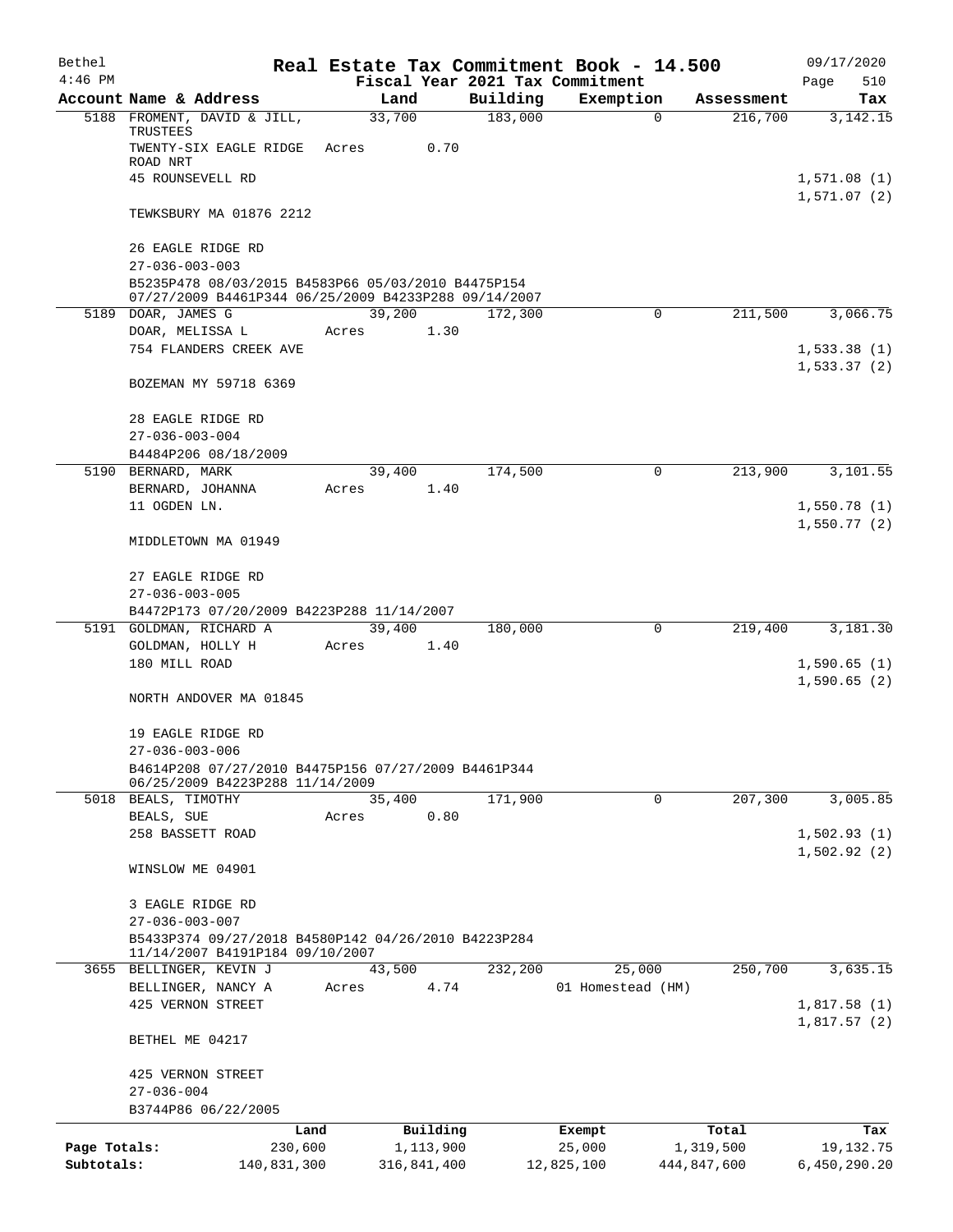| Bethel    |                                                   |       |        |      |                                 | Real Estate Tax Commitment Book - 14.500 |            | 09/17/2020   |
|-----------|---------------------------------------------------|-------|--------|------|---------------------------------|------------------------------------------|------------|--------------|
| $4:46$ PM |                                                   |       |        |      | Fiscal Year 2021 Tax Commitment |                                          |            | 511<br>Page  |
|           | Account Name & Address                            |       | Land   |      | Building                        | Exemption                                | Assessment | Tax          |
|           | 5181 LIEBLEIN, KELLY S                            |       | 42,300 |      | 112,600                         | $\mathbf 0$                              | 154,900    | 2,246.05     |
|           | 2341 FOREST HILLS DRIVE Acres                     |       |        | 3.58 |                                 |                                          |            | 1, 123.03(1) |
|           | HARRISBURG PA 17112                               |       |        |      |                                 |                                          |            | 1, 123.02(2) |
|           |                                                   |       |        |      |                                 |                                          |            |              |
|           |                                                   |       |        |      |                                 |                                          |            |              |
|           | 405 VERNON ST.                                    |       |        |      |                                 |                                          |            |              |
|           | $27 - 036 - 004 - 001$                            |       |        |      |                                 |                                          |            |              |
|           | B5198P207 01/06/2015 B4379P86 11/24/2008 B3744P84 |       |        |      |                                 |                                          |            |              |
|           | 06/22/2005<br>4813 BORCHARDT, TIMOTHY J           |       | 38,500 |      | 181,200                         | $\mathbf 0$                              | 219,700    | 3,185.65     |
|           | 411 VERNON ST.                                    | Acres |        | 1.04 |                                 |                                          |            |              |
|           |                                                   |       |        |      |                                 |                                          |            | 1,592.83(1)  |
|           | BETHEL ME 04217                                   |       |        |      |                                 |                                          |            | 1,592.82(2)  |
|           |                                                   |       |        |      |                                 |                                          |            |              |
|           |                                                   |       |        |      |                                 |                                          |            |              |
|           | 411 VERNON ST.                                    |       |        |      |                                 |                                          |            |              |
|           | $27 - 036 - 004 - 001 - A$                        |       |        |      |                                 |                                          |            |              |
|           | B3744P84 06/22/2005                               |       |        |      |                                 |                                          |            |              |
|           | 3633 FREEMAN, PAMELA S                            |       | 39,400 |      | 200,500                         | 0                                        | 239,900    | 3,478.55     |
|           | FREEMAN, CLIFFORD M                               | Acres |        | 1.41 |                                 |                                          |            |              |
|           | 21 BORDER ROAD                                    |       |        |      |                                 |                                          |            | 1,739.28(1)  |
|           |                                                   |       |        |      |                                 |                                          |            | 1,739.27(2)  |
|           | NEEDHAM MA 02492                                  |       |        |      |                                 |                                          |            |              |
|           | 6 HILLSIDE LANE                                   |       |        |      |                                 |                                          |            |              |
|           | $27 - 036 - 005 - 001$                            |       |        |      |                                 |                                          |            |              |
|           | B3762P108 07/15/2005                              |       |        |      |                                 |                                          |            |              |
|           | 3638 GRANT, SHAWN P                               |       | 39,900 |      | 193,100                         | 0                                        | 233,000    | 3,378.50     |
|           | GRANT, KEVIN J CALL                               | Acres |        | 1.67 |                                 |                                          |            |              |
|           | 28 CRYSTAL LANE                                   |       |        |      |                                 |                                          |            | 1,689.25(1)  |
|           |                                                   |       |        |      |                                 |                                          |            | 1,689.25(2)  |
|           | WINDHAM ME 04062                                  |       |        |      |                                 |                                          |            |              |
|           |                                                   |       |        |      |                                 |                                          |            |              |
|           | 7 HILLSIDE LANE<br>$27 - 036 - 005 - 002$         |       |        |      |                                 |                                          |            |              |
|           | B3671P193 01/31/2005                              |       |        |      |                                 |                                          |            |              |
|           | 3639 VARGIU, QUINTO                               |       | 31,600 |      | 0                               | $\mathbf{0}$                             | 31,600     | 458.20       |
|           | VARGIU, NANCY F                                   | Acres |        | 2.54 |                                 |                                          |            |              |
|           | PO BOX 465                                        |       |        |      |                                 |                                          |            | 229.10(1)    |
|           |                                                   |       |        |      |                                 |                                          |            | 229.10(2)    |
|           | BETHEL ME 04217                                   |       |        |      |                                 |                                          |            |              |
|           |                                                   |       |        |      |                                 |                                          |            |              |
|           | HILLSIDE PINES                                    |       |        |      |                                 |                                          |            |              |
|           | $27 - 036 - 005 - 003$                            |       |        |      |                                 |                                          |            |              |
|           | B3489P348 04/06/2004                              |       |        |      |                                 |                                          |            |              |
|           | 3640 SHANGRI-LA REALTY TRUST                      |       | 30,600 |      | $\Omega$                        | 0                                        | 30,600     | 443.70       |
|           | FREEMAN AND GRANT,                                | Acres |        | 1.82 |                                 |                                          |            |              |
|           | TRUSTEES<br>28 CRYSTAL LN                         |       |        |      |                                 |                                          |            | 221.85(1)    |
|           |                                                   |       |        |      |                                 |                                          |            | 221.85(2)    |
|           | WINDHAM ME 04062                                  |       |        |      |                                 |                                          |            |              |
|           |                                                   |       |        |      |                                 |                                          |            |              |
|           | HILLSIDE PINES                                    |       |        |      |                                 |                                          |            |              |
|           | $27 - 036 - 005 - 004$                            |       |        |      |                                 |                                          |            |              |
|           | B4147P148 06/13/2007 B3546P277 07/01/2004         |       |        |      |                                 |                                          |            |              |
|           |                                                   |       |        |      |                                 |                                          |            |              |
|           |                                                   |       |        |      |                                 |                                          |            |              |
|           |                                                   |       |        |      |                                 |                                          |            |              |

|              | Land        | Building    | Exempt     | Total       | Tax          |
|--------------|-------------|-------------|------------|-------------|--------------|
| Page Totals: | 222,300     | 687,400     |            | 909,700     | 13,190.65    |
| Subtotals:   | 141,053,600 | 317,528,800 | 12,825,100 | 445,757,300 | 6,463,480.85 |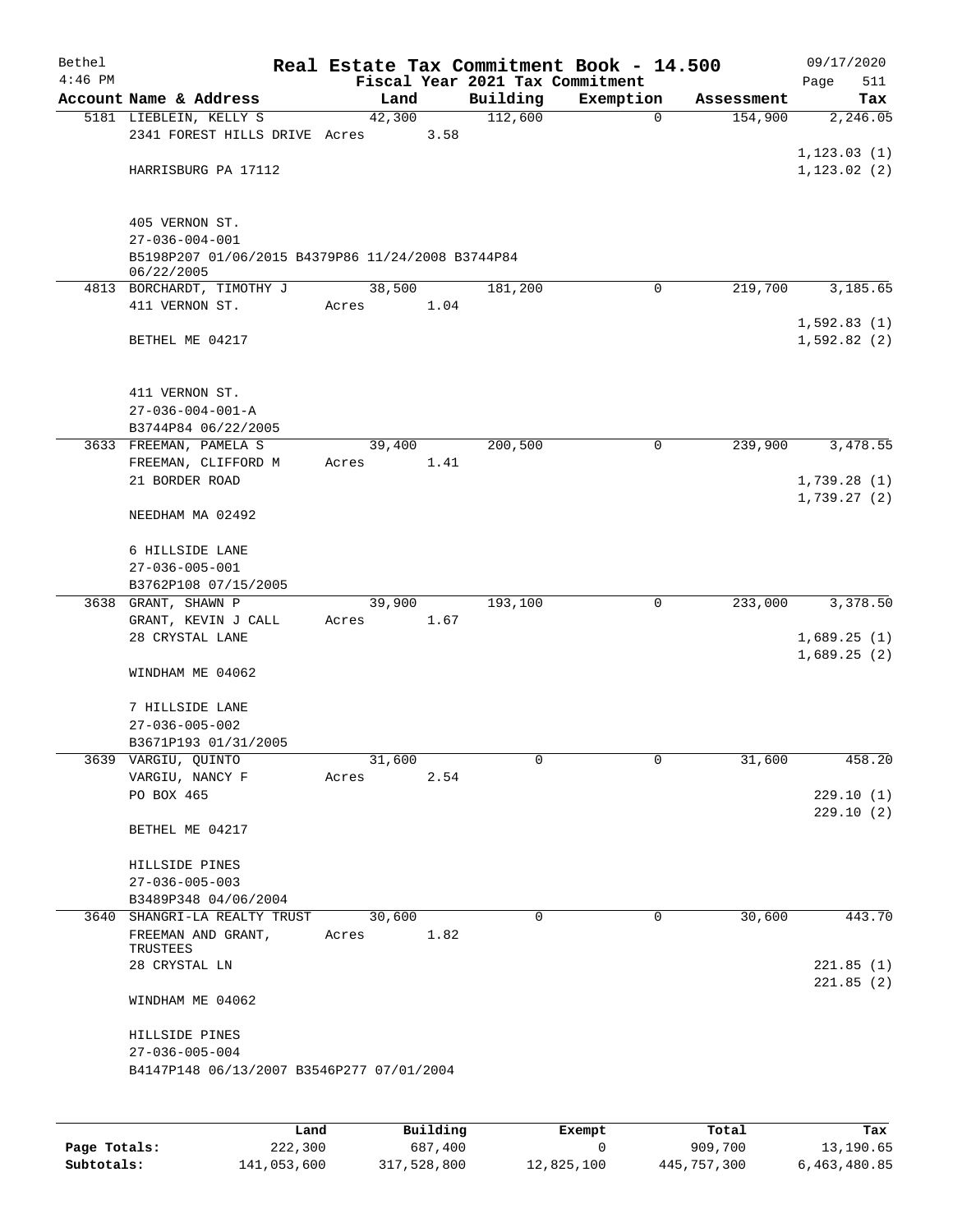| Bethel<br>$4:46$ PM |                                                                                        |                 |          | Fiscal Year 2021 Tax Commitment | Real Estate Tax Commitment Book - 14.500 |            | 09/17/2020<br>512<br>Page |
|---------------------|----------------------------------------------------------------------------------------|-----------------|----------|---------------------------------|------------------------------------------|------------|---------------------------|
|                     | Account Name & Address                                                                 | Land            |          | Building                        | Exemption                                | Assessment | Tax                       |
|                     | 3641 STRUMSKI, JOSEPH F., JR                                                           | 38,900          |          | 145,300                         | $\mathbf 0$                              | 184,200    | 2,670.90                  |
|                     | 79 CYPRESS POINT                                                                       | Acres           | 1.17     |                                 |                                          |            |                           |
|                     |                                                                                        |                 |          |                                 |                                          |            | 1,335.45(1)               |
|                     | YARMOUTHPORT MA 02675                                                                  |                 |          |                                 |                                          |            | 1,335.45(2)               |
|                     |                                                                                        |                 |          |                                 |                                          |            |                           |
|                     |                                                                                        |                 |          |                                 |                                          |            |                           |
|                     | 408 PARADISE RD                                                                        |                 |          |                                 |                                          |            |                           |
|                     | $27 - 036 - 005 - 005$                                                                 |                 |          |                                 |                                          |            |                           |
|                     | B4186P116 08/30/2007 B4147P142 06/13/2007 B4120P215<br>03/20/2007 B3625P254 11/04/2004 |                 |          |                                 |                                          |            |                           |
|                     | 3642 BONACORSI, GENISE B                                                               | 39,300          |          | 157,600                         | $\Omega$                                 | 196,900    | 2,855.05                  |
|                     | BONACORSI, STEPHEN G                                                                   | Acres           | 1.34     |                                 |                                          |            |                           |
|                     | 53 TURKEY HILL RD.                                                                     |                 |          |                                 |                                          |            | 1,427.53(1)               |
|                     |                                                                                        |                 |          |                                 |                                          |            | 1,427.52(2)               |
|                     | NEWBURYPORT MA 01950                                                                   |                 |          |                                 |                                          |            |                           |
|                     |                                                                                        |                 |          |                                 |                                          |            |                           |
|                     | 406 PARADISE RD.                                                                       |                 |          |                                 |                                          |            |                           |
|                     | $27 - 036 - 005 - 006$                                                                 |                 |          |                                 |                                          |            |                           |
|                     | B5337P138 03/27/2017                                                                   |                 |          |                                 |                                          |            |                           |
|                     | 3643 MCGEE, KEVIN                                                                      | 39,600          |          | 92,700                          | 0                                        | 132,300    | 1,918.35                  |
|                     | 390R MERRIMAC STREET                                                                   | Acres           | 1.49     |                                 |                                          |            |                           |
|                     |                                                                                        |                 |          |                                 |                                          |            | 959.18(1)                 |
|                     | NEWBURYPORT MA 01950                                                                   |                 |          |                                 |                                          |            | 959.17(2)                 |
|                     |                                                                                        |                 |          |                                 |                                          |            |                           |
|                     | 400 PARADISE RD.                                                                       |                 |          |                                 |                                          |            |                           |
|                     | $27 - 036 - 005 - 007$                                                                 |                 |          |                                 |                                          |            |                           |
|                     | B5360P137 08/07/2017 B3495P46 04/15/2004                                               |                 |          |                                 |                                          |            |                           |
|                     | 3644 MCGEE, KEVIN                                                                      | 31,500          |          | 0                               | 0                                        | 31,500     | 456.75                    |
|                     | 390R MERRIMAC STREET                                                                   | Acres           | 2.44     |                                 |                                          |            |                           |
|                     |                                                                                        |                 |          |                                 |                                          |            | 228.38(1)                 |
|                     | NEWBURYPORT MA 01950                                                                   |                 |          |                                 |                                          |            | 228.37(2)                 |
|                     |                                                                                        |                 |          |                                 |                                          |            |                           |
|                     |                                                                                        |                 |          |                                 |                                          |            |                           |
|                     | HILLSIDE PINES                                                                         |                 |          |                                 |                                          |            |                           |
|                     | $27 - 036 - 005 - 008$                                                                 |                 |          |                                 |                                          |            |                           |
|                     | B5360P155 08/07/2017 B3538P320 06/28/2004                                              |                 |          |                                 |                                          |            |                           |
|                     | 3645 BRADY, CHRISTINA<br>BRADY, JOHN B                                                 | 31,600<br>Acres | 2.55     | 0                               | 0                                        | 31,600     | 458.20                    |
|                     | 7345 GRANT RANCH BLVD.                                                                 |                 |          |                                 |                                          |            | 229.10(1)                 |
|                     | APT 621                                                                                |                 |          |                                 |                                          |            |                           |
|                     |                                                                                        |                 |          |                                 |                                          |            | 229.10(2)                 |
|                     | LITTLETON CO 80123                                                                     |                 |          |                                 |                                          |            |                           |
|                     |                                                                                        |                 |          |                                 |                                          |            |                           |
|                     | PARADISE RD                                                                            |                 |          |                                 |                                          |            |                           |
|                     | $27 - 036 - 005 - 009$                                                                 |                 |          |                                 |                                          |            |                           |
|                     | B4366P122 10/20/2008                                                                   |                 |          |                                 |                                          |            |                           |
|                     | 3634 DUCLOS, MICHAEL J                                                                 | 39,200          |          | 154,000                         | 0                                        | 193,200    | 2,801.40                  |
|                     | DUCLOS, RACHEL M<br>PO BOX 773                                                         | Acres           | 1.30     |                                 |                                          |            | 1,400.70(1)               |
|                     |                                                                                        |                 |          |                                 |                                          |            | 1,400.70(2)               |
|                     | BETHEL ME 04217                                                                        |                 |          |                                 |                                          |            |                           |
|                     |                                                                                        |                 |          |                                 |                                          |            |                           |
|                     | 5 GREELY LN                                                                            |                 |          |                                 |                                          |            |                           |
|                     | $27 - 036 - 005 - 010$                                                                 |                 |          |                                 |                                          |            |                           |
|                     | B5258P132 12/11/2015 B4379P177 11/24/2008 B3944P1                                      |                 |          |                                 |                                          |            |                           |
|                     | 05/11/2006 B3482P262 03/25/2004                                                        |                 |          |                                 |                                          |            |                           |
|                     |                                                                                        |                 |          |                                 |                                          |            |                           |
|                     |                                                                                        | Land            | Building |                                 | Exempt                                   | Total      | Tax                       |
| Page Totals:        | 220,100                                                                                |                 | 549,600  |                                 | 0                                        | 769,700    | 11,160.65                 |

**Subtotals:** 141,273,700 318,078,400 12,825,100 446,527,000 6,474,641.50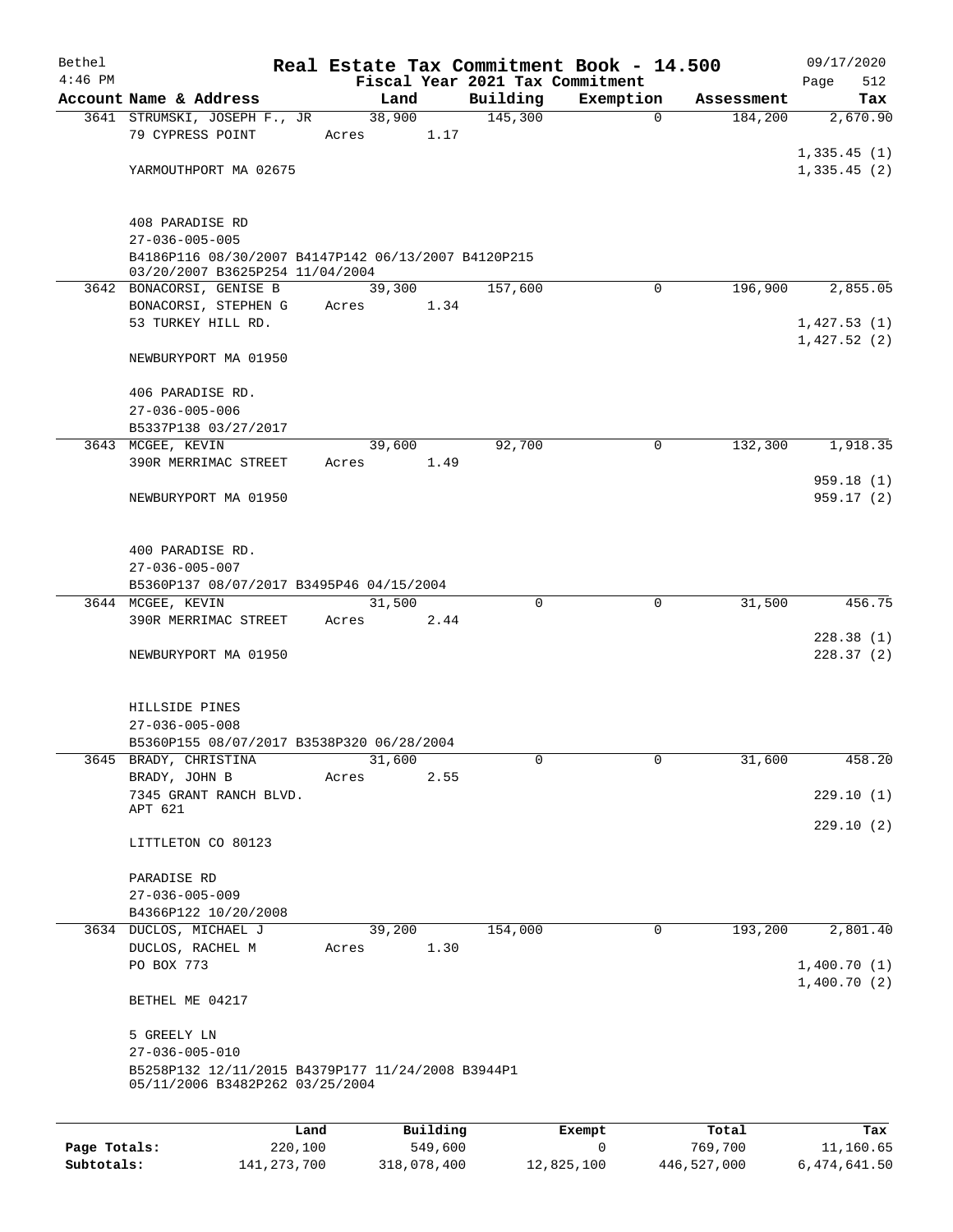| Bethel    |                                                 |                 |      |             | Real Estate Tax Commitment Book - 14.500 |                      | 09/17/2020                 |
|-----------|-------------------------------------------------|-----------------|------|-------------|------------------------------------------|----------------------|----------------------------|
| $4:46$ PM | Account Name & Address                          |                 | Land | Building    | Fiscal Year 2021 Tax Commitment          |                      | 513<br>Page                |
|           | 3635 MENGES, JOEL                               | 30,200          |      | 0           | Exemption<br>$\Omega$                    | Assessment<br>30,200 | Tax<br>437.90              |
|           | SIGNORI, SIGNORI,<br>ANTOINETTE                 | Acres           | 1.63 |             |                                          |                      |                            |
|           | 6607 TUCKER AVENUE                              |                 |      |             |                                          |                      | 218.95(1)<br>218.95(2)     |
|           | MCLEAN VA 22101                                 |                 |      |             |                                          |                      |                            |
|           | $27 - 036 - 005 - 011$<br>B3512P189 05/13/2004  |                 |      |             |                                          |                      |                            |
|           | 3636 DELDUCA, FRANK                             | 40,600          |      | 260,200     | 25,000                                   | 275,800              | 3,999.10                   |
|           | PO BOX 1131                                     | Acres           | 2.09 |             | 01 Homestead (HM)                        |                      |                            |
|           | BETHEL ME 04217                                 |                 |      |             |                                          |                      | 1,999.55(1)<br>1,999.55(2) |
|           |                                                 |                 |      |             |                                          |                      |                            |
|           | 17 GREELY LANE                                  |                 |      |             |                                          |                      |                            |
|           | $27 - 036 - 005 - 012$                          |                 |      |             |                                          |                      |                            |
|           | B3491P48 04/07/2004<br>3637 DELDUCA, FRANK J    | 30,200          |      | $\mathbf 0$ | $\mathbf 0$                              | 30,200               | 437.90                     |
|           | PO BOX 1131                                     | Acres           | 1.61 |             |                                          |                      |                            |
|           |                                                 |                 |      |             |                                          |                      | 218.95(1)                  |
|           | BETHEL ME 04217                                 |                 |      |             |                                          |                      | 218.95(2)                  |
|           |                                                 |                 |      |             |                                          |                      |                            |
|           | $27 - 036 - 005 - 013$                          |                 |      |             |                                          |                      |                            |
|           | B3483P258 03/26/2004                            |                 |      |             |                                          |                      |                            |
|           | 3646 CORDEIRO, CHRISTOPHER<br>401 VERNON STREET | 38,400<br>Acres | 1.01 | 68,400      | 0                                        | 106,800              | 1,548.60                   |
|           |                                                 |                 |      |             |                                          |                      | 774.30(1)                  |
|           | BETHEL ME 04217                                 |                 |      |             |                                          |                      | 774.30 (2)                 |
|           | 401 VERNON ST.<br>$27 - 037$                    |                 |      |             |                                          |                      |                            |
|           | B4749P95 08/15/0211 B3093P346 04/04/2002        |                 |      |             |                                          |                      |                            |
|           | 3647 BINETTE, STEVEN J                          | 38,400          |      | 77,500      | 25,000                                   | 90,900               | 1,318.05                   |
|           | CORRIVEAU, DONNA<br>355 VERNON ST.              | Acres           | 1.00 |             | 01 Homestead (HM)                        |                      | 659.03(1)                  |
|           |                                                 |                 |      |             |                                          |                      | 659.02 (2)                 |
|           | BETHEL ME 04217                                 |                 |      |             |                                          |                      |                            |
|           | 355 VERNON ST.                                  |                 |      |             |                                          |                      |                            |
|           | $27 - 039$                                      |                 |      |             |                                          |                      |                            |
|           | B2781P259 01/03/2000                            |                 |      |             |                                          |                      |                            |
| 3799      | BRALEY, PENNY S                                 | 29,100          |      | $\Omega$    | 0                                        | 29,100               | 421.95                     |
|           | BRALEY, GREGORY A                               | Acres           | 1.10 |             |                                          |                      |                            |
|           | 373 VERNON ST.                                  |                 |      |             |                                          |                      | 210.98(1)<br>210.97(2)     |
|           | BETHEL ME 04217                                 |                 |      |             |                                          |                      |                            |
|           | $27 - 039 - 001$                                |                 |      |             |                                          |                      |                            |
|           | B3299P119 05/23/2003                            |                 |      |             |                                          |                      |                            |
|           |                                                 |                 |      |             |                                          |                      |                            |
|           |                                                 |                 |      |             |                                          |                      |                            |

|              | Land        | Building    | Exempt     | Total       | Tax          |
|--------------|-------------|-------------|------------|-------------|--------------|
| Page Totals: | 206,900     | 406,100     | 50,000     | 563,000     | 8,163.50     |
| Subtotals:   | 141,480,600 | 318,484,500 | 12,875,100 | 447,090,000 | 6,482,805.00 |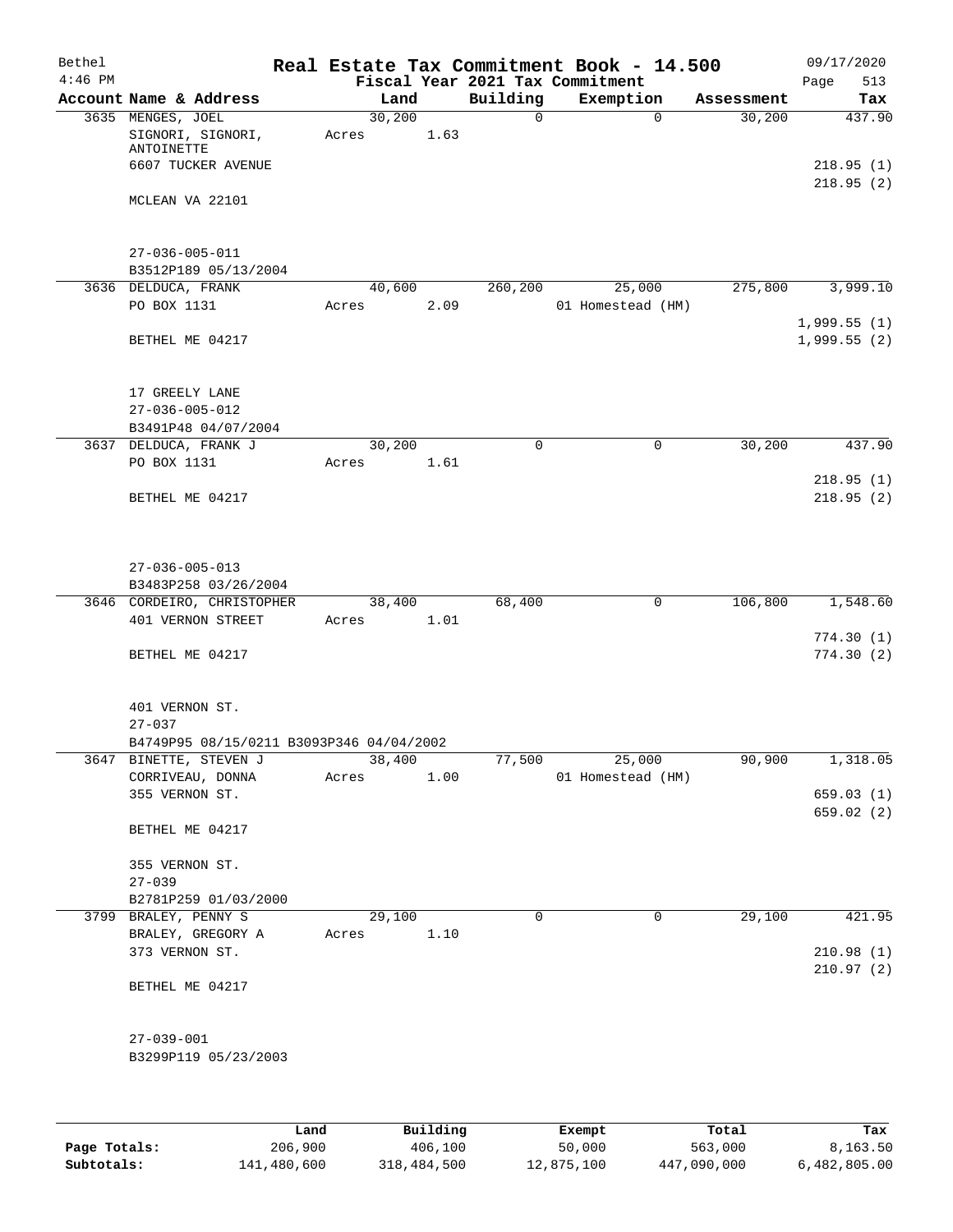| Bethel    |                                           |       |        |       |             | Real Estate Tax Commitment Book - 14.500 |            | 09/17/2020  |
|-----------|-------------------------------------------|-------|--------|-------|-------------|------------------------------------------|------------|-------------|
| $4:46$ PM |                                           |       |        |       |             | Fiscal Year 2021 Tax Commitment          |            | 514<br>Page |
|           | Account Name & Address                    |       | Land   |       | Building    | Exemption                                | Assessment | Tax         |
|           | 3648 WIDBERG, ARTHUR                      |       | 7,300  |       | 15,100      | $\Omega$                                 | 22,400     | 324.80      |
|           | WIDBERG, JUDITH<br>68 DUNBAR ST           | Acres |        | 0.26  |             |                                          |            |             |
|           |                                           |       |        |       |             |                                          |            | 162.40(1)   |
|           | CANTON MA 02021                           |       |        |       |             |                                          |            | 162.40(2)   |
|           |                                           |       |        |       |             |                                          |            |             |
|           | 339 VERNON ST.                            |       |        |       |             |                                          |            |             |
|           | $27 - 040$                                |       |        |       |             |                                          |            |             |
|           | B733P84                                   |       |        |       |             |                                          |            |             |
| 3649      | CHADBOURNE TREE FARMS,                    |       | 56,200 |       | $\mathbf 0$ | 0                                        | 56,200     | 814.90      |
|           | LLC                                       |       |        |       |             |                                          |            |             |
|           | PO BOX 1750                               | Acres |        | 34.20 |             |                                          |            |             |
|           |                                           |       |        |       |             |                                          |            | 407.45(1)   |
|           | BETHEL ME 04217                           |       |        |       |             |                                          |            | 407.45(2)   |
|           |                                           |       |        |       |             |                                          |            |             |
|           |                                           |       |        |       |             |                                          |            |             |
|           | VERNON ST                                 |       |        |       |             |                                          |            |             |
|           | $27 - 041$                                |       |        |       |             |                                          |            |             |
|           | B3652P43 12/29/2004                       |       |        |       |             |                                          |            |             |
|           | 508 GUNAPATI, SHERYL W                    |       | 37,700 |       | 0           | $\mathsf{O}$                             | 37,700     | 546.65      |
|           | 159 RAMBLEWOOD DR.                        | Acres |        | 8.40  |             |                                          |            |             |
|           |                                           |       |        |       |             |                                          |            | 273.33(1)   |
|           | RAYNHAM MA 02767                          |       |        |       |             |                                          |            | 273.32(2)   |
|           |                                           |       |        |       |             |                                          |            |             |
|           |                                           |       |        |       |             |                                          |            |             |
|           | VERNON ST                                 |       |        |       |             |                                          |            |             |
|           | $27 - 042$                                |       |        |       |             |                                          |            |             |
|           | B5246P649 09/30/2015 B3416P164 11/07/2003 |       |        |       |             |                                          |            |             |
|           | 3650 GUNAPATI, BHARATH                    |       | 39,800 |       | 40,800      | 0                                        | 80,600     | 1,168.70    |
|           | GUNAPATI, SHERYL                          | Acres |        | 1.60  |             |                                          |            |             |
|           | 159 RAMBLEWOOD DR                         |       |        |       |             |                                          |            | 584.35(1)   |
|           |                                           |       |        |       |             |                                          |            | 584.35 (2)  |
|           | RAYNHAM MA 02767                          |       |        |       |             |                                          |            |             |
|           |                                           |       |        |       |             |                                          |            |             |
|           | 319 VERNON ST.                            |       |        |       |             |                                          |            |             |
|           | $27 - 042 - 001$                          |       |        |       |             |                                          |            |             |
|           | B5175P224 10/22/2014 B3416P164 11/07/2003 |       |        |       |             |                                          |            |             |
|           | 3651 CROSS FAMILY                         |       | 49,000 |       | 74,100      | 31,000                                   | 92,100     | 1,335.45    |
|           | PARTNERSHIP                               | Acres |        | 10.00 |             | 01 Homestead (HM)                        |            |             |
|           | 309 VERNON STREET                         |       |        |       |             | 12 WW2 Vet Res                           |            | 667.73(1)   |
|           | BETHEL ME 04217                           |       |        |       |             |                                          |            | 667.72 (2)  |
|           |                                           |       |        |       |             |                                          |            |             |
|           |                                           |       |        |       |             |                                          |            |             |
|           | 309 VERNON ST.                            |       |        |       |             |                                          |            |             |
|           | $27 - 043$                                |       |        |       |             |                                          |            |             |
|           | B2321P320 05/01/1996 B624P354 02/07/1964  |       |        |       |             |                                          |            |             |
|           | 3652 JODREY, MICHAEL                      |       | 46,900 |       | 257,900     | 25,000                                   | 279,800    | 4,057.10    |
|           | 275 VERNON STREET                         | Acres |        | 8.00  |             | 01 Homestead (HM)                        |            |             |
|           |                                           |       |        |       |             |                                          |            | 2,028.55(1) |
|           | BETHEL ME 04217                           |       |        |       |             |                                          |            | 2,028.55(2) |
|           |                                           |       |        |       |             |                                          |            |             |
|           |                                           |       |        |       |             |                                          |            |             |
|           | 275 VERNON ST.                            |       |        |       |             |                                          |            |             |
|           | $27 - 044$                                |       |        |       |             |                                          |            |             |
|           | B1812P184 06/20/1991                      |       |        |       |             |                                          |            |             |
|           |                                           |       |        |       |             |                                          |            |             |
|           |                                           |       |        |       |             |                                          |            |             |
|           |                                           |       |        |       |             |                                          |            |             |

|              | Land        | Building    | Exempt     | Total       | Tax          |
|--------------|-------------|-------------|------------|-------------|--------------|
| Page Totals: | 236,900     | 387,900     | 56,000     | 568,800     | 8,247.60     |
| Subtotals:   | 141,717,500 | 318,872,400 | 12,931,100 | 447,658,800 | 6,491,052.60 |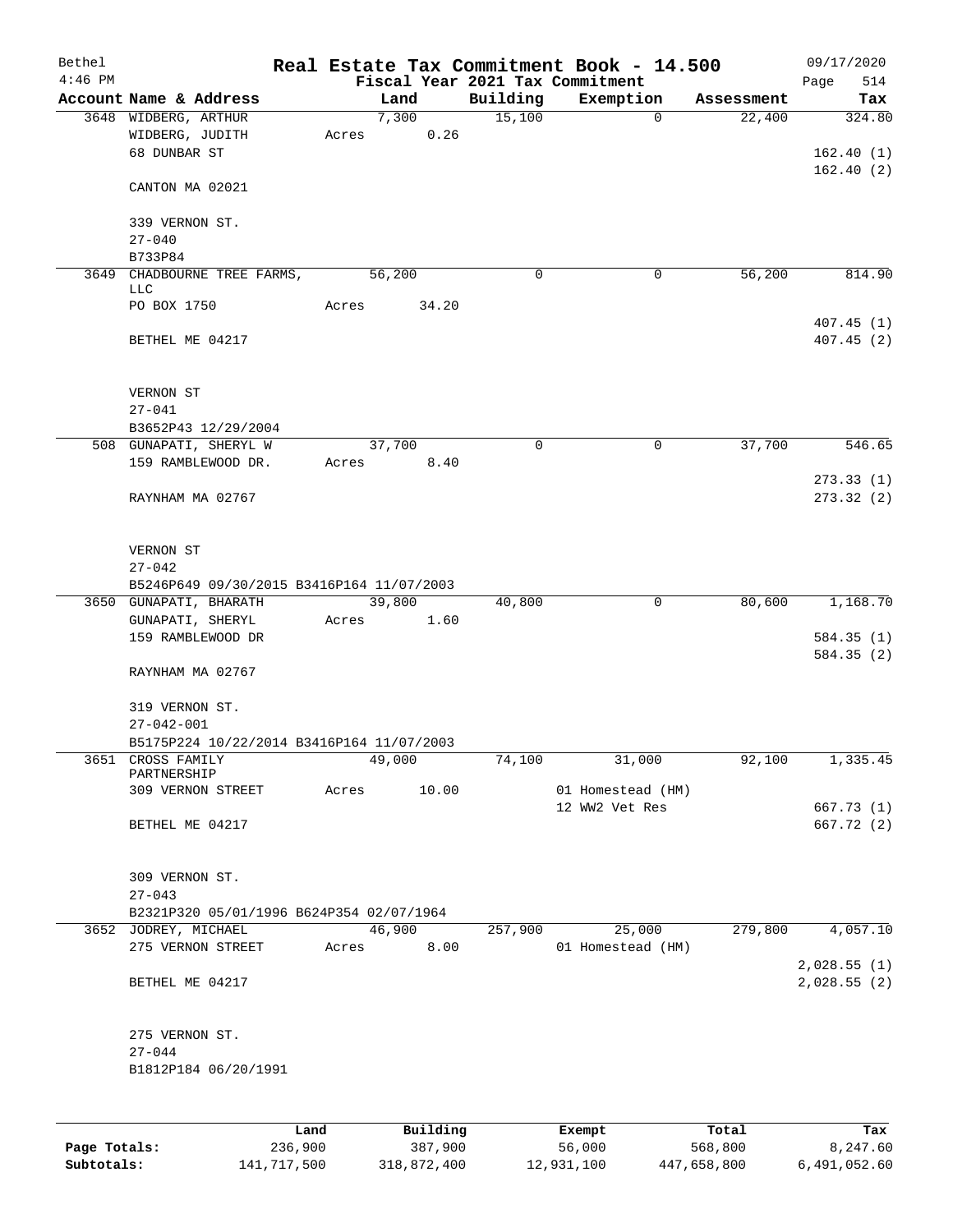| Bethel       |                                                                  |                 |                     |          | Real Estate Tax Commitment Book - 14.500 |                  | 09/17/2020      |
|--------------|------------------------------------------------------------------|-----------------|---------------------|----------|------------------------------------------|------------------|-----------------|
| $4:46$ PM    |                                                                  |                 |                     |          | Fiscal Year 2021 Tax Commitment          |                  | Page<br>515     |
|              | Account Name & Address                                           | Land            |                     | Building | Exemption                                | Assessment       | Tax             |
|              | 3657 684 WEST BETHEL RD.<br>PO BOX 158                           | 54,900<br>Acres | 5.00                | 153,800  | $\mathbf 0$                              | 208,700          | 3,026.15        |
|              |                                                                  |                 |                     |          |                                          |                  | 1,513.08(1)     |
|              | BETHEL ME 04217                                                  |                 |                     |          |                                          |                  | 1,513.07(2)     |
|              |                                                                  |                 |                     |          |                                          |                  |                 |
|              |                                                                  |                 |                     |          |                                          |                  |                 |
|              | 684 WEST BETHEL RD.                                              |                 |                     |          |                                          |                  |                 |
|              | $28 - 001$<br>B5038P67 09/17/2013 B3451P95 01/13/2004 B3328P199  |                 |                     |          |                                          |                  |                 |
|              | 05/15/2003 B2773P109                                             |                 |                     |          |                                          |                  |                 |
|              | 3658 MILLIGAN, LEONARD E.,                                       | 28,000          |                     | 76,000   | 0                                        | 104,000          | 1,508.00        |
|              | III                                                              |                 |                     |          |                                          |                  |                 |
|              | 694 WEST BETHEL RD                                               | Acres           | 0.65                |          |                                          |                  | 754.00 (1)      |
|              | BETHEL ME 04217                                                  |                 |                     |          |                                          |                  | 754.00(2)       |
|              |                                                                  |                 |                     |          |                                          |                  |                 |
|              |                                                                  |                 |                     |          |                                          |                  |                 |
|              | 694 WEST BETHEL RD.                                              |                 |                     |          |                                          |                  |                 |
|              | $28 - 002$                                                       |                 |                     |          |                                          |                  |                 |
|              | B5031P36 08/28/2013 B4988P337 05/24/2013 B3549P298<br>07/12/2004 |                 |                     |          |                                          |                  |                 |
|              | 3659 MAHAR, JOHN P III                                           | 28,400          |                     | 127,700  | 25,000                                   | 131,100          | 1,900.95        |
|              | MAHAR, LORNA L                                                   | Acres           | 0.68                |          | 01 Homestead (HM)                        |                  |                 |
|              | PO BOX 116                                                       |                 |                     |          |                                          |                  | 950.48 (1)      |
|              |                                                                  |                 |                     |          |                                          |                  | 950.47(2)       |
|              | WEST BETHEL ME 04286                                             |                 |                     |          |                                          |                  |                 |
|              | 704 WEST BETHEL RD.                                              |                 |                     |          |                                          |                  |                 |
|              | $28 - 003$                                                       |                 |                     |          |                                          |                  |                 |
|              | B2228P210 06/16/1995                                             |                 |                     |          |                                          |                  |                 |
|              | 3660 YOUNG, GROVER                                               | 24,900          |                     | $\Omega$ | 0                                        | 24,900           | 361.05          |
|              | YOUNG, JUDITH                                                    | Acres           | 0.75                |          |                                          |                  |                 |
|              | PO BOX 604                                                       |                 |                     |          |                                          |                  | 180.53(1)       |
|              |                                                                  |                 |                     |          |                                          |                  | 180.52(2)       |
|              | BETHEL ME 04217                                                  |                 |                     |          |                                          |                  |                 |
|              | MOUNTAIN VIEW CIRCLE                                             |                 |                     |          |                                          |                  |                 |
|              | $28 - 004$                                                       |                 |                     |          |                                          |                  |                 |
|              | B2766P244                                                        |                 |                     |          |                                          |                  |                 |
|              | 3661 YOUNG, GROVER                                               | 35,700          |                     | 66,400   | 25,000                                   | 77,100           | 1,117.95        |
|              | YOUNG, JUDITH                                                    | Acres           | 0.82                |          | 01 Homestead (HM)                        |                  |                 |
|              | PO BOX 604                                                       |                 |                     |          |                                          |                  | 558.98(1)       |
|              |                                                                  |                 |                     |          |                                          |                  | 558.97 (2)      |
|              | BETHEL ME 04217                                                  |                 |                     |          |                                          |                  |                 |
|              | 30 MOUNTAIN VIEW CIRCLE                                          |                 |                     |          |                                          |                  |                 |
|              | $28 - 005$                                                       |                 |                     |          |                                          |                  |                 |
|              | B968P91 12/13/1977                                               |                 |                     |          |                                          |                  |                 |
|              | 3662 GIBBS, THOMAS H                                             | 60,100          |                     | 80,400   | 25,000                                   | 115,500          | 1,674.75        |
|              | GIBBS, LINDA C                                                   | Acres           | 0.77                |          | 01 Homestead (HM)                        |                  |                 |
|              | 40 MOUNTAIN VIEW CIRCLE                                          |                 |                     |          |                                          |                  | 837.38 (1)      |
|              |                                                                  |                 |                     |          |                                          |                  | 837.37 (2)      |
|              | BETHEL ME 04217                                                  |                 |                     |          |                                          |                  |                 |
|              | 40 MOUNTAIN VIEW CIRCLE                                          |                 |                     |          |                                          |                  |                 |
|              | $28 - 006$                                                       |                 |                     |          |                                          |                  |                 |
|              | B1122P277                                                        |                 |                     |          |                                          |                  |                 |
|              |                                                                  |                 |                     |          |                                          |                  |                 |
|              |                                                                  |                 |                     |          |                                          |                  |                 |
| Page Totals: | Land<br>232,000                                                  |                 | Building<br>504,300 |          | Exempt<br>75,000                         | Total<br>661,300 | Tax<br>9,588.85 |
| Subtotals:   | 141,949,500                                                      |                 | 319, 376, 700       |          | 13,006,100                               | 448,320,100      | 6,500,641.45    |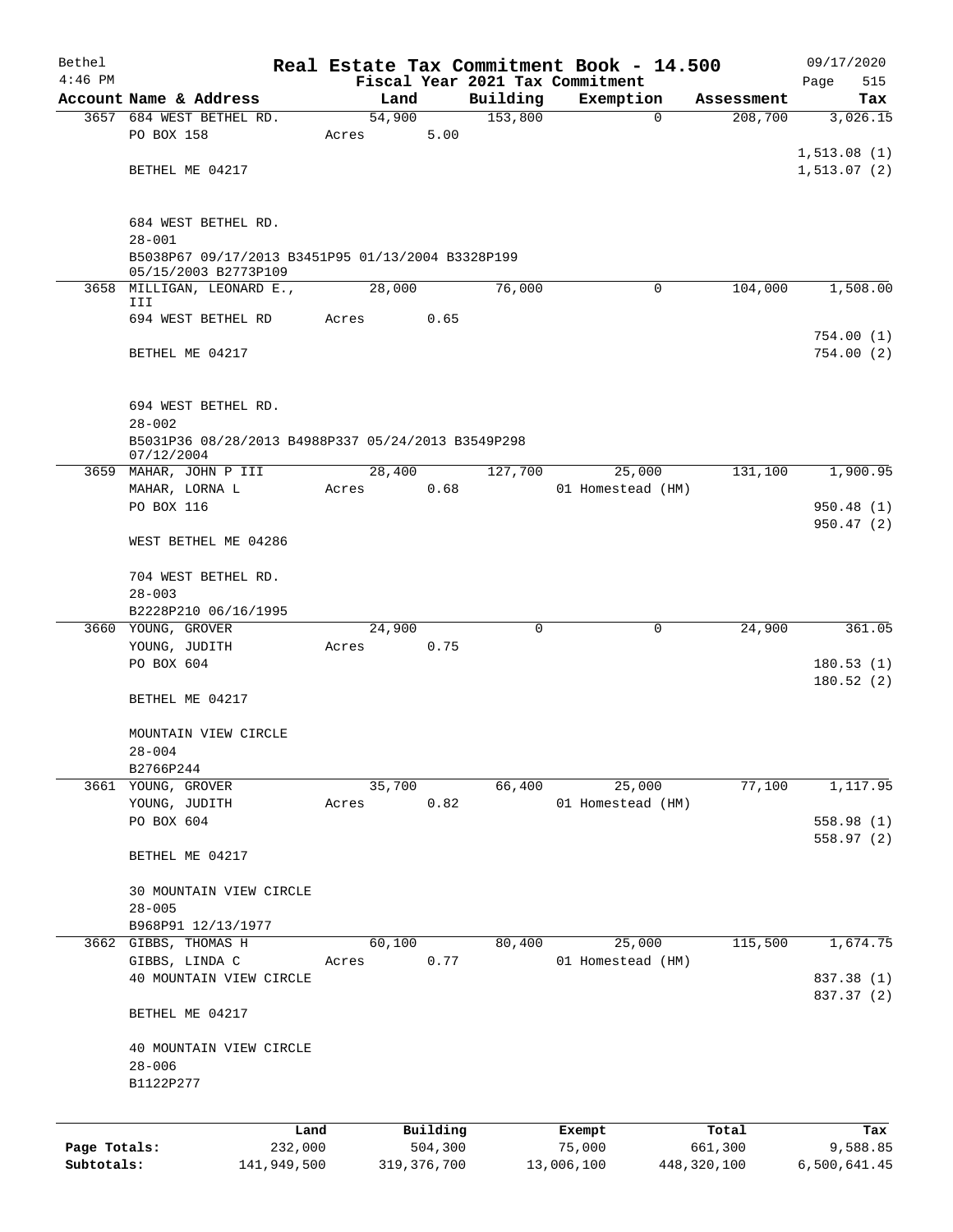| Bethel<br>$4:46$ PM |                                                                 |        |          |          | Real Estate Tax Commitment Book - 14.500<br>Fiscal Year 2021 Tax Commitment |            | 09/17/2020<br>516<br>Page |
|---------------------|-----------------------------------------------------------------|--------|----------|----------|-----------------------------------------------------------------------------|------------|---------------------------|
|                     | Account Name & Address                                          | Land   |          | Building | Exemption                                                                   | Assessment | Tax                       |
|                     | 3663 DOOEN, LISA T                                              |        | 34,400   | 87,800   | 25,000                                                                      | 97,200     | 1,409.40                  |
|                     | 44 MOUNTAIN VIEW CIRCLE Acres                                   |        | 0.74     |          | 01 Homestead (HM)                                                           |            |                           |
|                     |                                                                 |        |          |          |                                                                             |            | 704.70(1)                 |
|                     | BETHEL ME 04217                                                 |        |          |          |                                                                             |            | 704.70(2)                 |
|                     |                                                                 |        |          |          |                                                                             |            |                           |
|                     | 44 MOUNTAIN VIEW CIRCLE<br>$28 - 007$                           |        |          |          |                                                                             |            |                           |
|                     | B5094P29 03/03/2014 B5049P59 10/10/2013 B3775P153<br>08/05/2005 |        |          |          |                                                                             |            |                           |
|                     | 3664 LEVEILLE, RYAN                                             | 34,200 |          | 59,100   | 25,000                                                                      | 68,300     | 990.35                    |
|                     | 50 MOUNTAIN VIEW CIRCLE Acres                                   |        | 0.73     |          | 01 Homestead (HM)                                                           |            |                           |
|                     |                                                                 |        |          |          |                                                                             |            | 495.18 (1)                |
|                     | BETHEL ME 04217                                                 |        |          |          |                                                                             |            | 495.17 (2)                |
|                     | 50 MOUNTAIN VIEW CIRCLE                                         |        |          |          |                                                                             |            |                           |
|                     | $28 - 008$                                                      |        |          |          |                                                                             |            |                           |
|                     | B3057P323                                                       |        |          |          |                                                                             |            |                           |
|                     | 3665 SCOTT, GAIL A                                              | 33,700 |          | 135,800  | 31,000                                                                      | 138,500    | 2,008.25                  |
|                     | 56 MOUNTAIN VIEW CIR                                            | Acres  | 0.70     |          | 01 Homestead (HM)                                                           |            |                           |
|                     |                                                                 |        |          |          | 12 WW2 Vet Res                                                              |            | 1,004.13(1)               |
|                     | BETHEL ME 04217                                                 |        |          |          |                                                                             |            | 1,004.12(2)               |
|                     | 56 MOUNTAIN VIEW CIRCLE                                         |        |          |          |                                                                             |            |                           |
|                     | $28 - 009$                                                      |        |          |          |                                                                             |            |                           |
|                     | B3488P17 04/05/2004                                             |        |          |          |                                                                             |            |                           |
|                     | 3666 PLEASANT VALLEY BIBLE                                      | 33,700 |          | 82,300   | 20,000                                                                      | 96,000     | 1,392.00                  |
|                     | CHURCH OF W                                                     |        |          |          |                                                                             |            |                           |
|                     | 62 MOUNTAIN VIEW CIRCLE Acres                                   |        | 0.70     |          | 53 Parsonages                                                               |            | 696.00(1)                 |
|                     | WEST BETHEL ME 04286                                            |        |          |          |                                                                             |            | 696.00(2)                 |
|                     |                                                                 |        |          |          |                                                                             |            |                           |
|                     | 62 MOUNTAIN VIEW CIRCLE                                         |        |          |          |                                                                             |            |                           |
|                     | $28 - 010$                                                      |        |          |          |                                                                             |            |                           |
|                     | B1568P81 05/24/1988                                             |        |          |          |                                                                             |            |                           |
| 3667                | COLBY, KEVIN                                                    | 34,400 |          | 99,300   | 25,000                                                                      | 108,700    | 1,576.15                  |
|                     | COLBY, TIFFANY<br>66 MOUNTAIN VIEW CIRCLE                       | Acres  | 0.74     |          | 01 Homestead (HM)                                                           |            | 788.08 (1)                |
|                     |                                                                 |        |          |          |                                                                             |            | 788.07 (2)                |
|                     | BETHEL ME 04217                                                 |        |          |          |                                                                             |            |                           |
|                     | 66 MOUNTAIN VIEW CIRCLE                                         |        |          |          |                                                                             |            |                           |
|                     | $28 - 011$                                                      |        |          |          |                                                                             |            |                           |
|                     | B2554P338                                                       |        |          |          |                                                                             |            |                           |
|                     | 3668 LUXTON, DAVID                                              | 34,900 |          | 82,500   | 0                                                                           | 117,400    | 1,702.30                  |
|                     | LUXTON, DEBORAH                                                 | Acres  | 0.77     |          |                                                                             |            |                           |
|                     | P.O. BOX 274                                                    |        |          |          |                                                                             |            | 851.15(1)                 |
|                     |                                                                 |        |          |          |                                                                             |            | 851.15(2)                 |
|                     | BETHEL ME 04217                                                 |        |          |          |                                                                             |            |                           |
|                     | 63 MOUNTAIN VIEW CIRCLE                                         |        |          |          |                                                                             |            |                           |
|                     | $28 - 012$                                                      |        |          |          |                                                                             |            |                           |
|                     | B1589P309                                                       |        |          |          |                                                                             |            |                           |
|                     |                                                                 |        |          |          |                                                                             |            |                           |
|                     |                                                                 |        |          |          |                                                                             |            |                           |
|                     |                                                                 | Land   | Building |          | Exempt                                                                      | Total      | Tax                       |
| Page Totals:        | 205,300                                                         |        | 546,800  |          | 126,000                                                                     | 626,100    | 9,078.45                  |

**Subtotals:** 142,154,800 319,923,500 13,132,100 448,946,200 6,509,719.90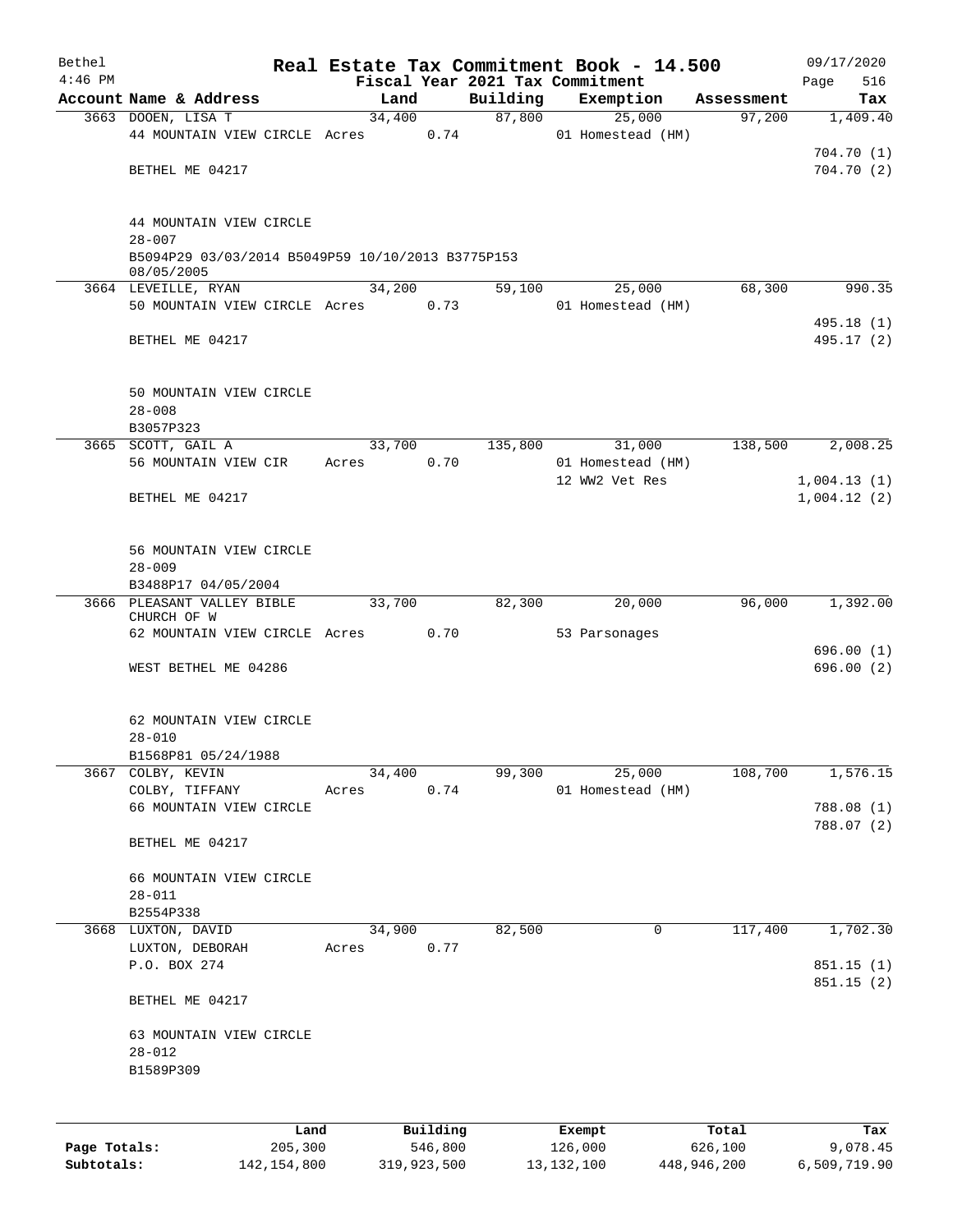| Bethel<br>$4:46$ PM |                                                                    |                 |      |          | Real Estate Tax Commitment Book - 14.500<br>Fiscal Year 2021 Tax Commitment |            | 09/17/2020<br>Page<br>517 |
|---------------------|--------------------------------------------------------------------|-----------------|------|----------|-----------------------------------------------------------------------------|------------|---------------------------|
|                     | Account Name & Address                                             |                 | Land | Building | Exemption                                                                   | Assessment | Tax                       |
|                     | 3669 DOUGHERTY, BOBBIEJEAN<br>DOUGHERTY, CHRISTOPHER<br>PO BOX 484 | 34,900<br>Acres | 0.77 | 96,400   | $\Omega$                                                                    | 131,300    | 1,903.85<br>951.93(1)     |
|                     | BETHEL ME 04217                                                    |                 |      |          |                                                                             |            | 951.92 (2)                |
|                     | 59 MOUNTAIN VIEW CIRCLE                                            |                 |      |          |                                                                             |            |                           |
|                     | $28 - 013$                                                         |                 |      |          |                                                                             |            |                           |
|                     | B5422P323 08/02/2018 B4626P261 08/27/2010                          | 34,900          |      |          |                                                                             | 121,000    |                           |
|                     | 3670 MASON, PETER<br>MASON, CHRISTEN                               | Acres           | 0.77 | 111,100  | 25,000<br>01 Homestead (HM)                                                 |            | 1,754.50                  |
|                     | PO BOX 24                                                          |                 |      |          |                                                                             |            | 877.25(1)                 |
|                     |                                                                    |                 |      |          |                                                                             |            | 877.25 (2)                |
|                     | WEST BETHEL ME 04286                                               |                 |      |          |                                                                             |            |                           |
|                     | 51 MOUNTAIN VIEW CIRCLE                                            |                 |      |          |                                                                             |            |                           |
|                     | $28 - 014$                                                         |                 |      |          |                                                                             |            |                           |
|                     | B3328P24 06/17/2003                                                |                 |      |          |                                                                             |            |                           |
|                     | 3671 FOWLES, BRUCE W                                               | 35,700          |      | 137,700  | 25,000                                                                      | 148,400    | 2,151.80                  |
|                     | FOWLES, DEANNA L                                                   | Acres           | 0.82 |          | 01 Homestead (HM)                                                           |            |                           |
|                     | 4 LIBERTY LANE                                                     |                 |      |          |                                                                             |            | 1,075.90(1)               |
|                     | BETHEL ME 04217                                                    |                 |      |          |                                                                             |            | 1,075.90(2)               |
|                     | 4 LIBERTY LANE<br>$28 - 015$                                       |                 |      |          |                                                                             |            |                           |
|                     | B3768P320 07/29/2005                                               |                 |      |          |                                                                             |            |                           |
|                     | 3672 PATNEAUDE, JAMIE L                                            | 33,500          |      | 90,900   | 0                                                                           | 124,400    | 1,803.80                  |
|                     | 5 LIBERTY LANE                                                     | Acres           | 0.69 |          |                                                                             |            |                           |
|                     |                                                                    |                 |      |          |                                                                             |            | 901.90(1)                 |
|                     | BETHEL ME 04217                                                    |                 |      |          |                                                                             |            | 901.90(2)                 |
|                     | 5 LIBERTY LANE                                                     |                 |      |          |                                                                             |            |                           |
|                     | $28 - 016$                                                         |                 |      |          |                                                                             |            |                           |
|                     | B5301P140 08/29/2016 B3787P115 08/26/2005                          |                 |      |          |                                                                             |            |                           |
|                     | 3673 FERLAND, PAUL J                                               | 33,500          |      | 99,100   | 0                                                                           | 132,600    | 1,922.70                  |
|                     | P.O. BOX 6262                                                      | Acres           | 0.69 |          |                                                                             |            | 961.35(1)                 |
|                     | FALL RIVER MA 02724                                                |                 |      |          |                                                                             |            | 961.35(2)                 |
|                     | 29 MOUNTAIN VIEW CIRCLE<br>$28 - 017$                              |                 |      |          |                                                                             |            |                           |
|                     | B4455P88 06/12/2009 B4448P127 05/29/2009 B3966P237<br>06/29/2006   |                 |      |          |                                                                             |            |                           |
|                     | 3674 JOHNSON, DAVID W                                              | 23,900          |      | $\Omega$ | $\Omega$                                                                    | 23,900     | 346.55                    |
|                     | 43 GEORGE AVE APT. A                                               | Acres           | 0.69 |          |                                                                             |            |                           |
|                     | GROTON CT 06340 4938                                               |                 |      |          |                                                                             |            | 173.28(1)<br>173.27(2)    |
|                     |                                                                    |                 |      |          |                                                                             |            |                           |
|                     | MOUNTAIN VIEW CIRCLE                                               |                 |      |          |                                                                             |            |                           |
|                     | $28 - 018$                                                         |                 |      |          |                                                                             |            |                           |
|                     | B3021P131                                                          |                 |      |          |                                                                             |            |                           |
|                     |                                                                    |                 |      |          |                                                                             |            |                           |
|                     |                                                                    |                 |      |          |                                                                             |            |                           |
|                     |                                                                    |                 |      |          |                                                                             |            |                           |

|              | Land        | Building      | Exempt     | Total       | Tax          |
|--------------|-------------|---------------|------------|-------------|--------------|
| Page Totals: | 196,400     | 535,200       | 50,000     | 681,600     | 9,883.20     |
| Subtotals:   | 142,351,200 | 320, 458, 700 | 13,182,100 | 449,627,800 | 6,519,603.10 |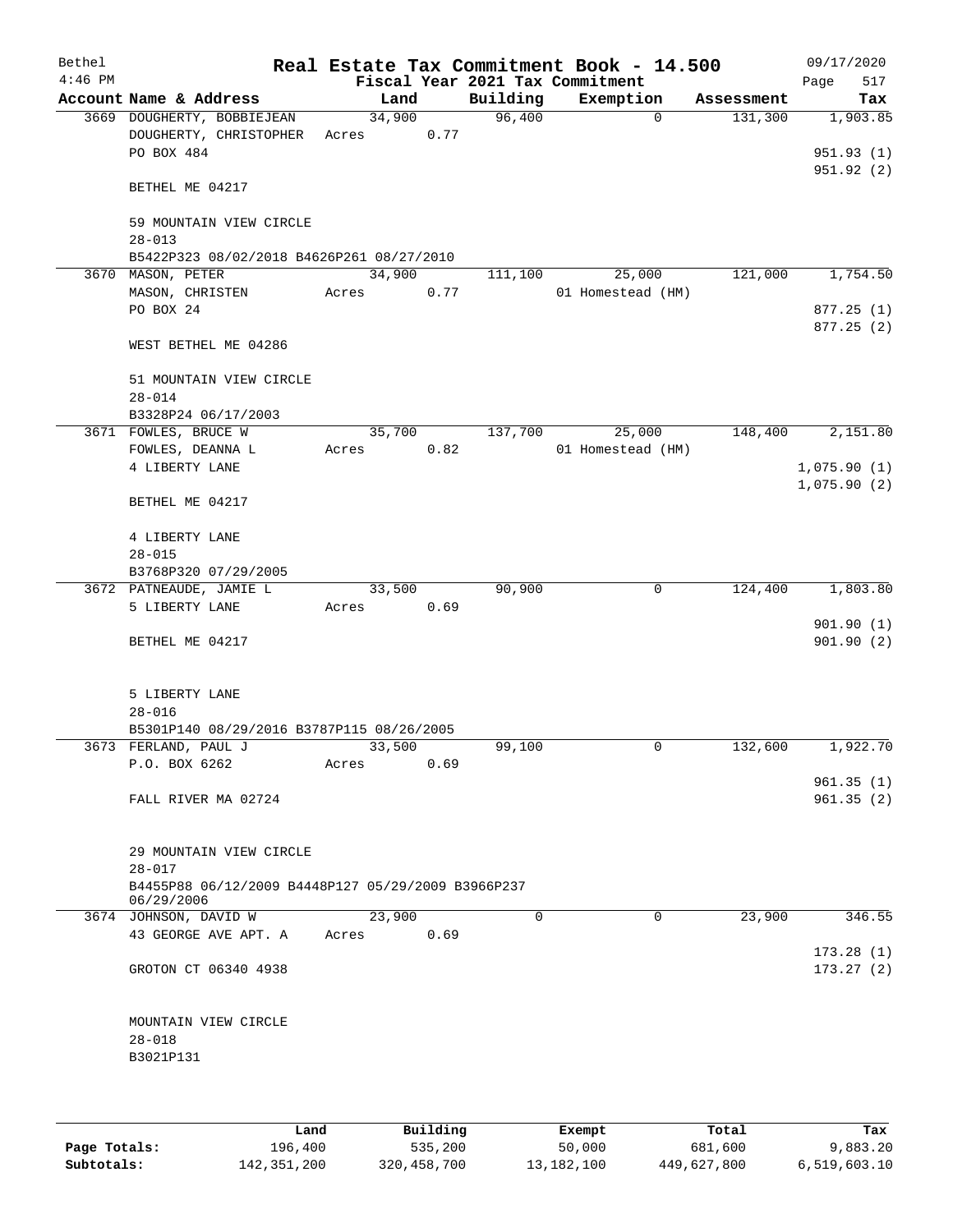| Bethel    |                                                                             |       |        |          |          | Real Estate Tax Commitment Book - 14.500 |            | 09/17/2020             |
|-----------|-----------------------------------------------------------------------------|-------|--------|----------|----------|------------------------------------------|------------|------------------------|
| $4:46$ PM |                                                                             |       |        |          |          | Fiscal Year 2021 Tax Commitment          |            | Page<br>518            |
|           | Account Name & Address                                                      |       | Land   |          | Building | Exemption                                | Assessment | Tax                    |
|           | 3675 KLATSKY, GREGG                                                         |       | 34,500 |          | 62,000   | 25,000                                   | 71,500     | 1,036.75               |
|           | KLATSKY, SHEILA A                                                           | Acres |        | 0.75     |          | 01 Homestead (HM)                        |            |                        |
|           | KLATSKY                                                                     |       |        |          |          |                                          |            |                        |
|           | PO BOX 293                                                                  |       |        |          |          |                                          |            | 518.38(1)<br>518.37(2) |
|           |                                                                             |       |        |          |          |                                          |            |                        |
|           | BETHEL ME 04217                                                             |       |        |          |          |                                          |            |                        |
|           |                                                                             |       |        |          |          |                                          |            |                        |
|           | 19 MOUNTAIN VIEW CIRCLE                                                     |       |        |          |          |                                          |            |                        |
|           | $28 - 019$                                                                  |       |        |          |          |                                          |            |                        |
|           | B3895P183 03/02/2006                                                        |       |        |          |          |                                          |            |                        |
|           | 3676 GROGAN, RAYMOND                                                        |       | 34,000 |          | 16,000   | 0                                        | 50,000     | 725.00                 |
|           | 212 MAIN STREET                                                             | Acres |        | 0.72     |          |                                          |            |                        |
|           |                                                                             |       |        |          |          |                                          |            | 362.50(1)              |
|           | FREEPORT ME 04032                                                           |       |        |          |          |                                          |            | 362.50(2)              |
|           |                                                                             |       |        |          |          |                                          |            |                        |
|           |                                                                             |       |        |          |          |                                          |            |                        |
|           | 11 MOUNTAIN VIEW CIRCLE                                                     |       |        |          |          |                                          |            |                        |
|           | $28 - 020$                                                                  |       |        |          |          |                                          |            |                        |
|           | B5465P806 06/17/2019 B4913P192 10/30/2012 B4913P190                         |       |        |          |          |                                          |            |                        |
|           | 10/30/2012 B4834P46 04/11/2012 B4375P193 11/10/2008<br>B3511P193 05/17/2004 |       |        |          |          |                                          |            |                        |
|           | 3678 FARREN, RICHARD L                                                      |       | 30,000 |          | 83,000   | 31,000                                   | 82,000     | 1,189.00               |
|           | FARREN, KATHY JO                                                            | Acres |        | 0.79     |          | 01 Homestead (HM)                        |            |                        |
|           | PO BOX 13                                                                   |       |        |          |          | 12 WW2 Vet Res                           |            | 594.50(1)              |
|           |                                                                             |       |        |          |          |                                          |            | 594.50(2)              |
|           | W BETHEL ME 04286                                                           |       |        |          |          |                                          |            |                        |
|           |                                                                             |       |        |          |          |                                          |            |                        |
|           | 728 WEST BETHEL RD.                                                         |       |        |          |          |                                          |            |                        |
|           | $28 - 021$                                                                  |       |        |          |          |                                          |            |                        |
|           | B1247P26 02/13/1984                                                         |       |        |          |          |                                          |            |                        |
|           | 3679 HEAD, DAVID A                                                          |       | 13,800 |          | 19,600   | $\mathbf 0$                              | 33,400     | 484.30                 |
|           | HEAD, FRANCIS M                                                             | Acres |        | 0.33     |          |                                          |            |                        |
|           | PO BOX 61                                                                   |       |        |          |          |                                          |            | 242.15(1)              |
|           |                                                                             |       |        |          |          |                                          |            | 242.15(2)              |
|           | W BETHEL ME 04286                                                           |       |        |          |          |                                          |            |                        |
|           |                                                                             |       |        |          |          |                                          |            |                        |
|           | 732 WEST BETHEL RD.                                                         |       |        |          |          |                                          |            |                        |
|           | $28 - 022$                                                                  |       |        |          |          |                                          |            |                        |
|           |                                                                             |       |        |          |          |                                          |            |                        |
|           | B4953P101 02/13/2013 B677P405 02/24/1968                                    |       |        |          |          |                                          | 73,500     |                        |
|           | 3680 PIERCE, FREDERICK A                                                    |       | 36,600 |          | 61,900   | 25,000                                   |            | 1,065.75               |
|           | PO BOX 110                                                                  | Acres |        | 0.61     |          | 01 Homestead (HM)                        |            |                        |
|           |                                                                             |       |        |          |          |                                          |            | 532.88(1)              |
|           | WEST BETHEL ME 04286                                                        |       |        |          |          |                                          |            | 532.87(2)              |
|           |                                                                             |       |        |          |          |                                          |            |                        |
|           |                                                                             |       |        |          |          |                                          |            |                        |
|           | 736 WEST BETHEL RD.                                                         |       |        |          |          |                                          |            |                        |
|           | $28 - 023$                                                                  |       |        |          |          |                                          |            |                        |
|           | B3756P309 07/07/2005                                                        |       |        |          |          |                                          |            |                        |
|           | 3681 HANSCOM, DAVID                                                         |       | 23,600 |          | 57,300   | 25,000                                   | 55,900     | 810.55                 |
|           | HANSCOM, AMY                                                                | Acres |        | 0.39     |          | 01 Homestead (HM)                        |            |                        |
|           | PO BOX 103                                                                  |       |        |          |          |                                          |            | 405.28(1)              |
|           |                                                                             |       |        |          |          |                                          |            | 405.27(2)              |
|           | WEST BETHEL ME 04286                                                        |       |        |          |          |                                          |            |                        |
|           |                                                                             |       |        |          |          |                                          |            |                        |
|           | 8 FLAT RD                                                                   |       |        |          |          |                                          |            |                        |
|           | $28 - 024$                                                                  |       |        |          |          |                                          |            |                        |
|           | B2469P9 09/28/1997 B1191P246 02/01/1983                                     |       |        |          |          |                                          |            |                        |
|           |                                                                             |       |        |          |          |                                          |            |                        |
|           |                                                                             | Land  |        | Building |          | Exempt                                   | Total      | Tax                    |
|           |                                                                             |       |        |          |          |                                          |            |                        |

**Page Totals:** 172,500 299,800 106,000 366,300 5,311.35 **Subtotals:** 142,523,700 320,758,500 13,288,100 449,994,100 6,524,914.45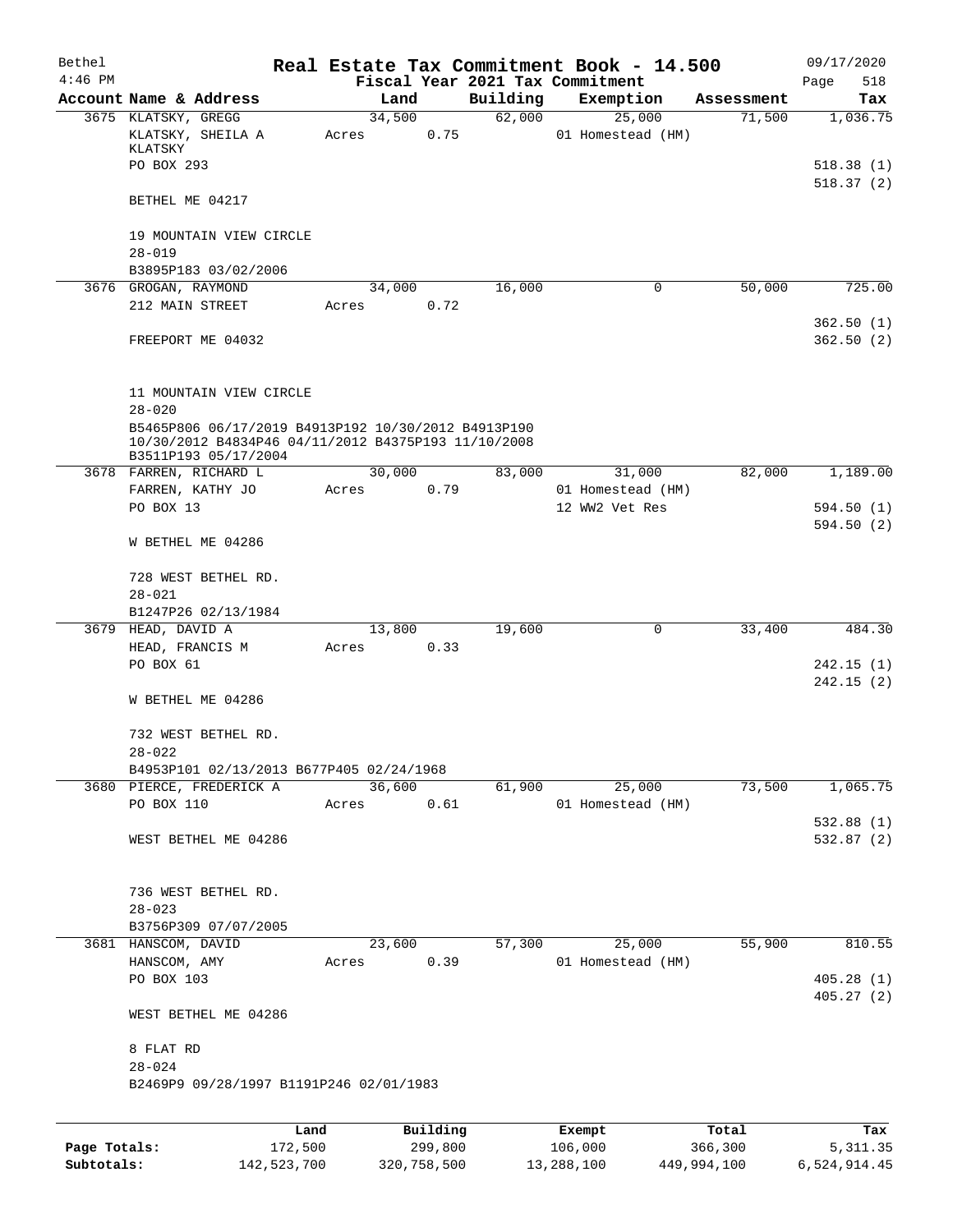| Bethel    |                                                                    |        |      |          | Real Estate Tax Commitment Book - 14.500 |            | 09/17/2020  |
|-----------|--------------------------------------------------------------------|--------|------|----------|------------------------------------------|------------|-------------|
| $4:46$ PM |                                                                    |        |      |          | Fiscal Year 2021 Tax Commitment          |            | 519<br>Page |
|           | Account Name & Address                                             | Land   |      | Building | Exemption                                | Assessment | Tax         |
|           | 3682 GAGNON, MALINDA                                               | 26,100 |      | 103,000  | $\mathbf 0$                              | 129,100    | 1,871.95    |
|           | GAGNON, BRIAN                                                      | Acres  | 0.53 |          |                                          |            |             |
|           | PO BOX 1407                                                        |        |      |          |                                          |            | 935.98 (1)  |
|           |                                                                    |        |      |          |                                          |            | 935.97 (2)  |
|           | BETHEL ME 04217                                                    |        |      |          |                                          |            |             |
|           |                                                                    |        |      |          |                                          |            |             |
|           | 12 FLAT RD                                                         |        |      |          |                                          |            |             |
|           | $28 - 025$                                                         |        |      |          |                                          |            |             |
|           | B4697P347 03/07/2011                                               |        |      |          |                                          |            |             |
|           | 3683 ROLFE, PHILIPPE E                                             | 37,300 |      | 55,200   | 25,000                                   | 67,500     | 978.75      |
|           | 18 FLAT ROAD                                                       | Acres  | 0.68 |          | 01 Homestead (HM)                        |            | 489.38 (1)  |
|           | BETHEL ME 04217                                                    |        |      |          |                                          |            | 489.37 (2)  |
|           |                                                                    |        |      |          |                                          |            |             |
|           |                                                                    |        |      |          |                                          |            |             |
|           | 18 FLAT RD                                                         |        |      |          |                                          |            |             |
|           | $28 - 026$                                                         |        |      |          |                                          |            |             |
|           | B3742P259 05/25/2005                                               |        |      |          |                                          |            |             |
|           | 3684 EATON, NANCY L                                                | 34,500 |      | 81,600   | 0                                        | 116,100    | 1,683.45    |
|           | PO BOX 83                                                          | Acres  | 0.55 |          |                                          |            |             |
|           |                                                                    |        |      |          |                                          |            | 841.73 (1)  |
|           | WEST BETHEL ME 04286                                               |        |      |          |                                          |            | 841.72 (2)  |
|           |                                                                    |        |      |          |                                          |            |             |
|           |                                                                    |        |      |          |                                          |            |             |
|           | 22 FLAT RD                                                         |        |      |          |                                          |            |             |
|           | $28 - 027$                                                         |        |      |          |                                          |            |             |
|           | B3202P293 11/26/2002                                               |        |      |          |                                          |            |             |
| 3685      | GILBERT, REGINALD, LEE<br>ANN KENNIE, LINDA                        | 37,300 |      | 86,400   | 31,000                                   | 92,700     | 1,344.15    |
|           | BLAKE,                                                             |        |      |          |                                          |            |             |
|           | & MARILYN GILBERT LIFE                                             | Acres  | 0.68 |          | 01 Homestead (HM)                        |            |             |
|           | <b>ESTATE</b>                                                      |        |      |          |                                          |            |             |
|           | 30 FLAT RD.                                                        |        |      |          | 12 WW2 Vet Res                           |            | 672.08 (1)  |
|           |                                                                    |        |      |          |                                          |            | 672.07(2)   |
|           | BETHEL ME 04217                                                    |        |      |          |                                          |            |             |
|           |                                                                    |        |      |          |                                          |            |             |
|           | 30 FLAT RD                                                         |        |      |          |                                          |            |             |
|           | $28 - 028$                                                         |        |      |          |                                          |            |             |
|           | B3825P12 10/20/2005 B1263P84 06/14/1984<br>3686 ROBINSON, DANIEL G | 33,500 |      | 144,700  | 25,000                                   | 153,200    | 2,221.40    |
|           | ROBINSON, JESSICA                                                  | Acres  | 0.69 |          | 01 Homestead (HM)                        |            |             |
|           | 6 LIBERTY LANE                                                     |        |      |          |                                          |            | 1,110.70(1) |
|           |                                                                    |        |      |          |                                          |            | 1,110.70(2) |
|           | BETHEL ME 04217                                                    |        |      |          |                                          |            |             |
|           |                                                                    |        |      |          |                                          |            |             |
|           | 6 LIBERTY LANE                                                     |        |      |          |                                          |            |             |
|           | $28 - 029$                                                         |        |      |          |                                          |            |             |
|           | B5446P693 12/21/2018 B5125P36 06/11/2014 B3537P220                 |        |      |          |                                          |            |             |
|           | 06/23/2004                                                         |        |      |          |                                          |            |             |

|              | Land        | Building    | Exempt     | Total       | Tax          |
|--------------|-------------|-------------|------------|-------------|--------------|
| Page Totals: | 168.700     | 470,900     | 81,000     | 558,600     | 8,099.70     |
| Subtotals:   | 142,692,400 | 321,229,400 | 13,369,100 | 450,552,700 | 6,533,014.15 |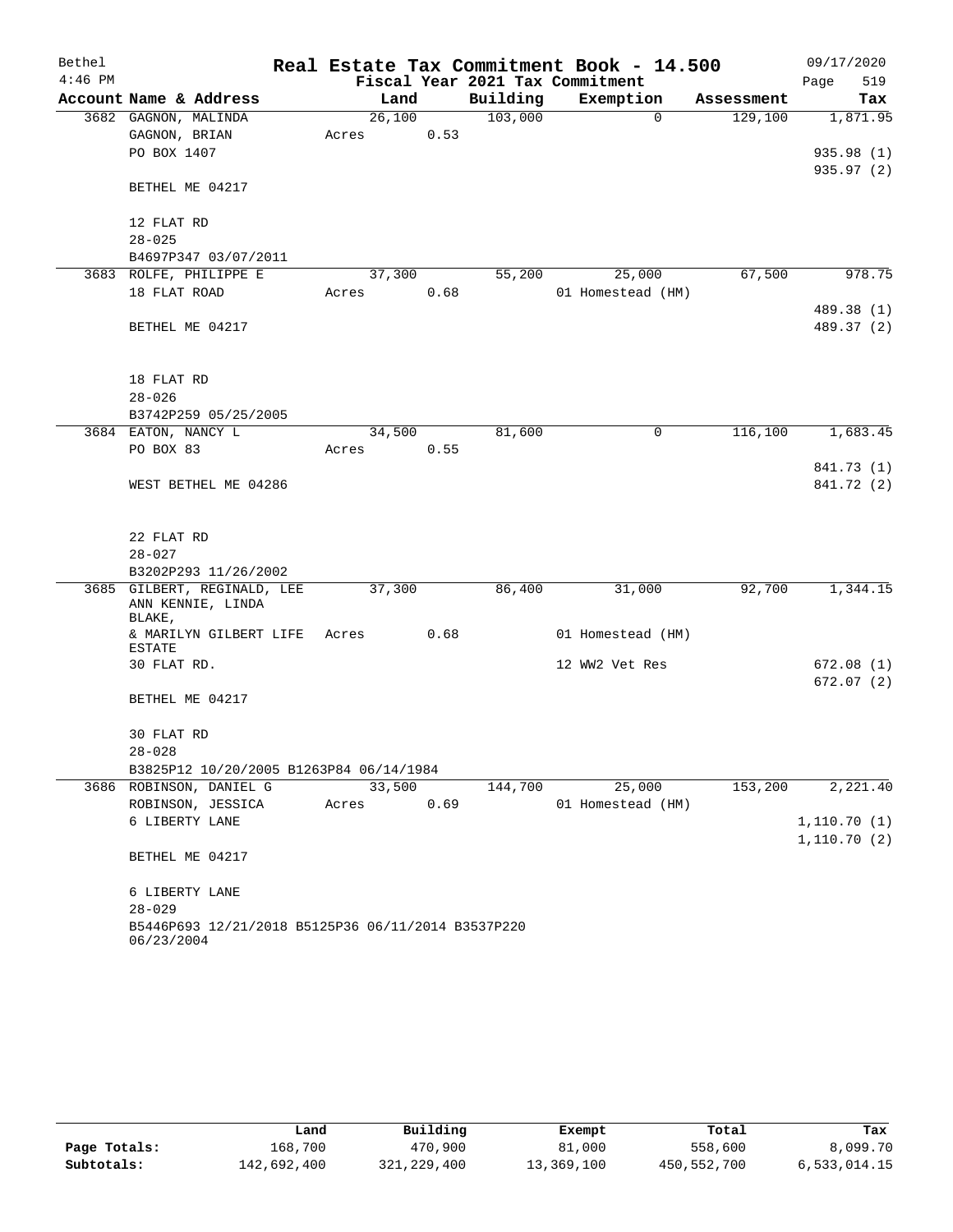| Bethel       |                                                                                 |         |                 |          |          | Real Estate Tax Commitment Book - 14.500     |                                     | 09/17/2020                 |
|--------------|---------------------------------------------------------------------------------|---------|-----------------|----------|----------|----------------------------------------------|-------------------------------------|----------------------------|
| $4:46$ PM    | Account Name & Address                                                          |         |                 | Land     | Building | Fiscal Year 2021 Tax Commitment<br>Exemption |                                     | 520<br>Page                |
|              | 3687 TASHA, ARIELLE T                                                           |         | 37,500          |          | 41,200   |                                              | Assessment<br>78,700<br>$\mathbf 0$ | Tax<br>1,141.15            |
|              | 222 BRADFORD ST                                                                 |         | Acres           | 0.69     |          |                                              |                                     |                            |
|              |                                                                                 |         |                 |          |          |                                              |                                     | 570.58(1)                  |
|              | PROVINCETOWN MA<br>02657-1745                                                   |         |                 |          |          |                                              |                                     | 570.57(2)                  |
|              |                                                                                 |         |                 |          |          |                                              |                                     |                            |
|              | 44 FLAT RD.                                                                     |         |                 |          |          |                                              |                                     |                            |
|              | $28 - 030$<br>B4803P176 01/02/2012 B3974P79 07/24/2006 B3810P281                |         |                 |          |          |                                              |                                     |                            |
|              | 10/03/2005                                                                      |         |                 |          |          |                                              |                                     |                            |
|              | 3688 WATERHOUSE, ERNEST                                                         |         | 37,500          |          | 51,600   | 25,000                                       | 64,100                              | 929.45                     |
|              | WATERHOUSE, ROLANDE                                                             |         | Acres           | 0.69     |          | 01 Homestead (HM)                            |                                     |                            |
|              | PO BOX 94                                                                       |         |                 |          |          |                                              |                                     | 464.73 (1)<br>464.72 (2)   |
|              | WEST BETHEL ME 04286<br>0094                                                    |         |                 |          |          |                                              |                                     |                            |
|              | 52 FLAT RD.                                                                     |         |                 |          |          |                                              |                                     |                            |
|              | $28 - 031$                                                                      |         |                 |          |          |                                              |                                     |                            |
|              | B2330P333 05/29/1996                                                            |         |                 |          |          |                                              |                                     |                            |
|              | 3689 COSTA, SUSAN                                                               |         | 27,900          |          | 0        |                                              | 27,900<br>0                         | 404.55                     |
|              | 77 BRADLEY AVE.                                                                 |         | Acres           | 0.69     |          |                                              |                                     | 202.28(1)                  |
|              | SOMERSET MA 02726                                                               |         |                 |          |          |                                              |                                     | 202.27(2)                  |
|              | FLAT RD<br>$28 - 032$                                                           |         |                 |          |          |                                              |                                     |                            |
|              | 3690 HUTCHINSON, JUDITH                                                         |         | 70,300          |          | 98,700   | 25,000                                       | 144,000                             | 2,088.00                   |
|              | 1103 LAKE MOXIE RD                                                              |         | Acres           | 32.00    |          | 01 Homestead (HM)                            |                                     |                            |
|              | WEST FORKS ME 04985                                                             |         |                 |          |          |                                              |                                     | 1,044.00(1)<br>1,044.00(2) |
|              | 62 FLAT RD                                                                      |         |                 |          |          |                                              |                                     |                            |
|              | $28 - 033$                                                                      |         |                 |          |          |                                              |                                     |                            |
|              | B4758P261 09/12/2011 B4512P17 10/16/2009 B2142P347                              |         |                 |          |          |                                              |                                     |                            |
|              | 3691 WESTLEIGH, GEORGE<br>WESTLEIGH, LINDA                                      |         | 38,900          |          | 154,200  | 25,000                                       | 168,100                             | 2,437.45                   |
|              | 82 FLAT RD.                                                                     |         | Acres           | 0.76     |          | 01 Homestead (HM)                            |                                     | 1, 218.73(1)               |
|              |                                                                                 |         |                 |          |          |                                              |                                     | 1,218.72(2)                |
|              | BETHEL ME 04217                                                                 |         |                 |          |          |                                              |                                     |                            |
|              | 82 FLAT RD                                                                      |         |                 |          |          |                                              |                                     |                            |
|              | $28 - 034$                                                                      |         |                 |          |          |                                              |                                     |                            |
|              | B682P304 07/03/1969                                                             |         |                 |          |          |                                              |                                     |                            |
|              | 3692 WHITNEY, ANDREW R<br>PO BOX 356                                            |         | 45,600<br>Acres | 2.00     | 85,300   | 25,000<br>01 Homestead (HM)                  | 105,900                             | 1,535.55                   |
|              |                                                                                 |         |                 |          |          |                                              |                                     | 767.78 (1)                 |
|              | BETHEL ME 04217                                                                 |         |                 |          |          |                                              |                                     | 767.77(2)                  |
|              | 71 FLAT RD.                                                                     |         |                 |          |          |                                              |                                     |                            |
|              | $28 - 035$<br>B5208P648 02/18/2015 B5122P120 06/03/2014 B3465P308<br>02/24/2004 |         |                 |          |          |                                              |                                     |                            |
|              |                                                                                 |         |                 |          |          |                                              |                                     |                            |
|              |                                                                                 | Land    |                 | Building |          | Exempt                                       | Total                               | Tax                        |
| Page Totals: |                                                                                 | 257,700 |                 | 431,000  |          | 100,000                                      | 588,700                             | 8,536.15                   |

**Subtotals:** 142,950,100 321,660,400 13,469,100 451,141,400 6,541,550.30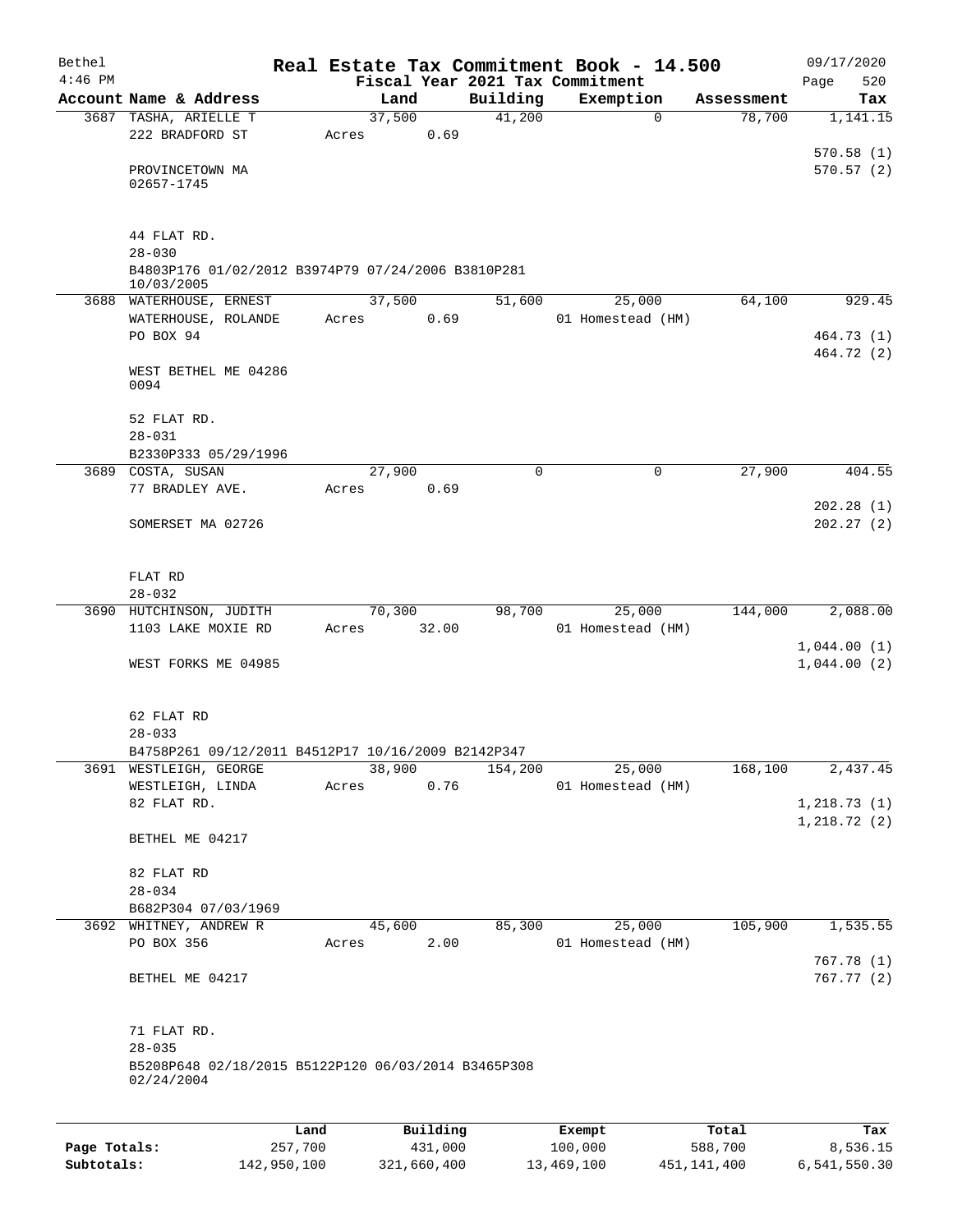| Bethel    |                                                                    |                 |      |          | Real Estate Tax Commitment Book - 14.500 |            | 09/17/2020  |
|-----------|--------------------------------------------------------------------|-----------------|------|----------|------------------------------------------|------------|-------------|
| $4:46$ PM |                                                                    |                 |      |          | Fiscal Year 2021 Tax Commitment          |            | 521<br>Page |
|           | Account Name & Address                                             | Land            |      | Building | Exemption                                | Assessment | Tax         |
|           | 3693 WHEELER, JOHN A                                               | 34,800          |      | 105,200  | 25,000                                   | 115,000    | 1,667.50    |
|           | PO BOX 173                                                         | Acres           | 1.40 |          | 01 Homestead (HM)                        |            | 833.75 (1)  |
|           | BETHEL ME 04217                                                    |                 |      |          |                                          |            | 833.75 (2)  |
|           |                                                                    |                 |      |          |                                          |            |             |
|           | 63 FLAT RD                                                         |                 |      |          |                                          |            |             |
|           | $28 - 036$                                                         |                 |      |          |                                          |            |             |
|           | B3694P221 04/01/2005                                               |                 |      |          |                                          |            |             |
|           | 3694 PILGRIM, ROBERT SR                                            | 48,000          |      | 71,100   | 25,000                                   | 94,100     | 1,364.45    |
|           | PO BOX 47                                                          | Acres           | 1.00 |          | 01 Homestead (HM)                        |            |             |
|           |                                                                    |                 |      |          |                                          |            | 682.23 (1)  |
|           | W BETHEL ME 04286                                                  |                 |      |          |                                          |            | 682.22 (2)  |
|           | 59 FLAT RD.                                                        |                 |      |          |                                          |            |             |
|           | $28 - 037$                                                         |                 |      |          |                                          |            |             |
|           | B1208P137 06/03/1983                                               |                 |      |          |                                          |            |             |
|           | 3695 GOODRICH, BRIAN                                               |                 | 0    | 7,500    | 0                                        | 7,500      | 108.75      |
|           | PO BOX 1674                                                        |                 |      |          |                                          |            |             |
|           |                                                                    |                 |      |          |                                          |            | 54.38(1)    |
|           | BETHEL ME 04217                                                    |                 |      |          |                                          |            | 54.37 (2)   |
|           | 57 FLAT RD.                                                        |                 |      |          |                                          |            |             |
|           | $28 - 037.001$                                                     |                 |      |          |                                          |            |             |
|           | 3696 DAVIS, LAWRENCE                                               | 51,300          |      | 65,000   | 25,000                                   | 91,300     | 1,323.85    |
|           | DAVIS, FREDA                                                       | Acres           | 6.90 |          | 01 Homestead (HM)                        |            |             |
|           | 35 FLAT ROAD                                                       |                 |      |          |                                          |            | 661.93(1)   |
|           | BETHEL ME 04217                                                    |                 |      |          |                                          |            | 661.92(2)   |
|           | 35 FLAT RD.                                                        |                 |      |          |                                          |            |             |
|           | $28 - 038$                                                         |                 |      |          |                                          |            |             |
|           | B782P288 05/18/1973                                                |                 |      |          |                                          |            |             |
|           | 3698 MUIR, MICHAEL<br>56 PLEASANT STREET                           | 28,900<br>Acres | 0.33 | 64,700   | 0                                        | 93,600     | 1,357.20    |
|           |                                                                    |                 |      |          |                                          |            | 678.60(1)   |
|           | WATERVILLE ME 04901                                                |                 |      |          |                                          |            | 678.60(2)   |
|           |                                                                    |                 |      |          |                                          |            |             |
|           | 27 FLAT RD                                                         |                 |      |          |                                          |            |             |
|           | $28 - 040$                                                         |                 |      |          |                                          |            |             |
|           | B5485P846 10/11/2019 B3096P274 04/17/2002<br>3700 GROVER, EVANNA M | 40,200          |      | 128,600  | 0                                        | 168,800    | 2,447.60    |
|           | PO BOX 38                                                          | Acres           | 0.83 |          |                                          |            |             |
|           |                                                                    |                 |      |          |                                          |            | 1,223.80(1) |
|           | WEST BETHEL ME 04286                                               |                 |      |          |                                          |            | 1,223.80(2) |
|           |                                                                    |                 |      |          |                                          |            |             |
|           | 17 FLAT RD                                                         |                 |      |          |                                          |            |             |
|           | $28 - 042$                                                         |                 |      |          |                                          |            |             |
|           | B3979P108 07/31/2006 B781P238                                      |                 |      |          |                                          |            |             |
|           |                                                                    |                 |      |          |                                          |            |             |

|              | Land        | Building    | Exempt     | Total       | Tax          |
|--------------|-------------|-------------|------------|-------------|--------------|
| Page Totals: | 203,200     | 442,100     | 75,000     | 570,300     | 8,269.35     |
| Subtotals:   | 143,153,300 | 322,102,500 | 13,544,100 | 451,711,700 | 6,549,819.65 |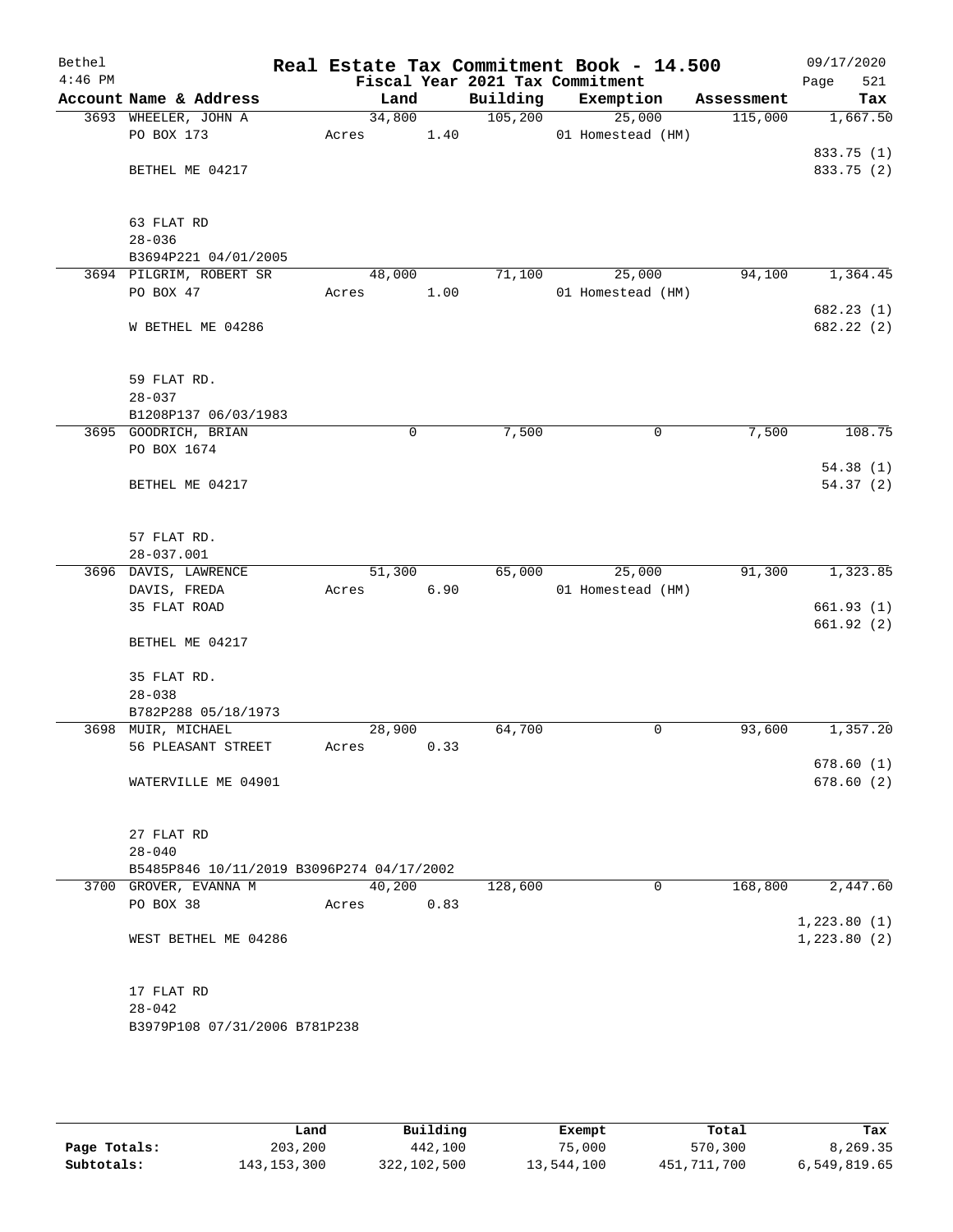| Bethel       |                                                                                      |               |        |             |          | Real Estate Tax Commitment Book - 14.500 |               | 09/17/2020           |
|--------------|--------------------------------------------------------------------------------------|---------------|--------|-------------|----------|------------------------------------------|---------------|----------------------|
| $4:46$ PM    |                                                                                      |               |        |             |          | Fiscal Year 2021 Tax Commitment          |               | Page<br>522          |
|              | Account Name & Address                                                               |               | Land   |             | Building | Exemption                                | Assessment    | Tax                  |
|              | 3701 HOSTERMAN, JANE<br>C/O SUE SMITH                                                | Acres         | 34,100 | 1.80        | 89,200   | $\mathbf 0$                              | 123,300       | 1,787.85             |
|              | 52 OLD OAKEN BUCKET<br>ROAD                                                          |               |        |             |          |                                          |               | 893.93 (1)           |
|              | SCITUATE MA 02066                                                                    |               |        |             |          |                                          |               | 893.92 (2)           |
|              | 9 FLAT RD                                                                            |               |        |             |          |                                          |               |                      |
|              | $28 - 043$<br>B851P244 03/27/1975                                                    |               |        |             |          |                                          |               |                      |
|              | 3702 WEBSTER, DOUGLAS                                                                |               | 25,600 |             | 121,800  | 0                                        | 147,400       | 2,137.30             |
|              | WEBSTER, DEBBIE                                                                      | Acres         |        | 0.50        |          |                                          |               |                      |
|              | 4 BEAR RIVER RD.                                                                     |               |        |             |          |                                          |               | 1,068.65(1)          |
|              | NEWRY ME 04261 3828                                                                  |               |        |             |          |                                          |               | 1,068.65(2)          |
|              | 3 FLAT RD                                                                            |               |        |             |          |                                          |               |                      |
|              | $28 - 044$                                                                           |               |        |             |          |                                          |               |                      |
|              | B2609P263 09/16/1998                                                                 |               |        |             |          |                                          |               |                      |
|              | 3704 GUAY, RACHAEL                                                                   |               | 36,700 |             | 68,700   | 25,000                                   | 80,400        | 1,165.80             |
|              | 754 WEST BETHEL RD                                                                   | Acres         |        | 4.50        |          | 01 Homestead (HM)                        |               |                      |
|              |                                                                                      |               |        |             |          |                                          |               | 582.90 (1)           |
|              | BETHEL ME 04217                                                                      |               |        |             |          |                                          |               | 582.90 (2)           |
|              | 754 WEST BETHEL RD.                                                                  |               |        |             |          |                                          |               |                      |
|              | $28 - 046$                                                                           |               |        |             |          |                                          |               |                      |
|              | B5073P234 12/13/2013 B4964P93 03/12/2013 B647P373<br>05/02/1966                      |               |        |             |          |                                          |               |                      |
|              | 3705 GILBERT, TRAVIS M.,<br>MARY JANE & BRENT<br>GILBERT                             |               | 33,300 |             | 52,500   | 0                                        | 85,800        | 1,244.10             |
|              | PO BOX 74                                                                            | Acres         |        | 1.30        |          |                                          |               |                      |
|              |                                                                                      |               |        |             |          |                                          |               | 622.05 (1)           |
|              | WEST BETHEL ME 04286                                                                 |               |        |             |          |                                          |               | 622.05(2)            |
|              | 762 WEST BETHEL RD.                                                                  |               |        |             |          |                                          |               |                      |
|              | $28 - 047$                                                                           |               |        |             |          |                                          |               |                      |
|              | B3764P1 06/28/2005                                                                   |               |        |             |          |                                          |               |                      |
|              | 3706 HEAD, DAVID A                                                                   |               | 32,000 |             | 69,000   | 0                                        | 101,000       | 1,464.50             |
|              | HEAD, FRANCES M                                                                      | Acres         |        | 0.95        |          |                                          |               |                      |
|              | PO BOX 61                                                                            |               |        |             |          |                                          |               | 732.25(1)            |
|              | WEST BETHEL ME 04286                                                                 |               |        |             |          |                                          |               | 732.25(2)            |
|              | 761 WEST BETHEL RD.                                                                  |               |        |             |          |                                          |               |                      |
|              | $28 - 048$                                                                           |               |        |             |          |                                          |               |                      |
|              | B5350P459 06/14/2017 B4855P160 06/15/2012                                            |               |        |             |          |                                          |               |                      |
| 5224         | SWEATT, MARY L                                                                       |               | 22,200 |             | 19,100   | 31,000                                   | 10,300        | 149.35               |
|              | 755 WEST BETHEL RD.                                                                  | Acres         |        | 0.32        |          | 01 Homestead (HM)                        |               |                      |
|              | BETHEL ME 04217                                                                      |               |        |             |          | 22 WW2 Widow Res.                        |               | 74.68(1)<br>74.67(2) |
|              | 755 WEST BETHEL RD                                                                   |               |        |             |          |                                          |               |                      |
|              | $28 - 048 - A$                                                                       |               |        |             |          |                                          |               |                      |
|              | B4760P48 09/15/2011 B4650P129 10/22/2010 B4596P303<br>06/14/2010 B4535P78 12/07/2009 |               |        |             |          |                                          |               |                      |
|              |                                                                                      | Land          |        | Building    |          | Exempt                                   | Total         | Tax                  |
| Page Totals: |                                                                                      | 183,900       |        | 420,300     |          | 56,000                                   | 548,200       | 7,948.90             |
| Subtotals:   |                                                                                      | 143, 337, 200 |        | 322,522,800 |          | 13,600,100                               | 452, 259, 900 | 6,557,768.55         |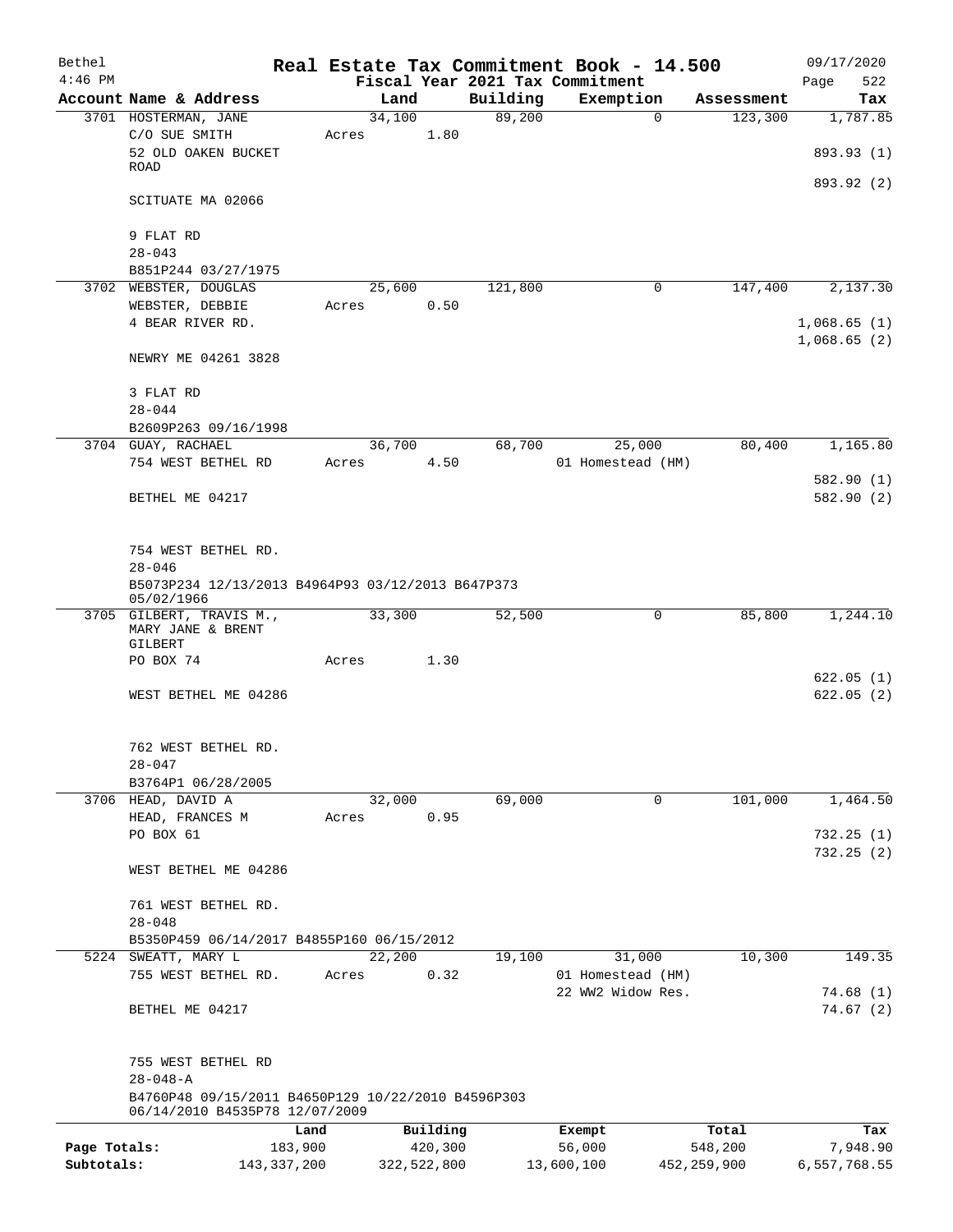| Bethel       |                                                                  |                |                    | Real Estate Tax Commitment Book - 14.500 |                       | 09/17/2020               |
|--------------|------------------------------------------------------------------|----------------|--------------------|------------------------------------------|-----------------------|--------------------------|
| $4:46$ PM    |                                                                  |                |                    | Fiscal Year 2021 Tax Commitment          |                       | Page<br>523              |
|              | Account Name & Address<br>3708 GILBERT, GLEN, NEIL,              | Land<br>53,200 | Building<br>49,400 | Exemption<br>$\mathbf 0$                 | Assessment<br>102,600 | Tax<br>1,487.70          |
|              | SCOTT, BRENT<br>HALE, ARLYNN & RAMSEY,<br>CHERYL & CROCKETT,     | 0.75<br>Acres  |                    |                                          |                       |                          |
|              | CAROL<br>PO BOX 14                                               |                |                    |                                          |                       | 743.85(1)<br>743.85 (2)  |
|              | W BETHEL ME 04286                                                |                |                    |                                          |                       |                          |
|              | 18 RANDY LANE<br>$28 - 050$                                      |                |                    |                                          |                       |                          |
|              | B3268P264 04/03/2003                                             |                |                    |                                          |                       |                          |
| 3709         | CORREIRA, MATTHEW J                                              | 25,600<br>0.50 | 86,700             | 0                                        | 112,300               | 1,628.35                 |
|              | CORREIRA, HOLLY M<br>29 EMMETT AVE.                              | Acres          |                    |                                          |                       | 814.18 (1)<br>814.17 (2) |
|              | DARTMOUTH MA 02747                                               |                |                    |                                          |                       |                          |
|              | 751 WEST BETHEL RD.<br>$28 - 051$                                |                |                    |                                          |                       |                          |
|              | B3605P284 10/08/2004                                             |                |                    |                                          |                       |                          |
|              | 3710 KIMBALL, RODNEY                                             | 24,200         | 91,100             | 25,000                                   | 90, 300               | 1,309.35                 |
|              | ATTN: KRISTEN CANNELL                                            | 0.42<br>Acres  |                    | 01 Homestead (HM)                        |                       |                          |
|              | 172 PARSONS ROAD                                                 |                |                    |                                          |                       | 654.68(1)<br>654.67 (2)  |
|              | NORWAY ME 04268                                                  |                |                    |                                          |                       |                          |
|              | 747 WEST BETHEL RD.                                              |                |                    |                                          |                       |                          |
|              | $28 - 052$                                                       |                |                    |                                          |                       |                          |
|              | B637P440 09/03/1964<br>3711 HEAD, JOHNATHAN                      | 26,600         | 71,300             | 25,000                                   | 72,900                | 1,057.05                 |
|              | HEAD, JENNIFER                                                   | 0.56<br>Acres  |                    | 01 Homestead (HM)                        |                       |                          |
|              | PO BOX 566                                                       |                |                    |                                          |                       | 528.53(1)                |
|              | BETHEL ME 04217                                                  |                |                    |                                          |                       | 528.52(2)                |
|              | 743 WEST BETHEL RD.<br>$28 - 053$                                |                |                    |                                          |                       |                          |
|              | B2429P244                                                        |                |                    |                                          |                       |                          |
|              | 3712 HEAD, FUMIKO                                                | 36,200         | 41,800             | 0                                        | 78,000                | 1,131.00                 |
|              | PO BOX 7                                                         | 0.48<br>Acres  |                    |                                          |                       |                          |
|              | BETHEL ME 04217                                                  |                |                    |                                          |                       | 565.50(1)<br>565.50(2)   |
|              | 737 WEST BETHEL RD.                                              |                |                    |                                          |                       |                          |
|              | $28 - 054$                                                       |                |                    |                                          |                       |                          |
|              | B857P166 05/27/1975                                              |                |                    |                                          |                       |                          |
|              | 3713 TAYLOR, KAYLA                                               | 25,600         | 82,100             | 0                                        | 107,700               | 1,561.65                 |
|              | PO BOX 371                                                       | 0.50<br>Acres  |                    |                                          |                       | 780.83(1)                |
|              | BETHEL ME 04217                                                  |                |                    |                                          |                       | 780.82 (2)               |
|              | 731 WEST BETHEL ROAD<br>$28 - 055$                               |                |                    |                                          |                       |                          |
|              | B4874P272 08/07/2012 B4818P65 02/28/2012 B3469P168<br>02/27/2004 |                |                    |                                          |                       |                          |
|              | Land                                                             | Building       |                    |                                          | Total                 | Tax                      |
| Page Totals: | 191,400                                                          | 422,400        |                    | Exempt<br>50,000                         | 563,800               | 8,175.10                 |

**Subtotals:** 143,528,600 322,945,200 13,650,100 452,823,700 6,565,943.65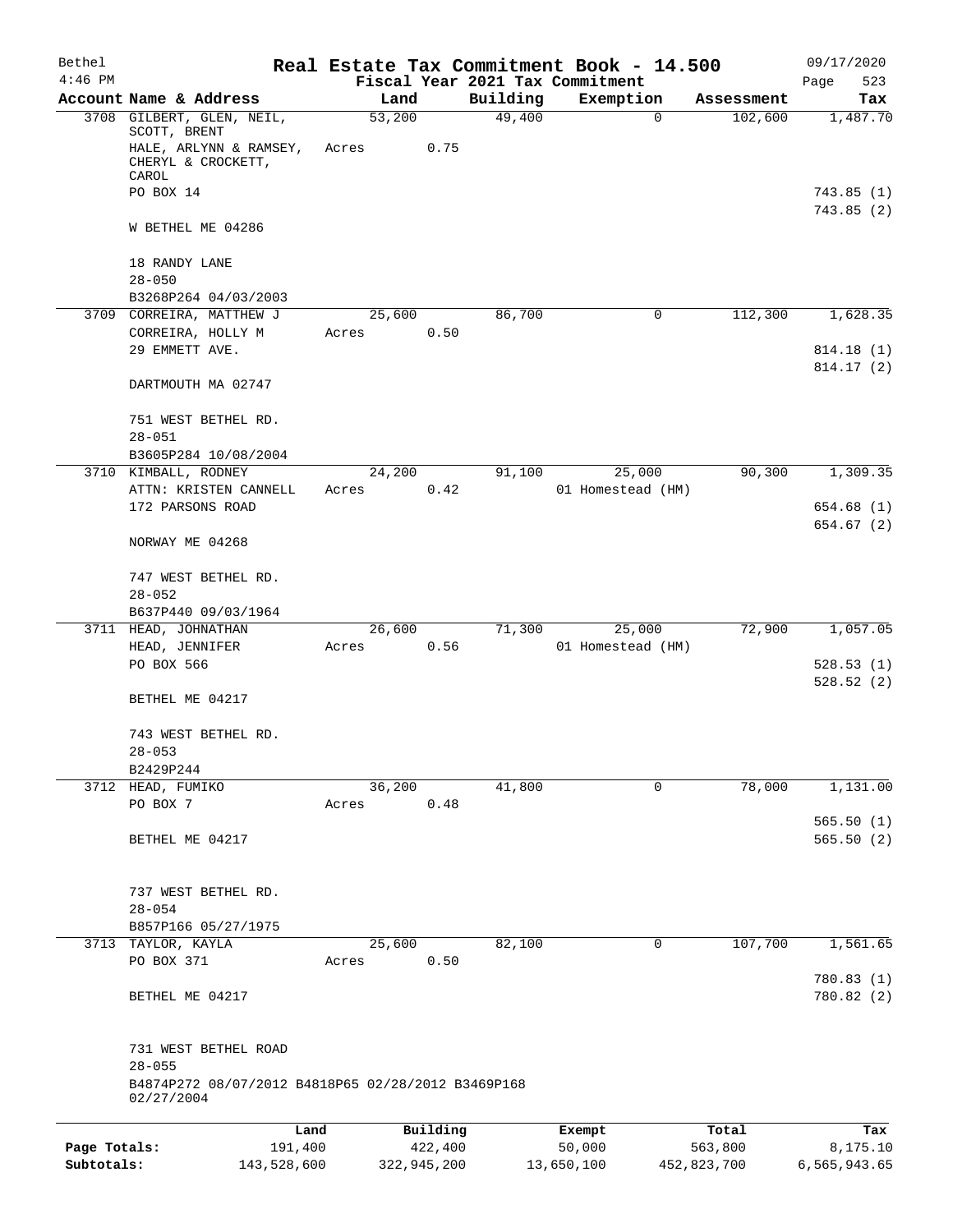| Bethel<br>$4:46$ PM |                                                                  |       |            |      |          | Real Estate Tax Commitment Book - 14.500<br>Fiscal Year 2021 Tax Commitment |            | 09/17/2020<br>524<br>Page |
|---------------------|------------------------------------------------------------------|-------|------------|------|----------|-----------------------------------------------------------------------------|------------|---------------------------|
|                     | Account Name & Address                                           |       | Land       |      | Building | Exemption                                                                   | Assessment | Tax                       |
|                     | 3714 SHAW-DEGRUTTOLA, KATHY                                      |       | 27,800     |      | 67,400   | 25,000                                                                      | 70,200     | 1,017.90                  |
|                     | M<br>DEGRUTTOLA, DAVID                                           |       | Acres      | 0.64 |          | 01 Homestead (HM)                                                           |            |                           |
|                     | PO BOX 118                                                       |       |            |      |          |                                                                             |            | 508.95(1)                 |
|                     |                                                                  |       |            |      |          |                                                                             |            | 508.95(2)                 |
|                     | WEST BETHEL ME 04286                                             |       |            |      |          |                                                                             |            |                           |
|                     | 727 WEST BETHEL RD.                                              |       |            |      |          |                                                                             |            |                           |
|                     | $28 - 056$                                                       |       |            |      |          |                                                                             |            |                           |
|                     | B3683P342 02/24/2005                                             |       |            |      |          |                                                                             |            |                           |
|                     | 3715 MARTHA HENRY LLC                                            |       | 22,400     |      | 55,200   | 0                                                                           | 77,600     | 1,125.20                  |
|                     | 19 MENDUM AVENUE                                                 |       | Acres 0.21 |      |          |                                                                             |            |                           |
|                     |                                                                  |       |            |      |          |                                                                             |            | 562.60(1)                 |
|                     | KITTERY ME 03904                                                 |       |            |      |          |                                                                             |            | 562.60(2)                 |
|                     | 721 WEST BETHEL RD.                                              |       |            |      |          |                                                                             |            |                           |
|                     | $28 - 057$                                                       |       |            |      |          |                                                                             |            |                           |
|                     | B5447P688 01/02/2019 B5349P155 06/07/2017 B224P468<br>03/31/1891 |       |            |      |          |                                                                             |            |                           |
|                     | 3716 JOSEY, BARRY                                                |       | 24,200     |      | 40,600   | $\mathbf 0$                                                                 | 64,800     | 939.60                    |
|                     | JOSEY, JANIS                                                     | Acres |            | 0.42 |          |                                                                             |            |                           |
|                     | 403 Weaverly Rd                                                  |       |            |      |          |                                                                             |            | 469.80(1)                 |
|                     |                                                                  |       |            |      |          |                                                                             |            | 469.80(2)                 |
|                     | Dartmouth, NS B2X2E7                                             |       |            |      |          |                                                                             |            |                           |
|                     | 719 WEST BETHEL RD.                                              |       |            |      |          |                                                                             |            |                           |
|                     | $28 - 058$                                                       |       |            |      |          |                                                                             |            |                           |
|                     | B5229P163 06/26/2015 B4287P177 04/22/2008                        |       |            |      |          |                                                                             |            |                           |
|                     | 3717 LUCARELLI, CAREN                                            |       | 19,900     |      | 76,700   | 25,000                                                                      | 71,600     | 1,038.20                  |
|                     | 713 WEST BETHEL ROAD                                             |       | Acres 0.22 |      |          | 01 Homestead (HM)                                                           |            |                           |
|                     |                                                                  |       |            |      |          |                                                                             |            | 519.10(1)                 |
|                     | BETHEL ME 04217                                                  |       |            |      |          |                                                                             |            | 519.10(2)                 |
|                     | 713 WEST BETHEL RD.                                              |       |            |      |          |                                                                             |            |                           |
|                     | $28 - 059$                                                       |       |            |      |          |                                                                             |            |                           |
|                     | B5401P62 04/04/2018 B1090P278 09/11/1980                         |       |            |      |          |                                                                             |            |                           |
|                     | 3718 LOVEJOY, ALANSON                                            |       | 17,900     |      | 73,600   | 31,000                                                                      | 60,500     | 877.25                    |
|                     | PO BOX 5                                                         | Acres |            | 0.15 |          | 01 Homestead (HM)                                                           |            |                           |
|                     |                                                                  |       |            |      |          | 12 WW2 Vet Res                                                              |            | 438.63(1)                 |
|                     | W BETHEL ME 04286                                                |       |            |      |          |                                                                             |            | 438.62 (2)                |
|                     |                                                                  |       |            |      |          |                                                                             |            |                           |
|                     | 709 WEST BETHEL RD.                                              |       |            |      |          |                                                                             |            |                           |
|                     | $28 - 060$                                                       |       |            |      |          |                                                                             |            |                           |
|                     | B885P42 02/09/1976                                               |       |            |      |          |                                                                             |            |                           |
|                     | 3719 OXFORD NETWORKS                                             |       | 10,200     |      | 15,100   | 0                                                                           | 25,300     | 366.85                    |
|                     | 471 LISBON ST.                                                   |       | Acres      | 0.07 |          |                                                                             |            |                           |
|                     |                                                                  |       |            |      |          |                                                                             |            | 183.43(1)                 |
|                     | LEWISTON ME 04243                                                |       |            |      |          |                                                                             |            | 183.42(2)                 |
|                     | 707 WEST BETHEL RD.                                              |       |            |      |          |                                                                             |            |                           |
|                     | $28 - 061$                                                       |       |            |      |          |                                                                             |            |                           |
|                     |                                                                  |       |            |      |          |                                                                             |            |                           |
|                     |                                                                  |       |            |      |          |                                                                             |            |                           |
|                     |                                                                  |       |            |      |          |                                                                             |            |                           |

|               | Land        | Building    | Exempt     | Total       | Tax          |
|---------------|-------------|-------------|------------|-------------|--------------|
| Page Totals:  | 122,400     | 328,600     | 81,000     | 370,000     | 5,365.00     |
| Final Totals: | 143,651,000 | 323,273,800 | 13,731,100 | 453,193,700 | 6,571,308.65 |